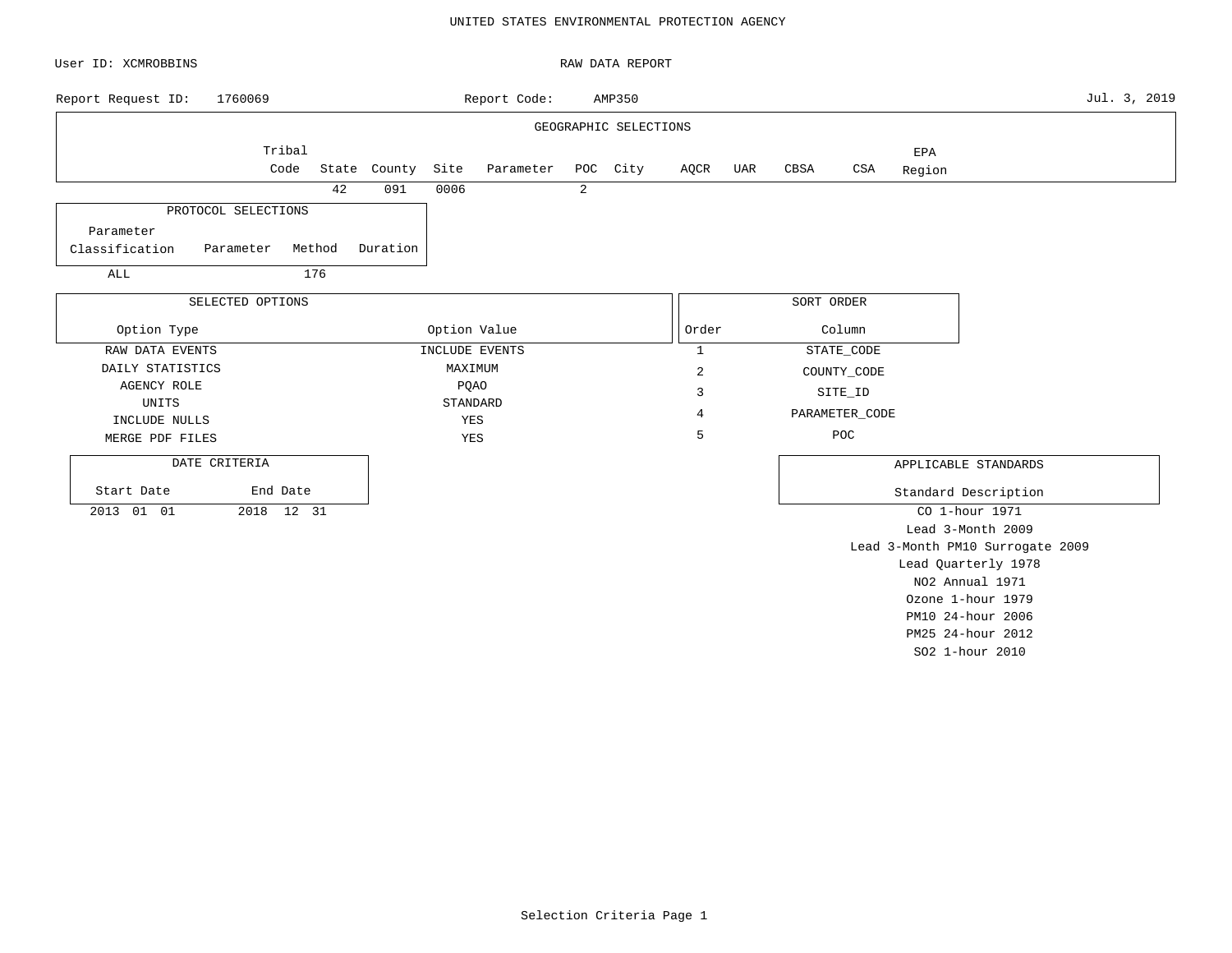## UNITED STATES ENVIRONMENTAL PROTECTION AGENCY AIR QUALITY SYSTEM

|                |                                                  |                                    |                                                                                                                                        |                   |          |                   | RAW DATA REPORT |                                            |                                 |                |                 |                                 | Jul. 3, 2019             |
|----------------|--------------------------------------------------|------------------------------------|----------------------------------------------------------------------------------------------------------------------------------------|-------------------|----------|-------------------|-----------------|--------------------------------------------|---------------------------------|----------------|-----------------|---------------------------------|--------------------------|
|                | (42153) Carbon disulfide<br>SITE ID: 42-091-0006 | POC: 2                             |                                                                                                                                        |                   |          |                   |                 |                                            |                                 |                |                 | CAS NUMBER:<br>LATITUDE:        | $75 - 15 - 0$<br>40.1833 |
|                | COUNTY: (091) Montgomery                         |                                    |                                                                                                                                        |                   |          |                   | STATE:          | (42) Pennsylvania                          |                                 |                |                 | LONGITUDE:                      | $-75.4342$               |
|                | CITY: (24240) Evansburg                          |                                    |                                                                                                                                        |                   |          |                   | AOCR:           |                                            | (045) METROPOLITAN PHILADELPHIA |                |                 | UTM ZONE:                       |                          |
|                |                                                  | SITE ADDRESS: 3871 Germantown Pike |                                                                                                                                        |                   |          |                   |                 | URBANIZED AREA: (6160) PHILADELPHIA, PA-NJ |                                 |                |                 | UTM NORTHING:                   |                          |
|                | SITE COMMENTS:                                   |                                    |                                                                                                                                        |                   |          |                   |                 | LAND USE: RESIDENTIAL                      |                                 |                |                 | UTM EASTING:                    |                          |
|                | MONITOR COMMENTS:                                |                                    |                                                                                                                                        |                   |          |                   |                 | LOCATION SETTING:                          | SUBURBAN                        |                |                 | ELEVATION-MSL:                  | 60                       |
|                |                                                  |                                    |                                                                                                                                        |                   |          |                   |                 |                                            |                                 |                |                 | PROBE HEIGHT:                   | 2                        |
|                |                                                  |                                    | SUPPORT AGENCY: (0851) Pennsylvania Department Of Environmental Protection                                                             |                   |          |                   |                 |                                            |                                 |                |                 | DURATION: 24 HOUR               |                          |
|                | MONITOR TYPE: SPM                                |                                    |                                                                                                                                        |                   |          |                   | REPORT FOR:     | 2013                                       |                                 |                |                 | UNITS: Parts per billion Carbon |                          |
|                |                                                  |                                    | COLLECTION AND ANALYSIS METHOD: (176) 6L Subatm SS Canister Entech Preco<br>(0851) Pennsylvania Department Of Environmental Protection |                   |          |                   |                 |                                            |                                 |                |                 |                                 |                          |
| POAO:          |                                                  |                                    |                                                                                                                                        |                   |          |                   |                 |                                            |                                 |                | MIN DETECTABLE: |                                 |                          |
|                | MONTH                                            |                                    |                                                                                                                                        |                   |          |                   |                 |                                            |                                 |                |                 |                                 |                          |
| Day            | <b>JANUARY</b>                                   | FEBRUARY                           | MARCH                                                                                                                                  | APRIL             | MAY      | JUNE              | JULY            | AUGUST                                     | SEPTEMBER                       | <b>OCTOBER</b> | NOVEMBER        | DECEMBER                        |                          |
| 1              |                                                  |                                    |                                                                                                                                        |                   |          |                   |                 |                                            | $.00$ ND                        | $.00$ ND       |                 |                                 |                          |
| 2              |                                                  |                                    |                                                                                                                                        |                   |          |                   |                 | .10SQ                                      |                                 |                |                 |                                 |                          |
| 3              |                                                  | AF                                 |                                                                                                                                        |                   |          | .14               | $.00$ ND        |                                            |                                 |                |                 |                                 |                          |
| $\overline{4}$ | $.00$ ND                                         |                                    |                                                                                                                                        | .00 <sub>ND</sub> | $.00$ ND |                   |                 |                                            |                                 |                |                 |                                 |                          |
| 5              |                                                  |                                    | $.00$ ND                                                                                                                               |                   |          |                   |                 |                                            |                                 |                |                 |                                 |                          |
| $\epsilon$     |                                                  |                                    |                                                                                                                                        |                   |          |                   |                 |                                            |                                 |                | $.00$ ND        | $.00$ ND                        |                          |
|                |                                                  |                                    |                                                                                                                                        |                   |          |                   |                 |                                            | $.00$ ND                        | $.00$ ND       |                 |                                 |                          |
| 8              |                                                  |                                    |                                                                                                                                        |                   |          |                   |                 | $.00$ ND                                   |                                 |                |                 |                                 |                          |
| 9              |                                                  | AF                                 |                                                                                                                                        |                   |          | .00 <sub>ND</sub> | .11 S0          |                                            |                                 |                |                 |                                 |                          |
| 10             | .06SQ                                            |                                    |                                                                                                                                        | $.00$ ND          | $.00$ ND |                   |                 |                                            |                                 |                |                 |                                 |                          |
| 11<br>12       |                                                  |                                    | .11 S0                                                                                                                                 |                   |          |                   |                 |                                            |                                 |                | AF              | AF                              |                          |
| 13             |                                                  |                                    |                                                                                                                                        |                   |          |                   |                 |                                            | $.00$ ND                        | $.00$ ND       |                 |                                 |                          |
| 14             |                                                  |                                    |                                                                                                                                        |                   |          |                   |                 | AF                                         |                                 |                |                 |                                 |                          |
| 15             |                                                  | $.00$ ND                           |                                                                                                                                        |                   |          | $.00$ ND          | $.00$ ND        |                                            |                                 |                |                 |                                 |                          |
| 16             | AF                                               |                                    |                                                                                                                                        | .00 <sub>ND</sub> | $.00$ ND |                   |                 |                                            |                                 |                |                 |                                 |                          |
| 17             |                                                  |                                    | $.00$ ND                                                                                                                               |                   |          |                   |                 |                                            |                                 |                |                 |                                 |                          |
| 18             |                                                  |                                    |                                                                                                                                        |                   |          |                   |                 |                                            |                                 |                | $.00$ ND        | $\rm AF$                        |                          |
| 19             |                                                  |                                    |                                                                                                                                        |                   |          |                   |                 |                                            | $.00$ ND                        | $.00$ ND       |                 |                                 |                          |
| 20             |                                                  |                                    |                                                                                                                                        |                   |          |                   |                 | AF                                         |                                 |                |                 |                                 |                          |

| 21   |    | $.00$ ND |          |          |          | $.00$ ND | $.00$ ND |    |          |          |          |          |
|------|----|----------|----------|----------|----------|----------|----------|----|----------|----------|----------|----------|
| 22   | AF |          |          | $.00$ ND | $.00$ ND |          |          |    |          |          |          |          |
| 23   |    |          | $.00$ ND |          |          |          |          |    |          |          |          |          |
| 24   |    |          |          |          |          |          |          |    |          |          | $.00$ ND | $.00$ ND |
| 25   |    |          |          |          |          |          |          |    | $.00$ ND | AS       |          |          |
| 26   |    |          |          |          |          |          |          | AF |          |          |          |          |
| 27   |    | .13      |          |          |          | $.00$ ND | .04 SQ   |    |          |          |          |          |
| 28   | AS |          |          | $.00$ ND | $.00$ ND |          |          |    |          |          |          |          |
| 29   |    |          | $.00$ ND |          |          |          |          |    |          |          |          |          |
| 30   |    |          |          |          |          |          |          |    |          |          | AF       | $.00$ ND |
| 31   |    |          |          |          |          |          |          |    |          | $.00$ ND |          |          |
| NO.: | 2  | 3        | 5        | 5        | 5        | 5        | 5        | 2  | 5        | 5        |          |          |

 .14 .028

ANNUAL OBSERVATIONS:  $48$  ANNUAL MEAN: .014 ANNUAL MAX: .14

 .11 .022

MAX: MEAN:

 .06 .030  .13 .043

Note: Qualifier codes with regional concurrence are shown in upper case, and those without regional review are shown in lower case. An asterisk ("\*") indicates that the region has reviewed the value and does not concur with the qualifier.

 0.00 0.000  0.00 0.000

 .11 .030

 .10 .050  0.00 0.000  0.00 0.000

 0.00 0.000

 0.00 0.000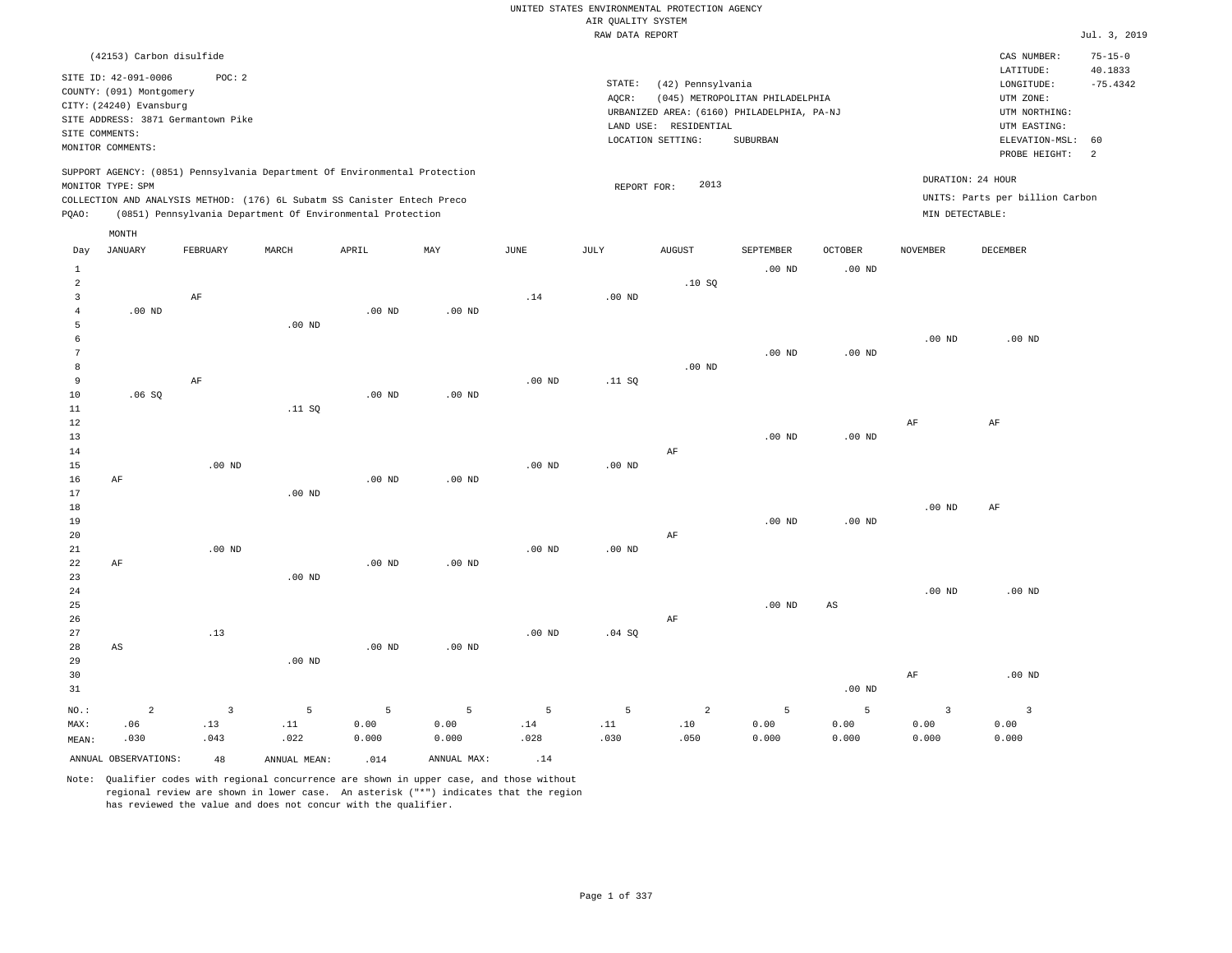### RAW DATA REPORT Jul. 3, 2019 UNITED STATES ENVIRONMENTAL PROTECTION AGENCY AIR QUALITY SYSTEM

| (42153) Carbon disulfide                                                                                                                                                                                                                           |                                                                                                                                                                                 | CAS NUMBER:                                                                                                 | $75 - 15 - 0$                           |
|----------------------------------------------------------------------------------------------------------------------------------------------------------------------------------------------------------------------------------------------------|---------------------------------------------------------------------------------------------------------------------------------------------------------------------------------|-------------------------------------------------------------------------------------------------------------|-----------------------------------------|
| SITE ID: 42-091-0006<br>POC:2<br>COUNTY: (091) Montgomery<br>CITY: (24240) Evansburg<br>SITE ADDRESS: 3871 Germantown Pike<br>SITE COMMENTS:<br>MONITOR COMMENTS:                                                                                  | STATE:<br>(42) Pennsylvania<br>(045) METROPOLITAN PHILADELPHIA<br>AOCR:<br>URBANIZED AREA: (6160) PHILADELPHIA, PA-NJ<br>LAND USE: RESIDENTIAL<br>LOCATION SETTING:<br>SUBURBAN | LATITUDE:<br>LONGITUDE:<br>UTM ZONE:<br>UTM NORTHING:<br>UTM EASTING:<br>ELEVATION-MSL: 60<br>PROBE HEIGHT: | 40.1833<br>$-75.4342$<br>$\overline{2}$ |
| SUPPORT AGENCY: (0851) Pennsylvania Department Of Environmental Protection<br>MONITOR TYPE: SPM<br>COLLECTION AND ANALYSIS METHOD: (176) 6L Subatm SS Canister Entech Preco<br>(0851) Pennsylvania Department Of Environmental Protection<br>POAO: | DURATION: 24 HOUR<br>2014<br>REPORT FOR:<br>MIN DETECTABLE:                                                                                                                     | UNITS: Parts per billion Carbon                                                                             |                                         |

| Day                                                        | <b>JANUARY</b>                  | FEBRUARY                        | MARCH              | APRIL                           | MAY                | <b>JUNE</b>      | JULY             | <b>AUGUST</b>    | SEPTEMBER        | <b>OCTOBER</b>     | <b>NOVEMBER</b>                 | DECEMBER           |
|------------------------------------------------------------|---------------------------------|---------------------------------|--------------------|---------------------------------|--------------------|------------------|------------------|------------------|------------------|--------------------|---------------------------------|--------------------|
| $\mathbf{1}$<br>$\overline{a}$<br>3<br>$\overline{4}$<br>5 | AF                              | $\rm AF$                        |                    | $.00$ ND                        | $.00$ ND           | $.00$ ND         | $.00$ ND         | $.00$ ND         | .08SQ            | $.00$ ND           | .04 SQ                          | $.00$ ND           |
| 6<br>7<br>8<br>9<br>10                                     |                                 | $\mathbb{A}\mathbb{S}$          | $.00$ ND           |                                 |                    | $.00$ ND         | $.00$ ND         | .05 SQ           | .05 SQ           | .00 <sub>ND</sub>  | $\rm{AF}$                       | .00 <sub>ND</sub>  |
| 11<br>12<br>13<br>14<br>15<br>16                           | $.00$ ND                        | $.00$ ND                        | $.00$ ND           | $\rm{AF}$                       | $.00$ ND           | .06SQ            | .11 SQ           | $.00$ ND         | $.00$ ND         | $.00$ ND           | $.00$ ND                        | $.00$ ND           |
| 17<br>18<br>19<br>20<br>21<br>22                           | $.00$ ND                        | $.00$ ND                        | $.00$ ND           | $.00$ ND                        | $.00$ ND           | .16              | $.00$ ND         | .06SQ            | $.00$ ND         | $.00$ ND           | $.00$ ND                        | $.00$ ND           |
| 23<br>24<br>25<br>26<br>27                                 | $\mathbb{A}\mathbb{S}$          |                                 | $.00$ ND           | $.00$ ND                        | $.00$ ND           |                  |                  | $.00$ ND         | $.00$ ND         | $.00$ ND           | $.00$ ND                        | $.00$ ND           |
| 28<br>29<br>30<br>31                                       | $\mathbb{A}\mathbb{S}$          | $\mathbb{A}\mathbb{S}$          | $.00$ ND           | $.00$ ND                        | $.00$ ND           | $.00$ ND         | $.00$ ND         |                  |                  |                    |                                 | $.00$ ND           |
| $NO.$ :<br>MAX:<br>MEAN:                                   | $\overline{a}$<br>0.00<br>0.000 | $\overline{a}$<br>0.00<br>0.000 | 5<br>0.00<br>0.000 | $\overline{4}$<br>0.00<br>0.000 | 5<br>0.00<br>0.000 | 5<br>.16<br>.044 | 5<br>.11<br>.022 | 5<br>.06<br>.022 | 5<br>.08<br>.026 | 5<br>0.00<br>0.000 | $\overline{4}$<br>$.04$<br>.010 | 6<br>0.00<br>0.000 |
|                                                            | ANNUAL OBSERVATIONS:            | 53                              | ANNUAL MEAN:       | .012                            | ANNUAL MAX:        | .16              |                  |                  |                  |                    |                                 |                    |

Note: Qualifier codes with regional concurrence are shown in upper case, and those without regional review are shown in lower case. An asterisk ("\*") indicates that the region has reviewed the value and does not concur with the qualifier.

MONTH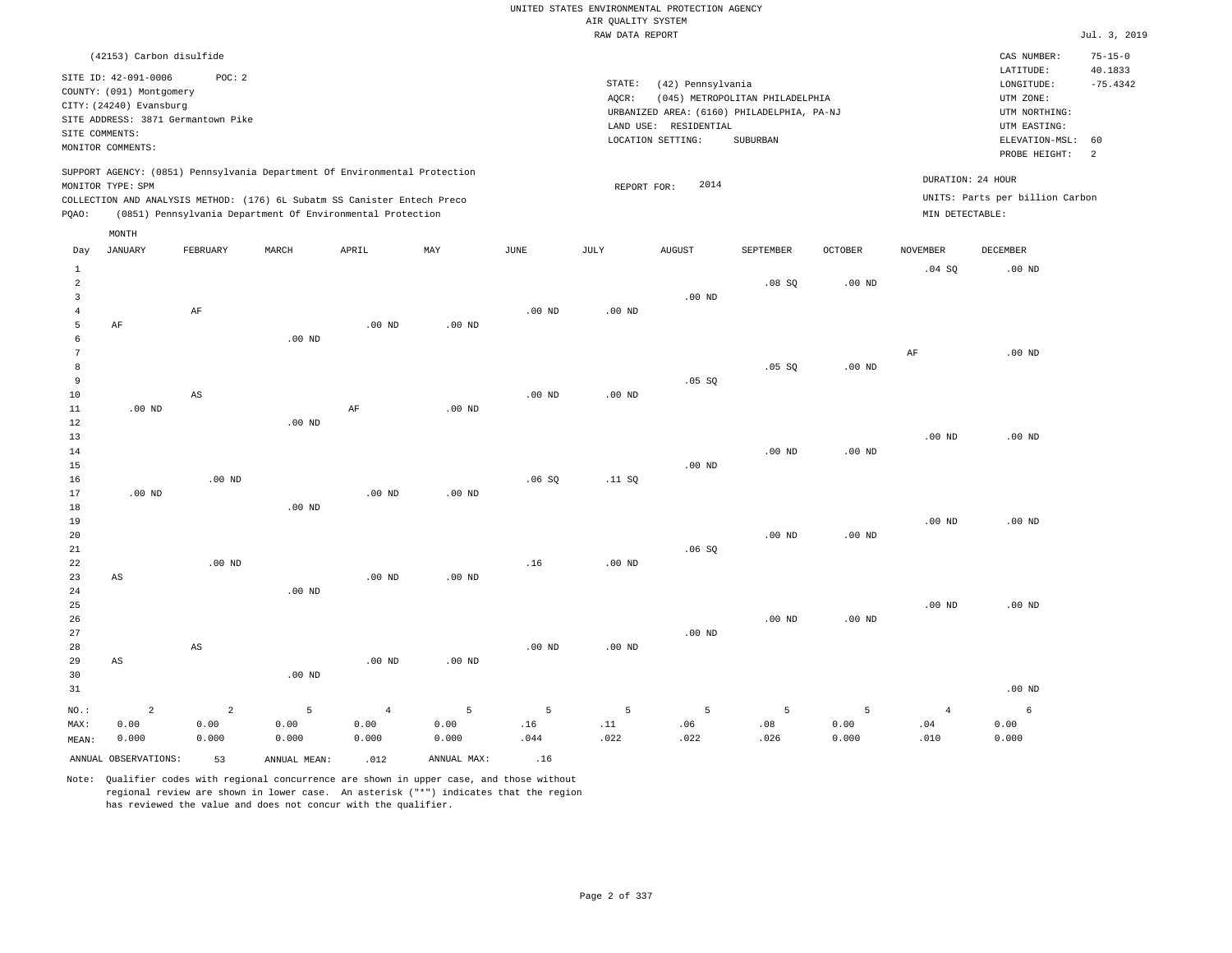### RAW DATA REPORT Jul. 3, 2019 UNITED STATES ENVIRONMENTAL PROTECTION AGENCY AIR QUALITY SYSTEM

| (42153) Carbon disulfide                                                                                                                                                                                                                           |                                                                                                                                                                                 | $75 - 15 - 0$<br>CAS NUMBER:                                                                                                                     |
|----------------------------------------------------------------------------------------------------------------------------------------------------------------------------------------------------------------------------------------------------|---------------------------------------------------------------------------------------------------------------------------------------------------------------------------------|--------------------------------------------------------------------------------------------------------------------------------------------------|
| SITE ID: 42-091-0006<br>POC:2<br>COUNTY: (091) Montgomery<br>CITY: (24240) Evansburg<br>SITE ADDRESS: 3871 Germantown Pike<br>SITE COMMENTS:<br>MONITOR COMMENTS:                                                                                  | STATE:<br>(42) Pennsylvania<br>(045) METROPOLITAN PHILADELPHIA<br>AOCR:<br>URBANIZED AREA: (6160) PHILADELPHIA, PA-NJ<br>LAND USE: RESIDENTIAL<br>LOCATION SETTING:<br>SUBURBAN | 40.1833<br>LATITUDE:<br>$-75.4342$<br>LONGITUDE:<br>UTM ZONE:<br>UTM NORTHING:<br>UTM EASTING:<br>ELEVATION-MSL: 60<br>PROBE HEIGHT:<br>$\sim$ 2 |
| SUPPORT AGENCY: (0851) Pennsylvania Department Of Environmental Protection<br>MONITOR TYPE: SPM<br>COLLECTION AND ANALYSIS METHOD: (176) 6L Subatm SS Canister Entech Preco<br>(0851) Pennsylvania Department Of Environmental Protection<br>POAO: | 2015<br>REPORT FOR:                                                                                                                                                             | DURATION: 24 HOUR<br>UNITS: Parts per billion Carbon<br>MIN DETECTABLE:                                                                          |

| Day             | <b>JANUARY</b>       | FEBRUARY       | MARCH        | APRIL             | MAY         | $\mathtt{JUNE}$ | $\mathtt{JULY}$ | <b>AUGUST</b>                 | SEPTEMBER | OCTOBER        | <b>NOVEMBER</b>   | DECEMBER |
|-----------------|----------------------|----------------|--------------|-------------------|-------------|-----------------|-----------------|-------------------------------|-----------|----------------|-------------------|----------|
| $\mathbf{1}$    |                      |                | $.00$ ND     |                   |             |                 |                 |                               |           |                |                   |          |
| $\overline{a}$  |                      |                |              |                   |             |                 |                 |                               |           |                | $.00$ ND          | $.00$ ND |
| 3               |                      |                |              |                   |             |                 |                 |                               | .46       | $.00$ ND       |                   |          |
| $\overline{4}$  |                      |                |              |                   |             |                 |                 | .33                           |           |                |                   |          |
| 5               |                      | $.00$ ND       |              |                   |             | $.00$ ND        | $.00$ ND        |                               |           |                |                   |          |
| 6               | $.00$ ND             |                |              | $.00$ ND          | $.00$ ND    |                 |                 |                               |           |                |                   |          |
| $7\phantom{.0}$ |                      |                | $.00$ ND     |                   |             |                 |                 |                               |           |                |                   |          |
| 8               |                      |                |              |                   |             |                 |                 |                               |           |                | .00 $ND$          | $.00$ ND |
| 9               |                      |                |              |                   |             |                 |                 |                               | AS        | .10SQ          |                   |          |
| 10              |                      |                |              |                   |             |                 |                 | .29                           |           |                |                   |          |
| $11\,$          |                      | $.00$ ND       |              |                   |             | $.00$ ND        | .43             |                               |           |                |                   |          |
| 12              | $.00$ ND             |                |              | .00 <sub>ND</sub> | $.00$ ND    |                 |                 |                               |           |                |                   |          |
| 13              |                      |                | $.00$ ND     |                   |             |                 |                 |                               |           |                | .00 <sub>ND</sub> | $.00$ ND |
| 14<br>15        |                      |                |              |                   |             |                 |                 |                               | .16       | $.00$ ND       |                   |          |
| 16              |                      |                |              |                   |             |                 |                 | $\footnotesize{\texttt{.42}}$ |           |                |                   |          |
| 17              |                      | AF             |              |                   |             | $.00$ ND        | .49             |                               |           |                |                   |          |
| 18              | $.00$ ND             |                |              | $.00$ ND          | $.00$ ND    |                 |                 |                               |           |                |                   |          |
| 19              |                      |                | $.00$ ND     |                   |             |                 |                 |                               |           |                |                   |          |
| 20              |                      |                |              |                   |             |                 |                 |                               |           |                | $.00$ ND          | $.00$ ND |
| $2\sqrt{1}$     |                      |                |              |                   |             |                 |                 |                               | .18       | $.00$ ND       |                   |          |
| $2\sqrt{2}$     |                      |                |              |                   |             |                 |                 | .32                           |           |                |                   |          |
| 23              |                      | AS             |              |                   |             | $.00$ ND        | .40             |                               |           |                |                   |          |
| $2\sqrt{4}$     | $.00$ ND             |                |              | $.00$ ND          | $.00$ ND    |                 |                 |                               |           |                |                   |          |
| 25              |                      |                | $.00$ ND     |                   |             |                 |                 |                               |           |                |                   |          |
| 26              |                      |                |              |                   |             |                 |                 |                               |           |                | $.00$ ND          | .09SQ    |
| $2\,7$          |                      |                |              |                   |             |                 |                 |                               | .13       | $.00$ ND       |                   |          |
| 28              |                      |                |              |                   |             |                 |                 | $\boldsymbol{.24}$            |           |                |                   |          |
| 29              |                      |                |              |                   |             | $.00$ ND        | .62             |                               |           |                |                   |          |
| 30              | $.00$ ND             |                |              | $.00$ ND          | $.00$ ND    |                 |                 |                               |           |                |                   |          |
| 31              |                      |                | $.00$ ND     |                   |             |                 |                 |                               |           |                |                   |          |
| $NO.$ :         | 5                    | $\overline{a}$ | $\epsilon$   | 5                 | 5           | 5               | 5               | 5                             | $\,4\,$   | $\overline{5}$ | 5                 | 5        |
| MAX:            | 0.00                 | 0.00           | 0.00         | 0.00              | 0.00        | 0.00            | .62             | .42                           | .46       | .10            | 0.00              | .09      |
| MEAN:           | 0.000                | 0.000          | 0.000        | 0.000             | 0.000       | 0.000           | .388            | .320                          | .233      | .020           | 0.000             | .018     |
|                 | ANNUAL OBSERVATIONS: | 57             | ANNUAL MEAN: | .082              | ANNUAL MAX: | .62             |                 |                               |           |                |                   |          |

Note: Qualifier codes with regional concurrence are shown in upper case, and those without regional review are shown in lower case. An asterisk ("\*") indicates that the region has reviewed the value and does not concur with the qualifier.

MONTH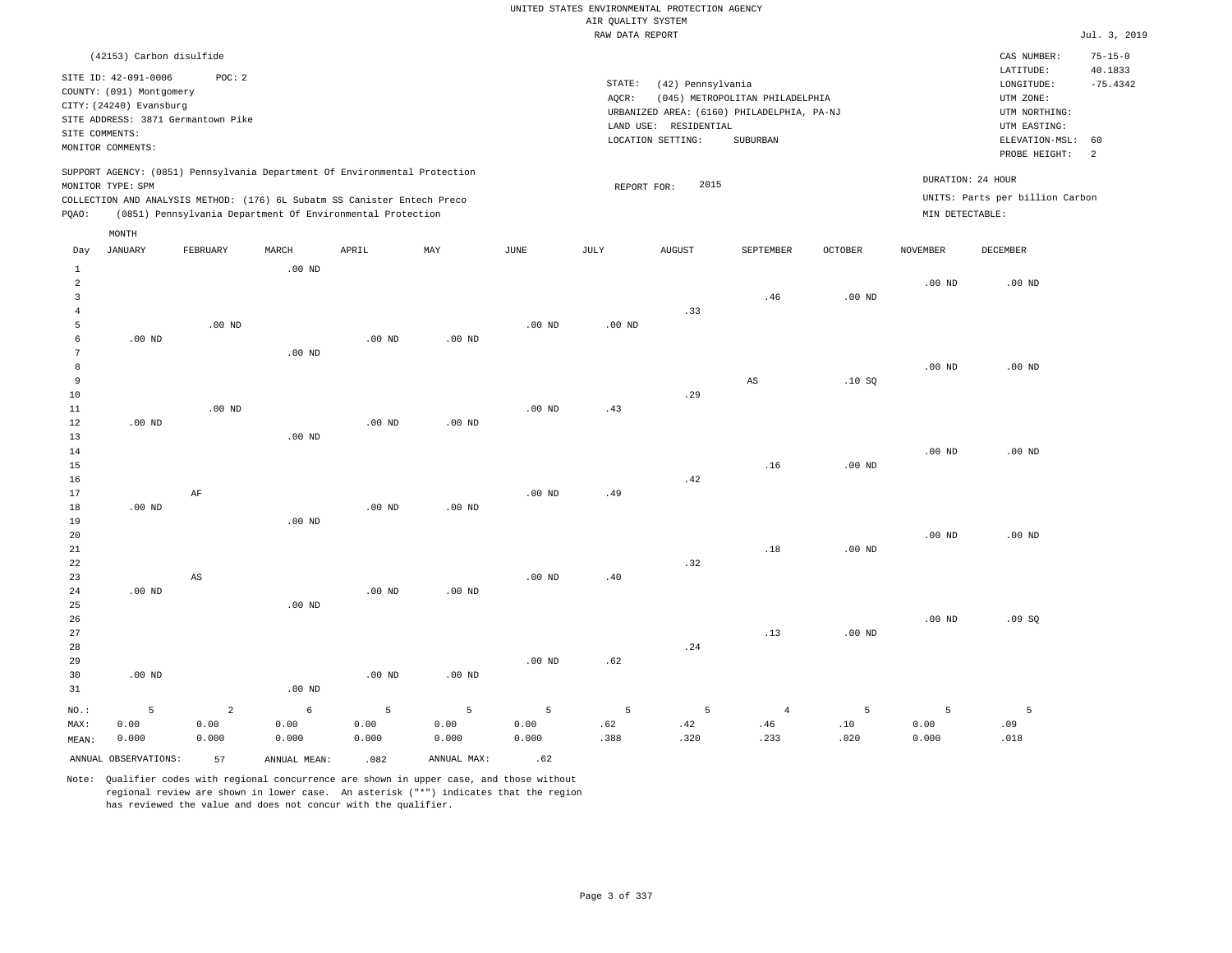|                                |                                                  |                        |                    |                                                                            |                       |                        |                        | UNITED STATES ENVIRONMENTAL PROTECTION AGENCY |                                 |                      |                        |                                 |                          |
|--------------------------------|--------------------------------------------------|------------------------|--------------------|----------------------------------------------------------------------------|-----------------------|------------------------|------------------------|-----------------------------------------------|---------------------------------|----------------------|------------------------|---------------------------------|--------------------------|
|                                |                                                  |                        |                    |                                                                            |                       |                        |                        | AIR QUALITY SYSTEM                            |                                 |                      |                        |                                 |                          |
|                                |                                                  |                        |                    |                                                                            |                       |                        |                        | RAW DATA REPORT                               |                                 |                      |                        |                                 | Jul. 3, 2019             |
|                                | (42153) Carbon disulfide                         |                        |                    |                                                                            |                       |                        |                        |                                               |                                 |                      |                        | CAS NUMBER:<br>LATITUDE:        | $75 - 15 - 0$<br>40.1833 |
|                                | SITE ID: 42-091-0006<br>COUNTY: (091) Montgomery | POC: 2                 |                    |                                                                            |                       |                        | STATE:                 | (42) Pennsylvania                             |                                 |                      |                        | LONGITUDE:                      | $-75.4342$               |
|                                | CITY: (24240) Evansburg                          |                        |                    |                                                                            |                       |                        | AQCR:                  |                                               | (045) METROPOLITAN PHILADELPHIA |                      |                        | UTM ZONE:                       |                          |
|                                | SITE ADDRESS: 3871 Germantown Pike               |                        |                    |                                                                            |                       |                        |                        | URBANIZED AREA: (6160) PHILADELPHIA, PA-NJ    |                                 |                      |                        | UTM NORTHING:                   |                          |
|                                | SITE COMMENTS:                                   |                        |                    |                                                                            |                       |                        |                        | LAND USE: RESIDENTIAL<br>LOCATION SETTING:    | SUBURBAN                        |                      |                        | UTM EASTING:<br>ELEVATION-MSL:  | 60                       |
|                                | MONITOR COMMENTS:                                |                        |                    |                                                                            |                       |                        |                        |                                               |                                 |                      |                        | PROBE HEIGHT:                   | $\overline{a}$           |
|                                | MONITOR TYPE: SPM                                |                        |                    | SUPPORT AGENCY: (0851) Pennsylvania Department Of Environmental Protection |                       |                        |                        | 2016<br>REPORT FOR:                           |                                 |                      | DURATION: 24 HOUR      |                                 |                          |
|                                |                                                  |                        |                    | COLLECTION AND ANALYSIS METHOD: (176) 6L Subatm SS Canister Entech Preco   |                       |                        |                        |                                               |                                 |                      |                        | UNITS: Parts per billion Carbon |                          |
| PQAO:                          |                                                  |                        |                    | (0851) Pennsylvania Department Of Environmental Protection                 |                       |                        |                        |                                               |                                 |                      | MIN DETECTABLE:        |                                 |                          |
|                                | MONTH                                            |                        |                    |                                                                            |                       |                        |                        |                                               |                                 |                      |                        |                                 |                          |
| Day                            | <b>JANUARY</b>                                   | FEBRUARY               | MARCH              | APRIL                                                                      | MAY                   | <b>JUNE</b>            | $_{\rm JULY}$          | <b>AUGUST</b>                                 | SEPTEMBER                       | OCTOBER              | <b>NOVEMBER</b>        | <b>DECEMBER</b>                 |                          |
| $\mathbf{1}$<br>$\overline{a}$ | .00 <sub>ND</sub>                                |                        | .00 <sub>ND</sub>  |                                                                            |                       |                        |                        |                                               |                                 |                      | .00 <sub>ND</sub>      | $\mathbb{A}\mathbb{M}$          |                          |
| $\overline{3}$                 |                                                  |                        |                    |                                                                            |                       |                        |                        |                                               | AS                              | $.00$ ND             |                        |                                 |                          |
| $\overline{4}$                 |                                                  |                        |                    |                                                                            |                       |                        |                        | 1.005                                         |                                 |                      |                        |                                 |                          |
| 5                              |                                                  |                        |                    |                                                                            |                       | .16                    | $\mathbb{A}\mathbb{S}$ |                                               |                                 |                      |                        |                                 |                          |
| 6                              |                                                  | $.00$ ND               |                    | .00 <sub>ND</sub>                                                          | $.00$ ND              |                        |                        |                                               |                                 |                      |                        |                                 |                          |
| $\overline{7}$                 | $.00$ ND                                         |                        | .00 <sub>ND</sub>  |                                                                            |                       |                        |                        |                                               |                                 |                      |                        |                                 |                          |
| 8<br>9                         |                                                  |                        |                    |                                                                            |                       |                        |                        |                                               | .16                             | AF                   | $.00$ ND               | $.00$ ND                        |                          |
| $10$                           |                                                  |                        |                    |                                                                            |                       |                        |                        | 1.115                                         |                                 |                      |                        |                                 |                          |
| 11                             |                                                  |                        |                    |                                                                            |                       | .00 <sub>ND</sub>      | AS                     |                                               |                                 |                      |                        |                                 |                          |
| 12                             |                                                  | $.00$ ND               |                    | $.00$ ND                                                                   | $.00$ ND              |                        |                        |                                               |                                 |                      |                        |                                 |                          |
| 13                             | $.00$ ND                                         |                        | .00 <sub>ND</sub>  |                                                                            |                       |                        |                        |                                               |                                 |                      |                        |                                 |                          |
| 14                             |                                                  |                        |                    |                                                                            |                       |                        |                        |                                               |                                 |                      | $_{\rm AS}$            | $.00$ ND                        |                          |
| 15<br>16                       |                                                  |                        |                    |                                                                            |                       |                        |                        | 2.30 5                                        | .08SQ                           | $\rm{AF}$            |                        |                                 |                          |
| 17                             |                                                  |                        |                    |                                                                            |                       | $\mathbb{A}\mathbb{S}$ | AS                     |                                               |                                 |                      |                        |                                 |                          |
| 18                             |                                                  | $.00$ ND               |                    | $.00$ ND                                                                   | $.03$ SO              |                        |                        |                                               |                                 |                      |                        |                                 |                          |
| 19                             | $.00$ ND                                         |                        | $.00$ ND           |                                                                            |                       |                        |                        |                                               |                                 |                      |                        |                                 |                          |
| 20                             |                                                  |                        |                    |                                                                            |                       |                        |                        |                                               |                                 |                      | AF                     | .00 <sub>ND</sub>               |                          |
| 21                             |                                                  |                        |                    |                                                                            |                       |                        |                        |                                               | AS                              | $.00$ ND             |                        |                                 |                          |
| 22<br>23                       |                                                  |                        |                    |                                                                            |                       | .10SQ                  | AS                     | $.00$ ND                                      |                                 |                      |                        |                                 |                          |
| 24                             |                                                  | .00 <sub>ND</sub>      |                    | $.00$ ND                                                                   | $.00$ ND              |                        |                        |                                               |                                 |                      |                        |                                 |                          |
| 25                             | $.00$ ND                                         |                        | .00 <sub>ND</sub>  |                                                                            |                       |                        |                        |                                               |                                 |                      |                        |                                 |                          |
| 26                             |                                                  |                        |                    |                                                                            |                       |                        |                        |                                               |                                 |                      | $\mathbb{A}\mathbb{S}$ | $\rm{AF}$                       |                          |
| $2\,7$                         |                                                  |                        |                    |                                                                            |                       |                        |                        |                                               | .05 SQ                          | $.00$ ND             |                        |                                 |                          |
| 28                             |                                                  |                        |                    |                                                                            |                       |                        |                        | .12                                           |                                 |                      |                        |                                 |                          |
| 29<br>30                       |                                                  |                        |                    | $.00$ ND                                                                   | .11 S0                | $\mathbb{A}\mathbb{S}$ | $_{\rm AS}$            |                                               |                                 |                      |                        |                                 |                          |
| 31                             | $.00$ ND                                         |                        | $.00$ ND           |                                                                            |                       |                        |                        |                                               |                                 |                      |                        |                                 |                          |
|                                |                                                  |                        |                    |                                                                            |                       |                        |                        |                                               |                                 |                      |                        |                                 |                          |
| NO.:<br>MAX:                   | $\epsilon$<br>0.00                               | $\overline{4}$<br>0.00 | $\epsilon$<br>0.00 | 5<br>0.00                                                                  | $\overline{5}$<br>.11 | $\overline{3}$<br>.16  |                        | $\mathbb O$<br>5<br>2.30                      | $\mathbf{3}$<br>.16             | $\mathbf{3}$<br>0.00 | $\overline{a}$<br>0.00 | $\overline{\mathbf{3}}$<br>0.00 |                          |
| MEAN:                          | 0.000                                            | 0.000                  | 0.000              | 0.000                                                                      | .028                  | .087                   |                        | .906                                          | .097                            | 0.000                | 0.000                  | 0.000                           |                          |
|                                | ANNUAL OBSERVATIONS:                             |                        |                    |                                                                            | ANNUAL MAX:           |                        |                        |                                               |                                 |                      |                        |                                 |                          |
|                                |                                                  | 45                     | ANNUAL MEAN:       | .116                                                                       |                       | 2.30                   |                        |                                               |                                 |                      |                        |                                 |                          |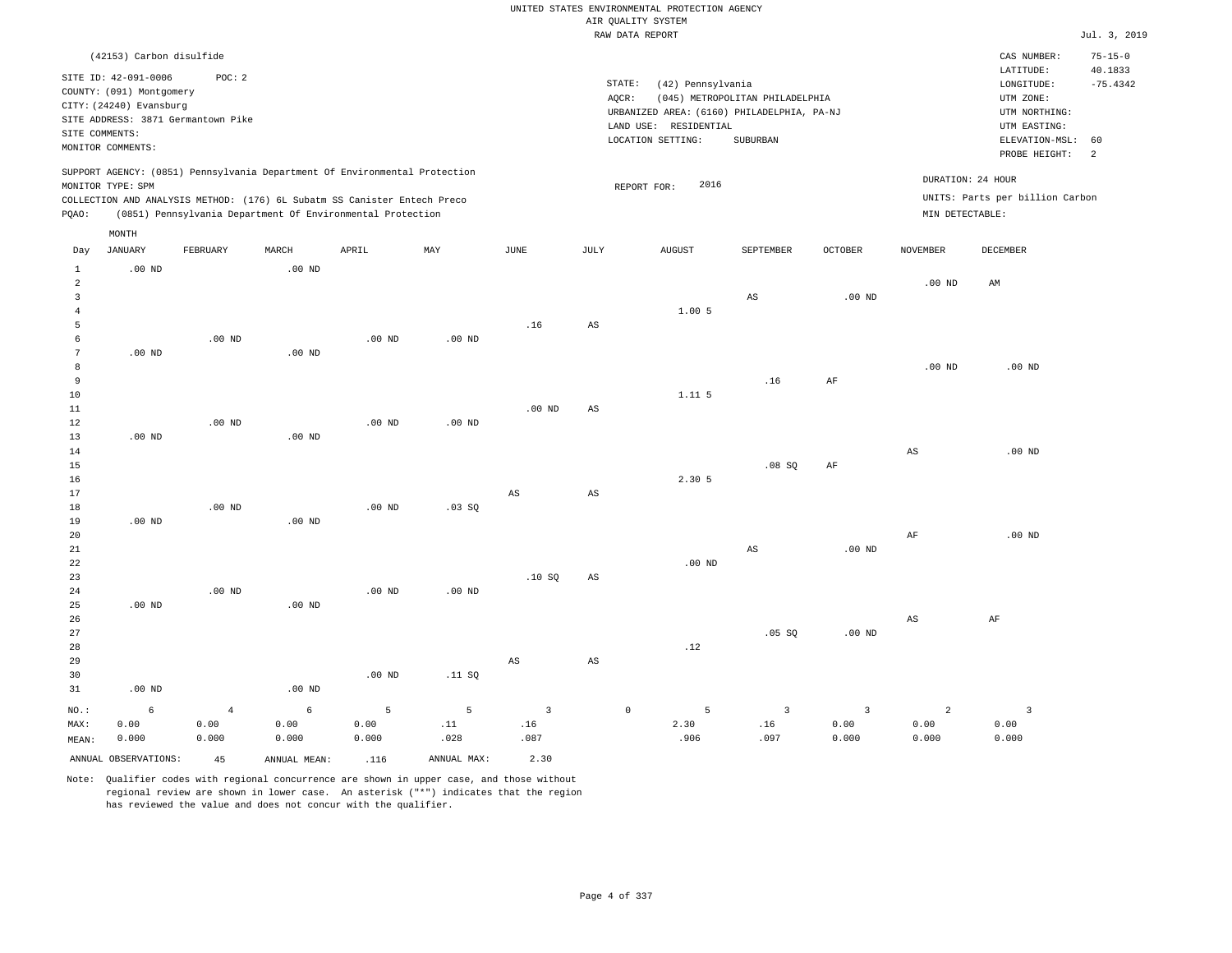|                                                         |                                                                                                                              |                                              |                    |                                                                                                                                                                                                                      |                        |                    | AIR OUALITY SYSTEM | UNITED STATES ENVIRONMENTAL PROTECTION AGENCY                   |                                                                                           |                  |                    |                                                                                                                         |                                                   |
|---------------------------------------------------------|------------------------------------------------------------------------------------------------------------------------------|----------------------------------------------|--------------------|----------------------------------------------------------------------------------------------------------------------------------------------------------------------------------------------------------------------|------------------------|--------------------|--------------------|-----------------------------------------------------------------|-------------------------------------------------------------------------------------------|------------------|--------------------|-------------------------------------------------------------------------------------------------------------------------|---------------------------------------------------|
|                                                         |                                                                                                                              |                                              |                    |                                                                                                                                                                                                                      |                        |                    | RAW DATA REPORT    |                                                                 |                                                                                           |                  |                    |                                                                                                                         | Jul. 3, 2019                                      |
| SITE COMMENTS:                                          | (42153) Carbon disulfide<br>SITE ID: 42-091-0006<br>COUNTY: (091) Montgomery<br>CITY: (24240) Evansburg<br>MONITOR COMMENTS: | POC: 2<br>SITE ADDRESS: 3871 Germantown Pike |                    |                                                                                                                                                                                                                      |                        |                    | STATE:<br>AQCR:    | (42) Pennsylvania<br>LAND USE: RESIDENTIAL<br>LOCATION SETTING: | (045) METROPOLITAN PHILADELPHIA<br>URBANIZED AREA: (6160) PHILADELPHIA, PA-NJ<br>SUBURBAN |                  |                    | CAS NUMBER:<br>LATITUDE:<br>LONGITUDE:<br>UTM ZONE:<br>UTM NORTHING:<br>UTM EASTING:<br>ELEVATION-MSL:<br>PROBE HEIGHT: | $75 - 15 - 0$<br>40.1833<br>$-75.4342$<br>60<br>2 |
| PQAO:                                                   | MONITOR TYPE: SPM                                                                                                            |                                              |                    | SUPPORT AGENCY: (0851) Pennsylvania Department Of Environmental Protection<br>COLLECTION AND ANALYSIS METHOD: (176) 6L Subatm SS Canister Entech Preco<br>(0851) Pennsylvania Department Of Environmental Protection |                        |                    | REPORT FOR:        | 2017                                                            |                                                                                           |                  | MIN DETECTABLE:    | DURATION: 24 HOUR<br>UNITS: Parts per billion Carbon                                                                    |                                                   |
| Day                                                     | MONTH<br><b>JANUARY</b>                                                                                                      | FEBRUARY                                     | MARCH              | APRIL                                                                                                                                                                                                                | MAY                    | <b>JUNE</b>        | JULY               | <b>AUGUST</b>                                                   | <b>SEPTEMBER</b>                                                                          | <b>OCTOBER</b>   | <b>NOVEMBER</b>    | <b>DECEMBER</b>                                                                                                         |                                                   |
| 1<br>$\overline{a}$<br>$\overline{3}$<br>$\overline{4}$ | AS                                                                                                                           |                                              | .00 <sub>ND</sub>  | $.00$ ND                                                                                                                                                                                                             | $.00$ ND               |                    |                    |                                                                 | $.00$ ND                                                                                  | $.00$ ND         | .00 <sub>ND</sub>  | $.00$ ND                                                                                                                |                                                   |
| 5<br>$\epsilon$<br>7<br>8                               | AS                                                                                                                           | $.00$ ND                                     | $.00$ ND           | $.00$ ND                                                                                                                                                                                                             | $.00$ ND               | .00 <sub>ND</sub>  | .00 <sub>ND</sub>  | AF                                                              |                                                                                           |                  |                    |                                                                                                                         |                                                   |
| 9<br>$10$<br>11<br>12                                   |                                                                                                                              | $.00$ ND                                     |                    |                                                                                                                                                                                                                      |                        | .00 <sub>ND</sub>  | .00 <sub>ND</sub>  | $.00$ ND                                                        | .00 <sub>ND</sub>                                                                         | .02 SQ           | $.00$ ND           | $.00$ ND                                                                                                                |                                                   |
| 13<br>$14$<br>15<br>16<br>17                            | AF                                                                                                                           |                                              | $.00$ ND           | .00 <sub>ND</sub>                                                                                                                                                                                                    | $.00$ ND               |                    |                    | $.00$ ND                                                        | $.00$ ND                                                                                  | $.00$ ND         | .00 <sub>ND</sub>  | $.00$ ND                                                                                                                |                                                   |
| 18<br>19<br>20<br>21                                    | $.00$ ND                                                                                                                     | $.00$ ND                                     | $.00$ ND           | $.00$ ND                                                                                                                                                                                                             | $.00$ ND               | $.00$ ND           | .09SQ              |                                                                 |                                                                                           |                  | .00 <sub>ND</sub>  | AF                                                                                                                      |                                                   |
| 22<br>23<br>24<br>25                                    | $.00$ ND                                                                                                                     | $.00$ ND                                     |                    | .00 <sub>ND</sub>                                                                                                                                                                                                    | .00 <sub>ND</sub>      | $.00$ ND           | $.00$ ND           | $.00$ ND                                                        | $.00$ ND                                                                                  | $.00$ ND         |                    |                                                                                                                         |                                                   |
| 26<br>27<br>28<br>29<br>30                              |                                                                                                                              |                                              | $.00$ ND           |                                                                                                                                                                                                                      |                        | $.00$ ND           | $.00$ ND           | $.00$ ND                                                        | $.03$ SO                                                                                  | $.00$ ND         | .00 <sub>ND</sub>  | $.00$ ND                                                                                                                |                                                   |
| 31                                                      | AS                                                                                                                           |                                              |                    |                                                                                                                                                                                                                      | $\mathbb{A}\mathbb{S}$ |                    |                    |                                                                 |                                                                                           |                  |                    |                                                                                                                         |                                                   |
| $NO.$ :<br>MAX:<br>MEAN:                                | $\sqrt{2}$<br>0.00<br>0.000                                                                                                  | $\,4$<br>0.00<br>0.000                       | 5<br>0.00<br>0.000 | 5<br>0.00<br>0.000                                                                                                                                                                                                   | 5<br>0.00<br>0.000     | 5<br>0.00<br>0.000 | 5<br>.09<br>.018   | $\overline{4}$<br>0.00<br>0.000                                 | $\overline{5}$<br>.03<br>.006                                                             | 5<br>.02<br>.004 | 5<br>0.00<br>0.000 | $\overline{4}$<br>0.00<br>0.000                                                                                         |                                                   |
|                                                         | ANNUAL OBSERVATIONS:                                                                                                         | 54                                           | ANNUAL MEAN:       | .003                                                                                                                                                                                                                 | ANNUAL MAX:            | .09                |                    |                                                                 |                                                                                           |                  |                    |                                                                                                                         |                                                   |

Note: Qualifier codes with regional concurrence are shown in upper case, and those without regional review are shown in lower case. An asterisk ("\*") indicates that the region

has reviewed the value and does not concur with the qualifier.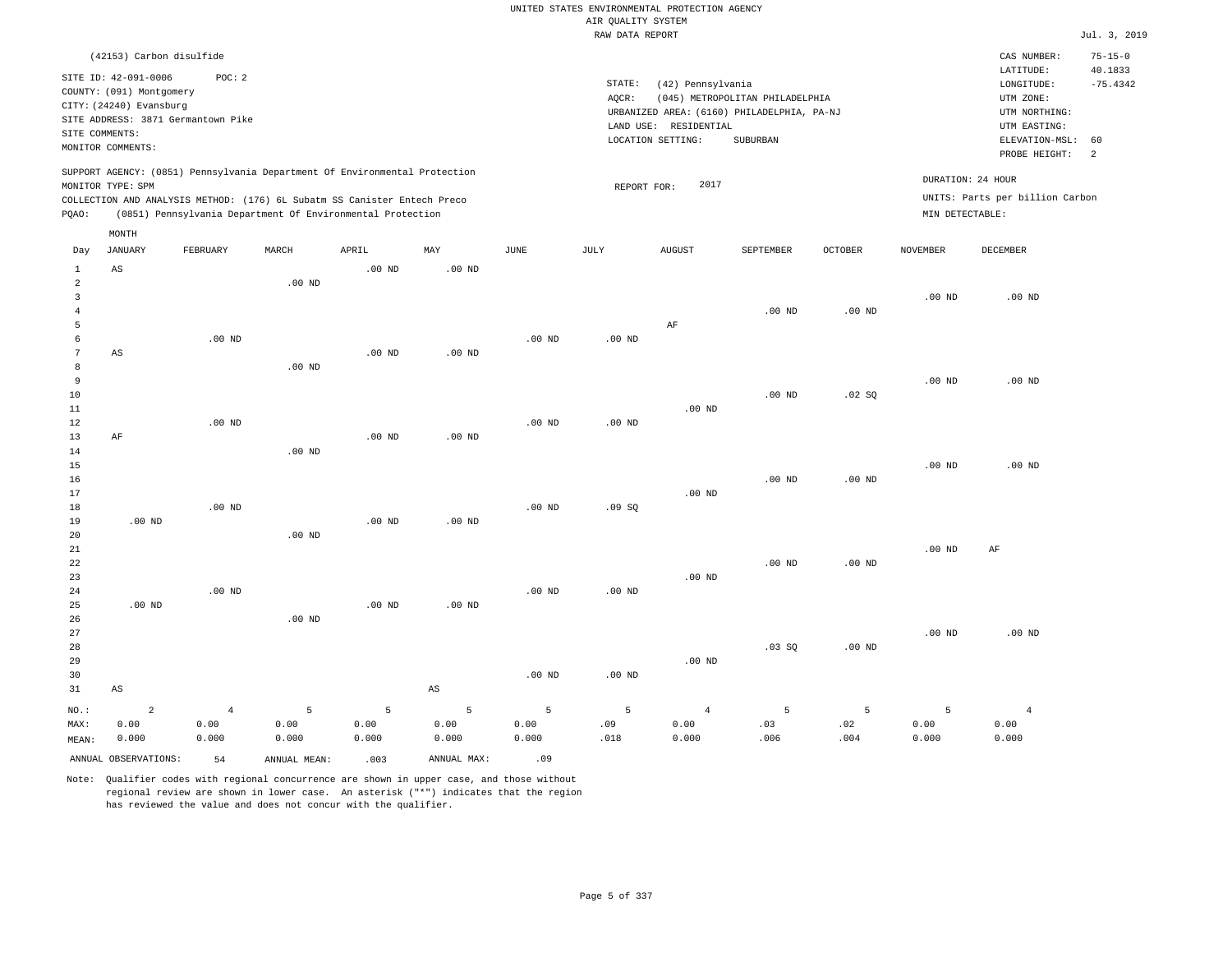|                |                                                                                                 |                   |                                                            |                   |                   |                   | UNITED STATES ENVIRONMENTAL PROTECTION AGENCY |                       |                                            |                   |                   |                                                      |                          |
|----------------|-------------------------------------------------------------------------------------------------|-------------------|------------------------------------------------------------|-------------------|-------------------|-------------------|-----------------------------------------------|-----------------------|--------------------------------------------|-------------------|-------------------|------------------------------------------------------|--------------------------|
|                |                                                                                                 |                   |                                                            |                   |                   |                   | AIR QUALITY SYSTEM                            |                       |                                            |                   |                   |                                                      |                          |
|                |                                                                                                 |                   |                                                            |                   |                   |                   | RAW DATA REPORT                               |                       |                                            |                   |                   |                                                      | Jul. 3, 2019             |
|                | (42153) Carbon disulfide                                                                        |                   |                                                            |                   |                   |                   |                                               |                       |                                            |                   |                   | CAS NUMBER:<br>LATITUDE:                             | $75 - 15 - 0$<br>40.1833 |
|                | SITE ID: 42-091-0006                                                                            | POC: 2            |                                                            |                   |                   |                   | STATE:                                        | (42) Pennsylvania     |                                            |                   |                   | LONGITUDE:                                           | $-75.4342$               |
|                | COUNTY: (091) Montgomery<br>CITY: (24240) Evansburg                                             |                   |                                                            |                   |                   |                   | AQCR:                                         |                       | (045) METROPOLITAN PHILADELPHIA            |                   |                   | UTM ZONE:                                            |                          |
|                | SITE ADDRESS: 3871 Germantown Pike                                                              |                   |                                                            |                   |                   |                   |                                               |                       | URBANIZED AREA: (6160) PHILADELPHIA, PA-NJ |                   |                   | UTM NORTHING:                                        |                          |
| SITE COMMENTS: |                                                                                                 |                   |                                                            |                   |                   |                   |                                               | LAND USE: RESIDENTIAL |                                            |                   |                   | UTM EASTING:                                         |                          |
|                | MONITOR COMMENTS:                                                                               |                   |                                                            |                   |                   |                   |                                               | LOCATION SETTING:     | SUBURBAN                                   |                   |                   | ELEVATION-MSL:<br>PROBE HEIGHT:                      | 60<br>2                  |
|                | SUPPORT AGENCY: (0851) Pennsylvania Department Of Environmental Protection<br>MONITOR TYPE: SPM |                   |                                                            |                   |                   |                   | REPORT FOR:                                   | 2018                  |                                            |                   |                   | DURATION: 24 HOUR<br>UNITS: Parts per billion Carbon |                          |
| PQAO:          | COLLECTION AND ANALYSIS METHOD: (176) 6L Subatm SS Canister Entech Preco                        |                   | (0851) Pennsylvania Department Of Environmental Protection |                   |                   |                   |                                               |                       |                                            |                   |                   | MIN DETECTABLE: . 054                                |                          |
|                | MONTH                                                                                           |                   |                                                            |                   |                   |                   |                                               |                       |                                            |                   |                   |                                                      |                          |
| Day            | <b>JANUARY</b>                                                                                  | FEBRUARY          | MARCH                                                      | APRIL             | MAY               | <b>JUNE</b>       | <b>JULY</b>                                   | <b>AUGUST</b>         | SEPTEMBER                                  | <b>OCTOBER</b>    | <b>NOVEMBER</b>   | <b>DECEMBER</b>                                      |                          |
| 1              |                                                                                                 | $.00$ ND          |                                                            |                   |                   | $.00$ ND          | .00 <sub>ND</sub>                             |                       |                                            |                   |                   |                                                      |                          |
| 2              | AO.                                                                                             |                   |                                                            | $.00$ ND          | .00 <sub>ND</sub> |                   |                                               |                       |                                            |                   |                   |                                                      |                          |
| $\overline{3}$ |                                                                                                 |                   | $.00$ ND                                                   |                   |                   |                   |                                               |                       |                                            |                   |                   |                                                      |                          |
| $\overline{4}$ |                                                                                                 |                   |                                                            |                   |                   |                   |                                               |                       |                                            |                   | $.00$ ND          | $.00$ ND                                             |                          |
| 5<br>6         |                                                                                                 |                   |                                                            |                   |                   |                   |                                               | $.00$ ND              | .09SQ                                      | .00 <sub>ND</sub> |                   |                                                      |                          |
| 7              |                                                                                                 | $.00$ ND          |                                                            |                   |                   | .00 <sub>ND</sub> | $.00$ LL                                      |                       |                                            |                   |                   |                                                      |                          |
| 8              | AF                                                                                              |                   |                                                            | $.00$ ND          | $.00$ ND          |                   |                                               |                       |                                            |                   |                   |                                                      |                          |
| $\overline{9}$ |                                                                                                 |                   | $.00$ ND                                                   |                   |                   |                   |                                               |                       |                                            |                   |                   |                                                      |                          |
| 10             |                                                                                                 |                   |                                                            |                   |                   |                   |                                               |                       |                                            |                   | $.00$ ND          | $.00$ ND                                             |                          |
| $11\,$         |                                                                                                 |                   |                                                            |                   |                   |                   |                                               |                       | .00 <sub>ND</sub>                          | $.00$ ND          |                   |                                                      |                          |
| 12             |                                                                                                 |                   |                                                            |                   |                   |                   |                                               | .06SQ                 |                                            |                   |                   |                                                      |                          |
| 13             |                                                                                                 | .00 <sub>ND</sub> |                                                            |                   |                   | .00 <sub>ND</sub> | $.00$ ND                                      |                       |                                            |                   |                   |                                                      |                          |
| 14             | $.00$ ND                                                                                        |                   |                                                            | .00 <sub>ND</sub> | $.00$ ND          |                   |                                               |                       |                                            |                   |                   |                                                      |                          |
| 15             |                                                                                                 |                   | $.00$ ND                                                   |                   |                   |                   |                                               |                       |                                            |                   |                   |                                                      |                          |
| 16             |                                                                                                 |                   |                                                            |                   |                   |                   |                                               |                       |                                            |                   | $.00$ ND          | $.00$ ND                                             |                          |
| 17             |                                                                                                 |                   |                                                            |                   |                   |                   |                                               |                       | .00 <sub>ND</sub>                          | $.00$ ND          |                   |                                                      |                          |
| 18             |                                                                                                 |                   |                                                            |                   |                   |                   |                                               | $.00$ ND              |                                            |                   |                   |                                                      |                          |
| 19             |                                                                                                 | $.00$ ND          |                                                            |                   |                   | $.00$ ND          | $.00$ ND                                      |                       |                                            |                   |                   |                                                      |                          |
| 20             | $.00$ ND                                                                                        |                   |                                                            | $.00$ ND          | $.00$ ND          |                   |                                               |                       |                                            |                   |                   |                                                      |                          |
| 21<br>22       |                                                                                                 |                   | $.00$ ND                                                   |                   |                   |                   |                                               |                       |                                            |                   | AF                | $.00$ ND                                             |                          |
| 23             |                                                                                                 |                   |                                                            |                   |                   |                   |                                               |                       | AS                                         | $.00$ ND          |                   |                                                      |                          |
| 24             |                                                                                                 |                   |                                                            |                   |                   |                   |                                               | $.00$ ND              |                                            |                   |                   |                                                      |                          |
| 25             |                                                                                                 | $.00$ ND          |                                                            |                   |                   | $.00$ ND          | $.00$ ND                                      |                       |                                            |                   |                   |                                                      |                          |
| 26             | $.00$ ND                                                                                        |                   |                                                            | $.00$ ND          | $.00$ ND          |                   |                                               |                       |                                            |                   |                   |                                                      |                          |
| 27             |                                                                                                 |                   | $.00$ ND                                                   |                   |                   |                   |                                               |                       |                                            |                   |                   |                                                      |                          |
| 28             |                                                                                                 |                   |                                                            |                   |                   |                   |                                               |                       |                                            |                   | .00 <sub>ND</sub> | .10SQ                                                |                          |
| 29             |                                                                                                 |                   |                                                            |                   |                   |                   |                                               |                       | $.00$ ND                                   | $.00$ ND          |                   |                                                      |                          |
| 30             |                                                                                                 |                   |                                                            |                   |                   |                   |                                               | .09SQ                 |                                            |                   |                   |                                                      |                          |
| 31             |                                                                                                 |                   |                                                            |                   |                   |                   | $.18$ LK                                      |                       |                                            |                   |                   |                                                      |                          |
| NO.:           | $\overline{3}$                                                                                  | 5                 | 5                                                          | 5                 | 5                 | 5                 | 6                                             | 5                     | $\overline{4}$                             | 5                 | $\overline{4}$    | 5                                                    |                          |
| MAX:           | 0.00                                                                                            | 0.00              | 0.00                                                       | 0.00              | 0.00              | 0.00              | .18                                           | .09                   | .09                                        | 0.00              | 0.00              | $.10$                                                |                          |
| MEAN:          | 0.000                                                                                           | 0.000             | 0.000                                                      | 0.000             | 0.000             | 0.000             | .030                                          | .030                  | .023                                       | 0.000             | 0.000             | .020                                                 |                          |
|                | ANNUAL OBSERVATIONS:                                                                            | 57                | ANNUAL MEAN:                                               | .009              | ANNUAL MAX:       | .18               |                                               |                       |                                            |                   |                   |                                                      |                          |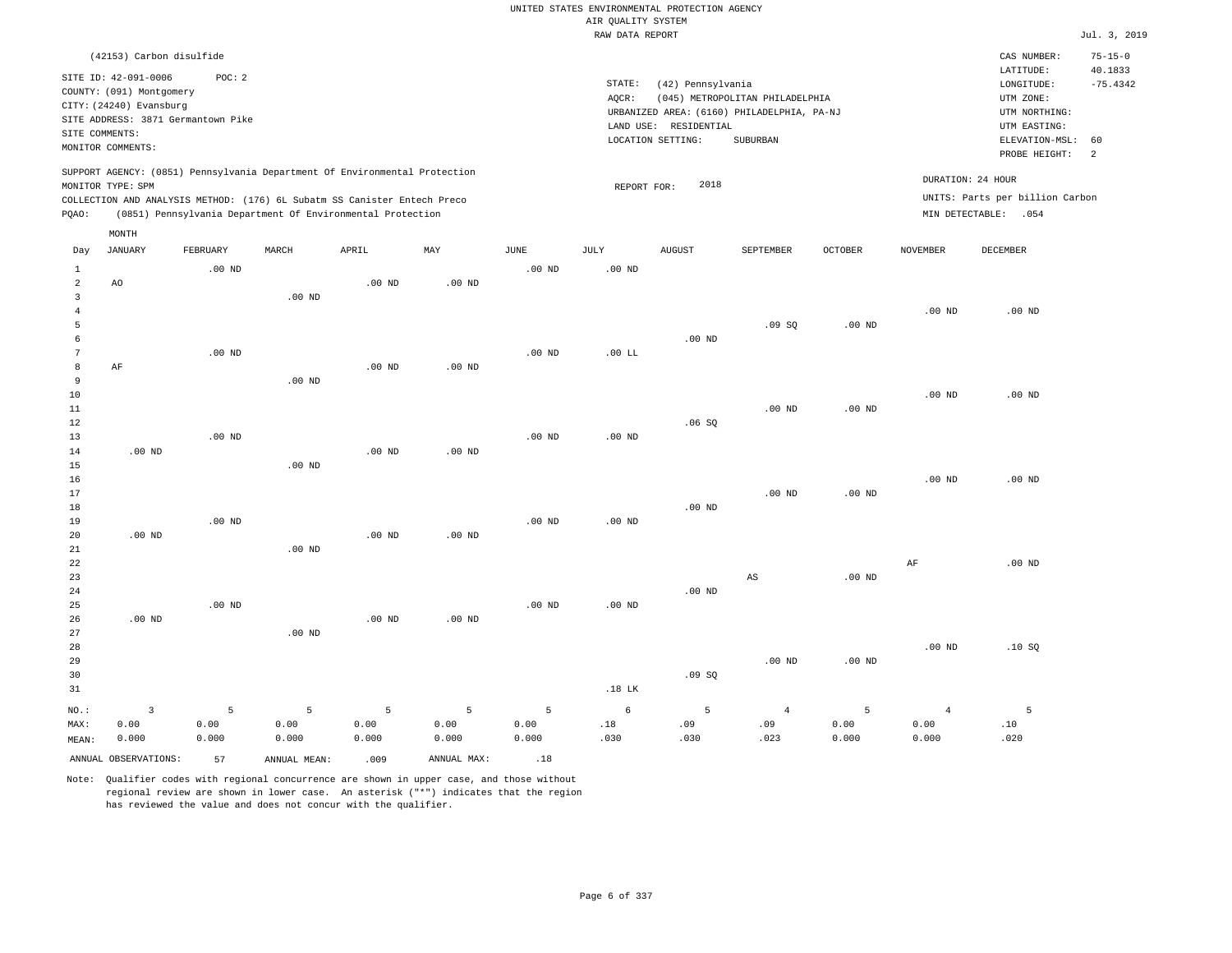|                         |                                    |                         |                                                                            |        |                |             |                    | UNITED STATES ENVIRONMENTAL PROTECTION AGENCY |                                            |                |                 |                                 |                           |
|-------------------------|------------------------------------|-------------------------|----------------------------------------------------------------------------|--------|----------------|-------------|--------------------|-----------------------------------------------|--------------------------------------------|----------------|-----------------|---------------------------------|---------------------------|
|                         |                                    |                         |                                                                            |        |                |             | AIR QUALITY SYSTEM |                                               |                                            |                |                 |                                 |                           |
|                         |                                    |                         |                                                                            |        |                |             | RAW DATA REPORT    |                                               |                                            |                |                 |                                 | Jul. 3, 2019              |
|                         | (43205) Propylene                  |                         |                                                                            |        |                |             |                    |                                               |                                            |                |                 | CAS NUMBER:<br>LATITUDE:        | $115 - 07 - 1$<br>40.1833 |
|                         | SITE ID: 42-091-0006               | POC: 2                  |                                                                            |        |                |             | $\texttt{STATE}$ : | (42) Pennsylvania                             |                                            |                |                 | $\texttt{LONGITUDE}$ :          | $-75.4342$                |
|                         | COUNTY: (091) Montgomery           |                         |                                                                            |        |                |             | AQCR:              |                                               | (045) METROPOLITAN PHILADELPHIA            |                |                 | UTM ZONE:                       |                           |
|                         | CITY: (24240) Evansburg            |                         |                                                                            |        |                |             |                    |                                               | URBANIZED AREA: (6160) PHILADELPHIA, PA-NJ |                |                 | UTM NORTHING:                   |                           |
|                         | SITE ADDRESS: 3871 Germantown Pike |                         |                                                                            |        |                |             |                    | LAND USE: RESIDENTIAL                         |                                            |                |                 | UTM EASTING:                    |                           |
| SITE COMMENTS:          |                                    |                         |                                                                            |        |                |             |                    | LOCATION SETTING:                             | SUBURBAN                                   |                |                 | ELEVATION-MSL:                  | 60                        |
|                         | MONITOR COMMENTS:                  |                         |                                                                            |        |                |             |                    |                                               |                                            |                |                 | PROBE HEIGHT:                   | $\overline{a}$            |
|                         |                                    |                         | SUPPORT AGENCY: (0851) Pennsylvania Department Of Environmental Protection |        |                |             |                    |                                               |                                            |                |                 | DURATION: 24 HOUR               |                           |
|                         | MONITOR TYPE: SPM                  |                         |                                                                            |        |                |             | REPORT FOR:        | 2013                                          |                                            |                |                 |                                 |                           |
|                         |                                    |                         | COLLECTION AND ANALYSIS METHOD: (176) 6L Subatm SS Canister Entech Preco   |        |                |             |                    |                                               |                                            |                |                 | UNITS: Parts per billion Carbon |                           |
| PQAO:                   |                                    |                         | (0851) Pennsylvania Department Of Environmental Protection                 |        |                |             |                    |                                               |                                            |                | MIN DETECTABLE: |                                 |                           |
| Day                     | MONTH<br><b>JANUARY</b>            | FEBRUARY                | MARCH                                                                      | APRIL  | MAY            | <b>JUNE</b> | $\mathtt{JULY}$    | <b>AUGUST</b>                                 | SEPTEMBER                                  | <b>OCTOBER</b> | <b>NOVEMBER</b> | <b>DECEMBER</b>                 |                           |
|                         |                                    |                         |                                                                            |        |                |             |                    |                                               |                                            |                |                 |                                 |                           |
| $1\,$                   |                                    |                         |                                                                            |        |                |             |                    |                                               | 2.874                                      | 1.701          |                 |                                 |                           |
| $\sqrt{2}$              |                                    |                         |                                                                            |        |                |             |                    | 2.778                                         |                                            |                |                 |                                 |                           |
| $\overline{\mathbf{3}}$ |                                    | $\rm{AF}$               |                                                                            |        |                | 1.785 CC    | .930 CC            |                                               |                                            |                |                 |                                 |                           |
| $\sqrt{4}$              | 2.847                              |                         |                                                                            | 2.295  | 2.889          |             |                    |                                               |                                            |                |                 |                                 |                           |
| 5<br>6                  |                                    |                         | 2.073                                                                      |        |                |             |                    |                                               |                                            |                |                 |                                 |                           |
| 7                       |                                    |                         |                                                                            |        |                |             |                    |                                               | 3.579                                      | 1.137          | 3.414           | 3.939                           |                           |
| $^{\rm 8}$              |                                    |                         |                                                                            |        |                |             |                    | 4.110                                         |                                            |                |                 |                                 |                           |
| $\overline{9}$          |                                    | $\rm{AF}$               |                                                                            |        |                | 4.137       | 2.403              |                                               |                                            |                |                 |                                 |                           |
| $10$                    | 4.980                              |                         |                                                                            | 1.746  | 2.862          |             |                    |                                               |                                            |                |                 |                                 |                           |
| 11                      |                                    |                         | 1.578                                                                      |        |                |             |                    |                                               |                                            |                |                 |                                 |                           |
| 12                      |                                    |                         |                                                                            |        |                |             |                    |                                               |                                            |                | AF              | AF                              |                           |
| 13                      |                                    |                         |                                                                            |        |                |             |                    |                                               | 1.515                                      | .429 LL        |                 |                                 |                           |
| 14                      |                                    |                         |                                                                            |        |                |             |                    | AF                                            |                                            |                |                 |                                 |                           |
| 15                      |                                    | 3.756                   |                                                                            |        |                | 1.731       | 1.899              |                                               |                                            |                |                 |                                 |                           |
| 16                      | AF                                 |                         |                                                                            | 1.710  | 3.780          |             |                    |                                               |                                            |                |                 |                                 |                           |
| 17                      |                                    |                         | 2.409                                                                      |        |                |             |                    |                                               |                                            |                |                 |                                 |                           |
| 18                      |                                    |                         |                                                                            |        |                |             |                    |                                               |                                            |                | 1.413 CC        | AF                              |                           |
| 19                      |                                    |                         |                                                                            |        |                |             |                    |                                               | 4.062                                      | 2.088 LL       |                 |                                 |                           |
| 20                      |                                    |                         |                                                                            |        |                |             |                    | AF                                            |                                            |                |                 |                                 |                           |
| $2\sqrt{1}$             |                                    | 1.560                   |                                                                            |        |                | 1.785       | 2.199              |                                               |                                            |                |                 |                                 |                           |
| 22                      | AF                                 |                         |                                                                            | 2.430  | 1.371 CC       |             |                    |                                               |                                            |                |                 |                                 |                           |
| 23                      |                                    |                         | 1.455                                                                      |        |                |             |                    |                                               |                                            |                |                 |                                 |                           |
| $2\sqrt{4}$             |                                    |                         |                                                                            |        |                |             |                    |                                               |                                            |                | 1.086 CC        | 1.674                           |                           |
| 25                      |                                    |                         |                                                                            |        |                |             |                    |                                               | 1.698                                      | $_{\rm AS}$    |                 |                                 |                           |
| 26                      |                                    |                         |                                                                            |        |                |             |                    | AF                                            |                                            |                |                 |                                 |                           |
| 27                      |                                    | 3.843                   |                                                                            |        |                | 3.933       | 3.666              |                                               |                                            |                |                 |                                 |                           |
| 28                      | AS                                 |                         |                                                                            | 2.490  | 4.650          |             |                    |                                               |                                            |                |                 |                                 |                           |
| 29                      |                                    |                         | 2.550                                                                      |        |                |             |                    |                                               |                                            |                |                 |                                 |                           |
| 30                      |                                    |                         |                                                                            |        |                |             |                    |                                               |                                            |                | $\rm{AF}$       | 2.858                           |                           |
| 31                      |                                    |                         |                                                                            |        |                |             |                    |                                               |                                            | 4.815          |                 |                                 |                           |
| NO.:                    | $\overline{a}$                     | $\overline{\mathbf{3}}$ | $\overline{5}$                                                             | 5      | $\overline{5}$ | 5           | 5                  | $\overline{a}$                                | 5                                          | 5              | $\overline{3}$  | $\overline{\mathbf{3}}$         |                           |
| MAX:                    | 4.980                              | 3.843                   | 2.550                                                                      | 2.490  | 4.650          | 4.137       | 3.666              | 4.110                                         | 4.062                                      | 4.815          | 3.414           | 3.939                           |                           |
| MEAN:                   | 3.9135                             | 3.0530                  | 2.0130                                                                     | 2.1342 | 3.1104         | 2.6742      | 2.2194             | 3.4440                                        | 2.7456                                     | 2.0340         | 1.9710          | 2.8237                          |                           |
|                         | ANNUAL OBSERVATIONS:               | 48                      | ANNUAL MEAN: 2.5607                                                        |        | ANNUAL MAX:    | 4.980       |                    |                                               |                                            |                |                 |                                 |                           |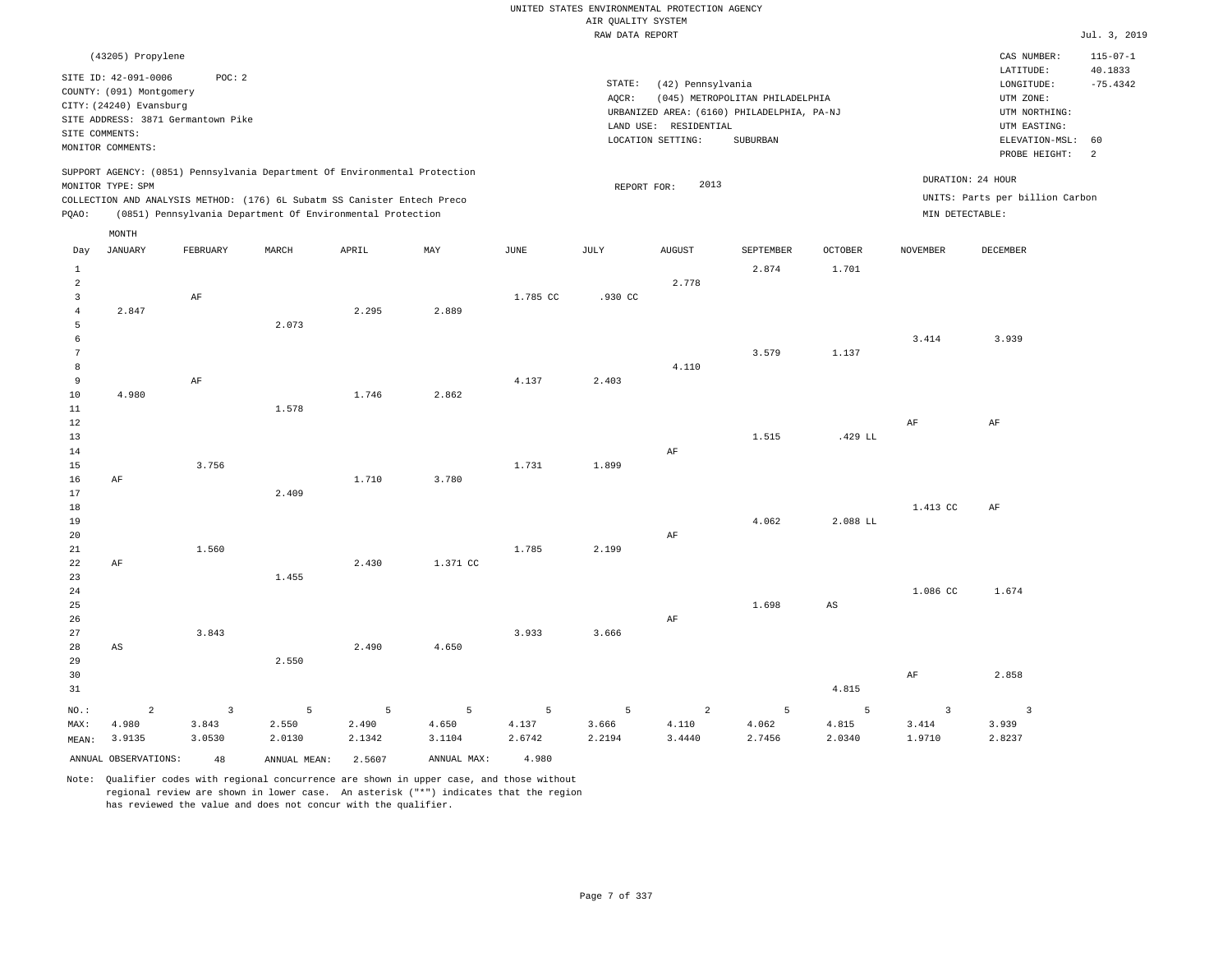### UNITED STATES ENVIRONMENTAL PROTECTION AGENCY AIR QUALITY SYSTEM

|                     |                                    |                        |                                                                            |                |             |             | RAW DATA REPORT |                       |                                            |                |                 |                                 | Jul. 3, 2019   |
|---------------------|------------------------------------|------------------------|----------------------------------------------------------------------------|----------------|-------------|-------------|-----------------|-----------------------|--------------------------------------------|----------------|-----------------|---------------------------------|----------------|
|                     | (43205) Propylene                  |                        |                                                                            |                |             |             |                 |                       |                                            |                |                 | CAS NUMBER:                     | $115 - 07 - 1$ |
|                     | SITE ID: 42-091-0006               | POC: 2                 |                                                                            |                |             |             |                 |                       |                                            |                |                 | LATITUDE:                       | 40.1833        |
|                     | COUNTY: (091) Montgomery           |                        |                                                                            |                |             |             | STATE:          | (42) Pennsylvania     |                                            |                |                 | LONGITUDE:                      | $-75.4342$     |
|                     | CITY: (24240) Evansburg            |                        |                                                                            |                |             |             | AQCR:           |                       | (045) METROPOLITAN PHILADELPHIA            |                |                 | UTM ZONE:                       |                |
|                     | SITE ADDRESS: 3871 Germantown Pike |                        |                                                                            |                |             |             |                 |                       | URBANIZED AREA: (6160) PHILADELPHIA, PA-NJ |                |                 | UTM NORTHING:                   |                |
|                     | SITE COMMENTS:                     |                        |                                                                            |                |             |             |                 | LAND USE: RESIDENTIAL |                                            |                |                 | UTM EASTING:                    |                |
|                     | MONITOR COMMENTS:                  |                        |                                                                            |                |             |             |                 | LOCATION SETTING:     | SUBURBAN                                   |                |                 | ELEVATION-MSL: 60               |                |
|                     |                                    |                        |                                                                            |                |             |             |                 |                       |                                            |                |                 | PROBE HEIGHT:                   | 2              |
|                     |                                    |                        | SUPPORT AGENCY: (0851) Pennsylvania Department Of Environmental Protection |                |             |             |                 | 2014                  |                                            |                |                 | DURATION: 24 HOUR               |                |
|                     | MONITOR TYPE: SPM                  |                        | COLLECTION AND ANALYSIS METHOD: (176) 6L Subatm SS Canister Entech Preco   |                |             |             | REPORT FOR:     |                       |                                            |                |                 | UNITS: Parts per billion Carbon |                |
| PQAO:               |                                    |                        | (0851) Pennsylvania Department Of Environmental Protection                 |                |             |             |                 |                       |                                            |                |                 | MIN DETECTABLE:                 |                |
|                     |                                    |                        |                                                                            |                |             |             |                 |                       |                                            |                |                 |                                 |                |
|                     | MONTH                              |                        |                                                                            |                |             |             |                 |                       |                                            |                |                 |                                 |                |
| Day                 | <b>JANUARY</b>                     | FEBRUARY               | MARCH                                                                      | APRIL          | MAY         | <b>JUNE</b> | JULY            | <b>AUGUST</b>         | SEPTEMBER                                  | <b>OCTOBER</b> | <b>NOVEMBER</b> | <b>DECEMBER</b>                 |                |
| $\mathbf{1}$        |                                    |                        |                                                                            |                |             |             |                 |                       |                                            |                | 1.332           | 7.301 5                         |                |
| $\overline{a}$      |                                    |                        |                                                                            |                |             |             |                 |                       | 1.872                                      | 1.845          |                 |                                 |                |
| 3                   |                                    |                        |                                                                            |                |             |             |                 | .443 CC               |                                            |                |                 |                                 |                |
| $\bf{4}$            |                                    | $\rm AF$               |                                                                            |                |             | 1.336 CC    | 1.861           |                       |                                            |                |                 |                                 |                |
| 5                   | $\rm AF$                           |                        |                                                                            | 1.204 QX       | 1.454       |             |                 |                       |                                            |                |                 |                                 |                |
| $6\phantom{1}$      |                                    |                        | 1.673                                                                      |                |             |             |                 |                       |                                            |                |                 |                                 |                |
| $7\phantom{.0}$     |                                    |                        |                                                                            |                |             |             |                 |                       |                                            |                | AF              | 2.081                           |                |
| 8<br>$\overline{9}$ |                                    |                        |                                                                            |                |             |             |                 | 2.322                 | 2.344                                      | 1.464          |                 |                                 |                |
| 10                  |                                    | $\mathbb{A}\mathbb{S}$ |                                                                            |                |             | 3.188       | 1.867           |                       |                                            |                |                 |                                 |                |
| $1\,1$              | 6.522                              |                        |                                                                            | $\rm AF$       | 1.859       |             |                 |                       |                                            |                |                 |                                 |                |
| 12                  |                                    |                        | 3.701                                                                      |                |             |             |                 |                       |                                            |                |                 |                                 |                |
| 13                  |                                    |                        |                                                                            |                |             |             |                 |                       |                                            |                | 2.138           | 2.471                           |                |
| 14                  |                                    |                        |                                                                            |                |             |             |                 |                       | 1.800                                      | 2.184          |                 |                                 |                |
| 15                  |                                    |                        |                                                                            |                |             |             |                 | 1.462 CC              |                                            |                |                 |                                 |                |
| 16                  |                                    | 2.737                  |                                                                            |                |             | 4.387       | 2.056           |                       |                                            |                |                 |                                 |                |
| 17                  | 6.369                              |                        |                                                                            | .487           | 1.635       |             |                 |                       |                                            |                |                 |                                 |                |
| 18                  |                                    |                        | 2.468                                                                      |                |             |             |                 |                       |                                            |                |                 |                                 |                |
| 19                  |                                    |                        |                                                                            |                |             |             |                 |                       |                                            |                | 2.231           | 3.301                           |                |
| 20                  |                                    |                        |                                                                            |                |             |             |                 |                       | 1.562 CC                                   | 3.416          |                 |                                 |                |
| 21                  |                                    |                        |                                                                            |                |             |             |                 | 2.838                 |                                            |                |                 |                                 |                |
| 22                  |                                    | 3.953                  |                                                                            |                |             | 4.174       | 1.573 CC        |                       |                                            |                |                 |                                 |                |
| 23                  | $_{\rm AS}$                        |                        |                                                                            | 1.662          | 2.077       |             |                 |                       |                                            |                |                 |                                 |                |
| 24                  |                                    |                        | 1.672 QX                                                                   |                |             |             |                 |                       |                                            |                |                 |                                 |                |
| 25                  |                                    |                        |                                                                            |                |             |             |                 |                       |                                            |                | 3.314           | 3.125                           |                |
| 26<br>27            |                                    |                        |                                                                            |                |             |             |                 |                       | 2.428                                      | 2.016          |                 |                                 |                |
| 28                  |                                    | $_{\rm AS}$            |                                                                            |                |             | 1.094 CC    | 2.653           | 1.787                 |                                            |                |                 |                                 |                |
| 29                  | AS                                 |                        |                                                                            | 1.209          | 1.848       |             |                 |                       |                                            |                |                 |                                 |                |
| 30                  |                                    |                        | 1.009 QX                                                                   |                |             |             |                 |                       |                                            |                |                 |                                 |                |
| 31                  |                                    |                        |                                                                            |                |             |             |                 |                       |                                            |                |                 | 4.084                           |                |
|                     |                                    |                        |                                                                            |                |             |             |                 |                       |                                            |                |                 |                                 |                |
| $NO.$ :             | $\overline{2}$                     | $\overline{a}$         | 5                                                                          | $\overline{4}$ | 5           | 5           | 5               | 5                     | 5                                          | 5              | $\overline{4}$  | 6                               |                |
| MAX:                | 6.522                              | 3.953                  | 3.701                                                                      | 1.662          | 2.077       | 4.387       | 2.653           | 2.838                 | 2.428                                      | 3.416          | 3.314           | 7.301                           |                |
| MEAN:               | 6.4455                             | 3.3450                 | 2.1046                                                                     | 1.1405         | 1.7746      | 2.8358      | 2.0020          | 1.7704                | 2.0012                                     | 2.1850         | 2.2538          | 3.7272                          |                |
|                     | ANNUAL OBSERVATIONS:               | 53                     | ANNUAL MEAN:                                                               | 2.4319         | ANNUAL MAX: | 7.301       |                 |                       |                                            |                |                 |                                 |                |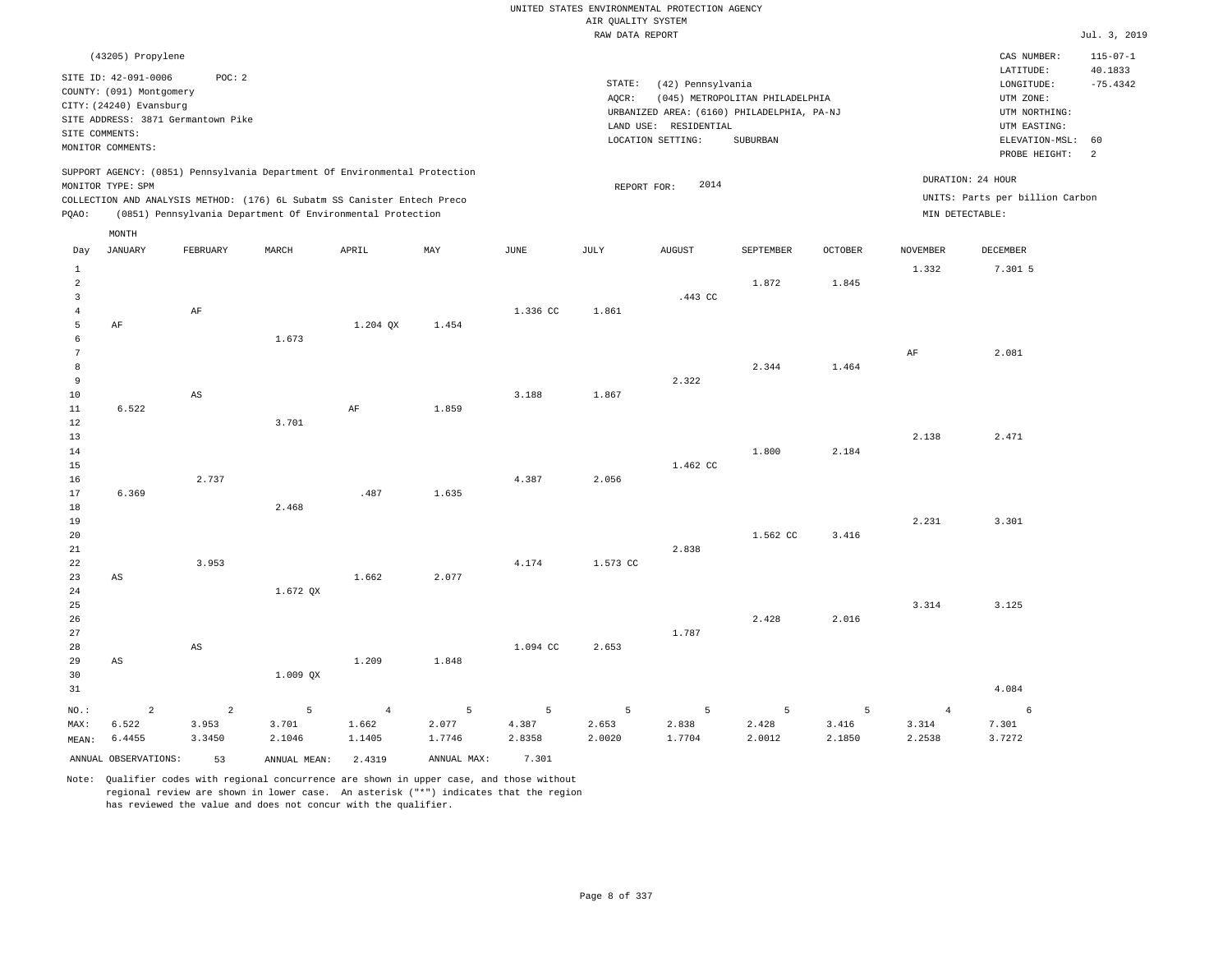|                                                                       |                                                                                                                                        |                                   |                                                                                                                                                                                                                      |                      |                      |                      | AIR QUALITY SYSTEM   | UNITED STATES ENVIRONMENTAL PROTECTION AGENCY                                                                 |                                             |                      |                                      |                                                                                                          |                                  |
|-----------------------------------------------------------------------|----------------------------------------------------------------------------------------------------------------------------------------|-----------------------------------|----------------------------------------------------------------------------------------------------------------------------------------------------------------------------------------------------------------------|----------------------|----------------------|----------------------|----------------------|---------------------------------------------------------------------------------------------------------------|---------------------------------------------|----------------------|--------------------------------------|----------------------------------------------------------------------------------------------------------|----------------------------------|
|                                                                       |                                                                                                                                        |                                   |                                                                                                                                                                                                                      |                      |                      |                      | RAW DATA REPORT      |                                                                                                               |                                             |                      |                                      |                                                                                                          | Jul. 3, 2019                     |
|                                                                       | (43205) Propylene                                                                                                                      |                                   |                                                                                                                                                                                                                      |                      |                      |                      |                      |                                                                                                               |                                             |                      |                                      | CAS NUMBER:                                                                                              | $115 - 07 - 1$                   |
| SITE COMMENTS:                                                        | SITE ID: 42-091-0006<br>COUNTY: (091) Montgomery<br>CITY: (24240) Evansburg<br>SITE ADDRESS: 3871 Germantown Pike<br>MONITOR COMMENTS: | POC: 2                            |                                                                                                                                                                                                                      |                      |                      |                      | STATE:<br>AQCR:      | (42) Pennsylvania<br>URBANIZED AREA: (6160) PHILADELPHIA, PA-NJ<br>LAND USE: RESIDENTIAL<br>LOCATION SETTING: | (045) METROPOLITAN PHILADELPHIA<br>SUBURBAN |                      |                                      | LATITUDE:<br>LONGITUDE:<br>UTM ZONE:<br>UTM NORTHING:<br>UTM EASTING:<br>ELEVATION-MSL:<br>PROBE HEIGHT: | 40.1833<br>$-75.4342$<br>60<br>2 |
| PQAO:                                                                 | MONITOR TYPE: SPM                                                                                                                      |                                   | SUPPORT AGENCY: (0851) Pennsylvania Department Of Environmental Protection<br>COLLECTION AND ANALYSIS METHOD: (176) 6L Subatm SS Canister Entech Preco<br>(0851) Pennsylvania Department Of Environmental Protection |                      |                      |                      |                      | 2015<br>REPORT FOR:                                                                                           |                                             |                      | DURATION: 24 HOUR<br>MIN DETECTABLE: | UNITS: Parts per billion Carbon                                                                          |                                  |
|                                                                       | MONTH                                                                                                                                  |                                   |                                                                                                                                                                                                                      |                      |                      |                      |                      |                                                                                                               |                                             |                      |                                      |                                                                                                          |                                  |
| Day                                                                   | <b>JANUARY</b>                                                                                                                         | FEBRUARY                          | MARCH                                                                                                                                                                                                                | APRIL                | $_{\rm MAY}$         | JUNE                 | JULY                 | AUGUST                                                                                                        | SEPTEMBER                                   | <b>OCTOBER</b>       | <b>NOVEMBER</b>                      | DECEMBER                                                                                                 |                                  |
| 1<br>$\overline{a}$<br>$\overline{\mathbf{3}}$<br>$\overline{4}$<br>5 |                                                                                                                                        | 2.820                             | 6.528                                                                                                                                                                                                                |                      |                      | 1.320                | 1.968                | 2.340                                                                                                         | 9.600 5                                     | 2.850                | 4.200                                | 4.200                                                                                                    |                                  |
| 6<br>$\overline{7}$<br>8<br>$\overline{9}$<br>10<br>11                | 5.791                                                                                                                                  | 3.423                             | 5.114                                                                                                                                                                                                                | 2.100                | 2.580                | 2.040                | 2.940                | 4.200                                                                                                         | $\mathbb{A}\mathbb{S}$                      | 3.000                | 3.000 OX                             | 8.400 5                                                                                                  |                                  |
| $1\,2$<br>13<br>14<br>15<br>16<br>17                                  | 5.906                                                                                                                                  | $\rm AF$                          | 4.611                                                                                                                                                                                                                | 2.700                | 1.437                | 2.610                | 3.000                | 3.600                                                                                                         | 2.970                                       | 1.980                | 1.200                                | 5.100                                                                                                    |                                  |
| 18<br>19<br>20<br>$2\sqrt{1}$<br>22<br>23                             | 5.416                                                                                                                                  | $\mathbb{A}\mathbb{S}$            | $.000$ ND                                                                                                                                                                                                            | 3.000                | 2.640                | 3.000                | 2.250                | 2.760                                                                                                         | 5.400                                       | 5.100                | 2.520                                | 5.400                                                                                                    |                                  |
| $2\sqrt{4}$<br>25<br>26<br>27<br>28<br>29                             | 6.821 5                                                                                                                                |                                   | 5.042                                                                                                                                                                                                                | .810                 | 2.370                | 1.140                | 4.800                | 6.600                                                                                                         | 1.560                                       | 3.000                | 5.700                                | 5.100                                                                                                    |                                  |
| 30<br>31                                                              | 2.874                                                                                                                                  |                                   | 2.880                                                                                                                                                                                                                | 1.680                | 1.290                |                      |                      |                                                                                                               |                                             |                      |                                      |                                                                                                          |                                  |
| $NO.$ :<br>MAX:<br>MEAN:                                              | $\mathsf S$<br>6.821<br>5.3616                                                                                                         | $\overline{a}$<br>3.423<br>3.1215 | 6<br>6.528<br>4.0292                                                                                                                                                                                                 | 5<br>3.000<br>2.0580 | 5<br>2.640<br>2.0634 | 5<br>3.000<br>2.0220 | 5<br>4.800<br>2.9916 | 5<br>6.600<br>3.9000                                                                                          | $\overline{4}$<br>9.600<br>4.8825           | 5<br>5.100<br>3.1860 | 5<br>5.700<br>3.3240                 | 5<br>8.400<br>5.6400                                                                                     |                                  |
|                                                                       | ANNUAL OBSERVATIONS:                                                                                                                   | 57                                | ANNUAL MEAN: 3.5558                                                                                                                                                                                                  |                      | ANNUAL MAX:          | 9.600                |                      |                                                                                                               |                                             |                      |                                      |                                                                                                          |                                  |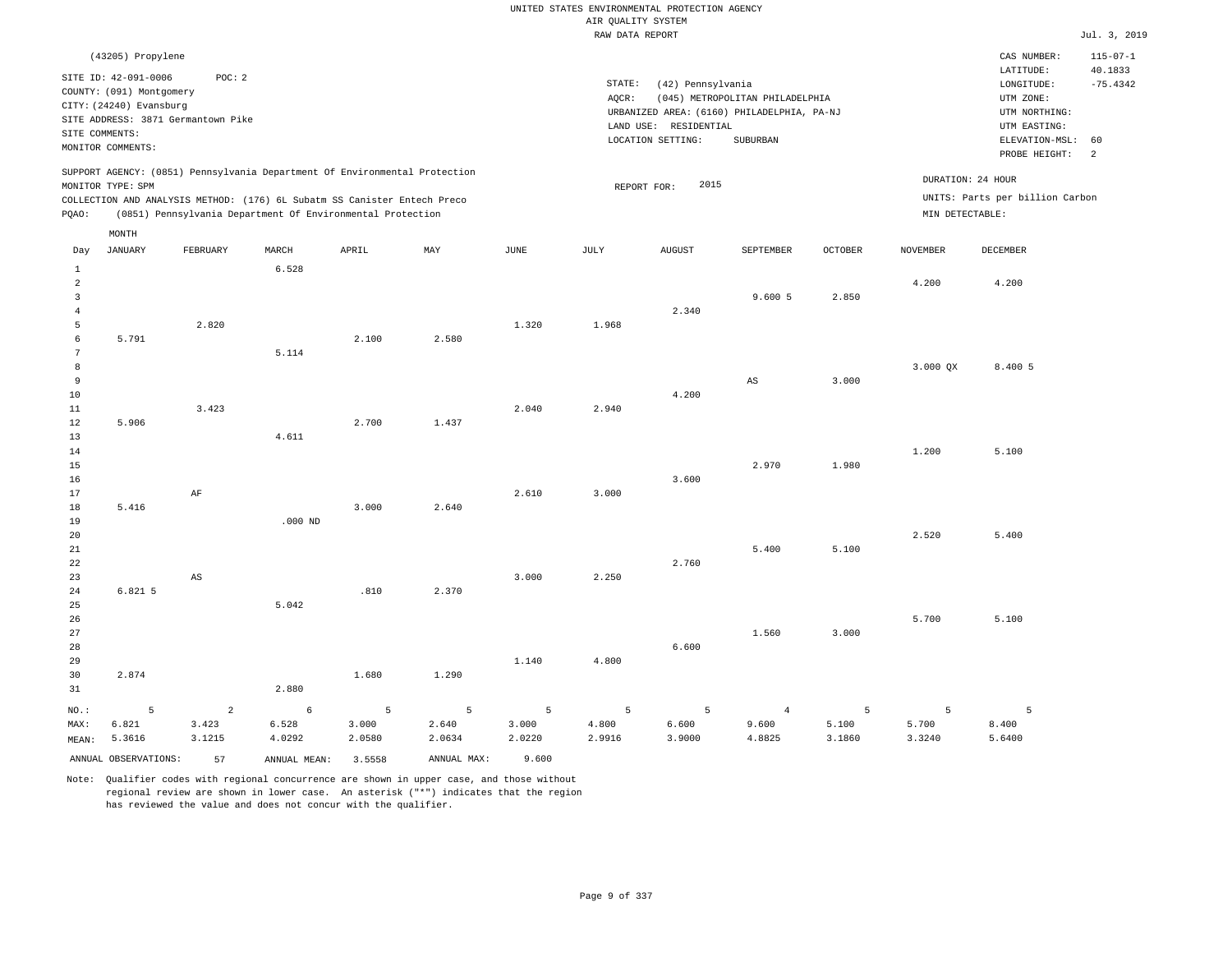|                                                                      |                                                                                                                   |                          |                                                                                                                                                                                                                      |                      |                      |                                |                        | UNITED STATES ENVIRONMENTAL PROTECTION AGENCY<br>AIR QUALITY SYSTEM                      |                                            |                                   |                                   |                                                                         |                           |
|----------------------------------------------------------------------|-------------------------------------------------------------------------------------------------------------------|--------------------------|----------------------------------------------------------------------------------------------------------------------------------------------------------------------------------------------------------------------|----------------------|----------------------|--------------------------------|------------------------|------------------------------------------------------------------------------------------|--------------------------------------------|-----------------------------------|-----------------------------------|-------------------------------------------------------------------------|---------------------------|
|                                                                      |                                                                                                                   |                          |                                                                                                                                                                                                                      |                      |                      |                                |                        | RAW DATA REPORT                                                                          |                                            |                                   |                                   |                                                                         | Jul. 3, 2019              |
|                                                                      | (43205) Propylene                                                                                                 |                          |                                                                                                                                                                                                                      |                      |                      |                                |                        |                                                                                          |                                            |                                   |                                   | CAS NUMBER:                                                             | $115 - 07 - 1$<br>40.1833 |
|                                                                      | SITE ID: 42-091-0006<br>COUNTY: (091) Montgomery<br>CITY: (24240) Evansburg<br>SITE ADDRESS: 3871 Germantown Pike | POC: 2                   |                                                                                                                                                                                                                      |                      |                      |                                | STATE:<br>AQCR:        | (42) Pennsylvania<br>URBANIZED AREA: (6160) PHILADELPHIA, PA-NJ<br>LAND USE: RESIDENTIAL | (045) METROPOLITAN PHILADELPHIA            |                                   |                                   | LATITUDE:<br>LONGITUDE:<br>UTM ZONE:<br>UTM NORTHING:<br>UTM EASTING:   | $-75.4342$                |
| SITE COMMENTS:                                                       | MONITOR COMMENTS:                                                                                                 |                          |                                                                                                                                                                                                                      |                      |                      |                                |                        | LOCATION SETTING:                                                                        | <b>SUBURBAN</b>                            |                                   |                                   | ELEVATION-MSL:<br>PROBE HEIGHT:                                         | 60<br>2                   |
| PQAO:                                                                | MONITOR TYPE: SPM                                                                                                 |                          | SUPPORT AGENCY: (0851) Pennsylvania Department Of Environmental Protection<br>COLLECTION AND ANALYSIS METHOD: (176) 6L Subatm SS Canister Entech Preco<br>(0851) Pennsylvania Department Of Environmental Protection |                      |                      |                                |                        | 2016<br>REPORT FOR:                                                                      |                                            |                                   |                                   | DURATION: 24 HOUR<br>UNITS: Parts per billion Carbon<br>MIN DETECTABLE: |                           |
| Day                                                                  | MONTH<br><b>JANUARY</b>                                                                                           | FEBRUARY                 | $\tt MARCH$                                                                                                                                                                                                          | APRIL                | MAY                  | <b>JUNE</b>                    | $\mathtt{JULY}$        | AUGUST                                                                                   | SEPTEMBER                                  | <b>OCTOBER</b>                    | <b>NOVEMBER</b>                   | DECEMBER                                                                |                           |
| $\mathbf{1}$<br>$\overline{a}$<br>$\overline{\mathbf{3}}$<br>$\,4\,$ | 2.340                                                                                                             |                          | 3.000                                                                                                                                                                                                                |                      |                      |                                |                        | 5.100                                                                                    | $\mathbb{A}\mathbb{S}$                     | 1.890                             | 4.200                             | AM                                                                      |                           |
| 5<br>6<br>$7\phantom{.0}$<br>8                                       | 7.500 5                                                                                                           | 4.200                    | 4.500                                                                                                                                                                                                                | 2.160 QX             | 1.110                | 3.600                          | AS                     |                                                                                          |                                            |                                   | 6.600                             | 4.500                                                                   |                           |
| 9<br>$10$<br>$1\,1$<br>12                                            |                                                                                                                   | 1.800                    |                                                                                                                                                                                                                      | 1.080 QX             | 3.720                | 2.070                          | $_{\rm AS}$            | 3.930                                                                                    | 3.000                                      |                                   |                                   |                                                                         |                           |
| 13<br>14<br>15<br>16                                                 | 2.790                                                                                                             |                          | 3.300                                                                                                                                                                                                                |                      |                      |                                |                        | 4.860                                                                                    | 1.080                                      |                                   | $\mathbb{A}\mathbb{S}$            | 5.700                                                                   |                           |
| 17<br>18<br>19<br>20                                                 | 1.560                                                                                                             | 1.530                    | 1.590                                                                                                                                                                                                                | 2.580 QX             | 1.980                | $\mathbb{A}\mathbb{S}$         | $\mathbb{A}\mathbb{S}$ |                                                                                          |                                            |                                   |                                   | 5.100                                                                   |                           |
| 21<br>22<br>23<br>24                                                 |                                                                                                                   | 1.260                    |                                                                                                                                                                                                                      | .990QX               | 4.800 QX             | 2.250                          | $_{\rm AS}$            | 2.175                                                                                    | $_{\rm AS}$                                | 1.170 LB                          |                                   |                                                                         |                           |
| 25<br>26<br>27                                                       | 6.720                                                                                                             |                          | 1.260                                                                                                                                                                                                                |                      |                      |                                |                        |                                                                                          | 1.620                                      | 1.590 LB                          | $\mathbb{A}\mathbb{S}$            |                                                                         |                           |
| 28<br>29<br>30<br>31                                                 | 5.940 LB                                                                                                          |                          | .930                                                                                                                                                                                                                 | 1.470                | 1.680                | $\mathbb{A}\mathbb{S}$         | AS                     | 3.000                                                                                    |                                            |                                   |                                   |                                                                         |                           |
| $NO.$ :<br>MAX:<br>MEAN:                                             | 6<br>7.500<br>4.4750                                                                                              | $\,4$<br>4.200<br>2.1975 | 6<br>4.500<br>2.4300                                                                                                                                                                                                 | 5<br>2.580<br>1.6560 | 5<br>4.800<br>2.6580 | $\mathsf 3$<br>3.600<br>2.6400 | $\mathbb O$            | 5<br>5.100<br>3.8130                                                                     | $\overline{\mathbf{3}}$<br>3.000<br>1.9000 | $\overline{3}$<br>1.890<br>1.5500 | $\overline{a}$<br>6.600<br>5.4000 | $\overline{\mathbf{3}}$<br>5.700<br>5.1000                              |                           |
|                                                                      | ANNUAL OBSERVATIONS:                                                                                              | 45                       | ANNUAL, MEAN:                                                                                                                                                                                                        | 3.0050               | ANNUAL MAX:          | 7.500                          |                        |                                                                                          |                                            |                                   |                                   |                                                                         |                           |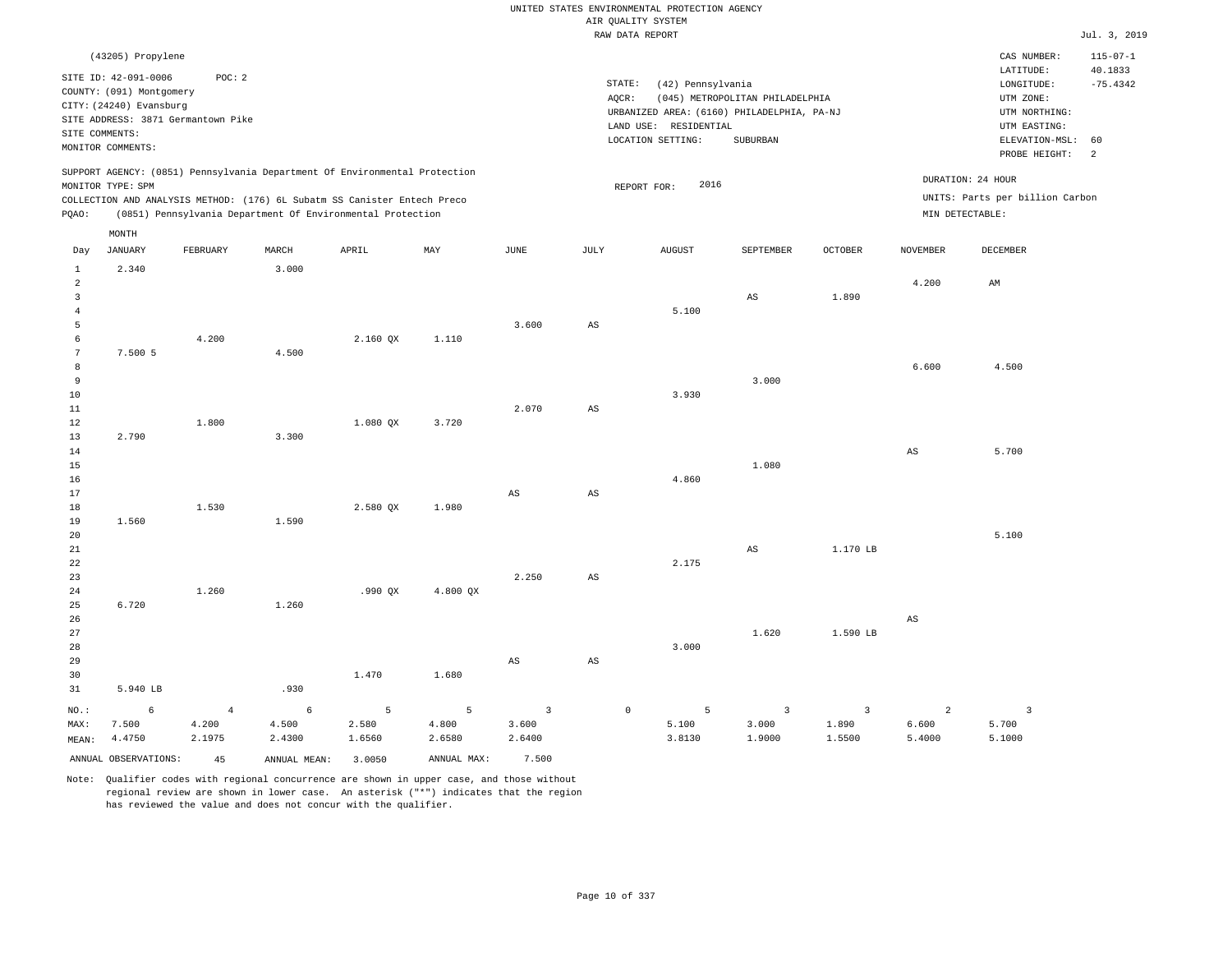|                                                                                                                                                  |                                                                                                                                        |                                         |                                      |                                                                                                                                                                                                                      |                                                  |                                            |                      | UNITED STATES ENVIRONMENTAL PROTECTION AGENCY                                                                 |                                             |                      |                                   |                                                                                                                    |                                               |
|--------------------------------------------------------------------------------------------------------------------------------------------------|----------------------------------------------------------------------------------------------------------------------------------------|-----------------------------------------|--------------------------------------|----------------------------------------------------------------------------------------------------------------------------------------------------------------------------------------------------------------------|--------------------------------------------------|--------------------------------------------|----------------------|---------------------------------------------------------------------------------------------------------------|---------------------------------------------|----------------------|-----------------------------------|--------------------------------------------------------------------------------------------------------------------|-----------------------------------------------|
|                                                                                                                                                  |                                                                                                                                        |                                         |                                      |                                                                                                                                                                                                                      |                                                  |                                            | AIR QUALITY SYSTEM   |                                                                                                               |                                             |                      |                                   |                                                                                                                    |                                               |
|                                                                                                                                                  |                                                                                                                                        |                                         |                                      |                                                                                                                                                                                                                      |                                                  |                                            | RAW DATA REPORT      |                                                                                                               |                                             |                      |                                   |                                                                                                                    | Jul. 3, 2019                                  |
| SITE COMMENTS:                                                                                                                                   | (43205) Propylene<br>SITE ID: 42-091-0006<br>COUNTY: (091) Montgomery<br>CITY: (24240) Evansburg<br>SITE ADDRESS: 3871 Germantown Pike | POC: 2                                  |                                      |                                                                                                                                                                                                                      |                                                  |                                            | STATE:<br>AOCR:      | (42) Pennsylvania<br>URBANIZED AREA: (6160) PHILADELPHIA, PA-NJ<br>LAND USE: RESIDENTIAL<br>LOCATION SETTING: | (045) METROPOLITAN PHILADELPHIA<br>SUBURBAN |                      |                                   | CAS NUMBER:<br>LATITUDE:<br>$\texttt{LONGITUDE}$ :<br>UTM ZONE:<br>UTM NORTHING:<br>UTM EASTING:<br>ELEVATION-MSL: | $115 - 07 - 1$<br>40.1833<br>$-75.4342$<br>60 |
|                                                                                                                                                  | MONITOR COMMENTS:                                                                                                                      |                                         |                                      |                                                                                                                                                                                                                      |                                                  |                                            |                      |                                                                                                               |                                             |                      |                                   | PROBE HEIGHT:                                                                                                      | 2                                             |
| PQAO:                                                                                                                                            | MONITOR TYPE: SPM<br>MONTH                                                                                                             |                                         |                                      | SUPPORT AGENCY: (0851) Pennsylvania Department Of Environmental Protection<br>COLLECTION AND ANALYSIS METHOD: (176) 6L Subatm SS Canister Entech Preco<br>(0851) Pennsylvania Department Of Environmental Protection |                                                  |                                            | REPORT FOR:          | 2017                                                                                                          |                                             |                      | MIN DETECTABLE:                   | DURATION: 24 HOUR<br>UNITS: Parts per billion Carbon                                                               |                                               |
| Day                                                                                                                                              | <b>JANUARY</b>                                                                                                                         | FEBRUARY                                | MARCH                                | APRIL                                                                                                                                                                                                                | MAY                                              | $_{\rm JUNE}$                              | JULY                 | <b>AUGUST</b>                                                                                                 | SEPTEMBER                                   | <b>OCTOBER</b>       | <b>NOVEMBER</b>                   | <b>DECEMBER</b>                                                                                                    |                                               |
| $\mathbf{1}$<br>$\overline{2}$<br>$\overline{3}$<br>$\overline{4}$<br>5<br>6<br>$\overline{7}$<br>8<br>9<br>10<br>$11\,$<br>12<br>13<br>14<br>15 | AS<br>AS                                                                                                                               | 4.500<br>3.900                          | 1.437<br>1.500<br>1.560              | 1.320 LB<br>1.260<br>1.230 LB                                                                                                                                                                                        | $.000$ ND<br>2.490<br>.810 LB                    | 1.560<br>3.300                             | 1.530<br>2.280 QX    | 4.410                                                                                                         | 1,770<br>1.716                              | 2.280<br>2.370       | 2.640<br>4.200<br>3.300           | 8.700 5<br>3.000<br>5.100                                                                                          |                                               |
| 16<br>17<br>18                                                                                                                                   |                                                                                                                                        | 6.300                                   |                                      |                                                                                                                                                                                                                      |                                                  | 1.680                                      | 2.640                | 3.960                                                                                                         | 3.000                                       | 1.290 LB             |                                   |                                                                                                                    |                                               |
| 19<br>20<br>$2\sqrt{1}$<br>22<br>23<br>24<br>25                                                                                                  | 4.200<br>2.190                                                                                                                         | 1.590                                   | 1.560                                | 1.320<br>1.014 LB                                                                                                                                                                                                    | 1.590<br>.930 LB                                 | 2.190                                      | 1.080 LB             | 1.329 LB                                                                                                      | 2.670                                       | 5.100                | 2.820                             |                                                                                                                    |                                               |
| 26<br>27<br>28<br>29<br>30<br>31                                                                                                                 | $_{\rm AS}$                                                                                                                            |                                         | 1.680 LB                             |                                                                                                                                                                                                                      | $\mathbb{A}\mathbb{S}$                           | .990 LB                                    | 1.680                | 1.350 LB                                                                                                      | 1.710                                       | 4.500                | 3.900                             | 1.560                                                                                                              |                                               |
| NO.:<br>MAX:<br>MEAN:                                                                                                                            | $\overline{a}$<br>4.200<br>3.1950<br>ANNUAL OBSERVATIONS:                                                                              | $\overline{4}$<br>6.300<br>4.0725<br>54 | 5<br>1.680<br>1.5474<br>ANNUAL MEAN: | 5<br>1.320<br>1.2288<br>2.4812                                                                                                                                                                                       | $\overline{5}$<br>2.490<br>1.1640<br>ANNUAL MAX: | $\overline{5}$<br>3.300<br>1.9440<br>8.700 | 5<br>2.640<br>1.8420 | $\overline{4}$<br>4.410<br>2.7623                                                                             | 5<br>3.000<br>2.1732                        | 5<br>5.100<br>3.1080 | $\overline{5}$<br>4.200<br>3.3720 | $\overline{4}$<br>8.700<br>4.5900                                                                                  |                                               |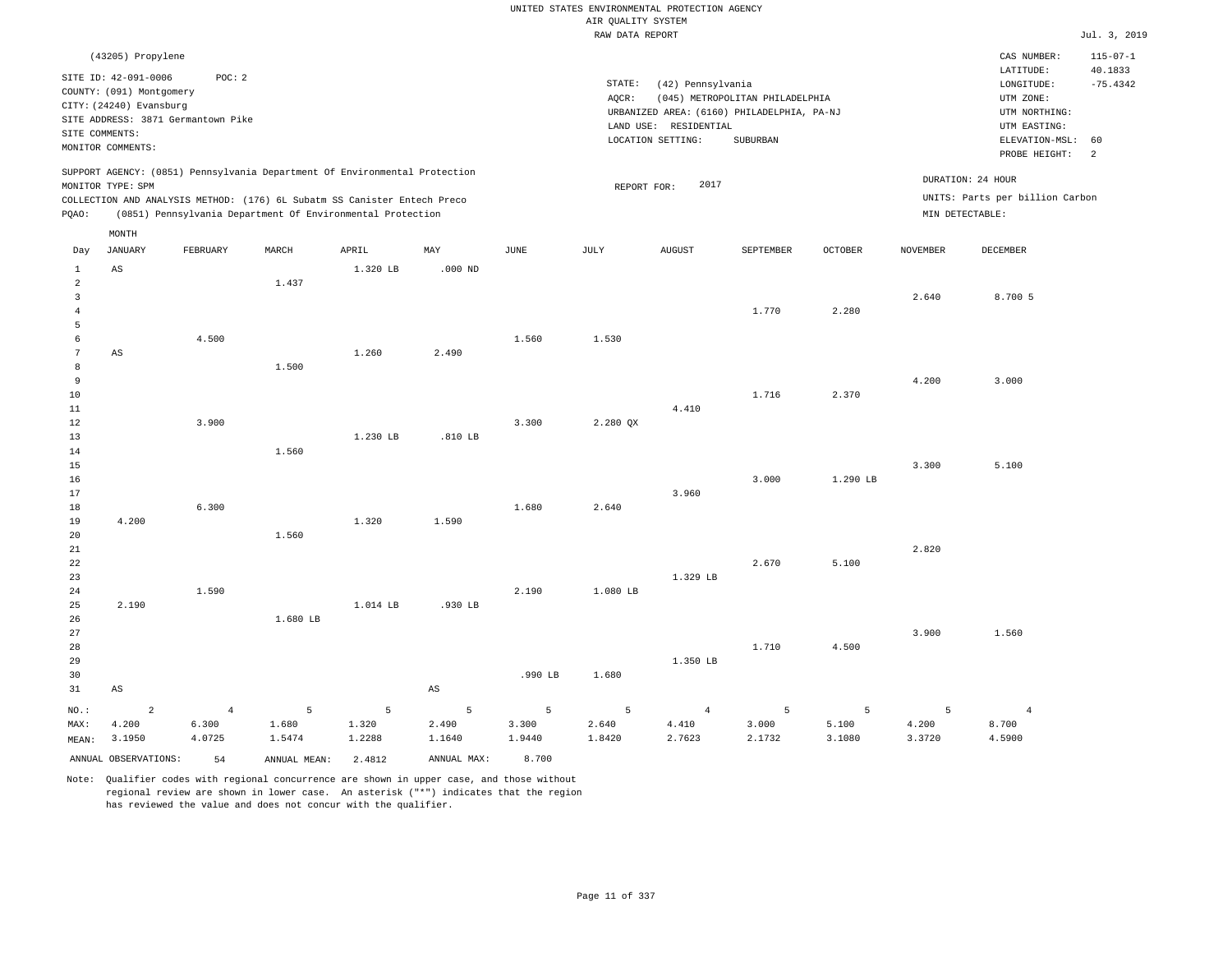### RAW DATA REPORT Jul. 3, 2019 UNITED STATES ENVIRONMENTAL PROTECTION AGENCY AIR QUALITY SYSTEM

|                | (43205) Propylene                                                           |           |                                                                            |           |                |             |                 |                       |                                                                               |                |                     | CAS NUMBER:                                           | $115 - 07 - 1$        |
|----------------|-----------------------------------------------------------------------------|-----------|----------------------------------------------------------------------------|-----------|----------------|-------------|-----------------|-----------------------|-------------------------------------------------------------------------------|----------------|---------------------|-------------------------------------------------------|-----------------------|
|                | SITE ID: 42-091-0006<br>COUNTY: (091) Montgomery<br>CITY: (24240) Evansburg | POC: 2    |                                                                            |           |                |             | STATE:<br>AQCR: | (42) Pennsylvania     | (045) METROPOLITAN PHILADELPHIA<br>URBANIZED AREA: (6160) PHILADELPHIA, PA-NJ |                |                     | LATITUDE:<br>LONGITUDE:<br>UTM ZONE:<br>UTM NORTHING: | 40.1833<br>$-75.4342$ |
|                | SITE ADDRESS: 3871 Germantown Pike<br>SITE COMMENTS:                        |           |                                                                            |           |                |             |                 | LAND USE: RESIDENTIAL |                                                                               |                |                     | UTM EASTING:                                          |                       |
|                | MONITOR COMMENTS:                                                           |           |                                                                            |           |                |             |                 | LOCATION SETTING:     | SUBURBAN                                                                      |                |                     | ELEVATION-MSL:                                        | 60                    |
|                |                                                                             |           | SUPPORT AGENCY: (0851) Pennsylvania Department Of Environmental Protection |           |                |             |                 |                       |                                                                               |                |                     | PROBE HEIGHT:                                         | 2                     |
|                | MONITOR TYPE: SPM                                                           |           |                                                                            |           |                |             | REPORT FOR:     | 2018                  |                                                                               |                |                     | DURATION: 24 HOUR                                     |                       |
|                |                                                                             |           | COLLECTION AND ANALYSIS METHOD: (176) 6L Subatm SS Canister Entech Preco   |           |                |             |                 |                       |                                                                               |                |                     | UNITS: Parts per billion Carbon                       |                       |
| PQAO:          |                                                                             |           | (0851) Pennsylvania Department Of Environmental Protection                 |           |                |             |                 |                       |                                                                               |                |                     | MIN DETECTABLE: .19284                                |                       |
|                | MONTH                                                                       |           |                                                                            |           |                |             |                 |                       |                                                                               |                |                     |                                                       |                       |
| Day            | JANUARY                                                                     | FEBRUARY  | MARCH                                                                      | APRIL     | MAY            | <b>JUNE</b> | <b>JULY</b>     | <b>AUGUST</b>         | SEPTEMBER                                                                     | <b>OCTOBER</b> | <b>NOVEMBER</b>     | DECEMBER                                              |                       |
| $\mathbf{1}$   |                                                                             | 3.600     |                                                                            |           |                | 1.701 LK    | 2.250 LK        |                       |                                                                               |                |                     |                                                       |                       |
| $\overline{a}$ | AO                                                                          |           |                                                                            | 1.620     | 1.890 LK       |             |                 |                       |                                                                               |                |                     |                                                       |                       |
| $\mathbf{3}$   |                                                                             |           | .990 LB                                                                    |           |                |             |                 |                       |                                                                               |                |                     |                                                       |                       |
| $\overline{4}$ |                                                                             |           |                                                                            |           |                |             |                 |                       |                                                                               |                |                     |                                                       |                       |
| 5              |                                                                             |           |                                                                            |           |                |             |                 |                       |                                                                               |                |                     |                                                       |                       |
| 6<br>7         |                                                                             | 3.600     |                                                                            |           |                | 2.436 LK    |                 |                       |                                                                               |                |                     |                                                       |                       |
| 8              |                                                                             |           |                                                                            | .930 LB   | .990 LB        |             |                 |                       |                                                                               |                |                     |                                                       |                       |
| 9              |                                                                             |           | 1.170 LB                                                                   |           |                |             |                 |                       |                                                                               |                |                     |                                                       |                       |
| 10             |                                                                             |           |                                                                            |           |                |             |                 |                       |                                                                               |                |                     |                                                       |                       |
| $11\,$         |                                                                             |           |                                                                            |           |                |             |                 |                       |                                                                               |                |                     |                                                       |                       |
| $12\,$         |                                                                             |           |                                                                            |           |                |             |                 |                       |                                                                               |                |                     |                                                       |                       |
| 13             |                                                                             | $.000$ ND |                                                                            |           |                | 2.313 LK    |                 |                       |                                                                               |                |                     |                                                       |                       |
| 14             | 1.380                                                                       |           |                                                                            | 1.350 LK  | 1.590 LK       |             |                 |                       |                                                                               |                |                     |                                                       |                       |
| $15$<br>16     |                                                                             |           | 1.440                                                                      |           |                |             |                 |                       |                                                                               |                |                     |                                                       |                       |
| 17             |                                                                             |           |                                                                            |           |                |             |                 |                       |                                                                               |                |                     |                                                       |                       |
| 18             |                                                                             |           |                                                                            |           |                |             |                 |                       |                                                                               |                |                     |                                                       |                       |
| 19             |                                                                             | 5.100     |                                                                            |           |                | 1.023 LB    |                 |                       |                                                                               |                |                     |                                                       |                       |
| 20             | 4.500                                                                       |           |                                                                            | $.660$ LB | 1.320 LK       |             |                 |                       |                                                                               |                |                     |                                                       |                       |
| 21             |                                                                             |           | 1.200                                                                      |           |                |             |                 |                       |                                                                               |                |                     |                                                       |                       |
| 22             |                                                                             |           |                                                                            |           |                |             |                 |                       |                                                                               |                |                     |                                                       |                       |
| 23<br>24       |                                                                             |           |                                                                            |           |                |             |                 |                       |                                                                               |                |                     |                                                       |                       |
| 25             |                                                                             | 2.010     |                                                                            |           |                | 1.080 LB    |                 |                       |                                                                               |                |                     |                                                       |                       |
| 26             | 3.000                                                                       |           |                                                                            | 1.140 LK  | 2.160 LK       |             |                 |                       |                                                                               |                |                     |                                                       |                       |
| 27             |                                                                             |           | 3.000                                                                      |           |                |             |                 |                       |                                                                               |                |                     |                                                       |                       |
| 28             |                                                                             |           |                                                                            |           |                |             |                 |                       |                                                                               |                |                     |                                                       |                       |
| 29             |                                                                             |           |                                                                            |           |                |             |                 |                       |                                                                               |                |                     |                                                       |                       |
| 30             |                                                                             |           |                                                                            |           |                |             |                 |                       |                                                                               |                |                     |                                                       |                       |
| 31             |                                                                             |           |                                                                            |           |                |             |                 |                       |                                                                               |                |                     |                                                       |                       |
| NO.:           | $\overline{3}$                                                              | 5         | 5                                                                          | 5         | $\overline{5}$ | 5           | $\mathbf{1}$    | $\mathbb O$           | $\mathsf 0$                                                                   | $\mathsf{O}$   | $\mathsf{O}\xspace$ | $\mathbb O$                                           |                       |
| MAX:           | 4.500                                                                       | 5.100     | 3.000                                                                      | 1.620     | 2.160          | 2.436       | 2.250           |                       |                                                                               |                |                     |                                                       |                       |
| MEAN:          | 2.9600                                                                      | 2.8620    | 1.5600                                                                     | 1.1400    | 1.5900         | 1.7106      | 2.2500          |                       |                                                                               |                |                     |                                                       |                       |
|                | ANNUAL OBSERVATIONS:                                                        | 29        | ANNUAL MEAN:                                                               | 1.9118    | ANNUAL MAX:    | 5.100       |                 |                       |                                                                               |                |                     |                                                       |                       |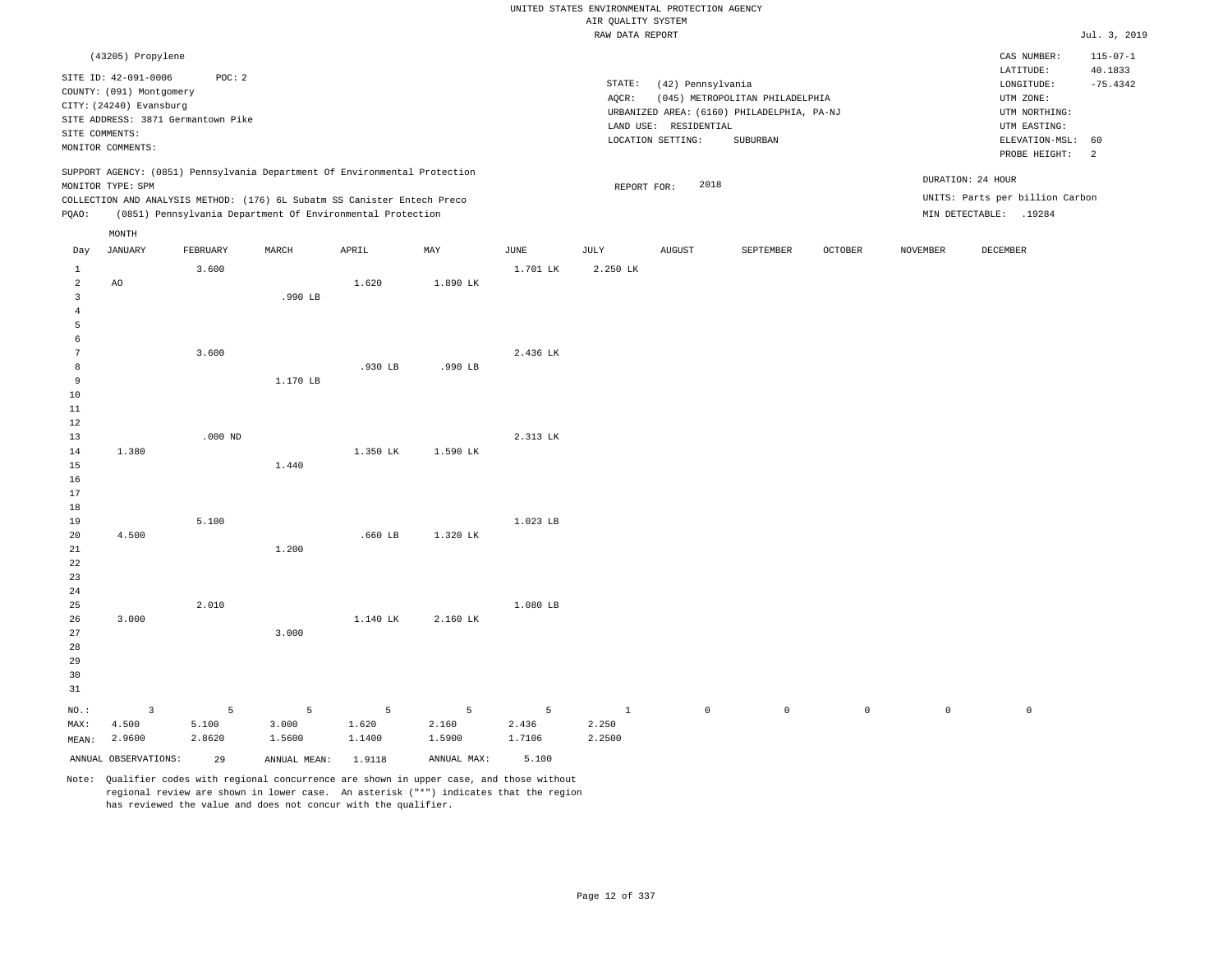## UNITED STATES ENVIRONMENTAL PROTECTION AGENCY AIR QUALITY SYSTEM

|             |                                                                                                                                                          |          |                                                                                                                                                                                                                      |                             |                      |          | RAW DATA REPORT |                                                                 |                                                                                           |                   |                                      |                                                                                                             | Jul. 3, 2019                                        |
|-------------|----------------------------------------------------------------------------------------------------------------------------------------------------------|----------|----------------------------------------------------------------------------------------------------------------------------------------------------------------------------------------------------------------------|-----------------------------|----------------------|----------|-----------------|-----------------------------------------------------------------|-------------------------------------------------------------------------------------------|-------------------|--------------------------------------|-------------------------------------------------------------------------------------------------------------|-----------------------------------------------------|
|             | $(43218)$ 1, 3-Butadiene                                                                                                                                 |          |                                                                                                                                                                                                                      |                             |                      |          |                 |                                                                 |                                                                                           |                   |                                      | CAS NUMBER:                                                                                                 | $106 - 99 - 0$                                      |
|             | SITE ID: 42-091-0006<br>COUNTY: (091) Montgomery<br>CITY: (24240) Evansburg<br>SITE ADDRESS: 3871 Germantown Pike<br>SITE COMMENTS:<br>MONITOR COMMENTS: | POC: 2   |                                                                                                                                                                                                                      |                             |                      |          | STATE:<br>AOCR: | (42) Pennsylvania<br>LAND USE: RESIDENTIAL<br>LOCATION SETTING: | (045) METROPOLITAN PHILADELPHIA<br>URBANIZED AREA: (6160) PHILADELPHIA, PA-NJ<br>SUBURBAN |                   |                                      | LATITUDE:<br>LONGITUDE:<br>UTM ZONE:<br>UTM NORTHING:<br>UTM EASTING:<br>ELEVATION-MSL: 60<br>PROBE HEIGHT: | 40.1833<br>$-75.4342$<br>$\overline{\phantom{0}}^2$ |
| PQAO:       | MONITOR TYPE: SPM                                                                                                                                        |          | SUPPORT AGENCY: (0851) Pennsylvania Department Of Environmental Protection<br>COLLECTION AND ANALYSIS METHOD: (176) 6L SUBATM SS CANISTER ENTECH PRECO<br>(0851) Pennsylvania Department Of Environmental Protection |                             |                      |          | REPORT FOR:     | 2013                                                            |                                                                                           |                   | DURATION: 24 HOUR<br>MIN DETECTABLE: | UNITS: Parts per billion Carbon                                                                             |                                                     |
| Day         | MONTH<br>JANUARY                                                                                                                                         | FEBRUARY | MARCH                                                                                                                                                                                                                | APRIL                       | MAY                  | JUNE     | JULY            | <b>AUGUST</b>                                                   | SEPTEMBER                                                                                 | <b>OCTOBER</b>    | NOVEMBER                             | DECEMBER                                                                                                    |                                                     |
|             |                                                                                                                                                          |          |                                                                                                                                                                                                                      |                             |                      |          |                 |                                                                 | $.00$ ND                                                                                  | $.00$ ND          |                                      |                                                                                                             |                                                     |
| 2           |                                                                                                                                                          |          |                                                                                                                                                                                                                      |                             |                      |          |                 | $.00$ ND                                                        |                                                                                           |                   |                                      |                                                                                                             |                                                     |
|             | .00 <sub>ND</sub>                                                                                                                                        | AF       |                                                                                                                                                                                                                      | $.00$ ND                    | .00 <sub>ND</sub>    | $.00$ ND | $.00$ ND        |                                                                 |                                                                                           |                   |                                      |                                                                                                             |                                                     |
| 5           |                                                                                                                                                          |          | .00 <sub>ND</sub>                                                                                                                                                                                                    |                             |                      |          |                 |                                                                 |                                                                                           |                   | $.00$ ND                             | $.00$ ND                                                                                                    |                                                     |
|             |                                                                                                                                                          |          |                                                                                                                                                                                                                      |                             |                      |          |                 |                                                                 | $.00$ ND                                                                                  | .00 <sub>ND</sub> |                                      |                                                                                                             |                                                     |
|             |                                                                                                                                                          |          |                                                                                                                                                                                                                      |                             |                      |          |                 | $.00$ ND                                                        |                                                                                           |                   |                                      |                                                                                                             |                                                     |
| 9<br>$\sim$ | 0.01                                                                                                                                                     | AF       |                                                                                                                                                                                                                      | $\sim$ $\sim$ $\sim$ $\sim$ | $\sim$ $\sim$ $\sim$ | $.00$ ND | $.00$ ND        |                                                                 |                                                                                           |                   |                                      |                                                                                                             |                                                     |

| 10          | $.00$ ND               |          |          | $.00$ ND | $.00$ ND |          |          |          |          |          |          |           |
|-------------|------------------------|----------|----------|----------|----------|----------|----------|----------|----------|----------|----------|-----------|
| 11          |                        |          | $.00$ ND |          |          |          |          |          |          |          |          |           |
| 12          |                        |          |          |          |          |          |          |          |          |          | AF       | AF        |
| 13          |                        |          |          |          |          |          |          |          | $.00$ ND | .00 $ND$ |          |           |
| 14          |                        |          |          |          |          |          |          | AF       |          |          |          |           |
| 15          |                        | $.00$ ND |          |          |          | $.00$ ND | $.00$ ND |          |          |          |          |           |
| 16          | AF                     |          |          | $.00$ ND | $.00$ ND |          |          |          |          |          |          |           |
| 17          |                        |          | .00 $ND$ |          |          |          |          |          |          |          |          |           |
| 18          |                        |          |          |          |          |          |          |          |          |          | $.00$ ND | $\rm{AF}$ |
| 19          |                        |          |          |          |          |          |          |          | $.00$ ND | $.00$ ND |          |           |
| 20          |                        |          |          |          |          |          |          | $\rm AF$ |          |          |          |           |
| 21          |                        | $.00$ ND |          |          |          | $.00$ ND | $.00$ ND |          |          |          |          |           |
| 22          | AF                     |          |          | $.00$ ND | $.00$ ND |          |          |          |          |          |          |           |
| 23          |                        |          | $.00$ ND |          |          |          |          |          |          |          |          |           |
| $2\sqrt{4}$ |                        |          |          |          |          |          |          |          |          |          | $.00$ ND | $.00$ ND  |
| 25          |                        |          |          |          |          |          |          |          | $.00$ ND | AS       |          |           |
| 26          |                        |          |          |          |          |          |          | AF       |          |          |          |           |
| 27          |                        | $.00$ ND |          |          |          | $.00$ ND | $.00$ ND |          |          |          |          |           |
| 28          | $\mathbb{A}\mathbb{S}$ |          |          | .00 $ND$ | $.00$ ND |          |          |          |          |          |          |           |
| 29          |                        |          | $.00$ ND |          |          |          |          |          |          |          |          |           |
|             |                        |          |          |          |          |          |          |          |          |          |          |           |

| 30    |                      |       |              |       |             |       |       |       |       |          | ΑF    | $.00$ ND |
|-------|----------------------|-------|--------------|-------|-------------|-------|-------|-------|-------|----------|-------|----------|
| 31    |                      |       |              |       |             |       |       |       |       | $.00$ ND |       |          |
| NO.:  |                      |       |              |       |             |       |       | 2     |       |          |       |          |
| MAX:  | 0.00                 | 0.00  | 0.00         | 0.00  | 0.00        | 0.00  | 0.00  | 0.00  | 0.00  | 0.00     | 0.00  | 0.00     |
| MEAN: | 0.000                | 0.000 | 0.000        | 0.000 | 0.000       | 0.000 | 0.000 | 0.000 | 0.000 | 0.000    | 0.000 | 0.000    |
|       | ANNUAL OBSERVATIONS: | 48    | ANNUAL MEAN: | 0.000 | ANNUAL MAX: | 0.00  |       |       |       |          |       |          |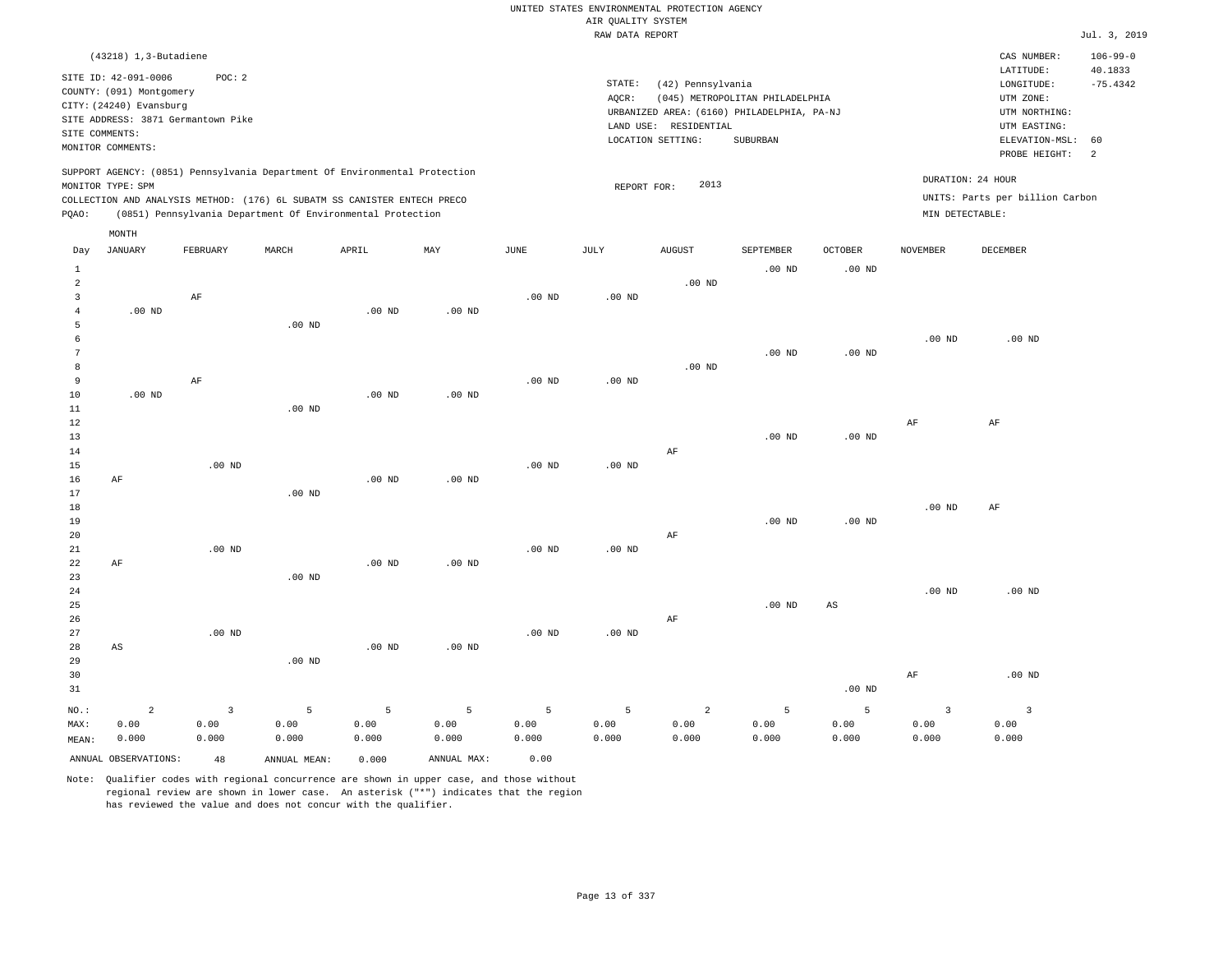### RAW DATA REPORT Jul. 3, 2019 UNITED STATES ENVIRONMENTAL PROTECTION AGENCY AIR QUALITY SYSTEM

| $(43218)$ 1, 3-Butadiene                                                                                                                                                                                                                                    |                                                                                                                                                                                        | CAS NUMBER:                                                                                                 | $106 - 99 - 0$               |
|-------------------------------------------------------------------------------------------------------------------------------------------------------------------------------------------------------------------------------------------------------------|----------------------------------------------------------------------------------------------------------------------------------------------------------------------------------------|-------------------------------------------------------------------------------------------------------------|------------------------------|
| SITE ID: 42-091-0006<br>POC:2<br>COUNTY: (091) Montgomery<br>CITY: (24240) Evansburg<br>SITE ADDRESS: 3871 Germantown Pike<br>SITE COMMENTS:<br>MONITOR COMMENTS:                                                                                           | STATE:<br>(42) Pennsylvania<br>(045) METROPOLITAN PHILADELPHIA<br>AOCR:<br>URBANIZED AREA: (6160) PHILADELPHIA, PA-NJ<br>LAND USE: RESIDENTIAL<br><b>SUBURBAN</b><br>LOCATION SETTING: | LATITUDE:<br>LONGITUDE:<br>UTM ZONE:<br>UTM NORTHING:<br>UTM EASTING:<br>ELEVATION-MSL: 60<br>PROBE HEIGHT: | 40.1833<br>$-75.4342$<br>- 2 |
| SUPPORT AGENCY: (0851) Pennsylvania Department Of Environmental Protection<br>MONITOR TYPE: SPM<br>COLLECTION AND ANALYSIS METHOD: (176) 6L SUBATM SS CANISTER ENTECH PRECO<br>(0851) Pennsylvania Department Of Environmental Protection<br>POAO:<br>MONTH | 2014<br>REPORT FOR:                                                                                                                                                                    | DURATION: 24 HOUR<br>UNITS: Parts per billion Carbon<br>MIN DETECTABLE:                                     |                              |

| Day                     | JANUARY                | FEBRUARY               | MARCH             | APRIL          | MAY         | JUNE     | JULY              | AUGUST   | SEPTEMBER   | OCTOBER           | NOVEMBER          | DECEMBER |
|-------------------------|------------------------|------------------------|-------------------|----------------|-------------|----------|-------------------|----------|-------------|-------------------|-------------------|----------|
| $\mathbf{1}$            |                        |                        |                   |                |             |          |                   |          |             |                   | .00 <sub>ND</sub> | $.00$ ND |
| $\overline{\mathbf{c}}$ |                        |                        |                   |                |             |          |                   |          | $.00$ ND    | $.00$ ND          |                   |          |
| 3                       |                        |                        |                   |                |             |          |                   | $.00$ ND |             |                   |                   |          |
| $\overline{4}$          |                        | $\rm AF$               |                   |                | $.00$ ND    | $.00$ ND | .00 <sub>ND</sub> |          |             |                   |                   |          |
| 5<br>6                  | $\rm AF$               |                        | $.00$ ND          | $.00$ ND       |             |          |                   |          |             |                   |                   |          |
| 7                       |                        |                        |                   |                |             |          |                   |          |             |                   | AF                | $.00$ ND |
| 8                       |                        |                        |                   |                |             |          |                   |          | $.00$ ND    | $.00$ ND          |                   |          |
| 9                       |                        |                        |                   |                |             |          |                   | $.00$ ND |             |                   |                   |          |
| 10                      |                        | $\mathbb{A}\mathbb{S}$ |                   |                |             | $.00$ ND | .00 <sub>ND</sub> |          |             |                   |                   |          |
| 11                      | $.00$ ND               |                        |                   | $\rm AF$       | $.00$ ND    |          |                   |          |             |                   |                   |          |
| 12                      |                        |                        | $.00$ ND          |                |             |          |                   |          |             |                   |                   |          |
| 13                      |                        |                        |                   |                |             |          |                   |          |             |                   | $.00$ ND          | $.00$ ND |
| 14                      |                        |                        |                   |                |             |          |                   |          | $.00$ ND    | $.00$ ND          |                   |          |
| 15                      |                        |                        |                   |                |             |          |                   | $.00$ ND |             |                   |                   |          |
| 16                      |                        | $.00$ ND               |                   |                |             | $.00$ ND | .00 <sub>ND</sub> |          |             |                   |                   |          |
| 17                      | $.00$ ND               |                        |                   | $.00$ ND       | $.00$ ND    |          |                   |          |             |                   |                   |          |
| 18                      |                        |                        | $.00$ ND          |                |             |          |                   |          |             |                   |                   |          |
| 19                      |                        |                        |                   |                |             |          |                   |          |             |                   | $.00$ ND          | $.00$ ND |
| 20                      |                        |                        |                   |                |             |          |                   |          | $.00$ ND    | .00 <sub>ND</sub> |                   |          |
| $2\sqrt{1}$             |                        |                        |                   |                |             |          |                   | $.00$ ND |             |                   |                   |          |
| $2\sqrt{2}$             |                        | $.00$ ND               |                   |                |             | $.00$ ND | $.00$ ND          |          |             |                   |                   |          |
| 23                      | AS                     |                        |                   | $.00$ ND       | $.00$ ND    |          |                   |          |             |                   |                   |          |
| 24                      |                        |                        | $.00$ ND          |                |             |          |                   |          |             |                   |                   |          |
| 25                      |                        |                        |                   |                |             |          |                   |          |             |                   | $.00$ ND          | $.00$ ND |
| 26                      |                        |                        |                   |                |             |          |                   |          | $.00$ ND    | $.00$ ND          |                   |          |
| 27                      |                        |                        |                   |                |             |          |                   | $.00$ ND |             |                   |                   |          |
| 28                      |                        | $\mathbb{A}\mathbb{S}$ |                   |                |             | $.00$ ND | $.00$ ND          |          |             |                   |                   |          |
| 29                      | $\mathbb{A}\mathbb{S}$ |                        |                   | $.00$ ND       | $.00$ ND    |          |                   |          |             |                   |                   |          |
| 30                      |                        |                        | .00 <sub>ND</sub> |                |             |          |                   |          |             |                   |                   |          |
| 31                      |                        |                        |                   |                |             |          |                   |          |             |                   |                   | $.00$ ND |
| $_{\rm NO.}$ :          | $\sqrt{2}$             | $\sqrt{2}$             | $5\phantom{.0}$   | $\overline{4}$ | 5           | 5        | 5                 | 5        | $\mathsf S$ | 5                 | $\overline{4}$    | 6        |
| MAX:                    | 0.00                   | 0.00                   | 0.00              | 0.00           | 0.00        | 0.00     | 0.00              | 0.00     | 0.00        | 0.00              | 0.00              | 0.00     |
| MEAN:                   | 0.000                  | 0.000                  | 0.000             | 0.000          | 0.000       | 0.000    | 0.000             | 0.000    | 0.000       | 0.000             | 0.000             | 0.000    |
|                         | ANNUAL OBSERVATIONS:   | 53                     | ANNUAL MEAN:      | 0.000          | ANNUAL MAX: | 0.00     |                   |          |             |                   |                   |          |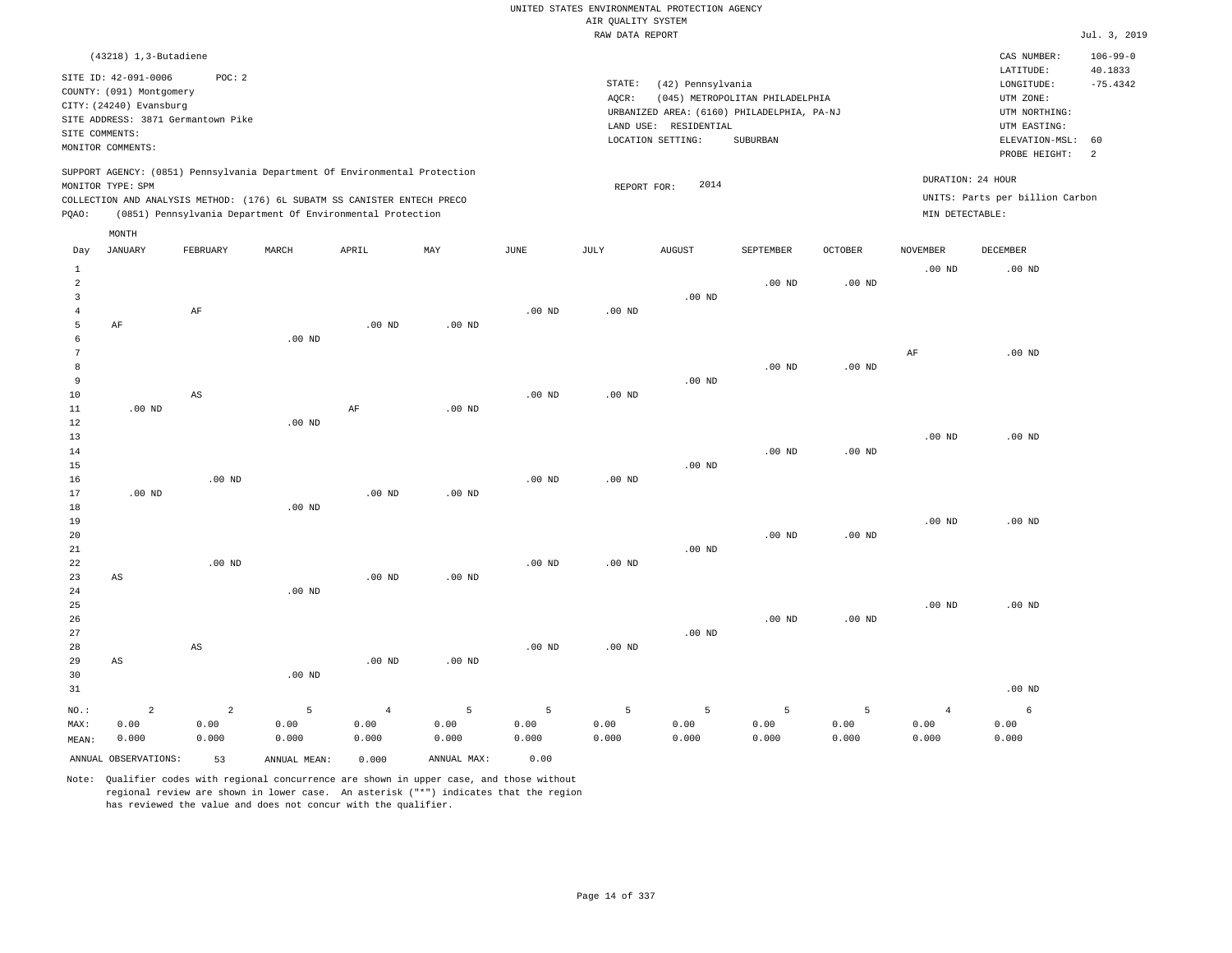### RAW DATA REPORT Jul. 3, 2019 UNITED STATES ENVIRONMENTAL PROTECTION AGENCY AIR QUALITY SYSTEM

|                | $(43218)$ 1, 3-Butadiene                         |                                                                                                                                        |          |       |                                                                            |      |        |                          |                                                                               |          |                 | CAS NUMBER:                                          | $106 - 99 - 0$        |
|----------------|--------------------------------------------------|----------------------------------------------------------------------------------------------------------------------------------------|----------|-------|----------------------------------------------------------------------------|------|--------|--------------------------|-------------------------------------------------------------------------------|----------|-----------------|------------------------------------------------------|-----------------------|
|                | SITE ID: 42-091-0006<br>COUNTY: (091) Montgomery | POC: 2                                                                                                                                 |          |       |                                                                            |      | STATE: | (42) Pennsylvania        |                                                                               |          |                 | LATITUDE:<br>LONGITUDE:                              | 40.1833<br>$-75.4342$ |
|                | CITY: (24240) Evansburg                          | SITE ADDRESS: 3871 Germantown Pike                                                                                                     |          |       |                                                                            |      | AQCR:  | LAND USE:<br>RESIDENTIAL | (045) METROPOLITAN PHILADELPHIA<br>URBANIZED AREA: (6160) PHILADELPHIA, PA-NJ |          |                 | UTM ZONE:<br>UTM NORTHING:<br>UTM EASTING:           |                       |
|                | SITE COMMENTS:<br>MONITOR COMMENTS:              |                                                                                                                                        |          |       |                                                                            |      |        | LOCATION SETTING:        | SUBURBAN                                                                      |          |                 | ELEVATION-MSL: 60<br>PROBE HEIGHT:                   | -2                    |
| POAO:          | MONITOR TYPE: SPM                                | COLLECTION AND ANALYSIS METHOD: (176) 6L SUBATM SS CANISTER ENTECH PRECO<br>(0851) Pennsylvania Department Of Environmental Protection |          |       | SUPPORT AGENCY: (0851) Pennsylvania Department Of Environmental Protection |      |        | 2015<br>REPORT FOR:      |                                                                               |          | MIN DETECTABLE: | DURATION: 24 HOUR<br>UNITS: Parts per billion Carbon |                       |
|                | MONTH                                            |                                                                                                                                        |          |       |                                                                            |      |        |                          |                                                                               |          |                 |                                                      |                       |
| Day            | JANUARY                                          | FEBRUARY                                                                                                                               | MARCH    | APRIL | MAY                                                                        | JUNE | JULY   | <b>AUGUST</b>            | SEPTEMBER                                                                     | OCTOBER  | NOVEMBER        | DECEMBER                                             |                       |
|                |                                                  |                                                                                                                                        | $.00$ ND |       |                                                                            |      |        |                          |                                                                               |          |                 |                                                      |                       |
| $\overline{2}$ |                                                  |                                                                                                                                        |          |       |                                                                            |      |        |                          |                                                                               |          | $.00$ ND        | $.00$ ND                                             |                       |
|                |                                                  |                                                                                                                                        |          |       |                                                                            |      |        | $.00$ ND                 | $.00$ ND                                                                      | $.00$ ND |                 |                                                      |                       |

| 5             |          | .00 $ND$               |            |          |          | .00 <sub>ND</sub> | $.00$ ND |          |                        |                   |                   |          |
|---------------|----------|------------------------|------------|----------|----------|-------------------|----------|----------|------------------------|-------------------|-------------------|----------|
| 6             | $.00$ ND |                        |            | .00 $ND$ | $.00$ ND |                   |          |          |                        |                   |                   |          |
| 7             |          |                        | $.00$ ND   |          |          |                   |          |          |                        |                   |                   |          |
| 8             |          |                        |            |          |          |                   |          |          |                        |                   | $.00$ ND          | $.00$ ND |
| 9             |          |                        |            |          |          |                   |          |          | $\mathbb{A}\mathbb{S}$ | $.00$ ND          |                   |          |
| 10            |          |                        |            |          |          |                   |          | $.00$ ND |                        |                   |                   |          |
| 11            |          | $.00$ ND               |            |          |          | $.00$ ND          | $.00$ ND |          |                        |                   |                   |          |
| 12            | $.00$ ND |                        |            | $.00$ ND | $.00$ ND |                   |          |          |                        |                   |                   |          |
| 13            |          |                        | $.00$ ND   |          |          |                   |          |          |                        |                   |                   |          |
| 14            |          |                        |            |          |          |                   |          |          |                        |                   | $.00$ ND          | $.00$ ND |
| 15            |          |                        |            |          |          |                   |          |          | $.00$ ND               | .00 <sub>ND</sub> |                   |          |
| 16            |          |                        |            |          |          |                   |          | $.00$ ND |                        |                   |                   |          |
| 17            |          | $\rm AF$               |            |          |          | .00 <sub>ND</sub> | $.00$ ND |          |                        |                   |                   |          |
| 18            | $.00$ ND |                        |            | $.00$ ND | $.00$ ND |                   |          |          |                        |                   |                   |          |
| 19            |          |                        | $.00$ ND   |          |          |                   |          |          |                        |                   |                   |          |
| 20            |          |                        |            |          |          |                   |          |          |                        |                   | $.00~\mathrm{ND}$ | $.00$ ND |
| 21            |          |                        |            |          |          |                   |          |          | $.00$ ND               | $.00$ ND          |                   |          |
| 22            |          |                        |            |          |          |                   |          | $.00$ ND |                        |                   |                   |          |
| 23<br>24      | $.00$ ND | $\mathbb{A}\mathbb{S}$ |            | $.00$ ND | $.00$ ND | $.00$ ND          | $.00$ ND |          |                        |                   |                   |          |
| $25\,$        |          |                        | $.00$ ND   |          |          |                   |          |          |                        |                   |                   |          |
| 26            |          |                        |            |          |          |                   |          |          |                        |                   | $.00$ ND          | .00 $ND$ |
| 27            |          |                        |            |          |          |                   |          |          | $.00$ ND               | $.00$ ND          |                   |          |
| 28            |          |                        |            |          |          |                   |          | $.00$ ND |                        |                   |                   |          |
| 29            |          |                        |            |          |          | $.00$ ND          | $.00$ ND |          |                        |                   |                   |          |
| 30            | $.00$ ND |                        |            | .00 $ND$ | $.00$ ND |                   |          |          |                        |                   |                   |          |
| 31            |          |                        | $.00$ ND   |          |          |                   |          |          |                        |                   |                   |          |
| $_{\rm NO}$ : | 5        | $\overline{a}$         | $\epsilon$ | 5        | 5        | 5                 | 5        | 5        | $\overline{4}$         | 5                 | 5                 | 5        |
| MAX:          | 0.00     | 0.00                   | 0.00       | 0.00     | 0.00     | 0.00              | 0.00     | 0.00     | 0.00                   | 0.00              | 0.00              | 0.00     |
| MEAN:         | 0.000    | 0.000                  | 0.000      | 0.000    | 0.000    | 0.000             | 0.000    | 0.000    | 0.000                  | 0.000             | 0.000             | 0.000    |

ANNUAL OBSERVATIONS: 57 ANNUAL MEAN: 0.000 ANNUAL MAX: 0.00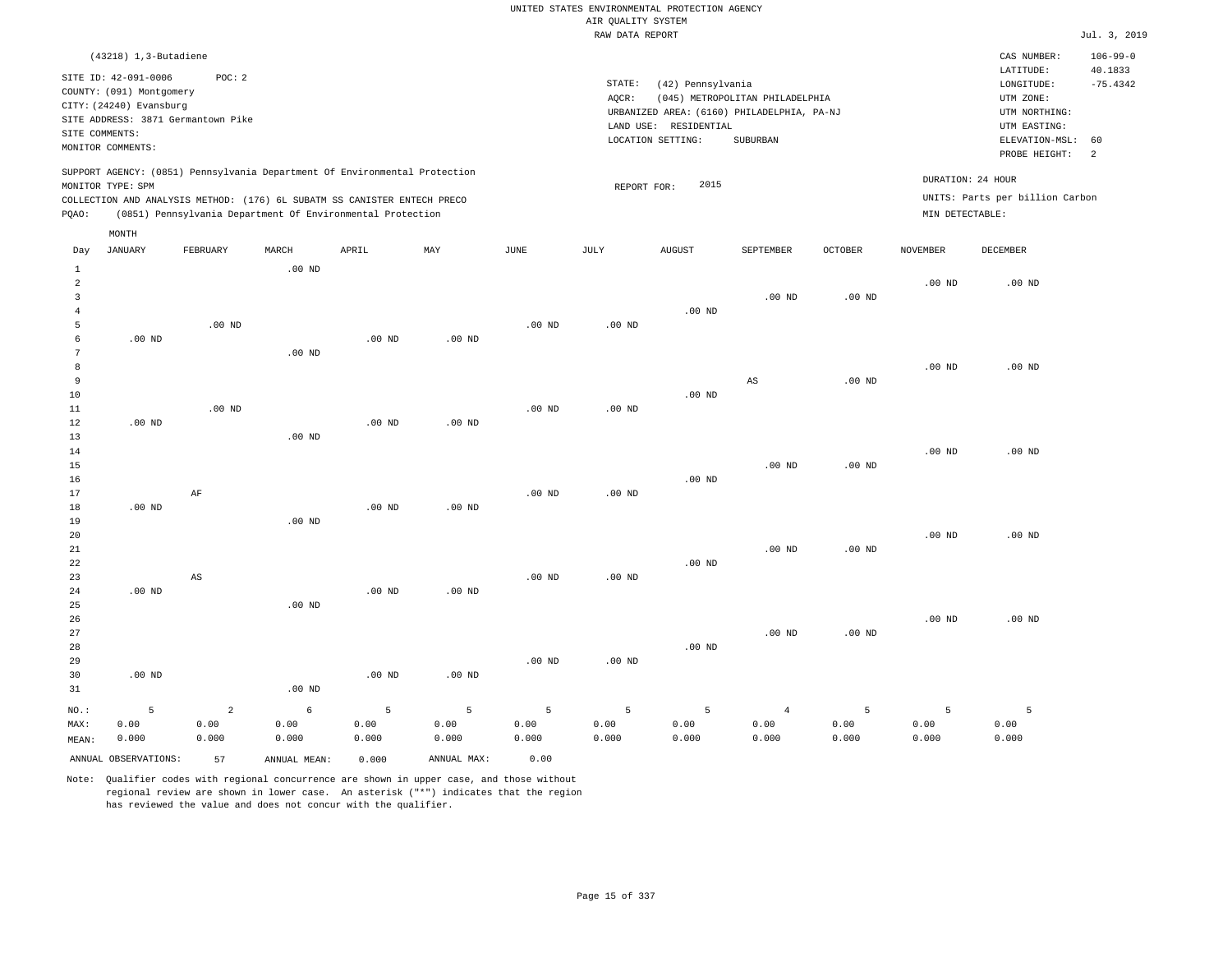|                                           |                          |                                    |                   |                                                                            |              |                         |             | UNITED STATES ENVIRONMENTAL PROTECTION AGENCY |                                 |                   |                   |                                 |                           |
|-------------------------------------------|--------------------------|------------------------------------|-------------------|----------------------------------------------------------------------------|--------------|-------------------------|-------------|-----------------------------------------------|---------------------------------|-------------------|-------------------|---------------------------------|---------------------------|
|                                           |                          |                                    |                   |                                                                            |              |                         |             | AIR QUALITY SYSTEM<br>RAW DATA REPORT         |                                 |                   |                   |                                 | Jul. 3, 2019              |
|                                           |                          |                                    |                   |                                                                            |              |                         |             |                                               |                                 |                   |                   |                                 |                           |
|                                           | $(43218)$ 1, 3-Butadiene |                                    |                   |                                                                            |              |                         |             |                                               |                                 |                   |                   | CAS NUMBER:<br>LATITUDE:        | $106 - 99 - 0$<br>40.1833 |
|                                           | SITE ID: 42-091-0006     | POC: 2                             |                   |                                                                            |              |                         | STATE:      | (42) Pennsylvania                             |                                 |                   |                   | LONGITUDE:                      | $-75.4342$                |
|                                           | COUNTY: (091) Montgomery |                                    |                   |                                                                            |              |                         | AQCR:       |                                               | (045) METROPOLITAN PHILADELPHIA |                   |                   | UTM ZONE:                       |                           |
|                                           | CITY: (24240) Evansburg  | SITE ADDRESS: 3871 Germantown Pike |                   |                                                                            |              |                         |             | URBANIZED AREA: (6160) PHILADELPHIA, PA-NJ    |                                 |                   |                   | UTM NORTHING:                   |                           |
| SITE COMMENTS:                            |                          |                                    |                   |                                                                            |              |                         |             | LAND USE: RESIDENTIAL                         |                                 |                   |                   | UTM EASTING:                    |                           |
|                                           | MONITOR COMMENTS:        |                                    |                   |                                                                            |              |                         |             | LOCATION SETTING:                             | <b>SUBURBAN</b>                 |                   |                   | ELEVATION-MSL:                  | 60                        |
|                                           |                          |                                    |                   |                                                                            |              |                         |             |                                               |                                 |                   |                   | PROBE HEIGHT:                   | 2                         |
|                                           |                          |                                    |                   | SUPPORT AGENCY: (0851) Pennsylvania Department Of Environmental Protection |              |                         |             |                                               |                                 |                   |                   |                                 |                           |
|                                           | MONITOR TYPE: SPM        |                                    |                   |                                                                            |              |                         |             | 2016<br>REPORT FOR:                           |                                 |                   | DURATION: 24 HOUR |                                 |                           |
|                                           |                          |                                    |                   | COLLECTION AND ANALYSIS METHOD: (176) 6L SUBATM SS CANISTER ENTECH PRECO   |              |                         |             |                                               |                                 |                   |                   | UNITS: Parts per billion Carbon |                           |
| PQAO:                                     |                          |                                    |                   | (0851) Pennsylvania Department Of Environmental Protection                 |              |                         |             |                                               |                                 |                   | MIN DETECTABLE:   |                                 |                           |
|                                           | MONTH                    |                                    |                   |                                                                            |              |                         |             |                                               |                                 |                   |                   |                                 |                           |
| Day                                       | JANUARY                  | FEBRUARY                           | MARCH             | APRIL                                                                      | $_{\rm MAY}$ | JUNE                    | JULY        | <b>AUGUST</b>                                 | SEPTEMBER                       | <b>OCTOBER</b>    | NOVEMBER          | DECEMBER                        |                           |
| 1                                         | $.00$ ND                 |                                    | $.00$ ND          |                                                                            |              |                         |             |                                               |                                 |                   |                   |                                 |                           |
| $\overline{a}$<br>$\overline{\mathbf{3}}$ |                          |                                    |                   |                                                                            |              |                         |             |                                               |                                 |                   | $.00$ ND          | AM                              |                           |
| $\overline{4}$                            |                          |                                    |                   |                                                                            |              |                         |             | $.00$ ND                                      | $_{\rm AS}$                     | $.00$ ND          |                   |                                 |                           |
| 5                                         |                          |                                    |                   |                                                                            |              | $.00$ ND                | AS          |                                               |                                 |                   |                   |                                 |                           |
| 6                                         |                          | $.00$ ND                           |                   | $.00$ ND                                                                   | $.00$ ND     |                         |             |                                               |                                 |                   |                   |                                 |                           |
| $7\phantom{.0}$                           | .00 <sub>ND</sub>        |                                    | $.00$ ND          |                                                                            |              |                         |             |                                               |                                 |                   |                   |                                 |                           |
| 8                                         |                          |                                    |                   |                                                                            |              |                         |             |                                               |                                 |                   | $.00$ ND          | $.00$ ND                        |                           |
| $\overline{9}$                            |                          |                                    |                   |                                                                            |              |                         |             |                                               | .00 <sub>ND</sub>               | $\rm AF$          |                   |                                 |                           |
| 10                                        |                          |                                    |                   |                                                                            |              |                         |             | $.00$ ND                                      |                                 |                   |                   |                                 |                           |
| 11                                        |                          |                                    |                   |                                                                            |              | $.00$ ND                | AS          |                                               |                                 |                   |                   |                                 |                           |
| $1\,2$                                    |                          | $.00$ ND                           |                   | .00 <sub>ND</sub>                                                          | $.00$ ND     |                         |             |                                               |                                 |                   |                   |                                 |                           |
| 13                                        | $.00$ ND                 |                                    | $.00$ ND          |                                                                            |              |                         |             |                                               |                                 |                   |                   |                                 |                           |
| 14                                        |                          |                                    |                   |                                                                            |              |                         |             |                                               |                                 |                   | $_{\rm AS}$       | $.00$ ND                        |                           |
| 15                                        |                          |                                    |                   |                                                                            |              |                         |             |                                               | $.00$ ND                        | $\rm{AF}$         |                   |                                 |                           |
| 16                                        |                          |                                    |                   |                                                                            |              |                         |             | $.00$ ND                                      |                                 |                   |                   |                                 |                           |
| 17                                        |                          |                                    |                   |                                                                            |              | $_{\rm AS}$             | $_{\rm AS}$ |                                               |                                 |                   |                   |                                 |                           |
| 18                                        |                          | $.00$ ND                           |                   | $.00$ ND                                                                   | $.00$ ND     |                         |             |                                               |                                 |                   |                   |                                 |                           |
| 19                                        | $.00$ ND                 |                                    | $.00$ ND          |                                                                            |              |                         |             |                                               |                                 |                   |                   |                                 |                           |
| 20<br>$2\sqrt{1}$                         |                          |                                    |                   |                                                                            |              |                         |             |                                               | $\mathbb{A}\mathbb{S}$          | .00 <sub>ND</sub> | AF                | $.00$ ND                        |                           |
| 22                                        |                          |                                    |                   |                                                                            |              |                         |             | $.00$ ND                                      |                                 |                   |                   |                                 |                           |
| 23                                        |                          |                                    |                   |                                                                            |              | .00 <sub>ND</sub>       | AS          |                                               |                                 |                   |                   |                                 |                           |
| 24                                        |                          | $.00$ ND                           |                   | .00 <sub>ND</sub>                                                          | $.00$ ND     |                         |             |                                               |                                 |                   |                   |                                 |                           |
| 25                                        | $.00$ ND                 |                                    | $.00$ ND          |                                                                            |              |                         |             |                                               |                                 |                   |                   |                                 |                           |
| 26                                        |                          |                                    |                   |                                                                            |              |                         |             |                                               |                                 |                   | $_{\rm AS}$       | AF                              |                           |
| 27                                        |                          |                                    |                   |                                                                            |              |                         |             |                                               | .00 <sub>ND</sub>               | $.00$ ND          |                   |                                 |                           |
| 28                                        |                          |                                    |                   |                                                                            |              |                         |             | $.00$ ND                                      |                                 |                   |                   |                                 |                           |
| 29                                        |                          |                                    |                   |                                                                            |              | $_{\rm AS}$             | AS          |                                               |                                 |                   |                   |                                 |                           |
| 30                                        |                          |                                    |                   | $.00$ ND                                                                   | $.00$ ND     |                         |             |                                               |                                 |                   |                   |                                 |                           |
| 31                                        | $.00$ ND                 |                                    | .00 <sub>ND</sub> |                                                                            |              |                         |             |                                               |                                 |                   |                   |                                 |                           |
| NO.:                                      | 6                        | $\,4$                              | 6                 | 5                                                                          | 5            | $\overline{\mathbf{3}}$ |             | $\mathbb O$<br>5                              | $\overline{\mathbf{3}}$         | $\overline{3}$    | $\overline{2}$    | $\overline{3}$                  |                           |
| MAX:                                      | 0.00                     | 0.00                               | 0.00              | 0.00                                                                       | 0.00         | 0.00                    |             | 0.00                                          | 0.00                            | 0.00              | 0.00              | 0.00                            |                           |
| MEAN:                                     | 0.000                    | 0.000                              | 0.000             | 0.000                                                                      | 0.000        | 0.000                   |             | 0.000                                         | 0.000                           | 0.000             | 0.000             | 0.000                           |                           |
|                                           | ANNUAL OBSERVATIONS:     | 45                                 | ANNUAL MEAN:      | 0.000                                                                      | ANNUAL MAX:  | 0.00                    |             |                                               |                                 |                   |                   |                                 |                           |
|                                           |                          |                                    |                   |                                                                            |              |                         |             |                                               |                                 |                   |                   |                                 |                           |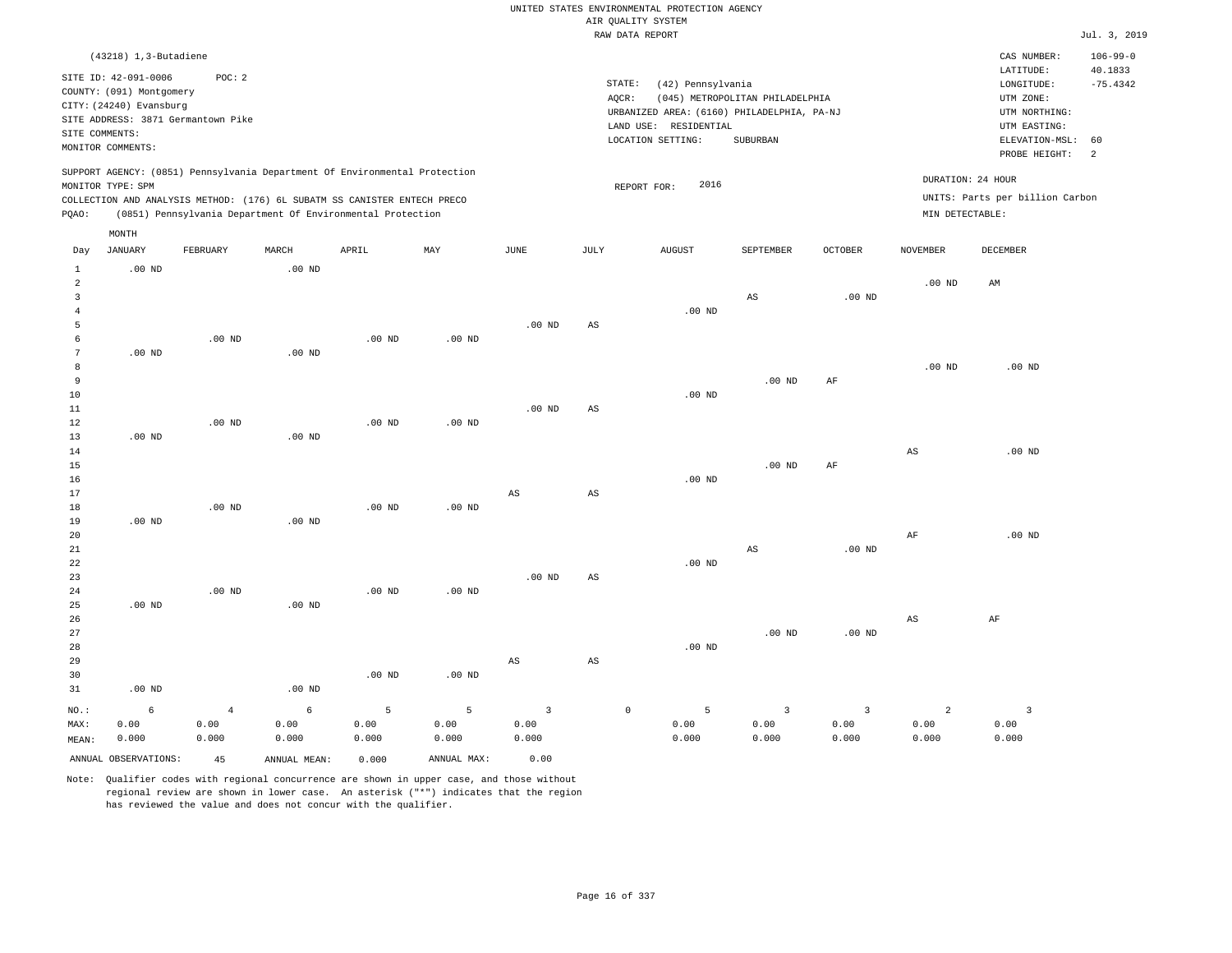|                                            |                                                                             |                |                   |                                                                            |                        |               |                                       | UNITED STATES ENVIRONMENTAL PROTECTION AGENCY |                                                                               |                   |                   |                                                       |                       |
|--------------------------------------------|-----------------------------------------------------------------------------|----------------|-------------------|----------------------------------------------------------------------------|------------------------|---------------|---------------------------------------|-----------------------------------------------|-------------------------------------------------------------------------------|-------------------|-------------------|-------------------------------------------------------|-----------------------|
|                                            |                                                                             |                |                   |                                                                            |                        |               | AIR QUALITY SYSTEM<br>RAW DATA REPORT |                                               |                                                                               |                   |                   |                                                       | Jul. 3, 2019          |
|                                            | (43218) 1,3-Butadiene                                                       |                |                   |                                                                            |                        |               |                                       |                                               |                                                                               |                   |                   | CAS NUMBER:                                           | $106 - 99 - 0$        |
|                                            | SITE ID: 42-091-0006<br>COUNTY: (091) Montgomery<br>CITY: (24240) Evansburg | POC: 2         |                   |                                                                            |                        |               | STATE:<br>AQCR:                       | (42) Pennsylvania                             | (045) METROPOLITAN PHILADELPHIA<br>URBANIZED AREA: (6160) PHILADELPHIA, PA-NJ |                   |                   | LATITUDE:<br>LONGITUDE:<br>UTM ZONE:<br>UTM NORTHING: | 40.1833<br>$-75.4342$ |
| SITE COMMENTS:                             | SITE ADDRESS: 3871 Germantown Pike                                          |                |                   |                                                                            |                        |               |                                       | LAND USE: RESIDENTIAL                         |                                                                               |                   |                   | UTM EASTING:                                          |                       |
|                                            | MONITOR COMMENTS:                                                           |                |                   |                                                                            |                        |               |                                       | LOCATION SETTING:                             | SUBURBAN                                                                      |                   |                   | ELEVATION-MSL:<br>PROBE HEIGHT:                       | 60<br>2               |
|                                            | MONITOR TYPE: SPM                                                           |                |                   | SUPPORT AGENCY: (0851) Pennsylvania Department Of Environmental Protection |                        |               |                                       | 2017                                          |                                                                               |                   |                   | DURATION: 24 HOUR                                     |                       |
|                                            |                                                                             |                |                   | COLLECTION AND ANALYSIS METHOD: (176) 6L SUBATM SS CANISTER ENTECH PRECO   |                        |               | REPORT FOR:                           |                                               |                                                                               |                   |                   | UNITS: Parts per billion Carbon                       |                       |
| PQAO:                                      |                                                                             |                |                   | (0851) Pennsylvania Department Of Environmental Protection                 |                        |               |                                       |                                               |                                                                               |                   | MIN DETECTABLE:   |                                                       |                       |
| Day                                        | $\texttt{MONTH}$<br><b>JANUARY</b>                                          | FEBRUARY       | MARCH             | APRIL                                                                      | MAY                    | JUNE          | JULY                                  | <b>AUGUST</b>                                 | SEPTEMBER                                                                     | OCTOBER           | <b>NOVEMBER</b>   | DECEMBER                                              |                       |
| $\mathbf{1}$                               | $_{\rm AS}$                                                                 |                |                   | $.00$ ND                                                                   | $.00$ ND               |               |                                       |                                               |                                                                               |                   |                   |                                                       |                       |
| $\overline{a}$<br>$\mathbf{3}$<br>$\bf{4}$ |                                                                             |                | $.00$ ND          |                                                                            |                        |               |                                       |                                               | $.00$ ND                                                                      | $.00$ ND          | .00 <sub>ND</sub> | .56                                                   |                       |
| 5                                          |                                                                             |                |                   |                                                                            |                        |               |                                       | AF                                            |                                                                               |                   |                   |                                                       |                       |
| 6<br>$\overline{7}$                        | AS                                                                          | $.00$ ND       |                   | $.00$ ND                                                                   | $.00$ ND               | $.00$ ND      | $.00$ ND                              |                                               |                                                                               |                   |                   |                                                       |                       |
| $\mathbf{8}$<br>$\overline{9}$             |                                                                             |                | .00 <sub>ND</sub> |                                                                            |                        |               |                                       |                                               |                                                                               |                   | .00 <sub>ND</sub> | $.00$ ND                                              |                       |
| 10<br>11                                   |                                                                             |                |                   |                                                                            |                        |               |                                       | $.00$ ND                                      | .00 <sub>ND</sub>                                                             | $.00$ ND          |                   |                                                       |                       |
| 12<br>13                                   | $\rm AF$                                                                    | $.00$ ND       |                   | $.00$ ND                                                                   | .00 <sub>ND</sub>      | $.00$ ND      | $.00$ ND                              |                                               |                                                                               |                   |                   |                                                       |                       |
| 14<br>15                                   |                                                                             |                | $.00$ ND          |                                                                            |                        |               |                                       |                                               |                                                                               |                   | .00 <sub>ND</sub> | $.00$ ND                                              |                       |
| 16<br>17                                   |                                                                             |                |                   |                                                                            |                        |               |                                       | $.00$ ND                                      | $.00$ ND                                                                      | $.00$ ND          |                   |                                                       |                       |
| 18<br>19                                   | $.00$ ND                                                                    | $.00$ ND       |                   | $.00$ ND                                                                   | $.00$ ND               | $.00$ ND      | $.00$ ND                              |                                               |                                                                               |                   |                   |                                                       |                       |
| 20<br>21                                   |                                                                             |                | $.00$ ND          |                                                                            |                        |               |                                       |                                               |                                                                               |                   | .00 <sub>ND</sub> | AF                                                    |                       |
| 22<br>23                                   |                                                                             |                |                   |                                                                            |                        |               |                                       | $.00$ ND                                      | $.00$ ND                                                                      | .00 <sub>ND</sub> |                   |                                                       |                       |
| 24<br>25                                   | $.00$ ND                                                                    | $.00$ ND       |                   | $.00$ ND                                                                   | $.00$ ND               | $.00$ ND      | $.00$ ND                              |                                               |                                                                               |                   |                   |                                                       |                       |
| 26<br>27                                   |                                                                             |                | .00 <sub>ND</sub> |                                                                            |                        |               |                                       |                                               |                                                                               |                   | .00 <sub>ND</sub> | $.00$ ND                                              |                       |
| 28<br>29                                   |                                                                             |                |                   |                                                                            |                        |               |                                       | $.00$ ND                                      | $.00$ ND                                                                      | .18S              |                   |                                                       |                       |
| 30<br>31                                   | $_{\rm AS}$                                                                 |                |                   |                                                                            | $\mathbb{A}\mathbb{S}$ | $.00$ ND      | $.00$ ND                              |                                               |                                                                               |                   |                   |                                                       |                       |
| NO.:                                       | $\overline{a}$                                                              | $\overline{4}$ | 5                 | 5                                                                          | 5                      | 5             | 5                                     | $\overline{4}$                                | 5                                                                             | 5                 | 5                 | $\overline{4}$                                        |                       |
| MAX:<br>MEAN:                              | 0.00<br>0.000                                                               | 0.00<br>0.000  | 0.00<br>0.000     | 0.00<br>0.000                                                              | 0.00<br>0.000          | 0.00<br>0.000 | 0.00<br>0.000                         | 0.00<br>0.000                                 | 0.00<br>0.000                                                                 | .18<br>.036       | 0.00<br>0.000     | .56<br>.140                                           |                       |
|                                            | ANNUAL OBSERVATIONS:                                                        | 54             | ANNUAL, MEAN:     | .014                                                                       | ANNUAL MAX:            | .56           |                                       |                                               |                                                                               |                   |                   |                                                       |                       |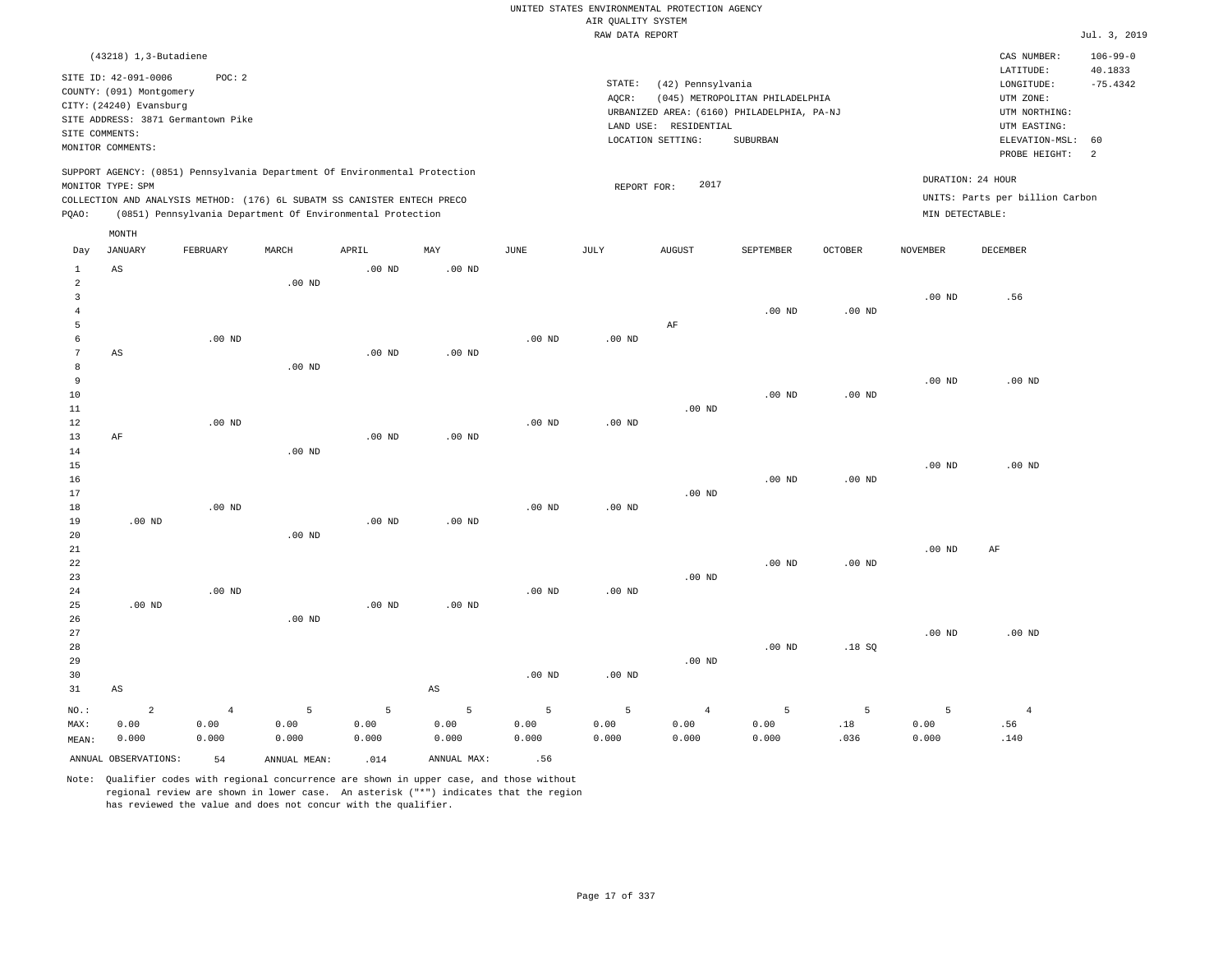|                         |                                                                                                 |                   |                   |                                                            |                   |                   |                    | UNITED STATES ENVIRONMENTAL PROTECTION AGENCY |                                            |                |                   |                                 |                |
|-------------------------|-------------------------------------------------------------------------------------------------|-------------------|-------------------|------------------------------------------------------------|-------------------|-------------------|--------------------|-----------------------------------------------|--------------------------------------------|----------------|-------------------|---------------------------------|----------------|
|                         |                                                                                                 |                   |                   |                                                            |                   |                   | AIR QUALITY SYSTEM |                                               |                                            |                |                   |                                 |                |
|                         |                                                                                                 |                   |                   |                                                            |                   |                   | RAW DATA REPORT    |                                               |                                            |                |                   |                                 | Jul. 3, 2019   |
|                         | (43218) 1,3-Butadiene                                                                           |                   |                   |                                                            |                   |                   |                    |                                               |                                            |                |                   | CAS NUMBER:                     | $106 - 99 - 0$ |
|                         | SITE ID: 42-091-0006                                                                            | POC: 2            |                   |                                                            |                   |                   |                    |                                               |                                            |                |                   | LATITUDE:                       | 40.1833        |
|                         | COUNTY: (091) Montgomery                                                                        |                   |                   |                                                            |                   |                   | STATE:             | (42) Pennsylvania                             |                                            |                |                   | LONGITUDE:                      | $-75.4342$     |
|                         | CITY: (24240) Evansburg                                                                         |                   |                   |                                                            |                   |                   | AQCR:              |                                               | (045) METROPOLITAN PHILADELPHIA            |                |                   | UTM ZONE:                       |                |
|                         | SITE ADDRESS: 3871 Germantown Pike                                                              |                   |                   |                                                            |                   |                   |                    |                                               | URBANIZED AREA: (6160) PHILADELPHIA, PA-NJ |                |                   | UTM NORTHING:                   |                |
|                         | SITE COMMENTS:                                                                                  |                   |                   |                                                            |                   |                   |                    | LAND USE: RESIDENTIAL<br>LOCATION SETTING:    | SUBURBAN                                   |                |                   | UTM EASTING:<br>ELEVATION-MSL:  | 60             |
|                         | MONITOR COMMENTS:                                                                               |                   |                   |                                                            |                   |                   |                    |                                               |                                            |                |                   | PROBE HEIGHT:                   | 2              |
|                         | SUPPORT AGENCY: (0851) Pennsylvania Department Of Environmental Protection<br>MONITOR TYPE: SPM |                   |                   |                                                            |                   |                   |                    | 2018                                          |                                            |                |                   | DURATION: 24 HOUR               |                |
|                         | COLLECTION AND ANALYSIS METHOD: (176) 6L SUBATM SS CANISTER ENTECH PRECO                        |                   |                   |                                                            |                   |                   | REPORT FOR:        |                                               |                                            |                |                   | UNITS: Parts per billion Carbon |                |
| PQAO:                   |                                                                                                 |                   |                   | (0851) Pennsylvania Department Of Environmental Protection |                   |                   |                    |                                               |                                            |                |                   | MIN DETECTABLE: .17484          |                |
|                         | MONTH                                                                                           |                   |                   |                                                            |                   |                   |                    |                                               |                                            |                |                   |                                 |                |
| Day                     | <b>JANUARY</b>                                                                                  | FEBRUARY          | MARCH             | APRIL                                                      | MAY               | <b>JUNE</b>       | <b>JULY</b>        | <b>AUGUST</b>                                 | SEPTEMBER                                  | <b>OCTOBER</b> | <b>NOVEMBER</b>   | <b>DECEMBER</b>                 |                |
| $\mathbf{1}$            |                                                                                                 | $.00$ ND          |                   |                                                            |                   | $.00$ ND          | $.00$ ND           |                                               |                                            |                |                   |                                 |                |
| $\overline{a}$          | AO                                                                                              |                   |                   | .00 <sub>ND</sub>                                          | $.00$ ND          |                   |                    |                                               |                                            |                |                   |                                 |                |
| $\overline{\mathbf{3}}$ |                                                                                                 |                   | .00 <sub>ND</sub> |                                                            |                   |                   |                    |                                               |                                            |                |                   |                                 |                |
| $\,4\,$<br>5            |                                                                                                 |                   |                   |                                                            |                   |                   |                    |                                               | $.00$ ND                                   | $.00$ ND       | .00 <sub>ND</sub> | $.00$ ND                        |                |
| 6                       |                                                                                                 |                   |                   |                                                            |                   |                   |                    | $.00$ ND                                      |                                            |                |                   |                                 |                |
| $7\phantom{.0}$         |                                                                                                 | $.00$ ND          |                   |                                                            |                   | $.00$ ND          | $.00$ ND           |                                               |                                            |                |                   |                                 |                |
| 8                       | AF                                                                                              |                   |                   | $.00$ ND                                                   | $.00$ ND          |                   |                    |                                               |                                            |                |                   |                                 |                |
| 9                       |                                                                                                 |                   | .00 <sub>ND</sub> |                                                            |                   |                   |                    |                                               |                                            |                |                   |                                 |                |
| 10                      |                                                                                                 |                   |                   |                                                            |                   |                   |                    |                                               |                                            |                | .00 <sub>ND</sub> | .68                             |                |
| 11                      |                                                                                                 |                   |                   |                                                            |                   |                   |                    |                                               | $.00$ ND                                   | .00 $ND$       |                   |                                 |                |
| 12                      |                                                                                                 |                   |                   |                                                            |                   |                   |                    | $.00$ ND                                      |                                            |                |                   |                                 |                |
| 13                      |                                                                                                 | .00 <sub>ND</sub> |                   |                                                            |                   | $.00$ ND          | $.00$ ND           |                                               |                                            |                |                   |                                 |                |
| 14                      | .00 <sub>ND</sub>                                                                               |                   |                   | .00 <sub>ND</sub>                                          | .00 <sub>ND</sub> |                   |                    |                                               |                                            |                |                   |                                 |                |
| 15                      |                                                                                                 |                   | $.00$ ND          |                                                            |                   |                   |                    |                                               |                                            |                |                   |                                 |                |
| 16                      |                                                                                                 |                   |                   |                                                            |                   |                   |                    |                                               | .00 <sub>ND</sub>                          | $.00$ ND       | $.00$ ND          | $.00$ ND                        |                |
| 17<br>18                |                                                                                                 |                   |                   |                                                            |                   |                   |                    | $.00$ ND                                      |                                            |                |                   |                                 |                |
| 19                      |                                                                                                 | .00 <sub>ND</sub> |                   |                                                            |                   | .00 <sub>ND</sub> | .00 <sub>ND</sub>  |                                               |                                            |                |                   |                                 |                |
| 20                      | .00 <sub>ND</sub>                                                                               |                   |                   | $.00$ ND                                                   | $.00$ ND          |                   |                    |                                               |                                            |                |                   |                                 |                |
| 21                      |                                                                                                 |                   | $.00$ ND          |                                                            |                   |                   |                    |                                               |                                            |                |                   |                                 |                |
| 22                      |                                                                                                 |                   |                   |                                                            |                   |                   |                    |                                               |                                            |                | $\rm AF$          | $.00$ ND                        |                |
| 23                      |                                                                                                 |                   |                   |                                                            |                   |                   |                    |                                               | AS                                         | $.00$ ND       |                   |                                 |                |
| 24                      |                                                                                                 |                   |                   |                                                            |                   |                   |                    | $.00$ ND                                      |                                            |                |                   |                                 |                |
| 25                      |                                                                                                 | $.00$ ND          |                   |                                                            |                   | $.00$ ND          | $.00$ ND           |                                               |                                            |                |                   |                                 |                |
| 26                      | $.00$ ND                                                                                        |                   |                   | $.00$ ND                                                   | $.00$ ND          |                   |                    |                                               |                                            |                |                   |                                 |                |
| 27                      |                                                                                                 |                   | $.00$ ND          |                                                            |                   |                   |                    |                                               |                                            |                |                   |                                 |                |
| 28                      |                                                                                                 |                   |                   |                                                            |                   |                   |                    |                                               |                                            |                | .00 <sub>ND</sub> | $.00$ ND                        |                |
| 29                      |                                                                                                 |                   |                   |                                                            |                   |                   |                    |                                               | $.00$ ND                                   | $.00$ ND       |                   |                                 |                |
| 30                      |                                                                                                 |                   |                   |                                                            |                   |                   |                    | $.00$ ND                                      |                                            |                |                   |                                 |                |
| 31                      |                                                                                                 |                   |                   |                                                            |                   |                   | $.00$ ND           |                                               |                                            |                |                   |                                 |                |
| NO.:                    | $\overline{\mathbf{3}}$                                                                         | 5                 | 5                 | 5                                                          | 5                 | 5                 | 6                  | 5                                             | $\overline{4}$                             | 5              | $\overline{4}$    | 5                               |                |
| MAX:                    | 0.00                                                                                            | 0.00              | 0.00              | 0.00                                                       | 0.00              | 0.00              | 0.00               | 0.00                                          | 0.00                                       | 0.00           | 0.00              | .68                             |                |
| MEAN:                   | 0.000                                                                                           | 0.000             | 0.000             | 0.000                                                      | 0.000             | 0.000             | 0.000              | 0.000                                         | 0.000                                      | 0.000          | 0.000             | .136                            |                |
|                         | ANNUAL OBSERVATIONS:                                                                            | 57                | ANNUAL MEAN:      | .012                                                       | ANNUAL MAX:       | .68               |                    |                                               |                                            |                |                   |                                 |                |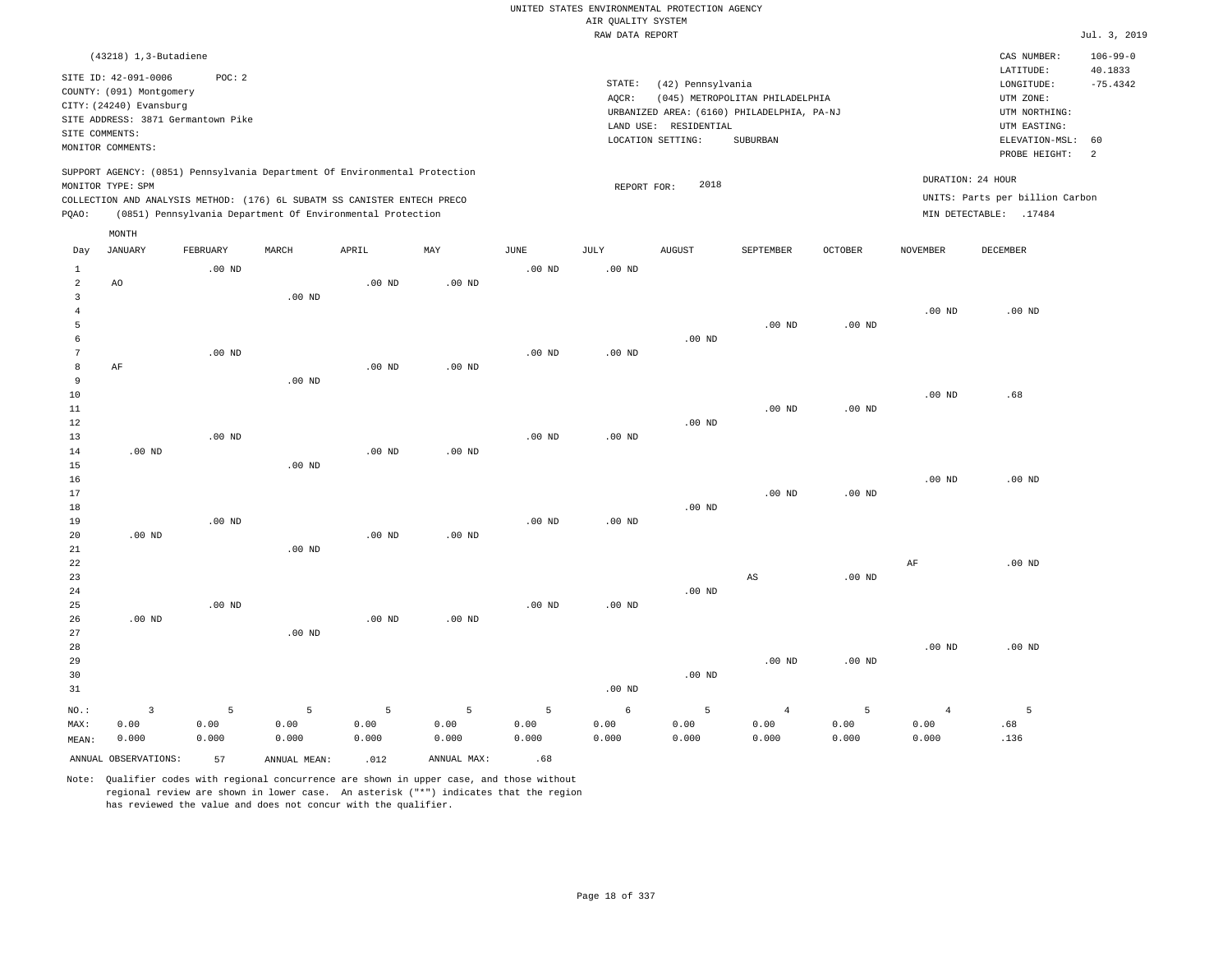|                |                                                     |                                    |          |                                                                            |                   |             |                    | UNITED STATES ENVIRONMENTAL PROTECTION AGENCY |                                                                               |                        |                   |                                          |                           |
|----------------|-----------------------------------------------------|------------------------------------|----------|----------------------------------------------------------------------------|-------------------|-------------|--------------------|-----------------------------------------------|-------------------------------------------------------------------------------|------------------------|-------------------|------------------------------------------|---------------------------|
|                |                                                     |                                    |          |                                                                            |                   |             | AIR OUALITY SYSTEM |                                               |                                                                               |                        |                   |                                          |                           |
|                |                                                     |                                    |          |                                                                            |                   |             | RAW DATA REPORT    |                                               |                                                                               |                        |                   |                                          | Jul. 3, 2019              |
|                | (43231) n-Hexane<br>SITE ID: 42-091-0006            | POC: 2                             |          |                                                                            |                   |             |                    |                                               |                                                                               |                        |                   | CAS NUMBER:<br>LATITUDE:                 | $110 - 54 - 3$<br>40.1833 |
|                | COUNTY: (091) Montgomery<br>CITY: (24240) Evansburg |                                    |          |                                                                            |                   |             | STATE:<br>AOCR:    | (42) Pennsylvania                             | (045) METROPOLITAN PHILADELPHIA<br>URBANIZED AREA: (6160) PHILADELPHIA, PA-NJ |                        |                   | LONGITUDE:<br>UTM ZONE:<br>UTM NORTHING: | $-75.4342$                |
|                |                                                     | SITE ADDRESS: 3871 Germantown Pike |          |                                                                            |                   |             |                    | LAND USE: RESIDENTIAL                         |                                                                               |                        |                   | UTM EASTING:                             |                           |
| SITE COMMENTS: |                                                     |                                    |          |                                                                            |                   |             |                    | LOCATION SETTING:                             | SUBURBAN                                                                      |                        |                   | ELEVATION-MSL:                           | 60                        |
|                | MONITOR COMMENTS:                                   |                                    |          |                                                                            |                   |             |                    |                                               |                                                                               |                        |                   | PROBE HEIGHT:                            | $\overline{a}$            |
|                | MONITOR TYPE: SPM                                   |                                    |          | SUPPORT AGENCY: (0851) Pennsylvania Department Of Environmental Protection |                   |             | REPORT FOR:        | 2013                                          |                                                                               |                        |                   | DURATION: 24 HOUR                        |                           |
|                |                                                     |                                    |          | COLLECTION AND ANALYSIS METHOD: (176) 6L SUBATM SS CANISTER ENTECH PRECO   |                   |             |                    |                                               |                                                                               |                        |                   | UNITS: Parts per billion Carbon          |                           |
| PQAO:          |                                                     |                                    |          | (0851) Pennsylvania Department Of Environmental Protection                 |                   |             |                    |                                               |                                                                               |                        | MIN DETECTABLE:   |                                          |                           |
|                | MONTH                                               |                                    |          |                                                                            |                   |             |                    |                                               |                                                                               |                        |                   |                                          |                           |
| Day            | <b>JANUARY</b>                                      | FEBRUARY                           | MARCH    | APRIL                                                                      | MAY               | <b>JUNE</b> | JULY               | <b>AUGUST</b>                                 | SEPTEMBER                                                                     | <b>OCTOBER</b>         | <b>NOVEMBER</b>   | DECEMBER                                 |                           |
| 1              |                                                     |                                    |          |                                                                            |                   |             |                    |                                               | .49SQ                                                                         | .88                    |                   |                                          |                           |
| $\overline{2}$ |                                                     |                                    |          |                                                                            |                   |             |                    | .74                                           |                                                                               |                        |                   |                                          |                           |
| $\overline{3}$ |                                                     | AF                                 |          |                                                                            |                   | $.00$ ND    | .29SQ              |                                               |                                                                               |                        |                   |                                          |                           |
| $\overline{4}$ | .48 SQ                                              |                                    |          | .29SQ                                                                      | .34 S0            |             |                    |                                               |                                                                               |                        |                   |                                          |                           |
| 5              |                                                     |                                    | .31 SQ   |                                                                            |                   |             |                    |                                               |                                                                               |                        |                   |                                          |                           |
| 6<br>7         |                                                     |                                    |          |                                                                            |                   |             |                    |                                               |                                                                               |                        | .46S              | .48 SO                                   |                           |
| 8              |                                                     |                                    |          |                                                                            |                   |             |                    | .36SQ                                         | .74                                                                           | .38SQ                  |                   |                                          |                           |
| 9              |                                                     | $\rm{AF}$                          |          |                                                                            |                   | .70SQ       | $.00$ ND           |                                               |                                                                               |                        |                   |                                          |                           |
| 10             | .72                                                 |                                    |          | $.00$ ND                                                                   | .68S              |             |                    |                                               |                                                                               |                        |                   |                                          |                           |
| $1\,1$         |                                                     |                                    | $.00$ ND |                                                                            |                   |             |                    |                                               |                                                                               |                        |                   |                                          |                           |
| 12             |                                                     |                                    |          |                                                                            |                   |             |                    |                                               |                                                                               |                        | AF                | AF                                       |                           |
| 13             |                                                     |                                    |          |                                                                            |                   |             |                    |                                               | $.00$ ND                                                                      | $.00$ ND               |                   |                                          |                           |
| 14             |                                                     |                                    |          |                                                                            |                   |             |                    | AF                                            |                                                                               |                        |                   |                                          |                           |
| 15             |                                                     | .49 SQ                             |          |                                                                            |                   | .48 SQ      | .65SQ              |                                               |                                                                               |                        |                   |                                          |                           |
| 16             | AF                                                  |                                    |          | .00 <sub>ND</sub>                                                          | 1.04              |             |                    |                                               |                                                                               |                        |                   |                                          |                           |
| 17             |                                                     |                                    | .35SQ    |                                                                            |                   |             |                    |                                               |                                                                               |                        |                   |                                          |                           |
| 18<br>19       |                                                     |                                    |          |                                                                            |                   |             |                    |                                               | .81                                                                           | .67S                   | .23SQ             | AF                                       |                           |
| 20             |                                                     |                                    |          |                                                                            |                   |             |                    | AF                                            |                                                                               |                        |                   |                                          |                           |
| 21             |                                                     | $.00$ ND                           |          |                                                                            |                   | .29S        | .45 S              |                                               |                                                                               |                        |                   |                                          |                           |
| 22             | AF                                                  |                                    |          | .00 <sub>ND</sub>                                                          | .00 <sub>ND</sub> |             |                    |                                               |                                                                               |                        |                   |                                          |                           |
| 23             |                                                     |                                    | $.00$ ND |                                                                            |                   |             |                    |                                               |                                                                               |                        |                   |                                          |                           |
| 24             |                                                     |                                    |          |                                                                            |                   |             |                    |                                               |                                                                               |                        | .00 <sub>ND</sub> | .41 SQ                                   |                           |
| 25             |                                                     |                                    |          |                                                                            |                   |             |                    |                                               | .82                                                                           | $\mathbb{A}\mathbb{S}$ |                   |                                          |                           |
| 26             |                                                     |                                    |          |                                                                            |                   |             |                    | AF                                            |                                                                               |                        |                   |                                          |                           |
| 27             |                                                     | .54 SO                             |          |                                                                            |                   | $.65$ SO    | .72                |                                               |                                                                               |                        |                   |                                          |                           |
| 28             | AS                                                  |                                    |          | .41 SQ                                                                     | .87               |             |                    |                                               |                                                                               |                        |                   |                                          |                           |
| 29             |                                                     |                                    | .34 S    |                                                                            |                   |             |                    |                                               |                                                                               |                        |                   |                                          |                           |
| 30             |                                                     |                                    |          |                                                                            |                   |             |                    |                                               |                                                                               |                        | $\rm{AF}$         | .58S                                     |                           |
| 31             |                                                     |                                    |          |                                                                            |                   |             |                    |                                               |                                                                               | .80                    |                   |                                          |                           |
| NO.:           | $\overline{2}$                                      | $\overline{3}$                     | 5        | 5                                                                          | 5                 | 5           | 5                  | $\overline{a}$                                | 5                                                                             | 5                      | $\overline{3}$    | $\overline{3}$                           |                           |
| MAX:           | .72                                                 | .54                                | .35      | .41                                                                        | 1.04              | .70         | .72                | .74                                           | .82                                                                           | .88                    | .46               | .58                                      |                           |
| MEAN:          | .600                                                | .343                               | .200     | .140                                                                       | .586              | .424        | .422               | .550                                          | .572                                                                          | .546                   | .230              | .490                                     |                           |

ANNUAL OBSERVATIONS:  $48$  ANNUAL MEAN: .415 ANNUAL MAX: .4.04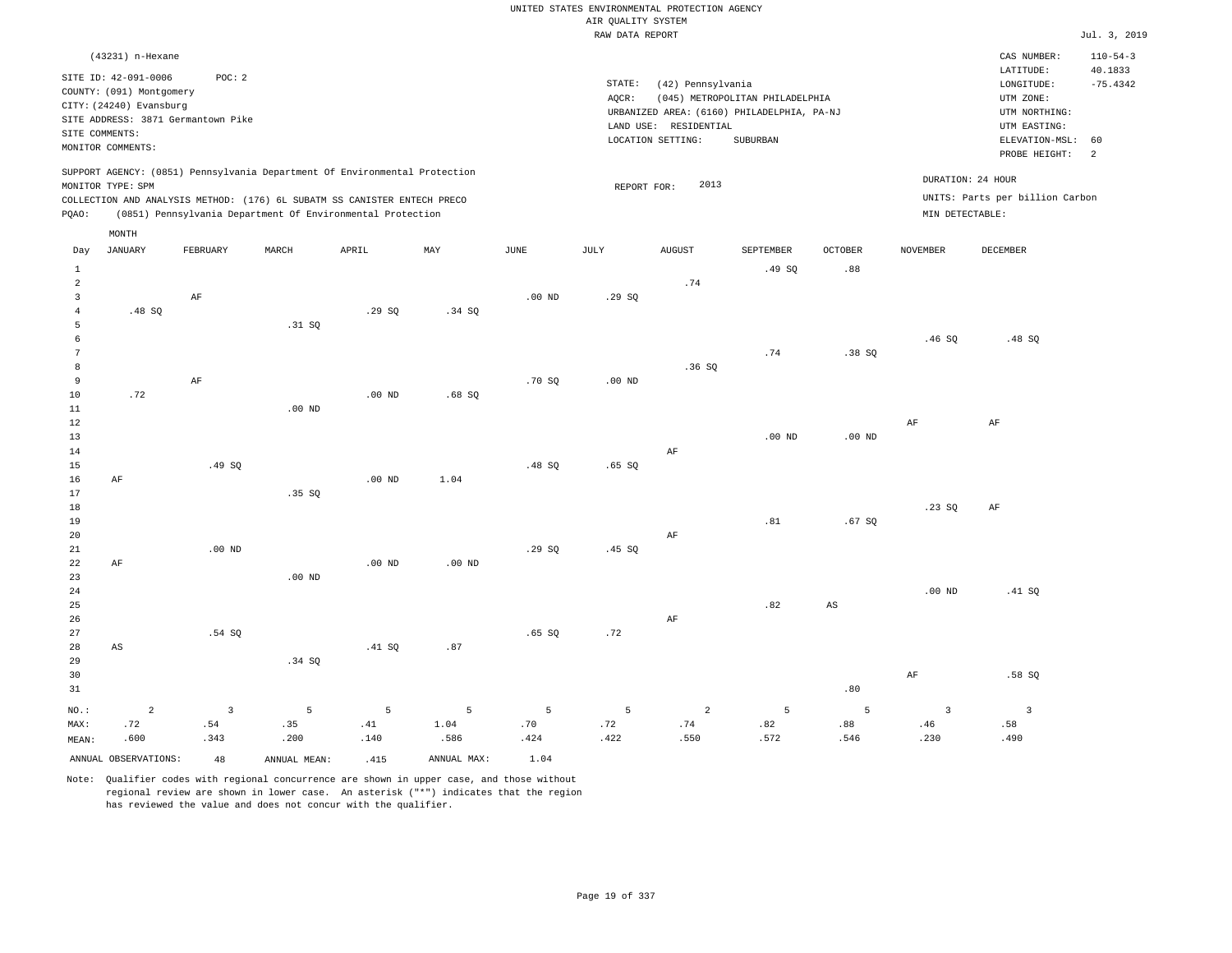|                                  |                                                                                                                                                            |                        |                                                                            |                   |              |          | AIR QUALITY SYSTEM<br>RAW DATA REPORT | UNITED STATES ENVIRONMENTAL PROTECTION AGENCY                   |                                                                                           |                |                   |                                                                                                                         | Jul. 3, 2019                                       |
|----------------------------------|------------------------------------------------------------------------------------------------------------------------------------------------------------|------------------------|----------------------------------------------------------------------------|-------------------|--------------|----------|---------------------------------------|-----------------------------------------------------------------|-------------------------------------------------------------------------------------------|----------------|-------------------|-------------------------------------------------------------------------------------------------------------------------|----------------------------------------------------|
|                                  |                                                                                                                                                            |                        |                                                                            |                   |              |          |                                       |                                                                 |                                                                                           |                |                   |                                                                                                                         |                                                    |
| SITE COMMENTS:                   | (43231) n-Hexane<br>SITE ID: 42-091-0006<br>COUNTY: (091) Montgomery<br>CITY: (24240) Evansburg<br>SITE ADDRESS: 3871 Germantown Pike<br>MONITOR COMMENTS: | POC: 2                 |                                                                            |                   |              |          | STATE:<br>AOCR:                       | (42) Pennsylvania<br>LAND USE: RESIDENTIAL<br>LOCATION SETTING: | (045) METROPOLITAN PHILADELPHIA<br>URBANIZED AREA: (6160) PHILADELPHIA, PA-NJ<br>SUBURBAN |                |                   | CAS NUMBER:<br>LATITUDE:<br>LONGITUDE:<br>UTM ZONE:<br>UTM NORTHING:<br>UTM EASTING:<br>ELEVATION-MSL:<br>PROBE HEIGHT: | $110 - 54 - 3$<br>40.1833<br>$-75.4342$<br>60<br>2 |
|                                  |                                                                                                                                                            |                        | SUPPORT AGENCY: (0851) Pennsylvania Department Of Environmental Protection |                   |              |          |                                       |                                                                 |                                                                                           |                |                   |                                                                                                                         |                                                    |
|                                  | MONITOR TYPE: SPM                                                                                                                                          |                        |                                                                            |                   |              |          | REPORT FOR:                           | 2014                                                            |                                                                                           |                |                   | DURATION: 24 HOUR                                                                                                       |                                                    |
|                                  |                                                                                                                                                            |                        | COLLECTION AND ANALYSIS METHOD: (176) 6L SUBATM SS CANISTER ENTECH PRECO   |                   |              |          |                                       |                                                                 |                                                                                           |                |                   | UNITS: Parts per billion Carbon                                                                                         |                                                    |
| PQAO:                            |                                                                                                                                                            |                        | (0851) Pennsylvania Department Of Environmental Protection                 |                   |              |          |                                       |                                                                 |                                                                                           |                | MIN DETECTABLE:   |                                                                                                                         |                                                    |
| Day                              | MONTH<br><b>JANUARY</b>                                                                                                                                    | FEBRUARY               | MARCH                                                                      | APRIL             | $_{\rm MAY}$ | JUNE     | JULY                                  | AUGUST                                                          | SEPTEMBER                                                                                 | <b>OCTOBER</b> | NOVEMBER          | <b>DECEMBER</b>                                                                                                         |                                                    |
| $\mathbf{1}$                     |                                                                                                                                                            |                        |                                                                            |                   |              |          |                                       |                                                                 |                                                                                           |                | .00 <sub>ND</sub> | .69SQ                                                                                                                   |                                                    |
| $\overline{a}$<br>$\overline{3}$ |                                                                                                                                                            |                        |                                                                            |                   |              |          |                                       | .53S                                                            | .67SQ                                                                                     | .48SQ          |                   |                                                                                                                         |                                                    |
| $\overline{4}$                   |                                                                                                                                                            | $\rm AF$               |                                                                            |                   |              | .35 SQ   | .00 <sub>ND</sub>                     |                                                                 |                                                                                           |                |                   |                                                                                                                         |                                                    |
| 5                                | AF                                                                                                                                                         |                        |                                                                            | $.00$ ND          | .26S         |          |                                       |                                                                 |                                                                                           |                |                   |                                                                                                                         |                                                    |
| 6<br>$7\phantom{.0}$             |                                                                                                                                                            |                        | $.00$ ND                                                                   |                   |              |          |                                       |                                                                 |                                                                                           |                | AF                | $.00$ ND                                                                                                                |                                                    |
| $^{\rm 8}$                       |                                                                                                                                                            |                        |                                                                            |                   |              |          |                                       |                                                                 | 1.02                                                                                      | .29SQ          |                   |                                                                                                                         |                                                    |
| 9                                |                                                                                                                                                            |                        |                                                                            |                   |              |          |                                       | 1.11                                                            |                                                                                           |                |                   |                                                                                                                         |                                                    |
| 10<br>$1\,1$                     | 1.90 5                                                                                                                                                     | AS                     |                                                                            | AF                | .45 SQ       | .75      | .40 SQ                                |                                                                 |                                                                                           |                |                   |                                                                                                                         |                                                    |
| 12                               |                                                                                                                                                            |                        | 1.00                                                                       |                   |              |          |                                       |                                                                 |                                                                                           |                |                   |                                                                                                                         |                                                    |
| 13                               |                                                                                                                                                            |                        |                                                                            |                   |              |          |                                       |                                                                 |                                                                                           |                | .32SQ             | .28SQ                                                                                                                   |                                                    |
| 14                               |                                                                                                                                                            |                        |                                                                            |                   |              |          |                                       |                                                                 | .69S                                                                                      | .44 SO         |                   |                                                                                                                         |                                                    |
| 15<br>16                         |                                                                                                                                                            | .37SQ                  |                                                                            |                   |              | .90      | .37S                                  | .71SQ                                                           |                                                                                           |                |                   |                                                                                                                         |                                                    |
| 17                               | $2.15$ 5                                                                                                                                                   |                        |                                                                            | .00 <sub>ND</sub> | .42 SQ       |          |                                       |                                                                 |                                                                                           |                |                   |                                                                                                                         |                                                    |
| 18                               |                                                                                                                                                            |                        | .37SQ                                                                      |                   |              |          |                                       |                                                                 |                                                                                           |                |                   |                                                                                                                         |                                                    |
| 19                               |                                                                                                                                                            |                        |                                                                            |                   |              |          |                                       |                                                                 |                                                                                           |                | .25S              | .35 SO                                                                                                                  |                                                    |
| $20$                             |                                                                                                                                                            |                        |                                                                            |                   |              |          |                                       |                                                                 | .44 SQ                                                                                    | .58SQ          |                   |                                                                                                                         |                                                    |
| 21<br>22                         |                                                                                                                                                            | .78                    |                                                                            |                   |              | .70S     | .30S                                  | .43SQ                                                           |                                                                                           |                |                   |                                                                                                                         |                                                    |
| 23                               | AS                                                                                                                                                         |                        |                                                                            | .31 SO            | .38S         |          |                                       |                                                                 |                                                                                           |                |                   |                                                                                                                         |                                                    |
| $2\sqrt{4}$                      |                                                                                                                                                            |                        | .27 $QX$                                                                   |                   |              |          |                                       |                                                                 |                                                                                           |                |                   |                                                                                                                         |                                                    |
| 25                               |                                                                                                                                                            |                        |                                                                            |                   |              |          |                                       |                                                                 |                                                                                           |                | .71 SQ            | .38SQ                                                                                                                   |                                                    |
| 26                               |                                                                                                                                                            |                        |                                                                            |                   |              |          |                                       |                                                                 | 1.07                                                                                      | .35SQ          |                   |                                                                                                                         |                                                    |
| 27<br>28                         |                                                                                                                                                            | $\mathbb{A}\mathbb{S}$ |                                                                            |                   |              | $.00$ ND | .55SQ                                 | .59SQ                                                           |                                                                                           |                |                   |                                                                                                                         |                                                    |
| 29                               | AS                                                                                                                                                         |                        |                                                                            | .00 <sub>ND</sub> | .48SQ        |          |                                       |                                                                 |                                                                                           |                |                   |                                                                                                                         |                                                    |
| 30                               |                                                                                                                                                            |                        | $.00$ ND                                                                   |                   |              |          |                                       |                                                                 |                                                                                           |                |                   |                                                                                                                         |                                                    |
| 31                               |                                                                                                                                                            |                        |                                                                            |                   |              |          |                                       |                                                                 |                                                                                           |                |                   | .36SQ                                                                                                                   |                                                    |
| NO.:                             | $\sqrt{2}$                                                                                                                                                 | $\overline{a}$         | 5                                                                          | $\overline{4}$    | 5            | 5        | 5                                     | 5                                                               | $\overline{5}$                                                                            | 5              | $\overline{4}$    | $\epsilon$                                                                                                              |                                                    |
| MAX:                             | 2.15                                                                                                                                                       | .78                    | 1.00                                                                       | .31               | .48          | .90      | .55                                   | 1.11                                                            | 1.07                                                                                      | .58            | .71               | .69                                                                                                                     |                                                    |
| MEAN:                            | 2.025                                                                                                                                                      | .575                   | .328                                                                       | .078              | .398         | .540     | .324                                  | .674                                                            | .778                                                                                      | .428           | .320              | .343                                                                                                                    |                                                    |
|                                  | ANNUAL OBSERVATIONS:                                                                                                                                       | 53                     | ANNUAL, MEAN:                                                              | .494              | ANNUAL MAX:  | 2.15     |                                       |                                                                 |                                                                                           |                |                   |                                                                                                                         |                                                    |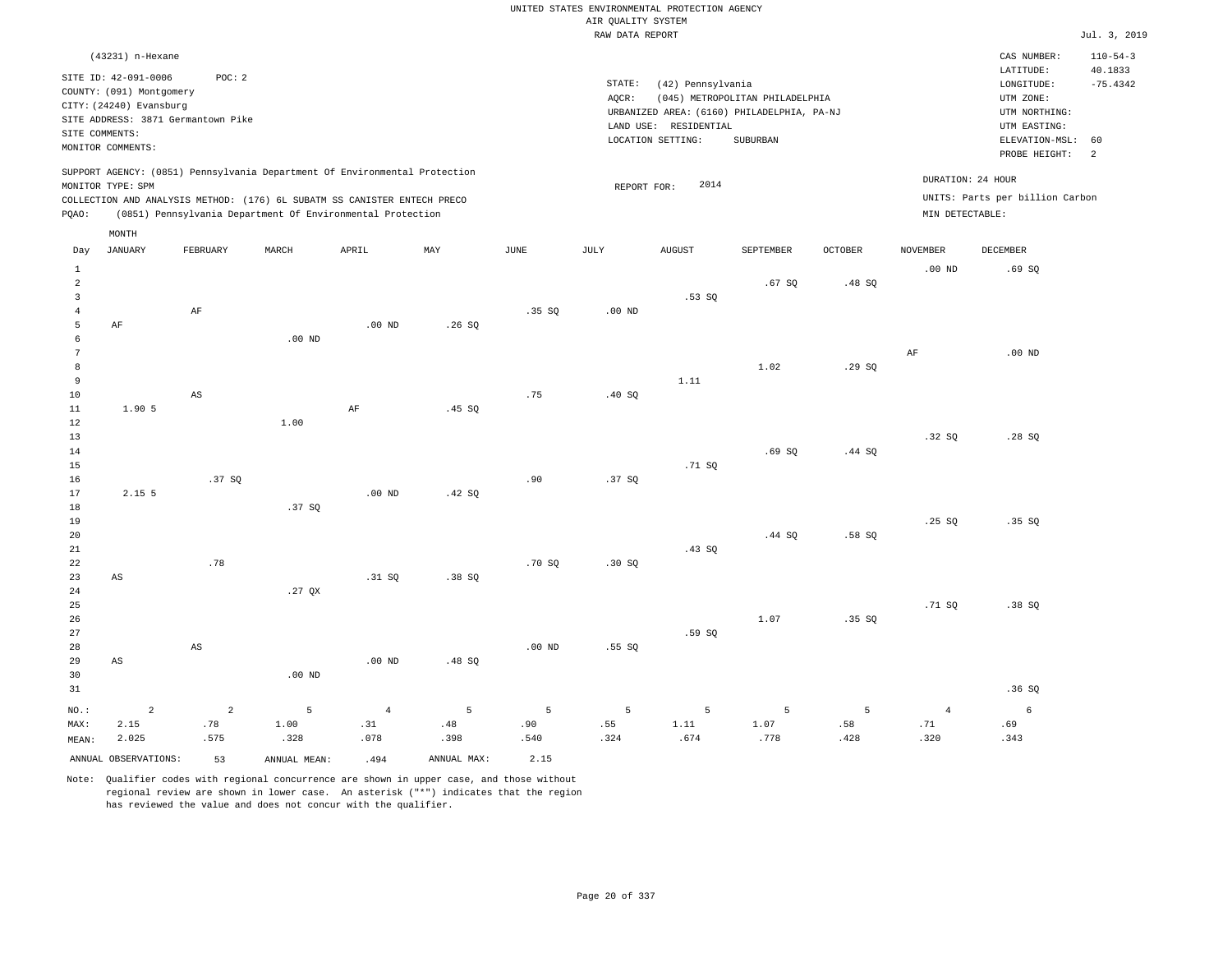# UNITED STATES ENVIRONMENTAL PROTECTION AGENCY AIR QUALITY SYSTEM

|                |                          |                                    |        |                                                                            |       |        | RAW DATA REPORT |                       |                                            |                |                   |                                 | Jul. 3, 2019              |
|----------------|--------------------------|------------------------------------|--------|----------------------------------------------------------------------------|-------|--------|-----------------|-----------------------|--------------------------------------------|----------------|-------------------|---------------------------------|---------------------------|
|                | (43231) n-Hexane         |                                    |        |                                                                            |       |        |                 |                       |                                            |                |                   | CAS NUMBER:<br>LATITUDE:        | $110 - 54 - 3$<br>40.1833 |
|                | SITE ID: 42-091-0006     | POC: 2                             |        |                                                                            |       |        | STATE:          | (42) Pennsylvania     |                                            |                |                   | LONGITUDE:                      | $-75.4342$                |
|                | COUNTY: (091) Montgomery |                                    |        |                                                                            |       |        | AQCR:           |                       | (045) METROPOLITAN PHILADELPHIA            |                |                   | UTM ZONE:                       |                           |
|                | CITY: (24240) Evansburg  |                                    |        |                                                                            |       |        |                 |                       | URBANIZED AREA: (6160) PHILADELPHIA, PA-NJ |                |                   | UTM NORTHING:                   |                           |
|                |                          | SITE ADDRESS: 3871 Germantown Pike |        |                                                                            |       |        |                 | LAND USE: RESIDENTIAL |                                            |                |                   | UTM EASTING:                    |                           |
|                | SITE COMMENTS:           |                                    |        |                                                                            |       |        |                 | LOCATION SETTING:     | SUBURBAN                                   |                |                   | ELEVATION-MSL:                  | 60                        |
|                | MONITOR COMMENTS:        |                                    |        |                                                                            |       |        |                 |                       |                                            |                |                   | PROBE HEIGHT:                   | $\overline{2}$            |
|                |                          |                                    |        | SUPPORT AGENCY: (0851) Pennsylvania Department Of Environmental Protection |       |        |                 | 2015                  |                                            |                |                   | DURATION: 24 HOUR               |                           |
|                | MONITOR TYPE: SPM        |                                    |        |                                                                            |       |        | REPORT FOR:     |                       |                                            |                |                   | UNITS: Parts per billion Carbon |                           |
|                |                          |                                    |        | COLLECTION AND ANALYSIS METHOD: (176) 6L SUBATM SS CANISTER ENTECH PRECO   |       |        |                 |                       |                                            |                |                   |                                 |                           |
| PQAO:          |                          |                                    |        | (0851) Pennsylvania Department Of Environmental Protection                 |       |        |                 |                       |                                            |                | MIN DETECTABLE:   |                                 |                           |
|                | MONTH                    |                                    |        |                                                                            |       |        |                 |                       |                                            |                |                   |                                 |                           |
| Day            | <b>JANUARY</b>           | FEBRUARY                           | MARCH  | APRIL                                                                      | MAY   | JUNE   | JULY            | <b>AUGUST</b>         | SEPTEMBER                                  | <b>OCTOBER</b> | <b>NOVEMBER</b>   | DECEMBER                        |                           |
| $\mathbf{1}$   |                          |                                    | .57SQ  |                                                                            |       |        |                 |                       |                                            |                |                   |                                 |                           |
| 2              |                          |                                    |        |                                                                            |       |        |                 |                       |                                            |                | 1.56 5            | .60SQ                           |                           |
| 3              |                          |                                    |        |                                                                            |       |        |                 |                       | 2.52 5                                     | 1.38           |                   |                                 |                           |
| $\overline{4}$ |                          |                                    |        |                                                                            |       |        |                 | .72                   |                                            |                |                   |                                 |                           |
| 5              |                          | .36SQ                              |        |                                                                            |       | .31 SQ | .58S            |                       |                                            |                |                   |                                 |                           |
| 6              | .71 SQ                   |                                    |        | .22SQ                                                                      | 1.14  |        |                 |                       |                                            |                |                   |                                 |                           |
| 7              |                          |                                    | .36SQ  |                                                                            |       |        |                 |                       |                                            |                |                   |                                 |                           |
| 8              |                          |                                    |        |                                                                            |       |        |                 |                       |                                            |                | .60 <sub>QX</sub> | 1.20                            |                           |
| 9              |                          |                                    |        |                                                                            |       |        |                 |                       | AS                                         | .78            |                   |                                 |                           |
| 10             |                          |                                    |        |                                                                            |       |        |                 | 2.16 5                |                                            |                |                   |                                 |                           |
| 11             |                          | $.00$ ND                           |        |                                                                            |       | .47SQ  | 1.44 5          |                       |                                            |                |                   |                                 |                           |
| 12             | .54 SQ                   |                                    |        | .32SQ                                                                      | .57SQ |        |                 |                       |                                            |                |                   |                                 |                           |
| 13             |                          |                                    | .48 SQ |                                                                            |       |        |                 |                       |                                            |                |                   |                                 |                           |
| 14             |                          |                                    |        |                                                                            |       |        |                 |                       |                                            |                | .00 <sub>ND</sub> | .72                             |                           |
| 15             |                          |                                    |        |                                                                            |       |        |                 |                       | 1.14                                       | .66SQ          |                   |                                 |                           |
| 16             |                          |                                    |        |                                                                            |       | .78    | 1.02            | 1.38                  |                                            |                |                   |                                 |                           |
| 17             |                          | AF                                 |        |                                                                            |       |        |                 |                       |                                            |                |                   |                                 |                           |
| 18             | .56SQ                    |                                    | .19SQ  | .84                                                                        | .84   |        |                 |                       |                                            |                |                   |                                 |                           |
| 19<br>20       |                          |                                    |        |                                                                            |       |        |                 |                       |                                            |                | .53SQ             | .60SQ                           |                           |
| 21             |                          |                                    |        |                                                                            |       |        |                 |                       | 1.02                                       | 1.56 5         |                   |                                 |                           |
| 22             |                          |                                    |        |                                                                            |       |        |                 | 1.14                  |                                            |                |                   |                                 |                           |
| 23             |                          | $\mathbb{A}\mathbb{S}$             |        |                                                                            |       | .59SQ  | 1.26            |                       |                                            |                |                   |                                 |                           |
|                |                          |                                    |        |                                                                            |       |        |                 |                       |                                            |                |                   |                                 |                           |

25 26 27 28 29 30 31 .32 SQ NO.: 5 .75 .48 SQ .53 SQ .32 SQ .40 SQ 1.56 5 2.16 5 .55 SQ .57 CC .84 .43 SQ 2 6 5 5 5 5 5 4 5 5 5

MAX: MEAN: .71 .554 .36 .180 .75 .472 .84 .382 1.14 .680 .78 .510 1.56 1.172 2.16 1.512 2.52 1.308 1.56 .990 1.56 .706 1.20 .710 ANNUAL OBSERVATIONS: 57 ANNUAL MEAN: .781 ANNUAL MAX: 2.52

Note: Qualifier codes with regional concurrence are shown in upper case, and those without regional review are shown in lower case. An asterisk ("\*") indicates that the region has reviewed the value and does not concur with the qualifier.

.00 ND

.53 SQ

24

.64 SQ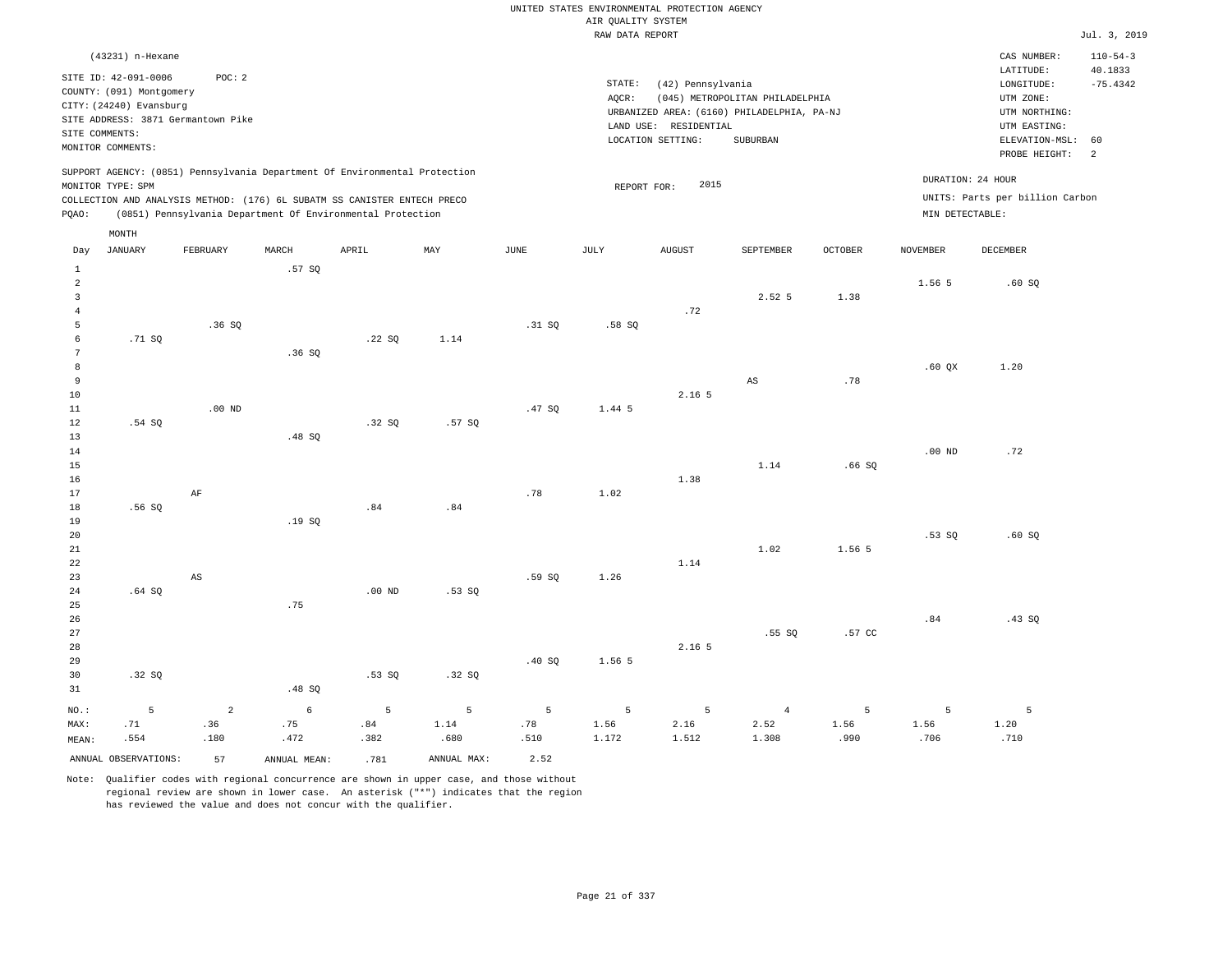|                     |                                          |                |                |                                                                                                                                                        |                |                        |                        | UNITED STATES ENVIRONMENTAL PROTECTION AGENCY |                                 |             |                        |                                                      |                           |
|---------------------|------------------------------------------|----------------|----------------|--------------------------------------------------------------------------------------------------------------------------------------------------------|----------------|------------------------|------------------------|-----------------------------------------------|---------------------------------|-------------|------------------------|------------------------------------------------------|---------------------------|
|                     |                                          |                |                |                                                                                                                                                        |                |                        |                        | AIR QUALITY SYSTEM                            |                                 |             |                        |                                                      |                           |
|                     |                                          |                |                |                                                                                                                                                        |                |                        |                        | RAW DATA REPORT                               |                                 |             |                        |                                                      | Jul. 3, 2019              |
|                     | (43231) n-Hexane<br>SITE ID: 42-091-0006 | POC: 2         |                |                                                                                                                                                        |                |                        |                        |                                               |                                 |             |                        | CAS NUMBER:<br>LATITUDE:                             | $110 - 54 - 3$<br>40.1833 |
|                     | COUNTY: (091) Montgomery                 |                |                |                                                                                                                                                        |                |                        |                        | STATE:<br>(42) Pennsylvania                   |                                 |             |                        | LONGITUDE:                                           | $-75.4342$                |
|                     | CITY: (24240) Evansburg                  |                |                |                                                                                                                                                        |                |                        |                        | AOCR:                                         | (045) METROPOLITAN PHILADELPHIA |             |                        | UTM ZONE:                                            |                           |
|                     | SITE ADDRESS: 3871 Germantown Pike       |                |                |                                                                                                                                                        |                |                        |                        | URBANIZED AREA: (6160) PHILADELPHIA, PA-NJ    |                                 |             |                        | UTM NORTHING:                                        |                           |
|                     | SITE COMMENTS:                           |                |                |                                                                                                                                                        |                |                        |                        | LAND USE: RESIDENTIAL<br>LOCATION SETTING:    | SUBURBAN                        |             |                        | UTM EASTING:<br>ELEVATION-MSL:                       | 60                        |
|                     | MONITOR COMMENTS:                        |                |                |                                                                                                                                                        |                |                        |                        |                                               |                                 |             |                        | PROBE HEIGHT:                                        | 2                         |
|                     | MONITOR TYPE: SPM                        |                |                | SUPPORT AGENCY: (0851) Pennsylvania Department Of Environmental Protection<br>COLLECTION AND ANALYSIS METHOD: (176) 6L SUBATM SS CANISTER ENTECH PRECO |                |                        |                        | 2016<br>REPORT FOR:                           |                                 |             |                        | DURATION: 24 HOUR<br>UNITS: Parts per billion Carbon |                           |
| PQAO:               |                                          |                |                | (0851) Pennsylvania Department Of Environmental Protection                                                                                             |                |                        |                        |                                               |                                 |             |                        | MIN DETECTABLE:                                      |                           |
|                     | MONTH                                    |                |                |                                                                                                                                                        |                |                        |                        |                                               |                                 |             |                        |                                                      |                           |
| Day<br>$\mathbf{1}$ | <b>JANUARY</b><br>.22SQ                  | FEBRUARY       | MARCH<br>.38SQ | APRIL                                                                                                                                                  | MAY            | <b>JUNE</b>            | JULY                   | <b>AUGUST</b>                                 | SEPTEMBER                       | OCTOBER     | <b>NOVEMBER</b>        | DECEMBER                                             |                           |
| 2                   |                                          |                |                |                                                                                                                                                        |                |                        |                        |                                               |                                 |             | .78                    | AM                                                   |                           |
| $\overline{3}$      |                                          |                |                |                                                                                                                                                        |                |                        |                        |                                               | AS                              | .60         |                        |                                                      |                           |
| $\overline{4}$      |                                          |                |                |                                                                                                                                                        |                |                        |                        | 1.98 5                                        |                                 |             |                        |                                                      |                           |
| 5                   |                                          |                |                |                                                                                                                                                        |                | .66SQ                  | $_{\rm AS}$            |                                               |                                 |             |                        |                                                      |                           |
| 6                   |                                          | .66SQ          |                | 13.20 5                                                                                                                                                | .18SQ          |                        |                        |                                               |                                 |             |                        |                                                      |                           |
| 7<br>$^{\rm 8}$     | .78                                      |                | .42 SQ         |                                                                                                                                                        |                |                        |                        |                                               |                                 |             |                        | .78                                                  |                           |
| $\overline{9}$      |                                          |                |                |                                                                                                                                                        |                |                        |                        |                                               | .49SQ                           | AF          | 1.50 5                 |                                                      |                           |
| $10$                |                                          |                |                |                                                                                                                                                        |                |                        |                        | 1.38 5                                        |                                 |             |                        |                                                      |                           |
| 11                  |                                          |                |                |                                                                                                                                                        |                | .59SQ                  | AS                     |                                               |                                 |             |                        |                                                      |                           |
| 12                  |                                          | .20SQ          |                | .19QX                                                                                                                                                  | .90            |                        |                        |                                               |                                 |             |                        |                                                      |                           |
| 13                  | .22SQ                                    |                | .56SQ          |                                                                                                                                                        |                |                        |                        |                                               |                                 |             |                        |                                                      |                           |
| 14                  |                                          |                |                |                                                                                                                                                        |                |                        |                        |                                               |                                 |             | AS                     | .90                                                  |                           |
| $15$                |                                          |                |                |                                                                                                                                                        |                |                        |                        |                                               | 3.90 5                          | $\rm{AF}$   |                        |                                                      |                           |
| 16                  |                                          |                |                |                                                                                                                                                        |                |                        |                        | 1.69 5                                        |                                 |             |                        |                                                      |                           |
| 17                  |                                          |                |                |                                                                                                                                                        |                | $\mathbb{A}\mathbb{S}$ | $\mathbb{A}\mathbb{S}$ |                                               |                                 |             |                        |                                                      |                           |
| 18<br>19            | .19SQ                                    | $.00$ ND       | .16SQ          | 1.02 OX                                                                                                                                                | .48S           |                        |                        |                                               |                                 |             |                        |                                                      |                           |
| 20                  |                                          |                |                |                                                                                                                                                        |                |                        |                        |                                               |                                 |             | AF                     | .58S                                                 |                           |
| 21                  |                                          |                |                |                                                                                                                                                        |                |                        |                        |                                               | $\mathbb{A}\mathbb{S}$          | .41 SQ      |                        |                                                      |                           |
| 22                  |                                          |                |                |                                                                                                                                                        |                |                        |                        | .33SQ                                         |                                 |             |                        |                                                      |                           |
| 23                  |                                          |                |                |                                                                                                                                                        |                | .59SQ                  | $\mathbb{A}\mathbb{S}$ |                                               |                                 |             |                        |                                                      |                           |
| 24                  |                                          | .22SQ          |                | .50 QX                                                                                                                                                 | $1.20$ QX      |                        |                        |                                               |                                 |             |                        |                                                      |                           |
| 25                  | 1.28                                     |                | .27S           |                                                                                                                                                        |                |                        |                        |                                               |                                 |             |                        |                                                      |                           |
| 26                  |                                          |                |                |                                                                                                                                                        |                |                        |                        |                                               |                                 |             | $\mathbb{A}\mathbb{S}$ | $\rm AF$                                             |                           |
| 27                  |                                          |                |                |                                                                                                                                                        |                |                        |                        |                                               | .49SQ                           | .37SQ       |                        |                                                      |                           |
| 28                  |                                          |                |                |                                                                                                                                                        |                |                        |                        | .53SQ                                         |                                 |             |                        |                                                      |                           |
| 29<br>30            |                                          |                |                | .44 SQ                                                                                                                                                 | .38SQ          | $_{\rm AS}$            | $\mathbb{A}\mathbb{S}$ |                                               |                                 |             |                        |                                                      |                           |
| 31                  | .65 SQ                                   |                | .17SQ          |                                                                                                                                                        |                |                        |                        |                                               |                                 |             |                        |                                                      |                           |
|                     |                                          |                |                |                                                                                                                                                        |                |                        |                        |                                               |                                 |             |                        |                                                      |                           |
| NO.:                | 6                                        | $\overline{4}$ | $\epsilon$     | 5                                                                                                                                                      | $\overline{5}$ | $\overline{3}$         |                        | 5<br>$\mathbb O$                              | $\overline{3}$                  | 3           | 2                      | $\overline{\mathbf{3}}$                              |                           |
| MAX:                | 1.28<br>.557                             | .66<br>.270    | .56<br>.327    | 13.20<br>3.070                                                                                                                                         | 1.20<br>.628   | .66<br>.613            |                        | 1.98<br>1.182                                 | 3.90<br>1.627                   | .60<br>.460 | 1.50<br>1.140          | .90<br>.753                                          |                           |
| MEAN:               |                                          |                |                |                                                                                                                                                        |                |                        |                        |                                               |                                 |             |                        |                                                      |                           |
|                     | ANNUAL OBSERVATIONS:                     | 45             | ANNUAL MEAN:   | .965                                                                                                                                                   | ANNUAL MAX:    | 13.20                  |                        |                                               |                                 |             |                        |                                                      |                           |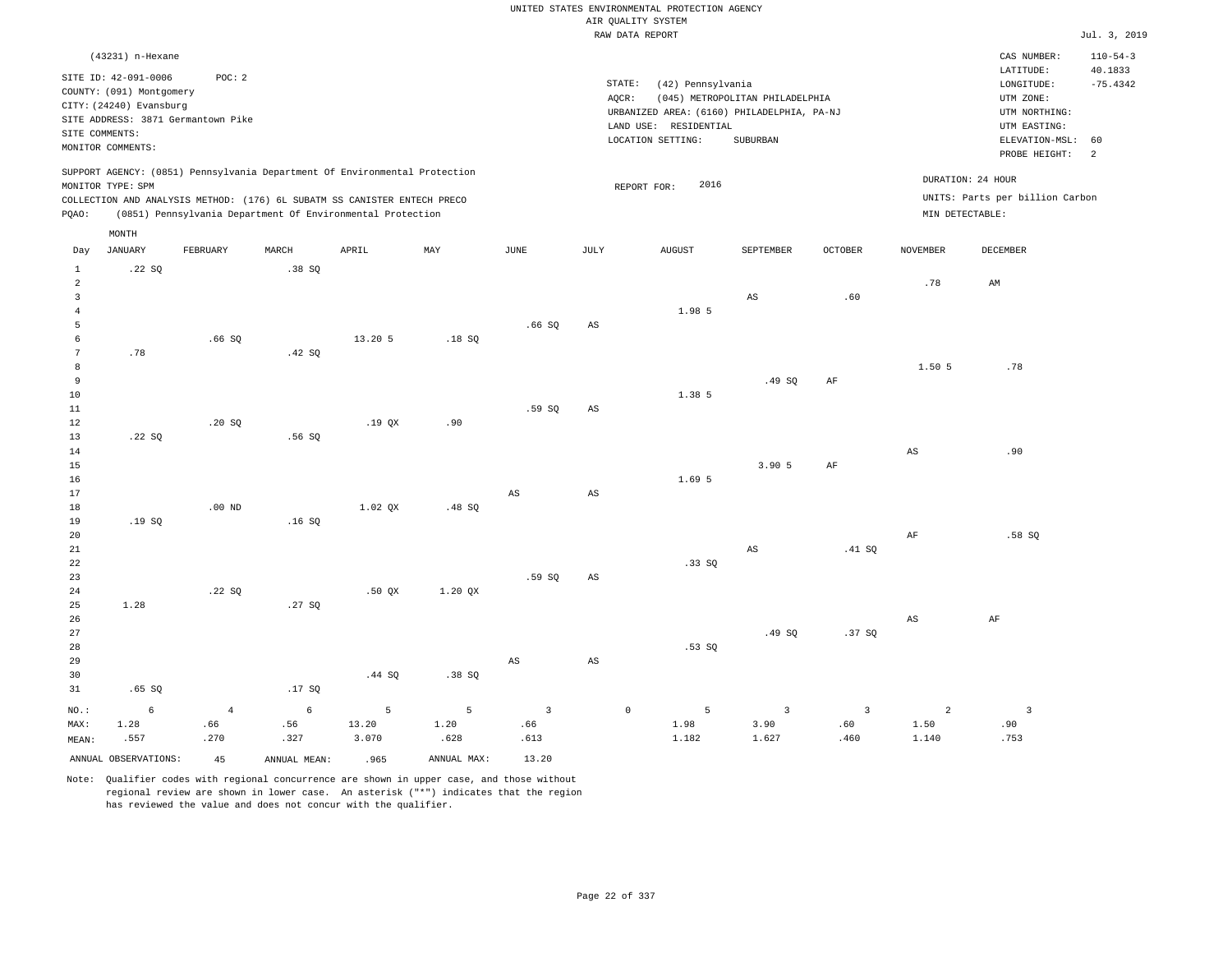|                      |                                                  |                                                                            |                   |                   |                   |               | UNITED STATES ENVIRONMENTAL PROTECTION AGENCY |                       |                                            |                |                 |                                 |                           |
|----------------------|--------------------------------------------------|----------------------------------------------------------------------------|-------------------|-------------------|-------------------|---------------|-----------------------------------------------|-----------------------|--------------------------------------------|----------------|-----------------|---------------------------------|---------------------------|
|                      |                                                  |                                                                            |                   |                   |                   |               | AIR QUALITY SYSTEM                            |                       |                                            |                |                 |                                 |                           |
|                      |                                                  |                                                                            |                   |                   |                   |               | RAW DATA REPORT                               |                       |                                            |                |                 |                                 | Jul. 3, 2019              |
|                      | (43231) n-Hexane                                 |                                                                            |                   |                   |                   |               |                                               |                       |                                            |                |                 | CAS NUMBER:<br>LATITUDE:        | $110 - 54 - 3$<br>40.1833 |
|                      | SITE ID: 42-091-0006<br>COUNTY: (091) Montgomery | POC: 2                                                                     |                   |                   |                   |               | STATE:                                        | (42) Pennsylvania     |                                            |                |                 | LONGITUDE:                      | $-75.4342$                |
|                      | CITY: (24240) Evansburg                          |                                                                            |                   |                   |                   |               | AQCR:                                         |                       | (045) METROPOLITAN PHILADELPHIA            |                |                 | UTM ZONE:                       |                           |
|                      |                                                  | SITE ADDRESS: 3871 Germantown Pike                                         |                   |                   |                   |               |                                               |                       | URBANIZED AREA: (6160) PHILADELPHIA, PA-NJ |                |                 | UTM NORTHING:                   |                           |
|                      | SITE COMMENTS:                                   |                                                                            |                   |                   |                   |               |                                               | LAND USE: RESIDENTIAL |                                            |                |                 | UTM EASTING:                    |                           |
|                      | MONITOR COMMENTS:                                |                                                                            |                   |                   |                   |               |                                               | LOCATION SETTING:     | SUBURBAN                                   |                |                 | ELEVATION-MSL:<br>PROBE HEIGHT: | 60<br>2                   |
|                      | MONITOR TYPE: SPM                                | SUPPORT AGENCY: (0851) Pennsylvania Department Of Environmental Protection |                   |                   |                   |               | REPORT FOR:                                   | 2017                  |                                            |                |                 | DURATION: 24 HOUR               |                           |
|                      |                                                  | COLLECTION AND ANALYSIS METHOD: (176) 6L SUBATM SS CANISTER ENTECH PRECO   |                   |                   |                   |               |                                               |                       |                                            |                |                 | UNITS: Parts per billion Carbon |                           |
| PQAO:                |                                                  | (0851) Pennsylvania Department Of Environmental Protection                 |                   |                   |                   |               |                                               |                       |                                            |                |                 | MIN DETECTABLE:                 |                           |
| Day                  | MONTH<br><b>JANUARY</b>                          | FEBRUARY                                                                   | MARCH             | APRIL             | MAY               | $_{\rm JUNE}$ | JULY                                          | <b>AUGUST</b>         | SEPTEMBER                                  | <b>OCTOBER</b> | <b>NOVEMBER</b> | DECEMBER                        |                           |
| $\mathbf{1}$         | AS                                               |                                                                            |                   | $.00$ ND          | $.00$ ND          |               |                                               |                       |                                            |                |                 |                                 |                           |
| $\overline{a}$       |                                                  |                                                                            | .00 <sub>ND</sub> |                   |                   |               |                                               |                       |                                            |                |                 |                                 |                           |
| $\overline{3}$       |                                                  |                                                                            |                   |                   |                   |               |                                               |                       |                                            |                | .78             | 1.32                            |                           |
| $\overline{4}$       |                                                  |                                                                            |                   |                   |                   |               |                                               |                       | .50S                                       | .78            |                 |                                 |                           |
| 5                    |                                                  |                                                                            |                   |                   |                   |               |                                               | AF                    |                                            |                |                 |                                 |                           |
| 6<br>$7\phantom{.0}$ |                                                  | .28SQ                                                                      |                   | .00 <sub>ND</sub> | .00 <sub>ND</sub> | .46SQ         | .36S                                          |                       |                                            |                |                 |                                 |                           |
| 8                    | AS                                               |                                                                            | $.00$ ND          |                   |                   |               |                                               |                       |                                            |                |                 |                                 |                           |
| 9                    |                                                  |                                                                            |                   |                   |                   |               |                                               |                       |                                            |                | .90             | .58S                            |                           |
| $10$                 |                                                  |                                                                            |                   |                   |                   |               |                                               |                       | .53 SQ                                     | 1.08           |                 |                                 |                           |
| 11                   |                                                  |                                                                            |                   |                   |                   |               |                                               | .67                   |                                            |                |                 |                                 |                           |
| 12                   |                                                  | .43 SQ                                                                     |                   |                   |                   | .96           | .78 QX                                        |                       |                                            |                |                 |                                 |                           |
| 13                   | AF                                               |                                                                            |                   | $.00$ ND          | $.00$ ND          |               |                                               |                       |                                            |                |                 |                                 |                           |
| 14                   |                                                  |                                                                            | .24 SQ            |                   |                   |               |                                               |                       |                                            |                |                 |                                 |                           |
| 15                   |                                                  |                                                                            |                   |                   |                   |               |                                               |                       |                                            |                | .72             | .78                             |                           |
| 16                   |                                                  |                                                                            |                   |                   |                   |               |                                               |                       | .96                                        | .26SQ          |                 |                                 |                           |
| 17                   |                                                  |                                                                            |                   |                   |                   |               |                                               | .84                   |                                            |                |                 |                                 |                           |
| 18                   |                                                  | .96                                                                        |                   |                   |                   | .32S          | .78                                           |                       |                                            |                |                 |                                 |                           |
| 19                   | .72                                              |                                                                            |                   | $.00$ ND          | .42 SQ            |               |                                               |                       |                                            |                |                 |                                 |                           |
| 20                   |                                                  |                                                                            | $.00$ ND          |                   |                   |               |                                               |                       |                                            |                |                 |                                 |                           |
| 21                   |                                                  |                                                                            |                   |                   |                   |               |                                               |                       |                                            |                | .51S            | AF                              |                           |
| 22                   |                                                  |                                                                            |                   |                   |                   |               |                                               |                       | 1.02                                       | 1.38 5         |                 |                                 |                           |
| 23                   |                                                  |                                                                            |                   |                   |                   |               |                                               | .48SQ                 |                                            |                |                 |                                 |                           |
| 24                   |                                                  | .37SQ                                                                      |                   |                   |                   | .31 SQ        | .40S                                          |                       |                                            |                |                 |                                 |                           |
| 25                   | .00 <sub>ND</sub>                                |                                                                            |                   | $.00$ ND          | .35SQ             |               |                                               |                       |                                            |                |                 |                                 |                           |
| 26                   |                                                  |                                                                            | .32S              |                   |                   |               |                                               |                       |                                            |                |                 |                                 |                           |
| 27                   |                                                  |                                                                            |                   |                   |                   |               |                                               |                       |                                            |                | .84             | .25 SQ                          |                           |
| 28<br>29             |                                                  |                                                                            |                   |                   |                   |               |                                               |                       | .66                                        | .47 SO         |                 |                                 |                           |
|                      |                                                  |                                                                            |                   |                   |                   | .60           | .78                                           | .43SQ                 |                                            |                |                 |                                 |                           |
| 30<br>31             | $_{\rm AS}$                                      |                                                                            |                   |                   | $_{\rm AS}$       |               |                                               |                       |                                            |                |                 |                                 |                           |
|                      |                                                  |                                                                            |                   |                   |                   |               |                                               |                       |                                            |                |                 |                                 |                           |
| NO.:                 | $\overline{a}$                                   | $\overline{4}$                                                             | 5                 | 5                 | 5                 | 5             | 5                                             | $\overline{4}$        | 5                                          | 5              | 5               | $\overline{4}$                  |                           |
| MAX:                 | .72                                              | .96                                                                        | .32               | 0.00              | .42               | .96           | .78                                           | .84                   | 1.02                                       | 1.38           | .90             | 1.32                            |                           |
| MEAN:                | .360                                             | .510                                                                       | .112              | 0.000             | .154              | .530          | .620                                          | .605                  | .734                                       | .794           | .750            | .733                            |                           |
|                      | ANNUAL OBSERVATIONS:                             | 54                                                                         | ANNUAL, MEAN:     | .492              | ANNUAL MAX:       | 1.38          |                                               |                       |                                            |                |                 |                                 |                           |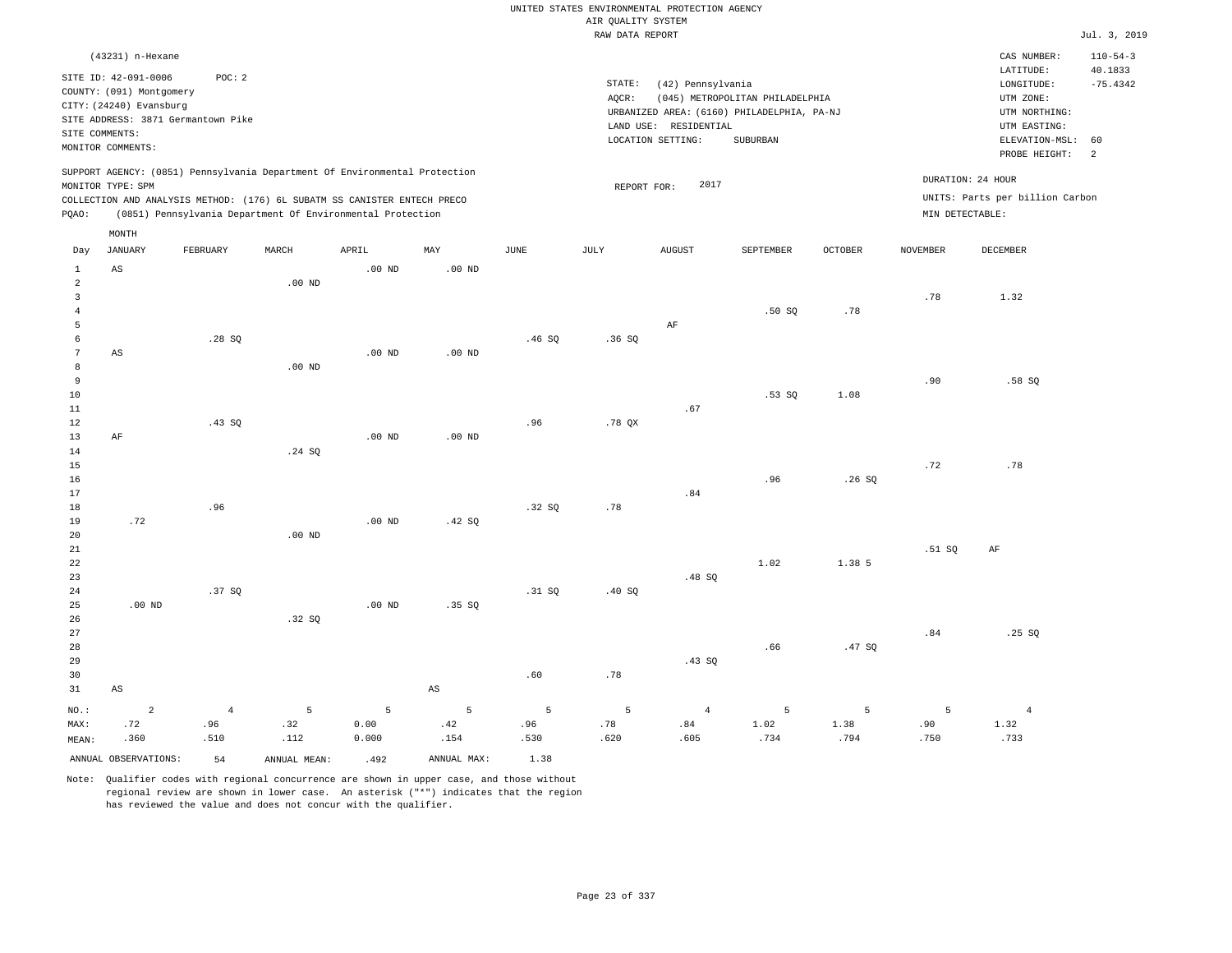|                                           |                                                                            |          |                   |                                                            |             |             |                                       | UNITED STATES ENVIRONMENTAL PROTECTION AGENCY |                                                                               |                |                       |                                            |                                         |
|-------------------------------------------|----------------------------------------------------------------------------|----------|-------------------|------------------------------------------------------------|-------------|-------------|---------------------------------------|-----------------------------------------------|-------------------------------------------------------------------------------|----------------|-----------------------|--------------------------------------------|-----------------------------------------|
|                                           |                                                                            |          |                   |                                                            |             |             | AIR QUALITY SYSTEM<br>RAW DATA REPORT |                                               |                                                                               |                |                       |                                            | Jul. 3, 2019                            |
|                                           |                                                                            |          |                   |                                                            |             |             |                                       |                                               |                                                                               |                |                       |                                            |                                         |
|                                           | (43231) n-Hexane<br>SITE ID: 42-091-0006<br>COUNTY: (091) Montgomery       | POC: 2   |                   |                                                            |             |             | STATE:                                | (42) Pennsylvania                             |                                                                               |                |                       | CAS NUMBER:<br>LATITUDE:<br>LONGITUDE:     | $110 - 54 - 3$<br>40.1833<br>$-75.4342$ |
|                                           | CITY: (24240) Evansburg<br>SITE ADDRESS: 3871 Germantown Pike              |          |                   |                                                            |             |             | AQCR:                                 | LAND USE: RESIDENTIAL                         | (045) METROPOLITAN PHILADELPHIA<br>URBANIZED AREA: (6160) PHILADELPHIA, PA-NJ |                |                       | UTM ZONE:<br>UTM NORTHING:<br>UTM EASTING: |                                         |
|                                           | SITE COMMENTS:<br>MONITOR COMMENTS:                                        |          |                   |                                                            |             |             |                                       | LOCATION SETTING:                             | SUBURBAN                                                                      |                |                       | ELEVATION-MSL:                             | 60                                      |
|                                           | SUPPORT AGENCY: (0851) Pennsylvania Department Of Environmental Protection |          |                   |                                                            |             |             |                                       |                                               |                                                                               |                |                       | PROBE HEIGHT:<br>DURATION: 24 HOUR         | $\overline{a}$                          |
|                                           | MONITOR TYPE: SPM                                                          |          |                   |                                                            |             |             | REPORT FOR:                           | 2018                                          |                                                                               |                |                       | UNITS: Parts per billion Carbon            |                                         |
| PQAO:                                     | COLLECTION AND ANALYSIS METHOD: (176) 6L SUBATM SS CANISTER ENTECH PRECO   |          |                   | (0851) Pennsylvania Department Of Environmental Protection |             |             |                                       |                                               |                                                                               |                |                       | MIN DETECTABLE: .233214                    |                                         |
| Day                                       | MONTH<br><b>JANUARY</b>                                                    | FEBRUARY | MARCH             | APRIL                                                      | MAY         | <b>JUNE</b> | JULY                                  | <b>AUGUST</b>                                 | SEPTEMBER                                                                     | <b>OCTOBER</b> | <b>NOVEMBER</b>       | <b>DECEMBER</b>                            |                                         |
| $\mathbf{1}$                              |                                                                            | .84      |                   |                                                            |             | .61         | 1.02                                  |                                               |                                                                               |                |                       |                                            |                                         |
| $\overline{2}$<br>$\overline{\mathbf{3}}$ | AO                                                                         |          | .00 <sub>ND</sub> | .26S                                                       | .56SQ       |             |                                       |                                               |                                                                               |                |                       |                                            |                                         |
| $\overline{4}$<br>5                       |                                                                            |          |                   |                                                            |             |             |                                       |                                               | 1.08                                                                          | 1.26           | .59 SO                | .33 SO                                     |                                         |
| 6<br>$\overline{7}$                       |                                                                            | .72      |                   |                                                            |             | .46SQ       | .26SQ                                 | 1.24                                          |                                                                               |                |                       |                                            |                                         |
| 8<br>9<br>$10$                            | AF                                                                         |          | $.00$ ND          | .00 <sub>ND</sub>                                          | .32SQ       |             |                                       |                                               |                                                                               |                | .36SQ                 | 1.44 5                                     |                                         |
| $11\,$<br>12                              |                                                                            |          |                   |                                                            |             |             |                                       | .78                                           | .42 SQ                                                                        | .41 SQ         |                       |                                            |                                         |
| 13<br>$14\,$                              | $.00$ ND                                                                   | .39S     |                   | .34SQ                                                      | .35SQ       | .38SQ       | .78                                   |                                               |                                                                               |                |                       |                                            |                                         |
| 15<br>16                                  |                                                                            |          | .27S              |                                                            |             |             |                                       |                                               |                                                                               |                | .53S                  | .47 SQ                                     |                                         |
| 17<br>18<br>19                            |                                                                            | .60      |                   |                                                            |             | .41 SO      |                                       | .72                                           | $.47$ QX                                                                      | .59 SO         |                       |                                            |                                         |
| 20<br>21                                  | .72                                                                        |          | $.00$ ND          | $.00$ ND                                                   | .72         |             | $.55$ QX                              |                                               |                                                                               |                |                       |                                            |                                         |
| 22<br>23                                  |                                                                            |          |                   |                                                            |             |             |                                       |                                               | AS                                                                            | .49S           | $\rm AF$              | .46SQ                                      |                                         |
| 24<br>25                                  |                                                                            | .52 SO   |                   |                                                            |             | .38 SO      | .56 OX                                | 1.14                                          |                                                                               |                |                       |                                            |                                         |
| 26<br>27                                  | .53SQ                                                                      |          | .43SQ             | .37SQ                                                      | .59 SO      |             |                                       |                                               |                                                                               |                |                       |                                            |                                         |
| 28<br>29<br>30<br>31                      |                                                                            |          |                   |                                                            |             |             | .88                                   | .84                                           | 2.40 5                                                                        | .43SQ          | .31 SQ                | .55SQ                                      |                                         |
| NO.:<br>MAX:                              | $\overline{3}$<br>.72                                                      | 5<br>.84 | 5<br>.43          | 5<br>.37                                                   | 5<br>.72    | 5<br>.61    | 6<br>1.02                             | 5<br>1.24                                     | $\overline{4}$<br>2.40                                                        | 5<br>1.26      | $\overline{4}$<br>.59 | 5<br>1.44                                  |                                         |
| MEAN:                                     | .417                                                                       | .614     | .140              | .194                                                       | .508        | .448        | .675                                  | .944                                          | 1.093                                                                         | .636           | .448                  | .650                                       |                                         |
|                                           | ANNUAL OBSERVATIONS:                                                       | 57       | ANNUAL MEAN:      | .564                                                       | ANNUAL MAX: | 2.40        |                                       |                                               |                                                                               |                |                       |                                            |                                         |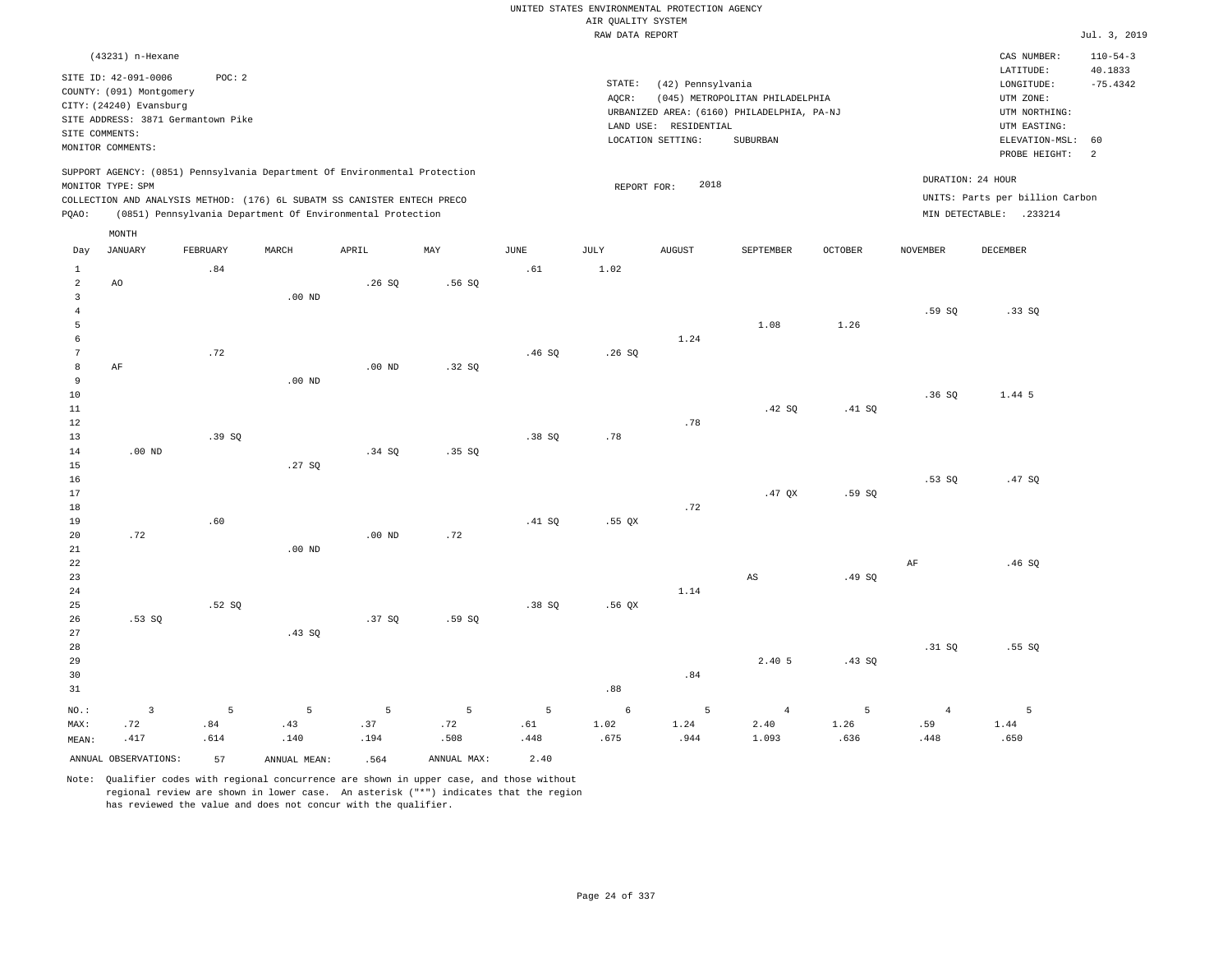|                |                          |                                    |                   |                                                                            |          |                   |                    | UNITED STATES ENVIRONMENTAL PROTECTION AGENCY |                                            |                   |                         |                                 |                           |
|----------------|--------------------------|------------------------------------|-------------------|----------------------------------------------------------------------------|----------|-------------------|--------------------|-----------------------------------------------|--------------------------------------------|-------------------|-------------------------|---------------------------------|---------------------------|
|                |                          |                                    |                   |                                                                            |          |                   | AIR QUALITY SYSTEM |                                               |                                            |                   |                         |                                 |                           |
|                |                          |                                    |                   |                                                                            |          |                   | RAW DATA REPORT    |                                               |                                            |                   |                         |                                 | Jul. 3, 2019              |
|                | (43232) n-Heptane        |                                    |                   |                                                                            |          |                   |                    |                                               |                                            |                   |                         | CAS NUMBER:<br>LATITUDE:        | $142 - 82 - 5$<br>40.1833 |
|                | SITE ID: 42-091-0006     | POC: 2                             |                   |                                                                            |          |                   | STATE:             | (42) Pennsylvania                             |                                            |                   |                         | LONGITUDE:                      | $-75.4342$                |
|                | COUNTY: (091) Montgomery |                                    |                   |                                                                            |          |                   | AQCR:              |                                               | (045) METROPOLITAN PHILADELPHIA            |                   |                         | UTM ZONE:                       |                           |
|                | CITY: (24240) Evansburg  |                                    |                   |                                                                            |          |                   |                    |                                               | URBANIZED AREA: (6160) PHILADELPHIA, PA-NJ |                   |                         | UTM NORTHING:                   |                           |
|                |                          | SITE ADDRESS: 3871 Germantown Pike |                   |                                                                            |          |                   |                    |                                               |                                            |                   |                         | UTM EASTING:                    |                           |
| SITE COMMENTS: |                          |                                    |                   |                                                                            |          |                   |                    | LAND USE: RESIDENTIAL                         |                                            |                   |                         |                                 | 60                        |
|                | MONITOR COMMENTS:        |                                    |                   |                                                                            |          |                   |                    | LOCATION SETTING:                             | SUBURBAN                                   |                   |                         | ELEVATION-MSL:<br>PROBE HEIGHT: | $\overline{a}$            |
|                |                          |                                    |                   | SUPPORT AGENCY: (0851) Pennsylvania Department Of Environmental Protection |          |                   |                    |                                               |                                            |                   |                         |                                 |                           |
|                | MONITOR TYPE: SPM        |                                    |                   |                                                                            |          |                   | REPORT FOR:        | 2013                                          |                                            |                   |                         | DURATION: 24 HOUR               |                           |
|                |                          |                                    |                   | COLLECTION AND ANALYSIS METHOD: (176) 6L SUBATM SS CANISTER ENTECH PRECO   |          |                   |                    |                                               |                                            |                   |                         | UNITS: Parts per billion Carbon |                           |
| PQAO:          |                          |                                    |                   | (0851) Pennsylvania Department Of Environmental Protection                 |          |                   |                    |                                               |                                            |                   | MIN DETECTABLE:         |                                 |                           |
|                | MONTH                    |                                    |                   |                                                                            |          |                   |                    |                                               |                                            |                   |                         |                                 |                           |
| Day            | <b>JANUARY</b>           | FEBRUARY                           | MARCH             | APRIL                                                                      | MAY      | <b>JUNE</b>       | JULY               | <b>AUGUST</b>                                 | SEPTEMBER                                  | <b>OCTOBER</b>    | <b>NOVEMBER</b>         | DECEMBER                        |                           |
| $\mathbf{1}$   |                          |                                    |                   |                                                                            |          |                   |                    |                                               | .29SQ                                      | .55SQ             |                         |                                 |                           |
| $\overline{a}$ |                          |                                    |                   |                                                                            |          |                   |                    | $.00$ ND                                      |                                            |                   |                         |                                 |                           |
| 3              |                          | AF                                 |                   |                                                                            |          | .00 <sub>ND</sub> | .00 <sub>ND</sub>  |                                               |                                            |                   |                         |                                 |                           |
| $\overline{4}$ | $.00$ ND                 |                                    |                   | $.00$ ND                                                                   | $.00$ ND |                   |                    |                                               |                                            |                   |                         |                                 |                           |
| 5              |                          |                                    | .00 <sub>ND</sub> |                                                                            |          |                   |                    |                                               |                                            |                   |                         |                                 |                           |
| 6              |                          |                                    |                   |                                                                            |          |                   |                    |                                               |                                            |                   | .00 <sub>ND</sub>       | $.00$ ND                        |                           |
| $\overline{7}$ |                          |                                    |                   |                                                                            |          |                   |                    |                                               | .29SQ                                      | .41 SQ            |                         |                                 |                           |
| 8              |                          |                                    |                   |                                                                            |          |                   |                    | $.00$ ND                                      |                                            |                   |                         |                                 |                           |
| 9              |                          | $\rm AF$                           |                   |                                                                            |          | .00 <sub>ND</sub> | $.00$ ND           |                                               |                                            |                   |                         |                                 |                           |
| 10             | .41 SO                   |                                    |                   | $.00$ ND                                                                   | $.00$ ND |                   |                    |                                               |                                            |                   |                         |                                 |                           |
| $1\,1$         |                          |                                    | $.00$ ND          |                                                                            |          |                   |                    |                                               |                                            |                   |                         |                                 |                           |
| 12             |                          |                                    |                   |                                                                            |          |                   |                    |                                               |                                            |                   | $\rm AF$                | $\rm AF$                        |                           |
| 13             |                          |                                    |                   |                                                                            |          |                   |                    |                                               | $.00$ ND                                   | .00 <sub>ND</sub> |                         |                                 |                           |
| 14             |                          |                                    |                   |                                                                            |          |                   |                    | AF                                            |                                            |                   |                         |                                 |                           |
| 15             |                          | $.00$ ND                           |                   |                                                                            |          | .00 <sub>ND</sub> | .28SQ              |                                               |                                            |                   |                         |                                 |                           |
| 16             | AF                       |                                    |                   | $.00$ ND                                                                   | .45 SQ   |                   |                    |                                               |                                            |                   |                         |                                 |                           |
| 17             |                          |                                    | .00 <sub>ND</sub> |                                                                            |          |                   |                    |                                               |                                            |                   |                         |                                 |                           |
| 18             |                          |                                    |                   |                                                                            |          |                   |                    |                                               |                                            |                   | .00 <sub>ND</sub>       | AF                              |                           |
| 19             |                          |                                    |                   |                                                                            |          |                   |                    |                                               | $.00$ ND                                   | $.00$ ND          |                         |                                 |                           |
| 20             |                          |                                    |                   |                                                                            |          |                   |                    | AF                                            |                                            |                   |                         |                                 |                           |
| 21             |                          | $.00$ ND                           |                   |                                                                            |          | .00 <sub>ND</sub> | $.00$ ND           |                                               |                                            |                   |                         |                                 |                           |
| 22             | AF                       |                                    |                   | $.00$ ND                                                                   | $.00$ ND |                   |                    |                                               |                                            |                   |                         |                                 |                           |
| 23             |                          |                                    | $.00$ ND          |                                                                            |          |                   |                    |                                               |                                            |                   |                         |                                 |                           |
| 24             |                          |                                    |                   |                                                                            |          |                   |                    |                                               |                                            |                   | .00 <sub>ND</sub>       | $.00$ ND                        |                           |
| 25             |                          |                                    |                   |                                                                            |          |                   |                    |                                               | .53SQ                                      | $_{\rm AS}$       |                         |                                 |                           |
| 26             |                          |                                    |                   |                                                                            |          |                   |                    | AF                                            |                                            |                   |                         |                                 |                           |
| 27             |                          | $.00$ ND                           |                   |                                                                            |          | .39SQ             | .41 SQ             |                                               |                                            |                   |                         |                                 |                           |
| 28             | AS                       |                                    |                   | .00 <sub>ND</sub>                                                          | .50 SO   |                   |                    |                                               |                                            |                   |                         |                                 |                           |
| 29             |                          |                                    | .00 <sub>ND</sub> |                                                                            |          |                   |                    |                                               |                                            |                   |                         |                                 |                           |
| 30             |                          |                                    |                   |                                                                            |          |                   |                    |                                               |                                            |                   | $\rm{AF}$               | .00 <sub>ND</sub>               |                           |
| 31             |                          |                                    |                   |                                                                            |          |                   |                    |                                               |                                            | .35SQ             |                         |                                 |                           |
|                |                          |                                    |                   |                                                                            |          |                   |                    |                                               |                                            |                   |                         |                                 |                           |
| NO.:           | $\overline{a}$           | $\overline{3}$                     | 5                 | 5                                                                          | 5        | 5                 | 5                  | $\overline{a}$                                | 5                                          | 5                 | $\overline{\mathbf{3}}$ | $\overline{3}$                  |                           |
| MAX:           | .41                      | 0.00                               | 0.00              | 0.00                                                                       | .50      | .39               | .41                | 0.00                                          | .53                                        | .55               | 0.00                    | 0.00                            |                           |
| MEAN:          | .205                     | 0.000                              | 0.000             | 0.000                                                                      | .190     | .078              | .138               | 0.000                                         | .222                                       | .262              | 0.000                   | 0.000                           |                           |

ANNUAL OBSERVATIONS: 48 ANNUAL MEAN: .101 ANNUAL MAX: .55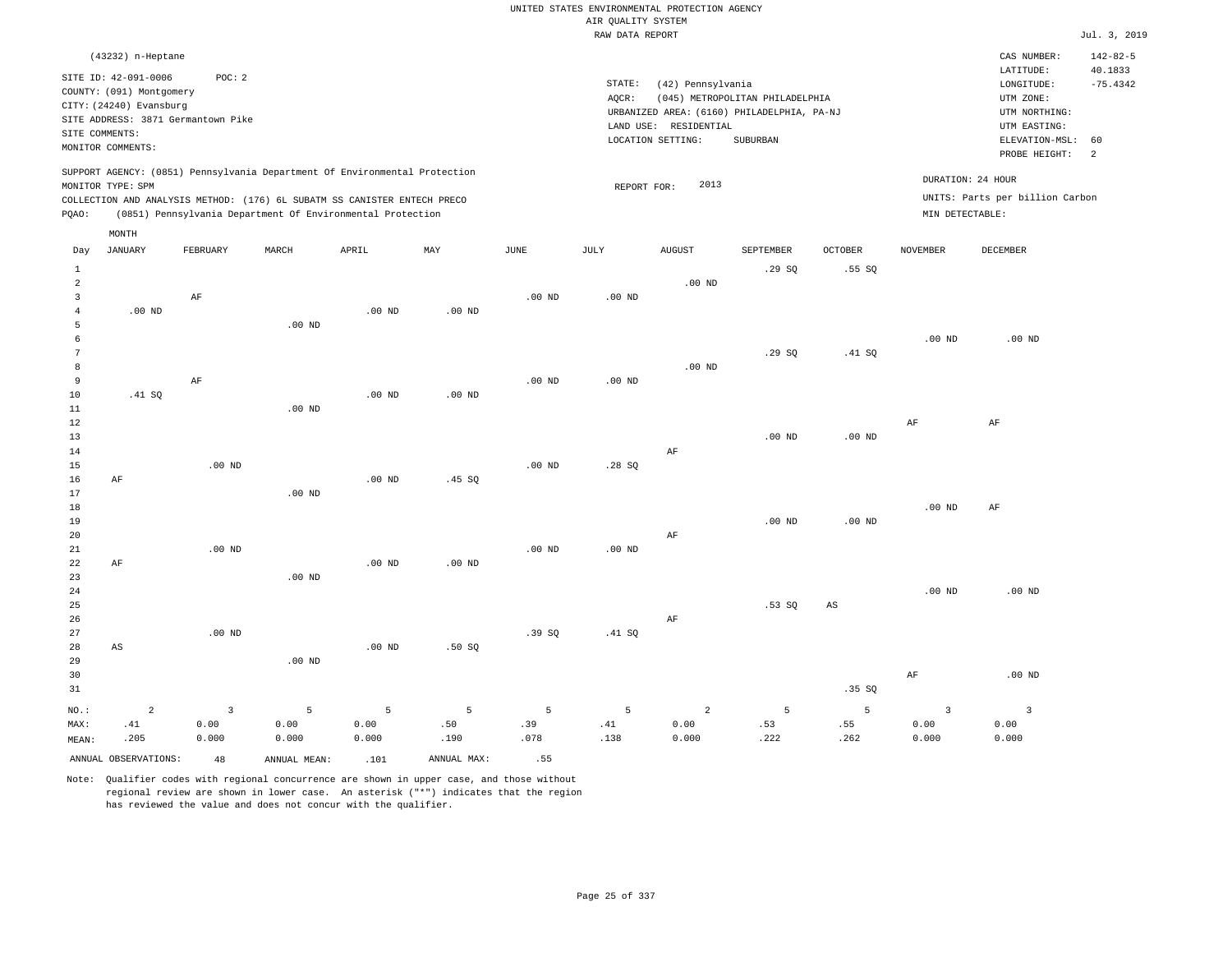|                |                          |                                    |                   |                                                                            |          |                   |                    | UNITED STATES ENVIRONMENTAL PROTECTION AGENCY |                                            |                |                   |                                 |                      |
|----------------|--------------------------|------------------------------------|-------------------|----------------------------------------------------------------------------|----------|-------------------|--------------------|-----------------------------------------------|--------------------------------------------|----------------|-------------------|---------------------------------|----------------------|
|                |                          |                                    |                   |                                                                            |          |                   | AIR QUALITY SYSTEM |                                               |                                            |                |                   |                                 |                      |
|                |                          |                                    |                   |                                                                            |          |                   | RAW DATA REPORT    |                                               |                                            |                |                   |                                 | Jul. 3, 2019         |
|                | (43232) n-Heptane        |                                    |                   |                                                                            |          |                   |                    |                                               |                                            |                |                   | CAS NUMBER:                     | $142 - 82 - 5$       |
|                | SITE ID: 42-091-0006     | POC: 2                             |                   |                                                                            |          |                   |                    |                                               |                                            |                |                   | LATITUDE:                       | 40.1833              |
|                | COUNTY: (091) Montgomery |                                    |                   |                                                                            |          |                   | STATE:             | (42) Pennsylvania                             |                                            |                |                   | LONGITUDE:                      | $-75.4342$           |
|                | CITY: (24240) Evansburg  |                                    |                   |                                                                            |          |                   | AQCR:              |                                               | (045) METROPOLITAN PHILADELPHIA            |                |                   | UTM ZONE:                       |                      |
|                |                          | SITE ADDRESS: 3871 Germantown Pike |                   |                                                                            |          |                   |                    |                                               | URBANIZED AREA: (6160) PHILADELPHIA, PA-NJ |                |                   | UTM NORTHING:                   |                      |
| SITE COMMENTS: |                          |                                    |                   |                                                                            |          |                   |                    | LAND USE: RESIDENTIAL                         |                                            |                |                   | UTM EASTING:                    |                      |
|                | MONITOR COMMENTS:        |                                    |                   |                                                                            |          |                   |                    | LOCATION SETTING:                             | SUBURBAN                                   |                |                   | ELEVATION-MSL:<br>PROBE HEIGHT: | 60<br>$\overline{a}$ |
|                |                          |                                    |                   | SUPPORT AGENCY: (0851) Pennsylvania Department Of Environmental Protection |          |                   |                    |                                               |                                            |                |                   |                                 |                      |
|                | MONITOR TYPE: SPM        |                                    |                   |                                                                            |          |                   | REPORT FOR:        | 2014                                          |                                            |                |                   | DURATION: 24 HOUR               |                      |
|                |                          |                                    |                   | COLLECTION AND ANALYSIS METHOD: (176) 6L SUBATM SS CANISTER ENTECH PRECO   |          |                   |                    |                                               |                                            |                |                   | UNITS: Parts per billion Carbon |                      |
| PQAO:          |                          |                                    |                   | (0851) Pennsylvania Department Of Environmental Protection                 |          |                   |                    |                                               |                                            |                | MIN DETECTABLE:   |                                 |                      |
|                | MONTH                    |                                    |                   |                                                                            |          |                   |                    |                                               |                                            |                |                   |                                 |                      |
| Day            | <b>JANUARY</b>           | FEBRUARY                           | MARCH             | APRIL                                                                      | MAY      | <b>JUNE</b>       | JULY               | ${\tt AUGUST}$                                | SEPTEMBER                                  | <b>OCTOBER</b> | <b>NOVEMBER</b>   | <b>DECEMBER</b>                 |                      |
| $\mathbf{1}$   |                          |                                    |                   |                                                                            |          |                   |                    |                                               |                                            |                | .00 <sub>ND</sub> | .33SQ                           |                      |
| $\overline{2}$ |                          |                                    |                   |                                                                            |          |                   |                    |                                               | .28S                                       | .26S           |                   |                                 |                      |
| $\overline{3}$ |                          |                                    |                   |                                                                            |          |                   |                    | .00 <sub>ND</sub>                             |                                            |                |                   |                                 |                      |
| $\overline{4}$ |                          | $\rm AF$                           |                   |                                                                            |          | .00 <sub>ND</sub> | .00 <sub>ND</sub>  |                                               |                                            |                |                   |                                 |                      |
| 5              | $\rm{AF}$                |                                    |                   | .00 <sub>ND</sub>                                                          | $.00$ ND |                   |                    |                                               |                                            |                |                   |                                 |                      |
| 6              |                          |                                    | $.00$ ND          |                                                                            |          |                   |                    |                                               |                                            |                |                   |                                 |                      |
| $\overline{7}$ |                          |                                    |                   |                                                                            |          |                   |                    |                                               |                                            |                | $\rm{AF}$         | .00 <sub>ND</sub>               |                      |
| 8              |                          |                                    |                   |                                                                            |          |                   |                    |                                               | .42 SQ                                     | .18S           |                   |                                 |                      |
| 9              |                          |                                    |                   |                                                                            |          |                   |                    | .51 SQ                                        |                                            |                |                   |                                 |                      |
| 10             |                          | AS                                 |                   |                                                                            |          | $.00$ ND          | $.00$ ND           |                                               |                                            |                |                   |                                 |                      |
| $11\,$         | .72SQ                    |                                    |                   | $\rm AF$                                                                   | $.00$ ND |                   |                    |                                               |                                            |                |                   |                                 |                      |
| 12             |                          |                                    | .44 S0            |                                                                            |          |                   |                    |                                               |                                            |                |                   |                                 |                      |
| 13             |                          |                                    |                   |                                                                            |          |                   |                    |                                               |                                            |                | .22SQ             | .16S                            |                      |
| 14             |                          |                                    |                   |                                                                            |          |                   |                    |                                               | .44 SQ                                     | .20S           |                   |                                 |                      |
| 15             |                          |                                    |                   |                                                                            |          |                   |                    | $.00$ ND                                      |                                            |                |                   |                                 |                      |
| 16             |                          | $.00$ ND                           |                   |                                                                            |          | .43S              | $.00$ ND           |                                               |                                            |                |                   |                                 |                      |
| 17             | 1.06 5                   |                                    |                   | $.00$ ND                                                                   | $.00$ ND |                   |                    |                                               |                                            |                |                   |                                 |                      |
| 18             |                          |                                    | $.00$ ND          |                                                                            |          |                   |                    |                                               |                                            |                |                   |                                 |                      |
| 19             |                          |                                    |                   |                                                                            |          |                   |                    |                                               |                                            |                | .00 <sub>ND</sub> | .19SQ                           |                      |
| 20             |                          |                                    |                   |                                                                            |          |                   |                    |                                               | .22S                                       | .31 S0         |                   |                                 |                      |
| 21             |                          |                                    |                   |                                                                            |          |                   |                    | .27SQ                                         |                                            |                |                   |                                 |                      |
| 22             |                          | $.00$ ND                           |                   |                                                                            |          | $.00$ ND          | $.00$ ND           |                                               |                                            |                |                   |                                 |                      |
| 23             | AS                       |                                    |                   | $.00$ ND                                                                   | $.00$ ND |                   |                    |                                               |                                            |                |                   |                                 |                      |
| 24             |                          |                                    | .00 <sub>ND</sub> |                                                                            |          |                   |                    |                                               |                                            |                |                   |                                 |                      |
| 25             |                          |                                    |                   |                                                                            |          |                   |                    |                                               |                                            |                | .44SQ             | .19SQ                           |                      |
| 26             |                          |                                    |                   |                                                                            |          |                   |                    |                                               | .42 SQ                                     | $.00$ ND       |                   |                                 |                      |
| 27             |                          |                                    |                   |                                                                            |          |                   |                    | .36SQ                                         |                                            |                |                   |                                 |                      |
| 28             |                          | AS                                 |                   |                                                                            |          | $.00$ ND          | .00 <sub>ND</sub>  |                                               |                                            |                |                   |                                 |                      |
| 29             | $\mathbb{A}\mathbb{S}$   |                                    |                   | $.00$ ND                                                                   | $.00$ ND |                   |                    |                                               |                                            |                |                   |                                 |                      |
| 30             |                          |                                    | $.00$ ND          |                                                                            |          |                   |                    |                                               |                                            |                |                   |                                 |                      |
| 31             |                          |                                    |                   |                                                                            |          |                   |                    |                                               |                                            |                |                   | .27SQ                           |                      |
|                |                          |                                    |                   |                                                                            |          |                   |                    |                                               |                                            |                |                   |                                 |                      |
| NO.:           | $\overline{a}$           | $\overline{2}$                     | 5                 | $\overline{4}$                                                             | 5        | 5                 | 5                  | 5                                             | 5                                          | 5              | $\overline{4}$    | 6                               |                      |
| MAX:           | 1.06                     | 0.00                               | .44               | 0.00                                                                       | 0.00     | .43               | 0.00               | .51                                           | .44                                        | .31            | .44               | .33                             |                      |
| MEAN:          | .890                     | 0.000                              | .088              | 0.000                                                                      | 0.000    | .086              | 0.000              | .228                                          | .356                                       | .190           | .165              | .190                            |                      |

ANNUAL OBSERVATIONS: 53 ANNUAL MEAN: .157 ANNUAL MAX: 1.06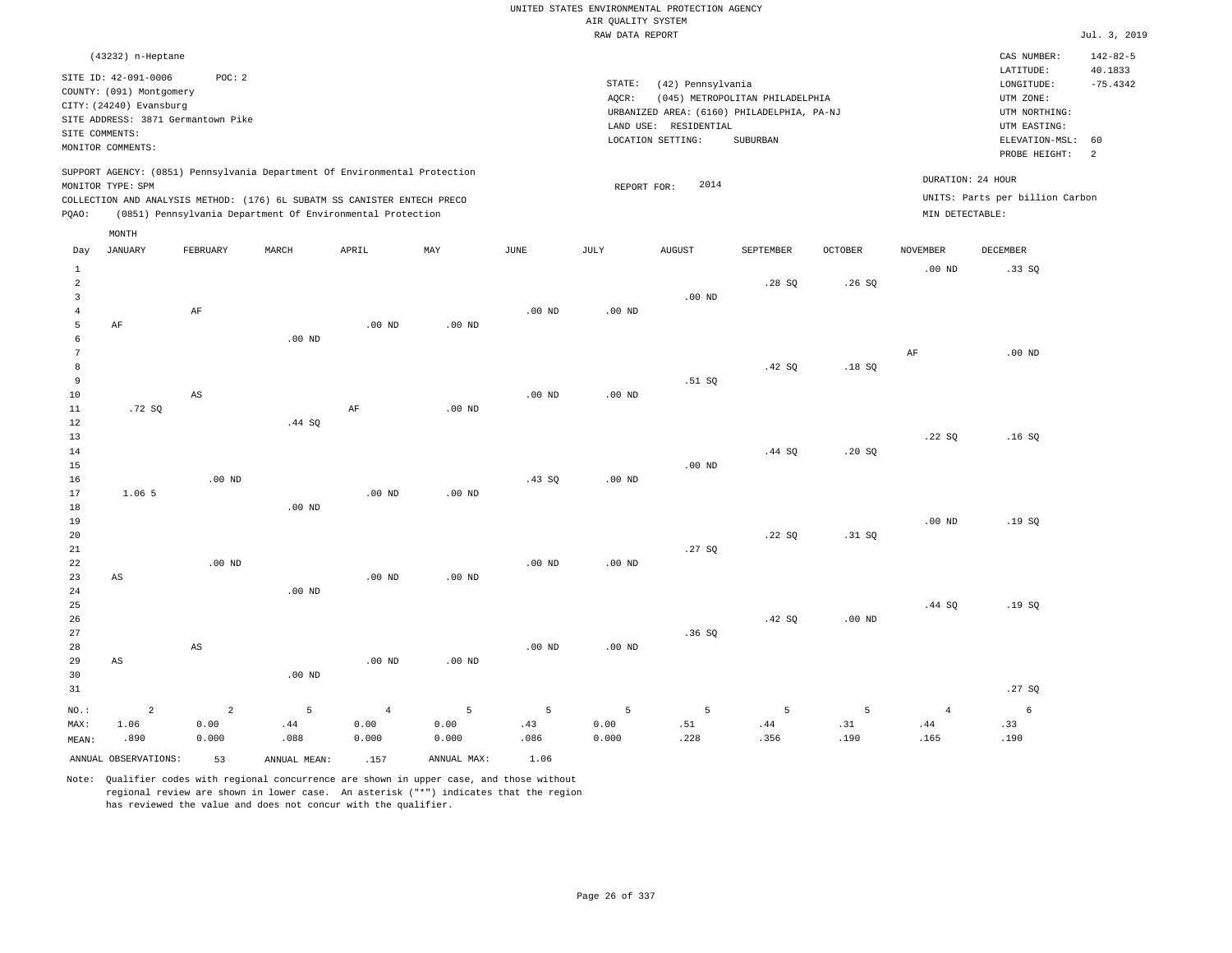### RAW DATA REPORT Jul. 3, 2019 UNITED STATES ENVIRONMENTAL PROTECTION AGENCY AIR QUALITY SYSTEM

| (43232) n-Heptane                                                          |                                                            |       |       |     |      |      |                                            |                                 |                |                   | CAS NUMBER:                     | $142 - 82 - 5$ |
|----------------------------------------------------------------------------|------------------------------------------------------------|-------|-------|-----|------|------|--------------------------------------------|---------------------------------|----------------|-------------------|---------------------------------|----------------|
| SITE ID: 42-091-0006                                                       | POC: 2                                                     |       |       |     |      |      |                                            |                                 |                |                   | LATITUDE:                       | 40.1833        |
| COUNTY: (091) Montgomery                                                   |                                                            |       |       |     |      |      | STATE:<br>(42) Pennsylvania                |                                 |                |                   | LONGITUDE:                      | $-75.4342$     |
|                                                                            |                                                            |       |       |     |      |      | AOCR:                                      | (045) METROPOLITAN PHILADELPHIA |                |                   | UTM ZONE:                       |                |
| CITY: (24240) Evansburg                                                    |                                                            |       |       |     |      |      | URBANIZED AREA: (6160) PHILADELPHIA, PA-NJ |                                 |                |                   | UTM NORTHING:                   |                |
| SITE ADDRESS: 3871 Germantown Pike                                         |                                                            |       |       |     |      |      | RESIDENTIAL<br>LAND USE:                   |                                 |                |                   | UTM EASTING:                    |                |
| SITE COMMENTS:                                                             |                                                            |       |       |     |      |      | LOCATION SETTING:                          | SUBURBAN                        |                |                   | ELEVATION-MSL: 60               |                |
| MONITOR COMMENTS:                                                          |                                                            |       |       |     |      |      |                                            |                                 |                |                   |                                 |                |
|                                                                            |                                                            |       |       |     |      |      |                                            |                                 |                |                   | PROBE HEIGHT:                   | $\overline{2}$ |
| SUPPORT AGENCY: (0851) Pennsylvania Department Of Environmental Protection |                                                            |       |       |     |      |      |                                            |                                 |                |                   |                                 |                |
| MONITOR TYPE: SPM                                                          |                                                            |       |       |     |      |      | 2015<br>REPORT FOR:                        |                                 |                | DURATION: 24 HOUR |                                 |                |
| COLLECTION AND ANALYSIS METHOD: (176) 6L SUBATM SS CANISTER ENTECH PRECO   |                                                            |       |       |     |      |      |                                            |                                 |                |                   | UNITS: Parts per billion Carbon |                |
| POAO:                                                                      | (0851) Pennsylvania Department Of Environmental Protection |       |       |     |      |      |                                            |                                 |                | MIN DETECTABLE:   |                                 |                |
|                                                                            |                                                            |       |       |     |      |      |                                            |                                 |                |                   |                                 |                |
| MONTH                                                                      |                                                            |       |       |     |      |      |                                            |                                 |                |                   |                                 |                |
| JANUARY<br>Day                                                             | FEBRUARY                                                   | MARCH | APRIL | MAY | JUNE | JULY | <b>AUGUST</b>                              | SEPTEMBER                       | <b>OCTOBER</b> | <b>NOVEMBER</b>   | DECEMBER                        |                |

| $\mathbf 1$             |                      |                | .39SQ           |          |             |          |        |          |                        |        |          |        |
|-------------------------|----------------------|----------------|-----------------|----------|-------------|----------|--------|----------|------------------------|--------|----------|--------|
| $\overline{a}$          |                      |                |                 |          |             |          |        |          |                        |        | .66 CC   | .27SQ  |
| $\overline{\mathbf{3}}$ |                      |                |                 |          |             |          |        |          | 9.105                  | .77SQ  |          |        |
| $\overline{4}$          |                      |                |                 |          |             |          |        | $.00$ ND |                        |        |          |        |
| 5                       |                      | $.00$ ND       |                 |          |             | $.00$ ND | .28SQ  |          |                        |        |          |        |
| 6                       | .39 SQ               |                |                 | $.00$ ND | .61 SQ      |          |        |          |                        |        |          |        |
| 7                       |                      |                | $.00$ ND        |          |             |          |        |          |                        |        |          |        |
| 8                       |                      |                |                 |          |             |          |        |          |                        |        | .29QX    | .53SQ  |
| 9                       |                      |                |                 |          |             |          |        |          | $\mathbb{A}\mathbb{S}$ | .36SQ  |          |        |
| 10                      |                      |                |                 |          |             |          |        | $.00$ ND |                        |        |          |        |
| $11\,$                  |                      | .22SQ          |                 |          |             | .26SQ    | 6.86 5 |          |                        |        |          |        |
| 12                      | .41 SQ               |                |                 | .25 SQ   | $.00$ ND    |          |        |          |                        |        |          |        |
| 13                      |                      |                | .38SQ           |          |             |          |        |          |                        |        |          |        |
| 14                      |                      |                |                 |          |             |          |        |          |                        |        | $.00$ ND | .34 SQ |
| 15                      |                      |                |                 |          |             |          |        |          | .64SQ                  | .28SQ  |          |        |
| 16                      |                      |                |                 |          |             |          |        | 5.53 5   |                        |        |          |        |
| 17                      |                      | AF             |                 |          |             | .31 SQ   | .98 5  |          |                        |        |          |        |
| 18                      | .26 $SQ$             |                |                 | .36SQ    | .42 SQ      |          |        |          |                        |        |          |        |
| 19                      |                      |                | $.00$ ND        |          |             |          |        |          |                        |        |          |        |
| 20                      |                      |                |                 |          |             |          |        |          | 2.87 5                 |        | .23SQ    | .33SQ  |
| $21\,$<br>22            |                      |                |                 |          |             |          |        | .50S     |                        | .77SQ  |          |        |
| 23                      |                      | AS             |                 |          |             | .62 SQ   | 4.27 5 |          |                        |        |          |        |
| 24                      | .29SQ                |                |                 | $.00$ ND | .29SQ       |          |        |          |                        |        |          |        |
| 25                      |                      |                | .89             |          |             |          |        |          |                        |        |          |        |
| 26                      |                      |                |                 |          |             |          |        |          |                        |        | .33SQ    | .29SQ  |
| 27                      |                      |                |                 |          |             |          |        |          | .21 SQ                 | .29 CC |          |        |
| 28                      |                      |                |                 |          |             |          |        | 1.75 5   |                        |        |          |        |
| 29                      |                      |                |                 |          |             | $.00$ ND | 6.37 5 |          |                        |        |          |        |
| 30                      | .00 <sub>ND</sub>    |                |                 | .29 SQ   | $.00$ ND    |          |        |          |                        |        |          |        |
| 31                      |                      |                | .20SQ           |          |             |          |        |          |                        |        |          |        |
|                         |                      |                |                 |          |             |          |        |          |                        |        |          |        |
| $NO.$ :                 | 5                    | $\overline{a}$ | $6\overline{6}$ | 5        | 5           | 5        | 5      | 5        | $\overline{4}$         | 5      | 5        | 5      |
| MAX:                    | .41                  | .22            | .89             | .36      | .61         | .62      | 6.86   | 5.53     | 9.10                   | .77    | .66      | .53    |
| MEAN:                   | .270                 | .110           | .310            | .180     | .264        | .238     | 3.752  | 1.556    | 3.205                  | .494   | .302     | .352   |
|                         | ANNUAL OBSERVATIONS: | 57             | ANNUAL MEAN:    | .911     | ANNUAL MAX: | 9.10     |        |          |                        |        |          |        |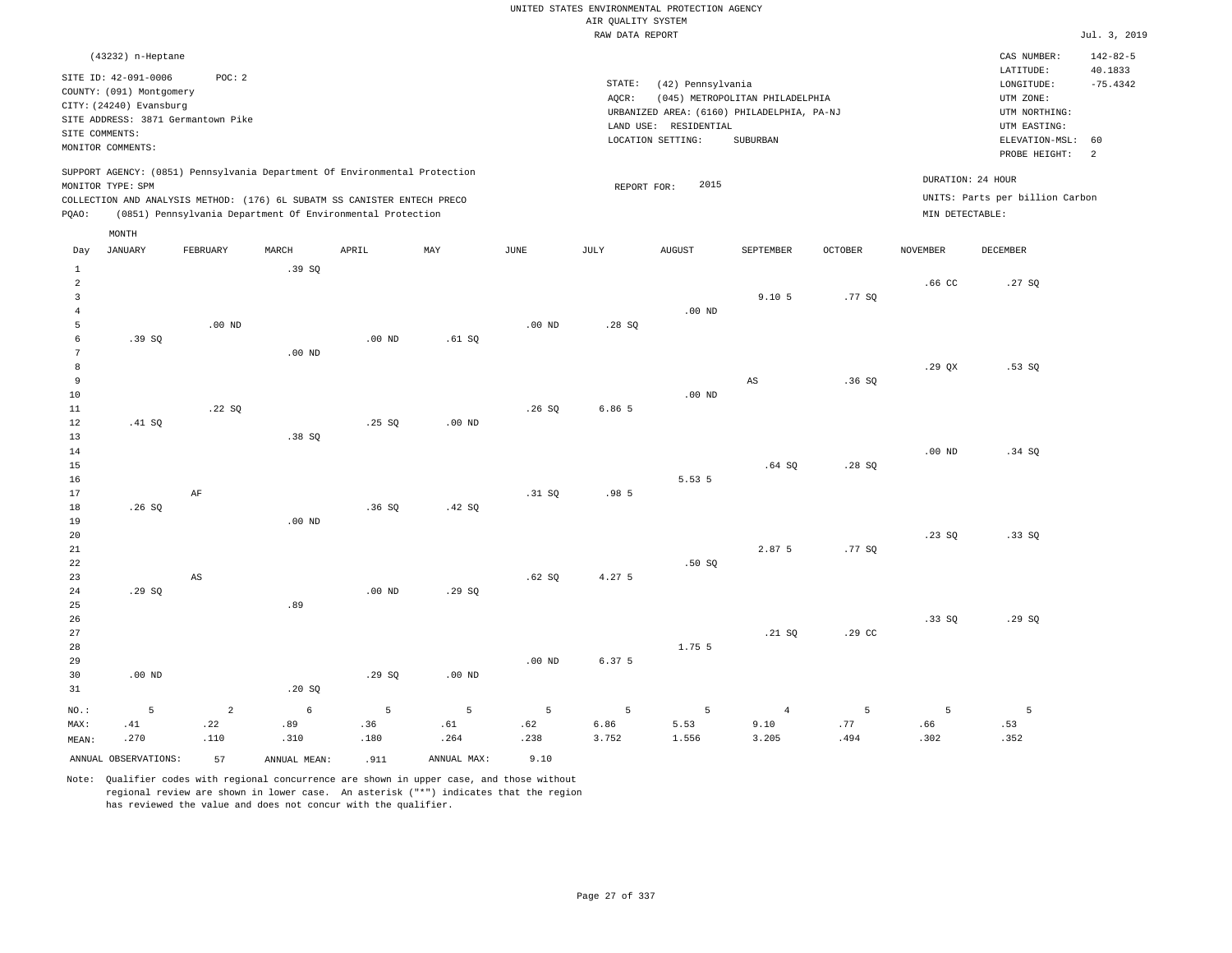|                                |                                           |                   |              |                                                                                                                                                                                                                      |             |                        |                    | UNITED STATES ENVIRONMENTAL PROTECTION AGENCY                       |                                 |                |                 |                                                      |                           |
|--------------------------------|-------------------------------------------|-------------------|--------------|----------------------------------------------------------------------------------------------------------------------------------------------------------------------------------------------------------------------|-------------|------------------------|--------------------|---------------------------------------------------------------------|---------------------------------|----------------|-----------------|------------------------------------------------------|---------------------------|
|                                |                                           |                   |              |                                                                                                                                                                                                                      |             |                        |                    | AIR QUALITY SYSTEM                                                  |                                 |                |                 |                                                      |                           |
|                                |                                           |                   |              |                                                                                                                                                                                                                      |             |                        |                    | RAW DATA REPORT                                                     |                                 |                |                 |                                                      | Jul. 3, 2019              |
|                                | (43232) n-Heptane<br>SITE ID: 42-091-0006 | POC: 2            |              |                                                                                                                                                                                                                      |             |                        |                    |                                                                     |                                 |                |                 | CAS NUMBER:<br>LATITUDE:                             | $142 - 82 - 5$<br>40.1833 |
|                                | COUNTY: (091) Montgomery                  |                   |              |                                                                                                                                                                                                                      |             |                        | $\texttt{STATE}$ : | (42) Pennsylvania                                                   |                                 |                |                 | LONGITUDE:                                           | $-75.4342$                |
|                                | CITY: (24240) Evansburg                   |                   |              |                                                                                                                                                                                                                      |             |                        | AQCR:              |                                                                     | (045) METROPOLITAN PHILADELPHIA |                |                 | UTM ZONE:                                            |                           |
|                                | SITE ADDRESS: 3871 Germantown Pike        |                   |              |                                                                                                                                                                                                                      |             |                        |                    | URBANIZED AREA: (6160) PHILADELPHIA, PA-NJ<br>LAND USE: RESIDENTIAL |                                 |                |                 | UTM NORTHING:<br>UTM EASTING:                        |                           |
|                                | SITE COMMENTS:                            |                   |              |                                                                                                                                                                                                                      |             |                        |                    | LOCATION SETTING:                                                   | SUBURBAN                        |                |                 | ELEVATION-MSL:                                       | 60                        |
|                                | MONITOR COMMENTS:                         |                   |              |                                                                                                                                                                                                                      |             |                        |                    |                                                                     |                                 |                |                 | PROBE HEIGHT:                                        | 2                         |
| PQAO:                          | MONITOR TYPE: SPM                         |                   |              | SUPPORT AGENCY: (0851) Pennsylvania Department Of Environmental Protection<br>COLLECTION AND ANALYSIS METHOD: (176) 6L SUBATM SS CANISTER ENTECH PRECO<br>(0851) Pennsylvania Department Of Environmental Protection |             |                        |                    | 2016<br>REPORT FOR:                                                 |                                 |                | MIN DETECTABLE: | DURATION: 24 HOUR<br>UNITS: Parts per billion Carbon |                           |
|                                | MONTH                                     |                   |              |                                                                                                                                                                                                                      |             |                        |                    |                                                                     |                                 |                |                 |                                                      |                           |
| Day                            | JANUARY                                   | FEBRUARY          | MARCH        | APRIL                                                                                                                                                                                                                | MAX         | $_{\rm JUNE}$          | <b>JULY</b>        | <b>AUGUST</b>                                                       | SEPTEMBER                       | <b>OCTOBER</b> | <b>NOVEMBER</b> | <b>DECEMBER</b>                                      |                           |
| $\mathbf{1}$<br>$\overline{a}$ | $.00$ ND                                  |                   | .22S         |                                                                                                                                                                                                                      |             |                        |                    |                                                                     |                                 |                | .40SQ           | AM                                                   |                           |
| 3                              |                                           |                   |              |                                                                                                                                                                                                                      |             |                        |                    |                                                                     | AS                              | .52S           |                 |                                                      |                           |
| $\overline{4}$                 |                                           |                   |              |                                                                                                                                                                                                                      |             |                        |                    | 2.80 5                                                              |                                 |                |                 |                                                      |                           |
| 5                              |                                           |                   |              |                                                                                                                                                                                                                      |             | 1.12 5                 | AS                 |                                                                     |                                 |                |                 |                                                      |                           |
| 6                              |                                           | .35 SQ            |              | $.45$ QX                                                                                                                                                                                                             | $.00$ ND    |                        |                    |                                                                     |                                 |                |                 |                                                      |                           |
| $\overline{7}$                 | .49SQ                                     |                   | .29SQ        |                                                                                                                                                                                                                      |             |                        |                    |                                                                     |                                 |                |                 |                                                      |                           |
| 8                              |                                           |                   |              |                                                                                                                                                                                                                      |             |                        |                    |                                                                     |                                 |                | .43 SO          | .00 <sub>ND</sub>                                    |                           |
| 9                              |                                           |                   |              |                                                                                                                                                                                                                      |             |                        |                    |                                                                     | .34 SQ                          | AF             |                 |                                                      |                           |
| 10                             |                                           |                   |              |                                                                                                                                                                                                                      |             |                        |                    | .00 <sub>ND</sub>                                                   |                                 |                |                 |                                                      |                           |
| $1\,1$                         |                                           |                   |              |                                                                                                                                                                                                                      |             | .69SQ                  | AS                 |                                                                     |                                 |                |                 |                                                      |                           |
| 12<br>13                       | $.00$ ND                                  | $.00$ ND          | .27SQ        | $.00$ ND                                                                                                                                                                                                             | .67SQ       |                        |                    |                                                                     |                                 |                |                 |                                                      |                           |
| 14                             |                                           |                   |              |                                                                                                                                                                                                                      |             |                        |                    |                                                                     |                                 |                | $_{\rm AS}$     | .57 SO                                               |                           |
| 15                             |                                           |                   |              |                                                                                                                                                                                                                      |             |                        |                    |                                                                     | 2.45 5                          | AF             |                 |                                                      |                           |
| 16                             |                                           |                   |              |                                                                                                                                                                                                                      |             |                        |                    | 1.58 5                                                              |                                 |                |                 |                                                      |                           |
| 17                             |                                           |                   |              |                                                                                                                                                                                                                      |             | $\mathbb{A}\mathbb{S}$ | AS                 |                                                                     |                                 |                |                 |                                                      |                           |
| $18\,$                         |                                           | .19SQ             |              | .915                                                                                                                                                                                                                 | .36SQ       |                        |                    |                                                                     |                                 |                |                 |                                                      |                           |
| 19                             | $.00$ ND                                  |                   | $.00$ ND     |                                                                                                                                                                                                                      |             |                        |                    |                                                                     |                                 |                |                 |                                                      |                           |
| 20                             |                                           |                   |              |                                                                                                                                                                                                                      |             |                        |                    |                                                                     |                                 |                | AF              | .39SQ                                                |                           |
| 21                             |                                           |                   |              |                                                                                                                                                                                                                      |             |                        |                    |                                                                     | AS                              | .23S           |                 |                                                      |                           |
| 22<br>23                       |                                           |                   |              |                                                                                                                                                                                                                      |             | .84                    | AS                 | .60SQ                                                               |                                 |                |                 |                                                      |                           |
| 24                             |                                           | .00 <sub>ND</sub> |              | .29QX                                                                                                                                                                                                                | 1.68 5      |                        |                    |                                                                     |                                 |                |                 |                                                      |                           |
| 25                             | .55SQ                                     |                   | .23S         |                                                                                                                                                                                                                      |             |                        |                    |                                                                     |                                 |                |                 |                                                      |                           |
| 26                             |                                           |                   |              |                                                                                                                                                                                                                      |             |                        |                    |                                                                     |                                 |                | $_{\rm AS}$     | AF                                                   |                           |
| 27                             |                                           |                   |              |                                                                                                                                                                                                                      |             |                        |                    |                                                                     | .27S                            | .26S           |                 |                                                      |                           |
| 28                             |                                           |                   |              |                                                                                                                                                                                                                      |             |                        |                    | .60SQ                                                               |                                 |                |                 |                                                      |                           |
| 29                             |                                           |                   |              |                                                                                                                                                                                                                      |             | AS                     | AS                 |                                                                     |                                 |                |                 |                                                      |                           |
| 30                             |                                           |                   |              | .36SQ                                                                                                                                                                                                                | .84         |                        |                    |                                                                     |                                 |                |                 |                                                      |                           |
| 31                             | .42 SQ                                    |                   | $.00$ ND     |                                                                                                                                                                                                                      |             |                        |                    |                                                                     |                                 |                |                 |                                                      |                           |
| NO.:                           | 6                                         | $\overline{4}$    | 6            | 5                                                                                                                                                                                                                    | 5           | $\overline{3}$         | $\circ$            | 5                                                                   | 3                               | $\overline{3}$ | $\overline{2}$  | $\overline{3}$                                       |                           |
| MAX:                           | .55                                       | .35               | .29          | .91                                                                                                                                                                                                                  | 1.68        | 1.12                   |                    | 2.80                                                                | 2.45                            | .52            | .43             | .57                                                  |                           |
| MEAN:                          | .243                                      | .135              | .168         | .402                                                                                                                                                                                                                 | .710        | .883                   |                    | 1.116                                                               | 1.020                           | .337           | .415            | .320                                                 |                           |
|                                | ANNUAL OBSERVATIONS:                      | 45                | ANNUAL MEAN: | .504                                                                                                                                                                                                                 | ANNUAL MAX: | 2.80                   |                    |                                                                     |                                 |                |                 |                                                      |                           |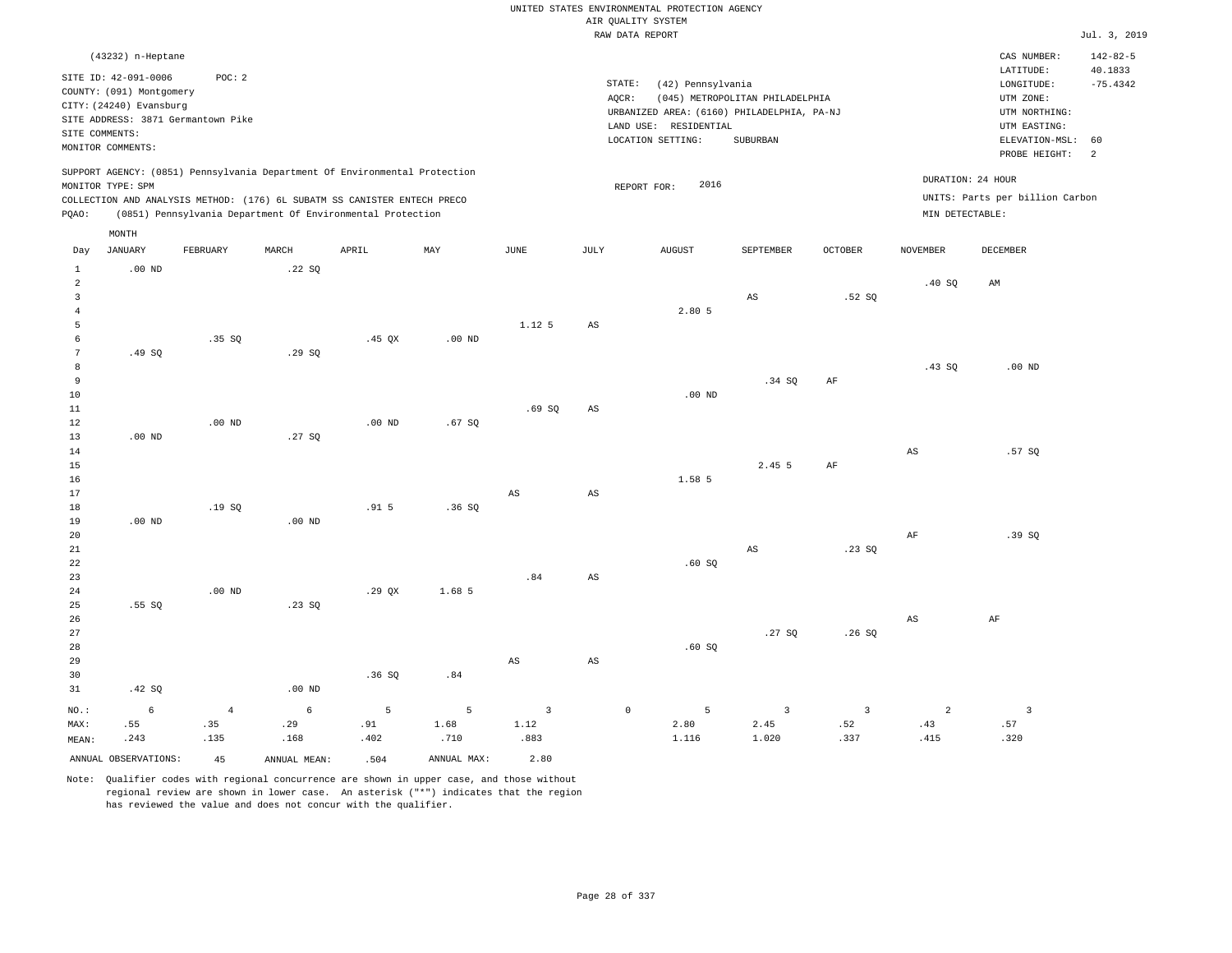|                                  |                                           |                                                                            |                   |                   |                        |                   |                    | UNITED STATES ENVIRONMENTAL PROTECTION AGENCY |                                            |                |                   |                                 |                           |
|----------------------------------|-------------------------------------------|----------------------------------------------------------------------------|-------------------|-------------------|------------------------|-------------------|--------------------|-----------------------------------------------|--------------------------------------------|----------------|-------------------|---------------------------------|---------------------------|
|                                  |                                           |                                                                            |                   |                   |                        |                   | AIR QUALITY SYSTEM |                                               |                                            |                |                   |                                 |                           |
|                                  |                                           |                                                                            |                   |                   |                        |                   | RAW DATA REPORT    |                                               |                                            |                |                   |                                 | Jul. 3, 2019              |
|                                  | (43232) n-Heptane<br>SITE ID: 42-091-0006 | POC: 2                                                                     |                   |                   |                        |                   |                    |                                               |                                            |                |                   | CAS NUMBER:<br>LATITUDE:        | $142 - 82 - 5$<br>40.1833 |
|                                  | COUNTY: (091) Montgomery                  |                                                                            |                   |                   |                        |                   | STATE:             | (42) Pennsylvania                             |                                            |                |                   | LONGITUDE:                      | $-75.4342$                |
|                                  | CITY: (24240) Evansburg                   |                                                                            |                   |                   |                        |                   | AQCR:              |                                               | (045) METROPOLITAN PHILADELPHIA            |                |                   | UTM ZONE:                       |                           |
|                                  |                                           | SITE ADDRESS: 3871 Germantown Pike                                         |                   |                   |                        |                   |                    | LAND USE: RESIDENTIAL                         | URBANIZED AREA: (6160) PHILADELPHIA, PA-NJ |                |                   | UTM NORTHING:<br>UTM EASTING:   |                           |
|                                  | SITE COMMENTS:                            |                                                                            |                   |                   |                        |                   |                    | LOCATION SETTING:                             | SUBURBAN                                   |                |                   | ELEVATION-MSL:                  | 60                        |
|                                  | MONITOR COMMENTS:                         |                                                                            |                   |                   |                        |                   |                    |                                               |                                            |                |                   | PROBE HEIGHT:                   | 2                         |
|                                  | MONITOR TYPE: SPM                         | SUPPORT AGENCY: (0851) Pennsylvania Department Of Environmental Protection |                   |                   |                        |                   | REPORT FOR:        | 2017                                          |                                            |                |                   | DURATION: 24 HOUR               |                           |
|                                  |                                           | COLLECTION AND ANALYSIS METHOD: (176) 6L SUBATM SS CANISTER ENTECH PRECO   |                   |                   |                        |                   |                    |                                               |                                            |                |                   | UNITS: Parts per billion Carbon |                           |
| PQAO:                            |                                           | (0851) Pennsylvania Department Of Environmental Protection                 |                   |                   |                        |                   |                    |                                               |                                            |                | MIN DETECTABLE:   |                                 |                           |
|                                  | MONTH                                     |                                                                            |                   |                   |                        |                   |                    |                                               |                                            |                |                   |                                 |                           |
| Day                              | <b>JANUARY</b>                            | FEBRUARY                                                                   | MARCH             | APRIL             | MAY                    | <b>JUNE</b>       | JULY               | <b>AUGUST</b>                                 | SEPTEMBER                                  | <b>OCTOBER</b> | <b>NOVEMBER</b>   | <b>DECEMBER</b>                 |                           |
| $\mathbf{1}$                     | AS                                        |                                                                            |                   | .00 <sub>ND</sub> | $.00$ ND               |                   |                    |                                               |                                            |                |                   |                                 |                           |
| $\overline{a}$                   |                                           |                                                                            | .00 <sub>ND</sub> |                   |                        |                   |                    |                                               |                                            |                |                   |                                 |                           |
| $\overline{3}$<br>$\overline{4}$ |                                           |                                                                            |                   |                   |                        |                   |                    |                                               | $.00$ ND                                   |                | .00 <sub>ND</sub> | .64S                            |                           |
| $\overline{5}$                   |                                           |                                                                            |                   |                   |                        |                   |                    | AF                                            |                                            | .43SQ          |                   |                                 |                           |
| $\epsilon$                       |                                           | .00 <sub>ND</sub>                                                          |                   |                   |                        | .29SQ             | .32 SQ             |                                               |                                            |                |                   |                                 |                           |
| $7\phantom{.0}$                  | AS                                        |                                                                            |                   | $.00$ ND          | $.00$ ND               |                   |                    |                                               |                                            |                |                   |                                 |                           |
| 8                                |                                           |                                                                            | .00 <sub>ND</sub> |                   |                        |                   |                    |                                               |                                            |                |                   |                                 |                           |
| 9                                |                                           |                                                                            |                   |                   |                        |                   |                    |                                               |                                            |                | .41 S0            | .29S                            |                           |
| 10                               |                                           |                                                                            |                   |                   |                        |                   |                    |                                               | 1.36 5                                     | .44 SQ         |                   |                                 |                           |
| 11                               |                                           |                                                                            |                   |                   |                        |                   |                    | .34 SO                                        |                                            |                |                   |                                 |                           |
| 12<br>13                         | AF                                        | .28SQ                                                                      |                   | $.00$ ND          | .00 <sub>ND</sub>      | $.00$ ND          | .00 <sub>ND</sub>  |                                               |                                            |                |                   |                                 |                           |
| 14                               |                                           |                                                                            | $.00$ ND          |                   |                        |                   |                    |                                               |                                            |                |                   |                                 |                           |
| 15                               |                                           |                                                                            |                   |                   |                        |                   |                    |                                               |                                            |                | .40 SQ            | .43SQ                           |                           |
| 16                               |                                           |                                                                            |                   |                   |                        |                   |                    |                                               | .39SQ                                      | .34 SQ         |                   |                                 |                           |
| 17                               |                                           |                                                                            |                   |                   |                        |                   |                    | .40SQ                                         |                                            |                |                   |                                 |                           |
| 18                               |                                           | .53 SO                                                                     |                   |                   |                        | .00 <sub>ND</sub> | .43 SO             |                                               |                                            |                |                   |                                 |                           |
| 19                               | .42SQ                                     |                                                                            | .00 <sub>ND</sub> | $.00$ ND          | $.00$ ND               |                   |                    |                                               |                                            |                |                   |                                 |                           |
| 20<br>21                         |                                           |                                                                            |                   |                   |                        |                   |                    |                                               |                                            |                | .32 SQ            | AF                              |                           |
| 22                               |                                           |                                                                            |                   |                   |                        |                   |                    |                                               | .46S                                       | .60SQ          |                   |                                 |                           |
| 23                               |                                           |                                                                            |                   |                   |                        |                   |                    | .32S                                          |                                            |                |                   |                                 |                           |
| 24                               |                                           | $.00$ ND                                                                   |                   |                   |                        | $.00$ ND          | .36S               |                                               |                                            |                |                   |                                 |                           |
| 25                               | $.00$ ND                                  |                                                                            |                   | $.00$ ND          | $.00$ ND               |                   |                    |                                               |                                            |                |                   |                                 |                           |
| 26                               |                                           |                                                                            | $.00$ ND          |                   |                        |                   |                    |                                               |                                            |                |                   |                                 |                           |
| 27                               |                                           |                                                                            |                   |                   |                        |                   |                    |                                               |                                            |                | .35 SQ            | $.00$ ND                        |                           |
| 28<br>29                         |                                           |                                                                            |                   |                   |                        |                   |                    | $.00$ ND                                      | .27SQ                                      | $.00$ ND       |                   |                                 |                           |
| 30                               |                                           |                                                                            |                   |                   |                        | .00 <sub>ND</sub> | .39SQ              |                                               |                                            |                |                   |                                 |                           |
| 31                               | $_{\rm AS}$                               |                                                                            |                   |                   | $\mathbb{A}\mathbb{S}$ |                   |                    |                                               |                                            |                |                   |                                 |                           |
| $NO.$ :                          | $\overline{a}$                            | $\overline{4}$                                                             | 5                 | 5                 | 5                      | 5                 | 5                  | $\overline{4}$                                | 5                                          | 5              | 5                 | $\overline{4}$                  |                           |
| MAX:                             | .42                                       | .53                                                                        | 0.00              | 0.00              | 0.00                   | .29               | .43                | .40                                           | 1.36                                       | .60            | .41               | .64                             |                           |
| MEAN:                            | .210                                      | .203                                                                       | 0.000             | 0.000             | 0.000                  | .058              | .300               | .265                                          | .496                                       | .362           | .296              | .340                            |                           |
|                                  | ANNUAL OBSERVATIONS:                      | 54                                                                         | ANNUAL MEAN:      | .208              | ANNUAL MAX:            | 1.36              |                    |                                               |                                            |                |                   |                                 |                           |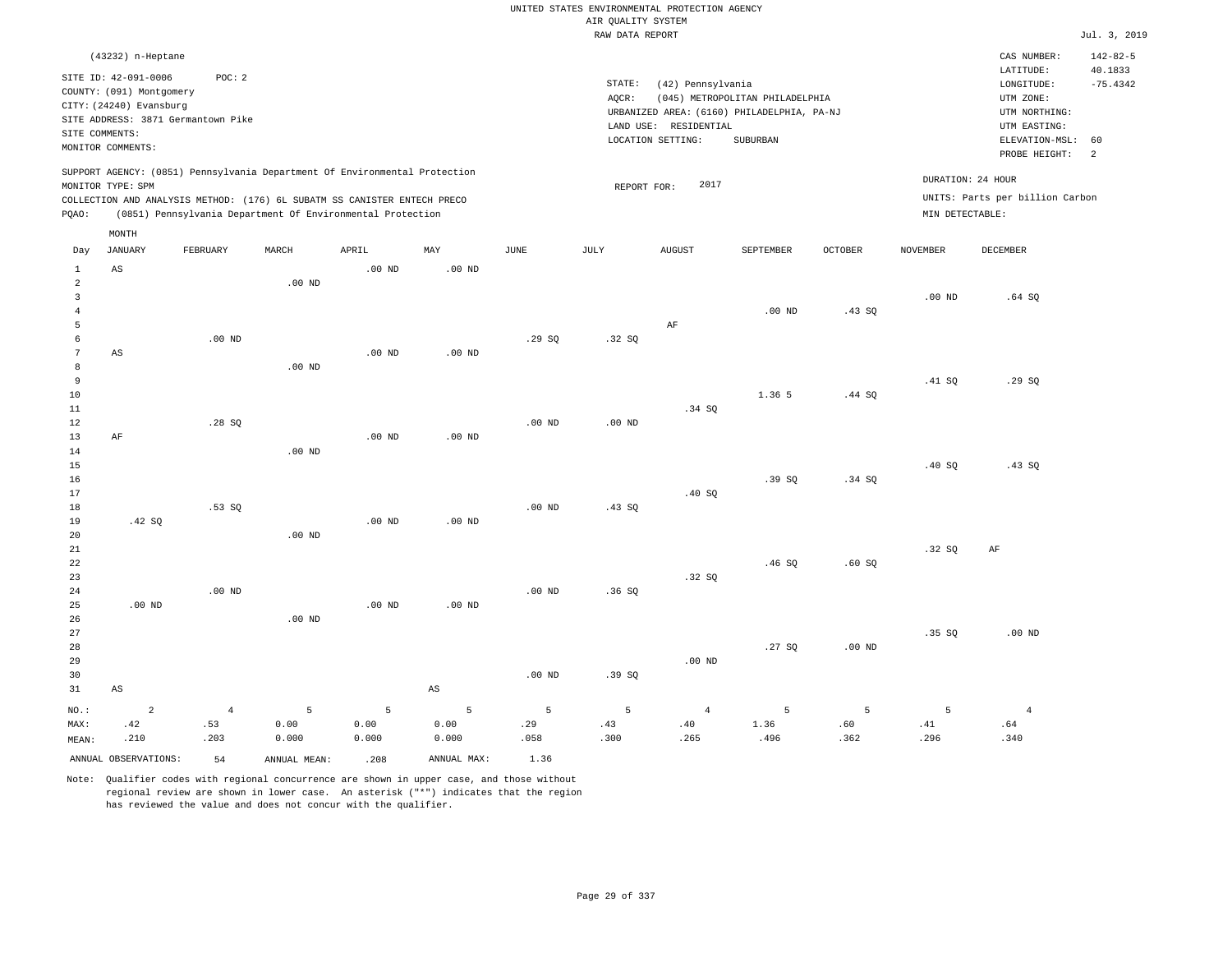|                                  |                                                                                                 |             |                                                            |                   |                   |                   |                                       | UNITED STATES ENVIRONMENTAL PROTECTION AGENCY |                                            |                |                   |                                                     |                                         |
|----------------------------------|-------------------------------------------------------------------------------------------------|-------------|------------------------------------------------------------|-------------------|-------------------|-------------------|---------------------------------------|-----------------------------------------------|--------------------------------------------|----------------|-------------------|-----------------------------------------------------|-----------------------------------------|
|                                  |                                                                                                 |             |                                                            |                   |                   |                   | AIR QUALITY SYSTEM<br>RAW DATA REPORT |                                               |                                            |                |                   |                                                     | Jul. 3, 2019                            |
|                                  |                                                                                                 |             |                                                            |                   |                   |                   |                                       |                                               |                                            |                |                   |                                                     |                                         |
|                                  | (43232) n-Heptane<br>SITE ID: 42-091-0006<br>COUNTY: (091) Montgomery                           | POC: 2      |                                                            |                   |                   |                   | STATE:<br>AQCR:                       | (42) Pennsylvania                             | (045) METROPOLITAN PHILADELPHIA            |                |                   | CAS NUMBER:<br>LATITUDE:<br>LONGITUDE:<br>UTM ZONE: | $142 - 82 - 5$<br>40.1833<br>$-75.4342$ |
|                                  | CITY: (24240) Evansburg<br>SITE ADDRESS: 3871 Germantown Pike<br>SITE COMMENTS:                 |             |                                                            |                   |                   |                   |                                       | LAND USE: RESIDENTIAL                         | URBANIZED AREA: (6160) PHILADELPHIA, PA-NJ |                |                   | UTM NORTHING:<br>UTM EASTING:                       |                                         |
|                                  | MONITOR COMMENTS:                                                                               |             |                                                            |                   |                   |                   |                                       | LOCATION SETTING:                             | SUBURBAN                                   |                |                   | ELEVATION-MSL:<br>PROBE HEIGHT:                     | 60<br>$\overline{a}$                    |
|                                  | SUPPORT AGENCY: (0851) Pennsylvania Department Of Environmental Protection<br>MONITOR TYPE: SPM |             |                                                            |                   |                   |                   | REPORT FOR:                           | 2018                                          |                                            |                |                   | DURATION: 24 HOUR                                   |                                         |
|                                  | COLLECTION AND ANALYSIS METHOD: (176) 6L SUBATM SS CANISTER ENTECH PRECO                        |             |                                                            |                   |                   |                   |                                       |                                               |                                            |                |                   | UNITS: Parts per billion Carbon                     |                                         |
| PQAO:                            |                                                                                                 |             | (0851) Pennsylvania Department Of Environmental Protection |                   |                   |                   |                                       |                                               |                                            |                |                   | MIN DETECTABLE: .306957                             |                                         |
| Day                              | MONTH<br><b>JANUARY</b>                                                                         | FEBRUARY    | MARCH                                                      | APRIL             | MAY               | JUNE              | <b>JULY</b>                           | <b>AUGUST</b>                                 | SEPTEMBER                                  | <b>OCTOBER</b> | <b>NOVEMBER</b>   | <b>DECEMBER</b>                                     |                                         |
| $\mathbf{1}$                     |                                                                                                 | .43 SQ      |                                                            |                   |                   | .33SQ             | .36SQ                                 |                                               |                                            |                |                   |                                                     |                                         |
| $\overline{2}$<br>$\overline{3}$ | AO                                                                                              |             | $.00$ ND                                                   | $.00$ ND          | .37SQ             |                   |                                       |                                               |                                            |                |                   |                                                     |                                         |
| $\overline{4}$<br>5              |                                                                                                 |             |                                                            |                   |                   |                   |                                       |                                               | .34S                                       | .32SQ          | $.00$ ND          | $.00$ ND                                            |                                         |
| 6                                |                                                                                                 |             |                                                            |                   |                   |                   |                                       | .39 SO                                        |                                            |                |                   |                                                     |                                         |
| $\overline{7}$<br>8              |                                                                                                 | .41 SQ      |                                                            |                   |                   | .00 <sub>ND</sub> | $.00$ ND                              |                                               |                                            |                |                   |                                                     |                                         |
| $\overline{9}$                   | AF                                                                                              |             | $.00$ ND                                                   | .00 <sub>ND</sub> | $.00$ ND          |                   |                                       |                                               |                                            |                |                   |                                                     |                                         |
| $10$                             |                                                                                                 |             |                                                            |                   |                   |                   |                                       |                                               |                                            |                | .00 <sub>ND</sub> | .57 SQ                                              |                                         |
| 11                               |                                                                                                 |             |                                                            |                   |                   |                   |                                       |                                               | $.00$ ND                                   | $.00$ ND       |                   |                                                     |                                         |
| 12<br>13                         |                                                                                                 | $.00$ ND    |                                                            |                   |                   | $.00$ ND          | $.00$ ND                              | $.00$ ND                                      |                                            |                |                   |                                                     |                                         |
| 14                               | $.00$ ND                                                                                        |             |                                                            | $.00$ ND          | $.00$ ND          |                   |                                       |                                               |                                            |                |                   |                                                     |                                         |
| 15                               |                                                                                                 |             | $.00$ ND                                                   |                   |                   |                   |                                       |                                               |                                            |                |                   |                                                     |                                         |
| 16<br>17                         |                                                                                                 |             |                                                            |                   |                   |                   |                                       |                                               | .00 <sub>ND</sub>                          | $.00$ ND       | .32S              | $.00$ ND                                            |                                         |
| 18                               |                                                                                                 |             |                                                            |                   |                   |                   |                                       | $.00$ ND                                      |                                            |                |                   |                                                     |                                         |
| 19                               |                                                                                                 | $.00$ ND    |                                                            |                   |                   | $.00$ ND          | $.00$ ND                              |                                               |                                            |                |                   |                                                     |                                         |
| 20                               | $.00$ ND                                                                                        |             |                                                            | $.00$ ND          | .00 <sub>ND</sub> |                   |                                       |                                               |                                            |                |                   |                                                     |                                         |
| 21<br>22                         |                                                                                                 |             | $.00$ ND                                                   |                   |                   |                   |                                       |                                               |                                            |                | $\rm AF$          | $.00$ ND                                            |                                         |
| 23                               |                                                                                                 |             |                                                            |                   |                   |                   |                                       |                                               | AS                                         | $.00$ ND       |                   |                                                     |                                         |
| 24                               |                                                                                                 |             |                                                            |                   |                   |                   |                                       | .37SQ                                         |                                            |                |                   |                                                     |                                         |
| 25                               |                                                                                                 | .77         |                                                            |                   |                   | $.00$ ND          | $.00$ ND                              |                                               |                                            |                |                   |                                                     |                                         |
| 26<br>27                         | .35SQ                                                                                           |             | .36SQ                                                      | $.00$ ND          | .00 <sub>ND</sub> |                   |                                       |                                               |                                            |                |                   |                                                     |                                         |
| 28                               |                                                                                                 |             |                                                            |                   |                   |                   |                                       |                                               |                                            |                | $.00$ ND          | $.00$ ND                                            |                                         |
| 29                               |                                                                                                 |             |                                                            |                   |                   |                   |                                       |                                               | .915                                       | $.00$ ND       |                   |                                                     |                                         |
| 30                               |                                                                                                 |             |                                                            |                   |                   |                   |                                       | .33SQ                                         |                                            |                |                   |                                                     |                                         |
| 31                               |                                                                                                 |             |                                                            |                   |                   |                   | .44 SQ                                |                                               |                                            |                |                   |                                                     |                                         |
| NO.:                             | $\overline{3}$                                                                                  | 5           | 5                                                          | 5                 | 5                 | 5                 | 6                                     | 5                                             | $\overline{4}$                             | 5              | $\overline{4}$    | 5                                                   |                                         |
| MAX:<br>MEAN:                    | .35<br>.117                                                                                     | .77<br>.322 | .36<br>.072                                                | 0.00<br>0.000     | .37<br>.074       | .33<br>.066       | .44<br>.133                           | .39<br>.218                                   | .91<br>.313                                | .32<br>.064    | .32<br>.080       | .57<br>.114                                         |                                         |
|                                  | ANNUAL OBSERVATIONS:                                                                            |             |                                                            |                   | ANNUAL MAX:       | .91               |                                       |                                               |                                            |                |                   |                                                     |                                         |
|                                  |                                                                                                 | 57          | ANNUAL MEAN:                                               | .129              |                   |                   |                                       |                                               |                                            |                |                   |                                                     |                                         |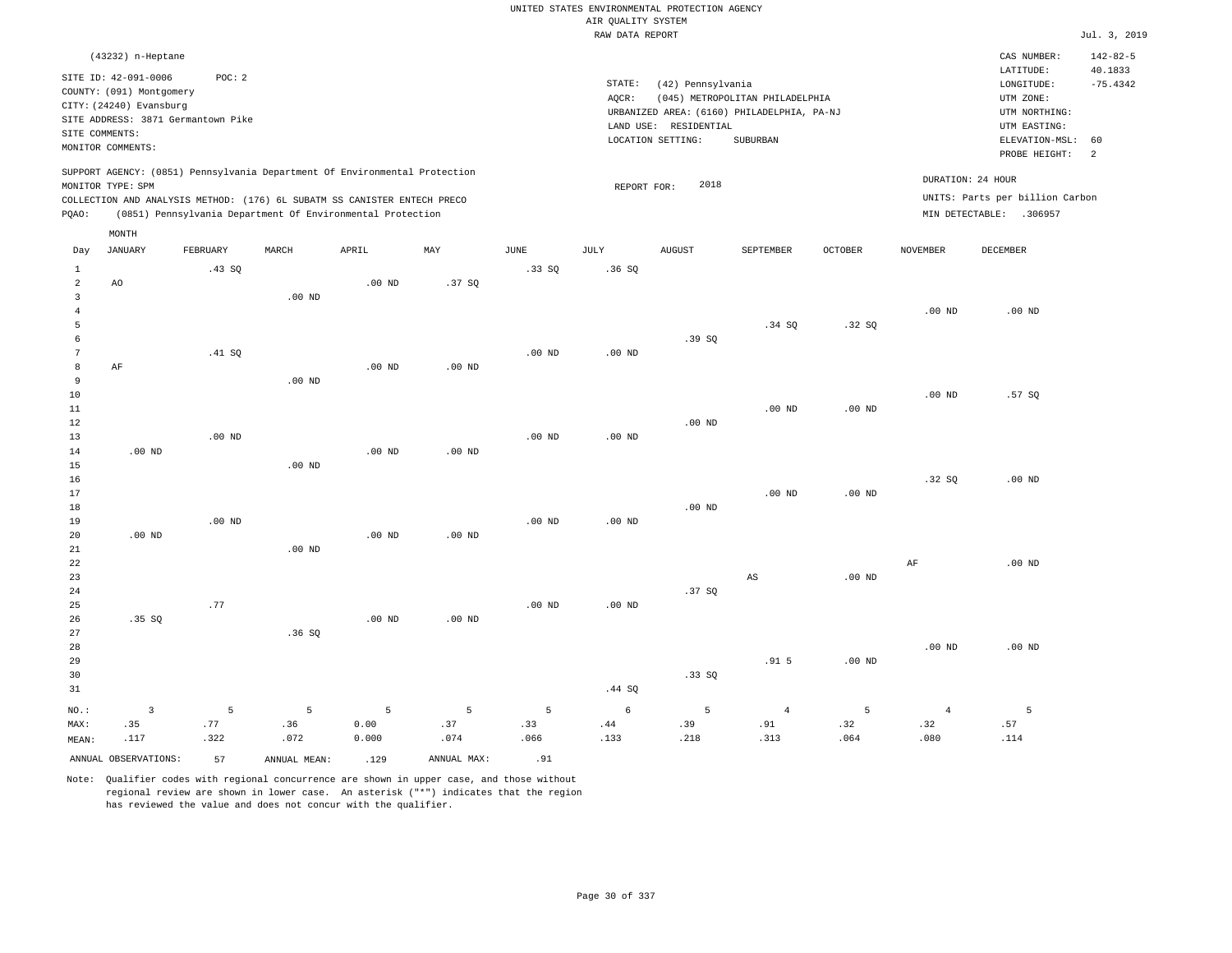### RAW DATA REPORT Jul. 3, 2019 UNITED STATES ENVIRONMENTAL PROTECTION AGENCY AIR QUALITY SYSTEM

|                | (43248) Cyclohexane      |                                    |       |                                                                            |     |      |      |                                            |             |                                 |                |                   | CAS NUMBER:                     | $110 - 82 - 7$ |
|----------------|--------------------------|------------------------------------|-------|----------------------------------------------------------------------------|-----|------|------|--------------------------------------------|-------------|---------------------------------|----------------|-------------------|---------------------------------|----------------|
|                |                          |                                    |       |                                                                            |     |      |      |                                            |             |                                 |                |                   |                                 |                |
|                | SITE ID: 42-091-0006     | POC:2                              |       |                                                                            |     |      |      |                                            |             |                                 |                |                   | LATITUDE:                       | 40.1833        |
|                | COUNTY: (091) Montgomery |                                    |       |                                                                            |     |      |      | STATE:<br>(42) Pennsylvania                |             |                                 |                |                   | LONGITUDE:                      | $-75.4342$     |
|                | CITY: (24240) Evansburg  |                                    |       |                                                                            |     |      |      | AOCR:                                      |             | (045) METROPOLITAN PHILADELPHIA |                |                   | UTM ZONE:                       |                |
|                |                          | SITE ADDRESS: 3871 Germantown Pike |       |                                                                            |     |      |      | URBANIZED AREA: (6160) PHILADELPHIA, PA-NJ |             |                                 |                |                   | UTM NORTHING:                   |                |
|                |                          |                                    |       |                                                                            |     |      |      | LAND USE:                                  | RESIDENTIAL |                                 |                |                   | UTM EASTING:                    |                |
| SITE COMMENTS: |                          |                                    |       |                                                                            |     |      |      | LOCATION SETTING:                          |             | SUBURBAN                        |                |                   | ELEVATION-MSL: 60               |                |
|                | MONITOR COMMENTS:        |                                    |       |                                                                            |     |      |      |                                            |             |                                 |                |                   | PROBE HEIGHT:                   | $\overline{2}$ |
|                |                          |                                    |       | SUPPORT AGENCY: (0851) Pennsylvania Department Of Environmental Protection |     |      |      |                                            |             |                                 |                | DURATION: 24 HOUR |                                 |                |
|                | MONITOR TYPE: SPM        |                                    |       |                                                                            |     |      |      | REPORT FOR:                                | 2013        |                                 |                |                   |                                 |                |
|                |                          |                                    |       | COLLECTION AND ANALYSIS METHOD: (176) 6L SUBATM SS CANISTER ENTECH PRECO   |     |      |      |                                            |             |                                 |                |                   | UNITS: Parts per billion Carbon |                |
| POAO:          |                          |                                    |       | (0851) Pennsylvania Department Of Environmental Protection                 |     |      |      |                                            |             |                                 |                | MIN DETECTABLE:   |                                 |                |
|                | MONTH                    |                                    |       |                                                                            |     |      |      |                                            |             |                                 |                |                   |                                 |                |
| Day            | JANUARY                  | FEBRUARY                           | MARCH | APRIL                                                                      | MAY | JUNE | JULY | AUGUST                                     |             | SEPTEMBER                       | <b>OCTOBER</b> | NOVEMBER          | DECEMBER                        |                |

| $1\,$          |                |                |          |                   |          |                   |          |                | .00 $ND$ | .00 $ND$               |                |                         |
|----------------|----------------|----------------|----------|-------------------|----------|-------------------|----------|----------------|----------|------------------------|----------------|-------------------------|
| $\overline{a}$ |                |                |          |                   |          |                   |          | $.00$ ND       |          |                        |                |                         |
| 3              |                | $\rm AF$       |          |                   |          | .00 <sub>ND</sub> | $.00$ ND |                |          |                        |                |                         |
| 4              | $.00$ ND       |                |          | $.00$ ND          | .00 $ND$ |                   |          |                |          |                        |                |                         |
| 5              |                |                | $.00$ ND |                   |          |                   |          |                |          |                        |                |                         |
| 6              |                |                |          |                   |          |                   |          |                |          |                        | $.00$ ND       | $.00$ ND                |
| 7              |                |                |          |                   |          |                   |          |                | $.00$ ND | $.00$ ND               |                |                         |
| 8              |                |                |          |                   |          |                   |          | $.00$ ND       |          |                        |                |                         |
| 9              |                | $\rm AF$       |          |                   |          | $.00$ ND          | 1.55     |                |          |                        |                |                         |
| 10             | .53SQ          |                |          | 4.16 <sub>5</sub> | $.00$ ND |                   |          |                |          |                        |                |                         |
| 11             |                |                | .00 $ND$ |                   |          |                   |          |                |          |                        |                |                         |
| 12             |                |                |          |                   |          |                   |          |                |          |                        | $\rm{AF}$      | $\rm AF$                |
| 13             |                |                |          |                   |          |                   |          |                | $.00$ ND | .00 $ND$               |                |                         |
| 14             |                |                |          |                   |          |                   |          | AF             |          |                        |                |                         |
| 15             |                | $.00$ ND       |          |                   |          | $.00$ ND          | $.00$ ND |                |          |                        |                |                         |
| 16             | AF             |                |          | $.00$ ND          | $.00$ ND |                   |          |                |          |                        |                |                         |
| 17             |                |                | $.00$ ND |                   |          |                   |          |                |          |                        |                |                         |
| 18             |                |                |          |                   |          |                   |          |                |          |                        | .00 $ND$       | $\rm AF$                |
| 19             |                |                |          |                   |          |                   |          |                | $.00$ ND | $.00$ ND               |                |                         |
| 20             |                |                |          |                   |          |                   |          | $\rm AF$       |          |                        |                |                         |
| 21             |                | $.00$ ND       |          |                   |          | $.00$ ND          | .83      |                |          |                        |                |                         |
| 22             | $\rm AF$       |                |          | $.00$ ND          | .80      |                   |          |                |          |                        |                |                         |
| 23             |                |                | $.00$ ND |                   |          |                   |          |                |          |                        |                |                         |
| $2\sqrt{4}$    |                |                |          |                   |          |                   |          |                |          |                        | .00 $ND$       | .00 $ND$                |
| $25\,$         |                |                |          |                   |          |                   |          |                | $.00$ ND | $\mathbb{A}\mathbb{S}$ |                |                         |
| 26             |                |                |          |                   |          |                   |          | $\rm AF$       |          |                        |                |                         |
| 27             |                | $.00$ ND       |          |                   |          | $.00$ ND          | .00 $ND$ |                |          |                        |                |                         |
| 28             | AS             |                |          | .82               | .00 $ND$ |                   |          |                |          |                        |                |                         |
| 29             |                |                | $.00$ ND |                   |          |                   |          |                |          |                        |                |                         |
| 30             |                |                |          |                   |          |                   |          |                |          |                        | $\rm{AF}$      | $.00$ ND                |
| 31             |                |                |          |                   |          |                   |          |                |          | .44 SQ                 |                |                         |
| $NO.$ :        | $\overline{a}$ | $\overline{3}$ | 5        | 5                 | 5        | 5                 | 5        | $\overline{a}$ | 5        | 5                      | $\overline{3}$ | $\overline{\mathbf{3}}$ |
| MAX:           | .53            | 0.00           | 0.00     | 4.16              | .80      | 0.00              | 1.55     | 0.00           | 0.00     | .44                    | 0.00           | 0.00                    |
| MEAN:          | .265           | 0.000          | 0.000    | .996              | .160     | 0.000             | .476     | 0.000          | 0.000    | .088                   | 0.000          | 0.000                   |

ANNUAL OBSERVATIONS: 48 ANNUAL MEAN: .190 ANNUAL MAX: 4.16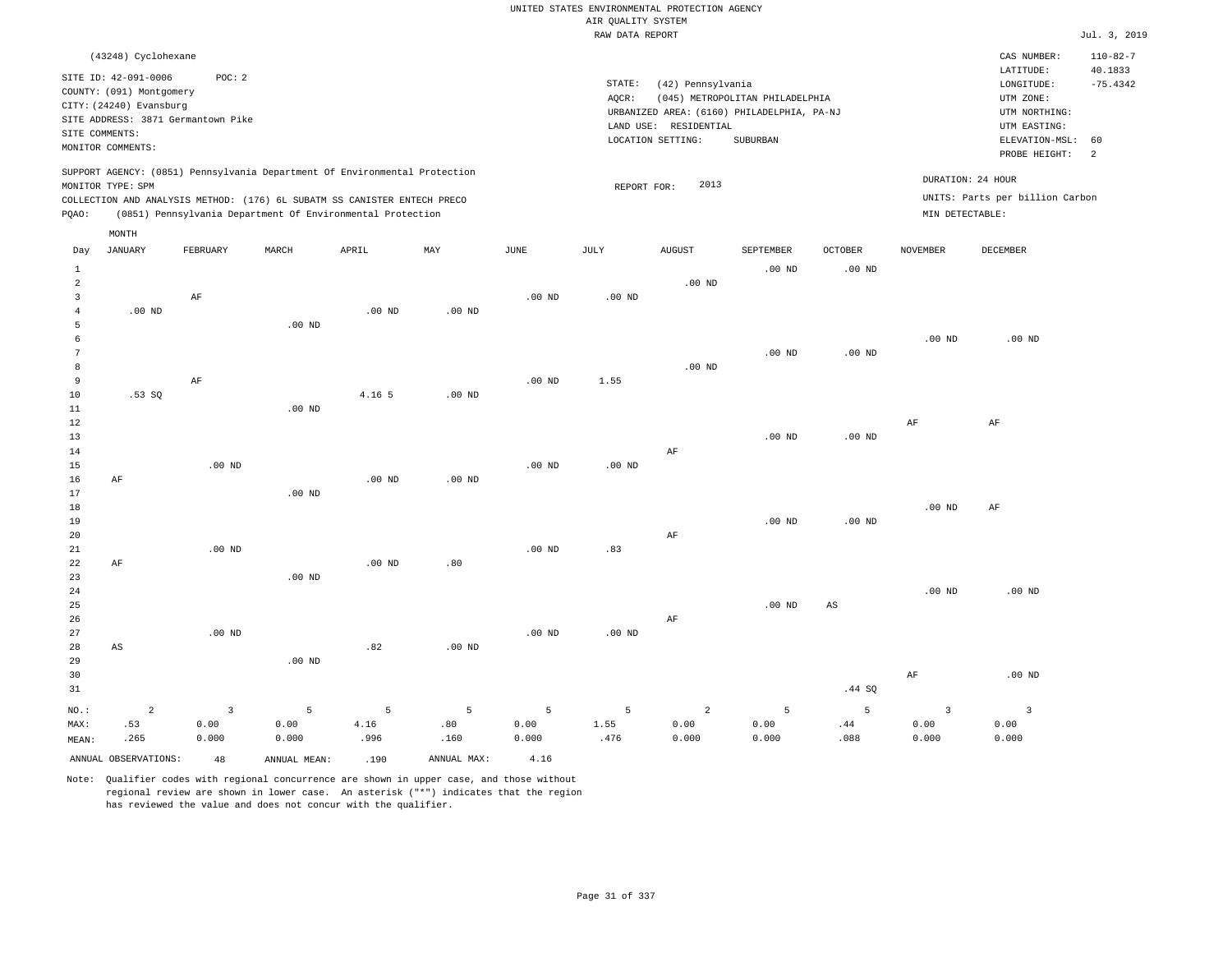|                 |                          |                                    |          |                                                                            |                   |             |                    | UNITED STATES ENVIRONMENTAL PROTECTION AGENCY |                                            |                   |                   |                                 |                |  |
|-----------------|--------------------------|------------------------------------|----------|----------------------------------------------------------------------------|-------------------|-------------|--------------------|-----------------------------------------------|--------------------------------------------|-------------------|-------------------|---------------------------------|----------------|--|
|                 |                          |                                    |          |                                                                            |                   |             | AIR QUALITY SYSTEM |                                               |                                            |                   |                   |                                 |                |  |
|                 |                          |                                    |          |                                                                            |                   |             | RAW DATA REPORT    |                                               |                                            |                   |                   |                                 | Jul. 3, 2019   |  |
|                 | (43248) Cyclohexane      |                                    |          |                                                                            |                   |             |                    |                                               |                                            |                   |                   | CAS NUMBER:                     | $110 - 82 - 7$ |  |
|                 | SITE ID: 42-091-0006     | POC: 2                             |          |                                                                            |                   |             |                    |                                               |                                            |                   |                   | LATITUDE:                       | 40.1833        |  |
|                 | COUNTY: (091) Montgomery |                                    |          |                                                                            |                   |             | STATE:             | (42) Pennsylvania                             |                                            |                   |                   | LONGITUDE:                      | $-75.4342$     |  |
|                 | CITY: (24240) Evansburg  |                                    |          |                                                                            |                   |             | AQCR:              |                                               | (045) METROPOLITAN PHILADELPHIA            |                   |                   | UTM ZONE:                       |                |  |
|                 |                          | SITE ADDRESS: 3871 Germantown Pike |          |                                                                            |                   |             |                    | LAND USE: RESIDENTIAL                         | URBANIZED AREA: (6160) PHILADELPHIA, PA-NJ |                   |                   | UTM NORTHING:<br>UTM EASTING:   |                |  |
|                 | SITE COMMENTS:           |                                    |          |                                                                            |                   |             |                    | LOCATION SETTING:                             | SUBURBAN                                   |                   |                   | ELEVATION-MSL:                  | 60             |  |
|                 | MONITOR COMMENTS:        |                                    |          |                                                                            |                   |             |                    |                                               |                                            |                   |                   | PROBE HEIGHT:                   | 2              |  |
|                 |                          |                                    |          |                                                                            |                   |             |                    |                                               |                                            |                   |                   |                                 |                |  |
|                 | MONITOR TYPE: SPM        |                                    |          | SUPPORT AGENCY: (0851) Pennsylvania Department Of Environmental Protection |                   |             |                    | 2014                                          |                                            |                   |                   | DURATION: 24 HOUR               |                |  |
|                 |                          |                                    |          | COLLECTION AND ANALYSIS METHOD: (176) 6L SUBATM SS CANISTER ENTECH PRECO   |                   |             | REPORT FOR:        |                                               |                                            |                   |                   | UNITS: Parts per billion Carbon |                |  |
| PQAO:           |                          |                                    |          | (0851) Pennsylvania Department Of Environmental Protection                 |                   |             |                    |                                               |                                            |                   | MIN DETECTABLE:   |                                 |                |  |
|                 |                          |                                    |          |                                                                            |                   |             |                    |                                               |                                            |                   |                   |                                 |                |  |
| Day             | MONTH<br><b>JANUARY</b>  | FEBRUARY                           | MARCH    | APRIL                                                                      | MAY               | <b>JUNE</b> | JULY               | <b>AUGUST</b>                                 | SEPTEMBER                                  | <b>OCTOBER</b>    | <b>NOVEMBER</b>   | DECEMBER                        |                |  |
| $\mathbf{1}$    |                          |                                    |          |                                                                            |                   |             |                    |                                               |                                            |                   | .00 <sub>ND</sub> | $.00$ ND                        |                |  |
| $\overline{a}$  |                          |                                    |          |                                                                            |                   |             |                    |                                               | $.00$ ND                                   | .00 <sub>ND</sub> |                   |                                 |                |  |
| 3               |                          |                                    |          |                                                                            |                   |             |                    | $.00$ ND                                      |                                            |                   |                   |                                 |                |  |
| $\overline{4}$  |                          | AF                                 |          |                                                                            |                   | $.00$ ND    | $.00$ ND           |                                               |                                            |                   |                   |                                 |                |  |
| 5               | AF                       |                                    |          | $.00$ ND                                                                   | $.00$ ND          |             |                    |                                               |                                            |                   |                   |                                 |                |  |
| 6               |                          |                                    | $.00$ ND |                                                                            |                   |             |                    |                                               |                                            |                   |                   |                                 |                |  |
| $7\phantom{.0}$ |                          |                                    |          |                                                                            |                   |             |                    |                                               |                                            |                   | AF                | $.00$ ND                        |                |  |
| 8               |                          |                                    |          |                                                                            |                   |             |                    |                                               | $.00$ ND                                   | .00 <sub>ND</sub> |                   |                                 |                |  |
| 9               |                          |                                    |          |                                                                            |                   |             |                    | .40 SQ                                        |                                            |                   |                   |                                 |                |  |
| 10              |                          | $\mathbb{A}\mathbb{S}$             |          |                                                                            |                   | $.00$ ND    | $.00$ ND           |                                               |                                            |                   |                   |                                 |                |  |
| 11              | .47SQ                    |                                    |          | AF                                                                         | .00 <sub>ND</sub> |             |                    |                                               |                                            |                   |                   |                                 |                |  |
| 12              |                          |                                    | .42 SQ   |                                                                            |                   |             |                    |                                               |                                            |                   |                   |                                 |                |  |
| 13              |                          |                                    |          |                                                                            |                   |             |                    |                                               |                                            |                   | .00 <sub>ND</sub> | $.00$ ND                        |                |  |
| 14              |                          |                                    |          |                                                                            |                   |             |                    |                                               | $.00$ ND                                   | $.00$ ND          |                   |                                 |                |  |
| 15              |                          |                                    |          |                                                                            |                   |             |                    | $.00$ ND                                      |                                            |                   |                   |                                 |                |  |
| 16              |                          | .25SQ                              |          |                                                                            |                   | $.00$ ND    | $.00$ ND           |                                               |                                            |                   |                   |                                 |                |  |
| 17              | .71 SQ                   |                                    |          | .00 <sub>ND</sub>                                                          | $.00$ ND          |             |                    |                                               |                                            |                   |                   |                                 |                |  |
| 18              |                          |                                    | $.00$ ND |                                                                            |                   |             |                    |                                               |                                            |                   |                   |                                 |                |  |
| 19              |                          |                                    |          |                                                                            |                   |             |                    |                                               |                                            |                   | .00 <sub>ND</sub> | $.00$ ND                        |                |  |
| 20              |                          |                                    |          |                                                                            |                   |             |                    |                                               | $.00$ ND                                   | .00 <sub>ND</sub> |                   |                                 |                |  |
| 21              |                          |                                    |          |                                                                            |                   |             |                    | $.00$ ND                                      |                                            |                   |                   |                                 |                |  |
| 22<br>23        |                          | $.00$ ND                           |          |                                                                            |                   | $.00$ ND    | $.00$ ND           |                                               |                                            |                   |                   |                                 |                |  |
| 24              | AS                       |                                    | $.00$ ND | $.00$ ND                                                                   | $.00$ ND          |             |                    |                                               |                                            |                   |                   |                                 |                |  |
| 25              |                          |                                    |          |                                                                            |                   |             |                    |                                               |                                            |                   | .00 <sub>ND</sub> | $.00$ ND                        |                |  |
| 26              |                          |                                    |          |                                                                            |                   |             |                    |                                               | .00 <sub>ND</sub>                          | .00 <sub>ND</sub> |                   |                                 |                |  |
| 27              |                          |                                    |          |                                                                            |                   |             |                    | $.00$ ND                                      |                                            |                   |                   |                                 |                |  |
| 28              |                          | AS                                 |          |                                                                            |                   | $.00$ ND    | $.00$ ND           |                                               |                                            |                   |                   |                                 |                |  |
| 29              | AS                       |                                    |          | .00 <sub>ND</sub>                                                          | $.00$ ND          |             |                    |                                               |                                            |                   |                   |                                 |                |  |
| 30              |                          |                                    | $.00$ ND |                                                                            |                   |             |                    |                                               |                                            |                   |                   |                                 |                |  |
| 31              |                          |                                    |          |                                                                            |                   |             |                    |                                               |                                            |                   |                   | $.00$ ND                        |                |  |
|                 |                          |                                    |          |                                                                            |                   |             |                    |                                               |                                            |                   |                   |                                 |                |  |

|       |      | NO.: 2 2 5 4 5 5 5 5 5 5 4                                  |  |  |  |       |               |       |
|-------|------|-------------------------------------------------------------|--|--|--|-------|---------------|-------|
|       |      |                                                             |  |  |  |       | $0.00$ $0.00$ | 0.00  |
| MEAN: | .590 | 0.000 0.000 0.000 0.000 0.000 0.000 0.000 0.000 .080 .080 . |  |  |  | 0.000 | 0.000         | 0.000 |
|       |      | ANNUAL OBSERVATIONS: 53 ANNUAL MEAN: 042 ANNUAL MAX: 71     |  |  |  |       |               |       |

6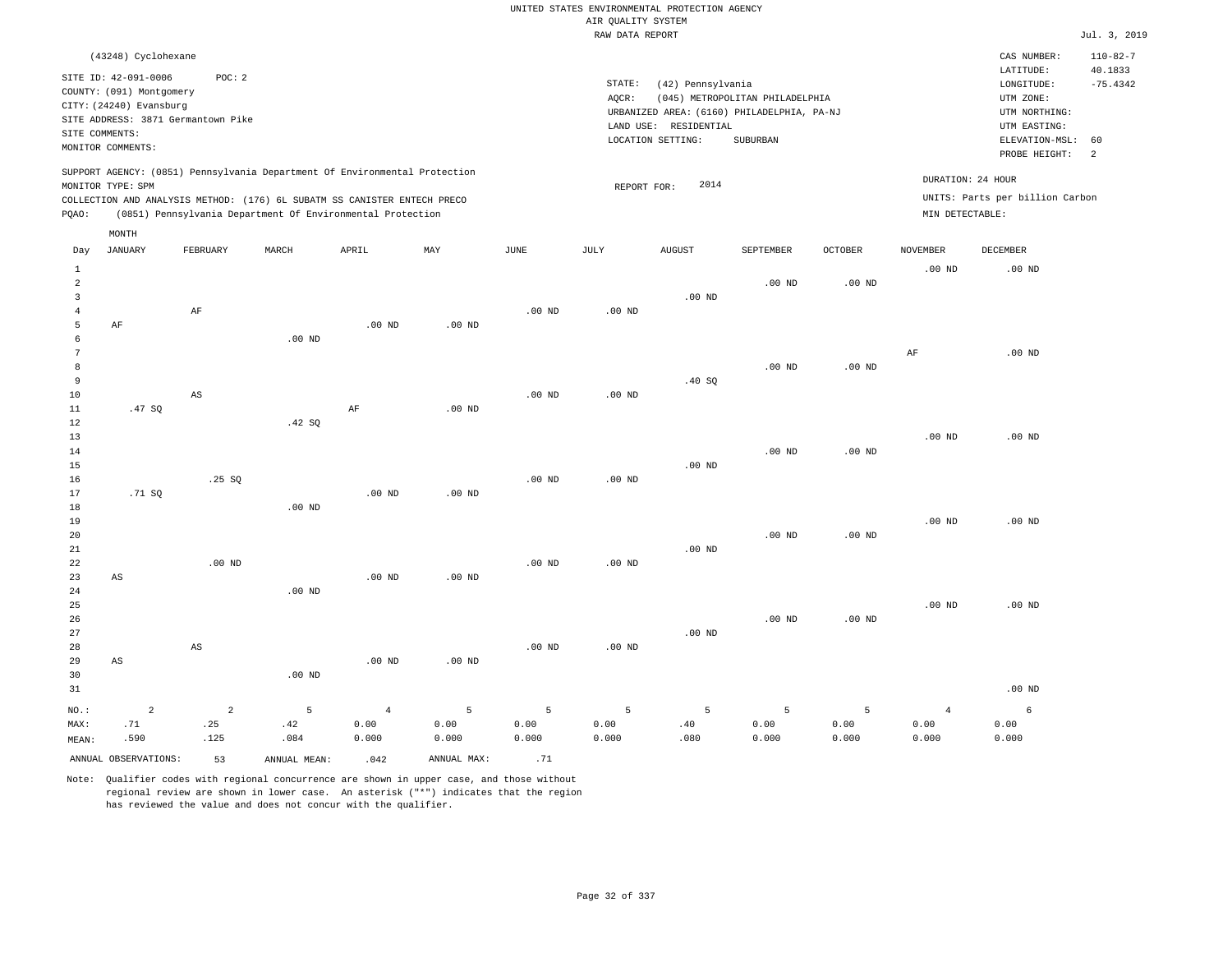|                 |                          |                                                                            |          |                   |                   |                   | AIR QUALITY SYSTEM | UNITED STATES ENVIRONMENTAL PROTECTION AGENCY |                                            |          |                   |                                 |                |
|-----------------|--------------------------|----------------------------------------------------------------------------|----------|-------------------|-------------------|-------------------|--------------------|-----------------------------------------------|--------------------------------------------|----------|-------------------|---------------------------------|----------------|
|                 |                          |                                                                            |          |                   |                   |                   | RAW DATA REPORT    |                                               |                                            |          |                   |                                 | Jul. 3, 2019   |
|                 |                          |                                                                            |          |                   |                   |                   |                    |                                               |                                            |          |                   |                                 |                |
|                 | (43248) Cyclohexane      |                                                                            |          |                   |                   |                   |                    |                                               |                                            |          |                   | CAS NUMBER:                     | $110 - 82 - 7$ |
|                 | SITE ID: 42-091-0006     | POC: 2                                                                     |          |                   |                   |                   |                    |                                               |                                            |          |                   | LATITUDE:                       | 40.1833        |
|                 | COUNTY: (091) Montgomery |                                                                            |          |                   |                   |                   | STATE:             | (42) Pennsylvania                             |                                            |          |                   | LONGITUDE:                      | $-75.4342$     |
|                 | CITY: (24240) Evansburg  |                                                                            |          |                   |                   |                   | AOCR:              |                                               | (045) METROPOLITAN PHILADELPHIA            |          |                   | UTM ZONE:                       |                |
|                 |                          | SITE ADDRESS: 3871 Germantown Pike                                         |          |                   |                   |                   |                    |                                               | URBANIZED AREA: (6160) PHILADELPHIA, PA-NJ |          |                   | UTM NORTHING:                   |                |
| SITE COMMENTS:  |                          |                                                                            |          |                   |                   |                   | LAND USE:          | RESIDENTIAL                                   |                                            |          |                   | UTM EASTING:                    |                |
|                 | MONITOR COMMENTS:        |                                                                            |          |                   |                   |                   |                    | LOCATION SETTING:                             | SUBURBAN                                   |          |                   | ELEVATION-MSL:<br>PROBE HEIGHT: | 60<br>2        |
|                 |                          | SUPPORT AGENCY: (0851) Pennsylvania Department Of Environmental Protection |          |                   |                   |                   |                    |                                               |                                            |          |                   |                                 |                |
|                 | MONITOR TYPE: SPM        |                                                                            |          |                   |                   |                   | REPORT FOR:        | 2015                                          |                                            |          |                   | DURATION: 24 HOUR               |                |
|                 |                          | COLLECTION AND ANALYSIS METHOD: (176) 6L SUBATM SS CANISTER ENTECH PRECO   |          |                   |                   |                   |                    |                                               |                                            |          |                   | UNITS: Parts per billion Carbon |                |
| PQAO:           |                          | (0851) Pennsylvania Department Of Environmental Protection                 |          |                   |                   |                   |                    |                                               |                                            |          | MIN DETECTABLE:   |                                 |                |
|                 | MONTH                    |                                                                            |          |                   |                   |                   |                    |                                               |                                            |          |                   |                                 |                |
| Day             | <b>JANUARY</b>           | FEBRUARY                                                                   | MARCH    | APRIL             | MAY               | <b>JUNE</b>       | <b>JULY</b>        | <b>AUGUST</b>                                 | SEPTEMBER                                  | OCTOBER  | <b>NOVEMBER</b>   | <b>DECEMBER</b>                 |                |
| $\mathbf{1}$    |                          |                                                                            | $.00$ ND |                   |                   |                   |                    |                                               |                                            |          |                   |                                 |                |
| 2               |                          |                                                                            |          |                   |                   |                   |                    |                                               |                                            |          | $.00$ ND          | $.00$ ND                        |                |
| $\overline{3}$  |                          |                                                                            |          |                   |                   |                   |                    |                                               | $.00$ ND                                   | .35S     |                   |                                 |                |
| $\overline{4}$  |                          |                                                                            |          |                   |                   |                   |                    | $.00$ ND                                      |                                            |          |                   |                                 |                |
| 5               |                          | $.00$ ND                                                                   |          |                   |                   | .00 <sub>ND</sub> | .00 <sub>ND</sub>  |                                               |                                            |          |                   |                                 |                |
| $\epsilon$      | $.00$ ND                 |                                                                            |          | .00 <sub>ND</sub> | .00 <sub>ND</sub> |                   |                    |                                               |                                            |          |                   |                                 |                |
| $7\phantom{.0}$ |                          |                                                                            | $.00$ ND |                   |                   |                   |                    |                                               |                                            |          |                   |                                 |                |
| $\,$ 8 $\,$     |                          |                                                                            |          |                   |                   |                   |                    |                                               |                                            |          | .00 <sub>ND</sub> | .20S                            |                |
| 9               |                          |                                                                            |          |                   |                   |                   |                    |                                               | AS                                         | $.00$ ND |                   |                                 |                |
| 10              |                          |                                                                            |          |                   |                   |                   |                    | $.00$ ND                                      |                                            |          |                   |                                 |                |
| 11              |                          | .00 <sub>ND</sub>                                                          |          |                   |                   | $.00$ ND          | .00 <sub>ND</sub>  |                                               |                                            |          |                   |                                 |                |
| 12              | .00 <sub>ND</sub>        |                                                                            |          | $.00$ ND          | .00 <sub>ND</sub> |                   |                    |                                               |                                            |          |                   |                                 |                |
| 13              |                          |                                                                            | $.00$ ND |                   |                   |                   |                    |                                               |                                            |          |                   |                                 |                |
| 14              |                          |                                                                            |          |                   |                   |                   |                    |                                               |                                            |          | .00 <sub>ND</sub> | .13S                            |                |
| 15              |                          |                                                                            |          |                   |                   |                   |                    |                                               | $.00$ ND                                   | $.00$ ND |                   |                                 |                |
| 16              |                          |                                                                            |          |                   |                   |                   |                    | $.00$ ND                                      |                                            |          |                   |                                 |                |
| 17<br>$1\,8$    | $.00$ ND                 | $\rm{AF}$                                                                  |          | $.00$ ND          | $.00$ ND          | $.00$ ND          | $.00$ ND           |                                               |                                            |          |                   |                                 |                |
| 19              |                          |                                                                            | $.00$ ND |                   |                   |                   |                    |                                               |                                            |          |                   |                                 |                |
| 20              |                          |                                                                            |          |                   |                   |                   |                    |                                               |                                            |          | .00 <sub>ND</sub> | .00 <sub>ND</sub>               |                |
| $21\,$          |                          |                                                                            |          |                   |                   |                   |                    |                                               | $.00$ ND                                   | .54S     |                   |                                 |                |
| 22              |                          |                                                                            |          |                   |                   |                   |                    | $.00$ ND                                      |                                            |          |                   |                                 |                |
| 23              |                          | $_{\rm AS}$                                                                |          |                   |                   | $.00$ ND          | .00 <sub>ND</sub>  |                                               |                                            |          |                   |                                 |                |
| 24              | $.00$ ND                 |                                                                            |          | $.00$ ND          | $.00$ ND          |                   |                    |                                               |                                            |          |                   |                                 |                |
| 25              |                          |                                                                            | .19S     |                   |                   |                   |                    |                                               |                                            |          |                   |                                 |                |
| 26              |                          |                                                                            |          |                   |                   |                   |                    |                                               |                                            |          | $.00$ ND          | $.00$ ND                        |                |
| 27              |                          |                                                                            |          |                   |                   |                   |                    |                                               | .00 <sub>ND</sub>                          | $.00$ ND |                   |                                 |                |
| 28              |                          |                                                                            |          |                   |                   |                   |                    | $.00$ ND                                      |                                            |          |                   |                                 |                |
| 29              |                          |                                                                            |          |                   |                   | .00 <sub>ND</sub> | .00 <sub>ND</sub>  |                                               |                                            |          |                   |                                 |                |
| 30              | $.00$ ND                 |                                                                            |          | $.00$ ND          | $.00$ ND          |                   |                    |                                               |                                            |          |                   |                                 |                |
| 31              |                          |                                                                            | $.00$ ND |                   |                   |                   |                    |                                               |                                            |          |                   |                                 |                |
| NO.:            | 5                        | 2                                                                          | 6        | 5                 | 5                 | 5                 | 5                  | 5                                             | $\overline{4}$                             | 5        | 5                 | 5                               |                |
| MAX:            | 0.00                     | 0.00                                                                       | .19      | 0.00              | 0.00              | 0.00              | 0.00               | 0.00                                          | 0.00                                       | .54      | 0.00              | .20                             |                |
| MEAN:           | 0.000                    | 0.000                                                                      | .032     | 0.000             | 0.000             | 0.000             | 0.000              | 0.000                                         | 0.000                                      | .178     | 0.000             | .066                            |                |
|                 |                          |                                                                            |          |                   |                   |                   |                    |                                               |                                            |          |                   |                                 |                |

Note: Qualifier codes with regional concurrence are shown in upper case, and those without regional review are shown in lower case. An asterisk ("\*") indicates that the region

ANNUAL OBSERVATIONS: 57 ANNUAL MEAN: .025 ANNUAL MAX: .54

has reviewed the value and does not concur with the qualifier.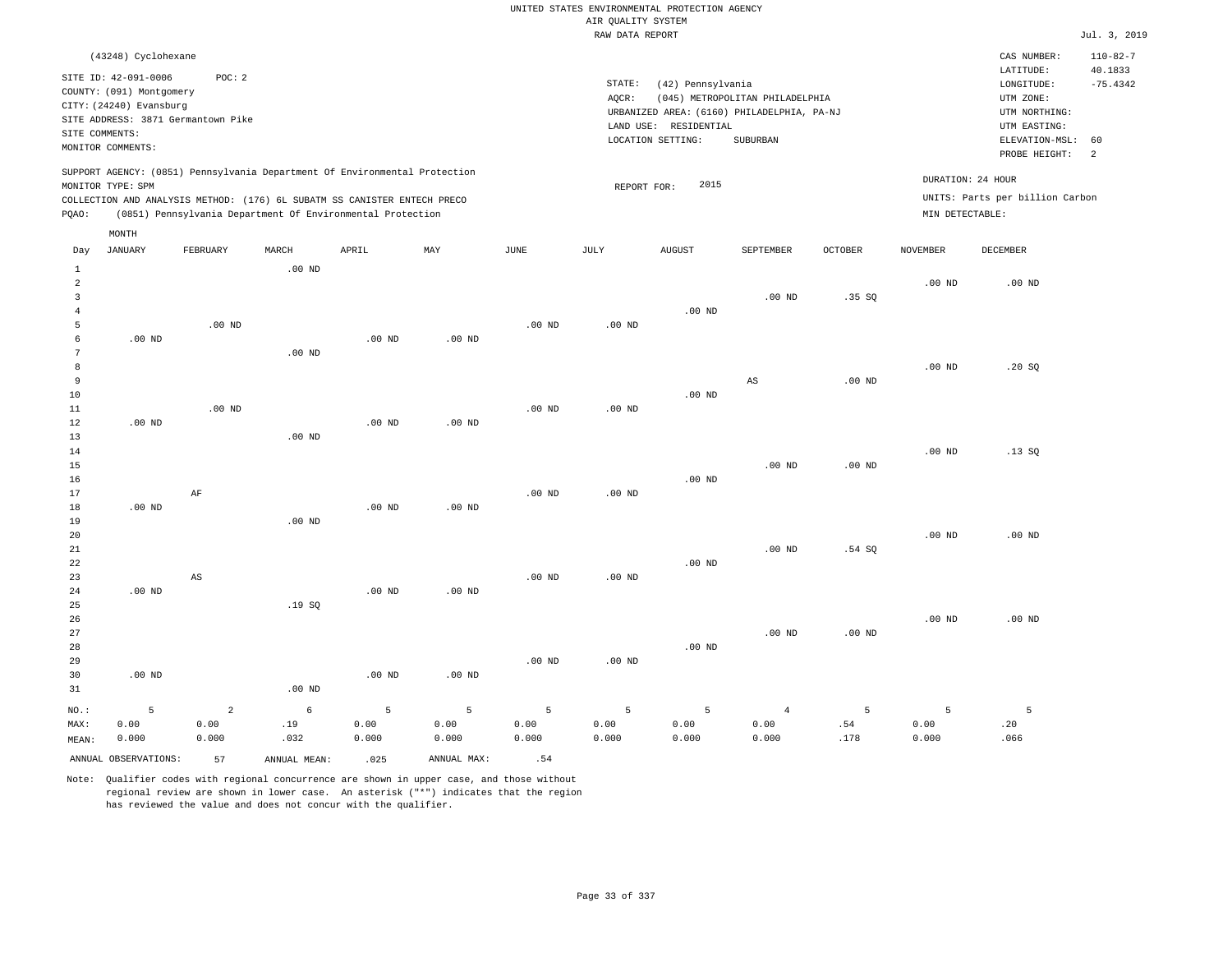|                            |                                                     |                |               |                                                                            |             |                         |                        | UNITED STATES ENVIRONMENTAL PROTECTION AGENCY |                                 |                |                   |                                 |                           |
|----------------------------|-----------------------------------------------------|----------------|---------------|----------------------------------------------------------------------------|-------------|-------------------------|------------------------|-----------------------------------------------|---------------------------------|----------------|-------------------|---------------------------------|---------------------------|
|                            |                                                     |                |               |                                                                            |             |                         |                        | AIR QUALITY SYSTEM                            |                                 |                |                   |                                 |                           |
|                            |                                                     |                |               |                                                                            |             |                         |                        | RAW DATA REPORT                               |                                 |                |                   |                                 | Jul. 3, 2019              |
|                            | (43248) Cyclohexane                                 |                |               |                                                                            |             |                         |                        |                                               |                                 |                |                   | CAS NUMBER:<br>LATITUDE:        | $110 - 82 - 7$<br>40.1833 |
|                            | SITE ID: 42-091-0006                                | POC: 2         |               |                                                                            |             |                         |                        | STATE:<br>(42) Pennsylvania                   |                                 |                |                   | LONGITUDE:                      | $-75.4342$                |
|                            | COUNTY: (091) Montgomery<br>CITY: (24240) Evansburg |                |               |                                                                            |             |                         | AQCR:                  |                                               | (045) METROPOLITAN PHILADELPHIA |                |                   | UTM ZONE:                       |                           |
|                            | SITE ADDRESS: 3871 Germantown Pike                  |                |               |                                                                            |             |                         |                        | URBANIZED AREA: (6160) PHILADELPHIA, PA-NJ    |                                 |                |                   | UTM NORTHING:                   |                           |
|                            | SITE COMMENTS:                                      |                |               |                                                                            |             |                         |                        | LAND USE: RESIDENTIAL                         |                                 |                |                   | UTM EASTING:                    |                           |
|                            | MONITOR COMMENTS:                                   |                |               |                                                                            |             |                         |                        | LOCATION SETTING:                             | <b>SUBURBAN</b>                 |                |                   | ELEVATION-MSL:<br>PROBE HEIGHT: | 60<br>2                   |
|                            | MONITOR TYPE: SPM                                   |                |               | SUPPORT AGENCY: (0851) Pennsylvania Department Of Environmental Protection |             |                         |                        | 2016<br>REPORT FOR:                           |                                 |                | DURATION: 24 HOUR |                                 |                           |
|                            |                                                     |                |               | COLLECTION AND ANALYSIS METHOD: (176) 6L SUBATM SS CANISTER ENTECH PRECO   |             |                         |                        |                                               |                                 |                |                   | UNITS: Parts per billion Carbon |                           |
| PQAO:                      |                                                     |                |               | (0851) Pennsylvania Department Of Environmental Protection                 |             |                         |                        |                                               |                                 |                | MIN DETECTABLE:   |                                 |                           |
|                            | MONTH                                               |                |               |                                                                            |             |                         |                        |                                               |                                 |                |                   |                                 |                           |
| Day                        | <b>JANUARY</b>                                      | FEBRUARY       | MARCH         | APRIL                                                                      | MAY         | JUNE                    | <b>JULY</b>            | <b>AUGUST</b>                                 | SEPTEMBER                       | <b>OCTOBER</b> | <b>NOVEMBER</b>   | <b>DECEMBER</b>                 |                           |
| $\mathbf{1}$<br>$\sqrt{2}$ | $.00$ ND                                            |                | $.00$ ND      |                                                                            |             |                         |                        |                                               |                                 |                | $.00$ ND          | $\mathbb{A}\mathbb{M}$          |                           |
| 3                          |                                                     |                |               |                                                                            |             |                         |                        |                                               | AS                              | $.00$ ND       |                   |                                 |                           |
| $\overline{4}$             |                                                     |                |               |                                                                            |             |                         |                        | .905                                          |                                 |                |                   |                                 |                           |
| 5                          |                                                     |                |               |                                                                            |             | $.00$ ND                | AS                     |                                               |                                 |                |                   |                                 |                           |
| 6                          |                                                     | $.00$ ND       |               | .21 QX                                                                     | $.00$ ND    |                         |                        |                                               |                                 |                |                   |                                 |                           |
| $\overline{7}$             | .18S                                                |                | $.00$ ND      |                                                                            |             |                         |                        |                                               |                                 |                |                   |                                 |                           |
| 8                          |                                                     |                |               |                                                                            |             |                         |                        |                                               |                                 |                | $.00$ ND          | $.00$ ND                        |                           |
| $\overline{9}$             |                                                     |                |               |                                                                            |             |                         |                        |                                               | $.00$ ND                        | AF             |                   |                                 |                           |
| $10$                       |                                                     |                |               |                                                                            |             |                         |                        | $.00$ ND                                      |                                 |                |                   |                                 |                           |
| 11<br>12                   |                                                     | $.00$ ND       |               | $.00$ ND                                                                   | .15S        | .16SQ                   | $\mathbb{A}\mathbb{S}$ |                                               |                                 |                |                   |                                 |                           |
| 13                         | $.00$ ND                                            |                | $.00$ ND      |                                                                            |             |                         |                        |                                               |                                 |                |                   |                                 |                           |
| 14                         |                                                     |                |               |                                                                            |             |                         |                        |                                               |                                 |                | $_{\rm AS}$       | .21 SQ                          |                           |
| 15                         |                                                     |                |               |                                                                            |             |                         |                        |                                               | .42 <sub>5</sub>                | $\rm{AF}$      |                   |                                 |                           |
| 16                         |                                                     |                |               |                                                                            |             |                         |                        | $.00$ ND                                      |                                 |                |                   |                                 |                           |
| 17                         |                                                     |                |               |                                                                            |             | AS                      | AS                     |                                               |                                 |                |                   |                                 |                           |
| 18                         |                                                     | $.00$ ND       |               | .16 <sub>OX</sub>                                                          | $.00$ ND    |                         |                        |                                               |                                 |                |                   |                                 |                           |
| 19                         | $.00$ ND                                            |                | $.00$ ND      |                                                                            |             |                         |                        |                                               |                                 |                |                   |                                 |                           |
| 20<br>21                   |                                                     |                |               |                                                                            |             |                         |                        |                                               | AS                              | $.00$ ND       | AF                | .00 <sub>ND</sub>               |                           |
| 22                         |                                                     |                |               |                                                                            |             |                         |                        | $.00$ ND                                      |                                 |                |                   |                                 |                           |
| 23                         |                                                     |                |               |                                                                            |             | $.00$ ND                | $\mathbb{A}\mathbb{S}$ |                                               |                                 |                |                   |                                 |                           |
| 24                         |                                                     | $.00$ ND       |               | .00 <sub>ND</sub>                                                          | $.14$ QX    |                         |                        |                                               |                                 |                |                   |                                 |                           |
| 25                         | $.00$ ND                                            |                | $.00$ ND      |                                                                            |             |                         |                        |                                               |                                 |                |                   |                                 |                           |
| 26                         |                                                     |                |               |                                                                            |             |                         |                        |                                               |                                 |                | $_{\rm AS}$       | $\rm{AF}$                       |                           |
| 27                         |                                                     |                |               |                                                                            |             |                         |                        |                                               | $.00$ ND                        | $.00$ ND       |                   |                                 |                           |
| 28                         |                                                     |                |               |                                                                            |             |                         |                        | $.00$ ND                                      |                                 |                |                   |                                 |                           |
| 29                         |                                                     |                |               |                                                                            |             | $\mathbb{A}\mathbb{S}$  | $\mathbb{A}\mathbb{S}$ |                                               |                                 |                |                   |                                 |                           |
| 30                         |                                                     |                |               | $.00$ ND                                                                   | $.00$ ND    |                         |                        |                                               |                                 |                |                   |                                 |                           |
| 31                         | .16S                                                |                | $.00$ ND      |                                                                            |             |                         |                        |                                               |                                 |                |                   |                                 |                           |
| NO.:                       | $\epsilon$                                          | $\overline{4}$ | 6             | $\overline{5}$                                                             | 5           | $\overline{\mathbf{3}}$ |                        | $\mathsf{O}\xspace$<br>5                      | $\overline{\mathbf{3}}$         | $\overline{3}$ | $\sqrt{2}$        | $\overline{\mathbf{3}}$         |                           |
| MAX:                       | .18                                                 | 0.00           | 0.00          | .21                                                                        | .15         | .16                     |                        | .90                                           | .42                             | 0.00           | 0.00              | .21                             |                           |
| MEAN:                      | .057                                                | 0.000          | 0.000         | .074                                                                       | .058        | .053                    |                        | .180                                          | .140                            | 0.000          | 0.000             | .070                            |                           |
|                            | ANNUAL OBSERVATIONS:                                | 45             | ANNUAL, MEAN: | .060                                                                       | ANNUAL MAX: | .90                     |                        |                                               |                                 |                |                   |                                 |                           |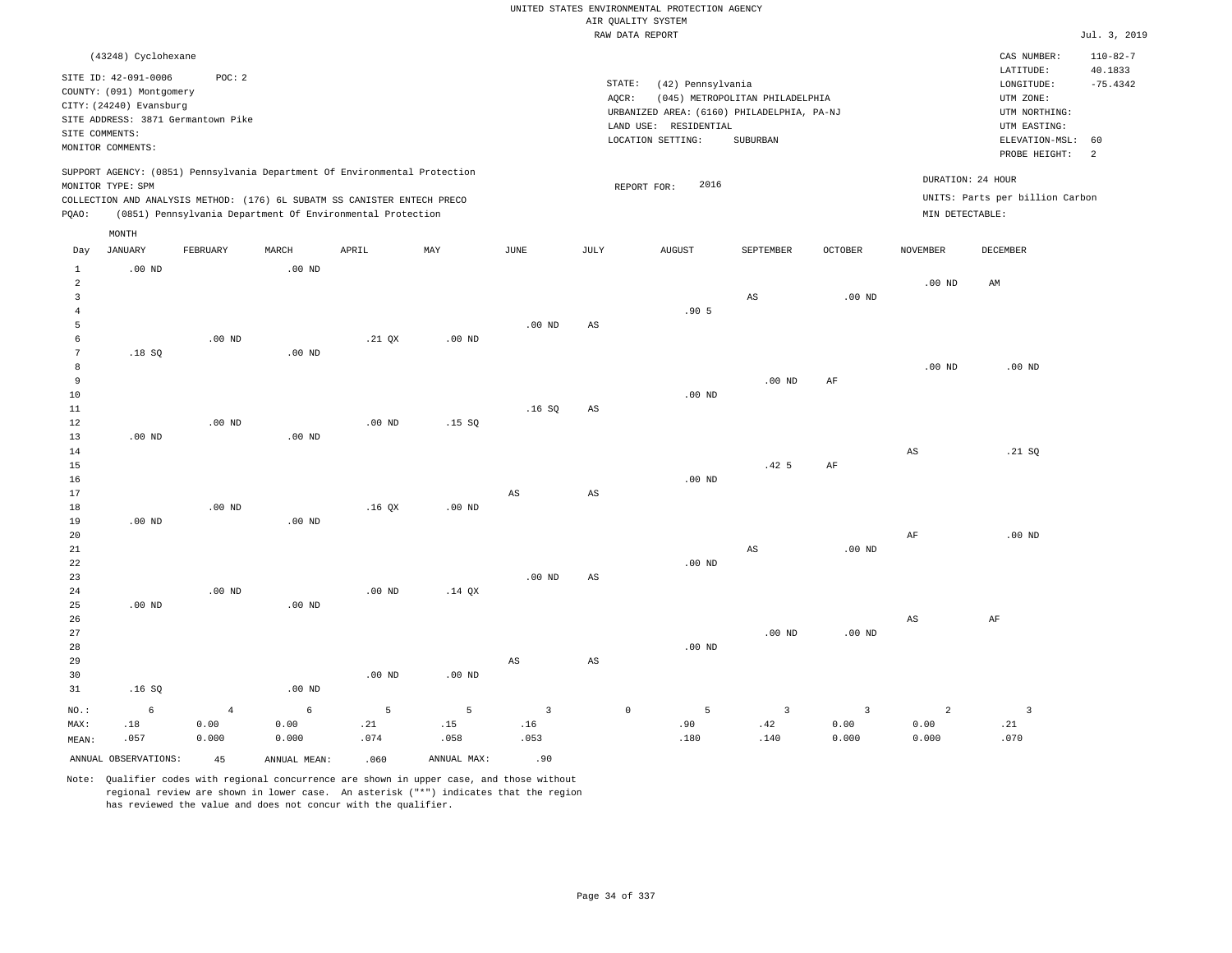|                         |                          |                                    |                   |                                                                            |                   |                   |                    | UNITED STATES ENVIRONMENTAL PROTECTION AGENCY |                                            |                |                   |                                 |                |
|-------------------------|--------------------------|------------------------------------|-------------------|----------------------------------------------------------------------------|-------------------|-------------------|--------------------|-----------------------------------------------|--------------------------------------------|----------------|-------------------|---------------------------------|----------------|
|                         |                          |                                    |                   |                                                                            |                   |                   | AIR QUALITY SYSTEM |                                               |                                            |                |                   |                                 |                |
|                         |                          |                                    |                   |                                                                            |                   |                   | RAW DATA REPORT    |                                               |                                            |                |                   |                                 | Jul. 3, 2019   |
|                         | (43248) Cyclohexane      |                                    |                   |                                                                            |                   |                   |                    |                                               |                                            |                |                   | CAS NUMBER:                     | $110 - 82 - 7$ |
|                         | SITE ID: 42-091-0006     | POC: 2                             |                   |                                                                            |                   |                   |                    |                                               |                                            |                |                   | LATITUDE:                       | 40.1833        |
|                         | COUNTY: (091) Montgomery |                                    |                   |                                                                            |                   |                   | STATE:             | (42) Pennsylvania                             |                                            |                |                   | LONGITUDE:                      | $-75.4342$     |
|                         | CITY: (24240) Evansburg  |                                    |                   |                                                                            |                   |                   | AQCR:              |                                               | (045) METROPOLITAN PHILADELPHIA            |                |                   | UTM ZONE:                       |                |
|                         |                          | SITE ADDRESS: 3871 Germantown Pike |                   |                                                                            |                   |                   |                    |                                               | URBANIZED AREA: (6160) PHILADELPHIA, PA-NJ |                |                   | UTM NORTHING:                   |                |
| SITE COMMENTS:          |                          |                                    |                   |                                                                            |                   |                   |                    | LAND USE: RESIDENTIAL<br>LOCATION SETTING:    | SUBURBAN                                   |                |                   | UTM EASTING:<br>ELEVATION-MSL:  | 60             |
|                         | MONITOR COMMENTS:        |                                    |                   |                                                                            |                   |                   |                    |                                               |                                            |                |                   | PROBE HEIGHT:                   | 2              |
|                         |                          |                                    |                   | SUPPORT AGENCY: (0851) Pennsylvania Department Of Environmental Protection |                   |                   |                    | 2017                                          |                                            |                |                   | DURATION: 24 HOUR               |                |
|                         | MONITOR TYPE: SPM        |                                    |                   | COLLECTION AND ANALYSIS METHOD: (176) 6L SUBATM SS CANISTER ENTECH PRECO   |                   |                   | REPORT FOR:        |                                               |                                            |                |                   | UNITS: Parts per billion Carbon |                |
| PQAO:                   |                          |                                    |                   | (0851) Pennsylvania Department Of Environmental Protection                 |                   |                   |                    |                                               |                                            |                | MIN DETECTABLE:   |                                 |                |
|                         | MONTH                    |                                    |                   |                                                                            |                   |                   |                    |                                               |                                            |                |                   |                                 |                |
| Day                     | <b>JANUARY</b>           | FEBRUARY                           | MARCH             | APRIL                                                                      | MAY               | <b>JUNE</b>       | <b>JULY</b>        | <b>AUGUST</b>                                 | SEPTEMBER                                  | <b>OCTOBER</b> | <b>NOVEMBER</b>   | DECEMBER                        |                |
| $\mathbf{1}$            | AS                       |                                    |                   | .00 <sub>ND</sub>                                                          | $.00$ ND          |                   |                    |                                               |                                            |                |                   |                                 |                |
| $\overline{a}$          |                          |                                    | .00 <sub>ND</sub> |                                                                            |                   |                   |                    |                                               |                                            |                |                   |                                 |                |
| $\overline{\mathbf{3}}$ |                          |                                    |                   |                                                                            |                   |                   |                    |                                               |                                            |                | .00 <sub>ND</sub> | .35 SQ                          |                |
| $\overline{4}$<br>5     |                          |                                    |                   |                                                                            |                   |                   |                    | AF                                            | $.00$ ND                                   | .27SQ          |                   |                                 |                |
| 6                       |                          | $.00$ ND                           |                   |                                                                            |                   | $.00$ ND          | $.00$ ND           |                                               |                                            |                |                   |                                 |                |
| $7\phantom{.0}$         | AS                       |                                    |                   | .00 <sub>ND</sub>                                                          | .00 <sub>ND</sub> |                   |                    |                                               |                                            |                |                   |                                 |                |
| 8                       |                          |                                    | $.00$ ND          |                                                                            |                   |                   |                    |                                               |                                            |                |                   |                                 |                |
| $\overline{9}$          |                          |                                    |                   |                                                                            |                   |                   |                    |                                               |                                            |                | .00 <sub>ND</sub> | .14 SQ                          |                |
| $10$                    |                          |                                    |                   |                                                                            |                   |                   |                    |                                               | $.00$ ND                                   | .23SQ          |                   |                                 |                |
| 11                      |                          |                                    |                   |                                                                            |                   |                   |                    | .16S                                          |                                            |                |                   |                                 |                |
| 12                      |                          | $.00$ ND                           |                   |                                                                            |                   | $.00$ ND          | $.00$ ND           |                                               |                                            |                |                   |                                 |                |
| 13                      | AF                       |                                    |                   | $.00$ ND                                                                   | $.00$ ND          |                   |                    |                                               |                                            |                |                   |                                 |                |
| 14<br>15                |                          |                                    | $.00$ ND          |                                                                            |                   |                   |                    |                                               |                                            |                | .22S              | .19S                            |                |
| 16                      |                          |                                    |                   |                                                                            |                   |                   |                    |                                               | .22SQ                                      | $.00$ ND       |                   |                                 |                |
| 17                      |                          |                                    |                   |                                                                            |                   |                   |                    | .20S                                          |                                            |                |                   |                                 |                |
| 18                      |                          | $.00$ ND                           |                   |                                                                            |                   | $.00$ ND          | .14 SQ             |                                               |                                            |                |                   |                                 |                |
| 19                      | .00 <sub>ND</sub>        |                                    |                   | $.00$ ND                                                                   | $.00$ ND          |                   |                    |                                               |                                            |                |                   |                                 |                |
| 20                      |                          |                                    | $.00$ ND          |                                                                            |                   |                   |                    |                                               |                                            |                |                   |                                 |                |
| 21                      |                          |                                    |                   |                                                                            |                   |                   |                    |                                               |                                            |                | .11 S0            | AF                              |                |
| 22                      |                          |                                    |                   |                                                                            |                   |                   |                    |                                               | .00 <sub>ND</sub>                          | $.00$ ND       |                   |                                 |                |
| 23<br>24                |                          | $.00$ ND                           |                   |                                                                            |                   | $.00$ ND          | $.00$ ND           | .10SQ                                         |                                            |                |                   |                                 |                |
| 25                      | $.00$ ND                 |                                    |                   | $.00$ ND                                                                   | .00 <sub>ND</sub> |                   |                    |                                               |                                            |                |                   |                                 |                |
| 26                      |                          |                                    | $.00$ ND          |                                                                            |                   |                   |                    |                                               |                                            |                |                   |                                 |                |
| 27                      |                          |                                    |                   |                                                                            |                   |                   |                    |                                               |                                            |                | .19SQ             | $.00$ ND                        |                |
| 28                      |                          |                                    |                   |                                                                            |                   |                   |                    |                                               | $.00$ ND                                   | .13S           |                   |                                 |                |
| 29                      |                          |                                    |                   |                                                                            |                   |                   |                    | $.00$ ND                                      |                                            |                |                   |                                 |                |
| 30                      |                          |                                    |                   |                                                                            |                   | .00 <sub>ND</sub> | .20S               |                                               |                                            |                |                   |                                 |                |
| 31                      | $_{\rm AS}$              |                                    |                   |                                                                            | $_{\rm AS}$       |                   |                    |                                               |                                            |                |                   |                                 |                |
| $NO.$ :                 | $\overline{2}$           | $\overline{4}$                     | 5                 | 5                                                                          | 5                 | 5                 | 5                  | $\overline{4}$                                | 5                                          | 5              | 5                 | $\overline{4}$                  |                |
| MAX:                    | 0.00                     | 0.00                               | 0.00              | 0.00                                                                       | 0.00              | 0.00              | .20                | .20                                           | .22                                        | .27            | .22               | .35                             |                |
| MEAN:                   | 0.000                    | 0.000                              | 0.000             | 0.000                                                                      | 0.000             | 0.000             | .068               | .115                                          | .044                                       | .126           | .104              | .170                            |                |
|                         | ANNUAL OBSERVATIONS:     | 54                                 | ANNUAL MEAN:      | .053                                                                       | ANNUAL MAX:       | .35               |                    |                                               |                                            |                |                   |                                 |                |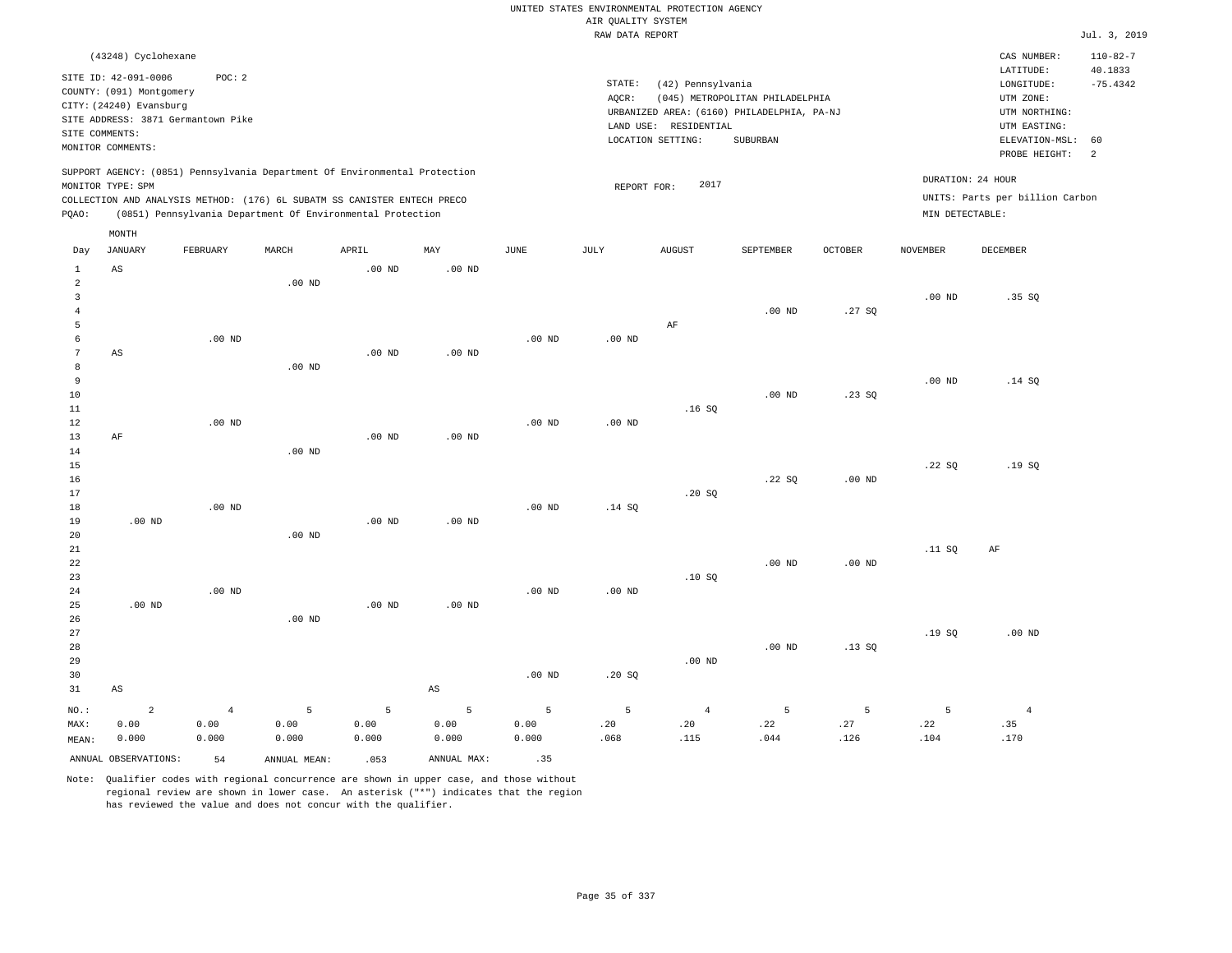|                                |                                                                                                 |                      |                   |                                                            |                   |                           |                                       | UNITED STATES ENVIRONMENTAL PROTECTION AGENCY |                                            |                   |                   |                                 |                           |
|--------------------------------|-------------------------------------------------------------------------------------------------|----------------------|-------------------|------------------------------------------------------------|-------------------|---------------------------|---------------------------------------|-----------------------------------------------|--------------------------------------------|-------------------|-------------------|---------------------------------|---------------------------|
|                                |                                                                                                 |                      |                   |                                                            |                   |                           | AIR QUALITY SYSTEM<br>RAW DATA REPORT |                                               |                                            |                   |                   |                                 | Jul. 3, 2019              |
|                                |                                                                                                 |                      |                   |                                                            |                   |                           |                                       |                                               |                                            |                   |                   |                                 |                           |
|                                | (43248) Cyclohexane                                                                             |                      |                   |                                                            |                   |                           |                                       |                                               |                                            |                   |                   | CAS NUMBER:<br>LATITUDE:        | $110 - 82 - 7$<br>40.1833 |
|                                | SITE ID: 42-091-0006<br>COUNTY: (091) Montgomery                                                | POC: 2               |                   |                                                            |                   |                           | STATE:                                | (42) Pennsylvania                             |                                            |                   |                   | LONGITUDE:                      | $-75.4342$                |
|                                | CITY: (24240) Evansburg                                                                         |                      |                   |                                                            |                   |                           | AQCR:                                 |                                               | (045) METROPOLITAN PHILADELPHIA            |                   |                   | UTM ZONE:                       |                           |
|                                | SITE ADDRESS: 3871 Germantown Pike                                                              |                      |                   |                                                            |                   |                           |                                       |                                               | URBANIZED AREA: (6160) PHILADELPHIA, PA-NJ |                   |                   | UTM NORTHING:                   |                           |
| SITE COMMENTS:                 |                                                                                                 |                      |                   |                                                            |                   |                           |                                       | LAND USE: RESIDENTIAL                         |                                            |                   |                   | UTM EASTING:                    |                           |
|                                | MONITOR COMMENTS:                                                                               |                      |                   |                                                            |                   |                           |                                       | LOCATION SETTING:                             | <b>SUBURBAN</b>                            |                   |                   | ELEVATION-MSL:<br>PROBE HEIGHT: | 60<br>2                   |
|                                | SUPPORT AGENCY: (0851) Pennsylvania Department Of Environmental Protection<br>MONITOR TYPE: SPM |                      |                   |                                                            |                   |                           | REPORT FOR:                           | 2018                                          |                                            |                   | DURATION: 24 HOUR |                                 |                           |
|                                | COLLECTION AND ANALYSIS METHOD: (176) 6L SUBATM SS CANISTER ENTECH PRECO                        |                      |                   |                                                            |                   |                           |                                       |                                               |                                            |                   |                   | UNITS: Parts per billion Carbon |                           |
| PQAO:                          |                                                                                                 |                      |                   | (0851) Pennsylvania Department Of Environmental Protection |                   |                           |                                       |                                               |                                            |                   |                   | MIN DETECTABLE: .24957          |                           |
|                                | MONTH                                                                                           |                      |                   |                                                            |                   |                           |                                       |                                               |                                            |                   |                   |                                 |                           |
| Day                            | JANUARY                                                                                         | FEBRUARY<br>$.00$ ND | MARCH             | APRIL                                                      | MAY               | JUNE<br>.00 <sub>ND</sub> | JULY<br>.00 <sub>ND</sub>             | <b>AUGUST</b>                                 | SEPTEMBER                                  | OCTOBER           | NOVEMBER          | DECEMBER                        |                           |
| $\mathbf{1}$<br>$\overline{a}$ | AO                                                                                              |                      |                   | .00 <sub>ND</sub>                                          | .00 <sub>ND</sub> |                           |                                       |                                               |                                            |                   |                   |                                 |                           |
| 3                              |                                                                                                 |                      | .00 <sub>ND</sub> |                                                            |                   |                           |                                       |                                               |                                            |                   |                   |                                 |                           |
| $\overline{4}$                 |                                                                                                 |                      |                   |                                                            |                   |                           |                                       |                                               |                                            |                   | .00 <sub>ND</sub> | .00 <sub>ND</sub>               |                           |
| 5                              |                                                                                                 |                      |                   |                                                            |                   |                           |                                       |                                               | $.00$ ND                                   | $.00$ ND          |                   |                                 |                           |
| 6                              |                                                                                                 |                      |                   |                                                            |                   |                           |                                       | .35S                                          |                                            |                   |                   |                                 |                           |
| 7                              |                                                                                                 | $.00$ ND             |                   |                                                            |                   | $.00$ ND                  | $.00$ ND                              |                                               |                                            |                   |                   |                                 |                           |
| 8                              | AF                                                                                              |                      |                   | .00 <sub>ND</sub>                                          | .00 <sub>ND</sub> |                           |                                       |                                               |                                            |                   |                   |                                 |                           |
| 9                              |                                                                                                 |                      | $.00$ ND          |                                                            |                   |                           |                                       |                                               |                                            |                   |                   |                                 |                           |
| 10<br>11                       |                                                                                                 |                      |                   |                                                            |                   |                           |                                       |                                               | .00 <sub>ND</sub>                          | $.00$ ND          | .00 <sub>ND</sub> | .30S                            |                           |
| 12                             |                                                                                                 |                      |                   |                                                            |                   |                           |                                       | $.00$ ND                                      |                                            |                   |                   |                                 |                           |
| 13                             |                                                                                                 | .00 <sub>ND</sub>    |                   |                                                            |                   | .00 <sub>ND</sub>         | .00 <sub>ND</sub>                     |                                               |                                            |                   |                   |                                 |                           |
| 14                             | $.00$ ND                                                                                        |                      |                   | .00 <sub>ND</sub>                                          | .00 <sub>ND</sub> |                           |                                       |                                               |                                            |                   |                   |                                 |                           |
| 15                             |                                                                                                 |                      | $.00$ ND          |                                                            |                   |                           |                                       |                                               |                                            |                   |                   |                                 |                           |
| 16                             |                                                                                                 |                      |                   |                                                            |                   |                           |                                       |                                               |                                            |                   | .00 <sub>ND</sub> | $.00$ ND                        |                           |
| 17                             |                                                                                                 |                      |                   |                                                            |                   |                           |                                       |                                               | $.00$ ND                                   | $.00$ ND          |                   |                                 |                           |
| 18                             |                                                                                                 |                      |                   |                                                            |                   |                           |                                       | .00 <sub>ND</sub>                             |                                            |                   |                   |                                 |                           |
| 19<br>20                       | .00 <sub>ND</sub>                                                                               | $.00$ ND             |                   | $.00$ ND                                                   | $.00$ ND          | $.00$ ND                  | $.00$ ND                              |                                               |                                            |                   |                   |                                 |                           |
| 21                             |                                                                                                 |                      | $.00$ ND          |                                                            |                   |                           |                                       |                                               |                                            |                   |                   |                                 |                           |
| 22                             |                                                                                                 |                      |                   |                                                            |                   |                           |                                       |                                               |                                            |                   | $\rm AF$          | $.00$ ND                        |                           |
| 23                             |                                                                                                 |                      |                   |                                                            |                   |                           |                                       |                                               | AS                                         | $.00$ ND          |                   |                                 |                           |
| 24                             |                                                                                                 |                      |                   |                                                            |                   |                           |                                       | $.00$ ND                                      |                                            |                   |                   |                                 |                           |
| 25                             |                                                                                                 | $.00$ ND             |                   |                                                            |                   | .00 <sub>ND</sub>         | .00 <sub>ND</sub>                     |                                               |                                            |                   |                   |                                 |                           |
| 26                             | $.00$ ND                                                                                        |                      |                   | $.00$ ND                                                   | $.00$ ND          |                           |                                       |                                               |                                            |                   |                   |                                 |                           |
| 27                             |                                                                                                 |                      | .00 <sub>ND</sub> |                                                            |                   |                           |                                       |                                               |                                            |                   |                   |                                 |                           |
| 28<br>29                       |                                                                                                 |                      |                   |                                                            |                   |                           |                                       |                                               | .36SQ                                      |                   | .00 <sub>ND</sub> | $.00$ ND                        |                           |
| 30                             |                                                                                                 |                      |                   |                                                            |                   |                           |                                       | .00 <sub>ND</sub>                             |                                            | .00 <sub>ND</sub> |                   |                                 |                           |
| 31                             |                                                                                                 |                      |                   |                                                            |                   |                           | .00 <sub>ND</sub>                     |                                               |                                            |                   |                   |                                 |                           |
|                                |                                                                                                 |                      |                   |                                                            |                   |                           |                                       |                                               |                                            |                   |                   |                                 |                           |
| NO.:                           | 3                                                                                               | 5                    | 5                 | 5                                                          | 5                 | 5                         | $\epsilon$                            | 5                                             | $\overline{4}$                             | 5                 | $\overline{4}$    | 5                               |                           |
| MAX:<br>MEAN:                  | 0.00<br>0.000                                                                                   | 0.00<br>0.000        | 0.00<br>0.000     | 0.00<br>0.000                                              | 0.00<br>0.000     | 0.00<br>0.000             | 0.00<br>0.000                         | .35<br>.070                                   | .36<br>.090                                | 0.00<br>0.000     | 0.00<br>0.000     | .30<br>.060                     |                           |
|                                |                                                                                                 |                      |                   |                                                            |                   |                           |                                       |                                               |                                            |                   |                   |                                 |                           |
|                                | ANNUAL OBSERVATIONS:                                                                            | 57                   | ANNUAL MEAN:      | .018                                                       | ANNUAL MAX:       | .36                       |                                       |                                               |                                            |                   |                   |                                 |                           |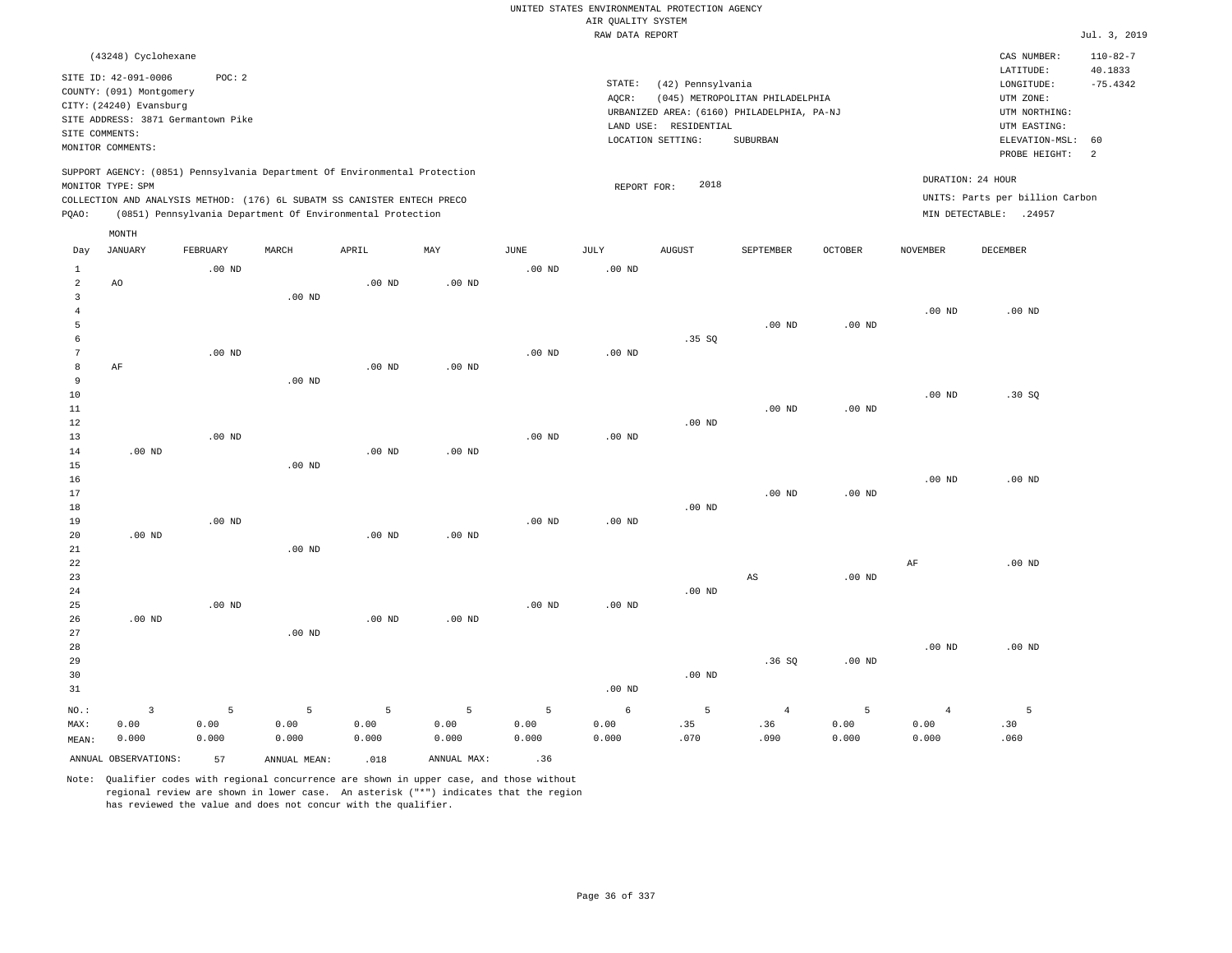|                   |                          |                                    |                                                                            |                   |                   |                   | UNITED STATES ENVIRONMENTAL PROTECTION AGENCY |                       |                                            |                        |                   |                                 |                            |
|-------------------|--------------------------|------------------------------------|----------------------------------------------------------------------------|-------------------|-------------------|-------------------|-----------------------------------------------|-----------------------|--------------------------------------------|------------------------|-------------------|---------------------------------|----------------------------|
|                   |                          |                                    |                                                                            |                   |                   |                   | AIR QUALITY SYSTEM                            |                       |                                            |                        |                   |                                 |                            |
|                   |                          |                                    |                                                                            |                   |                   |                   | RAW DATA REPORT                               |                       |                                            |                        |                   |                                 | Jul. 3, 2019               |
|                   |                          | (43372) Methyl tert-butyl ether    |                                                                            |                   |                   |                   |                                               |                       |                                            |                        |                   | CAS NUMBER:<br>LATITUDE:        | $1634 - 04 - 4$<br>40.1833 |
|                   | SITE ID: 42-091-0006     | POC: 2                             |                                                                            |                   |                   |                   | STATE:                                        | (42) Pennsylvania     |                                            |                        |                   | $\texttt{LONGITUDE}$ :          | $-75.4342$                 |
|                   | COUNTY: (091) Montgomery |                                    |                                                                            |                   |                   |                   | AOCR:                                         |                       | (045) METROPOLITAN PHILADELPHIA            |                        |                   | UTM ZONE:                       |                            |
|                   | CITY: (24240) Evansburg  |                                    |                                                                            |                   |                   |                   |                                               |                       | URBANIZED AREA: (6160) PHILADELPHIA, PA-NJ |                        |                   | UTM NORTHING:                   |                            |
|                   |                          | SITE ADDRESS: 3871 Germantown Pike |                                                                            |                   |                   |                   |                                               | LAND USE: RESIDENTIAL |                                            |                        |                   | UTM EASTING:                    |                            |
|                   | SITE COMMENTS:           |                                    |                                                                            |                   |                   |                   |                                               | LOCATION SETTING:     | SUBURBAN                                   |                        |                   | ELEVATION-MSL:                  | 60                         |
|                   | MONITOR COMMENTS:        |                                    |                                                                            |                   |                   |                   |                                               |                       |                                            |                        |                   | PROBE HEIGHT:                   | 2                          |
|                   |                          |                                    | SUPPORT AGENCY: (0851) Pennsylvania Department Of Environmental Protection |                   |                   |                   |                                               |                       |                                            |                        |                   | DURATION: 24 HOUR               |                            |
|                   | MONITOR TYPE: SPM        |                                    |                                                                            |                   |                   |                   | REPORT FOR:                                   | 2013                  |                                            |                        |                   |                                 |                            |
|                   |                          |                                    | COLLECTION AND ANALYSIS METHOD: (176) 6L SUBATM SS CANISTER ENTECH PRECO   |                   |                   |                   |                                               |                       |                                            |                        |                   | UNITS: Parts per billion Carbon |                            |
| PQAO:             |                          |                                    | (0851) Pennsylvania Department Of Environmental Protection                 |                   |                   |                   |                                               |                       |                                            |                        |                   | MIN DETECTABLE:                 |                            |
|                   | MONTH                    |                                    |                                                                            |                   |                   |                   |                                               |                       |                                            |                        |                   |                                 |                            |
| Day               | <b>JANUARY</b>           | FEBRUARY                           | MARCH                                                                      | APRIL             | MAY               | <b>JUNE</b>       | JULY                                          | <b>AUGUST</b>         | SEPTEMBER                                  | OCTOBER                | <b>NOVEMBER</b>   | <b>DECEMBER</b>                 |                            |
| $\mathbf{1}$<br>2 |                          |                                    |                                                                            |                   |                   |                   |                                               | $.00$ ND              | $.00$ ND                                   | $.00$ ND               |                   |                                 |                            |
| 3                 |                          | $\rm{AF}$                          |                                                                            |                   |                   | $.00$ ND          | $.00$ ND                                      |                       |                                            |                        |                   |                                 |                            |
| $\overline{4}$    | $.00$ ND                 |                                    |                                                                            | $.00$ ND          | $.00$ ND          |                   |                                               |                       |                                            |                        |                   |                                 |                            |
| 5                 |                          |                                    | $.00$ ND                                                                   |                   |                   |                   |                                               |                       |                                            |                        |                   |                                 |                            |
| 6                 |                          |                                    |                                                                            |                   |                   |                   |                                               |                       |                                            |                        | .00 <sub>ND</sub> | $.00$ ND                        |                            |
| 7                 |                          |                                    |                                                                            |                   |                   |                   |                                               |                       | $.00$ ND                                   | $.00$ ND               |                   |                                 |                            |
| 8                 |                          |                                    |                                                                            |                   |                   |                   |                                               | $.00$ ND              |                                            |                        |                   |                                 |                            |
| 9                 |                          | $\rm{AF}$                          |                                                                            |                   |                   | $.00$ ND          | $.00$ ND                                      |                       |                                            |                        |                   |                                 |                            |
| 10                | $.00$ ND                 |                                    |                                                                            | $.00$ ND          | $.00$ ND          |                   |                                               |                       |                                            |                        |                   |                                 |                            |
| 11                |                          |                                    | $.00$ ND                                                                   |                   |                   |                   |                                               |                       |                                            |                        |                   |                                 |                            |
| 12                |                          |                                    |                                                                            |                   |                   |                   |                                               |                       |                                            |                        | AF                | AF                              |                            |
| 13                |                          |                                    |                                                                            |                   |                   |                   |                                               |                       | $.00$ ND                                   | $.00$ ND               |                   |                                 |                            |
| 14                |                          |                                    |                                                                            |                   |                   |                   |                                               | AF                    |                                            |                        |                   |                                 |                            |
| 15                |                          | $.00$ ND                           |                                                                            |                   |                   | .00 <sub>ND</sub> | .00 <sub>ND</sub>                             |                       |                                            |                        |                   |                                 |                            |
| 16                | AF                       |                                    |                                                                            | .00 <sub>ND</sub> | .00 <sub>ND</sub> |                   |                                               |                       |                                            |                        |                   |                                 |                            |
| 17                |                          |                                    | $.00$ ND                                                                   |                   |                   |                   |                                               |                       |                                            |                        |                   |                                 |                            |
| 18                |                          |                                    |                                                                            |                   |                   |                   |                                               |                       |                                            |                        | .00 <sub>ND</sub> | AF                              |                            |
| 19                |                          |                                    |                                                                            |                   |                   |                   |                                               |                       | $.00$ ND                                   | $.00$ ND               |                   |                                 |                            |
| 20                |                          |                                    |                                                                            |                   |                   |                   |                                               | AF                    |                                            |                        |                   |                                 |                            |
| 21                |                          | $.00$ ND                           |                                                                            |                   |                   | $.00$ ND          | .00 <sub>ND</sub>                             |                       |                                            |                        |                   |                                 |                            |
| 22                | AF                       |                                    |                                                                            | .00 <sub>ND</sub> | .00 <sub>ND</sub> |                   |                                               |                       |                                            |                        |                   |                                 |                            |
| 23                |                          |                                    | $.00$ ND                                                                   |                   |                   |                   |                                               |                       |                                            |                        |                   |                                 |                            |
| 24                |                          |                                    |                                                                            |                   |                   |                   |                                               |                       |                                            |                        | .00 <sub>ND</sub> | $.00$ ND                        |                            |
| 25                |                          |                                    |                                                                            |                   |                   |                   |                                               |                       | $.00$ ND                                   | $\mathbb{A}\mathbb{S}$ |                   |                                 |                            |
| 26                |                          |                                    |                                                                            |                   |                   |                   |                                               | AF                    |                                            |                        |                   |                                 |                            |

.00 ND

5 0.00 0.000

ANNUAL OBSERVATIONS: 48 ANNUAL MEAN: 0.000 ANNUAL MAX: 0.00

.00 ND

5 0.00 0.000

.00 ND

5 0.00 0.000

.00 ND

5 0.00 0.000

AS

2 0.00 0.000

.00 ND

3 0.00 0.000

NO.: MAX: MEAN:

.00 ND

5 0.00 0.000

2 0.00 0.000

.00 ND

5 0.00 0.000

5 0.00 0.000

AF

3 0.00 0.000

.00 ND

3 0.00 0.000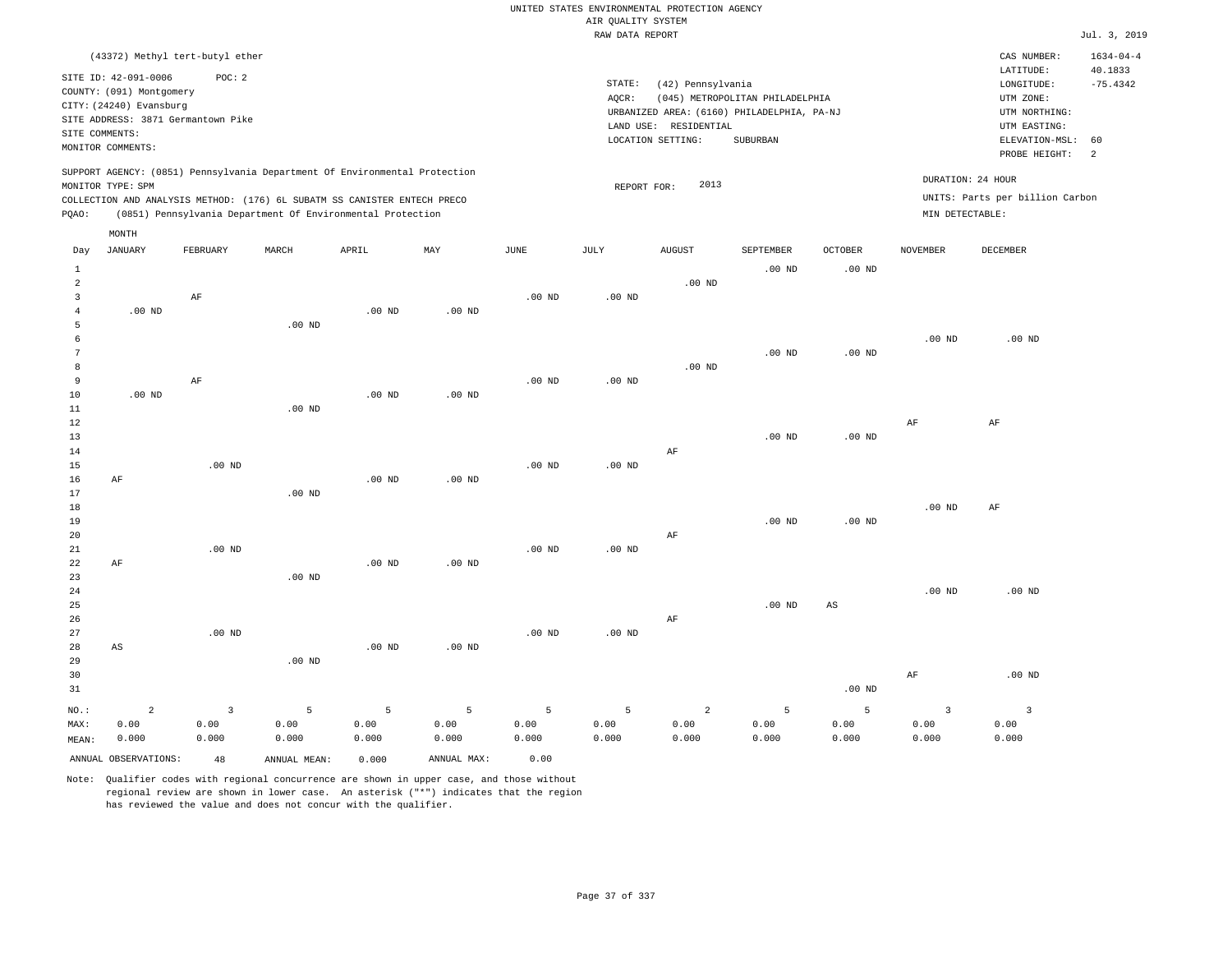|                 |                          |                                    |                   |                                                                                                                                        |                           |                   |                    | UNITED STATES ENVIRONMENTAL PROTECTION AGENCY |                                            |                |                   |                                 |                 |
|-----------------|--------------------------|------------------------------------|-------------------|----------------------------------------------------------------------------------------------------------------------------------------|---------------------------|-------------------|--------------------|-----------------------------------------------|--------------------------------------------|----------------|-------------------|---------------------------------|-----------------|
|                 |                          |                                    |                   |                                                                                                                                        |                           |                   | AIR QUALITY SYSTEM |                                               |                                            |                |                   |                                 |                 |
|                 |                          |                                    |                   |                                                                                                                                        |                           |                   | RAW DATA REPORT    |                                               |                                            |                |                   |                                 | Jul. 3, 2019    |
|                 |                          | (43372) Methyl tert-butyl ether    |                   |                                                                                                                                        |                           |                   |                    |                                               |                                            |                |                   | CAS NUMBER:                     | $1634 - 04 - 4$ |
|                 | SITE ID: 42-091-0006     | POC: 2                             |                   |                                                                                                                                        |                           |                   |                    |                                               |                                            |                |                   | LATITUDE:                       | 40.1833         |
|                 | COUNTY: (091) Montgomery |                                    |                   |                                                                                                                                        |                           |                   | STATE:             | (42) Pennsylvania                             |                                            |                |                   | $\texttt{LONGITUDE}$ :          | $-75.4342$      |
|                 | CITY: (24240) Evansburg  |                                    |                   |                                                                                                                                        |                           |                   | AQCR:              |                                               | (045) METROPOLITAN PHILADELPHIA            |                |                   | UTM ZONE:                       |                 |
|                 |                          | SITE ADDRESS: 3871 Germantown Pike |                   |                                                                                                                                        |                           |                   |                    |                                               | URBANIZED AREA: (6160) PHILADELPHIA, PA-NJ |                |                   | UTM NORTHING:                   |                 |
| SITE COMMENTS:  |                          |                                    |                   |                                                                                                                                        |                           |                   |                    | LAND USE: RESIDENTIAL                         |                                            |                |                   | UTM EASTING:                    |                 |
|                 | MONITOR COMMENTS:        |                                    |                   |                                                                                                                                        |                           |                   |                    | LOCATION SETTING:                             | SUBURBAN                                   |                |                   | ELEVATION-MSL:<br>PROBE HEIGHT: | 60<br>2         |
|                 |                          |                                    |                   | SUPPORT AGENCY: (0851) Pennsylvania Department Of Environmental Protection                                                             |                           |                   |                    |                                               |                                            |                |                   | DURATION: 24 HOUR               |                 |
|                 | MONITOR TYPE: SPM        |                                    |                   |                                                                                                                                        |                           |                   | REPORT FOR:        | 2014                                          |                                            |                |                   |                                 |                 |
| PQAO:           |                          |                                    |                   | COLLECTION AND ANALYSIS METHOD: (176) 6L SUBATM SS CANISTER ENTECH PRECO<br>(0851) Pennsylvania Department Of Environmental Protection |                           |                   |                    |                                               |                                            |                | MIN DETECTABLE:   | UNITS: Parts per billion Carbon |                 |
|                 | MONTH                    |                                    |                   |                                                                                                                                        |                           |                   |                    |                                               |                                            |                |                   |                                 |                 |
| Day             | <b>JANUARY</b>           | FEBRUARY                           | MARCH             | APRIL                                                                                                                                  | $\ensuremath{\text{MAX}}$ | $_{\rm JUNE}$     | JULY               | <b>AUGUST</b>                                 | SEPTEMBER                                  | <b>OCTOBER</b> | <b>NOVEMBER</b>   | DECEMBER                        |                 |
| <sup>1</sup>    |                          |                                    |                   |                                                                                                                                        |                           |                   |                    |                                               |                                            |                | .00 <sub>ND</sub> | $.00$ ND                        |                 |
| $\overline{a}$  |                          |                                    |                   |                                                                                                                                        |                           |                   |                    |                                               | $.00$ ND                                   | $.00$ ND       |                   |                                 |                 |
| $\overline{3}$  |                          |                                    |                   |                                                                                                                                        |                           |                   |                    | $.00$ ND                                      |                                            |                |                   |                                 |                 |
| $\overline{4}$  |                          | $\rm AF$                           |                   |                                                                                                                                        |                           | .00 <sub>ND</sub> | .00 <sub>ND</sub>  |                                               |                                            |                |                   |                                 |                 |
| 5               | AF                       |                                    |                   | $.00$ ND                                                                                                                               | $.00$ ND                  |                   |                    |                                               |                                            |                |                   |                                 |                 |
| 6               |                          |                                    | $.00$ ND          |                                                                                                                                        |                           |                   |                    |                                               |                                            |                |                   |                                 |                 |
| $7\phantom{.0}$ |                          |                                    |                   |                                                                                                                                        |                           |                   |                    |                                               |                                            |                | $\rm AF$          | $.00$ ND                        |                 |
| 8               |                          |                                    |                   |                                                                                                                                        |                           |                   |                    |                                               | .00 <sub>ND</sub>                          | $.00$ ND       |                   |                                 |                 |
| 9               |                          |                                    |                   |                                                                                                                                        |                           |                   |                    | $.00$ ND                                      |                                            |                |                   |                                 |                 |
| $10$            |                          | $\mathbb{A}\mathbb{S}$             |                   |                                                                                                                                        |                           | .00 <sub>ND</sub> | .00 <sub>ND</sub>  |                                               |                                            |                |                   |                                 |                 |
| $1\,1$<br>12    | $.00$ ND                 |                                    | $.00$ ND          | AF                                                                                                                                     | .00 <sub>ND</sub>         |                   |                    |                                               |                                            |                |                   |                                 |                 |
| 13              |                          |                                    |                   |                                                                                                                                        |                           |                   |                    |                                               |                                            |                | .00 <sub>ND</sub> | $.00$ ND                        |                 |
| 14              |                          |                                    |                   |                                                                                                                                        |                           |                   |                    |                                               | $.00$ ND                                   | $.00$ ND       |                   |                                 |                 |
| 15              |                          |                                    |                   |                                                                                                                                        |                           |                   |                    | $.00$ ND                                      |                                            |                |                   |                                 |                 |
| 16              |                          | $.00$ ND                           |                   |                                                                                                                                        |                           | $.00$ ND          | $.00$ ND           |                                               |                                            |                |                   |                                 |                 |
| 17              | $.00$ ND                 |                                    |                   | $.00$ ND                                                                                                                               | $.00$ ND                  |                   |                    |                                               |                                            |                |                   |                                 |                 |
| 18              |                          |                                    | $.00$ ND          |                                                                                                                                        |                           |                   |                    |                                               |                                            |                |                   |                                 |                 |
| 19              |                          |                                    |                   |                                                                                                                                        |                           |                   |                    |                                               |                                            |                | .00 <sub>ND</sub> | .00 <sub>ND</sub>               |                 |
| 20              |                          |                                    |                   |                                                                                                                                        |                           |                   |                    |                                               | $.00$ ND                                   | $.00$ ND       |                   |                                 |                 |
| 21              |                          |                                    |                   |                                                                                                                                        |                           |                   |                    | $.00$ ND                                      |                                            |                |                   |                                 |                 |
| 22              |                          | $.00$ ND                           |                   |                                                                                                                                        |                           | $.00$ ND          | $.00$ ND           |                                               |                                            |                |                   |                                 |                 |
| 23              | AS                       |                                    |                   | $.00$ ND                                                                                                                               | $.00$ ND                  |                   |                    |                                               |                                            |                |                   |                                 |                 |
| 24              |                          |                                    | $.00$ ND          |                                                                                                                                        |                           |                   |                    |                                               |                                            |                |                   |                                 |                 |
| 25              |                          |                                    |                   |                                                                                                                                        |                           |                   |                    |                                               |                                            |                | .00 <sub>ND</sub> | $.00$ ND                        |                 |
| 26              |                          |                                    |                   |                                                                                                                                        |                           |                   |                    |                                               | $.00$ ND                                   | $.00$ ND       |                   |                                 |                 |
| 27              |                          |                                    |                   |                                                                                                                                        |                           |                   |                    | .00 <sub>ND</sub>                             |                                            |                |                   |                                 |                 |
| 28              |                          | $\mathbb{A}\mathbb{S}$             |                   |                                                                                                                                        |                           | .00 <sub>ND</sub> | .00 <sub>ND</sub>  |                                               |                                            |                |                   |                                 |                 |
| 29              | $\mathbb{A}\mathbb{S}$   |                                    |                   | .00 <sub>ND</sub>                                                                                                                      | .00 <sub>ND</sub>         |                   |                    |                                               |                                            |                |                   |                                 |                 |
| 30              |                          |                                    | .00 <sub>ND</sub> |                                                                                                                                        |                           |                   |                    |                                               |                                            |                |                   |                                 |                 |
| 31              |                          |                                    |                   |                                                                                                                                        |                           |                   |                    |                                               |                                            |                |                   | $.00$ ND                        |                 |
| NO.:            | $\overline{a}$           | $\overline{a}$                     | $\overline{5}$    | $\overline{4}$                                                                                                                         | $\overline{5}$            | 5                 | 5                  | 5                                             | 5                                          | 5              | $\overline{4}$    | 6                               |                 |
| MAX:            | 0.00                     | 0.00                               | 0.00              | 0.00                                                                                                                                   | 0.00                      | 0.00              | 0.00               | 0.00                                          | 0.00                                       | 0.00           | 0.00              | 0.00                            |                 |
| MEAN:           | 0.000                    | 0.000                              | 0.000             | 0.000                                                                                                                                  | 0.000                     | 0.000             | 0.000              | 0.000                                         | 0.000                                      | 0.000          | 0.000             | 0.000                           |                 |
|                 |                          |                                    |                   |                                                                                                                                        |                           |                   |                    |                                               |                                            |                |                   |                                 |                 |

ANNUAL OBSERVATIONS: 53 ANNUAL MEAN: 0.000 ANNUAL MAX: 0.00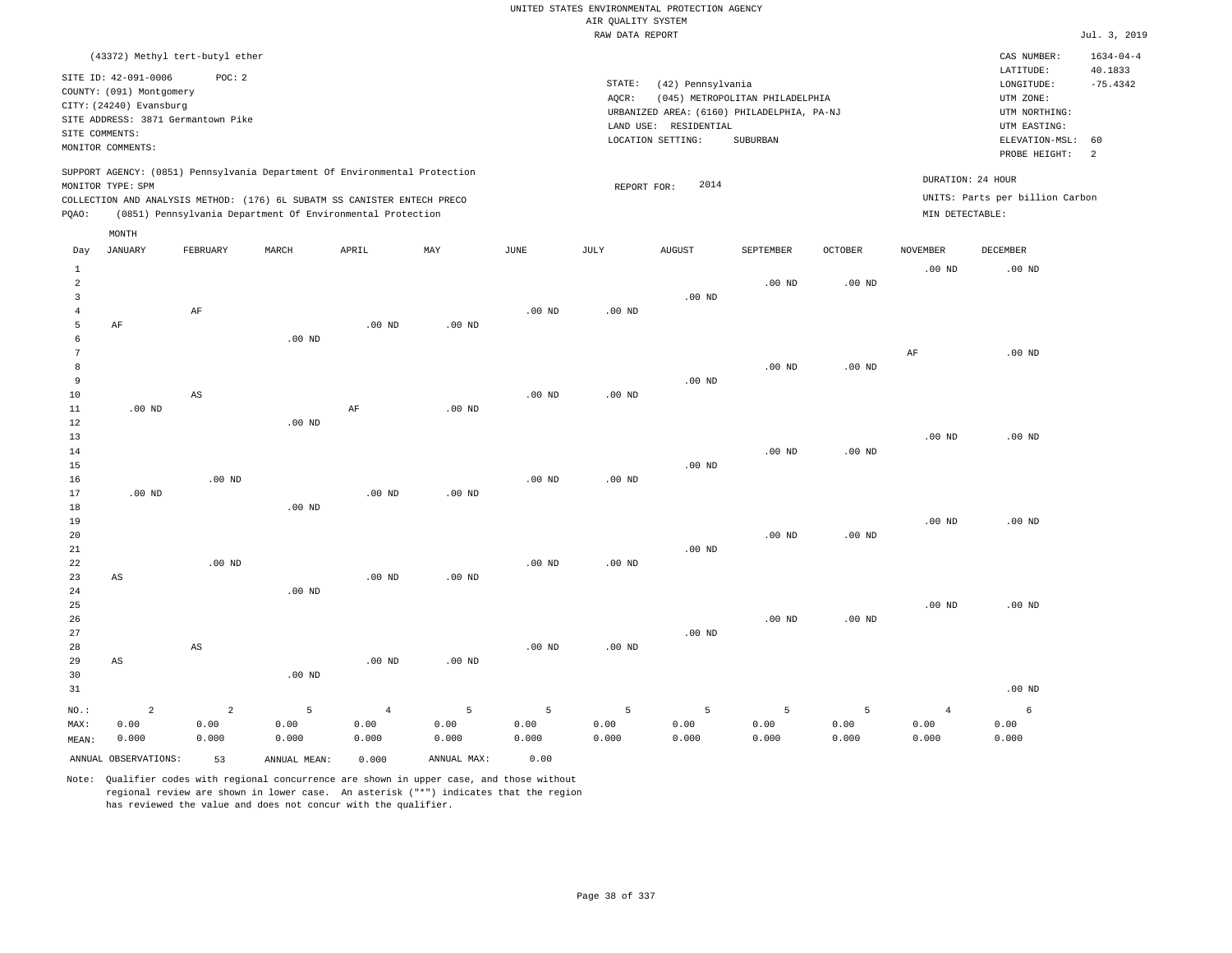|                                  |                          |                                                                            |                   |                   |                |                   |                    | UNITED STATES ENVIRONMENTAL PROTECTION AGENCY |                                            |                   |                   |                                 |                 |
|----------------------------------|--------------------------|----------------------------------------------------------------------------|-------------------|-------------------|----------------|-------------------|--------------------|-----------------------------------------------|--------------------------------------------|-------------------|-------------------|---------------------------------|-----------------|
|                                  |                          |                                                                            |                   |                   |                |                   | AIR QUALITY SYSTEM |                                               |                                            |                   |                   |                                 |                 |
|                                  |                          |                                                                            |                   |                   |                |                   | RAW DATA REPORT    |                                               |                                            |                   |                   |                                 | Jul. 3, 2019    |
|                                  |                          | (43372) Methyl tert-butyl ether                                            |                   |                   |                |                   |                    |                                               |                                            |                   |                   | CAS NUMBER:                     | $1634 - 04 - 4$ |
|                                  | SITE ID: 42-091-0006     | POC: 2                                                                     |                   |                   |                |                   |                    |                                               |                                            |                   |                   | LATITUDE:                       | 40.1833         |
|                                  | COUNTY: (091) Montgomery |                                                                            |                   |                   |                |                   | STATE:             | (42) Pennsylvania                             |                                            |                   |                   | LONGITUDE:                      | $-75.4342$      |
|                                  | CITY: (24240) Evansburg  |                                                                            |                   |                   |                |                   | AQCR:              |                                               | (045) METROPOLITAN PHILADELPHIA            |                   |                   | UTM ZONE:                       |                 |
|                                  |                          | SITE ADDRESS: 3871 Germantown Pike                                         |                   |                   |                |                   |                    | LAND USE: RESIDENTIAL                         | URBANIZED AREA: (6160) PHILADELPHIA, PA-NJ |                   |                   | UTM NORTHING:<br>UTM EASTING:   |                 |
| SITE COMMENTS:                   |                          |                                                                            |                   |                   |                |                   |                    | LOCATION SETTING:                             | SUBURBAN                                   |                   |                   | ELEVATION-MSL:                  | 60              |
|                                  | MONITOR COMMENTS:        |                                                                            |                   |                   |                |                   |                    |                                               |                                            |                   |                   | PROBE HEIGHT:                   | $\overline{2}$  |
|                                  | MONITOR TYPE: SPM        | SUPPORT AGENCY: (0851) Pennsylvania Department Of Environmental Protection |                   |                   |                |                   |                    | 2015                                          |                                            |                   |                   | DURATION: 24 HOUR               |                 |
|                                  |                          | COLLECTION AND ANALYSIS METHOD: (176) 6L SUBATM SS CANISTER ENTECH PRECO   |                   |                   |                |                   | REPORT FOR:        |                                               |                                            |                   |                   | UNITS: Parts per billion Carbon |                 |
| PQAO:                            |                          | (0851) Pennsylvania Department Of Environmental Protection                 |                   |                   |                |                   |                    |                                               |                                            |                   | MIN DETECTABLE:   |                                 |                 |
|                                  | MONTH                    |                                                                            |                   |                   |                |                   |                    |                                               |                                            |                   |                   |                                 |                 |
| Day                              | <b>JANUARY</b>           | FEBRUARY                                                                   | MARCH             | APRIL             | MAY            | JUNE              | JULY               | <b>AUGUST</b>                                 | SEPTEMBER                                  | OCTOBER           | <b>NOVEMBER</b>   | DECEMBER                        |                 |
| $\mathbf{1}$                     |                          |                                                                            | $.00$ ND          |                   |                |                   |                    |                                               |                                            |                   |                   |                                 |                 |
| $\overline{a}$                   |                          |                                                                            |                   |                   |                |                   |                    |                                               |                                            |                   | .00 <sub>ND</sub> | $.00$ ND                        |                 |
| $\overline{3}$<br>$\overline{4}$ |                          |                                                                            |                   |                   |                |                   |                    | $.00$ ND                                      | $.00$ ND                                   | $.00$ ND          |                   |                                 |                 |
| 5                                |                          | $.00$ ND                                                                   |                   |                   |                | $.00$ ND          | $.00$ ND           |                                               |                                            |                   |                   |                                 |                 |
| $\epsilon$                       | $.00$ ND                 |                                                                            |                   | .00 <sub>ND</sub> | $.00$ ND       |                   |                    |                                               |                                            |                   |                   |                                 |                 |
| 7                                |                          |                                                                            | $.00$ ND          |                   |                |                   |                    |                                               |                                            |                   |                   |                                 |                 |
| $^{\rm 8}$                       |                          |                                                                            |                   |                   |                |                   |                    |                                               |                                            |                   | .00 <sub>ND</sub> | $.00$ ND                        |                 |
| 9                                |                          |                                                                            |                   |                   |                |                   |                    |                                               | AS                                         | $.00$ ND          |                   |                                 |                 |
| 10                               |                          |                                                                            |                   |                   |                |                   |                    | $.00$ ND                                      |                                            |                   |                   |                                 |                 |
| 11                               |                          | $.00$ ND                                                                   |                   |                   |                | $.00$ ND          | $.00$ ND           |                                               |                                            |                   |                   |                                 |                 |
| 12                               | $.00$ ND                 |                                                                            |                   | .00 <sub>ND</sub> | $.00$ ND       |                   |                    |                                               |                                            |                   |                   |                                 |                 |
| 13                               |                          |                                                                            | $.00$ ND          |                   |                |                   |                    |                                               |                                            |                   |                   |                                 |                 |
| $1\,4$                           |                          |                                                                            |                   |                   |                |                   |                    |                                               |                                            |                   | $.00$ ND          | $.00$ ND                        |                 |
| 15                               |                          |                                                                            |                   |                   |                |                   |                    |                                               | $.00$ ND                                   | $.00$ ND          |                   |                                 |                 |
| 16                               |                          |                                                                            |                   |                   |                |                   |                    | $.00$ ND                                      |                                            |                   |                   |                                 |                 |
| 17<br>18                         | $.00$ ND                 | AF                                                                         |                   | $.00$ ND          | $.00$ ND       | .00 <sub>ND</sub> | .00 <sub>ND</sub>  |                                               |                                            |                   |                   |                                 |                 |
| 19                               |                          |                                                                            | $.00$ ND          |                   |                |                   |                    |                                               |                                            |                   |                   |                                 |                 |
| 20                               |                          |                                                                            |                   |                   |                |                   |                    |                                               |                                            |                   | $.00$ ND          | $.00$ ND                        |                 |
| 21                               |                          |                                                                            |                   |                   |                |                   |                    |                                               | $.00$ ND                                   | .00 <sub>ND</sub> |                   |                                 |                 |
| 22                               |                          |                                                                            |                   |                   |                |                   |                    | .00 <sub>ND</sub>                             |                                            |                   |                   |                                 |                 |
| 23                               |                          | $\mathbb{A}\mathbb{S}$                                                     |                   |                   |                | $.00$ ND          | $.00$ ND           |                                               |                                            |                   |                   |                                 |                 |
| 24                               | .00 <sub>ND</sub>        |                                                                            |                   | .00 <sub>ND</sub> | $.00$ ND       |                   |                    |                                               |                                            |                   |                   |                                 |                 |
| 25                               |                          |                                                                            | .00 <sub>ND</sub> |                   |                |                   |                    |                                               |                                            |                   |                   |                                 |                 |
| 26                               |                          |                                                                            |                   |                   |                |                   |                    |                                               |                                            |                   | .00 <sub>ND</sub> | $.00$ ND                        |                 |
| 27                               |                          |                                                                            |                   |                   |                |                   |                    |                                               | $.00$ ND                                   | $.00$ ND          |                   |                                 |                 |
| 28                               |                          |                                                                            |                   |                   |                |                   |                    | $.00$ ND                                      |                                            |                   |                   |                                 |                 |
| 29                               |                          |                                                                            |                   |                   |                | $.00$ ND          | $.00$ ND           |                                               |                                            |                   |                   |                                 |                 |
| 30<br>31                         | $.00$ ND                 |                                                                            | .00 <sub>ND</sub> | $.00$ ND          | $.00$ ND       |                   |                    |                                               |                                            |                   |                   |                                 |                 |
| NO.:                             | 5                        | $\overline{a}$                                                             | $\epsilon$        | 5                 | $\overline{5}$ | 5                 | 5                  | 5                                             | $\overline{4}$                             | 5                 | 5                 | $\overline{5}$                  |                 |
| MAX:                             | 0.00                     | 0.00                                                                       | 0.00              | 0.00              | 0.00           | 0.00              | 0.00               | 0.00                                          | 0.00                                       | 0.00              | 0.00              | 0.00                            |                 |
| MEAN:                            | 0.000                    | 0.000                                                                      | 0.000             | 0.000             | 0.000          | 0.000             | 0.000              | 0.000                                         | 0.000                                      | 0.000             | 0.000             | 0.000                           |                 |

ANNUAL OBSERVATIONS: 57 ANNUAL MEAN: 0.000 ANNUAL MAX: 0.00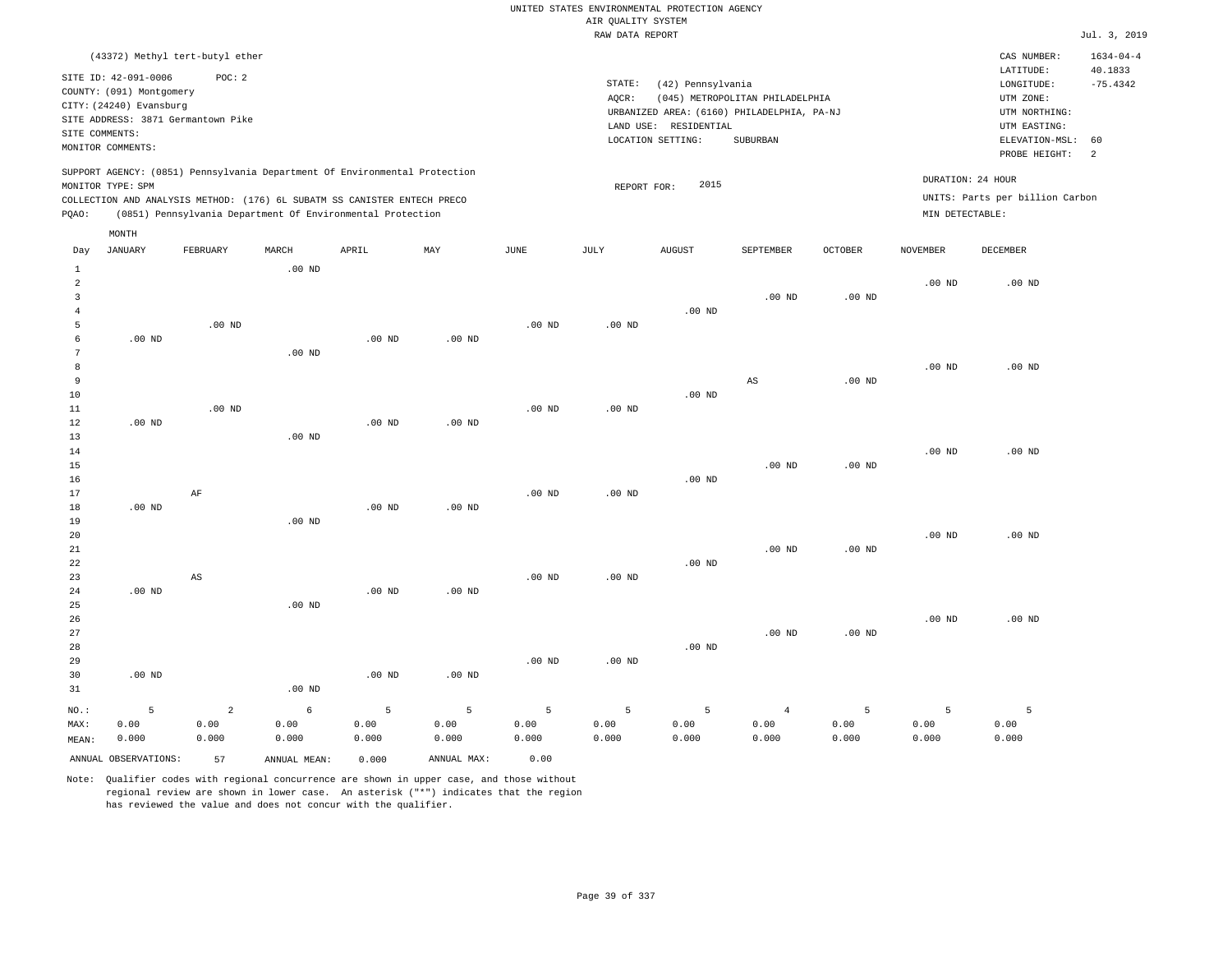|                                            |                                                                                                  |                                              |                    |                                                                                                                                                        |                    |                                 |                        | UNITED STATES ENVIRONMENTAL PROTECTION AGENCY<br>AIR QUALITY SYSTEM                                                              |                                             |                                 |                                 |                                                                                                          |                                               |
|--------------------------------------------|--------------------------------------------------------------------------------------------------|----------------------------------------------|--------------------|--------------------------------------------------------------------------------------------------------------------------------------------------------|--------------------|---------------------------------|------------------------|----------------------------------------------------------------------------------------------------------------------------------|---------------------------------------------|---------------------------------|---------------------------------|----------------------------------------------------------------------------------------------------------|-----------------------------------------------|
|                                            |                                                                                                  |                                              |                    |                                                                                                                                                        |                    |                                 |                        | RAW DATA REPORT                                                                                                                  |                                             |                                 |                                 |                                                                                                          | Jul. 3, 2019                                  |
|                                            |                                                                                                  | (43372) Methyl tert-butyl ether              |                    |                                                                                                                                                        |                    |                                 |                        |                                                                                                                                  |                                             |                                 |                                 | CAS NUMBER:                                                                                              | $1634 - 04 - 4$                               |
| SITE COMMENTS:                             | SITE ID: 42-091-0006<br>COUNTY: (091) Montgomery<br>CITY: (24240) Evansburg<br>MONITOR COMMENTS: | POC: 2<br>SITE ADDRESS: 3871 Germantown Pike |                    |                                                                                                                                                        |                    |                                 |                        | STATE:<br>(42) Pennsylvania<br>AQCR:<br>URBANIZED AREA: (6160) PHILADELPHIA, PA-NJ<br>LAND USE: RESIDENTIAL<br>LOCATION SETTING: | (045) METROPOLITAN PHILADELPHIA<br>SUBURBAN |                                 |                                 | LATITUDE:<br>LONGITUDE:<br>UTM ZONE:<br>UTM NORTHING:<br>UTM EASTING:<br>ELEVATION-MSL:<br>PROBE HEIGHT: | 40.1833<br>$-75.4342$<br>60<br>$\overline{a}$ |
|                                            | MONITOR TYPE: SPM                                                                                |                                              |                    | SUPPORT AGENCY: (0851) Pennsylvania Department Of Environmental Protection<br>COLLECTION AND ANALYSIS METHOD: (176) 6L SUBATM SS CANISTER ENTECH PRECO |                    |                                 |                        | 2016<br>REPORT FOR:                                                                                                              |                                             |                                 |                                 | DURATION: 24 HOUR<br>UNITS: Parts per billion Carbon                                                     |                                               |
| PQAO:                                      |                                                                                                  |                                              |                    | (0851) Pennsylvania Department Of Environmental Protection                                                                                             |                    |                                 |                        |                                                                                                                                  |                                             |                                 | MIN DETECTABLE:                 |                                                                                                          |                                               |
| Day                                        | MONTH<br><b>JANUARY</b>                                                                          | FEBRUARY                                     | MARCH              | APRIL                                                                                                                                                  | $_{\rm MAY}$       | $_{\rm JUNE}$                   | JULY                   | <b>AUGUST</b>                                                                                                                    | SEPTEMBER                                   | <b>OCTOBER</b>                  | <b>NOVEMBER</b>                 | DECEMBER                                                                                                 |                                               |
| 1<br>2<br>$\overline{3}$<br>$\overline{4}$ | $.00$ ND                                                                                         |                                              | $.00$ ND           |                                                                                                                                                        |                    |                                 |                        | $.00$ ND                                                                                                                         | $_{\rm AS}$                                 | $.00$ ND                        | .00 <sub>ND</sub>               | AM                                                                                                       |                                               |
| 5<br>6<br>$7\phantom{.0}$<br>8             | .00 <sub>ND</sub>                                                                                | $.00$ ND                                     | .00 <sub>ND</sub>  | $.00$ ND                                                                                                                                               | $.00$ ND           | $.00$ ND                        | AS                     |                                                                                                                                  |                                             |                                 | .00 <sub>ND</sub>               | $.00$ ND                                                                                                 |                                               |
| $\overline{9}$<br>10<br>$1\,1$<br>12       |                                                                                                  | .00 <sub>ND</sub>                            |                    | .00 <sub>ND</sub>                                                                                                                                      | .00 <sub>ND</sub>  | $.00~\mathrm{ND}$               | AS                     | $.00$ ND                                                                                                                         | $.00$ ND                                    | AF                              |                                 |                                                                                                          |                                               |
| 13<br>$1\,4$<br>15<br>16                   | $.00$ ND                                                                                         |                                              | $.00$ ND           |                                                                                                                                                        |                    |                                 |                        | $.00$ ND                                                                                                                         | $.00$ ND                                    | AF                              | $_{\rm AS}$                     | $.00$ ND                                                                                                 |                                               |
| 17<br>18<br>19<br>20                       | $.00$ ND                                                                                         | $.00$ ND                                     | $.00$ ND           | $.00$ ND                                                                                                                                               | $.00$ ND           | $_{\rm AS}$                     | $_{\rm AS}$            |                                                                                                                                  |                                             |                                 | $\rm{AF}$                       | $.00$ ND                                                                                                 |                                               |
| 21<br>22<br>23<br>24                       |                                                                                                  | $.00$ ND                                     |                    | .00 <sub>ND</sub>                                                                                                                                      | .00 <sub>ND</sub>  | $.00$ ND                        | $\mathbb{A}\mathbb{S}$ | $.00$ ND                                                                                                                         | $_{\rm AS}$                                 | .00 <sub>ND</sub>               |                                 |                                                                                                          |                                               |
| 25<br>26<br>27<br>28                       | $.00$ ND                                                                                         |                                              | $.00$ ND           |                                                                                                                                                        |                    |                                 |                        | $.00$ ND                                                                                                                         | $.00$ ND                                    | $.00$ ND                        | $_{\rm AS}$                     | AF                                                                                                       |                                               |
| 29<br>30<br>31                             | $.00$ ND                                                                                         |                                              | $.00$ ND           | $.00$ ND                                                                                                                                               | $.00$ ND           | AS                              | AS                     |                                                                                                                                  |                                             |                                 |                                 |                                                                                                          |                                               |
| NO.:<br>MAX:<br>MEAN:                      | 6<br>0.00<br>0.000                                                                               | $\overline{4}$<br>0.00<br>0.000              | 6<br>0.00<br>0.000 | 5<br>0.00<br>0.000                                                                                                                                     | 5<br>0.00<br>0.000 | $\overline{3}$<br>0.00<br>0.000 |                        | $\mathbb O$<br>5<br>0.00<br>0.000                                                                                                | $\overline{\mathbf{3}}$<br>0.00<br>0.000    | $\overline{3}$<br>0.00<br>0.000 | $\overline{2}$<br>0.00<br>0.000 | $\overline{\mathbf{3}}$<br>0.00<br>0.000                                                                 |                                               |
|                                            | ANNUAL OBSERVATIONS:                                                                             | 45                                           | ANNUAL MEAN:       | 0.000                                                                                                                                                  | ANNUAL MAX:        | 0.00                            |                        |                                                                                                                                  |                                             |                                 |                                 |                                                                                                          |                                               |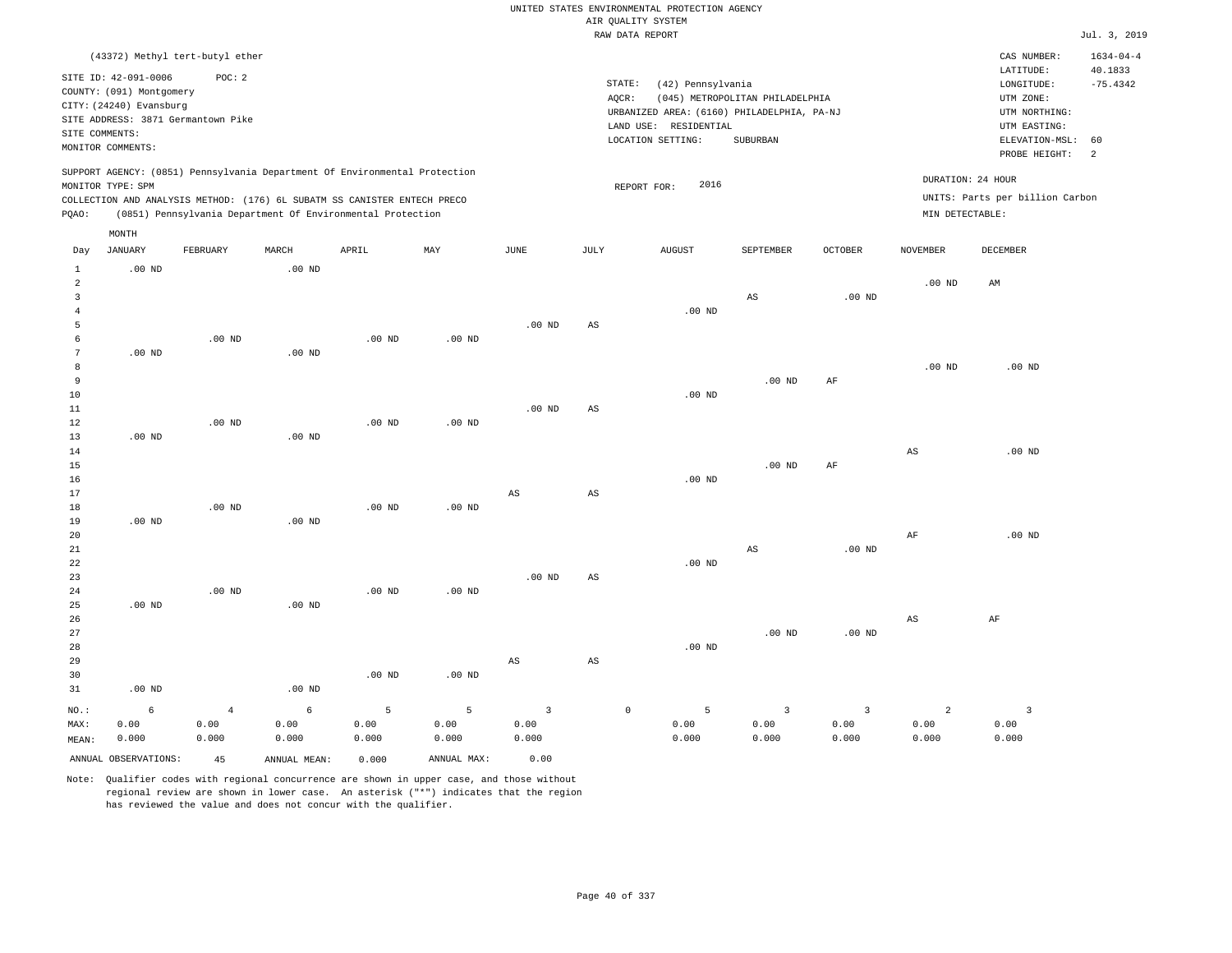|                     |                                                  |                   |                   |                                                                            |                        |                   |                    | UNITED STATES ENVIRONMENTAL PROTECTION AGENCY |                                            |                   |                   |                                 |                            |
|---------------------|--------------------------------------------------|-------------------|-------------------|----------------------------------------------------------------------------|------------------------|-------------------|--------------------|-----------------------------------------------|--------------------------------------------|-------------------|-------------------|---------------------------------|----------------------------|
|                     |                                                  |                   |                   |                                                                            |                        |                   | AIR QUALITY SYSTEM |                                               |                                            |                   |                   |                                 |                            |
|                     |                                                  |                   |                   |                                                                            |                        |                   | RAW DATA REPORT    |                                               |                                            |                   |                   |                                 | Jul. 3, 2019               |
|                     | (43372) Methyl tert-butyl ether                  |                   |                   |                                                                            |                        |                   |                    |                                               |                                            |                   |                   | CAS NUMBER:<br>LATITUDE:        | $1634 - 04 - 4$<br>40.1833 |
|                     | SITE ID: 42-091-0006<br>COUNTY: (091) Montgomery | POC: 2            |                   |                                                                            |                        |                   | STATE:             | (42) Pennsylvania                             |                                            |                   |                   | LONGITUDE:                      | $-75.4342$                 |
|                     | CITY: (24240) Evansburg                          |                   |                   |                                                                            |                        |                   | AQCR:              |                                               | (045) METROPOLITAN PHILADELPHIA            |                   |                   | UTM ZONE:                       |                            |
|                     | SITE ADDRESS: 3871 Germantown Pike               |                   |                   |                                                                            |                        |                   |                    |                                               | URBANIZED AREA: (6160) PHILADELPHIA, PA-NJ |                   |                   | UTM NORTHING:                   |                            |
| SITE COMMENTS:      |                                                  |                   |                   |                                                                            |                        |                   |                    | LAND USE: RESIDENTIAL                         |                                            |                   |                   | UTM EASTING:                    |                            |
|                     | MONITOR COMMENTS:                                |                   |                   |                                                                            |                        |                   |                    | LOCATION SETTING:                             | SUBURBAN                                   |                   |                   | ELEVATION-MSL:<br>PROBE HEIGHT: | 60<br>2                    |
|                     | MONITOR TYPE: SPM                                |                   |                   | SUPPORT AGENCY: (0851) Pennsylvania Department Of Environmental Protection |                        |                   |                    | 2017                                          |                                            |                   |                   | DURATION: 24 HOUR               |                            |
|                     |                                                  |                   |                   | COLLECTION AND ANALYSIS METHOD: (176) 6L SUBATM SS CANISTER ENTECH PRECO   |                        |                   | REPORT FOR:        |                                               |                                            |                   |                   | UNITS: Parts per billion Carbon |                            |
| PQAO:               |                                                  |                   |                   | (0851) Pennsylvania Department Of Environmental Protection                 |                        |                   |                    |                                               |                                            |                   | MIN DETECTABLE:   |                                 |                            |
|                     | MONTH                                            |                   |                   |                                                                            |                        |                   |                    |                                               |                                            |                   |                   |                                 |                            |
| Day                 | <b>JANUARY</b>                                   | FEBRUARY          | MARCH             | APRIL                                                                      | MAY                    | <b>JUNE</b>       | <b>JULY</b>        | <b>AUGUST</b>                                 | SEPTEMBER                                  | <b>OCTOBER</b>    | <b>NOVEMBER</b>   | <b>DECEMBER</b>                 |                            |
| $\mathbf{1}$        | AS                                               |                   |                   | .00 <sub>ND</sub>                                                          | $.00$ ND               |                   |                    |                                               |                                            |                   |                   |                                 |                            |
| 2<br>$\overline{3}$ |                                                  |                   | .00 <sub>ND</sub> |                                                                            |                        |                   |                    |                                               |                                            |                   | $.00$ ND          | $.00$ ND                        |                            |
| $\overline{4}$      |                                                  |                   |                   |                                                                            |                        |                   |                    |                                               | $.00$ ND                                   | $.00$ ND          |                   |                                 |                            |
| 5                   |                                                  |                   |                   |                                                                            |                        |                   |                    | AF                                            |                                            |                   |                   |                                 |                            |
| 6                   |                                                  | $.00$ ND          |                   |                                                                            |                        | $.00$ ND          | $.00$ ND           |                                               |                                            |                   |                   |                                 |                            |
| 7                   | AS                                               |                   |                   | .00 <sub>ND</sub>                                                          | $.00$ ND               |                   |                    |                                               |                                            |                   |                   |                                 |                            |
| 8                   |                                                  |                   | .00 <sub>ND</sub> |                                                                            |                        |                   |                    |                                               |                                            |                   |                   |                                 |                            |
| $\overline{9}$      |                                                  |                   |                   |                                                                            |                        |                   |                    |                                               |                                            |                   | $.00$ ND          | $.00$ ND                        |                            |
| 10                  |                                                  |                   |                   |                                                                            |                        |                   |                    |                                               | $.00$ ND                                   | .00 <sub>ND</sub> |                   |                                 |                            |
| 11                  |                                                  |                   |                   |                                                                            |                        |                   |                    | $.00$ ND                                      |                                            |                   |                   |                                 |                            |
| 12<br>13            | $\rm{AF}$                                        | $.00$ ND          |                   | .00 <sub>ND</sub>                                                          | $.00$ ND               | $.00$ ND          | .00 <sub>ND</sub>  |                                               |                                            |                   |                   |                                 |                            |
| 14                  |                                                  |                   | .00 <sub>ND</sub> |                                                                            |                        |                   |                    |                                               |                                            |                   |                   |                                 |                            |
| 15                  |                                                  |                   |                   |                                                                            |                        |                   |                    |                                               |                                            |                   | .00 <sub>ND</sub> | $.00$ ND                        |                            |
| 16                  |                                                  |                   |                   |                                                                            |                        |                   |                    |                                               | $.00$ ND                                   | $.00$ ND          |                   |                                 |                            |
| 17                  |                                                  |                   |                   |                                                                            |                        |                   |                    | $.00$ ND                                      |                                            |                   |                   |                                 |                            |
| 18                  |                                                  | $.00$ ND          |                   |                                                                            |                        | $.00$ ND          | .00 <sub>ND</sub>  |                                               |                                            |                   |                   |                                 |                            |
| 19                  | $.00$ ND                                         |                   |                   | $.00$ ND                                                                   | $.00$ ND               |                   |                    |                                               |                                            |                   |                   |                                 |                            |
| 20                  |                                                  |                   | .00 <sub>ND</sub> |                                                                            |                        |                   |                    |                                               |                                            |                   |                   |                                 |                            |
| 21                  |                                                  |                   |                   |                                                                            |                        |                   |                    |                                               |                                            |                   | $.00$ ND          | AF                              |                            |
| 22                  |                                                  |                   |                   |                                                                            |                        |                   |                    | $.00$ ND                                      | $.00$ ND                                   | $.00$ ND          |                   |                                 |                            |
| 23<br>24            |                                                  | .00 <sub>ND</sub> |                   |                                                                            |                        | .00 <sub>ND</sub> | .00 <sub>ND</sub>  |                                               |                                            |                   |                   |                                 |                            |
| 25                  | $.00$ ND                                         |                   |                   | $.00$ ND                                                                   | .00 <sub>ND</sub>      |                   |                    |                                               |                                            |                   |                   |                                 |                            |
| 26                  |                                                  |                   | $.00$ ND          |                                                                            |                        |                   |                    |                                               |                                            |                   |                   |                                 |                            |
| 27                  |                                                  |                   |                   |                                                                            |                        |                   |                    |                                               |                                            |                   | $.00$ ND          | $.00$ ND                        |                            |
| 28                  |                                                  |                   |                   |                                                                            |                        |                   |                    |                                               | $.00$ ND                                   | $.00$ ND          |                   |                                 |                            |
| 29                  |                                                  |                   |                   |                                                                            |                        |                   |                    | $.00$ ND                                      |                                            |                   |                   |                                 |                            |
| 30                  |                                                  |                   |                   |                                                                            |                        | .00 <sub>ND</sub> | .00 <sub>ND</sub>  |                                               |                                            |                   |                   |                                 |                            |
| 31                  | $\mathbb{A}\mathbb{S}$                           |                   |                   |                                                                            | $\mathbb{A}\mathbb{S}$ |                   |                    |                                               |                                            |                   |                   |                                 |                            |
| NO.:                | $\overline{a}$                                   | $\overline{4}$    | 5                 | 5                                                                          | 5                      | 5                 | 5                  | $\overline{4}$                                | 5                                          | 5                 | 5                 | $\overline{4}$                  |                            |
| MAX:                | 0.00                                             | 0.00              | 0.00              | 0.00                                                                       | 0.00                   | 0.00              | 0.00               | 0.00                                          | 0.00                                       | 0.00              | 0.00              | 0.00                            |                            |
| MEAN:               | 0.000                                            | 0.000             | 0.000             | 0.000                                                                      | 0.000                  | 0.000             | 0.000              | 0.000                                         | 0.000                                      | 0.000             | 0.000             | 0.000                           |                            |
|                     | ANNUAL OBSERVATIONS:                             | 54                | ANNUAL, MEAN:     | 0.000                                                                      | ANNUAL MAX:            | 0.00              |                    |                                               |                                            |                   |                   |                                 |                            |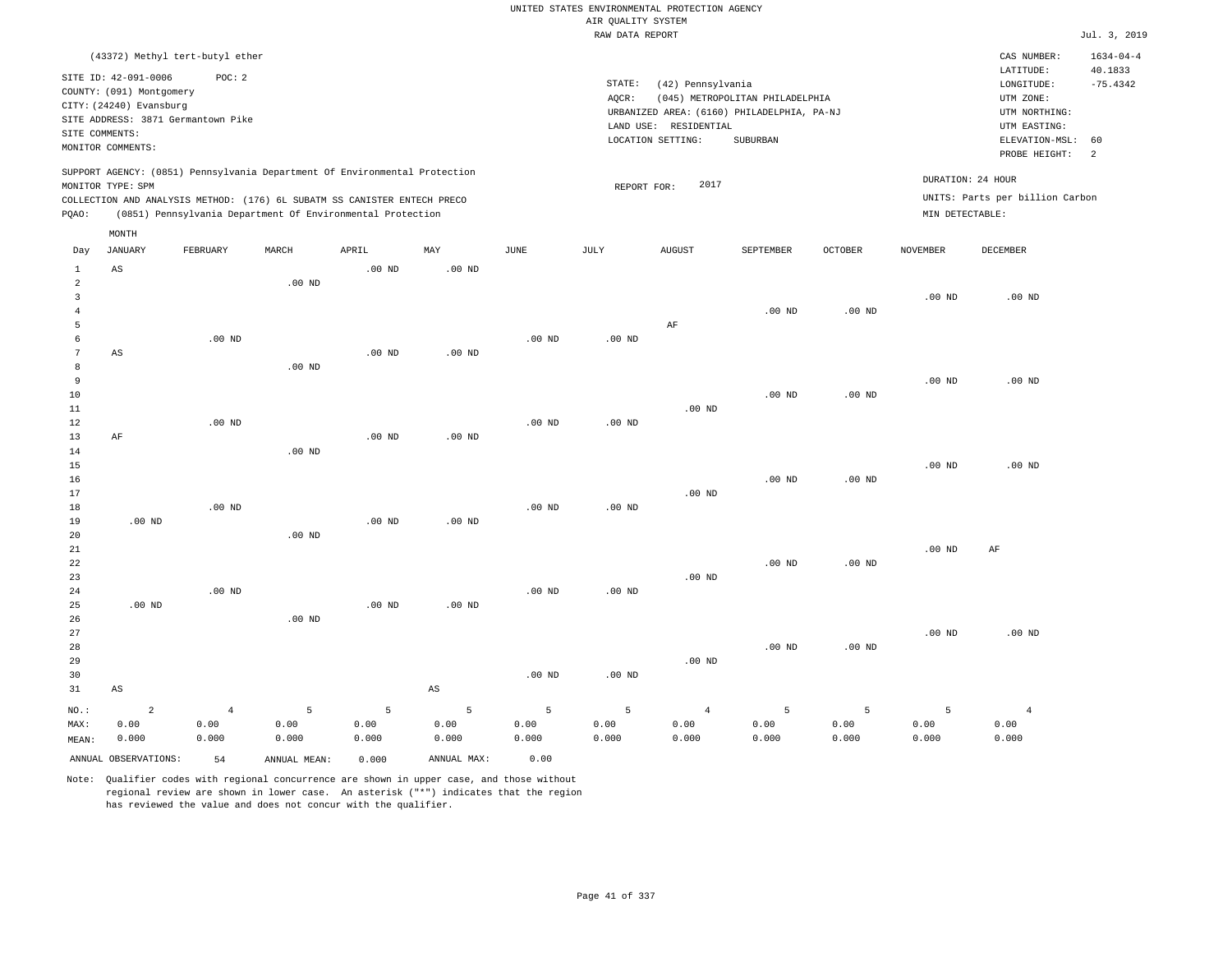|                     |                                                                                                 |                   |                   |                                                            |                   |                   |                    | UNITED STATES ENVIRONMENTAL PROTECTION AGENCY |                                            |                   |                   |                                 |                      |
|---------------------|-------------------------------------------------------------------------------------------------|-------------------|-------------------|------------------------------------------------------------|-------------------|-------------------|--------------------|-----------------------------------------------|--------------------------------------------|-------------------|-------------------|---------------------------------|----------------------|
|                     |                                                                                                 |                   |                   |                                                            |                   |                   | AIR QUALITY SYSTEM |                                               |                                            |                   |                   |                                 |                      |
|                     |                                                                                                 |                   |                   |                                                            |                   |                   | RAW DATA REPORT    |                                               |                                            |                   |                   |                                 | Jul. 3, 2019         |
|                     | (43372) Methyl tert-butyl ether                                                                 |                   |                   |                                                            |                   |                   |                    |                                               |                                            |                   |                   | CAS NUMBER:                     | $1634 - 04 - 4$      |
|                     | SITE ID: 42-091-0006                                                                            | POC: 2            |                   |                                                            |                   |                   |                    |                                               |                                            |                   |                   | LATITUDE:                       | 40.1833              |
|                     | COUNTY: (091) Montgomery                                                                        |                   |                   |                                                            |                   |                   | STATE:             | (42) Pennsylvania                             |                                            |                   |                   | LONGITUDE:                      | $-75.4342$           |
|                     | CITY: (24240) Evansburg                                                                         |                   |                   |                                                            |                   |                   | AQCR:              |                                               | (045) METROPOLITAN PHILADELPHIA            |                   |                   | UTM ZONE:                       |                      |
|                     | SITE ADDRESS: 3871 Germantown Pike                                                              |                   |                   |                                                            |                   |                   |                    |                                               | URBANIZED AREA: (6160) PHILADELPHIA, PA-NJ |                   |                   | UTM NORTHING:                   |                      |
| SITE COMMENTS:      |                                                                                                 |                   |                   |                                                            |                   |                   |                    | LAND USE: RESIDENTIAL                         |                                            |                   |                   | UTM EASTING:                    |                      |
|                     | MONITOR COMMENTS:                                                                               |                   |                   |                                                            |                   |                   |                    | LOCATION SETTING:                             | SUBURBAN                                   |                   |                   | ELEVATION-MSL:<br>PROBE HEIGHT: | 60<br>$\overline{a}$ |
|                     | SUPPORT AGENCY: (0851) Pennsylvania Department Of Environmental Protection<br>MONITOR TYPE: SPM |                   |                   |                                                            |                   |                   |                    | 2018                                          |                                            |                   |                   | DURATION: 24 HOUR               |                      |
|                     | COLLECTION AND ANALYSIS METHOD: (176) 6L SUBATM SS CANISTER ENTECH PRECO                        |                   |                   |                                                            |                   |                   | REPORT FOR:        |                                               |                                            |                   |                   | UNITS: Parts per billion Carbon |                      |
| PQAO:               |                                                                                                 |                   |                   | (0851) Pennsylvania Department Of Environmental Protection |                   |                   |                    |                                               |                                            |                   |                   | MIN DETECTABLE: .20467325       |                      |
|                     | MONTH                                                                                           |                   |                   |                                                            |                   |                   |                    |                                               |                                            |                   |                   |                                 |                      |
| Day                 | <b>JANUARY</b>                                                                                  | FEBRUARY          | MARCH             | APRIL                                                      | MAY               | JUNE              | JULY               | <b>AUGUST</b>                                 | SEPTEMBER                                  | <b>OCTOBER</b>    | <b>NOVEMBER</b>   | DECEMBER                        |                      |
| $\mathbf{1}$        |                                                                                                 | $.00$ ND          |                   |                                                            |                   | .00 <sub>ND</sub> | .00 <sub>ND</sub>  |                                               |                                            |                   |                   |                                 |                      |
| $\overline{a}$      | AO                                                                                              |                   |                   | $.00$ ND                                                   | $.00$ ND          |                   |                    |                                               |                                            |                   |                   |                                 |                      |
| 3                   |                                                                                                 |                   | .00 <sub>ND</sub> |                                                            |                   |                   |                    |                                               |                                            |                   |                   |                                 |                      |
| $\overline{4}$      |                                                                                                 |                   |                   |                                                            |                   |                   |                    |                                               |                                            |                   | .00 <sub>ND</sub> | $.00$ ND                        |                      |
| 5                   |                                                                                                 |                   |                   |                                                            |                   |                   |                    |                                               | $.00$ ND                                   | .00 <sub>ND</sub> |                   |                                 |                      |
| 6<br>$\overline{7}$ |                                                                                                 |                   |                   |                                                            |                   |                   |                    | $.00$ ND                                      |                                            |                   |                   |                                 |                      |
| 8                   | AF                                                                                              | $.00$ ND          |                   | .00 <sub>ND</sub>                                          | .00 <sub>ND</sub> | .00 <sub>ND</sub> | .00 <sub>ND</sub>  |                                               |                                            |                   |                   |                                 |                      |
| 9                   |                                                                                                 |                   | $.00$ ND          |                                                            |                   |                   |                    |                                               |                                            |                   |                   |                                 |                      |
| 10                  |                                                                                                 |                   |                   |                                                            |                   |                   |                    |                                               |                                            |                   | .00 <sub>ND</sub> | $.00$ ND                        |                      |
| 11                  |                                                                                                 |                   |                   |                                                            |                   |                   |                    |                                               | $.00$ ND                                   | $.00$ ND          |                   |                                 |                      |
| 12                  |                                                                                                 |                   |                   |                                                            |                   |                   |                    | .00 <sub>ND</sub>                             |                                            |                   |                   |                                 |                      |
| 13                  |                                                                                                 | .00 <sub>ND</sub> |                   |                                                            |                   | .00 <sub>ND</sub> | $.00$ ND           |                                               |                                            |                   |                   |                                 |                      |
| 14                  | $.00$ ND                                                                                        |                   |                   | .00 <sub>ND</sub>                                          | .00 <sub>ND</sub> |                   |                    |                                               |                                            |                   |                   |                                 |                      |
| 15                  |                                                                                                 |                   | $.00$ ND          |                                                            |                   |                   |                    |                                               |                                            |                   |                   |                                 |                      |
| 16                  |                                                                                                 |                   |                   |                                                            |                   |                   |                    |                                               |                                            |                   | .00 <sub>ND</sub> | $.00$ ND                        |                      |
| 17                  |                                                                                                 |                   |                   |                                                            |                   |                   |                    |                                               | .00 <sub>ND</sub>                          | $.00$ ND          |                   |                                 |                      |
| 18                  |                                                                                                 |                   |                   |                                                            |                   |                   |                    | $.00$ ND                                      |                                            |                   |                   |                                 |                      |
| 19                  |                                                                                                 | $.00$ ND          |                   |                                                            |                   | $.00$ ND          | $.00$ ND           |                                               |                                            |                   |                   |                                 |                      |
| 20                  | .00 <sub>ND</sub>                                                                               |                   |                   | .00 <sub>ND</sub>                                          | .00 <sub>ND</sub> |                   |                    |                                               |                                            |                   |                   |                                 |                      |
| 21<br>22            |                                                                                                 |                   | $.00$ ND          |                                                            |                   |                   |                    |                                               |                                            |                   | $\rm AF$          | $.00$ ND                        |                      |
| 23                  |                                                                                                 |                   |                   |                                                            |                   |                   |                    |                                               | AS                                         | $.00$ ND          |                   |                                 |                      |
| 24                  |                                                                                                 |                   |                   |                                                            |                   |                   |                    | $.00$ ND                                      |                                            |                   |                   |                                 |                      |
| 25                  |                                                                                                 | $.00$ ND          |                   |                                                            |                   | $.00$ ND          | $.00$ ND           |                                               |                                            |                   |                   |                                 |                      |
| 26                  | $.00$ ND                                                                                        |                   |                   | $.00$ ND                                                   | $.00$ ND          |                   |                    |                                               |                                            |                   |                   |                                 |                      |
| 27                  |                                                                                                 |                   | .00 <sub>ND</sub> |                                                            |                   |                   |                    |                                               |                                            |                   |                   |                                 |                      |
| 28                  |                                                                                                 |                   |                   |                                                            |                   |                   |                    |                                               |                                            |                   | .00 <sub>ND</sub> | $.00$ ND                        |                      |
| 29                  |                                                                                                 |                   |                   |                                                            |                   |                   |                    |                                               | $.00$ ND                                   | .00 <sub>ND</sub> |                   |                                 |                      |
| 30                  |                                                                                                 |                   |                   |                                                            |                   |                   |                    | .00 <sub>ND</sub>                             |                                            |                   |                   |                                 |                      |
| 31                  |                                                                                                 |                   |                   |                                                            |                   |                   | $.00$ ND           |                                               |                                            |                   |                   |                                 |                      |
| NO.:                | 3                                                                                               | 5                 | 5                 | 5                                                          | 5                 | 5                 | 6                  | 5                                             | $\overline{4}$                             | 5                 | $\overline{4}$    | 5                               |                      |
| MAX:                | 0.00                                                                                            | 0.00              | 0.00              | 0.00                                                       | 0.00              | 0.00              | 0.00               | 0.00                                          | 0.00                                       | 0.00              | 0.00              | 0.00                            |                      |
| MEAN:               | 0.000                                                                                           | 0.000             | 0.000             | 0.000                                                      | 0.000             | 0.000             | 0.000              | 0.000                                         | 0.000                                      | 0.000             | 0.000             | 0.000                           |                      |
|                     | ANNUAL OBSERVATIONS:                                                                            | 57                | ANNUAL MEAN:      | 0.000                                                      | ANNUAL MAX:       | 0.00              |                    |                                               |                                            |                   |                   |                                 |                      |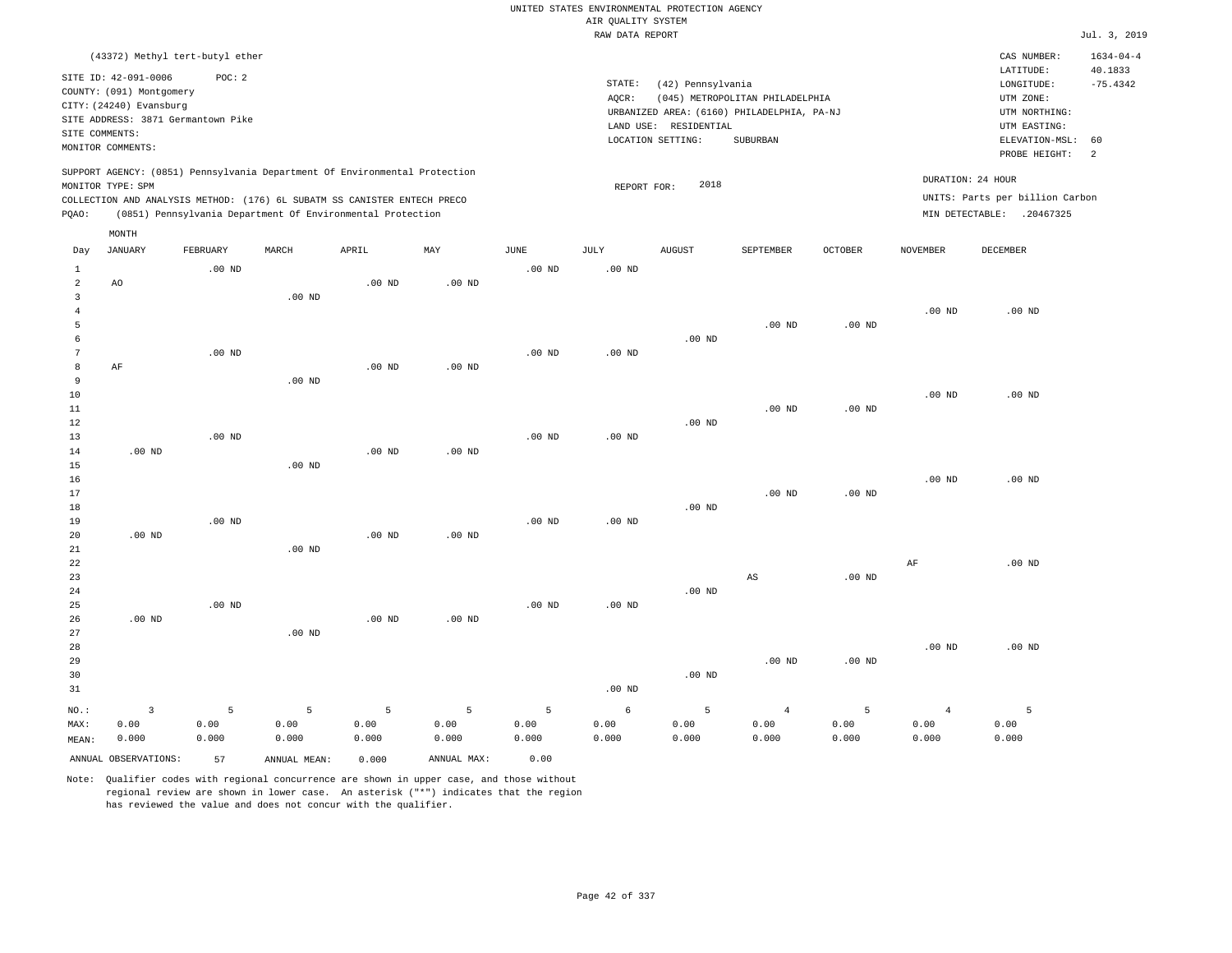|                |                          | (43505) Acrolein - Unverified      |       |                                                                            |     |        |        |                                            |                                 |                  |                 | CAS NUMBER:                     | $107 - 02 - 8$ |
|----------------|--------------------------|------------------------------------|-------|----------------------------------------------------------------------------|-----|--------|--------|--------------------------------------------|---------------------------------|------------------|-----------------|---------------------------------|----------------|
|                |                          |                                    |       |                                                                            |     |        |        |                                            |                                 |                  |                 | LATITUDE:                       | 40.1833        |
|                | SITE ID: 42-091-0006     | POC:2                              |       |                                                                            |     |        | STATE: | (42) Pennsylvania                          |                                 |                  |                 | LONGITUDE:                      | $-75.4342$     |
|                | COUNTY: (091) Montgomery |                                    |       |                                                                            |     |        | AQCR:  |                                            | (045) METROPOLITAN PHILADELPHIA |                  |                 | UTM ZONE:                       |                |
|                | CITY: (24240) Evansburg  |                                    |       |                                                                            |     |        |        | URBANIZED AREA: (6160) PHILADELPHIA, PA-NJ |                                 |                  |                 | UTM NORTHING:                   |                |
|                |                          | SITE ADDRESS: 3871 Germantown Pike |       |                                                                            |     |        |        | LAND USE: RESIDENTIAL                      |                                 |                  |                 | UTM EASTING:                    |                |
|                | SITE COMMENTS:           |                                    |       |                                                                            |     |        |        | LOCATION SETTING:                          | SUBURBAN                        |                  |                 | ELEVATION-MSL: 60               |                |
|                | MONITOR COMMENTS:        |                                    |       |                                                                            |     |        |        |                                            |                                 |                  |                 | PROBE HEIGHT:                   | - 2            |
|                |                          |                                    |       | SUPPORT AGENCY: (0851) Pennsylvania Department Of Environmental Protection |     |        |        |                                            |                                 |                  |                 | DURATION: 24 HOUR               |                |
|                | MONITOR TYPE: SPM        |                                    |       |                                                                            |     |        |        | 2013<br>REPORT FOR:                        |                                 |                  |                 |                                 |                |
|                |                          |                                    |       | COLLECTION AND ANALYSIS METHOD: (176) 6L SUBATM SS CANISTER ENTECH PRECO   |     |        |        |                                            |                                 |                  |                 | UNITS: Parts per billion Carbon |                |
| POAO:          |                          |                                    |       | (0851) Pennsylvania Department Of Environmental Protection                 |     |        |        |                                            |                                 |                  | MIN DETECTABLE: |                                 |                |
|                | MONTH                    |                                    |       |                                                                            |     |        |        |                                            |                                 |                  |                 |                                 |                |
| Day            | JANUARY                  | FEBRUARY                           | MARCH | APRIL                                                                      | MAY | JUNE   | JULY   | AUGUST                                     | SEPTEMBER                       | <b>OCTOBER</b>   | <b>NOVEMBER</b> | DECEMBER                        |                |
|                |                          |                                    |       |                                                                            |     |        |        |                                            | .38 CC                          | .25 <sub>c</sub> |                 |                                 |                |
| $\overline{2}$ |                          |                                    |       |                                                                            |     |        |        | 1.88                                       |                                 |                  |                 |                                 |                |
|                |                          | AF                                 |       |                                                                            |     | .75 CC | .95    |                                            |                                 |                  |                 |                                 |                |

|            | .74 |      |        |                       |             |                       |        |        |
|------------|-----|------|--------|-----------------------|-------------|-----------------------|--------|--------|
|            |     |      |        |                       |             |                       | .26 CC | .39 CC |
|            |     |      |        |                       | .83 CC<br>. | .48 <sub>C</sub><br>. |        |        |
|            |     |      |        | $\perp$ .43<br>$\sim$ |             |                       |        |        |
| 7 T<br>FM: |     | 1.28 | .74 CC |                       |             |                       |        |        |

| 11          |          |      | .74    |       |         |        |                  |    |          |                  |          |        |
|-------------|----------|------|--------|-------|---------|--------|------------------|----|----------|------------------|----------|--------|
| 12          |          |      |        |       |         |        |                  |    |          |                  | AF       | AF     |
| $13$        |          |      |        |       |         |        |                  |    | $.71$ CC | $.83$ CC         |          |        |
| 14          |          |      |        |       |         |        |                  | AF |          |                  |          |        |
| 15          |          | 1.15 |        |       |         | .47 CC | 1.48             |    |          |                  |          |        |
| 16          | AF       |      |        | .25SQ | 1.60 CC |        |                  |    |          |                  |          |        |
| $17\,$      |          |      | .41    |       |         |        |                  |    |          |                  |          |        |
| $18\,$      |          |      |        |       |         |        |                  |    |          |                  | .71 CC   | AF     |
| $19$        |          |      |        |       |         |        |                  |    | 1.32 CC  | $.30 \text{ CC}$ |          |        |
| 20          |          |      |        |       |         |        |                  | AF |          |                  |          |        |
| $21\,$      |          | .41  |        |       |         | 1.49   | 1.21 CC          |    |          |                  |          |        |
| $2\sqrt{2}$ | $\rm AF$ |      |        | .94   | 2.26    |        |                  |    |          |                  |          |        |
| 23          |          |      | .56 CC |       |         |        |                  |    |          |                  |          |        |
| $2\sqrt{4}$ |          |      |        |       |         |        |                  |    |          |                  | $.14$ CC | .29 CC |
| $25\,$      |          |      |        |       |         |        |                  |    | .45 CC   | AS               |          |        |
| 26          |          |      |        |       |         |        |                  | AF |          |                  |          |        |
| 27          |          | .91  |        |       |         | 1.65   | .36 <sub>C</sub> |    |          |                  |          |        |
| 28          | AS       |      |        | .32SQ | 1.42    |        |                  |    |          |                  |          |        |
| 29          |          |      | .62    |       |         |        |                  |    |          |                  |          |        |

| 30 |                |                              |              |  |                                       |      |      |      | AF   | 1.59 CC |
|----|----------------|------------------------------|--------------|--|---------------------------------------|------|------|------|------|---------|
| 31 |                |                              |              |  |                                       |      |      | 1.59 |      |         |
|    |                | NO.: 2 3 5 5 5 5 5 2 5 5 3 3 |              |  |                                       |      |      |      |      |         |
|    | MAX: 2.01 1.15 |                              |              |  | $.74$ $.94$ $2.26$ $1.65$ $1.48$      | 1.88 | 1.32 | 1.59 | . 71 | 1.59    |
|    | MEAN: 1.130    | .823                         | $.614$ . 554 |  | $1.676$ $1.128$ $1.948$ $1.655$ $738$ |      |      | .690 | .370 | .757    |
|    |                |                              |              |  |                                       |      |      |      |      |         |

ANNUAL OBSERVATIONS: 48 ANNUAL MEAN: .899 ANNUAL MAX: 2.26

4

.25 SQ

2.01

10

Note: Qualifier codes with regional concurrence are shown in upper case, and those without regional review are shown in lower case. An asterisk ("\*") indicates that the region has reviewed the value and does not concur with the qualifier.

.63

1.22 CC

1.88 CC

.63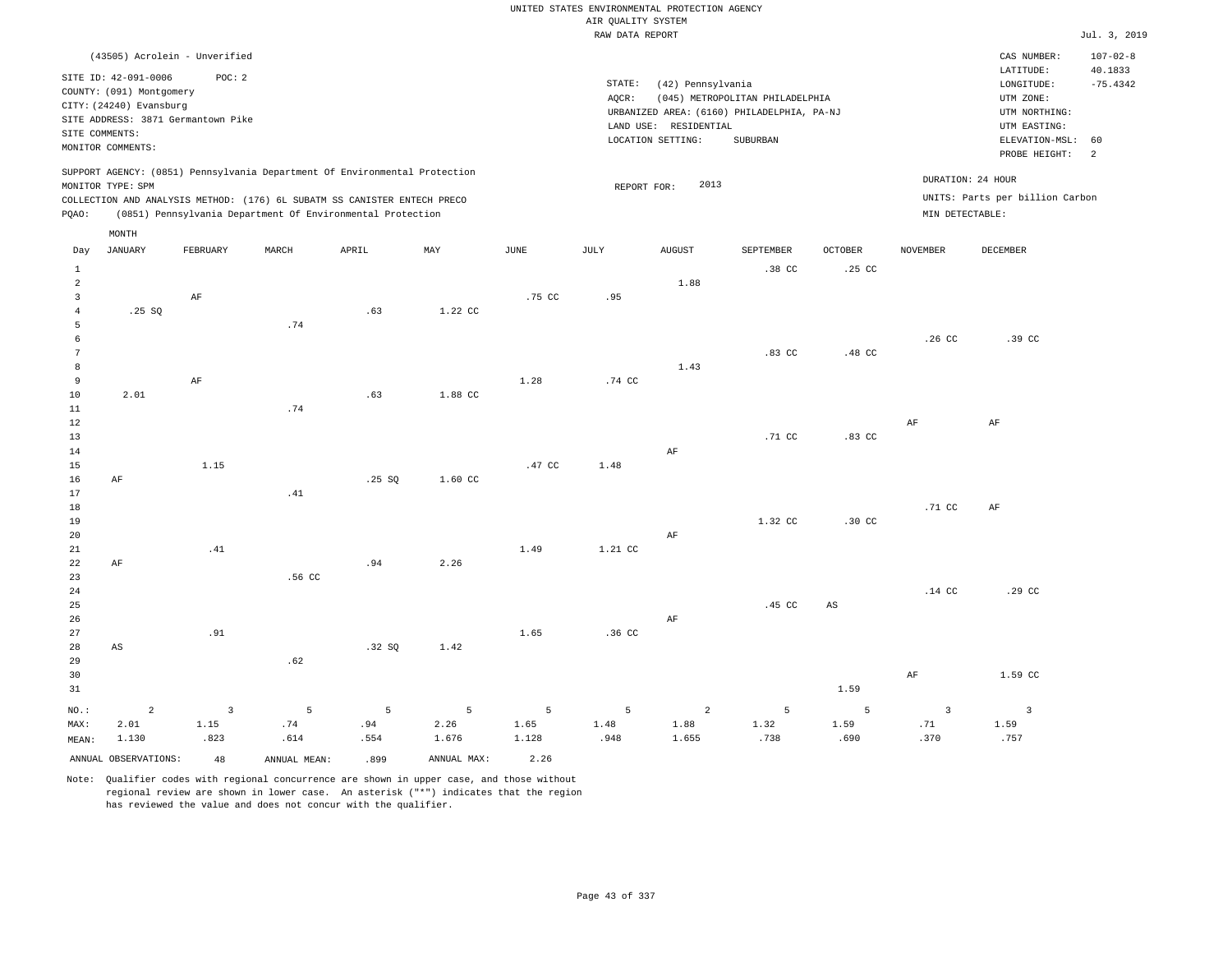|       |                          | (43505) Acrolein - Unverified      |                  |                                                                            |     |      |             |                   |                                            |                  |                   | CAS NUMBER:                     | $107 - 02 - 8$ |
|-------|--------------------------|------------------------------------|------------------|----------------------------------------------------------------------------|-----|------|-------------|-------------------|--------------------------------------------|------------------|-------------------|---------------------------------|----------------|
|       | SITE ID: 42-091-0006     | POC: 2                             |                  |                                                                            |     |      |             |                   |                                            |                  |                   | LATITUDE:                       | 40.1833        |
|       | COUNTY: (091) Montgomery |                                    |                  |                                                                            |     |      | STATE:      | (42) Pennsylvania |                                            |                  |                   | LONGITUDE:                      | $-75.4342$     |
|       | CITY: (24240) Evansburg  |                                    |                  |                                                                            |     |      | AOCR:       |                   | (045) METROPOLITAN PHILADELPHIA            |                  |                   | UTM ZONE:                       |                |
|       |                          | SITE ADDRESS: 3871 Germantown Pike |                  |                                                                            |     |      |             |                   | URBANIZED AREA: (6160) PHILADELPHIA, PA-NJ |                  |                   | UTM NORTHING:                   |                |
|       | SITE COMMENTS:           |                                    |                  |                                                                            |     |      | LAND USE:   | RESIDENTIAL       |                                            |                  |                   | UTM EASTING:                    |                |
|       | MONITOR COMMENTS:        |                                    |                  |                                                                            |     |      |             | LOCATION SETTING: | SUBURBAN                                   |                  |                   | ELEVATION-MSL:                  | 60             |
|       |                          |                                    |                  |                                                                            |     |      |             |                   |                                            |                  |                   | PROBE HEIGHT:                   | -2             |
|       |                          |                                    |                  | SUPPORT AGENCY: (0851) Pennsylvania Department Of Environmental Protection |     |      |             |                   |                                            |                  |                   |                                 |                |
|       | MONITOR TYPE: SPM        |                                    |                  |                                                                            |     |      | REPORT FOR: | 2014              |                                            |                  | DURATION: 24 HOUR |                                 |                |
|       |                          |                                    |                  | COLLECTION AND ANALYSIS METHOD: (176) 6L SUBATM SS CANISTER ENTECH PRECO   |     |      |             |                   |                                            |                  |                   | UNITS: Parts per billion Carbon |                |
| POAO: |                          |                                    |                  | (0851) Pennsylvania Department Of Environmental Protection                 |     |      |             |                   |                                            |                  | MIN DETECTABLE:   |                                 |                |
|       | MONTH                    |                                    |                  |                                                                            |     |      |             |                   |                                            |                  |                   |                                 |                |
| Day   | JANUARY                  | FEBRUARY                           | MARCH            | APRIL                                                                      | MAY | JUNE | JULY        | <b>AUGUST</b>     | SEPTEMBER                                  | <b>OCTOBER</b>   | <b>NOVEMBER</b>   | <b>DECEMBER</b>                 |                |
|       |                          |                                    |                  |                                                                            |     |      |             |                   |                                            |                  | .26 <sub>c</sub>  | .56 CC                          |                |
|       |                          |                                    |                  |                                                                            |     |      |             |                   | .60 <sub>C</sub>                           | .25 <sub>c</sub> |                   |                                 |                |
|       |                          |                                    |                  |                                                                            |     |      |             | .82 CC            |                                            |                  |                   |                                 |                |
|       |                          | AF                                 |                  |                                                                            |     | 1.51 | 1.55 CC     |                   |                                            |                  |                   |                                 |                |
|       | AF                       |                                    |                  | .87 CC                                                                     | .94 |      |             |                   |                                            |                  |                   |                                 |                |
|       |                          |                                    | .26 <sub>c</sub> |                                                                            |     |      |             |                   |                                            |                  |                   |                                 |                |
|       |                          |                                    |                  |                                                                            |     |      |             |                   |                                            |                  | AF                | $.52$ CC                        |                |

 8 9 10 11 12 13 1.82 CC AS .57 CC AF .83 CC 1.02 CC 1.79 CC 2.06 .57 CC .69 CC .20 CC .63 CC

14 15 16 17 1.58 CC .56 .32 CC 1.33 2.10 2.13 CC 1.66 CC .86 CC 1.01 CC

| 18              |    |        | .37 CC |      |      |      |         |      |        |        |        |                  |
|-----------------|----|--------|--------|------|------|------|---------|------|--------|--------|--------|------------------|
| 19              |    |        |        |      |      |      |         |      |        |        | .39 CC | .20 <sub>c</sub> |
| 20 <sub>2</sub> |    |        |        |      |      |      |         |      | .67 CC | .74 CC |        |                  |
| 21              |    |        |        |      |      |      |         | 1.00 |        |        |        |                  |
| $^{22}$         |    | .93 CC |        |      |      | 1.20 | 1.39 CC |      |        |        |        |                  |
| 23              | AS |        |        | 2.26 | 1.21 |      |         |      |        |        |        |                  |
| 24              |    |        | .71 CC |      |      |      |         |      |        |        |        |                  |
| 25              |    |        |        |      |      |      |         |      |        |        | .73 CC | .80              |
| 26              |    |        |        |      |      |      |         |      | .40 CC | .27 CC |        |                  |

27 28 29 30 31 AS AS .35 CC .48 CC .87 CC .42 CC 2.04 .43 .56 CC

|                         | NO.: 2 2 5 4 5 5 5 5 5 5 4 6 |      |                  |             |                             |      |      |      |      |
|-------------------------|------------------------------|------|------------------|-------------|-----------------------------|------|------|------|------|
|                         | MAX: 1.82 .93 .71 2.26 1.33  |      |                  |             | $2.10$ $2.13$ $2.06$ $3.86$ |      | 1.01 | .73  | .80  |
| MEAN: 1.700 .745 .452   |                              | .983 | 1.036            | 1.250 1.780 | 1.194                       | .620 | .592 | .395 | .545 |
| ANNUAL OBSERVATIONS: 53 | ANNUAL MEAN: .911            |      | ANNUAL MAX: 2.26 |             |                             |      |      |      |      |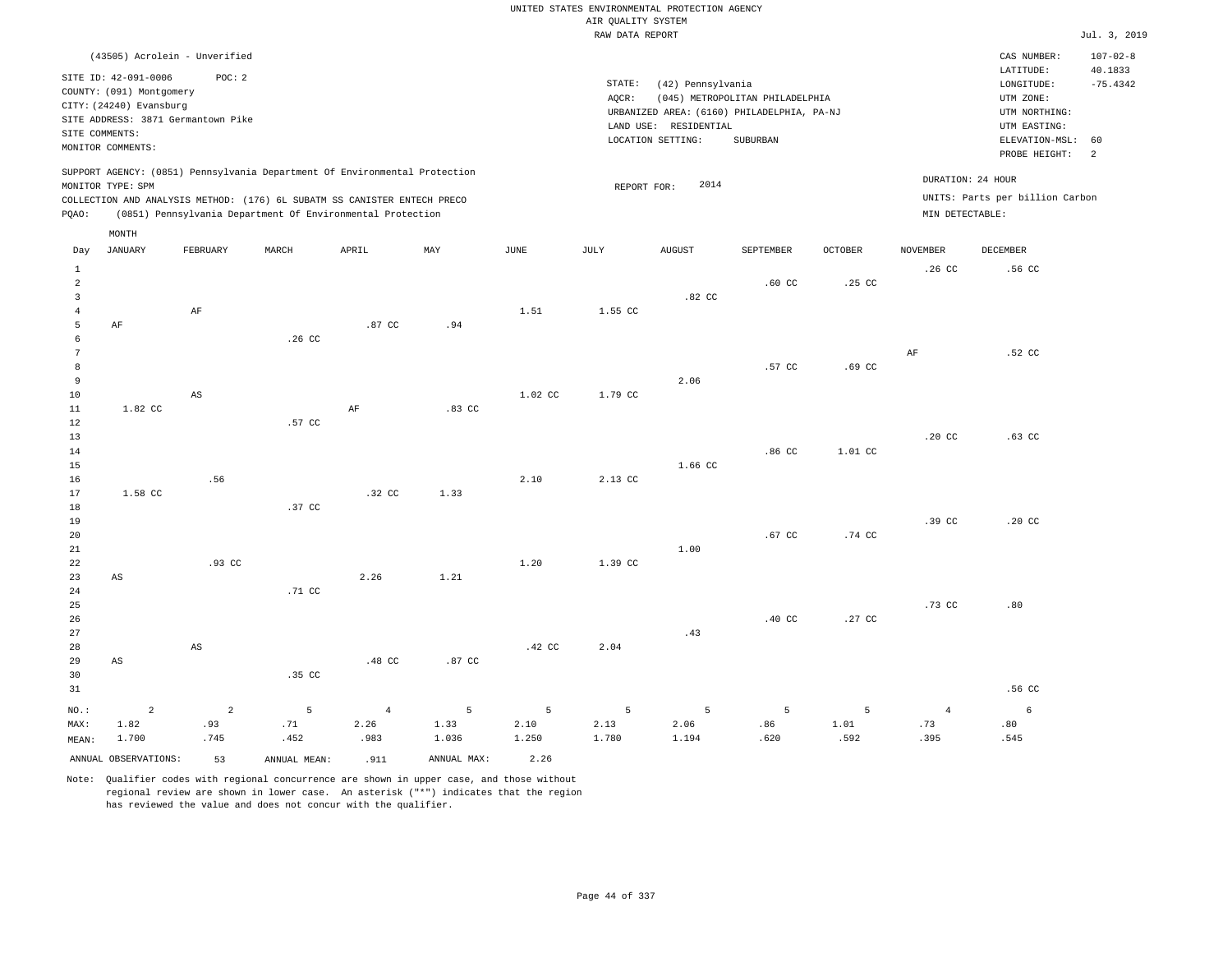## UNITED STATES ENVIRONMENTAL PROTECTION AGENCY AIR QUALITY SYSTEM

|                 |                                    |                        |                   |                                                                            |                  |          | RAW DATA REPORT |                       |                                            |                  |                 |                                 | Jul. 3, 2019   |
|-----------------|------------------------------------|------------------------|-------------------|----------------------------------------------------------------------------|------------------|----------|-----------------|-----------------------|--------------------------------------------|------------------|-----------------|---------------------------------|----------------|
|                 | (43505) Acrolein - Unverified      |                        |                   |                                                                            |                  |          |                 |                       |                                            |                  |                 | CAS NUMBER:                     | $107 - 02 - 8$ |
|                 | SITE ID: 42-091-0006               | POC: 2                 |                   |                                                                            |                  |          |                 |                       |                                            |                  |                 | LATITUDE:                       | 40.1833        |
|                 | COUNTY: (091) Montgomery           |                        |                   |                                                                            |                  |          | STATE:          | (42) Pennsylvania     |                                            |                  |                 | LONGITUDE:                      | $-75.4342$     |
|                 | CITY: (24240) Evansburg            |                        |                   |                                                                            |                  |          | $AQCR$ :        |                       | (045) METROPOLITAN PHILADELPHIA            |                  |                 | UTM ZONE:                       |                |
|                 | SITE ADDRESS: 3871 Germantown Pike |                        |                   |                                                                            |                  |          |                 |                       | URBANIZED AREA: (6160) PHILADELPHIA, PA-NJ |                  |                 | UTM NORTHING:                   |                |
|                 | SITE COMMENTS:                     |                        |                   |                                                                            |                  |          |                 | LAND USE: RESIDENTIAL |                                            |                  |                 | UTM EASTING:                    |                |
|                 | MONITOR COMMENTS:                  |                        |                   |                                                                            |                  |          |                 | LOCATION SETTING:     | SUBURBAN                                   |                  |                 | ELEVATION-MSL:                  | 60             |
|                 |                                    |                        |                   |                                                                            |                  |          |                 |                       |                                            |                  |                 | PROBE HEIGHT:                   | 2              |
|                 |                                    |                        |                   | SUPPORT AGENCY: (0851) Pennsylvania Department Of Environmental Protection |                  |          |                 |                       |                                            |                  |                 | DURATION: 24 HOUR               |                |
|                 | MONITOR TYPE: SPM                  |                        |                   |                                                                            |                  |          | REPORT FOR:     | 2015                  |                                            |                  |                 |                                 |                |
|                 |                                    |                        |                   | COLLECTION AND ANALYSIS METHOD: (176) 6L SUBATM SS CANISTER ENTECH PRECO   |                  |          |                 |                       |                                            |                  |                 | UNITS: Parts per billion Carbon |                |
| PQAO:           |                                    |                        |                   | (0851) Pennsylvania Department Of Environmental Protection                 |                  |          |                 |                       |                                            |                  | MIN DETECTABLE: |                                 |                |
|                 | MONTH                              |                        |                   |                                                                            |                  |          |                 |                       |                                            |                  |                 |                                 |                |
| Day             | <b>JANUARY</b>                     | FEBRUARY               | MARCH             | APRIL                                                                      | MAY              | JUNE     | JULY            | <b>AUGUST</b>         | <b>SEPTEMBER</b>                           | <b>OCTOBER</b>   | <b>NOVEMBER</b> | DECEMBER                        |                |
| $1\,$           |                                    |                        | .57 CC            |                                                                            |                  |          |                 |                       |                                            |                  |                 |                                 |                |
| $\overline{a}$  |                                    |                        |                   |                                                                            |                  |          |                 |                       |                                            |                  | .54 CC          | .00 <sub>ND</sub>               |                |
| $\overline{3}$  |                                    |                        |                   |                                                                            |                  |          |                 |                       | .54 CC                                     | .23 CC           |                 |                                 |                |
| $\overline{4}$  |                                    |                        |                   |                                                                            |                  |          |                 | .48 CC                |                                            |                  |                 |                                 |                |
| 5               |                                    | .34 CC                 |                   |                                                                            |                  | 1.14     | .37 CC          |                       |                                            |                  |                 |                                 |                |
| 6               | .43 CC                             |                        |                   | .33 S0                                                                     | 1.80             |          |                 |                       |                                            |                  |                 |                                 |                |
| $7\phantom{.0}$ |                                    |                        | $.00$ ND          |                                                                            |                  |          |                 |                       |                                            |                  |                 |                                 |                |
| 8               |                                    |                        |                   |                                                                            |                  |          |                 |                       |                                            |                  | .93 CC          | 1.20                            |                |
| 9               |                                    |                        |                   |                                                                            |                  |          |                 |                       | AS                                         | .90              |                 |                                 |                |
| 10              |                                    | .35 CC                 |                   |                                                                            |                  |          | 2.19            | .84                   |                                            |                  |                 |                                 |                |
| $11\,$<br>12    | .47 CC                             |                        |                   | $.54$ CC                                                                   | .38 <sub>C</sub> | .72 CC   |                 |                       |                                            |                  |                 |                                 |                |
| 13              |                                    |                        | .22 CC            |                                                                            |                  |          |                 |                       |                                            |                  |                 |                                 |                |
| 14              |                                    |                        |                   |                                                                            |                  |          |                 |                       |                                            |                  | .15 CC          | 1.35 CC                         |                |
| 15              |                                    |                        |                   |                                                                            |                  |          |                 |                       | 1.32                                       | .27 <sub>c</sub> |                 |                                 |                |
| 16              |                                    |                        |                   |                                                                            |                  |          |                 | .54 CC                |                                            |                  |                 |                                 |                |
| 17              |                                    | $\rm AF$               |                   |                                                                            |                  | $.63$ CC | 3.90 5          |                       |                                            |                  |                 |                                 |                |
| 18              | .46 CC                             |                        |                   | 1.47                                                                       | 1.59             |          |                 |                       |                                            |                  |                 |                                 |                |
| 19              |                                    |                        | .68 <sub>cc</sub> |                                                                            |                  |          |                 |                       |                                            |                  |                 |                                 |                |
| 20              |                                    |                        |                   |                                                                            |                  |          |                 |                       |                                            |                  | 1.05            | .48 CC                          |                |
| 21              |                                    |                        |                   |                                                                            |                  |          |                 |                       | .30 <sub>c</sub>                           | .75 CC           |                 |                                 |                |
| 22              |                                    |                        |                   |                                                                            |                  |          |                 | .33 CC                |                                            |                  |                 |                                 |                |
| 23              |                                    | $\mathbb{A}\mathbb{S}$ |                   |                                                                            |                  | $.63$ CC | 1.35            |                       |                                            |                  |                 |                                 |                |
| 24              | .28 <sub>c</sub>                   |                        |                   | .72 CC                                                                     | 1.32             |          |                 |                       |                                            |                  |                 |                                 |                |
| 25              |                                    |                        | .50 CC            |                                                                            |                  |          |                 |                       |                                            |                  |                 |                                 |                |
| 26              |                                    |                        |                   |                                                                            |                  |          |                 |                       |                                            |                  | $.36$ CC        | .33 CC                          |                |
| 27              |                                    |                        |                   |                                                                            |                  |          |                 |                       | .90                                        | .42 CC           |                 |                                 |                |
| 28              |                                    |                        |                   |                                                                            |                  |          |                 | .42 CC                |                                            |                  |                 |                                 |                |
| 29              |                                    |                        |                   |                                                                            |                  | .99      | $.63$ CC        |                       |                                            |                  |                 |                                 |                |
| 30              | .39 CC                             |                        |                   | $.63$ CC                                                                   | 1.68             |          |                 |                       |                                            |                  |                 |                                 |                |
| 31              |                                    |                        | $.00$ ND          |                                                                            |                  |          |                 |                       |                                            |                  |                 |                                 |                |
|                 | 5                                  | 2                      | 6                 | 5                                                                          |                  | 5        |                 | 5                     |                                            | 5                | 5               |                                 |                |
| NO.:            | .47                                | .35                    |                   | 1.47                                                                       | 5<br>1.80        | 1.14     | 5               | .84                   | $\overline{4}$<br>1.32                     | .90              | 1.05            | 5<br>1.35                       |                |
| MAX:            |                                    |                        | .68<br>.328       | .738                                                                       | 1.354            | .822     | 3.90<br>1.688   | .522                  | .765                                       | .514             | .606            | .672                            |                |
| MEAN:           | .406                               | .345                   |                   |                                                                            |                  |          |                 |                       |                                            |                  |                 |                                 |                |
|                 | ANNUAL OBSERVATIONS:               | 57                     | ANNUAL MEAN:      | .743                                                                       | ANNUAL MAX:      | 3.90     |                 |                       |                                            |                  |                 |                                 |                |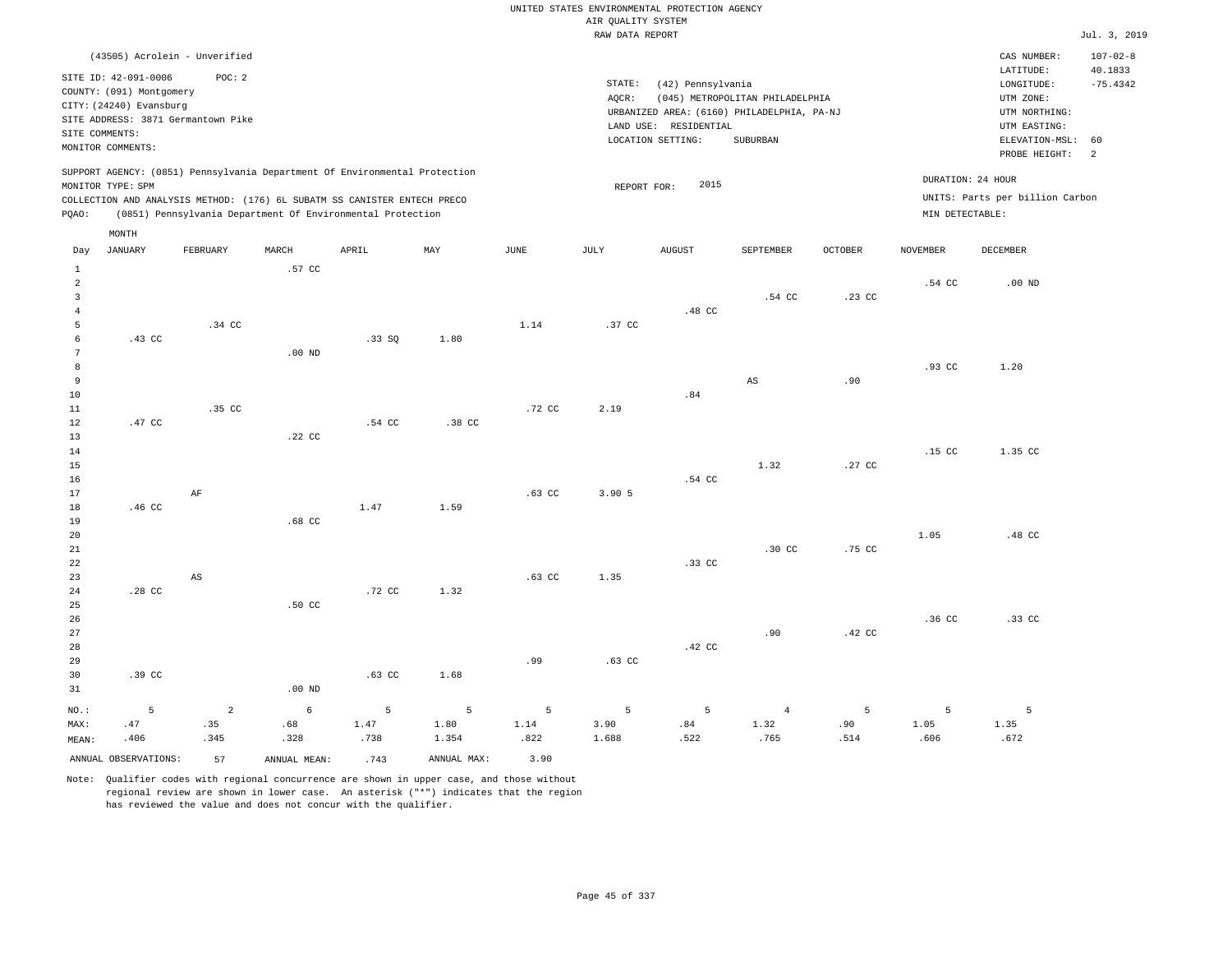|                         |                                                                                   |                   |                            |                                                                            |                   |                        |                        | UNITED STATES ENVIRONMENTAL PROTECTION AGENCY                       |                                 |                   |                        |                                        |                                         |
|-------------------------|-----------------------------------------------------------------------------------|-------------------|----------------------------|----------------------------------------------------------------------------|-------------------|------------------------|------------------------|---------------------------------------------------------------------|---------------------------------|-------------------|------------------------|----------------------------------------|-----------------------------------------|
|                         |                                                                                   |                   |                            |                                                                            |                   |                        |                        | AIR QUALITY SYSTEM<br>RAW DATA REPORT                               |                                 |                   |                        |                                        | Jul. 3, 2019                            |
|                         |                                                                                   |                   |                            |                                                                            |                   |                        |                        |                                                                     |                                 |                   |                        |                                        |                                         |
|                         | (43505) Acrolein - Unverified<br>SITE ID: 42-091-0006<br>COUNTY: (091) Montgomery | POC: 2            |                            |                                                                            |                   |                        | STATE:                 | (42) Pennsylvania                                                   |                                 |                   |                        | CAS NUMBER:<br>LATITUDE:<br>LONGITUDE: | $107 - 02 - 8$<br>40.1833<br>$-75.4342$ |
|                         | CITY: (24240) Evansburg                                                           |                   |                            |                                                                            |                   |                        | AQCR:                  |                                                                     | (045) METROPOLITAN PHILADELPHIA |                   |                        | UTM ZONE:                              |                                         |
|                         | SITE ADDRESS: 3871 Germantown Pike                                                |                   |                            |                                                                            |                   |                        |                        | URBANIZED AREA: (6160) PHILADELPHIA, PA-NJ<br>LAND USE: RESIDENTIAL |                                 |                   |                        | UTM NORTHING:<br>UTM EASTING:          |                                         |
|                         | SITE COMMENTS:                                                                    |                   |                            |                                                                            |                   |                        |                        | LOCATION SETTING:                                                   | SUBURBAN                        |                   |                        | ELEVATION-MSL:                         | 60                                      |
|                         | MONITOR COMMENTS:                                                                 |                   |                            |                                                                            |                   |                        |                        |                                                                     |                                 |                   |                        | PROBE HEIGHT:                          | 2                                       |
|                         | MONITOR TYPE: SPM                                                                 |                   |                            | SUPPORT AGENCY: (0851) Pennsylvania Department Of Environmental Protection |                   |                        |                        | 2016<br>REPORT FOR:                                                 |                                 |                   |                        | DURATION: 24 HOUR                      |                                         |
|                         |                                                                                   |                   |                            | COLLECTION AND ANALYSIS METHOD: (176) 6L SUBATM SS CANISTER ENTECH PRECO   |                   |                        |                        |                                                                     |                                 |                   |                        | UNITS: Parts per billion Carbon        |                                         |
| PQAO:                   |                                                                                   |                   |                            | (0851) Pennsylvania Department Of Environmental Protection                 |                   |                        |                        |                                                                     |                                 |                   | MIN DETECTABLE:        |                                        |                                         |
|                         | MONTH                                                                             |                   |                            |                                                                            |                   |                        |                        |                                                                     |                                 |                   |                        |                                        |                                         |
| Day<br>$\mathbf 1$      | <b>JANUARY</b><br>.54 LB                                                          | FEBRUARY          | MARCH<br>.87 <sub>LB</sub> | APRIL                                                                      | MAY               | $_{\rm JUNE}$          | JULY                   | <b>AUGUST</b>                                                       | SEPTEMBER                       | <b>OCTOBER</b>    | <b>NOVEMBER</b>        | <b>DECEMBER</b>                        |                                         |
| $\overline{a}$          |                                                                                   |                   |                            |                                                                            |                   |                        |                        |                                                                     |                                 |                   | .48 LB                 | AM                                     |                                         |
| $\overline{\mathbf{3}}$ |                                                                                   |                   |                            |                                                                            |                   |                        |                        |                                                                     | AS                              | 1.02 LB           |                        |                                        |                                         |
| $\overline{4}$          |                                                                                   |                   |                            |                                                                            |                   |                        |                        | 1.02 LB                                                             |                                 |                   |                        |                                        |                                         |
| 5                       |                                                                                   |                   |                            |                                                                            |                   | 2.46 5                 | AS                     |                                                                     |                                 |                   |                        |                                        |                                         |
| 6                       |                                                                                   | .66 <sub>LB</sub> |                            | 2.225                                                                      | .69 <sub>LB</sub> |                        |                        |                                                                     |                                 |                   |                        |                                        |                                         |
| $7\phantom{.0}$<br>8    | .57 LB                                                                            |                   | .90 LB                     |                                                                            |                   |                        |                        |                                                                     |                                 |                   | .22 <sub>LB</sub>      | $.00$ ND                               |                                         |
| $\overline{9}$          |                                                                                   |                   |                            |                                                                            |                   |                        |                        |                                                                     | 3.905                           | $\rm{AF}$         |                        |                                        |                                         |
| 10                      |                                                                                   |                   |                            |                                                                            |                   |                        |                        | 2.28 5                                                              |                                 |                   |                        |                                        |                                         |
| 11                      |                                                                                   |                   |                            |                                                                            |                   | 1.05 LB                | AS                     |                                                                     |                                 |                   |                        |                                        |                                         |
| 12                      |                                                                                   | .36 <sub>LB</sub> |                            | .20 <sub>LB</sub>                                                          | .74 LB            |                        |                        |                                                                     |                                 |                   |                        |                                        |                                         |
| 13                      | .17 LB                                                                            |                   | .96 LB                     |                                                                            |                   |                        |                        |                                                                     |                                 |                   |                        |                                        |                                         |
| 14                      |                                                                                   |                   |                            |                                                                            |                   |                        |                        |                                                                     |                                 |                   | $\mathbb{A}\mathbb{S}$ | .36 LB                                 |                                         |
| 15<br>16                |                                                                                   |                   |                            |                                                                            |                   |                        |                        | 2.62 5                                                              | .87                             | AF                |                        |                                        |                                         |
| 17                      |                                                                                   |                   |                            |                                                                            |                   | $\mathbb{A}\mathbb{S}$ | $\mathbb{A}\mathbb{S}$ |                                                                     |                                 |                   |                        |                                        |                                         |
| 18                      |                                                                                   | .17 <sub>LB</sub> |                            | 1.20 LB                                                                    | .78 LB            |                        |                        |                                                                     |                                 |                   |                        |                                        |                                         |
| 19                      | .18 LB                                                                            |                   | $.90$ LB                   |                                                                            |                   |                        |                        |                                                                     |                                 |                   |                        |                                        |                                         |
| 20                      |                                                                                   |                   |                            |                                                                            |                   |                        |                        |                                                                     |                                 |                   | $\rm{AF}$              | .69 <sub>LB</sub>                      |                                         |
| 21                      |                                                                                   |                   |                            |                                                                            |                   |                        |                        |                                                                     | AS                              | .99               |                        |                                        |                                         |
| 22                      |                                                                                   |                   |                            |                                                                            |                   |                        |                        | .71 LB                                                              |                                 |                   |                        |                                        |                                         |
| 23<br>24                |                                                                                   | .21 LB            |                            | .36 LB                                                                     | .84 <sub>LB</sub> | 2.13 5                 | AS                     |                                                                     |                                 |                   |                        |                                        |                                         |
| 25                      | 1.50 LB                                                                           |                   | .33 LB                     |                                                                            |                   |                        |                        |                                                                     |                                 |                   |                        |                                        |                                         |
| 26                      |                                                                                   |                   |                            |                                                                            |                   |                        |                        |                                                                     |                                 |                   | $_{\rm AS}$            | AF                                     |                                         |
| 27                      |                                                                                   |                   |                            |                                                                            |                   |                        |                        |                                                                     | 2.225                           | .23 <sub>LB</sub> |                        |                                        |                                         |
| 28                      |                                                                                   |                   |                            |                                                                            |                   |                        |                        | 1.38                                                                |                                 |                   |                        |                                        |                                         |
| 29                      |                                                                                   |                   |                            |                                                                            |                   | $_{\rm AS}$            | $_{\rm AS}$            |                                                                     |                                 |                   |                        |                                        |                                         |
| 30                      |                                                                                   |                   |                            | .39 LB                                                                     | 1.20              |                        |                        |                                                                     |                                 |                   |                        |                                        |                                         |
| 31                      | .47 LB                                                                            |                   | 1.08 LB                    |                                                                            |                   |                        |                        |                                                                     |                                 |                   |                        |                                        |                                         |
| $NO.$ :                 | 6                                                                                 | $\overline{4}$    | 6                          | 5                                                                          | 5                 | $\overline{3}$         |                        | 5<br>$\mathsf{O}\xspace$                                            | $\overline{3}$                  | $\overline{3}$    | $\overline{2}$         | $\overline{\mathbf{3}}$                |                                         |
| MAX:                    | 1.50                                                                              | .66               | 1.08                       | 2.22                                                                       | 1.20              | 2.46                   |                        | 2.62                                                                | 3.90                            | 1.02              | .48                    | .69                                    |                                         |
| MEAN:                   | .572                                                                              | .350              | .840                       | .874                                                                       | .850              | 1.880                  |                        | 1.602                                                               | 2.330                           | .747              | .350                   | .350                                   |                                         |
|                         | ANNUAL OBSERVATIONS:                                                              | 45                | ANNUAL MEAN:               | .958                                                                       | ANNUAL MAX:       | 3.90                   |                        |                                                                     |                                 |                   |                        |                                        |                                         |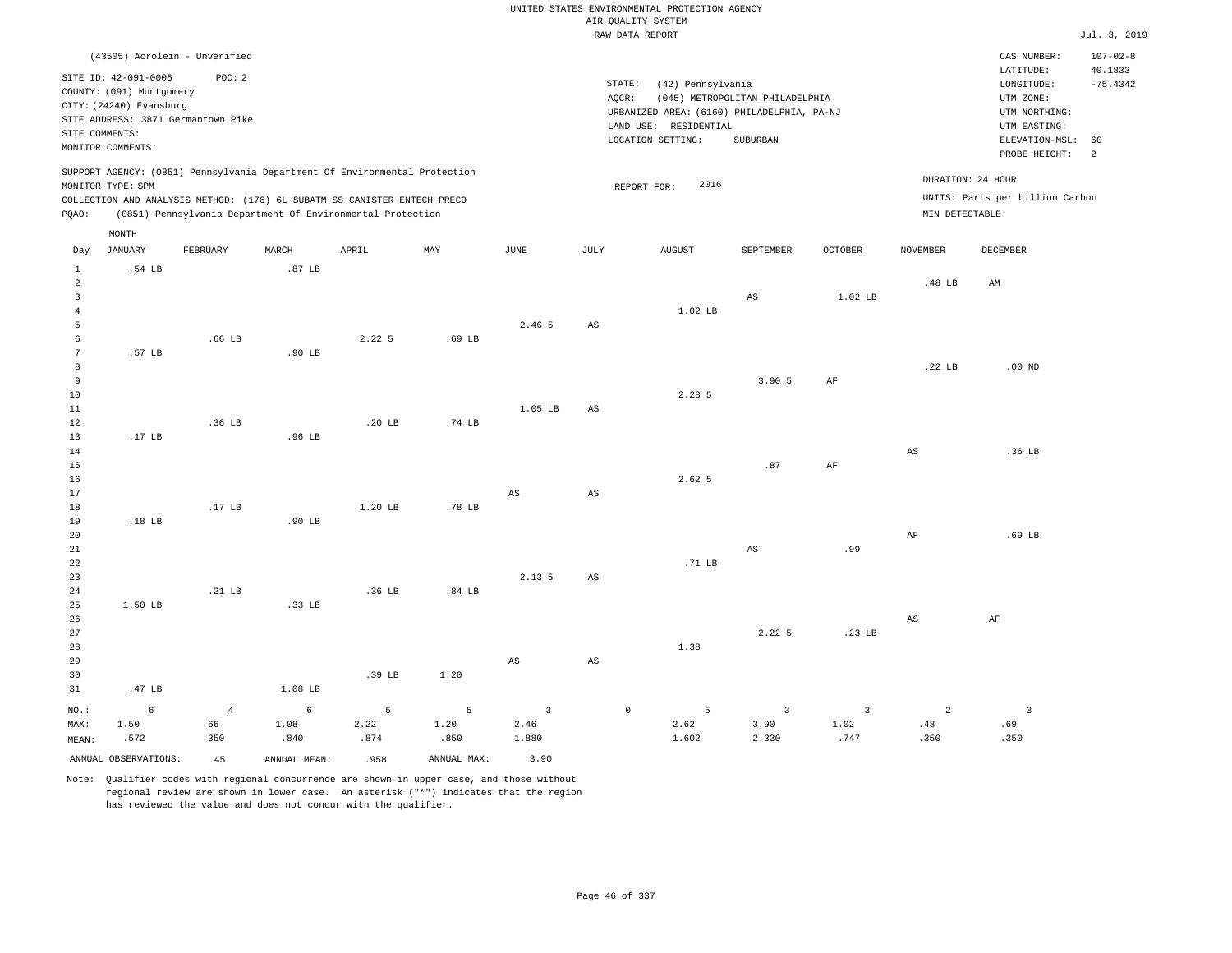|                                |                                                     |                                    |                   |                                                                            |                        |             |                    | UNITED STATES ENVIRONMENTAL PROTECTION AGENCY |                                            |                   |                   |                                 |                           |
|--------------------------------|-----------------------------------------------------|------------------------------------|-------------------|----------------------------------------------------------------------------|------------------------|-------------|--------------------|-----------------------------------------------|--------------------------------------------|-------------------|-------------------|---------------------------------|---------------------------|
|                                |                                                     |                                    |                   |                                                                            |                        |             | AIR QUALITY SYSTEM |                                               |                                            |                   |                   |                                 |                           |
|                                |                                                     |                                    |                   |                                                                            |                        |             | RAW DATA REPORT    |                                               |                                            |                   |                   |                                 | Jul. 3, 2019              |
|                                |                                                     | (43505) Acrolein - Unverified      |                   |                                                                            |                        |             |                    |                                               |                                            |                   |                   | CAS NUMBER:<br>LATITUDE:        | $107 - 02 - 8$<br>40.1833 |
|                                | SITE ID: 42-091-0006                                | POC: 2                             |                   |                                                                            |                        |             | STATE:             | (42) Pennsylvania                             |                                            |                   |                   | LONGITUDE:                      | $-75.4342$                |
|                                | COUNTY: (091) Montgomery<br>CITY: (24240) Evansburg |                                    |                   |                                                                            |                        |             | AQCR:              |                                               | (045) METROPOLITAN PHILADELPHIA            |                   |                   | UTM ZONE:                       |                           |
|                                |                                                     | SITE ADDRESS: 3871 Germantown Pike |                   |                                                                            |                        |             |                    |                                               | URBANIZED AREA: (6160) PHILADELPHIA, PA-NJ |                   |                   | UTM NORTHING:                   |                           |
|                                | SITE COMMENTS:                                      |                                    |                   |                                                                            |                        |             |                    | LAND USE: RESIDENTIAL                         |                                            |                   |                   | UTM EASTING:                    |                           |
|                                | MONITOR COMMENTS:                                   |                                    |                   |                                                                            |                        |             |                    | LOCATION SETTING:                             | SUBURBAN                                   |                   |                   | ELEVATION-MSL:<br>PROBE HEIGHT: | 60<br>2                   |
|                                | MONITOR TYPE: SPM                                   |                                    |                   | SUPPORT AGENCY: (0851) Pennsylvania Department Of Environmental Protection |                        |             |                    | 2017                                          |                                            |                   |                   | DURATION: 24 HOUR               |                           |
|                                |                                                     |                                    |                   | COLLECTION AND ANALYSIS METHOD: (176) 6L SUBATM SS CANISTER ENTECH PRECO   |                        |             | REPORT FOR:        |                                               |                                            |                   |                   | UNITS: Parts per billion Carbon |                           |
| PQAO:                          |                                                     |                                    |                   | (0851) Pennsylvania Department Of Environmental Protection                 |                        |             |                    |                                               |                                            |                   | MIN DETECTABLE:   |                                 |                           |
|                                | MONTH                                               |                                    |                   |                                                                            |                        |             |                    |                                               |                                            |                   |                   |                                 |                           |
| Day                            | <b>JANUARY</b>                                      | FEBRUARY                           | MARCH             | APRIL                                                                      | MAY                    | <b>JUNE</b> | <b>JULY</b>        | <b>AUGUST</b>                                 | SEPTEMBER                                  | <b>OCTOBER</b>    | <b>NOVEMBER</b>   | <b>DECEMBER</b>                 |                           |
| $\mathbf{1}$<br>$\overline{2}$ | AS                                                  |                                    | .56 LB            | .19 <sub>LB</sub>                                                          | .33 LB                 |             |                    |                                               |                                            |                   |                   |                                 |                           |
| $\overline{3}$                 |                                                     |                                    |                   |                                                                            |                        |             |                    |                                               |                                            |                   | .23 LB            | .30 LB                          |                           |
| $\overline{4}$                 |                                                     |                                    |                   |                                                                            |                        |             |                    |                                               | $.09$ LB                                   | .78 LB            |                   |                                 |                           |
| 5                              |                                                     |                                    |                   |                                                                            |                        |             |                    | AF                                            |                                            |                   |                   |                                 |                           |
| 6                              |                                                     | .30 <sub>LB</sub>                  |                   |                                                                            |                        | .42 LB      | 1.71 5             |                                               |                                            |                   |                   |                                 |                           |
| $7\phantom{.0}$                | AS                                                  |                                    |                   | .28 <sub>LB</sub>                                                          | .57 <sub>LB</sub>      |             |                    |                                               |                                            |                   |                   |                                 |                           |
| 8                              |                                                     |                                    | .30 LB            |                                                                            |                        |             |                    |                                               |                                            |                   |                   |                                 |                           |
| $\,9$                          |                                                     |                                    |                   |                                                                            |                        |             |                    |                                               |                                            |                   | .17 <sub>LB</sub> | .29 LB                          |                           |
| 10<br>11                       |                                                     |                                    |                   |                                                                            |                        |             |                    | .41 LB                                        | $.00$ ND                                   | .45               |                   |                                 |                           |
| 12                             |                                                     | .28 LB                             |                   |                                                                            |                        | .51 LB      | .75 LB             |                                               |                                            |                   |                   |                                 |                           |
| 13                             | AF                                                  |                                    |                   | .21 <sub>LB</sub>                                                          | .93 <sub>LB</sub>      |             |                    |                                               |                                            |                   |                   |                                 |                           |
| 14                             |                                                     |                                    | $.21$ LB          |                                                                            |                        |             |                    |                                               |                                            |                   |                   |                                 |                           |
| 15                             |                                                     |                                    |                   |                                                                            |                        |             |                    |                                               |                                            |                   | .15 <sub>LB</sub> | .33 LB                          |                           |
| 16                             |                                                     |                                    |                   |                                                                            |                        |             |                    |                                               | $.00$ ND                                   | .30 <sub>LB</sub> |                   |                                 |                           |
| 17                             |                                                     |                                    |                   |                                                                            |                        |             |                    | .67 <sub>LB</sub>                             |                                            |                   |                   |                                 |                           |
| 18                             |                                                     | .75 LB                             |                   |                                                                            |                        | 1.62        | 2.10 5             |                                               |                                            |                   |                   |                                 |                           |
| 19                             | $.00$ ND                                            |                                    | .25 <sub>LB</sub> | .26 <sub>LB</sub>                                                          | 1.26                   |             |                    |                                               |                                            |                   |                   |                                 |                           |
| 20<br>21                       |                                                     |                                    |                   |                                                                            |                        |             |                    |                                               |                                            |                   | .60 <sub>LB</sub> | AF                              |                           |
| 22                             |                                                     |                                    |                   |                                                                            |                        |             |                    |                                               | .36 LB                                     | .75 LB            |                   |                                 |                           |
| 23                             |                                                     |                                    |                   |                                                                            |                        |             |                    | 1.22                                          |                                            |                   |                   |                                 |                           |
| 24                             |                                                     | .36 <sub>LB</sub>                  |                   |                                                                            |                        | .84 LB      | 1.05               |                                               |                                            |                   |                   |                                 |                           |
| 25                             | .25 LB                                              |                                    |                   | $.00$ ND                                                                   | 1.02 LB                |             |                    |                                               |                                            |                   |                   |                                 |                           |
| 26                             |                                                     |                                    | .16 LB            |                                                                            |                        |             |                    |                                               |                                            |                   |                   |                                 |                           |
| 27                             |                                                     |                                    |                   |                                                                            |                        |             |                    |                                               |                                            |                   | .33 LB            | .14 LB                          |                           |
| 28                             |                                                     |                                    |                   |                                                                            |                        |             |                    |                                               | .17 <sub>LB</sub>                          | .78 LB            |                   |                                 |                           |
| 29                             |                                                     |                                    |                   |                                                                            |                        |             |                    | .20 <sub>LB</sub>                             |                                            |                   |                   |                                 |                           |
| 30                             |                                                     |                                    |                   |                                                                            |                        | $.60$ LB    | .30 <sub>LB</sub>  |                                               |                                            |                   |                   |                                 |                           |
| 31                             | $\mathbb{A}\mathbb{S}$                              |                                    |                   |                                                                            | $\mathbb{A}\mathbb{S}$ |             |                    |                                               |                                            |                   |                   |                                 |                           |
| NO.:                           | $\overline{a}$                                      | $\overline{4}$                     | 5                 | 5                                                                          | 5                      | 5           | 5                  | $\overline{4}$                                | 5                                          | 5                 | 5                 | $\overline{4}$                  |                           |
| MAX:                           | .25                                                 | .75                                | .56               | .28                                                                        | 1.26                   | 1.62        | 2.10               | 1.22                                          | .36                                        | .78               | .60               | .33                             |                           |
| MEAN:                          | .125                                                | .423                               | .296              | .188                                                                       | .822                   | .798        | 1.182              | .625                                          | .124                                       | .612              | .296              | .265                            |                           |
|                                | ANNUAL OBSERVATIONS:                                | 54                                 | ANNUAL, MEAN:     | .502                                                                       | ANNUAL MAX:            | 2.10        |                    |                                               |                                            |                   |                   |                                 |                           |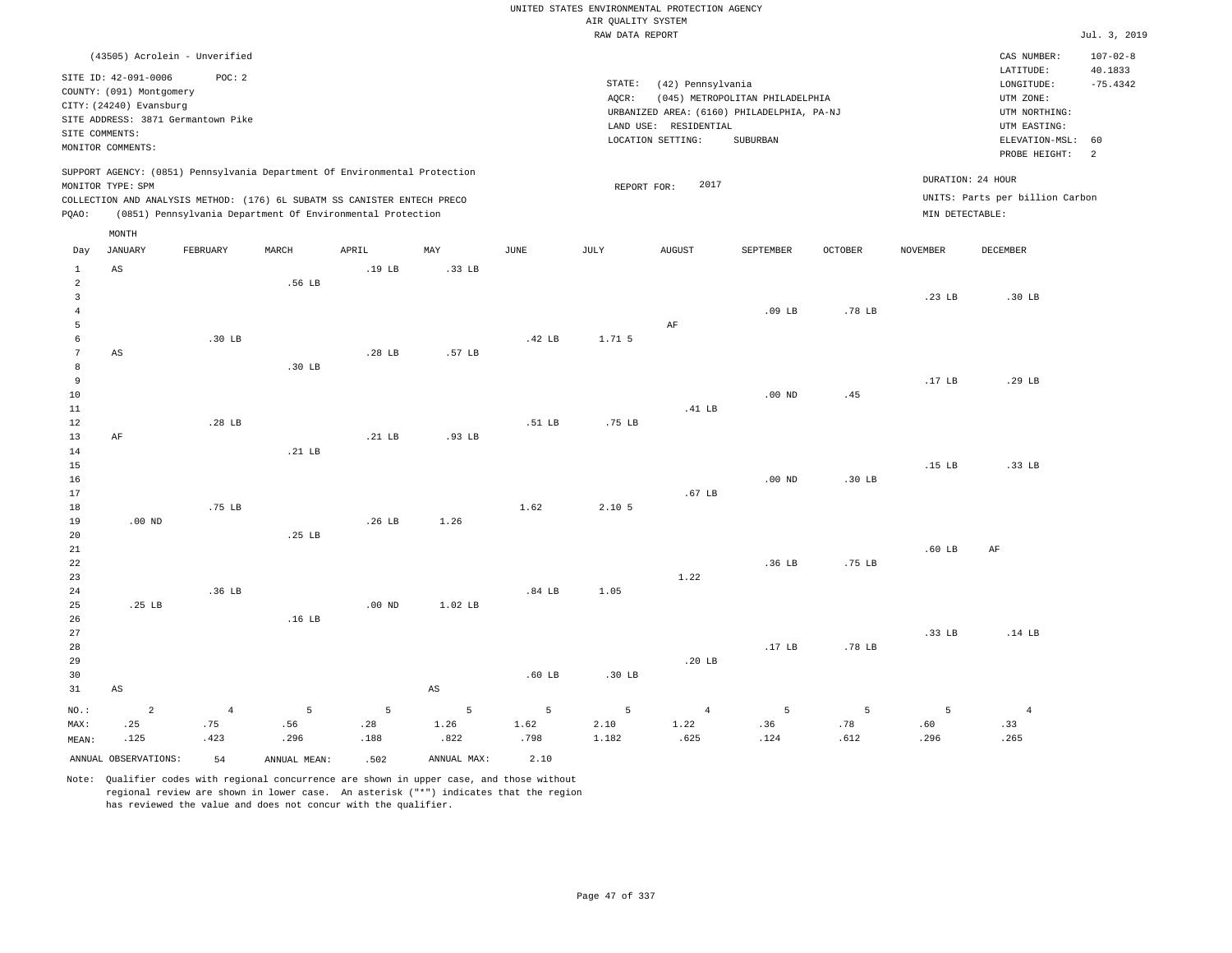|                      |                                                                                                 |                   |                   |                                                            |                   |             | UNITED STATES ENVIRONMENTAL PROTECTION AGENCY |                       |                                            |                   |                   |                                 |                           |
|----------------------|-------------------------------------------------------------------------------------------------|-------------------|-------------------|------------------------------------------------------------|-------------------|-------------|-----------------------------------------------|-----------------------|--------------------------------------------|-------------------|-------------------|---------------------------------|---------------------------|
|                      |                                                                                                 |                   |                   |                                                            |                   |             | AIR QUALITY SYSTEM                            |                       |                                            |                   |                   |                                 |                           |
|                      |                                                                                                 |                   |                   |                                                            |                   |             | RAW DATA REPORT                               |                       |                                            |                   |                   |                                 | Jul. 3, 2019              |
|                      | (43505) Acrolein - Unverified<br>SITE ID: 42-091-0006                                           | POC: 2            |                   |                                                            |                   |             |                                               |                       |                                            |                   |                   | CAS NUMBER:<br>LATITUDE:        | $107 - 02 - 8$<br>40.1833 |
|                      | COUNTY: (091) Montgomery                                                                        |                   |                   |                                                            |                   |             | STATE:                                        | (42) Pennsylvania     |                                            |                   |                   | LONGITUDE:                      | $-75.4342$                |
|                      | CITY: (24240) Evansburg                                                                         |                   |                   |                                                            |                   |             | AQCR:                                         |                       | (045) METROPOLITAN PHILADELPHIA            |                   |                   | UTM ZONE:                       |                           |
|                      | SITE ADDRESS: 3871 Germantown Pike                                                              |                   |                   |                                                            |                   |             |                                               |                       | URBANIZED AREA: (6160) PHILADELPHIA, PA-NJ |                   |                   | UTM NORTHING:                   |                           |
|                      | SITE COMMENTS:                                                                                  |                   |                   |                                                            |                   |             |                                               | LAND USE: RESIDENTIAL |                                            |                   |                   | UTM EASTING:                    |                           |
|                      | MONITOR COMMENTS:                                                                               |                   |                   |                                                            |                   |             |                                               | LOCATION SETTING:     | <b>SUBURBAN</b>                            |                   |                   | ELEVATION-MSL:<br>PROBE HEIGHT: | 60<br>2                   |
|                      | SUPPORT AGENCY: (0851) Pennsylvania Department Of Environmental Protection<br>MONITOR TYPE: SPM |                   |                   |                                                            |                   |             |                                               | 2018                  |                                            |                   |                   | DURATION: 24 HOUR               |                           |
|                      | COLLECTION AND ANALYSIS METHOD: (176) 6L SUBATM SS CANISTER ENTECH PRECO                        |                   |                   |                                                            |                   |             | REPORT FOR:                                   |                       |                                            |                   |                   | UNITS: Parts per billion Carbon |                           |
| PQAO:                |                                                                                                 |                   |                   | (0851) Pennsylvania Department Of Environmental Protection |                   |             |                                               |                       |                                            |                   |                   | MIN DETECTABLE: .2664           |                           |
|                      | MONTH                                                                                           |                   |                   |                                                            |                   |             |                                               |                       |                                            |                   |                   |                                 |                           |
| Day                  | <b>JANUARY</b>                                                                                  | FEBRUARY          | MARCH             | APRIL                                                      | MAY               | <b>JUNE</b> | <b>JULY</b>                                   | <b>AUGUST</b>         | SEPTEMBER                                  | OCTOBER           | <b>NOVEMBER</b>   | <b>DECEMBER</b>                 |                           |
| $\mathbf{1}$         |                                                                                                 | .26 LB            |                   |                                                            |                   | .58 LB      | .45 LB                                        |                       |                                            |                   |                   |                                 |                           |
| $\overline{2}$       | A <sub>O</sub>                                                                                  |                   |                   | .00 <sub>ND</sub>                                          | .42 <sub>LB</sub> |             |                                               |                       |                                            |                   |                   |                                 |                           |
| $\overline{3}$       |                                                                                                 |                   | $.00$ ND          |                                                            |                   |             |                                               |                       |                                            |                   |                   |                                 |                           |
| $\overline{4}$       |                                                                                                 |                   |                   |                                                            |                   |             |                                               |                       |                                            |                   | $.00$ ND          | $.00$ ND                        |                           |
| $\overline{5}$       |                                                                                                 |                   |                   |                                                            |                   |             |                                               |                       | .36 <sub>LB</sub>                          | .17 <sub>LB</sub> |                   |                                 |                           |
| 6<br>$7\phantom{.0}$ |                                                                                                 |                   |                   |                                                            |                   |             |                                               | .43 LB                |                                            |                   |                   |                                 |                           |
| 8                    | AF                                                                                              | .00 <sub>ND</sub> |                   | $.00$ ND                                                   | .36 <sub>LB</sub> | .33 LB      | $.30$ LB                                      |                       |                                            |                   |                   |                                 |                           |
| 9                    |                                                                                                 |                   | $.00$ ND          |                                                            |                   |             |                                               |                       |                                            |                   |                   |                                 |                           |
| 10                   |                                                                                                 |                   |                   |                                                            |                   |             |                                               |                       |                                            |                   | .00 <sub>ND</sub> | .51                             |                           |
| 11                   |                                                                                                 |                   |                   |                                                            |                   |             |                                               |                       | .00 <sub>ND</sub>                          | .66 <sub>LB</sub> |                   |                                 |                           |
| 12                   |                                                                                                 |                   |                   |                                                            |                   |             |                                               | $.00$ ND              |                                            |                   |                   |                                 |                           |
| 13                   |                                                                                                 | $.00$ ND          |                   |                                                            |                   | $.00$ ND    | .30 <sub>LB</sub>                             |                       |                                            |                   |                   |                                 |                           |
| 14                   | $.00$ ND                                                                                        |                   |                   | .36 <sub>LB</sub>                                          | $.00$ ND          |             |                                               |                       |                                            |                   |                   |                                 |                           |
| 15                   |                                                                                                 |                   | $.00$ ND          |                                                            |                   |             |                                               |                       |                                            |                   |                   |                                 |                           |
| 16                   |                                                                                                 |                   |                   |                                                            |                   |             |                                               |                       |                                            |                   | $.00$ ND          | $.00$ ND                        |                           |
| 17                   |                                                                                                 |                   |                   |                                                            |                   |             |                                               |                       | .00 <sub>ND</sub>                          | $.00$ ND          |                   |                                 |                           |
| 18                   |                                                                                                 |                   |                   |                                                            |                   |             |                                               | .48 LB                |                                            |                   |                   |                                 |                           |
| 19                   |                                                                                                 | .00 <sub>ND</sub> |                   |                                                            |                   | .28 LB      | .23 <sub>LB</sub>                             |                       |                                            |                   |                   |                                 |                           |
| 20                   | .30 LB                                                                                          |                   |                   | $.00$ ND                                                   | .33 LB            |             |                                               |                       |                                            |                   |                   |                                 |                           |
| 21                   |                                                                                                 |                   | $.00$ ND          |                                                            |                   |             |                                               |                       |                                            |                   |                   |                                 |                           |
| 22<br>23             |                                                                                                 |                   |                   |                                                            |                   |             |                                               |                       | AS                                         | $.00$ ND          | AF                | .00 <sub>ND</sub>               |                           |
| 24                   |                                                                                                 |                   |                   |                                                            |                   |             |                                               | $.00$ ND              |                                            |                   |                   |                                 |                           |
| 25                   |                                                                                                 | $.00$ ND          |                   |                                                            |                   | .33 LB      | .42 <sub>LB</sub>                             |                       |                                            |                   |                   |                                 |                           |
| 26                   | .30 LB                                                                                          |                   |                   | $.00$ ND                                                   | .72 <sub>LB</sub> |             |                                               |                       |                                            |                   |                   |                                 |                           |
| 27                   |                                                                                                 |                   | .27 <sub>LB</sub> |                                                            |                   |             |                                               |                       |                                            |                   |                   |                                 |                           |
| 28                   |                                                                                                 |                   |                   |                                                            |                   |             |                                               |                       |                                            |                   | .00 <sub>ND</sub> | .36 LB                          |                           |
| 29                   |                                                                                                 |                   |                   |                                                            |                   |             |                                               |                       | $.00$ ND                                   | $.00$ ND          |                   |                                 |                           |
| 30                   |                                                                                                 |                   |                   |                                                            |                   |             |                                               | .60 <sub>LB</sub>     |                                            |                   |                   |                                 |                           |
| 31                   |                                                                                                 |                   |                   |                                                            |                   |             | .32 <sub>LB</sub>                             |                       |                                            |                   |                   |                                 |                           |
| NO.:                 | $\overline{3}$                                                                                  | 5                 | 5                 | 5                                                          | 5                 | 5           | 6                                             | 5                     | $\overline{4}$                             | 5                 | $\overline{4}$    | 5                               |                           |
| MAX:                 | .30                                                                                             | .26               | .27               | .36                                                        | .72               | .58         | .45                                           | .60                   | .36                                        | .66               | 0.00              | .51                             |                           |
| MEAN:                | .200                                                                                            | .052              | .054              | .072                                                       | .366              | .304        | .337                                          | .302                  | .090                                       | .166              | 0.000             | .174                            |                           |
|                      | ANNUAL OBSERVATIONS:                                                                            | 57                | ANNUAL MEAN:      | .183                                                       | ANNUAL MAX:       | .72         |                                               |                       |                                            |                   |                   |                                 |                           |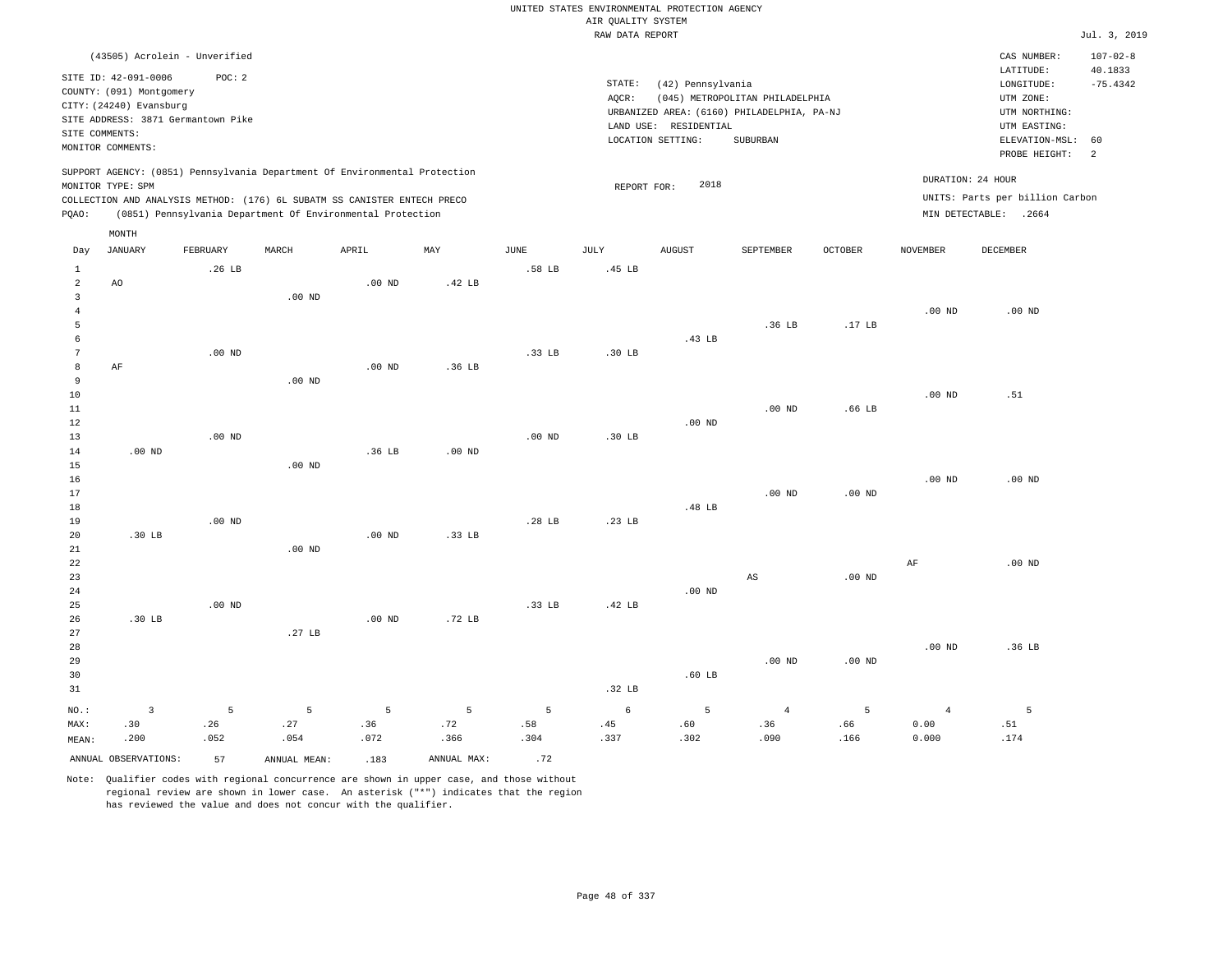|                            |                                                  |                                    |                                                                                                                                        |                   |                   |                   | UNITED STATES ENVIRONMENTAL PROTECTION AGENCY |                       |                                                                               |                         |                         |                                            |                       |
|----------------------------|--------------------------------------------------|------------------------------------|----------------------------------------------------------------------------------------------------------------------------------------|-------------------|-------------------|-------------------|-----------------------------------------------|-----------------------|-------------------------------------------------------------------------------|-------------------------|-------------------------|--------------------------------------------|-----------------------|
|                            |                                                  |                                    |                                                                                                                                        |                   |                   |                   | AIR QUALITY SYSTEM<br>RAW DATA REPORT         |                       |                                                                               |                         |                         |                                            | Jul. 3, 2019          |
|                            | (43551) Acetone                                  |                                    |                                                                                                                                        |                   |                   |                   |                                               |                       |                                                                               |                         |                         | CAS NUMBER:                                | $67 - 64 - 1$         |
|                            | SITE ID: 42-091-0006<br>COUNTY: (091) Montgomery | POC: 2                             |                                                                                                                                        |                   |                   |                   | STATE:                                        | (42) Pennsylvania     |                                                                               |                         |                         | LATITUDE:<br>LONGITUDE:                    | 40.1833<br>$-75.4342$ |
|                            | CITY: (24240) Evansburg                          | SITE ADDRESS: 3871 Germantown Pike |                                                                                                                                        |                   |                   |                   | AQCR:                                         | LAND USE: RESIDENTIAL | (045) METROPOLITAN PHILADELPHIA<br>URBANIZED AREA: (6160) PHILADELPHIA, PA-NJ |                         |                         | UTM ZONE:<br>UTM NORTHING:<br>UTM EASTING: |                       |
|                            | SITE COMMENTS:<br>MONITOR COMMENTS:              |                                    |                                                                                                                                        |                   |                   |                   |                                               | LOCATION SETTING:     | SUBURBAN                                                                      |                         |                         | ELEVATION-MSL:<br>PROBE HEIGHT:            | 60<br>2               |
|                            | MONITOR TYPE: SPM                                |                                    | SUPPORT AGENCY: (0851) Pennsylvania Department Of Environmental Protection                                                             |                   |                   |                   | REPORT FOR:                                   | 2013                  |                                                                               |                         | DURATION: 24 HOUR       |                                            |                       |
| PQAO:                      |                                                  |                                    | COLLECTION AND ANALYSIS METHOD: (176) 6L Subatm SS Canister Entech Preco<br>(0851) Pennsylvania Department Of Environmental Protection |                   |                   |                   |                                               |                       |                                                                               |                         | MIN DETECTABLE:         | UNITS: Parts per billion Carbon            |                       |
| Day                        | MONTH<br>JANUARY                                 | FEBRUARY                           | MARCH                                                                                                                                  | APRIL             | MAY               | JUNE              | JULY                                          | AUGUST                | SEPTEMBER                                                                     | <b>OCTOBER</b>          | NOVEMBER                | DECEMBER                                   |                       |
| $\mathbf{1}$<br>$\sqrt{2}$ |                                                  |                                    |                                                                                                                                        |                   |                   |                   |                                               | 42.045 5              | 15.846 CC                                                                     | 12.006                  |                         |                                            |                       |
| 3<br>$\overline{4}$<br>5   | 4.671 CC                                         | AF                                 | 9.876                                                                                                                                  | 8.574             | 19.536 CC         | 24.993            | 14.781 CC                                     |                       |                                                                               |                         |                         |                                            |                       |
| 6<br>$7\phantom{.0}$       |                                                  |                                    |                                                                                                                                        |                   |                   |                   |                                               |                       | 15.078 CC                                                                     | 19,179                  | 4.980 CC                | 6.921 CC                                   |                       |
| 8<br>9<br>$10$             | 41.949 5                                         | AF                                 |                                                                                                                                        | 18.138            |                   | 25.872            | 26.163 CC                                     | 16.833 CC             |                                                                               |                         |                         |                                            |                       |
| $1\,1$<br>12               |                                                  |                                    | 7.482                                                                                                                                  |                   | 34.347 EH         |                   |                                               |                       |                                                                               |                         | AF                      | AF                                         |                       |
| 13<br>14                   |                                                  |                                    |                                                                                                                                        |                   |                   |                   |                                               | $\rm AF$              | 14.937 CC                                                                     | 9.828 CC                |                         |                                            |                       |
| 15<br>16<br>17             | $\rm{AF}$                                        | 20.646                             | 5.769 CC                                                                                                                               | 6.450 CC          | 40.815 5          | 13.686            | 34.665 EH                                     |                       |                                                                               |                         |                         |                                            |                       |
| 18<br>19                   |                                                  |                                    |                                                                                                                                        |                   |                   |                   |                                               |                       | 27.579                                                                        | 9.183 CC                | 13.668                  | AF                                         |                       |
| 20<br>21<br>22             | $\rm{AF}$                                        | 11.004                             |                                                                                                                                        | 8.520 CC          | 28.848 CC         | 21.516            | 32.601 EH                                     | AF                    |                                                                               |                         |                         |                                            |                       |
| 23<br>24                   |                                                  |                                    | 12.378 CC                                                                                                                              |                   |                   |                   |                                               |                       |                                                                               |                         | 3.243                   | 5.421 CC                                   |                       |
| 25<br>26                   |                                                  |                                    |                                                                                                                                        |                   |                   |                   |                                               | AF                    | 13.863                                                                        | $\mathbb{A}\mathcal{S}$ |                         |                                            |                       |
| 27<br>28<br>29             | AS                                               | 15.060                             | 8.721                                                                                                                                  | 11.091 CC         | 19.635            | 65.775 5          | 22.269 CC                                     |                       |                                                                               |                         |                         |                                            |                       |
| 30<br>31                   |                                                  |                                    |                                                                                                                                        |                   |                   |                   |                                               |                       |                                                                               | 16.737                  | AF                      | 14.153 CC                                  |                       |
| NO.:                       | 2                                                | $\overline{3}$                     | 5                                                                                                                                      | $\overline{5}$    | $\overline{5}$    | 5                 | 5                                             | $\overline{a}$        | 5                                                                             | 5                       | $\overline{\mathbf{3}}$ | $\overline{\mathbf{3}}$                    |                       |
| MAX:<br>MEAN:              | 41.949<br>23.3100                                | 20.646<br>15.5700                  | 12.378<br>8.8452                                                                                                                       | 18.138<br>10.5546 | 40.815<br>28.6362 | 65.775<br>30.3684 | 34.665<br>26.0958                             | 42.045<br>29.4390     | 27.579<br>17.4606                                                             | 19.179<br>13.3866       | 13.668<br>7.2970        | 14.153<br>8.8317                           |                       |
|                            | ANNUAL OBSERVATIONS:                             | 48                                 | ANNUAL MEAN:                                                                                                                           | 18.2777           | ANNUAL MAX:       | 65.775            |                                               |                       |                                                                               |                         |                         |                                            |                       |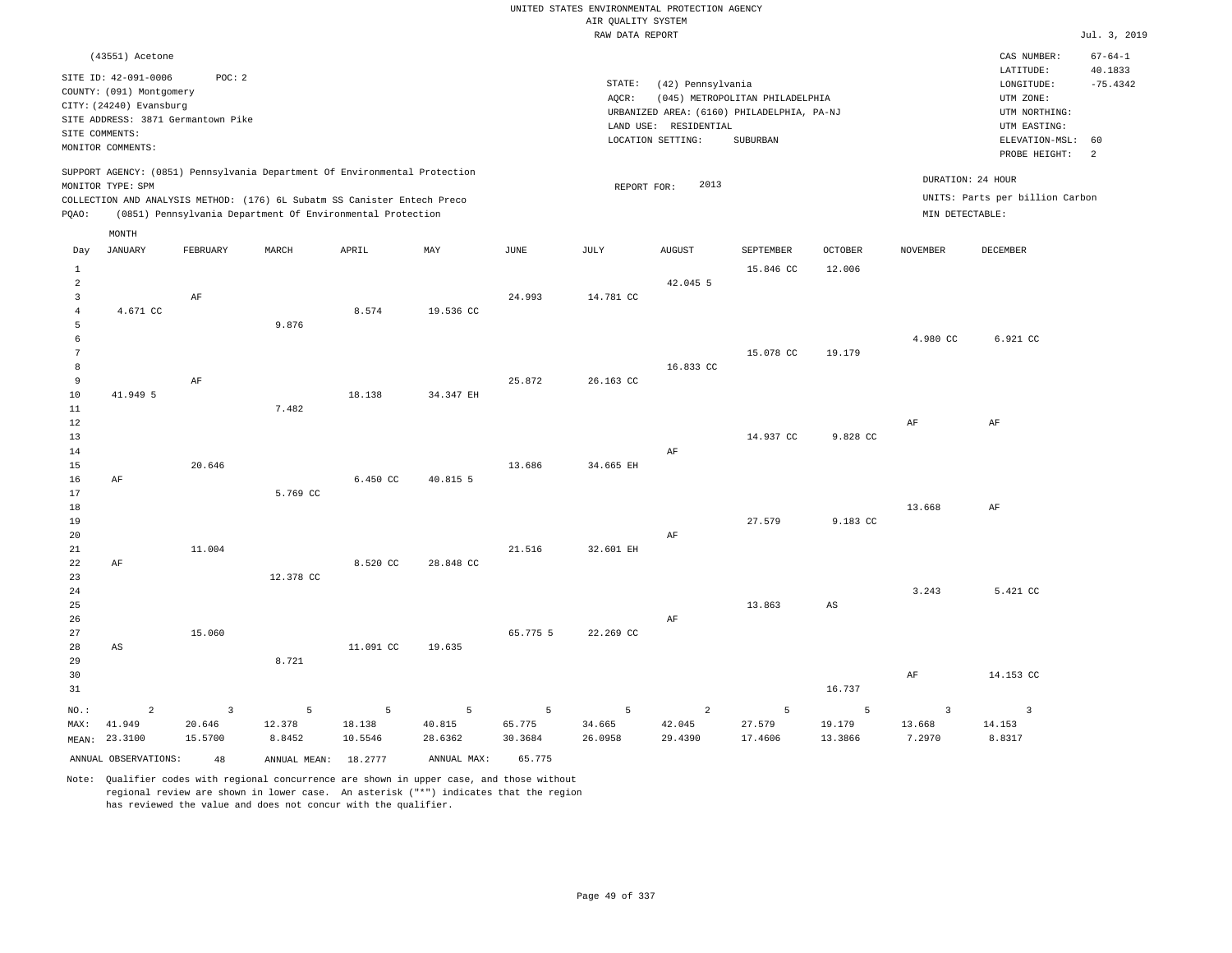|                 |                                                  |                |                                                                            |                |             |             | UNITED STATES ENVIRONMENTAL PROTECTION AGENCY |                       |                                            |                |                   |                                 |                          |
|-----------------|--------------------------------------------------|----------------|----------------------------------------------------------------------------|----------------|-------------|-------------|-----------------------------------------------|-----------------------|--------------------------------------------|----------------|-------------------|---------------------------------|--------------------------|
|                 |                                                  |                |                                                                            |                |             |             | AIR QUALITY SYSTEM                            |                       |                                            |                |                   |                                 |                          |
|                 |                                                  |                |                                                                            |                |             |             | RAW DATA REPORT                               |                       |                                            |                |                   |                                 | Jul. 3, 2019             |
|                 | (43551) Acetone                                  |                |                                                                            |                |             |             |                                               |                       |                                            |                |                   | CAS NUMBER:<br>LATITUDE:        | $67 - 64 - 1$<br>40.1833 |
|                 | SITE ID: 42-091-0006<br>COUNTY: (091) Montgomery | POC: 2         |                                                                            |                |             |             | STATE:                                        | (42) Pennsylvania     |                                            |                |                   | LONGITUDE:                      | $-75.4342$               |
|                 | CITY: (24240) Evansburg                          |                |                                                                            |                |             |             | AQCR:                                         |                       | (045) METROPOLITAN PHILADELPHIA            |                |                   | UTM ZONE:                       |                          |
|                 | SITE ADDRESS: 3871 Germantown Pike               |                |                                                                            |                |             |             |                                               |                       | URBANIZED AREA: (6160) PHILADELPHIA, PA-NJ |                |                   | UTM NORTHING:                   |                          |
| SITE COMMENTS:  |                                                  |                |                                                                            |                |             |             |                                               | LAND USE: RESIDENTIAL |                                            |                |                   | UTM EASTING:                    |                          |
|                 | MONITOR COMMENTS:                                |                |                                                                            |                |             |             |                                               | LOCATION SETTING:     | SUBURBAN                                   |                |                   | ELEVATION-MSL:<br>PROBE HEIGHT: | 60<br>2                  |
|                 |                                                  |                | SUPPORT AGENCY: (0851) Pennsylvania Department Of Environmental Protection |                |             |             |                                               | 2014                  |                                            |                | DURATION: 24 HOUR |                                 |                          |
|                 | MONITOR TYPE: SPM                                |                | COLLECTION AND ANALYSIS METHOD: (176) 6L Subatm SS Canister Entech Preco   |                |             |             | REPORT FOR:                                   |                       |                                            |                |                   | UNITS: Parts per billion Carbon |                          |
| PQAO:           |                                                  |                | (0851) Pennsylvania Department Of Environmental Protection                 |                |             |             |                                               |                       |                                            |                | MIN DETECTABLE:   |                                 |                          |
| Day             | MONTH<br><b>JANUARY</b>                          | FEBRUARY       | MARCH                                                                      | APRIL          | MAY         | <b>JUNE</b> | JULY                                          | <b>AUGUST</b>         | SEPTEMBER                                  | <b>OCTOBER</b> | <b>NOVEMBER</b>   | DECEMBER                        |                          |
| $\mathbf{1}$    |                                                  |                |                                                                            |                |             |             |                                               |                       |                                            |                | 4.558 CC          | 15.053 CC                       |                          |
| $\overline{a}$  |                                                  |                |                                                                            |                |             |             |                                               |                       | 15.324 CC                                  | 8.928          |                   |                                 |                          |
| $\overline{3}$  |                                                  |                |                                                                            |                |             |             |                                               | 20.053                |                                            |                |                   |                                 |                          |
| $\overline{4}$  |                                                  | AF             |                                                                            |                |             | 25.995      | 18.610                                        |                       |                                            |                |                   |                                 |                          |
| 5               | AF                                               |                |                                                                            | 12.783 CC      | 18.555      |             |                                               |                       |                                            |                |                   |                                 |                          |
| 6               |                                                  |                | 7.012 CC                                                                   |                |             |             |                                               |                       |                                            |                |                   |                                 |                          |
| $7\phantom{.0}$ |                                                  |                |                                                                            |                |             |             |                                               |                       |                                            |                | AF                | 9.953 CC                        |                          |
| 8               |                                                  |                |                                                                            |                |             |             |                                               |                       | 12.818 CC                                  | 14.418         |                   |                                 |                          |
| 9               |                                                  |                |                                                                            |                |             |             |                                               | 27.148                |                                            |                |                   |                                 |                          |
| $10$            |                                                  | AS             |                                                                            |                |             | 36.896 EH   | 32.725 EH                                     |                       |                                            |                |                   |                                 |                          |
| 11              | 10.985 CC                                        |                |                                                                            | AF             | 19.710      |             |                                               |                       |                                            |                |                   |                                 |                          |
| 12              |                                                  |                | 14.509                                                                     |                |             |             |                                               |                       |                                            |                |                   |                                 |                          |
| 13              |                                                  |                |                                                                            |                |             |             |                                               |                       |                                            |                | 7.520 CC          | 18.585                          |                          |
| 14              |                                                  |                |                                                                            |                |             |             |                                               |                       | 16.600 CC                                  | 16.313         |                   |                                 |                          |
| 15              |                                                  |                |                                                                            |                |             |             |                                               | 17.348 CC             |                                            |                |                   |                                 |                          |
| 16              |                                                  | 11.033 CC      |                                                                            |                |             | 40.986 5    | 45.764 5                                      |                       |                                            |                |                   |                                 |                          |
| 17              | 11.975 CC                                        |                | 6.777 CC                                                                   | 6.524 CC       | 22.420      |             |                                               |                       |                                            |                |                   |                                 |                          |
| 18<br>19        |                                                  |                |                                                                            |                |             |             |                                               |                       |                                            |                | 10.139 CC         | 12.608                          |                          |
| 20              |                                                  |                |                                                                            |                |             |             |                                               |                       | 13.868 CC                                  | 10.199 CC      |                   |                                 |                          |
| 21              |                                                  |                |                                                                            |                |             |             |                                               | 15.587 CC             |                                            |                |                   |                                 |                          |
| 22              |                                                  | 13,422 CC      |                                                                            |                |             | 28.273      | 21.056 CC                                     |                       |                                            |                |                   |                                 |                          |
| 23              | AS                                               |                |                                                                            | 50.263 5       | 23.574      |             |                                               |                       |                                            |                |                   |                                 |                          |
| 24              |                                                  |                | 11.463 QX                                                                  |                |             |             |                                               |                       |                                            |                |                   |                                 |                          |
| 25              |                                                  |                |                                                                            |                |             |             |                                               |                       |                                            |                | 13.103 CC         | 10.518 CC                       |                          |
| 26              |                                                  |                |                                                                            |                |             |             |                                               |                       | 10.735                                     | 8.420 CC       |                   |                                 |                          |
| 27              |                                                  |                |                                                                            |                |             |             |                                               | 16.702 CC             |                                            |                |                   |                                 |                          |
| 28              |                                                  | AS             |                                                                            |                |             | 13.215 CC   | 39.641 5                                      |                       |                                            |                |                   |                                 |                          |
| 29              | AS                                               |                |                                                                            | 6.616 CC       | 12.980 CC   |             |                                               |                       |                                            |                |                   |                                 |                          |
| 30              |                                                  |                | 6.465 CC                                                                   |                |             |             |                                               |                       |                                            |                |                   |                                 |                          |
| 31              |                                                  |                |                                                                            |                |             |             |                                               |                       |                                            |                |                   | 6.751 CC                        |                          |
| NO.:            | $\overline{a}$                                   | $\overline{a}$ | 5                                                                          | $\overline{4}$ | 5           | 5           | 5                                             | 5                     | 5                                          | 5              | $\overline{4}$    | 6                               |                          |
| MAX:            | 11.975                                           | 13.422         | 14.509                                                                     | 50.263         | 23.574      | 40.986      | 45.764                                        | 27.148                | 16.600                                     | 16.313         | 13.103            | 18.585                          |                          |
|                 | MEAN: 11.4800                                    | 12.2275        | 9.2452                                                                     | 19.0465        | 19.4478     | 29.0730     | 31.5592                                       | 19.3676               | 13.8690                                    | 11.6556        | 8.8300            | 12.2447                         |                          |
|                 | ANNUAL OBSERVATIONS:                             | 53             | ANNUAL MEAN: 17.0467                                                       |                | ANNUAL MAX: | 50.263      |                                               |                       |                                            |                |                   |                                 |                          |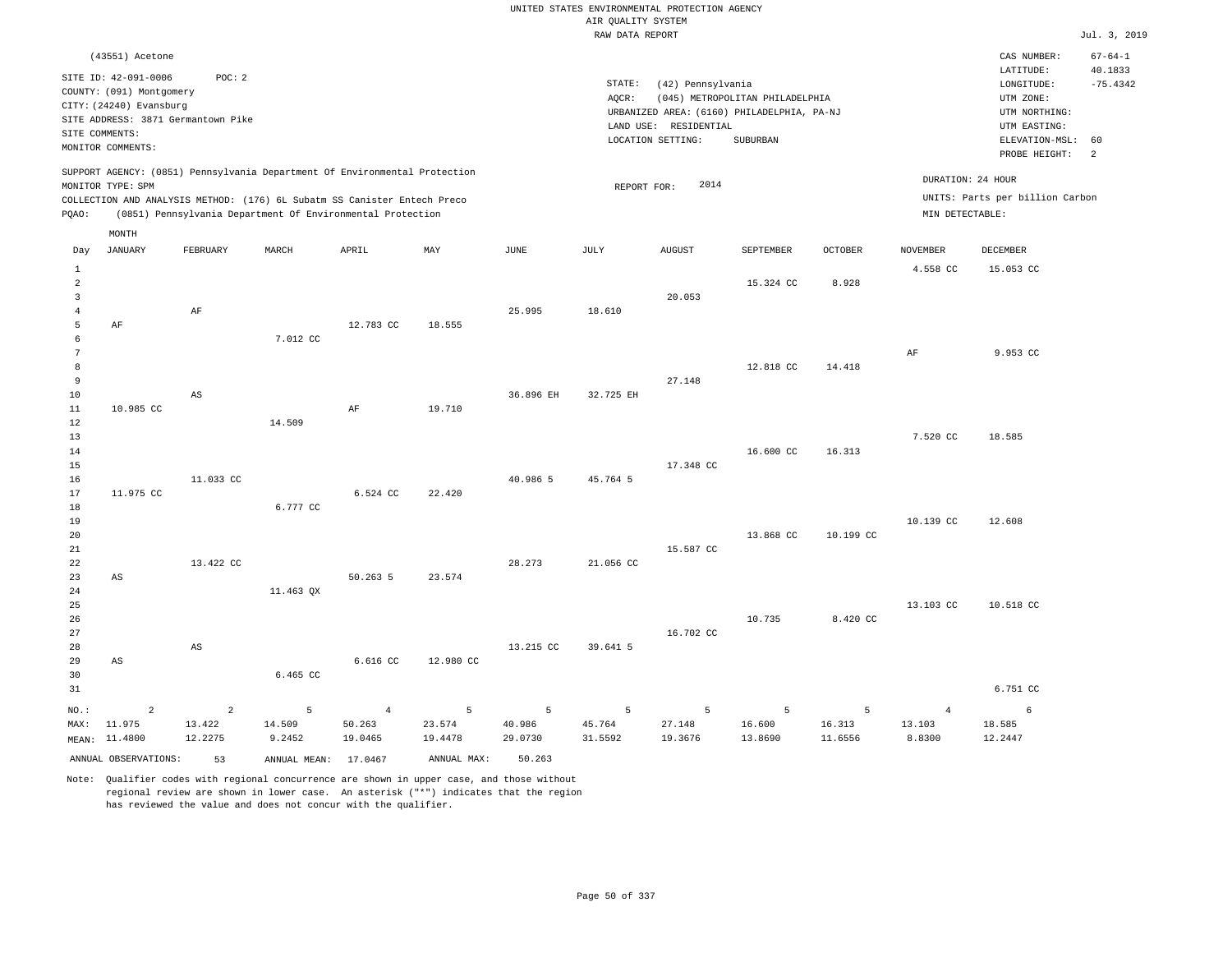|                                                     |                                                                                                                                                                             |                                   |                                                            |                        |                        |                        | UNITED STATES ENVIRONMENTAL PROTECTION AGENCY |                                                                 |                                                                                                  |                        |                        |                                                                                                                         |                                                   |
|-----------------------------------------------------|-----------------------------------------------------------------------------------------------------------------------------------------------------------------------------|-----------------------------------|------------------------------------------------------------|------------------------|------------------------|------------------------|-----------------------------------------------|-----------------------------------------------------------------|--------------------------------------------------------------------------------------------------|------------------------|------------------------|-------------------------------------------------------------------------------------------------------------------------|---------------------------------------------------|
|                                                     |                                                                                                                                                                             |                                   |                                                            |                        |                        |                        | AIR QUALITY SYSTEM                            |                                                                 |                                                                                                  |                        |                        |                                                                                                                         |                                                   |
|                                                     |                                                                                                                                                                             |                                   |                                                            |                        |                        |                        | RAW DATA REPORT                               |                                                                 |                                                                                                  |                        |                        |                                                                                                                         | Jul. 3, 2019                                      |
|                                                     | (43551) Acetone<br>SITE ID: 42-091-0006<br>COUNTY: (091) Montgomery<br>CITY: (24240) Evansburg<br>SITE ADDRESS: 3871 Germantown Pike<br>SITE COMMENTS:<br>MONITOR COMMENTS: | POC: 2                            |                                                            |                        |                        |                        | STATE:<br>AQCR:                               | (42) Pennsylvania<br>LAND USE: RESIDENTIAL<br>LOCATION SETTING: | (045) METROPOLITAN PHILADELPHIA<br>URBANIZED AREA: (6160) PHILADELPHIA, PA-NJ<br><b>SUBURBAN</b> |                        |                        | CAS NUMBER:<br>LATITUDE:<br>LONGITUDE:<br>UTM ZONE:<br>UTM NORTHING:<br>UTM EASTING:<br>ELEVATION-MSL:<br>PROBE HEIGHT: | $67 - 64 - 1$<br>40.1833<br>$-75.4342$<br>60<br>2 |
|                                                     | SUPPORT AGENCY: (0851) Pennsylvania Department Of Environmental Protection                                                                                                  |                                   |                                                            |                        |                        |                        |                                               |                                                                 |                                                                                                  |                        |                        | DURATION: 24 HOUR                                                                                                       |                                                   |
| PQAO:                                               | MONITOR TYPE: SPM<br>COLLECTION AND ANALYSIS METHOD: (176) 6L Subatm SS Canister Entech Preco                                                                               |                                   | (0851) Pennsylvania Department Of Environmental Protection |                        |                        |                        | REPORT FOR:                                   | 2015                                                            |                                                                                                  |                        | MIN DETECTABLE:        | UNITS: Parts per billion Carbon                                                                                         |                                                   |
|                                                     | MONTH                                                                                                                                                                       |                                   |                                                            |                        |                        |                        |                                               |                                                                 |                                                                                                  |                        |                        |                                                                                                                         |                                                   |
| Day                                                 | <b>JANUARY</b>                                                                                                                                                              | FEBRUARY                          | MARCH                                                      | APRIL                  | MAY                    | <b>JUNE</b>            | <b>JULY</b>                                   | <b>AUGUST</b>                                                   | SEPTEMBER                                                                                        | <b>OCTOBER</b>         | <b>NOVEMBER</b>        | <b>DECEMBER</b>                                                                                                         |                                                   |
| 1<br>$\overline{2}$<br>$\overline{3}$               |                                                                                                                                                                             |                                   | 8.263 CC                                                   |                        |                        |                        |                                               |                                                                 | 24.600                                                                                           | 4.200 CC               | 13.200 CC              | 6.300 CC                                                                                                                |                                                   |
| $\overline{4}$<br>5<br>$\epsilon$<br>$\overline{7}$ | 6.564 CC                                                                                                                                                                    | 6.701 CC                          | 6.441 CC                                                   | 9.900 CC               | 24.900                 | 24.300 CC              | 14.460 CC                                     | 18.000                                                          |                                                                                                  |                        |                        |                                                                                                                         |                                                   |
| 8<br>$\overline{9}$<br>10<br>11                     |                                                                                                                                                                             | 7.393 CC                          |                                                            |                        |                        | 21.600                 | 37.500 EH                                     | 18.900                                                          | $_{\rm AS}$                                                                                      | 19.800                 | 17.400 QX              | 13.800 CC                                                                                                               |                                                   |
| 12<br>13<br>14<br>15                                | 7.953 CC                                                                                                                                                                    |                                   | 7.582 CC                                                   | 13.500 CC              | 14.970                 |                        |                                               |                                                                 | 17.400                                                                                           | 9.300 CC               | 4.500 CC               | 12.000 CC                                                                                                               |                                                   |
| 16<br>17<br>18<br>19                                | 7.598 CC                                                                                                                                                                    | AF                                | 7.916 CC                                                   | 12.300 CC              | 29.100                 | 22.500                 | 39.000 5                                      | 23.100                                                          |                                                                                                  |                        |                        |                                                                                                                         |                                                   |
| 20<br>21<br>22<br>23                                |                                                                                                                                                                             | AS                                |                                                            |                        |                        | 19,800                 | 24,600                                        | 13.800 CC                                                       | 15.900                                                                                           | 23,700                 | 10.800 CC              | 7.200 CC                                                                                                                |                                                   |
| 24<br>25<br>26<br>27                                | 6.490 CC                                                                                                                                                                    |                                   | 9.359 CC                                                   | 8.100 CC               | 19.200                 |                        |                                               |                                                                 | 14.100 CC                                                                                        | 7.200 CC               | 5.700 CC               | 6.600 CC                                                                                                                |                                                   |
| 28<br>29<br>30<br>31                                | 7.978 CC                                                                                                                                                                    |                                   | 5.700 CC                                                   | 11,700 CC              | 22.800                 | 16.560                 | 29.400                                        | 12.600 CC                                                       |                                                                                                  |                        |                        |                                                                                                                         |                                                   |
| NO.:<br>MAX:<br>MEAN:                               | 5<br>7.978<br>7.3166                                                                                                                                                        | $\overline{a}$<br>7.393<br>7.0470 | 6<br>9.359<br>7.5435                                       | 5<br>13.500<br>11.1000 | 5<br>29.100<br>22.1940 | 5<br>24.300<br>20.9520 | 5<br>39.000<br>28.9920                        | 5<br>23.100<br>17.2800                                          | $\overline{4}$<br>24,600<br>18.0000                                                              | 5<br>23,700<br>12.8400 | 5<br>17.400<br>10.3200 | 5<br>13,800<br>9.1800                                                                                                   |                                                   |
|                                                     | ANNUAL OBSERVATIONS:                                                                                                                                                        | 57                                | ANNUAL MEAN:                                               | 14.6005                | ANNUAL MAX:            | 39,000                 |                                               |                                                                 |                                                                                                  |                        |                        |                                                                                                                         |                                                   |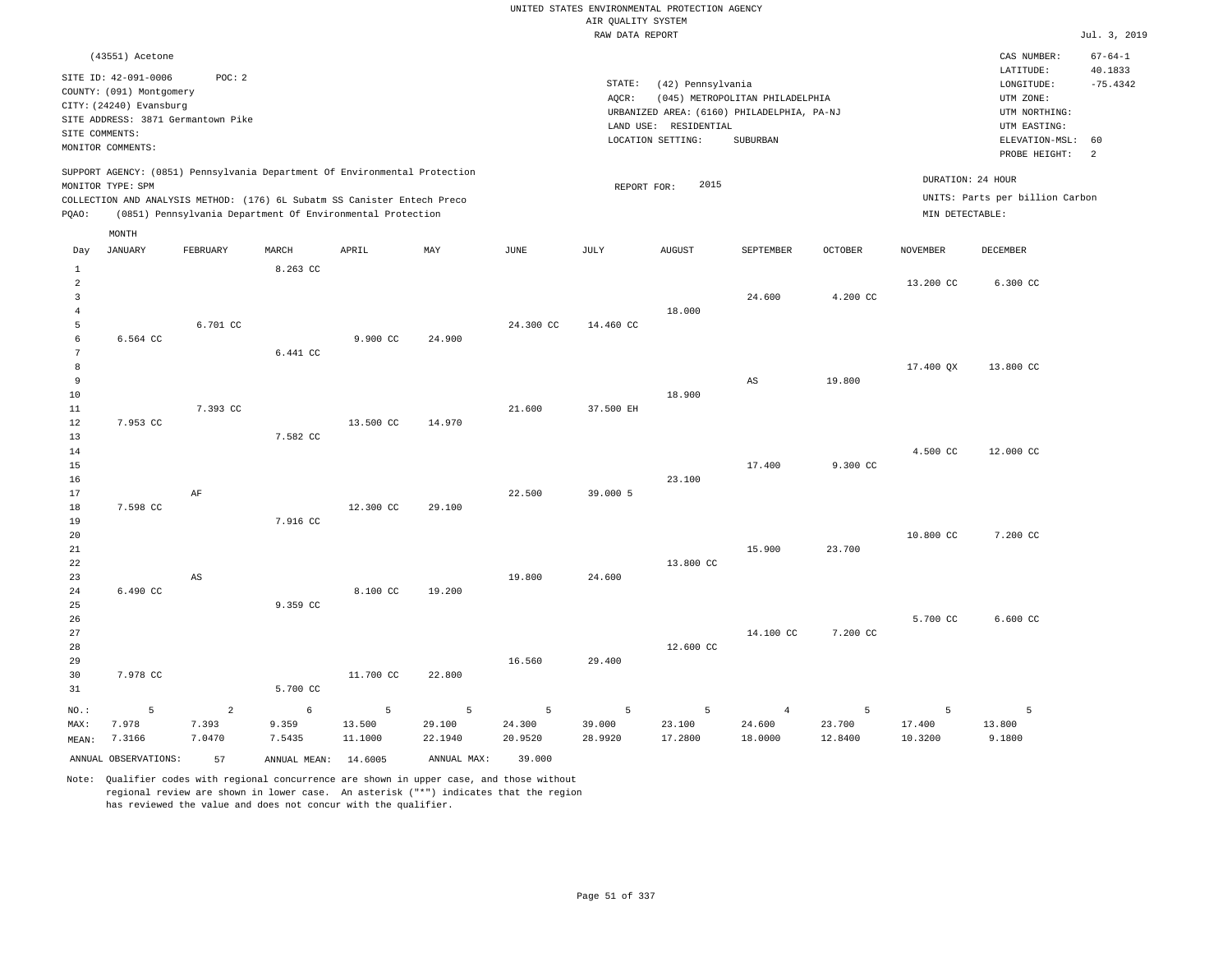|                  |                                                     |                         |                                                                            |             |                           |                        |                        | UNITED STATES ENVIRONMENTAL PROTECTION AGENCY |                                 |                          |                          |                                   |                          |
|------------------|-----------------------------------------------------|-------------------------|----------------------------------------------------------------------------|-------------|---------------------------|------------------------|------------------------|-----------------------------------------------|---------------------------------|--------------------------|--------------------------|-----------------------------------|--------------------------|
|                  |                                                     |                         |                                                                            |             |                           |                        |                        | AIR QUALITY SYSTEM                            |                                 |                          |                          |                                   |                          |
|                  |                                                     |                         |                                                                            |             |                           |                        |                        | RAW DATA REPORT                               |                                 |                          |                          |                                   | Jul. 3, 2019             |
|                  | (43551) Acetone                                     |                         |                                                                            |             |                           |                        |                        |                                               |                                 |                          |                          | CAS NUMBER:<br>LATITUDE:          | $67 - 64 - 1$<br>40.1833 |
|                  | SITE ID: 42-091-0006                                | POC: 2                  |                                                                            |             |                           |                        | STATE:                 | (42) Pennsylvania                             |                                 |                          |                          | LONGITUDE:                        | $-75.4342$               |
|                  | COUNTY: (091) Montgomery<br>CITY: (24240) Evansburg |                         |                                                                            |             |                           |                        | AQCR:                  |                                               | (045) METROPOLITAN PHILADELPHIA |                          |                          | UTM ZONE:                         |                          |
|                  | SITE ADDRESS: 3871 Germantown Pike                  |                         |                                                                            |             |                           |                        |                        | URBANIZED AREA: (6160) PHILADELPHIA, PA-NJ    |                                 |                          |                          | UTM NORTHING:                     |                          |
|                  | SITE COMMENTS:                                      |                         |                                                                            |             |                           |                        |                        | LAND USE: RESIDENTIAL                         |                                 |                          |                          | UTM EASTING:                      | 60                       |
|                  | MONITOR COMMENTS:                                   |                         |                                                                            |             |                           |                        |                        | LOCATION SETTING:                             | SUBURBAN                        |                          |                          | ELEVATION-MSL:<br>PROBE HEIGHT:   | 2                        |
|                  | MONITOR TYPE: SPM                                   |                         | SUPPORT AGENCY: (0851) Pennsylvania Department Of Environmental Protection |             |                           |                        |                        | 2016<br>REPORT FOR:                           |                                 |                          |                          | DURATION: 24 HOUR                 |                          |
|                  |                                                     |                         | COLLECTION AND ANALYSIS METHOD: (176) 6L Subatm SS Canister Entech Preco   |             |                           |                        |                        |                                               |                                 |                          |                          | UNITS: Parts per billion Carbon   |                          |
| PQAO:            |                                                     |                         | (0851) Pennsylvania Department Of Environmental Protection                 |             |                           |                        |                        |                                               |                                 |                          | MIN DETECTABLE:          |                                   |                          |
| Day              | MONTH<br>JANUARY                                    | FEBRUARY                | MARCH                                                                      | APRIL       | $\ensuremath{\text{MAX}}$ | $_{\rm JUNE}$          | JULY                   | <b>AUGUST</b>                                 | SEPTEMBER                       | <b>OCTOBER</b>           | <b>NOVEMBER</b>          | DECEMBER                          |                          |
| $\mathbf{1}$     | 7.500 LB                                            |                         | 12.000 LB                                                                  |             |                           |                        |                        |                                               |                                 |                          |                          |                                   |                          |
| $\overline{a}$   |                                                     |                         |                                                                            |             |                           |                        |                        |                                               |                                 |                          | 15.900                   | AM                                |                          |
| 3                |                                                     |                         |                                                                            |             |                           |                        |                        |                                               | AS                              | 42.000 5                 |                          |                                   |                          |
| $\bf{4}$<br>5    |                                                     |                         |                                                                            |             |                           | 28.200                 | $_{\rm AS}$            | 29.400 5                                      |                                 |                          |                          |                                   |                          |
| 6                |                                                     | 7.500 LB                |                                                                            | 17.100 QX   | 7.200 LB                  |                        |                        |                                               |                                 |                          |                          |                                   |                          |
| $\boldsymbol{7}$ | 7.800 LB                                            |                         | 8.400                                                                      |             |                           |                        |                        |                                               |                                 |                          |                          |                                   |                          |
| 8                |                                                     |                         |                                                                            |             |                           |                        |                        |                                               |                                 |                          | 13.200                   | 7.800 LB                          |                          |
| 9                |                                                     |                         |                                                                            |             |                           |                        |                        |                                               | 60.000 5                        | AF                       |                          |                                   |                          |
| 10               |                                                     |                         |                                                                            |             |                           |                        |                        | 43.500 5                                      |                                 |                          |                          |                                   |                          |
| $1\,1$<br>12     |                                                     | 5.700 LB                |                                                                            | 5.400 LB    | 13.620 LB                 | 15.300 EH              | AS                     |                                               |                                 |                          |                          |                                   |                          |
| 13               | 5.700 LB                                            |                         | 9.600                                                                      |             |                           |                        |                        |                                               |                                 |                          |                          |                                   |                          |
| 14               |                                                     |                         |                                                                            |             |                           |                        |                        |                                               |                                 |                          | $_{\rm AS}$              | 10.500                            |                          |
| 15               |                                                     |                         |                                                                            |             |                           |                        |                        |                                               | 19.200                          | AF                       |                          |                                   |                          |
| 16               |                                                     |                         |                                                                            |             |                           |                        |                        | 59.400 5                                      |                                 |                          |                          |                                   |                          |
| 17<br>18         |                                                     | 5.100 LB                |                                                                            | 14.700 OX   | 11.700 LB                 | AS                     | $\mathbb{A}\mathbb{S}$ |                                               |                                 |                          |                          |                                   |                          |
| 19               | 9.300 LB                                            |                         | $6.000$ LB                                                                 |             |                           |                        |                        |                                               |                                 |                          |                          |                                   |                          |
| 20               |                                                     |                         |                                                                            |             |                           |                        |                        |                                               |                                 |                          | $\rm{AF}$                | $6.600$ LB                        |                          |
| 21               |                                                     |                         |                                                                            |             |                           |                        |                        |                                               | AS                              | 18.300                   |                          |                                   |                          |
| 22<br>23         |                                                     |                         |                                                                            |             |                           | 20.400                 |                        | 16.350                                        |                                 |                          |                          |                                   |                          |
| 24               |                                                     | 3.900 LB                |                                                                            | 7.500 LB    | 20.400 QX                 |                        | AS                     |                                               |                                 |                          |                          |                                   |                          |
| 25               | 15.840 LB                                           |                         | 15.900                                                                     |             |                           |                        |                        |                                               |                                 |                          |                          |                                   |                          |
| 26               |                                                     |                         |                                                                            |             |                           |                        |                        |                                               |                                 |                          | $\mathbb{A}\mathbb{S}$   | $\rm AF$                          |                          |
| 27               |                                                     |                         |                                                                            |             |                           |                        |                        |                                               | 25.200                          | $9.000$ LB               |                          |                                   |                          |
| 28               |                                                     |                         |                                                                            |             |                           |                        |                        | 21.900                                        |                                 |                          |                          |                                   |                          |
| 29               |                                                     |                         |                                                                            | 6.300 LB    | 15.600                    | $\mathbb{A}\mathbb{S}$ | AS                     |                                               |                                 |                          |                          |                                   |                          |
| 30<br>31         | 8.760 LB                                            |                         | 12.000 LB                                                                  |             |                           |                        |                        |                                               |                                 |                          |                          |                                   |                          |
|                  |                                                     |                         |                                                                            |             |                           |                        |                        |                                               |                                 |                          |                          |                                   |                          |
| NO.:<br>MAX:     | 6<br>15.840                                         | $\overline{4}$<br>7.500 | 6<br>15.900                                                                | 5<br>17.100 | 5<br>20.400               | 3<br>28.200            |                        | $\mathbb O$<br>5<br>59.400                    | $\overline{3}$<br>60.000        | $\overline{3}$<br>42.000 | $\overline{a}$<br>15.900 | $\overline{\mathbf{3}}$<br>10.500 |                          |
| MEAN:            | 9.1500                                              | 5.5500                  | 10.6500                                                                    | 10.2000     | 13.7040                   | 21.3000                |                        | 34.1100                                       | 34.8000                         | 23.1000                  | 14.5500                  | 8.3000                            |                          |
|                  | ANNUAL OBSERVATIONS:                                | 45                      | ANNUAL MEAN:                                                               | 16.0593     | ANNUAL MAX:               | 60.000                 |                        |                                               |                                 |                          |                          |                                   |                          |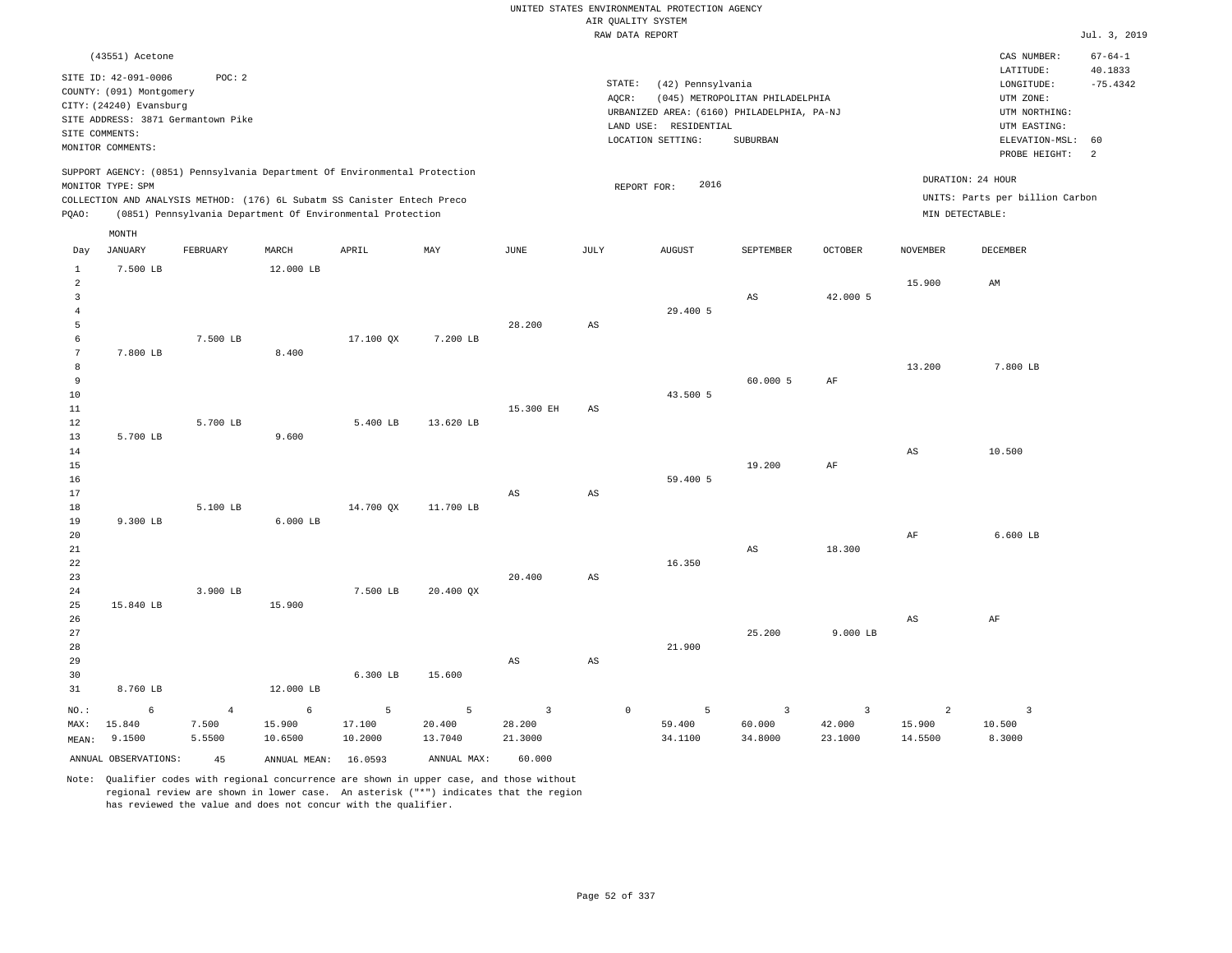|                     |                                                     |                                    |              |                                                                            |                           |                       | UNITED STATES ENVIRONMENTAL PROTECTION AGENCY |                       |                                            |                |                   |                                 |                          |
|---------------------|-----------------------------------------------------|------------------------------------|--------------|----------------------------------------------------------------------------|---------------------------|-----------------------|-----------------------------------------------|-----------------------|--------------------------------------------|----------------|-------------------|---------------------------------|--------------------------|
|                     |                                                     |                                    |              |                                                                            |                           |                       | AIR QUALITY SYSTEM                            |                       |                                            |                |                   |                                 |                          |
|                     |                                                     |                                    |              |                                                                            |                           |                       | RAW DATA REPORT                               |                       |                                            |                |                   |                                 | Jul. 3, 2019             |
|                     | (43551) Acetone                                     |                                    |              |                                                                            |                           |                       |                                               |                       |                                            |                |                   | CAS NUMBER:<br>LATITUDE:        | $67 - 64 - 1$<br>40.1833 |
|                     | SITE ID: 42-091-0006                                | POC: 2                             |              |                                                                            |                           |                       | STATE:                                        | (42) Pennsylvania     |                                            |                |                   | LONGITUDE:                      | $-75.4342$               |
|                     | COUNTY: (091) Montgomery<br>CITY: (24240) Evansburg |                                    |              |                                                                            |                           |                       | AQCR:                                         |                       | (045) METROPOLITAN PHILADELPHIA            |                |                   | UTM ZONE:                       |                          |
|                     |                                                     | SITE ADDRESS: 3871 Germantown Pike |              |                                                                            |                           |                       |                                               |                       | URBANIZED AREA: (6160) PHILADELPHIA, PA-NJ |                |                   | UTM NORTHING:                   |                          |
| SITE COMMENTS:      |                                                     |                                    |              |                                                                            |                           |                       |                                               | LAND USE: RESIDENTIAL |                                            |                |                   | UTM EASTING:                    |                          |
|                     | MONITOR COMMENTS:                                   |                                    |              |                                                                            |                           |                       |                                               | LOCATION SETTING:     | <b>SUBURBAN</b>                            |                |                   | ELEVATION-MSL:<br>PROBE HEIGHT: | 60<br>2                  |
|                     | MONITOR TYPE: SPM                                   |                                    |              | SUPPORT AGENCY: (0851) Pennsylvania Department Of Environmental Protection |                           |                       | REPORT FOR:                                   | 2017                  |                                            |                | DURATION: 24 HOUR |                                 |                          |
|                     |                                                     |                                    |              | COLLECTION AND ANALYSIS METHOD: (176) 6L Subatm SS Canister Entech Preco   |                           |                       |                                               |                       |                                            |                |                   | UNITS: Parts per billion Carbon |                          |
| PQAO:               |                                                     |                                    |              | (0851) Pennsylvania Department Of Environmental Protection                 |                           |                       |                                               |                       |                                            |                | MIN DETECTABLE:   |                                 |                          |
| Day                 | MONTH<br><b>JANUARY</b>                             | FEBRUARY                           | MARCH        | APRIL                                                                      | $\ensuremath{\text{MAX}}$ | $\operatorname{JUNE}$ | $\mathtt{JULY}$                               | <b>AUGUST</b>         | SEPTEMBER                                  | <b>OCTOBER</b> | <b>NOVEMBER</b>   | DECEMBER                        |                          |
| $\mathbf{1}$        | AS                                                  |                                    |              | 4.200 LB                                                                   | 5.400 LB                  |                       |                                               |                       |                                            |                |                   |                                 |                          |
| $\overline{a}$      |                                                     |                                    | 14.130       |                                                                            |                           |                       |                                               |                       |                                            |                |                   |                                 |                          |
| 3                   |                                                     |                                    |              |                                                                            |                           |                       |                                               |                       |                                            |                | 6.900 LB          | $6.600$ LB                      |                          |
| $\overline{4}$      |                                                     |                                    |              |                                                                            |                           |                       |                                               |                       | 7.500 LB                                   | 11,700         |                   |                                 |                          |
| 5                   |                                                     |                                    |              |                                                                            |                           |                       |                                               | AF                    |                                            |                |                   |                                 |                          |
| 6                   |                                                     | 8.700                              |              |                                                                            |                           | 11.700                | 29.700 5                                      |                       |                                            |                |                   |                                 |                          |
| $\overline{7}$<br>8 | AS                                                  |                                    | 9.600 LB     | 7.800                                                                      | 6.600 LB                  |                       |                                               |                       |                                            |                |                   |                                 |                          |
| 9                   |                                                     |                                    |              |                                                                            |                           |                       |                                               |                       |                                            |                | 5.400 LB          | 4.800 LB                        |                          |
| 10                  |                                                     |                                    |              |                                                                            |                           |                       |                                               |                       | 10.260                                     | 12.600         |                   |                                 |                          |
| 11                  |                                                     |                                    |              |                                                                            |                           |                       |                                               | 11.460                |                                            |                |                   |                                 |                          |
| 12                  |                                                     | $6.000$ LB                         |              |                                                                            |                           | 20.400                | 21.900 EH                                     |                       |                                            |                |                   |                                 |                          |
| 13                  | AF                                                  |                                    |              | $6.000$ LB                                                                 | 8.700                     |                       |                                               |                       |                                            |                |                   |                                 |                          |
| 14                  |                                                     |                                    | 4.200 LB     |                                                                            |                           |                       |                                               |                       |                                            |                |                   |                                 |                          |
| 15                  |                                                     |                                    |              |                                                                            |                           |                       |                                               |                       |                                            |                | 4.800 LB          | 6.900 LB                        |                          |
| 16<br>17            |                                                     |                                    |              |                                                                            |                           |                       |                                               | 15,090                | 8.400                                      | 6.900 LB       |                   |                                 |                          |
| 18                  |                                                     | 17.700                             |              |                                                                            |                           | 21.000                | 30.600 5                                      |                       |                                            |                |                   |                                 |                          |
| 19                  | 7.200 LB                                            |                                    |              | 4.200 LB                                                                   | 29,100                    |                       |                                               |                       |                                            |                |                   |                                 |                          |
| 20                  |                                                     |                                    | 12.600 LB    |                                                                            |                           |                       |                                               |                       |                                            |                |                   |                                 |                          |
| 21                  |                                                     |                                    |              |                                                                            |                           |                       |                                               |                       |                                            |                | 9.900 LB          | AF                              |                          |
| 22                  |                                                     |                                    |              |                                                                            |                           |                       |                                               |                       | 12.300                                     | 11.700         |                   |                                 |                          |
| 23                  |                                                     |                                    |              |                                                                            |                           |                       |                                               | 16.290                |                                            |                |                   |                                 |                          |
| 24                  |                                                     | 7.500 LB                           |              |                                                                            |                           | 18.900                | 15.900                                        |                       |                                            |                |                   |                                 |                          |
| 25<br>26            | 7.800 LB                                            |                                    | 4.800 LB     | 5.040 LB                                                                   | 12.000                    |                       |                                               |                       |                                            |                |                   |                                 |                          |
| 27                  |                                                     |                                    |              |                                                                            |                           |                       |                                               |                       |                                            |                | 7.200 LB          | 3.300 LB                        |                          |
| 28                  |                                                     |                                    |              |                                                                            |                           |                       |                                               |                       | 8.400 LB                                   | 9,000          |                   |                                 |                          |
| 29                  |                                                     |                                    |              |                                                                            |                           |                       |                                               | 5.700 LB              |                                            |                |                   |                                 |                          |
| 30                  |                                                     |                                    |              |                                                                            |                           | 16.200                | 9.600                                         |                       |                                            |                |                   |                                 |                          |
| 31                  | $\mathbb{A}\mathbb{S}$                              |                                    |              |                                                                            | $\mathbb{A}\mathbb{S}$    |                       |                                               |                       |                                            |                |                   |                                 |                          |
| NO.:                | $\overline{2}$                                      | $\overline{4}$                     | 5            | 5                                                                          | 5                         | 5                     | 5                                             | $\overline{4}$        | 5                                          | 5              | 5                 | $\overline{4}$                  |                          |
| MAX:                | 7.800                                               | 17.700                             | 14.130       | 7.800                                                                      | 29.100                    | 21.000                | 30.600                                        | 16.290                | 12.300                                     | 12.600         | 9.900             | 6.900                           |                          |
| MEAN:               | 7.5000                                              | 9.9750                             | 9.0660       | 5.4480                                                                     | 12.3600                   | 17.6400               | 21.5400                                       | 12.1350               | 9.3720                                     | 10.3800        | 6.8400            | 5.4000                          |                          |
|                     | ANNUAL OBSERVATIONS:                                | 54                                 | ANNUAL MEAN: | 10.8939                                                                    | ANNUAL MAX:               | 30.600                |                                               |                       |                                            |                |                   |                                 |                          |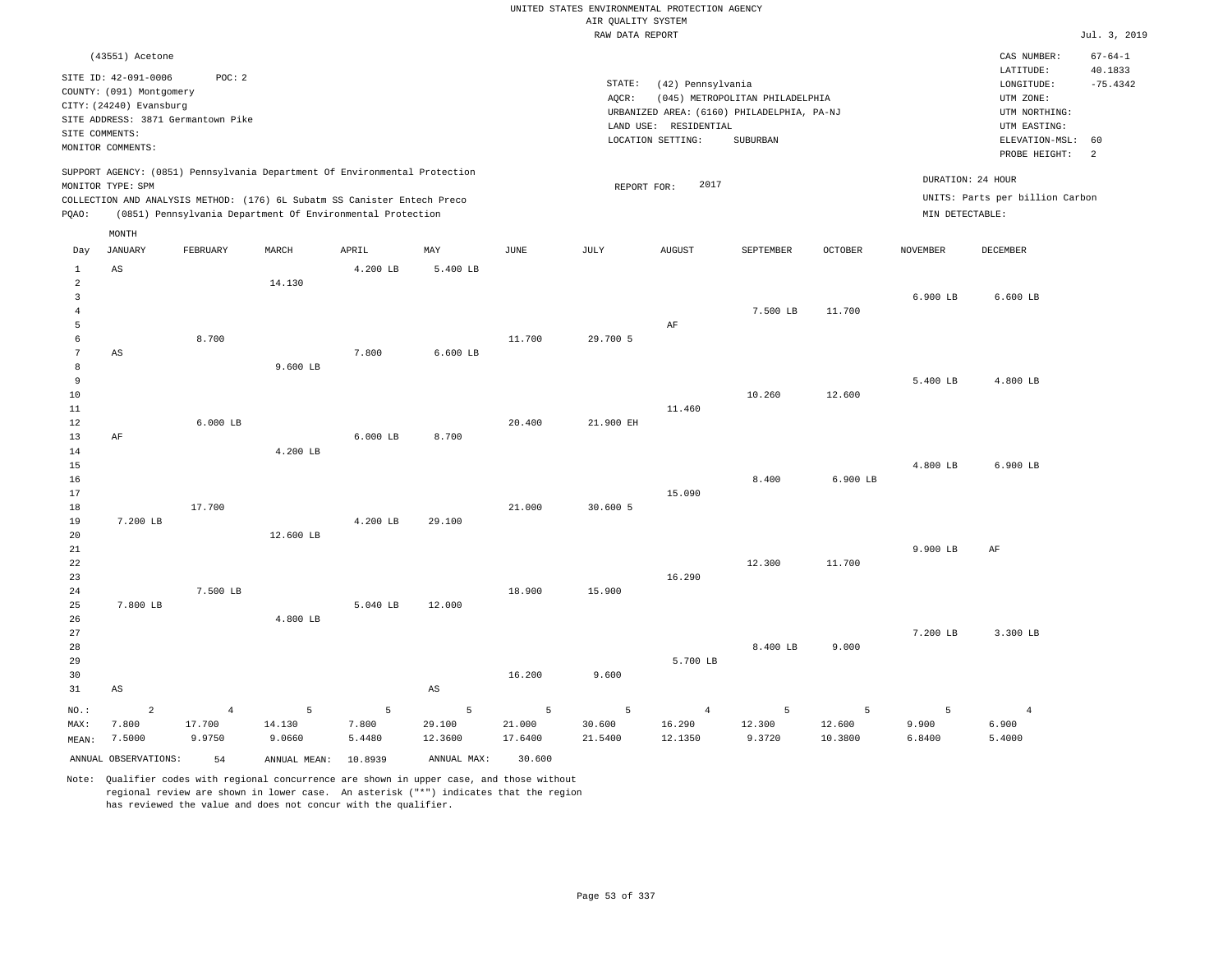|                                                            |                                                                                                                   |                      |                       |                                                                                                                                                                                                                      |                        |                        |                                       | UNITED STATES ENVIRONMENTAL PROTECTION AGENCY                                            |                                    |                       |                                    |                                                                           |                       |
|------------------------------------------------------------|-------------------------------------------------------------------------------------------------------------------|----------------------|-----------------------|----------------------------------------------------------------------------------------------------------------------------------------------------------------------------------------------------------------------|------------------------|------------------------|---------------------------------------|------------------------------------------------------------------------------------------|------------------------------------|-----------------------|------------------------------------|---------------------------------------------------------------------------|-----------------------|
|                                                            |                                                                                                                   |                      |                       |                                                                                                                                                                                                                      |                        |                        | AIR QUALITY SYSTEM<br>RAW DATA REPORT |                                                                                          |                                    |                       |                                    |                                                                           | Jul. 3, 2019          |
|                                                            |                                                                                                                   |                      |                       |                                                                                                                                                                                                                      |                        |                        |                                       |                                                                                          |                                    |                       |                                    |                                                                           |                       |
|                                                            | (43551) Acetone                                                                                                   |                      |                       |                                                                                                                                                                                                                      |                        |                        |                                       |                                                                                          |                                    |                       |                                    | CAS NUMBER:                                                               | $67 - 64 - 1$         |
| SITE COMMENTS:                                             | SITE ID: 42-091-0006<br>COUNTY: (091) Montgomery<br>CITY: (24240) Evansburg<br>SITE ADDRESS: 3871 Germantown Pike | POC: 2               |                       |                                                                                                                                                                                                                      |                        |                        | STATE:<br>AQCR:                       | (42) Pennsylvania<br>URBANIZED AREA: (6160) PHILADELPHIA, PA-NJ<br>LAND USE: RESIDENTIAL | (045) METROPOLITAN PHILADELPHIA    |                       |                                    | LATITUDE:<br>LONGITUDE:<br>UTM ZONE:<br>UTM NORTHING:<br>UTM EASTING:     | 40.1833<br>$-75.4342$ |
|                                                            | MONITOR COMMENTS:                                                                                                 |                      |                       |                                                                                                                                                                                                                      |                        |                        |                                       | LOCATION SETTING:                                                                        | SUBURBAN                           |                       |                                    | ELEVATION-MSL:                                                            | 60                    |
| PQAO:                                                      | MONITOR TYPE: SPM                                                                                                 |                      |                       | SUPPORT AGENCY: (0851) Pennsylvania Department Of Environmental Protection<br>COLLECTION AND ANALYSIS METHOD: (176) 6L Subatm SS Canister Entech Preco<br>(0851) Pennsylvania Department Of Environmental Protection |                        |                        | REPORT FOR:                           | 2018                                                                                     |                                    |                       | DURATION: 24 HOUR                  | PROBE HEIGHT:<br>UNITS: Parts per billion Carbon<br>MIN DETECTABLE: 1.215 | 2                     |
|                                                            | MONTH                                                                                                             |                      |                       |                                                                                                                                                                                                                      |                        |                        |                                       |                                                                                          |                                    |                       |                                    |                                                                           |                       |
| Day                                                        | <b>JANUARY</b>                                                                                                    | FEBRUARY             | MARCH                 | APRIL                                                                                                                                                                                                                | MAY                    | JUNE                   | JULY                                  | <b>AUGUST</b>                                                                            | SEPTEMBER                          | <b>OCTOBER</b>        | <b>NOVEMBER</b>                    | DECEMBER                                                                  |                       |
| $\mathbf{1}$<br>$\overline{a}$<br>3<br>$\overline{4}$<br>5 | AO                                                                                                                | 5.100 LB             | 2.820 LB              | 5.100 LB                                                                                                                                                                                                             | 17.400                 | 13.140                 | 18.600                                |                                                                                          |                                    |                       | 5.460                              | 5.400 LB                                                                  |                       |
| 6<br>7<br>8<br>9                                           | AF                                                                                                                | 7.800                | 8.100 LB              | 3.600 LB                                                                                                                                                                                                             | 12.300                 | 8.340 LB               | 7.500 LB                              | 16.920                                                                                   | 15.300                             | 8.400 LB              |                                    |                                                                           |                       |
| $10$<br>11<br>12<br>13                                     |                                                                                                                   | 3.900 LB             |                       |                                                                                                                                                                                                                      |                        | 8.580                  | 16.200                                | $.000$ ND                                                                                | 5.700 LB                           | 9.900                 | 7.500 LB                           | 9.900                                                                     |                       |
| 14<br>15<br>16<br>17                                       | 2.280 LB                                                                                                          |                      | 10.800                | 13.500                                                                                                                                                                                                               | 8.100 LB               |                        |                                       |                                                                                          | 7.200 LB                           | 7.800 LB              | 7.800 LB                           | 2.850 LB                                                                  |                       |
| $1\,8$<br>19<br>20<br>$21\,$                               | 6.300 LB                                                                                                          | 4.500 LB             | 3.000 LB              | 5.100 LB                                                                                                                                                                                                             | 10.800                 | 18.630                 | 11.100 LB                             | 16.500                                                                                   |                                    |                       |                                    |                                                                           |                       |
| 22<br>23<br>24<br>25                                       |                                                                                                                   | 7.500                |                       |                                                                                                                                                                                                                      |                        | 14.400                 | 11.400 QX                             | 12.600                                                                                   | AS                                 | 10.800                | $\rm AF$                           | 6.900 LB                                                                  |                       |
| 26<br>27<br>28<br>29                                       | 3.900 LB                                                                                                          |                      | 7.200 LB              | 12,600                                                                                                                                                                                                               | 21.600                 |                        |                                       |                                                                                          | $6.600$ LB                         | 6.960 LB              | 17.700                             | 7.200 LB                                                                  |                       |
| 30<br>31                                                   |                                                                                                                   |                      |                       |                                                                                                                                                                                                                      |                        |                        | 15.900                                | 21.600                                                                                   |                                    |                       |                                    |                                                                           |                       |
| NO.:<br>MAX:<br>MEAN:                                      | 3<br>6.300<br>4.1600                                                                                              | 5<br>7.800<br>5.7600 | 5<br>10.800<br>6.3840 | 5<br>13.500<br>7.9800                                                                                                                                                                                                | 5<br>21.600<br>14.0400 | 5<br>18.630<br>12.6180 | 6<br>18.600<br>13.4500                | 5<br>21.600<br>13.5240                                                                   | $\overline{4}$<br>15.300<br>8.7000 | 5<br>10.800<br>8.7720 | $\overline{4}$<br>17.700<br>9.6150 | 5<br>9.900<br>6.4500                                                      |                       |
|                                                            | ANNUAL OBSERVATIONS:                                                                                              | 57                   | ANNUAL MEAN:          | 9.5453                                                                                                                                                                                                               | ANNUAL MAX:            | 21.600                 |                                       |                                                                                          |                                    |                       |                                    |                                                                           |                       |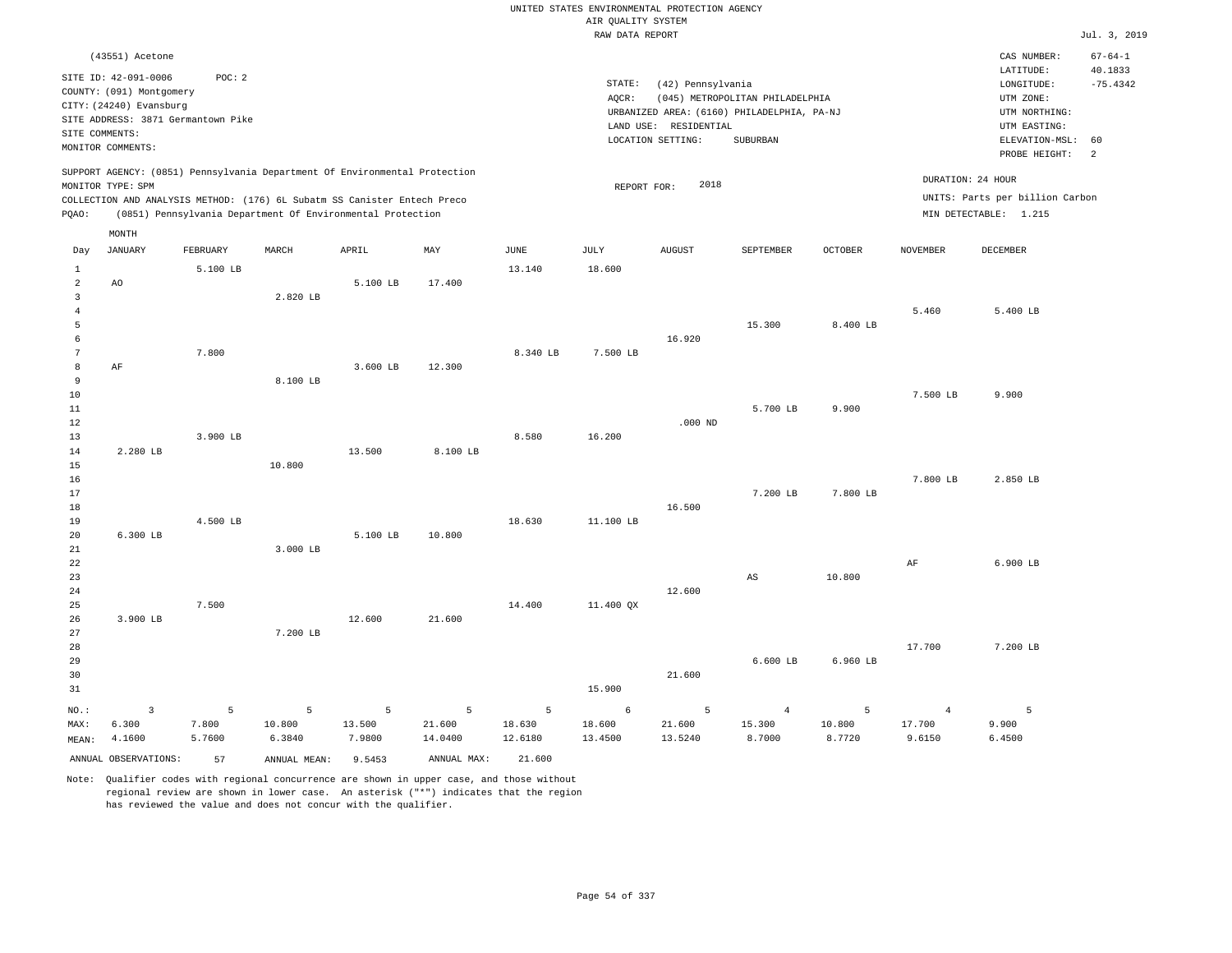|                                                |                                                                             |                                            |                                                                                                                                        |                      |                      |                       | AIR QUALITY SYSTEM   | UNITED STATES ENVIRONMENTAL PROTECTION AGENCY |                                                                               |                      |                                   |                                                       |                       |
|------------------------------------------------|-----------------------------------------------------------------------------|--------------------------------------------|----------------------------------------------------------------------------------------------------------------------------------------|----------------------|----------------------|-----------------------|----------------------|-----------------------------------------------|-------------------------------------------------------------------------------|----------------------|-----------------------------------|-------------------------------------------------------|-----------------------|
|                                                |                                                                             |                                            |                                                                                                                                        |                      |                      |                       | RAW DATA REPORT      |                                               |                                                                               |                      |                                   |                                                       | Jul. 3, 2019          |
|                                                | (43552) Methyl ethyl ketone                                                 |                                            |                                                                                                                                        |                      |                      |                       |                      |                                               |                                                                               |                      |                                   | CAS NUMBER:                                           | $78 - 93 - 3$         |
|                                                | SITE ID: 42-091-0006<br>COUNTY: (091) Montgomery<br>CITY: (24240) Evansburg | POC: 2                                     |                                                                                                                                        |                      |                      |                       | STATE:<br>AQCR:      | (42) Pennsylvania                             | (045) METROPOLITAN PHILADELPHIA<br>URBANIZED AREA: (6160) PHILADELPHIA, PA-NJ |                      |                                   | LATITUDE:<br>LONGITUDE:<br>UTM ZONE:<br>UTM NORTHING: | 40.1833<br>$-75.4342$ |
| SITE COMMENTS:                                 | SITE ADDRESS: 3871 Germantown Pike<br>MONITOR COMMENTS:                     |                                            |                                                                                                                                        |                      |                      |                       |                      | LAND USE: RESIDENTIAL<br>LOCATION SETTING:    | SUBURBAN                                                                      |                      |                                   | UTM EASTING:<br>ELEVATION-MSL:<br>PROBE HEIGHT:       | 60<br><sup>2</sup>    |
|                                                | MONITOR TYPE: SPM                                                           |                                            | SUPPORT AGENCY: (0851) Pennsylvania Department Of Environmental Protection                                                             |                      |                      |                       | REPORT FOR:          | 2013                                          |                                                                               |                      |                                   | DURATION: 24 HOUR                                     |                       |
| PQAO:                                          |                                                                             |                                            | COLLECTION AND ANALYSIS METHOD: (176) 6L Subatm SS Canister Entech Preco<br>(0851) Pennsylvania Department Of Environmental Protection |                      |                      |                       |                      |                                               |                                                                               |                      | MIN DETECTABLE:                   | UNITS: Parts per billion Carbon                       |                       |
| Day                                            | MONTH<br><b>JANUARY</b>                                                     | FEBRUARY                                   | MARCH                                                                                                                                  | APRIL                | MAY                  | <b>JUNE</b>           | <b>JULY</b>          | <b>AUGUST</b>                                 | SEPTEMBER                                                                     | <b>OCTOBER</b>       | <b>NOVEMBER</b>                   | DECEMBER                                              |                       |
| $\mathbf{1}$<br>$\overline{2}$                 |                                                                             |                                            |                                                                                                                                        |                      |                      |                       |                      | 5.960 5                                       | 3.260 CC                                                                      | $.000$ ND            |                                   |                                                       |                       |
| $\overline{\mathbf{3}}$<br>$\overline{4}$<br>5 | 1.168                                                                       | $\rm AF$                                   | 1.128                                                                                                                                  | .996                 | 2.188 CC             | 8.016 5               | 5.596                |                                               |                                                                               |                      |                                   |                                                       |                       |
| $\epsilon$<br>$7\phantom{.0}$                  |                                                                             |                                            |                                                                                                                                        |                      |                      |                       |                      | 2.880 CC                                      | 2.232 CC                                                                      | $.000$ ND            | 1.032 CC                          | .852 CC                                               |                       |
| 8<br>9<br>10                                   | 4.176                                                                       | AF                                         |                                                                                                                                        | 5.672                | 4.208 CC             | 3.748                 | $6.804$ 5            |                                               |                                                                               |                      |                                   |                                                       |                       |
| 11<br>12<br>13                                 |                                                                             |                                            | .900                                                                                                                                   |                      |                      |                       |                      |                                               | 1.612 CC                                                                      | 2.420 CC             | AF                                | $\rm AF$                                              |                       |
| 14<br>15<br>16                                 | $\rm{AF}$                                                                   | 3.304                                      |                                                                                                                                        | 1.020                | 4.980 CC             | 3.048                 | 4.740 CC             | AF                                            |                                                                               |                      |                                   |                                                       |                       |
| 17<br>18<br>19                                 |                                                                             |                                            | .684                                                                                                                                   |                      |                      |                       |                      |                                               | 2.596                                                                         | $.000$ ND            | 1.932 CC                          | AF                                                    |                       |
| 20<br>21<br>22<br>23                           | AF                                                                          | $.000$ ND                                  | 1.204 CC                                                                                                                               | .856 CC              | 3.524 CC             | 3.656                 | 6.760 5              | AF                                            |                                                                               |                      |                                   |                                                       |                       |
| 24<br>25<br>26                                 |                                                                             |                                            |                                                                                                                                        |                      |                      |                       |                      | AF                                            | 1.024 CC                                                                      | AS                   | .276 CC                           | .528 CC                                               |                       |
| 27<br>28<br>29                                 | $_{\rm AS}$                                                                 | 1.596                                      | .884                                                                                                                                   | 1.744 CC             | 2.012                | 10.736 5              | 7.284 5              |                                               |                                                                               |                      |                                   |                                                       |                       |
| 30<br>31                                       |                                                                             |                                            |                                                                                                                                        |                      |                      |                       |                      |                                               |                                                                               | 2.592                | $\rm{AF}$                         | 1.237 CC                                              |                       |
| NO.:<br>MAX:<br>MEAN:                          | $\overline{a}$<br>4.176<br>2.6720                                           | $\overline{\mathbf{3}}$<br>3.304<br>1.6333 | 5<br>1.204<br>.9600                                                                                                                    | 5<br>5.672<br>2.0576 | 5<br>4.980<br>3.3824 | 5<br>10.736<br>5.8408 | 5<br>7.284<br>6.2368 | $\overline{a}$<br>5.960<br>4.4200             | $\overline{5}$<br>3.260<br>2.1448                                             | 5<br>2.592<br>1.0024 | $\overline{3}$<br>1.932<br>1.0800 | $\overline{\mathbf{3}}$<br>1.237<br>.8723             |                       |
|                                                | ANNUAL OBSERVATIONS:                                                        | 48                                         | ANNUAL, MEAN:                                                                                                                          | 2.7722               | ANNUAL MAX:          | 10.736                |                      |                                               |                                                                               |                      |                                   |                                                       |                       |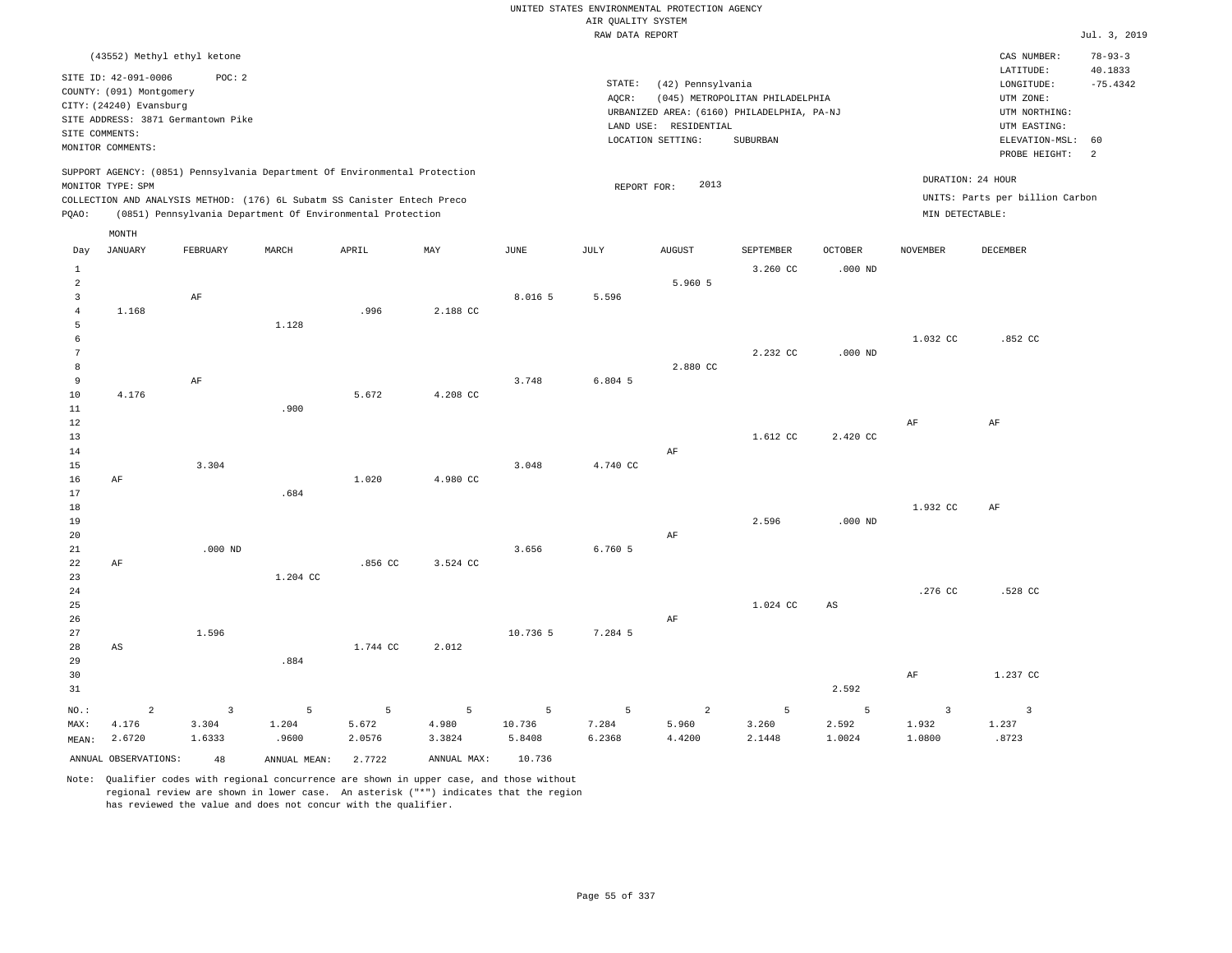RAW DATA REPORT Jul. 3, 2019 UNITED STATES ENVIRONMENTAL PROTECTION AGENCY AIR QUALITY SYSTEM (43552) Methyl ethyl ketone STATE: (42) Pennsylvania CAS NUMBER: 78-93-3 SITE ID: 42-091-0006 POC: 2 AQCR: (045) METROPOLITAN PHILADELPHIA COUNTY: (091) Montgomery CITY: (24240) Evansburg  $LONGITUDE: -75.4342$ LATITUDE: 40.1833 LOCATION SETTING: SUBURBAN SITE ADDRESS: 3871 Germantown Pike LAND USE: RESIDENTIAL SITE COMMENTS: MONITOR COMMENTS: PROBE HEIGHT: 2 ELEVATION-MSL: 60 URBANIZED AREA: (6160) PHILADELPHIA, PA-NJ (UTM NORTHING: UTM EASTING: UTM ZONE: SUPPORT AGENCY: (0851) Pennsylvania Department Of Environmental Protection MONITOR TYPE: SPM COLLECTION AND ANALYSIS METHOD: (176) 6L Subatm SS Canister Entech Preco REPORT FOR: 2014 UNITS: Parts per billion Carbon PQAO: (0851) Pennsylvania Department Of Environmental Protection MIN DETECTABLE: DURATION: 24 HOUR 1 2 3 4 5 6 7 8 9 10 11 12 13 14 15 16 17 18 19  $20$ 21 22 23 24 25 26 27 28 29 30 31 AF 1.511 CC 2.054 CC AS AS NO.: MAX: MEAN: 2 2.054 1.7825 AF  $\Delta$ S 1.349 CC 1.512 CC AS 1.214 CC 2.353 1.043 CC 1.244 QX .914 CC 1.111 CC AF .739 CC 3.146 .852 CC 1.622 1.833 1.867 CC 2.974 1.787 CC 2.524 10.795 5 5.759 3.077 1.774 CC 1.479 CC 3.067 3.610 1.696 CC 2.579 1.746 CC 4.232 1.356 CC 2.359 CC 3.600 1.792 CC 1.965 CC 2.054 CC 1.304 CC .700 CC .961 .000 ND 1.482 CC 1.117 CC .821 CC  $459$  CC AF .538 CC .586 CC 1.288 CC 1.207 CC .682 CC .945 CC .482  $828$  CC .545 CC 2 1.512 1.4305 5 2.353 1.3536 4 3.146 1.4620 5 2.974 2.0166 5 10.795 4.7858 5 3.610 2.4862 5 4.232 2.6586 5 2.054 1.5630 5 1.482 .8762 4 1.288 .7178 6 1.207 .7815 Day JANUARY FEBRUARY MARCH APRIL MAY JUNE JULY AUGUST SEPTEMBER OCTOBER NOVEMBER DECEMBER MONTH

ANNUAL OBSERVATIONS: 53 ANNUAL MEAN: 1.8591 ANNUAL MAX: 10.795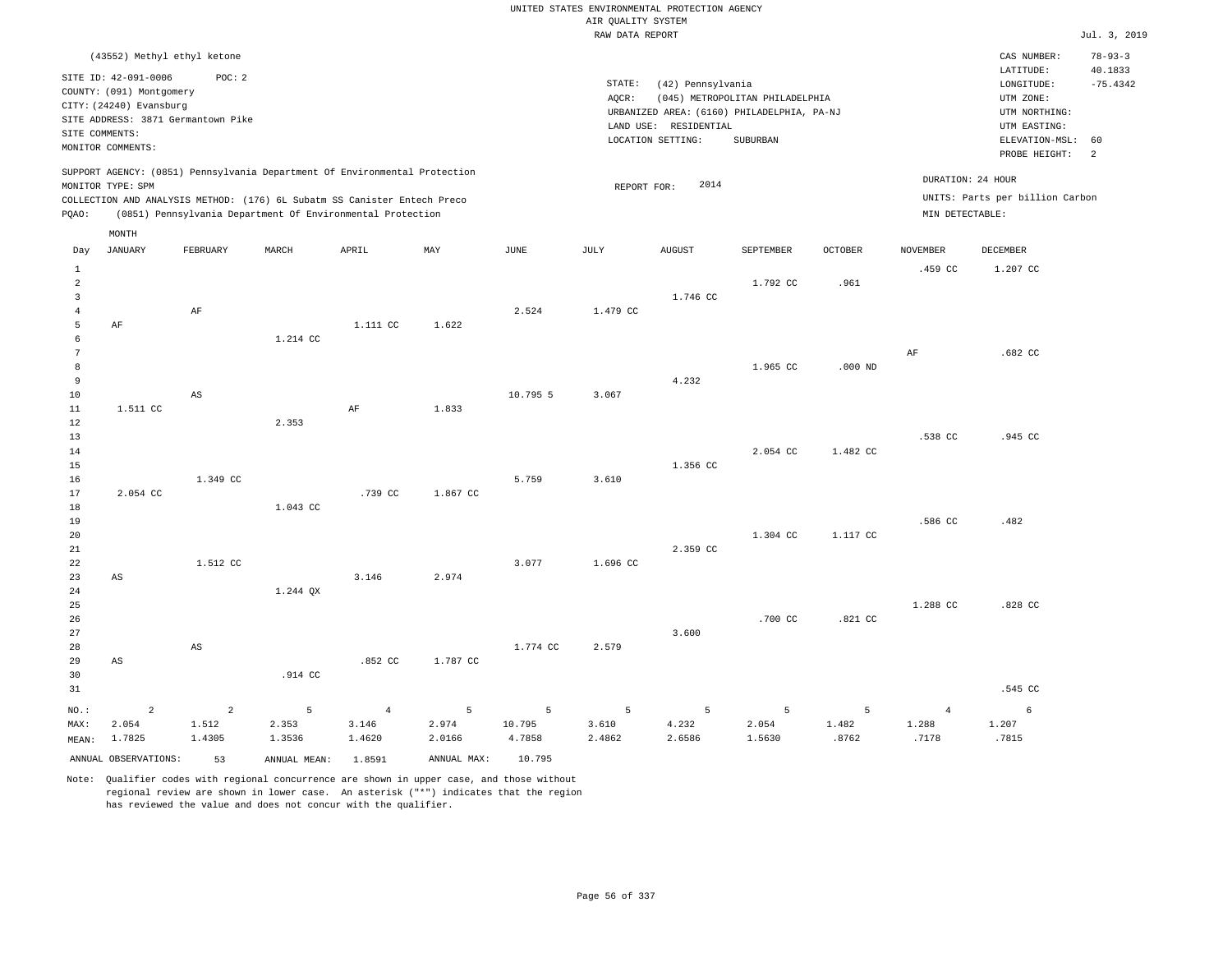# UNITED STATES ENVIRONMENTAL PROTECTION AGENCY AIR QUALITY SYSTEM

|                     |                                                  |                |                                                                                                                                        |                 |                 |                 | RAW DATA REPORT     |                       |                                            |                |                 |                                 | Jul. 3, 2019  |
|---------------------|--------------------------------------------------|----------------|----------------------------------------------------------------------------------------------------------------------------------------|-----------------|-----------------|-----------------|---------------------|-----------------------|--------------------------------------------|----------------|-----------------|---------------------------------|---------------|
|                     | (43552) Methyl ethyl ketone                      |                |                                                                                                                                        |                 |                 |                 |                     |                       |                                            |                |                 | CAS NUMBER:                     | $78 - 93 - 3$ |
|                     |                                                  |                |                                                                                                                                        |                 |                 |                 |                     |                       |                                            |                |                 | LATITUDE:                       | 40.1833       |
|                     | SITE ID: 42-091-0006<br>COUNTY: (091) Montgomery | POC: 2         |                                                                                                                                        |                 |                 |                 | $\texttt{STATE}{}:$ | (42) Pennsylvania     |                                            |                |                 | LONGITUDE:                      | $-75.4342$    |
|                     | CITY: (24240) Evansburg                          |                |                                                                                                                                        |                 |                 |                 | AQCR:               |                       | (045) METROPOLITAN PHILADELPHIA            |                |                 | UTM ZONE:                       |               |
|                     | SITE ADDRESS: 3871 Germantown Pike               |                |                                                                                                                                        |                 |                 |                 |                     |                       | URBANIZED AREA: (6160) PHILADELPHIA, PA-NJ |                |                 | UTM NORTHING:                   |               |
|                     | SITE COMMENTS:                                   |                |                                                                                                                                        |                 |                 |                 |                     | LAND USE: RESIDENTIAL |                                            |                |                 | UTM EASTING:                    |               |
|                     | MONITOR COMMENTS:                                |                |                                                                                                                                        |                 |                 |                 |                     | LOCATION SETTING:     | SUBURBAN                                   |                |                 | ELEVATION-MSL: 60               |               |
|                     |                                                  |                |                                                                                                                                        |                 |                 |                 |                     |                       |                                            |                |                 | PROBE HEIGHT:                   | 2             |
|                     |                                                  |                | SUPPORT AGENCY: (0851) Pennsylvania Department Of Environmental Protection                                                             |                 |                 |                 |                     |                       |                                            |                |                 | DURATION: 24 HOUR               |               |
|                     | MONITOR TYPE: SPM                                |                |                                                                                                                                        |                 |                 |                 | REPORT FOR:         | 2015                  |                                            |                |                 | UNITS: Parts per billion Carbon |               |
| PQAO:               |                                                  |                | COLLECTION AND ANALYSIS METHOD: (176) 6L Subatm SS Canister Entech Preco<br>(0851) Pennsylvania Department Of Environmental Protection |                 |                 |                 |                     |                       |                                            |                | MIN DETECTABLE: |                                 |               |
|                     |                                                  |                |                                                                                                                                        |                 |                 |                 |                     |                       |                                            |                |                 |                                 |               |
|                     | MONTH                                            |                |                                                                                                                                        |                 |                 |                 |                     |                       |                                            |                |                 |                                 |               |
| Day                 | <b>JANUARY</b>                                   | FEBRUARY       | MARCH                                                                                                                                  | APRIL           | MAY             | JUNE            | JULY                | <b>AUGUST</b>         | SEPTEMBER                                  | <b>OCTOBER</b> | <b>NOVEMBER</b> | DECEMBER                        |               |
| 1                   |                                                  |                | 1.310 CC                                                                                                                               |                 |                 |                 |                     |                       |                                            |                |                 |                                 |               |
| $\overline{a}$      |                                                  |                |                                                                                                                                        |                 |                 |                 |                     |                       |                                            |                | .960 CC         | $.000$ ND                       |               |
| 3                   |                                                  |                |                                                                                                                                        |                 |                 |                 |                     |                       | 3.720                                      | .480 CC        |                 |                                 |               |
| $\overline{4}$      |                                                  |                |                                                                                                                                        |                 |                 |                 |                     | 2.000                 |                                            |                |                 |                                 |               |
| $\overline{5}$<br>6 | .913 CC                                          | $.655$ CC      |                                                                                                                                        | .720 CC         | 6.8005          | 3.160 CC        | 1.960               |                       |                                            |                |                 |                                 |               |
| 7                   |                                                  |                | 1.089 CC                                                                                                                               |                 |                 |                 |                     |                       |                                            |                |                 |                                 |               |
| 8                   |                                                  |                |                                                                                                                                        |                 |                 |                 |                     |                       |                                            |                | $.000$ ND       | 1.520 CC                        |               |
| 9                   |                                                  |                |                                                                                                                                        |                 |                 |                 |                     |                       | $\mathbb{A}\mathbb{S}$                     | 2.240          |                 |                                 |               |
| 10                  |                                                  |                |                                                                                                                                        |                 |                 |                 |                     | 2.480                 |                                            |                |                 |                                 |               |
| 11                  |                                                  | 1.018 CC       |                                                                                                                                        |                 |                 | 3.360           | 4.000               |                       |                                            |                |                 |                                 |               |
| 12                  | .830 CC                                          |                |                                                                                                                                        | 1.160 CC        | 1.376           |                 |                     |                       |                                            |                |                 |                                 |               |
| 13                  |                                                  |                | .832 CC                                                                                                                                |                 |                 |                 |                     |                       |                                            |                |                 |                                 |               |
| 14                  |                                                  |                |                                                                                                                                        |                 |                 |                 |                     |                       |                                            |                | .316 CC         | 1.240 CC                        |               |
| 15                  |                                                  |                |                                                                                                                                        |                 |                 |                 |                     |                       | 2.040                                      | $.000$ ND      |                 |                                 |               |
| 16<br>17            |                                                  | $\rm{AF}$      |                                                                                                                                        |                 |                 | 3.680           | 4.800               | 2.760                 |                                            |                |                 |                                 |               |
| 18                  | .855 CC                                          |                |                                                                                                                                        | 2.480           | 3.280           |                 |                     |                       |                                            |                |                 |                                 |               |
| 19                  |                                                  |                | 1.044 CC                                                                                                                               |                 |                 |                 |                     |                       |                                            |                |                 |                                 |               |
| 20                  |                                                  |                |                                                                                                                                        |                 |                 |                 |                     |                       |                                            |                | .960 CC         | $.640$ CC                       |               |
| 21                  |                                                  |                |                                                                                                                                        |                 |                 |                 |                     |                       | 2.760                                      | $.000$ ND      |                 |                                 |               |
| 22                  |                                                  |                |                                                                                                                                        |                 |                 |                 |                     | $.680$ CC             |                                            |                |                 |                                 |               |
| 23                  |                                                  | $_{\rm AS}$    |                                                                                                                                        |                 |                 | 2.920           | 2.720               |                       |                                            |                |                 |                                 |               |
| 24                  | .949 CC                                          |                |                                                                                                                                        | 1.360 CC        | 2.080           |                 |                     |                       |                                            |                |                 |                                 |               |
| 25                  |                                                  |                | 1.905 CC                                                                                                                               |                 |                 |                 |                     |                       |                                            |                |                 |                                 |               |
| 26                  |                                                  |                |                                                                                                                                        |                 |                 |                 |                     |                       |                                            |                | .720 CC         | $.600$ CC                       |               |
| 27                  |                                                  |                |                                                                                                                                        |                 |                 |                 |                     |                       | 1.400 CC                                   | .680 CC        |                 |                                 |               |
| 28<br>29            |                                                  |                |                                                                                                                                        |                 |                 | 1.384 CC        | 2.880               | 2.000                 |                                            |                |                 |                                 |               |
| 30                  | $.842$ CC                                        |                |                                                                                                                                        | 3.200           | 2.680           |                 |                     |                       |                                            |                |                 |                                 |               |
| 31                  |                                                  |                | .440 CC                                                                                                                                |                 |                 |                 |                     |                       |                                            |                |                 |                                 |               |
|                     |                                                  |                |                                                                                                                                        |                 |                 |                 |                     |                       |                                            |                |                 |                                 |               |
| NO.:                | 5                                                | $\overline{2}$ | 6                                                                                                                                      | 5               | 5               | 5               | 5                   | 5                     | $\overline{4}$                             | 5              | 5               | 5                               |               |
| MAX:                | .949<br>.8778                                    | 1.018<br>.8365 | 1.905<br>1.1033                                                                                                                        | 3.200<br>1.7840 | 6.800<br>3.2432 | 3.680<br>2.9008 | 4.800<br>3.2720     | 2.760<br>1.9840       | 3.720<br>2.4800                            | 2.240<br>.6800 | .960<br>.5912   | 1.520<br>.8000                  |               |
| MEAN:               |                                                  |                |                                                                                                                                        |                 |                 |                 |                     |                       |                                            |                |                 |                                 |               |
|                     | ANNUAL OBSERVATIONS:                             | 57             | ANNUAL MEAN: 1.7347                                                                                                                    |                 | ANNUAL MAX:     | 6.800           |                     |                       |                                            |                |                 |                                 |               |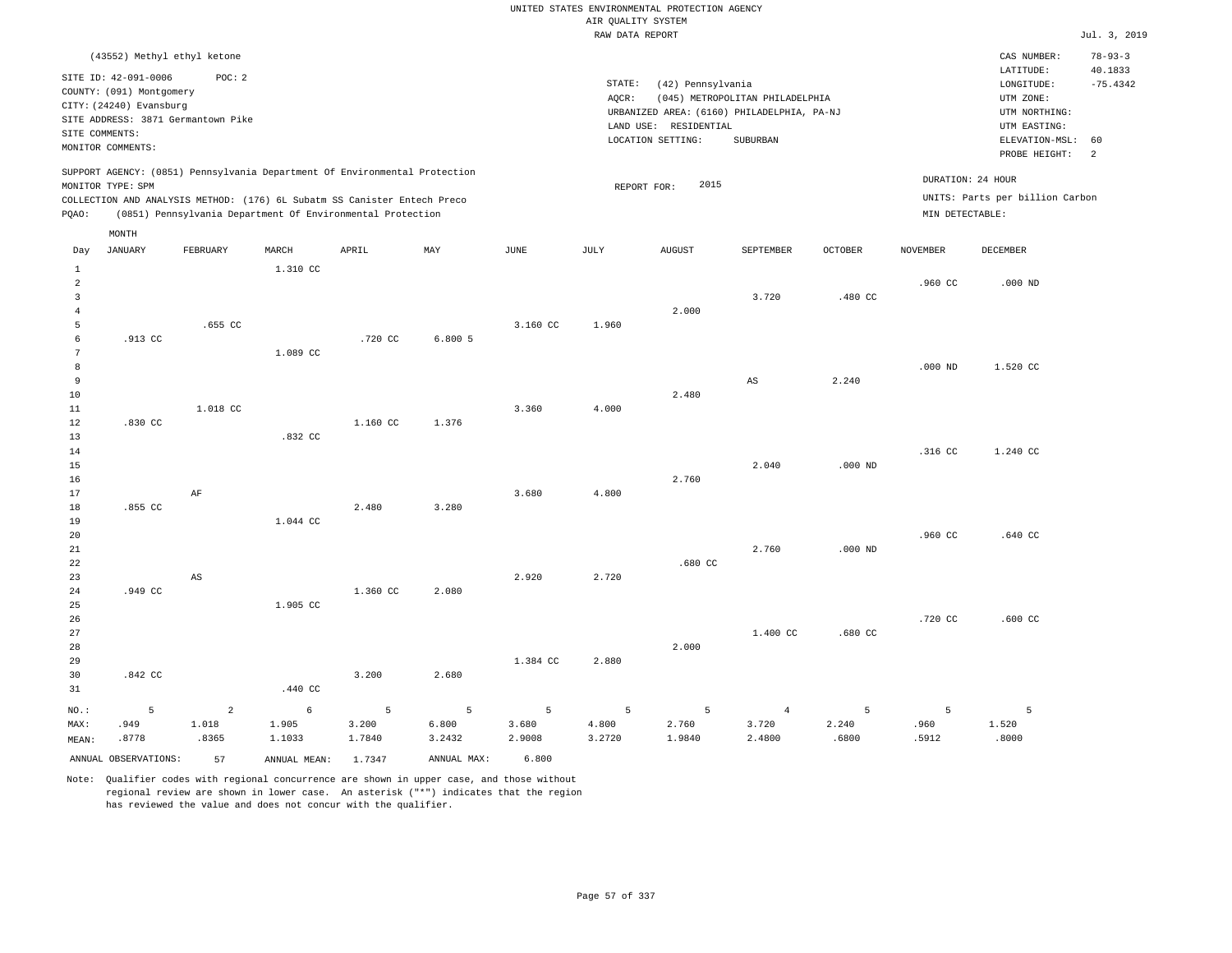|                                                                            |                                                                                                                                 |                                              |                                                                                                                                                                                                                      |                      |                      |                                            |                        | UNITED STATES ENVIRONMENTAL PROTECTION AGENCY<br>AIR OUALITY SYSTEM                                           |                                             |                                   |                                   |                                                                                                                         | Jul. 3, 2019                                      |
|----------------------------------------------------------------------------|---------------------------------------------------------------------------------------------------------------------------------|----------------------------------------------|----------------------------------------------------------------------------------------------------------------------------------------------------------------------------------------------------------------------|----------------------|----------------------|--------------------------------------------|------------------------|---------------------------------------------------------------------------------------------------------------|---------------------------------------------|-----------------------------------|-----------------------------------|-------------------------------------------------------------------------------------------------------------------------|---------------------------------------------------|
|                                                                            |                                                                                                                                 |                                              |                                                                                                                                                                                                                      |                      |                      |                                            |                        | RAW DATA REPORT                                                                                               |                                             |                                   |                                   |                                                                                                                         |                                                   |
| SITE COMMENTS:                                                             | (43552) Methyl ethyl ketone<br>SITE ID: 42-091-0006<br>COUNTY: (091) Montgomery<br>CITY: (24240) Evansburg<br>MONITOR COMMENTS: | POC: 2<br>SITE ADDRESS: 3871 Germantown Pike |                                                                                                                                                                                                                      |                      |                      |                                            | STATE:<br>AQCR:        | (42) Pennsylvania<br>URBANIZED AREA: (6160) PHILADELPHIA, PA-NJ<br>LAND USE: RESIDENTIAL<br>LOCATION SETTING: | (045) METROPOLITAN PHILADELPHIA<br>SUBURBAN |                                   |                                   | CAS NUMBER:<br>LATITUDE:<br>LONGITUDE:<br>UTM ZONE:<br>UTM NORTHING:<br>UTM EASTING:<br>ELEVATION-MSL:<br>PROBE HEIGHT: | $78 - 93 - 3$<br>40.1833<br>$-75.4342$<br>60<br>2 |
| PQAO:                                                                      | MONITOR TYPE: SPM                                                                                                               |                                              | SUPPORT AGENCY: (0851) Pennsylvania Department Of Environmental Protection<br>COLLECTION AND ANALYSIS METHOD: (176) 6L Subatm SS Canister Entech Preco<br>(0851) Pennsylvania Department Of Environmental Protection |                      |                      |                                            |                        | 2016<br>REPORT FOR:                                                                                           |                                             |                                   | MIN DETECTABLE:                   | DURATION: 24 HOUR<br>UNITS: Parts per billion Carbon                                                                    |                                                   |
| Day                                                                        | MONTH<br><b>JANUARY</b>                                                                                                         | FEBRUARY                                     | MARCH                                                                                                                                                                                                                | APRIL                | MAY                  | <b>JUNE</b>                                | JULY                   | <b>AUGUST</b>                                                                                                 | SEPTEMBER                                   | <b>OCTOBER</b>                    | <b>NOVEMBER</b>                   | <b>DECEMBER</b>                                                                                                         |                                                   |
| 1<br>$\overline{a}$<br>$\overline{3}$<br>$\overline{4}$<br>5<br>$\epsilon$ | $.800$ LB                                                                                                                       | .640                                         | 1.640                                                                                                                                                                                                                | 3.320 5              | .720 LB              | 3.160 5                                    | AS                     | 2.640 LB                                                                                                      | $_{\rm AS}$                                 | 1.800                             | 1.600                             | AM                                                                                                                      |                                                   |
| 7<br>8<br>9<br>$10$<br>11<br>12                                            | $.960$ LB                                                                                                                       | .440 SO                                      | 1.240                                                                                                                                                                                                                | $.000$ ND            | 1.784 LB             | 1.480                                      | AS                     | 3.844 5                                                                                                       | 7.200 5                                     | AF                                | .800                              | $.000$ ND                                                                                                               |                                                   |
| 13<br>$14$<br>15<br>16<br>$17\,$                                           | .480 LB                                                                                                                         |                                              | 1.440                                                                                                                                                                                                                | $.000$ ND            |                      | $\mathbb{A}\mathbb{S}$                     | $\mathbb{A}\mathbb{S}$ | 5.080 5                                                                                                       | 1.640                                       | $\rm{AF}$                         | $_{\rm AS}$                       | 1.080                                                                                                                   |                                                   |
| 18<br>19<br>20<br>21<br>22<br>23                                           | .480                                                                                                                            | .440 LB<br>.760                              | .720                                                                                                                                                                                                                 |                      | 1.080                | 2.960                                      | AS                     | 1.068 LB                                                                                                      | AS                                          | 1.200                             | AF                                | $.600$ LB                                                                                                               |                                                   |
| 24<br>25<br>26<br>27<br>28<br>29<br>30                                     | 1.908                                                                                                                           |                                              | $.000$ ND                                                                                                                                                                                                            | $.640$ QX<br>.640 LB | 2.160 QX<br>1.680 LB | AS                                         | AS                     | 1.840                                                                                                         | 1.920                                       | .384 SQ                           | $_{\rm AS}$                       | AF                                                                                                                      |                                                   |
| 31<br>$NO.$ :<br>MAX:<br>MEAN:                                             | $.000$ ND<br>$\epsilon$<br>1.908<br>.7713                                                                                       | $\,4\,$<br>.760<br>.5700                     | 1.520<br>$\epsilon$<br>1.640<br>1.0933                                                                                                                                                                               | 5<br>3.320<br>.9200  | 5<br>2.160<br>1.4848 | $\overline{\mathbf{3}}$<br>3.160<br>2.5333 | $\mathbb O$            | 5<br>5.080<br>2.8944                                                                                          | $\overline{\mathbf{3}}$<br>7.200<br>3.5867  | $\overline{3}$<br>1.800<br>1.1280 | $\overline{a}$<br>1.600<br>1.2000 | $\overline{\mathbf{3}}$<br>1.080<br>.5600                                                                               |                                                   |
|                                                                            | ANNUAL OBSERVATIONS:                                                                                                            | 45                                           | ANNUAL MEAN: 1.4620                                                                                                                                                                                                  |                      | ANNUAL MAX:          | 7.200                                      |                        |                                                                                                               |                                             |                                   |                                   |                                                                                                                         |                                                   |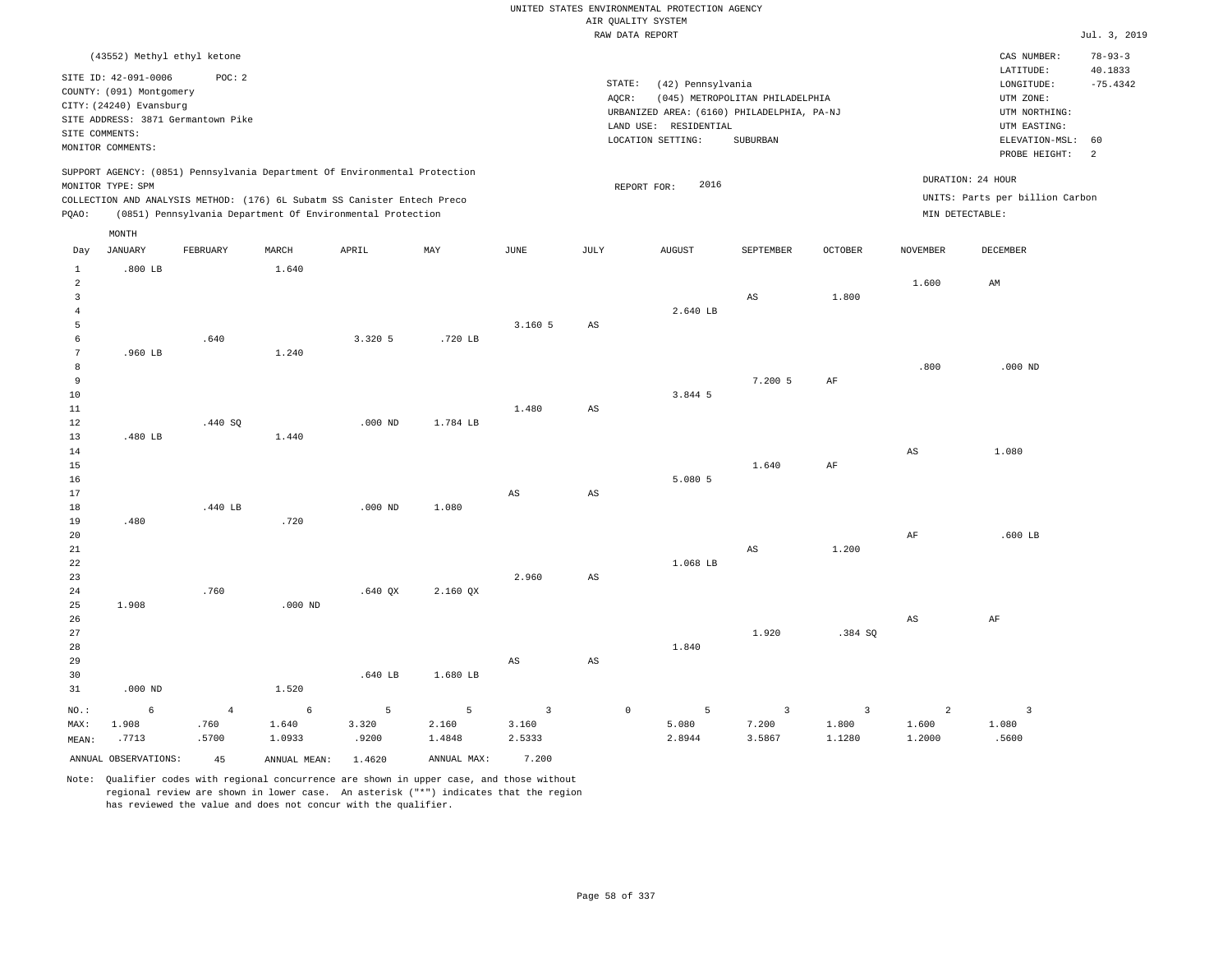## UNITED STATES ENVIRONMENTAL PROTECTION AGENCY AIR QUALITY SYSTEM

|                |                                    |                |                                                                                                                                        |       |             |                    | RAW DATA REPORT |                       |                                            |                |                 |                                 | Jul. 3, 2019  |
|----------------|------------------------------------|----------------|----------------------------------------------------------------------------------------------------------------------------------------|-------|-------------|--------------------|-----------------|-----------------------|--------------------------------------------|----------------|-----------------|---------------------------------|---------------|
|                | (43552) Methyl ethyl ketone        |                |                                                                                                                                        |       |             |                    |                 |                       |                                            |                |                 | CAS NUMBER:                     | $78 - 93 - 3$ |
|                |                                    |                |                                                                                                                                        |       |             |                    |                 |                       |                                            |                |                 | LATITUDE:                       | 40.1833       |
|                | SITE ID: 42-091-0006               | POC: 2         |                                                                                                                                        |       |             |                    | STATE:          | (42) Pennsylvania     |                                            |                |                 | LONGITUDE:                      | $-75.4342$    |
|                | COUNTY: (091) Montgomery           |                |                                                                                                                                        |       |             |                    | AQCR:           |                       | (045) METROPOLITAN PHILADELPHIA            |                |                 | UTM ZONE:                       |               |
|                | CITY: (24240) Evansburg            |                |                                                                                                                                        |       |             |                    |                 |                       | URBANIZED AREA: (6160) PHILADELPHIA, PA-NJ |                |                 | UTM NORTHING:                   |               |
|                | SITE ADDRESS: 3871 Germantown Pike |                |                                                                                                                                        |       |             |                    |                 | LAND USE: RESIDENTIAL |                                            |                |                 | UTM EASTING:                    |               |
| SITE COMMENTS: |                                    |                |                                                                                                                                        |       |             |                    |                 | LOCATION SETTING:     | SUBURBAN                                   |                |                 | ELEVATION-MSL:                  | 60            |
|                | MONITOR COMMENTS:                  |                |                                                                                                                                        |       |             |                    |                 |                       |                                            |                |                 | PROBE HEIGHT:                   | 2             |
|                |                                    |                | SUPPORT AGENCY: (0851) Pennsylvania Department Of Environmental Protection                                                             |       |             |                    |                 |                       |                                            |                |                 | DURATION: 24 HOUR               |               |
|                | MONITOR TYPE: SPM                  |                |                                                                                                                                        |       |             |                    | REPORT FOR:     | 2017                  |                                            |                |                 |                                 |               |
| PQAO:          |                                    |                | COLLECTION AND ANALYSIS METHOD: (176) 6L Subatm SS Canister Entech Preco<br>(0851) Pennsylvania Department Of Environmental Protection |       |             |                    |                 |                       |                                            |                | MIN DETECTABLE: | UNITS: Parts per billion Carbon |               |
|                | MONTH                              |                |                                                                                                                                        |       |             |                    |                 |                       |                                            |                |                 |                                 |               |
| Day            | <b>JANUARY</b>                     | FEBRUARY       | MARCH                                                                                                                                  | APRIL | MAY         | JUNE               | JULY            | <b>AUGUST</b>         | SEPTEMBER                                  | <b>OCTOBER</b> | <b>NOVEMBER</b> | DECEMBER                        |               |
| $\mathbf{1}$   | $\mathbb{A}\mathbb{S}$             |                |                                                                                                                                        | .440  | .328SQ      |                    |                 |                       |                                            |                |                 |                                 |               |
| $\overline{a}$ |                                    |                | .880                                                                                                                                   |       |             |                    |                 |                       |                                            |                |                 |                                 |               |
| $\overline{3}$ |                                    |                |                                                                                                                                        |       |             |                    |                 |                       |                                            |                | .480            | .640 LB                         |               |
| $\overline{4}$ |                                    |                |                                                                                                                                        |       |             |                    |                 |                       | .560                                       | .920           |                 |                                 |               |
| 5              |                                    |                |                                                                                                                                        |       |             |                    |                 | $\rm AF$              |                                            |                |                 |                                 |               |
| $\epsilon$     |                                    | .920           |                                                                                                                                        |       |             | .400               | 4.400 5         |                       |                                            |                |                 |                                 |               |
| 7              | AS                                 |                |                                                                                                                                        | .400  | $.000$ ND   |                    |                 |                       |                                            |                |                 |                                 |               |
| 8              |                                    |                | .920                                                                                                                                   |       |             |                    |                 |                       |                                            |                |                 |                                 |               |
| 9              |                                    |                |                                                                                                                                        |       |             |                    |                 |                       |                                            |                | .272 SQ         | .560                            |               |
| 10             |                                    |                |                                                                                                                                        |       |             |                    |                 |                       | .400                                       | 1.240          |                 |                                 |               |
| 11             |                                    |                |                                                                                                                                        |       |             |                    |                 | 1.148                 |                                            |                |                 |                                 |               |
| 12             |                                    | .600           |                                                                                                                                        |       |             | 2.120              | 2.480 QX        |                       |                                            |                |                 |                                 |               |
| 13             | AF                                 |                |                                                                                                                                        | .640  | .368 SO     |                    |                 |                       |                                            |                |                 |                                 |               |
| 14             |                                    |                | .480                                                                                                                                   |       |             |                    |                 |                       |                                            |                |                 |                                 |               |
| 15             |                                    |                |                                                                                                                                        |       |             |                    |                 |                       |                                            |                | .920            | .600                            |               |
| 16             |                                    |                |                                                                                                                                        |       |             |                    |                 |                       | 1.120                                      | .560           |                 |                                 |               |
| 17             |                                    |                |                                                                                                                                        |       |             |                    |                 | 1.752                 |                                            |                |                 |                                 |               |
| 18             |                                    | 1.400          |                                                                                                                                        |       |             | 3.120 5            | 2.680           |                       |                                            |                |                 |                                 |               |
| 19             | .364 LB                            |                |                                                                                                                                        | .520  | 2.680       |                    |                 |                       |                                            |                |                 |                                 |               |
| 20             |                                    |                | .800                                                                                                                                   |       |             |                    |                 |                       |                                            |                |                 |                                 |               |
| 21             |                                    |                |                                                                                                                                        |       |             |                    |                 |                       |                                            |                | 1.280           | AF                              |               |
| 22             |                                    |                |                                                                                                                                        |       |             |                    |                 |                       | 1.040                                      | 1,080          |                 |                                 |               |
| 23             |                                    |                |                                                                                                                                        |       |             |                    |                 | 1.280                 |                                            |                |                 |                                 |               |
| 24             |                                    | .720           |                                                                                                                                        | .472  |             | 1.040              | 1.280           |                       |                                            |                |                 |                                 |               |
| 25             | .600                               |                |                                                                                                                                        |       | .680        |                    |                 |                       |                                            |                |                 |                                 |               |
| 26             |                                    |                | .640                                                                                                                                   |       |             |                    |                 |                       |                                            |                |                 |                                 |               |
| 27             |                                    |                |                                                                                                                                        |       |             |                    |                 |                       | 1.040                                      | 1.000          | .760 LB         | .440                            |               |
| 28             |                                    |                |                                                                                                                                        |       |             |                    |                 | .560                  |                                            |                |                 |                                 |               |
| 29             |                                    |                |                                                                                                                                        |       |             |                    | .920            |                       |                                            |                |                 |                                 |               |
| 30             |                                    |                |                                                                                                                                        |       |             | .000 <sub>ND</sub> |                 |                       |                                            |                |                 |                                 |               |
| 31             | AS                                 |                |                                                                                                                                        |       | $_{\rm AS}$ |                    |                 |                       |                                            |                |                 |                                 |               |
| NO.:           | $\overline{a}$                     | $\overline{4}$ | 5                                                                                                                                      | 5     | 5           | 5                  | 5               | $\overline{4}$        | -5                                         | 5              | 5               | $\overline{4}$                  |               |
| MAX:           | .600                               | 1.400          | .920                                                                                                                                   | .640  | 2.680       | 3.120              | 4.400           | 1.752                 | 1.120                                      | 1.240          | 1.280           | .640                            |               |
| MEAN:          | .4820                              | .9100          | .7440                                                                                                                                  | .4944 | .8112       | 1.3360             | 2.3520          | 1.1850                | .8320                                      | .9600          | .7424           | .5600                           |               |
|                | ANNUAL OBSERVATIONS:               | 54             | ANNUAL MEAN:                                                                                                                           | .9804 | ANNUAL MAX: | 4.400              |                 |                       |                                            |                |                 |                                 |               |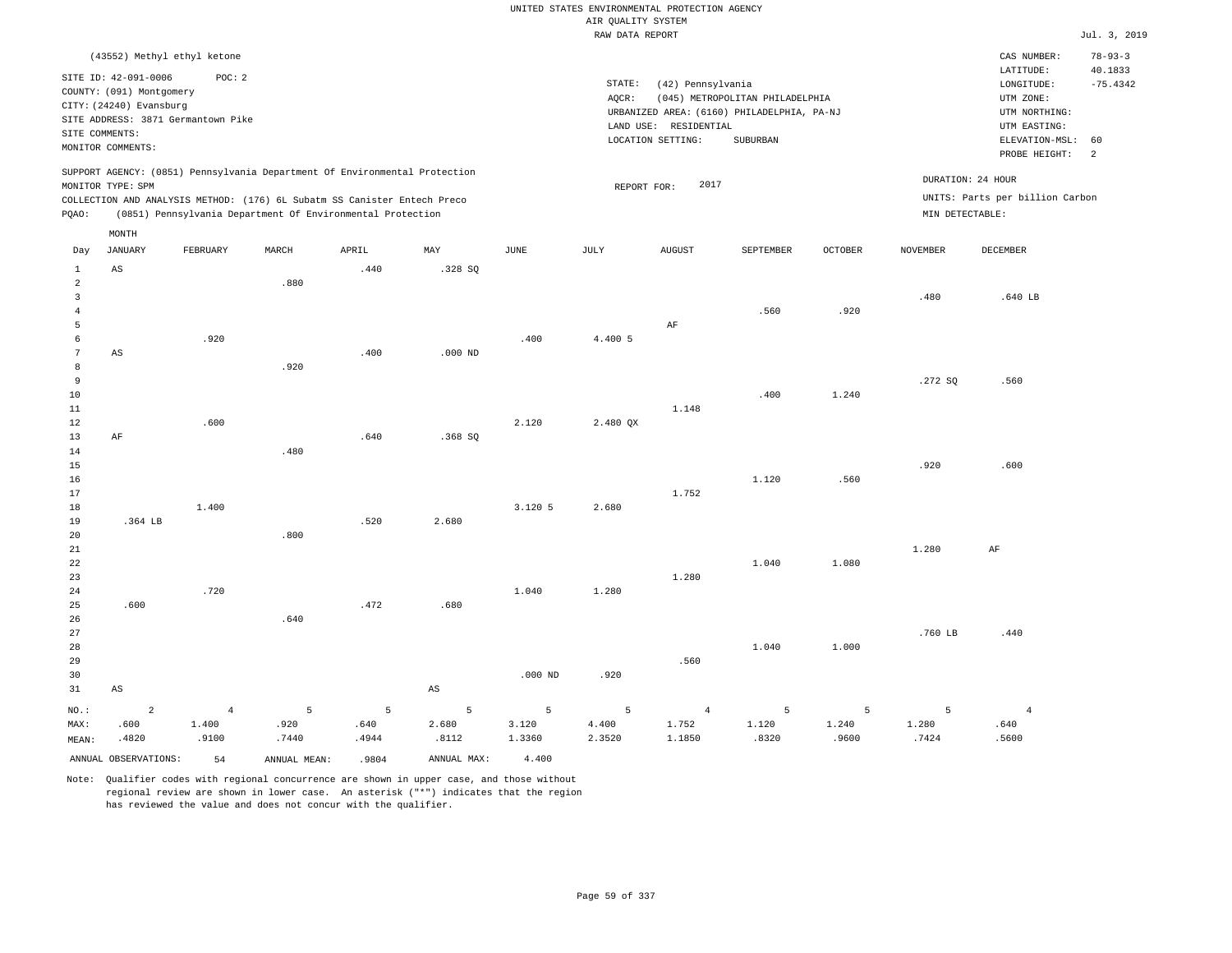|                     |                                                                                                                                                                             |           |                                                            |       |             |             |                    | UNITED STATES ENVIRONMENTAL PROTECTION AGENCY |                                 |                |                 |                                                                                |                |
|---------------------|-----------------------------------------------------------------------------------------------------------------------------------------------------------------------------|-----------|------------------------------------------------------------|-------|-------------|-------------|--------------------|-----------------------------------------------|---------------------------------|----------------|-----------------|--------------------------------------------------------------------------------|----------------|
|                     |                                                                                                                                                                             |           |                                                            |       |             |             | AIR QUALITY SYSTEM |                                               |                                 |                |                 |                                                                                |                |
|                     |                                                                                                                                                                             |           |                                                            |       |             |             | RAW DATA REPORT    |                                               |                                 |                |                 |                                                                                | Jul. 3, 2019   |
|                     | (43552) Methyl ethyl ketone                                                                                                                                                 |           |                                                            |       |             |             |                    |                                               |                                 |                |                 | CAS NUMBER:                                                                    | $78 - 93 - 3$  |
|                     | SITE ID: 42-091-0006                                                                                                                                                        | POC: 2    |                                                            |       |             |             |                    |                                               |                                 |                |                 | LATITUDE:                                                                      | 40.1833        |
|                     | COUNTY: (091) Montgomery                                                                                                                                                    |           |                                                            |       |             |             | STATE:             | (42) Pennsylvania                             |                                 |                |                 | LONGITUDE:                                                                     | $-75.4342$     |
|                     | CITY: (24240) Evansburg                                                                                                                                                     |           |                                                            |       |             |             | AOCR:              |                                               | (045) METROPOLITAN PHILADELPHIA |                |                 | UTM ZONE:                                                                      |                |
|                     | SITE ADDRESS: 3871 Germantown Pike                                                                                                                                          |           |                                                            |       |             |             |                    | URBANIZED AREA: (6160) PHILADELPHIA, PA-NJ    |                                 |                |                 | UTM NORTHING:                                                                  |                |
| SITE COMMENTS:      |                                                                                                                                                                             |           |                                                            |       |             |             |                    | LAND USE: RESIDENTIAL                         | SUBURBAN                        |                |                 | UTM EASTING:<br>ELEVATION-MSL:                                                 | 60             |
|                     | MONITOR COMMENTS:                                                                                                                                                           |           |                                                            |       |             |             |                    | LOCATION SETTING:                             |                                 |                |                 | PROBE HEIGHT:                                                                  | $\overline{a}$ |
| PQAO:               | SUPPORT AGENCY: (0851) Pennsylvania Department Of Environmental Protection<br>MONITOR TYPE: SPM<br>COLLECTION AND ANALYSIS METHOD: (176) 6L Subatm SS Canister Entech Preco |           | (0851) Pennsylvania Department Of Environmental Protection |       |             |             | REPORT FOR:        | 2018                                          |                                 |                |                 | DURATION: 24 HOUR<br>UNITS: Parts per billion Carbon<br>MIN DETECTABLE: .34912 |                |
|                     | MONTH                                                                                                                                                                       |           |                                                            |       |             |             |                    |                                               |                                 |                |                 |                                                                                |                |
| Day                 | <b>JANUARY</b>                                                                                                                                                              | FEBRUARY  | MARCH                                                      | APRIL | MAY         | <b>JUNE</b> | <b>JULY</b>        | AUGUST                                        | SEPTEMBER                       | <b>OCTOBER</b> | <b>NOVEMBER</b> | DECEMBER                                                                       |                |
| $\mathbf{1}$        |                                                                                                                                                                             | .720 LB   |                                                            |       |             | 1.980       | 2.120              |                                               |                                 |                |                 |                                                                                |                |
| $\overline{a}$      | AO                                                                                                                                                                          |           |                                                            | .760  | 1.360       |             |                    |                                               |                                 |                |                 |                                                                                |                |
| $\mathbf{3}$        |                                                                                                                                                                             |           | .480 LB                                                    |       |             |             |                    |                                               |                                 |                |                 |                                                                                |                |
| $\overline{4}$<br>5 |                                                                                                                                                                             |           |                                                            |       |             |             |                    |                                               | 1.520                           | .372 LB        | .568 LB         | .520 LB                                                                        |                |
| 6                   |                                                                                                                                                                             |           |                                                            |       |             |             |                    | 2.016                                         |                                 |                |                 |                                                                                |                |
| $7\phantom{.0}$     |                                                                                                                                                                             | .800      |                                                            |       |             | .976 LB     | .760               |                                               |                                 |                |                 |                                                                                |                |
| 8                   | $\rm AF$                                                                                                                                                                    |           |                                                            | .400  | 1.040       |             |                    |                                               |                                 |                |                 |                                                                                |                |
| 9                   |                                                                                                                                                                             |           | .560                                                       |       |             |             |                    |                                               |                                 |                |                 |                                                                                |                |
| 10                  |                                                                                                                                                                             |           |                                                            |       |             |             |                    |                                               |                                 |                | $.000$ ND       | 1.160 LB                                                                       |                |
| 11                  |                                                                                                                                                                             |           |                                                            |       |             |             |                    |                                               | .480 LB                         | 1.560          |                 |                                                                                |                |
| 12                  |                                                                                                                                                                             |           |                                                            |       |             |             |                    | $.840$ LB                                     |                                 |                |                 |                                                                                |                |
| 13                  |                                                                                                                                                                             | .760 LB   |                                                            |       |             | .948 LB     | 1,880              |                                               |                                 |                |                 |                                                                                |                |
| 14                  | $.000$ ND                                                                                                                                                                   |           |                                                            | 1.920 | .760 LB     |             |                    |                                               |                                 |                |                 |                                                                                |                |
| 15                  |                                                                                                                                                                             |           | .800                                                       |       |             |             |                    |                                               |                                 |                |                 |                                                                                |                |
| 16                  |                                                                                                                                                                             |           |                                                            |       |             |             |                    |                                               |                                 |                | .440 LB         | .280 LB                                                                        |                |
| 17<br>$18\,$        |                                                                                                                                                                             |           |                                                            |       |             |             |                    | 2.160                                         | .720 LB                         | $.360$ LB      |                 |                                                                                |                |
| 19                  |                                                                                                                                                                             | .520      |                                                            |       |             | 1.060 LB    | .840 LB            |                                               |                                 |                |                 |                                                                                |                |
| 20                  | 1.280                                                                                                                                                                       |           |                                                            | .480  | .880 LB     |             |                    |                                               |                                 |                |                 |                                                                                |                |
| 21                  |                                                                                                                                                                             |           | .520 LB                                                    |       |             |             |                    |                                               |                                 |                |                 |                                                                                |                |
| 22                  |                                                                                                                                                                             |           |                                                            |       |             |             |                    |                                               |                                 |                | AF              | .560 LB                                                                        |                |
| 23                  |                                                                                                                                                                             |           |                                                            |       |             |             |                    |                                               | $\mathbb{A}\mathbb{S}$          | .640 LB        |                 |                                                                                |                |
| 24                  |                                                                                                                                                                             |           |                                                            |       |             |             |                    | .880                                          |                                 |                |                 |                                                                                |                |
| 25                  |                                                                                                                                                                             | $.000$ ND |                                                            |       |             | .800        | 1.040 LB           |                                               |                                 |                |                 |                                                                                |                |
| 26                  | .520                                                                                                                                                                        |           |                                                            | .640  | 3.040 5     |             |                    |                                               |                                 |                |                 |                                                                                |                |
| 27                  |                                                                                                                                                                             |           | .960                                                       |       |             |             |                    |                                               |                                 |                |                 |                                                                                |                |
| 28                  |                                                                                                                                                                             |           |                                                            |       |             |             |                    |                                               |                                 |                | .480 LB         | 1.520 LB                                                                       |                |
| 29                  |                                                                                                                                                                             |           |                                                            |       |             |             |                    |                                               | .720 LB                         | .448 LB        |                 |                                                                                |                |
| 30<br>31            |                                                                                                                                                                             |           |                                                            |       |             |             | 1.768              | 2.680                                         |                                 |                |                 |                                                                                |                |
|                     |                                                                                                                                                                             |           |                                                            |       |             |             |                    |                                               |                                 |                |                 |                                                                                |                |
| NO.:                | $\overline{3}$                                                                                                                                                              | 5         | 5                                                          | 5     | 5           | 5           | $\epsilon$         | 5                                             | $\overline{4}$                  | 5              | $\overline{4}$  | $\overline{5}$                                                                 |                |
| MAX:                | 1.280                                                                                                                                                                       | .800      | .960                                                       | 1.920 | 3.040       | 1.980       | 2.120              | 2.680                                         | 1.520                           | 1.560          | .568            | 1.520                                                                          |                |
| MEAN:               | .6000                                                                                                                                                                       | .5600     | .6640                                                      | .8400 | 1.4160      | 1.1528      | 1.4013             | 1.7152                                        | .8600                           | .6760          | .3720           | .8080                                                                          |                |
|                     | ANNUAL OBSERVATIONS:                                                                                                                                                        | 57        | ANNUAL MEAN:                                               | .9526 | ANNUAL MAX: | 3.040       |                    |                                               |                                 |                |                 |                                                                                |                |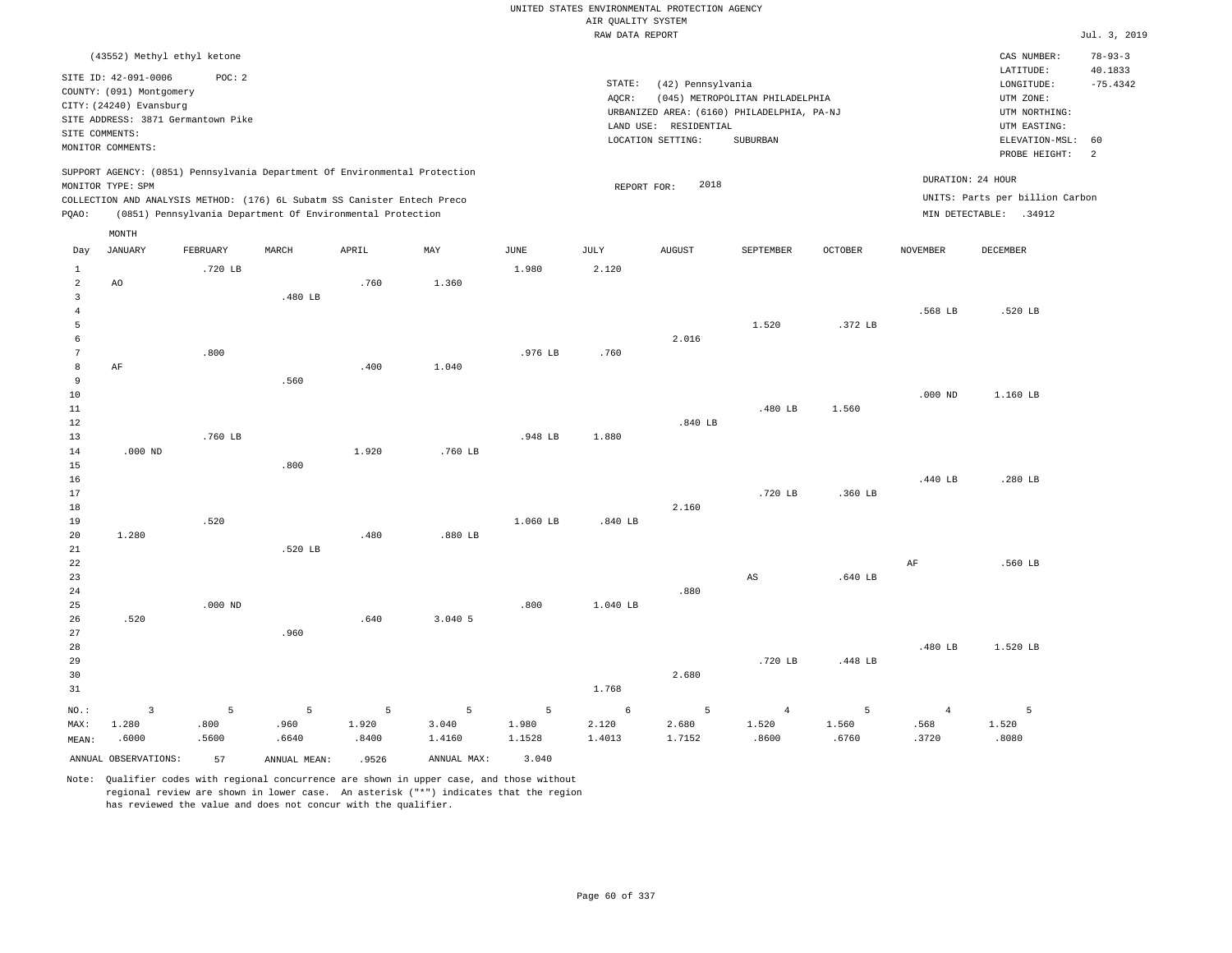# UNITED STATES ENVIRONMENTAL PROTECTION AGENCY AIR QUALITY SYSTEM

|                |                                                                                                                                        |                |              |                                                                            |             |             | RAW DATA REPORT |                                                                                                               |                                             |                        |                 |                                                                                                             | Jul. 3, 2019               |
|----------------|----------------------------------------------------------------------------------------------------------------------------------------|----------------|--------------|----------------------------------------------------------------------------|-------------|-------------|-----------------|---------------------------------------------------------------------------------------------------------------|---------------------------------------------|------------------------|-----------------|-------------------------------------------------------------------------------------------------------------|----------------------------|
|                | (43559) Methyl Butyl Ketone                                                                                                            |                |              |                                                                            |             |             |                 |                                                                                                               |                                             |                        |                 | CAS NUMBER:                                                                                                 | $591 - 78 - 6$             |
| SITE COMMENTS: | SITE ID: 42-091-0006<br>COUNTY: (091) Montgomery<br>CITY: (24240) Evansburg<br>SITE ADDRESS: 3871 Germantown Pike<br>MONITOR COMMENTS: | POC: 2         |              |                                                                            |             |             | STATE:<br>AQCR: | (42) Pennsylvania<br>URBANIZED AREA: (6160) PHILADELPHIA, PA-NJ<br>LAND USE: RESIDENTIAL<br>LOCATION SETTING: | (045) METROPOLITAN PHILADELPHIA<br>SUBURBAN |                        |                 | LATITUDE:<br>LONGITUDE:<br>UTM ZONE:<br>UTM NORTHING:<br>UTM EASTING:<br>ELEVATION-MSL: 60<br>PROBE HEIGHT: | 40.1833<br>$-75.4342$<br>2 |
|                |                                                                                                                                        |                |              | SUPPORT AGENCY: (0851) Pennsylvania Department Of Environmental Protection |             |             |                 |                                                                                                               |                                             |                        |                 |                                                                                                             |                            |
|                | MONITOR TYPE: SPM                                                                                                                      |                |              |                                                                            |             |             | REPORT FOR:     | 2013                                                                                                          |                                             |                        |                 | DURATION: 24 HOUR                                                                                           |                            |
|                |                                                                                                                                        |                |              | COLLECTION AND ANALYSIS METHOD: (176) 6L Subatm SS Canister Entech Preco   |             |             |                 |                                                                                                               |                                             |                        |                 | UNITS: Parts per billion Carbon                                                                             |                            |
| PQAO:          |                                                                                                                                        |                |              | (0851) Pennsylvania Department Of Environmental Protection                 |             |             |                 |                                                                                                               |                                             |                        | MIN DETECTABLE: |                                                                                                             |                            |
|                | MONTH                                                                                                                                  |                |              |                                                                            |             |             |                 |                                                                                                               |                                             |                        |                 |                                                                                                             |                            |
| Day            | <b>JANUARY</b>                                                                                                                         | FEBRUARY       | MARCH        | APRIL                                                                      | MAY         | <b>JUNE</b> | <b>JULY</b>     | <b>AUGUST</b>                                                                                                 | SEPTEMBER                                   | OCTOBER                | <b>NOVEMBER</b> | <b>DECEMBER</b>                                                                                             |                            |
| $\mathbf{1}$   |                                                                                                                                        |                |              |                                                                            |             |             |                 |                                                                                                               | $.000$ ND                                   | $.000$ ND              |                 |                                                                                                             |                            |
| $\overline{c}$ |                                                                                                                                        |                |              |                                                                            |             |             |                 | $.000$ ND                                                                                                     |                                             |                        |                 |                                                                                                             |                            |
| 3              |                                                                                                                                        | AF             |              |                                                                            |             | $.000$ ND   | $.000$ ND       |                                                                                                               |                                             |                        |                 |                                                                                                             |                            |
| 4              | $.000$ ND                                                                                                                              |                |              | $.000$ ND                                                                  | $.000$ ND   |             |                 |                                                                                                               |                                             |                        |                 |                                                                                                             |                            |
| 5              |                                                                                                                                        |                | $.000$ ND    |                                                                            |             |             |                 |                                                                                                               |                                             |                        |                 |                                                                                                             |                            |
| 6              |                                                                                                                                        |                |              |                                                                            |             |             |                 |                                                                                                               |                                             |                        | $.000$ ND       | $.000$ ND                                                                                                   |                            |
| 7              |                                                                                                                                        |                |              |                                                                            |             |             |                 |                                                                                                               | $.000$ ND                                   | $.000$ ND              |                 |                                                                                                             |                            |
| 8              |                                                                                                                                        |                |              |                                                                            |             |             |                 | $.000$ ND                                                                                                     |                                             |                        |                 |                                                                                                             |                            |
| 9              |                                                                                                                                        | AF             |              |                                                                            |             | $.000$ ND   | $.000$ ND       |                                                                                                               |                                             |                        |                 |                                                                                                             |                            |
| 10<br>$11\,$   | $.000$ ND                                                                                                                              |                |              | $.000$ ND                                                                  | $.000$ ND   |             |                 |                                                                                                               |                                             |                        |                 |                                                                                                             |                            |
| 12             |                                                                                                                                        |                | $.000$ ND    |                                                                            |             |             |                 |                                                                                                               |                                             |                        | $\rm AF$        | AF                                                                                                          |                            |
| 13             |                                                                                                                                        |                |              |                                                                            |             |             |                 |                                                                                                               | $.000$ ND                                   | $.000$ ND              |                 |                                                                                                             |                            |
| 14             |                                                                                                                                        |                |              |                                                                            |             |             |                 | AF                                                                                                            |                                             |                        |                 |                                                                                                             |                            |
| 15             |                                                                                                                                        | $.000$ ND      |              |                                                                            |             | $.000$ ND   | $.000$ ND       |                                                                                                               |                                             |                        |                 |                                                                                                             |                            |
| 16             | AF                                                                                                                                     |                |              | $.000$ ND                                                                  | $.000$ ND   |             |                 |                                                                                                               |                                             |                        |                 |                                                                                                             |                            |
| 17             |                                                                                                                                        |                | $.000$ ND    |                                                                            |             |             |                 |                                                                                                               |                                             |                        |                 |                                                                                                             |                            |
| 18             |                                                                                                                                        |                |              |                                                                            |             |             |                 |                                                                                                               |                                             |                        | .252 CC         | AF                                                                                                          |                            |
| 19             |                                                                                                                                        |                |              |                                                                            |             |             |                 |                                                                                                               | $.000$ ND                                   | $.000$ ND              |                 |                                                                                                             |                            |
| 20             |                                                                                                                                        |                |              |                                                                            |             |             |                 | AF                                                                                                            |                                             |                        |                 |                                                                                                             |                            |
| 21             |                                                                                                                                        | $.000$ ND      |              |                                                                            |             | $.000$ ND   | $.000$ ND       |                                                                                                               |                                             |                        |                 |                                                                                                             |                            |
| 22             | AF                                                                                                                                     |                |              | $.000$ ND                                                                  | $.000$ ND   |             |                 |                                                                                                               |                                             |                        |                 |                                                                                                             |                            |
| 23             |                                                                                                                                        |                | $.000$ ND    |                                                                            |             |             |                 |                                                                                                               |                                             |                        |                 |                                                                                                             |                            |
| 24             |                                                                                                                                        |                |              |                                                                            |             |             |                 |                                                                                                               |                                             |                        | $.000$ ND       | $.000$ ND                                                                                                   |                            |
| 25             |                                                                                                                                        |                |              |                                                                            |             |             |                 |                                                                                                               | $.000$ ND                                   | $\mathbb{A}\mathbb{S}$ |                 |                                                                                                             |                            |
| 26             |                                                                                                                                        |                |              |                                                                            |             |             |                 | AF                                                                                                            |                                             |                        |                 |                                                                                                             |                            |
| 27             |                                                                                                                                        | $.000$ ND      |              |                                                                            |             | $.000$ ND   | .402 SQ         |                                                                                                               |                                             |                        |                 |                                                                                                             |                            |
| 28             | AS                                                                                                                                     |                |              | $.000$ ND                                                                  | $.000$ ND   |             |                 |                                                                                                               |                                             |                        |                 |                                                                                                             |                            |
| 29             |                                                                                                                                        |                | $.000$ ND    |                                                                            |             |             |                 |                                                                                                               |                                             |                        |                 |                                                                                                             |                            |
| 30<br>31       |                                                                                                                                        |                |              |                                                                            |             |             |                 |                                                                                                               |                                             | .312 SQ                | $\rm AF$        | $.000$ ND                                                                                                   |                            |
|                |                                                                                                                                        |                |              |                                                                            |             |             |                 |                                                                                                               |                                             |                        |                 |                                                                                                             |                            |
| $NO.$ :        | $\overline{c}$                                                                                                                         | $\overline{3}$ | 5            | 5                                                                          | 5           | 5           | 5               | $\overline{a}$                                                                                                | 5                                           | 5                      | $\overline{3}$  | $\overline{\mathbf{3}}$                                                                                     |                            |
| MAX:           | 0.000                                                                                                                                  | 0.000          | 0.000        | 0.000                                                                      | 0.000       | 0.000       | .402            | 0.000                                                                                                         | 0.000                                       | .312                   | .252            | 0.000                                                                                                       |                            |
| MEAN:          | 0.0000                                                                                                                                 | 0.0000         | 0.0000       | 0.0000                                                                     | 0.0000      | 0.0000      | .0804           | 0.0000                                                                                                        | 0.0000                                      | .0624                  | .0840           | 0.0000                                                                                                      |                            |
|                | ANNUAL OBSERVATIONS:                                                                                                                   | 48             | ANNUAL MEAN: | .0201                                                                      | ANNUAL MAX: | .402        |                 |                                                                                                               |                                             |                        |                 |                                                                                                             |                            |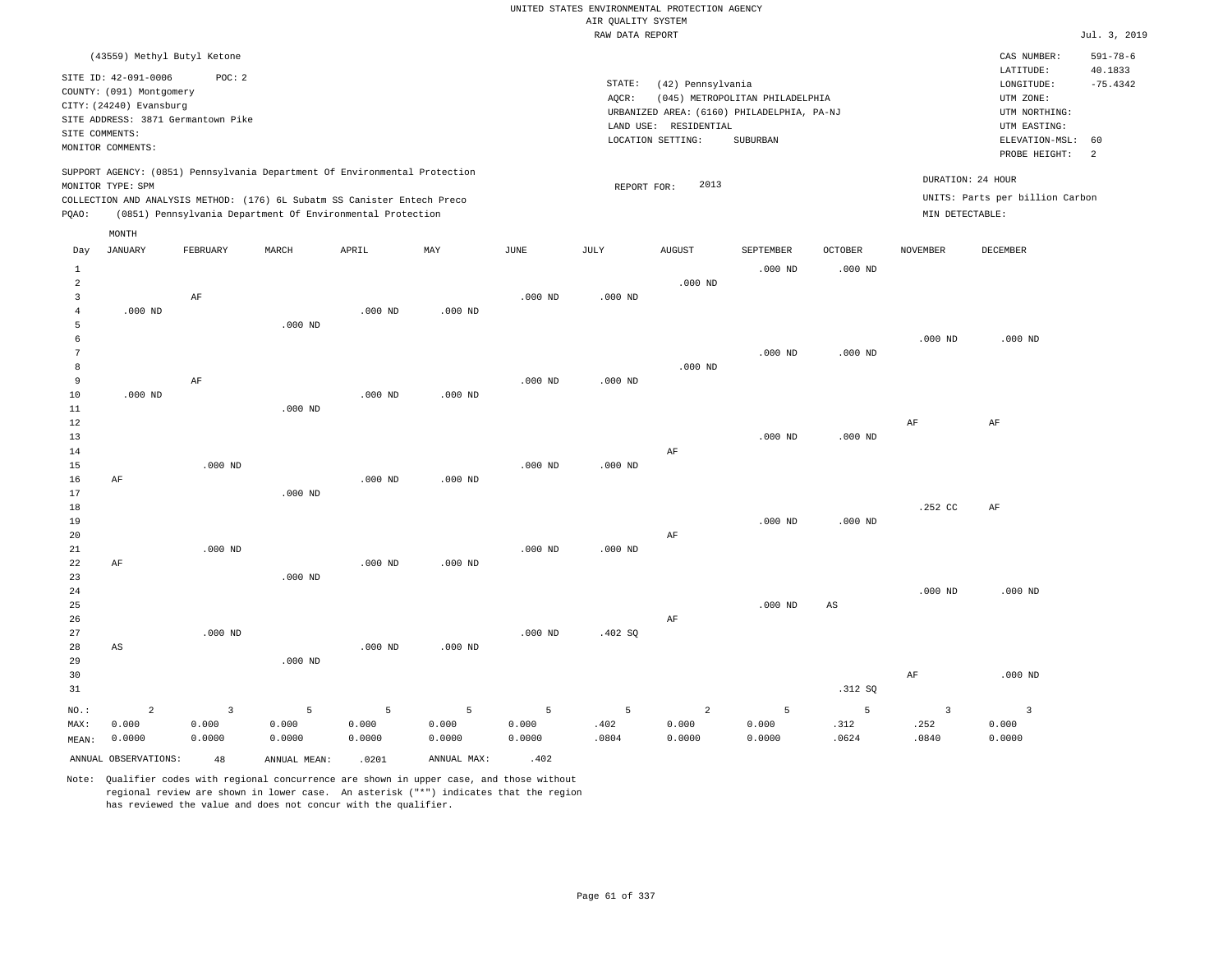|                 | (43559) Methyl Butyl Ketone        |                         |                                                                            |                 |             |               |               |                       |                                                                               |            |                   | CAS NUMBER:                     | $591 - 78 - 6$ |
|-----------------|------------------------------------|-------------------------|----------------------------------------------------------------------------|-----------------|-------------|---------------|---------------|-----------------------|-------------------------------------------------------------------------------|------------|-------------------|---------------------------------|----------------|
|                 | SITE ID: 42-091-0006               | POC: 2                  |                                                                            |                 |             |               |               |                       |                                                                               |            |                   | LATITUDE:                       | 40.1833        |
|                 | COUNTY: (091) Montgomery           |                         |                                                                            |                 |             |               | STATE:        | (42) Pennsylvania     |                                                                               |            |                   | LONGITUDE:<br>UTM ZONE:         | $-75.4342$     |
|                 | CITY: (24240) Evansburg            |                         |                                                                            |                 |             |               | AQCR:         |                       | (045) METROPOLITAN PHILADELPHIA<br>URBANIZED AREA: (6160) PHILADELPHIA, PA-NJ |            |                   | UTM NORTHING:                   |                |
|                 | SITE ADDRESS: 3871 Germantown Pike |                         |                                                                            |                 |             |               |               | LAND USE: RESIDENTIAL |                                                                               |            |                   | UTM EASTING:                    |                |
| SITE COMMENTS:  |                                    |                         |                                                                            |                 |             |               |               | LOCATION SETTING:     | SUBURBAN                                                                      |            |                   | ELEVATION-MSL:                  | 60             |
|                 | MONITOR COMMENTS:                  |                         |                                                                            |                 |             |               |               |                       |                                                                               |            |                   | PROBE HEIGHT:                   | <sup>2</sup>   |
|                 |                                    |                         | SUPPORT AGENCY: (0851) Pennsylvania Department Of Environmental Protection |                 |             |               |               |                       |                                                                               |            | DURATION: 24 HOUR |                                 |                |
|                 | MONITOR TYPE: SPM                  |                         |                                                                            |                 |             |               | REPORT FOR:   | 2014                  |                                                                               |            |                   |                                 |                |
|                 |                                    |                         | COLLECTION AND ANALYSIS METHOD: (176) 6L Subatm SS Canister Entech Preco   |                 |             |               |               |                       |                                                                               |            |                   | UNITS: Parts per billion Carbon |                |
| PQAO:           |                                    |                         | (0851) Pennsylvania Department Of Environmental Protection                 |                 |             |               |               |                       |                                                                               |            | MIN DETECTABLE:   |                                 |                |
|                 | MONTH                              |                         |                                                                            |                 |             |               |               |                       |                                                                               |            |                   |                                 |                |
| Day             | <b>JANUARY</b>                     | FEBRUARY                | MARCH                                                                      | APRIL           | MAY         | JUNE          | JULY          | <b>AUGUST</b>         | SEPTEMBER                                                                     | OCTOBER    | <b>NOVEMBER</b>   | DECEMBER                        |                |
| $\mathbf{1}$    |                                    |                         |                                                                            |                 |             |               |               |                       |                                                                               |            | $.000$ ND         | $.000$ ND                       |                |
| $\overline{a}$  |                                    |                         |                                                                            |                 |             |               |               |                       | $.000$ ND                                                                     | $.000$ ND  |                   |                                 |                |
| $\overline{3}$  |                                    |                         |                                                                            |                 |             |               |               | $.000$ ND             |                                                                               |            |                   |                                 |                |
| $\overline{4}$  |                                    | AF                      |                                                                            |                 |             | .327S         | $.000$ ND     |                       |                                                                               |            |                   |                                 |                |
| 5               | AF                                 |                         |                                                                            | $.000$ ND       | $.000$ ND   |               |               |                       |                                                                               |            |                   |                                 |                |
| 6               |                                    |                         | $.000$ ND                                                                  |                 |             |               |               |                       |                                                                               |            |                   |                                 |                |
| $7\phantom{.0}$ |                                    |                         |                                                                            |                 |             |               |               |                       |                                                                               |            | AF                | $.000$ ND                       |                |
| 8               |                                    |                         |                                                                            |                 |             |               |               |                       | $.000$ ND                                                                     | $.000$ ND  |                   |                                 |                |
| 9               |                                    |                         |                                                                            |                 |             |               |               | $.000$ ND             |                                                                               |            |                   |                                 |                |
| $10$            |                                    | $_{\rm AS}$             |                                                                            |                 |             | .676SQ        | .484 SQ       |                       |                                                                               |            |                   |                                 |                |
| 11<br>12        | $.000$ ND                          |                         | $.000$ ND                                                                  | AF              | $.000$ ND   |               |               |                       |                                                                               |            |                   |                                 |                |
| 13              |                                    |                         |                                                                            |                 |             |               |               |                       |                                                                               |            | $.000$ ND         | $.000$ ND                       |                |
| 14              |                                    |                         |                                                                            |                 |             |               |               |                       | $.000$ ND                                                                     | $.000$ ND  |                   |                                 |                |
| 15              |                                    |                         |                                                                            |                 |             |               |               | $.000$ ND             |                                                                               |            |                   |                                 |                |
| 16              |                                    | $.000$ ND               |                                                                            |                 |             | $.000$ ND     | .688 SQ       |                       |                                                                               |            |                   |                                 |                |
| 17              | $.000$ ND                          |                         |                                                                            | $.000$ ND       | .169 SO     |               |               |                       |                                                                               |            |                   |                                 |                |
| 18              |                                    |                         | $.000$ ND                                                                  |                 |             |               |               |                       |                                                                               |            |                   |                                 |                |
| 19              |                                    |                         |                                                                            |                 |             |               |               |                       |                                                                               |            | $.000$ ND         | $.000$ ND                       |                |
| 20              |                                    |                         |                                                                            |                 |             |               |               |                       | $.000$ ND                                                                     | $.000$ ND  |                   |                                 |                |
| 21              |                                    |                         |                                                                            |                 |             |               |               | $.000$ ND             |                                                                               |            |                   |                                 |                |
| 22              |                                    | $.000$ ND               |                                                                            |                 |             | .377 SQ       | .294 SQ       |                       |                                                                               |            |                   |                                 |                |
| 23              | AS                                 |                         |                                                                            | $.000$ ND       | $.000$ ND   |               |               |                       |                                                                               |            |                   |                                 |                |
| 24              |                                    |                         | $.000$ ND                                                                  |                 |             |               |               |                       |                                                                               |            |                   |                                 |                |
| 25<br>26        |                                    |                         |                                                                            |                 |             |               |               |                       | $.000$ ND                                                                     | $.000$ ND  | $.000$ ND         | $.000$ ND                       |                |
| 27              |                                    |                         |                                                                            |                 |             |               |               | $.000$ ND             |                                                                               |            |                   |                                 |                |
| 28              |                                    | AS                      |                                                                            |                 |             | .247SQ        | .254 SQ       |                       |                                                                               |            |                   |                                 |                |
| 29              | AS                                 |                         |                                                                            | $.000$ ND       | $.000$ ND   |               |               |                       |                                                                               |            |                   |                                 |                |
| 30              |                                    |                         | $.000$ ND                                                                  |                 |             |               |               |                       |                                                                               |            |                   |                                 |                |
| 31              |                                    |                         |                                                                            |                 |             |               |               |                       |                                                                               |            |                   | $.000$ ND                       |                |
|                 |                                    |                         |                                                                            |                 |             |               |               |                       |                                                                               |            |                   |                                 |                |
| NO.:            | $\overline{a}$                     | $\overline{a}$<br>0.000 | 5                                                                          | $\overline{4}$  | 5<br>.169   | 5             | 5             | 5<br>0.000            | 5<br>0.000                                                                    | 5<br>0.000 | $\overline{4}$    | 6                               |                |
| MAX:            | 0.000<br>0.0000                    | 0.0000                  | 0.000<br>0.0000                                                            | 0.000<br>0.0000 | .0338       | .676<br>.3254 | .688<br>.3440 | 0.0000                | 0.0000                                                                        | 0.0000     | 0.000<br>0.0000   | 0.000<br>0.0000                 |                |
| MEAN:           |                                    |                         |                                                                            |                 |             |               |               |                       |                                                                               |            |                   |                                 |                |
|                 | ANNUAL OBSERVATIONS:               | 53                      | ANNUAL MEAN:                                                               | .0663           | ANNUAL MAX: | .688          |               |                       |                                                                               |            |                   |                                 |                |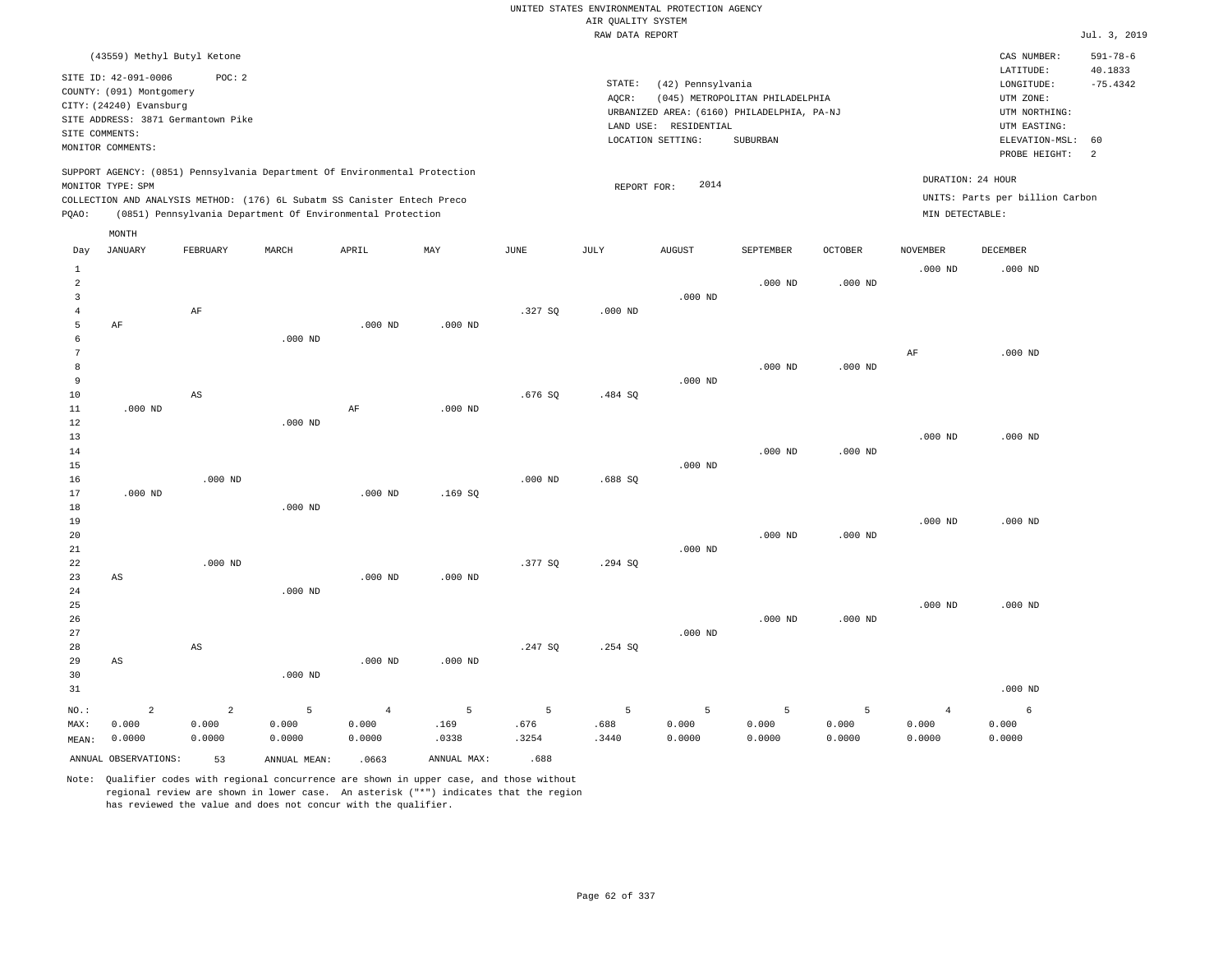|                |                                    |                |                                                                            |           |             |           | TAILE DETTE THE ATLE |                       |                                                                               |           |                   |                                 | $0$ at $1$ , $2$ , $20$ |
|----------------|------------------------------------|----------------|----------------------------------------------------------------------------|-----------|-------------|-----------|----------------------|-----------------------|-------------------------------------------------------------------------------|-----------|-------------------|---------------------------------|-------------------------|
|                | (43559) Methyl Butyl Ketone        |                |                                                                            |           |             |           |                      |                       |                                                                               |           |                   | CAS NUMBER:                     | $591 - 78 - 6$          |
|                | SITE ID: 42-091-0006               | POC: 2         |                                                                            |           |             |           |                      |                       |                                                                               |           |                   | LATITUDE:                       | 40.1833                 |
|                | COUNTY: (091) Montgomery           |                |                                                                            |           |             |           | STATE:               | (42) Pennsylvania     |                                                                               |           |                   | LONGITUDE:                      | $-75.4342$              |
|                | CITY: (24240) Evansburg            |                |                                                                            |           |             |           | AQCR:                |                       | (045) METROPOLITAN PHILADELPHIA<br>URBANIZED AREA: (6160) PHILADELPHIA, PA-NJ |           |                   | UTM ZONE:<br>UTM NORTHING:      |                         |
|                | SITE ADDRESS: 3871 Germantown Pike |                |                                                                            |           |             |           |                      | LAND USE: RESIDENTIAL |                                                                               |           |                   | UTM EASTING:                    |                         |
|                | SITE COMMENTS:                     |                |                                                                            |           |             |           |                      | LOCATION SETTING:     | <b>SUBURBAN</b>                                                               |           |                   | ELEVATION-MSL: 60               |                         |
|                | MONITOR COMMENTS:                  |                |                                                                            |           |             |           |                      |                       |                                                                               |           |                   | PROBE HEIGHT:                   | 2                       |
|                | MONITOR TYPE: SPM                  |                | SUPPORT AGENCY: (0851) Pennsylvania Department Of Environmental Protection |           |             |           | REPORT FOR:          | 2015                  |                                                                               |           | DURATION: 24 HOUR |                                 |                         |
|                |                                    |                | COLLECTION AND ANALYSIS METHOD: (176) 6L Subatm SS Canister Entech Preco   |           |             |           |                      |                       |                                                                               |           |                   | UNITS: Parts per billion Carbon |                         |
| PQAO:          |                                    |                | (0851) Pennsylvania Department Of Environmental Protection                 |           |             |           |                      |                       |                                                                               |           | MIN DETECTABLE:   |                                 |                         |
|                | MONTH                              |                |                                                                            |           |             |           |                      |                       |                                                                               |           |                   |                                 |                         |
| Day            | <b>JANUARY</b>                     | FEBRUARY       | MARCH                                                                      | APRIL     | MAY         | JUNE      | JULY                 | <b>AUGUST</b>         | SEPTEMBER                                                                     | OCTOBER   | <b>NOVEMBER</b>   | <b>DECEMBER</b>                 |                         |
| $\mathbf{1}$   |                                    |                | $.000$ ND                                                                  |           |             |           |                      |                       |                                                                               |           |                   |                                 |                         |
| $\overline{a}$ |                                    |                |                                                                            |           |             |           |                      |                       |                                                                               |           | $.000$ ND         | $.000$ ND                       |                         |
| 3              |                                    |                |                                                                            |           |             |           |                      |                       | $.000$ ND                                                                     | $.000$ ND |                   |                                 |                         |
| $\overline{4}$ |                                    |                |                                                                            |           |             |           |                      | $.000$ ND             |                                                                               |           |                   |                                 |                         |
| 5              |                                    | $.000$ ND      |                                                                            |           |             | $.000$ ND | $.000$ ND            |                       |                                                                               |           |                   |                                 |                         |
| 6              | $.000$ ND                          |                |                                                                            | $.000$ ND | $.000$ ND   |           |                      |                       |                                                                               |           |                   |                                 |                         |
| 7<br>8         |                                    |                | $.000$ ND                                                                  |           |             |           |                      |                       |                                                                               |           | $.000$ ND         | $.000$ ND                       |                         |
| 9              |                                    |                |                                                                            |           |             |           |                      |                       | $_{\rm AS}$                                                                   | $.000$ ND |                   |                                 |                         |
| 10             |                                    |                |                                                                            |           |             |           |                      | $.000$ ND             |                                                                               |           |                   |                                 |                         |
| $11\,$         |                                    | $.000$ ND      |                                                                            |           |             | $.000$ ND | $.000$ ND            |                       |                                                                               |           |                   |                                 |                         |
| 12             | $.000$ ND                          |                |                                                                            | $.000$ ND | $.000$ ND   |           |                      |                       |                                                                               |           |                   |                                 |                         |
| 13             |                                    |                | $.000$ ND                                                                  |           |             |           |                      |                       |                                                                               |           |                   |                                 |                         |
| 14             |                                    |                |                                                                            |           |             |           |                      |                       |                                                                               |           | $.000$ ND         | $.000$ ND                       |                         |
| 15<br>16       |                                    |                |                                                                            |           |             |           |                      | $.000$ ND             | $.000$ ND                                                                     | $.000$ ND |                   |                                 |                         |
| 17             |                                    | AF             |                                                                            |           |             | $.000$ ND | $.000$ ND            |                       |                                                                               |           |                   |                                 |                         |
| 18             | $.000$ ND                          |                |                                                                            | $.000$ ND | $.000$ ND   |           |                      |                       |                                                                               |           |                   |                                 |                         |
| 19             |                                    |                | $.000$ ND                                                                  |           |             |           |                      |                       |                                                                               |           |                   |                                 |                         |
| 20             |                                    |                |                                                                            |           |             |           |                      |                       |                                                                               |           | $.000$ ND         | $.000$ ND                       |                         |
| 21             |                                    |                |                                                                            |           |             |           |                      |                       | $.000$ ND                                                                     | $.000$ ND |                   |                                 |                         |
| 22             |                                    |                |                                                                            |           |             |           |                      | $.000$ ND             |                                                                               |           |                   |                                 |                         |
| 23<br>24       | $.000$ ND                          | AS             |                                                                            | $.000$ ND | $.000$ ND   | $.000$ ND | $.000$ ND            |                       |                                                                               |           |                   |                                 |                         |
| 25             |                                    |                | $.000$ ND                                                                  |           |             |           |                      |                       |                                                                               |           |                   |                                 |                         |
| 26             |                                    |                |                                                                            |           |             |           |                      |                       |                                                                               |           | $.000$ ND         | $.000$ ND                       |                         |
| 27             |                                    |                |                                                                            |           |             |           |                      |                       | $.000$ ND                                                                     | $.000$ ND |                   |                                 |                         |
| 28             |                                    |                |                                                                            |           |             |           |                      | $.000$ ND             |                                                                               |           |                   |                                 |                         |
| 29             |                                    |                |                                                                            |           |             | $.000$ ND | $.000$ ND            |                       |                                                                               |           |                   |                                 |                         |
| 30             | $.000$ ND                          |                |                                                                            | $.000$ ND | $.000$ ND   |           |                      |                       |                                                                               |           |                   |                                 |                         |
| 31             |                                    |                | $.000$ ND                                                                  |           |             |           |                      |                       |                                                                               |           |                   |                                 |                         |
| NO.:           | 5                                  | $\overline{2}$ | 6                                                                          | 5         | 5           | 5         | 5                    | 5                     | $\overline{4}$                                                                | 5         | 5                 | 5                               |                         |
| MAX:           | 0.000                              | 0.000          | 0.000                                                                      | 0.000     | 0.000       | 0.000     | 0.000                | 0.000                 | 0.000                                                                         | 0.000     | 0.000             | 0.000                           |                         |
| MEAN:          | 0.0000                             | 0.0000         | 0.0000                                                                     | 0.0000    | 0.0000      | 0.0000    | 0.0000               | 0.0000                | 0.0000                                                                        | 0.0000    | 0.0000            | 0.0000                          |                         |
|                | ANNUAL OBSERVATIONS:               | 57             | ANNUAL MEAN:                                                               | 0.0000    | ANNUAL MAX: | 0.000     |                      |                       |                                                                               |           |                   |                                 |                         |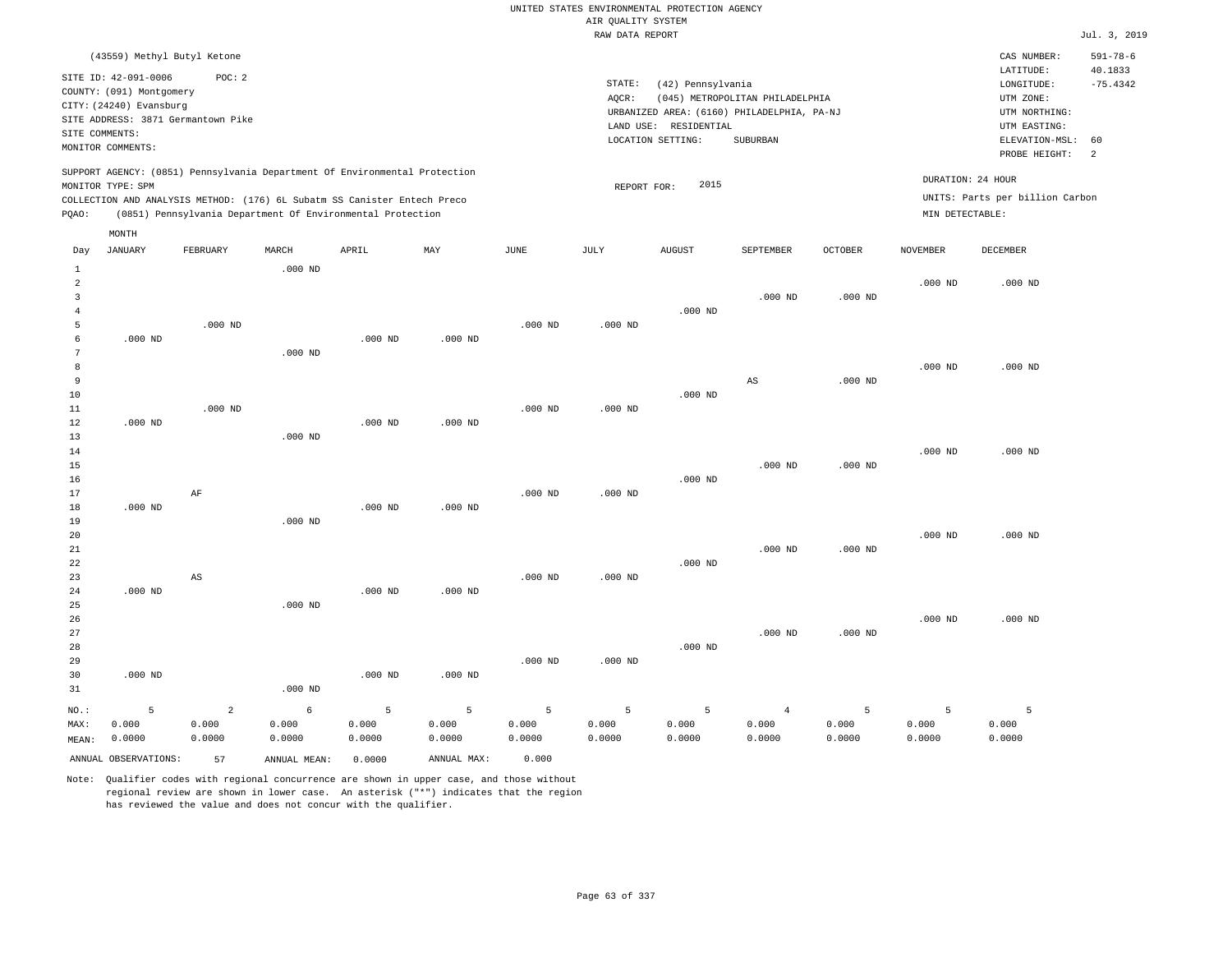# UNITED STATES ENVIRONMENTAL PROTECTION AGENCY AIR QUALITY SYSTEM

|                     |                                    |                |              |                                                                            |                |                         |                        | RAW DATA REPORT                            |                                 |                |                   |                                 | Jul. 3, 2019   |
|---------------------|------------------------------------|----------------|--------------|----------------------------------------------------------------------------|----------------|-------------------------|------------------------|--------------------------------------------|---------------------------------|----------------|-------------------|---------------------------------|----------------|
|                     | (43559) Methyl Butyl Ketone        |                |              |                                                                            |                |                         |                        |                                            |                                 |                |                   | CAS NUMBER:                     | $591 - 78 - 6$ |
|                     | SITE ID: 42-091-0006               | POC: 2         |              |                                                                            |                |                         |                        |                                            |                                 |                |                   | LATITUDE:                       | 40.1833        |
|                     | COUNTY: (091) Montgomery           |                |              |                                                                            |                |                         |                        | STATE:<br>(42) Pennsylvania                |                                 |                |                   | LONGITUDE:                      | $-75.4342$     |
|                     | CITY: (24240) Evansburg            |                |              |                                                                            |                |                         |                        | AQCR:                                      | (045) METROPOLITAN PHILADELPHIA |                |                   | UTM ZONE:                       |                |
|                     | SITE ADDRESS: 3871 Germantown Pike |                |              |                                                                            |                |                         |                        | URBANIZED AREA: (6160) PHILADELPHIA, PA-NJ |                                 |                |                   | UTM NORTHING:                   |                |
| SITE COMMENTS:      |                                    |                |              |                                                                            |                |                         |                        | LAND USE: RESIDENTIAL                      |                                 |                |                   | UTM EASTING:                    |                |
|                     | MONITOR COMMENTS:                  |                |              |                                                                            |                |                         |                        | LOCATION SETTING:                          | SUBURBAN                        |                |                   | ELEVATION-MSL:                  | 60             |
|                     |                                    |                |              |                                                                            |                |                         |                        |                                            |                                 |                |                   | PROBE HEIGHT:                   | 2              |
|                     | MONITOR TYPE: SPM                  |                |              | SUPPORT AGENCY: (0851) Pennsylvania Department Of Environmental Protection |                |                         |                        | 2016                                       |                                 |                | DURATION: 24 HOUR |                                 |                |
|                     |                                    |                |              | COLLECTION AND ANALYSIS METHOD: (176) 6L Subatm SS Canister Entech Preco   |                |                         |                        | REPORT FOR:                                |                                 |                |                   | UNITS: Parts per billion Carbon |                |
| PQAO:               |                                    |                |              | (0851) Pennsylvania Department Of Environmental Protection                 |                |                         |                        |                                            |                                 |                | MIN DETECTABLE:   |                                 |                |
|                     |                                    |                |              |                                                                            |                |                         |                        |                                            |                                 |                |                   |                                 |                |
|                     | MONTH<br>JANUARY                   | FEBRUARY       | MARCH        | APRIL                                                                      | MAY            | JUNE                    | JULY                   | <b>AUGUST</b>                              | SEPTEMBER                       | <b>OCTOBER</b> | <b>NOVEMBER</b>   | DECEMBER                        |                |
| Day                 |                                    |                |              |                                                                            |                |                         |                        |                                            |                                 |                |                   |                                 |                |
| $\mathbf{1}$        | $.000$ ND                          |                | $.000$ ND    |                                                                            |                |                         |                        |                                            |                                 |                |                   |                                 |                |
| $\overline{a}$<br>3 |                                    |                |              |                                                                            |                |                         |                        |                                            |                                 |                | $.000$ ND         | AM                              |                |
| $\overline{4}$      |                                    |                |              |                                                                            |                |                         |                        | .900 SO                                    | AS                              | $.000$ ND      |                   |                                 |                |
| 5                   |                                    |                |              |                                                                            |                | .288 SQ                 | AS                     |                                            |                                 |                |                   |                                 |                |
| 6                   |                                    | $.000$ ND      |              | $.000$ ND                                                                  | $.000$ ND      |                         |                        |                                            |                                 |                |                   |                                 |                |
| $\overline{7}$      | $.000$ ND                          |                | $.000$ ND    |                                                                            |                |                         |                        |                                            |                                 |                |                   |                                 |                |
| 8                   |                                    |                |              |                                                                            |                |                         |                        |                                            |                                 |                | $.000$ ND         | $.000$ ND                       |                |
| 9                   |                                    |                |              |                                                                            |                |                         |                        |                                            | .660SQ                          | AF             |                   |                                 |                |
| 10                  |                                    |                |              |                                                                            |                |                         |                        | 1.290                                      |                                 |                |                   |                                 |                |
| 11                  |                                    |                |              |                                                                            |                | $.000$ ND               | $\mathbb{A}\mathbb{S}$ |                                            |                                 |                |                   |                                 |                |
| 12                  |                                    | $.000$ ND      |              | $.000$ ND                                                                  | $.000$ ND      |                         |                        |                                            |                                 |                |                   |                                 |                |
| 13                  | $.000$ ND                          |                | $.000$ ND    |                                                                            |                |                         |                        |                                            |                                 |                |                   |                                 |                |
| 14                  |                                    |                |              |                                                                            |                |                         |                        |                                            |                                 |                | AS                | $.000$ ND                       |                |
| 15                  |                                    |                |              |                                                                            |                |                         |                        |                                            | $.000$ ND                       | AF             |                   |                                 |                |
| 16                  |                                    |                |              |                                                                            |                |                         |                        | 1.674                                      |                                 |                |                   |                                 |                |
| 17                  |                                    |                |              |                                                                            |                | AS                      | AS                     |                                            |                                 |                |                   |                                 |                |
| 18                  |                                    | $.000$ ND      |              | $.000$ ND                                                                  | $.000$ ND      |                         |                        |                                            |                                 |                |                   |                                 |                |
| 19                  | $.000$ ND                          |                | $.000$ ND    |                                                                            |                |                         |                        |                                            |                                 |                |                   |                                 |                |
| 20                  |                                    |                |              |                                                                            |                |                         |                        |                                            |                                 |                | AF                | $.000$ ND                       |                |
| 21                  |                                    |                |              |                                                                            |                |                         |                        |                                            | AS                              | $.000$ ND      |                   |                                 |                |
| 22                  |                                    |                |              |                                                                            |                |                         |                        | $.000$ ND                                  |                                 |                |                   |                                 |                |
| 23                  |                                    |                |              |                                                                            |                | $.000$ ND               | AS                     |                                            |                                 |                |                   |                                 |                |
| 24                  |                                    | $.000$ ND      |              | $.000$ ND                                                                  | $.000$ ND      |                         |                        |                                            |                                 |                |                   |                                 |                |
| 25                  | $.000$ ND                          |                | $.000$ ND    |                                                                            |                |                         |                        |                                            |                                 |                |                   |                                 |                |
| 26                  |                                    |                |              |                                                                            |                |                         |                        |                                            |                                 |                | AS                | AF                              |                |
| 27                  |                                    |                |              |                                                                            |                |                         |                        |                                            | $.000$ ND                       | $.000$ ND      |                   |                                 |                |
| 28<br>29            |                                    |                |              |                                                                            |                |                         |                        | $.000$ ND                                  |                                 |                |                   |                                 |                |
| 30                  |                                    |                |              | $.000$ ND                                                                  | $.000$ ND      | $_{\rm AS}$             | $_{\rm AS}$            |                                            |                                 |                |                   |                                 |                |
| 31                  | $.000$ ND                          |                | $.000$ ND    |                                                                            |                |                         |                        |                                            |                                 |                |                   |                                 |                |
|                     |                                    |                |              |                                                                            |                |                         |                        |                                            |                                 |                |                   |                                 |                |
| $NO.$ :             | 6                                  | $\overline{4}$ | 6            | 5                                                                          | $\overline{5}$ | $\overline{\mathbf{3}}$ |                        | $\mathbb O$<br>5                           | $\overline{3}$                  | $\overline{3}$ | 2                 | $\overline{\mathbf{3}}$         |                |
| MAX:                | 0.000                              | 0.000          | 0.000        | 0.000                                                                      | 0.000          | .288                    |                        | 1.674                                      | .660                            | 0.000          | 0.000             | 0.000                           |                |
| MEAN:               | 0.0000                             | 0.0000         | 0.0000       | 0.0000                                                                     | 0.0000         | .0960                   |                        | .7728                                      | .2200                           | 0.0000         | 0.0000            | 0.0000                          |                |
|                     | ANNUAL OBSERVATIONS:               | 45             | ANNUAL MEAN: | .1069                                                                      | ANNUAL MAX:    | 1.674                   |                        |                                            |                                 |                |                   |                                 |                |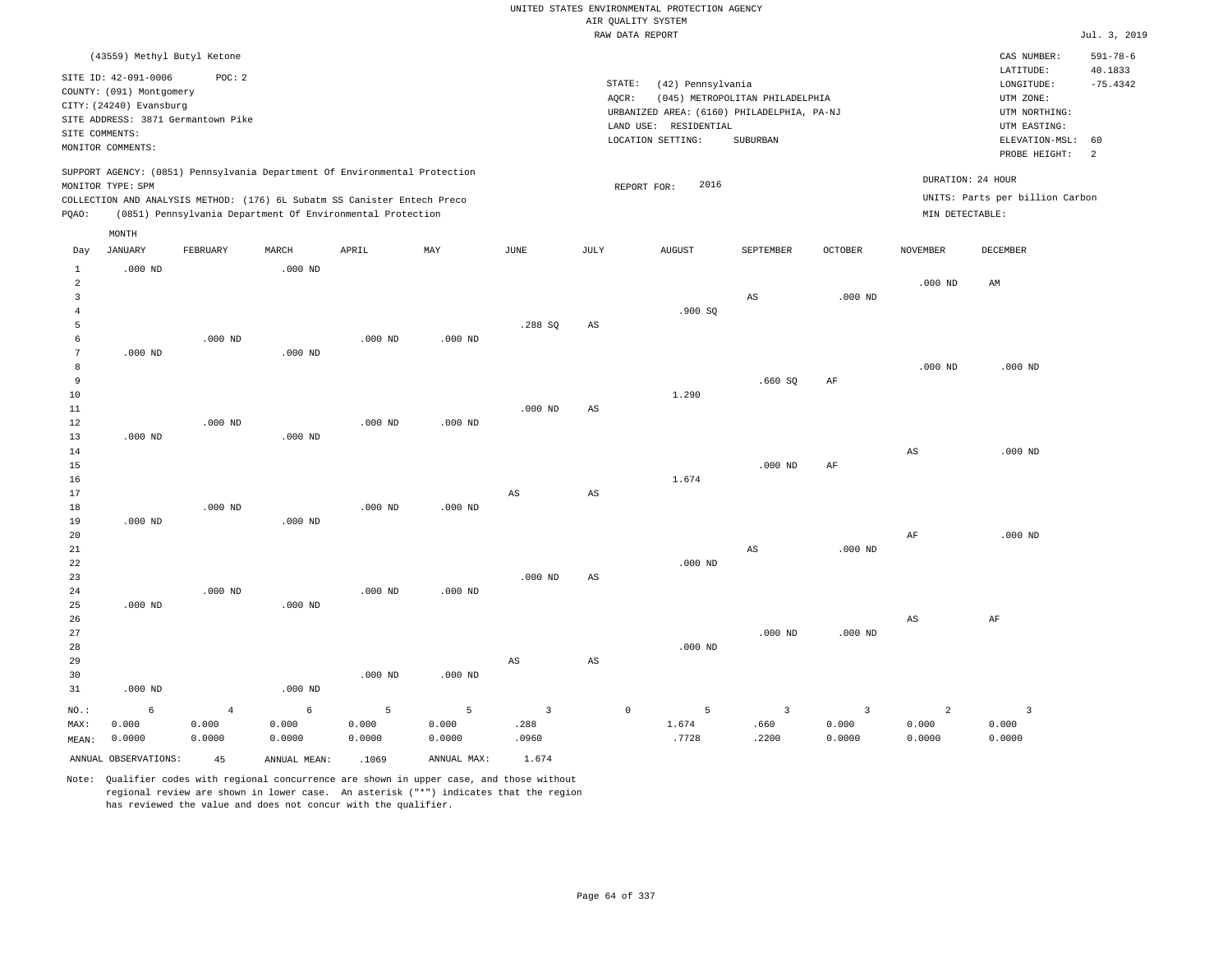|                 |                          |                                                                            |                |           |                |             | AIR QUALITY SYSTEM | UNITED STATES ENVIRONMENTAL PROTECTION AGENCY |                                 |                |                 |                                     |                       |
|-----------------|--------------------------|----------------------------------------------------------------------------|----------------|-----------|----------------|-------------|--------------------|-----------------------------------------------|---------------------------------|----------------|-----------------|-------------------------------------|-----------------------|
|                 |                          |                                                                            |                |           |                |             | RAW DATA REPORT    |                                               |                                 |                |                 |                                     | Jul. 3, 2019          |
|                 |                          |                                                                            |                |           |                |             |                    |                                               |                                 |                |                 |                                     |                       |
|                 |                          | (43559) Methyl Butyl Ketone                                                |                |           |                |             |                    |                                               |                                 |                |                 | CAS NUMBER:                         | $591 - 78 - 6$        |
|                 | SITE ID: 42-091-0006     | POC: 2                                                                     |                |           |                |             | STATE:             |                                               |                                 |                |                 | LATITUDE:                           | 40.1833<br>$-75.4342$ |
|                 | COUNTY: (091) Montgomery |                                                                            |                |           |                |             | AOCR:              | (42) Pennsylvania                             | (045) METROPOLITAN PHILADELPHIA |                |                 | $\texttt{LONGITUDE}$ :<br>UTM ZONE: |                       |
|                 | CITY: (24240) Evansburg  |                                                                            |                |           |                |             |                    | URBANIZED AREA: (6160) PHILADELPHIA, PA-NJ    |                                 |                |                 | UTM NORTHING:                       |                       |
|                 |                          | SITE ADDRESS: 3871 Germantown Pike                                         |                |           |                |             |                    | LAND USE: RESIDENTIAL                         |                                 |                |                 | UTM EASTING:                        |                       |
|                 | SITE COMMENTS:           |                                                                            |                |           |                |             |                    | LOCATION SETTING:                             | SUBURBAN                        |                |                 | ELEVATION-MSL:                      | 60                    |
|                 | MONITOR COMMENTS:        |                                                                            |                |           |                |             |                    |                                               |                                 |                |                 | PROBE HEIGHT:                       | 2                     |
|                 | MONITOR TYPE: SPM        | SUPPORT AGENCY: (0851) Pennsylvania Department Of Environmental Protection |                |           |                |             | REPORT FOR:        | 2017                                          |                                 |                |                 | DURATION: 24 HOUR                   |                       |
|                 |                          | COLLECTION AND ANALYSIS METHOD: (176) 6L Subatm SS Canister Entech Preco   |                |           |                |             |                    |                                               |                                 |                |                 | UNITS: Parts per billion Carbon     |                       |
| PQAO:           |                          | (0851) Pennsylvania Department Of Environmental Protection                 |                |           |                |             |                    |                                               |                                 |                | MIN DETECTABLE: |                                     |                       |
|                 | MONTH                    |                                                                            |                |           |                |             |                    |                                               |                                 |                |                 |                                     |                       |
| Day             | <b>JANUARY</b>           | FEBRUARY                                                                   | MARCH          | APRIL     | MAY            | <b>JUNE</b> | JULY               | <b>AUGUST</b>                                 | SEPTEMBER                       | <b>OCTOBER</b> | <b>NOVEMBER</b> | DECEMBER                            |                       |
| $1\,$           | AS                       |                                                                            |                | $.000$ ND | $.000$ ND      |             |                    |                                               |                                 |                |                 |                                     |                       |
| $\overline{a}$  |                          |                                                                            | $.000$ ND      |           |                |             |                    |                                               |                                 |                |                 |                                     |                       |
| $\overline{3}$  |                          |                                                                            |                |           |                |             |                    |                                               |                                 |                | $.000$ ND       | $.000$ ND                           |                       |
| $\overline{4}$  |                          |                                                                            |                |           |                |             |                    |                                               | $.000$ ND                       | $.000$ ND      |                 |                                     |                       |
| 5<br>6          |                          | $.000$ ND                                                                  |                |           |                |             |                    | AF                                            |                                 |                |                 |                                     |                       |
| 7               | $\mathbb{A}\mathbb{S}$   |                                                                            |                | $.000$ ND | $.000$ ND      | $.000$ ND   | $.000$ ND          |                                               |                                 |                |                 |                                     |                       |
| 8               |                          |                                                                            | $.000$ ND      |           |                |             |                    |                                               |                                 |                |                 |                                     |                       |
| 9               |                          |                                                                            |                |           |                |             |                    |                                               |                                 |                | $.000$ ND       | $.000$ ND                           |                       |
| 10              |                          |                                                                            |                |           |                |             |                    |                                               | $.000$ ND                       | .348 SO        |                 |                                     |                       |
| 11              |                          |                                                                            |                |           |                |             |                    | $.000$ ND                                     |                                 |                |                 |                                     |                       |
| 12              |                          | $.000$ ND                                                                  |                |           |                | $.000$ ND   | $.000$ ND          |                                               |                                 |                |                 |                                     |                       |
| 13              | AF                       |                                                                            |                | $.000$ ND | $.000$ ND      |             |                    |                                               |                                 |                |                 |                                     |                       |
| 14              |                          |                                                                            | $.000$ ND      |           |                |             |                    |                                               |                                 |                |                 |                                     |                       |
| 15              |                          |                                                                            |                |           |                |             |                    |                                               |                                 |                | $.000$ ND       | $.000$ ND                           |                       |
| 16              |                          |                                                                            |                |           |                |             |                    |                                               | $.000$ ND                       | $.000$ ND      |                 |                                     |                       |
| 17              |                          |                                                                            |                |           |                |             |                    | $.000$ ND                                     |                                 |                |                 |                                     |                       |
| 18              |                          | $.000$ ND                                                                  |                |           |                | $.000$ ND   | $.000$ ND          |                                               |                                 |                |                 |                                     |                       |
| 19              | $.000$ ND                |                                                                            |                | $.000$ ND | $.000$ ND      |             |                    |                                               |                                 |                |                 |                                     |                       |
| 20              |                          |                                                                            | $.000$ ND      |           |                |             |                    |                                               |                                 |                |                 |                                     |                       |
| 21              |                          |                                                                            |                |           |                |             |                    |                                               |                                 |                | $.000$ ND       | AF                                  |                       |
| 22              |                          |                                                                            |                |           |                |             |                    |                                               | $.000$ ND                       | $.000$ ND      |                 |                                     |                       |
| 23              |                          |                                                                            |                |           |                |             |                    | $.000$ ND                                     |                                 |                |                 |                                     |                       |
| 24              |                          | $.000$ ND                                                                  |                |           |                | $.000$ ND   | $.000$ ND          |                                               |                                 |                |                 |                                     |                       |
| 25              | $.000$ ND                |                                                                            |                | $.000$ ND | $.000$ ND      |             |                    |                                               |                                 |                |                 |                                     |                       |
| 26              |                          |                                                                            | $.000$ ND      |           |                |             |                    |                                               |                                 |                |                 |                                     |                       |
| 27<br>28        |                          |                                                                            |                |           |                |             |                    |                                               | $.000$ ND                       | $.000$ ND      | $.000$ ND       | $.000$ ND                           |                       |
| 29              |                          |                                                                            |                |           |                |             |                    | $.000$ ND                                     |                                 |                |                 |                                     |                       |
| 30              |                          |                                                                            |                |           |                | $.000$ ND   | $.000$ ND          |                                               |                                 |                |                 |                                     |                       |
| 31              | AS                       |                                                                            |                |           | AS             |             |                    |                                               |                                 |                |                 |                                     |                       |
|                 | $\overline{a}$           | $\overline{4}$                                                             | $\overline{5}$ | 5         | $\overline{5}$ | 5           | 5                  | $\overline{4}$                                |                                 | 5              | 5               | $\overline{4}$                      |                       |
| $NO.$ :<br>MAX: | 0.000                    | 0.000                                                                      | 0.000          | 0.000     | 0.000          | 0.000       | 0.000              | 0.000                                         | 5<br>0.000                      | .348           | 0.000           | 0.000                               |                       |
| MEAN:           | 0.0000                   | 0.0000                                                                     | 0.0000         | 0.0000    | 0.0000         | 0.0000      | 0.0000             | 0.0000                                        | 0.0000                          | .0696          | 0.0000          | 0.0000                              |                       |
|                 |                          |                                                                            |                |           |                |             |                    |                                               |                                 |                |                 |                                     |                       |

ANNUAL OBSERVATIONS:  $54$  ANNUAL MEAN: .0064 ANNUAL MAX: .348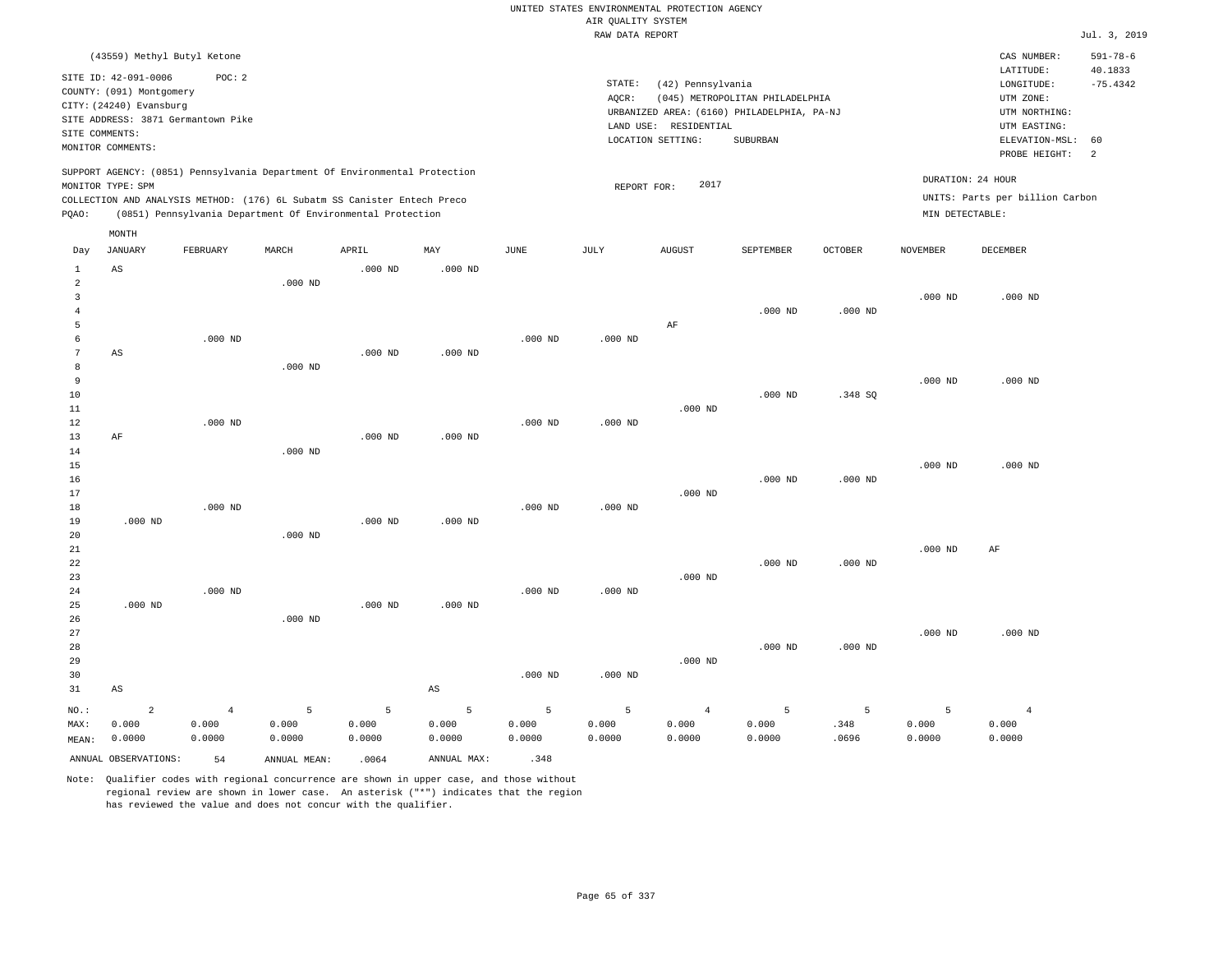RAW DATA REPORT Jul. 3, 2019 UNITED STATES ENVIRONMENTAL PROTECTION AGENCY AIR QUALITY SYSTEM (43559) Methyl Butyl Ketone STATE: (42) Pennsylvania CAS NUMBER: 591-78-6 SITE ID: 42-091-0006 POC: 2 AQCR: (045) METROPOLITAN PHILADELPHIA COUNTY: (091) Montgomery CITY: (24240) Evansburg  $LONGITUDE: -75.4342$ LATITUDE: 40.1833 LOCATION SETTING: SUBURBAN SITE ADDRESS: 3871 Germantown Pike LAND USE: RESIDENTIAL SITE COMMENTS: MONITOR COMMENTS: PROBE HEIGHT: 2 ELEVATION-MSL: 60 URBANIZED AREA: (6160) PHILADELPHIA, PA-NJ (UTM NORTHING: UTM EASTING: UTM ZONE: SUPPORT AGENCY: (0851) Pennsylvania Department Of Environmental Protection MONITOR TYPE: SPM COLLECTION AND ANALYSIS METHOD: (176) 6L Subatm SS Canister Entech Preco REPORT FOR: 2018 UNITS: Parts per billion Carbon PQAO: (0851) Pennsylvania Department Of Environmental Protection DURATION: 24 HOUR MIN DETECTABLE: .3844083 1 2 3 4 5 6 7 8 9 10 11 12 13 14 15 16 17 18 19  $20$ 21 22 23 24 25 26 27 28 29 30 31 AO AF .000 ND .000 ND .000 ND NO.: MAX: MEAN: 3 0.000 0.0000 .000 ND .000 ND .000 ND .000 ND .000 ND .000 ND .000 ND .000 ND .000 ND .000 ND .000 ND .000 ND .000 ND .000 ND .000 ND .000 ND .000 ND .000 ND .000 ND .000 ND .000 ND .000 ND .000 ND .000 ND .000 ND .000 ND .000 ND .000 ND .000 ND .000 ND .000 ND .000 ND .000 ND .000 ND .000 ND .000 ND .000 ND .000 LL .000 LL AS .000 LL .000 LL .000 ND .000 ND .000 ND .000 ND .000 ND .000 ND .000 ND AF .000 ND .000 ND .000 ND .000 ND .000 ND .000 ND 5 0.000 0.0000 5 0.000 0.0000 5 0.000 0.0000 5 0.000 0.0000 5 0.000 0.0000 6 0.000 0.0000 5 0.000 0.0000 4 0.000 0.0000 5 0.000 0.0000 4 0.000 0.0000 5 0.000 0.0000 ANNUAL OBSERVATIONS: 57 ANNUAL MEAN: 0.0000 ANNUAL MAX: 0.000 Day JANUARY FEBRUARY MARCH APRIL MAY JUNE JULY AUGUST SEPTEMBER OCTOBER NOVEMBER DECEMBER MONTH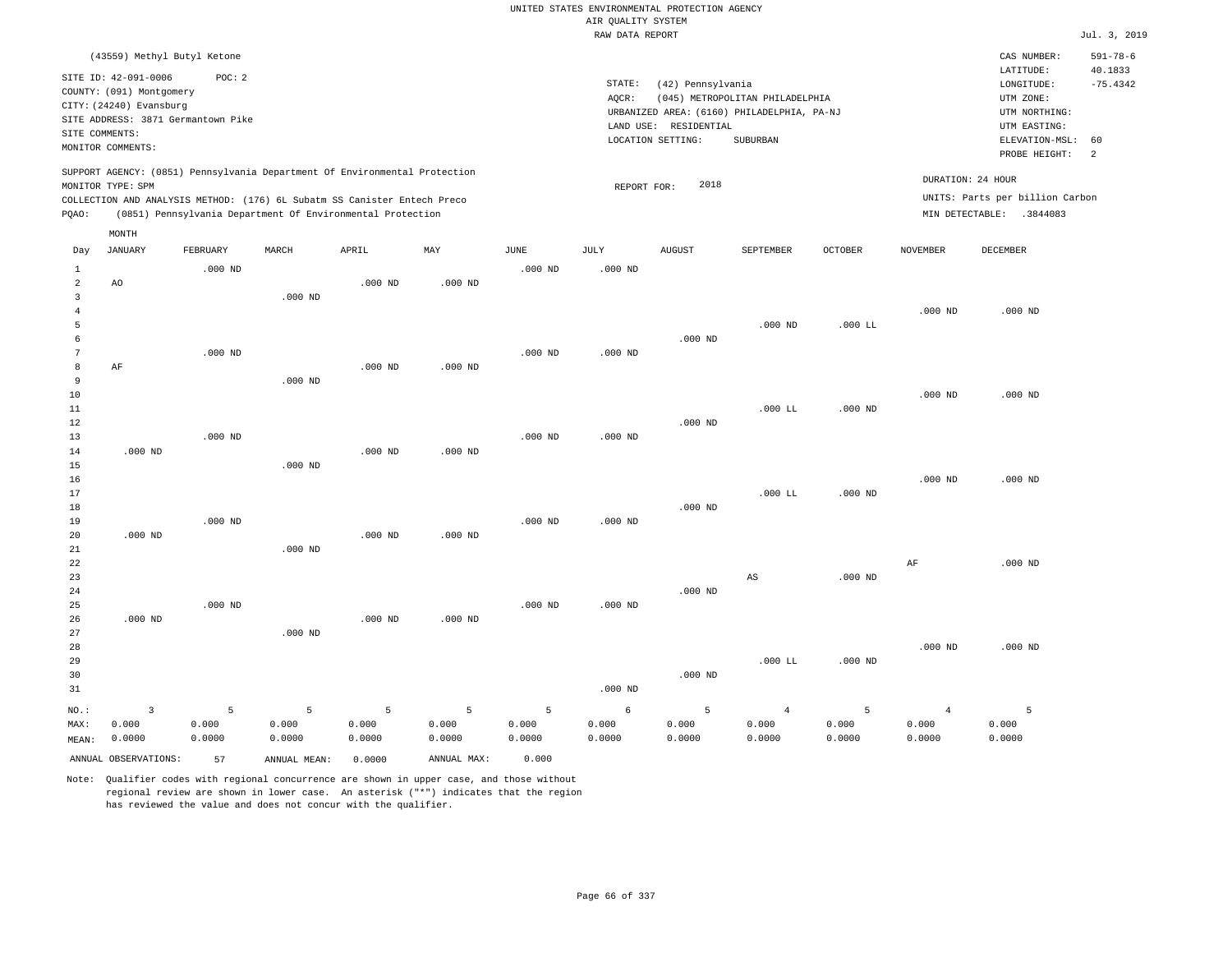| (43560) Methyl isobutyl ketone                                                                                                                                                                                                                              |                                                                                                                                                                                    | CAS NUMBER:                                                                                                   | $108 - 10 - 1$        |
|-------------------------------------------------------------------------------------------------------------------------------------------------------------------------------------------------------------------------------------------------------------|------------------------------------------------------------------------------------------------------------------------------------------------------------------------------------|---------------------------------------------------------------------------------------------------------------|-----------------------|
| SITE ID: 42-091-0006<br>POC:2<br>COUNTY: (091) Montgomery<br>CITY: (24240) Evansburg<br>SITE ADDRESS: 3871 Germantown Pike<br>SITE COMMENTS:<br>MONITOR COMMENTS:                                                                                           | STATE:<br>(42) Pennsylvania<br>(045) METROPOLITAN PHILADELPHIA<br>AOCR:<br>URBANIZED AREA: (6160) PHILADELPHIA, PA-NJ<br>RESIDENTIAL<br>LAND USE:<br>LOCATION SETTING:<br>SUBURBAN | LATITUDE:<br>LONGITUDE:<br>UTM ZONE:<br>UTM NORTHING:<br>UTM EASTING:<br>ELEVATION-MSL: 60<br>PROBE HEIGHT: 2 | 40.1833<br>$-75.4342$ |
| SUPPORT AGENCY: (0851) Pennsylvania Department Of Environmental Protection<br>MONITOR TYPE: SPM<br>COLLECTION AND ANALYSIS METHOD: (176) 6L SUBATM SS CANISTER ENTECH PRECO<br>(0851) Pennsylvania Department Of Environmental Protection<br>POAO:<br>MONTH | 2013<br>REPORT FOR:                                                                                                                                                                | DURATION: 24 HOUR<br>UNITS: Parts per billion Carbon<br>MIN DETECTABLE:                                       |                       |

| Day                                           | <b>JANUARY</b>              | FEBRUARY                     | MARCH              | APRIL              | MAY                             | $_{\rm JUNE}$      | JULY               | AUGUST                          | SEPTEMBER                     | OCTOBER           | NOVEMBER                        | DECEMBER                                 |
|-----------------------------------------------|-----------------------------|------------------------------|--------------------|--------------------|---------------------------------|--------------------|--------------------|---------------------------------|-------------------------------|-------------------|---------------------------------|------------------------------------------|
| $\mathbf{1}$<br>$\overline{a}$<br>3<br>4<br>5 | $.00$ ND                    | $\rm AF$                     | $.00$ ND           | $.00$ ND           | $.00$ ND                        | $.00$ ND           | $.00$ ND           | $.00$ ND                        | .20 SQ                        | .00 $ND$          |                                 |                                          |
| 6<br>$\overline{7}$<br>8<br>9<br>10           | $.00$ ND                    | $\rm AF$                     |                    | $.00$ ND           | $.00$ ND                        | $.00$ ND           | $.00$ ND           | $.00$ ND                        | $.00$ ND                      | $.00$ ND          | $.00$ ND                        | $.00$ ND                                 |
| 11<br>12<br>13<br>14<br>15                    |                             | $.00$ ND                     | $.00$ ND           |                    |                                 | $.00$ ND           | $.00$ ND           | $\rm AF$                        | $.00$ ND                      | $.00~\mathrm{ND}$ | $\rm{AF}$                       | $\rm{AF}$                                |
| 16<br>17<br>18<br>19<br>20                    | AF                          |                              | $.00$ ND           | $.00$ ND           | $.00$ ND                        |                    |                    | $\rm AF$                        | $.00$ ND                      | $.00$ ND          | $.00$ ND                        | $\rm AF$                                 |
| 21<br>22<br>23<br>24<br>25                    | $\rm AF$                    | $.00$ ND                     | $.00$ ND           | $.00$ ND           | $.00$ ND                        | $.00$ ND           | $.00$ ND           |                                 | $.00$ ND                      | AS                | $.00$ ND                        | $.00$ ND                                 |
| 26<br>27<br>28<br>29<br>30                    | AS                          | $.00$ ND                     | $.00$ ND           | $.00$ ND           | $.00$ ND                        | $.00$ ND           | $.00$ ND           | $\rm AF$                        |                               |                   | AF                              | $.00$ ND                                 |
| 31                                            |                             |                              |                    |                    |                                 |                    |                    |                                 |                               | .27 SQ            |                                 |                                          |
| $NO.$ :<br>MAX:<br>MEAN:                      | $\sqrt{2}$<br>0.00<br>0.000 | $\mathsf 3$<br>0.00<br>0.000 | 5<br>0.00<br>0.000 | 5<br>0.00<br>0.000 | $\overline{5}$<br>0.00<br>0.000 | 5<br>0.00<br>0.000 | 5<br>0.00<br>0.000 | $\overline{a}$<br>0.00<br>0.000 | $\overline{5}$<br>.20<br>.040 | 5<br>.27<br>.054  | $\overline{3}$<br>0.00<br>0.000 | $\overline{\mathbf{3}}$<br>0.00<br>0.000 |
|                                               | ANNUAL OBSERVATIONS:        | 48                           | ANNUAL MEAN:       | .010               | ANNUAL MAX:                     | .27                |                    |                                 |                               |                   |                                 |                                          |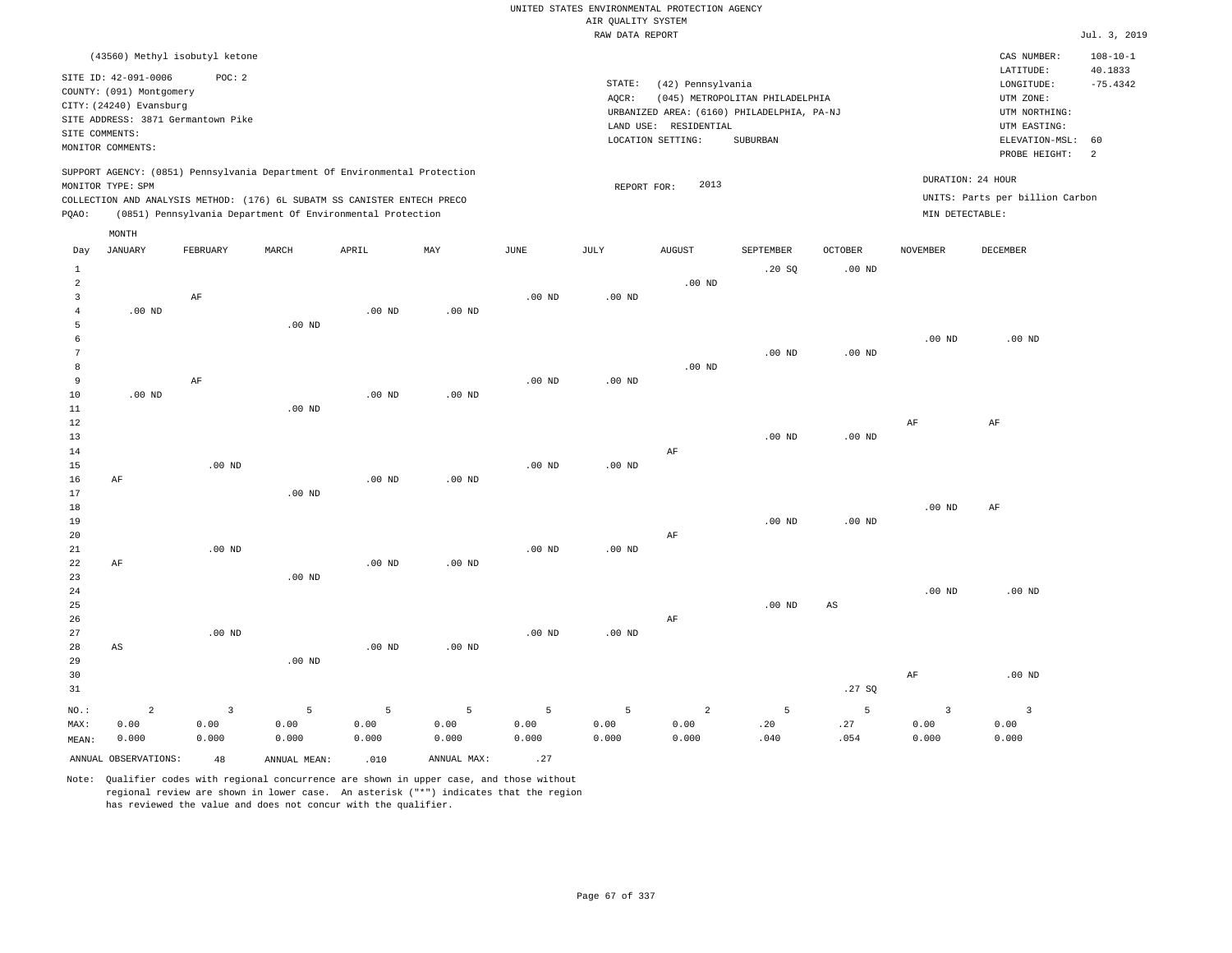| (43560) Methyl isobutyl ketone                                                                                                                                                                                                                     |                                                                                                                                                                                 | CAS NUMBER:                                                                                                 | $108 - 10 - 1$                          |
|----------------------------------------------------------------------------------------------------------------------------------------------------------------------------------------------------------------------------------------------------|---------------------------------------------------------------------------------------------------------------------------------------------------------------------------------|-------------------------------------------------------------------------------------------------------------|-----------------------------------------|
| SITE ID: 42-091-0006<br>POC:2<br>COUNTY: (091) Montgomery<br>CITY: (24240) Evansburg<br>SITE ADDRESS: 3871 Germantown Pike<br>SITE COMMENTS:<br>MONITOR COMMENTS:                                                                                  | STATE:<br>(42) Pennsylvania<br>(045) METROPOLITAN PHILADELPHIA<br>AOCR:<br>URBANIZED AREA: (6160) PHILADELPHIA, PA-NJ<br>LAND USE: RESIDENTIAL<br>SUBURBAN<br>LOCATION SETTING: | LATITUDE:<br>LONGITUDE:<br>UTM ZONE:<br>UTM NORTHING:<br>UTM EASTING:<br>ELEVATION-MSL: 60<br>PROBE HEIGHT: | 40.1833<br>$-75.4342$<br>$\overline{2}$ |
| SUPPORT AGENCY: (0851) Pennsylvania Department Of Environmental Protection<br>MONITOR TYPE: SPM<br>COLLECTION AND ANALYSIS METHOD: (176) 6L SUBATM SS CANISTER ENTECH PRECO<br>(0851) Pennsylvania Department Of Environmental Protection<br>POAO: | DURATION: 24 HOUR<br>2014<br>REPORT FOR:<br>MIN DETECTABLE:                                                                                                                     | UNITS: Parts per billion Carbon                                                                             |                                         |

|                                                  | MONTH                        |                              |                    |                                 |                   |                   |                  |                    |                    |                    |                                 |                    |
|--------------------------------------------------|------------------------------|------------------------------|--------------------|---------------------------------|-------------------|-------------------|------------------|--------------------|--------------------|--------------------|---------------------------------|--------------------|
| Day                                              | <b>JANUARY</b>               | FEBRUARY                     | MARCH              | APRIL                           | MAY               | $_{\rm JUNE}$     | $\mathtt{JULY}$  | <b>AUGUST</b>      | SEPTEMBER          | OCTOBER            | <b>NOVEMBER</b>                 | DECEMBER           |
| $\mathbf{1}$<br>$\overline{a}$<br>$\overline{3}$ |                              |                              |                    |                                 |                   |                   |                  | $.00$ ND           | $.00$ ND           | $.00$ ND           | $.00$ ND                        | $.00$ ND           |
| $\bf 4$<br>5<br>6                                | AF                           | AF                           | $.00$ ND           | $.00$ ND                        | $.00$ ND          | .19SQ             | $.00$ ND         |                    |                    |                    |                                 |                    |
| 7<br>8<br>9<br>10                                |                              | AS                           |                    |                                 |                   | .48SQ             | .24 SQ           | $.00$ ND           | $.00$ ND           | $.00$ ND           | $\rm{AF}$                       | $.00$ ND           |
| $11\,$<br>12<br>13                               | $.00$ ND                     |                              | $.00$ ND           | $\rm AF$                        | $.00$ ND          |                   |                  |                    |                    |                    | $.00$ ND                        | $.00$ ND           |
| 14<br>15<br>16                                   |                              | $.00$ ND                     |                    |                                 |                   | 1.08              | $.00$ ND         | $.00$ ND           | .00 <sub>ND</sub>  | $.00$ ND           |                                 |                    |
| 17<br>18<br>19<br>20                             | $.00$ ND                     |                              | $.00$ ND           | $.00$ ND                        | $.00$ ND          |                   |                  |                    | .00 <sub>ND</sub>  | $.00$ ND           | $.00$ ND                        | $.00$ ND           |
| 21<br>22<br>23                                   | $\mathbb{A}\mathbb{S}$       | $.00$ ND                     |                    | $.00$ ND                        | 1.68              | .32SQ             | $.00$ ND         | $.00$ ND           |                    |                    |                                 |                    |
| $2\sqrt{4}$<br>25<br>$26\,$<br>27                |                              |                              | $.00$ ND           |                                 |                   |                   |                  | $.00$ ND           | $.00$ ND           | $.00$ ND           | $.00$ ND                        | $.00$ ND           |
| 28<br>29<br>30<br>31                             | $\mathbb{A}\mathbb{S}$       | $\mathbb{A}\mathbb{S}$       | .00 $ND$           | $.00$ ND                        | 1.55              | $.00$ ND          | .52S             |                    |                    |                    |                                 | $.00$ ND           |
|                                                  |                              |                              |                    |                                 |                   |                   |                  |                    |                    |                    |                                 |                    |
| $NO.$ :<br>MAX:<br>MEAN:                         | $\mathbf 2$<br>0.00<br>0.000 | $\mathbf 2$<br>0.00<br>0.000 | 5<br>0.00<br>0.000 | $\overline{4}$<br>0.00<br>0.000 | 5<br>1.68<br>.646 | 5<br>1.08<br>.414 | 5<br>.52<br>.152 | 5<br>0.00<br>0.000 | 5<br>0.00<br>0.000 | 5<br>0.00<br>0.000 | $\overline{4}$<br>0.00<br>0.000 | 6<br>0.00<br>0.000 |
|                                                  | ANNUAL OBSERVATIONS:         | 53                           | ANNUAL MEAN:       | .114                            | ANNUAL MAX:       | 1.68              |                  |                    |                    |                    |                                 |                    |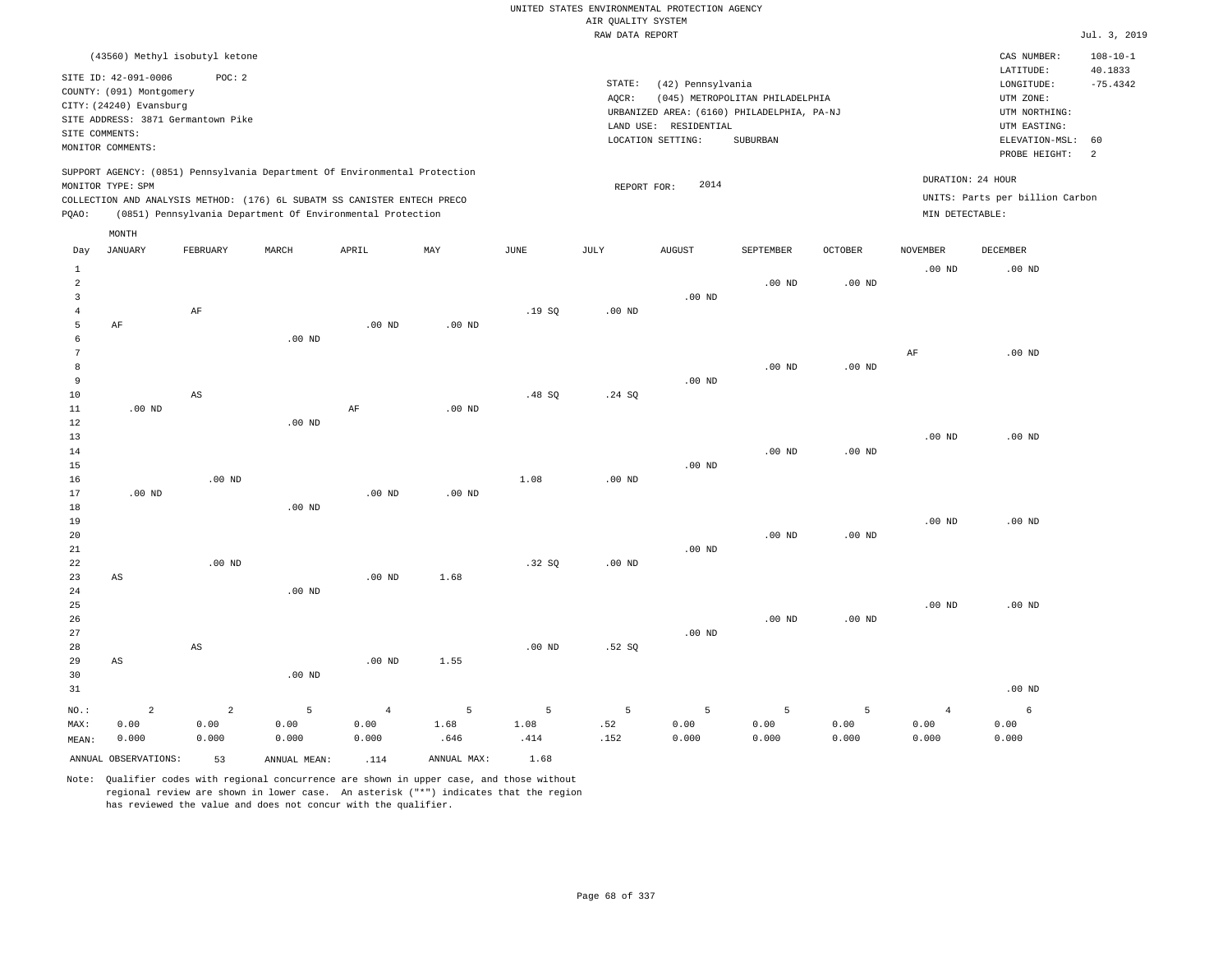| (43560) Methyl isobutyl ketone                                             |          |       |       |     |               |                                            |                     |                                 |                |                   | CAS NUMBER:                     | $108 - 10 - 1$ |
|----------------------------------------------------------------------------|----------|-------|-------|-----|---------------|--------------------------------------------|---------------------|---------------------------------|----------------|-------------------|---------------------------------|----------------|
| SITE ID: 42-091-0006                                                       | POC:2    |       |       |     |               |                                            |                     |                                 |                |                   | LATITUDE:                       | 40.1833        |
| COUNTY: (091) Montgomery                                                   |          |       |       |     |               | STATE:                                     | (42) Pennsylvania   |                                 |                |                   | LONGITUDE:                      | $-75.4342$     |
| CITY: (24240) Evansburg                                                    |          |       |       |     |               | AOCR:                                      |                     | (045) METROPOLITAN PHILADELPHIA |                |                   | UTM ZONE:                       |                |
|                                                                            |          |       |       |     |               | URBANIZED AREA: (6160) PHILADELPHIA, PA-NJ | UTM NORTHING:       |                                 |                |                   |                                 |                |
| SITE ADDRESS: 3871 Germantown Pike                                         |          |       |       |     |               | LAND USE: RESIDENTIAL                      |                     | UTM EASTING:                    |                |                   |                                 |                |
| SITE COMMENTS:                                                             |          |       |       |     |               |                                            | LOCATION SETTING:   | SUBURBAN                        |                |                   | ELEVATION-MSL: 60               |                |
| MONITOR COMMENTS:                                                          |          |       |       |     | PROBE HEIGHT: | -2                                         |                     |                                 |                |                   |                                 |                |
|                                                                            |          |       |       |     |               |                                            |                     |                                 |                |                   |                                 |                |
| SUPPORT AGENCY: (0851) Pennsylvania Department Of Environmental Protection |          |       |       |     |               |                                            |                     |                                 |                | DURATION: 24 HOUR |                                 |                |
| MONITOR TYPE: SPM                                                          |          |       |       |     |               |                                            | 2015<br>REPORT FOR: |                                 |                |                   |                                 |                |
| COLLECTION AND ANALYSIS METHOD: (176) 6L SUBATM SS CANISTER ENTECH PRECO   |          |       |       |     |               |                                            |                     |                                 |                |                   | UNITS: Parts per billion Carbon |                |
| (0851) Pennsylvania Department Of Environmental Protection<br>POAO:        |          |       |       |     |               |                                            |                     |                                 |                | MIN DETECTABLE:   |                                 |                |
| MONTH                                                                      |          |       |       |     |               |                                            |                     |                                 |                |                   |                                 |                |
| JANUARY<br>Day                                                             | FEBRUARY | MARCH | APRIL | MAY | JUNE          | JULY                                       | <b>AUGUST</b>       | <b>SEPTEMBER</b>                | <b>OCTOBER</b> | NOVEMBER          | DECEMBER                        |                |

|                | ANNUAL OBSERVATIONS: | 57                     | ANNUAL MEAN:  | 0.000         | ANNUAL MAX:   | 0.00          |               |               |                        |               |               |               |
|----------------|----------------------|------------------------|---------------|---------------|---------------|---------------|---------------|---------------|------------------------|---------------|---------------|---------------|
| MAX:<br>MEAN:  | 0.00<br>0.000        | 0.00<br>0.000          | 0.00<br>0.000 | 0.00<br>0.000 | 0.00<br>0.000 | 0.00<br>0.000 | 0.00<br>0.000 | 0.00<br>0.000 | 0.00<br>0.000          | 0.00<br>0.000 | 0.00<br>0.000 | 0.00<br>0.000 |
| $_{\rm NO.}$ : | 5                    | $\overline{a}$         | $\epsilon$    | 5             | 5             | 5             | 5             | 5             | $\overline{4}$         | 5             | 5             | 5             |
| 31             |                      |                        | .00 $ND$      |               |               |               |               |               |                        |               |               |               |
| 30             | $.00$ ND             |                        |               | .00 $ND$      | .00 $ND$      |               |               |               |                        |               |               |               |
| 29             |                      |                        |               |               |               | $.00$ ND      | $.00$ ND      |               |                        |               |               |               |
| 28             |                      |                        |               |               |               |               |               | $.00$ ND      |                        |               |               |               |
| 27             |                      |                        |               |               |               |               |               |               | $.00$ ND               | $.00$ ND      |               |               |
| 26             |                      |                        |               |               |               |               |               |               |                        |               | $.00$ ND      | $.00$ ND      |
| 25             |                      |                        | $.00$ ND      |               |               |               |               |               |                        |               |               |               |
| 24             | $.00$ ND             |                        |               | $.00$ ND      | $.00$ ND      |               |               |               |                        |               |               |               |
| 22<br>23       |                      | $\mathbb{A}\mathbb{S}$ |               |               |               | $.00$ ND      | $.00$ ND      | $.00$ ND      |                        |               |               |               |
| $21\,$         |                      |                        |               |               |               |               |               |               | $.00$ ND               | $.00$ ND      |               |               |
| 20             |                      |                        |               |               |               |               |               |               |                        |               | $.00$ ND      | $.00$ ND      |
| 19             |                      |                        | $.00$ ND      |               |               |               |               |               |                        |               |               |               |
| 18             | $.00$ ND             |                        |               | $.00$ ND      | .00 $ND$      |               |               |               |                        |               |               |               |
| 17             |                      | $\rm{AF}$              |               |               |               | $.00$ ND      | .00 $ND$      |               |                        |               |               |               |
| 16             |                      |                        |               |               |               |               |               | $.00$ ND      |                        |               |               |               |
| 15             |                      |                        |               |               |               |               |               |               | $.00$ ND               | $.00$ ND      |               |               |
| $14$           |                      |                        |               |               |               |               |               |               |                        |               | $.00$ ND      | $.00$ ND      |
| 13             |                      |                        | .00 $ND$      |               |               |               |               |               |                        |               |               |               |
| 12             | $.00$ ND             |                        |               | $.00$ ND      | $.00$ ND      |               |               |               |                        |               |               |               |
| 11             |                      | $.00$ ND               |               |               |               | $.00$ ND      | $.00$ ND      |               |                        |               |               |               |
| 10             |                      |                        |               |               |               |               |               | $.00$ ND      |                        |               |               |               |
| 9              |                      |                        |               |               |               |               |               |               | $\mathbb{A}\mathbb{S}$ | $.00$ ND      |               |               |
| 7<br>8         |                      |                        | $.00$ ND      |               |               |               |               |               |                        |               | $.00$ ND      | $.00$ ND      |
| 6              | $.00$ ND             |                        |               | $.00$ ND      | .00 $ND$      |               |               |               |                        |               |               |               |
| 5              |                      | $.00$ ND               |               |               |               | $.00$ ND      | .00 $ND$      |               |                        |               |               |               |
| $\overline{4}$ |                      |                        |               |               |               |               |               | $.00$ ND      |                        |               |               |               |
| 3              |                      |                        |               |               |               |               |               |               | $.00$ ND               | $.00$ ND      |               |               |
| $\overline{c}$ |                      |                        |               |               |               |               |               |               |                        |               | $.00$ ND      | $.00$ ND      |
| $\mathbf{1}$   |                      |                        | .00 $ND$      |               |               |               |               |               |                        |               |               |               |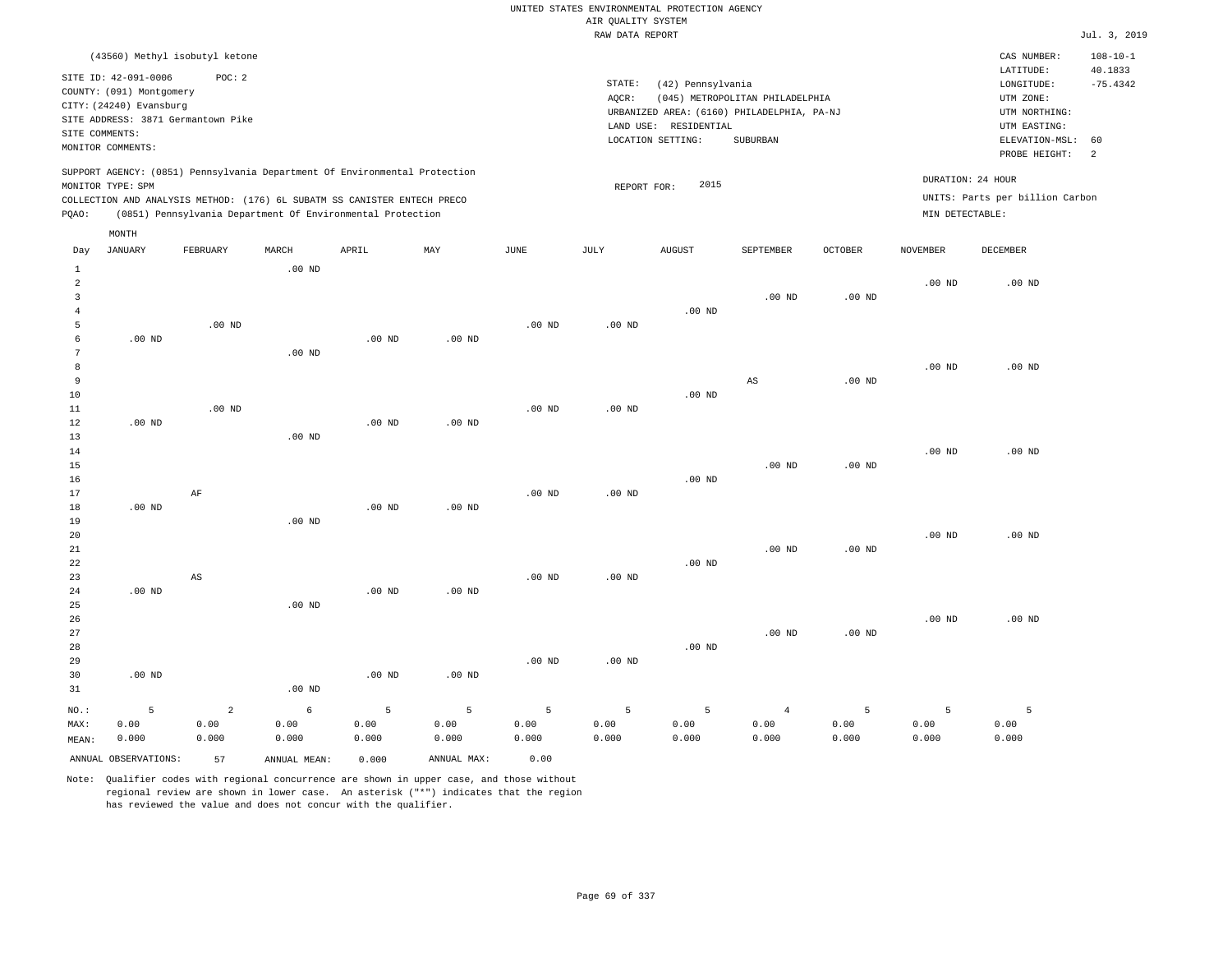|                                              | (43560) Methyl isobutyl ketone                                                                                                                           |                               |                  |                                                                                                                                                                                                                      |                    |                    |                        |                                                                                                                  |                                             |                                 |                                      | CAS NUMBER:                                                                             | $108 - 10 - 1$              |
|----------------------------------------------|----------------------------------------------------------------------------------------------------------------------------------------------------------|-------------------------------|------------------|----------------------------------------------------------------------------------------------------------------------------------------------------------------------------------------------------------------------|--------------------|--------------------|------------------------|------------------------------------------------------------------------------------------------------------------|---------------------------------------------|---------------------------------|--------------------------------------|-----------------------------------------------------------------------------------------|-----------------------------|
|                                              | SITE ID: 42-091-0006<br>COUNTY: (091) Montgomery<br>CITY: (24240) Evansburg<br>SITE ADDRESS: 3871 Germantown Pike<br>SITE COMMENTS:<br>MONITOR COMMENTS: | POC: 2                        |                  |                                                                                                                                                                                                                      |                    |                    | STATE:<br>AQCR:        | (42) Pennsylvania<br>URBANIZED AREA: (6160) PHILADELPHIA, PA-NJ<br>LAND USE:<br>RESIDENTIAL<br>LOCATION SETTING: | (045) METROPOLITAN PHILADELPHIA<br>SUBURBAN |                                 |                                      | LATITUDE:<br>LONGITUDE:<br>UTM ZONE:<br>UTM NORTHING:<br>UTM EASTING:<br>ELEVATION-MSL: | 40.1833<br>$-75.4342$<br>60 |
| PQAO:                                        | MONITOR TYPE: SPM                                                                                                                                        |                               |                  | SUPPORT AGENCY: (0851) Pennsylvania Department Of Environmental Protection<br>COLLECTION AND ANALYSIS METHOD: (176) 6L SUBATM SS CANISTER ENTECH PRECO<br>(0851) Pennsylvania Department Of Environmental Protection |                    |                    |                        | 2016<br>REPORT FOR:                                                                                              |                                             |                                 | DURATION: 24 HOUR<br>MIN DETECTABLE: | PROBE HEIGHT:<br>UNITS: Parts per billion Carbon                                        | 2                           |
| Day                                          | MONTH<br>JANUARY                                                                                                                                         | FEBRUARY                      | MARCH            | APRIL                                                                                                                                                                                                                | MAY                | $_{\rm JUNE}$      | $\mathtt{JULY}$        | <b>AUGUST</b>                                                                                                    | SEPTEMBER                                   | OCTOBER                         | <b>NOVEMBER</b>                      | <b>DECEMBER</b>                                                                         |                             |
|                                              |                                                                                                                                                          |                               |                  |                                                                                                                                                                                                                      |                    |                    |                        |                                                                                                                  |                                             |                                 |                                      |                                                                                         |                             |
| $\mathbf{1}$<br>$\overline{a}$<br>3<br>$\,4$ | .00 <sub>ND</sub>                                                                                                                                        |                               | $.00$ ND         |                                                                                                                                                                                                                      |                    |                    |                        | $.00$ ND                                                                                                         | AS                                          | $.00$ ND                        | .00 <sub>ND</sub>                    | AM                                                                                      |                             |
| 5<br>6                                       |                                                                                                                                                          | $.00$ ND                      |                  | .00 <sub>ND</sub>                                                                                                                                                                                                    | $.00$ ND           | .00 <sub>ND</sub>  | AS                     |                                                                                                                  |                                             |                                 |                                      |                                                                                         |                             |
| $\overline{7}$<br>8<br>9                     | $.00$ ND                                                                                                                                                 |                               | $.00$ ND         |                                                                                                                                                                                                                      |                    |                    |                        |                                                                                                                  | $.00$ ND                                    | $\rm{AF}$                       | $.00$ ND                             | $.00$ ND                                                                                |                             |
| 10<br>11<br>12                               |                                                                                                                                                          | $.00$ ND                      |                  | $.00$ ND                                                                                                                                                                                                             | .00 <sub>ND</sub>  | .00 <sub>ND</sub>  | AS                     | .73                                                                                                              |                                             |                                 |                                      |                                                                                         |                             |
| 13<br>14<br>15                               | $.00$ ND                                                                                                                                                 |                               | $.00$ ND         |                                                                                                                                                                                                                      |                    |                    |                        |                                                                                                                  | $.00$ ND                                    | AF                              | AS                                   | $.00$ ND                                                                                |                             |
| 16<br>17                                     |                                                                                                                                                          |                               |                  |                                                                                                                                                                                                                      |                    | AS                 | AS                     | .00 <sub>ND</sub>                                                                                                |                                             |                                 |                                      |                                                                                         |                             |
| 18<br>19                                     | .00 <sub>ND</sub>                                                                                                                                        | $.00$ ND                      | $.00$ ND         | .00 <sub>ND</sub>                                                                                                                                                                                                    | $.00$ ND           |                    |                        |                                                                                                                  |                                             |                                 |                                      |                                                                                         |                             |
| 20<br>21<br>22                               |                                                                                                                                                          |                               |                  |                                                                                                                                                                                                                      |                    |                    |                        | .00 <sub>ND</sub>                                                                                                | $\mathbb{A}\mathbb{S}$                      | $.00$ ND                        | $\rm{AF}$                            | $.00$ ND                                                                                |                             |
| 23<br>24<br>25                               | $.00$ ND                                                                                                                                                 | .26S                          | .34 SQ           | $.00$ ND                                                                                                                                                                                                             | $.00$ ND           | .00 <sub>ND</sub>  | $\mathbb{A}\mathbb{S}$ |                                                                                                                  |                                             |                                 |                                      |                                                                                         |                             |
| 26<br>27<br>28                               |                                                                                                                                                          |                               |                  |                                                                                                                                                                                                                      |                    |                    |                        | $.00$ ND                                                                                                         | $.00$ ND                                    | $.00$ ND                        | $\mathbb{A}\mathbb{S}$               | AF                                                                                      |                             |
| 29<br>30<br>31                               | $.00$ ND                                                                                                                                                 |                               | $.00$ ND         | $.00$ ND                                                                                                                                                                                                             | $.00$ ND           | AS                 | AS                     |                                                                                                                  |                                             |                                 |                                      |                                                                                         |                             |
| NO.:<br>MAX:<br>MEAN:                        | 6<br>0.00<br>0.000                                                                                                                                       | $\overline{4}$<br>.26<br>.065 | 6<br>.34<br>.057 | 5<br>0.00<br>0.000                                                                                                                                                                                                   | 5<br>0.00<br>0.000 | 3<br>0.00<br>0.000 | $\mathbf 0$            | 5<br>.73<br>.146                                                                                                 | $\overline{3}$<br>0.00<br>0.000             | $\overline{3}$<br>0.00<br>0.000 | 2<br>0.00<br>0.000                   | 3<br>0.00<br>0.000                                                                      |                             |
|                                              | ANNUAL OBSERVATIONS:                                                                                                                                     | 45                            | ANNUAL MEAN:     | .030                                                                                                                                                                                                                 | ANNUAL MAX:        | .73                |                        |                                                                                                                  |                                             |                                 |                                      |                                                                                         |                             |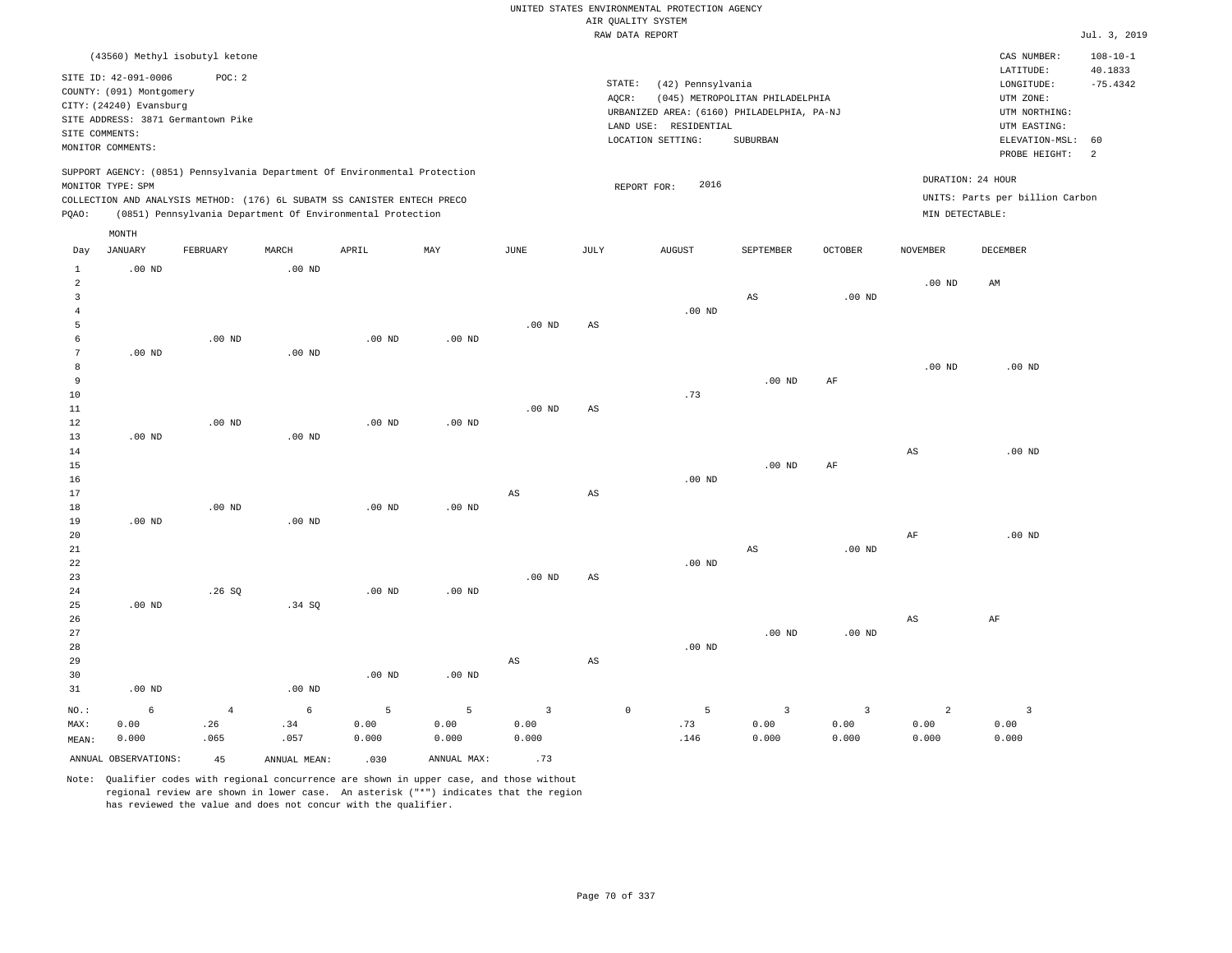|                                                                                                                             |                               |                                |                       |                                                                            |                        |                   | AIR QUALITY SYSTEM                                                                                                                                                                                                      | UNITED STATES ENVIRONMENTAL PROTECTION AGENCY |                       |                |                   |                                    |                           |
|-----------------------------------------------------------------------------------------------------------------------------|-------------------------------|--------------------------------|-----------------------|----------------------------------------------------------------------------|------------------------|-------------------|-------------------------------------------------------------------------------------------------------------------------------------------------------------------------------------------------------------------------|-----------------------------------------------|-----------------------|----------------|-------------------|------------------------------------|---------------------------|
|                                                                                                                             |                               |                                |                       |                                                                            |                        |                   | RAW DATA REPORT                                                                                                                                                                                                         |                                               |                       |                |                   |                                    | Jul. 3, 2019              |
|                                                                                                                             |                               | (43560) Methyl isobutyl ketone |                       |                                                                            |                        |                   |                                                                                                                                                                                                                         |                                               |                       |                |                   | CAS NUMBER:                        | $108 - 10 - 1$<br>40.1833 |
| SITE ID: 42-091-0006<br>POC: 2<br>COUNTY: (091) Montgomery<br>CITY: (24240) Evansburg<br>SITE ADDRESS: 3871 Germantown Pike |                               |                                |                       |                                                                            |                        |                   | LATITUDE:<br>STATE:<br>(42) Pennsylvania<br>LONGITUDE:<br>(045) METROPOLITAN PHILADELPHIA<br>UTM ZONE:<br>AQCR:<br>URBANIZED AREA: (6160) PHILADELPHIA, PA-NJ<br>UTM NORTHING:<br>LAND USE: RESIDENTIAL<br>UTM EASTING: |                                               |                       |                |                   |                                    |                           |
| SITE COMMENTS:                                                                                                              | MONITOR COMMENTS:             |                                |                       |                                                                            |                        |                   |                                                                                                                                                                                                                         | LOCATION SETTING:                             | SUBURBAN              |                |                   | ELEVATION-MSL:                     | 60                        |
|                                                                                                                             |                               |                                |                       | SUPPORT AGENCY: (0851) Pennsylvania Department Of Environmental Protection |                        |                   |                                                                                                                                                                                                                         |                                               |                       |                |                   | PROBE HEIGHT:<br>DURATION: 24 HOUR | 2                         |
|                                                                                                                             | MONITOR TYPE: SPM             |                                |                       |                                                                            |                        |                   | REPORT FOR:                                                                                                                                                                                                             | 2017                                          |                       |                |                   |                                    |                           |
|                                                                                                                             |                               |                                |                       | COLLECTION AND ANALYSIS METHOD: (176) 6L SUBATM SS CANISTER ENTECH PRECO   |                        |                   |                                                                                                                                                                                                                         |                                               |                       |                |                   | UNITS: Parts per billion Carbon    |                           |
| PQAO:                                                                                                                       | MONTH                         |                                |                       | (0851) Pennsylvania Department Of Environmental Protection                 |                        |                   |                                                                                                                                                                                                                         |                                               |                       |                | MIN DETECTABLE:   |                                    |                           |
| Day                                                                                                                         | <b>JANUARY</b>                | FEBRUARY                       | MARCH                 | APRIL                                                                      | MAY                    | <b>JUNE</b>       | JULY                                                                                                                                                                                                                    | <b>AUGUST</b>                                 | SEPTEMBER             | <b>OCTOBER</b> | <b>NOVEMBER</b>   | <b>DECEMBER</b>                    |                           |
| 1<br>$\overline{2}$                                                                                                         | AS                            |                                | $.00$ ND              | .00 <sub>ND</sub>                                                          | .00 <sub>ND</sub>      |                   |                                                                                                                                                                                                                         |                                               |                       |                |                   |                                    |                           |
| $\overline{\mathbf{3}}$<br>$\overline{4}$<br>$\overline{5}$                                                                 |                               |                                |                       |                                                                            |                        |                   |                                                                                                                                                                                                                         | AF                                            | $.00$ ND              | .21 SQ         | $.00$ ND          | $.00$ ND                           |                           |
| 6<br>$7\phantom{.0}$                                                                                                        | $_{\rm AS}$                   | $.00$ ND                       |                       | $.00$ ND                                                                   | .00 <sub>ND</sub>      | $.00$ ND          | $.00$ ND                                                                                                                                                                                                                |                                               |                       |                |                   |                                    |                           |
| 8<br>9<br>10                                                                                                                |                               |                                | $.00$ ND              |                                                                            |                        |                   |                                                                                                                                                                                                                         |                                               | $.00$ ND              | .23SQ          | .00 <sub>ND</sub> | .00 <sub>ND</sub>                  |                           |
| 11<br>12<br>13                                                                                                              | AF                            | $.00$ ND                       |                       | .00 <sub>ND</sub>                                                          | .00 <sub>ND</sub>      | $.00$ ND          | $.00$ ND                                                                                                                                                                                                                | $.00$ ND                                      |                       |                |                   |                                    |                           |
| 14<br>15<br>16                                                                                                              |                               |                                | $.00$ ND              |                                                                            |                        |                   |                                                                                                                                                                                                                         |                                               | .19SQ                 | $.00$ ND       | .00 <sub>ND</sub> | $.00$ ND                           |                           |
| 17<br>18<br>19                                                                                                              | $.00$ ND                      | $.00$ ND                       |                       | .00 <sub>ND</sub>                                                          | $.00$ ND               | .00 <sub>ND</sub> | $.00$ ND                                                                                                                                                                                                                | $.00$ ND                                      |                       |                |                   |                                    |                           |
| 20<br>21<br>22<br>23                                                                                                        |                               |                                | $.00$ ND              |                                                                            |                        |                   |                                                                                                                                                                                                                         | $.00$ ND                                      | $.00$ ND              | $.00$ ND       | .00 <sub>ND</sub> | AF                                 |                           |
| 24<br>25<br>26                                                                                                              | $.00$ ND                      | .00 <sub>ND</sub>              | $.00$ ND              | $.00$ ND                                                                   | $.00$ ND               | $.00$ ND          | .00 <sub>ND</sub>                                                                                                                                                                                                       |                                               |                       |                |                   |                                    |                           |
| 27<br>28<br>29                                                                                                              |                               |                                |                       |                                                                            |                        |                   |                                                                                                                                                                                                                         | $.00$ ND                                      | $.00$ ND              | $.00$ ND       | .00 <sub>ND</sub> | $.00$ ND                           |                           |
| 30<br>31                                                                                                                    | AS                            |                                |                       |                                                                            | $\mathbb{A}\mathbb{S}$ | $.00$ ND          | $.00$ ND                                                                                                                                                                                                                |                                               |                       |                |                   |                                    |                           |
| $NO.$ :<br>MAX:                                                                                                             | $\overline{a}$<br>0.00        | $\,4$<br>0.00                  | 5<br>0.00             | 5<br>0.00                                                                  | 5<br>0.00              | 5<br>0.00         | 5<br>0.00                                                                                                                                                                                                               | $\overline{4}$<br>0.00                        | $\overline{5}$<br>.19 | 5<br>.23       | 5<br>0.00         | $\overline{4}$<br>0.00             |                           |
| MEAN:                                                                                                                       | 0.000<br>ANNUAL OBSERVATIONS: | 0.000<br>54                    | 0.000<br>ANNUAL MEAN: | 0.000<br>.012                                                              | 0.000<br>ANNUAL MAX:   | 0.000<br>.23      | 0.000                                                                                                                                                                                                                   | 0.000                                         | .038                  | .088           | 0.000             | 0.000                              |                           |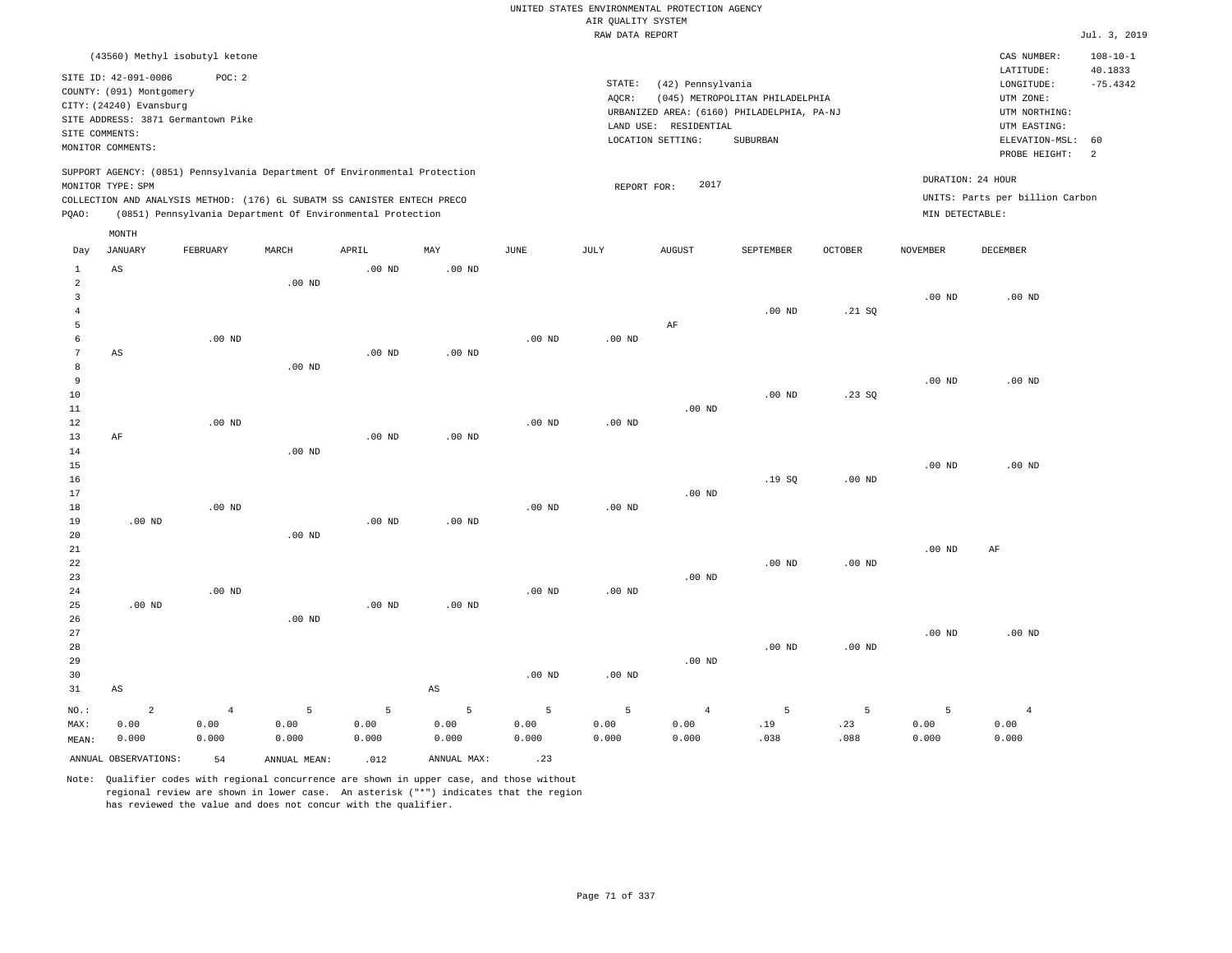|                 |                                                                                                 |                   |                                                            |                   |             |                   | UNITED STATES ENVIRONMENTAL PROTECTION AGENCY |                                            |                                                                               |                   |                   |                                                 |                                         |
|-----------------|-------------------------------------------------------------------------------------------------|-------------------|------------------------------------------------------------|-------------------|-------------|-------------------|-----------------------------------------------|--------------------------------------------|-------------------------------------------------------------------------------|-------------------|-------------------|-------------------------------------------------|-----------------------------------------|
|                 |                                                                                                 |                   |                                                            |                   |             |                   | AIR QUALITY SYSTEM                            |                                            |                                                                               |                   |                   |                                                 |                                         |
|                 |                                                                                                 |                   |                                                            |                   |             |                   | RAW DATA REPORT                               |                                            |                                                                               |                   |                   |                                                 | Jul. 3, 2019                            |
|                 | (43560) Methyl isobutyl ketone<br>SITE ID: 42-091-0006                                          | POC: 2            |                                                            |                   |             |                   | STATE:                                        | (42) Pennsylvania                          |                                                                               |                   |                   | CAS NUMBER:<br>LATITUDE:<br>LONGITUDE:          | $108 - 10 - 1$<br>40.1833<br>$-75.4342$ |
|                 | COUNTY: (091) Montgomery<br>CITY: (24240) Evansburg<br>SITE ADDRESS: 3871 Germantown Pike       |                   |                                                            |                   |             |                   | AQCR:                                         |                                            | (045) METROPOLITAN PHILADELPHIA<br>URBANIZED AREA: (6160) PHILADELPHIA, PA-NJ |                   |                   | UTM ZONE:<br>UTM NORTHING:                      |                                         |
|                 | SITE COMMENTS:<br>MONITOR COMMENTS:                                                             |                   |                                                            |                   |             |                   |                                               | LAND USE: RESIDENTIAL<br>LOCATION SETTING: | SUBURBAN                                                                      |                   |                   | UTM EASTING:<br>ELEVATION-MSL:<br>PROBE HEIGHT: | 60<br>2                                 |
|                 | SUPPORT AGENCY: (0851) Pennsylvania Department Of Environmental Protection<br>MONITOR TYPE: SPM |                   |                                                            |                   |             |                   | REPORT FOR:                                   | 2018                                       |                                                                               |                   |                   | DURATION: 24 HOUR                               |                                         |
|                 | COLLECTION AND ANALYSIS METHOD: (176) 6L SUBATM SS CANISTER ENTECH PRECO                        |                   |                                                            |                   |             |                   |                                               |                                            |                                                                               |                   |                   | UNITS: Parts per billion Carbon                 |                                         |
| PQAO:           |                                                                                                 |                   | (0851) Pennsylvania Department Of Environmental Protection |                   |             |                   |                                               |                                            |                                                                               |                   |                   | MIN DETECTABLE: .4653                           |                                         |
| Day             | MONTH<br><b>JANUARY</b>                                                                         | FEBRUARY          | MARCH                                                      | APRIL             | MAY         | JUNE              | <b>JULY</b>                                   | <b>AUGUST</b>                              | SEPTEMBER                                                                     | OCTOBER           | <b>NOVEMBER</b>   | DECEMBER                                        |                                         |
| $\mathbf{1}$    |                                                                                                 | $.00$ ND          |                                                            |                   |             | .00 <sub>ND</sub> | .00 <sub>ND</sub>                             |                                            |                                                                               |                   |                   |                                                 |                                         |
| 2               | AO                                                                                              |                   |                                                            | $.00$ ND          | $.00$ ND    |                   |                                               |                                            |                                                                               |                   |                   |                                                 |                                         |
| $\overline{3}$  |                                                                                                 |                   | .00 <sub>ND</sub>                                          |                   |             |                   |                                               |                                            |                                                                               |                   |                   |                                                 |                                         |
| $\overline{4}$  |                                                                                                 |                   |                                                            |                   |             |                   |                                               |                                            |                                                                               |                   | $.00$ ND          | $.00$ ND                                        |                                         |
| 5<br>6          |                                                                                                 |                   |                                                            |                   |             |                   |                                               | $.00$ ND                                   | $.00$ ND                                                                      | $.00$ ND          |                   |                                                 |                                         |
| $7\phantom{.0}$ |                                                                                                 | .00 <sub>ND</sub> |                                                            |                   |             | .00 <sub>ND</sub> | .00 <sub>ND</sub>                             |                                            |                                                                               |                   |                   |                                                 |                                         |
| 8               | $\rm{AF}$                                                                                       |                   |                                                            | $.00$ ND          | $.00$ ND    |                   |                                               |                                            |                                                                               |                   |                   |                                                 |                                         |
| 9               |                                                                                                 |                   | $.00$ ND                                                   |                   |             |                   |                                               |                                            |                                                                               |                   |                   |                                                 |                                         |
| 10              |                                                                                                 |                   |                                                            |                   |             |                   |                                               |                                            |                                                                               |                   | $.00$ ND          | $.00$ ND                                        |                                         |
| 11              |                                                                                                 |                   |                                                            |                   |             |                   |                                               |                                            | $.00$ ND                                                                      | .00 <sub>ND</sub> |                   |                                                 |                                         |
| 12              |                                                                                                 |                   |                                                            |                   |             |                   |                                               | $.00$ ND                                   |                                                                               |                   |                   |                                                 |                                         |
| 13              |                                                                                                 | .00 <sub>ND</sub> |                                                            |                   |             | $.00$ ND          | .00 <sub>ND</sub>                             |                                            |                                                                               |                   |                   |                                                 |                                         |
| 14              | $.00$ ND                                                                                        |                   |                                                            | .00 <sub>ND</sub> | $.00$ ND    |                   |                                               |                                            |                                                                               |                   |                   |                                                 |                                         |
| 15              |                                                                                                 |                   | $.00$ ND                                                   |                   |             |                   |                                               |                                            |                                                                               |                   |                   |                                                 |                                         |
| 16              |                                                                                                 |                   |                                                            |                   |             |                   |                                               |                                            |                                                                               |                   | .00 <sub>ND</sub> | $.00$ ND                                        |                                         |
| 17              |                                                                                                 |                   |                                                            |                   |             |                   |                                               |                                            | $.00$ ND                                                                      | $.00$ ND          |                   |                                                 |                                         |
| 18<br>19        |                                                                                                 | $.00$ ND          |                                                            |                   |             | $.00$ ND          | $.00$ ND                                      | $.00$ ND                                   |                                                                               |                   |                   |                                                 |                                         |
| 20              | $.00$ ND                                                                                        |                   |                                                            | $.00$ ND          | $.00$ ND    |                   |                                               |                                            |                                                                               |                   |                   |                                                 |                                         |
| 21              |                                                                                                 |                   | $.00$ ND                                                   |                   |             |                   |                                               |                                            |                                                                               |                   |                   |                                                 |                                         |
| 22              |                                                                                                 |                   |                                                            |                   |             |                   |                                               |                                            |                                                                               |                   | AF                | $.00$ ND                                        |                                         |
| 23              |                                                                                                 |                   |                                                            |                   |             |                   |                                               |                                            | AS                                                                            | $.00$ ND          |                   |                                                 |                                         |
| 24              |                                                                                                 |                   |                                                            |                   |             |                   |                                               | .00 <sub>ND</sub>                          |                                                                               |                   |                   |                                                 |                                         |
| 25              |                                                                                                 | $.00$ ND          |                                                            |                   |             | $.00$ ND          | .00 <sub>ND</sub>                             |                                            |                                                                               |                   |                   |                                                 |                                         |
| 26              | $.00$ ND                                                                                        |                   |                                                            | .00 $ND$          | $.00$ ND    |                   |                                               |                                            |                                                                               |                   |                   |                                                 |                                         |
| 27              |                                                                                                 |                   | $.00$ ND                                                   |                   |             |                   |                                               |                                            |                                                                               |                   |                   |                                                 |                                         |
| 28              |                                                                                                 |                   |                                                            |                   |             |                   |                                               |                                            |                                                                               |                   | $.00$ ND          | $.00$ ND                                        |                                         |
| 29              |                                                                                                 |                   |                                                            |                   |             |                   |                                               |                                            | $.00$ ND                                                                      | $.00$ ND          |                   |                                                 |                                         |
| 30<br>31        |                                                                                                 |                   |                                                            |                   |             |                   | .00 <sub>ND</sub>                             | $.00$ ND                                   |                                                                               |                   |                   |                                                 |                                         |
|                 |                                                                                                 |                   |                                                            |                   |             |                   |                                               |                                            |                                                                               |                   |                   |                                                 |                                         |
| NO.:            | $\overline{3}$                                                                                  | 5                 | 5                                                          | 5                 | 5           | 5                 | 6                                             | 5                                          | $\overline{4}$                                                                | 5                 | $\overline{4}$    | 5                                               |                                         |
| MAX:            | 0.00                                                                                            | 0.00              | 0.00                                                       | 0.00              | 0.00        | 0.00              | 0.00                                          | 0.00                                       | 0.00                                                                          | 0.00              | 0.00              | 0.00                                            |                                         |
| MEAN:           | 0.000                                                                                           | 0.000             | 0.000                                                      | 0.000             | 0.000       | 0.000             | 0.000                                         | 0.000                                      | 0.000                                                                         | 0.000             | 0.000             | 0.000                                           |                                         |
|                 | ANNUAL OBSERVATIONS:                                                                            | 57                | ANNUAL MEAN:                                               | 0.000             | ANNUAL MAX: | 0.00              |                                               |                                            |                                                                               |                   |                   |                                                 |                                         |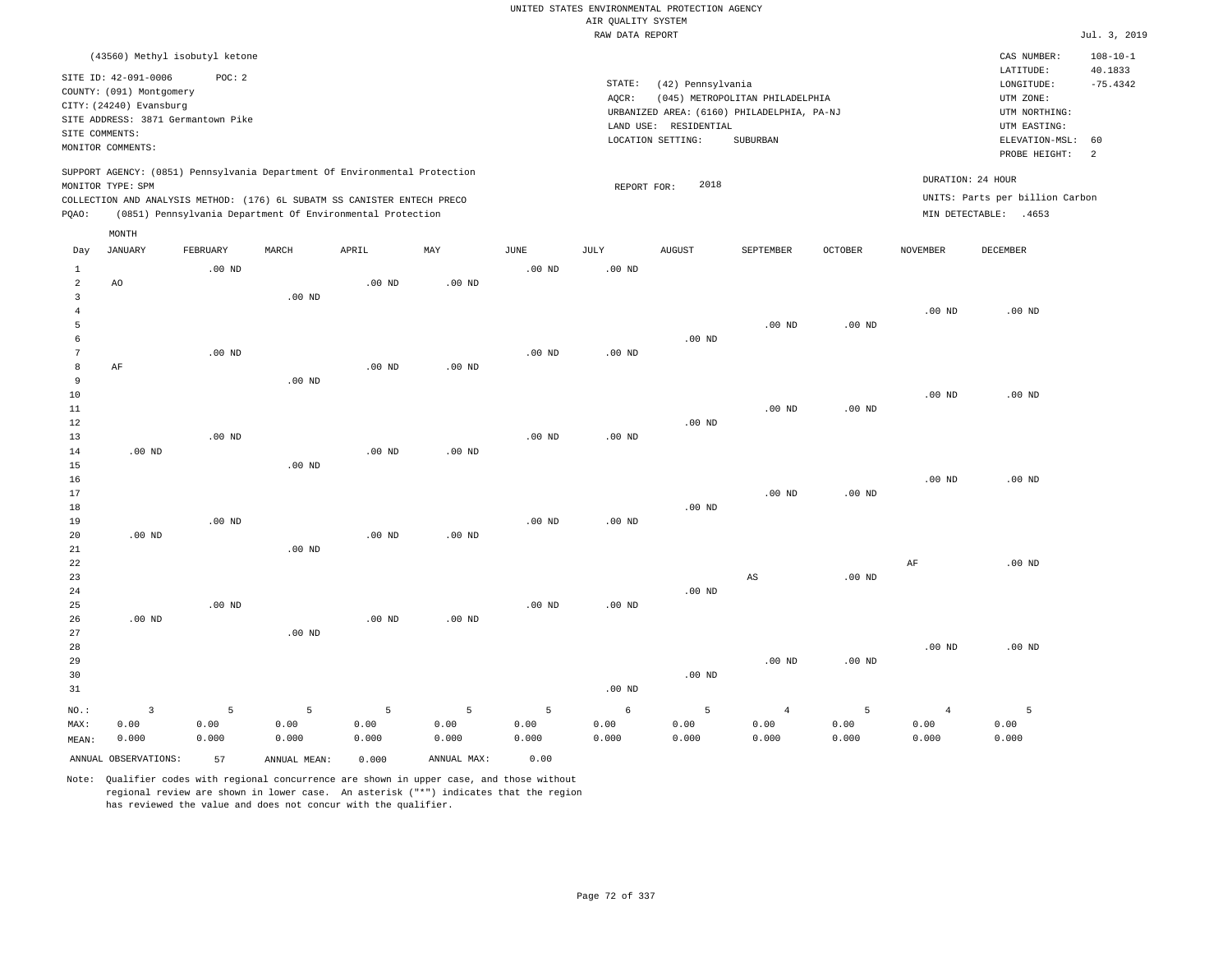#### RAW DATA REPORT JUL. 3, 2019 UNITED STATES ENVIRONMENTAL PROTECTION AGENCY AIR QUALITY SYSTEM

|                            | (43801) Chloromethane                                                                                             |          |       |                                                                                                                                                                                                                      |     |      |                              |                                                       |                                                                                           |                |                                                                                                                     | CAS NUMBER:                     | $74 - 87 - 3$ |
|----------------------------|-------------------------------------------------------------------------------------------------------------------|----------|-------|----------------------------------------------------------------------------------------------------------------------------------------------------------------------------------------------------------------------|-----|------|------------------------------|-------------------------------------------------------|-------------------------------------------------------------------------------------------|----------------|---------------------------------------------------------------------------------------------------------------------|---------------------------------|---------------|
| SITE COMMENTS:             | SITE ID: 42-091-0006<br>COUNTY: (091) Montgomery<br>CITY: (24240) Evansburg<br>SITE ADDRESS: 3871 Germantown Pike | POC: 2   |       |                                                                                                                                                                                                                      |     |      | STATE:<br>AOCR:<br>LAND USE: | (42) Pennsylvania<br>RESIDENTIAL<br>LOCATION SETTING: | (045) METROPOLITAN PHILADELPHIA<br>URBANIZED AREA: (6160) PHILADELPHIA, PA-NJ<br>SUBURBAN |                | 40.1833<br>LATITUDE:<br>$-75.4342$<br>LONGITUDE:<br>UTM ZONE:<br>UTM NORTHING:<br>UTM EASTING:<br>ELEVATION-MSL: 60 |                                 |               |
| MONITOR COMMENTS:          |                                                                                                                   |          |       |                                                                                                                                                                                                                      |     |      |                              |                                                       |                                                                                           |                |                                                                                                                     | PROBE HEIGHT:                   | - 2           |
| MONITOR TYPE: SPM<br>POAO: |                                                                                                                   |          |       | SUPPORT AGENCY: (0851) Pennsylvania Department Of Environmental Protection<br>COLLECTION AND ANALYSIS METHOD: (176) 6L SUBATM SS CANISTER ENTECH PRECO<br>(0851) Pennsylvania Department Of Environmental Protection |     |      | REPORT FOR:                  | 2013                                                  |                                                                                           |                | DURATION: 24 HOUR<br>MIN DETECTABLE:                                                                                | UNITS: Parts per billion Carbon |               |
|                            | MONTH                                                                                                             |          |       |                                                                                                                                                                                                                      |     |      |                              |                                                       |                                                                                           |                |                                                                                                                     |                                 |               |
| Day                        | JANUARY                                                                                                           | FEBRUARY | MARCH | APRIL                                                                                                                                                                                                                | MAY | JUNE | JULY                         | <b>AUGUST</b>                                         | SEPTEMBER                                                                                 | <b>OCTOBER</b> | NOVEMBER                                                                                                            | DECEMBER                        |               |
|                            |                                                                                                                   |          |       |                                                                                                                                                                                                                      |     |      |                              |                                                       | .64                                                                                       | .37            |                                                                                                                     |                                 |               |

| $NO.$ :                 | $\overline{a}$         | $\overline{\mathbf{3}}$      | $5\phantom{.0}$             | $5\overline{)}$ | 5 <sub>1</sub> | $\overline{5}$ | $\overline{5}$                | $\overline{a}$                            | $\overline{5}$                | 5                             | $\mathbf{3}$ | $\overline{\mathbf{3}}$ |
|-------------------------|------------------------|------------------------------|-----------------------------|-----------------|----------------|----------------|-------------------------------|-------------------------------------------|-------------------------------|-------------------------------|--------------|-------------------------|
| $31\,$                  |                        |                              |                             |                 |                |                |                               |                                           |                               | .63                           |              |                         |
| 30                      |                        |                              |                             |                 |                |                |                               |                                           |                               |                               | $\rm{AF}$    | .71                     |
| 29                      |                        |                              | $.67\,$                     |                 |                |                |                               |                                           |                               |                               |              |                         |
| 28                      | $\mathbb{A}\mathbb{S}$ |                              |                             | .68             | .73            |                |                               |                                           |                               |                               |              |                         |
| 27                      |                        | $\footnotesize\substack{68}$ |                             |                 |                | .73            | $\footnotesize\substack{+61}$ |                                           |                               |                               |              |                         |
| 26                      |                        |                              |                             |                 |                |                |                               | $\rm AF$                                  |                               |                               |              |                         |
| 25                      |                        |                              |                             |                 |                |                |                               |                                           | $\footnotesize{\texttt{.41}}$ | $\mathbb{A}\mathbb{S}$        |              |                         |
| 24                      |                        |                              |                             |                 |                |                |                               |                                           |                               |                               | .52          | .60                     |
| 23                      |                        |                              | .66                         |                 |                |                |                               |                                           |                               |                               |              |                         |
| $2\sqrt{2}$             | $\rm{AF}$              |                              |                             | .68             | .65            |                |                               |                                           |                               |                               |              |                         |
| $21\,$                  |                        | .57                          |                             |                 |                | .59            | .65                           |                                           |                               |                               |              |                         |
| 20                      |                        |                              |                             |                 |                |                |                               | $\rm AF$                                  | .60                           | .40 LL                        |              |                         |
| 18<br>19                |                        |                              |                             |                 |                |                |                               |                                           |                               |                               | .54          | $\rm AF$                |
| 17                      |                        |                              | .62                         |                 |                |                |                               |                                           |                               |                               |              |                         |
| 16                      | $\rm AF$               |                              |                             | .61             | .71            |                |                               |                                           |                               |                               |              |                         |
| $15\,$                  |                        | .65                          |                             |                 |                | .63            | .68                           |                                           |                               |                               |              |                         |
| 14                      |                        |                              |                             |                 |                |                |                               | $\rm AF$                                  |                               |                               |              |                         |
| 13                      |                        |                              |                             |                 |                |                |                               |                                           | .63                           | .39 LL                        |              |                         |
| 12                      |                        |                              |                             |                 |                |                |                               |                                           |                               |                               | $\rm{AF}$    | $\rm{AF}$               |
| $11\,$                  |                        |                              | $\boldsymbol{\mathsf{.64}}$ |                 |                |                |                               |                                           |                               |                               |              |                         |
| $10\,$                  | .78                    |                              |                             | .65             | .70            |                |                               |                                           |                               |                               |              |                         |
| 9                       |                        | $\rm AF$                     |                             |                 |                | .67            | $.61\,$                       |                                           |                               |                               |              |                         |
| 8                       |                        |                              |                             |                 |                |                |                               | $.53$ CC                                  |                               |                               |              |                         |
| $7\phantom{.0}$         |                        |                              |                             |                 |                |                |                               |                                           | .56                           | $\footnotesize{\texttt{.43}}$ |              |                         |
| 6                       |                        |                              |                             |                 |                |                |                               |                                           |                               |                               | .55          | .73                     |
| 5                       |                        |                              | .69                         |                 |                |                |                               |                                           |                               |                               |              |                         |
| 3<br>$\overline{4}$     | .65                    | $\rm AF$                     |                             | .64             | .69            | .73            | $.60$                         |                                           |                               |                               |              |                         |
| $\overline{\mathbf{c}}$ |                        |                              |                             |                 |                |                |                               | $% \left( \left( 6\right) \right)$ . $64$ |                               |                               |              |                         |
|                         |                        |                              |                             |                 |                |                |                               |                                           |                               |                               |              |                         |

 .73 .670

ANNUAL OBSERVATIONS:  $48$  ANNUAL MEAN: .619 ANNUAL MAX: .78

 .69 .656

MAX: MEAN:

 .78 .715  .68 .633

Note: Qualifier codes with regional concurrence are shown in upper case, and those without regional review are shown in lower case. An asterisk ("\*") indicates that the region has reviewed the value and does not concur with the qualifier.

 .68 .652  .73 .696

 .68 .630  .64 .585  .64 .568  .63 .444  .55 .537  .73 .680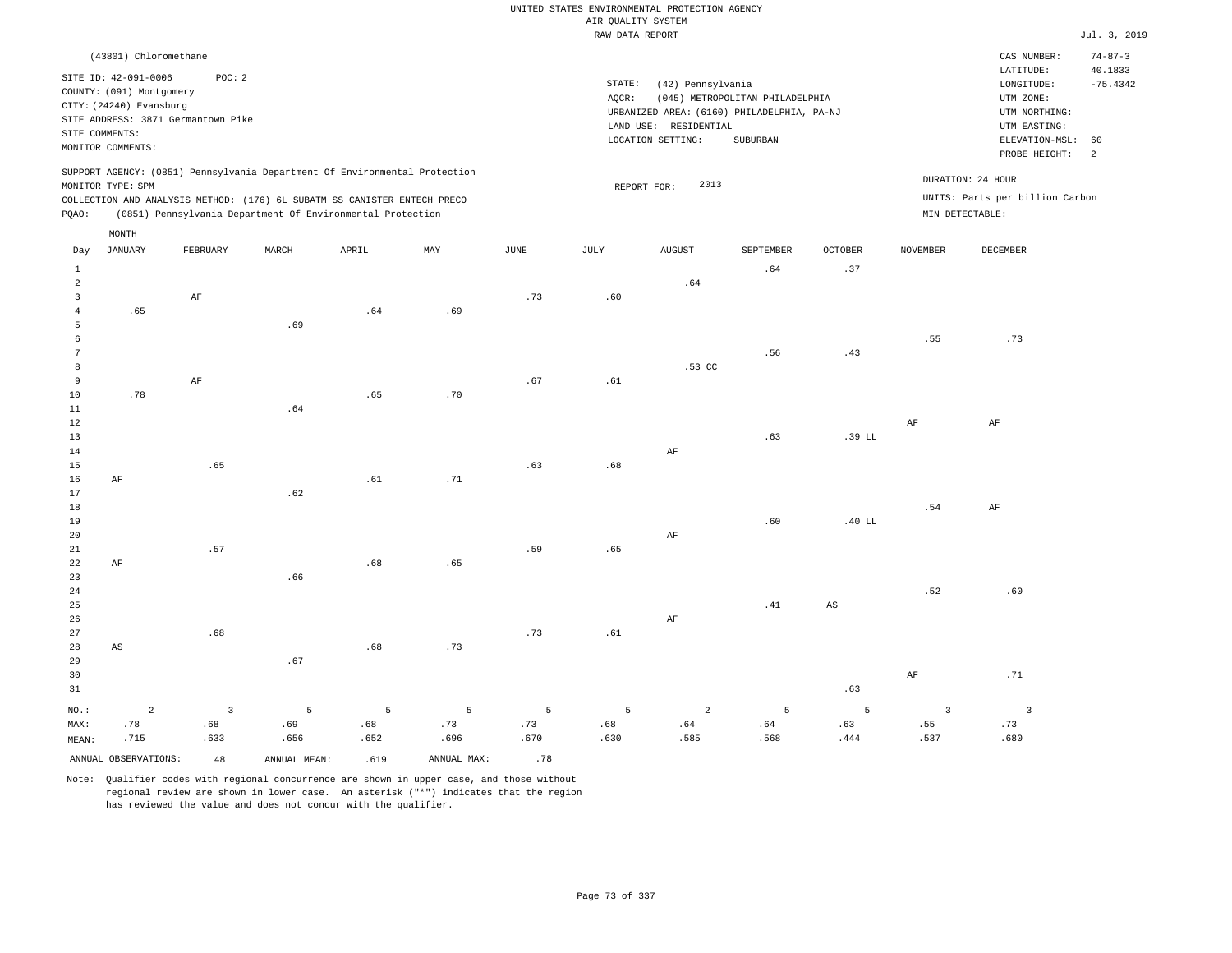#### RAW DATA REPORT Jul. 3, 2019 UNITED STATES ENVIRONMENTAL PROTECTION AGENCY AIR QUALITY SYSTEM

| (43801) Chloromethane                                                                                                                                                                                                                                       |                                                                                                                                                                                 | CAS NUMBER:                                                                                                 | $74 - 87 - 3$         |
|-------------------------------------------------------------------------------------------------------------------------------------------------------------------------------------------------------------------------------------------------------------|---------------------------------------------------------------------------------------------------------------------------------------------------------------------------------|-------------------------------------------------------------------------------------------------------------|-----------------------|
| SITE ID: 42-091-0006<br>POC: 2<br>COUNTY: (091) Montgomery<br>CITY: (24240) Evansburg<br>SITE ADDRESS: 3871 Germantown Pike<br>SITE COMMENTS:<br>MONITOR COMMENTS:                                                                                          | STATE:<br>(42) Pennsylvania<br>(045) METROPOLITAN PHILADELPHIA<br>AOCR:<br>URBANIZED AREA: (6160) PHILADELPHIA, PA-NJ<br>LAND USE: RESIDENTIAL<br>LOCATION SETTING:<br>SUBURBAN | LATITUDE:<br>LONGITUDE:<br>UTM ZONE:<br>UTM NORTHING:<br>UTM EASTING:<br>ELEVATION-MSL: 60<br>PROBE HEIGHT: | 40.1833<br>$-75.4342$ |
| SUPPORT AGENCY: (0851) Pennsylvania Department Of Environmental Protection<br>MONITOR TYPE: SPM<br>COLLECTION AND ANALYSIS METHOD: (176) 6L SUBATM SS CANISTER ENTECH PRECO<br>(0851) Pennsylvania Department Of Environmental Protection<br>POAO:<br>MONTH | DURATION: 24 HOUR<br>2014<br>REPORT FOR:<br>MIN DETECTABLE:                                                                                                                     | UNITS: Parts per billion Carbon                                                                             |                       |

| Day                                 | <b>JANUARY</b>         | FEBRUARY               | MARCH        | APRIL            | MAY              | $_{\rm JUNE}$  | $\mathtt{JULY}$  | AUGUST | SEPTEMBER      | OCTOBER | NOVEMBER       | $\begin{minipage}{.4\linewidth} DECEMBER \end{minipage} \vspace{-0.5em}$ |
|-------------------------------------|------------------------|------------------------|--------------|------------------|------------------|----------------|------------------|--------|----------------|---------|----------------|--------------------------------------------------------------------------|
| $\mathbf{1}$<br>$\overline{a}$<br>3 |                        |                        |              |                  |                  |                |                  | .60    | .59            | .53     | .44            | .62                                                                      |
| $\overline{4}$                      |                        | $\rm AF$               |              |                  |                  | .58            | .66              |        |                |         |                |                                                                          |
| 5                                   | $\rm AF$               |                        |              | .56QX            | .97 <sub>5</sub> |                |                  |        |                |         |                |                                                                          |
| 6                                   |                        |                        | .80          |                  |                  |                |                  |        |                |         |                |                                                                          |
| $7\phantom{.0}$                     |                        |                        |              |                  |                  |                |                  |        |                |         | AF             | .73                                                                      |
| 8                                   |                        |                        |              |                  |                  |                |                  |        | .52            | .50     |                |                                                                          |
| 9                                   |                        |                        |              |                  |                  | .72            |                  | .55    |                |         |                |                                                                          |
| 10<br>11                            | .67                    | $\mathbb{A}\mathbb{S}$ |              | $\rm AF$         | .91 <sub>5</sub> |                | .68              |        |                |         |                |                                                                          |
| 12                                  |                        |                        | .50          |                  |                  |                |                  |        |                |         |                |                                                                          |
| 13                                  |                        |                        |              |                  |                  |                |                  |        |                |         | .43            | .69                                                                      |
| 14                                  |                        |                        |              |                  |                  |                |                  |        | .42            | .58     |                |                                                                          |
| 15                                  |                        |                        |              |                  |                  |                |                  | .49    |                |         |                |                                                                          |
| 16                                  |                        | .62                    |              |                  |                  | .79            | .72              |        |                |         |                |                                                                          |
| 17                                  | .89 5                  |                        |              | .295             | .71              |                |                  |        |                |         |                |                                                                          |
| 18                                  |                        |                        | .67          |                  |                  |                |                  |        |                |         |                |                                                                          |
| 19                                  |                        |                        |              |                  |                  |                |                  |        |                |         | .56            | .51                                                                      |
| 20                                  |                        |                        |              |                  |                  |                |                  |        | .41            | .42     |                |                                                                          |
| 21                                  |                        |                        |              |                  |                  |                |                  | .51    |                |         |                |                                                                          |
| $^{\rm 22}$                         |                        | $.78\,$                |              |                  |                  | .79            | .63              |        |                |         |                |                                                                          |
| 23                                  | $\mathbb{A}\mathbb{S}$ |                        |              | 1.47 5           | .75              |                |                  |        |                |         |                |                                                                          |
| $2\,4$                              |                        |                        | .61 QX       |                  |                  |                |                  |        |                |         |                |                                                                          |
| 25<br>26                            |                        |                        |              |                  |                  |                |                  |        | .51            | .51     | .54            | .54                                                                      |
| 27                                  |                        |                        |              |                  |                  |                |                  | .43    |                |         |                |                                                                          |
| $2\,8$                              |                        | $\mathbb{A}\mathbb{S}$ |              |                  |                  | .48            | .88 <sub>5</sub> |        |                |         |                |                                                                          |
| 29                                  | $\mathbb{A}\mathbb{S}$ |                        |              | .92 <sub>5</sub> | .78              |                |                  |        |                |         |                |                                                                          |
| 30                                  |                        |                        | .46 $QX$     |                  |                  |                |                  |        |                |         |                |                                                                          |
| 31                                  |                        |                        |              |                  |                  |                |                  |        |                |         |                | .43                                                                      |
| $NO.$ :                             | $\overline{a}$         | $\sqrt{2}$             | 5            | $\overline{4}$   | $\sqrt{5}$       | $\overline{5}$ | 5                | 5      | $\overline{5}$ | 5       | $\overline{4}$ | $6\overline{6}$                                                          |
| MAX:                                | .89                    | .78                    | .80          | 1.47             | .97              | .79            | .88              | .60    | .59            | .58     | .56            | .73                                                                      |
| MEAN:                               | .780                   | .700                   | .608         | .810             | .824             | .672           | .714             | .516   | .490           | .508    | .493           | .587                                                                     |
|                                     | ANNUAL OBSERVATIONS:   | 53                     | ANNUAL MEAN: | .629             | ANNUAL MAX:      | 1.47           |                  |        |                |         |                |                                                                          |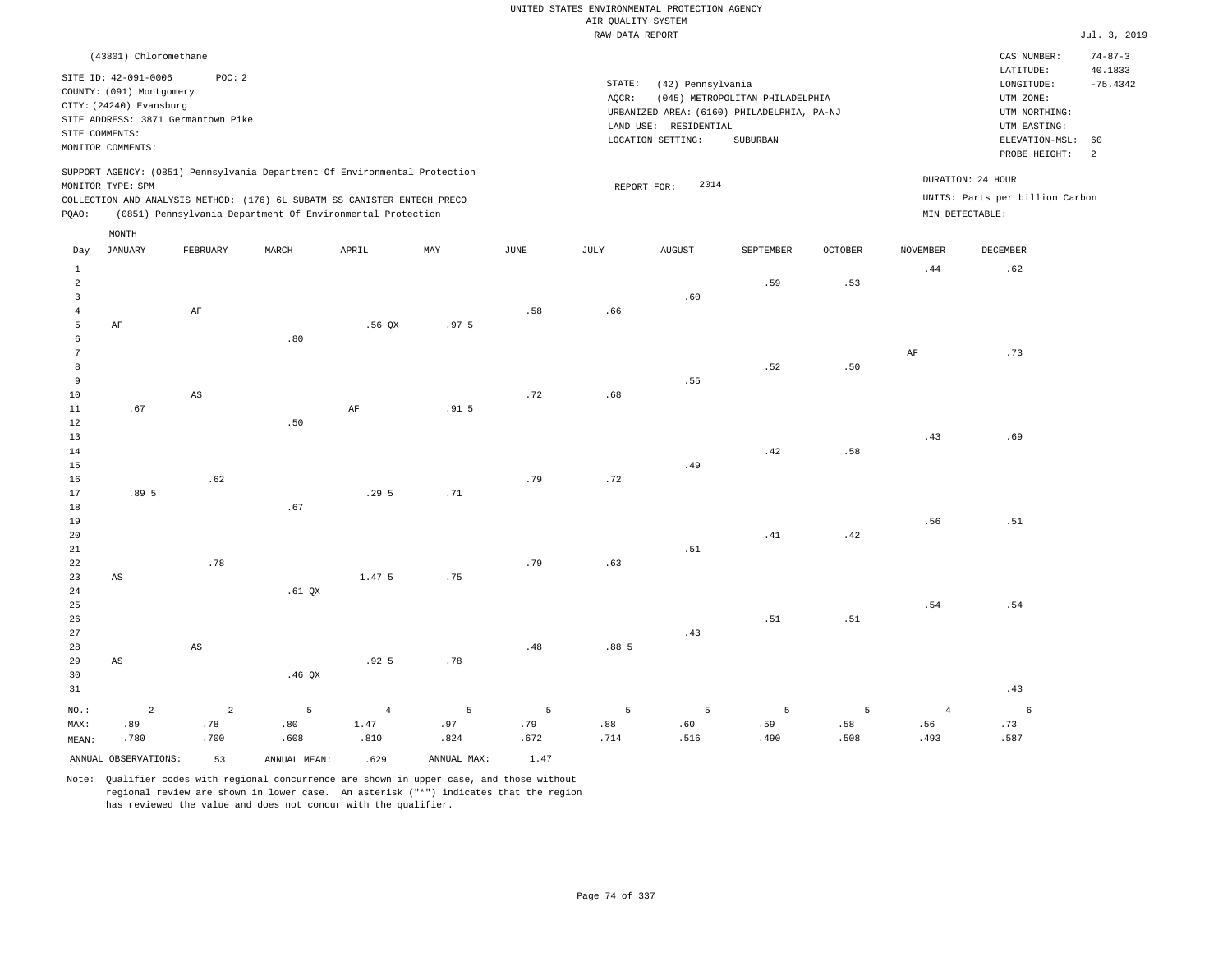|                                                       |                                                                                                                    |                                                                                                                                                        |       |       |     |      | RAW DATA REPORT |                                                                 |                                                                                           |         |                 |                                                                                                          | Jul. 3, 2019                     |
|-------------------------------------------------------|--------------------------------------------------------------------------------------------------------------------|--------------------------------------------------------------------------------------------------------------------------------------------------------|-------|-------|-----|------|-----------------|-----------------------------------------------------------------|-------------------------------------------------------------------------------------------|---------|-----------------|----------------------------------------------------------------------------------------------------------|----------------------------------|
|                                                       | (43801) Chloromethane                                                                                              |                                                                                                                                                        |       |       |     |      |                 |                                                                 |                                                                                           |         |                 | CAS NUMBER:                                                                                              | $74 - 87 - 3$                    |
|                                                       | SITE ID: 42-091-0006<br>COUNTY: (091) Montgomery<br>CITY: (24240) Evansburg<br>SITE COMMENTS:<br>MONITOR COMMENTS: | POC: 2<br>SITE ADDRESS: 3871 Germantown Pike                                                                                                           |       |       |     |      | STATE:<br>AQCR: | (42) Pennsylvania<br>LAND USE: RESIDENTIAL<br>LOCATION SETTING: | (045) METROPOLITAN PHILADELPHIA<br>URBANIZED AREA: (6160) PHILADELPHIA, PA-NJ<br>SUBURBAN |         |                 | LATITUDE:<br>LONGITUDE:<br>UTM ZONE:<br>UTM NORTHING:<br>UTM EASTING:<br>ELEVATION-MSL:<br>PROBE HEIGHT: | 40.1833<br>$-75.4342$<br>60<br>2 |
|                                                       | MONITOR TYPE: SPM                                                                                                  | SUPPORT AGENCY: (0851) Pennsylvania Department Of Environmental Protection<br>COLLECTION AND ANALYSIS METHOD: (176) 6L SUBATM SS CANISTER ENTECH PRECO |       |       |     |      |                 | 2015<br>REPORT FOR:                                             |                                                                                           |         |                 | DURATION: 24 HOUR<br>UNITS: Parts per billion Carbon                                                     |                                  |
| PQAO:                                                 |                                                                                                                    | (0851) Pennsylvania Department Of Environmental Protection                                                                                             |       |       |     |      |                 |                                                                 |                                                                                           |         | MIN DETECTABLE: |                                                                                                          |                                  |
| Day                                                   | MONTH<br>JANUARY                                                                                                   | FEBRUARY                                                                                                                                               | MARCH | APRIL | MAY | JUNE | JULY            | AUGUST                                                          | SEPTEMBER                                                                                 | OCTOBER | NOVEMBER        | DECEMBER                                                                                                 |                                  |
| $\mathbf{1}$<br>$\overline{a}$<br>3<br>$\overline{4}$ |                                                                                                                    |                                                                                                                                                        | .70   |       |     |      |                 | .60                                                             | .67                                                                                       | .48     | .62             | .60                                                                                                      |                                  |
| 5<br>$\epsilon$<br>7                                  | .66                                                                                                                | .66                                                                                                                                                    | .54   | .67   | .66 | .56  | .61             |                                                                 |                                                                                           |         |                 |                                                                                                          |                                  |
| 8<br>9<br>10<br>11                                    |                                                                                                                    | .63                                                                                                                                                    |       |       |     | .61  | .72             | .62                                                             | $_{\rm AS}$                                                                               | .57     | $.65$ QX        | .58                                                                                                      |                                  |
| 12<br>13<br>14                                        | .64                                                                                                                |                                                                                                                                                        | .58   | .67   | .49 |      |                 |                                                                 |                                                                                           |         | .48             | .70                                                                                                      |                                  |
| 15<br>16<br>17<br>18                                  | .61                                                                                                                | $\rm AF$                                                                                                                                               |       | .55   | .69 | .64  | .64             | .63                                                             | .52                                                                                       | .51     |                 |                                                                                                          |                                  |
| 19<br>20<br>21<br>22                                  |                                                                                                                    |                                                                                                                                                        | .40   |       |     |      |                 | .57                                                             | .55                                                                                       | .61     | .60             | 1.105                                                                                                    |                                  |
| 23<br>24<br>25                                        | .63                                                                                                                | $_{\rm AS}$                                                                                                                                            | .45   | .52   | .57 | .64  | .61             |                                                                 |                                                                                           |         |                 |                                                                                                          |                                  |
| 26<br>27<br>28                                        |                                                                                                                    |                                                                                                                                                        |       |       |     |      |                 | .52                                                             | .55                                                                                       | .37     | .55             | 1.10 5                                                                                                   |                                  |
| 29                                                    |                                                                                                                    |                                                                                                                                                        |       |       |     | .54  | .77             |                                                                 |                                                                                           |         |                 |                                                                                                          |                                  |

30 31 .62 NO.: MAX: MEAN: 5 .66 .632 .53 .56 .58 2 .66 .645 6 .70 .533 5 .67 .594 5 .69 .598 5 .64 .598 5 .77 .670 5 .63 .588 4 .67 .573 5 .61 .508 5 .65 .580 5 1.10 .816 ANNUAL OBSERVATIONS: 57 ANNUAL MEAN: .609 ANNUAL MAX: 1.10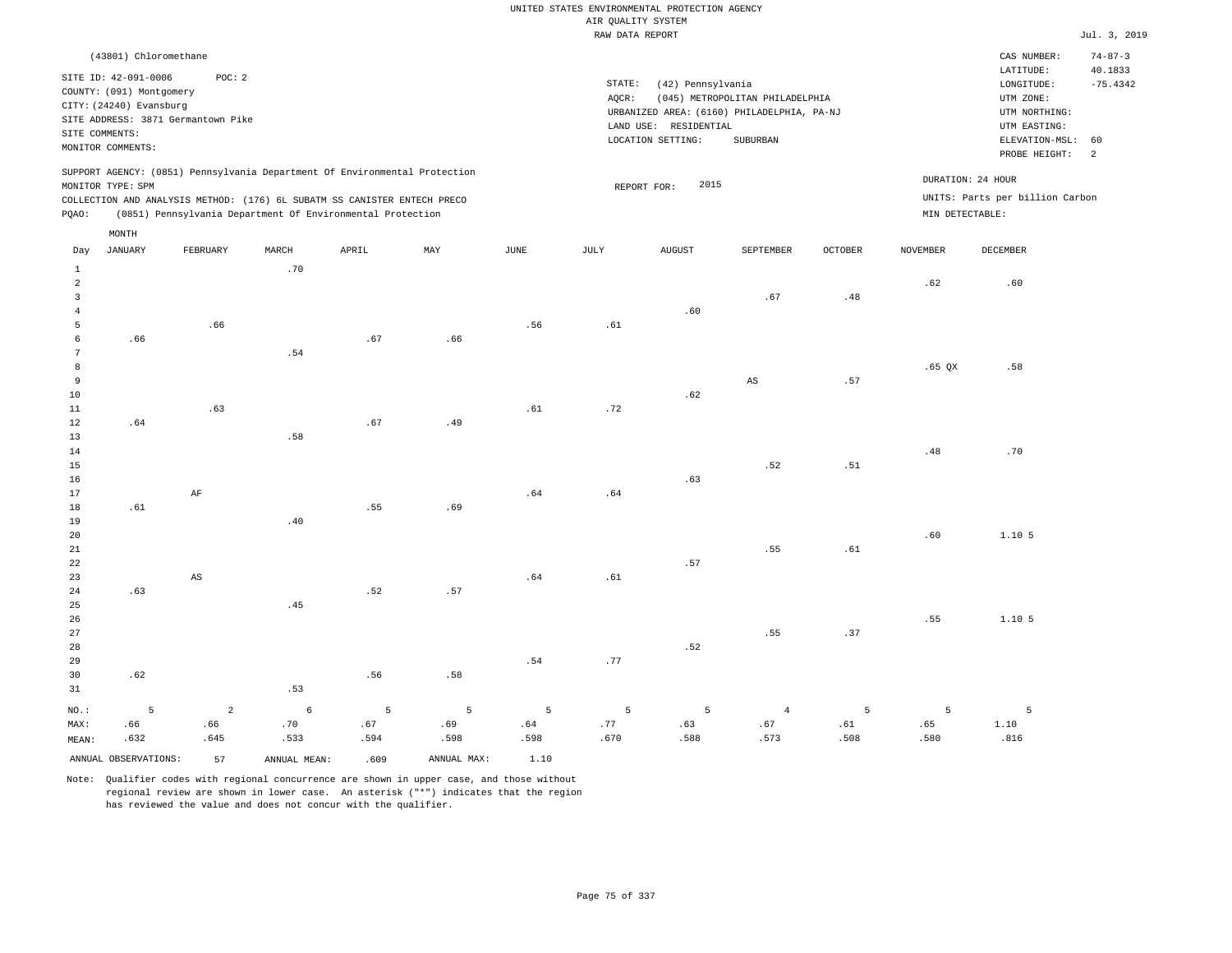|                                                                     |                                                                                                                                                          |                               |                           |                                                                                                                                        |                               |                                |                 | UNITED STATES ENVIRONMENTAL PROTECTION AGENCY<br>AIR QUALITY SYSTEM<br>RAW DATA REPORT                        |                                             |                               |                               |                                                                                                          | Jul. 3, 2019                     |
|---------------------------------------------------------------------|----------------------------------------------------------------------------------------------------------------------------------------------------------|-------------------------------|---------------------------|----------------------------------------------------------------------------------------------------------------------------------------|-------------------------------|--------------------------------|-----------------|---------------------------------------------------------------------------------------------------------------|---------------------------------------------|-------------------------------|-------------------------------|----------------------------------------------------------------------------------------------------------|----------------------------------|
|                                                                     | (43801) Chloromethane                                                                                                                                    |                               |                           |                                                                                                                                        |                               |                                |                 |                                                                                                               |                                             |                               |                               | CAS NUMBER:                                                                                              | $74 - 87 - 3$                    |
|                                                                     | SITE ID: 42-091-0006<br>COUNTY: (091) Montgomery<br>CITY: (24240) Evansburg<br>SITE ADDRESS: 3871 Germantown Pike<br>SITE COMMENTS:<br>MONITOR COMMENTS: | POC: 2                        |                           |                                                                                                                                        |                               |                                | STATE:<br>AOCR: | (42) Pennsylvania<br>URBANIZED AREA: (6160) PHILADELPHIA, PA-NJ<br>LAND USE: RESIDENTIAL<br>LOCATION SETTING: | (045) METROPOLITAN PHILADELPHIA<br>SUBURBAN |                               |                               | LATITUDE:<br>LONGITUDE:<br>UTM ZONE:<br>UTM NORTHING:<br>UTM EASTING:<br>ELEVATION-MSL:<br>PROBE HEIGHT: | 40.1833<br>$-75.4342$<br>60<br>2 |
|                                                                     |                                                                                                                                                          |                               |                           | SUPPORT AGENCY: (0851) Pennsylvania Department Of Environmental Protection                                                             |                               |                                |                 |                                                                                                               |                                             |                               |                               | DURATION: 24 HOUR                                                                                        |                                  |
| PQAO:                                                               | MONITOR TYPE: SPM                                                                                                                                        |                               |                           | COLLECTION AND ANALYSIS METHOD: (176) 6L SUBATM SS CANISTER ENTECH PRECO<br>(0851) Pennsylvania Department Of Environmental Protection |                               |                                |                 | 2016<br>REPORT FOR:                                                                                           |                                             |                               | MIN DETECTABLE:               | UNITS: Parts per billion Carbon                                                                          |                                  |
| Day                                                                 | MONTH<br><b>JANUARY</b>                                                                                                                                  | FEBRUARY                      | MARCH                     | APRIL                                                                                                                                  | MAY                           | JUNE                           | JULY            | AUGUST                                                                                                        | SEPTEMBER                                   | <b>OCTOBER</b>                | <b>NOVEMBER</b>               | DECEMBER                                                                                                 |                                  |
| $\mathbf{1}$<br>$\overline{a}$<br>$\overline{3}$<br>$\sqrt{4}$<br>5 | .64                                                                                                                                                      |                               | .62                       |                                                                                                                                        |                               | 1.20 5                         | AS              | .92 <sub>5</sub>                                                                                              | AS                                          | .60                           | .62                           | AM                                                                                                       |                                  |
| 6<br>$7\phantom{.0}$<br>8<br>9<br>$10$                              | .56                                                                                                                                                      | .49                           | .62                       | $.43$ QX                                                                                                                               | .60                           |                                |                 | .87 <sub>5</sub>                                                                                              | .67                                         | AF                            | .59                           | .52                                                                                                      |                                  |
| $1\,1$<br>12<br>13<br>14<br>15<br>16                                | .61                                                                                                                                                      | .55                           | .66                       | .49QX                                                                                                                                  | .60                           | .57                            | $_{\rm AS}$     | 1.085                                                                                                         | .49                                         | $\rm{AF}$                     | $\mathbb{A}\mathbb{S}$        | .62                                                                                                      |                                  |
| 17<br>18<br>19                                                      | .52                                                                                                                                                      | .51                           | .54                       | $.56$ QX                                                                                                                               | .63                           | AS                             | AS              |                                                                                                               |                                             |                               |                               |                                                                                                          |                                  |
| $20$<br>$2\sqrt{1}$<br>22<br>23                                     |                                                                                                                                                          |                               |                           |                                                                                                                                        |                               | .77                            | AS              | .60                                                                                                           | AS                                          | .64                           | $\rm{AF}$                     | .51                                                                                                      |                                  |
| $2\sqrt{4}$<br>25<br>26<br>27<br>28                                 | .59                                                                                                                                                      | .57                           | .53                       | .53 QX                                                                                                                                 | .92 <sub>5</sub>              |                                |                 | .68                                                                                                           | .56                                         | .57                           | $_{\rm AS}$                   | $\rm AF$                                                                                                 |                                  |
| 29<br>30<br>31                                                      | .54                                                                                                                                                      |                               | .68                       | .60                                                                                                                                    | .75                           | AS                             | AS              |                                                                                                               |                                             |                               |                               |                                                                                                          |                                  |
| NO.:<br>MAX:<br>MEAN:                                               | $\epsilon$<br>.64<br>.577                                                                                                                                | $\overline{4}$<br>.57<br>.530 | $\epsilon$<br>.68<br>.608 | 5<br>.60<br>.522                                                                                                                       | $\overline{5}$<br>.92<br>.700 | $\overline{3}$<br>1.20<br>.847 | $\circ$         | 5<br>1.08<br>.830                                                                                             | $\overline{\mathbf{3}}$<br>.67<br>.573      | $\overline{3}$<br>.64<br>.603 | $\overline{a}$<br>.62<br>.605 | $\overline{\mathbf{3}}$<br>.62<br>.550                                                                   |                                  |
|                                                                     | ANNUAL OBSERVATIONS:                                                                                                                                     | 45                            | ANNUAL, MEAN:             | .632                                                                                                                                   | ANNUAL MAX:                   | 1.20                           |                 |                                                                                                               |                                             |                               |                               |                                                                                                          |                                  |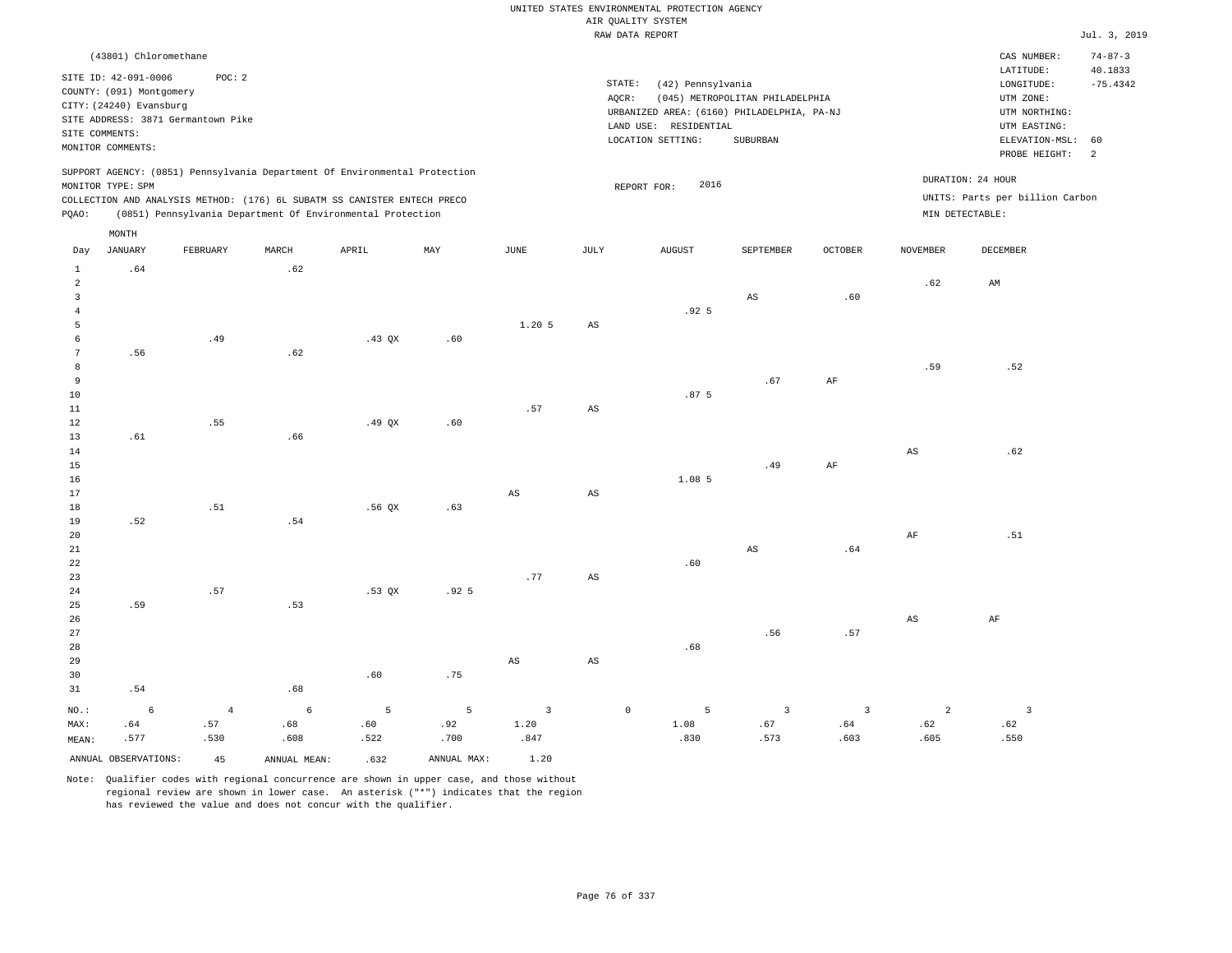|                                                             |                                                                                                                                             |                                              |                                                                                                                                                        |             |                        |                  | UNITED STATES ENVIRONMENTAL PROTECTION AGENCY |                                                                 |                                                                                           |             |                 |                                                                                                                         |                                                                |
|-------------------------------------------------------------|---------------------------------------------------------------------------------------------------------------------------------------------|----------------------------------------------|--------------------------------------------------------------------------------------------------------------------------------------------------------|-------------|------------------------|------------------|-----------------------------------------------|-----------------------------------------------------------------|-------------------------------------------------------------------------------------------|-------------|-----------------|-------------------------------------------------------------------------------------------------------------------------|----------------------------------------------------------------|
|                                                             |                                                                                                                                             |                                              |                                                                                                                                                        |             |                        |                  | AIR QUALITY SYSTEM                            |                                                                 |                                                                                           |             |                 |                                                                                                                         |                                                                |
|                                                             |                                                                                                                                             |                                              |                                                                                                                                                        |             |                        |                  | RAW DATA REPORT                               |                                                                 |                                                                                           |             |                 |                                                                                                                         | Jul. 3, 2019                                                   |
|                                                             | (43801) Chloromethane<br>SITE ID: 42-091-0006<br>COUNTY: (091) Montgomery<br>CITY: (24240) Evansburg<br>SITE COMMENTS:<br>MONITOR COMMENTS: | POC: 2<br>SITE ADDRESS: 3871 Germantown Pike |                                                                                                                                                        |             |                        |                  | STATE:<br>AQCR:                               | (42) Pennsylvania<br>LAND USE: RESIDENTIAL<br>LOCATION SETTING: | (045) METROPOLITAN PHILADELPHIA<br>URBANIZED AREA: (6160) PHILADELPHIA, PA-NJ<br>SUBURBAN |             |                 | CAS NUMBER:<br>LATITUDE:<br>LONGITUDE:<br>UTM ZONE:<br>UTM NORTHING:<br>UTM EASTING:<br>ELEVATION-MSL:<br>PROBE HEIGHT: | $74 - 87 - 3$<br>40.1833<br>$-75.4342$<br>60<br>$\overline{a}$ |
|                                                             | MONITOR TYPE: SPM                                                                                                                           |                                              | SUPPORT AGENCY: (0851) Pennsylvania Department Of Environmental Protection<br>COLLECTION AND ANALYSIS METHOD: (176) 6L SUBATM SS CANISTER ENTECH PRECO |             |                        |                  | REPORT FOR:                                   | 2017                                                            |                                                                                           |             |                 | DURATION: 24 HOUR<br>UNITS: Parts per billion Carbon                                                                    |                                                                |
| PQAO:                                                       |                                                                                                                                             |                                              | (0851) Pennsylvania Department Of Environmental Protection                                                                                             |             |                        |                  |                                               |                                                                 |                                                                                           |             | MIN DETECTABLE: |                                                                                                                         |                                                                |
|                                                             | MONTH                                                                                                                                       |                                              |                                                                                                                                                        |             |                        |                  |                                               |                                                                 |                                                                                           |             |                 |                                                                                                                         |                                                                |
| Day                                                         | JANUARY                                                                                                                                     | FEBRUARY                                     | MARCH                                                                                                                                                  | APRIL       | MAY                    | $_{\rm JUNE}$    | JULY                                          | ${\tt AUGUST}$                                                  | SEPTEMBER                                                                                 | OCTOBER     | <b>NOVEMBER</b> | DECEMBER                                                                                                                |                                                                |
| $\mathbf{1}$                                                | $_{\rm AS}$                                                                                                                                 |                                              |                                                                                                                                                        | .64         | .45                    |                  |                                               |                                                                 |                                                                                           |             |                 |                                                                                                                         |                                                                |
| $\overline{a}$<br>$\overline{\mathbf{3}}$<br>$\overline{4}$ |                                                                                                                                             |                                              | .61                                                                                                                                                    |             |                        |                  |                                               |                                                                 | .49                                                                                       | .54         | .50             | .50                                                                                                                     |                                                                |
| 5                                                           |                                                                                                                                             |                                              |                                                                                                                                                        |             |                        |                  |                                               | $\rm AF$                                                        |                                                                                           |             |                 |                                                                                                                         |                                                                |
| 6                                                           |                                                                                                                                             | .60                                          |                                                                                                                                                        |             |                        | .72              | .54                                           |                                                                 |                                                                                           |             |                 |                                                                                                                         |                                                                |
| 7<br>8                                                      | AS                                                                                                                                          |                                              | .59                                                                                                                                                    | .61         | .70                    |                  |                                               |                                                                 |                                                                                           |             |                 |                                                                                                                         |                                                                |
| 9                                                           |                                                                                                                                             |                                              |                                                                                                                                                        |             |                        |                  |                                               |                                                                 |                                                                                           |             | .51             | .65                                                                                                                     |                                                                |
| 10                                                          |                                                                                                                                             |                                              |                                                                                                                                                        |             |                        |                  |                                               |                                                                 | .46                                                                                       | .79         |                 |                                                                                                                         |                                                                |
| $11\,$                                                      |                                                                                                                                             |                                              |                                                                                                                                                        |             |                        |                  |                                               | .50                                                             |                                                                                           |             |                 |                                                                                                                         |                                                                |
| $1\,2$                                                      |                                                                                                                                             | .63                                          |                                                                                                                                                        |             |                        | .96 <sub>5</sub> | $.69$ QX                                      |                                                                 |                                                                                           |             |                 |                                                                                                                         |                                                                |
| 13<br>14                                                    | $\rm AF$                                                                                                                                    |                                              | .64                                                                                                                                                    | .845        | .69                    |                  |                                               |                                                                 |                                                                                           |             |                 |                                                                                                                         |                                                                |
| 15                                                          |                                                                                                                                             |                                              |                                                                                                                                                        |             |                        |                  |                                               |                                                                 |                                                                                           |             | .54             | .52                                                                                                                     |                                                                |
| 16                                                          |                                                                                                                                             |                                              |                                                                                                                                                        |             |                        |                  |                                               |                                                                 | .53                                                                                       | .55         |                 |                                                                                                                         |                                                                |
| 17                                                          |                                                                                                                                             |                                              |                                                                                                                                                        |             |                        |                  |                                               | .53                                                             |                                                                                           |             |                 |                                                                                                                         |                                                                |
| 18<br>19                                                    | .60                                                                                                                                         | .59                                          |                                                                                                                                                        | .73         | .79                    | .58              | .63                                           |                                                                 |                                                                                           |             |                 |                                                                                                                         |                                                                |
| $20$                                                        |                                                                                                                                             |                                              | .56                                                                                                                                                    |             |                        |                  |                                               |                                                                 |                                                                                           |             |                 |                                                                                                                         |                                                                |
| 21                                                          |                                                                                                                                             |                                              |                                                                                                                                                        |             |                        |                  |                                               |                                                                 |                                                                                           |             | .55             | AF                                                                                                                      |                                                                |
| 22                                                          |                                                                                                                                             |                                              |                                                                                                                                                        |             |                        |                  |                                               |                                                                 | .71                                                                                       | .49         |                 |                                                                                                                         |                                                                |
| 23                                                          |                                                                                                                                             |                                              |                                                                                                                                                        |             |                        |                  |                                               | .57                                                             |                                                                                           |             |                 |                                                                                                                         |                                                                |
| 24<br>25                                                    | .49                                                                                                                                         | .62                                          |                                                                                                                                                        | .75         | .61                    | .73              | .58                                           |                                                                 |                                                                                           |             |                 |                                                                                                                         |                                                                |
| 26                                                          |                                                                                                                                             |                                              | .59                                                                                                                                                    |             |                        |                  |                                               |                                                                 |                                                                                           |             |                 |                                                                                                                         |                                                                |
| 27                                                          |                                                                                                                                             |                                              |                                                                                                                                                        |             |                        |                  |                                               |                                                                 |                                                                                           |             | .57             | .53                                                                                                                     |                                                                |
| 28                                                          |                                                                                                                                             |                                              |                                                                                                                                                        |             |                        |                  |                                               |                                                                 | .44                                                                                       | .45         |                 |                                                                                                                         |                                                                |
| 29                                                          |                                                                                                                                             |                                              |                                                                                                                                                        |             |                        |                  |                                               | .47                                                             |                                                                                           |             |                 |                                                                                                                         |                                                                |
| 30<br>31                                                    | $\mathbb{A}\mathbb{S}$                                                                                                                      |                                              |                                                                                                                                                        |             | $\mathbb{A}\mathbb{S}$ | .52              | .52                                           |                                                                 |                                                                                           |             |                 |                                                                                                                         |                                                                |
|                                                             |                                                                                                                                             |                                              |                                                                                                                                                        |             |                        |                  |                                               |                                                                 |                                                                                           |             |                 |                                                                                                                         |                                                                |
| $NO.$ :                                                     | $\overline{a}$                                                                                                                              | $\overline{4}$                               | 5                                                                                                                                                      | 5           | 5                      | 5                | 5                                             | $\overline{4}$                                                  | $\overline{5}$                                                                            | 5           | 5               | $\overline{4}$                                                                                                          |                                                                |
| MAX:<br>MEAN:                                               | .60<br>.545                                                                                                                                 | .63<br>.610                                  | .64<br>.598                                                                                                                                            | .84<br>.714 | .79<br>.648            | .96<br>.702      | .69<br>.592                                   | .57<br>.518                                                     | .71<br>.526                                                                               | .79<br>.564 | .57<br>.534     | .65<br>.550                                                                                                             |                                                                |
|                                                             |                                                                                                                                             |                                              |                                                                                                                                                        |             |                        |                  |                                               |                                                                 |                                                                                           |             |                 |                                                                                                                         |                                                                |
|                                                             | ANNUAL OBSERVATIONS:                                                                                                                        | 54                                           | ANNUAL MEAN:                                                                                                                                           | .596        | ANNUAL MAX:            | .96              |                                               |                                                                 |                                                                                           |             |                 |                                                                                                                         |                                                                |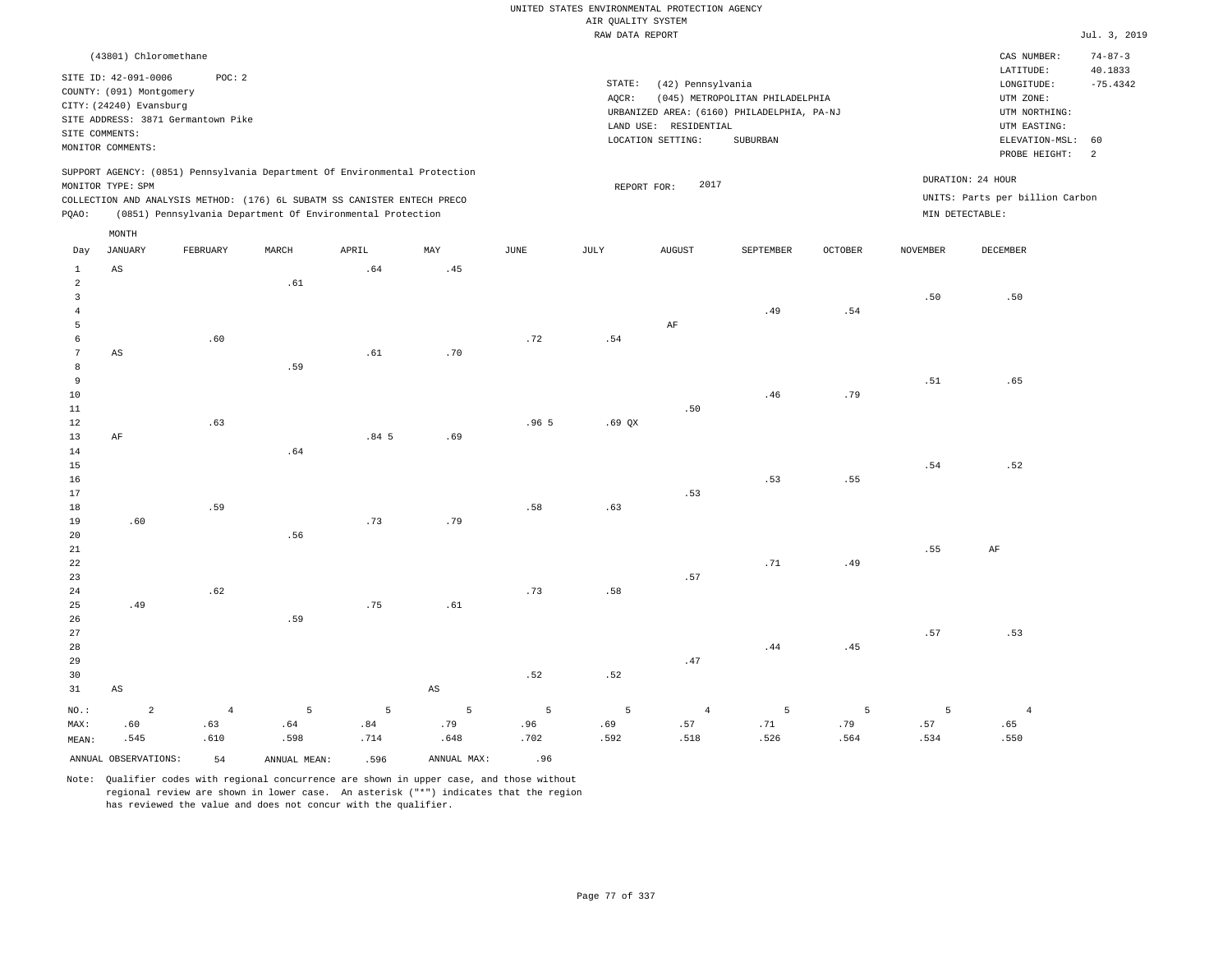|                                |                                                                                                                                            |          |              |                                                                            |             |      | UNITED STATES ENVIRONMENTAL PROTECTION AGENCY |                       |                                                                               |                |                  |                                                                                  |                                        |
|--------------------------------|--------------------------------------------------------------------------------------------------------------------------------------------|----------|--------------|----------------------------------------------------------------------------|-------------|------|-----------------------------------------------|-----------------------|-------------------------------------------------------------------------------|----------------|------------------|----------------------------------------------------------------------------------|----------------------------------------|
|                                |                                                                                                                                            |          |              |                                                                            |             |      | AIR QUALITY SYSTEM                            |                       |                                                                               |                |                  |                                                                                  |                                        |
|                                |                                                                                                                                            |          |              |                                                                            |             |      | RAW DATA REPORT                               |                       |                                                                               |                |                  |                                                                                  | Jul. 3, 2019                           |
|                                | (43801) Chloromethane<br>SITE ID: 42-091-0006<br>COUNTY: (091) Montgomery<br>CITY: (24240) Evansburg<br>SITE ADDRESS: 3871 Germantown Pike | POC: 2   |              |                                                                            |             |      | STATE:<br>AQCR:                               | (42) Pennsylvania     | (045) METROPOLITAN PHILADELPHIA<br>URBANIZED AREA: (6160) PHILADELPHIA, PA-NJ |                |                  | CAS NUMBER:<br>LATITUDE:<br>$\texttt{LONGITUDE}$ :<br>UTM ZONE:<br>UTM NORTHING: | $74 - 87 - 3$<br>40.1833<br>$-75.4342$ |
|                                | SITE COMMENTS:                                                                                                                             |          |              |                                                                            |             |      |                                               | LAND USE: RESIDENTIAL |                                                                               |                |                  | UTM EASTING:                                                                     |                                        |
|                                | MONITOR COMMENTS:                                                                                                                          |          |              |                                                                            |             |      |                                               | LOCATION SETTING:     | <b>SUBURBAN</b>                                                               |                |                  | ELEVATION-MSL:<br>PROBE HEIGHT:                                                  | 60<br>2                                |
|                                | MONITOR TYPE: SPM                                                                                                                          |          |              | SUPPORT AGENCY: (0851) Pennsylvania Department Of Environmental Protection |             |      | REPORT FOR:                                   | 2018                  |                                                                               |                |                  | DURATION: 24 HOUR                                                                |                                        |
|                                |                                                                                                                                            |          |              | COLLECTION AND ANALYSIS METHOD: (176) 6L SUBATM SS CANISTER ENTECH PRECO   |             |      |                                               |                       |                                                                               |                |                  | UNITS: Parts per billion Carbon                                                  |                                        |
| PQAO:                          |                                                                                                                                            |          |              | (0851) Pennsylvania Department Of Environmental Protection                 |             |      |                                               |                       |                                                                               |                |                  | MIN DETECTABLE: .087                                                             |                                        |
|                                | MONTH                                                                                                                                      |          |              |                                                                            |             |      |                                               |                       |                                                                               |                |                  |                                                                                  |                                        |
| Day                            | <b>JANUARY</b>                                                                                                                             | FEBRUARY | MARCH        | APRIL                                                                      | MAY         | JUNE | <b>JULY</b>                                   | <b>AUGUST</b>         | SEPTEMBER                                                                     | <b>OCTOBER</b> | <b>NOVEMBER</b>  | DECEMBER                                                                         |                                        |
| $\mathbf{1}$                   |                                                                                                                                            | .56      |              |                                                                            |             | .67  | .70                                           |                       |                                                                               |                |                  |                                                                                  |                                        |
| $\overline{a}$<br>$\mathbf{3}$ | AO                                                                                                                                         |          | .54          | .74                                                                        | .70         |      |                                               |                       |                                                                               |                |                  |                                                                                  |                                        |
| $\overline{4}$                 |                                                                                                                                            |          |              |                                                                            |             |      |                                               |                       |                                                                               |                | .32 <sub>5</sub> | .58                                                                              |                                        |
| 5                              |                                                                                                                                            |          |              |                                                                            |             |      |                                               |                       | .62                                                                           | .48            |                  |                                                                                  |                                        |
| 6                              |                                                                                                                                            |          |              |                                                                            |             |      |                                               | .55                   |                                                                               |                |                  |                                                                                  |                                        |
| $\boldsymbol{7}$               |                                                                                                                                            | .57      |              |                                                                            |             | .50  | .42                                           |                       |                                                                               |                |                  |                                                                                  |                                        |
| 8                              | AF                                                                                                                                         |          |              | .53                                                                        | .59         |      |                                               |                       |                                                                               |                |                  |                                                                                  |                                        |
| 9                              |                                                                                                                                            |          | .59          |                                                                            |             |      |                                               |                       |                                                                               |                |                  |                                                                                  |                                        |
| 10                             |                                                                                                                                            |          |              |                                                                            |             |      |                                               |                       |                                                                               |                | .42              | .50                                                                              |                                        |
| 11                             |                                                                                                                                            |          |              |                                                                            |             |      |                                               |                       | .44                                                                           | .44            |                  |                                                                                  |                                        |
| 12                             |                                                                                                                                            |          |              |                                                                            |             |      |                                               | .58                   |                                                                               |                |                  |                                                                                  |                                        |
| 13                             |                                                                                                                                            | .56      |              |                                                                            |             | .56  | .52                                           |                       |                                                                               |                |                  |                                                                                  |                                        |
| 14                             | .48                                                                                                                                        |          |              | .61                                                                        | .56         |      |                                               |                       |                                                                               |                |                  |                                                                                  |                                        |
| 15<br>16                       |                                                                                                                                            |          | .62          |                                                                            |             |      |                                               |                       |                                                                               |                | .47              | .48                                                                              |                                        |
| 17                             |                                                                                                                                            |          |              |                                                                            |             |      |                                               |                       | .52 QX                                                                        | .37            |                  |                                                                                  |                                        |
| 18                             |                                                                                                                                            |          |              |                                                                            |             |      |                                               | .845                  |                                                                               |                |                  |                                                                                  |                                        |
| 19                             |                                                                                                                                            | .60      |              |                                                                            |             | .53  | $.55$ QX                                      |                       |                                                                               |                |                  |                                                                                  |                                        |
| 20                             | .48                                                                                                                                        |          |              | .48                                                                        | .63         |      |                                               |                       |                                                                               |                |                  |                                                                                  |                                        |
| 21                             |                                                                                                                                            |          | .52          |                                                                            |             |      |                                               |                       |                                                                               |                |                  |                                                                                  |                                        |
| 22                             |                                                                                                                                            |          |              |                                                                            |             |      |                                               |                       |                                                                               |                | $\rm{AF}$        | .58                                                                              |                                        |
| 23                             |                                                                                                                                            |          |              |                                                                            |             |      |                                               |                       | $\mathbb{A}\mathbb{S}$                                                        | .37            |                  |                                                                                  |                                        |
| 24                             |                                                                                                                                            |          |              |                                                                            |             |      |                                               | .51                   |                                                                               |                |                  |                                                                                  |                                        |
| 25                             |                                                                                                                                            | .60      |              |                                                                            |             | .77  | $.61$ QX                                      |                       |                                                                               |                |                  |                                                                                  |                                        |
| 26                             | .41                                                                                                                                        |          |              | .55                                                                        | .69         |      |                                               |                       |                                                                               |                |                  |                                                                                  |                                        |
| 27                             |                                                                                                                                            |          | .57          |                                                                            |             |      |                                               |                       |                                                                               |                |                  |                                                                                  |                                        |
| 28<br>29                       |                                                                                                                                            |          |              |                                                                            |             |      |                                               |                       | .44                                                                           | .48            | .52              | .55                                                                              |                                        |
| 30                             |                                                                                                                                            |          |              |                                                                            |             |      |                                               | .68                   |                                                                               |                |                  |                                                                                  |                                        |
| 31                             |                                                                                                                                            |          |              |                                                                            |             |      | .57                                           |                       |                                                                               |                |                  |                                                                                  |                                        |
|                                |                                                                                                                                            |          |              |                                                                            |             |      |                                               |                       |                                                                               |                |                  |                                                                                  |                                        |
| NO.:                           | $\overline{3}$                                                                                                                             | 5        | 5            | 5                                                                          | 5           | 5    | 6                                             | 5                     | $\overline{4}$                                                                | 5              | $\overline{4}$   | 5                                                                                |                                        |
| MAX:                           | .48                                                                                                                                        | .60      | .62          | .74                                                                        | .70         | .77  | .70                                           | .84                   | .62                                                                           | .48            | .52              | .58                                                                              |                                        |
| MEAN:                          | .457                                                                                                                                       | .578     | .568         | .582                                                                       | .634        | .606 | .562                                          | .632                  | .505                                                                          | .428           | .433             | .538                                                                             |                                        |
|                                | ANNUAL OBSERVATIONS:                                                                                                                       | 57       | ANNUAL MEAN: | .549                                                                       | ANNUAL MAX: | .84  |                                               |                       |                                                                               |                |                  |                                                                                  |                                        |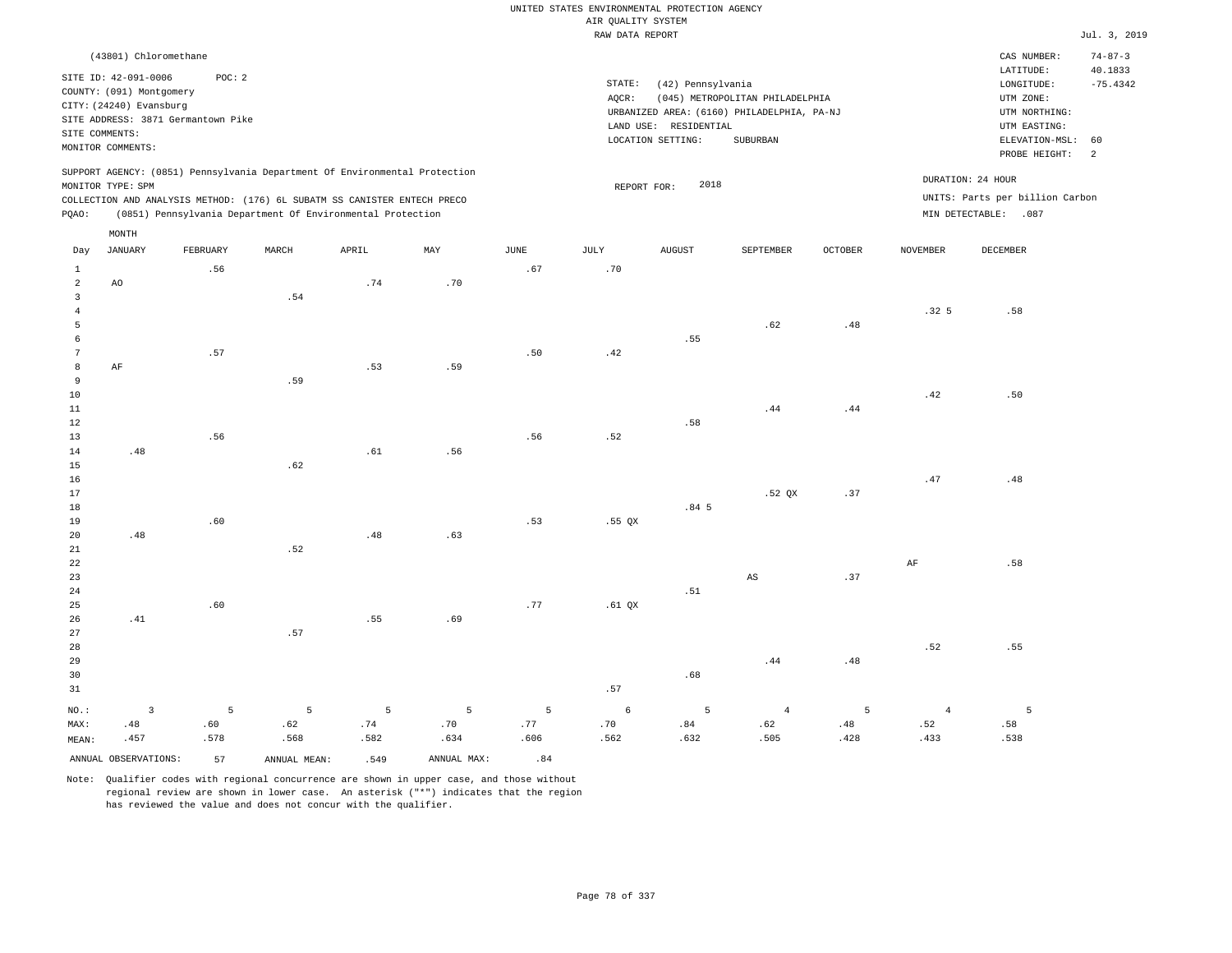|                |                                                 |                                    |                  |                                                                            |        |                  | RAW DATA REPORT  |                                            |                                 |                  |                  |                                        | Jul. 3, 2019                           |
|----------------|-------------------------------------------------|------------------------------------|------------------|----------------------------------------------------------------------------|--------|------------------|------------------|--------------------------------------------|---------------------------------|------------------|------------------|----------------------------------------|----------------------------------------|
|                | (43802) Dichloromethane<br>SITE ID: 42-091-0006 | POC: 2                             |                  |                                                                            |        |                  | STATE:           | (42) Pennsylvania                          |                                 |                  |                  | CAS NUMBER:<br>LATITUDE:<br>LONGITUDE: | $75 - 09 - 2$<br>40.1833<br>$-75.4342$ |
|                | COUNTY: (091) Montgomery                        |                                    |                  |                                                                            |        |                  | AOCR:            |                                            | (045) METROPOLITAN PHILADELPHIA |                  |                  | UTM ZONE:                              |                                        |
|                | CITY: (24240) Evansburg                         |                                    |                  |                                                                            |        |                  |                  | URBANIZED AREA: (6160) PHILADELPHIA, PA-NJ |                                 |                  |                  | UTM NORTHING:                          |                                        |
|                |                                                 | SITE ADDRESS: 3871 Germantown Pike |                  |                                                                            |        |                  |                  | LAND USE: RESIDENTIAL                      |                                 |                  |                  | UTM EASTING:                           |                                        |
|                | SITE COMMENTS:                                  |                                    |                  |                                                                            |        |                  |                  | LOCATION SETTING:                          | SUBURBAN                        |                  |                  | ELEVATION-MSL:                         | 60                                     |
|                | MONITOR COMMENTS:                               |                                    |                  |                                                                            |        |                  |                  |                                            |                                 |                  |                  | PROBE HEIGHT:                          | 2                                      |
|                |                                                 |                                    |                  |                                                                            |        |                  |                  |                                            |                                 |                  |                  |                                        |                                        |
|                |                                                 |                                    |                  | SUPPORT AGENCY: (0851) Pennsylvania Department Of Environmental Protection |        |                  |                  |                                            |                                 |                  |                  | DURATION: 24 HOUR                      |                                        |
|                | MONITOR TYPE: SPM                               |                                    |                  |                                                                            |        |                  | REPORT FOR:      | 2013                                       |                                 |                  |                  |                                        |                                        |
|                |                                                 |                                    |                  | COLLECTION AND ANALYSIS METHOD: (176) 6L SUBATM SS CANISTER ENTECH PRECO   |        |                  |                  |                                            |                                 |                  |                  | UNITS: Parts per billion Carbon        |                                        |
| PQAO:          |                                                 |                                    |                  | (0851) Pennsylvania Department Of Environmental Protection                 |        |                  |                  |                                            |                                 |                  | MIN DETECTABLE:  |                                        |                                        |
|                | MONTH                                           |                                    |                  |                                                                            |        |                  |                  |                                            |                                 |                  |                  |                                        |                                        |
| Day            | JANUARY                                         | FEBRUARY                           | MARCH            | APRIL                                                                      | MAY    | JUNE             | JULY             | AUGUST                                     | SEPTEMBER                       | OCTOBER          | NOVEMBER         | DECEMBER                               |                                        |
| $\mathbf{1}$   |                                                 |                                    |                  |                                                                            |        |                  |                  |                                            | .09SQ                           | .09 <sub>c</sub> |                  |                                        |                                        |
| 2              |                                                 |                                    |                  |                                                                            |        |                  |                  | .10 <sub>C</sub>                           |                                 |                  |                  |                                        |                                        |
| $\overline{3}$ |                                                 | AF                                 |                  |                                                                            |        | .11 CC           | $.00$ ND         |                                            |                                 |                  |                  |                                        |                                        |
| 4              | .10S                                            |                                    |                  | .10S                                                                       | .10S   |                  |                  |                                            |                                 |                  |                  |                                        |                                        |
| 5              |                                                 |                                    | .09SQ            |                                                                            |        |                  |                  |                                            |                                 |                  |                  |                                        |                                        |
| 6              |                                                 |                                    |                  |                                                                            |        |                  |                  |                                            |                                 |                  | .11 <sub>c</sub> | $.12$ CC                               |                                        |
|                |                                                 |                                    |                  |                                                                            |        |                  |                  |                                            | .13                             | $.00$ ND         |                  |                                        |                                        |
| 8              |                                                 |                                    |                  |                                                                            |        |                  |                  | .08SQ                                      |                                 |                  |                  |                                        |                                        |
| 9              |                                                 | AF                                 |                  |                                                                            |        | .12 <sub>c</sub> | .10 <sub>C</sub> |                                            |                                 |                  |                  |                                        |                                        |
| 10             | .49 <sub>5</sub>                                |                                    |                  | .14                                                                        | .11 SQ |                  |                  |                                            |                                 |                  |                  |                                        |                                        |
| 11             |                                                 |                                    | .10 <sub>C</sub> |                                                                            |        |                  |                  |                                            |                                 |                  |                  |                                        |                                        |
| 12             |                                                 |                                    |                  |                                                                            |        |                  |                  |                                            |                                 |                  | AF               | AF                                     |                                        |
| 13             |                                                 |                                    |                  |                                                                            |        |                  |                  |                                            | .08 <sub>c</sub>                | .07 <sub>c</sub> |                  |                                        |                                        |
| 14             |                                                 |                                    |                  |                                                                            |        |                  |                  | AF                                         |                                 |                  |                  |                                        |                                        |
| 15             |                                                 | .11 SQ                             |                  |                                                                            |        | .09SQ            | .13 <sub>c</sub> |                                            |                                 |                  |                  |                                        |                                        |
| 16             | AF                                              |                                    |                  | .16                                                                        | .13    |                  |                  |                                            |                                 |                  |                  |                                        |                                        |
| 17             |                                                 |                                    | .10 <sub>C</sub> |                                                                            |        |                  |                  |                                            |                                 |                  |                  |                                        |                                        |
| 18             |                                                 |                                    |                  |                                                                            |        |                  |                  |                                            |                                 |                  | .08 <sub>c</sub> | $\rm{AF}$                              |                                        |
| 19             |                                                 |                                    |                  |                                                                            |        |                  |                  |                                            | .14 <sub>c</sub>                | .08 <sub>C</sub> |                  |                                        |                                        |
| 20             |                                                 |                                    |                  |                                                                            |        |                  |                  | AF                                         |                                 |                  |                  |                                        |                                        |

21 22 23 24 25 26 27 28 AF AS .08 SQ .10 SQ .10 SQ .10 SQ .11 SQ .00 ND .14 CC .09 SQ .14 .09 CC .11 CC AF .09 CC AS .07 CC .08 CC

29 30 31 NO.: MAX: MEAN: 2 .49 .295 .10 SQ .14 CC AF .10 CC 3 .11 .097 5 .10 .098 5 .16 .122 5 .14 .096 5 .14 .110 5 .13 .086 2 .10 .090 5 .14 .106 5 .14 .076 3 .11 .087 3 .12 .100

ANNUAL OBSERVATIONS:  $48$  ANNUAL MEAN: .106 ANNUAL MAX: .49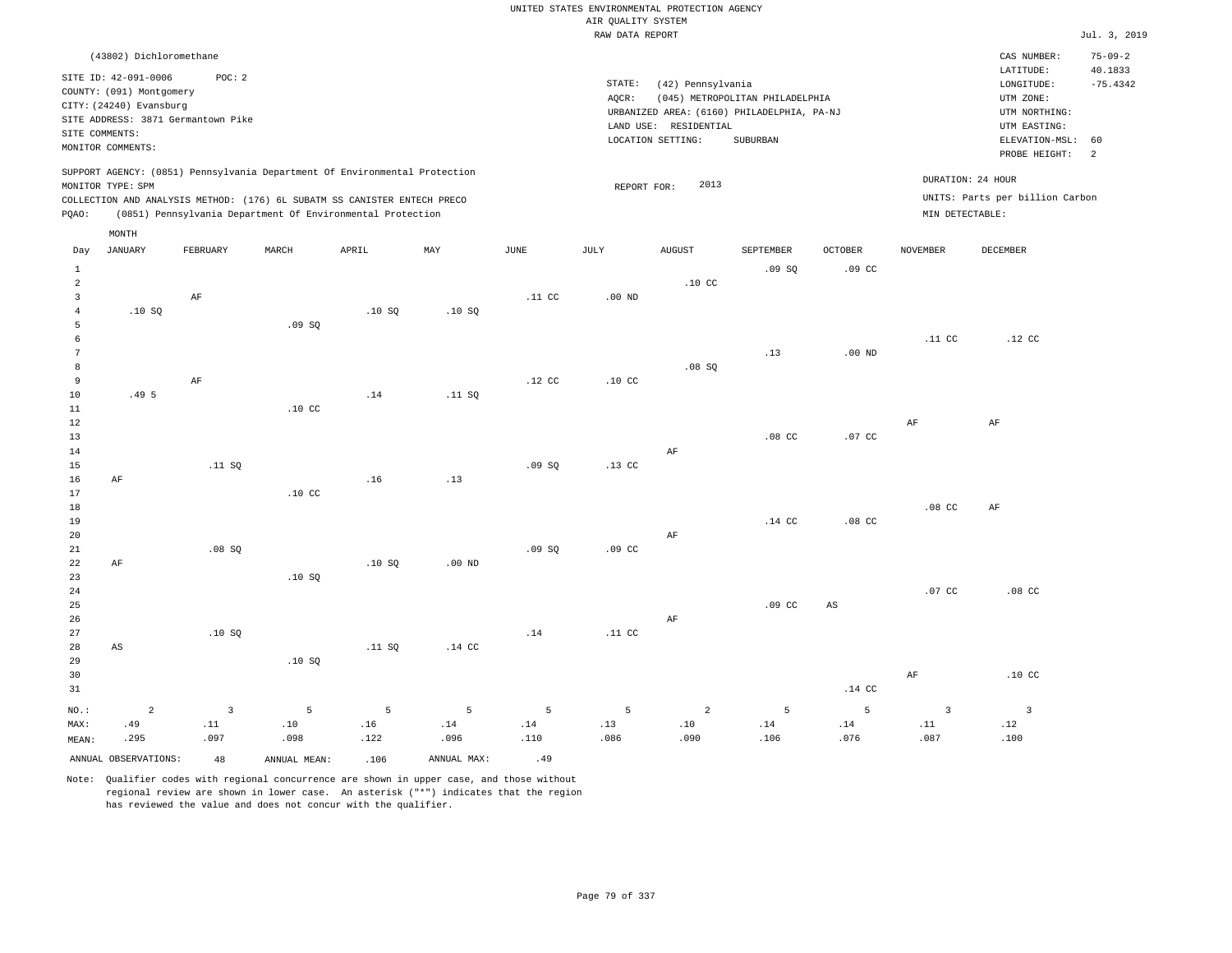#### RAW DATA REPORT Jul. 3, 2019 UNITED STATES ENVIRONMENTAL PROTECTION AGENCY AIR QUALITY SYSTEM

| (43802) Dichloromethane                                                                                                                                                                                                                            |                                                                                                                                                                                 | CAS NUMBER:                                                                                                   | $75 - 09 - 2$         |
|----------------------------------------------------------------------------------------------------------------------------------------------------------------------------------------------------------------------------------------------------|---------------------------------------------------------------------------------------------------------------------------------------------------------------------------------|---------------------------------------------------------------------------------------------------------------|-----------------------|
| POC:2<br>SITE ID: 42-091-0006<br>COUNTY: (091) Montgomery<br>CITY: (24240) Evansburg<br>SITE ADDRESS: 3871 Germantown Pike<br>SITE COMMENTS:<br>MONITOR COMMENTS:                                                                                  | STATE:<br>(42) Pennsylvania<br>(045) METROPOLITAN PHILADELPHIA<br>AOCR:<br>URBANIZED AREA: (6160) PHILADELPHIA, PA-NJ<br>LAND USE: RESIDENTIAL<br>LOCATION SETTING:<br>SUBURBAN | LATITUDE:<br>LONGITUDE:<br>UTM ZONE:<br>UTM NORTHING:<br>UTM EASTING:<br>ELEVATION-MSL: 60<br>PROBE HEIGHT: 2 | 40.1833<br>$-75.4342$ |
| SUPPORT AGENCY: (0851) Pennsylvania Department Of Environmental Protection<br>MONITOR TYPE: SPM<br>COLLECTION AND ANALYSIS METHOD: (176) 6L SUBATM SS CANISTER ENTECH PRECO<br>(0851) Pennsylvania Department Of Environmental Protection<br>POAO: | 2014<br>REPORT FOR:                                                                                                                                                             | DURATION: 24 HOUR<br>UNITS: Parts per billion Carbon<br>MIN DETECTABLE:                                       |                       |

|                                     | MONTH                     |                           |                  |                               |                  |                  |                  |                                           |                  |                  |                                   |                                |
|-------------------------------------|---------------------------|---------------------------|------------------|-------------------------------|------------------|------------------|------------------|-------------------------------------------|------------------|------------------|-----------------------------------|--------------------------------|
| Day                                 | <b>JANUARY</b>            | FEBRUARY                  | MARCH            | APRIL                         | MAY              | $_{\rm JUNE}$    | JULY             | <b>AUGUST</b>                             | SEPTEMBER        | OCTOBER          | <b>NOVEMBER</b>                   | DECEMBER                       |
| $\mathbf{1}$<br>$\overline{a}$<br>3 |                           |                           |                  |                               |                  |                  |                  | .09 <sub>c</sub>                          | .10 <sub>c</sub> | $.13$ CC         | $.07$ CC                          | .11 <sub>c</sub>               |
| $\overline{4}$<br>5<br>6<br>7       | $\rm AF$                  | $\rm{AF}$                 | $.15$ CC         | .10 <sub>C</sub>              | .17              | .10 <sub>C</sub> | .15 <sub>c</sub> |                                           |                  |                  | AF                                | $.13$ CC                       |
| 8<br>9<br>10<br>11                  | .63 <sub>5</sub>          | $\mathbb{A}\mathbb{S}$    |                  | AF                            | .21 <sub>5</sub> | .16              | .11 <sub>c</sub> | .09 <sub>c</sub>                          | .15 <sub>c</sub> | .07SQ            |                                   |                                |
| 12<br>13<br>14<br>15                |                           |                           | $.12$ CC         |                               |                  |                  |                  | $.10$ CC                                  | .09 <sub>c</sub> | .10 <sub>C</sub> | .07 CC                            | .09 <sub>c</sub>               |
| 16<br>17<br>18<br>19                | $.18$ CC                  | .11 <sub>c</sub>          | .14              | .11 <sub>c</sub>              | $.11$ CC         | .15 <sub>c</sub> | .10 <sub>C</sub> |                                           |                  |                  | .09 <sub>c</sub>                  | .08 SQ                         |
| 20<br>21<br>22                      |                           | $.13$ CC                  |                  |                               |                  | .12 <sub>c</sub> | .09 <sub>c</sub> | .09 <sub>c</sub>                          | .11 <sub>c</sub> | $.08$ CC         |                                   |                                |
| 23<br>$2\,4$<br>25<br>26            | $\mathbb{A}\mathbb{S}$    |                           | .16 <sub>C</sub> | .27 <sub>5</sub>              | $.13$ CC         |                  |                  |                                           | .10 <sub>C</sub> | $.07$ CC         | .10 <sub>C</sub>                  | .11 SQ                         |
| 27<br>28<br>29<br>30                | $\mathbb{A}\mathbb{S}$    | $\mathbb{A}\mathbb{S}$    | .11 <sub>C</sub> | $.13$ CC                      | $.14$ CC         | $.00$ ND         | .11 <sub>c</sub> | $.08$ CC                                  |                  |                  |                                   |                                |
| 31                                  |                           |                           |                  |                               |                  |                  |                  |                                           |                  |                  |                                   | .11 <sub>c</sub>               |
| $NO.$ :<br>MAX:<br>MEAN:            | $\sqrt{2}$<br>.63<br>.405 | $\sqrt{2}$<br>.13<br>.120 | 5<br>.16<br>.136 | $\overline{4}$<br>.27<br>.153 | 5<br>.21<br>.152 | 5<br>.16<br>.106 | 5<br>.15<br>.112 | 5<br>$\footnotesize\substack{10}$<br>.090 | 5<br>.15<br>.110 | 5<br>.13<br>.090 | $\overline{4}$<br>$.10\,$<br>.083 | $6\overline{6}$<br>.13<br>.105 |
|                                     | ANNUAL OBSERVATIONS:      | 53                        | ANNUAL MEAN:     | .125                          | ANNUAL MAX:      | .63              |                  |                                           |                  |                  |                                   |                                |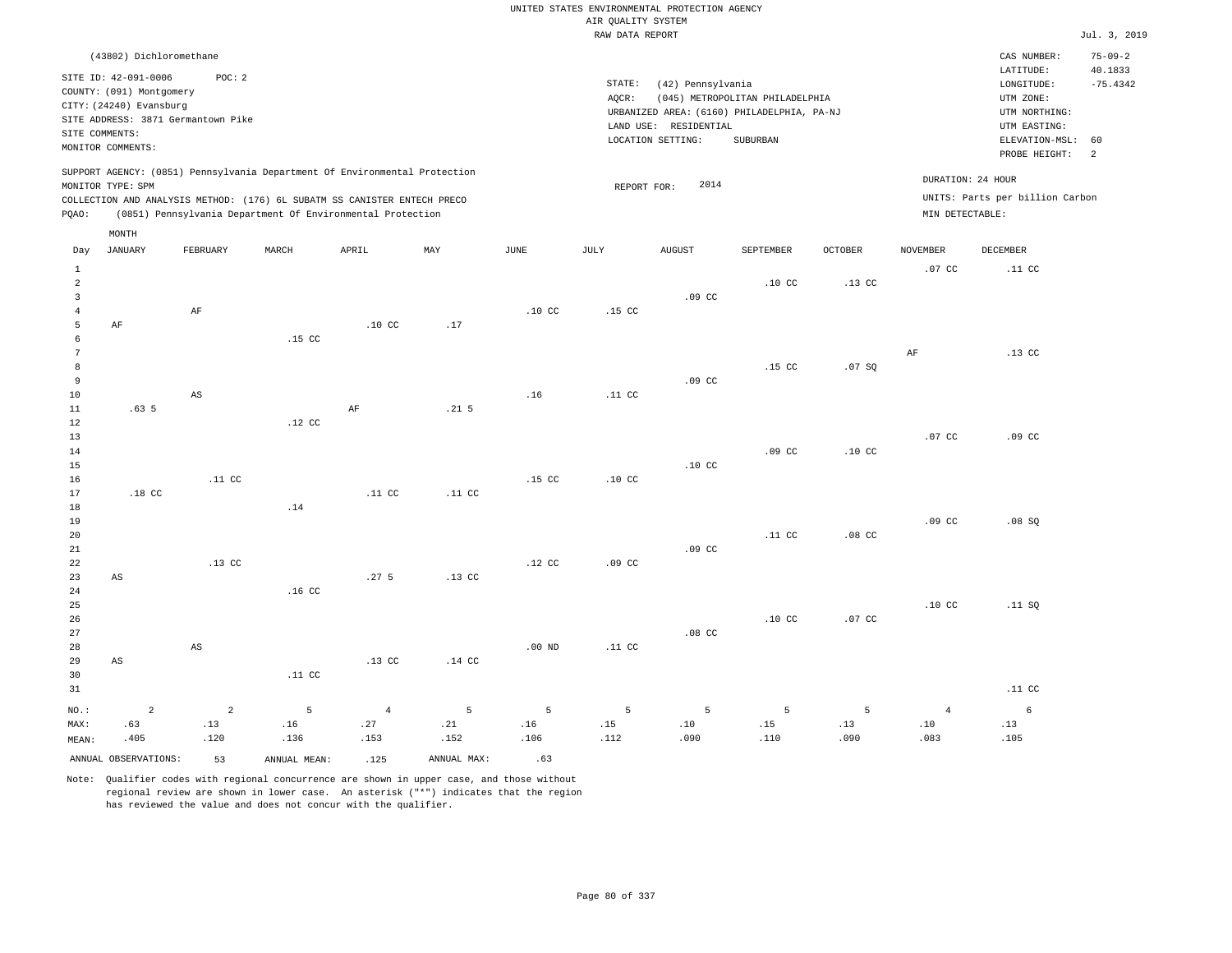#### RAW DATA REPORT JUL. 3, 2019 UNITED STATES ENVIRONMENTAL PROTECTION AGENCY AIR QUALITY SYSTEM

.08 CC

|                | (43802) Dichloromethane  |                                    |                  |                                                                          |                                                                            |      |        |                                            |                                 |                  |                   | CAS NUMBER:                     | $75 - 09 - 2$ |
|----------------|--------------------------|------------------------------------|------------------|--------------------------------------------------------------------------|----------------------------------------------------------------------------|------|--------|--------------------------------------------|---------------------------------|------------------|-------------------|---------------------------------|---------------|
|                | SITE ID: 42-091-0006     | POC:2                              |                  |                                                                          |                                                                            |      |        |                                            |                                 |                  |                   | LATITUDE:                       | 40.1833       |
|                |                          |                                    |                  |                                                                          |                                                                            |      | STATE: | (42) Pennsylvania                          |                                 |                  |                   | LONGITUDE:                      | $-75.4342$    |
|                | COUNTY: (091) Montgomery |                                    |                  |                                                                          |                                                                            |      | AQCR:  |                                            | (045) METROPOLITAN PHILADELPHIA |                  |                   | UTM ZONE:                       |               |
|                | CITY: (24240) Evansburg  |                                    |                  |                                                                          |                                                                            |      |        | URBANIZED AREA: (6160) PHILADELPHIA, PA-NJ |                                 |                  |                   | UTM NORTHING:                   |               |
|                |                          | SITE ADDRESS: 3871 Germantown Pike |                  |                                                                          |                                                                            |      |        | LAND USE:<br>RESIDENTIAL                   |                                 |                  |                   | UTM EASTING:                    |               |
| SITE COMMENTS: |                          |                                    |                  |                                                                          |                                                                            |      |        | LOCATION SETTING:                          | SUBURBAN                        |                  |                   | ELEVATION-MSL: 60               |               |
|                | MONITOR COMMENTS:        |                                    |                  |                                                                          |                                                                            |      |        |                                            |                                 |                  |                   | PROBE HEIGHT:                   | 2             |
|                | MONITOR TYPE: SPM        |                                    |                  | COLLECTION AND ANALYSIS METHOD: (176) 6L SUBATM SS CANISTER ENTECH PRECO | SUPPORT AGENCY: (0851) Pennsylvania Department Of Environmental Protection |      |        | 2015<br>REPORT FOR:                        |                                 |                  | DURATION: 24 HOUR | UNITS: Parts per billion Carbon |               |
| POAO:          |                          |                                    |                  | (0851) Pennsylvania Department Of Environmental Protection               |                                                                            |      |        |                                            |                                 |                  | MIN DETECTABLE:   |                                 |               |
|                | MONTH                    |                                    |                  |                                                                          |                                                                            |      |        |                                            |                                 |                  |                   |                                 |               |
| Day            | JANUARY                  | FEBRUARY                           | MARCH            | APRIL                                                                    | MAY                                                                        | JUNE | JULY   | AUGUST                                     | SEPTEMBER                       | <b>OCTOBER</b>   | NOVEMBER          | DECEMBER                        |               |
|                |                          |                                    | .10 <sub>c</sub> |                                                                          |                                                                            |      |        |                                            |                                 |                  |                   |                                 |               |
|                |                          |                                    |                  |                                                                          |                                                                            |      |        |                                            |                                 |                  | .12 <sub>c</sub>  | .10S                            |               |
|                |                          |                                    |                  |                                                                          |                                                                            |      |        |                                            | .09 <sub>c</sub>                | .07 <sub>c</sub> |                   |                                 |               |

| $NO.$ :    | 5                | $\overline{2}$         | $\epsilon$       | 5                | 5                | 5        | 5                | 5                | $\overline{4}$ | 5        | 5        | 5   |
|------------|------------------|------------------------|------------------|------------------|------------------|----------|------------------|------------------|----------------|----------|----------|-----|
| 31         |                  |                        | .10 <sub>C</sub> |                  |                  |          |                  |                  |                |          |          |     |
| 30         | .09 <sub>c</sub> |                        |                  | .08 SQ           | $.11$ CC         |          |                  |                  |                |          |          |     |
| 29         |                  |                        |                  |                  |                  | .07 SQ   | .09 <sub>c</sub> |                  |                |          |          |     |
| 28         |                  |                        |                  |                  |                  |          |                  | .06 <sub>C</sub> |                |          |          |     |
| 27         |                  |                        |                  |                  |                  |          |                  |                  | $.08$ CC       | $.10$ CC |          |     |
| $26\,$     |                  |                        |                  |                  |                  |          |                  |                  |                |          | .09 SQ   | .13 |
| 25         |                  |                        | $.14$ CC         |                  |                  |          |                  |                  |                |          |          |     |
| 24         | .11 $cc$         |                        |                  | .07 SQ           | $.13$ CC         |          |                  |                  |                |          |          |     |
| $23\,$     |                  | $\mathbb{A}\mathbb{S}$ |                  |                  |                  | .08SQ    | $.08$ CC         |                  |                |          |          |     |
| 22         |                  |                        |                  |                  |                  |          |                  | $.08$ CC         |                |          |          |     |
| $21\,$     |                  |                        |                  |                  |                  |          |                  |                  | $.07$ CC       | $.17$ CC |          |     |
| 20         |                  |                        |                  |                  |                  |          |                  |                  |                |          | .07 SQ   | .13 |
| 19         |                  |                        | $.07$ CC         |                  |                  |          |                  |                  |                |          |          |     |
| 18         | $.12$ CC         |                        |                  | .09SQ            | .13 <sub>C</sub> |          |                  |                  |                |          |          |     |
| 17         |                  | $\rm AF$               |                  |                  |                  | .10S     | .32 <sub>5</sub> |                  |                |          |          |     |
| $16$       |                  |                        |                  |                  |                  |          |                  | 1.20.5           |                |          |          |     |
| $15\,$     |                  |                        |                  |                  |                  |          |                  |                  | $.07$ CC       | .07 $CC$ |          |     |
| $14\,$     |                  |                        |                  |                  |                  |          |                  |                  |                |          | .00 $ND$ | .13 |
| 13         |                  |                        | .09 <sub>c</sub> |                  |                  |          |                  |                  |                |          |          |     |
| 12         | .11 $cc$         | .10 <sub>C</sub>       |                  | .09 <sub>c</sub> | .09 SQ           |          | $.08$ CC         |                  |                |          |          |     |
| $10$<br>11 |                  |                        |                  |                  |                  | $.14$ CC |                  | $.07$ CC         |                |          |          |     |
| 9          |                  |                        |                  |                  |                  |          |                  |                  | AS             | $.08$ CC |          |     |
| 8          |                  |                        |                  |                  |                  |          |                  |                  |                |          | .09QX    | .14 |
| 7          |                  |                        | .09 <sub>c</sub> |                  |                  |          |                  |                  |                |          |          |     |
| 6          | .15 $CC$         |                        |                  | $.07$ CC         | .15              |          |                  |                  |                |          |          |     |
| 5          |                  | .09 <sub>c</sub>       |                  |                  |                  | .12 $CC$ | .19              |                  |                |          |          |     |
|            |                  |                        |                  |                  |                  |          |                  |                  |                |          |          |     |

 .14 .102

ANNUAL OBSERVATIONS: 57 ANNUAL MEAN: .122 ANNUAL MAX: 1.20

 .14 .098

4

MAX: MEAN:

 .15 .116  .10 .095

Note: Qualifier codes with regional concurrence are shown in upper case, and those without regional review are shown in lower case. An asterisk ("\*") indicates that the region has reviewed the value and does not concur with the qualifier.

 .09 .080  .15 .122  .32 .152  1.20 .298  .09 .078  .17 .098  .12 .074  .14 .126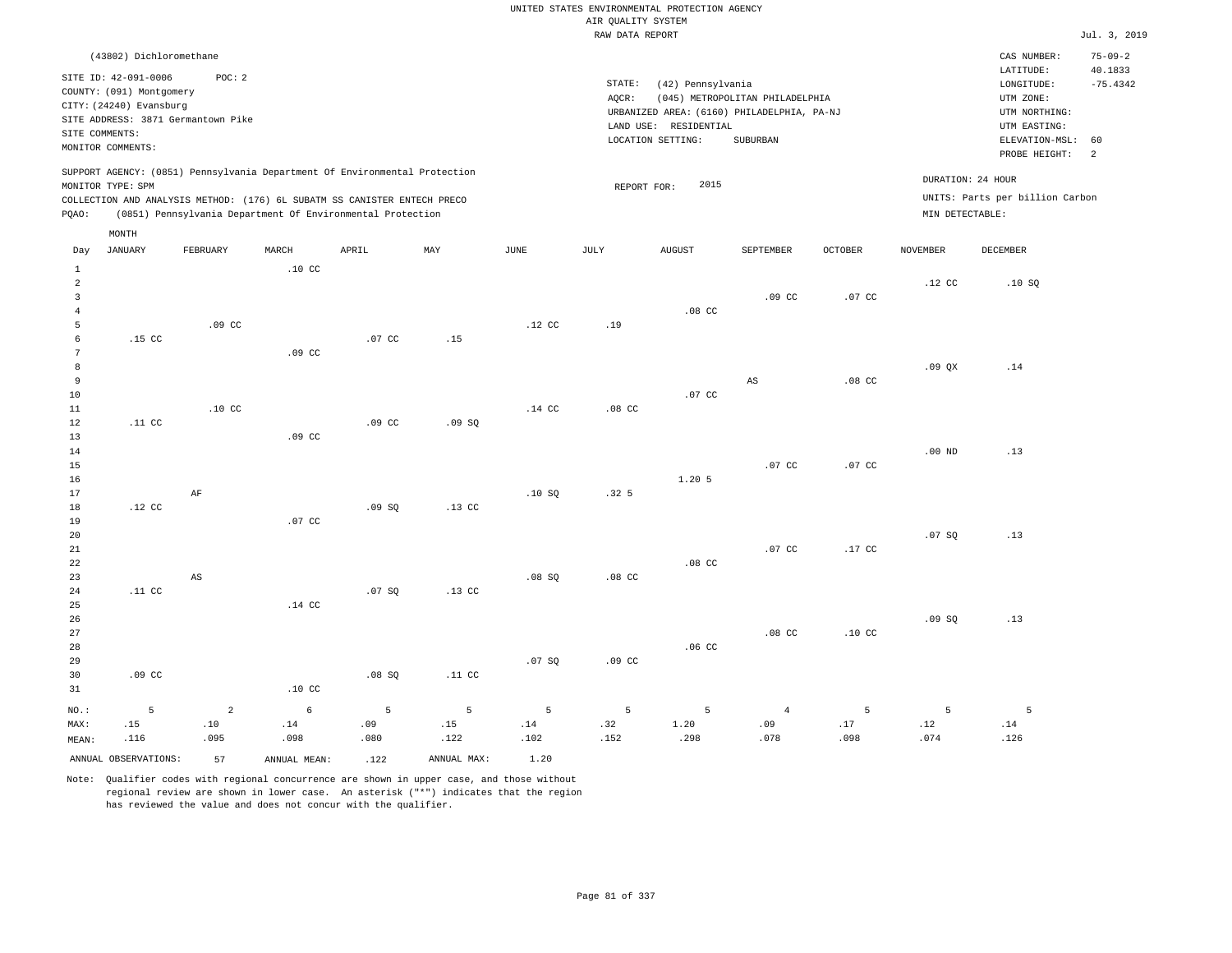|                                                                         |                                                                                                                    |                                              |                                         |                                                                                                                                                                                                                      |                            |                               |                        | UNITED STATES ENVIRONMENTAL PROTECTION AGENCY<br>AIR QUALITY SYSTEM                                           |                                                    |                               |                               |                                                                            |                          |
|-------------------------------------------------------------------------|--------------------------------------------------------------------------------------------------------------------|----------------------------------------------|-----------------------------------------|----------------------------------------------------------------------------------------------------------------------------------------------------------------------------------------------------------------------|----------------------------|-------------------------------|------------------------|---------------------------------------------------------------------------------------------------------------|----------------------------------------------------|-------------------------------|-------------------------------|----------------------------------------------------------------------------|--------------------------|
|                                                                         |                                                                                                                    |                                              |                                         |                                                                                                                                                                                                                      |                            |                               |                        | RAW DATA REPORT                                                                                               |                                                    |                               |                               |                                                                            | Jul. 3, 2019             |
|                                                                         | (43802) Dichloromethane                                                                                            |                                              |                                         |                                                                                                                                                                                                                      |                            |                               |                        |                                                                                                               |                                                    |                               |                               | CAS NUMBER:<br>LATITUDE:                                                   | $75 - 09 - 2$<br>40.1833 |
|                                                                         | SITE ID: 42-091-0006<br>COUNTY: (091) Montgomery<br>CITY: (24240) Evansburg<br>SITE COMMENTS:<br>MONITOR COMMENTS: | POC: 2<br>SITE ADDRESS: 3871 Germantown Pike |                                         |                                                                                                                                                                                                                      |                            |                               | STATE:<br>AOCR:        | (42) Pennsylvania<br>URBANIZED AREA: (6160) PHILADELPHIA, PA-NJ<br>LAND USE: RESIDENTIAL<br>LOCATION SETTING: | (045) METROPOLITAN PHILADELPHIA<br><b>SUBURBAN</b> |                               |                               | LONGITUDE:<br>UTM ZONE:<br>UTM NORTHING:<br>UTM EASTING:<br>ELEVATION-MSL: | $-75.4342$<br>60         |
|                                                                         |                                                                                                                    |                                              |                                         |                                                                                                                                                                                                                      |                            |                               |                        |                                                                                                               |                                                    |                               |                               | PROBE HEIGHT:                                                              | 2                        |
| PQAO:                                                                   | MONITOR TYPE: SPM                                                                                                  |                                              |                                         | SUPPORT AGENCY: (0851) Pennsylvania Department Of Environmental Protection<br>COLLECTION AND ANALYSIS METHOD: (176) 6L SUBATM SS CANISTER ENTECH PRECO<br>(0851) Pennsylvania Department Of Environmental Protection |                            |                               |                        | 2016<br>REPORT FOR:                                                                                           |                                                    |                               | MIN DETECTABLE:               | DURATION: 24 HOUR<br>UNITS: Parts per billion Carbon                       |                          |
| Day                                                                     | MONTH<br>JANUARY                                                                                                   | FEBRUARY                                     | MARCH                                   | APRIL                                                                                                                                                                                                                | MAY                        | <b>JUNE</b>                   | $\mathtt{JULY}$        | ${\tt AUGUST}$                                                                                                | SEPTEMBER                                          | <b>OCTOBER</b>                | <b>NOVEMBER</b>               | <b>DECEMBER</b>                                                            |                          |
| $\mathbf{1}$<br>$\overline{a}$<br>$\overline{\mathbf{3}}$<br>$\sqrt{4}$ | .07 SQ                                                                                                             |                                              | .11 SQ                                  |                                                                                                                                                                                                                      |                            |                               |                        | .12 LB                                                                                                        | $\mathbb{A}\mathbb{S}$                             | .12                           | .12 <sub>LB</sub>             | AM                                                                         |                          |
| 5<br>6<br>$7\phantom{.0}$                                               | .14                                                                                                                | $.08$ SO                                     | .08 SQ                                  | .445                                                                                                                                                                                                                 | .10S                       | .13                           | $_{\rm AS}$            |                                                                                                               |                                                    |                               |                               |                                                                            |                          |
| 8<br>9<br>$10$<br>$1\,1$                                                |                                                                                                                    |                                              |                                         |                                                                                                                                                                                                                      |                            | .09SQ                         | $\mathbb{A}\mathbb{S}$ | .08SQ                                                                                                         | .09SQ                                              | AF                            | .11 $LB$                      | .10 <sub>LB</sub>                                                          |                          |
| 12<br>13<br>14<br>15                                                    | .10S                                                                                                               | .08 SQ                                       | .39 <sub>5</sub>                        | .07QX                                                                                                                                                                                                                | .27 <sub>5</sub>           |                               |                        |                                                                                                               | $.00$ ND                                           | $\rm{AF}$                     | $\mathbb{A}\mathbb{S}$        | .12                                                                        |                          |
| 16<br>17<br>18<br>19                                                    | .07 SQ                                                                                                             | .09S                                         | .09SQ                                   | .12 <sub>QX</sub>                                                                                                                                                                                                    | .13 <sub>LB</sub>          | $\mathbb{A}\mathbb{S}$        | AS                     | .13                                                                                                           |                                                    |                               |                               |                                                                            |                          |
| 20<br>21<br>22<br>23                                                    |                                                                                                                    |                                              |                                         |                                                                                                                                                                                                                      |                            | .13 <sub>LB</sub>             | $\mathbb{A}\mathbb{S}$ | .06SQ                                                                                                         | AS                                                 | .08SQ                         | AF                            | $.09$ LB                                                                   |                          |
| 24<br>25<br>26<br>27                                                    | .08SQ                                                                                                              | .08 SQ                                       | .09S                                    | .10 QX                                                                                                                                                                                                               | $.15$ QX                   |                               |                        |                                                                                                               | .10                                                | .06SQ                         | $\mathbb{A}\mathbb{S}$        | $\rm{AF}$                                                                  |                          |
| 28<br>29<br>30                                                          |                                                                                                                    |                                              |                                         | .10SQ                                                                                                                                                                                                                | .09SQ                      | $\mathbb{A}\mathbb{S}$        | AS                     | .07 SQ                                                                                                        |                                                    |                               |                               |                                                                            |                          |
| 31<br>$NO.$ :<br>MAX:<br>MEAN:                                          | .08SQ<br>$\epsilon$<br>.14<br>.090                                                                                 | $\overline{4}$<br>.09<br>.083                | .08SQ<br>$6\overline{6}$<br>.39<br>.140 | 5<br>.44<br>.166                                                                                                                                                                                                     | $\mathsf S$<br>.27<br>.148 | $\overline{3}$<br>.13<br>.117 |                        | 5<br>$\mathbb O$<br>.13<br>.092                                                                               | $\overline{\mathbf{3}}$<br>.10<br>.063             | $\overline{3}$<br>.12<br>.087 | $\overline{a}$<br>.12<br>.115 | $\overline{\mathbf{3}}$<br>.12<br>.103                                     |                          |
|                                                                         | ANNUAL OBSERVATIONS:                                                                                               | 45                                           | ANNUAL, MEAN:                           | .113                                                                                                                                                                                                                 | ANNUAL MAX:                | .44                           |                        |                                                                                                               |                                                    |                               |                               |                                                                            |                          |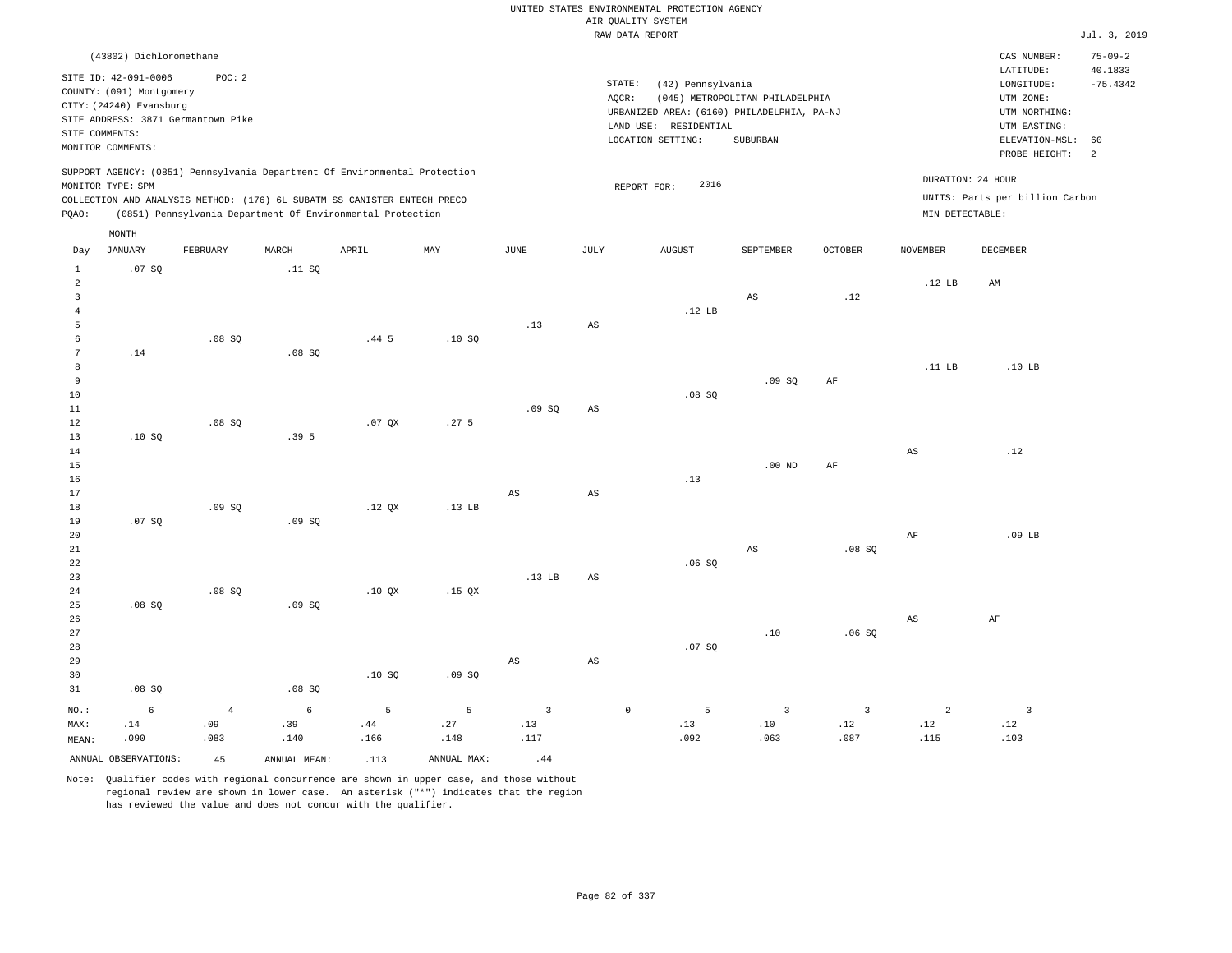|                 |                                                  |                                    |                   |                                                                            |                        |             |                    | UNITED STATES ENVIRONMENTAL PROTECTION AGENCY |                                            |                   |                   |                                 |                          |
|-----------------|--------------------------------------------------|------------------------------------|-------------------|----------------------------------------------------------------------------|------------------------|-------------|--------------------|-----------------------------------------------|--------------------------------------------|-------------------|-------------------|---------------------------------|--------------------------|
|                 |                                                  |                                    |                   |                                                                            |                        |             | AIR QUALITY SYSTEM |                                               |                                            |                   |                   |                                 |                          |
|                 |                                                  |                                    |                   |                                                                            |                        |             | RAW DATA REPORT    |                                               |                                            |                   |                   |                                 | Jul. 3, 2019             |
|                 | (43802) Dichloromethane                          |                                    |                   |                                                                            |                        |             |                    |                                               |                                            |                   |                   | CAS NUMBER:<br>LATITUDE:        | $75 - 09 - 2$<br>40.1833 |
|                 | SITE ID: 42-091-0006<br>COUNTY: (091) Montgomery | POC: 2                             |                   |                                                                            |                        |             | STATE:             | (42) Pennsylvania                             |                                            |                   |                   | LONGITUDE:                      | $-75.4342$               |
|                 | CITY: (24240) Evansburg                          |                                    |                   |                                                                            |                        |             | AQCR:              |                                               | (045) METROPOLITAN PHILADELPHIA            |                   |                   | UTM ZONE:                       |                          |
|                 |                                                  | SITE ADDRESS: 3871 Germantown Pike |                   |                                                                            |                        |             |                    |                                               | URBANIZED AREA: (6160) PHILADELPHIA, PA-NJ |                   |                   | UTM NORTHING:                   |                          |
| SITE COMMENTS:  |                                                  |                                    |                   |                                                                            |                        |             |                    | LAND USE: RESIDENTIAL<br>LOCATION SETTING:    | SUBURBAN                                   |                   |                   | UTM EASTING:<br>ELEVATION-MSL:  | 60                       |
|                 | MONITOR COMMENTS:                                |                                    |                   |                                                                            |                        |             |                    |                                               |                                            |                   |                   | PROBE HEIGHT:                   | 2                        |
|                 |                                                  |                                    |                   | SUPPORT AGENCY: (0851) Pennsylvania Department Of Environmental Protection |                        |             |                    | 2017                                          |                                            |                   |                   | DURATION: 24 HOUR               |                          |
|                 | MONITOR TYPE: SPM                                |                                    |                   | COLLECTION AND ANALYSIS METHOD: (176) 6L SUBATM SS CANISTER ENTECH PRECO   |                        |             | REPORT FOR:        |                                               |                                            |                   |                   | UNITS: Parts per billion Carbon |                          |
| PQAO:           |                                                  |                                    |                   | (0851) Pennsylvania Department Of Environmental Protection                 |                        |             |                    |                                               |                                            |                   | MIN DETECTABLE:   |                                 |                          |
| Day             | MONTH<br><b>JANUARY</b>                          | FEBRUARY                           | MARCH             | APRIL                                                                      | MAY                    | <b>JUNE</b> | <b>JULY</b>        | <b>AUGUST</b>                                 | SEPTEMBER                                  | <b>OCTOBER</b>    | <b>NOVEMBER</b>   | DECEMBER                        |                          |
| $1\,$           | $\mathbb{A}\mathbb{S}$                           |                                    |                   | .10                                                                        | $1.20$ 5               |             |                    |                                               |                                            |                   |                   |                                 |                          |
| $\overline{a}$  |                                                  |                                    | .04 SQ            |                                                                            |                        |             |                    |                                               |                                            |                   |                   |                                 |                          |
| $\overline{3}$  |                                                  |                                    |                   |                                                                            |                        |             |                    |                                               |                                            |                   | .09SQ             | .12                             |                          |
| $\overline{4}$  |                                                  |                                    |                   |                                                                            |                        |             |                    |                                               | .08SQ                                      | .10               |                   |                                 |                          |
| 5               |                                                  |                                    |                   |                                                                            |                        |             |                    | AF                                            |                                            |                   |                   |                                 |                          |
| 6               |                                                  | .08SQ                              |                   |                                                                            |                        | .14         | .10SQ              |                                               |                                            |                   |                   |                                 |                          |
| 7<br>$^{\rm 8}$ | AS                                               |                                    |                   | .10                                                                        | .16 <sub>LB</sub>      |             |                    |                                               |                                            |                   |                   |                                 |                          |
| $\overline{9}$  |                                                  |                                    | .08SQ             |                                                                            |                        |             |                    |                                               |                                            |                   | .14 <sub>LB</sub> | .12 <sub>B</sub>                |                          |
| $10$            |                                                  |                                    |                   |                                                                            |                        |             |                    |                                               | .07 SQ                                     | $.10$             |                   |                                 |                          |
| 11              |                                                  |                                    |                   |                                                                            |                        |             |                    | .09S                                          |                                            |                   |                   |                                 |                          |
| 12              |                                                  | .09SQ                              |                   |                                                                            |                        | .14         | .11 QX             |                                               |                                            |                   |                   |                                 |                          |
| 13              | AF                                               |                                    |                   | $.11$ LB                                                                   | .13 <sub>LB</sub>      |             |                    |                                               |                                            |                   |                   |                                 |                          |
| 14              |                                                  |                                    | .09S              |                                                                            |                        |             |                    |                                               |                                            |                   |                   |                                 |                          |
| 15              |                                                  |                                    |                   |                                                                            |                        |             |                    |                                               |                                            |                   | .10               | .13 LB                          |                          |
| 16              |                                                  |                                    |                   |                                                                            |                        |             |                    |                                               | .10SQ                                      | .09SQ             |                   |                                 |                          |
| 17<br>18        |                                                  | .05 SQ                             |                   |                                                                            |                        | .07SQ       | .08S               | .11                                           |                                            |                   |                   |                                 |                          |
| 19              | .11                                              |                                    |                   | $.11$ LB                                                                   | .17 LB                 |             |                    |                                               |                                            |                   |                   |                                 |                          |
| 20              |                                                  |                                    | .10 <sub>LB</sub> |                                                                            |                        |             |                    |                                               |                                            |                   |                   |                                 |                          |
| 21              |                                                  |                                    |                   |                                                                            |                        |             |                    |                                               |                                            |                   | .10               | AF                              |                          |
| 22              |                                                  |                                    |                   |                                                                            |                        |             |                    |                                               | .10S                                       | .12 <sub>LB</sub> |                   |                                 |                          |
| 23              |                                                  |                                    |                   |                                                                            |                        |             |                    | .08SQ                                         |                                            |                   |                   |                                 |                          |
| 24              |                                                  | .10S                               |                   |                                                                            |                        | .10         | .08S               |                                               |                                            |                   |                   |                                 |                          |
| 25              | .07SQ                                            |                                    |                   | .13 <sub>B</sub>                                                           | .16 <sub>LB</sub>      |             |                    |                                               |                                            |                   |                   |                                 |                          |
| 26<br>27        |                                                  |                                    | .10S              |                                                                            |                        |             |                    |                                               |                                            |                   | .12               | $.09$ LB                        |                          |
| 28              |                                                  |                                    |                   |                                                                            |                        |             |                    |                                               | .14                                        | .07 <sub>LB</sub> |                   |                                 |                          |
| 29              |                                                  |                                    |                   |                                                                            |                        |             |                    | .08SQ                                         |                                            |                   |                   |                                 |                          |
| 30              |                                                  |                                    |                   |                                                                            |                        | .09SQ       | .08 SQ             |                                               |                                            |                   |                   |                                 |                          |
| 31              | AS                                               |                                    |                   |                                                                            | $\mathbb{A}\mathbb{S}$ |             |                    |                                               |                                            |                   |                   |                                 |                          |
| NO.:            | $\overline{a}$                                   | $\overline{4}$                     | 5                 | 5                                                                          | 5                      | 5           | 5                  | $\overline{4}$                                | 5                                          | 5                 | 5                 | $\overline{4}$                  |                          |
| MAX:            | .11                                              | .10                                | .10               | .13                                                                        | 1.20                   | .14         | .11                | .11                                           | .14                                        | .12               | .14               | .13                             |                          |
| MEAN:           | .090                                             | .080                               | .082              | .110                                                                       | .364                   | .108        | .090               | .090                                          | .098                                       | .096              | .110              | .115                            |                          |
|                 | ANNUAL OBSERVATIONS:                             | 54                                 | ANNUAL, MEAN:     | .122                                                                       | ANNUAL MAX:            | 1.20        |                    |                                               |                                            |                   |                   |                                 |                          |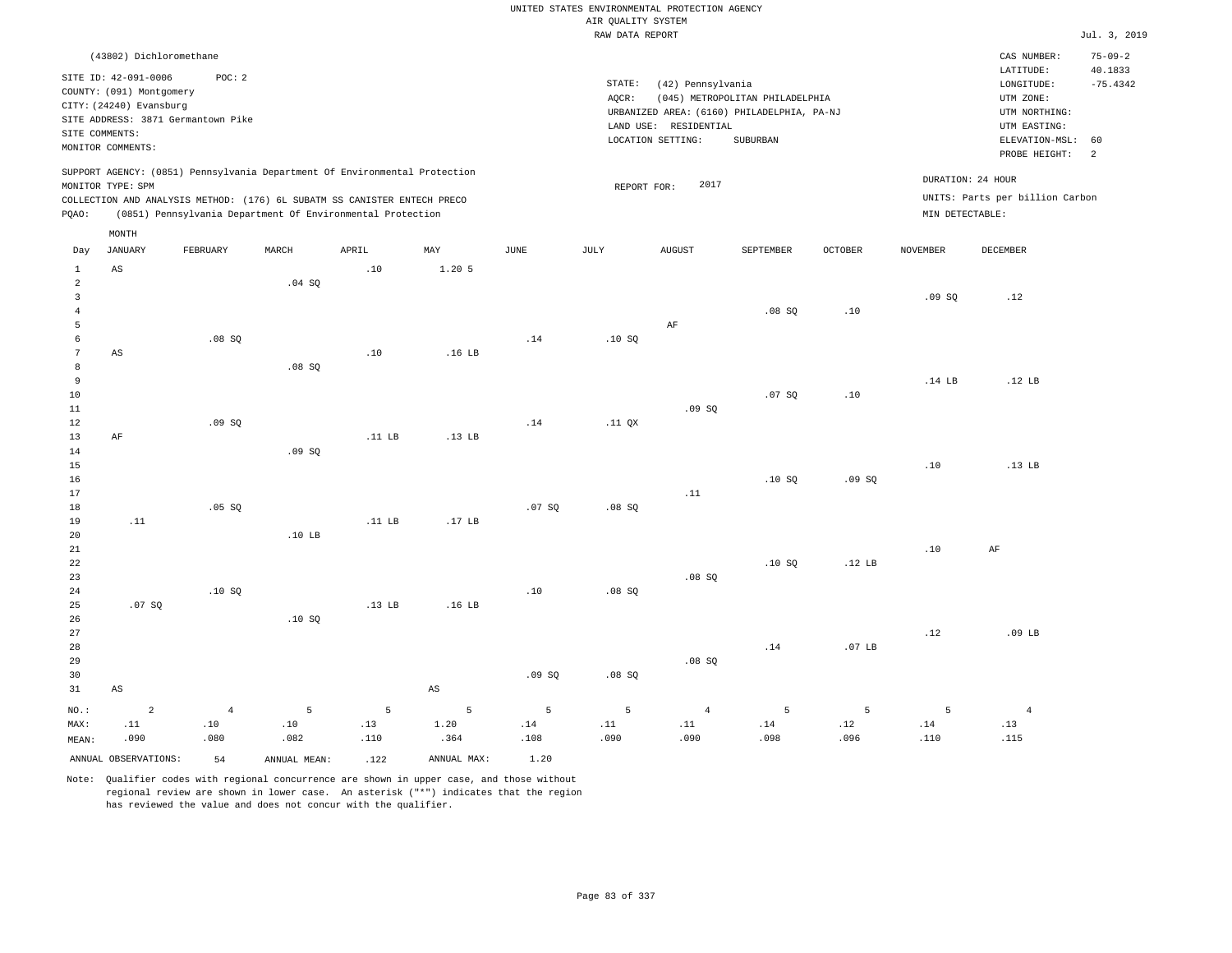|                                  |                                                                                               |          |                                                            |          |             |                   |                    | UNITED STATES ENVIRONMENTAL PROTECTION AGENCY |                                                                               |                |                   |                                                    |                                        |
|----------------------------------|-----------------------------------------------------------------------------------------------|----------|------------------------------------------------------------|----------|-------------|-------------------|--------------------|-----------------------------------------------|-------------------------------------------------------------------------------|----------------|-------------------|----------------------------------------------------|----------------------------------------|
|                                  |                                                                                               |          |                                                            |          |             |                   | AIR QUALITY SYSTEM |                                               |                                                                               |                |                   |                                                    |                                        |
|                                  |                                                                                               |          |                                                            |          |             |                   | RAW DATA REPORT    |                                               |                                                                               |                |                   |                                                    | Jul. 3, 2019                           |
|                                  | (43802) Dichloromethane<br>SITE ID: 42-091-0006                                               | POC: 2   |                                                            |          |             |                   | STATE:             | (42) Pennsylvania                             |                                                                               |                |                   | CAS NUMBER:<br>LATITUDE:<br>$\texttt{LONGITUDE}$ : | $75 - 09 - 2$<br>40.1833<br>$-75.4342$ |
|                                  | COUNTY: (091) Montgomery<br>CITY: (24240) Evansburg<br>SITE ADDRESS: 3871 Germantown Pike     |          |                                                            |          |             |                   | AQCR:              | LAND USE: RESIDENTIAL                         | (045) METROPOLITAN PHILADELPHIA<br>URBANIZED AREA: (6160) PHILADELPHIA, PA-NJ |                |                   | UTM ZONE:<br>UTM NORTHING:<br>UTM EASTING:         |                                        |
|                                  | SITE COMMENTS:<br>MONITOR COMMENTS:                                                           |          |                                                            |          |             |                   |                    | LOCATION SETTING:                             | <b>SUBURBAN</b>                                                               |                |                   | ELEVATION-MSL:                                     | 60                                     |
|                                  | SUPPORT AGENCY: (0851) Pennsylvania Department Of Environmental Protection                    |          |                                                            |          |             |                   |                    |                                               |                                                                               |                |                   | PROBE HEIGHT:<br>DURATION: 24 HOUR                 | 2                                      |
|                                  | MONITOR TYPE: SPM<br>COLLECTION AND ANALYSIS METHOD: (176) 6L SUBATM SS CANISTER ENTECH PRECO |          |                                                            |          |             |                   | REPORT FOR:        | 2018                                          |                                                                               |                |                   | UNITS: Parts per billion Carbon                    |                                        |
| PQAO:                            |                                                                                               |          | (0851) Pennsylvania Department Of Environmental Protection |          |             |                   |                    |                                               |                                                                               |                |                   | MIN DETECTABLE: . 0913                             |                                        |
|                                  | MONTH                                                                                         |          |                                                            |          |             |                   |                    |                                               |                                                                               |                |                   |                                                    |                                        |
| Day                              | <b>JANUARY</b>                                                                                | FEBRUARY | MARCH                                                      | APRIL    | MAY         | <b>JUNE</b>       | JULY               | <b>AUGUST</b>                                 | SEPTEMBER                                                                     | <b>OCTOBER</b> | <b>NOVEMBER</b>   | DECEMBER                                           |                                        |
| $\mathbf{1}$<br>$\overline{a}$   | AO                                                                                            | .11      |                                                            | .10      | .16         | $.00$ ND          | .14                |                                               |                                                                               |                |                   |                                                    |                                        |
| $\overline{3}$<br>$\overline{4}$ |                                                                                               |          | .08SQ                                                      |          |             |                   |                    |                                               |                                                                               |                | $.00$ ND          | $.00$ ND                                           |                                        |
| 5                                |                                                                                               |          |                                                            |          |             |                   |                    |                                               | $.00$ ND                                                                      | .11            |                   |                                                    |                                        |
| 6<br>$7\phantom{.0}$             |                                                                                               | .13      |                                                            |          |             | .00 <sub>ND</sub> | $.00$ ND           | .10S                                          |                                                                               |                |                   |                                                    |                                        |
| 8                                | $\rm{AF}$                                                                                     |          |                                                            | $.00$ ND | .09S        |                   |                    |                                               |                                                                               |                |                   |                                                    |                                        |
| 9                                |                                                                                               |          | $.00$ ND                                                   |          |             |                   |                    |                                               |                                                                               |                |                   |                                                    |                                        |
| 10                               |                                                                                               |          |                                                            |          |             |                   |                    |                                               |                                                                               |                | .00 <sub>ND</sub> | .10                                                |                                        |
| 11<br>12                         |                                                                                               |          |                                                            |          |             |                   |                    | $.00$ ND                                      | $.00$ ND                                                                      | $.00$ ND       |                   |                                                    |                                        |
| 13                               |                                                                                               | .09SQ    |                                                            |          |             | $.00$ ND          | .11                |                                               |                                                                               |                |                   |                                                    |                                        |
| 14                               | $.00$ ND                                                                                      |          |                                                            | .10      | .10SQ       |                   |                    |                                               |                                                                               |                |                   |                                                    |                                        |
| 15                               |                                                                                               |          | .12                                                        |          |             |                   |                    |                                               |                                                                               |                |                   |                                                    |                                        |
| 16                               |                                                                                               |          |                                                            |          |             |                   |                    |                                               |                                                                               |                | $.00$ ND          | $.00$ ND                                           |                                        |
| 17<br>18                         |                                                                                               |          |                                                            |          |             |                   |                    | .13                                           | .09 <sub>OX</sub>                                                             | $.00$ ND       |                   |                                                    |                                        |
| 19                               |                                                                                               | .12      |                                                            |          |             | $.00$ ND          | .11 <sub>OX</sub>  |                                               |                                                                               |                |                   |                                                    |                                        |
| 20                               | .205                                                                                          |          |                                                            | $.00$ ND | $.00$ ND    |                   |                    |                                               |                                                                               |                |                   |                                                    |                                        |
| 21                               |                                                                                               |          | .00 <sub>ND</sub>                                          |          |             |                   |                    |                                               |                                                                               |                |                   |                                                    |                                        |
| 22<br>23                         |                                                                                               |          |                                                            |          |             |                   |                    |                                               | $\mathbb{A}\mathbb{S}$                                                        | $.00$ ND       | $\rm{AF}$         | .10                                                |                                        |
| 24                               |                                                                                               |          |                                                            |          |             |                   |                    | .12                                           |                                                                               |                |                   |                                                    |                                        |
| 25                               |                                                                                               | .11      |                                                            |          |             | .12               | $.17$ QX           |                                               |                                                                               |                |                   |                                                    |                                        |
| 26                               | .00 <sub>ND</sub>                                                                             |          |                                                            | $.00$ ND | .10         |                   |                    |                                               |                                                                               |                |                   |                                                    |                                        |
| 27<br>28                         |                                                                                               |          | .12                                                        |          |             |                   |                    |                                               |                                                                               |                | $.00$ ND          | .11                                                |                                        |
| 29                               |                                                                                               |          |                                                            |          |             |                   |                    |                                               | $.00$ ND                                                                      | $.00$ ND       |                   |                                                    |                                        |
| 30                               |                                                                                               |          |                                                            |          |             |                   |                    | .09SQ                                         |                                                                               |                |                   |                                                    |                                        |
| 31                               |                                                                                               |          |                                                            |          |             |                   | .11                |                                               |                                                                               |                |                   |                                                    |                                        |
| NO.:                             | $\overline{3}$                                                                                | 5        | 5                                                          | 5        | 5           | 5                 | 6                  | 5                                             | $\overline{4}$                                                                | 5              | $\overline{4}$    | 5                                                  |                                        |
| MAX:                             | .20                                                                                           | .13      | .12                                                        | .10      | .16         | .12               | .17                | .13                                           | .09                                                                           | .11            | 0.00              | .11                                                |                                        |
| MEAN:                            | .067                                                                                          | .112     | .064                                                       | .040     | .090        | .024              | .107               | .088                                          | .023                                                                          | .022           | 0.000             | .062                                               |                                        |
|                                  | ANNUAL OBSERVATIONS:                                                                          | 57       | ANNUAL MEAN:                                               | .060     | ANNUAL MAX: | .20               |                    |                                               |                                                                               |                |                   |                                                    |                                        |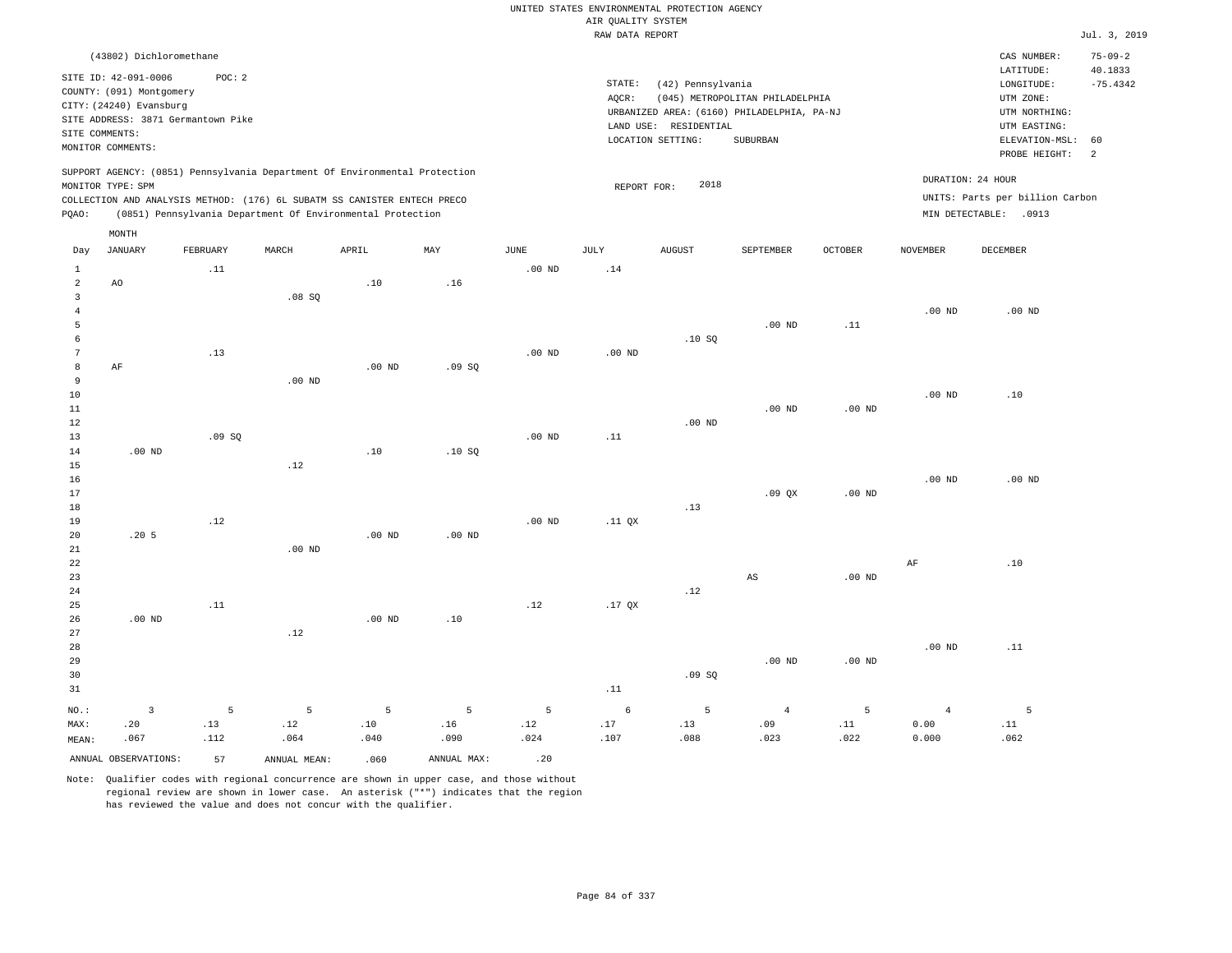|  | UNITED STATES ENVIRONMENTAL PROTECTION AGENCY |  |  |
|--|-----------------------------------------------|--|--|
|  | AIR OUALITY SYSTEM                            |  |  |
|  | RAW DATA REPORT                               |  |  |

Jul. 3, 2019

| (43803) Chloroform                                                              |                                                                          | $67 - 66 - 3$<br>CAS NUMBER:    |
|---------------------------------------------------------------------------------|--------------------------------------------------------------------------|---------------------------------|
| SITE ID: 42-091-0006<br>POC:2                                                   |                                                                          | 40.1833<br>LATITUDE:            |
| COUNTY: (091) Montgomery                                                        | STATE:<br>(42) Pennsylvania                                              | $-75.4342$<br>LONGITUDE:        |
| CITY: (24240) Evansburg                                                         | AOCR:<br>(045) METROPOLITAN PHILADELPHIA                                 | UTM ZONE:                       |
| SITE ADDRESS: 3871 Germantown Pike                                              | URBANIZED AREA: (6160) PHILADELPHIA, PA-NJ                               | UTM NORTHING:                   |
| SITE COMMENTS:                                                                  | LAND USE: RESIDENTIAL                                                    | UTM EASTING:                    |
| MONITOR COMMENTS:                                                               | LOCATION SETTING:<br>SUBURBAN                                            | ELEVATION-MSL: 60               |
|                                                                                 |                                                                          | PROBE HEIGHT:<br>-2             |
| SUPPORT AGENCY: (0851) Pennsylvania Department Of Environmental Protection      | DURATION: 24 HOUR                                                        |                                 |
| MONITOR TYPE: SPM                                                               | 2013<br>REPORT FOR:                                                      |                                 |
| COLLECTION AND ANALYSIS METHOD: (176) 6L SUBATM SS CANISTER ENTECH PRECO        |                                                                          | UNITS: Parts per billion Carbon |
| (0851) Pennsylvania Department Of Environmental Protection<br>POAO:             | MIN DETECTABLE:                                                          |                                 |
| MONTH                                                                           |                                                                          |                                 |
| MARCH<br>ADD TT.<br>MAV<br>TITME.<br>.TITT.V<br>Dav JANIJARY<br><b>FFRPHAPV</b> | <b>ATICITST</b><br><b>SFDTFMRFP</b><br><b>OCTORER</b><br><b>NOVEMBER</b> | <b>DECEMBER</b>                 |

| Day            | JANUARY              | FEBRUARY                | MARCH        | APRIL             | MAY         | $_{\rm JUNE}$  | JULY              | AUGUST         | SEPTEMBER | OCTOBER                | NOVEMBER                | DECEMBER          |
|----------------|----------------------|-------------------------|--------------|-------------------|-------------|----------------|-------------------|----------------|-----------|------------------------|-------------------------|-------------------|
| $\mathbf{1}$   |                      |                         |              |                   |             |                |                   |                | $.00$ ND  | .00 $ND$               |                         |                   |
| $\overline{a}$ |                      |                         |              |                   |             |                |                   | $.00$ ND       |           |                        |                         |                   |
| 3              |                      | $\rm{AF}$               |              |                   |             | $.00$ ND       | .00 $ND$          |                |           |                        |                         |                   |
| $\overline{4}$ | $.00$ ND             |                         |              | .00 <sub>ND</sub> | $.00$ ND    |                |                   |                |           |                        |                         |                   |
| 5              |                      |                         | $.00$ ND     |                   |             |                |                   |                |           |                        |                         |                   |
| 6              |                      |                         |              |                   |             |                |                   |                |           |                        | $.00$ ND                | .00 <sub>ND</sub> |
| 7              |                      |                         |              |                   |             |                |                   |                | $.00$ ND  | $.00$ ND               |                         |                   |
| 8              |                      |                         |              |                   |             |                |                   | $.00$ ND       |           |                        |                         |                   |
| 9              |                      | $\rm AF$                |              |                   |             | $.00$ ND       | $.00$ ND          |                |           |                        |                         |                   |
| 10             | $.00~\mathrm{ND}$    |                         |              | .00 <sub>ND</sub> | $.00$ ND    |                |                   |                |           |                        |                         |                   |
| 11             |                      |                         | $.00$ ND     |                   |             |                |                   |                |           |                        |                         |                   |
| 12             |                      |                         |              |                   |             |                |                   |                |           |                        | $\rm{AF}$               | $\rm{AF}$         |
| $13$           |                      |                         |              |                   |             |                |                   |                | $.00$ ND  | .00 $ND$               |                         |                   |
| $14$           |                      |                         |              |                   |             |                |                   | $\rm AF$       |           |                        |                         |                   |
| 15             |                      | $.00$ ND                |              |                   |             | $.00$ ND       | .00 $ND$          |                |           |                        |                         |                   |
| 16             | AF                   |                         |              | .00 <sub>ND</sub> | .00 $ND$    |                |                   |                |           |                        |                         |                   |
| 17             |                      |                         | $.00$ ND     |                   |             |                |                   |                |           |                        |                         |                   |
| 18             |                      |                         |              |                   |             |                |                   |                |           |                        | .00 $ND$                | AF                |
| 19             |                      |                         |              |                   |             |                |                   |                | $.00$ ND  | $.00$ ND               |                         |                   |
| 20             |                      |                         |              |                   |             |                |                   | $\rm AF$       |           |                        |                         |                   |
| 21             |                      | $.00$ ND                |              |                   |             | $.00$ ND       | .00 <sub>ND</sub> |                |           |                        |                         |                   |
| 22             | $\rm{AF}$            |                         |              | $.00$ ND          | $.00$ ND    |                |                   |                |           |                        |                         |                   |
| 23             |                      |                         | $.00$ ND     |                   |             |                |                   |                |           |                        |                         |                   |
| 24             |                      |                         |              |                   |             |                |                   |                |           |                        | $.00$ ND                | $.00$ ND          |
| 25             |                      |                         |              |                   |             |                |                   |                | .00 $ND$  | $\mathbb{A}\mathbb{S}$ |                         |                   |
| 26             |                      |                         |              |                   |             |                |                   | $\rm AF$       |           |                        |                         |                   |
| 27             |                      | $.00$ ND                |              |                   |             | $.00$ ND       | .00 $ND$          |                |           |                        |                         |                   |
| 28             | AS                   |                         |              | $.00$ ND          | $.00$ ND    |                |                   |                |           |                        |                         |                   |
| 29             |                      |                         | $.00$ ND     |                   |             |                |                   |                |           |                        |                         |                   |
| 30             |                      |                         |              |                   |             |                |                   |                |           |                        | $\rm{AF}$               | $.00$ ND          |
| 31             |                      |                         |              |                   |             |                |                   |                |           | $.04$ CC               |                         |                   |
| $_{\rm NO.}$ : | $\overline{a}$       | $\overline{\mathbf{3}}$ | $\mathsf S$  | 5                 | 5           | $\overline{5}$ | 5                 | $\overline{a}$ | 5         | $\overline{5}$         | $\overline{\mathbf{3}}$ | $\overline{3}$    |
| MAX:           | 0.00                 | 0.00                    | 0.00         | 0.00              | 0.00        | 0.00           | 0.00              | 0.00           | 0.00      | $.04$                  | 0.00                    | 0.00              |
| MEAN:          | 0.000                | 0.000                   | 0.000        | 0.000             | 0.000       | 0.000          | 0.000             | 0.000          | 0.000     | .008                   | 0.000                   | 0.000             |
|                | ANNUAL OBSERVATIONS: | $4\,8$                  | ANNUAL MEAN: | .001              | ANNUAL MAX: | .04            |                   |                |           |                        |                         |                   |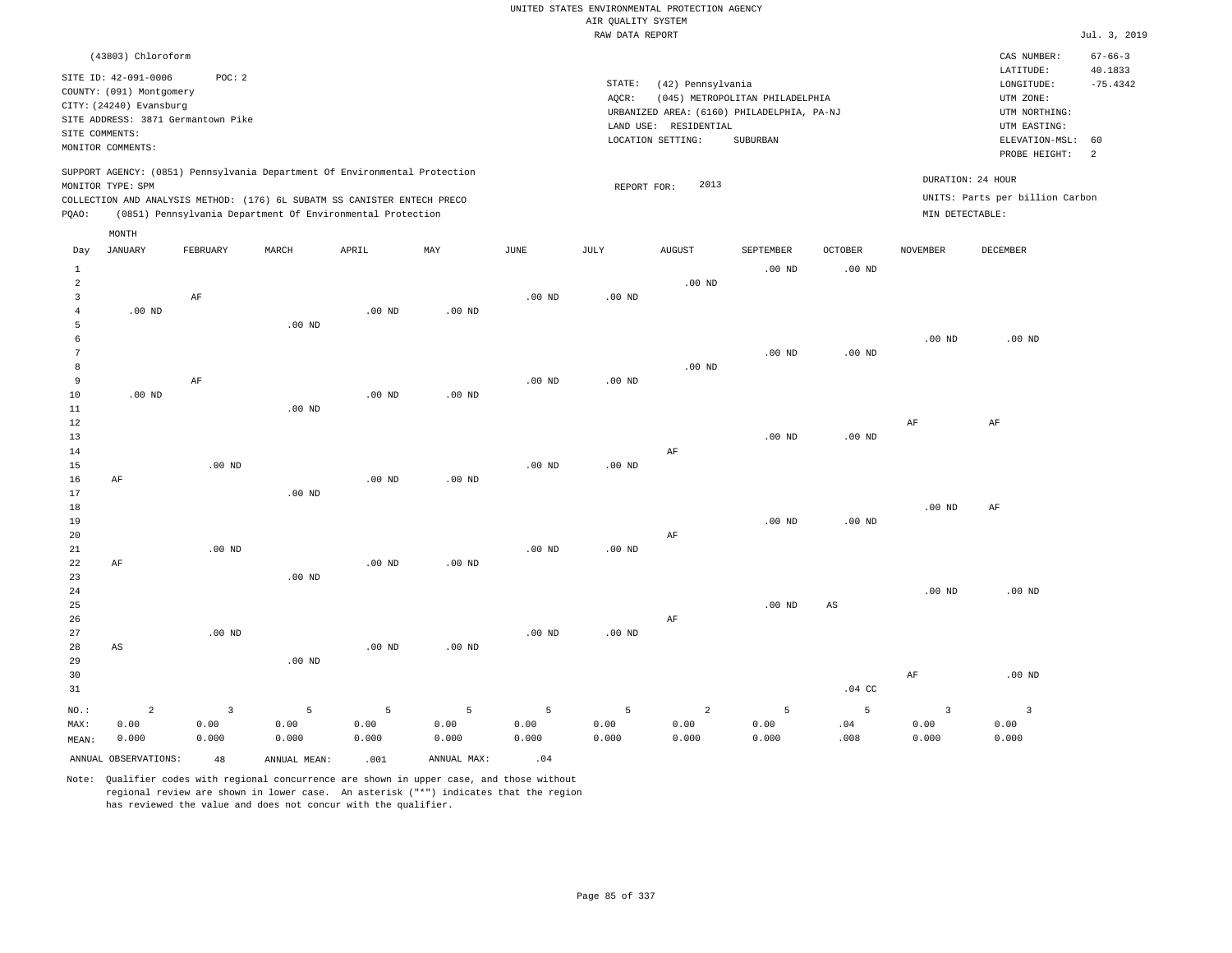|                |                          |                                                                                                                                        |                   |                   |                   |                   |                    | UNITED STATES ENVIRONMENTAL PROTECTION AGENCY |                                            |                   |                   |                                 |                       |
|----------------|--------------------------|----------------------------------------------------------------------------------------------------------------------------------------|-------------------|-------------------|-------------------|-------------------|--------------------|-----------------------------------------------|--------------------------------------------|-------------------|-------------------|---------------------------------|-----------------------|
|                |                          |                                                                                                                                        |                   |                   |                   |                   | AIR QUALITY SYSTEM |                                               |                                            |                   |                   |                                 |                       |
|                |                          |                                                                                                                                        |                   |                   |                   |                   | RAW DATA REPORT    |                                               |                                            |                   |                   |                                 | Jul. 3, 2019          |
|                | (43803) Chloroform       |                                                                                                                                        |                   |                   |                   |                   |                    |                                               |                                            |                   |                   | CAS NUMBER:                     | $67 - 66 - 3$         |
|                | SITE ID: 42-091-0006     | POC: 2                                                                                                                                 |                   |                   |                   |                   | STATE:             | (42) Pennsylvania                             |                                            |                   |                   | LATITUDE:<br>LONGITUDE:         | 40.1833<br>$-75.4342$ |
|                | COUNTY: (091) Montgomery |                                                                                                                                        |                   |                   |                   |                   | AQCR:              |                                               | (045) METROPOLITAN PHILADELPHIA            |                   |                   | UTM ZONE:                       |                       |
|                | CITY: (24240) Evansburg  |                                                                                                                                        |                   |                   |                   |                   |                    |                                               | URBANIZED AREA: (6160) PHILADELPHIA, PA-NJ |                   |                   | UTM NORTHING:                   |                       |
|                |                          | SITE ADDRESS: 3871 Germantown Pike                                                                                                     |                   |                   |                   |                   |                    | LAND USE: RESIDENTIAL                         |                                            |                   |                   | UTM EASTING:                    |                       |
| SITE COMMENTS: |                          |                                                                                                                                        |                   |                   |                   |                   |                    |                                               | SUBURBAN                                   |                   |                   |                                 | 60                    |
|                | MONITOR COMMENTS:        |                                                                                                                                        |                   |                   |                   |                   |                    | LOCATION SETTING:                             |                                            |                   |                   | ELEVATION-MSL:<br>PROBE HEIGHT: | $\overline{a}$        |
|                |                          | SUPPORT AGENCY: (0851) Pennsylvania Department Of Environmental Protection                                                             |                   |                   |                   |                   |                    |                                               |                                            |                   |                   | DURATION: 24 HOUR               |                       |
|                | MONITOR TYPE: SPM        |                                                                                                                                        |                   |                   |                   |                   | REPORT FOR:        | 2014                                          |                                            |                   |                   |                                 |                       |
|                |                          | COLLECTION AND ANALYSIS METHOD: (176) 6L SUBATM SS CANISTER ENTECH PRECO<br>(0851) Pennsylvania Department Of Environmental Protection |                   |                   |                   |                   |                    |                                               |                                            |                   | MIN DETECTABLE:   | UNITS: Parts per billion Carbon |                       |
| PQAO:          |                          |                                                                                                                                        |                   |                   |                   |                   |                    |                                               |                                            |                   |                   |                                 |                       |
| Day            | MONTH<br><b>JANUARY</b>  | FEBRUARY                                                                                                                               | MARCH             | APRIL             | MAY               | <b>JUNE</b>       | <b>JULY</b>        | <b>AUGUST</b>                                 | SEPTEMBER                                  | <b>OCTOBER</b>    | <b>NOVEMBER</b>   | DECEMBER                        |                       |
| $\mathbf{1}$   |                          |                                                                                                                                        |                   |                   |                   |                   |                    |                                               |                                            |                   | .00 <sub>ND</sub> | $.00$ ND                        |                       |
| $\overline{2}$ |                          |                                                                                                                                        |                   |                   |                   |                   |                    |                                               | .04 SQ                                     | .00 <sub>ND</sub> |                   |                                 |                       |
| 3              |                          |                                                                                                                                        |                   |                   |                   |                   |                    | $.00$ ND                                      |                                            |                   |                   |                                 |                       |
| $\overline{4}$ |                          | AF                                                                                                                                     |                   |                   |                   | .00 <sub>ND</sub> | .00 <sub>ND</sub>  |                                               |                                            |                   |                   |                                 |                       |
| 5              | AF                       |                                                                                                                                        |                   | $.00$ ND          | $.00$ ND          |                   |                    |                                               |                                            |                   |                   |                                 |                       |
| 6              |                          |                                                                                                                                        | .00 <sub>ND</sub> |                   |                   |                   |                    |                                               |                                            |                   |                   |                                 |                       |
| $\overline{7}$ |                          |                                                                                                                                        |                   |                   |                   |                   |                    |                                               |                                            |                   | AF                | $.00$ ND                        |                       |
| 8              |                          |                                                                                                                                        |                   |                   |                   |                   |                    |                                               | .04S                                       | .00 <sub>ND</sub> |                   |                                 |                       |
| 9              |                          |                                                                                                                                        |                   |                   |                   |                   |                    | $.00$ ND                                      |                                            |                   |                   |                                 |                       |
| 10             |                          | AS                                                                                                                                     |                   |                   |                   | $.00$ ND          | .00 <sub>ND</sub>  |                                               |                                            |                   |                   |                                 |                       |
| 11             | $.00$ ND                 |                                                                                                                                        |                   | $\rm{AF}$         | $.00$ ND          |                   |                    |                                               |                                            |                   |                   |                                 |                       |
| 12             |                          |                                                                                                                                        | .00 <sub>ND</sub> |                   |                   |                   |                    |                                               |                                            |                   |                   |                                 |                       |
| 13             |                          |                                                                                                                                        |                   |                   |                   |                   |                    |                                               |                                            |                   | .00 <sub>ND</sub> | $.00$ ND                        |                       |
| 14             |                          |                                                                                                                                        |                   |                   |                   |                   |                    |                                               | .00 <sub>ND</sub>                          | .00 <sub>ND</sub> |                   |                                 |                       |
| 15             |                          |                                                                                                                                        |                   |                   |                   |                   |                    | $.00$ ND                                      |                                            |                   |                   |                                 |                       |
| 16             |                          | .00 <sub>ND</sub>                                                                                                                      |                   |                   |                   | .085              | .00 <sub>ND</sub>  |                                               |                                            |                   |                   |                                 |                       |
|                |                          |                                                                                                                                        |                   |                   |                   |                   |                    |                                               |                                            |                   |                   |                                 |                       |
| $17$           | .075                     |                                                                                                                                        |                   | .00 <sub>ND</sub> | $.00$ ND          |                   |                    |                                               |                                            |                   |                   |                                 |                       |
| 18             |                          |                                                                                                                                        | $.00$ ND          |                   |                   |                   |                    |                                               |                                            |                   |                   |                                 |                       |
| 19             |                          |                                                                                                                                        |                   |                   |                   |                   |                    |                                               |                                            |                   | .00 <sub>ND</sub> | $.00$ ND                        |                       |
| 20             |                          |                                                                                                                                        |                   |                   |                   |                   |                    |                                               | $.00$ ND                                   | .00 <sub>ND</sub> |                   |                                 |                       |
| $2\sqrt{1}$    |                          |                                                                                                                                        |                   |                   |                   |                   |                    | .00 <sub>ND</sub>                             |                                            |                   |                   |                                 |                       |
| 22             |                          | $.00$ ND                                                                                                                               |                   |                   |                   | .085              | $.00$ ND           |                                               |                                            |                   |                   |                                 |                       |
| 23             | AS                       |                                                                                                                                        |                   | .00 <sub>ND</sub> | .00 <sub>ND</sub> |                   |                    |                                               |                                            |                   |                   |                                 |                       |
| 24             |                          |                                                                                                                                        | .00 <sub>ND</sub> |                   |                   |                   |                    |                                               |                                            |                   |                   |                                 |                       |
| 25             |                          |                                                                                                                                        |                   |                   |                   |                   |                    |                                               |                                            |                   | .00 <sub>ND</sub> | $.00$ ND                        |                       |
| 26             |                          |                                                                                                                                        |                   |                   |                   |                   |                    |                                               | $.00$ ND                                   | .00 <sub>ND</sub> |                   |                                 |                       |
| 27             |                          |                                                                                                                                        |                   |                   |                   |                   |                    | $.00$ ND                                      |                                            |                   |                   |                                 |                       |
| 28             |                          | AS                                                                                                                                     |                   |                   |                   | $.00$ ND          | $.00$ ND           |                                               |                                            |                   |                   |                                 |                       |
| 29             | AS                       |                                                                                                                                        |                   | .00 <sub>ND</sub> | $.00$ ND          |                   |                    |                                               |                                            |                   |                   |                                 |                       |
| 30             |                          |                                                                                                                                        | $.00$ ND          |                   |                   |                   |                    |                                               |                                            |                   |                   |                                 |                       |
| 31             |                          |                                                                                                                                        |                   |                   |                   |                   |                    |                                               |                                            |                   |                   | $.00$ ND                        |                       |
| $NO.$ :        | $\overline{a}$           | 2                                                                                                                                      | 5                 | $\overline{4}$    | 5                 | 5                 | 5                  | 5                                             | 5                                          | 5                 | $\overline{4}$    | $\epsilon$                      |                       |
| MAX:           | .07                      | 0.00                                                                                                                                   | 0.00              | 0.00              | 0.00              | .08               | 0.00               | 0.00                                          | .04                                        | 0.00              | 0.00              | 0.00                            |                       |
| MEAN:          | .035                     | 0.000                                                                                                                                  | 0.000             | 0.000             | 0.000             | .032              | 0.000              | 0.000                                         | .016                                       | 0.000             | 0.000             | 0.000                           |                       |
|                |                          |                                                                                                                                        |                   |                   |                   |                   |                    |                                               |                                            |                   |                   |                                 |                       |

ANNUAL OBSERVATIONS: 53 ANNUAL MEAN: .006 ANNUAL MAX: .08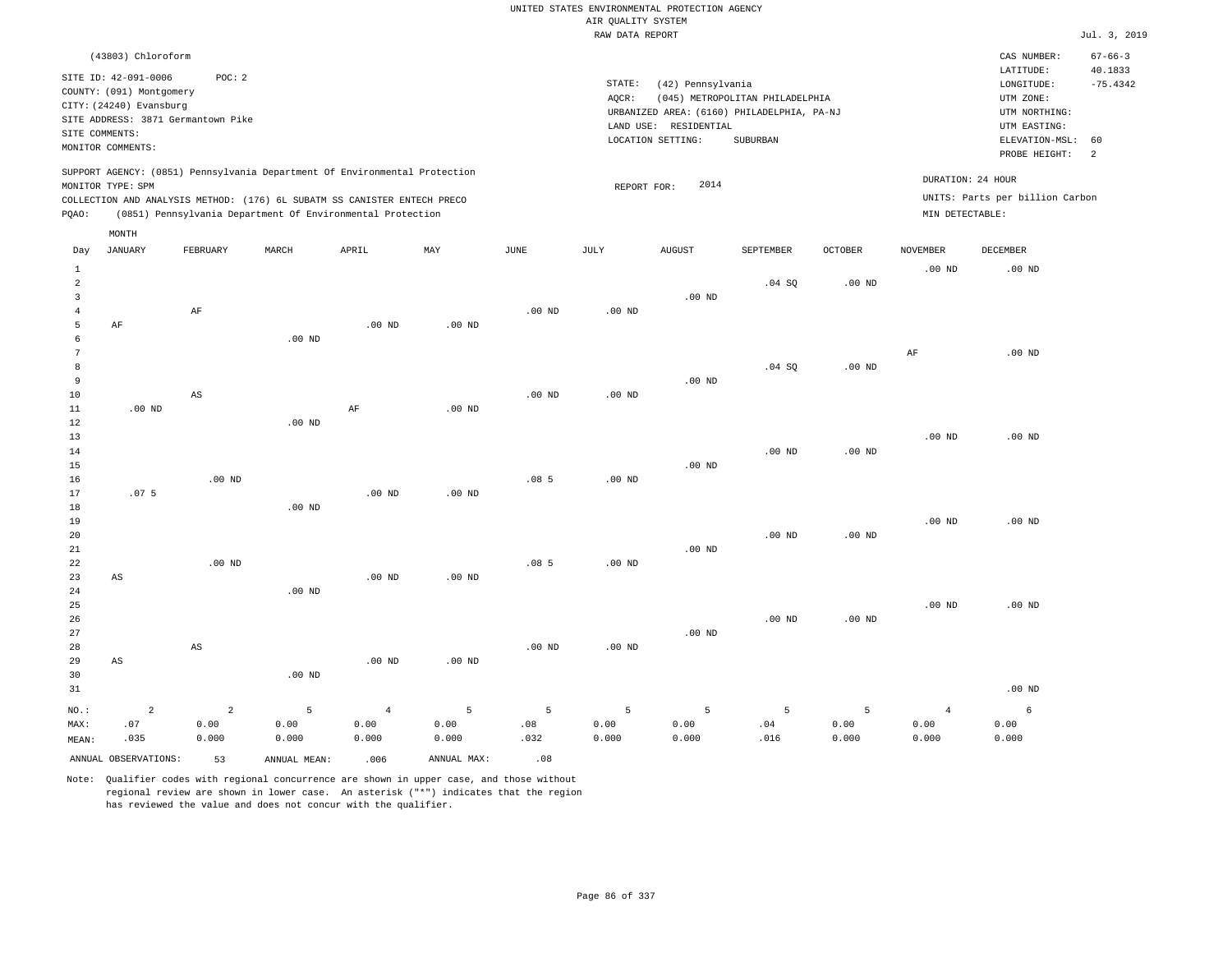|                                            |                                                     |                                                                                                                                        |                    |                   |                  |                  | AIR QUALITY SYSTEM | UNITED STATES ENVIRONMENTAL PROTECTION AGENCY |                                                                               |                   |                   |                                                          |                          |
|--------------------------------------------|-----------------------------------------------------|----------------------------------------------------------------------------------------------------------------------------------------|--------------------|-------------------|------------------|------------------|--------------------|-----------------------------------------------|-------------------------------------------------------------------------------|-------------------|-------------------|----------------------------------------------------------|--------------------------|
|                                            |                                                     |                                                                                                                                        |                    |                   |                  |                  | RAW DATA REPORT    |                                               |                                                                               |                   |                   |                                                          | Jul. 3, 2019             |
|                                            | (43803) Chloroform<br>SITE ID: 42-091-0006          | POC: 2                                                                                                                                 |                    |                   |                  |                  |                    |                                               |                                                                               |                   |                   | CAS NUMBER:<br>LATITUDE:                                 | $67 - 66 - 3$<br>40.1833 |
|                                            | COUNTY: (091) Montgomery<br>CITY: (24240) Evansburg | SITE ADDRESS: 3871 Germantown Pike                                                                                                     |                    |                   |                  |                  | STATE:<br>AQCR:    | (42) Pennsylvania<br>LAND USE: RESIDENTIAL    | (045) METROPOLITAN PHILADELPHIA<br>URBANIZED AREA: (6160) PHILADELPHIA, PA-NJ |                   |                   | LONGITUDE:<br>UTM ZONE:<br>UTM NORTHING:<br>UTM EASTING: | $-75.4342$               |
| SITE COMMENTS:                             | MONITOR COMMENTS:                                   |                                                                                                                                        |                    |                   |                  |                  |                    | LOCATION SETTING:                             | SUBURBAN                                                                      |                   |                   | ELEVATION-MSL:<br>PROBE HEIGHT:                          | 60<br>$\overline{a}$     |
|                                            | MONITOR TYPE: SPM                                   | SUPPORT AGENCY: (0851) Pennsylvania Department Of Environmental Protection                                                             |                    |                   |                  |                  | REPORT FOR:        | 2015                                          |                                                                               |                   |                   | DURATION: 24 HOUR                                        |                          |
| PQAO:                                      |                                                     | COLLECTION AND ANALYSIS METHOD: (176) 6L SUBATM SS CANISTER ENTECH PRECO<br>(0851) Pennsylvania Department Of Environmental Protection |                    |                   |                  |                  |                    |                                               |                                                                               |                   | MIN DETECTABLE:   | UNITS: Parts per billion Carbon                          |                          |
| Day                                        | MONTH<br><b>JANUARY</b>                             | FEBRUARY                                                                                                                               | MARCH              | APRIL             | MAY              | <b>JUNE</b>      | JULY               | <b>AUGUST</b>                                 | SEPTEMBER                                                                     | <b>OCTOBER</b>    | <b>NOVEMBER</b>   | <b>DECEMBER</b>                                          |                          |
| 1<br>$\overline{2}$<br>3<br>$\overline{4}$ |                                                     |                                                                                                                                        | $.00$ ND           |                   |                  |                  |                    | .00 <sub>ND</sub>                             | .05 SQ                                                                        | $.00$ ND          | .05 <sub>c</sub>  | $.00$ ND                                                 |                          |
| 5<br>6<br>$7\phantom{.0}$                  | $.00$ ND                                            | $.00$ ND                                                                                                                               | $.00$ ND           | $.00$ ND          | $.00$ ND         | $.00$ ND         | .04SQ              |                                               |                                                                               |                   |                   |                                                          |                          |
| 8<br>9<br>10<br>11                         |                                                     | $.00$ ND                                                                                                                               |                    |                   |                  | $.00$ ND         | .05 S0             | $.04$ SO                                      | $_{\rm AS}$                                                                   | .00 <sub>ND</sub> | .00 <sub>ND</sub> | $.00$ ND                                                 |                          |
| 12<br>13<br>14<br>15                       | .00 <sub>ND</sub>                                   |                                                                                                                                        | $.00$ ND           | .00 <sub>ND</sub> | $.00$ ND         |                  |                    |                                               | .04 SQ                                                                        | $.00$ ND          | .00 <sub>ND</sub> | $.00$ ND                                                 |                          |
| 16<br>$17$<br>18                           | $.00$ ND                                            | $\rm AF$                                                                                                                               |                    | .05 SQ            | .04 SQ           | .04 SQ           | .05 SQ             | .04 SQ                                        |                                                                               |                   |                   |                                                          |                          |
| 19<br>20<br>21<br>22                       |                                                     |                                                                                                                                        | $.00$ ND           |                   |                  |                  |                    | $.00$ ND                                      | .05 SQ                                                                        | .04 SQ            | .00 <sub>ND</sub> | $.00$ ND                                                 |                          |
| 23<br>24<br>25<br>26                       | $.00$ ND                                            | AS                                                                                                                                     | $.00$ ND           | $.00$ ND          | $.00$ ND         | $.00$ ND         | .05 SQ             |                                               |                                                                               |                   | .00 <sub>ND</sub> | $.00$ ND                                                 |                          |
| 27<br>28<br>29<br>30                       | $.00$ ND                                            |                                                                                                                                        |                    | $.00$ ND          | $.00$ ND         | $.00$ ND         | .06SQ              | $.04$ SO                                      | $.00$ ND                                                                      | .00 <sub>ND</sub> |                   |                                                          |                          |
| 31                                         |                                                     |                                                                                                                                        | $.00$ ND           |                   |                  |                  |                    |                                               |                                                                               |                   |                   |                                                          |                          |
| NO.:<br>MAX:<br>MEAN:                      | 5<br>0.00<br>0.000                                  | $\overline{2}$<br>0.00<br>0.000                                                                                                        | 6<br>0.00<br>0.000 | 5<br>.05<br>.010  | 5<br>.04<br>.008 | 5<br>.04<br>.008 | 5<br>.06<br>.050   | 5<br>.04<br>.024                              | $\overline{4}$<br>.05<br>.035                                                 | 5<br>.04<br>.008  | 5<br>.05<br>.010  | 5<br>0.00<br>0.000                                       |                          |

ANNUAL OBSERVATIONS: 57 ANNUAL MEAN: .013 ANNUAL MAX: .06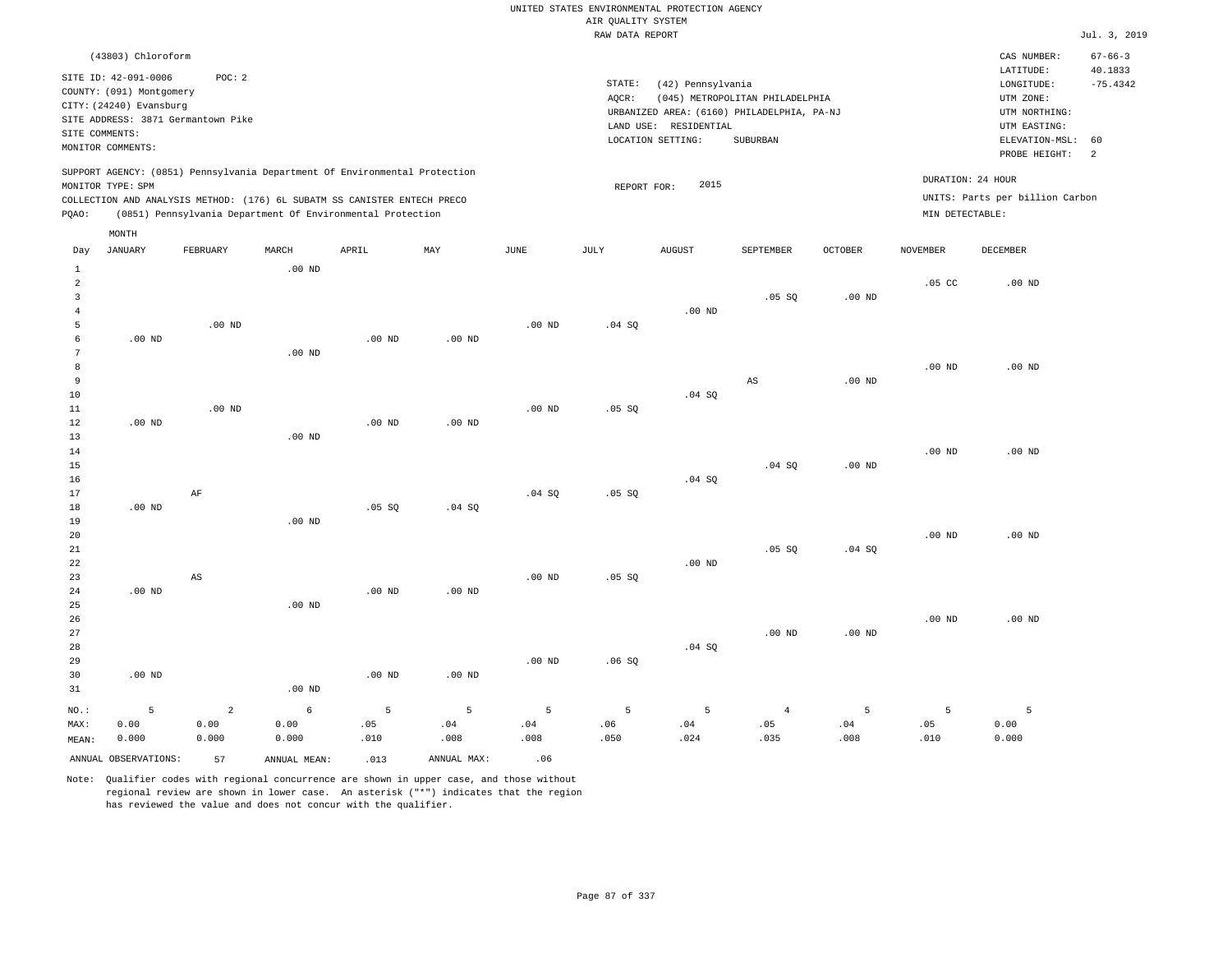|                     |                                                     |                   |                   |                                                                            |                   |                        |                        | UNITED STATES ENVIRONMENTAL PROTECTION AGENCY |                                 |              |                   |                                 |                          |
|---------------------|-----------------------------------------------------|-------------------|-------------------|----------------------------------------------------------------------------|-------------------|------------------------|------------------------|-----------------------------------------------|---------------------------------|--------------|-------------------|---------------------------------|--------------------------|
|                     |                                                     |                   |                   |                                                                            |                   |                        |                        | AIR QUALITY SYSTEM                            |                                 |              |                   |                                 |                          |
|                     |                                                     |                   |                   |                                                                            |                   |                        |                        | RAW DATA REPORT                               |                                 |              |                   |                                 | Jul. 3, 2019             |
|                     | (43803) Chloroform                                  |                   |                   |                                                                            |                   |                        |                        |                                               |                                 |              |                   | CAS NUMBER:<br>LATITUDE:        | $67 - 66 - 3$<br>40.1833 |
|                     | SITE ID: 42-091-0006                                | POC: 2            |                   |                                                                            |                   |                        | STATE:                 | (42) Pennsylvania                             |                                 |              |                   | LONGITUDE:                      | $-75.4342$               |
|                     | COUNTY: (091) Montgomery<br>CITY: (24240) Evansburg |                   |                   |                                                                            |                   |                        | AQCR:                  |                                               | (045) METROPOLITAN PHILADELPHIA |              |                   | UTM ZONE:                       |                          |
|                     | SITE ADDRESS: 3871 Germantown Pike                  |                   |                   |                                                                            |                   |                        |                        | URBANIZED AREA: (6160) PHILADELPHIA, PA-NJ    |                                 |              |                   | UTM NORTHING:                   |                          |
|                     | SITE COMMENTS:                                      |                   |                   |                                                                            |                   |                        |                        | LAND USE: RESIDENTIAL                         |                                 |              |                   | UTM EASTING:                    |                          |
|                     | MONITOR COMMENTS:                                   |                   |                   |                                                                            |                   |                        |                        | LOCATION SETTING:                             | SUBURBAN                        |              |                   | ELEVATION-MSL:<br>PROBE HEIGHT: | 60<br>2                  |
|                     | MONITOR TYPE: SPM                                   |                   |                   | SUPPORT AGENCY: (0851) Pennsylvania Department Of Environmental Protection |                   |                        |                        | 2016                                          |                                 |              | DURATION: 24 HOUR |                                 |                          |
|                     |                                                     |                   |                   | COLLECTION AND ANALYSIS METHOD: (176) 6L SUBATM SS CANISTER ENTECH PRECO   |                   |                        |                        | REPORT FOR:                                   |                                 |              |                   | UNITS: Parts per billion Carbon |                          |
| PQAO:               |                                                     |                   |                   | (0851) Pennsylvania Department Of Environmental Protection                 |                   |                        |                        |                                               |                                 |              | MIN DETECTABLE:   |                                 |                          |
|                     | MONTH                                               |                   |                   |                                                                            |                   |                        |                        |                                               |                                 |              |                   |                                 |                          |
| Day                 | <b>JANUARY</b>                                      | FEBRUARY          | MARCH             | APRIL                                                                      | MAY               | $_{\rm JUNE}$          | <b>JULY</b>            | <b>AUGUST</b>                                 | SEPTEMBER                       | OCTOBER      | <b>NOVEMBER</b>   | <b>DECEMBER</b>                 |                          |
| $\mathbf{1}$<br>2   | $.00$ ND                                            |                   | $.00$ ND          |                                                                            |                   |                        |                        |                                               |                                 |              | .00 <sub>ND</sub> | AM                              |                          |
| $\overline{3}$      |                                                     |                   |                   |                                                                            |                   |                        |                        |                                               | $_{\rm AS}$                     | $.00$ ND     |                   |                                 |                          |
| $\overline{4}$      |                                                     |                   |                   |                                                                            |                   |                        |                        | .05 SQ                                        |                                 |              |                   |                                 |                          |
| 5                   |                                                     |                   |                   |                                                                            |                   | .04SQ                  | AS                     |                                               |                                 |              |                   |                                 |                          |
| 6                   |                                                     | .02 SQ            |                   | $.00$ ND                                                                   | .00 <sub>ND</sub> |                        |                        |                                               |                                 |              |                   |                                 |                          |
| $7\phantom{.0}$     | $.00$ ND                                            |                   | $.00$ ND          |                                                                            |                   |                        |                        |                                               |                                 |              |                   |                                 |                          |
| 8<br>$\overline{9}$ |                                                     |                   |                   |                                                                            |                   |                        |                        |                                               |                                 |              | .03 S             | $.00$ ND                        |                          |
| 10                  |                                                     |                   |                   |                                                                            |                   |                        |                        | .03SQ                                         | .02 SQ                          | AF           |                   |                                 |                          |
| 11                  |                                                     |                   |                   |                                                                            |                   | .04 SQ                 | AS                     |                                               |                                 |              |                   |                                 |                          |
| 12                  |                                                     | .02 S0            |                   | $.00$ ND                                                                   | .04 S0            |                        |                        |                                               |                                 |              |                   |                                 |                          |
| 13                  | $.00$ ND                                            |                   | .00 <sub>ND</sub> |                                                                            |                   |                        |                        |                                               |                                 |              |                   |                                 |                          |
| 14                  |                                                     |                   |                   |                                                                            |                   |                        |                        |                                               |                                 |              | AS                | .03SQ                           |                          |
| 15                  |                                                     |                   |                   |                                                                            |                   |                        |                        |                                               | .00 <sub>ND</sub>               | AF           |                   |                                 |                          |
| 16<br>17            |                                                     |                   |                   |                                                                            |                   | AS                     |                        | .04 SQ                                        |                                 |              |                   |                                 |                          |
| 18                  |                                                     | .00 <sub>ND</sub> |                   | $.00$ ND                                                                   | .03 SQ            |                        | $_{\rm AS}$            |                                               |                                 |              |                   |                                 |                          |
| 19                  | $.00$ ND                                            |                   | $.00$ ND          |                                                                            |                   |                        |                        |                                               |                                 |              |                   |                                 |                          |
| 20                  |                                                     |                   |                   |                                                                            |                   |                        |                        |                                               |                                 |              | $\rm{AF}$         | $.00$ ND                        |                          |
| 21                  |                                                     |                   |                   |                                                                            |                   |                        |                        |                                               | AS                              | $.00$ ND     |                   |                                 |                          |
| 22                  |                                                     |                   |                   |                                                                            |                   |                        |                        | .02 SQ                                        |                                 |              |                   |                                 |                          |
| 23                  |                                                     |                   |                   |                                                                            |                   | .04SQ                  | AS                     |                                               |                                 |              |                   |                                 |                          |
| 24                  |                                                     | $.00$ ND          |                   | $.00$ ND                                                                   | $.04$ QX          |                        |                        |                                               |                                 |              |                   |                                 |                          |
| 25<br>26            | $.00$ ND                                            |                   | $.00$ ND          |                                                                            |                   |                        |                        |                                               |                                 |              | AS                | AF                              |                          |
| 27                  |                                                     |                   |                   |                                                                            |                   |                        |                        |                                               | $.00$ ND                        | $.00$ ND     |                   |                                 |                          |
| 28                  |                                                     |                   |                   |                                                                            |                   |                        |                        | .04 S0                                        |                                 |              |                   |                                 |                          |
| 29                  |                                                     |                   |                   |                                                                            |                   | $\mathbb{A}\mathbb{S}$ | $\mathbb{A}\mathbb{S}$ |                                               |                                 |              |                   |                                 |                          |
| 30                  |                                                     |                   |                   | .02S                                                                       | $.03$ SO          |                        |                        |                                               |                                 |              |                   |                                 |                          |
| 31                  | $.00$ ND                                            |                   | $.00$ ND          |                                                                            |                   |                        |                        |                                               |                                 |              |                   |                                 |                          |
| NO.:                | $\sqrt{6}$                                          | $\sqrt{4}$        | $\epsilon$        | 5                                                                          | 5                 | $\overline{3}$         |                        | $\mathbb O$<br>5                              | $\mathsf 3$                     | $\mathbf{3}$ | $\overline{a}$    | $\overline{\mathbf{3}}$         |                          |
| MAX:                | 0.00                                                | .02               | 0.00              | .02                                                                        | .04               | .04                    |                        | .05                                           | .02                             | 0.00         | .03               | .03                             |                          |
| MEAN:               | 0.000                                               | .010              | 0.000             | .004                                                                       | .028              | .040                   |                        | .036                                          | .007                            | 0.000        | .015              | .010                            |                          |
|                     | ANNUAL OBSERVATIONS:                                | 4.5               | ANNUAL, MEAN:     | .013                                                                       | ANNUAL MAX:       | .05                    |                        |                                               |                                 |              |                   |                                 |                          |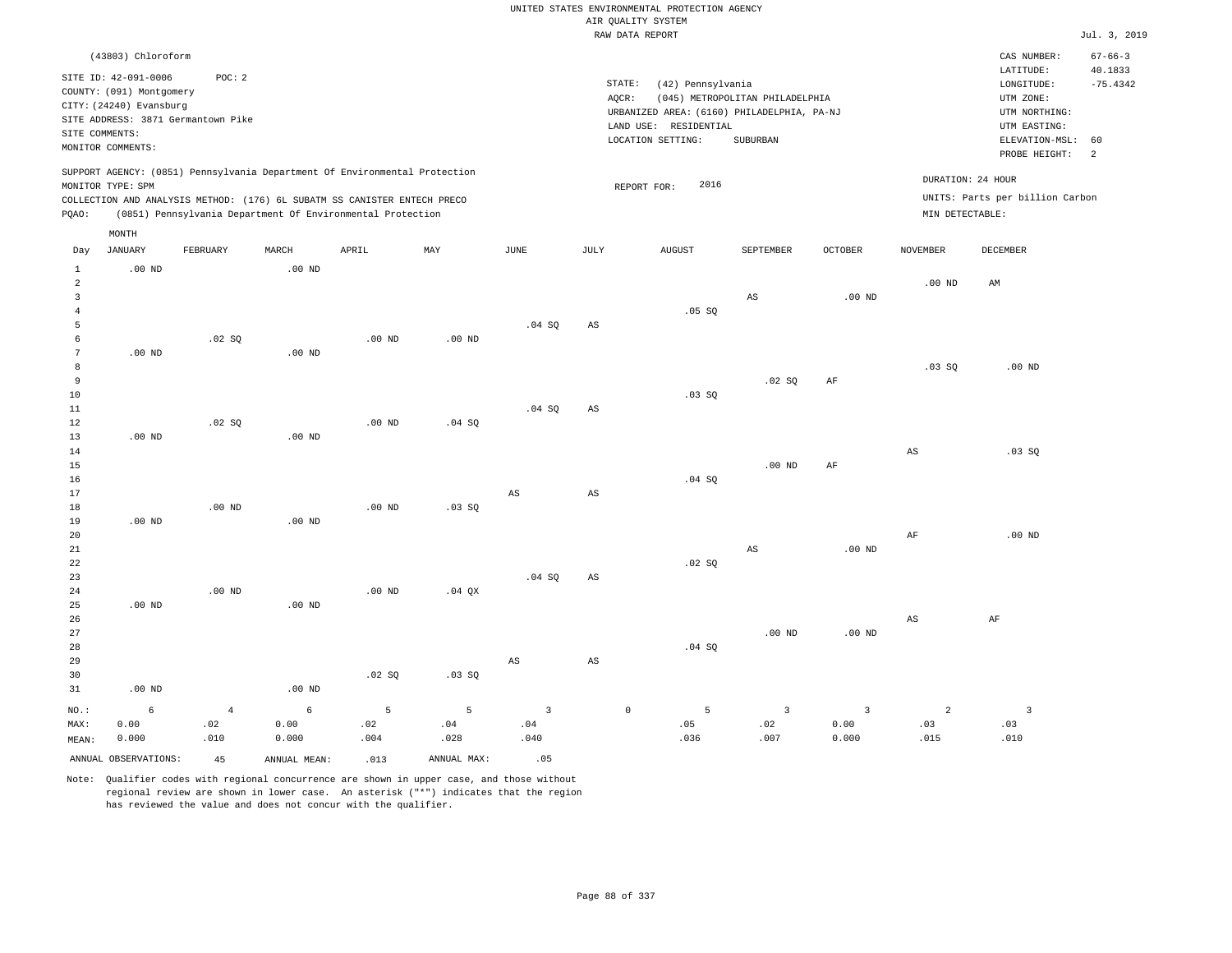|                                |                                                  |                                    |                                                                            |          |                        |                   |                    | UNITED STATES ENVIRONMENTAL PROTECTION AGENCY |                                            |                |                   |                                 |                          |
|--------------------------------|--------------------------------------------------|------------------------------------|----------------------------------------------------------------------------|----------|------------------------|-------------------|--------------------|-----------------------------------------------|--------------------------------------------|----------------|-------------------|---------------------------------|--------------------------|
|                                |                                                  |                                    |                                                                            |          |                        |                   | AIR QUALITY SYSTEM |                                               |                                            |                |                   |                                 |                          |
|                                |                                                  |                                    |                                                                            |          |                        |                   | RAW DATA REPORT    |                                               |                                            |                |                   |                                 | Jul. 3, 2019             |
|                                | (43803) Chloroform                               |                                    |                                                                            |          |                        |                   |                    |                                               |                                            |                |                   | CAS NUMBER:<br>LATITUDE:        | $67 - 66 - 3$<br>40.1833 |
|                                | SITE ID: 42-091-0006<br>COUNTY: (091) Montgomery | POC: 2                             |                                                                            |          |                        |                   | STATE:             | (42) Pennsylvania                             |                                            |                |                   | LONGITUDE:                      | $-75.4342$               |
|                                | CITY: (24240) Evansburg                          |                                    |                                                                            |          |                        |                   | AQCR:              |                                               | (045) METROPOLITAN PHILADELPHIA            |                |                   | UTM ZONE:                       |                          |
|                                |                                                  | SITE ADDRESS: 3871 Germantown Pike |                                                                            |          |                        |                   |                    |                                               | URBANIZED AREA: (6160) PHILADELPHIA, PA-NJ |                |                   | UTM NORTHING:                   |                          |
| SITE COMMENTS:                 |                                                  |                                    |                                                                            |          |                        |                   |                    | LAND USE: RESIDENTIAL<br>LOCATION SETTING:    | SUBURBAN                                   |                |                   | UTM EASTING:<br>ELEVATION-MSL:  | 60                       |
|                                | MONITOR COMMENTS:                                |                                    |                                                                            |          |                        |                   |                    |                                               |                                            |                |                   | PROBE HEIGHT:                   | 2                        |
|                                | MONITOR TYPE: SPM                                |                                    | SUPPORT AGENCY: (0851) Pennsylvania Department Of Environmental Protection |          |                        |                   | REPORT FOR:        | 2017                                          |                                            |                |                   | DURATION: 24 HOUR               |                          |
|                                |                                                  |                                    | COLLECTION AND ANALYSIS METHOD: (176) 6L SUBATM SS CANISTER ENTECH PRECO   |          |                        |                   |                    |                                               |                                            |                |                   | UNITS: Parts per billion Carbon |                          |
| PQAO:                          |                                                  |                                    | (0851) Pennsylvania Department Of Environmental Protection                 |          |                        |                   |                    |                                               |                                            |                | MIN DETECTABLE:   |                                 |                          |
|                                | MONTH                                            |                                    |                                                                            |          |                        |                   |                    |                                               |                                            |                |                   |                                 |                          |
| Day                            | <b>JANUARY</b>                                   | FEBRUARY                           | MARCH                                                                      | APRIL    | MAY                    | JUNE              | JULY               | <b>AUGUST</b>                                 | SEPTEMBER                                  | <b>OCTOBER</b> | <b>NOVEMBER</b>   | <b>DECEMBER</b>                 |                          |
| $\mathbf{1}$<br>$\overline{a}$ | AS                                               |                                    |                                                                            | $.00$ ND | $.00$ ND               |                   |                    |                                               |                                            |                |                   |                                 |                          |
| $\overline{3}$                 |                                                  |                                    | .00 <sub>ND</sub>                                                          |          |                        |                   |                    |                                               |                                            |                | $.00$ ND          | $.03$ SO                        |                          |
| $\overline{4}$                 |                                                  |                                    |                                                                            |          |                        |                   |                    |                                               | .03SQ                                      | .05SQ          |                   |                                 |                          |
| 5                              |                                                  |                                    |                                                                            |          |                        |                   |                    | AF                                            |                                            |                |                   |                                 |                          |
| $\epsilon$                     |                                                  | $.00$ ND                           |                                                                            |          |                        | .03 SQ            | .03 SQ             |                                               |                                            |                |                   |                                 |                          |
| $\overline{7}$                 | AS                                               |                                    |                                                                            | .03SQ    | $.00$ ND               |                   |                    |                                               |                                            |                |                   |                                 |                          |
| 8                              |                                                  |                                    | .00 <sub>ND</sub>                                                          |          |                        |                   |                    |                                               |                                            |                |                   |                                 |                          |
| $\overline{9}$<br>10           |                                                  |                                    |                                                                            |          |                        |                   |                    |                                               | .04 SQ                                     | .03 SQ         | $.03$ SO          | $.03$ SO                        |                          |
| 11                             |                                                  |                                    |                                                                            |          |                        |                   |                    | .04 S0                                        |                                            |                |                   |                                 |                          |
| $1\,2$                         |                                                  | $.00$ ND                           |                                                                            |          |                        | .04 SQ            | .03 QX             |                                               |                                            |                |                   |                                 |                          |
| 13                             | AF                                               |                                    |                                                                            | .03SQ    | $.00$ ND               |                   |                    |                                               |                                            |                |                   |                                 |                          |
| 14                             |                                                  |                                    | $.00$ ND                                                                   |          |                        |                   |                    |                                               |                                            |                |                   |                                 |                          |
| 15                             |                                                  |                                    |                                                                            |          |                        |                   |                    |                                               |                                            |                | .03 SQ            | $.00$ ND                        |                          |
| 16                             |                                                  |                                    |                                                                            |          |                        |                   |                    |                                               | .04 SQ                                     | $.00$ ND       |                   |                                 |                          |
| 17<br>18                       |                                                  | .03SQ                              |                                                                            |          |                        | $.03$ SO          | .04 S0             | .05 SQ                                        |                                            |                |                   |                                 |                          |
| 19                             | $.00$ ND                                         |                                    |                                                                            | $.00$ ND | .03 SQ                 |                   |                    |                                               |                                            |                |                   |                                 |                          |
| 20                             |                                                  |                                    | .00 <sub>ND</sub>                                                          |          |                        |                   |                    |                                               |                                            |                |                   |                                 |                          |
| 21                             |                                                  |                                    |                                                                            |          |                        |                   |                    |                                               |                                            |                | .00 <sub>ND</sub> | $\rm AF$                        |                          |
| 22                             |                                                  |                                    |                                                                            |          |                        |                   |                    |                                               | $.04$ SO                                   | .04 SQ         |                   |                                 |                          |
| 23<br>24                       |                                                  | $.00$ ND                           |                                                                            |          |                        | $.00$ ND          | $.03$ SO           | $.00$ ND                                      |                                            |                |                   |                                 |                          |
| 25                             | $.00$ ND                                         |                                    |                                                                            | $.00$ ND | $.00$ ND               |                   |                    |                                               |                                            |                |                   |                                 |                          |
| 26                             |                                                  |                                    | $.00$ ND                                                                   |          |                        |                   |                    |                                               |                                            |                |                   |                                 |                          |
| 27                             |                                                  |                                    |                                                                            |          |                        |                   |                    |                                               |                                            |                | $.00$ ND          | $.00$ ND                        |                          |
| 28                             |                                                  |                                    |                                                                            |          |                        |                   |                    |                                               | .03 SQ                                     | .03SQ          |                   |                                 |                          |
| 29                             |                                                  |                                    |                                                                            |          |                        |                   |                    | .03SQ                                         |                                            |                |                   |                                 |                          |
| 30                             |                                                  |                                    |                                                                            |          |                        | .00 <sub>ND</sub> | .04 SQ             |                                               |                                            |                |                   |                                 |                          |
| 31                             | $\mathbb{A}\mathbb{S}$                           |                                    |                                                                            |          | $\mathbb{A}\mathbb{S}$ |                   |                    |                                               |                                            |                |                   |                                 |                          |
| NO.:                           | $\overline{c}$                                   | $\overline{4}$                     | 5                                                                          | 5        | 5                      | $\overline{5}$    | 5                  | $\overline{4}$                                | 5                                          | 5              | $\overline{5}$    | $\overline{4}$                  |                          |
| MAX:                           | 0.00                                             | .03                                | 0.00                                                                       | .03      | .03                    | .04               | .04                | .05                                           | .04                                        | .05            | .03               | .03                             |                          |
| MEAN:                          | 0.000                                            | .008                               | 0.000                                                                      | .012     | .006                   | .020              | .034               | .030                                          | .036                                       | .030           | .012              | .015                            |                          |
|                                | ANNUAL OBSERVATIONS:                             | 54                                 | ANNUAL, MEAN:                                                              | .018     | ANNUAL MAX:            | .05               |                    |                                               |                                            |                |                   |                                 |                          |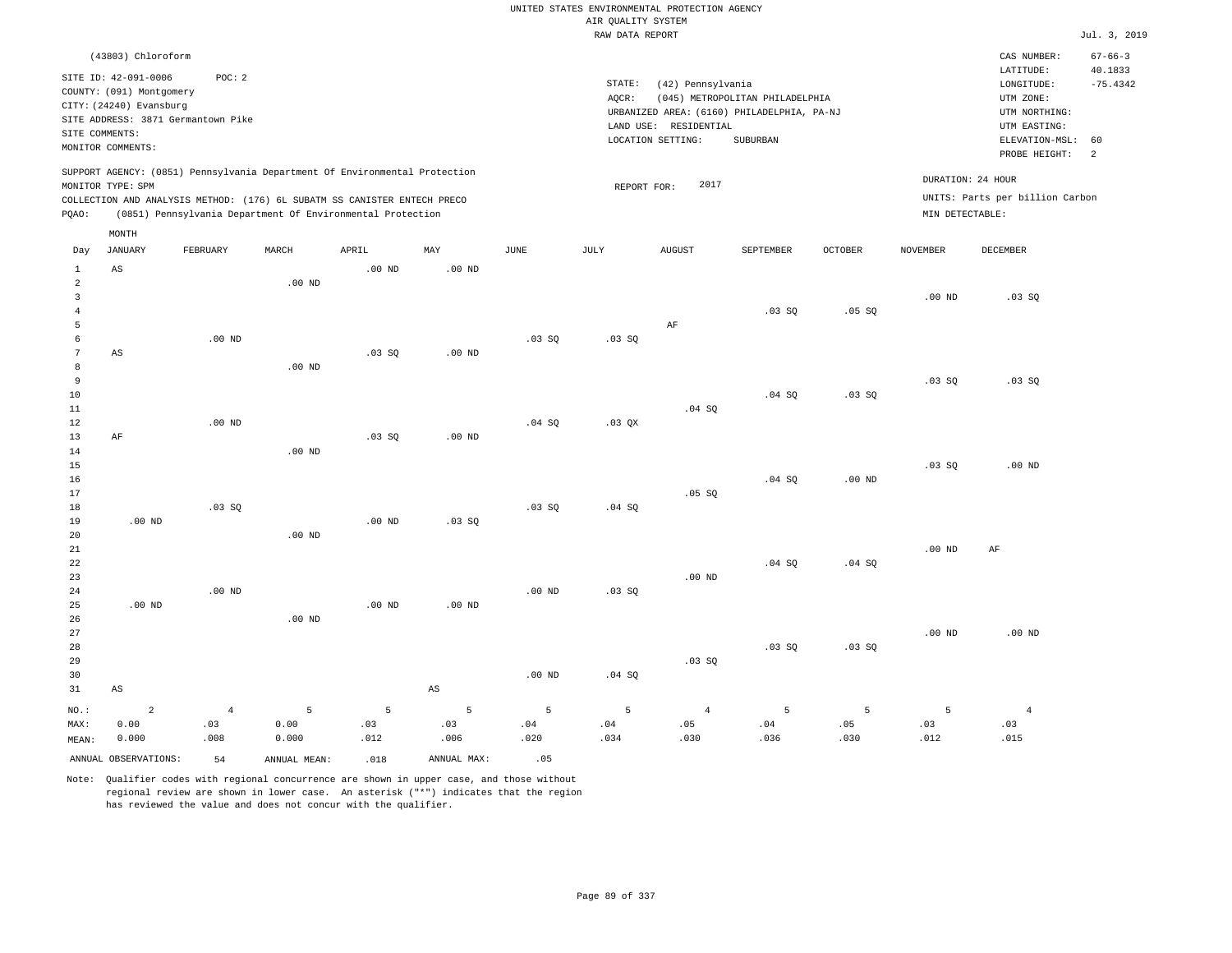|                                                  |                                                                                                                                                                             |                    |                    |                                                            |                    |                   |                                       | UNITED STATES ENVIRONMENTAL PROTECTION AGENCY                   |                                                                                           |                    |                                 |                                                                                                                         |                                                                |
|--------------------------------------------------|-----------------------------------------------------------------------------------------------------------------------------------------------------------------------------|--------------------|--------------------|------------------------------------------------------------|--------------------|-------------------|---------------------------------------|-----------------------------------------------------------------|-------------------------------------------------------------------------------------------|--------------------|---------------------------------|-------------------------------------------------------------------------------------------------------------------------|----------------------------------------------------------------|
|                                                  |                                                                                                                                                                             |                    |                    |                                                            |                    |                   | AIR QUALITY SYSTEM<br>RAW DATA REPORT |                                                                 |                                                                                           |                    |                                 |                                                                                                                         | Jul. 3, 2019                                                   |
|                                                  |                                                                                                                                                                             |                    |                    |                                                            |                    |                   |                                       |                                                                 |                                                                                           |                    |                                 |                                                                                                                         |                                                                |
| SITE COMMENTS:                                   | (43803) Chloroform<br>SITE ID: 42-091-0006<br>COUNTY: (091) Montgomery<br>CITY: (24240) Evansburg<br>SITE ADDRESS: 3871 Germantown Pike<br>MONITOR COMMENTS:                | POC: 2             |                    |                                                            |                    |                   | STATE:<br>AQCR:                       | (42) Pennsylvania<br>LAND USE: RESIDENTIAL<br>LOCATION SETTING: | (045) METROPOLITAN PHILADELPHIA<br>URBANIZED AREA: (6160) PHILADELPHIA, PA-NJ<br>SUBURBAN |                    |                                 | CAS NUMBER:<br>LATITUDE:<br>LONGITUDE:<br>UTM ZONE:<br>UTM NORTHING:<br>UTM EASTING:<br>ELEVATION-MSL:<br>PROBE HEIGHT: | $67 - 66 - 3$<br>40.1833<br>$-75.4342$<br>60<br>$\overline{2}$ |
|                                                  | SUPPORT AGENCY: (0851) Pennsylvania Department Of Environmental Protection<br>MONITOR TYPE: SPM<br>COLLECTION AND ANALYSIS METHOD: (176) 6L SUBATM SS CANISTER ENTECH PRECO |                    |                    |                                                            |                    |                   | REPORT FOR:                           | 2018                                                            |                                                                                           |                    |                                 | DURATION: 24 HOUR<br>UNITS: Parts per billion Carbon                                                                    |                                                                |
| PQAO:                                            |                                                                                                                                                                             |                    |                    | (0851) Pennsylvania Department Of Environmental Protection |                    |                   |                                       |                                                                 |                                                                                           |                    |                                 | MIN DETECTABLE: .0316075                                                                                                |                                                                |
|                                                  | MONTH                                                                                                                                                                       |                    |                    |                                                            |                    |                   |                                       |                                                                 |                                                                                           |                    |                                 |                                                                                                                         |                                                                |
| Day                                              | JANUARY                                                                                                                                                                     | FEBRUARY           | MARCH              | APRIL                                                      | MAY                | JUNE              | JULY                                  | <b>AUGUST</b>                                                   | SEPTEMBER                                                                                 | <b>OCTOBER</b>     | NOVEMBER                        | DECEMBER                                                                                                                |                                                                |
| $\mathbf{1}$<br>$\overline{a}$<br>$\overline{3}$ | AO                                                                                                                                                                          | $.00$ ND           | .00 <sub>ND</sub>  | .00 <sub>ND</sub>                                          | .00 <sub>ND</sub>  | .00 <sub>ND</sub> | .065                                  |                                                                 |                                                                                           |                    |                                 |                                                                                                                         |                                                                |
| $\overline{4}$<br>5<br>6                         |                                                                                                                                                                             |                    |                    |                                                            |                    |                   |                                       | .04 SQ                                                          | .04 SQ                                                                                    | $.00$ ND           | .00 <sub>ND</sub>               | .00 <sub>ND</sub>                                                                                                       |                                                                |
| 7<br>8<br>9                                      | AF                                                                                                                                                                          | $.00$ ND           | $.00$ ND           | $.00$ ND                                                   | $.00$ ND           | $.00$ ND          | $.00$ ND                              |                                                                 |                                                                                           |                    |                                 |                                                                                                                         |                                                                |
| $10$<br>$1\,1$<br>12<br>13                       |                                                                                                                                                                             | $.00$ ND           |                    |                                                            |                    | .00 <sub>ND</sub> | .04 SQ                                | .04 SQ                                                          | .00 <sub>ND</sub>                                                                         | $.00$ ND           | $.00$ ND                        | $.00$ ND                                                                                                                |                                                                |
| $1\,4$<br>15<br>16                               | $.00$ ND                                                                                                                                                                    |                    | $.00$ ND           | .00 <sub>ND</sub>                                          | .00 <sub>ND</sub>  |                   |                                       |                                                                 |                                                                                           |                    | .00 <sub>ND</sub>               | $.00$ ND                                                                                                                |                                                                |
| 17<br>18<br>19                                   |                                                                                                                                                                             | $.00$ ND           |                    |                                                            |                    | $.00$ ND          | $.04$ $OX$                            | .04 SQ                                                          | $.04$ $OX$                                                                                | $.00$ ND           |                                 |                                                                                                                         |                                                                |
| 20<br>21<br>22                                   | $.00$ ND                                                                                                                                                                    |                    | $.00$ ND           | $.00$ ND                                                   | $.00$ ND           |                   |                                       |                                                                 |                                                                                           |                    | AF                              | $.00$ ND                                                                                                                |                                                                |
| 23<br>24<br>25                                   |                                                                                                                                                                             | $.00$ ND           |                    |                                                            |                    | .03SQ             | .00 <sub>ND</sub>                     | .04 SQ                                                          | AS                                                                                        | $.00$ ND           |                                 |                                                                                                                         |                                                                |
| 26<br>27<br>28<br>29<br>30                       | $.00$ ND                                                                                                                                                                    |                    | $.00$ ND           | .00 <sub>ND</sub>                                          | $.00$ ND           |                   |                                       | .04 SQ                                                          | $.00$ ND                                                                                  | $.00$ ND           | $.00$ ND                        | $.00$ ND                                                                                                                |                                                                |
| 31                                               |                                                                                                                                                                             |                    |                    |                                                            |                    |                   | .04SQ                                 |                                                                 |                                                                                           |                    |                                 |                                                                                                                         |                                                                |
| NO.:<br>MAX:<br>MEAN:                            | $\overline{3}$<br>0.00<br>0.000                                                                                                                                             | 5<br>0.00<br>0.000 | 5<br>0.00<br>0.000 | 5<br>0.00<br>0.000                                         | 5<br>0.00<br>0.000 | 5<br>.03<br>.006  | 6<br>.06<br>.030                      | 5<br>.04<br>.040                                                | $\overline{4}$<br>.04<br>.020                                                             | 5<br>0.00<br>0.000 | $\overline{4}$<br>0.00<br>0.000 | 5<br>0.00<br>0.000                                                                                                      |                                                                |
|                                                  | ANNUAL OBSERVATIONS:                                                                                                                                                        | 57                 | ANNUAL MEAN:       | .009                                                       | ANNUAL MAX:        | .06               |                                       |                                                                 |                                                                                           |                    |                                 |                                                                                                                         |                                                                |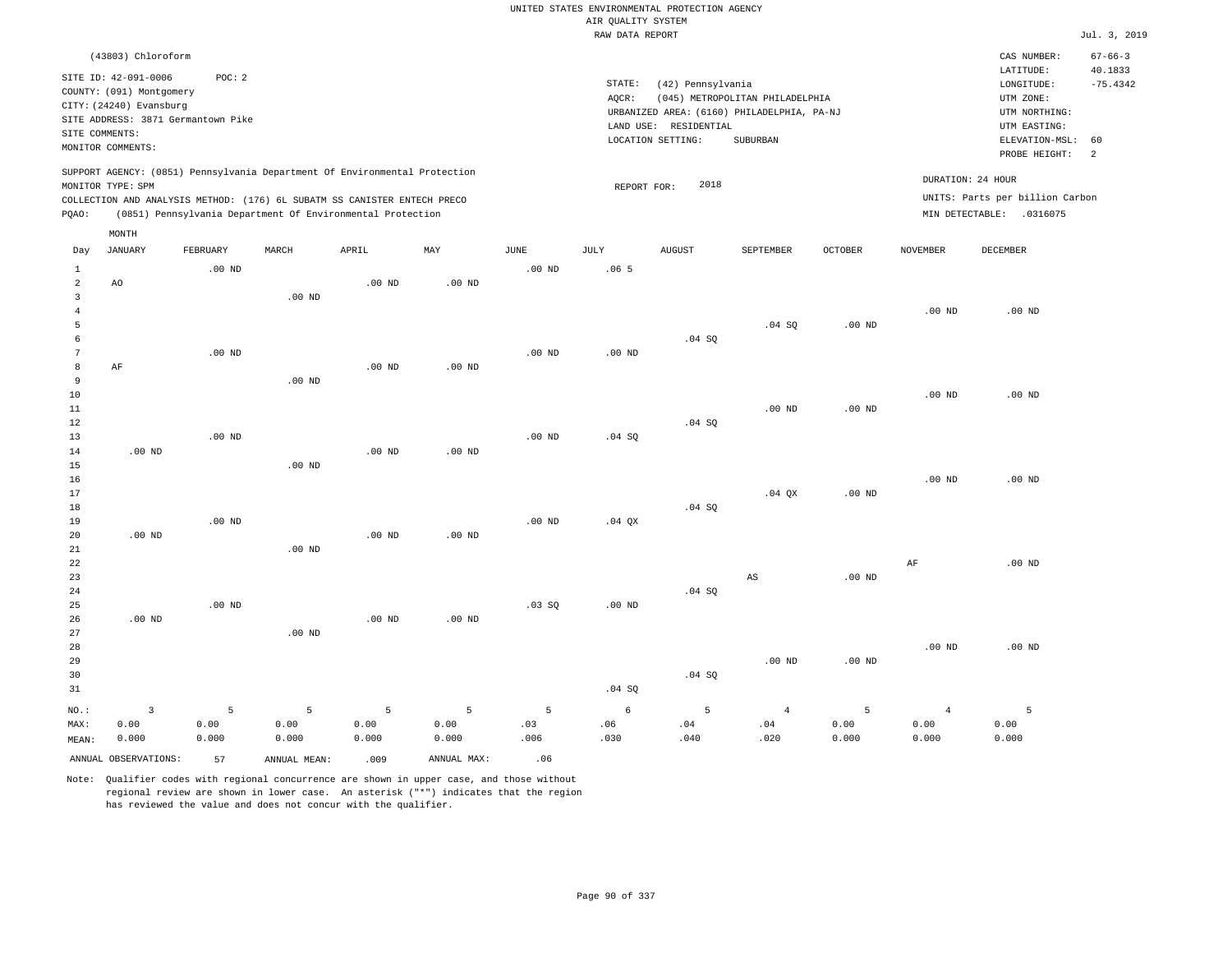#### RAW DATA REPORT Jul. 3, 2019 UNITED STATES ENVIRONMENTAL PROTECTION AGENCY AIR QUALITY SYSTEM

|       |                                                                                                                                                                                                                                           | (43804) Carbon tetrachloride       |       |       |     |      |        |                                            |                                 |                |          | CAS NUMBER:                                                             | $56 - 23 - 5$ |
|-------|-------------------------------------------------------------------------------------------------------------------------------------------------------------------------------------------------------------------------------------------|------------------------------------|-------|-------|-----|------|--------|--------------------------------------------|---------------------------------|----------------|----------|-------------------------------------------------------------------------|---------------|
|       |                                                                                                                                                                                                                                           |                                    |       |       |     |      |        |                                            |                                 |                |          | LATITUDE:                                                               | 40.1833       |
|       | SITE ID: 42-091-0006                                                                                                                                                                                                                      | POC: 2                             |       |       |     |      | STATE: | (42) Pennsylvania                          |                                 |                |          | LONGITUDE:                                                              | $-75.4342$    |
|       | COUNTY: (091) Montgomery                                                                                                                                                                                                                  |                                    |       |       |     |      | AQCR:  |                                            | (045) METROPOLITAN PHILADELPHIA |                |          | UTM ZONE:                                                               |               |
|       | CITY: (24240) Evansburg                                                                                                                                                                                                                   |                                    |       |       |     |      |        | URBANIZED AREA: (6160) PHILADELPHIA, PA-NJ |                                 |                |          | UTM NORTHING:                                                           |               |
|       |                                                                                                                                                                                                                                           | SITE ADDRESS: 3871 Germantown Pike |       |       |     |      |        | RESIDENTIAL<br>LAND USE:                   |                                 |                |          | UTM EASTING:                                                            |               |
|       | SITE COMMENTS:                                                                                                                                                                                                                            |                                    |       |       |     |      |        | LOCATION SETTING:                          | SUBURBAN                        |                |          | ELEVATION-MSL: 60                                                       |               |
|       | MONITOR COMMENTS:                                                                                                                                                                                                                         |                                    |       |       |     |      |        |                                            |                                 |                |          | PROBE HEIGHT:                                                           | 2             |
| POAO: | SUPPORT AGENCY: (0851) Pennsylvania Department Of Environmental Protection<br>MONITOR TYPE: SPM<br>COLLECTION AND ANALYSIS METHOD: (176) 6L SUBATM SS CANISTER ENTECH PRECO<br>(0851) Pennsylvania Department Of Environmental Protection |                                    |       |       |     |      |        | 2013<br>REPORT FOR:                        |                                 |                |          | DURATION: 24 HOUR<br>UNITS: Parts per billion Carbon<br>MIN DETECTABLE: |               |
|       | MONTH                                                                                                                                                                                                                                     |                                    |       |       |     |      |        |                                            |                                 |                |          |                                                                         |               |
| Day   | JANUARY                                                                                                                                                                                                                                   | FEBRUARY                           | MARCH | APRIL | MAY | JUNE | JULY   | <b>AUGUST</b>                              | SEPTEMBER                       | <b>OCTOBER</b> | NOVEMBER | <b>DECEMBER</b>                                                         |               |
|       |                                                                                                                                                                                                                                           |                                    |       |       |     |      |        |                                            | .08S                            | .09SQ          |          |                                                                         |               |
|       |                                                                                                                                                                                                                                           |                                    |       |       |     |      |        | .10S                                       |                                 |                |          |                                                                         |               |
|       |                                                                                                                                                                                                                                           | ΑF                                 |       |       |     | .10S | .08 SQ |                                            |                                 |                |          |                                                                         |               |

|                | _________        |       | _________ |       |        |       |       |        |       |     |
|----------------|------------------|-------|-----------|-------|--------|-------|-------|--------|-------|-----|
| 5 <sup>5</sup> |                  | .10S  |           |       |        |       |       |        |       |     |
| 6              |                  |       |           |       |        |       |       |        | .10SQ | .12 |
| 7              |                  |       |           |       |        |       | .09SQ | .09 SQ |       |     |
| 8 <sup>1</sup> |                  |       |           |       |        | .08SQ |       |        |       |     |
| 9              | AF               |       |           | .10SQ | .09 SQ |       |       |        |       |     |
| 10             | .15 <sub>5</sub> | .09SQ | .10S      |       |        |       |       |        |       |     |

| 11          |    |      | .10S   |       |        |       |       |    |       |       |       |       |
|-------------|----|------|--------|-------|--------|-------|-------|----|-------|-------|-------|-------|
| 12          |    |      |        |       |        |       |       |    |       |       | AF    | AF    |
| 13          |    |      |        |       |        |       |       |    | .09SQ | .10SQ |       |       |
| 14          |    |      |        |       |        |       |       | AF |       |       |       |       |
| 15          |    | .10S |        |       |        | .09SQ | .10S  |    |       |       |       |       |
| 16          | AF |      |        | .09SQ | .11 SQ |       |       |    |       |       |       |       |
| 17          |    |      | .11 SQ |       |        |       |       |    |       |       |       |       |
| 18          |    |      |        |       |        |       |       |    |       |       | .09SQ | AF    |
| 19          |    |      |        |       |        |       |       |    | .10SQ | .10SQ |       |       |
| 20          |    |      |        |       |        |       |       | AF |       |       |       |       |
| $2\sqrt{1}$ |    | .10S |        |       |        | .09SQ | .09SQ |    |       |       |       |       |
| 22          | AF |      |        | .10S  | .09SQ  |       |       |    |       |       |       |       |
| 23          |    |      | .11 SQ |       |        |       |       |    |       |       |       |       |
| $2\sqrt{4}$ |    |      |        |       |        |       |       |    |       |       | .10S  | .09SQ |
| $25\,$      |    |      |        |       |        |       |       |    | .10S  | AS    |       |       |
| 26          |    |      |        |       |        |       |       | AF |       |       |       |       |
| 27          |    | .10S |        |       |        | .09SQ | .10S  |    |       |       |       |       |

| 29    |      |      | .10S |      |                 |      |      |          |         |        |      |        |
|-------|------|------|------|------|-----------------|------|------|----------|---------|--------|------|--------|
| 30    |      |      |      |      |                 |      |      |          |         |        | AF   | .11 SQ |
| 31    |      |      |      |      |                 |      |      |          |         | .11 SQ |      |        |
| NO.:  |      |      |      |      | 2 3 5 5 5 5 5 5 |      |      | $\sim$ 2 | $5 - 5$ | 5      |      |        |
| MAX:  | .15  | .10  | .11  | .10  | .11             | .10  | .10  | .10      | .10     | .11    | .10  | .12    |
| MEAN: | .130 | .100 | .104 | .096 | .100            | .094 | .092 | .090     | .092    | .098   | .097 | .107   |

ANNUAL OBSERVATIONS: 48 ANNUAL MEAN: .099 ANNUAL MAX: .15

4

.11 SQ

28

AS

Note: Qualifier codes with regional concurrence are shown in upper case, and those without regional review are shown in lower case. An asterisk ("\*") indicates that the region has reviewed the value and does not concur with the qualifier.

.10 SQ

.10 SQ

.10 SQ

.10 SQ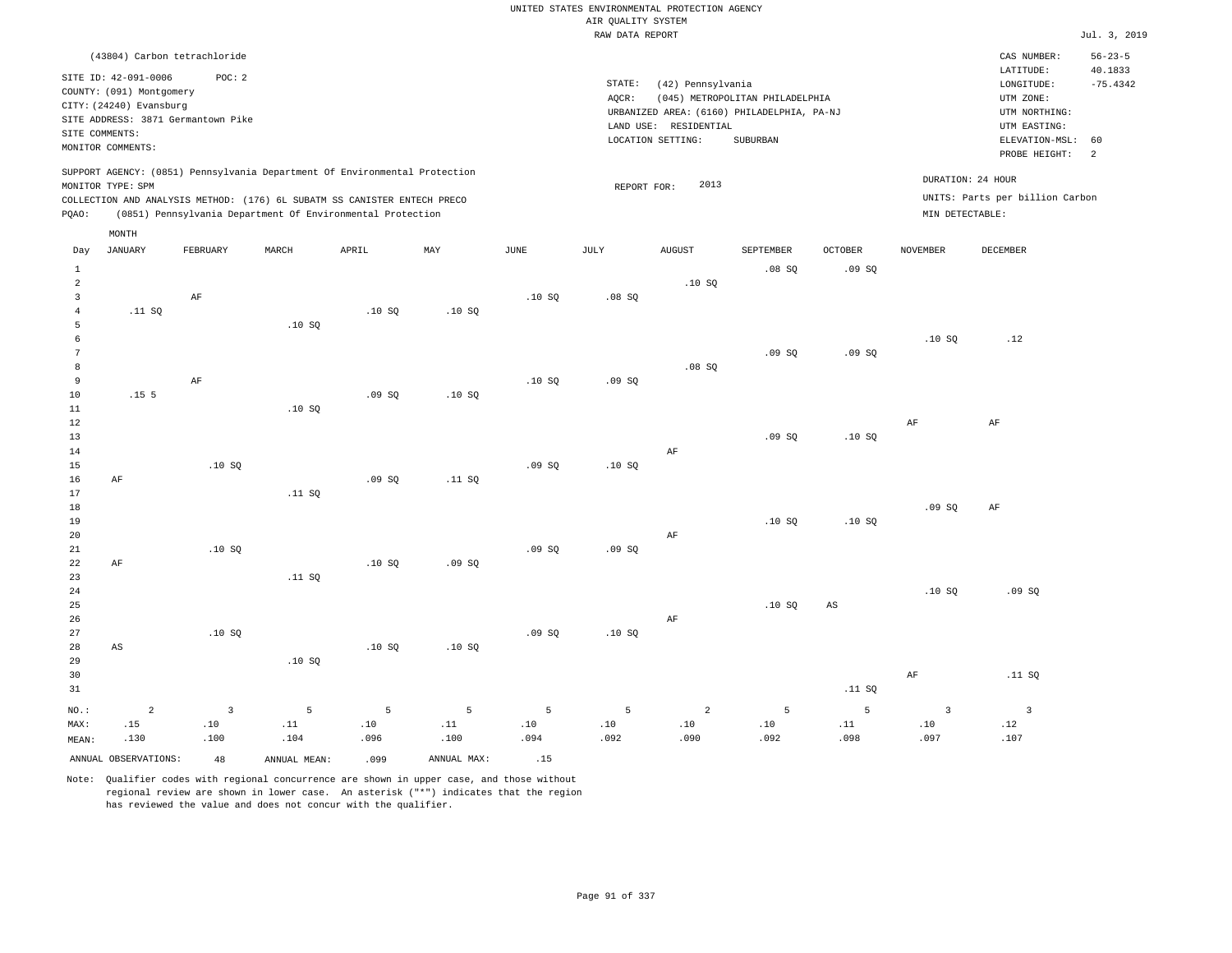#### RAW DATA REPORT Jul. 3, 2019 UNITED STATES ENVIRONMENTAL PROTECTION AGENCY AIR QUALITY SYSTEM

| (43804) Carbon tetrachloride                                                                                                                                                                                                                       |                                                                                                                                                                                    | CAS NUMBER:                                                                                                                   | $56 - 23 - 5$         |
|----------------------------------------------------------------------------------------------------------------------------------------------------------------------------------------------------------------------------------------------------|------------------------------------------------------------------------------------------------------------------------------------------------------------------------------------|-------------------------------------------------------------------------------------------------------------------------------|-----------------------|
| SITE ID: 42-091-0006<br>POC:2<br>COUNTY: (091) Montgomery<br>CITY: (24240) Evansburg<br>SITE ADDRESS: 3871 Germantown Pike<br>SITE COMMENTS:<br>MONITOR COMMENTS:                                                                                  | STATE:<br>(42) Pennsylvania<br>(045) METROPOLITAN PHILADELPHIA<br>AOCR:<br>URBANIZED AREA: (6160) PHILADELPHIA, PA-NJ<br>RESIDENTIAL<br>LAND USE:<br>SUBURBAN<br>LOCATION SETTING: | LATITUDE:<br>LONGITUDE:<br>UTM ZONE:<br>UTM NORTHING:<br>UTM EASTING:<br>ELEVATION-MSL: 60<br>PROBE HEIGHT:<br>$\overline{2}$ | 40.1833<br>$-75.4342$ |
| SUPPORT AGENCY: (0851) Pennsylvania Department Of Environmental Protection<br>MONITOR TYPE: SPM<br>COLLECTION AND ANALYSIS METHOD: (176) 6L SUBATM SS CANISTER ENTECH PRECO<br>(0851) Pennsylvania Department Of Environmental Protection<br>POAO: | 2014<br>REPORT FOR:                                                                                                                                                                | DURATION: 24 HOUR<br>UNITS: Parts per billion Carbon<br>MIN DETECTABLE:                                                       |                       |

|                                                  | MONTH                |                        |                  |                  |                  |               |                  |                  |           |         |                 |          |
|--------------------------------------------------|----------------------|------------------------|------------------|------------------|------------------|---------------|------------------|------------------|-----------|---------|-----------------|----------|
| Day                                              | <b>JANUARY</b>       | FEBRUARY               | MARCH            | APRIL            | MAY              | $_{\rm JUNE}$ | $\mathtt{JULY}$  | <b>AUGUST</b>    | SEPTEMBER | OCTOBER | <b>NOVEMBER</b> | DECEMBER |
| $\mathbf{1}$<br>$\overline{c}$<br>$\overline{3}$ |                      |                        |                  |                  |                  |               |                  | .13 <sub>5</sub> | .10S      | .09SQ   | .08SQ           | .09SQ    |
| $\overline{4}$                                   |                      | AF                     |                  |                  |                  | .09SQ         | .09SQ            |                  |           |         |                 |          |
| 5                                                | AF                   |                        |                  | .12 <sub>5</sub> | .12SQ            |               |                  |                  |           |         |                 |          |
| 6                                                |                      |                        | .12 <sub>5</sub> |                  |                  |               |                  |                  |           |         |                 |          |
| 7                                                |                      |                        |                  |                  |                  |               |                  |                  |           |         | AF              | .10SQ    |
| 8                                                |                      |                        |                  |                  |                  |               |                  |                  | .09SQ     | .09SQ   |                 |          |
| 9<br>10                                          |                      | AS                     |                  |                  |                  | .10S          | .09SQ            | .10S             |           |         |                 |          |
| 11                                               | .11 SQ               |                        |                  | $\rm{AF}$        | .14 <sub>5</sub> |               |                  |                  |           |         |                 |          |
| 12                                               |                      |                        | .10SQ            |                  |                  |               |                  |                  |           |         |                 |          |
| 13                                               |                      |                        |                  |                  |                  |               |                  |                  |           |         | .08SQ           | .09SQ    |
| 14                                               |                      |                        |                  |                  |                  |               |                  |                  | .08SQ     | .10S    |                 |          |
| 15                                               |                      |                        |                  |                  |                  |               |                  | .09SQ            |           |         |                 |          |
| 16                                               |                      | .09SQ                  |                  |                  |                  | .11 SQ        | .10SQ            |                  |           |         |                 |          |
| 17                                               | .16 <sub>5</sub>     |                        |                  | .10S             | .10SQ            |               |                  |                  |           |         |                 |          |
| 18                                               |                      |                        | .13.5            |                  |                  |               |                  |                  |           |         |                 |          |
| 19                                               |                      |                        |                  |                  |                  |               |                  |                  |           |         | .09SQ           | .09SQ    |
| 20                                               |                      |                        |                  |                  |                  |               |                  |                  | .08SQ     | .08SQ   |                 |          |
| 21                                               |                      |                        |                  |                  |                  |               |                  | .08SQ            |           |         |                 |          |
| 22                                               |                      | .13.5                  |                  |                  |                  | .11 SQ        | .09SQ            |                  |           |         |                 |          |
| 23                                               | AS                   |                        |                  | .21 <sub>5</sub> | .11 SQ           |               |                  |                  |           |         |                 |          |
| $2\sqrt{4}$                                      |                      |                        | .15 <sub>5</sub> |                  |                  |               |                  |                  |           |         |                 |          |
| 25                                               |                      |                        |                  |                  |                  |               |                  |                  |           |         | .09SQ           | .09SQ    |
| 26<br>27                                         |                      |                        |                  |                  |                  |               |                  | .07 SQ           | .10S      | .09SQ   |                 |          |
| 28                                               |                      | $\mathbb{A}\mathbb{S}$ |                  |                  |                  | .08SQ         | .16 <sub>5</sub> |                  |           |         |                 |          |
| 29                                               | AS                   |                        |                  | .12 SQ           | .11 SQ           |               |                  |                  |           |         |                 |          |
| 30                                               |                      |                        | .11 SQ           |                  |                  |               |                  |                  |           |         |                 |          |
| 31                                               |                      |                        |                  |                  |                  |               |                  |                  |           |         |                 | .08SQ    |
| $_{\rm NO.}$ :                                   | $\sqrt{2}$           | $\overline{a}$         | 5                | $\overline{4}$   | 5                | 5             | 5                | 5                | 5         | 5       | $\overline{4}$  | $6\,$    |
| MAX:                                             | .16                  | .13                    | .15              | .21              | .14              | .11           | .16              | .13              | .10       | .10     | .09             | $.10$    |
| MEAN:                                            | .135                 | .110                   | .122             | .138             | .116             | .098          | .106             | .094             | .090      | .090    | .085            | .090     |
|                                                  | ANNUAL OBSERVATIONS: | 53                     | ANNUAL MEAN:     | .104             | ANNUAL MAX:      | .21           |                  |                  |           |         |                 |          |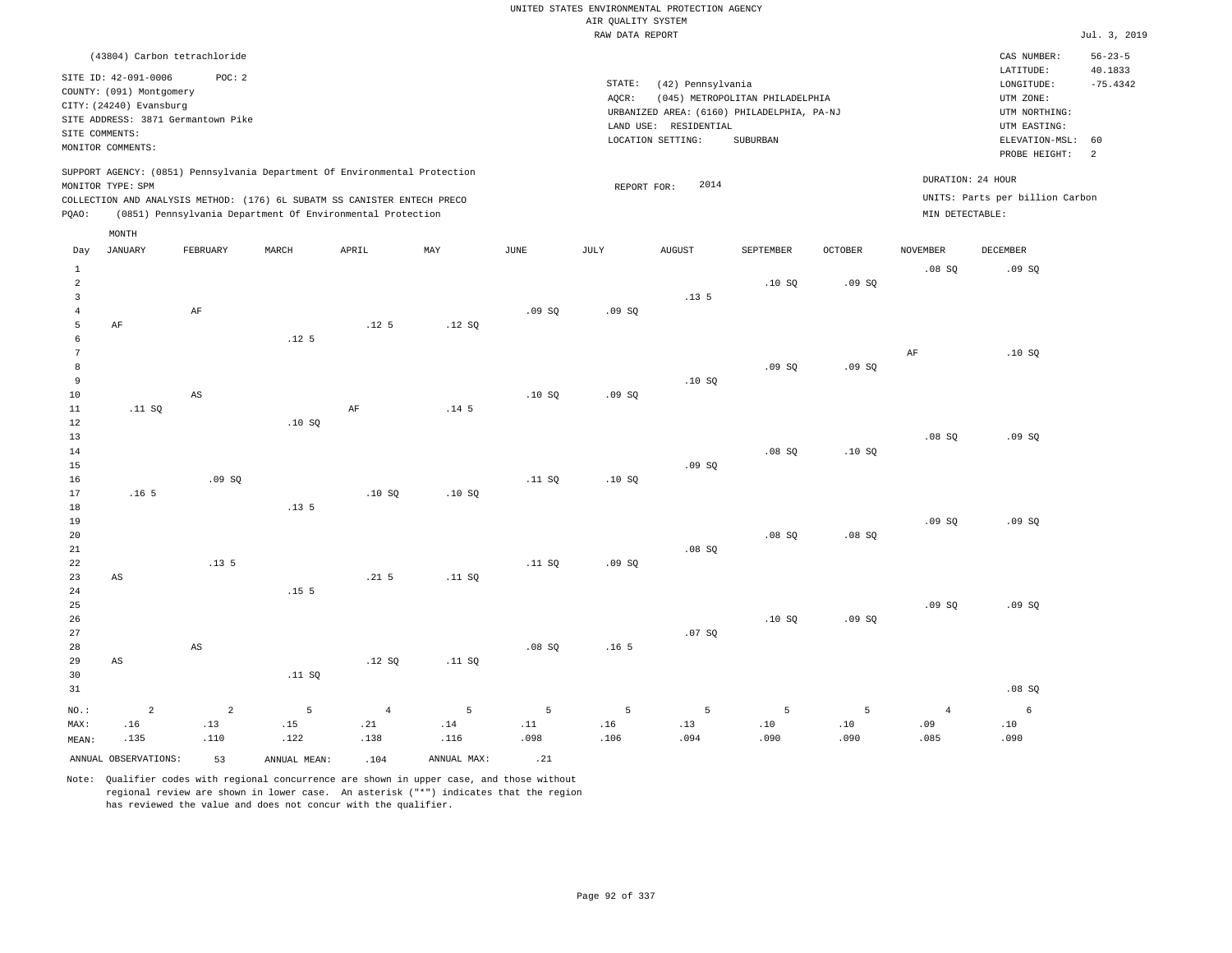#### RAW DATA REPORT JUL. 3, 2019 UNITED STATES ENVIRONMENTAL PROTECTION AGENCY AIR QUALITY SYSTEM

| (43804) Carbon tetrachloride                                                                                                                                                                                                                                                                                                                            | $56 - 23 - 5$<br>CAS NUMBER:                                                                                                                 |
|---------------------------------------------------------------------------------------------------------------------------------------------------------------------------------------------------------------------------------------------------------------------------------------------------------------------------------------------------------|----------------------------------------------------------------------------------------------------------------------------------------------|
| SITE ID: 42-091-0006<br>POC:2<br>STATE:<br>(42) Pennsylvania<br>COUNTY: (091) Montgomery<br>AQCR:<br>(045) METROPOLITAN PHILADELPHIA<br>CITY: (24240) Evansburg<br>URBANIZED AREA: (6160) PHILADELPHIA, PA-NJ<br>SITE ADDRESS: 3871 Germantown Pike<br>RESIDENTIAL<br>LAND USE:<br>SITE COMMENTS:<br>LOCATION SETTING:<br>SUBURBAN<br>MONITOR COMMENTS: | 40.1833<br>LATITUDE:<br>$-75.4342$<br>LONGITUDE:<br>UTM ZONE:<br>UTM NORTHING:<br>UTM EASTING:<br>ELEVATION-MSL:<br>60<br>PROBE HEIGHT:<br>2 |
| SUPPORT AGENCY: (0851) Pennsylvania Department Of Environmental Protection<br>2015<br>MONITOR TYPE: SPM<br>REPORT FOR:<br>COLLECTION AND ANALYSIS METHOD: (176) 6L SUBATM SS CANISTER ENTECH PRECO<br>(0851) Pennsylvania Department Of Environmental Protection<br>POAO:                                                                               | DURATION: 24 HOUR<br>UNITS: Parts per billion Carbon<br>MIN DETECTABLE:                                                                      |
| MONTH                                                                                                                                                                                                                                                                                                                                                   |                                                                                                                                              |
| JUNE<br>JULY<br><b>OCTOBER</b><br>JANUARY<br>APRIL<br>MAY<br><b>AUGUST</b><br>SEPTEMBER<br>NOVEMBER<br>FEBRUARY<br>MARCH<br>Day                                                                                                                                                                                                                         | DECEMBER                                                                                                                                     |
| .10S                                                                                                                                                                                                                                                                                                                                                    | .11 <sub>c</sub><br>.09SQ                                                                                                                    |
| .09S<br>.09SQ                                                                                                                                                                                                                                                                                                                                           |                                                                                                                                              |
| .08 SQ<br>.10S<br>.09S<br>.09S                                                                                                                                                                                                                                                                                                                          |                                                                                                                                              |

.09 SQ

.09 SQ

AS

 $.09 S<sub>0</sub>$ 

.09 SQ

.10 QX

.12

.09 SQ

.14 5

.13 5

5 .14 .114

.08 SQ

.09 SQ

.09 SQ

5 .11 .094

.09 SQ

.10 SQ

.08 CC

5 .10 .090

.09 SQ

.09 SQ

4 .09 .090

.09 SQ

.09 SQ

.08 SQ

5 .09 .086

.09 SQ

.09 SQ

.09 SQ

5 .09 .090

Note: Qualifier codes with regional concurrence are shown in upper case, and those without regional review are shown in lower case. An asterisk ("\*") indicates that the region has reviewed the value and does not concur with the qualifier.

NO.: MAX: MEAN: .10 SQ

.10 SQ

.10 SQ

.08 SQ

.08 SQ

.09 SQ

.06 5

.09 SQ

.09 SQ

.09 SQ

.08 SQ

5 .09 .088

.09 SQ

.08 SQ

.08 SQ

5 .09 .080

.08 SQ

.09 SQ

.08 SQ

.08 SQ

5 .09 .082

.08 SQ

.08 SQ

.08 SQ

.09 SQ

6 .10 .085

ANNUAL OBSERVATIONS:  $57$  ANNUAL MEAN: .091 ANNUAL MAX: .14

AF

AS

2 .10 .100

.09 SQ

.10 SQ

.09 SQ

5 .10 .096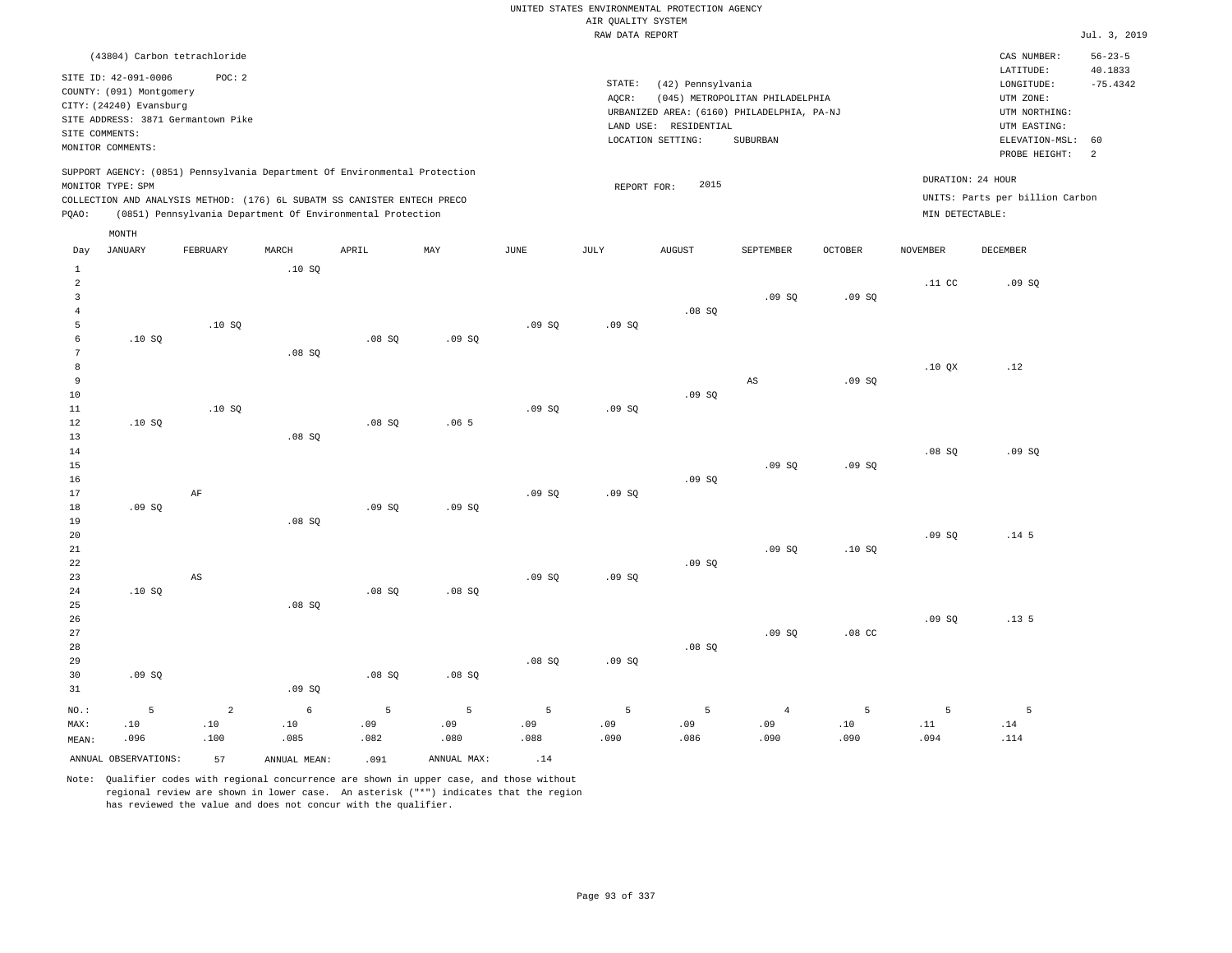|                         |                                                     |                                    |             |                                                                            |             |                         |                        | UNITED STATES ENVIRONMENTAL PROTECTION AGENCY |                                 |                |                        |                                 |                      |
|-------------------------|-----------------------------------------------------|------------------------------------|-------------|----------------------------------------------------------------------------|-------------|-------------------------|------------------------|-----------------------------------------------|---------------------------------|----------------|------------------------|---------------------------------|----------------------|
|                         |                                                     |                                    |             |                                                                            |             |                         |                        | AIR QUALITY SYSTEM<br>RAW DATA REPORT         |                                 |                |                        |                                 | Jul. 3, 2019         |
|                         |                                                     |                                    |             |                                                                            |             |                         |                        |                                               |                                 |                |                        |                                 | $56 - 23 - 5$        |
|                         |                                                     | (43804) Carbon tetrachloride       |             |                                                                            |             |                         |                        |                                               |                                 |                |                        | CAS NUMBER:<br>LATITUDE:        | 40.1833              |
|                         | SITE ID: 42-091-0006                                | POC: 2                             |             |                                                                            |             |                         | STATE:                 | (42) Pennsylvania                             |                                 |                |                        | LONGITUDE:                      | $-75.4342$           |
|                         | COUNTY: (091) Montgomery<br>CITY: (24240) Evansburg |                                    |             |                                                                            |             |                         | AOCR:                  |                                               | (045) METROPOLITAN PHILADELPHIA |                |                        | UTM ZONE:                       |                      |
|                         |                                                     | SITE ADDRESS: 3871 Germantown Pike |             |                                                                            |             |                         |                        | URBANIZED AREA: (6160) PHILADELPHIA, PA-NJ    |                                 |                |                        | UTM NORTHING:                   |                      |
| SITE COMMENTS:          |                                                     |                                    |             |                                                                            |             |                         |                        | LAND USE: RESIDENTIAL                         |                                 |                |                        | UTM EASTING:                    |                      |
|                         | MONITOR COMMENTS:                                   |                                    |             |                                                                            |             |                         |                        | LOCATION SETTING:                             | SUBURBAN                        |                |                        | ELEVATION-MSL:<br>PROBE HEIGHT: | 60<br>$\overline{a}$ |
|                         |                                                     |                                    |             | SUPPORT AGENCY: (0851) Pennsylvania Department Of Environmental Protection |             |                         |                        |                                               |                                 |                |                        |                                 |                      |
|                         | MONITOR TYPE: SPM                                   |                                    |             |                                                                            |             |                         |                        | 2016<br>REPORT FOR:                           |                                 |                | DURATION: 24 HOUR      |                                 |                      |
|                         |                                                     |                                    |             | COLLECTION AND ANALYSIS METHOD: (176) 6L SUBATM SS CANISTER ENTECH PRECO   |             |                         |                        |                                               |                                 |                |                        | UNITS: Parts per billion Carbon |                      |
| PQAO:                   |                                                     |                                    |             | (0851) Pennsylvania Department Of Environmental Protection                 |             |                         |                        |                                               |                                 |                | MIN DETECTABLE:        |                                 |                      |
|                         | MONTH                                               |                                    |             |                                                                            |             |                         |                        |                                               |                                 |                |                        |                                 |                      |
| Day                     | <b>JANUARY</b>                                      | FEBRUARY                           | MARCH       | APRIL                                                                      | MAY         | $_{\rm JUNE}$           | <b>JULY</b>            | <b>AUGUST</b>                                 | SEPTEMBER                       | <b>OCTOBER</b> | <b>NOVEMBER</b>        | <b>DECEMBER</b>                 |                      |
| $1\,$<br>$\overline{a}$ | .09SQ                                               |                                    | .07 SQ      |                                                                            |             |                         |                        |                                               |                                 |                | $.08$ SO               | AM                              |                      |
| $\overline{3}$          |                                                     |                                    |             |                                                                            |             |                         |                        |                                               | AS                              | .07SQ          |                        |                                 |                      |
| $\overline{4}$          |                                                     |                                    |             |                                                                            |             |                         |                        | .09SQ                                         |                                 |                |                        |                                 |                      |
| 5                       |                                                     |                                    |             |                                                                            |             | .13.5                   | $\mathbb{A}\mathbb{S}$ |                                               |                                 |                |                        |                                 |                      |
| 6<br>$7\phantom{.0}$    |                                                     | $.08$ SO                           |             | $.08$ $OX$                                                                 | .09S        |                         |                        |                                               |                                 |                |                        |                                 |                      |
| 8                       | .10SQ                                               |                                    | .065        |                                                                            |             |                         |                        |                                               |                                 |                | .08SQ                  | .08SQ                           |                      |
| 9                       |                                                     |                                    |             |                                                                            |             |                         |                        |                                               | .08S                            | AF             |                        |                                 |                      |
| 10                      |                                                     |                                    |             |                                                                            |             |                         |                        | .08SQ                                         |                                 |                |                        |                                 |                      |
| 11                      |                                                     |                                    |             |                                                                            |             | .08SQ                   | AS                     |                                               |                                 |                |                        |                                 |                      |
| 12                      |                                                     | .08 SQ                             |             | .09QX                                                                      | .08SQ       |                         |                        |                                               |                                 |                |                        |                                 |                      |
| 13                      | .11 <sub>5</sub>                                    |                                    | .06S        |                                                                            |             |                         |                        |                                               |                                 |                |                        |                                 |                      |
| 14<br>15                |                                                     |                                    |             |                                                                            |             |                         |                        |                                               | .07SQ                           | AF             | $\mathbb{A}\mathbb{S}$ | .08SQ                           |                      |
| 16                      |                                                     |                                    |             |                                                                            |             |                         |                        | .08S                                          |                                 |                |                        |                                 |                      |
| 17                      |                                                     |                                    |             |                                                                            |             | $\mathbb{A}\mathbb{S}$  | $\mathbb{A}\mathbb{S}$ |                                               |                                 |                |                        |                                 |                      |
| 18                      |                                                     | .07S                               |             | $.10$ $OX$                                                                 | .09S        |                         |                        |                                               |                                 |                |                        |                                 |                      |
| 19                      | .08SQ                                               |                                    | .055        |                                                                            |             |                         |                        |                                               |                                 |                |                        |                                 |                      |
| 20                      |                                                     |                                    |             |                                                                            |             |                         |                        |                                               |                                 |                | $\rm AF$               | .08SQ                           |                      |
| 21<br>22                |                                                     |                                    |             |                                                                            |             |                         |                        | .09SQ                                         | AS                              | .08 SQ         |                        |                                 |                      |
| 23                      |                                                     |                                    |             |                                                                            |             | .09SQ                   | $\mathbb{A}\mathbb{S}$ |                                               |                                 |                |                        |                                 |                      |
| 24                      |                                                     | .08 SQ                             |             | .10 QX                                                                     | .08 QX      |                         |                        |                                               |                                 |                |                        |                                 |                      |
| 25                      | $.08$ SO                                            |                                    | .055        |                                                                            |             |                         |                        |                                               |                                 |                |                        |                                 |                      |
| 26                      |                                                     |                                    |             |                                                                            |             |                         |                        |                                               |                                 |                | $\mathbb{A}\mathbb{S}$ | $\rm{AF}$                       |                      |
| 27                      |                                                     |                                    |             |                                                                            |             |                         |                        |                                               | .08 SQ                          | .08SQ          |                        |                                 |                      |
| 28                      |                                                     |                                    |             |                                                                            |             |                         |                        | .09SQ                                         |                                 |                |                        |                                 |                      |
| 29<br>30                |                                                     |                                    |             | .09S                                                                       | .08 SQ      | $\mathbb{A}\mathbb{S}$  | $\mathbb{A}\mathbb{S}$ |                                               |                                 |                |                        |                                 |                      |
| 31                      |                                                     |                                    |             |                                                                            |             |                         |                        |                                               |                                 |                |                        |                                 |                      |
|                         |                                                     |                                    |             |                                                                            |             |                         |                        |                                               |                                 |                |                        |                                 |                      |
|                         | .08SQ                                               |                                    | .065        |                                                                            |             |                         |                        |                                               |                                 |                |                        |                                 |                      |
| NO.:                    | 6                                                   | $\bf{4}$                           | $\epsilon$  | 5                                                                          | 5           | $\overline{\mathbf{3}}$ | $\mathbb O$            | 5                                             | $\overline{3}$                  | $\overline{3}$ | $\overline{a}$         | $\overline{\mathbf{3}}$         |                      |
| MAX:<br>MEAN:           | .11<br>.090                                         | .08<br>.078                        | .07<br>.058 | .10<br>.092                                                                | .09<br>.084 | .13<br>.100             |                        | .09<br>.086                                   | .08<br>.077                     | .08<br>.077    | .08<br>.080            | .08<br>.080                     |                      |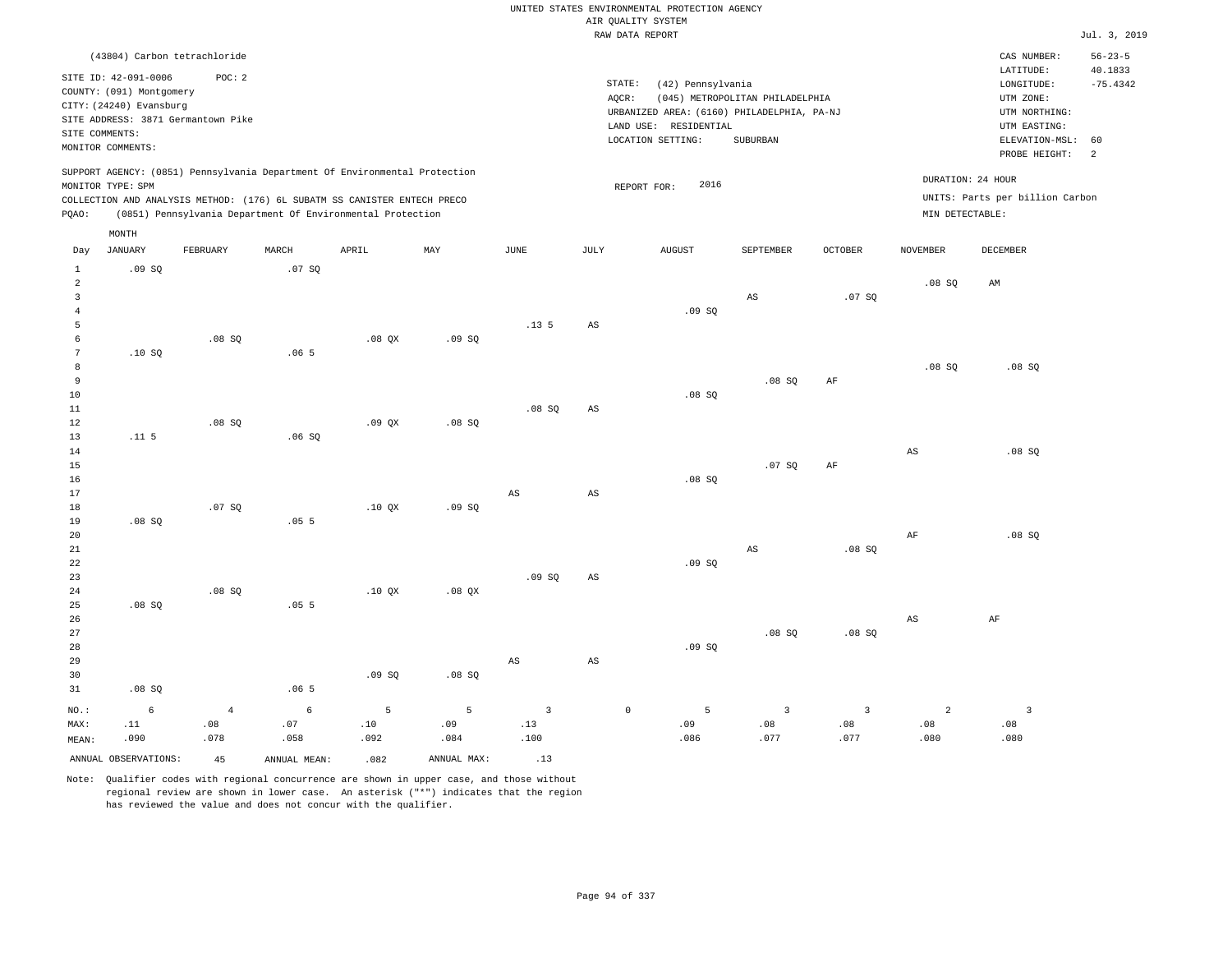|                         |                          |                                    |               |                                                                            |                        |             |                    | UNITED STATES ENVIRONMENTAL PROTECTION AGENCY |                                            |                |                 |                                 |                          |
|-------------------------|--------------------------|------------------------------------|---------------|----------------------------------------------------------------------------|------------------------|-------------|--------------------|-----------------------------------------------|--------------------------------------------|----------------|-----------------|---------------------------------|--------------------------|
|                         |                          |                                    |               |                                                                            |                        |             | AIR QUALITY SYSTEM |                                               |                                            |                |                 |                                 |                          |
|                         |                          |                                    |               |                                                                            |                        |             | RAW DATA REPORT    |                                               |                                            |                |                 |                                 | Jul. 3, 2019             |
|                         |                          | (43804) Carbon tetrachloride       |               |                                                                            |                        |             |                    |                                               |                                            |                |                 | CAS NUMBER:<br>LATITUDE:        | $56 - 23 - 5$<br>40.1833 |
|                         | SITE ID: 42-091-0006     | POC: 2                             |               |                                                                            |                        |             | STATE:             | (42) Pennsylvania                             |                                            |                |                 | LONGITUDE:                      | $-75.4342$               |
|                         | COUNTY: (091) Montgomery |                                    |               |                                                                            |                        |             | AQCR:              |                                               | (045) METROPOLITAN PHILADELPHIA            |                |                 | UTM ZONE:                       |                          |
|                         | CITY: (24240) Evansburg  | SITE ADDRESS: 3871 Germantown Pike |               |                                                                            |                        |             |                    |                                               | URBANIZED AREA: (6160) PHILADELPHIA, PA-NJ |                |                 | UTM NORTHING:                   |                          |
|                         | SITE COMMENTS:           |                                    |               |                                                                            |                        |             |                    | LAND USE: RESIDENTIAL                         |                                            |                |                 | UTM EASTING:                    |                          |
|                         | MONITOR COMMENTS:        |                                    |               |                                                                            |                        |             |                    | LOCATION SETTING:                             | SUBURBAN                                   |                |                 | ELEVATION-MSL:<br>PROBE HEIGHT: | 60<br>2                  |
|                         | MONITOR TYPE: SPM        |                                    |               | SUPPORT AGENCY: (0851) Pennsylvania Department Of Environmental Protection |                        |             | REPORT FOR:        | 2017                                          |                                            |                |                 | DURATION: 24 HOUR               |                          |
|                         |                          |                                    |               | COLLECTION AND ANALYSIS METHOD: (176) 6L SUBATM SS CANISTER ENTECH PRECO   |                        |             |                    |                                               |                                            |                |                 | UNITS: Parts per billion Carbon |                          |
| PQAO:                   |                          |                                    |               | (0851) Pennsylvania Department Of Environmental Protection                 |                        |             |                    |                                               |                                            |                | MIN DETECTABLE: |                                 |                          |
| Day                     | MONTH<br><b>JANUARY</b>  | FEBRUARY                           | MARCH         | APRIL                                                                      | MAY                    | <b>JUNE</b> | JULY               | <b>AUGUST</b>                                 | SEPTEMBER                                  | <b>OCTOBER</b> | <b>NOVEMBER</b> | DECEMBER                        |                          |
|                         |                          |                                    |               |                                                                            |                        |             |                    |                                               |                                            |                |                 |                                 |                          |
| $1\,$<br>$\overline{a}$ | AS                       |                                    | .08SQ         | .09SQ                                                                      | .06SQ                  |             |                    |                                               |                                            |                |                 |                                 |                          |
| $\overline{3}$          |                          |                                    |               |                                                                            |                        |             |                    |                                               |                                            |                | .07SQ           | .07 SQ                          |                          |
| $\overline{4}$          |                          |                                    |               |                                                                            |                        |             |                    |                                               | .07 SQ                                     | .09SQ          |                 |                                 |                          |
| 5                       |                          |                                    |               |                                                                            |                        |             |                    | AF                                            |                                            |                |                 |                                 |                          |
| 6                       |                          | .09SQ                              |               |                                                                            |                        | .08SQ       | .08SQ              |                                               |                                            |                |                 |                                 |                          |
| $7\phantom{.0}$<br>8    | AS                       |                                    |               | .09S                                                                       | .09S                   |             |                    |                                               |                                            |                |                 |                                 |                          |
| 9                       |                          |                                    | .08SQ         |                                                                            |                        |             |                    |                                               |                                            |                | .09SQ           | .08SQ                           |                          |
| $10$                    |                          |                                    |               |                                                                            |                        |             |                    |                                               | .07 SQ                                     | $.11-5$        |                 |                                 |                          |
| 11                      |                          |                                    |               |                                                                            |                        |             |                    | .08S                                          |                                            |                |                 |                                 |                          |
| 12                      |                          | .08SQ                              |               |                                                                            |                        | .08SQ       | $.08$ QX           |                                               |                                            |                |                 |                                 |                          |
| 13                      | AF                       |                                    |               | .09S                                                                       | .09S                   |             |                    |                                               |                                            |                |                 |                                 |                          |
| 14                      |                          |                                    | .09S          |                                                                            |                        |             |                    |                                               |                                            |                |                 |                                 |                          |
| 15                      |                          |                                    |               |                                                                            |                        |             |                    |                                               |                                            |                | .08S            | .08S                            |                          |
| 16                      |                          |                                    |               |                                                                            |                        |             |                    |                                               | .09SQ                                      | .08SQ          |                 |                                 |                          |
| 17                      |                          |                                    |               |                                                                            |                        |             |                    | .08SQ                                         |                                            |                |                 |                                 |                          |
| 18                      |                          | .08SQ                              |               |                                                                            |                        | $.08$ SO    | .08S               |                                               |                                            |                |                 |                                 |                          |
| 19                      | .08SQ                    |                                    |               | .09SQ                                                                      | .10                    |             |                    |                                               |                                            |                |                 |                                 |                          |
| 20                      |                          |                                    | .08S          |                                                                            |                        |             |                    |                                               |                                            |                |                 |                                 |                          |
| 21                      |                          |                                    |               |                                                                            |                        |             |                    |                                               |                                            |                | .08S            | AF                              |                          |
| 22                      |                          |                                    |               |                                                                            |                        |             |                    |                                               | .10SQ                                      | .08SQ          |                 |                                 |                          |
| 23                      |                          |                                    |               |                                                                            |                        |             |                    | .08SQ                                         |                                            |                |                 |                                 |                          |
| 24                      |                          | .08SQ                              |               |                                                                            |                        | .08S        | .08S               |                                               |                                            |                |                 |                                 |                          |
| 25<br>26                | .08SQ                    |                                    | .08S          | .10S                                                                       | .08 SQ                 |             |                    |                                               |                                            |                |                 |                                 |                          |
| 27                      |                          |                                    |               |                                                                            |                        |             |                    |                                               |                                            |                | .08SQ           | .08SQ                           |                          |
| 28                      |                          |                                    |               |                                                                            |                        |             |                    |                                               | $.08$ SO                                   | .07S           |                 |                                 |                          |
| 29                      |                          |                                    |               |                                                                            |                        |             |                    | .08SQ                                         |                                            |                |                 |                                 |                          |
| 30                      |                          |                                    |               |                                                                            |                        | .08SQ       | .09SQ              |                                               |                                            |                |                 |                                 |                          |
| 31                      | $_{\rm AS}$              |                                    |               |                                                                            | $\mathbb{A}\mathbb{S}$ |             |                    |                                               |                                            |                |                 |                                 |                          |
| NO.:                    | $\overline{a}$           | $\overline{4}$                     | 5             | 5                                                                          | 5                      | 5           | 5                  | $\overline{4}$                                | 5                                          | 5              | 5               | $\overline{4}$                  |                          |
| MAX:                    | .08                      | .09                                | .09           | .10                                                                        | .10                    | .08         | .09                | .08                                           | .10                                        | .11            | .09             | .08                             |                          |
| MEAN:                   | .080                     | .083                               | .082          | .092                                                                       | .084                   | .080        | .082               | .080                                          | .082                                       | .086           | .080            | .078                            |                          |
|                         | ANNUAL OBSERVATIONS:     | 54                                 | ANNUAL, MEAN: | .083                                                                       | ANNUAL MAX:            | .11         |                    |                                               |                                            |                |                 |                                 |                          |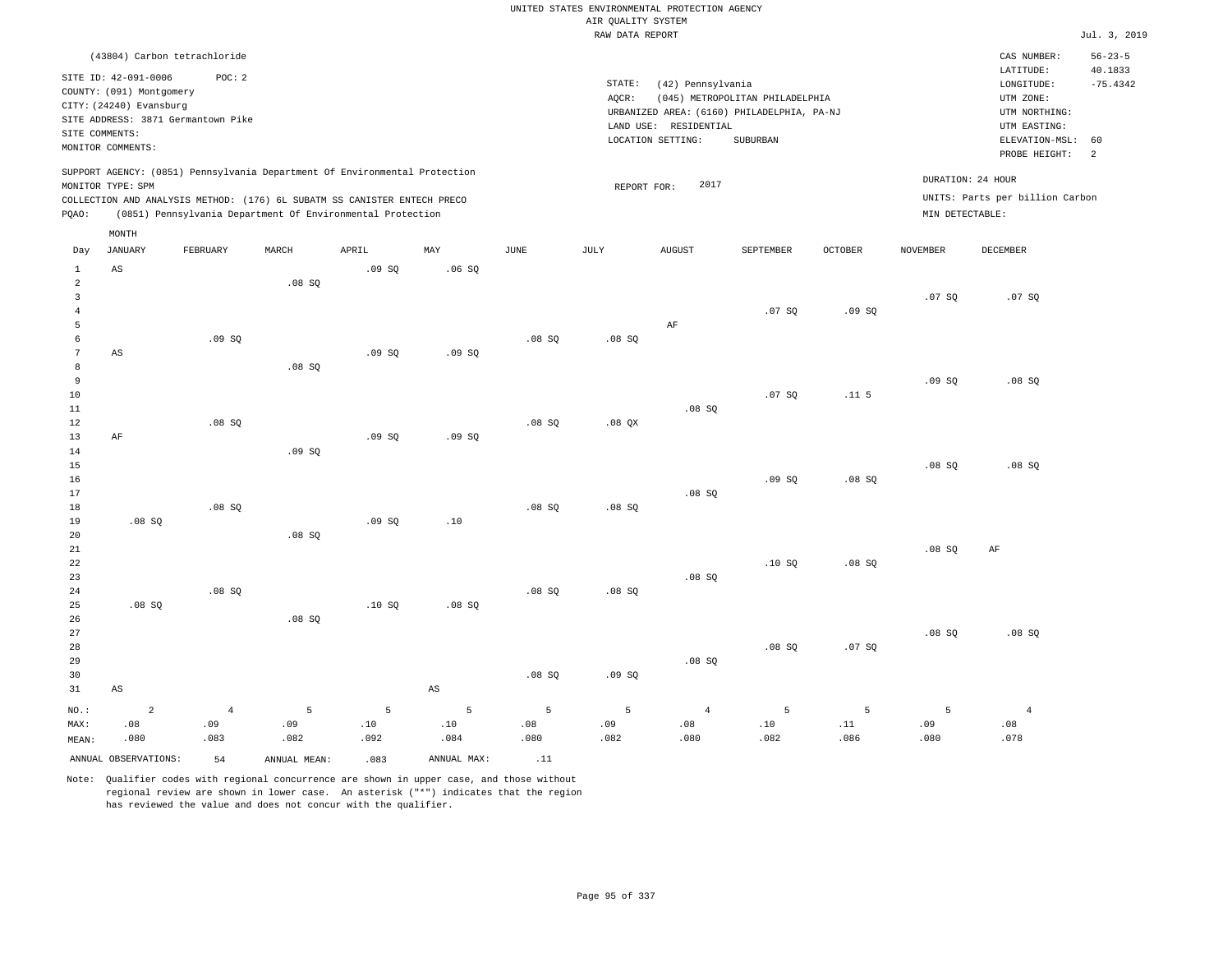|                         |                                                                                                                                                                             |             |              |                                                            |             |             |                    | UNITED STATES ENVIRONMENTAL PROTECTION AGENCY |                                            |                |                 |                                                      |                          |
|-------------------------|-----------------------------------------------------------------------------------------------------------------------------------------------------------------------------|-------------|--------------|------------------------------------------------------------|-------------|-------------|--------------------|-----------------------------------------------|--------------------------------------------|----------------|-----------------|------------------------------------------------------|--------------------------|
|                         |                                                                                                                                                                             |             |              |                                                            |             |             | AIR QUALITY SYSTEM |                                               |                                            |                |                 |                                                      |                          |
|                         |                                                                                                                                                                             |             |              |                                                            |             |             | RAW DATA REPORT    |                                               |                                            |                |                 |                                                      | Jul. 3, 2019             |
|                         | (43804) Carbon tetrachloride<br>SITE ID: 42-091-0006                                                                                                                        | POC: 2      |              |                                                            |             |             |                    |                                               |                                            |                |                 | CAS NUMBER:<br>LATITUDE:                             | $56 - 23 - 5$<br>40.1833 |
|                         | COUNTY: (091) Montgomery                                                                                                                                                    |             |              |                                                            |             |             | STATE:             | (42) Pennsylvania                             |                                            |                |                 | LONGITUDE:                                           | $-75.4342$               |
|                         | CITY: (24240) Evansburg                                                                                                                                                     |             |              |                                                            |             |             | AQCR:              |                                               | (045) METROPOLITAN PHILADELPHIA            |                |                 | UTM ZONE:                                            |                          |
|                         | SITE ADDRESS: 3871 Germantown Pike                                                                                                                                          |             |              |                                                            |             |             |                    |                                               | URBANIZED AREA: (6160) PHILADELPHIA, PA-NJ |                |                 | UTM NORTHING:                                        |                          |
|                         | SITE COMMENTS:                                                                                                                                                              |             |              |                                                            |             |             |                    | LAND USE: RESIDENTIAL                         |                                            |                |                 | UTM EASTING:                                         |                          |
|                         | MONITOR COMMENTS:                                                                                                                                                           |             |              |                                                            |             |             |                    | LOCATION SETTING:                             | SUBURBAN                                   |                |                 | ELEVATION-MSL:<br>PROBE HEIGHT:                      | 60<br>$\overline{a}$     |
|                         | SUPPORT AGENCY: (0851) Pennsylvania Department Of Environmental Protection<br>MONITOR TYPE: SPM<br>COLLECTION AND ANALYSIS METHOD: (176) 6L SUBATM SS CANISTER ENTECH PRECO |             |              |                                                            |             |             | REPORT FOR:        | 2018                                          |                                            |                |                 | DURATION: 24 HOUR<br>UNITS: Parts per billion Carbon |                          |
| PQAO:                   |                                                                                                                                                                             |             |              | (0851) Pennsylvania Department Of Environmental Protection |             |             |                    |                                               |                                            |                |                 | MIN DETECTABLE: .03160045                            |                          |
|                         | MONTH                                                                                                                                                                       |             |              |                                                            |             |             |                    |                                               |                                            |                |                 |                                                      |                          |
| Day                     | <b>JANUARY</b>                                                                                                                                                              | FEBRUARY    | MARCH        | APRIL                                                      | MAY         | <b>JUNE</b> | <b>JULY</b>        | <b>AUGUST</b>                                 | SEPTEMBER                                  | <b>OCTOBER</b> | <b>NOVEMBER</b> | <b>DECEMBER</b>                                      |                          |
| $\mathbf{1}$            |                                                                                                                                                                             | .09SQ       |              |                                                            |             | .08S        | .09SQ              |                                               |                                            |                |                 |                                                      |                          |
| $\overline{2}$          | AO.                                                                                                                                                                         |             |              | .10S                                                       | .09S        |             |                    |                                               |                                            |                |                 |                                                      |                          |
| $\overline{\mathbf{3}}$ |                                                                                                                                                                             |             | .08SQ        |                                                            |             |             |                    |                                               |                                            |                |                 |                                                      |                          |
| $\overline{4}$          |                                                                                                                                                                             |             |              |                                                            |             |             |                    |                                               |                                            |                | .07S            | .08SQ                                                |                          |
| 5                       |                                                                                                                                                                             |             |              |                                                            |             |             |                    |                                               | .09SQ                                      | .07 SQ         |                 |                                                      |                          |
| 6<br>7                  |                                                                                                                                                                             |             |              |                                                            |             |             |                    | .08S                                          |                                            |                |                 |                                                      |                          |
| 8                       | AF                                                                                                                                                                          | .08SQ       |              | .08S                                                       | .08S        | .07 SQ      | .07 SQ             |                                               |                                            |                |                 |                                                      |                          |
| 9                       |                                                                                                                                                                             |             | .08S         |                                                            |             |             |                    |                                               |                                            |                |                 |                                                      |                          |
| 10                      |                                                                                                                                                                             |             |              |                                                            |             |             |                    |                                               |                                            |                | .08S            | .08S                                                 |                          |
| $1\,1$                  |                                                                                                                                                                             |             |              |                                                            |             |             |                    |                                               | .06SQ                                      | .08SQ          |                 |                                                      |                          |
| $1\,2$                  |                                                                                                                                                                             |             |              |                                                            |             |             |                    | .09SQ                                         |                                            |                |                 |                                                      |                          |
| 13                      |                                                                                                                                                                             | .08SQ       |              |                                                            |             | .07 SQ      | .08SQ              |                                               |                                            |                |                 |                                                      |                          |
| 14                      | .08SQ                                                                                                                                                                       |             |              | .08SQ                                                      | .08SQ       |             |                    |                                               |                                            |                |                 |                                                      |                          |
| 15                      |                                                                                                                                                                             |             | .09SQ        |                                                            |             |             |                    |                                               |                                            |                |                 |                                                      |                          |
| 16                      |                                                                                                                                                                             |             |              |                                                            |             |             |                    |                                               |                                            |                | .09SQ           | .08SQ                                                |                          |
| 17                      |                                                                                                                                                                             |             |              |                                                            |             |             |                    |                                               | $.08$ $OX$                                 | .08S           |                 |                                                      |                          |
| 18                      |                                                                                                                                                                             |             |              |                                                            |             |             |                    | .10                                           |                                            |                |                 |                                                      |                          |
| 19                      |                                                                                                                                                                             | .08S        |              |                                                            |             | .07S        | $.08$ $OX$         |                                               |                                            |                |                 |                                                      |                          |
| 20                      | .08SQ                                                                                                                                                                       |             |              | .08SQ                                                      | .08SQ       |             |                    |                                               |                                            |                |                 |                                                      |                          |
| 21                      |                                                                                                                                                                             |             | .08S         |                                                            |             |             |                    |                                               |                                            |                |                 |                                                      |                          |
| 22                      |                                                                                                                                                                             |             |              |                                                            |             |             |                    |                                               |                                            |                | $\rm AF$        | .10S                                                 |                          |
| 23                      |                                                                                                                                                                             |             |              |                                                            |             |             |                    |                                               | AS                                         | .08S           |                 |                                                      |                          |
| 24                      |                                                                                                                                                                             | .08S        |              |                                                            |             |             |                    | .07SQ                                         |                                            |                |                 |                                                      |                          |
| 25<br>26                | .08SQ                                                                                                                                                                       |             |              | .08SQ                                                      | .09S        | .09S        | .07OX              |                                               |                                            |                |                 |                                                      |                          |
| 27                      |                                                                                                                                                                             |             | .09S         |                                                            |             |             |                    |                                               |                                            |                |                 |                                                      |                          |
| 28                      |                                                                                                                                                                             |             |              |                                                            |             |             |                    |                                               |                                            |                | $.08$ SO        | .08S                                                 |                          |
| 29                      |                                                                                                                                                                             |             |              |                                                            |             |             |                    |                                               | .07SQ                                      | .08SQ          |                 |                                                      |                          |
| 30                      |                                                                                                                                                                             |             |              |                                                            |             |             |                    | .10S                                          |                                            |                |                 |                                                      |                          |
| 31                      |                                                                                                                                                                             |             |              |                                                            |             |             | .08SQ              |                                               |                                            |                |                 |                                                      |                          |
|                         |                                                                                                                                                                             |             |              |                                                            |             |             |                    |                                               |                                            |                |                 |                                                      |                          |
| NO.:                    | $\overline{3}$                                                                                                                                                              | 5           | 5            | 5                                                          | 5           | 5           | 6                  | 5                                             | $\overline{4}$                             | 5              | $\overline{4}$  | 5                                                    |                          |
| MAX:                    | .08<br>.080                                                                                                                                                                 | .09<br>.082 | .09<br>.084  | .10<br>.084                                                | .09<br>.084 | .09<br>.076 | .09<br>.078        | .10<br>.088                                   | .09<br>.075                                | .08<br>.078    | .09<br>.080     | $.10$<br>.084                                        |                          |
| MEAN:                   |                                                                                                                                                                             |             |              |                                                            |             |             |                    |                                               |                                            |                |                 |                                                      |                          |
|                         | ANNUAL OBSERVATIONS:                                                                                                                                                        | 57          | ANNUAL MEAN: | .081                                                       | ANNUAL MAX: | .10         |                    |                                               |                                            |                |                 |                                                      |                          |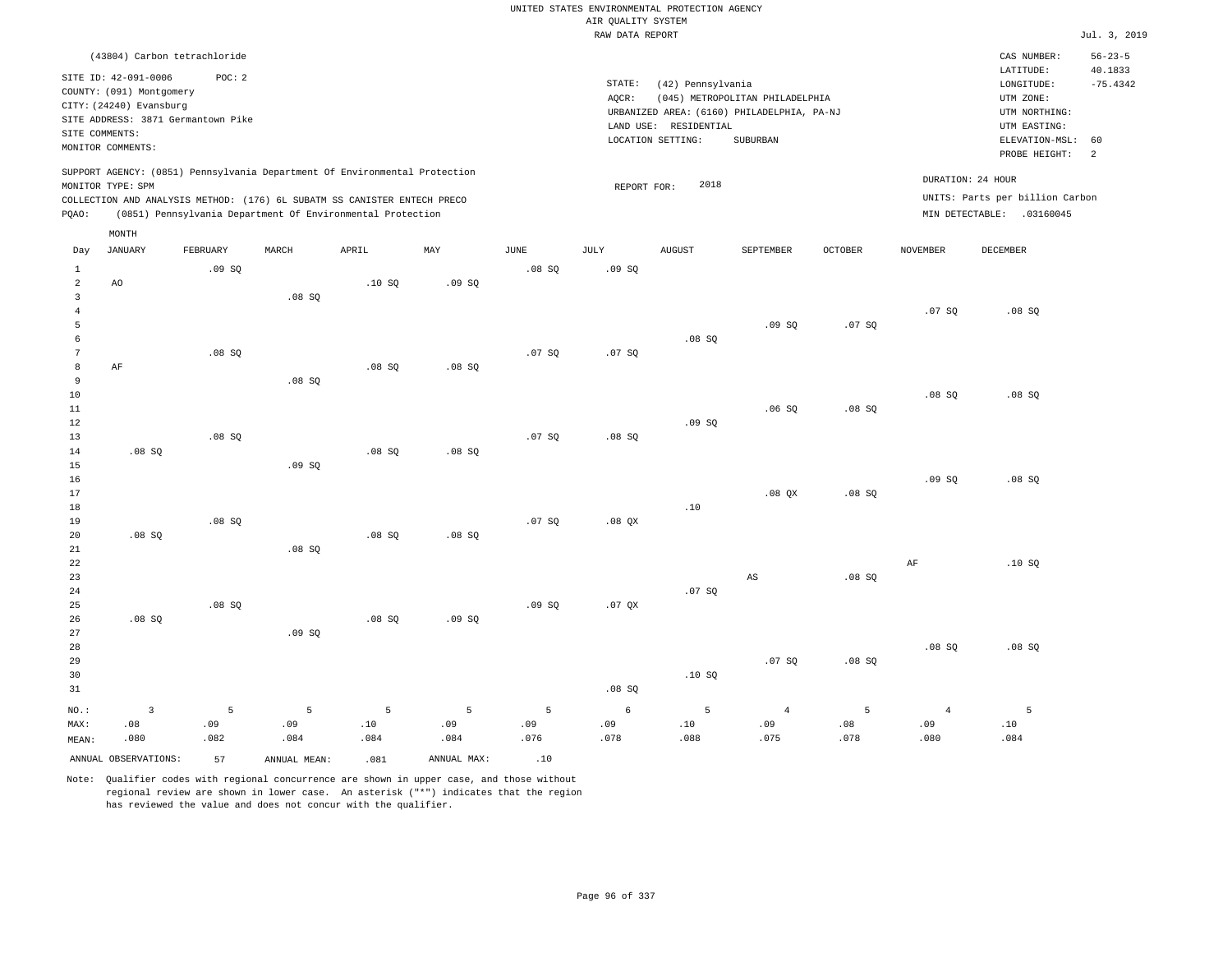| UNITED STATES ENVIRONMENTAL PROTECTION AGENCY |                                 |
|-----------------------------------------------|---------------------------------|
| AIR OUALITY SYSTEM                            |                                 |
| RAW DATA REPORT                               |                                 |
|                                               |                                 |
|                                               |                                 |
|                                               |                                 |
| STATE:                                        | (42) Pennsylvania               |
| AOCR:                                         | (045) METROPOLITAN PHILADELPHIA |

LOCATION SETTING: SUBURBAN

URBANIZED AREA: (6160) PHILADELPHIA, PA-NJ (UTM NORTHING:

LAND USE: RESIDENTIAL

REPORT FOR: 2013

 $Jul. 3, 2019$ 

CAS NUMBER: 75-25-2

 $LONGITUDE: -75.4342$ LATITUDE: 40.1833

PROBE HEIGHT: 2 ELEVATION-MSL: 60

UTM EASTING: UTM ZONE:

DURATION: 24 HOUR

SITE ID: 42-091-0006 POC: 2 COUNTY: (091) Montgomery CITY: (24240) Evansburg SITE ADDRESS: 3871 Germantown Pike SITE COMMENTS: MONITOR COMMENTS:

(43806) Bromoform

SUPPORT AGENCY: (0851) Pennsylvania Department Of Environmental Protection MONITOR TYPE: SPM

COLLECTION AND ANALYSIS METHOD: (176) 6L SUBATM SS CANISTER ENTECH PRECO UNITS: Parts per billion Carbon PQAO: (0851) Pennsylvania Department Of Environmental Protection MIN DETECTABLE: MONTH

| Day                                                        | JANUARY                | FEBRUARY       | $\tt MARCH$   | APRIL             | MAY           | JUNE          | JULY          | AUGUST         | SEPTEMBER         | OCTOBER                | NOVEMBER          | DECEMBER                |
|------------------------------------------------------------|------------------------|----------------|---------------|-------------------|---------------|---------------|---------------|----------------|-------------------|------------------------|-------------------|-------------------------|
| $\mathbf{1}$<br>$\overline{a}$<br>3<br>$\overline{4}$<br>5 | $.00$ ND               | $\rm AF$       | $.00$ ND      | $.00$ ND          | $.00$ ND      | $.00$ ND      | $.00$ ND      | $.00$ ND       | $.00$ ND          | $.00$ ND               |                   |                         |
| 6<br>7<br>$^{\rm 8}$<br>9<br>$10$                          | $.00$ ND               | $\rm AF$       |               | $.00$ ND          | $.00$ ND      | $.00$ ND      | $.00$ ND      | $.00$ ND       | $.00$ ND          | .00 $ND$               | $.00$ ND          | $.00$ ND                |
| $11\,$<br>12<br>13<br>14<br>15                             |                        | $.00$ ND       | $.00$ ND      |                   |               | $.00$ ND      | $.00$ ND      | AF             | $.00$ ND          | .00 $ND$               | $\rm{AF}$         | $\rm{AF}$               |
| 16<br>17<br>18<br>19<br>20<br>21                           | $\rm AF$               | $.00$ ND       | $.00$ ND      | $.00$ ND          | $.00$ ND      | $.00$ ND      | $.00$ ND      | $\rm AF$       | $.00$ ND          | $.00$ ND               | .00 <sub>ND</sub> | $\rm AF$                |
| 22<br>23<br>$2\sqrt{4}$<br>25<br>26                        | $\rm AF$               |                | $.00$ ND      | $.00$ ND          | $.00$ ND      |               |               | $\rm AF$       | .00 <sub>ND</sub> | $\mathbb{A}\mathbb{S}$ | .00 <sub>ND</sub> | $.00$ ND                |
| 27<br>$2\,8$<br>29<br>30<br>31                             | $\mathbb{A}\mathbb{S}$ | $.00$ ND       | $.00$ ND      | .00 <sub>ND</sub> | $.00$ ND      | $.00$ ND      | $.00$ ND      |                |                   | $.00$ ND               | $\rm{AF}$         | $.00$ ND                |
| $NO.$ :                                                    | $\overline{a}$         | $\overline{3}$ | 5             | 5                 | 5             | 5             | 5             | $\overline{a}$ | 5                 | 5                      | 3                 | $\overline{\mathbf{3}}$ |
| MAX:<br>MEAN:                                              | 0.00<br>0.000          | 0.00<br>0.000  | 0.00<br>0.000 | 0.00<br>0.000     | 0.00<br>0.000 | 0.00<br>0.000 | 0.00<br>0.000 | 0.00<br>0.000  | 0.00<br>0.000     | 0.00<br>0.000          | 0.00<br>0.000     | 0.00<br>0.000           |
|                                                            | ANNUAL OBSERVATIONS:   | 48             | ANNUAL MEAN:  | 0.000             | ANNUAL MAX:   | 0.00          |               |                |                   |                        |                   |                         |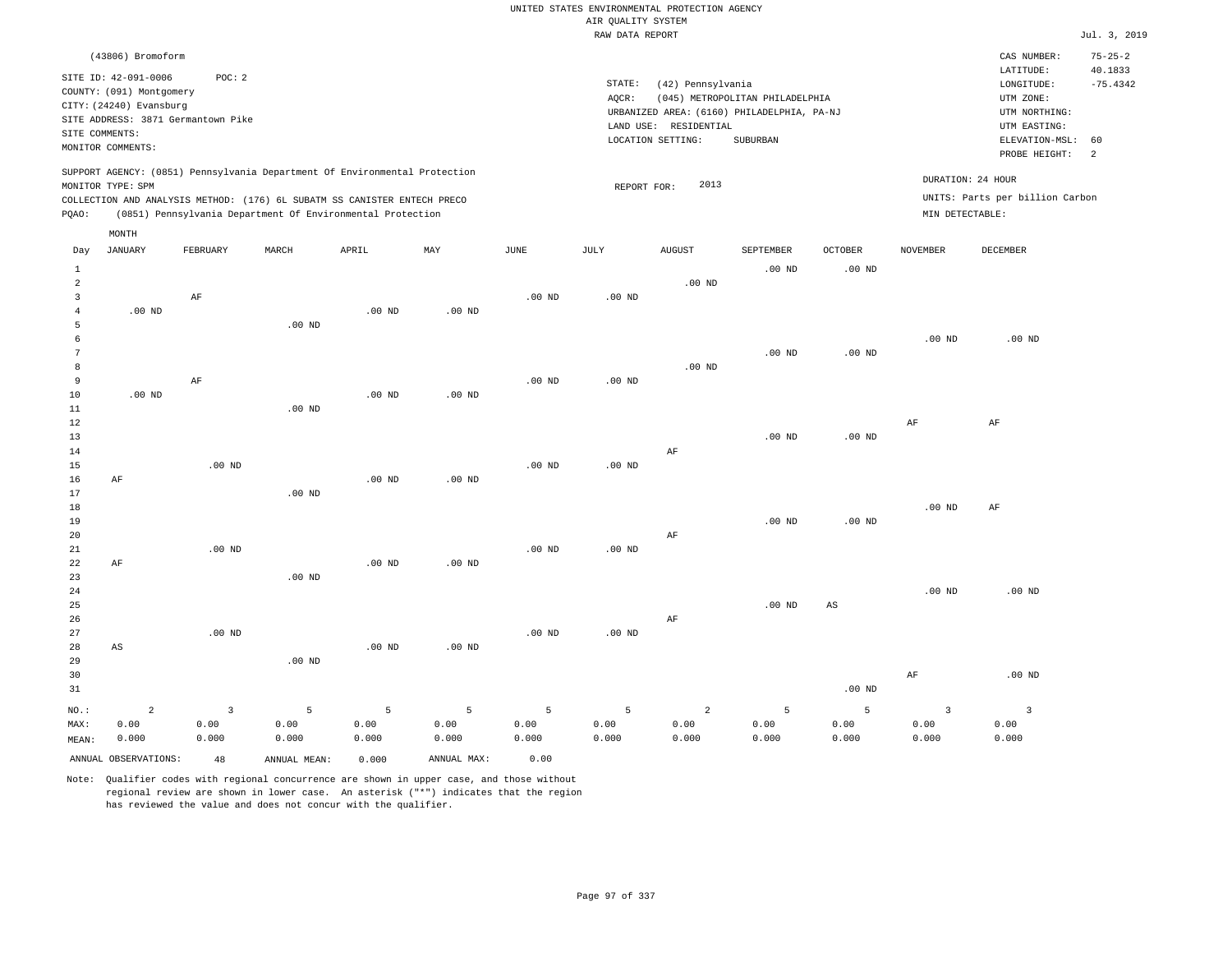|                |                                    |                        |                                                                            |                   |                   |                   |                    | UNITED STATES ENVIRONMENTAL PROTECTION AGENCY |                                            |                   |                   |                                 |                          |
|----------------|------------------------------------|------------------------|----------------------------------------------------------------------------|-------------------|-------------------|-------------------|--------------------|-----------------------------------------------|--------------------------------------------|-------------------|-------------------|---------------------------------|--------------------------|
|                |                                    |                        |                                                                            |                   |                   |                   | AIR QUALITY SYSTEM |                                               |                                            |                   |                   |                                 |                          |
|                |                                    |                        |                                                                            |                   |                   |                   | RAW DATA REPORT    |                                               |                                            |                   |                   |                                 | Jul. 3, 2019             |
|                | (43806) Bromoform                  |                        |                                                                            |                   |                   |                   |                    |                                               |                                            |                   |                   | CAS NUMBER:<br>LATITUDE:        | $75 - 25 - 2$<br>40.1833 |
|                | SITE ID: 42-091-0006               | POC: 2                 |                                                                            |                   |                   |                   | STATE:             | (42) Pennsylvania                             |                                            |                   |                   | LONGITUDE:                      | $-75.4342$               |
|                | COUNTY: (091) Montgomery           |                        |                                                                            |                   |                   |                   | AOCR:              |                                               | (045) METROPOLITAN PHILADELPHIA            |                   |                   | UTM ZONE:                       |                          |
|                | CITY: (24240) Evansburg            |                        |                                                                            |                   |                   |                   |                    |                                               | URBANIZED AREA: (6160) PHILADELPHIA, PA-NJ |                   |                   | UTM NORTHING:                   |                          |
|                | SITE ADDRESS: 3871 Germantown Pike |                        |                                                                            |                   |                   |                   |                    | LAND USE: RESIDENTIAL                         |                                            |                   |                   | UTM EASTING:                    |                          |
| SITE COMMENTS: |                                    |                        |                                                                            |                   |                   |                   |                    | LOCATION SETTING:                             | SUBURBAN                                   |                   |                   | ELEVATION-MSL:                  | 60                       |
|                | MONITOR COMMENTS:                  |                        |                                                                            |                   |                   |                   |                    |                                               |                                            |                   |                   | PROBE HEIGHT:                   | $\overline{a}$           |
|                |                                    |                        | SUPPORT AGENCY: (0851) Pennsylvania Department Of Environmental Protection |                   |                   |                   |                    |                                               |                                            |                   |                   | DURATION: 24 HOUR               |                          |
|                | MONITOR TYPE: SPM                  |                        |                                                                            |                   |                   |                   | REPORT FOR:        | 2014                                          |                                            |                   |                   |                                 |                          |
|                |                                    |                        | COLLECTION AND ANALYSIS METHOD: (176) 6L SUBATM SS CANISTER ENTECH PRECO   |                   |                   |                   |                    |                                               |                                            |                   |                   | UNITS: Parts per billion Carbon |                          |
| PQAO:          |                                    |                        | (0851) Pennsylvania Department Of Environmental Protection                 |                   |                   |                   |                    |                                               |                                            |                   | MIN DETECTABLE:   |                                 |                          |
| Day            | MONTH<br><b>JANUARY</b>            | FEBRUARY               | MARCH                                                                      | APRIL             | MAY               | JUNE              | JULY               | <b>AUGUST</b>                                 | SEPTEMBER                                  | <b>OCTOBER</b>    | <b>NOVEMBER</b>   | DECEMBER                        |                          |
| $\mathbf{1}$   |                                    |                        |                                                                            |                   |                   |                   |                    |                                               |                                            |                   | .00 <sub>ND</sub> | $.00$ ND                        |                          |
| $\overline{a}$ |                                    |                        |                                                                            |                   |                   |                   |                    |                                               | .00 <sub>ND</sub>                          | $.00$ ND          |                   |                                 |                          |
| 3              |                                    |                        |                                                                            |                   |                   |                   |                    | $.00$ ND                                      |                                            |                   |                   |                                 |                          |
| $\overline{4}$ |                                    | $\rm AF$               |                                                                            |                   |                   | .00 <sub>ND</sub> | .00 <sub>ND</sub>  |                                               |                                            |                   |                   |                                 |                          |
| 5              | AF                                 |                        |                                                                            | $.00$ ND          | .00 <sub>ND</sub> |                   |                    |                                               |                                            |                   |                   |                                 |                          |
| 6              |                                    |                        | $.00$ ND                                                                   |                   |                   |                   |                    |                                               |                                            |                   |                   |                                 |                          |
| $\overline{7}$ |                                    |                        |                                                                            |                   |                   |                   |                    |                                               |                                            |                   | $\rm{AF}$         | $.00$ ND                        |                          |
| 8              |                                    |                        |                                                                            |                   |                   |                   |                    |                                               | $.00$ ND                                   | .00 <sub>ND</sub> |                   |                                 |                          |
| 9              |                                    |                        |                                                                            |                   |                   |                   |                    | $.00$ ND                                      |                                            |                   |                   |                                 |                          |
| $10$           |                                    | AS                     |                                                                            |                   |                   | $.00$ ND          | .00 <sub>ND</sub>  |                                               |                                            |                   |                   |                                 |                          |
| 11             | $.00$ ND                           |                        |                                                                            | $\rm AF$          | $.00$ ND          |                   |                    |                                               |                                            |                   |                   |                                 |                          |
| 12             |                                    |                        | $.00$ ND                                                                   |                   |                   |                   |                    |                                               |                                            |                   |                   |                                 |                          |
| 13             |                                    |                        |                                                                            |                   |                   |                   |                    |                                               |                                            |                   | .00 <sub>ND</sub> | $.00$ ND                        |                          |
| 14             |                                    |                        |                                                                            |                   |                   |                   |                    |                                               | $.00$ ND                                   | $.00$ ND          |                   |                                 |                          |
| 15             |                                    | $.00$ ND               |                                                                            |                   |                   |                   | $.00$ ND           | $.00$ ND                                      |                                            |                   |                   |                                 |                          |
| 16<br>17       | $.00$ ND                           |                        |                                                                            | $.00$ ND          | .00 <sub>ND</sub> | $.00$ ND          |                    |                                               |                                            |                   |                   |                                 |                          |
| 18             |                                    |                        | $.00$ ND                                                                   |                   |                   |                   |                    |                                               |                                            |                   |                   |                                 |                          |
| 19             |                                    |                        |                                                                            |                   |                   |                   |                    |                                               |                                            |                   | .00 <sub>ND</sub> | $.00$ ND                        |                          |
| 20             |                                    |                        |                                                                            |                   |                   |                   |                    |                                               | $.00$ ND                                   | $.00$ ND          |                   |                                 |                          |
| $2\sqrt{1}$    |                                    |                        |                                                                            |                   |                   |                   |                    | $.00$ ND                                      |                                            |                   |                   |                                 |                          |
| 22             |                                    | $.00$ ND               |                                                                            |                   |                   | $.00$ ND          | .00 <sub>ND</sub>  |                                               |                                            |                   |                   |                                 |                          |
| 23             | AS                                 |                        |                                                                            | $.00$ ND          | $.00$ ND          |                   |                    |                                               |                                            |                   |                   |                                 |                          |
| 24             |                                    |                        | $.00$ ND                                                                   |                   |                   |                   |                    |                                               |                                            |                   |                   |                                 |                          |
| 25             |                                    |                        |                                                                            |                   |                   |                   |                    |                                               |                                            |                   | .00 <sub>ND</sub> | $.00$ ND                        |                          |
| 26             |                                    |                        |                                                                            |                   |                   |                   |                    |                                               | $.00$ ND                                   | $.00$ ND          |                   |                                 |                          |
| 27             |                                    |                        |                                                                            |                   |                   |                   |                    | $.00$ ND                                      |                                            |                   |                   |                                 |                          |
| 28             |                                    | $\mathbb{A}\mathbb{S}$ |                                                                            |                   |                   | $.00$ ND          | $.00$ ND           |                                               |                                            |                   |                   |                                 |                          |
| 29             | AS                                 |                        |                                                                            | .00 <sub>ND</sub> | .00 <sub>ND</sub> |                   |                    |                                               |                                            |                   |                   |                                 |                          |
| 30             |                                    |                        | $.00$ ND                                                                   |                   |                   |                   |                    |                                               |                                            |                   |                   |                                 |                          |
| 31             |                                    |                        |                                                                            |                   |                   |                   |                    |                                               |                                            |                   |                   | $.00$ ND                        |                          |
| $NO.$ :        | $\overline{a}$                     | 2                      | 5                                                                          | $\overline{4}$    | 5                 | $\overline{5}$    | $\overline{5}$     | 5                                             | 5                                          | 5                 | $\sqrt{4}$        | 6                               |                          |
| MAX:           | 0.00                               | 0.00                   | 0.00                                                                       | 0.00              | 0.00              | 0.00              | 0.00               | 0.00                                          | 0.00                                       | 0.00              | 0.00              | 0.00                            |                          |
| MEAN:          | 0.000                              | 0.000                  | 0.000                                                                      | 0.000             | 0.000             | 0.000             | 0.000              | 0.000                                         | 0.000                                      | 0.000             | 0.000             | 0.000                           |                          |
|                | ANNUAL OBSERVATIONS:               | 53                     | ANNUAL, MEAN:                                                              | 0.000             | ANNUAL MAX:       | 0.00              |                    |                                               |                                            |                   |                   |                                 |                          |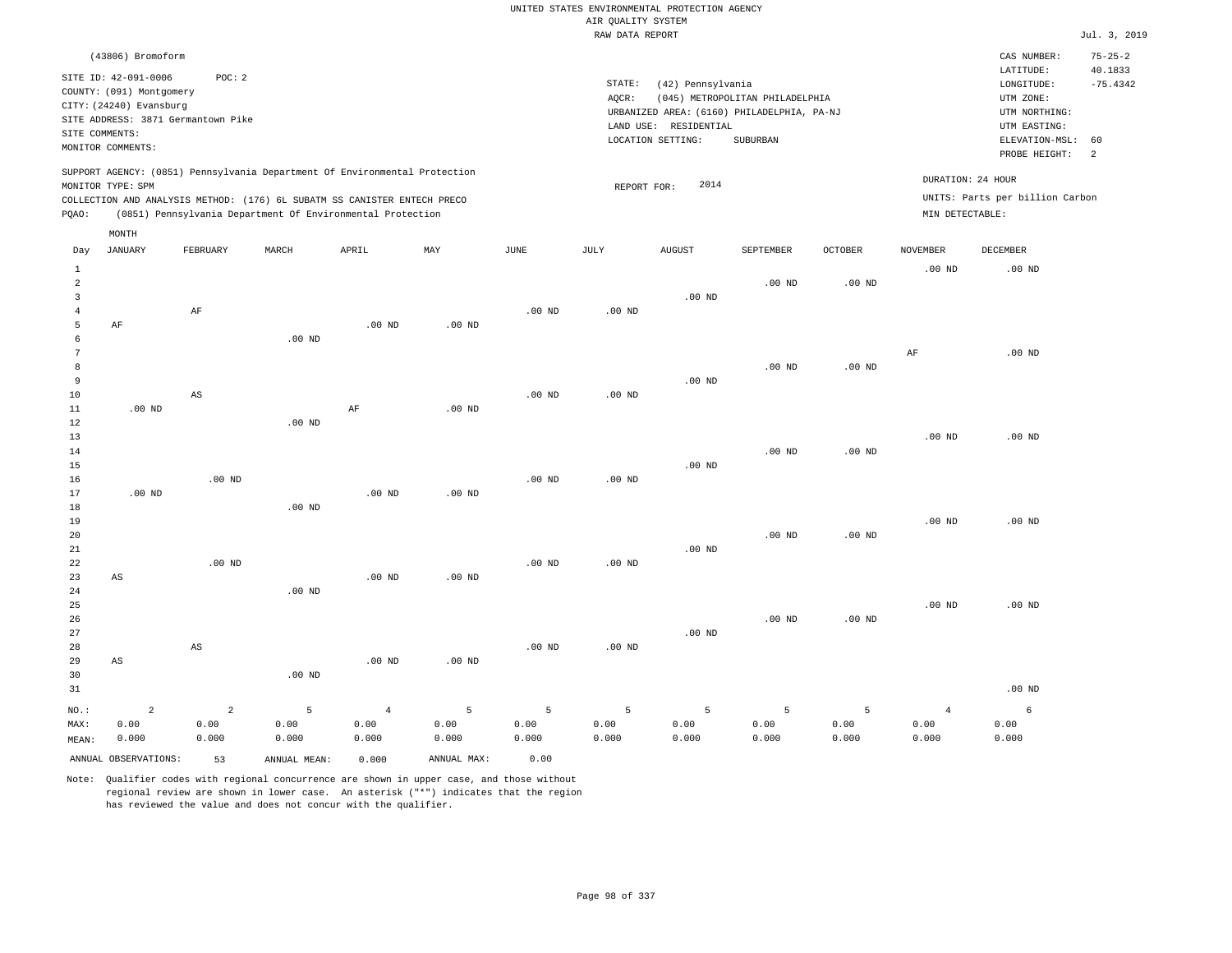| AIR QUALITY SYSTEM<br>RAW DATA REPORT<br>(43806) Bromoform<br>CAS NUMBER:<br>LATITUDE:<br>SITE ID: 42-091-0006<br>POC: 2<br>STATE:<br>(42) Pennsylvania<br>LONGITUDE:<br>COUNTY: (091) Montgomery<br>AOCR:<br>(045) METROPOLITAN PHILADELPHIA<br>UTM ZONE:<br>CITY: (24240) Evansburg<br>URBANIZED AREA: (6160) PHILADELPHIA, PA-NJ<br>UTM NORTHING:<br>SITE ADDRESS: 3871 Germantown Pike<br>LAND USE: RESIDENTIAL<br>UTM EASTING:<br>SITE COMMENTS:<br>LOCATION SETTING:<br>SUBURBAN<br>MONITOR COMMENTS:<br>PROBE HEIGHT:<br>SUPPORT AGENCY: (0851) Pennsylvania Department Of Environmental Protection<br>DURATION: 24 HOUR<br>2015<br>MONITOR TYPE: SPM<br>REPORT FOR:<br>UNITS: Parts per billion Carbon<br>COLLECTION AND ANALYSIS METHOD: (176) 6L SUBATM SS CANISTER ENTECH PRECO<br>(0851) Pennsylvania Department Of Environmental Protection<br>MIN DETECTABLE:<br>PQAO: |                                        |
|--------------------------------------------------------------------------------------------------------------------------------------------------------------------------------------------------------------------------------------------------------------------------------------------------------------------------------------------------------------------------------------------------------------------------------------------------------------------------------------------------------------------------------------------------------------------------------------------------------------------------------------------------------------------------------------------------------------------------------------------------------------------------------------------------------------------------------------------------------------------------------------|----------------------------------------|
|                                                                                                                                                                                                                                                                                                                                                                                                                                                                                                                                                                                                                                                                                                                                                                                                                                                                                      | Jul. 3, 2019                           |
|                                                                                                                                                                                                                                                                                                                                                                                                                                                                                                                                                                                                                                                                                                                                                                                                                                                                                      | $75 - 25 - 2$<br>40.1833               |
|                                                                                                                                                                                                                                                                                                                                                                                                                                                                                                                                                                                                                                                                                                                                                                                                                                                                                      | $-75.4342$                             |
|                                                                                                                                                                                                                                                                                                                                                                                                                                                                                                                                                                                                                                                                                                                                                                                                                                                                                      |                                        |
|                                                                                                                                                                                                                                                                                                                                                                                                                                                                                                                                                                                                                                                                                                                                                                                                                                                                                      |                                        |
|                                                                                                                                                                                                                                                                                                                                                                                                                                                                                                                                                                                                                                                                                                                                                                                                                                                                                      |                                        |
|                                                                                                                                                                                                                                                                                                                                                                                                                                                                                                                                                                                                                                                                                                                                                                                                                                                                                      | ELEVATION-MSL:<br>60<br>$\overline{a}$ |
|                                                                                                                                                                                                                                                                                                                                                                                                                                                                                                                                                                                                                                                                                                                                                                                                                                                                                      |                                        |
|                                                                                                                                                                                                                                                                                                                                                                                                                                                                                                                                                                                                                                                                                                                                                                                                                                                                                      |                                        |
|                                                                                                                                                                                                                                                                                                                                                                                                                                                                                                                                                                                                                                                                                                                                                                                                                                                                                      |                                        |
|                                                                                                                                                                                                                                                                                                                                                                                                                                                                                                                                                                                                                                                                                                                                                                                                                                                                                      |                                        |
| MONTH                                                                                                                                                                                                                                                                                                                                                                                                                                                                                                                                                                                                                                                                                                                                                                                                                                                                                |                                        |
| Day<br><b>JANUARY</b><br>FEBRUARY<br>MARCH<br>APRIL<br>MAY<br>JUNE<br>JULY<br><b>AUGUST</b><br>SEPTEMBER<br><b>OCTOBER</b><br><b>NOVEMBER</b><br>DECEMBER                                                                                                                                                                                                                                                                                                                                                                                                                                                                                                                                                                                                                                                                                                                            |                                        |
| $.00$ ND<br>$\mathbf{1}$<br>$\overline{a}$<br>.00 <sub>ND</sub><br>$.00$ ND                                                                                                                                                                                                                                                                                                                                                                                                                                                                                                                                                                                                                                                                                                                                                                                                          |                                        |
| $.00$ ND<br>$.00$ ND<br>3                                                                                                                                                                                                                                                                                                                                                                                                                                                                                                                                                                                                                                                                                                                                                                                                                                                            |                                        |
| $\overline{4}$<br>$.00$ ND                                                                                                                                                                                                                                                                                                                                                                                                                                                                                                                                                                                                                                                                                                                                                                                                                                                           |                                        |
| 5<br>$.00$ ND<br>$.00$ ND<br>$.00$ ND                                                                                                                                                                                                                                                                                                                                                                                                                                                                                                                                                                                                                                                                                                                                                                                                                                                |                                        |
| 6<br>$.00$ ND<br>$.00$ ND<br>$.00$ ND                                                                                                                                                                                                                                                                                                                                                                                                                                                                                                                                                                                                                                                                                                                                                                                                                                                |                                        |
| 7<br>$.00$ ND                                                                                                                                                                                                                                                                                                                                                                                                                                                                                                                                                                                                                                                                                                                                                                                                                                                                        |                                        |
| 8<br>.00 <sub>ND</sub><br>$.00$ ND                                                                                                                                                                                                                                                                                                                                                                                                                                                                                                                                                                                                                                                                                                                                                                                                                                                   |                                        |
| $\overline{9}$<br>$\mathbb{A}\mathbb{S}$<br>$.00$ ND                                                                                                                                                                                                                                                                                                                                                                                                                                                                                                                                                                                                                                                                                                                                                                                                                                 |                                        |
| 10<br>.00 <sub>ND</sub><br>$.00$ ND<br>$.00$ ND<br>$.00$ ND<br>11                                                                                                                                                                                                                                                                                                                                                                                                                                                                                                                                                                                                                                                                                                                                                                                                                    |                                        |
| 12<br>$.00$ ND<br>.00 <sub>ND</sub><br>.00 <sub>ND</sub>                                                                                                                                                                                                                                                                                                                                                                                                                                                                                                                                                                                                                                                                                                                                                                                                                             |                                        |
| 13<br>$.00$ ND                                                                                                                                                                                                                                                                                                                                                                                                                                                                                                                                                                                                                                                                                                                                                                                                                                                                       |                                        |
| 14<br>.00 <sub>ND</sub><br>$.00$ ND                                                                                                                                                                                                                                                                                                                                                                                                                                                                                                                                                                                                                                                                                                                                                                                                                                                  |                                        |
| 15<br>.00 <sub>ND</sub><br>$.00$ ND                                                                                                                                                                                                                                                                                                                                                                                                                                                                                                                                                                                                                                                                                                                                                                                                                                                  |                                        |
| $.00$ ND<br>16                                                                                                                                                                                                                                                                                                                                                                                                                                                                                                                                                                                                                                                                                                                                                                                                                                                                       |                                        |
| 17<br>AF<br>.00 <sub>ND</sub><br>.00 <sub>ND</sub>                                                                                                                                                                                                                                                                                                                                                                                                                                                                                                                                                                                                                                                                                                                                                                                                                                   |                                        |
| .00 <sub>ND</sub><br>18<br>.00 <sub>ND</sub><br>.00 <sub>ND</sub>                                                                                                                                                                                                                                                                                                                                                                                                                                                                                                                                                                                                                                                                                                                                                                                                                    |                                        |
| 19<br>$.00$ ND<br>20<br>.00 <sub>ND</sub><br>$.00$ ND                                                                                                                                                                                                                                                                                                                                                                                                                                                                                                                                                                                                                                                                                                                                                                                                                                |                                        |
| 21<br>$.00$ ND<br>$.00$ ND                                                                                                                                                                                                                                                                                                                                                                                                                                                                                                                                                                                                                                                                                                                                                                                                                                                           |                                        |
| $.00$ ND<br>22                                                                                                                                                                                                                                                                                                                                                                                                                                                                                                                                                                                                                                                                                                                                                                                                                                                                       |                                        |
| 23<br>AS<br>$.00$ ND<br>$.00$ ND                                                                                                                                                                                                                                                                                                                                                                                                                                                                                                                                                                                                                                                                                                                                                                                                                                                     |                                        |
| .00 $ND$<br>.00 <sub>ND</sub><br>.00 <sub>ND</sub><br>24                                                                                                                                                                                                                                                                                                                                                                                                                                                                                                                                                                                                                                                                                                                                                                                                                             |                                        |
| 25<br>$.00$ ND                                                                                                                                                                                                                                                                                                                                                                                                                                                                                                                                                                                                                                                                                                                                                                                                                                                                       |                                        |
| 26<br>.00 <sub>ND</sub><br>$.00$ ND                                                                                                                                                                                                                                                                                                                                                                                                                                                                                                                                                                                                                                                                                                                                                                                                                                                  |                                        |
| 27<br>$.00$ ND<br>$.00$ ND                                                                                                                                                                                                                                                                                                                                                                                                                                                                                                                                                                                                                                                                                                                                                                                                                                                           |                                        |
| 28<br>.00 <sub>ND</sub>                                                                                                                                                                                                                                                                                                                                                                                                                                                                                                                                                                                                                                                                                                                                                                                                                                                              |                                        |
| 29<br>.00 <sub>ND</sub><br>$.00$ ND<br>.00 <sub>ND</sub><br>.00 <sub>ND</sub><br>30<br>$.00$ ND                                                                                                                                                                                                                                                                                                                                                                                                                                                                                                                                                                                                                                                                                                                                                                                      |                                        |
| 31<br>$.00$ ND                                                                                                                                                                                                                                                                                                                                                                                                                                                                                                                                                                                                                                                                                                                                                                                                                                                                       |                                        |
| $\overline{2}$<br>6<br>5<br>5<br>5<br>5<br>NO.:<br>5<br>5<br>5<br>5<br>$\overline{4}$<br>5                                                                                                                                                                                                                                                                                                                                                                                                                                                                                                                                                                                                                                                                                                                                                                                           |                                        |
| 0.00<br>0.00<br>0.00<br>0.00<br>0.00<br>0.00<br>0.00<br>0.00<br>0.00<br>0.00<br>0.00<br>0.00<br>MAX:                                                                                                                                                                                                                                                                                                                                                                                                                                                                                                                                                                                                                                                                                                                                                                                 |                                        |
| 0.000<br>0.000<br>0.000<br>0.000<br>0.000<br>0.000<br>0.000<br>0.000<br>0.000<br>0.000<br>0.000<br>0.000<br>MEAN:                                                                                                                                                                                                                                                                                                                                                                                                                                                                                                                                                                                                                                                                                                                                                                    |                                        |

ANNUAL OBSERVATIONS: 57 ANNUAL MEAN: 0.000 ANNUAL MAX: 0.00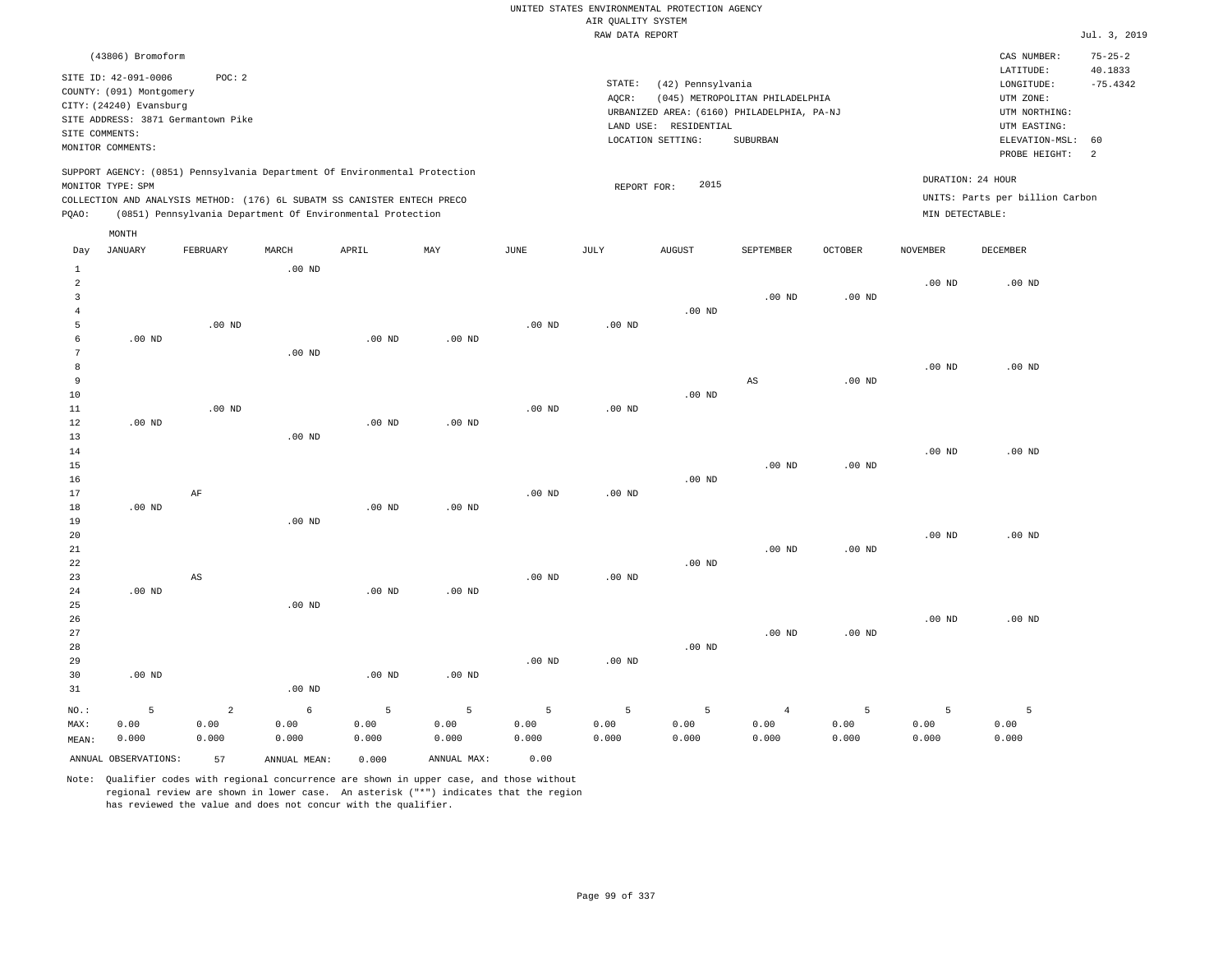|                                  |                                                                             |                             |                                                                            |                    |                    |                                 |                        | UNITED STATES ENVIRONMENTAL PROTECTION AGENCY                       |                                          |                               |                                 |                                          |                          |
|----------------------------------|-----------------------------------------------------------------------------|-----------------------------|----------------------------------------------------------------------------|--------------------|--------------------|---------------------------------|------------------------|---------------------------------------------------------------------|------------------------------------------|-------------------------------|---------------------------------|------------------------------------------|--------------------------|
|                                  |                                                                             |                             |                                                                            |                    |                    |                                 |                        | AIR QUALITY SYSTEM<br>RAW DATA REPORT                               |                                          |                               |                                 |                                          | Jul. 3, 2019             |
|                                  | (43806) Bromoform                                                           |                             |                                                                            |                    |                    |                                 |                        |                                                                     |                                          |                               |                                 | CAS NUMBER:<br>LATITUDE:                 | $75 - 25 - 2$<br>40.1833 |
|                                  | SITE ID: 42-091-0006<br>COUNTY: (091) Montgomery<br>CITY: (24240) Evansburg | POC: 2                      |                                                                            |                    |                    |                                 | STATE:<br>AOCR:        | (42) Pennsylvania                                                   | (045) METROPOLITAN PHILADELPHIA          |                               |                                 | LONGITUDE:<br>UTM ZONE:                  | $-75.4342$               |
|                                  | SITE ADDRESS: 3871 Germantown Pike                                          |                             |                                                                            |                    |                    |                                 |                        | URBANIZED AREA: (6160) PHILADELPHIA, PA-NJ<br>LAND USE: RESIDENTIAL |                                          |                               |                                 | UTM NORTHING:<br>UTM EASTING:            |                          |
|                                  | SITE COMMENTS:<br>MONITOR COMMENTS:                                         |                             |                                                                            |                    |                    |                                 |                        | LOCATION SETTING:                                                   | <b>SUBURBAN</b>                          |                               |                                 | ELEVATION-MSL:<br>PROBE HEIGHT:          | 60<br>2                  |
|                                  | MONITOR TYPE: SPM                                                           |                             | SUPPORT AGENCY: (0851) Pennsylvania Department Of Environmental Protection |                    |                    |                                 |                        | 2016<br>REPORT FOR:                                                 |                                          |                               | DURATION: 24 HOUR               |                                          |                          |
|                                  |                                                                             |                             | COLLECTION AND ANALYSIS METHOD: (176) 6L SUBATM SS CANISTER ENTECH PRECO   |                    |                    |                                 |                        |                                                                     |                                          |                               |                                 | UNITS: Parts per billion Carbon          |                          |
| PQAO:                            |                                                                             |                             | (0851) Pennsylvania Department Of Environmental Protection                 |                    |                    |                                 |                        |                                                                     |                                          |                               | MIN DETECTABLE:                 |                                          |                          |
|                                  | MONTH                                                                       |                             |                                                                            |                    |                    |                                 |                        |                                                                     |                                          |                               |                                 |                                          |                          |
| Day<br>1                         | <b>JANUARY</b><br>$.00$ ND                                                  | FEBRUARY                    | MARCH<br>$.00$ ND                                                          | APRIL              | MAY                | JUNE                            | JULY                   | <b>AUGUST</b>                                                       | SEPTEMBER                                | OCTOBER                       | NOVEMBER                        | DECEMBER                                 |                          |
| $\overline{2}$<br>$\overline{3}$ |                                                                             |                             |                                                                            |                    |                    |                                 |                        |                                                                     | AS                                       | .00 <sub>ND</sub>             | $.00$ ND                        | AM                                       |                          |
| $\overline{4}$<br>5              |                                                                             |                             |                                                                            |                    |                    | $.00$ ND                        | AS                     | $.00$ ND                                                            |                                          |                               |                                 |                                          |                          |
| $\epsilon$<br>$7\phantom{.0}$    | $.00$ ND                                                                    | $.00$ ND                    | $.00$ ND                                                                   | $.00$ ND           | $.00$ ND           |                                 |                        |                                                                     |                                          |                               |                                 |                                          |                          |
| 8<br>9                           |                                                                             |                             |                                                                            |                    |                    |                                 |                        |                                                                     | .00 <sub>ND</sub>                        | AF                            | .00 <sub>ND</sub>               | $.00$ ND                                 |                          |
| 10<br>11                         |                                                                             |                             |                                                                            |                    |                    | $.00$ ND                        | AS                     | $.00$ ND                                                            |                                          |                               |                                 |                                          |                          |
| 12<br>13                         | $.00$ ND                                                                    | $.00$ ND                    | .00 <sub>ND</sub>                                                          | $.00$ ND           | $.00$ ND           |                                 |                        |                                                                     |                                          |                               |                                 |                                          |                          |
| 14<br>15                         |                                                                             |                             |                                                                            |                    |                    |                                 |                        |                                                                     | .00 <sub>ND</sub>                        | $\rm{AF}$                     | AS                              | $.00$ ND                                 |                          |
| 16<br>17                         |                                                                             |                             |                                                                            |                    |                    | AS                              | $\mathbb{A}\mathbb{S}$ | $.00$ ND                                                            |                                          |                               |                                 |                                          |                          |
| 18<br>19                         | $.00$ ND                                                                    | $.00$ ND                    | .00 <sub>ND</sub>                                                          | .00 <sub>ND</sub>  | $.00$ ND           |                                 |                        |                                                                     |                                          |                               |                                 |                                          |                          |
| 20<br>21                         |                                                                             |                             |                                                                            |                    |                    |                                 |                        |                                                                     | AS                                       | $.00$ ND                      | $\rm{AF}$                       | $.00$ ND                                 |                          |
| 22<br>23<br>24                   |                                                                             | .00 <sub>ND</sub>           |                                                                            | $.00$ ND           | .00 <sub>ND</sub>  | $.00$ ND                        | AS                     | $.00$ ND                                                            |                                          |                               |                                 |                                          |                          |
| 25<br>26                         | $.00$ ND                                                                    |                             | $.00$ ND                                                                   |                    |                    |                                 |                        |                                                                     |                                          |                               | AS                              | AF                                       |                          |
| 27<br>28                         |                                                                             |                             |                                                                            |                    |                    |                                 |                        | $.00$ ND                                                            | $.00$ ND                                 | $.00$ ND                      |                                 |                                          |                          |
| 29<br>30                         |                                                                             |                             |                                                                            | $.00$ ND           | $.00$ ND           | $\mathbb{A}\mathbb{S}$          | AS                     |                                                                     |                                          |                               |                                 |                                          |                          |
| 31                               | $.00$ ND                                                                    |                             | $.00$ ND                                                                   |                    |                    |                                 |                        |                                                                     |                                          |                               |                                 |                                          |                          |
| NO.:<br>MAX:<br>MEAN:            | $\epsilon$<br>0.00<br>0.000                                                 | $\sqrt{4}$<br>0.00<br>0.000 | 6<br>0.00<br>0.000                                                         | 5<br>0.00<br>0.000 | 5<br>0.00<br>0.000 | $\overline{3}$<br>0.00<br>0.000 |                        | $\mathbb O$<br>5<br>0.00<br>0.000                                   | $\overline{\mathbf{3}}$<br>0.00<br>0.000 | $\mathbf{3}$<br>0.00<br>0.000 | $\overline{a}$<br>0.00<br>0.000 | $\overline{\mathbf{3}}$<br>0.00<br>0.000 |                          |
|                                  | ANNUAL OBSERVATIONS:                                                        | 45                          | ANNUAL, MEAN:                                                              | 0.000              | ANNUAL MAX:        | 0.00                            |                        |                                                                     |                                          |                               |                                 |                                          |                          |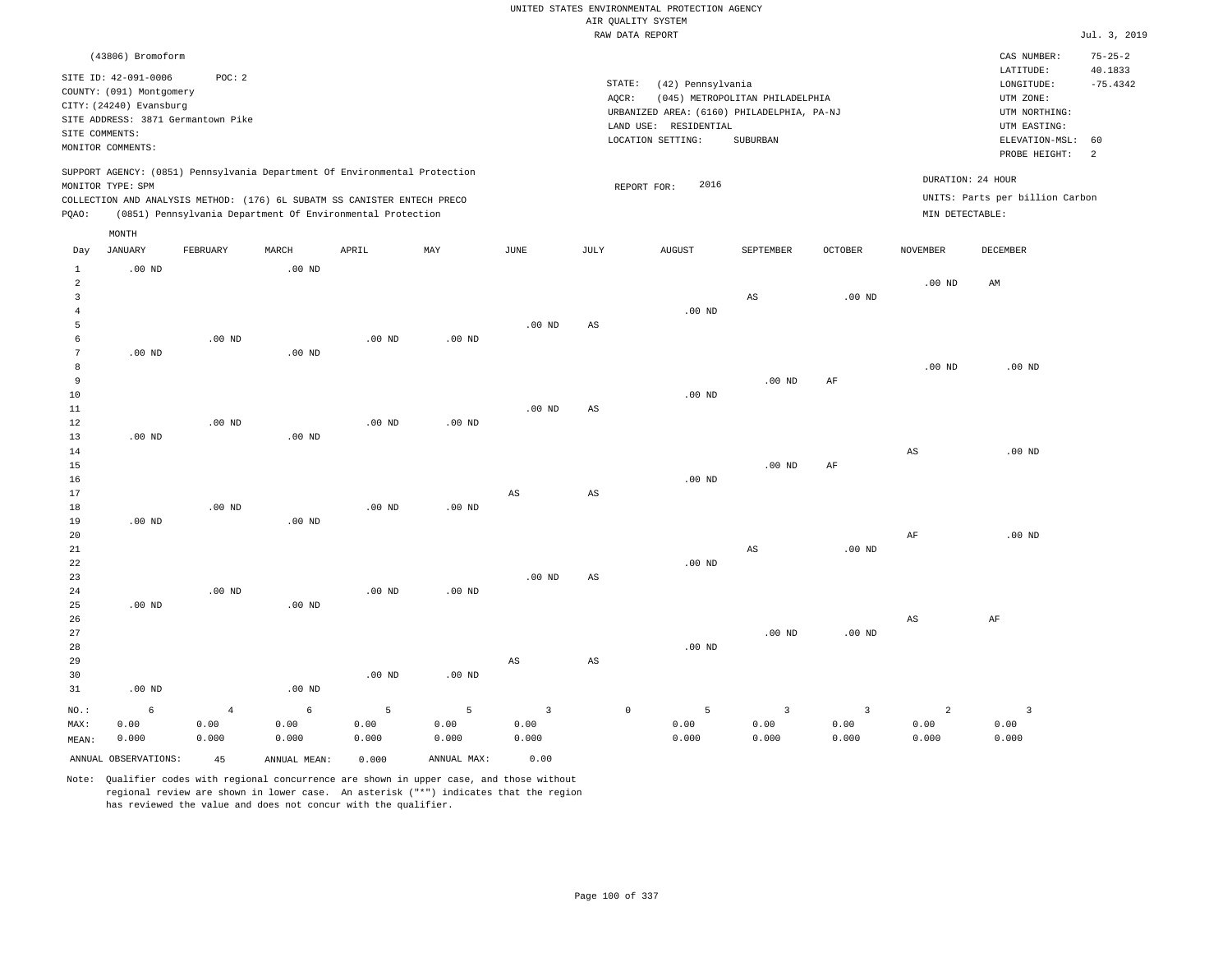|                                |                                                  |                   |                   |                                                                            |                        |                   |                    | UNITED STATES ENVIRONMENTAL PROTECTION AGENCY |                                            |          |                   |                                 |                          |
|--------------------------------|--------------------------------------------------|-------------------|-------------------|----------------------------------------------------------------------------|------------------------|-------------------|--------------------|-----------------------------------------------|--------------------------------------------|----------|-------------------|---------------------------------|--------------------------|
|                                |                                                  |                   |                   |                                                                            |                        |                   | AIR QUALITY SYSTEM |                                               |                                            |          |                   |                                 |                          |
|                                |                                                  |                   |                   |                                                                            |                        |                   | RAW DATA REPORT    |                                               |                                            |          |                   |                                 | Jul. 3, 2019             |
|                                | (43806) Bromoform                                |                   |                   |                                                                            |                        |                   |                    |                                               |                                            |          |                   | CAS NUMBER:<br>LATITUDE:        | $75 - 25 - 2$<br>40.1833 |
|                                | SITE ID: 42-091-0006<br>COUNTY: (091) Montgomery | POC: 2            |                   |                                                                            |                        |                   | STATE:             | (42) Pennsylvania                             |                                            |          |                   | LONGITUDE:                      | $-75.4342$               |
|                                | CITY: (24240) Evansburg                          |                   |                   |                                                                            |                        |                   | AQCR:              |                                               | (045) METROPOLITAN PHILADELPHIA            |          |                   | UTM ZONE:                       |                          |
|                                | SITE ADDRESS: 3871 Germantown Pike               |                   |                   |                                                                            |                        |                   |                    |                                               | URBANIZED AREA: (6160) PHILADELPHIA, PA-NJ |          |                   | UTM NORTHING:                   |                          |
| SITE COMMENTS:                 |                                                  |                   |                   |                                                                            |                        |                   |                    | LAND USE: RESIDENTIAL                         | SUBURBAN                                   |          |                   | UTM EASTING:                    | 60                       |
|                                | MONITOR COMMENTS:                                |                   |                   |                                                                            |                        |                   |                    | LOCATION SETTING:                             |                                            |          |                   | ELEVATION-MSL:<br>PROBE HEIGHT: | 2                        |
|                                |                                                  |                   |                   | SUPPORT AGENCY: (0851) Pennsylvania Department Of Environmental Protection |                        |                   |                    | 2017                                          |                                            |          |                   | DURATION: 24 HOUR               |                          |
|                                | MONITOR TYPE: SPM                                |                   |                   | COLLECTION AND ANALYSIS METHOD: (176) 6L SUBATM SS CANISTER ENTECH PRECO   |                        |                   | REPORT FOR:        |                                               |                                            |          |                   | UNITS: Parts per billion Carbon |                          |
| PQAO:                          |                                                  |                   |                   | (0851) Pennsylvania Department Of Environmental Protection                 |                        |                   |                    |                                               |                                            |          | MIN DETECTABLE:   |                                 |                          |
|                                | MONTH                                            |                   |                   |                                                                            |                        |                   |                    |                                               |                                            |          |                   |                                 |                          |
| Day                            | <b>JANUARY</b>                                   | FEBRUARY          | MARCH             | APRIL                                                                      | MAY                    | <b>JUNE</b>       | <b>JULY</b>        | <b>AUGUST</b>                                 | SEPTEMBER                                  | OCTOBER  | <b>NOVEMBER</b>   | <b>DECEMBER</b>                 |                          |
| $\mathbf{1}$<br>$\overline{2}$ | AS                                               |                   | .00 <sub>ND</sub> | .00 <sub>ND</sub>                                                          | .00 <sub>ND</sub>      |                   |                    |                                               |                                            |          |                   |                                 |                          |
| $\overline{3}$                 |                                                  |                   |                   |                                                                            |                        |                   |                    |                                               |                                            |          | $.00$ ND          | $.00$ ND                        |                          |
| $\overline{4}$                 |                                                  |                   |                   |                                                                            |                        |                   |                    |                                               | .00 <sub>ND</sub>                          | $.00$ ND |                   |                                 |                          |
| 5                              |                                                  |                   |                   |                                                                            |                        |                   |                    | AF                                            |                                            |          |                   |                                 |                          |
| 6                              |                                                  | $.00$ ND          |                   |                                                                            |                        | $.00$ ND          | $.00$ ND           |                                               |                                            |          |                   |                                 |                          |
| 7                              | AS                                               |                   |                   | .00 <sub>ND</sub>                                                          | $.00$ ND               |                   |                    |                                               |                                            |          |                   |                                 |                          |
| 8                              |                                                  |                   | .00 <sub>ND</sub> |                                                                            |                        |                   |                    |                                               |                                            |          |                   |                                 |                          |
| $\overline{9}$                 |                                                  |                   |                   |                                                                            |                        |                   |                    |                                               |                                            |          | $.00$ ND          | $.00$ ND                        |                          |
| 10                             |                                                  |                   |                   |                                                                            |                        |                   |                    |                                               | $.00$ ND                                   | $.00$ ND |                   |                                 |                          |
| 11                             |                                                  | $.00$ ND          |                   |                                                                            |                        | $.00$ ND          | .00 <sub>ND</sub>  | $.00$ ND                                      |                                            |          |                   |                                 |                          |
| 12<br>13                       | $\rm{AF}$                                        |                   |                   | .00 <sub>ND</sub>                                                          | $.00$ ND               |                   |                    |                                               |                                            |          |                   |                                 |                          |
| 14                             |                                                  |                   | .00 <sub>ND</sub> |                                                                            |                        |                   |                    |                                               |                                            |          |                   |                                 |                          |
| 15                             |                                                  |                   |                   |                                                                            |                        |                   |                    |                                               |                                            |          | .00 <sub>ND</sub> | $.00$ ND                        |                          |
| 16                             |                                                  |                   |                   |                                                                            |                        |                   |                    |                                               | $.00$ ND                                   | $.00$ ND |                   |                                 |                          |
| 17                             |                                                  |                   |                   |                                                                            |                        |                   |                    | $.00$ ND                                      |                                            |          |                   |                                 |                          |
| 18                             |                                                  | $.00$ ND          |                   |                                                                            |                        | $.00$ ND          | .00 <sub>ND</sub>  |                                               |                                            |          |                   |                                 |                          |
| 19                             | $.00$ ND                                         |                   |                   | $.00$ ND                                                                   | $.00$ ND               |                   |                    |                                               |                                            |          |                   |                                 |                          |
| 20                             |                                                  |                   | .00 <sub>ND</sub> |                                                                            |                        |                   |                    |                                               |                                            |          |                   |                                 |                          |
| 21<br>22                       |                                                  |                   |                   |                                                                            |                        |                   |                    |                                               | $.00$ ND                                   | $.00$ ND | $.00$ ND          | AF                              |                          |
| 23                             |                                                  |                   |                   |                                                                            |                        |                   |                    | $.00$ ND                                      |                                            |          |                   |                                 |                          |
| 24                             |                                                  | .00 <sub>ND</sub> |                   |                                                                            |                        | .00 <sub>ND</sub> | .00 <sub>ND</sub>  |                                               |                                            |          |                   |                                 |                          |
| 25                             | $.00$ ND                                         |                   |                   | $.00$ ND                                                                   | .00 <sub>ND</sub>      |                   |                    |                                               |                                            |          |                   |                                 |                          |
| 26                             |                                                  |                   | $.00$ ND          |                                                                            |                        |                   |                    |                                               |                                            |          |                   |                                 |                          |
| 27                             |                                                  |                   |                   |                                                                            |                        |                   |                    |                                               |                                            |          | $.00$ ND          | $.00$ ND                        |                          |
| 28                             |                                                  |                   |                   |                                                                            |                        |                   |                    |                                               | .00 <sub>ND</sub>                          | $.00$ ND |                   |                                 |                          |
| 29                             |                                                  |                   |                   |                                                                            |                        |                   |                    | $.00$ ND                                      |                                            |          |                   |                                 |                          |
| 30                             |                                                  |                   |                   |                                                                            |                        | .00 <sub>ND</sub> | .00 <sub>ND</sub>  |                                               |                                            |          |                   |                                 |                          |
| 31                             | $\mathbb{A}\mathbb{S}$                           |                   |                   |                                                                            | $\mathbb{A}\mathbb{S}$ |                   |                    |                                               |                                            |          |                   |                                 |                          |
| NO.:                           | $\overline{a}$                                   | $\overline{4}$    | 5                 | 5                                                                          | 5                      | 5                 | 5                  | $\overline{4}$                                | 5                                          | 5        | 5                 | $\overline{4}$                  |                          |
| MAX:                           | 0.00                                             | 0.00              | 0.00              | 0.00                                                                       | 0.00                   | 0.00              | 0.00               | 0.00                                          | 0.00                                       | 0.00     | 0.00              | 0.00                            |                          |
| MEAN:                          | 0.000                                            | 0.000             | 0.000             | 0.000                                                                      | 0.000                  | 0.000             | 0.000              | 0.000                                         | 0.000                                      | 0.000    | 0.000             | 0.000                           |                          |
|                                | ANNUAL OBSERVATIONS:                             | 54                | ANNUAL, MEAN:     | 0.000                                                                      | ANNUAL MAX:            | 0.00              |                    |                                               |                                            |          |                   |                                 |                          |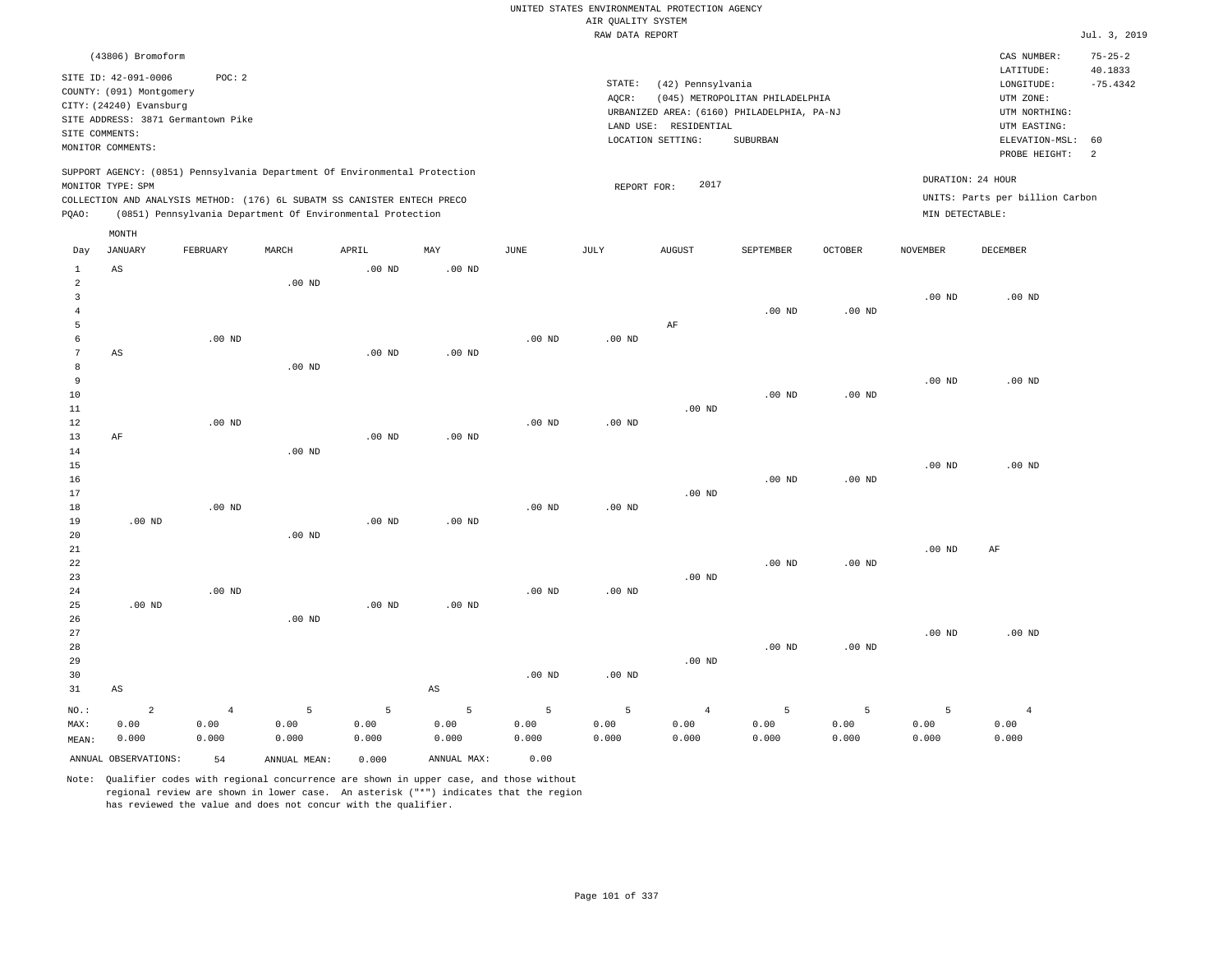|                     |                                                                                                 |                   |                   |                                                            |                   |                   |                                       | UNITED STATES ENVIRONMENTAL PROTECTION AGENCY |                                            |                   |                   |                                 |                       |
|---------------------|-------------------------------------------------------------------------------------------------|-------------------|-------------------|------------------------------------------------------------|-------------------|-------------------|---------------------------------------|-----------------------------------------------|--------------------------------------------|-------------------|-------------------|---------------------------------|-----------------------|
|                     |                                                                                                 |                   |                   |                                                            |                   |                   | AIR QUALITY SYSTEM<br>RAW DATA REPORT |                                               |                                            |                   |                   |                                 | Jul. 3, 2019          |
|                     |                                                                                                 |                   |                   |                                                            |                   |                   |                                       |                                               |                                            |                   |                   |                                 |                       |
|                     | (43806) Bromoform                                                                               |                   |                   |                                                            |                   |                   |                                       |                                               |                                            |                   |                   | CAS NUMBER:                     | $75 - 25 - 2$         |
|                     | SITE ID: 42-091-0006                                                                            | POC: 2            |                   |                                                            |                   |                   | STATE:                                | (42) Pennsylvania                             |                                            |                   |                   | LATITUDE:<br>LONGITUDE:         | 40.1833<br>$-75.4342$ |
|                     | COUNTY: (091) Montgomery                                                                        |                   |                   |                                                            |                   |                   | AQCR:                                 |                                               | (045) METROPOLITAN PHILADELPHIA            |                   |                   | UTM ZONE:                       |                       |
|                     | CITY: (24240) Evansburg                                                                         |                   |                   |                                                            |                   |                   |                                       |                                               | URBANIZED AREA: (6160) PHILADELPHIA, PA-NJ |                   |                   | UTM NORTHING:                   |                       |
| SITE COMMENTS:      | SITE ADDRESS: 3871 Germantown Pike                                                              |                   |                   |                                                            |                   |                   |                                       | LAND USE: RESIDENTIAL                         |                                            |                   |                   | UTM EASTING:                    |                       |
|                     | MONITOR COMMENTS:                                                                               |                   |                   |                                                            |                   |                   |                                       | LOCATION SETTING:                             | <b>SUBURBAN</b>                            |                   |                   | ELEVATION-MSL:                  | 60                    |
|                     |                                                                                                 |                   |                   |                                                            |                   |                   |                                       |                                               |                                            |                   |                   | PROBE HEIGHT:                   | 2                     |
|                     | SUPPORT AGENCY: (0851) Pennsylvania Department Of Environmental Protection<br>MONITOR TYPE: SPM |                   |                   |                                                            |                   |                   | REPORT FOR:                           | 2018                                          |                                            |                   | DURATION: 24 HOUR |                                 |                       |
|                     | COLLECTION AND ANALYSIS METHOD: (176) 6L SUBATM SS CANISTER ENTECH PRECO                        |                   |                   |                                                            |                   |                   |                                       |                                               |                                            |                   |                   | UNITS: Parts per billion Carbon |                       |
| PQAO:               |                                                                                                 |                   |                   | (0851) Pennsylvania Department Of Environmental Protection |                   |                   |                                       |                                               |                                            |                   |                   | MIN DETECTABLE: .03497035       |                       |
|                     | MONTH                                                                                           |                   |                   |                                                            |                   |                   |                                       |                                               |                                            |                   |                   |                                 |                       |
| Day                 | JANUARY                                                                                         | FEBRUARY          | MARCH             | APRIL                                                      | MAY               | JUNE              | JULY                                  | <b>AUGUST</b>                                 | SEPTEMBER                                  | <b>OCTOBER</b>    | NOVEMBER          | DECEMBER                        |                       |
| $\mathbf{1}$        |                                                                                                 | $.00$ ND          |                   |                                                            |                   | .00 <sub>ND</sub> | .00 <sub>ND</sub>                     |                                               |                                            |                   |                   |                                 |                       |
| $\overline{a}$      | AO                                                                                              |                   |                   | .00 <sub>ND</sub>                                          | .00 <sub>ND</sub> |                   |                                       |                                               |                                            |                   |                   |                                 |                       |
| 3                   |                                                                                                 |                   | .00 <sub>ND</sub> |                                                            |                   |                   |                                       |                                               |                                            |                   |                   |                                 |                       |
| $\overline{4}$<br>5 |                                                                                                 |                   |                   |                                                            |                   |                   |                                       |                                               | $.00$ ND                                   | $.00$ ND          | .00 <sub>ND</sub> | .00 <sub>ND</sub>               |                       |
| 6                   |                                                                                                 |                   |                   |                                                            |                   |                   |                                       | .00 <sub>ND</sub>                             |                                            |                   |                   |                                 |                       |
| 7                   |                                                                                                 | $.00$ ND          |                   |                                                            |                   | $.00$ ND          | $.00$ ND                              |                                               |                                            |                   |                   |                                 |                       |
| 8                   | AF                                                                                              |                   |                   | .00 <sub>ND</sub>                                          | .00 <sub>ND</sub> |                   |                                       |                                               |                                            |                   |                   |                                 |                       |
| 9                   |                                                                                                 |                   | $.00$ ND          |                                                            |                   |                   |                                       |                                               |                                            |                   |                   |                                 |                       |
| 10                  |                                                                                                 |                   |                   |                                                            |                   |                   |                                       |                                               |                                            |                   | .00 <sub>ND</sub> | $.00$ ND                        |                       |
| 11                  |                                                                                                 |                   |                   |                                                            |                   |                   |                                       |                                               | .00 <sub>ND</sub>                          | $.00$ ND          |                   |                                 |                       |
| 12<br>13            |                                                                                                 | .00 <sub>ND</sub> |                   |                                                            |                   | .00 <sub>ND</sub> | .00 <sub>ND</sub>                     | $.00$ ND                                      |                                            |                   |                   |                                 |                       |
| 14                  | .00 <sub>ND</sub>                                                                               |                   |                   | .00 <sub>ND</sub>                                          | .00 <sub>ND</sub> |                   |                                       |                                               |                                            |                   |                   |                                 |                       |
| 15                  |                                                                                                 |                   | $.00$ ND          |                                                            |                   |                   |                                       |                                               |                                            |                   |                   |                                 |                       |
| 16                  |                                                                                                 |                   |                   |                                                            |                   |                   |                                       |                                               |                                            |                   | .00 <sub>ND</sub> | $.00$ ND                        |                       |
| 17                  |                                                                                                 |                   |                   |                                                            |                   |                   |                                       |                                               | $.00$ ND                                   | $.00$ ND          |                   |                                 |                       |
| 18                  |                                                                                                 |                   |                   |                                                            |                   |                   |                                       | .00 <sub>ND</sub>                             |                                            |                   |                   |                                 |                       |
| 19                  |                                                                                                 | $.00$ ND          |                   |                                                            |                   | $.00$ ND          | $.00$ ND                              |                                               |                                            |                   |                   |                                 |                       |
| 20                  | .00 <sub>ND</sub>                                                                               |                   |                   | $.00$ ND                                                   | $.00$ ND          |                   |                                       |                                               |                                            |                   |                   |                                 |                       |
| 21<br>22            |                                                                                                 |                   | $.00$ ND          |                                                            |                   |                   |                                       |                                               |                                            |                   | $\rm AF$          | $.00$ ND                        |                       |
| 23                  |                                                                                                 |                   |                   |                                                            |                   |                   |                                       |                                               | AS                                         | $.00$ ND          |                   |                                 |                       |
| 24                  |                                                                                                 |                   |                   |                                                            |                   |                   |                                       | $.00$ ND                                      |                                            |                   |                   |                                 |                       |
| 25                  |                                                                                                 | $.00$ ND          |                   |                                                            |                   | .00 <sub>ND</sub> | .00 <sub>ND</sub>                     |                                               |                                            |                   |                   |                                 |                       |
| 26                  | $.00$ ND                                                                                        |                   |                   | $.00$ ND                                                   | $.00$ ND          |                   |                                       |                                               |                                            |                   |                   |                                 |                       |
| 27                  |                                                                                                 |                   | .00 <sub>ND</sub> |                                                            |                   |                   |                                       |                                               |                                            |                   |                   |                                 |                       |
| 28                  |                                                                                                 |                   |                   |                                                            |                   |                   |                                       |                                               |                                            |                   | .00 <sub>ND</sub> | $.00$ ND                        |                       |
| 29                  |                                                                                                 |                   |                   |                                                            |                   |                   |                                       |                                               | .00 <sub>ND</sub>                          | .00 <sub>ND</sub> |                   |                                 |                       |
| 30<br>31            |                                                                                                 |                   |                   |                                                            |                   |                   | $.00$ ND                              | .00 <sub>ND</sub>                             |                                            |                   |                   |                                 |                       |
|                     |                                                                                                 |                   |                   |                                                            |                   |                   |                                       |                                               |                                            |                   |                   |                                 |                       |
| NO.:                | 3                                                                                               | 5                 | 5                 | 5                                                          | 5                 | 5                 | 6                                     | 5                                             | $\overline{4}$                             | 5                 | $\overline{4}$    | 5                               |                       |
| MAX:                | 0.00<br>0.000                                                                                   | 0.00<br>0.000     | 0.00<br>0.000     | 0.00<br>0.000                                              | 0.00<br>0.000     | 0.00<br>0.000     | 0.00<br>0.000                         | 0.00<br>0.000                                 | 0.00<br>0.000                              | 0.00<br>0.000     | 0.00<br>0.000     | 0.00<br>0.000                   |                       |
| MEAN:               |                                                                                                 |                   |                   |                                                            |                   |                   |                                       |                                               |                                            |                   |                   |                                 |                       |
|                     | ANNUAL OBSERVATIONS:                                                                            | 57                | ANNUAL MEAN:      | 0.000                                                      | ANNUAL MAX:       | 0.00              |                                       |                                               |                                            |                   |                   |                                 |                       |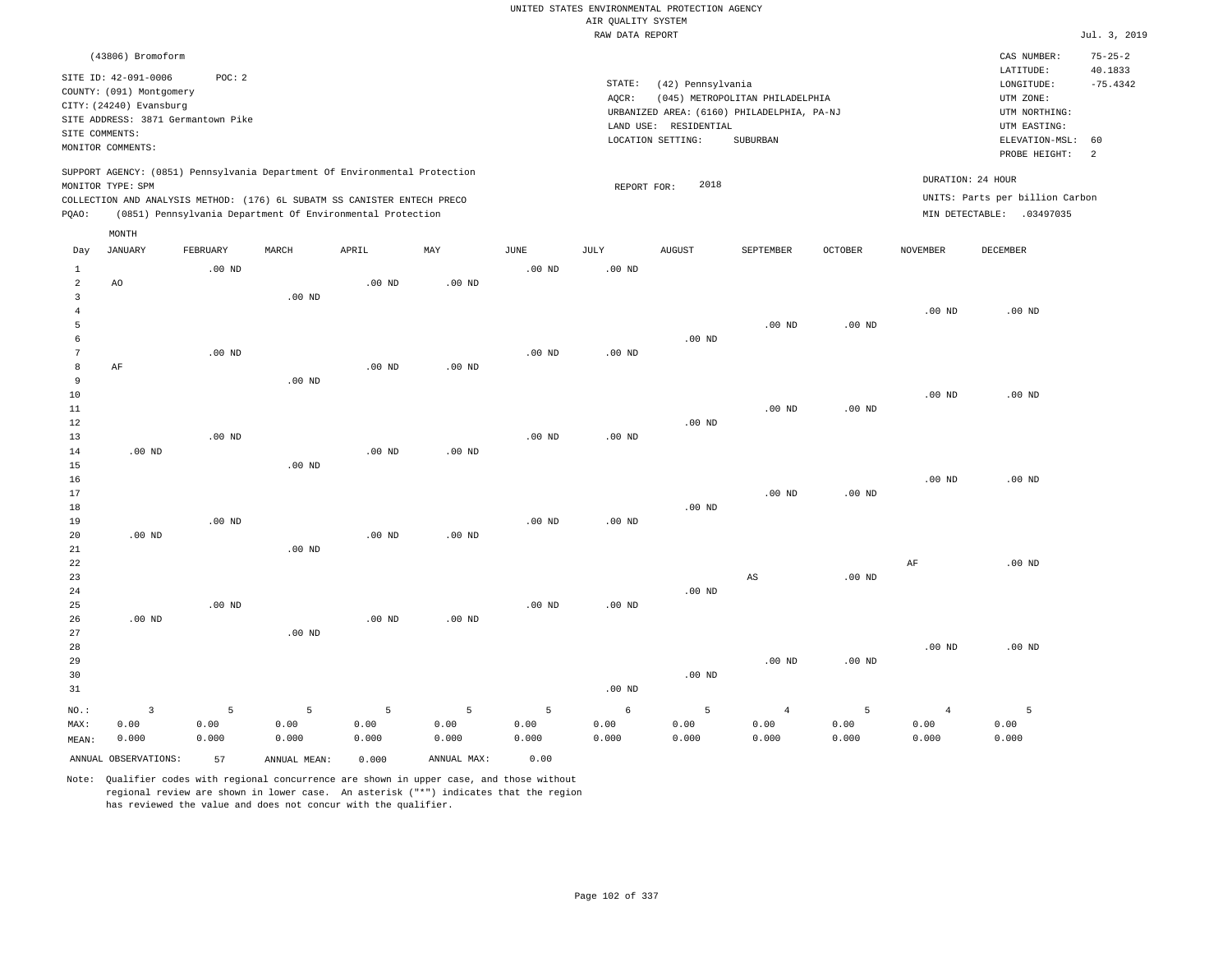#### RAW DATA REPORT Jul. 3, 2019 UNITED STATES ENVIRONMENTAL PROTECTION AGENCY AIR QUALITY SYSTEM

| (43811) Trichlorofluoromethane                                                                                                                                                                                                                     |                                                                                                                                                                                 | CAS NUMBER:                                                                                                 | $75 - 69 - 4$         |
|----------------------------------------------------------------------------------------------------------------------------------------------------------------------------------------------------------------------------------------------------|---------------------------------------------------------------------------------------------------------------------------------------------------------------------------------|-------------------------------------------------------------------------------------------------------------|-----------------------|
| SITE ID: 42-091-0006<br>POC:2<br>COUNTY: (091) Montgomery<br>CITY: (24240) Evansburg<br>SITE ADDRESS: 3871 Germantown Pike<br>SITE COMMENTS:<br>MONITOR COMMENTS:                                                                                  | STATE:<br>(42) Pennsylvania<br>(045) METROPOLITAN PHILADELPHIA<br>AOCR:<br>URBANIZED AREA: (6160) PHILADELPHIA, PA-NJ<br>LAND USE: RESIDENTIAL<br>LOCATION SETTING:<br>SUBURBAN | LATITUDE:<br>LONGITUDE:<br>UTM ZONE:<br>UTM NORTHING:<br>UTM EASTING:<br>ELEVATION-MSL: 60<br>PROBE HEIGHT: | 40.1833<br>$-75.4342$ |
| SUPPORT AGENCY: (0851) Pennsylvania Department Of Environmental Protection<br>MONITOR TYPE: SPM<br>COLLECTION AND ANALYSIS METHOD: (176) 6L SUBATM SS CANISTER ENTECH PRECO<br>(0851) Pennsylvania Department Of Environmental Protection<br>POAO: | 2013<br>REPORT FOR:                                                                                                                                                             | DURATION: 24 HOUR<br>UNITS: Parts per billion Carbon<br>MIN DETECTABLE:                                     |                       |

|                | $\texttt{MONTH}$       |             |              |       |             |               |      |                |           |                        |                              |                         |
|----------------|------------------------|-------------|--------------|-------|-------------|---------------|------|----------------|-----------|------------------------|------------------------------|-------------------------|
| Day            | <b>JANUARY</b>         | FEBRUARY    | MARCH        | APRIL | MAY         | $_{\rm JUNE}$ | JULY | ${\tt AUGUST}$ | SEPTEMBER | <b>OCTOBER</b>         | <b>NOVEMBER</b>              | DECEMBER                |
| $\mathbf{1}$   |                        |             |              |       |             |               |      |                | .25       | .27                    |                              |                         |
| $\overline{a}$ |                        |             |              |       |             |               |      | .27            |           |                        |                              |                         |
| 3              |                        | AF          |              |       |             | .28           | .24  |                |           |                        |                              |                         |
| $\overline{4}$ | .28                    |             |              | .27   | .28         |               |      |                |           |                        |                              |                         |
| 5              |                        |             | .28          |       |             |               |      |                |           |                        |                              |                         |
| 6              |                        |             |              |       |             |               |      |                |           |                        | .29                          | .33                     |
| 7              |                        |             |              |       |             |               |      |                | .26       | .25                    |                              |                         |
| 8              |                        |             |              |       |             |               |      | .23            |           |                        |                              |                         |
| 9              |                        | AF          |              |       |             | .28           | .25  |                |           |                        |                              |                         |
| 10             | .36 <sub>5</sub>       |             |              | .25   | .28         |               |      |                |           |                        |                              |                         |
| 11             |                        |             | .26          |       |             |               |      |                |           |                        |                              |                         |
| 12             |                        |             |              |       |             |               |      |                |           |                        | $\rm{AF}$                    | $\rm AF$                |
| 13             |                        |             |              |       |             |               |      |                | .28       | .26                    |                              |                         |
| 14             |                        |             |              |       |             |               |      | $\rm AF$       |           |                        |                              |                         |
| 15             |                        | .28         |              |       |             | .26           | .28  |                |           |                        |                              |                         |
| 16<br>17       | $\rm{AF}$              |             | .27          | .25   | .29         |               |      |                |           |                        |                              |                         |
| 18             |                        |             |              |       |             |               |      |                |           |                        | $\boldsymbol{\mathcal{.}}27$ | $\rm{AF}$               |
| 19             |                        |             |              |       |             |               |      |                | .29       | .28                    |                              |                         |
| 20             |                        |             |              |       |             |               |      | $\rm{AF}$      |           |                        |                              |                         |
| $2\sqrt{1}$    |                        | .27         |              |       |             | .25           | .25  |                |           |                        |                              |                         |
| 22             | $\rm{AF}$              |             |              | .29   | .22         |               |      |                |           |                        |                              |                         |
| 23             |                        |             | .29          |       |             |               |      |                |           |                        |                              |                         |
| $2\,4$         |                        |             |              |       |             |               |      |                |           |                        | .28                          | .26                     |
| 25             |                        |             |              |       |             |               |      |                | .27       | $\mathbb{A}\mathbb{S}$ |                              |                         |
| 26             |                        |             |              |       |             |               |      | $\rm AF$       |           |                        |                              |                         |
| 27             |                        | .29         |              |       |             | .28           | .25  |                |           |                        |                              |                         |
| 28             | $\mathbb{A}\mathbb{S}$ |             |              | .28   | .30         |               |      |                |           |                        |                              |                         |
| 29             |                        |             | .27          |       |             |               |      |                |           |                        |                              |                         |
| 30             |                        |             |              |       |             |               |      |                |           |                        | $\rm{AF}$                    | .31                     |
| 31             |                        |             |              |       |             |               |      |                |           | $\, . \, 31$           |                              |                         |
| $NO.$ :        | $\overline{a}$         | $\mathsf 3$ | 5            | 5     | 5           | 5             | 5    | $\overline{a}$ | 5         | 5                      | $\overline{\mathbf{3}}$      | $\overline{\mathbf{3}}$ |
| MAX:           | .36                    | .29         | .29          | .29   | .30         | .28           | .28  | .27            | .29       | .31                    | .29                          | .33                     |
| MEAN:          | .320                   | .280        | .274         | .268  | .274        | .270          | .254 | .250           | .270      | .274                   | .280                         | .300                    |
|                | ANNUAL OBSERVATIONS:   | 48          | ANNUAL MEAN: | .274  | ANNUAL MAX: | .36           |      |                |           |                        |                              |                         |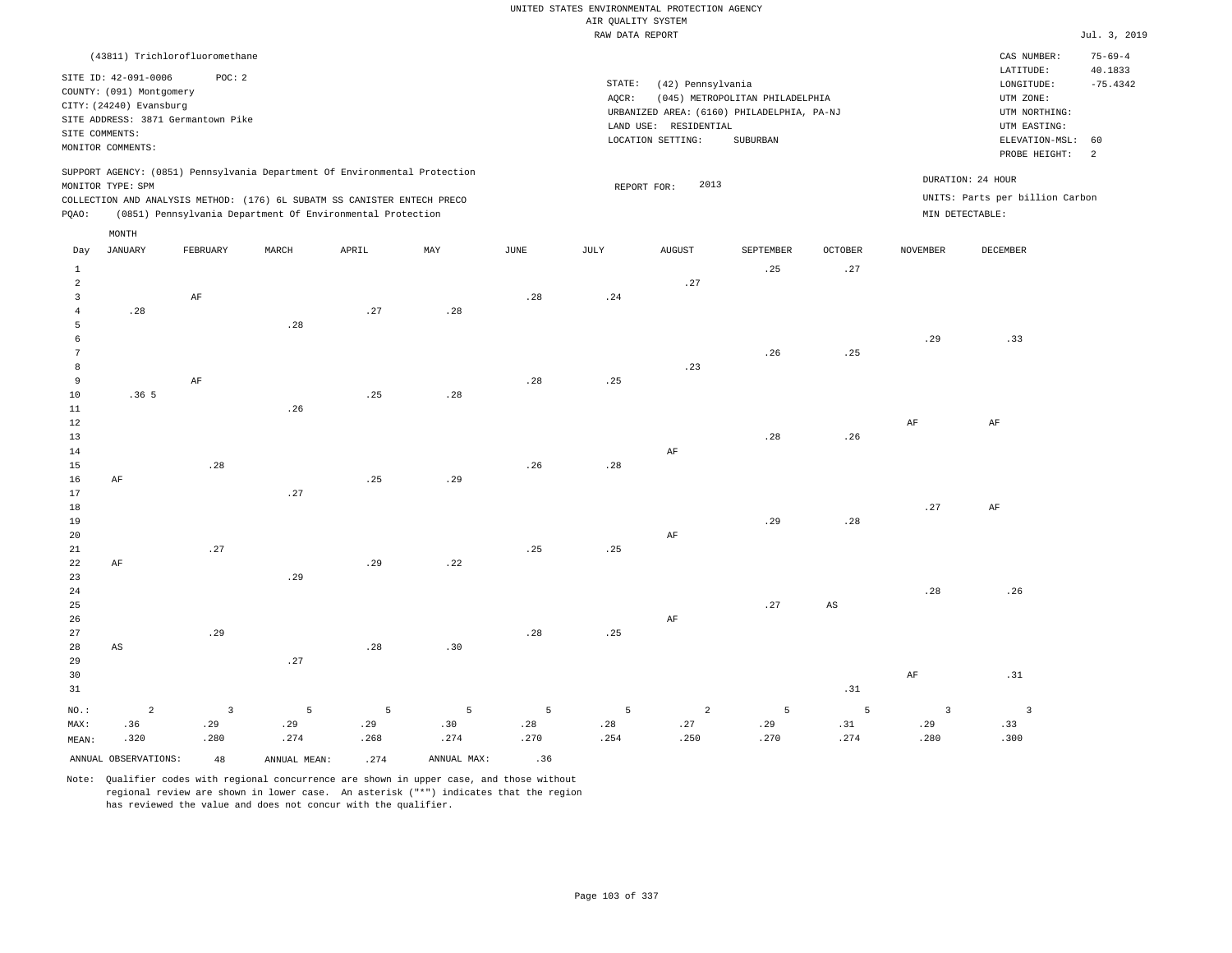|       |                          |                                    |                  |                                                                            |     |      | RAW DATA REPORT |                       |                                            |                |                 |                                 | Jul. 3, 2019   |
|-------|--------------------------|------------------------------------|------------------|----------------------------------------------------------------------------|-----|------|-----------------|-----------------------|--------------------------------------------|----------------|-----------------|---------------------------------|----------------|
|       |                          | (43811) Trichlorofluoromethane     |                  |                                                                            |     |      |                 |                       |                                            |                |                 | CAS NUMBER:                     | $75 - 69 - 4$  |
|       | SITE ID: 42-091-0006     | POC: 2                             |                  |                                                                            |     |      |                 |                       |                                            |                |                 | LATITUDE:                       | 40.1833        |
|       | COUNTY: (091) Montgomery |                                    |                  |                                                                            |     |      | STATE:          | (42) Pennsylvania     |                                            |                |                 | LONGITUDE:                      | $-75.4342$     |
|       | CITY: (24240) Evansburg  |                                    |                  |                                                                            |     |      | AOCR:           |                       | (045) METROPOLITAN PHILADELPHIA            |                |                 | UTM ZONE:                       |                |
|       |                          | SITE ADDRESS: 3871 Germantown Pike |                  |                                                                            |     |      |                 |                       | URBANIZED AREA: (6160) PHILADELPHIA, PA-NJ |                |                 | UTM NORTHING:                   |                |
|       | SITE COMMENTS:           |                                    |                  |                                                                            |     |      |                 | LAND USE: RESIDENTIAL |                                            |                |                 | UTM EASTING:                    |                |
|       | MONITOR COMMENTS:        |                                    |                  |                                                                            |     |      |                 | LOCATION SETTING:     | SUBURBAN                                   |                |                 | ELEVATION-MSL:                  | 60             |
|       |                          |                                    |                  |                                                                            |     |      |                 |                       |                                            |                |                 | PROBE HEIGHT:                   | $\overline{2}$ |
|       | MONITOR TYPE: SPM        |                                    |                  | SUPPORT AGENCY: (0851) Pennsylvania Department Of Environmental Protection |     |      |                 | 2014<br>REPORT FOR:   |                                            |                |                 | DURATION: 24 HOUR               |                |
|       |                          |                                    |                  | COLLECTION AND ANALYSIS METHOD: (176) 6L SUBATM SS CANISTER ENTECH PRECO   |     |      |                 |                       |                                            |                |                 | UNITS: Parts per billion Carbon |                |
| POAO: |                          |                                    |                  | (0851) Pennsylvania Department Of Environmental Protection                 |     |      |                 |                       |                                            |                |                 | MIN DETECTABLE:                 |                |
|       | MONTH                    |                                    |                  |                                                                            |     |      |                 |                       |                                            |                |                 |                                 |                |
| Day   | JANUARY                  | FEBRUARY                           | MARCH            | APRIL                                                                      | MAY | JUNE | JULY            | <b>AUGUST</b>         | SEPTEMBER                                  | <b>OCTOBER</b> | <b>NOVEMBER</b> | DECEMBER                        |                |
|       |                          |                                    |                  |                                                                            |     |      |                 |                       |                                            |                | .23             | .26                             |                |
| 2     |                          |                                    |                  |                                                                            |     |      |                 |                       | .26                                        | .26            |                 |                                 |                |
| 3     |                          |                                    |                  |                                                                            |     |      |                 | .28                   |                                            |                |                 |                                 |                |
|       |                          | AF                                 |                  |                                                                            |     | .24  | .27             |                       |                                            |                |                 |                                 |                |
| 5     | AF                       |                                    |                  | .35 <sub>5</sub>                                                           | .31 |      |                 |                       |                                            |                |                 |                                 |                |
| 6     |                          |                                    | .34 <sub>5</sub> |                                                                            |     |      |                 |                       |                                            |                |                 |                                 |                |
|       |                          |                                    |                  |                                                                            |     |      |                 |                       |                                            |                | AF              | $.00$ ND                        |                |
| 8     |                          |                                    |                  |                                                                            |     |      |                 |                       | .26                                        | .23            |                 |                                 |                |

| $\sim$     |                        |                        |                  |                  |                  |     |      |     | $\cdot$ $ \cdot$ | $\cdot$ $ \cdot$             |     |     |
|------------|------------------------|------------------------|------------------|------------------|------------------|-----|------|-----|------------------|------------------------------|-----|-----|
| 9          |                        |                        |                  |                  |                  |     |      | .28 |                  |                              |     |     |
| $10\,$     |                        | $\mathbb{A}\mathbb{S}$ |                  |                  |                  | .30 | .27  |     |                  |                              |     |     |
| $11\,$     | .31                    |                        |                  | $\rm{AF}$        | .37 <sub>5</sub> |     |      |     |                  |                              |     |     |
| $12$       |                        |                        | .28              |                  |                  |     |      |     |                  |                              |     |     |
| $13\,$     |                        |                        |                  |                  |                  |     |      |     |                  |                              | .20 | .26 |
| $14\,$     |                        |                        |                  |                  |                  |     |      |     | .23              | .27                          |     |     |
| $15\,$     |                        |                        |                  |                  |                  |     |      | .24 |                  |                              |     |     |
| 16         |                        | .25                    |                  |                  |                  | .31 | .29  |     |                  |                              |     |     |
| 17         | .435                   |                        |                  | .29              | .28              |     |      |     |                  |                              |     |     |
| $18\,$     |                        |                        | .34              |                  |                  |     |      |     |                  |                              |     |     |
| 19         |                        |                        |                  |                  |                  |     |      |     |                  |                              | .26 | .25 |
| $20\,$     |                        |                        |                  |                  |                  |     |      |     | .23              | .23                          |     |     |
| $21\,$     |                        |                        |                  |                  |                  |     |      | .25 |                  |                              |     |     |
| 22         |                        | $.00$ ND               |                  |                  |                  | .32 | .27  |     |                  |                              |     |     |
| 23         | $\mathbb{A}\mathbb{S}$ |                        |                  | .63 <sub>5</sub> | .32              |     |      |     |                  |                              |     |     |
| ${\bf 24}$ |                        |                        | .38 <sub>5</sub> |                  |                  |     |      |     |                  |                              |     |     |
| 25         |                        |                        |                  |                  |                  |     |      |     |                  |                              | .23 | .27 |
| 26         |                        |                        |                  |                  |                  |     |      |     | .27              | $\boldsymbol{\mathcal{.}}24$ |     |     |
| $27\,$     |                        |                        |                  |                  |                  |     |      | .21 |                  |                              |     |     |
| 28         |                        | $\mathbb{A}\mathbb{S}$ |                  |                  |                  | .21 | .355 |     |                  |                              |     |     |
| 29         | AS                     |                        |                  | .33              | .31              |     |      |     |                  |                              |     |     |
| 30         |                        |                        | $\overline{28}$  |                  |                  |     |      |     |                  |                              |     |     |

| - - - |                      |      | .            |      |             |      |      |      |             |      |      |          |
|-------|----------------------|------|--------------|------|-------------|------|------|------|-------------|------|------|----------|
| 31    |                      |      |              |      |             |      |      |      |             |      |      | $.00$ ND |
| NO.:  |                      |      | -5           | 4    |             | $-5$ |      |      | $5^{\circ}$ |      |      |          |
| MAX:  | .43                  | .25  | .38          | .63  | .37         | .32  | .35  | .28  | .27         | .27  | .26  | .27      |
| MEAN: | .370                 | .125 | .324         | .400 | .318        | .276 | .290 | .252 | .250        | .246 | .230 | .173     |
|       | ANNUAL OBSERVATIONS: | 53   | ANNUAL MEAN: | .270 | ANNUAL MAX: | .63  |      |      |             |      |      |          |

Note: Qualifier codes with regional concurrence are shown in upper case, and those without regional review are shown in lower case. An asterisk ("\*") indicates that the region

has reviewed the value and does not concur with the qualifier.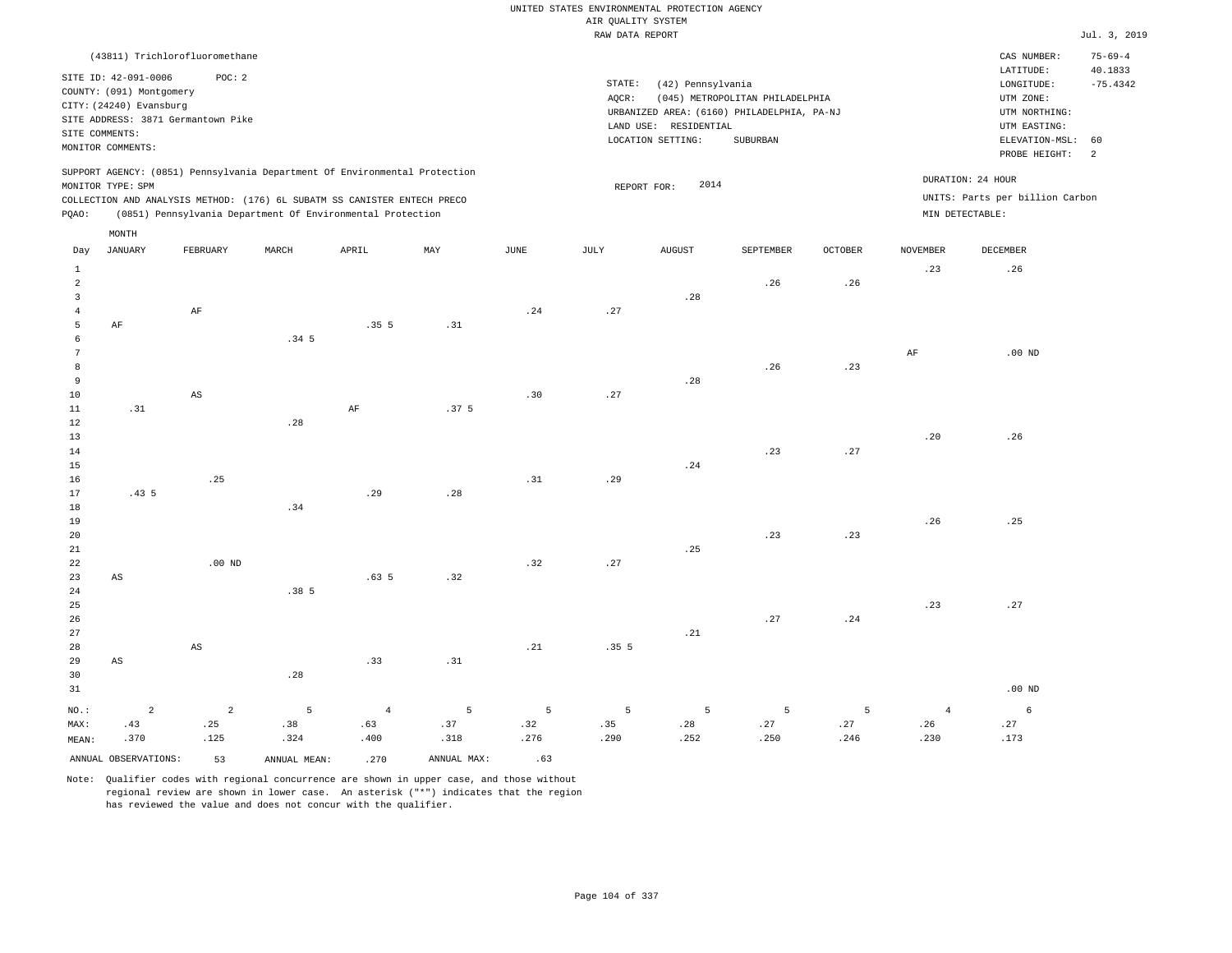|                                           |                                                                                                                    |                                              |                 |                                                                                                                                        |                  |      | RAW DATA REPORT                                                                                             |                                                                                                          |                                               |                |                 |                                                      | Jul. 3, 2019  |
|-------------------------------------------|--------------------------------------------------------------------------------------------------------------------|----------------------------------------------|-----------------|----------------------------------------------------------------------------------------------------------------------------------------|------------------|------|-------------------------------------------------------------------------------------------------------------|----------------------------------------------------------------------------------------------------------|-----------------------------------------------|----------------|-----------------|------------------------------------------------------|---------------|
|                                           |                                                                                                                    | (43811) Trichlorofluoromethane               |                 |                                                                                                                                        |                  |      |                                                                                                             |                                                                                                          |                                               |                |                 | CAS NUMBER:                                          | $75 - 69 - 4$ |
|                                           | SITE ID: 42-091-0006<br>COUNTY: (091) Montgomery<br>CITY: (24240) Evansburg<br>SITE COMMENTS:<br>MONITOR COMMENTS: | POC: 2<br>SITE ADDRESS: 3871 Germantown Pike |                 |                                                                                                                                        |                  |      | STATE:<br>AQCR:<br>URBANIZED AREA: (6160) PHILADELPHIA, PA-NJ<br>LAND USE: RESIDENTIAL<br>LOCATION SETTING: | LATITUDE:<br>LONGITUDE:<br>UTM ZONE:<br>UTM NORTHING:<br>UTM EASTING:<br>ELEVATION-MSL:<br>PROBE HEIGHT: | 40.1833<br>$-75.4342$<br>60<br>$\overline{2}$ |                |                 |                                                      |               |
|                                           |                                                                                                                    |                                              |                 | SUPPORT AGENCY: (0851) Pennsylvania Department Of Environmental Protection                                                             |                  |      |                                                                                                             |                                                                                                          |                                               |                |                 |                                                      |               |
|                                           | MONITOR TYPE: SPM                                                                                                  |                                              |                 |                                                                                                                                        |                  |      |                                                                                                             | 2015<br>REPORT FOR:                                                                                      |                                               |                |                 | DURATION: 24 HOUR<br>UNITS: Parts per billion Carbon |               |
| PQAO:                                     |                                                                                                                    |                                              |                 | COLLECTION AND ANALYSIS METHOD: (176) 6L SUBATM SS CANISTER ENTECH PRECO<br>(0851) Pennsylvania Department Of Environmental Protection |                  |      |                                                                                                             |                                                                                                          |                                               |                | MIN DETECTABLE: |                                                      |               |
|                                           | $\texttt{MONTH}$                                                                                                   |                                              |                 |                                                                                                                                        |                  |      |                                                                                                             |                                                                                                          |                                               |                |                 |                                                      |               |
| Day                                       | <b>JANUARY</b>                                                                                                     | FEBRUARY                                     | MARCH           | APRIL                                                                                                                                  | MAY              | JUNE | $\mathtt{JULY}$                                                                                             | AUGUST                                                                                                   | SEPTEMBER                                     | <b>OCTOBER</b> | <b>NOVEMBER</b> | DECEMBER                                             |               |
| $\mathbf{1}$                              |                                                                                                                    |                                              | .28             |                                                                                                                                        |                  |      |                                                                                                             |                                                                                                          |                                               |                |                 |                                                      |               |
| $\overline{a}$                            |                                                                                                                    |                                              |                 |                                                                                                                                        |                  |      |                                                                                                             |                                                                                                          |                                               |                | .30             | .25                                                  |               |
| $\overline{\mathbf{3}}$<br>$\overline{4}$ |                                                                                                                    |                                              |                 |                                                                                                                                        |                  |      |                                                                                                             | .24                                                                                                      | .27                                           | .23            |                 |                                                      |               |
| 5                                         |                                                                                                                    | .26                                          |                 |                                                                                                                                        |                  | .25  | .26                                                                                                         |                                                                                                          |                                               |                |                 |                                                      |               |
| 6                                         | .28                                                                                                                |                                              |                 | .24                                                                                                                                    | .25              |      |                                                                                                             |                                                                                                          |                                               |                |                 |                                                      |               |
| $7\phantom{.0}$                           |                                                                                                                    |                                              | .24             |                                                                                                                                        |                  |      |                                                                                                             |                                                                                                          |                                               |                |                 |                                                      |               |
| 8                                         |                                                                                                                    |                                              |                 |                                                                                                                                        |                  |      |                                                                                                             |                                                                                                          |                                               |                | $.29$ QX        | .355                                                 |               |
| 9                                         |                                                                                                                    |                                              |                 |                                                                                                                                        |                  |      |                                                                                                             |                                                                                                          | $_{\rm AS}$                                   | .23            |                 |                                                      |               |
| 10<br>11                                  |                                                                                                                    | .26                                          |                 |                                                                                                                                        |                  | .26  | .29                                                                                                         | .26                                                                                                      |                                               |                |                 |                                                      |               |
| 12                                        | .28                                                                                                                |                                              |                 | .22                                                                                                                                    | .19 <sub>5</sub> |      |                                                                                                             |                                                                                                          |                                               |                |                 |                                                      |               |
| 13                                        |                                                                                                                    |                                              | .26             |                                                                                                                                        |                  |      |                                                                                                             |                                                                                                          |                                               |                |                 |                                                      |               |
| 14                                        |                                                                                                                    |                                              |                 |                                                                                                                                        |                  |      |                                                                                                             |                                                                                                          |                                               |                | .22             | .27                                                  |               |
| 15                                        |                                                                                                                    |                                              |                 |                                                                                                                                        |                  |      |                                                                                                             |                                                                                                          | .24                                           | .25            |                 |                                                      |               |
| 16                                        |                                                                                                                    |                                              |                 |                                                                                                                                        |                  |      |                                                                                                             | .25                                                                                                      |                                               |                |                 |                                                      |               |
| 17                                        |                                                                                                                    | $\rm AF$                                     |                 |                                                                                                                                        |                  | .25  | .26                                                                                                         |                                                                                                          |                                               |                |                 |                                                      |               |
| 18<br>19                                  | .26                                                                                                                |                                              | .24             | .25                                                                                                                                    | .26              |      |                                                                                                             |                                                                                                          |                                               |                |                 |                                                      |               |
| 20                                        |                                                                                                                    |                                              |                 |                                                                                                                                        |                  |      |                                                                                                             |                                                                                                          |                                               |                | .24             | .40 <sub>5</sub>                                     |               |
| 21                                        |                                                                                                                    |                                              |                 |                                                                                                                                        |                  |      |                                                                                                             |                                                                                                          | .25                                           | .30            |                 |                                                      |               |
| 22                                        |                                                                                                                    |                                              |                 |                                                                                                                                        |                  |      |                                                                                                             | .24                                                                                                      |                                               |                |                 |                                                      |               |
| 23                                        |                                                                                                                    | $\mathbb{A}\mathbb{S}$                       |                 |                                                                                                                                        |                  | .24  | .26                                                                                                         |                                                                                                          |                                               |                |                 |                                                      |               |
| 24                                        | .27                                                                                                                |                                              |                 | .24                                                                                                                                    | .24              |      |                                                                                                             |                                                                                                          |                                               |                |                 |                                                      |               |
| 25<br>26                                  |                                                                                                                    |                                              | .26             |                                                                                                                                        |                  |      |                                                                                                             |                                                                                                          |                                               |                | .25             | .395                                                 |               |
| 27                                        |                                                                                                                    |                                              |                 |                                                                                                                                        |                  |      |                                                                                                             |                                                                                                          | .25                                           | .21            |                 |                                                      |               |
| 28                                        |                                                                                                                    |                                              |                 |                                                                                                                                        |                  |      |                                                                                                             | .25                                                                                                      |                                               |                |                 |                                                      |               |
| 29                                        |                                                                                                                    |                                              |                 |                                                                                                                                        |                  | .24  | .28                                                                                                         |                                                                                                          |                                               |                |                 |                                                      |               |
| 30                                        | .25                                                                                                                |                                              |                 | .23                                                                                                                                    | .23              |      |                                                                                                             |                                                                                                          |                                               |                |                 |                                                      |               |
| 31                                        |                                                                                                                    |                                              | .28             |                                                                                                                                        |                  |      |                                                                                                             |                                                                                                          |                                               |                |                 |                                                      |               |
| NO.:                                      | 5                                                                                                                  | $\overline{a}$                               | $6\phantom{.}6$ | 5                                                                                                                                      | 5                | 5    | 5                                                                                                           | 5                                                                                                        | $\overline{4}$                                | 5              | 5               | 5                                                    |               |

ANNUAL OBSERVATIONS:  $\begin{array}{ccc} 57 & \text{ANNUAL MEAN:} \\ 259 & \text{ANNUAL MAX:} \end{array}$  .40

 .28 .260

MAX: MEAN:

 .28 .268  .26 .260

Note: Qualifier codes with regional concurrence are shown in upper case, and those without regional review are shown in lower case. An asterisk ("\*") indicates that the region has reviewed the value and does not concur with the qualifier.

 .25 .236  .26 .234

 .26 .248  .29 .270

 .26 .248  .27 .253  .30 .244

 .30 .260  .40 .332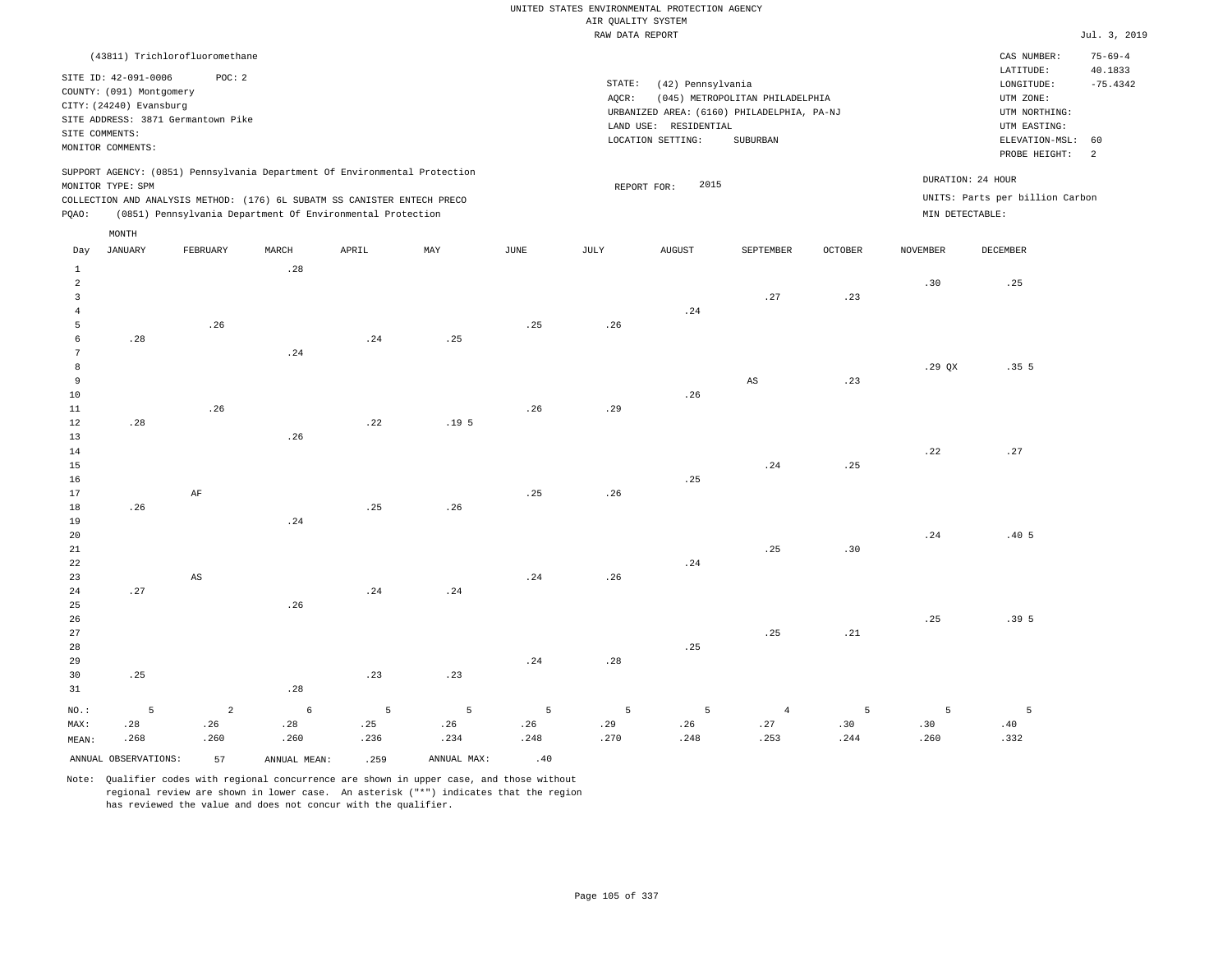|                                                                                                                                                                                                                                                    |                  |                                |                  |                  |                  |                  |                                                                                                                                                                                                                                                                                             | RAW DATA REPORT |                        |           |                 |             | Jul. 3, 2019                                  |
|----------------------------------------------------------------------------------------------------------------------------------------------------------------------------------------------------------------------------------------------------|------------------|--------------------------------|------------------|------------------|------------------|------------------|---------------------------------------------------------------------------------------------------------------------------------------------------------------------------------------------------------------------------------------------------------------------------------------------|-----------------|------------------------|-----------|-----------------|-------------|-----------------------------------------------|
|                                                                                                                                                                                                                                                    |                  | (43811) Trichlorofluoromethane |                  |                  |                  |                  |                                                                                                                                                                                                                                                                                             |                 |                        |           |                 | CAS NUMBER: | $75 - 69 - 4$                                 |
| POC: 2<br>SITE ID: 42-091-0006<br>COUNTY: (091) Montgomery<br>CITY: (24240) Evansburg<br>SITE ADDRESS: 3871 Germantown Pike<br>SITE COMMENTS:<br>MONITOR COMMENTS:                                                                                 |                  |                                |                  |                  |                  |                  | LATITUDE:<br>STATE:<br>(42) Pennsylvania<br>LONGITUDE:<br>(045) METROPOLITAN PHILADELPHIA<br>UTM ZONE:<br>AQCR:<br>URBANIZED AREA: (6160) PHILADELPHIA, PA-NJ<br>UTM NORTHING:<br>LAND USE: RESIDENTIAL<br>UTM EASTING:<br>LOCATION SETTING:<br>SUBURBAN<br>ELEVATION-MSL:<br>PROBE HEIGHT: |                 |                        |           |                 |             | 40.1833<br>$-75.4342$<br>60<br>$\overline{a}$ |
| SUPPORT AGENCY: (0851) Pennsylvania Department Of Environmental Protection<br>MONITOR TYPE: SPM<br>COLLECTION AND ANALYSIS METHOD: (176) 6L SUBATM SS CANISTER ENTECH PRECO<br>(0851) Pennsylvania Department Of Environmental Protection<br>PQAO: |                  |                                |                  |                  |                  |                  | DURATION: 24 HOUR<br>2016<br>REPORT FOR:<br>UNITS: Parts per billion Carbon<br>MIN DETECTABLE:                                                                                                                                                                                              |                 |                        |           |                 |             |                                               |
| Day                                                                                                                                                                                                                                                | MONTH<br>JANUARY | FEBRUARY                       | MARCH            | APRIL            | MAY              | JUNE             | JULY                                                                                                                                                                                                                                                                                        | AUGUST          | SEPTEMBER              | OCTOBER   | <b>NOVEMBER</b> | DECEMBER    |                                               |
| $\mathbf{1}$<br>$\overline{2}$<br>$\overline{3}$<br>$\overline{4}$                                                                                                                                                                                 | .27              |                                | .21              |                  |                  |                  |                                                                                                                                                                                                                                                                                             | .24             | AS                     | .24       | .25             | AM          |                                               |
| 5<br>6<br>7                                                                                                                                                                                                                                        | .30              | .25                            | .16 <sub>5</sub> | .16 <sub>5</sub> | .24              | .42 <sub>5</sub> | AS                                                                                                                                                                                                                                                                                          |                 |                        |           |                 |             |                                               |
| 8<br>9<br>10<br>11                                                                                                                                                                                                                                 |                  |                                |                  |                  |                  | .25              | AS                                                                                                                                                                                                                                                                                          | .22             | .29                    | AF        | .25             | .25         |                                               |
| 12<br>13<br>14                                                                                                                                                                                                                                     | .32 <sub>5</sub> | .25                            | .17 <sub>5</sub> | .17 <sub>5</sub> | .23              |                  |                                                                                                                                                                                                                                                                                             |                 |                        |           | AS              | .26         |                                               |
| 15<br>16<br>17<br>18                                                                                                                                                                                                                               |                  | .21                            |                  | .17 <sub>5</sub> | .27              | $_{\rm AS}$      | AS                                                                                                                                                                                                                                                                                          | .25             | .25                    | $\rm{AF}$ |                 |             |                                               |
| 19<br>20<br>21                                                                                                                                                                                                                                     | .24              |                                | .16 <sub>5</sub> |                  |                  |                  |                                                                                                                                                                                                                                                                                             | .23             | $\mathbb{A}\mathbb{S}$ | .24       | AF              | .23         |                                               |
| 22<br>23<br>24<br>25                                                                                                                                                                                                                               | .27              | .23                            | .15 <sub>5</sub> | .16 <sub>5</sub> | .34 <sub>5</sub> | .30              | AS                                                                                                                                                                                                                                                                                          |                 |                        |           |                 |             |                                               |
| 26                                                                                                                                                                                                                                                 |                  |                                |                  |                  |                  |                  |                                                                                                                                                                                                                                                                                             |                 |                        |           | AS              | AF          |                                               |

 .26 MEAN: 6 .32 .277 .20 .26 .27 AS AS .26 .22 .26 4 .25 .235 6 .21 .175 5 .26 .184 5 .34 .270 3 .42 .323 0 5 .26 .240 3 .29 .253 3 .26 .247 2 .25 .250 .26 .247

Note: Qualifier codes with regional concurrence are shown in upper case, and those without regional review are shown in lower case. An asterisk ("\*") indicates that the region has reviewed the value and does not concur with the qualifier.

ANNUAL OBSERVATIONS:  $45$  ANNUAL MEAN: .241 ANNUAL MAX: .42

NO.: MAX: 3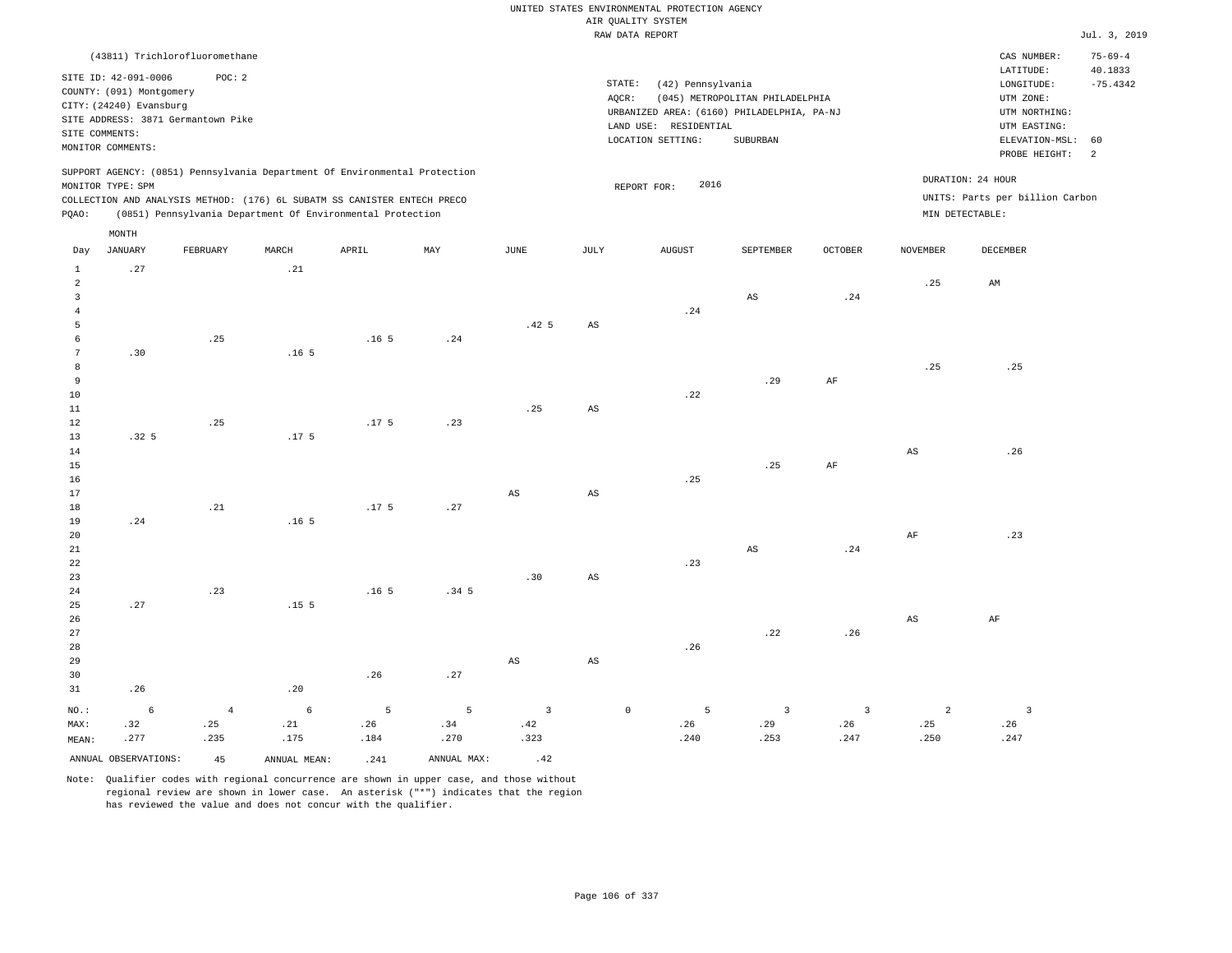|                                                                                                                                                 |                      |                                |       |                                                                            |                           |                                                                     | UNITED STATES ENVIRONMENTAL PROTECTION AGENCY |                |                                                    |                |                 |                          |                          |
|-------------------------------------------------------------------------------------------------------------------------------------------------|----------------------|--------------------------------|-------|----------------------------------------------------------------------------|---------------------------|---------------------------------------------------------------------|-----------------------------------------------|----------------|----------------------------------------------------|----------------|-----------------|--------------------------|--------------------------|
|                                                                                                                                                 |                      |                                |       |                                                                            |                           |                                                                     | AIR QUALITY SYSTEM                            |                |                                                    |                |                 |                          |                          |
|                                                                                                                                                 |                      |                                |       |                                                                            |                           |                                                                     | RAW DATA REPORT                               |                |                                                    |                |                 |                          | Jul. 3, 2019             |
|                                                                                                                                                 |                      | (43811) Trichlorofluoromethane |       |                                                                            |                           |                                                                     |                                               |                |                                                    |                |                 | CAS NUMBER:<br>LATITUDE: | $75 - 69 - 4$<br>40.1833 |
|                                                                                                                                                 | SITE ID: 42-091-0006 | POC: 2                         |       |                                                                            |                           |                                                                     | STATE:                                        | LONGITUDE:     | $-75.4342$                                         |                |                 |                          |                          |
| COUNTY: (091) Montgomery                                                                                                                        |                      |                                |       |                                                                            |                           |                                                                     | AQCR:                                         | UTM ZONE:      |                                                    |                |                 |                          |                          |
| CITY: (24240) Evansburg                                                                                                                         |                      |                                |       |                                                                            |                           |                                                                     |                                               | UTM NORTHING:  |                                                    |                |                 |                          |                          |
| SITE ADDRESS: 3871 Germantown Pike                                                                                                              |                      |                                |       |                                                                            |                           | URBANIZED AREA: (6160) PHILADELPHIA, PA-NJ<br>LAND USE: RESIDENTIAL |                                               |                |                                                    |                |                 | UTM EASTING:             |                          |
| SITE COMMENTS:                                                                                                                                  |                      |                                |       |                                                                            |                           | LOCATION SETTING:<br>SUBURBAN                                       |                                               |                |                                                    |                |                 | ELEVATION-MSL:           | 60                       |
|                                                                                                                                                 | MONITOR COMMENTS:    |                                |       |                                                                            |                           |                                                                     |                                               |                |                                                    |                |                 | PROBE HEIGHT:            | $\overline{a}$           |
|                                                                                                                                                 |                      |                                |       | SUPPORT AGENCY: (0851) Pennsylvania Department Of Environmental Protection |                           |                                                                     |                                               | 2017           |                                                    |                |                 | DURATION: 24 HOUR        |                          |
| MONITOR TYPE: SPM                                                                                                                               |                      |                                |       |                                                                            |                           |                                                                     | REPORT FOR:                                   |                |                                                    |                |                 |                          |                          |
| COLLECTION AND ANALYSIS METHOD: (176) 6L SUBATM SS CANISTER ENTECH PRECO<br>(0851) Pennsylvania Department Of Environmental Protection<br>PQAO: |                      |                                |       |                                                                            |                           |                                                                     |                                               |                | UNITS: Parts per billion Carbon<br>MIN DETECTABLE: |                |                 |                          |                          |
|                                                                                                                                                 | MONTH                |                                |       |                                                                            |                           |                                                                     |                                               |                |                                                    |                |                 |                          |                          |
| Day                                                                                                                                             | <b>JANUARY</b>       | FEBRUARY                       | MARCH | APRIL                                                                      | $\ensuremath{\text{MAX}}$ | <b>JUNE</b>                                                         | $\mathtt{JULY}$                               | <b>AUGUST</b>  | SEPTEMBER                                          | <b>OCTOBER</b> | <b>NOVEMBER</b> | DECEMBER                 |                          |
| $\mathbf{1}$                                                                                                                                    | AS                   |                                |       | .26                                                                        | .16 <sub>5</sub>          |                                                                     |                                               |                |                                                    |                |                 |                          |                          |
| $\overline{a}$                                                                                                                                  |                      |                                | .26   |                                                                            |                           |                                                                     |                                               |                |                                                    |                |                 |                          |                          |
| $\overline{3}$                                                                                                                                  |                      |                                |       |                                                                            |                           |                                                                     |                                               |                |                                                    |                | .22             | .25                      |                          |
| $\bf{4}$                                                                                                                                        |                      |                                |       |                                                                            |                           |                                                                     |                                               |                | .25                                                | .25            |                 |                          |                          |
| 5                                                                                                                                               |                      |                                |       |                                                                            |                           |                                                                     |                                               | AF             |                                                    |                |                 |                          |                          |
| 6                                                                                                                                               |                      | .24                            |       |                                                                            |                           | .28                                                                 | .23                                           |                |                                                    |                |                 |                          |                          |
| $\overline{7}$                                                                                                                                  | AS                   |                                |       | .27                                                                        | .26                       |                                                                     |                                               |                |                                                    |                |                 |                          |                          |
| 8                                                                                                                                               |                      |                                | .25   |                                                                            |                           |                                                                     |                                               |                |                                                    |                |                 |                          |                          |
| $\overline{9}$                                                                                                                                  |                      |                                |       |                                                                            |                           |                                                                     |                                               |                |                                                    |                | .26             | .30                      |                          |
| 10<br>11                                                                                                                                        |                      |                                |       |                                                                            |                           |                                                                     |                                               | .24            | .24                                                | .30            |                 |                          |                          |
| 12                                                                                                                                              |                      | .25                            |       |                                                                            |                           | .23                                                                 | .28 QX                                        |                |                                                    |                |                 |                          |                          |
| 13                                                                                                                                              | AF                   |                                |       | .28                                                                        | .29                       |                                                                     |                                               |                |                                                    |                |                 |                          |                          |
| 14                                                                                                                                              |                      |                                | .27   |                                                                            |                           |                                                                     |                                               |                |                                                    |                |                 |                          |                          |
| 15                                                                                                                                              |                      |                                |       |                                                                            |                           |                                                                     |                                               |                |                                                    |                | .24             | .25                      |                          |
| 16                                                                                                                                              |                      |                                |       |                                                                            |                           |                                                                     |                                               |                | .24                                                | .27            |                 |                          |                          |
| 17                                                                                                                                              |                      |                                |       |                                                                            |                           |                                                                     |                                               | .25            |                                                    |                |                 |                          |                          |
| 18                                                                                                                                              |                      | .25                            |       |                                                                            |                           | .26                                                                 | .23                                           |                |                                                    |                |                 |                          |                          |
| 19                                                                                                                                              | .25                  |                                |       | .24                                                                        | .32 <sub>5</sub>          |                                                                     |                                               |                |                                                    |                |                 |                          |                          |
| 20                                                                                                                                              |                      |                                | .24   |                                                                            |                           |                                                                     |                                               |                |                                                    |                |                 |                          |                          |
| 21                                                                                                                                              |                      |                                |       |                                                                            |                           |                                                                     |                                               |                |                                                    |                | .24             | AF                       |                          |
| 22                                                                                                                                              |                      |                                |       |                                                                            |                           |                                                                     |                                               |                | .26                                                | .23            |                 |                          |                          |
| 23                                                                                                                                              |                      |                                |       |                                                                            |                           |                                                                     |                                               | .24            |                                                    |                |                 |                          |                          |
| 24                                                                                                                                              |                      | .25                            |       |                                                                            |                           | .26                                                                 | .24                                           |                |                                                    |                |                 |                          |                          |
| 25                                                                                                                                              | .26                  |                                |       | .27                                                                        | .26                       |                                                                     |                                               |                |                                                    |                |                 |                          |                          |
| 26                                                                                                                                              |                      |                                | .25   |                                                                            |                           |                                                                     |                                               |                |                                                    |                |                 |                          |                          |
| 27                                                                                                                                              |                      |                                |       |                                                                            |                           |                                                                     |                                               |                |                                                    |                | .23             | .26                      |                          |
| 28                                                                                                                                              |                      |                                |       |                                                                            |                           |                                                                     |                                               |                | .24                                                | .21            |                 |                          |                          |
| 29                                                                                                                                              |                      |                                |       |                                                                            |                           |                                                                     |                                               | .24            |                                                    |                |                 |                          |                          |
| 30                                                                                                                                              |                      |                                |       |                                                                            |                           | .23                                                                 | .26                                           |                |                                                    |                |                 |                          |                          |
| 31                                                                                                                                              | AS                   |                                |       |                                                                            | AS                        |                                                                     |                                               |                |                                                    |                |                 |                          |                          |
| $NO.$ :                                                                                                                                         | $\overline{2}$       | $\overline{4}$                 | 5     | $\overline{5}$                                                             | 5                         | 5                                                                   | 5                                             | $\overline{4}$ | 5                                                  | 5              | 5               | $\overline{4}$           |                          |
| MAX:                                                                                                                                            | .26                  | .25                            | .27   | .28                                                                        | .32                       | .28                                                                 | .28                                           | .25            | .26                                                | .30            | .26             | .30                      |                          |
| MEAN:                                                                                                                                           | .255                 | .248                           | .254  | .264                                                                       | .258                      | .252                                                                | .248                                          | .243           | .246                                               | .252           | .238            | .265                     |                          |

ANNUAL OBSERVATIONS:  $54$  ANNUAL MEAN: .252 ANNUAL MAX: .32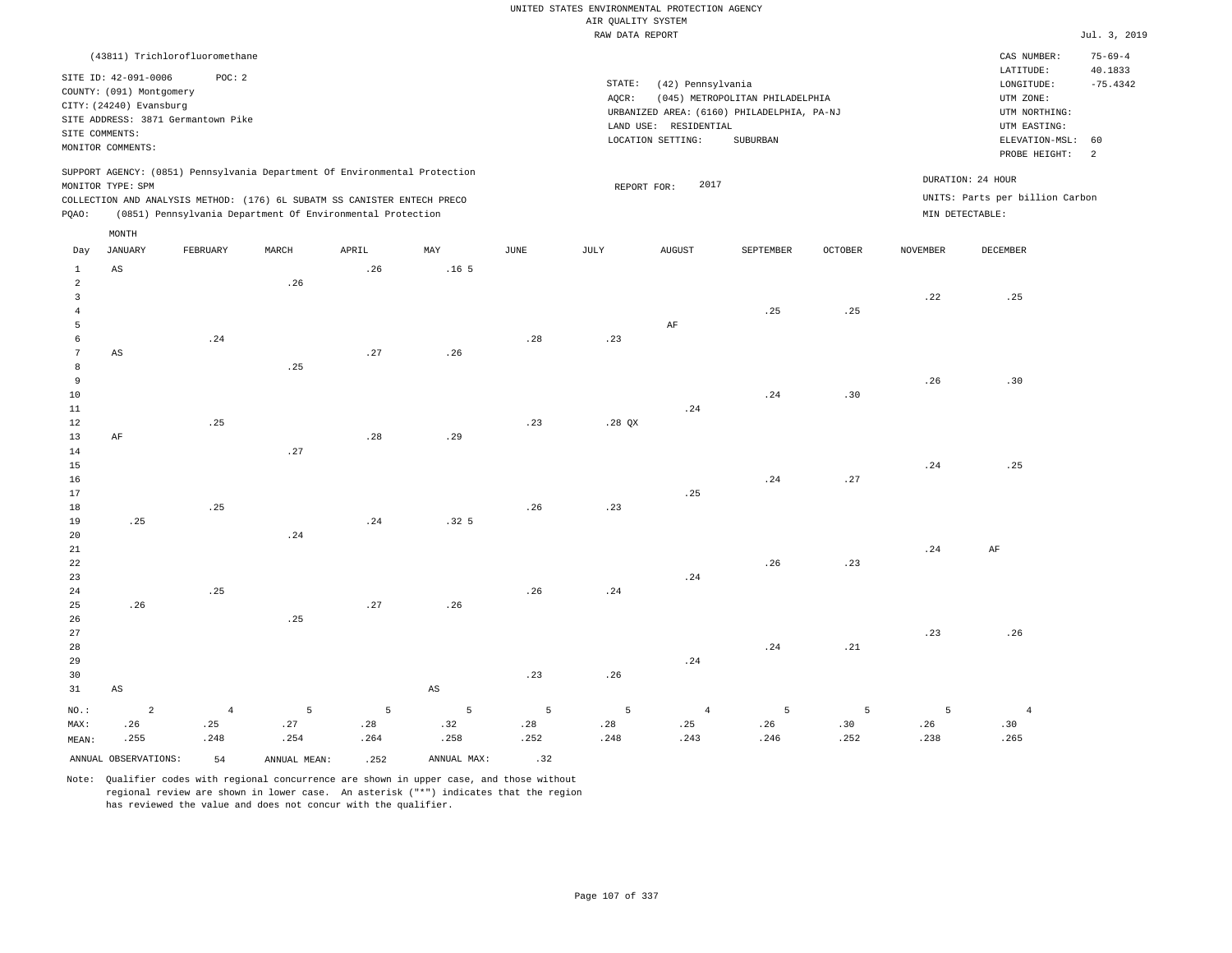|                         |                          |                                    |                                                                            |                |             |                | UNITED STATES ENVIRONMENTAL PROTECTION AGENCY |                       |                                            |                |                 |                                 |                          |
|-------------------------|--------------------------|------------------------------------|----------------------------------------------------------------------------|----------------|-------------|----------------|-----------------------------------------------|-----------------------|--------------------------------------------|----------------|-----------------|---------------------------------|--------------------------|
|                         |                          |                                    |                                                                            |                |             |                | AIR OUALITY SYSTEM                            |                       |                                            |                |                 |                                 | Jul. 3, 2019             |
|                         |                          |                                    |                                                                            |                |             |                | RAW DATA REPORT                               |                       |                                            |                |                 |                                 |                          |
|                         |                          | (43811) Trichlorofluoromethane     |                                                                            |                |             |                |                                               |                       |                                            |                |                 | CAS NUMBER:<br>LATITUDE:        | $75 - 69 - 4$<br>40.1833 |
|                         | SITE ID: 42-091-0006     | POC: 2                             |                                                                            |                |             |                | STATE:                                        | (42) Pennsylvania     |                                            |                |                 | LONGITUDE:                      | $-75.4342$               |
|                         | COUNTY: (091) Montgomery |                                    |                                                                            |                |             |                | AOCR:                                         |                       | (045) METROPOLITAN PHILADELPHIA            |                |                 | UTM ZONE:                       |                          |
|                         | CITY: (24240) Evansburg  | SITE ADDRESS: 3871 Germantown Pike |                                                                            |                |             |                |                                               |                       | URBANIZED AREA: (6160) PHILADELPHIA, PA-NJ |                |                 | UTM NORTHING:                   |                          |
|                         | SITE COMMENTS:           |                                    |                                                                            |                |             |                |                                               | LAND USE: RESIDENTIAL |                                            |                |                 | UTM EASTING:                    |                          |
|                         | MONITOR COMMENTS:        |                                    |                                                                            |                |             |                |                                               | LOCATION SETTING:     | SUBURBAN                                   |                |                 | ELEVATION-MSL:<br>PROBE HEIGHT: | 60<br>$\overline{a}$     |
|                         |                          |                                    | SUPPORT AGENCY: (0851) Pennsylvania Department Of Environmental Protection |                |             |                |                                               |                       |                                            |                |                 | DURATION: 24 HOUR               |                          |
|                         | MONITOR TYPE: SPM        |                                    |                                                                            |                |             |                | REPORT FOR:                                   | 2018                  |                                            |                |                 |                                 |                          |
|                         |                          |                                    | COLLECTION AND ANALYSIS METHOD: (176) 6L SUBATM SS CANISTER ENTECH PRECO   |                |             |                |                                               |                       |                                            |                |                 | UNITS: Parts per billion Carbon |                          |
| PQAO:                   | MONTH                    |                                    | (0851) Pennsylvania Department Of Environmental Protection                 |                |             |                |                                               |                       |                                            |                |                 | MIN DETECTABLE: .034545         |                          |
| Day                     | <b>JANUARY</b>           | FEBRUARY                           | MARCH                                                                      | APRIL          | MAY         | JUNE           | JULY                                          | <b>AUGUST</b>         | SEPTEMBER                                  | <b>OCTOBER</b> | <b>NOVEMBER</b> | DECEMBER                        |                          |
| $\mathbf{1}$            |                          | .25                                |                                                                            |                |             | .23            | .25                                           |                       |                                            |                |                 |                                 |                          |
| $\overline{a}$          | AO                       |                                    |                                                                            | .28            | .27         |                |                                               |                       |                                            |                |                 |                                 |                          |
| $\overline{\mathbf{3}}$ |                          |                                    | .24                                                                        |                |             |                |                                               |                       |                                            |                |                 |                                 |                          |
| $\overline{4}$          |                          |                                    |                                                                            |                |             |                |                                               |                       |                                            |                | .24             | .25                             |                          |
| 5                       |                          |                                    |                                                                            |                |             |                |                                               |                       | .29                                        | .25            |                 |                                 |                          |
| 6                       |                          |                                    |                                                                            |                |             |                |                                               | .24                   |                                            |                |                 |                                 |                          |
| $7\phantom{.0}$         |                          | .22                                |                                                                            |                |             | .22            | .18 <sub>5</sub>                              |                       |                                            |                |                 |                                 |                          |
| 8                       | $\rm{AF}$                |                                    |                                                                            | .25            | .22         |                |                                               |                       |                                            |                |                 |                                 |                          |
| 9                       |                          |                                    | .23                                                                        |                |             |                |                                               |                       |                                            |                |                 |                                 |                          |
| 10                      |                          |                                    |                                                                            |                |             |                |                                               |                       |                                            |                | .22             | .24                             |                          |
| $11\,$                  |                          |                                    |                                                                            |                |             |                |                                               |                       | .21                                        | .25            |                 |                                 |                          |
| 12<br>$13$              |                          | .23                                |                                                                            |                |             | .22            |                                               | .24                   |                                            |                |                 |                                 |                          |
| 14                      | .23                      |                                    |                                                                            | .27            | .23         |                | .24                                           |                       |                                            |                |                 |                                 |                          |
| 15                      |                          |                                    | .26                                                                        |                |             |                |                                               |                       |                                            |                |                 |                                 |                          |
| 16                      |                          |                                    |                                                                            |                |             |                |                                               |                       |                                            |                | .25             | .24                             |                          |
| 17                      |                          |                                    |                                                                            |                |             |                |                                               |                       | $.25$ QX                                   | .25            |                 |                                 |                          |
| 18                      |                          |                                    |                                                                            |                |             |                |                                               | .31 <sub>5</sub>      |                                            |                |                 |                                 |                          |
| 19                      |                          | .24                                |                                                                            |                |             | .22            | $.25$ $OX$                                    |                       |                                            |                |                 |                                 |                          |
| 20                      | .26                      |                                    |                                                                            | .21            | .24         |                |                                               |                       |                                            |                |                 |                                 |                          |
| 21                      |                          |                                    | .24                                                                        |                |             |                |                                               |                       |                                            |                |                 |                                 |                          |
| 22                      |                          |                                    |                                                                            |                |             |                |                                               |                       |                                            |                | $\rm{AF}$       | .28                             |                          |
| 23                      |                          |                                    |                                                                            |                |             |                |                                               |                       | $_{\rm AS}$                                | .23            |                 |                                 |                          |
| 24                      |                          |                                    |                                                                            |                |             |                |                                               | .23                   |                                            |                |                 |                                 |                          |
| 25                      |                          | .24                                |                                                                            |                |             | .26            | $.25$ QX                                      |                       |                                            |                |                 |                                 |                          |
| 26                      | .23                      |                                    |                                                                            | .22            | .24         |                |                                               |                       |                                            |                |                 |                                 |                          |
| 27                      |                          |                                    | .26                                                                        |                |             |                |                                               |                       |                                            |                |                 |                                 |                          |
| 28                      |                          |                                    |                                                                            |                |             |                |                                               |                       |                                            |                | .24             | .24                             |                          |
| 29                      |                          |                                    |                                                                            |                |             |                |                                               |                       | .23                                        | .23            |                 |                                 |                          |
| 30                      |                          |                                    |                                                                            |                |             |                |                                               | .28                   |                                            |                |                 |                                 |                          |
| 31                      |                          |                                    |                                                                            |                |             |                | .23                                           |                       |                                            |                |                 |                                 |                          |
| NO.:                    | $\overline{\mathbf{3}}$  | 5                                  | $5\phantom{.0}$                                                            | $\overline{5}$ | 5           | $\overline{5}$ | $\epsilon$                                    | 5                     | $\,4\,$                                    | 5              | $\sqrt{4}$      | 5                               |                          |
| MAX:                    | .26                      | .25                                | .26                                                                        | .28            | .27         | .26            | .25                                           | .31                   | .29                                        | .25            | .25             | .28                             |                          |
| MEAN:                   | .240                     | .236                               | .246                                                                       | .246           | .240        | .230           | .233                                          | .260                  | .245                                       | .242           | .238            | .250                            |                          |
|                         | ANNUAL OBSERVATIONS:     | 57                                 | ANNUAL MEAN:                                                               | .242           | ANNUAL MAX: | .31            |                                               |                       |                                            |                |                 |                                 |                          |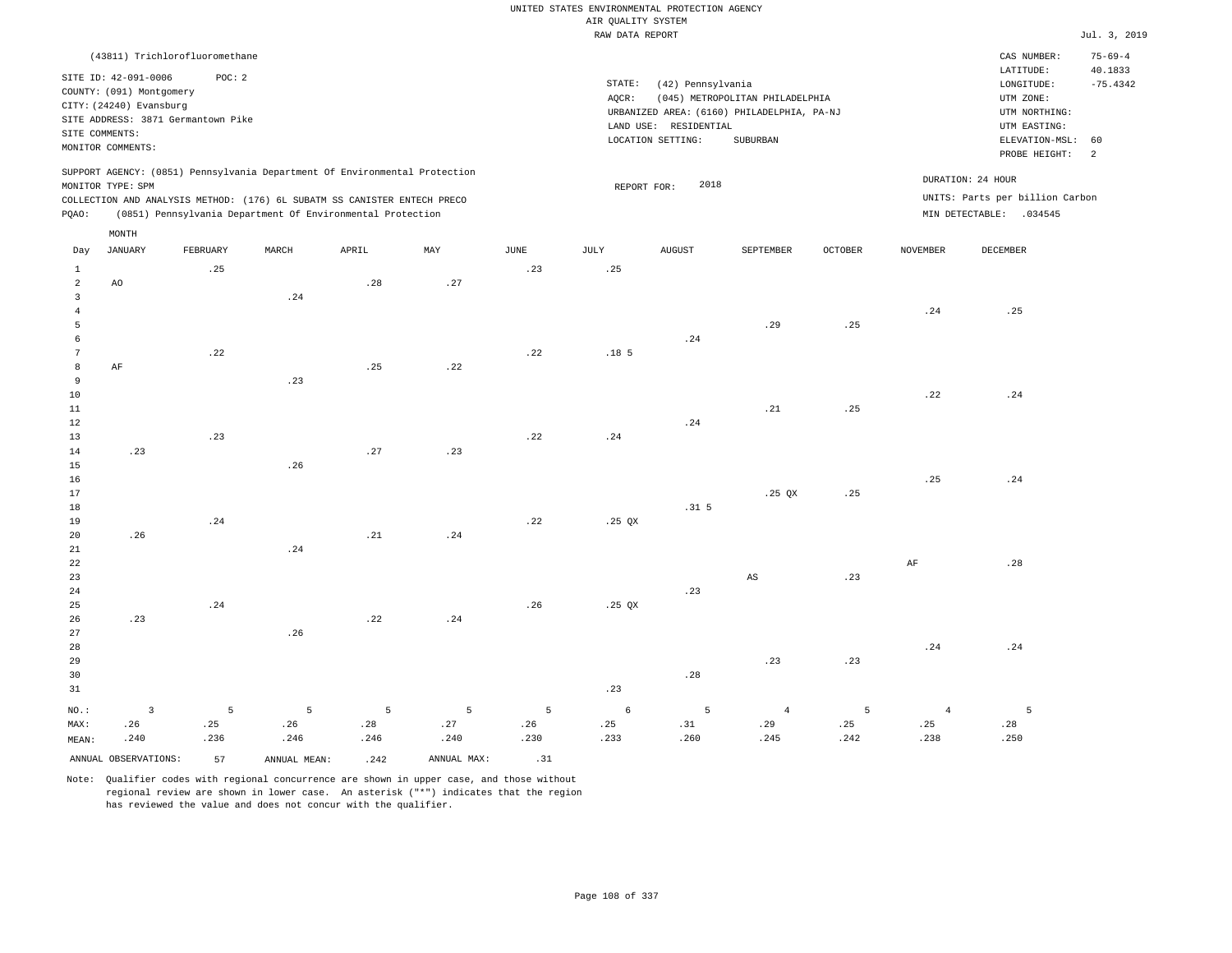| (43812) Chloroethane                                                                                                                                                                                                                                        |                                                                                                                                                                                 | $75 - 00 - 3$<br>CAS NUMBER:                                                                                                                           |
|-------------------------------------------------------------------------------------------------------------------------------------------------------------------------------------------------------------------------------------------------------------|---------------------------------------------------------------------------------------------------------------------------------------------------------------------------------|--------------------------------------------------------------------------------------------------------------------------------------------------------|
| SITE ID: 42-091-0006<br>POC:2<br>COUNTY: (091) Montgomery<br>CITY: (24240) Evansburg<br>SITE ADDRESS: 3871 Germantown Pike<br>SITE COMMENTS:<br>MONITOR COMMENTS:                                                                                           | STATE:<br>(42) Pennsylvania<br>(045) METROPOLITAN PHILADELPHIA<br>AOCR:<br>URBANIZED AREA: (6160) PHILADELPHIA, PA-NJ<br>LAND USE: RESIDENTIAL<br>LOCATION SETTING:<br>SUBURBAN | 40.1833<br>LATITUDE:<br>$-75.4342$<br>LONGITUDE:<br>UTM ZONE:<br>UTM NORTHING:<br>UTM EASTING:<br>ELEVATION-MSL: 60<br>PROBE HEIGHT:<br>$\overline{2}$ |
| SUPPORT AGENCY: (0851) Pennsylvania Department Of Environmental Protection<br>MONITOR TYPE: SPM<br>COLLECTION AND ANALYSIS METHOD: (176) 6L SUBATM SS CANISTER ENTECH PRECO<br>(0851) Pennsylvania Department Of Environmental Protection<br>POAO:<br>MONTH | 2013<br>REPORT FOR:                                                                                                                                                             | DURATION: 24 HOUR<br>UNITS: Parts per billion Carbon<br>MIN DETECTABLE:                                                                                |

| Day            | JANUARY                | FEBRUARY    | MARCH        | APRIL          | MAY         | $_{\rm JUNE}$ | JULY     | <b>AUGUST</b>  | SEPTEMBER      | OCTOBER           | NOVEMBER  | DECEMBER                |
|----------------|------------------------|-------------|--------------|----------------|-------------|---------------|----------|----------------|----------------|-------------------|-----------|-------------------------|
| $\mathbf{1}$   |                        |             |              |                |             |               |          |                | $.00$ ND       | $.00$ ND          |           |                         |
| $\overline{a}$ |                        |             |              |                |             |               |          | $.00$ ND       |                |                   |           |                         |
| 3              |                        | $\rm AF$    |              |                |             | $.00$ ND      | $.00$ ND |                |                |                   |           |                         |
| 4              | $.00$ ND               |             |              | $.00$ ND       | $.00$ ND    |               |          |                |                |                   |           |                         |
| 5              |                        |             | $.00$ ND     |                |             |               |          |                |                |                   |           |                         |
| 6              |                        |             |              |                |             |               |          |                |                |                   | $.00$ ND  | $.00$ ND                |
| 7              |                        |             |              |                |             |               |          |                | $.00$ ND       | $.00$ ND          |           |                         |
| 8              |                        |             |              |                |             |               |          | $.00$ ND       |                |                   |           |                         |
| 9              |                        | $\rm AF$    |              |                |             | $.00$ ND      | $.00$ ND |                |                |                   |           |                         |
| 10             | $.00$ ND               |             |              | $.00$ ND       | $.00$ ND    |               |          |                |                |                   |           |                         |
| 11             |                        |             | $.00$ ND     |                |             |               |          |                |                |                   |           |                         |
| 12             |                        |             |              |                |             |               |          |                |                |                   | $\rm{AF}$ | $\rm AF$                |
| 13             |                        |             |              |                |             |               |          |                | $.00$ ND       | $.00$ ND          |           |                         |
| 14             |                        |             |              |                |             |               |          | AF             |                |                   |           |                         |
| 15             |                        | $.00$ ND    |              |                |             | $.00$ ND      | $.00$ ND |                |                |                   |           |                         |
| 16             | AF                     |             |              | $.00$ ND       | $.00$ ND    |               |          |                |                |                   |           |                         |
| 17             |                        |             | $.00$ ND     |                |             |               |          |                |                |                   |           |                         |
| 18             |                        |             |              |                |             |               |          |                |                |                   | $.00$ ND  | $\rm{AF}$               |
| 19             |                        |             |              |                |             |               |          |                | $.00$ ND       | $.00~\mathrm{ND}$ |           |                         |
| 20             |                        |             |              |                |             |               |          | $\rm AF$       |                |                   |           |                         |
| $2\sqrt{1}$    |                        | $.00$ ND    |              |                |             | $.00$ ND      | $.00$ ND |                |                |                   |           |                         |
| 22             | $\rm AF$               |             |              | $.00$ ND       | $.00$ ND    |               |          |                |                |                   |           |                         |
| 23             |                        |             | $.00$ ND     |                |             |               |          |                |                |                   |           |                         |
| $2\sqrt{4}$    |                        |             |              |                |             |               |          |                |                |                   | $.00$ ND  | $.00$ ND                |
| 25             |                        |             |              |                |             |               |          |                | $.00$ ND       | $_{\rm AS}$       |           |                         |
| 26             |                        |             |              |                |             |               |          | AF             |                |                   |           |                         |
| 27             |                        | $.00$ ND    |              |                |             | $.00$ ND      | $.00$ ND |                |                |                   |           |                         |
| 28             | $\mathbb{A}\mathbb{S}$ |             |              | $.00$ ND       | $.00$ ND    |               |          |                |                |                   |           |                         |
| 29             |                        |             | $.00$ ND     |                |             |               |          |                |                |                   |           |                         |
| 30             |                        |             |              |                |             |               |          |                |                |                   | $\rm{AF}$ | $.00$ ND                |
| 31             |                        |             |              |                |             |               |          |                |                | .00 $ND$          |           |                         |
| $NO.$ :        | $\sqrt{2}$             | $\mathsf 3$ | $\mathsf S$  | $\overline{5}$ | 5           | 5             | 5        | $\overline{a}$ | $\overline{5}$ | 5                 | 3         | $\overline{\mathbf{3}}$ |
| MAX:           | 0.00                   | 0.00        | 0.00         | 0.00           | 0.00        | 0.00          | 0.00     | 0.00           | 0.00           | 0.00              | 0.00      | 0.00                    |
| MEAN:          | 0.000                  | 0.000       | 0.000        | 0.000          | 0.000       | 0.000         | 0.000    | 0.000          | 0.000          | 0.000             | 0.000     | 0.000                   |
|                | ANNUAL OBSERVATIONS:   | 48          | ANNUAL MEAN: | 0.000          | ANNUAL MAX: | 0.00          |          |                |                |                   |           |                         |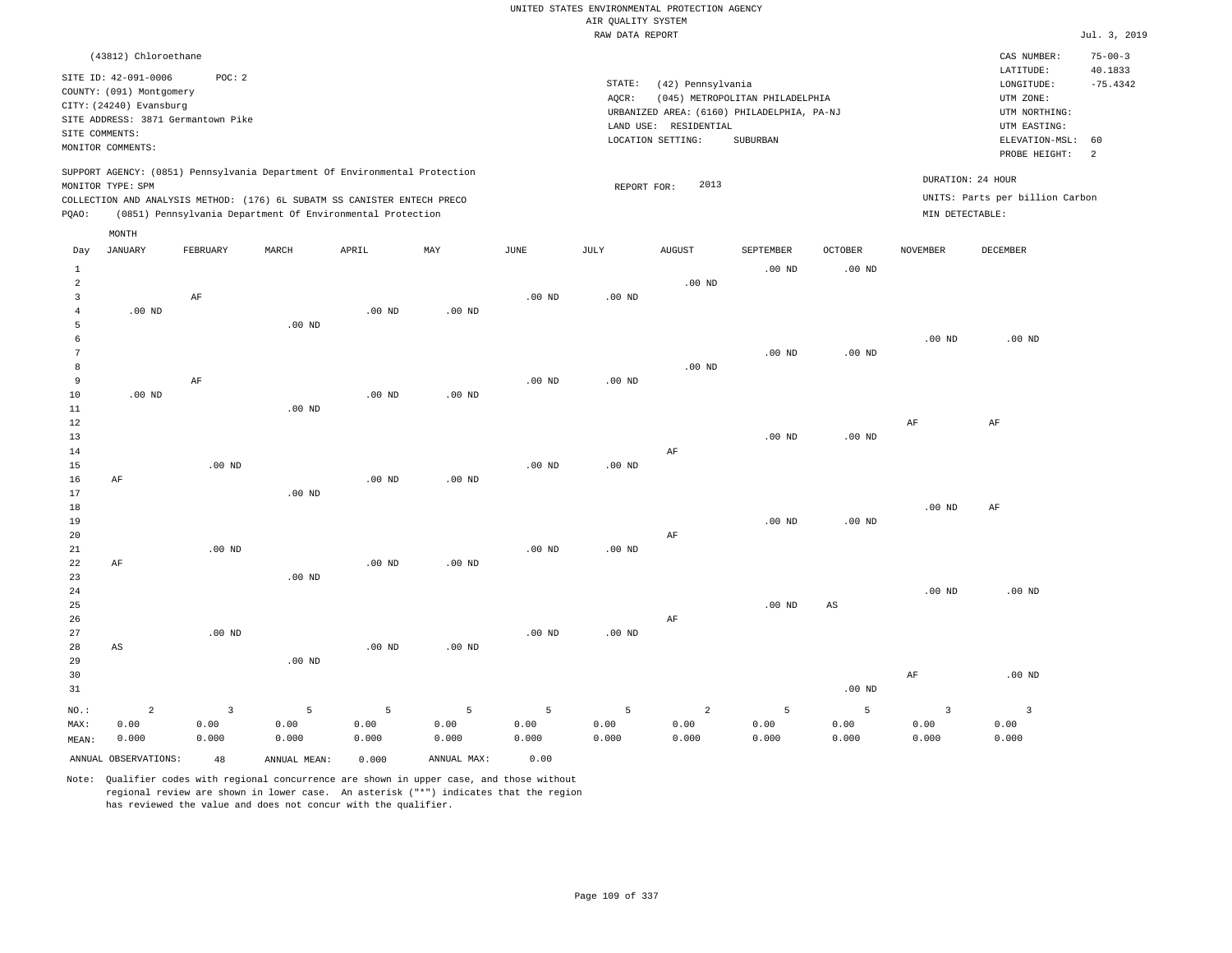|                |                                    |                        |                                                                            |                   |                   |                   |                    | UNITED STATES ENVIRONMENTAL PROTECTION AGENCY |                                            |                   |                   |                                 |               |
|----------------|------------------------------------|------------------------|----------------------------------------------------------------------------|-------------------|-------------------|-------------------|--------------------|-----------------------------------------------|--------------------------------------------|-------------------|-------------------|---------------------------------|---------------|
|                |                                    |                        |                                                                            |                   |                   |                   | AIR OUALITY SYSTEM |                                               |                                            |                   |                   |                                 |               |
|                |                                    |                        |                                                                            |                   |                   |                   | RAW DATA REPORT    |                                               |                                            |                   |                   |                                 | Jul. 3, 2019  |
|                | (43812) Chloroethane               |                        |                                                                            |                   |                   |                   |                    |                                               |                                            |                   |                   | CAS NUMBER:                     | $75 - 00 - 3$ |
|                | SITE ID: 42-091-0006               | POC: 2                 |                                                                            |                   |                   |                   |                    |                                               |                                            |                   |                   | LATITUDE:                       | 40.1833       |
|                | COUNTY: (091) Montgomery           |                        |                                                                            |                   |                   |                   | STATE:             | (42) Pennsylvania                             |                                            |                   |                   | LONGITUDE:                      | $-75.4342$    |
|                | CITY: (24240) Evansburg            |                        |                                                                            |                   |                   |                   | AQCR:              |                                               | (045) METROPOLITAN PHILADELPHIA            |                   |                   | UTM ZONE:                       |               |
|                | SITE ADDRESS: 3871 Germantown Pike |                        |                                                                            |                   |                   |                   |                    |                                               | URBANIZED AREA: (6160) PHILADELPHIA, PA-NJ |                   |                   | UTM NORTHING:                   |               |
| SITE COMMENTS: |                                    |                        |                                                                            |                   |                   |                   |                    | LAND USE: RESIDENTIAL                         |                                            |                   |                   | UTM EASTING:                    |               |
|                | MONITOR COMMENTS:                  |                        |                                                                            |                   |                   |                   |                    | LOCATION SETTING:                             | SUBURBAN                                   |                   |                   | ELEVATION-MSL:<br>PROBE HEIGHT: | 60<br>2       |
|                |                                    |                        | SUPPORT AGENCY: (0851) Pennsylvania Department Of Environmental Protection |                   |                   |                   |                    |                                               |                                            |                   |                   |                                 |               |
|                | MONITOR TYPE: SPM                  |                        |                                                                            |                   |                   |                   | REPORT FOR:        | 2014                                          |                                            |                   |                   | DURATION: 24 HOUR               |               |
|                |                                    |                        | COLLECTION AND ANALYSIS METHOD: (176) 6L SUBATM SS CANISTER ENTECH PRECO   |                   |                   |                   |                    |                                               |                                            |                   | MIN DETECTABLE:   | UNITS: Parts per billion Carbon |               |
| PQAO:          |                                    |                        | (0851) Pennsylvania Department Of Environmental Protection                 |                   |                   |                   |                    |                                               |                                            |                   |                   |                                 |               |
| Day            | MONTH<br><b>JANUARY</b>            | FEBRUARY               | MARCH                                                                      | APRIL             | MAY               | <b>JUNE</b>       | <b>JULY</b>        | <b>AUGUST</b>                                 | SEPTEMBER                                  | <b>OCTOBER</b>    | <b>NOVEMBER</b>   | DECEMBER                        |               |
| $\mathbf{1}$   |                                    |                        |                                                                            |                   |                   |                   |                    |                                               |                                            |                   | .00 <sub>ND</sub> | $.00$ ND                        |               |
| 2              |                                    |                        |                                                                            |                   |                   |                   |                    |                                               | $.00$ ND                                   | .00 <sub>ND</sub> |                   |                                 |               |
| $\overline{3}$ |                                    |                        |                                                                            |                   |                   |                   |                    | .00 <sub>ND</sub>                             |                                            |                   |                   |                                 |               |
| $\overline{4}$ |                                    | AF                     |                                                                            |                   |                   | $.00$ ND          | .00 <sub>ND</sub>  |                                               |                                            |                   |                   |                                 |               |
| 5              | AF                                 |                        |                                                                            | .00 <sub>ND</sub> | .00 <sub>ND</sub> |                   |                    |                                               |                                            |                   |                   |                                 |               |
| 6              |                                    |                        | $.00$ ND                                                                   |                   |                   |                   |                    |                                               |                                            |                   |                   |                                 |               |
| 7              |                                    |                        |                                                                            |                   |                   |                   |                    |                                               |                                            |                   | AF                | $.00$ ND                        |               |
| 8              |                                    |                        |                                                                            |                   |                   |                   |                    |                                               | $.00$ ND                                   | $.00~\mathrm{ND}$ |                   |                                 |               |
| 9              |                                    |                        |                                                                            |                   |                   |                   |                    | $.00$ ND                                      |                                            |                   |                   |                                 |               |
| 10             |                                    | AS                     |                                                                            |                   |                   | .00 <sub>ND</sub> | .00 <sub>ND</sub>  |                                               |                                            |                   |                   |                                 |               |
| $11\,$         | $.00$ ND                           |                        |                                                                            | $\rm AF$          | $.00$ ND          |                   |                    |                                               |                                            |                   |                   |                                 |               |
| 12             |                                    |                        | $.00$ ND                                                                   |                   |                   |                   |                    |                                               |                                            |                   |                   |                                 |               |
| 13             |                                    |                        |                                                                            |                   |                   |                   |                    |                                               |                                            |                   | .00 <sub>ND</sub> | $.00$ ND                        |               |
| 14             |                                    |                        |                                                                            |                   |                   |                   |                    | .00 <sub>ND</sub>                             | .00 <sub>ND</sub>                          | .00 <sub>ND</sub> |                   |                                 |               |
| 15             |                                    | $.00$ ND               |                                                                            |                   |                   | $.00$ ND          |                    |                                               |                                            |                   |                   |                                 |               |
| 16<br>17       | $.00$ ND                           |                        |                                                                            | $.00$ ND          | $.00$ ND          |                   | .00 <sub>ND</sub>  |                                               |                                            |                   |                   |                                 |               |
| $18\,$         |                                    |                        | $.00$ ND                                                                   |                   |                   |                   |                    |                                               |                                            |                   |                   |                                 |               |
| 19             |                                    |                        |                                                                            |                   |                   |                   |                    |                                               |                                            |                   | .00 <sub>ND</sub> | .00 <sub>ND</sub>               |               |
| 20             |                                    |                        |                                                                            |                   |                   |                   |                    |                                               | .00 <sub>ND</sub>                          | .00 <sub>ND</sub> |                   |                                 |               |
| 21             |                                    |                        |                                                                            |                   |                   |                   |                    | .00 <sub>ND</sub>                             |                                            |                   |                   |                                 |               |
| 22             |                                    | $.00$ ND               |                                                                            |                   |                   | $.00$ ND          | $.00$ ND           |                                               |                                            |                   |                   |                                 |               |
| 23             | AS                                 |                        |                                                                            | $.00$ ND          | $.00$ ND          |                   |                    |                                               |                                            |                   |                   |                                 |               |
| $2\,4$         |                                    |                        | $.00$ ND                                                                   |                   |                   |                   |                    |                                               |                                            |                   |                   |                                 |               |
| 25             |                                    |                        |                                                                            |                   |                   |                   |                    |                                               |                                            |                   | .00 <sub>ND</sub> | $.00$ ND                        |               |
| 26             |                                    |                        |                                                                            |                   |                   |                   |                    |                                               | $.00$ ND                                   | $.00$ ND          |                   |                                 |               |
| 27             |                                    |                        |                                                                            |                   |                   |                   |                    | $.00$ ND                                      |                                            |                   |                   |                                 |               |
| $2\,8$         |                                    | $\mathbb{A}\mathbb{S}$ |                                                                            |                   |                   | $.00$ ND          | $.00$ ND           |                                               |                                            |                   |                   |                                 |               |
| 29             | AS                                 |                        |                                                                            | .00 <sub>ND</sub> | .00 <sub>ND</sub> |                   |                    |                                               |                                            |                   |                   |                                 |               |
| 30             |                                    |                        | $.00$ ND                                                                   |                   |                   |                   |                    |                                               |                                            |                   |                   |                                 |               |
| 31             |                                    |                        |                                                                            |                   |                   |                   |                    |                                               |                                            |                   |                   | $.00$ ND                        |               |
| $NO.$ :        | $\overline{a}$                     | 2                      | 5                                                                          | $\overline{4}$    | 5                 | $\overline{5}$    | 5                  | 5                                             | 5                                          | 5                 | $\overline{4}$    | 6                               |               |
| MAX:           | 0.00                               | 0.00                   | 0.00                                                                       | 0.00              | 0.00              | 0.00              | 0.00               | 0.00                                          | 0.00                                       | 0.00              | 0.00              | 0.00                            |               |
| MEAN:          | 0.000                              | 0.000                  | 0.000                                                                      | 0.000             | 0.000             | 0.000             | 0.000              | 0.000                                         | 0.000                                      | 0.000             | 0.000             | 0.000                           |               |
|                | ANNUAL OBSERVATIONS:               | 53                     | ANNUAL, MEAN:                                                              | 0.000             | ANNUAL MAX:       | 0.00              |                    |                                               |                                            |                   |                   |                                 |               |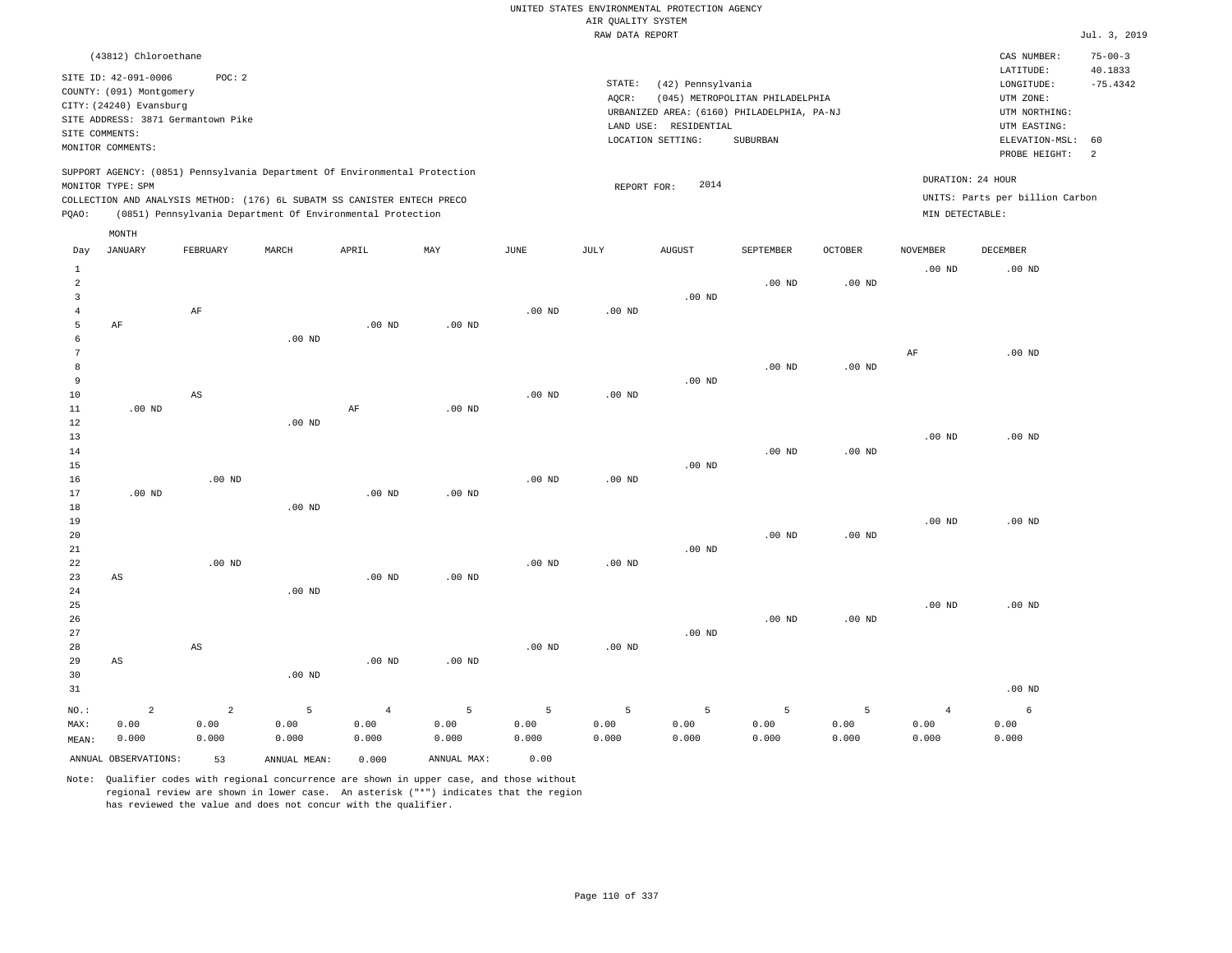|                |                          |                                                                            |                   |                   |                   |                   | AIR QUALITY SYSTEM | UNITED STATES ENVIRONMENTAL PROTECTION AGENCY |                                            |                   |                   |                                 |                          |
|----------------|--------------------------|----------------------------------------------------------------------------|-------------------|-------------------|-------------------|-------------------|--------------------|-----------------------------------------------|--------------------------------------------|-------------------|-------------------|---------------------------------|--------------------------|
|                |                          |                                                                            |                   |                   |                   |                   | RAW DATA REPORT    |                                               |                                            |                   |                   |                                 | Jul. 3, 2019             |
|                |                          |                                                                            |                   |                   |                   |                   |                    |                                               |                                            |                   |                   |                                 |                          |
|                | (43812) Chloroethane     |                                                                            |                   |                   |                   |                   |                    |                                               |                                            |                   |                   | CAS NUMBER:<br>LATITUDE:        | $75 - 00 - 3$<br>40.1833 |
|                | SITE ID: 42-091-0006     | POC: 2                                                                     |                   |                   |                   |                   | STATE:             | (42) Pennsylvania                             |                                            |                   |                   | LONGITUDE:                      | $-75.4342$               |
|                | COUNTY: (091) Montgomery |                                                                            |                   |                   |                   |                   | AQCR:              |                                               | (045) METROPOLITAN PHILADELPHIA            |                   |                   | UTM ZONE:                       |                          |
|                | CITY: (24240) Evansburg  |                                                                            |                   |                   |                   |                   |                    |                                               | URBANIZED AREA: (6160) PHILADELPHIA, PA-NJ |                   |                   | UTM NORTHING:                   |                          |
| SITE COMMENTS: |                          | SITE ADDRESS: 3871 Germantown Pike                                         |                   |                   |                   |                   |                    | LAND USE: RESIDENTIAL                         |                                            |                   |                   | UTM EASTING:                    |                          |
|                | MONITOR COMMENTS:        |                                                                            |                   |                   |                   |                   |                    | LOCATION SETTING:                             | SUBURBAN                                   |                   |                   | ELEVATION-MSL:                  | 60                       |
|                |                          |                                                                            |                   |                   |                   |                   |                    |                                               |                                            |                   |                   | PROBE HEIGHT:                   | 2                        |
|                |                          | SUPPORT AGENCY: (0851) Pennsylvania Department Of Environmental Protection |                   |                   |                   |                   |                    |                                               |                                            |                   |                   | DURATION: 24 HOUR               |                          |
|                | MONITOR TYPE: SPM        |                                                                            |                   |                   |                   |                   | REPORT FOR:        | 2015                                          |                                            |                   |                   |                                 |                          |
|                |                          | COLLECTION AND ANALYSIS METHOD: (176) 6L SUBATM SS CANISTER ENTECH PRECO   |                   |                   |                   |                   |                    |                                               |                                            |                   |                   | UNITS: Parts per billion Carbon |                          |
| PQAO:          |                          | (0851) Pennsylvania Department Of Environmental Protection                 |                   |                   |                   |                   |                    |                                               |                                            |                   | MIN DETECTABLE:   |                                 |                          |
|                | MONTH                    |                                                                            |                   |                   |                   |                   |                    |                                               |                                            |                   |                   |                                 |                          |
| Day            | <b>JANUARY</b>           | FEBRUARY                                                                   | MARCH             | APRIL             | MAX               | $_{\rm JUNE}$     | JULY               | <b>AUGUST</b>                                 | SEPTEMBER                                  | <b>OCTOBER</b>    | <b>NOVEMBER</b>   | DECEMBER                        |                          |
| $\mathbf{1}$   |                          |                                                                            | $.00$ ND          |                   |                   |                   |                    |                                               |                                            |                   |                   |                                 |                          |
| $\overline{a}$ |                          |                                                                            |                   |                   |                   |                   |                    |                                               |                                            |                   | .00 <sub>ND</sub> | $.00$ ND                        |                          |
| 3              |                          |                                                                            |                   |                   |                   |                   |                    |                                               | $.00$ ND                                   | .00 <sub>ND</sub> |                   |                                 |                          |
| $\overline{4}$ |                          |                                                                            |                   |                   |                   |                   |                    | $.00$ ND                                      |                                            |                   |                   |                                 |                          |
| 5              |                          | $.00$ ND                                                                   |                   |                   |                   | $.00$ ND          | $.00$ ND           |                                               |                                            |                   |                   |                                 |                          |
| 6              | $.00$ ND                 |                                                                            |                   | .00 <sub>ND</sub> | .00 <sub>ND</sub> |                   |                    |                                               |                                            |                   |                   |                                 |                          |
| 7              |                          |                                                                            | .00 <sub>ND</sub> |                   |                   |                   |                    |                                               |                                            |                   |                   |                                 |                          |
| 8              |                          |                                                                            |                   |                   |                   |                   |                    |                                               |                                            |                   | .00 <sub>ND</sub> | $.00$ ND                        |                          |
| 9              |                          |                                                                            |                   |                   |                   |                   |                    |                                               | $_{\rm AS}$                                | .00 <sub>ND</sub> |                   |                                 |                          |
| $10$<br>$11\,$ |                          | $.00$ ND                                                                   |                   |                   |                   | $.00$ ND          |                    | $.00$ ND                                      |                                            |                   |                   |                                 |                          |
| 12             | .00 <sub>ND</sub>        |                                                                            |                   | .00 <sub>ND</sub> | $.00$ ND          |                   | .00 <sub>ND</sub>  |                                               |                                            |                   |                   |                                 |                          |
| 13             |                          |                                                                            | $.00$ ND          |                   |                   |                   |                    |                                               |                                            |                   |                   |                                 |                          |
| 14             |                          |                                                                            |                   |                   |                   |                   |                    |                                               |                                            |                   | .00 <sub>ND</sub> | $.00$ ND                        |                          |
| 15             |                          |                                                                            |                   |                   |                   |                   |                    |                                               | $.00$ ND                                   | $.00$ ND          |                   |                                 |                          |
| 16             |                          |                                                                            |                   |                   |                   |                   |                    | .00 <sub>ND</sub>                             |                                            |                   |                   |                                 |                          |
| 17             |                          | AF                                                                         |                   |                   |                   | $.00$ ND          | .00 <sub>ND</sub>  |                                               |                                            |                   |                   |                                 |                          |
| 18             | .00 <sub>ND</sub>        |                                                                            |                   | .00 <sub>ND</sub> | $.00$ ND          |                   |                    |                                               |                                            |                   |                   |                                 |                          |
| 19             |                          |                                                                            | $.00$ ND          |                   |                   |                   |                    |                                               |                                            |                   |                   |                                 |                          |
| 20             |                          |                                                                            |                   |                   |                   |                   |                    |                                               |                                            |                   | .00 <sub>ND</sub> | $.00$ ND                        |                          |
| 21             |                          |                                                                            |                   |                   |                   |                   |                    |                                               | .00 <sub>ND</sub>                          | .00 <sub>ND</sub> |                   |                                 |                          |
| 22             |                          |                                                                            |                   |                   |                   |                   |                    | $.00$ ND                                      |                                            |                   |                   |                                 |                          |
| 23             |                          | AS                                                                         |                   |                   |                   | $.00$ ND          | .00 <sub>ND</sub>  |                                               |                                            |                   |                   |                                 |                          |
| 24             | $.00$ ND                 |                                                                            |                   | $.00$ ND          | $.00$ ND          |                   |                    |                                               |                                            |                   |                   |                                 |                          |
| 25             |                          |                                                                            | $.00$ ND          |                   |                   |                   |                    |                                               |                                            |                   |                   |                                 |                          |
| 26             |                          |                                                                            |                   |                   |                   |                   |                    |                                               |                                            |                   | .00 <sub>ND</sub> | $.00$ ND                        |                          |
| 27             |                          |                                                                            |                   |                   |                   |                   |                    |                                               | .00 <sub>ND</sub>                          | .00 <sub>ND</sub> |                   |                                 |                          |
| 28<br>29       |                          |                                                                            |                   |                   |                   | .00 <sub>ND</sub> | .00 <sub>ND</sub>  | $.00$ ND                                      |                                            |                   |                   |                                 |                          |
| 30             | .00 <sub>ND</sub>        |                                                                            |                   | $.00$ ND          | .00 <sub>ND</sub> |                   |                    |                                               |                                            |                   |                   |                                 |                          |
| 31             |                          |                                                                            | $.00$ ND          |                   |                   |                   |                    |                                               |                                            |                   |                   |                                 |                          |
|                |                          |                                                                            |                   |                   |                   |                   |                    |                                               |                                            |                   |                   |                                 |                          |
| NO.:           | 5                        | $\overline{2}$                                                             | 6                 | 5                 | 5                 | 5                 | 5                  | 5                                             | $\overline{4}$                             | 5                 | 5                 | 5                               |                          |
| MAX:           | 0.00                     | 0.00                                                                       | 0.00              | 0.00              | 0.00              | 0.00              | 0.00               | 0.00                                          | 0.00                                       | 0.00              | 0.00              | 0.00                            |                          |
| MEAN:          | 0.000                    | 0.000                                                                      | 0.000             | 0.000             | 0.000             | 0.000             | 0.000              | 0.000                                         | 0.000                                      | 0.000             | 0.000             | 0.000                           |                          |

ANNUAL OBSERVATIONS: 57 ANNUAL MEAN: 0.000 ANNUAL MAX: 0.00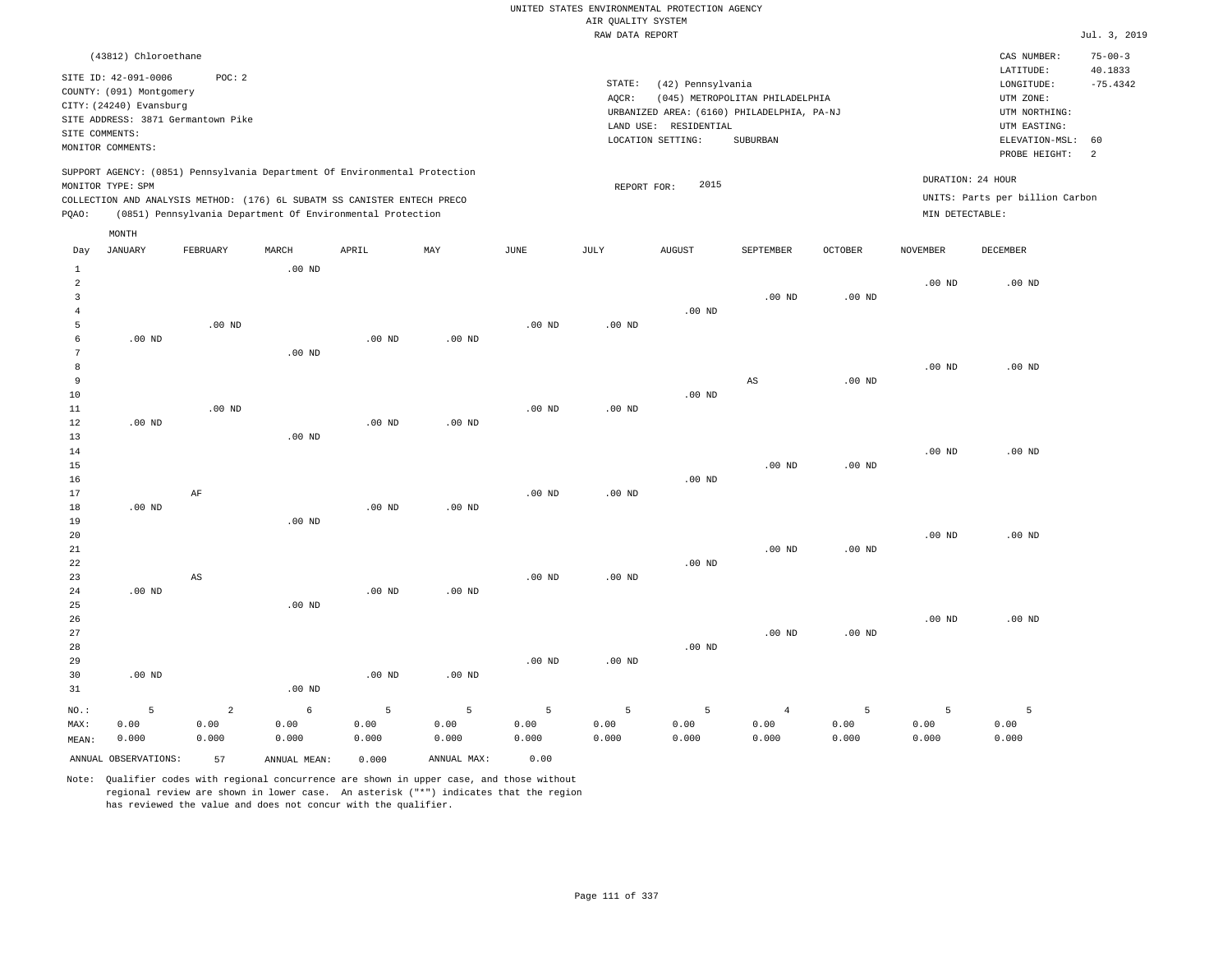|                                |                                                     |                   |                   |                                                                            |                   |                        |                        | UNITED STATES ENVIRONMENTAL PROTECTION AGENCY |                                 |                   |                   |                                 |                          |
|--------------------------------|-----------------------------------------------------|-------------------|-------------------|----------------------------------------------------------------------------|-------------------|------------------------|------------------------|-----------------------------------------------|---------------------------------|-------------------|-------------------|---------------------------------|--------------------------|
|                                |                                                     |                   |                   |                                                                            |                   |                        |                        | AIR QUALITY SYSTEM                            |                                 |                   |                   |                                 |                          |
|                                |                                                     |                   |                   |                                                                            |                   |                        |                        | RAW DATA REPORT                               |                                 |                   |                   |                                 | Jul. 3, 2019             |
|                                | (43812) Chloroethane                                |                   |                   |                                                                            |                   |                        |                        |                                               |                                 |                   |                   | CAS NUMBER:<br>LATITUDE:        | $75 - 00 - 3$<br>40.1833 |
|                                | SITE ID: 42-091-0006                                | POC: 2            |                   |                                                                            |                   |                        |                        | STATE:<br>(42) Pennsylvania                   |                                 |                   |                   | LONGITUDE:                      | $-75.4342$               |
|                                | COUNTY: (091) Montgomery<br>CITY: (24240) Evansburg |                   |                   |                                                                            |                   |                        |                        | AQCR:                                         | (045) METROPOLITAN PHILADELPHIA |                   |                   | UTM ZONE:                       |                          |
|                                | SITE ADDRESS: 3871 Germantown Pike                  |                   |                   |                                                                            |                   |                        |                        | URBANIZED AREA: (6160) PHILADELPHIA, PA-NJ    |                                 |                   |                   | UTM NORTHING:                   |                          |
|                                | SITE COMMENTS:                                      |                   |                   |                                                                            |                   |                        |                        | LAND USE: RESIDENTIAL                         |                                 |                   |                   | UTM EASTING:                    |                          |
|                                | MONITOR COMMENTS:                                   |                   |                   |                                                                            |                   |                        |                        | LOCATION SETTING:                             | SUBURBAN                        |                   |                   | ELEVATION-MSL:<br>PROBE HEIGHT: | 60<br>2                  |
|                                | MONITOR TYPE: SPM                                   |                   |                   | SUPPORT AGENCY: (0851) Pennsylvania Department Of Environmental Protection |                   |                        |                        | 2016<br>REPORT FOR:                           |                                 |                   | DURATION: 24 HOUR |                                 |                          |
|                                |                                                     |                   |                   | COLLECTION AND ANALYSIS METHOD: (176) 6L SUBATM SS CANISTER ENTECH PRECO   |                   |                        |                        |                                               |                                 |                   |                   | UNITS: Parts per billion Carbon |                          |
| PQAO:                          |                                                     |                   |                   | (0851) Pennsylvania Department Of Environmental Protection                 |                   |                        |                        |                                               |                                 |                   | MIN DETECTABLE:   |                                 |                          |
|                                | $\texttt{MONTH}$                                    |                   |                   |                                                                            |                   |                        |                        |                                               |                                 |                   |                   |                                 |                          |
| Day                            | <b>JANUARY</b>                                      | FEBRUARY          | MARCH             | APRIL                                                                      | MAY               | <b>JUNE</b>            | JULY                   | <b>AUGUST</b>                                 | SEPTEMBER                       | OCTOBER           | <b>NOVEMBER</b>   | <b>DECEMBER</b>                 |                          |
| $\mathbf{1}$<br>$\overline{a}$ | $.00$ ND                                            |                   | $.00$ ND          |                                                                            |                   |                        |                        |                                               |                                 |                   | $.00$ ND          | AM                              |                          |
| $\overline{\mathbf{3}}$        |                                                     |                   |                   |                                                                            |                   |                        |                        |                                               | AS                              | .00 <sub>ND</sub> |                   |                                 |                          |
| $\overline{4}$                 |                                                     |                   |                   |                                                                            |                   |                        |                        | .13SQ                                         |                                 |                   |                   |                                 |                          |
| 5                              |                                                     |                   |                   |                                                                            |                   | .00 <sub>ND</sub>      | AS                     |                                               |                                 |                   |                   |                                 |                          |
| 6                              |                                                     | $.00$ ND          |                   | $.00$ ND                                                                   | $.00$ ND          |                        |                        |                                               |                                 |                   |                   |                                 |                          |
| $\overline{7}$                 | $.00$ ND                                            |                   | .00 <sub>ND</sub> |                                                                            |                   |                        |                        |                                               |                                 |                   |                   |                                 |                          |
| 8<br>9                         |                                                     |                   |                   |                                                                            |                   |                        |                        |                                               | .00 <sub>ND</sub>               |                   | .00 <sub>ND</sub> | $.00$ ND                        |                          |
| 10                             |                                                     |                   |                   |                                                                            |                   |                        |                        | .09SQ                                         |                                 | AF                |                   |                                 |                          |
| 11                             |                                                     |                   |                   |                                                                            |                   | $.00$ ND               | $_{\rm AS}$            |                                               |                                 |                   |                   |                                 |                          |
| 12                             |                                                     | $.00$ ND          |                   | $.00$ ND                                                                   | $.00$ ND          |                        |                        |                                               |                                 |                   |                   |                                 |                          |
| 13                             | $.00$ ND                                            |                   | .00 <sub>ND</sub> |                                                                            |                   |                        |                        |                                               |                                 |                   |                   |                                 |                          |
| 14                             |                                                     |                   |                   |                                                                            |                   |                        |                        |                                               |                                 |                   | $_{\rm AS}$       | $.00$ ND                        |                          |
| 15                             |                                                     |                   |                   |                                                                            |                   |                        |                        |                                               | $.00$ ND                        | AF                |                   |                                 |                          |
| 16<br>17                       |                                                     |                   |                   |                                                                            |                   | $\mathbb{A}\mathbb{S}$ | $\mathbb{A}\mathbb{S}$ | .14 SQ                                        |                                 |                   |                   |                                 |                          |
| $1\,8$                         |                                                     | .00 <sub>ND</sub> |                   | .00 <sub>ND</sub>                                                          | .00 <sub>ND</sub> |                        |                        |                                               |                                 |                   |                   |                                 |                          |
| 19                             | $.00$ ND                                            |                   | $.00$ ND          |                                                                            |                   |                        |                        |                                               |                                 |                   |                   |                                 |                          |
| 20                             |                                                     |                   |                   |                                                                            |                   |                        |                        |                                               |                                 |                   | $\rm AF$          | $.00$ ND                        |                          |
| 21                             |                                                     |                   |                   |                                                                            |                   |                        |                        |                                               | AS                              | $.00$ ND          |                   |                                 |                          |
| 22                             |                                                     |                   |                   |                                                                            |                   |                        |                        | $.00$ ND                                      |                                 |                   |                   |                                 |                          |
| 23<br>24                       |                                                     | $.00$ ND          |                   | $.00$ ND                                                                   | $.00$ ND          | $.00$ ND               | AS                     |                                               |                                 |                   |                   |                                 |                          |
| 25                             | $.00$ ND                                            |                   | $.00$ ND          |                                                                            |                   |                        |                        |                                               |                                 |                   |                   |                                 |                          |
| 26                             |                                                     |                   |                   |                                                                            |                   |                        |                        |                                               |                                 |                   | $_{\rm AS}$       | AF                              |                          |
| 27                             |                                                     |                   |                   |                                                                            |                   |                        |                        |                                               | $.00$ ND                        | $.00$ ND          |                   |                                 |                          |
| 28                             |                                                     |                   |                   |                                                                            |                   |                        |                        | $.00$ ND                                      |                                 |                   |                   |                                 |                          |
| 29                             |                                                     |                   |                   |                                                                            |                   | $\mathbb{A}\mathbb{S}$ | $_{\rm AS}$            |                                               |                                 |                   |                   |                                 |                          |
| 30                             |                                                     |                   |                   | $.00$ ND                                                                   | $.00$ ND          |                        |                        |                                               |                                 |                   |                   |                                 |                          |
| 31                             | $.00$ ND                                            |                   | $.00$ ND          |                                                                            |                   |                        |                        |                                               |                                 |                   |                   |                                 |                          |
| NO.:                           | $\epsilon$                                          | $\sqrt{4}$        | $\epsilon$        | 5                                                                          | $\overline{5}$    | $\overline{3}$         |                        | $\mathbb O$<br>5                              | $\overline{3}$                  | $\mathbf{3}$      | $\overline{a}$    | $\overline{\mathbf{3}}$         |                          |
| MAX:                           | 0.00                                                | 0.00              | 0.00              | 0.00                                                                       | 0.00              | 0.00                   |                        | .14                                           | 0.00                            | 0.00              | 0.00              | 0.00                            |                          |
| MEAN:                          | 0.000                                               | 0.000             | 0.000             | 0.000                                                                      | 0.000             | 0.000                  |                        | .072                                          | 0.000                           | 0.000             | 0.000             | 0.000                           |                          |
|                                | ANNUAL OBSERVATIONS:                                | 45                | ANNUAL, MEAN:     | .008                                                                       | ANNUAL MAX:       | .14                    |                        |                                               |                                 |                   |                   |                                 |                          |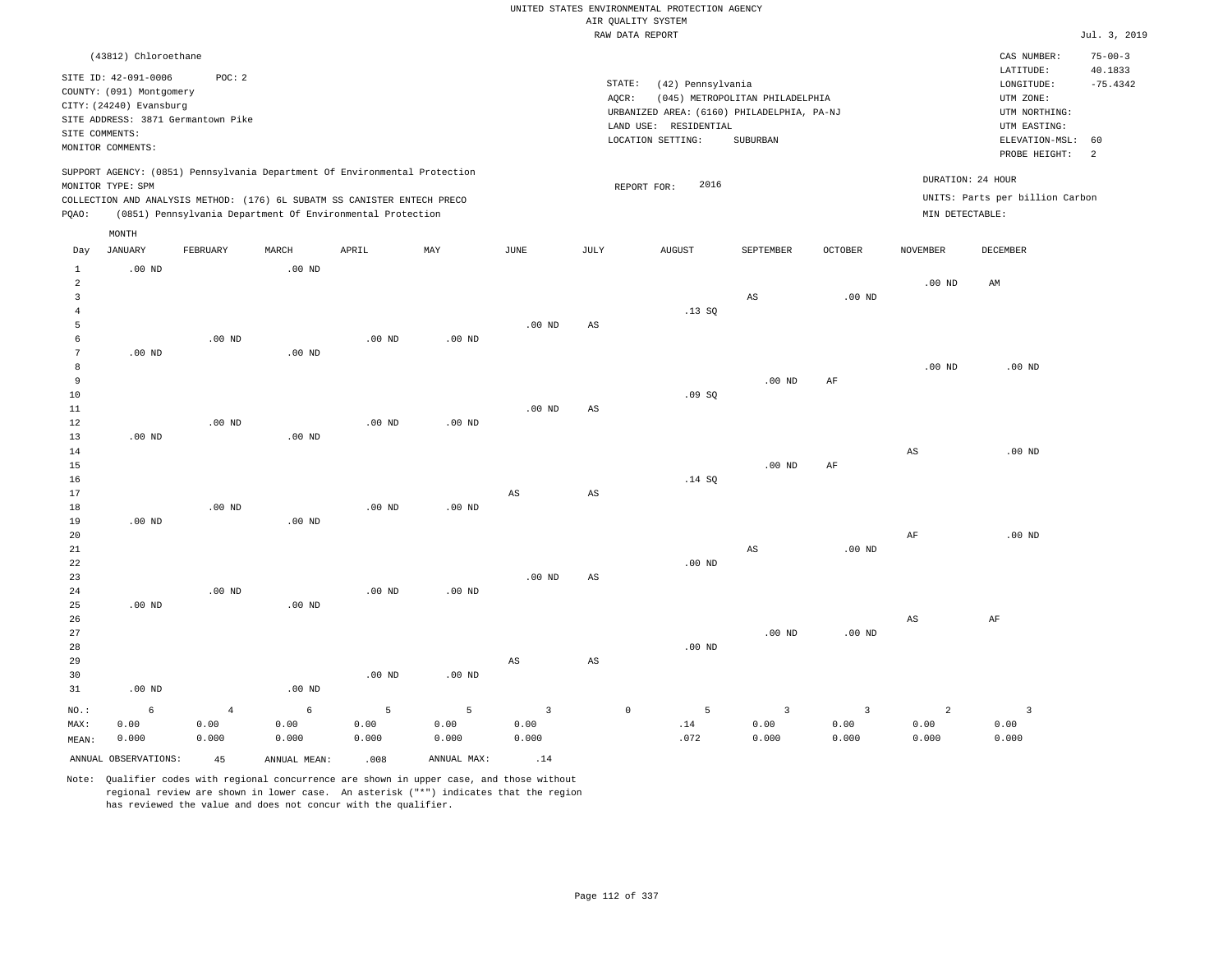|                                |                                                  |                   |                   |                                                                            |                   |                   |                    | UNITED STATES ENVIRONMENTAL PROTECTION AGENCY |                                            |                   |                   |                                 |                          |
|--------------------------------|--------------------------------------------------|-------------------|-------------------|----------------------------------------------------------------------------|-------------------|-------------------|--------------------|-----------------------------------------------|--------------------------------------------|-------------------|-------------------|---------------------------------|--------------------------|
|                                |                                                  |                   |                   |                                                                            |                   |                   | AIR QUALITY SYSTEM |                                               |                                            |                   |                   |                                 |                          |
|                                |                                                  |                   |                   |                                                                            |                   |                   | RAW DATA REPORT    |                                               |                                            |                   |                   |                                 | Jul. 3, 2019             |
|                                | (43812) Chloroethane                             |                   |                   |                                                                            |                   |                   |                    |                                               |                                            |                   |                   | CAS NUMBER:<br>LATITUDE:        | $75 - 00 - 3$<br>40.1833 |
|                                | SITE ID: 42-091-0006<br>COUNTY: (091) Montgomery | POC: 2            |                   |                                                                            |                   |                   | STATE:             | (42) Pennsylvania                             |                                            |                   |                   | LONGITUDE:                      | $-75.4342$               |
|                                | CITY: (24240) Evansburg                          |                   |                   |                                                                            |                   |                   | AQCR:              |                                               | (045) METROPOLITAN PHILADELPHIA            |                   |                   | UTM ZONE:                       |                          |
|                                | SITE ADDRESS: 3871 Germantown Pike               |                   |                   |                                                                            |                   |                   |                    |                                               | URBANIZED AREA: (6160) PHILADELPHIA, PA-NJ |                   |                   | UTM NORTHING:                   |                          |
| SITE COMMENTS:                 |                                                  |                   |                   |                                                                            |                   |                   |                    | LAND USE: RESIDENTIAL<br>LOCATION SETTING:    | SUBURBAN                                   |                   |                   | UTM EASTING:<br>ELEVATION-MSL:  | 60                       |
|                                | MONITOR COMMENTS:                                |                   |                   |                                                                            |                   |                   |                    |                                               |                                            |                   |                   | PROBE HEIGHT:                   | 2                        |
|                                | MONITOR TYPE: SPM                                |                   |                   | SUPPORT AGENCY: (0851) Pennsylvania Department Of Environmental Protection |                   |                   |                    | 2017                                          |                                            |                   |                   | DURATION: 24 HOUR               |                          |
|                                |                                                  |                   |                   | COLLECTION AND ANALYSIS METHOD: (176) 6L SUBATM SS CANISTER ENTECH PRECO   |                   |                   | REPORT FOR:        |                                               |                                            |                   |                   | UNITS: Parts per billion Carbon |                          |
| PQAO:                          |                                                  |                   |                   | (0851) Pennsylvania Department Of Environmental Protection                 |                   |                   |                    |                                               |                                            |                   | MIN DETECTABLE:   |                                 |                          |
|                                | MONTH                                            |                   |                   |                                                                            |                   |                   |                    |                                               |                                            |                   |                   |                                 |                          |
| Day                            | <b>JANUARY</b>                                   | FEBRUARY          | MARCH             | APRIL                                                                      | MAY               | <b>JUNE</b>       | <b>JULY</b>        | <b>AUGUST</b>                                 | SEPTEMBER                                  | <b>OCTOBER</b>    | <b>NOVEMBER</b>   | <b>DECEMBER</b>                 |                          |
| $\mathbf{1}$<br>$\overline{2}$ | AS                                               |                   | .00 <sub>ND</sub> | .00 <sub>ND</sub>                                                          | .00 <sub>ND</sub> |                   |                    |                                               |                                            |                   |                   |                                 |                          |
| $\overline{3}$                 |                                                  |                   |                   |                                                                            |                   |                   |                    |                                               |                                            |                   | $.00$ ND          | $.00$ ND                        |                          |
| $\overline{4}$                 |                                                  |                   |                   |                                                                            |                   |                   |                    |                                               | $.00$ ND                                   | $.00$ ND          |                   |                                 |                          |
| 5                              |                                                  |                   |                   |                                                                            |                   |                   |                    | AF                                            |                                            |                   |                   |                                 |                          |
| 6                              |                                                  | $.00$ ND          |                   |                                                                            |                   | $.00$ ND          | $.00$ ND           |                                               |                                            |                   |                   |                                 |                          |
| 7                              | AS                                               |                   |                   | .00 <sub>ND</sub>                                                          | $.00$ ND          |                   |                    |                                               |                                            |                   |                   |                                 |                          |
| 8                              |                                                  |                   | .00 <sub>ND</sub> |                                                                            |                   |                   |                    |                                               |                                            |                   |                   |                                 |                          |
| $\overline{9}$                 |                                                  |                   |                   |                                                                            |                   |                   |                    |                                               |                                            |                   | $.00$ ND          | $.00$ ND                        |                          |
| 10                             |                                                  |                   |                   |                                                                            |                   |                   |                    |                                               | $.00$ ND                                   | .00 <sub>ND</sub> |                   |                                 |                          |
| 11                             |                                                  |                   |                   |                                                                            |                   |                   |                    | $.00$ ND                                      |                                            |                   |                   |                                 |                          |
| 12<br>13                       | $\rm{AF}$                                        | $.00$ ND          |                   | .00 <sub>ND</sub>                                                          | $.00$ ND          | $.00$ ND          | .00 <sub>ND</sub>  |                                               |                                            |                   |                   |                                 |                          |
| 14                             |                                                  |                   | .00 <sub>ND</sub> |                                                                            |                   |                   |                    |                                               |                                            |                   |                   |                                 |                          |
| 15                             |                                                  |                   |                   |                                                                            |                   |                   |                    |                                               |                                            |                   | .00 <sub>ND</sub> | $.00$ ND                        |                          |
| 16                             |                                                  |                   |                   |                                                                            |                   |                   |                    |                                               | $.00$ ND                                   | $.00$ ND          |                   |                                 |                          |
| 17                             |                                                  |                   |                   |                                                                            |                   |                   |                    | $.00$ ND                                      |                                            |                   |                   |                                 |                          |
| 18                             |                                                  | $.00$ ND          |                   |                                                                            |                   | $.00$ ND          | .00 <sub>ND</sub>  |                                               |                                            |                   |                   |                                 |                          |
| 19                             | $.00$ ND                                         |                   |                   | $.00$ ND                                                                   | $.00$ ND          |                   |                    |                                               |                                            |                   |                   |                                 |                          |
| 20                             |                                                  |                   | .00 <sub>ND</sub> |                                                                            |                   |                   |                    |                                               |                                            |                   |                   |                                 |                          |
| 21                             |                                                  |                   |                   |                                                                            |                   |                   |                    |                                               |                                            |                   | $.00$ ND          | AF                              |                          |
| 22                             |                                                  |                   |                   |                                                                            |                   |                   |                    |                                               | .00 <sub>ND</sub>                          | $.00$ ND          |                   |                                 |                          |
| 23<br>24                       |                                                  | .00 <sub>ND</sub> |                   |                                                                            |                   | .00 <sub>ND</sub> | .00 <sub>ND</sub>  | $.00$ ND                                      |                                            |                   |                   |                                 |                          |
| 25                             | $.00$ ND                                         |                   |                   | $.00$ ND                                                                   | $.00$ ND          |                   |                    |                                               |                                            |                   |                   |                                 |                          |
| 26                             |                                                  |                   | $.00$ ND          |                                                                            |                   |                   |                    |                                               |                                            |                   |                   |                                 |                          |
| 27                             |                                                  |                   |                   |                                                                            |                   |                   |                    |                                               |                                            |                   | $.00$ ND          | $.00$ ND                        |                          |
| 28                             |                                                  |                   |                   |                                                                            |                   |                   |                    |                                               | $.00$ ND                                   | $.00$ ND          |                   |                                 |                          |
| 29                             |                                                  |                   |                   |                                                                            |                   |                   |                    | $.00$ ND                                      |                                            |                   |                   |                                 |                          |
| 30                             |                                                  |                   |                   |                                                                            |                   | .00 <sub>ND</sub> | .00 <sub>ND</sub>  |                                               |                                            |                   |                   |                                 |                          |
| 31                             | $\mathbb{A}\mathbb{S}$                           |                   |                   |                                                                            | $_{\rm AS}$       |                   |                    |                                               |                                            |                   |                   |                                 |                          |
| NO.:                           | $\overline{a}$                                   | $\overline{4}$    | 5                 | 5                                                                          | 5                 | 5                 | 5                  | $\overline{4}$                                | 5                                          | 5                 | 5                 | $\overline{4}$                  |                          |
| MAX:                           | 0.00                                             | 0.00              | 0.00              | 0.00                                                                       | 0.00              | 0.00              | 0.00               | 0.00                                          | 0.00                                       | 0.00              | 0.00              | 0.00                            |                          |
| MEAN:                          | 0.000                                            | 0.000             | 0.000             | 0.000                                                                      | 0.000             | 0.000             | 0.000              | 0.000                                         | 0.000                                      | 0.000             | 0.000             | 0.000                           |                          |
|                                | ANNUAL OBSERVATIONS:                             | 54                | ANNUAL, MEAN:     | 0.000                                                                      | ANNUAL MAX:       | 0.00              |                    |                                               |                                            |                   |                   |                                 |                          |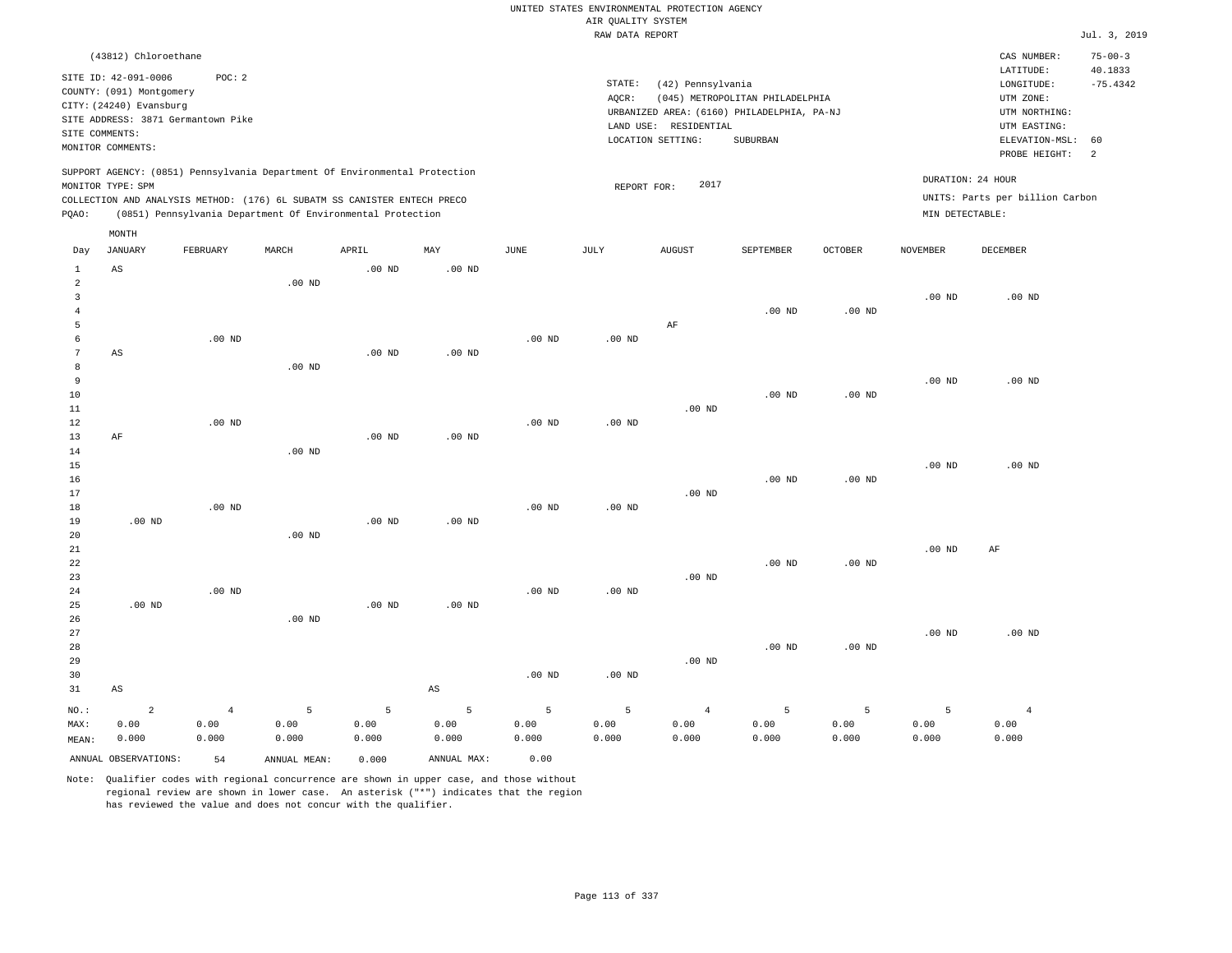|                         |                                                                                                 |                   |                                                            |                   |                   |                   | UNITED STATES ENVIRONMENTAL PROTECTION AGENCY |                       |                                            |                   |                   |                                 |                          |
|-------------------------|-------------------------------------------------------------------------------------------------|-------------------|------------------------------------------------------------|-------------------|-------------------|-------------------|-----------------------------------------------|-----------------------|--------------------------------------------|-------------------|-------------------|---------------------------------|--------------------------|
|                         |                                                                                                 |                   |                                                            |                   |                   |                   | AIR QUALITY SYSTEM                            |                       |                                            |                   |                   |                                 |                          |
|                         |                                                                                                 |                   |                                                            |                   |                   |                   | RAW DATA REPORT                               |                       |                                            |                   |                   |                                 | Jul. 3, 2019             |
|                         | (43812) Chloroethane                                                                            |                   |                                                            |                   |                   |                   |                                               |                       |                                            |                   |                   | CAS NUMBER:<br>LATITUDE:        | $75 - 00 - 3$<br>40.1833 |
|                         | SITE ID: 42-091-0006                                                                            | POC: 2            |                                                            |                   |                   |                   | STATE:                                        | (42) Pennsylvania     |                                            |                   |                   | LONGITUDE:                      | $-75.4342$               |
|                         | COUNTY: (091) Montgomery                                                                        |                   |                                                            |                   |                   |                   | AQCR:                                         |                       | (045) METROPOLITAN PHILADELPHIA            |                   |                   | UTM ZONE:                       |                          |
|                         | CITY: (24240) Evansburg<br>SITE ADDRESS: 3871 Germantown Pike                                   |                   |                                                            |                   |                   |                   |                                               |                       | URBANIZED AREA: (6160) PHILADELPHIA, PA-NJ |                   |                   | UTM NORTHING:                   |                          |
| SITE COMMENTS:          |                                                                                                 |                   |                                                            |                   |                   |                   |                                               | LAND USE: RESIDENTIAL |                                            |                   |                   | UTM EASTING:                    |                          |
|                         | MONITOR COMMENTS:                                                                               |                   |                                                            |                   |                   |                   |                                               | LOCATION SETTING:     | SUBURBAN                                   |                   |                   | ELEVATION-MSL:                  | 60                       |
|                         |                                                                                                 |                   |                                                            |                   |                   |                   |                                               |                       |                                            |                   |                   | PROBE HEIGHT:                   | $\overline{a}$           |
|                         | SUPPORT AGENCY: (0851) Pennsylvania Department Of Environmental Protection<br>MONITOR TYPE: SPM |                   |                                                            |                   |                   |                   | REPORT FOR:                                   | 2018                  |                                            |                   |                   | DURATION: 24 HOUR               |                          |
|                         | COLLECTION AND ANALYSIS METHOD: (176) 6L SUBATM SS CANISTER ENTECH PRECO                        |                   |                                                            |                   |                   |                   |                                               |                       |                                            |                   |                   | UNITS: Parts per billion Carbon |                          |
| PQAO:                   |                                                                                                 |                   | (0851) Pennsylvania Department Of Environmental Protection |                   |                   |                   |                                               |                       |                                            |                   |                   | MIN DETECTABLE: .088125         |                          |
| Day                     | MONTH<br><b>JANUARY</b>                                                                         | FEBRUARY          | MARCH                                                      | APRIL             | MAY               | <b>JUNE</b>       | <b>JULY</b>                                   | <b>AUGUST</b>         | SEPTEMBER                                  | <b>OCTOBER</b>    | <b>NOVEMBER</b>   | <b>DECEMBER</b>                 |                          |
| $\mathbf{1}$            |                                                                                                 | $.00$ ND          |                                                            |                   |                   | $.00$ ND          | .00 <sub>ND</sub>                             |                       |                                            |                   |                   |                                 |                          |
| $\overline{a}$          | A <sub>O</sub>                                                                                  |                   |                                                            | .00 <sub>ND</sub> | $.00$ ND          |                   |                                               |                       |                                            |                   |                   |                                 |                          |
| $\overline{\mathbf{3}}$ |                                                                                                 |                   | $.00$ ND                                                   |                   |                   |                   |                                               |                       |                                            |                   |                   |                                 |                          |
| $\overline{4}$          |                                                                                                 |                   |                                                            |                   |                   |                   |                                               |                       |                                            |                   | $.00$ ND          | $.00$ ND                        |                          |
| 5                       |                                                                                                 |                   |                                                            |                   |                   |                   |                                               |                       | $.00$ ND                                   | .00 <sub>ND</sub> |                   |                                 |                          |
| 6                       |                                                                                                 |                   |                                                            |                   |                   |                   |                                               | $.00$ ND              |                                            |                   |                   |                                 |                          |
| $\overline{7}$          |                                                                                                 | $.00$ ND          |                                                            |                   |                   | .00 <sub>ND</sub> | .00 <sub>ND</sub>                             |                       |                                            |                   |                   |                                 |                          |
| 8                       | AF                                                                                              |                   |                                                            | $.00$ ND          | .00 <sub>ND</sub> |                   |                                               |                       |                                            |                   |                   |                                 |                          |
| $\overline{9}$          |                                                                                                 |                   | $.00$ ND                                                   |                   |                   |                   |                                               |                       |                                            |                   |                   |                                 |                          |
| 10<br>$11\,$            |                                                                                                 |                   |                                                            |                   |                   |                   |                                               |                       | $.00$ ND                                   | $.00$ ND          | $.00$ ND          | $.00$ ND                        |                          |
| 12                      |                                                                                                 |                   |                                                            |                   |                   |                   |                                               | .00 <sub>ND</sub>     |                                            |                   |                   |                                 |                          |
| 13                      |                                                                                                 | .00 <sub>ND</sub> |                                                            |                   |                   | $.00$ ND          | .00 <sub>ND</sub>                             |                       |                                            |                   |                   |                                 |                          |
| 14                      | .00 <sub>ND</sub>                                                                               |                   |                                                            | .00 <sub>ND</sub> | .00 <sub>ND</sub> |                   |                                               |                       |                                            |                   |                   |                                 |                          |
| 15                      |                                                                                                 |                   | $.00$ ND                                                   |                   |                   |                   |                                               |                       |                                            |                   |                   |                                 |                          |
| 16                      |                                                                                                 |                   |                                                            |                   |                   |                   |                                               |                       |                                            |                   | $.00$ ND          | $.00$ ND                        |                          |
| 17                      |                                                                                                 |                   |                                                            |                   |                   |                   |                                               |                       | .00 <sub>ND</sub>                          | $.00$ ND          |                   |                                 |                          |
| 18                      |                                                                                                 |                   |                                                            |                   |                   |                   |                                               | $.00$ ND              |                                            |                   |                   |                                 |                          |
| 19                      |                                                                                                 | .00 <sub>ND</sub> |                                                            |                   |                   | .00 <sub>ND</sub> | .00 <sub>ND</sub>                             |                       |                                            |                   |                   |                                 |                          |
| 20                      | $.00$ ND                                                                                        |                   |                                                            | $.00$ ND          | $.00$ ND          |                   |                                               |                       |                                            |                   |                   |                                 |                          |
| 21<br>22                |                                                                                                 |                   | $.00$ ND                                                   |                   |                   |                   |                                               |                       |                                            |                   |                   | .00 L                           |                          |
| 23                      |                                                                                                 |                   |                                                            |                   |                   |                   |                                               |                       | AS                                         | $.00$ ND          | $\rm AF$          |                                 |                          |
| 24                      |                                                                                                 |                   |                                                            |                   |                   |                   |                                               | $.00$ ND              |                                            |                   |                   |                                 |                          |
| 25                      |                                                                                                 | $.00$ ND          |                                                            |                   |                   | $.00$ ND          | $.00$ ND                                      |                       |                                            |                   |                   |                                 |                          |
| 26                      | $.00$ ND                                                                                        |                   |                                                            | $.00$ ND          | $.00$ ND          |                   |                                               |                       |                                            |                   |                   |                                 |                          |
| 27                      |                                                                                                 |                   | $.00$ ND                                                   |                   |                   |                   |                                               |                       |                                            |                   |                   |                                 |                          |
| 28                      |                                                                                                 |                   |                                                            |                   |                   |                   |                                               |                       |                                            |                   | .00 <sub>ND</sub> | $.00$ ND                        |                          |
| 29                      |                                                                                                 |                   |                                                            |                   |                   |                   |                                               |                       | $.00$ ND                                   | $.00$ ND          |                   |                                 |                          |
| 30                      |                                                                                                 |                   |                                                            |                   |                   |                   |                                               | $.00$ ND              |                                            |                   |                   |                                 |                          |
| 31                      |                                                                                                 |                   |                                                            |                   |                   |                   | .00 <sub>ND</sub>                             |                       |                                            |                   |                   |                                 |                          |
| NO.:                    | $\overline{3}$                                                                                  | 5                 | 5                                                          | 5                 | 5                 | 5                 | 6                                             | 5                     | $\overline{4}$                             | 5                 | $\overline{4}$    | 5                               |                          |
| MAX:                    | 0.00                                                                                            | 0.00              | 0.00                                                       | 0.00              | 0.00              | 0.00              | 0.00                                          | 0.00                  | 0.00                                       | 0.00              | 0.00              | 0.00                            |                          |
| MEAN:                   | 0.000                                                                                           | 0.000             | 0.000                                                      | 0.000             | 0.000             | 0.000             | 0.000                                         | 0.000                 | 0.000                                      | 0.000             | 0.000             | 0.000                           |                          |
|                         | ANNUAL OBSERVATIONS:                                                                            | 57                | ANNUAL MEAN:                                               | 0.000             | ANNUAL MAX:       | 0.00              |                                               |                       |                                            |                   |                   |                                 |                          |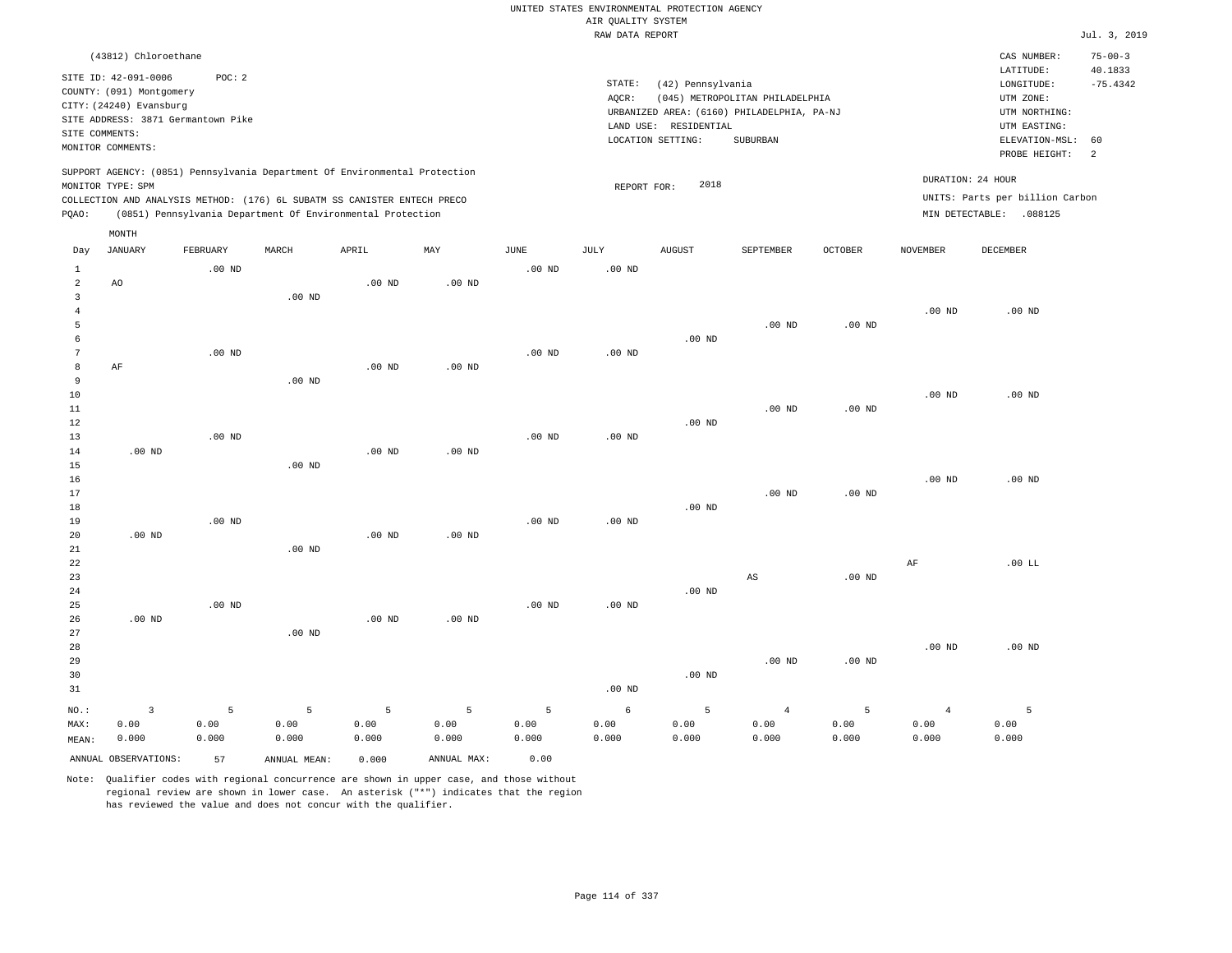|       |                          | (43813) 1,1-Dichloroethane         |       |                                                                          |                                                                            |          |          |                                            |                                 |                |                 | CAS NUMBER:                     | $75 - 34 - 3$ |
|-------|--------------------------|------------------------------------|-------|--------------------------------------------------------------------------|----------------------------------------------------------------------------|----------|----------|--------------------------------------------|---------------------------------|----------------|-----------------|---------------------------------|---------------|
|       | SITE ID: 42-091-0006     | POC:2                              |       |                                                                          |                                                                            |          |          |                                            |                                 |                |                 | LATITUDE:                       | 40.1833       |
|       |                          |                                    |       |                                                                          |                                                                            |          | STATE:   | (42) Pennsylvania                          |                                 |                |                 | LONGITUDE:                      | $-75.4342$    |
|       | COUNTY: (091) Montgomery |                                    |       |                                                                          |                                                                            |          | AQCR:    |                                            | (045) METROPOLITAN PHILADELPHIA |                |                 | UTM ZONE:                       |               |
|       | CITY: (24240) Evansburg  |                                    |       |                                                                          |                                                                            |          |          | URBANIZED AREA: (6160) PHILADELPHIA, PA-NJ |                                 |                |                 | UTM NORTHING:                   |               |
|       |                          | SITE ADDRESS: 3871 Germantown Pike |       |                                                                          |                                                                            |          |          | LAND USE:<br>RESIDENTIAL                   |                                 |                |                 | UTM EASTING:                    |               |
|       | SITE COMMENTS:           |                                    |       |                                                                          |                                                                            |          |          | LOCATION SETTING:                          | SUBURBAN                        |                |                 | ELEVATION-MSL:                  | - 60          |
|       | MONITOR COMMENTS:        |                                    |       |                                                                          |                                                                            |          |          |                                            |                                 |                |                 | PROBE HEIGHT:                   | -2            |
|       |                          |                                    |       |                                                                          | SUPPORT AGENCY: (0851) Pennsylvania Department Of Environmental Protection |          |          |                                            |                                 |                |                 |                                 |               |
|       | MONITOR TYPE: SPM        |                                    |       |                                                                          |                                                                            |          |          | 2013<br>REPORT FOR:                        |                                 |                |                 | DURATION: 24 HOUR               |               |
|       |                          |                                    |       | COLLECTION AND ANALYSIS METHOD: (176) 6L SUBATM SS CANISTER ENTECH PRECO |                                                                            |          |          |                                            |                                 |                |                 | UNITS: Parts per billion Carbon |               |
| POAO: |                          |                                    |       | (0851) Pennsylvania Department Of Environmental Protection               |                                                                            |          |          |                                            |                                 |                | MIN DETECTABLE: |                                 |               |
|       |                          |                                    |       |                                                                          |                                                                            |          |          |                                            |                                 |                |                 |                                 |               |
|       | MONTH                    |                                    |       |                                                                          |                                                                            |          |          |                                            |                                 |                |                 |                                 |               |
| Day   | JANUARY                  | FEBRUARY                           | MARCH | APRIL                                                                    | MAY                                                                        | JUNE     | JULY     | <b>AUGUST</b>                              | SEPTEMBER                       | <b>OCTOBER</b> | <b>NOVEMBER</b> | DECEMBER                        |               |
|       |                          |                                    |       |                                                                          |                                                                            |          |          |                                            | $.00$ ND                        | $.00$ ND       |                 |                                 |               |
| 2     |                          |                                    |       |                                                                          |                                                                            |          |          | $.00$ ND                                   |                                 |                |                 |                                 |               |
|       |                          | ΑF                                 |       |                                                                          |                                                                            | $.00$ ND | $.00$ ND |                                            |                                 |                |                 |                                 |               |

|    | AF                |          |          |                   | $.00$ ND | $.00$ ND |          |                   |                   |          |          |
|----|-------------------|----------|----------|-------------------|----------|----------|----------|-------------------|-------------------|----------|----------|
| 4  | $.00$ ND          |          | $.00$ ND | .00 <sub>ND</sub> |          |          |          |                   |                   |          |          |
| 5  |                   | $.00$ ND |          |                   |          |          |          |                   |                   |          |          |
| 6  |                   |          |          |                   |          |          |          |                   |                   | $.00$ ND | $.00$ ND |
| 7  |                   |          |          |                   |          |          |          | .00 <sub>ND</sub> | .00 <sub>ND</sub> |          |          |
| 8  |                   |          |          |                   |          |          | $.00$ ND |                   |                   |          |          |
|    | AF                |          |          |                   | $.00$ ND | $.00$ ND |          |                   |                   |          |          |
| 10 | .00 <sub>ND</sub> |          | $.00$ ND | $.00$ ND          |          |          |          |                   |                   |          |          |
| 11 |                   | $.00$ ND |          |                   |          |          |          |                   |                   |          |          |

| 12 |    |          |          |          |          |          |          |    |          |             | AF       | AF       |
|----|----|----------|----------|----------|----------|----------|----------|----|----------|-------------|----------|----------|
| 13 |    |          |          |          |          |          |          |    | $.00$ ND | $.00$ ND    |          |          |
| 14 |    |          |          |          |          |          |          | AF |          |             |          |          |
| 15 |    | $.00$ ND |          |          |          | $.00$ ND | $.00$ ND |    |          |             |          |          |
| 16 | AF |          |          | $.00$ ND | $.00$ ND |          |          |    |          |             |          |          |
| 17 |    |          | $.00$ ND |          |          |          |          |    |          |             |          |          |
| 18 |    |          |          |          |          |          |          |    |          |             | $.00$ ND | AF       |
| 19 |    |          |          |          |          |          |          |    | $.00$ ND | $.00$ ND    |          |          |
| 20 |    |          |          |          |          |          |          | AF |          |             |          |          |
| 21 |    | $.00$ ND |          |          |          | $.00$ ND | $.00$ ND |    |          |             |          |          |
| 22 | AF |          |          | $.00$ ND | $.00$ ND |          |          |    |          |             |          |          |
| 23 |    |          | $.00$ ND |          |          |          |          |    |          |             |          |          |
| 24 |    |          |          |          |          |          |          |    |          |             | $.00$ ND | $.00$ ND |
| 25 |    |          |          |          |          |          |          |    | $.00$ ND | $_{\rm AS}$ |          |          |
| 26 |    |          |          |          |          |          |          | AF |          |             |          |          |
| 27 |    | $.00$ ND |          |          |          | $.00$ ND | $.00$ ND |    |          |             |          |          |
| 28 | AS |          |          | $.00$ ND | $.00$ ND |          |          |    |          |             |          |          |
| 29 |    |          | $.00$ ND |          |          |          |          |    |          |             |          |          |

| 30    |          |          |       |       |                                                  |       |       |       |               |          | AF    | $.00$ ND |
|-------|----------|----------|-------|-------|--------------------------------------------------|-------|-------|-------|---------------|----------|-------|----------|
| 31    |          |          |       |       |                                                  |       |       |       |               | $.00$ ND |       |          |
| NO.:  | $\sim$ 2 | $\sim$ 3 |       |       | $5 \qquad 5 \qquad 5 \qquad 5 \qquad 5 \qquad 2$ |       |       |       | $5^{\circ}$ 5 |          |       |          |
| MAX:  | 0.00     | 0.00     | 0.00  | 0.00  | 0.00                                             | 0.00  | 0.00  | 0.00  | 0.00          | 0.00     | 0.00  | 0.00     |
| MEAN: | 0.000    | 0.000    | 0.000 | 0.000 | 0.000                                            | 0.000 | 0.000 | 0.000 | 0.000         | 0.000    | 0.000 | 0.000    |
|       |          |          |       |       |                                                  |       |       |       |               |          |       |          |

ANNUAL OBSERVATIONS: 48 ANNUAL MEAN: 0.000 ANNUAL MAX: 0.00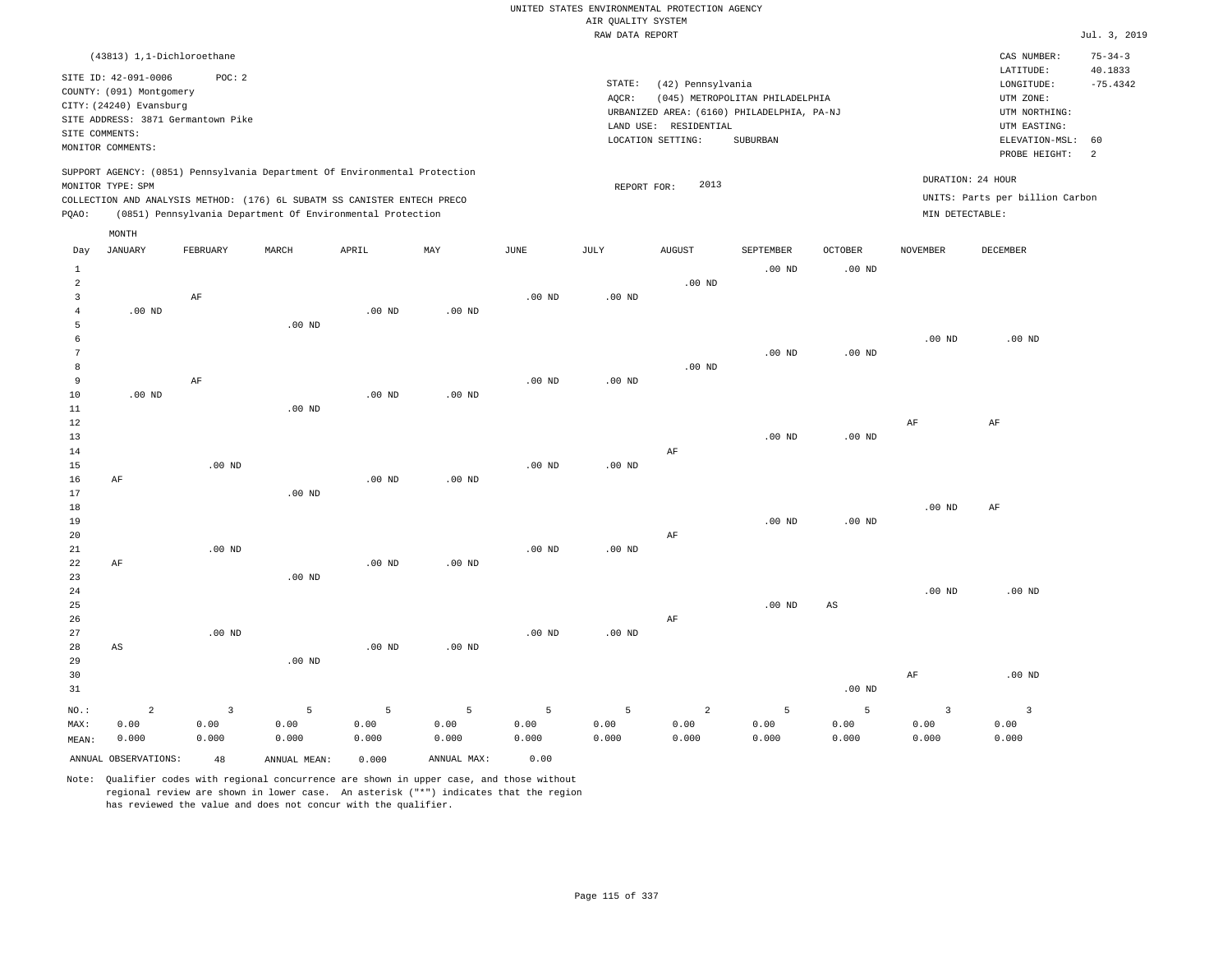| (43813) 1,1-Dichloroethane                                                                                                                                                                                                                         |                                                                                                                                                                                 | CAS NUMBER:                                                                                                 | $75 - 34 - 3$         |
|----------------------------------------------------------------------------------------------------------------------------------------------------------------------------------------------------------------------------------------------------|---------------------------------------------------------------------------------------------------------------------------------------------------------------------------------|-------------------------------------------------------------------------------------------------------------|-----------------------|
| SITE ID: 42-091-0006<br>POC: 2<br>COUNTY: (091) Montgomery<br>CITY: (24240) Evansburg<br>SITE ADDRESS: 3871 Germantown Pike<br>SITE COMMENTS:<br>MONITOR COMMENTS:                                                                                 | STATE:<br>(42) Pennsylvania<br>(045) METROPOLITAN PHILADELPHIA<br>AOCR:<br>URBANIZED AREA: (6160) PHILADELPHIA, PA-NJ<br>LAND USE: RESIDENTIAL<br>LOCATION SETTING:<br>SUBURBAN | LATITUDE:<br>LONGITUDE:<br>UTM ZONE:<br>UTM NORTHING:<br>UTM EASTING:<br>ELEVATION-MSL: 60<br>PROBE HEIGHT: | 40.1833<br>$-75.4342$ |
| SUPPORT AGENCY: (0851) Pennsylvania Department Of Environmental Protection<br>MONITOR TYPE: SPM<br>COLLECTION AND ANALYSIS METHOD: (176) 6L SUBATM SS CANISTER ENTECH PRECO<br>(0851) Pennsylvania Department Of Environmental Protection<br>POAO: | DURATION: 24 HOUR<br>2014<br>REPORT FOR:<br>MIN DETECTABLE:                                                                                                                     | UNITS: Parts per billion Carbon                                                                             |                       |

| Day                                                        | <b>JANUARY</b>                | FEBRUARY               | MARCH                 | APRIL                  | MAY                  | $_{\rm JUNE}$ | JULY      | <b>AUGUST</b> | SEPTEMBER              | OCTOBER   | NOVEMBER               | DECEMBER  |
|------------------------------------------------------------|-------------------------------|------------------------|-----------------------|------------------------|----------------------|---------------|-----------|---------------|------------------------|-----------|------------------------|-----------|
| $\mathbf{1}$<br>$\overline{c}$<br>3<br>$\overline{4}$<br>5 | $\rm AF$                      | $\rm AF$               |                       | .00 $ND$               | $.00$ ND             | $.00$ ND      | $.00$ ND  | $.00$ ND      | $.00$ ND               | $.00$ ND  | $.00$ ND               | $.00$ ND  |
| 6<br>7<br>8<br>9<br>10                                     |                               | AS                     | $.00$ ND              |                        |                      | $.00$ ND      | $.00$ ND  | $.00$ ND      | $.00$ ND               | $.00$ ND  | $\rm{AF}$              | $.00$ ND  |
| 11<br>12<br>13<br>14<br>15<br>16                           | $.00$ ND                      | $.00$ ND               | $.00$ ND              | AF                     | $.00$ ND             | $.00$ ND      | $.00$ ND  | $.00$ ND      | $.00$ ND               | $.00$ ND  | .00 <sub>ND</sub>      | $.00$ ND  |
| 17<br>18<br>19<br>20<br>21                                 | $.00$ ND                      |                        | $.00$ ND              | $.00$ ND               | $.00$ ND             |               |           | $.00$ ND      | $.00$ ND               | $.00$ ND  | $.00$ ND               | $.00$ ND  |
| 22<br>23<br>24<br>25<br>26                                 | $\mathbb{A}\mathbb{S}$        | $.00$ ND               | $.00$ ND              | $.00$ ND               | $.00$ ND             | $.00$ ND      | $.00$ ND  |               | $.00$ ND               | $.00$ ND  | $.00$ ND               | $.00$ ND  |
| 27<br>28<br>29<br>30<br>31                                 | AS                            | AS                     | $.00$ ND              | $.00$ ND               | $.00$ ND             | $.00$ ND      | $.00$ ND  | $.00$ ND      |                        |           |                        | $.00$ ND  |
| NO.:<br>MAX:                                               | $\overline{a}$<br>0.00        | $\overline{a}$<br>0.00 | 5<br>0.00             | $\overline{4}$<br>0.00 | 5<br>0.00            | 5<br>0.00     | 5<br>0.00 | 5<br>0.00     | $\overline{5}$<br>0.00 | 5<br>0.00 | $\overline{4}$<br>0.00 | 6<br>0.00 |
| MEAN:                                                      | 0.000<br>ANNUAL OBSERVATIONS: | 0.000<br>53            | 0.000<br>ANNUAL MEAN: | 0.000<br>0.000         | 0.000<br>ANNUAL MAX: | 0.000<br>0.00 | 0.000     | 0.000         | 0.000                  | 0.000     | 0.000                  | 0.000     |

Note: Qualifier codes with regional concurrence are shown in upper case, and those without regional review are shown in lower case. An asterisk ("\*") indicates that the region has reviewed the value and does not concur with the qualifier.

MONTH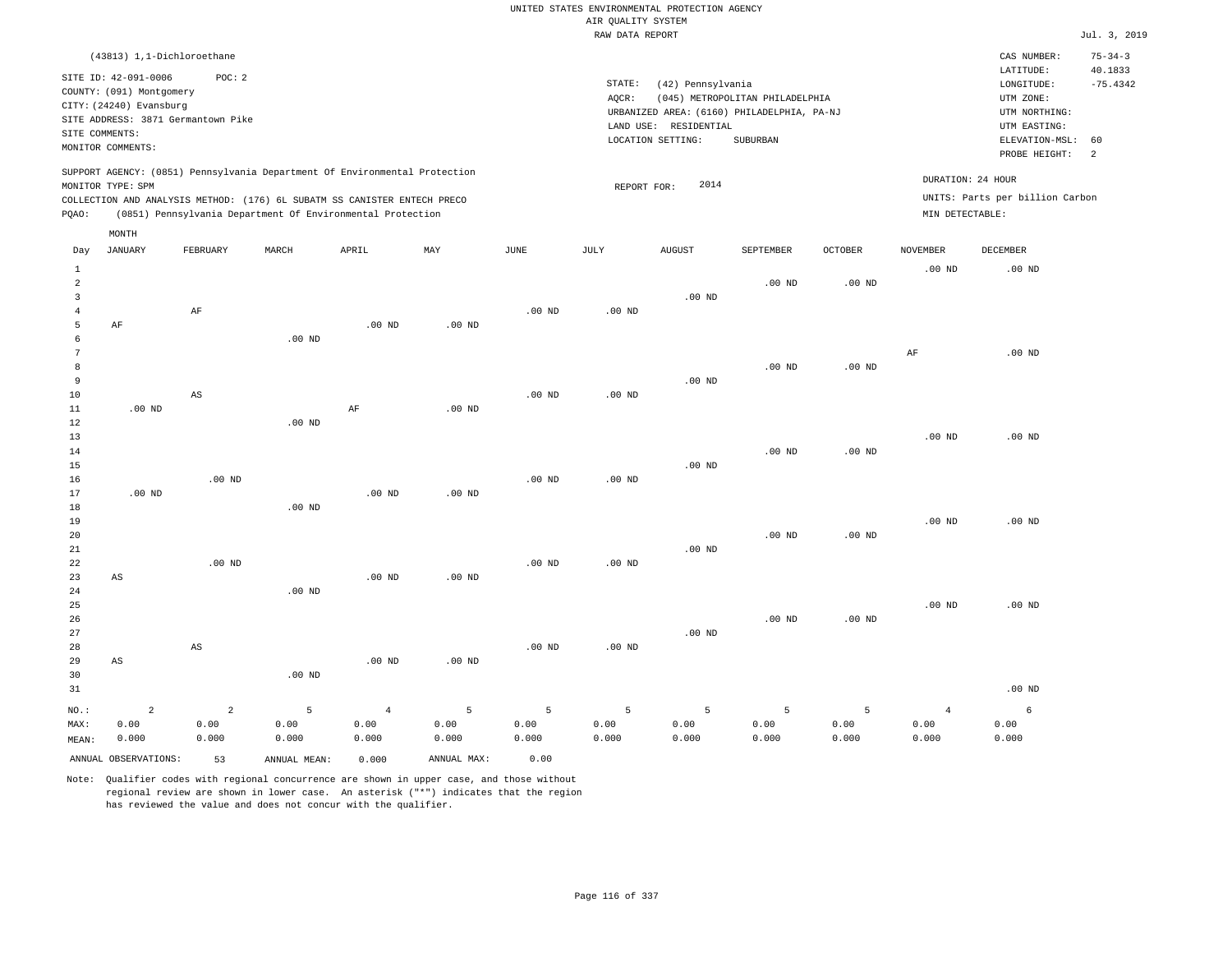|       |                                                                                                                    | (43813) 1,1-Dichloroethane                  |       |                                                                                                                                                                                                                      |     |      |                 |                                                                    |                                                                                           |                |                                      | CAS NUMBER:                                                                                              | $75 - 34 - 3$                 |
|-------|--------------------------------------------------------------------------------------------------------------------|---------------------------------------------|-------|----------------------------------------------------------------------------------------------------------------------------------------------------------------------------------------------------------------------|-----|------|-----------------|--------------------------------------------------------------------|-------------------------------------------------------------------------------------------|----------------|--------------------------------------|----------------------------------------------------------------------------------------------------------|-------------------------------|
|       | SITE ID: 42-091-0006<br>COUNTY: (091) Montgomery<br>CITY: (24240) Evansburg<br>SITE COMMENTS:<br>MONITOR COMMENTS: | POC:2<br>SITE ADDRESS: 3871 Germantown Pike |       |                                                                                                                                                                                                                      |     |      | STATE:<br>AQCR: | (42) Pennsylvania<br>RESIDENTIAL<br>LAND USE:<br>LOCATION SETTING: | (045) METROPOLITAN PHILADELPHIA<br>URBANIZED AREA: (6160) PHILADELPHIA, PA-NJ<br>SUBURBAN |                |                                      | LATITUDE:<br>LONGITUDE:<br>UTM ZONE:<br>UTM NORTHING:<br>UTM EASTING:<br>ELEVATION-MSL:<br>PROBE HEIGHT: | 40.1833<br>$-75.4342$<br>- 60 |
| POAO: | MONITOR TYPE: SPM                                                                                                  |                                             |       | SUPPORT AGENCY: (0851) Pennsylvania Department Of Environmental Protection<br>COLLECTION AND ANALYSIS METHOD: (176) 6L SUBATM SS CANISTER ENTECH PRECO<br>(0851) Pennsylvania Department Of Environmental Protection |     |      |                 | 2015<br>REPORT FOR:                                                |                                                                                           |                | DURATION: 24 HOUR<br>MIN DETECTABLE: | UNITS: Parts per billion Carbon                                                                          |                               |
| Day   | MONTH<br>JANUARY                                                                                                   | FEBRUARY                                    | MARCH | APRIL                                                                                                                                                                                                                | MAY | JUNE | JULY            | <b>AUGUST</b>                                                      | SEPTEMBER                                                                                 | <b>OCTOBER</b> | <b>NOVEMBER</b>                      | DECEMBER                                                                                                 |                               |

| 1                   |                      |                        | $.00$ ND     |          |                 |          |          |                   |                |          |          |          |
|---------------------|----------------------|------------------------|--------------|----------|-----------------|----------|----------|-------------------|----------------|----------|----------|----------|
| $\overline{c}$      |                      |                        |              |          |                 |          |          |                   |                |          | $.00$ ND | $.00$ ND |
| 3                   |                      |                        |              |          |                 |          |          | $.00$ ND          | $.00$ ND       | $.00$ ND |          |          |
| $\overline{4}$<br>5 |                      | $.00$ ND               |              |          |                 | $.00$ ND | $.00$ ND |                   |                |          |          |          |
| 6                   | $.00$ ND             |                        |              | $.00$ ND | $.00$ ND        |          |          |                   |                |          |          |          |
| 7                   |                      |                        | $.00$ ND     |          |                 |          |          |                   |                |          |          |          |
| 8                   |                      |                        |              |          |                 |          |          |                   |                |          | $.00$ ND | $.00$ ND |
| 9                   |                      |                        |              |          |                 |          |          |                   | AS             | $.00$ ND |          |          |
| 10                  |                      |                        |              |          |                 |          |          | .00 $ND$          |                |          |          |          |
| $11\,$              |                      | $.00$ ND               |              |          |                 | $.00$ ND | .00 $ND$ |                   |                |          |          |          |
| 12                  | .00 $ND$             |                        |              | $.00$ ND | $.00$ ND        |          |          |                   |                |          |          |          |
| 13                  |                      |                        | $.00$ ND     |          |                 |          |          |                   |                |          |          |          |
| 14                  |                      |                        |              |          |                 |          |          |                   |                |          | $.00$ ND | $.00$ ND |
| 15                  |                      |                        |              |          |                 |          |          |                   | $.00$ ND       | $.00$ ND |          |          |
| 16                  |                      |                        |              |          |                 |          |          | $.00$ ND          |                |          |          |          |
| 17                  |                      | $\rm AF$               |              |          |                 | $.00$ ND | .00 $ND$ |                   |                |          |          |          |
| 18                  | $.00$ ND             |                        |              | $.00$ ND | $.00$ ND        |          |          |                   |                |          |          |          |
| 19                  |                      |                        | $.00$ ND     |          |                 |          |          |                   |                |          |          |          |
| 20                  |                      |                        |              |          |                 |          |          |                   |                |          | $.00$ ND | $.00$ ND |
| $21\,$              |                      |                        |              |          |                 |          |          |                   | $.00$ ND       | $.00$ ND |          |          |
| 22                  |                      |                        |              |          |                 |          |          | .00 <sub>ND</sub> |                |          |          |          |
| 23                  |                      | $\mathbb{A}\mathbb{S}$ |              |          |                 | $.00$ ND | $.00$ ND |                   |                |          |          |          |
| 24                  | $.00$ ND             |                        |              | $.00$ ND | $.00$ ND        |          |          |                   |                |          |          |          |
| 25                  |                      |                        | $.00$ ND     |          |                 |          |          |                   |                |          |          |          |
| 26                  |                      |                        |              |          |                 |          |          |                   |                |          | $.00$ ND | $.00$ ND |
| 27<br>28            |                      |                        |              |          |                 |          |          | $.00$ ND          | $.00$ ND       | $.00$ ND |          |          |
| 29                  |                      |                        |              |          |                 | $.00$ ND | .00 $ND$ |                   |                |          |          |          |
| 30                  | $.00$ ND             |                        |              | $.00$ ND | $.00{\rm ~ND}$  |          |          |                   |                |          |          |          |
| 31                  |                      |                        | .00 $ND$     |          |                 |          |          |                   |                |          |          |          |
|                     |                      |                        |              |          |                 |          |          |                   |                |          |          |          |
| $NO.$ :             | 5                    | $\overline{a}$         | $\epsilon$   | 5        | $5\phantom{.0}$ | 5        | 5        | 5                 | $\overline{4}$ | 5        | 5        | 5        |
| MAX:                | 0.00                 | 0.00                   | 0.00         | 0.00     | 0.00            | 0.00     | 0.00     | 0.00              | 0.00           | 0.00     | 0.00     | 0.00     |
| MEAN:               | 0.000                | 0.000                  | 0.000        | 0.000    | 0.000           | 0.000    | 0.000    | 0.000             | 0.000          | 0.000    | 0.000    | 0.000    |
|                     | ANNUAL OBSERVATIONS: | 57                     | ANNUAL MEAN: | 0.000    | ANNUAL MAX:     | 0.00     |          |                   |                |          |          |          |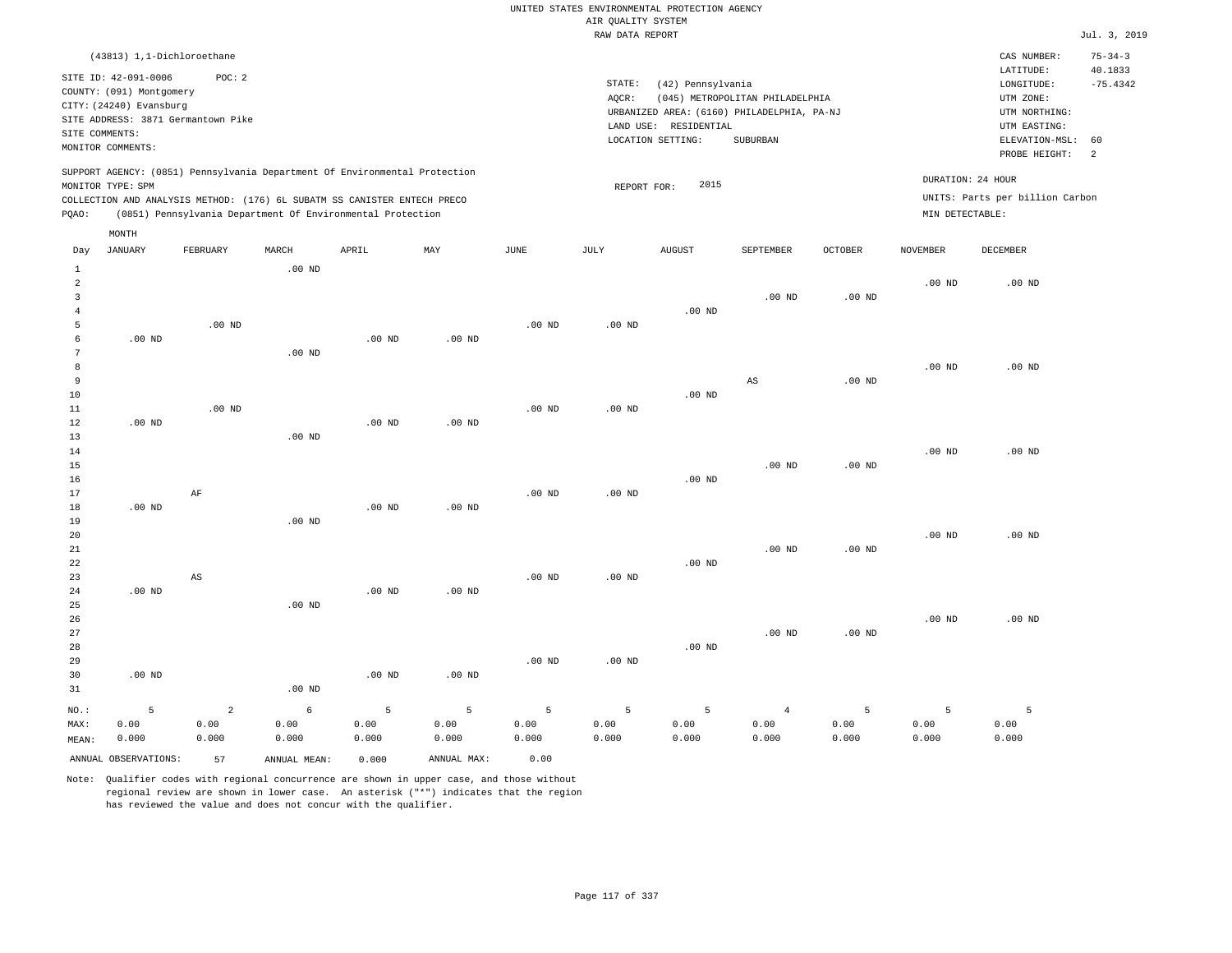| UNITED STATES ENVIRONMENTAL PROTECTION AGENCY |                    |                   |  |  |
|-----------------------------------------------|--------------------|-------------------|--|--|
|                                               | AIR QUALITY SYSTEM |                   |  |  |
|                                               | RAW DATA REPORT    |                   |  |  |
|                                               |                    |                   |  |  |
|                                               |                    |                   |  |  |
|                                               |                    |                   |  |  |
|                                               | STATE:             | (42) Pennsylvania |  |  |

AQCR: (045) METROPOLITAN PHILADELPHIA

URBANIZED AREA: (6160) PHILADELPHIA, PA-NJ (UTM NORTHING:

LOCATION SETTING: SUBURBAN

LAND USE: RESIDENTIAL

REPORT FOR: 2016

 $Jul. 3, 2019$ 

CAS NUMBER: 75-34-3

 $LONGITUDE:$   $-75.4342$ LATITUDE: 40.1833

PROBE HEIGHT: 2 ELEVATION-MSL: 60

UTM EASTING: UTM ZONE:

UNITS: Parts per billion Carbon

DURATION: 24 HOUR

SITE ID: 42-091-0006 POC: 2 COUNTY: (091) Montgomery CITY: (24240) Evansburg SITE ADDRESS: 3871 Germantown Pike SITE COMMENTS: MONITOR COMMENTS:

MONTH

(43813) 1,1-Dichloroethane

SUPPORT AGENCY: (0851) Pennsylvania Department Of Environmental Protection MONITOR TYPE: SPM

COLLECTION AND ANALYSIS METHOD: (176) 6L SUBATM SS CANISTER ENTECH PRECO PQAO: (0851) Pennsylvania Department Of Environmental Protection MIN DETECTABLE:

|                | 11011212             |            |              |          |             |              |                        |                          |                        |                   |                        |                         |
|----------------|----------------------|------------|--------------|----------|-------------|--------------|------------------------|--------------------------|------------------------|-------------------|------------------------|-------------------------|
| Day            | JANUARY              | FEBRUARY   | $\tt MARCH$  | APRIL    | MAY         | JUNE         | JULY                   | <b>AUGUST</b>            | SEPTEMBER              | OCTOBER           | NOVEMBER               | DECEMBER                |
| $\mathbf{1}$   | $.00$ ND             |            | $.00$ ND     |          |             |              |                        |                          |                        |                   |                        |                         |
| $\overline{a}$ |                      |            |              |          |             |              |                        |                          |                        |                   | $.00$ ND               | $\mathbb{A}\mathbb{M}$  |
| 3              |                      |            |              |          |             |              |                        |                          | $\mathbb{A}\mathbb{S}$ | .00 <sub>ND</sub> |                        |                         |
| $\overline{4}$ |                      |            |              |          |             |              |                        | $.00$ ND                 |                        |                   |                        |                         |
| 5              |                      |            |              |          |             | $.00$ ND     | $\mathbb{A}\mathbb{S}$ |                          |                        |                   |                        |                         |
| 6              |                      | $.00$ ND   |              | $.00$ ND | $.00$ ND    |              |                        |                          |                        |                   |                        |                         |
| 7              | $.00$ ND             |            | $.00$ ND     |          |             |              |                        |                          |                        |                   |                        |                         |
| 8              |                      |            |              |          |             |              |                        |                          |                        |                   | .00 $ND$               | $.00$ ND                |
| 9              |                      |            |              |          |             |              |                        |                          | $.00$ ND               | AF                |                        |                         |
| $10$           |                      |            |              |          |             |              |                        | $.00$ ND                 |                        |                   |                        |                         |
| $11\,$         |                      |            |              |          |             | $.00$ ND     | AS                     |                          |                        |                   |                        |                         |
| 12             |                      | $.00$ ND   |              | $.00$ ND | $.00$ ND    |              |                        |                          |                        |                   |                        |                         |
| 13             | $.00$ ND             |            | $.00$ ND     |          |             |              |                        |                          |                        |                   |                        |                         |
| 14             |                      |            |              |          |             |              |                        |                          |                        |                   | $\mathbb{A}\mathbb{S}$ | $.00$ ND                |
| 15             |                      |            |              |          |             |              |                        |                          | $.00$ ND               | $\rm{AF}$         |                        |                         |
| 16             |                      |            |              |          |             |              |                        | $.00$ ND                 |                        |                   |                        |                         |
| 17             |                      |            |              |          |             | AS           | $\mathbb{A}\mathbb{S}$ |                          |                        |                   |                        |                         |
| 18             |                      | $.00$ ND   |              | $.00$ ND | $.00$ ND    |              |                        |                          |                        |                   |                        |                         |
| 19             | $.00$ ND             |            | $.00$ ND     |          |             |              |                        |                          |                        |                   |                        |                         |
| 20             |                      |            |              |          |             |              |                        |                          |                        |                   | $\rm{AF}$              | $.00$ ND                |
| $2\sqrt{1}$    |                      |            |              |          |             |              |                        |                          | $\mathbb{A}\mathbb{S}$ | $.00$ ND          |                        |                         |
| $_{\rm 22}$    |                      |            |              |          |             |              |                        | .00 $ND$                 |                        |                   |                        |                         |
| 23             |                      |            |              |          |             | $.00$ ND     | $\mathbb{A}\mathbb{S}$ |                          |                        |                   |                        |                         |
| $2\sqrt{4}$    |                      | $.00$ ND   |              | $.00$ ND | $.00$ ND    |              |                        |                          |                        |                   |                        |                         |
| 25             | .00 $ND$             |            | $.00$ ND     |          |             |              |                        |                          |                        |                   |                        |                         |
| 26             |                      |            |              |          |             |              |                        |                          |                        |                   | AS                     | $\rm{AF}$               |
| 27             |                      |            |              |          |             |              |                        |                          | $.00$ ND               | .00 <sub>ND</sub> |                        |                         |
| 28             |                      |            |              |          |             |              |                        | $.00$ ND                 |                        |                   |                        |                         |
| 29             |                      |            |              |          |             | AS           | AS                     |                          |                        |                   |                        |                         |
| 30             |                      |            |              | $.00$ ND | $.00$ ND    |              |                        |                          |                        |                   |                        |                         |
| 31             | $.00$ ND             |            | .00 $ND$     |          |             |              |                        |                          |                        |                   |                        |                         |
| $NO.$ :        | 6                    | $\sqrt{4}$ | $\epsilon$   | 5        | 5           | $\mathbf{3}$ |                        | 5<br>$\mathsf{O}\xspace$ | $\mathbf{3}$           | $\mathsf 3$       | $\overline{2}$         | $\overline{\mathbf{3}}$ |
| MAX:           | 0.00                 | 0.00       | 0.00         | 0.00     | 0.00        | 0.00         |                        | 0.00                     | 0.00                   | 0.00              | 0.00                   | 0.00                    |
| MEAN:          | 0.000                | 0.000      | 0.000        | 0.000    | 0.000       | 0.000        |                        | 0.000                    | 0.000                  | 0.000             | 0.000                  | 0.000                   |
|                | ANNUAL OBSERVATIONS: | 45         | ANNUAL MEAN: | 0.000    | ANNUAL MAX: | 0.00         |                        |                          |                        |                   |                        |                         |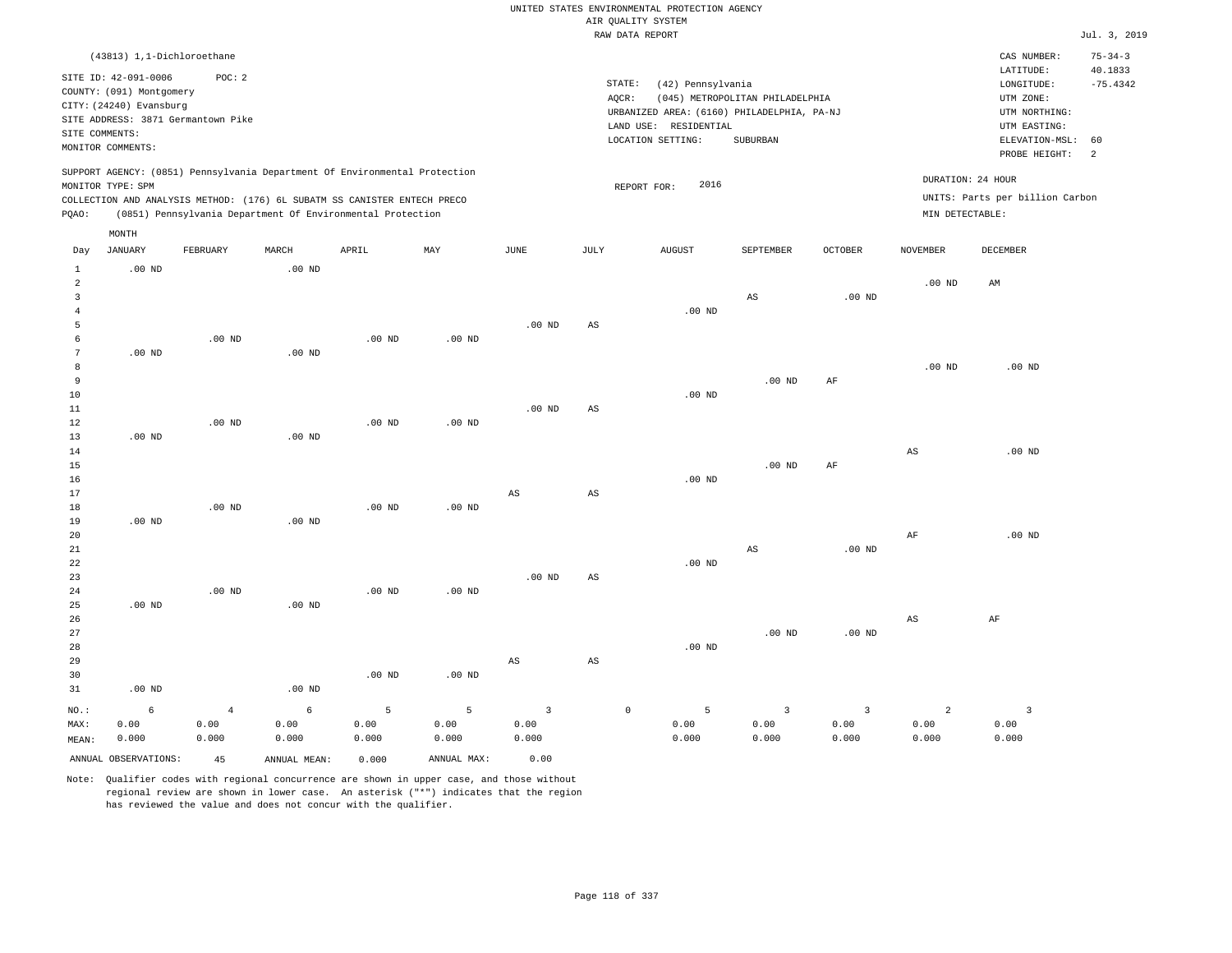|                              |                                                                                                                                |                                              |              |                                                                            |                        |          |                                       | UNITED STATES ENVIRONMENTAL PROTECTION AGENCY                   |                                                                                           |                   |                   |                                                                                                                         |                                                   |
|------------------------------|--------------------------------------------------------------------------------------------------------------------------------|----------------------------------------------|--------------|----------------------------------------------------------------------------|------------------------|----------|---------------------------------------|-----------------------------------------------------------------|-------------------------------------------------------------------------------------------|-------------------|-------------------|-------------------------------------------------------------------------------------------------------------------------|---------------------------------------------------|
|                              |                                                                                                                                |                                              |              |                                                                            |                        |          | AIR QUALITY SYSTEM<br>RAW DATA REPORT |                                                                 |                                                                                           |                   |                   |                                                                                                                         | Jul. 3, 2019                                      |
|                              |                                                                                                                                |                                              |              |                                                                            |                        |          |                                       |                                                                 |                                                                                           |                   |                   |                                                                                                                         |                                                   |
| SITE COMMENTS:               | (43813) 1,1-Dichloroethane<br>SITE ID: 42-091-0006<br>COUNTY: (091) Montgomery<br>CITY: (24240) Evansburg<br>MONITOR COMMENTS: | POC: 2<br>SITE ADDRESS: 3871 Germantown Pike |              |                                                                            |                        |          | STATE:<br>AQCR:                       | (42) Pennsylvania<br>LAND USE: RESIDENTIAL<br>LOCATION SETTING: | (045) METROPOLITAN PHILADELPHIA<br>URBANIZED AREA: (6160) PHILADELPHIA, PA-NJ<br>SUBURBAN |                   |                   | CAS NUMBER:<br>LATITUDE:<br>LONGITUDE:<br>UTM ZONE:<br>UTM NORTHING:<br>UTM EASTING:<br>ELEVATION-MSL:<br>PROBE HEIGHT: | $75 - 34 - 3$<br>40.1833<br>$-75.4342$<br>60<br>2 |
|                              |                                                                                                                                |                                              |              | SUPPORT AGENCY: (0851) Pennsylvania Department Of Environmental Protection |                        |          |                                       |                                                                 |                                                                                           |                   | DURATION: 24 HOUR |                                                                                                                         |                                                   |
|                              | MONITOR TYPE: SPM                                                                                                              |                                              |              |                                                                            |                        |          | REPORT FOR:                           | 2017                                                            |                                                                                           |                   |                   |                                                                                                                         |                                                   |
|                              |                                                                                                                                |                                              |              | COLLECTION AND ANALYSIS METHOD: (176) 6L SUBATM SS CANISTER ENTECH PRECO   |                        |          |                                       |                                                                 |                                                                                           |                   |                   | UNITS: Parts per billion Carbon                                                                                         |                                                   |
| PQAO:                        |                                                                                                                                |                                              |              | (0851) Pennsylvania Department Of Environmental Protection                 |                        |          |                                       |                                                                 |                                                                                           |                   | MIN DETECTABLE:   |                                                                                                                         |                                                   |
|                              | MONTH                                                                                                                          |                                              |              |                                                                            |                        |          |                                       |                                                                 |                                                                                           |                   |                   |                                                                                                                         |                                                   |
| Day                          | JANUARY                                                                                                                        | FEBRUARY                                     | MARCH        | APRIL                                                                      | MAY                    | JUNE     | $_{\rm JULY}$                         | <b>AUGUST</b>                                                   | SEPTEMBER                                                                                 | <b>OCTOBER</b>    | <b>NOVEMBER</b>   | DECEMBER                                                                                                                |                                                   |
| $\mathbf{1}$                 | AS                                                                                                                             |                                              |              | $.00$ ND                                                                   | $.00$ ND               |          |                                       |                                                                 |                                                                                           |                   |                   |                                                                                                                         |                                                   |
| $\sqrt{2}$<br>$\overline{3}$ |                                                                                                                                |                                              | $.00$ ND     |                                                                            |                        |          |                                       |                                                                 |                                                                                           |                   | $.00$ ND          | $.00$ ND                                                                                                                |                                                   |
| $\overline{4}$               |                                                                                                                                |                                              |              |                                                                            |                        |          |                                       |                                                                 | .00 <sub>ND</sub>                                                                         | .04SQ             |                   |                                                                                                                         |                                                   |
| 5                            |                                                                                                                                |                                              |              |                                                                            |                        |          |                                       | AF                                                              |                                                                                           |                   |                   |                                                                                                                         |                                                   |
| 6                            |                                                                                                                                | $.00$ ND                                     |              |                                                                            |                        | $.00$ ND | .00 <sub>ND</sub>                     |                                                                 |                                                                                           |                   |                   |                                                                                                                         |                                                   |
| $\overline{7}$               | AS                                                                                                                             |                                              |              | .00 <sub>ND</sub>                                                          | .00 <sub>ND</sub>      |          |                                       |                                                                 |                                                                                           |                   |                   |                                                                                                                         |                                                   |
| 8                            |                                                                                                                                |                                              | $.00$ ND     |                                                                            |                        |          |                                       |                                                                 |                                                                                           |                   |                   |                                                                                                                         |                                                   |
| 9                            |                                                                                                                                |                                              |              |                                                                            |                        |          |                                       |                                                                 |                                                                                           |                   | .00 <sub>ND</sub> | $.00$ ND                                                                                                                |                                                   |
| $10$                         |                                                                                                                                |                                              |              |                                                                            |                        |          |                                       |                                                                 | $.00$ ND                                                                                  | .00 <sub>ND</sub> |                   |                                                                                                                         |                                                   |
| 11                           |                                                                                                                                |                                              |              |                                                                            |                        |          |                                       | $.00$ ND                                                        |                                                                                           |                   |                   |                                                                                                                         |                                                   |
| 12<br>13                     | AF                                                                                                                             | $.00$ ND                                     |              | .00 <sub>ND</sub>                                                          | .00 <sub>ND</sub>      | $.00$ ND | $.00$ ND                              |                                                                 |                                                                                           |                   |                   |                                                                                                                         |                                                   |
| 14                           |                                                                                                                                |                                              | $.00$ ND     |                                                                            |                        |          |                                       |                                                                 |                                                                                           |                   |                   |                                                                                                                         |                                                   |
| 15                           |                                                                                                                                |                                              |              |                                                                            |                        |          |                                       |                                                                 |                                                                                           |                   | .00 <sub>ND</sub> | $.00$ ND                                                                                                                |                                                   |
| 16                           |                                                                                                                                |                                              |              |                                                                            |                        |          |                                       |                                                                 | $.00$ ND                                                                                  | $.00$ ND          |                   |                                                                                                                         |                                                   |
| 17                           |                                                                                                                                |                                              |              |                                                                            |                        |          |                                       | $.00$ ND                                                        |                                                                                           |                   |                   |                                                                                                                         |                                                   |
| 18                           |                                                                                                                                | $.00$ ND                                     |              |                                                                            |                        | $.00$ ND | .00 <sub>ND</sub>                     |                                                                 |                                                                                           |                   |                   |                                                                                                                         |                                                   |
| 19                           | $.00$ ND                                                                                                                       |                                              |              | $.00$ ND                                                                   | $.00$ ND               |          |                                       |                                                                 |                                                                                           |                   |                   |                                                                                                                         |                                                   |
| 20<br>21                     |                                                                                                                                |                                              | $.00$ ND     |                                                                            |                        |          |                                       |                                                                 |                                                                                           |                   | .00 <sub>ND</sub> | AF                                                                                                                      |                                                   |
| 22                           |                                                                                                                                |                                              |              |                                                                            |                        |          |                                       |                                                                 | $.00$ ND                                                                                  | $.00$ ND          |                   |                                                                                                                         |                                                   |
| 23                           |                                                                                                                                |                                              |              |                                                                            |                        |          |                                       | $.00$ ND                                                        |                                                                                           |                   |                   |                                                                                                                         |                                                   |
| 24                           |                                                                                                                                | .00 <sub>ND</sub>                            |              |                                                                            |                        | $.00$ ND | $.00$ ND                              |                                                                 |                                                                                           |                   |                   |                                                                                                                         |                                                   |
| 25                           | $.00$ ND                                                                                                                       |                                              |              | .00 <sub>ND</sub>                                                          | .00 <sub>ND</sub>      |          |                                       |                                                                 |                                                                                           |                   |                   |                                                                                                                         |                                                   |
| 26                           |                                                                                                                                |                                              | $.00$ ND     |                                                                            |                        |          |                                       |                                                                 |                                                                                           |                   |                   |                                                                                                                         |                                                   |
| $2\,7$                       |                                                                                                                                |                                              |              |                                                                            |                        |          |                                       |                                                                 |                                                                                           |                   | .00 <sub>ND</sub> | $.00$ ND                                                                                                                |                                                   |
| 28                           |                                                                                                                                |                                              |              |                                                                            |                        |          |                                       |                                                                 | $.00$ ND                                                                                  | $.00$ ND          |                   |                                                                                                                         |                                                   |
| 29<br>30                     |                                                                                                                                |                                              |              |                                                                            |                        | $.00$ ND | $.00$ ND                              | $.00$ ND                                                        |                                                                                           |                   |                   |                                                                                                                         |                                                   |
| 31                           | $\mathbb{A}\mathbb{S}$                                                                                                         |                                              |              |                                                                            | $\mathbb{A}\mathbb{S}$ |          |                                       |                                                                 |                                                                                           |                   |                   |                                                                                                                         |                                                   |
|                              |                                                                                                                                |                                              |              |                                                                            |                        |          |                                       |                                                                 |                                                                                           |                   |                   |                                                                                                                         |                                                   |
| NO.:                         | $\overline{a}$                                                                                                                 | $\,4$                                        | 5            | 5                                                                          | 5                      | 5        | 5                                     | $\overline{4}$                                                  | $\overline{5}$                                                                            | 5                 | 5                 | $\overline{4}$                                                                                                          |                                                   |
| MAX:                         | 0.00                                                                                                                           | 0.00                                         | 0.00         | 0.00                                                                       | 0.00                   | 0.00     | 0.00                                  | 0.00                                                            | 0.00                                                                                      | .04               | 0.00              | 0.00                                                                                                                    |                                                   |
| MEAN:                        | 0.000                                                                                                                          | 0.000                                        | 0.000        | 0.000                                                                      | 0.000                  | 0.000    | 0.000                                 | 0.000                                                           | 0.000                                                                                     | .008              | 0.000             | 0.000                                                                                                                   |                                                   |
|                              | ANNUAL OBSERVATIONS:                                                                                                           | 54                                           | ANNUAL MEAN: | .001                                                                       | ANNUAL MAX:            | .04      |                                       |                                                                 |                                                                                           |                   |                   |                                                                                                                         |                                                   |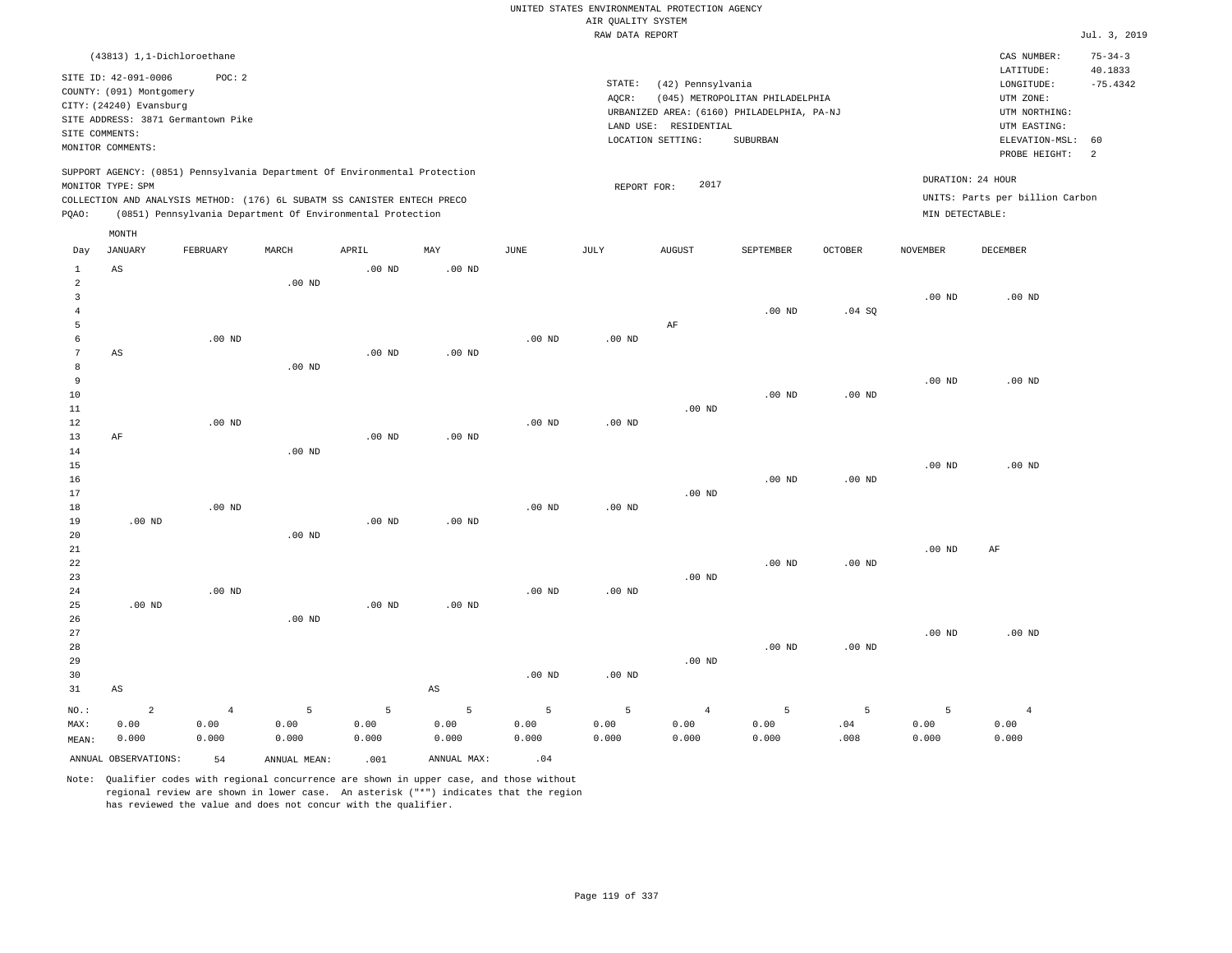|                |                                                                                                 |                   |                                                            |                   |                   |                   |                    | UNITED STATES ENVIRONMENTAL PROTECTION AGENCY |                                            |          |                 |                                 |                          |
|----------------|-------------------------------------------------------------------------------------------------|-------------------|------------------------------------------------------------|-------------------|-------------------|-------------------|--------------------|-----------------------------------------------|--------------------------------------------|----------|-----------------|---------------------------------|--------------------------|
|                |                                                                                                 |                   |                                                            |                   |                   |                   | AIR QUALITY SYSTEM |                                               |                                            |          |                 |                                 |                          |
|                |                                                                                                 |                   |                                                            |                   |                   |                   | RAW DATA REPORT    |                                               |                                            |          |                 |                                 | Jul. 3, 2019             |
|                | (43813) 1,1-Dichloroethane<br>SITE ID: 42-091-0006                                              | POC: 2            |                                                            |                   |                   |                   |                    |                                               |                                            |          |                 | CAS NUMBER:<br>LATITUDE:        | $75 - 34 - 3$<br>40.1833 |
|                | COUNTY: (091) Montgomery                                                                        |                   |                                                            |                   |                   |                   | STATE:             | (42) Pennsylvania                             |                                            |          |                 | $\texttt{LONGITUDE}$ :          | $-75.4342$               |
|                | CITY: (24240) Evansburg                                                                         |                   |                                                            |                   |                   |                   | AQCR:              |                                               | (045) METROPOLITAN PHILADELPHIA            |          |                 | UTM ZONE:                       |                          |
|                | SITE ADDRESS: 3871 Germantown Pike                                                              |                   |                                                            |                   |                   |                   |                    |                                               | URBANIZED AREA: (6160) PHILADELPHIA, PA-NJ |          |                 | UTM NORTHING:                   |                          |
|                | SITE COMMENTS:                                                                                  |                   |                                                            |                   |                   |                   |                    | LAND USE: RESIDENTIAL                         |                                            |          |                 | UTM EASTING:                    |                          |
|                | MONITOR COMMENTS:                                                                               |                   |                                                            |                   |                   |                   |                    | LOCATION SETTING:                             | SUBURBAN                                   |          |                 | ELEVATION-MSL:<br>PROBE HEIGHT: | 60<br>2                  |
|                | SUPPORT AGENCY: (0851) Pennsylvania Department Of Environmental Protection<br>MONITOR TYPE: SPM |                   |                                                            |                   |                   |                   | REPORT FOR:        | 2018                                          |                                            |          |                 | DURATION: 24 HOUR               |                          |
|                | COLLECTION AND ANALYSIS METHOD: (176) 6L SUBATM SS CANISTER ENTECH PRECO                        |                   |                                                            |                   |                   |                   |                    |                                               |                                            |          |                 | UNITS: Parts per billion Carbon |                          |
| PQAO:          |                                                                                                 |                   | (0851) Pennsylvania Department Of Environmental Protection |                   |                   |                   |                    |                                               |                                            |          |                 | MIN DETECTABLE: .0538103        |                          |
| Day            | MONTH<br><b>JANUARY</b>                                                                         | FEBRUARY          | MARCH                                                      | APRIL             | MAY               | <b>JUNE</b>       | <b>JULY</b>        | AUGUST                                        | SEPTEMBER                                  | OCTOBER  | <b>NOVEMBER</b> | <b>DECEMBER</b>                 |                          |
| 1              |                                                                                                 | $.00$ ND          |                                                            |                   |                   | $.00$ ND          | .00 <sub>ND</sub>  |                                               |                                            |          |                 |                                 |                          |
| $\overline{2}$ | AO                                                                                              |                   |                                                            | $.00$ ND          | $.00$ ND          |                   |                    |                                               |                                            |          |                 |                                 |                          |
| $\overline{3}$ |                                                                                                 |                   | .00 <sub>ND</sub>                                          |                   |                   |                   |                    |                                               |                                            |          |                 |                                 |                          |
| $\overline{4}$ |                                                                                                 |                   |                                                            |                   |                   |                   |                    |                                               |                                            |          | $.00$ ND        | $.00$ ND                        |                          |
| 5              |                                                                                                 |                   |                                                            |                   |                   |                   |                    |                                               | .00 <sub>ND</sub>                          | $.00$ ND |                 |                                 |                          |
| 6              |                                                                                                 |                   |                                                            |                   |                   |                   |                    | $.00$ ND                                      |                                            |          |                 |                                 |                          |
| $\overline{7}$ |                                                                                                 | .00 <sub>ND</sub> |                                                            |                   |                   | $.00$ ND          | $.00$ ND           |                                               |                                            |          |                 |                                 |                          |
| 8              | AF                                                                                              |                   |                                                            | .00 <sub>ND</sub> | $.00$ ND          |                   |                    |                                               |                                            |          |                 |                                 |                          |
| 9              |                                                                                                 |                   | $.00$ ND                                                   |                   |                   |                   |                    |                                               |                                            |          |                 |                                 |                          |
| 10             |                                                                                                 |                   |                                                            |                   |                   |                   |                    |                                               |                                            |          | $.00$ ND        | $.00$ ND                        |                          |
| 11             |                                                                                                 |                   |                                                            |                   |                   |                   |                    |                                               | .00 <sub>ND</sub>                          | $.00$ ND |                 |                                 |                          |
| 12<br>13       |                                                                                                 | $.00$ ND          |                                                            |                   |                   | .00 <sub>ND</sub> | .00 <sub>ND</sub>  | $.00$ ND                                      |                                            |          |                 |                                 |                          |
| 14             | $.00$ ND                                                                                        |                   |                                                            | $.00$ ND          | $.00$ ND          |                   |                    |                                               |                                            |          |                 |                                 |                          |
| 15             |                                                                                                 |                   | $.00$ ND                                                   |                   |                   |                   |                    |                                               |                                            |          |                 |                                 |                          |
| 16             |                                                                                                 |                   |                                                            |                   |                   |                   |                    |                                               |                                            |          | $.00$ ND        | $.00$ ND                        |                          |
| 17             |                                                                                                 |                   |                                                            |                   |                   |                   |                    |                                               | $.00$ ND                                   | $.00$ ND |                 |                                 |                          |
| 18             |                                                                                                 |                   |                                                            |                   |                   |                   |                    | $.00$ ND                                      |                                            |          |                 |                                 |                          |
| 19             |                                                                                                 | $.00$ ND          |                                                            |                   |                   | $.00$ ND          | .00 <sub>ND</sub>  |                                               |                                            |          |                 |                                 |                          |
| 20             | $.00$ ND                                                                                        |                   |                                                            | $.00$ ND          | .00 <sub>ND</sub> |                   |                    |                                               |                                            |          |                 |                                 |                          |
| 21             |                                                                                                 |                   | $.00$ ND                                                   |                   |                   |                   |                    |                                               |                                            |          |                 |                                 |                          |
| 22             |                                                                                                 |                   |                                                            |                   |                   |                   |                    |                                               |                                            |          | $\rm AF$        | $.00$ ND                        |                          |
| 23             |                                                                                                 |                   |                                                            |                   |                   |                   |                    |                                               | AS                                         | $.00$ ND |                 |                                 |                          |
| 24             |                                                                                                 |                   |                                                            |                   |                   |                   |                    | $.00$ ND                                      |                                            |          |                 |                                 |                          |
| 25             | $.00$ ND                                                                                        | $.00$ ND          |                                                            | $.00$ ND          | .00 <sub>ND</sub> | $.00$ ND          | .00 <sub>ND</sub>  |                                               |                                            |          |                 |                                 |                          |
| 26<br>27       |                                                                                                 |                   | $.00$ ND                                                   |                   |                   |                   |                    |                                               |                                            |          |                 |                                 |                          |
| 28             |                                                                                                 |                   |                                                            |                   |                   |                   |                    |                                               |                                            |          | $.00$ ND        | $.00$ ND                        |                          |
| 29             |                                                                                                 |                   |                                                            |                   |                   |                   |                    |                                               | $.00$ ND                                   | $.00$ ND |                 |                                 |                          |
| 30             |                                                                                                 |                   |                                                            |                   |                   |                   |                    | $.00$ ND                                      |                                            |          |                 |                                 |                          |
| 31             |                                                                                                 |                   |                                                            |                   |                   |                   | $.00$ ND           |                                               |                                            |          |                 |                                 |                          |
| NO.:           | $\overline{\mathbf{3}}$                                                                         | 5                 | 5                                                          | 5                 | 5                 | 5                 | $\epsilon$         | 5                                             | $\overline{4}$                             | 5        | $\overline{4}$  | 5                               |                          |
| MAX:           | 0.00                                                                                            | 0.00              | 0.00                                                       | 0.00              | 0.00              | 0.00              | 0.00               | 0.00                                          | 0.00                                       | 0.00     | 0.00            | 0.00                            |                          |
| MEAN:          | 0.000                                                                                           | 0.000             | 0.000                                                      | 0.000             | 0.000             | 0.000             | 0.000              | 0.000                                         | 0.000                                      | 0.000    | 0.000           | 0.000                           |                          |
|                | ANNUAL OBSERVATIONS:                                                                            | 57                | ANNUAL MEAN:                                               | 0.000             | ANNUAL MAX:       | 0.00              |                    |                                               |                                            |          |                 |                                 |                          |
|                |                                                                                                 |                   |                                                            |                   |                   |                   |                    |                                               |                                            |          |                 |                                 |                          |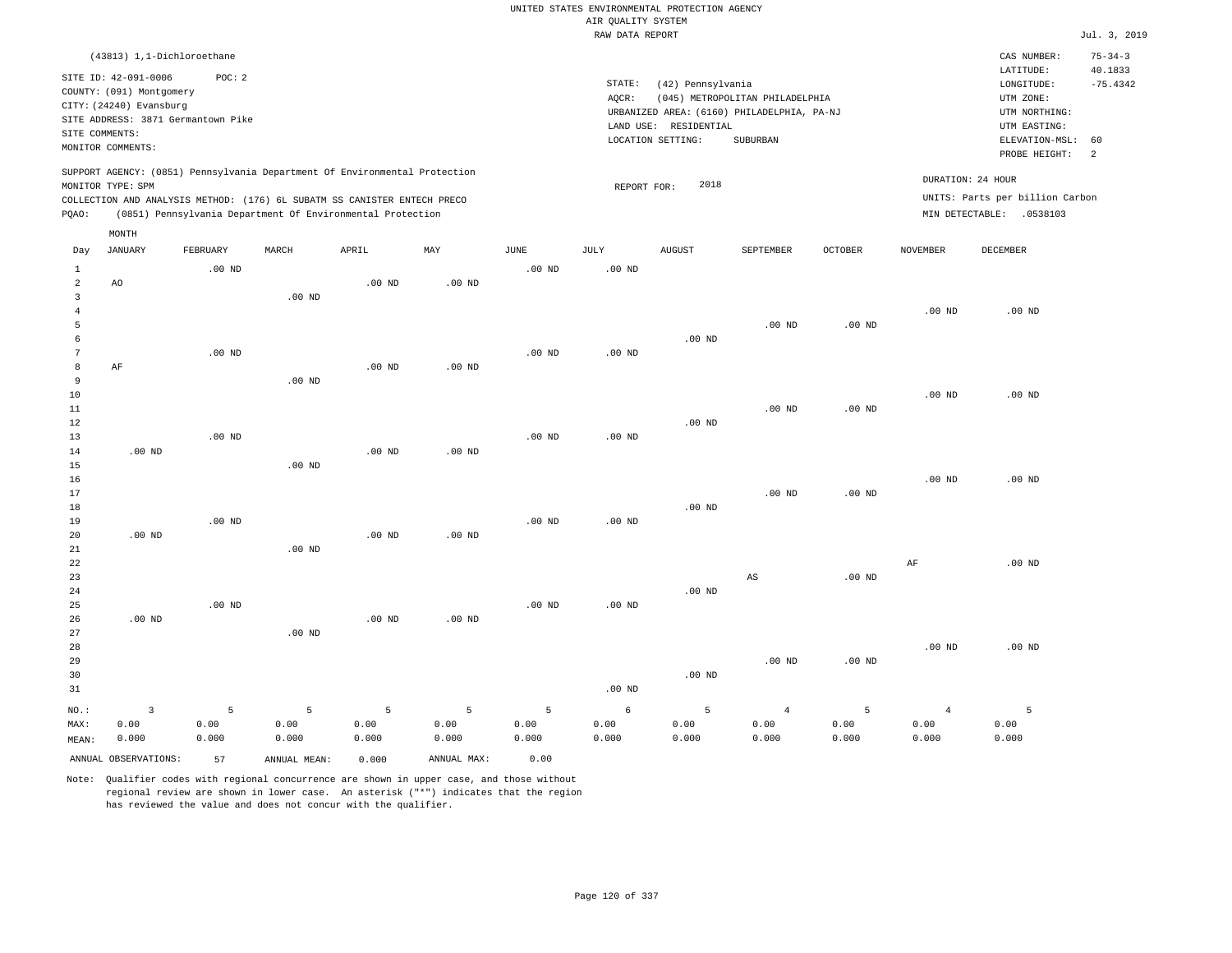| (43814) Methyl chloroform                                                                                                                                                            |          |       |                                                            |     |      |                              |                                                       |                                                                                           |                     |                                      | CAS NUMBER:                                                                                                 | $71 - 55 - 6$                           |
|--------------------------------------------------------------------------------------------------------------------------------------------------------------------------------------|----------|-------|------------------------------------------------------------|-----|------|------------------------------|-------------------------------------------------------|-------------------------------------------------------------------------------------------|---------------------|--------------------------------------|-------------------------------------------------------------------------------------------------------------|-----------------------------------------|
| SITE ID: 42-091-0006<br>COUNTY: (091) Montgomery<br>CITY: (24240) Evansburg<br>SITE ADDRESS: 3871 Germantown Pike<br>SITE COMMENTS:<br>MONITOR COMMENTS:                             | POC:2    |       |                                                            |     |      | STATE:<br>AOCR:<br>LAND USE: | (42) Pennsylvania<br>RESIDENTIAL<br>LOCATION SETTING: | (045) METROPOLITAN PHILADELPHIA<br>URBANIZED AREA: (6160) PHILADELPHIA, PA-NJ<br>SUBURBAN |                     |                                      | LATITUDE:<br>LONGITUDE:<br>UTM ZONE:<br>UTM NORTHING:<br>UTM EASTING:<br>ELEVATION-MSL: 60<br>PROBE HEIGHT: | 40.1833<br>$-75.4342$<br>$\overline{2}$ |
| SUPPORT AGENCY: (0851) Pennsylvania Department Of Environmental Protection<br>MONITOR TYPE: SPM<br>COLLECTION AND ANALYSIS METHOD: (176) 6L SUBATM SS CANISTER ENTECH PRECO<br>POAO: |          |       | (0851) Pennsylvania Department Of Environmental Protection |     |      | REPORT FOR:                  | 2013                                                  |                                                                                           |                     | DURATION: 24 HOUR<br>MIN DETECTABLE: | UNITS: Parts per billion Carbon                                                                             |                                         |
| MONTH<br>JANUARY<br>Day                                                                                                                                                              | FEBRUARY | MARCH | APRIL                                                      | MAY | JUNE | JULY                         | AUGUST                                                | SEPTEMBER<br>$.00$ ND                                                                     | OCTOBER<br>$.00$ ND | NOVEMBER                             | DECEMBER                                                                                                    |                                         |

| MAX:           | 0.00                   | 0.00         | 0.00           | 0.00     | 0.00        | 0.00     | 0.00     | 0.00           | 0.00                            | 0.00                                    | 0.00              | 0.00                    |
|----------------|------------------------|--------------|----------------|----------|-------------|----------|----------|----------------|---------------------------------|-----------------------------------------|-------------------|-------------------------|
| $_{\rm NO.}$ : | $\mathbf 2$            | $\mathbf{3}$ | $\overline{5}$ | 5        | $\mathsf S$ | 5        | 5        | $\overline{a}$ | $\overline{5}$                  | 5                                       | $\overline{3}$    | $\overline{\mathbf{3}}$ |
| 31             |                        |              |                |          |             |          |          |                |                                 | .00 $ND$                                |                   |                         |
| 30             |                        |              |                |          |             |          |          |                |                                 |                                         | AF                | .00 $ND$                |
| 29             |                        |              | $.00$ ND       |          |             |          |          |                |                                 |                                         |                   |                         |
| 28             | $\mathbb{A}\mathbb{S}$ |              |                | $.00$ ND | $.00$ ND    |          |          |                |                                 |                                         |                   |                         |
| 27             |                        | $.00$ ND     |                |          |             | $.00$ ND | .00 $ND$ |                |                                 |                                         |                   |                         |
| 26             |                        |              |                |          |             |          |          | $\rm AF$       |                                 |                                         |                   |                         |
| 25             |                        |              |                |          |             |          |          |                | $.00$ ND                        | $_{\rm AS}$                             |                   |                         |
| $2\sqrt{4}$    |                        |              |                |          |             |          |          |                |                                 |                                         | $.00~\mathrm{ND}$ | $.00$ ND                |
| 23             |                        |              | $.00$ ND       |          |             |          |          |                |                                 |                                         |                   |                         |
| 22             | AF                     |              |                | $.00$ ND | $.00$ ND    |          |          |                |                                 |                                         |                   |                         |
| 21             |                        | $.00$ ND     |                |          |             | $.00$ ND | .00 $ND$ |                |                                 |                                         |                   |                         |
| 20             |                        |              |                |          |             |          |          | $\rm{AF}$      |                                 |                                         |                   |                         |
| 19             |                        |              |                |          |             |          |          |                | $.00$ ND                        | .00 $ND$                                |                   |                         |
| 18             |                        |              |                |          |             |          |          |                |                                 |                                         | $.00$ ND          | $\rm AF$                |
| 17             |                        |              | $.00$ ND       |          |             |          |          |                |                                 |                                         |                   |                         |
| 16             | $\rm{AF}$              |              |                | .00 $ND$ | $.00$ ND    |          |          |                |                                 |                                         |                   |                         |
| 15             |                        | $.00$ ND     |                |          |             | $.00$ ND | $.00$ ND |                |                                 |                                         |                   |                         |
| 14             |                        |              |                |          |             |          |          | $\rm AF$       |                                 |                                         |                   |                         |
| 13             |                        |              |                |          |             |          |          |                | $.00$ ND                        | .00 $ND$                                |                   |                         |
| 12             |                        |              |                |          |             |          |          |                |                                 |                                         | $\rm{AF}$         | $\rm AF$                |
| 11             |                        |              | $.00$ ND       |          |             |          |          |                |                                 |                                         |                   |                         |
| 10             | $.00$ ND               |              |                | .00 $ND$ | $.00$ ND    |          |          |                |                                 |                                         |                   |                         |
| 9              |                        | AF           |                |          |             | $.00$ ND | $.00$ ND |                |                                 |                                         |                   |                         |
| 8              |                        |              |                |          |             |          |          | $.00$ ND       |                                 |                                         |                   |                         |
| 7              |                        |              |                |          |             |          |          |                | $.00$ ND                        | .00 $ND$                                |                   |                         |
| 6              |                        |              |                |          |             |          |          |                |                                 |                                         | $.00$ ND          | $.00$ ND                |
| 4<br>5         |                        |              | $.00$ ND       | .00 $ND$ | $.00$ ND    |          |          |                |                                 |                                         |                   |                         |
| 3              | .00 $ND$               | $\rm AF$     |                |          |             | $.00$ ND | $.00$ ND |                |                                 |                                         |                   |                         |
| $\overline{a}$ |                        |              |                |          |             |          |          | .00 $ND$       |                                 |                                         |                   |                         |
|                |                        |              |                |          |             |          |          |                | $\cdot$ $\circ$ $\cdot$ $\cdot$ | $\cdot$ $\cdot$ $\cdot$ $\cdot$ $\cdot$ |                   |                         |

Note: Qualifier codes with regional concurrence are shown in upper case, and those without regional review are shown in lower case. An asterisk ("\*") indicates that the region has reviewed the value and does not concur with the qualifier.

ANNUAL OBSERVATIONS: 48 ANNUAL MEAN: 0.000 ANNUAL MAX: 0.00

0.000

0.000

0.000

0.000

MEAN: 0.000

0.000

0.000

0.000

0.000

0.000

0.000

0.000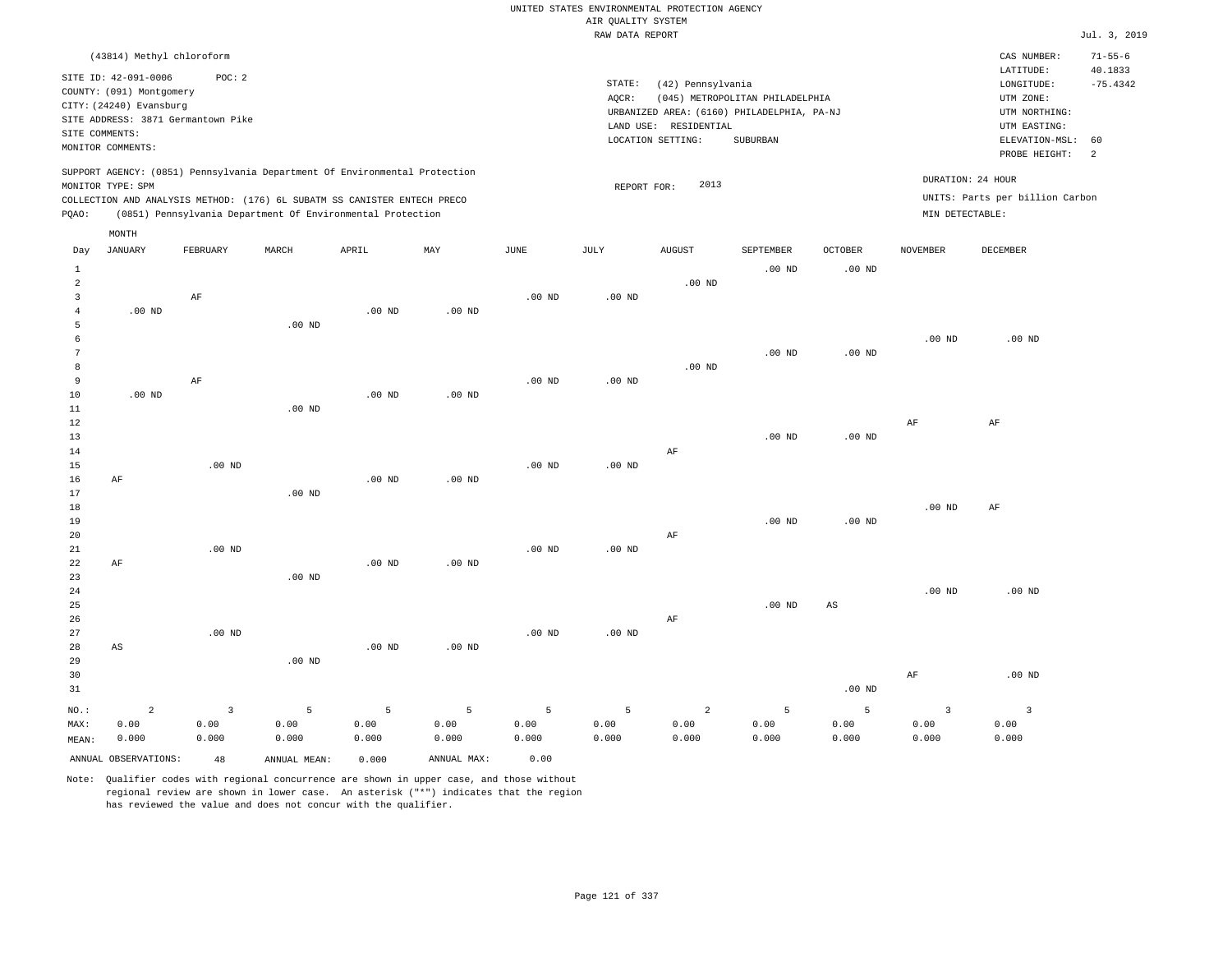| (43814) Methyl chloroform                                                                                                                                                                                                                          |                                                                                                                                                                                 | CAS NUMBER:                                                                                                 | $71 - 55 - 6$         |
|----------------------------------------------------------------------------------------------------------------------------------------------------------------------------------------------------------------------------------------------------|---------------------------------------------------------------------------------------------------------------------------------------------------------------------------------|-------------------------------------------------------------------------------------------------------------|-----------------------|
| SITE ID: 42-091-0006<br>POC:2<br>COUNTY: (091) Montgomery<br>CITY: (24240) Evansburg<br>SITE ADDRESS: 3871 Germantown Pike<br>SITE COMMENTS:<br>MONITOR COMMENTS:                                                                                  | STATE:<br>(42) Pennsylvania<br>(045) METROPOLITAN PHILADELPHIA<br>AOCR:<br>URBANIZED AREA: (6160) PHILADELPHIA, PA-NJ<br>LAND USE: RESIDENTIAL<br>SUBURBAN<br>LOCATION SETTING: | LATITUDE:<br>LONGITUDE:<br>UTM ZONE:<br>UTM NORTHING:<br>UTM EASTING:<br>ELEVATION-MSL: 60<br>PROBE HEIGHT: | 40.1833<br>$-75.4342$ |
| SUPPORT AGENCY: (0851) Pennsylvania Department Of Environmental Protection<br>MONITOR TYPE: SPM<br>COLLECTION AND ANALYSIS METHOD: (176) 6L SUBATM SS CANISTER ENTECH PRECO<br>(0851) Pennsylvania Department Of Environmental Protection<br>POAO: | 2014<br>REPORT FOR:                                                                                                                                                             | DURATION: 24 HOUR<br>UNITS: Parts per billion Carbon<br>MIN DETECTABLE:                                     |                       |

|                                 | MONTH                  |                        |              |                   |             |          |          |          |                   |          |                |          |
|---------------------------------|------------------------|------------------------|--------------|-------------------|-------------|----------|----------|----------|-------------------|----------|----------------|----------|
| Day                             | JANUARY                | FEBRUARY               | $\tt MARCH$  | APRIL             | MAY         | JUNE     | JULY     | AUGUST   | SEPTEMBER         | OCTOBER  | NOVEMBER       | DECEMBER |
| $\mathbf{1}$<br>$\sqrt{2}$<br>3 |                        |                        |              |                   |             |          |          | $.00$ ND | $.00$ ND          | $.00$ ND | $.00$ ND       | $.00$ ND |
| $\overline{4}$                  |                        | AF                     |              |                   |             | $.00$ ND | $.00$ ND |          |                   |          |                |          |
| 5                               | AF                     |                        |              | $.00$ ND          | $.00$ ND    |          |          |          |                   |          |                |          |
| 6                               |                        |                        | .00 $ND$     |                   |             |          |          |          |                   |          |                |          |
| 7                               |                        |                        |              |                   |             |          |          |          |                   |          | $\rm{AF}$      | $.00$ ND |
| 8                               |                        |                        |              |                   |             |          |          |          | $.00$ ND          | $.00$ ND |                |          |
| 9                               |                        | AS                     |              |                   |             |          |          | $.00$ ND |                   |          |                |          |
| 10<br>11                        | $.00$ ND               |                        |              | $\rm AF$          | $.00$ ND    | $.00$ ND | $.00$ ND |          |                   |          |                |          |
| 12                              |                        |                        | $.00$ ND     |                   |             |          |          |          |                   |          |                |          |
| 13                              |                        |                        |              |                   |             |          |          |          |                   |          | $.00$ ND       | $.00$ ND |
| 14                              |                        |                        |              |                   |             |          |          |          | .00 <sub>ND</sub> | $.00$ ND |                |          |
| 15                              |                        |                        |              |                   |             |          |          | $.00$ ND |                   |          |                |          |
| 16                              |                        | $.00$ ND               |              |                   |             | $.00$ ND | $.00$ ND |          |                   |          |                |          |
| 17                              | $.00$ ND               |                        |              | $.00$ ND          | .00 $ND$    |          |          |          |                   |          |                |          |
| 18                              |                        |                        | $.00$ ND     |                   |             |          |          |          |                   |          |                |          |
| 19                              |                        |                        |              |                   |             |          |          |          |                   |          | $.00$ ND       | $.00$ ND |
| 20                              |                        |                        |              |                   |             |          |          |          | .00 <sub>ND</sub> | $.00$ ND |                |          |
| 21                              |                        |                        |              |                   |             |          |          | $.00$ ND |                   |          |                |          |
| 22                              |                        | $.00$ ND               |              |                   |             | $.00$ ND | $.00$ ND |          |                   |          |                |          |
| 23                              | $\mathbb{A}\mathbb{S}$ |                        |              | .00 <sub>ND</sub> | $.00$ ND    |          |          |          |                   |          |                |          |
| 24                              |                        |                        | $.00$ ND     |                   |             |          |          |          |                   |          |                |          |
| 25<br>26                        |                        |                        |              |                   |             |          |          |          | .00 <sub>ND</sub> | $.00$ ND | $.00$ ND       | $.00$ ND |
| 27                              |                        |                        |              |                   |             |          |          | $.00$ ND |                   |          |                |          |
| 28                              |                        | $\mathbb{A}\mathbb{S}$ |              |                   |             | $.00$ ND | $.00$ ND |          |                   |          |                |          |
| 29                              | AS                     |                        |              | $.00$ ND          | $.00$ ND    |          |          |          |                   |          |                |          |
| 30                              |                        |                        | $.00$ ND     |                   |             |          |          |          |                   |          |                |          |
| 31                              |                        |                        |              |                   |             |          |          |          |                   |          |                | $.00$ ND |
| $NO.$ :                         | $\overline{a}$         | $\overline{a}$         | 5            | $\overline{4}$    | 5           | 5        | 5        | 5        | 5                 | 5        | $\overline{4}$ | 6        |
| MAX:                            | 0.00                   | 0.00                   | 0.00         | 0.00              | 0.00        | 0.00     | 0.00     | 0.00     | 0.00              | 0.00     | 0.00           | 0.00     |
| MEAN:                           | 0.000                  | 0.000                  | 0.000        | 0.000             | 0.000       | 0.000    | 0.000    | 0.000    | 0.000             | 0.000    | 0.000          | 0.000    |
|                                 | ANNUAL OBSERVATIONS:   | 53                     | ANNUAL MEAN: | 0.000             | ANNUAL MAX: | 0.00     |          |          |                   |          |                |          |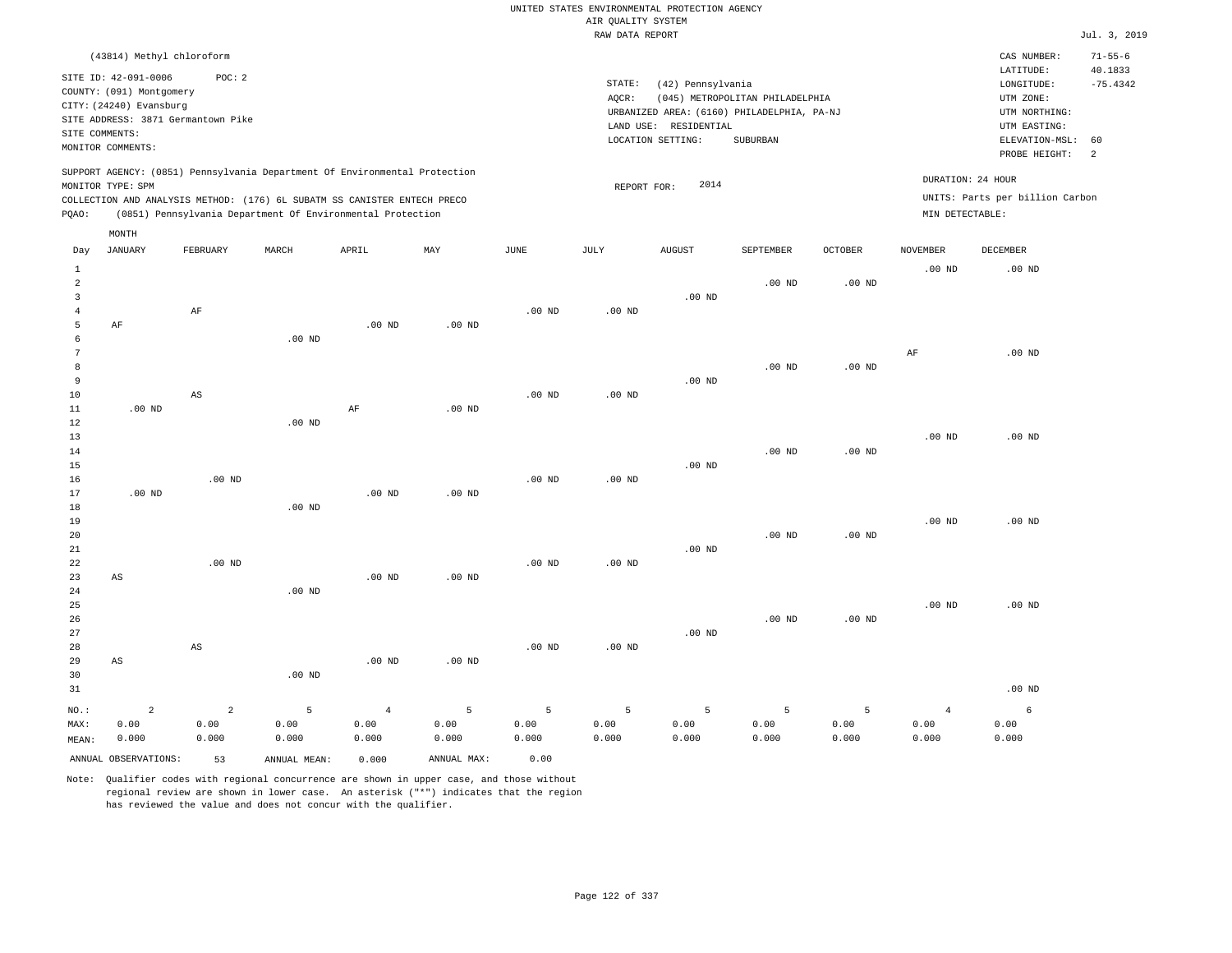|                                                                     | (43814) Methyl chloroform          |          |       |                                                                          |                                                                            |      |      |                                            |                                 |                |                   | CAS NUMBER:                     | $71 - 55 - 6$ |
|---------------------------------------------------------------------|------------------------------------|----------|-------|--------------------------------------------------------------------------|----------------------------------------------------------------------------|------|------|--------------------------------------------|---------------------------------|----------------|-------------------|---------------------------------|---------------|
|                                                                     | SITE ID: 42-091-0006               | POC:2    |       |                                                                          |                                                                            |      |      |                                            |                                 |                |                   | LATITUDE:                       | 40.1833       |
|                                                                     | COUNTY: (091) Montgomery           |          |       |                                                                          |                                                                            |      |      | STATE:<br>(42) Pennsylvania                |                                 |                |                   | LONGITUDE:                      | $-75.4342$    |
|                                                                     |                                    |          |       |                                                                          |                                                                            |      |      | AOCR:                                      | (045) METROPOLITAN PHILADELPHIA |                |                   | UTM ZONE:                       |               |
|                                                                     | CITY: (24240) Evansburg            |          |       |                                                                          |                                                                            |      |      | URBANIZED AREA: (6160) PHILADELPHIA, PA-NJ |                                 |                |                   | UTM NORTHING:                   |               |
|                                                                     | SITE ADDRESS: 3871 Germantown Pike |          |       |                                                                          |                                                                            |      |      | RESIDENTIAL<br>LAND USE:                   |                                 |                |                   | UTM EASTING:                    |               |
| SITE COMMENTS:                                                      |                                    |          |       |                                                                          |                                                                            |      |      | LOCATION SETTING:                          | SUBURBAN                        |                |                   | ELEVATION-MSL: 60               |               |
|                                                                     | MONITOR COMMENTS:                  |          |       |                                                                          |                                                                            |      |      |                                            |                                 |                |                   |                                 |               |
|                                                                     |                                    |          |       |                                                                          |                                                                            |      |      |                                            |                                 |                |                   | PROBE HEIGHT:                   | -2            |
|                                                                     |                                    |          |       |                                                                          | SUPPORT AGENCY: (0851) Pennsylvania Department Of Environmental Protection |      |      |                                            |                                 |                |                   |                                 |               |
|                                                                     | MONITOR TYPE: SPM                  |          |       |                                                                          |                                                                            |      |      | 2015<br>REPORT FOR:                        |                                 |                | DURATION: 24 HOUR |                                 |               |
|                                                                     |                                    |          |       | COLLECTION AND ANALYSIS METHOD: (176) 6L SUBATM SS CANISTER ENTECH PRECO |                                                                            |      |      |                                            |                                 |                |                   | UNITS: Parts per billion Carbon |               |
| (0851) Pennsylvania Department Of Environmental Protection<br>POAO: |                                    |          |       |                                                                          |                                                                            |      |      |                                            |                                 |                | MIN DETECTABLE:   |                                 |               |
|                                                                     | MONTH                              |          |       |                                                                          |                                                                            |      |      |                                            |                                 |                |                   |                                 |               |
| Day                                                                 | JANUARY                            | FEBRUARY | MARCH | APRIL                                                                    | MAY                                                                        | JUNE | JULY | <b>AUGUST</b>                              | SEPTEMBER                       | <b>OCTOBER</b> | NOVEMBER          | DECEMBER                        |               |
|                                                                     |                                    |          |       |                                                                          |                                                                            |      |      |                                            |                                 |                |                   |                                 |               |

|                | ANNUAL OBSERVATIONS: | 57                     | ANNUAL MEAN:  | 0.000         | ANNUAL MAX:   | 0.00          |                   |               |                   |                   |               |               |
|----------------|----------------------|------------------------|---------------|---------------|---------------|---------------|-------------------|---------------|-------------------|-------------------|---------------|---------------|
| MAX:<br>MEAN:  | 0.00<br>0.000        | 0.00<br>0.000          | 0.00<br>0.000 | 0.00<br>0.000 | 0.00<br>0.000 | 0.00<br>0.000 | 0.00<br>0.000     | 0.00<br>0.000 | 0.00<br>0.000     | 0.00<br>0.000     | 0.00<br>0.000 | 0.00<br>0.000 |
| $_{\rm NO.}$ : | 5                    | $\overline{a}$         | $\epsilon$    | 5             | 5             | 5             | 5                 | 5             | $\overline{4}$    | 5                 | 5             | 5             |
| 31             |                      |                        | $.00$ ND      |               |               |               |                   |               |                   |                   |               |               |
| 30             | $.00$ ND             |                        |               | .00 $ND$      | $.00$ ND      |               |                   |               |                   |                   |               |               |
| 29             |                      |                        |               |               |               | $.00$ ND      | .00 <sub>ND</sub> |               |                   |                   |               |               |
| 28             |                      |                        |               |               |               |               |                   | $.00$ ND      |                   |                   |               |               |
| 27             |                      |                        |               |               |               |               |                   |               | .00 <sub>ND</sub> | .00 <sub>ND</sub> |               |               |
| 26             |                      |                        |               |               |               |               |                   |               |                   |                   | $.00$ ND      | $.00$ ND      |
| 25             |                      |                        | $.00$ ND      |               |               |               |                   |               |                   |                   |               |               |
| 24             | $.00$ ND             |                        |               | $.00$ ND      | $.00$ ND      |               |                   |               |                   |                   |               |               |
| 23             |                      | $\mathbb{A}\mathbb{S}$ |               |               |               | $.00$ ND      | $.00$ ND          |               |                   |                   |               |               |
| 22             |                      |                        |               |               |               |               |                   | $.00$ ND      |                   |                   |               |               |
| 21             |                      |                        |               |               |               |               |                   |               | .00 <sub>ND</sub> | .00 <sub>ND</sub> |               |               |
| 20             |                      |                        |               |               |               |               |                   |               |                   |                   | $.00$ ND      | $.00$ ND      |
| 19             |                      |                        | $.00$ ND      |               |               |               |                   |               |                   |                   |               |               |
| 18             | $.00$ ND             |                        |               | .00 $ND$      | $.00$ ND      |               |                   |               |                   |                   |               |               |
| 16<br>17       |                      | AF                     |               |               |               | $.00$ ND      | $.00$ ND          | $.00$ ND      |                   |                   |               |               |
| 15             |                      |                        |               |               |               |               |                   |               | $.00$ ND          | .00 <sub>ND</sub> |               |               |
| 14             |                      |                        |               |               |               |               |                   |               |                   |                   | $.00$ ND      | $.00$ ND      |
| 13             |                      |                        | $.00$ ND      |               |               |               |                   |               |                   |                   |               |               |
| 12             | $.00$ ND             |                        |               | .00 $ND$      | $.00$ ND      |               |                   |               |                   |                   |               |               |
| 11             |                      | $.00$ ND               |               |               |               | $.00$ ND      | $.00$ ND          |               |                   |                   |               |               |
| 10             |                      |                        |               |               |               |               |                   | $.00$ ND      |                   |                   |               |               |
| 9              |                      |                        |               |               |               |               |                   |               | AS                | $.00$ ND          |               |               |
| 8              |                      |                        |               |               |               |               |                   |               |                   |                   | $.00$ ND      | $.00$ ND      |
| 7              |                      |                        | $.00$ ND      |               |               |               |                   |               |                   |                   |               |               |
| 6              | $.00$ ND             |                        |               | $.00$ ND      | $.00$ ND      |               |                   |               |                   |                   |               |               |
| 5              |                      | $.00$ ND               |               |               |               | $.00$ ND      | $.00$ ND          |               |                   |                   |               |               |
| $\overline{4}$ |                      |                        |               |               |               |               |                   | $.00$ ND      |                   |                   |               |               |
| 3              |                      |                        |               |               |               |               |                   |               | $.00$ ND          | .00 <sub>ND</sub> |               |               |
| 2              |                      |                        |               |               |               |               |                   |               |                   |                   | $.00$ ND      | $.00$ ND      |
| $\mathbf{1}$   |                      |                        | $.00$ ND      |               |               |               |                   |               |                   |                   |               |               |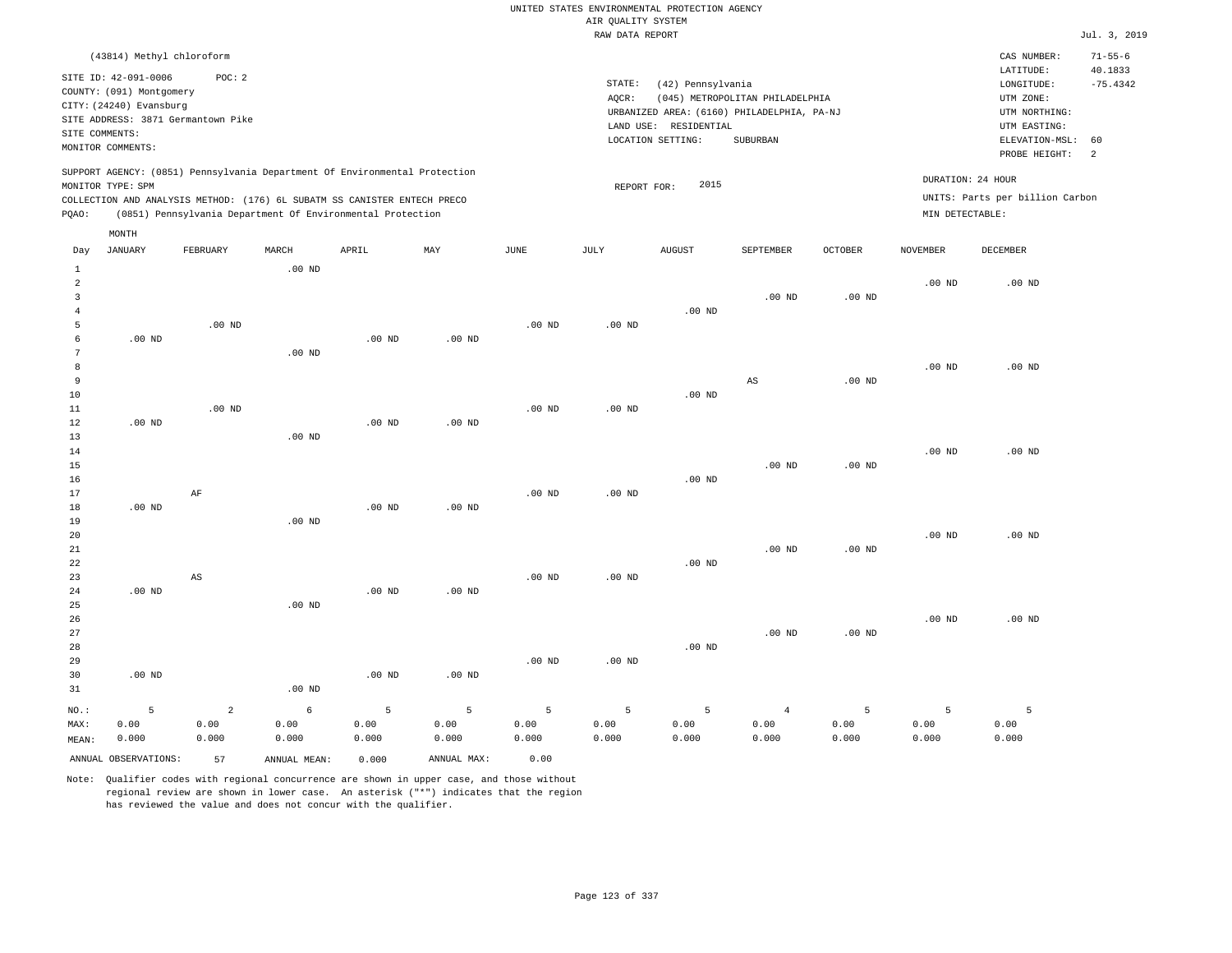|                                  |                                    |                |               |                                                                            |                   |                         |                        | UNITED STATES ENVIRONMENTAL PROTECTION AGENCY |                                 |                   |                        |                                 |                |
|----------------------------------|------------------------------------|----------------|---------------|----------------------------------------------------------------------------|-------------------|-------------------------|------------------------|-----------------------------------------------|---------------------------------|-------------------|------------------------|---------------------------------|----------------|
|                                  |                                    |                |               |                                                                            |                   |                         |                        | AIR QUALITY SYSTEM<br>RAW DATA REPORT         |                                 |                   |                        |                                 | Jul. 3, 2019   |
|                                  |                                    |                |               |                                                                            |                   |                         |                        |                                               |                                 |                   |                        |                                 |                |
|                                  | (43814) Methyl chloroform          |                |               |                                                                            |                   |                         |                        |                                               |                                 |                   |                        | CAS NUMBER:                     | $71 - 55 - 6$  |
|                                  | SITE ID: 42-091-0006               | POC: 2         |               |                                                                            |                   |                         |                        |                                               |                                 |                   |                        | LATITUDE:                       | 40.1833        |
|                                  | COUNTY: (091) Montgomery           |                |               |                                                                            |                   |                         | STATE:<br>AQCR:        | (42) Pennsylvania                             | (045) METROPOLITAN PHILADELPHIA |                   |                        | LONGITUDE:<br>UTM ZONE:         | $-75.4342$     |
|                                  | CITY: (24240) Evansburg            |                |               |                                                                            |                   |                         |                        | URBANIZED AREA: (6160) PHILADELPHIA, PA-NJ    |                                 |                   |                        | UTM NORTHING:                   |                |
|                                  | SITE ADDRESS: 3871 Germantown Pike |                |               |                                                                            |                   |                         |                        | LAND USE: RESIDENTIAL                         |                                 |                   |                        | UTM EASTING:                    |                |
| SITE COMMENTS:                   |                                    |                |               |                                                                            |                   |                         |                        | LOCATION SETTING:                             | <b>SUBURBAN</b>                 |                   |                        | ELEVATION-MSL:                  | 60             |
|                                  | MONITOR COMMENTS:                  |                |               |                                                                            |                   |                         |                        |                                               |                                 |                   |                        | PROBE HEIGHT:                   | $\overline{a}$ |
|                                  |                                    |                |               | SUPPORT AGENCY: (0851) Pennsylvania Department Of Environmental Protection |                   |                         |                        |                                               |                                 |                   |                        |                                 |                |
|                                  | MONITOR TYPE: SPM                  |                |               |                                                                            |                   |                         |                        | 2016<br>REPORT FOR:                           |                                 |                   |                        | DURATION: 24 HOUR               |                |
|                                  |                                    |                |               | COLLECTION AND ANALYSIS METHOD: (176) 6L SUBATM SS CANISTER ENTECH PRECO   |                   |                         |                        |                                               |                                 |                   |                        | UNITS: Parts per billion Carbon |                |
| PQAO:                            |                                    |                |               | (0851) Pennsylvania Department Of Environmental Protection                 |                   |                         |                        |                                               |                                 |                   | MIN DETECTABLE:        |                                 |                |
|                                  | MONTH                              |                |               |                                                                            |                   |                         |                        |                                               |                                 |                   |                        |                                 |                |
| Day                              | <b>JANUARY</b>                     | FEBRUARY       | MARCH         | APRIL                                                                      | MAY               | JUNE                    | JULY                   | <b>AUGUST</b>                                 | SEPTEMBER                       | <b>OCTOBER</b>    | <b>NOVEMBER</b>        | DECEMBER                        |                |
| $\mathbf{1}$                     | $.00$ ND                           |                | $.00$ ND      |                                                                            |                   |                         |                        |                                               |                                 |                   |                        |                                 |                |
| $\overline{a}$                   |                                    |                |               |                                                                            |                   |                         |                        |                                               |                                 |                   | .00 <sub>ND</sub>      | AM                              |                |
| 3                                |                                    |                |               |                                                                            |                   |                         |                        |                                               | $_{\rm AS}$                     | .00 <sub>ND</sub> |                        |                                 |                |
| $\overline{4}$<br>$\overline{5}$ |                                    |                |               |                                                                            |                   | .00 <sub>ND</sub>       | $\mathbb{A}\mathbb{S}$ | $.00$ ND                                      |                                 |                   |                        |                                 |                |
| 6                                |                                    | $.00$ ND       |               | $.00$ ND                                                                   | $.00$ ND          |                         |                        |                                               |                                 |                   |                        |                                 |                |
| 7                                | $.00$ ND                           |                | $.00$ ND      |                                                                            |                   |                         |                        |                                               |                                 |                   |                        |                                 |                |
| 8                                |                                    |                |               |                                                                            |                   |                         |                        |                                               |                                 |                   | .00 <sub>ND</sub>      | $.00$ ND                        |                |
| 9                                |                                    |                |               |                                                                            |                   |                         |                        |                                               | .00 <sub>ND</sub>               | AF                |                        |                                 |                |
| 10                               |                                    |                |               |                                                                            |                   |                         |                        | $.00$ ND                                      |                                 |                   |                        |                                 |                |
| 11                               |                                    |                |               |                                                                            |                   | $.00$ ND                | AS                     |                                               |                                 |                   |                        |                                 |                |
| 12                               |                                    | $.00$ ND       |               | $.00$ ND                                                                   | $.00$ ND          |                         |                        |                                               |                                 |                   |                        |                                 |                |
| 13                               | $.00$ ND                           |                | $.00$ ND      |                                                                            |                   |                         |                        |                                               |                                 |                   |                        |                                 |                |
| 14<br>$15$                       |                                    |                |               |                                                                            |                   |                         |                        |                                               | $.00$ ND                        | AF                | $\mathbb{A}\mathbb{S}$ | $.00$ ND                        |                |
| 16                               |                                    |                |               |                                                                            |                   |                         |                        | $.00$ ND                                      |                                 |                   |                        |                                 |                |
| 17                               |                                    |                |               |                                                                            |                   | AS                      | AS                     |                                               |                                 |                   |                        |                                 |                |
| 18                               |                                    | $.00$ ND       |               | $.00$ ND                                                                   | $.00$ ND          |                         |                        |                                               |                                 |                   |                        |                                 |                |
| 19                               | .00 <sub>ND</sub>                  |                | $.00$ ND      |                                                                            |                   |                         |                        |                                               |                                 |                   |                        |                                 |                |
| 20                               |                                    |                |               |                                                                            |                   |                         |                        |                                               |                                 |                   | AF                     | $.00$ ND                        |                |
| 21                               |                                    |                |               |                                                                            |                   |                         |                        |                                               | $_{\rm AS}$                     | .00 <sub>ND</sub> |                        |                                 |                |
| 22                               |                                    |                |               |                                                                            |                   |                         |                        | $.00$ ND                                      |                                 |                   |                        |                                 |                |
| 23                               |                                    |                |               |                                                                            |                   | $.00$ ND                | $_{\rm AS}$            |                                               |                                 |                   |                        |                                 |                |
| 24<br>25                         | $.00$ ND                           | $.00$ ND       | $.00$ ND      | .00 <sub>ND</sub>                                                          | .00 <sub>ND</sub> |                         |                        |                                               |                                 |                   |                        |                                 |                |
| 26                               |                                    |                |               |                                                                            |                   |                         |                        |                                               |                                 |                   | $_{\rm AS}$            | $\rm{AF}$                       |                |
| 27                               |                                    |                |               |                                                                            |                   |                         |                        |                                               | $.00$ ND                        | $.00$ ND          |                        |                                 |                |
| 28                               |                                    |                |               |                                                                            |                   |                         |                        | $.00$ ND                                      |                                 |                   |                        |                                 |                |
| 29                               |                                    |                |               |                                                                            |                   | $\mathbb{A}\mathbb{S}$  | $\mathbb{A}\mathbb{S}$ |                                               |                                 |                   |                        |                                 |                |
| 30                               |                                    |                |               | $.00$ ND                                                                   | $.00$ ND          |                         |                        |                                               |                                 |                   |                        |                                 |                |
| 31                               | $.00$ ND                           |                | $.00$ ND      |                                                                            |                   |                         |                        |                                               |                                 |                   |                        |                                 |                |
| NO.:                             | 6                                  | $\overline{4}$ | 6             | 5                                                                          | 5                 | $\overline{\mathbf{3}}$ | $\mathbb O$            | 5                                             | $\overline{3}$                  | $\overline{3}$    | $\overline{a}$         | $\overline{\mathbf{3}}$         |                |
| MAX:                             | 0.00                               | 0.00           | 0.00          | 0.00                                                                       | 0.00              | 0.00                    |                        | 0.00                                          | 0.00                            | 0.00              | 0.00                   | 0.00                            |                |
| MEAN:                            | 0.000                              | 0.000          | 0.000         | 0.000                                                                      | 0.000             | 0.000                   |                        | 0.000                                         | 0.000                           | 0.000             | 0.000                  | 0.000                           |                |
|                                  | ANNUAL OBSERVATIONS:               | 45             | ANNUAL, MEAN: | 0.000                                                                      | ANNUAL MAX:       | 0.00                    |                        |                                               |                                 |                   |                        |                                 |                |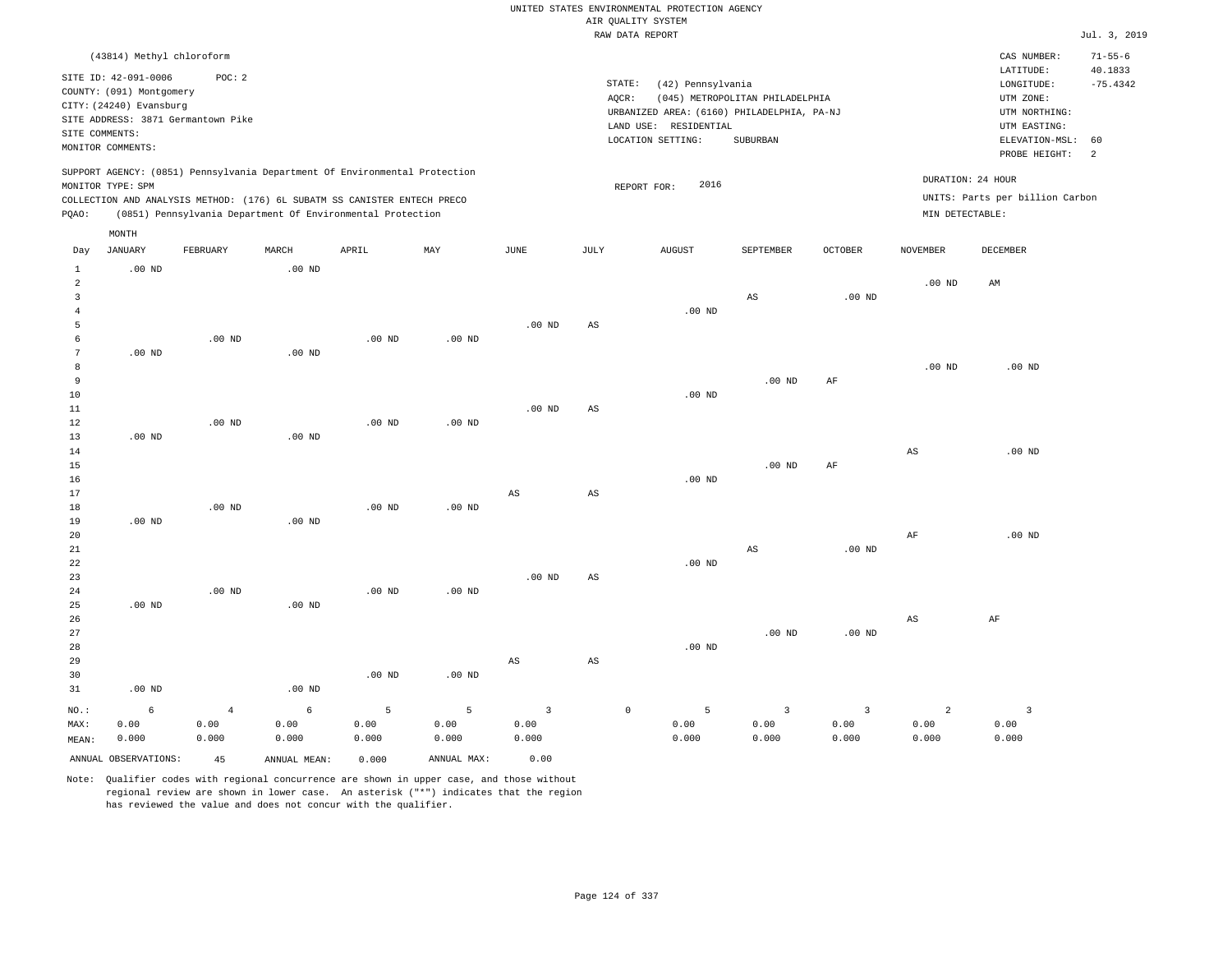|                                                        |                                                                                                                                     |                        |                        |                                                                                                                                        |                        |              |                                       | UNITED STATES ENVIRONMENTAL PROTECTION AGENCY |                                                                               |                   |                   |                                                                       |                       |
|--------------------------------------------------------|-------------------------------------------------------------------------------------------------------------------------------------|------------------------|------------------------|----------------------------------------------------------------------------------------------------------------------------------------|------------------------|--------------|---------------------------------------|-----------------------------------------------|-------------------------------------------------------------------------------|-------------------|-------------------|-----------------------------------------------------------------------|-----------------------|
|                                                        |                                                                                                                                     |                        |                        |                                                                                                                                        |                        |              | AIR QUALITY SYSTEM<br>RAW DATA REPORT |                                               |                                                                               |                   |                   |                                                                       | Jul. 3, 2019          |
|                                                        | (43814) Methyl chloroform                                                                                                           |                        |                        |                                                                                                                                        |                        |              |                                       |                                               |                                                                               |                   |                   | CAS NUMBER:                                                           | $71 - 55 - 6$         |
|                                                        | SITE ID: 42-091-0006<br>COUNTY: (091) Montgomery<br>CITY: (24240) Evansburg<br>SITE ADDRESS: 3871 Germantown Pike<br>SITE COMMENTS: | POC: 2                 |                        |                                                                                                                                        |                        |              | STATE:<br>AQCR:                       | (42) Pennsylvania<br>LAND USE: RESIDENTIAL    | (045) METROPOLITAN PHILADELPHIA<br>URBANIZED AREA: (6160) PHILADELPHIA, PA-NJ |                   |                   | LATITUDE:<br>LONGITUDE:<br>UTM ZONE:<br>UTM NORTHING:<br>UTM EASTING: | 40.1833<br>$-75.4342$ |
|                                                        | MONITOR COMMENTS:                                                                                                                   |                        |                        |                                                                                                                                        |                        |              |                                       | LOCATION SETTING:                             | SUBURBAN                                                                      |                   |                   | ELEVATION-MSL:                                                        | 60                    |
|                                                        | MONITOR TYPE: SPM                                                                                                                   |                        |                        | SUPPORT AGENCY: (0851) Pennsylvania Department Of Environmental Protection                                                             |                        |              | REPORT FOR:                           | 2017                                          |                                                                               |                   |                   | PROBE HEIGHT:<br>DURATION: 24 HOUR                                    | 2                     |
| PQAO:                                                  |                                                                                                                                     |                        |                        | COLLECTION AND ANALYSIS METHOD: (176) 6L SUBATM SS CANISTER ENTECH PRECO<br>(0851) Pennsylvania Department Of Environmental Protection |                        |              |                                       |                                               |                                                                               |                   | MIN DETECTABLE:   | UNITS: Parts per billion Carbon                                       |                       |
| Day                                                    | $\texttt{MONTH}$<br><b>JANUARY</b>                                                                                                  | FEBRUARY               | MARCH                  | APRIL                                                                                                                                  | MAY                    | JUNE         | JULY                                  | <b>AUGUST</b>                                 | SEPTEMBER                                                                     | OCTOBER           | <b>NOVEMBER</b>   | DECEMBER                                                              |                       |
| $\mathbf{1}$<br>$\overline{a}$<br>$\mathbf{3}$         | $_{\rm AS}$                                                                                                                         |                        | $.00$ ND               | $.00$ ND                                                                                                                               | $.00$ ND               |              |                                       |                                               |                                                                               |                   | .00 <sub>ND</sub> | $.00$ ND                                                              |                       |
| $\bf{4}$<br>5<br>6                                     |                                                                                                                                     | $.00$ ND               |                        |                                                                                                                                        |                        | $.00$ ND     | $.00$ ND                              | AF                                            | $.00$ ND                                                                      | .05 SQ            |                   |                                                                       |                       |
| $\overline{7}$<br>$\mathbf{8}$<br>$\overline{9}$<br>10 | AS                                                                                                                                  |                        | .00 <sub>ND</sub>      | $.00$ ND                                                                                                                               | $.00$ ND               |              |                                       |                                               | .00 <sub>ND</sub>                                                             | $.00$ ND          | .00 <sub>ND</sub> | $.00$ ND                                                              |                       |
| 11<br>12<br>13                                         | $\rm AF$                                                                                                                            | $.00$ ND               |                        | $.00$ ND                                                                                                                               | .00 <sub>ND</sub>      | $.00$ ND     | $.00$ ND                              | $.00$ ND                                      |                                                                               |                   |                   |                                                                       |                       |
| 14<br>15<br>16<br>17                                   |                                                                                                                                     |                        | $.00$ ND               |                                                                                                                                        |                        |              |                                       | .00 <sub>ND</sub>                             | $.00$ ND                                                                      | $.00$ ND          | .00 <sub>ND</sub> | $.00$ ND                                                              |                       |
| 18<br>19<br>20                                         | $.00$ ND                                                                                                                            | $.00$ ND               | $.00$ ND               | $.00$ ND                                                                                                                               | $.00$ ND               | $.00$ ND     | $.00$ ND                              |                                               |                                                                               |                   |                   |                                                                       |                       |
| 21<br>22<br>23<br>24                                   |                                                                                                                                     | $.00$ ND               |                        |                                                                                                                                        |                        | $.00$ ND     | $.00$ ND                              | $.00$ ND                                      | $.00$ ND                                                                      | .00 <sub>ND</sub> | .00 <sub>ND</sub> | AF                                                                    |                       |
| 25<br>26<br>27                                         | $.00$ ND                                                                                                                            |                        | .00 <sub>ND</sub>      | $.00$ ND                                                                                                                               | $.00$ ND               |              |                                       |                                               |                                                                               |                   | .00 <sub>ND</sub> | $.00$ ND                                                              |                       |
| 28<br>29<br>30<br>31                                   | $_{\rm AS}$                                                                                                                         |                        |                        |                                                                                                                                        | $\mathbb{A}\mathbb{S}$ | $.00$ ND     | $.00$ ND                              | $.00$ ND                                      | $.00$ ND                                                                      | $.00$ ND          |                   |                                                                       |                       |
| NO.:<br>MAX:                                           | $\overline{a}$<br>0.00                                                                                                              | $\overline{4}$<br>0.00 | 5<br>0.00              | 5<br>0.00                                                                                                                              | 5<br>0.00              | 5<br>0.00    | 5<br>0.00                             | $\overline{4}$<br>0.00                        | 5<br>0.00                                                                     | 5<br>.05          | 5<br>0.00         | $\overline{4}$<br>0.00                                                |                       |
| MEAN:                                                  | 0.000<br>ANNUAL OBSERVATIONS:                                                                                                       | 0.000<br>54            | 0.000<br>ANNUAL, MEAN: | 0.000<br>.001                                                                                                                          | 0.000<br>ANNUAL MAX:   | 0.000<br>.05 | 0.000                                 | 0.000                                         | 0.000                                                                         | .010              | 0.000             | 0.000                                                                 |                       |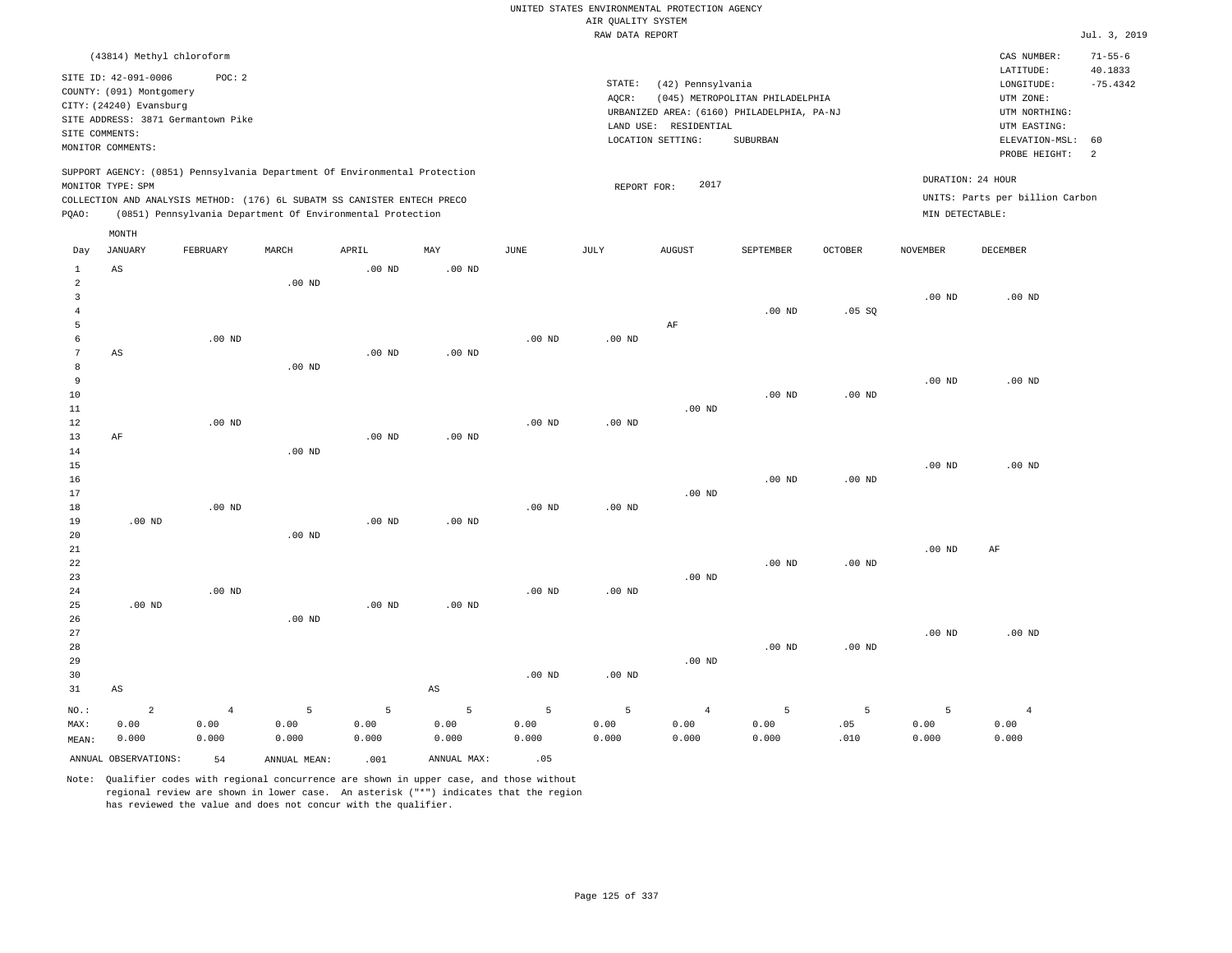|                     |                                    |          |                   |                                                                            |                   |                   | UNITED STATES ENVIRONMENTAL PROTECTION AGENCY |                                            |                                            |                   |                   |                                 |               |
|---------------------|------------------------------------|----------|-------------------|----------------------------------------------------------------------------|-------------------|-------------------|-----------------------------------------------|--------------------------------------------|--------------------------------------------|-------------------|-------------------|---------------------------------|---------------|
|                     |                                    |          |                   |                                                                            |                   |                   | AIR QUALITY SYSTEM                            |                                            |                                            |                   |                   |                                 |               |
|                     |                                    |          |                   |                                                                            |                   |                   | RAW DATA REPORT                               |                                            |                                            |                   |                   |                                 | Jul. 3, 2019  |
|                     | (43814) Methyl chloroform          |          |                   |                                                                            |                   |                   |                                               |                                            |                                            |                   |                   | CAS NUMBER:                     | $71 - 55 - 6$ |
|                     | SITE ID: 42-091-0006               | POC: 2   |                   |                                                                            |                   |                   |                                               |                                            |                                            |                   |                   | LATITUDE:                       | 40.1833       |
|                     | COUNTY: (091) Montgomery           |          |                   |                                                                            |                   |                   | STATE:                                        | (42) Pennsylvania                          |                                            |                   |                   | LONGITUDE:                      | $-75.4342$    |
|                     | CITY: (24240) Evansburg            |          |                   |                                                                            |                   |                   | AOCR:                                         |                                            | (045) METROPOLITAN PHILADELPHIA            |                   |                   | UTM ZONE:                       |               |
|                     | SITE ADDRESS: 3871 Germantown Pike |          |                   |                                                                            |                   |                   |                                               |                                            | URBANIZED AREA: (6160) PHILADELPHIA, PA-NJ |                   |                   | UTM NORTHING:                   |               |
|                     | SITE COMMENTS:                     |          |                   |                                                                            |                   |                   |                                               | LAND USE: RESIDENTIAL<br>LOCATION SETTING: | SUBURBAN                                   |                   |                   | UTM EASTING:<br>ELEVATION-MSL:  | 60            |
|                     | MONITOR COMMENTS:                  |          |                   |                                                                            |                   |                   |                                               |                                            |                                            |                   |                   | PROBE HEIGHT:                   | 2             |
|                     |                                    |          |                   | SUPPORT AGENCY: (0851) Pennsylvania Department Of Environmental Protection |                   |                   |                                               |                                            |                                            |                   |                   |                                 |               |
|                     | MONITOR TYPE: SPM                  |          |                   |                                                                            |                   |                   | REPORT FOR:                                   | 2018                                       |                                            |                   |                   | DURATION: 24 HOUR               |               |
|                     |                                    |          |                   | COLLECTION AND ANALYSIS METHOD: (176) 6L SUBATM SS CANISTER ENTECH PRECO   |                   |                   |                                               |                                            |                                            |                   |                   | UNITS: Parts per billion Carbon |               |
| PQAO:               |                                    |          |                   | (0851) Pennsylvania Department Of Environmental Protection                 |                   |                   |                                               |                                            |                                            |                   |                   | MIN DETECTABLE: .0671019        |               |
|                     | MONTH                              |          |                   |                                                                            |                   |                   |                                               |                                            |                                            |                   |                   |                                 |               |
| Day                 | <b>JANUARY</b>                     | FEBRUARY | MARCH             | APRIL                                                                      | MAY               | <b>JUNE</b>       | <b>JULY</b>                                   | <b>AUGUST</b>                              | SEPTEMBER                                  | <b>OCTOBER</b>    | <b>NOVEMBER</b>   | <b>DECEMBER</b>                 |               |
| 1<br>$\overline{a}$ | AO                                 | $.00$ ND |                   | $.00$ ND                                                                   | $.00$ ND          | $.00$ ND          | $.00$ ND                                      |                                            |                                            |                   |                   |                                 |               |
| 3                   |                                    |          | .00 <sub>ND</sub> |                                                                            |                   |                   |                                               |                                            |                                            |                   |                   |                                 |               |
| $\overline{4}$      |                                    |          |                   |                                                                            |                   |                   |                                               |                                            |                                            |                   | .00 <sub>ND</sub> | $.00$ ND                        |               |
| 5                   |                                    |          |                   |                                                                            |                   |                   |                                               |                                            | $.00$ ND                                   | .00 <sub>ND</sub> |                   |                                 |               |
| 6                   |                                    |          |                   |                                                                            |                   |                   |                                               | $.00$ ND                                   |                                            |                   |                   |                                 |               |
| $7\phantom{.0}$     |                                    | $.00$ ND |                   |                                                                            |                   | .00 $ND$          | $.00$ ND                                      |                                            |                                            |                   |                   |                                 |               |
| $^{\rm 8}$          | AF                                 |          |                   | .00 <sub>ND</sub>                                                          | .00 <sub>ND</sub> |                   |                                               |                                            |                                            |                   |                   |                                 |               |
| 9                   |                                    |          | $.00$ ND          |                                                                            |                   |                   |                                               |                                            |                                            |                   |                   |                                 |               |
| 10                  |                                    |          |                   |                                                                            |                   |                   |                                               |                                            |                                            |                   | .00 <sub>ND</sub> | $.00$ ND                        |               |
| 11<br>12            |                                    |          |                   |                                                                            |                   |                   |                                               | $.00$ ND                                   | $.00$ ND                                   | $.00$ ND          |                   |                                 |               |
| 13                  |                                    | $.00$ ND |                   |                                                                            |                   | .00 <sub>ND</sub> | .00 <sub>ND</sub>                             |                                            |                                            |                   |                   |                                 |               |
| 14                  | $.00$ ND                           |          |                   | $.00$ ND                                                                   | $.00$ ND          |                   |                                               |                                            |                                            |                   |                   |                                 |               |
| 15                  |                                    |          | $.00$ ND          |                                                                            |                   |                   |                                               |                                            |                                            |                   |                   |                                 |               |
| 16                  |                                    |          |                   |                                                                            |                   |                   |                                               |                                            |                                            |                   | $.00$ ND          | $.00$ ND                        |               |
| 17                  |                                    |          |                   |                                                                            |                   |                   |                                               |                                            | $.00$ ND                                   | $.00$ ND          |                   |                                 |               |
| 18                  |                                    |          |                   |                                                                            |                   |                   |                                               | $.00$ ND                                   |                                            |                   |                   |                                 |               |
| 19                  | $.00$ ND                           | $.00$ ND |                   | .00 <sub>ND</sub>                                                          | .00 <sub>ND</sub> | $.00$ ND          | $.00$ ND                                      |                                            |                                            |                   |                   |                                 |               |
| 20<br>21            |                                    |          | .00 <sub>ND</sub> |                                                                            |                   |                   |                                               |                                            |                                            |                   |                   |                                 |               |
| 22                  |                                    |          |                   |                                                                            |                   |                   |                                               |                                            |                                            |                   | AF                | $.00$ ND                        |               |
| 23                  |                                    |          |                   |                                                                            |                   |                   |                                               |                                            | $_{\rm AS}$                                | .00 <sub>ND</sub> |                   |                                 |               |
| 24                  |                                    |          |                   |                                                                            |                   |                   |                                               | $.00$ ND                                   |                                            |                   |                   |                                 |               |
| 25                  |                                    | $.00$ ND |                   |                                                                            |                   | $.00$ ND          | $.00$ ND                                      |                                            |                                            |                   |                   |                                 |               |
| 26                  | .00 <sub>ND</sub>                  |          |                   | .00 <sub>ND</sub>                                                          | .00 <sub>ND</sub> |                   |                                               |                                            |                                            |                   |                   |                                 |               |
| 27                  |                                    |          | .00 <sub>ND</sub> |                                                                            |                   |                   |                                               |                                            |                                            |                   |                   |                                 |               |
| 28                  |                                    |          |                   |                                                                            |                   |                   |                                               |                                            |                                            |                   | $.00$ ND          | $.00$ ND                        |               |
| 29                  |                                    |          |                   |                                                                            |                   |                   |                                               |                                            | .00 $ND$                                   | $.00$ ND          |                   |                                 |               |
| 30<br>31            |                                    |          |                   |                                                                            |                   |                   | $.00$ ND                                      | $.00$ ND                                   |                                            |                   |                   |                                 |               |
|                     |                                    |          |                   |                                                                            |                   |                   |                                               |                                            |                                            |                   |                   |                                 |               |
| NO.:                | $\overline{\mathbf{3}}$            | 5        | 5                 | 5                                                                          | 5                 | 5                 | $\epsilon$                                    | 5                                          | $\overline{4}$                             | 5                 | $\overline{4}$    | 5                               |               |
| MAX:                | 0.00                               | 0.00     | 0.00              | 0.00                                                                       | 0.00              | 0.00              | 0.00                                          | 0.00                                       | 0.00                                       | 0.00              | 0.00              | 0.00                            |               |
| MEAN:               | 0.000                              | 0.000    | 0.000             | 0.000                                                                      | 0.000             | 0.000             | 0.000                                         | 0.000                                      | 0.000                                      | 0.000             | 0.000             | 0.000                           |               |
|                     | ANNUAL OBSERVATIONS:               | 57       | ANNUAL MEAN:      | 0.000                                                                      | ANNUAL MAX:       | 0.00              |                                               |                                            |                                            |                   |                   |                                 |               |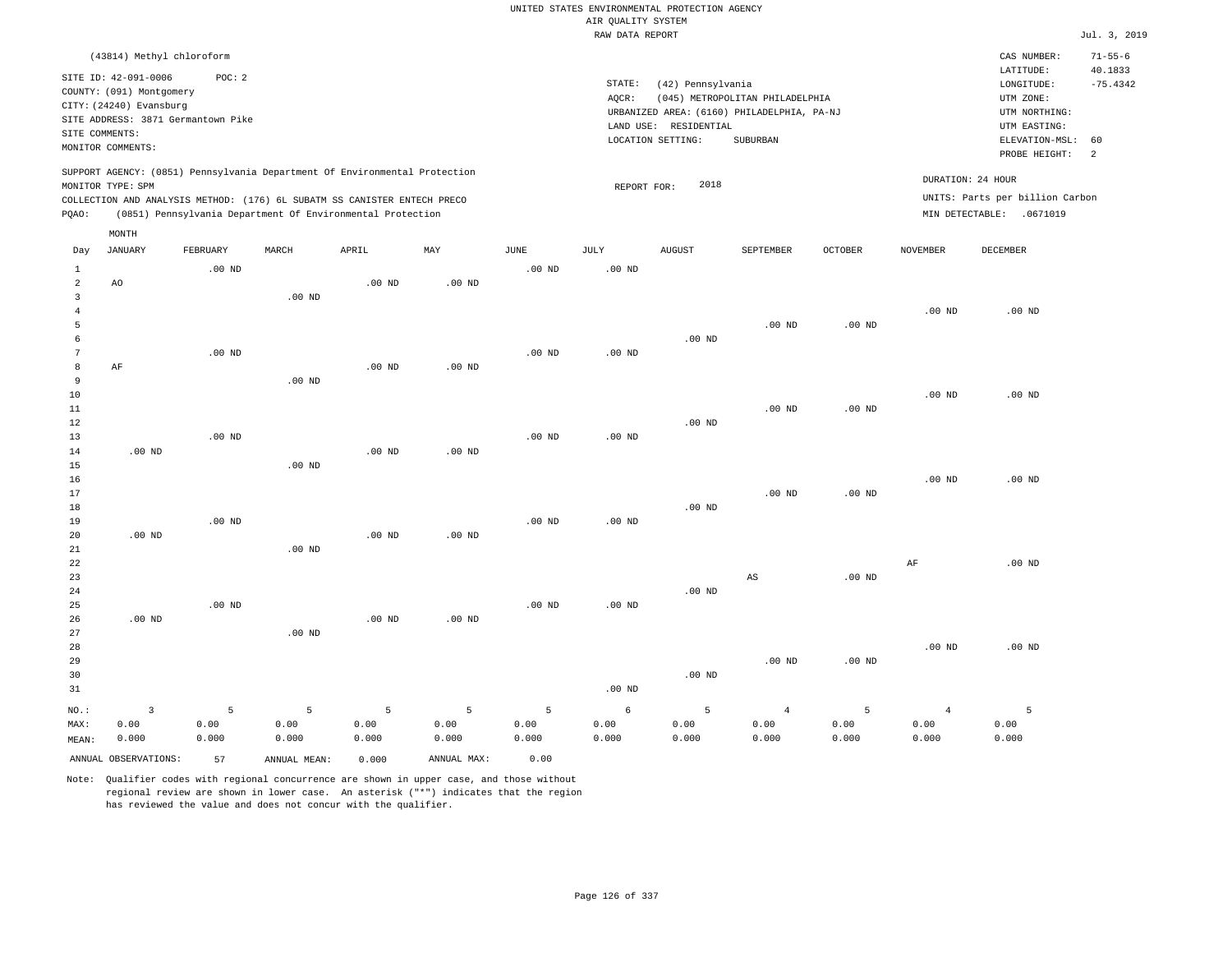|                                                                                                              | (43815) Ethylene dichloride        |          |                                                                            |          |          |          |                   |                   |                                            |          |                   | CAS NUMBER:                     | $107 - 06 - 2$ |
|--------------------------------------------------------------------------------------------------------------|------------------------------------|----------|----------------------------------------------------------------------------|----------|----------|----------|-------------------|-------------------|--------------------------------------------|----------|-------------------|---------------------------------|----------------|
|                                                                                                              | SITE ID: 42-091-0006               | POC: 2   |                                                                            |          |          |          |                   |                   |                                            |          |                   | LATITUDE:                       | 40.1833        |
|                                                                                                              | COUNTY: (091) Montgomery           |          |                                                                            |          |          |          | STATE:            | (42) Pennsylvania |                                            |          |                   | LONGITUDE:                      | $-75.4342$     |
|                                                                                                              | CITY: (24240) Evansburg            |          |                                                                            |          |          |          | AOCR:             |                   | (045) METROPOLITAN PHILADELPHIA            |          |                   | UTM ZONE:                       |                |
|                                                                                                              | SITE ADDRESS: 3871 Germantown Pike |          |                                                                            |          |          |          |                   |                   | URBANIZED AREA: (6160) PHILADELPHIA, PA-NJ |          |                   | UTM NORTHING:                   |                |
|                                                                                                              | SITE COMMENTS:                     |          |                                                                            |          |          |          | LAND USE:         | RESIDENTIAL       |                                            |          |                   | UTM EASTING:                    |                |
|                                                                                                              | MONITOR COMMENTS:                  |          |                                                                            |          |          |          |                   | LOCATION SETTING: | SUBURBAN                                   |          |                   | ELEVATION-MSL:                  | 60             |
|                                                                                                              |                                    |          |                                                                            |          |          |          |                   |                   |                                            |          |                   | PROBE HEIGHT:                   | -2             |
|                                                                                                              |                                    |          | SUPPORT AGENCY: (0851) Pennsylvania Department Of Environmental Protection |          |          |          |                   | 2013              |                                            |          | DURATION: 24 HOUR |                                 |                |
| MONITOR TYPE: SPM<br>REPORT FOR:<br>COLLECTION AND ANALYSIS METHOD: (176) 6L SUBATM SS CANISTER ENTECH PRECO |                                    |          |                                                                            |          |          |          |                   |                   |                                            |          |                   | UNITS: Parts per billion Carbon |                |
| (0851) Pennsylvania Department Of Environmental Protection<br>MIN DETECTABLE:<br>POAO:                       |                                    |          |                                                                            |          |          |          |                   |                   |                                            |          |                   |                                 |                |
|                                                                                                              |                                    |          |                                                                            |          |          |          |                   |                   |                                            |          |                   |                                 |                |
|                                                                                                              | MONTH                              |          |                                                                            |          |          |          |                   |                   |                                            |          |                   |                                 |                |
| Day                                                                                                          | JANUARY                            | FEBRUARY | MARCH                                                                      | APRIL    | MAY      | JUNE     | JULY              | <b>AUGUST</b>     | SEPTEMBER                                  | OCTOBER  | <b>NOVEMBER</b>   | DECEMBER                        |                |
|                                                                                                              |                                    |          |                                                                            |          |          |          |                   |                   | $.00$ ND                                   | $.00$ ND |                   |                                 |                |
| $\overline{2}$                                                                                               |                                    |          |                                                                            |          |          |          |                   | .00 <sub>ND</sub> |                                            |          |                   |                                 |                |
|                                                                                                              |                                    | AF       |                                                                            |          |          | $.00$ ND | .00 <sub>ND</sub> |                   |                                            |          |                   |                                 |                |
|                                                                                                              | $.00$ ND                           |          |                                                                            | $.00$ ND | $.00$ ND |          |                   |                   |                                            |          |                   |                                 |                |
|                                                                                                              |                                    |          | $.00$ ND                                                                   |          |          |          |                   |                   |                                            |          |                   |                                 |                |
|                                                                                                              |                                    |          |                                                                            |          |          |          |                   |                   |                                            |          | $.00$ ND          | $.00$ ND                        |                |
| 7                                                                                                            |                                    |          |                                                                            |          |          |          |                   |                   | $.00$ ND                                   | $.00$ ND |                   |                                 |                |

| 8           |       |          |          |          |          |          |          | $.00$ ND |          |          |          |    |
|-------------|-------|----------|----------|----------|----------|----------|----------|----------|----------|----------|----------|----|
| 9           |       | AF       |          |          |          | $.00$ ND | $.00$ ND |          |          |          |          |    |
| 10          | .13SQ |          |          | $.00$ ND | $.00$ ND |          |          |          |          |          |          |    |
| $1\,1$      |       |          | $.00$ ND |          |          |          |          |          |          |          |          |    |
| $1\,2$      |       |          |          |          |          |          |          |          |          |          | AF       | AF |
| 13          |       |          |          |          |          |          |          |          | $.00$ ND | $.00$ ND |          |    |
| $1\,4$      |       |          |          |          |          |          |          | AF       |          |          |          |    |
| $15\,$      |       | $.00$ ND |          |          |          | $.00$ ND | $.00$ ND |          |          |          |          |    |
| 16          | AF    |          |          | $.00$ ND | $.00$ ND |          |          |          |          |          |          |    |
| 17          |       |          | $.00$ ND |          |          |          |          |          |          |          |          |    |
| $1\,8$      |       |          |          |          |          |          |          |          |          |          | $.00$ ND | AF |
| 19          |       |          |          |          |          |          |          |          | $.00$ ND | $.00$ ND |          |    |
| 20          |       |          |          |          |          |          |          | AF       |          |          |          |    |
| $2\sqrt{1}$ |       | $.00$ ND |          |          |          | $.00$ ND | $.00$ ND |          |          |          |          |    |
| $2\sqrt{2}$ | AF    |          |          | $.00$ ND | $.00$ ND |          |          |          |          |          |          |    |
| 23          |       |          | $.00$ ND |          |          |          |          |          |          |          |          |    |

| 24 |          |                                   |  |               | .00 <sub>ND</sub> | $.00$ ND |
|----|----------|-----------------------------------|--|---------------|-------------------|----------|
| 25 |          |                                   |  | $.00$ ND $AS$ |                   |          |
| 26 |          |                                   |  |               |                   |          |
| 27 | $.00$ ND | $.00 \text{ ND}$ $.00 \text{ ND}$ |  |               |                   |          |

| 28    | AS                   |       |              | $.00$ ND | $.00$ ND    |       |       |       |       |                   |       |          |
|-------|----------------------|-------|--------------|----------|-------------|-------|-------|-------|-------|-------------------|-------|----------|
| 29    |                      |       | $.00$ ND     |          |             |       |       |       |       |                   |       |          |
| 30    |                      |       |              |          |             |       |       |       |       |                   | AF    | $.00$ ND |
| 31    |                      |       |              |          |             |       |       |       |       | .00 <sub>ND</sub> |       |          |
| NO.:  | ∠                    |       |              |          |             |       |       |       |       |                   |       |          |
| MAX:  | .13                  | 0.00  | 0.00         | 0.00     | 0.00        | 0.00  | 0.00  | 0.00  | 0.00  | 0.00              | 0.00  | 0.00     |
| MEAN: | .065                 | 0.000 | 0.000        | 0.000    | 0.000       | 0.000 | 0.000 | 0.000 | 0.000 | 0.000             | 0.000 | 0.000    |
|       | ANNUAL OBSERVATIONS: | 48    | ANNUAL MEAN: | .003     | ANNUAL MAX: | .13   |       |       |       |                   |       |          |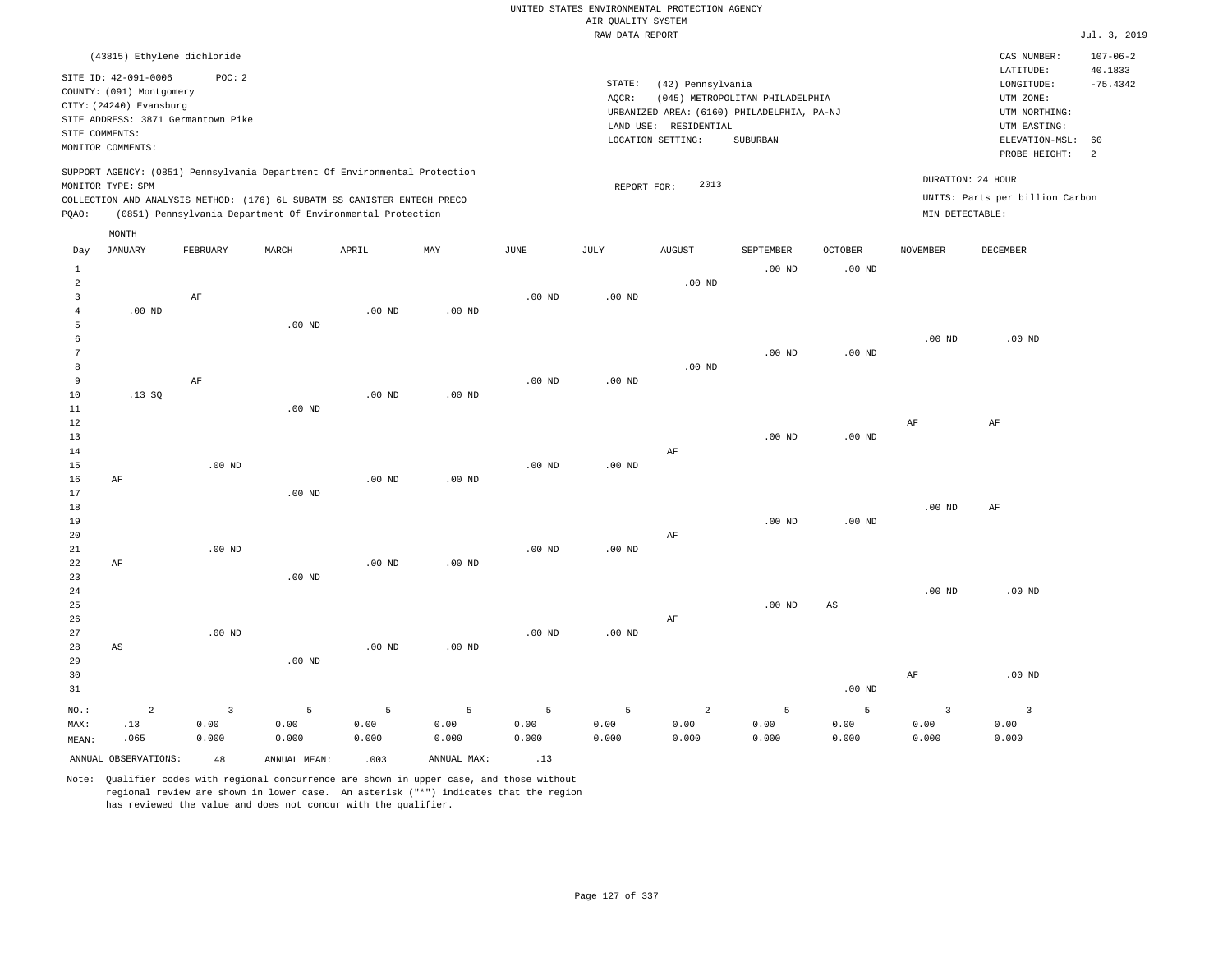| (43815) Ethylene dichloride                                                |                                            | CAS NUMBER:                     | $107 - 06 - 2$             |
|----------------------------------------------------------------------------|--------------------------------------------|---------------------------------|----------------------------|
| SITE ID: 42-091-0006<br>POC: 2                                             |                                            | LATITUDE:                       | 40.1833                    |
| COUNTY: (091) Montgomery                                                   | STATE:<br>(42) Pennsylvania                | LONGITUDE:                      | $-75.4342$                 |
|                                                                            | (045) METROPOLITAN PHILADELPHIA<br>AOCR:   | UTM ZONE:                       |                            |
| CITY: (24240) Evansburg<br>SITE ADDRESS: 3871 Germantown Pike              | URBANIZED AREA: (6160) PHILADELPHIA, PA-NJ | UTM NORTHING:                   |                            |
| SITE COMMENTS:                                                             | RESIDENTIAL<br>LAND USE:                   | UTM EASTING:                    |                            |
| MONITOR COMMENTS:                                                          | LOCATION SETTING:<br>SUBURBAN              | ELEVATION-MSL: 60               |                            |
|                                                                            |                                            | PROBE HEIGHT:                   | $\overline{\phantom{0}}^2$ |
| SUPPORT AGENCY: (0851) Pennsylvania Department Of Environmental Protection |                                            |                                 |                            |
| MONITOR TYPE: SPM                                                          | 2014<br>REPORT FOR:                        | DURATION: 24 HOUR               |                            |
| COLLECTION AND ANALYSIS METHOD: (176) 6L SUBATM SS CANISTER ENTECH PRECO   |                                            | UNITS: Parts per billion Carbon |                            |
| (0851) Pennsylvania Department Of Environmental Protection<br>POAO:        |                                            | MIN DETECTABLE:                 |                            |
| MONTH                                                                      |                                            |                                 |                            |

| Day                    | <b>JANUARY</b>         | FEBRUARY               | MARCH             | APRIL          | MAY            | $\mathtt{JUNE}$ | JULY              | <b>AUGUST</b> | SEPTEMBER      | OCTOBER  | <b>NOVEMBER</b> | DECEMBER |
|------------------------|------------------------|------------------------|-------------------|----------------|----------------|-----------------|-------------------|---------------|----------------|----------|-----------------|----------|
| $\mathbf{1}$<br>2<br>3 |                        |                        |                   |                |                |                 |                   | $.00$ ND      | $.00$ ND       | $.00$ ND | $.00$ ND        | $.00$ ND |
| $\overline{4}$         |                        | $\rm AF$               |                   |                |                | $.00$ ND        | .00 <sub>ND</sub> |               |                |          |                 |          |
| 5                      | $\rm AF$               |                        | .00 <sub>ND</sub> | $.00$ ND       | $.00$ ND       |                 |                   |               |                |          |                 |          |
| 6<br>7                 |                        |                        |                   |                |                |                 |                   |               |                |          | $\rm{AF}$       | $.00$ ND |
| 8                      |                        |                        |                   |                |                |                 |                   |               | $.00$ ND       | $.00$ ND |                 |          |
| 9                      |                        |                        |                   |                |                |                 |                   | $.00$ ND      |                |          |                 |          |
| $10$                   |                        | $\mathbb{A}\mathbb{S}$ |                   |                |                | $.00$ ND        | $.00$ ND          |               |                |          |                 |          |
| 11                     | $.00$ ND               |                        |                   | $\rm AF$       | $.00$ ND       |                 |                   |               |                |          |                 |          |
| 12                     |                        |                        | .00 <sub>ND</sub> |                |                |                 |                   |               |                |          |                 |          |
| 13                     |                        |                        |                   |                |                |                 |                   |               |                |          | $.00$ ND        | $.00$ ND |
| 14                     |                        |                        |                   |                |                |                 |                   |               | $.00$ ND       | $.00$ ND |                 |          |
| 15                     |                        |                        |                   |                |                |                 |                   | $.00$ ND      |                |          |                 |          |
| 16                     |                        | $.00$ ND               |                   |                |                | $.00$ ND        | $.00$ ND          |               |                |          |                 |          |
| 17                     | $.00$ ND               |                        |                   | $.00$ ND       | $.00$ ND       |                 |                   |               |                |          |                 |          |
| 18                     |                        |                        | .00 <sub>ND</sub> |                |                |                 |                   |               |                |          |                 |          |
| 19                     |                        |                        |                   |                |                |                 |                   |               |                |          | $.00$ ND        | $.00$ ND |
| $20\,$                 |                        |                        |                   |                |                |                 |                   |               | $.00$ ND       | $.00$ ND |                 |          |
| $2\sqrt{1}$            |                        |                        |                   |                |                |                 |                   | $.00$ ND      |                |          |                 |          |
| 22                     |                        | $.00$ ND               |                   |                |                | $.00$ ND        | $.00$ ND          |               |                |          |                 |          |
| 23                     | AS                     |                        |                   | $.00$ ND       | $.00$ ND       |                 |                   |               |                |          |                 |          |
| 24                     |                        |                        | .00 <sub>ND</sub> |                |                |                 |                   |               |                |          |                 |          |
| 25                     |                        |                        |                   |                |                |                 |                   |               |                |          | $.00$ ND        | $.00$ ND |
| 26<br>27               |                        |                        |                   |                |                |                 |                   | $.00$ ND      | $.00$ ND       | $.00$ ND |                 |          |
| 28                     |                        | $\mathbb{A}\mathbb{S}$ |                   |                |                | $.00$ ND        | $.00$ ND          |               |                |          |                 |          |
| 29                     | $\mathbb{A}\mathbb{S}$ |                        |                   | $.00$ ND       | $.00$ ND       |                 |                   |               |                |          |                 |          |
| 30                     |                        |                        | .00 <sub>ND</sub> |                |                |                 |                   |               |                |          |                 |          |
| 31                     |                        |                        |                   |                |                |                 |                   |               |                |          |                 | $.00$ ND |
|                        |                        |                        |                   |                |                |                 |                   |               |                |          |                 |          |
| $NO.$ :                | $\overline{a}$         | $\overline{a}$         | 5                 | $\overline{4}$ | $\overline{5}$ | 5               | 5                 | 5             | $\overline{5}$ | 5        | $\overline{4}$  | 6        |
| MAX:                   | 0.00                   | 0.00                   | 0.00              | 0.00           | 0.00           | 0.00            | 0.00              | 0.00          | 0.00           | 0.00     | 0.00            | 0.00     |
| MEAN:                  | 0.000                  | 0.000                  | 0.000             | 0.000          | 0.000          | 0.000           | 0.000             | 0.000         | 0.000          | 0.000    | 0.000           | 0.000    |
|                        | ANNUAL OBSERVATIONS:   | 53                     | ANNUAL MEAN:      | 0.000          | ANNUAL MAX:    | 0.00            |                   |               |                |          |                 |          |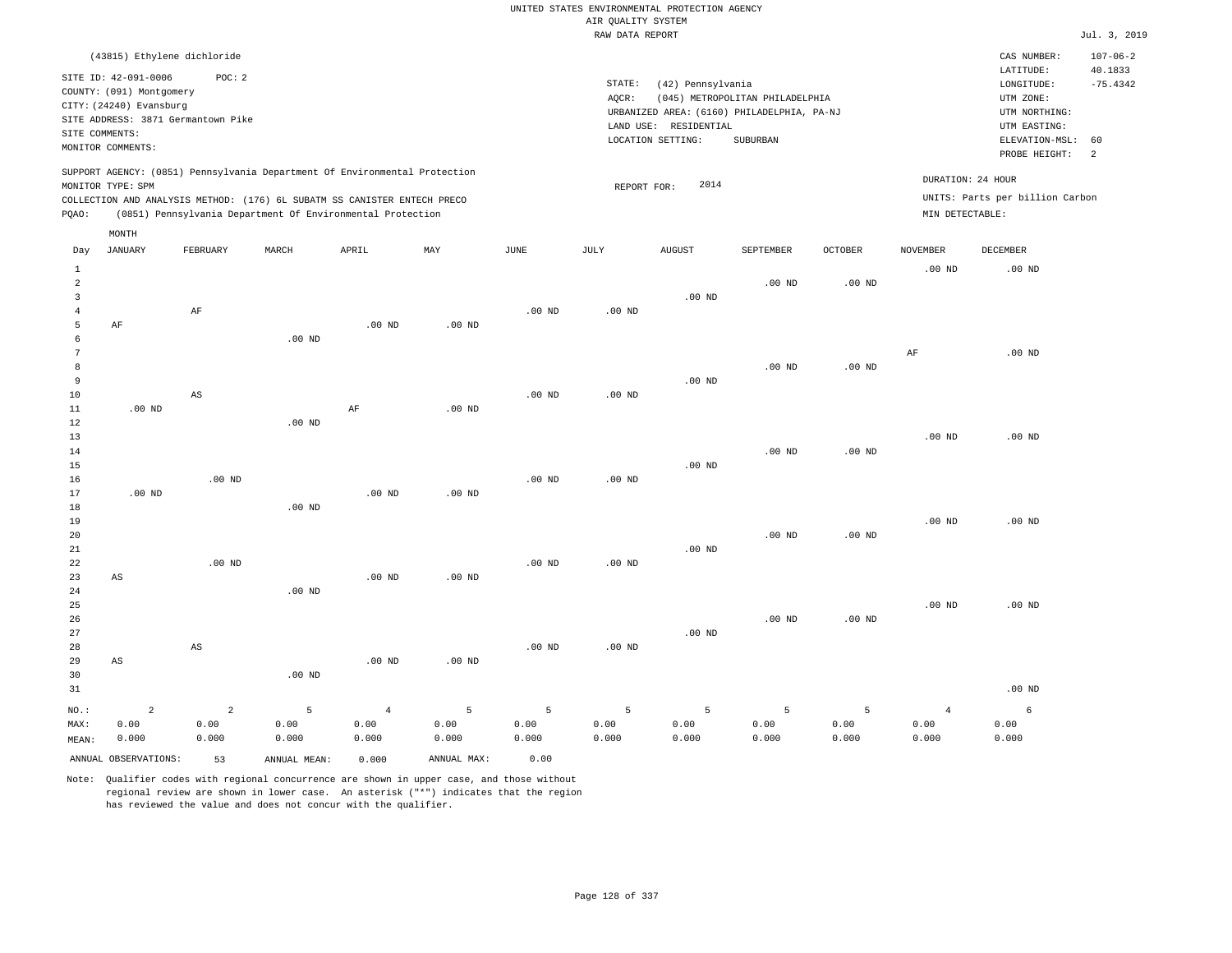## UNITED STATES ENVIRONMENTAL PROTECTION AGENCY AIR QUALITY SYSTEM

|       |                             |                                    |          |                                                                            |                   |                   | RAW DATA REPORT |                                            |                                 |                   |                   |                                 | Jul. 3, 2019   |
|-------|-----------------------------|------------------------------------|----------|----------------------------------------------------------------------------|-------------------|-------------------|-----------------|--------------------------------------------|---------------------------------|-------------------|-------------------|---------------------------------|----------------|
|       | (43815) Ethylene dichloride |                                    |          |                                                                            |                   |                   |                 |                                            |                                 |                   |                   | CAS NUMBER:                     | $107 - 06 - 2$ |
|       | SITE ID: 42-091-0006        | POC: 2                             |          |                                                                            |                   |                   |                 |                                            |                                 |                   |                   | LATITUDE:                       | 40.1833        |
|       |                             |                                    |          |                                                                            |                   |                   | STATE:          | (42) Pennsylvania                          |                                 |                   |                   | LONGITUDE:                      | $-75.4342$     |
|       | COUNTY: (091) Montgomery    |                                    |          |                                                                            |                   |                   | AQCR:           |                                            | (045) METROPOLITAN PHILADELPHIA |                   |                   | UTM ZONE:                       |                |
|       | CITY: (24240) Evansburg     | SITE ADDRESS: 3871 Germantown Pike |          |                                                                            |                   |                   |                 | URBANIZED AREA: (6160) PHILADELPHIA, PA-NJ |                                 |                   |                   | UTM NORTHING:                   |                |
|       |                             |                                    |          |                                                                            |                   |                   |                 | LAND USE: RESIDENTIAL                      |                                 |                   |                   | UTM EASTING:                    |                |
|       | SITE COMMENTS:              |                                    |          |                                                                            |                   |                   |                 | LOCATION SETTING:                          | SUBURBAN                        |                   |                   | ELEVATION-MSL: 60               |                |
|       | MONITOR COMMENTS:           |                                    |          |                                                                            |                   |                   |                 |                                            |                                 |                   |                   | PROBE HEIGHT:                   | $\overline{2}$ |
|       |                             |                                    |          | SUPPORT AGENCY: (0851) Pennsylvania Department Of Environmental Protection |                   |                   |                 |                                            |                                 |                   |                   |                                 |                |
|       | MONITOR TYPE: SPM           |                                    |          |                                                                            |                   |                   | REPORT FOR:     | 2015                                       |                                 |                   |                   | DURATION: 24 HOUR               |                |
|       |                             |                                    |          | COLLECTION AND ANALYSIS METHOD: (176) 6L SUBATM SS CANISTER ENTECH PRECO   |                   |                   |                 |                                            |                                 |                   |                   | UNITS: Parts per billion Carbon |                |
| POAO: |                             |                                    |          | (0851) Pennsylvania Department Of Environmental Protection                 |                   |                   |                 |                                            |                                 |                   | MIN DETECTABLE:   |                                 |                |
|       |                             |                                    |          |                                                                            |                   |                   |                 |                                            |                                 |                   |                   |                                 |                |
|       | MONTH                       |                                    |          |                                                                            |                   |                   |                 |                                            |                                 |                   |                   |                                 |                |
| Day   | JANUARY                     | FEBRUARY                           | MARCH    | APRIL                                                                      | MAY               | JUNE              | JULY            | <b>AUGUST</b>                              | SEPTEMBER                       | <b>OCTOBER</b>    | <b>NOVEMBER</b>   | <b>DECEMBER</b>                 |                |
|       |                             |                                    | $.00$ ND |                                                                            |                   |                   |                 |                                            |                                 |                   |                   |                                 |                |
| 2     |                             |                                    |          |                                                                            |                   |                   |                 |                                            |                                 |                   | .00 <sub>ND</sub> | $.00$ ND                        |                |
|       |                             |                                    |          |                                                                            |                   |                   |                 |                                            | $.00$ ND                        | .00 <sub>ND</sub> |                   |                                 |                |
|       |                             |                                    |          |                                                                            |                   |                   |                 | $.00$ ND                                   |                                 |                   |                   |                                 |                |
|       |                             | $.00$ ND                           |          |                                                                            |                   | $.00$ ND          | $.00$ ND        |                                            |                                 |                   |                   |                                 |                |
|       | $.00$ ND                    |                                    |          | $.00$ ND                                                                   | $.00$ ND          |                   |                 |                                            |                                 |                   |                   |                                 |                |
| 7     |                             |                                    | $.00$ ND |                                                                            |                   |                   |                 |                                            |                                 |                   |                   |                                 |                |
| 8     |                             |                                    |          |                                                                            |                   |                   |                 |                                            |                                 |                   | .00 <sub>ND</sub> | $.00$ ND                        |                |
| 9     |                             |                                    |          |                                                                            |                   |                   |                 |                                            | AS                              | .00 <sub>ND</sub> |                   |                                 |                |
| 10    |                             |                                    |          |                                                                            |                   |                   |                 | $.00$ ND                                   |                                 |                   |                   |                                 |                |
| 11    |                             | $.00$ ND                           |          |                                                                            |                   | .00 <sub>ND</sub> | $.00$ ND        |                                            |                                 |                   |                   |                                 |                |
| 12    | $.00$ ND                    |                                    |          | $.00$ ND                                                                   | .00 <sub>ND</sub> |                   |                 |                                            |                                 |                   |                   |                                 |                |
| 13    |                             |                                    | $.00$ ND |                                                                            |                   |                   |                 |                                            |                                 |                   |                   |                                 |                |
| 14    |                             |                                    |          |                                                                            |                   |                   |                 |                                            |                                 |                   | .00 <sub>ND</sub> | $.00$ ND                        |                |
| 15    |                             |                                    |          |                                                                            |                   |                   |                 |                                            | $.00$ ND                        | .00 <sub>ND</sub> |                   |                                 |                |
| 16    |                             |                                    |          |                                                                            |                   |                   |                 | $.00$ ND                                   |                                 |                   |                   |                                 |                |

17 18 19 20 21 22 23 24 25 26 27 28 29 30 31 .00 ND .00 ND .00 ND NO.: 5 AF AS .00 ND .00 ND .00 ND .00 ND .00 ND .00 ND .00 ND .00 ND .00 ND .00 ND .00 ND .00 ND .00 ND .00 ND .00 ND .00 ND .00 ND .00 ND .00 ND .08 SQ .00 ND .00 ND .00 ND .00 ND .00 ND 2 5

MAX: MEAN: 0.00 0.000 0.00 0.000 6 0.00 0.000 5 0.00 0.000 5 0.00 0.000 5 0.00 0.000 5 0.00 0.000 5 0.00 0.000 4 0.00 0.000 5 .08 .016 5 0.00 0.000 0.00 0.000 ANNUAL OBSERVATIONS: 57 ANNUAL MEAN: .001 ANNUAL MAX: .08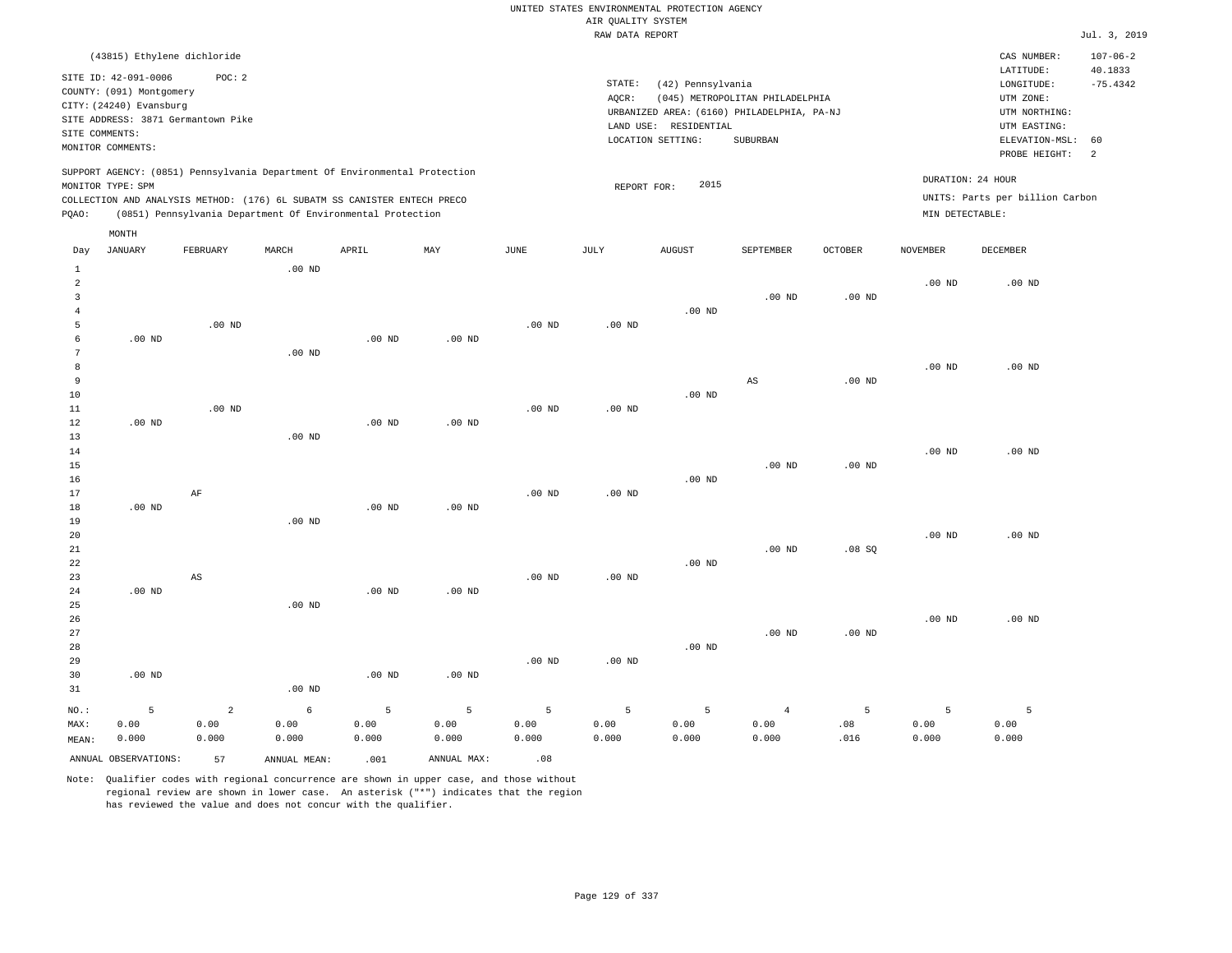|                                              | (43815) Ethylene dichloride                                                                                                                              |                                 |                    |                                                                                                                                                                                                                      |                   |                               |                        |                                                                                                                         |                                             |                                          |                                      | CAS NUMBER:                                                                             | $107 - 06 - 2$              |
|----------------------------------------------|----------------------------------------------------------------------------------------------------------------------------------------------------------|---------------------------------|--------------------|----------------------------------------------------------------------------------------------------------------------------------------------------------------------------------------------------------------------|-------------------|-------------------------------|------------------------|-------------------------------------------------------------------------------------------------------------------------|---------------------------------------------|------------------------------------------|--------------------------------------|-----------------------------------------------------------------------------------------|-----------------------------|
|                                              | SITE ID: 42-091-0006<br>COUNTY: (091) Montgomery<br>CITY: (24240) Evansburg<br>SITE ADDRESS: 3871 Germantown Pike<br>SITE COMMENTS:<br>MONITOR COMMENTS: | POC: 2                          |                    |                                                                                                                                                                                                                      |                   |                               | AQCR:                  | STATE:<br>(42) Pennsylvania<br>URBANIZED AREA: (6160) PHILADELPHIA, PA-NJ<br>LAND USE: RESIDENTIAL<br>LOCATION SETTING: | (045) METROPOLITAN PHILADELPHIA<br>SUBURBAN |                                          |                                      | LATITUDE:<br>LONGITUDE:<br>UTM ZONE:<br>UTM NORTHING:<br>UTM EASTING:<br>ELEVATION-MSL: | 40.1833<br>$-75.4342$<br>60 |
| PQAO:                                        | MONITOR TYPE: SPM                                                                                                                                        |                                 |                    | SUPPORT AGENCY: (0851) Pennsylvania Department Of Environmental Protection<br>COLLECTION AND ANALYSIS METHOD: (176) 6L SUBATM SS CANISTER ENTECH PRECO<br>(0851) Pennsylvania Department Of Environmental Protection |                   |                               |                        | 2016<br>REPORT FOR:                                                                                                     |                                             |                                          | DURATION: 24 HOUR<br>MIN DETECTABLE: | PROBE HEIGHT:<br>UNITS: Parts per billion Carbon                                        | $\overline{2}$              |
|                                              | MONTH                                                                                                                                                    |                                 |                    |                                                                                                                                                                                                                      |                   |                               |                        |                                                                                                                         |                                             |                                          |                                      |                                                                                         |                             |
| Day                                          | JANUARY                                                                                                                                                  | FEBRUARY                        | MARCH              | APRIL                                                                                                                                                                                                                | MAY               | JUNE                          | JULY                   | <b>AUGUST</b>                                                                                                           | SEPTEMBER                                   | OCTOBER                                  | NOVEMBER                             | DECEMBER                                                                                |                             |
| $\mathbf{1}$<br>$\overline{\mathbf{c}}$<br>3 | $.00$ ND                                                                                                                                                 |                                 | $.00$ ND           |                                                                                                                                                                                                                      |                   |                               |                        |                                                                                                                         | $\mathbb{A}\mathbb{S}$                      | $.00$ ND                                 | $.00$ ND                             | AM                                                                                      |                             |
| $\overline{4}$<br>5<br>6                     |                                                                                                                                                          | .00 <sub>ND</sub>               |                    | $.00$ ND                                                                                                                                                                                                             | .00 <sub>ND</sub> | .04 SQ                        | AS                     | $.00$ ND                                                                                                                |                                             |                                          |                                      |                                                                                         |                             |
| $\overline{7}$<br>8<br>9                     | $.00$ ND                                                                                                                                                 |                                 | $.00$ ND           |                                                                                                                                                                                                                      |                   |                               |                        |                                                                                                                         | $.00$ ND                                    | AF                                       | .00 <sub>ND</sub>                    | $.00$ ND                                                                                |                             |
| 10<br>11<br>12                               |                                                                                                                                                          | $.00$ ND                        |                    | .00 <sub>ND</sub>                                                                                                                                                                                                    | $.00$ ND          | .00 <sub>ND</sub>             | AS                     | $.00$ ND                                                                                                                |                                             |                                          |                                      |                                                                                         |                             |
| 13<br>14<br>15<br>16                         | .00 <sub>ND</sub>                                                                                                                                        |                                 | $.00$ ND           |                                                                                                                                                                                                                      |                   |                               |                        | .00 <sub>ND</sub>                                                                                                       | $.00$ ND                                    | AF                                       | $_{\rm AS}$                          | $.00$ ND                                                                                |                             |
| 17<br>18<br>19                               | $.00$ ND                                                                                                                                                 | $.00$ ND                        | .00 <sub>ND</sub>  | $.00$ ND                                                                                                                                                                                                             | .04 SQ            | $\mathbb{A}\mathbb{S}$        | $\mathbb{A}\mathbb{S}$ |                                                                                                                         |                                             |                                          |                                      |                                                                                         |                             |
| 20<br>21<br>22                               |                                                                                                                                                          |                                 |                    |                                                                                                                                                                                                                      |                   |                               |                        | $.00$ ND                                                                                                                | $\mathbb{A}\mathbb{S}$                      | .00 <sub>ND</sub>                        | AF                                   | $.00$ ND                                                                                |                             |
| 23<br>24<br>25                               | .00 <sub>ND</sub>                                                                                                                                        | .00 <sub>ND</sub>               | $.00$ ND           | $.00$ ND                                                                                                                                                                                                             | $.04$ QX          | $.00$ ND                      | AS                     |                                                                                                                         |                                             |                                          |                                      |                                                                                         |                             |
| 26<br>27<br>28                               |                                                                                                                                                          |                                 |                    |                                                                                                                                                                                                                      |                   |                               |                        | .00 <sub>ND</sub>                                                                                                       | $.00$ ND                                    | $.00$ ND                                 | $_{\rm AS}$                          | $\rm{AF}$                                                                               |                             |
| 29<br>30<br>31                               | $.00$ ND                                                                                                                                                 |                                 | $.00$ ND           | $.00$ ND                                                                                                                                                                                                             | $.00$ ND          | $\mathbb{A}\mathbb{S}$        | $\mathbb{A}\mathbb{S}$ |                                                                                                                         |                                             |                                          |                                      |                                                                                         |                             |
| NO.:<br>MAX:<br>MEAN:                        | 6<br>0.00<br>0.000                                                                                                                                       | $\overline{4}$<br>0.00<br>0.000 | 6<br>0.00<br>0.000 | 5<br>0.00<br>0.000                                                                                                                                                                                                   | 5<br>.04<br>.016  | $\overline{3}$<br>.04<br>.013 |                        | $\mathbb O$<br>5<br>0.00<br>0.000                                                                                       | $\overline{3}$<br>0.00<br>0.000             | $\overline{\mathbf{3}}$<br>0.00<br>0.000 | 2<br>0.00<br>0.000                   | $\overline{3}$<br>0.00<br>0.000                                                         |                             |
|                                              | ANNUAL OBSERVATIONS:                                                                                                                                     | 45                              | ANNUAL MEAN:       | .003                                                                                                                                                                                                                 | ANNUAL MAX:       | .04                           |                        |                                                                                                                         |                                             |                                          |                                      |                                                                                         |                             |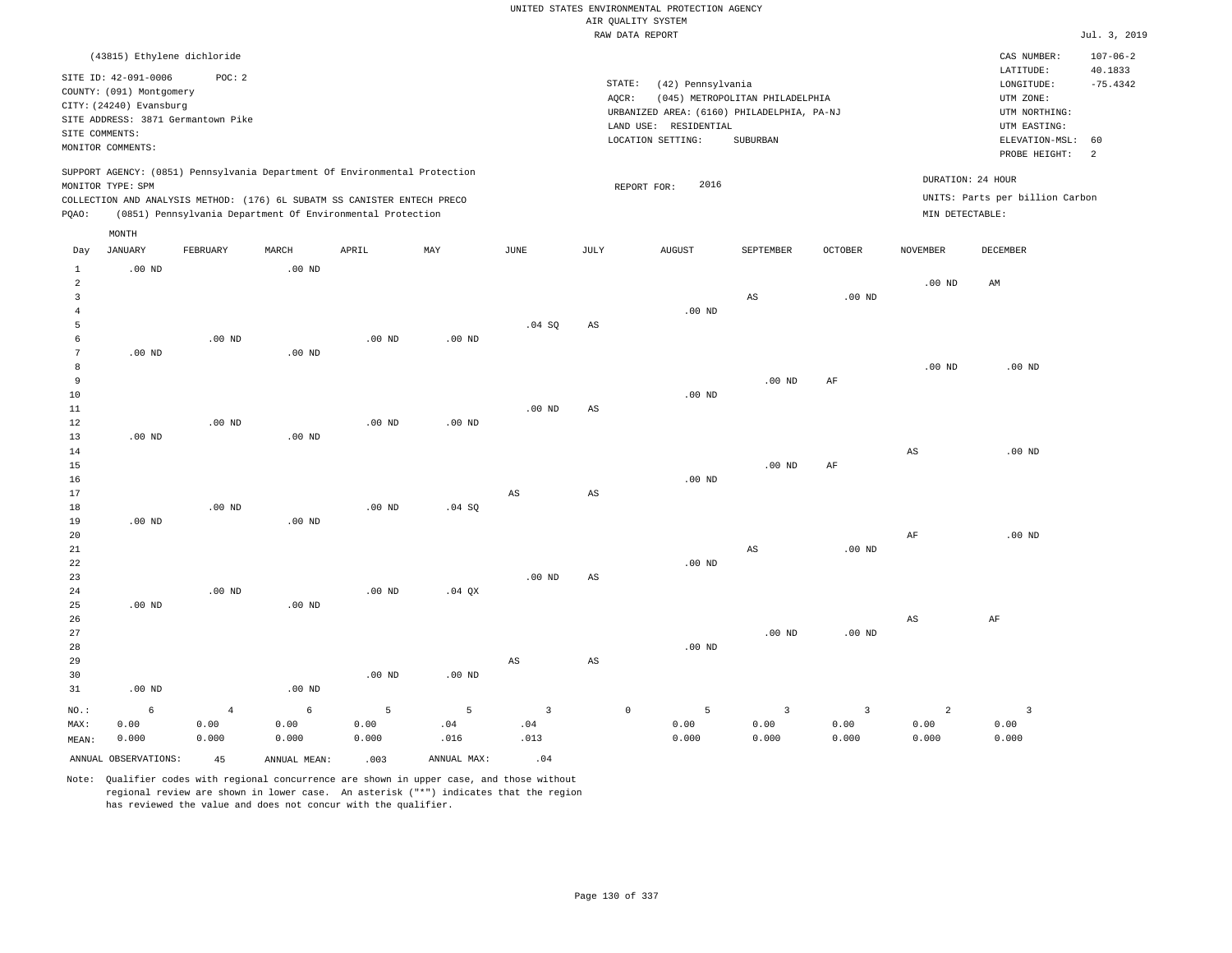|                                       |                                                                                                  |                                                                             |          |                                                                                                                                        |                        |             | UNITED STATES ENVIRONMENTAL PROTECTION AGENCY<br>AIR OUALITY SYSTEM |                                                                 |                                                                                                  |                   |                   |                                                                                                                         |                                                    |
|---------------------------------------|--------------------------------------------------------------------------------------------------|-----------------------------------------------------------------------------|----------|----------------------------------------------------------------------------------------------------------------------------------------|------------------------|-------------|---------------------------------------------------------------------|-----------------------------------------------------------------|--------------------------------------------------------------------------------------------------|-------------------|-------------------|-------------------------------------------------------------------------------------------------------------------------|----------------------------------------------------|
|                                       |                                                                                                  |                                                                             |          |                                                                                                                                        |                        |             | RAW DATA REPORT                                                     |                                                                 |                                                                                                  |                   |                   |                                                                                                                         | Jul. 3, 2019                                       |
| SITE COMMENTS:                        | SITE ID: 42-091-0006<br>COUNTY: (091) Montgomery<br>CITY: (24240) Evansburg<br>MONITOR COMMENTS: | (43815) Ethylene dichloride<br>POC: 2<br>SITE ADDRESS: 3871 Germantown Pike |          |                                                                                                                                        |                        |             | STATE:<br>AQCR:                                                     | (42) Pennsylvania<br>LAND USE: RESIDENTIAL<br>LOCATION SETTING: | (045) METROPOLITAN PHILADELPHIA<br>URBANIZED AREA: (6160) PHILADELPHIA, PA-NJ<br><b>SUBURBAN</b> |                   |                   | CAS NUMBER:<br>LATITUDE:<br>LONGITUDE:<br>UTM ZONE:<br>UTM NORTHING:<br>UTM EASTING:<br>ELEVATION-MSL:<br>PROBE HEIGHT: | $107 - 06 - 2$<br>40.1833<br>$-75.4342$<br>60<br>2 |
|                                       |                                                                                                  |                                                                             |          | SUPPORT AGENCY: (0851) Pennsylvania Department Of Environmental Protection                                                             |                        |             |                                                                     |                                                                 |                                                                                                  |                   |                   | DURATION: 24 HOUR                                                                                                       |                                                    |
|                                       | MONITOR TYPE: SPM                                                                                |                                                                             |          |                                                                                                                                        |                        |             | REPORT FOR:                                                         | 2017                                                            |                                                                                                  |                   |                   | UNITS: Parts per billion Carbon                                                                                         |                                                    |
| PQAO:                                 |                                                                                                  |                                                                             |          | COLLECTION AND ANALYSIS METHOD: (176) 6L SUBATM SS CANISTER ENTECH PRECO<br>(0851) Pennsylvania Department Of Environmental Protection |                        |             |                                                                     |                                                                 |                                                                                                  |                   | MIN DETECTABLE:   |                                                                                                                         |                                                    |
|                                       |                                                                                                  |                                                                             |          |                                                                                                                                        |                        |             |                                                                     |                                                                 |                                                                                                  |                   |                   |                                                                                                                         |                                                    |
| Day                                   | MONTH<br><b>JANUARY</b>                                                                          | FEBRUARY                                                                    | MARCH    | APRIL                                                                                                                                  | MAY                    | <b>JUNE</b> | JULY                                                                | <b>AUGUST</b>                                                   | SEPTEMBER                                                                                        | <b>OCTOBER</b>    | <b>NOVEMBER</b>   | <b>DECEMBER</b>                                                                                                         |                                                    |
| $\mathbf{1}$                          | AS                                                                                               |                                                                             |          | .00 <sub>ND</sub>                                                                                                                      | $.00$ ND               |             |                                                                     |                                                                 |                                                                                                  |                   |                   |                                                                                                                         |                                                    |
| 2<br>$\overline{3}$<br>$\overline{4}$ |                                                                                                  |                                                                             | $.00$ ND |                                                                                                                                        |                        |             |                                                                     |                                                                 | $.00$ ND                                                                                         | .07SQ             | .00 <sub>ND</sub> | .00 <sub>ND</sub>                                                                                                       |                                                    |
| 5                                     |                                                                                                  |                                                                             |          |                                                                                                                                        |                        |             |                                                                     | AF                                                              |                                                                                                  |                   |                   |                                                                                                                         |                                                    |
| $\epsilon$                            |                                                                                                  | $.00$ ND                                                                    |          |                                                                                                                                        |                        | .03SQ       | .00 <sub>ND</sub>                                                   |                                                                 |                                                                                                  |                   |                   |                                                                                                                         |                                                    |
| $7\phantom{.0}$                       | $_{\rm AS}$                                                                                      |                                                                             |          | .00 <sub>ND</sub>                                                                                                                      | .00 <sub>ND</sub>      |             |                                                                     |                                                                 |                                                                                                  |                   |                   |                                                                                                                         |                                                    |
| 8<br>9                                |                                                                                                  |                                                                             | $.00$ ND |                                                                                                                                        |                        |             |                                                                     |                                                                 |                                                                                                  |                   | .00 <sub>ND</sub> | $.00$ ND                                                                                                                |                                                    |
| $10$                                  |                                                                                                  |                                                                             |          |                                                                                                                                        |                        |             |                                                                     |                                                                 | $.00$ ND                                                                                         | .03SQ             |                   |                                                                                                                         |                                                    |
| $1\,1$                                |                                                                                                  |                                                                             |          |                                                                                                                                        |                        |             |                                                                     | $.00$ ND                                                        |                                                                                                  |                   |                   |                                                                                                                         |                                                    |
| 12                                    |                                                                                                  | $.00$ ND                                                                    |          |                                                                                                                                        |                        | .03SQ       | $.00$ ND                                                            |                                                                 |                                                                                                  |                   |                   |                                                                                                                         |                                                    |
| 13                                    | AF                                                                                               |                                                                             |          | $.00$ ND                                                                                                                               | $.00$ ND               |             |                                                                     |                                                                 |                                                                                                  |                   |                   |                                                                                                                         |                                                    |
| 14<br>15                              |                                                                                                  |                                                                             | $.00$ ND |                                                                                                                                        |                        |             |                                                                     |                                                                 |                                                                                                  |                   | $.00$ ND          | $.00$ ND                                                                                                                |                                                    |
| 16                                    |                                                                                                  |                                                                             |          |                                                                                                                                        |                        |             |                                                                     |                                                                 | $.00$ ND                                                                                         | $.00$ ND          |                   |                                                                                                                         |                                                    |
| 17                                    |                                                                                                  |                                                                             |          |                                                                                                                                        |                        |             |                                                                     | $.00$ ND                                                        |                                                                                                  |                   |                   |                                                                                                                         |                                                    |
| 18                                    |                                                                                                  | $.00$ ND                                                                    |          |                                                                                                                                        |                        | $.00$ ND    | .00 <sub>ND</sub>                                                   |                                                                 |                                                                                                  |                   |                   |                                                                                                                         |                                                    |
| 19                                    | $.00$ ND                                                                                         |                                                                             |          | $.00$ ND                                                                                                                               | $.00$ ND               |             |                                                                     |                                                                 |                                                                                                  |                   |                   |                                                                                                                         |                                                    |
| 20                                    |                                                                                                  |                                                                             | $.00$ ND |                                                                                                                                        |                        |             |                                                                     |                                                                 |                                                                                                  |                   |                   |                                                                                                                         |                                                    |
| 21<br>22                              |                                                                                                  |                                                                             |          |                                                                                                                                        |                        |             |                                                                     |                                                                 | .00 <sub>ND</sub>                                                                                | $.00$ ND          | .00 <sub>ND</sub> | AF                                                                                                                      |                                                    |
| 23                                    |                                                                                                  |                                                                             |          |                                                                                                                                        |                        |             |                                                                     | $.00$ ND                                                        |                                                                                                  |                   |                   |                                                                                                                         |                                                    |
| 24                                    |                                                                                                  | $.00$ ND                                                                    |          |                                                                                                                                        |                        | $.00$ ND    | .00 <sub>ND</sub>                                                   |                                                                 |                                                                                                  |                   |                   |                                                                                                                         |                                                    |
| 25                                    | $.00$ ND                                                                                         |                                                                             |          | $.00$ ND                                                                                                                               | $.00$ ND               |             |                                                                     |                                                                 |                                                                                                  |                   |                   |                                                                                                                         |                                                    |
| 26                                    |                                                                                                  |                                                                             | $.00$ ND |                                                                                                                                        |                        |             |                                                                     |                                                                 |                                                                                                  |                   |                   |                                                                                                                         |                                                    |
| 27<br>28                              |                                                                                                  |                                                                             |          |                                                                                                                                        |                        |             |                                                                     |                                                                 | $.00$ ND                                                                                         | .00 <sub>ND</sub> | .00 <sub>ND</sub> | $.00$ ND                                                                                                                |                                                    |
| 29                                    |                                                                                                  |                                                                             |          |                                                                                                                                        |                        |             |                                                                     | $.00$ ND                                                        |                                                                                                  |                   |                   |                                                                                                                         |                                                    |
| 30                                    |                                                                                                  |                                                                             |          |                                                                                                                                        |                        | $.00$ ND    | $.00$ ND                                                            |                                                                 |                                                                                                  |                   |                   |                                                                                                                         |                                                    |
| 31                                    | AS                                                                                               |                                                                             |          |                                                                                                                                        | $\mathbb{A}\mathbb{S}$ |             |                                                                     |                                                                 |                                                                                                  |                   |                   |                                                                                                                         |                                                    |
| $NO.$ :                               | $\overline{a}$                                                                                   | $\overline{4}$                                                              | 5        | 5                                                                                                                                      | 5                      | 5           | 5                                                                   | $\overline{4}$                                                  | 5                                                                                                | 5                 | 5                 | $\overline{4}$                                                                                                          |                                                    |
| MAX:                                  | 0.00                                                                                             | 0.00                                                                        | 0.00     | 0.00                                                                                                                                   | 0.00                   | .03         | 0.00                                                                | 0.00                                                            | 0.00                                                                                             | .07               | 0.00              | 0.00                                                                                                                    |                                                    |
| MEAN:                                 | 0.000                                                                                            | 0.000                                                                       | 0.000    | 0.000                                                                                                                                  | 0.000                  | .012        | 0.000                                                               | 0.000                                                           | 0.000                                                                                            | .020              | 0.000             | 0.000                                                                                                                   |                                                    |

ANNUAL OBSERVATIONS:  $54$  ANNUAL MEAN: .003 ANNUAL MAX: .07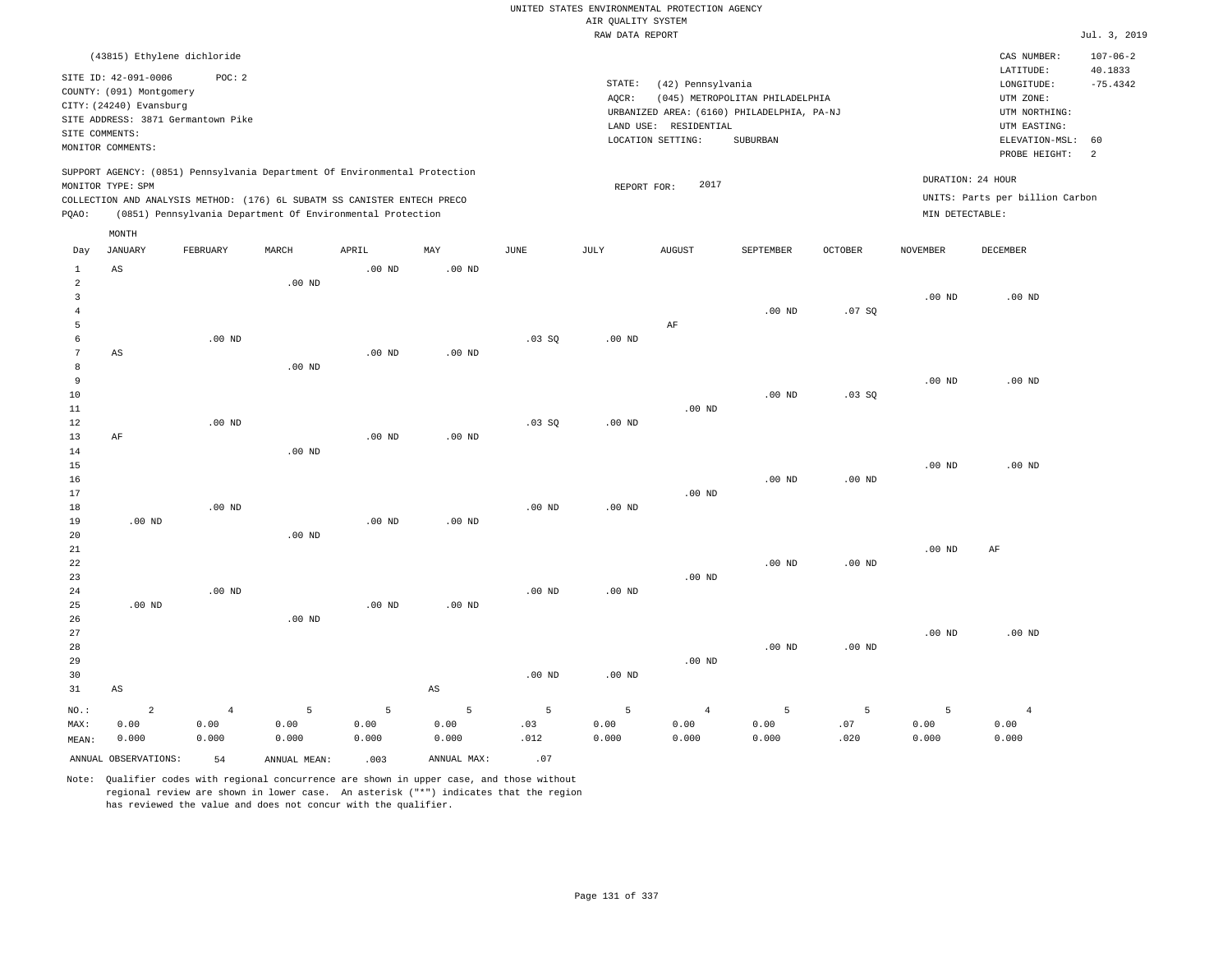|                     |                                                                                                                                                                             |                   |                   |                                                            |                   |                   |                    | UNITED STATES ENVIRONMENTAL PROTECTION AGENCY |                                            |          |                 |                                                      |                           |
|---------------------|-----------------------------------------------------------------------------------------------------------------------------------------------------------------------------|-------------------|-------------------|------------------------------------------------------------|-------------------|-------------------|--------------------|-----------------------------------------------|--------------------------------------------|----------|-----------------|------------------------------------------------------|---------------------------|
|                     |                                                                                                                                                                             |                   |                   |                                                            |                   |                   | AIR QUALITY SYSTEM |                                               |                                            |          |                 |                                                      |                           |
|                     |                                                                                                                                                                             |                   |                   |                                                            |                   |                   | RAW DATA REPORT    |                                               |                                            |          |                 |                                                      | Jul. 3, 2019              |
|                     | (43815) Ethylene dichloride                                                                                                                                                 |                   |                   |                                                            |                   |                   |                    |                                               |                                            |          |                 | CAS NUMBER:<br>LATITUDE:                             | $107 - 06 - 2$<br>40.1833 |
|                     | SITE ID: 42-091-0006<br>COUNTY: (091) Montgomery                                                                                                                            | POC: 2            |                   |                                                            |                   |                   | STATE:             | (42) Pennsylvania                             |                                            |          |                 | $\texttt{LONGITUDE}$ :                               | $-75.4342$                |
|                     | CITY: (24240) Evansburg                                                                                                                                                     |                   |                   |                                                            |                   |                   | AOCR:              |                                               | (045) METROPOLITAN PHILADELPHIA            |          |                 | UTM ZONE:                                            |                           |
|                     | SITE ADDRESS: 3871 Germantown Pike                                                                                                                                          |                   |                   |                                                            |                   |                   |                    |                                               | URBANIZED AREA: (6160) PHILADELPHIA, PA-NJ |          |                 | UTM NORTHING:                                        |                           |
|                     | SITE COMMENTS:                                                                                                                                                              |                   |                   |                                                            |                   |                   |                    | LAND USE: RESIDENTIAL                         |                                            |          |                 | UTM EASTING:                                         |                           |
|                     | MONITOR COMMENTS:                                                                                                                                                           |                   |                   |                                                            |                   |                   |                    | LOCATION SETTING:                             | SUBURBAN                                   |          |                 | ELEVATION-MSL:<br>PROBE HEIGHT:                      | 60<br>$\overline{a}$      |
|                     | SUPPORT AGENCY: (0851) Pennsylvania Department Of Environmental Protection<br>MONITOR TYPE: SPM<br>COLLECTION AND ANALYSIS METHOD: (176) 6L SUBATM SS CANISTER ENTECH PRECO |                   |                   |                                                            |                   |                   | REPORT FOR:        | 2018                                          |                                            |          |                 | DURATION: 24 HOUR<br>UNITS: Parts per billion Carbon |                           |
| PQAO:               |                                                                                                                                                                             |                   |                   | (0851) Pennsylvania Department Of Environmental Protection |                   |                   |                    |                                               |                                            |          |                 | MIN DETECTABLE: .0697057                             |                           |
|                     | MONTH                                                                                                                                                                       |                   |                   |                                                            |                   |                   |                    |                                               |                                            |          |                 |                                                      |                           |
| Day                 | <b>JANUARY</b>                                                                                                                                                              | FEBRUARY          | MARCH             | APRIL                                                      | MAY               | <b>JUNE</b>       | JULY               | <b>AUGUST</b>                                 | SEPTEMBER                                  | OCTOBER  | <b>NOVEMBER</b> | <b>DECEMBER</b>                                      |                           |
| $\mathbf{1}$        |                                                                                                                                                                             | $.00$ ND          |                   |                                                            |                   | .00 <sub>ND</sub> | .00 <sub>ND</sub>  |                                               |                                            |          |                 |                                                      |                           |
| 2<br>$\overline{3}$ | AO                                                                                                                                                                          |                   |                   | .05 SQ                                                     | .05 SQ            |                   |                    |                                               |                                            |          |                 |                                                      |                           |
| $\overline{4}$      |                                                                                                                                                                             |                   | $.00$ ND          |                                                            |                   |                   |                    |                                               |                                            |          | $.00$ ND        | .06SQ                                                |                           |
| 5                   |                                                                                                                                                                             |                   |                   |                                                            |                   |                   |                    |                                               | $.00$ ND                                   | $.00$ ND |                 |                                                      |                           |
| 6                   |                                                                                                                                                                             |                   |                   |                                                            |                   |                   |                    | $.00$ ND                                      |                                            |          |                 |                                                      |                           |
| $\overline{7}$      |                                                                                                                                                                             | $.00$ ND          |                   |                                                            |                   | $.00$ ND          | $.00$ ND           |                                               |                                            |          |                 |                                                      |                           |
| 8                   | AF                                                                                                                                                                          |                   |                   | $.00$ ND                                                   | .00 <sub>ND</sub> |                   |                    |                                               |                                            |          |                 |                                                      |                           |
| 9                   |                                                                                                                                                                             |                   | $.00$ ND          |                                                            |                   |                   |                    |                                               |                                            |          |                 |                                                      |                           |
| 10                  |                                                                                                                                                                             |                   |                   |                                                            |                   |                   |                    |                                               |                                            |          | $.05$ SO        | .06S                                                 |                           |
| $1\,1$              |                                                                                                                                                                             |                   |                   |                                                            |                   |                   |                    |                                               | $.00$ ND                                   | $.00$ ND |                 |                                                      |                           |
| 12                  |                                                                                                                                                                             |                   |                   |                                                            |                   |                   |                    | $.00$ ND                                      |                                            |          |                 |                                                      |                           |
| 13                  |                                                                                                                                                                             | $.00$ ND          |                   |                                                            |                   | .00 <sub>ND</sub> | .00 <sub>ND</sub>  |                                               |                                            |          |                 |                                                      |                           |
| 14                  | $.00$ ND                                                                                                                                                                    |                   |                   | $.05$ SO                                                   | $.00$ ND          |                   |                    |                                               |                                            |          |                 |                                                      |                           |
| 15                  |                                                                                                                                                                             |                   | $.00$ ND          |                                                            |                   |                   |                    |                                               |                                            |          |                 |                                                      |                           |
| 16                  |                                                                                                                                                                             |                   |                   |                                                            |                   |                   |                    |                                               |                                            |          | .06SQ           | .06S                                                 |                           |
| 17                  |                                                                                                                                                                             |                   |                   |                                                            |                   |                   |                    |                                               | .00 <sub>ND</sub>                          | $.00$ ND |                 |                                                      |                           |
| 18<br>19            |                                                                                                                                                                             | $.00$ ND          |                   |                                                            |                   | $.00$ ND          | $.00$ ND           | $.00$ ND                                      |                                            |          |                 |                                                      |                           |
| 20                  | $.00$ ND                                                                                                                                                                    |                   |                   | $.00$ ND                                                   | $.00$ ND          |                   |                    |                                               |                                            |          |                 |                                                      |                           |
| 21                  |                                                                                                                                                                             |                   | $.00$ ND          |                                                            |                   |                   |                    |                                               |                                            |          |                 |                                                      |                           |
| 22                  |                                                                                                                                                                             |                   |                   |                                                            |                   |                   |                    |                                               |                                            |          | AF              | .06S                                                 |                           |
| 23                  |                                                                                                                                                                             |                   |                   |                                                            |                   |                   |                    |                                               | $\mathbb{A}\mathbb{S}$                     | $.00$ ND |                 |                                                      |                           |
| 24                  |                                                                                                                                                                             |                   |                   |                                                            |                   |                   |                    | $.00$ ND                                      |                                            |          |                 |                                                      |                           |
| 25                  |                                                                                                                                                                             | .00 <sub>ND</sub> |                   |                                                            |                   | $.00$ ND          | $.00$ ND           |                                               |                                            |          |                 |                                                      |                           |
| 26                  | .00 <sub>ND</sub>                                                                                                                                                           |                   |                   | .00 <sub>ND</sub>                                          | $.00$ ND          |                   |                    |                                               |                                            |          |                 |                                                      |                           |
| 27                  |                                                                                                                                                                             |                   | .00 <sub>ND</sub> |                                                            |                   |                   |                    |                                               |                                            |          |                 |                                                      |                           |
| 28                  |                                                                                                                                                                             |                   |                   |                                                            |                   |                   |                    |                                               |                                            |          | .05 SQ          | $.00$ ND                                             |                           |
| 29                  |                                                                                                                                                                             |                   |                   |                                                            |                   |                   |                    |                                               | .00 <sub>ND</sub>                          | $.00$ ND |                 |                                                      |                           |
| 30                  |                                                                                                                                                                             |                   |                   |                                                            |                   |                   |                    | $.00$ ND                                      |                                            |          |                 |                                                      |                           |
| 31                  |                                                                                                                                                                             |                   |                   |                                                            |                   |                   | $.00$ ND           |                                               |                                            |          |                 |                                                      |                           |
| NO.:                | $\overline{\mathbf{3}}$                                                                                                                                                     | 5                 | $\overline{5}$    | 5                                                          | $\overline{5}$    | 5                 | 6                  | 5                                             | $\overline{4}$                             | 5        | $\overline{4}$  | 5                                                    |                           |
| MAX:                | 0.00                                                                                                                                                                        | 0.00              | 0.00              | .05                                                        | .05               | 0.00              | 0.00               | 0.00                                          | 0.00                                       | 0.00     | .06             | .06                                                  |                           |
| MEAN:               | 0.000                                                                                                                                                                       | 0.000             | 0.000             | .020                                                       | .010              | 0.000             | 0.000              | 0.000                                         | 0.000                                      | 0.000    | .040            | .048                                                 |                           |
|                     | ANNUAL OBSERVATIONS:                                                                                                                                                        | 57                | ANNUAL, MEAN:     | .010                                                       | ANNUAL MAX:       | .06               |                    |                                               |                                            |          |                 |                                                      |                           |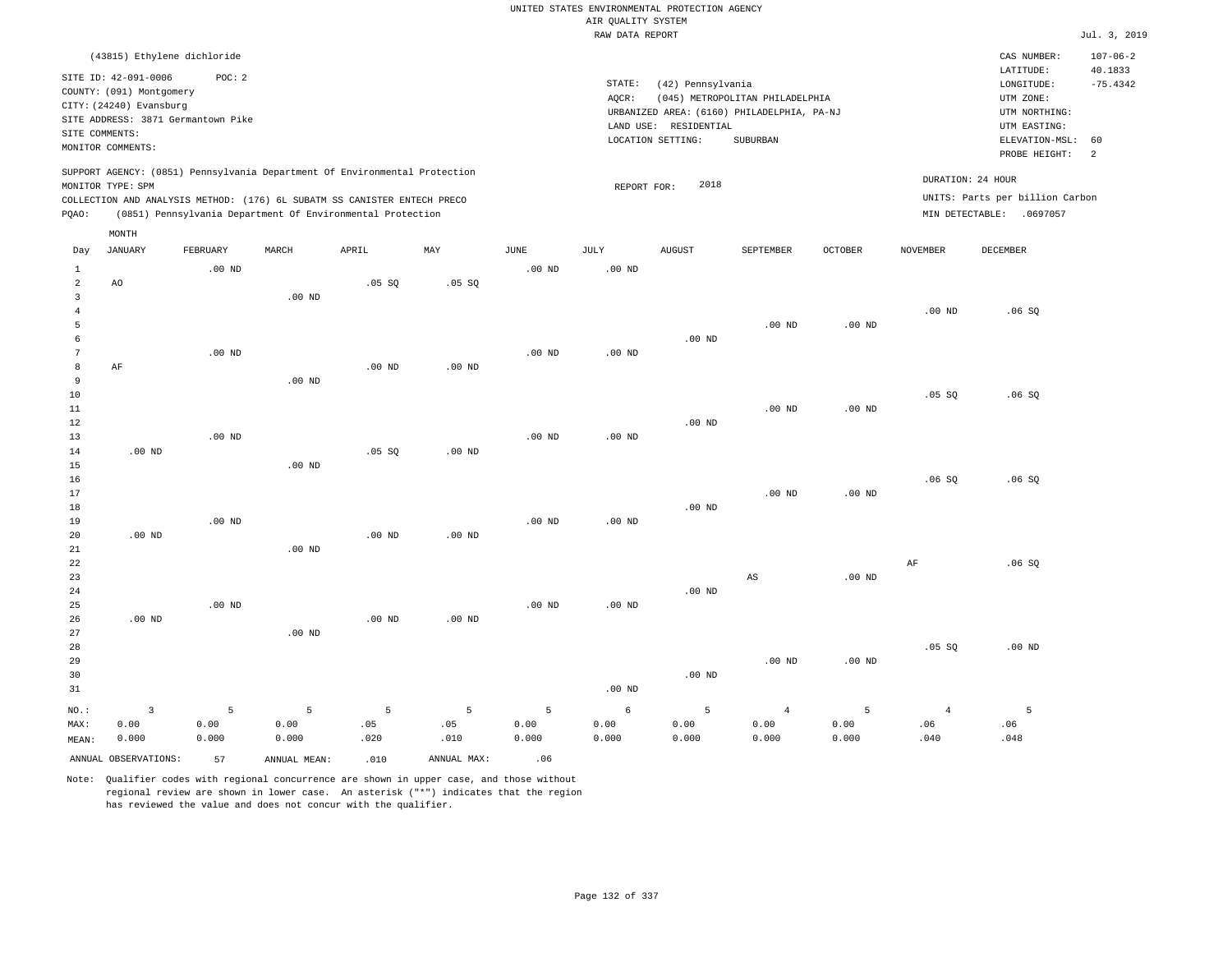# UNITED STATES ENVIRONMENTAL PROTECTION AGENCY AIR QUALITY SYSTEM

|                                                         |                                                                                                                    |                                              |          |                                                                                                                                                                                                                      |                   |          | RAW DATA REPORT |                                                                 |                                                                                           |                   |                   |                                                                                                          | Jul. 3, 2019                                  |
|---------------------------------------------------------|--------------------------------------------------------------------------------------------------------------------|----------------------------------------------|----------|----------------------------------------------------------------------------------------------------------------------------------------------------------------------------------------------------------------------|-------------------|----------|-----------------|-----------------------------------------------------------------|-------------------------------------------------------------------------------------------|-------------------|-------------------|----------------------------------------------------------------------------------------------------------|-----------------------------------------------|
|                                                         | (43817) Tetrachloroethylene                                                                                        |                                              |          |                                                                                                                                                                                                                      |                   |          |                 |                                                                 |                                                                                           |                   |                   | CAS NUMBER:                                                                                              | $127 - 18 - 4$                                |
|                                                         | SITE ID: 42-091-0006<br>COUNTY: (091) Montgomery<br>CITY: (24240) Evansburg<br>SITE COMMENTS:<br>MONITOR COMMENTS: | POC: 2<br>SITE ADDRESS: 3871 Germantown Pike |          |                                                                                                                                                                                                                      |                   |          | STATE:<br>AQCR: | (42) Pennsylvania<br>LAND USE: RESIDENTIAL<br>LOCATION SETTING: | (045) METROPOLITAN PHILADELPHIA<br>URBANIZED AREA: (6160) PHILADELPHIA, PA-NJ<br>SUBURBAN |                   |                   | LATITUDE:<br>LONGITUDE:<br>UTM ZONE:<br>UTM NORTHING:<br>UTM EASTING:<br>ELEVATION-MSL:<br>PROBE HEIGHT: | 40.1833<br>$-75.4342$<br>60<br>$\overline{a}$ |
| PQAO:                                                   | MONITOR TYPE: SPM                                                                                                  |                                              |          | SUPPORT AGENCY: (0851) Pennsylvania Department Of Environmental Protection<br>COLLECTION AND ANALYSIS METHOD: (176) 6L SUBATM SS CANISTER ENTECH PRECO<br>(0851) Pennsylvania Department Of Environmental Protection |                   |          | REPORT FOR:     | 2013                                                            |                                                                                           |                   | MIN DETECTABLE:   | DURATION: 24 HOUR<br>UNITS: Parts per billion Carbon                                                     |                                               |
| Day                                                     | MONTH<br><b>JANUARY</b>                                                                                            | FEBRUARY                                     | MARCH    | APRIL                                                                                                                                                                                                                | MAY               | JUNE     | JULY            | <b>AUGUST</b>                                                   | SEPTEMBER                                                                                 | <b>OCTOBER</b>    | <b>NOVEMBER</b>   | <b>DECEMBER</b>                                                                                          |                                               |
| $\mathbf{1}$                                            |                                                                                                                    |                                              |          |                                                                                                                                                                                                                      |                   |          |                 |                                                                 | $.00$ ND                                                                                  | .00 <sub>ND</sub> |                   |                                                                                                          |                                               |
| $\overline{2}$<br>$\overline{3}$<br>$\overline{4}$<br>5 | $.00$ ND                                                                                                           | AF                                           | $.00$ ND | $.00$ ND                                                                                                                                                                                                             | $.00$ ND          | $.00$ ND | $.00$ ND        | $.00$ ND                                                        |                                                                                           |                   |                   |                                                                                                          |                                               |
| 6<br>7                                                  |                                                                                                                    |                                              |          |                                                                                                                                                                                                                      |                   |          |                 |                                                                 | $.00$ ND                                                                                  | .00 <sub>ND</sub> | .00 <sub>ND</sub> | $.00$ ND                                                                                                 |                                               |
| 8<br>9<br>10<br>$11\,$                                  | $.00$ ND                                                                                                           | AF                                           | $.00$ ND | $.00$ ND                                                                                                                                                                                                             | $.00$ ND          | $.00$ ND | $.00$ ND        | $.00$ ND                                                        |                                                                                           |                   |                   |                                                                                                          |                                               |
| 12<br>13<br>14                                          |                                                                                                                    |                                              |          |                                                                                                                                                                                                                      |                   |          |                 | AF                                                              | $.00$ ND                                                                                  | .00 <sub>ND</sub> | $\rm AF$          | AF                                                                                                       |                                               |
| 15<br>16<br>17<br>18                                    | AF                                                                                                                 | $.00$ ND                                     | $.00$ ND | $.00$ ND                                                                                                                                                                                                             | .00 <sub>ND</sub> | $.00$ ND | $.00$ ND        |                                                                 |                                                                                           |                   | .00 <sub>ND</sub> | AF                                                                                                       |                                               |
| 19<br>20<br>21                                          |                                                                                                                    | $.00$ ND                                     |          |                                                                                                                                                                                                                      |                   | $.00$ ND | $.00$ ND        | AF                                                              | $.00$ ND                                                                                  | .00 <sub>ND</sub> |                   |                                                                                                          |                                               |
| 22<br>23<br>24<br>25                                    | AF                                                                                                                 |                                              | $.00$ ND | $.00$ ND                                                                                                                                                                                                             | .00 <sub>ND</sub> |          |                 |                                                                 | $.00$ ND                                                                                  | $_{\rm AS}$       | $.00$ ND          | $.00$ ND                                                                                                 |                                               |
| 26<br>27<br>28                                          | AS                                                                                                                 | $.00$ ND                                     |          | $.00$ ND                                                                                                                                                                                                             | .00 <sub>ND</sub> | $.00$ ND | $.00$ ND        | AF                                                              |                                                                                           |                   |                   |                                                                                                          |                                               |
| 29                                                      |                                                                                                                    |                                              | $.00$ ND |                                                                                                                                                                                                                      |                   |          |                 |                                                                 |                                                                                           |                   |                   |                                                                                                          |                                               |

30 31 NO.: MAX: MEAN: 2 0.00 0.000 .06 CC AF .00 ND 3 0.00 0.000 5 0.00 0.000 5 0.00 0.000 5 0.00 0.000 5 0.00 0.000 5 0.00 0.000 2 0.00 0.000 5 0.00 0.000 5 .06 .012 3 0.00 0.000 3 0.00 0.000 ANNUAL OBSERVATIONS:  $48$  ANNUAL MEAN: .001 ANNUAL MAX: .06

Note: Qualifier codes with regional concurrence are shown in upper case, and those without

regional review are shown in lower case. An asterisk ("\*") indicates that the region

has reviewed the value and does not concur with the qualifier.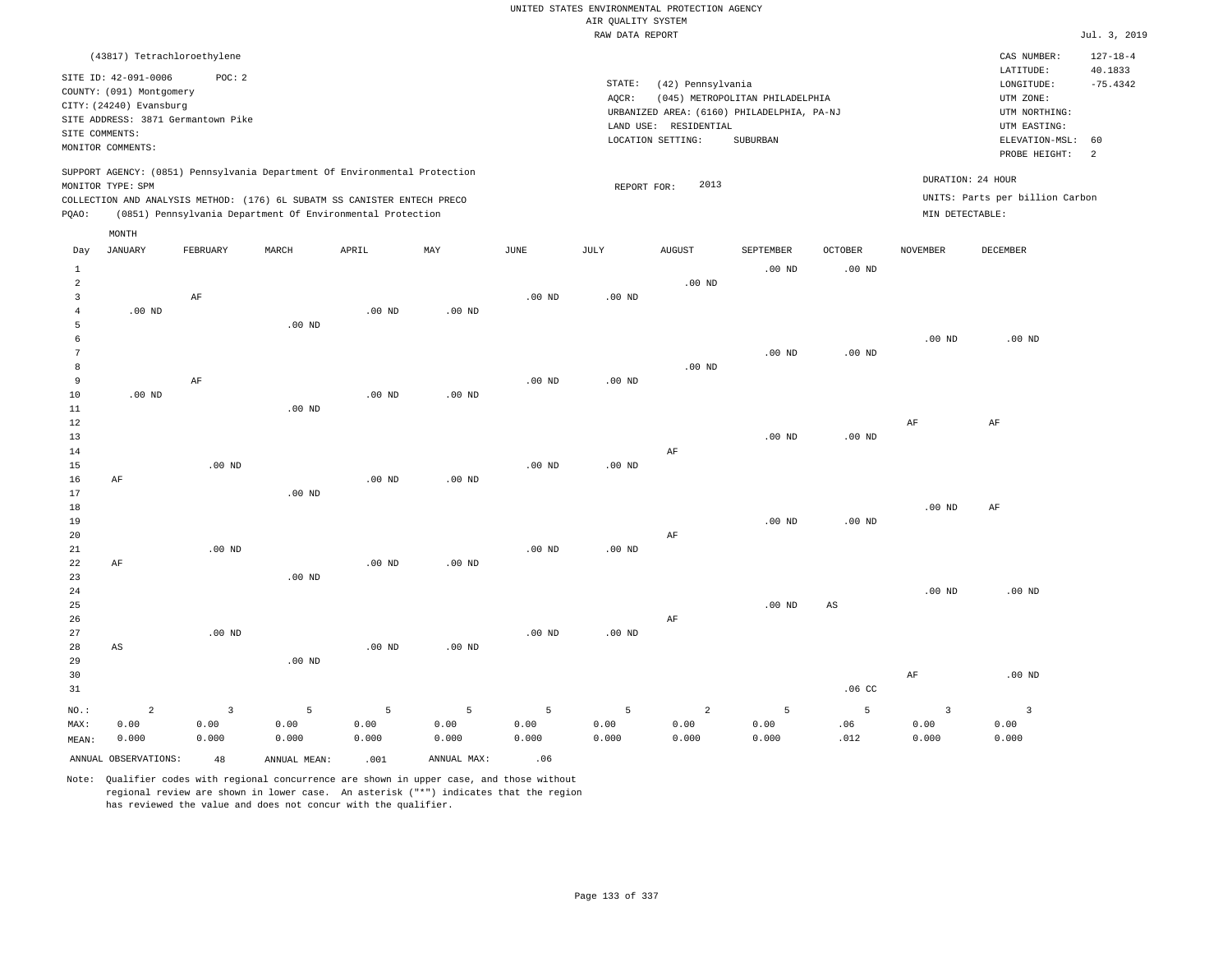| (43817) Tetrachloroethylene                                                                                                                                                                                                                                 |                                                                                                                                                                                 | CAS NUMBER:                                                                                                 | $127 - 18 - 4$        |
|-------------------------------------------------------------------------------------------------------------------------------------------------------------------------------------------------------------------------------------------------------------|---------------------------------------------------------------------------------------------------------------------------------------------------------------------------------|-------------------------------------------------------------------------------------------------------------|-----------------------|
| SITE ID: 42-091-0006<br>POC:2<br>COUNTY: (091) Montgomery<br>CITY: (24240) Evansburg<br>SITE ADDRESS: 3871 Germantown Pike<br>SITE COMMENTS:<br>MONITOR COMMENTS:                                                                                           | STATE:<br>(42) Pennsylvania<br>(045) METROPOLITAN PHILADELPHIA<br>AOCR:<br>URBANIZED AREA: (6160) PHILADELPHIA, PA-NJ<br>LAND USE: RESIDENTIAL<br>LOCATION SETTING:<br>SUBURBAN | LATITUDE:<br>LONGITUDE:<br>UTM ZONE:<br>UTM NORTHING:<br>UTM EASTING:<br>ELEVATION-MSL: 60<br>PROBE HEIGHT: | 40.1833<br>$-75.4342$ |
| SUPPORT AGENCY: (0851) Pennsylvania Department Of Environmental Protection<br>MONITOR TYPE: SPM<br>COLLECTION AND ANALYSIS METHOD: (176) 6L SUBATM SS CANISTER ENTECH PRECO<br>(0851) Pennsylvania Department Of Environmental Protection<br>POAO:<br>MONTH | DURATION: 24 HOUR<br>2014<br>REPORT FOR:<br>MIN DETECTABLE:                                                                                                                     | UNITS: Parts per billion Carbon                                                                             |                       |

| Day                 | JANUARY          | FEBRUARY       | MARCH    | APRIL          | $_{\rm MAY}$ | $_{\rm JUNE}$ | $\mathtt{JULY}$ | AUGUST   | SEPTEMBER | OCTOBER  | NOVEMBER       | $\tt DECEMBER$ |
|---------------------|------------------|----------------|----------|----------------|--------------|---------------|-----------------|----------|-----------|----------|----------------|----------------|
| 1<br>$\overline{a}$ |                  |                |          |                |              |               |                 |          | .09SQ     | $.00$ ND | $.00$ ND       | $.00$ ND       |
| 3                   |                  |                |          |                |              |               |                 | $.00$ ND |           |          |                |                |
| $\overline{4}$      |                  | $\rm AF$       |          |                |              | $.00$ ND      | $.00{\rm ~ND}$  |          |           |          |                |                |
| 5                   | AF               |                |          | $.00$ ND       | $.00$ ND     |               |                 |          |           |          |                |                |
| 6                   |                  |                | $.00$ ND |                |              |               |                 |          |           |          |                |                |
| 7                   |                  |                |          |                |              |               |                 |          |           |          | AF             | $.00$ ND       |
| 8<br>9              |                  |                |          |                |              |               |                 | $.00$ ND | $.00$ ND  | $.00$ ND |                |                |
| 10                  |                  | $_{\rm AS}$    |          |                |              | $.00$ ND      | $.00$ ND        |          |           |          |                |                |
| 11                  | .09SQ            |                |          | $\rm AF$       | $.00$ ND     |               |                 |          |           |          |                |                |
| 12                  |                  |                | .14 SQ   |                |              |               |                 |          |           |          |                |                |
| 13                  |                  |                |          |                |              |               |                 |          |           |          | $.00$ ND       | $.00$ ND       |
| 14                  |                  |                |          |                |              |               |                 |          | $.00$ ND  | $.00$ ND |                |                |
| 15                  |                  |                |          |                |              |               |                 | $.00$ ND |           |          |                |                |
| 16                  |                  | $.00$ ND       |          |                |              | .00 $ND$      | .00 $ND$        |          |           |          |                |                |
| 17                  | .17 <sub>5</sub> |                |          | $.00$ ND       | $.00$ ND     |               |                 |          |           |          |                |                |
| 18                  |                  |                | .00 $ND$ |                |              |               |                 |          |           |          |                |                |
| 19                  |                  |                |          |                |              |               |                 |          |           |          | $.00$ ND       | $.00$ ND       |
| 20                  |                  |                |          |                |              |               |                 |          | $.00$ ND  | $.00$ ND |                |                |
| 21                  |                  |                |          |                |              |               |                 | $.00$ ND |           |          |                |                |
| 22                  |                  | $.00$ ND       |          |                |              | .11 SQ        | $.00$ ND        |          |           |          |                |                |
| 23                  | $_{\rm AS}$      |                |          | $.00$ ND       | $.00$ ND     |               |                 |          |           |          |                |                |
| 24                  |                  |                | $.00$ ND |                |              |               |                 |          |           |          |                |                |
| 25                  |                  |                |          |                |              |               |                 |          |           |          | $.00$ ND       | $.00$ ND       |
| 26                  |                  |                |          |                |              |               |                 |          | $.00$ ND  | $.00$ ND |                |                |
| 27                  |                  |                |          |                |              |               |                 | .00 $ND$ |           |          |                |                |
| 28<br>29            |                  | $_{\rm AS}$    |          |                |              | $.00$ ND      | $.00$ ND        |          |           |          |                |                |
| 30                  | $_{\rm AS}$      |                | .00 $ND$ | $.00$ ND       | .00 $ND$     |               |                 |          |           |          |                |                |
| 31                  |                  |                |          |                |              |               |                 |          |           |          |                | .10SQ          |
|                     |                  |                |          |                |              |               |                 |          |           |          |                |                |
| $NO.$ :             | $\overline{a}$   | $\overline{a}$ | 5        | $\overline{4}$ | 5            | 5             | 5               | 5        | 5         | 5        | $\overline{4}$ | 6              |
| MAX:                | .17              | 0.00           | $.14\,$  | 0.00           | 0.00         | .11           | 0.00            | 0.00     | .09       | 0.00     | 0.00           | .10            |
| MEAN:               | .130             | 0.000          | .028     | 0.000          | 0.000        | .022          | 0.000           | 0.000    | .018      | 0.000    | 0.000          | .017           |
|                     |                  |                |          |                |              | $\sim$ $-$    |                 |          |           |          |                |                |

ANNUAL OBSERVATIONS:  $\begin{array}{ccc} 53 & 3 \\ 53 & 53 \end{array}$  ANNUAL MEAN: .013 ANNUAL MAX: .17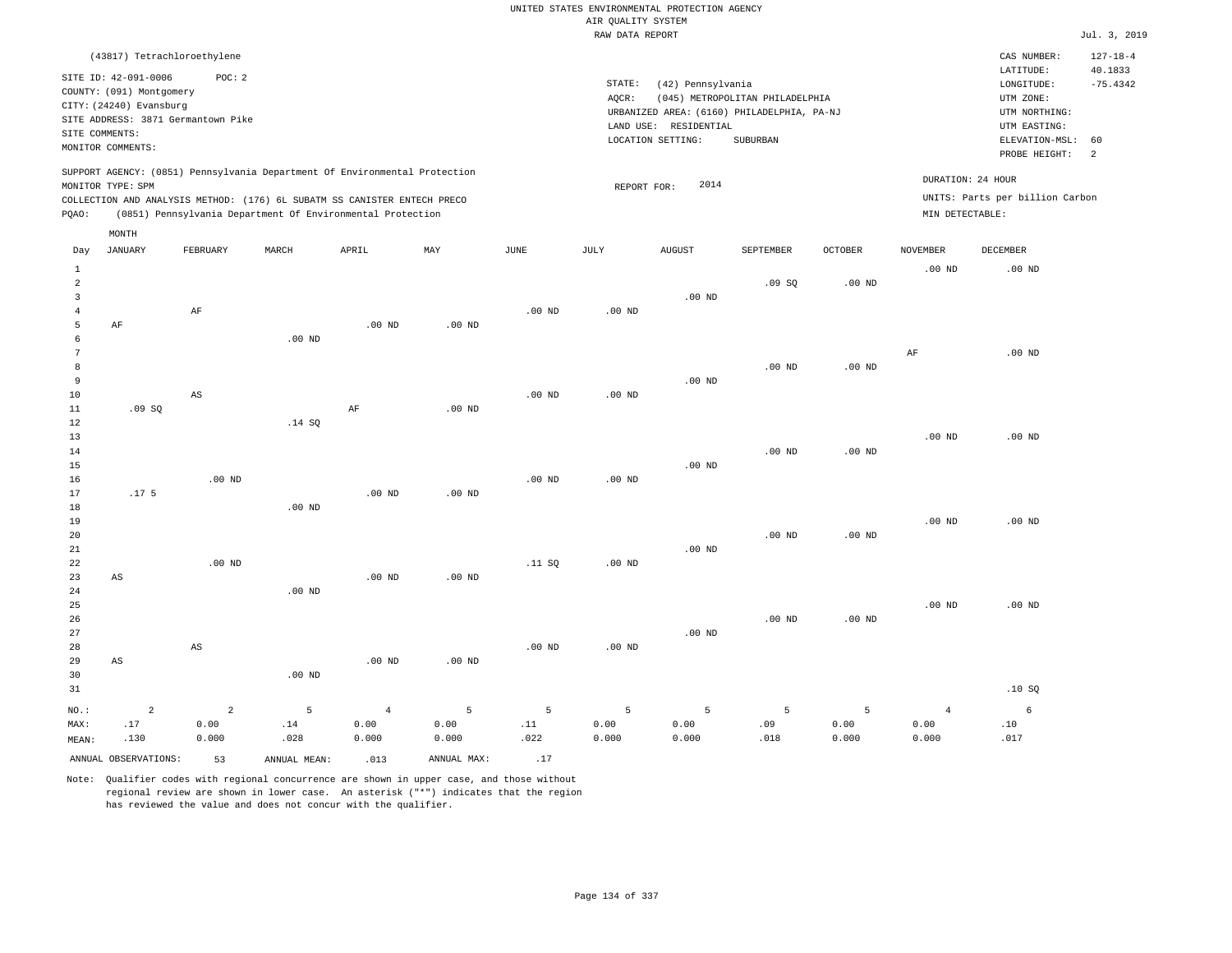|       |                          | (43817) Tetrachloroethylene                                                |                   |                   |          |                   |                   |                                            |                                 |                |                   | CAS NUMBER:                     | $127 - 18 - 4$ |
|-------|--------------------------|----------------------------------------------------------------------------|-------------------|-------------------|----------|-------------------|-------------------|--------------------------------------------|---------------------------------|----------------|-------------------|---------------------------------|----------------|
|       | SITE ID: 42-091-0006     | POC: 2                                                                     |                   |                   |          |                   |                   |                                            |                                 |                |                   | LATITUDE:                       | 40.1833        |
|       | COUNTY: (091) Montgomery |                                                                            |                   |                   |          |                   | STATE:            | (42) Pennsylvania                          |                                 |                |                   | LONGITUDE:                      | $-75.4342$     |
|       | CITY: (24240) Evansburg  |                                                                            |                   |                   |          |                   | AOCR:             |                                            | (045) METROPOLITAN PHILADELPHIA |                |                   | UTM ZONE:                       |                |
|       |                          | SITE ADDRESS: 3871 Germantown Pike                                         |                   |                   |          |                   |                   | URBANIZED AREA: (6160) PHILADELPHIA, PA-NJ |                                 |                |                   | UTM NORTHING:                   |                |
|       |                          |                                                                            |                   |                   |          |                   | LAND USE:         | RESIDENTIAL                                |                                 |                |                   | UTM EASTING:                    |                |
|       | SITE COMMENTS:           |                                                                            |                   |                   |          |                   |                   | LOCATION SETTING:                          | SUBURBAN                        |                |                   | ELEVATION-MSL:                  | 60             |
|       | MONITOR COMMENTS:        |                                                                            |                   |                   |          |                   |                   |                                            |                                 |                |                   | PROBE HEIGHT:                   | 2              |
|       |                          | SUPPORT AGENCY: (0851) Pennsylvania Department Of Environmental Protection |                   |                   |          |                   |                   |                                            |                                 |                |                   |                                 |                |
|       | MONITOR TYPE: SPM        |                                                                            |                   |                   |          |                   |                   | 2015                                       |                                 |                | DURATION: 24 HOUR |                                 |                |
|       |                          | COLLECTION AND ANALYSIS METHOD: (176) 6L SUBATM SS CANISTER ENTECH PRECO   |                   |                   |          |                   | REPORT FOR:       |                                            |                                 |                |                   | UNITS: Parts per billion Carbon |                |
|       |                          |                                                                            |                   |                   |          |                   |                   |                                            |                                 |                |                   |                                 |                |
| POAO: |                          | (0851) Pennsylvania Department Of Environmental Protection                 |                   |                   |          |                   |                   |                                            |                                 |                | MIN DETECTABLE:   |                                 |                |
|       | MONTH                    |                                                                            |                   |                   |          |                   |                   |                                            |                                 |                |                   |                                 |                |
| Day   | JANUARY                  | FEBRUARY                                                                   | MARCH             | APRIL             | MAY      | JUNE              | JULY              | <b>AUGUST</b>                              | SEPTEMBER                       | <b>OCTOBER</b> | <b>NOVEMBER</b>   | <b>DECEMBER</b>                 |                |
|       |                          |                                                                            | $.00$ ND          |                   |          |                   |                   |                                            |                                 |                |                   |                                 |                |
|       |                          |                                                                            |                   |                   |          |                   |                   |                                            |                                 |                | .11 <sub>c</sub>  | $.00$ ND                        |                |
|       |                          |                                                                            |                   |                   |          |                   |                   |                                            | $.00$ ND                        | $.00$ ND       |                   |                                 |                |
|       |                          |                                                                            |                   |                   |          |                   |                   | $.00$ ND                                   |                                 |                |                   |                                 |                |
|       |                          | .00 <sub>ND</sub>                                                          |                   |                   |          | .00 <sub>ND</sub> | .00 <sub>ND</sub> |                                            |                                 |                |                   |                                 |                |
|       |                          |                                                                            |                   |                   |          |                   |                   |                                            |                                 |                |                   |                                 |                |
|       | .11 SQ                   |                                                                            |                   | .00 <sub>ND</sub> | $.00$ ND |                   |                   |                                            |                                 |                |                   |                                 |                |
|       |                          |                                                                            | .00 <sub>ND</sub> |                   |          |                   |                   |                                            |                                 |                |                   |                                 |                |

| 8      |          |          |          |          |          |          |                   |          |                   |          | $.00$ ND | .12S     |
|--------|----------|----------|----------|----------|----------|----------|-------------------|----------|-------------------|----------|----------|----------|
| 9      |          |          |          |          |          |          |                   |          | AS                | $.00$ ND |          |          |
| 10     |          |          |          |          |          |          |                   | $.00$ ND |                   |          |          |          |
| $11\,$ |          | $.00$ ND |          |          |          | $.00$ ND | .00 <sub>ND</sub> |          |                   |          |          |          |
| 12     | $.00$ ND |          |          | $.00$ ND | $.00$ ND |          |                   |          |                   |          |          |          |
| 13     |          |          | $.00$ ND |          |          |          |                   |          |                   |          |          |          |
| 14     |          |          |          |          |          |          |                   |          |                   |          | $.00$ ND | $.00$ ND |
| 15     |          |          |          |          |          |          |                   |          | .00 <sub>ND</sub> | $.00$ ND |          |          |

.00 ND

 0.00 0.000  0.00 0.000  .10 .020  .11 .022  .12 .024

| 17 | AF       |          |          |          | $.00$ ND | $.00$ ND |          |          |                  |          |          |
|----|----------|----------|----------|----------|----------|----------|----------|----------|------------------|----------|----------|
| 18 | $.00$ ND |          | .08SQ    | $.00$ ND |          |          |          |          |                  |          |          |
| 19 |          | $.00$ ND |          |          |          |          |          |          |                  |          |          |
| 20 |          |          |          |          |          |          |          |          |                  | $.00$ ND | $.00$ ND |
| 21 |          |          |          |          |          |          |          | $.00$ ND | .10 <sub>C</sub> |          |          |
| 22 |          |          |          |          |          |          | $.00$ ND |          |                  |          |          |
| 23 | AS       |          |          |          | $.00$ ND | $.00$ ND |          |          |                  |          |          |
| 24 | $.00$ ND |          | $.00$ ND | $.00$ ND |          |          |          |          |                  |          |          |
| 25 |          | .07SQ    |          |          |          |          |          |          |                  |          |          |

| 26   |                   |          |          |             |          |          |          |          |                |          | $.00$ ND | $.00$ ND |
|------|-------------------|----------|----------|-------------|----------|----------|----------|----------|----------------|----------|----------|----------|
| 27   |                   |          |          |             |          |          |          |          | $.00$ ND       | $.00$ ND |          |          |
| 28   |                   |          |          |             |          |          |          | $.00$ ND |                |          |          |          |
| 29   |                   |          |          |             |          | $.00$ ND | $.00$ ND |          |                |          |          |          |
| 30   | .00 <sub>ND</sub> |          |          | $.00$ ND    | $.00$ ND |          |          |          |                |          |          |          |
| 31   |                   |          | $.00$ ND |             |          |          |          |          |                |          |          |          |
| NO.: |                   | $\sim$ 2 | 6        | $5^{\circ}$ | $5 - 5$  | $5 - 5$  | 5.       | $5 - 5$  | $\overline{4}$ |          |          |          |

0.00

MEAN: .022 0.000 .012 .016 0.000 0.000 0.000 ANNUAL OBSERVATIONS: 57 ANNUAL MEAN: .010 ANNUAL MAX: .12

.08

0.00

Note: Qualifier codes with regional concurrence are shown in upper case, and those without regional review are shown in lower case. An asterisk ("\*") indicates that the region has reviewed the value and does not concur with the qualifier.

.07

16

MAX:

.11

0.00

0.00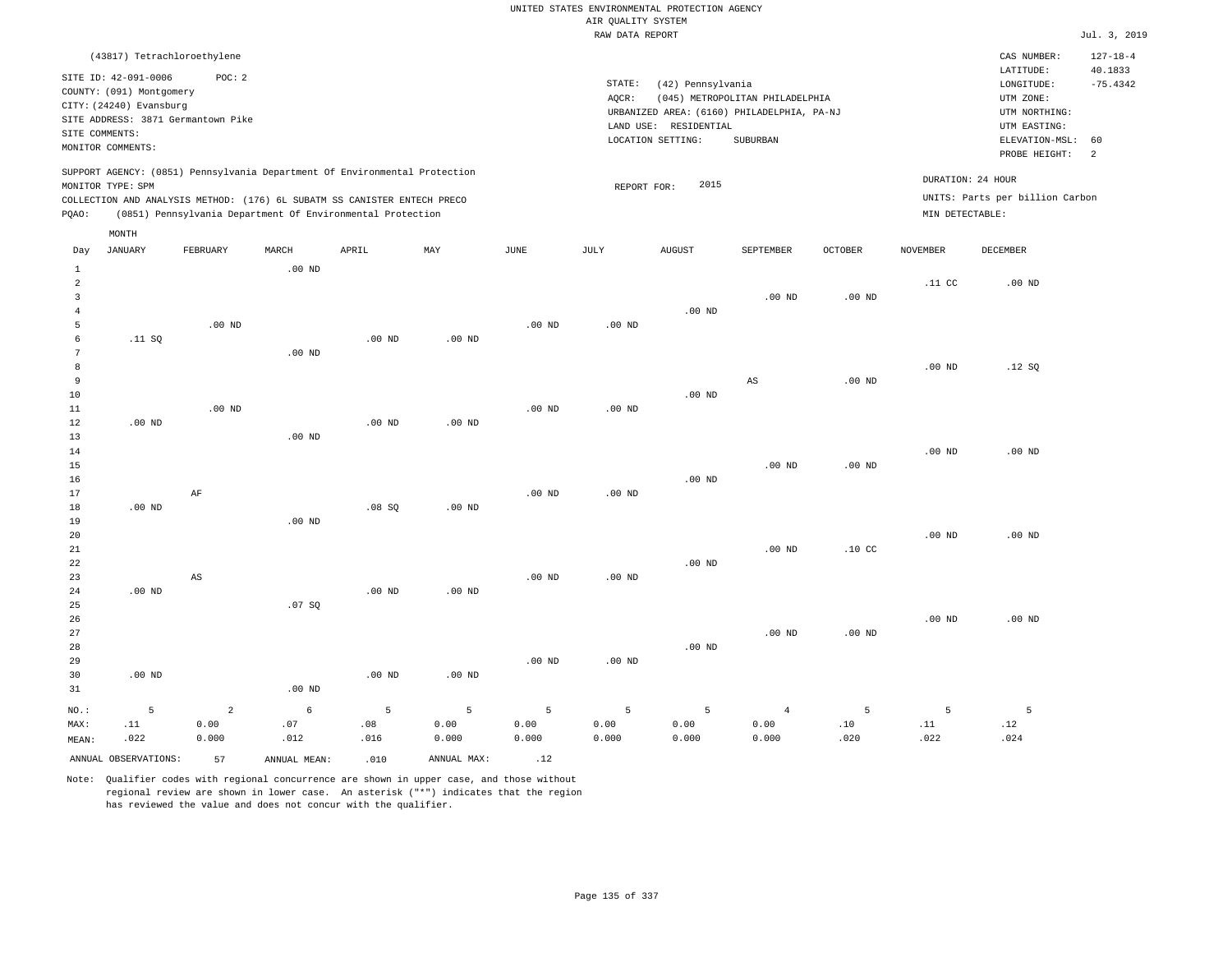|                                |                             |                                    |                   |                                                                            |                   |                   |                        | UNITED STATES ENVIRONMENTAL PROTECTION AGENCY |                                 |                |                        |                                     |                       |
|--------------------------------|-----------------------------|------------------------------------|-------------------|----------------------------------------------------------------------------|-------------------|-------------------|------------------------|-----------------------------------------------|---------------------------------|----------------|------------------------|-------------------------------------|-----------------------|
|                                |                             |                                    |                   |                                                                            |                   |                   |                        | AIR QUALITY SYSTEM                            |                                 |                |                        |                                     |                       |
|                                |                             |                                    |                   |                                                                            |                   |                   |                        | RAW DATA REPORT                               |                                 |                |                        |                                     | Jul. 3, 2019          |
|                                | (43817) Tetrachloroethylene |                                    |                   |                                                                            |                   |                   |                        |                                               |                                 |                |                        | CAS NUMBER:                         | $127 - 18 - 4$        |
|                                | SITE ID: 42-091-0006        | POC: 2                             |                   |                                                                            |                   |                   | STATE:                 | (42) Pennsylvania                             |                                 |                |                        | LATITUDE:<br>$\texttt{LONGITUDE}$ : | 40.1833<br>$-75.4342$ |
|                                | COUNTY: (091) Montgomery    |                                    |                   |                                                                            |                   |                   | AOCR:                  |                                               | (045) METROPOLITAN PHILADELPHIA |                |                        | UTM ZONE:                           |                       |
|                                | CITY: (24240) Evansburg     |                                    |                   |                                                                            |                   |                   |                        | URBANIZED AREA: (6160) PHILADELPHIA, PA-NJ    |                                 |                |                        | UTM NORTHING:                       |                       |
|                                |                             | SITE ADDRESS: 3871 Germantown Pike |                   |                                                                            |                   |                   |                        | LAND USE: RESIDENTIAL                         |                                 |                |                        | UTM EASTING:                        |                       |
|                                | SITE COMMENTS:              |                                    |                   |                                                                            |                   |                   |                        | LOCATION SETTING:                             | SUBURBAN                        |                |                        | ELEVATION-MSL:                      | 60                    |
|                                | MONITOR COMMENTS:           |                                    |                   |                                                                            |                   |                   |                        |                                               |                                 |                |                        | PROBE HEIGHT:                       | $\overline{a}$        |
|                                |                             |                                    |                   | SUPPORT AGENCY: (0851) Pennsylvania Department Of Environmental Protection |                   |                   |                        |                                               |                                 |                |                        | DURATION: 24 HOUR                   |                       |
|                                | MONITOR TYPE: SPM           |                                    |                   |                                                                            |                   |                   |                        | 2016<br>REPORT FOR:                           |                                 |                |                        |                                     |                       |
|                                |                             |                                    |                   | COLLECTION AND ANALYSIS METHOD: (176) 6L SUBATM SS CANISTER ENTECH PRECO   |                   |                   |                        |                                               |                                 |                |                        | UNITS: Parts per billion Carbon     |                       |
| PQAO:                          |                             |                                    |                   | (0851) Pennsylvania Department Of Environmental Protection                 |                   |                   |                        |                                               |                                 |                | MIN DETECTABLE:        |                                     |                       |
|                                | MONTH                       |                                    |                   | APRIL                                                                      |                   |                   |                        |                                               | SEPTEMBER                       | <b>OCTOBER</b> |                        | <b>DECEMBER</b>                     |                       |
| Day                            | <b>JANUARY</b>              | FEBRUARY                           | MARCH             |                                                                            | MAY               | JUNE              | JULY                   | <b>AUGUST</b>                                 |                                 |                | <b>NOVEMBER</b>        |                                     |                       |
| $\mathbf{1}$<br>$\overline{a}$ | .00 <sub>ND</sub>           |                                    | .00 <sub>ND</sub> |                                                                            |                   |                   |                        |                                               |                                 |                | $.00$ ND               | $\mathbb{A}\mathbb{M}$              |                       |
| $\overline{3}$                 |                             |                                    |                   |                                                                            |                   |                   |                        |                                               | AS                              | $.00$ ND       |                        |                                     |                       |
| $\overline{4}$                 |                             |                                    |                   |                                                                            |                   |                   |                        | $.00$ ND                                      |                                 |                |                        |                                     |                       |
| 5                              |                             |                                    |                   |                                                                            |                   | .00 <sub>ND</sub> | AS                     |                                               |                                 |                |                        |                                     |                       |
| 6                              |                             | $.00$ ND                           |                   | $.00$ ND                                                                   | .00 <sub>ND</sub> |                   |                        |                                               |                                 |                |                        |                                     |                       |
| $\overline{7}$                 | .10SQ                       |                                    | $.00$ ND          |                                                                            |                   |                   |                        |                                               |                                 |                |                        |                                     |                       |
| 8                              |                             |                                    |                   |                                                                            |                   |                   |                        |                                               |                                 |                | .17 <sub>5</sub>       | .07S                                |                       |
| 9                              |                             |                                    |                   |                                                                            |                   |                   |                        |                                               | $.00$ ND                        | $\rm{AF}$      |                        |                                     |                       |
| $10$<br>$11\,$                 |                             |                                    |                   |                                                                            |                   | .00 <sub>ND</sub> | $_{\rm AS}$            | .06SQ                                         |                                 |                |                        |                                     |                       |
| 12                             |                             | $.00$ ND                           |                   | $.00$ ND                                                                   | .06SQ             |                   |                        |                                               |                                 |                |                        |                                     |                       |
| 13                             | $.00$ ND                    |                                    | $.00$ ND          |                                                                            |                   |                   |                        |                                               |                                 |                |                        |                                     |                       |
| 14                             |                             |                                    |                   |                                                                            |                   |                   |                        |                                               |                                 |                | $\mathbb{A}\mathbb{S}$ | .12S                                |                       |
| 15                             |                             |                                    |                   |                                                                            |                   |                   |                        |                                               | $.00$ ND                        | AF             |                        |                                     |                       |
| 16                             |                             |                                    |                   |                                                                            |                   |                   |                        | .06SQ                                         |                                 |                |                        |                                     |                       |
| 17                             |                             |                                    |                   |                                                                            |                   | $_{\rm AS}$       | $\mathbb{A}\mathbb{S}$ |                                               |                                 |                |                        |                                     |                       |
| 18                             |                             | .00 <sub>ND</sub>                  |                   | .00 <sub>ND</sub>                                                          | .00 <sub>ND</sub> |                   |                        |                                               |                                 |                |                        |                                     |                       |
| 19<br>20                       | $.00$ ND                    |                                    | $.00$ ND          |                                                                            |                   |                   |                        |                                               |                                 |                | AF                     | .06S                                |                       |
| $2\sqrt{1}$                    |                             |                                    |                   |                                                                            |                   |                   |                        |                                               | $_{\rm AS}$                     | $.00$ ND       |                        |                                     |                       |
| 22                             |                             |                                    |                   |                                                                            |                   |                   |                        | .225                                          |                                 |                |                        |                                     |                       |
| 23                             |                             |                                    |                   |                                                                            |                   | .00 <sub>ND</sub> | $_{\rm AS}$            |                                               |                                 |                |                        |                                     |                       |
| 24                             |                             | $.00$ ND                           |                   | $.00$ ND                                                                   | $.00$ ND          |                   |                        |                                               |                                 |                |                        |                                     |                       |
| 25                             | $.00$ ND                    |                                    | $.00$ ND          |                                                                            |                   |                   |                        |                                               |                                 |                |                        |                                     |                       |
| 26                             |                             |                                    |                   |                                                                            |                   |                   |                        |                                               |                                 |                | $\mathbb{A}\mathbb{S}$ | $\rm AF$                            |                       |
| 27                             |                             |                                    |                   |                                                                            |                   |                   |                        |                                               | $.00$ ND                        | $.00$ ND       |                        |                                     |                       |
| 28                             |                             |                                    |                   |                                                                            |                   |                   |                        | $.00$ ND                                      |                                 |                |                        |                                     |                       |
| 29<br>30                       |                             |                                    |                   | .00 <sub>ND</sub>                                                          | .00 <sub>ND</sub> | $_{\rm AS}$       | $\mathbb{A}\mathbb{S}$ |                                               |                                 |                |                        |                                     |                       |
| 31                             | $.00$ ND                    |                                    | .00 <sub>ND</sub> |                                                                            |                   |                   |                        |                                               |                                 |                |                        |                                     |                       |
|                                |                             |                                    |                   |                                                                            |                   |                   |                        |                                               |                                 |                |                        |                                     |                       |
| NO.:                           | 6                           | $\overline{4}$                     | $\epsilon$        | 5                                                                          | 5                 | $\overline{3}$    | $\mathbb O$            | 5                                             | $\overline{3}$                  | $\overline{3}$ | $\overline{a}$         | $\overline{3}$                      |                       |
| MAX:<br>MEAN:                  | .10<br>.017                 | 0.00<br>0.000                      | 0.00<br>0.000     | 0.00<br>0.000                                                              | .06<br>.012       | 0.00<br>0.000     |                        | .22<br>.068                                   | 0.00<br>0.000                   | 0.00<br>0.000  | .17<br>.085            | .12<br>.083                         |                       |
|                                |                             |                                    |                   |                                                                            |                   |                   |                        |                                               |                                 |                |                        |                                     |                       |
|                                | ANNUAL OBSERVATIONS:        | 45                                 | ANNUAL, MEAN:     | .020                                                                       | ANNUAL MAX:       | .22               |                        |                                               |                                 |                |                        |                                     |                       |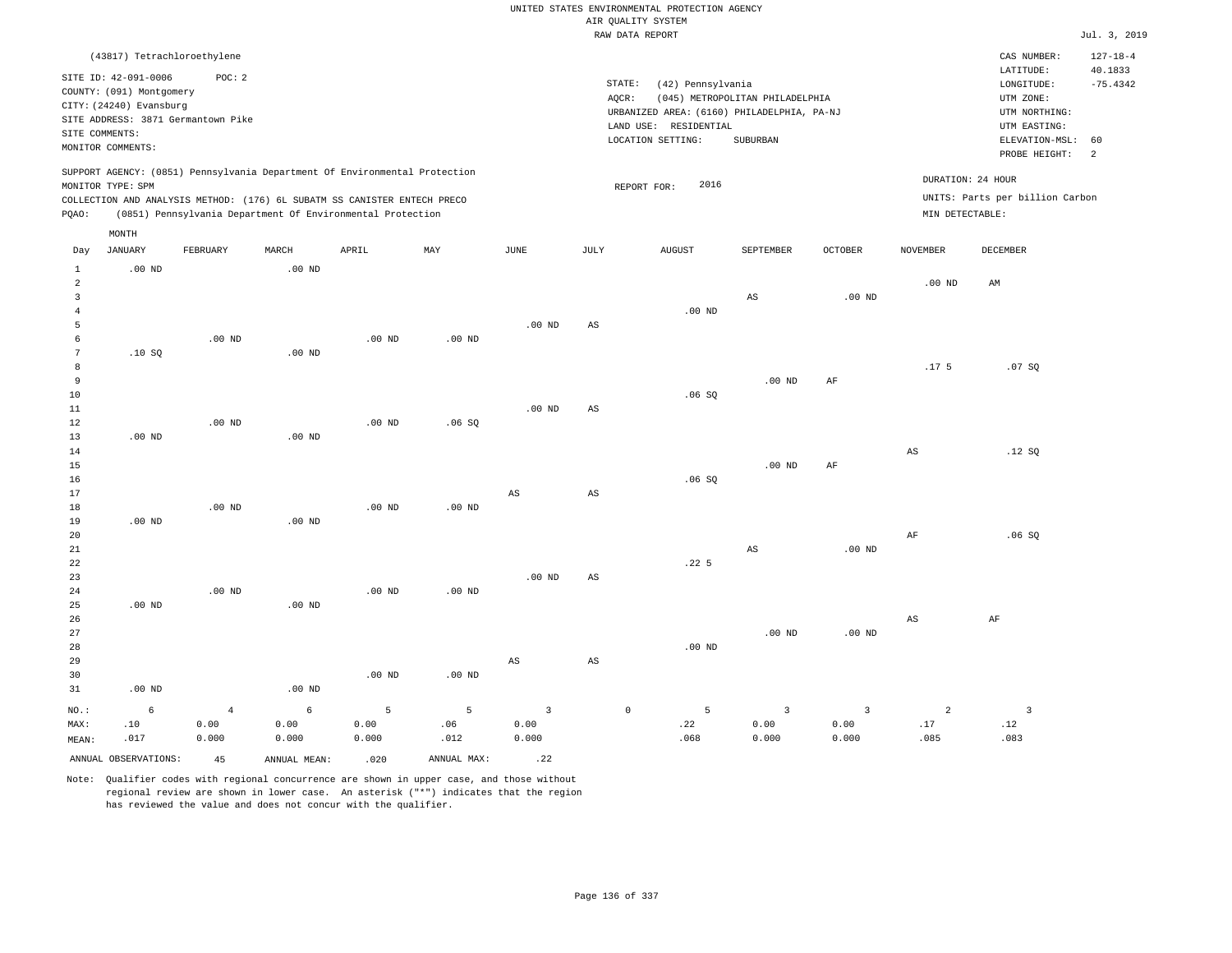|                |                                                     |                   |                                                                            |                   |                        |                   |                    | UNITED STATES ENVIRONMENTAL PROTECTION AGENCY |                                            |                   |                   |                                        |                                         |
|----------------|-----------------------------------------------------|-------------------|----------------------------------------------------------------------------|-------------------|------------------------|-------------------|--------------------|-----------------------------------------------|--------------------------------------------|-------------------|-------------------|----------------------------------------|-----------------------------------------|
|                |                                                     |                   |                                                                            |                   |                        |                   | AIR QUALITY SYSTEM |                                               |                                            |                   |                   |                                        |                                         |
|                |                                                     |                   |                                                                            |                   |                        |                   | RAW DATA REPORT    |                                               |                                            |                   |                   |                                        | Jul. 3, 2019                            |
|                | (43817) Tetrachloroethylene<br>SITE ID: 42-091-0006 | POC: 2            |                                                                            |                   |                        |                   | STATE:             | (42) Pennsylvania                             |                                            |                   |                   | CAS NUMBER:<br>LATITUDE:<br>LONGITUDE: | $127 - 18 - 4$<br>40.1833<br>$-75.4342$ |
|                | COUNTY: (091) Montgomery                            |                   |                                                                            |                   |                        |                   | AQCR:              |                                               | (045) METROPOLITAN PHILADELPHIA            |                   |                   | UTM ZONE:                              |                                         |
|                | CITY: (24240) Evansburg                             |                   |                                                                            |                   |                        |                   |                    |                                               | URBANIZED AREA: (6160) PHILADELPHIA, PA-NJ |                   |                   | UTM NORTHING:                          |                                         |
|                | SITE ADDRESS: 3871 Germantown Pike                  |                   |                                                                            |                   |                        |                   |                    | LAND USE: RESIDENTIAL                         |                                            |                   |                   | UTM EASTING:                           |                                         |
| SITE COMMENTS: |                                                     |                   |                                                                            |                   |                        |                   |                    | LOCATION SETTING:                             | SUBURBAN                                   |                   |                   | ELEVATION-MSL:                         | 60                                      |
|                | MONITOR COMMENTS:                                   |                   |                                                                            |                   |                        |                   |                    |                                               |                                            |                   |                   | PROBE HEIGHT:                          | 2                                       |
|                | MONITOR TYPE: SPM                                   |                   | SUPPORT AGENCY: (0851) Pennsylvania Department Of Environmental Protection |                   |                        |                   | REPORT FOR:        | 2017                                          |                                            |                   |                   | DURATION: 24 HOUR                      |                                         |
|                |                                                     |                   | COLLECTION AND ANALYSIS METHOD: (176) 6L SUBATM SS CANISTER ENTECH PRECO   |                   |                        |                   |                    |                                               |                                            |                   |                   | UNITS: Parts per billion Carbon        |                                         |
| PQAO:          |                                                     |                   | (0851) Pennsylvania Department Of Environmental Protection                 |                   |                        |                   |                    |                                               |                                            |                   | MIN DETECTABLE:   |                                        |                                         |
|                | MONTH                                               |                   |                                                                            |                   |                        |                   |                    |                                               |                                            |                   |                   |                                        |                                         |
| Day            | <b>JANUARY</b>                                      | FEBRUARY          | MARCH                                                                      | APRIL             | MAY                    | $_{\rm JUNE}$     | JULY               | <b>AUGUST</b>                                 | SEPTEMBER                                  | <b>OCTOBER</b>    | <b>NOVEMBER</b>   | <b>DECEMBER</b>                        |                                         |
| $1\,$          | $\mathbb{A}\mathbb{S}$                              |                   |                                                                            | $.00$ ND          | .00 <sub>ND</sub>      |                   |                    |                                               |                                            |                   |                   |                                        |                                         |
| $\overline{a}$ |                                                     |                   | $.00$ ND                                                                   |                   |                        |                   |                    |                                               |                                            |                   |                   |                                        |                                         |
| $\mathbf{3}$   |                                                     |                   |                                                                            |                   |                        |                   |                    |                                               |                                            |                   | .00 <sub>ND</sub> | .06SQ                                  |                                         |
| $\overline{4}$ |                                                     |                   |                                                                            |                   |                        |                   |                    |                                               | $.00$ ND                                   | .10S              |                   |                                        |                                         |
| 5<br>6         |                                                     |                   |                                                                            |                   |                        |                   |                    | AF                                            |                                            |                   |                   |                                        |                                         |
| $\overline{7}$ |                                                     | $.00$ ND          |                                                                            | .00 <sub>ND</sub> | .00 <sub>ND</sub>      | $.00$ ND          | $.00$ ND           |                                               |                                            |                   |                   |                                        |                                         |
| 8              | AS                                                  |                   | $.00$ ND                                                                   |                   |                        |                   |                    |                                               |                                            |                   |                   |                                        |                                         |
| 9              |                                                     |                   |                                                                            |                   |                        |                   |                    |                                               |                                            |                   | $.00$ ND          | $.00$ ND                               |                                         |
| 10             |                                                     |                   |                                                                            |                   |                        |                   |                    |                                               | $.00$ ND                                   | .07S              |                   |                                        |                                         |
| $11\,$         |                                                     |                   |                                                                            |                   |                        |                   |                    | $.00$ ND                                      |                                            |                   |                   |                                        |                                         |
| 12             |                                                     | $.00$ ND          |                                                                            |                   |                        | $.00$ ND          | .00 <sub>ND</sub>  |                                               |                                            |                   |                   |                                        |                                         |
| 13             | AF                                                  |                   |                                                                            | $.00$ ND          | $.00$ ND               |                   |                    |                                               |                                            |                   |                   |                                        |                                         |
| 14             |                                                     |                   | $.00$ ND                                                                   |                   |                        |                   |                    |                                               |                                            |                   |                   |                                        |                                         |
| 15             |                                                     |                   |                                                                            |                   |                        |                   |                    |                                               |                                            |                   | .10S              | .10S                                   |                                         |
| 16             |                                                     |                   |                                                                            |                   |                        |                   |                    |                                               | .06SQ                                      | .00 <sub>ND</sub> |                   |                                        |                                         |
| 17             |                                                     |                   |                                                                            |                   |                        |                   |                    | .06S                                          |                                            |                   |                   |                                        |                                         |
| 18             |                                                     | $.00$ ND          |                                                                            |                   |                        | $.00$ ND          | .00 <sub>ND</sub>  |                                               |                                            |                   |                   |                                        |                                         |
| 19             | .06S                                                |                   |                                                                            | $.00$ ND          | $.00$ ND               |                   |                    |                                               |                                            |                   |                   |                                        |                                         |
| 20             |                                                     |                   | $.00$ ND                                                                   |                   |                        |                   |                    |                                               |                                            |                   |                   |                                        |                                         |
| 21             |                                                     |                   |                                                                            |                   |                        |                   |                    |                                               | .00 <sub>ND</sub>                          |                   | .00 <sub>ND</sub> | AF                                     |                                         |
| 22<br>23       |                                                     |                   |                                                                            |                   |                        |                   |                    | $.00$ ND                                      |                                            | .08SQ             |                   |                                        |                                         |
| 24             |                                                     | .00 <sub>ND</sub> |                                                                            |                   |                        | .00 <sub>ND</sub> | $.00$ ND           |                                               |                                            |                   |                   |                                        |                                         |
| 25             | $.00$ ND                                            |                   |                                                                            | $.00$ ND          | $.00$ ND               |                   |                    |                                               |                                            |                   |                   |                                        |                                         |
| 26             |                                                     |                   | $.00$ ND                                                                   |                   |                        |                   |                    |                                               |                                            |                   |                   |                                        |                                         |
| 27             |                                                     |                   |                                                                            |                   |                        |                   |                    |                                               |                                            |                   | .00 <sub>ND</sub> | $.00$ ND                               |                                         |
| 28             |                                                     |                   |                                                                            |                   |                        |                   |                    |                                               | $.00$ ND                                   | .05S              |                   |                                        |                                         |
| 29             |                                                     |                   |                                                                            |                   |                        |                   |                    | $.00$ ND                                      |                                            |                   |                   |                                        |                                         |
| 30             |                                                     |                   |                                                                            |                   |                        | $.00$ ND          | $.00$ ND           |                                               |                                            |                   |                   |                                        |                                         |
| 31             | $_{\rm AS}$                                         |                   |                                                                            |                   | $\mathbb{A}\mathbb{S}$ |                   |                    |                                               |                                            |                   |                   |                                        |                                         |
| NO.:           | $\overline{a}$                                      | $\overline{4}$    | 5                                                                          | 5                 | 5                      | 5                 | 5                  | $\overline{4}$                                | 5                                          | 5                 | 5                 | $\overline{4}$                         |                                         |
| MAX:           | .06                                                 | 0.00              | 0.00                                                                       | 0.00              | 0.00                   | 0.00              | 0.00               | .06                                           | .06                                        | .10               | .10               | .10                                    |                                         |
| MEAN:          | .030                                                | 0.000             | 0.000                                                                      | 0.000             | 0.000                  | 0.000             | 0.000              | .015                                          | .012                                       | .060              | .020              | .040                                   |                                         |
|                | ANNUAL OBSERVATIONS:                                | 54                | ANNUAL, MEAN:                                                              | .014              | ANNUAL MAX:            | .10               |                    |                                               |                                            |                   |                   |                                        |                                         |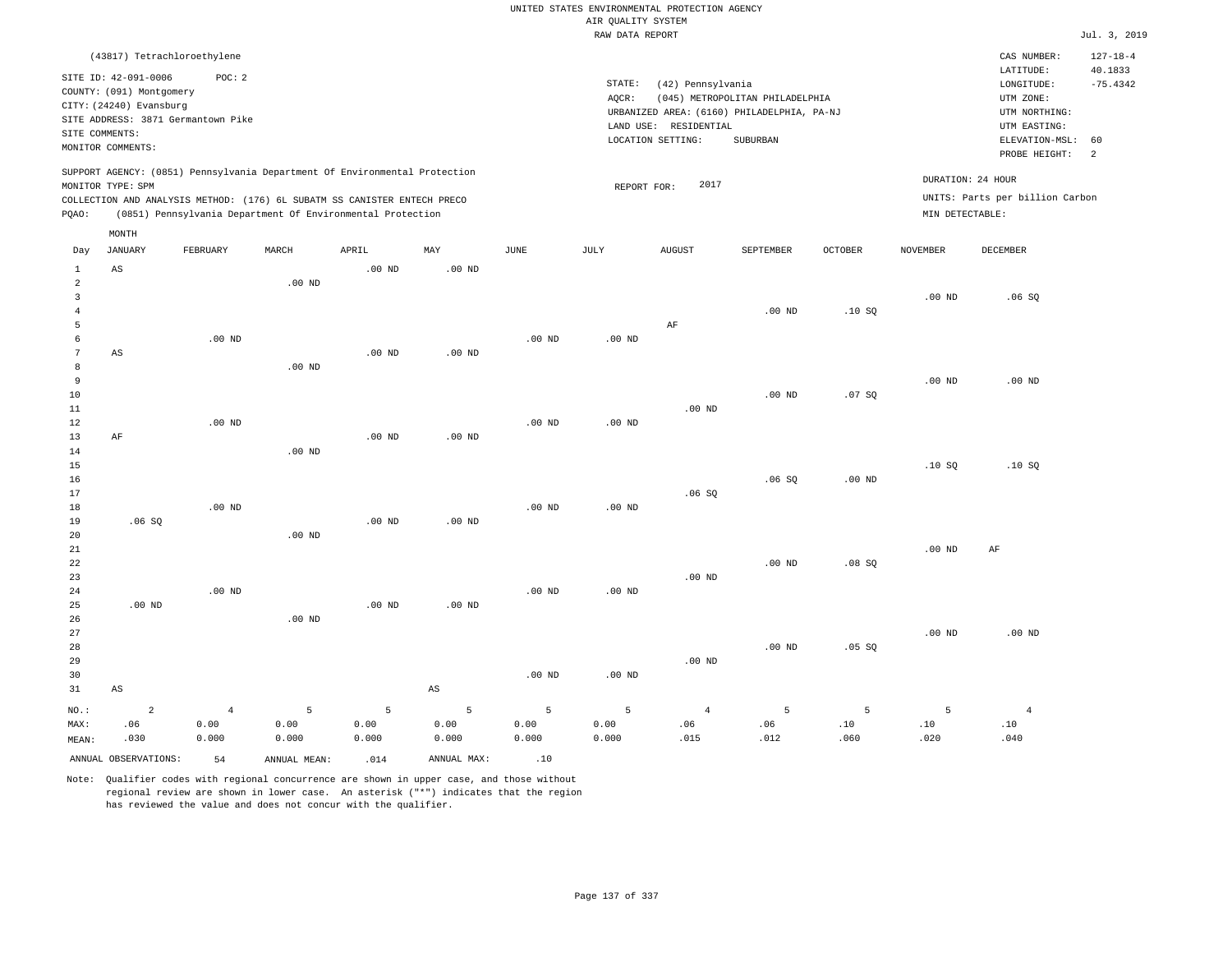|                                                                                                                                                                    |                                                                          |                   |                   |                                                            |             |                   |                                       | UNITED STATES ENVIRONMENTAL PROTECTION AGENCY                                                                                                    |                   |                                                                                                                |                   |                                 |                |
|--------------------------------------------------------------------------------------------------------------------------------------------------------------------|--------------------------------------------------------------------------|-------------------|-------------------|------------------------------------------------------------|-------------|-------------------|---------------------------------------|--------------------------------------------------------------------------------------------------------------------------------------------------|-------------------|----------------------------------------------------------------------------------------------------------------|-------------------|---------------------------------|----------------|
|                                                                                                                                                                    |                                                                          |                   |                   |                                                            |             |                   | AIR QUALITY SYSTEM<br>RAW DATA REPORT |                                                                                                                                                  |                   |                                                                                                                |                   |                                 | Jul. 3, 2019   |
|                                                                                                                                                                    | (43817) Tetrachloroethylene                                              |                   |                   |                                                            |             |                   |                                       |                                                                                                                                                  |                   |                                                                                                                |                   | CAS NUMBER:                     | $127 - 18 - 4$ |
| SITE ID: 42-091-0006<br>POC: 2<br>COUNTY: (091) Montgomery<br>CITY: (24240) Evansburg<br>SITE ADDRESS: 3871 Germantown Pike<br>SITE COMMENTS:<br>MONITOR COMMENTS: |                                                                          |                   |                   |                                                            |             |                   | STATE:<br>AQCR:                       | (42) Pennsylvania<br>(045) METROPOLITAN PHILADELPHIA<br>URBANIZED AREA: (6160) PHILADELPHIA, PA-NJ<br>LAND USE: RESIDENTIAL<br>LOCATION SETTING: |                   | LATITUDE:<br>LONGITUDE:<br>UTM ZONE:<br>UTM NORTHING:<br>UTM EASTING:<br>ELEVATION-MSL:<br>60<br>PROBE HEIGHT: |                   |                                 |                |
| SUPPORT AGENCY: (0851) Pennsylvania Department Of Environmental Protection                                                                                         |                                                                          |                   |                   |                                                            |             |                   |                                       |                                                                                                                                                  |                   |                                                                                                                | DURATION: 24 HOUR | $\overline{a}$                  |                |
|                                                                                                                                                                    | MONITOR TYPE: SPM                                                        |                   |                   |                                                            |             |                   | REPORT FOR:                           | 2018                                                                                                                                             |                   |                                                                                                                |                   | UNITS: Parts per billion Carbon |                |
| PQAO:                                                                                                                                                              | COLLECTION AND ANALYSIS METHOD: (176) 6L SUBATM SS CANISTER ENTECH PRECO |                   |                   | (0851) Pennsylvania Department Of Environmental Protection |             |                   |                                       |                                                                                                                                                  |                   |                                                                                                                |                   | MIN DETECTABLE: .06439          |                |
|                                                                                                                                                                    | MONTH                                                                    |                   |                   |                                                            |             |                   |                                       |                                                                                                                                                  |                   |                                                                                                                |                   |                                 |                |
| Day                                                                                                                                                                | <b>JANUARY</b>                                                           | FEBRUARY          | MARCH             | APRIL                                                      | MAY         | <b>JUNE</b>       | JULY                                  | <b>AUGUST</b>                                                                                                                                    | SEPTEMBER         | <b>OCTOBER</b>                                                                                                 | <b>NOVEMBER</b>   | <b>DECEMBER</b>                 |                |
| $\mathbf{1}$                                                                                                                                                       |                                                                          | .00 <sub>ND</sub> |                   |                                                            |             | $.00$ ND          | .00 <sub>ND</sub>                     |                                                                                                                                                  |                   |                                                                                                                |                   |                                 |                |
| $\overline{a}$                                                                                                                                                     | AO                                                                       |                   |                   | $.00$ ND                                                   | .10S        |                   |                                       |                                                                                                                                                  |                   |                                                                                                                |                   |                                 |                |
| $\overline{3}$<br>$\overline{4}$                                                                                                                                   |                                                                          |                   | .00 <sub>ND</sub> |                                                            |             |                   |                                       |                                                                                                                                                  |                   |                                                                                                                | $.00$ ND          | $.00$ ND                        |                |
| 5                                                                                                                                                                  |                                                                          |                   |                   |                                                            |             |                   |                                       |                                                                                                                                                  | .26 <sub>5</sub>  | .00 <sub>ND</sub>                                                                                              |                   |                                 |                |
| 6                                                                                                                                                                  |                                                                          |                   |                   |                                                            |             |                   |                                       | $.00$ ND                                                                                                                                         |                   |                                                                                                                |                   |                                 |                |
| $7\phantom{.0}$                                                                                                                                                    |                                                                          | .00 <sub>ND</sub> |                   |                                                            |             | .00 <sub>ND</sub> | .00 <sub>ND</sub>                     |                                                                                                                                                  |                   |                                                                                                                |                   |                                 |                |
| $^{\rm 8}$                                                                                                                                                         | AF                                                                       |                   |                   | .00 <sub>ND</sub>                                          | $.00$ ND    |                   |                                       |                                                                                                                                                  |                   |                                                                                                                |                   |                                 |                |
| 9                                                                                                                                                                  |                                                                          |                   | $.00$ ND          |                                                            |             |                   |                                       |                                                                                                                                                  |                   |                                                                                                                |                   |                                 |                |
| $10$                                                                                                                                                               |                                                                          |                   |                   |                                                            |             |                   |                                       |                                                                                                                                                  |                   |                                                                                                                | .00 <sub>ND</sub> | .00 <sub>ND</sub>               |                |
| 11<br>12                                                                                                                                                           |                                                                          |                   |                   |                                                            |             |                   |                                       |                                                                                                                                                  | $.00$ ND          | $.00$ ND                                                                                                       |                   |                                 |                |
| 13                                                                                                                                                                 |                                                                          | $.00$ ND          |                   |                                                            |             | $.00$ ND          | $.00$ ND                              | .00 <sub>ND</sub>                                                                                                                                |                   |                                                                                                                |                   |                                 |                |
| 14                                                                                                                                                                 | $.00$ ND                                                                 |                   |                   | $.00$ ND                                                   | $.00$ ND    |                   |                                       |                                                                                                                                                  |                   |                                                                                                                |                   |                                 |                |
| 15                                                                                                                                                                 |                                                                          |                   | $.00$ ND          |                                                            |             |                   |                                       |                                                                                                                                                  |                   |                                                                                                                |                   |                                 |                |
| 16                                                                                                                                                                 |                                                                          |                   |                   |                                                            |             |                   |                                       |                                                                                                                                                  |                   |                                                                                                                | $.00$ ND          | $.00$ ND                        |                |
| 17                                                                                                                                                                 |                                                                          |                   |                   |                                                            |             |                   |                                       |                                                                                                                                                  | .00 <sub>ND</sub> | $.00$ ND                                                                                                       |                   |                                 |                |
| 18                                                                                                                                                                 |                                                                          |                   |                   |                                                            |             |                   |                                       | $.00$ ND                                                                                                                                         |                   |                                                                                                                |                   |                                 |                |
| 19                                                                                                                                                                 | $.00$ ND                                                                 | $.00$ ND          |                   | .00 <sub>ND</sub>                                          | $.00$ ND    | $.00$ ND          | $.00$ ND                              |                                                                                                                                                  |                   |                                                                                                                |                   |                                 |                |
| 20<br>21                                                                                                                                                           |                                                                          |                   | $.00$ ND          |                                                            |             |                   |                                       |                                                                                                                                                  |                   |                                                                                                                |                   |                                 |                |
| 22                                                                                                                                                                 |                                                                          |                   |                   |                                                            |             |                   |                                       |                                                                                                                                                  |                   |                                                                                                                | $\rm AF$          | $.00$ ND                        |                |
| 23                                                                                                                                                                 |                                                                          |                   |                   |                                                            |             |                   |                                       |                                                                                                                                                  | AS                | $.00$ ND                                                                                                       |                   |                                 |                |
| 24                                                                                                                                                                 |                                                                          |                   |                   |                                                            |             |                   |                                       | $.00$ ND                                                                                                                                         |                   |                                                                                                                |                   |                                 |                |
| 25                                                                                                                                                                 |                                                                          | $.00$ ND          |                   |                                                            |             | .205              | $.00$ ND                              |                                                                                                                                                  |                   |                                                                                                                |                   |                                 |                |
| 26                                                                                                                                                                 | .09S                                                                     |                   |                   | $.00$ ND                                                   | $.00$ ND    |                   |                                       |                                                                                                                                                  |                   |                                                                                                                |                   |                                 |                |
| 27<br>28                                                                                                                                                           |                                                                          |                   | $.00$ ND          |                                                            |             |                   |                                       |                                                                                                                                                  |                   |                                                                                                                | $.00$ ND          | $.00$ ND                        |                |
| 29                                                                                                                                                                 |                                                                          |                   |                   |                                                            |             |                   |                                       |                                                                                                                                                  | .00 <sub>ND</sub> | $.00$ ND                                                                                                       |                   |                                 |                |
| 30                                                                                                                                                                 |                                                                          |                   |                   |                                                            |             |                   |                                       | $.00$ ND                                                                                                                                         |                   |                                                                                                                |                   |                                 |                |
| 31                                                                                                                                                                 |                                                                          |                   |                   |                                                            |             |                   | .00 <sub>ND</sub>                     |                                                                                                                                                  |                   |                                                                                                                |                   |                                 |                |
| NO.:                                                                                                                                                               | $\overline{3}$                                                           | 5                 | 5                 | 5                                                          | 5           | 5                 | 6                                     | 5                                                                                                                                                | $\overline{4}$    | 5                                                                                                              | $\overline{4}$    | 5                               |                |
| MAX:                                                                                                                                                               | .09                                                                      | 0.00              | 0.00              | 0.00                                                       | .10         | .20               | 0.00                                  | 0.00                                                                                                                                             | .26               | 0.00                                                                                                           | 0.00              | 0.00                            |                |
| MEAN:                                                                                                                                                              | .030                                                                     | 0.000             | 0.000             | 0.000                                                      | .020        | .040              | 0.000                                 | 0.000                                                                                                                                            | .065              | 0.000                                                                                                          | 0.000             | 0.000                           |                |
|                                                                                                                                                                    | ANNUAL OBSERVATIONS:                                                     | 57                | ANNUAL MEAN:      | .011                                                       | ANNUAL MAX: | .26               |                                       |                                                                                                                                                  |                   |                                                                                                                |                   |                                 |                |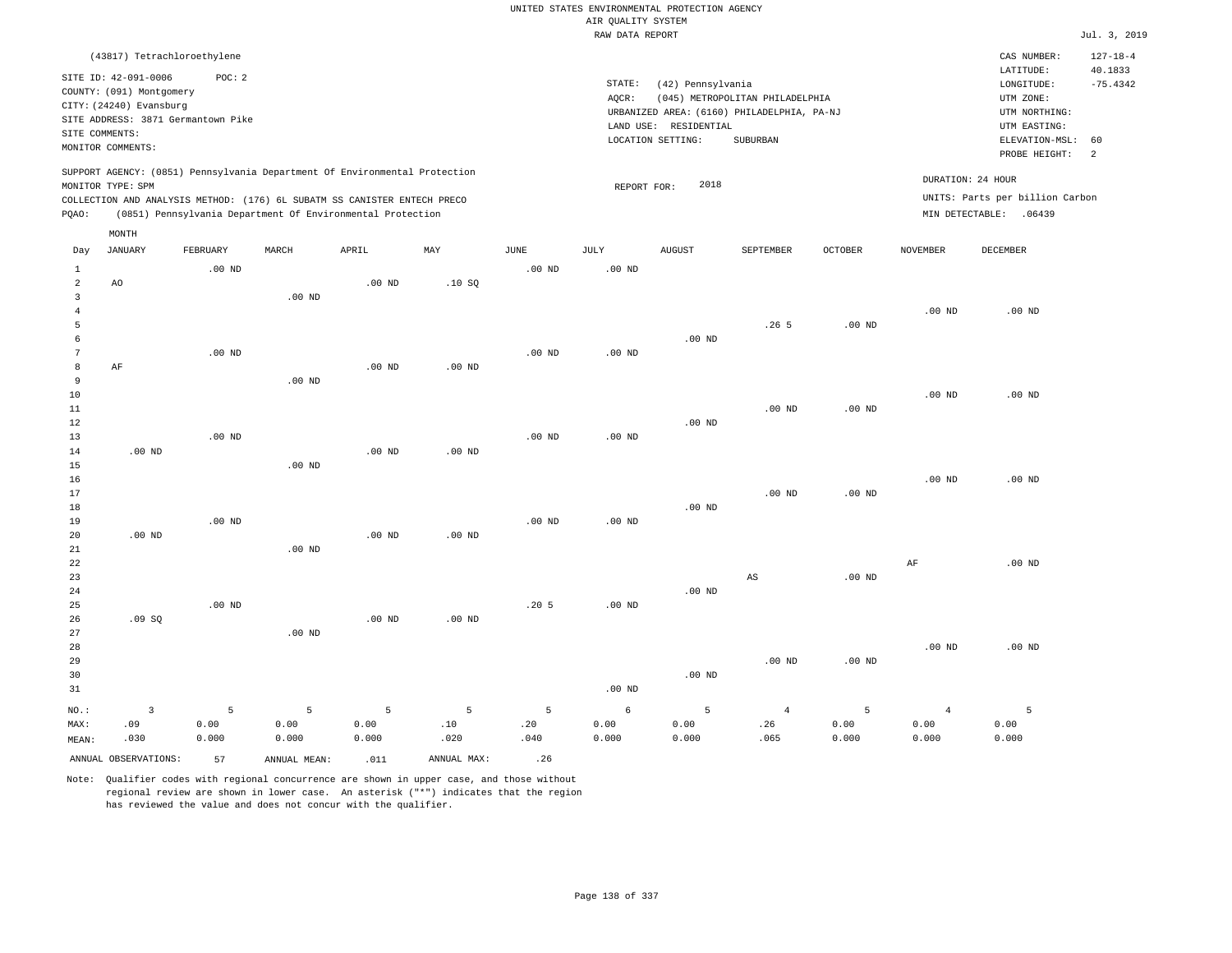|                | (43818) 1, 1, 2, 2-Tetrachloroethane |                |                   |                                                                            |                   |                   |                   |                                            |                            |                   |                   | CAS NUMBER:                     | $79 - 34 - 5$ |  |
|----------------|--------------------------------------|----------------|-------------------|----------------------------------------------------------------------------|-------------------|-------------------|-------------------|--------------------------------------------|----------------------------|-------------------|-------------------|---------------------------------|---------------|--|
|                | SITE ID: 42-091-0006                 | POC: 2         |                   |                                                                            |                   |                   |                   |                                            |                            |                   |                   | LATITUDE:                       | 40.1833       |  |
|                | COUNTY: (091) Montgomery             |                |                   |                                                                            |                   |                   | STATE:            | (42) Pennsylvania                          |                            |                   |                   | LONGITUDE:                      | $-75.4342$    |  |
|                | CITY: (24240) Evansburg              |                |                   |                                                                            |                   |                   | AOCR:             | (045) METROPOLITAN PHILADELPHIA            | UTM ZONE:<br>UTM NORTHING: |                   |                   |                                 |               |  |
|                | SITE ADDRESS: 3871 Germantown Pike   |                |                   |                                                                            |                   |                   |                   | URBANIZED AREA: (6160) PHILADELPHIA, PA-NJ |                            |                   |                   |                                 |               |  |
|                | SITE COMMENTS:                       |                |                   |                                                                            |                   |                   |                   | LAND USE: RESIDENTIAL<br>LOCATION SETTING: |                            |                   |                   |                                 | 60            |  |
|                | MONITOR COMMENTS:                    |                |                   |                                                                            |                   |                   |                   |                                            | SUBURBAN                   |                   |                   | ELEVATION-MSL:<br>PROBE HEIGHT: | 2             |  |
|                |                                      |                |                   | SUPPORT AGENCY: (0851) Pennsylvania Department Of Environmental Protection |                   |                   |                   |                                            |                            |                   |                   |                                 |               |  |
|                | MONITOR TYPE: SPM                    |                |                   |                                                                            |                   |                   | REPORT FOR:       | 2013                                       |                            |                   | DURATION: 24 HOUR |                                 |               |  |
|                |                                      |                |                   | COLLECTION AND ANALYSIS METHOD: (176) 6L SUBATM SS CANISTER ENTECH PRECO   |                   |                   |                   |                                            |                            |                   |                   | UNITS: Parts per billion Carbon |               |  |
| PQAO:          |                                      |                |                   | (0851) Pennsylvania Department Of Environmental Protection                 |                   |                   |                   |                                            |                            |                   | MIN DETECTABLE:   |                                 |               |  |
|                | MONTH                                |                |                   |                                                                            |                   |                   |                   |                                            |                            |                   |                   |                                 |               |  |
| Day            | <b>JANUARY</b>                       | FEBRUARY       | MARCH             | APRIL                                                                      | MAY               | JUNE              | JULY              | <b>AUGUST</b>                              | SEPTEMBER                  | <b>OCTOBER</b>    | <b>NOVEMBER</b>   | DECEMBER                        |               |  |
| $\mathbf{1}$   |                                      |                |                   |                                                                            |                   |                   |                   |                                            | $.00$ ND                   | $.00$ ND          |                   |                                 |               |  |
| $\sqrt{2}$     |                                      |                |                   |                                                                            |                   |                   |                   | $.00$ ND                                   |                            |                   |                   |                                 |               |  |
| 3              |                                      | AF             |                   |                                                                            |                   | $.00$ ND          | $.00$ ND          |                                            |                            |                   |                   |                                 |               |  |
| $\overline{4}$ | $.00$ ND                             |                |                   | $.00$ ND                                                                   | $.00$ ND          |                   |                   |                                            |                            |                   |                   |                                 |               |  |
| 5              |                                      |                | $.00$ ND          |                                                                            |                   |                   |                   |                                            |                            |                   |                   |                                 |               |  |
| $\epsilon$     |                                      |                |                   |                                                                            |                   |                   |                   |                                            |                            |                   | $.00$ ND          | $.00$ ND                        |               |  |
| 7              |                                      |                |                   |                                                                            |                   |                   |                   |                                            | $.00$ ND                   | $.00$ ND          |                   |                                 |               |  |
| 8              |                                      |                |                   |                                                                            |                   |                   |                   | $.00$ ND                                   |                            |                   |                   |                                 |               |  |
| 9              |                                      | $\rm{AF}$      |                   |                                                                            |                   | .00 <sub>ND</sub> | .00 <sub>ND</sub> |                                            |                            |                   |                   |                                 |               |  |
| $10$           | $.00$ ND                             |                |                   | $.00$ ND                                                                   | $.00$ ND          |                   |                   |                                            |                            |                   |                   |                                 |               |  |
| 11             |                                      |                | .00 <sub>ND</sub> |                                                                            |                   |                   |                   |                                            |                            |                   |                   |                                 |               |  |
| 12<br>13       |                                      |                |                   |                                                                            |                   |                   |                   |                                            | .00 <sub>ND</sub>          | .00 <sub>ND</sub> | $\rm{AF}$         | $\rm{AF}$                       |               |  |
| 14             |                                      |                |                   |                                                                            |                   |                   |                   | AF                                         |                            |                   |                   |                                 |               |  |
| 15             |                                      | $.00$ ND       |                   |                                                                            |                   | .00 <sub>ND</sub> | $.00$ ND          |                                            |                            |                   |                   |                                 |               |  |
| 16             | AF                                   |                |                   | $.00$ ND                                                                   | $.00$ ND          |                   |                   |                                            |                            |                   |                   |                                 |               |  |
| 17             |                                      |                | .00 <sub>ND</sub> |                                                                            |                   |                   |                   |                                            |                            |                   |                   |                                 |               |  |
| 18             |                                      |                |                   |                                                                            |                   |                   |                   |                                            |                            |                   | .00 <sub>ND</sub> | AF                              |               |  |
| 19             |                                      |                |                   |                                                                            |                   |                   |                   |                                            | $.00$ ND                   | $.00$ ND          |                   |                                 |               |  |
| 20             |                                      |                |                   |                                                                            |                   |                   |                   | AF                                         |                            |                   |                   |                                 |               |  |
| 21             |                                      | $.00$ ND       |                   |                                                                            |                   | .00 <sub>ND</sub> | $.00$ ND          |                                            |                            |                   |                   |                                 |               |  |
| 22             | AF                                   |                |                   | .00 <sub>ND</sub>                                                          | .00 <sub>ND</sub> |                   |                   |                                            |                            |                   |                   |                                 |               |  |
| 23             |                                      |                | $.00$ ND          |                                                                            |                   |                   |                   |                                            |                            |                   |                   |                                 |               |  |
| 24             |                                      |                |                   |                                                                            |                   |                   |                   |                                            |                            |                   | .00 <sub>ND</sub> | $.00$ ND                        |               |  |
| 25             |                                      |                |                   |                                                                            |                   |                   |                   |                                            | $.00$ ND                   | $_{\rm AS}$       |                   |                                 |               |  |
| 26             |                                      |                |                   |                                                                            |                   |                   |                   | AF                                         |                            |                   |                   |                                 |               |  |
| 27<br>28       |                                      | $.00$ ND       |                   | .00 <sub>ND</sub>                                                          | .17SQ             | .00 <sub>ND</sub> | $.00$ ND          |                                            |                            |                   |                   |                                 |               |  |
| 29             | AS                                   |                | $.00$ ND          |                                                                            |                   |                   |                   |                                            |                            |                   |                   |                                 |               |  |
| 30             |                                      |                |                   |                                                                            |                   |                   |                   |                                            |                            |                   | AF                | $.00$ ND                        |               |  |
| 31             |                                      |                |                   |                                                                            |                   |                   |                   |                                            |                            | $.00$ ND          |                   |                                 |               |  |
|                |                                      |                |                   |                                                                            |                   |                   |                   |                                            |                            |                   |                   |                                 |               |  |
| NO.:           | $\overline{a}$                       | $\overline{3}$ | 5                 | 5                                                                          | 5                 | 5                 | 5                 | 2                                          | $\overline{5}$             | 5                 | $\overline{3}$    | $\overline{\mathbf{3}}$         |               |  |
| MAX:           | 0.00                                 | 0.00           | 0.00              | 0.00                                                                       | .17               | 0.00              | 0.00              | 0.00                                       | 0.00                       | 0.00              | 0.00              | 0.00                            |               |  |
| MEAN:          | 0.000                                | 0.000          | 0.000             | 0.000                                                                      | .034              | 0.000             | 0.000             | 0.000                                      | 0.000                      | 0.000             | 0.000             | 0.000                           |               |  |
|                | ANNUAL OBSERVATIONS:                 | 48             | ANNUAL MEAN:      | .004                                                                       | ANNUAL MAX:       | .17               |                   |                                            |                            |                   |                   |                                 |               |  |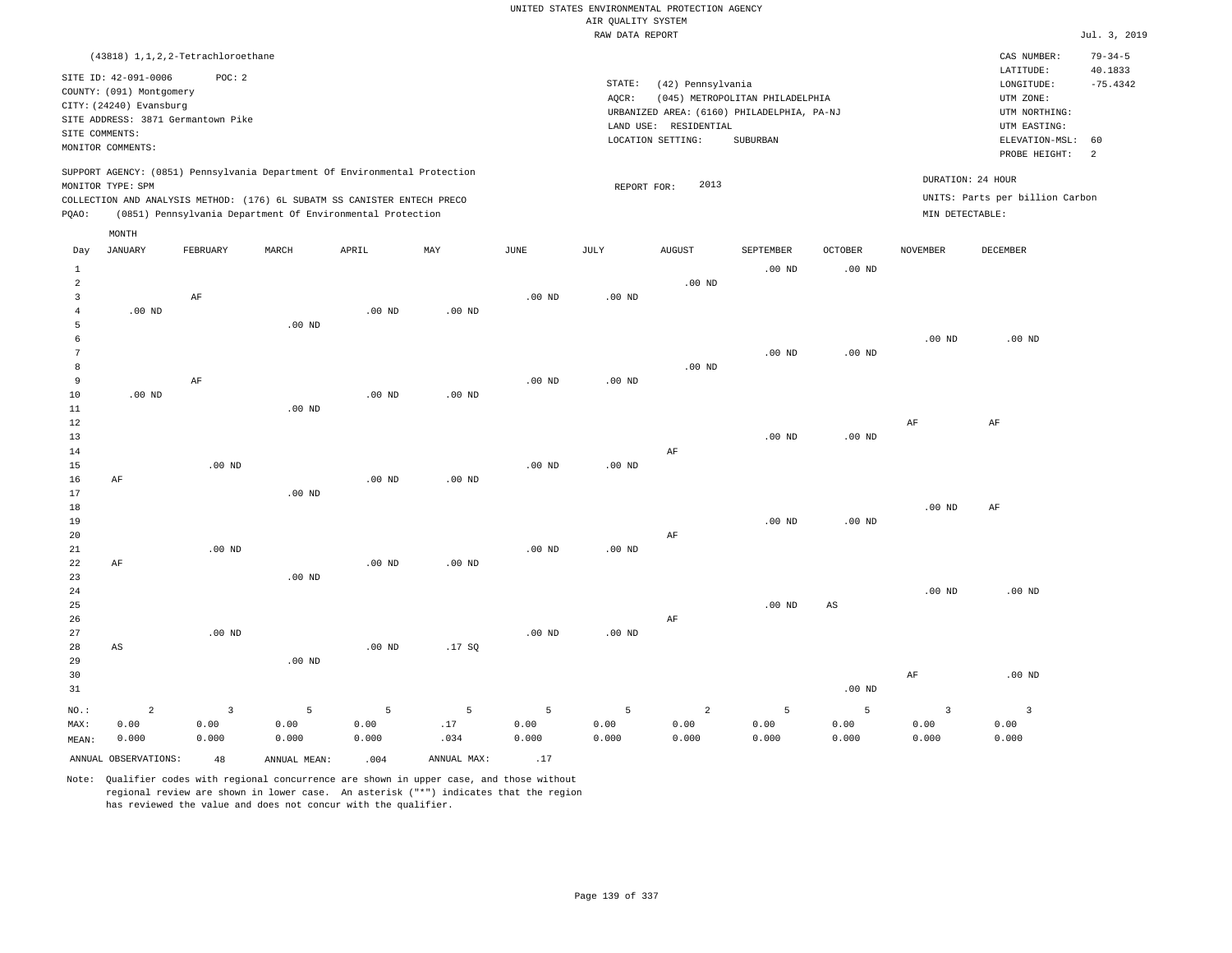| (43818) 1, 1, 2, 2-Tetrachloroethane                                                                                                                                                                                                                        |                                                                                                                                                                                 | CAS NUMBER:                                                                                                 | $79 - 34 - 5$                           |
|-------------------------------------------------------------------------------------------------------------------------------------------------------------------------------------------------------------------------------------------------------------|---------------------------------------------------------------------------------------------------------------------------------------------------------------------------------|-------------------------------------------------------------------------------------------------------------|-----------------------------------------|
| SITE ID: 42-091-0006<br>POC:2<br>COUNTY: (091) Montgomery<br>CITY: (24240) Evansburg<br>SITE ADDRESS: 3871 Germantown Pike<br>SITE COMMENTS:<br>MONITOR COMMENTS:                                                                                           | STATE:<br>(42) Pennsylvania<br>(045) METROPOLITAN PHILADELPHIA<br>AOCR:<br>URBANIZED AREA: (6160) PHILADELPHIA, PA-NJ<br>LAND USE: RESIDENTIAL<br>LOCATION SETTING:<br>SUBURBAN | LATITUDE:<br>LONGITUDE:<br>UTM ZONE:<br>UTM NORTHING:<br>UTM EASTING:<br>ELEVATION-MSL: 60<br>PROBE HEIGHT: | 40.1833<br>$-75.4342$<br>$\overline{2}$ |
| SUPPORT AGENCY: (0851) Pennsylvania Department Of Environmental Protection<br>MONITOR TYPE: SPM<br>COLLECTION AND ANALYSIS METHOD: (176) 6L SUBATM SS CANISTER ENTECH PRECO<br>(0851) Pennsylvania Department Of Environmental Protection<br>POAO:<br>MONTH | 2014<br>REPORT FOR:                                                                                                                                                             | DURATION: 24 HOUR<br>UNITS: Parts per billion Carbon<br>MIN DETECTABLE:                                     |                                         |

| Day                                                   | <b>JANUARY</b>         | FEBRUARY               | MARCH        | APRIL          | MAY            | $_{\rm JUNE}$ | $\mathtt{JULY}$ | <b>AUGUST</b> | SEPTEMBER   | OCTOBER  | <b>NOVEMBER</b> | DECEMBER |
|-------------------------------------------------------|------------------------|------------------------|--------------|----------------|----------------|---------------|-----------------|---------------|-------------|----------|-----------------|----------|
| $\mathbf{1}$<br>$\overline{c}$<br>3<br>$\overline{4}$ |                        | $\rm AF$               |              |                |                | $.00$ ND      | $.00$ ND        | $.00$ ND      | $.00$ ND    | $.00$ ND | $.00$ ND        | $.00$ ND |
| 5                                                     | AF                     |                        |              | $.00$ ND       | $.00$ ND       |               |                 |               |             |          |                 |          |
| 6<br>7                                                |                        |                        | $.00$ ND     |                |                |               |                 |               |             |          | AF              | $.00$ ND |
| 8                                                     |                        |                        |              |                |                |               |                 |               | $.00$ ND    | $.00$ ND |                 |          |
| 9                                                     |                        |                        |              |                |                |               |                 | $.00$ ND      |             |          |                 |          |
| 10                                                    |                        | $\mathbb{A}\mathbb{S}$ |              |                |                | $.00$ ND      | $.00$ ND        |               |             |          |                 |          |
| 11                                                    | $.00$ ND               |                        |              | $\rm AF$       | $.00$ ND       |               |                 |               |             |          |                 |          |
| 12                                                    |                        |                        | $.00$ ND     |                |                |               |                 |               |             |          |                 |          |
| 13                                                    |                        |                        |              |                |                |               |                 |               |             |          | $.00$ ND        | $.00$ ND |
| 14<br>15                                              |                        |                        |              |                |                |               |                 | $.00$ ND      | $.00$ ND    | $.00$ ND |                 |          |
| $16$                                                  |                        | $.00$ ND               |              |                |                | $.00$ ND      | $.00$ ND        |               |             |          |                 |          |
| 17                                                    | .00 $ND$               |                        |              | .00 $ND$       | $.00$ ND       |               |                 |               |             |          |                 |          |
| 18                                                    |                        |                        | $.00$ ND     |                |                |               |                 |               |             |          |                 |          |
| 19                                                    |                        |                        |              |                |                |               |                 |               |             |          | $.00$ ND        | $.00$ ND |
| 20                                                    |                        |                        |              |                |                |               |                 |               | $.00$ ND    | $.00$ ND |                 |          |
| 21                                                    |                        |                        |              |                |                |               |                 | $.00$ ND      |             |          |                 |          |
| $2\sqrt{2}$<br>23                                     | AS                     | $.00$ ND               |              | .00 $ND$       | $.00$ ND       | $.00$ ND      | $.00$ ND        |               |             |          |                 |          |
| $2\sqrt{4}$                                           |                        |                        | $.00$ ND     |                |                |               |                 |               |             |          |                 |          |
| 25                                                    |                        |                        |              |                |                |               |                 |               |             |          | $.00$ ND        | $.00$ ND |
| 26                                                    |                        |                        |              |                |                |               |                 |               | $.00$ ND    | $.00$ ND |                 |          |
| 27                                                    |                        |                        |              |                |                |               |                 | $.00$ ND      |             |          |                 |          |
| 28                                                    |                        | AS                     |              |                |                | $.00$ ND      | $.00$ ND        |               |             |          |                 |          |
| 29                                                    | $\mathbb{A}\mathbb{S}$ |                        |              | $.00$ ND       | $.00$ ND       |               |                 |               |             |          |                 |          |
| 30                                                    |                        |                        | $.00$ ND     |                |                |               |                 |               |             |          |                 |          |
| 31                                                    |                        |                        |              |                |                |               |                 |               |             |          |                 | $.00$ ND |
| $NO.$ :                                               | $\overline{a}$         | $\overline{a}$         | $\mathsf S$  | $\overline{4}$ | $\overline{5}$ | 5             | 5               | 5             | $\mathsf S$ | 5        | $\overline{4}$  | 6        |
| MAX:                                                  | 0.00                   | 0.00                   | 0.00         | 0.00           | 0.00           | 0.00          | 0.00            | 0.00          | 0.00        | 0.00     | 0.00            | 0.00     |
| MEAN:                                                 | 0.000                  | 0.000                  | 0.000        | 0.000          | 0.000          | 0.000         | 0.000           | 0.000         | 0.000       | 0.000    | 0.000           | 0.000    |
|                                                       | ANNUAL OBSERVATIONS:   | 53                     | ANNUAL MEAN: | 0.000          | ANNUAL MAX:    | 0.00          |                 |               |             |          |                 |          |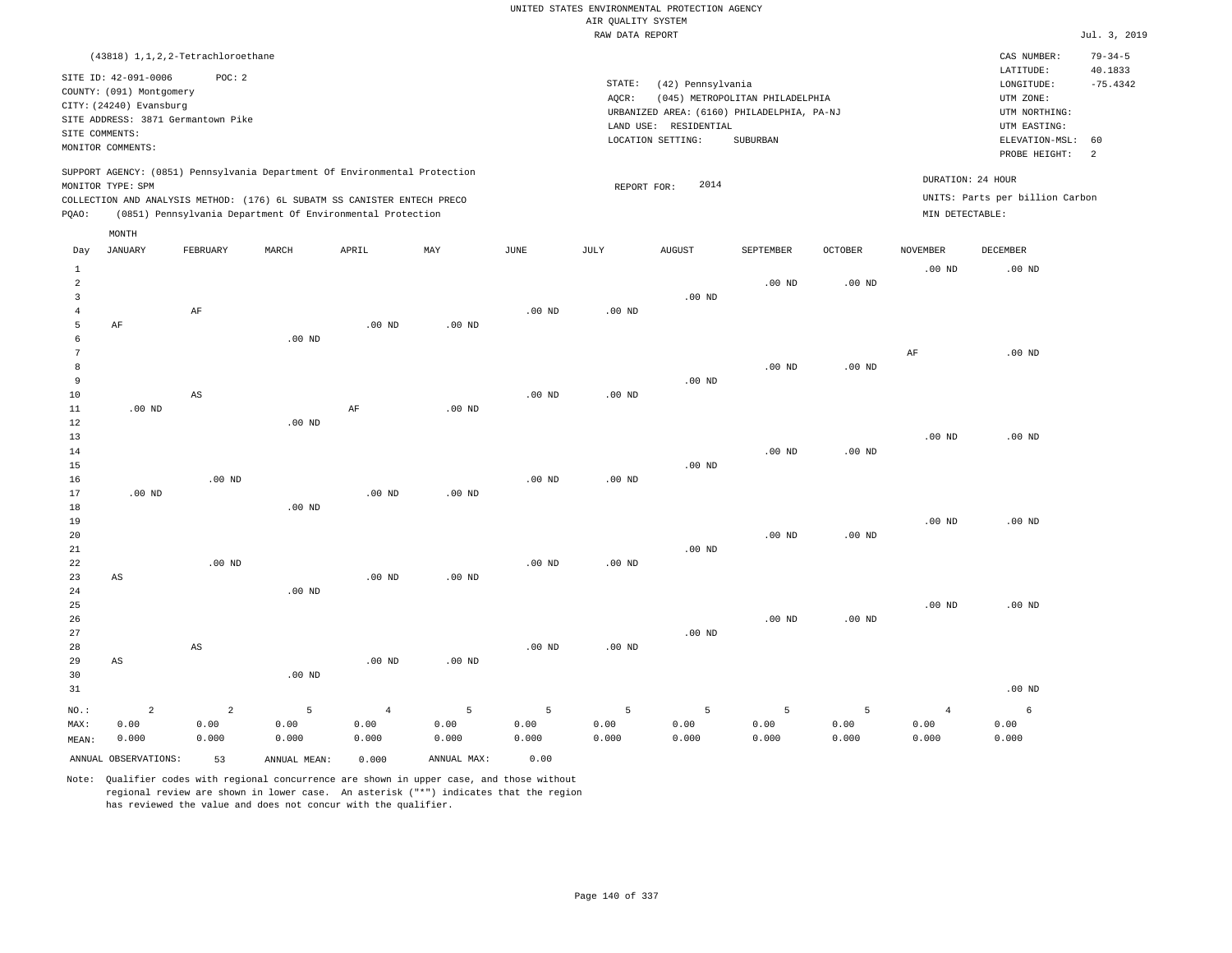UNITED STATES ENVIRONMENTAL PROTECTION AGENCY AIR QUALITY SYSTEM

|                                                                                                                                                                    |                   |                                                                                                                                        |                   |                   |                   |                   | RAW DATA REPORT                                                                                                                                                                                                                                                                             |                   |           |                   |                   |                                 | Jul. 3, 2019             |
|--------------------------------------------------------------------------------------------------------------------------------------------------------------------|-------------------|----------------------------------------------------------------------------------------------------------------------------------------|-------------------|-------------------|-------------------|-------------------|---------------------------------------------------------------------------------------------------------------------------------------------------------------------------------------------------------------------------------------------------------------------------------------------|-------------------|-----------|-------------------|-------------------|---------------------------------|--------------------------|
|                                                                                                                                                                    |                   | (43818) 1, 1, 2, 2-Tetrachloroethane                                                                                                   |                   |                   |                   |                   |                                                                                                                                                                                                                                                                                             |                   |           |                   |                   | CAS NUMBER:                     | $79 - 34 - 5$<br>40.1833 |
| SITE ID: 42-091-0006<br>POC: 2<br>COUNTY: (091) Montgomery<br>CITY: (24240) Evansburg<br>SITE ADDRESS: 3871 Germantown Pike<br>SITE COMMENTS:<br>MONITOR COMMENTS: |                   |                                                                                                                                        |                   |                   |                   |                   | LATITUDE:<br>STATE:<br>(42) Pennsylvania<br>LONGITUDE:<br>AOCR:<br>(045) METROPOLITAN PHILADELPHIA<br>UTM ZONE:<br>URBANIZED AREA: (6160) PHILADELPHIA, PA-NJ<br>UTM NORTHING:<br>LAND USE: RESIDENTIAL<br>UTM EASTING:<br>SUBURBAN<br>LOCATION SETTING:<br>ELEVATION-MSL:<br>PROBE HEIGHT: |                   |           |                   |                   |                                 |                          |
|                                                                                                                                                                    |                   | SUPPORT AGENCY: (0851) Pennsylvania Department Of Environmental Protection                                                             |                   |                   |                   |                   |                                                                                                                                                                                                                                                                                             | 2015              |           |                   |                   | DURATION: 24 HOUR               |                          |
| PQAO:                                                                                                                                                              | MONITOR TYPE: SPM | COLLECTION AND ANALYSIS METHOD: (176) 6L SUBATM SS CANISTER ENTECH PRECO<br>(0851) Pennsylvania Department Of Environmental Protection |                   |                   |                   |                   | REPORT FOR:                                                                                                                                                                                                                                                                                 |                   |           |                   | MIN DETECTABLE:   | UNITS: Parts per billion Carbon |                          |
|                                                                                                                                                                    | MONTH             |                                                                                                                                        |                   |                   |                   |                   |                                                                                                                                                                                                                                                                                             |                   |           |                   |                   |                                 |                          |
| Day                                                                                                                                                                | JANUARY           | FEBRUARY                                                                                                                               | MARCH             | APRIL             | MAY               | JUNE              | JULY                                                                                                                                                                                                                                                                                        | <b>AUGUST</b>     | SEPTEMBER | <b>OCTOBER</b>    | <b>NOVEMBER</b>   | DECEMBER                        |                          |
| $\mathbf{1}$<br>$\overline{a}$<br>3<br>4                                                                                                                           |                   |                                                                                                                                        | $.00$ ND          |                   |                   |                   |                                                                                                                                                                                                                                                                                             | .00 <sub>ND</sub> | $.00$ ND  | .00 <sub>ND</sub> | .00 <sub>ND</sub> | $.00$ ND                        |                          |
| 5<br>6<br>7<br>8                                                                                                                                                   | $.00$ ND          | $.00$ ND                                                                                                                               | $.00$ ND          | $.00$ ND          | $.00$ ND          | $.00$ ND          | $.00$ ND                                                                                                                                                                                                                                                                                    |                   |           |                   | .00 <sub>ND</sub> | $.00$ ND                        |                          |
| 9<br>10<br>11                                                                                                                                                      |                   | $.00$ ND                                                                                                                               |                   |                   |                   | $.00$ ND          | $.00$ ND                                                                                                                                                                                                                                                                                    | .00 <sub>ND</sub> | AS        | .00 <sub>ND</sub> |                   |                                 |                          |
| 12<br>13<br>14                                                                                                                                                     | $.00$ ND          |                                                                                                                                        | $.00$ ND          | .00 <sub>ND</sub> | .00 <sub>ND</sub> |                   |                                                                                                                                                                                                                                                                                             |                   |           |                   | .00 <sub>ND</sub> | $.00$ ND                        |                          |
| 15<br>16<br>17<br>18                                                                                                                                               | .00 <sub>ND</sub> | AF                                                                                                                                     |                   | $.00$ ND          | $.00$ ND          | $.00$ ND          | $.00$ ND                                                                                                                                                                                                                                                                                    | $.00$ ND          | $.00$ ND  | .00 <sub>ND</sub> |                   |                                 |                          |
| 19<br>20<br>21<br>22                                                                                                                                               |                   |                                                                                                                                        | $.00$ ND          |                   |                   |                   |                                                                                                                                                                                                                                                                                             | $.00$ ND          | $.00$ ND  | $.00$ ND          | .00 <sub>ND</sub> | $.00$ ND                        |                          |
| 23<br>24<br>25                                                                                                                                                     | $.00$ ND          | $_{\rm AS}$                                                                                                                            | .00 <sub>ND</sub> | $.00$ ND          | $.00$ ND          | .00 <sub>ND</sub> | .00 <sub>ND</sub>                                                                                                                                                                                                                                                                           |                   |           |                   |                   |                                 |                          |
| 26<br>27<br>28<br>29                                                                                                                                               |                   |                                                                                                                                        |                   |                   |                   | $.00$ ND          | .00 <sub>ND</sub>                                                                                                                                                                                                                                                                           | $.00$ ND          | $.00$ ND  | $.00$ ND          | .00 <sub>ND</sub> | $.00$ ND                        |                          |
| 30<br>31                                                                                                                                                           | $.00$ ND          |                                                                                                                                        | $.00$ ND          | .00 <sub>ND</sub> | .00 <sub>ND</sub> |                   |                                                                                                                                                                                                                                                                                             |                   |           |                   |                   |                                 |                          |

NO.: MAX: MEAN: 5 0.00 0.000 2 0.00 0.000 6 0.00 0.000 5 0.00 0.000 5 0.00 0.000 5 0.00 0.000 5 0.00 0.000 5 0.00 0.000 4 0.00 0.000 5 0.00 0.000 5 0.00 0.000 5 0.00 0.000 ANNUAL OBSERVATIONS: 57 ANNUAL MEAN: 0.000 ANNUAL MAX: 0.00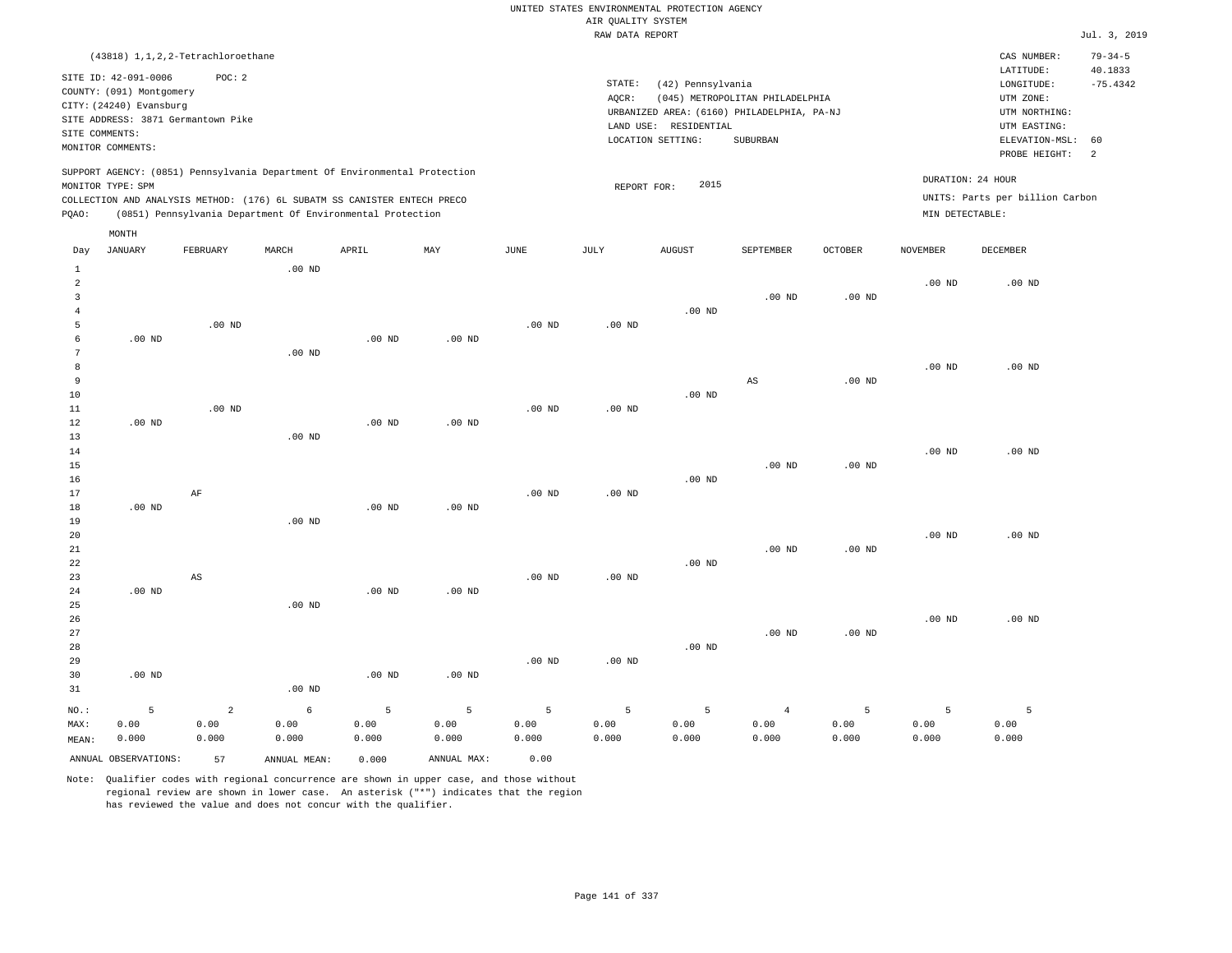UNITED STATES ENVIRONMENTAL PROTECTION AGENCY AIR QUALITY SYSTEM

|                                                                                                                                                                    |                                      |                                 |                                                                                                                                                                                                                      |                    |                    |                                 |                        | RAW DATA REPORT                                                                                                                                            |                                 |                                 |                                                                                                                                              |                                          | Jul. 3, 2019  |
|--------------------------------------------------------------------------------------------------------------------------------------------------------------------|--------------------------------------|---------------------------------|----------------------------------------------------------------------------------------------------------------------------------------------------------------------------------------------------------------------|--------------------|--------------------|---------------------------------|------------------------|------------------------------------------------------------------------------------------------------------------------------------------------------------|---------------------------------|---------------------------------|----------------------------------------------------------------------------------------------------------------------------------------------|------------------------------------------|---------------|
|                                                                                                                                                                    | (43818) 1, 1, 2, 2-Tetrachloroethane |                                 |                                                                                                                                                                                                                      |                    |                    |                                 |                        |                                                                                                                                                            |                                 |                                 |                                                                                                                                              | CAS NUMBER:                              | $79 - 34 - 5$ |
| SITE ID: 42-091-0006<br>POC: 2<br>COUNTY: (091) Montgomery<br>CITY: (24240) Evansburg<br>SITE ADDRESS: 3871 Germantown Pike<br>SITE COMMENTS:<br>MONITOR COMMENTS: |                                      |                                 |                                                                                                                                                                                                                      |                    |                    |                                 | AQCR:                  | STATE:<br>(42) Pennsylvania<br>(045) METROPOLITAN PHILADELPHIA<br>URBANIZED AREA: (6160) PHILADELPHIA, PA-NJ<br>LAND USE: RESIDENTIAL<br>LOCATION SETTING: |                                 |                                 | LATITUDE:<br>40.1833<br>$-75.4342$<br>LONGITUDE:<br>UTM ZONE:<br>UTM NORTHING:<br>UTM EASTING:<br>ELEVATION-MSL:<br>60<br>PROBE HEIGHT:<br>2 |                                          |               |
| PQAO:                                                                                                                                                              | MONITOR TYPE: SPM                    |                                 | SUPPORT AGENCY: (0851) Pennsylvania Department Of Environmental Protection<br>COLLECTION AND ANALYSIS METHOD: (176) 6L SUBATM SS CANISTER ENTECH PRECO<br>(0851) Pennsylvania Department Of Environmental Protection |                    |                    |                                 |                        | 2016<br>REPORT FOR:                                                                                                                                        |                                 |                                 | DURATION: 24 HOUR<br>MIN DETECTABLE:                                                                                                         | UNITS: Parts per billion Carbon          |               |
|                                                                                                                                                                    | MONTH                                |                                 |                                                                                                                                                                                                                      |                    |                    |                                 |                        |                                                                                                                                                            |                                 |                                 |                                                                                                                                              |                                          |               |
| Day                                                                                                                                                                | <b>JANUARY</b>                       | FEBRUARY                        | MARCH                                                                                                                                                                                                                | APRIL              | MAY                | JUNE                            | JULY                   | <b>AUGUST</b>                                                                                                                                              | SEPTEMBER                       | OCTOBER                         | <b>NOVEMBER</b>                                                                                                                              | DECEMBER                                 |               |
| $\mathbf{1}$<br>$\overline{a}$<br>3                                                                                                                                | $.00$ ND                             |                                 | $.00$ ND                                                                                                                                                                                                             |                    |                    |                                 |                        |                                                                                                                                                            | $_{\rm AS}$                     | .00 <sub>ND</sub>               | .00 <sub>ND</sub>                                                                                                                            | AM                                       |               |
| 4<br>5<br>6                                                                                                                                                        |                                      | $.00$ ND                        |                                                                                                                                                                                                                      | $.00$ ND           | $.00$ ND           | $.00$ ND                        | $\mathbb{A}\mathbb{S}$ | $.00$ ND                                                                                                                                                   |                                 |                                 |                                                                                                                                              |                                          |               |
| 7<br>8<br>9<br>10                                                                                                                                                  | $.00$ ND                             |                                 | $.00$ ND                                                                                                                                                                                                             |                    |                    |                                 |                        | $.00$ ND                                                                                                                                                   | $.00$ ND                        | AF                              | .00 <sub>ND</sub>                                                                                                                            | $.00$ ND                                 |               |
| $11\,$<br>12<br>13<br>14                                                                                                                                           | .00 <sub>ND</sub>                    | $.00$ ND                        | $.00$ ND                                                                                                                                                                                                             | $.00$ ND           | $.00$ ND           | $.00$ ND                        | $\mathbb{A}\mathbb{S}$ |                                                                                                                                                            |                                 |                                 | $_{\rm AS}$                                                                                                                                  | $.00$ ND                                 |               |
| 15<br>16<br>17                                                                                                                                                     |                                      |                                 |                                                                                                                                                                                                                      |                    |                    | $_{\rm AS}$                     | $_{\rm AS}$            | .07 SQ                                                                                                                                                     | .00 <sub>ND</sub>               | AF                              |                                                                                                                                              |                                          |               |
| 18<br>19<br>20                                                                                                                                                     | $.00$ ND                             | $.00$ ND                        | $.00$ ND                                                                                                                                                                                                             | $.00$ ND           | .00 <sub>ND</sub>  |                                 |                        |                                                                                                                                                            |                                 |                                 | $\rm{AF}$                                                                                                                                    | $.00$ ND                                 |               |
| 21<br>22<br>23<br>24                                                                                                                                               |                                      | $.00$ ND                        |                                                                                                                                                                                                                      | $.00$ ND           | $.00$ ND           | .00 <sub>ND</sub>               | $\mathbb{A}\mathbb{S}$ | $.00$ ND                                                                                                                                                   | $_{\rm AS}$                     | .00 <sub>ND</sub>               |                                                                                                                                              |                                          |               |
| 25<br>26<br>27<br>28                                                                                                                                               | $.00$ ND                             |                                 | $.00$ ND                                                                                                                                                                                                             |                    |                    |                                 |                        | $.00$ ND                                                                                                                                                   | $.00$ ND                        | .00 <sub>ND</sub>               | $\mathbb{A}\mathbb{S}$                                                                                                                       | AF                                       |               |
| 29<br>30<br>31                                                                                                                                                     | $.00$ ND                             |                                 | .00 <sub>ND</sub>                                                                                                                                                                                                    | $.00$ ND           | $.00$ ND           | AS                              | $\mathbb{A}\mathbb{S}$ |                                                                                                                                                            |                                 |                                 |                                                                                                                                              |                                          |               |
| NO.:<br>MAX:<br>MEAN:                                                                                                                                              | 6<br>0.00<br>0.000                   | $\overline{4}$<br>0.00<br>0.000 | $6\phantom{.}6$<br>0.00<br>0.000                                                                                                                                                                                     | 5<br>0.00<br>0.000 | 5<br>0.00<br>0.000 | $\overline{3}$<br>0.00<br>0.000 |                        | $\mathbb O$<br>5<br>.07<br>.014                                                                                                                            | $\overline{3}$<br>0.00<br>0.000 | $\overline{3}$<br>0.00<br>0.000 | $\overline{a}$<br>0.00<br>0.000                                                                                                              | $\overline{\mathbf{3}}$<br>0.00<br>0.000 |               |
|                                                                                                                                                                    | ANNUAL OBSERVATIONS:                 | 45                              | ANNUAL MEAN:                                                                                                                                                                                                         | .002               | ANNUAL MAX:        | .07                             |                        |                                                                                                                                                            |                                 |                                 |                                                                                                                                              |                                          |               |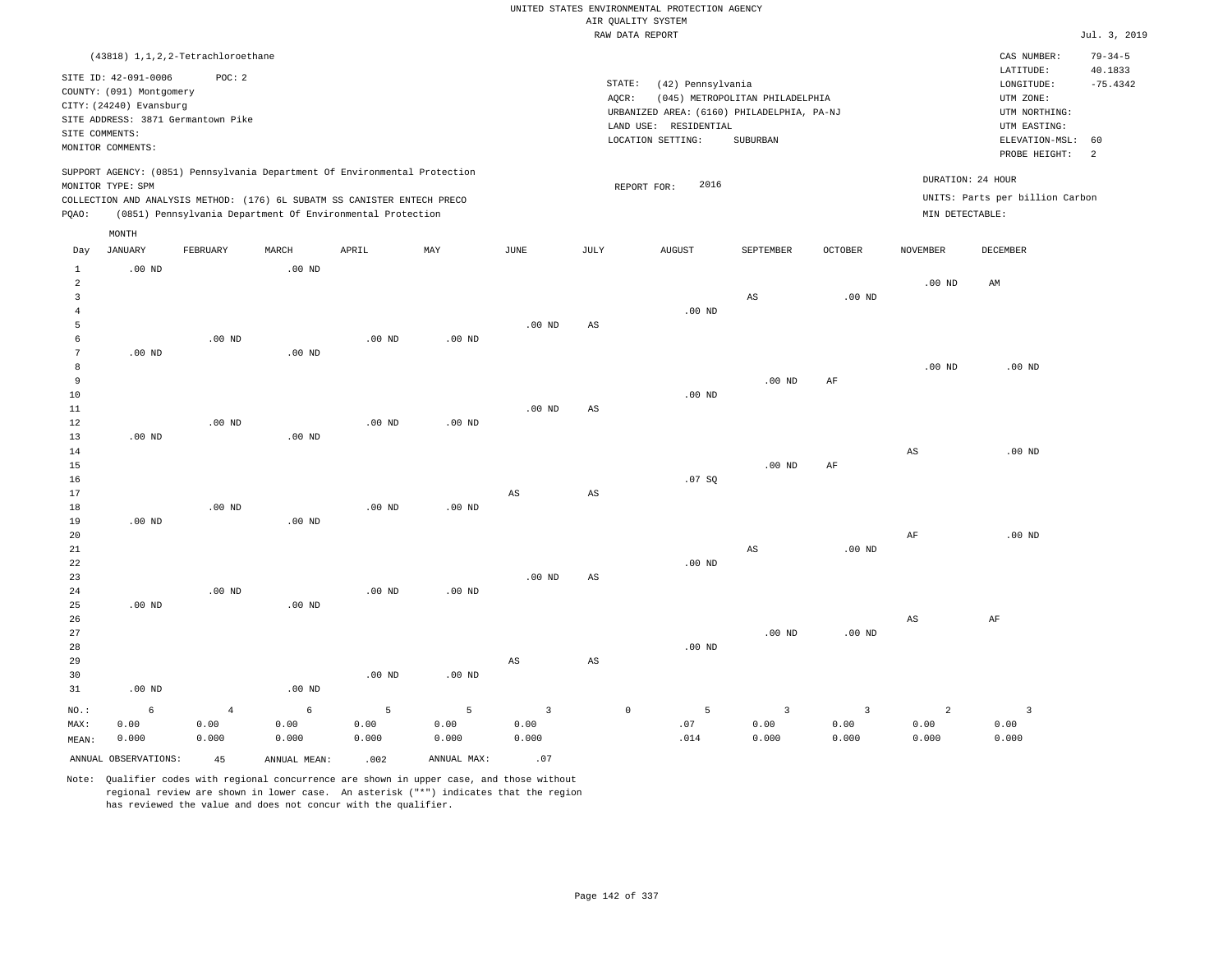|                                  |                                                  |                   |                |                                                                            |                        |                   |                    | UNITED STATES ENVIRONMENTAL PROTECTION AGENCY |                                            |                   |                   |                                 |                          |
|----------------------------------|--------------------------------------------------|-------------------|----------------|----------------------------------------------------------------------------|------------------------|-------------------|--------------------|-----------------------------------------------|--------------------------------------------|-------------------|-------------------|---------------------------------|--------------------------|
|                                  |                                                  |                   |                |                                                                            |                        |                   | AIR QUALITY SYSTEM |                                               |                                            |                   |                   |                                 |                          |
|                                  |                                                  |                   |                |                                                                            |                        |                   | RAW DATA REPORT    |                                               |                                            |                   |                   |                                 | Jul. 3, 2019             |
|                                  | (43818) 1, 1, 2, 2-Tetrachloroethane             | POC: 2            |                |                                                                            |                        |                   |                    |                                               |                                            |                   |                   | CAS NUMBER:<br>LATITUDE:        | $79 - 34 - 5$<br>40.1833 |
|                                  | SITE ID: 42-091-0006<br>COUNTY: (091) Montgomery |                   |                |                                                                            |                        |                   | STATE:             | (42) Pennsylvania                             |                                            |                   |                   | LONGITUDE:                      | $-75.4342$               |
|                                  | CITY: (24240) Evansburg                          |                   |                |                                                                            |                        |                   | AQCR:              |                                               | (045) METROPOLITAN PHILADELPHIA            |                   |                   | UTM ZONE:                       |                          |
|                                  | SITE ADDRESS: 3871 Germantown Pike               |                   |                |                                                                            |                        |                   |                    |                                               | URBANIZED AREA: (6160) PHILADELPHIA, PA-NJ |                   |                   | UTM NORTHING:                   |                          |
| SITE COMMENTS:                   |                                                  |                   |                |                                                                            |                        |                   |                    | LAND USE: RESIDENTIAL<br>LOCATION SETTING:    | SUBURBAN                                   |                   |                   | UTM EASTING:<br>ELEVATION-MSL:  | 60                       |
|                                  | MONITOR COMMENTS:                                |                   |                |                                                                            |                        |                   |                    |                                               |                                            |                   |                   | PROBE HEIGHT:                   | 2                        |
|                                  | MONITOR TYPE: SPM                                |                   |                | SUPPORT AGENCY: (0851) Pennsylvania Department Of Environmental Protection |                        |                   |                    | 2017                                          |                                            |                   |                   | DURATION: 24 HOUR               |                          |
|                                  |                                                  |                   |                | COLLECTION AND ANALYSIS METHOD: (176) 6L SUBATM SS CANISTER ENTECH PRECO   |                        |                   | REPORT FOR:        |                                               |                                            |                   |                   | UNITS: Parts per billion Carbon |                          |
| PQAO:                            |                                                  |                   |                | (0851) Pennsylvania Department Of Environmental Protection                 |                        |                   | MIN DETECTABLE:    |                                               |                                            |                   |                   |                                 |                          |
|                                  | MONTH                                            |                   |                |                                                                            |                        |                   |                    |                                               |                                            |                   |                   |                                 |                          |
| Day                              | <b>JANUARY</b>                                   | FEBRUARY          | MARCH          | APRIL                                                                      | MAY                    | $_{\rm JUNE}$     | <b>JULY</b>        | <b>AUGUST</b>                                 | SEPTEMBER                                  | <b>OCTOBER</b>    | <b>NOVEMBER</b>   | DECEMBER                        |                          |
| $\mathbf{1}$                     | AS                                               |                   |                | $.00$ ND                                                                   | .00 <sub>ND</sub>      |                   |                    |                                               |                                            |                   |                   |                                 |                          |
| $\overline{a}$<br>$\overline{3}$ |                                                  |                   | $.00$ ND       |                                                                            |                        |                   |                    |                                               |                                            |                   |                   |                                 |                          |
| $\overline{4}$                   |                                                  |                   |                |                                                                            |                        |                   |                    |                                               | $.00$ ND                                   | .05S              | .00 <sub>ND</sub> | $.00$ ND                        |                          |
| 5                                |                                                  |                   |                |                                                                            |                        |                   |                    | AF                                            |                                            |                   |                   |                                 |                          |
| 6                                |                                                  | $.00$ ND          |                |                                                                            |                        | .00 <sub>ND</sub> | .00 <sub>ND</sub>  |                                               |                                            |                   |                   |                                 |                          |
| $\overline{7}$                   | $_{\rm AS}$                                      |                   |                | $.00$ ND                                                                   | $.00$ ND               |                   |                    |                                               |                                            |                   |                   |                                 |                          |
| 8                                |                                                  |                   | $.00$ ND       |                                                                            |                        |                   |                    |                                               |                                            |                   |                   |                                 |                          |
| 9                                |                                                  |                   |                |                                                                            |                        |                   |                    |                                               |                                            |                   | .00 <sub>ND</sub> | .00 <sub>ND</sub>               |                          |
| 10                               |                                                  |                   |                |                                                                            |                        |                   |                    |                                               | $.00$ ND                                   | $.00$ ND          |                   |                                 |                          |
| 11                               |                                                  | .00 <sub>ND</sub> |                |                                                                            |                        | .00 <sub>ND</sub> |                    | $.00$ ND                                      |                                            |                   |                   |                                 |                          |
| 12<br>13                         | AF                                               |                   |                | .00 <sub>ND</sub>                                                          | .00 <sub>ND</sub>      |                   | $.00$ ND           |                                               |                                            |                   |                   |                                 |                          |
| 14                               |                                                  |                   | $.00$ ND       |                                                                            |                        |                   |                    |                                               |                                            |                   |                   |                                 |                          |
| 15                               |                                                  |                   |                |                                                                            |                        |                   |                    |                                               |                                            |                   | .00 <sub>ND</sub> | $.00$ ND                        |                          |
| 16                               |                                                  |                   |                |                                                                            |                        |                   |                    |                                               | $.00$ ND                                   | $.00$ ND          |                   |                                 |                          |
| 17                               |                                                  |                   |                |                                                                            |                        |                   |                    | $.00$ ND                                      |                                            |                   |                   |                                 |                          |
| $18$                             |                                                  | $.00$ ND          |                |                                                                            |                        | $.00$ ND          | $.00$ ND           |                                               |                                            |                   |                   |                                 |                          |
| 19                               | $.00$ ND                                         |                   |                | .00 <sub>ND</sub>                                                          | .00 <sub>ND</sub>      |                   |                    |                                               |                                            |                   |                   |                                 |                          |
| 20                               |                                                  |                   | $.00$ ND       |                                                                            |                        |                   |                    |                                               |                                            |                   |                   |                                 |                          |
| 21<br>22                         |                                                  |                   |                |                                                                            |                        |                   |                    |                                               | $.00$ ND                                   | .00 <sub>ND</sub> | .00 <sub>ND</sub> | AF                              |                          |
| 23                               |                                                  |                   |                |                                                                            |                        |                   |                    | $.00$ ND                                      |                                            |                   |                   |                                 |                          |
| 24                               |                                                  | $.00$ ND          |                |                                                                            |                        | .00 <sub>ND</sub> | .00 <sub>ND</sub>  |                                               |                                            |                   |                   |                                 |                          |
| 25                               | $.00$ ND                                         |                   |                | $.00$ ND                                                                   | $.00$ ND               |                   |                    |                                               |                                            |                   |                   |                                 |                          |
| 26                               |                                                  |                   | $.00$ ND       |                                                                            |                        |                   |                    |                                               |                                            |                   |                   |                                 |                          |
| 27                               |                                                  |                   |                |                                                                            |                        |                   |                    |                                               |                                            |                   | .00 <sub>ND</sub> | $.00$ ND                        |                          |
| 28                               |                                                  |                   |                |                                                                            |                        |                   |                    |                                               | .00 <sub>ND</sub>                          | $.00$ ND          |                   |                                 |                          |
| 29                               |                                                  |                   |                |                                                                            |                        |                   |                    | $.00$ ND                                      |                                            |                   |                   |                                 |                          |
| 30                               |                                                  |                   |                |                                                                            |                        | $.00$ ND          | $.00$ ND           |                                               |                                            |                   |                   |                                 |                          |
| 31                               | $\mathbb{A}\mathbb{S}$                           |                   |                |                                                                            | $\mathbb{A}\mathbb{S}$ |                   |                    |                                               |                                            |                   |                   |                                 |                          |
| NO.:                             | $\overline{a}$                                   | $\,4$             | $\overline{5}$ | 5                                                                          | 5                      | 5                 | 5                  | $\overline{4}$                                | 5                                          | 5                 | $\overline{5}$    | $\overline{4}$                  |                          |
| MAX:                             | 0.00                                             | 0.00              | 0.00           | 0.00                                                                       | 0.00                   | 0.00              | 0.00               | 0.00                                          | 0.00                                       | .05               | 0.00              | 0.00                            |                          |
| MEAN:                            | 0.000                                            | 0.000             | 0.000          | 0.000                                                                      | 0.000                  | 0.000             | 0.000              | 0.000                                         | 0.000                                      | .010              | 0.000             | 0.000                           |                          |
|                                  | ANNUAL OBSERVATIONS:                             | 54                | ANNUAL, MEAN:  | .001                                                                       | ANNUAL MAX:            | .05               |                    |                                               |                                            |                   |                   |                                 |                          |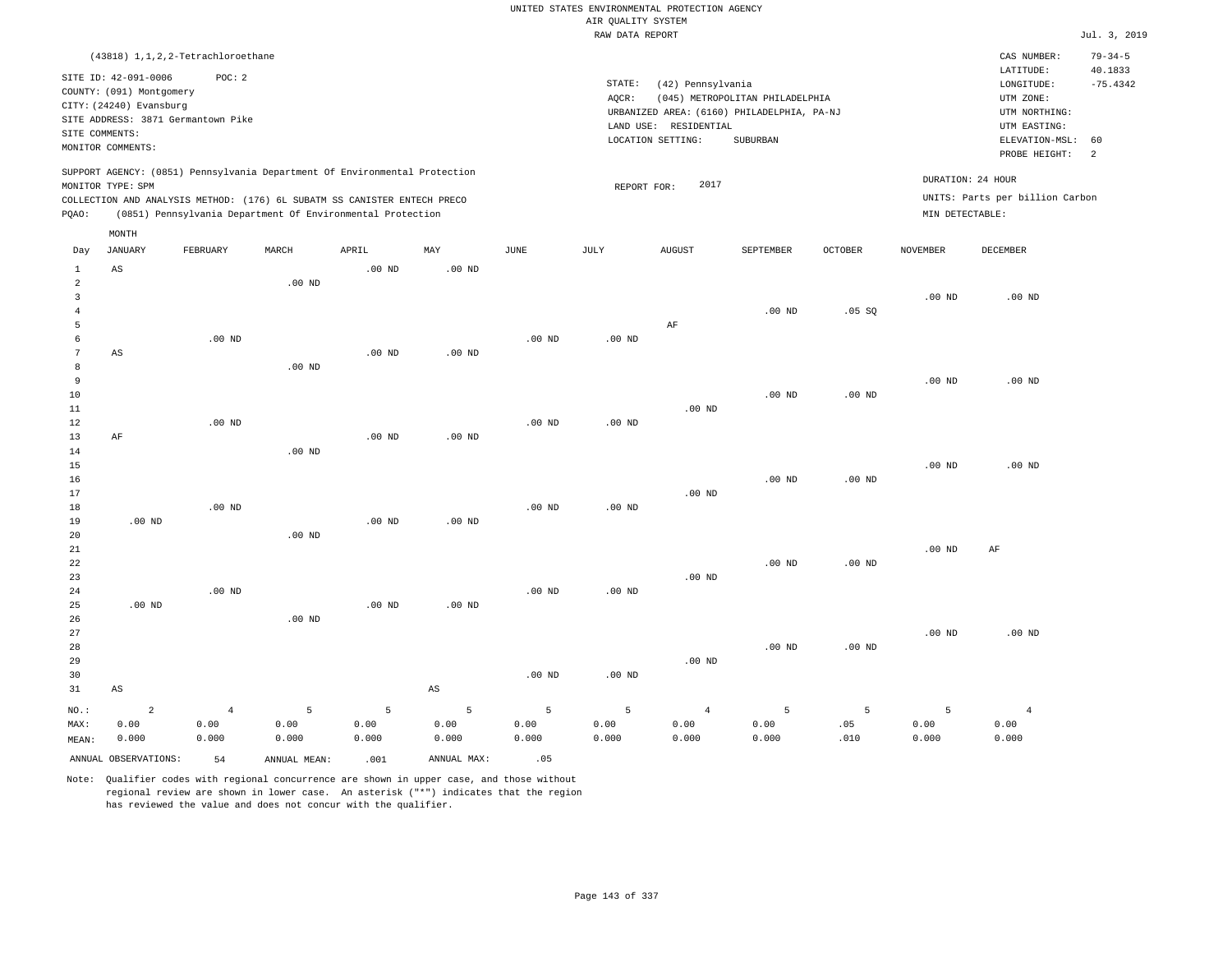RAW DATA REPORT Jul. 3, 2019 UNITED STATES ENVIRONMENTAL PROTECTION AGENCY AIR QUALITY SYSTEM (43818) 1,1,2,2-Tetrachloroethane STATE: (42) Pennsylvania CAS NUMBER: 79-34-5 SITE ID: 42-091-0006 POC: 2 AQCR: (045) METROPOLITAN PHILADELPHIA COUNTY: (091) Montgomery CITY: (24240) Evansburg  $LONGITUDE: -75.4342$ LATITUDE: 40.1833 LOCATION SETTING: SUBURBAN SITE ADDRESS: 3871 Germantown Pike LAND USE: RESIDENTIAL SITE COMMENTS: MONITOR COMMENTS: PROBE HEIGHT: 2 ELEVATION-MSL: 60 URBANIZED AREA: (6160) PHILADELPHIA, PA-NJ (UTM NORTHING: UTM EASTING: UTM ZONE: SUPPORT AGENCY: (0851) Pennsylvania Department Of Environmental Protection MONITOR TYPE: SPM COLLECTION AND ANALYSIS METHOD: (176) 6L SUBATM SS CANISTER ENTECH PRECO REPORT FOR: 2018 UNITS: Parts per billion Carbon PQAO: (0851) Pennsylvania Department Of Environmental Protection DURATION: 24 HOUR MIN DETECTABLE: .0805016 1 2 3 4 5 6 7 8 9 10 11 12 13 14 15 16 17 18 19  $20$ 21 22 23 24 25 26 27 28 29 30 31 AO AF .00 ND .00 ND .00 ND NO.: MAX: MEAN: 3 0.00 0.000 .00 ND .00 ND .00 ND .00 ND .00 ND .00 ND .00 ND .00 ND .00 ND .00 ND .00 ND .00 ND .00 ND .00 ND .00 ND .00 ND .00 ND .00 ND .00 ND .00 ND .00 ND .00 ND .00 ND .00 ND .00 ND .00 ND .00 ND .00 ND .00 ND .00 ND .00 ND .00 ND .00 ND .00 ND .00 ND .00 ND .00 ND .00 ND .00 ND AS .00 ND .00 ND .00 ND .00 ND .00 ND .00 ND .00 ND .00 ND .00 ND AF .00 ND .00 ND .00 ND .00 ND .00 ND .00 ND 5 0.00 0.000 5 0.00 0.000 5 0.00 0.000 5 0.00 0.000 5 0.00 0.000 6 0.00 0.000 5 0.00 0.000 4 0.00 0.000 5 0.00 0.000 4 0.00 0.000 5 0.00 0.000 ANNUAL OBSERVATIONS: 57 ANNUAL MEAN: 0.000 ANNUAL MAX: 0.00 Day JANUARY FEBRUARY MARCH APRIL MAY JUNE JULY AUGUST SEPTEMBER OCTOBER NOVEMBER DECEMBER MONTH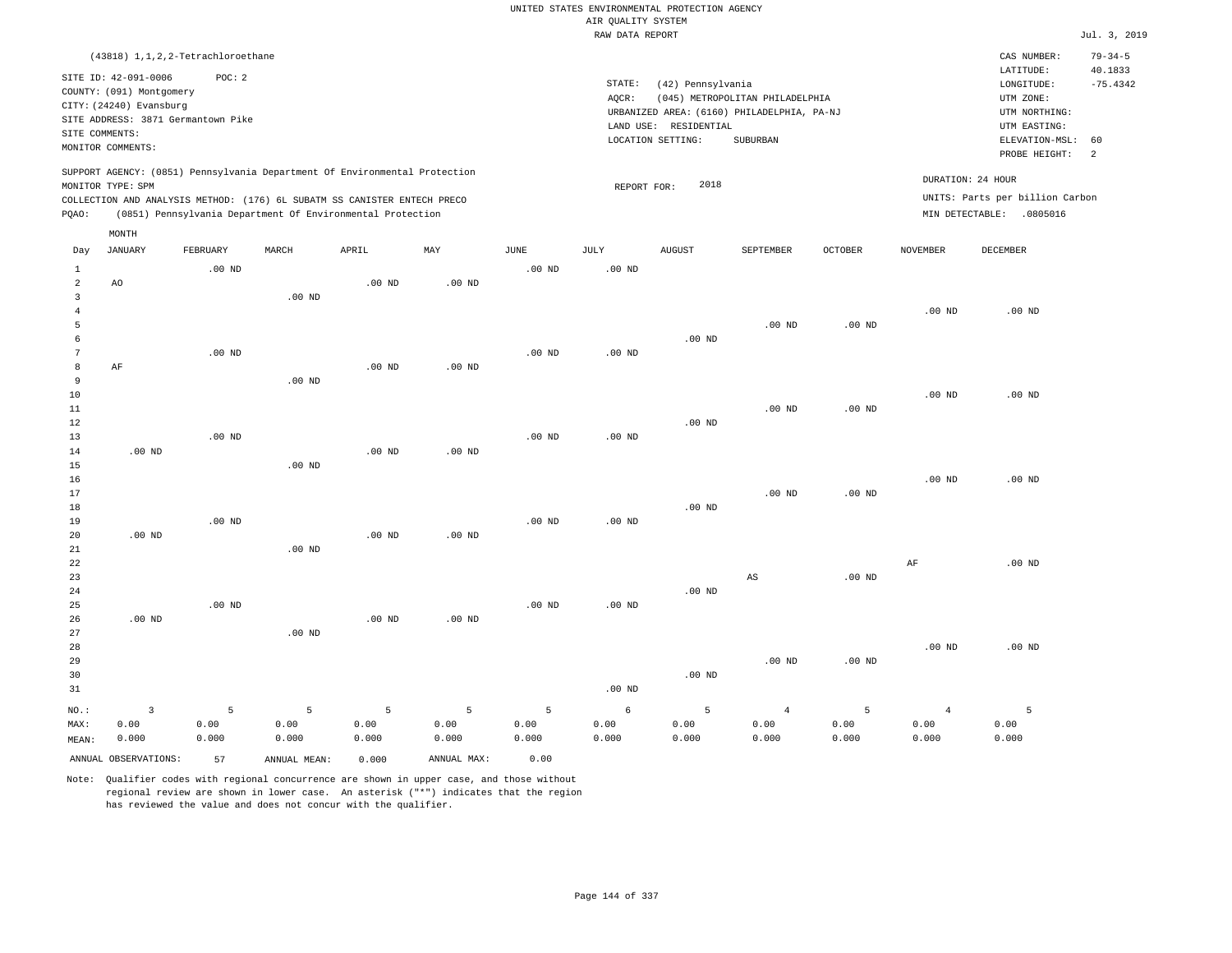|  |                    | UNITED STATES ENVIRONMENTAL PROTECTION AGENCY |  |
|--|--------------------|-----------------------------------------------|--|
|  | AIR OUALITY SYSTEM |                                               |  |
|  | RAW DATA REPORT    |                                               |  |

|                         |                          |                                    |                   |                                                                            |          |          | RAW DATA REPORT |                       |                                            |                   |                   |                                 | Jul. 3, 2019   |
|-------------------------|--------------------------|------------------------------------|-------------------|----------------------------------------------------------------------------|----------|----------|-----------------|-----------------------|--------------------------------------------|-------------------|-------------------|---------------------------------|----------------|
|                         | (43819) Bromomethane     |                                    |                   |                                                                            |          |          |                 |                       |                                            |                   |                   | CAS NUMBER:                     | $74 - 83 - 9$  |
|                         | SITE ID: 42-091-0006     | POC: 2                             |                   |                                                                            |          |          |                 |                       |                                            |                   |                   | LATITUDE:                       | 40.1833        |
|                         | COUNTY: (091) Montgomery |                                    |                   |                                                                            |          |          | STATE:          | (42) Pennsylvania     |                                            |                   |                   | LONGITUDE:                      | $-75.4342$     |
|                         | CITY: (24240) Evansburg  |                                    |                   |                                                                            |          |          | AOCR:           |                       | (045) METROPOLITAN PHILADELPHIA            |                   |                   | UTM ZONE:                       |                |
|                         |                          | SITE ADDRESS: 3871 Germantown Pike |                   |                                                                            |          |          |                 |                       | URBANIZED AREA: (6160) PHILADELPHIA, PA-NJ |                   |                   | UTM NORTHING:                   |                |
|                         | SITE COMMENTS:           |                                    |                   |                                                                            |          |          |                 | LAND USE: RESIDENTIAL |                                            |                   |                   | UTM EASTING:                    |                |
|                         | MONITOR COMMENTS:        |                                    |                   |                                                                            |          |          |                 | LOCATION SETTING:     | SUBURBAN                                   |                   |                   | ELEVATION-MSL:                  | 60             |
|                         |                          |                                    |                   |                                                                            |          |          |                 |                       |                                            |                   |                   | PROBE HEIGHT:                   | $\overline{2}$ |
|                         |                          |                                    |                   | SUPPORT AGENCY: (0851) Pennsylvania Department Of Environmental Protection |          |          |                 |                       |                                            |                   |                   | DURATION: 24 HOUR               |                |
|                         | MONITOR TYPE: SPM        |                                    |                   |                                                                            |          |          | REPORT FOR:     | 2013                  |                                            |                   |                   |                                 |                |
|                         |                          |                                    |                   | COLLECTION AND ANALYSIS METHOD: (176) 6L SUBATM SS CANISTER ENTECH PRECO   |          |          |                 |                       |                                            |                   |                   | UNITS: Parts per billion Carbon |                |
| PQAO:                   |                          |                                    |                   | (0851) Pennsylvania Department Of Environmental Protection                 |          |          |                 |                       |                                            |                   | MIN DETECTABLE:   |                                 |                |
|                         | MONTH                    |                                    |                   |                                                                            |          |          |                 |                       |                                            |                   |                   |                                 |                |
| Day                     | JANUARY                  | FEBRUARY                           | MARCH             | APRIL                                                                      | MAY      | JUNE     | JULY            | <b>AUGUST</b>         | SEPTEMBER                                  | <b>OCTOBER</b>    | <b>NOVEMBER</b>   | DECEMBER                        |                |
| 1                       |                          |                                    |                   |                                                                            |          |          |                 |                       | $.00$ ND                                   | $.00$ ND          |                   |                                 |                |
| $\overline{a}$          |                          |                                    |                   |                                                                            |          |          |                 | $.00$ ND              |                                            |                   |                   |                                 |                |
| $\overline{\mathbf{3}}$ |                          | AF                                 |                   |                                                                            |          | $.00$ ND | $.00$ ND        |                       |                                            |                   |                   |                                 |                |
| $\overline{4}$          | $.00$ ND                 |                                    |                   | $.00$ ND                                                                   | $.00$ ND |          |                 |                       |                                            |                   |                   |                                 |                |
| 5                       |                          |                                    | .00 <sub>ND</sub> |                                                                            |          |          |                 |                       |                                            |                   |                   |                                 |                |
| 6                       |                          |                                    |                   |                                                                            |          |          |                 |                       |                                            |                   | $.00$ ND          | $.00$ ND                        |                |
| 7                       |                          |                                    |                   |                                                                            |          |          |                 |                       | $.00$ ND                                   | .00 <sub>ND</sub> |                   |                                 |                |
| 8                       |                          |                                    |                   |                                                                            |          |          |                 | $.00$ ND              |                                            |                   |                   |                                 |                |
| 9                       |                          | AF                                 |                   |                                                                            |          | $.00$ ND | $.00$ ND        |                       |                                            |                   |                   |                                 |                |
| 10                      | $.00$ ND                 |                                    |                   | $.00$ ND                                                                   | $.00$ ND |          |                 |                       |                                            |                   |                   |                                 |                |
| 11                      |                          |                                    | $.00$ ND          |                                                                            |          |          |                 |                       |                                            |                   |                   |                                 |                |
| 12                      |                          |                                    |                   |                                                                            |          |          |                 |                       |                                            |                   | AF                | AF                              |                |
| 13                      |                          |                                    |                   |                                                                            |          |          |                 |                       | $.00$ ND                                   | $.00$ ND          |                   |                                 |                |
| 14                      |                          |                                    |                   |                                                                            |          |          |                 | AF                    |                                            |                   |                   |                                 |                |
| 15                      |                          | $.00$ ND                           |                   |                                                                            |          | $.00$ ND | $.00$ ND        |                       |                                            |                   |                   |                                 |                |
| 16                      | AF                       |                                    |                   | $.00$ ND                                                                   | $.00$ ND |          |                 |                       |                                            |                   |                   |                                 |                |
| 17                      |                          |                                    | $.00$ ND          |                                                                            |          |          |                 |                       |                                            |                   |                   |                                 |                |
| 18                      |                          |                                    |                   |                                                                            |          |          |                 |                       |                                            |                   | .00 <sub>ND</sub> | AF                              |                |
| 19                      |                          |                                    |                   |                                                                            |          |          |                 |                       | $.00$ ND                                   | $.00$ ND          |                   |                                 |                |
| 20                      |                          |                                    |                   |                                                                            |          |          |                 | AF                    |                                            |                   |                   |                                 |                |
| 21                      |                          | $.00$ ND                           |                   |                                                                            |          | $.00$ ND | $.00$ ND        |                       |                                            |                   |                   |                                 |                |
| 22                      | AF                       |                                    |                   | $.00$ ND                                                                   | $.00$ ND |          |                 |                       |                                            |                   |                   |                                 |                |
| 23                      |                          |                                    | $.00$ ND          |                                                                            |          |          |                 |                       |                                            |                   |                   |                                 |                |
| 24<br>25                |                          |                                    |                   |                                                                            |          |          |                 |                       | $.00$ ND                                   | $_{\rm AS}$       | .00 <sub>ND</sub> | $.00$ ND                        |                |
| 26                      |                          |                                    |                   |                                                                            |          |          |                 | AF                    |                                            |                   |                   |                                 |                |
| 27                      |                          | $.00$ ND                           |                   |                                                                            |          | $.00$ ND | $.00$ ND        |                       |                                            |                   |                   |                                 |                |
|                         |                          |                                    |                   |                                                                            |          |          |                 |                       |                                            |                   |                   |                                 |                |

28 29 30 31 AS NO.: MAX: MEAN: 2 0.00 0.000 .00 ND .00 ND .00 ND .00 ND AF .00 ND 3 0.00 0.000 5 0.00 0.000 5 0.00 0.000 5 0.00 0.000 5 0.00 0.000 5 0.00 0.000 2 0.00 0.000 5 0.00 0.000 5 0.00 0.000 3 0.00 0.000 3 0.00 0.000 ANNUAL OBSERVATIONS: 48 ANNUAL MEAN: 0.000 ANNUAL MAX: 0.00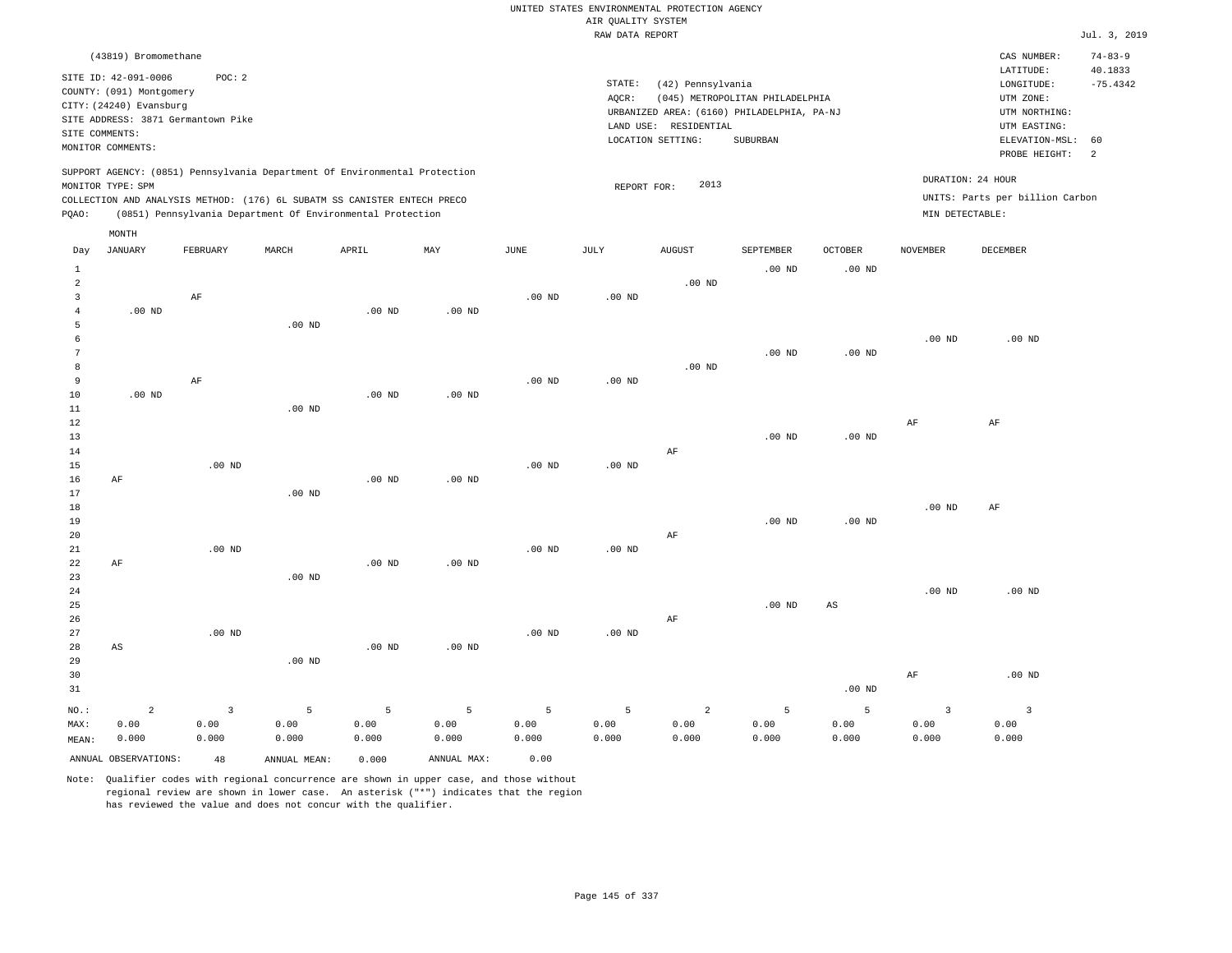|                |                                                  |                                                                            |                   |                |                   |                   |                    | UNITED STATES ENVIRONMENTAL PROTECTION AGENCY |                                            |                   |                   |                                 |                |
|----------------|--------------------------------------------------|----------------------------------------------------------------------------|-------------------|----------------|-------------------|-------------------|--------------------|-----------------------------------------------|--------------------------------------------|-------------------|-------------------|---------------------------------|----------------|
|                |                                                  |                                                                            |                   |                |                   |                   | AIR OUALITY SYSTEM |                                               |                                            |                   |                   |                                 |                |
|                |                                                  |                                                                            |                   |                |                   |                   | RAW DATA REPORT    |                                               |                                            |                   |                   |                                 | Jul. 3, 2019   |
|                | (43819) Bromomethane                             |                                                                            |                   |                |                   |                   |                    |                                               |                                            |                   |                   | CAS NUMBER:                     | $74 - 83 - 9$  |
|                |                                                  |                                                                            |                   |                |                   |                   |                    |                                               |                                            |                   |                   | LATITUDE:                       | 40.1833        |
|                | SITE ID: 42-091-0006<br>COUNTY: (091) Montgomery | POC: 2                                                                     |                   |                |                   |                   | STATE:             | (42) Pennsylvania                             |                                            |                   |                   | $\texttt{LONGITUDE}$ :          | $-75.4342$     |
|                | CITY: (24240) Evansburg                          |                                                                            |                   |                |                   |                   | AOCR:              |                                               | (045) METROPOLITAN PHILADELPHIA            |                   |                   | UTM ZONE:                       |                |
|                |                                                  | SITE ADDRESS: 3871 Germantown Pike                                         |                   |                |                   |                   |                    |                                               | URBANIZED AREA: (6160) PHILADELPHIA, PA-NJ |                   |                   | UTM NORTHING:                   |                |
| SITE COMMENTS: |                                                  |                                                                            |                   |                |                   |                   |                    | LAND USE: RESIDENTIAL                         |                                            |                   |                   | UTM EASTING:                    |                |
|                | MONITOR COMMENTS:                                |                                                                            |                   |                |                   |                   |                    | LOCATION SETTING:                             | SUBURBAN                                   |                   |                   | ELEVATION-MSL:                  | 60             |
|                |                                                  |                                                                            |                   |                |                   |                   |                    |                                               |                                            |                   |                   | PROBE HEIGHT:                   | $\overline{2}$ |
|                |                                                  | SUPPORT AGENCY: (0851) Pennsylvania Department Of Environmental Protection |                   |                |                   |                   |                    |                                               |                                            |                   |                   | DURATION: 24 HOUR               |                |
|                | MONITOR TYPE: SPM                                |                                                                            |                   |                |                   |                   | REPORT FOR:        | 2014                                          |                                            |                   |                   |                                 |                |
|                |                                                  | COLLECTION AND ANALYSIS METHOD: (176) 6L SUBATM SS CANISTER ENTECH PRECO   |                   |                |                   |                   |                    |                                               |                                            |                   |                   | UNITS: Parts per billion Carbon |                |
| PQAO:          |                                                  | (0851) Pennsylvania Department Of Environmental Protection                 |                   |                |                   |                   |                    |                                               |                                            |                   | MIN DETECTABLE:   |                                 |                |
|                | MONTH                                            |                                                                            |                   |                |                   |                   |                    |                                               |                                            |                   |                   |                                 |                |
| Day            | <b>JANUARY</b>                                   | FEBRUARY                                                                   | MARCH             | APRIL          | MAY               | JUNE              | JULY               | <b>AUGUST</b>                                 | SEPTEMBER                                  | <b>OCTOBER</b>    | <b>NOVEMBER</b>   | <b>DECEMBER</b>                 |                |
| $\mathbf{1}$   |                                                  |                                                                            |                   |                |                   |                   |                    |                                               |                                            |                   | .00 <sub>ND</sub> | $.00$ ND                        |                |
| $\overline{a}$ |                                                  |                                                                            |                   |                |                   |                   |                    |                                               | $.00$ ND                                   | .00 <sub>ND</sub> |                   |                                 |                |
| $\overline{3}$ |                                                  |                                                                            |                   |                |                   |                   |                    | $.00$ ND                                      |                                            |                   |                   |                                 |                |
| $\overline{4}$ |                                                  | AF                                                                         |                   |                |                   | $.00$ ND          | $.00$ ND           |                                               |                                            |                   |                   |                                 |                |
| 5              | AF                                               |                                                                            |                   | $.00$ ND       | $.00$ ND          |                   |                    |                                               |                                            |                   |                   |                                 |                |
| 6<br>7         |                                                  |                                                                            | $.00$ ND          |                |                   |                   |                    |                                               |                                            |                   |                   |                                 |                |
| 8              |                                                  |                                                                            |                   |                |                   |                   |                    |                                               | $.00$ ND                                   |                   | $\rm AF$          | $.00$ ND                        |                |
| 9              |                                                  |                                                                            |                   |                |                   |                   |                    | .00 <sub>ND</sub>                             |                                            | .00 <sub>ND</sub> |                   |                                 |                |
| 10             |                                                  | $_{\rm AS}$                                                                |                   |                |                   | .00 <sub>ND</sub> | $.00$ ND           |                                               |                                            |                   |                   |                                 |                |
| 11             | .00 <sub>ND</sub>                                |                                                                            |                   | AF             | .00 <sub>ND</sub> |                   |                    |                                               |                                            |                   |                   |                                 |                |
| 12             |                                                  |                                                                            | $.00$ ND          |                |                   |                   |                    |                                               |                                            |                   |                   |                                 |                |
| 13             |                                                  |                                                                            |                   |                |                   |                   |                    |                                               |                                            |                   | .00 <sub>ND</sub> | .00 <sub>ND</sub>               |                |
| 14             |                                                  |                                                                            |                   |                |                   |                   |                    |                                               | $.00$ ND                                   | $.00$ ND          |                   |                                 |                |
| 15             |                                                  |                                                                            |                   |                |                   |                   |                    | .00 <sub>ND</sub>                             |                                            |                   |                   |                                 |                |
| 16             |                                                  | $.00$ ND                                                                   |                   |                |                   | $.00$ ND          | $.00$ ND           |                                               |                                            |                   |                   |                                 |                |
| 17             | $.00$ ND                                         |                                                                            |                   | $.00$ ND       | .00 <sub>ND</sub> |                   |                    |                                               |                                            |                   |                   |                                 |                |
| 18             |                                                  |                                                                            | $.00$ ND          |                |                   |                   |                    |                                               |                                            |                   |                   |                                 |                |
| 19             |                                                  |                                                                            |                   |                |                   |                   |                    |                                               |                                            |                   | .00 <sub>ND</sub> | .00 <sub>ND</sub>               |                |
| 20             |                                                  |                                                                            |                   |                |                   |                   |                    |                                               | $.00$ ND                                   | $.00$ ND          |                   |                                 |                |
| 21             |                                                  |                                                                            |                   |                |                   |                   |                    | .00 <sub>ND</sub>                             |                                            |                   |                   |                                 |                |
| $2\sqrt{2}$    |                                                  | $.00$ ND                                                                   |                   |                |                   | .00 <sub>ND</sub> | .00 <sub>ND</sub>  |                                               |                                            |                   |                   |                                 |                |
| 23             | AS                                               |                                                                            |                   | $.00$ ND       | $.00$ ND          |                   |                    |                                               |                                            |                   |                   |                                 |                |
| 24             |                                                  |                                                                            | .00 <sub>ND</sub> |                |                   |                   |                    |                                               |                                            |                   |                   |                                 |                |
| 25             |                                                  |                                                                            |                   |                |                   |                   |                    |                                               |                                            |                   | .00 <sub>ND</sub> | $.00$ ND                        |                |
| 26<br>27       |                                                  |                                                                            |                   |                |                   |                   |                    | $.00$ ND                                      | .00 <sub>ND</sub>                          | .00 <sub>ND</sub> |                   |                                 |                |
| 28             |                                                  | $\mathbb{A}\mathbb{S}$                                                     |                   |                |                   | .00 <sub>ND</sub> | .00 <sub>ND</sub>  |                                               |                                            |                   |                   |                                 |                |
| 29             | AS                                               |                                                                            |                   | $.00$ ND       | $.00$ ND          |                   |                    |                                               |                                            |                   |                   |                                 |                |
| 30             |                                                  |                                                                            | $.00$ ND          |                |                   |                   |                    |                                               |                                            |                   |                   |                                 |                |
| 31             |                                                  |                                                                            |                   |                |                   |                   |                    |                                               |                                            |                   |                   | $.00$ ND                        |                |
|                |                                                  |                                                                            |                   |                |                   |                   |                    |                                               |                                            |                   |                   |                                 |                |
| NO.:           | $\overline{2}$                                   | $\overline{a}$                                                             | 5                 | $\overline{4}$ | $\overline{5}$    | 5                 | 5                  | 5                                             | 5                                          | 5                 | $\overline{4}$    | $\epsilon$                      |                |
| MAX:           | 0.00<br>0.000                                    | 0.00<br>0.000                                                              | 0.00<br>0.000     | 0.00<br>0.000  | 0.00<br>0.000     | 0.00<br>0.000     | 0.00<br>0.000      | 0.00<br>0.000                                 | 0.00<br>0.000                              | 0.00<br>0.000     | 0.00<br>0.000     | 0.00<br>0.000                   |                |
| MEAN:          |                                                  |                                                                            |                   |                |                   |                   |                    |                                               |                                            |                   |                   |                                 |                |

ANNUAL OBSERVATIONS: 53 ANNUAL MEAN: 0.000 ANNUAL MAX: 0.00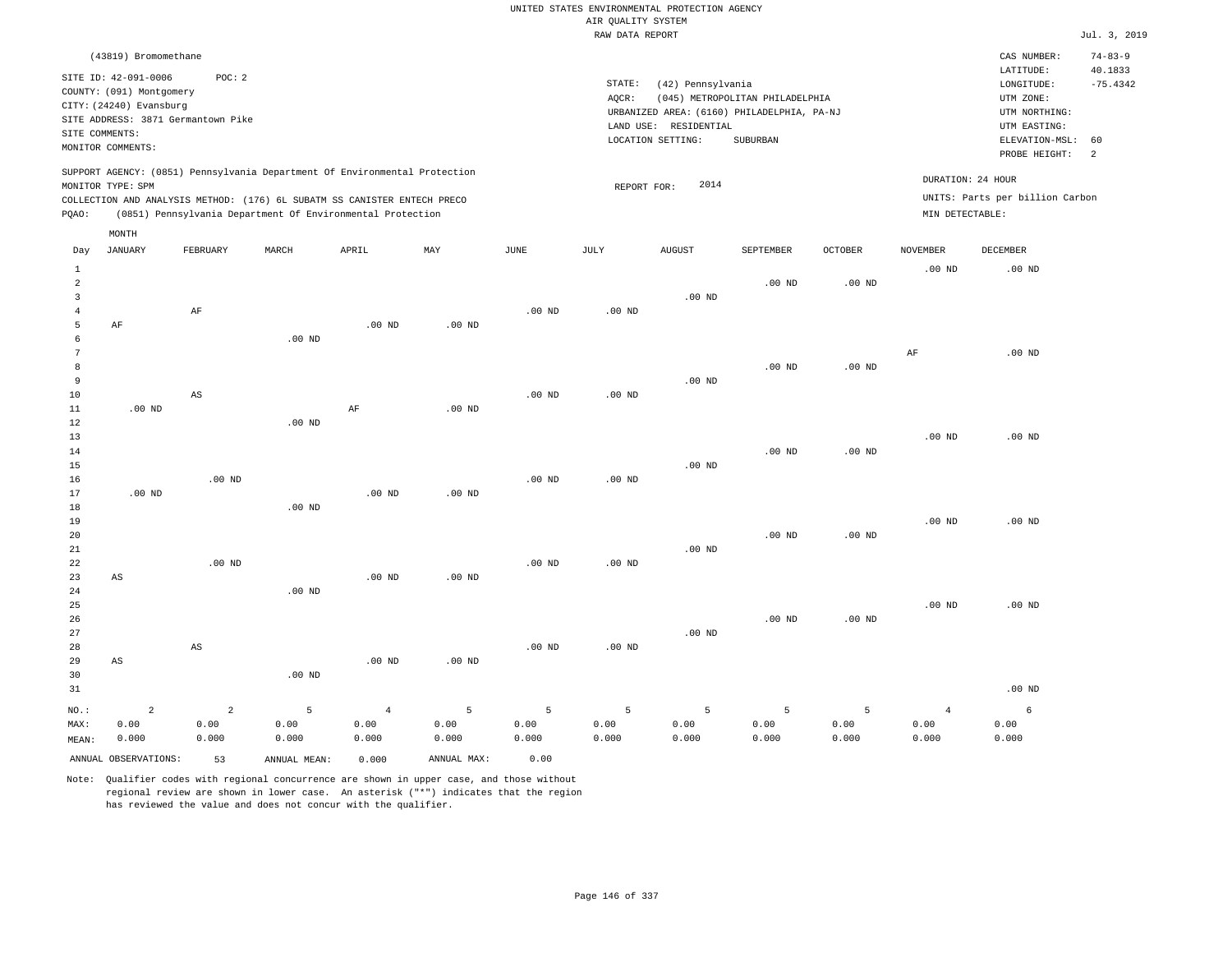|                         |                                                  |                                                                            |          |                   |                   |          | AIR QUALITY SYSTEM | UNITED STATES ENVIRONMENTAL PROTECTION AGENCY |                                            |                   |                   |                                 |                          |
|-------------------------|--------------------------------------------------|----------------------------------------------------------------------------|----------|-------------------|-------------------|----------|--------------------|-----------------------------------------------|--------------------------------------------|-------------------|-------------------|---------------------------------|--------------------------|
|                         |                                                  |                                                                            |          |                   |                   |          | RAW DATA REPORT    |                                               |                                            |                   |                   |                                 | Jul. 3, 2019             |
|                         | (43819) Bromomethane                             |                                                                            |          |                   |                   |          |                    |                                               |                                            |                   |                   | CAS NUMBER:<br>LATITUDE:        | $74 - 83 - 9$<br>40.1833 |
|                         | SITE ID: 42-091-0006<br>COUNTY: (091) Montgomery | POC: 2                                                                     |          |                   |                   |          | STATE:             | (42) Pennsylvania                             |                                            |                   |                   | LONGITUDE:                      | $-75.4342$               |
|                         | CITY: (24240) Evansburg                          |                                                                            |          |                   |                   |          | AQCR:              |                                               | (045) METROPOLITAN PHILADELPHIA            |                   |                   | UTM ZONE:                       |                          |
|                         |                                                  | SITE ADDRESS: 3871 Germantown Pike                                         |          |                   |                   |          |                    |                                               | URBANIZED AREA: (6160) PHILADELPHIA, PA-NJ |                   |                   | UTM NORTHING:                   |                          |
| SITE COMMENTS:          |                                                  |                                                                            |          |                   |                   |          |                    | LAND USE: RESIDENTIAL                         |                                            |                   |                   | UTM EASTING:                    |                          |
|                         | MONITOR COMMENTS:                                |                                                                            |          |                   |                   |          |                    | LOCATION SETTING:                             | <b>SUBURBAN</b>                            |                   |                   | ELEVATION-MSL:<br>PROBE HEIGHT: | 60<br>2                  |
|                         |                                                  | SUPPORT AGENCY: (0851) Pennsylvania Department Of Environmental Protection |          |                   |                   |          |                    |                                               |                                            |                   |                   |                                 |                          |
|                         | MONITOR TYPE: SPM                                |                                                                            |          |                   |                   |          | REPORT FOR:        | 2015                                          |                                            |                   |                   | DURATION: 24 HOUR               |                          |
|                         |                                                  | COLLECTION AND ANALYSIS METHOD: (176) 6L SUBATM SS CANISTER ENTECH PRECO   |          |                   |                   |          |                    |                                               |                                            |                   |                   | UNITS: Parts per billion Carbon |                          |
| PQAO:                   |                                                  | (0851) Pennsylvania Department Of Environmental Protection                 |          |                   |                   |          |                    |                                               |                                            |                   | MIN DETECTABLE:   |                                 |                          |
|                         | MONTH                                            |                                                                            |          |                   |                   |          |                    |                                               |                                            |                   |                   |                                 |                          |
| Day                     | <b>JANUARY</b>                                   | FEBRUARY                                                                   | MARCH    | APRIL             | $_{\rm MAY}$      | JUNE     | JULY               | <b>AUGUST</b>                                 | SEPTEMBER                                  | <b>OCTOBER</b>    | <b>NOVEMBER</b>   | DECEMBER                        |                          |
| $\mathbf{1}$            |                                                  |                                                                            | $.00$ ND |                   |                   |          |                    |                                               |                                            |                   |                   |                                 |                          |
| $\overline{a}$          |                                                  |                                                                            |          |                   |                   |          |                    |                                               |                                            |                   | .00 <sub>ND</sub> | $.00$ ND                        |                          |
| $\overline{\mathbf{3}}$ |                                                  |                                                                            |          |                   |                   |          |                    |                                               | .00 <sub>ND</sub>                          | .00 <sub>ND</sub> |                   |                                 |                          |
| $\overline{4}$          |                                                  |                                                                            |          |                   |                   |          |                    | $.00$ ND                                      |                                            |                   |                   |                                 |                          |
| 5<br>6                  | .00 <sub>ND</sub>                                | $.00$ ND                                                                   |          | .00 <sub>ND</sub> | .00 <sub>ND</sub> | $.00$ ND | $.00$ ND           |                                               |                                            |                   |                   |                                 |                          |
| 7                       |                                                  |                                                                            | $.00$ ND |                   |                   |          |                    |                                               |                                            |                   |                   |                                 |                          |
| 8                       |                                                  |                                                                            |          |                   |                   |          |                    |                                               |                                            |                   | .00 <sub>ND</sub> | $.00$ ND                        |                          |
| 9                       |                                                  |                                                                            |          |                   |                   |          |                    |                                               | $_{\rm AS}$                                | $.00$ ND          |                   |                                 |                          |
| 10                      |                                                  |                                                                            |          |                   |                   |          |                    | $.00$ ND                                      |                                            |                   |                   |                                 |                          |
| 11                      |                                                  | $.00$ ND                                                                   |          |                   |                   | $.00$ ND | $.00$ ND           |                                               |                                            |                   |                   |                                 |                          |
| 12                      | $.00$ ND                                         |                                                                            |          | $.00$ ND          | $.00$ ND          |          |                    |                                               |                                            |                   |                   |                                 |                          |
| 13                      |                                                  |                                                                            | $.00$ ND |                   |                   |          |                    |                                               |                                            |                   |                   |                                 |                          |
| $1\,4$                  |                                                  |                                                                            |          |                   |                   |          |                    |                                               |                                            |                   | $.00$ ND          | $.00$ ND                        |                          |
| 15                      |                                                  |                                                                            |          |                   |                   |          |                    |                                               | $.00$ ND                                   | $.00$ ND          |                   |                                 |                          |
| 16                      |                                                  |                                                                            |          |                   |                   |          |                    | $.00$ ND                                      |                                            |                   |                   |                                 |                          |
| 17<br>18                | $.00$ ND                                         | AF                                                                         |          | .00 <sub>ND</sub> | .00 <sub>ND</sub> | $.00$ ND | $.00$ ND           |                                               |                                            |                   |                   |                                 |                          |
| 19                      |                                                  |                                                                            | $.00$ ND |                   |                   |          |                    |                                               |                                            |                   |                   |                                 |                          |
| 20                      |                                                  |                                                                            |          |                   |                   |          |                    |                                               |                                            |                   | .00 <sub>ND</sub> | $.00$ ND                        |                          |
| 21                      |                                                  |                                                                            |          |                   |                   |          |                    |                                               | $.00$ ND                                   | $.00$ ND          |                   |                                 |                          |
| 22                      |                                                  |                                                                            |          |                   |                   |          |                    | $.00$ ND                                      |                                            |                   |                   |                                 |                          |
| 23                      |                                                  | AS                                                                         |          |                   |                   | $.00$ ND | $.00$ ND           |                                               |                                            |                   |                   |                                 |                          |
| 24                      | $.00$ ND                                         |                                                                            |          | $.00$ ND          | $.00$ ND          |          |                    |                                               |                                            |                   |                   |                                 |                          |
| 25                      |                                                  |                                                                            | $.00$ ND |                   |                   |          |                    |                                               |                                            |                   |                   |                                 |                          |
| 26                      |                                                  |                                                                            |          |                   |                   |          |                    |                                               |                                            |                   | $.00$ ND          | $.00$ ND                        |                          |
| 27                      |                                                  |                                                                            |          |                   |                   |          |                    |                                               | .00 <sub>ND</sub>                          | $.00$ ND          |                   |                                 |                          |
| 28                      |                                                  |                                                                            |          |                   |                   |          |                    | $.00$ ND                                      |                                            |                   |                   |                                 |                          |
| 29                      |                                                  |                                                                            |          |                   |                   | $.00$ ND | $.00$ ND           |                                               |                                            |                   |                   |                                 |                          |
| 30                      | $.00$ ND                                         |                                                                            |          | $.00$ ND          | .00 <sub>ND</sub> |          |                    |                                               |                                            |                   |                   |                                 |                          |
| 31                      |                                                  |                                                                            | $.00$ ND |                   |                   |          |                    |                                               |                                            |                   |                   |                                 |                          |
| NO.:                    | 5                                                | $\overline{a}$                                                             | 6        | 5                 | 5                 | 5        | 5                  | 5                                             | $\overline{4}$                             | 5                 | 5                 | 5                               |                          |
| MAX:                    | 0.00                                             | 0.00                                                                       | 0.00     | 0.00              | 0.00              | 0.00     | 0.00               | 0.00                                          | 0.00                                       | 0.00              | 0.00              | 0.00                            |                          |
| MEAN:                   | 0.000                                            | 0.000                                                                      | 0.000    | 0.000             | 0.000             | 0.000    | 0.000              | 0.000                                         | 0.000                                      | 0.000             | 0.000             | 0.000                           |                          |

ANNUAL OBSERVATIONS: 57 ANNUAL MEAN: 0.000 ANNUAL MAX: 0.00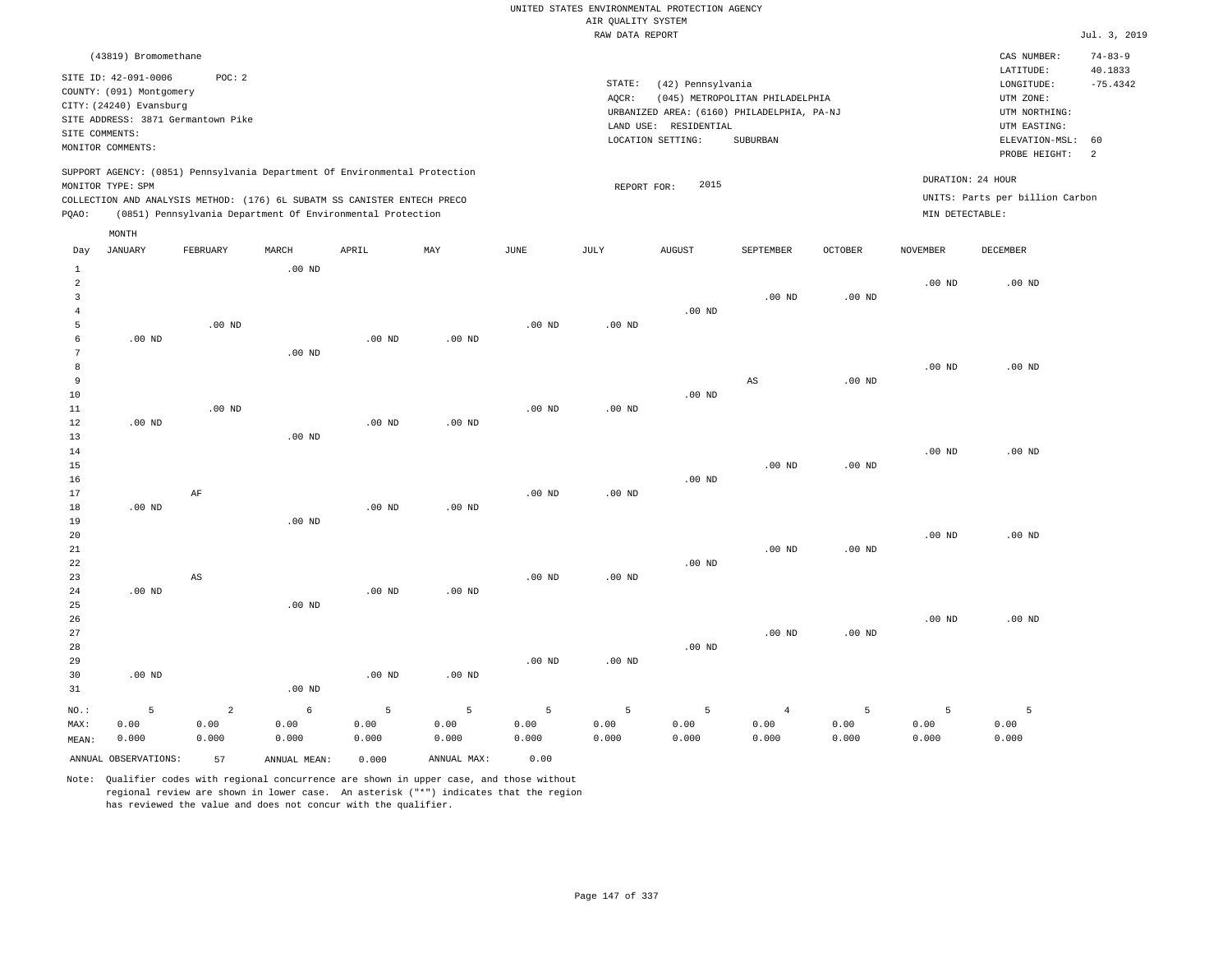|                                                      |                                                                                                                                        |                             |                                                                                                                                                                                                                      |                    |                    |                                          |                 | UNITED STATES ENVIRONMENTAL PROTECTION AGENCY                                                                 |                                                    |                               |                                      |                                                                                                          |                                  |
|------------------------------------------------------|----------------------------------------------------------------------------------------------------------------------------------------|-----------------------------|----------------------------------------------------------------------------------------------------------------------------------------------------------------------------------------------------------------------|--------------------|--------------------|------------------------------------------|-----------------|---------------------------------------------------------------------------------------------------------------|----------------------------------------------------|-------------------------------|--------------------------------------|----------------------------------------------------------------------------------------------------------|----------------------------------|
|                                                      |                                                                                                                                        |                             |                                                                                                                                                                                                                      |                    |                    |                                          |                 | AIR QUALITY SYSTEM<br>RAW DATA REPORT                                                                         |                                                    |                               |                                      |                                                                                                          | Jul. 3, 2019                     |
|                                                      | (43819) Bromomethane                                                                                                                   |                             |                                                                                                                                                                                                                      |                    |                    |                                          |                 |                                                                                                               |                                                    |                               |                                      | CAS NUMBER:                                                                                              | $74 - 83 - 9$                    |
| SITE COMMENTS:                                       | SITE ID: 42-091-0006<br>COUNTY: (091) Montgomery<br>CITY: (24240) Evansburg<br>SITE ADDRESS: 3871 Germantown Pike<br>MONITOR COMMENTS: | POC: 2                      |                                                                                                                                                                                                                      |                    |                    |                                          | STATE:<br>AQCR: | (42) Pennsylvania<br>URBANIZED AREA: (6160) PHILADELPHIA, PA-NJ<br>LAND USE: RESIDENTIAL<br>LOCATION SETTING: | (045) METROPOLITAN PHILADELPHIA<br><b>SUBURBAN</b> |                               |                                      | LATITUDE:<br>LONGITUDE:<br>UTM ZONE:<br>UTM NORTHING:<br>UTM EASTING:<br>ELEVATION-MSL:<br>PROBE HEIGHT: | 40.1833<br>$-75.4342$<br>60<br>2 |
| PQAO:                                                | MONITOR TYPE: SPM                                                                                                                      |                             | SUPPORT AGENCY: (0851) Pennsylvania Department Of Environmental Protection<br>COLLECTION AND ANALYSIS METHOD: (176) 6L SUBATM SS CANISTER ENTECH PRECO<br>(0851) Pennsylvania Department Of Environmental Protection |                    |                    |                                          |                 | 2016<br>REPORT FOR:                                                                                           |                                                    |                               | DURATION: 24 HOUR<br>MIN DETECTABLE: | UNITS: Parts per billion Carbon                                                                          |                                  |
|                                                      | MONTH                                                                                                                                  |                             |                                                                                                                                                                                                                      |                    |                    |                                          |                 |                                                                                                               |                                                    |                               |                                      |                                                                                                          |                                  |
| Day                                                  | JANUARY                                                                                                                                | FEBRUARY                    | MARCH                                                                                                                                                                                                                | APRIL              | MAY                | JUNE                                     | <b>JULY</b>     | <b>AUGUST</b>                                                                                                 | SEPTEMBER                                          | OCTOBER                       | <b>NOVEMBER</b>                      | <b>DECEMBER</b>                                                                                          |                                  |
| $\mathbf{1}$<br>$\sqrt{2}$<br>$\overline{3}$         | .00 <sub>ND</sub>                                                                                                                      |                             | $.00$ ND                                                                                                                                                                                                             |                    |                    |                                          |                 |                                                                                                               | AS                                                 | $.00$ ND                      | $.00$ ND                             | $\mathbb{A}\mathbb{M}$                                                                                   |                                  |
| $\overline{4}$<br>5<br>$\epsilon$<br>$7\phantom{.0}$ | $.00$ ND                                                                                                                               | .00 <sub>ND</sub>           | $.00$ ND                                                                                                                                                                                                             | $.00$ ND           | .00 <sub>ND</sub>  | $.00$ ND                                 | AS              | $.00$ ND                                                                                                      |                                                    |                               |                                      |                                                                                                          |                                  |
| 8<br>$\overline{9}$<br>10<br>11                      |                                                                                                                                        |                             |                                                                                                                                                                                                                      |                    |                    | .00 <sub>ND</sub>                        | AS              | $.00$ ND                                                                                                      | $.00$ ND                                           | AF                            | .00 <sub>ND</sub>                    | $.00$ ND                                                                                                 |                                  |
| 12<br>13<br>14<br>15<br>16                           | $.00$ ND                                                                                                                               | $.00$ ND                    | $.00$ ND                                                                                                                                                                                                             | $.00$ ND           | $.00$ ND           |                                          |                 | $.00$ ND                                                                                                      | $.00$ ND                                           | $\rm{AF}$                     | AS                                   | $.00$ ND                                                                                                 |                                  |
| 17<br>18<br>19                                       | $.00$ ND                                                                                                                               | $.00$ ND                    | $.00$ ND                                                                                                                                                                                                             | .00 <sub>ND</sub>  | $.00$ ND           | AS                                       | $_{\rm AS}$     |                                                                                                               |                                                    |                               |                                      |                                                                                                          |                                  |
| 20<br>21<br>22<br>23                                 |                                                                                                                                        |                             |                                                                                                                                                                                                                      |                    |                    | .00 <sub>ND</sub>                        | AS              | $.00$ ND                                                                                                      | AS                                                 | $.00$ ND                      | $\rm AF$                             | $.00$ ND                                                                                                 |                                  |
| 24<br>25<br>26<br>27                                 | $.00$ ND                                                                                                                               | .00 <sub>ND</sub>           | $.00$ ND                                                                                                                                                                                                             | .00 <sub>ND</sub>  | $.00$ ND           |                                          |                 |                                                                                                               | $.00$ ND                                           | .00 <sub>ND</sub>             | AS                                   | AF                                                                                                       |                                  |
| 28<br>29<br>30<br>31                                 | $.00$ ND                                                                                                                               |                             | .10SQ                                                                                                                                                                                                                | $.00$ ND           | $.00$ ND           | $\mathbb{A}\mathbb{S}$                   | $_{\rm AS}$     | $.00$ ND                                                                                                      |                                                    |                               |                                      |                                                                                                          |                                  |
| NO.:<br>MAX:<br>MEAN:                                | $\epsilon$<br>0.00<br>0.000                                                                                                            | $\sqrt{4}$<br>0.00<br>0.000 | $\epsilon$<br>.10<br>.017                                                                                                                                                                                            | 5<br>0.00<br>0.000 | 5<br>0.00<br>0.000 | $\overline{\mathbf{3}}$<br>0.00<br>0.000 |                 | $\mathbb O$<br>5<br>0.00<br>0.000                                                                             | $\overline{\mathbf{3}}$<br>0.00<br>0.000           | $\mathbf{3}$<br>0.00<br>0.000 | $\overline{a}$<br>0.00<br>0.000      | $\overline{\mathbf{3}}$<br>0.00<br>0.000                                                                 |                                  |
|                                                      | ANNUAL OBSERVATIONS:                                                                                                                   | 45                          | ANNUAL, MEAN:                                                                                                                                                                                                        | .002               | ANNUAL MAX:        | .10                                      |                 |                                                                                                               |                                                    |                               |                                      |                                                                                                          |                                  |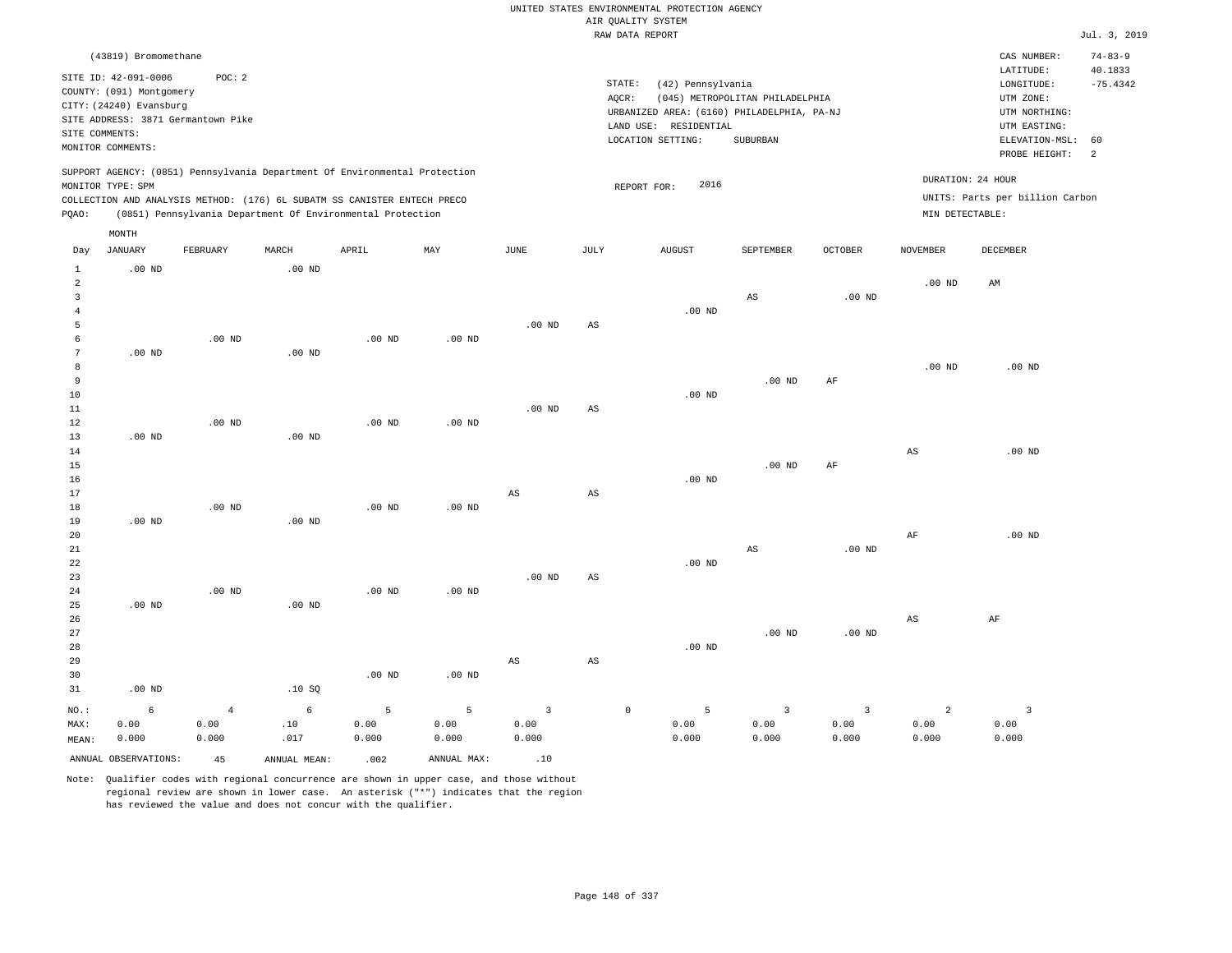|                   |                                                  |                |                   |                                                                            |             |                   |                    | UNITED STATES ENVIRONMENTAL PROTECTION AGENCY |                                            |                   |                   |                                 |                          |
|-------------------|--------------------------------------------------|----------------|-------------------|----------------------------------------------------------------------------|-------------|-------------------|--------------------|-----------------------------------------------|--------------------------------------------|-------------------|-------------------|---------------------------------|--------------------------|
|                   |                                                  |                |                   |                                                                            |             |                   | AIR QUALITY SYSTEM |                                               |                                            |                   |                   |                                 |                          |
|                   |                                                  |                |                   |                                                                            |             |                   | RAW DATA REPORT    |                                               |                                            |                   |                   |                                 | Jul. 3, 2019             |
|                   | (43819) Bromomethane                             |                |                   |                                                                            |             |                   |                    |                                               |                                            |                   |                   | CAS NUMBER:<br>LATITUDE:        | $74 - 83 - 9$<br>40.1833 |
|                   | SITE ID: 42-091-0006<br>COUNTY: (091) Montgomery | POC: 2         |                   |                                                                            |             |                   | STATE:             | (42) Pennsylvania                             |                                            |                   |                   | LONGITUDE:                      | $-75.4342$               |
|                   | CITY: (24240) Evansburg                          |                |                   |                                                                            |             |                   | AQCR:              |                                               | (045) METROPOLITAN PHILADELPHIA            |                   |                   | UTM ZONE:                       |                          |
|                   | SITE ADDRESS: 3871 Germantown Pike               |                |                   |                                                                            |             |                   |                    |                                               | URBANIZED AREA: (6160) PHILADELPHIA, PA-NJ |                   |                   | UTM NORTHING:                   |                          |
| SITE COMMENTS:    |                                                  |                |                   |                                                                            |             |                   |                    | LAND USE: RESIDENTIAL<br>LOCATION SETTING:    | SUBURBAN                                   |                   |                   | UTM EASTING:<br>ELEVATION-MSL:  | 60                       |
|                   | MONITOR COMMENTS:                                |                |                   |                                                                            |             |                   |                    |                                               |                                            |                   |                   | PROBE HEIGHT:                   | 2                        |
|                   | MONITOR TYPE: SPM                                |                |                   | SUPPORT AGENCY: (0851) Pennsylvania Department Of Environmental Protection |             |                   |                    | 2017                                          |                                            |                   |                   | DURATION: 24 HOUR               |                          |
|                   |                                                  |                |                   | COLLECTION AND ANALYSIS METHOD: (176) 6L SUBATM SS CANISTER ENTECH PRECO   |             |                   | REPORT FOR:        |                                               |                                            |                   |                   | UNITS: Parts per billion Carbon |                          |
| PQAO:             |                                                  |                |                   | (0851) Pennsylvania Department Of Environmental Protection                 |             |                   |                    |                                               |                                            |                   | MIN DETECTABLE:   |                                 |                          |
|                   | MONTH                                            |                |                   |                                                                            |             |                   |                    |                                               |                                            |                   |                   |                                 |                          |
| Day               | <b>JANUARY</b>                                   | FEBRUARY       | MARCH             | APRIL                                                                      | MAY         | <b>JUNE</b>       | <b>JULY</b>        | <b>AUGUST</b>                                 | SEPTEMBER                                  | OCTOBER           | <b>NOVEMBER</b>   | <b>DECEMBER</b>                 |                          |
| $\mathbf{1}$<br>2 | AS                                               |                |                   | .00 <sub>ND</sub>                                                          | $.00$ ND    |                   |                    |                                               |                                            |                   |                   |                                 |                          |
| $\overline{3}$    |                                                  |                | .00 <sub>ND</sub> |                                                                            |             |                   |                    |                                               |                                            |                   | $.00$ ND          | $.00$ ND                        |                          |
| $\overline{4}$    |                                                  |                |                   |                                                                            |             |                   |                    |                                               | $.00$ ND                                   | $.00$ ND          |                   |                                 |                          |
| 5                 |                                                  |                |                   |                                                                            |             |                   |                    | AF                                            |                                            |                   |                   |                                 |                          |
| 6                 |                                                  | $.00$ ND       |                   |                                                                            |             | $.00$ ND          | $.00$ ND           |                                               |                                            |                   |                   |                                 |                          |
| 7                 | AS                                               |                |                   | .00 <sub>ND</sub>                                                          | $.00$ ND    |                   |                    |                                               |                                            |                   |                   |                                 |                          |
| 8                 |                                                  |                | .00 <sub>ND</sub> |                                                                            |             |                   |                    |                                               |                                            |                   |                   |                                 |                          |
| $\overline{9}$    |                                                  |                |                   |                                                                            |             |                   |                    |                                               |                                            |                   | $.00$ ND          | $.00$ ND                        |                          |
| 10                |                                                  |                |                   |                                                                            |             |                   |                    |                                               | $.00$ ND                                   | .00 <sub>ND</sub> |                   |                                 |                          |
| 11                |                                                  | $.00$ ND       |                   |                                                                            |             | $.00$ ND          | .00 <sub>ND</sub>  | $.00$ ND                                      |                                            |                   |                   |                                 |                          |
| 12<br>13          | $\rm{AF}$                                        |                |                   | .00 <sub>ND</sub>                                                          | $.00$ ND    |                   |                    |                                               |                                            |                   |                   |                                 |                          |
| 14                |                                                  |                | $.00$ ND          |                                                                            |             |                   |                    |                                               |                                            |                   |                   |                                 |                          |
| 15                |                                                  |                |                   |                                                                            |             |                   |                    |                                               |                                            |                   | .00 <sub>ND</sub> | $.00$ ND                        |                          |
| 16                |                                                  |                |                   |                                                                            |             |                   |                    |                                               | $.00$ ND                                   | $.00$ ND          |                   |                                 |                          |
| 17                |                                                  |                |                   |                                                                            |             |                   |                    | $.00$ ND                                      |                                            |                   |                   |                                 |                          |
| 18                |                                                  | $.00$ ND       |                   |                                                                            |             | $.00$ ND          | .00 <sub>ND</sub>  |                                               |                                            |                   |                   |                                 |                          |
| 19                | $.00$ ND                                         |                |                   | $.00$ ND                                                                   | $.00$ ND    |                   |                    |                                               |                                            |                   |                   |                                 |                          |
| 20                |                                                  |                | $.00$ ND          |                                                                            |             |                   |                    |                                               |                                            |                   |                   |                                 |                          |
| 21<br>22          |                                                  |                |                   |                                                                            |             |                   |                    |                                               | $.00$ ND                                   | $.00$ ND          | $.00$ ND          | AF                              |                          |
| 23                |                                                  |                |                   |                                                                            |             |                   |                    | $.00$ ND                                      |                                            |                   |                   |                                 |                          |
| 24                |                                                  | $.00$ ND       |                   |                                                                            |             | .00 <sub>ND</sub> | .00 <sub>ND</sub>  |                                               |                                            |                   |                   |                                 |                          |
| 25                | $.00$ ND                                         |                |                   | $.00$ ND                                                                   | $.00$ ND    |                   |                    |                                               |                                            |                   |                   |                                 |                          |
| 26                |                                                  |                | $.00$ ND          |                                                                            |             |                   |                    |                                               |                                            |                   |                   |                                 |                          |
| 27                |                                                  |                |                   |                                                                            |             |                   |                    |                                               |                                            |                   | $.00$ ND          | $.00$ ND                        |                          |
| 28                |                                                  |                |                   |                                                                            |             |                   |                    |                                               | $.00$ ND                                   | $.00$ ND          |                   |                                 |                          |
| 29                |                                                  |                |                   |                                                                            |             |                   |                    | $.00$ ND                                      |                                            |                   |                   |                                 |                          |
| 30                |                                                  |                |                   |                                                                            |             | .00 <sub>ND</sub> | .00 <sub>ND</sub>  |                                               |                                            |                   |                   |                                 |                          |
| 31                | $\mathbb{A}\mathbb{S}$                           |                |                   |                                                                            | $_{\rm AS}$ |                   |                    |                                               |                                            |                   |                   |                                 |                          |
| NO.:              | $\overline{a}$                                   | $\overline{4}$ | 5                 | 5                                                                          | 5           | 5                 | 5                  | $\overline{4}$                                | 5                                          | 5                 | 5                 | $\overline{4}$                  |                          |
| MAX:              | 0.00                                             | 0.00           | 0.00              | 0.00                                                                       | 0.00        | 0.00              | 0.00               | 0.00                                          | 0.00                                       | 0.00              | 0.00              | 0.00                            |                          |
| MEAN:             | 0.000                                            | 0.000          | 0.000             | 0.000                                                                      | 0.000       | 0.000             | 0.000              | 0.000                                         | 0.000                                      | 0.000             | 0.000             | 0.000                           |                          |
|                   | ANNUAL OBSERVATIONS:                             | 54             | ANNUAL, MEAN:     | 0.000                                                                      | ANNUAL MAX: | 0.00              |                    |                                               |                                            |                   |                   |                                 |                          |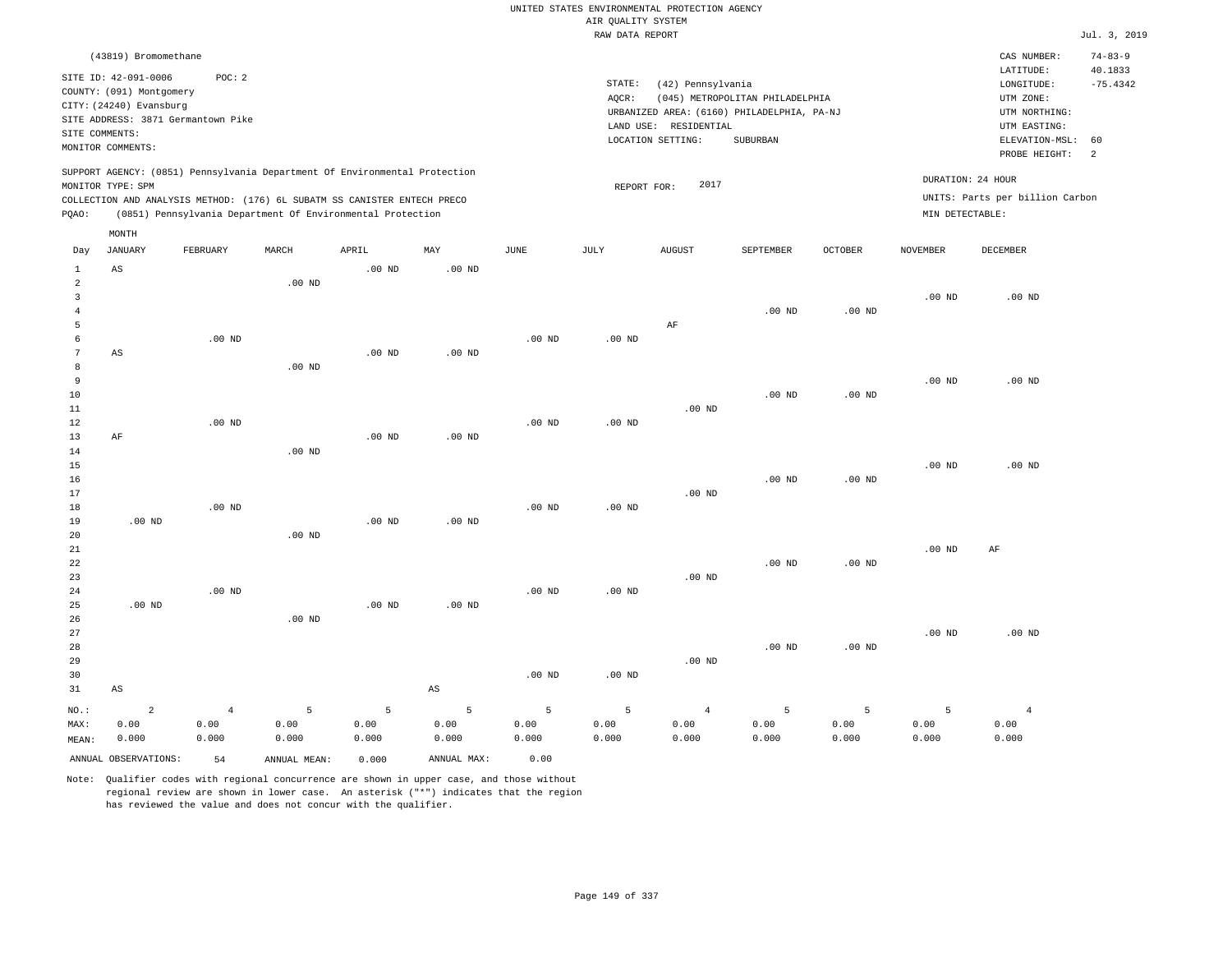|                                  |                                                                                                                                                                |          |                   |                                                            |                        |                        |                                       | UNITED STATES ENVIRONMENTAL PROTECTION AGENCY                   |                                                                                           |                |                        |                                                                                                                         |                                                   |
|----------------------------------|----------------------------------------------------------------------------------------------------------------------------------------------------------------|----------|-------------------|------------------------------------------------------------|------------------------|------------------------|---------------------------------------|-----------------------------------------------------------------|-------------------------------------------------------------------------------------------|----------------|------------------------|-------------------------------------------------------------------------------------------------------------------------|---------------------------------------------------|
|                                  |                                                                                                                                                                |          |                   |                                                            |                        |                        | AIR QUALITY SYSTEM<br>RAW DATA REPORT |                                                                 |                                                                                           |                |                        |                                                                                                                         | Jul. 3, 2019                                      |
|                                  |                                                                                                                                                                |          |                   |                                                            |                        |                        |                                       |                                                                 |                                                                                           |                |                        |                                                                                                                         |                                                   |
| SITE COMMENTS:                   | (43819) Bromomethane<br>SITE ID: 42-091-0006<br>COUNTY: (091) Montgomery<br>CITY: (24240) Evansburg<br>SITE ADDRESS: 3871 Germantown Pike<br>MONITOR COMMENTS: | POC: 2   |                   |                                                            |                        |                        | $\texttt{STATE}$ :<br>AQCR:           | (42) Pennsylvania<br>LAND USE: RESIDENTIAL<br>LOCATION SETTING: | (045) METROPOLITAN PHILADELPHIA<br>URBANIZED AREA: (6160) PHILADELPHIA, PA-NJ<br>SUBURBAN |                |                        | CAS NUMBER:<br>LATITUDE:<br>LONGITUDE:<br>UTM ZONE:<br>UTM NORTHING:<br>UTM EASTING:<br>ELEVATION-MSL:<br>PROBE HEIGHT: | $74 - 83 - 9$<br>40.1833<br>$-75.4342$<br>60<br>2 |
|                                  | SUPPORT AGENCY: (0851) Pennsylvania Department Of Environmental Protection<br>MONITOR TYPE: SPM                                                                |          |                   |                                                            |                        |                        | REPORT FOR:                           | 2018                                                            |                                                                                           |                | DURATION: 24 HOUR      |                                                                                                                         |                                                   |
|                                  | COLLECTION AND ANALYSIS METHOD: (176) 6L SUBATM SS CANISTER ENTECH PRECO                                                                                       |          |                   |                                                            |                        |                        |                                       |                                                                 |                                                                                           |                |                        | UNITS: Parts per billion Carbon                                                                                         |                                                   |
| PQAO:                            |                                                                                                                                                                |          |                   | (0851) Pennsylvania Department Of Environmental Protection |                        |                        |                                       |                                                                 |                                                                                           |                |                        | MIN DETECTABLE: .0390523                                                                                                |                                                   |
|                                  | MONTH                                                                                                                                                          |          |                   |                                                            |                        |                        |                                       |                                                                 |                                                                                           |                |                        |                                                                                                                         |                                                   |
| Day                              | <b>JANUARY</b>                                                                                                                                                 | FEBRUARY | MARCH             | APRIL                                                      | MAY                    | JUNE                   | JULY                                  | <b>AUGUST</b>                                                   | SEPTEMBER                                                                                 | <b>OCTOBER</b> | <b>NOVEMBER</b>        | DECEMBER                                                                                                                |                                                   |
| $\mathbf{1}$                     |                                                                                                                                                                | .05S     |                   |                                                            |                        | $.00$ ND               | $.00$ ND                              |                                                                 |                                                                                           |                |                        |                                                                                                                         |                                                   |
| $\overline{2}$                   | AO                                                                                                                                                             |          |                   | $.00$ ND                                                   | $.00$ ND               |                        |                                       |                                                                 |                                                                                           |                |                        |                                                                                                                         |                                                   |
| $\overline{3}$<br>$\overline{4}$ |                                                                                                                                                                |          | $.00$ ND          |                                                            |                        |                        |                                       |                                                                 |                                                                                           |                | .00 <sub>ND</sub>      | $.00$ ND                                                                                                                |                                                   |
| 5                                |                                                                                                                                                                |          |                   |                                                            |                        |                        |                                       |                                                                 | $.00$ ND                                                                                  | $.00$ ND       |                        |                                                                                                                         |                                                   |
| 6                                |                                                                                                                                                                |          |                   |                                                            |                        |                        |                                       | .00 <sub>ND</sub>                                               |                                                                                           |                |                        |                                                                                                                         |                                                   |
| 7                                |                                                                                                                                                                | $.00$ ND |                   |                                                            |                        | $.00$ ND               | $.00$ ND                              |                                                                 |                                                                                           |                |                        |                                                                                                                         |                                                   |
| 8                                | $\rm AF$                                                                                                                                                       |          |                   | .00 <sub>ND</sub>                                          | .00 <sub>ND</sub>      |                        |                                       |                                                                 |                                                                                           |                |                        |                                                                                                                         |                                                   |
| $\overline{9}$                   |                                                                                                                                                                |          | $.00$ ND          |                                                            |                        |                        |                                       |                                                                 |                                                                                           |                |                        |                                                                                                                         |                                                   |
| 10                               |                                                                                                                                                                |          |                   |                                                            |                        |                        |                                       |                                                                 |                                                                                           |                | $.00$ ND               | $.00$ ND                                                                                                                |                                                   |
| 11                               |                                                                                                                                                                |          |                   |                                                            |                        |                        |                                       |                                                                 | $.00$ ND                                                                                  | $.00$ ND       |                        |                                                                                                                         |                                                   |
| 12<br>13                         |                                                                                                                                                                | $.00$ ND |                   |                                                            |                        | .00 <sub>ND</sub>      | .00 <sub>ND</sub>                     | $.00$ ND                                                        |                                                                                           |                |                        |                                                                                                                         |                                                   |
| 14                               | $.00$ ND                                                                                                                                                       |          |                   | $.00$ ND                                                   | $.00$ ND               |                        |                                       |                                                                 |                                                                                           |                |                        |                                                                                                                         |                                                   |
| 15                               |                                                                                                                                                                |          | .00 <sub>ND</sub> |                                                            |                        |                        |                                       |                                                                 |                                                                                           |                |                        |                                                                                                                         |                                                   |
| 16                               |                                                                                                                                                                |          |                   |                                                            |                        |                        |                                       |                                                                 |                                                                                           |                | $.00$ ND               | $.00$ ND                                                                                                                |                                                   |
| 17                               |                                                                                                                                                                |          |                   |                                                            |                        |                        |                                       |                                                                 | $.00$ ND                                                                                  | $.00$ ND       |                        |                                                                                                                         |                                                   |
| 18                               |                                                                                                                                                                |          |                   |                                                            |                        |                        |                                       | $.00$ ND                                                        |                                                                                           |                |                        |                                                                                                                         |                                                   |
| 19                               |                                                                                                                                                                | $.00$ ND |                   |                                                            |                        | $.00$ ND               | .00 <sub>ND</sub>                     |                                                                 |                                                                                           |                |                        |                                                                                                                         |                                                   |
| 20<br>21                         | $.00$ ND                                                                                                                                                       |          | .00 <sub>ND</sub> | $.00$ ND                                                   | $.00$ ND               |                        |                                       |                                                                 |                                                                                           |                |                        |                                                                                                                         |                                                   |
| 22                               |                                                                                                                                                                |          |                   |                                                            |                        |                        |                                       |                                                                 |                                                                                           |                | $\rm{AF}$              | $.00$ LL                                                                                                                |                                                   |
| 23                               |                                                                                                                                                                |          |                   |                                                            |                        |                        |                                       |                                                                 | AS                                                                                        | $.00$ ND       |                        |                                                                                                                         |                                                   |
| 24                               |                                                                                                                                                                |          |                   |                                                            |                        |                        |                                       | $.00$ ND                                                        |                                                                                           |                |                        |                                                                                                                         |                                                   |
| 25                               |                                                                                                                                                                | $.00$ ND |                   |                                                            |                        | .00 <sub>ND</sub>      | .00 <sub>ND</sub>                     |                                                                 |                                                                                           |                |                        |                                                                                                                         |                                                   |
| 26                               | $.00$ ND                                                                                                                                                       |          |                   | $.00$ ND                                                   | $.00$ ND               |                        |                                       |                                                                 |                                                                                           |                |                        |                                                                                                                         |                                                   |
| 27                               |                                                                                                                                                                |          | $.00$ ND          |                                                            |                        |                        |                                       |                                                                 |                                                                                           |                |                        |                                                                                                                         |                                                   |
| 28                               |                                                                                                                                                                |          |                   |                                                            |                        |                        |                                       |                                                                 | $.00$ ND                                                                                  | $.00$ ND       | $.00$ ND               | $.00$ ND                                                                                                                |                                                   |
| 29<br>30                         |                                                                                                                                                                |          |                   |                                                            |                        |                        |                                       | .00 <sub>ND</sub>                                               |                                                                                           |                |                        |                                                                                                                         |                                                   |
| 31                               |                                                                                                                                                                |          |                   |                                                            |                        |                        | .00 <sub>ND</sub>                     |                                                                 |                                                                                           |                |                        |                                                                                                                         |                                                   |
|                                  |                                                                                                                                                                |          |                   |                                                            |                        |                        |                                       |                                                                 |                                                                                           |                |                        |                                                                                                                         |                                                   |
| NO.:<br>MAX:                     | $\overline{3}$<br>0.00                                                                                                                                         | 5<br>.05 | 5<br>0.00         | 5<br>0.00                                                  | $\overline{5}$<br>0.00 | $\overline{5}$<br>0.00 | 6<br>0.00                             | 5<br>0.00                                                       | $\overline{4}$<br>0.00                                                                    | 5<br>0.00      | $\overline{4}$<br>0.00 | 5<br>0.00                                                                                                               |                                                   |
| MEAN:                            | 0.000                                                                                                                                                          | .010     | 0.000             | 0.000                                                      | 0.000                  | 0.000                  | 0.000                                 | 0.000                                                           | 0.000                                                                                     | 0.000          | 0.000                  | 0.000                                                                                                                   |                                                   |
|                                  |                                                                                                                                                                |          |                   |                                                            |                        |                        |                                       |                                                                 |                                                                                           |                |                        |                                                                                                                         |                                                   |
|                                  | ANNUAL OBSERVATIONS:                                                                                                                                           | 57       | ANNUAL MEAN:      | .001                                                       | ANNUAL MAX:            | .05                    |                                       |                                                                 |                                                                                           |                |                        |                                                                                                                         |                                                   |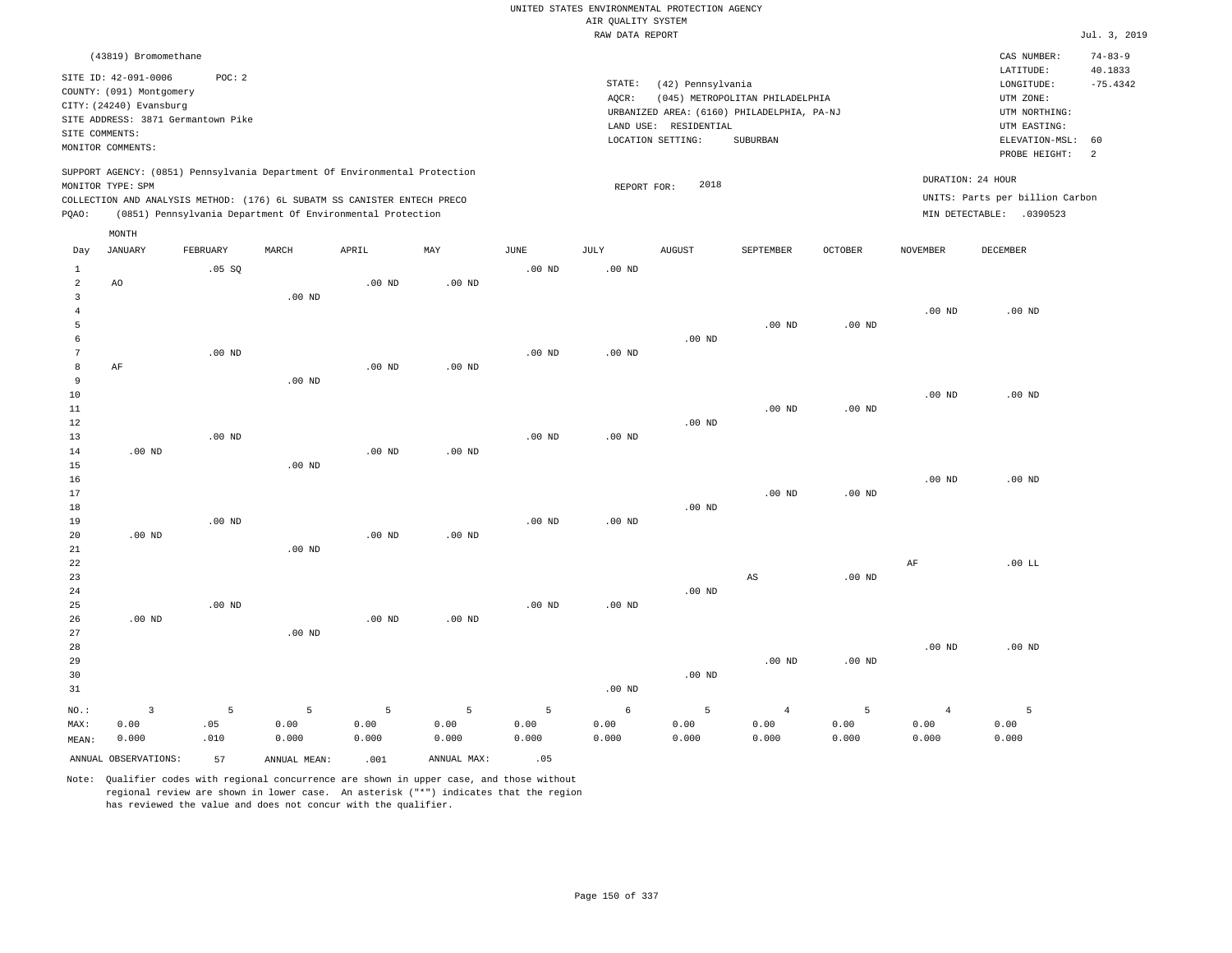|                |                          | (43820) 1,1,2-Trichloroethane      |       |                                                                          |                                                                            |          |          |                                            |                                 |                |          | CAS NUMBER:                     | $79 - 00 - 5$ |
|----------------|--------------------------|------------------------------------|-------|--------------------------------------------------------------------------|----------------------------------------------------------------------------|----------|----------|--------------------------------------------|---------------------------------|----------------|----------|---------------------------------|---------------|
|                | SITE ID: 42-091-0006     | POC:2                              |       |                                                                          |                                                                            |          |          |                                            |                                 |                |          | LATITUDE:                       | 40.1833       |
|                |                          |                                    |       |                                                                          |                                                                            |          | STATE:   | (42) Pennsylvania                          |                                 |                |          | LONGITUDE:                      | $-75.4342$    |
|                | COUNTY: (091) Montgomery |                                    |       |                                                                          |                                                                            |          | AQCR:    |                                            | (045) METROPOLITAN PHILADELPHIA |                |          | UTM ZONE:                       |               |
|                | CITY: (24240) Evansburg  | SITE ADDRESS: 3871 Germantown Pike |       |                                                                          |                                                                            |          |          | URBANIZED AREA: (6160) PHILADELPHIA, PA-NJ |                                 |                |          | UTM NORTHING:                   |               |
|                |                          |                                    |       |                                                                          |                                                                            |          |          | RESIDENTIAL<br>LAND USE:                   |                                 |                |          | UTM EASTING:                    |               |
| SITE COMMENTS: |                          |                                    |       |                                                                          |                                                                            |          |          | LOCATION SETTING:                          | SUBURBAN                        |                |          | ELEVATION-MSL:                  | 60            |
|                | MONITOR COMMENTS:        |                                    |       |                                                                          |                                                                            |          |          |                                            |                                 |                |          | PROBE HEIGHT:                   | -2            |
|                |                          |                                    |       |                                                                          | SUPPORT AGENCY: (0851) Pennsylvania Department Of Environmental Protection |          |          |                                            |                                 |                |          |                                 |               |
|                | MONITOR TYPE: SPM        |                                    |       |                                                                          |                                                                            |          |          | 2013<br>REPORT FOR:                        |                                 |                |          | DURATION: 24 HOUR               |               |
|                |                          |                                    |       | COLLECTION AND ANALYSIS METHOD: (176) 6L SUBATM SS CANISTER ENTECH PRECO |                                                                            |          |          |                                            |                                 |                |          | UNITS: Parts per billion Carbon |               |
| POAO:          |                          |                                    |       | (0851) Pennsylvania Department Of Environmental Protection               |                                                                            |          |          |                                            |                                 |                |          | MIN DETECTABLE:                 |               |
|                |                          |                                    |       |                                                                          |                                                                            |          |          |                                            |                                 |                |          |                                 |               |
|                | MONTH                    |                                    |       |                                                                          |                                                                            |          |          |                                            |                                 |                |          |                                 |               |
| Day            | JANUARY                  | FEBRUARY                           | MARCH | APRIL                                                                    | MAY                                                                        | JUNE     | JULY     | AUGUST                                     | SEPTEMBER                       | <b>OCTOBER</b> | NOVEMBER | DECEMBER                        |               |
|                |                          |                                    |       |                                                                          |                                                                            |          |          |                                            | $.00$ ND                        | $.00$ ND       |          |                                 |               |
| 2              |                          |                                    |       |                                                                          |                                                                            |          |          | $.00$ ND                                   |                                 |                |          |                                 |               |
|                |                          | AF                                 |       |                                                                          |                                                                            | $.00$ ND | $.00$ ND |                                            |                                 |                |          |                                 |               |

| 4            | $.00$ ND |          | .00 <sub>ND</sub> | $.00$ ND          |                   |          |          |                   |          |          |          |
|--------------|----------|----------|-------------------|-------------------|-------------------|----------|----------|-------------------|----------|----------|----------|
|              |          | $.00$ ND |                   |                   |                   |          |          |                   |          |          |          |
| 6            |          |          |                   |                   |                   |          |          |                   |          | $.00$ ND | $.00$ ND |
| $\mathbf{r}$ |          |          |                   |                   |                   |          |          | .00 <sub>ND</sub> | $.00$ ND |          |          |
| 8            |          |          |                   |                   |                   |          | $.00$ ND |                   |          |          |          |
| 9            | AF       |          |                   |                   | .00 <sub>ND</sub> | $.00$ ND |          |                   |          |          |          |
| 10           | $.00$ ND |          | $.00$ ND          | .00 <sub>ND</sub> |                   |          |          |                   |          |          |          |

| $12$        |    |          |          |          |          |          |          |    |          |          | AF       | AF       |
|-------------|----|----------|----------|----------|----------|----------|----------|----|----------|----------|----------|----------|
| 13          |    |          |          |          |          |          |          |    | $.00$ ND | $.00$ ND |          |          |
| 14          |    |          |          |          |          |          |          | AF |          |          |          |          |
| 15          |    | $.00$ ND |          |          |          | $.00$ ND | $.00$ ND |    |          |          |          |          |
| $16$        | AF |          |          | $.00$ ND | $.00$ ND |          |          |    |          |          |          |          |
| 17          |    |          | $.00$ ND |          |          |          |          |    |          |          |          |          |
| 18          |    |          |          |          |          |          |          |    |          |          | $.00$ ND | AF       |
| 19          |    |          |          |          |          |          |          |    | $.00$ ND | $.00$ ND |          |          |
| 20          |    |          |          |          |          |          |          | AF |          |          |          |          |
| 21          |    | $.00$ ND |          |          |          | $.00$ ND | $.00$ ND |    |          |          |          |          |
| $^{\rm 22}$ | AF |          |          | $.00$ ND | $.00$ ND |          |          |    |          |          |          |          |
| 23          |    |          | $.00$ ND |          |          |          |          |    |          |          |          |          |
| 24          |    |          |          |          |          |          |          |    |          |          | $.00$ ND | $.00$ ND |
| 25          |    |          |          |          |          |          |          |    | $.00$ ND | AS       |          |          |
| 26          |    |          |          |          |          |          |          | AF |          |          |          |          |
| 27          |    | $.00$ ND |          |          |          | $.00$ ND | $.00$ ND |    |          |          |          |          |
| 28          | AS |          |          | $.00$ ND | $.00$ ND |          |          |    |          |          |          |          |
| 29          |    |          | $.00$ ND |          |          |          |          |    |          |          |          |          |
| 30          |    |          |          |          |          |          |          |    |          |          | AF       | $.00$ ND |

| --    |       |       |       |       |       |       |       |       |       |          | .                            | .     |
|-------|-------|-------|-------|-------|-------|-------|-------|-------|-------|----------|------------------------------|-------|
| 31    |       |       |       |       |       |       |       |       |       | $.00$ ND |                              |       |
|       |       |       |       |       |       |       |       |       |       |          | NO.: 2 3 5 5 5 5 5 2 5 5 3 3 |       |
| MAX:  | 0.00  | 0.00  | 0.00  | 0.00  | 0.00  | 0.00  | 0.00  | 0.00  | 0.00  | 0.00     | 0.00                         | 0.00  |
| MEAN: | 0.000 | 0.000 | 0.000 | 0.000 | 0.000 | 0.000 | 0.000 | 0.000 | 0.000 | 0.000    | 0.000                        | 0.000 |
|       |       |       |       |       |       |       |       |       |       |          |                              |       |

ANNUAL OBSERVATIONS: 48 ANNUAL MEAN: 0.000 ANNUAL MAX: 0.00

.00 ND

11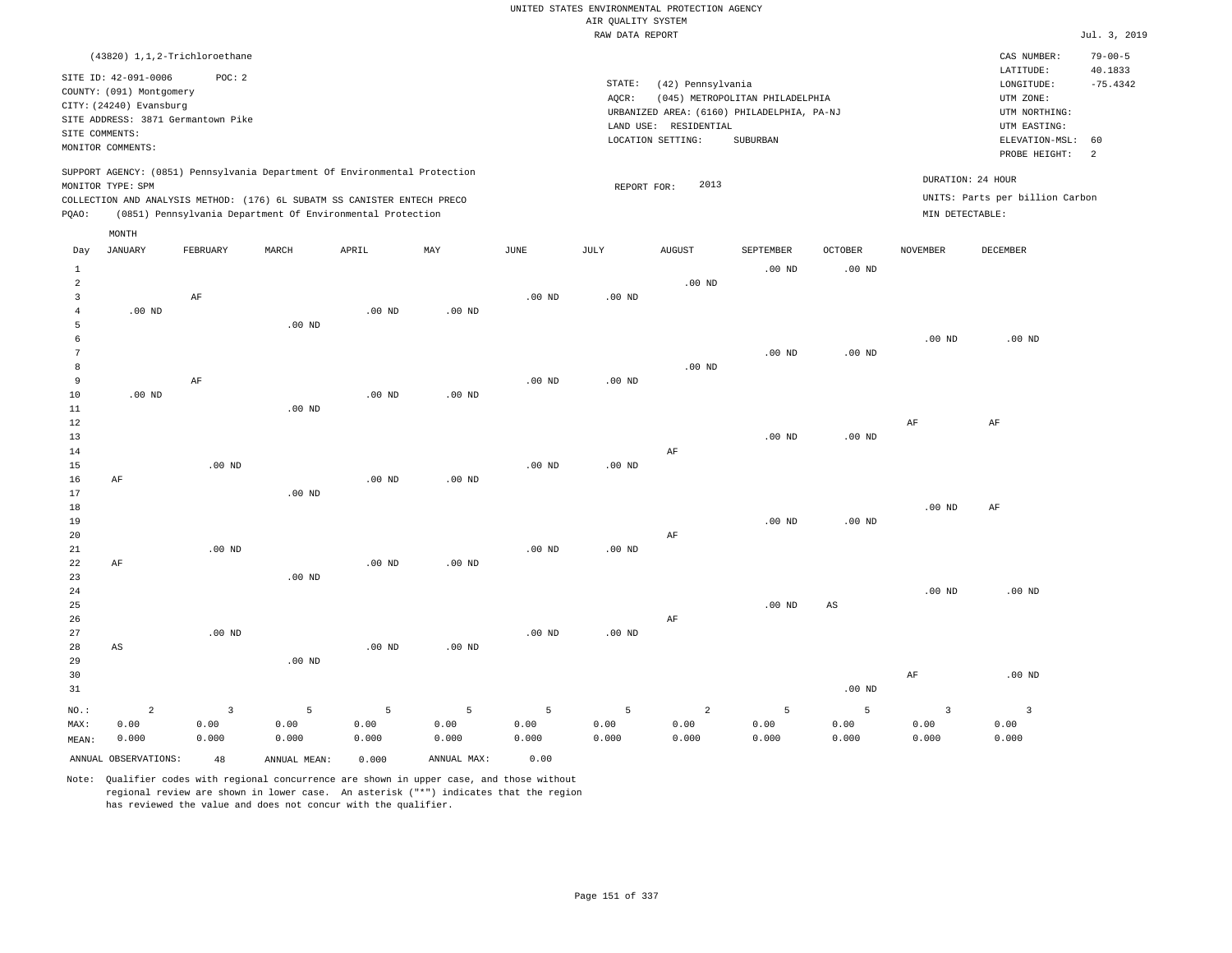| (43820) 1,1,2-Trichloroethane                                                                                                                                                                                                                               |                                                                                                                                                                                    | CAS NUMBER:                                                                                                 | $79 - 00 - 5$                           |
|-------------------------------------------------------------------------------------------------------------------------------------------------------------------------------------------------------------------------------------------------------------|------------------------------------------------------------------------------------------------------------------------------------------------------------------------------------|-------------------------------------------------------------------------------------------------------------|-----------------------------------------|
| SITE ID: 42-091-0006<br>POC: 2<br>COUNTY: (091) Montgomery<br>CITY: (24240) Evansburg<br>SITE ADDRESS: 3871 Germantown Pike<br>SITE COMMENTS:<br>MONITOR COMMENTS:                                                                                          | STATE:<br>(42) Pennsylvania<br>(045) METROPOLITAN PHILADELPHIA<br>AOCR:<br>URBANIZED AREA: (6160) PHILADELPHIA, PA-NJ<br>RESIDENTIAL<br>LAND USE:<br>LOCATION SETTING:<br>SUBURBAN | LATITUDE:<br>LONGITUDE:<br>UTM ZONE:<br>UTM NORTHING:<br>UTM EASTING:<br>ELEVATION-MSL: 60<br>PROBE HEIGHT: | 40.1833<br>$-75.4342$<br>$\overline{2}$ |
| SUPPORT AGENCY: (0851) Pennsylvania Department Of Environmental Protection<br>MONITOR TYPE: SPM<br>COLLECTION AND ANALYSIS METHOD: (176) 6L SUBATM SS CANISTER ENTECH PRECO<br>(0851) Pennsylvania Department Of Environmental Protection<br>POAO:<br>MONTH | 2014<br>REPORT FOR:<br>MIN DETECTABLE:                                                                                                                                             | DURATION: 24 HOUR<br>UNITS: Parts per billion Carbon                                                        |                                         |

| Day            | <b>JANUARY</b>         | FEBRUARY               | MARCH          | APRIL          | MAY         | $_{\rm JUNE}$   | JULY              | AUGUST          | SEPTEMBER         | OCTOBER  | NOVEMBER       | DECEMBER          |
|----------------|------------------------|------------------------|----------------|----------------|-------------|-----------------|-------------------|-----------------|-------------------|----------|----------------|-------------------|
| $\mathbf{1}$   |                        |                        |                |                |             |                 |                   |                 |                   |          | $.00$ ND       | .00 <sub>ND</sub> |
| $\overline{a}$ |                        |                        |                |                |             |                 |                   |                 | $.00$ ND          | .00 $ND$ |                |                   |
| 3              |                        |                        |                |                |             |                 |                   | $.00$ ND        |                   |          |                |                   |
| $\overline{4}$ |                        | $\rm{AF}$              |                |                |             | .00 $ND$        | $.00$ ND          |                 |                   |          |                |                   |
| 5              | $\rm AF$               |                        |                | $.00$ ND       | $.00$ ND    |                 |                   |                 |                   |          |                |                   |
| 6              |                        |                        | $.00$ ND       |                |             |                 |                   |                 |                   |          |                |                   |
| 7              |                        |                        |                |                |             |                 |                   |                 |                   |          | AF             | $.00$ ND          |
| 8              |                        |                        |                |                |             |                 |                   |                 | .00 <sub>ND</sub> | $.00$ ND |                |                   |
| 9              |                        |                        |                |                |             |                 |                   | $.00$ ND        |                   |          |                |                   |
| 10             |                        | $\mathbb{A}\mathbb{S}$ |                |                |             | $.00$ ND        | .00 <sub>ND</sub> |                 |                   |          |                |                   |
| 11<br>12       | $.00$ ND               |                        | $.00$ ND       | $\rm AF$       | $.00$ ND    |                 |                   |                 |                   |          |                |                   |
| 13             |                        |                        |                |                |             |                 |                   |                 |                   |          | $.00$ ND       | $.00$ ND          |
| 14             |                        |                        |                |                |             |                 |                   |                 | $.00$ ND          | $.00$ ND |                |                   |
| 15             |                        |                        |                |                |             |                 |                   | $.00$ ND        |                   |          |                |                   |
| 16             |                        | $.00$ ND               |                |                |             | $.00$ ND        | $.00$ ND          |                 |                   |          |                |                   |
| 17             | $.00$ ND               |                        |                | $.00$ ND       | $.00$ ND    |                 |                   |                 |                   |          |                |                   |
| 18             |                        |                        | $.00$ ND       |                |             |                 |                   |                 |                   |          |                |                   |
| 19             |                        |                        |                |                |             |                 |                   |                 |                   |          | $.00$ ND       | $.00$ ND          |
| 20             |                        |                        |                |                |             |                 |                   |                 | $.00$ ND          | $.00$ ND |                |                   |
| 21             |                        |                        |                |                |             |                 |                   | $.00$ ND        |                   |          |                |                   |
| 22             |                        | $.00$ ND               |                |                |             | $.00$ ND        | $.00$ ND          |                 |                   |          |                |                   |
| 23             | $\mathbb{A}\mathbb{S}$ |                        |                | $.00$ ND       | $.00$ ND    |                 |                   |                 |                   |          |                |                   |
| 24             |                        |                        | $.00$ ND       |                |             |                 |                   |                 |                   |          |                |                   |
| 25             |                        |                        |                |                |             |                 |                   |                 |                   |          | $.00$ ND       | $.00$ ND          |
| 26             |                        |                        |                |                |             |                 |                   |                 | $.00$ ND          | $.00$ ND |                |                   |
| 27             |                        |                        |                |                |             |                 |                   | $.00$ ND        |                   |          |                |                   |
| 28             |                        | $\mathbb{A}\mathbb{S}$ |                |                |             | $.00$ ND        | $.00$ ND          |                 |                   |          |                |                   |
| 29             | AS                     |                        |                | $.00$ ND       | .00 $ND$    |                 |                   |                 |                   |          |                |                   |
| 30             |                        |                        | $.00$ ND       |                |             |                 |                   |                 |                   |          |                |                   |
| 31             |                        |                        |                |                |             |                 |                   |                 |                   |          |                | $.00$ ND          |
| $NO.$ :        | $\overline{a}$         | $\overline{a}$         | $\overline{5}$ | $\overline{4}$ | $\,$ 5 $\,$ | $5\phantom{.0}$ | $5\phantom{.0}$   | $5\phantom{.0}$ | 5                 | 5        | $\overline{4}$ | 6                 |
| MAX:           | 0.00                   | 0.00                   | 0.00           | 0.00           | 0.00        | 0.00            | 0.00              | 0.00            | 0.00              | 0.00     | 0.00           | 0.00              |
| MEAN:          | 0.000                  | 0.000                  | 0.000          | 0.000          | 0.000       | 0.000           | 0.000             | 0.000           | 0.000             | 0.000    | 0.000          | 0.000             |
|                | ANNUAL OBSERVATIONS:   | 53                     | ANNUAL MEAN:   | 0.000          | ANNUAL MAX: | 0.00            |                   |                 |                   |          |                |                   |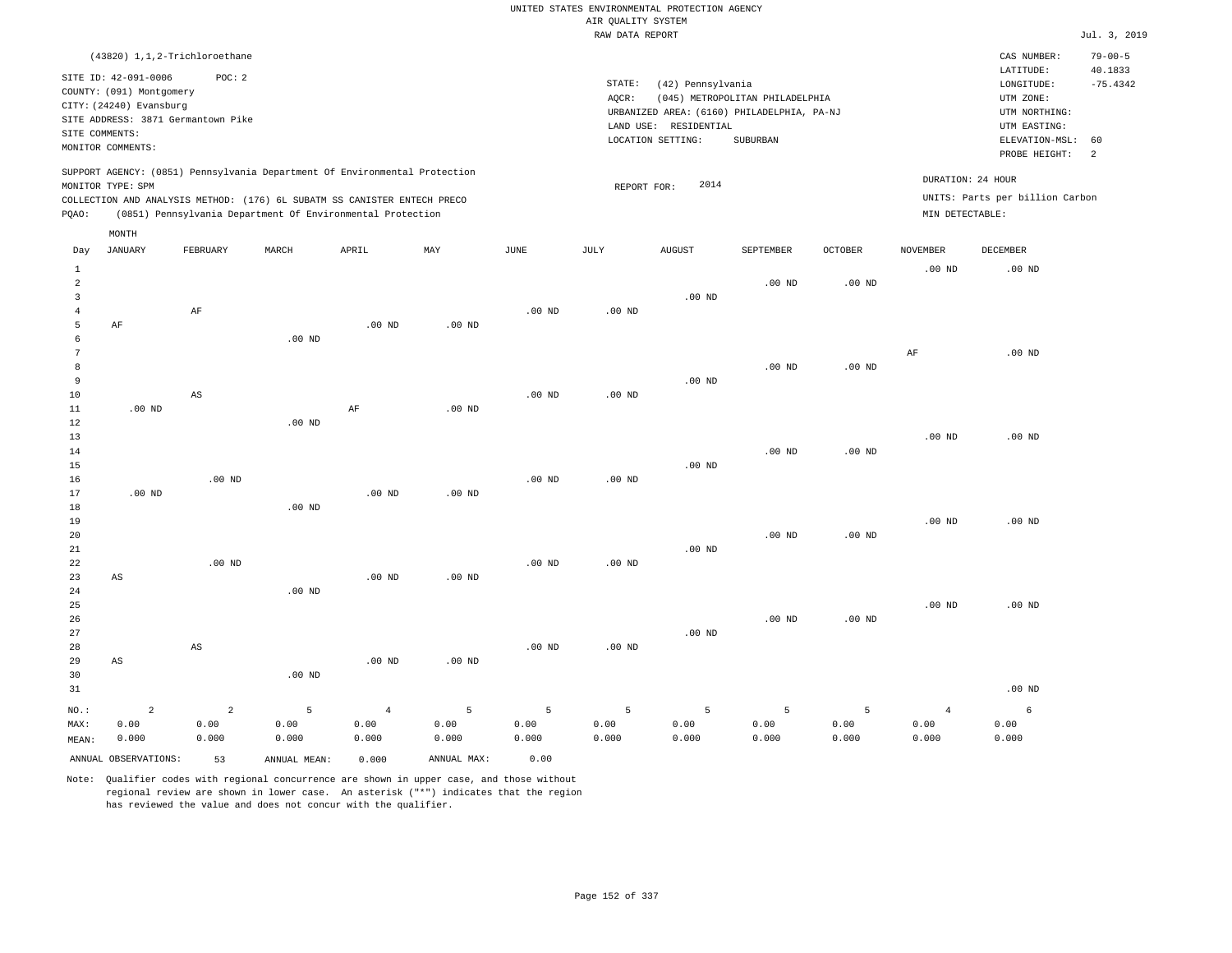|       |                                                                                                                    | (43820) 1,1,2-Trichloroethane                                                                                                                                                                                        |                   |       |     |      |                              |                                                                                                     |                                             |                |                 | CAS NUMBER:                                                                                                 | $79 - 00 - 5$               |
|-------|--------------------------------------------------------------------------------------------------------------------|----------------------------------------------------------------------------------------------------------------------------------------------------------------------------------------------------------------------|-------------------|-------|-----|------|------------------------------|-----------------------------------------------------------------------------------------------------|---------------------------------------------|----------------|-----------------|-------------------------------------------------------------------------------------------------------------|-----------------------------|
|       | SITE ID: 42-091-0006<br>COUNTY: (091) Montgomery<br>CITY: (24240) Evansburg<br>SITE COMMENTS:<br>MONITOR COMMENTS: | POC: 2<br>SITE ADDRESS: 3871 Germantown Pike                                                                                                                                                                         |                   |       |     |      | STATE:<br>AQCR:<br>LAND USE: | (42) Pennsylvania<br>URBANIZED AREA: (6160) PHILADELPHIA, PA-NJ<br>RESIDENTIAL<br>LOCATION SETTING: | (045) METROPOLITAN PHILADELPHIA<br>SUBURBAN |                |                 | LATITUDE:<br>LONGITUDE:<br>UTM ZONE:<br>UTM NORTHING:<br>UTM EASTING:<br>ELEVATION-MSL: 60<br>PROBE HEIGHT: | 40.1833<br>$-75.4342$<br>-2 |
| POAO: | MONITOR TYPE: SPM                                                                                                  | SUPPORT AGENCY: (0851) Pennsylvania Department Of Environmental Protection<br>COLLECTION AND ANALYSIS METHOD: (176) 6L SUBATM SS CANISTER ENTECH PRECO<br>(0851) Pennsylvania Department Of Environmental Protection |                   |       |     |      |                              | 2015<br>REPORT FOR:                                                                                 |                                             |                | MIN DETECTABLE: | DURATION: 24 HOUR<br>UNITS: Parts per billion Carbon                                                        |                             |
| Day   | MONTH<br>JANUARY                                                                                                   | FEBRUARY                                                                                                                                                                                                             | MARCH<br>$.00$ ND | APRIL | MAY | JUNE | JULY                         | AUGUST                                                                                              | SEPTEMBER                                   | <b>OCTOBER</b> | NOVEMBER        | DECEMBER                                                                                                    |                             |

| $\overline{a}$ |          |                |            |          |          |             |          |          |                   |                   | $.00$ ND | $.00$ ND |
|----------------|----------|----------------|------------|----------|----------|-------------|----------|----------|-------------------|-------------------|----------|----------|
| 3              |          |                |            |          |          |             |          |          | .00 <sub>ND</sub> | .00 <sub>ND</sub> |          |          |
| $\overline{4}$ |          |                |            |          |          |             |          | $.00$ ND |                   |                   |          |          |
| 5              |          | $.00$ ND       |            |          |          | $.00$ ND    | $.00$ ND |          |                   |                   |          |          |
| 6              | $.00$ ND |                |            | $.00$ ND | $.00$ ND |             |          |          |                   |                   |          |          |
| 7              |          |                | $.00$ ND   |          |          |             |          |          |                   |                   |          |          |
| 8              |          |                |            |          |          |             |          |          |                   |                   | $.00$ ND | $.00$ ND |
| 9              |          |                |            |          |          |             |          |          | AS                | $.00$ ND          |          |          |
| 10             |          |                |            |          |          |             |          | $.00$ ND |                   |                   |          |          |
| 11             |          | $.00$ ND       |            |          |          | $.00$ ND    | $.00$ ND |          |                   |                   |          |          |
| 12             | $.00$ ND |                |            | .00 $ND$ | .00 $ND$ |             |          |          |                   |                   |          |          |
| 13             |          |                | $.00$ ND   |          |          |             |          |          |                   |                   |          |          |
| 14             |          |                |            |          |          |             |          |          |                   |                   | .00 $ND$ | $.00$ ND |
| 15<br>16       |          |                |            |          |          |             |          | $.00$ ND | $.00$ ND          | .00 <sub>ND</sub> |          |          |
| 17             |          | AF             |            |          |          | $.00$ ND    | $.00$ ND |          |                   |                   |          |          |
| 18             | $.00$ ND |                |            | $.00$ ND | $.00$ ND |             |          |          |                   |                   |          |          |
| 19             |          |                | $.00$ ND   |          |          |             |          |          |                   |                   |          |          |
| 20             |          |                |            |          |          |             |          |          |                   |                   | $.00$ ND | $.00$ ND |
| 21             |          |                |            |          |          |             |          |          | .00 <sub>ND</sub> | .00 <sub>ND</sub> |          |          |
| 22             |          |                |            |          |          |             |          | $.00$ ND |                   |                   |          |          |
| 23             |          | AS             |            |          |          | $.00$ ND    | $.00$ ND |          |                   |                   |          |          |
| 24             | $.00$ ND |                |            | $.00$ ND | $.00$ ND |             |          |          |                   |                   |          |          |
| 25             |          |                | $.00$ ND   |          |          |             |          |          |                   |                   |          |          |
| 26             |          |                |            |          |          |             |          |          |                   |                   | $.00$ ND | $.00$ ND |
| 27             |          |                |            |          |          |             |          |          | .00 <sub>ND</sub> | $.00$ ND          |          |          |
| 28             |          |                |            |          |          |             |          | .00 $ND$ |                   |                   |          |          |
| 29             |          |                |            |          |          | $.00$ ND    | $.00$ ND |          |                   |                   |          |          |
| 30             | $.00$ ND |                |            | $.00$ ND | $.00$ ND |             |          |          |                   |                   |          |          |
| 31             |          |                | .00 $ND$   |          |          |             |          |          |                   |                   |          |          |
| $_{\rm NO.}$ : | 5        | $\overline{a}$ | $\epsilon$ | 5        | 5        | $\mathsf S$ | 5        | 5        | $\overline{4}$    | 5                 | 5        | 5        |
| MAX:           | 0.00     | 0.00           | 0.00       | 0.00     | 0.00     | 0.00        | 0.00     | 0.00     | 0.00              | 0.00              | 0.00     | 0.00     |
| MEAN:          | 0.000    | 0.000          | 0.000      | 0.000    | 0.000    | 0.000       | 0.000    | 0.000    | 0.000             | 0.000             | 0.000    | 0.000    |

ANNUAL OBSERVATIONS: 57 ANNUAL MEAN: 0.000 ANNUAL MAX: 0.00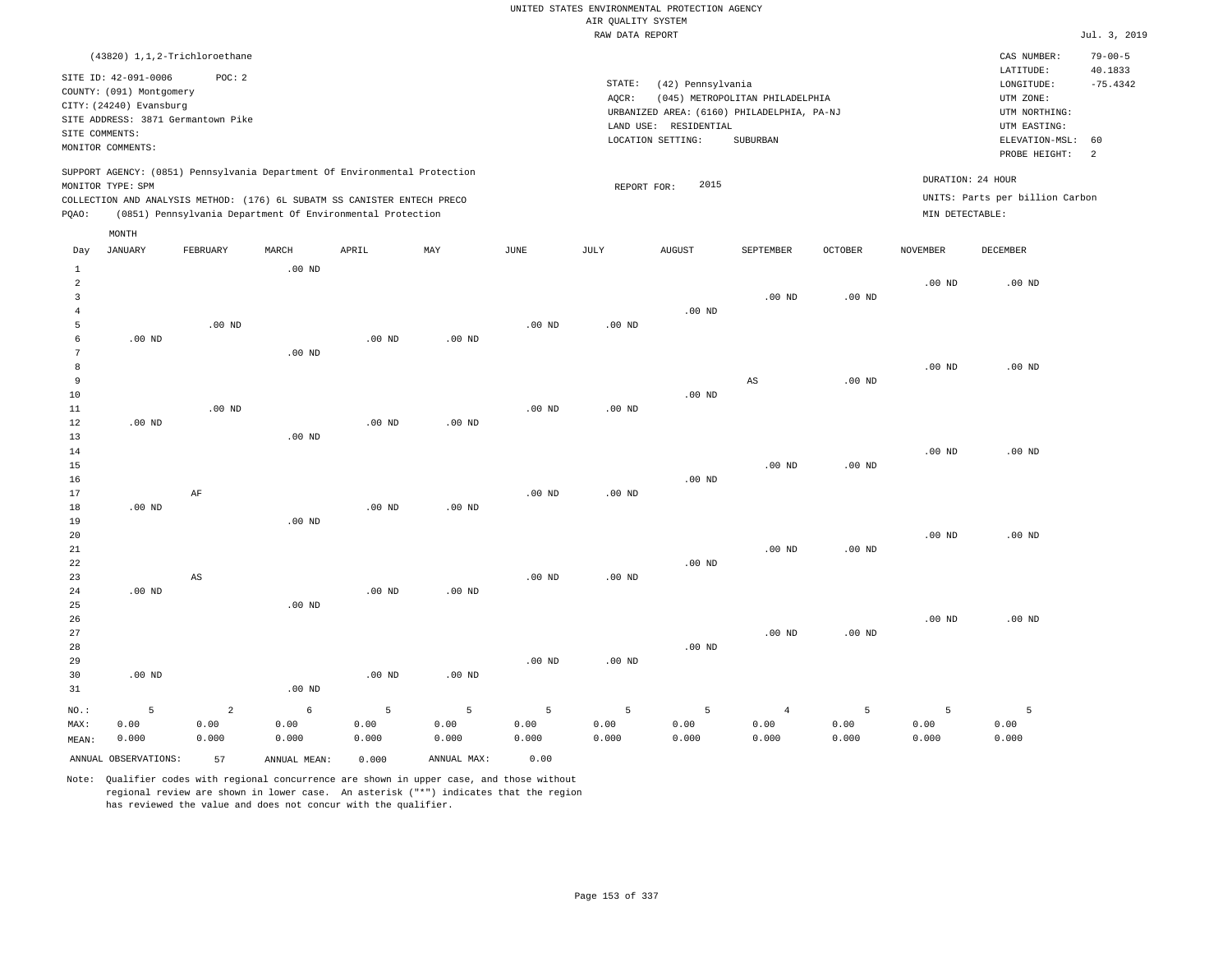| SITE COMMENTS:                                                          | (43820) 1,1,2-Trichloroethane<br>SITE ID: 42-091-0006<br>COUNTY: (091) Montgomery<br>CITY: (24240) Evansburg<br>SITE ADDRESS: 3871 Germantown Pike<br>MONITOR COMMENTS: | POC: 2                                |                                    |                                                                                                                                                                                                                      |                                                |                                                  |                        | STATE:<br>(42) Pennsylvania<br>AQCR:<br>URBANIZED AREA: (6160) PHILADELPHIA, PA-NJ<br>LAND USE: RESIDENTIAL<br>LOCATION SETTING: | (045) METROPOLITAN PHILADELPHIA<br>SUBURBAN |                                 |                                      | CAS NUMBER:<br>LATITUDE:<br>LONGITUDE:<br>UTM ZONE:<br>UTM NORTHING:<br>UTM EASTING:<br>ELEVATION-MSL:<br>PROBE HEIGHT: | $79 - 00 - 5$<br>40.1833<br>$-75.4342$<br>60<br>$\overline{2}$ |
|-------------------------------------------------------------------------|-------------------------------------------------------------------------------------------------------------------------------------------------------------------------|---------------------------------------|------------------------------------|----------------------------------------------------------------------------------------------------------------------------------------------------------------------------------------------------------------------|------------------------------------------------|--------------------------------------------------|------------------------|----------------------------------------------------------------------------------------------------------------------------------|---------------------------------------------|---------------------------------|--------------------------------------|-------------------------------------------------------------------------------------------------------------------------|----------------------------------------------------------------|
| PQAO:                                                                   | MONITOR TYPE: SPM                                                                                                                                                       |                                       |                                    | SUPPORT AGENCY: (0851) Pennsylvania Department Of Environmental Protection<br>COLLECTION AND ANALYSIS METHOD: (176) 6L SUBATM SS CANISTER ENTECH PRECO<br>(0851) Pennsylvania Department Of Environmental Protection |                                                |                                                  |                        | 2016<br>REPORT FOR:                                                                                                              |                                             |                                 | DURATION: 24 HOUR<br>MIN DETECTABLE: | UNITS: Parts per billion Carbon                                                                                         |                                                                |
|                                                                         | MONTH                                                                                                                                                                   |                                       |                                    |                                                                                                                                                                                                                      |                                                |                                                  |                        |                                                                                                                                  |                                             |                                 |                                      |                                                                                                                         |                                                                |
| Day                                                                     | <b>JANUARY</b>                                                                                                                                                          | FEBRUARY                              | MARCH                              | APRIL                                                                                                                                                                                                                | MAY                                            | JUNE                                             | JULY                   | <b>AUGUST</b>                                                                                                                    | SEPTEMBER                                   | OCTOBER                         | NOVEMBER                             | <b>DECEMBER</b>                                                                                                         |                                                                |
| $\,1\,$<br>$\overline{a}$<br>$\overline{3}$<br>$\overline{4}$<br>5<br>6 | $.00$ ND                                                                                                                                                                | $.00$ ND                              | .00 <sub>ND</sub>                  | $.00$ ND                                                                                                                                                                                                             | $.00$ ND                                       | .00 <sub>ND</sub>                                | $\mathbb{A}\mathbb{S}$ | .00 <sub>ND</sub>                                                                                                                | AS                                          | $.00$ ND                        | $.00$ ND                             | AM                                                                                                                      |                                                                |
| $7\phantom{.0}$<br>8<br>9<br>10<br>11<br>12                             | $.00$ ND                                                                                                                                                                | $.00$ ND                              | $.00$ ND                           | $.00$ ND                                                                                                                                                                                                             | .00 <sub>ND</sub>                              | .00 <sub>ND</sub>                                | AS                     | $.00$ ND                                                                                                                         | $.00$ ND                                    | AF                              | $.00$ ND                             | $.00$ ND                                                                                                                |                                                                |
| 13<br>14<br>15<br>16<br>17                                              | $.00$ ND                                                                                                                                                                |                                       | $.00$ ND                           |                                                                                                                                                                                                                      |                                                | $\mathbb{A}\mathbb{S}$                           | $\mathbb{A}\mathbb{S}$ | $.00$ ND                                                                                                                         | $.00$ ND                                    | AF                              | AS                                   | $.00$ ND                                                                                                                |                                                                |
| 18<br>19<br>20<br>21<br>22<br>23                                        | $.00$ ND                                                                                                                                                                | $.00$ ND                              | $.00$ ND                           | .00 <sub>ND</sub>                                                                                                                                                                                                    | $.00$ ND                                       | $.00$ ND                                         | $_{\rm AS}$            | $.00$ ND                                                                                                                         | AS                                          | $.00$ ND                        | AF                                   | $.00$ ND                                                                                                                |                                                                |
| 24<br>25<br>26<br>27<br>28<br>29                                        | $.00$ ND                                                                                                                                                                | $.00$ ND                              | $.00$ ND                           | .00 <sub>ND</sub>                                                                                                                                                                                                    | $.00$ ND                                       | $_{\rm AS}$                                      | $\mathbb{A}\mathbb{S}$ | .00 <sub>ND</sub>                                                                                                                | .00 <sub>ND</sub>                           | $.00$ ND                        | $_{\rm AS}$                          | AF                                                                                                                      |                                                                |
| 30<br>31                                                                | .00 <sub>ND</sub>                                                                                                                                                       |                                       | .00 <sub>ND</sub>                  | $.00$ ND                                                                                                                                                                                                             | $.00$ ND                                       |                                                  |                        |                                                                                                                                  |                                             |                                 |                                      |                                                                                                                         |                                                                |
| NO.:<br>MAX:<br>MEAN:                                                   | 6<br>0.00<br>0.000<br>ANNUAL OBSERVATIONS:                                                                                                                              | $\overline{4}$<br>0.00<br>0.000<br>45 | 6<br>0.00<br>0.000<br>ANNUAL MEAN: | 5<br>0.00<br>0.000<br>0.000                                                                                                                                                                                          | $\overline{5}$<br>0.00<br>0.000<br>ANNUAL MAX: | $\overline{\mathbf{3}}$<br>0.00<br>0.000<br>0.00 |                        | $\circ$<br>5<br>0.00<br>0.000                                                                                                    | $\overline{3}$<br>0.00<br>0.000             | $\overline{3}$<br>0.00<br>0.000 | 2<br>0.00<br>0.000                   | $\overline{\mathbf{3}}$<br>0.00<br>0.000                                                                                |                                                                |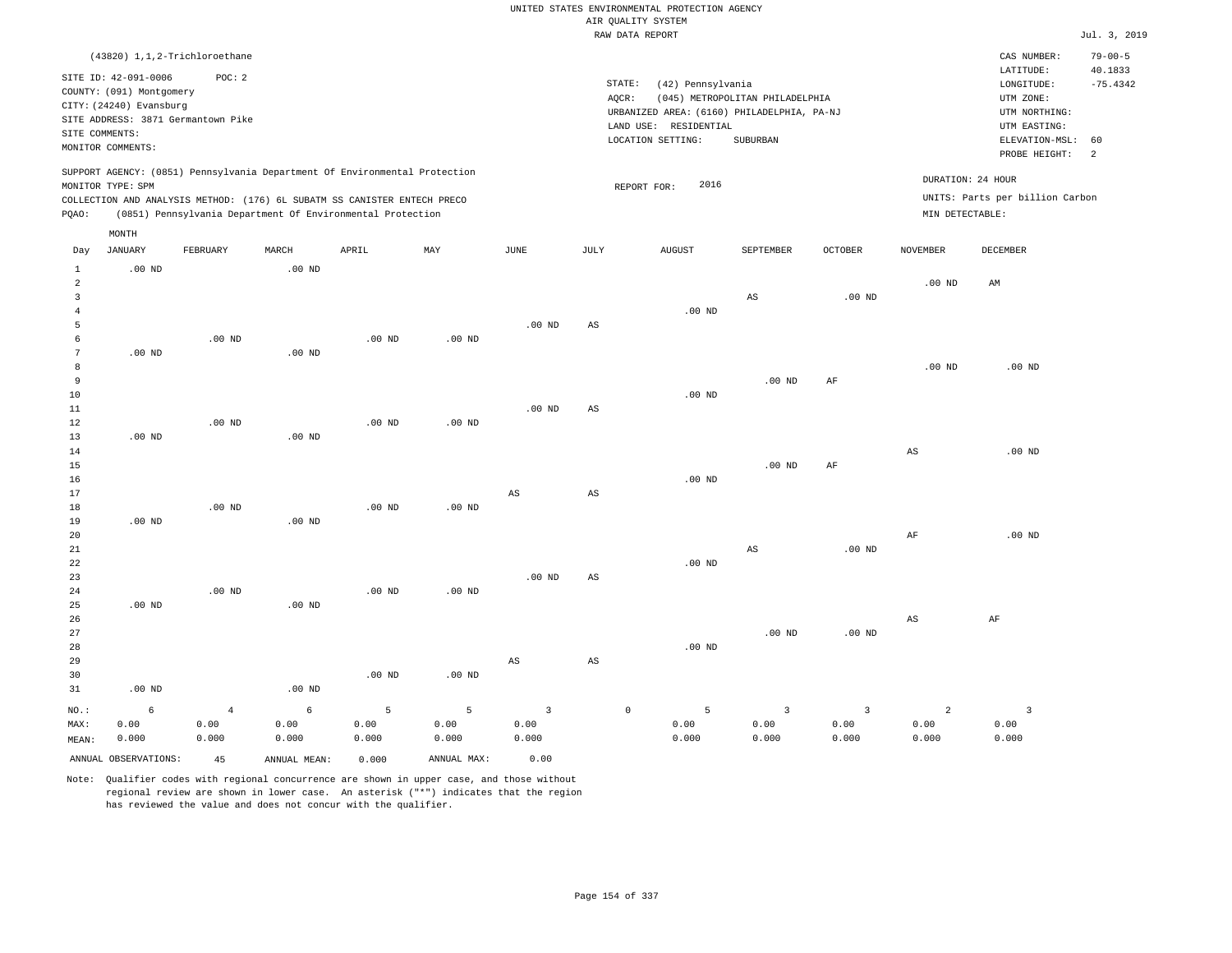|                     |                                                     |                   |                   |                                                                            |                        |                   | AIR QUALITY SYSTEM | UNITED STATES ENVIRONMENTAL PROTECTION AGENCY |                                            |                |                   |                                 |                          |
|---------------------|-----------------------------------------------------|-------------------|-------------------|----------------------------------------------------------------------------|------------------------|-------------------|--------------------|-----------------------------------------------|--------------------------------------------|----------------|-------------------|---------------------------------|--------------------------|
|                     |                                                     |                   |                   |                                                                            |                        |                   | RAW DATA REPORT    |                                               |                                            |                |                   |                                 | Jul. 3, 2019             |
|                     | (43820) 1, 1, 2-Trichloroethane                     |                   |                   |                                                                            |                        |                   |                    |                                               |                                            |                |                   | CAS NUMBER:<br>LATITUDE:        | $79 - 00 - 5$<br>40.1833 |
|                     | SITE ID: 42-091-0006                                | POC: 2            |                   |                                                                            |                        |                   | STATE:             | (42) Pennsylvania                             |                                            |                |                   | $\texttt{LONGITUDE}$ :          | $-75.4342$               |
|                     | COUNTY: (091) Montgomery<br>CITY: (24240) Evansburg |                   |                   |                                                                            |                        |                   | AQCR:              |                                               | (045) METROPOLITAN PHILADELPHIA            |                |                   | UTM ZONE:                       |                          |
|                     | SITE ADDRESS: 3871 Germantown Pike                  |                   |                   |                                                                            |                        |                   |                    |                                               | URBANIZED AREA: (6160) PHILADELPHIA, PA-NJ |                |                   | UTM NORTHING:                   |                          |
|                     | SITE COMMENTS:                                      |                   |                   |                                                                            |                        |                   |                    | LAND USE: RESIDENTIAL<br>LOCATION SETTING:    | SUBURBAN                                   |                |                   | UTM EASTING:<br>ELEVATION-MSL:  | 60                       |
|                     | MONITOR COMMENTS:                                   |                   |                   |                                                                            |                        |                   |                    |                                               |                                            |                |                   | PROBE HEIGHT:                   | 2                        |
|                     |                                                     |                   |                   | SUPPORT AGENCY: (0851) Pennsylvania Department Of Environmental Protection |                        |                   |                    |                                               |                                            |                |                   |                                 |                          |
|                     | MONITOR TYPE: SPM                                   |                   |                   |                                                                            |                        |                   | REPORT FOR:        | 2017                                          |                                            |                | DURATION: 24 HOUR |                                 |                          |
|                     |                                                     |                   |                   | COLLECTION AND ANALYSIS METHOD: (176) 6L SUBATM SS CANISTER ENTECH PRECO   |                        |                   |                    |                                               |                                            |                |                   | UNITS: Parts per billion Carbon |                          |
| PQAO:               |                                                     |                   |                   | (0851) Pennsylvania Department Of Environmental Protection                 |                        |                   |                    |                                               |                                            |                | MIN DETECTABLE:   |                                 |                          |
| Day                 | MONTH<br><b>JANUARY</b>                             | FEBRUARY          | MARCH             | APRIL                                                                      | MAY                    | $_{\rm JUNE}$     | JULY               | <b>AUGUST</b>                                 | SEPTEMBER                                  | <b>OCTOBER</b> | <b>NOVEMBER</b>   | DECEMBER                        |                          |
| $\mathbf{1}$        | AS                                                  |                   |                   | .00 <sub>ND</sub>                                                          | .00 <sub>ND</sub>      |                   |                    |                                               |                                            |                |                   |                                 |                          |
| $\overline{a}$<br>3 |                                                     |                   | $.00$ ND          |                                                                            |                        |                   |                    |                                               |                                            |                | .00 <sub>ND</sub> | $.00$ ND                        |                          |
| $\overline{4}$      |                                                     |                   |                   |                                                                            |                        |                   |                    |                                               | .00 <sub>ND</sub>                          | $.00$ ND       |                   |                                 |                          |
| 5                   |                                                     |                   |                   |                                                                            |                        |                   |                    | AF                                            |                                            |                |                   |                                 |                          |
| 6                   |                                                     | .00 <sub>ND</sub> |                   |                                                                            |                        | .00 <sub>ND</sub> | $.00$ ND           |                                               |                                            |                |                   |                                 |                          |
| 7<br>8              | AS                                                  |                   | .00 <sub>ND</sub> | $.00$ ND                                                                   | .00 <sub>ND</sub>      |                   |                    |                                               |                                            |                |                   |                                 |                          |
| 9                   |                                                     |                   |                   |                                                                            |                        |                   |                    |                                               |                                            |                | .00 <sub>ND</sub> | $.00$ ND                        |                          |
| 10                  |                                                     |                   |                   |                                                                            |                        |                   |                    |                                               | $.00$ ND                                   | $.00$ ND       |                   |                                 |                          |
| 11                  |                                                     |                   |                   |                                                                            |                        |                   |                    | .00 <sub>ND</sub>                             |                                            |                |                   |                                 |                          |
| 12<br>13            | AF                                                  | $.00$ ND          |                   | .00 <sub>ND</sub>                                                          | .00 <sub>ND</sub>      | $.00$ ND          | $.00$ ND           |                                               |                                            |                |                   |                                 |                          |
| 14                  |                                                     |                   | $.00$ ND          |                                                                            |                        |                   |                    |                                               |                                            |                |                   |                                 |                          |
| $15$                |                                                     |                   |                   |                                                                            |                        |                   |                    |                                               |                                            |                | .00 <sub>ND</sub> | $.00$ ND                        |                          |
| 16                  |                                                     |                   |                   |                                                                            |                        |                   |                    |                                               | $.00$ ND                                   | $.00$ ND       |                   |                                 |                          |
| 17<br>18            |                                                     | $.00$ ND          |                   |                                                                            |                        | .00 <sub>ND</sub> | $.00$ ND           | $.00$ ND                                      |                                            |                |                   |                                 |                          |
| 19                  | $.00$ ND                                            |                   |                   | $.00$ ND                                                                   | $.00$ ND               |                   |                    |                                               |                                            |                |                   |                                 |                          |
| 20                  |                                                     |                   | $.00$ ND          |                                                                            |                        |                   |                    |                                               |                                            |                |                   |                                 |                          |
| 21                  |                                                     |                   |                   |                                                                            |                        |                   |                    |                                               |                                            |                | .00 <sub>ND</sub> | AF                              |                          |
| 22<br>23            |                                                     |                   |                   |                                                                            |                        |                   |                    | $.00$ ND                                      | $.00$ ND                                   | $.00$ ND       |                   |                                 |                          |
| 24                  |                                                     | $.00$ ND          |                   |                                                                            |                        | .00 <sub>ND</sub> | .00 <sub>ND</sub>  |                                               |                                            |                |                   |                                 |                          |
| 25                  | .00 <sub>ND</sub>                                   |                   |                   | .00 <sub>ND</sub>                                                          | .00 <sub>ND</sub>      |                   |                    |                                               |                                            |                |                   |                                 |                          |
| 26                  |                                                     |                   | $.00$ ND          |                                                                            |                        |                   |                    |                                               |                                            |                |                   |                                 |                          |
| 27<br>28            |                                                     |                   |                   |                                                                            |                        |                   |                    |                                               | .00 <sub>ND</sub>                          | $.00$ ND       | .00 <sub>ND</sub> | $.00$ ND                        |                          |
| 29                  |                                                     |                   |                   |                                                                            |                        |                   |                    | $.00$ ND                                      |                                            |                |                   |                                 |                          |
| 30                  |                                                     |                   |                   |                                                                            |                        | $.00$ ND          | $.00$ ND           |                                               |                                            |                |                   |                                 |                          |
| 31                  | $_{\rm AS}$                                         |                   |                   |                                                                            | $\mathbb{A}\mathbb{S}$ |                   |                    |                                               |                                            |                |                   |                                 |                          |
| NO.:                | $\overline{a}$                                      | $\overline{4}$    | $\overline{5}$    | 5                                                                          | 5                      | 5                 | 5                  | $\overline{4}$                                | $\overline{5}$                             | 5              | $\overline{5}$    | $\overline{4}$                  |                          |
| MAX:                | 0.00                                                | 0.00              | 0.00              | 0.00                                                                       | 0.00                   | 0.00              | 0.00               | 0.00                                          | 0.00                                       | 0.00           | 0.00              | 0.00                            |                          |
| MEAN:               | 0.000                                               | 0.000             | 0.000             | 0.000                                                                      | 0.000                  | 0.000             | 0.000              | 0.000                                         | 0.000                                      | 0.000          | 0.000             | 0.000                           |                          |
|                     | ANNUAL OBSERVATIONS:                                | 54                | ANNUAL, MEAN:     | 0.000                                                                      | ANNUAL MAX:            | 0.00              |                    |                                               |                                            |                |                   |                                 |                          |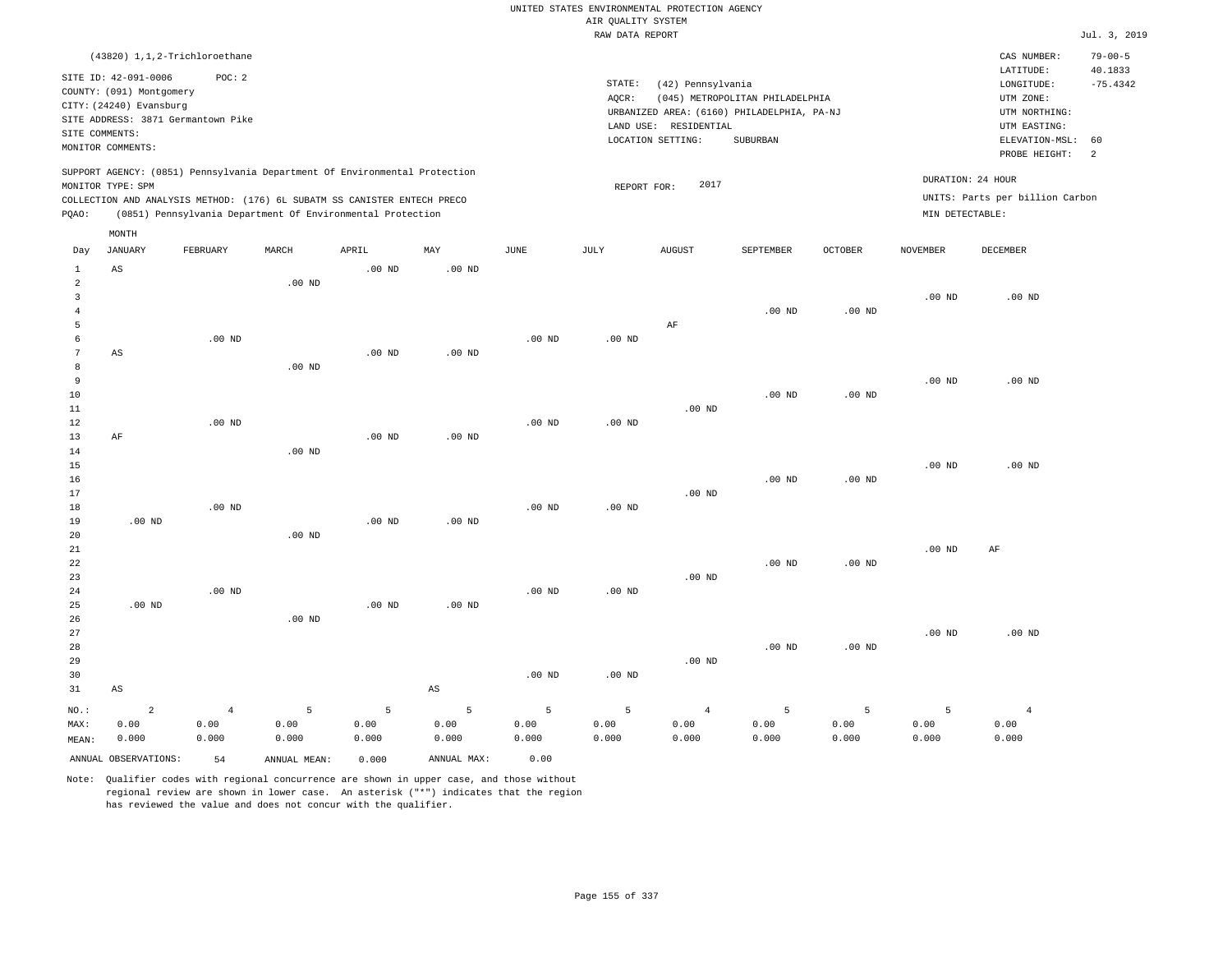| AIR QUALITY SYSTEM<br>RAW DATA REPORT<br>(43820) 1,1,2-Trichloroethane<br>CAS NUMBER:<br>$79 - 00 - 5$<br>LATITUDE:<br>40.1833<br>SITE ID: 42-091-0006<br>POC: 2<br>STATE:<br>(42) Pennsylvania<br>LONGITUDE:<br>$-75.4342$<br>COUNTY: (091) Montgomery<br>AQCR:<br>(045) METROPOLITAN PHILADELPHIA<br>UTM ZONE:<br>CITY: (24240) Evansburg<br>URBANIZED AREA: (6160) PHILADELPHIA, PA-NJ<br>UTM NORTHING:<br>SITE ADDRESS: 3871 Germantown Pike<br>LAND USE: RESIDENTIAL<br>UTM EASTING:<br>SITE COMMENTS:<br>ELEVATION-MSL:<br>LOCATION SETTING:<br>SUBURBAN<br>60<br>MONITOR COMMENTS:<br>PROBE HEIGHT:<br><sup>2</sup><br>SUPPORT AGENCY: (0851) Pennsylvania Department Of Environmental Protection<br>DURATION: 24 HOUR<br>2018<br>MONITOR TYPE: SPM<br>REPORT FOR:<br>UNITS: Parts per billion Carbon<br>COLLECTION AND ANALYSIS METHOD: (176) 6L SUBATM SS CANISTER ENTECH PRECO<br>(0851) Pennsylvania Department Of Environmental Protection<br>MIN DETECTABLE: . 064813<br>PQAO:<br>MONTH<br>JANUARY<br>APRIL<br>$_{\rm MAY}$<br>$_{\rm JUNE}$<br><b>JULY</b><br><b>AUGUST</b><br>OCTOBER<br>DECEMBER<br>FEBRUARY<br>MARCH<br>SEPTEMBER<br><b>NOVEMBER</b><br>Day<br>$\mathbf{1}$<br>$.00$ ND<br>$.00$ ND<br>$.00$ ND<br>$\overline{a}$<br>.00 <sub>ND</sub><br>$.00$ ND<br>AO<br>$\mathbf{3}$<br>.00 <sub>ND</sub><br>$\overline{4}$<br>$.00$ ND<br>$.00$ ND<br>5<br>.00 <sub>ND</sub><br>$.00$ ND<br>$.00$ ND<br>6<br>$\overline{7}$<br>$.00$ ND<br>$.00$ ND<br>$.00$ ND<br>8<br>AF<br>$.00$ ND<br>$.00$ ND<br>$\overline{9}$<br>.00 <sub>ND</sub><br>10<br>.00 <sub>ND</sub><br>$.00$ ND<br>.00 <sub>ND</sub><br>11<br>.00 <sub>ND</sub><br>12<br>$.00$ ND<br>$.00$ ND<br>13<br>$.00$ ND<br>$.00$ ND<br>$.00$ ND<br>$.00$ ND<br>.00 <sub>ND</sub><br>14<br>$.00$ ND<br>15<br>16<br>.00 <sub>ND</sub><br>$.00$ ND<br>17<br>$.00$ ND<br>.00 <sub>ND</sub><br>$.00$ ND<br>18<br>19<br>$.00$ ND<br>$.00$ ND<br>$.00$ ND<br>.00 <sub>ND</sub><br>$.00$ ND<br>.00 <sub>ND</sub><br>20<br>21<br>$.00$ ND<br>$\rm{AF}$<br>$.00$ ND<br>22<br>23<br>$\mathbb{A}\mathbb{S}$<br>$.00$ ND<br>$.00$ ND<br>24<br>25<br>.00 <sub>ND</sub><br>$.00$ ND<br>$.00$ ND<br>.00 <sub>ND</sub><br>$.00$ ND<br>.00 <sub>ND</sub><br>26<br>27<br>$.00$ ND<br>28<br>$.00$ ND<br>$.00$ ND<br>.00 <sub>ND</sub><br>29<br>$.00$ ND<br>30<br>$.00$ ND<br>31<br>$.00$ ND<br>$\overline{5}$<br>5<br>5<br>$\overline{3}$<br>5<br>5<br>5<br>6<br>5<br>$\overline{5}$<br>$\overline{4}$<br>$\overline{4}$<br>NO.: |      |      |      |      |      |      |      | UNITED STATES ENVIRONMENTAL PROTECTION AGENCY |      |      |      |      |      |              |
|---------------------------------------------------------------------------------------------------------------------------------------------------------------------------------------------------------------------------------------------------------------------------------------------------------------------------------------------------------------------------------------------------------------------------------------------------------------------------------------------------------------------------------------------------------------------------------------------------------------------------------------------------------------------------------------------------------------------------------------------------------------------------------------------------------------------------------------------------------------------------------------------------------------------------------------------------------------------------------------------------------------------------------------------------------------------------------------------------------------------------------------------------------------------------------------------------------------------------------------------------------------------------------------------------------------------------------------------------------------------------------------------------------------------------------------------------------------------------------------------------------------------------------------------------------------------------------------------------------------------------------------------------------------------------------------------------------------------------------------------------------------------------------------------------------------------------------------------------------------------------------------------------------------------------------------------------------------------------------------------------------------------------------------------------------------------------------------------------------------------------------------------------------------------------------------------------------------------------------------------------------------------------------------------------------------------------------------------------------------------------------------------------------------------------------------------------------------------------------------------|------|------|------|------|------|------|------|-----------------------------------------------|------|------|------|------|------|--------------|
|                                                                                                                                                                                                                                                                                                                                                                                                                                                                                                                                                                                                                                                                                                                                                                                                                                                                                                                                                                                                                                                                                                                                                                                                                                                                                                                                                                                                                                                                                                                                                                                                                                                                                                                                                                                                                                                                                                                                                                                                                                                                                                                                                                                                                                                                                                                                                                                                                                                                                             |      |      |      |      |      |      |      |                                               |      |      |      |      |      |              |
|                                                                                                                                                                                                                                                                                                                                                                                                                                                                                                                                                                                                                                                                                                                                                                                                                                                                                                                                                                                                                                                                                                                                                                                                                                                                                                                                                                                                                                                                                                                                                                                                                                                                                                                                                                                                                                                                                                                                                                                                                                                                                                                                                                                                                                                                                                                                                                                                                                                                                             |      |      |      |      |      |      |      |                                               |      |      |      |      |      | Jul. 3, 2019 |
|                                                                                                                                                                                                                                                                                                                                                                                                                                                                                                                                                                                                                                                                                                                                                                                                                                                                                                                                                                                                                                                                                                                                                                                                                                                                                                                                                                                                                                                                                                                                                                                                                                                                                                                                                                                                                                                                                                                                                                                                                                                                                                                                                                                                                                                                                                                                                                                                                                                                                             |      |      |      |      |      |      |      |                                               |      |      |      |      |      |              |
|                                                                                                                                                                                                                                                                                                                                                                                                                                                                                                                                                                                                                                                                                                                                                                                                                                                                                                                                                                                                                                                                                                                                                                                                                                                                                                                                                                                                                                                                                                                                                                                                                                                                                                                                                                                                                                                                                                                                                                                                                                                                                                                                                                                                                                                                                                                                                                                                                                                                                             |      |      |      |      |      |      |      |                                               |      |      |      |      |      |              |
|                                                                                                                                                                                                                                                                                                                                                                                                                                                                                                                                                                                                                                                                                                                                                                                                                                                                                                                                                                                                                                                                                                                                                                                                                                                                                                                                                                                                                                                                                                                                                                                                                                                                                                                                                                                                                                                                                                                                                                                                                                                                                                                                                                                                                                                                                                                                                                                                                                                                                             |      |      |      |      |      |      |      |                                               |      |      |      |      |      |              |
|                                                                                                                                                                                                                                                                                                                                                                                                                                                                                                                                                                                                                                                                                                                                                                                                                                                                                                                                                                                                                                                                                                                                                                                                                                                                                                                                                                                                                                                                                                                                                                                                                                                                                                                                                                                                                                                                                                                                                                                                                                                                                                                                                                                                                                                                                                                                                                                                                                                                                             |      |      |      |      |      |      |      |                                               |      |      |      |      |      |              |
|                                                                                                                                                                                                                                                                                                                                                                                                                                                                                                                                                                                                                                                                                                                                                                                                                                                                                                                                                                                                                                                                                                                                                                                                                                                                                                                                                                                                                                                                                                                                                                                                                                                                                                                                                                                                                                                                                                                                                                                                                                                                                                                                                                                                                                                                                                                                                                                                                                                                                             |      |      |      |      |      |      |      |                                               |      |      |      |      |      |              |
|                                                                                                                                                                                                                                                                                                                                                                                                                                                                                                                                                                                                                                                                                                                                                                                                                                                                                                                                                                                                                                                                                                                                                                                                                                                                                                                                                                                                                                                                                                                                                                                                                                                                                                                                                                                                                                                                                                                                                                                                                                                                                                                                                                                                                                                                                                                                                                                                                                                                                             |      |      |      |      |      |      |      |                                               |      |      |      |      |      |              |
|                                                                                                                                                                                                                                                                                                                                                                                                                                                                                                                                                                                                                                                                                                                                                                                                                                                                                                                                                                                                                                                                                                                                                                                                                                                                                                                                                                                                                                                                                                                                                                                                                                                                                                                                                                                                                                                                                                                                                                                                                                                                                                                                                                                                                                                                                                                                                                                                                                                                                             |      |      |      |      |      |      |      |                                               |      |      |      |      |      |              |
|                                                                                                                                                                                                                                                                                                                                                                                                                                                                                                                                                                                                                                                                                                                                                                                                                                                                                                                                                                                                                                                                                                                                                                                                                                                                                                                                                                                                                                                                                                                                                                                                                                                                                                                                                                                                                                                                                                                                                                                                                                                                                                                                                                                                                                                                                                                                                                                                                                                                                             |      |      |      |      |      |      |      |                                               |      |      |      |      |      |              |
|                                                                                                                                                                                                                                                                                                                                                                                                                                                                                                                                                                                                                                                                                                                                                                                                                                                                                                                                                                                                                                                                                                                                                                                                                                                                                                                                                                                                                                                                                                                                                                                                                                                                                                                                                                                                                                                                                                                                                                                                                                                                                                                                                                                                                                                                                                                                                                                                                                                                                             |      |      |      |      |      |      |      |                                               |      |      |      |      |      |              |
|                                                                                                                                                                                                                                                                                                                                                                                                                                                                                                                                                                                                                                                                                                                                                                                                                                                                                                                                                                                                                                                                                                                                                                                                                                                                                                                                                                                                                                                                                                                                                                                                                                                                                                                                                                                                                                                                                                                                                                                                                                                                                                                                                                                                                                                                                                                                                                                                                                                                                             |      |      |      |      |      |      |      |                                               |      |      |      |      |      |              |
|                                                                                                                                                                                                                                                                                                                                                                                                                                                                                                                                                                                                                                                                                                                                                                                                                                                                                                                                                                                                                                                                                                                                                                                                                                                                                                                                                                                                                                                                                                                                                                                                                                                                                                                                                                                                                                                                                                                                                                                                                                                                                                                                                                                                                                                                                                                                                                                                                                                                                             |      |      |      |      |      |      |      |                                               |      |      |      |      |      |              |
|                                                                                                                                                                                                                                                                                                                                                                                                                                                                                                                                                                                                                                                                                                                                                                                                                                                                                                                                                                                                                                                                                                                                                                                                                                                                                                                                                                                                                                                                                                                                                                                                                                                                                                                                                                                                                                                                                                                                                                                                                                                                                                                                                                                                                                                                                                                                                                                                                                                                                             |      |      |      |      |      |      |      |                                               |      |      |      |      |      |              |
|                                                                                                                                                                                                                                                                                                                                                                                                                                                                                                                                                                                                                                                                                                                                                                                                                                                                                                                                                                                                                                                                                                                                                                                                                                                                                                                                                                                                                                                                                                                                                                                                                                                                                                                                                                                                                                                                                                                                                                                                                                                                                                                                                                                                                                                                                                                                                                                                                                                                                             |      |      |      |      |      |      |      |                                               |      |      |      |      |      |              |
|                                                                                                                                                                                                                                                                                                                                                                                                                                                                                                                                                                                                                                                                                                                                                                                                                                                                                                                                                                                                                                                                                                                                                                                                                                                                                                                                                                                                                                                                                                                                                                                                                                                                                                                                                                                                                                                                                                                                                                                                                                                                                                                                                                                                                                                                                                                                                                                                                                                                                             |      |      |      |      |      |      |      |                                               |      |      |      |      |      |              |
|                                                                                                                                                                                                                                                                                                                                                                                                                                                                                                                                                                                                                                                                                                                                                                                                                                                                                                                                                                                                                                                                                                                                                                                                                                                                                                                                                                                                                                                                                                                                                                                                                                                                                                                                                                                                                                                                                                                                                                                                                                                                                                                                                                                                                                                                                                                                                                                                                                                                                             |      |      |      |      |      |      |      |                                               |      |      |      |      |      |              |
|                                                                                                                                                                                                                                                                                                                                                                                                                                                                                                                                                                                                                                                                                                                                                                                                                                                                                                                                                                                                                                                                                                                                                                                                                                                                                                                                                                                                                                                                                                                                                                                                                                                                                                                                                                                                                                                                                                                                                                                                                                                                                                                                                                                                                                                                                                                                                                                                                                                                                             |      |      |      |      |      |      |      |                                               |      |      |      |      |      |              |
|                                                                                                                                                                                                                                                                                                                                                                                                                                                                                                                                                                                                                                                                                                                                                                                                                                                                                                                                                                                                                                                                                                                                                                                                                                                                                                                                                                                                                                                                                                                                                                                                                                                                                                                                                                                                                                                                                                                                                                                                                                                                                                                                                                                                                                                                                                                                                                                                                                                                                             |      |      |      |      |      |      |      |                                               |      |      |      |      |      |              |
|                                                                                                                                                                                                                                                                                                                                                                                                                                                                                                                                                                                                                                                                                                                                                                                                                                                                                                                                                                                                                                                                                                                                                                                                                                                                                                                                                                                                                                                                                                                                                                                                                                                                                                                                                                                                                                                                                                                                                                                                                                                                                                                                                                                                                                                                                                                                                                                                                                                                                             |      |      |      |      |      |      |      |                                               |      |      |      |      |      |              |
|                                                                                                                                                                                                                                                                                                                                                                                                                                                                                                                                                                                                                                                                                                                                                                                                                                                                                                                                                                                                                                                                                                                                                                                                                                                                                                                                                                                                                                                                                                                                                                                                                                                                                                                                                                                                                                                                                                                                                                                                                                                                                                                                                                                                                                                                                                                                                                                                                                                                                             |      |      |      |      |      |      |      |                                               |      |      |      |      |      |              |
|                                                                                                                                                                                                                                                                                                                                                                                                                                                                                                                                                                                                                                                                                                                                                                                                                                                                                                                                                                                                                                                                                                                                                                                                                                                                                                                                                                                                                                                                                                                                                                                                                                                                                                                                                                                                                                                                                                                                                                                                                                                                                                                                                                                                                                                                                                                                                                                                                                                                                             |      |      |      |      |      |      |      |                                               |      |      |      |      |      |              |
|                                                                                                                                                                                                                                                                                                                                                                                                                                                                                                                                                                                                                                                                                                                                                                                                                                                                                                                                                                                                                                                                                                                                                                                                                                                                                                                                                                                                                                                                                                                                                                                                                                                                                                                                                                                                                                                                                                                                                                                                                                                                                                                                                                                                                                                                                                                                                                                                                                                                                             |      |      |      |      |      |      |      |                                               |      |      |      |      |      |              |
|                                                                                                                                                                                                                                                                                                                                                                                                                                                                                                                                                                                                                                                                                                                                                                                                                                                                                                                                                                                                                                                                                                                                                                                                                                                                                                                                                                                                                                                                                                                                                                                                                                                                                                                                                                                                                                                                                                                                                                                                                                                                                                                                                                                                                                                                                                                                                                                                                                                                                             |      |      |      |      |      |      |      |                                               |      |      |      |      |      |              |
|                                                                                                                                                                                                                                                                                                                                                                                                                                                                                                                                                                                                                                                                                                                                                                                                                                                                                                                                                                                                                                                                                                                                                                                                                                                                                                                                                                                                                                                                                                                                                                                                                                                                                                                                                                                                                                                                                                                                                                                                                                                                                                                                                                                                                                                                                                                                                                                                                                                                                             |      |      |      |      |      |      |      |                                               |      |      |      |      |      |              |
|                                                                                                                                                                                                                                                                                                                                                                                                                                                                                                                                                                                                                                                                                                                                                                                                                                                                                                                                                                                                                                                                                                                                                                                                                                                                                                                                                                                                                                                                                                                                                                                                                                                                                                                                                                                                                                                                                                                                                                                                                                                                                                                                                                                                                                                                                                                                                                                                                                                                                             |      |      |      |      |      |      |      |                                               |      |      |      |      |      |              |
|                                                                                                                                                                                                                                                                                                                                                                                                                                                                                                                                                                                                                                                                                                                                                                                                                                                                                                                                                                                                                                                                                                                                                                                                                                                                                                                                                                                                                                                                                                                                                                                                                                                                                                                                                                                                                                                                                                                                                                                                                                                                                                                                                                                                                                                                                                                                                                                                                                                                                             |      |      |      |      |      |      |      |                                               |      |      |      |      |      |              |
|                                                                                                                                                                                                                                                                                                                                                                                                                                                                                                                                                                                                                                                                                                                                                                                                                                                                                                                                                                                                                                                                                                                                                                                                                                                                                                                                                                                                                                                                                                                                                                                                                                                                                                                                                                                                                                                                                                                                                                                                                                                                                                                                                                                                                                                                                                                                                                                                                                                                                             |      |      |      |      |      |      |      |                                               |      |      |      |      |      |              |
|                                                                                                                                                                                                                                                                                                                                                                                                                                                                                                                                                                                                                                                                                                                                                                                                                                                                                                                                                                                                                                                                                                                                                                                                                                                                                                                                                                                                                                                                                                                                                                                                                                                                                                                                                                                                                                                                                                                                                                                                                                                                                                                                                                                                                                                                                                                                                                                                                                                                                             |      |      |      |      |      |      |      |                                               |      |      |      |      |      |              |
|                                                                                                                                                                                                                                                                                                                                                                                                                                                                                                                                                                                                                                                                                                                                                                                                                                                                                                                                                                                                                                                                                                                                                                                                                                                                                                                                                                                                                                                                                                                                                                                                                                                                                                                                                                                                                                                                                                                                                                                                                                                                                                                                                                                                                                                                                                                                                                                                                                                                                             |      |      |      |      |      |      |      |                                               |      |      |      |      |      |              |
|                                                                                                                                                                                                                                                                                                                                                                                                                                                                                                                                                                                                                                                                                                                                                                                                                                                                                                                                                                                                                                                                                                                                                                                                                                                                                                                                                                                                                                                                                                                                                                                                                                                                                                                                                                                                                                                                                                                                                                                                                                                                                                                                                                                                                                                                                                                                                                                                                                                                                             |      |      |      |      |      |      |      |                                               |      |      |      |      |      |              |
|                                                                                                                                                                                                                                                                                                                                                                                                                                                                                                                                                                                                                                                                                                                                                                                                                                                                                                                                                                                                                                                                                                                                                                                                                                                                                                                                                                                                                                                                                                                                                                                                                                                                                                                                                                                                                                                                                                                                                                                                                                                                                                                                                                                                                                                                                                                                                                                                                                                                                             |      |      |      |      |      |      |      |                                               |      |      |      |      |      |              |
|                                                                                                                                                                                                                                                                                                                                                                                                                                                                                                                                                                                                                                                                                                                                                                                                                                                                                                                                                                                                                                                                                                                                                                                                                                                                                                                                                                                                                                                                                                                                                                                                                                                                                                                                                                                                                                                                                                                                                                                                                                                                                                                                                                                                                                                                                                                                                                                                                                                                                             |      |      |      |      |      |      |      |                                               |      |      |      |      |      |              |
|                                                                                                                                                                                                                                                                                                                                                                                                                                                                                                                                                                                                                                                                                                                                                                                                                                                                                                                                                                                                                                                                                                                                                                                                                                                                                                                                                                                                                                                                                                                                                                                                                                                                                                                                                                                                                                                                                                                                                                                                                                                                                                                                                                                                                                                                                                                                                                                                                                                                                             |      |      |      |      |      |      |      |                                               |      |      |      |      |      |              |
|                                                                                                                                                                                                                                                                                                                                                                                                                                                                                                                                                                                                                                                                                                                                                                                                                                                                                                                                                                                                                                                                                                                                                                                                                                                                                                                                                                                                                                                                                                                                                                                                                                                                                                                                                                                                                                                                                                                                                                                                                                                                                                                                                                                                                                                                                                                                                                                                                                                                                             |      |      |      |      |      |      |      |                                               |      |      |      |      |      |              |
|                                                                                                                                                                                                                                                                                                                                                                                                                                                                                                                                                                                                                                                                                                                                                                                                                                                                                                                                                                                                                                                                                                                                                                                                                                                                                                                                                                                                                                                                                                                                                                                                                                                                                                                                                                                                                                                                                                                                                                                                                                                                                                                                                                                                                                                                                                                                                                                                                                                                                             |      |      |      |      |      |      |      |                                               |      |      |      |      |      |              |
|                                                                                                                                                                                                                                                                                                                                                                                                                                                                                                                                                                                                                                                                                                                                                                                                                                                                                                                                                                                                                                                                                                                                                                                                                                                                                                                                                                                                                                                                                                                                                                                                                                                                                                                                                                                                                                                                                                                                                                                                                                                                                                                                                                                                                                                                                                                                                                                                                                                                                             |      |      |      |      |      |      |      |                                               |      |      |      |      |      |              |
|                                                                                                                                                                                                                                                                                                                                                                                                                                                                                                                                                                                                                                                                                                                                                                                                                                                                                                                                                                                                                                                                                                                                                                                                                                                                                                                                                                                                                                                                                                                                                                                                                                                                                                                                                                                                                                                                                                                                                                                                                                                                                                                                                                                                                                                                                                                                                                                                                                                                                             |      |      |      |      |      |      |      |                                               |      |      |      |      |      |              |
|                                                                                                                                                                                                                                                                                                                                                                                                                                                                                                                                                                                                                                                                                                                                                                                                                                                                                                                                                                                                                                                                                                                                                                                                                                                                                                                                                                                                                                                                                                                                                                                                                                                                                                                                                                                                                                                                                                                                                                                                                                                                                                                                                                                                                                                                                                                                                                                                                                                                                             |      |      |      |      |      |      |      |                                               |      |      |      |      |      |              |
|                                                                                                                                                                                                                                                                                                                                                                                                                                                                                                                                                                                                                                                                                                                                                                                                                                                                                                                                                                                                                                                                                                                                                                                                                                                                                                                                                                                                                                                                                                                                                                                                                                                                                                                                                                                                                                                                                                                                                                                                                                                                                                                                                                                                                                                                                                                                                                                                                                                                                             |      |      |      |      |      |      |      |                                               |      |      |      |      |      |              |
|                                                                                                                                                                                                                                                                                                                                                                                                                                                                                                                                                                                                                                                                                                                                                                                                                                                                                                                                                                                                                                                                                                                                                                                                                                                                                                                                                                                                                                                                                                                                                                                                                                                                                                                                                                                                                                                                                                                                                                                                                                                                                                                                                                                                                                                                                                                                                                                                                                                                                             |      |      |      |      |      |      |      |                                               |      |      |      |      |      |              |
|                                                                                                                                                                                                                                                                                                                                                                                                                                                                                                                                                                                                                                                                                                                                                                                                                                                                                                                                                                                                                                                                                                                                                                                                                                                                                                                                                                                                                                                                                                                                                                                                                                                                                                                                                                                                                                                                                                                                                                                                                                                                                                                                                                                                                                                                                                                                                                                                                                                                                             |      |      |      |      |      |      |      |                                               |      |      |      |      |      |              |
|                                                                                                                                                                                                                                                                                                                                                                                                                                                                                                                                                                                                                                                                                                                                                                                                                                                                                                                                                                                                                                                                                                                                                                                                                                                                                                                                                                                                                                                                                                                                                                                                                                                                                                                                                                                                                                                                                                                                                                                                                                                                                                                                                                                                                                                                                                                                                                                                                                                                                             |      |      |      |      |      |      |      |                                               |      |      |      |      |      |              |
|                                                                                                                                                                                                                                                                                                                                                                                                                                                                                                                                                                                                                                                                                                                                                                                                                                                                                                                                                                                                                                                                                                                                                                                                                                                                                                                                                                                                                                                                                                                                                                                                                                                                                                                                                                                                                                                                                                                                                                                                                                                                                                                                                                                                                                                                                                                                                                                                                                                                                             |      |      |      |      |      |      |      |                                               |      |      |      |      |      |              |
|                                                                                                                                                                                                                                                                                                                                                                                                                                                                                                                                                                                                                                                                                                                                                                                                                                                                                                                                                                                                                                                                                                                                                                                                                                                                                                                                                                                                                                                                                                                                                                                                                                                                                                                                                                                                                                                                                                                                                                                                                                                                                                                                                                                                                                                                                                                                                                                                                                                                                             | MAX: | 0.00 | 0.00 | 0.00 | 0.00 | 0.00 | 0.00 | 0.00                                          | 0.00 | 0.00 | 0.00 | 0.00 | 0.00 |              |
| 0.000<br>0.000<br>0.000<br>0.000<br>0.000<br>0.000<br>0.000<br>0.000<br>0.000<br>0.000<br>0.000<br>0.000<br>MEAN:                                                                                                                                                                                                                                                                                                                                                                                                                                                                                                                                                                                                                                                                                                                                                                                                                                                                                                                                                                                                                                                                                                                                                                                                                                                                                                                                                                                                                                                                                                                                                                                                                                                                                                                                                                                                                                                                                                                                                                                                                                                                                                                                                                                                                                                                                                                                                                           |      |      |      |      |      |      |      |                                               |      |      |      |      |      |              |
| ANNUAL OBSERVATIONS:<br>ANNUAL MAX:<br>0.00<br>57<br>0.000<br>ANNUAL MEAN:                                                                                                                                                                                                                                                                                                                                                                                                                                                                                                                                                                                                                                                                                                                                                                                                                                                                                                                                                                                                                                                                                                                                                                                                                                                                                                                                                                                                                                                                                                                                                                                                                                                                                                                                                                                                                                                                                                                                                                                                                                                                                                                                                                                                                                                                                                                                                                                                                  |      |      |      |      |      |      |      |                                               |      |      |      |      |      |              |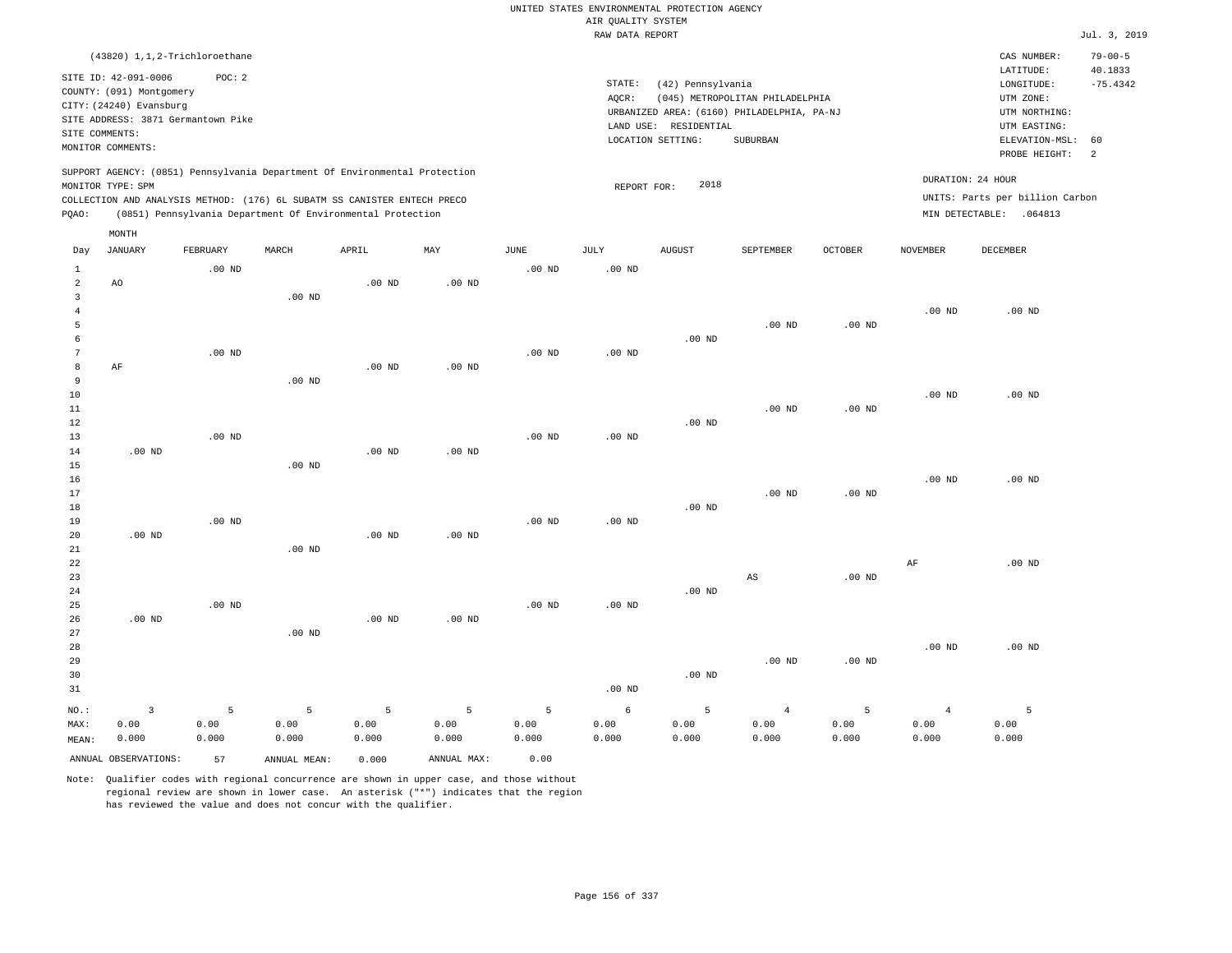UNITED STATES ENVIRONMENTAL PROTECTION AGENCY AIR QUALITY SYSTEM

|                |                          |                                              |        |                                                                            |              |               | RAW DATA REPORT |                       |                                            |                   |                 |                                 | Jul. 3, 2019             |
|----------------|--------------------------|----------------------------------------------|--------|----------------------------------------------------------------------------|--------------|---------------|-----------------|-----------------------|--------------------------------------------|-------------------|-----------------|---------------------------------|--------------------------|
|                |                          | (43821) 1, 1, 2-Trichloro-1, 2, 2-trifluoroe |        |                                                                            |              |               |                 |                       |                                            |                   |                 | CAS NUMBER:<br>LATITUDE:        | $76 - 13 - 1$<br>40.1833 |
|                | SITE ID: 42-091-0006     | POC: 2                                       |        |                                                                            |              |               | STATE:          | (42) Pennsylvania     |                                            |                   |                 | LONGITUDE:                      | $-75.4342$               |
|                | COUNTY: (091) Montgomery |                                              |        |                                                                            |              |               | AOCR:           |                       | (045) METROPOLITAN PHILADELPHIA            |                   |                 | UTM ZONE:                       |                          |
|                | CITY: (24240) Evansburg  |                                              |        |                                                                            |              |               |                 |                       | URBANIZED AREA: (6160) PHILADELPHIA, PA-NJ |                   |                 | UTM NORTHING:                   |                          |
|                | SITE COMMENTS:           | SITE ADDRESS: 3871 Germantown Pike           |        |                                                                            |              |               |                 | LAND USE: RESIDENTIAL |                                            |                   |                 | UTM EASTING:                    |                          |
|                | MONITOR COMMENTS:        |                                              |        |                                                                            |              |               |                 | LOCATION SETTING:     | SUBURBAN                                   |                   |                 | ELEVATION-MSL:                  | 60                       |
|                |                          |                                              |        |                                                                            |              |               |                 |                       |                                            |                   |                 | PROBE HEIGHT:                   | 2                        |
|                |                          |                                              |        | SUPPORT AGENCY: (0851) Pennsylvania Department Of Environmental Protection |              |               |                 |                       |                                            |                   |                 | DURATION: 24 HOUR               |                          |
|                | MONITOR TYPE: SPM        |                                              |        |                                                                            |              |               | REPORT FOR:     | 2013                  |                                            |                   |                 | UNITS: Parts per billion Carbon |                          |
|                |                          |                                              |        | COLLECTION AND ANALYSIS METHOD: (176) 6L Subatm SS Canister Entech Preco   |              |               |                 |                       |                                            |                   |                 |                                 |                          |
| PQAO:          |                          |                                              |        | (0851) Pennsylvania Department Of Environmental Protection                 |              |               |                 |                       |                                            |                   | MIN DETECTABLE: |                                 |                          |
| Day            | MONTH<br><b>JANUARY</b>  | FEBRUARY                                     | MARCH  | APRIL                                                                      | $_{\rm MAY}$ | $_{\rm JUNE}$ | JULY            | <b>AUGUST</b>         | SEPTEMBER                                  | OCTOBER           | <b>NOVEMBER</b> | <b>DECEMBER</b>                 |                          |
| $\mathbf{1}$   |                          |                                              |        |                                                                            |              |               |                 |                       | .16S                                       | .17S              |                 |                                 |                          |
| $\overline{a}$ |                          |                                              |        |                                                                            |              |               |                 | .17SQ                 |                                            |                   |                 |                                 |                          |
| 3              |                          | AF                                           |        |                                                                            |              | .20S          | .17SQ           |                       |                                            |                   |                 |                                 |                          |
| $\overline{4}$ | .20S                     |                                              |        | .19S                                                                       | .20S         |               |                 |                       |                                            |                   |                 |                                 |                          |
| 5              |                          |                                              | .19SQ  |                                                                            |              |               |                 |                       |                                            |                   |                 |                                 |                          |
| 6              |                          |                                              |        |                                                                            |              |               |                 |                       |                                            |                   | .19SQ           | .22SQ                           |                          |
| 7              |                          |                                              |        |                                                                            |              |               |                 |                       | .19SQ                                      | .00 <sub>ND</sub> |                 |                                 |                          |
| 8              |                          |                                              |        |                                                                            |              |               |                 | .17S                  |                                            |                   |                 |                                 |                          |
| 9<br>10        | .255                     | $\rm{AF}$                                    |        | .17SQ                                                                      | .18S         | .20SQ         | .17SQ           |                       |                                            |                   |                 |                                 |                          |
| 11             |                          |                                              | .21 S0 |                                                                            |              |               |                 |                       |                                            |                   |                 |                                 |                          |
| 12             |                          |                                              |        |                                                                            |              |               |                 |                       |                                            |                   | $\rm{AF}$       | AF                              |                          |
| 13             |                          |                                              |        |                                                                            |              |               |                 |                       | .19S                                       | .16S              |                 |                                 |                          |
| 14             |                          |                                              |        |                                                                            |              |               |                 | AF                    |                                            |                   |                 |                                 |                          |
| 15             |                          | .19S                                         |        |                                                                            |              | .18S          | .19SQ           |                       |                                            |                   |                 |                                 |                          |
| 16             | $\rm{AF}$                |                                              |        | .18SQ                                                                      | .20 SQ       |               |                 |                       |                                            |                   |                 |                                 |                          |
| 17             |                          |                                              | .21 SQ |                                                                            |              |               |                 |                       |                                            |                   |                 |                                 |                          |
| 18<br>19       |                          |                                              |        |                                                                            |              |               |                 |                       | $.00$ ND                                   | .17SQ             | .19S            | AF                              |                          |
| 20             |                          |                                              |        |                                                                            |              |               |                 | AF                    |                                            |                   |                 |                                 |                          |
| 21             |                          | .18S                                         |        |                                                                            |              | .18S          | .17S            |                       |                                            |                   |                 |                                 |                          |
| 22             | AF                       |                                              |        | .20S                                                                       | .15S         |               |                 |                       |                                            |                   |                 |                                 |                          |
| 23             |                          |                                              | .21 S0 |                                                                            |              |               |                 |                       |                                            |                   |                 |                                 |                          |
| 24             |                          |                                              |        |                                                                            |              |               |                 |                       |                                            |                   | .18S            | .17S                            |                          |
| 25             |                          |                                              |        |                                                                            |              |               |                 |                       | .16S                                       | $_{\rm AS}$       |                 |                                 |                          |
| 26             |                          |                                              |        |                                                                            |              |               |                 | $\rm AF$              |                                            |                   |                 |                                 |                          |
| 27<br>28       |                          | .21 SQ                                       |        |                                                                            |              | .19S          | .18S            |                       |                                            |                   |                 |                                 |                          |
| 29             | AS                       |                                              | .18SQ  | .19SQ                                                                      | .20 SQ       |               |                 |                       |                                            |                   |                 |                                 |                          |
| 30             |                          |                                              |        |                                                                            |              |               |                 |                       |                                            |                   | AF              | .20SQ                           |                          |
| 31             |                          |                                              |        |                                                                            |              |               |                 |                       |                                            | .21 SQ            |                 |                                 |                          |
|                |                          |                                              |        |                                                                            |              |               |                 |                       |                                            | 5                 |                 |                                 |                          |
| NO.:           | $\overline{a}$           | $\overline{\mathbf{3}}$                      | 5      | 5                                                                          | 5            | 5             | 5               | $\overline{a}$        | 5                                          |                   | $\overline{3}$  | $\overline{3}$                  |                          |

ANNUAL OBSERVATIONS:  $48$  ANNUAL MEAN: .180 ANNUAL MAX: .25

 .21 .200

MAX: MEAN:

 .25 .225

 .21 .193

Note: Qualifier codes with regional concurrence are shown in upper case, and those without regional review are shown in lower case. An asterisk ("\*") indicates that the region has reviewed the value and does not concur with the qualifier.

 .20 .186  .20 .186

 .20 .190

 .19 .176

 .17 .170

 .19 .140  .21 .142  .19 .187  .22 .197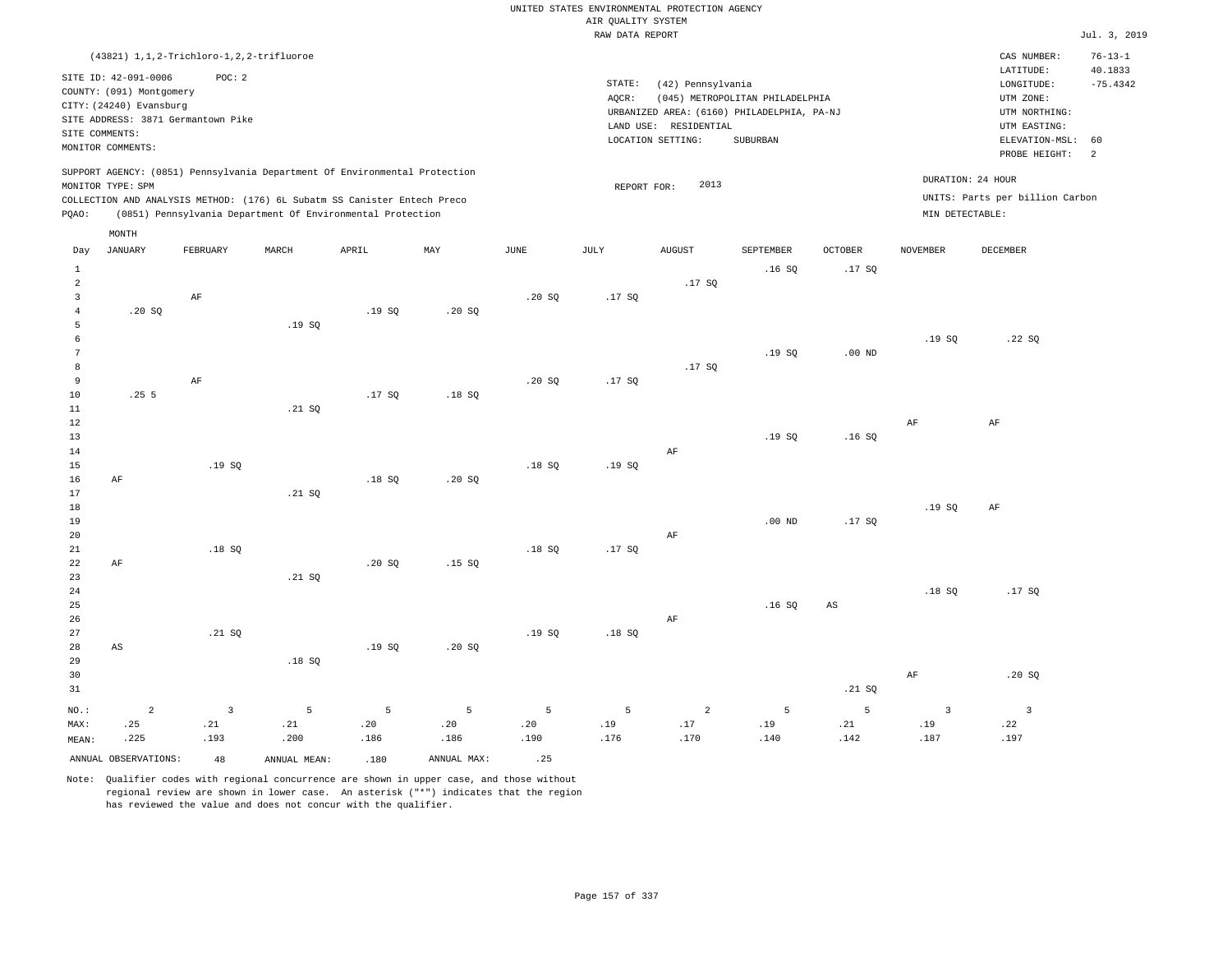| $(43821)$ 1, 1, 2-Trichloro-1, 2, 2-trifluoroe                                                                                                                                                                                                              |                                                                                                                                                                                 | CAS NUMBER:                                                                                                 | $76 - 13 - 1$                 |
|-------------------------------------------------------------------------------------------------------------------------------------------------------------------------------------------------------------------------------------------------------------|---------------------------------------------------------------------------------------------------------------------------------------------------------------------------------|-------------------------------------------------------------------------------------------------------------|-------------------------------|
| SITE ID: 42-091-0006<br>POC:2<br>COUNTY: (091) Montgomery<br>CITY: (24240) Evansburg<br>SITE ADDRESS: 3871 Germantown Pike<br>SITE COMMENTS:<br>MONITOR COMMENTS:                                                                                           | STATE:<br>(42) Pennsylvania<br>(045) METROPOLITAN PHILADELPHIA<br>AOCR:<br>URBANIZED AREA: (6160) PHILADELPHIA, PA-NJ<br>LAND USE: RESIDENTIAL<br>LOCATION SETTING:<br>SUBURBAN | LATITUDE:<br>LONGITUDE:<br>UTM ZONE:<br>UTM NORTHING:<br>UTM EASTING:<br>ELEVATION-MSL: 60<br>PROBE HEIGHT: | 40.1833<br>$-75.4342$<br>- 2. |
| SUPPORT AGENCY: (0851) Pennsylvania Department Of Environmental Protection<br>MONITOR TYPE: SPM<br>COLLECTION AND ANALYSIS METHOD: (176) 6L Subatm SS Canister Entech Preco<br>(0851) Pennsylvania Department Of Environmental Protection<br>POAO:<br>MONTH | 2014<br>REPORT FOR:                                                                                                                                                             | DURATION: 24 HOUR<br>UNITS: Parts per billion Carbon<br>MIN DETECTABLE:                                     |                               |

| Day            | <b>JANUARY</b>         | FEBRUARY               | MARCH            | ${\tt APRIL}$  | MAY         | JUNE   | $\mathtt{JULY}$ | ${\tt AUGUST}$ | SEPTEMBER | OCTOBER | $\,$ NOVEMBER  | DECEMBER        |
|----------------|------------------------|------------------------|------------------|----------------|-------------|--------|-----------------|----------------|-----------|---------|----------------|-----------------|
| $\mathbf{1}$   |                        |                        |                  |                |             |        |                 |                |           |         | .14 SQ         | .15S            |
| $\overline{a}$ |                        |                        |                  |                |             |        |                 |                | .17SQ     | .15SQ   |                |                 |
| 3              |                        |                        |                  |                |             |        |                 | .19SQ          |           |         |                |                 |
| $\overline{4}$ |                        | $\rm{AF}$              |                  |                |             | .15 SQ | .16SQ           |                |           |         |                |                 |
| 5              | $\rm AF$               |                        |                  | .19QX          | .20SQ       |        |                 |                |           |         |                |                 |
| 6              |                        |                        | .22 SQ           |                |             |        |                 |                |           |         |                |                 |
| $\overline{7}$ |                        |                        |                  |                |             |        |                 |                |           |         | AF             | .17SQ           |
| 8              |                        |                        |                  |                |             |        |                 |                | .16SQ     | .15SQ   |                |                 |
| 9              |                        |                        |                  |                |             |        |                 | .17SQ          |           |         |                |                 |
| $10$           |                        | $\mathbb{A}\mathbb{S}$ |                  |                |             | .17SQ  | .17SQ           |                |           |         |                |                 |
| $11\,$         | .20 SQ                 |                        |                  | $\rm AF$       | .21 SQ      |        |                 |                |           |         |                |                 |
| 12             |                        |                        | .17SQ            |                |             |        |                 |                |           |         |                |                 |
| 13             |                        |                        |                  |                |             |        |                 |                |           |         | .14 SQ         | .16S            |
| 14<br>15       |                        |                        |                  |                |             |        |                 | .15 SQ         | .15SQ     | .17SQ   |                |                 |
| 16             |                        | .18S                   |                  |                |             | .18S   | .19SQ           |                |           |         |                |                 |
| 17             | .29 <sub>5</sub>       |                        |                  | .17SQ          | .17SQ       |        |                 |                |           |         |                |                 |
| 18             |                        |                        | .22 SQ           |                |             |        |                 |                |           |         |                |                 |
| 19             |                        |                        |                  |                |             |        |                 |                |           |         | .17SQ          | .15SQ           |
| 20             |                        |                        |                  |                |             |        |                 |                | .14 SQ    | .14 SQ  |                |                 |
| 21             |                        |                        |                  |                |             |        |                 | .15S           |           |         |                |                 |
| 22             |                        | .23SQ                  |                  |                |             | .19SQ  | .17SQ           |                |           |         |                |                 |
| 23             | $\mathbb{A}\mathbb{S}$ |                        |                  | .365           | .20SQ       |        |                 |                |           |         |                |                 |
| 24             |                        |                        | .27 <sub>5</sub> |                |             |        |                 |                |           |         |                |                 |
| 25             |                        |                        |                  |                |             |        |                 |                |           |         | .15S           | .16SQ           |
| 26             |                        |                        |                  |                |             |        |                 |                | .17SQ     | .16SQ   |                |                 |
| 27             |                        |                        |                  |                |             |        |                 | .12SQ          |           |         |                |                 |
| 28             |                        | $\mathbb{A}\mathbb{S}$ |                  |                |             | .14 SQ | .23SQ           |                |           |         |                |                 |
| 29             | $\mathbb{A}\mathbb{S}$ |                        |                  | .20 SQ         | .18SQ       |        |                 |                |           |         |                |                 |
| 30             |                        |                        | .18SQ            |                |             |        |                 |                |           |         |                |                 |
| 31             |                        |                        |                  |                |             |        |                 |                |           |         |                | $.00$ ND        |
| $NO.$ :        | $\overline{a}$         | $\overline{a}$         | 5                | $\overline{4}$ | 5           | 5      | 5               | 5              | 5         | 5       | $\overline{4}$ | $6\overline{6}$ |
| MAX:           | .29                    | .23                    | .27              | .36            | .21         | $.19$  | .23             | $.19$          | $.17\,$   | $.17\,$ | $.17\,$        | .17             |
| MEAN:          | .245                   | .205                   | .212             | .230           | .192        | .166   | .184            | .156           | .158      | .154    | .150           | .132            |
|                | ANNUAL OBSERVATIONS:   | 53                     | ANNUAL MEAN:     | .176           | ANNUAL MAX: | .36    |                 |                |           |         |                |                 |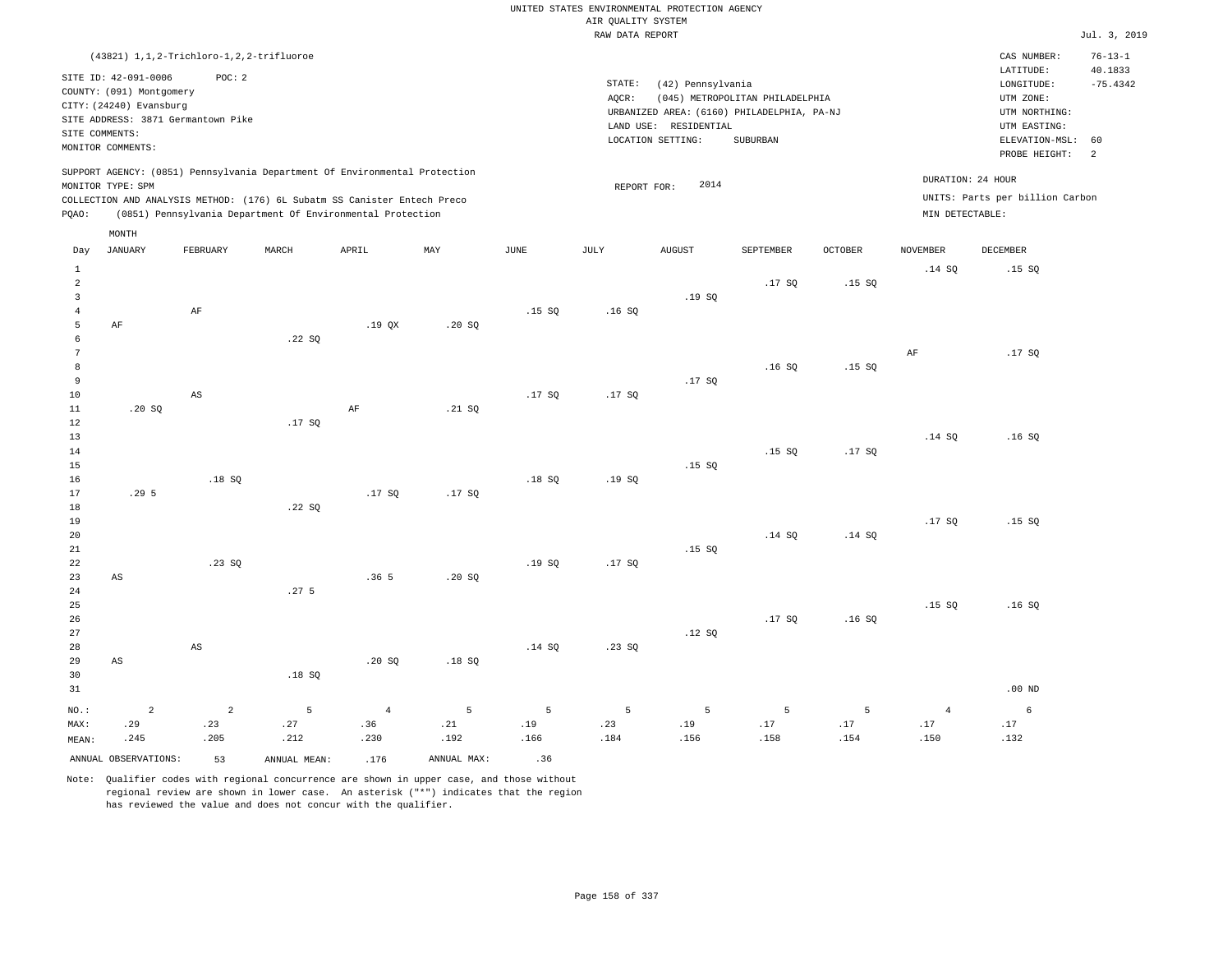|                                                                                               | (43821) 1, 1, 2-Trichloro-1, 2, 2-trifluoroe                                                                                                             |                                     |                                           |                                                                                                                                                                                                                      |                                 |                                                                 |                                                                                           |                  |                               |                                                                                                          |                                  | CAS NUMBER:                                          | $76 - 13 - 1$ |
|-----------------------------------------------------------------------------------------------|----------------------------------------------------------------------------------------------------------------------------------------------------------|-------------------------------------|-------------------------------------------|----------------------------------------------------------------------------------------------------------------------------------------------------------------------------------------------------------------------|---------------------------------|-----------------------------------------------------------------|-------------------------------------------------------------------------------------------|------------------|-------------------------------|----------------------------------------------------------------------------------------------------------|----------------------------------|------------------------------------------------------|---------------|
|                                                                                               | SITE ID: 42-091-0006<br>COUNTY: (091) Montgomery<br>CITY: (24240) Evansburg<br>SITE ADDRESS: 3871 Germantown Pike<br>SITE COMMENTS:<br>MONITOR COMMENTS: | POC: 2                              |                                           |                                                                                                                                                                                                                      |                                 | (42) Pennsylvania<br>LAND USE: RESIDENTIAL<br>LOCATION SETTING: | (045) METROPOLITAN PHILADELPHIA<br>URBANIZED AREA: (6160) PHILADELPHIA, PA-NJ<br>SUBURBAN |                  |                               | LATITUDE:<br>LONGITUDE:<br>UTM ZONE:<br>UTM NORTHING:<br>UTM EASTING:<br>ELEVATION-MSL:<br>PROBE HEIGHT: | 40.1833<br>$-75.4342$<br>60<br>2 |                                                      |               |
| PQAO:                                                                                         | MONITOR TYPE: SPM<br>MONTH                                                                                                                               |                                     |                                           | SUPPORT AGENCY: (0851) Pennsylvania Department Of Environmental Protection<br>COLLECTION AND ANALYSIS METHOD: (176) 6L Subatm SS Canister Entech Preco<br>(0851) Pennsylvania Department Of Environmental Protection |                                 |                                                                 | REPORT FOR:                                                                               | 2015             |                               |                                                                                                          | MIN DETECTABLE:                  | DURATION: 24 HOUR<br>UNITS: Parts per billion Carbon |               |
| Day                                                                                           | <b>JANUARY</b>                                                                                                                                           | FEBRUARY                            | MARCH                                     | APRIL                                                                                                                                                                                                                | MAY                             | <b>JUNE</b>                                                     | JULY                                                                                      | <b>AUGUST</b>    | SEPTEMBER                     | <b>OCTOBER</b>                                                                                           | <b>NOVEMBER</b>                  | <b>DECEMBER</b>                                      |               |
| $\mathbf 1$<br>$\overline{a}$<br>$\overline{\mathbf{3}}$<br>$\overline{4}$<br>5<br>$\epsilon$ | .17SQ                                                                                                                                                    | .17SQ                               | .18SQ                                     | .14S                                                                                                                                                                                                                 | .18S                            | .14 SQ                                                          | .16S                                                                                      | .15S             | .16S                          | .14 SQ                                                                                                   | .19 <sub>c</sub>                 | .15S                                                 |               |
| $7\phantom{.0}$<br>8<br>9<br>10<br>11<br>12                                                   | .18SQ                                                                                                                                                    | $.00$ ND                            | .15SQ                                     | .13SQ                                                                                                                                                                                                                | .00 <sub>ND</sub>               | .16S                                                            | .17SQ                                                                                     | .16S             | $_{\rm AS}$                   | .15SQ                                                                                                    | .18 QX                           | .22SQ                                                |               |
| 13<br>14<br>$15$<br>16<br>17<br>18                                                            | .16S                                                                                                                                                     | $\rm{AF}$                           | .17SQ                                     | .17SQ                                                                                                                                                                                                                | .16S                            | .15S                                                            | .16S                                                                                      | .16S             | .16S                          | .15SQ                                                                                                    | .13SQ                            | .17SQ                                                |               |
| 19<br>20<br>21<br>22<br>23<br>24                                                              | .17SQ                                                                                                                                                    | $\mathbb{A}\mathbb{S}$              | .12S                                      | .16SQ                                                                                                                                                                                                                | .14 SQ                          | .15S                                                            | .16S                                                                                      | .15S             | .15SQ                         | .17SQ                                                                                                    | .16SQ                            | .265                                                 |               |
| 25<br>26<br>27<br>28<br>29<br>30<br>31                                                        | .16S                                                                                                                                                     |                                     | .16S<br>.14SQ                             | .14SQ                                                                                                                                                                                                                | .13SQ                           | .15S                                                            | .15 SQ                                                                                    | .15SQ            | .15SQ                         | .13 <sub>c</sub>                                                                                         | .15S                             | .26 <sub>5</sub>                                     |               |
| NO.:<br>MAX:<br>MEAN:                                                                         | 5<br>.18<br>.168<br>ANNUAL OBSERVATIONS:                                                                                                                 | $\overline{a}$<br>.17<br>.085<br>57 | $\epsilon$<br>.18<br>.153<br>ANNUAL MEAN: | 5<br>.17<br>.148<br>.155                                                                                                                                                                                             | 5<br>.18<br>.122<br>ANNUAL MAX: | 5<br>.16<br>.150<br>.26                                         | 5<br>.17<br>.160                                                                          | 5<br>.16<br>.154 | $\overline{4}$<br>.16<br>.155 | 5<br>.17<br>.148                                                                                         | 5<br>.19<br>.162                 | 5<br>.26<br>.212                                     |               |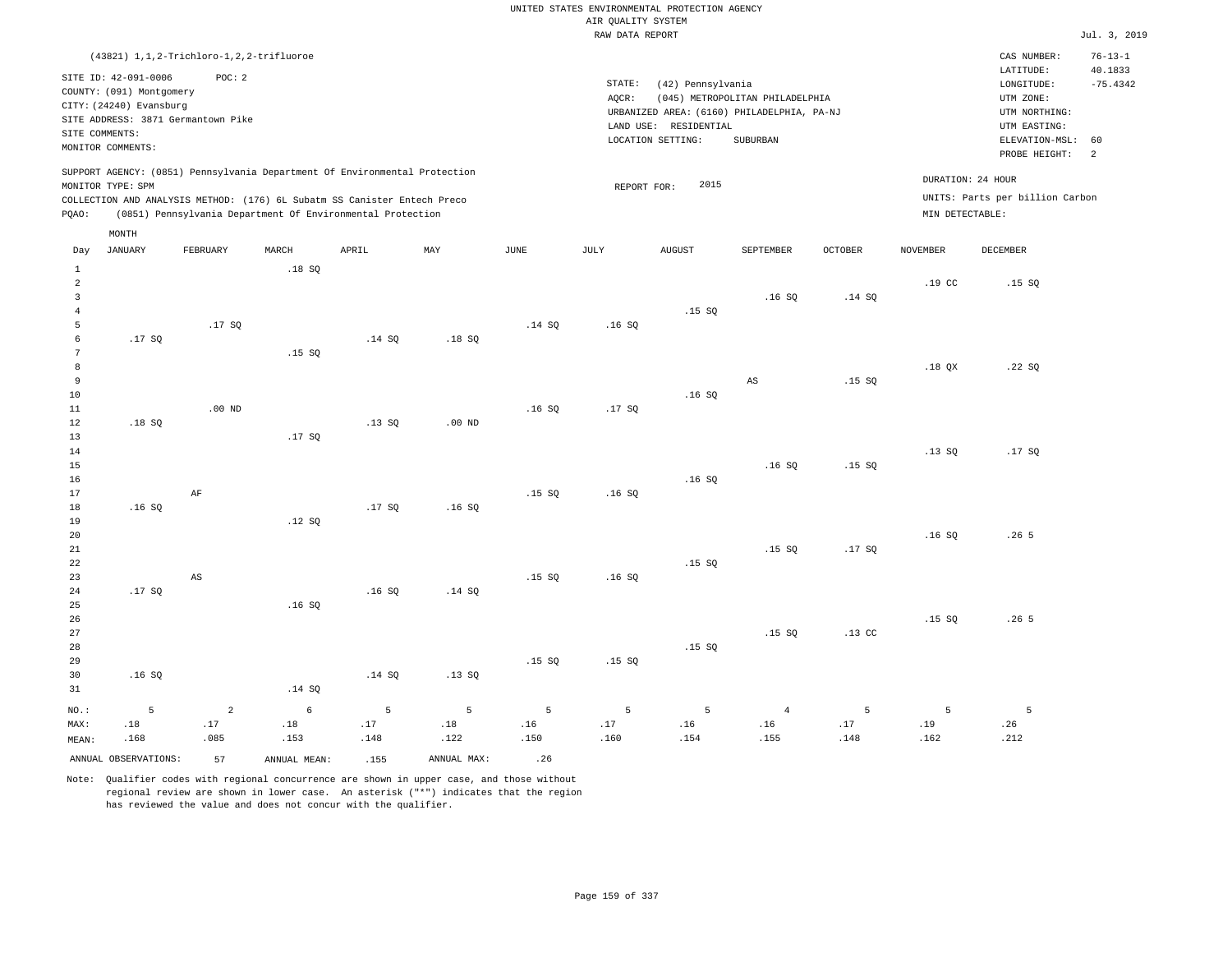UNITED STATES ENVIRONMENTAL PROTECTION AGENCY AIR QUALITY SYSTEM

|                                                  |                                                                                                                    |                                              |              |                                                                                                                                                                                                                      |             |                  |                        | RAW DATA REPORT                                                                                               |                                                    |                |                 |                                                                                                          | Jul. 3, 2019                                  |
|--------------------------------------------------|--------------------------------------------------------------------------------------------------------------------|----------------------------------------------|--------------|----------------------------------------------------------------------------------------------------------------------------------------------------------------------------------------------------------------------|-------------|------------------|------------------------|---------------------------------------------------------------------------------------------------------------|----------------------------------------------------|----------------|-----------------|----------------------------------------------------------------------------------------------------------|-----------------------------------------------|
|                                                  |                                                                                                                    | (43821) 1, 1, 2-Trichloro-1, 2, 2-trifluoroe |              |                                                                                                                                                                                                                      |             |                  |                        |                                                                                                               |                                                    |                |                 | CAS NUMBER:                                                                                              | $76 - 13 - 1$                                 |
|                                                  | SITE ID: 42-091-0006<br>COUNTY: (091) Montgomery<br>CITY: (24240) Evansburg<br>SITE COMMENTS:<br>MONITOR COMMENTS: | POC: 2<br>SITE ADDRESS: 3871 Germantown Pike |              |                                                                                                                                                                                                                      |             |                  | STATE:<br>AQCR:        | (42) Pennsylvania<br>URBANIZED AREA: (6160) PHILADELPHIA, PA-NJ<br>LAND USE: RESIDENTIAL<br>LOCATION SETTING: | (045) METROPOLITAN PHILADELPHIA<br><b>SUBURBAN</b> |                |                 | LATITUDE:<br>LONGITUDE:<br>UTM ZONE:<br>UTM NORTHING:<br>UTM EASTING:<br>ELEVATION-MSL:<br>PROBE HEIGHT: | 40.1833<br>$-75.4342$<br>60<br>$\overline{2}$ |
| PQAO:                                            | MONITOR TYPE: SPM                                                                                                  |                                              |              | SUPPORT AGENCY: (0851) Pennsylvania Department Of Environmental Protection<br>COLLECTION AND ANALYSIS METHOD: (176) 6L Subatm SS Canister Entech Preco<br>(0851) Pennsylvania Department Of Environmental Protection |             |                  |                        | 2016<br>REPORT FOR:                                                                                           |                                                    |                | MIN DETECTABLE: | DURATION: 24 HOUR<br>UNITS: Parts per billion Carbon                                                     |                                               |
|                                                  | MONTH                                                                                                              |                                              |              |                                                                                                                                                                                                                      |             |                  |                        |                                                                                                               |                                                    |                |                 |                                                                                                          |                                               |
| Day                                              | <b>JANUARY</b>                                                                                                     | FEBRUARY                                     | MARCH        | APRIL                                                                                                                                                                                                                | MAY         | <b>JUNE</b>      | JULY                   | <b>AUGUST</b>                                                                                                 | <b>SEPTEMBER</b>                                   | <b>OCTOBER</b> | <b>NOVEMBER</b> | <b>DECEMBER</b>                                                                                          |                                               |
| $\mathbf{1}$<br>$\overline{a}$<br>$\overline{3}$ | .17SQ                                                                                                              |                                              | .16SQ        |                                                                                                                                                                                                                      |             |                  |                        |                                                                                                               | $_{\rm AS}$                                        | .15S           | .14SQ           | AM                                                                                                       |                                               |
| $\overline{4}$<br>5                              |                                                                                                                    |                                              |              |                                                                                                                                                                                                                      |             | .24 <sub>5</sub> | $\mathbb{A}\mathbb{S}$ | .16S                                                                                                          |                                                    |                |                 |                                                                                                          |                                               |
| 6<br>$\overline{7}$                              | .19 <sub>5</sub>                                                                                                   | .13S                                         | .14 SQ       | .14O X                                                                                                                                                                                                               | .15SQ       |                  |                        |                                                                                                               |                                                    |                |                 |                                                                                                          |                                               |
| 8<br>9<br>10                                     |                                                                                                                    |                                              |              |                                                                                                                                                                                                                      |             |                  |                        | .16SQ                                                                                                         | .15S                                               | AF             | .15SQ           | .13SQ                                                                                                    |                                               |
| 11<br>12                                         |                                                                                                                    | .14 S0                                       |              | .15 <sub>OX</sub>                                                                                                                                                                                                    | .15S        | .16S             | AS                     |                                                                                                               |                                                    |                |                 |                                                                                                          |                                               |
| 13<br>14<br>15<br>16                             | .205                                                                                                               |                                              | .16S         |                                                                                                                                                                                                                      |             |                  |                        | .16SQ                                                                                                         | .14 SQ                                             | $\rm AF$       | AS              | .13S                                                                                                     |                                               |
| 17                                               |                                                                                                                    |                                              |              |                                                                                                                                                                                                                      |             | AS               | AS                     |                                                                                                               |                                                    |                |                 |                                                                                                          |                                               |
| 18<br>19                                         | .13SQ                                                                                                              | .14 SQ                                       | .13SQ        | .16 <sub>QX</sub>                                                                                                                                                                                                    | .16S        |                  |                        |                                                                                                               |                                                    |                |                 |                                                                                                          |                                               |
| 20<br>21<br>22<br>23                             |                                                                                                                    |                                              |              |                                                                                                                                                                                                                      |             | .17S             | AS                     | .15S                                                                                                          | $_{\rm AS}$                                        | .16SQ          | AF              | .12S                                                                                                     |                                               |
| 24<br>25<br>26                                   | .14 S0                                                                                                             | .14 SQ                                       | .13SQ        | .16QX                                                                                                                                                                                                                | $.15$ QX    |                  |                        |                                                                                                               |                                                    |                | AS              | AF                                                                                                       |                                               |
| 27<br>28<br>29<br>30<br>31                       | .14 S0                                                                                                             |                                              | .14 SQ       | .16SQ                                                                                                                                                                                                                | .14 SQ      | $_{\rm AS}$      | $\mathbb{A}\mathbb{S}$ | .17SQ                                                                                                         | .14 SQ                                             | .13SQ          |                 |                                                                                                          |                                               |
| NO.:                                             |                                                                                                                    | $\overline{4}$                               | $\epsilon$   | 5                                                                                                                                                                                                                    | 5           | $\overline{3}$   |                        | $\mathbb O$<br>5                                                                                              | $\overline{3}$                                     | $\overline{3}$ | 2               | $\overline{\mathbf{3}}$                                                                                  |                                               |
| MAX:<br>MEAN:                                    | 6<br>.20<br>.162                                                                                                   | .14<br>.138                                  | .16<br>.143  | .16<br>.154                                                                                                                                                                                                          | .16<br>.150 | .24<br>.190      |                        | .17<br>.160                                                                                                   | .15<br>.143                                        | .16<br>.147    | .15<br>.145     | .13<br>.127                                                                                              |                                               |
|                                                  | ANNUAL OBSERVATIONS:                                                                                               | 45                                           | ANNUAL MEAN: | .151                                                                                                                                                                                                                 | ANNUAL MAX: | .24              |                        |                                                                                                               |                                                    |                |                 |                                                                                                          |                                               |
|                                                  |                                                                                                                    |                                              |              |                                                                                                                                                                                                                      |             |                  |                        |                                                                                                               |                                                    |                |                 |                                                                                                          |                                               |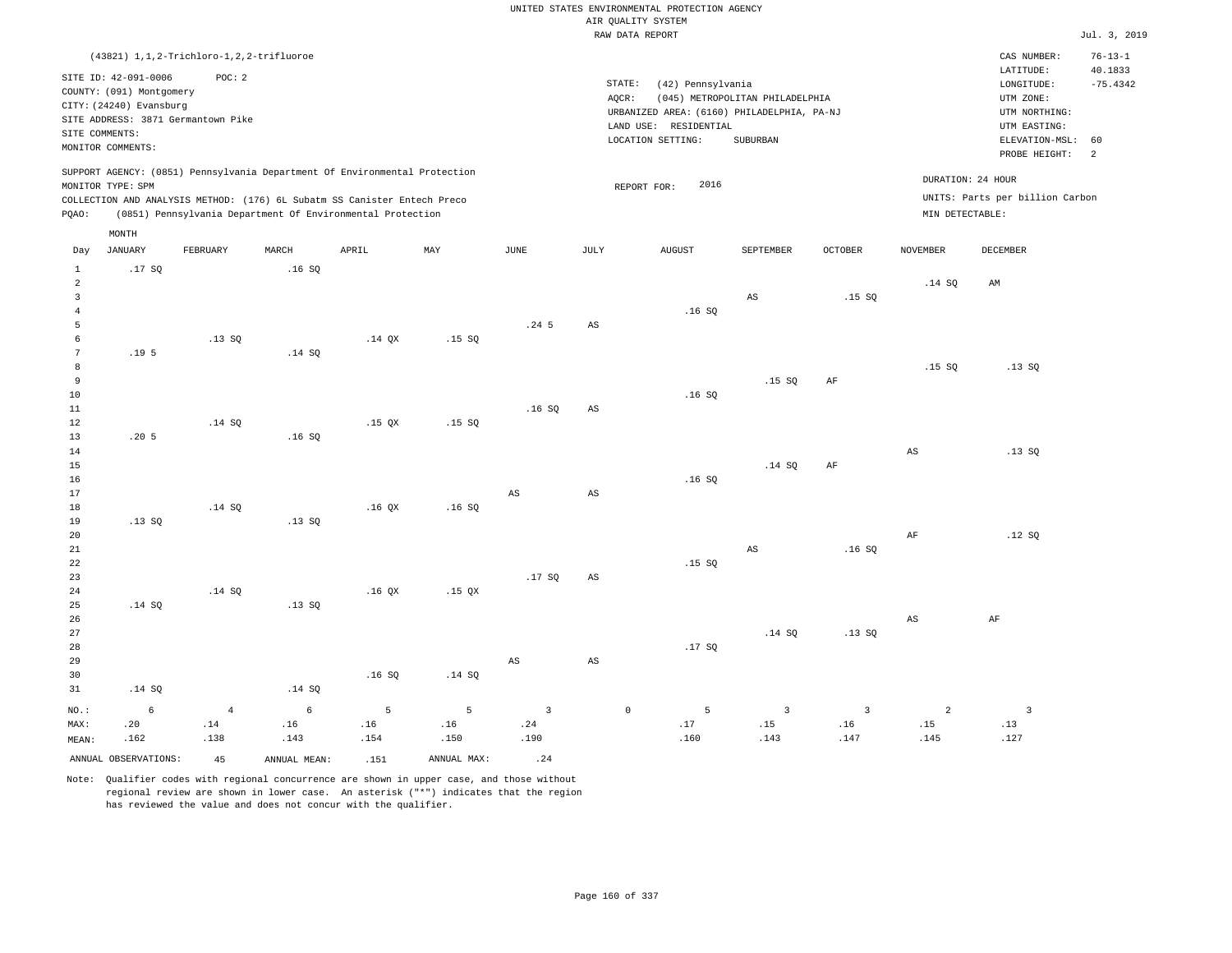|                |                          |                                              |                |                                                                            |                        |             | UNITED STATES ENVIRONMENTAL PROTECTION AGENCY |                       |                                            |                  |                 |                                 |                |
|----------------|--------------------------|----------------------------------------------|----------------|----------------------------------------------------------------------------|------------------------|-------------|-----------------------------------------------|-----------------------|--------------------------------------------|------------------|-----------------|---------------------------------|----------------|
|                |                          |                                              |                |                                                                            |                        |             | AIR QUALITY SYSTEM<br>RAW DATA REPORT         |                       |                                            |                  |                 |                                 | Jul. 3, 2019   |
|                |                          |                                              |                |                                                                            |                        |             |                                               |                       |                                            |                  |                 |                                 |                |
|                |                          | (43821) 1, 1, 2-Trichloro-1, 2, 2-trifluoroe |                |                                                                            |                        |             |                                               |                       |                                            |                  |                 | CAS NUMBER:                     | $76 - 13 - 1$  |
|                | SITE ID: 42-091-0006     | POC: 2                                       |                |                                                                            |                        |             | STATE:                                        |                       |                                            |                  |                 | LATITUDE:                       | 40.1833        |
|                | COUNTY: (091) Montgomery |                                              |                |                                                                            |                        |             | AQCR:                                         | (42) Pennsylvania     | (045) METROPOLITAN PHILADELPHIA            |                  |                 | LONGITUDE:<br>UTM ZONE:         | $-75.4342$     |
|                | CITY: (24240) Evansburg  |                                              |                |                                                                            |                        |             |                                               |                       | URBANIZED AREA: (6160) PHILADELPHIA, PA-NJ |                  |                 | UTM NORTHING:                   |                |
|                |                          | SITE ADDRESS: 3871 Germantown Pike           |                |                                                                            |                        |             |                                               | LAND USE: RESIDENTIAL |                                            |                  |                 | UTM EASTING:                    |                |
|                | SITE COMMENTS:           |                                              |                |                                                                            |                        |             |                                               | LOCATION SETTING:     | <b>SUBURBAN</b>                            |                  |                 | ELEVATION-MSL:                  | 60             |
|                | MONITOR COMMENTS:        |                                              |                |                                                                            |                        |             |                                               |                       |                                            |                  |                 | PROBE HEIGHT:                   | $\overline{a}$ |
|                |                          |                                              |                | SUPPORT AGENCY: (0851) Pennsylvania Department Of Environmental Protection |                        |             |                                               |                       |                                            |                  |                 |                                 |                |
|                | MONITOR TYPE: SPM        |                                              |                |                                                                            |                        |             | REPORT FOR:                                   | 2017                  |                                            |                  |                 | DURATION: 24 HOUR               |                |
|                |                          |                                              |                | COLLECTION AND ANALYSIS METHOD: (176) 6L Subatm SS Canister Entech Preco   |                        |             |                                               |                       |                                            |                  |                 | UNITS: Parts per billion Carbon |                |
| PQAO:          |                          |                                              |                | (0851) Pennsylvania Department Of Environmental Protection                 |                        |             |                                               |                       |                                            |                  | MIN DETECTABLE: |                                 |                |
|                | MONTH                    |                                              |                |                                                                            |                        |             |                                               |                       |                                            |                  |                 |                                 |                |
| Day            | <b>JANUARY</b>           | FEBRUARY                                     | MARCH          | APRIL                                                                      | MAY                    | <b>JUNE</b> | <b>JULY</b>                                   | <b>AUGUST</b>         | SEPTEMBER                                  | <b>OCTOBER</b>   | <b>NOVEMBER</b> | DECEMBER                        |                |
| $\mathbf{1}$   | $_{\rm AS}$              |                                              |                | .11 <sub>5</sub>                                                           | .11 <sub>5</sub>       |             |                                               |                       |                                            |                  |                 |                                 |                |
| $\overline{a}$ |                          |                                              | .16SQ          |                                                                            |                        |             |                                               |                       |                                            |                  |                 |                                 |                |
| 3              |                          |                                              |                |                                                                            |                        |             |                                               |                       |                                            |                  | .13SQ           | .15S                            |                |
| $\overline{4}$ |                          |                                              |                |                                                                            |                        |             |                                               |                       | .15S                                       | .18S             |                 |                                 |                |
| 5              |                          |                                              |                |                                                                            |                        |             |                                               | $\rm AF$              |                                            |                  |                 |                                 |                |
| 6<br>7         | $\mathbb{A}\mathbb{S}$   | .15S                                         |                | .14 SQ                                                                     | .16SQ                  | .15S        | $.00$ ND                                      |                       |                                            |                  |                 |                                 |                |
| 8              |                          |                                              | .15S           |                                                                            |                        |             |                                               |                       |                                            |                  |                 |                                 |                |
| $\,9$          |                          |                                              |                |                                                                            |                        |             |                                               |                       |                                            |                  | .16S            | .17SQ                           |                |
| 10             |                          |                                              |                |                                                                            |                        |             |                                               |                       | .15 S0                                     | .19 <sub>5</sub> |                 |                                 |                |
| 11             |                          |                                              |                |                                                                            |                        |             |                                               | .15S                  |                                            |                  |                 |                                 |                |
| 12             |                          | .14 SQ                                       |                |                                                                            |                        | .15 SO      | $.15$ QX                                      |                       |                                            |                  |                 |                                 |                |
| 13             | AF                       |                                              |                | .16S                                                                       | .12S                   |             |                                               |                       |                                            |                  |                 |                                 |                |
| 14             |                          |                                              | .16S           |                                                                            |                        |             |                                               |                       |                                            |                  |                 |                                 |                |
| 15             |                          |                                              |                |                                                                            |                        |             |                                               |                       |                                            |                  | .17 SO          | .14 SQ                          |                |
| 16             |                          |                                              |                |                                                                            |                        |             |                                               |                       | .17S                                       | .16S             |                 |                                 |                |
| 17             |                          |                                              |                |                                                                            |                        |             |                                               | .15S                  |                                            |                  |                 |                                 |                |
| 18<br>19       | .15S                     | .15SQ                                        |                | .17SQ                                                                      | .13SQ                  | $.00$ ND    | .15S                                          |                       |                                            |                  |                 |                                 |                |
| 20             |                          |                                              | .13SQ          |                                                                            |                        |             |                                               |                       |                                            |                  |                 |                                 |                |
| 21             |                          |                                              |                |                                                                            |                        |             |                                               |                       |                                            |                  | .15SQ           | AF                              |                |
| 22             |                          |                                              |                |                                                                            |                        |             |                                               |                       | .17S                                       | .13S             |                 |                                 |                |
| 23             |                          |                                              |                |                                                                            |                        |             |                                               | .16SQ                 |                                            |                  |                 |                                 |                |
| 24             |                          | .15SQ                                        |                |                                                                            |                        | .14 SQ      | .16S                                          |                       |                                            |                  |                 |                                 |                |
| 25             | .13SQ                    |                                              |                | .17S                                                                       | .16S                   |             |                                               |                       |                                            |                  |                 |                                 |                |
| 26             |                          |                                              | .15S           |                                                                            |                        |             |                                               |                       |                                            |                  |                 |                                 |                |
| 27             |                          |                                              |                |                                                                            |                        |             |                                               |                       |                                            |                  | .15S            | .16S                            |                |
| 28             |                          |                                              |                |                                                                            |                        |             |                                               |                       | .14 SQ                                     | .14SQ            |                 |                                 |                |
| 29<br>30       |                          |                                              |                |                                                                            |                        | .13S        | .16S                                          | .14 SQ                |                                            |                  |                 |                                 |                |
| 31             | $_{\rm AS}$              |                                              |                |                                                                            | $\mathbb{A}\mathbb{S}$ |             |                                               |                       |                                            |                  |                 |                                 |                |
|                |                          |                                              |                |                                                                            |                        |             |                                               |                       |                                            |                  |                 |                                 |                |
| NO.:           | $\overline{a}$           | $\overline{4}$                               | $\overline{5}$ | 5                                                                          | $\overline{5}$         | 5           | 5                                             | $\overline{4}$        | 5                                          | 5                | $\overline{5}$  | $\overline{4}$                  |                |
| MAX:           | .15                      | .15                                          | .16            | .17                                                                        | .16                    | .15         | .16                                           | .16<br>.150           | .17                                        | .19              | .17             | .17                             |                |
| MEAN:          | .140                     | .148                                         | .150           | .150                                                                       | .136                   | .114        | .124                                          |                       | .156                                       | .160             | .152            | .155                            |                |
|                | ANNUAL OBSERVATIONS:     | 54                                           | ANNUAL, MEAN:  | .144                                                                       | ANNUAL MAX:            | .19         |                                               |                       |                                            |                  |                 |                                 |                |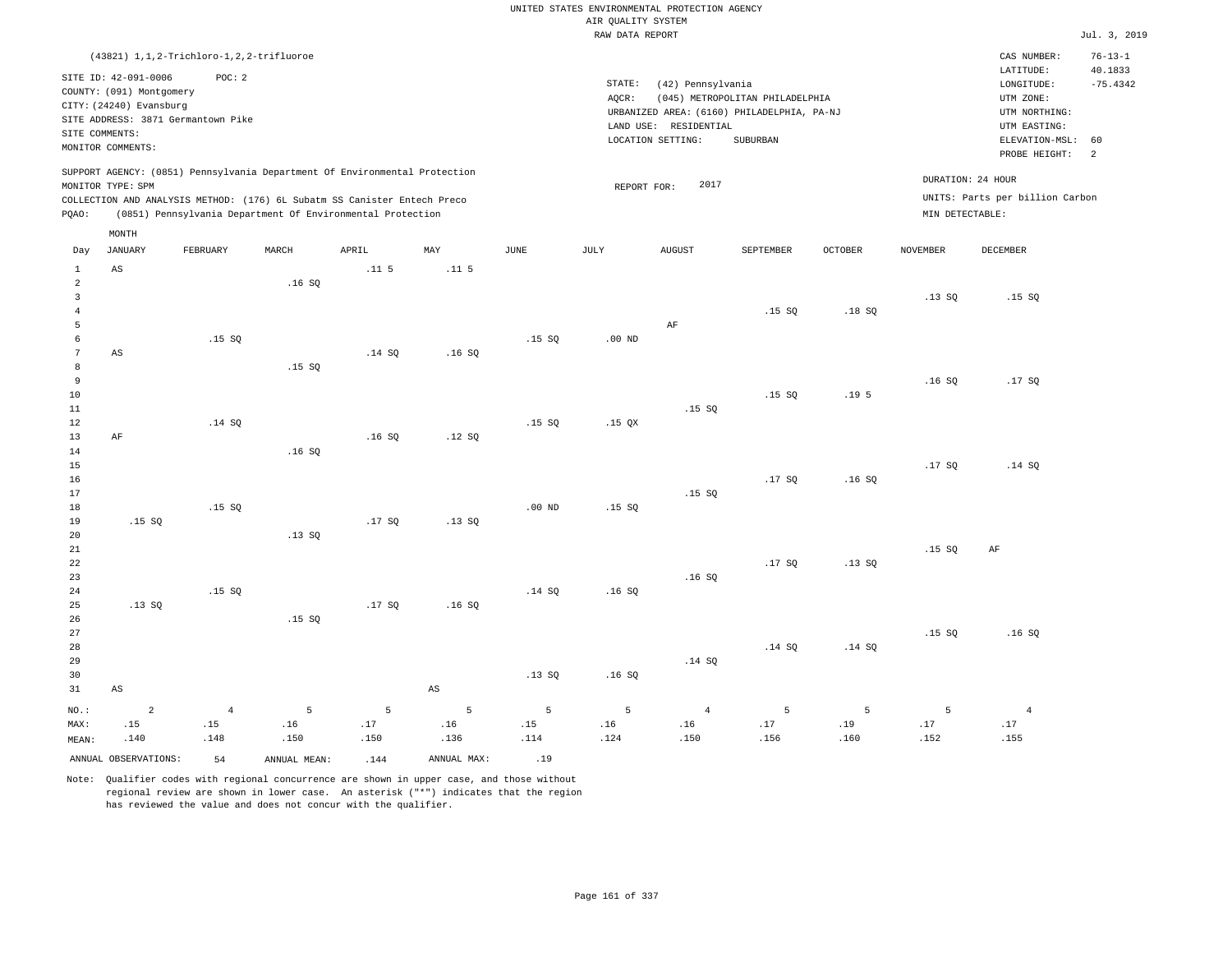|                |                          |                                              |       |                                                                            |        |             |                    | UNITED STATES ENVIRONMENTAL PROTECTION AGENCY |                                            |                |                 |                                 |               |
|----------------|--------------------------|----------------------------------------------|-------|----------------------------------------------------------------------------|--------|-------------|--------------------|-----------------------------------------------|--------------------------------------------|----------------|-----------------|---------------------------------|---------------|
|                |                          |                                              |       |                                                                            |        |             | AIR QUALITY SYSTEM |                                               |                                            |                |                 |                                 |               |
|                |                          |                                              |       |                                                                            |        |             | RAW DATA REPORT    |                                               |                                            |                |                 |                                 | Jul. 3, 20    |
|                |                          | (43821) 1, 1, 2-Trichloro-1, 2, 2-trifluoroe |       |                                                                            |        |             |                    |                                               |                                            |                |                 | CAS NUMBER:                     | $76 - 13 - 1$ |
|                | SITE ID: 42-091-0006     | POC: 2                                       |       |                                                                            |        |             |                    |                                               |                                            |                |                 | LATITUDE:                       | 40.1833       |
|                | COUNTY: (091) Montgomery |                                              |       |                                                                            |        |             | STATE:             | (42) Pennsylvania                             |                                            |                |                 | LONGITUDE:                      | $-75.4342$    |
|                | CITY: (24240) Evansburg  |                                              |       |                                                                            |        |             | AQCR:              |                                               | (045) METROPOLITAN PHILADELPHIA            |                |                 | UTM ZONE:                       |               |
|                |                          | SITE ADDRESS: 3871 Germantown Pike           |       |                                                                            |        |             |                    |                                               | URBANIZED AREA: (6160) PHILADELPHIA, PA-NJ |                |                 | UTM NORTHING:                   |               |
|                | SITE COMMENTS:           |                                              |       |                                                                            |        |             |                    | LAND USE: RESIDENTIAL                         |                                            |                |                 | UTM EASTING:                    |               |
|                | MONITOR COMMENTS:        |                                              |       |                                                                            |        |             |                    | LOCATION SETTING:                             | SUBURBAN                                   |                |                 | ELEVATION-MSL: 60               |               |
|                |                          |                                              |       |                                                                            |        |             |                    |                                               |                                            |                |                 | PROBE HEIGHT:                   | - 2           |
|                |                          |                                              |       | SUPPORT AGENCY: (0851) Pennsylvania Department Of Environmental Protection |        |             |                    |                                               |                                            |                |                 |                                 |               |
|                | MONITOR TYPE: SPM        |                                              |       |                                                                            |        |             | REPORT FOR:        | 2018                                          |                                            |                |                 | DURATION: 24 HOUR               |               |
|                |                          |                                              |       | COLLECTION AND ANALYSIS METHOD: (176) 6L Subatm SS Canister Entech Preco   |        |             |                    |                                               |                                            |                |                 | UNITS: Parts per billion Carbon |               |
| PQAO:          |                          |                                              |       | (0851) Pennsylvania Department Of Environmental Protection                 |        |             |                    |                                               |                                            |                |                 | MIN DETECTABLE: .063967         |               |
|                | MONTH                    |                                              |       |                                                                            |        |             |                    |                                               |                                            |                |                 |                                 |               |
| Day            | <b>JANUARY</b>           | FEBRUARY                                     | MARCH | APRIL                                                                      | MAY    | <b>JUNE</b> | JULY               | <b>AUGUST</b>                                 | SEPTEMBER                                  | <b>OCTOBER</b> | <b>NOVEMBER</b> | DECEMBER                        |               |
| $\mathbf{1}$   |                          | .15S                                         |       |                                                                            |        | .14 S0      | .16S               |                                               |                                            |                |                 |                                 |               |
| 2              | AO                       |                                              |       | .18S                                                                       | .16SQ  |             |                    |                                               |                                            |                |                 |                                 |               |
| 3              |                          |                                              | .15SQ |                                                                            |        |             |                    |                                               |                                            |                |                 |                                 |               |
| $\overline{4}$ |                          |                                              |       |                                                                            |        |             |                    |                                               |                                            |                | .15S            | .15S                            |               |
| 5              |                          |                                              |       |                                                                            |        |             |                    |                                               | .19 <sub>5</sub>                           | .14SQ          |                 |                                 |               |
| 6              |                          |                                              |       |                                                                            |        |             |                    | .14S                                          |                                            |                |                 |                                 |               |
| 7              |                          | .14 S0                                       |       |                                                                            |        | .13S        | .12S               |                                               |                                            |                |                 |                                 |               |
| 8              | AF                       |                                              |       | .15S                                                                       | .13S   |             |                    |                                               |                                            |                |                 |                                 |               |
| 9              |                          |                                              | .15SQ |                                                                            |        |             |                    |                                               |                                            |                |                 |                                 |               |
| 10             |                          |                                              |       |                                                                            |        |             |                    |                                               |                                            |                | .16S            | .14 S0                          |               |
| 11             |                          |                                              |       |                                                                            |        |             |                    |                                               | .13SQ                                      | .17SQ          |                 |                                 |               |
| 12             |                          |                                              |       |                                                                            |        |             |                    | .16S                                          |                                            |                |                 |                                 |               |
| 13             |                          | .13S                                         |       |                                                                            |        | .14S        | .15S               |                                               |                                            |                |                 |                                 |               |
| 14             | .15S                     |                                              |       | .16S                                                                       | .14 S0 |             |                    |                                               |                                            |                |                 |                                 |               |
| 15             |                          |                                              | .15SQ |                                                                            |        |             |                    |                                               |                                            |                |                 |                                 |               |
| 16             |                          |                                              |       |                                                                            |        |             |                    |                                               |                                            |                | .16S            | .14 S0                          |               |
| 17             |                          |                                              |       |                                                                            |        |             |                    |                                               | $.15$ QX                                   | .17SQ          |                 |                                 |               |
| 18             |                          |                                              |       |                                                                            |        |             |                    | .20 <sub>5</sub>                              |                                            |                |                 |                                 |               |

Jul. 3, 2019

5

| 18          |       |        |        |        |        |        |                   | .205             |        |        |      |       |
|-------------|-------|--------|--------|--------|--------|--------|-------------------|------------------|--------|--------|------|-------|
| 19          |       | .15 SQ |        |        |        | .14 SQ | .16QX             |                  |        |        |      |       |
| 20          | .15SQ |        |        | .14 SQ | .15 SQ |        |                   |                  |        |        |      |       |
| $2\sqrt{1}$ |       |        | .14 SQ |        |        |        |                   |                  |        |        |      |       |
| $2\sqrt{2}$ |       |        |        |        |        |        |                   |                  |        |        | AF   | .16S  |
| 23          |       |        |        |        |        |        |                   |                  | AS     | .14 SQ |      |       |
| $2\,4$      |       |        |        |        |        |        |                   | .13SQ            |        |        |      |       |
| $25\,$      |       | .14 SQ |        |        |        | .16S   | .16 <sub>QX</sub> |                  |        |        |      |       |
| 26          | .16S  |        |        | .14 SQ | .16S   |        |                   |                  |        |        |      |       |
| 27          |       |        | .16S   |        |        |        |                   |                  |        |        |      |       |
| 28          |       |        |        |        |        |        |                   |                  |        |        | .16S | .16SQ |
| 29          |       |        |        |        |        |        |                   |                  | .14 SQ | .16S   |      |       |
| 30          |       |        |        |        |        |        |                   | .19 <sub>5</sub> |        |        |      |       |
| 21          |       |        |        |        |        |        | 14.00             |                  |        |        |      |       |

| 31    |  |  |  | .14 SO |  |  |  |  |                                                                            |      |  |
|-------|--|--|--|--------|--|--|--|--|----------------------------------------------------------------------------|------|--|
|       |  |  |  |        |  |  |  |  | NO.: 3 5 5 5 5 5 5 6 5 4 5 4                                               |      |  |
|       |  |  |  |        |  |  |  |  |                                                                            |      |  |
| MEAN: |  |  |  |        |  |  |  |  | 158. 156. 153. 164. 164. 142. 142. 142. 148. 159. 154. 150. 150. 142. 153. | .150 |  |

ANNUAL OBSERVATIONS: 57 ANNUAL MEAN: .151 ANNUAL MAX: .20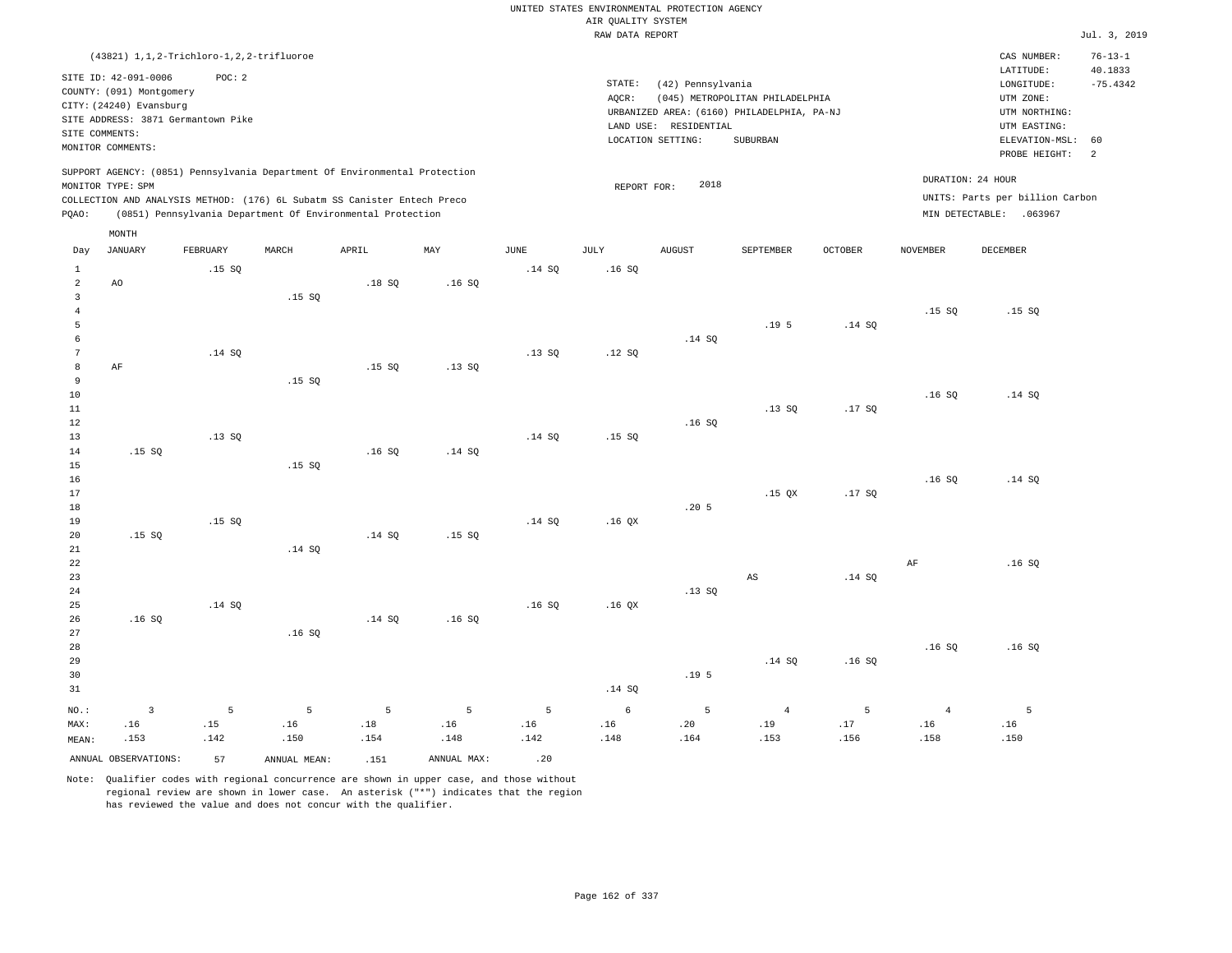| (43823) Dichlorodifluoromethane                                                                 |                                            | CAS NUMBER:                     | $75 - 71 - 8$ |
|-------------------------------------------------------------------------------------------------|--------------------------------------------|---------------------------------|---------------|
| SITE ID: 42-091-0006<br>POC:2                                                                   |                                            | LATITUDE:                       | 40.1833       |
| COUNTY: (091) Montgomery                                                                        | STATE:<br>(42) Pennsylvania                | LONGITUDE:                      | $-75.4342$    |
| CITY: (24240) Evansburg                                                                         | (045) METROPOLITAN PHILADELPHIA<br>AOCR:   | UTM ZONE:                       |               |
| SITE ADDRESS: 3871 Germantown Pike                                                              | URBANIZED AREA: (6160) PHILADELPHIA, PA-NJ | UTM NORTHING:                   |               |
| SITE COMMENTS:                                                                                  | LAND USE: RESIDENTIAL                      | UTM EASTING:                    |               |
| MONITOR COMMENTS:                                                                               | LOCATION SETTING:<br>SUBURBAN              | ELEVATION-MSL: 60               |               |
|                                                                                                 |                                            | PROBE HEIGHT:                   |               |
| SUPPORT AGENCY: (0851) Pennsylvania Department Of Environmental Protection<br>MONITOR TYPE: SPM | 2013<br>REPORT FOR:                        | DURATION: 24 HOUR               |               |
| COLLECTION AND ANALYSIS METHOD: (176) 6L SUBATM SS CANISTER ENTECH PRECO                        |                                            | UNITS: Parts per billion Carbon |               |
| POAO:<br>(0851) Pennsylvania Department Of Environmental Protection                             |                                            | MIN DETECTABLE:                 |               |

|                 | $\texttt{MONTH}$       |                |              |       |             |      |         |               |                  |                  |                 |                         |
|-----------------|------------------------|----------------|--------------|-------|-------------|------|---------|---------------|------------------|------------------|-----------------|-------------------------|
| Day             | JANUARY                | FEBRUARY       | MARCH        | APRIL | MAY         | JUNE | JULY    | <b>AUGUST</b> | SEPTEMBER        | OCTOBER          | <b>NOVEMBER</b> | <b>DECEMBER</b>         |
| $\mathbf{1}$    |                        |                |              |       |             |      |         |               | .59              | .235             |                 |                         |
| 2               |                        |                |              |       |             |      |         | .57           |                  |                  |                 |                         |
| $\overline{3}$  |                        | $\rm{AF}$      |              |       |             | .60  | .52     |               |                  |                  |                 |                         |
| $\overline{4}$  | .62                    |                |              | .60   | .62         |      |         |               |                  |                  |                 |                         |
| 5               |                        |                | .61          |       |             |      |         |               |                  |                  |                 |                         |
| $\epsilon$      |                        |                |              |       |             |      |         |               |                  |                  | .61             | .71                     |
| $7\phantom{.0}$ |                        |                |              |       |             |      |         |               | .60              | .235             |                 |                         |
| 8               |                        |                |              |       |             |      |         | .44           |                  |                  |                 |                         |
| $\overline{9}$  |                        | $\rm{AF}$      |              |       |             | .61  | .55     |               |                  |                  |                 |                         |
| 10              | .69                    |                |              | .53   | .60         |      |         |               |                  |                  |                 |                         |
| 11              |                        |                | .59          |       |             |      |         |               |                  |                  |                 |                         |
| 12              |                        |                |              |       |             |      |         |               |                  |                  | $\rm{AF}$       | $\rm AF$                |
| 13              |                        |                |              |       |             |      |         |               | .65              | .255             |                 |                         |
| 14              |                        |                |              |       |             |      |         | $\rm AF$      |                  |                  |                 |                         |
| 15              |                        | .62            |              |       |             | .56  | $.61\,$ |               |                  |                  |                 |                         |
| 16              | $\rm{AF}$              |                |              | .56   | $.64\,$     |      |         |               |                  |                  |                 |                         |
| 17              |                        |                | .60          |       |             |      |         |               |                  |                  |                 |                         |
| 18              |                        |                |              |       |             |      |         |               |                  |                  | .58             | AF                      |
| 19              |                        |                |              |       |             |      |         |               | .67              | .28 <sub>5</sub> |                 |                         |
| 20              |                        |                |              |       |             |      |         | $\rm AF$      |                  |                  |                 |                         |
| 21              |                        | .61            |              |       |             | .56  | .55     |               |                  |                  |                 |                         |
| 22              | $\rm{AF}$              |                |              | .63   | .50         |      |         |               |                  |                  |                 |                         |
| 23              |                        |                | .62          |       |             |      |         |               |                  |                  |                 |                         |
| 24              |                        |                |              |       |             |      |         |               |                  |                  | .62             | .58                     |
| 25              |                        |                |              |       |             |      |         |               | .18 <sub>5</sub> | $_{\rm AS}$      |                 |                         |
| 26<br>27        |                        | .63            |              |       |             | .62  | .61     | $\rm AF$      |                  |                  |                 |                         |
| 28              | $\mathbb{A}\mathbb{S}$ |                |              | .62   | .64         |      |         |               |                  |                  |                 |                         |
| 29              |                        |                | .60          |       |             |      |         |               |                  |                  |                 |                         |
| 30              |                        |                |              |       |             |      |         |               |                  |                  | $\rm{AF}$       | .72                     |
| 31              |                        |                |              |       |             |      |         |               |                  | .64              |                 |                         |
|                 |                        |                |              |       |             |      |         |               |                  |                  |                 |                         |
| NO.:            | $\overline{2}$         | $\overline{3}$ | 5            | 5     | 5           | 5    | 5       | 2             | 5                | 5                | $\overline{3}$  | $\overline{\mathbf{3}}$ |
| MAX:            | .69                    | .63            | .62          | .63   | .64         | .62  | .61     | .57           | .67              | .64              | .62             | .72                     |
| MEAN:           | .655                   | .620           | .604         | .588  | .600        | .590 | .568    | .505          | .538             | .326             | .603            | .670                    |
|                 | ANNUAL OBSERVATIONS:   | 48             | ANNUAL MEAN: | .564  | ANNUAL MAX: | .72  |         |               |                  |                  |                 |                         |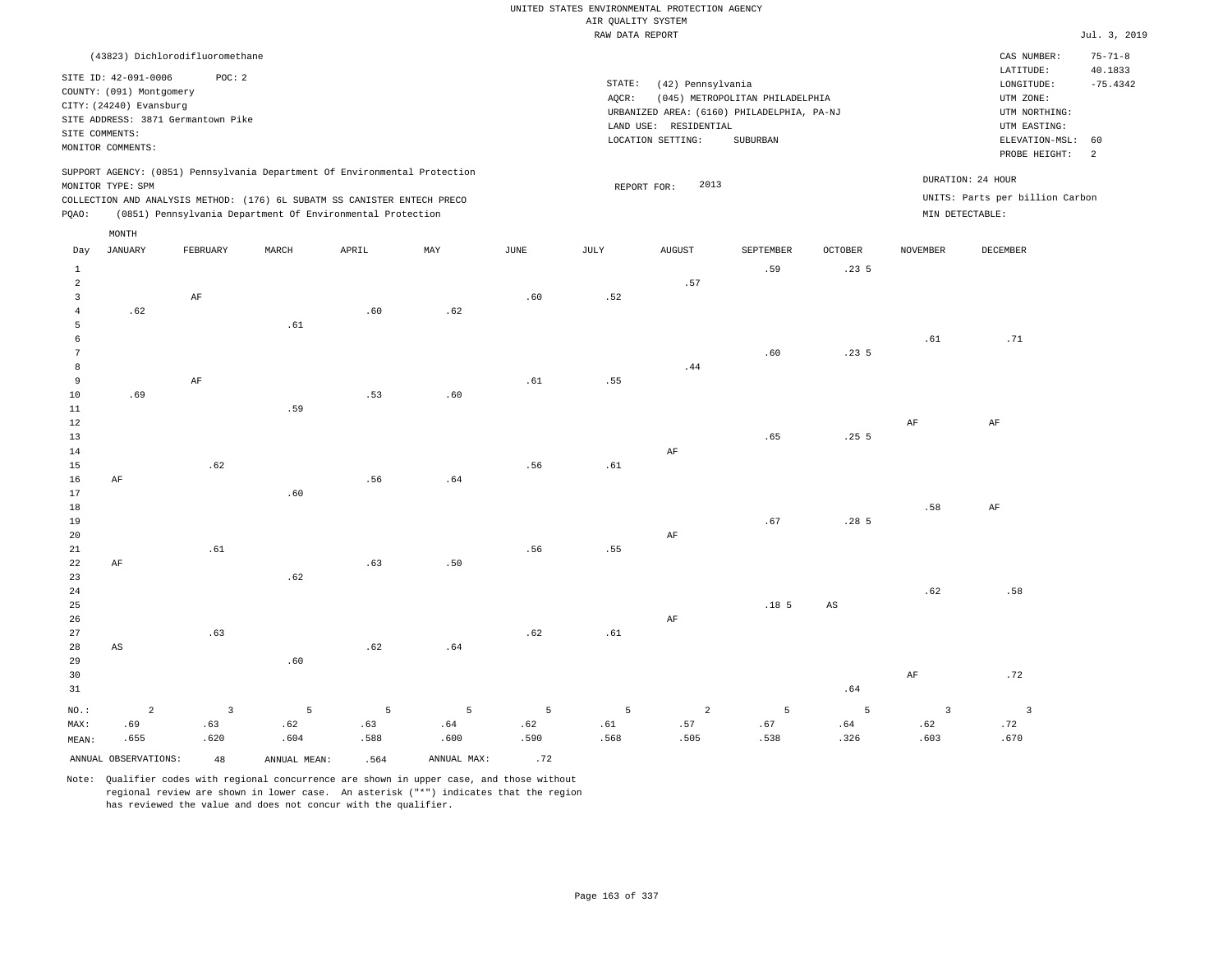| (43823) Dichlorodifluoromethane                                                                                                                                                                                                                             |                                                                                                                                                                                    | CAS NUMBER:                                                                                                 | $75 - 71 - 8$         |
|-------------------------------------------------------------------------------------------------------------------------------------------------------------------------------------------------------------------------------------------------------------|------------------------------------------------------------------------------------------------------------------------------------------------------------------------------------|-------------------------------------------------------------------------------------------------------------|-----------------------|
| SITE ID: 42-091-0006<br>POC:2<br>COUNTY: (091) Montgomery<br>CITY: (24240) Evansburg<br>SITE ADDRESS: 3871 Germantown Pike<br>SITE COMMENTS:<br>MONITOR COMMENTS:                                                                                           | STATE:<br>(42) Pennsylvania<br>(045) METROPOLITAN PHILADELPHIA<br>AOCR:<br>URBANIZED AREA: (6160) PHILADELPHIA, PA-NJ<br>RESIDENTIAL<br>LAND USE:<br>LOCATION SETTING:<br>SUBURBAN | LATITUDE:<br>LONGITUDE:<br>UTM ZONE:<br>UTM NORTHING:<br>UTM EASTING:<br>ELEVATION-MSL: 60<br>PROBE HEIGHT: | 40.1833<br>$-75.4342$ |
| SUPPORT AGENCY: (0851) Pennsylvania Department Of Environmental Protection<br>MONITOR TYPE: SPM<br>COLLECTION AND ANALYSIS METHOD: (176) 6L SUBATM SS CANISTER ENTECH PRECO<br>(0851) Pennsylvania Department Of Environmental Protection<br>POAO:<br>MONTH | DURATION: 24 HOUR<br>2014<br>REPORT FOR:<br>MIN DETECTABLE:                                                                                                                        | UNITS: Parts per billion Carbon                                                                             |                       |

| Day             | JANUARY                | FEBRUARY               | MARCH        | APRIL          | MAY              | $\operatorname{JUNE}$ | JULY           | ${\tt AUGUST}$ | SEPTEMBER   | $\mathtt{OCTOBER}$ | <b>NOVEMBER</b> | DECEMBER        |
|-----------------|------------------------|------------------------|--------------|----------------|------------------|-----------------------|----------------|----------------|-------------|--------------------|-----------------|-----------------|
| $\mathbf{1}$    |                        |                        |              |                |                  |                       |                |                |             |                    | .49             | .54             |
| 2               |                        |                        |              |                |                  |                       |                |                | .55         | .53                |                 |                 |
| 3               |                        |                        |              |                |                  |                       |                | .295           |             |                    |                 |                 |
| $\overline{4}$  |                        | $\rm{AF}$              |              |                |                  | .57                   | .64            |                |             |                    |                 |                 |
| 5               | $\rm{AF}$              |                        |              | .75 QX         | .76              |                       |                |                |             |                    |                 |                 |
| 6               |                        |                        | .73          |                |                  |                       |                |                |             |                    |                 |                 |
| $7\phantom{.0}$ |                        |                        |              |                |                  |                       |                |                |             |                    | AF              | .63             |
| 8               |                        |                        |              |                |                  |                       |                |                | .55         | .51                |                 |                 |
| 9               |                        |                        |              |                |                  |                       |                | .62            |             |                    |                 |                 |
| 10              |                        | $\mathbb{A}\mathbb{S}$ |              |                |                  | .68                   | .46            |                |             |                    |                 |                 |
| 11              | .67                    |                        |              | $\rm AF$       | .78 <sub>5</sub> |                       |                |                |             |                    |                 |                 |
| 12              |                        |                        | .51          |                |                  |                       |                |                |             |                    |                 |                 |
| 13              |                        |                        |              |                |                  |                       |                |                |             |                    | .45             | .57             |
| 14              |                        |                        |              |                |                  |                       |                |                | .52         | .59                |                 |                 |
| 15              |                        |                        |              |                |                  |                       |                | .52            |             |                    |                 |                 |
| 16              | .87 <sub>5</sub>       | .56                    |              | .295           | .53              | .78 <sub>5</sub>      | $\,$ . $6\,4$  |                |             |                    |                 |                 |
| 17<br>18        |                        |                        | .71          |                |                  |                       |                |                |             |                    |                 |                 |
| 19              |                        |                        |              |                |                  |                       |                |                |             |                    | .59             | .55             |
| $20\,$          |                        |                        |              |                |                  |                       |                |                | .49         | .50                |                 |                 |
| 21              |                        |                        |              |                |                  |                       |                | .51            |             |                    |                 |                 |
| $2\sqrt{2}$     |                        | .79 5                  |              |                |                  | .74                   | .43            |                |             |                    |                 |                 |
| 23              | $\mathbb{A}\mathbb{S}$ |                        |              | 1.41 5         | .68              |                       |                |                |             |                    |                 |                 |
| 24              |                        |                        | $.65$ QX     |                |                  |                       |                |                |             |                    |                 |                 |
| 25              |                        |                        |              |                |                  |                       |                |                |             |                    | .55             | .57             |
| $26\,$          |                        |                        |              |                |                  |                       |                |                | .56         | .55                |                 |                 |
| 27              |                        |                        |              |                |                  |                       |                | .43            |             |                    |                 |                 |
| 28              |                        | $\mathbb{A}\mathbb{S}$ |              |                |                  | .45                   | .71            |                |             |                    |                 |                 |
| 29              | $_{\rm AS}$            |                        |              | .73            | .69              |                       |                |                |             |                    |                 |                 |
| 30              |                        |                        | .48 $QX$     |                |                  |                       |                |                |             |                    |                 |                 |
| 31              |                        |                        |              |                |                  |                       |                |                |             |                    |                 | .52             |
| $_{\rm NO.}$ :  | $\sqrt{2}$             | $\overline{a}$         | $\mathsf S$  | $\overline{4}$ | $\mathsf S$      | $\,$ 5 $\,$           | $\overline{5}$ | $\mathsf S$    | $\mathsf S$ | 5                  | $\overline{4}$  | $6\overline{6}$ |
| MAX:            | .87                    | .79                    | .73          | 1.41           | .78              | .78                   | .71            | .62            | .56         | .59                | .59             | .63             |
| MEAN:           | .770                   | .675                   | .616         | .795           | .688             | .644                  | .576           | .474           | .534        | .536               | .520            | .563            |
|                 | ANNUAL OBSERVATIONS:   | 53                     | ANNUAL MEAN: | .601           | ANNUAL MAX:      | 1.41                  |                |                |             |                    |                 |                 |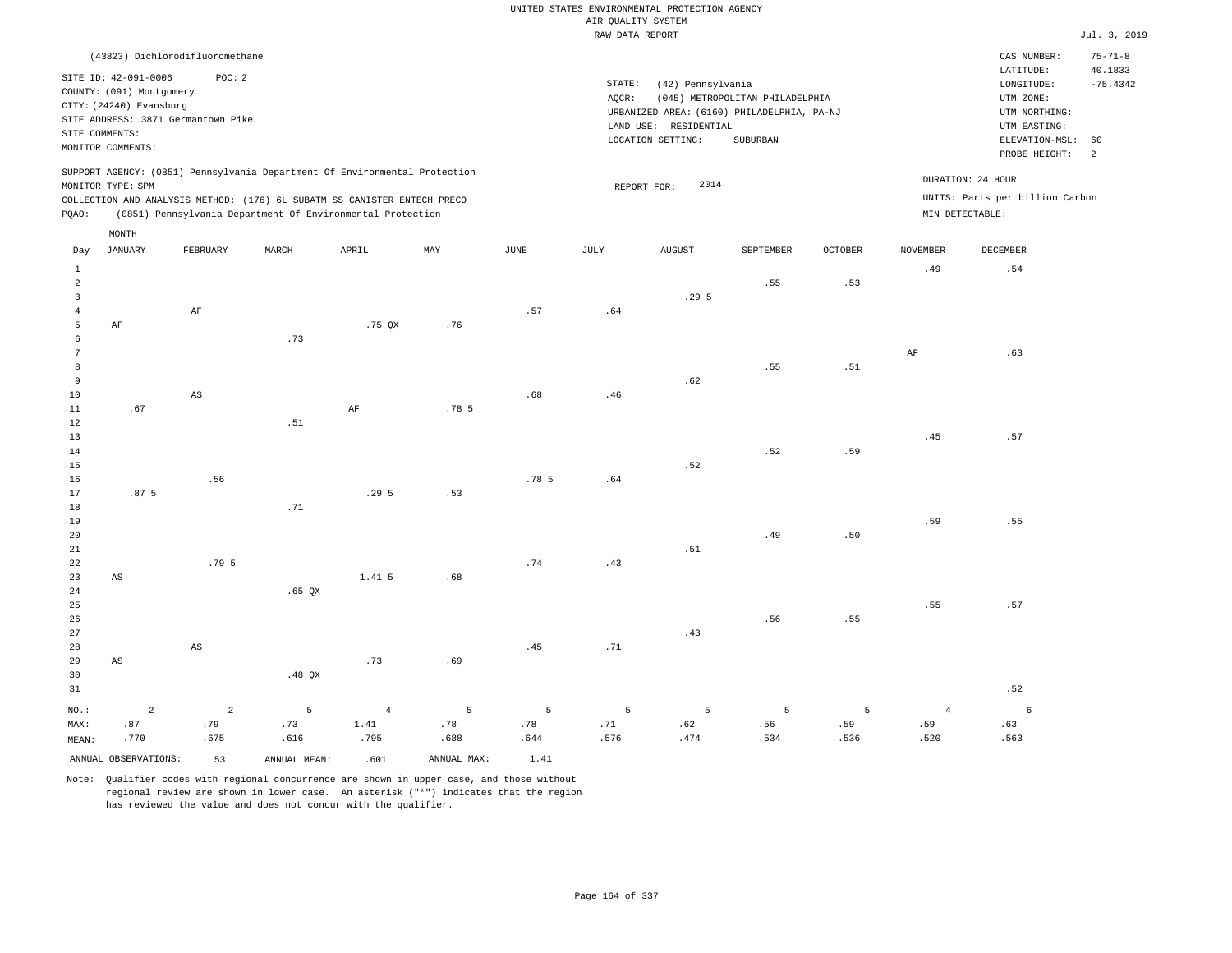## UNITED STATES ENVIRONMENTAL PROTECTION AGENCY AIR QUALITY SYSTEM

|                |                                    |          |       |                                                                            |     |      | RAW DATA REPORT |                                            |                                 |         |                 |                                 | Jul. 3, 2019  |
|----------------|------------------------------------|----------|-------|----------------------------------------------------------------------------|-----|------|-----------------|--------------------------------------------|---------------------------------|---------|-----------------|---------------------------------|---------------|
|                | (43823) Dichlorodifluoromethane    |          |       |                                                                            |     |      |                 |                                            |                                 |         |                 | CAS NUMBER:                     | $75 - 71 - 8$ |
|                | SITE ID: 42-091-0006               | POC: 2   |       |                                                                            |     |      |                 |                                            |                                 |         |                 | LATITUDE:                       | 40.1833       |
|                | COUNTY: (091) Montgomery           |          |       |                                                                            |     |      | STATE:          | (42) Pennsylvania                          |                                 |         |                 | LONGITUDE:                      | $-75.4342$    |
|                | CITY: (24240) Evansburg            |          |       |                                                                            |     |      | AQCR:           |                                            | (045) METROPOLITAN PHILADELPHIA |         |                 | UTM ZONE:                       |               |
|                | SITE ADDRESS: 3871 Germantown Pike |          |       |                                                                            |     |      |                 | URBANIZED AREA: (6160) PHILADELPHIA, PA-NJ |                                 |         |                 | UTM NORTHING:                   |               |
|                | SITE COMMENTS:                     |          |       |                                                                            |     |      |                 | LAND USE: RESIDENTIAL                      |                                 |         |                 | UTM EASTING:                    |               |
|                | MONITOR COMMENTS:                  |          |       |                                                                            |     |      |                 | LOCATION SETTING:                          | SUBURBAN                        |         |                 | ELEVATION-MSL: 60               |               |
|                |                                    |          |       |                                                                            |     |      |                 |                                            |                                 |         |                 | PROBE HEIGHT:                   | -2            |
|                |                                    |          |       | SUPPORT AGENCY: (0851) Pennsylvania Department Of Environmental Protection |     |      |                 |                                            |                                 |         |                 |                                 |               |
|                | MONITOR TYPE: SPM                  |          |       |                                                                            |     |      |                 | 2015<br>REPORT FOR:                        |                                 |         |                 | DURATION: 24 HOUR               |               |
|                |                                    |          |       | COLLECTION AND ANALYSIS METHOD: (176) 6L SUBATM SS CANISTER ENTECH PRECO   |     |      |                 |                                            |                                 |         |                 | UNITS: Parts per billion Carbon |               |
| POAO:          |                                    |          |       | (0851) Pennsylvania Department Of Environmental Protection                 |     |      |                 |                                            |                                 |         | MIN DETECTABLE: |                                 |               |
|                | MONTH                              |          |       |                                                                            |     |      |                 |                                            |                                 |         |                 |                                 |               |
| Day            | JANUARY                            | FEBRUARY | MARCH | APRIL                                                                      | MAY | JUNE | JULY            | <b>AUGUST</b>                              | SEPTEMBER                       | OCTOBER | <b>NOVEMBER</b> | DECEMBER                        |               |
| 1              |                                    |          | .64   |                                                                            |     |      |                 |                                            |                                 |         |                 |                                 |               |
| $\overline{2}$ |                                    |          |       |                                                                            |     |      |                 |                                            |                                 |         | .65             | .55                             |               |
| -3             |                                    |          |       |                                                                            |     |      |                 |                                            | .56                             | .54     |                 |                                 |               |
|                |                                    |          |       |                                                                            |     |      |                 | .54                                        |                                 |         |                 |                                 |               |
| 5              |                                    | .60      |       |                                                                            |     | .59  | .57             |                                            |                                 |         |                 |                                 |               |
| 6              | .61                                |          |       | .27 <sub>5</sub>                                                           | .55 |      |                 |                                            |                                 |         |                 |                                 |               |
|                |                                    |          | .44   |                                                                            |     |      |                 |                                            |                                 |         |                 |                                 |               |
| 8              |                                    |          |       |                                                                            |     |      |                 |                                            |                                 |         | $.61$ QX        | .62                             |               |
| 9              |                                    |          |       |                                                                            |     |      |                 |                                            | AS                              | .48     |                 |                                 |               |
| 10             |                                    |          |       |                                                                            |     |      |                 | .57                                        |                                 |         |                 |                                 |               |
| 11             |                                    | .62      |       |                                                                            |     | .62  | .61             |                                            |                                 |         |                 |                                 |               |
| 12             | .60                                |          |       | .255                                                                       | .40 |      |                 |                                            |                                 |         |                 |                                 |               |
| 13             |                                    |          | .50   |                                                                            |     |      |                 |                                            |                                 |         |                 |                                 |               |
| 14             |                                    |          |       |                                                                            |     |      |                 |                                            |                                 |         | .48             | .40                             |               |

.51

.57

16 17 18 19 20 21 .57 AF .19 5 .52 .63 .56 .59 .57 .53 .60 .58 .89 5

| 22    |         |                         |                |                 |       |             |                | .55     |      |      |      |      |
|-------|---------|-------------------------|----------------|-----------------|-------|-------------|----------------|---------|------|------|------|------|
| 23    |         | AS                      |                |                 |       | .51         | .55            |         |      |      |      |      |
| 24    | .59     |                         |                | .54             | .56   |             |                |         |      |      |      |      |
| 25    |         |                         | .51            |                 |       |             |                |         |      |      |      |      |
| 26    |         |                         |                |                 |       |             |                |         |      |      | .56  | .71  |
| 27    |         |                         |                |                 |       |             |                |         | .57  | .45  |      |      |
| 28    |         |                         |                |                 |       |             |                | .54     |      |      |      |      |
| 29    |         |                         |                |                 |       | .52         | .61            |         |      |      |      |      |
| 30    | .57     |                         |                | .48             | .56   |             |                |         |      |      |      |      |
| 31    |         |                         | .57            |                 |       |             |                |         |      |      |      |      |
| NO.:  | $5 - 5$ | $\overline{\mathbf{2}}$ | 6 <sup>6</sup> | $5\overline{)}$ | $5 -$ | $5^{\circ}$ | 5 <sup>5</sup> | $5 - 5$ | 4    | 5    | 5    | -5   |
| MAX:  | .61     | .62                     | .64            | .54             | .63   | .62         | .61            | .57     | .57  | .60  | .65  | .89  |
| MEAN: | .588    | .610                    | .475           | .412            | .540  | .560        | .586           | .554    | .543 | .528 | .576 | .634 |

ANNUAL OBSERVATIONS: 57 ANNUAL MEAN: .546 ANNUAL MAX: .89 Note: Qualifier codes with regional concurrence are shown in upper case, and those without

regional review are shown in lower case. An asterisk ("\*") indicates that the region

has reviewed the value and does not concur with the qualifier.

15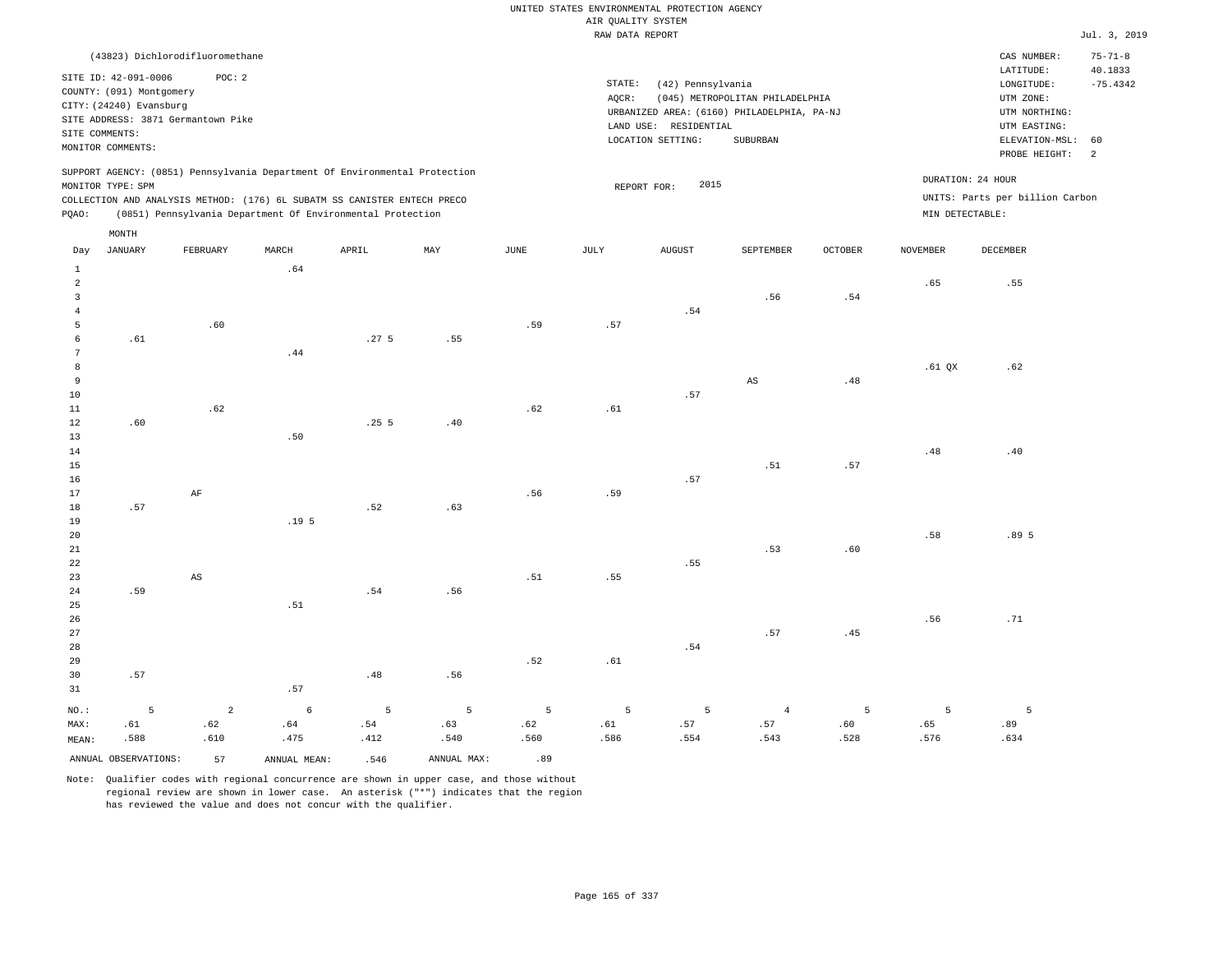|                                                                | (43823) Dichlorodifluoromethane                                                                                                                          |            |                                                                                                                                                                                                                      |                   |             |                                                                                                                                                                                 |                        |                     |                         |                         |                 | CAS NUMBER:<br>$\mathtt{LATITUDE}$                                    | $75 - 71 - 8$                                      |
|----------------------------------------------------------------|----------------------------------------------------------------------------------------------------------------------------------------------------------|------------|----------------------------------------------------------------------------------------------------------------------------------------------------------------------------------------------------------------------|-------------------|-------------|---------------------------------------------------------------------------------------------------------------------------------------------------------------------------------|------------------------|---------------------|-------------------------|-------------------------|-----------------|-----------------------------------------------------------------------|----------------------------------------------------|
|                                                                | SITE ID: 42-091-0006<br>COUNTY: (091) Montgomery<br>CITY: (24240) Evansburg<br>SITE ADDRESS: 3871 Germantown Pike<br>SITE COMMENTS:<br>MONITOR COMMENTS: | POC: 2     |                                                                                                                                                                                                                      |                   |             | STATE:<br>(42) Pennsylvania<br>(045) METROPOLITAN PHILADELPHIA<br>AQCR:<br>URBANIZED AREA: (6160) PHILADELPHIA, PA-NJ<br>LAND USE: RESIDENTIAL<br>LOCATION SETTING:<br>SUBURBAN |                        |                     |                         |                         |                 |                                                                       | 40.1833<br>$-75.4342$<br>ELEVATION-MSL:<br>60<br>2 |
| PQAO:                                                          | MONITOR TYPE: SPM                                                                                                                                        |            | SUPPORT AGENCY: (0851) Pennsylvania Department Of Environmental Protection<br>COLLECTION AND ANALYSIS METHOD: (176) 6L SUBATM SS CANISTER ENTECH PRECO<br>(0851) Pennsylvania Department Of Environmental Protection |                   |             |                                                                                                                                                                                 |                        | 2016<br>REPORT FOR: |                         |                         | MIN DETECTABLE: | PROBE HEIGHT:<br>DURATION: 24 HOUR<br>UNITS: Parts per billion Carbon |                                                    |
| Day                                                            | MONTH<br><b>JANUARY</b>                                                                                                                                  | FEBRUARY   | MARCH                                                                                                                                                                                                                | APRIL             | MAY         | <b>JUNE</b>                                                                                                                                                                     | JULY                   | <b>AUGUST</b>       | SEPTEMBER               | OCTOBER                 | <b>NOVEMBER</b> | <b>DECEMBER</b>                                                       |                                                    |
|                                                                |                                                                                                                                                          |            |                                                                                                                                                                                                                      |                   |             |                                                                                                                                                                                 |                        |                     |                         |                         |                 |                                                                       |                                                    |
| $\mathbf{1}$<br>$\overline{a}$<br>$\overline{3}$<br>$\sqrt{4}$ | .61                                                                                                                                                      |            | .61                                                                                                                                                                                                                  |                   |             |                                                                                                                                                                                 |                        | .55                 | $\mathbb{A}\mathbb{S}$  | .54                     | .53             | AM                                                                    |                                                    |
| 5                                                              |                                                                                                                                                          |            |                                                                                                                                                                                                                      |                   |             | .865                                                                                                                                                                            | $_{\rm AS}$            |                     |                         |                         |                 |                                                                       |                                                    |
| $\epsilon$<br>$7\phantom{.0}$                                  | .59                                                                                                                                                      | .50        | .55                                                                                                                                                                                                                  | .46 $QX$          | .58         |                                                                                                                                                                                 |                        |                     |                         |                         |                 |                                                                       |                                                    |
| 8<br>9                                                         |                                                                                                                                                          |            |                                                                                                                                                                                                                      |                   |             |                                                                                                                                                                                 |                        |                     | .54                     | AF                      | .58             | .46                                                                   |                                                    |
| $10$<br>11                                                     |                                                                                                                                                          |            |                                                                                                                                                                                                                      |                   |             | .49                                                                                                                                                                             | $_{\rm AS}$            | .52                 |                         |                         |                 |                                                                       |                                                    |
| 12                                                             |                                                                                                                                                          | .54        |                                                                                                                                                                                                                      | .52 <sub>QX</sub> | .54         |                                                                                                                                                                                 |                        |                     |                         |                         |                 |                                                                       |                                                    |
| 13                                                             | .62                                                                                                                                                      |            | .61                                                                                                                                                                                                                  |                   |             |                                                                                                                                                                                 |                        |                     |                         |                         |                 |                                                                       |                                                    |
| 14<br>15<br>16                                                 |                                                                                                                                                          |            |                                                                                                                                                                                                                      |                   |             |                                                                                                                                                                                 |                        | .50                 | .365                    | AF                      | AS              | .41                                                                   |                                                    |
| 17<br>$1\,8$                                                   |                                                                                                                                                          | .46        |                                                                                                                                                                                                                      | .56QX             | .54         | $\mathbb{A}\mathbb{S}$                                                                                                                                                          | AS                     |                     |                         |                         |                 |                                                                       |                                                    |
| 19                                                             | .53                                                                                                                                                      |            | .50                                                                                                                                                                                                                  |                   |             |                                                                                                                                                                                 |                        |                     |                         |                         |                 |                                                                       |                                                    |
| 20<br>21<br>22                                                 |                                                                                                                                                          |            |                                                                                                                                                                                                                      |                   |             |                                                                                                                                                                                 |                        | .55                 | $\mathbb{A}\mathbb{S}$  | .60                     | AF              | .51                                                                   |                                                    |
| 23                                                             |                                                                                                                                                          |            |                                                                                                                                                                                                                      |                   |             | .58                                                                                                                                                                             | $_{\rm AS}$            |                     |                         |                         |                 |                                                                       |                                                    |
| 24                                                             |                                                                                                                                                          | .48        |                                                                                                                                                                                                                      | .51 $QX$          | .53 QX      |                                                                                                                                                                                 |                        |                     |                         |                         |                 |                                                                       |                                                    |
| 25                                                             | .57                                                                                                                                                      |            | .49                                                                                                                                                                                                                  |                   |             |                                                                                                                                                                                 |                        |                     |                         |                         |                 |                                                                       |                                                    |
| 26<br>27                                                       |                                                                                                                                                          |            |                                                                                                                                                                                                                      |                   |             |                                                                                                                                                                                 |                        |                     | .48                     | .32 <sub>5</sub>        | AS              | AF                                                                    |                                                    |
| $2\,8$                                                         |                                                                                                                                                          |            |                                                                                                                                                                                                                      |                   |             |                                                                                                                                                                                 |                        | .57                 |                         |                         |                 |                                                                       |                                                    |
| 29                                                             |                                                                                                                                                          |            |                                                                                                                                                                                                                      |                   |             | $_{\rm AS}$                                                                                                                                                                     | $\mathbb{A}\mathbb{S}$ |                     |                         |                         |                 |                                                                       |                                                    |
| 30<br>31                                                       | .55                                                                                                                                                      |            | .58                                                                                                                                                                                                                  | .58               | .53         |                                                                                                                                                                                 |                        |                     |                         |                         |                 |                                                                       |                                                    |
|                                                                | 6                                                                                                                                                        | $\sqrt{4}$ | 6                                                                                                                                                                                                                    | 5                 | 5           | $\overline{\mathbf{3}}$                                                                                                                                                         |                        | $\mathbb O$<br>5    | $\overline{\mathbf{3}}$ | $\overline{\mathbf{3}}$ | $\overline{a}$  | $\overline{\mathbf{3}}$                                               |                                                    |
| $NO.$ :<br>MAX:                                                | .62                                                                                                                                                      | .54        | .61                                                                                                                                                                                                                  | .58               | .58         | .86                                                                                                                                                                             |                        | .57                 | .54                     | .60                     | .58             | .51                                                                   |                                                    |
| MEAN:                                                          | .578                                                                                                                                                     | .495       | .557                                                                                                                                                                                                                 | .526              | .544        | .643                                                                                                                                                                            |                        | .538                | .460                    | .487                    | .555            | .460                                                                  |                                                    |
|                                                                | ANNUAL OBSERVATIONS:                                                                                                                                     | 45         | ANNUAL MEAN:                                                                                                                                                                                                         | .535              | ANNUAL MAX: | .86                                                                                                                                                                             |                        |                     |                         |                         |                 |                                                                       |                                                    |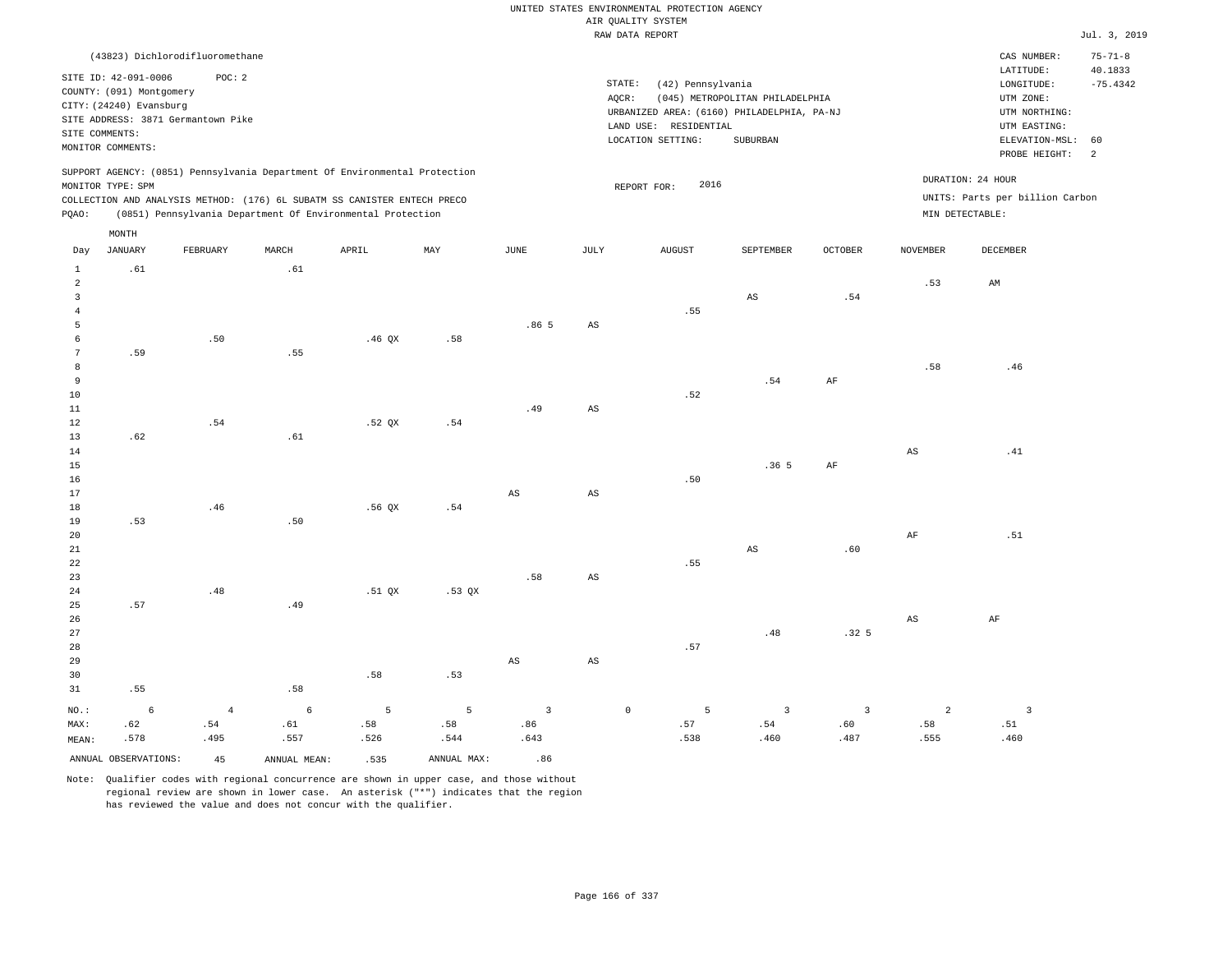|                 |                          |                                    |       |                                                                            |                        |      | UNITED STATES ENVIRONMENTAL PROTECTION AGENCY |                       |                                            |                  |                 |                                 |                |
|-----------------|--------------------------|------------------------------------|-------|----------------------------------------------------------------------------|------------------------|------|-----------------------------------------------|-----------------------|--------------------------------------------|------------------|-----------------|---------------------------------|----------------|
|                 |                          |                                    |       |                                                                            |                        |      | AIR QUALITY SYSTEM                            |                       |                                            |                  |                 |                                 |                |
|                 |                          |                                    |       |                                                                            |                        |      | RAW DATA REPORT                               |                       |                                            |                  |                 |                                 | Jul. 3, 2019   |
|                 |                          | (43823) Dichlorodifluoromethane    |       |                                                                            |                        |      |                                               |                       |                                            |                  |                 | CAS NUMBER:                     | $75 - 71 - 8$  |
|                 |                          |                                    |       |                                                                            |                        |      |                                               |                       |                                            |                  |                 | LATITUDE:                       | 40.1833        |
|                 | SITE ID: 42-091-0006     | POC: 2                             |       |                                                                            |                        |      | $\texttt{STATE}{}:$                           | (42) Pennsylvania     |                                            |                  |                 | LONGITUDE:                      | $-75.4342$     |
|                 | COUNTY: (091) Montgomery |                                    |       |                                                                            |                        |      | AQCR:                                         |                       | (045) METROPOLITAN PHILADELPHIA            |                  |                 | UTM ZONE:                       |                |
|                 | CITY: (24240) Evansburg  | SITE ADDRESS: 3871 Germantown Pike |       |                                                                            |                        |      |                                               |                       | URBANIZED AREA: (6160) PHILADELPHIA, PA-NJ |                  |                 | UTM NORTHING:                   |                |
| SITE COMMENTS:  |                          |                                    |       |                                                                            |                        |      |                                               | LAND USE: RESIDENTIAL |                                            |                  |                 | UTM EASTING:                    |                |
|                 | MONITOR COMMENTS:        |                                    |       |                                                                            |                        |      |                                               | LOCATION SETTING:     | SUBURBAN                                   |                  |                 | ELEVATION-MSL:                  | 60             |
|                 |                          |                                    |       |                                                                            |                        |      |                                               |                       |                                            |                  |                 | PROBE HEIGHT:                   | $\overline{a}$ |
|                 |                          |                                    |       | SUPPORT AGENCY: (0851) Pennsylvania Department Of Environmental Protection |                        |      |                                               | 2017                  |                                            |                  |                 | DURATION: 24 HOUR               |                |
|                 | MONITOR TYPE: SPM        |                                    |       | COLLECTION AND ANALYSIS METHOD: (176) 6L SUBATM SS CANISTER ENTECH PRECO   |                        |      | REPORT FOR:                                   |                       |                                            |                  |                 | UNITS: Parts per billion Carbon |                |
| PQAO:           |                          |                                    |       | (0851) Pennsylvania Department Of Environmental Protection                 |                        |      |                                               |                       |                                            |                  |                 | MIN DETECTABLE:                 |                |
|                 | MONTH                    |                                    |       |                                                                            |                        |      |                                               |                       |                                            |                  |                 |                                 |                |
| Day             | <b>JANUARY</b>           | FEBRUARY                           | MARCH | APRIL                                                                      | MAY                    | JUNE | JULY                                          | <b>AUGUST</b>         | SEPTEMBER                                  | <b>OCTOBER</b>   | <b>NOVEMBER</b> | <b>DECEMBER</b>                 |                |
| $\mathbf{1}$    | $_{\rm AS}$              |                                    |       | .59                                                                        | .35 <sub>5</sub>       |      |                                               |                       |                                            |                  |                 |                                 |                |
| $\overline{a}$  |                          |                                    | .55   |                                                                            |                        |      |                                               |                       |                                            |                  |                 |                                 |                |
| 3               |                          |                                    |       |                                                                            |                        |      |                                               |                       |                                            |                  | .49             | .51                             |                |
| $\overline{4}$  |                          |                                    |       |                                                                            |                        |      |                                               |                       | .50                                        | .49              |                 |                                 |                |
| 5               |                          |                                    |       |                                                                            |                        |      |                                               | AF                    |                                            |                  |                 |                                 |                |
| 6               |                          | .54                                |       |                                                                            |                        | .61  | .52                                           |                       |                                            |                  |                 |                                 |                |
| $7\phantom{.0}$ | AS                       |                                    |       | .60                                                                        | .57                    |      |                                               |                       |                                            |                  |                 |                                 |                |
| 8               |                          |                                    | .56   |                                                                            |                        |      |                                               |                       |                                            |                  |                 |                                 |                |
| $\overline{9}$  |                          |                                    |       |                                                                            |                        |      |                                               |                       |                                            |                  | .56             | .56                             |                |
| 10              |                          |                                    |       |                                                                            |                        |      |                                               |                       | .51                                        | .68 <sub>5</sub> |                 |                                 |                |
| 11              |                          |                                    |       |                                                                            |                        |      |                                               | .54                   |                                            |                  |                 |                                 |                |
| 12              |                          | .54                                |       |                                                                            |                        | .55  | .51 QX                                        |                       |                                            |                  |                 |                                 |                |
| 13              | AF                       |                                    |       | .59                                                                        | .65                    |      |                                               |                       |                                            |                  |                 |                                 |                |
| 14              |                          |                                    | .59   |                                                                            |                        |      |                                               |                       |                                            |                  |                 |                                 |                |
| 15              |                          |                                    |       |                                                                            |                        |      |                                               |                       |                                            |                  | .50             | .50                             |                |
| 16              |                          |                                    |       |                                                                            |                        |      |                                               | .55                   | .53                                        | .385             |                 |                                 |                |
| 17<br>18        |                          | .56                                |       |                                                                            |                        | .52  |                                               |                       |                                            |                  |                 |                                 |                |
| 19              |                          |                                    |       | .60                                                                        | .61                    |      | .52                                           |                       |                                            |                  |                 |                                 |                |
| 20              | .56                      |                                    | .52   |                                                                            |                        |      |                                               |                       |                                            |                  |                 |                                 |                |
| 21              |                          |                                    |       |                                                                            |                        |      |                                               |                       |                                            |                  | .53             | AF                              |                |
| $2\sqrt{2}$     |                          |                                    |       |                                                                            |                        |      |                                               |                       | .56                                        | .53              |                 |                                 |                |
| 23              |                          |                                    |       |                                                                            |                        |      |                                               | .55                   |                                            |                  |                 |                                 |                |
| 24              |                          | .53                                |       |                                                                            |                        | .61  | .53                                           |                       |                                            |                  |                 |                                 |                |
| 25              | .53                      |                                    |       | .60                                                                        | .57                    |      |                                               |                       |                                            |                  |                 |                                 |                |
| 26              |                          |                                    | .55   |                                                                            |                        |      |                                               |                       |                                            |                  |                 |                                 |                |
| 27              |                          |                                    |       |                                                                            |                        |      |                                               |                       |                                            |                  | .57             | .53                             |                |
| 28              |                          |                                    |       |                                                                            |                        |      |                                               |                       | .52                                        | .51              |                 |                                 |                |
| 29              |                          |                                    |       |                                                                            |                        |      |                                               | .48                   |                                            |                  |                 |                                 |                |
| 30              |                          |                                    |       |                                                                            |                        | .50  | .56                                           |                       |                                            |                  |                 |                                 |                |
| 31              | $_{\rm AS}$              |                                    |       |                                                                            | $\mathbb{A}\mathbb{S}$ |      |                                               |                       |                                            |                  |                 |                                 |                |
| $NO.$ :         | $\overline{2}$           | $\overline{4}$                     | 5     | 5                                                                          | 5                      | 5    | 5                                             | $\overline{4}$        | 5                                          | 5                | 5               | $\overline{4}$                  |                |
| MAX:            | .56                      | .56                                | .59   | .60                                                                        | .65                    | .61  | .56                                           | .55                   | .56                                        | .68              | .57             | .56                             |                |
| MEAN:           | .545                     | .543                               | .554  | .596                                                                       | .550                   | .558 | .528                                          | .530                  | .524                                       | .518             | .530            | .525                            |                |
|                 |                          |                                    |       |                                                                            |                        |      |                                               |                       |                                            |                  |                 |                                 |                |

ANNUAL OBSERVATIONS:  $54$  ANNUAL MEAN: .542 ANNUAL MAX: .68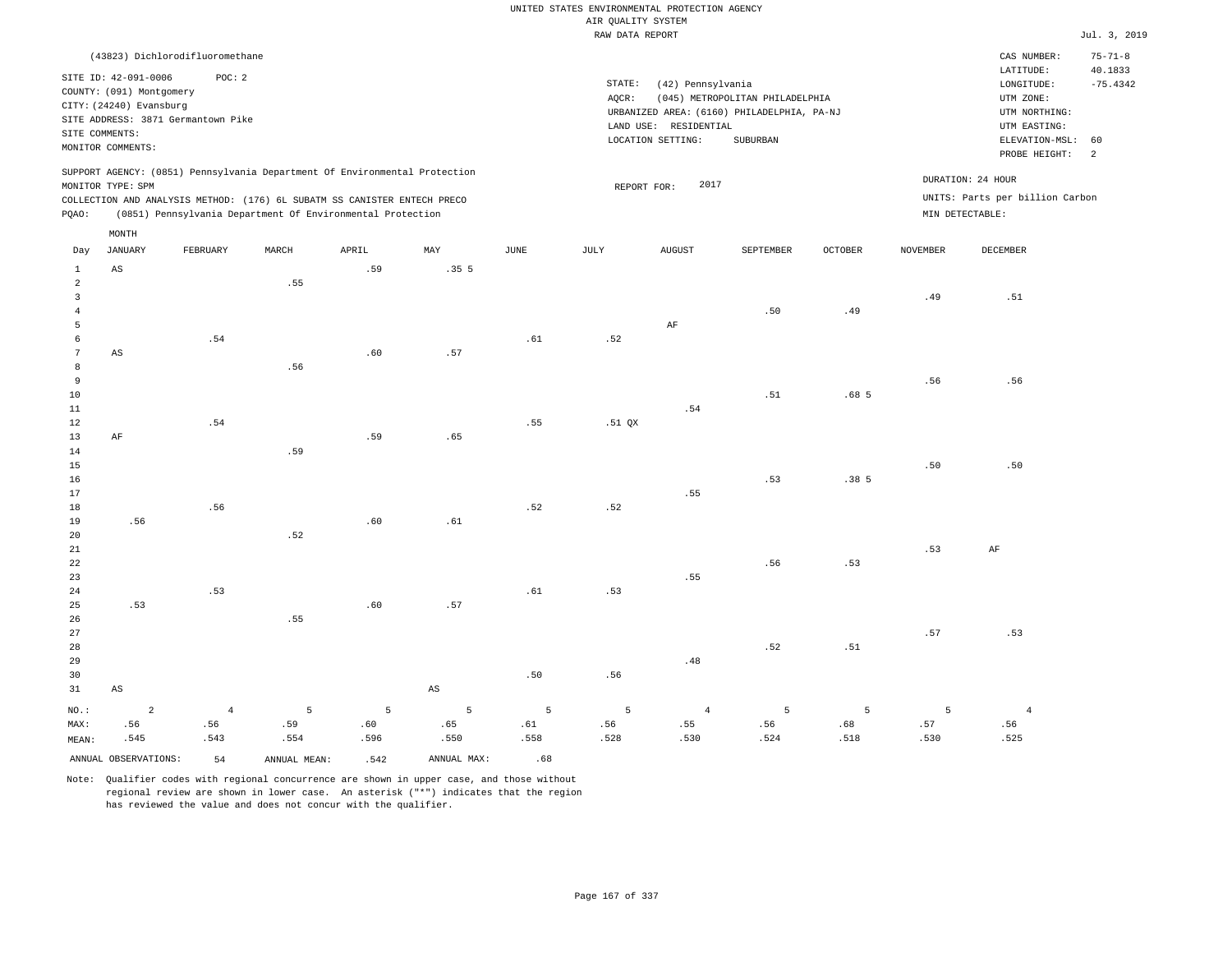|                         |                          |                                    |                |                                                                            |                |                  | UNITED STATES ENVIRONMENTAL PROTECTION AGENCY |                       |                                            |                  |                 |                                 |                      |
|-------------------------|--------------------------|------------------------------------|----------------|----------------------------------------------------------------------------|----------------|------------------|-----------------------------------------------|-----------------------|--------------------------------------------|------------------|-----------------|---------------------------------|----------------------|
|                         |                          |                                    |                |                                                                            |                |                  | AIR QUALITY SYSTEM                            |                       |                                            |                  |                 |                                 |                      |
|                         |                          |                                    |                |                                                                            |                |                  | RAW DATA REPORT                               |                       |                                            |                  |                 |                                 | Jul. 3, 2019         |
|                         |                          | (43823) Dichlorodifluoromethane    |                |                                                                            |                |                  |                                               |                       |                                            |                  |                 | CAS NUMBER:                     | $75 - 71 - 8$        |
|                         | SITE ID: 42-091-0006     | POC: 2                             |                |                                                                            |                |                  |                                               |                       |                                            |                  |                 | LATITUDE:                       | 40.1833              |
|                         | COUNTY: (091) Montgomery |                                    |                |                                                                            |                |                  | STATE:                                        | (42) Pennsylvania     |                                            |                  |                 | LONGITUDE:                      | $-75.4342$           |
|                         | CITY: (24240) Evansburg  |                                    |                |                                                                            |                |                  | AQCR:                                         |                       | (045) METROPOLITAN PHILADELPHIA            |                  |                 | UTM ZONE:                       |                      |
|                         |                          | SITE ADDRESS: 3871 Germantown Pike |                |                                                                            |                |                  |                                               |                       | URBANIZED AREA: (6160) PHILADELPHIA, PA-NJ |                  |                 | UTM NORTHING:                   |                      |
|                         | SITE COMMENTS:           |                                    |                |                                                                            |                |                  |                                               | LAND USE: RESIDENTIAL |                                            |                  |                 | UTM EASTING:                    |                      |
|                         | MONITOR COMMENTS:        |                                    |                |                                                                            |                |                  |                                               | LOCATION SETTING:     | SUBURBAN                                   |                  |                 | ELEVATION-MSL:<br>PROBE HEIGHT: | 60<br>$\overline{a}$ |
|                         |                          |                                    |                | SUPPORT AGENCY: (0851) Pennsylvania Department Of Environmental Protection |                |                  |                                               |                       |                                            |                  |                 |                                 |                      |
|                         | MONITOR TYPE: SPM        |                                    |                |                                                                            |                |                  | REPORT FOR:                                   | 2018                  |                                            |                  |                 | DURATION: 24 HOUR               |                      |
|                         |                          |                                    |                | COLLECTION AND ANALYSIS METHOD: (176) 6L SUBATM SS CANISTER ENTECH PRECO   |                |                  |                                               |                       |                                            |                  |                 | UNITS: Parts per billion Carbon |                      |
| PQAO:                   |                          |                                    |                | (0851) Pennsylvania Department Of Environmental Protection                 |                |                  |                                               |                       |                                            |                  |                 | MIN DETECTABLE: .034263         |                      |
| Day                     | MONTH<br><b>JANUARY</b>  | FEBRUARY                           | MARCH          | APRIL                                                                      | MAY            | <b>JUNE</b>      | $\mathtt{JULY}$                               | <b>AUGUST</b>         | SEPTEMBER                                  | OCTOBER          | <b>NOVEMBER</b> | DECEMBER                        |                      |
| $\mathbf{1}$            |                          | .53                                |                |                                                                            |                | .31 <sub>5</sub> | .52                                           |                       |                                            |                  |                 |                                 |                      |
| $\sqrt{2}$              | A0                       |                                    |                | .61                                                                        | .365           |                  |                                               |                       |                                            |                  |                 |                                 |                      |
| $\overline{\mathbf{3}}$ |                          |                                    | .52            |                                                                            |                |                  |                                               |                       |                                            |                  |                 |                                 |                      |
| $\overline{4}$          |                          |                                    |                |                                                                            |                |                  |                                               |                       |                                            |                  | .42             | .37 <sub>5</sub>                |                      |
| 5                       |                          |                                    |                |                                                                            |                |                  |                                               |                       | .64                                        | .50              |                 |                                 |                      |
| $\epsilon$              |                          |                                    |                |                                                                            |                |                  |                                               | .53                   |                                            |                  |                 |                                 |                      |
| 7                       |                          | .32 <sub>5</sub>                   |                |                                                                            |                | .305             | .37 <sub>5</sub>                              |                       |                                            |                  |                 |                                 |                      |
| $^{\rm 8}$              | AF                       |                                    |                | .52                                                                        | .48            |                  |                                               |                       |                                            |                  |                 |                                 |                      |
| 9                       |                          |                                    | .50            |                                                                            |                |                  |                                               |                       |                                            |                  |                 |                                 |                      |
| $10$                    |                          |                                    |                |                                                                            |                |                  |                                               |                       |                                            |                  | .365            | .45                             |                      |
| $1\,1$                  |                          |                                    |                |                                                                            |                |                  |                                               |                       | .44                                        | .34 <sub>5</sub> |                 |                                 |                      |
| $1\,2$                  |                          |                                    |                |                                                                            |                |                  |                                               | .54                   |                                            |                  |                 |                                 |                      |
| 13                      |                          | .355                               |                |                                                                            |                | .47              | .51                                           |                       |                                            |                  |                 |                                 |                      |
| $14$                    | .52                      |                                    |                | .56                                                                        | .48            |                  |                                               |                       |                                            |                  |                 |                                 |                      |
| $15$<br>16              |                          |                                    | .355           |                                                                            |                |                  |                                               |                       |                                            |                  | .51             | .50                             |                      |
| 17                      |                          |                                    |                |                                                                            |                |                  |                                               |                       | .52 QX                                     | .40              |                 |                                 |                      |
| 18                      |                          |                                    |                |                                                                            |                |                  |                                               | .67 <sub>5</sub>      |                                            |                  |                 |                                 |                      |
| 19                      |                          | .52                                |                |                                                                            |                | .385             | .52 QX                                        |                       |                                            |                  |                 |                                 |                      |
| 20                      | .52                      |                                    |                | .45                                                                        | .51            |                  |                                               |                       |                                            |                  |                 |                                 |                      |
| $21\,$                  |                          |                                    | .52            |                                                                            |                |                  |                                               |                       |                                            |                  |                 |                                 |                      |
| 22                      |                          |                                    |                |                                                                            |                |                  |                                               |                       |                                            |                  | $\rm AF$        | .45                             |                      |
| 23                      |                          |                                    |                |                                                                            |                |                  |                                               |                       | $\mathbb{A}\mathbb{S}$                     | .34 <sub>5</sub> |                 |                                 |                      |
| 24                      |                          |                                    |                |                                                                            |                |                  |                                               | .32 <sub>5</sub>      |                                            |                  |                 |                                 |                      |
| 25                      |                          | .53                                |                |                                                                            |                | .52              | .52 QX                                        |                       |                                            |                  |                 |                                 |                      |
| 26                      | .40                      |                                    |                | .47                                                                        | .54            |                  |                                               |                       |                                            |                  |                 |                                 |                      |
| 27                      |                          |                                    | .60            |                                                                            |                |                  |                                               |                       |                                            |                  |                 |                                 |                      |
| 28                      |                          |                                    |                |                                                                            |                |                  |                                               |                       |                                            |                  | .53             | .40                             |                      |
| 29                      |                          |                                    |                |                                                                            |                |                  |                                               |                       | .49                                        | .34 <sub>5</sub> |                 |                                 |                      |
| 30                      |                          |                                    |                |                                                                            |                |                  |                                               | .63                   |                                            |                  |                 |                                 |                      |
| 31                      |                          |                                    |                |                                                                            |                |                  | .42                                           |                       |                                            |                  |                 |                                 |                      |
| NO.:                    | $\overline{\mathbf{3}}$  | 5                                  | $\overline{5}$ | $5\phantom{.0}$                                                            | $\overline{5}$ | $\mathsf S$      | 6                                             | 5                     | $\overline{4}$                             | 5                | $\overline{4}$  | $\overline{5}$                  |                      |
| MAX:                    | .52                      | .53                                | .60            | .61                                                                        | .54            | .52              | .52                                           | .67                   | .64                                        | .50              | .53             | .50                             |                      |
| MEAN:                   | .480                     | .450                               | .498           | .522                                                                       | .474           | .396             | .477                                          | .538                  | .523                                       | .384             | .455            | .434                            |                      |
|                         | ANNUAL OBSERVATIONS:     | 57                                 | ANNUAL MEAN:   | .468                                                                       | ANNUAL MAX:    | .67              |                                               |                       |                                            |                  |                 |                                 |                      |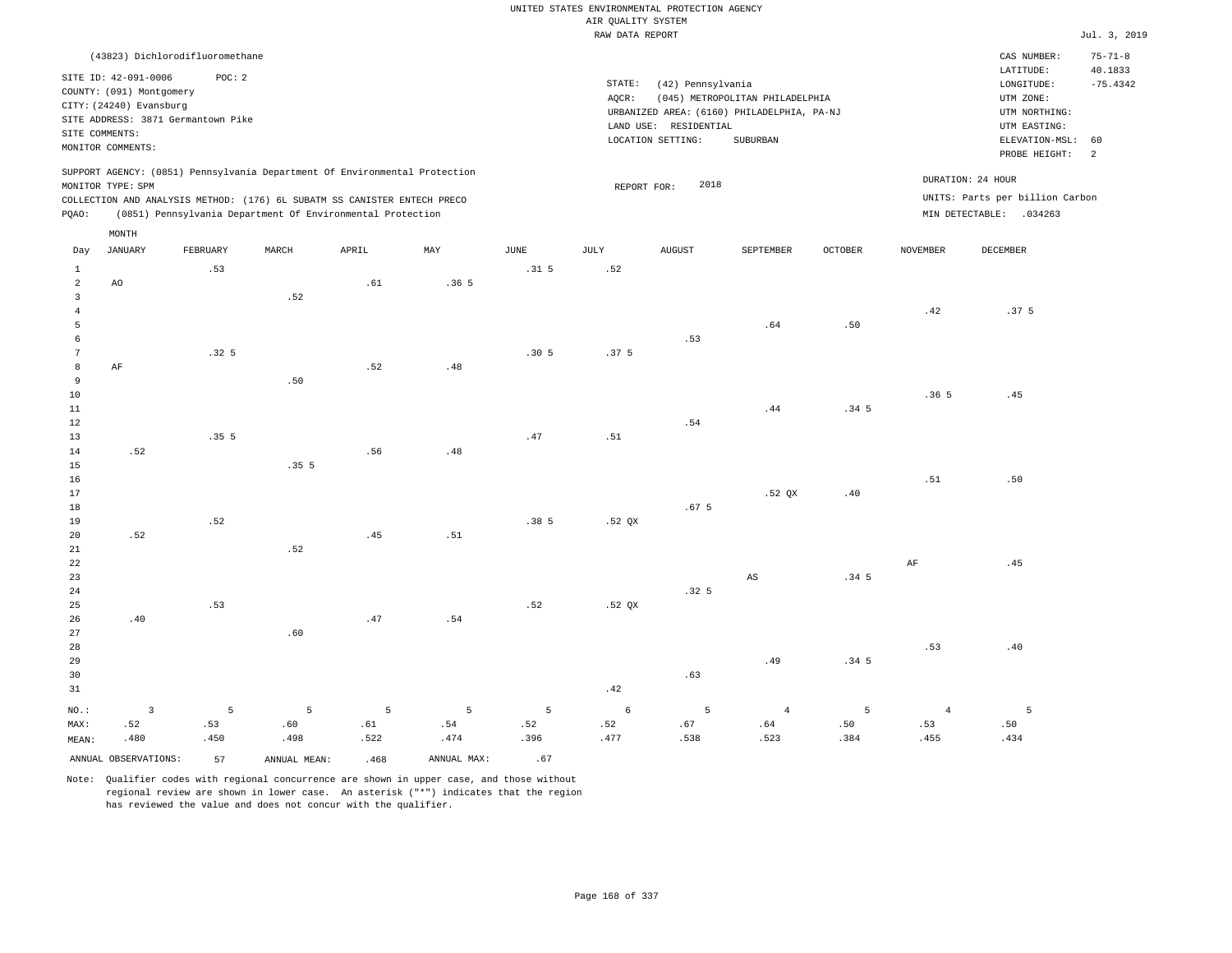| (43824) Trichloroethylene                                                                                                                                                                                                                                   |                                                                                                                                                                                 | CAS NUMBER:                                                                                                 | $79 - 01 - 6$                     |
|-------------------------------------------------------------------------------------------------------------------------------------------------------------------------------------------------------------------------------------------------------------|---------------------------------------------------------------------------------------------------------------------------------------------------------------------------------|-------------------------------------------------------------------------------------------------------------|-----------------------------------|
| SITE ID: 42-091-0006<br>POC: 2<br>COUNTY: (091) Montgomery<br>CITY: (24240) Evansburg<br>SITE ADDRESS: 3871 Germantown Pike<br>SITE COMMENTS:<br>MONITOR COMMENTS:                                                                                          | STATE:<br>(42) Pennsylvania<br>AOCR:<br>(045) METROPOLITAN PHILADELPHIA<br>URBANIZED AREA: (6160) PHILADELPHIA, PA-NJ<br>LAND USE: RESIDENTIAL<br>SUBURBAN<br>LOCATION SETTING: | LATITUDE:<br>LONGITUDE:<br>UTM ZONE:<br>UTM NORTHING:<br>UTM EASTING:<br>ELEVATION-MSL: 60<br>PROBE HEIGHT: | 40.1833<br>$-75.4342$<br>$\sim$ 2 |
| SUPPORT AGENCY: (0851) Pennsylvania Department Of Environmental Protection<br>MONITOR TYPE: SPM<br>COLLECTION AND ANALYSIS METHOD: (176) 6L SUBATM SS CANISTER ENTECH PRECO<br>(0851) Pennsylvania Department Of Environmental Protection<br>POAO:<br>MONTH | 2013<br>REPORT FOR:                                                                                                                                                             | DURATION: 24 HOUR<br>UNITS: Parts per billion Carbon<br>MIN DETECTABLE:                                     |                                   |

| Day             | JANUARY                | FEBRUARY                | MARCH        | APRIL             | MAY            | JUNE              | JULY     | AUGUST            | SEPTEMBER      | OCTOBER           | NOVEMBER                | DECEMBER                 |
|-----------------|------------------------|-------------------------|--------------|-------------------|----------------|-------------------|----------|-------------------|----------------|-------------------|-------------------------|--------------------------|
| $\mathbf{1}$    |                        |                         |              |                   |                |                   |          |                   | $.00$ ND       | $.00$ ND          |                         |                          |
| $\overline{a}$  |                        |                         |              |                   |                |                   |          | .20SQ             |                |                   |                         |                          |
| 3               |                        | $\rm AF$                |              |                   |                | $.00$ ND          | $.00$ ND |                   |                |                   |                         |                          |
| $\overline{4}$  | $.00$ ND               |                         |              | .13SQ             | $.00$ ND       |                   |          |                   |                |                   |                         |                          |
| 5               |                        |                         | $.00$ ND     |                   |                |                   |          |                   |                |                   |                         |                          |
| 6               |                        |                         |              |                   |                |                   |          |                   |                |                   | $.00$ ND                | $.00$ ND                 |
| $7\phantom{.0}$ |                        |                         |              |                   |                |                   |          |                   | $.00$ ND       | .00 <sub>ND</sub> |                         |                          |
| 8               |                        |                         |              |                   |                |                   |          | $.00~\mathrm{ND}$ |                |                   |                         |                          |
| 9               |                        | $\rm AF$                |              |                   |                | $.00$ ND          | .00 $ND$ |                   |                |                   |                         |                          |
| 10              | .37 <sub>5</sub>       |                         |              | $.00$ ND          | $.00$ ND       |                   |          |                   |                |                   |                         |                          |
| 11              |                        |                         | $.00$ ND     |                   |                |                   |          |                   |                |                   |                         |                          |
| $12$            |                        |                         |              |                   |                |                   |          |                   |                |                   | $\rm{AF}$               | $\rm AF$                 |
| $13$            |                        |                         |              |                   |                |                   |          |                   | $.00$ ND       | $.00$ ND          |                         |                          |
| $14$            |                        |                         |              |                   |                |                   |          | $\rm AF$          |                |                   |                         |                          |
| 15              |                        | $.00$ ND                |              |                   |                | $.00$ ND          | .21 SQ   |                   |                |                   |                         |                          |
| 16              | $\rm{AF}$              |                         |              | .00 <sub>ND</sub> | .22 SQ         |                   |          |                   |                |                   |                         |                          |
| 17              |                        |                         | $.00$ ND     |                   |                |                   |          |                   |                |                   |                         |                          |
| 18              |                        |                         |              |                   |                |                   |          |                   |                |                   | .10 <sub>C</sub>        | AF                       |
| 19              |                        |                         |              |                   |                |                   |          |                   | .08 SQ         | .00 <sub>ND</sub> |                         |                          |
| 20              |                        |                         |              |                   |                |                   |          | $\rm{AF}$         |                |                   |                         |                          |
| 21              |                        | $.00$ ND                |              |                   |                | .00 <sub>ND</sub> | $.00$ ND |                   |                |                   |                         |                          |
| 22              | $\rm{AF}$              |                         |              | .00 <sub>ND</sub> | $.00$ ND       |                   |          |                   |                |                   |                         |                          |
| 23              |                        |                         | $.00$ ND     |                   |                |                   |          |                   |                |                   |                         |                          |
| 24              |                        |                         |              |                   |                |                   |          |                   |                |                   | .07SQ                   | $.00$ ND                 |
| 25              |                        |                         |              |                   |                |                   |          |                   | .19SQ          | AS                |                         |                          |
| 26              |                        |                         |              |                   |                |                   |          | $\rm AF$          |                |                   |                         |                          |
| 27              |                        | $.00$ ND                |              |                   |                | .00 <sub>ND</sub> | $.00$ ND |                   |                |                   |                         |                          |
| 28              | $\mathbb{A}\mathbb{S}$ |                         |              | $.00$ ND          | $.00$ ND       |                   |          |                   |                |                   |                         |                          |
| 29              |                        |                         | .15 SQ       |                   |                |                   |          |                   |                |                   |                         |                          |
| 30              |                        |                         |              |                   |                |                   |          |                   |                |                   | $\rm{AF}$               | $.00$ ND                 |
| 31              |                        |                         |              |                   |                |                   |          |                   |                | $.00$ ND          |                         |                          |
| $_{\rm NO.}$ :  | $\sqrt{2}$             | $\overline{\mathbf{3}}$ | 5            | $\mathsf S$       | $\overline{5}$ | $\,$ 5            | 5        | $\overline{a}$    | $\overline{5}$ | 5                 | $\overline{\mathbf{3}}$ | $\overline{\phantom{a}}$ |
| MAX:            | .37                    | 0.00                    | .15          | .13               | .22            | 0.00              | .21      | .20               | .19            | 0.00              | .10                     | 0.00                     |
| MEAN:           | .185                   | 0.000                   | .030         | .026              | .044           | 0.000             | .042     | .100              | .054           | 0.000             | .057                    | 0.000                    |
|                 | ANNUAL OBSERVATIONS:   | 48                      | ANNUAL MEAN: | .036              | ANNUAL MAX:    | .37               |          |                   |                |                   |                         |                          |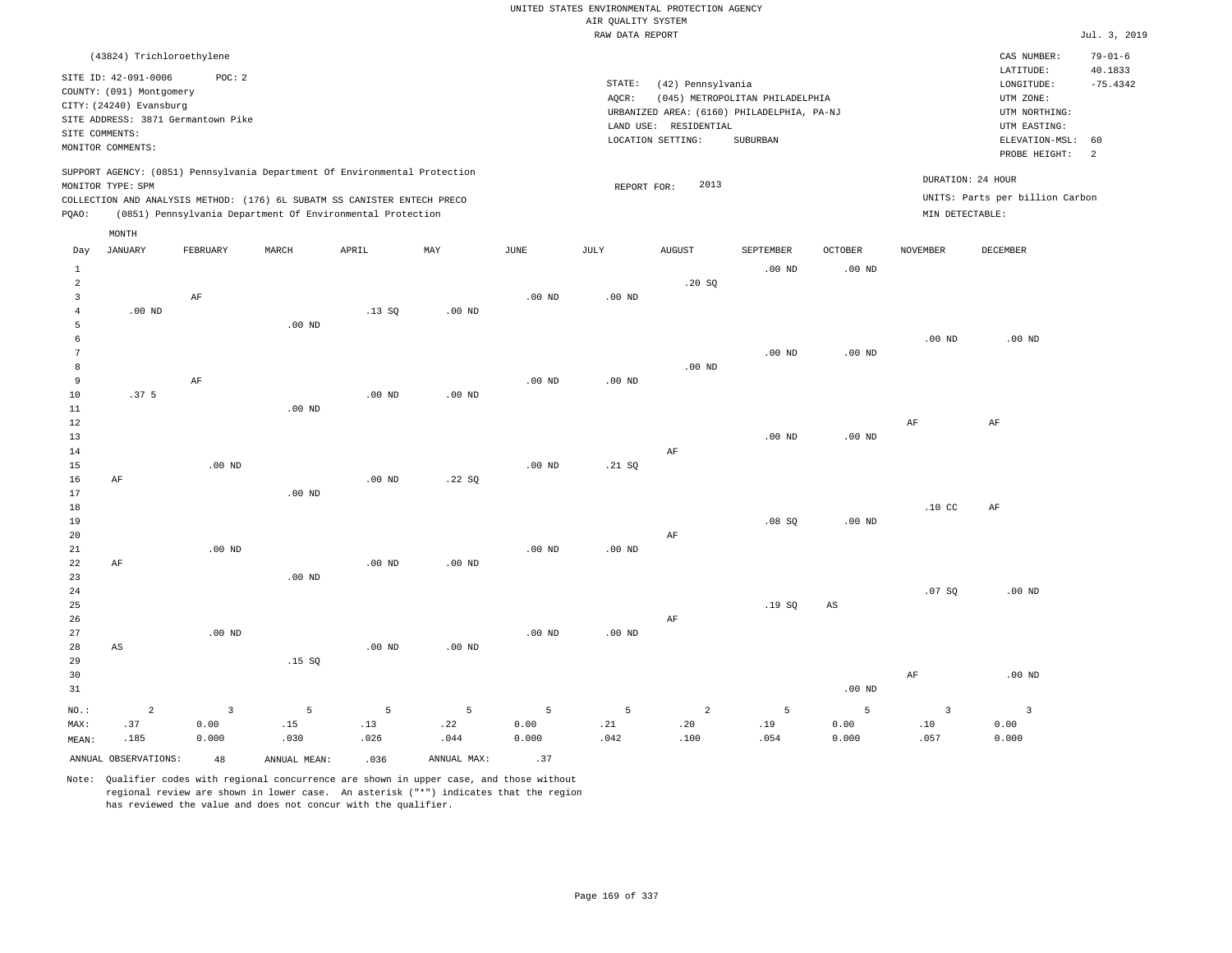| (43824) Trichloroethylene                                                                                                                                                                                                                          |                                                                                                                                                                                 | CAS NUMBER:                                                                                                 | $79 - 01 - 6$                           |
|----------------------------------------------------------------------------------------------------------------------------------------------------------------------------------------------------------------------------------------------------|---------------------------------------------------------------------------------------------------------------------------------------------------------------------------------|-------------------------------------------------------------------------------------------------------------|-----------------------------------------|
| SITE ID: 42-091-0006<br>POC:2<br>COUNTY: (091) Montgomery<br>CITY: (24240) Evansburg<br>SITE ADDRESS: 3871 Germantown Pike<br>SITE COMMENTS:<br>MONITOR COMMENTS:                                                                                  | STATE:<br>(42) Pennsylvania<br>(045) METROPOLITAN PHILADELPHIA<br>AOCR:<br>URBANIZED AREA: (6160) PHILADELPHIA, PA-NJ<br>LAND USE: RESIDENTIAL<br>LOCATION SETTING:<br>SUBURBAN | LATITUDE:<br>LONGITUDE:<br>UTM ZONE:<br>UTM NORTHING:<br>UTM EASTING:<br>ELEVATION-MSL: 60<br>PROBE HEIGHT: | 40.1833<br>$-75.4342$<br>$\overline{2}$ |
| SUPPORT AGENCY: (0851) Pennsylvania Department Of Environmental Protection<br>MONITOR TYPE: SPM<br>COLLECTION AND ANALYSIS METHOD: (176) 6L SUBATM SS CANISTER ENTECH PRECO<br>(0851) Pennsylvania Department Of Environmental Protection<br>POAO: | 2014<br>REPORT FOR:<br>MIN DETECTABLE:                                                                                                                                          | DURATION: 24 HOUR<br>UNITS: Parts per billion Carbon                                                        |                                         |

| Day                                                        | <b>JANUARY</b>                | FEBRUARY                        | MARCH              | APRIL                     | MAY              | $_{\rm JUNE}$      | $\mathtt{JULY}$    | <b>AUGUST</b>      | SEPTEMBER         | OCTOBER                                   | <b>NOVEMBER</b>               | DECEMBER          |
|------------------------------------------------------------|-------------------------------|---------------------------------|--------------------|---------------------------|------------------|--------------------|--------------------|--------------------|-------------------|-------------------------------------------|-------------------------------|-------------------|
| $\mathbf{1}$<br>$\overline{a}$<br>3<br>$\overline{4}$<br>5 | AF                            | $\rm AF$                        |                    | $.00$ ND                  | $.00$ ND         | $.00$ ND           | $.00$ ND           | $.00$ ND           | $.00$ ND          | $.00$ ND                                  | $.00$ ND                      | .00 <sub>ND</sub> |
| 6<br>7<br>8<br>9<br>$10$                                   |                               | $\mathbb{A}\mathbb{S}$          | $.00$ ND           |                           |                  | $.00$ ND           | $.00$ ND           | $.00$ ND           | .00 <sub>ND</sub> | .09SQ                                     | AF                            | $.00$ ND          |
| 11<br>12<br>13<br>14<br>15<br>16                           | $.00$ ND                      | .00 $ND$                        | $.00$ ND           | $\rm AF$                  | $.00$ ND         | $.00$ ND           | $.00$ ND           | $.00$ ND           | $.00$ ND          | $.00$ ND                                  | .16SQ                         | $.00$ ND          |
| 17<br>18<br>19<br>20<br>$2\sqrt{1}$<br>22                  | .08SQ                         | $.00$ ND                        | $.00$ ND           | $.00$ ND                  | $.00$ ND         | $.00$ ND           | .00 <sub>ND</sub>  | $.00$ ND           | .00 <sub>ND</sub> | $.00$ ND                                  | $.00$ ND                      | .11 SQ            |
| 23<br>24<br>25<br>26<br>27                                 | $\mathbb{A}\mathbb{S}$        |                                 | $.00$ ND           | .12 SQ                    | .22SQ            |                    |                    | $.00$ ND           | .14SQ             | .11 SQ                                    | $.00$ ND                      | $.00$ ND          |
| 28<br>29<br>30<br>31                                       | $\mathbb{A}\mathbb{S}$        | $\mathbb{A}\mathbb{S}$          | $.00$ ND           | .00 <sub>ND</sub>         | $.00$ ND         | $.00$ ND           | .00 <sub>ND</sub>  |                    |                   |                                           |                               | $.00$ ND          |
| $NO.$ :<br>MAX:<br>MEAN:                                   | $\overline{a}$<br>.08<br>.040 | $\overline{a}$<br>0.00<br>0.000 | 5<br>0.00<br>0.000 | $\sqrt{4}$<br>.12<br>.030 | 5<br>.22<br>.044 | 5<br>0.00<br>0.000 | 5<br>0.00<br>0.000 | 5<br>0.00<br>0.000 | 5<br>.14<br>.028  | 5<br>$\footnotesize\substack{11}$<br>.040 | $\overline{4}$<br>.16<br>.040 | 6<br>.11<br>.018  |
|                                                            | ANNUAL OBSERVATIONS:          | 53                              | ANNUAL MEAN:       | .019                      | ANNUAL MAX:      | .22                |                    |                    |                   |                                           |                               |                   |

Note: Qualifier codes with regional concurrence are shown in upper case, and those without regional review are shown in lower case. An asterisk ("\*") indicates that the region has reviewed the value and does not concur with the qualifier.

MONTH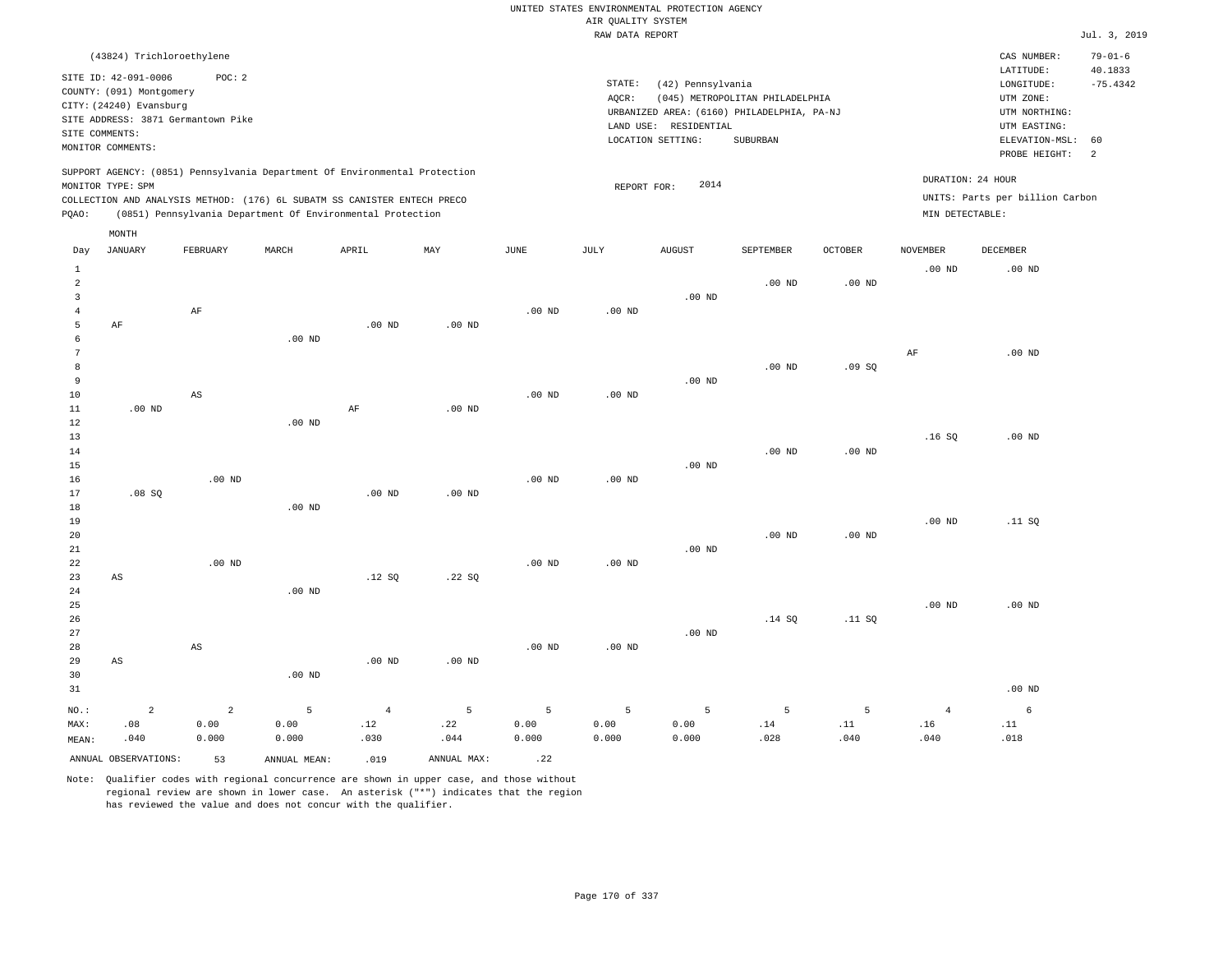### RAW DATA REPORT **FOULD ASSESSED ASSESSED ASSESSED.** The set of the set of the set of the set of the set of the set of the set of the set of the set of the set of the set of the set of the set of the set of the set of the s UNITED STATES ENVIRONMENTAL PROTECTION AGENCY AIR QUALITY SYSTEM

| (43824) Trichloroethylene                                                                                                                                                                                                                                   |                                                                                                                                                                                    | CAS NUMBER:                                                                                                                   | $79 - 01 - 6$         |
|-------------------------------------------------------------------------------------------------------------------------------------------------------------------------------------------------------------------------------------------------------------|------------------------------------------------------------------------------------------------------------------------------------------------------------------------------------|-------------------------------------------------------------------------------------------------------------------------------|-----------------------|
| SITE ID: 42-091-0006<br>POC:2<br>COUNTY: (091) Montgomery<br>CITY: (24240) Evansburg<br>SITE ADDRESS: 3871 Germantown Pike<br>SITE COMMENTS:<br>MONITOR COMMENTS:                                                                                           | STATE:<br>(42) Pennsylvania<br>(045) METROPOLITAN PHILADELPHIA<br>AOCR:<br>URBANIZED AREA: (6160) PHILADELPHIA, PA-NJ<br>RESIDENTIAL<br>LAND USE:<br>LOCATION SETTING:<br>SUBURBAN | LATITUDE:<br>LONGITUDE:<br>UTM ZONE:<br>UTM NORTHING:<br>UTM EASTING:<br>ELEVATION-MSL: 60<br>PROBE HEIGHT:<br>$\overline{2}$ | 40.1833<br>$-75.4342$ |
| SUPPORT AGENCY: (0851) Pennsylvania Department Of Environmental Protection<br>MONITOR TYPE: SPM<br>COLLECTION AND ANALYSIS METHOD: (176) 6L SUBATM SS CANISTER ENTECH PRECO<br>(0851) Pennsylvania Department Of Environmental Protection<br>POAO:<br>MONTH | 2015<br>REPORT FOR:                                                                                                                                                                | DURATION: 24 HOUR<br>UNITS: Parts per billion Carbon<br>MIN DETECTABLE:                                                       |                       |

| Day            | <b>JANUARY</b>       | FEBRUARY       | $\tt MARCH$  | APRIL          | MAY               | $_{\rm JUNE}$ | JULY       | AUGUST   | SEPTEMBER              | $OCTOBER$                    | NOVEMBER         | DECEMBER |
|----------------|----------------------|----------------|--------------|----------------|-------------------|---------------|------------|----------|------------------------|------------------------------|------------------|----------|
| $\mathbf{1}$   |                      |                | $.00$ ND     |                |                   |               |            |          |                        |                              |                  |          |
| $\overline{c}$ |                      |                |              |                |                   |               |            |          |                        |                              | .10 <sub>c</sub> | .07 SQ   |
| 3              |                      |                |              |                |                   |               |            |          | .16SQ                  | $.00$ ND                     |                  |          |
| $\overline{4}$ |                      |                |              |                |                   |               |            | .06SQ    |                        |                              |                  |          |
| 5              |                      | $.00$ ND       |              |                |                   | $.00$ ND      | $.00$ ND   |          |                        |                              |                  |          |
| 6              | $.00$ ND             |                |              | $.00$ ND       | .00 <sub>ND</sub> |               |            |          |                        |                              |                  |          |
| 7              |                      |                | $.00$ ND     |                |                   |               |            |          |                        |                              |                  |          |
| 8              |                      |                |              |                |                   |               |            |          |                        |                              | $.08$ QX         | .17 SQ   |
| 9              |                      |                |              |                |                   |               |            |          | $\mathbb{A}\mathbb{S}$ | .06SQ                        |                  |          |
| 10             |                      |                |              |                |                   |               |            | $.00$ ND |                        |                              |                  |          |
| 11             |                      | $.00$ ND       |              |                |                   | $.00$ ND      | .09SQ      |          |                        |                              |                  |          |
| 12             | $.00$ ND             |                |              | $.00$ ND       | .00 <sub>ND</sub> |               |            |          |                        |                              |                  |          |
| 13             |                      |                | $.00$ ND     |                |                   |               |            |          |                        |                              |                  |          |
| $14\,$         |                      |                |              |                |                   |               |            |          |                        |                              | .05 SQ           | $.00$ ND |
| 15             |                      |                |              |                |                   |               |            |          | .08SQ                  | .11 SQ                       |                  |          |
| 16<br>17       |                      | $\rm AF$       |              |                |                   |               |            | $.00$ ND |                        |                              |                  |          |
| 18             |                      |                |              |                |                   | .05 SQ        | $.00$ ND   |          |                        |                              |                  |          |
| 19             | $.00$ ND             |                | $.00$ ND     | .16SQ          | .08SQ             |               |            |          |                        |                              |                  |          |
| 20             |                      |                |              |                |                   |               |            |          |                        |                              | $.00$ ND         | $.00$ ND |
| $2\sqrt{1}$    |                      |                |              |                |                   |               |            |          | $.00$ ND               | .06SQ                        |                  |          |
| 22             |                      |                |              |                |                   |               |            | .05 SQ   |                        |                              |                  |          |
| 23             |                      | AS             |              |                |                   | $.00$ ND      | .12SQ      |          |                        |                              |                  |          |
| 24             | $.00$ ND             |                |              | $.00$ ND       | .00 <sub>ND</sub> |               |            |          |                        |                              |                  |          |
| 25             |                      |                | $.00$ ND     |                |                   |               |            |          |                        |                              |                  |          |
| 26             |                      |                |              |                |                   |               |            |          |                        |                              | .05SQ            | $.00$ ND |
| 27             |                      |                |              |                |                   |               |            |          | .00 <sub>ND</sub>      | .00 <sub>ND</sub>            |                  |          |
| 28             |                      |                |              |                |                   |               |            | .06SQ    |                        |                              |                  |          |
| 29             |                      |                |              |                |                   | $.00$ ND      | .08SQ      |          |                        |                              |                  |          |
| 30             | .05 SQ               |                |              | $.00$ ND       | .00 <sub>ND</sub> |               |            |          |                        |                              |                  |          |
| 31             |                      |                | $.00$ ND     |                |                   |               |            |          |                        |                              |                  |          |
| $_{\rm NO.}$ : | $\overline{5}$       | $\overline{a}$ | $\epsilon$   | $\overline{5}$ | 5                 | 5             | $\sqrt{5}$ | 5        | $\overline{4}$         | 5                            | 5                | 5        |
| MAX:           | .05                  | 0.00           | 0.00         | $.16\,$        | .08               | .05           | .12        | .06      | $.16\,$                | $\footnotesize\substack{11}$ | $.10\,$          | $.17\,$  |
| MEAN:          | .010                 | 0.000          | 0.000        | .032           | .016              | .010          | .058       | .034     | .060                   | .046                         | .056             | .048     |
|                | ANNUAL OBSERVATIONS: | 57             | ANNUAL MEAN: | .031           | ANNUAL MAX:       | .17           |            |          |                        |                              |                  |          |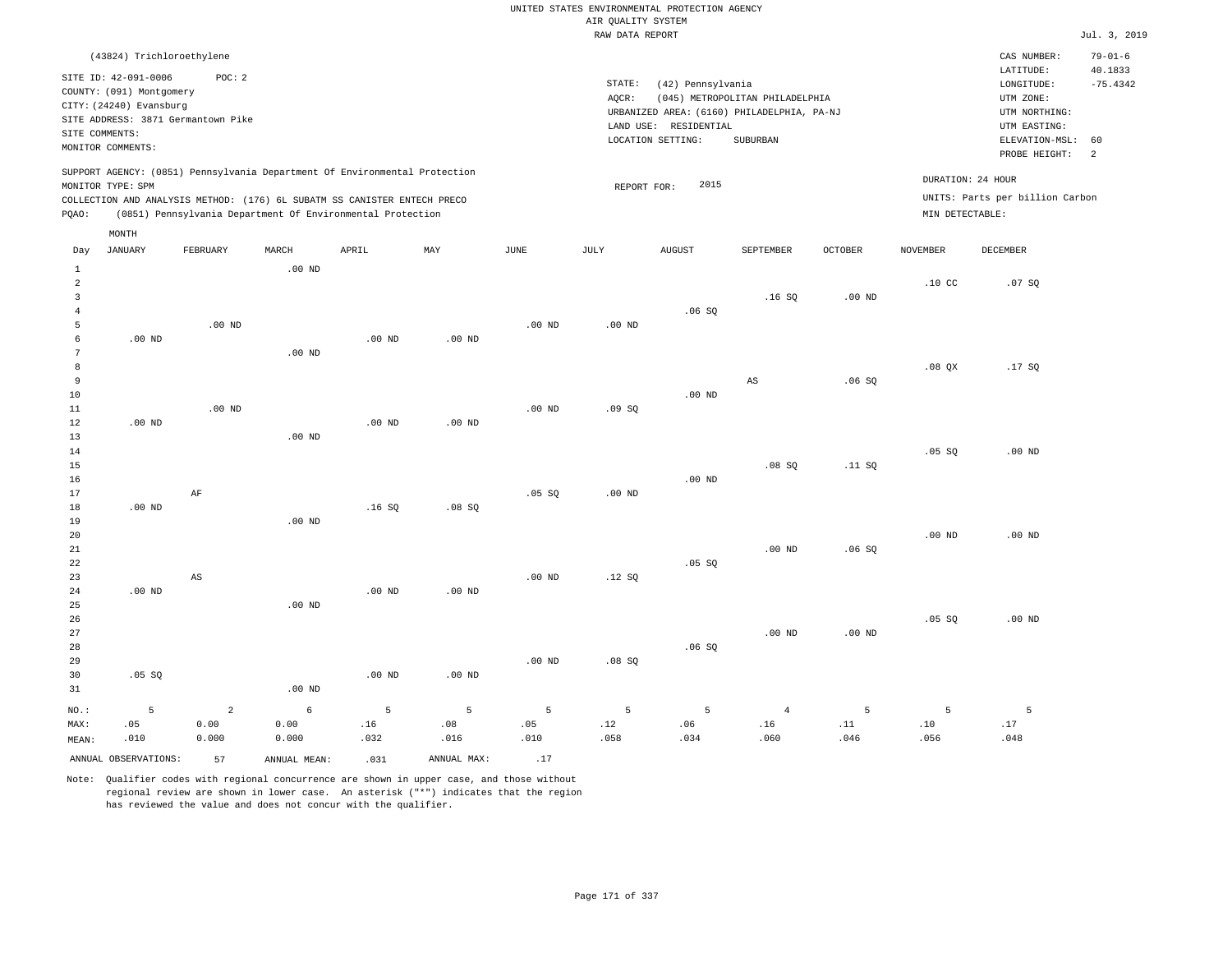# UNITED STATES ENVIRONMENTAL PROTECTION AGENCY AIR QUALITY SYSTEM

|                                |                                                                                                                    |                                              |                   |                                                                            |          |                        |                 | RAW DATA REPORT                                                                                               |                                             |                |                 |                                                                                                          | Jul. 3, 2019                                  |
|--------------------------------|--------------------------------------------------------------------------------------------------------------------|----------------------------------------------|-------------------|----------------------------------------------------------------------------|----------|------------------------|-----------------|---------------------------------------------------------------------------------------------------------------|---------------------------------------------|----------------|-----------------|----------------------------------------------------------------------------------------------------------|-----------------------------------------------|
|                                | (43824) Trichloroethylene                                                                                          |                                              |                   |                                                                            |          |                        |                 |                                                                                                               |                                             |                |                 | CAS NUMBER:                                                                                              | $79 - 01 - 6$                                 |
|                                | SITE ID: 42-091-0006<br>COUNTY: (091) Montgomery<br>CITY: (24240) Evansburg<br>SITE COMMENTS:<br>MONITOR COMMENTS: | POC: 2<br>SITE ADDRESS: 3871 Germantown Pike |                   |                                                                            |          |                        | STATE:<br>AQCR: | (42) Pennsylvania<br>URBANIZED AREA: (6160) PHILADELPHIA, PA-NJ<br>LAND USE: RESIDENTIAL<br>LOCATION SETTING: | (045) METROPOLITAN PHILADELPHIA<br>SUBURBAN |                |                 | LATITUDE:<br>LONGITUDE:<br>UTM ZONE:<br>UTM NORTHING:<br>UTM EASTING:<br>ELEVATION-MSL:<br>PROBE HEIGHT: | 40.1833<br>$-75.4342$<br>60<br>$\overline{2}$ |
|                                |                                                                                                                    |                                              |                   | SUPPORT AGENCY: (0851) Pennsylvania Department Of Environmental Protection |          |                        |                 |                                                                                                               |                                             |                |                 | DURATION: 24 HOUR                                                                                        |                                               |
|                                | MONITOR TYPE: SPM                                                                                                  |                                              |                   | COLLECTION AND ANALYSIS METHOD: (176) 6L SUBATM SS CANISTER ENTECH PRECO   |          |                        |                 | 2016<br>REPORT FOR:                                                                                           |                                             |                |                 | UNITS: Parts per billion Carbon                                                                          |                                               |
| PQAO:                          |                                                                                                                    |                                              |                   | (0851) Pennsylvania Department Of Environmental Protection                 |          |                        |                 |                                                                                                               |                                             |                | MIN DETECTABLE: |                                                                                                          |                                               |
|                                | $\texttt{MONTH}$                                                                                                   |                                              |                   |                                                                            |          |                        |                 |                                                                                                               |                                             |                |                 |                                                                                                          |                                               |
| Day                            | <b>JANUARY</b>                                                                                                     | FEBRUARY                                     | MARCH             | APRIL                                                                      | MAY      | $\operatorname{JUNE}$  | $\mathtt{JULY}$ | <b>AUGUST</b>                                                                                                 | SEPTEMBER                                   | <b>OCTOBER</b> | <b>NOVEMBER</b> | DECEMBER                                                                                                 |                                               |
| $\mathbf{1}$<br>$\overline{a}$ | .15S                                                                                                               |                                              | $.00$ ND          |                                                                            |          |                        |                 |                                                                                                               |                                             |                | .09SQ           | AM                                                                                                       |                                               |
| $\overline{3}$                 |                                                                                                                    |                                              |                   |                                                                            |          |                        |                 |                                                                                                               | AS                                          | $.00$ ND       |                 |                                                                                                          |                                               |
| $\overline{4}$<br>5            |                                                                                                                    |                                              |                   |                                                                            |          | $.00$ ND               | AS              | $.00$ ND                                                                                                      |                                             |                |                 |                                                                                                          |                                               |
| 6                              |                                                                                                                    | $.00$ ND                                     |                   | $.00$ ND                                                                   | $.00$ ND |                        |                 |                                                                                                               |                                             |                |                 |                                                                                                          |                                               |
| $7\overline{ }$                | .22 <sub>5</sub>                                                                                                   |                                              | $.00$ ND          |                                                                            |          |                        |                 |                                                                                                               |                                             |                |                 |                                                                                                          |                                               |
| 8<br>9                         |                                                                                                                    |                                              |                   |                                                                            |          |                        |                 |                                                                                                               | .00 <sub>ND</sub>                           | $\rm{AF}$      | .07SQ           | .07SQ                                                                                                    |                                               |
| 10                             |                                                                                                                    |                                              |                   |                                                                            |          |                        |                 | $.00$ ND                                                                                                      |                                             |                |                 |                                                                                                          |                                               |
| 11                             |                                                                                                                    |                                              |                   |                                                                            |          | $.00$ ND               | AS              |                                                                                                               |                                             |                |                 |                                                                                                          |                                               |
| 12<br>13                       | $.00$ ND                                                                                                           | .07 SQ                                       | $.00$ ND          | $.00$ ND                                                                   | .06SQ    |                        |                 |                                                                                                               |                                             |                |                 |                                                                                                          |                                               |
| 14                             |                                                                                                                    |                                              |                   |                                                                            |          |                        |                 |                                                                                                               |                                             |                | AS              | .16S                                                                                                     |                                               |
| 15                             |                                                                                                                    |                                              |                   |                                                                            |          |                        |                 |                                                                                                               | .00 <sub>ND</sub>                           | $\rm{AF}$      |                 |                                                                                                          |                                               |
| 16<br>17                       |                                                                                                                    |                                              |                   |                                                                            |          | $_{\rm AS}$            | AS              | $.00$ ND                                                                                                      |                                             |                |                 |                                                                                                          |                                               |
| 18                             |                                                                                                                    | .10S                                         |                   | $.00$ ND                                                                   | .05 SQ   |                        |                 |                                                                                                               |                                             |                |                 |                                                                                                          |                                               |
| 19<br>20                       | $.00$ ND                                                                                                           |                                              | .00 <sub>ND</sub> |                                                                            |          |                        |                 |                                                                                                               |                                             |                |                 | $.00$ ND                                                                                                 |                                               |
| 21                             |                                                                                                                    |                                              |                   |                                                                            |          |                        |                 |                                                                                                               | $_{\rm AS}$                                 | $.00$ ND       | AF              |                                                                                                          |                                               |
| 22                             |                                                                                                                    |                                              |                   |                                                                            |          |                        |                 | .255                                                                                                          |                                             |                |                 |                                                                                                          |                                               |
| 23                             |                                                                                                                    |                                              |                   |                                                                            |          | $.00$ ND               | AS              |                                                                                                               |                                             |                |                 |                                                                                                          |                                               |
| 24<br>25                       | $.00$ ND                                                                                                           | $.00$ ND                                     | $.00$ ND          | $.00$ ND                                                                   | $.07$ QX |                        |                 |                                                                                                               |                                             |                |                 |                                                                                                          |                                               |
| 26                             |                                                                                                                    |                                              |                   |                                                                            |          |                        |                 |                                                                                                               |                                             |                | $_{\rm AS}$     | $\rm{AF}$                                                                                                |                                               |
| 27                             |                                                                                                                    |                                              |                   |                                                                            |          |                        |                 |                                                                                                               | .12S                                        | $.00$ ND       |                 |                                                                                                          |                                               |
| 28<br>29                       |                                                                                                                    |                                              |                   |                                                                            |          | $\mathbb{A}\mathbb{S}$ | AS              | $.00$ ND                                                                                                      |                                             |                |                 |                                                                                                          |                                               |
| 30                             |                                                                                                                    |                                              |                   | $.00$ ND                                                                   | .11 SQ   |                        |                 |                                                                                                               |                                             |                |                 |                                                                                                          |                                               |
| 31                             | .00 <sub>ND</sub>                                                                                                  |                                              | $.00$ ND          |                                                                            |          |                        |                 |                                                                                                               |                                             |                |                 |                                                                                                          |                                               |

NO.: MAX: MEAN: 6 .22 .062 4 .10 .043 6 0.00 0.000 5 0.00 0.000 5 .11 .058 3 0.00 0.000 0 5 .25 .050 3 .12 .040 3 0.00 0.000 2 .09 .080 3 .16 .077 ANNUAL OBSERVATIONS:  $45$  ANNUAL MEAN: .035 ANNUAL MAX: .25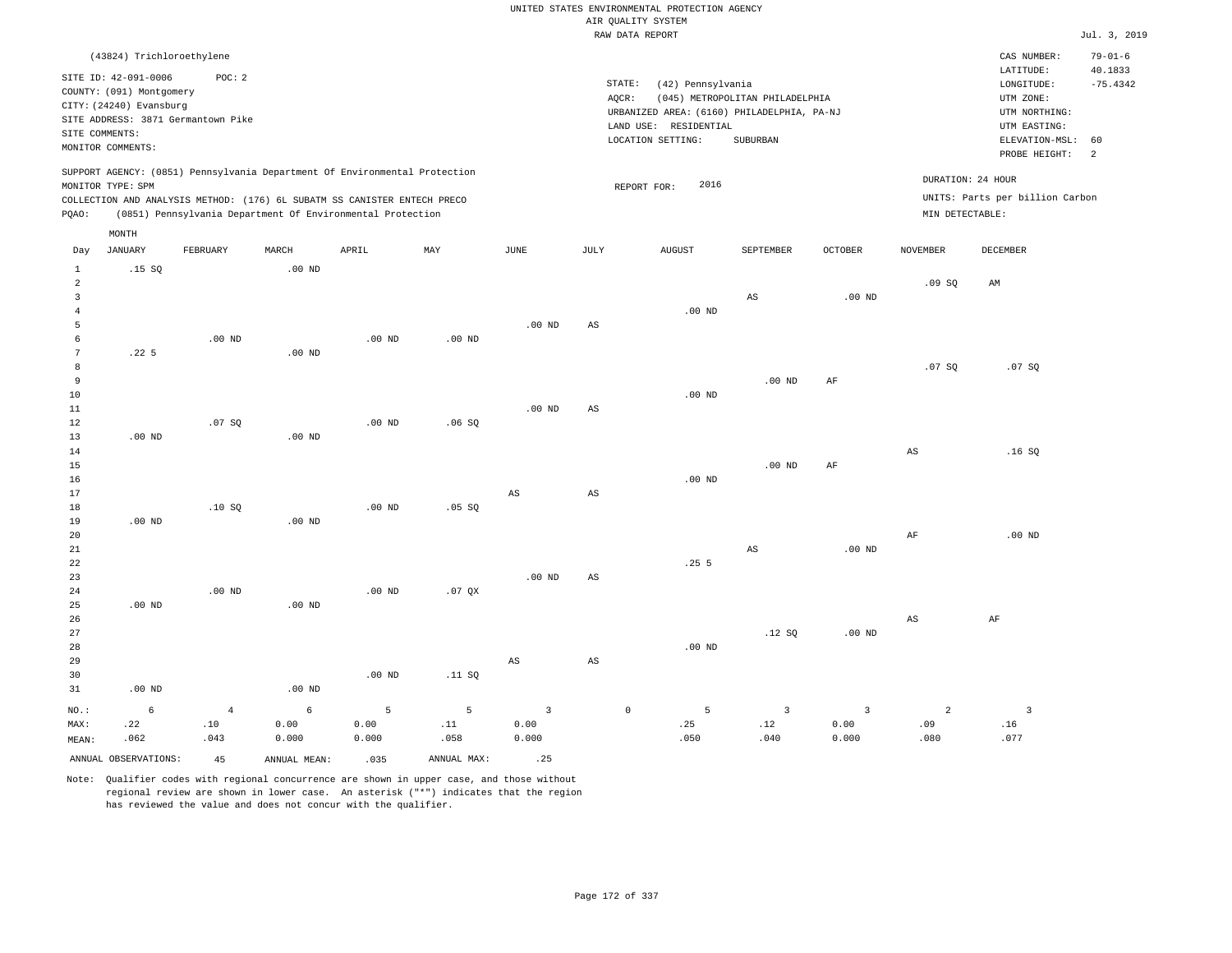|                                                    |                                                                                                                                                 |                                              |                    |                                                                                                                                        |                        |                  | AIR OUALITY SYSTEM<br>RAW DATA REPORT | UNITED STATES ENVIRONMENTAL PROTECTION AGENCY                   |                                                                                           |                   |                   |                                                                                                                         | Jul. 3, 2019                                      |
|----------------------------------------------------|-------------------------------------------------------------------------------------------------------------------------------------------------|----------------------------------------------|--------------------|----------------------------------------------------------------------------------------------------------------------------------------|------------------------|------------------|---------------------------------------|-----------------------------------------------------------------|-------------------------------------------------------------------------------------------|-------------------|-------------------|-------------------------------------------------------------------------------------------------------------------------|---------------------------------------------------|
|                                                    |                                                                                                                                                 |                                              |                    |                                                                                                                                        |                        |                  |                                       |                                                                 |                                                                                           |                   |                   |                                                                                                                         |                                                   |
|                                                    | (43824) Trichloroethylene<br>SITE ID: 42-091-0006<br>COUNTY: (091) Montgomery<br>CITY: (24240) Evansburg<br>SITE COMMENTS:<br>MONITOR COMMENTS: | POC: 2<br>SITE ADDRESS: 3871 Germantown Pike |                    |                                                                                                                                        |                        |                  | STATE:<br>AOCR:                       | (42) Pennsylvania<br>LAND USE: RESIDENTIAL<br>LOCATION SETTING: | (045) METROPOLITAN PHILADELPHIA<br>URBANIZED AREA: (6160) PHILADELPHIA, PA-NJ<br>SUBURBAN |                   |                   | CAS NUMBER:<br>LATITUDE:<br>LONGITUDE:<br>UTM ZONE:<br>UTM NORTHING:<br>UTM EASTING:<br>ELEVATION-MSL:<br>PROBE HEIGHT: | $79 - 01 - 6$<br>40.1833<br>$-75.4342$<br>60<br>2 |
|                                                    |                                                                                                                                                 |                                              |                    | SUPPORT AGENCY: (0851) Pennsylvania Department Of Environmental Protection                                                             |                        |                  |                                       |                                                                 |                                                                                           |                   | DURATION: 24 HOUR |                                                                                                                         |                                                   |
| PQAO:                                              | MONITOR TYPE: SPM                                                                                                                               |                                              |                    | COLLECTION AND ANALYSIS METHOD: (176) 6L SUBATM SS CANISTER ENTECH PRECO<br>(0851) Pennsylvania Department Of Environmental Protection |                        |                  | REPORT FOR:                           | 2017                                                            |                                                                                           |                   | MIN DETECTABLE:   | UNITS: Parts per billion Carbon                                                                                         |                                                   |
| Day                                                | MONTH<br><b>JANUARY</b>                                                                                                                         | FEBRUARY                                     | MARCH              | APRIL                                                                                                                                  | $_{\rm MAY}$           | JUNE             | JULY                                  | AUGUST                                                          | SEPTEMBER                                                                                 | <b>OCTOBER</b>    | NOVEMBER          | DECEMBER                                                                                                                |                                                   |
| 1                                                  | AS                                                                                                                                              |                                              |                    | .00 <sub>ND</sub>                                                                                                                      | $.00$ ND               |                  |                                       |                                                                 |                                                                                           |                   |                   |                                                                                                                         |                                                   |
| $\overline{a}$<br>$\overline{3}$<br>$\overline{4}$ |                                                                                                                                                 |                                              | $.00$ ND           |                                                                                                                                        |                        |                  |                                       |                                                                 | $.00$ ND                                                                                  | .00 <sub>ND</sub> | $.05$ SO          | .12S                                                                                                                    |                                                   |
| 5<br>6<br>$7\phantom{.0}$<br>8                     | AS                                                                                                                                              | .07SQ                                        | $.00$ ND           | $.00$ ND                                                                                                                               | $.00$ ND               | $.00$ ND         | $.00$ ND                              | AF                                                              |                                                                                           |                   |                   |                                                                                                                         |                                                   |
| 9<br>10<br>$1\,1$<br>12                            |                                                                                                                                                 | $.00$ ND                                     |                    |                                                                                                                                        |                        | $.00$ ND         | $.00$ ND                              | $.00$ ND                                                        | .10S                                                                                      | .10S              | .07SQ             | .07 SQ                                                                                                                  |                                                   |
| 13<br>14<br>15                                     | AF                                                                                                                                              |                                              | $.00$ ND           | .04SQ                                                                                                                                  | .00 <sub>ND</sub>      |                  |                                       |                                                                 |                                                                                           |                   | .00 <sub>ND</sub> | .06SQ                                                                                                                   |                                                   |
| 16<br>17<br>18<br>19                               | .20 <sub>5</sub>                                                                                                                                | $.00$ ND                                     |                    | $.00$ ND                                                                                                                               | .00 <sub>ND</sub>      | $.00$ ND         | .00 <sub>ND</sub>                     | .00 <sub>ND</sub>                                               | .00 <sub>ND</sub>                                                                         | $.00$ ND          |                   |                                                                                                                         |                                                   |
| 20<br>21<br>22<br>23                               |                                                                                                                                                 |                                              | $.00$ ND           |                                                                                                                                        |                        |                  |                                       | $.00$ ND                                                        | $.00$ ND                                                                                  | .08SQ             | .00 <sub>ND</sub> | AF                                                                                                                      |                                                   |
| 24<br>25<br>26                                     | $.00$ ND                                                                                                                                        | $.00$ ND                                     | $.00$ ND           | .00 <sub>ND</sub>                                                                                                                      | .00 <sub>ND</sub>      | .05SQ            | .00 <sub>ND</sub>                     |                                                                 |                                                                                           |                   |                   |                                                                                                                         |                                                   |
| 27<br>28<br>29<br>30                               |                                                                                                                                                 |                                              |                    |                                                                                                                                        |                        | $.00$ ND         | $.00$ ND                              | .00 <sub>ND</sub>                                               | $.00$ ND                                                                                  | $.00$ ND          | $.00$ ND          | $.00$ ND                                                                                                                |                                                   |
| 31                                                 | $_{\rm AS}$                                                                                                                                     |                                              |                    |                                                                                                                                        | $\mathbb{A}\mathbb{S}$ |                  |                                       |                                                                 |                                                                                           |                   |                   |                                                                                                                         |                                                   |
| NO.:<br>MAX:<br>MEAN:                              | $\overline{a}$<br>.20<br>.100                                                                                                                   | $\overline{4}$<br>.07<br>.018                | 5<br>0.00<br>0.000 | 5<br>.04<br>.008                                                                                                                       | 5<br>0.00<br>0.000     | 5<br>.05<br>.010 | 5<br>0.00<br>0.000                    | $\overline{4}$<br>0.00<br>0.000                                 | $\overline{5}$<br>.10<br>.020                                                             | 5<br>.10<br>.036  | 5<br>.07<br>.024  | $\overline{4}$<br>.12<br>.063                                                                                           |                                                   |
|                                                    | ANNUAL OBSERVATIONS:                                                                                                                            | 54                                           | ANNUAL MEAN:       | .019                                                                                                                                   | ANNUAL MAX:            | .20              |                                       |                                                                 |                                                                                           |                   |                   |                                                                                                                         |                                                   |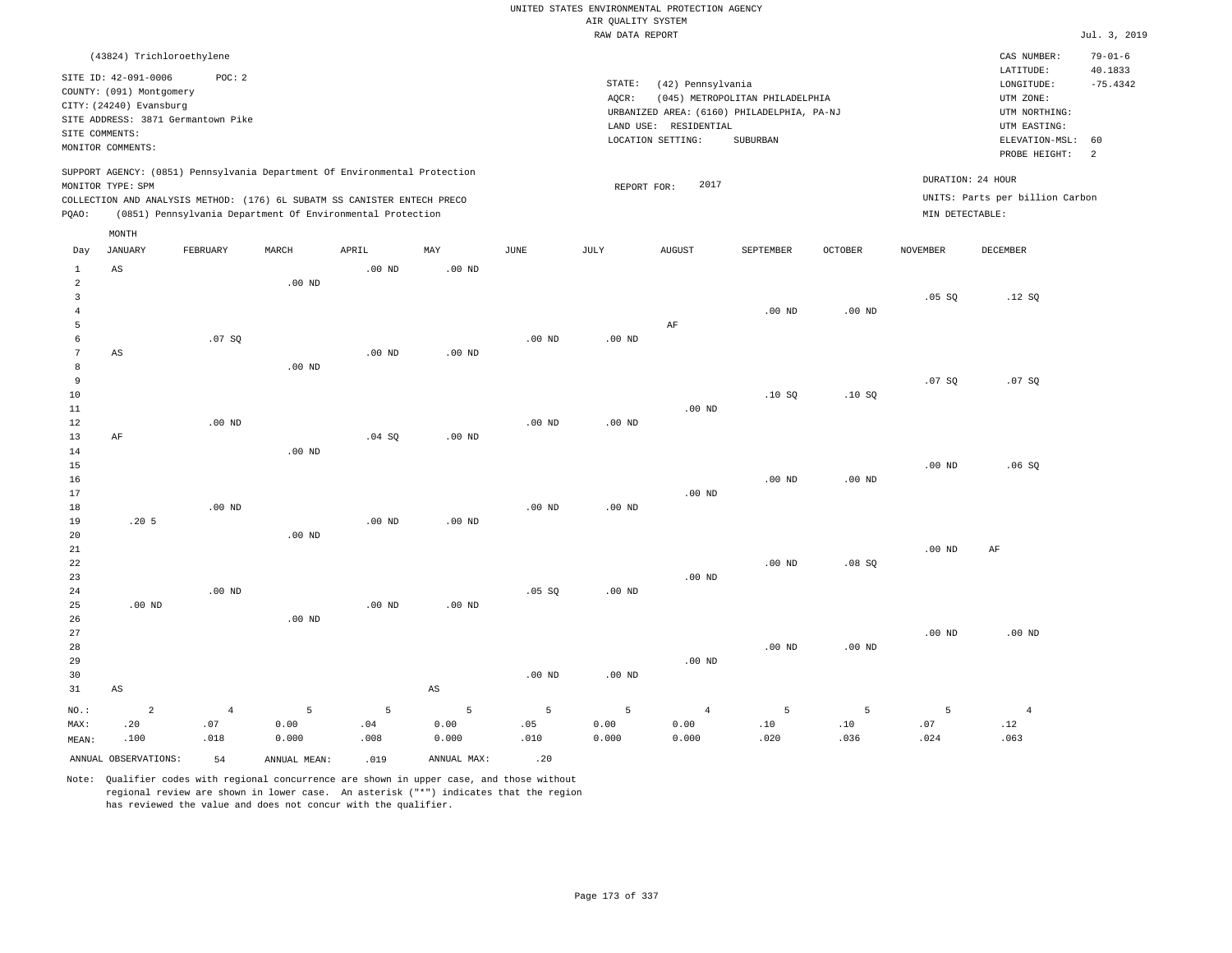|                 |                           |                                                                            |                   |                   |                   |                   |                    | UNITED STATES ENVIRONMENTAL PROTECTION AGENCY |                                            |                |                 |                                 |                       |
|-----------------|---------------------------|----------------------------------------------------------------------------|-------------------|-------------------|-------------------|-------------------|--------------------|-----------------------------------------------|--------------------------------------------|----------------|-----------------|---------------------------------|-----------------------|
|                 |                           |                                                                            |                   |                   |                   |                   | AIR QUALITY SYSTEM |                                               |                                            |                |                 |                                 |                       |
|                 |                           |                                                                            |                   |                   |                   |                   | RAW DATA REPORT    |                                               |                                            |                |                 |                                 | Jul. 3, 2019          |
|                 | (43824) Trichloroethylene |                                                                            |                   |                   |                   |                   |                    |                                               |                                            |                |                 | CAS NUMBER:                     | $79 - 01 - 6$         |
|                 | SITE ID: 42-091-0006      | POC: 2                                                                     |                   |                   |                   |                   | STATE:             |                                               |                                            |                |                 | LATITUDE:                       | 40.1833<br>$-75.4342$ |
|                 | COUNTY: (091) Montgomery  |                                                                            |                   |                   |                   |                   | AOCR:              | (42) Pennsylvania                             | (045) METROPOLITAN PHILADELPHIA            |                |                 | LONGITUDE:<br>UTM ZONE:         |                       |
|                 | CITY: (24240) Evansburg   |                                                                            |                   |                   |                   |                   |                    |                                               | URBANIZED AREA: (6160) PHILADELPHIA, PA-NJ |                |                 | UTM NORTHING:                   |                       |
|                 |                           | SITE ADDRESS: 3871 Germantown Pike                                         |                   |                   |                   |                   |                    | LAND USE: RESIDENTIAL                         |                                            |                |                 | UTM EASTING:                    |                       |
|                 | SITE COMMENTS:            |                                                                            |                   |                   |                   |                   |                    | LOCATION SETTING:                             | SUBURBAN                                   |                |                 | ELEVATION-MSL:                  | 60                    |
|                 | MONITOR COMMENTS:         |                                                                            |                   |                   |                   |                   |                    |                                               |                                            |                |                 | PROBE HEIGHT:                   | 2                     |
|                 |                           | SUPPORT AGENCY: (0851) Pennsylvania Department Of Environmental Protection |                   |                   |                   |                   |                    |                                               |                                            |                |                 | DURATION: 24 HOUR               |                       |
|                 | MONITOR TYPE: SPM         |                                                                            |                   |                   |                   |                   | REPORT FOR:        | 2018                                          |                                            |                |                 | UNITS: Parts per billion Carbon |                       |
|                 |                           | COLLECTION AND ANALYSIS METHOD: (176) 6L SUBATM SS CANISTER ENTECH PRECO   |                   |                   |                   |                   |                    |                                               |                                            |                |                 |                                 |                       |
| PQAO:           |                           | (0851) Pennsylvania Department Of Environmental Protection                 |                   |                   |                   |                   |                    |                                               |                                            |                |                 | MIN DETECTABLE: .0581202        |                       |
| Day             | MONTH<br><b>JANUARY</b>   | FEBRUARY                                                                   | MARCH             | APRIL             | MAY               | <b>JUNE</b>       | <b>JULY</b>        | <b>AUGUST</b>                                 | SEPTEMBER                                  | <b>OCTOBER</b> | <b>NOVEMBER</b> | <b>DECEMBER</b>                 |                       |
| $\mathbf{1}$    |                           | $.00$ ND                                                                   |                   |                   |                   | $.00$ ND          | $.00$ ND           |                                               |                                            |                |                 |                                 |                       |
| $\overline{a}$  | AO                        |                                                                            |                   | $.00$ ND          | $.00$ ND          |                   |                    |                                               |                                            |                |                 |                                 |                       |
| $\mathsf 3$     |                           |                                                                            | .00 <sub>ND</sub> |                   |                   |                   |                    |                                               |                                            |                |                 |                                 |                       |
| $\overline{4}$  |                           |                                                                            |                   |                   |                   |                   |                    |                                               |                                            |                | .10S            | $.00$ ND                        |                       |
| 5               |                           |                                                                            |                   |                   |                   |                   |                    |                                               | $.00$ ND                                   | $.00$ ND       |                 |                                 |                       |
| 6               |                           |                                                                            |                   |                   |                   |                   |                    | $.00$ ND                                      |                                            |                |                 |                                 |                       |
| $7\phantom{.0}$ |                           | .09SQ                                                                      |                   |                   |                   | $.00$ ND          | $.00$ ND           |                                               |                                            |                |                 |                                 |                       |
| $^{\rm 8}$<br>9 | AF                        |                                                                            | $.00$ ND          | .00 <sub>ND</sub> | .00 <sub>ND</sub> |                   |                    |                                               |                                            |                |                 |                                 |                       |
| 10              |                           |                                                                            |                   |                   |                   |                   |                    |                                               |                                            |                | .08 SQ          | .06SQ                           |                       |
| 11              |                           |                                                                            |                   |                   |                   |                   |                    |                                               | $.00$ ND                                   | $.00$ ND       |                 |                                 |                       |
| 12              |                           |                                                                            |                   |                   |                   |                   |                    | $.00$ ND                                      |                                            |                |                 |                                 |                       |
| 13              |                           | .00 <sub>ND</sub>                                                          |                   |                   |                   | .00 <sub>ND</sub> | .00 <sub>ND</sub>  |                                               |                                            |                |                 |                                 |                       |
| 14              | $.00$ ND                  |                                                                            |                   | $.00$ ND          | $.00$ ND          |                   |                    |                                               |                                            |                |                 |                                 |                       |
| 15              |                           |                                                                            | .09S              |                   |                   |                   |                    |                                               |                                            |                |                 |                                 |                       |
| 16              |                           |                                                                            |                   |                   |                   |                   |                    |                                               |                                            |                | .12S            | $.00$ ND                        |                       |
| 17<br>18        |                           |                                                                            |                   |                   |                   |                   |                    | $.00$ ND                                      | $.00$ ND                                   | $.00$ ND       |                 |                                 |                       |
| 19              |                           | .06S                                                                       |                   |                   |                   | .08S              | $.00$ ND           |                                               |                                            |                |                 |                                 |                       |
| 20              | .00 <sub>ND</sub>         |                                                                            |                   | .00 <sub>ND</sub> | .00 <sub>ND</sub> |                   |                    |                                               |                                            |                |                 |                                 |                       |
| 21              |                           |                                                                            | .00 <sub>ND</sub> |                   |                   |                   |                    |                                               |                                            |                |                 |                                 |                       |
| 22              |                           |                                                                            |                   |                   |                   |                   |                    |                                               |                                            |                | AF              | $.00$ ND                        |                       |
| 23              |                           |                                                                            |                   |                   |                   |                   |                    |                                               | $_{\rm AS}$                                | $.00$ ND       |                 |                                 |                       |
| 24              |                           |                                                                            |                   |                   |                   |                   |                    | .08S                                          |                                            |                |                 |                                 |                       |
| 25              |                           | .00 <sub>ND</sub>                                                          |                   |                   |                   | .12S              | $.00$ ND           |                                               |                                            |                |                 |                                 |                       |
| 26<br>27        | $.00$ ND                  |                                                                            | .00 <sub>ND</sub> | .00 <sub>ND</sub> | .00 <sub>ND</sub> |                   |                    |                                               |                                            |                |                 |                                 |                       |
| 28              |                           |                                                                            |                   |                   |                   |                   |                    |                                               |                                            |                | .07S            | $.00$ ND                        |                       |
| 29              |                           |                                                                            |                   |                   |                   |                   |                    |                                               | .00 $ND$                                   | .06SQ          |                 |                                 |                       |
| 30              |                           |                                                                            |                   |                   |                   |                   |                    | $.00$ ND                                      |                                            |                |                 |                                 |                       |
| 31              |                           |                                                                            |                   |                   |                   |                   | $.00$ ND           |                                               |                                            |                |                 |                                 |                       |
| NO.:            | $\overline{\mathbf{3}}$   | 5                                                                          | 5                 | 5                 | 5                 | 5                 | $\epsilon$         | 5                                             | $\,4\,$                                    | 5              | $\overline{4}$  | 5                               |                       |
| MAX:            | 0.00                      | .09                                                                        | .09               | 0.00              | 0.00              | .12               | 0.00               | .08                                           | 0.00                                       | .06            | .12             | .06                             |                       |
| MEAN:           | 0.000                     | .030                                                                       | .018              | 0.000             | 0.000             | .040              | 0.000              | .016                                          | 0.000                                      | .012           | .093            | .012                            |                       |
|                 | ANNUAL OBSERVATIONS:      | 57                                                                         | ANNUAL MEAN:      | .018              | ANNUAL MAX:       | .12               |                    |                                               |                                            |                |                 |                                 |                       |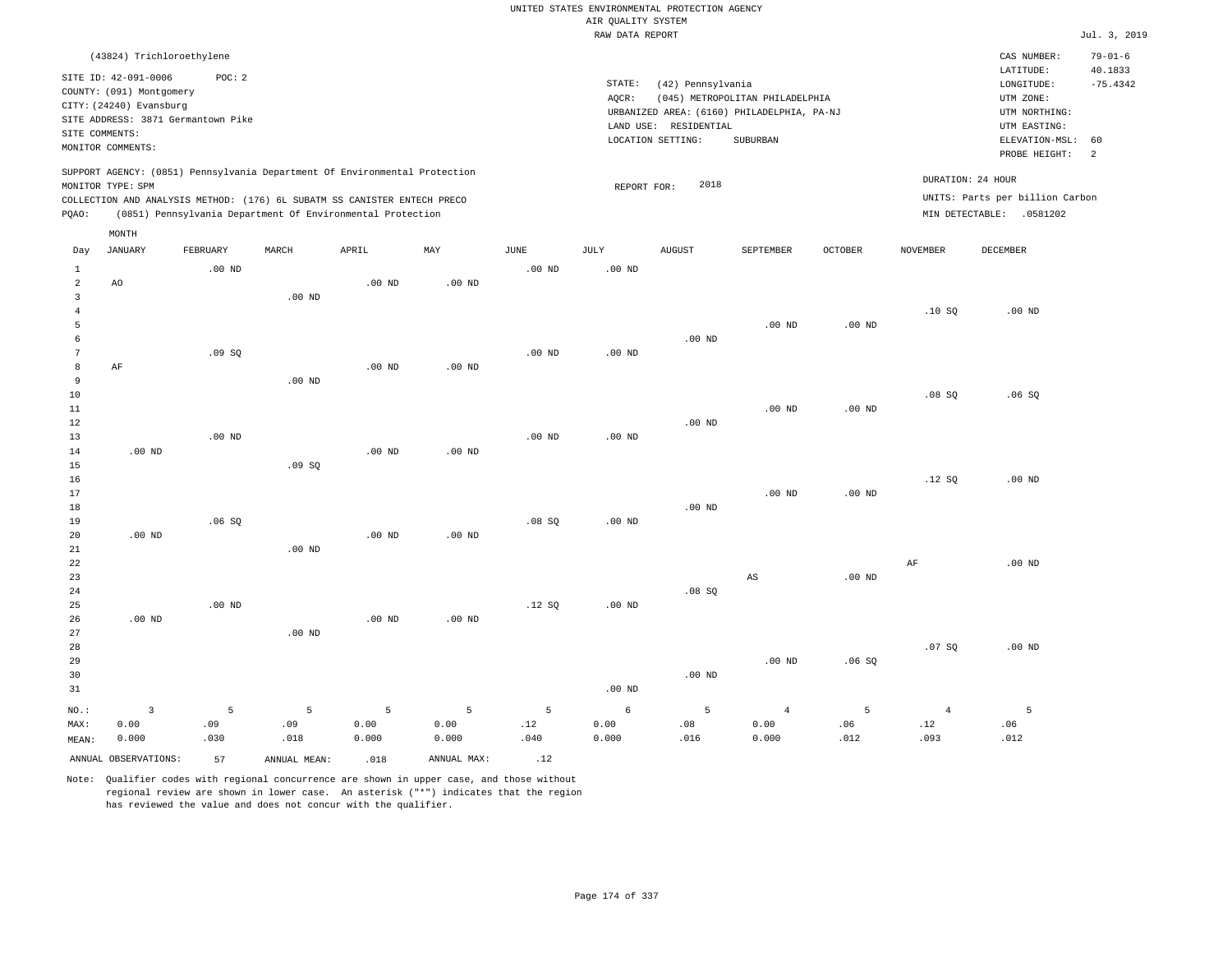|                | (43826) 1,1-Dichloroethylene                                                                                                                                                                                                              |          |       |       |     |      |                 |                                                                    |                                                                                           |                |                 | CAS NUMBER:                                                                                                 | $75 - 35 - 4$                |
|----------------|-------------------------------------------------------------------------------------------------------------------------------------------------------------------------------------------------------------------------------------------|----------|-------|-------|-----|------|-----------------|--------------------------------------------------------------------|-------------------------------------------------------------------------------------------|----------------|-----------------|-------------------------------------------------------------------------------------------------------------|------------------------------|
| SITE COMMENTS: | SITE ID: 42-091-0006<br>COUNTY: (091) Montgomery<br>CITY: (24240) Evansburg<br>SITE ADDRESS: 3871 Germantown Pike<br>MONITOR COMMENTS:                                                                                                    | POC:2    |       |       |     |      | STATE:<br>AOCR: | (42) Pennsylvania<br>RESIDENTIAL<br>LAND USE:<br>LOCATION SETTING: | (045) METROPOLITAN PHILADELPHIA<br>URBANIZED AREA: (6160) PHILADELPHIA, PA-NJ<br>SUBURBAN |                |                 | LATITUDE:<br>LONGITUDE:<br>UTM ZONE:<br>UTM NORTHING:<br>UTM EASTING:<br>ELEVATION-MSL: 60<br>PROBE HEIGHT: | 40.1833<br>$-75.4342$<br>- 2 |
| POAO:          | SUPPORT AGENCY: (0851) Pennsylvania Department Of Environmental Protection<br>MONITOR TYPE: SPM<br>COLLECTION AND ANALYSIS METHOD: (176) 6L SUBATM SS CANISTER ENTECH PRECO<br>(0851) Pennsylvania Department Of Environmental Protection |          |       |       |     |      |                 | 2013<br>REPORT FOR:                                                |                                                                                           |                | MIN DETECTABLE: | DURATION: 24 HOUR<br>UNITS: Parts per billion Carbon                                                        |                              |
| Day            | MONTH<br>JANUARY                                                                                                                                                                                                                          | FEBRUARY | MARCH | APRIL | MAY | JUNE | JULY            | <b>AUGUST</b>                                                      | SEPTEMBER                                                                                 | <b>OCTOBER</b> | <b>NOVEMBER</b> | DECEMBER                                                                                                    |                              |
|                |                                                                                                                                                                                                                                           |          |       |       |     |      |                 |                                                                    |                                                                                           |                |                 |                                                                                                             |                              |
|                |                                                                                                                                                                                                                                           |          |       |       |     |      |                 |                                                                    | $.00$ ND                                                                                  | $.00$ ND       |                 |                                                                                                             |                              |
| $\overline{2}$ |                                                                                                                                                                                                                                           |          |       |       |     |      |                 | $.00$ ND                                                           |                                                                                           |                |                 |                                                                                                             |                              |

.00 ND

.00 ND

| 4  | $.00$ ND |          | $.00$ ND | $.00$ ND |          |          |          |          |          |          |          |
|----|----------|----------|----------|----------|----------|----------|----------|----------|----------|----------|----------|
| 5  |          | $.00$ ND |          |          |          |          |          |          |          |          |          |
| 6  |          |          |          |          |          |          |          |          |          | $.00$ ND | $.00$ ND |
| 7  |          |          |          |          |          |          |          | $.00$ ND | $.00$ ND |          |          |
| 8  |          |          |          |          |          |          | $.00$ ND |          |          |          |          |
| 9  | AF       |          |          |          | $.00$ ND | $.00$ ND |          |          |          |          |          |
| 10 | $.00$ ND |          | $.00$ ND | $.00$ ND |          |          |          |          |          |          |          |
| 11 |          | $.00$ ND |          |          |          |          |          |          |          |          |          |
| 12 |          |          |          |          |          |          |          |          |          | AF       | AF       |
| 13 |          |          |          |          |          |          |          | $.00$ ND | $.00$ ND |          |          |
| 14 |          |          |          |          |          |          | AF       |          |          |          |          |

.00 ND

| 16 | AF |          |          | $.00$ ND | $.00$ ND |          |          |    |          |          |          |    |
|----|----|----------|----------|----------|----------|----------|----------|----|----------|----------|----------|----|
| 17 |    |          | $.00$ ND |          |          |          |          |    |          |          |          |    |
| 18 |    |          |          |          |          |          |          |    |          |          | $.00$ ND | AF |
| 19 |    |          |          |          |          |          |          |    | $.00$ ND | $.00$ ND |          |    |
| 20 |    |          |          |          |          |          |          | AF |          |          |          |    |
| 21 |    | $.00$ ND |          |          |          | $.00$ ND | $.00$ ND |    |          |          |          |    |
| 22 | AF |          |          | $.00$ ND | $.00$ ND |          |          |    |          |          |          |    |
| 23 |    |          | $.00$ ND |          |          |          |          |    |          |          |          |    |

.00 ND

| 24 |                   |                   |                  |    |                     | .00 <sub>ND</sub> | $.00$ ND |
|----|-------------------|-------------------|------------------|----|---------------------|-------------------|----------|
| 25 |                   |                   |                  |    | $.00 \text{ ND}$ AS |                   |          |
| 26 |                   |                   |                  | AF |                     |                   |          |
| 27 | .00 <sub>ND</sub> | .00 <sub>ND</sub> | $.00 \text{ ND}$ |    |                     |                   |          |

| 28    | AS                   |       |              | $.00$ ND | $.00$ ND    |       |       |       |       |          |       |          |
|-------|----------------------|-------|--------------|----------|-------------|-------|-------|-------|-------|----------|-------|----------|
| 29    |                      |       | $.00$ ND     |          |             |       |       |       |       |          |       |          |
| 30    |                      |       |              |          |             |       |       |       |       |          | AF    | $.00$ ND |
| 31    |                      |       |              |          |             |       |       |       |       | $.00$ ND |       |          |
| NO.:  |                      |       |              |          | -5          |       | - 5   | 2     |       |          |       |          |
| MAX:  | 0.00                 | 0.00  | 0.00         | 0.00     | 0.00        | 0.00  | 0.00  | 0.00  | 0.00  | 0.00     | 0.00  | 0.00     |
| MEAN: | 0.000                | 0.000 | 0.000        | 0.000    | 0.000       | 0.000 | 0.000 | 0.000 | 0.000 | 0.000    | 0.000 | 0.000    |
|       | ANNUAL OBSERVATIONS: | 48    | ANNUAL MEAN: | 0.000    | ANNUAL MAX: | 0.00  |       |       |       |          |       |          |

Note: Qualifier codes with regional concurrence are shown in upper case, and those without regional review are shown in lower case. An asterisk ("\*") indicates that the region

has reviewed the value and does not concur with the qualifier.

3

AF

.00 ND

15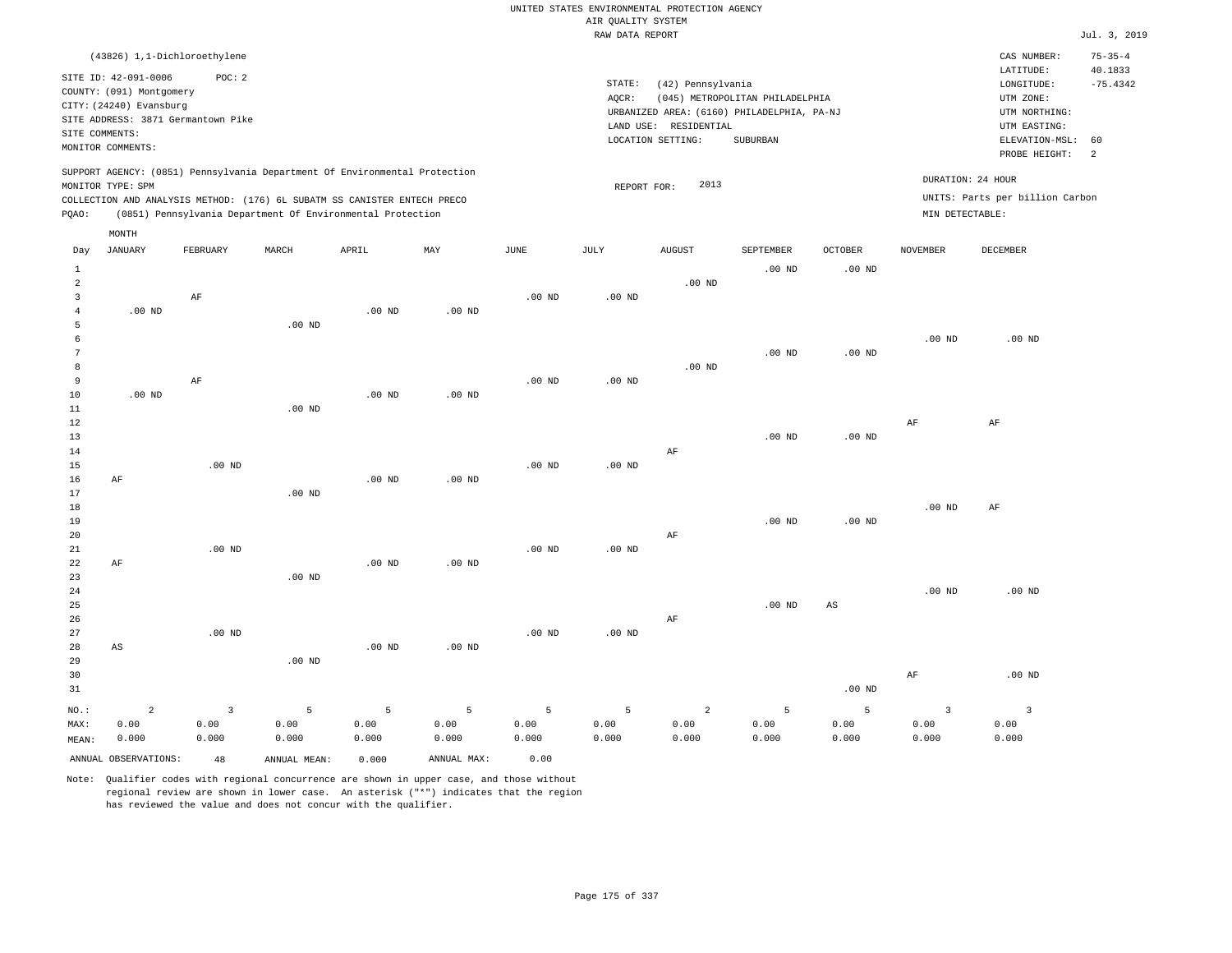| (43826) 1,1-Dichloroethylene                                                                                                                                                                                                                                |                                                                                                                                                                                    | CAS NUMBER:                                                                                                 | $75 - 35 - 4$                           |
|-------------------------------------------------------------------------------------------------------------------------------------------------------------------------------------------------------------------------------------------------------------|------------------------------------------------------------------------------------------------------------------------------------------------------------------------------------|-------------------------------------------------------------------------------------------------------------|-----------------------------------------|
| SITE ID: 42-091-0006<br>POC: 2<br>COUNTY: (091) Montgomery<br>CITY: (24240) Evansburg<br>SITE ADDRESS: 3871 Germantown Pike<br>SITE COMMENTS:<br>MONITOR COMMENTS:                                                                                          | STATE:<br>(42) Pennsylvania<br>(045) METROPOLITAN PHILADELPHIA<br>AOCR:<br>URBANIZED AREA: (6160) PHILADELPHIA, PA-NJ<br>RESIDENTIAL<br>LAND USE:<br>LOCATION SETTING:<br>SUBURBAN | LATITUDE:<br>LONGITUDE:<br>UTM ZONE:<br>UTM NORTHING:<br>UTM EASTING:<br>ELEVATION-MSL: 60<br>PROBE HEIGHT: | 40.1833<br>$-75.4342$<br>$\overline{2}$ |
| SUPPORT AGENCY: (0851) Pennsylvania Department Of Environmental Protection<br>MONITOR TYPE: SPM<br>COLLECTION AND ANALYSIS METHOD: (176) 6L SUBATM SS CANISTER ENTECH PRECO<br>(0851) Pennsylvania Department Of Environmental Protection<br>POAO:<br>MONTH | DURATION: 24 HOUR<br>2014<br>REPORT FOR:<br>MIN DETECTABLE:                                                                                                                        | UNITS: Parts per billion Carbon                                                                             |                                         |

| Day                                                        | <b>JANUARY</b>              | FEBRUARY                        | MARCH              | APRIL                           | MAY                | <b>JUNE</b>        | $\mathtt{JULY}$    | <b>AUGUST</b>      | SEPTEMBER          | OCTOBER            | <b>NOVEMBER</b>                 | DECEMBER           |
|------------------------------------------------------------|-----------------------------|---------------------------------|--------------------|---------------------------------|--------------------|--------------------|--------------------|--------------------|--------------------|--------------------|---------------------------------|--------------------|
| $\mathbf{1}$<br>$\overline{a}$<br>3<br>$\overline{4}$<br>5 | $\rm AF$                    | $\rm AF$                        |                    | $.00$ ND                        | $.00$ ND           | $.00$ ND           | $.00$ ND           | $.00$ ND           | $.00$ ND           | $.00$ ND           | .00 <sub>ND</sub>               | $.00$ ND           |
| 6<br>7<br>8<br>9<br>10                                     |                             | AS                              | $.00$ ND           |                                 |                    | $.00$ ND           | $.00$ ND           | $.00$ ND           | $.00$ ND           | .00 <sub>ND</sub>  | AF                              | $.00$ ND           |
| 11<br>12<br>13<br>14<br>15<br>16                           | $.00$ ND                    | $.00$ ND                        | $.00$ ND           | $\rm AF$                        | $.00$ ND           | $.00$ ND           | $.00$ ND           | $.00$ ND           | $.00$ ND           | $.00$ ND           | $.00$ ND                        | .00 <sub>ND</sub>  |
| 17<br>18<br>19<br>20<br>21<br>$2\sqrt{2}$                  | $.00$ ND                    | $.00$ ND                        | $.00$ ND           | $.00$ ND                        | $.00$ ND           | $.00$ ND           | $.00$ ND           | $.00$ ND           | $.00$ ND           | $.00$ ND           | $.00$ ND                        | $.00$ ND           |
| 23<br>$2\,4$<br>25<br>26<br>27                             | $\mathbb{A}\mathbb{S}$      |                                 | $.00$ ND           | $.00$ ND                        | $.00$ ND           |                    |                    | $.00$ ND           | $.00$ ND           | .00 $ND$           | $.00$ ND                        | $.00$ ND           |
| 28<br>29<br>30<br>31                                       | $\mathbb{A}\mathbb{S}$      | AS                              | $.00$ ND           | $.00$ ND                        | $.00$ ND           | $.00$ ND           | $.00$ ND           |                    |                    |                    |                                 | $.00$ ND           |
| $NO.$ :<br>MAX:<br>MEAN:                                   | $\sqrt{2}$<br>0.00<br>0.000 | $\overline{a}$<br>0.00<br>0.000 | 5<br>0.00<br>0.000 | $\overline{4}$<br>0.00<br>0.000 | 5<br>0.00<br>0.000 | 5<br>0.00<br>0.000 | 5<br>0.00<br>0.000 | 5<br>0.00<br>0.000 | 5<br>0.00<br>0.000 | 5<br>0.00<br>0.000 | $\overline{4}$<br>0.00<br>0.000 | 6<br>0.00<br>0.000 |
|                                                            | ANNUAL OBSERVATIONS:        | 53                              | ANNUAL MEAN:       | 0.000                           | ANNUAL MAX:        | 0.00               |                    |                    |                    |                    |                                 |                    |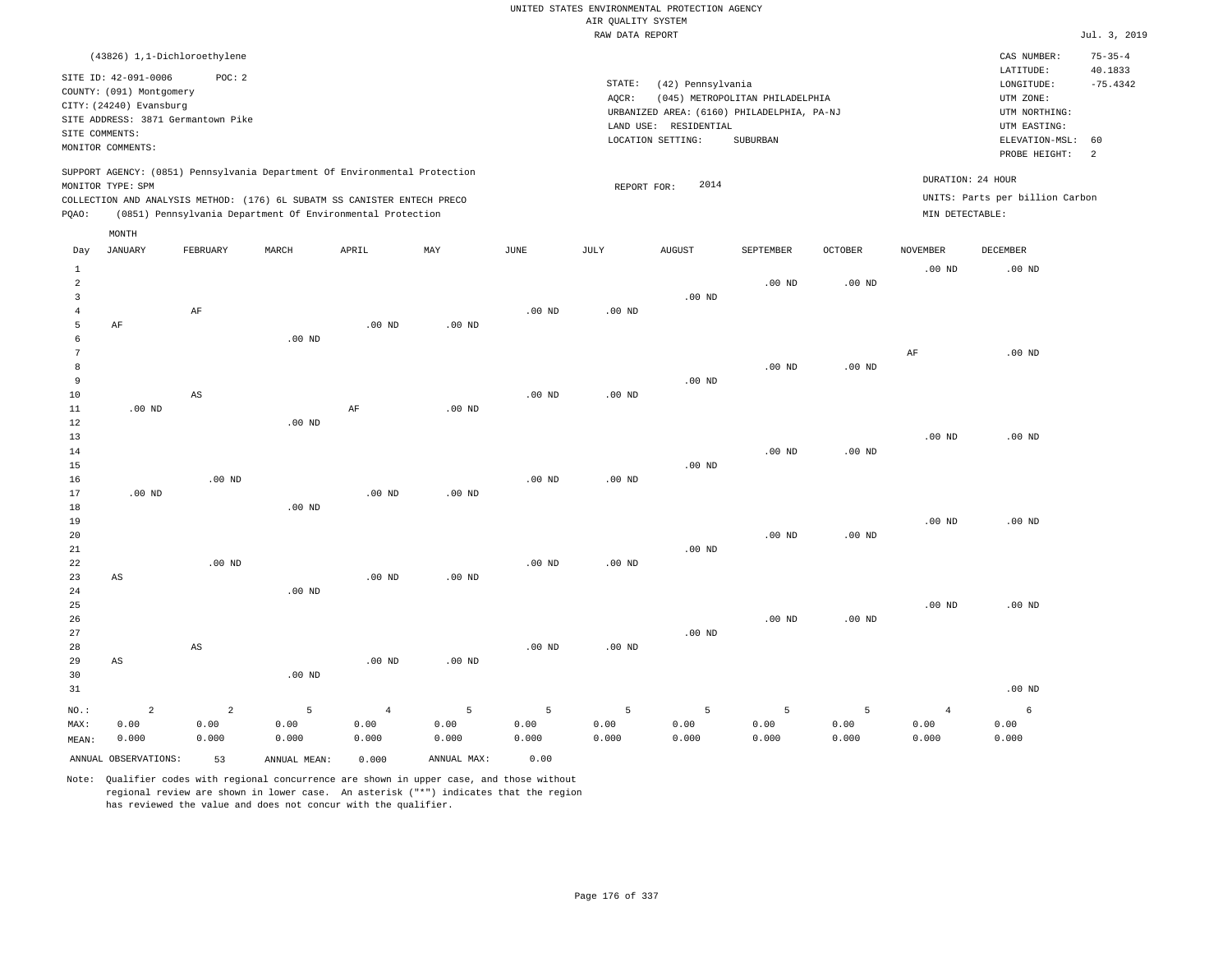|                                                                                                                                                                                                                                                    | (43826) 1,1-Dichloroethylene                                                                                      |          |          |       |     |      |                              |                                                                                                     |                                             |                |                                            | CAS NUMBER:                                          | $75 - 35 - 4$ |
|----------------------------------------------------------------------------------------------------------------------------------------------------------------------------------------------------------------------------------------------------|-------------------------------------------------------------------------------------------------------------------|----------|----------|-------|-----|------|------------------------------|-----------------------------------------------------------------------------------------------------|---------------------------------------------|----------------|--------------------------------------------|------------------------------------------------------|---------------|
| SITE COMMENTS:                                                                                                                                                                                                                                     | SITE ID: 42-091-0006<br>COUNTY: (091) Montgomery<br>CITY: (24240) Evansburg<br>SITE ADDRESS: 3871 Germantown Pike | POC:2    |          |       |     |      | STATE:<br>AQCR:<br>LAND USE: | (42) Pennsylvania<br>URBANIZED AREA: (6160) PHILADELPHIA, PA-NJ<br>RESIDENTIAL<br>LOCATION SETTING: | (045) METROPOLITAN PHILADELPHIA<br>SUBURBAN |                | 40.1833<br>$-75.4342$<br>ELEVATION-MSL: 60 |                                                      |               |
|                                                                                                                                                                                                                                                    | MONITOR COMMENTS:                                                                                                 |          |          |       |     |      |                              |                                                                                                     |                                             |                |                                            | PROBE HEIGHT:                                        | -2            |
| SUPPORT AGENCY: (0851) Pennsylvania Department Of Environmental Protection<br>MONITOR TYPE: SPM<br>COLLECTION AND ANALYSIS METHOD: (176) 6L SUBATM SS CANISTER ENTECH PRECO<br>(0851) Pennsylvania Department Of Environmental Protection<br>POAO: |                                                                                                                   |          |          |       |     |      |                              | 2015<br>REPORT FOR:                                                                                 |                                             |                | MIN DETECTABLE:                            | DURATION: 24 HOUR<br>UNITS: Parts per billion Carbon |               |
|                                                                                                                                                                                                                                                    | MONTH                                                                                                             |          |          |       |     |      |                              |                                                                                                     |                                             |                |                                            |                                                      |               |
| Day                                                                                                                                                                                                                                                | JANUARY                                                                                                           | FEBRUARY | MARCH    | APRIL | MAY | JUNE | JULY                         | <b>AUGUST</b>                                                                                       | SEPTEMBER                                   | <b>OCTOBER</b> | NOVEMBER                                   | <b>DECEMBER</b>                                      |               |
|                                                                                                                                                                                                                                                    |                                                                                                                   |          | $.00$ ND |       |     |      |                              |                                                                                                     |                                             |                |                                            |                                                      |               |
|                                                                                                                                                                                                                                                    |                                                                                                                   |          |          |       |     |      |                              |                                                                                                     |                                             |                | $00 \text{ MP}$                            | $00 \text{ MP}$                                      |               |

| $\overline{\mathbf{c}}$ |          |             |            |          |          |                   |          |          |                        |                   | .00 $ND$ | $.00$ ND |
|-------------------------|----------|-------------|------------|----------|----------|-------------------|----------|----------|------------------------|-------------------|----------|----------|
| 3                       |          |             |            |          |          |                   |          |          | $.00$ ND               | .00 <sub>ND</sub> |          |          |
| 4                       |          |             |            |          |          |                   |          | $.00$ ND |                        |                   |          |          |
| 5                       |          | $.00$ ND    |            |          |          | $.00$ ND          | $.00$ ND |          |                        |                   |          |          |
| 6                       | $.00$ ND |             |            | $.00$ ND | $.00$ ND |                   |          |          |                        |                   |          |          |
| 7                       |          |             | $.00$ ND   |          |          |                   |          |          |                        |                   |          |          |
| 8                       |          |             |            |          |          |                   |          |          |                        |                   | $.00$ ND | $.00$ ND |
| 9                       |          |             |            |          |          |                   |          |          | $\mathbb{A}\mathbb{S}$ | $.00$ ND          |          |          |
| 10                      |          |             |            |          |          |                   |          | $.00$ ND |                        |                   |          |          |
| 11                      |          | $.00$ ND    |            |          |          | $.00$ ND          | $.00$ ND |          |                        |                   |          |          |
| 12<br>13                | .00 $ND$ |             | $.00$ ND   | .00 $ND$ | $.00$ ND |                   |          |          |                        |                   |          |          |
| 14                      |          |             |            |          |          |                   |          |          |                        |                   | $.00$ ND | $.00$ ND |
| 15                      |          |             |            |          |          |                   |          |          | $.00$ ND               | .00 <sub>ND</sub> |          |          |
| 16                      |          |             |            |          |          |                   |          | .00 $ND$ |                        |                   |          |          |
| 17                      |          | $\rm AF$    |            |          |          | $.00$ ND          | $.00$ ND |          |                        |                   |          |          |
| 18                      | $.00$ ND |             |            | .00 $ND$ | $.00$ ND |                   |          |          |                        |                   |          |          |
| 19                      |          |             | $.00$ ND   |          |          |                   |          |          |                        |                   |          |          |
| 20                      |          |             |            |          |          |                   |          |          |                        |                   | $.00$ ND | $.00$ ND |
| 21                      |          |             |            |          |          |                   |          |          | $.00$ ND               | .00 <sub>ND</sub> |          |          |
| 22                      |          |             |            |          |          |                   |          | $.00$ ND |                        |                   |          |          |
| 23                      |          | AS          |            |          |          | $.00$ ND          | $.00$ ND |          |                        |                   |          |          |
| 24                      | $.00$ ND |             |            | $.00$ ND | $.00$ ND |                   |          |          |                        |                   |          |          |
| 25                      |          |             | $.00$ ND   |          |          |                   |          |          |                        |                   |          |          |
| 26                      |          |             |            |          |          |                   |          |          |                        |                   | $.00$ ND | $.00$ ND |
| 27                      |          |             |            |          |          |                   |          |          | $.00$ ND               | $.00$ ND          |          |          |
| 28                      |          |             |            |          |          |                   |          | .00 $ND$ |                        |                   |          |          |
| 29                      |          |             |            |          |          | .00 <sub>ND</sub> | $.00$ ND |          |                        |                   |          |          |
| 30                      | $.00$ ND |             |            | .00 $ND$ | $.00$ ND |                   |          |          |                        |                   |          |          |
| 31                      |          |             | $.00$ ND   |          |          |                   |          |          |                        |                   |          |          |
| $_{\rm NO.}$ :          | 5        | $\mathbf 2$ | $\epsilon$ | 5        | 5        | 5                 | 5        | 5        | $\overline{4}$         | 5                 | 5        | 5        |
| MAX:                    | 0.00     | 0.00        | 0.00       | 0.00     | 0.00     | 0.00              | 0.00     | 0.00     | 0.00                   | 0.00              | 0.00     | 0.00     |
| MEAN:                   | 0.000    | 0.000       | 0.000      | 0.000    | 0.000    | 0.000             | 0.000    | 0.000    | 0.000                  | 0.000             | 0.000    | 0.000    |

ANNUAL OBSERVATIONS: 57 ANNUAL MEAN: 0.000 ANNUAL MAX: 0.00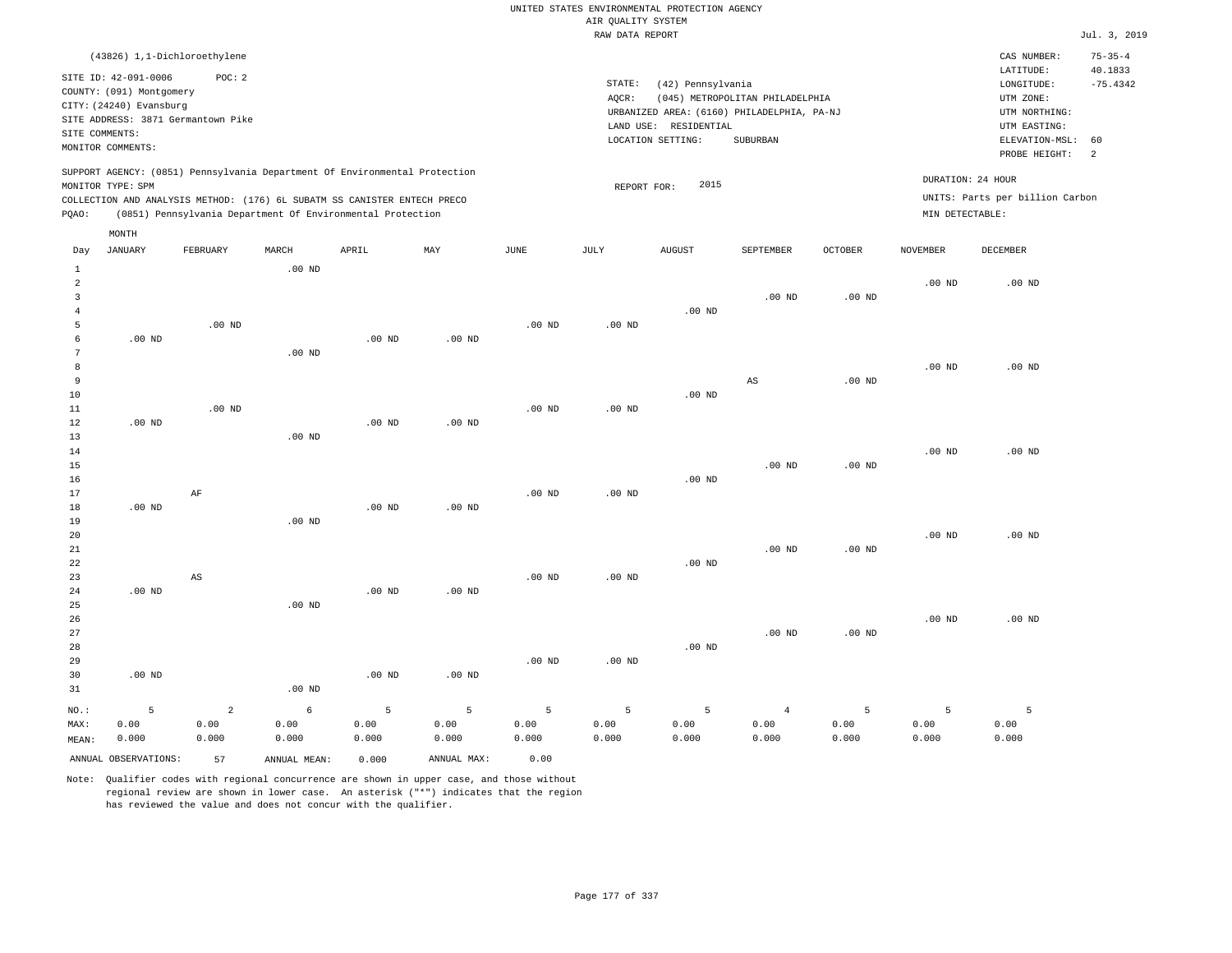|                                  |                              |                                    |                   |                                                                            |           |                        |                        | ----- ------ ---- ---- |                       |                                            |                        |                        |                                 |                       |
|----------------------------------|------------------------------|------------------------------------|-------------------|----------------------------------------------------------------------------|-----------|------------------------|------------------------|------------------------|-----------------------|--------------------------------------------|------------------------|------------------------|---------------------------------|-----------------------|
|                                  | (43826) 1,1-Dichloroethylene |                                    |                   |                                                                            |           |                        |                        |                        |                       |                                            |                        |                        | CAS NUMBER:                     | $75 - 35 - 4$         |
|                                  | SITE ID: 42-091-0006         | POC: 2                             |                   |                                                                            |           |                        |                        | STATE:                 | (42) Pennsylvania     |                                            |                        |                        | LATITUDE:<br>LONGITUDE:         | 40.1833<br>$-75.4342$ |
|                                  | COUNTY: (091) Montgomery     |                                    |                   |                                                                            |           |                        |                        | AQCR:                  |                       | (045) METROPOLITAN PHILADELPHIA            |                        |                        | UTM ZONE:                       |                       |
|                                  | CITY: (24240) Evansburg      |                                    |                   |                                                                            |           |                        |                        |                        |                       | URBANIZED AREA: (6160) PHILADELPHIA, PA-NJ |                        |                        | UTM NORTHING:                   |                       |
|                                  |                              | SITE ADDRESS: 3871 Germantown Pike |                   |                                                                            |           |                        |                        |                        | LAND USE: RESIDENTIAL |                                            |                        |                        | UTM EASTING:                    |                       |
|                                  | SITE COMMENTS:               |                                    |                   |                                                                            |           |                        |                        | LOCATION SETTING:      |                       | SUBURBAN                                   |                        |                        | ELEVATION-MSL:                  | 60                    |
|                                  | MONITOR COMMENTS:            |                                    |                   |                                                                            |           |                        |                        |                        |                       |                                            |                        |                        | PROBE HEIGHT:                   | $\overline{a}$        |
|                                  |                              |                                    |                   | SUPPORT AGENCY: (0851) Pennsylvania Department Of Environmental Protection |           |                        |                        |                        |                       |                                            |                        |                        | DURATION: 24 HOUR               |                       |
|                                  | MONITOR TYPE: SPM            |                                    |                   |                                                                            |           |                        |                        | REPORT FOR:            | 2016                  |                                            |                        |                        | UNITS: Parts per billion Carbon |                       |
|                                  |                              |                                    |                   | COLLECTION AND ANALYSIS METHOD: (176) 6L SUBATM SS CANISTER ENTECH PRECO   |           |                        |                        |                        |                       |                                            |                        |                        |                                 |                       |
| PQAO:                            |                              |                                    |                   | (0851) Pennsylvania Department Of Environmental Protection                 |           |                        |                        |                        |                       |                                            |                        | MIN DETECTABLE:        |                                 |                       |
|                                  | MONTH                        |                                    |                   |                                                                            |           |                        |                        |                        |                       |                                            |                        |                        |                                 |                       |
| Day                              | <b>JANUARY</b>               | FEBRUARY                           | MARCH             | APRIL                                                                      | MAY       | JUNE                   | JULY                   |                        | <b>AUGUST</b>         | SEPTEMBER                                  | <b>OCTOBER</b>         | <b>NOVEMBER</b>        | DECEMBER                        |                       |
| $\mathbf{1}$                     | .00 <sub>ND</sub>            |                                    | $.00$ ND          |                                                                            |           |                        |                        |                        |                       |                                            |                        |                        |                                 |                       |
| $\overline{a}$                   |                              |                                    |                   |                                                                            |           |                        |                        |                        |                       |                                            |                        | .00 <sub>ND</sub>      | AM                              |                       |
| $\overline{3}$<br>$\overline{4}$ |                              |                                    |                   |                                                                            |           |                        |                        |                        |                       | AS                                         | $.00$ ND               |                        |                                 |                       |
| 5                                |                              |                                    |                   |                                                                            |           | $.00$ ND               | $\mathbb{A}\mathbb{S}$ |                        | $.00$ ND              |                                            |                        |                        |                                 |                       |
| 6                                |                              | $.00$ ND                           |                   | $.00$ ND                                                                   | $.00$ ND  |                        |                        |                        |                       |                                            |                        |                        |                                 |                       |
| $\overline{7}$                   | $.00$ ND                     |                                    | $.00$ ND          |                                                                            |           |                        |                        |                        |                       |                                            |                        |                        |                                 |                       |
| 8                                |                              |                                    |                   |                                                                            |           |                        |                        |                        |                       |                                            |                        | .00 <sub>ND</sub>      | $.00$ ND                        |                       |
| 9                                |                              |                                    |                   |                                                                            |           |                        |                        |                        |                       | $.00$ ND                                   | AF                     |                        |                                 |                       |
| $10$                             |                              |                                    |                   |                                                                            |           |                        |                        |                        | $.00$ ND              |                                            |                        |                        |                                 |                       |
| 11                               |                              |                                    |                   |                                                                            |           | .00 <sub>ND</sub>      | $_{\rm AS}$            |                        |                       |                                            |                        |                        |                                 |                       |
| 12                               |                              | $.00$ ND                           |                   | $.00$ ND                                                                   | $.00$ ND  |                        |                        |                        |                       |                                            |                        |                        |                                 |                       |
| 13                               | .00 <sub>ND</sub>            |                                    | $.00$ ND          |                                                                            |           |                        |                        |                        |                       |                                            |                        |                        |                                 |                       |
| 14                               |                              |                                    |                   |                                                                            |           |                        |                        |                        |                       |                                            |                        | $\mathbb{A}\mathbb{S}$ | $.00$ ND                        |                       |
| 15                               |                              |                                    |                   |                                                                            |           |                        |                        |                        |                       | .00 <sub>ND</sub>                          | AF                     |                        |                                 |                       |
| 16                               |                              |                                    |                   |                                                                            |           |                        |                        |                        | .00 <sub>ND</sub>     |                                            |                        |                        |                                 |                       |
| 17                               |                              |                                    |                   |                                                                            |           | $\mathbb{A}\mathbb{S}$ | $\mathbb{A}\mathbb{S}$ |                        |                       |                                            |                        |                        |                                 |                       |
| 18                               |                              | $.00$ ND                           |                   | .00 <sub>ND</sub>                                                          | $.00$ ND  |                        |                        |                        |                       |                                            |                        |                        |                                 |                       |
| 19                               | $.00$ ND                     |                                    | .00 <sub>ND</sub> |                                                                            |           |                        |                        |                        |                       |                                            |                        |                        |                                 |                       |
| 20                               |                              |                                    |                   |                                                                            |           |                        |                        |                        |                       |                                            |                        | AF                     | $.00$ ND                        |                       |
| 21                               |                              |                                    |                   |                                                                            |           |                        |                        |                        |                       | AS                                         | $.00$ ND               |                        |                                 |                       |
| 22                               |                              |                                    |                   |                                                                            |           |                        |                        |                        | $.00$ ND              |                                            |                        |                        |                                 |                       |
| 23                               |                              |                                    |                   |                                                                            |           | .00 <sub>ND</sub>      | AS                     |                        |                       |                                            |                        |                        |                                 |                       |
| 24                               |                              | $.00$ ND                           |                   | $.00$ ND                                                                   | $.00$ ND  |                        |                        |                        |                       |                                            |                        |                        |                                 |                       |
| 25                               | $.00$ ND                     |                                    | $.00$ ND          |                                                                            |           |                        |                        |                        |                       |                                            |                        |                        |                                 |                       |
| 26                               |                              |                                    |                   |                                                                            |           |                        |                        |                        |                       |                                            |                        | $_{\rm AS}$            | $\rm{AF}$                       |                       |
| 27                               |                              |                                    |                   |                                                                            |           |                        |                        |                        |                       | $.00$ ND                                   | $.00$ ND               |                        |                                 |                       |
| 28                               |                              |                                    |                   |                                                                            |           |                        |                        |                        | $.00$ ND              |                                            |                        |                        |                                 |                       |
| 29<br>30                         |                              |                                    |                   | $.00$ ND                                                                   |           | AS                     | $\mathbb{A}\mathbb{S}$ |                        |                       |                                            |                        |                        |                                 |                       |
| 31                               | .00 <sub>ND</sub>            |                                    | $.00$ ND          |                                                                            | $.00$ ND  |                        |                        |                        |                       |                                            |                        |                        |                                 |                       |
|                                  |                              |                                    |                   |                                                                            |           |                        |                        |                        |                       |                                            |                        |                        |                                 |                       |
| NO.:<br>MAX:                     | 6<br>0.00                    | $\overline{4}$<br>0.00             | 6<br>0.00         | 5<br>0.00                                                                  | 5<br>0.00 | $\overline{3}$<br>0.00 |                        | $\mathbb O$            | 5<br>0.00             | $\overline{\mathbf{3}}$<br>0.00            | $\overline{3}$<br>0.00 | $\overline{a}$<br>0.00 | $\overline{\mathbf{3}}$<br>0.00 |                       |
| MEAN:                            | 0.000                        | 0.000                              | 0.000             | 0.000                                                                      | 0.000     | 0.000                  |                        |                        | 0.000                 | 0.000                                      | 0.000                  | 0.000                  | 0.000                           |                       |
|                                  |                              |                                    |                   |                                                                            |           |                        |                        |                        |                       |                                            |                        |                        |                                 |                       |

ANNUAL OBSERVATIONS: 45 ANNUAL MEAN: 0.000 ANNUAL MAX: 0.00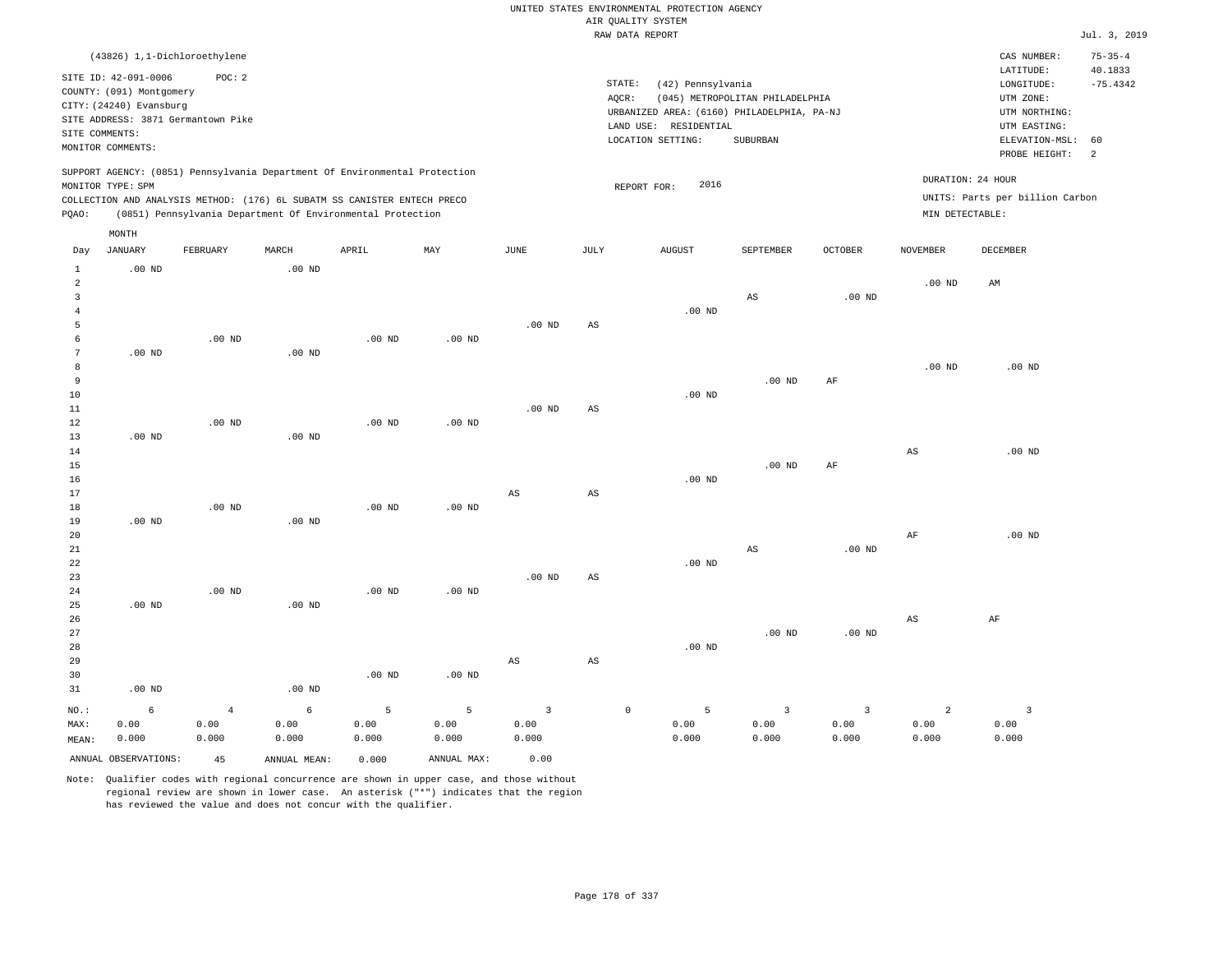|                            |                                                                             |                                        |              |                                                                            |                        |          |                                       | UNITED STATES ENVIRONMENTAL PROTECTION AGENCY |                                                                               |                   |                   |                                                                      |                                        |
|----------------------------|-----------------------------------------------------------------------------|----------------------------------------|--------------|----------------------------------------------------------------------------|------------------------|----------|---------------------------------------|-----------------------------------------------|-------------------------------------------------------------------------------|-------------------|-------------------|----------------------------------------------------------------------|----------------------------------------|
|                            |                                                                             |                                        |              |                                                                            |                        |          | AIR QUALITY SYSTEM<br>RAW DATA REPORT |                                               |                                                                               |                   |                   |                                                                      | Jul. 3, 2019                           |
|                            |                                                                             |                                        |              |                                                                            |                        |          |                                       |                                               |                                                                               |                   |                   |                                                                      |                                        |
|                            | SITE ID: 42-091-0006<br>COUNTY: (091) Montgomery<br>CITY: (24240) Evansburg | (43826) 1,1-Dichloroethylene<br>POC: 2 |              |                                                                            |                        |          | STATE:<br>AQCR:                       | (42) Pennsylvania                             | (045) METROPOLITAN PHILADELPHIA<br>URBANIZED AREA: (6160) PHILADELPHIA, PA-NJ |                   |                   | CAS NUMBER:<br>LATITUDE:<br>LONGITUDE:<br>UTM ZONE:<br>UTM NORTHING: | $75 - 35 - 4$<br>40.1833<br>$-75.4342$ |
|                            |                                                                             | SITE ADDRESS: 3871 Germantown Pike     |              |                                                                            |                        |          |                                       | LAND USE: RESIDENTIAL                         |                                                                               |                   |                   | UTM EASTING:                                                         |                                        |
| SITE COMMENTS:             |                                                                             |                                        |              |                                                                            |                        |          |                                       | LOCATION SETTING:                             | SUBURBAN                                                                      |                   |                   | ELEVATION-MSL:                                                       | 60                                     |
|                            | MONITOR COMMENTS:                                                           |                                        |              |                                                                            |                        |          |                                       |                                               |                                                                               |                   |                   | PROBE HEIGHT:                                                        | 2                                      |
|                            | MONITOR TYPE: SPM                                                           |                                        |              | SUPPORT AGENCY: (0851) Pennsylvania Department Of Environmental Protection |                        |          | REPORT FOR:                           | 2017                                          |                                                                               |                   | DURATION: 24 HOUR |                                                                      |                                        |
|                            |                                                                             |                                        |              | COLLECTION AND ANALYSIS METHOD: (176) 6L SUBATM SS CANISTER ENTECH PRECO   |                        |          |                                       |                                               |                                                                               |                   |                   | UNITS: Parts per billion Carbon                                      |                                        |
| PQAO:                      |                                                                             |                                        |              | (0851) Pennsylvania Department Of Environmental Protection                 |                        |          |                                       |                                               |                                                                               |                   | MIN DETECTABLE:   |                                                                      |                                        |
|                            | MONTH                                                                       |                                        |              |                                                                            |                        |          |                                       |                                               |                                                                               |                   |                   |                                                                      |                                        |
| Day                        | JANUARY                                                                     | FEBRUARY                               | MARCH        | APRIL                                                                      | MAY                    | JUNE     | $_{\rm JULY}$                         | AUGUST                                        | SEPTEMBER                                                                     | <b>OCTOBER</b>    | <b>NOVEMBER</b>   | <b>DECEMBER</b>                                                      |                                        |
| $\mathbf{1}$<br>$\sqrt{2}$ | AS                                                                          |                                        | $.00$ ND     | $.00$ ND                                                                   | $.00$ ND               |          |                                       |                                               |                                                                               |                   |                   |                                                                      |                                        |
| $\overline{3}$             |                                                                             |                                        |              |                                                                            |                        |          |                                       |                                               |                                                                               |                   | $.00$ ND          | $.00$ ND                                                             |                                        |
| $\overline{4}$             |                                                                             |                                        |              |                                                                            |                        |          |                                       |                                               | .00 <sub>ND</sub>                                                             | .04SQ             |                   |                                                                      |                                        |
| 5                          |                                                                             |                                        |              |                                                                            |                        |          |                                       | AF                                            |                                                                               |                   |                   |                                                                      |                                        |
| 6                          |                                                                             | $.00$ ND                               |              |                                                                            |                        | $.00$ ND | .00 <sub>ND</sub>                     |                                               |                                                                               |                   |                   |                                                                      |                                        |
| 7                          | AS                                                                          |                                        |              | .00 <sub>ND</sub>                                                          | .00 <sub>ND</sub>      |          |                                       |                                               |                                                                               |                   |                   |                                                                      |                                        |
| 8                          |                                                                             |                                        | $.00$ ND     |                                                                            |                        |          |                                       |                                               |                                                                               |                   |                   |                                                                      |                                        |
| 9                          |                                                                             |                                        |              |                                                                            |                        |          |                                       |                                               |                                                                               |                   | .00 <sub>ND</sub> | $.00$ ND                                                             |                                        |
| $10$                       |                                                                             |                                        |              |                                                                            |                        |          |                                       |                                               | $.00$ ND                                                                      | .00 <sub>ND</sub> |                   |                                                                      |                                        |
| 11<br>12                   |                                                                             | $.00$ ND                               |              |                                                                            |                        | $.00$ ND | $.00$ ND                              | $.00$ ND                                      |                                                                               |                   |                   |                                                                      |                                        |
| 13                         | AF                                                                          |                                        |              | .00 <sub>ND</sub>                                                          | .00 <sub>ND</sub>      |          |                                       |                                               |                                                                               |                   |                   |                                                                      |                                        |
| 14                         |                                                                             |                                        | $.00$ ND     |                                                                            |                        |          |                                       |                                               |                                                                               |                   |                   |                                                                      |                                        |
| 15                         |                                                                             |                                        |              |                                                                            |                        |          |                                       |                                               |                                                                               |                   | .00 <sub>ND</sub> | $.00$ ND                                                             |                                        |
| 16                         |                                                                             |                                        |              |                                                                            |                        |          |                                       |                                               | $.00$ ND                                                                      | $.00$ ND          |                   |                                                                      |                                        |
| 17                         |                                                                             |                                        |              |                                                                            |                        |          |                                       | $.00$ ND                                      |                                                                               |                   |                   |                                                                      |                                        |
| 18                         |                                                                             | $.00$ ND                               |              |                                                                            |                        | $.00$ ND | .00 <sub>ND</sub>                     |                                               |                                                                               |                   |                   |                                                                      |                                        |
| 19                         | $.00$ ND                                                                    |                                        |              | $.00$ ND                                                                   | $.00$ ND               |          |                                       |                                               |                                                                               |                   |                   |                                                                      |                                        |
| 20<br>21                   |                                                                             |                                        | $.00$ ND     |                                                                            |                        |          |                                       |                                               |                                                                               |                   | .00 <sub>ND</sub> | AF                                                                   |                                        |
| 22                         |                                                                             |                                        |              |                                                                            |                        |          |                                       |                                               | $.00$ ND                                                                      | $.00$ ND          |                   |                                                                      |                                        |
| 23                         |                                                                             |                                        |              |                                                                            |                        |          |                                       | $.00$ ND                                      |                                                                               |                   |                   |                                                                      |                                        |
| 24                         |                                                                             | .00 <sub>ND</sub>                      |              |                                                                            |                        | $.00$ ND | $.00$ ND                              |                                               |                                                                               |                   |                   |                                                                      |                                        |
| 25                         | $.00$ ND                                                                    |                                        |              | .00 <sub>ND</sub>                                                          | .00 <sub>ND</sub>      |          |                                       |                                               |                                                                               |                   |                   |                                                                      |                                        |
| 26                         |                                                                             |                                        | $.00$ ND     |                                                                            |                        |          |                                       |                                               |                                                                               |                   |                   |                                                                      |                                        |
| $2\,7$                     |                                                                             |                                        |              |                                                                            |                        |          |                                       |                                               |                                                                               |                   | .00 <sub>ND</sub> | $.00$ ND                                                             |                                        |
| 28                         |                                                                             |                                        |              |                                                                            |                        |          |                                       |                                               | $.00$ ND                                                                      | $.00$ ND          |                   |                                                                      |                                        |
| 29                         |                                                                             |                                        |              |                                                                            |                        |          |                                       | $.00$ ND                                      |                                                                               |                   |                   |                                                                      |                                        |
| 30                         |                                                                             |                                        |              |                                                                            |                        | $.00$ ND | $.00$ ND                              |                                               |                                                                               |                   |                   |                                                                      |                                        |
| 31                         | $\mathbb{A}\mathbb{S}$                                                      |                                        |              |                                                                            | $\mathbb{A}\mathbb{S}$ |          |                                       |                                               |                                                                               |                   |                   |                                                                      |                                        |
| NO.:                       | $\overline{a}$                                                              | $\,4$                                  | 5            | 5                                                                          | 5                      | 5        | 5                                     | $\overline{4}$                                | $\overline{5}$                                                                | 5                 | 5                 | $\overline{4}$                                                       |                                        |
| MAX:                       | 0.00                                                                        | 0.00                                   | 0.00         | 0.00                                                                       | 0.00                   | 0.00     | 0.00                                  | 0.00                                          | 0.00                                                                          | .04               | 0.00              | 0.00                                                                 |                                        |
| MEAN:                      | 0.000                                                                       | 0.000                                  | 0.000        | 0.000                                                                      | 0.000                  | 0.000    | 0.000                                 | 0.000                                         | 0.000                                                                         | .008              | 0.000             | 0.000                                                                |                                        |
|                            | ANNUAL OBSERVATIONS:                                                        | 54                                     | ANNUAL MEAN: | .001                                                                       | ANNUAL MAX:            | .04      |                                       |                                               |                                                                               |                   |                   |                                                                      |                                        |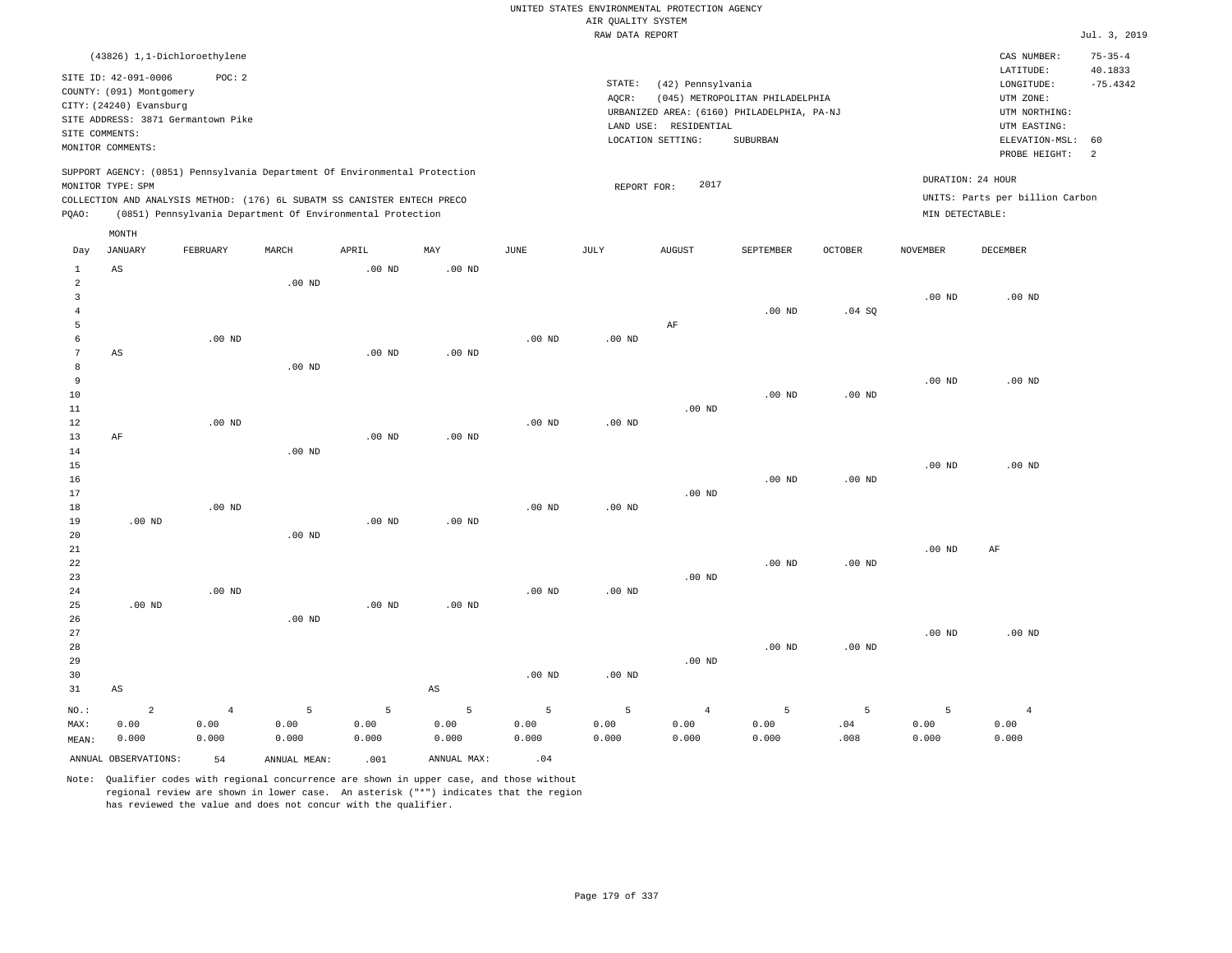|                |                                                                            |                   |                   |                                                            |                   |                   | UNITED STATES ENVIRONMENTAL PROTECTION AGENCY |                       |                                            |          |                 |                                 |                          |
|----------------|----------------------------------------------------------------------------|-------------------|-------------------|------------------------------------------------------------|-------------------|-------------------|-----------------------------------------------|-----------------------|--------------------------------------------|----------|-----------------|---------------------------------|--------------------------|
|                |                                                                            |                   |                   |                                                            |                   |                   | AIR QUALITY SYSTEM                            |                       |                                            |          |                 |                                 |                          |
|                |                                                                            |                   |                   |                                                            |                   |                   | RAW DATA REPORT                               |                       |                                            |          |                 |                                 | Jul. 3, 2019             |
|                | (43826) 1,1-Dichloroethylene                                               | POC: 2            |                   |                                                            |                   |                   |                                               |                       |                                            |          |                 | CAS NUMBER:<br>LATITUDE:        | $75 - 35 - 4$<br>40.1833 |
|                | SITE ID: 42-091-0006<br>COUNTY: (091) Montgomery                           |                   |                   |                                                            |                   |                   | STATE:                                        | (42) Pennsylvania     |                                            |          |                 | $\texttt{LONGITUDE}$ :          | $-75.4342$               |
|                | CITY: (24240) Evansburg                                                    |                   |                   |                                                            |                   |                   | AQCR:                                         |                       | (045) METROPOLITAN PHILADELPHIA            |          |                 | UTM ZONE:                       |                          |
|                | SITE ADDRESS: 3871 Germantown Pike                                         |                   |                   |                                                            |                   |                   |                                               |                       | URBANIZED AREA: (6160) PHILADELPHIA, PA-NJ |          |                 | UTM NORTHING:                   |                          |
|                | SITE COMMENTS:                                                             |                   |                   |                                                            |                   |                   |                                               | LAND USE: RESIDENTIAL |                                            |          |                 | UTM EASTING:                    |                          |
|                | MONITOR COMMENTS:                                                          |                   |                   |                                                            |                   |                   |                                               | LOCATION SETTING:     | SUBURBAN                                   |          |                 | ELEVATION-MSL:<br>PROBE HEIGHT: | 60<br>2                  |
|                | SUPPORT AGENCY: (0851) Pennsylvania Department Of Environmental Protection |                   |                   |                                                            |                   |                   |                                               |                       |                                            |          |                 | DURATION: 24 HOUR               |                          |
|                | MONITOR TYPE: SPM                                                          |                   |                   |                                                            |                   |                   | REPORT FOR:                                   | 2018                  |                                            |          |                 | UNITS: Parts per billion Carbon |                          |
|                | COLLECTION AND ANALYSIS METHOD: (176) 6L SUBATM SS CANISTER ENTECH PRECO   |                   |                   |                                                            |                   |                   |                                               |                       |                                            |          |                 |                                 |                          |
| PQAO:          |                                                                            |                   |                   | (0851) Pennsylvania Department Of Environmental Protection |                   |                   |                                               |                       |                                            |          |                 | MIN DETECTABLE: .05546          |                          |
| Day            | MONTH<br><b>JANUARY</b>                                                    | FEBRUARY          | MARCH             | APRIL                                                      | MAY               | <b>JUNE</b>       | <b>JULY</b>                                   | AUGUST                | SEPTEMBER                                  | OCTOBER  | <b>NOVEMBER</b> | <b>DECEMBER</b>                 |                          |
| 1              |                                                                            | $.00$ ND          |                   |                                                            |                   | $.00$ ND          | .00 <sub>ND</sub>                             |                       |                                            |          |                 |                                 |                          |
| $\overline{2}$ | AO                                                                         |                   |                   | $.00$ ND                                                   | $.00$ ND          |                   |                                               |                       |                                            |          |                 |                                 |                          |
| $\overline{3}$ |                                                                            |                   | .00 <sub>ND</sub> |                                                            |                   |                   |                                               |                       |                                            |          |                 |                                 |                          |
| $\overline{4}$ |                                                                            |                   |                   |                                                            |                   |                   |                                               |                       |                                            |          | $.00$ ND        | $.00$ ND                        |                          |
| 5              |                                                                            |                   |                   |                                                            |                   |                   |                                               |                       | $.00$ ND                                   | $.00$ ND |                 |                                 |                          |
| 6              |                                                                            |                   |                   |                                                            |                   |                   |                                               | $.00$ ND              |                                            |          |                 |                                 |                          |
| $\overline{7}$ |                                                                            | .00 <sub>ND</sub> |                   |                                                            |                   | $.00$ ND          | $.00$ ND                                      |                       |                                            |          |                 |                                 |                          |
| 8              | AF                                                                         |                   |                   | .00 <sub>ND</sub>                                          | $.00$ ND          |                   |                                               |                       |                                            |          |                 |                                 |                          |
| 9              |                                                                            |                   | $.00$ ND          |                                                            |                   |                   |                                               |                       |                                            |          |                 |                                 |                          |
| 10             |                                                                            |                   |                   |                                                            |                   |                   |                                               |                       |                                            |          | $.00$ ND        | .00 <sub>ND</sub>               |                          |
| 11             |                                                                            |                   |                   |                                                            |                   |                   |                                               |                       | $.00$ ND                                   | $.00$ ND |                 |                                 |                          |
| 12<br>13       |                                                                            | $.00$ ND          |                   |                                                            |                   | .00 <sub>ND</sub> | .00 <sub>ND</sub>                             | $.00$ ND              |                                            |          |                 |                                 |                          |
| 14             | $.00$ ND                                                                   |                   |                   | $.00$ ND                                                   | $.00$ ND          |                   |                                               |                       |                                            |          |                 |                                 |                          |
| 15             |                                                                            |                   | $.00$ ND          |                                                            |                   |                   |                                               |                       |                                            |          |                 |                                 |                          |
| 16             |                                                                            |                   |                   |                                                            |                   |                   |                                               |                       |                                            |          | $.00$ ND        | $.00$ ND                        |                          |
| 17             |                                                                            |                   |                   |                                                            |                   |                   |                                               |                       | $.00$ ND                                   | $.00$ ND |                 |                                 |                          |
| 18             |                                                                            |                   |                   |                                                            |                   |                   |                                               | $.00$ ND              |                                            |          |                 |                                 |                          |
| 19             |                                                                            | $.00$ ND          |                   |                                                            |                   | $.00$ ND          | .00 <sub>ND</sub>                             |                       |                                            |          |                 |                                 |                          |
| 20             | .00 <sub>ND</sub>                                                          |                   |                   | $.00$ ND                                                   | .00 <sub>ND</sub> |                   |                                               |                       |                                            |          |                 |                                 |                          |
| 21             |                                                                            |                   | $.00$ ND          |                                                            |                   |                   |                                               |                       |                                            |          |                 |                                 |                          |
| 22             |                                                                            |                   |                   |                                                            |                   |                   |                                               |                       |                                            |          | $\rm AF$        | $.00$ ND                        |                          |
| 23             |                                                                            |                   |                   |                                                            |                   |                   |                                               |                       | AS                                         | $.00$ ND |                 |                                 |                          |
| 24             |                                                                            |                   |                   |                                                            |                   |                   |                                               | $.00$ ND              |                                            |          |                 |                                 |                          |
| 25             |                                                                            | $.00$ ND          |                   |                                                            |                   | $.00$ ND          | .00 <sub>ND</sub>                             |                       |                                            |          |                 |                                 |                          |
| 26             | .00 <sub>ND</sub>                                                          |                   |                   | $.00$ ND                                                   | .00 <sub>ND</sub> |                   |                                               |                       |                                            |          |                 |                                 |                          |
| 27             |                                                                            |                   | $.00$ ND          |                                                            |                   |                   |                                               |                       |                                            |          |                 |                                 |                          |
| 28<br>29       |                                                                            |                   |                   |                                                            |                   |                   |                                               |                       | $.00$ ND                                   | $.00$ ND | $.00$ ND        | $.00$ ND                        |                          |
| 30             |                                                                            |                   |                   |                                                            |                   |                   |                                               | $.00$ ND              |                                            |          |                 |                                 |                          |
| 31             |                                                                            |                   |                   |                                                            |                   |                   | $.00$ ND                                      |                       |                                            |          |                 |                                 |                          |
|                |                                                                            |                   |                   |                                                            |                   |                   |                                               |                       |                                            |          |                 |                                 |                          |
| NO.:           | $\overline{\mathbf{3}}$                                                    | 5                 | 5                 | 5                                                          | 5                 | 5                 | $\epsilon$                                    | 5                     | $\overline{4}$                             | 5        | $\overline{4}$  | 5                               |                          |
| MAX:           | 0.00                                                                       | 0.00              | 0.00              | 0.00                                                       | 0.00              | 0.00              | 0.00                                          | 0.00                  | 0.00                                       | 0.00     | 0.00            | 0.00                            |                          |
| MEAN:          | 0.000                                                                      | 0.000             | 0.000             | 0.000                                                      | 0.000             | 0.000             | 0.000                                         | 0.000                 | 0.000                                      | 0.000    | 0.000           | 0.000                           |                          |
|                | ANNUAL OBSERVATIONS:                                                       | 57                | ANNUAL MEAN:      | 0.000                                                      | ANNUAL MAX:       | 0.00              |                                               |                       |                                            |          |                 |                                 |                          |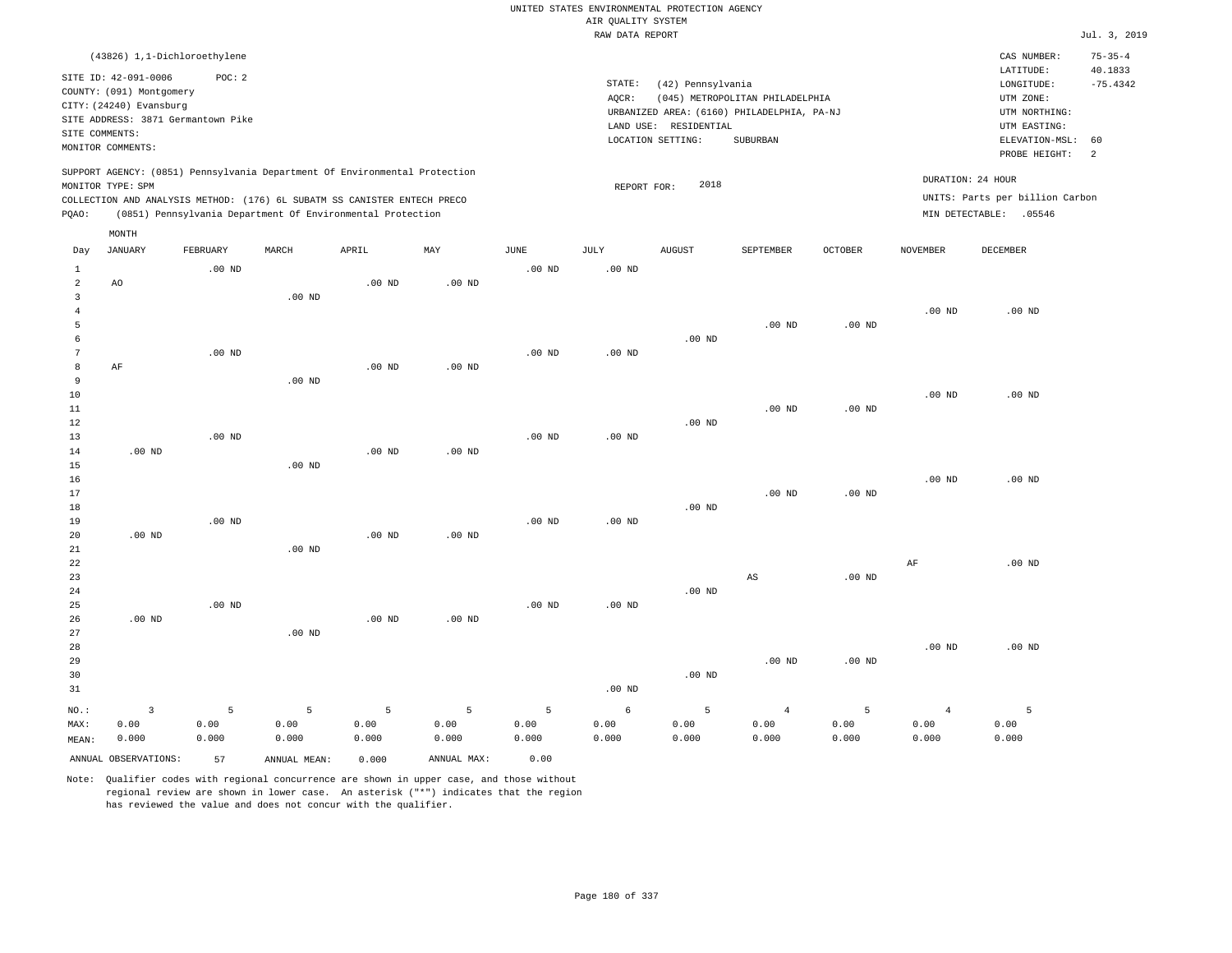|       | (43828) Bromodichloromethane       |          |                                                                            |          |          |          |             |                   |                                            |                |                 | CAS NUMBER:                     | $75 - 27 - 4$ |
|-------|------------------------------------|----------|----------------------------------------------------------------------------|----------|----------|----------|-------------|-------------------|--------------------------------------------|----------------|-----------------|---------------------------------|---------------|
|       | SITE ID: 42-091-0006               | POC:2    |                                                                            |          |          |          |             |                   |                                            |                |                 | LATITUDE:                       | 40.1833       |
|       | COUNTY: (091) Montgomery           |          |                                                                            |          |          |          | STATE:      | (42) Pennsylvania |                                            |                |                 | LONGITUDE:                      | $-75.4342$    |
|       | CITY: (24240) Evansburg            |          |                                                                            |          |          |          | AOCR:       |                   | (045) METROPOLITAN PHILADELPHIA            |                |                 | UTM ZONE:                       |               |
|       | SITE ADDRESS: 3871 Germantown Pike |          |                                                                            |          |          |          |             |                   | URBANIZED AREA: (6160) PHILADELPHIA, PA-NJ |                |                 | UTM NORTHING:                   |               |
|       | SITE COMMENTS:                     |          |                                                                            |          |          |          | LAND USE:   | RESIDENTIAL       |                                            |                |                 | UTM EASTING:                    |               |
|       | MONITOR COMMENTS:                  |          |                                                                            |          |          |          |             | LOCATION SETTING: | SUBURBAN                                   |                |                 | ELEVATION-MSL:                  | 60            |
|       |                                    |          |                                                                            |          |          |          |             |                   |                                            |                |                 | PROBE HEIGHT:                   | -2            |
|       |                                    |          | SUPPORT AGENCY: (0851) Pennsylvania Department Of Environmental Protection |          |          |          |             |                   |                                            |                |                 | DURATION: 24 HOUR               |               |
|       | MONITOR TYPE: SPM                  |          |                                                                            |          |          |          | REPORT FOR: | 2013              |                                            |                |                 |                                 |               |
|       |                                    |          | COLLECTION AND ANALYSIS METHOD: (176) 6L SUBATM SS CANISTER ENTECH PRECO   |          |          |          |             |                   |                                            |                |                 | UNITS: Parts per billion Carbon |               |
| POAO: |                                    |          | (0851) Pennsylvania Department Of Environmental Protection                 |          |          |          |             |                   |                                            |                |                 | MIN DETECTABLE:                 |               |
|       | MONTH                              |          |                                                                            |          |          |          |             |                   |                                            |                |                 |                                 |               |
| Day   | <b>JANUARY</b>                     | FEBRUARY | MARCH                                                                      | APRIL    | MAY      | JUNE     | JULY        | <b>AUGUST</b>     | SEPTEMBER                                  | <b>OCTOBER</b> | <b>NOVEMBER</b> | DECEMBER                        |               |
|       |                                    |          |                                                                            |          |          |          |             |                   | $.00$ ND                                   | $.00$ ND       |                 |                                 |               |
| 2     |                                    |          |                                                                            |          |          |          |             | $.00$ ND          |                                            |                |                 |                                 |               |
|       |                                    | AF       |                                                                            |          |          | $.00$ ND | $.00$ ND    |                   |                                            |                |                 |                                 |               |
| 4     | $.00$ ND                           |          |                                                                            | $.00$ ND | $.00$ ND |          |             |                   |                                            |                |                 |                                 |               |
| 5     |                                    |          | $.00$ ND                                                                   |          |          |          |             |                   |                                            |                |                 |                                 |               |

 6 7 8 9 AF .00 ND .00 ND .00 ND .00 ND .00 ND .00 ND .00 ND

| $1\,1$      |    |          | $.00$ ND |          |          |          |          |    |          |          |          |          |
|-------------|----|----------|----------|----------|----------|----------|----------|----|----------|----------|----------|----------|
| $1\,2$      |    |          |          |          |          |          |          |    |          |          | AF       | AF       |
| $1\,3$      |    |          |          |          |          |          |          |    | $.00$ ND | $.00$ ND |          |          |
| $1\,4$      |    |          |          |          |          |          |          | AF |          |          |          |          |
| $15$        |    | $.00$ ND |          |          |          | $.00$ ND | $.00$ ND |    |          |          |          |          |
| 16          | AF |          |          | $.00$ ND | $.00$ ND |          |          |    |          |          |          |          |
| 17          |    |          | .00 $ND$ |          |          |          |          |    |          |          |          |          |
| $1\,8$      |    |          |          |          |          |          |          |    |          |          | $.00$ ND | AF       |
| 19          |    |          |          |          |          |          |          |    | $.00$ ND | $.00$ ND |          |          |
| 20          |    |          |          |          |          |          |          | AF |          |          |          |          |
| $2\sqrt{1}$ |    | $.00$ ND |          |          |          | $.00$ ND | $.00$ ND |    |          |          |          |          |
| 22          | AF |          |          | $.00$ ND | $.00$ ND |          |          |    |          |          |          |          |
| 23          |    |          | $.00$ ND |          |          |          |          |    |          |          |          |          |
| 24          |    |          |          |          |          |          |          |    |          |          | $.00$ ND | $.00$ ND |
| 25          |    |          |          |          |          |          |          |    | $.00$ ND | AS       |          |          |

| ້               |          |                |                   |          |          |        |    | שט טט.<br>$\sim$ $\sim$ $\sim$ $\sim$ | - 21.D<br>$\sim$ |  |  |
|-----------------|----------|----------------|-------------------|----------|----------|--------|----|---------------------------------------|------------------|--|--|
| 26              |          |                |                   |          |          |        | AF |                                       |                  |  |  |
| 27              | $.00$ ND |                |                   |          | $.00$ ND | .00 ND |    |                                       |                  |  |  |
| 28 AS           |          |                | .00 <sub>ND</sub> | $.00$ ND |          |        |    |                                       |                  |  |  |
| 20 <sup>o</sup> |          | $00 \text{ m}$ |                   |          |          |        |    |                                       |                  |  |  |

| 29<br>30 |          |                            | $.00$ ND       |       |                      |               |       |                |       |          | AF    | .00 <sub>ND</sub> |
|----------|----------|----------------------------|----------------|-------|----------------------|---------------|-------|----------------|-------|----------|-------|-------------------|
| 31       |          |                            |                |       |                      |               |       |                |       | $.00$ ND |       |                   |
| NO.:     | $\sim$ 2 | $\overline{\phantom{a}}$ 3 | 5 <sub>1</sub> |       | $5 \hspace{1.5cm} 5$ | $5 \t 5 \t 5$ |       | $\overline{2}$ | $5 -$ | -5       |       |                   |
| MAX:     | 0.00     | 0.00                       | 0.00           | 0.00  | 0.00                 | 0.00          | 0.00  | 0.00           | 0.00  | 0.00     | 0.00  | 0.00              |
| MEAN:    | 0.000    | 0.000                      | 0.000          | 0.000 | 0.000                | 0.000         | 0.000 | 0.000          | 0.000 | 0.000    | 0.000 | 0.000             |

ANNUAL OBSERVATIONS: 48 ANNUAL MEAN: 0.000 ANNUAL MAX: 0.00

10

.00 ND

Note: Qualifier codes with regional concurrence are shown in upper case, and those without regional review are shown in lower case. An asterisk ("\*") indicates that the region has reviewed the value and does not concur with the qualifier.

.00 ND

.00 ND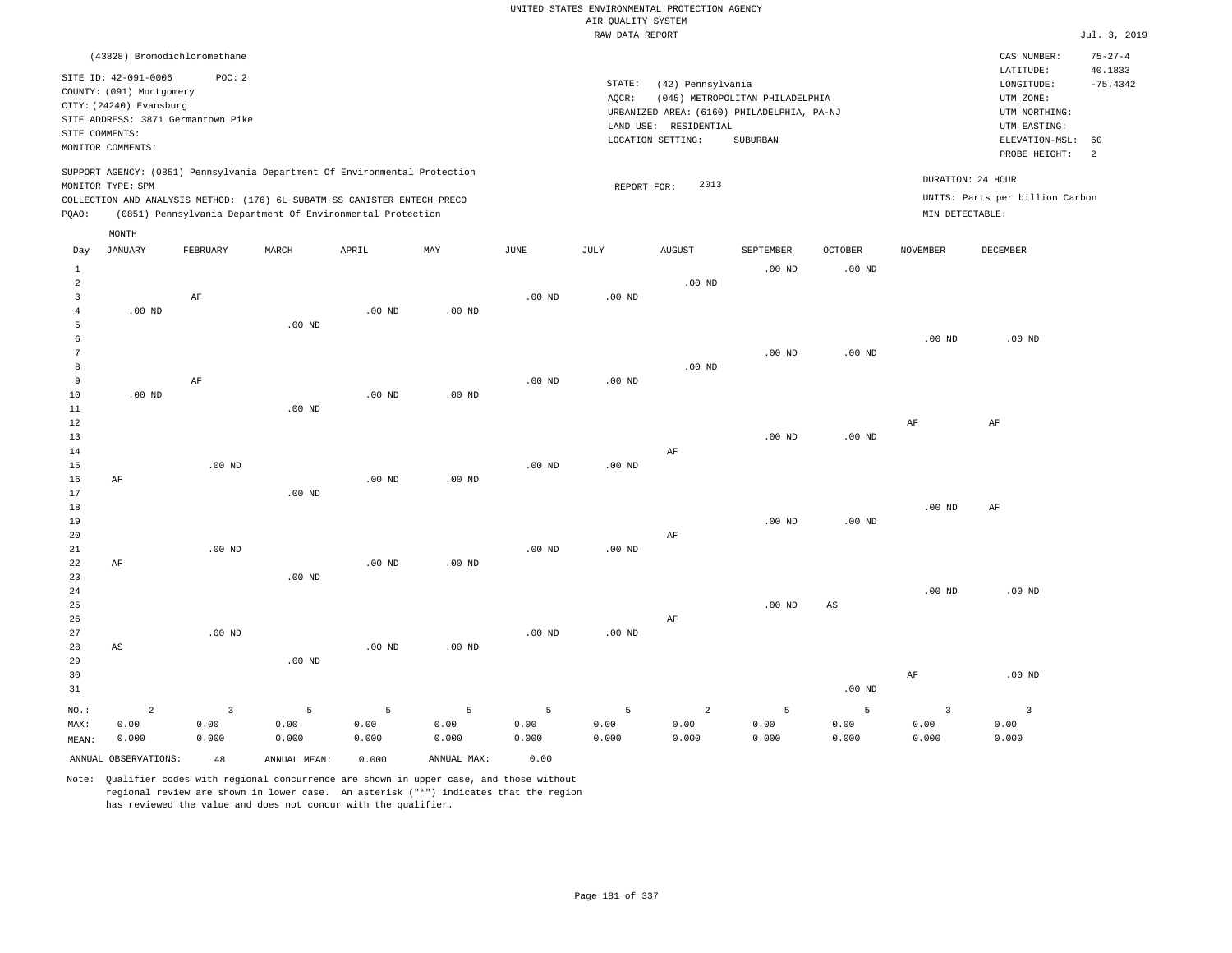| (43828) Bromodichloromethane                                                                                                                                                                                                                                |                                                                                                                                                                                    | CAS NUMBER:                                                                                                 | $75 - 27 - 4$                |
|-------------------------------------------------------------------------------------------------------------------------------------------------------------------------------------------------------------------------------------------------------------|------------------------------------------------------------------------------------------------------------------------------------------------------------------------------------|-------------------------------------------------------------------------------------------------------------|------------------------------|
| SITE ID: 42-091-0006<br>POC: 2<br>COUNTY: (091) Montgomery<br>CITY: (24240) Evansburg<br>SITE ADDRESS: 3871 Germantown Pike<br>SITE COMMENTS:<br>MONITOR COMMENTS:                                                                                          | STATE:<br>(42) Pennsylvania<br>AOCR:<br>(045) METROPOLITAN PHILADELPHIA<br>URBANIZED AREA: (6160) PHILADELPHIA, PA-NJ<br>LAND USE:<br>RESIDENTIAL<br>LOCATION SETTING:<br>SUBURBAN | LATITUDE:<br>LONGITUDE:<br>UTM ZONE:<br>UTM NORTHING:<br>UTM EASTING:<br>ELEVATION-MSL: 60<br>PROBE HEIGHT: | 40.1833<br>$-75.4342$<br>- 2 |
| SUPPORT AGENCY: (0851) Pennsylvania Department Of Environmental Protection<br>MONITOR TYPE: SPM<br>COLLECTION AND ANALYSIS METHOD: (176) 6L SUBATM SS CANISTER ENTECH PRECO<br>(0851) Pennsylvania Department Of Environmental Protection<br>POAO:<br>MONTH | 2014<br>REPORT FOR:                                                                                                                                                                | DURATION: 24 HOUR<br>UNITS: Parts per billion Carbon<br>MIN DETECTABLE:                                     |                              |

| Day            | JANUARY                | FEBRUARY               | MARCH           | APRIL          | MAY         | JUNE              | JULY     | AUGUST          | SEPTEMBER | OCTOBER  | NOVEMBER       | DECEMBER          |
|----------------|------------------------|------------------------|-----------------|----------------|-------------|-------------------|----------|-----------------|-----------|----------|----------------|-------------------|
| $\mathbf{1}$   |                        |                        |                 |                |             |                   |          |                 |           |          | $.00$ ND       | .00 <sub>ND</sub> |
| $\sqrt{2}$     |                        |                        |                 |                |             |                   |          |                 | $.00$ ND  | $.00$ ND |                |                   |
| 3              |                        |                        |                 |                |             |                   |          | $.00$ ND        |           |          |                |                   |
| $\overline{4}$ |                        | $\rm AF$               |                 |                |             | $.00$ ND          | .00 $ND$ |                 |           |          |                |                   |
| 5              | $\rm{AF}$              |                        |                 | $.00$ ND       | $.00$ ND    |                   |          |                 |           |          |                |                   |
| 6              |                        |                        | $.00$ ND        |                |             |                   |          |                 |           |          |                |                   |
| 7              |                        |                        |                 |                |             |                   |          |                 |           |          | $\rm{AF}$      | .00 <sub>ND</sub> |
| 8              |                        |                        |                 |                |             |                   |          |                 | $.00$ ND  | $.00$ ND |                |                   |
| 9              |                        |                        |                 |                |             |                   |          | $.00$ ND        |           |          |                |                   |
| 10             |                        | $\mathbb{A}\mathbb{S}$ |                 |                |             | .00 <sub>ND</sub> | .00 $ND$ |                 |           |          |                |                   |
| $11\,$         | $.00$ ND               |                        |                 | $\rm AF$       | $.00$ ND    |                   |          |                 |           |          |                |                   |
| $1\,2$         |                        |                        | $.00$ ND        |                |             |                   |          |                 |           |          |                |                   |
| 13             |                        |                        |                 |                |             |                   |          |                 |           |          | $.00$ ND       | .00 <sub>ND</sub> |
| 14             |                        |                        |                 |                |             |                   |          |                 | $.00$ ND  | $.00$ ND |                |                   |
| 15             |                        |                        |                 |                |             |                   |          | $.00$ ND        |           |          |                |                   |
| 16             |                        | $.00$ ND               |                 |                |             | $.00$ ND          | $.00$ ND |                 |           |          |                |                   |
| 17             | $.00$ ND               |                        |                 | $.00$ ND       | $.00$ ND    |                   |          |                 |           |          |                |                   |
| 18             |                        |                        | $.00$ ND        |                |             |                   |          |                 |           |          |                |                   |
| 19             |                        |                        |                 |                |             |                   |          |                 |           |          | $.00$ ND       | .00 <sub>ND</sub> |
| 20             |                        |                        |                 |                |             |                   |          |                 | $.00$ ND  | .00 $ND$ |                |                   |
| 21             |                        |                        |                 |                |             |                   |          | $.00$ ND        |           |          |                |                   |
| 22             |                        | $.00$ ND               |                 |                |             | $.00$ ND          | $.00$ ND |                 |           |          |                |                   |
| 23             | $\mathbb{A}\mathbb{S}$ |                        |                 | $.00$ ND       | $.00$ ND    |                   |          |                 |           |          |                |                   |
| 24<br>25       |                        |                        | $.00$ ND        |                |             |                   |          |                 |           |          | $.00$ ND       | .00 <sub>ND</sub> |
| 26             |                        |                        |                 |                |             |                   |          |                 | $.00$ ND  | $.00$ ND |                |                   |
| 27             |                        |                        |                 |                |             |                   |          | $.00$ ND        |           |          |                |                   |
| 28             |                        | $\mathbb{A}\mathbb{S}$ |                 |                |             | $.00$ ND          | .00 $ND$ |                 |           |          |                |                   |
| 29             | AS                     |                        |                 | $.00$ ND       | $.00$ ND    |                   |          |                 |           |          |                |                   |
| 30             |                        |                        | $.00$ ND        |                |             |                   |          |                 |           |          |                |                   |
| 31             |                        |                        |                 |                |             |                   |          |                 |           |          |                | $.00$ ND          |
|                |                        |                        |                 |                |             |                   |          |                 |           |          |                |                   |
| $NO.$ :        | $\sqrt{2}$             | $\sqrt{2}$             | $5\phantom{.0}$ | $\overline{4}$ | 5           | $\overline{5}$    | 5        | $5\phantom{.0}$ | 5         | 5        | $\overline{4}$ | 6                 |
| MAX:           | 0.00                   | 0.00                   | 0.00            | 0.00           | 0.00        | 0.00              | 0.00     | 0.00            | 0.00      | 0.00     | 0.00           | 0.00              |
| MEAN:          | 0.000                  | 0.000                  | 0.000           | 0.000          | 0.000       | 0.000             | 0.000    | 0.000           | 0.000     | 0.000    | 0.000          | 0.000             |
|                | ANNUAL OBSERVATIONS:   | 53                     | ANNUAL MEAN:    | 0.000          | ANNUAL MAX: | 0.00              |          |                 |           |          |                |                   |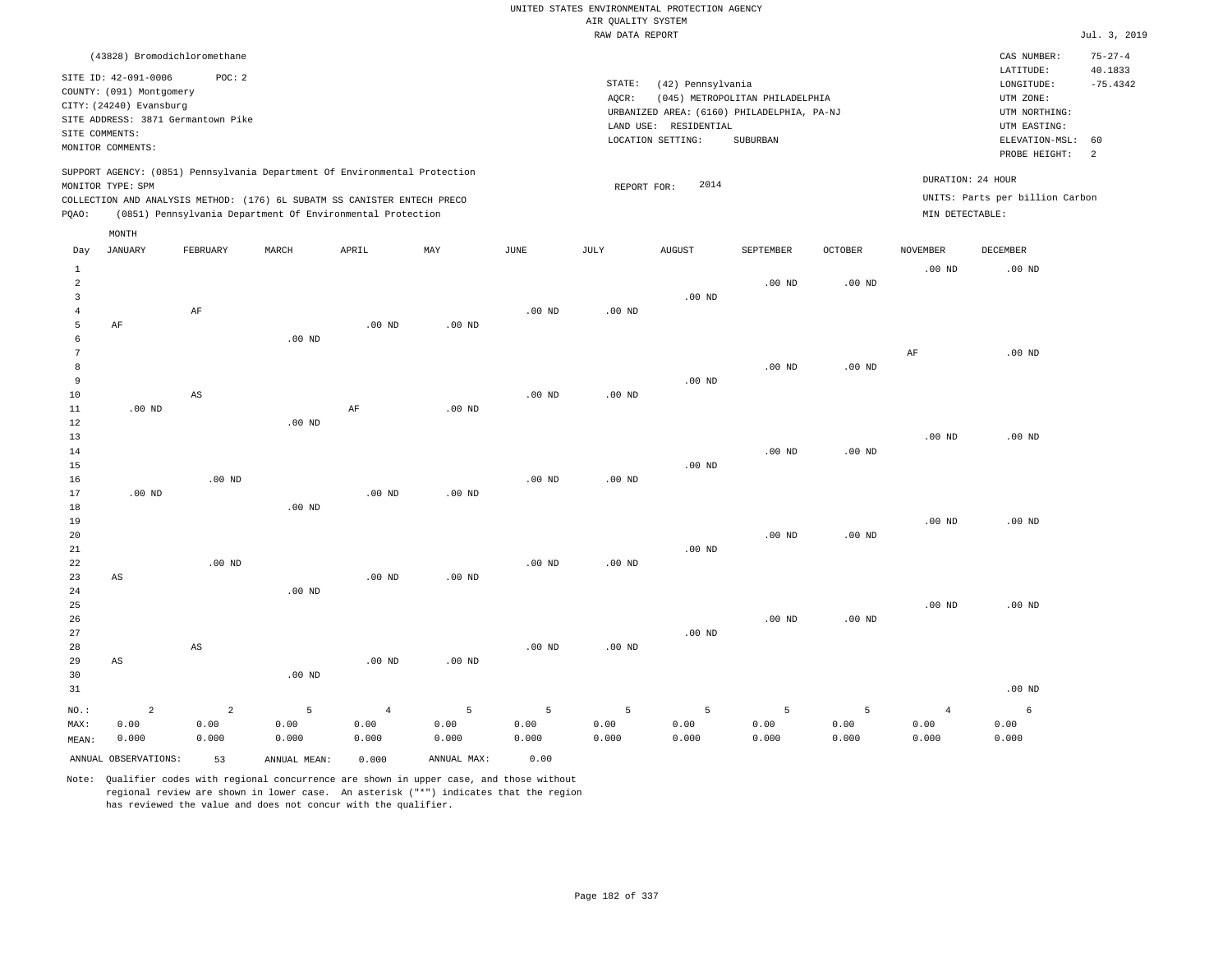|       |                                                                                                                    | (43828) Bromodichloromethane                                                                                                           |          |       |                                                                            |          |                              |                                                       |                                                                                           |          |                 | CAS NUMBER:                                                                                              | $75 - 27 - 4$                    |
|-------|--------------------------------------------------------------------------------------------------------------------|----------------------------------------------------------------------------------------------------------------------------------------|----------|-------|----------------------------------------------------------------------------|----------|------------------------------|-------------------------------------------------------|-------------------------------------------------------------------------------------------|----------|-----------------|----------------------------------------------------------------------------------------------------------|----------------------------------|
|       | SITE ID: 42-091-0006<br>COUNTY: (091) Montgomery<br>CITY: (24240) Evansburg<br>SITE COMMENTS:<br>MONITOR COMMENTS: | POC:2<br>SITE ADDRESS: 3871 Germantown Pike                                                                                            |          |       |                                                                            |          | STATE:<br>AOCR:<br>LAND USE: | (42) Pennsylvania<br>RESIDENTIAL<br>LOCATION SETTING: | (045) METROPOLITAN PHILADELPHIA<br>URBANIZED AREA: (6160) PHILADELPHIA, PA-NJ<br>SUBURBAN |          |                 | LATITUDE:<br>LONGITUDE:<br>UTM ZONE:<br>UTM NORTHING:<br>UTM EASTING:<br>ELEVATION-MSL:<br>PROBE HEIGHT: | 40.1833<br>$-75.4342$<br>60<br>2 |
| POAO: | MONITOR TYPE: SPM                                                                                                  | COLLECTION AND ANALYSIS METHOD: (176) 6L SUBATM SS CANISTER ENTECH PRECO<br>(0851) Pennsylvania Department Of Environmental Protection |          |       | SUPPORT AGENCY: (0851) Pennsylvania Department Of Environmental Protection |          |                              | 2015<br>REPORT FOR:                                   |                                                                                           |          | MIN DETECTABLE: | DURATION: 24 HOUR<br>UNITS: Parts per billion Carbon                                                     |                                  |
|       | MONTH                                                                                                              |                                                                                                                                        |          |       |                                                                            |          |                              |                                                       |                                                                                           |          |                 |                                                                                                          |                                  |
| Day   | JANUARY                                                                                                            | FEBRUARY                                                                                                                               | MARCH    | APRIL | MAY                                                                        | JUNE     | JULY                         | <b>AUGUST</b>                                         | <b>SEPTEMBER</b>                                                                          | OCTOBER  | <b>NOVEMBER</b> | DECEMBER                                                                                                 |                                  |
|       |                                                                                                                    |                                                                                                                                        | $.00$ ND |       |                                                                            |          |                              |                                                       |                                                                                           |          |                 |                                                                                                          |                                  |
|       |                                                                                                                    |                                                                                                                                        |          |       |                                                                            |          |                              |                                                       |                                                                                           |          | $.00$ ND        | $.00$ ND                                                                                                 |                                  |
|       |                                                                                                                    |                                                                                                                                        |          |       |                                                                            |          |                              |                                                       | $.00$ ND                                                                                  | $.00$ ND |                 |                                                                                                          |                                  |
|       |                                                                                                                    |                                                                                                                                        |          |       |                                                                            |          |                              | $.00$ ND                                              |                                                                                           |          |                 |                                                                                                          |                                  |
|       |                                                                                                                    | $.00$ ND                                                                                                                               |          |       |                                                                            | $.00$ ND | $.00$ ND                     |                                                       |                                                                                           |          |                 |                                                                                                          |                                  |

| 6      | $.00$ ND |          |          | $.00$ ND | $.00$ ND |          |          |          |          |          |          |          |
|--------|----------|----------|----------|----------|----------|----------|----------|----------|----------|----------|----------|----------|
| 7      |          |          | $.00$ ND |          |          |          |          |          |          |          |          |          |
| 8      |          |          |          |          |          |          |          |          |          |          | $.00$ ND | $.00$ ND |
| 9      |          |          |          |          |          |          |          |          | AS       | $.00$ ND |          |          |
| 10     |          |          |          |          |          |          |          | $.00$ ND |          |          |          |          |
| $11\,$ |          | $.00$ ND |          |          |          | $.00$ ND | $.00$ ND |          |          |          |          |          |
| $12\,$ | $.00$ ND |          |          | $.00$ ND | $.00$ ND |          |          |          |          |          |          |          |
| 13     |          |          | $.00$ ND |          |          |          |          |          |          |          |          |          |
| $14\,$ |          |          |          |          |          |          |          |          |          |          | $.00$ ND | $.00$ ND |
| $15\,$ |          |          |          |          |          |          |          |          | $.00$ ND | $.00$ ND |          |          |
| 16     |          |          |          |          |          |          |          | $.00$ ND |          |          |          |          |
| 17     |          | AF       |          |          |          | $.00$ ND | $.00$ ND |          |          |          |          |          |
| 18     | $.00$ ND |          |          | $.00$ ND | $.00$ ND |          |          |          |          |          |          |          |
| 19     |          |          | $.00$ ND |          |          |          |          |          |          |          |          |          |
| 20     |          |          |          |          |          |          |          |          |          |          | $.00$ ND | $.00$ ND |
| 21     |          |          |          |          |          |          |          |          | $.00$ ND | $.00$ ND |          |          |
| 22     |          |          |          |          |          |          |          | $.00$ ND |          |          |          |          |
| 23     |          | AS       |          |          |          | $.00$ ND | $.00$ ND |          |          |          |          |          |

| 24      | $.00$ ND |       |          | $.00$ ND | $.00$ ND |          |          |          |          |          |          |          |
|---------|----------|-------|----------|----------|----------|----------|----------|----------|----------|----------|----------|----------|
| 25      |          |       | $.00$ ND |          |          |          |          |          |          |          |          |          |
| 26      |          |       |          |          |          |          |          |          |          |          | $.00$ ND | $.00$ ND |
| 27      |          |       |          |          |          |          |          |          | $.00$ ND | $.00$ ND |          |          |
| 28      |          |       |          |          |          |          |          | $.00$ ND |          |          |          |          |
| 29      |          |       |          |          |          | $.00$ ND | $.00$ ND |          |          |          |          |          |
| 30      | $.00$ ND |       |          | $.00$ ND | $.00$ ND |          |          |          |          |          |          |          |
| 31      |          |       | $.00$ ND |          |          |          |          |          |          |          |          |          |
| $NO.$ : | 5        | 2     | 6        | 5        | 5        | 5        | 5        | 5        | 4        | 5        | 5        | 5        |
| MAX:    | 0.00     | 0.00  | 0.00     | 0.00     | 0.00     | 0.00     | 0.00     | 0.00     | 0.00     | 0.00     | 0.00     | 0.00     |
| MEAN:   | 0.000    | 0.000 | 0.000    | 0.000    | 0.000    | 0.000    | 0.000    | 0.000    | 0.000    | 0.000    | 0.000    | 0.000    |

ANNUAL OBSERVATIONS: 57 ANNUAL MEAN: 0.000 ANNUAL MAX: 0.00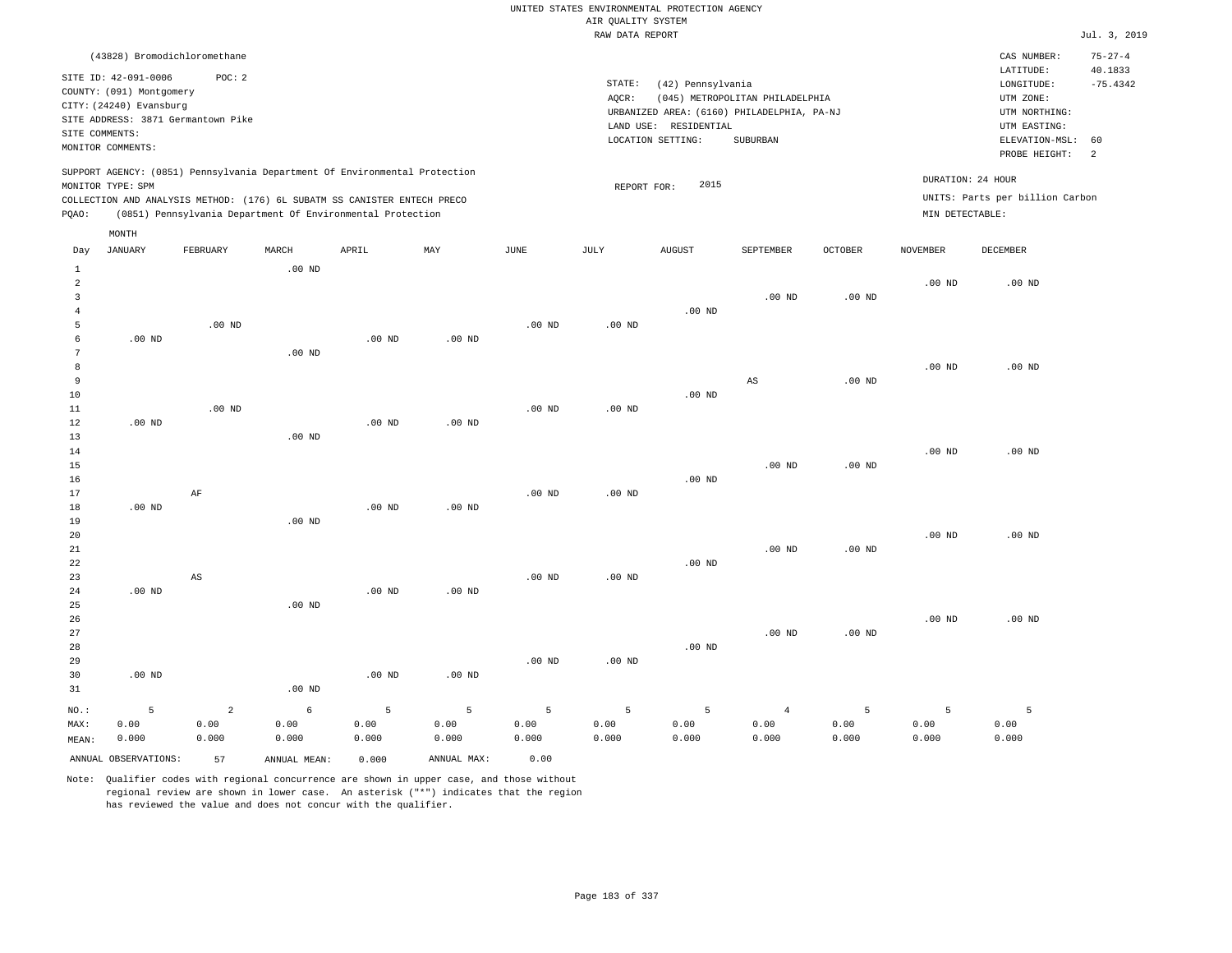|  | UNITED STATES ENVIRONMENTAL PROTECTION AGENCY |  |  |
|--|-----------------------------------------------|--|--|
|  | AIR OUALITY SYSTEM                            |  |  |
|  | RAW DATA REPORT                               |  |  |
|  |                                               |  |  |

Jul. 3, 2019

|       | (43828) Bromodichloromethane                                               |                   |                   |                                                            |                   |          |        |                                            |                                 |                   |                   | CAS NUMBER:                     | $75 - 27 - 4$ |
|-------|----------------------------------------------------------------------------|-------------------|-------------------|------------------------------------------------------------|-------------------|----------|--------|--------------------------------------------|---------------------------------|-------------------|-------------------|---------------------------------|---------------|
|       | SITE ID: 42-091-0006                                                       | POC: 2            |                   |                                                            |                   |          |        |                                            |                                 |                   |                   | LATITUDE:                       | 40.1833       |
|       | COUNTY: (091) Montgomery                                                   |                   |                   |                                                            |                   |          | STATE: | (42) Pennsylvania                          |                                 |                   |                   | LONGITUDE:                      | $-75.4342$    |
|       | CITY: (24240) Evansburg                                                    |                   |                   |                                                            |                   |          | AOCR:  |                                            | (045) METROPOLITAN PHILADELPHIA |                   |                   | UTM ZONE:                       |               |
|       | SITE ADDRESS: 3871 Germantown Pike                                         |                   |                   |                                                            |                   |          |        | URBANIZED AREA: (6160) PHILADELPHIA, PA-NJ |                                 |                   |                   | UTM NORTHING:                   |               |
|       | SITE COMMENTS:                                                             |                   |                   |                                                            |                   |          |        | LAND USE: RESIDENTIAL                      |                                 |                   |                   | UTM EASTING:                    |               |
|       | MONITOR COMMENTS:                                                          |                   |                   |                                                            |                   |          |        | LOCATION SETTING:                          | SUBURBAN                        |                   |                   | ELEVATION-MSL:                  | 60            |
|       |                                                                            |                   |                   |                                                            |                   |          |        |                                            |                                 |                   |                   | PROBE HEIGHT:                   | -2            |
|       | SUPPORT AGENCY: (0851) Pennsylvania Department Of Environmental Protection |                   |                   |                                                            |                   |          |        |                                            |                                 |                   |                   |                                 |               |
|       | MONITOR TYPE: SPM                                                          |                   |                   |                                                            |                   |          |        | 2016<br>REPORT FOR:                        |                                 |                   | DURATION: 24 HOUR |                                 |               |
|       | COLLECTION AND ANALYSIS METHOD: (176) 6L SUBATM SS CANISTER ENTECH PRECO   |                   |                   |                                                            |                   |          |        |                                            |                                 |                   |                   | UNITS: Parts per billion Carbon |               |
| POAO: |                                                                            |                   |                   | (0851) Pennsylvania Department Of Environmental Protection |                   |          |        |                                            |                                 |                   | MIN DETECTABLE:   |                                 |               |
|       | MONTH                                                                      |                   |                   |                                                            |                   |          |        |                                            |                                 |                   |                   |                                 |               |
| Day   | JANUARY                                                                    | FEBRUARY          | MARCH             | APRIL                                                      | MAY               | JUNE     | JULY   | <b>AUGUST</b>                              | SEPTEMBER                       | <b>OCTOBER</b>    | <b>NOVEMBER</b>   | DECEMBER                        |               |
|       | $.00$ ND                                                                   |                   | $.00$ ND          |                                                            |                   |          |        |                                            |                                 |                   |                   |                                 |               |
| 2     |                                                                            |                   |                   |                                                            |                   |          |        |                                            |                                 |                   | $.00$ ND          | AM                              |               |
|       |                                                                            |                   |                   |                                                            |                   |          |        |                                            | AS                              | .00 <sub>ND</sub> |                   |                                 |               |
|       |                                                                            |                   |                   |                                                            |                   |          |        | .00 <sub>ND</sub>                          |                                 |                   |                   |                                 |               |
|       |                                                                            |                   |                   |                                                            |                   | $.00$ ND | AS     |                                            |                                 |                   |                   |                                 |               |
|       |                                                                            | .00 <sub>ND</sub> |                   | .00 <sub>ND</sub>                                          | .00 <sub>ND</sub> |          |        |                                            |                                 |                   |                   |                                 |               |
|       | $.00$ ND                                                                   |                   | $.00$ ND          |                                                            |                   |          |        |                                            |                                 |                   |                   |                                 |               |
|       |                                                                            |                   |                   |                                                            |                   |          |        |                                            |                                 |                   | $.00$ ND          | $.00$ ND                        |               |
| -9    |                                                                            |                   |                   |                                                            |                   |          |        |                                            | $.00$ ND                        | AF                |                   |                                 |               |
| 10    |                                                                            |                   |                   |                                                            |                   |          |        | $.00$ ND                                   |                                 |                   |                   |                                 |               |
| 11    |                                                                            |                   |                   |                                                            |                   | $.00$ ND | AS     |                                            |                                 |                   |                   |                                 |               |
| 12    |                                                                            | $.00$ ND          |                   | $.00$ ND                                                   | $.00$ ND          |          |        |                                            |                                 |                   |                   |                                 |               |
| 13    | .00 <sub>ND</sub>                                                          |                   | .00 <sub>ND</sub> |                                                            |                   |          |        |                                            |                                 |                   |                   |                                 |               |

|          |          |          |          |          |          |             | $.00$ ND | $.00$ ND | AF       | AS | .00 $ND$ |
|----------|----------|----------|----------|----------|----------|-------------|----------|----------|----------|----|----------|
| $.00$ ND | $.00$ ND | $.00$ ND | $.00$ ND | $.00$ ND | AS       | AS          |          |          |          |    |          |
|          |          |          |          |          |          |             | $.00$ ND | AS       | $.00$ ND | AF | .00 $ND$ |
| $.00$ ND | $.00$ ND | .00 $ND$ | $.00$ ND | $.00$ ND | $.00$ ND | $_{\rm AS}$ |          |          |          |    |          |
|          |          |          |          |          |          |             | .00 $ND$ | $.00$ ND | $.00$ ND | AS | AF       |
| $.00$ ND |          | $.00$ ND | $.00$ ND | $.00$ ND | AS       | AS          |          |          |          |    |          |

| NO.:  | $6 - 6$              |       | $4\qquad 6$  |       | 5 5 3 0 5 3 |       |       |       |       |       |       |
|-------|----------------------|-------|--------------|-------|-------------|-------|-------|-------|-------|-------|-------|
| MAX:  | 0.00                 | 0.00  | 0.00         | 0.00  | 0.00        | 0.00  | 0.00  | 0.00  | 0.00  | 0.00  | 0.00  |
| MEAN: | 0.000                | 0.000 | 0.000        | 0.000 | 0.000       | 0.000 | 0.000 | 0.000 | 0.000 | 0.000 | 0.000 |
|       | ANNUAL OBSERVATIONS: | 45    | ANNUAL MEAN: | 0.000 | ANNUAL MAX: | 0.00  |       |       |       |       |       |

Note: Qualifier codes with regional concurrence are shown in upper case, and those without regional review are shown in lower case. An asterisk ("\*") indicates that the region has reviewed the value and does not concur with the qualifier.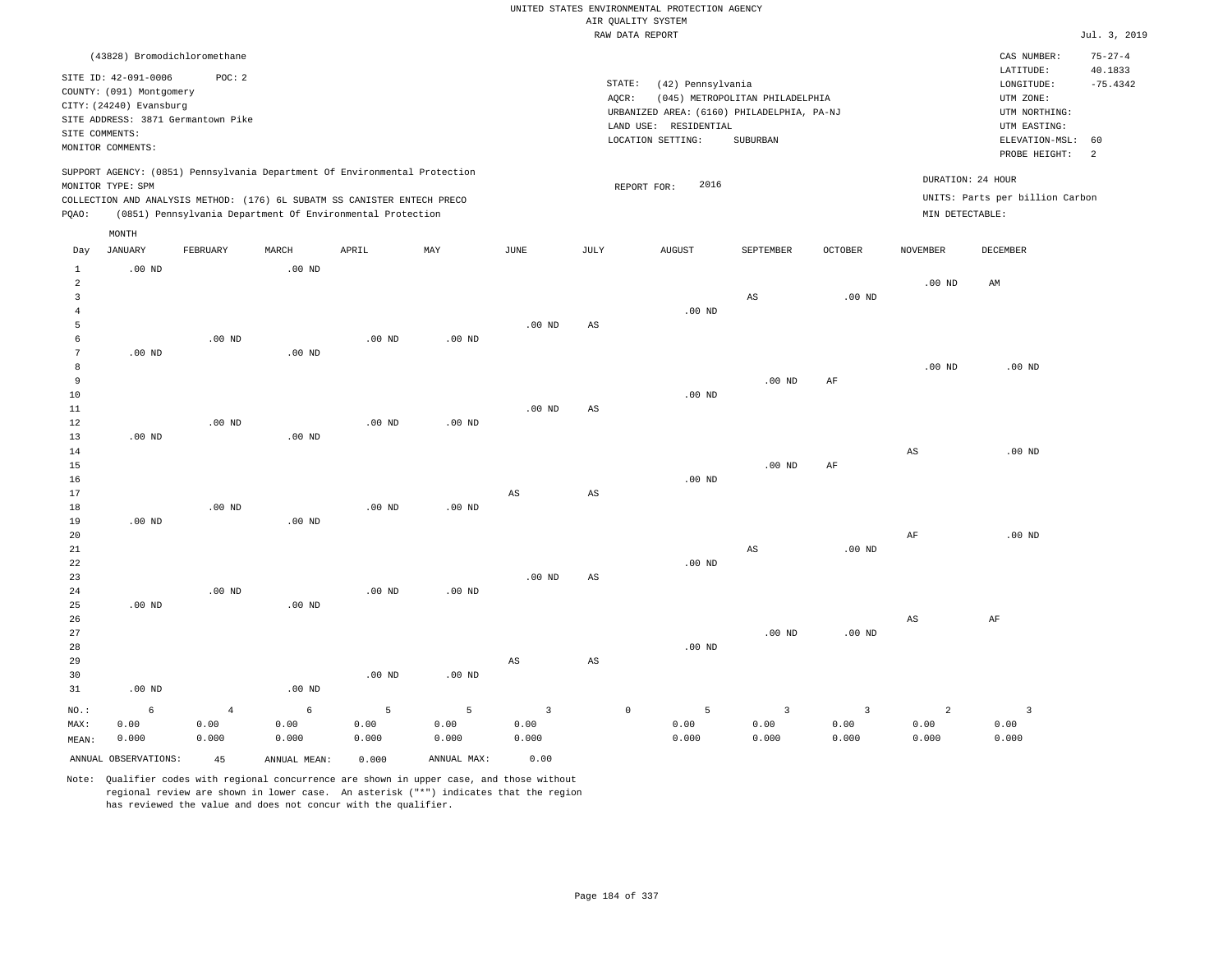|                            |                                                                                                                                  |                                              |              |                                                                            |                        |          |                                       | UNITED STATES ENVIRONMENTAL PROTECTION AGENCY                   |                                                                                           |                    |                   |                                                                                                                         |                                                   |
|----------------------------|----------------------------------------------------------------------------------------------------------------------------------|----------------------------------------------|--------------|----------------------------------------------------------------------------|------------------------|----------|---------------------------------------|-----------------------------------------------------------------|-------------------------------------------------------------------------------------------|--------------------|-------------------|-------------------------------------------------------------------------------------------------------------------------|---------------------------------------------------|
|                            |                                                                                                                                  |                                              |              |                                                                            |                        |          | AIR QUALITY SYSTEM<br>RAW DATA REPORT |                                                                 |                                                                                           |                    |                   |                                                                                                                         | Jul. 3, 2019                                      |
|                            |                                                                                                                                  |                                              |              |                                                                            |                        |          |                                       |                                                                 |                                                                                           |                    |                   |                                                                                                                         |                                                   |
| SITE COMMENTS:             | (43828) Bromodichloromethane<br>SITE ID: 42-091-0006<br>COUNTY: (091) Montgomery<br>CITY: (24240) Evansburg<br>MONITOR COMMENTS: | POC: 2<br>SITE ADDRESS: 3871 Germantown Pike |              |                                                                            |                        |          | STATE:<br>AQCR:                       | (42) Pennsylvania<br>LAND USE: RESIDENTIAL<br>LOCATION SETTING: | (045) METROPOLITAN PHILADELPHIA<br>URBANIZED AREA: (6160) PHILADELPHIA, PA-NJ<br>SUBURBAN |                    |                   | CAS NUMBER:<br>LATITUDE:<br>LONGITUDE:<br>UTM ZONE:<br>UTM NORTHING:<br>UTM EASTING:<br>ELEVATION-MSL:<br>PROBE HEIGHT: | $75 - 27 - 4$<br>40.1833<br>$-75.4342$<br>60<br>2 |
|                            |                                                                                                                                  |                                              |              | SUPPORT AGENCY: (0851) Pennsylvania Department Of Environmental Protection |                        |          |                                       |                                                                 |                                                                                           |                    |                   |                                                                                                                         |                                                   |
|                            | MONITOR TYPE: SPM                                                                                                                |                                              |              |                                                                            |                        |          | REPORT FOR:                           | 2017                                                            |                                                                                           |                    | DURATION: 24 HOUR |                                                                                                                         |                                                   |
|                            |                                                                                                                                  |                                              |              | COLLECTION AND ANALYSIS METHOD: (176) 6L SUBATM SS CANISTER ENTECH PRECO   |                        |          |                                       |                                                                 |                                                                                           |                    |                   | UNITS: Parts per billion Carbon                                                                                         |                                                   |
| PQAO:                      |                                                                                                                                  |                                              |              | (0851) Pennsylvania Department Of Environmental Protection                 |                        |          |                                       |                                                                 |                                                                                           |                    | MIN DETECTABLE:   |                                                                                                                         |                                                   |
|                            | MONTH                                                                                                                            |                                              |              |                                                                            |                        |          |                                       |                                                                 |                                                                                           |                    |                   |                                                                                                                         |                                                   |
| Day                        | JANUARY                                                                                                                          | FEBRUARY                                     | MARCH        | APRIL                                                                      | MAY                    | JUNE     | $_{\rm JULY}$                         | AUGUST                                                          | SEPTEMBER                                                                                 | $\mathtt{OCTOBER}$ | <b>NOVEMBER</b>   | <b>DECEMBER</b>                                                                                                         |                                                   |
| $\mathbf{1}$<br>$\sqrt{2}$ | AS                                                                                                                               |                                              | $.00$ ND     | $.00$ ND                                                                   | $.00$ ND               |          |                                       |                                                                 |                                                                                           |                    |                   |                                                                                                                         |                                                   |
| $\overline{3}$             |                                                                                                                                  |                                              |              |                                                                            |                        |          |                                       |                                                                 |                                                                                           |                    | $.00$ ND          | $.00$ ND                                                                                                                |                                                   |
| $\overline{4}$             |                                                                                                                                  |                                              |              |                                                                            |                        |          |                                       |                                                                 | $.00$ ND                                                                                  | .00 <sub>ND</sub>  |                   |                                                                                                                         |                                                   |
| 5                          |                                                                                                                                  |                                              |              |                                                                            |                        |          |                                       | AF                                                              |                                                                                           |                    |                   |                                                                                                                         |                                                   |
| 6<br>7                     | AS                                                                                                                               | $.00$ ND                                     |              | .00 <sub>ND</sub>                                                          | .00 <sub>ND</sub>      | $.00$ ND | .00 <sub>ND</sub>                     |                                                                 |                                                                                           |                    |                   |                                                                                                                         |                                                   |
| 8                          |                                                                                                                                  |                                              | $.00$ ND     |                                                                            |                        |          |                                       |                                                                 |                                                                                           |                    |                   |                                                                                                                         |                                                   |
| 9                          |                                                                                                                                  |                                              |              |                                                                            |                        |          |                                       |                                                                 |                                                                                           |                    | .00 <sub>ND</sub> | $.00$ ND                                                                                                                |                                                   |
| $10$                       |                                                                                                                                  |                                              |              |                                                                            |                        |          |                                       |                                                                 | $.00$ ND                                                                                  | .00 <sub>ND</sub>  |                   |                                                                                                                         |                                                   |
| 11                         |                                                                                                                                  |                                              |              |                                                                            |                        |          |                                       | $.00$ ND                                                        |                                                                                           |                    |                   |                                                                                                                         |                                                   |
| 12                         |                                                                                                                                  | $.00$ ND                                     |              |                                                                            |                        | $.00$ ND | $.00$ ND                              |                                                                 |                                                                                           |                    |                   |                                                                                                                         |                                                   |
| 13                         | AF                                                                                                                               |                                              |              | .00 <sub>ND</sub>                                                          | .00 <sub>ND</sub>      |          |                                       |                                                                 |                                                                                           |                    |                   |                                                                                                                         |                                                   |
| 14<br>15                   |                                                                                                                                  |                                              | $.00$ ND     |                                                                            |                        |          |                                       |                                                                 |                                                                                           |                    | .00 <sub>ND</sub> | $.00$ ND                                                                                                                |                                                   |
| 16                         |                                                                                                                                  |                                              |              |                                                                            |                        |          |                                       |                                                                 | .00 <sub>ND</sub>                                                                         | $.00$ ND           |                   |                                                                                                                         |                                                   |
| 17                         |                                                                                                                                  |                                              |              |                                                                            |                        |          |                                       | $.00$ ND                                                        |                                                                                           |                    |                   |                                                                                                                         |                                                   |
| 18                         |                                                                                                                                  | $.00$ ND                                     |              |                                                                            |                        | $.00$ ND | $.00$ ND                              |                                                                 |                                                                                           |                    |                   |                                                                                                                         |                                                   |
| 19                         | $.00$ ND                                                                                                                         |                                              |              | $.00$ ND                                                                   | $.00$ ND               |          |                                       |                                                                 |                                                                                           |                    |                   |                                                                                                                         |                                                   |
| 20                         |                                                                                                                                  |                                              | $.00$ ND     |                                                                            |                        |          |                                       |                                                                 |                                                                                           |                    |                   |                                                                                                                         |                                                   |
| 21                         |                                                                                                                                  |                                              |              |                                                                            |                        |          |                                       |                                                                 |                                                                                           |                    | .00 <sub>ND</sub> | AF                                                                                                                      |                                                   |
| 22<br>23                   |                                                                                                                                  |                                              |              |                                                                            |                        |          |                                       | $.00$ ND                                                        | $.00$ ND                                                                                  | $.00$ ND           |                   |                                                                                                                         |                                                   |
| 24                         |                                                                                                                                  | $.00$ ND                                     |              |                                                                            |                        | $.00$ ND | $.00$ ND                              |                                                                 |                                                                                           |                    |                   |                                                                                                                         |                                                   |
| 25                         | $.00$ ND                                                                                                                         |                                              |              | .00 <sub>ND</sub>                                                          | .00 <sub>ND</sub>      |          |                                       |                                                                 |                                                                                           |                    |                   |                                                                                                                         |                                                   |
| 26                         |                                                                                                                                  |                                              | $.00$ ND     |                                                                            |                        |          |                                       |                                                                 |                                                                                           |                    |                   |                                                                                                                         |                                                   |
| $2\,7$                     |                                                                                                                                  |                                              |              |                                                                            |                        |          |                                       |                                                                 |                                                                                           |                    | .00 <sub>ND</sub> | $.00$ ND                                                                                                                |                                                   |
| 28                         |                                                                                                                                  |                                              |              |                                                                            |                        |          |                                       |                                                                 | $.00$ ND                                                                                  | $.00$ ND           |                   |                                                                                                                         |                                                   |
| 29                         |                                                                                                                                  |                                              |              |                                                                            |                        |          |                                       | $.00$ ND                                                        |                                                                                           |                    |                   |                                                                                                                         |                                                   |
| 30                         |                                                                                                                                  |                                              |              |                                                                            |                        | $.00$ ND | $.00$ ND                              |                                                                 |                                                                                           |                    |                   |                                                                                                                         |                                                   |
| 31                         | AS                                                                                                                               |                                              |              |                                                                            | $\mathbb{A}\mathbb{S}$ |          |                                       |                                                                 |                                                                                           |                    |                   |                                                                                                                         |                                                   |
| NO.:                       | $\overline{a}$                                                                                                                   | $\,4$                                        | 5            | 5                                                                          | 5                      | 5        | 5                                     | $\overline{4}$                                                  | $\overline{5}$                                                                            | 5                  | 5                 | $\overline{4}$                                                                                                          |                                                   |
| MAX:                       | 0.00                                                                                                                             | 0.00                                         | 0.00         | 0.00                                                                       | 0.00                   | 0.00     | 0.00                                  | 0.00                                                            | 0.00                                                                                      | 0.00               | 0.00              | 0.00                                                                                                                    |                                                   |
| MEAN:                      | 0.000                                                                                                                            | 0.000                                        | 0.000        | 0.000                                                                      | 0.000                  | 0.000    | 0.000                                 | 0.000                                                           | 0.000                                                                                     | 0.000              | 0.000             | 0.000                                                                                                                   |                                                   |
|                            | ANNUAL OBSERVATIONS:                                                                                                             | 54                                           | ANNUAL MEAN: | 0.000                                                                      | ANNUAL MAX:            | 0.00     |                                       |                                                                 |                                                                                           |                    |                   |                                                                                                                         |                                                   |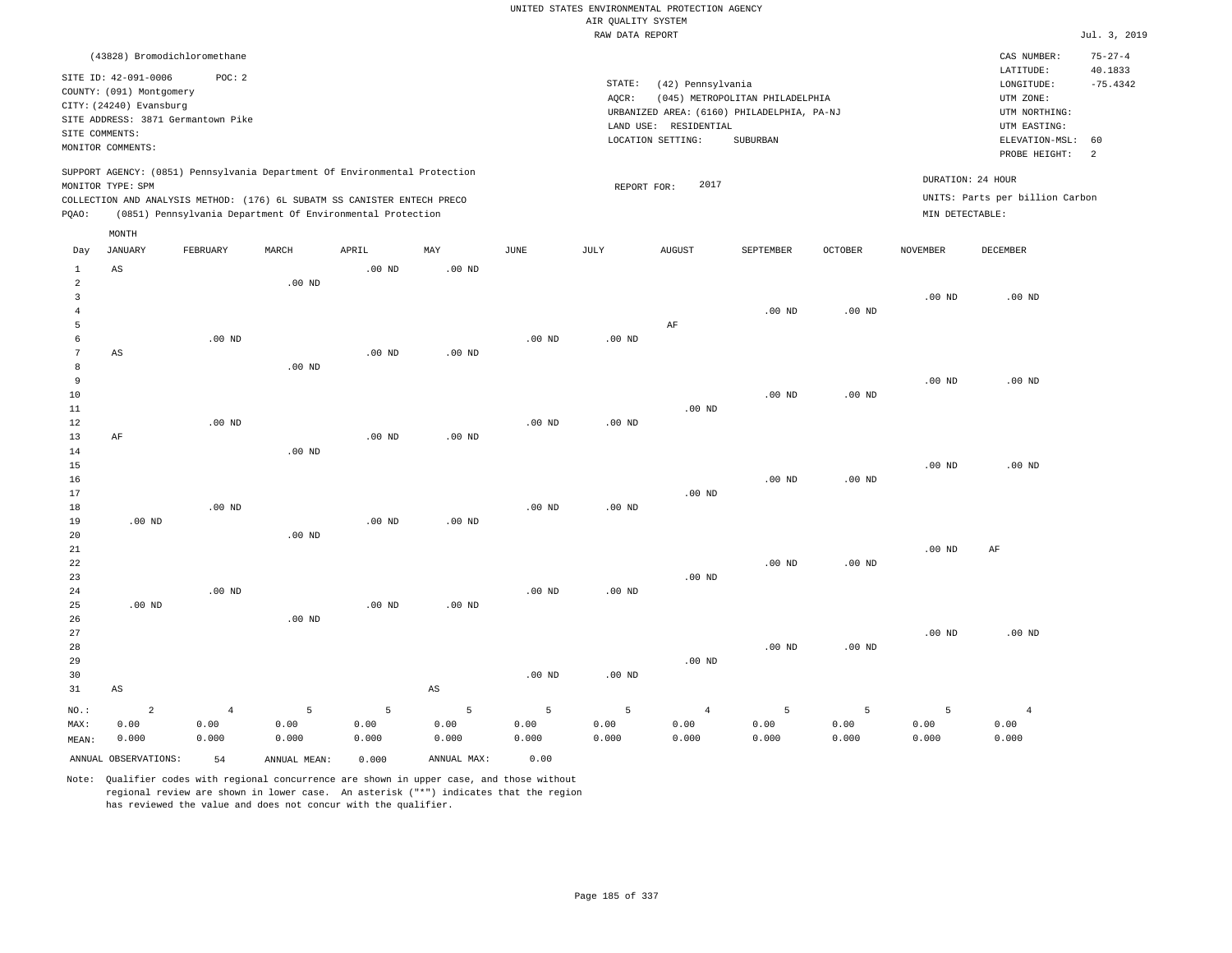|                |                                                                                                 |                   |                                                            |                   |                   |                   | UNITED STATES ENVIRONMENTAL PROTECTION AGENCY |                       |                                            |          |                 |                                 |                          |
|----------------|-------------------------------------------------------------------------------------------------|-------------------|------------------------------------------------------------|-------------------|-------------------|-------------------|-----------------------------------------------|-----------------------|--------------------------------------------|----------|-----------------|---------------------------------|--------------------------|
|                |                                                                                                 |                   |                                                            |                   |                   |                   | AIR QUALITY SYSTEM                            |                       |                                            |          |                 |                                 |                          |
|                |                                                                                                 |                   |                                                            |                   |                   |                   | RAW DATA REPORT                               |                       |                                            |          |                 |                                 | Jul. 3, 2019             |
|                | (43828) Bromodichloromethane<br>SITE ID: 42-091-0006                                            | POC: 2            |                                                            |                   |                   |                   |                                               |                       |                                            |          |                 | CAS NUMBER:<br>LATITUDE:        | $75 - 27 - 4$<br>40.1833 |
|                | COUNTY: (091) Montgomery                                                                        |                   |                                                            |                   |                   |                   | STATE:                                        | (42) Pennsylvania     |                                            |          |                 | $\texttt{LONGITUDE}$ :          | $-75.4342$               |
|                | CITY: (24240) Evansburg                                                                         |                   |                                                            |                   |                   |                   | AQCR:                                         |                       | (045) METROPOLITAN PHILADELPHIA            |          |                 | UTM ZONE:                       |                          |
|                | SITE ADDRESS: 3871 Germantown Pike                                                              |                   |                                                            |                   |                   |                   |                                               |                       | URBANIZED AREA: (6160) PHILADELPHIA, PA-NJ |          |                 | UTM NORTHING:                   |                          |
| SITE COMMENTS: |                                                                                                 |                   |                                                            |                   |                   |                   |                                               | LAND USE: RESIDENTIAL |                                            |          |                 | UTM EASTING:                    |                          |
|                | MONITOR COMMENTS:                                                                               |                   |                                                            |                   |                   |                   |                                               | LOCATION SETTING:     | SUBURBAN                                   |          |                 | ELEVATION-MSL:<br>PROBE HEIGHT: | 60<br>2                  |
|                | SUPPORT AGENCY: (0851) Pennsylvania Department Of Environmental Protection<br>MONITOR TYPE: SPM |                   |                                                            |                   |                   |                   | REPORT FOR:                                   | 2018                  |                                            |          |                 | DURATION: 24 HOUR               |                          |
|                | COLLECTION AND ANALYSIS METHOD: (176) 6L SUBATM SS CANISTER ENTECH PRECO                        |                   |                                                            |                   |                   |                   |                                               |                       |                                            |          |                 | UNITS: Parts per billion Carbon |                          |
| PQAO:          |                                                                                                 |                   | (0851) Pennsylvania Department Of Environmental Protection |                   |                   |                   |                                               |                       |                                            |          |                 | MIN DETECTABLE: .034263         |                          |
| Day            | MONTH<br><b>JANUARY</b>                                                                         | FEBRUARY          | MARCH                                                      | APRIL             | MAY               | <b>JUNE</b>       | <b>JULY</b>                                   | AUGUST                | SEPTEMBER                                  | OCTOBER  | <b>NOVEMBER</b> | <b>DECEMBER</b>                 |                          |
| 1              |                                                                                                 | $.00$ ND          |                                                            |                   |                   | $.00$ ND          | .00 <sub>ND</sub>                             |                       |                                            |          |                 |                                 |                          |
| $\overline{2}$ | AO                                                                                              |                   |                                                            | $.00$ ND          | $.00$ ND          |                   |                                               |                       |                                            |          |                 |                                 |                          |
| $\overline{3}$ |                                                                                                 |                   | .00 <sub>ND</sub>                                          |                   |                   |                   |                                               |                       |                                            |          |                 |                                 |                          |
| $\overline{4}$ |                                                                                                 |                   |                                                            |                   |                   |                   |                                               |                       |                                            |          | $.00$ ND        | $.00$ ND                        |                          |
| 5              |                                                                                                 |                   |                                                            |                   |                   |                   |                                               |                       | .00 <sub>ND</sub>                          | $.00$ ND |                 |                                 |                          |
| 6              |                                                                                                 |                   |                                                            |                   |                   |                   |                                               | $.00$ ND              |                                            |          |                 |                                 |                          |
| $\overline{7}$ |                                                                                                 | .00 <sub>ND</sub> |                                                            |                   |                   | $.00$ ND          | $.00$ ND                                      |                       |                                            |          |                 |                                 |                          |
| 8              | AF                                                                                              |                   |                                                            | .00 <sub>ND</sub> | $.00$ ND          |                   |                                               |                       |                                            |          |                 |                                 |                          |
| 9              |                                                                                                 |                   | $.00$ ND                                                   |                   |                   |                   |                                               |                       |                                            |          |                 |                                 |                          |
| 10             |                                                                                                 |                   |                                                            |                   |                   |                   |                                               |                       |                                            |          | $.00$ ND        | .00 <sub>ND</sub>               |                          |
| 11             |                                                                                                 |                   |                                                            |                   |                   |                   |                                               |                       | .00 <sub>ND</sub>                          | $.00$ ND |                 |                                 |                          |
| 12<br>13       |                                                                                                 | .00 <sub>ND</sub> |                                                            |                   |                   | .00 <sub>ND</sub> | .00 <sub>ND</sub>                             | $.00$ ND              |                                            |          |                 |                                 |                          |
| 14             | $.00$ ND                                                                                        |                   |                                                            | $.00$ ND          | .00 <sub>ND</sub> |                   |                                               |                       |                                            |          |                 |                                 |                          |
| 15             |                                                                                                 |                   | $.00$ ND                                                   |                   |                   |                   |                                               |                       |                                            |          |                 |                                 |                          |
| 16             |                                                                                                 |                   |                                                            |                   |                   |                   |                                               |                       |                                            |          | $.00$ ND        | $.00$ ND                        |                          |
| 17             |                                                                                                 |                   |                                                            |                   |                   |                   |                                               |                       | $.00$ ND                                   | $.00$ ND |                 |                                 |                          |
| 18             |                                                                                                 |                   |                                                            |                   |                   |                   |                                               | $.00$ ND              |                                            |          |                 |                                 |                          |
| 19             |                                                                                                 | $.00$ ND          |                                                            |                   |                   | $.00$ ND          | .00 <sub>ND</sub>                             |                       |                                            |          |                 |                                 |                          |
| 20             | .00 <sub>ND</sub>                                                                               |                   |                                                            | $.00$ ND          | .00 <sub>ND</sub> |                   |                                               |                       |                                            |          |                 |                                 |                          |
| $21\,$         |                                                                                                 |                   | $.00$ ND                                                   |                   |                   |                   |                                               |                       |                                            |          |                 |                                 |                          |
| 22             |                                                                                                 |                   |                                                            |                   |                   |                   |                                               |                       |                                            |          | $\rm AF$        | $.00$ ND                        |                          |
| 23             |                                                                                                 |                   |                                                            |                   |                   |                   |                                               |                       | AS                                         | $.00$ ND |                 |                                 |                          |
| 24             |                                                                                                 |                   |                                                            |                   |                   |                   |                                               | $.00$ ND              |                                            |          |                 |                                 |                          |
| 25             | .00 <sub>ND</sub>                                                                               | $.00$ ND          |                                                            | $.00$ ND          | .00 <sub>ND</sub> | $.00$ ND          | .00 <sub>ND</sub>                             |                       |                                            |          |                 |                                 |                          |
| 26<br>27       |                                                                                                 |                   | .00 <sub>ND</sub>                                          |                   |                   |                   |                                               |                       |                                            |          |                 |                                 |                          |
| 28             |                                                                                                 |                   |                                                            |                   |                   |                   |                                               |                       |                                            |          | $.00$ ND        | $.00$ ND                        |                          |
| 29             |                                                                                                 |                   |                                                            |                   |                   |                   |                                               |                       | $.00$ ND                                   | $.00$ ND |                 |                                 |                          |
| 30             |                                                                                                 |                   |                                                            |                   |                   |                   |                                               | $.00$ ND              |                                            |          |                 |                                 |                          |
| 31             |                                                                                                 |                   |                                                            |                   |                   |                   | $.00$ ND                                      |                       |                                            |          |                 |                                 |                          |
| NO.:           | $\overline{\mathbf{3}}$                                                                         | 5                 | 5                                                          | 5                 | 5                 | 5                 | $\epsilon$                                    | 5                     | $\overline{4}$                             | 5        | $\overline{4}$  | 5                               |                          |
| MAX:           | 0.00                                                                                            | 0.00              | 0.00                                                       | 0.00              | 0.00              | 0.00              | 0.00                                          | 0.00                  | 0.00                                       | 0.00     | 0.00            | 0.00                            |                          |
| MEAN:          | 0.000                                                                                           | 0.000             | 0.000                                                      | 0.000             | 0.000             | 0.000             | 0.000                                         | 0.000                 | 0.000                                      | 0.000    | 0.000           | 0.000                           |                          |
|                | ANNUAL OBSERVATIONS:                                                                            | 57                | ANNUAL MEAN:                                               | 0.000             | ANNUAL MAX:       | 0.00              |                                               |                       |                                            |          |                 |                                 |                          |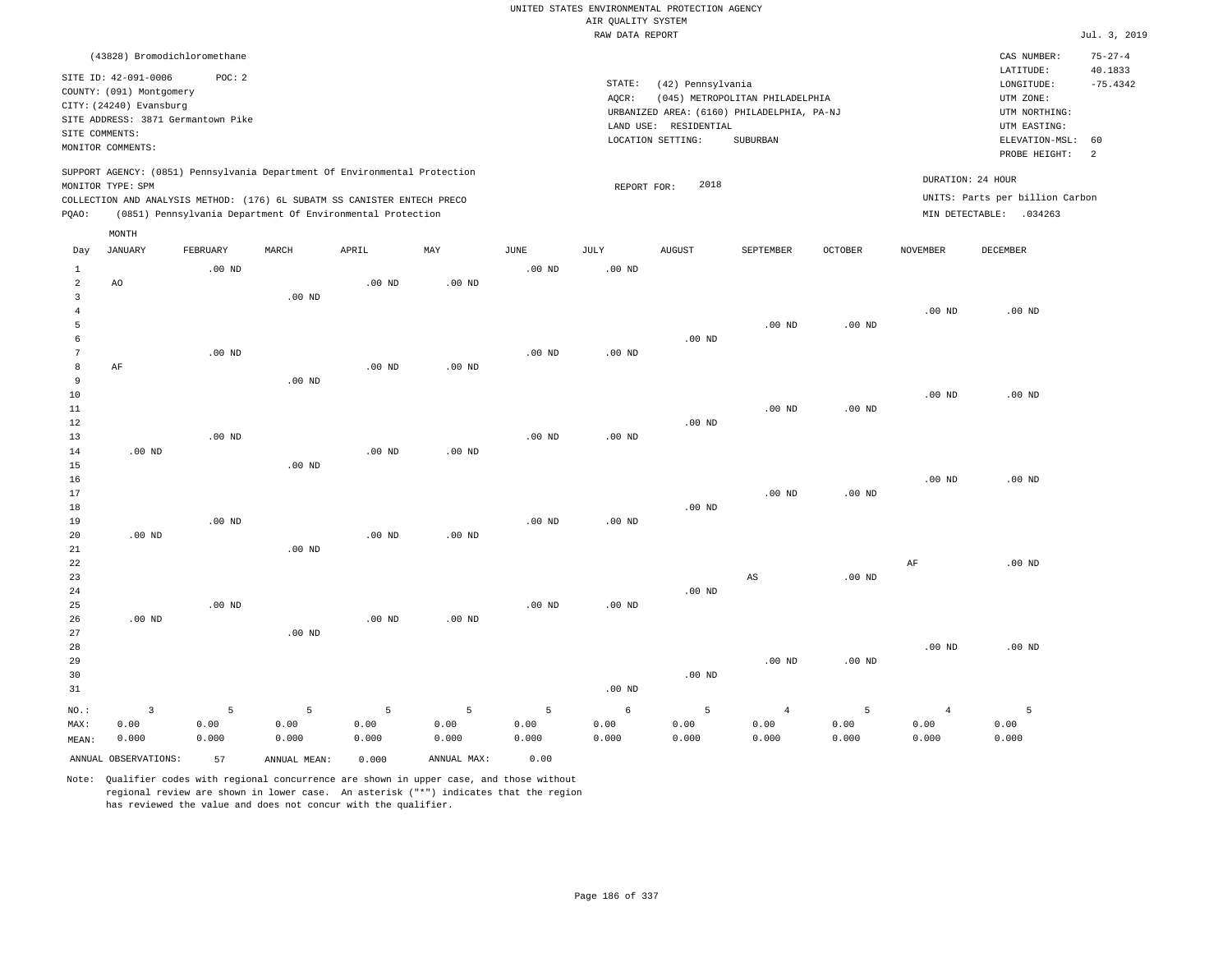|       | (43829) 1,2-Dichloropropane                                                                                                                              |          |       |                                                                                                                                                                                                                      |     |      |                 |                                                                    |                                                                                           |                            |                 | CAS NUMBER:                                                                              | $78 - 87 - 5$ |
|-------|----------------------------------------------------------------------------------------------------------------------------------------------------------|----------|-------|----------------------------------------------------------------------------------------------------------------------------------------------------------------------------------------------------------------------|-----|------|-----------------|--------------------------------------------------------------------|-------------------------------------------------------------------------------------------|----------------------------|-----------------|------------------------------------------------------------------------------------------|---------------|
|       | SITE ID: 42-091-0006<br>COUNTY: (091) Montgomery<br>CITY: (24240) Evansburg<br>SITE ADDRESS: 3871 Germantown Pike<br>SITE COMMENTS:<br>MONITOR COMMENTS: | POC:2    |       |                                                                                                                                                                                                                      |     |      | STATE:<br>AQCR: | (42) Pennsylvania<br>LAND USE:<br>RESIDENTIAL<br>LOCATION SETTING: | (045) METROPOLITAN PHILADELPHIA<br>URBANIZED AREA: (6160) PHILADELPHIA, PA-NJ<br>SUBURBAN |                            |                 | 40.1833<br>$-75.4342$<br>ELEVATION-MSL:<br>- 60<br>2                                     |               |
| POAO: | MONITOR TYPE: SPM                                                                                                                                        |          |       | SUPPORT AGENCY: (0851) Pennsylvania Department Of Environmental Protection<br>COLLECTION AND ANALYSIS METHOD: (176) 6L SUBATM SS CANISTER ENTECH PRECO<br>(0851) Pennsylvania Department Of Environmental Protection |     |      |                 | 2013<br>REPORT FOR:                                                |                                                                                           |                            |                 | PROBE HEIGHT:<br>DURATION: 24 HOUR<br>UNITS: Parts per billion Carbon<br>MIN DETECTABLE: |               |
| Day   | MONTH<br>JANUARY                                                                                                                                         | FEBRUARY | MARCH | APRIL                                                                                                                                                                                                                | MAY | JUNE | JULY            | <b>AUGUST</b>                                                      | SEPTEMBER<br>$.00$ ND                                                                     | <b>OCTOBER</b><br>$.00$ ND | <b>NOVEMBER</b> | DECEMBER                                                                                 |               |
|       |                                                                                                                                                          |          |       |                                                                                                                                                                                                                      |     |      |                 | $.00$ ND                                                           |                                                                                           |                            |                 |                                                                                          |               |

.00 ND

| 4           | .00 $ND$ |          |          | .00 $ND$ | .00 $ND$ |          |          |          |          |                        |          |          |
|-------------|----------|----------|----------|----------|----------|----------|----------|----------|----------|------------------------|----------|----------|
| 5           |          |          | $.00$ ND |          |          |          |          |          |          |                        |          |          |
| 6           |          |          |          |          |          |          |          |          |          |                        | .00 $ND$ | .00 $ND$ |
| 7           |          |          |          |          |          |          |          |          | $.00$ ND | $.00$ ND               |          |          |
| 8           |          |          |          |          |          |          |          | .00 $ND$ |          |                        |          |          |
| 9           |          | AF       |          |          |          | .00 $ND$ | .00 $ND$ |          |          |                        |          |          |
| $10$        | .00 $ND$ |          |          | $.00$ ND | $.00$ ND |          |          |          |          |                        |          |          |
| $11\,$      |          |          | $.00$ ND |          |          |          |          |          |          |                        |          |          |
| 12          |          |          |          |          |          |          |          |          |          |                        | AF       | $\rm AF$ |
| 13          |          |          |          |          |          |          |          |          | $.00$ ND | $.00$ ND               |          |          |
| 14          |          |          |          |          |          |          |          | AF       |          |                        |          |          |
| 15          |          | .00 $ND$ |          | .00 $ND$ |          | $.00$ ND | $.00$ ND |          |          |                        |          |          |
| 16<br>17    | AF       |          | $.00$ ND |          | $.00$ ND |          |          |          |          |                        |          |          |
| 18          |          |          |          |          |          |          |          |          |          |                        | .00 $ND$ | $\rm AF$ |
| 19          |          |          |          |          |          |          |          |          | $.00$ ND | $.00$ ND               |          |          |
| 20          |          |          |          |          |          |          |          | $\rm AF$ |          |                        |          |          |
| 21          |          | .00 $ND$ |          |          |          | $.00$ ND | $.00$ ND |          |          |                        |          |          |
| 22          | $\rm AF$ |          |          | $.00$ ND | .00 $ND$ |          |          |          |          |                        |          |          |
| 23          |          |          | $.00$ ND |          |          |          |          |          |          |                        |          |          |
| $2\sqrt{4}$ |          |          |          |          |          |          |          |          |          |                        | .00 $ND$ | .00 $ND$ |
| 25          |          |          |          |          |          |          |          |          | .00 $ND$ | $\mathbb{A}\mathbb{S}$ |          |          |
| 26          |          |          |          |          |          |          |          | AF       |          |                        |          |          |
| 27          |          | .00 $ND$ |          |          |          | $.00$ ND | $.00$ ND |          |          |                        |          |          |
| 28          | AS       |          |          | $.00$ ND | $.00$ ND |          |          |          |          |                        |          |          |
| 29          |          |          | $.00$ ND |          |          |          |          |          |          |                        |          |          |

.00 ND

30 31 NO.: MAX: MEAN: 2 0.00 0.000 .00 ND AF .00 ND 3 0.00 0.000 5 0.00 0.000 5 0.00 0.000 5 0.00 0.000 5 0.00 0.000 5 0.00 0.000 2 0.00 0.000 5 0.00 0.000 5 0.00 0.000 3 0.00 0.000 3 0.00 0.000

ANNUAL OBSERVATIONS: 48 ANNUAL MEAN: 0.000 ANNUAL MAX: 0.00

 3 4

AF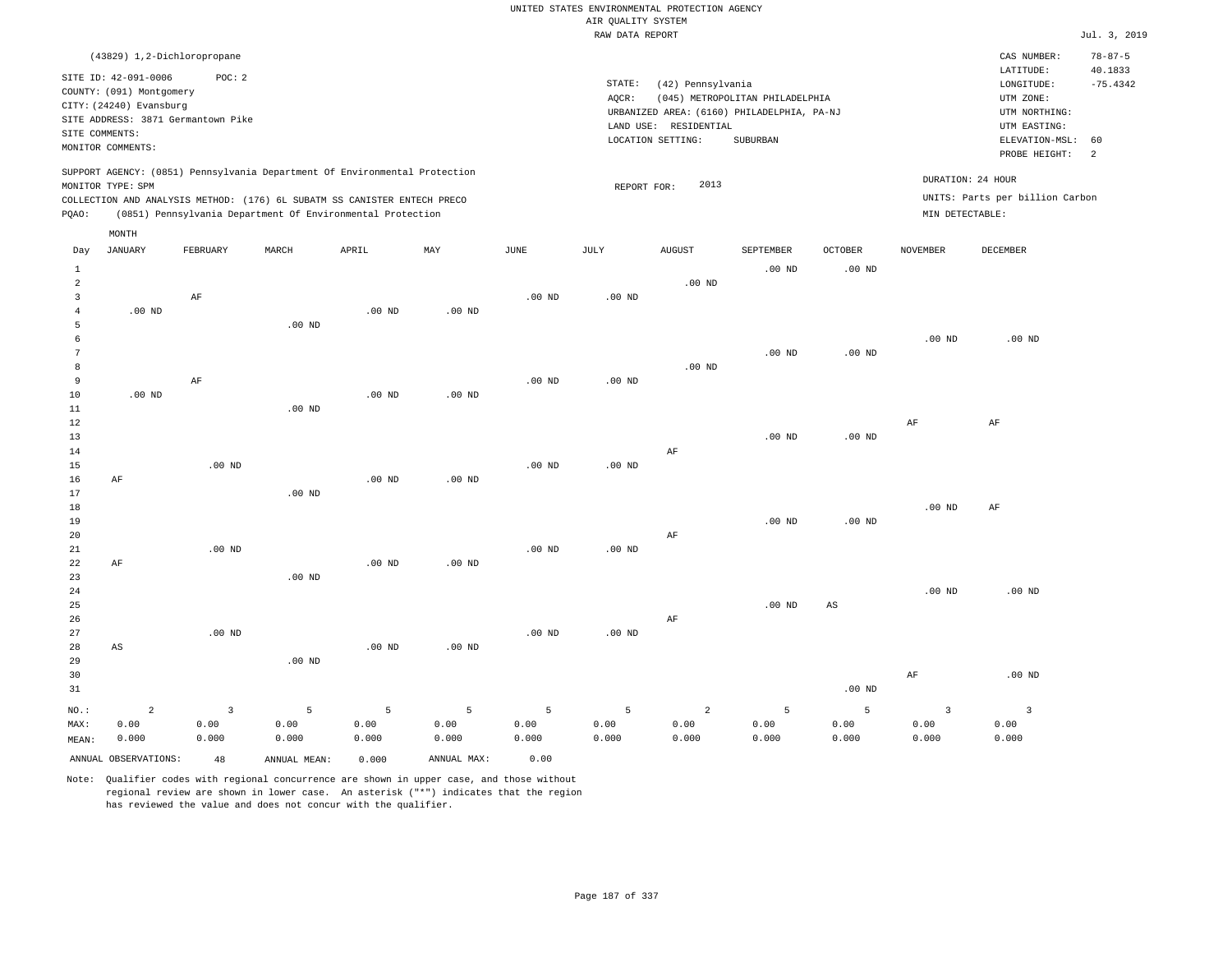| (43829) 1,2-Dichloropropane                                                                                                                                                                                                                        |                                                                                                                                                                                 | CAS NUMBER:                                                                                                 | $78 - 87 - 5$                           |
|----------------------------------------------------------------------------------------------------------------------------------------------------------------------------------------------------------------------------------------------------|---------------------------------------------------------------------------------------------------------------------------------------------------------------------------------|-------------------------------------------------------------------------------------------------------------|-----------------------------------------|
| SITE ID: 42-091-0006<br>POC:2<br>COUNTY: (091) Montgomery<br>CITY: (24240) Evansburg<br>SITE ADDRESS: 3871 Germantown Pike<br>SITE COMMENTS:<br>MONITOR COMMENTS:                                                                                  | STATE:<br>(42) Pennsylvania<br>(045) METROPOLITAN PHILADELPHIA<br>AOCR:<br>URBANIZED AREA: (6160) PHILADELPHIA, PA-NJ<br>LAND USE: RESIDENTIAL<br>LOCATION SETTING:<br>SUBURBAN | LATITUDE:<br>LONGITUDE:<br>UTM ZONE:<br>UTM NORTHING:<br>UTM EASTING:<br>ELEVATION-MSL: 60<br>PROBE HEIGHT: | 40.1833<br>$-75.4342$<br>$\overline{2}$ |
| SUPPORT AGENCY: (0851) Pennsylvania Department Of Environmental Protection<br>MONITOR TYPE: SPM<br>COLLECTION AND ANALYSIS METHOD: (176) 6L SUBATM SS CANISTER ENTECH PRECO<br>(0851) Pennsylvania Department Of Environmental Protection<br>POAO: | DURATION: 24 HOUR<br>2014<br>REPORT FOR:<br>MIN DETECTABLE:                                                                                                                     | UNITS: Parts per billion Carbon                                                                             |                                         |

| Day                                                        | <b>JANUARY</b>                  | FEBRUARY                        | MARCH                           | APRIL                           | MAY                | JUNE               | $\mathtt{JULY}$    | <b>AUGUST</b>      | SEPTEMBER                    | OCTOBER            | NOVEMBER                        | DECEMBER           |
|------------------------------------------------------------|---------------------------------|---------------------------------|---------------------------------|---------------------------------|--------------------|--------------------|--------------------|--------------------|------------------------------|--------------------|---------------------------------|--------------------|
| $\mathbf{1}$<br>$\overline{a}$<br>3<br>$\overline{4}$<br>5 | AF                              | $\rm AF$                        |                                 | $.00$ ND                        | $.00$ ND           | $.00$ ND           | $.00$ ND           | $.00$ ND           | $.00$ ND                     | $.00$ ND           | $.00$ ND                        | $.00$ ND           |
| 6<br>7<br>8<br>9<br>10                                     |                                 | AS                              | $.00$ ND                        |                                 |                    | $.00$ ND           | $.00$ ND           | $.00$ ND           | $.00$ ND                     | $.00$ ND           | AF                              | $.00$ ND           |
| 11<br>12<br>13<br>14<br>15                                 | $.00$ ND                        |                                 | $.00$ ND                        | $\rm AF$                        | $.00$ ND           |                    |                    | $.00$ ND           | $.00$ ND                     | $.00$ ND           | $.00$ ND                        | $.00$ ND           |
| 16<br>17<br>18<br>19<br>20                                 | $.00$ ND                        | $.00$ ND                        | $.00$ ND                        | $.00$ ND                        | $.00$ ND           | $.00$ ND           | $.00$ ND           |                    | $.00$ ND                     | $.00$ ND           | $.00$ ND                        | $.00$ ND           |
| 21<br>22<br>23<br>24<br>25                                 | AS                              | $.00$ ND                        | $.00$ ND                        | .00 <sub>ND</sub>               | $.00$ ND           | $.00$ ND           | .00 <sub>ND</sub>  | $.00$ ND           |                              |                    | $.00$ ND                        | $.00$ ND           |
| 26<br>27<br>28<br>29<br>30                                 | AS                              | AS                              | $.00$ ND                        | .00 <sub>ND</sub>               | $.00$ ND           | $.00$ ND           | $.00$ ND           | $.00$ ND           | $.00$ ND                     | $.00$ ND           |                                 |                    |
| 31                                                         |                                 |                                 |                                 |                                 |                    |                    |                    |                    |                              |                    |                                 | $.00$ ND           |
| $NO.$ :<br>MAX:<br>MEAN:                                   | $\overline{a}$<br>0.00<br>0.000 | $\overline{a}$<br>0.00<br>0.000 | $\overline{5}$<br>0.00<br>0.000 | $\overline{4}$<br>0.00<br>0.000 | 5<br>0.00<br>0.000 | 5<br>0.00<br>0.000 | 5<br>0.00<br>0.000 | 5<br>0.00<br>0.000 | $\mathsf S$<br>0.00<br>0.000 | 5<br>0.00<br>0.000 | $\overline{4}$<br>0.00<br>0.000 | 6<br>0.00<br>0.000 |
|                                                            | ANNUAL OBSERVATIONS:            | 53                              | ANNUAL MEAN:                    | 0.000                           | ANNUAL MAX:        | 0.00               |                    |                    |                              |                    |                                 |                    |

Note: Qualifier codes with regional concurrence are shown in upper case, and those without regional review are shown in lower case. An asterisk ("\*") indicates that the region has reviewed the value and does not concur with the qualifier.

MONTH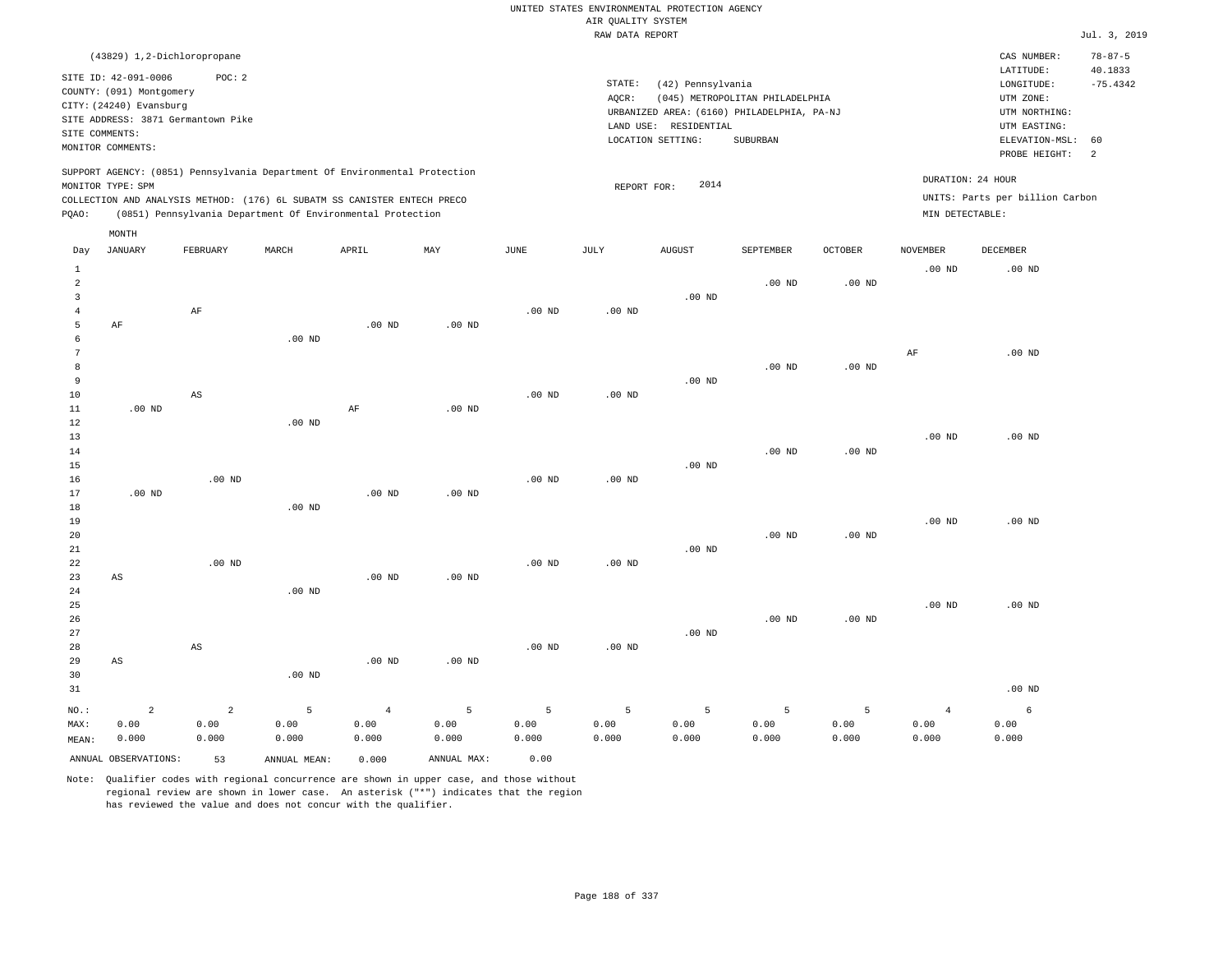## UNITED STATES ENVIRONMENTAL PROTECTION AGENCY AIR QUALITY SYSTEM

|       |                                                                                                                    |                                              |          |                                                                                                                                                                                                                      |          |          | RAW DATA REPORT              |                                                       |                                                                                           |          |                                      |                                                                                                          | Jul. 3, 2019                     |
|-------|--------------------------------------------------------------------------------------------------------------------|----------------------------------------------|----------|----------------------------------------------------------------------------------------------------------------------------------------------------------------------------------------------------------------------|----------|----------|------------------------------|-------------------------------------------------------|-------------------------------------------------------------------------------------------|----------|--------------------------------------|----------------------------------------------------------------------------------------------------------|----------------------------------|
|       | (43829) 1,2-Dichloropropane                                                                                        |                                              |          |                                                                                                                                                                                                                      |          |          |                              |                                                       |                                                                                           |          |                                      | CAS NUMBER:                                                                                              | $78 - 87 - 5$                    |
|       | SITE ID: 42-091-0006<br>COUNTY: (091) Montgomery<br>CITY: (24240) Evansburg<br>SITE COMMENTS:<br>MONITOR COMMENTS: | POC: 2<br>SITE ADDRESS: 3871 Germantown Pike |          |                                                                                                                                                                                                                      |          |          | STATE:<br>AOCR:<br>LAND USE: | (42) Pennsylvania<br>RESIDENTIAL<br>LOCATION SETTING: | (045) METROPOLITAN PHILADELPHIA<br>URBANIZED AREA: (6160) PHILADELPHIA, PA-NJ<br>SUBURBAN |          |                                      | LATITUDE:<br>LONGITUDE:<br>UTM ZONE:<br>UTM NORTHING:<br>UTM EASTING:<br>ELEVATION-MSL:<br>PROBE HEIGHT: | 40.1833<br>$-75.4342$<br>60<br>2 |
| POAO: | MONITOR TYPE: SPM<br>MONTH                                                                                         |                                              |          | SUPPORT AGENCY: (0851) Pennsylvania Department Of Environmental Protection<br>COLLECTION AND ANALYSIS METHOD: (176) 6L SUBATM SS CANISTER ENTECH PRECO<br>(0851) Pennsylvania Department Of Environmental Protection |          |          | REPORT FOR:                  | 2015                                                  |                                                                                           |          | DURATION: 24 HOUR<br>MIN DETECTABLE: | UNITS: Parts per billion Carbon                                                                          |                                  |
| Day   | JANUARY                                                                                                            | FEBRUARY                                     | MARCH    | APRIL                                                                                                                                                                                                                | MAY      | JUNE     | JULY                         | <b>AUGUST</b>                                         | <b>SEPTEMBER</b>                                                                          | OCTOBER  | NOVEMBER                             | DECEMBER                                                                                                 |                                  |
|       |                                                                                                                    |                                              | $.00$ ND |                                                                                                                                                                                                                      |          |          |                              | $.00$ ND                                              | $.00$ ND                                                                                  | $.00$ ND | .00 <sub>ND</sub>                    | $.00$ ND                                                                                                 |                                  |
|       |                                                                                                                    | .00 <sub>ND</sub>                            |          |                                                                                                                                                                                                                      |          | $.00$ ND | .00 <sub>ND</sub>            |                                                       |                                                                                           |          |                                      |                                                                                                          |                                  |
| q     | $.00$ ND                                                                                                           |                                              | $.00$ ND | $.00$ ND                                                                                                                                                                                                             | $.00$ ND |          |                              |                                                       | AS                                                                                        | $.00$ ND | $.00$ ND                             | $.00$ ND                                                                                                 |                                  |

|                         | ANNUAL OBSERVATIONS: | 57                     | ANNUAL MEAN:  | .002          | ANNUAL MAX:   | .09               |                   |               |                |               |                  |               |
|-------------------------|----------------------|------------------------|---------------|---------------|---------------|-------------------|-------------------|---------------|----------------|---------------|------------------|---------------|
| MAX:<br>MEAN:           | 0.00<br>0.000        | 0.00<br>0.000          | 0.00<br>0.000 | 0.00<br>0.000 | 0.00<br>0.000 | 0.00<br>0.000     | .09<br>.018       | 0.00<br>0.000 | 0.00<br>0.000  | 0.00<br>0.000 | 0.00<br>0.000    | 0.00<br>0.000 |
| NO.:                    | 5                    | $\overline{a}$         | 6             | 5             | 5             | 5                 | 5                 | 5             | $\overline{4}$ | $\mathsf S$   | 5                | 5             |
| 31                      |                      |                        | $.00$ ND      |               |               |                   |                   |               |                |               |                  |               |
| 30                      | $.00$ ND             |                        |               | $.00$ ND      | $.00$ ND      |                   |                   |               |                |               |                  |               |
| 29                      |                      |                        |               |               |               | .00 <sub>ND</sub> | $.00$ ND          |               |                |               |                  |               |
| 28                      |                      |                        |               |               |               |                   |                   | $.00$ ND      |                |               |                  |               |
| 27                      |                      |                        |               |               |               |                   |                   |               | $.00$ ND       | $.00$ ND      |                  |               |
| 26                      |                      |                        |               |               |               |                   |                   |               |                |               | $.00$ ND         | $.00$ ND      |
| 25                      |                      |                        | $.00$ ND      |               |               |                   |                   |               |                |               |                  |               |
| 24                      | $.00$ ND             |                        |               | $.00$ ND      | $.00$ ND      |                   |                   |               |                |               |                  |               |
| 23                      |                      | $\mathbb{A}\mathbb{S}$ |               |               |               | $.00$ ND          | $.00$ ND          |               |                |               |                  |               |
| 22                      |                      |                        |               |               |               |                   |                   | $.00$ ND      |                |               |                  |               |
| 21                      |                      |                        |               |               |               |                   |                   |               | $.00$ ND       | $.00$ ND      |                  |               |
| 20                      |                      |                        |               |               |               |                   |                   |               |                |               | $.00$ ND         | $.00$ ND      |
| 19                      |                      |                        | $.00$ ND      |               |               |                   |                   |               |                |               |                  |               |
| $18\,$                  | $.00$ ND             |                        |               | $.00$ ND      | $.00$ ND      |                   |                   |               |                |               |                  |               |
| 17                      |                      | $\rm AF$               |               |               |               | $.00$ ND          | .09SQ             |               |                |               |                  |               |
| 16                      |                      |                        |               |               |               |                   |                   | $.00$ ND      |                |               |                  |               |
| 15                      |                      |                        |               |               |               |                   |                   |               | $.00$ ND       | $.00$ ND      |                  |               |
| 14                      |                      |                        |               |               |               |                   |                   |               |                |               | $.00$ ND         | $.00$ ND      |
| 13                      |                      |                        | $.00$ ND      |               |               |                   |                   |               |                |               |                  |               |
| 12                      | $.00$ ND             |                        |               | $.00$ ND      | $.00$ ND      |                   |                   |               |                |               |                  |               |
| $10$<br>$11\,$          |                      | $.00$ ND               |               |               |               | .00 <sub>ND</sub> | .00 <sub>ND</sub> | .00 $ND$      |                |               |                  |               |
| 9                       |                      |                        |               |               |               |                   |                   |               | $_{\rm AS}$    | $.00$ ND      |                  |               |
| 8                       |                      |                        |               |               |               |                   |                   |               |                |               | $.00$ ND         | $.00$ ND      |
| 7                       |                      |                        | $.00$ ND      |               |               |                   |                   |               |                |               |                  |               |
| 6                       | $.00$ ND             |                        |               | $.00$ ND      | $.00$ ND      |                   |                   |               |                |               |                  |               |
| 5                       |                      | $.00$ ND               |               |               |               | $.00$ ND          | $.00$ ND          |               |                |               |                  |               |
| $\overline{4}$          |                      |                        |               |               |               |                   |                   | $.00$ ND      |                |               |                  |               |
| $\overline{\mathbf{3}}$ |                      |                        |               |               |               |                   |                   |               | $.00$ ND       | $.00$ ND      |                  |               |
| $\sim$                  |                      |                        |               |               |               |                   |                   |               |                |               | .00 <sub>W</sub> | .001w         |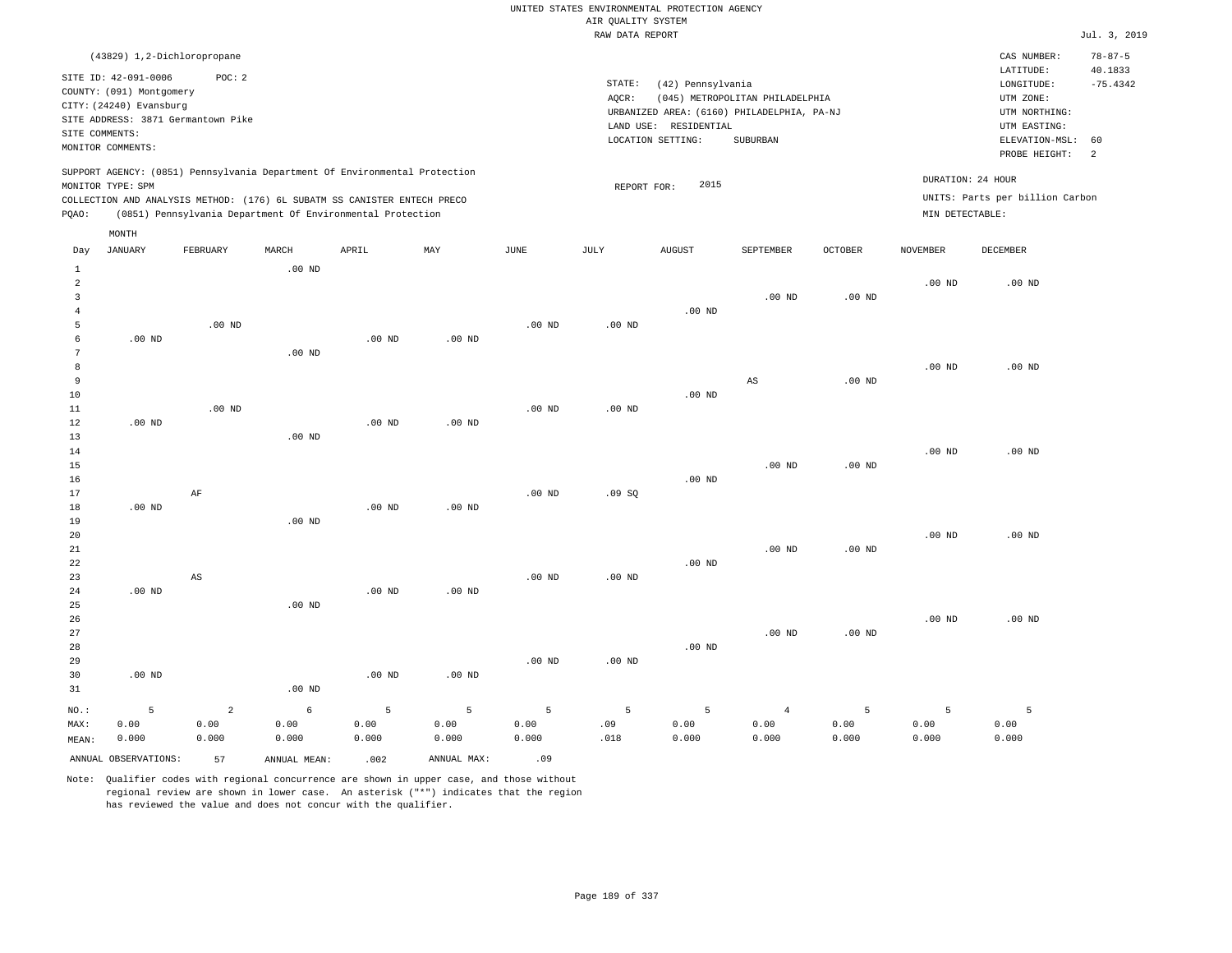| UNITED STATES ENVIRONMENTAL PROTECTION AGENCY |  |
|-----------------------------------------------|--|
| AIR OUALITY SYSTEM                            |  |
| RAW DATA REPORT                               |  |
|                                               |  |

Jul. 3, 2019

|                                  | (43829) 1,2-Dichloropropane        |                |                                                                            |                   |                   |                        |                        |                                            |                                 |                         |                        | CAS NUMBER:                     | $78 - 87 - 5$  |
|----------------------------------|------------------------------------|----------------|----------------------------------------------------------------------------|-------------------|-------------------|------------------------|------------------------|--------------------------------------------|---------------------------------|-------------------------|------------------------|---------------------------------|----------------|
|                                  | SITE ID: 42-091-0006               | POC: 2         |                                                                            |                   |                   |                        |                        | STATE:                                     |                                 |                         |                        | LATITUDE:                       | 40.1833        |
|                                  | COUNTY: (091) Montgomery           |                |                                                                            |                   |                   |                        |                        | (42) Pennsylvania<br>AQCR:                 | (045) METROPOLITAN PHILADELPHIA |                         |                        | LONGITUDE:<br>UTM ZONE:         | $-75.4342$     |
|                                  | CITY: (24240) Evansburg            |                |                                                                            |                   |                   |                        |                        | URBANIZED AREA: (6160) PHILADELPHIA, PA-NJ |                                 |                         |                        | UTM NORTHING:                   |                |
|                                  | SITE ADDRESS: 3871 Germantown Pike |                |                                                                            |                   |                   |                        |                        | LAND USE: RESIDENTIAL                      |                                 |                         |                        | UTM EASTING:                    |                |
| SITE COMMENTS:                   |                                    |                |                                                                            |                   |                   |                        |                        | LOCATION SETTING:                          | SUBURBAN                        |                         |                        | ELEVATION-MSL:                  | 60             |
|                                  | MONITOR COMMENTS:                  |                |                                                                            |                   |                   |                        |                        |                                            |                                 |                         |                        | PROBE HEIGHT:                   | $\overline{2}$ |
|                                  |                                    |                | SUPPORT AGENCY: (0851) Pennsylvania Department Of Environmental Protection |                   |                   |                        |                        |                                            |                                 |                         | DURATION: 24 HOUR      |                                 |                |
|                                  | MONITOR TYPE: SPM                  |                |                                                                            |                   |                   |                        |                        | 2016<br>REPORT FOR:                        |                                 |                         |                        | UNITS: Parts per billion Carbon |                |
|                                  |                                    |                | COLLECTION AND ANALYSIS METHOD: (176) 6L SUBATM SS CANISTER ENTECH PRECO   |                   |                   |                        |                        |                                            |                                 |                         |                        |                                 |                |
| PQAO:                            |                                    |                | (0851) Pennsylvania Department Of Environmental Protection                 |                   |                   |                        |                        |                                            |                                 |                         | MIN DETECTABLE:        |                                 |                |
|                                  | MONTH                              |                |                                                                            |                   |                   |                        |                        |                                            |                                 |                         |                        |                                 |                |
| Day                              | <b>JANUARY</b>                     | FEBRUARY       | MARCH                                                                      | APRIL             | MAY               | $_{\rm JUNE}$          | $\mathtt{JULY}$        | <b>AUGUST</b>                              | SEPTEMBER                       | OCTOBER                 | <b>NOVEMBER</b>        | <b>DECEMBER</b>                 |                |
| $\mathbf{1}$                     | $.00$ ND                           |                | $.00$ ND                                                                   |                   |                   |                        |                        |                                            |                                 |                         |                        |                                 |                |
| $\overline{a}$<br>$\overline{3}$ |                                    |                |                                                                            |                   |                   |                        |                        |                                            |                                 | .00 <sub>ND</sub>       | $.00$ ND               | AM                              |                |
| $\overline{4}$                   |                                    |                |                                                                            |                   |                   |                        |                        | $.00$ ND                                   | AS                              |                         |                        |                                 |                |
| 5                                |                                    |                |                                                                            |                   |                   | .00 <sub>ND</sub>      | $\mathbb{A}\mathbb{S}$ |                                            |                                 |                         |                        |                                 |                |
| 6                                |                                    | $.00$ ND       |                                                                            | $.00$ ND          | $.00$ ND          |                        |                        |                                            |                                 |                         |                        |                                 |                |
| $7\phantom{.0}$                  | $.00$ ND                           |                | $.00$ ND                                                                   |                   |                   |                        |                        |                                            |                                 |                         |                        |                                 |                |
| 8                                |                                    |                |                                                                            |                   |                   |                        |                        |                                            |                                 |                         | $.00$ ND               | $.00$ ND                        |                |
| 9                                |                                    |                |                                                                            |                   |                   |                        |                        |                                            | .00 <sub>ND</sub>               | AF                      |                        |                                 |                |
| 10                               |                                    |                |                                                                            |                   |                   |                        |                        | $.00$ ND                                   |                                 |                         |                        |                                 |                |
| 11                               |                                    |                |                                                                            |                   |                   | .00 <sub>ND</sub>      | AS                     |                                            |                                 |                         |                        |                                 |                |
| 12                               |                                    | $.00$ ND       |                                                                            | $.00$ ND          | $.00$ ND          |                        |                        |                                            |                                 |                         |                        |                                 |                |
| 13                               | $.00$ ND                           |                | .00 <sub>ND</sub>                                                          |                   |                   |                        |                        |                                            |                                 |                         |                        |                                 |                |
| 14                               |                                    |                |                                                                            |                   |                   |                        |                        |                                            |                                 |                         | $\mathbb{A}\mathbb{S}$ | $.00$ ND                        |                |
| 15                               |                                    |                |                                                                            |                   |                   |                        |                        |                                            | .00 <sub>ND</sub>               | AF                      |                        |                                 |                |
| 16                               |                                    |                |                                                                            |                   |                   |                        |                        | .00 <sub>ND</sub>                          |                                 |                         |                        |                                 |                |
| 17                               |                                    |                |                                                                            |                   |                   | AS                     | AS                     |                                            |                                 |                         |                        |                                 |                |
| $1\,8$                           |                                    | $.00$ ND       |                                                                            | .00 <sub>ND</sub> | .00 <sub>ND</sub> |                        |                        |                                            |                                 |                         |                        |                                 |                |
| 19                               | $.00$ ND                           |                | .00 <sub>ND</sub>                                                          |                   |                   |                        |                        |                                            |                                 |                         |                        |                                 |                |
| 20<br>21                         |                                    |                |                                                                            |                   |                   |                        |                        |                                            | AS                              | $.00$ ND                | $\rm{AF}$              | .00 <sub>ND</sub>               |                |
| 22                               |                                    |                |                                                                            |                   |                   |                        |                        | $.00$ ND                                   |                                 |                         |                        |                                 |                |
| 23                               |                                    |                |                                                                            |                   |                   | .00 <sub>ND</sub>      | $_{\rm AS}$            |                                            |                                 |                         |                        |                                 |                |
| 24                               |                                    | $.00$ ND       |                                                                            | $.00$ ND          | $.00$ ND          |                        |                        |                                            |                                 |                         |                        |                                 |                |
| 25                               | $.00$ ND                           |                | .00 <sub>ND</sub>                                                          |                   |                   |                        |                        |                                            |                                 |                         |                        |                                 |                |
| 26                               |                                    |                |                                                                            |                   |                   |                        |                        |                                            |                                 |                         | $_{\rm AS}$            | AF                              |                |
| 27                               |                                    |                |                                                                            |                   |                   |                        |                        |                                            | .00 <sub>ND</sub>               | .00 <sub>ND</sub>       |                        |                                 |                |
| 28                               |                                    |                |                                                                            |                   |                   |                        |                        | .00 <sub>ND</sub>                          |                                 |                         |                        |                                 |                |
| 29                               |                                    |                |                                                                            |                   |                   | $\mathbb{A}\mathbb{S}$ | $_{\rm AS}$            |                                            |                                 |                         |                        |                                 |                |
| 30                               |                                    |                |                                                                            | $.00$ ND          | .00 $ND$          |                        |                        |                                            |                                 |                         |                        |                                 |                |
| 31                               | $.00$ ND                           |                | $.00$ ND                                                                   |                   |                   |                        |                        |                                            |                                 |                         |                        |                                 |                |
| NO.:                             | $\epsilon$                         | $\overline{4}$ | 6                                                                          | $\overline{5}$    | 5                 | $\overline{3}$         |                        | $\mathbb O$<br>5                           | $\overline{\mathbf{3}}$         | $\overline{\mathbf{3}}$ | $\overline{a}$         | $\overline{3}$                  |                |
| MAX:                             | 0.00                               | 0.00           | 0.00                                                                       | 0.00              | 0.00              | 0.00                   |                        | 0.00                                       | 0.00                            | 0.00                    | 0.00                   | 0.00                            |                |
| MEAN:                            | 0.000                              | 0.000          | 0.000                                                                      | 0.000             | 0.000             | 0.000                  |                        | 0.000                                      | 0.000                           | 0.000                   | 0.000                  | 0.000                           |                |
|                                  | ANNUAL OBSERVATIONS:               | 45             | ANNUAL, MEAN:                                                              | 0.000             | ANNUAL MAX:       | 0.00                   |                        |                                            |                                 |                         |                        |                                 |                |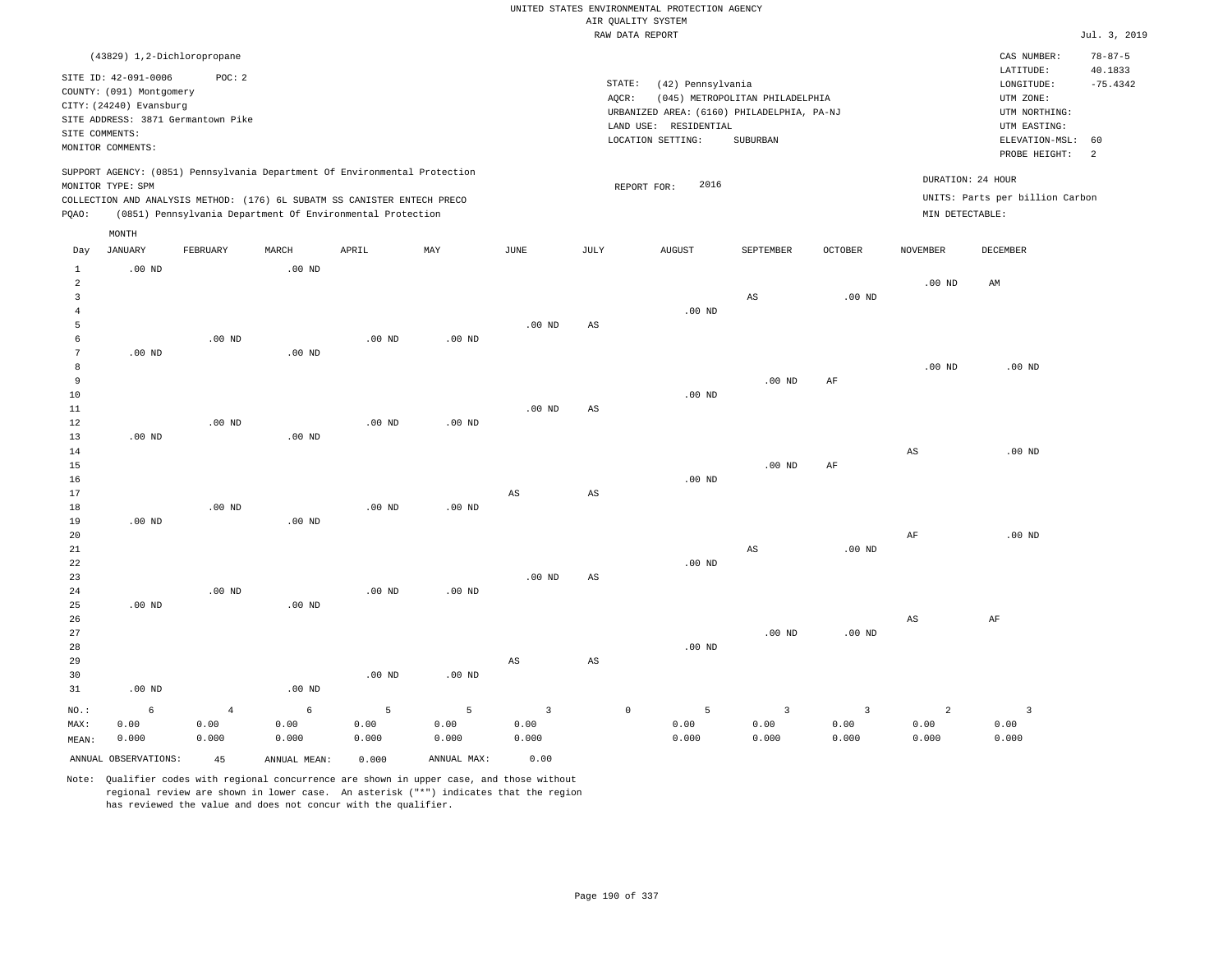|                                                             |                                                                                                                                                                       |                                 |                    |                                                                                                                                        |                        |                    |                                       | UNITED STATES ENVIRONMENTAL PROTECTION AGENCY                   |                                                                                           |                   |                                      |                                                                                                        |                                              |
|-------------------------------------------------------------|-----------------------------------------------------------------------------------------------------------------------------------------------------------------------|---------------------------------|--------------------|----------------------------------------------------------------------------------------------------------------------------------------|------------------------|--------------------|---------------------------------------|-----------------------------------------------------------------|-------------------------------------------------------------------------------------------|-------------------|--------------------------------------|--------------------------------------------------------------------------------------------------------|----------------------------------------------|
|                                                             |                                                                                                                                                                       |                                 |                    |                                                                                                                                        |                        |                    | AIR QUALITY SYSTEM<br>RAW DATA REPORT |                                                                 |                                                                                           |                   |                                      |                                                                                                        | Jul. 3, 2019                                 |
|                                                             |                                                                                                                                                                       |                                 |                    |                                                                                                                                        |                        |                    |                                       |                                                                 |                                                                                           |                   |                                      |                                                                                                        |                                              |
| SITE COMMENTS:                                              | (43829) 1,2-Dichloropropane<br>SITE ID: 42-091-0006<br>COUNTY: (091) Montgomery<br>CITY: (24240) Evansburg<br>SITE ADDRESS: 3871 Germantown Pike<br>MONITOR COMMENTS: | POC: 2                          |                    |                                                                                                                                        |                        |                    | STATE:<br>AQCR:                       | (42) Pennsylvania<br>LAND USE: RESIDENTIAL<br>LOCATION SETTING: | (045) METROPOLITAN PHILADELPHIA<br>URBANIZED AREA: (6160) PHILADELPHIA, PA-NJ<br>SUBURBAN |                   |                                      | CAS NUMBER:<br>LATITUDE:<br>LONGITUDE:<br>UTM ZONE:<br>UTM NORTHING:<br>UTM EASTING:<br>ELEVATION-MSL: | $78 - 87 - 5$<br>40.1833<br>$-75.4342$<br>60 |
|                                                             |                                                                                                                                                                       |                                 |                    | SUPPORT AGENCY: (0851) Pennsylvania Department Of Environmental Protection                                                             |                        |                    |                                       |                                                                 |                                                                                           |                   |                                      | PROBE HEIGHT:                                                                                          | 2                                            |
| PQAO:                                                       | MONITOR TYPE: SPM                                                                                                                                                     |                                 |                    | COLLECTION AND ANALYSIS METHOD: (176) 6L SUBATM SS CANISTER ENTECH PRECO<br>(0851) Pennsylvania Department Of Environmental Protection |                        |                    | REPORT FOR:                           | 2017                                                            |                                                                                           |                   | DURATION: 24 HOUR<br>MIN DETECTABLE: | UNITS: Parts per billion Carbon                                                                        |                                              |
| Day                                                         | MONTH<br><b>JANUARY</b>                                                                                                                                               | FEBRUARY                        | MARCH              | APRIL                                                                                                                                  | MAY                    | JUNE               | JULY                                  | <b>AUGUST</b>                                                   | SEPTEMBER                                                                                 | <b>OCTOBER</b>    | NOVEMBER                             | DECEMBER                                                                                               |                                              |
| 1                                                           | AS                                                                                                                                                                    |                                 |                    | $.00$ ND                                                                                                                               | $.00$ ND               |                    |                                       |                                                                 |                                                                                           |                   |                                      |                                                                                                        |                                              |
| $\overline{a}$<br>$\overline{\mathbf{3}}$<br>$\overline{4}$ |                                                                                                                                                                       |                                 | $.00$ ND           |                                                                                                                                        |                        |                    |                                       |                                                                 | .00 <sub>ND</sub>                                                                         | .08SQ             | $.00$ ND                             | $.00$ ND                                                                                               |                                              |
| 5<br>6<br>$\overline{7}$<br>$\mathbf{a}$                    | AS                                                                                                                                                                    | $.00$ ND                        | $.00$ ND           | $.00$ ND                                                                                                                               | .00 <sub>ND</sub>      | $.00$ ND           | $.00$ ND                              | AF                                                              |                                                                                           |                   |                                      |                                                                                                        |                                              |
| $\overline{9}$<br>10<br>$1\,1$                              |                                                                                                                                                                       |                                 |                    |                                                                                                                                        |                        |                    |                                       | $.00$ ND                                                        | $.00$ ND                                                                                  | $.00$ ND          | .00 <sub>ND</sub>                    | $.00$ ND                                                                                               |                                              |
| 12<br>13<br>14<br>15                                        | $\rm AF$                                                                                                                                                              | $.00$ ND                        | $.00$ ND           | .00 <sub>ND</sub>                                                                                                                      | $.00$ ND               | $.00$ ND           | $.00$ ND                              |                                                                 |                                                                                           |                   | .00 <sub>ND</sub>                    | $.00$ ND                                                                                               |                                              |
| 16<br>17<br>$1\,8$                                          |                                                                                                                                                                       | $.00$ ND                        |                    |                                                                                                                                        |                        | $.00$ ND           | .00 <sub>ND</sub>                     | $.00$ ND                                                        | $.00$ ND                                                                                  | $.00$ ND          |                                      |                                                                                                        |                                              |
| 19<br>20<br>21                                              | $.00$ ND                                                                                                                                                              |                                 | $.00$ ND           | $.00$ ND                                                                                                                               | $.00$ ND               |                    |                                       |                                                                 |                                                                                           |                   | .00 <sub>ND</sub>                    | AF                                                                                                     |                                              |
| 22<br>23<br>24<br>25                                        | $.00$ ND                                                                                                                                                              | $.00$ ND                        |                    | $.00$ ND                                                                                                                               | .00 <sub>ND</sub>      | $.00$ ND           | $.00$ ND                              | $.00$ ND                                                        | $.00$ ND                                                                                  | .00 <sub>ND</sub> |                                      |                                                                                                        |                                              |
| 26<br>27<br>28                                              |                                                                                                                                                                       |                                 | .00 <sub>ND</sub>  |                                                                                                                                        |                        |                    |                                       |                                                                 | $.00$ ND                                                                                  | $.00$ ND          | .00 <sub>ND</sub>                    | .00 <sub>ND</sub>                                                                                      |                                              |
| 29<br>30<br>31                                              | $\mathbb{A}\mathbb{S}$                                                                                                                                                |                                 |                    |                                                                                                                                        | $\mathbb{A}\mathbb{S}$ | $.00$ ND           | $.00$ ND                              | $.00$ ND                                                        |                                                                                           |                   |                                      |                                                                                                        |                                              |
| NO.:<br>MAX:<br>MEAN:                                       | $\overline{c}$<br>0.00<br>0.000                                                                                                                                       | $\overline{4}$<br>0.00<br>0.000 | 5<br>0.00<br>0.000 | 5<br>0.00<br>0.000                                                                                                                     | 5<br>0.00<br>0.000     | 5<br>0.00<br>0.000 | 5<br>0.00<br>0.000                    | $\overline{4}$<br>0.00<br>0.000                                 | 5<br>0.00<br>0.000                                                                        | 5<br>.08<br>.016  | 5<br>0.00<br>0.000                   | $\overline{4}$<br>0.00<br>0.000                                                                        |                                              |
|                                                             | ANNUAL OBSERVATIONS:                                                                                                                                                  | 54                              | ANNUAL MEAN:       | .001                                                                                                                                   | ANNUAL MAX:            | .08                |                                       |                                                                 |                                                                                           |                   |                                      |                                                                                                        |                                              |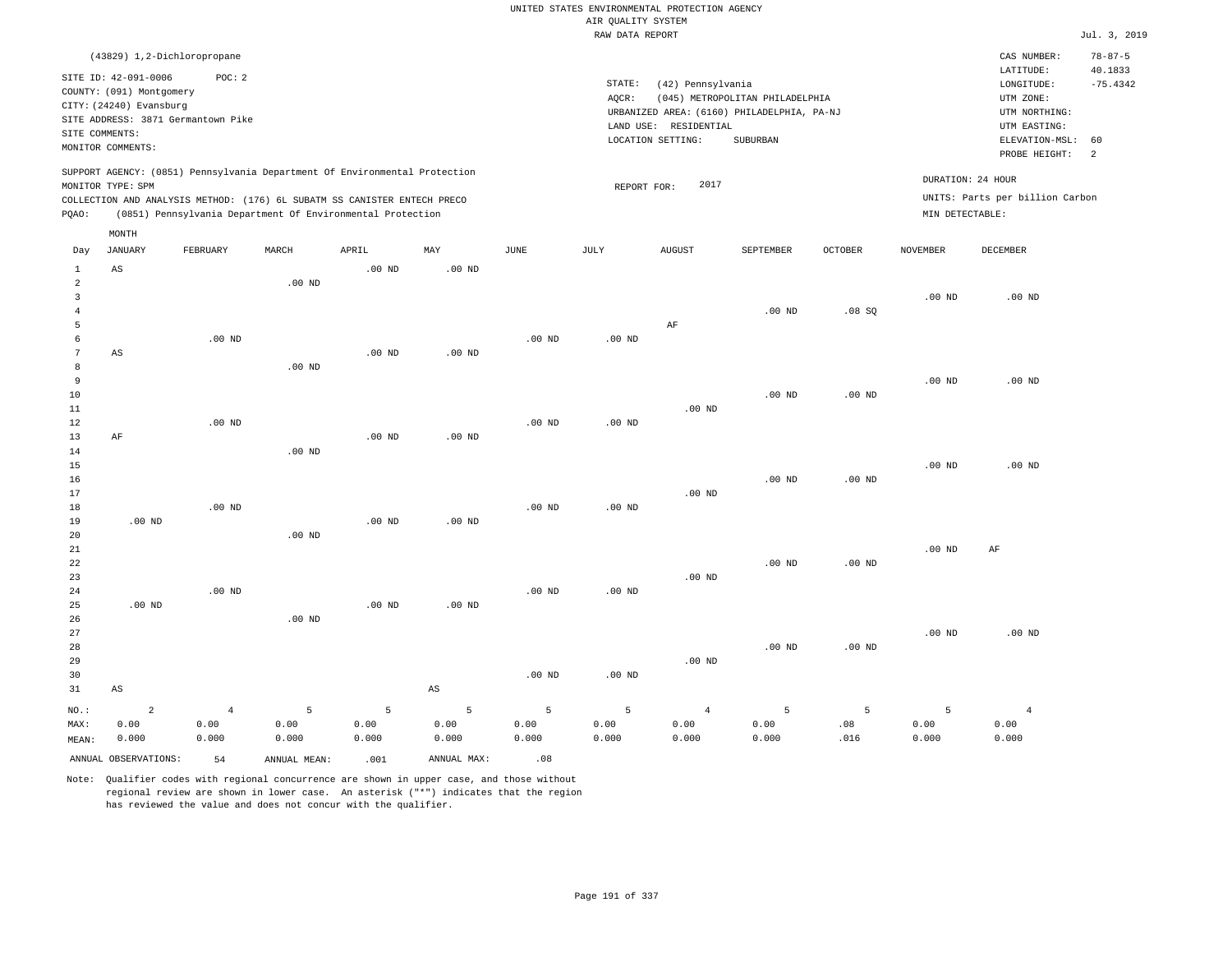| AIR QUALITY SYSTEM<br>Jul. 3, 2019<br>RAW DATA REPORT<br>(43829) 1,2-Dichloropropane<br>CAS NUMBER:<br>$78 - 87 - 5$<br>LATITUDE:<br>40.1833<br>SITE ID: 42-091-0006<br>POC: 2<br>STATE:<br>(42) Pennsylvania<br>$-75.4342$<br>LONGITUDE:<br>COUNTY: (091) Montgomery<br>(045) METROPOLITAN PHILADELPHIA<br>AOCR:<br>UTM ZONE:<br>CITY: (24240) Evansburg<br>URBANIZED AREA: (6160) PHILADELPHIA, PA-NJ<br>UTM NORTHING:<br>SITE ADDRESS: 3871 Germantown Pike<br>LAND USE: RESIDENTIAL<br>UTM EASTING:<br>SITE COMMENTS:<br>ELEVATION-MSL:<br>LOCATION SETTING:<br>SUBURBAN<br>60<br>MONITOR COMMENTS:<br>PROBE HEIGHT:<br>2<br>SUPPORT AGENCY: (0851) Pennsylvania Department Of Environmental Protection<br>DURATION: 24 HOUR<br>2018<br>MONITOR TYPE: SPM<br>REPORT FOR:<br>UNITS: Parts per billion Carbon<br>COLLECTION AND ANALYSIS METHOD: (176) 6L SUBATM SS CANISTER ENTECH PRECO<br>MIN DETECTABLE: .1364175<br>PQAO:<br>(0851) Pennsylvania Department Of Environmental Protection<br>MONTH<br>APRIL<br><b>JANUARY</b><br>FEBRUARY<br>MARCH<br>MAY<br><b>JUNE</b><br>JULY<br><b>AUGUST</b><br>SEPTEMBER<br><b>OCTOBER</b><br><b>NOVEMBER</b><br><b>DECEMBER</b><br>Day<br>.00 <sub>ND</sub><br>$.00$ ND<br>$\mathbf{1}$<br>$.00$ ND<br>$\overline{2}$<br>.00 <sub>ND</sub><br>$.00$ ND<br>AO<br>$\overline{3}$<br>.00 <sub>ND</sub><br>$\overline{4}$<br>.00 <sub>ND</sub><br>.00 <sub>ND</sub><br>$\overline{5}$<br>$.00$ ND<br>.00 <sub>ND</sub><br>6<br>$.00$ ND<br>$7\phantom{.0}$<br>$.00$ ND<br>$.00$ ND<br>$.00$ ND<br>8<br>AF<br>$.00$ ND<br>$.00$ ND<br>9<br>$.00$ ND<br>$10$<br>$.00$ ND<br>$.00$ ND<br>11<br>$.00$ ND<br>$.00$ ND<br>$.00$ ND<br>12<br>.00 <sub>ND</sub><br>$.00$ ND<br>$.00$ ND<br>13<br>14<br>.00 <sub>ND</sub><br>$.00$ ND<br>$.00$ ND<br>.00 <sub>ND</sub><br>15<br>$.00$ ND<br>$.00$ ND<br>16 |
|-------------------------------------------------------------------------------------------------------------------------------------------------------------------------------------------------------------------------------------------------------------------------------------------------------------------------------------------------------------------------------------------------------------------------------------------------------------------------------------------------------------------------------------------------------------------------------------------------------------------------------------------------------------------------------------------------------------------------------------------------------------------------------------------------------------------------------------------------------------------------------------------------------------------------------------------------------------------------------------------------------------------------------------------------------------------------------------------------------------------------------------------------------------------------------------------------------------------------------------------------------------------------------------------------------------------------------------------------------------------------------------------------------------------------------------------------------------------------------------------------------------------------------------------------------------------------------------------------------------------------------------------------------------------------------------------------------------------------------------------------------------------------------------------------------------------------------------------|
|                                                                                                                                                                                                                                                                                                                                                                                                                                                                                                                                                                                                                                                                                                                                                                                                                                                                                                                                                                                                                                                                                                                                                                                                                                                                                                                                                                                                                                                                                                                                                                                                                                                                                                                                                                                                                                           |
|                                                                                                                                                                                                                                                                                                                                                                                                                                                                                                                                                                                                                                                                                                                                                                                                                                                                                                                                                                                                                                                                                                                                                                                                                                                                                                                                                                                                                                                                                                                                                                                                                                                                                                                                                                                                                                           |
|                                                                                                                                                                                                                                                                                                                                                                                                                                                                                                                                                                                                                                                                                                                                                                                                                                                                                                                                                                                                                                                                                                                                                                                                                                                                                                                                                                                                                                                                                                                                                                                                                                                                                                                                                                                                                                           |
|                                                                                                                                                                                                                                                                                                                                                                                                                                                                                                                                                                                                                                                                                                                                                                                                                                                                                                                                                                                                                                                                                                                                                                                                                                                                                                                                                                                                                                                                                                                                                                                                                                                                                                                                                                                                                                           |
|                                                                                                                                                                                                                                                                                                                                                                                                                                                                                                                                                                                                                                                                                                                                                                                                                                                                                                                                                                                                                                                                                                                                                                                                                                                                                                                                                                                                                                                                                                                                                                                                                                                                                                                                                                                                                                           |
|                                                                                                                                                                                                                                                                                                                                                                                                                                                                                                                                                                                                                                                                                                                                                                                                                                                                                                                                                                                                                                                                                                                                                                                                                                                                                                                                                                                                                                                                                                                                                                                                                                                                                                                                                                                                                                           |
|                                                                                                                                                                                                                                                                                                                                                                                                                                                                                                                                                                                                                                                                                                                                                                                                                                                                                                                                                                                                                                                                                                                                                                                                                                                                                                                                                                                                                                                                                                                                                                                                                                                                                                                                                                                                                                           |
|                                                                                                                                                                                                                                                                                                                                                                                                                                                                                                                                                                                                                                                                                                                                                                                                                                                                                                                                                                                                                                                                                                                                                                                                                                                                                                                                                                                                                                                                                                                                                                                                                                                                                                                                                                                                                                           |
|                                                                                                                                                                                                                                                                                                                                                                                                                                                                                                                                                                                                                                                                                                                                                                                                                                                                                                                                                                                                                                                                                                                                                                                                                                                                                                                                                                                                                                                                                                                                                                                                                                                                                                                                                                                                                                           |
|                                                                                                                                                                                                                                                                                                                                                                                                                                                                                                                                                                                                                                                                                                                                                                                                                                                                                                                                                                                                                                                                                                                                                                                                                                                                                                                                                                                                                                                                                                                                                                                                                                                                                                                                                                                                                                           |
|                                                                                                                                                                                                                                                                                                                                                                                                                                                                                                                                                                                                                                                                                                                                                                                                                                                                                                                                                                                                                                                                                                                                                                                                                                                                                                                                                                                                                                                                                                                                                                                                                                                                                                                                                                                                                                           |
|                                                                                                                                                                                                                                                                                                                                                                                                                                                                                                                                                                                                                                                                                                                                                                                                                                                                                                                                                                                                                                                                                                                                                                                                                                                                                                                                                                                                                                                                                                                                                                                                                                                                                                                                                                                                                                           |
|                                                                                                                                                                                                                                                                                                                                                                                                                                                                                                                                                                                                                                                                                                                                                                                                                                                                                                                                                                                                                                                                                                                                                                                                                                                                                                                                                                                                                                                                                                                                                                                                                                                                                                                                                                                                                                           |
|                                                                                                                                                                                                                                                                                                                                                                                                                                                                                                                                                                                                                                                                                                                                                                                                                                                                                                                                                                                                                                                                                                                                                                                                                                                                                                                                                                                                                                                                                                                                                                                                                                                                                                                                                                                                                                           |
|                                                                                                                                                                                                                                                                                                                                                                                                                                                                                                                                                                                                                                                                                                                                                                                                                                                                                                                                                                                                                                                                                                                                                                                                                                                                                                                                                                                                                                                                                                                                                                                                                                                                                                                                                                                                                                           |
|                                                                                                                                                                                                                                                                                                                                                                                                                                                                                                                                                                                                                                                                                                                                                                                                                                                                                                                                                                                                                                                                                                                                                                                                                                                                                                                                                                                                                                                                                                                                                                                                                                                                                                                                                                                                                                           |
|                                                                                                                                                                                                                                                                                                                                                                                                                                                                                                                                                                                                                                                                                                                                                                                                                                                                                                                                                                                                                                                                                                                                                                                                                                                                                                                                                                                                                                                                                                                                                                                                                                                                                                                                                                                                                                           |
|                                                                                                                                                                                                                                                                                                                                                                                                                                                                                                                                                                                                                                                                                                                                                                                                                                                                                                                                                                                                                                                                                                                                                                                                                                                                                                                                                                                                                                                                                                                                                                                                                                                                                                                                                                                                                                           |
|                                                                                                                                                                                                                                                                                                                                                                                                                                                                                                                                                                                                                                                                                                                                                                                                                                                                                                                                                                                                                                                                                                                                                                                                                                                                                                                                                                                                                                                                                                                                                                                                                                                                                                                                                                                                                                           |
|                                                                                                                                                                                                                                                                                                                                                                                                                                                                                                                                                                                                                                                                                                                                                                                                                                                                                                                                                                                                                                                                                                                                                                                                                                                                                                                                                                                                                                                                                                                                                                                                                                                                                                                                                                                                                                           |
|                                                                                                                                                                                                                                                                                                                                                                                                                                                                                                                                                                                                                                                                                                                                                                                                                                                                                                                                                                                                                                                                                                                                                                                                                                                                                                                                                                                                                                                                                                                                                                                                                                                                                                                                                                                                                                           |
|                                                                                                                                                                                                                                                                                                                                                                                                                                                                                                                                                                                                                                                                                                                                                                                                                                                                                                                                                                                                                                                                                                                                                                                                                                                                                                                                                                                                                                                                                                                                                                                                                                                                                                                                                                                                                                           |
|                                                                                                                                                                                                                                                                                                                                                                                                                                                                                                                                                                                                                                                                                                                                                                                                                                                                                                                                                                                                                                                                                                                                                                                                                                                                                                                                                                                                                                                                                                                                                                                                                                                                                                                                                                                                                                           |
|                                                                                                                                                                                                                                                                                                                                                                                                                                                                                                                                                                                                                                                                                                                                                                                                                                                                                                                                                                                                                                                                                                                                                                                                                                                                                                                                                                                                                                                                                                                                                                                                                                                                                                                                                                                                                                           |
|                                                                                                                                                                                                                                                                                                                                                                                                                                                                                                                                                                                                                                                                                                                                                                                                                                                                                                                                                                                                                                                                                                                                                                                                                                                                                                                                                                                                                                                                                                                                                                                                                                                                                                                                                                                                                                           |
|                                                                                                                                                                                                                                                                                                                                                                                                                                                                                                                                                                                                                                                                                                                                                                                                                                                                                                                                                                                                                                                                                                                                                                                                                                                                                                                                                                                                                                                                                                                                                                                                                                                                                                                                                                                                                                           |
|                                                                                                                                                                                                                                                                                                                                                                                                                                                                                                                                                                                                                                                                                                                                                                                                                                                                                                                                                                                                                                                                                                                                                                                                                                                                                                                                                                                                                                                                                                                                                                                                                                                                                                                                                                                                                                           |
|                                                                                                                                                                                                                                                                                                                                                                                                                                                                                                                                                                                                                                                                                                                                                                                                                                                                                                                                                                                                                                                                                                                                                                                                                                                                                                                                                                                                                                                                                                                                                                                                                                                                                                                                                                                                                                           |
| 17<br>$.00$ ND<br>$.00$ ND                                                                                                                                                                                                                                                                                                                                                                                                                                                                                                                                                                                                                                                                                                                                                                                                                                                                                                                                                                                                                                                                                                                                                                                                                                                                                                                                                                                                                                                                                                                                                                                                                                                                                                                                                                                                                |
| $.00$ ND<br>18                                                                                                                                                                                                                                                                                                                                                                                                                                                                                                                                                                                                                                                                                                                                                                                                                                                                                                                                                                                                                                                                                                                                                                                                                                                                                                                                                                                                                                                                                                                                                                                                                                                                                                                                                                                                                            |
| 19<br>$.00$ ND<br>$.00$ ND<br>$.00$ ND                                                                                                                                                                                                                                                                                                                                                                                                                                                                                                                                                                                                                                                                                                                                                                                                                                                                                                                                                                                                                                                                                                                                                                                                                                                                                                                                                                                                                                                                                                                                                                                                                                                                                                                                                                                                    |
| $.00$ ND<br>$.00$ ND<br>$.00$ ND<br>20                                                                                                                                                                                                                                                                                                                                                                                                                                                                                                                                                                                                                                                                                                                                                                                                                                                                                                                                                                                                                                                                                                                                                                                                                                                                                                                                                                                                                                                                                                                                                                                                                                                                                                                                                                                                    |
| 21<br>.00 <sub>ND</sub>                                                                                                                                                                                                                                                                                                                                                                                                                                                                                                                                                                                                                                                                                                                                                                                                                                                                                                                                                                                                                                                                                                                                                                                                                                                                                                                                                                                                                                                                                                                                                                                                                                                                                                                                                                                                                   |
| $2\sqrt{2}$<br>$\rm{AF}$<br>$.00$ ND                                                                                                                                                                                                                                                                                                                                                                                                                                                                                                                                                                                                                                                                                                                                                                                                                                                                                                                                                                                                                                                                                                                                                                                                                                                                                                                                                                                                                                                                                                                                                                                                                                                                                                                                                                                                      |
| 23<br>.00 <sub>ND</sub><br>AS<br>$.00$ ND                                                                                                                                                                                                                                                                                                                                                                                                                                                                                                                                                                                                                                                                                                                                                                                                                                                                                                                                                                                                                                                                                                                                                                                                                                                                                                                                                                                                                                                                                                                                                                                                                                                                                                                                                                                                 |
| 24<br>$.00$ ND<br>$.00$ ND<br>25<br>$.00$ ND                                                                                                                                                                                                                                                                                                                                                                                                                                                                                                                                                                                                                                                                                                                                                                                                                                                                                                                                                                                                                                                                                                                                                                                                                                                                                                                                                                                                                                                                                                                                                                                                                                                                                                                                                                                              |
| .00 <sub>ND</sub><br>.00 <sub>ND</sub><br>.00 <sub>ND</sub><br>26                                                                                                                                                                                                                                                                                                                                                                                                                                                                                                                                                                                                                                                                                                                                                                                                                                                                                                                                                                                                                                                                                                                                                                                                                                                                                                                                                                                                                                                                                                                                                                                                                                                                                                                                                                         |
| 27<br>.00 <sub>ND</sub>                                                                                                                                                                                                                                                                                                                                                                                                                                                                                                                                                                                                                                                                                                                                                                                                                                                                                                                                                                                                                                                                                                                                                                                                                                                                                                                                                                                                                                                                                                                                                                                                                                                                                                                                                                                                                   |
| 28<br>$.00$ ND<br>$.00$ ND                                                                                                                                                                                                                                                                                                                                                                                                                                                                                                                                                                                                                                                                                                                                                                                                                                                                                                                                                                                                                                                                                                                                                                                                                                                                                                                                                                                                                                                                                                                                                                                                                                                                                                                                                                                                                |
| $.00$ ND<br>.00 <sub>ND</sub><br>29                                                                                                                                                                                                                                                                                                                                                                                                                                                                                                                                                                                                                                                                                                                                                                                                                                                                                                                                                                                                                                                                                                                                                                                                                                                                                                                                                                                                                                                                                                                                                                                                                                                                                                                                                                                                       |
| 30<br>$.00$ ND                                                                                                                                                                                                                                                                                                                                                                                                                                                                                                                                                                                                                                                                                                                                                                                                                                                                                                                                                                                                                                                                                                                                                                                                                                                                                                                                                                                                                                                                                                                                                                                                                                                                                                                                                                                                                            |
| .00 <sub>ND</sub><br>31                                                                                                                                                                                                                                                                                                                                                                                                                                                                                                                                                                                                                                                                                                                                                                                                                                                                                                                                                                                                                                                                                                                                                                                                                                                                                                                                                                                                                                                                                                                                                                                                                                                                                                                                                                                                                   |
| 5<br>5<br>5<br>5<br>5<br>$\overline{\mathbf{3}}$<br>5<br>5<br>$\epsilon$<br>5<br>$\overline{4}$<br>$\overline{4}$<br>NO.:                                                                                                                                                                                                                                                                                                                                                                                                                                                                                                                                                                                                                                                                                                                                                                                                                                                                                                                                                                                                                                                                                                                                                                                                                                                                                                                                                                                                                                                                                                                                                                                                                                                                                                                 |
| 0.00<br>0.00<br>0.00<br>0.00<br>0.00<br>0.00<br>0.00<br>0.00<br>0.00<br>0.00<br>0.00<br>0.00<br>MAX:                                                                                                                                                                                                                                                                                                                                                                                                                                                                                                                                                                                                                                                                                                                                                                                                                                                                                                                                                                                                                                                                                                                                                                                                                                                                                                                                                                                                                                                                                                                                                                                                                                                                                                                                      |
| 0.000<br>0.000<br>0.000<br>0.000<br>0.000<br>0.000<br>0.000<br>0.000<br>0.000<br>0.000<br>0.000<br>0.000<br>MEAN:                                                                                                                                                                                                                                                                                                                                                                                                                                                                                                                                                                                                                                                                                                                                                                                                                                                                                                                                                                                                                                                                                                                                                                                                                                                                                                                                                                                                                                                                                                                                                                                                                                                                                                                         |
| ANNUAL OBSERVATIONS:<br>ANNUAL MAX:<br>0.00<br>57<br>0.000<br>ANNUAL MEAN:                                                                                                                                                                                                                                                                                                                                                                                                                                                                                                                                                                                                                                                                                                                                                                                                                                                                                                                                                                                                                                                                                                                                                                                                                                                                                                                                                                                                                                                                                                                                                                                                                                                                                                                                                                |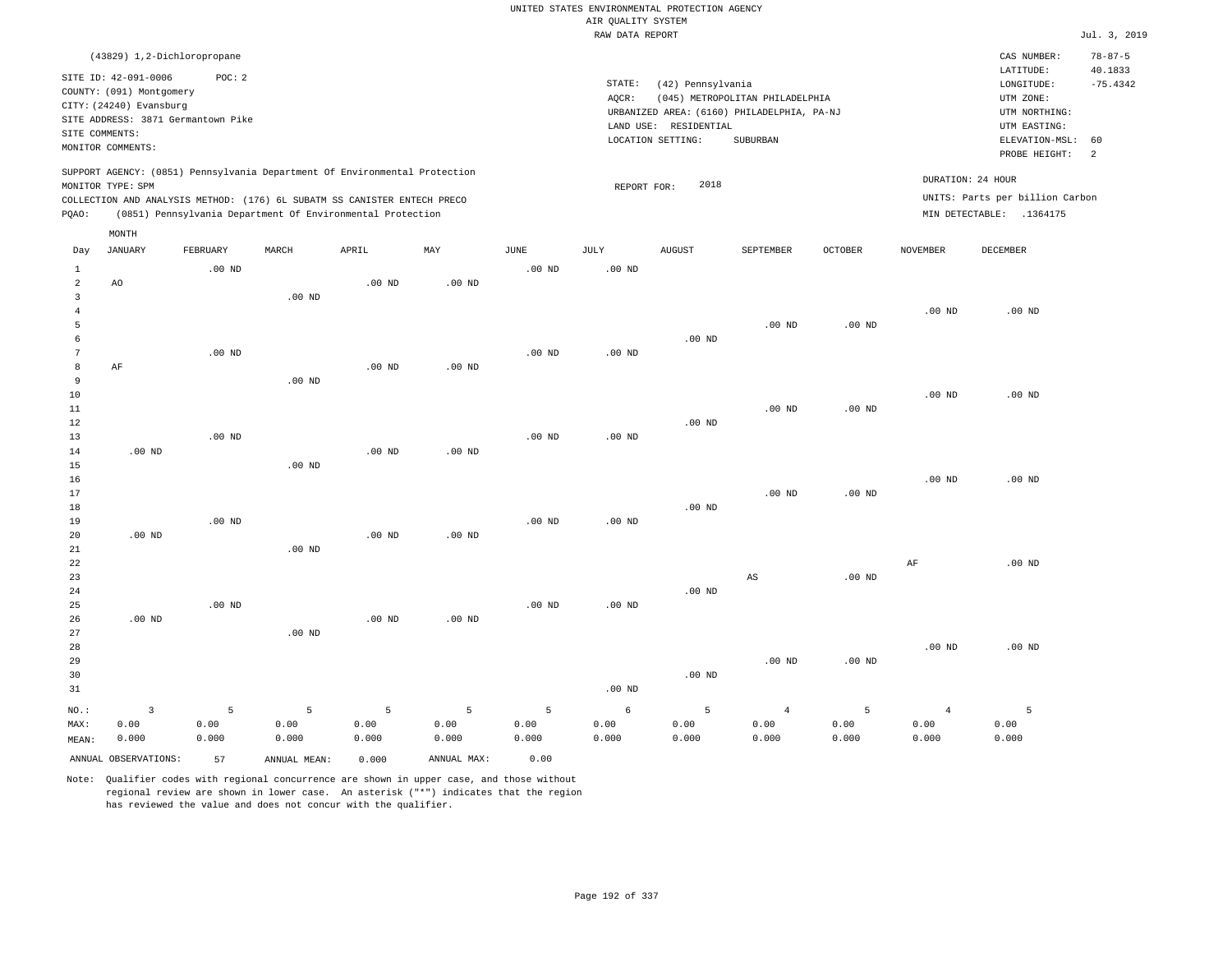| (43830) trans-1,3-Dichloropropene                                                                                                                                | $10061 - 02 - 6$<br>CAS NUMBER:<br>40.1833              |
|------------------------------------------------------------------------------------------------------------------------------------------------------------------|---------------------------------------------------------|
| SITE ID: 42-091-0006<br>POC: 2<br>STATE:<br>(42) Pennsylvania<br>COUNTY: (091) Montgomery<br>AQCR:<br>(045) METROPOLITAN PHILADELPHIA<br>CITY: (24240) Evansburg | LATITUDE:<br>$-75.4342$<br>LONGITUDE:<br>UTM ZONE:      |
| URBANIZED AREA: (6160) PHILADELPHIA, PA-NJ<br>SITE ADDRESS: 3871 Germantown Pike                                                                                 | UTM NORTHING:                                           |
| LAND USE: RESIDENTIAL<br>SITE COMMENTS:                                                                                                                          | UTM EASTING:                                            |
| LOCATION SETTING:<br>SUBURBAN<br>MONITOR COMMENTS:                                                                                                               | ELEVATION-MSL:<br>60<br>PROBE HEIGHT:<br>$\overline{c}$ |
| SUPPORT AGENCY: (0851) Pennsylvania Department Of Environmental Protection<br>2013                                                                               | DURATION: 24 HOUR                                       |
| MONITOR TYPE: SPM<br>REPORT FOR:<br>COLLECTION AND ANALYSIS METHOD: (176) 6L SUBATM SS CANISTER ENTECH PRECO                                                     | UNITS: Parts per billion Carbon                         |
| MIN DETECTABLE:<br>PQAO:<br>(0851) Pennsylvania Department Of Environmental Protection                                                                           |                                                         |
| MONTH                                                                                                                                                            |                                                         |
| <b>JANUARY</b><br>FEBRUARY<br>MARCH<br>APRIL<br>MAY<br><b>JUNE</b><br>JULY<br><b>AUGUST</b><br>SEPTEMBER<br><b>OCTOBER</b><br><b>NOVEMBER</b><br>Day             | <b>DECEMBER</b>                                         |
| $.00$ ND<br>.00 <sub>ND</sub><br>$\mathbf{1}$                                                                                                                    |                                                         |
| $\overline{2}$<br>$.00$ ND                                                                                                                                       |                                                         |
| $\overline{3}$<br>AF<br>$.00$ ND<br>$.00$ ND                                                                                                                     |                                                         |
| $.00$ ND<br>$.00$ ND<br>$.00$ ND<br>$\overline{4}$                                                                                                               |                                                         |
| 5<br>$.00$ ND                                                                                                                                                    |                                                         |
| .00 <sub>ND</sub><br>6                                                                                                                                           | $.00$ ND                                                |
| 7<br>$.00$ ND<br>.00 <sub>ND</sub>                                                                                                                               |                                                         |
| $.00$ ND<br>8                                                                                                                                                    |                                                         |
| 9<br>AF<br>$.00$ ND<br>$.00$ ND                                                                                                                                  |                                                         |
| $10$<br>$.00$ ND<br>$.00$ ND<br>$.00$ ND                                                                                                                         |                                                         |
| 11<br>.00 <sub>ND</sub>                                                                                                                                          |                                                         |
| 12<br>$\rm AF$                                                                                                                                                   | AF                                                      |
| 13<br>$.00$ ND<br>$.00$ ND                                                                                                                                       |                                                         |
| $\rm AF$<br>14                                                                                                                                                   |                                                         |
| $.00$ ND<br>15<br>.00 <sub>ND</sub><br>$.00$ ND                                                                                                                  |                                                         |
| $.00$ ND<br>16<br>AF<br>$.00$ ND                                                                                                                                 |                                                         |
| 17<br>$.00$ ND                                                                                                                                                   |                                                         |
| 18<br>$.00$ ND                                                                                                                                                   | AF                                                      |
| 19<br>$.00$ ND<br>.00 <sub>ND</sub><br>20<br>AF                                                                                                                  |                                                         |
| 21<br>$.00$ ND<br>.00 <sub>ND</sub><br>$.00$ ND                                                                                                                  |                                                         |
| 22<br>.00 <sub>ND</sub><br>AF<br>$.00$ ND                                                                                                                        |                                                         |
| 23<br>$.00$ ND                                                                                                                                                   |                                                         |
| 24<br>.00 <sub>ND</sub>                                                                                                                                          | $.00$ ND                                                |
| 25<br>$.00$ ND<br>$\mathbb{A}\mathbb{S}$                                                                                                                         |                                                         |
| 26<br>AF                                                                                                                                                         |                                                         |
| 27<br>$.00$ ND<br>.00 <sub>ND</sub><br>$.00$ ND                                                                                                                  |                                                         |
| $.00$ ND<br>.00 <sub>ND</sub><br>28<br>AS                                                                                                                        |                                                         |
| 29<br>.00 <sub>ND</sub>                                                                                                                                          |                                                         |
| 30<br>$\rm{AF}$                                                                                                                                                  | $.00$ ND                                                |
| 31<br>.00 <sub>ND</sub>                                                                                                                                          |                                                         |
| $\overline{a}$<br>$\overline{3}$<br>$\overline{5}$<br>5<br>5<br>$\overline{a}$<br>5<br>5<br>5<br>5<br>$\overline{3}$<br>NO.:                                     | $\overline{\mathbf{3}}$                                 |
| 0.00<br>0.00<br>0.00<br>0.00<br>0.00<br>0.00<br>0.00<br>0.00<br>0.00<br>0.00<br>0.00<br>MAX:                                                                     | 0.00                                                    |
| 0.000<br>0.000<br>0.000<br>0.000<br>0.000<br>0.000<br>0.000<br>0.000<br>0.000<br>0.000<br>0.000<br>MEAN:                                                         | 0.000                                                   |

ANNUAL OBSERVATIONS: 48 ANNUAL MEAN: 0.000 ANNUAL MAX: 0.00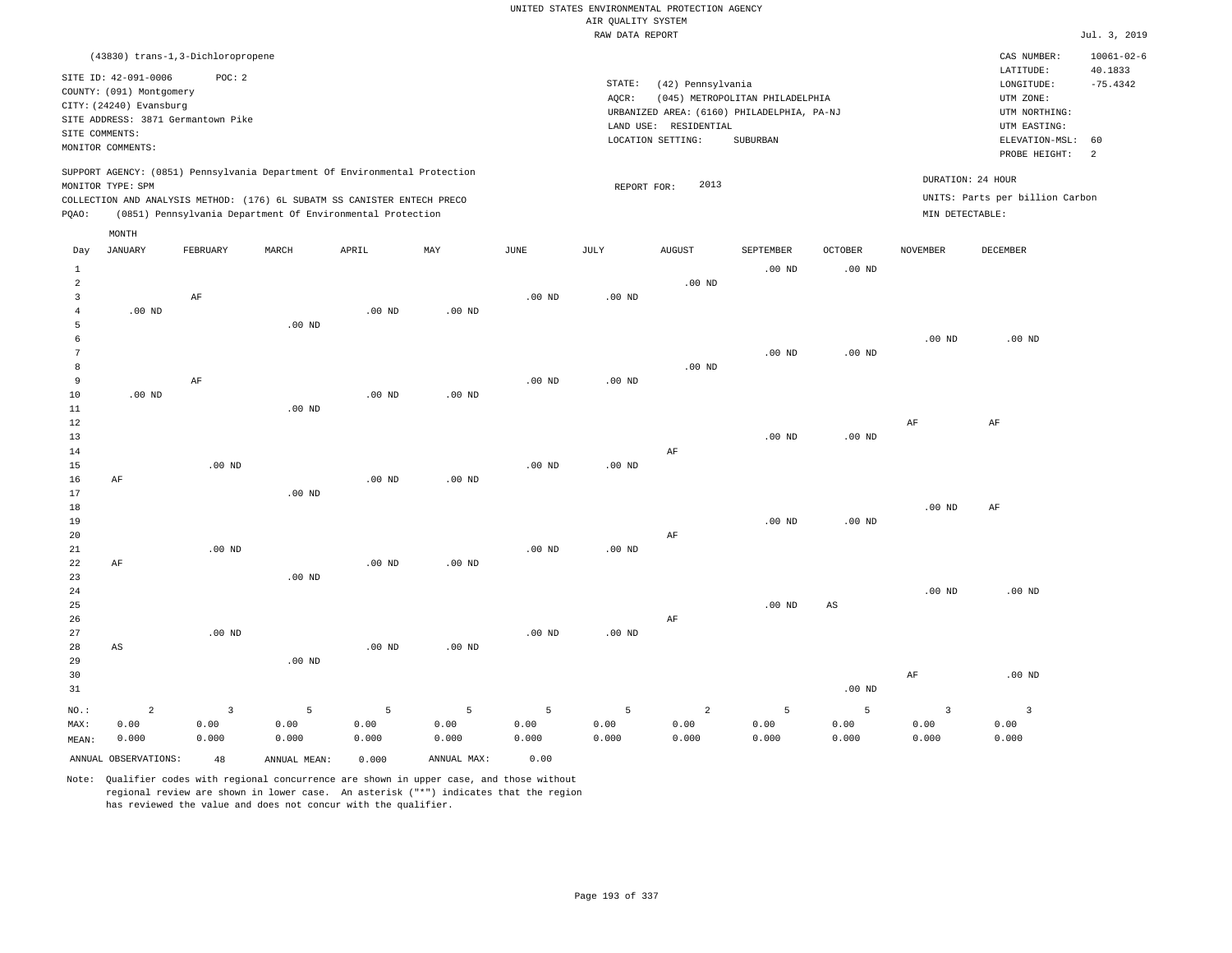|                |                                    |             |                                                                            |                   |                   |          |                    | UNITED STATES ENVIRONMENTAL PROTECTION AGENCY |                                            |                |                   |                                 |                             |
|----------------|------------------------------------|-------------|----------------------------------------------------------------------------|-------------------|-------------------|----------|--------------------|-----------------------------------------------|--------------------------------------------|----------------|-------------------|---------------------------------|-----------------------------|
|                |                                    |             |                                                                            |                   |                   |          | AIR QUALITY SYSTEM |                                               |                                            |                |                   |                                 |                             |
|                |                                    |             |                                                                            |                   |                   |          | RAW DATA REPORT    |                                               |                                            |                |                   |                                 | Jul. 3, 2019                |
|                | (43830) trans-1,3-Dichloropropene  |             |                                                                            |                   |                   |          |                    |                                               |                                            |                |                   | CAS NUMBER:<br>LATITUDE:        | $10061 - 02 - 6$<br>40.1833 |
|                | SITE ID: 42-091-0006               | POC: 2      |                                                                            |                   |                   |          | STATE:             | (42) Pennsylvania                             |                                            |                |                   | LONGITUDE:                      | $-75.4342$                  |
|                | COUNTY: (091) Montgomery           |             |                                                                            |                   |                   |          | AOCR:              |                                               | (045) METROPOLITAN PHILADELPHIA            |                |                   | UTM ZONE:                       |                             |
|                | CITY: (24240) Evansburg            |             |                                                                            |                   |                   |          |                    |                                               | URBANIZED AREA: (6160) PHILADELPHIA, PA-NJ |                |                   | UTM NORTHING:                   |                             |
|                | SITE ADDRESS: 3871 Germantown Pike |             |                                                                            |                   |                   |          |                    | LAND USE: RESIDENTIAL                         |                                            |                |                   | UTM EASTING:                    |                             |
|                | SITE COMMENTS:                     |             |                                                                            |                   |                   |          |                    | LOCATION SETTING:                             | SUBURBAN                                   |                |                   | ELEVATION-MSL:                  | 60                          |
|                | MONITOR COMMENTS:                  |             |                                                                            |                   |                   |          |                    |                                               |                                            |                |                   | PROBE HEIGHT:                   | $\overline{2}$              |
|                |                                    |             | SUPPORT AGENCY: (0851) Pennsylvania Department Of Environmental Protection |                   |                   |          |                    |                                               |                                            |                |                   |                                 |                             |
|                | MONITOR TYPE: SPM                  |             |                                                                            |                   |                   |          | REPORT FOR:        | 2014                                          |                                            |                |                   | DURATION: 24 HOUR               |                             |
|                |                                    |             | COLLECTION AND ANALYSIS METHOD: (176) 6L SUBATM SS CANISTER ENTECH PRECO   |                   |                   |          |                    |                                               |                                            |                |                   | UNITS: Parts per billion Carbon |                             |
| PQAO:          |                                    |             | (0851) Pennsylvania Department Of Environmental Protection                 |                   |                   |          |                    |                                               |                                            |                | MIN DETECTABLE:   |                                 |                             |
|                | MONTH                              |             |                                                                            |                   |                   |          |                    |                                               |                                            |                |                   |                                 |                             |
| Day            | JANUARY                            | FEBRUARY    | MARCH                                                                      | APRIL             | MAY               | JUNE     | <b>JULY</b>        | AUGUST                                        | SEPTEMBER                                  | <b>OCTOBER</b> | NOVEMBER          | DECEMBER                        |                             |
| $\mathbf{1}$   |                                    |             |                                                                            |                   |                   |          |                    |                                               |                                            |                | $.00$ ND          | $.00$ ND                        |                             |
| $\overline{a}$ |                                    |             |                                                                            |                   |                   |          |                    |                                               | $.00$ ND                                   | $.00$ ND       |                   |                                 |                             |
| 3              |                                    |             |                                                                            |                   |                   |          |                    | $.00$ ND                                      |                                            |                |                   |                                 |                             |
| $\overline{4}$ |                                    | AF          |                                                                            |                   |                   | $.00$ ND | .00 <sub>ND</sub>  |                                               |                                            |                |                   |                                 |                             |
| 5              | AF                                 |             |                                                                            | .00 <sub>ND</sub> | .00 <sub>ND</sub> |          |                    |                                               |                                            |                |                   |                                 |                             |
| 6              |                                    |             | .00 <sub>ND</sub>                                                          |                   |                   |          |                    |                                               |                                            |                |                   |                                 |                             |
| 7              |                                    |             |                                                                            |                   |                   |          |                    |                                               |                                            |                | AF                | $.00$ ND                        |                             |
| 8              |                                    |             |                                                                            |                   |                   |          |                    |                                               | $.00$ ND                                   | $.00$ ND       |                   |                                 |                             |
| 9              |                                    |             |                                                                            |                   |                   |          |                    | $.00$ ND                                      |                                            |                |                   |                                 |                             |
| 10             |                                    | $_{\rm AS}$ |                                                                            |                   |                   | $.00$ ND | .00 <sub>ND</sub>  |                                               |                                            |                |                   |                                 |                             |
| 11             | $.00$ ND                           |             |                                                                            | AF                | .00 <sub>ND</sub> |          |                    |                                               |                                            |                |                   |                                 |                             |
| 12             |                                    |             | $.00$ ND                                                                   |                   |                   |          |                    |                                               |                                            |                |                   |                                 |                             |
| 13             |                                    |             |                                                                            |                   |                   |          |                    |                                               |                                            |                | $.00$ ND          | $.00$ ND                        |                             |
| 14             |                                    |             |                                                                            |                   |                   |          |                    |                                               | $.00$ ND                                   | $.00$ ND       |                   |                                 |                             |
| 15             |                                    |             |                                                                            |                   |                   |          |                    | $.00$ ND                                      |                                            |                |                   |                                 |                             |
| 16             |                                    | $.00$ ND    |                                                                            |                   |                   | $.00$ ND | .00 <sub>ND</sub>  |                                               |                                            |                |                   |                                 |                             |
| 17             | $.00$ ND                           |             |                                                                            | .00 <sub>ND</sub> | .00 <sub>ND</sub> |          |                    |                                               |                                            |                |                   |                                 |                             |
| 18             |                                    |             | $.00$ ND                                                                   |                   |                   |          |                    |                                               |                                            |                |                   |                                 |                             |
| 19             |                                    |             |                                                                            |                   |                   |          |                    |                                               |                                            |                | .00 <sub>ND</sub> | $.00$ ND                        |                             |
| 20             |                                    |             |                                                                            |                   |                   |          |                    |                                               | $.00$ ND                                   | $.00$ ND       |                   |                                 |                             |
| 21             |                                    |             |                                                                            |                   |                   |          |                    | .00 <sub>ND</sub>                             |                                            |                |                   |                                 |                             |
| 22             |                                    | $.00$ ND    |                                                                            |                   |                   | $.00$ ND | $.00$ ND           |                                               |                                            |                |                   |                                 |                             |
| 23             | AS                                 |             |                                                                            | .00 <sub>ND</sub> | $.00$ ND          |          |                    |                                               |                                            |                |                   |                                 |                             |
| 24             |                                    |             | $.00$ ND                                                                   |                   |                   |          |                    |                                               |                                            |                |                   |                                 |                             |
| 25             |                                    |             |                                                                            |                   |                   |          |                    |                                               |                                            |                | $.00$ ND          | $.00$ ND                        |                             |
| 26             |                                    |             |                                                                            |                   |                   |          |                    |                                               | $.00$ ND                                   | $.00$ ND       |                   |                                 |                             |
| 27             |                                    |             |                                                                            |                   |                   |          |                    | $.00$ ND                                      |                                            |                |                   |                                 |                             |

.00 ND

5 0.00 0.000

ANNUAL OBSERVATIONS: 53 ANNUAL MEAN: 0.000 ANNUAL MAX: 0.00

.00 ND

4 0.00 0.000

.00 ND

5 0.00 0.000

.00 ND

5 0.00 0.000

AS

2 0.00 0.000

AS

2 0.00 0.000

NO.: MAX: MEAN:

.00 ND

5 0.00 0.000

5 0.00 0.000

5 0.00 0.000

5 0.00 0.000

.00 ND

6 0.00 0.000

4 0.00 0.000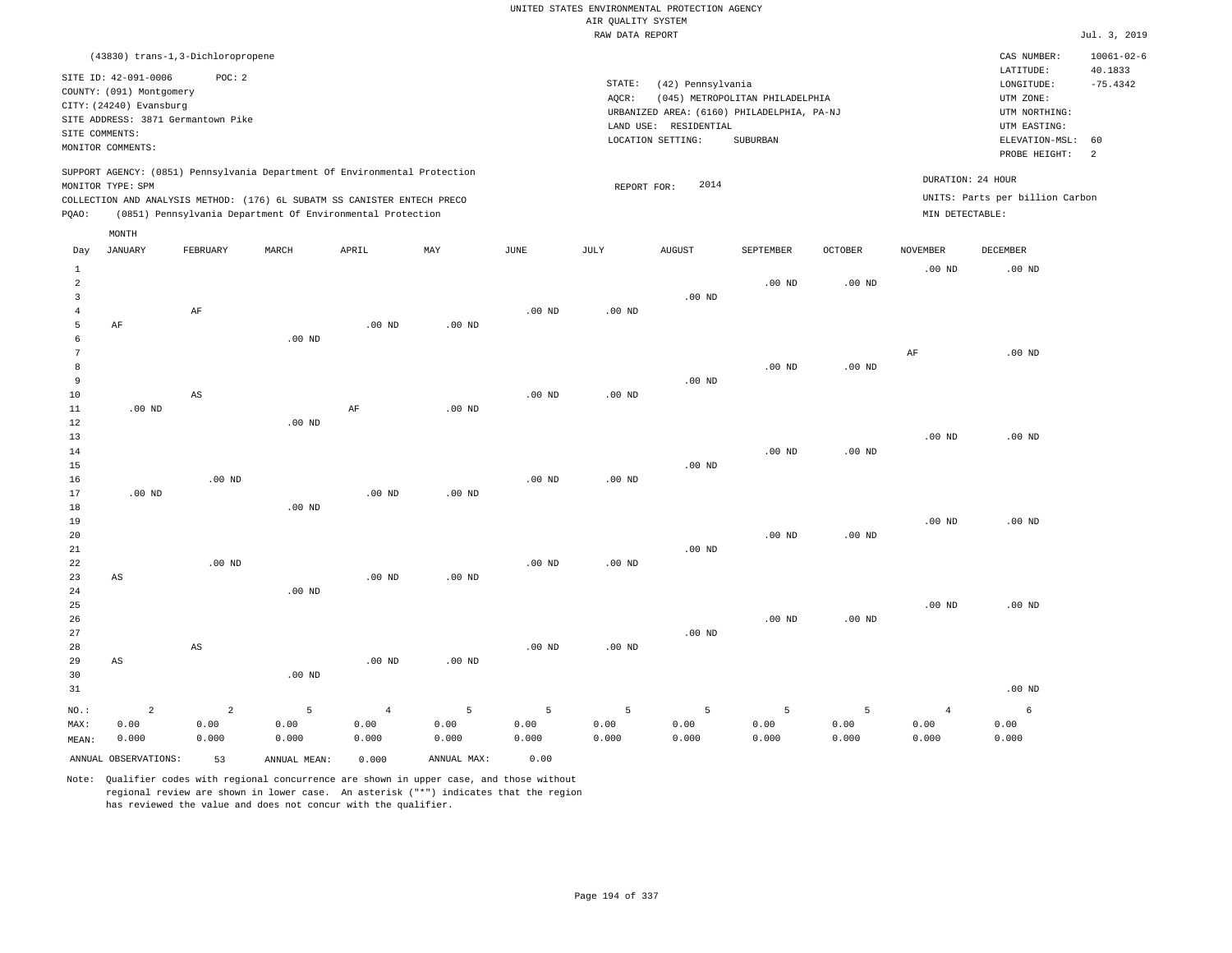|                     |                          |                                    |                   |                                                                            |                   |                       | UNITED STATES ENVIRONMENTAL PROTECTION AGENCY<br>AIR QUALITY SYSTEM |                       |                                            |                   |                   |                                 |                       |
|---------------------|--------------------------|------------------------------------|-------------------|----------------------------------------------------------------------------|-------------------|-----------------------|---------------------------------------------------------------------|-----------------------|--------------------------------------------|-------------------|-------------------|---------------------------------|-----------------------|
|                     |                          |                                    |                   |                                                                            |                   |                       | RAW DATA REPORT                                                     |                       |                                            |                   |                   |                                 | Jul. 3, 2019          |
|                     |                          | (43830) trans-1,3-Dichloropropene  |                   |                                                                            |                   |                       |                                                                     |                       |                                            |                   |                   | CAS NUMBER:                     | $10061 - 02 - 6$      |
|                     | SITE ID: 42-091-0006     | POC: 2                             |                   |                                                                            |                   |                       | STATE:                                                              | (42) Pennsylvania     |                                            |                   |                   | LATITUDE:<br>LONGITUDE:         | 40.1833<br>$-75.4342$ |
|                     | COUNTY: (091) Montgomery |                                    |                   |                                                                            |                   |                       | AOCR:                                                               |                       | (045) METROPOLITAN PHILADELPHIA            |                   |                   | UTM ZONE:                       |                       |
|                     | CITY: (24240) Evansburg  |                                    |                   |                                                                            |                   |                       |                                                                     |                       | URBANIZED AREA: (6160) PHILADELPHIA, PA-NJ |                   |                   | UTM NORTHING:                   |                       |
|                     |                          | SITE ADDRESS: 3871 Germantown Pike |                   |                                                                            |                   |                       |                                                                     | LAND USE: RESIDENTIAL |                                            |                   |                   | UTM EASTING:                    |                       |
|                     | SITE COMMENTS:           |                                    |                   |                                                                            |                   |                       |                                                                     | LOCATION SETTING:     | <b>SUBURBAN</b>                            |                   |                   | ELEVATION-MSL:                  | 60                    |
|                     | MONITOR COMMENTS:        |                                    |                   |                                                                            |                   |                       |                                                                     |                       |                                            |                   |                   | PROBE HEIGHT:                   | 2                     |
|                     | MONITOR TYPE: SPM        |                                    |                   | SUPPORT AGENCY: (0851) Pennsylvania Department Of Environmental Protection |                   |                       |                                                                     | 2015                  |                                            |                   |                   | DURATION: 24 HOUR               |                       |
|                     |                          |                                    |                   | COLLECTION AND ANALYSIS METHOD: (176) 6L SUBATM SS CANISTER ENTECH PRECO   |                   |                       | REPORT FOR:                                                         |                       |                                            |                   |                   | UNITS: Parts per billion Carbon |                       |
| PQAO:               |                          |                                    |                   | (0851) Pennsylvania Department Of Environmental Protection                 |                   |                       |                                                                     |                       |                                            |                   | MIN DETECTABLE:   |                                 |                       |
|                     | MONTH                    |                                    |                   |                                                                            |                   |                       |                                                                     |                       |                                            |                   |                   |                                 |                       |
| Day                 | <b>JANUARY</b>           | FEBRUARY                           | MARCH             | APRIL                                                                      | MAY               | $\operatorname{JUNE}$ | JULY                                                                | <b>AUGUST</b>         | SEPTEMBER                                  | OCTOBER           | <b>NOVEMBER</b>   | DECEMBER                        |                       |
| $\mathbf{1}$        |                          |                                    | .00 <sub>ND</sub> |                                                                            |                   |                       |                                                                     |                       |                                            |                   |                   |                                 |                       |
| $\overline{a}$<br>3 |                          |                                    |                   |                                                                            |                   |                       |                                                                     |                       |                                            |                   | $.00$ ND          | .00 <sub>ND</sub>               |                       |
| $\overline{4}$      |                          |                                    |                   |                                                                            |                   |                       |                                                                     | $.00$ ND              | $.00$ ND                                   | .00 <sub>ND</sub> |                   |                                 |                       |
| $\overline{5}$      |                          | .00 <sub>ND</sub>                  |                   |                                                                            |                   | $.00$ ND              | $.00$ ND                                                            |                       |                                            |                   |                   |                                 |                       |
| 6                   | $.00$ ND                 |                                    |                   | $.00$ ND                                                                   | $.00$ ND          |                       |                                                                     |                       |                                            |                   |                   |                                 |                       |
| $7\phantom{.0}$     |                          |                                    | $.00$ ND          |                                                                            |                   |                       |                                                                     |                       |                                            |                   |                   |                                 |                       |
| $^{\rm 8}$          |                          |                                    |                   |                                                                            |                   |                       |                                                                     |                       |                                            |                   | .00 <sub>ND</sub> | $.00$ ND                        |                       |
| 9                   |                          |                                    |                   |                                                                            |                   |                       |                                                                     |                       | $\mathbb{A}\mathbb{S}$                     | $.00$ ND          |                   |                                 |                       |
| 10                  |                          |                                    |                   |                                                                            |                   |                       |                                                                     | $.00$ ND              |                                            |                   |                   |                                 |                       |
| 11                  |                          | $.00$ ND                           |                   |                                                                            |                   | $.00$ ND              | $.00$ ND                                                            |                       |                                            |                   |                   |                                 |                       |
| 12                  | $.00$ ND                 |                                    |                   | .00 <sub>ND</sub>                                                          | $.00$ ND          |                       |                                                                     |                       |                                            |                   |                   |                                 |                       |
| 13                  |                          |                                    | .00 <sub>ND</sub> |                                                                            |                   |                       |                                                                     |                       |                                            |                   | .00 <sub>ND</sub> | $.00$ ND                        |                       |
| 14<br>15            |                          |                                    |                   |                                                                            |                   |                       |                                                                     |                       | $.00$ ND                                   | $.00$ ND          |                   |                                 |                       |
| 16                  |                          |                                    |                   |                                                                            |                   |                       |                                                                     | $.00$ ND              |                                            |                   |                   |                                 |                       |
| 17                  |                          | $\rm AF$                           |                   |                                                                            |                   | .00 <sub>ND</sub>     | $.00$ ND                                                            |                       |                                            |                   |                   |                                 |                       |
| 18                  | $.00$ ND                 |                                    |                   | .00 <sub>ND</sub>                                                          | .00 <sub>ND</sub> |                       |                                                                     |                       |                                            |                   |                   |                                 |                       |
| 19                  |                          |                                    | $.00$ ND          |                                                                            |                   |                       |                                                                     |                       |                                            |                   |                   |                                 |                       |
| 20                  |                          |                                    |                   |                                                                            |                   |                       |                                                                     |                       |                                            |                   | .00 <sub>ND</sub> | $.00$ ND                        |                       |
| 21                  |                          |                                    |                   |                                                                            |                   |                       |                                                                     |                       | $.00$ ND                                   | $.00$ ND          |                   |                                 |                       |
| 22                  |                          |                                    |                   |                                                                            |                   |                       |                                                                     | $.00$ ND              |                                            |                   |                   |                                 |                       |
| 23                  |                          | AS                                 |                   |                                                                            |                   | .00 <sub>ND</sub>     | $.00$ ND                                                            |                       |                                            |                   |                   |                                 |                       |
| 24                  | $.00$ ND                 |                                    |                   | $.00$ ND                                                                   | $.00$ ND          |                       |                                                                     |                       |                                            |                   |                   |                                 |                       |
| 25                  |                          |                                    | $.00$ ND          |                                                                            |                   |                       |                                                                     |                       |                                            |                   | .00 <sub>ND</sub> | $.00$ ND                        |                       |
| 26<br>27            |                          |                                    |                   |                                                                            |                   |                       |                                                                     |                       | $.00$ ND                                   | .00 <sub>ND</sub> |                   |                                 |                       |
| 28                  |                          |                                    |                   |                                                                            |                   |                       |                                                                     | $.00$ ND              |                                            |                   |                   |                                 |                       |
| 29                  |                          |                                    |                   |                                                                            |                   | .00 <sub>ND</sub>     | $.00$ ND                                                            |                       |                                            |                   |                   |                                 |                       |
| 30                  | $.00$ ND                 |                                    |                   | .00 <sub>ND</sub>                                                          | $.00$ ND          |                       |                                                                     |                       |                                            |                   |                   |                                 |                       |
| 31                  |                          |                                    | $.00$ ND          |                                                                            |                   |                       |                                                                     |                       |                                            |                   |                   |                                 |                       |
| NO.:                | 5                        | $\overline{2}$                     | 6                 | 5                                                                          | 5                 | 5                     | 5                                                                   | 5                     | $\overline{4}$                             | 5                 | 5                 | 5                               |                       |

MEAN: 0.000 0.000 0.000 0.00 0.000 0.000 0.000 0.000 ANNUAL OBSERVATIONS: 57 ANNUAL MEAN: 0.000 ANNUAL MAX: 0.00

0.00

0.00

Note: Qualifier codes with regional concurrence are shown in upper case, and those without regional review are shown in lower case. An asterisk ("\*") indicates that the region has reviewed the value and does not concur with the qualifier.

0.00

NO.: MAX:

0.00

0.00

0.00

 0.00 0.000

 0.00 0.000

 0.00 0.000

 0.00 0.000  0.00 0.000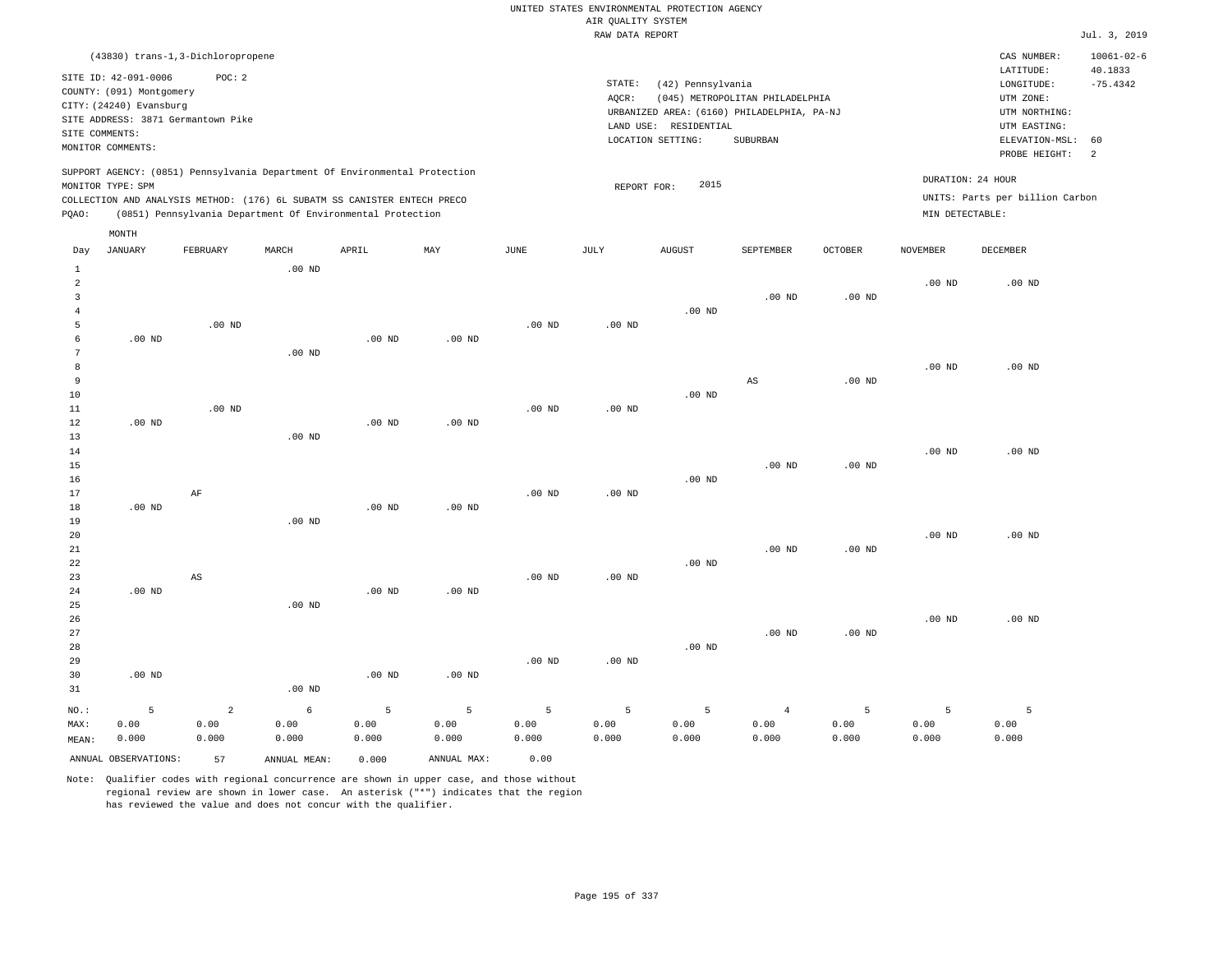|                                  |                                    |                   |               |                                                                            |                   |                   |                        | UNITED STATES ENVIRONMENTAL PROTECTION AGENCY |                                 |                   |                        |                                 |                  |
|----------------------------------|------------------------------------|-------------------|---------------|----------------------------------------------------------------------------|-------------------|-------------------|------------------------|-----------------------------------------------|---------------------------------|-------------------|------------------------|---------------------------------|------------------|
|                                  |                                    |                   |               |                                                                            |                   |                   |                        | AIR QUALITY SYSTEM                            |                                 |                   |                        |                                 |                  |
|                                  |                                    |                   |               |                                                                            |                   |                   |                        | RAW DATA REPORT                               |                                 |                   |                        |                                 | Jul. 3, 2019     |
|                                  | (43830) trans-1,3-Dichloropropene  |                   |               |                                                                            |                   |                   |                        |                                               |                                 |                   |                        | CAS NUMBER:                     | $10061 - 02 - 6$ |
|                                  | SITE ID: 42-091-0006               | POC: 2            |               |                                                                            |                   |                   |                        |                                               |                                 |                   |                        | LATITUDE:                       | 40.1833          |
|                                  | COUNTY: (091) Montgomery           |                   |               |                                                                            |                   |                   | STATE:                 | (42) Pennsylvania                             |                                 |                   |                        | LONGITUDE:                      | $-75.4342$       |
|                                  | CITY: (24240) Evansburg            |                   |               |                                                                            |                   |                   | AQCR:                  | URBANIZED AREA: (6160) PHILADELPHIA, PA-NJ    | (045) METROPOLITAN PHILADELPHIA |                   |                        | UTM ZONE:<br>UTM NORTHING:      |                  |
|                                  | SITE ADDRESS: 3871 Germantown Pike |                   |               |                                                                            |                   |                   |                        | LAND USE: RESIDENTIAL                         |                                 |                   |                        | UTM EASTING:                    |                  |
| SITE COMMENTS:                   |                                    |                   |               |                                                                            |                   |                   |                        | LOCATION SETTING:                             | <b>SUBURBAN</b>                 |                   |                        | ELEVATION-MSL:                  | 60               |
|                                  | MONITOR COMMENTS:                  |                   |               |                                                                            |                   |                   |                        |                                               |                                 |                   |                        | PROBE HEIGHT:                   | $\overline{a}$   |
|                                  |                                    |                   |               | SUPPORT AGENCY: (0851) Pennsylvania Department Of Environmental Protection |                   |                   |                        |                                               |                                 |                   |                        |                                 |                  |
|                                  | MONITOR TYPE: SPM                  |                   |               |                                                                            |                   |                   |                        | 2016<br>REPORT FOR:                           |                                 |                   |                        | DURATION: 24 HOUR               |                  |
|                                  |                                    |                   |               | COLLECTION AND ANALYSIS METHOD: (176) 6L SUBATM SS CANISTER ENTECH PRECO   |                   |                   |                        |                                               |                                 |                   |                        | UNITS: Parts per billion Carbon |                  |
| PQAO:                            |                                    |                   |               | (0851) Pennsylvania Department Of Environmental Protection                 |                   |                   |                        |                                               |                                 |                   | MIN DETECTABLE:        |                                 |                  |
|                                  | MONTH                              |                   |               |                                                                            |                   |                   |                        |                                               |                                 |                   |                        |                                 |                  |
| Day                              | <b>JANUARY</b>                     | FEBRUARY          | MARCH         | APRIL                                                                      | MAY               | <b>JUNE</b>       | <b>JULY</b>            | <b>AUGUST</b>                                 | SEPTEMBER                       | <b>OCTOBER</b>    | <b>NOVEMBER</b>        | <b>DECEMBER</b>                 |                  |
| $\mathbf{1}$                     | $.00$ ND                           |                   | $.00$ ND      |                                                                            |                   |                   |                        |                                               |                                 |                   |                        |                                 |                  |
| $\overline{2}$                   |                                    |                   |               |                                                                            |                   |                   |                        |                                               |                                 |                   | $.00$ ND               | AM                              |                  |
| $\overline{3}$<br>$\overline{4}$ |                                    |                   |               |                                                                            |                   |                   |                        | $.00$ ND                                      | AS                              | .00 <sub>ND</sub> |                        |                                 |                  |
| 5                                |                                    |                   |               |                                                                            |                   | .00 <sub>ND</sub> | $_{\rm AS}$            |                                               |                                 |                   |                        |                                 |                  |
| -6                               |                                    | $.00$ ND          |               | .00 <sub>ND</sub>                                                          | $.00$ ND          |                   |                        |                                               |                                 |                   |                        |                                 |                  |
| $\overline{7}$                   | $.00$ ND                           |                   | $.00$ ND      |                                                                            |                   |                   |                        |                                               |                                 |                   |                        |                                 |                  |
| 8                                |                                    |                   |               |                                                                            |                   |                   |                        |                                               |                                 |                   | $.00$ ND               | $.00$ ND                        |                  |
| 9                                |                                    |                   |               |                                                                            |                   |                   |                        |                                               | $.00$ ND                        | AF                |                        |                                 |                  |
| 10                               |                                    |                   |               |                                                                            |                   |                   |                        | $.00$ ND                                      |                                 |                   |                        |                                 |                  |
| $11\,$                           |                                    |                   |               |                                                                            |                   | $.00$ ND          | $_{\rm AS}$            |                                               |                                 |                   |                        |                                 |                  |
| 12                               |                                    | $.00$ ND          |               | .00 <sub>ND</sub>                                                          | $.00$ ND          |                   |                        |                                               |                                 |                   |                        |                                 |                  |
| 13                               | $.00$ ND                           |                   | $.00$ ND      |                                                                            |                   |                   |                        |                                               |                                 |                   |                        |                                 |                  |
| 14                               |                                    |                   |               |                                                                            |                   |                   |                        |                                               |                                 |                   | $\mathbb{A}\mathbb{S}$ | $.00$ ND                        |                  |
| 15<br>16                         |                                    |                   |               |                                                                            |                   |                   |                        | $.00$ ND                                      | $.00$ ND                        | AF                |                        |                                 |                  |
| 17                               |                                    |                   |               |                                                                            |                   | $_{\rm AS}$       | AS                     |                                               |                                 |                   |                        |                                 |                  |
| 18                               |                                    | $.00$ ND          |               | $.00$ ND                                                                   | $.00$ ND          |                   |                        |                                               |                                 |                   |                        |                                 |                  |
| 19                               | $.00$ ND                           |                   | $.00$ ND      |                                                                            |                   |                   |                        |                                               |                                 |                   |                        |                                 |                  |
| 20                               |                                    |                   |               |                                                                            |                   |                   |                        |                                               |                                 |                   | AF                     | $.00$ ND                        |                  |
| $2\sqrt{1}$                      |                                    |                   |               |                                                                            |                   |                   |                        |                                               | $\mathbb{A}\mathbb{S}$          | .00 <sub>ND</sub> |                        |                                 |                  |
| 22                               |                                    |                   |               |                                                                            |                   |                   |                        | $.00$ ND                                      |                                 |                   |                        |                                 |                  |
| 23                               |                                    |                   |               |                                                                            |                   | .00 <sub>ND</sub> | $\mathbb{A}\mathbb{S}$ |                                               |                                 |                   |                        |                                 |                  |
| 24                               |                                    | .00 <sub>ND</sub> |               | .00 <sub>ND</sub>                                                          | .00 <sub>ND</sub> |                   |                        |                                               |                                 |                   |                        |                                 |                  |
| 25                               | $.00$ ND                           |                   | $.00$ ND      |                                                                            |                   |                   |                        |                                               |                                 |                   |                        |                                 |                  |
| 26<br>27                         |                                    |                   |               |                                                                            |                   |                   |                        |                                               | .00 <sub>ND</sub>               | .00 <sub>ND</sub> | $_{\rm AS}$            | $\rm AF$                        |                  |
| $2\,8$                           |                                    |                   |               |                                                                            |                   |                   |                        | $.00$ ND                                      |                                 |                   |                        |                                 |                  |
| 29                               |                                    |                   |               |                                                                            |                   | AS                | AS                     |                                               |                                 |                   |                        |                                 |                  |
| 30                               |                                    |                   |               | $.00$ ND                                                                   | $.00$ ND          |                   |                        |                                               |                                 |                   |                        |                                 |                  |
| 31                               | .00 <sub>ND</sub>                  |                   | $.00$ ND      |                                                                            |                   |                   |                        |                                               |                                 |                   |                        |                                 |                  |
| $NO.$ :                          | 6                                  | $\overline{4}$    | $\epsilon$    | 5                                                                          | $\overline{5}$    | $\overline{3}$    |                        | 5<br>$\mathsf{O}$                             | $\overline{3}$                  | $\overline{3}$    | $\overline{a}$         | $\mathbf{3}$                    |                  |
| MAX:                             | 0.00                               | 0.00              | 0.00          | 0.00                                                                       | 0.00              | 0.00              |                        | 0.00                                          | 0.00                            | 0.00              | 0.00                   | 0.00                            |                  |
| MEAN:                            | 0.000                              | 0.000             | 0.000         | 0.000                                                                      | 0.000             | 0.000             |                        | 0.000                                         | 0.000                           | 0.000             | 0.000                  | 0.000                           |                  |
|                                  | ANNUAL OBSERVATIONS:               | 4.5               | ANNUAL, MEAN: | 0.000                                                                      | ANNUAL MAX:       | 0.00              |                        |                                               |                                 |                   |                        |                                 |                  |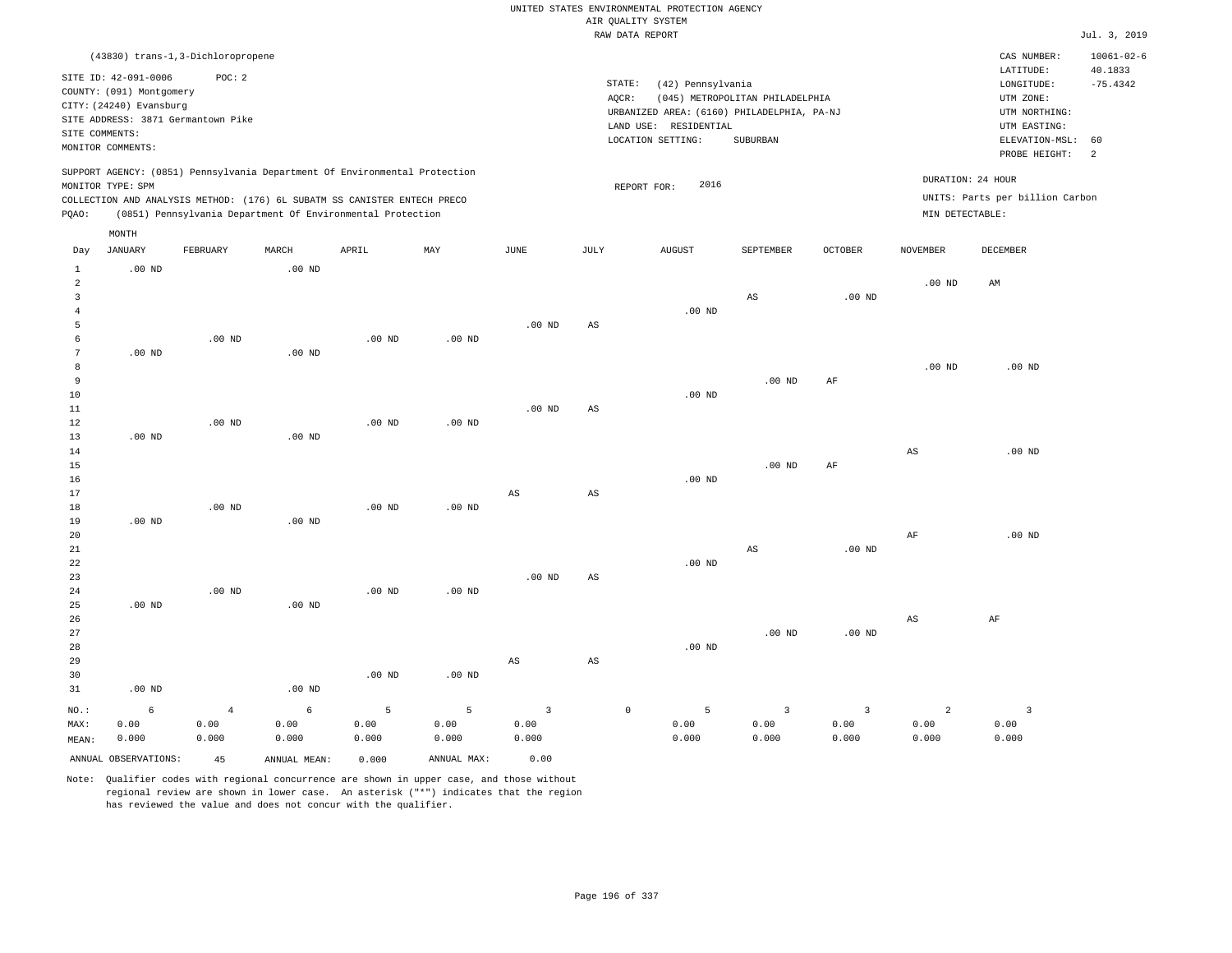|                                            |                                                                                                                                                        |                                 |                    |                                                                                                                                                                                                                      |                        |                    |                             | UNITED STATES ENVIRONMENTAL PROTECTION AGENCY |                                                                               |                    |                                      |                                                                                      |                                           |
|--------------------------------------------|--------------------------------------------------------------------------------------------------------------------------------------------------------|---------------------------------|--------------------|----------------------------------------------------------------------------------------------------------------------------------------------------------------------------------------------------------------------|------------------------|--------------------|-----------------------------|-----------------------------------------------|-------------------------------------------------------------------------------|--------------------|--------------------------------------|--------------------------------------------------------------------------------------|-------------------------------------------|
|                                            |                                                                                                                                                        |                                 |                    |                                                                                                                                                                                                                      |                        |                    | AIR QUALITY SYSTEM          |                                               |                                                                               |                    |                                      |                                                                                      |                                           |
|                                            |                                                                                                                                                        |                                 |                    |                                                                                                                                                                                                                      |                        |                    | RAW DATA REPORT             |                                               |                                                                               |                    |                                      |                                                                                      | Jul. 3, 2019                              |
|                                            | (43830) trans-1,3-Dichloropropene<br>SITE ID: 42-091-0006<br>COUNTY: (091) Montgomery<br>CITY: (24240) Evansburg<br>SITE ADDRESS: 3871 Germantown Pike | POC: 2                          |                    |                                                                                                                                                                                                                      |                        |                    | $\texttt{STATE}$ :<br>AQCR: | (42) Pennsylvania<br>LAND USE: RESIDENTIAL    | (045) METROPOLITAN PHILADELPHIA<br>URBANIZED AREA: (6160) PHILADELPHIA, PA-NJ |                    |                                      | CAS NUMBER:<br>LATITUDE:<br>LONGITUDE:<br>UTM ZONE:<br>UTM NORTHING:<br>UTM EASTING: | $10061 - 02 - 6$<br>40.1833<br>$-75.4342$ |
| SITE COMMENTS:                             |                                                                                                                                                        |                                 |                    |                                                                                                                                                                                                                      |                        |                    |                             | LOCATION SETTING:                             | SUBURBAN                                                                      |                    |                                      | ELEVATION-MSL:                                                                       | 60                                        |
|                                            | MONITOR COMMENTS:                                                                                                                                      |                                 |                    |                                                                                                                                                                                                                      |                        |                    |                             |                                               |                                                                               |                    |                                      | PROBE HEIGHT:                                                                        | 2                                         |
| PQAO:                                      | MONITOR TYPE: SPM                                                                                                                                      |                                 |                    | SUPPORT AGENCY: (0851) Pennsylvania Department Of Environmental Protection<br>COLLECTION AND ANALYSIS METHOD: (176) 6L SUBATM SS CANISTER ENTECH PRECO<br>(0851) Pennsylvania Department Of Environmental Protection |                        |                    | REPORT FOR:                 | 2017                                          |                                                                               |                    | DURATION: 24 HOUR<br>MIN DETECTABLE: | UNITS: Parts per billion Carbon                                                      |                                           |
|                                            | MONTH                                                                                                                                                  |                                 |                    |                                                                                                                                                                                                                      |                        |                    |                             |                                               |                                                                               |                    |                                      |                                                                                      |                                           |
| Day                                        | JANUARY                                                                                                                                                | FEBRUARY                        | MARCH              | APRIL                                                                                                                                                                                                                | MAY                    | $_{\rm JUNE}$      | $\mathtt{JULY}$             | <b>AUGUST</b>                                 | SEPTEMBER                                                                     | <b>OCTOBER</b>     | <b>NOVEMBER</b>                      | <b>DECEMBER</b>                                                                      |                                           |
| $\mathbf{1}$<br>$\sqrt{2}$<br>$\mathbf{3}$ | $\mathbb{A}\mathbb{S}$                                                                                                                                 |                                 | $.00$ ND           | $.00$ ND                                                                                                                                                                                                             | .00 <sub>ND</sub>      |                    |                             |                                               |                                                                               |                    | $.00$ ND                             | $.00$ ND                                                                             |                                           |
| $\overline{4}$<br>5<br>6<br>$\overline{7}$ | AS                                                                                                                                                     | $.00$ ND                        |                    | $.00$ ND                                                                                                                                                                                                             | .00 <sub>ND</sub>      | $.00$ ND           | .00 <sub>ND</sub>           | AF                                            | $.00$ ND                                                                      | $.00$ ND           |                                      |                                                                                      |                                           |
| 8<br>9<br>10<br>11<br>12                   |                                                                                                                                                        | .00 <sub>ND</sub>               | $.00$ ND           |                                                                                                                                                                                                                      |                        | .00 <sub>ND</sub>  | $.00$ ND                    | $.00$ ND                                      | $.00$ ND                                                                      | $.00$ ND           | $.00$ ND                             | $.00$ ND                                                                             |                                           |
| 13<br>14<br>15<br>16                       | AF                                                                                                                                                     |                                 | .00 <sub>ND</sub>  | .00 <sub>ND</sub>                                                                                                                                                                                                    | $.00$ ND               |                    |                             |                                               | $.00$ ND                                                                      | .00 <sub>ND</sub>  | .00 <sub>ND</sub>                    | $.00$ ND                                                                             |                                           |
| 17<br>18<br>19<br>20                       | $.00$ ND                                                                                                                                               | $.00$ ND                        | $.00$ ND           | $.00$ ND                                                                                                                                                                                                             | $.00$ ND               | $.00$ ND           | .00 <sub>ND</sub>           | $.00$ ND                                      |                                                                               |                    |                                      |                                                                                      |                                           |
| 21<br>22<br>23<br>24                       |                                                                                                                                                        | $.00$ ND                        |                    |                                                                                                                                                                                                                      |                        | $.00$ ND           | .00 <sub>ND</sub>           | $.00$ ND                                      | $.00$ ND                                                                      | $.00$ ND           | $.00$ ND                             | AF                                                                                   |                                           |
| 25<br>26<br>27<br>28                       | $.00$ ND                                                                                                                                               |                                 | $.00$ ND           | $.00$ ND                                                                                                                                                                                                             | $.00$ ND               |                    |                             |                                               | $.00$ ND                                                                      | $.00$ ND           | .00 <sub>ND</sub>                    | $.00$ ND                                                                             |                                           |
| 29<br>30<br>31                             | $_{\rm AS}$                                                                                                                                            |                                 |                    |                                                                                                                                                                                                                      | $\mathbb{A}\mathbb{S}$ | $.00$ ND           | $.00$ ND                    | $.00$ ND                                      |                                                                               |                    |                                      |                                                                                      |                                           |
| NO.:<br>MAX:<br>MEAN:                      | $\overline{a}$<br>0.00<br>0.000                                                                                                                        | $\overline{4}$<br>0.00<br>0.000 | 5<br>0.00<br>0.000 | 5<br>0.00<br>0.000                                                                                                                                                                                                   | 5<br>0.00<br>0.000     | 5<br>0.00<br>0.000 | 5<br>0.00<br>0.000          | $\overline{4}$<br>0.00<br>0.000               | 5<br>0.00<br>0.000                                                            | 5<br>0.00<br>0.000 | 5<br>0.00<br>0.000                   | $\overline{4}$<br>0.00<br>0.000                                                      |                                           |
|                                            | ANNUAL OBSERVATIONS:                                                                                                                                   | 54                              | ANNUAL, MEAN:      | 0.000                                                                                                                                                                                                                | ANNUAL MAX:            | 0.00               |                             |                                               |                                                                               |                    |                                      |                                                                                      |                                           |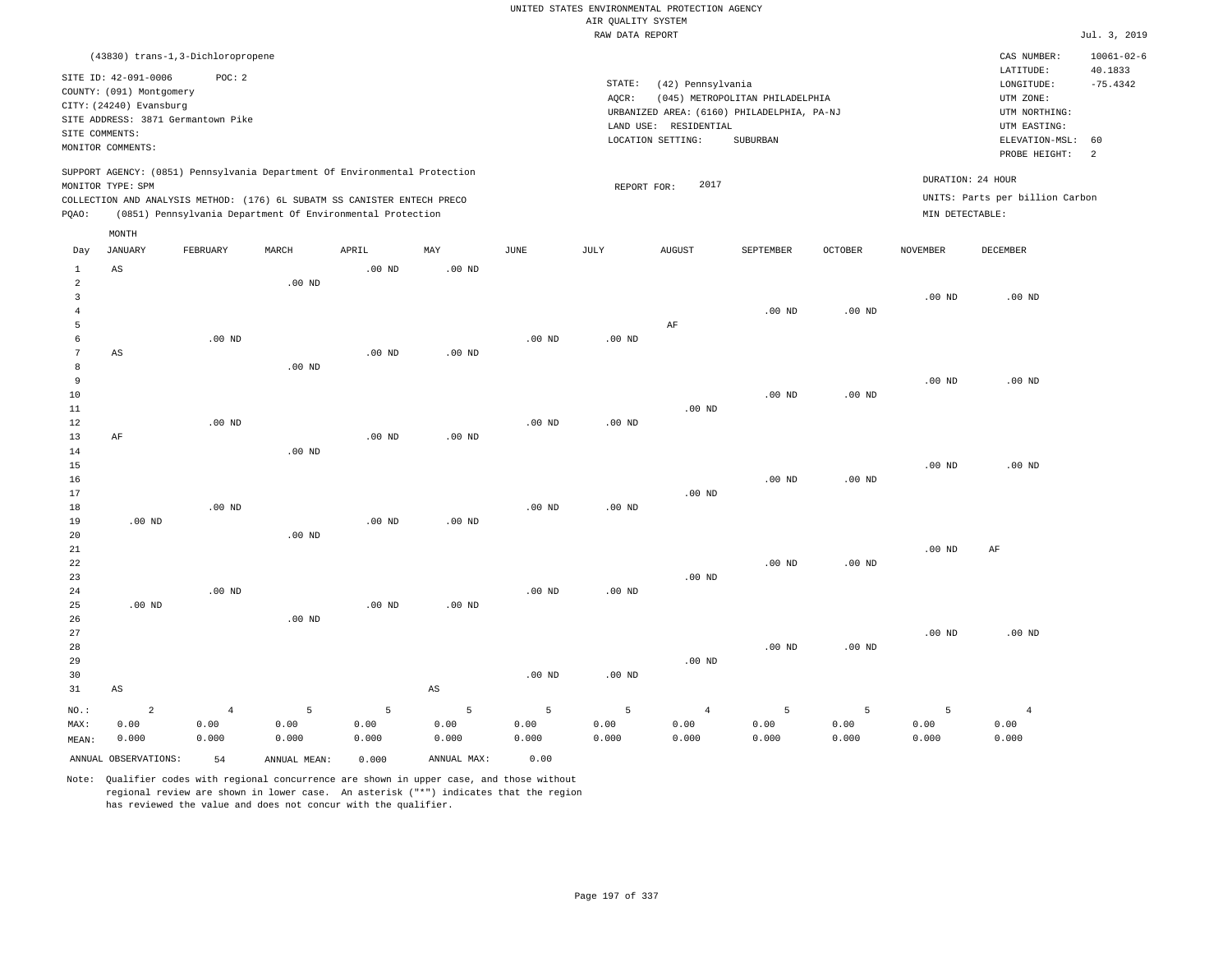|                                  |                                                                            |                   |                                                            |          |             |                   |                    | UNITED STATES ENVIRONMENTAL PROTECTION AGENCY |                                            |                |                   |                                 |                  |
|----------------------------------|----------------------------------------------------------------------------|-------------------|------------------------------------------------------------|----------|-------------|-------------------|--------------------|-----------------------------------------------|--------------------------------------------|----------------|-------------------|---------------------------------|------------------|
|                                  |                                                                            |                   |                                                            |          |             |                   | AIR QUALITY SYSTEM |                                               |                                            |                |                   |                                 |                  |
|                                  |                                                                            |                   |                                                            |          |             |                   | RAW DATA REPORT    |                                               |                                            |                |                   |                                 | Jul. 3, 2019     |
|                                  | (43830) trans-1,3-Dichloropropene                                          |                   |                                                            |          |             |                   |                    |                                               |                                            |                |                   | CAS NUMBER:                     | $10061 - 02 - 6$ |
|                                  | SITE ID: 42-091-0006                                                       | POC: 2            |                                                            |          |             |                   |                    |                                               |                                            |                |                   | LATITUDE:                       | 40.1833          |
|                                  | COUNTY: (091) Montgomery                                                   |                   |                                                            |          |             |                   | STATE:             | (42) Pennsylvania                             |                                            |                |                   | LONGITUDE:                      | $-75.4342$       |
|                                  | CITY: (24240) Evansburg                                                    |                   |                                                            |          |             |                   | AOCR:              |                                               | (045) METROPOLITAN PHILADELPHIA            |                |                   | UTM ZONE:                       |                  |
|                                  | SITE ADDRESS: 3871 Germantown Pike                                         |                   |                                                            |          |             |                   |                    | LAND USE: RESIDENTIAL                         | URBANIZED AREA: (6160) PHILADELPHIA, PA-NJ |                |                   | UTM NORTHING:<br>UTM EASTING:   |                  |
| SITE COMMENTS:                   |                                                                            |                   |                                                            |          |             |                   |                    | LOCATION SETTING:                             | SUBURBAN                                   |                |                   | ELEVATION-MSL:                  | 60               |
|                                  | MONITOR COMMENTS:                                                          |                   |                                                            |          |             |                   |                    |                                               |                                            |                |                   | PROBE HEIGHT:                   | 2                |
|                                  | SUPPORT AGENCY: (0851) Pennsylvania Department Of Environmental Protection |                   |                                                            |          |             |                   |                    |                                               |                                            |                |                   |                                 |                  |
|                                  | MONITOR TYPE: SPM                                                          |                   |                                                            |          |             |                   | REPORT FOR:        | 2018                                          |                                            |                |                   | DURATION: 24 HOUR               |                  |
|                                  | COLLECTION AND ANALYSIS METHOD: (176) 6L SUBATM SS CANISTER ENTECH PRECO   |                   |                                                            |          |             |                   |                    |                                               |                                            |                |                   | UNITS: Parts per billion Carbon |                  |
| PQAO:                            |                                                                            |                   | (0851) Pennsylvania Department Of Environmental Protection |          |             |                   |                    |                                               |                                            |                |                   | MIN DETECTABLE: .1197654        |                  |
|                                  | MONTH                                                                      |                   |                                                            |          |             |                   |                    |                                               |                                            |                |                   |                                 |                  |
| Day                              | <b>JANUARY</b>                                                             | FEBRUARY          | MARCH                                                      | APRIL    | MAY         | JUNE              | JULY               | <b>AUGUST</b>                                 | SEPTEMBER                                  | <b>OCTOBER</b> | <b>NOVEMBER</b>   | <b>DECEMBER</b>                 |                  |
| 1                                |                                                                            | $.00$ ND          |                                                            |          |             | .00 <sub>ND</sub> | $.00$ ND           |                                               |                                            |                |                   |                                 |                  |
| $\overline{a}$                   | AO                                                                         |                   |                                                            | $.00$ ND | $.00$ ND    |                   |                    |                                               |                                            |                |                   |                                 |                  |
| $\overline{3}$<br>$\overline{4}$ |                                                                            |                   | .00 <sub>ND</sub>                                          |          |             |                   |                    |                                               |                                            |                | .00 <sub>ND</sub> | $.00$ ND                        |                  |
| 5                                |                                                                            |                   |                                                            |          |             |                   |                    |                                               | .00 <sub>ND</sub>                          | $.00$ ND       |                   |                                 |                  |
| 6                                |                                                                            |                   |                                                            |          |             |                   |                    | $.00$ ND                                      |                                            |                |                   |                                 |                  |
| $7\phantom{.0}$                  |                                                                            | .00 <sub>ND</sub> |                                                            |          |             | $.00$ ND          | $.00$ ND           |                                               |                                            |                |                   |                                 |                  |
| 8                                | AF                                                                         |                   |                                                            | $.00$ ND | $.00$ ND    |                   |                    |                                               |                                            |                |                   |                                 |                  |
| 9                                |                                                                            |                   | .00 <sub>ND</sub>                                          |          |             |                   |                    |                                               |                                            |                |                   |                                 |                  |
| 10                               |                                                                            |                   |                                                            |          |             |                   |                    |                                               |                                            |                | .00 <sub>ND</sub> | $.00$ ND                        |                  |
| 11                               |                                                                            |                   |                                                            |          |             |                   |                    |                                               | .00 <sub>ND</sub>                          | $.00$ ND       |                   |                                 |                  |
| 12                               |                                                                            |                   |                                                            |          |             |                   |                    | $.00$ ND                                      |                                            |                |                   |                                 |                  |
| 13                               |                                                                            | $.00 \text{ ND}$  |                                                            |          |             | .00 <sub>ND</sub> | $.00$ ND           |                                               |                                            |                |                   |                                 |                  |
| 14<br>15                         | $.00$ ND                                                                   |                   | $.00$ ND                                                   | $.00$ ND | $.00$ ND    |                   |                    |                                               |                                            |                |                   |                                 |                  |
| 16                               |                                                                            |                   |                                                            |          |             |                   |                    |                                               |                                            |                | .00 <sub>ND</sub> | $.00$ ND                        |                  |
| 17                               |                                                                            |                   |                                                            |          |             |                   |                    |                                               | $.00$ ND                                   | $.00$ ND       |                   |                                 |                  |
| 18                               |                                                                            |                   |                                                            |          |             |                   |                    | $.00$ ND                                      |                                            |                |                   |                                 |                  |
| 19                               |                                                                            | $.00$ ND          |                                                            |          |             | .00 <sub>ND</sub> | $.00$ ND           |                                               |                                            |                |                   |                                 |                  |
| 20                               | $.00$ ND                                                                   |                   |                                                            | $.00$ ND | $.00$ ND    |                   |                    |                                               |                                            |                |                   |                                 |                  |
| 21                               |                                                                            |                   | .00 <sub>ND</sub>                                          |          |             |                   |                    |                                               |                                            |                |                   |                                 |                  |
| 22                               |                                                                            |                   |                                                            |          |             |                   |                    |                                               |                                            |                | $\rm{AF}$         | $.00$ ND                        |                  |
| 23                               |                                                                            |                   |                                                            |          |             |                   |                    |                                               | $\mathbb{A}\mathbb{S}$                     | $.00$ ND       |                   |                                 |                  |
| 24<br>25                         |                                                                            | $.00$ ND          |                                                            |          |             | .00 <sub>ND</sub> | $.00$ ND           | $.00$ ND                                      |                                            |                |                   |                                 |                  |
| 26                               | $.00$ ND                                                                   |                   |                                                            | $.00$ ND | $.00$ ND    |                   |                    |                                               |                                            |                |                   |                                 |                  |
| 27                               |                                                                            |                   | $.00$ ND                                                   |          |             |                   |                    |                                               |                                            |                |                   |                                 |                  |
| 28                               |                                                                            |                   |                                                            |          |             |                   |                    |                                               |                                            |                | .00 <sub>ND</sub> | $.00$ ND                        |                  |
| 29                               |                                                                            |                   |                                                            |          |             |                   |                    |                                               | $.00$ ND                                   | $.00$ ND       |                   |                                 |                  |
| 30                               |                                                                            |                   |                                                            |          |             |                   |                    | $.00$ ND                                      |                                            |                |                   |                                 |                  |
| 31                               |                                                                            |                   |                                                            |          |             |                   | $.00$ ND           |                                               |                                            |                |                   |                                 |                  |
| NO.:                             | $\overline{\mathbf{3}}$                                                    | 5                 | 5                                                          | 5        | 5           | 5                 | 6                  | 5                                             | $\overline{4}$                             | 5              | $\overline{4}$    | 5                               |                  |
| MAX:                             | 0.00                                                                       | 0.00              | 0.00                                                       | 0.00     | 0.00        | 0.00              | 0.00               | 0.00                                          | 0.00                                       | 0.00           | 0.00              | 0.00                            |                  |
| MEAN:                            | 0.000                                                                      | 0.000             | 0.000                                                      | 0.000    | 0.000       | 0.000             | 0.000              | 0.000                                         | 0.000                                      | 0.000          | 0.000             | 0.000                           |                  |
|                                  | ANNUAL OBSERVATIONS:                                                       | 57                | ANNUAL MEAN:                                               | 0.000    | ANNUAL MAX: | 0.00              |                    |                                               |                                            |                |                   |                                 |                  |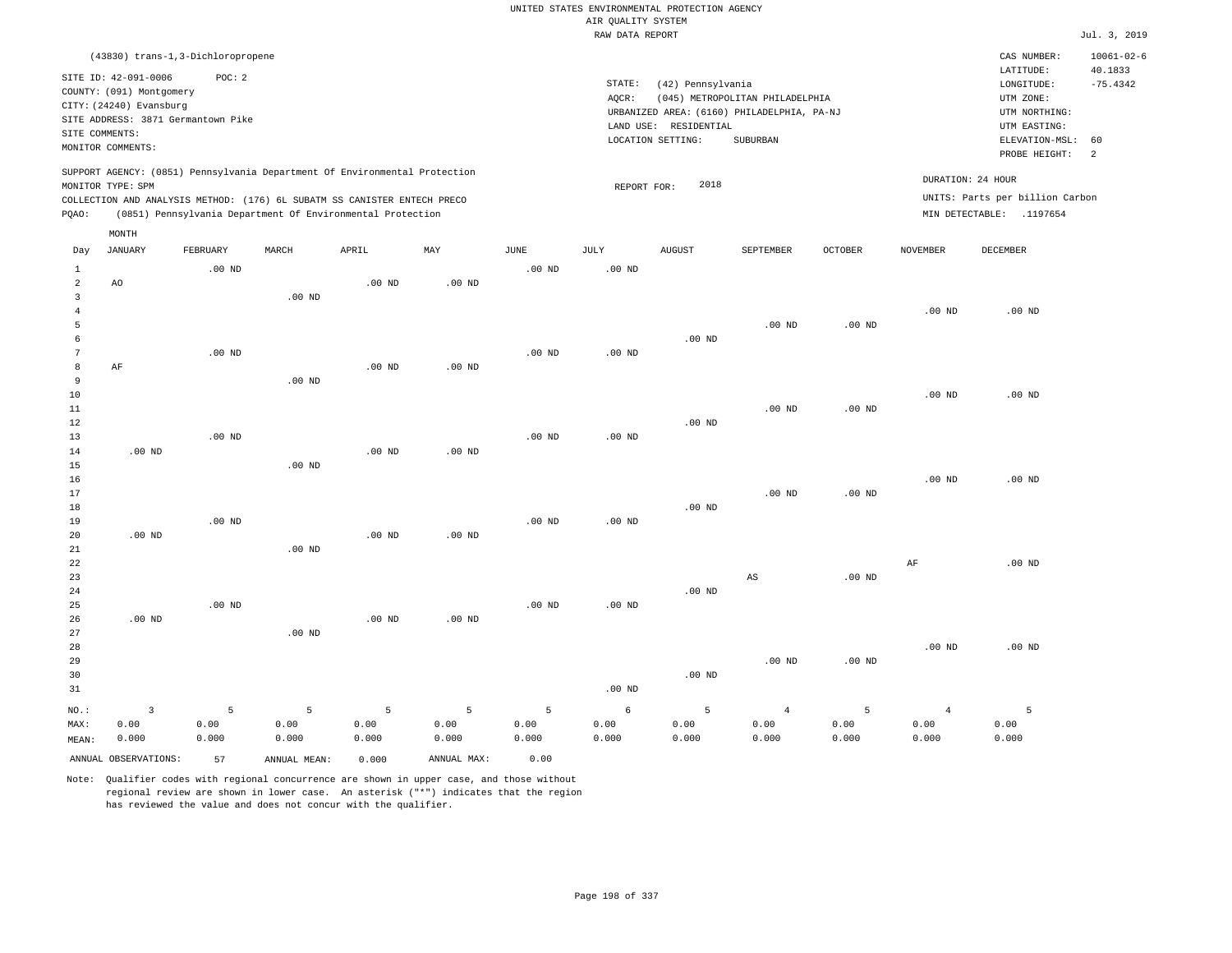|                |                          |                                                                            |                   |          |                   |                   |                    | UNITED STATES ENVIRONMENTAL PROTECTION AGENCY |                                 |                   |                   |                                 |                             |
|----------------|--------------------------|----------------------------------------------------------------------------|-------------------|----------|-------------------|-------------------|--------------------|-----------------------------------------------|---------------------------------|-------------------|-------------------|---------------------------------|-----------------------------|
|                |                          |                                                                            |                   |          |                   |                   | AIR QUALITY SYSTEM |                                               |                                 |                   |                   |                                 |                             |
|                |                          |                                                                            |                   |          |                   |                   | RAW DATA REPORT    |                                               |                                 |                   |                   |                                 | Jul. 3, 2019                |
|                |                          | (43831) cis-1,3-Dichloropropene                                            |                   |          |                   |                   |                    |                                               |                                 |                   |                   | CAS NUMBER:<br>LATITUDE:        | $10061 - 01 - 5$<br>40.1833 |
|                | SITE ID: 42-091-0006     | POC: 2                                                                     |                   |          |                   |                   | STATE:             | (42) Pennsylvania                             |                                 |                   |                   | LONGITUDE:                      | $-75.4342$                  |
|                | COUNTY: (091) Montgomery |                                                                            |                   |          |                   |                   | AQCR:              |                                               | (045) METROPOLITAN PHILADELPHIA |                   |                   | UTM ZONE:                       |                             |
|                | CITY: (24240) Evansburg  |                                                                            |                   |          |                   |                   |                    | URBANIZED AREA: (6160) PHILADELPHIA, PA-NJ    |                                 |                   |                   | UTM NORTHING:                   |                             |
| SITE COMMENTS: |                          | SITE ADDRESS: 3871 Germantown Pike                                         |                   |          |                   |                   |                    | LAND USE: RESIDENTIAL                         |                                 |                   |                   | UTM EASTING:                    |                             |
|                | MONITOR COMMENTS:        |                                                                            |                   |          |                   |                   |                    | LOCATION SETTING:                             | <b>SUBURBAN</b>                 |                   |                   | ELEVATION-MSL:                  | 60                          |
|                |                          |                                                                            |                   |          |                   |                   |                    |                                               |                                 |                   |                   | PROBE HEIGHT:                   | 2                           |
|                | MONITOR TYPE: SPM        | SUPPORT AGENCY: (0851) Pennsylvania Department Of Environmental Protection |                   |          |                   |                   | REPORT FOR:        | 2013                                          |                                 |                   |                   | DURATION: 24 HOUR               |                             |
|                |                          | COLLECTION AND ANALYSIS METHOD: (176) 6L SUBATM SS CANISTER ENTECH PRECO   |                   |          |                   |                   |                    |                                               |                                 |                   |                   | UNITS: Parts per billion Carbon |                             |
| PQAO:          |                          | (0851) Pennsylvania Department Of Environmental Protection                 |                   |          |                   |                   |                    |                                               |                                 |                   | MIN DETECTABLE:   |                                 |                             |
|                | MONTH                    |                                                                            |                   |          |                   |                   |                    |                                               |                                 |                   |                   |                                 |                             |
| Day            | <b>JANUARY</b>           | FEBRUARY                                                                   | MARCH             | APRIL    | MAY               | <b>JUNE</b>       | JULY               | <b>AUGUST</b>                                 | SEPTEMBER                       | <b>OCTOBER</b>    | <b>NOVEMBER</b>   | DECEMBER                        |                             |
| <sup>1</sup>   |                          |                                                                            |                   |          |                   |                   |                    |                                               | $.00$ ND                        | $.00$ ND          |                   |                                 |                             |
| $\overline{a}$ |                          |                                                                            |                   |          |                   |                   |                    | $.00$ ND                                      |                                 |                   |                   |                                 |                             |
| 3              |                          | AF                                                                         |                   |          |                   | $.00$ ND          | $.00$ ND           |                                               |                                 |                   |                   |                                 |                             |
| $\overline{4}$ | $.00$ ND                 |                                                                            |                   | $.00$ ND | .00 <sub>ND</sub> |                   |                    |                                               |                                 |                   |                   |                                 |                             |
| 5              |                          |                                                                            | $.00$ ND          |          |                   |                   |                    |                                               |                                 |                   |                   |                                 |                             |
| 6              |                          |                                                                            |                   |          |                   |                   |                    |                                               |                                 |                   | .00 <sub>ND</sub> | $.00$ ND                        |                             |
| 7              |                          |                                                                            |                   |          |                   |                   |                    |                                               | $.00$ ND                        | $.00$ ND          |                   |                                 |                             |
| 8              |                          |                                                                            |                   |          |                   |                   |                    | .00 <sub>ND</sub>                             |                                 |                   |                   |                                 |                             |
| 9              |                          | AF                                                                         |                   |          |                   | .00 <sub>ND</sub> | .00 <sub>ND</sub>  |                                               |                                 |                   |                   |                                 |                             |
| 10             | $.00$ ND                 |                                                                            |                   | $.00$ ND | $.00$ ND          |                   |                    |                                               |                                 |                   |                   |                                 |                             |
| 11             |                          |                                                                            | $.00$ ND          |          |                   |                   |                    |                                               |                                 |                   |                   |                                 |                             |
| 12<br>13       |                          |                                                                            |                   |          |                   |                   |                    |                                               | $.00$ ND                        | $.00$ ND          | AF                | AF                              |                             |
| 14             |                          |                                                                            |                   |          |                   |                   |                    | AF                                            |                                 |                   |                   |                                 |                             |
| 15             |                          | $.00$ ND                                                                   |                   |          |                   | .00 <sub>ND</sub> | $.00$ ND           |                                               |                                 |                   |                   |                                 |                             |
| 16             | AF                       |                                                                            |                   | $.00$ ND | $.00$ ND          |                   |                    |                                               |                                 |                   |                   |                                 |                             |
| 17             |                          |                                                                            | $.00$ ND          |          |                   |                   |                    |                                               |                                 |                   |                   |                                 |                             |
| 18             |                          |                                                                            |                   |          |                   |                   |                    |                                               |                                 |                   | .00 <sub>ND</sub> | AF                              |                             |
| 19             |                          |                                                                            |                   |          |                   |                   |                    |                                               | $.00$ ND                        | .00 <sub>ND</sub> |                   |                                 |                             |
| 20             |                          |                                                                            |                   |          |                   |                   |                    | AF                                            |                                 |                   |                   |                                 |                             |
| 21             |                          | $.00$ ND                                                                   |                   |          |                   | $.00$ ND          | .00 <sub>ND</sub>  |                                               |                                 |                   |                   |                                 |                             |
| 22<br>23       | AF                       |                                                                            | .00 <sub>ND</sub> | $.00$ ND | $.00$ ND          |                   |                    |                                               |                                 |                   |                   |                                 |                             |
| 24             |                          |                                                                            |                   |          |                   |                   |                    |                                               |                                 |                   | $.00$ ND          | $.00$ ND                        |                             |
| 25             |                          |                                                                            |                   |          |                   |                   |                    |                                               | $.00$ ND                        | AS                |                   |                                 |                             |
| 26             |                          |                                                                            |                   |          |                   |                   |                    | $\rm{AF}$                                     |                                 |                   |                   |                                 |                             |
| 27             |                          | $.00$ ND                                                                   |                   |          |                   | .00 <sub>ND</sub> | $.00$ ND           |                                               |                                 |                   |                   |                                 |                             |
| 28             | AS                       |                                                                            |                   | $.00$ ND | $.00$ ND          |                   |                    |                                               |                                 |                   |                   |                                 |                             |
| 29             |                          |                                                                            | $.00$ ND          |          |                   |                   |                    |                                               |                                 |                   |                   |                                 |                             |
| 30             |                          |                                                                            |                   |          |                   |                   |                    |                                               |                                 |                   | AF                | $.00$ ND                        |                             |
| 31             |                          |                                                                            |                   |          |                   |                   |                    |                                               |                                 | $.00$ ND          |                   |                                 |                             |
| NO.:           | 2                        | $\overline{\mathbf{3}}$                                                    | 5                 | 5        | 5                 | 5                 | 5                  | $\overline{a}$                                | 5                               | 5                 | 3                 | $\overline{3}$                  |                             |
| MAX:           | 0.00                     | 0.00                                                                       | 0.00              | 0.00     | 0.00              | 0.00              | 0.00               | 0.00                                          | 0.00                            | 0.00              | 0.00              | 0.00                            |                             |
| MEAN:          | 0.000                    | 0.000                                                                      | 0.000             | 0.000    | 0.000             | 0.000             | 0.000              | 0.000                                         | 0.000                           | 0.000             | 0.000             | 0.000                           |                             |

Note: Qualifier codes with regional concurrence are shown in upper case, and those without regional review are shown in lower case. An asterisk ("\*") indicates that the region

ANNUAL OBSERVATIONS: 48 ANNUAL MEAN: 0.000 ANNUAL MAX: 0.00

has reviewed the value and does not concur with the qualifier.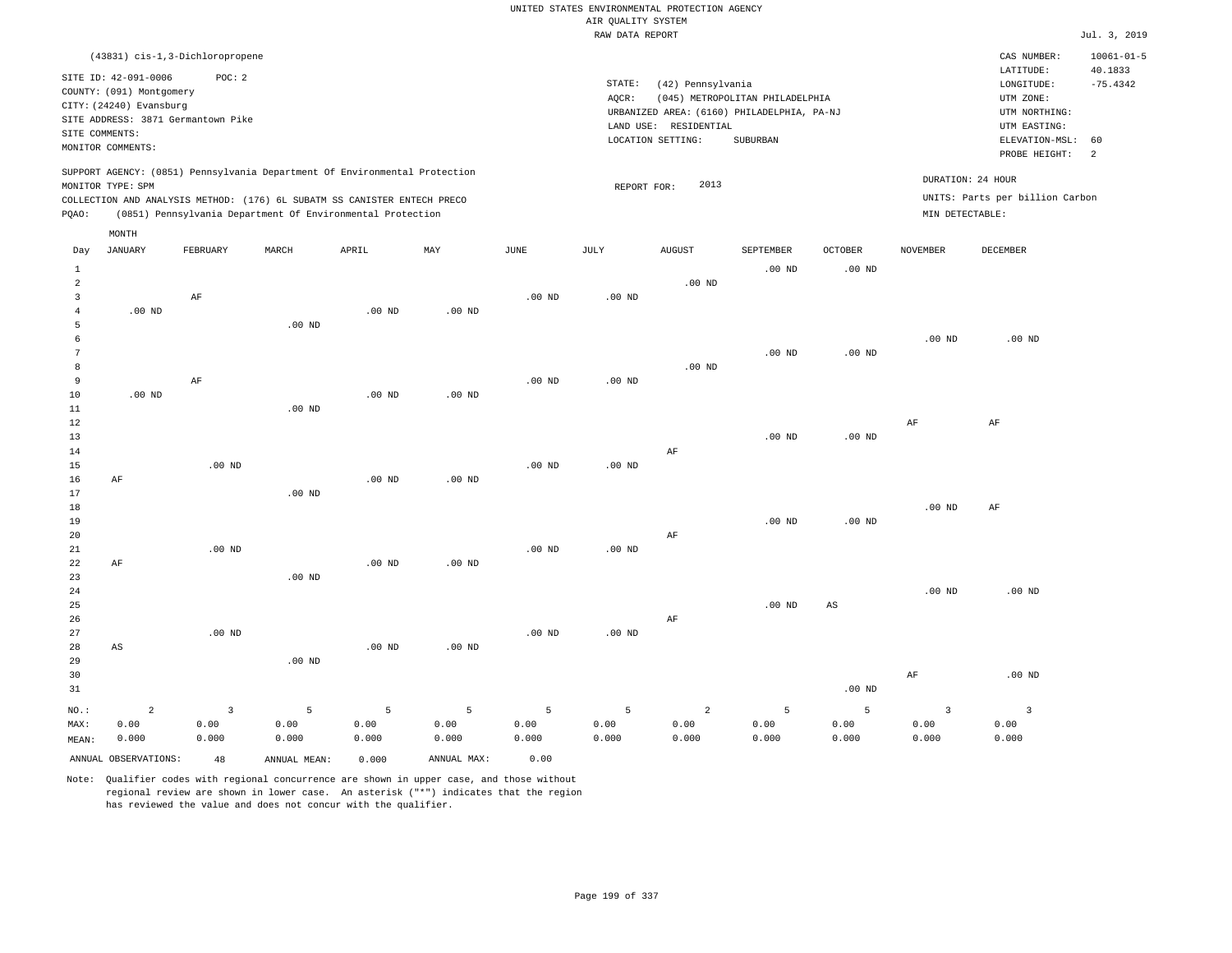|                                     |                                                         |                                 |                                                                            |                                 |                    |                    |                    | UNITED STATES ENVIRONMENTAL PROTECTION AGENCY |                                                                               |                    |                                 |                                          |                             |
|-------------------------------------|---------------------------------------------------------|---------------------------------|----------------------------------------------------------------------------|---------------------------------|--------------------|--------------------|--------------------|-----------------------------------------------|-------------------------------------------------------------------------------|--------------------|---------------------------------|------------------------------------------|-----------------------------|
|                                     |                                                         |                                 |                                                                            |                                 |                    |                    | AIR QUALITY SYSTEM |                                               |                                                                               |                    |                                 |                                          |                             |
|                                     |                                                         |                                 |                                                                            |                                 |                    |                    | RAW DATA REPORT    |                                               |                                                                               |                    |                                 |                                          | Jul. 3, 2019                |
|                                     | (43831) cis-1,3-Dichloropropene<br>SITE ID: 42-091-0006 | POC: 2                          |                                                                            |                                 |                    |                    |                    |                                               |                                                                               |                    |                                 | CAS NUMBER:<br>LATITUDE:                 | $10061 - 01 - 5$<br>40.1833 |
|                                     | COUNTY: (091) Montgomery<br>CITY: (24240) Evansburg     |                                 |                                                                            |                                 |                    |                    | STATE:<br>AOCR:    | (42) Pennsylvania                             | (045) METROPOLITAN PHILADELPHIA<br>URBANIZED AREA: (6160) PHILADELPHIA, PA-NJ |                    |                                 | LONGITUDE:<br>UTM ZONE:<br>UTM NORTHING: | $-75.4342$                  |
| SITE COMMENTS:                      | SITE ADDRESS: 3871 Germantown Pike<br>MONITOR COMMENTS: |                                 |                                                                            |                                 |                    |                    |                    | LAND USE: RESIDENTIAL<br>LOCATION SETTING:    | SUBURBAN                                                                      |                    |                                 | UTM EASTING:<br>ELEVATION-MSL:           | 60                          |
|                                     | MONITOR TYPE: SPM                                       |                                 | SUPPORT AGENCY: (0851) Pennsylvania Department Of Environmental Protection |                                 |                    |                    | REPORT FOR:        | 2014                                          |                                                                               |                    |                                 | PROBE HEIGHT:<br>DURATION: 24 HOUR       | $\overline{a}$              |
|                                     |                                                         |                                 | COLLECTION AND ANALYSIS METHOD: (176) 6L SUBATM SS CANISTER ENTECH PRECO   |                                 |                    |                    |                    |                                               |                                                                               |                    |                                 | UNITS: Parts per billion Carbon          |                             |
| PQAO:                               |                                                         |                                 | (0851) Pennsylvania Department Of Environmental Protection                 |                                 |                    |                    |                    |                                               |                                                                               |                    | MIN DETECTABLE:                 |                                          |                             |
|                                     | MONTH                                                   |                                 |                                                                            |                                 |                    |                    |                    |                                               |                                                                               |                    |                                 |                                          |                             |
| Day                                 | <b>JANUARY</b>                                          | FEBRUARY                        | MARCH                                                                      | APRIL                           | MAY                | JUNE               | JULY               | <b>AUGUST</b>                                 | SEPTEMBER                                                                     | OCTOBER            | <b>NOVEMBER</b>                 | DECEMBER                                 |                             |
| $\mathbf{1}$<br>$\overline{a}$<br>3 |                                                         |                                 |                                                                            |                                 |                    |                    |                    | $.00$ ND                                      | $.00$ ND                                                                      | .00 <sub>ND</sub>  | .00 <sub>ND</sub>               | $.00$ ND                                 |                             |
| $\overline{4}$<br>5                 | AF                                                      | AF                              |                                                                            | $.00$ ND                        | $.00$ ND           | .00 <sub>ND</sub>  | .00 <sub>ND</sub>  |                                               |                                                                               |                    |                                 |                                          |                             |
| 6<br>$\overline{7}$                 |                                                         |                                 | $.00$ ND                                                                   |                                 |                    |                    |                    |                                               |                                                                               |                    | AF                              | $.00$ ND                                 |                             |
| 8<br>$\,9$                          |                                                         |                                 |                                                                            |                                 |                    |                    |                    | $.00$ ND                                      | $.00$ ND                                                                      | $.00$ ND           |                                 |                                          |                             |
| 10<br>$11\,$                        | $.00$ ND                                                | AS                              |                                                                            | $\rm{AF}$                       | $.00$ ND           | $.00$ ND           | $.00$ ND           |                                               |                                                                               |                    |                                 |                                          |                             |
| 12<br>13<br>$1\,4$                  |                                                         |                                 | $.00$ ND                                                                   |                                 |                    |                    |                    |                                               | $.00$ ND                                                                      | .00 <sub>ND</sub>  | .00 <sub>ND</sub>               | $.00$ ND                                 |                             |
| 15<br>16                            |                                                         | $.00$ ND                        |                                                                            |                                 |                    | $.00$ ND           | .00 <sub>ND</sub>  | $.00$ ND                                      |                                                                               |                    |                                 |                                          |                             |
| $17$<br>18                          | $.00$ ND                                                |                                 | $.00$ ND                                                                   | .00 <sub>ND</sub>               | .00 <sub>ND</sub>  |                    |                    |                                               |                                                                               |                    |                                 |                                          |                             |
| 19<br>20<br>21                      |                                                         |                                 |                                                                            |                                 |                    |                    |                    | $.00$ ND                                      | $.00$ ND                                                                      | .00 <sub>ND</sub>  | .00 <sub>ND</sub>               | $.00$ ND                                 |                             |
| 22<br>23                            | AS                                                      | $.00$ ND                        |                                                                            | .00 <sub>ND</sub>               | $.00$ ND           | .00 <sub>ND</sub>  | $.00$ ND           |                                               |                                                                               |                    |                                 |                                          |                             |
| 24<br>25                            |                                                         |                                 | .00 <sub>ND</sub>                                                          |                                 |                    |                    |                    |                                               |                                                                               |                    | .00 <sub>ND</sub>               | $.00$ ND                                 |                             |
| 26<br>27                            |                                                         |                                 |                                                                            |                                 |                    |                    |                    | $.00$ ND                                      | $.00$ ND                                                                      | .00 <sub>ND</sub>  |                                 |                                          |                             |
| 28<br>29<br>30                      | AS                                                      | $\mathbb{A}\mathbb{S}$          | $.00$ ND                                                                   | .00 <sub>ND</sub>               | $.00$ ND           | .00 <sub>ND</sub>  | $.00$ ND           |                                               |                                                                               |                    |                                 |                                          |                             |
| 31                                  |                                                         |                                 |                                                                            |                                 |                    |                    |                    |                                               |                                                                               |                    |                                 | .00 <sub>ND</sub>                        |                             |
| NO.:<br>MAX:<br>MEAN:               | $\overline{2}$<br>0.00<br>0.000                         | $\overline{a}$<br>0.00<br>0.000 | 5<br>0.00<br>0.000                                                         | $\overline{4}$<br>0.00<br>0.000 | 5<br>0.00<br>0.000 | 5<br>0.00<br>0.000 | 5<br>0.00<br>0.000 | 5<br>0.00<br>0.000                            | 5<br>0.00<br>0.000                                                            | 5<br>0.00<br>0.000 | $\overline{4}$<br>0.00<br>0.000 | 6<br>0.00<br>0.000                       |                             |
|                                     | ANNUAL OBSERVATIONS:                                    | 53                              | ANNUAL, MEAN:                                                              | 0.000                           | ANNUAL MAX:        | 0.00               |                    |                                               |                                                                               |                    |                                 |                                          |                             |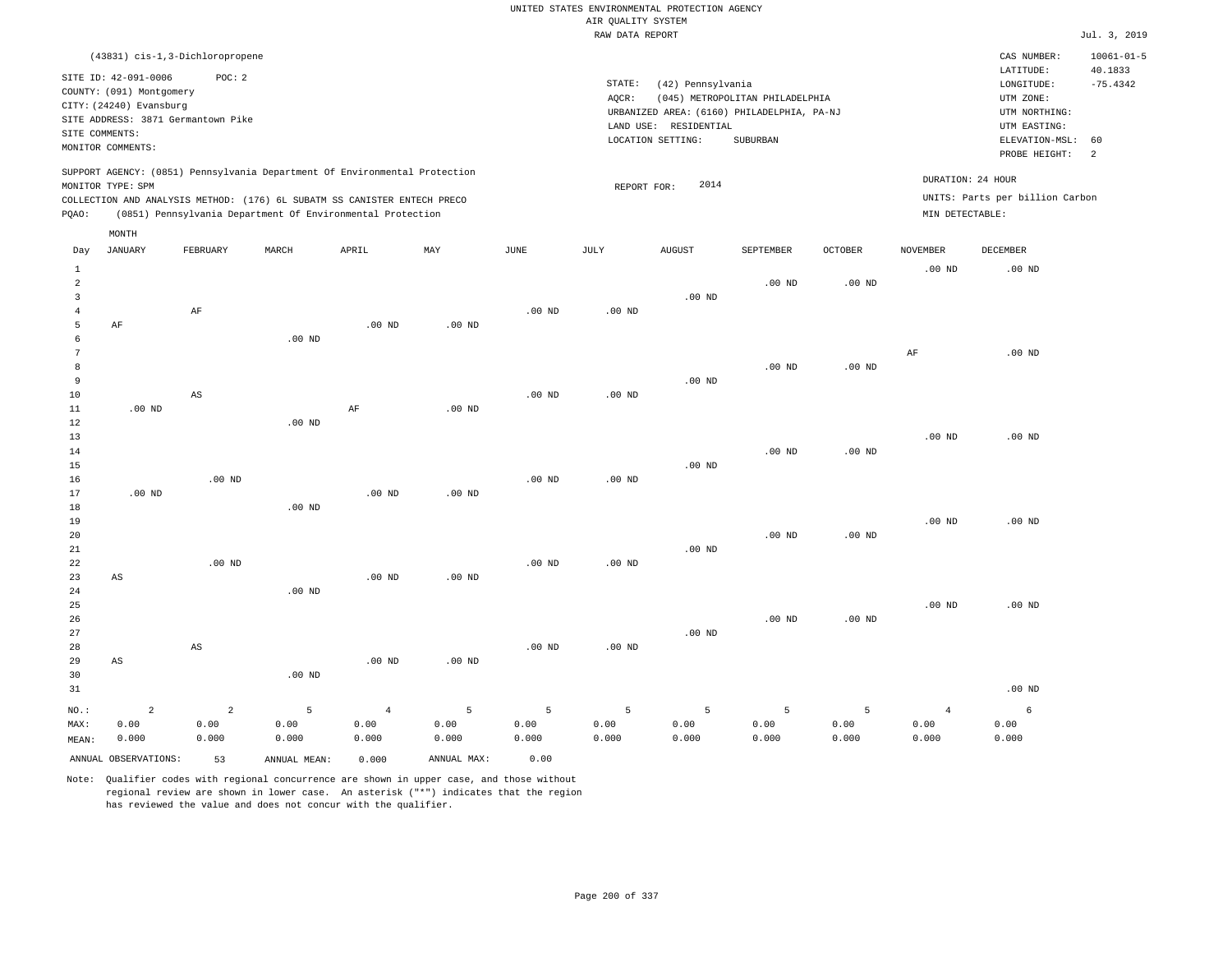|                                  |                          |                                                                            |                   |                   |                   |                   | AIR QUALITY SYSTEM | UNITED STATES ENVIRONMENTAL PROTECTION AGENCY |                                            |                   |                   |                                 |                             |
|----------------------------------|--------------------------|----------------------------------------------------------------------------|-------------------|-------------------|-------------------|-------------------|--------------------|-----------------------------------------------|--------------------------------------------|-------------------|-------------------|---------------------------------|-----------------------------|
|                                  |                          |                                                                            |                   |                   |                   |                   | RAW DATA REPORT    |                                               |                                            |                   |                   |                                 | Jul. 3, 2019                |
|                                  |                          |                                                                            |                   |                   |                   |                   |                    |                                               |                                            |                   |                   |                                 |                             |
|                                  | SITE ID: 42-091-0006     | (43831) cis-1, 3-Dichloropropene<br>POC: 2                                 |                   |                   |                   |                   |                    |                                               |                                            |                   |                   | CAS NUMBER:<br>LATITUDE:        | $10061 - 01 - 5$<br>40.1833 |
|                                  | COUNTY: (091) Montgomery |                                                                            |                   |                   |                   |                   | STATE:             | (42) Pennsylvania                             |                                            |                   |                   | LONGITUDE:                      | $-75.4342$                  |
|                                  | CITY: (24240) Evansburg  |                                                                            |                   |                   |                   |                   | AOCR:              |                                               | (045) METROPOLITAN PHILADELPHIA            |                   |                   | UTM ZONE:                       |                             |
|                                  |                          | SITE ADDRESS: 3871 Germantown Pike                                         |                   |                   |                   |                   |                    | LAND USE: RESIDENTIAL                         | URBANIZED AREA: (6160) PHILADELPHIA, PA-NJ |                   |                   | UTM NORTHING:                   |                             |
| SITE COMMENTS:                   |                          |                                                                            |                   |                   |                   |                   |                    | LOCATION SETTING:                             | SUBURBAN                                   |                   |                   | UTM EASTING:<br>ELEVATION-MSL:  | 60                          |
|                                  | MONITOR COMMENTS:        |                                                                            |                   |                   |                   |                   |                    |                                               |                                            |                   |                   | PROBE HEIGHT:                   | 2                           |
|                                  |                          | SUPPORT AGENCY: (0851) Pennsylvania Department Of Environmental Protection |                   |                   |                   |                   |                    |                                               |                                            |                   |                   |                                 |                             |
|                                  | MONITOR TYPE: SPM        |                                                                            |                   |                   |                   |                   | REPORT FOR:        | 2015                                          |                                            |                   | DURATION: 24 HOUR |                                 |                             |
|                                  |                          | COLLECTION AND ANALYSIS METHOD: (176) 6L SUBATM SS CANISTER ENTECH PRECO   |                   |                   |                   |                   |                    |                                               |                                            |                   |                   | UNITS: Parts per billion Carbon |                             |
| PQAO:                            |                          | (0851) Pennsylvania Department Of Environmental Protection                 |                   |                   |                   |                   |                    |                                               |                                            |                   | MIN DETECTABLE:   |                                 |                             |
|                                  | MONTH                    |                                                                            |                   |                   |                   |                   |                    |                                               |                                            |                   |                   |                                 |                             |
| Day                              | <b>JANUARY</b>           | FEBRUARY                                                                   | MARCH             | APRIL             | MAY               | <b>JUNE</b>       | <b>JULY</b>        | <b>AUGUST</b>                                 | <b>SEPTEMBER</b>                           | <b>OCTOBER</b>    | <b>NOVEMBER</b>   | DECEMBER                        |                             |
| $\mathbf{1}$                     |                          |                                                                            | $.00$ ND          |                   |                   |                   |                    |                                               |                                            |                   |                   |                                 |                             |
| $\overline{a}$<br>$\overline{3}$ |                          |                                                                            |                   |                   |                   |                   |                    |                                               | $.00$ ND                                   | .00 <sub>ND</sub> | .00 <sub>ND</sub> | $.00$ ND                        |                             |
| $\overline{4}$                   |                          |                                                                            |                   |                   |                   |                   |                    | $.00$ ND                                      |                                            |                   |                   |                                 |                             |
| 5                                |                          | .00 <sub>ND</sub>                                                          |                   |                   |                   | .00 <sub>ND</sub> | $.00$ ND           |                                               |                                            |                   |                   |                                 |                             |
| 6                                | $.00$ ND                 |                                                                            |                   | $.00$ ND          | $.00$ ND          |                   |                    |                                               |                                            |                   |                   |                                 |                             |
| 7                                |                          |                                                                            | $.00$ ND          |                   |                   |                   |                    |                                               |                                            |                   |                   |                                 |                             |
| 8                                |                          |                                                                            |                   |                   |                   |                   |                    |                                               |                                            |                   | $.00$ ND          | $.00$ ND                        |                             |
| 9                                |                          |                                                                            |                   |                   |                   |                   |                    |                                               | $\mathbb{A}\mathbb{S}$                     | $.00$ ND          |                   |                                 |                             |
| 10                               |                          |                                                                            |                   |                   |                   |                   |                    | $.00$ ND                                      |                                            |                   |                   |                                 |                             |
| 11                               |                          | $.00$ ND                                                                   |                   |                   |                   | .00 <sub>ND</sub> | .00 <sub>ND</sub>  |                                               |                                            |                   |                   |                                 |                             |
| $1\,2$<br>13                     | $.00$ ND                 |                                                                            | $.00$ ND          | .00 <sub>ND</sub> | .00 <sub>ND</sub> |                   |                    |                                               |                                            |                   |                   |                                 |                             |
| 14                               |                          |                                                                            |                   |                   |                   |                   |                    |                                               |                                            |                   | .00 <sub>ND</sub> | .00 <sub>ND</sub>               |                             |
| 15                               |                          |                                                                            |                   |                   |                   |                   |                    |                                               | $.00$ ND                                   | $.00$ ND          |                   |                                 |                             |
| 16                               |                          |                                                                            |                   |                   |                   |                   |                    | $.00$ ND                                      |                                            |                   |                   |                                 |                             |
| 17                               |                          | AF                                                                         |                   |                   |                   | .00 <sub>ND</sub> | .00 <sub>ND</sub>  |                                               |                                            |                   |                   |                                 |                             |
| 18                               | $.00$ ND                 |                                                                            |                   | $.00$ ND          | $.00$ ND          |                   |                    |                                               |                                            |                   |                   |                                 |                             |
| 19                               |                          |                                                                            | .00 <sub>ND</sub> |                   |                   |                   |                    |                                               |                                            |                   |                   |                                 |                             |
| 20                               |                          |                                                                            |                   |                   |                   |                   |                    |                                               |                                            |                   | .00 <sub>ND</sub> | $.00$ ND                        |                             |
| 21<br>22                         |                          |                                                                            |                   |                   |                   |                   |                    | .00 <sub>ND</sub>                             | $.00$ ND                                   | $.00$ ND          |                   |                                 |                             |
| 23                               |                          | AS                                                                         |                   |                   |                   | $.00$ ND          | $.00$ ND           |                                               |                                            |                   |                   |                                 |                             |
| 24                               | $.00$ ND                 |                                                                            |                   | .00 <sub>ND</sub> | $.00$ ND          |                   |                    |                                               |                                            |                   |                   |                                 |                             |
| 25                               |                          |                                                                            | $.00$ ND          |                   |                   |                   |                    |                                               |                                            |                   |                   |                                 |                             |
| 26                               |                          |                                                                            |                   |                   |                   |                   |                    |                                               |                                            |                   | .00 <sub>ND</sub> | $.00$ ND                        |                             |
| 27                               |                          |                                                                            |                   |                   |                   |                   |                    |                                               | $.00$ ND                                   | .00 <sub>ND</sub> |                   |                                 |                             |
| 28                               |                          |                                                                            |                   |                   |                   |                   |                    | $.00$ ND                                      |                                            |                   |                   |                                 |                             |
| 29                               |                          |                                                                            |                   |                   |                   | .00 <sub>ND</sub> | $.00$ ND           |                                               |                                            |                   |                   |                                 |                             |
| 30                               | $.00$ ND                 |                                                                            |                   | $.00$ ND          | $.00$ ND          |                   |                    |                                               |                                            |                   |                   |                                 |                             |
| 31                               |                          |                                                                            | $.00$ ND          |                   |                   |                   |                    |                                               |                                            |                   |                   |                                 |                             |
| NO.:                             | 5                        | $\overline{2}$                                                             | 6                 | 5                 | 5                 | 5                 | 5                  | 5                                             | $\overline{4}$                             | 5                 | 5                 | 5                               |                             |
| MAX:                             | 0.00                     | 0.00                                                                       | 0.00              | 0.00              | 0.00              | 0.00              | 0.00               | 0.00                                          | 0.00                                       | 0.00              | 0.00              | 0.00                            |                             |
| MEAN:                            | 0.000                    | 0.000                                                                      | 0.000             | 0.000             | 0.000             | 0.000             | 0.000              | 0.000                                         | 0.000                                      | 0.000             | 0.000             | 0.000                           |                             |

ANNUAL OBSERVATIONS: 57 ANNUAL MEAN: 0.000 ANNUAL MAX: 0.00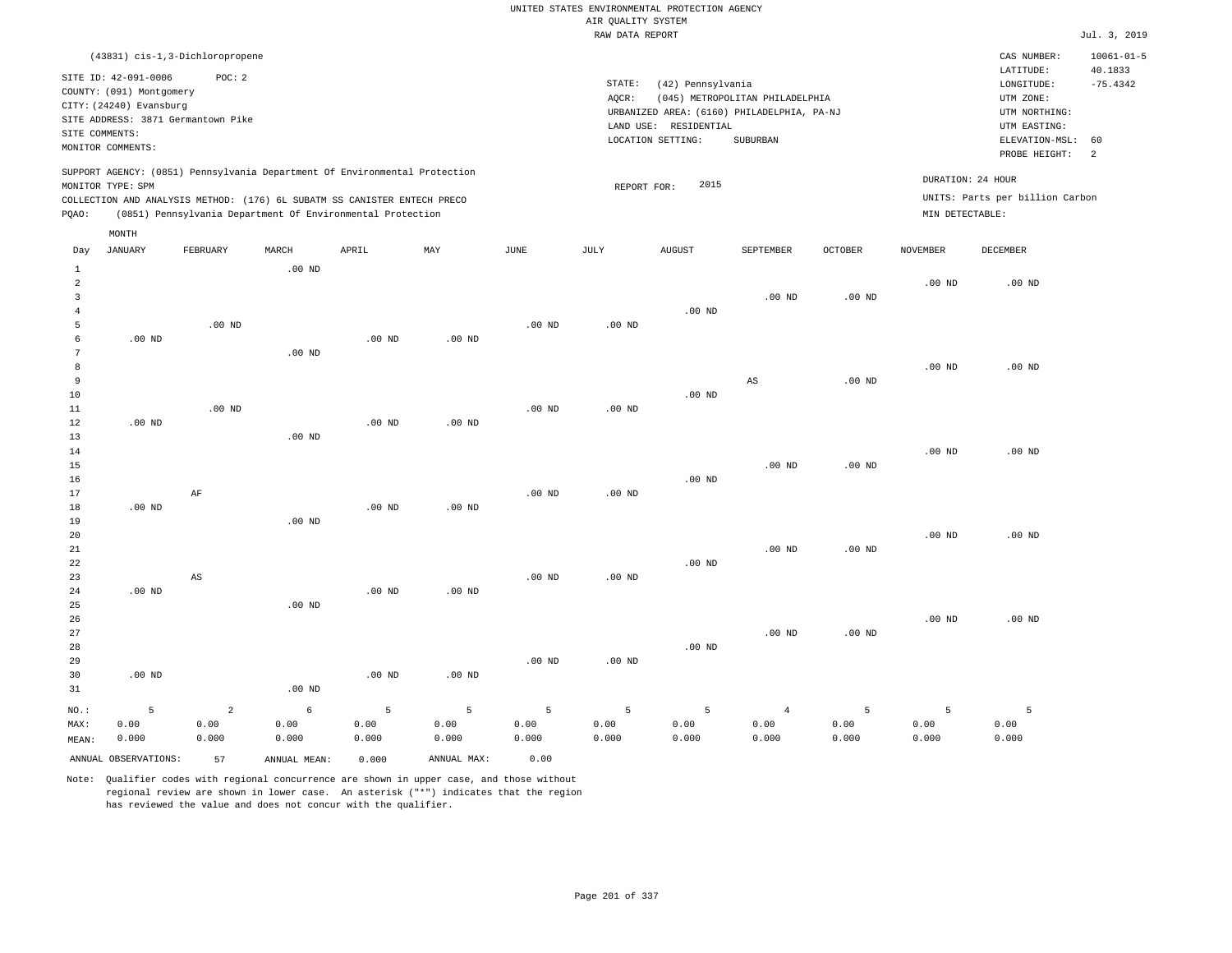|                                                                       |                                                                                                  |                                                                                  |                                    |                                                                                                                                                                                                                      |                                   |                                         |                        | UNITED STATES ENVIRONMENTAL PROTECTION AGENCY                                                                 |                                             |                                 |                                      |                                                                                                        |                                                 |
|-----------------------------------------------------------------------|--------------------------------------------------------------------------------------------------|----------------------------------------------------------------------------------|------------------------------------|----------------------------------------------------------------------------------------------------------------------------------------------------------------------------------------------------------------------|-----------------------------------|-----------------------------------------|------------------------|---------------------------------------------------------------------------------------------------------------|---------------------------------------------|---------------------------------|--------------------------------------|--------------------------------------------------------------------------------------------------------|-------------------------------------------------|
|                                                                       |                                                                                                  |                                                                                  |                                    |                                                                                                                                                                                                                      |                                   |                                         |                        | AIR OUALITY SYSTEM<br>RAW DATA REPORT                                                                         |                                             |                                 |                                      |                                                                                                        | Jul. 3, 2019                                    |
|                                                                       |                                                                                                  |                                                                                  |                                    |                                                                                                                                                                                                                      |                                   |                                         |                        |                                                                                                               |                                             |                                 |                                      |                                                                                                        |                                                 |
| SITE COMMENTS:                                                        | SITE ID: 42-091-0006<br>COUNTY: (091) Montgomery<br>CITY: (24240) Evansburg<br>MONITOR COMMENTS: | (43831) cis-1, 3-Dichloropropene<br>POC: 2<br>SITE ADDRESS: 3871 Germantown Pike |                                    |                                                                                                                                                                                                                      |                                   |                                         | STATE:<br>AQCR:        | (42) Pennsylvania<br>URBANIZED AREA: (6160) PHILADELPHIA, PA-NJ<br>LAND USE: RESIDENTIAL<br>LOCATION SETTING: | (045) METROPOLITAN PHILADELPHIA<br>SUBURBAN |                                 |                                      | CAS NUMBER:<br>LATITUDE:<br>LONGITUDE:<br>UTM ZONE:<br>UTM NORTHING:<br>UTM EASTING:<br>ELEVATION-MSL: | $10061 - 01 - 5$<br>40.1833<br>$-75.4342$<br>60 |
|                                                                       |                                                                                                  |                                                                                  |                                    |                                                                                                                                                                                                                      |                                   |                                         |                        |                                                                                                               |                                             |                                 |                                      | PROBE HEIGHT:                                                                                          | 2                                               |
| PQAO:                                                                 | MONITOR TYPE: SPM                                                                                |                                                                                  |                                    | SUPPORT AGENCY: (0851) Pennsylvania Department Of Environmental Protection<br>COLLECTION AND ANALYSIS METHOD: (176) 6L SUBATM SS CANISTER ENTECH PRECO<br>(0851) Pennsylvania Department Of Environmental Protection |                                   |                                         |                        | 2016<br>REPORT FOR:                                                                                           |                                             |                                 | DURATION: 24 HOUR<br>MIN DETECTABLE: | UNITS: Parts per billion Carbon                                                                        |                                                 |
|                                                                       | MONTH                                                                                            |                                                                                  |                                    |                                                                                                                                                                                                                      |                                   |                                         |                        |                                                                                                               |                                             |                                 |                                      |                                                                                                        |                                                 |
| Day                                                                   | <b>JANUARY</b>                                                                                   | FEBRUARY                                                                         | MARCH                              | APRIL                                                                                                                                                                                                                | MAY                               | $_{\rm JUNE}$                           | JULY                   | <b>AUGUST</b>                                                                                                 | SEPTEMBER                                   | <b>OCTOBER</b>                  | <b>NOVEMBER</b>                      | DECEMBER                                                                                               |                                                 |
| 1<br>$\overline{a}$<br>$\overline{\mathbf{3}}$<br>$\overline{4}$<br>5 | $.00$ ND                                                                                         |                                                                                  | $.00$ ND                           |                                                                                                                                                                                                                      |                                   | $.00$ ND                                | AS                     | .00 $ND$                                                                                                      | $_{\rm AS}$                                 | .00 <sub>ND</sub>               | $.00$ ND                             | AM                                                                                                     |                                                 |
| 6<br>$7\phantom{.0}$<br>8<br>$\overline{9}$<br>10<br>11               | $.00$ ND                                                                                         | $.00$ ND                                                                         | .00 <sub>ND</sub>                  | $.00$ ND                                                                                                                                                                                                             | $.00$ ND                          | $.00$ ND                                | AS                     | .00 <sub>ND</sub>                                                                                             | $.00$ ND                                    | AF                              | $.00$ ND                             | $.00$ ND                                                                                               |                                                 |
| $1\,2$<br>13<br>14<br>15<br>16<br>17                                  | $.00$ ND                                                                                         | $.00$ ND                                                                         | $.00$ ND                           | .00 <sub>ND</sub>                                                                                                                                                                                                    | $.00$ ND                          | AS                                      | $\mathbb{A}\mathbb{S}$ | .00 <sub>ND</sub>                                                                                             | $.00$ ND                                    | $\rm{AF}$                       | $_{\rm AS}$                          | $.00$ ND                                                                                               |                                                 |
| 18<br>19<br>20<br>$2\sqrt{1}$<br>22                                   | $.00$ ND                                                                                         | $.00$ ND                                                                         | .00 <sub>ND</sub>                  | $.00$ ND                                                                                                                                                                                                             | $.00$ ND                          |                                         |                        | .00 <sub>ND</sub>                                                                                             | $\mathbb{A}\mathbb{S}$                      | $.00$ ND                        | AF                                   | $.00$ ND                                                                                               |                                                 |
| 23<br>24<br>25<br>26<br>27                                            | $.00$ ND                                                                                         | $.00$ ND                                                                         | $.00$ ND                           | .00 <sub>ND</sub>                                                                                                                                                                                                    | $.00$ ND                          | $.00$ ND                                | $_{\rm AS}$            |                                                                                                               | $.00$ ND                                    | .00 <sub>ND</sub>               | $_{\rm AS}$                          | AF                                                                                                     |                                                 |
| 28<br>29<br>30<br>31                                                  | $.00$ ND                                                                                         |                                                                                  | .00 <sub>ND</sub>                  | $.00$ ND                                                                                                                                                                                                             | $.00$ ND                          | AS                                      | AS                     | $.00$ ND                                                                                                      |                                             |                                 |                                      |                                                                                                        |                                                 |
| NO.:<br>MAX:<br>MEAN:                                                 | 6<br>0.00<br>0.000<br>ANNUAL OBSERVATIONS:                                                       | $\overline{4}$<br>0.00<br>0.000<br>45                                            | 6<br>0.00<br>0.000<br>ANNUAL MEAN: | 5<br>0.00<br>0.000<br>0.000                                                                                                                                                                                          | 5<br>0.00<br>0.000<br>ANNUAL MAX: | $\overline{3}$<br>0.00<br>0.000<br>0.00 |                        | 5<br>$\mathbb O$<br>0.00<br>0.000                                                                             | $\overline{\mathbf{3}}$<br>0.00<br>0.000    | $\overline{3}$<br>0.00<br>0.000 | 2<br>0.00<br>0.000                   | $\ensuremath{\mathsf{3}}$<br>0.00<br>0.000                                                             |                                                 |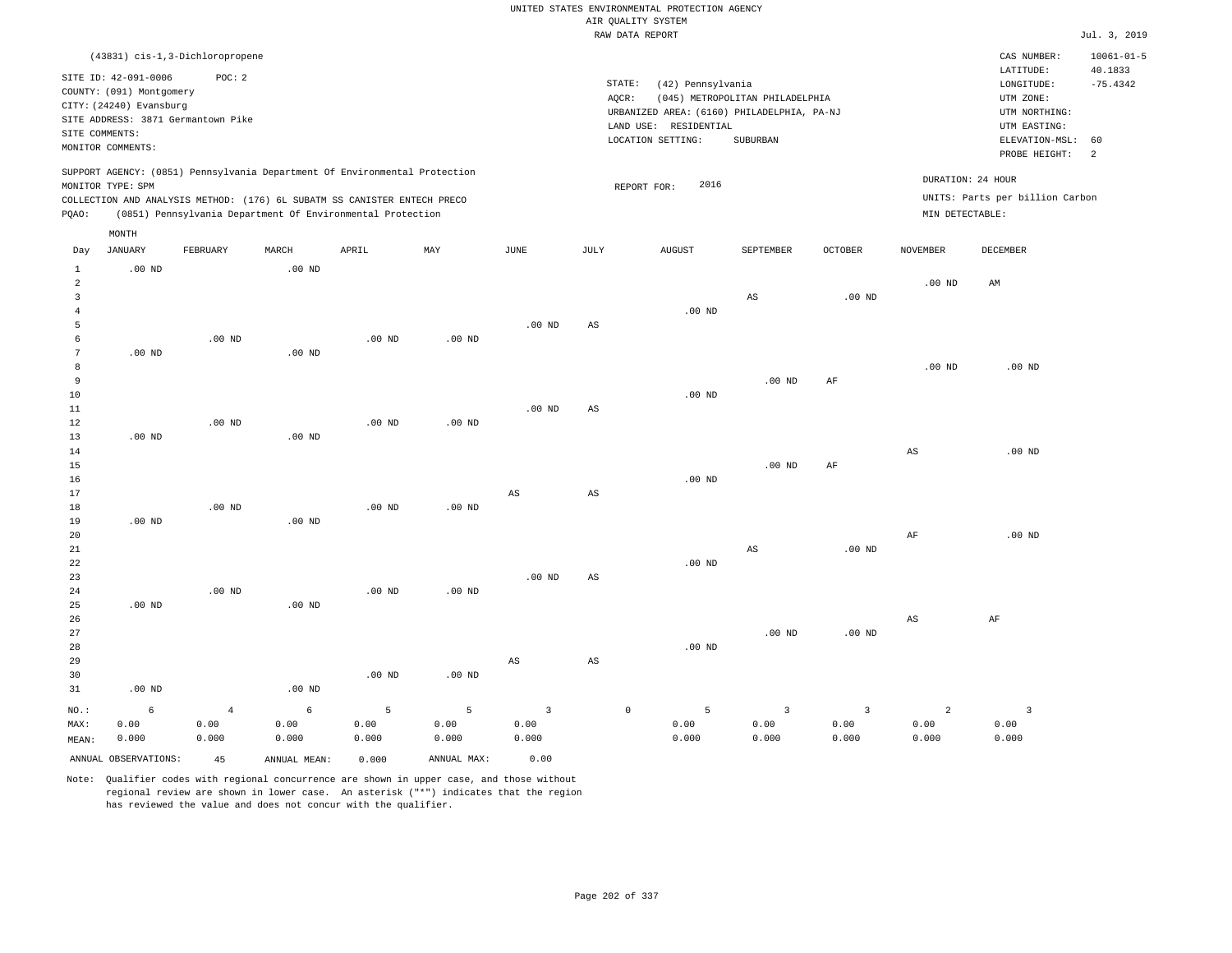|                                  |                                    |                |               |                                                                            |             |                   |                    | UNITED STATES ENVIRONMENTAL PROTECTION AGENCY |                                            |                   |                   |                                 |                             |
|----------------------------------|------------------------------------|----------------|---------------|----------------------------------------------------------------------------|-------------|-------------------|--------------------|-----------------------------------------------|--------------------------------------------|-------------------|-------------------|---------------------------------|-----------------------------|
|                                  |                                    |                |               |                                                                            |             |                   | AIR OUALITY SYSTEM |                                               |                                            |                   |                   |                                 |                             |
|                                  |                                    |                |               |                                                                            |             |                   | RAW DATA REPORT    |                                               |                                            |                   |                   |                                 | Jul. 3, 2019                |
|                                  | (43831) cis-1,3-Dichloropropene    |                |               |                                                                            |             |                   |                    |                                               |                                            |                   |                   | CAS NUMBER:<br>LATITUDE:        | $10061 - 01 - 5$<br>40.1833 |
|                                  | SITE ID: 42-091-0006               | POC: 2         |               |                                                                            |             |                   | STATE:             | (42) Pennsylvania                             |                                            |                   |                   | LONGITUDE:                      | $-75.4342$                  |
|                                  | COUNTY: (091) Montgomery           |                |               |                                                                            |             |                   | AOCR:              |                                               | (045) METROPOLITAN PHILADELPHIA            |                   |                   | UTM ZONE:                       |                             |
|                                  | CITY: (24240) Evansburg            |                |               |                                                                            |             |                   |                    |                                               | URBANIZED AREA: (6160) PHILADELPHIA, PA-NJ |                   |                   | UTM NORTHING:                   |                             |
| SITE COMMENTS:                   | SITE ADDRESS: 3871 Germantown Pike |                |               |                                                                            |             |                   |                    | LAND USE: RESIDENTIAL                         |                                            |                   |                   | UTM EASTING:                    |                             |
|                                  | MONITOR COMMENTS:                  |                |               |                                                                            |             |                   |                    | LOCATION SETTING:                             | SUBURBAN                                   |                   |                   | ELEVATION-MSL:                  | 60                          |
|                                  |                                    |                |               | SUPPORT AGENCY: (0851) Pennsylvania Department Of Environmental Protection |             |                   |                    |                                               |                                            |                   |                   | PROBE HEIGHT:                   | 2                           |
|                                  | MONITOR TYPE: SPM                  |                |               |                                                                            |             |                   | REPORT FOR:        | 2017                                          |                                            |                   |                   | DURATION: 24 HOUR               |                             |
|                                  |                                    |                |               | COLLECTION AND ANALYSIS METHOD: (176) 6L SUBATM SS CANISTER ENTECH PRECO   |             |                   |                    |                                               |                                            |                   |                   | UNITS: Parts per billion Carbon |                             |
| PQAO:                            |                                    |                |               | (0851) Pennsylvania Department Of Environmental Protection                 |             |                   |                    |                                               |                                            |                   | MIN DETECTABLE:   |                                 |                             |
|                                  | MONTH                              |                |               |                                                                            |             |                   |                    |                                               |                                            |                   |                   |                                 |                             |
| Day                              | <b>JANUARY</b>                     | FEBRUARY       | MARCH         | APRIL                                                                      | MAY         | <b>JUNE</b>       | JULY               | <b>AUGUST</b>                                 | SEPTEMBER                                  | <b>OCTOBER</b>    | <b>NOVEMBER</b>   | <b>DECEMBER</b>                 |                             |
| $\mathbf{1}$                     | AS                                 |                |               | $.00$ ND                                                                   | $.00$ ND    |                   |                    |                                               |                                            |                   |                   |                                 |                             |
| 2                                |                                    |                | $.00$ ND      |                                                                            |             |                   |                    |                                               |                                            |                   |                   |                                 |                             |
| $\overline{3}$<br>$\overline{4}$ |                                    |                |               |                                                                            |             |                   |                    |                                               | $.00$ ND                                   | $.00$ ND          | .00 <sub>ND</sub> | $.00$ ND                        |                             |
| 5                                |                                    |                |               |                                                                            |             |                   |                    | AF                                            |                                            |                   |                   |                                 |                             |
| 6                                |                                    | $.00$ ND       |               |                                                                            |             | $.00$ ND          | .00 <sub>ND</sub>  |                                               |                                            |                   |                   |                                 |                             |
| 7                                | AS                                 |                |               | $.00$ ND                                                                   | $.00$ ND    |                   |                    |                                               |                                            |                   |                   |                                 |                             |
| 8                                |                                    |                | $.00$ ND      |                                                                            |             |                   |                    |                                               |                                            |                   |                   |                                 |                             |
| 9                                |                                    |                |               |                                                                            |             |                   |                    |                                               |                                            |                   | $.00$ ND          | $.00$ ND                        |                             |
| 10                               |                                    |                |               |                                                                            |             |                   |                    |                                               | $.00$ ND                                   | $.00$ ND          |                   |                                 |                             |
| 11                               |                                    |                |               |                                                                            |             |                   |                    | $.00$ ND                                      |                                            |                   |                   |                                 |                             |
| 12                               |                                    | $.00$ ND       |               |                                                                            |             | .00 <sub>ND</sub> | .00 <sub>ND</sub>  |                                               |                                            |                   |                   |                                 |                             |
| 13<br>14                         | AF                                 |                | $.00$ ND      | $.00$ ND                                                                   | $.00$ ND    |                   |                    |                                               |                                            |                   |                   |                                 |                             |
| 15                               |                                    |                |               |                                                                            |             |                   |                    |                                               |                                            |                   | $.00$ ND          | $.00$ ND                        |                             |
| 16                               |                                    |                |               |                                                                            |             |                   |                    |                                               | $.00$ ND                                   | .00 <sub>ND</sub> |                   |                                 |                             |
| 17                               |                                    |                |               |                                                                            |             |                   |                    | $.00$ ND                                      |                                            |                   |                   |                                 |                             |
| 18                               |                                    | $.00$ ND       |               |                                                                            |             | .00 <sub>ND</sub> | .00 <sub>ND</sub>  |                                               |                                            |                   |                   |                                 |                             |
| 19                               | $.00$ ND                           |                |               | $.00$ ND                                                                   | $.00$ ND    |                   |                    |                                               |                                            |                   |                   |                                 |                             |
| 20                               |                                    |                | $.00$ ND      |                                                                            |             |                   |                    |                                               |                                            |                   |                   |                                 |                             |
| 21                               |                                    |                |               |                                                                            |             |                   |                    |                                               |                                            |                   | .00 <sub>ND</sub> | AF                              |                             |
| 22                               |                                    |                |               |                                                                            |             |                   |                    | $.00$ ND                                      | .00 <sub>ND</sub>                          | .00 <sub>ND</sub> |                   |                                 |                             |
| 23<br>24                         |                                    | $.00$ ND       |               |                                                                            |             | $.00$ ND          | $.00$ ND           |                                               |                                            |                   |                   |                                 |                             |
| 25                               | $.00$ ND                           |                |               | $.00$ ND                                                                   | $.00$ ND    |                   |                    |                                               |                                            |                   |                   |                                 |                             |
| 26                               |                                    |                | $.00$ ND      |                                                                            |             |                   |                    |                                               |                                            |                   |                   |                                 |                             |
| 27                               |                                    |                |               |                                                                            |             |                   |                    |                                               |                                            |                   | .00 <sub>ND</sub> | $.00$ ND                        |                             |
| 28                               |                                    |                |               |                                                                            |             |                   |                    |                                               | $.00$ ND                                   | .00 <sub>ND</sub> |                   |                                 |                             |
| 29                               |                                    |                |               |                                                                            |             |                   |                    | $.00$ ND                                      |                                            |                   |                   |                                 |                             |
| 30                               |                                    |                |               |                                                                            |             | $.00$ ND          | .00 <sub>ND</sub>  |                                               |                                            |                   |                   |                                 |                             |
| 31                               | $_{\rm AS}$                        |                |               |                                                                            | $_{\rm AS}$ |                   |                    |                                               |                                            |                   |                   |                                 |                             |
| $NO.$ :                          | $\overline{2}$                     | $\overline{4}$ | 5             | 5                                                                          | 5           | 5                 | 5                  | $\overline{4}$                                | 5                                          | 5                 | 5                 | $\overline{4}$                  |                             |
| MAX:                             | 0.00                               | 0.00           | 0.00          | 0.00                                                                       | 0.00        | 0.00              | 0.00               | 0.00                                          | 0.00                                       | 0.00              | 0.00              | 0.00                            |                             |
| MEAN:                            | 0.000                              | 0.000          | 0.000         | 0.000                                                                      | 0.000       | 0.000             | 0.000              | 0.000                                         | 0.000                                      | 0.000             | 0.000             | 0.000                           |                             |
|                                  | ANNUAL OBSERVATIONS:               | 54             | ANNUAL, MEAN: | 0.000                                                                      | ANNUAL MAX: | 0.00              |                    |                                               |                                            |                   |                   |                                 |                             |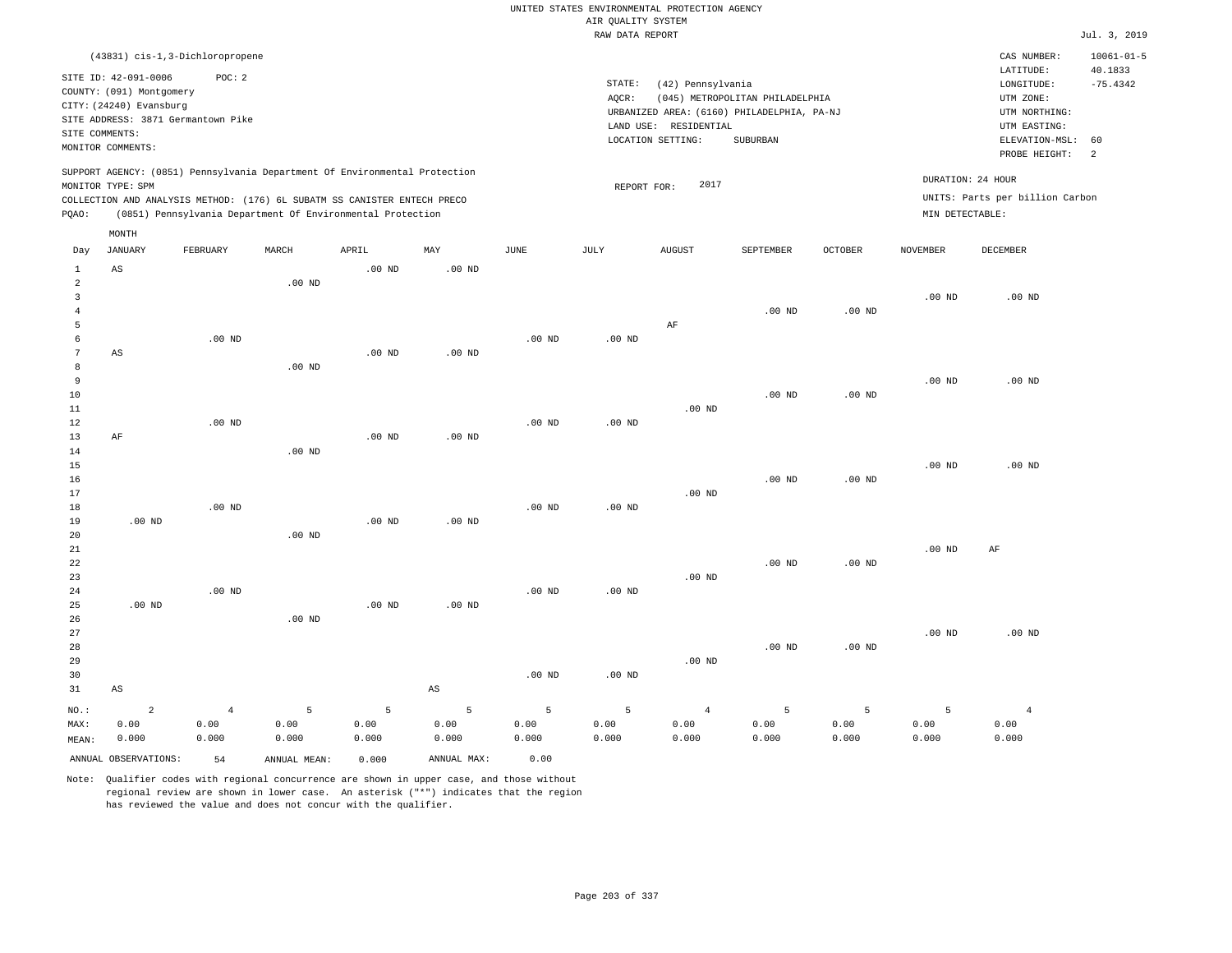|                |                                                                                                 |                   |               |                                                            |                   |                   |                                       | UNITED STATES ENVIRONMENTAL PROTECTION AGENCY |                                            |                   |                   |                                 |                             |
|----------------|-------------------------------------------------------------------------------------------------|-------------------|---------------|------------------------------------------------------------|-------------------|-------------------|---------------------------------------|-----------------------------------------------|--------------------------------------------|-------------------|-------------------|---------------------------------|-----------------------------|
|                |                                                                                                 |                   |               |                                                            |                   |                   | AIR QUALITY SYSTEM<br>RAW DATA REPORT |                                               |                                            |                   |                   |                                 | Jul. 3, 2019                |
|                |                                                                                                 |                   |               |                                                            |                   |                   |                                       |                                               |                                            |                   |                   |                                 |                             |
|                | (43831) cis-1, 3-Dichloropropene                                                                | POC: 2            |               |                                                            |                   |                   |                                       |                                               |                                            |                   |                   | CAS NUMBER:<br>LATITUDE:        | $10061 - 01 - 5$<br>40.1833 |
|                | SITE ID: 42-091-0006<br>COUNTY: (091) Montgomery                                                |                   |               |                                                            |                   |                   | STATE:                                | (42) Pennsylvania                             |                                            |                   |                   | LONGITUDE:                      | $-75.4342$                  |
|                | CITY: (24240) Evansburg                                                                         |                   |               |                                                            |                   |                   | AQCR:                                 |                                               | (045) METROPOLITAN PHILADELPHIA            |                   |                   | UTM ZONE:                       |                             |
|                | SITE ADDRESS: 3871 Germantown Pike                                                              |                   |               |                                                            |                   |                   |                                       |                                               | URBANIZED AREA: (6160) PHILADELPHIA, PA-NJ |                   |                   | UTM NORTHING:                   |                             |
| SITE COMMENTS: |                                                                                                 |                   |               |                                                            |                   |                   |                                       | LAND USE: RESIDENTIAL                         |                                            |                   |                   | UTM EASTING:                    |                             |
|                | MONITOR COMMENTS:                                                                               |                   |               |                                                            |                   |                   |                                       | LOCATION SETTING:                             | SUBURBAN                                   |                   |                   | ELEVATION-MSL:<br>PROBE HEIGHT: | 60<br>2                     |
|                | SUPPORT AGENCY: (0851) Pennsylvania Department Of Environmental Protection<br>MONITOR TYPE: SPM |                   |               |                                                            |                   |                   | REPORT FOR:                           | 2018                                          |                                            |                   |                   | DURATION: 24 HOUR               |                             |
|                | COLLECTION AND ANALYSIS METHOD: (176) 6L SUBATM SS CANISTER ENTECH PRECO                        |                   |               |                                                            |                   |                   |                                       |                                               |                                            |                   |                   | UNITS: Parts per billion Carbon |                             |
| PQAO:          |                                                                                                 |                   |               | (0851) Pennsylvania Department Of Environmental Protection |                   |                   |                                       |                                               |                                            |                   |                   | MIN DETECTABLE: .1187925        |                             |
| Day            | MONTH<br><b>JANUARY</b>                                                                         | FEBRUARY          | MARCH         | APRIL                                                      | MAY               | <b>JUNE</b>       | <b>JULY</b>                           | <b>AUGUST</b>                                 | SEPTEMBER                                  | <b>OCTOBER</b>    | <b>NOVEMBER</b>   | DECEMBER                        |                             |
| $\mathbf{1}$   |                                                                                                 | $.00$ ND          |               |                                                            |                   | .00 <sub>ND</sub> | $.00$ ND                              |                                               |                                            |                   |                   |                                 |                             |
| $\overline{a}$ | AO                                                                                              |                   |               | .00 <sub>ND</sub>                                          | .00 <sub>ND</sub> |                   |                                       |                                               |                                            |                   |                   |                                 |                             |
| 3              |                                                                                                 |                   | $.00$ ND      |                                                            |                   |                   |                                       |                                               |                                            |                   |                   |                                 |                             |
| 4              |                                                                                                 |                   |               |                                                            |                   |                   |                                       |                                               |                                            |                   | .00 <sub>ND</sub> | $.00$ ND                        |                             |
| 5              |                                                                                                 |                   |               |                                                            |                   |                   |                                       |                                               | $.00$ ND                                   | .00 <sub>ND</sub> |                   |                                 |                             |
| 6              |                                                                                                 |                   |               |                                                            |                   |                   |                                       | $.00$ ND                                      |                                            |                   |                   |                                 |                             |
| 7              |                                                                                                 | $.00$ ND          |               |                                                            |                   | $.00$ ND          | .00 <sub>ND</sub>                     |                                               |                                            |                   |                   |                                 |                             |
| 8              | AF                                                                                              |                   |               | $.00$ ND                                                   | $.00$ ND          |                   |                                       |                                               |                                            |                   |                   |                                 |                             |
| 9<br>10        |                                                                                                 |                   | $.00$ ND      |                                                            |                   |                   |                                       |                                               |                                            |                   | $.00$ ND          | $.00$ ND                        |                             |
| $11\,$         |                                                                                                 |                   |               |                                                            |                   |                   |                                       |                                               | $.00$ ND                                   | $.00$ ND          |                   |                                 |                             |
| 12             |                                                                                                 |                   |               |                                                            |                   |                   |                                       | $.00$ ND                                      |                                            |                   |                   |                                 |                             |
| 13             |                                                                                                 | .00 <sub>ND</sub> |               |                                                            |                   | $.00$ ND          | $.00$ ND                              |                                               |                                            |                   |                   |                                 |                             |
| 14             | $.00$ ND                                                                                        |                   |               | .00 <sub>ND</sub>                                          | .00 <sub>ND</sub> |                   |                                       |                                               |                                            |                   |                   |                                 |                             |
| 15             |                                                                                                 |                   | $.00$ ND      |                                                            |                   |                   |                                       |                                               |                                            |                   |                   |                                 |                             |
| 16             |                                                                                                 |                   |               |                                                            |                   |                   |                                       |                                               |                                            |                   | $.00$ ND          | $.00$ ND                        |                             |
| 17             |                                                                                                 |                   |               |                                                            |                   |                   |                                       |                                               | $.00$ ND                                   | .00 <sub>ND</sub> |                   |                                 |                             |
| 18<br>19       |                                                                                                 | $.00$ ND          |               |                                                            |                   | .00 <sub>ND</sub> | .00 <sub>ND</sub>                     | $.00$ ND                                      |                                            |                   |                   |                                 |                             |
| 20             | $.00$ ND                                                                                        |                   |               | $.00$ ND                                                   | .00 <sub>ND</sub> |                   |                                       |                                               |                                            |                   |                   |                                 |                             |
| 21             |                                                                                                 |                   | $.00$ ND      |                                                            |                   |                   |                                       |                                               |                                            |                   |                   |                                 |                             |
| 22             |                                                                                                 |                   |               |                                                            |                   |                   |                                       |                                               |                                            |                   | $\rm AF$          | .00 <sub>ND</sub>               |                             |
| 23             |                                                                                                 |                   |               |                                                            |                   |                   |                                       |                                               | AS                                         | .00 <sub>ND</sub> |                   |                                 |                             |
| 24             |                                                                                                 |                   |               |                                                            |                   |                   |                                       | $.00$ ND                                      |                                            |                   |                   |                                 |                             |
| 25             |                                                                                                 | $.00$ ND          |               |                                                            |                   | .00 <sub>ND</sub> | $.00$ ND                              |                                               |                                            |                   |                   |                                 |                             |
| 26             | $.00$ ND                                                                                        |                   |               | $.00$ ND                                                   | $.00$ ND          |                   |                                       |                                               |                                            |                   |                   |                                 |                             |
| 27             |                                                                                                 |                   | $.00$ ND      |                                                            |                   |                   |                                       |                                               |                                            |                   |                   |                                 |                             |
| 28             |                                                                                                 |                   |               |                                                            |                   |                   |                                       |                                               |                                            |                   | .00 <sub>ND</sub> | $.00$ ND                        |                             |
| 29<br>30       |                                                                                                 |                   |               |                                                            |                   |                   |                                       | .00 <sub>ND</sub>                             | $.00$ ND                                   | .00 <sub>ND</sub> |                   |                                 |                             |
| 31             |                                                                                                 |                   |               |                                                            |                   |                   | $.00$ ND                              |                                               |                                            |                   |                   |                                 |                             |
|                |                                                                                                 |                   |               |                                                            |                   |                   |                                       |                                               |                                            |                   |                   |                                 |                             |
| NO.:           | $\overline{3}$                                                                                  | 5                 | 5             | 5                                                          | 5                 | 5                 | 6                                     | 5                                             | $\overline{4}$                             | 5                 | $\overline{4}$    | 5                               |                             |
| MAX:           | 0.00<br>0.000                                                                                   | 0.00<br>0.000     | 0.00<br>0.000 | 0.00<br>0.000                                              | 0.00<br>0.000     | 0.00<br>0.000     | 0.00<br>0.000                         | 0.00<br>0.000                                 | 0.00<br>0.000                              | 0.00<br>0.000     | 0.00<br>0.000     | 0.00<br>0.000                   |                             |
| MEAN:          |                                                                                                 |                   |               |                                                            |                   |                   |                                       |                                               |                                            |                   |                   |                                 |                             |
|                | ANNUAL OBSERVATIONS:                                                                            | 57                | ANNUAL MEAN:  | 0.000                                                      | ANNUAL MAX:       | 0.00              |                                       |                                               |                                            |                   |                   |                                 |                             |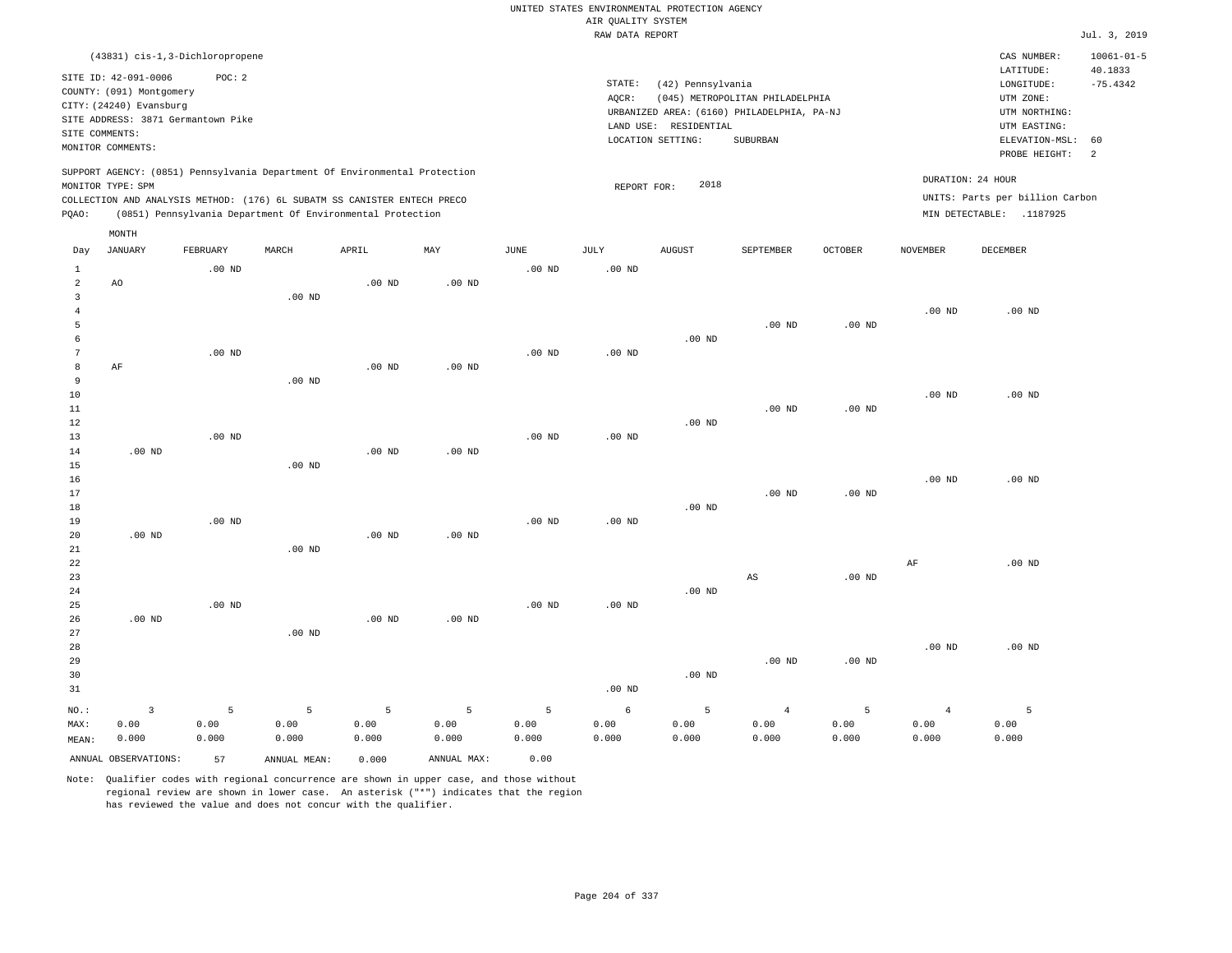# UNITED STATES ENVIRONMENTAL PROTECTION AGENCY AIR QUALITY SYSTEM

|              |                                    |          |                                                                            |                   |          |             | RAW DATA REPORT |                       |                                            |                   |                   |                                 | Jul. 3, 2019   |
|--------------|------------------------------------|----------|----------------------------------------------------------------------------|-------------------|----------|-------------|-----------------|-----------------------|--------------------------------------------|-------------------|-------------------|---------------------------------|----------------|
|              | (43832) Dibromochloromethane       |          |                                                                            |                   |          |             |                 |                       |                                            |                   |                   | CAS NUMBER:                     | $124 - 48 - 1$ |
|              | SITE ID: 42-091-0006               | POC: 2   |                                                                            |                   |          |             |                 |                       |                                            |                   |                   | LATITUDE:                       | 40.1833        |
|              | COUNTY: (091) Montgomery           |          |                                                                            |                   |          |             | STATE:          | (42) Pennsylvania     |                                            |                   |                   | LONGITUDE:                      | $-75.4342$     |
|              | CITY: (24240) Evansburg            |          |                                                                            |                   |          |             | AOCR:           |                       | (045) METROPOLITAN PHILADELPHIA            |                   |                   | UTM ZONE:                       |                |
|              | SITE ADDRESS: 3871 Germantown Pike |          |                                                                            |                   |          |             |                 |                       | URBANIZED AREA: (6160) PHILADELPHIA, PA-NJ |                   |                   | UTM NORTHING:                   |                |
|              | SITE COMMENTS:                     |          |                                                                            |                   |          |             |                 | LAND USE: RESIDENTIAL |                                            |                   |                   | UTM EASTING:                    |                |
|              | MONITOR COMMENTS:                  |          |                                                                            |                   |          |             |                 | LOCATION SETTING:     | SUBURBAN                                   |                   |                   | ELEVATION-MSL:                  | 60             |
|              |                                    |          |                                                                            |                   |          |             |                 |                       |                                            |                   |                   | PROBE HEIGHT:                   | -2             |
|              | MONITOR TYPE: SPM                  |          | SUPPORT AGENCY: (0851) Pennsylvania Department Of Environmental Protection |                   |          |             | REPORT FOR:     | 2013                  |                                            |                   |                   | DURATION: 24 HOUR               |                |
|              |                                    |          | COLLECTION AND ANALYSIS METHOD: (176) 6L SUBATM SS CANISTER ENTECH PRECO   |                   |          |             |                 |                       |                                            |                   |                   | UNITS: Parts per billion Carbon |                |
| POAO:        |                                    |          | (0851) Pennsylvania Department Of Environmental Protection                 |                   |          |             |                 |                       |                                            |                   | MIN DETECTABLE:   |                                 |                |
|              | MONTH                              |          |                                                                            |                   |          |             |                 |                       |                                            |                   |                   |                                 |                |
| Day          | JANUARY                            | FEBRUARY | MARCH                                                                      | APRIL             | MAY      | <b>JUNE</b> | JULY            | <b>AUGUST</b>         | SEPTEMBER                                  | <b>OCTOBER</b>    | NOVEMBER          | DECEMBER                        |                |
| $\mathbf{1}$ |                                    |          |                                                                            |                   |          |             |                 |                       | $.00$ ND                                   | .00 <sub>ND</sub> |                   |                                 |                |
| 2            |                                    |          |                                                                            |                   |          |             |                 | .00 <sub>ND</sub>     |                                            |                   |                   |                                 |                |
| $\mathbf{R}$ |                                    | AF       |                                                                            |                   |          | $.00$ ND    | $.00$ ND        |                       |                                            |                   |                   |                                 |                |
|              | $.00$ ND                           |          |                                                                            | .00 <sub>ND</sub> | $.00$ ND |             |                 |                       |                                            |                   |                   |                                 |                |
|              |                                    |          | $.00$ ND                                                                   |                   |          |             |                 |                       |                                            |                   |                   |                                 |                |
|              |                                    |          |                                                                            |                   |          |             |                 |                       |                                            |                   | .00 <sub>ND</sub> | $.00$ ND                        |                |
|              |                                    |          |                                                                            |                   |          |             |                 |                       | $.00$ ND                                   | .00 <sub>ND</sub> |                   |                                 |                |
| 8            |                                    |          |                                                                            |                   |          |             |                 | $.00$ ND              |                                            |                   |                   |                                 |                |
| 9            |                                    | AF       |                                                                            |                   |          | $.00$ ND    | $.00$ ND        |                       |                                            |                   |                   |                                 |                |
| 10           | $.00$ ND                           |          |                                                                            | .00 <sub>ND</sub> | $.00$ ND |             |                 |                       |                                            |                   |                   |                                 |                |
| 11           |                                    |          | $.00$ ND                                                                   |                   |          |             |                 |                       |                                            |                   |                   |                                 |                |
| 12           |                                    |          |                                                                            |                   |          |             |                 |                       |                                            |                   | AF                | AF                              |                |

13 14 15 16 17 18 19 20 21 22 23 24 25 AF AF .00 ND .00 ND .00 ND .00 ND .00 ND .00 ND .00 ND .00 ND .00 ND .00 ND .00 ND .00 ND AF AF .00 ND .00 ND .00 ND .00 ND .00 ND AS .00 ND .00 ND AF .00 ND

26 27 28 29 30 31 AS NO.: MAX: MEAN: 2 0.00 0.000 .00 ND .00 ND .00 ND .00 ND .00 ND .00 ND AF .00 ND AF .00 ND 3 0.00 0.000 5 0.00 0.000 5 0.00 0.000 5 0.00 0.000 5 0.00 0.000 5 0.00 0.000 2 0.00 0.000 5 0.00 0.000 5 0.00 0.000 3 0.00 0.000 3 0.00 0.000

Note: Qualifier codes with regional concurrence are shown in upper case, and those without regional review are shown in lower case. An asterisk ("\*") indicates that the region has reviewed the value and does not concur with the qualifier.

ANNUAL OBSERVATIONS: 48 ANNUAL MEAN: 0.000 ANNUAL MAX: 0.00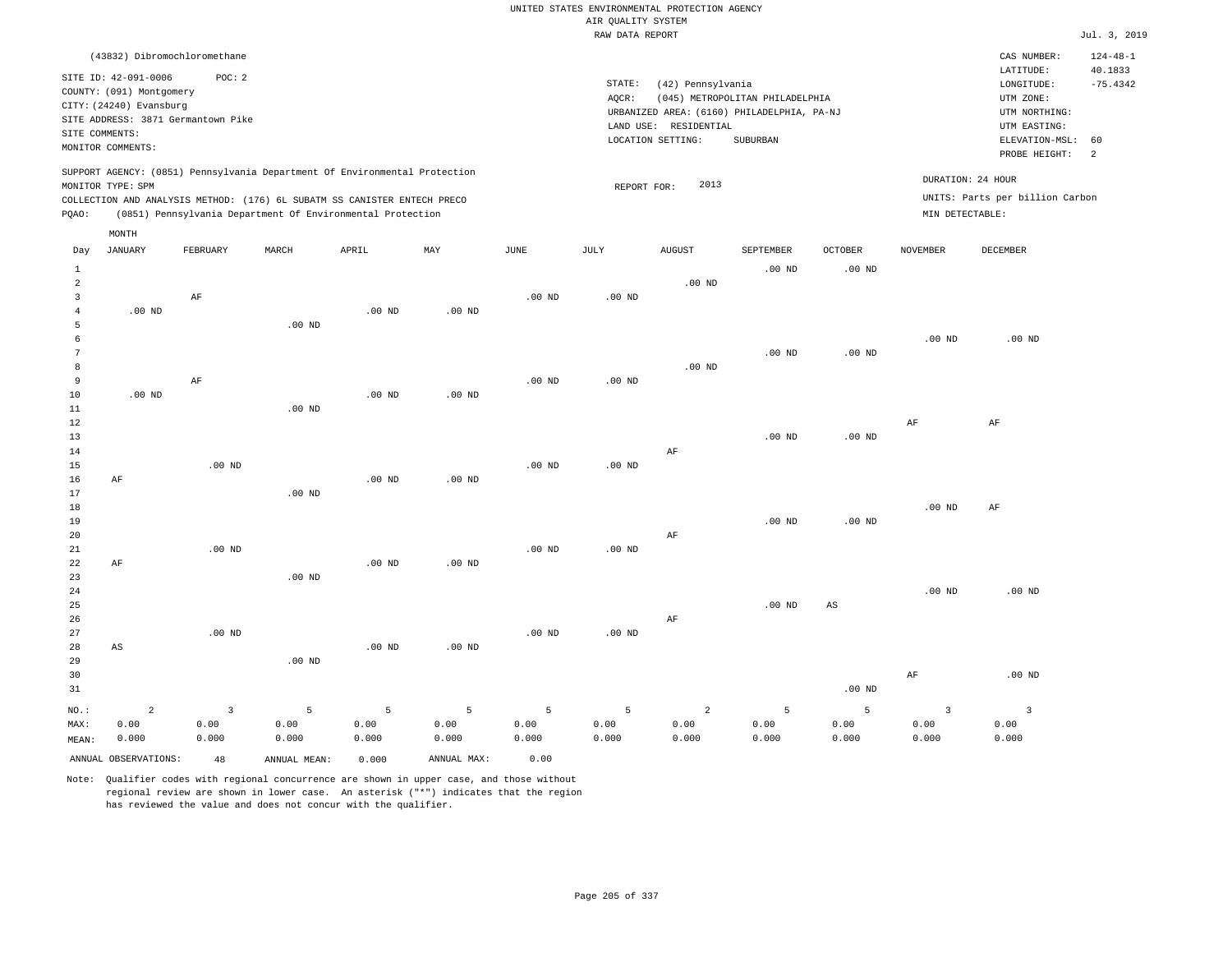| (43832) Dibromochloromethane                                                                                                                                                                                                                       |                                                                                                                       | CAS NUMBER:                                                             | $124 - 48 - 1$        |
|----------------------------------------------------------------------------------------------------------------------------------------------------------------------------------------------------------------------------------------------------|-----------------------------------------------------------------------------------------------------------------------|-------------------------------------------------------------------------|-----------------------|
| SITE ID: 42-091-0006<br>POC: 2<br>COUNTY: (091) Montgomery<br>CITY: (24240) Evansburg<br>SITE ADDRESS: 3871 Germantown Pike                                                                                                                        | STATE:<br>(42) Pennsylvania<br>AOCR:<br>(045) METROPOLITAN PHILADELPHIA<br>URBANIZED AREA: (6160) PHILADELPHIA, PA-NJ | LATITUDE:<br>LONGITUDE:<br>UTM ZONE:<br>UTM NORTHING:                   | 40.1833<br>$-75.4342$ |
| SITE COMMENTS:<br>MONITOR COMMENTS:                                                                                                                                                                                                                | RESIDENTIAL<br>LAND USE:<br>SUBURBAN<br>LOCATION SETTING:                                                             | UTM EASTING:<br>ELEVATION-MSL: 60<br>PROBE HEIGHT: 2                    |                       |
| SUPPORT AGENCY: (0851) Pennsylvania Department Of Environmental Protection<br>MONITOR TYPE: SPM<br>COLLECTION AND ANALYSIS METHOD: (176) 6L SUBATM SS CANISTER ENTECH PRECO<br>(0851) Pennsylvania Department Of Environmental Protection<br>POAO: | 2014<br>REPORT FOR:                                                                                                   | DURATION: 24 HOUR<br>UNITS: Parts per billion Carbon<br>MIN DETECTABLE: |                       |
| MONTH                                                                                                                                                                                                                                              |                                                                                                                       |                                                                         |                       |

| Day                                           | <b>JANUARY</b>         | FEBRUARY               | MARCH         | APRIL          | MAY               | $_{\rm JUNE}$     | JULY              | <b>AUGUST</b> | SEPTEMBER     | OCTOBER       | <b>NOVEMBER</b> | DECEMBER      |
|-----------------------------------------------|------------------------|------------------------|---------------|----------------|-------------------|-------------------|-------------------|---------------|---------------|---------------|-----------------|---------------|
| $\mathbf{1}$<br>$\overline{a}$<br>3<br>4<br>5 | $\rm AF$               | $\rm AF$               |               | .00 $ND$       | $.00$ ND          | $.00$ ND          | $.00$ ND          | $.00$ ND      | $.00$ ND      | $.00$ ND      | $.00$ ND        | $.00$ ND      |
| 6<br>7<br>8<br>9<br>10                        |                        | $\mathbb{A}\mathbb{S}$ | $.00$ ND      |                |                   | .00 <sub>ND</sub> | .00 <sub>ND</sub> | $.00$ ND      | $.00$ ND      | .00 $ND$      | $\rm AF$        | $.00$ ND      |
| 11<br>12<br>13<br>14<br>15<br>16              | $.00$ ND               | $.00$ ND               | $.00$ ND      | $\rm AF$       | $.00$ ND          | $.00$ ND          | .00 <sub>ND</sub> | $.00$ ND      | $.00$ ND      | $.00$ ND      | $.00$ ND        | $.00$ ND      |
| 17<br>18<br>19<br>20<br>21                    | $.00$ ND               |                        | $.00$ ND      | $.00$ ND       | $.00$ ND          |                   |                   | $.00$ ND      | $.00$ ND      | $.00$ ND      | $.00$ ND        | $.00$ ND      |
| 22<br>23<br>24<br>25<br>26                    | AS                     | $.00$ ND               | $.00$ ND      | $.00$ ND       | .00 <sub>ND</sub> | .00 <sub>ND</sub> | .00 <sub>ND</sub> |               | $.00$ ND      | $.00$ ND      | $.00$ ND        | $.00$ ND      |
| 27<br>28<br>29<br>30<br>31                    | $\mathbb{A}\mathbb{S}$ | $\mathbb{A}\mathbb{S}$ | $.00$ ND      | $.00$ ND       | $.00$ ND          | $.00$ ND          | $.00$ ND          | $.00$ ND      |               |               |                 | $.00$ ND      |
| $NO.$ :                                       | $\overline{a}$         | $\overline{a}$         | 5             | $\overline{4}$ | 5                 | 5                 | 5                 | 5             | 5             | 5             | $\overline{4}$  | 6             |
| MAX:<br>MEAN:                                 | 0.00<br>0.000          | 0.00<br>0.000          | 0.00<br>0.000 | 0.00<br>0.000  | 0.00<br>0.000     | 0.00<br>0.000     | 0.00<br>0.000     | 0.00<br>0.000 | 0.00<br>0.000 | 0.00<br>0.000 | 0.00<br>0.000   | 0.00<br>0.000 |
|                                               | ANNUAL OBSERVATIONS:   | 53                     | ANNUAL MEAN:  | 0.000          | ANNUAL MAX:       | 0.00              |                   |               |               |               |                 |               |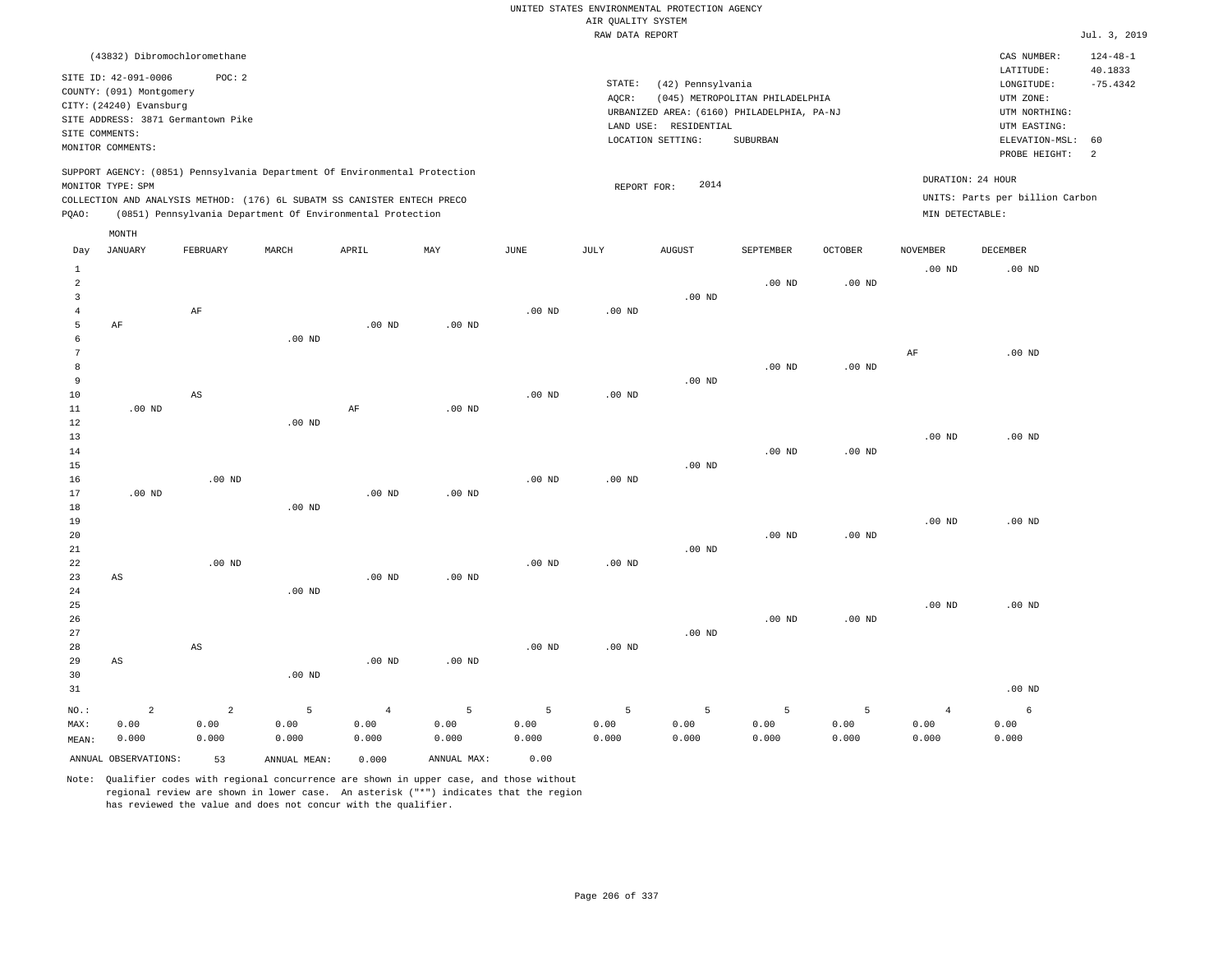## UNITED STATES ENVIRONMENTAL PROTECTION AGENCY AIR QUALITY SYSTEM

|              |                          |                                                                            |          |          |          |          | RAW DATA REPORT   |                       |                                            |          |                   |                                 | Jul. 3, 2019          |
|--------------|--------------------------|----------------------------------------------------------------------------|----------|----------|----------|----------|-------------------|-----------------------|--------------------------------------------|----------|-------------------|---------------------------------|-----------------------|
|              |                          | (43832) Dibromochloromethane                                               |          |          |          |          |                   |                       |                                            |          |                   | CAS NUMBER:                     | $124 - 48 - 1$        |
|              | SITE ID: 42-091-0006     | POC: 2                                                                     |          |          |          |          | STATE:            | (42) Pennsylvania     |                                            |          |                   | LATITUDE:<br>LONGITUDE:         | 40.1833<br>$-75.4342$ |
|              | COUNTY: (091) Montgomery |                                                                            |          |          |          |          | AQCR:             |                       | (045) METROPOLITAN PHILADELPHIA            |          |                   | UTM ZONE:                       |                       |
|              | CITY: (24240) Evansburg  |                                                                            |          |          |          |          |                   |                       | URBANIZED AREA: (6160) PHILADELPHIA, PA-NJ |          |                   | UTM NORTHING:                   |                       |
|              |                          | SITE ADDRESS: 3871 Germantown Pike                                         |          |          |          |          |                   | LAND USE: RESIDENTIAL |                                            |          |                   | UTM EASTING:                    |                       |
|              | SITE COMMENTS:           |                                                                            |          |          |          |          |                   | LOCATION SETTING:     | SUBURBAN                                   |          |                   | ELEVATION-MSL:                  | 60                    |
|              | MONITOR COMMENTS:        |                                                                            |          |          |          |          |                   |                       |                                            |          |                   | PROBE HEIGHT:                   | 2                     |
|              |                          | SUPPORT AGENCY: (0851) Pennsylvania Department Of Environmental Protection |          |          |          |          |                   |                       |                                            |          |                   |                                 |                       |
|              | MONITOR TYPE: SPM        |                                                                            |          |          |          |          | REPORT FOR:       | 2015                  |                                            |          |                   | DURATION: 24 HOUR               |                       |
|              |                          | COLLECTION AND ANALYSIS METHOD: (176) 6L SUBATM SS CANISTER ENTECH PRECO   |          |          |          |          |                   |                       |                                            |          |                   | UNITS: Parts per billion Carbon |                       |
| PQAO:        |                          | (0851) Pennsylvania Department Of Environmental Protection                 |          |          |          |          |                   |                       |                                            |          | MIN DETECTABLE:   |                                 |                       |
|              | MONTH                    |                                                                            |          |          |          |          |                   |                       |                                            |          |                   |                                 |                       |
| Day          | <b>JANUARY</b>           | FEBRUARY                                                                   | MARCH    | APRIL    | MAY      | JUNE     | JULY              | AUGUST                | SEPTEMBER                                  | OCTOBER  | NOVEMBER          | DECEMBER                        |                       |
| $\mathbf{1}$ |                          |                                                                            | $.00$ ND |          |          |          |                   |                       |                                            |          |                   |                                 |                       |
| 2            |                          |                                                                            |          |          |          |          |                   |                       |                                            |          | .00 <sub>ND</sub> | $.00$ ND                        |                       |
| 3            |                          |                                                                            |          |          |          |          |                   |                       | $.00$ ND                                   | $.00$ ND |                   |                                 |                       |
| 4            |                          |                                                                            |          |          |          |          |                   | $.00$ ND              |                                            |          |                   |                                 |                       |
| 5            |                          | $.00$ ND                                                                   |          |          |          | $.00$ ND | $.00$ ND          |                       |                                            |          |                   |                                 |                       |
| -6           | $.00$ ND                 |                                                                            |          | $.00$ ND | $.00$ ND |          |                   |                       |                                            |          |                   |                                 |                       |
| 8            |                          |                                                                            | $.00$ ND |          |          |          |                   |                       |                                            |          |                   |                                 |                       |
| 9            |                          |                                                                            |          |          |          |          |                   |                       | AS                                         | $.00$ ND | .00 <sub>ND</sub> | $.00$ ND                        |                       |
| 10           |                          |                                                                            |          |          |          |          |                   | $.00$ ND              |                                            |          |                   |                                 |                       |
| 11           |                          | $.00$ ND                                                                   |          |          |          | $.00$ ND | $.00$ ND          |                       |                                            |          |                   |                                 |                       |
| 12           | $.00$ ND                 |                                                                            |          | $.00$ ND | $.00$ ND |          |                   |                       |                                            |          |                   |                                 |                       |
| 13           |                          |                                                                            | $.00$ ND |          |          |          |                   |                       |                                            |          |                   |                                 |                       |
| 14           |                          |                                                                            |          |          |          |          |                   |                       |                                            |          | .00 <sub>ND</sub> | $.00$ ND                        |                       |
| 15           |                          |                                                                            |          |          |          |          |                   |                       | $.00$ ND                                   | $.00$ ND |                   |                                 |                       |
| 16           |                          |                                                                            |          |          |          |          |                   | $.00$ ND              |                                            |          |                   |                                 |                       |
| 17           |                          | AF                                                                         |          |          |          | $.00$ ND | .00 <sub>ND</sub> |                       |                                            |          |                   |                                 |                       |
| 18           | $.00$ ND                 |                                                                            |          | $.00$ ND | $.00$ ND |          |                   |                       |                                            |          |                   |                                 |                       |
| 19           |                          |                                                                            | $.00$ ND |          |          |          |                   |                       |                                            |          |                   |                                 |                       |
| 20           |                          |                                                                            |          |          |          |          |                   |                       |                                            |          | .00 <sub>ND</sub> | $.00$ ND                        |                       |
| 21           |                          |                                                                            |          |          |          |          |                   |                       | $.00$ ND                                   | $.00$ ND |                   |                                 |                       |
| 22           |                          |                                                                            |          |          |          |          |                   | $.00$ ND              |                                            |          |                   |                                 |                       |
| 23           |                          | AS                                                                         |          |          |          | $.00$ ND | $.00$ ND          |                       |                                            |          |                   |                                 |                       |
| 24           | $.00$ ND                 |                                                                            |          | $.00$ ND | $.00$ ND |          |                   |                       |                                            |          |                   |                                 |                       |
| 25           |                          |                                                                            | $.00$ ND |          |          |          |                   |                       |                                            |          |                   |                                 |                       |
| 26           |                          |                                                                            |          |          |          |          |                   |                       |                                            |          | $.00$ ND          | $.00$ ND                        |                       |

27 28 29 30 31 .00 ND NO.: MAX: MEAN: 5 0.00 0.000 .00 ND .00 ND .00 ND .00 ND .00 ND .00 ND .00 ND .00 ND 2 0.00 0.000 6 0.00 0.000 5 0.00 0.000 5 0.00 0.000 5 0.00 0.000 5 0.00 0.000 5 0.00 0.000 4 0.00 0.000 5 0.00 0.000 5 0.00 0.000 5 0.00 0.000 ANNUAL OBSERVATIONS: 57 ANNUAL MEAN: 0.000 ANNUAL MAX: 0.00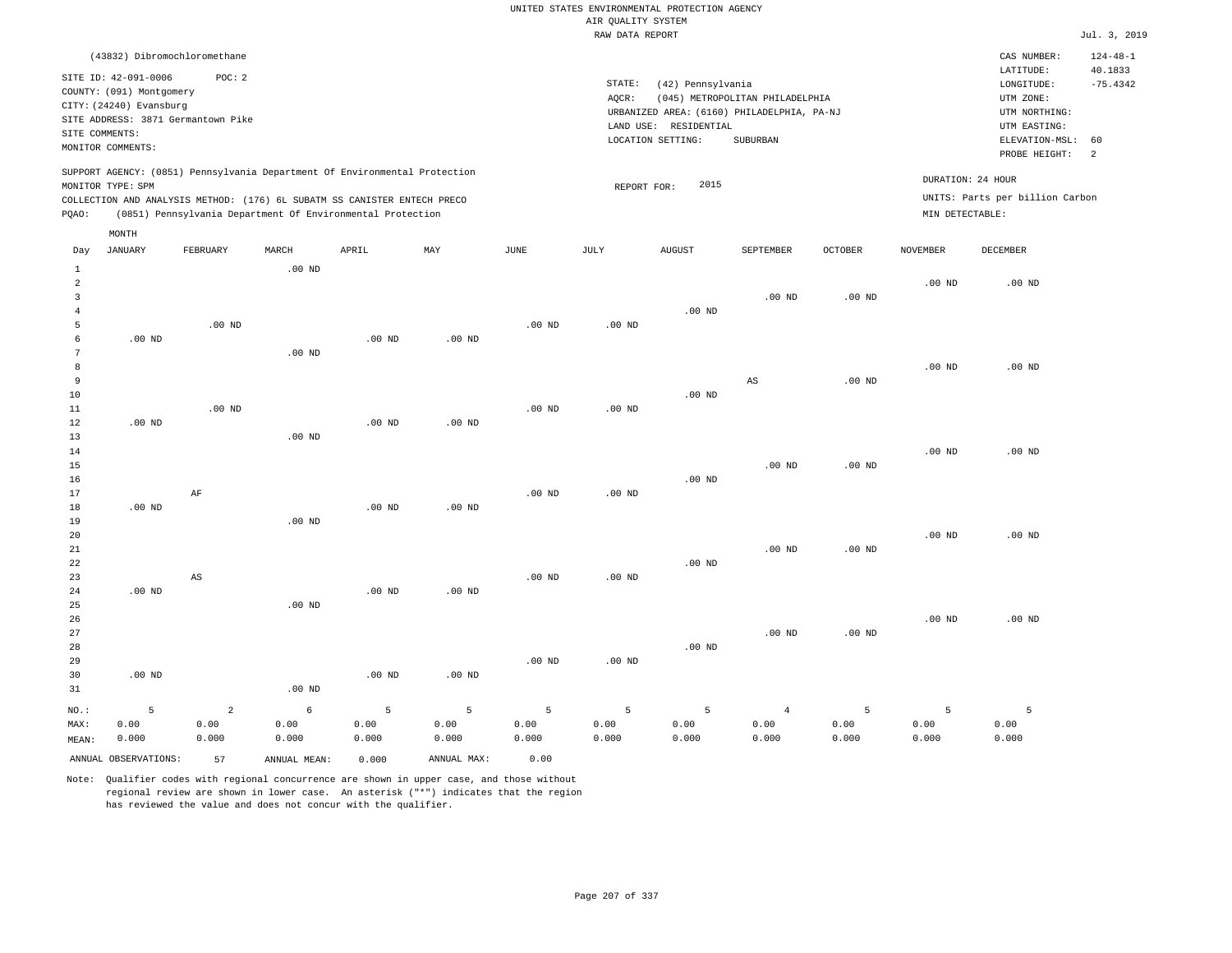# UNITED STATES ENVIRONMENTAL PROTECTION AGENCY AIR QUALITY SYSTEM

|                                  |                                                                                                                    |                                              |                   |                                                                                                                                        |          |                                                                                                                                                                                 |             | RAW DATA REPORT     |                         |                         |                   |                                 | Jul. 3, 2019                                         |
|----------------------------------|--------------------------------------------------------------------------------------------------------------------|----------------------------------------------|-------------------|----------------------------------------------------------------------------------------------------------------------------------------|----------|---------------------------------------------------------------------------------------------------------------------------------------------------------------------------------|-------------|---------------------|-------------------------|-------------------------|-------------------|---------------------------------|------------------------------------------------------|
|                                  |                                                                                                                    | (43832) Dibromochloromethane                 |                   |                                                                                                                                        |          |                                                                                                                                                                                 |             |                     |                         |                         |                   | CAS NUMBER:<br>LATITUDE:        | $124 - 48 - 1$<br>40.1833                            |
|                                  | SITE ID: 42-091-0006<br>COUNTY: (091) Montgomery<br>CITY: (24240) Evansburg<br>SITE COMMENTS:<br>MONITOR COMMENTS: | POC: 2<br>SITE ADDRESS: 3871 Germantown Pike |                   |                                                                                                                                        |          | STATE:<br>(42) Pennsylvania<br>AQCR:<br>(045) METROPOLITAN PHILADELPHIA<br>URBANIZED AREA: (6160) PHILADELPHIA, PA-NJ<br>LAND USE: RESIDENTIAL<br>LOCATION SETTING:<br>SUBURBAN |             |                     |                         |                         |                   |                                 | $-75.4342$<br>ELEVATION-MSL:<br>60<br>$\overline{2}$ |
|                                  |                                                                                                                    |                                              |                   | SUPPORT AGENCY: (0851) Pennsylvania Department Of Environmental Protection                                                             |          |                                                                                                                                                                                 |             |                     |                         |                         | DURATION: 24 HOUR |                                 |                                                      |
|                                  | MONITOR TYPE: SPM                                                                                                  |                                              |                   |                                                                                                                                        |          |                                                                                                                                                                                 |             | 2016<br>REPORT FOR: |                         |                         |                   | UNITS: Parts per billion Carbon |                                                      |
| PQAO:                            |                                                                                                                    |                                              |                   | COLLECTION AND ANALYSIS METHOD: (176) 6L SUBATM SS CANISTER ENTECH PRECO<br>(0851) Pennsylvania Department Of Environmental Protection |          |                                                                                                                                                                                 |             |                     |                         |                         | MIN DETECTABLE:   |                                 |                                                      |
|                                  |                                                                                                                    |                                              |                   |                                                                                                                                        |          |                                                                                                                                                                                 |             |                     |                         |                         |                   |                                 |                                                      |
| Day                              | MONTH<br>JANUARY                                                                                                   | FEBRUARY                                     | MARCH             | APRIL                                                                                                                                  | MAY      | $_{\rm JUNE}$                                                                                                                                                                   | JULY        | <b>AUGUST</b>       | SEPTEMBER               | OCTOBER                 | <b>NOVEMBER</b>   | DECEMBER                        |                                                      |
| $\mathbf{1}$                     | $.00$ ND                                                                                                           |                                              | $.00$ ND          |                                                                                                                                        |          |                                                                                                                                                                                 |             |                     |                         |                         |                   |                                 |                                                      |
| $\overline{a}$<br>$\overline{3}$ |                                                                                                                    |                                              |                   |                                                                                                                                        |          |                                                                                                                                                                                 |             |                     | AS                      | $.00$ ND                | $.00$ ND          | AM                              |                                                      |
| $\,4\,$<br>5                     |                                                                                                                    |                                              |                   |                                                                                                                                        |          | $.00$ ND                                                                                                                                                                        | AS          | $.00$ ND            |                         |                         |                   |                                 |                                                      |
| 6                                |                                                                                                                    | $.00$ ND                                     |                   | $.00$ ND                                                                                                                               | $.00$ ND |                                                                                                                                                                                 |             |                     |                         |                         |                   |                                 |                                                      |
| $7\phantom{.0}$                  | $.00$ ND                                                                                                           |                                              | $.00$ ND          |                                                                                                                                        |          |                                                                                                                                                                                 |             |                     |                         |                         |                   |                                 |                                                      |
| 8<br>9                           |                                                                                                                    |                                              |                   |                                                                                                                                        |          |                                                                                                                                                                                 |             |                     |                         |                         | $.00$ ND          | $.00$ ND                        |                                                      |
| 10                               |                                                                                                                    |                                              |                   |                                                                                                                                        |          |                                                                                                                                                                                 |             | $.00$ ND            | $.00$ ND                | AF                      |                   |                                 |                                                      |
| 11                               |                                                                                                                    |                                              |                   |                                                                                                                                        |          | $.00$ ND                                                                                                                                                                        | AS          |                     |                         |                         |                   |                                 |                                                      |
| 12                               |                                                                                                                    | $.00$ ND                                     |                   | $.00$ ND                                                                                                                               | $.00$ ND |                                                                                                                                                                                 |             |                     |                         |                         |                   |                                 |                                                      |
| 13                               | $.00$ ND                                                                                                           |                                              | $.00$ ND          |                                                                                                                                        |          |                                                                                                                                                                                 |             |                     |                         |                         |                   |                                 |                                                      |
| 14                               |                                                                                                                    |                                              |                   |                                                                                                                                        |          |                                                                                                                                                                                 |             |                     |                         |                         | $_{\rm AS}$       | $.00$ ND                        |                                                      |
| $15$                             |                                                                                                                    |                                              |                   |                                                                                                                                        |          |                                                                                                                                                                                 |             |                     | $.00$ ND                | $\rm{AF}$               |                   |                                 |                                                      |
| 16                               |                                                                                                                    |                                              |                   |                                                                                                                                        |          |                                                                                                                                                                                 |             | $.00$ ND            |                         |                         |                   |                                 |                                                      |
| 17                               |                                                                                                                    |                                              |                   |                                                                                                                                        |          | AS                                                                                                                                                                              | AS          |                     |                         |                         |                   |                                 |                                                      |
| 18<br>19                         | $.00$ ND                                                                                                           | $.00$ ND                                     | $.00$ ND          | $.00$ ND                                                                                                                               | $.00$ ND |                                                                                                                                                                                 |             |                     |                         |                         |                   |                                 |                                                      |
| 20                               |                                                                                                                    |                                              |                   |                                                                                                                                        |          |                                                                                                                                                                                 |             |                     |                         |                         | $\rm{AF}$         | $.00$ ND                        |                                                      |
| 21                               |                                                                                                                    |                                              |                   |                                                                                                                                        |          |                                                                                                                                                                                 |             |                     | $\mathbb{A}\mathbb{S}$  | $.00$ ND                |                   |                                 |                                                      |
| 22                               |                                                                                                                    |                                              |                   |                                                                                                                                        |          |                                                                                                                                                                                 |             | $.00$ ND            |                         |                         |                   |                                 |                                                      |
| 23                               |                                                                                                                    |                                              |                   |                                                                                                                                        |          | $.00$ ND                                                                                                                                                                        | AS          |                     |                         |                         |                   |                                 |                                                      |
| 24                               |                                                                                                                    | $.00$ ND                                     |                   | $.00$ ND                                                                                                                               | $.00$ ND |                                                                                                                                                                                 |             |                     |                         |                         |                   |                                 |                                                      |
| 25                               | $.00$ ND                                                                                                           |                                              | $.00$ ND          |                                                                                                                                        |          |                                                                                                                                                                                 |             |                     |                         |                         |                   |                                 |                                                      |
| 26                               |                                                                                                                    |                                              |                   |                                                                                                                                        |          |                                                                                                                                                                                 |             |                     |                         |                         | $_{\rm AS}$       | $\rm AF$                        |                                                      |
| 27<br>28                         |                                                                                                                    |                                              |                   |                                                                                                                                        |          |                                                                                                                                                                                 |             | $.00$ ND            | $.00$ ND                | $.00$ ND                |                   |                                 |                                                      |
| 29                               |                                                                                                                    |                                              |                   |                                                                                                                                        |          | $_{\rm AS}$                                                                                                                                                                     | $_{\rm AS}$ |                     |                         |                         |                   |                                 |                                                      |
| 30                               |                                                                                                                    |                                              |                   | .00 <sub>ND</sub>                                                                                                                      | $.00$ ND |                                                                                                                                                                                 |             |                     |                         |                         |                   |                                 |                                                      |
| 31                               | $.00$ ND                                                                                                           |                                              | .00 <sub>ND</sub> |                                                                                                                                        |          |                                                                                                                                                                                 |             |                     |                         |                         |                   |                                 |                                                      |
| NO.:                             | 6                                                                                                                  | $\overline{4}$                               | 6                 | 5                                                                                                                                      | 5        | $\overline{3}$                                                                                                                                                                  |             | $\mathbb O$<br>5    | $\overline{\mathbf{3}}$ | $\overline{\mathbf{3}}$ | $\overline{a}$    | $\overline{3}$                  |                                                      |
| MAX:                             | 0.00                                                                                                               | 0.00                                         | 0.00              | 0.00                                                                                                                                   | 0.00     | 0.00                                                                                                                                                                            |             | 0.00                | 0.00                    | 0.00                    | 0.00              | 0.00                            |                                                      |
| MEAN:                            | 0.000                                                                                                              | 0.000                                        | 0.000             | 0.000                                                                                                                                  | 0.000    | 0.000                                                                                                                                                                           |             | 0.000               | 0.000                   | 0.000                   | 0.000             | 0.000                           |                                                      |

ANNUAL OBSERVATIONS: 45 ANNUAL MEAN: 0.000 ANNUAL MAX: 0.00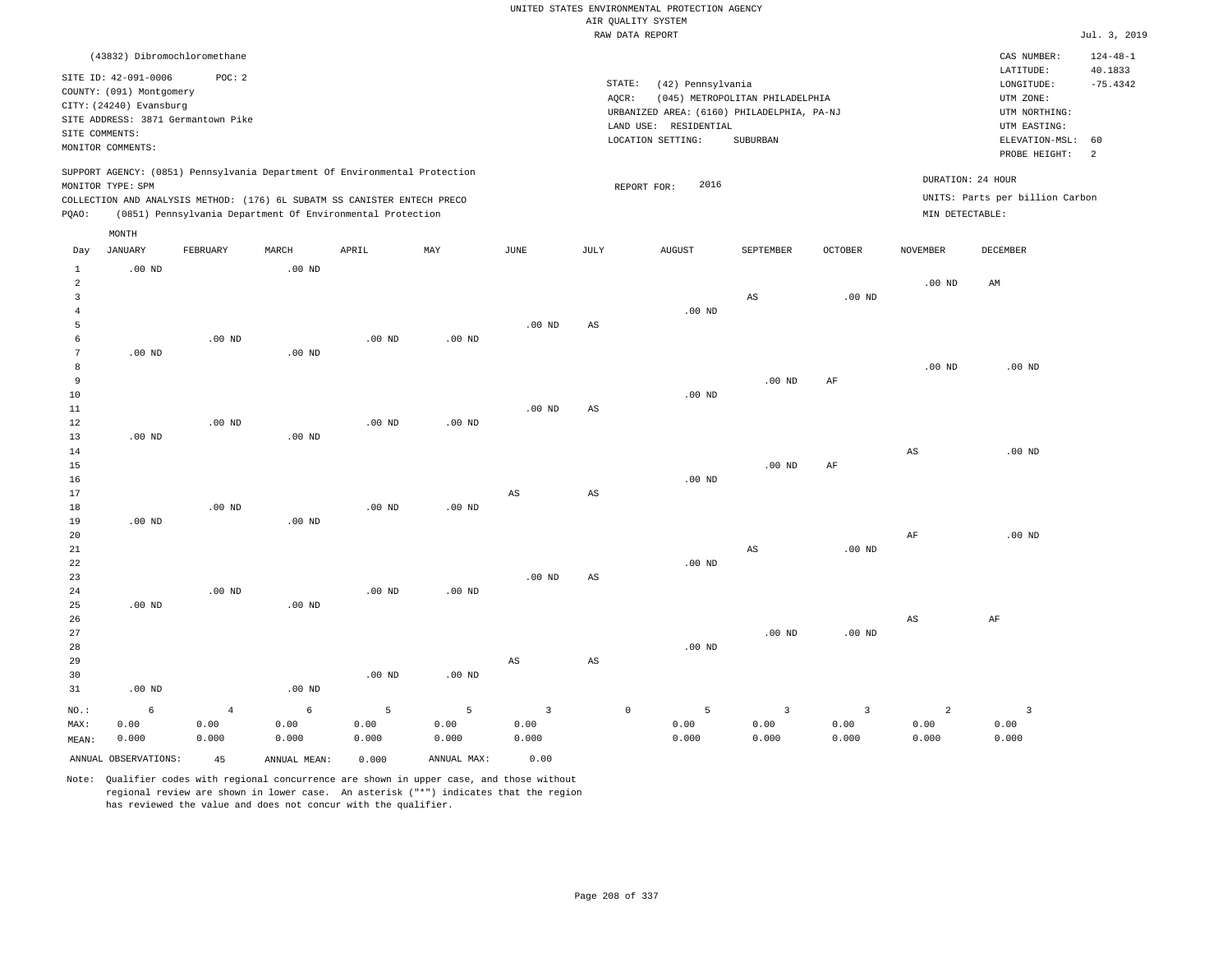|                     |                                     |                |                                                                            |                   |                        |          |                    | UNITED STATES ENVIRONMENTAL PROTECTION AGENCY |                                            |                |                   |                                 |                           |
|---------------------|-------------------------------------|----------------|----------------------------------------------------------------------------|-------------------|------------------------|----------|--------------------|-----------------------------------------------|--------------------------------------------|----------------|-------------------|---------------------------------|---------------------------|
|                     |                                     |                |                                                                            |                   |                        |          | AIR QUALITY SYSTEM |                                               |                                            |                |                   |                                 |                           |
|                     |                                     |                |                                                                            |                   |                        |          | RAW DATA REPORT    |                                               |                                            |                |                   |                                 | Jul. 3, 2019              |
|                     | (43832) Dibromochloromethane        |                |                                                                            |                   |                        |          |                    |                                               |                                            |                |                   | CAS NUMBER:<br>LATITUDE:        | $124 - 48 - 1$<br>40.1833 |
|                     | SITE ID: 42-091-0006                | POC: 2         |                                                                            |                   |                        |          | STATE:             | (42) Pennsylvania                             |                                            |                |                   | LONGITUDE:                      | $-75.4342$                |
|                     | COUNTY: (091) Montgomery            |                |                                                                            |                   |                        |          | AOCR:              |                                               | (045) METROPOLITAN PHILADELPHIA            |                |                   | UTM ZONE:                       |                           |
|                     | CITY: (24240) Evansburg             |                |                                                                            |                   |                        |          |                    |                                               | URBANIZED AREA: (6160) PHILADELPHIA, PA-NJ |                |                   | UTM NORTHING:                   |                           |
|                     | SITE ADDRESS: 3871 Germantown Pike  |                |                                                                            |                   |                        |          |                    | LAND USE: RESIDENTIAL                         |                                            |                |                   | UTM EASTING:                    |                           |
|                     | SITE COMMENTS:<br>MONITOR COMMENTS: |                |                                                                            |                   |                        |          |                    | LOCATION SETTING:                             | SUBURBAN                                   |                |                   | ELEVATION-MSL:                  | 60                        |
|                     |                                     |                |                                                                            |                   |                        |          |                    |                                               |                                            |                |                   | PROBE HEIGHT:                   | $\overline{a}$            |
|                     |                                     |                | SUPPORT AGENCY: (0851) Pennsylvania Department Of Environmental Protection |                   |                        |          |                    |                                               |                                            |                |                   |                                 |                           |
|                     | MONITOR TYPE: SPM                   |                |                                                                            |                   |                        |          | REPORT FOR:        | 2017                                          |                                            |                | DURATION: 24 HOUR |                                 |                           |
|                     |                                     |                | COLLECTION AND ANALYSIS METHOD: (176) 6L SUBATM SS CANISTER ENTECH PRECO   |                   |                        |          |                    |                                               |                                            |                |                   | UNITS: Parts per billion Carbon |                           |
| PQAO:               |                                     |                | (0851) Pennsylvania Department Of Environmental Protection                 |                   |                        |          |                    |                                               |                                            |                | MIN DETECTABLE:   |                                 |                           |
|                     | MONTH                               |                |                                                                            |                   |                        |          |                    |                                               |                                            |                |                   |                                 |                           |
| Day                 | <b>JANUARY</b>                      | FEBRUARY       | MARCH                                                                      | APRIL             | MAY                    | JUNE     | JULY               | <b>AUGUST</b>                                 | SEPTEMBER                                  | <b>OCTOBER</b> | <b>NOVEMBER</b>   | DECEMBER                        |                           |
| $\mathbf{1}$        | AS                                  |                |                                                                            | .00 <sub>ND</sub> | $.00$ ND               |          |                    |                                               |                                            |                |                   |                                 |                           |
| $\overline{a}$      |                                     |                | $.00$ ND                                                                   |                   |                        |          |                    |                                               |                                            |                |                   |                                 |                           |
| 3                   |                                     |                |                                                                            |                   |                        |          |                    |                                               |                                            |                | .00 <sub>ND</sub> | $.00$ ND                        |                           |
| $\overline{4}$      |                                     |                |                                                                            |                   |                        |          |                    |                                               | .00 <sub>ND</sub>                          | $.00$ ND       |                   |                                 |                           |
| 5                   |                                     |                |                                                                            |                   |                        |          |                    | AF                                            |                                            |                |                   |                                 |                           |
| 6<br>$\overline{7}$ |                                     | $.00$ ND       |                                                                            |                   |                        | $.00$ ND | $.00$ ND           |                                               |                                            |                |                   |                                 |                           |
| 8                   | AS                                  |                | $.00$ ND                                                                   | .00 <sub>ND</sub> | $.00$ ND               |          |                    |                                               |                                            |                |                   |                                 |                           |
| 9                   |                                     |                |                                                                            |                   |                        |          |                    |                                               |                                            |                | .00 <sub>ND</sub> | $.00$ ND                        |                           |
| $10$                |                                     |                |                                                                            |                   |                        |          |                    |                                               | .00 <sub>ND</sub>                          | $.00$ ND       |                   |                                 |                           |
| 11                  |                                     |                |                                                                            |                   |                        |          |                    | $.00$ ND                                      |                                            |                |                   |                                 |                           |
| 12                  |                                     | $.00$ ND       |                                                                            |                   |                        | $.00$ ND | $.00$ ND           |                                               |                                            |                |                   |                                 |                           |
| 13                  | $\rm{AF}$                           |                |                                                                            | $.00$ ND          | $.00$ ND               |          |                    |                                               |                                            |                |                   |                                 |                           |
| 14                  |                                     |                | $.00$ ND                                                                   |                   |                        |          |                    |                                               |                                            |                |                   |                                 |                           |
| 15                  |                                     |                |                                                                            |                   |                        |          |                    |                                               |                                            |                | .00 <sub>ND</sub> | $.00$ ND                        |                           |
| 16                  |                                     |                |                                                                            |                   |                        |          |                    |                                               | $.00$ ND                                   | $.00$ ND       |                   |                                 |                           |
| 17                  |                                     |                |                                                                            |                   |                        |          |                    | $.00$ ND                                      |                                            |                |                   |                                 |                           |
| 18<br>19            | $.00$ ND                            | $.00$ ND       |                                                                            | .00 <sub>ND</sub> | $.00$ ND               | $.00$ ND | $.00$ ND           |                                               |                                            |                |                   |                                 |                           |
| 20                  |                                     |                | $.00$ ND                                                                   |                   |                        |          |                    |                                               |                                            |                |                   |                                 |                           |
| $2\sqrt{1}$         |                                     |                |                                                                            |                   |                        |          |                    |                                               |                                            |                | .00 <sub>ND</sub> | $\rm{AF}$                       |                           |
| 22                  |                                     |                |                                                                            |                   |                        |          |                    |                                               | .00 <sub>ND</sub>                          | $.00$ ND       |                   |                                 |                           |
| 23                  |                                     |                |                                                                            |                   |                        |          |                    | $.00$ ND                                      |                                            |                |                   |                                 |                           |
| $2\,4$              |                                     | $.00$ ND       |                                                                            |                   |                        | $.00$ ND | $.00$ ND           |                                               |                                            |                |                   |                                 |                           |
| 25                  | $.00$ ND                            |                |                                                                            | $.00$ ND          | $.00$ ND               |          |                    |                                               |                                            |                |                   |                                 |                           |
| 26                  |                                     |                | $.00$ ND                                                                   |                   |                        |          |                    |                                               |                                            |                |                   |                                 |                           |
| 27                  |                                     |                |                                                                            |                   |                        |          |                    |                                               |                                            |                | .00 <sub>ND</sub> | $.00$ ND                        |                           |
| 28                  |                                     |                |                                                                            |                   |                        |          |                    |                                               | $.00$ ND                                   | $.00$ ND       |                   |                                 |                           |
| 29<br>30            |                                     |                |                                                                            |                   |                        | $.00$ ND | .00 <sub>ND</sub>  | .00 <sub>ND</sub>                             |                                            |                |                   |                                 |                           |
|                     |                                     |                |                                                                            |                   | $\mathbb{A}\mathbb{S}$ |          |                    |                                               |                                            |                |                   |                                 |                           |
| 31                  | AS                                  |                |                                                                            |                   |                        |          |                    |                                               |                                            |                |                   |                                 |                           |
| $NO.$ :             | $\overline{2}$                      | $\overline{4}$ | 5                                                                          | 5                 | 5                      | 5        | 5                  | $\overline{4}$                                | 5                                          | 5              | 5                 | $\overline{4}$                  |                           |
| MAX:                | 0.00                                | 0.00           | 0.00                                                                       | 0.00              | 0.00                   | 0.00     | 0.00               | 0.00                                          | 0.00                                       | 0.00           | 0.00              | 0.00                            |                           |
| MEAN:               | 0.000                               | 0.000          | 0.000                                                                      | 0.000             | 0.000                  | 0.000    | 0.000              | 0.000                                         | 0.000                                      | 0.000          | 0.000             | 0.000                           |                           |
|                     | ANNUAL OBSERVATIONS:                | 54             | ANNUAL, MEAN:                                                              | 0.000             | ANNUAL MAX:            | 0.00     |                    |                                               |                                            |                |                   |                                 |                           |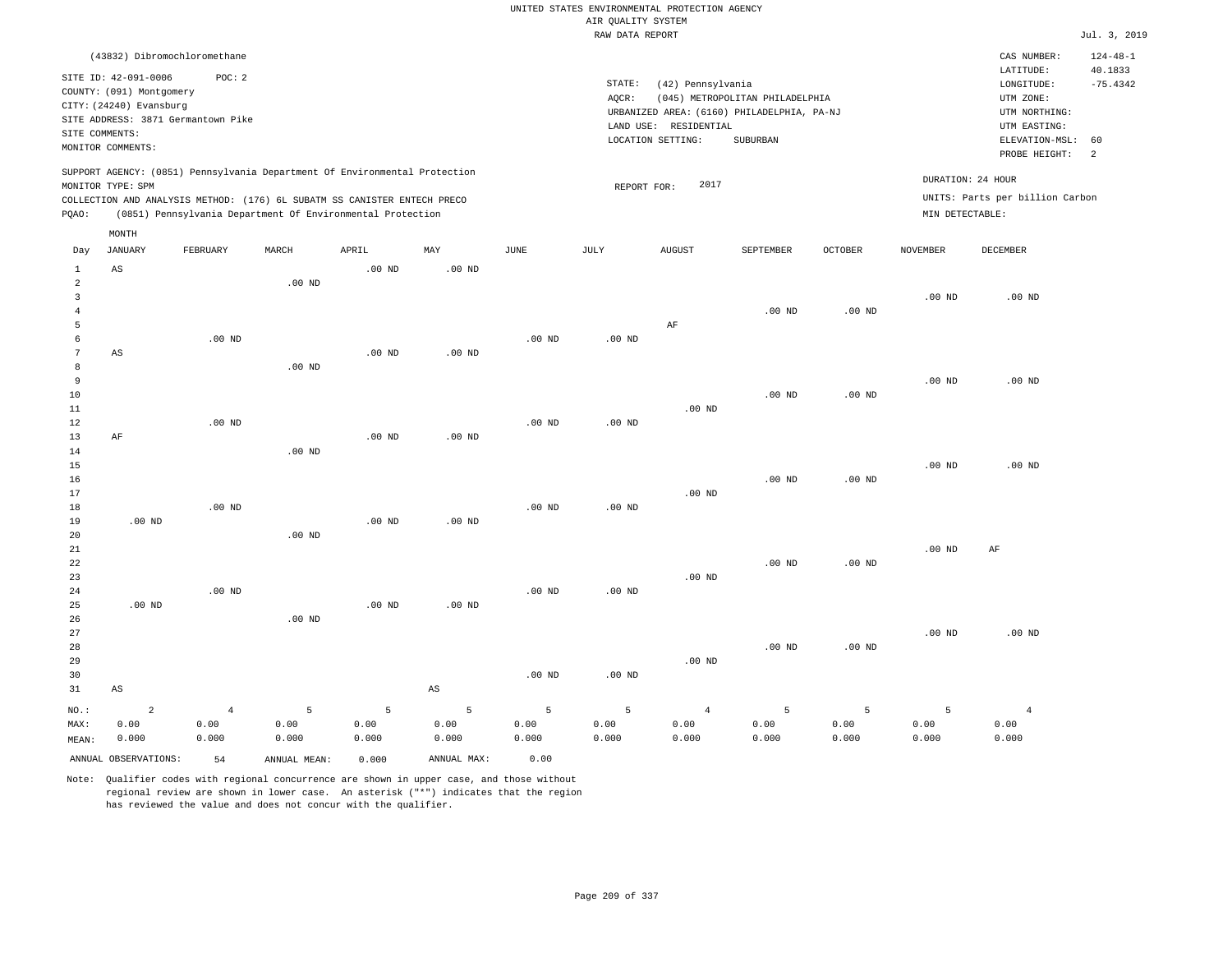|                     |                                                      |          |                                                                            |                   |                   |          | UNITED STATES ENVIRONMENTAL PROTECTION AGENCY |                                            |                                            |                   |                   |                                 |                           |
|---------------------|------------------------------------------------------|----------|----------------------------------------------------------------------------|-------------------|-------------------|----------|-----------------------------------------------|--------------------------------------------|--------------------------------------------|-------------------|-------------------|---------------------------------|---------------------------|
|                     |                                                      |          |                                                                            |                   |                   |          | AIR QUALITY SYSTEM                            |                                            |                                            |                   |                   |                                 |                           |
|                     |                                                      |          |                                                                            |                   |                   |          | RAW DATA REPORT                               |                                            |                                            |                   |                   |                                 | Jul. 3, 2019              |
|                     | (43832) Dibromochloromethane<br>SITE ID: 42-091-0006 | POC: 2   |                                                                            |                   |                   |          |                                               |                                            |                                            |                   |                   | CAS NUMBER:<br>LATITUDE:        | $124 - 48 - 1$<br>40.1833 |
|                     | COUNTY: (091) Montgomery                             |          |                                                                            |                   |                   |          | STATE:                                        | (42) Pennsylvania                          |                                            |                   |                   | LONGITUDE:                      | $-75.4342$                |
|                     | CITY: (24240) Evansburg                              |          |                                                                            |                   |                   |          | AOCR:                                         |                                            | (045) METROPOLITAN PHILADELPHIA            |                   |                   | UTM ZONE:                       |                           |
|                     | SITE ADDRESS: 3871 Germantown Pike                   |          |                                                                            |                   |                   |          |                                               |                                            | URBANIZED AREA: (6160) PHILADELPHIA, PA-NJ |                   |                   | UTM NORTHING:                   |                           |
| SITE COMMENTS:      |                                                      |          |                                                                            |                   |                   |          |                                               | LAND USE: RESIDENTIAL<br>LOCATION SETTING: | <b>SUBURBAN</b>                            |                   |                   | UTM EASTING:<br>ELEVATION-MSL:  | 60                        |
|                     | MONITOR COMMENTS:                                    |          |                                                                            |                   |                   |          |                                               |                                            |                                            |                   |                   | PROBE HEIGHT:                   | 2                         |
|                     | MONITOR TYPE: SPM                                    |          | SUPPORT AGENCY: (0851) Pennsylvania Department Of Environmental Protection |                   |                   |          | REPORT FOR:                                   | 2018                                       |                                            |                   |                   | DURATION: 24 HOUR               |                           |
|                     |                                                      |          | COLLECTION AND ANALYSIS METHOD: (176) 6L SUBATM SS CANISTER ENTECH PRECO   |                   |                   |          |                                               |                                            |                                            |                   |                   | UNITS: Parts per billion Carbon |                           |
| PQAO:               |                                                      |          | (0851) Pennsylvania Department Of Environmental Protection                 |                   |                   |          |                                               |                                            |                                            |                   |                   | MIN DETECTABLE: .031725         |                           |
|                     | MONTH                                                |          |                                                                            |                   |                   |          |                                               |                                            |                                            |                   |                   |                                 |                           |
| Day                 | <b>JANUARY</b>                                       | FEBRUARY | MARCH                                                                      | APRIL             | MAY               | JUNE     | JULY                                          | <b>AUGUST</b>                              | SEPTEMBER                                  | OCTOBER           | NOVEMBER          | DECEMBER                        |                           |
| $\mathbf{1}$        |                                                      | $.00$ ND |                                                                            |                   |                   | $.00$ ND | .00 <sub>ND</sub>                             |                                            |                                            |                   |                   |                                 |                           |
| $\overline{a}$<br>3 | AO                                                   |          | $.00$ ND                                                                   | $.00$ ND          | $.00$ ND          |          |                                               |                                            |                                            |                   |                   |                                 |                           |
| $\bf{4}$            |                                                      |          |                                                                            |                   |                   |          |                                               |                                            |                                            |                   | $.00$ ND          | $.00$ ND                        |                           |
| 5                   |                                                      |          |                                                                            |                   |                   |          |                                               |                                            | $.00$ ND                                   | $.00$ ND          |                   |                                 |                           |
| 6                   |                                                      |          |                                                                            |                   |                   |          |                                               | $.00$ ND                                   |                                            |                   |                   |                                 |                           |
| 7                   |                                                      | $.00$ ND |                                                                            |                   |                   | $.00$ ND | $.00$ ND                                      |                                            |                                            |                   |                   |                                 |                           |
| 8                   | AF                                                   |          |                                                                            | $.00$ ND          | $.00$ ND          |          |                                               |                                            |                                            |                   |                   |                                 |                           |
| $\overline{9}$      |                                                      |          | $.00$ ND                                                                   |                   |                   |          |                                               |                                            |                                            |                   |                   |                                 |                           |
| $10$                |                                                      |          |                                                                            |                   |                   |          |                                               |                                            |                                            |                   | .00 <sub>ND</sub> | $.00$ ND                        |                           |
| 11                  |                                                      |          |                                                                            |                   |                   |          |                                               |                                            | .00 <sub>ND</sub>                          | $.00$ ND          |                   |                                 |                           |
| 12                  |                                                      |          |                                                                            |                   |                   |          |                                               | $.00$ ND                                   |                                            |                   |                   |                                 |                           |
| 13                  |                                                      | $.00$ ND |                                                                            |                   |                   | $.00$ ND | .00 <sub>ND</sub>                             |                                            |                                            |                   |                   |                                 |                           |
| 14                  | $.00$ ND                                             |          |                                                                            | .00 <sub>ND</sub> | $.00$ ND          |          |                                               |                                            |                                            |                   |                   |                                 |                           |
| 15                  |                                                      |          | $.00$ ND                                                                   |                   |                   |          |                                               |                                            |                                            |                   |                   |                                 |                           |
| 16                  |                                                      |          |                                                                            |                   |                   |          |                                               |                                            |                                            |                   | .00 <sub>ND</sub> | $.00$ ND                        |                           |
| 17                  |                                                      |          |                                                                            |                   |                   |          |                                               |                                            | $.00$ ND                                   | .00 <sub>ND</sub> |                   |                                 |                           |
| 18                  |                                                      |          |                                                                            |                   |                   |          |                                               | $.00$ ND                                   |                                            |                   |                   |                                 |                           |
| 19                  |                                                      | $.00$ ND |                                                                            |                   |                   | $.00$ ND | .00 <sub>ND</sub>                             |                                            |                                            |                   |                   |                                 |                           |
| 20                  | $.00$ ND                                             |          | $.00$ ND                                                                   | $.00$ ND          | .00 <sub>ND</sub> |          |                                               |                                            |                                            |                   |                   |                                 |                           |
| 21<br>22            |                                                      |          |                                                                            |                   |                   |          |                                               |                                            |                                            |                   | AF                | $.00$ ND                        |                           |
| 23                  |                                                      |          |                                                                            |                   |                   |          |                                               |                                            | AS                                         | $.00$ ND          |                   |                                 |                           |
| 24                  |                                                      |          |                                                                            |                   |                   |          |                                               | $.00$ ND                                   |                                            |                   |                   |                                 |                           |
| 25                  |                                                      | $.00$ ND |                                                                            |                   |                   | $.00$ ND | .00 <sub>ND</sub>                             |                                            |                                            |                   |                   |                                 |                           |
| 26                  | .00 <sub>ND</sub>                                    |          |                                                                            | $.00$ ND          | $.00$ ND          |          |                                               |                                            |                                            |                   |                   |                                 |                           |
| 27                  |                                                      |          | $.00$ ND                                                                   |                   |                   |          |                                               |                                            |                                            |                   |                   |                                 |                           |
| 28                  |                                                      |          |                                                                            |                   |                   |          |                                               |                                            |                                            |                   | $.00$ ND          | $.00$ ND                        |                           |
| 29                  |                                                      |          |                                                                            |                   |                   |          |                                               |                                            | $.00$ ND                                   | $.00$ ND          |                   |                                 |                           |
| 30                  |                                                      |          |                                                                            |                   |                   |          |                                               | $.00$ ND                                   |                                            |                   |                   |                                 |                           |
| 31                  |                                                      |          |                                                                            |                   |                   |          | $.00$ ND                                      |                                            |                                            |                   |                   |                                 |                           |
| NO.:                | $\overline{3}$                                       | 5        | 5                                                                          | 5                 | 5                 | 5        | 6                                             | 5                                          | $\overline{4}$                             | 5                 | $\overline{4}$    | 5                               |                           |
| MAX:                | 0.00                                                 | 0.00     | 0.00                                                                       | 0.00              | 0.00              | 0.00     | 0.00                                          | 0.00                                       | 0.00                                       | 0.00              | 0.00              | 0.00                            |                           |
| MEAN:               | 0.000                                                | 0.000    | 0.000                                                                      | 0.000             | 0.000             | 0.000    | 0.000                                         | 0.000                                      | 0.000                                      | 0.000             | 0.000             | 0.000                           |                           |
|                     | ANNUAL OBSERVATIONS:                                 | 57       | ANNUAL MEAN:                                                               | 0.000             | ANNUAL MAX:       | 0.00     |                                               |                                            |                                            |                   |                   |                                 |                           |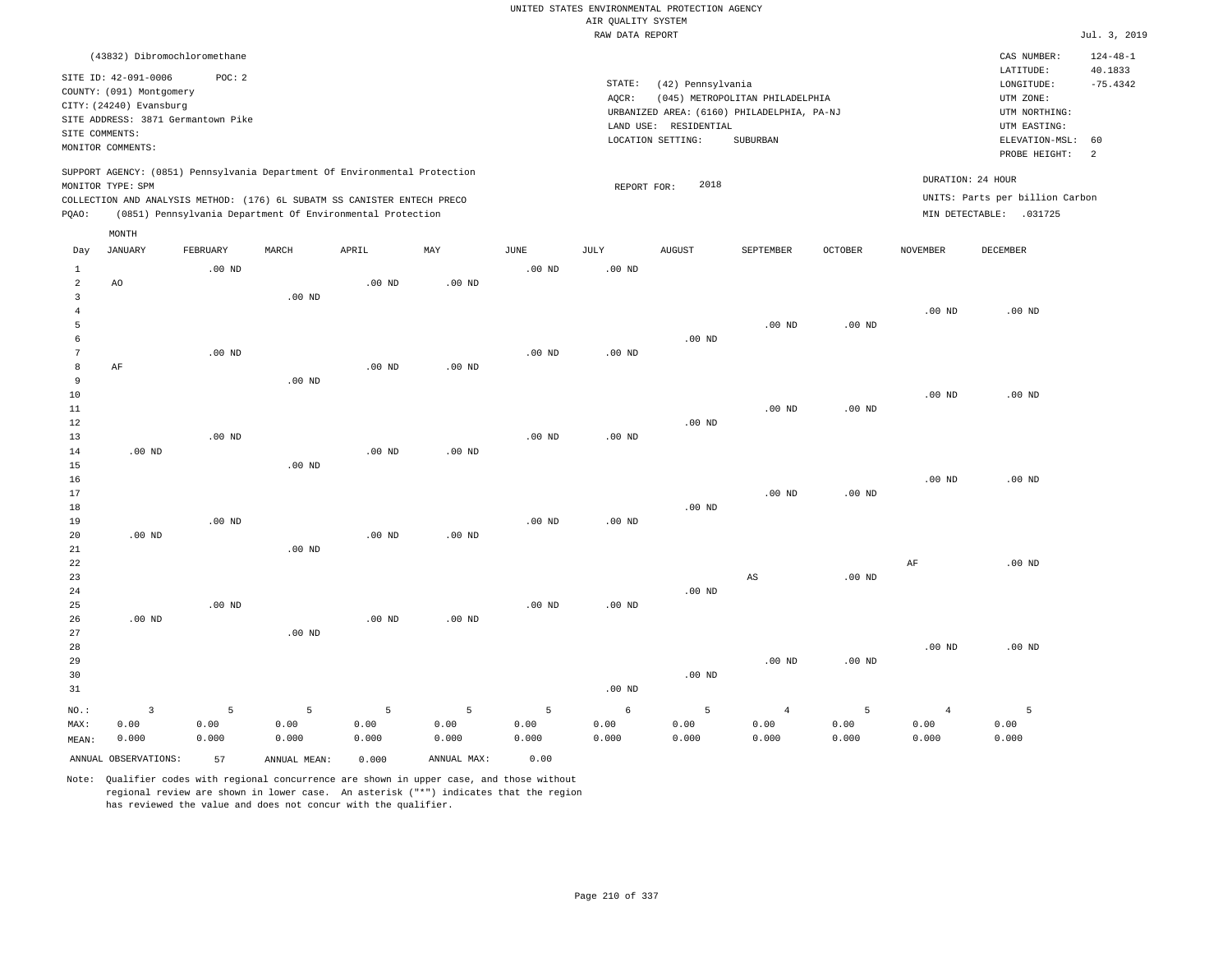|                 |                                                                             | (43838) trans-1,2-Dichloroethylene                                                                                                     |                   |               |               |                   |                   |                   |                                                                               |                   |                   | CAS NUMBER:<br>LATITUDE:                 | $156 - 60 - 5$<br>40.1833 |
|-----------------|-----------------------------------------------------------------------------|----------------------------------------------------------------------------------------------------------------------------------------|-------------------|---------------|---------------|-------------------|-------------------|-------------------|-------------------------------------------------------------------------------|-------------------|-------------------|------------------------------------------|---------------------------|
|                 | SITE ID: 42-091-0006<br>COUNTY: (091) Montgomery<br>CITY: (24240) Evansburg | POC: 2<br>SITE ADDRESS: 3871 Germantown Pike                                                                                           |                   |               |               |                   | STATE:<br>AQCR:   | (42) Pennsylvania | (045) METROPOLITAN PHILADELPHIA<br>URBANIZED AREA: (6160) PHILADELPHIA, PA-NJ |                   |                   | LONGITUDE:<br>UTM ZONE:<br>UTM NORTHING: | $-75.4342$                |
|                 | SITE COMMENTS:                                                              |                                                                                                                                        |                   |               |               |                   | LAND USE:         | RESIDENTIAL       |                                                                               |                   |                   | UTM EASTING:                             |                           |
|                 | MONITOR COMMENTS:                                                           |                                                                                                                                        |                   |               |               |                   |                   | LOCATION SETTING: | SUBURBAN                                                                      |                   |                   | ELEVATION-MSL:<br>PROBE HEIGHT:          | 60<br>$\overline{2}$      |
|                 |                                                                             | SUPPORT AGENCY: (0851) Pennsylvania Department Of Environmental Protection                                                             |                   |               |               |                   |                   |                   |                                                                               |                   |                   | DURATION: 24 HOUR                        |                           |
|                 | MONITOR TYPE: SPM                                                           |                                                                                                                                        |                   |               |               |                   | REPORT FOR:       | 2013              |                                                                               |                   |                   | UNITS: Parts per billion Carbon          |                           |
|                 |                                                                             | COLLECTION AND ANALYSIS METHOD: (176) 6L SUBATM SS CANISTER ENTECH PRECO<br>(0851) Pennsylvania Department Of Environmental Protection |                   |               |               |                   |                   |                   |                                                                               |                   | MIN DETECTABLE:   |                                          |                           |
| PQAO:           |                                                                             |                                                                                                                                        |                   |               |               |                   |                   |                   |                                                                               |                   |                   |                                          |                           |
| Day             | MONTH<br><b>JANUARY</b>                                                     | FEBRUARY                                                                                                                               | MARCH             | APRIL         | MAY           | $_{\rm JUNE}$     | JULY              | <b>AUGUST</b>     | SEPTEMBER                                                                     | <b>OCTOBER</b>    | <b>NOVEMBER</b>   | <b>DECEMBER</b>                          |                           |
| $\mathbf{1}$    |                                                                             |                                                                                                                                        |                   |               |               |                   |                   |                   | $.00$ ND                                                                      | $.00$ ND          |                   |                                          |                           |
| $\overline{a}$  |                                                                             |                                                                                                                                        |                   |               |               |                   |                   | $.00$ ND          |                                                                               |                   |                   |                                          |                           |
| 3               |                                                                             | AF                                                                                                                                     |                   |               |               | .00 <sub>ND</sub> | .00 <sub>ND</sub> |                   |                                                                               |                   |                   |                                          |                           |
| $\overline{4}$  | $.00$ ND                                                                    |                                                                                                                                        |                   | $.00$ ND      | .00 $ND$      |                   |                   |                   |                                                                               |                   |                   |                                          |                           |
| 5               |                                                                             |                                                                                                                                        | $.00$ ND          |               |               |                   |                   |                   |                                                                               |                   |                   |                                          |                           |
| 6               |                                                                             |                                                                                                                                        |                   |               |               |                   |                   |                   |                                                                               |                   | $.00$ ND          | $.00$ ND                                 |                           |
| $7\phantom{.0}$ |                                                                             |                                                                                                                                        |                   |               |               |                   |                   |                   | .00 <sub>ND</sub>                                                             | .00 <sub>ND</sub> |                   |                                          |                           |
| 8               |                                                                             |                                                                                                                                        |                   |               |               |                   |                   | $.00$ ND          |                                                                               |                   |                   |                                          |                           |
| 9               |                                                                             | AF                                                                                                                                     |                   |               |               | .00 <sub>ND</sub> | .00 <sub>ND</sub> |                   |                                                                               |                   |                   |                                          |                           |
| 10<br>11        | $.00$ ND                                                                    |                                                                                                                                        | $.00$ ND          | $.00$ ND      | $.00$ ND      |                   |                   |                   |                                                                               |                   |                   |                                          |                           |
| 12              |                                                                             |                                                                                                                                        |                   |               |               |                   |                   |                   |                                                                               |                   | $\rm{AF}$         | $\rm AF$                                 |                           |
| 13              |                                                                             |                                                                                                                                        |                   |               |               |                   |                   |                   | $.00$ ND                                                                      | $.00$ ND          |                   |                                          |                           |
| 14              |                                                                             |                                                                                                                                        |                   |               |               |                   |                   | AF                |                                                                               |                   |                   |                                          |                           |
| 15              |                                                                             | $.00$ ND                                                                                                                               |                   |               |               | .00 <sub>ND</sub> | .00 <sub>ND</sub> |                   |                                                                               |                   |                   |                                          |                           |
| 16              | AF                                                                          |                                                                                                                                        |                   | $.00$ ND      | $.00$ ND      |                   |                   |                   |                                                                               |                   |                   |                                          |                           |
| 17              |                                                                             |                                                                                                                                        | $.00$ ND          |               |               |                   |                   |                   |                                                                               |                   |                   |                                          |                           |
| 18              |                                                                             |                                                                                                                                        |                   |               |               |                   |                   |                   |                                                                               |                   | .00 <sub>ND</sub> | AF                                       |                           |
| 19              |                                                                             |                                                                                                                                        |                   |               |               |                   |                   |                   | $.00$ ND                                                                      | .00 <sub>ND</sub> |                   |                                          |                           |
| 20<br>21        |                                                                             | $.00$ ND                                                                                                                               |                   |               |               | $.00$ ND          | .00 <sub>ND</sub> | AF                |                                                                               |                   |                   |                                          |                           |
| 22              | AF                                                                          |                                                                                                                                        |                   | $.00$ ND      | $.00$ ND      |                   |                   |                   |                                                                               |                   |                   |                                          |                           |
| 23              |                                                                             |                                                                                                                                        | $.00$ ND          |               |               |                   |                   |                   |                                                                               |                   |                   |                                          |                           |
| $2\,4$          |                                                                             |                                                                                                                                        |                   |               |               |                   |                   |                   |                                                                               |                   | $.00$ ND          | .00 <sub>ND</sub>                        |                           |
| 25              |                                                                             |                                                                                                                                        |                   |               |               |                   |                   |                   | .00 <sub>ND</sub>                                                             | AS                |                   |                                          |                           |
| 26              |                                                                             |                                                                                                                                        |                   |               |               |                   |                   | AF                |                                                                               |                   |                   |                                          |                           |
| 27              |                                                                             | $.00$ ND                                                                                                                               |                   |               |               | .00 <sub>ND</sub> | .00 <sub>ND</sub> |                   |                                                                               |                   |                   |                                          |                           |
| 28              | $\mathbb{A}\mathbb{S}$                                                      |                                                                                                                                        |                   | $.00$ ND      | $.00$ ND      |                   |                   |                   |                                                                               |                   |                   |                                          |                           |
| 29              |                                                                             |                                                                                                                                        | .00 <sub>ND</sub> |               |               |                   |                   |                   |                                                                               |                   |                   |                                          |                           |
| 30<br>31        |                                                                             |                                                                                                                                        |                   |               |               |                   |                   |                   |                                                                               | .00 <sub>ND</sub> | AF                | $.00$ ND                                 |                           |
|                 |                                                                             |                                                                                                                                        |                   |               |               |                   |                   |                   |                                                                               |                   |                   |                                          |                           |
| NO.:            | $\overline{a}$                                                              | $\overline{3}$                                                                                                                         | 5                 | 5             | 5             | 5                 | 5                 | 2                 | $\overline{5}$                                                                | 5                 | $\overline{3}$    | $\overline{\mathbf{3}}$                  |                           |
| MAX:            | 0.00<br>0.000                                                               | 0.00<br>0.000                                                                                                                          | 0.00<br>0.000     | 0.00<br>0.000 | 0.00<br>0.000 | 0.00<br>0.000     | 0.00<br>0.000     | 0.00<br>0.000     | 0.00<br>0.000                                                                 | 0.00<br>0.000     | 0.00<br>0.000     | 0.00<br>0.000                            |                           |
| MEAN:           |                                                                             |                                                                                                                                        |                   |               |               |                   |                   |                   |                                                                               |                   |                   |                                          |                           |

Note: Qualifier codes with regional concurrence are shown in upper case, and those without regional review are shown in lower case. An asterisk ("\*") indicates that the region has reviewed the value and does not concur with the qualifier.

ANNUAL OBSERVATIONS: 48 ANNUAL MEAN: 0.000 ANNUAL MAX: 0.00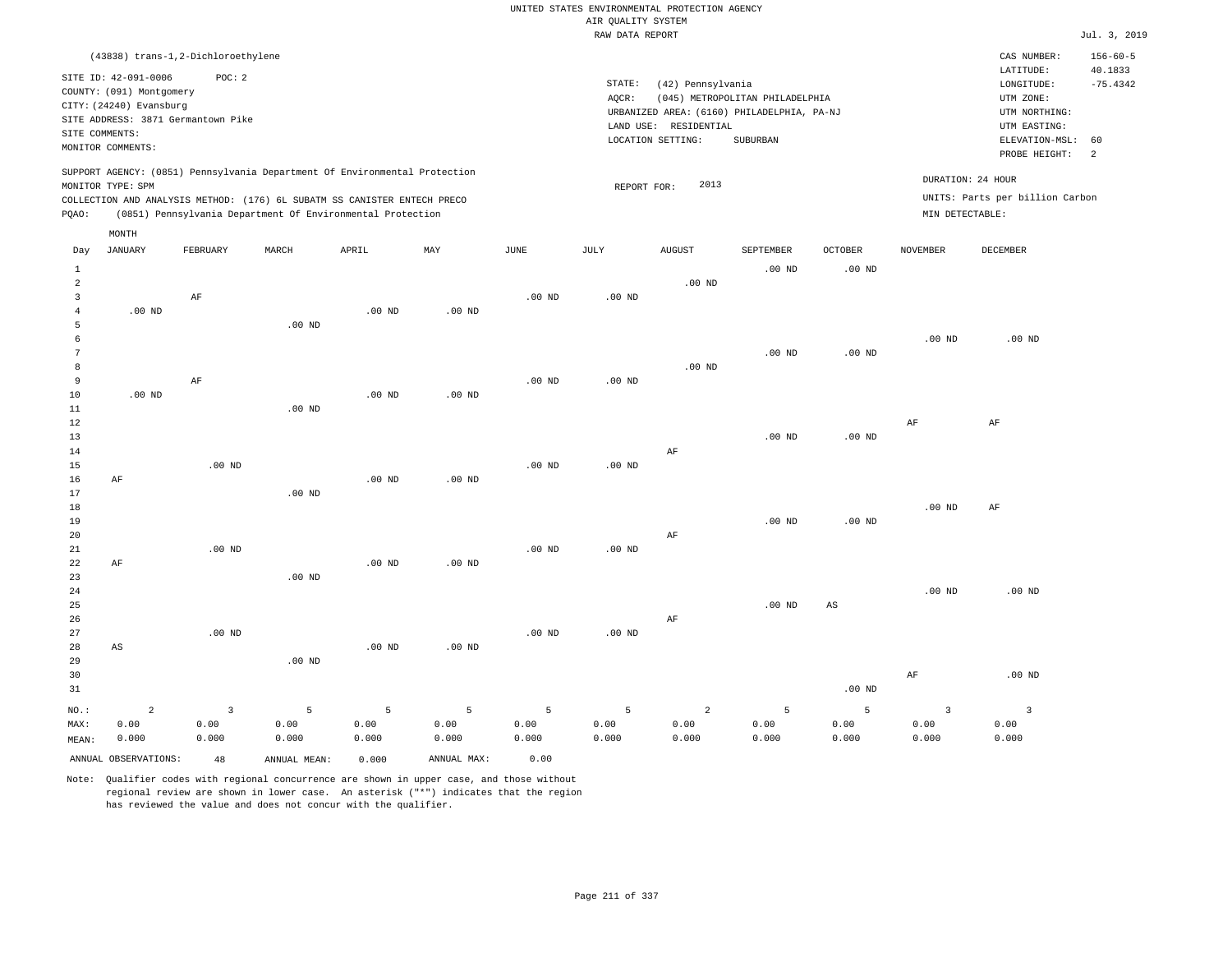| (43838) trans-1,2-Dichloroethylene                                                                                                                                                                                                                          |                                                                                                                                                                                    | CAS NUMBER:                                                                                                                   | $156 - 60 - 5$        |
|-------------------------------------------------------------------------------------------------------------------------------------------------------------------------------------------------------------------------------------------------------------|------------------------------------------------------------------------------------------------------------------------------------------------------------------------------------|-------------------------------------------------------------------------------------------------------------------------------|-----------------------|
| SITE ID: 42-091-0006<br>POC:2<br>COUNTY: (091) Montgomery<br>CITY: (24240) Evansburg<br>SITE ADDRESS: 3871 Germantown Pike<br>SITE COMMENTS:<br>MONITOR COMMENTS:                                                                                           | STATE:<br>(42) Pennsylvania<br>(045) METROPOLITAN PHILADELPHIA<br>AOCR:<br>URBANIZED AREA: (6160) PHILADELPHIA, PA-NJ<br>RESIDENTIAL<br>LAND USE:<br>LOCATION SETTING:<br>SUBURBAN | LATITUDE:<br>LONGITUDE:<br>UTM ZONE:<br>UTM NORTHING:<br>UTM EASTING:<br>ELEVATION-MSL: 60<br>PROBE HEIGHT:<br>$\overline{2}$ | 40.1833<br>$-75.4342$ |
| SUPPORT AGENCY: (0851) Pennsylvania Department Of Environmental Protection<br>MONITOR TYPE: SPM<br>COLLECTION AND ANALYSIS METHOD: (176) 6L SUBATM SS CANISTER ENTECH PRECO<br>(0851) Pennsylvania Department Of Environmental Protection<br>POAO:<br>MONTH | 2014<br>REPORT FOR:                                                                                                                                                                | DURATION: 24 HOUR<br>UNITS: Parts per billion Carbon<br>MIN DETECTABLE:                                                       |                       |

| Day                                                        | <b>JANUARY</b>                  | FEBRUARY                        | $\tt MARCH$        | APRIL                       | MAY                | JUNE               | $\mathtt{JULY}$    | ${\tt AUGUST}$     | SEPTEMBER          | OCTOBER            | NOVEMBER                        | DECEMBER           |
|------------------------------------------------------------|---------------------------------|---------------------------------|--------------------|-----------------------------|--------------------|--------------------|--------------------|--------------------|--------------------|--------------------|---------------------------------|--------------------|
| $\mathbf{1}$<br>$\overline{a}$<br>3<br>$\overline{4}$<br>5 | AF                              | $\rm AF$                        |                    | $.00$ ND                    | $.00$ ND           | $.00$ ND           | $.00$ ND           | $.00$ ND           | $.00$ ND           | $.00$ ND           | $.00$ ND                        | $.00$ ND           |
| 6<br>7<br>8<br>9<br>$10$                                   |                                 | $\mathbb{A}\mathbb{S}$          | $.00$ ND           |                             |                    | $.00$ ND           | .00 $ND$           | $.00$ ND           | $.00$ ND           | $.00$ ND           | $\rm AF$                        | $.00$ ND           |
| $11\,$<br>12<br>13<br>14<br>15<br>16                       | $.00$ ND                        | $.00$ ND                        | $.00$ ND           | $\rm{AF}$                   | $.00$ ND           | $.00$ ND           | $.00$ ND           | $.00$ ND           | $.00$ ND           | $.00$ ND           | $.00$ ND                        | $.00$ ND           |
| 17<br>18<br>19<br>20<br>21<br>22                           | $.00$ ND                        | $.00$ ND                        | $.00$ ND           | $.00$ ND                    | $.00$ ND           | $.00$ ND           | $.00$ ND           | $.00$ ND           | $.00$ ND           | $.00$ ND           | $.00$ ND                        | $.00$ ND           |
| 23<br>$2\sqrt{4}$<br>$25\,$<br>$26\,$<br>27                | AS                              |                                 | $.00$ ND           | $.00$ ND                    | $.00$ ND           |                    |                    | $.00$ ND           | $.00$ ND           | $.00$ ND           | $.00$ ND                        | $.00$ ND           |
| 28<br>29<br>30<br>31                                       | AS                              | $\mathbb{A}\mathbb{S}$          | $.00$ ND           | $.00$ ND                    | $.00$ ND           | $.00$ ND           | $.00$ ND           |                    |                    |                    |                                 | $.00$ ND           |
| $NO.$ :<br>MAX:<br>MEAN:                                   | $\overline{a}$<br>0.00<br>0.000 | $\overline{a}$<br>0.00<br>0.000 | 5<br>0.00<br>0.000 | $\sqrt{4}$<br>0.00<br>0.000 | 5<br>0.00<br>0.000 | 5<br>0.00<br>0.000 | 5<br>0.00<br>0.000 | 5<br>0.00<br>0.000 | 5<br>0.00<br>0.000 | 5<br>0.00<br>0.000 | $\overline{4}$<br>0.00<br>0.000 | 6<br>0.00<br>0.000 |
|                                                            | ANNUAL OBSERVATIONS:            | 53                              | ANNUAL MEAN:       | 0.000                       | ANNUAL MAX:        | 0.00               |                    |                    |                    |                    |                                 |                    |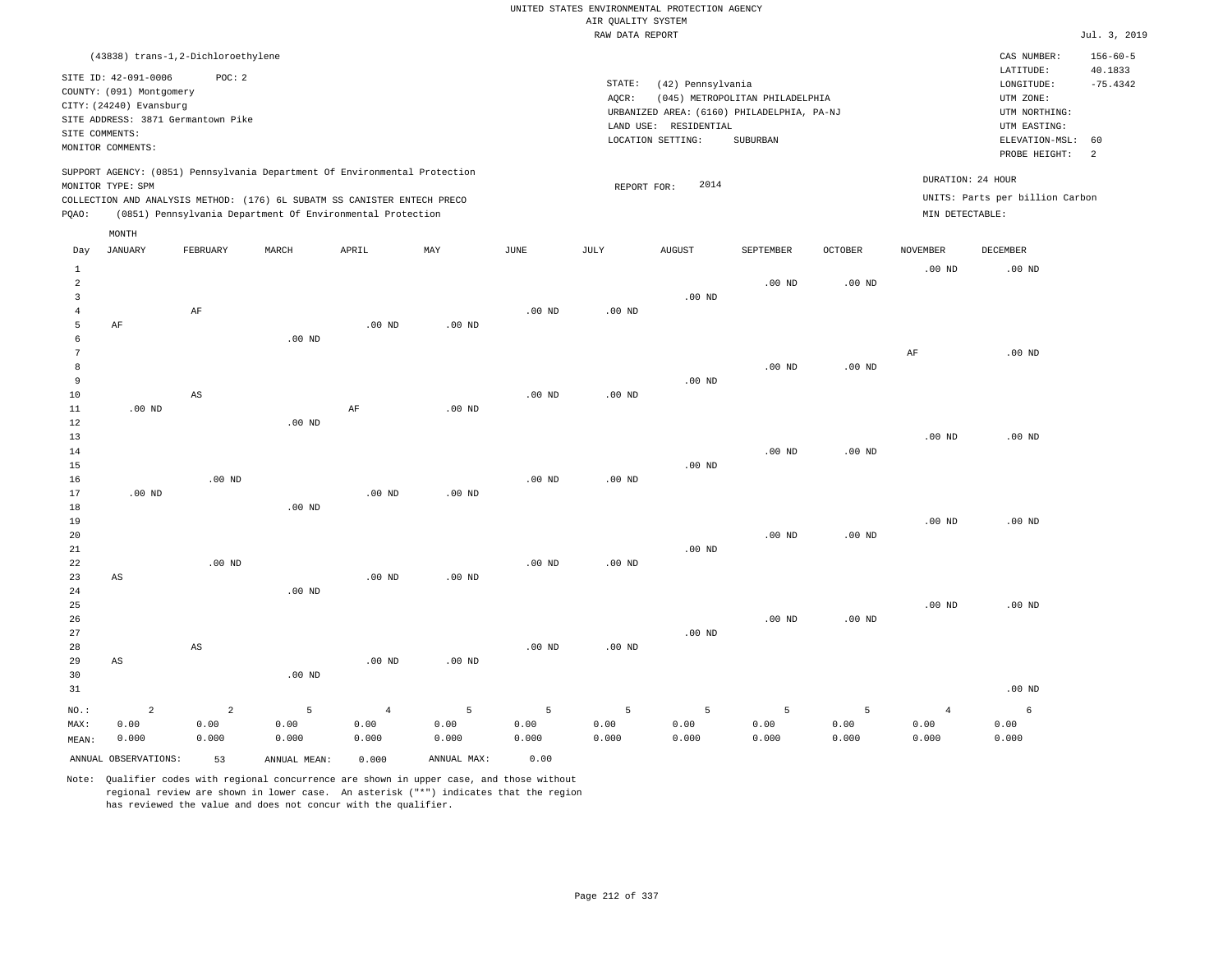UNITED STATES ENVIRONMENTAL PROTECTION AGENCY AIR QUALITY SYSTEM

|                                    |                   |                                                                            |          |                   |                   |          | RAW DATA REPORT                            |                                 |                                 |                       |                   |                   | Jul. 3, 2019   |
|------------------------------------|-------------------|----------------------------------------------------------------------------|----------|-------------------|-------------------|----------|--------------------------------------------|---------------------------------|---------------------------------|-----------------------|-------------------|-------------------|----------------|
|                                    |                   | (43838) trans-1,2-Dichloroethylene                                         |          |                   |                   |          |                                            |                                 |                                 |                       |                   | CAS NUMBER:       | $156 - 60 - 5$ |
| SITE ID: 42-091-0006<br>POC: 2     |                   |                                                                            |          |                   |                   |          | STATE:                                     | (42) Pennsylvania               | LATITUDE:<br>LONGITUDE:         | 40.1833<br>$-75.4342$ |                   |                   |                |
| COUNTY: (091) Montgomery           |                   |                                                                            |          |                   |                   |          | AQCR:                                      | (045) METROPOLITAN PHILADELPHIA | UTM ZONE:                       |                       |                   |                   |                |
| CITY: (24240) Evansburg            |                   |                                                                            |          |                   |                   |          | URBANIZED AREA: (6160) PHILADELPHIA, PA-NJ | UTM NORTHING:                   |                                 |                       |                   |                   |                |
| SITE ADDRESS: 3871 Germantown Pike |                   |                                                                            |          |                   |                   |          |                                            | LAND USE: RESIDENTIAL           |                                 |                       |                   | UTM EASTING:      |                |
| SITE COMMENTS:                     |                   |                                                                            |          |                   |                   |          |                                            | LOCATION SETTING:               | SUBURBAN                        |                       | ELEVATION-MSL:    | 60                |                |
|                                    | MONITOR COMMENTS: |                                                                            |          |                   |                   |          |                                            |                                 |                                 |                       |                   | PROBE HEIGHT:     | 2              |
|                                    | MONITOR TYPE: SPM | SUPPORT AGENCY: (0851) Pennsylvania Department Of Environmental Protection |          |                   |                   |          |                                            | 2015                            |                                 |                       |                   | DURATION: 24 HOUR |                |
|                                    |                   | COLLECTION AND ANALYSIS METHOD: (176) 6L SUBATM SS CANISTER ENTECH PRECO   |          |                   |                   |          | REPORT FOR:                                |                                 | UNITS: Parts per billion Carbon |                       |                   |                   |                |
| PQAO:                              |                   | (0851) Pennsylvania Department Of Environmental Protection                 |          |                   |                   |          |                                            |                                 |                                 |                       | MIN DETECTABLE:   |                   |                |
|                                    | MONTH             |                                                                            |          |                   |                   |          |                                            |                                 |                                 |                       |                   |                   |                |
| Day                                | JANUARY           | FEBRUARY                                                                   | MARCH    | APRIL             | MAY               | JUNE     | JULY                                       | AUGUST                          | SEPTEMBER                       | <b>OCTOBER</b>        | <b>NOVEMBER</b>   | <b>DECEMBER</b>   |                |
| $\mathbf{1}$                       |                   |                                                                            | $.00$ ND |                   |                   |          |                                            |                                 |                                 |                       |                   |                   |                |
| $\overline{a}$                     |                   |                                                                            |          |                   |                   |          |                                            |                                 |                                 |                       | .00 <sub>ND</sub> | $.00$ ND          |                |
| $\overline{\mathbf{3}}$            |                   |                                                                            |          |                   |                   |          |                                            |                                 | .00 <sub>ND</sub>               | .00 <sub>ND</sub>     |                   |                   |                |
| $\overline{4}$<br>5                |                   |                                                                            |          |                   |                   |          |                                            | $.00$ ND                        |                                 |                       |                   |                   |                |
| 6                                  | $.00$ ND          | $.00$ ND                                                                   |          | $.00$ ND          | $.00$ ND          | $.00$ ND | $.00$ ND                                   |                                 |                                 |                       |                   |                   |                |
| 7                                  |                   |                                                                            | $.00$ ND |                   |                   |          |                                            |                                 |                                 |                       |                   |                   |                |
| 8                                  |                   |                                                                            |          |                   |                   |          |                                            |                                 |                                 |                       | .00 <sub>ND</sub> | $.00$ ND          |                |
| 9                                  |                   |                                                                            |          |                   |                   |          |                                            |                                 | AS                              | $.00$ ND              |                   |                   |                |
| 10                                 |                   |                                                                            |          |                   |                   |          |                                            | $.00$ ND                        |                                 |                       |                   |                   |                |
| 11                                 |                   | $.00$ ND                                                                   |          |                   |                   | $.00$ ND | $.00$ ND                                   |                                 |                                 |                       |                   |                   |                |
| 12                                 | $.00$ ND          |                                                                            |          | .00 <sub>ND</sub> | .00 <sub>ND</sub> |          |                                            |                                 |                                 |                       |                   |                   |                |
| 13                                 |                   |                                                                            | $.00$ ND |                   |                   |          |                                            |                                 |                                 |                       |                   |                   |                |
| 14                                 |                   |                                                                            |          |                   |                   |          |                                            |                                 |                                 |                       | .00 <sub>ND</sub> | $.00$ ND          |                |
| 15                                 |                   |                                                                            |          |                   |                   |          |                                            |                                 | $.00$ ND                        | $.00$ ND              |                   |                   |                |
| 16                                 |                   |                                                                            |          |                   |                   |          |                                            | .00 <sub>ND</sub>               |                                 |                       |                   |                   |                |
| 17                                 |                   | AF                                                                         |          |                   |                   | $.00$ ND | $.00$ ND                                   |                                 |                                 |                       |                   |                   |                |
| 18                                 | $.00$ ND          |                                                                            |          | $.00$ ND          | .00 <sub>ND</sub> |          |                                            |                                 |                                 |                       |                   |                   |                |
| 19                                 |                   |                                                                            | $.00$ ND |                   |                   |          |                                            |                                 |                                 |                       |                   |                   |                |
| 20                                 |                   |                                                                            |          |                   |                   |          |                                            |                                 |                                 |                       | $.00$ ND          | $.00$ ND          |                |
| 21                                 |                   |                                                                            |          |                   |                   |          |                                            |                                 | .00 <sub>ND</sub>               | $.00$ ND              |                   |                   |                |
| 22                                 |                   |                                                                            |          |                   |                   |          |                                            | .00 <sub>ND</sub>               |                                 |                       |                   |                   |                |
| 23                                 |                   | $\mathbb{A}\mathbb{S}$                                                     |          |                   |                   | $.00$ ND | $.00$ ND                                   |                                 |                                 |                       |                   |                   |                |
| 24                                 | $.00$ ND          |                                                                            |          | .00 <sub>ND</sub> | .00 <sub>ND</sub> |          |                                            |                                 |                                 |                       |                   |                   |                |
| 25                                 |                   |                                                                            | $.00$ ND |                   |                   |          |                                            |                                 |                                 |                       |                   |                   |                |
| 26                                 |                   |                                                                            |          |                   |                   |          |                                            |                                 |                                 |                       | .00 <sub>ND</sub> | $.00$ ND          |                |
| 27                                 |                   |                                                                            |          |                   |                   |          |                                            |                                 | .00 <sub>ND</sub>               | $.00$ ND              |                   |                   |                |
| 28                                 |                   |                                                                            |          |                   |                   |          |                                            | .00 <sub>ND</sub>               |                                 |                       |                   |                   |                |
| 29                                 |                   |                                                                            |          |                   |                   | $.00$ ND | $.00$ ND                                   |                                 |                                 |                       |                   |                   |                |
| 30<br>31                           | $.00$ ND          |                                                                            | $.00$ ND | $.00$ ND          | $.00$ ND          |          |                                            |                                 |                                 |                       |                   |                   |                |
|                                    |                   |                                                                            |          |                   |                   |          |                                            |                                 |                                 |                       |                   |                   |                |

NO.: MAX: MEAN: 5 0.00 0.000 2 0.00 0.000 6 0.00 0.000 5 0.00 0.000 5 0.00 0.000 5 0.00 0.000 5 0.00 0.000 5 0.00 0.000 4 0.00 0.000 5 0.00 0.000 5 0.00 0.000 5 0.00 0.000 ANNUAL OBSERVATIONS: 57 ANNUAL MEAN: 0.000 ANNUAL MAX: 0.00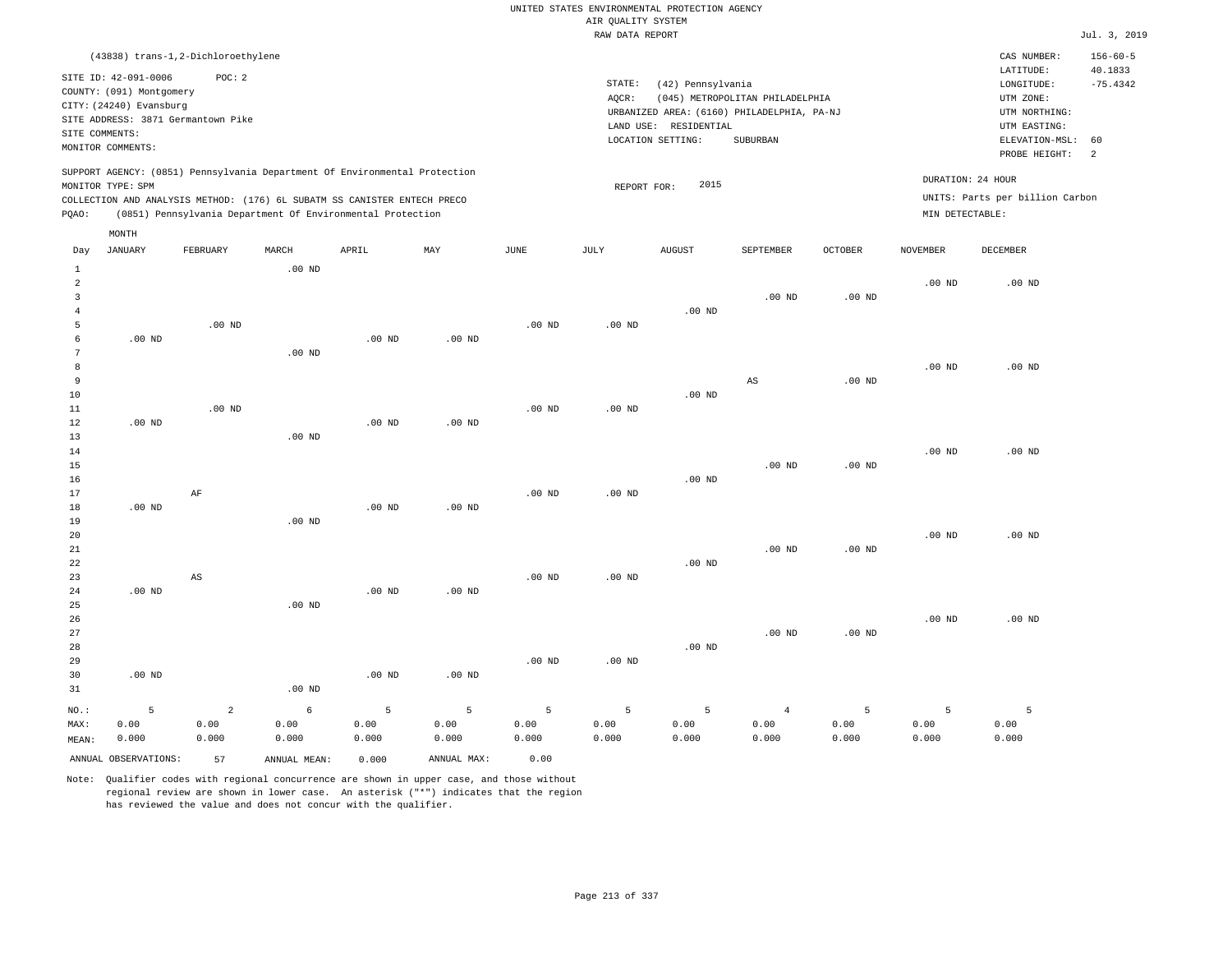|                                                                                                                                        | (43838) trans-1,2-Dichloroethylene |                   |              |                   |             |                        |                        |                                                                  |                         |                                 |                        | CAS NUMBER:       | $156 - 60 - 5$ |
|----------------------------------------------------------------------------------------------------------------------------------------|------------------------------------|-------------------|--------------|-------------------|-------------|------------------------|------------------------|------------------------------------------------------------------|-------------------------|---------------------------------|------------------------|-------------------|----------------|
| SITE ID: 42-091-0006<br>POC: 2                                                                                                         |                                    |                   |              |                   |             |                        |                        | STATE:                                                           | LATITUDE:               | 40.1833                         |                        |                   |                |
| COUNTY: (091) Montgomery                                                                                                               |                                    |                   |              |                   |             |                        |                        | (42) Pennsylvania<br>$AQCR$ :<br>(045) METROPOLITAN PHILADELPHIA | LONGITUDE:<br>UTM ZONE: | $-75.4342$                      |                        |                   |                |
| CITY: (24240) Evansburg                                                                                                                |                                    |                   |              |                   |             |                        |                        | URBANIZED AREA: (6160) PHILADELPHIA, PA-NJ                       | UTM NORTHING:           |                                 |                        |                   |                |
| SITE ADDRESS: 3871 Germantown Pike                                                                                                     |                                    |                   |              |                   |             |                        |                        | LAND USE: RESIDENTIAL                                            | UTM EASTING:            |                                 |                        |                   |                |
| SITE COMMENTS:                                                                                                                         |                                    |                   |              |                   |             |                        |                        | LOCATION SETTING:                                                | ELEVATION-MSL:          | 60                              |                        |                   |                |
|                                                                                                                                        | MONITOR COMMENTS:                  |                   |              |                   |             |                        |                        |                                                                  | SUBURBAN                |                                 |                        | PROBE HEIGHT:     | 2              |
| SUPPORT AGENCY: (0851) Pennsylvania Department Of Environmental Protection                                                             |                                    |                   |              |                   |             |                        |                        |                                                                  |                         | DURATION: 24 HOUR               |                        |                   |                |
| MONITOR TYPE: SPM                                                                                                                      |                                    |                   |              |                   |             |                        |                        | 2016<br>REPORT FOR:                                              |                         | UNITS: Parts per billion Carbon |                        |                   |                |
| COLLECTION AND ANALYSIS METHOD: (176) 6L SUBATM SS CANISTER ENTECH PRECO<br>(0851) Pennsylvania Department Of Environmental Protection |                                    |                   |              |                   |             |                        |                        |                                                                  |                         |                                 | MIN DETECTABLE:        |                   |                |
| PQAO:                                                                                                                                  |                                    |                   |              |                   |             |                        |                        |                                                                  |                         |                                 |                        |                   |                |
|                                                                                                                                        | MONTH                              |                   |              |                   |             |                        |                        |                                                                  |                         |                                 |                        |                   |                |
| Day                                                                                                                                    | $_{\rm JANUARY}$                   | FEBRUARY          | MARCH        | APRIL             | MAY         | <b>JUNE</b>            | JULY                   | <b>AUGUST</b>                                                    | SEPTEMBER               | <b>OCTOBER</b>                  | <b>NOVEMBER</b>        | DECEMBER          |                |
| $1\,$                                                                                                                                  | $.00$ ND                           |                   | $.00$ ND     |                   |             |                        |                        |                                                                  |                         |                                 |                        |                   |                |
| $\overline{a}$                                                                                                                         |                                    |                   |              |                   |             |                        |                        |                                                                  |                         |                                 | $.00$ ND               | AM                |                |
| $\mathbf{3}$<br>$\overline{4}$                                                                                                         |                                    |                   |              |                   |             |                        |                        | $.00$ ND                                                         | AS                      | $.00$ ND                        |                        |                   |                |
| 5                                                                                                                                      |                                    |                   |              |                   |             | .06SQ                  | AS                     |                                                                  |                         |                                 |                        |                   |                |
| 6                                                                                                                                      |                                    | .00 <sub>ND</sub> |              | $.00$ ND          | $.00$ ND    |                        |                        |                                                                  |                         |                                 |                        |                   |                |
| $\overline{7}$                                                                                                                         | $.00$ ND                           |                   | $.00$ ND     |                   |             |                        |                        |                                                                  |                         |                                 |                        |                   |                |
| 8                                                                                                                                      |                                    |                   |              |                   |             |                        |                        |                                                                  |                         |                                 | $.00$ ND               | $.00$ ND          |                |
| 9                                                                                                                                      |                                    |                   |              |                   |             |                        |                        |                                                                  | .00 <sub>ND</sub>       | AF                              |                        |                   |                |
| 10                                                                                                                                     |                                    |                   |              |                   |             |                        |                        | $.00$ ND                                                         |                         |                                 |                        |                   |                |
| 11                                                                                                                                     |                                    |                   |              |                   |             | $.00$ ND               | AS                     |                                                                  |                         |                                 |                        |                   |                |
| 12                                                                                                                                     |                                    | $.00$ ND          |              | $.00$ ND          | $.00$ ND    |                        |                        |                                                                  |                         |                                 |                        |                   |                |
| 13                                                                                                                                     | $.00$ ND                           |                   | .00 $ND$     |                   |             |                        |                        |                                                                  |                         |                                 |                        |                   |                |
| 14                                                                                                                                     |                                    |                   |              |                   |             |                        |                        |                                                                  |                         |                                 | $_{\rm AS}$            | $.00$ ND          |                |
| 15<br>16                                                                                                                               |                                    |                   |              |                   |             |                        |                        | $.00$ ND                                                         | $.00$ ND                | AF                              |                        |                   |                |
| 17                                                                                                                                     |                                    |                   |              |                   |             | $\mathbb{A}\mathbb{S}$ | $\mathbb{A}\mathbb{S}$ |                                                                  |                         |                                 |                        |                   |                |
| 18                                                                                                                                     |                                    | $.00$ ND          |              | .00 <sub>ND</sub> | $.00$ ND    |                        |                        |                                                                  |                         |                                 |                        |                   |                |
| 19                                                                                                                                     | $.00$ ND                           |                   | $.00$ ND     |                   |             |                        |                        |                                                                  |                         |                                 |                        |                   |                |
| 20                                                                                                                                     |                                    |                   |              |                   |             |                        |                        |                                                                  |                         |                                 | $\rm{AF}$              | .00 <sub>ND</sub> |                |
| 21                                                                                                                                     |                                    |                   |              |                   |             |                        |                        |                                                                  | AS                      | .00 <sub>ND</sub>               |                        |                   |                |
| 22                                                                                                                                     |                                    |                   |              |                   |             |                        |                        | $.00$ ND                                                         |                         |                                 |                        |                   |                |
| 23                                                                                                                                     |                                    |                   |              |                   |             | $.00$ ND               | $\mathbb{A}\mathbb{S}$ |                                                                  |                         |                                 |                        |                   |                |
| 24                                                                                                                                     |                                    | $.00$ ND          |              | $.00$ ND          | $.00$ ND    |                        |                        |                                                                  |                         |                                 |                        |                   |                |
| 25                                                                                                                                     | $.00$ ND                           |                   | $.00$ ND     |                   |             |                        |                        |                                                                  |                         |                                 |                        |                   |                |
| 26                                                                                                                                     |                                    |                   |              |                   |             |                        |                        |                                                                  |                         |                                 | $\mathbb{A}\mathbb{S}$ | AF                |                |
| 27<br>28                                                                                                                               |                                    |                   |              |                   |             |                        |                        | $.00$ ND                                                         | $.00$ ND                | .00 <sub>ND</sub>               |                        |                   |                |
| 29                                                                                                                                     |                                    |                   |              |                   |             | $_{\rm AS}$            | AS                     |                                                                  |                         |                                 |                        |                   |                |
| 30                                                                                                                                     |                                    |                   |              | $.00$ ND          | $.00$ ND    |                        |                        |                                                                  |                         |                                 |                        |                   |                |
| 31                                                                                                                                     | $.00$ ND                           |                   | $.00$ ND     |                   |             |                        |                        |                                                                  |                         |                                 |                        |                   |                |
| NO.:                                                                                                                                   | 6                                  | $\overline{4}$    | 6            | 5                 | 5           | $\overline{3}$         |                        | $\mathbb O$<br>5                                                 | $\overline{3}$          | $\overline{3}$                  | 2                      | $\overline{3}$    |                |
| MAX:                                                                                                                                   | 0.00                               | 0.00              | 0.00         | 0.00              | 0.00        | .06                    |                        | 0.00                                                             | 0.00                    | 0.00                            | 0.00                   | 0.00              |                |
| MEAN:                                                                                                                                  | 0.000                              | 0.000             | 0.000        | 0.000             | 0.000       | .020                   |                        | 0.000                                                            | 0.000                   | 0.000                           | 0.000                  | 0.000             |                |
|                                                                                                                                        | ANNUAL OBSERVATIONS:               | 45                | ANNUAL MEAN: | .001              | ANNUAL MAX: | .06                    |                        |                                                                  |                         |                                 |                        |                   |                |
|                                                                                                                                        |                                    |                   |              |                   |             |                        |                        |                                                                  |                         |                                 |                        |                   |                |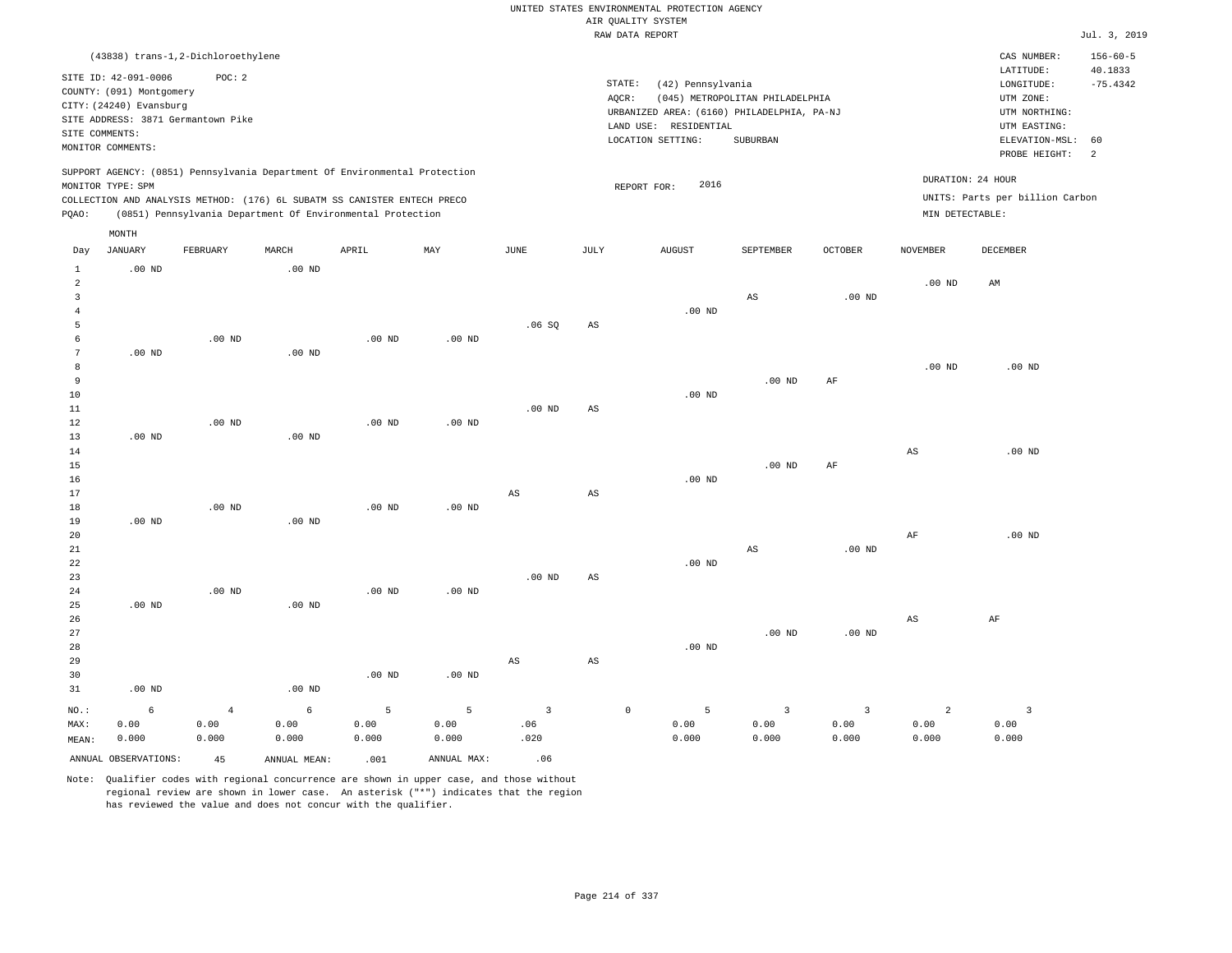RAW DATA REPORT **FOULD ASSESSED ASSESSED A**  $Jul. 3, 2019$ UNITED STATES ENVIRONMENTAL PROTECTION AGENCY AIR QUALITY SYSTEM (43838) trans-1,2-Dichloroethylene STATE: (42) Pennsylvania CAS NUMBER: 156-60-5 SITE ID: 42-091-0006 POC: 2 AQCR: (045) METROPOLITAN PHILADELPHIA COUNTY: (091) Montgomery CITY: (24240) Evansburg  $LONGITUDE: -75.4342$ LATITUDE: 40.1833 LOCATION SETTING: SUBURBAN SITE ADDRESS: 3871 Germantown Pike LAND USE: RESIDENTIAL SITE COMMENTS: MONITOR COMMENTS: PROBE HEIGHT: 2 ELEVATION-MSL: 60 URBANIZED AREA: (6160) PHILADELPHIA, PA-NJ (UTM NORTHING: UTM EASTING: UTM ZONE: SUPPORT AGENCY: (0851) Pennsylvania Department Of Environmental Protection MONITOR TYPE: SPM COLLECTION AND ANALYSIS METHOD: (176) 6L SUBATM SS CANISTER ENTECH PRECO REPORT FOR: 2017 UNITS: Parts per billion Carbon PQAO: (0851) Pennsylvania Department Of Environmental Protection MIN DETECTABLE: DURATION: 24 HOUR 1 2 3 4 5 6 7 8 9 10 11 12 13 14 15 16 17 18 19  $20$ 21 22 23 24 25 26 27 28 29 30 31  $\Delta$ S AS AF .00 ND .00 ND AS NO.: MAX: MEAN: 2 0.00 0.000 .00 ND .00 ND .00 ND .00 ND .00 ND .00 ND .00 ND .00 ND .00 ND .00 ND .00 ND .00 ND .00 ND .00 ND .00 ND .00 ND .00 ND .00 ND .00 ND AS .00 ND .00 ND .00 ND .00 ND .00 ND .00 ND .00 ND .00 ND .00 ND .00 ND AF .00 ND .00 ND .00 ND .00 ND .00 ND .00 ND .00 ND .00 ND .00 ND .00 ND .00 ND .00 ND .00 ND .00 ND .00 ND .00 ND .00 ND .00 ND .00 ND .00 ND .00 ND .00 ND AF .00 ND 4 0.00 0.000 5 0.00 0.000 5 0.00 0.000 5 0.00 0.000 5 0.00 0.000 5 0.00 0.000 4 0.00 0.000 5 0.00 0.000 5 0.00 0.000 5 0.00 0.000 4 0.00 0.000 Day JANUARY FEBRUARY MARCH APRIL MAY JUNE JULY AUGUST SEPTEMBER OCTOBER NOVEMBER DECEMBER MONTH

Note: Qualifier codes with regional concurrence are shown in upper case, and those without regional review are shown in lower case. An asterisk ("\*") indicates that the region has reviewed the value and does not concur with the qualifier.

ANNUAL OBSERVATIONS: 54 ANNUAL MEAN: 0.000 ANNUAL MAX: 0.00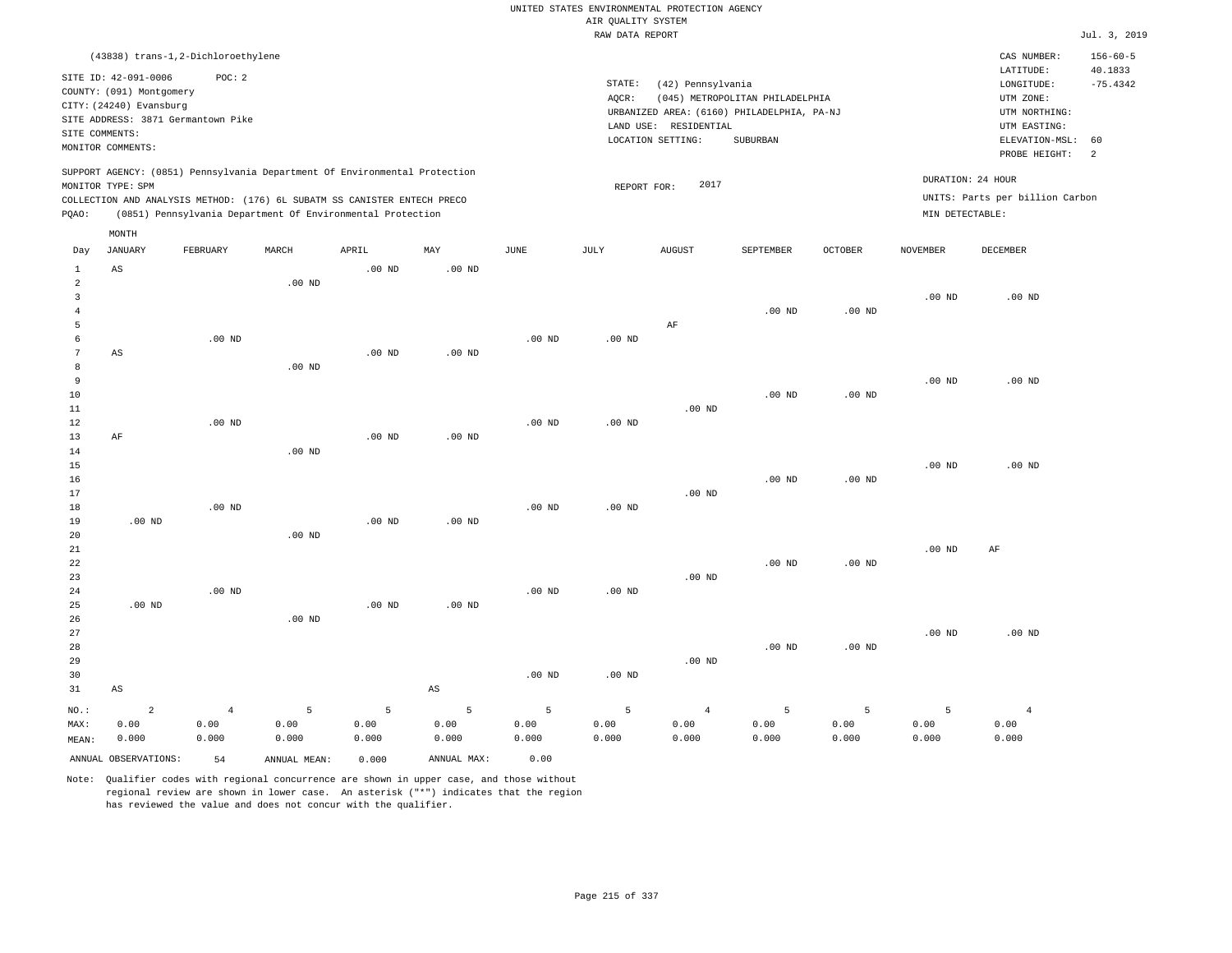RAW DATA REPORT Jul. 3, 2019 UNITED STATES ENVIRONMENTAL PROTECTION AGENCY AIR QUALITY SYSTEM (43838) trans-1,2-Dichloroethylene STATE: (42) Pennsylvania CAS NUMBER: 156-60-5 SITE ID: 42-091-0006 POC: 2 AQCR: (045) METROPOLITAN PHILADELPHIA COUNTY: (091) Montgomery CITY: (24240) Evansburg  $LONGITUDE: -75.4342$ LATITUDE: 40.1833 LOCATION SETTING: SUBURBAN SITE ADDRESS: 3871 Germantown Pike LAND USE: RESIDENTIAL SITE COMMENTS: MONITOR COMMENTS: PROBE HEIGHT: 2 ELEVATION-MSL: 60 URBANIZED AREA: (6160) PHILADELPHIA, PA-NJ (UTM NORTHING: UTM EASTING: UTM ZONE: SUPPORT AGENCY: (0851) Pennsylvania Department Of Environmental Protection MONITOR TYPE: SPM COLLECTION AND ANALYSIS METHOD: (176) 6L SUBATM SS CANISTER ENTECH PRECO REPORT FOR: 2018 UNITS: Parts per billion Carbon PQAO: (0851) Pennsylvania Department Of Environmental Protection DURATION: 24 HOUR MIN DETECTABLE: .07379 1 2 3 4 5 6 7 8 9 10 11 12 13 14 15 16 17 18 19  $20$ 21 22 23 24 25 26 27 28 29 30 31 AO AF .00 ND .00 ND .00 ND NO.: MAX: MEAN: 3 0.00 0.000 .00 ND .00 ND .00 ND .00 ND .00 ND .00 ND .00 ND .00 ND .00 ND .00 ND .00 ND .00 ND .00 ND .00 ND .00 ND .00 ND .00 ND .00 ND .00 ND .00 ND .00 ND .00 ND .00 ND .00 ND .00 ND .00 ND .00 ND .00 ND .00 ND .00 ND .00 ND .00 ND .00 ND .00 ND .00 ND .00 ND .00 ND .00 ND .00 ND AS .00 ND .00 ND .00 ND .00 ND .00 ND .00 ND .00 ND .00 ND .00 ND AF .00 ND .00 ND .00 ND .00 ND .00 ND .00 ND 5 0.00 0.000 5 0.00 0.000 5 0.00 0.000 5 0.00 0.000 5 0.00 0.000 6 0.00 0.000 5 0.00 0.000 4 0.00 0.000 5 0.00 0.000 4 0.00 0.000 5 0.00 0.000 ANNUAL OBSERVATIONS: 57 ANNUAL MEAN: 0.000 ANNUAL MAX: 0.00 Day JANUARY FEBRUARY MARCH APRIL MAY JUNE JULY AUGUST SEPTEMBER OCTOBER NOVEMBER DECEMBER MONTH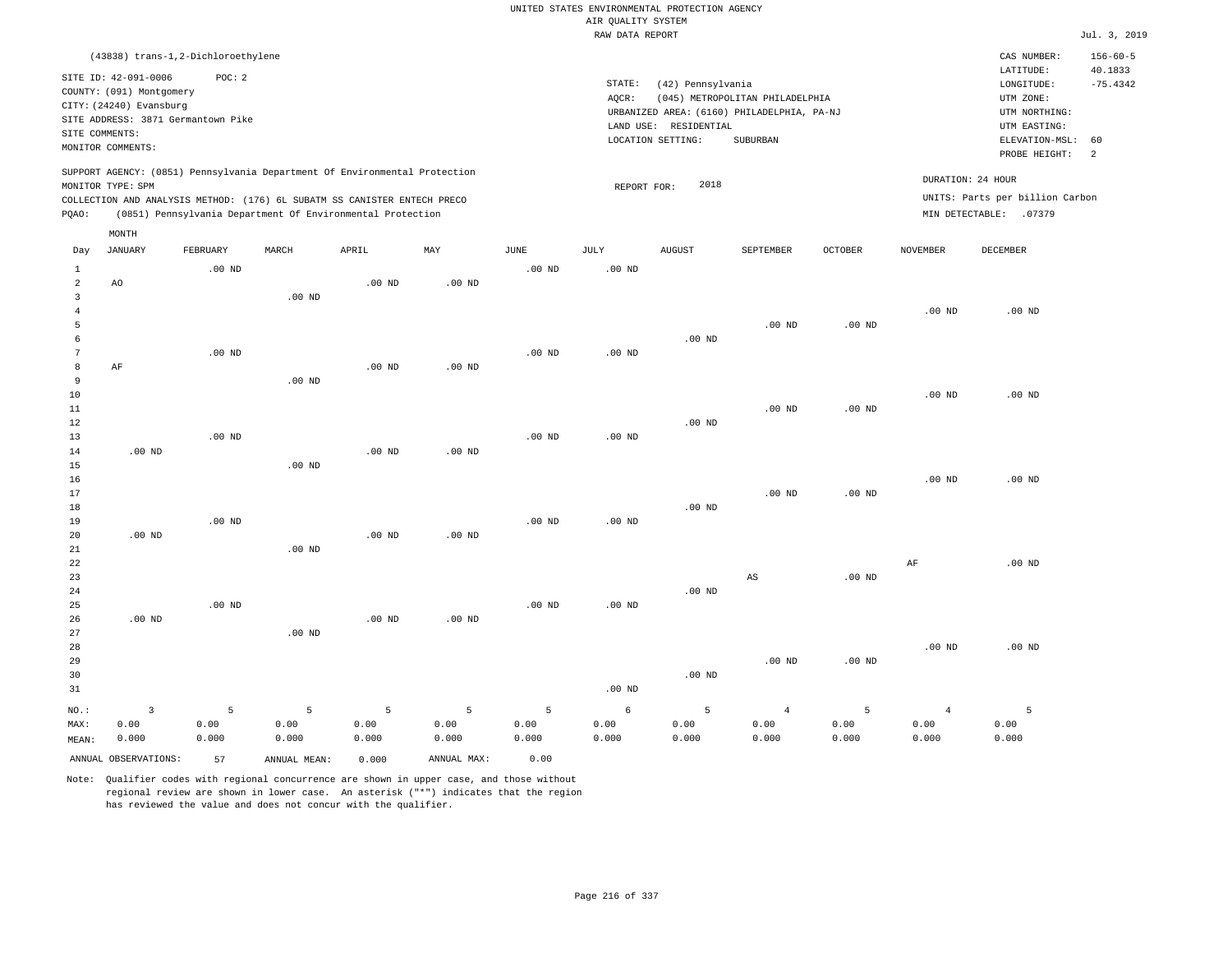|                                                                                                                                             | (43839) cis-1,2-Dichloroethene     |          |                                                                          |          |          |          |           |                   |                                            |          |                 | CAS NUMBER:                     | $156 - 59 - 2$ |
|---------------------------------------------------------------------------------------------------------------------------------------------|------------------------------------|----------|--------------------------------------------------------------------------|----------|----------|----------|-----------|-------------------|--------------------------------------------|----------|-----------------|---------------------------------|----------------|
|                                                                                                                                             | SITE ID: 42-091-0006               | POC: 2   |                                                                          |          |          |          |           |                   |                                            |          |                 | LATITUDE:                       | 40.1833        |
|                                                                                                                                             | COUNTY: (091) Montgomery           |          |                                                                          |          |          |          | STATE:    | (42) Pennsylvania |                                            |          |                 | LONGITUDE:                      | $-75.4342$     |
|                                                                                                                                             | CITY: (24240) Evansburg            |          |                                                                          |          |          |          | AQCR:     |                   | (045) METROPOLITAN PHILADELPHIA            |          |                 | UTM ZONE:                       |                |
|                                                                                                                                             | SITE ADDRESS: 3871 Germantown Pike |          |                                                                          |          |          |          |           |                   | URBANIZED AREA: (6160) PHILADELPHIA, PA-NJ |          |                 | UTM NORTHING:                   |                |
|                                                                                                                                             | SITE COMMENTS:                     |          |                                                                          |          |          |          | LAND USE: | RESIDENTIAL       |                                            |          |                 | UTM EASTING:                    |                |
|                                                                                                                                             | MONITOR COMMENTS:                  |          |                                                                          |          |          |          |           | LOCATION SETTING: | SUBURBAN                                   |          |                 | ELEVATION-MSL:                  | 60             |
|                                                                                                                                             |                                    |          |                                                                          |          |          |          |           |                   |                                            |          |                 | PROBE HEIGHT:                   | - 2            |
| SUPPORT AGENCY: (0851) Pennsylvania Department Of Environmental Protection<br>DURATION: 24 HOUR<br>2013<br>MONITOR TYPE: SPM<br>REPORT FOR: |                                    |          |                                                                          |          |          |          |           |                   |                                            |          |                 |                                 |                |
|                                                                                                                                             |                                    |          | COLLECTION AND ANALYSIS METHOD: (176) 6L SUBATM SS CANISTER ENTECH PRECO |          |          |          |           |                   |                                            |          |                 | UNITS: Parts per billion Carbon |                |
| POAO:                                                                                                                                       |                                    |          | (0851) Pennsylvania Department Of Environmental Protection               |          |          |          |           |                   |                                            |          | MIN DETECTABLE: |                                 |                |
|                                                                                                                                             | MONTH                              |          |                                                                          |          |          |          |           |                   |                                            |          |                 |                                 |                |
| Day                                                                                                                                         | JANUARY                            | FEBRUARY | MARCH                                                                    | APRIL    | MAY      | JUNE     | JULY      | <b>AUGUST</b>     | <b>SEPTEMBER</b>                           | OCTOBER  | <b>NOVEMBER</b> | DECEMBER                        |                |
|                                                                                                                                             |                                    |          |                                                                          |          |          |          |           |                   | $.00$ ND                                   | $.00$ ND |                 |                                 |                |
| $\overline{2}$                                                                                                                              |                                    |          |                                                                          |          |          |          |           | $.00$ ND          |                                            |          |                 |                                 |                |
|                                                                                                                                             |                                    | AF       |                                                                          |          |          | $.00$ ND | $.00$ ND  |                   |                                            |          |                 |                                 |                |
|                                                                                                                                             | $.00$ ND                           |          |                                                                          | $.00$ ND | $.00$ ND |          |           |                   |                                            |          |                 |                                 |                |
|                                                                                                                                             |                                    |          | $.00$ ND                                                                 |          |          |          |           |                   |                                            |          |                 |                                 |                |

 6 7 8 9 AF .00 ND .00 ND .00 ND .00 ND .00 ND .00 ND .00 ND

| 10          | $.00$ ND |          |          | $.00$ ND | $.00$ ND |          |          |    |          |          |          |    |  |
|-------------|----------|----------|----------|----------|----------|----------|----------|----|----------|----------|----------|----|--|
| 11          |          |          | $.00$ ND |          |          |          |          |    |          |          |          |    |  |
| 12          |          |          |          |          |          |          |          |    |          |          | AF       | AF |  |
| 13          |          |          |          |          |          |          |          |    | $.00$ ND | $.00$ ND |          |    |  |
| 14          |          |          |          |          |          |          |          | AF |          |          |          |    |  |
| 15          |          | $.00$ ND |          |          |          | $.00$ ND | $.00$ ND |    |          |          |          |    |  |
| 16          | AF       |          |          | $.00$ ND | $.00$ ND |          |          |    |          |          |          |    |  |
| 17          |          |          | $.00$ ND |          |          |          |          |    |          |          |          |    |  |
| 18          |          |          |          |          |          |          |          |    |          |          | $.00$ ND | AF |  |
| 19          |          |          |          |          |          |          |          |    | $.00$ ND | $.00$ ND |          |    |  |
| 20          |          |          |          |          |          |          |          | AF |          |          |          |    |  |
| $2\sqrt{1}$ |          | $.00$ ND |          |          |          | $.00$ ND | $.00$ ND |    |          |          |          |    |  |
| 22          | AF       |          |          | $.00$ ND | $.00$ ND |          |          |    |          |          |          |    |  |
| 23          |          |          | $.00$ ND |          |          |          |          |    |          |          |          |    |  |

| د ۲۰ | . UU ND |    |          |    |          |          |
|------|---------|----|----------|----|----------|----------|
| 24   |         |    |          |    | $.00$ ND | $.00$ ND |
| 25   |         |    | $.00$ ND | AS |          |          |
| 26   |         | AF |          |    |          |          |

| 27    |       | $.00$ ND |          |          |          | $.00$ ND | $.00$ ND |       |       |          |       |          |
|-------|-------|----------|----------|----------|----------|----------|----------|-------|-------|----------|-------|----------|
| 28    | AS    |          |          | $.00$ ND | $.00$ ND |          |          |       |       |          |       |          |
| 29    |       |          | $.00$ ND |          |          |          |          |       |       |          |       |          |
| 30    |       |          |          |          |          |          |          |       |       |          | AF    | $.00$ ND |
| 31    |       |          |          |          |          |          |          |       |       | $.00$ ND |       |          |
| NO.∶  | 2     |          | 5        | 5        | 5        |          | -5       | 2     |       |          |       |          |
| : MAX | 0.00  | 0.00     | 0.00     | 0.00     | 0.00     | 0.00     | 0.00     | 0.00  | 0.00  | 0.00     | 0.00  | 0.00     |
| MEAN: | 0.000 | 0.000    | 0.000    | 0.000    | 0.000    | 0.000    | 0.000    | 0.000 | 0.000 | 0.000    | 0.000 | 0.000    |
|       |       |          |          |          |          |          |          |       |       |          |       |          |

ANNUAL OBSERVATIONS: 48 ANNUAL MEAN: 0.000 ANNUAL MAX: 0.00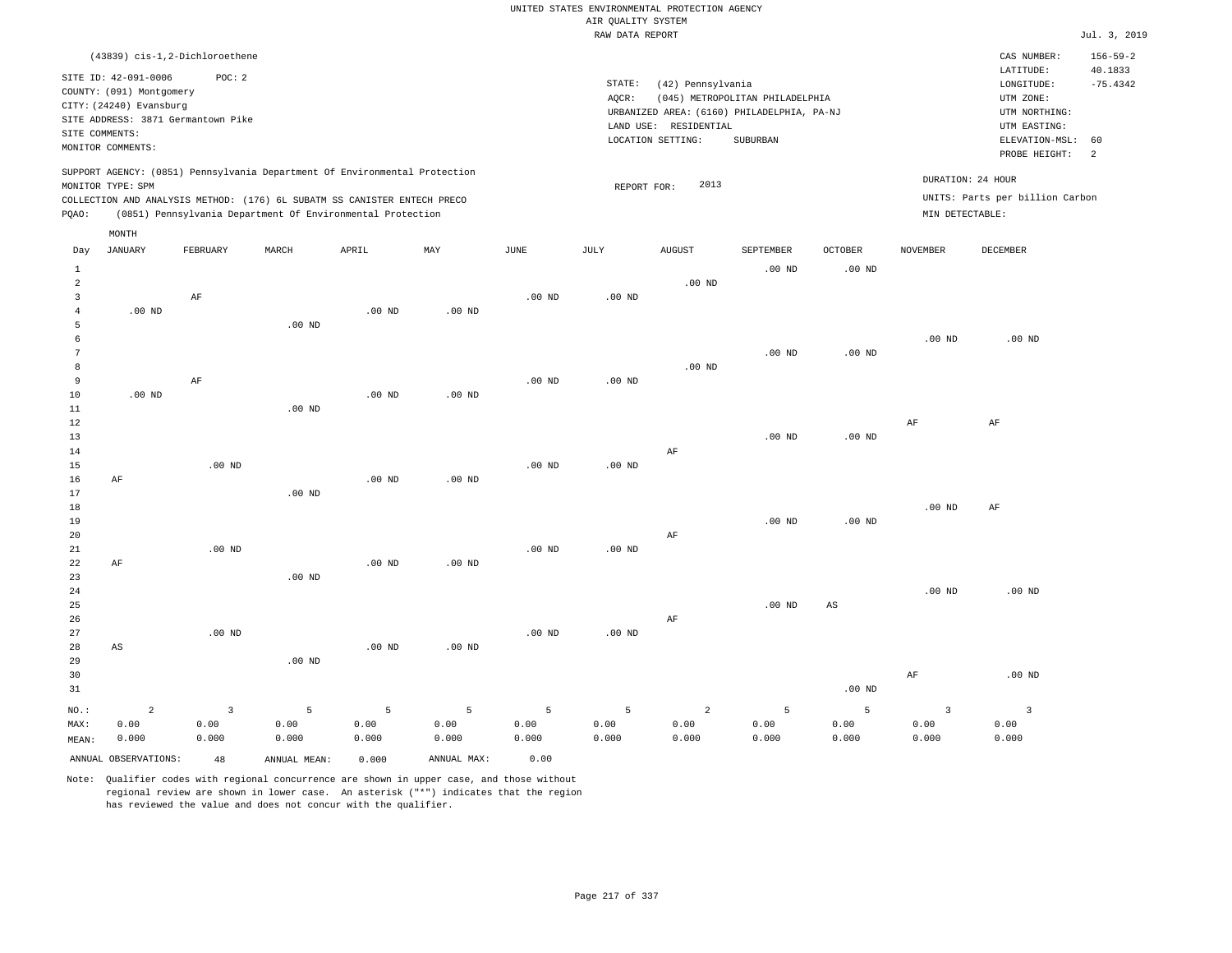| (43839) cis-1,2-Dichloroethene                                                                                                                                                                                                                     |                                                                                                                                                                                 | CAS NUMBER:                                                                                                   | $156 - 59 - 2$        |
|----------------------------------------------------------------------------------------------------------------------------------------------------------------------------------------------------------------------------------------------------|---------------------------------------------------------------------------------------------------------------------------------------------------------------------------------|---------------------------------------------------------------------------------------------------------------|-----------------------|
| SITE ID: 42-091-0006<br>POC:2<br>COUNTY: (091) Montgomery<br>CITY: (24240) Evansburg<br>SITE ADDRESS: 3871 Germantown Pike<br>SITE COMMENTS:<br>MONITOR COMMENTS:                                                                                  | STATE:<br>(42) Pennsylvania<br>(045) METROPOLITAN PHILADELPHIA<br>AOCR:<br>URBANIZED AREA: (6160) PHILADELPHIA, PA-NJ<br>LAND USE: RESIDENTIAL<br>SUBURBAN<br>LOCATION SETTING: | LATITUDE:<br>LONGITUDE:<br>UTM ZONE:<br>UTM NORTHING:<br>UTM EASTING:<br>ELEVATION-MSL: 60<br>PROBE HEIGHT: 2 | 40.1833<br>$-75.4342$ |
| SUPPORT AGENCY: (0851) Pennsylvania Department Of Environmental Protection<br>MONITOR TYPE: SPM<br>COLLECTION AND ANALYSIS METHOD: (176) 6L SUBATM SS CANISTER ENTECH PRECO<br>(0851) Pennsylvania Department Of Environmental Protection<br>POAO: | 2014<br>REPORT FOR:                                                                                                                                                             | DURATION: 24 HOUR<br>UNITS: Parts per billion Carbon<br>MIN DETECTABLE:                                       |                       |

|                                     | MONTH                           |                                 |                    |                                 |                    |                    |                    |                    |                    |                    |                                 |                    |
|-------------------------------------|---------------------------------|---------------------------------|--------------------|---------------------------------|--------------------|--------------------|--------------------|--------------------|--------------------|--------------------|---------------------------------|--------------------|
| Day                                 | <b>JANUARY</b>                  | FEBRUARY                        | MARCH              | APRIL                           | MAY                | $_{\rm JUNE}$      | JULY               | <b>AUGUST</b>      | SEPTEMBER          | OCTOBER            | <b>NOVEMBER</b>                 | DECEMBER           |
| $\mathbf{1}$<br>$\overline{a}$<br>3 |                                 |                                 |                    |                                 |                    |                    |                    | $.00$ ND           | .00 <sub>ND</sub>  | .00 <sub>ND</sub>  | $.00$ ND                        | $.00$ ND           |
| $\overline{4}$<br>5<br>6            | $\rm AF$                        | $\rm AF$                        | .00 <sub>ND</sub>  | $.00$ ND                        | $.00$ ND           | $.00$ ND           | $.00$ ND           |                    |                    |                    |                                 |                    |
| 7<br>8<br>9                         |                                 |                                 |                    |                                 |                    |                    |                    | $.00$ ND           | $.00$ ND           | $.00$ ND           | AF                              | $.00$ ND           |
| $10$<br>11<br>12                    | $.00$ ND                        | $\mathbb{A}\mathbb{S}$          | $.00$ ND           | AF                              | $.00$ ND           | $.00$ ND           | $.00$ ND           |                    |                    |                    |                                 |                    |
| 13<br>14<br>15                      |                                 |                                 |                    |                                 |                    |                    |                    | $.00$ ND           | $.00$ ND           | $.00$ ND           | $.00$ ND                        | $.00$ ND           |
| 16<br>17<br>18                      | $.00$ ND                        | $.00$ ND                        | $.00$ ND           | $.00$ ND                        | $.00$ ND           | $.00$ ND           | $.00$ ND           |                    |                    |                    |                                 |                    |
| 19<br>20<br>21                      |                                 |                                 |                    |                                 |                    |                    |                    | $.00$ ND           | $.00$ ND           | $.00$ ND           | $.00$ ND                        | $.00$ ND           |
| 22<br>23<br>24                      | $\mathbb{A}\mathbb{S}$          | $.00$ ND                        | $.00$ ND           | .00 <sub>ND</sub>               | $.00$ ND           | $.00$ ND           | $.00$ ND           |                    |                    |                    |                                 |                    |
| 25<br>26<br>27                      |                                 |                                 |                    |                                 |                    |                    |                    | $.00$ ND           | $.00$ ND           | $.00$ ND           | $.00$ ND                        | .00 <sub>ND</sub>  |
| 28<br>29<br>30                      | AS                              | $\mathbb{A}\mathbb{S}$          | $.00$ ND           | $.00$ ND                        | .00 $ND$           | $.00$ ND           | $.00$ ND           |                    |                    |                    |                                 |                    |
| 31                                  |                                 |                                 |                    |                                 |                    |                    |                    |                    |                    |                    |                                 | $.00$ ND           |
| NO.:<br>MAX:<br>MEAN:               | $\overline{a}$<br>0.00<br>0.000 | $\overline{a}$<br>0.00<br>0.000 | 5<br>0.00<br>0.000 | $\overline{4}$<br>0.00<br>0.000 | 5<br>0.00<br>0.000 | 5<br>0.00<br>0.000 | 5<br>0.00<br>0.000 | 5<br>0.00<br>0.000 | 5<br>0.00<br>0.000 | 5<br>0.00<br>0.000 | $\overline{4}$<br>0.00<br>0.000 | 6<br>0.00<br>0.000 |
|                                     | ANNUAL OBSERVATIONS:            | 53                              | ANNUAL MEAN:       | 0.000                           | ANNUAL MAX:        | 0.00               |                    |                    |                    |                    |                                 |                    |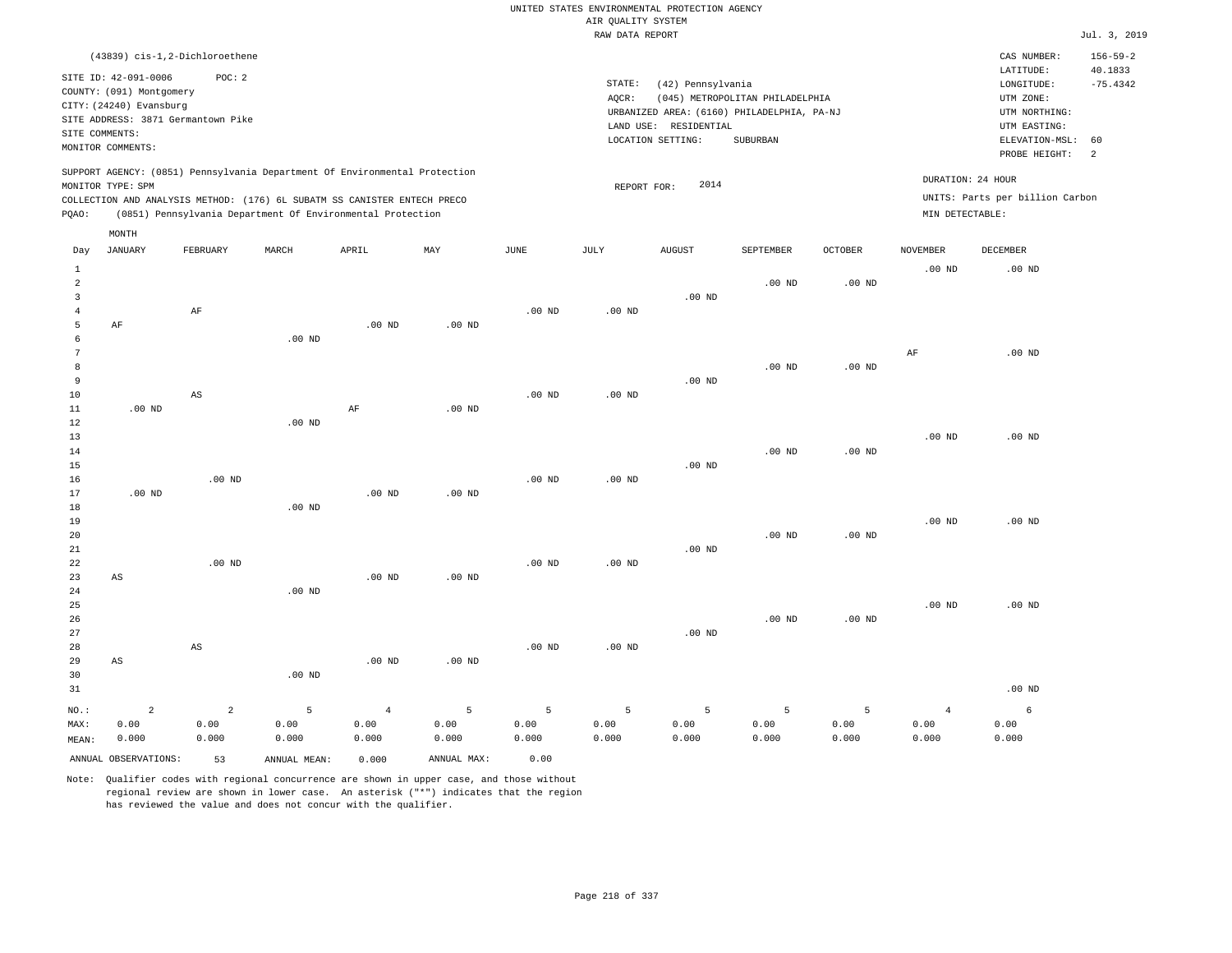| (43839) cis-1,2-Dichloroethene                                             |                                                            |       |     |      |        |                       |                                            |         |                   | CAS NUMBER:                     | $156 - 59 - 2$        |
|----------------------------------------------------------------------------|------------------------------------------------------------|-------|-----|------|--------|-----------------------|--------------------------------------------|---------|-------------------|---------------------------------|-----------------------|
| SITE ID: 42-091-0006                                                       | POC:2                                                      |       |     |      | STATE: | (42) Pennsylvania     |                                            |         |                   | LATITUDE:<br>LONGITUDE:         | 40.1833<br>$-75.4342$ |
| COUNTY: (091) Montgomery                                                   |                                                            |       |     |      |        |                       |                                            |         |                   |                                 |                       |
| CITY: (24240) Evansburg                                                    |                                                            |       |     |      | AOCR:  |                       | (045) METROPOLITAN PHILADELPHIA            |         |                   | UTM ZONE:                       |                       |
| SITE ADDRESS: 3871 Germantown Pike                                         |                                                            |       |     |      |        |                       | URBANIZED AREA: (6160) PHILADELPHIA, PA-NJ |         |                   | UTM NORTHING:                   |                       |
| SITE COMMENTS:                                                             |                                                            |       |     |      |        | LAND USE: RESIDENTIAL |                                            |         |                   | UTM EASTING:                    |                       |
|                                                                            |                                                            |       |     |      |        | LOCATION SETTING:     | SUBURBAN                                   |         |                   | ELEVATION-MSL: 60               |                       |
| MONITOR COMMENTS:                                                          |                                                            |       |     |      |        |                       |                                            |         |                   | PROBE HEIGHT:                   | $\overline{2}$        |
| SUPPORT AGENCY: (0851) Pennsylvania Department Of Environmental Protection |                                                            |       |     |      |        |                       |                                            |         | DURATION: 24 HOUR |                                 |                       |
| MONITOR TYPE: SPM                                                          |                                                            |       |     |      |        | 2015<br>REPORT FOR:   |                                            |         |                   |                                 |                       |
| COLLECTION AND ANALYSIS METHOD: (176) 6L SUBATM SS CANISTER ENTECH PRECO   |                                                            |       |     |      |        |                       |                                            |         |                   | UNITS: Parts per billion Carbon |                       |
| POAO:                                                                      | (0851) Pennsylvania Department Of Environmental Protection |       |     |      |        |                       |                                            |         | MIN DETECTABLE:   |                                 |                       |
| MONTH                                                                      |                                                            |       |     |      |        |                       |                                            |         |                   |                                 |                       |
| JANUARY<br>Day                                                             | MARCH<br>FEBRUARY                                          | APRIL | MAY | JUNE | JULY   | AUGUST                | SEPTEMBER                                  | OCTOBER | <b>NOVEMBER</b>   | DECEMBER                        |                       |

| 1                   |                      |                        | $.00$ ND     |          |             |                |                   |             |                   |                   |          |          |
|---------------------|----------------------|------------------------|--------------|----------|-------------|----------------|-------------------|-------------|-------------------|-------------------|----------|----------|
| $\overline{a}$      |                      |                        |              |          |             |                |                   |             |                   |                   | $.00$ ND | $.00$ ND |
| 3                   |                      |                        |              |          |             |                |                   |             | $.00$ ND          | .00 <sub>ND</sub> |          |          |
| $\overline{4}$<br>5 |                      |                        |              |          |             |                |                   | $.00$ ND    |                   |                   |          |          |
|                     | $.00$ ND             | $.00$ ND               |              | $.00$ ND | $.00$ ND    | $.00$ ND       | $.00$ ND          |             |                   |                   |          |          |
| 6<br>7              |                      |                        | $.00$ ND     |          |             |                |                   |             |                   |                   |          |          |
| 8                   |                      |                        |              |          |             |                |                   |             |                   |                   | $.00$ ND | $.00$ ND |
| 9                   |                      |                        |              |          |             |                |                   |             | AS                | $.00$ ND          |          |          |
| 10                  |                      |                        |              |          |             |                |                   | $.00$ ND    |                   |                   |          |          |
| $11\,$              |                      | .00 $ND$               |              |          |             | $.00$ ND       | $.00$ ND          |             |                   |                   |          |          |
| 12                  | $.00$ ND             |                        |              | .00 $ND$ | $.00$ ND    |                |                   |             |                   |                   |          |          |
| 13                  |                      |                        | $.00$ ND     |          |             |                |                   |             |                   |                   |          |          |
| 14                  |                      |                        |              |          |             |                |                   |             |                   |                   | $.00$ ND | $.00$ ND |
| 15                  |                      |                        |              |          |             |                |                   |             | $.00$ ND          | .00 <sub>ND</sub> |          |          |
| 16                  |                      |                        |              |          |             |                |                   | $.00$ ND    |                   |                   |          |          |
| 17                  |                      | $\rm AF$               |              |          |             | $.00$ ND       | $.00$ ND          |             |                   |                   |          |          |
| 18                  | .00 $ND$             |                        |              | .00 $ND$ | $.00$ ND    |                |                   |             |                   |                   |          |          |
| 19                  |                      |                        | $.00$ ND     |          |             |                |                   |             |                   |                   |          |          |
| 20                  |                      |                        |              |          |             |                |                   |             |                   |                   | $.00$ ND | $.00$ ND |
| 21                  |                      |                        |              |          |             |                |                   |             | .00 <sub>ND</sub> | $.00$ ND          |          |          |
| 22                  |                      |                        |              |          |             |                |                   | $.00$ ND    |                   |                   |          |          |
| 23<br>24            | $.00$ ND             | $\mathbb{A}\mathbb{S}$ |              | $.00$ ND | $.00$ ND    | $.00$ ND       | $.00$ ND          |             |                   |                   |          |          |
| 25                  |                      |                        | $.00$ ND     |          |             |                |                   |             |                   |                   |          |          |
| 26                  |                      |                        |              |          |             |                |                   |             |                   |                   | $.00$ ND | $.00$ ND |
| 27                  |                      |                        |              |          |             |                |                   |             | .00 <sub>ND</sub> | .00 <sub>ND</sub> |          |          |
| 28                  |                      |                        |              |          |             |                |                   | $.00$ ND    |                   |                   |          |          |
| 29                  |                      |                        |              |          |             | $.00$ ND       | .00 <sub>ND</sub> |             |                   |                   |          |          |
| 30                  | $.00$ ND             |                        |              | $.00$ ND | $.00$ ND    |                |                   |             |                   |                   |          |          |
| 31                  |                      |                        | .00 $ND$     |          |             |                |                   |             |                   |                   |          |          |
| $NO.$ :             | $5\phantom{.0}$      | $\overline{a}$         | $\epsilon$   | 5        | 5           | $\overline{5}$ | $\mathsf S$       | $\mathsf S$ | $\overline{4}$    | 5                 | 5        | 5        |
| MAX:                | 0.00                 | 0.00                   | 0.00         | 0.00     | 0.00        | 0.00           | 0.00              | 0.00        | 0.00              | 0.00              | 0.00     | 0.00     |
| MEAN:               | 0.000                | 0.000                  | 0.000        | 0.000    | 0.000       | 0.000          | 0.000             | 0.000       | 0.000             | 0.000             | 0.000    | 0.000    |
|                     | ANNUAL OBSERVATIONS: | 57                     | ANNUAL MEAN: | 0.000    | ANNUAL MAX: | 0.00           |                   |             |                   |                   |          |          |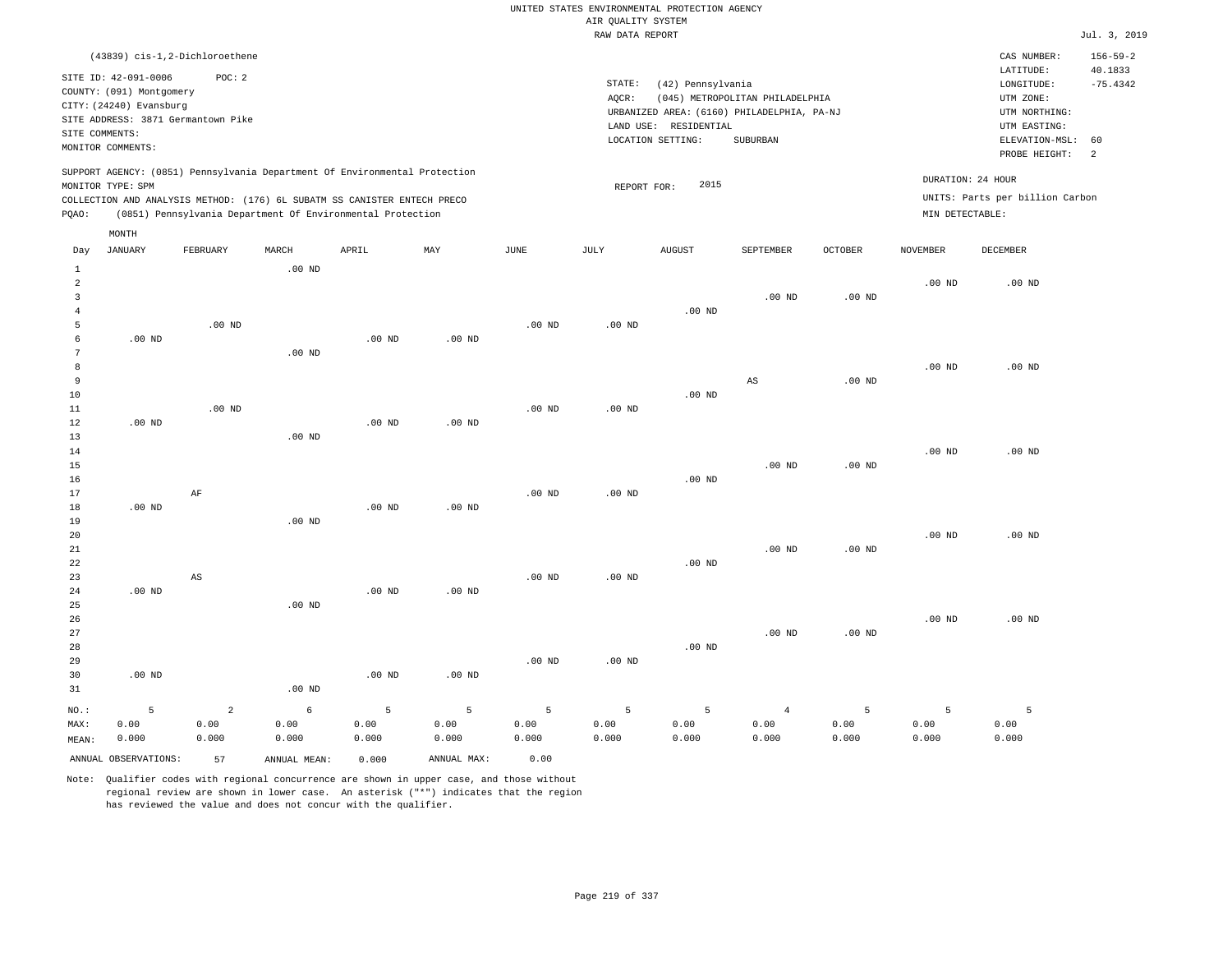|                         |                          |                                                                            |                   |                   |          |                   |                        | RAW DATA REPORT                            |                                 |                   |                   |                                 | Jul. 3, 2019   |
|-------------------------|--------------------------|----------------------------------------------------------------------------|-------------------|-------------------|----------|-------------------|------------------------|--------------------------------------------|---------------------------------|-------------------|-------------------|---------------------------------|----------------|
|                         |                          | (43839) cis-1,2-Dichloroethene                                             |                   |                   |          |                   |                        |                                            |                                 |                   |                   | CAS NUMBER:                     | $156 - 59 - 2$ |
|                         | SITE ID: 42-091-0006     | POC: 2                                                                     |                   |                   |          |                   |                        |                                            |                                 |                   |                   | LATITUDE:                       | 40.1833        |
|                         | COUNTY: (091) Montgomery |                                                                            |                   |                   |          |                   | STATE:                 | (42) Pennsylvania                          |                                 |                   |                   | LONGITUDE:                      | $-75.4342$     |
|                         |                          |                                                                            |                   |                   |          |                   | AOCR:                  |                                            | (045) METROPOLITAN PHILADELPHIA |                   |                   | UTM ZONE:                       |                |
|                         | CITY: (24240) Evansburg  |                                                                            |                   |                   |          |                   |                        | URBANIZED AREA: (6160) PHILADELPHIA, PA-NJ |                                 |                   |                   | UTM NORTHING:                   |                |
|                         |                          | SITE ADDRESS: 3871 Germantown Pike                                         |                   |                   |          |                   |                        | LAND USE: RESIDENTIAL                      |                                 |                   |                   | UTM EASTING:                    |                |
|                         | SITE COMMENTS:           |                                                                            |                   |                   |          |                   |                        | LOCATION SETTING:                          | SUBURBAN                        |                   |                   | ELEVATION-MSL:                  | 60             |
|                         | MONITOR COMMENTS:        |                                                                            |                   |                   |          |                   |                        |                                            |                                 |                   |                   | PROBE HEIGHT:                   | 2              |
|                         |                          | SUPPORT AGENCY: (0851) Pennsylvania Department Of Environmental Protection |                   |                   |          |                   |                        |                                            |                                 |                   |                   |                                 |                |
|                         | MONITOR TYPE: SPM        |                                                                            |                   |                   |          |                   |                        | 2016<br>REPORT FOR:                        |                                 |                   |                   | DURATION: 24 HOUR               |                |
|                         |                          | COLLECTION AND ANALYSIS METHOD: (176) 6L SUBATM SS CANISTER ENTECH PRECO   |                   |                   |          |                   |                        |                                            |                                 |                   |                   | UNITS: Parts per billion Carbon |                |
| PQAO:                   |                          | (0851) Pennsylvania Department Of Environmental Protection                 |                   |                   |          |                   |                        |                                            |                                 |                   | MIN DETECTABLE:   |                                 |                |
|                         | MONTH                    |                                                                            |                   |                   |          |                   |                        |                                            |                                 |                   |                   |                                 |                |
| Day                     | <b>JANUARY</b>           | FEBRUARY                                                                   | MARCH             | APRIL             | MAY      | <b>JUNE</b>       | JULY                   | <b>AUGUST</b>                              | SEPTEMBER                       | <b>OCTOBER</b>    | <b>NOVEMBER</b>   | DECEMBER                        |                |
| $\mathbf{1}$            | $.00$ ND                 |                                                                            | $.00$ ND          |                   |          |                   |                        |                                            |                                 |                   |                   |                                 |                |
| $\overline{a}$          |                          |                                                                            |                   |                   |          |                   |                        |                                            |                                 |                   | .00 <sub>ND</sub> | AM                              |                |
| $\overline{\mathbf{3}}$ |                          |                                                                            |                   |                   |          |                   |                        |                                            | $\mathbb{A}\mathbb{S}$          | .00 <sub>ND</sub> |                   |                                 |                |
| $\,4\,$                 |                          |                                                                            |                   |                   |          |                   |                        | $.00$ ND                                   |                                 |                   |                   |                                 |                |
| 5                       |                          |                                                                            |                   |                   |          | .00 <sub>ND</sub> | $\mathbb{A}\mathbb{S}$ |                                            |                                 |                   |                   |                                 |                |
| 6                       |                          | $.00$ ND                                                                   |                   | .00 <sub>ND</sub> | $.00$ ND |                   |                        |                                            |                                 |                   |                   |                                 |                |
| $7\phantom{.0}$         | $.00$ ND                 |                                                                            | $.00$ ND          |                   |          |                   |                        |                                            |                                 |                   |                   |                                 |                |
| 8                       |                          |                                                                            |                   |                   |          |                   |                        |                                            |                                 |                   | .00 <sub>ND</sub> | .00 <sub>ND</sub>               |                |
| 9                       |                          |                                                                            |                   |                   |          |                   |                        |                                            | $.00$ ND                        | AF                |                   |                                 |                |
| 10                      |                          |                                                                            |                   |                   |          |                   |                        | $.00$ ND                                   |                                 |                   |                   |                                 |                |
| 11                      |                          |                                                                            |                   |                   |          | $.00$ ND          | $\mathbb{A}\mathbb{S}$ |                                            |                                 |                   |                   |                                 |                |
| 12<br>13                | $.00$ ND                 | $.00$ ND                                                                   | $.00$ ND          | $.00$ ND          | $.00$ ND |                   |                        |                                            |                                 |                   |                   |                                 |                |
| 14                      |                          |                                                                            |                   |                   |          |                   |                        |                                            |                                 |                   |                   | $.00$ ND                        |                |
| 15                      |                          |                                                                            |                   |                   |          |                   |                        |                                            | $.00$ ND                        | $\rm{AF}$         | $_{\rm AS}$       |                                 |                |
| 16                      |                          |                                                                            |                   |                   |          |                   |                        | .00 <sub>ND</sub>                          |                                 |                   |                   |                                 |                |
| 17                      |                          |                                                                            |                   |                   |          | AS                | $\mathbb{A}\mathbb{S}$ |                                            |                                 |                   |                   |                                 |                |
| 18                      |                          | $.00$ ND                                                                   |                   | .00 <sub>ND</sub> | $.00$ ND |                   |                        |                                            |                                 |                   |                   |                                 |                |
| 19                      | $.00$ ND                 |                                                                            | $.00$ ND          |                   |          |                   |                        |                                            |                                 |                   |                   |                                 |                |
| 20                      |                          |                                                                            |                   |                   |          |                   |                        |                                            |                                 |                   | AF                | .00 <sub>ND</sub>               |                |
| 21                      |                          |                                                                            |                   |                   |          |                   |                        |                                            | AS                              | .00 <sub>ND</sub> |                   |                                 |                |
| 22                      |                          |                                                                            |                   |                   |          |                   |                        | $.00$ ND                                   |                                 |                   |                   |                                 |                |
| 23                      |                          |                                                                            |                   |                   |          | $.00$ ND          | AS                     |                                            |                                 |                   |                   |                                 |                |
| 24                      |                          | $.00$ ND                                                                   |                   | $.00$ ND          | $.00$ ND |                   |                        |                                            |                                 |                   |                   |                                 |                |
| 25                      | $.00$ ND                 |                                                                            | .00 <sub>ND</sub> |                   |          |                   |                        |                                            |                                 |                   |                   |                                 |                |
| 26                      |                          |                                                                            |                   |                   |          |                   |                        |                                            |                                 |                   | $_{\rm AS}$       | AF                              |                |
| 27                      |                          |                                                                            |                   |                   |          |                   |                        |                                            | $.00$ ND                        | .00 <sub>ND</sub> |                   |                                 |                |
| 28                      |                          |                                                                            |                   |                   |          |                   |                        | $.00$ ND                                   |                                 |                   |                   |                                 |                |
| 29                      |                          |                                                                            |                   |                   |          | AS                | $\mathbb{A}\mathbb{S}$ |                                            |                                 |                   |                   |                                 |                |
| 30                      |                          |                                                                            |                   | $.00$ ND          | $.00$ ND |                   |                        |                                            |                                 |                   |                   |                                 |                |
| 31                      | $.00$ ND                 |                                                                            | .00 <sub>ND</sub> |                   |          |                   |                        |                                            |                                 |                   |                   |                                 |                |
| NO.:                    | 6                        | $\overline{4}$                                                             | 6                 | 5                 | 5        | $\overline{3}$    | $\mathbb O$            | 5                                          | $\overline{3}$                  | $\overline{3}$    | $\overline{a}$    | $\overline{\mathbf{3}}$         |                |
| MAX:                    | 0.00                     | 0.00                                                                       | 0.00              | 0.00              | 0.00     | 0.00              |                        | 0.00                                       | 0.00                            | 0.00              | 0.00              | 0.00                            |                |

Note: Qualifier codes with regional concurrence are shown in upper case, and those without regional review are shown in lower case. An asterisk ("\*") indicates that the region has reviewed the value and does not concur with the qualifier.

0.000

0.000

0.000

0.000

ANNUAL OBSERVATIONS: 45 ANNUAL MEAN: 0.000 ANNUAL MAX: 0.00

MEAN:

0.000

0.000

0.000

0.000

0.000

0.000

0.000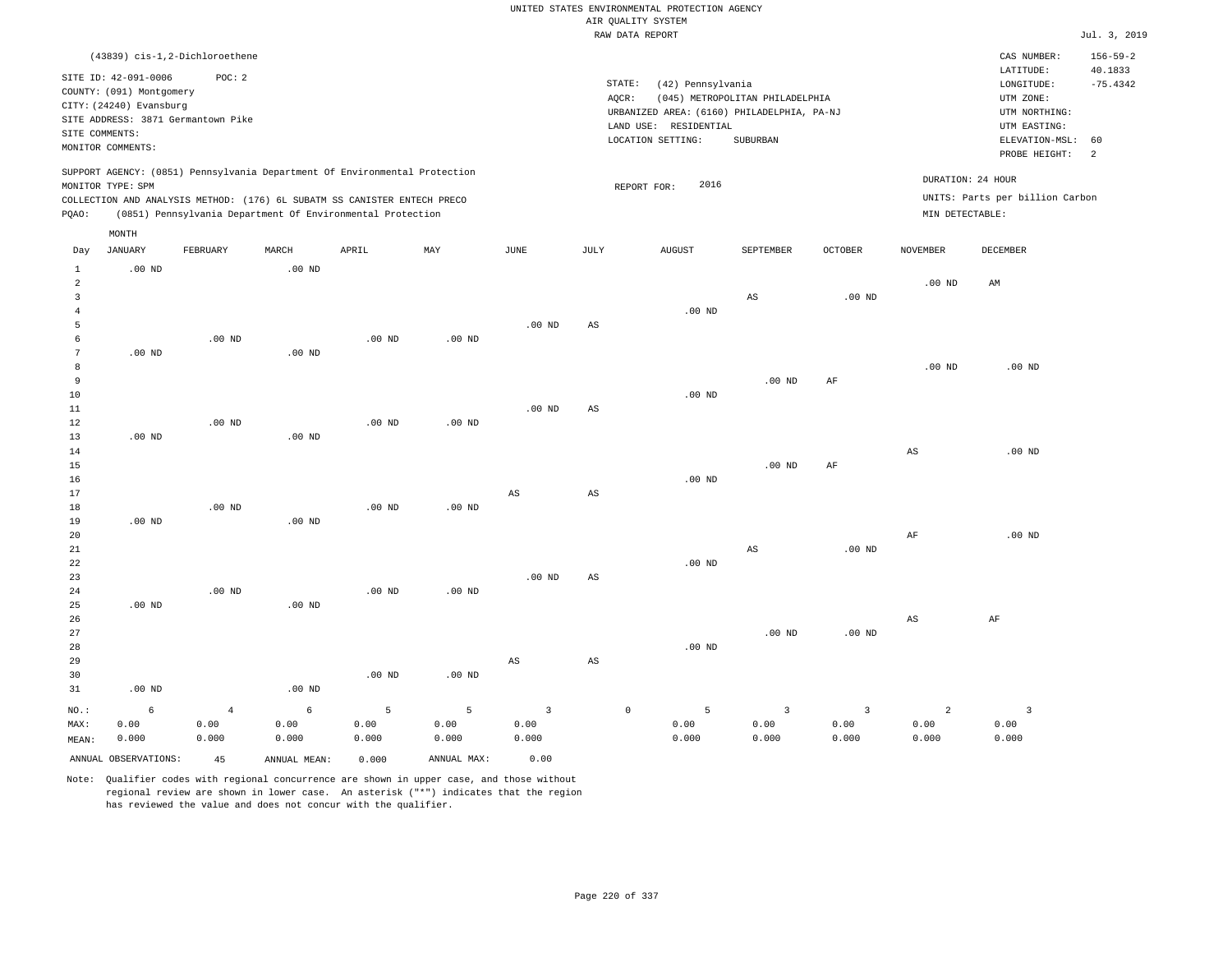|                                  |                                    |                |               |                                                                            |                        |                   |                     | UNITED STATES ENVIRONMENTAL PROTECTION AGENCY |                                            |                   |                   |                                 |                |
|----------------------------------|------------------------------------|----------------|---------------|----------------------------------------------------------------------------|------------------------|-------------------|---------------------|-----------------------------------------------|--------------------------------------------|-------------------|-------------------|---------------------------------|----------------|
|                                  |                                    |                |               |                                                                            |                        |                   | AIR QUALITY SYSTEM  |                                               |                                            |                   |                   |                                 |                |
|                                  |                                    |                |               |                                                                            |                        |                   | RAW DATA REPORT     |                                               |                                            |                   |                   |                                 | Jul. 3, 2019   |
|                                  | (43839) cis-1,2-Dichloroethene     |                |               |                                                                            |                        |                   |                     |                                               |                                            |                   |                   | CAS NUMBER:                     | $156 - 59 - 2$ |
|                                  | SITE ID: 42-091-0006               | POC: 2         |               |                                                                            |                        |                   |                     |                                               |                                            |                   |                   | LATITUDE:                       | 40.1833        |
|                                  | COUNTY: (091) Montgomery           |                |               |                                                                            |                        |                   | $\texttt{STATE}{}:$ | (42) Pennsylvania                             |                                            |                   |                   | LONGITUDE:                      | $-75.4342$     |
|                                  | CITY: (24240) Evansburg            |                |               |                                                                            |                        |                   | AQCR:               |                                               | (045) METROPOLITAN PHILADELPHIA            |                   |                   | UTM ZONE:                       |                |
|                                  | SITE ADDRESS: 3871 Germantown Pike |                |               |                                                                            |                        |                   |                     |                                               | URBANIZED AREA: (6160) PHILADELPHIA, PA-NJ |                   |                   | UTM NORTHING:<br>UTM EASTING:   |                |
|                                  | SITE COMMENTS:                     |                |               |                                                                            |                        |                   |                     | LAND USE: RESIDENTIAL<br>LOCATION SETTING:    | SUBURBAN                                   |                   |                   | ELEVATION-MSL:                  | 60             |
|                                  | MONITOR COMMENTS:                  |                |               |                                                                            |                        |                   |                     |                                               |                                            |                   |                   | PROBE HEIGHT:                   | 2              |
|                                  |                                    |                |               | SUPPORT AGENCY: (0851) Pennsylvania Department Of Environmental Protection |                        |                   |                     |                                               |                                            |                   |                   | DURATION: 24 HOUR               |                |
|                                  | MONITOR TYPE: SPM                  |                |               |                                                                            |                        |                   | REPORT FOR:         | 2017                                          |                                            |                   |                   |                                 |                |
|                                  |                                    |                |               | COLLECTION AND ANALYSIS METHOD: (176) 6L SUBATM SS CANISTER ENTECH PRECO   |                        |                   |                     |                                               |                                            |                   |                   | UNITS: Parts per billion Carbon |                |
| PQAO:                            |                                    |                |               | (0851) Pennsylvania Department Of Environmental Protection                 |                        |                   |                     |                                               |                                            |                   | MIN DETECTABLE:   |                                 |                |
|                                  | MONTH                              |                |               |                                                                            |                        |                   |                     |                                               |                                            |                   |                   |                                 |                |
| Day                              | <b>JANUARY</b>                     | FEBRUARY       | MARCH         | APRIL                                                                      | $\texttt{MAX}$         | JUNE              | JULY                | <b>AUGUST</b>                                 | SEPTEMBER                                  | <b>OCTOBER</b>    | <b>NOVEMBER</b>   | DECEMBER                        |                |
| $\mathbf{1}$                     | $_{\rm AS}$                        |                |               | $.00$ ND                                                                   | .00 <sub>ND</sub>      |                   |                     |                                               |                                            |                   |                   |                                 |                |
| $\overline{a}$<br>$\overline{3}$ |                                    |                | $.00$ ND      |                                                                            |                        |                   |                     |                                               |                                            |                   |                   |                                 |                |
| $\overline{4}$                   |                                    |                |               |                                                                            |                        |                   |                     |                                               | $.00$ ND                                   | .05SQ             | .00 <sub>ND</sub> | .00 <sub>ND</sub>               |                |
| 5                                |                                    |                |               |                                                                            |                        |                   |                     | AF                                            |                                            |                   |                   |                                 |                |
| 6                                |                                    | $.00$ ND       |               |                                                                            |                        | $.00$ ND          | $.00$ ND            |                                               |                                            |                   |                   |                                 |                |
| 7                                | $\mathbb{A}\mathbb{S}$             |                |               | .00 <sub>ND</sub>                                                          | .00 <sub>ND</sub>      |                   |                     |                                               |                                            |                   |                   |                                 |                |
| 8                                |                                    |                | $.00$ ND      |                                                                            |                        |                   |                     |                                               |                                            |                   |                   |                                 |                |
| $\overline{9}$                   |                                    |                |               |                                                                            |                        |                   |                     |                                               |                                            |                   | .00 <sub>ND</sub> | $.00$ ND                        |                |
| 10                               |                                    |                |               |                                                                            |                        |                   |                     |                                               | $.00$ ND                                   | $.00$ ND          |                   |                                 |                |
| 11                               |                                    |                |               |                                                                            |                        |                   |                     | .00 <sub>ND</sub>                             |                                            |                   |                   |                                 |                |
| 12<br>13                         | AF                                 | $.00$ ND       |               | $.00$ ND                                                                   | $.00$ ND               | .00 <sub>ND</sub> | .00 <sub>ND</sub>   |                                               |                                            |                   |                   |                                 |                |
| 14                               |                                    |                | $.00$ ND      |                                                                            |                        |                   |                     |                                               |                                            |                   |                   |                                 |                |
| 15                               |                                    |                |               |                                                                            |                        |                   |                     |                                               |                                            |                   | .00 <sub>ND</sub> | $.00$ ND                        |                |
| 16                               |                                    |                |               |                                                                            |                        |                   |                     |                                               | $.00$ ND                                   | $.00$ ND          |                   |                                 |                |
| 17                               |                                    |                |               |                                                                            |                        |                   |                     | $.00$ ND                                      |                                            |                   |                   |                                 |                |
| 18                               |                                    | $.00$ ND       |               |                                                                            |                        | $.00$ ND          | .00 <sub>ND</sub>   |                                               |                                            |                   |                   |                                 |                |
| 19                               | .00 <sub>ND</sub>                  |                |               | .00 <sub>ND</sub>                                                          | .00 <sub>ND</sub>      |                   |                     |                                               |                                            |                   |                   |                                 |                |
| 20                               |                                    |                | $.00$ ND      |                                                                            |                        |                   |                     |                                               |                                            |                   |                   |                                 |                |
| $2\sqrt{1}$                      |                                    |                |               |                                                                            |                        |                   |                     |                                               |                                            |                   | .00 <sub>ND</sub> | $\rm AF$                        |                |
| 22<br>23                         |                                    |                |               |                                                                            |                        |                   |                     | .00 <sub>ND</sub>                             | $.00$ ND                                   | .00 <sub>ND</sub> |                   |                                 |                |
| 24                               |                                    | $.00$ ND       |               |                                                                            |                        | .00 <sub>ND</sub> | .00 <sub>ND</sub>   |                                               |                                            |                   |                   |                                 |                |
| 25                               | $.00$ ND                           |                |               | $.00$ ND                                                                   | $.00$ ND               |                   |                     |                                               |                                            |                   |                   |                                 |                |
| 26                               |                                    |                | $.00$ ND      |                                                                            |                        |                   |                     |                                               |                                            |                   |                   |                                 |                |
| 27                               |                                    |                |               |                                                                            |                        |                   |                     |                                               |                                            |                   | .00 <sub>ND</sub> | $.00$ ND                        |                |
| 28                               |                                    |                |               |                                                                            |                        |                   |                     |                                               | $.00$ ND                                   | $.00$ ND          |                   |                                 |                |
| 29                               |                                    |                |               |                                                                            |                        |                   |                     | .00 <sub>ND</sub>                             |                                            |                   |                   |                                 |                |
| 30                               |                                    |                |               |                                                                            |                        | $.00$ ND          | $.00$ ND            |                                               |                                            |                   |                   |                                 |                |
| 31                               | AS                                 |                |               |                                                                            | $\mathbb{A}\mathbb{S}$ |                   |                     |                                               |                                            |                   |                   |                                 |                |
| $NO.$ :                          | $\overline{2}$                     | $\overline{4}$ | $\sqrt{5}$    | 5                                                                          | $\overline{5}$         | 5                 | 5                   | $\overline{4}$                                | 5                                          | 5                 | 5                 | $\overline{4}$                  |                |
| MAX:                             | 0.00                               | 0.00           | 0.00          | 0.00                                                                       | 0.00                   | 0.00              | 0.00                | 0.00                                          | 0.00                                       | .05               | 0.00              | 0.00                            |                |
| MEAN:                            | 0.000                              | 0.000          | 0.000         | 0.000                                                                      | 0.000                  | 0.000             | 0.000               | 0.000                                         | 0.000                                      | .010              | 0.000             | 0.000                           |                |
|                                  | ANNUAL OBSERVATIONS:               | 54             | ANNUAL, MEAN: | .001                                                                       | ANNUAL MAX:            | .05               |                     |                                               |                                            |                   |                   |                                 |                |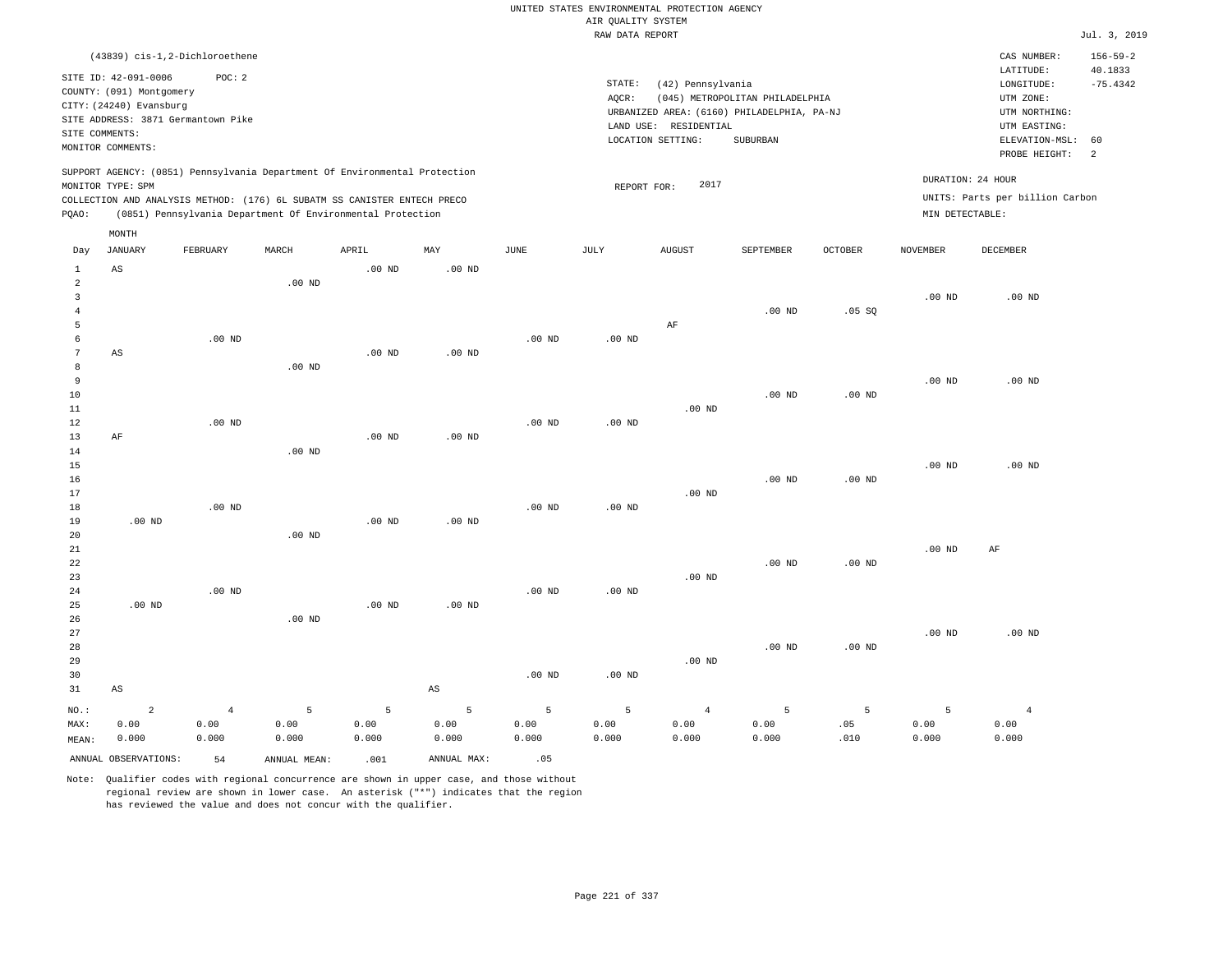|                                  |                                    |          |              |                                                                            |                   |                   | UNITED STATES ENVIRONMENTAL PROTECTION AGENCY |                       |                                            |                |                   |                                 |                           |
|----------------------------------|------------------------------------|----------|--------------|----------------------------------------------------------------------------|-------------------|-------------------|-----------------------------------------------|-----------------------|--------------------------------------------|----------------|-------------------|---------------------------------|---------------------------|
|                                  |                                    |          |              |                                                                            |                   |                   | AIR QUALITY SYSTEM                            |                       |                                            |                |                   |                                 |                           |
|                                  |                                    |          |              |                                                                            |                   |                   | RAW DATA REPORT                               |                       |                                            |                |                   |                                 | Jul. 3, 2019              |
|                                  | (43839) cis-1,2-Dichloroethene     |          |              |                                                                            |                   |                   |                                               |                       |                                            |                |                   | CAS NUMBER:<br>LATITUDE:        | $156 - 59 - 2$<br>40.1833 |
|                                  | SITE ID: 42-091-0006               | POC: 2   |              |                                                                            |                   |                   | STATE:                                        | (42) Pennsylvania     |                                            |                |                   | LONGITUDE:                      | $-75.4342$                |
|                                  | COUNTY: (091) Montgomery           |          |              |                                                                            |                   |                   | AQCR:                                         |                       | (045) METROPOLITAN PHILADELPHIA            |                |                   | UTM ZONE:                       |                           |
|                                  | CITY: (24240) Evansburg            |          |              |                                                                            |                   |                   |                                               |                       | URBANIZED AREA: (6160) PHILADELPHIA, PA-NJ |                |                   | UTM NORTHING:                   |                           |
| SITE COMMENTS:                   | SITE ADDRESS: 3871 Germantown Pike |          |              |                                                                            |                   |                   |                                               | LAND USE: RESIDENTIAL |                                            |                |                   | UTM EASTING:                    |                           |
|                                  | MONITOR COMMENTS:                  |          |              |                                                                            |                   |                   |                                               | LOCATION SETTING:     | <b>SUBURBAN</b>                            |                |                   | ELEVATION-MSL:                  | 60                        |
|                                  |                                    |          |              |                                                                            |                   |                   |                                               |                       |                                            |                |                   | PROBE HEIGHT:                   | 2                         |
|                                  | MONITOR TYPE: SPM                  |          |              | SUPPORT AGENCY: (0851) Pennsylvania Department Of Environmental Protection |                   |                   | REPORT FOR:                                   | 2018                  |                                            |                |                   | DURATION: 24 HOUR               |                           |
|                                  |                                    |          |              | COLLECTION AND ANALYSIS METHOD: (176) 6L SUBATM SS CANISTER ENTECH PRECO   |                   |                   |                                               |                       |                                            |                |                   | UNITS: Parts per billion Carbon |                           |
| PQAO:                            |                                    |          |              | (0851) Pennsylvania Department Of Environmental Protection                 |                   |                   |                                               |                       |                                            |                |                   | MIN DETECTABLE: .0643853        |                           |
|                                  | MONTH                              |          |              |                                                                            |                   |                   |                                               |                       |                                            |                |                   |                                 |                           |
| Day                              | <b>JANUARY</b>                     | FEBRUARY | MARCH        | APRIL                                                                      | $_{\rm MAY}$      | JUNE              | JULY                                          | AUGUST                | SEPTEMBER                                  | <b>OCTOBER</b> | NOVEMBER          | DECEMBER                        |                           |
| $\mathbf{1}$                     |                                    | $.00$ ND |              |                                                                            |                   | .00 <sub>ND</sub> | $.00$ ND                                      |                       |                                            |                |                   |                                 |                           |
| $\overline{a}$                   | AO                                 |          |              | $.00$ ND                                                                   | .00 <sub>ND</sub> |                   |                                               |                       |                                            |                |                   |                                 |                           |
| $\overline{3}$<br>$\overline{4}$ |                                    |          | $.00$ ND     |                                                                            |                   |                   |                                               |                       |                                            |                | $.00$ ND          |                                 |                           |
| 5                                |                                    |          |              |                                                                            |                   |                   |                                               |                       | $.00$ ND                                   | $.00$ ND       |                   | $.00$ ND                        |                           |
| 6                                |                                    |          |              |                                                                            |                   |                   |                                               | $.00$ ND              |                                            |                |                   |                                 |                           |
| $\overline{7}$                   |                                    | $.00$ ND |              |                                                                            |                   | $.00$ ND          | $.00$ ND                                      |                       |                                            |                |                   |                                 |                           |
| 8                                | AF                                 |          |              | $.00$ ND                                                                   | $.00$ ND          |                   |                                               |                       |                                            |                |                   |                                 |                           |
| 9                                |                                    |          | $.00$ ND     |                                                                            |                   |                   |                                               |                       |                                            |                |                   |                                 |                           |
| $10$                             |                                    |          |              |                                                                            |                   |                   |                                               |                       |                                            |                | .00 <sub>ND</sub> | $.00$ ND                        |                           |
| 11                               |                                    |          |              |                                                                            |                   |                   |                                               |                       | $.00$ ND                                   | $.00$ ND       |                   |                                 |                           |
| 12                               |                                    |          |              |                                                                            |                   |                   |                                               | $.00$ ND              |                                            |                |                   |                                 |                           |
| 13                               |                                    | $.00$ ND |              |                                                                            |                   | $.00$ ND          | .00 <sub>ND</sub>                             |                       |                                            |                |                   |                                 |                           |
| 14                               | .00 <sub>ND</sub>                  |          |              | .00 <sub>ND</sub>                                                          | .00 <sub>ND</sub> |                   |                                               |                       |                                            |                |                   |                                 |                           |
| $15$                             |                                    |          | $.00$ ND     |                                                                            |                   |                   |                                               |                       |                                            |                |                   |                                 |                           |
| 16                               |                                    |          |              |                                                                            |                   |                   |                                               |                       |                                            |                | $.00$ ND          | $.00$ ND                        |                           |
| 17                               |                                    |          |              |                                                                            |                   |                   |                                               |                       | $.00$ ND                                   | $.00$ ND       |                   |                                 |                           |
| 18                               |                                    |          |              |                                                                            |                   |                   |                                               | $.00$ ND              |                                            |                |                   |                                 |                           |
| 19                               |                                    | $.00$ ND |              |                                                                            |                   | $.00$ ND          | $.00$ ND                                      |                       |                                            |                |                   |                                 |                           |
| 20                               | .00 <sub>ND</sub>                  |          | $.00$ ND     | .00 <sub>ND</sub>                                                          | .00 <sub>ND</sub> |                   |                                               |                       |                                            |                |                   |                                 |                           |
| 21<br>22                         |                                    |          |              |                                                                            |                   |                   |                                               |                       |                                            |                | AF                | $.00$ ND                        |                           |
| 23                               |                                    |          |              |                                                                            |                   |                   |                                               |                       | AS                                         | $.00$ ND       |                   |                                 |                           |
| 24                               |                                    |          |              |                                                                            |                   |                   |                                               | $.00$ ND              |                                            |                |                   |                                 |                           |
| 25                               |                                    | $.00$ ND |              |                                                                            |                   | .00 <sub>ND</sub> | .00 <sub>ND</sub>                             |                       |                                            |                |                   |                                 |                           |
| 26                               | .00 <sub>ND</sub>                  |          |              | .00 <sub>ND</sub>                                                          | .00 <sub>ND</sub> |                   |                                               |                       |                                            |                |                   |                                 |                           |
| 27                               |                                    |          | $.00$ ND     |                                                                            |                   |                   |                                               |                       |                                            |                |                   |                                 |                           |
| 28                               |                                    |          |              |                                                                            |                   |                   |                                               |                       |                                            |                | $.00$ ND          | $.00$ ND                        |                           |
| 29                               |                                    |          |              |                                                                            |                   |                   |                                               |                       | $.00$ ND                                   | $.00$ ND       |                   |                                 |                           |
| 30                               |                                    |          |              |                                                                            |                   |                   |                                               | $.00$ ND              |                                            |                |                   |                                 |                           |
| 31                               |                                    |          |              |                                                                            |                   |                   | $.00$ ND                                      |                       |                                            |                |                   |                                 |                           |
| NO.:                             | $\overline{3}$                     | 5        | 5            | 5                                                                          | 5                 | 5                 | 6                                             | 5                     | $\overline{4}$                             | 5              | $\overline{4}$    | 5                               |                           |
| MAX:                             | 0.00                               | 0.00     | 0.00         | 0.00                                                                       | 0.00              | 0.00              | 0.00                                          | 0.00                  | 0.00                                       | 0.00           | 0.00              | 0.00                            |                           |
| MEAN:                            | 0.000                              | 0.000    | 0.000        | 0.000                                                                      | 0.000             | 0.000             | 0.000                                         | 0.000                 | 0.000                                      | 0.000          | 0.000             | 0.000                           |                           |
|                                  | ANNUAL OBSERVATIONS:               | 57       | ANNUAL MEAN: | 0.000                                                                      | ANNUAL MAX:       | 0.00              |                                               |                       |                                            |                |                   |                                 |                           |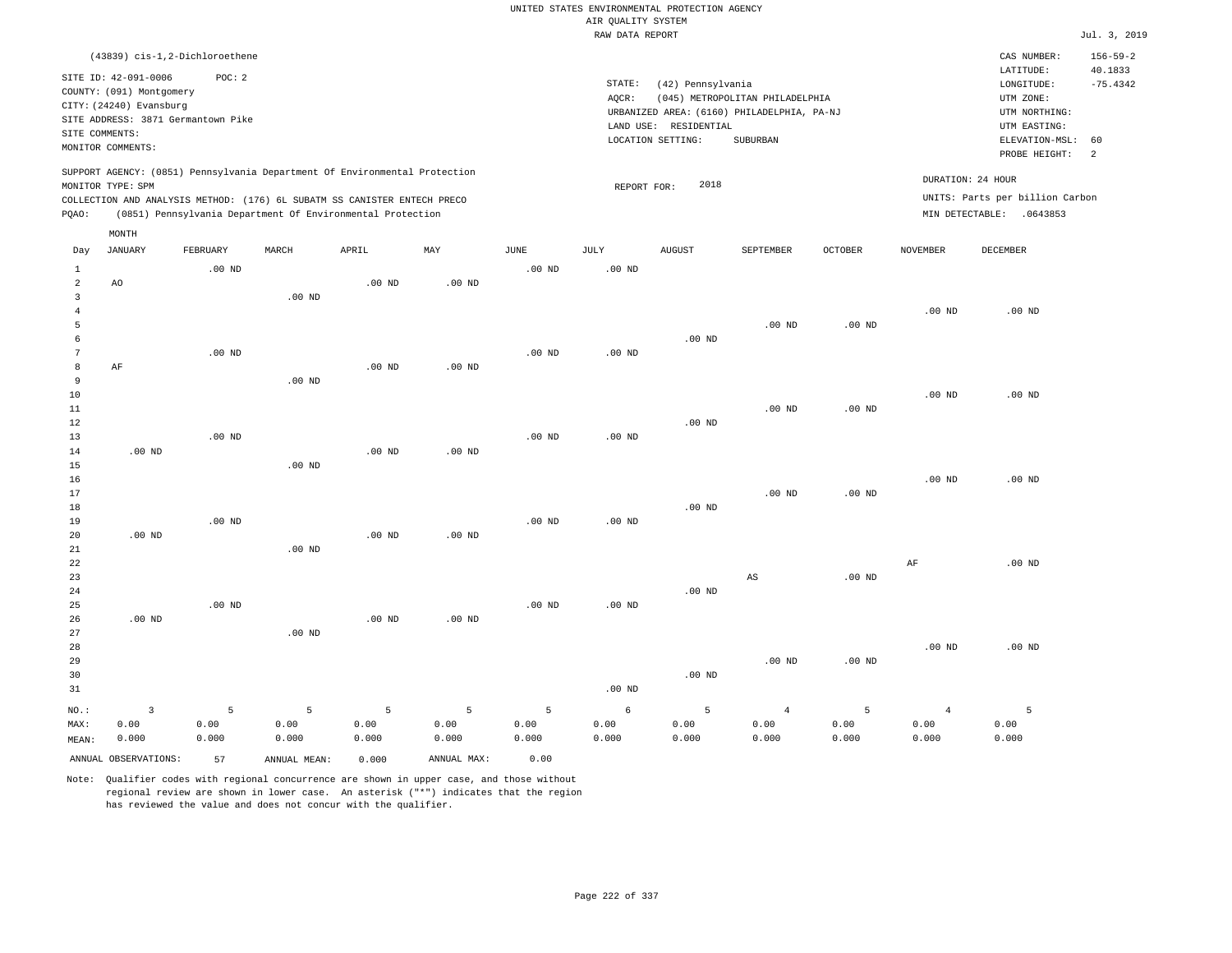|       | (43843) Ethylene dibromide                                                                                                          |          |       |                                                            |                                                                            |      |                 |                                                                                             |                                             |          |                 | CAS NUMBER:                                                           | $106 - 93 - 4$        |
|-------|-------------------------------------------------------------------------------------------------------------------------------------|----------|-------|------------------------------------------------------------|----------------------------------------------------------------------------|------|-----------------|---------------------------------------------------------------------------------------------|---------------------------------------------|----------|-----------------|-----------------------------------------------------------------------|-----------------------|
|       | SITE ID: 42-091-0006<br>COUNTY: (091) Montgomery<br>CITY: (24240) Evansburg<br>SITE ADDRESS: 3871 Germantown Pike<br>SITE COMMENTS: | POC: 2   |       |                                                            |                                                                            |      | STATE:<br>AOCR: | (42) Pennsylvania<br>URBANIZED AREA: (6160) PHILADELPHIA, PA-NJ<br>RESIDENTIAL<br>LAND USE: | (045) METROPOLITAN PHILADELPHIA<br>SUBURBAN |          |                 | LATITUDE:<br>LONGITUDE:<br>UTM ZONE:<br>UTM NORTHING:<br>UTM EASTING: | 40.1833<br>$-75.4342$ |
|       | MONITOR COMMENTS:                                                                                                                   |          |       |                                                            |                                                                            |      |                 | LOCATION SETTING:                                                                           |                                             |          |                 | ELEVATION-MSL: 60<br>PROBE HEIGHT:                                    | $\overline{2}$        |
| POAO: | MONITOR TYPE: SPM<br>COLLECTION AND ANALYSIS METHOD: (176) 6L SUBATM SS CANISTER ENTECH PRECO                                       |          |       | (0851) Pennsylvania Department Of Environmental Protection | SUPPORT AGENCY: (0851) Pennsylvania Department Of Environmental Protection |      |                 | 2013<br>REPORT FOR:                                                                         |                                             |          | MIN DETECTABLE: | DURATION: 24 HOUR<br>UNITS: Parts per billion Carbon                  |                       |
| Day   | MONTH<br>JANUARY                                                                                                                    | FEBRUARY | MARCH | APRIL                                                      | MAY                                                                        | JUNE | JULY            | <b>AUGUST</b>                                                                               | SEPTEMBER                                   | OCTOBER  | NOVEMBER        | DECEMBER                                                              |                       |
|       |                                                                                                                                     |          |       |                                                            |                                                                            |      |                 |                                                                                             |                                             |          |                 |                                                                       |                       |
|       |                                                                                                                                     |          |       |                                                            |                                                                            |      |                 |                                                                                             | $.00$ ND                                    | $.00$ ND |                 |                                                                       |                       |

| $\overline{a}$ |                        |                         |          |          |          |          |                   | $.00$ ND   |                   |          |           |                |
|----------------|------------------------|-------------------------|----------|----------|----------|----------|-------------------|------------|-------------------|----------|-----------|----------------|
| 3              |                        | $\rm AF$                |          |          |          | $.00$ ND | $.00$ ND          |            |                   |          |           |                |
| 4              | $.00$ ND               |                         |          | $.00$ ND | $.00$ ND |          |                   |            |                   |          |           |                |
| 5              |                        |                         | $.00$ ND |          |          |          |                   |            |                   |          |           |                |
| 6              |                        |                         |          |          |          |          |                   |            |                   |          | $.00$ ND  | $.00$ ND       |
| 7              |                        |                         |          |          |          |          |                   |            | $.00$ ND          | $.00$ ND |           |                |
| 8              |                        |                         |          |          |          |          |                   | $.00$ ND   |                   |          |           |                |
| 9              |                        | $\rm AF$                |          |          |          | $.00$ ND | $.00$ ND          |            |                   |          |           |                |
| 10             | $.00$ ND               |                         |          | $.00$ ND | $.00$ ND |          |                   |            |                   |          |           |                |
| 11             |                        |                         | $.00$ ND |          |          |          |                   |            |                   |          |           |                |
| 12             |                        |                         |          |          |          |          |                   |            |                   |          | $\rm{AF}$ | $\rm AF$       |
| 13             |                        |                         |          |          |          |          |                   |            | $.00$ ND          | $.00$ ND |           |                |
| 14             |                        |                         |          |          |          |          |                   | $\rm AF$   |                   |          |           |                |
| 15             |                        | $.00$ ND                |          |          |          | $.00$ ND | .00 <sub>ND</sub> |            |                   |          |           |                |
| 16             | $\rm AF$               |                         |          | $.00$ ND | $.00$ ND |          |                   |            |                   |          |           |                |
| 17             |                        |                         | $.00$ ND |          |          |          |                   |            |                   |          |           |                |
| 18             |                        |                         |          |          |          |          |                   |            |                   |          | $.00$ ND  | $\rm AF$       |
| 19             |                        |                         |          |          |          |          |                   |            | $.00$ ND          | $.00$ ND |           |                |
| 20             |                        |                         |          |          |          |          |                   | AF         |                   |          |           |                |
| 21             |                        | $.00$ ND                |          |          |          | $.00$ ND | .00 <sub>ND</sub> |            |                   |          |           |                |
| 22             | $\rm AF$               |                         |          | $.00$ ND | $.00$ ND |          |                   |            |                   |          |           |                |
| 23             |                        |                         | $.00$ ND |          |          |          |                   |            |                   |          |           |                |
| $2\sqrt{4}$    |                        |                         |          |          |          |          |                   |            |                   |          | $.00$ ND  | $.00$ ND       |
| 25             |                        |                         |          |          |          |          |                   |            | .00 <sub>ND</sub> | AS       |           |                |
| 26             |                        |                         |          |          |          |          |                   | $\rm AF$   |                   |          |           |                |
| 27             |                        | .00 $ND$                |          |          |          | $.00$ ND | .00 <sub>ND</sub> |            |                   |          |           |                |
| 28             | $\mathbb{A}\mathbb{S}$ |                         |          | $.00$ ND | $.00$ ND |          |                   |            |                   |          |           |                |
| 29             |                        |                         | $.00$ ND |          |          |          |                   |            |                   |          |           |                |
| 30             |                        |                         |          |          |          |          |                   |            |                   |          | $\rm{AF}$ | $.00$ ND       |
| 31             |                        |                         |          |          |          |          |                   |            |                   | $.00$ ND |           |                |
| $_{\rm NO.}$ : | $\overline{a}$         | $\overline{\mathbf{3}}$ | 5        | 5        | 5        | 5        | 5                 | $\sqrt{2}$ | $\overline{5}$    | 5        | 3         | $\overline{3}$ |
| MAX:           | 0.00                   | 0.00                    | 0.00     | 0.00     | 0.00     | 0.00     | 0.00              | 0.00       | 0.00              | 0.00     | 0.00      | 0.00           |
| MEAN:          | 0.000                  | 0.000                   | 0.000    | 0.000    | 0.000    | 0.000    | 0.000             | 0.000      | 0.000             | 0.000    | 0.000     | 0.000          |

Note: Qualifier codes with regional concurrence are shown in upper case, and those without regional review are shown in lower case. An asterisk ("\*") indicates that the region has reviewed the value and does not concur with the qualifier.

ANNUAL OBSERVATIONS: 48 ANNUAL MEAN: 0.000 ANNUAL MAX: 0.00

MEAN: 0.000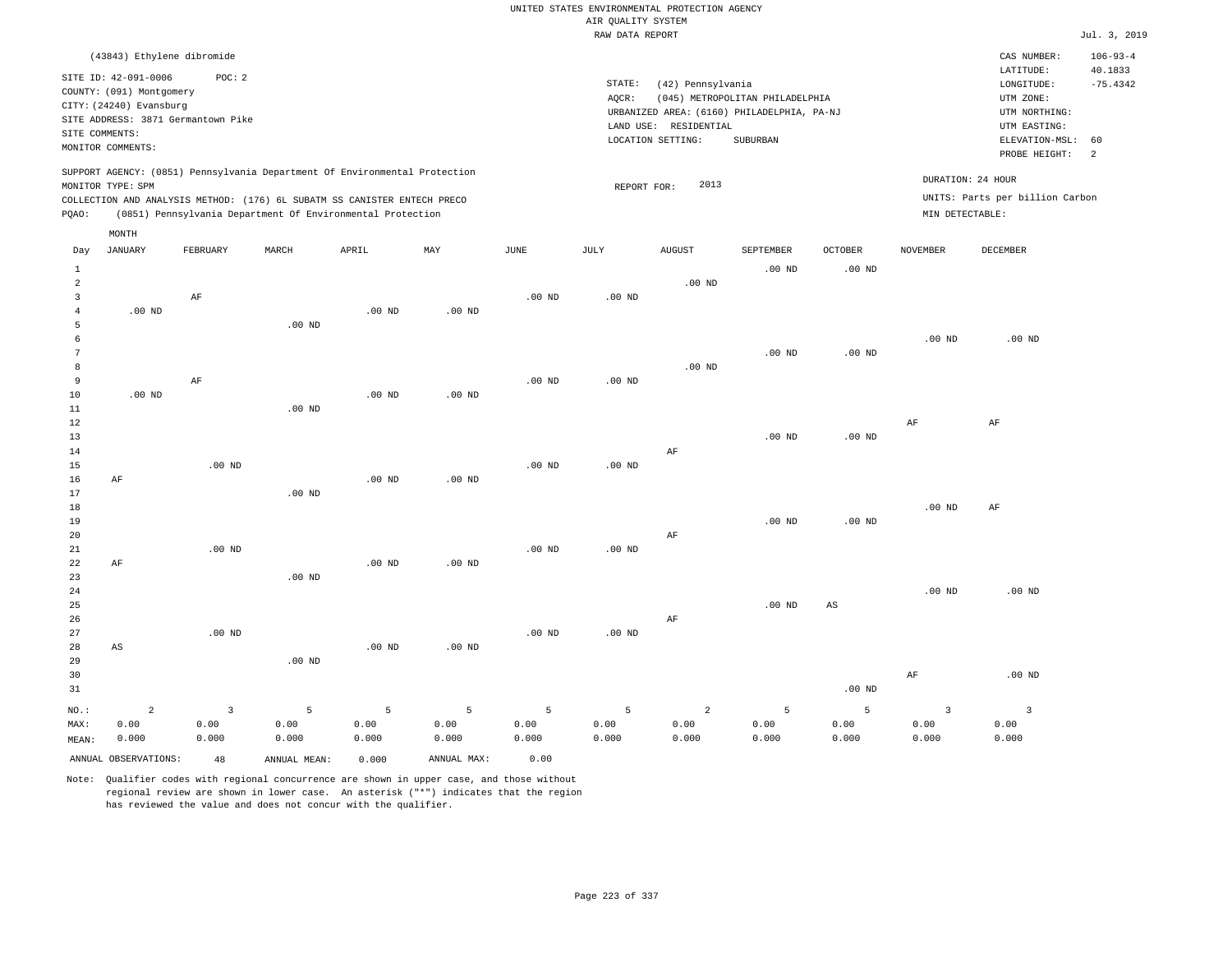| (43843) Ethylene dibromide                                                                                                                                                                                                                         |                                                                                                                                                                                 | CAS NUMBER:<br>$106 - 93 - 4$                                                                                                          |
|----------------------------------------------------------------------------------------------------------------------------------------------------------------------------------------------------------------------------------------------------|---------------------------------------------------------------------------------------------------------------------------------------------------------------------------------|----------------------------------------------------------------------------------------------------------------------------------------|
| SITE ID: 42-091-0006<br>POC:2<br>COUNTY: (091) Montgomery<br>CITY: (24240) Evansburg<br>SITE ADDRESS: 3871 Germantown Pike<br>SITE COMMENTS:<br>MONITOR COMMENTS:                                                                                  | STATE:<br>(42) Pennsylvania<br>(045) METROPOLITAN PHILADELPHIA<br>AOCR:<br>URBANIZED AREA: (6160) PHILADELPHIA, PA-NJ<br>LAND USE: RESIDENTIAL<br>SUBURBAN<br>LOCATION SETTING: | 40.1833<br>LATITUDE:<br>$-75.4342$<br>LONGITUDE:<br>UTM ZONE:<br>UTM NORTHING:<br>UTM EASTING:<br>ELEVATION-MSL: 60<br>PROBE HEIGHT: 2 |
| SUPPORT AGENCY: (0851) Pennsylvania Department Of Environmental Protection<br>MONITOR TYPE: SPM<br>COLLECTION AND ANALYSIS METHOD: (176) 6L SUBATM SS CANISTER ENTECH PRECO<br>(0851) Pennsylvania Department Of Environmental Protection<br>POAO: | 2014<br>REPORT FOR:                                                                                                                                                             | DURATION: 24 HOUR<br>UNITS: Parts per billion Carbon<br>MIN DETECTABLE:                                                                |

|                                     | MONTH                  |                        |              |                   |             |                 |                |               |                   |                   |                 |                   |
|-------------------------------------|------------------------|------------------------|--------------|-------------------|-------------|-----------------|----------------|---------------|-------------------|-------------------|-----------------|-------------------|
| Day                                 | <b>JANUARY</b>         | FEBRUARY               | MARCH        | APRIL             | MAY         | $\mathtt{JUNE}$ | JULY           | <b>AUGUST</b> | SEPTEMBER         | OCTOBER           | <b>NOVEMBER</b> | DECEMBER          |
| $\mathbf{1}$<br>$\overline{a}$<br>3 |                        |                        |              |                   |             |                 |                | $.00$ ND      | .00 <sub>ND</sub> | .00 <sub>ND</sub> | $.00$ ND        | $.00$ ND          |
| $\overline{4}$                      |                        | $\rm AF$               |              |                   |             | $.00$ ND        | $.00$ ND       |               |                   |                   |                 |                   |
| 5                                   | $\rm AF$               |                        |              | .00 <sub>ND</sub> | $.00$ ND    |                 |                |               |                   |                   |                 |                   |
| 6                                   |                        |                        | $.00$ ND     |                   |             |                 |                |               |                   |                   |                 |                   |
| 7                                   |                        |                        |              |                   |             |                 |                |               |                   |                   | AF              | $.00$ ND          |
| 8                                   |                        |                        |              |                   |             |                 |                |               | $.00$ ND          | $.00$ ND          |                 |                   |
| 9<br>10                             |                        | $\mathbb{A}\mathbb{S}$ |              |                   |             | $.00$ ND        |                | $.00$ ND      |                   |                   |                 |                   |
| 11                                  | $.00$ ND               |                        |              | $\rm AF$          | $.00$ ND    |                 | .00 $ND$       |               |                   |                   |                 |                   |
| 12                                  |                        |                        | $.00$ ND     |                   |             |                 |                |               |                   |                   |                 |                   |
| 13                                  |                        |                        |              |                   |             |                 |                |               |                   |                   | $.00$ ND        | .00 <sub>ND</sub> |
| 14                                  |                        |                        |              |                   |             |                 |                |               | $.00$ ND          | $.00$ ND          |                 |                   |
| 15                                  |                        |                        |              |                   |             |                 |                | $.00$ ND      |                   |                   |                 |                   |
| 16                                  |                        | $.00$ ND               |              |                   |             | $.00$ ND        | $.00$ ND       |               |                   |                   |                 |                   |
| 17                                  | $.00$ ND               |                        |              | .00 <sub>ND</sub> | $.00$ ND    |                 |                |               |                   |                   |                 |                   |
| 18                                  |                        |                        | .00 $ND$     |                   |             |                 |                |               |                   |                   |                 |                   |
| 19                                  |                        |                        |              |                   |             |                 |                |               |                   |                   | $.00$ ND        | $.00$ ND          |
| 20                                  |                        |                        |              |                   |             |                 |                |               | $.00$ ND          | $.00$ ND          |                 |                   |
| 21                                  |                        |                        |              |                   |             |                 |                | $.00$ ND      |                   |                   |                 |                   |
| 22                                  |                        | $.00$ ND               |              |                   |             | $.00$ ND        | $.00$ ND       |               |                   |                   |                 |                   |
| 23                                  | $\mathbb{A}\mathbb{S}$ |                        |              | .00 <sub>ND</sub> | $.00$ ND    |                 |                |               |                   |                   |                 |                   |
| 24                                  |                        |                        | $.00$ ND     |                   |             |                 |                |               |                   |                   |                 |                   |
| 25<br>26                            |                        |                        |              |                   |             |                 |                |               | $.00$ ND          |                   | $.00$ ND        | $.00$ ND          |
| 27                                  |                        |                        |              |                   |             |                 |                | $.00$ ND      |                   | $.00$ ND          |                 |                   |
| 28                                  |                        | $\mathbb{A}\mathbb{S}$ |              |                   |             | $.00$ ND        | $.00$ ND       |               |                   |                   |                 |                   |
| 29                                  | $\mathbb{A}\mathbb{S}$ |                        |              | .00 <sub>ND</sub> | .00 $ND$    |                 |                |               |                   |                   |                 |                   |
| 30                                  |                        |                        | $.00$ ND     |                   |             |                 |                |               |                   |                   |                 |                   |
| 31                                  |                        |                        |              |                   |             |                 |                |               |                   |                   |                 | $.00$ ND          |
| NO.:                                | $\overline{a}$         | $\overline{a}$         | 5            | $\overline{4}$    | 5           | 5               | $\overline{5}$ | 5             | 5                 | 5                 | $\overline{4}$  | 6                 |
| MAX:                                | 0.00                   | 0.00                   | 0.00         | 0.00              | 0.00        | 0.00            | 0.00           | 0.00          | 0.00              | 0.00              | 0.00            | 0.00              |
| MEAN:                               | 0.000                  | 0.000                  | 0.000        | 0.000             | 0.000       | 0.000           | 0.000          | 0.000         | 0.000             | 0.000             | 0.000           | 0.000             |
|                                     | ANNUAL OBSERVATIONS:   | 53                     | ANNUAL MEAN: | 0.000             | ANNUAL MAX: | 0.00            |                |               |                   |                   |                 |                   |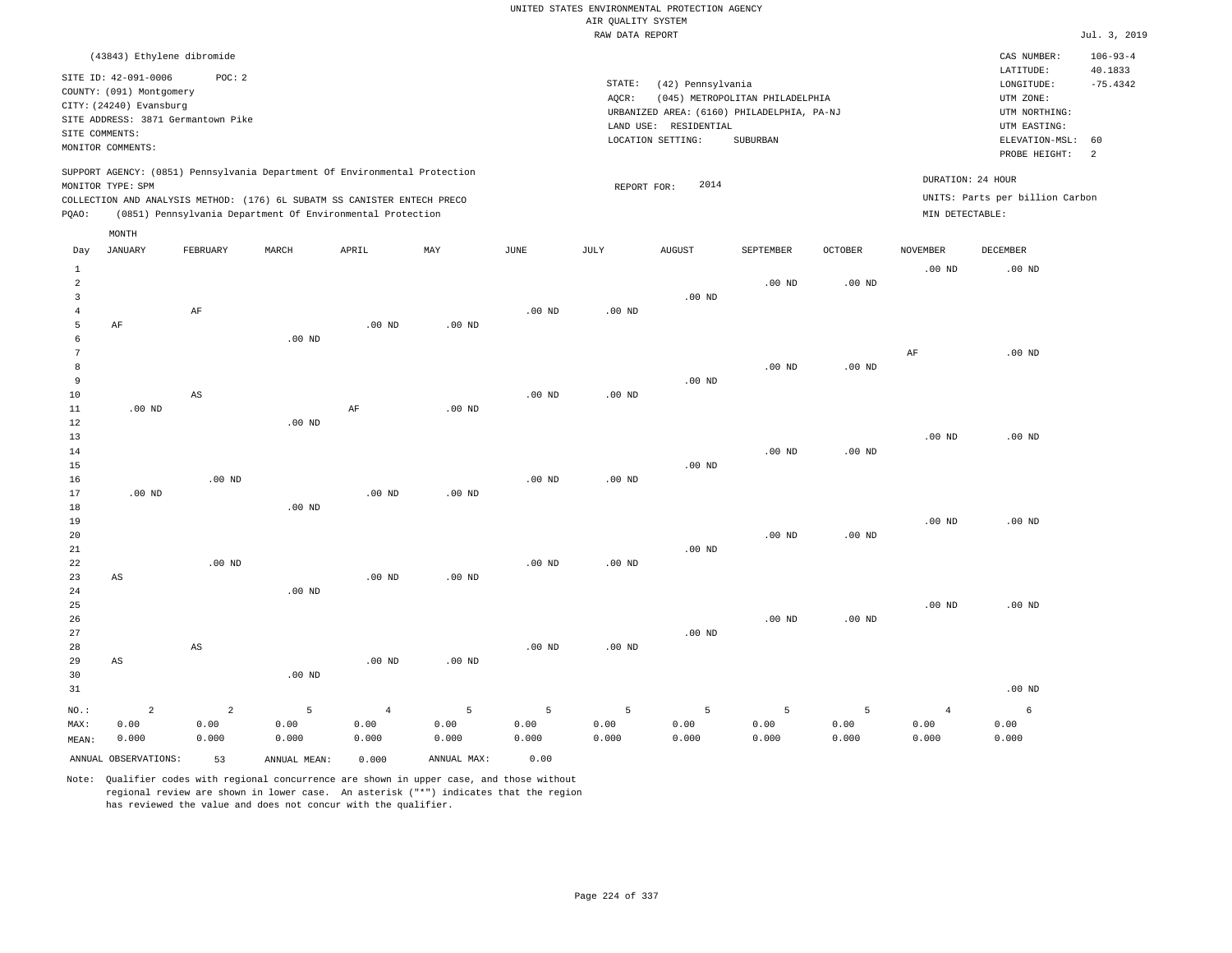| (43843) Ethylene dibromide                                                                      |          |       |                                                            |     |             |      |                       |                                            |         |                   | CAS NUMBER:                     | $106 - 93 - 4$        |
|-------------------------------------------------------------------------------------------------|----------|-------|------------------------------------------------------------|-----|-------------|------|-----------------------|--------------------------------------------|---------|-------------------|---------------------------------|-----------------------|
| SITE ID: 42-091-0006                                                                            | POC: 2   |       |                                                            |     |             |      | STATE:                | (42) Pennsylvania                          |         |                   | LATITUDE:<br>LONGITUDE:         | 40.1833<br>$-75.4342$ |
| COUNTY: (091) Montgomery                                                                        |          |       |                                                            |     |             |      | AOCR:                 | (045) METROPOLITAN PHILADELPHIA            |         |                   | UTM ZONE:                       |                       |
| CITY: (24240) Evansburg                                                                         |          |       |                                                            |     |             |      |                       | URBANIZED AREA: (6160) PHILADELPHIA, PA-NJ |         |                   | UTM NORTHING:                   |                       |
| SITE ADDRESS: 3871 Germantown Pike                                                              |          |       |                                                            |     |             |      | LAND USE: RESIDENTIAL |                                            |         |                   | UTM EASTING:                    |                       |
| SITE COMMENTS:                                                                                  |          |       |                                                            |     |             |      | LOCATION SETTING:     | SUBURBAN                                   |         |                   | ELEVATION-MSL: 60               |                       |
| MONITOR COMMENTS:                                                                               |          |       |                                                            |     |             |      |                       |                                            |         |                   | PROBE HEIGHT:                   | -2                    |
| SUPPORT AGENCY: (0851) Pennsylvania Department Of Environmental Protection<br>MONITOR TYPE: SPM |          |       |                                                            |     |             |      | REPORT FOR:           | 2015                                       |         | DURATION: 24 HOUR |                                 |                       |
| COLLECTION AND ANALYSIS METHOD: (176) 6L SUBATM SS CANISTER ENTECH PRECO                        |          |       |                                                            |     |             |      |                       |                                            |         |                   | UNITS: Parts per billion Carbon |                       |
| POAO:                                                                                           |          |       | (0851) Pennsylvania Department Of Environmental Protection |     |             |      |                       |                                            |         | MIN DETECTABLE:   |                                 |                       |
| MONTH                                                                                           |          |       |                                                            |     |             |      |                       |                                            |         |                   |                                 |                       |
| JANUARY<br>Day                                                                                  | FEBRUARY | MARCH | APRIL                                                      | MAY | <b>JUNE</b> | JULY | <b>AUGUST</b>         | <b>SEPTEMBER</b>                           | OCTOBER | NOVEMBER          | DECEMBER                        |                       |

| $1\,$               |                      |                        | $.00$ ND     |                   |             |          |                   |          |                        |          |                |                   |
|---------------------|----------------------|------------------------|--------------|-------------------|-------------|----------|-------------------|----------|------------------------|----------|----------------|-------------------|
| $\overline{a}$      |                      |                        |              |                   |             |          |                   |          |                        |          | $.00$ ND       | $.00$ ND          |
| 3                   |                      |                        |              |                   |             |          |                   | $.00$ ND | $.00$ ND               | .00 $ND$ |                |                   |
| $\overline{4}$<br>5 |                      | $.00$ ND               |              |                   |             | $.00$ ND | $.00$ ND          |          |                        |          |                |                   |
| 6                   | $.00$ ND             |                        |              | .00 $ND$          | $.00$ ND    |          |                   |          |                        |          |                |                   |
| 7                   |                      |                        | $.00$ ND     |                   |             |          |                   |          |                        |          |                |                   |
| 8                   |                      |                        |              |                   |             |          |                   |          |                        |          | $.00$ ND       | $.00$ ND          |
| 9                   |                      |                        |              |                   |             |          |                   |          | $\mathbb{A}\mathbb{S}$ | $.00$ ND |                |                   |
| 10                  |                      |                        |              |                   |             |          |                   | $.00$ ND |                        |          |                |                   |
| $11\,$              |                      | $.00$ ND               |              |                   |             | $.00$ ND | $.00$ ND          |          |                        |          |                |                   |
| 12                  | $.00$ ND             |                        |              | .00 <sub>ND</sub> | $.00$ ND    |          |                   |          |                        |          |                |                   |
| 13                  |                      |                        | $.00$ ND     |                   |             |          |                   |          |                        |          |                |                   |
| 14                  |                      |                        |              |                   |             |          |                   |          |                        |          | $.00$ ND       | $.00$ ND          |
| 15                  |                      |                        |              |                   |             |          |                   |          | $.00$ ND               | $.00$ ND |                |                   |
| 16                  |                      |                        |              |                   |             |          |                   | $.00$ ND |                        |          |                |                   |
| 17                  |                      | $\rm{AF}$              |              |                   |             | $.00$ ND | $.00$ ND          |          |                        |          |                |                   |
| 18                  | .00 $ND$             |                        |              | $.00$ ND          | $.00$ ND    |          |                   |          |                        |          |                |                   |
| 19                  |                      |                        | $.00$ ND     |                   |             |          |                   |          |                        |          |                |                   |
| 20                  |                      |                        |              |                   |             |          |                   |          |                        |          | $.00$ ND       | $.00~\mathrm{ND}$ |
| $21\,$              |                      |                        |              |                   |             |          |                   |          | $.00$ ND               | $.00$ ND |                |                   |
| 22<br>23            |                      | $\mathbb{A}\mathbb{S}$ |              |                   |             | $.00$ ND | $.00$ ND          | .00 $ND$ |                        |          |                |                   |
| 24                  | .00 <sub>ND</sub>    |                        |              | .00 <sub>ND</sub> | $.00$ ND    |          |                   |          |                        |          |                |                   |
| 25                  |                      |                        | $.00$ ND     |                   |             |          |                   |          |                        |          |                |                   |
| 26                  |                      |                        |              |                   |             |          |                   |          |                        |          | $.00$ ND       | $.00$ ND          |
| 27                  |                      |                        |              |                   |             |          |                   |          | $.00$ ND               | $.00$ ND |                |                   |
| 28                  |                      |                        |              |                   |             |          |                   | $.00$ ND |                        |          |                |                   |
| 29                  |                      |                        |              |                   |             | $.00$ ND | .00 <sub>ND</sub> |          |                        |          |                |                   |
| 30                  | $.00~\mathrm{ND}$    |                        |              | .00 <sub>ND</sub> | $.00$ ND    |          |                   |          |                        |          |                |                   |
| 31                  |                      |                        | .00 $ND$     |                   |             |          |                   |          |                        |          |                |                   |
| $NO.$ :             | 5                    | $\overline{a}$         | $\epsilon$   | 5                 | 5           | 5        | $5\phantom{.0}$   | 5        | $\overline{4}$         | 5        | $\overline{5}$ | - 5               |
| MAX:                | 0.00                 | 0.00                   | 0.00         | 0.00              | 0.00        | 0.00     | 0.00              | 0.00     | 0.00                   | 0.00     | 0.00           | 0.00              |
| MEAN:               | 0.000                | 0.000                  | 0.000        | 0.000             | 0.000       | 0.000    | 0.000             | 0.000    | 0.000                  | 0.000    | 0.000          | 0.000             |
|                     | ANNUAL OBSERVATIONS: | 57                     | ANNUAL MEAN: | 0.000             | ANNUAL MAX: | 0.00     |                   |          |                        |          |                |                   |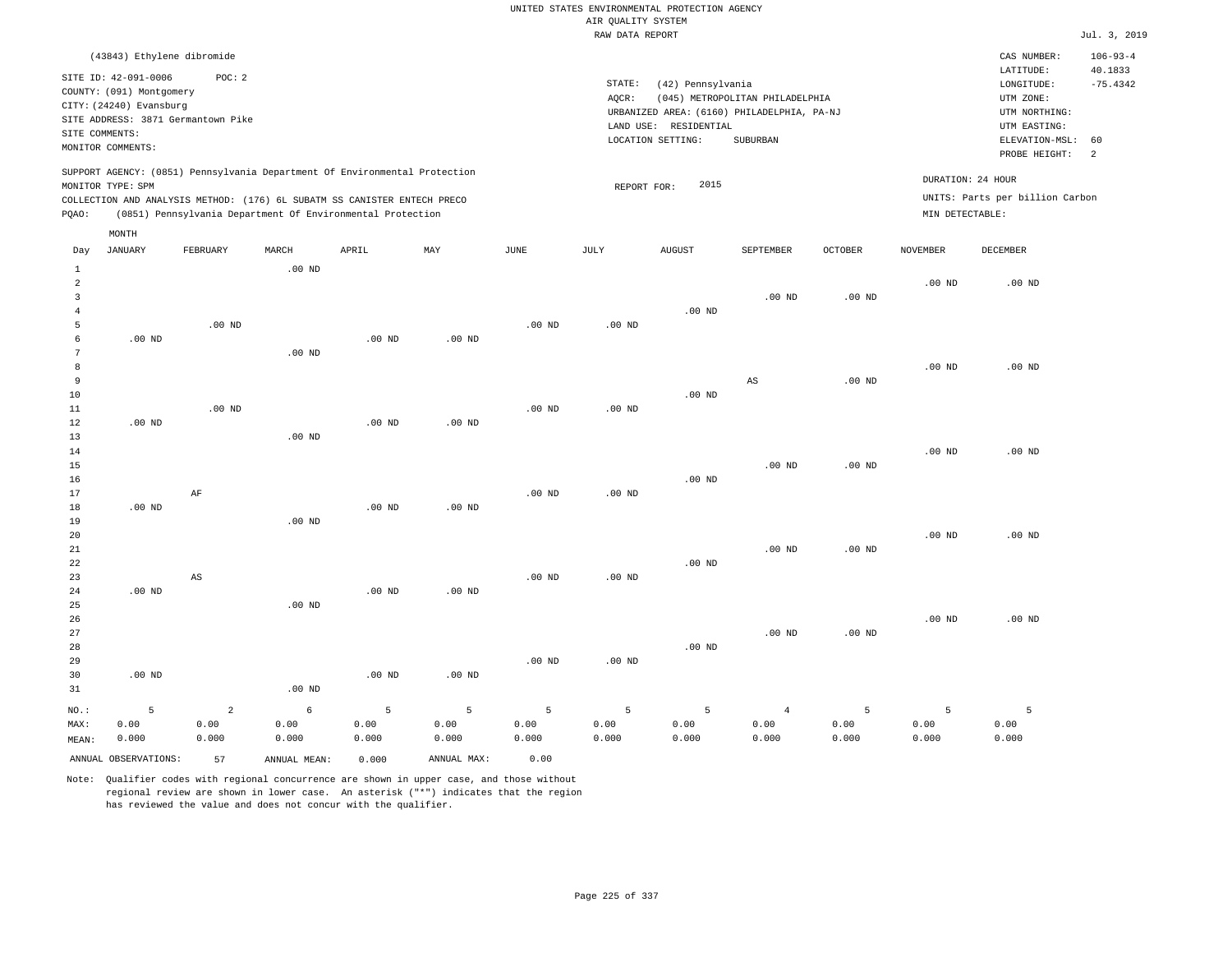|                 | (43843) Ethylene dibromide |                                    |                   |                                                                            |                   |                         |                        |                                            |                                 |                   |                        | CAS NUMBER:                     | $106 - 93 - 4$ |
|-----------------|----------------------------|------------------------------------|-------------------|----------------------------------------------------------------------------|-------------------|-------------------------|------------------------|--------------------------------------------|---------------------------------|-------------------|------------------------|---------------------------------|----------------|
|                 | SITE ID: 42-091-0006       | POC: 2                             |                   |                                                                            |                   |                         |                        |                                            |                                 |                   |                        | LATITUDE:                       | 40.1833        |
|                 | COUNTY: (091) Montgomery   |                                    |                   |                                                                            |                   |                         |                        | STATE:<br>(42) Pennsylvania                |                                 |                   |                        | LONGITUDE:                      | $-75.4342$     |
|                 | CITY: (24240) Evansburg    |                                    |                   |                                                                            |                   |                         |                        | AQCR:                                      | (045) METROPOLITAN PHILADELPHIA |                   |                        | UTM ZONE:                       |                |
|                 |                            | SITE ADDRESS: 3871 Germantown Pike |                   |                                                                            |                   |                         |                        | URBANIZED AREA: (6160) PHILADELPHIA, PA-NJ |                                 |                   |                        | UTM NORTHING:                   |                |
|                 | SITE COMMENTS:             |                                    |                   |                                                                            |                   |                         |                        | LAND USE: RESIDENTIAL                      |                                 |                   |                        | UTM EASTING:                    |                |
|                 | MONITOR COMMENTS:          |                                    |                   |                                                                            |                   |                         |                        | LOCATION SETTING:                          | SUBURBAN                        |                   |                        | ELEVATION-MSL:<br>PROBE HEIGHT: | 60<br>2        |
|                 |                            |                                    |                   | SUPPORT AGENCY: (0851) Pennsylvania Department Of Environmental Protection |                   |                         |                        |                                            |                                 |                   |                        |                                 |                |
|                 | MONITOR TYPE: SPM          |                                    |                   |                                                                            |                   |                         |                        | 2016<br>REPORT FOR:                        |                                 |                   |                        | DURATION: 24 HOUR               |                |
|                 |                            |                                    |                   | COLLECTION AND ANALYSIS METHOD: (176) 6L SUBATM SS CANISTER ENTECH PRECO   |                   |                         |                        |                                            |                                 |                   |                        | UNITS: Parts per billion Carbon |                |
| PQAO:           |                            |                                    |                   | (0851) Pennsylvania Department Of Environmental Protection                 |                   |                         |                        |                                            |                                 |                   | MIN DETECTABLE:        |                                 |                |
|                 | MONTH                      |                                    |                   |                                                                            |                   |                         |                        |                                            |                                 |                   |                        |                                 |                |
| Day             | <b>JANUARY</b>             | FEBRUARY                           | MARCH             | APRIL                                                                      | MAY               | $_{\rm JUNE}$           | <b>JULY</b>            | <b>AUGUST</b>                              | SEPTEMBER                       | <b>OCTOBER</b>    | <b>NOVEMBER</b>        | <b>DECEMBER</b>                 |                |
| $\mathbf{1}$    | .00 <sub>ND</sub>          |                                    | .00 <sub>ND</sub> |                                                                            |                   |                         |                        |                                            |                                 |                   |                        |                                 |                |
| $\overline{a}$  |                            |                                    |                   |                                                                            |                   |                         |                        |                                            |                                 |                   | .00 <sub>ND</sub>      | AM                              |                |
| $\overline{3}$  |                            |                                    |                   |                                                                            |                   |                         |                        |                                            | $\mathbb{A}\mathbb{S}$          | $.00$ ND          |                        |                                 |                |
| $\overline{4}$  |                            |                                    |                   |                                                                            |                   |                         |                        | $.00$ ND                                   |                                 |                   |                        |                                 |                |
| 5<br>6          |                            | $.00$ ND                           |                   | $.00$ ND                                                                   |                   | $.00$ ND                | $\mathbb{A}\mathbb{S}$ |                                            |                                 |                   |                        |                                 |                |
| $7\phantom{.0}$ | $.00$ ND                   |                                    | $.00$ ND          |                                                                            | .00 <sub>ND</sub> |                         |                        |                                            |                                 |                   |                        |                                 |                |
| 8               |                            |                                    |                   |                                                                            |                   |                         |                        |                                            |                                 |                   | .00 <sub>ND</sub>      | $.00$ ND                        |                |
| 9               |                            |                                    |                   |                                                                            |                   |                         |                        |                                            | .00 <sub>ND</sub>               | AF                |                        |                                 |                |
| 10              |                            |                                    |                   |                                                                            |                   |                         |                        | $.00$ ND                                   |                                 |                   |                        |                                 |                |
| $11\,$          |                            |                                    |                   |                                                                            |                   | $.00$ ND                | $_{\rm AS}$            |                                            |                                 |                   |                        |                                 |                |
| 12              |                            | $.00$ ND                           |                   | $.00$ ND                                                                   | $.00$ ND          |                         |                        |                                            |                                 |                   |                        |                                 |                |
| 13              | .00 <sub>ND</sub>          |                                    | $.00$ ND          |                                                                            |                   |                         |                        |                                            |                                 |                   |                        |                                 |                |
| 14              |                            |                                    |                   |                                                                            |                   |                         |                        |                                            |                                 |                   | $\mathbb{A}\mathbb{S}$ | $.00$ ND                        |                |
| 15              |                            |                                    |                   |                                                                            |                   |                         |                        |                                            | $.00$ ND                        | AF                |                        |                                 |                |
| 16              |                            |                                    |                   |                                                                            |                   |                         |                        | $.00$ ND                                   |                                 |                   |                        |                                 |                |
| 17              |                            |                                    |                   |                                                                            |                   | AS                      | $\mathbb{A}\mathbb{S}$ |                                            |                                 |                   |                        |                                 |                |
| 18              |                            | $.00$ ND                           |                   | .00 <sub>ND</sub>                                                          | $.00$ ND          |                         |                        |                                            |                                 |                   |                        |                                 |                |
| 19              | $.00$ ND                   |                                    | $.00$ ND          |                                                                            |                   |                         |                        |                                            |                                 |                   |                        |                                 |                |
| 20              |                            |                                    |                   |                                                                            |                   |                         |                        |                                            |                                 |                   | AF                     | $.00$ ND                        |                |
| 21              |                            |                                    |                   |                                                                            |                   |                         |                        |                                            | $_{\rm AS}$                     | .00 <sub>ND</sub> |                        |                                 |                |
| $\bf{22}$       |                            |                                    |                   |                                                                            |                   |                         |                        | $.00$ ND                                   |                                 |                   |                        |                                 |                |
| 23<br>24        |                            | $.00$ ND                           |                   | $.00$ ND                                                                   | $.00$ ND          | $.00$ ND                | AS                     |                                            |                                 |                   |                        |                                 |                |
| 25              | $.00$ ND                   |                                    | $.00$ ND          |                                                                            |                   |                         |                        |                                            |                                 |                   |                        |                                 |                |
| 26              |                            |                                    |                   |                                                                            |                   |                         |                        |                                            |                                 |                   | $_{\rm AS}$            | AF                              |                |
| 27              |                            |                                    |                   |                                                                            |                   |                         |                        |                                            | .00 <sub>ND</sub>               | .00 <sub>ND</sub> |                        |                                 |                |
| 28              |                            |                                    |                   |                                                                            |                   |                         |                        | $.00$ ND                                   |                                 |                   |                        |                                 |                |
| 29              |                            |                                    |                   |                                                                            |                   | $_{\rm AS}$             | $\mathbb{A}\mathbb{S}$ |                                            |                                 |                   |                        |                                 |                |
| 30              |                            |                                    |                   | $.00$ ND                                                                   | $.00$ ND          |                         |                        |                                            |                                 |                   |                        |                                 |                |
| 31              | $.00$ ND                   |                                    | $.00$ ND          |                                                                            |                   |                         |                        |                                            |                                 |                   |                        |                                 |                |
| $NO.$ :         | $\epsilon$                 | $\overline{4}$                     | $\epsilon$        | 5                                                                          | 5                 | $\overline{\mathbf{3}}$ |                        | 5<br>$\mathbb O$                           | $\overline{3}$                  | $\overline{3}$    | $\overline{a}$         | $\overline{3}$                  |                |
| MAX:            | 0.00                       | 0.00                               | 0.00              | 0.00                                                                       | 0.00              | 0.00                    |                        | 0.00                                       | 0.00                            | 0.00              | 0.00                   | 0.00                            |                |
| MEAN:           | 0.000                      | 0.000                              | 0.000             | 0.000                                                                      | 0.000             | 0.000                   |                        | 0.000                                      | 0.000                           | 0.000             | 0.000                  | 0.000                           |                |
|                 |                            |                                    |                   |                                                                            |                   |                         |                        |                                            |                                 |                   |                        |                                 |                |

ANNUAL OBSERVATIONS: 45 ANNUAL MEAN: 0.000 ANNUAL MAX: 0.00 Note: Qualifier codes with regional concurrence are shown in upper case, and those without

regional review are shown in lower case. An asterisk ("\*") indicates that the region

has reviewed the value and does not concur with the qualifier.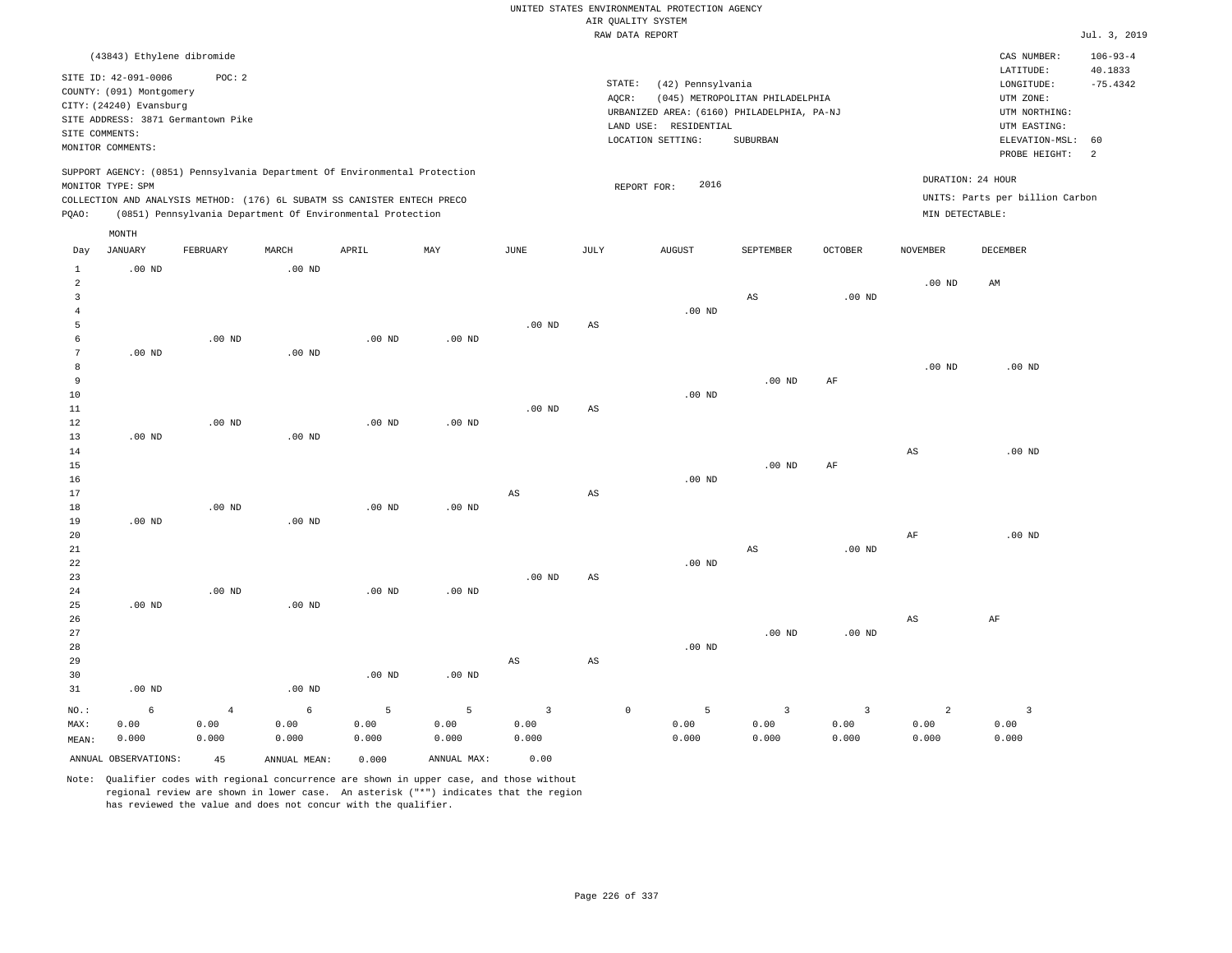|                                                             |                                                                                                  |                                              |                    |                                                                                                                                        |                        |                    | AIR QUALITY SYSTEM<br>RAW DATA REPORT | UNITED STATES ENVIRONMENTAL PROTECTION AGENCY                   |                                                                                           |                    |                    |                                                                                                          | Jul. 3, 2019                     |
|-------------------------------------------------------------|--------------------------------------------------------------------------------------------------|----------------------------------------------|--------------------|----------------------------------------------------------------------------------------------------------------------------------------|------------------------|--------------------|---------------------------------------|-----------------------------------------------------------------|-------------------------------------------------------------------------------------------|--------------------|--------------------|----------------------------------------------------------------------------------------------------------|----------------------------------|
|                                                             | (43843) Ethylene dibromide                                                                       |                                              |                    |                                                                                                                                        |                        |                    |                                       |                                                                 |                                                                                           |                    |                    | CAS NUMBER:                                                                                              | $106 - 93 - 4$                   |
| SITE COMMENTS:                                              | SITE ID: 42-091-0006<br>COUNTY: (091) Montgomery<br>CITY: (24240) Evansburg<br>MONITOR COMMENTS: | POC: 2<br>SITE ADDRESS: 3871 Germantown Pike |                    |                                                                                                                                        |                        |                    | STATE:<br>AQCR:                       | (42) Pennsylvania<br>LAND USE: RESIDENTIAL<br>LOCATION SETTING: | (045) METROPOLITAN PHILADELPHIA<br>URBANIZED AREA: (6160) PHILADELPHIA, PA-NJ<br>SUBURBAN |                    |                    | LATITUDE:<br>LONGITUDE:<br>UTM ZONE:<br>UTM NORTHING:<br>UTM EASTING:<br>ELEVATION-MSL:<br>PROBE HEIGHT: | 40.1833<br>$-75.4342$<br>60<br>2 |
|                                                             |                                                                                                  |                                              |                    | SUPPORT AGENCY: (0851) Pennsylvania Department Of Environmental Protection                                                             |                        |                    |                                       |                                                                 |                                                                                           |                    | DURATION: 24 HOUR  |                                                                                                          |                                  |
| PQAO:                                                       | MONITOR TYPE: SPM                                                                                |                                              |                    | COLLECTION AND ANALYSIS METHOD: (176) 6L SUBATM SS CANISTER ENTECH PRECO<br>(0851) Pennsylvania Department Of Environmental Protection |                        |                    | REPORT FOR:                           | 2017                                                            |                                                                                           |                    | MIN DETECTABLE:    | UNITS: Parts per billion Carbon                                                                          |                                  |
| Day                                                         | MONTH<br><b>JANUARY</b>                                                                          | FEBRUARY                                     | MARCH              | APRIL                                                                                                                                  | MAY                    | $_{\rm JUNE}$      | JULY                                  | ${\tt AUGUST}$                                                  | SEPTEMBER                                                                                 | <b>OCTOBER</b>     | <b>NOVEMBER</b>    | <b>DECEMBER</b>                                                                                          |                                  |
| 1                                                           | AS                                                                                               |                                              |                    | .00 <sub>ND</sub>                                                                                                                      | $.00$ ND               |                    |                                       |                                                                 |                                                                                           |                    |                    |                                                                                                          |                                  |
| $\overline{a}$<br>$\overline{\mathbf{3}}$<br>$\overline{4}$ |                                                                                                  |                                              | $.00$ ND           |                                                                                                                                        |                        |                    |                                       |                                                                 | $.00$ ND                                                                                  | $.00$ ND           | $.00$ ND           | $.00$ ND                                                                                                 |                                  |
| 5<br>6<br>$7\phantom{.0}$                                   | AS                                                                                               | $.00$ ND                                     |                    | .00 <sub>ND</sub>                                                                                                                      | $.00$ ND               | .00 <sub>ND</sub>  | $.00$ ND                              | AF                                                              |                                                                                           |                    |                    |                                                                                                          |                                  |
| 8<br>9<br>$10$<br>$1\,1$                                    |                                                                                                  |                                              | $.00$ ND           |                                                                                                                                        |                        |                    |                                       | $.00$ ND                                                        | $.00$ ND                                                                                  | .00 <sub>ND</sub>  | .00 <sub>ND</sub>  | $.00$ ND                                                                                                 |                                  |
| 12<br>13<br>14                                              | AF                                                                                               | .00 <sub>ND</sub>                            | .00 <sub>ND</sub>  | .00 <sub>ND</sub>                                                                                                                      | .00 <sub>ND</sub>      | $.00$ ND           | $.00$ ND                              |                                                                 |                                                                                           |                    |                    |                                                                                                          |                                  |
| 15<br>16<br>17<br>18                                        |                                                                                                  | $.00$ ND                                     |                    |                                                                                                                                        |                        | .00 <sub>ND</sub>  | .00 <sub>ND</sub>                     | $.00$ ND                                                        | $.00$ ND                                                                                  | $.00$ ND           | .00 <sub>ND</sub>  | $.00$ ND                                                                                                 |                                  |
| 19<br>20<br>21                                              | $.00$ ND                                                                                         |                                              | $.00$ ND           | $.00$ ND                                                                                                                               | $.00$ ND               |                    |                                       |                                                                 |                                                                                           |                    | $.00$ ND           | AF                                                                                                       |                                  |
| 22<br>23<br>24                                              |                                                                                                  | $.00$ ND                                     |                    |                                                                                                                                        |                        | $.00$ ND           | .00 <sub>ND</sub>                     | $.00$ ND                                                        | $.00$ ND                                                                                  | $.00$ ND           |                    |                                                                                                          |                                  |
| 25<br>26<br>27<br>28                                        | .00 <sub>ND</sub>                                                                                |                                              | $.00$ ND           | .00 <sub>ND</sub>                                                                                                                      | .00 <sub>ND</sub>      |                    |                                       |                                                                 | $.00$ ND                                                                                  | $.00$ ND           | .00 <sub>ND</sub>  | $.00$ ND                                                                                                 |                                  |
| 29<br>30<br>31                                              | AS                                                                                               |                                              |                    |                                                                                                                                        | $\mathbb{A}\mathbb{S}$ | $.00$ ND           | $.00$ ND                              | $.00$ ND                                                        |                                                                                           |                    |                    |                                                                                                          |                                  |
| $NO.$ :<br>MAX:<br>MEAN:                                    | $\overline{\mathbf{c}}$<br>0.00<br>0.000                                                         | $\,4$<br>0.00<br>0.000                       | 5<br>0.00<br>0.000 | 5<br>0.00<br>0.000                                                                                                                     | 5<br>0.00<br>0.000     | 5<br>0.00<br>0.000 | 5<br>0.00<br>0.000                    | $\overline{4}$<br>0.00<br>0.000                                 | $\overline{5}$<br>0.00<br>0.000                                                           | 5<br>0.00<br>0.000 | 5<br>0.00<br>0.000 | $\overline{4}$<br>0.00<br>0.000                                                                          |                                  |
|                                                             | ANNUAL OBSERVATIONS:                                                                             | 54                                           | ANNUAL MEAN:       | 0.000                                                                                                                                  | ANNUAL MAX:            | 0.00               |                                       |                                                                 |                                                                                           |                    |                    |                                                                                                          |                                  |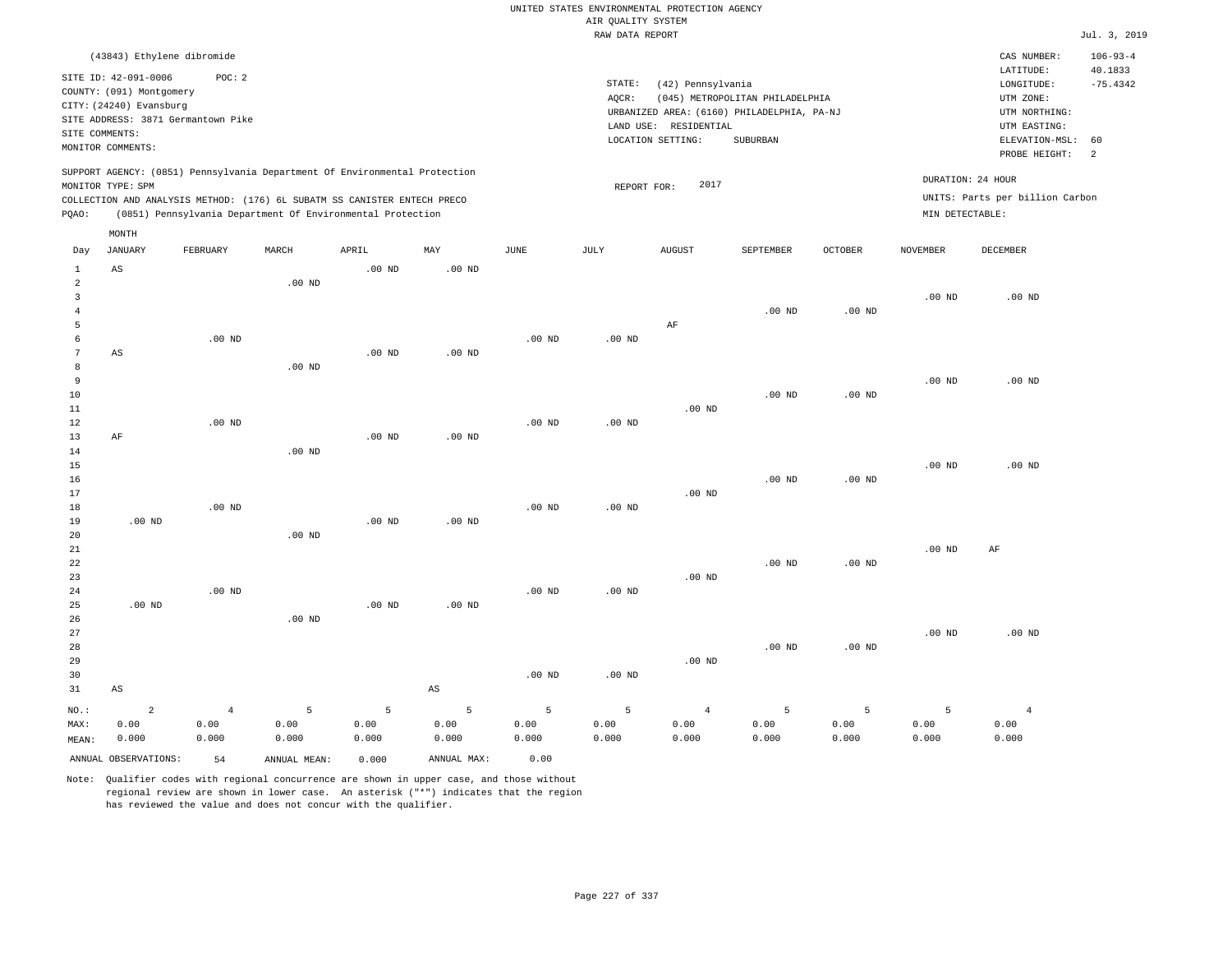|                                                  |                                                                                                                                                                             |                    |                                                            |                    |                    |                  | UNITED STATES ENVIRONMENTAL PROTECTION AGENCY |                       |                                                                               |                    |                                 |                                                                                  |                                         |
|--------------------------------------------------|-----------------------------------------------------------------------------------------------------------------------------------------------------------------------------|--------------------|------------------------------------------------------------|--------------------|--------------------|------------------|-----------------------------------------------|-----------------------|-------------------------------------------------------------------------------|--------------------|---------------------------------|----------------------------------------------------------------------------------|-----------------------------------------|
|                                                  |                                                                                                                                                                             |                    |                                                            |                    |                    |                  | AIR QUALITY SYSTEM                            |                       |                                                                               |                    |                                 |                                                                                  |                                         |
|                                                  |                                                                                                                                                                             |                    |                                                            |                    |                    |                  | RAW DATA REPORT                               |                       |                                                                               |                    |                                 |                                                                                  | Jul. 3, 2019                            |
|                                                  | (43843) Ethylene dibromide<br>SITE ID: 42-091-0006<br>COUNTY: (091) Montgomery<br>CITY: (24240) Evansburg<br>SITE ADDRESS: 3871 Germantown Pike                             | POC: 2             |                                                            |                    |                    |                  | STATE:<br>AQCR:                               | (42) Pennsylvania     | (045) METROPOLITAN PHILADELPHIA<br>URBANIZED AREA: (6160) PHILADELPHIA, PA-NJ |                    |                                 | CAS NUMBER:<br>LATITUDE:<br>LONGITUDE:<br>UTM ZONE:<br>UTM NORTHING:             | $106 - 93 - 4$<br>40.1833<br>$-75.4342$ |
| SITE COMMENTS:                                   |                                                                                                                                                                             |                    |                                                            |                    |                    |                  |                                               | LAND USE: RESIDENTIAL |                                                                               |                    |                                 | UTM EASTING:                                                                     |                                         |
|                                                  | MONITOR COMMENTS:                                                                                                                                                           |                    |                                                            |                    |                    |                  |                                               | LOCATION SETTING:     | <b>SUBURBAN</b>                                                               |                    |                                 | ELEVATION-MSL:<br>PROBE HEIGHT:                                                  | 60<br>2                                 |
| PQAO:                                            | SUPPORT AGENCY: (0851) Pennsylvania Department Of Environmental Protection<br>MONITOR TYPE: SPM<br>COLLECTION AND ANALYSIS METHOD: (176) 6L SUBATM SS CANISTER ENTECH PRECO |                    | (0851) Pennsylvania Department Of Environmental Protection |                    |                    |                  | REPORT FOR:                                   | 2018                  |                                                                               |                    |                                 | DURATION: 24 HOUR<br>UNITS: Parts per billion Carbon<br>MIN DETECTABLE: .0671254 |                                         |
| Day                                              | MONTH<br><b>JANUARY</b>                                                                                                                                                     | FEBRUARY           | MARCH                                                      | APRIL              | MAY                | JUNE             | JULY                                          | <b>AUGUST</b>         | SEPTEMBER                                                                     | OCTOBER            | <b>NOVEMBER</b>                 | <b>DECEMBER</b>                                                                  |                                         |
| $\mathbf{1}$<br>$\overline{a}$                   | AO                                                                                                                                                                          | $.00$ ND           |                                                            | $.00$ ND           | $.00$ ND           | .07S             | $.00$ ND                                      |                       |                                                                               |                    |                                 |                                                                                  |                                         |
| 3<br>$\overline{4}$<br>5<br>6<br>$7\phantom{.0}$ |                                                                                                                                                                             |                    | $.00$ ND                                                   |                    |                    |                  |                                               | $.00$ ND              | $.00$ ND                                                                      | $.00$ ND           | $.00$ ND                        | $.00$ ND                                                                         |                                         |
| 8<br>9<br>$10$                                   | AF                                                                                                                                                                          | $.00$ ND           | $.00$ ND                                                   | $.00$ ND           | $.00$ ND           | $.00$ ND         | .00 <sub>ND</sub>                             |                       |                                                                               |                    | .00 <sub>ND</sub>               | $.00$ ND                                                                         |                                         |
| 11<br>12<br>13<br>14                             | $.00$ ND                                                                                                                                                                    | $.00$ ND           |                                                            | $.00$ ND           | $.00$ ND           | $.00$ ND         | $.00$ ND                                      | $.00$ ND              | $.00$ ND                                                                      | $.00$ ND           |                                 |                                                                                  |                                         |
| 15<br>16<br>17<br>18                             |                                                                                                                                                                             |                    | $.00$ ND                                                   |                    |                    |                  |                                               | $.00$ ND              | .00 <sub>ND</sub>                                                             | .00 <sub>ND</sub>  | .00 <sub>ND</sub>               | $.00$ ND                                                                         |                                         |
| 19<br>20<br>21<br>22                             | $.00$ ND                                                                                                                                                                    | $.00$ ND           | $.00$ ND                                                   | $.00$ ND           | $.00$ ND           | $.00$ ND         | $.00$ ND                                      |                       |                                                                               |                    | AF                              | $.00$ ND                                                                         |                                         |
| 23<br>24<br>25<br>26                             | $.00$ ND                                                                                                                                                                    | $.00$ ND           |                                                            | $.00$ ND           | $.00$ ND           | $.00$ ND         | $.00$ ND                                      | $.00$ ND              | $_{\rm AS}$                                                                   | $.00$ ND           |                                 |                                                                                  |                                         |
| 27<br>28<br>29<br>30<br>31                       |                                                                                                                                                                             |                    | $.00$ ND                                                   |                    |                    |                  | $.00$ ND                                      | $.00$ ND              | $.00$ ND                                                                      | $.00$ ND           | $.00$ ND                        | $.00$ ND                                                                         |                                         |
| NO.:<br>MAX:<br>MEAN:                            | $\overline{3}$<br>0.00<br>0.000                                                                                                                                             | 5<br>0.00<br>0.000 | 5<br>0.00<br>0.000                                         | 5<br>0.00<br>0.000 | 5<br>0.00<br>0.000 | 5<br>.07<br>.014 | 6<br>0.00<br>0.000                            | 5<br>0.00<br>0.000    | $\overline{4}$<br>0.00<br>0.000                                               | 5<br>0.00<br>0.000 | $\overline{4}$<br>0.00<br>0.000 | 5<br>0.00<br>0.000                                                               |                                         |
|                                                  | ANNUAL OBSERVATIONS:                                                                                                                                                        | 57                 | ANNUAL MEAN:                                               | .001               | ANNUAL MAX:        | .07              |                                               |                       |                                                                               |                    |                                 |                                                                                  |                                         |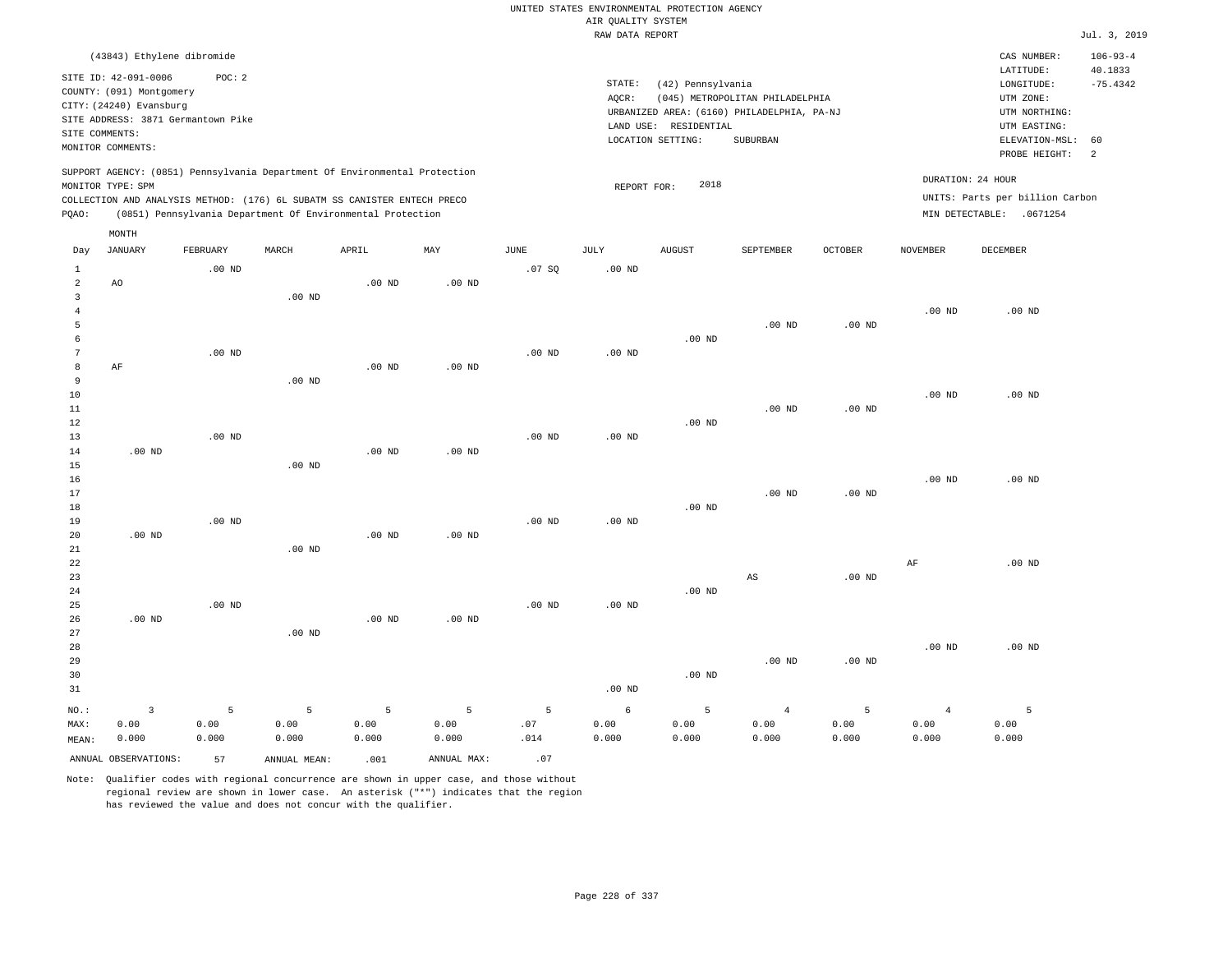|                                                                            | (43844) Hexachlorobutadiene                                |       |       |     |      |        |                          |                                            |                |          | CAS NUMBER:                     | $87 - 68 - 3$ |
|----------------------------------------------------------------------------|------------------------------------------------------------|-------|-------|-----|------|--------|--------------------------|--------------------------------------------|----------------|----------|---------------------------------|---------------|
| SITE ID: 42-091-0006                                                       | POC:2                                                      |       |       |     |      |        |                          |                                            |                |          | LATITUDE:                       | 40.1833       |
|                                                                            |                                                            |       |       |     |      | STATE: | (42) Pennsylvania        |                                            |                |          | LONGITUDE:                      | $-75.4342$    |
| COUNTY: (091) Montgomery                                                   |                                                            |       |       |     |      | AQCR:  |                          | (045) METROPOLITAN PHILADELPHIA            |                |          | UTM ZONE:                       |               |
| CITY: (24240) Evansburg<br>SITE ADDRESS: 3871 Germantown Pike              |                                                            |       |       |     |      |        |                          | URBANIZED AREA: (6160) PHILADELPHIA, PA-NJ |                |          | UTM NORTHING:                   |               |
|                                                                            |                                                            |       |       |     |      |        | LAND USE:<br>RESIDENTIAL |                                            |                |          | UTM EASTING:                    |               |
| SITE COMMENTS:<br>MONITOR COMMENTS:                                        |                                                            |       |       |     |      |        | LOCATION SETTING:        | SUBURBAN                                   |                |          | ELEVATION-MSL: 60               |               |
|                                                                            |                                                            |       |       |     |      |        |                          |                                            |                |          | PROBE HEIGHT:                   | - 2           |
| SUPPORT AGENCY: (0851) Pennsylvania Department Of Environmental Protection |                                                            |       |       |     |      |        |                          |                                            |                |          | DURATION: 24 HOUR               |               |
| MONITOR TYPE: SPM                                                          |                                                            |       |       |     |      |        | 2013<br>REPORT FOR:      |                                            |                |          |                                 |               |
| COLLECTION AND ANALYSIS METHOD: (176) 6L SUBATM SS CANISTER ENTECH PRECO   |                                                            |       |       |     |      |        |                          |                                            |                |          | UNITS: Parts per billion Carbon |               |
| POAO:                                                                      | (0851) Pennsylvania Department Of Environmental Protection |       |       |     |      |        |                          |                                            |                |          | MIN DETECTABLE:                 |               |
| MONTH                                                                      |                                                            |       |       |     |      |        |                          |                                            |                |          |                                 |               |
| JANUARY<br>Day                                                             | FEBRUARY                                                   | MARCH | APRIL | MAY | JUNE | JULY   | <b>AUGUST</b>            | SEPTEMBER                                  | <b>OCTOBER</b> | NOVEMBER | DECEMBER                        |               |
|                                                                            |                                                            |       |       |     |      |        |                          | $.00$ ND                                   | $.00$ ND       |          |                                 |               |
|                                                                            |                                                            |       |       |     |      |        | $.00$ ND                 |                                            |                |          |                                 |               |

| 3           |                        | $\rm AF$       |          |                |          | .00 <sub>ND</sub> | .00 <sub>ND</sub> |                |          |                        |                         |                         |
|-------------|------------------------|----------------|----------|----------------|----------|-------------------|-------------------|----------------|----------|------------------------|-------------------------|-------------------------|
| 4           | .00 $ND$               |                |          | $.00$ ND       | $.00$ ND |                   |                   |                |          |                        |                         |                         |
| 5           |                        |                | $.00$ ND |                |          |                   |                   |                |          |                        |                         |                         |
| 6           |                        |                |          |                |          |                   |                   |                |          |                        | $.00$ ND                | $.00$ ND                |
| 7           |                        |                |          |                |          |                   |                   |                | $.00$ ND | .00 <sub>ND</sub>      |                         |                         |
| 8           |                        |                |          |                |          |                   |                   | .00 $ND$       |          |                        |                         |                         |
| 9           |                        | $\rm AF$       |          |                |          | $.00$ ND          | $.00$ ND          |                |          |                        |                         |                         |
| 10          | $.00$ ND               |                |          | $.00$ ND       | $.00$ ND |                   |                   |                |          |                        |                         |                         |
| 11          |                        |                | $.00$ ND |                |          |                   |                   |                |          |                        |                         |                         |
| 12          |                        |                |          |                |          |                   |                   |                |          |                        | $\rm{AF}$               | $\rm{AF}$               |
| 13          |                        |                |          |                |          |                   |                   |                | $.00$ ND | .00 <sub>ND</sub>      |                         |                         |
| 14          |                        |                |          |                |          |                   |                   | $\rm AF$       |          |                        |                         |                         |
| 15          |                        | .00 $ND$       |          |                |          | .00 <sub>ND</sub> | $.00$ ND          |                |          |                        |                         |                         |
| 16          | $\rm AF$               |                |          | $.00{\rm ~ND}$ | $.00$ ND |                   |                   |                |          |                        |                         |                         |
| 17          |                        |                | .00 $ND$ |                |          |                   |                   |                |          |                        |                         |                         |
| 18          |                        |                |          |                |          |                   |                   |                |          |                        | $.00$ ND                | AF                      |
| 19          |                        |                |          |                |          |                   |                   |                | $.00$ ND | .00 <sub>ND</sub>      |                         |                         |
| 20          |                        |                |          |                |          |                   |                   | $\rm AF$       |          |                        |                         |                         |
| 21          |                        | $.00$ ND       |          |                |          | $.00$ ND          | $.00$ ND          |                |          |                        |                         |                         |
| 22          | $\rm AF$               |                |          | $.00$ ND       | $.00$ ND |                   |                   |                |          |                        |                         |                         |
| 23          |                        |                | $.00$ ND |                |          |                   |                   |                |          |                        |                         |                         |
| $2\sqrt{4}$ |                        |                |          |                |          |                   |                   |                |          |                        | .00 $ND$                | $.00$ ND                |
| 25          |                        |                |          |                |          |                   |                   |                | $.00$ ND | $\mathbb{A}\mathbb{S}$ |                         |                         |
| 26          |                        |                |          |                |          |                   |                   | $\rm AF$       |          |                        |                         |                         |
| 27          |                        | $.00$ ND       |          |                |          | $.00$ ND          | $.00$ ND          |                |          |                        |                         |                         |
| 28          | $\mathbb{A}\mathbb{S}$ |                |          | .00 $ND$       | .00 $ND$ |                   |                   |                |          |                        |                         |                         |
| 29          |                        |                | $.00$ ND |                |          |                   |                   |                |          |                        |                         |                         |
| 30          |                        |                |          |                |          |                   |                   |                |          |                        | $\rm{AF}$               | $.00$ ND                |
| 31          |                        |                |          |                |          |                   |                   |                |          | $.00$ ND               |                         |                         |
| $NO.$ :     | $\overline{a}$         | $\overline{3}$ | 5        | 5              | 5        | 5                 | 5                 | $\overline{a}$ | 5        | 5                      | $\overline{\mathbf{3}}$ | $\overline{\mathbf{3}}$ |
| MAX:        | 0.00                   | 0.00           | 0.00     | 0.00           | 0.00     | 0.00              | 0.00              | 0.00           | 0.00     | 0.00                   | 0.00                    | 0.00                    |
| MEAN:       | 0.000                  | 0.000          | 0.000    | 0.000          | 0.000    | 0.000             | 0.000             | 0.000          | 0.000    | 0.000                  | 0.000                   | 0.000                   |

Note: Qualifier codes with regional concurrence are shown in upper case, and those without regional review are shown in lower case. An asterisk ("\*") indicates that the region has reviewed the value and does not concur with the qualifier.

ANNUAL OBSERVATIONS: 48 ANNUAL MEAN: 0.000 ANNUAL MAX: 0.00

MEAN: 0.000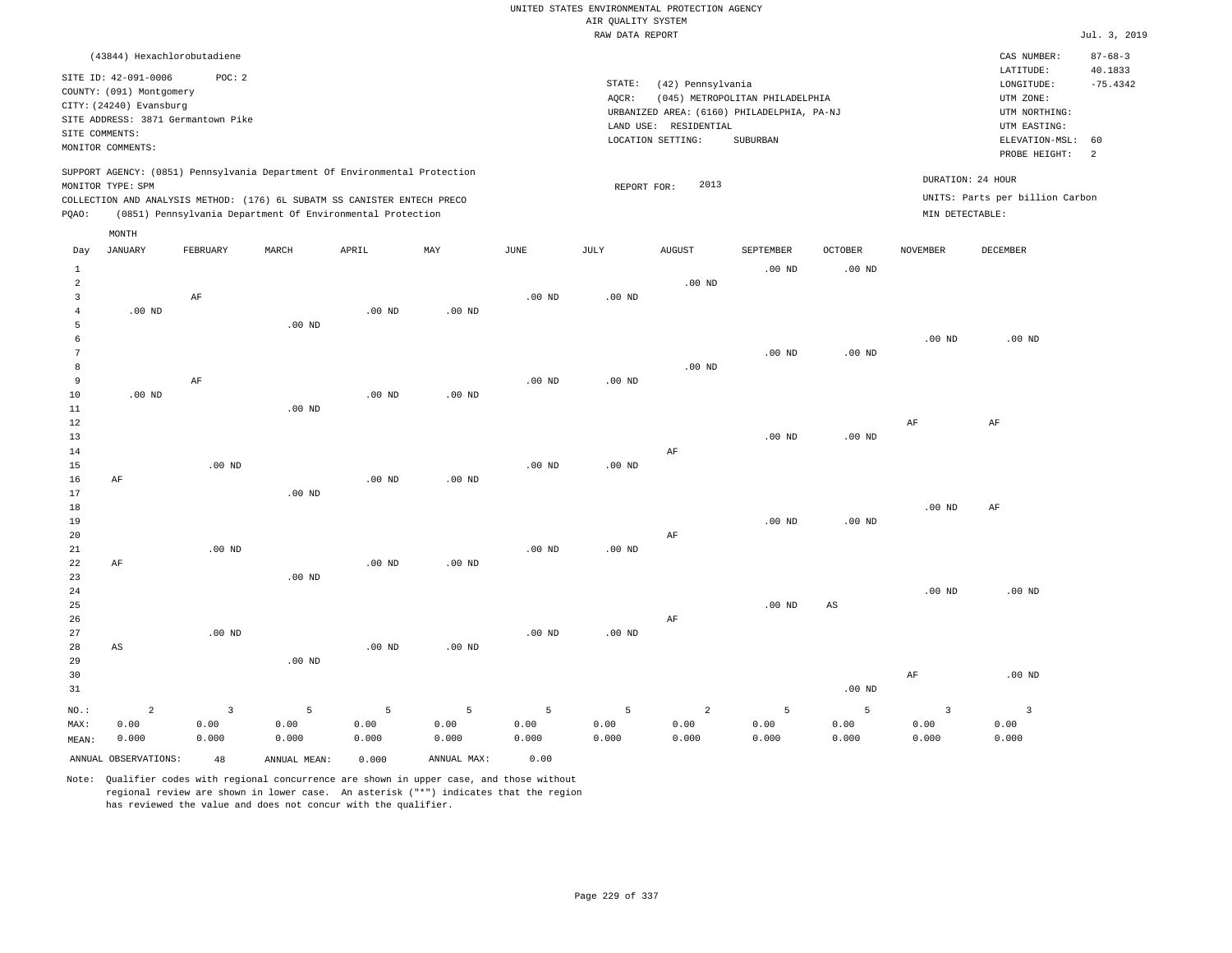| (43844) Hexachlorobutadiene                                                                                                                                                                                                                                 |                                                                                                                                                                                 | CAS NUMBER:                                                                                                 | $87 - 68 - 3$         |
|-------------------------------------------------------------------------------------------------------------------------------------------------------------------------------------------------------------------------------------------------------------|---------------------------------------------------------------------------------------------------------------------------------------------------------------------------------|-------------------------------------------------------------------------------------------------------------|-----------------------|
| SITE ID: 42-091-0006<br>POC: 2<br>COUNTY: (091) Montgomery<br>CITY: (24240) Evansburg<br>SITE ADDRESS: 3871 Germantown Pike<br>SITE COMMENTS:<br>MONITOR COMMENTS:                                                                                          | STATE:<br>(42) Pennsylvania<br>(045) METROPOLITAN PHILADELPHIA<br>AOCR:<br>URBANIZED AREA: (6160) PHILADELPHIA, PA-NJ<br>LAND USE: RESIDENTIAL<br>LOCATION SETTING:<br>SUBURBAN | LATITUDE:<br>LONGITUDE:<br>UTM ZONE:<br>UTM NORTHING:<br>UTM EASTING:<br>ELEVATION-MSL: 60<br>PROBE HEIGHT: | 40.1833<br>$-75.4342$ |
| SUPPORT AGENCY: (0851) Pennsylvania Department Of Environmental Protection<br>MONITOR TYPE: SPM<br>COLLECTION AND ANALYSIS METHOD: (176) 6L SUBATM SS CANISTER ENTECH PRECO<br>(0851) Pennsylvania Department Of Environmental Protection<br>POAO:<br>MONTH | DURATION: 24 HOUR<br>2014<br>REPORT FOR:<br>MIN DETECTABLE:                                                                                                                     | UNITS: Parts per billion Carbon                                                                             |                       |

| Day                            | JANUARY                | FEBRUARY               | $\tt MARCH$       | APRIL          | MAY         | $_{\rm JUNE}$ | $\mathtt{JULY}$ | AUGUST   | SEPTEMBER   | $\mathtt{OCTOBER}$ | $\,$ NOVEMBER  | DECEMBER |
|--------------------------------|------------------------|------------------------|-------------------|----------------|-------------|---------------|-----------------|----------|-------------|--------------------|----------------|----------|
| $\mathbf{1}$<br>$\overline{a}$ |                        |                        |                   |                |             |               |                 |          | $.00$ ND    | $.00$ ND           | $.00$ ND       | $.00$ ND |
| 3                              |                        |                        |                   |                |             |               |                 | $.00$ ND |             |                    |                |          |
| $\overline{4}$                 |                        | $\rm AF$               |                   |                |             | $.00$ ND      | $.00$ ND        |          |             |                    |                |          |
| 5                              | $\rm AF$               |                        |                   | $.00$ ND       | $.00$ ND    |               |                 |          |             |                    |                |          |
| 6                              |                        |                        | .00 <sub>ND</sub> |                |             |               |                 |          |             |                    |                |          |
| 7                              |                        |                        |                   |                |             |               |                 |          |             |                    | $\rm{AF}$      | $.00$ ND |
| 8                              |                        |                        |                   |                |             |               |                 |          | $.00$ ND    | $.00$ ND           |                |          |
| 9                              |                        |                        |                   |                |             |               |                 | $.00$ ND |             |                    |                |          |
| 10                             |                        | AS                     |                   |                |             | $.00$ ND      | $.00$ ND        |          |             |                    |                |          |
| $11\,$                         | $.00$ ND               |                        |                   | $\rm AF$       | $.00$ ND    |               |                 |          |             |                    |                |          |
| $1\,2$                         |                        |                        | .00 <sub>ND</sub> |                |             |               |                 |          |             |                    |                |          |
| 13<br>$14\,$                   |                        |                        |                   |                |             |               |                 |          | $.00$ ND    |                    | $.00$ ND       | $.00$ ND |
| 15                             |                        |                        |                   |                |             |               |                 | $.00$ ND |             | $.00$ ND           |                |          |
| 16                             |                        | $.00$ ND               |                   |                |             | $.00$ ND      | $.00$ ND        |          |             |                    |                |          |
| 17                             | $.00$ ND               |                        |                   | $.00$ ND       | $.00$ ND    |               |                 |          |             |                    |                |          |
| 18                             |                        |                        | .00 <sub>ND</sub> |                |             |               |                 |          |             |                    |                |          |
| 19                             |                        |                        |                   |                |             |               |                 |          |             |                    | $.00$ ND       | $.00$ ND |
| 20                             |                        |                        |                   |                |             |               |                 |          | $.00$ ND    | $.00$ ND           |                |          |
| 21                             |                        |                        |                   |                |             |               |                 | $.00$ ND |             |                    |                |          |
| $2\sqrt{2}$                    |                        | $.00$ ND               |                   |                |             | $.00$ ND      | $.00$ ND        |          |             |                    |                |          |
| 23                             | AS                     |                        |                   | $.00$ ND       | $.00$ ND    |               |                 |          |             |                    |                |          |
| 24                             |                        |                        | .00 <sub>ND</sub> |                |             |               |                 |          |             |                    |                |          |
| 25                             |                        |                        |                   |                |             |               |                 |          |             |                    | $.00$ ND       | $.00$ ND |
| $26\,$                         |                        |                        |                   |                |             |               |                 |          | $.00$ ND    | $.00$ ND           |                |          |
| 27                             |                        |                        |                   |                |             |               |                 | $.00$ ND |             |                    |                |          |
| 28<br>29                       | $\mathbb{A}\mathbb{S}$ | $\mathbb{A}\mathbb{S}$ |                   | $.00$ ND       | $.00$ ND    | $.00$ ND      | $.00$ ND        |          |             |                    |                |          |
| 30                             |                        |                        | .00 <sub>ND</sub> |                |             |               |                 |          |             |                    |                |          |
| 31                             |                        |                        |                   |                |             |               |                 |          |             |                    |                | $.00$ ND |
|                                |                        |                        |                   |                |             |               |                 |          |             |                    |                |          |
| $NO.$ :                        | $\sqrt{2}$             | $\overline{a}$         | 5                 | $\overline{4}$ | $\mathsf S$ | $\mathsf S$   | 5               | 5        | $\mathsf S$ | 5                  | $\overline{4}$ | 6        |
| MAX:                           | 0.00                   | 0.00                   | 0.00              | 0.00           | 0.00        | 0.00          | 0.00            | 0.00     | 0.00        | 0.00               | 0.00           | 0.00     |
| MEAN:                          | 0.000                  | 0.000                  | 0.000             | 0.000          | 0.000       | 0.000         | 0.000           | 0.000    | 0.000       | 0.000              | 0.000          | 0.000    |
|                                | ANNUAL OBSERVATIONS:   | 53                     | ANNUAL MEAN:      | 0.000          | ANNUAL MAX: | 0.00          |                 |          |             |                    |                |          |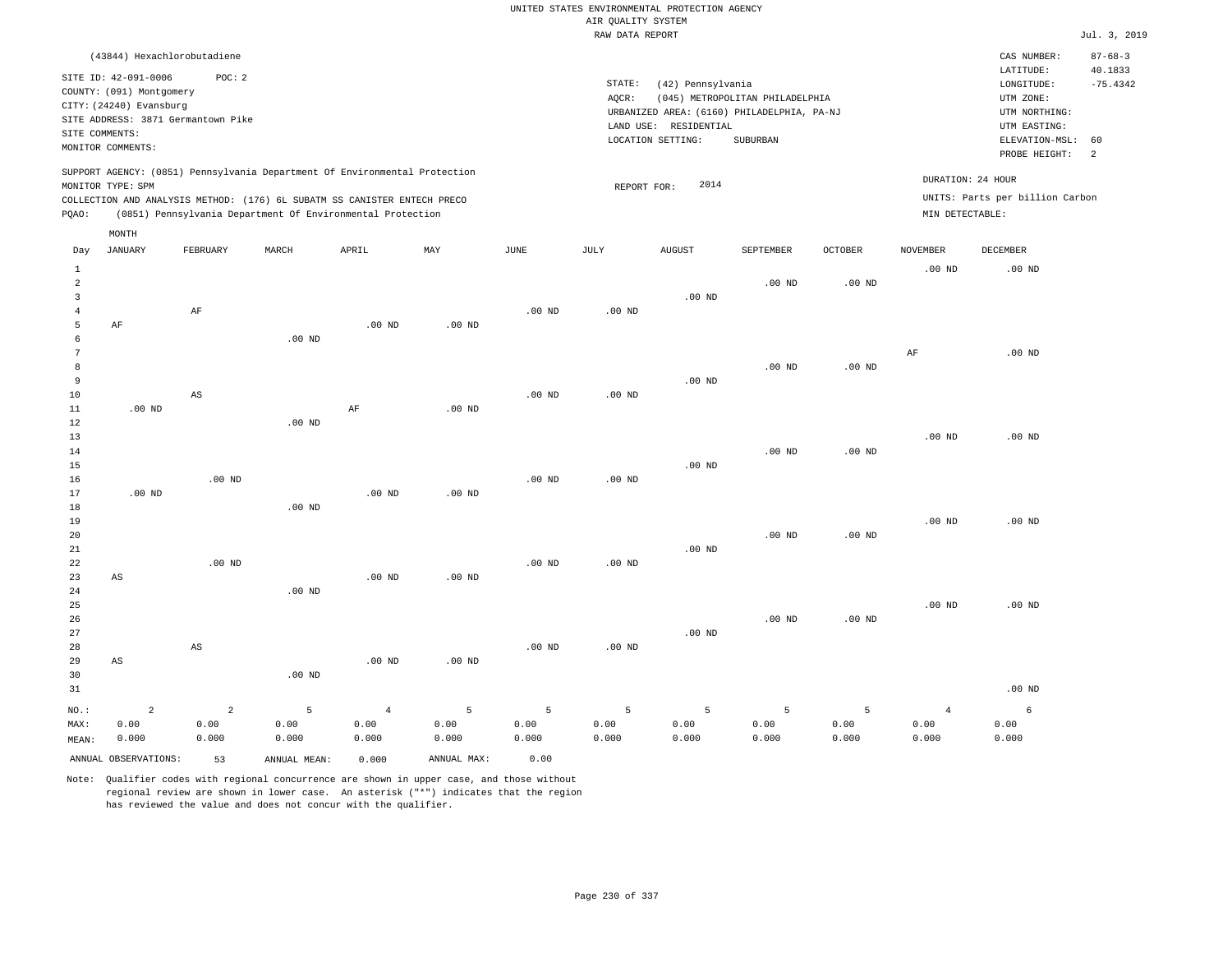| (43844) Hexachlorobutadiene                                                                                                                                                          |                                                            |                   |       |     |      |                              |                                                                                                     |                                             |                 |                                                      | CAS NUMBER:                                                                                                 | $87 - 68 - 3$               |
|--------------------------------------------------------------------------------------------------------------------------------------------------------------------------------------|------------------------------------------------------------|-------------------|-------|-----|------|------------------------------|-----------------------------------------------------------------------------------------------------|---------------------------------------------|-----------------|------------------------------------------------------|-------------------------------------------------------------------------------------------------------------|-----------------------------|
| SITE ID: 42-091-0006<br>COUNTY: (091) Montgomery<br>CITY: (24240) Evansburg<br>SITE ADDRESS: 3871 Germantown Pike<br>SITE COMMENTS:<br>MONITOR COMMENTS:                             | POC:2                                                      |                   |       |     |      | STATE:<br>AOCR:<br>LAND USE: | (42) Pennsylvania<br>URBANIZED AREA: (6160) PHILADELPHIA, PA-NJ<br>RESIDENTIAL<br>LOCATION SETTING: | (045) METROPOLITAN PHILADELPHIA<br>SUBURBAN |                 |                                                      | LATITUDE:<br>LONGITUDE:<br>UTM ZONE:<br>UTM NORTHING:<br>UTM EASTING:<br>ELEVATION-MSL: 60<br>PROBE HEIGHT: | 40.1833<br>$-75.4342$<br>-2 |
| SUPPORT AGENCY: (0851) Pennsylvania Department Of Environmental Protection<br>MONITOR TYPE: SPM<br>COLLECTION AND ANALYSIS METHOD: (176) 6L SUBATM SS CANISTER ENTECH PRECO<br>POAO: | (0851) Pennsylvania Department Of Environmental Protection |                   |       |     |      | 2015<br>REPORT FOR:          |                                                                                                     |                                             | MIN DETECTABLE: | DURATION: 24 HOUR<br>UNITS: Parts per billion Carbon |                                                                                                             |                             |
| MONTH<br>JANUARY<br>Day                                                                                                                                                              | FEBRUARY                                                   | MARCH<br>$.00$ ND | APRIL | MAY | JUNE | JULY                         | <b>AUGUST</b>                                                                                       | SEPTEMBER                                   | <b>OCTOBER</b>  | NOVEMBER                                             | DECEMBER                                                                                                    |                             |

|                     | ANNUAL OBSERVATIONS: | 57             | ANNUAL MEAN:                            | 0.000             | ANNUAL MAX:   | 0.00              |                   |               |                        |               |               |                   |
|---------------------|----------------------|----------------|-----------------------------------------|-------------------|---------------|-------------------|-------------------|---------------|------------------------|---------------|---------------|-------------------|
| MAX:<br>MEAN:       | 0.00<br>0.000        | 0.00<br>0.000  | 0.00<br>0.000                           | 0.00<br>0.000     | 0.00<br>0.000 | 0.00<br>0.000     | 0.00<br>0.000     | 0.00<br>0.000 | 0.00<br>0.000          | 0.00<br>0.000 | 0.00<br>0.000 | 0.00<br>0.000     |
| $NO.$ :             | 5                    | $\overline{a}$ | $\epsilon$                              | 5                 | 5             | 5                 | 5                 | 5             | $\overline{4}$         | 5             | 5             | 5                 |
| 31                  |                      |                | $.00$ ND                                |                   |               |                   |                   |               |                        |               |               |                   |
| 30                  | $.00$ ND             |                |                                         | $.00$ ND          | .00 $ND$      |                   |                   |               |                        |               |               |                   |
| 29                  |                      |                |                                         |                   |               | .00 <sub>ND</sub> | .00 <sub>ND</sub> |               |                        |               |               |                   |
| 28                  |                      |                |                                         |                   |               |                   |                   | $.00$ ND      |                        |               |               |                   |
| 27                  |                      |                |                                         |                   |               |                   |                   |               | $.00$ ND               | $.00$ ND      |               |                   |
| 26                  |                      |                |                                         |                   |               |                   |                   |               |                        |               | $.00$ ND      | .00 <sub>ND</sub> |
| 25                  |                      |                | $.00$ ND                                |                   |               |                   |                   |               |                        |               |               |                   |
| 24                  | $.00$ ND             |                |                                         | .00 <sub>ND</sub> | $.00$ ND      |                   |                   |               |                        |               |               |                   |
| 23                  |                      | $_{\rm AS}$    |                                         |                   |               | $.00$ ND          | .00 <sub>ND</sub> |               |                        |               |               |                   |
| 22                  |                      |                |                                         |                   |               |                   |                   | $.00$ ND      |                        |               |               |                   |
| 21                  |                      |                |                                         |                   |               |                   |                   |               | $.00$ ND               | $.00$ ND      |               |                   |
| 20                  |                      |                |                                         |                   |               |                   |                   |               |                        |               | $.00$ ND      | $.00$ ND          |
| 19                  |                      |                | $.00$ ND                                |                   |               |                   |                   |               |                        |               |               |                   |
| 18                  | .00 $ND$             |                |                                         | $.00$ ND          | $.00$ ND      |                   |                   |               |                        |               |               |                   |
| 17                  |                      | $\rm{AF}$      |                                         |                   |               | .00 <sub>ND</sub> | $.00$ ND          |               |                        |               |               |                   |
| 16                  |                      |                |                                         |                   |               |                   |                   | .00 $ND$      |                        |               |               |                   |
| 15                  |                      |                |                                         |                   |               |                   |                   |               | $.00$ ND               | $.00$ ND      |               |                   |
| $14$                |                      |                |                                         |                   |               |                   |                   |               |                        |               | $.00$ ND      | $.00$ ND          |
| 13                  |                      |                | $.00$ ND                                |                   |               |                   |                   |               |                        |               |               |                   |
| 12                  | $.00$ ND             |                |                                         | $.00$ ND          | $.00$ ND      |                   |                   |               |                        |               |               |                   |
| $11\,$              |                      | $.00$ ND       |                                         |                   |               | $.00$ ND          | $.00$ ND          |               |                        |               |               |                   |
| 10                  |                      |                |                                         |                   |               |                   |                   | $.00$ ND      |                        |               |               |                   |
| 9                   |                      |                |                                         |                   |               |                   |                   |               | $\mathbb{A}\mathbb{S}$ | $.00$ ND      |               |                   |
| 8                   |                      |                |                                         |                   |               |                   |                   |               |                        |               | $.00$ ND      | $.00$ ND          |
| 7                   |                      |                | $.00$ ND                                |                   |               |                   |                   |               |                        |               |               |                   |
| 6                   | $.00$ ND             |                |                                         | .00 <sub>ND</sub> | $.00$ ND      |                   |                   |               |                        |               |               |                   |
| $\overline{4}$<br>5 |                      | $.00$ ND       |                                         |                   |               | $.00$ ND          | .00 <sub>ND</sub> | $.00$ ND      |                        |               |               |                   |
| 3                   |                      |                |                                         |                   |               |                   |                   |               | $.00$ ND               | $.00$ ND      |               |                   |
| $\overline{a}$      |                      |                |                                         |                   |               |                   |                   |               |                        |               | $.00$ ND      | $.00$ ND          |
|                     |                      |                | $\cdot$ $\cdot$ $\cdot$ $\cdot$ $\cdot$ |                   |               |                   |                   |               |                        |               |               |                   |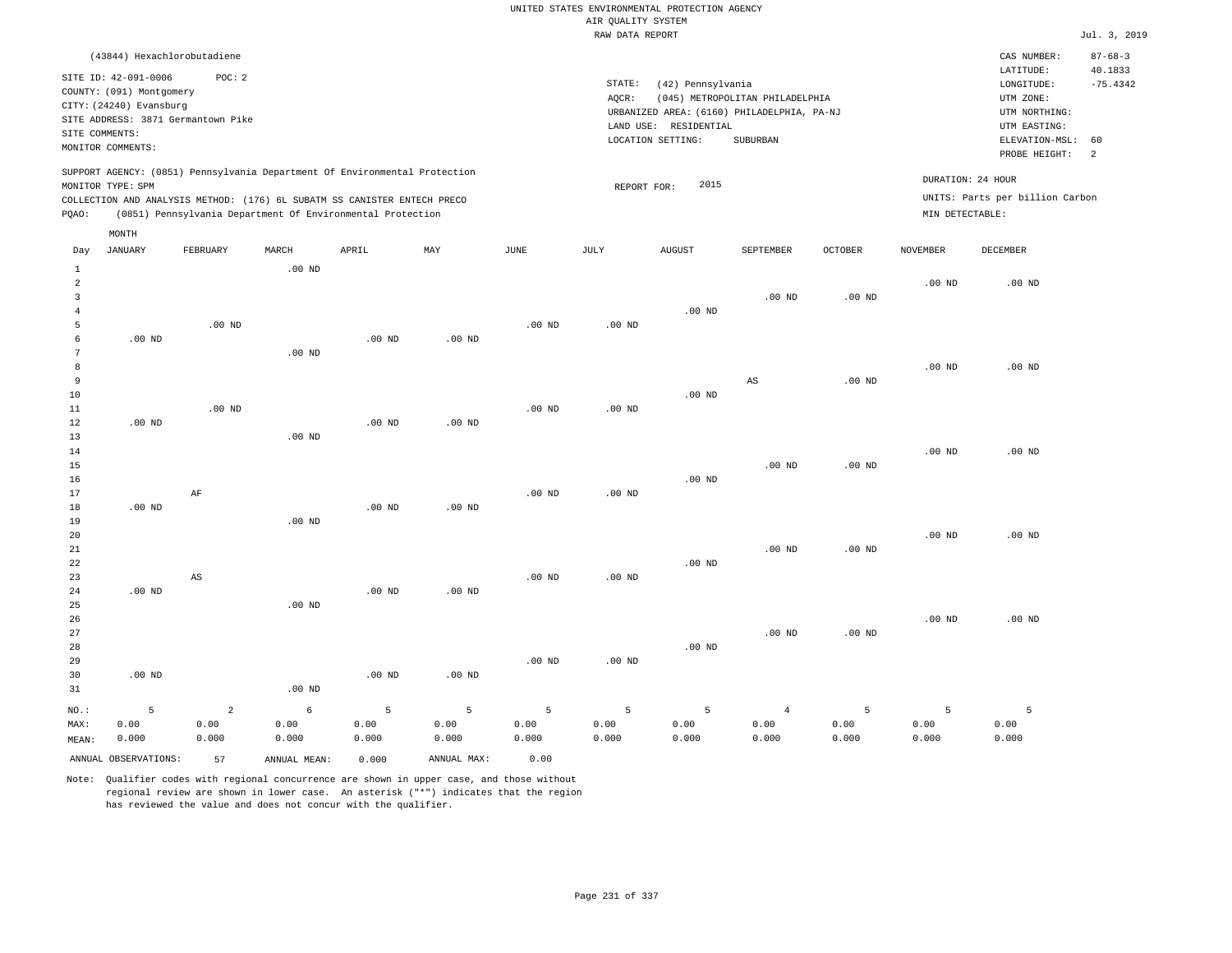|                                  |                                                     |                                    |                            |                                                                                                                                        |                   |                        |                        | UNITED STATES ENVIRONMENTAL PROTECTION AGENCY                   |                                 |                |                   |                                        |                                        |
|----------------------------------|-----------------------------------------------------|------------------------------------|----------------------------|----------------------------------------------------------------------------------------------------------------------------------------|-------------------|------------------------|------------------------|-----------------------------------------------------------------|---------------------------------|----------------|-------------------|----------------------------------------|----------------------------------------|
|                                  |                                                     |                                    |                            |                                                                                                                                        |                   |                        |                        | AIR QUALITY SYSTEM                                              |                                 |                |                   |                                        |                                        |
|                                  |                                                     |                                    |                            |                                                                                                                                        |                   |                        |                        | RAW DATA REPORT                                                 |                                 |                |                   |                                        | Jul. 3, 2019                           |
|                                  | (43844) Hexachlorobutadiene<br>SITE ID: 42-091-0006 | POC: 2                             |                            |                                                                                                                                        |                   |                        | STATE:                 |                                                                 |                                 |                |                   | CAS NUMBER:<br>LATITUDE:<br>LONGITUDE: | $87 - 68 - 3$<br>40.1833<br>$-75.4342$ |
|                                  | COUNTY: (091) Montgomery<br>CITY: (24240) Evansburg |                                    |                            |                                                                                                                                        |                   |                        | AOCR:                  | (42) Pennsylvania<br>URBANIZED AREA: (6160) PHILADELPHIA, PA-NJ | (045) METROPOLITAN PHILADELPHIA |                |                   | UTM ZONE:<br>UTM NORTHING:             |                                        |
|                                  | SITE COMMENTS:<br>MONITOR COMMENTS:                 | SITE ADDRESS: 3871 Germantown Pike |                            |                                                                                                                                        |                   |                        |                        | LAND USE: RESIDENTIAL<br>LOCATION SETTING:                      | SUBURBAN                        |                |                   | UTM EASTING:<br>ELEVATION-MSL:         | 60                                     |
|                                  |                                                     |                                    |                            | SUPPORT AGENCY: (0851) Pennsylvania Department Of Environmental Protection                                                             |                   |                        |                        | 2016                                                            |                                 |                |                   | PROBE HEIGHT:<br>DURATION: 24 HOUR     | 2                                      |
|                                  | MONITOR TYPE: SPM                                   |                                    |                            |                                                                                                                                        |                   |                        |                        | REPORT FOR:                                                     |                                 |                |                   | UNITS: Parts per billion Carbon        |                                        |
|                                  |                                                     |                                    |                            | COLLECTION AND ANALYSIS METHOD: (176) 6L SUBATM SS CANISTER ENTECH PRECO<br>(0851) Pennsylvania Department Of Environmental Protection |                   |                        |                        |                                                                 |                                 |                | MIN DETECTABLE:   |                                        |                                        |
| PQAO:                            |                                                     |                                    |                            |                                                                                                                                        |                   |                        |                        |                                                                 |                                 |                |                   |                                        |                                        |
|                                  | MONTH                                               |                                    |                            |                                                                                                                                        |                   |                        |                        |                                                                 |                                 |                |                   |                                        |                                        |
| Day<br>$\mathbf{1}$              | <b>JANUARY</b><br>$.00$ ND                          | FEBRUARY                           | MARCH<br>.00 <sub>ND</sub> | APRIL                                                                                                                                  | MAY               | <b>JUNE</b>            | <b>JULY</b>            | <b>AUGUST</b>                                                   | SEPTEMBER                       | <b>OCTOBER</b> | <b>NOVEMBER</b>   | <b>DECEMBER</b>                        |                                        |
| $\overline{a}$<br>$\overline{3}$ |                                                     |                                    |                            |                                                                                                                                        |                   |                        |                        |                                                                 | AS                              | $.00$ ND       | $.00$ ND          | AM                                     |                                        |
| $\overline{4}$<br>5<br>6         |                                                     | $.00$ ND                           |                            | $.00$ ND                                                                                                                               | $.00$ ND          | .00 <sub>ND</sub>      | AS                     | $.00$ ND                                                        |                                 |                |                   |                                        |                                        |
| 7<br>8<br>9                      | $.00$ ND                                            |                                    | $.00$ ND                   |                                                                                                                                        |                   |                        |                        |                                                                 | $.00$ ND                        | AF             | .00 <sub>ND</sub> | $.00$ ND                               |                                        |
| 10<br>11                         |                                                     |                                    |                            |                                                                                                                                        |                   | .00 <sub>ND</sub>      | $_{\rm AS}$            | $.00$ ND                                                        |                                 |                |                   |                                        |                                        |
| 12<br>13<br>14                   | $.00$ ND                                            | $.00$ ND                           | $.00$ ND                   | $.00$ ND                                                                                                                               | $.00$ ND          |                        |                        |                                                                 |                                 |                | $_{\rm AS}$       | $.00$ ND                               |                                        |
| 15<br>16<br>17                   |                                                     |                                    |                            |                                                                                                                                        |                   | $\mathbb{A}\mathbb{S}$ | $\mathbb{A}\mathbb{S}$ | $.00$ ND                                                        | $.00$ ND                        | AF             |                   |                                        |                                        |
| 18<br>19<br>20                   | $.00$ ND                                            | $.00$ ND                           | $.00$ ND                   | $.00$ ND                                                                                                                               | .00 <sub>ND</sub> |                        |                        |                                                                 |                                 |                | AF                | $.00$ ND                               |                                        |
| 21<br>22<br>23                   |                                                     |                                    |                            |                                                                                                                                        |                   | $.00$ ND               | $\mathbb{A}\mathbb{S}$ | $.00$ ND                                                        | $\mathbb{A}\mathbb{S}$          | $.00$ ND       |                   |                                        |                                        |
| 24<br>25<br>26                   | .00 <sub>ND</sub>                                   | $.00$ ND                           | $.00$ ND                   | $.00$ ND                                                                                                                               | $.00$ ND          |                        |                        |                                                                 |                                 |                | AS                | AF                                     |                                        |
| 27<br>28<br>29                   |                                                     |                                    |                            |                                                                                                                                        |                   | $\mathbb{A}\mathbb{S}$ | AS                     | $.00$ ND                                                        | $.00$ ND                        | $.00$ ND       |                   |                                        |                                        |
| 30                               |                                                     |                                    |                            | .00 <sub>ND</sub>                                                                                                                      | $.00$ ND          |                        |                        |                                                                 |                                 |                |                   |                                        |                                        |

31 .00 ND NO.: MAX: MEAN: 6 0.00 0.000 .00 ND 4 0.00 0.000 6 0.00 0.000 5 0.00 0.000 5 0.00 0.000 3 0.00 0.000 0 5 0.00 0.000 3 0.00 0.000 3 0.00 0.000 2 0.00 0.000 3 0.00 0.000 ANNUAL OBSERVATIONS: 45 ANNUAL MEAN: 0.000 ANNUAL MAX: 0.00

Note: Qualifier codes with regional concurrence are shown in upper case, and those without regional review are shown in lower case. An asterisk ("\*") indicates that the region has reviewed the value and does not concur with the qualifier.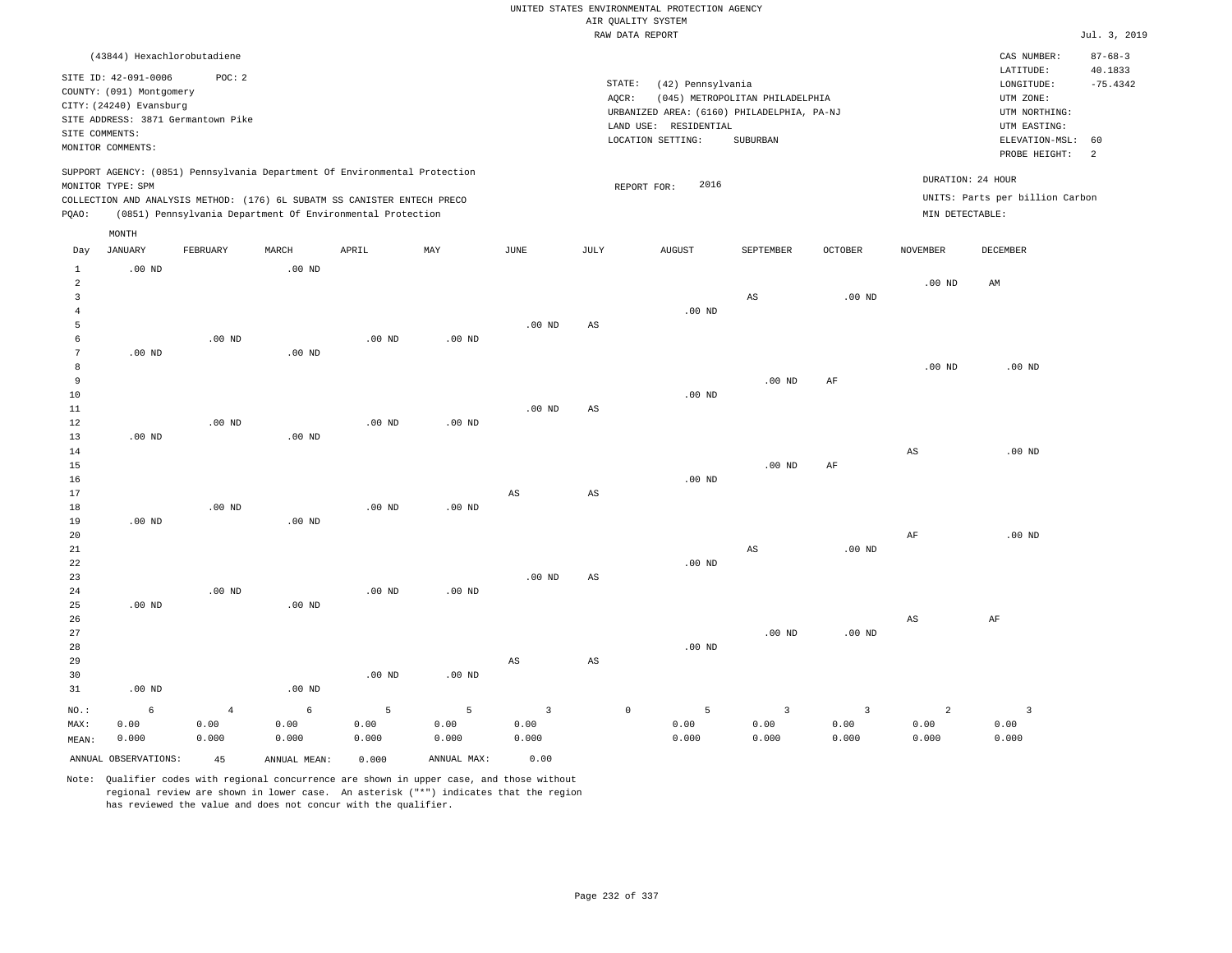|                                       |                                                                                                                                                                       |                        |                    |                                                                                                                                        |                        |                    | AIR QUALITY SYSTEM<br>RAW DATA REPORT | UNITED STATES ENVIRONMENTAL PROTECTION AGENCY                   |                                                                                           |                    |                                      |                                                                                                                         | Jul. 3, 2019                                      |
|---------------------------------------|-----------------------------------------------------------------------------------------------------------------------------------------------------------------------|------------------------|--------------------|----------------------------------------------------------------------------------------------------------------------------------------|------------------------|--------------------|---------------------------------------|-----------------------------------------------------------------|-------------------------------------------------------------------------------------------|--------------------|--------------------------------------|-------------------------------------------------------------------------------------------------------------------------|---------------------------------------------------|
|                                       |                                                                                                                                                                       |                        |                    |                                                                                                                                        |                        |                    |                                       |                                                                 |                                                                                           |                    |                                      |                                                                                                                         |                                                   |
| SITE COMMENTS:                        | (43844) Hexachlorobutadiene<br>SITE ID: 42-091-0006<br>COUNTY: (091) Montgomery<br>CITY: (24240) Evansburg<br>SITE ADDRESS: 3871 Germantown Pike<br>MONITOR COMMENTS: | POC: 2                 |                    |                                                                                                                                        |                        |                    | STATE:<br>AOCR:                       | (42) Pennsylvania<br>LAND USE: RESIDENTIAL<br>LOCATION SETTING: | (045) METROPOLITAN PHILADELPHIA<br>URBANIZED AREA: (6160) PHILADELPHIA, PA-NJ<br>SUBURBAN |                    |                                      | CAS NUMBER:<br>LATITUDE:<br>LONGITUDE:<br>UTM ZONE:<br>UTM NORTHING:<br>UTM EASTING:<br>ELEVATION-MSL:<br>PROBE HEIGHT: | $87 - 68 - 3$<br>40.1833<br>$-75.4342$<br>60<br>2 |
|                                       |                                                                                                                                                                       |                        |                    | SUPPORT AGENCY: (0851) Pennsylvania Department Of Environmental Protection                                                             |                        |                    |                                       |                                                                 |                                                                                           |                    |                                      |                                                                                                                         |                                                   |
| PQAO:                                 | MONITOR TYPE: SPM                                                                                                                                                     |                        |                    | COLLECTION AND ANALYSIS METHOD: (176) 6L SUBATM SS CANISTER ENTECH PRECO<br>(0851) Pennsylvania Department Of Environmental Protection |                        |                    | REPORT FOR:                           | 2017                                                            |                                                                                           |                    | DURATION: 24 HOUR<br>MIN DETECTABLE: | UNITS: Parts per billion Carbon                                                                                         |                                                   |
| Day                                   | MONTH<br><b>JANUARY</b>                                                                                                                                               | FEBRUARY               | MARCH              | APRIL                                                                                                                                  | MAY                    | JUNE               | JULY                                  | AUGUST                                                          | SEPTEMBER                                                                                 | <b>OCTOBER</b>     | NOVEMBER                             | DECEMBER                                                                                                                |                                                   |
| 1<br>$\overline{a}$                   | $_{\rm AS}$                                                                                                                                                           |                        | $.00$ ND           | .00 <sub>ND</sub>                                                                                                                      | .00 <sub>ND</sub>      |                    |                                       |                                                                 |                                                                                           |                    |                                      |                                                                                                                         |                                                   |
| $\overline{3}$<br>$\overline{4}$<br>5 |                                                                                                                                                                       |                        |                    |                                                                                                                                        |                        |                    |                                       | AF                                                              | $.00$ ND                                                                                  | .00 <sub>ND</sub>  | .00 <sub>ND</sub>                    | $.00$ ND                                                                                                                |                                                   |
| 6<br>$7\phantom{.0}$<br>8             | AS                                                                                                                                                                    | $.00$ ND               | $.00$ ND           | $.00$ ND                                                                                                                               | $.00$ ND               | $.00~\mathrm{ND}$  | $.00$ ND                              |                                                                 |                                                                                           |                    |                                      |                                                                                                                         |                                                   |
| 9<br>10<br>11                         |                                                                                                                                                                       |                        |                    |                                                                                                                                        |                        |                    |                                       | $.00$ ND                                                        | $.00$ ND                                                                                  | $.00$ ND           | .00 <sub>ND</sub>                    | .00 <sub>ND</sub>                                                                                                       |                                                   |
| 12<br>13<br>14<br>15                  | AF                                                                                                                                                                    | $.00$ ND               | $.00$ ND           | .00 <sub>ND</sub>                                                                                                                      | .00 <sub>ND</sub>      | $.00$ ND           | $.00$ ND                              |                                                                 |                                                                                           |                    | .00 <sub>ND</sub>                    | $.00$ ND                                                                                                                |                                                   |
| 16<br>17<br>18                        |                                                                                                                                                                       | $.00$ ND               |                    |                                                                                                                                        |                        | $.00$ ND           | .00 <sub>ND</sub>                     | $.00$ ND                                                        | $.00$ ND                                                                                  | $.00$ ND           |                                      |                                                                                                                         |                                                   |
| 19<br>20<br>21<br>22                  | $.00$ ND                                                                                                                                                              |                        | $.00$ ND           | .00 <sub>ND</sub>                                                                                                                      | $.00$ ND               |                    |                                       |                                                                 | $.00$ ND                                                                                  | $.00$ ND           | .00 <sub>ND</sub>                    | AF                                                                                                                      |                                                   |
| 23<br>24<br>25<br>26                  | $.00$ ND                                                                                                                                                              | $.00$ ND               | $.00$ ND           | .00 <sub>ND</sub>                                                                                                                      | .00 <sub>ND</sub>      | $.00$ ND           | .00 <sub>ND</sub>                     | $.00$ ND                                                        |                                                                                           |                    |                                      |                                                                                                                         |                                                   |
| 27<br>28<br>29                        |                                                                                                                                                                       |                        |                    |                                                                                                                                        |                        |                    |                                       | $.00$ ND                                                        | $.00$ ND                                                                                  | $.00$ ND           | .00 <sub>ND</sub>                    | $.00$ ND                                                                                                                |                                                   |
| 30<br>31                              | AS                                                                                                                                                                    |                        |                    |                                                                                                                                        | $\mathbb{A}\mathbb{S}$ | $.00$ ND           | $.00$ ND                              |                                                                 |                                                                                           |                    |                                      |                                                                                                                         |                                                   |
| NO.:<br>MAX:<br>MEAN:                 | $\sqrt{2}$<br>0.00<br>0.000                                                                                                                                           | $\,4$<br>0.00<br>0.000 | 5<br>0.00<br>0.000 | 5<br>0.00<br>0.000                                                                                                                     | 5<br>0.00<br>0.000     | 5<br>0.00<br>0.000 | 5<br>0.00<br>0.000                    | $\overline{4}$<br>0.00<br>0.000                                 | $\overline{5}$<br>0.00<br>0.000                                                           | 5<br>0.00<br>0.000 | 5<br>0.00<br>0.000                   | $\overline{4}$<br>0.00<br>0.000                                                                                         |                                                   |
|                                       | ANNUAL OBSERVATIONS:                                                                                                                                                  | 54                     | ANNUAL MEAN:       | 0.000                                                                                                                                  | ANNUAL MAX:            | 0.00               |                                       |                                                                 |                                                                                           |                    |                                      |                                                                                                                         |                                                   |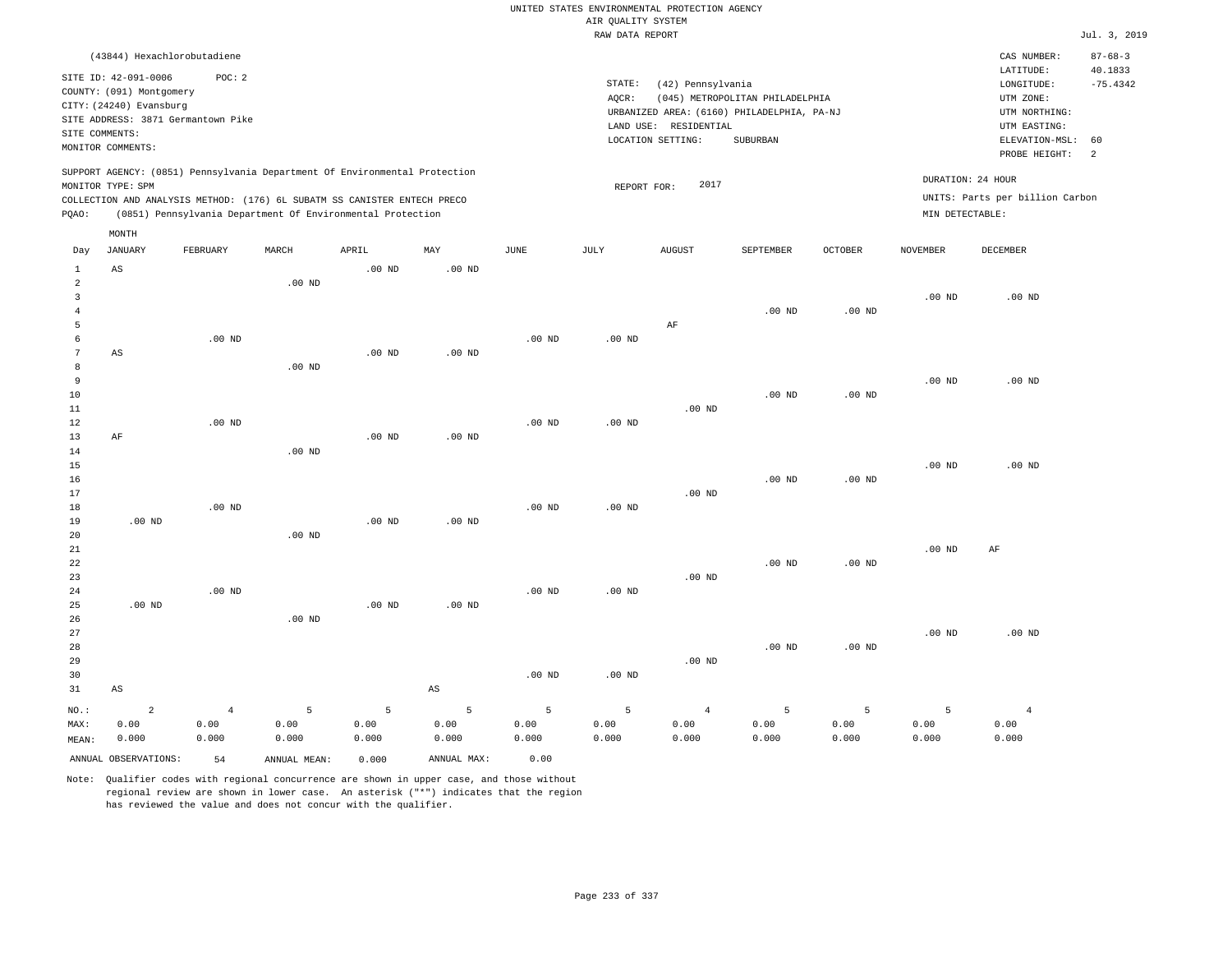|                     |                                                                                               |                   |                   |                                                            |                   |                   | UNITED STATES ENVIRONMENTAL PROTECTION AGENCY |                       |                                            |                   |                   |                                 |                          |
|---------------------|-----------------------------------------------------------------------------------------------|-------------------|-------------------|------------------------------------------------------------|-------------------|-------------------|-----------------------------------------------|-----------------------|--------------------------------------------|-------------------|-------------------|---------------------------------|--------------------------|
|                     |                                                                                               |                   |                   |                                                            |                   |                   | AIR QUALITY SYSTEM                            |                       |                                            |                   |                   |                                 |                          |
|                     |                                                                                               |                   |                   |                                                            |                   |                   | RAW DATA REPORT                               |                       |                                            |                   |                   |                                 | Jul. 3, 2019             |
|                     | (43844) Hexachlorobutadiene<br>SITE ID: 42-091-0006                                           | POC: 2            |                   |                                                            |                   |                   |                                               |                       |                                            |                   |                   | CAS NUMBER:<br>LATITUDE:        | $87 - 68 - 3$<br>40.1833 |
|                     | COUNTY: (091) Montgomery                                                                      |                   |                   |                                                            |                   |                   | STATE:                                        | (42) Pennsylvania     |                                            |                   |                   | LONGITUDE:                      | $-75.4342$               |
|                     | CITY: (24240) Evansburg                                                                       |                   |                   |                                                            |                   |                   | AOCR:                                         |                       | (045) METROPOLITAN PHILADELPHIA            |                   |                   | UTM ZONE:                       |                          |
|                     | SITE ADDRESS: 3871 Germantown Pike                                                            |                   |                   |                                                            |                   |                   |                                               |                       | URBANIZED AREA: (6160) PHILADELPHIA, PA-NJ |                   |                   | UTM NORTHING:                   |                          |
|                     | SITE COMMENTS:                                                                                |                   |                   |                                                            |                   |                   |                                               | LAND USE: RESIDENTIAL |                                            |                   |                   | UTM EASTING:                    |                          |
|                     | MONITOR COMMENTS:                                                                             |                   |                   |                                                            |                   |                   |                                               | LOCATION SETTING:     | SUBURBAN                                   |                   |                   | ELEVATION-MSL:<br>PROBE HEIGHT: | 60<br>2                  |
|                     | SUPPORT AGENCY: (0851) Pennsylvania Department Of Environmental Protection                    |                   |                   |                                                            |                   |                   |                                               |                       |                                            |                   |                   | DURATION: 24 HOUR               |                          |
|                     | MONITOR TYPE: SPM<br>COLLECTION AND ANALYSIS METHOD: (176) 6L SUBATM SS CANISTER ENTECH PRECO |                   |                   |                                                            |                   |                   | REPORT FOR:                                   | 2018                  |                                            |                   |                   | UNITS: Parts per billion Carbon |                          |
| PQAO:               |                                                                                               |                   |                   | (0851) Pennsylvania Department Of Environmental Protection |                   |                   |                                               |                       |                                            |                   |                   | MIN DETECTABLE: .2069786        |                          |
|                     | MONTH                                                                                         |                   |                   |                                                            |                   |                   |                                               |                       |                                            |                   |                   |                                 |                          |
| Day                 | <b>JANUARY</b>                                                                                | FEBRUARY          | MARCH             | APRIL                                                      | MAY               | <b>JUNE</b>       | JULY                                          | <b>AUGUST</b>         | SEPTEMBER                                  | <b>OCTOBER</b>    | <b>NOVEMBER</b>   | <b>DECEMBER</b>                 |                          |
| $\mathbf{1}$        |                                                                                               | $.00$ ND          |                   |                                                            |                   | .00 <sub>ND</sub> | $.00$ ND                                      |                       |                                            |                   |                   |                                 |                          |
| $\overline{2}$      | AO                                                                                            |                   |                   | .00 <sub>ND</sub>                                          | $.00$ ND          |                   |                                               |                       |                                            |                   |                   |                                 |                          |
| $\overline{3}$      |                                                                                               |                   | .00 <sub>ND</sub> |                                                            |                   |                   |                                               |                       |                                            |                   |                   |                                 |                          |
| $\overline{4}$<br>5 |                                                                                               |                   |                   |                                                            |                   |                   |                                               |                       | $.00$ ND                                   | .00 <sub>ND</sub> | .00 <sub>ND</sub> | .00 <sub>ND</sub>               |                          |
| 6                   |                                                                                               |                   |                   |                                                            |                   |                   |                                               | $.00$ ND              |                                            |                   |                   |                                 |                          |
| $7\phantom{.0}$     |                                                                                               | $.00$ ND          |                   |                                                            |                   | $.00$ ND          | $.00$ ND                                      |                       |                                            |                   |                   |                                 |                          |
| 8                   | AF                                                                                            |                   |                   | $.00$ ND                                                   | $.00$ ND          |                   |                                               |                       |                                            |                   |                   |                                 |                          |
| 9                   |                                                                                               |                   | $.00$ ND          |                                                            |                   |                   |                                               |                       |                                            |                   |                   |                                 |                          |
| $10$                |                                                                                               |                   |                   |                                                            |                   |                   |                                               |                       |                                            |                   | $.00$ ND          | $.00$ ND                        |                          |
| 11                  |                                                                                               |                   |                   |                                                            |                   |                   |                                               |                       | $.00$ ND                                   | $.00$ ND          |                   |                                 |                          |
| 12                  |                                                                                               |                   |                   |                                                            |                   |                   |                                               | $.00$ ND              |                                            |                   |                   |                                 |                          |
| 13                  |                                                                                               | .00 <sub>ND</sub> |                   |                                                            |                   | $.00$ ND          | $.00$ ND                                      |                       |                                            |                   |                   |                                 |                          |
| 14                  | .00 <sub>ND</sub>                                                                             |                   |                   | $.00$ ND                                                   | $.00$ ND          |                   |                                               |                       |                                            |                   |                   |                                 |                          |
| 15                  |                                                                                               |                   | .00 <sub>ND</sub> |                                                            |                   |                   |                                               |                       |                                            |                   |                   |                                 |                          |
| 16                  |                                                                                               |                   |                   |                                                            |                   |                   |                                               |                       |                                            |                   | $.00$ ND          | $.00$ ND                        |                          |
| 17                  |                                                                                               |                   |                   |                                                            |                   |                   |                                               |                       | $.00$ ND                                   | $.00$ ND          |                   |                                 |                          |
| 18<br>19            |                                                                                               | $.00$ ND          |                   |                                                            |                   | $.00$ ND          | $.00$ ND                                      | $.00$ ND              |                                            |                   |                   |                                 |                          |
| 20                  | $.00$ ND                                                                                      |                   |                   | $.00$ ND                                                   | $.00$ ND          |                   |                                               |                       |                                            |                   |                   |                                 |                          |
| 21                  |                                                                                               |                   | .00 <sub>ND</sub> |                                                            |                   |                   |                                               |                       |                                            |                   |                   |                                 |                          |
| $2\sqrt{2}$         |                                                                                               |                   |                   |                                                            |                   |                   |                                               |                       |                                            |                   | $\rm{AF}$         | $.00$ ND                        |                          |
| 23                  |                                                                                               |                   |                   |                                                            |                   |                   |                                               |                       | AS                                         | $.00$ ND          |                   |                                 |                          |
| 24                  |                                                                                               |                   |                   |                                                            |                   |                   |                                               | $.00$ ND              |                                            |                   |                   |                                 |                          |
| 25                  |                                                                                               | $.00$ ND          |                   |                                                            |                   | $.00$ ND          | $.00$ ND                                      |                       |                                            |                   |                   |                                 |                          |
| 26                  | .00 <sub>ND</sub>                                                                             |                   |                   | .00 <sub>ND</sub>                                          | .00 <sub>ND</sub> |                   |                                               |                       |                                            |                   |                   |                                 |                          |
| 27                  |                                                                                               |                   | .00 <sub>ND</sub> |                                                            |                   |                   |                                               |                       |                                            |                   |                   |                                 |                          |
| 28                  |                                                                                               |                   |                   |                                                            |                   |                   |                                               |                       |                                            |                   | $.00$ ND          | $.00$ ND                        |                          |
| 29                  |                                                                                               |                   |                   |                                                            |                   |                   |                                               |                       | $.00$ ND                                   | $.00$ ND          |                   |                                 |                          |
| 30                  |                                                                                               |                   |                   |                                                            |                   |                   |                                               | $.00$ ND              |                                            |                   |                   |                                 |                          |
| 31                  |                                                                                               |                   |                   |                                                            |                   |                   | .00 <sub>ND</sub>                             |                       |                                            |                   |                   |                                 |                          |
| NO.:                | $\overline{\mathbf{3}}$                                                                       | 5                 | 5                 | 5                                                          | 5                 | 5                 | $\epsilon$                                    | 5                     | $\overline{4}$                             | 5                 | $\overline{4}$    | 5                               |                          |
| MAX:                | 0.00                                                                                          | 0.00              | 0.00              | 0.00                                                       | 0.00              | 0.00              | 0.00                                          | 0.00                  | 0.00                                       | 0.00              | 0.00              | 0.00                            |                          |
| MEAN:               | 0.000                                                                                         | 0.000             | 0.000             | 0.000                                                      | 0.000             | 0.000             | 0.000                                         | 0.000                 | 0.000                                      | 0.000             | 0.000             | 0.000                           |                          |
|                     | ANNUAL OBSERVATIONS:                                                                          | 57                | ANNUAL MEAN:      | 0.000                                                      | ANNUAL MAX:       | 0.00              |                                               |                       |                                            |                   |                   |                                 |                          |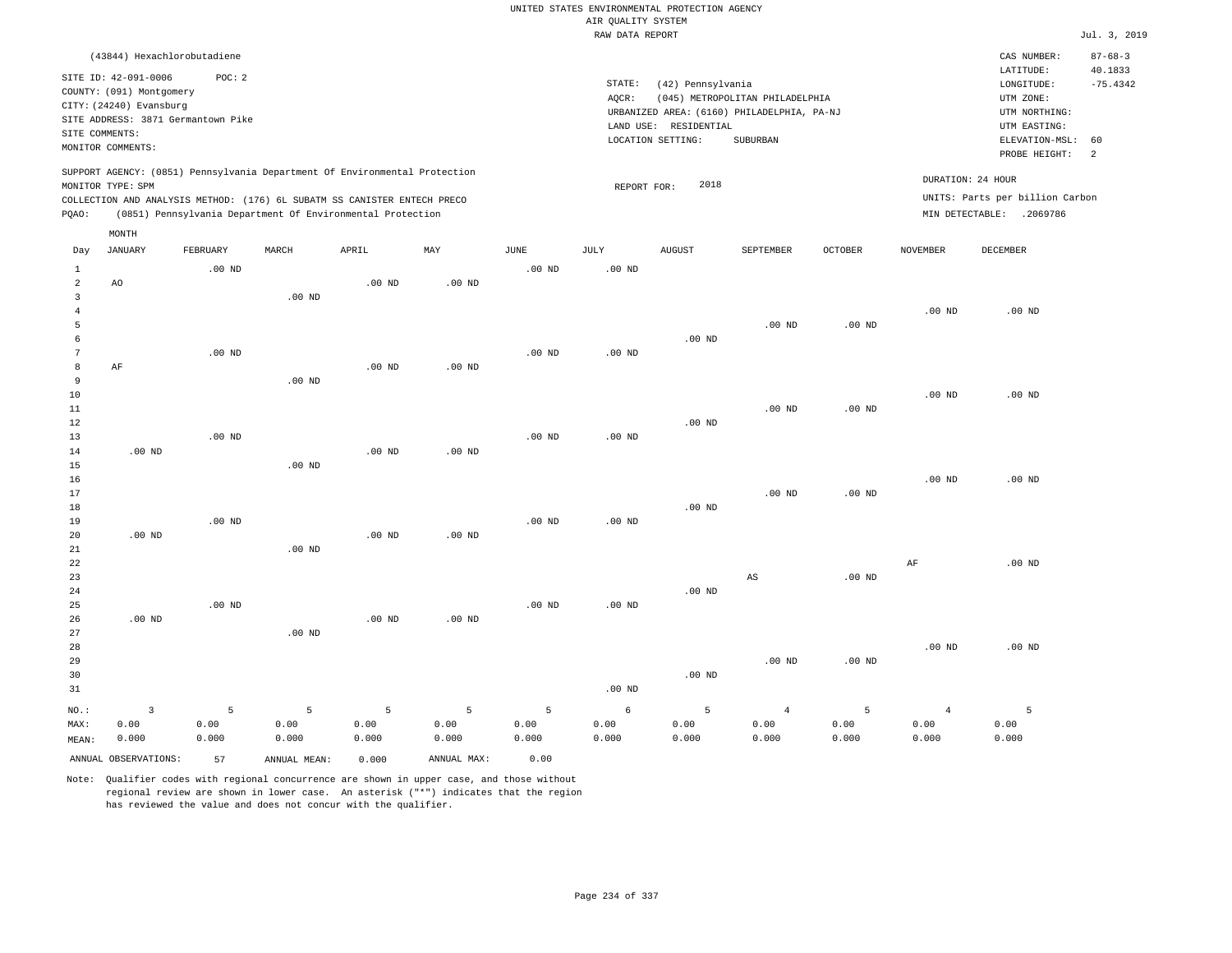|                         |                                                                            |                         |              |                                                            |             |           | RAW DATA REPORT |                       |                                            |                        |                 |                                 | Jul. 3, 2019    |
|-------------------------|----------------------------------------------------------------------------|-------------------------|--------------|------------------------------------------------------------|-------------|-----------|-----------------|-----------------------|--------------------------------------------|------------------------|-----------------|---------------------------------|-----------------|
|                         | (43852) Dichlorotetrafluoroethane                                          |                         |              |                                                            |             |           |                 |                       |                                            |                        |                 | CAS NUMBER:                     | $1320 - 37 - 2$ |
|                         |                                                                            |                         |              |                                                            |             |           |                 |                       |                                            |                        |                 | LATITUDE:                       | 40.1833         |
|                         | SITE ID: 42-091-0006                                                       | POC: 2                  |              |                                                            |             |           | STATE:          | (42) Pennsylvania     |                                            |                        |                 | LONGITUDE:                      | $-75.4342$      |
|                         | COUNTY: (091) Montgomery                                                   |                         |              |                                                            |             |           | AQCR:           |                       | (045) METROPOLITAN PHILADELPHIA            |                        |                 | UTM ZONE:                       |                 |
|                         | CITY: (24240) Evansburg                                                    |                         |              |                                                            |             |           |                 |                       | URBANIZED AREA: (6160) PHILADELPHIA, PA-NJ |                        |                 | UTM NORTHING:                   |                 |
|                         | SITE ADDRESS: 3871 Germantown Pike                                         |                         |              |                                                            |             |           |                 | LAND USE: RESIDENTIAL |                                            |                        |                 | UTM EASTING:                    |                 |
| SITE COMMENTS:          |                                                                            |                         |              |                                                            |             |           |                 | LOCATION SETTING:     | SUBURBAN                                   |                        |                 | ELEVATION-MSL:                  | 60              |
|                         | MONITOR COMMENTS:                                                          |                         |              |                                                            |             |           |                 |                       |                                            |                        |                 | PROBE HEIGHT:                   | $\overline{a}$  |
|                         | SUPPORT AGENCY: (0851) Pennsylvania Department Of Environmental Protection |                         |              |                                                            |             |           |                 |                       |                                            |                        |                 | DURATION: 24 HOUR               |                 |
|                         | MONITOR TYPE: SPM                                                          |                         |              |                                                            |             |           | REPORT FOR:     | 2013                  |                                            |                        |                 |                                 |                 |
|                         | COLLECTION AND ANALYSIS METHOD: (176) 6L SUBATM SS CANISTER ENTECH PRECO   |                         |              |                                                            |             |           |                 |                       |                                            |                        |                 | UNITS: Parts per billion Carbon |                 |
| PQAO:                   |                                                                            |                         |              | (0851) Pennsylvania Department Of Environmental Protection |             |           |                 |                       |                                            |                        | MIN DETECTABLE: |                                 |                 |
|                         | MONTH                                                                      |                         |              |                                                            |             |           |                 |                       |                                            |                        |                 |                                 |                 |
| Day                     | <b>JANUARY</b>                                                             | FEBRUARY                | MARCH        | APRIL                                                      | MAY         | JUNE      | JULY            | <b>AUGUST</b>         | SEPTEMBER                                  | OCTOBER                | <b>NOVEMBER</b> | DECEMBER                        |                 |
| $1\,$                   |                                                                            |                         |              |                                                            |             |           |                 |                       | $.000$ ND                                  | $.000$ ND              |                 |                                 |                 |
| 2                       |                                                                            |                         |              |                                                            |             |           |                 | $.000$ ND             |                                            |                        |                 |                                 |                 |
| $\overline{\mathbf{3}}$ |                                                                            | AF                      |              |                                                            |             | $.000$ ND | $.000$ ND       |                       |                                            |                        |                 |                                 |                 |
| $\overline{4}$          | $.000$ ND                                                                  |                         |              | $.000$ ND                                                  | $.000$ ND   |           |                 |                       |                                            |                        |                 |                                 |                 |
| 5                       |                                                                            |                         | $.000$ ND    |                                                            |             |           |                 |                       |                                            |                        |                 |                                 |                 |
| 6                       |                                                                            |                         |              |                                                            |             |           |                 |                       |                                            |                        | .250            | $.000$ ND                       |                 |
| $\overline{7}$          |                                                                            |                         |              |                                                            |             |           |                 |                       | $.000$ ND                                  | $.000$ ND              |                 |                                 |                 |
| 8                       |                                                                            |                         |              |                                                            |             |           |                 | $.000$ ND             |                                            |                        |                 |                                 |                 |
| 9                       |                                                                            | AF                      |              |                                                            |             | $.000$ ND | $.000$ ND       |                       |                                            |                        |                 |                                 |                 |
| 10                      | $.000$ ND                                                                  |                         |              | $.000$ ND                                                  | $.000$ ND   |           |                 |                       |                                            |                        |                 |                                 |                 |
| 11                      |                                                                            |                         | $.000$ ND    |                                                            |             |           |                 |                       |                                            |                        |                 |                                 |                 |
| 12                      |                                                                            |                         |              |                                                            |             |           |                 |                       |                                            |                        | AF              | $\rm{AF}$                       |                 |
| 13                      |                                                                            |                         |              |                                                            |             |           |                 |                       | $.000$ ND                                  | $.000$ ND              |                 |                                 |                 |
| 14                      |                                                                            |                         |              |                                                            |             |           |                 | AF                    |                                            |                        |                 |                                 |                 |
| 15                      |                                                                            | $.000$ ND               |              |                                                            |             | $.000$ ND | $.000$ ND       |                       |                                            |                        |                 |                                 |                 |
| 16                      | AF                                                                         |                         |              | $.000$ ND                                                  | $.000$ ND   |           |                 |                       |                                            |                        |                 |                                 |                 |
| 17                      |                                                                            |                         | $.000$ ND    |                                                            |             |           |                 |                       |                                            |                        |                 |                                 |                 |
| 18                      |                                                                            |                         |              |                                                            |             |           |                 |                       |                                            |                        | $.000$ ND       | $\rm{AF}$                       |                 |
| 19                      |                                                                            |                         |              |                                                            |             |           |                 |                       | $.000$ ND                                  | $.000$ ND              |                 |                                 |                 |
| 20                      |                                                                            |                         |              |                                                            |             |           |                 | AF                    |                                            |                        |                 |                                 |                 |
| 21                      |                                                                            | $.000$ ND               |              |                                                            |             | $.000$ ND | $.000$ ND       |                       |                                            |                        |                 |                                 |                 |
| 22                      | AF                                                                         |                         |              | $.000$ ND                                                  | $.000$ ND   |           |                 |                       |                                            |                        |                 |                                 |                 |
| 23                      |                                                                            |                         | $.000$ ND    |                                                            |             |           |                 |                       |                                            |                        |                 |                                 |                 |
| 24                      |                                                                            |                         |              |                                                            |             |           |                 |                       |                                            |                        | $.000$ ND       | $.000$ ND                       |                 |
| 25                      |                                                                            |                         |              |                                                            |             |           |                 |                       | $.000$ ND                                  | $\mathbb{A}\mathbb{S}$ |                 |                                 |                 |
| 26                      |                                                                            |                         |              |                                                            |             |           |                 | AF                    |                                            |                        |                 |                                 |                 |
| 27                      |                                                                            | $.000$ ND               |              |                                                            |             | $.000$ ND | $.000$ ND       |                       |                                            |                        |                 |                                 |                 |
| 28                      | AS                                                                         |                         |              | $.000$ ND                                                  | $.000$ ND   |           |                 |                       |                                            |                        |                 |                                 |                 |
| 29                      |                                                                            |                         | $.000$ ND    |                                                            |             |           |                 |                       |                                            |                        |                 |                                 |                 |
| 30                      |                                                                            |                         |              |                                                            |             |           |                 |                       |                                            |                        | $\rm AF$        | $.000$ ND                       |                 |
| 31                      |                                                                            |                         |              |                                                            |             |           |                 |                       |                                            | $.000$ ND              |                 |                                 |                 |
| NO.:                    | $\overline{a}$                                                             | $\overline{\mathbf{3}}$ | 5            | 5                                                          | 5           | 5         | 5               | $\overline{a}$        | 5                                          | 5                      | $\overline{3}$  | $\overline{\mathbf{3}}$         |                 |
| MAX:                    | 0.000                                                                      | 0.000                   | 0.000        | 0.000                                                      | 0.000       | 0.000     | 0.000           | 0.000                 | 0.000                                      | 0.000                  | .250            | 0.000                           |                 |
| MEAN:                   | 0.0000                                                                     | 0.0000                  | 0.0000       | 0.0000                                                     | 0.0000      | 0.0000    | 0.0000          | 0.0000                | 0.0000                                     | 0.0000                 | .0833           | 0.0000                          |                 |
|                         | ANNUAL OBSERVATIONS:                                                       | 48                      | ANNUAL MEAN: | .0052                                                      | ANNUAL MAX: | .250      |                 |                       |                                            |                        |                 |                                 |                 |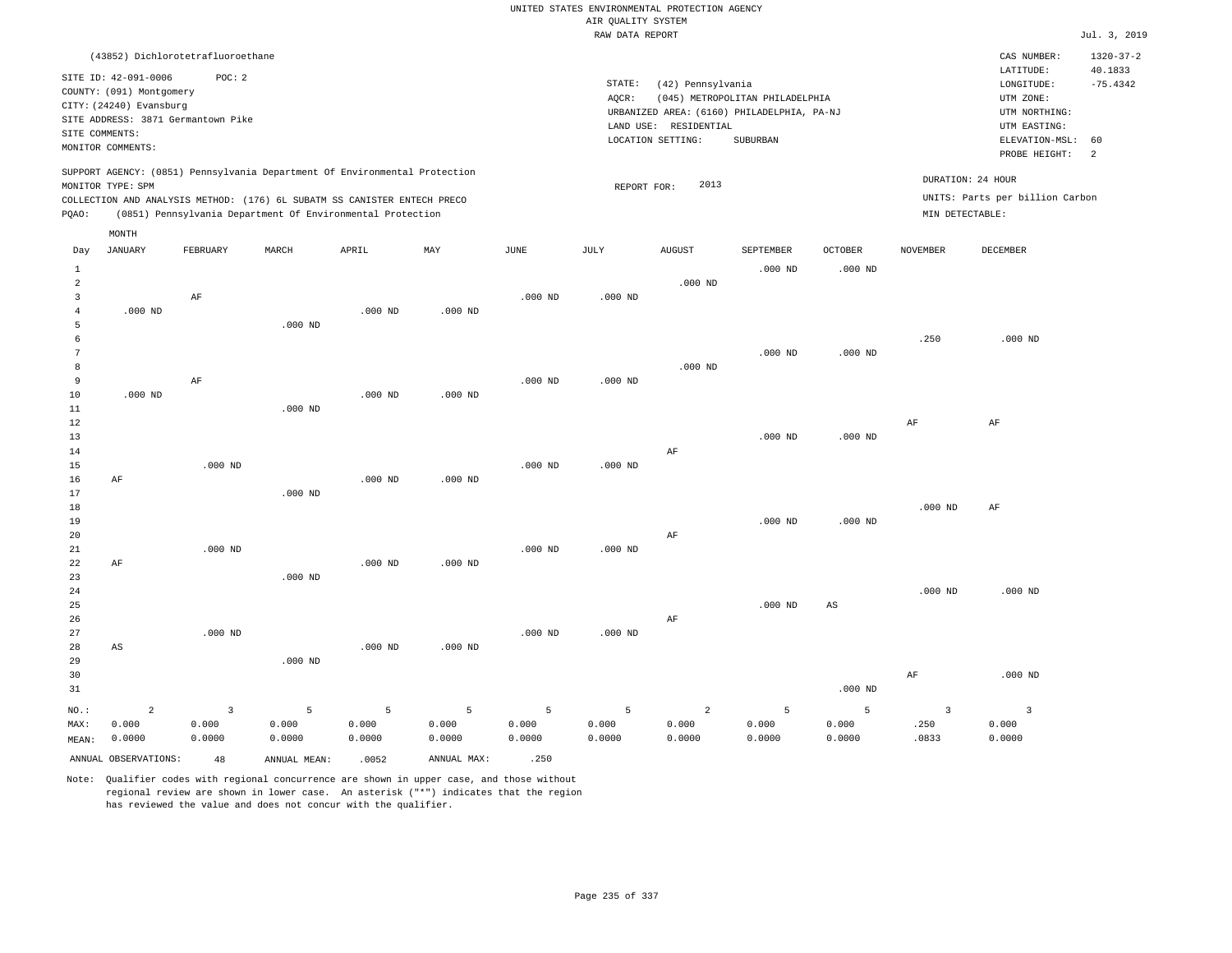|                         |                                                                            |                        |              |                                                            |             |           | RAW DATA REPORT |                       |                                            |           |                 |                                 | Jul. 3, 2019    |
|-------------------------|----------------------------------------------------------------------------|------------------------|--------------|------------------------------------------------------------|-------------|-----------|-----------------|-----------------------|--------------------------------------------|-----------|-----------------|---------------------------------|-----------------|
|                         | (43852) Dichlorotetrafluoroethane                                          |                        |              |                                                            |             |           |                 |                       |                                            |           |                 | CAS NUMBER:                     | $1320 - 37 - 2$ |
|                         |                                                                            | POC: 2                 |              |                                                            |             |           |                 |                       |                                            |           |                 | LATITUDE:                       | 40.1833         |
|                         | SITE ID: 42-091-0006                                                       |                        |              |                                                            |             |           | STATE:          | (42) Pennsylvania     |                                            |           |                 | LONGITUDE:                      | $-75.4342$      |
|                         | COUNTY: (091) Montgomery                                                   |                        |              |                                                            |             |           | AQCR:           |                       | (045) METROPOLITAN PHILADELPHIA            |           |                 | UTM ZONE:                       |                 |
|                         | CITY: (24240) Evansburg                                                    |                        |              |                                                            |             |           |                 |                       | URBANIZED AREA: (6160) PHILADELPHIA, PA-NJ |           |                 | UTM NORTHING:                   |                 |
|                         | SITE ADDRESS: 3871 Germantown Pike                                         |                        |              |                                                            |             |           |                 | LAND USE: RESIDENTIAL |                                            |           |                 | UTM EASTING:                    |                 |
|                         | SITE COMMENTS:                                                             |                        |              |                                                            |             |           |                 | LOCATION SETTING:     | SUBURBAN                                   |           |                 | ELEVATION-MSL:                  | 60              |
|                         | MONITOR COMMENTS:                                                          |                        |              |                                                            |             |           |                 |                       |                                            |           |                 | PROBE HEIGHT:                   | $\overline{a}$  |
|                         | SUPPORT AGENCY: (0851) Pennsylvania Department Of Environmental Protection |                        |              |                                                            |             |           |                 |                       |                                            |           |                 | DURATION: 24 HOUR               |                 |
|                         | MONITOR TYPE: SPM                                                          |                        |              |                                                            |             |           | REPORT FOR:     | 2014                  |                                            |           |                 |                                 |                 |
|                         | COLLECTION AND ANALYSIS METHOD: (176) 6L SUBATM SS CANISTER ENTECH PRECO   |                        |              |                                                            |             |           |                 |                       |                                            |           |                 | UNITS: Parts per billion Carbon |                 |
| PQAO:                   |                                                                            |                        |              | (0851) Pennsylvania Department Of Environmental Protection |             |           |                 |                       |                                            |           | MIN DETECTABLE: |                                 |                 |
|                         | MONTH                                                                      |                        |              |                                                            |             |           |                 |                       |                                            |           |                 |                                 |                 |
| Day                     | <b>JANUARY</b>                                                             | FEBRUARY               | MARCH        | APRIL                                                      | MAY         | JUNE      | JULY            | <b>AUGUST</b>         | SEPTEMBER                                  | OCTOBER   | <b>NOVEMBER</b> | <b>DECEMBER</b>                 |                 |
| $\mathbf{1}$            |                                                                            |                        |              |                                                            |             |           |                 |                       |                                            |           | $.000$ ND       | $.000$ ND                       |                 |
| $\mathfrak{D}$          |                                                                            |                        |              |                                                            |             |           |                 |                       | $.000$ ND                                  | $.000$ ND |                 |                                 |                 |
| $\overline{\mathbf{3}}$ |                                                                            |                        |              |                                                            |             |           |                 | $.000$ ND             |                                            |           |                 |                                 |                 |
| $\overline{4}$          |                                                                            | $\rm{AF}$              |              |                                                            |             | $.000$ ND | $.000$ ND       |                       |                                            |           |                 |                                 |                 |
| 5                       | AF                                                                         |                        |              | $.000$ ND                                                  | $.000$ ND   |           |                 |                       |                                            |           |                 |                                 |                 |
| 6                       |                                                                            |                        | $.000$ ND    |                                                            |             |           |                 |                       |                                            |           |                 |                                 |                 |
| $\overline{7}$          |                                                                            |                        |              |                                                            |             |           |                 |                       |                                            |           | AF              | $.000$ ND                       |                 |
| 8                       |                                                                            |                        |              |                                                            |             |           |                 |                       | $.000$ ND                                  | $.000$ ND |                 |                                 |                 |
| 9                       |                                                                            |                        |              |                                                            |             |           |                 | $.000$ ND             |                                            |           |                 |                                 |                 |
| 10                      |                                                                            | $_{\rm AS}$            |              |                                                            |             | $.000$ ND | $.000$ ND       |                       |                                            |           |                 |                                 |                 |
| 11                      | $.000$ ND                                                                  |                        |              | $\rm AF$                                                   | $.000$ ND   |           |                 |                       |                                            |           |                 |                                 |                 |
| 12                      |                                                                            |                        | $.000$ ND    |                                                            |             |           |                 |                       |                                            |           |                 |                                 |                 |
| 13                      |                                                                            |                        |              |                                                            |             |           |                 |                       |                                            |           | $.000$ ND       | $.000$ ND                       |                 |
| 14                      |                                                                            |                        |              |                                                            |             |           |                 |                       | $.000$ ND                                  | $.000$ ND |                 |                                 |                 |
| 15                      |                                                                            |                        |              |                                                            |             |           |                 | $.000$ ND             |                                            |           |                 |                                 |                 |
| 16                      |                                                                            | $.000$ ND              |              |                                                            |             | $.000$ ND | $.000$ ND       |                       |                                            |           |                 |                                 |                 |
| 17                      | .077SQ                                                                     |                        |              | .028SQ                                                     | $.000$ ND   |           |                 |                       |                                            |           |                 |                                 |                 |
| 18                      |                                                                            |                        | $.000$ ND    |                                                            |             |           |                 |                       |                                            |           |                 |                                 |                 |
| 19                      |                                                                            |                        |              |                                                            |             |           |                 |                       |                                            |           | $.000$ ND       | $.000$ ND                       |                 |
|                         |                                                                            |                        |              |                                                            |             |           |                 |                       |                                            |           |                 |                                 |                 |
| 20                      |                                                                            |                        |              |                                                            |             |           |                 |                       | $.000$ ND                                  | $.000$ ND |                 |                                 |                 |
| 21                      |                                                                            |                        |              |                                                            |             |           |                 | $.000$ ND             |                                            |           |                 |                                 |                 |
| 22                      |                                                                            | $.000$ ND              |              |                                                            |             | $.000$ ND | $.000$ ND       |                       |                                            |           |                 |                                 |                 |
| 23                      | AS                                                                         |                        |              | $.000$ ND                                                  | $.000$ ND   |           |                 |                       |                                            |           |                 |                                 |                 |
| 24                      |                                                                            |                        | $.000$ ND    |                                                            |             |           |                 |                       |                                            |           |                 |                                 |                 |
| 25                      |                                                                            |                        |              |                                                            |             |           |                 |                       |                                            |           | $.000$ ND       | $.000$ ND                       |                 |
| 26                      |                                                                            |                        |              |                                                            |             |           |                 |                       | $.000$ ND                                  | $.000$ ND |                 |                                 |                 |
| 27                      |                                                                            |                        |              |                                                            |             |           |                 | $.000$ ND             |                                            |           |                 |                                 |                 |
| 28                      |                                                                            | $\mathbb{A}\mathbb{S}$ |              |                                                            |             | $.000$ ND | $.000$ ND       |                       |                                            |           |                 |                                 |                 |
| 29                      | AS                                                                         |                        |              | $.000$ ND                                                  | $.000$ ND   |           |                 |                       |                                            |           |                 |                                 |                 |
| 30                      |                                                                            |                        | $.000$ ND    |                                                            |             |           |                 |                       |                                            |           |                 |                                 |                 |
| 31                      |                                                                            |                        |              |                                                            |             |           |                 |                       |                                            |           |                 | $.000$ ND                       |                 |
| NO.:                    | $\overline{a}$                                                             | $\overline{a}$         | 5            | $\overline{4}$                                             | 5           | 5         | 5               | 5                     | 5                                          | 5         | $\overline{4}$  | 6                               |                 |
| MAX:                    | .077                                                                       | 0.000                  | 0.000        | .028                                                       | 0.000       | 0.000     | 0.000           | 0.000                 | 0.000                                      | 0.000     | 0.000           | 0.000                           |                 |
| MEAN:                   | .0385                                                                      | 0.0000                 | 0.0000       | .0070                                                      | 0.0000      | 0.0000    | 0.0000          | 0.0000                | 0.0000                                     | 0.0000    | 0.0000          | 0.0000                          |                 |
|                         | ANNUAL OBSERVATIONS:                                                       | 53                     | ANNUAL MEAN: | .0020                                                      | ANNUAL MAX: | .077      |                 |                       |                                            |           |                 |                                 |                 |
|                         |                                                                            |                        |              |                                                            |             |           |                 |                       |                                            |           |                 |                                 |                 |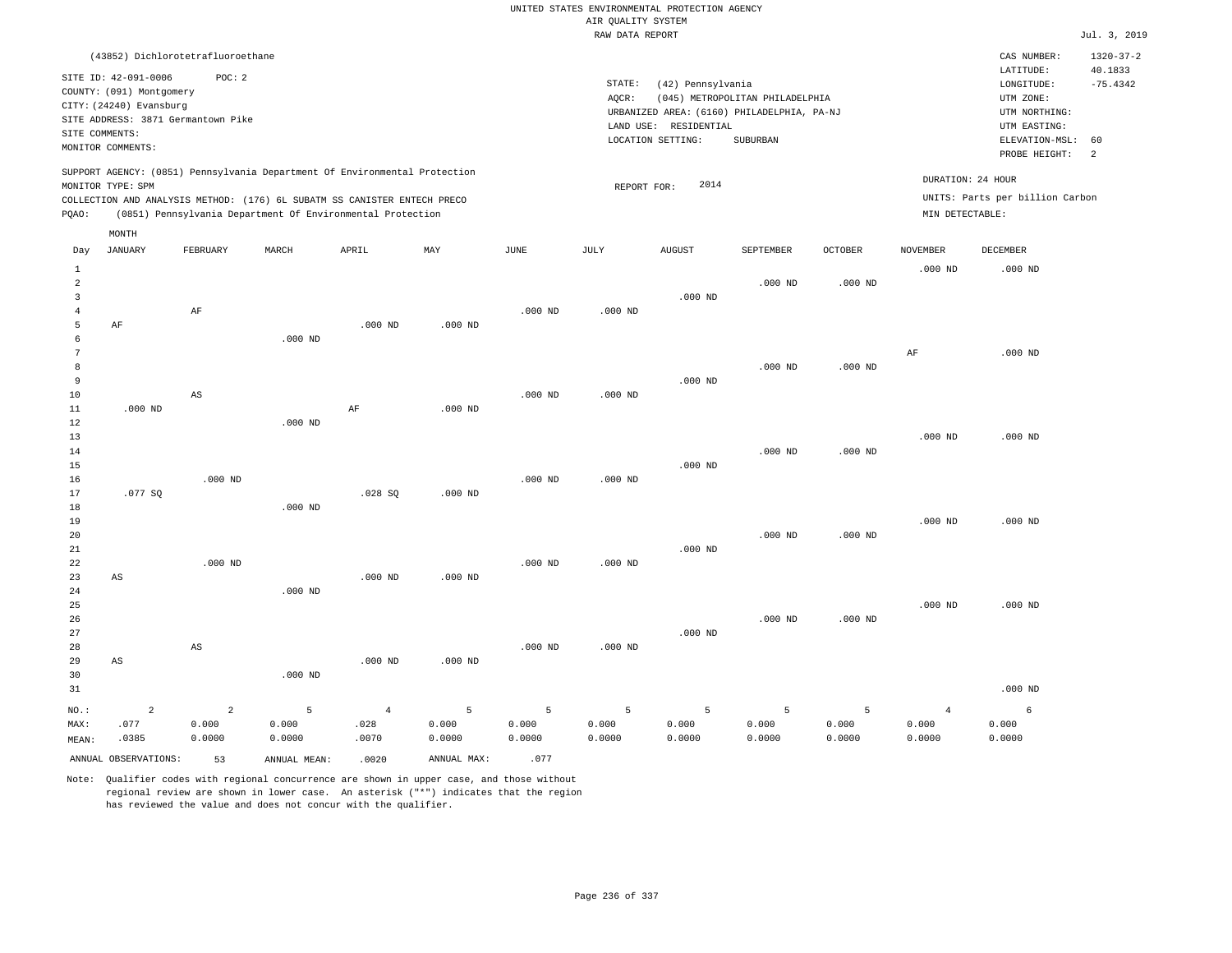|                |                                                                            |                 |               |                                                            |                 |                 | RAW DATA REPORT    |                       |                                            |                 |                 |                                 | Jul. 3, 2019    |
|----------------|----------------------------------------------------------------------------|-----------------|---------------|------------------------------------------------------------|-----------------|-----------------|--------------------|-----------------------|--------------------------------------------|-----------------|-----------------|---------------------------------|-----------------|
|                | (43852) Dichlorotetrafluoroethane                                          |                 |               |                                                            |                 |                 |                    |                       |                                            |                 |                 | CAS NUMBER:                     | $1320 - 37 - 2$ |
|                |                                                                            |                 |               |                                                            |                 |                 |                    |                       |                                            |                 |                 | LATITUDE:                       | 40.1833         |
|                | SITE ID: 42-091-0006                                                       | POC: 2          |               |                                                            |                 |                 | STATE:             | (42) Pennsylvania     |                                            |                 |                 | $\texttt{LONGITUDE}$ :          | $-75.4342$      |
|                | COUNTY: (091) Montgomery                                                   |                 |               |                                                            |                 |                 | AQCR:              |                       | (045) METROPOLITAN PHILADELPHIA            |                 |                 | UTM ZONE:                       |                 |
|                | CITY: (24240) Evansburg                                                    |                 |               |                                                            |                 |                 |                    |                       | URBANIZED AREA: (6160) PHILADELPHIA, PA-NJ |                 |                 | UTM NORTHING:                   |                 |
|                | SITE ADDRESS: 3871 Germantown Pike                                         |                 |               |                                                            |                 |                 |                    | LAND USE: RESIDENTIAL |                                            |                 |                 | UTM EASTING:                    |                 |
|                | SITE COMMENTS:                                                             |                 |               |                                                            |                 |                 |                    | LOCATION SETTING:     | <b>SUBURBAN</b>                            |                 |                 | ELEVATION-MSL:                  | 60              |
|                | MONITOR COMMENTS:                                                          |                 |               |                                                            |                 |                 |                    |                       |                                            |                 |                 | PROBE HEIGHT:                   | 2               |
|                | SUPPORT AGENCY: (0851) Pennsylvania Department Of Environmental Protection |                 |               |                                                            |                 |                 |                    |                       |                                            |                 |                 | DURATION: 24 HOUR               |                 |
|                | MONITOR TYPE: SPM                                                          |                 |               |                                                            |                 |                 | REPORT FOR:        | 2015                  |                                            |                 |                 |                                 |                 |
|                | COLLECTION AND ANALYSIS METHOD: (176) 6L SUBATM SS CANISTER ENTECH PRECO   |                 |               |                                                            |                 |                 |                    |                       |                                            |                 |                 | UNITS: Parts per billion Carbon |                 |
| PQAO:          |                                                                            |                 |               | (0851) Pennsylvania Department Of Environmental Protection |                 |                 |                    |                       |                                            |                 | MIN DETECTABLE: |                                 |                 |
|                | MONTH                                                                      |                 |               |                                                            |                 |                 |                    |                       |                                            |                 |                 |                                 |                 |
| Day            | <b>JANUARY</b>                                                             | FEBRUARY        | MARCH         | APRIL                                                      | MAY             | JUNE            | JULY               | <b>AUGUST</b>         | SEPTEMBER                                  | OCTOBER         | <b>NOVEMBER</b> | DECEMBER                        |                 |
| $\mathbf{1}$   |                                                                            |                 | $.000$ ND     |                                                            |                 |                 |                    |                       |                                            |                 |                 |                                 |                 |
| 2              |                                                                            |                 |               |                                                            |                 |                 |                    |                       |                                            |                 | $.000$ ND       | $.000$ ND                       |                 |
| $\overline{3}$ |                                                                            |                 |               |                                                            |                 |                 |                    |                       | $.000$ ND                                  | $.000$ ND       |                 |                                 |                 |
| 4              |                                                                            |                 |               |                                                            |                 |                 |                    | $.000$ ND             |                                            |                 |                 |                                 |                 |
| 5              |                                                                            | $.000$ ND       |               |                                                            |                 | $.000$ ND       | $.000$ ND          |                       |                                            |                 |                 |                                 |                 |
| 6              | $.000$ ND                                                                  |                 |               | $.000$ ND                                                  | $.000$ ND       |                 |                    |                       |                                            |                 |                 |                                 |                 |
| $\overline{7}$ |                                                                            |                 | $.000$ ND     |                                                            |                 |                 |                    |                       |                                            |                 |                 |                                 |                 |
| 8              |                                                                            |                 |               |                                                            |                 |                 |                    |                       |                                            |                 | $.000$ ND       | $.000$ ND                       |                 |
| 9              |                                                                            |                 |               |                                                            |                 |                 |                    |                       | AS                                         | $.000$ ND       |                 |                                 |                 |
| 10             |                                                                            |                 |               |                                                            |                 |                 |                    | $.000$ ND             |                                            |                 |                 |                                 |                 |
| 11             |                                                                            | $.000$ ND       |               |                                                            |                 | $.000$ ND       | $.000$ ND          |                       |                                            |                 |                 |                                 |                 |
| 12             | $.000$ ND                                                                  |                 |               | $.000$ ND                                                  | $.000$ ND       |                 |                    |                       |                                            |                 |                 |                                 |                 |
| 13             |                                                                            |                 | .030SQ        |                                                            |                 |                 |                    |                       |                                            |                 |                 |                                 |                 |
| 14             |                                                                            |                 |               |                                                            |                 |                 |                    |                       |                                            |                 | $.000$ ND       | $.000$ ND                       |                 |
| 15             |                                                                            |                 |               |                                                            |                 |                 |                    |                       | $.000$ ND                                  | $.000$ ND       |                 |                                 |                 |
| 16             |                                                                            |                 |               |                                                            |                 |                 |                    | $.000$ ND             |                                            |                 |                 |                                 |                 |
| 17             |                                                                            | $\rm AF$        |               |                                                            |                 | $.000$ ND       | $.000$ ND          |                       |                                            |                 |                 |                                 |                 |
| 18             | $.000$ ND                                                                  |                 |               | $.000$ ND                                                  | $.000$ ND       |                 |                    |                       |                                            |                 |                 |                                 |                 |
| 19             |                                                                            |                 | $.000$ ND     |                                                            |                 |                 |                    |                       |                                            |                 |                 |                                 |                 |
| 20             |                                                                            |                 |               |                                                            |                 |                 |                    |                       |                                            |                 | $.000$ ND       | $.000$ ND                       |                 |
| 21             |                                                                            |                 |               |                                                            |                 |                 |                    |                       | $.000$ ND                                  | $.000$ ND       |                 |                                 |                 |
| 22             |                                                                            |                 |               |                                                            |                 |                 |                    | $.000$ ND             |                                            |                 |                 |                                 |                 |
| 23             |                                                                            | AS              |               |                                                            |                 | $.000$ ND       | .000 <sub>ND</sub> |                       |                                            |                 |                 |                                 |                 |
| 24             | $.000$ ND                                                                  |                 |               | $.000$ ND                                                  | $.000$ ND       |                 |                    |                       |                                            |                 |                 |                                 |                 |
| 25             |                                                                            |                 | $.000$ ND     |                                                            |                 |                 |                    |                       |                                            |                 |                 |                                 |                 |
| 26             |                                                                            |                 |               |                                                            |                 |                 |                    |                       |                                            |                 | $.000$ ND       | $.000$ ND                       |                 |
| 27             |                                                                            |                 |               |                                                            |                 |                 |                    |                       | $.000$ ND                                  | $.000$ ND       |                 |                                 |                 |
| 28             |                                                                            |                 |               |                                                            |                 |                 |                    | $.000$ ND             |                                            |                 |                 |                                 |                 |
| 29             |                                                                            |                 |               |                                                            |                 | $.000$ ND       | $.000$ ND          |                       |                                            |                 |                 |                                 |                 |
| 30             | $.000$ ND                                                                  |                 |               | $.000$ ND                                                  | $.000$ ND       |                 |                    |                       |                                            |                 |                 |                                 |                 |
| 31             |                                                                            |                 | $.000$ ND     |                                                            |                 |                 |                    |                       |                                            |                 |                 |                                 |                 |
|                | 5                                                                          | $\overline{2}$  |               | 5                                                          | 5               | 5               |                    |                       |                                            | 5               |                 | 5                               |                 |
| NO.:           |                                                                            |                 | 6             |                                                            |                 |                 | 5                  | 5                     | $\overline{4}$                             |                 | 5               |                                 |                 |
| MAX:           | 0.000<br>0.0000                                                            | 0.000<br>0.0000 | .030<br>.0050 | 0.000<br>0.0000                                            | 0.000<br>0.0000 | 0.000<br>0.0000 | 0.000<br>0.0000    | 0.000<br>0.0000       | 0.000<br>0.0000                            | 0.000<br>0.0000 | 0.000<br>0.0000 | 0.000<br>0.0000                 |                 |
| MEAN:          |                                                                            |                 |               |                                                            |                 |                 |                    |                       |                                            |                 |                 |                                 |                 |
|                | ANNUAL OBSERVATIONS:                                                       | 57              | ANNUAL MEAN:  | .0005                                                      | ANNUAL MAX:     | .030            |                    |                       |                                            |                 |                 |                                 |                 |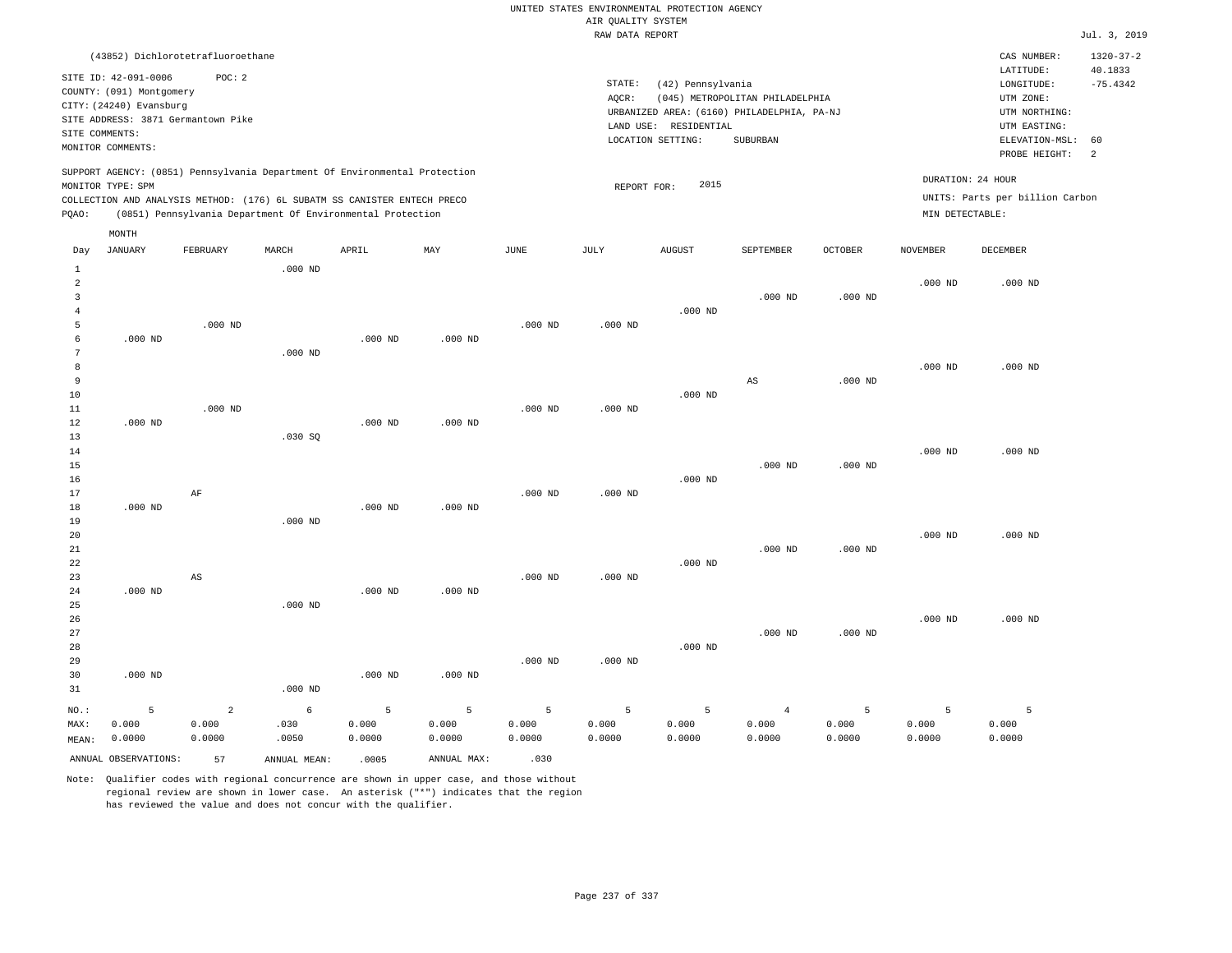|                                          |                                                                                                                                                          |                                   |                      |                                                                                                                                                                                                                      |                      |                                            |                        | RAW DATA REPORT                      |                                            |                                                                                           |                                   |                                      |                                                                                                          | Jul. 3, 2019                                  |
|------------------------------------------|----------------------------------------------------------------------------------------------------------------------------------------------------------|-----------------------------------|----------------------|----------------------------------------------------------------------------------------------------------------------------------------------------------------------------------------------------------------------|----------------------|--------------------------------------------|------------------------|--------------------------------------|--------------------------------------------|-------------------------------------------------------------------------------------------|-----------------------------------|--------------------------------------|----------------------------------------------------------------------------------------------------------|-----------------------------------------------|
|                                          | (43852) Dichlorotetrafluoroethane                                                                                                                        |                                   |                      |                                                                                                                                                                                                                      |                      |                                            |                        |                                      |                                            |                                                                                           |                                   |                                      | CAS NUMBER:                                                                                              | $1320 - 37 - 2$                               |
|                                          | SITE ID: 42-091-0006<br>COUNTY: (091) Montgomery<br>CITY: (24240) Evansburg<br>SITE ADDRESS: 3871 Germantown Pike<br>SITE COMMENTS:<br>MONITOR COMMENTS: | POC: 2                            |                      |                                                                                                                                                                                                                      |                      |                                            |                        | STATE:<br>AQCR:<br>LOCATION SETTING: | (42) Pennsylvania<br>LAND USE: RESIDENTIAL | (045) METROPOLITAN PHILADELPHIA<br>URBANIZED AREA: (6160) PHILADELPHIA, PA-NJ<br>SUBURBAN |                                   |                                      | LATITUDE:<br>LONGITUDE:<br>UTM ZONE:<br>UTM NORTHING:<br>UTM EASTING:<br>ELEVATION-MSL:<br>PROBE HEIGHT: | 40.1833<br>$-75.4342$<br>60<br>$\overline{2}$ |
| PQAO:                                    | MONITOR TYPE: SPM                                                                                                                                        |                                   |                      | SUPPORT AGENCY: (0851) Pennsylvania Department Of Environmental Protection<br>COLLECTION AND ANALYSIS METHOD: (176) 6L SUBATM SS CANISTER ENTECH PRECO<br>(0851) Pennsylvania Department Of Environmental Protection |                      |                                            |                        | REPORT FOR:                          | 2016                                       |                                                                                           |                                   | DURATION: 24 HOUR<br>MIN DETECTABLE: | UNITS: Parts per billion Carbon                                                                          |                                               |
|                                          | $\texttt{MONTH}$                                                                                                                                         |                                   |                      |                                                                                                                                                                                                                      |                      |                                            |                        |                                      |                                            |                                                                                           |                                   |                                      |                                                                                                          |                                               |
| Day                                      | <b>JANUARY</b>                                                                                                                                           | FEBRUARY                          | MARCH                | APRIL                                                                                                                                                                                                                | MAY                  | JUNE                                       | JULY                   |                                      | AUGUST                                     | SEPTEMBER                                                                                 | <b>OCTOBER</b>                    | <b>NOVEMBER</b>                      | DECEMBER                                                                                                 |                                               |
| $1\,$<br>2<br>$\overline{3}$<br>$\bf{4}$ | $.000$ ND                                                                                                                                                |                                   | $.000$ ND            |                                                                                                                                                                                                                      |                      |                                            |                        |                                      | $.000$ ND                                  | AS                                                                                        | $.000$ ND                         | $.000$ ND                            | AM                                                                                                       |                                               |
| 5                                        |                                                                                                                                                          |                                   |                      |                                                                                                                                                                                                                      |                      | $.000$ ND                                  | AS                     |                                      |                                            |                                                                                           |                                   |                                      |                                                                                                          |                                               |
| 6                                        |                                                                                                                                                          | $.000$ ND                         |                      | $.000$ ND                                                                                                                                                                                                            | $.000$ ND            |                                            |                        |                                      |                                            |                                                                                           |                                   |                                      |                                                                                                          |                                               |
| $7\phantom{.0}$                          | $.000$ ND                                                                                                                                                |                                   | $.000$ ND            |                                                                                                                                                                                                                      |                      |                                            |                        |                                      |                                            |                                                                                           |                                   |                                      |                                                                                                          |                                               |
| 8<br>9<br>$10$                           |                                                                                                                                                          |                                   |                      |                                                                                                                                                                                                                      |                      |                                            |                        |                                      | $.000$ ND                                  | $.000$ ND                                                                                 | $\rm AF$                          | $.000$ ND                            | $.000$ ND                                                                                                |                                               |
| 11                                       |                                                                                                                                                          |                                   |                      |                                                                                                                                                                                                                      |                      | $.000$ ND                                  | AS                     |                                      |                                            |                                                                                           |                                   |                                      |                                                                                                          |                                               |
| 12                                       |                                                                                                                                                          | $.000$ ND                         |                      | $.000$ ND                                                                                                                                                                                                            | $.000$ ND            |                                            |                        |                                      |                                            |                                                                                           |                                   |                                      |                                                                                                          |                                               |
| 13<br>14                                 | $.000$ ND                                                                                                                                                |                                   | $.000$ ND            |                                                                                                                                                                                                                      |                      |                                            |                        |                                      |                                            |                                                                                           |                                   | $\mathbb{A}\mathbb{S}$               | $.000$ ND                                                                                                |                                               |
| 15                                       |                                                                                                                                                          |                                   |                      |                                                                                                                                                                                                                      |                      |                                            |                        |                                      |                                            | $.000$ ND                                                                                 | $\rm AF$                          |                                      |                                                                                                          |                                               |
| 16                                       |                                                                                                                                                          |                                   |                      |                                                                                                                                                                                                                      |                      |                                            |                        |                                      | $.000$ ND                                  |                                                                                           |                                   |                                      |                                                                                                          |                                               |
| 17                                       |                                                                                                                                                          |                                   |                      |                                                                                                                                                                                                                      |                      | $\mathbb{A}\mathbb{S}$                     | AS                     |                                      |                                            |                                                                                           |                                   |                                      |                                                                                                          |                                               |
| 18                                       |                                                                                                                                                          | $.000$ ND                         |                      | $.000$ ND                                                                                                                                                                                                            | $.000$ ND            |                                            |                        |                                      |                                            |                                                                                           |                                   |                                      |                                                                                                          |                                               |
| 19                                       | $.000$ ND                                                                                                                                                |                                   | $.000$ ND            |                                                                                                                                                                                                                      |                      |                                            |                        |                                      |                                            |                                                                                           |                                   |                                      |                                                                                                          |                                               |
| 20<br>$21\,$                             |                                                                                                                                                          |                                   |                      |                                                                                                                                                                                                                      |                      |                                            |                        |                                      |                                            | $\mathbb{A}\mathbb{S}$                                                                    | $.000$ ND                         | $\rm AF$                             | $.000$ ND                                                                                                |                                               |
| 22                                       |                                                                                                                                                          |                                   |                      |                                                                                                                                                                                                                      |                      |                                            |                        |                                      | $.000$ ND                                  |                                                                                           |                                   |                                      |                                                                                                          |                                               |
| 23                                       |                                                                                                                                                          |                                   |                      |                                                                                                                                                                                                                      |                      | $.000$ ND                                  | $\mathbb{A}\mathbb{S}$ |                                      |                                            |                                                                                           |                                   |                                      |                                                                                                          |                                               |
| 24                                       |                                                                                                                                                          | $.000$ ND                         |                      | $.000$ ND                                                                                                                                                                                                            | $.000$ ND            |                                            |                        |                                      |                                            |                                                                                           |                                   |                                      |                                                                                                          |                                               |
| 25                                       | $.000$ ND                                                                                                                                                |                                   | $.000$ ND            |                                                                                                                                                                                                                      |                      |                                            |                        |                                      |                                            |                                                                                           |                                   |                                      |                                                                                                          |                                               |
| 26<br>27                                 |                                                                                                                                                          |                                   |                      |                                                                                                                                                                                                                      |                      |                                            |                        |                                      |                                            | $.000$ ND                                                                                 | $.000$ ND                         | AS                                   | AF                                                                                                       |                                               |
| 28                                       |                                                                                                                                                          |                                   |                      |                                                                                                                                                                                                                      |                      |                                            |                        |                                      | $.000$ ND                                  |                                                                                           |                                   |                                      |                                                                                                          |                                               |
| 29                                       |                                                                                                                                                          |                                   |                      |                                                                                                                                                                                                                      |                      | AS                                         | AS                     |                                      |                                            |                                                                                           |                                   |                                      |                                                                                                          |                                               |
| 30                                       |                                                                                                                                                          |                                   |                      | $.000$ ND                                                                                                                                                                                                            | $.000$ ND            |                                            |                        |                                      |                                            |                                                                                           |                                   |                                      |                                                                                                          |                                               |
| 31                                       | $.000$ ND                                                                                                                                                |                                   | $.000$ ND            |                                                                                                                                                                                                                      |                      |                                            |                        |                                      |                                            |                                                                                           |                                   |                                      |                                                                                                          |                                               |
| NO.:<br>MAX:<br>MEAN:                    | 6<br>0.000<br>0.0000                                                                                                                                     | $\overline{4}$<br>0.000<br>0.0000 | 6<br>0.000<br>0.0000 | 5<br>0.000<br>0.0000                                                                                                                                                                                                 | 5<br>0.000<br>0.0000 | $\overline{\mathbf{3}}$<br>0.000<br>0.0000 |                        | $\circ$                              | 5<br>0.000<br>0.0000                       | $\overline{3}$<br>0.000<br>0.0000                                                         | $\overline{3}$<br>0.000<br>0.0000 | $\overline{c}$<br>0.000<br>0.0000    | $\overline{\mathbf{3}}$<br>0.000<br>0.0000                                                               |                                               |
|                                          | ANNUAL OBSERVATIONS:                                                                                                                                     | 45                                | ANNUAL MEAN:         | 0.0000                                                                                                                                                                                                               | ANNUAL MAX:          | 0.000                                      |                        |                                      |                                            |                                                                                           |                                   |                                      |                                                                                                          |                                               |
|                                          |                                                                                                                                                          |                                   |                      |                                                                                                                                                                                                                      |                      |                                            |                        |                                      |                                            |                                                                                           |                                   |                                      |                                                                                                          |                                               |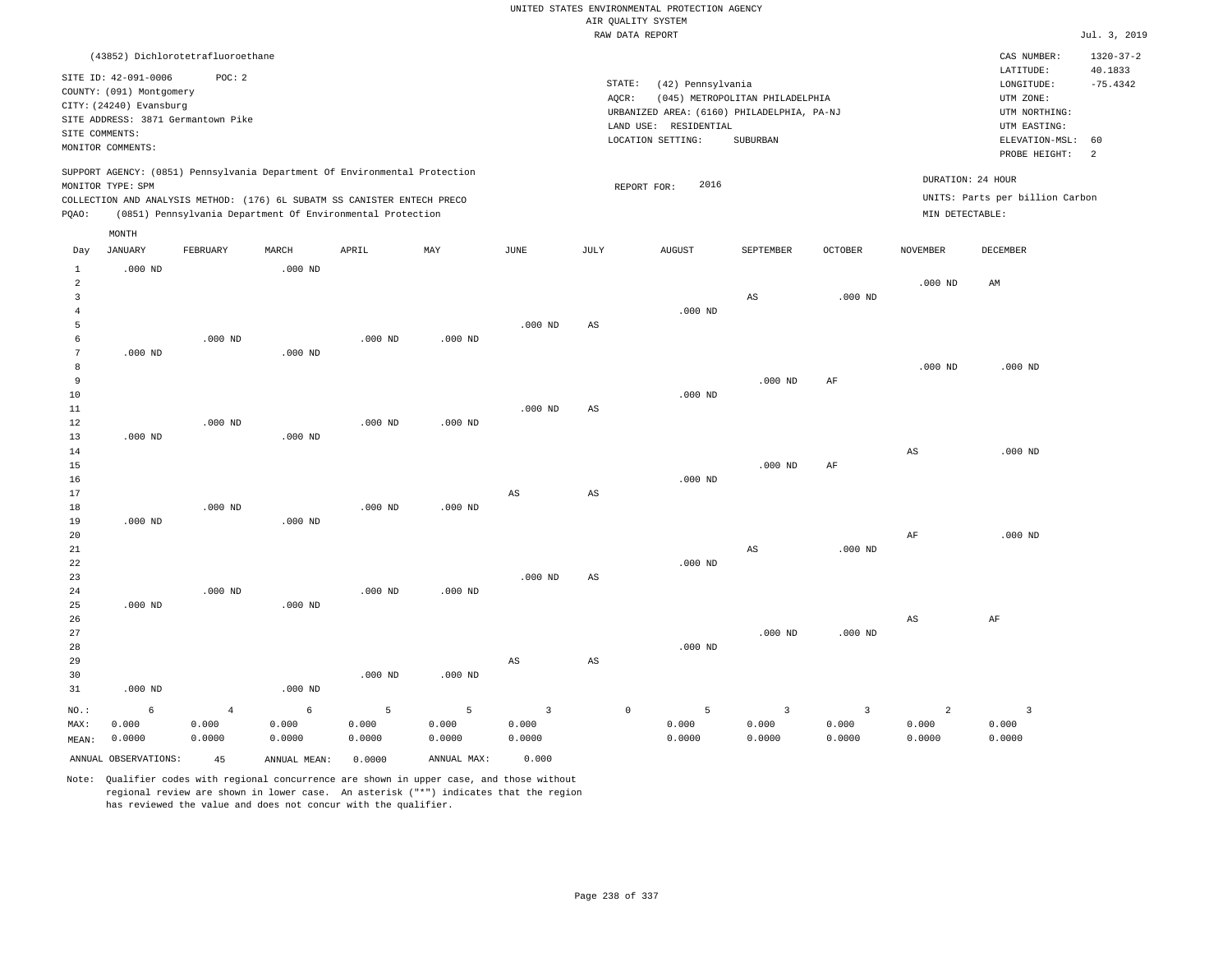RAW DATA REPORT Jul. 3, 2019 UNITED STATES ENVIRONMENTAL PROTECTION AGENCY AIR QUALITY SYSTEM (43852) Dichlorotetrafluoroethane STATE: (42) Pennsylvania CAS NUMBER: 1320-37-2 SITE ID: 42-091-0006 POC: 2 AQCR: (045) METROPOLITAN PHILADELPHIA COUNTY: (091) Montgomery CITY: (24240) Evansburg  $LONGITUDE: -75.4342$ LATITUDE: 40.1833 LOCATION SETTING: SUBURBAN SITE ADDRESS: 3871 Germantown Pike LAND USE: RESIDENTIAL SITE COMMENTS: MONITOR COMMENTS: PROBE HEIGHT: 2 ELEVATION-MSL: 60 URBANIZED AREA: (6160) PHILADELPHIA, PA-NJ (UTM NORTHING: UTM EASTING: UTM ZONE: SUPPORT AGENCY: (0851) Pennsylvania Department Of Environmental Protection MONITOR TYPE: SPM COLLECTION AND ANALYSIS METHOD: (176) 6L SUBATM SS CANISTER ENTECH PRECO REPORT FOR: 2017 UNITS: Parts per billion Carbon PQAO: (0851) Pennsylvania Department Of Environmental Protection MIN DETECTABLE: DURATION: 24 HOUR 1 2 3 4 5 6 7 8 9 10 11 12 13 14 15 16 17 18 19  $20$ 21 22 23 24 25 26 27 28 29 30 31  $\Delta$ S AS AF .000 ND .000 ND AS NO.: MAX: MEAN: 2 0.000 0.0000 .000 ND .000 ND .000 ND .000 ND .000 ND .000 ND .000 ND .000 ND .000 ND .000 ND .000 ND .000 ND .000 ND .000 ND .000 ND .000 ND .000 ND .000 ND .000 ND AS .000 ND .000 ND .000 ND .000 ND .000 ND .000 ND .000 ND .000 ND .000 ND .000 ND AF .000 ND .000 ND .000 ND .000 ND .000 ND .000 ND .000 ND .000 ND .000 ND .000 ND .000 ND .000 ND .000 ND .000 ND .000 ND .000 ND .000 ND .000 ND .000 ND .000 ND .000 ND .000 ND AF .000 ND 4 0.000 0.0000 5 0.000 0.0000 5 0.000 0.0000 5 0.000 0.0000 5 0.000 0.0000 5 0.000 0.0000 4 0.000 0.0000 5 0.000 0.0000 5 0.000 0.0000 5 0.000 0.0000 4 0.000 0.0000 ANNUAL OBSERVATIONS: 54 ANNUAL MEAN: 0.0000 ANNUAL MAX: 0.000 Day JANUARY FEBRUARY MARCH APRIL MAY JUNE JULY AUGUST SEPTEMBER OCTOBER NOVEMBER DECEMBER MONTH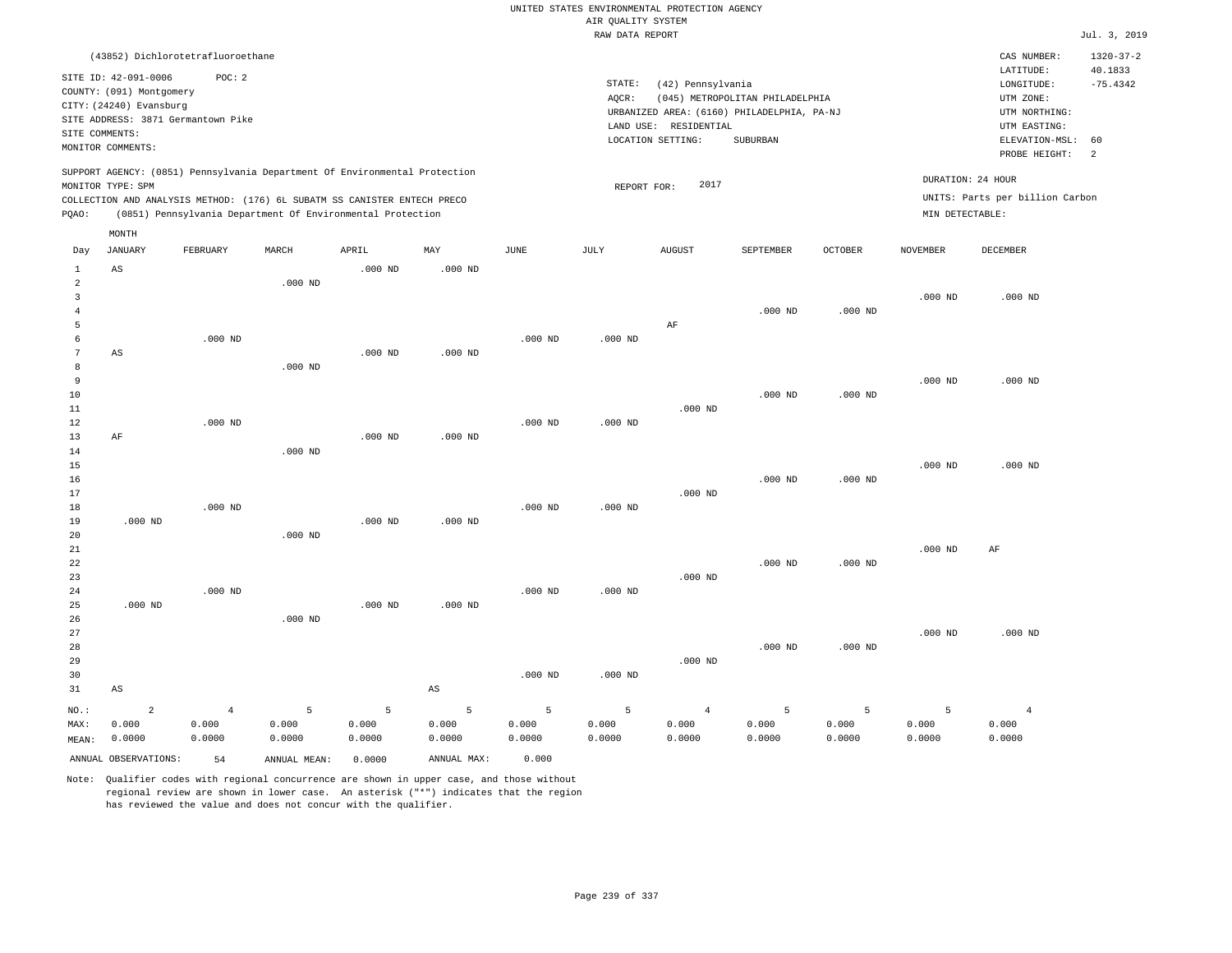RAW DATA REPORT Jul. 3, 2019 UNITED STATES ENVIRONMENTAL PROTECTION AGENCY AIR QUALITY SYSTEM (43852) Dichlorotetrafluoroethane STATE: (42) Pennsylvania CAS NUMBER: 1320-37-2 SITE ID: 42-091-0006 POC: 2 AQCR: (045) METROPOLITAN PHILADELPHIA COUNTY: (091) Montgomery CITY: (24240) Evansburg  $LONGITUDE: -75.4342$ LATITUDE: 40.1833 LOCATION SETTING: SUBURBAN SITE ADDRESS: 3871 Germantown Pike LAND USE: RESIDENTIAL SITE COMMENTS: MONITOR COMMENTS: PROBE HEIGHT: 2 ELEVATION-MSL: 60 URBANIZED AREA: (6160) PHILADELPHIA, PA-NJ (UTM NORTHING: UTM EASTING: UTM ZONE: SUPPORT AGENCY: (0851) Pennsylvania Department Of Environmental Protection MONITOR TYPE: SPM COLLECTION AND ANALYSIS METHOD: (176) 6L SUBATM SS CANISTER ENTECH PRECO REPORT FOR: 2018 UNITS: Parts per billion Carbon PQAO: (0851) Pennsylvania Department Of Environmental Protection DURATION: 24 HOUR MIN DETECTABLE: .07285 1 2 3 4 5 6 7 8 9 10 11 12 13 14 15 16 17 18 19  $20$ 21 22 23 24 25 26 27 28 29 30 31 AO AF .000 ND .000 ND .000 ND NO.: MAX: MEAN: 3 0.000 0.0000 .000 ND .000 ND .000 ND .000 ND .000 ND .000 ND .000 ND .000 ND .000 ND .000 ND .000 ND .000 ND .000 ND .000 ND .000 ND .000 ND .000 ND .000 ND .000 ND .000 ND .000 ND .000 ND .000 ND .000 ND .000 ND .000 ND .000 ND .000 ND .000 ND .000 ND .000 ND .000 ND .000 ND .000 ND .000 ND .000 ND .000 ND .000 ND .000 ND AS .000 ND .000 ND .000 ND .000 ND .000 ND .000 ND .000 ND .000 ND .000 ND AF .000 ND .000 ND .000 ND .000 ND .000 ND .000 ND 5 0.000 0.0000 5 0.000 0.0000 5 0.000 0.0000 5 0.000 0.0000 5 0.000 0.0000 6 0.000 0.0000 5 0.000 0.0000 4 0.000 0.0000 5 0.000 0.0000 4 0.000 0.0000 5 0.000 0.0000 ANNUAL OBSERVATIONS: 57 ANNUAL MEAN: 0.0000 ANNUAL MAX: 0.000 Day JANUARY FEBRUARY MARCH APRIL MAY JUNE JULY AUGUST SEPTEMBER OCTOBER NOVEMBER DECEMBER MONTH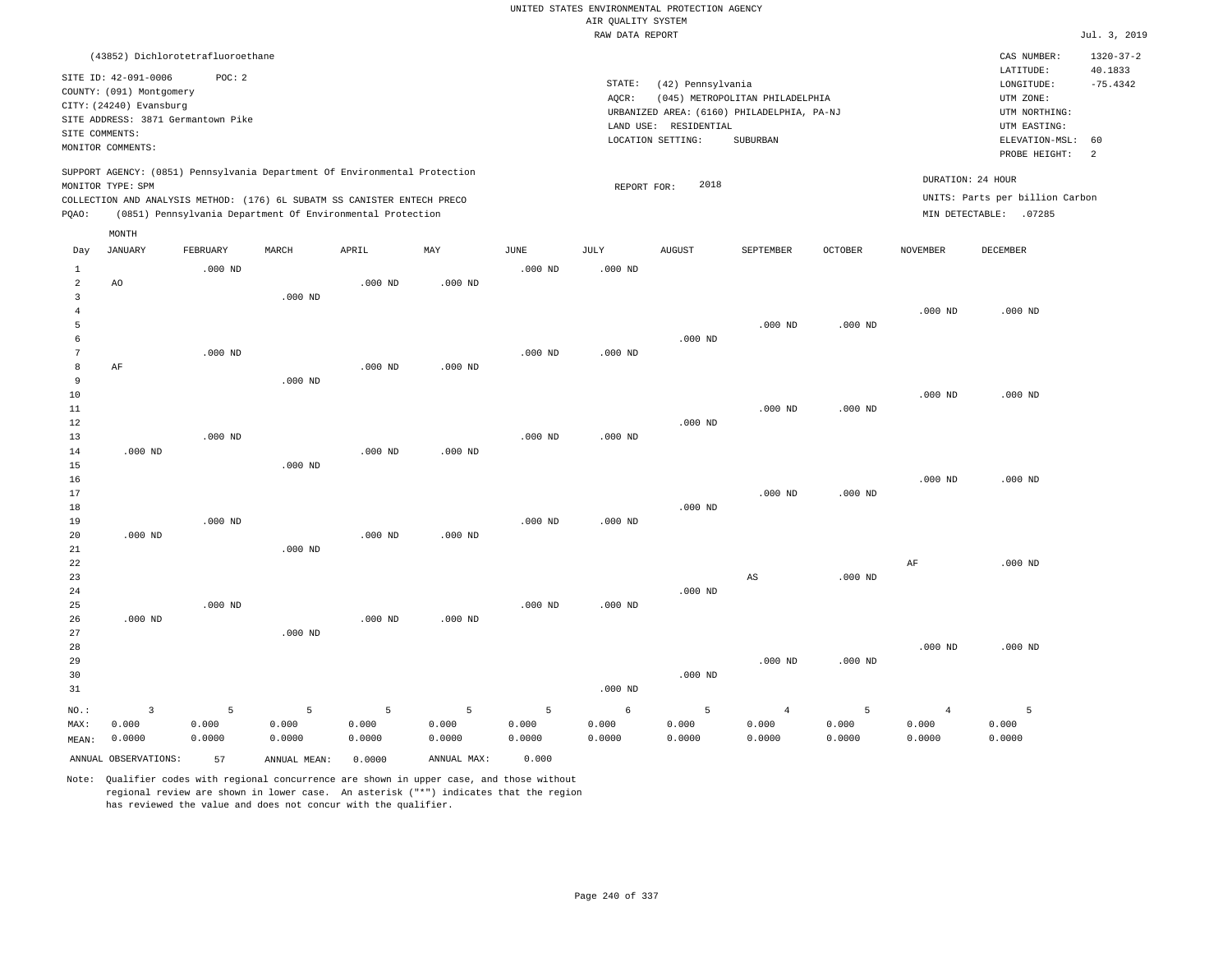|       |                                    |          |          |                                                                            |          |          | RAW DATA REPORT |                                            |                                 |                |                 |                                 | Jul. 3, 2019   |
|-------|------------------------------------|----------|----------|----------------------------------------------------------------------------|----------|----------|-----------------|--------------------------------------------|---------------------------------|----------------|-----------------|---------------------------------|----------------|
|       | (43860) Vinyl chloride             |          |          |                                                                            |          |          |                 |                                            |                                 |                |                 | CAS NUMBER:                     | $75 - 01 - 4$  |
|       | SITE ID: 42-091-0006               | POC:2    |          |                                                                            |          |          |                 |                                            |                                 |                |                 | LATITUDE:                       | 40.1833        |
|       | COUNTY: (091) Montgomery           |          |          |                                                                            |          |          | STATE:          | (42) Pennsylvania                          |                                 |                |                 | LONGITUDE:                      | $-75.4342$     |
|       | CITY: (24240) Evansburg            |          |          |                                                                            |          |          | AOCR:           |                                            | (045) METROPOLITAN PHILADELPHIA |                |                 | UTM ZONE:                       |                |
|       | SITE ADDRESS: 3871 Germantown Pike |          |          |                                                                            |          |          |                 | URBANIZED AREA: (6160) PHILADELPHIA, PA-NJ |                                 |                |                 | UTM NORTHING:                   |                |
|       | SITE COMMENTS:                     |          |          |                                                                            |          |          | LAND USE:       | RESIDENTIAL                                |                                 |                |                 | UTM EASTING:                    |                |
|       | MONITOR COMMENTS:                  |          |          |                                                                            |          |          |                 | LOCATION SETTING:                          | SUBURBAN                        |                |                 | ELEVATION-MSL:                  | 60             |
|       |                                    |          |          |                                                                            |          |          |                 |                                            |                                 |                |                 | PROBE HEIGHT:                   | $\overline{2}$ |
|       | MONITOR TYPE: SPM                  |          |          | SUPPORT AGENCY: (0851) Pennsylvania Department Of Environmental Protection |          |          |                 | 2013<br>REPORT FOR:                        |                                 |                |                 | DURATION: 24 HOUR               |                |
|       |                                    |          |          | COLLECTION AND ANALYSIS METHOD: (176) 6L SUBATM SS CANISTER ENTECH PRECO   |          |          |                 |                                            |                                 |                |                 | UNITS: Parts per billion Carbon |                |
| PQAO: |                                    |          |          | (0851) Pennsylvania Department Of Environmental Protection                 |          |          |                 |                                            |                                 |                | MIN DETECTABLE: |                                 |                |
|       | MONTH                              |          |          |                                                                            |          |          |                 |                                            |                                 |                |                 |                                 |                |
| Day   | JANUARY                            | FEBRUARY | MARCH    | APRIL                                                                      | MAY      | JUNE     | JULY            | <b>AUGUST</b>                              | SEPTEMBER                       | <b>OCTOBER</b> | NOVEMBER        | DECEMBER                        |                |
|       |                                    |          |          |                                                                            |          |          |                 |                                            | $.00$ ND                        | $.00$ ND       |                 |                                 |                |
| 2     |                                    |          |          |                                                                            |          |          |                 | $.00$ ND                                   |                                 |                |                 |                                 |                |
|       |                                    | AF       |          |                                                                            |          | $.00$ ND | $.00$ ND        |                                            |                                 |                |                 |                                 |                |
|       | $.00$ ND                           |          |          | $.00$ ND                                                                   | $.00$ ND |          |                 |                                            |                                 |                |                 |                                 |                |
|       |                                    |          | $.00$ ND |                                                                            |          |          |                 |                                            |                                 |                |                 |                                 |                |
|       |                                    |          |          |                                                                            |          |          |                 |                                            |                                 |                | $.00$ ND        | $.00$ ND                        |                |
|       |                                    |          |          |                                                                            |          |          |                 |                                            | $.00$ ND                        | $.00$ ND       |                 |                                 |                |
|       |                                    |          |          |                                                                            |          |          |                 | $.00$ ND                                   |                                 |                |                 |                                 |                |

| $NO.$ :     | $\overline{a}$         | 3        | 5              | 5        | 5 <sub>1</sub> | 5        | 5 <sup>5</sup> | $\overline{a}$ | 5        | 5                      | $\overline{3}$ | $\overline{3}$ |
|-------------|------------------------|----------|----------------|----------|----------------|----------|----------------|----------------|----------|------------------------|----------------|----------------|
| 31          |                        |          |                |          |                |          |                |                |          | .00 $ND$               |                |                |
| 30          |                        |          |                |          |                |          |                |                |          |                        | AF             | $.00$ ND       |
| 29          |                        |          | $.00$ ND       |          |                |          |                |                |          |                        |                |                |
| 28          | $\mathbb{A}\mathbb{S}$ |          |                | $.00$ ND | $.00$ ND       |          |                |                |          |                        |                |                |
| 27          |                        | .00 $ND$ |                |          |                | $.00$ ND | $.00$ ND       |                |          |                        |                |                |
| 26          |                        |          |                |          |                |          |                | $\rm AF$       |          |                        |                |                |
| 25          |                        |          |                |          |                |          |                |                | $.00$ ND | $\mathbb{A}\mathbb{S}$ |                |                |
| $2\sqrt{4}$ |                        |          |                |          |                |          |                |                |          |                        | $.00$ ND       | $.00$ ND       |
| 23          |                        |          | $.00{\rm ~ND}$ |          |                |          |                |                |          |                        |                |                |
| 22          | $\rm AF$               |          |                | .00 $ND$ | $.00$ ND       |          |                |                |          |                        |                |                |
| 21          |                        | .00 $ND$ |                |          |                | $.00$ ND | $.00$ ND       |                |          |                        |                |                |
| 20          |                        |          |                |          |                |          |                | $\rm AF$       |          |                        |                |                |
| 19          |                        |          |                |          |                |          |                |                | $.00$ ND | .00 $ND$               |                |                |
| 18          |                        |          |                |          |                |          |                |                |          |                        | $.00$ ND       | AF             |
| 17          |                        |          | $.00$ ND       |          |                |          |                |                |          |                        |                |                |
| 16          | $\rm AF$               |          |                | .00 $ND$ | $.00$ ND       |          |                |                |          |                        |                |                |
| 15          |                        | .00 $ND$ |                |          |                | $.00$ ND | $.00$ ND       |                |          |                        |                |                |
| 14          |                        |          |                |          |                |          |                | $\rm AF$       |          |                        |                |                |
| 13          |                        |          |                |          |                |          |                |                | $.00$ ND | .00 $ND$               |                |                |
| $12\,$      |                        |          |                |          |                |          |                |                |          |                        | AF             | AF             |
| 10<br>11    | .00 $ND$               |          | $.00$ ND       | $.00$ ND | $.00$ ND       |          |                |                |          |                        |                |                |
| 9           |                        | AF       |                |          |                | $.00$ ND | $.00$ ND       |                |          |                        |                |                |
| 8           |                        |          |                |          |                |          |                | $.00$ ND       |          |                        |                |                |
|             |                        |          |                |          |                |          |                |                |          |                        |                |                |

 0.00 0.000

ANNUAL OBSERVATIONS: 48 ANNUAL MEAN: 0.000 ANNUAL MAX: 0.00

 0.00 0.000

MAX: MEAN:

 0.00 0.000

 0.00 0.000

Note: Qualifier codes with regional concurrence are shown in upper case, and those without regional review are shown in lower case. An asterisk ("\*") indicates that the region has reviewed the value and does not concur with the qualifier.

 0.00 0.000  0.00 0.000  0.00 0.000  0.00 0.000  0.00 0.000  0.00 0.000

 0.00 0.000  0.00 0.000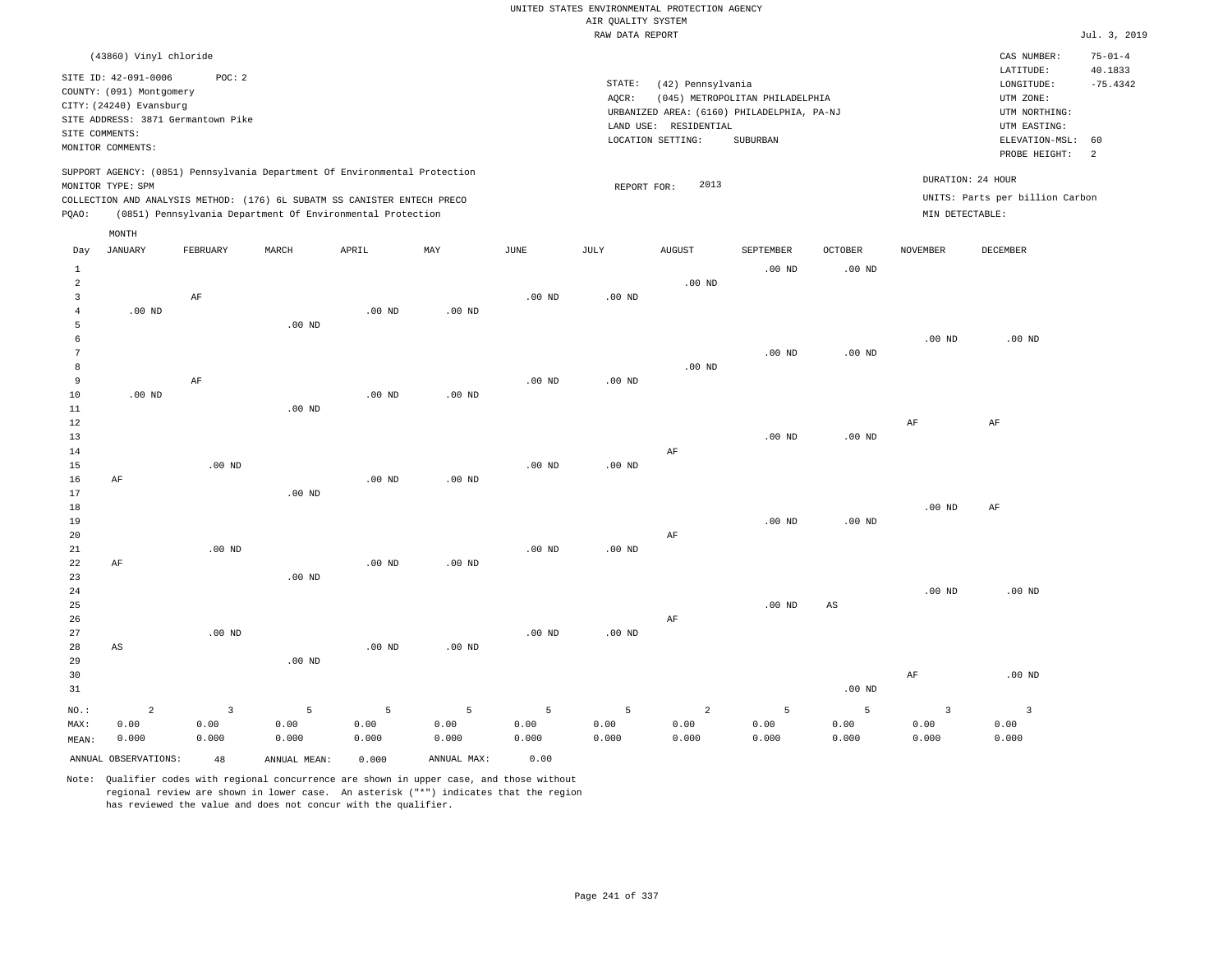| (43860) Vinyl chloride                                                                                                                                                                                                                             |                                                                                                                                                                                 | CAS NUMBER:                                                                                                 | $75 - 01 - 4$         |
|----------------------------------------------------------------------------------------------------------------------------------------------------------------------------------------------------------------------------------------------------|---------------------------------------------------------------------------------------------------------------------------------------------------------------------------------|-------------------------------------------------------------------------------------------------------------|-----------------------|
| SITE ID: 42-091-0006<br>POC: 2<br>COUNTY: (091) Montgomery<br>CITY: (24240) Evansburg<br>SITE ADDRESS: 3871 Germantown Pike<br>SITE COMMENTS:<br>MONITOR COMMENTS:                                                                                 | STATE:<br>(42) Pennsylvania<br>(045) METROPOLITAN PHILADELPHIA<br>AOCR:<br>URBANIZED AREA: (6160) PHILADELPHIA, PA-NJ<br>LAND USE: RESIDENTIAL<br>LOCATION SETTING:<br>SUBURBAN | LATITUDE:<br>LONGITUDE:<br>UTM ZONE:<br>UTM NORTHING:<br>UTM EASTING:<br>ELEVATION-MSL: 60<br>PROBE HEIGHT: | 40.1833<br>$-75.4342$ |
| SUPPORT AGENCY: (0851) Pennsylvania Department Of Environmental Protection<br>MONITOR TYPE: SPM<br>COLLECTION AND ANALYSIS METHOD: (176) 6L SUBATM SS CANISTER ENTECH PRECO<br>(0851) Pennsylvania Department Of Environmental Protection<br>POAO: | 2014<br>REPORT FOR:<br>MIN DETECTABLE:                                                                                                                                          | DURATION: 24 HOUR<br>UNITS: Parts per billion Carbon                                                        |                       |

|                                 | MONTH                  |                        |              |                   |             |          |          |          |                   |          |                |          |
|---------------------------------|------------------------|------------------------|--------------|-------------------|-------------|----------|----------|----------|-------------------|----------|----------------|----------|
| Day                             | JANUARY                | FEBRUARY               | $\tt MARCH$  | APRIL             | MAY         | JUNE     | JULY     | AUGUST   | SEPTEMBER         | OCTOBER  | NOVEMBER       | DECEMBER |
| $\mathbf{1}$<br>$\sqrt{2}$<br>3 |                        |                        |              |                   |             |          |          | $.00$ ND | $.00$ ND          | $.00$ ND | $.00$ ND       | $.00$ ND |
| $\overline{4}$                  |                        | AF                     |              |                   |             | $.00$ ND | $.00$ ND |          |                   |          |                |          |
| 5                               | AF                     |                        |              | $.00$ ND          | $.00$ ND    |          |          |          |                   |          |                |          |
| 6                               |                        |                        | .00 $ND$     |                   |             |          |          |          |                   |          |                |          |
| 7                               |                        |                        |              |                   |             |          |          |          |                   |          | $\rm{AF}$      | $.00$ ND |
| 8                               |                        |                        |              |                   |             |          |          |          | $.00$ ND          | $.00$ ND |                |          |
| 9                               |                        | AS                     |              |                   |             |          |          | $.00$ ND |                   |          |                |          |
| 10<br>11                        | $.00$ ND               |                        |              | $\rm AF$          | $.00$ ND    | $.00$ ND | $.00$ ND |          |                   |          |                |          |
| 12                              |                        |                        | $.00$ ND     |                   |             |          |          |          |                   |          |                |          |
| 13                              |                        |                        |              |                   |             |          |          |          |                   |          | $.00$ ND       | $.00$ ND |
| 14                              |                        |                        |              |                   |             |          |          |          | .00 <sub>ND</sub> | $.00$ ND |                |          |
| 15                              |                        |                        |              |                   |             |          |          | $.00$ ND |                   |          |                |          |
| 16                              |                        | $.00$ ND               |              |                   |             | $.00$ ND | $.00$ ND |          |                   |          |                |          |
| 17                              | $.00$ ND               |                        |              | $.00$ ND          | .00 $ND$    |          |          |          |                   |          |                |          |
| 18                              |                        |                        | $.00$ ND     |                   |             |          |          |          |                   |          |                |          |
| 19                              |                        |                        |              |                   |             |          |          |          |                   |          | $.00$ ND       | $.00$ ND |
| 20                              |                        |                        |              |                   |             |          |          |          | .00 <sub>ND</sub> | $.00$ ND |                |          |
| 21                              |                        |                        |              |                   |             |          |          | $.00$ ND |                   |          |                |          |
| 22                              |                        | $.00$ ND               |              |                   |             | $.00$ ND | $.00$ ND |          |                   |          |                |          |
| 23                              | $\mathbb{A}\mathbb{S}$ |                        |              | .00 <sub>ND</sub> | $.00$ ND    |          |          |          |                   |          |                |          |
| 24                              |                        |                        | $.00$ ND     |                   |             |          |          |          |                   |          |                |          |
| 25<br>26                        |                        |                        |              |                   |             |          |          |          | .00 <sub>ND</sub> | $.00$ ND | $.00$ ND       | $.00$ ND |
| 27                              |                        |                        |              |                   |             |          |          | $.00$ ND |                   |          |                |          |
| 28                              |                        | $\mathbb{A}\mathbb{S}$ |              |                   |             | $.00$ ND | $.00$ ND |          |                   |          |                |          |
| 29                              | AS                     |                        |              | $.00$ ND          | $.00$ ND    |          |          |          |                   |          |                |          |
| 30                              |                        |                        | $.00$ ND     |                   |             |          |          |          |                   |          |                |          |
| 31                              |                        |                        |              |                   |             |          |          |          |                   |          |                | $.00$ ND |
| $NO.$ :                         | $\overline{a}$         | $\overline{a}$         | 5            | $\overline{4}$    | 5           | 5        | 5        | 5        | 5                 | 5        | $\overline{4}$ | 6        |
| MAX:                            | 0.00                   | 0.00                   | 0.00         | 0.00              | 0.00        | 0.00     | 0.00     | 0.00     | 0.00              | 0.00     | 0.00           | 0.00     |
| MEAN:                           | 0.000                  | 0.000                  | 0.000        | 0.000             | 0.000       | 0.000    | 0.000    | 0.000    | 0.000             | 0.000    | 0.000          | 0.000    |
|                                 | ANNUAL OBSERVATIONS:   | 53                     | ANNUAL MEAN: | 0.000             | ANNUAL MAX: | 0.00     |          |          |                   |          |                |          |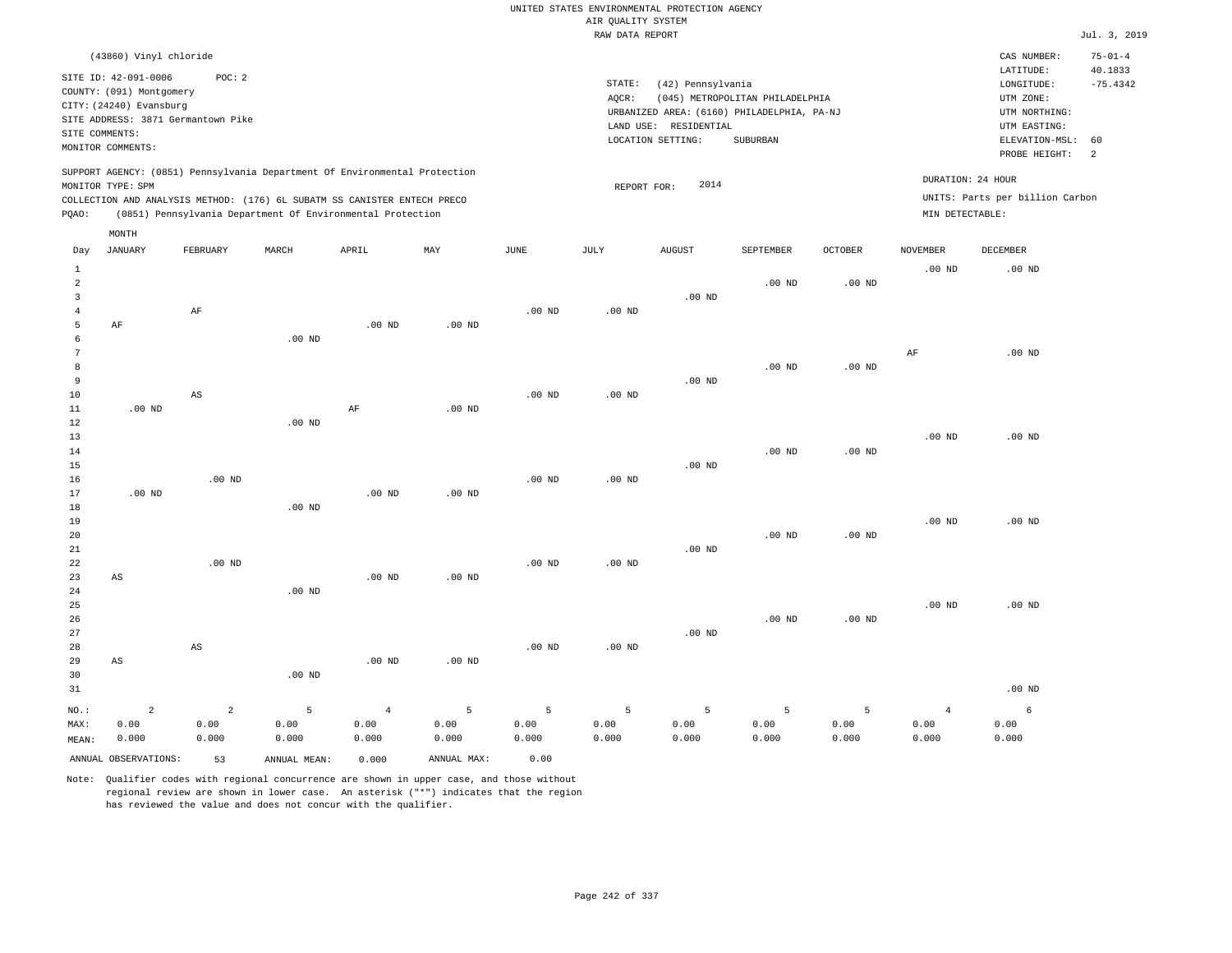|       |                                                                                                                    |                                                                                                                                                                                                                      |          |          |          |                   | RAW DATA REPORT              |                                                       |                                                                                           |                   |                                      |                                                                                                             | Jul. 3, 2019                |
|-------|--------------------------------------------------------------------------------------------------------------------|----------------------------------------------------------------------------------------------------------------------------------------------------------------------------------------------------------------------|----------|----------|----------|-------------------|------------------------------|-------------------------------------------------------|-------------------------------------------------------------------------------------------|-------------------|--------------------------------------|-------------------------------------------------------------------------------------------------------------|-----------------------------|
|       | (43860) Vinyl chloride                                                                                             |                                                                                                                                                                                                                      |          |          |          |                   |                              |                                                       |                                                                                           |                   |                                      | CAS NUMBER:                                                                                                 | $75 - 01 - 4$               |
|       | SITE ID: 42-091-0006<br>COUNTY: (091) Montgomery<br>CITY: (24240) Evansburg<br>SITE COMMENTS:<br>MONITOR COMMENTS: | POC: 2<br>SITE ADDRESS: 3871 Germantown Pike                                                                                                                                                                         |          |          |          |                   | STATE:<br>AOCR:<br>LAND USE: | (42) Pennsylvania<br>RESIDENTIAL<br>LOCATION SETTING: | (045) METROPOLITAN PHILADELPHIA<br>URBANIZED AREA: (6160) PHILADELPHIA, PA-NJ<br>SUBURBAN |                   |                                      | LATITUDE:<br>LONGITUDE:<br>UTM ZONE:<br>UTM NORTHING:<br>UTM EASTING:<br>ELEVATION-MSL: 60<br>PROBE HEIGHT: | 40.1833<br>$-75.4342$<br>-2 |
| POAO: | MONITOR TYPE: SPM<br>MONTH                                                                                         | SUPPORT AGENCY: (0851) Pennsylvania Department Of Environmental Protection<br>COLLECTION AND ANALYSIS METHOD: (176) 6L SUBATM SS CANISTER ENTECH PRECO<br>(0851) Pennsylvania Department Of Environmental Protection |          |          |          |                   | REPORT FOR:                  | 2015                                                  |                                                                                           |                   | DURATION: 24 HOUR<br>MIN DETECTABLE: | UNITS: Parts per billion Carbon                                                                             |                             |
| Day   | JANUARY                                                                                                            | FEBRUARY                                                                                                                                                                                                             | MARCH    | APRIL    | MAY      | JUNE              | JULY                         | <b>AUGUST</b>                                         | SEPTEMBER                                                                                 | <b>OCTOBER</b>    | NOVEMBER                             | DECEMBER                                                                                                    |                             |
|       |                                                                                                                    |                                                                                                                                                                                                                      | $.00$ ND |          |          |                   |                              | $.00$ ND                                              | $.00$ ND                                                                                  | .00 <sub>ND</sub> | .00 <sub>ND</sub>                    | $.00$ ND                                                                                                    |                             |
|       | $.00$ ND                                                                                                           | $.00$ ND                                                                                                                                                                                                             | $.00$ ND | $.00$ ND | $.00$ ND | .00 <sub>ND</sub> | $.00$ ND                     |                                                       |                                                                                           |                   |                                      |                                                                                                             |                             |
|       |                                                                                                                    |                                                                                                                                                                                                                      |          |          |          |                   |                              |                                                       | AS                                                                                        | .00 <sub>ND</sub> | $.00$ ND                             | $.00$ ND                                                                                                    |                             |

10 11 12 13 14 15 16 17 18 19 20 21 22 23 24 25 26 27 .00 ND .00 ND .00 ND .00 ND AF AS .00 ND .00 ND .00 ND .00 ND .00 ND .00 ND .00 ND .00 ND .00 ND .00 ND .00 ND .00 ND .00 ND .00 ND .00 ND .00 ND .00 ND .00 ND .00 ND .00 ND .00 ND .00 ND .00 ND .00 ND .00 ND .00 ND .00 ND .00 ND .00 ND .00 ND

| 28    |                      |       |              |          |             |                   |          | $.00$ ND |       |       |       |       |
|-------|----------------------|-------|--------------|----------|-------------|-------------------|----------|----------|-------|-------|-------|-------|
| 29    |                      |       |              |          |             | .00 <sub>ND</sub> | $.00$ ND |          |       |       |       |       |
| 30    | $.00$ ND             |       |              | $.00$ ND | $.00$ ND    |                   |          |          |       |       |       |       |
| 31    |                      |       | $.00$ ND     |          |             |                   |          |          |       |       |       |       |
| NO.:  |                      | ▵     | 6.           |          |             |                   | 5        |          | 4     |       |       |       |
| MAX:  | 0.00                 | 0.00  | 0.00         | 0.00     | 0.00        | 0.00              | 0.00     | 0.00     | 0.00  | 0.00  | 0.00  | 0.00  |
| MEAN: | 0.000                | 0.000 | 0.000        | 0.000    | 0.000       | 0.000             | 0.000    | 0.000    | 0.000 | 0.000 | 0.000 | 0.000 |
|       | ANNUAL OBSERVATIONS: | 57    | ANNUAL MEAN: | 0.000    | ANNUAL MAX: | 0.00              |          |          |       |       |       |       |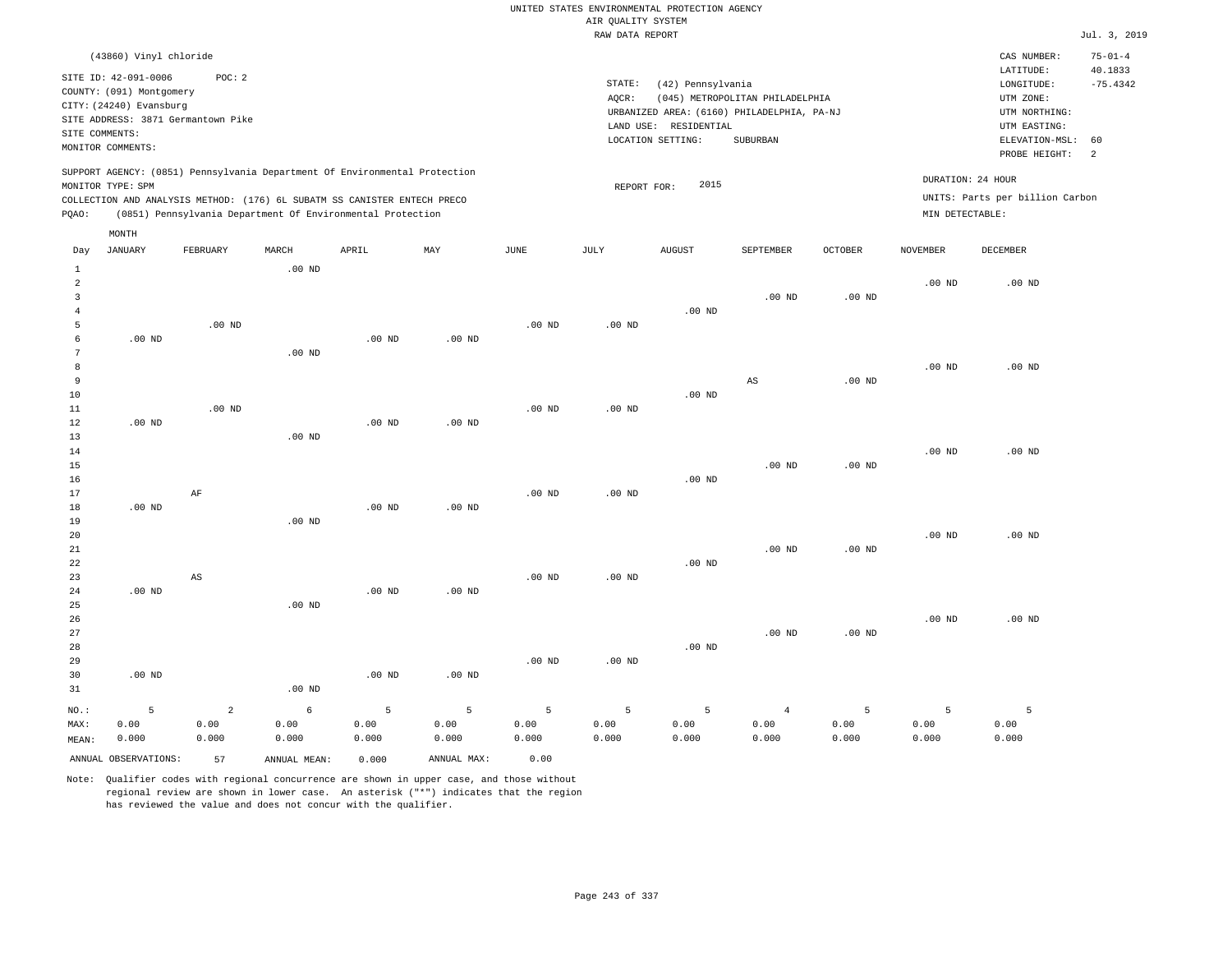|                                           |                          |                                    |                   |                                                                            |              |                         |             | UNITED STATES ENVIRONMENTAL PROTECTION AGENCY |                                 |                   |                   |                                 |               |
|-------------------------------------------|--------------------------|------------------------------------|-------------------|----------------------------------------------------------------------------|--------------|-------------------------|-------------|-----------------------------------------------|---------------------------------|-------------------|-------------------|---------------------------------|---------------|
|                                           |                          |                                    |                   |                                                                            |              |                         |             | AIR QUALITY SYSTEM<br>RAW DATA REPORT         |                                 |                   |                   |                                 | Jul. 3, 2019  |
|                                           |                          |                                    |                   |                                                                            |              |                         |             |                                               |                                 |                   |                   |                                 |               |
|                                           | (43860) Vinyl chloride   |                                    |                   |                                                                            |              |                         |             |                                               |                                 |                   |                   | CAS NUMBER:                     | $75 - 01 - 4$ |
|                                           | SITE ID: 42-091-0006     | POC: 2                             |                   |                                                                            |              |                         |             |                                               |                                 |                   |                   | LATITUDE:                       | 40.1833       |
|                                           | COUNTY: (091) Montgomery |                                    |                   |                                                                            |              |                         | STATE:      | (42) Pennsylvania                             |                                 |                   |                   | LONGITUDE:                      | $-75.4342$    |
|                                           | CITY: (24240) Evansburg  |                                    |                   |                                                                            |              |                         | AQCR:       |                                               | (045) METROPOLITAN PHILADELPHIA |                   |                   | UTM ZONE:                       |               |
|                                           |                          | SITE ADDRESS: 3871 Germantown Pike |                   |                                                                            |              |                         |             | URBANIZED AREA: (6160) PHILADELPHIA, PA-NJ    |                                 |                   |                   | UTM NORTHING:                   |               |
| SITE COMMENTS:                            |                          |                                    |                   |                                                                            |              |                         |             | LAND USE: RESIDENTIAL<br>LOCATION SETTING:    | SUBURBAN                        |                   |                   | UTM EASTING:<br>ELEVATION-MSL:  | 60            |
|                                           | MONITOR COMMENTS:        |                                    |                   |                                                                            |              |                         |             |                                               |                                 |                   |                   | PROBE HEIGHT:                   | 2             |
|                                           |                          |                                    |                   | SUPPORT AGENCY: (0851) Pennsylvania Department Of Environmental Protection |              |                         |             |                                               |                                 |                   |                   |                                 |               |
|                                           | MONITOR TYPE: SPM        |                                    |                   |                                                                            |              |                         |             | 2016<br>REPORT FOR:                           |                                 |                   | DURATION: 24 HOUR |                                 |               |
|                                           |                          |                                    |                   | COLLECTION AND ANALYSIS METHOD: (176) 6L SUBATM SS CANISTER ENTECH PRECO   |              |                         |             |                                               |                                 |                   |                   | UNITS: Parts per billion Carbon |               |
| PQAO:                                     |                          |                                    |                   | (0851) Pennsylvania Department Of Environmental Protection                 |              |                         |             |                                               |                                 |                   | MIN DETECTABLE:   |                                 |               |
|                                           | MONTH                    |                                    |                   |                                                                            |              |                         |             |                                               |                                 |                   |                   |                                 |               |
| Day                                       | $_{\rm JANUARY}$         | FEBRUARY                           | MARCH             | APRIL                                                                      | $_{\rm MAY}$ | JUNE                    | JULY        | AUGUST                                        | SEPTEMBER                       | <b>OCTOBER</b>    | NOVEMBER          | DECEMBER                        |               |
| 1                                         | $.00$ ND                 |                                    | $.00$ ND          |                                                                            |              |                         |             |                                               |                                 |                   | $.00$ ND          |                                 |               |
| $\overline{a}$<br>$\overline{\mathbf{3}}$ |                          |                                    |                   |                                                                            |              |                         |             |                                               | $_{\rm AS}$                     | $.00$ ND          |                   | AM                              |               |
| $\overline{4}$                            |                          |                                    |                   |                                                                            |              |                         |             | $.00$ ND                                      |                                 |                   |                   |                                 |               |
| 5                                         |                          |                                    |                   |                                                                            |              | $.00$ ND                | AS          |                                               |                                 |                   |                   |                                 |               |
| 6                                         |                          | $.00$ ND                           |                   | $.00$ ND                                                                   | $.00$ ND     |                         |             |                                               |                                 |                   |                   |                                 |               |
| $7\phantom{.0}$                           | .00 <sub>ND</sub>        |                                    | .00 <sub>ND</sub> |                                                                            |              |                         |             |                                               |                                 |                   |                   |                                 |               |
| 8                                         |                          |                                    |                   |                                                                            |              |                         |             |                                               |                                 |                   | $.00$ ND          | $.00$ ND                        |               |
| $\overline{9}$                            |                          |                                    |                   |                                                                            |              |                         |             |                                               | .00 <sub>ND</sub>               | $\rm AF$          |                   |                                 |               |
| 10                                        |                          |                                    |                   |                                                                            |              |                         |             | $.00$ ND                                      |                                 |                   |                   |                                 |               |
| 11                                        |                          |                                    |                   |                                                                            |              | $.00$ ND                | AS          |                                               |                                 |                   |                   |                                 |               |
| $1\,2$                                    |                          | $.00$ ND                           |                   | .00 <sub>ND</sub>                                                          | $.00$ ND     |                         |             |                                               |                                 |                   |                   |                                 |               |
| 13                                        | $.00$ ND                 |                                    | $.00$ ND          |                                                                            |              |                         |             |                                               |                                 |                   |                   |                                 |               |
| 14                                        |                          |                                    |                   |                                                                            |              |                         |             |                                               |                                 |                   | $_{\rm AS}$       | $.00$ ND                        |               |
| 15                                        |                          |                                    |                   |                                                                            |              |                         |             |                                               | $.00$ ND                        | $\rm{AF}$         |                   |                                 |               |
| 16                                        |                          |                                    |                   |                                                                            |              |                         |             | $.00$ ND                                      |                                 |                   |                   |                                 |               |
| 17                                        |                          |                                    |                   |                                                                            |              | $_{\rm AS}$             | $_{\rm AS}$ |                                               |                                 |                   |                   |                                 |               |
| 18                                        |                          | $.00$ ND                           |                   | $.00$ ND                                                                   | $.00$ ND     |                         |             |                                               |                                 |                   |                   |                                 |               |
| 19<br>20                                  | $.00$ ND                 |                                    | $.00$ ND          |                                                                            |              |                         |             |                                               |                                 |                   | AF                | $.00$ ND                        |               |
| $2\sqrt{1}$                               |                          |                                    |                   |                                                                            |              |                         |             |                                               | $\mathbb{A}\mathbb{S}$          | .00 <sub>ND</sub> |                   |                                 |               |
| 22                                        |                          |                                    |                   |                                                                            |              |                         |             | $.00$ ND                                      |                                 |                   |                   |                                 |               |
| 23                                        |                          |                                    |                   |                                                                            |              | .00 <sub>ND</sub>       | AS          |                                               |                                 |                   |                   |                                 |               |
| 24                                        |                          | $.00$ ND                           |                   | .00 <sub>ND</sub>                                                          | $.00$ ND     |                         |             |                                               |                                 |                   |                   |                                 |               |
| 25                                        | $.00$ ND                 |                                    | $.00$ ND          |                                                                            |              |                         |             |                                               |                                 |                   |                   |                                 |               |
| 26                                        |                          |                                    |                   |                                                                            |              |                         |             |                                               |                                 |                   | $_{\rm AS}$       | AF                              |               |
| 27                                        |                          |                                    |                   |                                                                            |              |                         |             |                                               | .00 <sub>ND</sub>               | $.00$ ND          |                   |                                 |               |
| 28                                        |                          |                                    |                   |                                                                            |              |                         |             | $.00$ ND                                      |                                 |                   |                   |                                 |               |
| 29                                        |                          |                                    |                   |                                                                            |              | $_{\rm AS}$             | AS          |                                               |                                 |                   |                   |                                 |               |
| 30                                        |                          |                                    |                   | $.00$ ND                                                                   | $.00$ ND     |                         |             |                                               |                                 |                   |                   |                                 |               |
| 31                                        | $.00$ ND                 |                                    | .00 <sub>ND</sub> |                                                                            |              |                         |             |                                               |                                 |                   |                   |                                 |               |
| NO.:                                      | 6                        | $\,4$                              | 6                 | 5                                                                          | 5            | $\overline{\mathbf{3}}$ |             | $\mathbb O$<br>5                              | $\overline{\mathbf{3}}$         | $\overline{3}$    | $\overline{2}$    | $\overline{3}$                  |               |
| MAX:                                      | 0.00                     | 0.00                               | 0.00              | 0.00                                                                       | 0.00         | 0.00                    |             | 0.00                                          | 0.00                            | 0.00              | 0.00              | 0.00                            |               |
| MEAN:                                     | 0.000                    | 0.000                              | 0.000             | 0.000                                                                      | 0.000        | 0.000                   |             | 0.000                                         | 0.000                           | 0.000             | 0.000             | 0.000                           |               |
|                                           | ANNUAL OBSERVATIONS:     | 45                                 | ANNUAL MEAN:      | 0.000                                                                      | ANNUAL MAX:  | 0.00                    |             |                                               |                                 |                   |                   |                                 |               |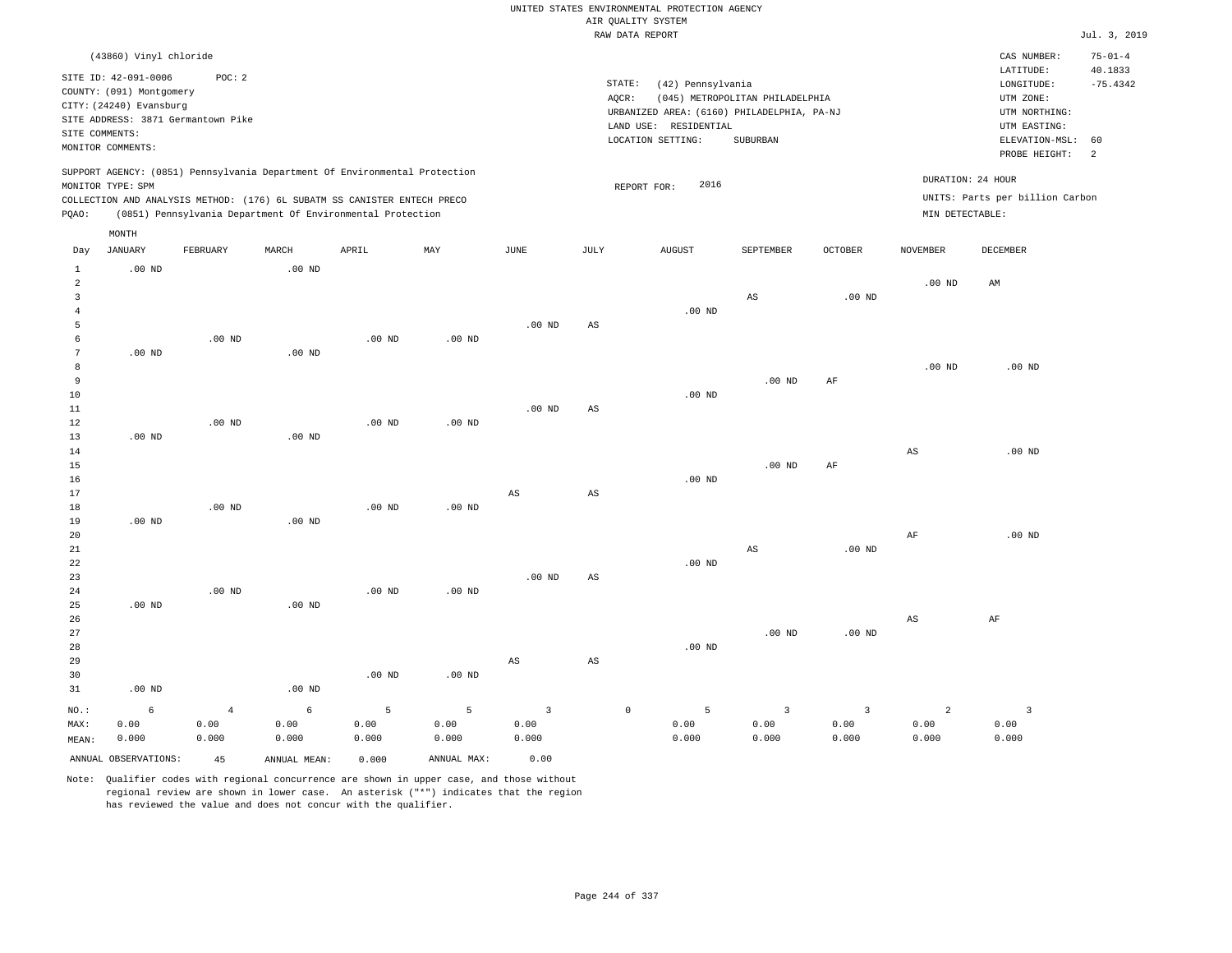|                                |                                                                          |                                    |                   |                                                                            |                        |                   |                    | UNITED STATES ENVIRONMENTAL PROTECTION AGENCY |                                                                                                  |                   |                   |                                                              |                                        |
|--------------------------------|--------------------------------------------------------------------------|------------------------------------|-------------------|----------------------------------------------------------------------------|------------------------|-------------------|--------------------|-----------------------------------------------|--------------------------------------------------------------------------------------------------|-------------------|-------------------|--------------------------------------------------------------|----------------------------------------|
|                                |                                                                          |                                    |                   |                                                                            |                        |                   | AIR QUALITY SYSTEM |                                               |                                                                                                  |                   |                   |                                                              |                                        |
|                                |                                                                          |                                    |                   |                                                                            |                        |                   | RAW DATA REPORT    |                                               |                                                                                                  |                   |                   |                                                              | Jul. 3, 2019                           |
|                                | (43860) Vinyl chloride<br>SITE ID: 42-091-0006                           | POC: 2                             |                   |                                                                            |                        |                   | STATE:             | (42) Pennsylvania                             |                                                                                                  |                   |                   | CAS NUMBER:<br>LATITUDE:<br>LONGITUDE:                       | $75 - 01 - 4$<br>40.1833<br>$-75.4342$ |
| SITE COMMENTS:                 | COUNTY: (091) Montgomery<br>CITY: (24240) Evansburg<br>MONITOR COMMENTS: | SITE ADDRESS: 3871 Germantown Pike |                   |                                                                            |                        |                   | AQCR:              | LAND USE: RESIDENTIAL<br>LOCATION SETTING:    | (045) METROPOLITAN PHILADELPHIA<br>URBANIZED AREA: (6160) PHILADELPHIA, PA-NJ<br><b>SUBURBAN</b> |                   |                   | UTM ZONE:<br>UTM NORTHING:<br>UTM EASTING:<br>ELEVATION-MSL: | 60                                     |
|                                |                                                                          |                                    |                   |                                                                            |                        |                   |                    |                                               |                                                                                                  |                   |                   | PROBE HEIGHT:                                                | 2                                      |
|                                | MONITOR TYPE: SPM                                                        |                                    |                   | SUPPORT AGENCY: (0851) Pennsylvania Department Of Environmental Protection |                        |                   | REPORT FOR:        | 2017                                          |                                                                                                  |                   |                   | DURATION: 24 HOUR                                            |                                        |
|                                |                                                                          |                                    |                   | COLLECTION AND ANALYSIS METHOD: (176) 6L SUBATM SS CANISTER ENTECH PRECO   |                        |                   |                    |                                               |                                                                                                  |                   |                   | UNITS: Parts per billion Carbon                              |                                        |
| PQAO:                          |                                                                          |                                    |                   | (0851) Pennsylvania Department Of Environmental Protection                 |                        |                   |                    |                                               |                                                                                                  |                   | MIN DETECTABLE:   |                                                              |                                        |
|                                | MONTH                                                                    |                                    |                   |                                                                            |                        |                   |                    |                                               |                                                                                                  |                   |                   |                                                              |                                        |
| Day                            | JANUARY                                                                  | FEBRUARY                           | MARCH             | APRIL                                                                      | MAY                    | $_{\rm JUNE}$     | JULY               | <b>AUGUST</b>                                 | SEPTEMBER                                                                                        | <b>OCTOBER</b>    | <b>NOVEMBER</b>   | DECEMBER                                                     |                                        |
| $1\,$<br>$\sqrt{2}$            | AS                                                                       |                                    | .00 <sub>ND</sub> | $.00$ ND                                                                   | $.00$ ND               |                   |                    |                                               |                                                                                                  |                   |                   |                                                              |                                        |
| $\mathbf{3}$<br>$\overline{4}$ |                                                                          |                                    |                   |                                                                            |                        |                   |                    |                                               | $.00$ ND                                                                                         | .00 <sub>ND</sub> | .00 <sub>ND</sub> | $.00$ ND                                                     |                                        |
| 5<br>6                         |                                                                          | $.00$ ND                           |                   |                                                                            |                        | $.00$ ND          | $.00$ ND           | AF                                            |                                                                                                  |                   |                   |                                                              |                                        |
| $\boldsymbol{7}$<br>8          | AS                                                                       |                                    | $.00$ ND          | .00 <sub>ND</sub>                                                          | $.00$ ND               |                   |                    |                                               |                                                                                                  |                   |                   |                                                              |                                        |
| 9                              |                                                                          |                                    |                   |                                                                            |                        |                   |                    |                                               |                                                                                                  |                   | $.00$ ND          | $.00$ ND                                                     |                                        |
| 10<br>11                       |                                                                          |                                    |                   |                                                                            |                        |                   |                    | $.00$ ND                                      | $.00$ ND                                                                                         | $.00$ ND          |                   |                                                              |                                        |
| 12<br>13                       | AF                                                                       | $.00$ ND                           |                   | $.00$ ND                                                                   | $.00$ ND               | $.00$ ND          | $.00$ ND           |                                               |                                                                                                  |                   |                   |                                                              |                                        |
| 14                             |                                                                          |                                    | $.00$ ND          |                                                                            |                        |                   |                    |                                               |                                                                                                  |                   |                   |                                                              |                                        |
| 15<br>16                       |                                                                          |                                    |                   |                                                                            |                        |                   |                    |                                               | $.00$ ND                                                                                         | $.00$ ND          | $.00$ ND          | $.00$ ND                                                     |                                        |
| 17<br>18                       |                                                                          | $.00$ ND                           |                   |                                                                            |                        | $.00$ ND          | $.00$ ND           | $.00$ ND                                      |                                                                                                  |                   |                   |                                                              |                                        |
| 19                             | $.00$ ND                                                                 |                                    |                   | $.00$ ND                                                                   | $.00$ ND               |                   |                    |                                               |                                                                                                  |                   |                   |                                                              |                                        |
| 20<br>21                       |                                                                          |                                    | $.00$ ND          |                                                                            |                        |                   |                    |                                               |                                                                                                  |                   | .00 <sub>ND</sub> | AF                                                           |                                        |
| 22                             |                                                                          |                                    |                   |                                                                            |                        |                   |                    |                                               | $.00$ ND                                                                                         | $.00$ ND          |                   |                                                              |                                        |
| 23<br>24                       |                                                                          | .00 <sub>ND</sub>                  |                   |                                                                            |                        | .00 <sub>ND</sub> | .00 <sub>ND</sub>  | $.00$ ND                                      |                                                                                                  |                   |                   |                                                              |                                        |
| 25<br>26                       | $.00$ ND                                                                 |                                    | $.00$ ND          | $.00$ ND                                                                   | $.00$ ND               |                   |                    |                                               |                                                                                                  |                   |                   |                                                              |                                        |
| 27                             |                                                                          |                                    |                   |                                                                            |                        |                   |                    |                                               |                                                                                                  |                   | .00 <sub>ND</sub> | $.00$ ND                                                     |                                        |
| 28<br>29                       |                                                                          |                                    |                   |                                                                            |                        |                   |                    | $.00$ ND                                      | $.00$ ND                                                                                         | $.00$ ND          |                   |                                                              |                                        |
| 30                             |                                                                          |                                    |                   |                                                                            |                        | $.00$ ND          | $.00$ ND           |                                               |                                                                                                  |                   |                   |                                                              |                                        |
| 31                             | $\mathbb{A}\mathbb{S}$                                                   |                                    |                   |                                                                            | $\mathbb{A}\mathbb{S}$ |                   |                    |                                               |                                                                                                  |                   |                   |                                                              |                                        |
| NO.:                           | $\overline{c}$                                                           | $\overline{4}$                     | 5                 | 5                                                                          | 5                      | 5                 | 5                  | $\overline{4}$                                | 5                                                                                                | 5                 | 5                 | $\overline{4}$                                               |                                        |
| MAX:<br>MEAN:                  | 0.00<br>0.000                                                            | 0.00<br>0.000                      | 0.00<br>0.000     | 0.00<br>0.000                                                              | 0.00<br>0.000          | 0.00<br>0.000     | 0.00<br>0.000      | 0.00<br>0.000                                 | 0.00<br>0.000                                                                                    | 0.00<br>0.000     | 0.00<br>0.000     | 0.00<br>0.000                                                |                                        |
|                                | ANNUAL OBSERVATIONS:                                                     | 54                                 | ANNUAL, MEAN:     | 0.000                                                                      | ANNUAL MAX:            | 0.00              |                    |                                               |                                                                                                  |                   |                   |                                                              |                                        |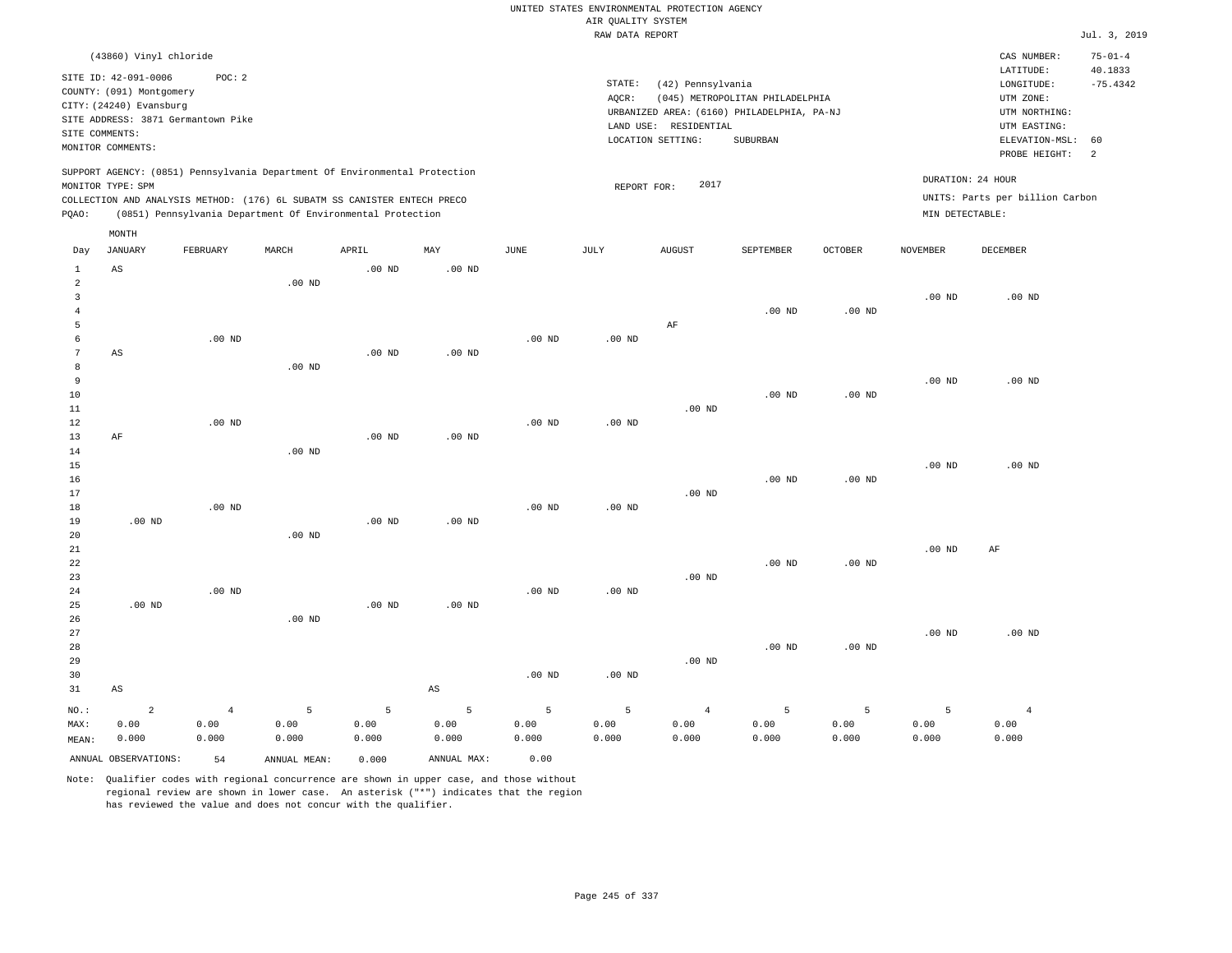|                     |                                                                                                                                                                  |                   |                   |                                                            |             |                   |                                       | UNITED STATES ENVIRONMENTAL PROTECTION AGENCY                   |                                                                                           |                   |                   |                                                                                                                         |                                                                |
|---------------------|------------------------------------------------------------------------------------------------------------------------------------------------------------------|-------------------|-------------------|------------------------------------------------------------|-------------|-------------------|---------------------------------------|-----------------------------------------------------------------|-------------------------------------------------------------------------------------------|-------------------|-------------------|-------------------------------------------------------------------------------------------------------------------------|----------------------------------------------------------------|
|                     |                                                                                                                                                                  |                   |                   |                                                            |             |                   | AIR QUALITY SYSTEM<br>RAW DATA REPORT |                                                                 |                                                                                           |                   |                   |                                                                                                                         | Jul. 3, 2019                                                   |
|                     |                                                                                                                                                                  |                   |                   |                                                            |             |                   |                                       |                                                                 |                                                                                           |                   |                   |                                                                                                                         |                                                                |
| SITE COMMENTS:      | (43860) Vinyl chloride<br>SITE ID: 42-091-0006<br>COUNTY: (091) Montgomery<br>CITY: (24240) Evansburg<br>SITE ADDRESS: 3871 Germantown Pike<br>MONITOR COMMENTS: | POC: 2            |                   |                                                            |             |                   | STATE:<br>AQCR:                       | (42) Pennsylvania<br>LAND USE: RESIDENTIAL<br>LOCATION SETTING: | (045) METROPOLITAN PHILADELPHIA<br>URBANIZED AREA: (6160) PHILADELPHIA, PA-NJ<br>SUBURBAN |                   |                   | CAS NUMBER:<br>LATITUDE:<br>LONGITUDE:<br>UTM ZONE:<br>UTM NORTHING:<br>UTM EASTING:<br>ELEVATION-MSL:<br>PROBE HEIGHT: | $75 - 01 - 4$<br>40.1833<br>$-75.4342$<br>60<br>$\overline{a}$ |
|                     | SUPPORT AGENCY: (0851) Pennsylvania Department Of Environmental Protection<br>MONITOR TYPE: SPM                                                                  |                   |                   |                                                            |             |                   |                                       | 2018                                                            |                                                                                           |                   |                   | DURATION: 24 HOUR                                                                                                       |                                                                |
|                     | COLLECTION AND ANALYSIS METHOD: (176) 6L SUBATM SS CANISTER ENTECH PRECO                                                                                         |                   |                   |                                                            |             |                   | REPORT FOR:                           |                                                                 |                                                                                           |                   |                   | UNITS: Parts per billion Carbon                                                                                         |                                                                |
| PQAO:               |                                                                                                                                                                  |                   |                   | (0851) Pennsylvania Department Of Environmental Protection |             |                   |                                       |                                                                 |                                                                                           |                   |                   | MIN DETECTABLE: .1013837                                                                                                |                                                                |
|                     | MONTH                                                                                                                                                            |                   |                   |                                                            |             |                   |                                       |                                                                 |                                                                                           |                   |                   |                                                                                                                         |                                                                |
| Day                 | <b>JANUARY</b>                                                                                                                                                   | FEBRUARY          | MARCH             | APRIL                                                      | MAY         | <b>JUNE</b>       | JULY                                  | <b>AUGUST</b>                                                   | SEPTEMBER                                                                                 | <b>OCTOBER</b>    | <b>NOVEMBER</b>   | <b>DECEMBER</b>                                                                                                         |                                                                |
| $\mathbf{1}$        |                                                                                                                                                                  | .00 <sub>ND</sub> |                   |                                                            |             | $.00$ ND          | .00 <sub>ND</sub>                     |                                                                 |                                                                                           |                   |                   |                                                                                                                         |                                                                |
| $\overline{a}$      | AO                                                                                                                                                               |                   |                   | $.00$ ND                                                   | $.00$ ND    |                   |                                       |                                                                 |                                                                                           |                   |                   |                                                                                                                         |                                                                |
| $\overline{3}$      |                                                                                                                                                                  |                   | .00 <sub>ND</sub> |                                                            |             |                   |                                       |                                                                 |                                                                                           |                   |                   |                                                                                                                         |                                                                |
| $\overline{4}$<br>5 |                                                                                                                                                                  |                   |                   |                                                            |             |                   |                                       |                                                                 | .00 <sub>ND</sub>                                                                         | .00 <sub>ND</sub> | $.00$ ND          | $.00$ ND                                                                                                                |                                                                |
| 6                   |                                                                                                                                                                  |                   |                   |                                                            |             |                   |                                       | $.00$ ND                                                        |                                                                                           |                   |                   |                                                                                                                         |                                                                |
| $7\phantom{.0}$     |                                                                                                                                                                  | .00 <sub>ND</sub> |                   |                                                            |             | .00 <sub>ND</sub> | .00 <sub>ND</sub>                     |                                                                 |                                                                                           |                   |                   |                                                                                                                         |                                                                |
| $^{\rm 8}$          | AF                                                                                                                                                               |                   |                   | .00 <sub>ND</sub>                                          | $.00$ ND    |                   |                                       |                                                                 |                                                                                           |                   |                   |                                                                                                                         |                                                                |
| 9                   |                                                                                                                                                                  |                   | $.00$ ND          |                                                            |             |                   |                                       |                                                                 |                                                                                           |                   |                   |                                                                                                                         |                                                                |
| 10                  |                                                                                                                                                                  |                   |                   |                                                            |             |                   |                                       |                                                                 |                                                                                           |                   | .00 <sub>ND</sub> | .00 <sub>ND</sub>                                                                                                       |                                                                |
| 11                  |                                                                                                                                                                  |                   |                   |                                                            |             |                   |                                       |                                                                 | $.00$ ND                                                                                  | $.00$ ND          |                   |                                                                                                                         |                                                                |
| 12                  |                                                                                                                                                                  |                   |                   |                                                            |             |                   |                                       | .00 <sub>ND</sub>                                               |                                                                                           |                   |                   |                                                                                                                         |                                                                |
| 13<br>14            | $.00$ ND                                                                                                                                                         | $.00$ ND          |                   | $.00$ ND                                                   | $.00$ ND    | $.00$ ND          | $.00$ ND                              |                                                                 |                                                                                           |                   |                   |                                                                                                                         |                                                                |
| 15                  |                                                                                                                                                                  |                   | $.00$ ND          |                                                            |             |                   |                                       |                                                                 |                                                                                           |                   |                   |                                                                                                                         |                                                                |
| 16                  |                                                                                                                                                                  |                   |                   |                                                            |             |                   |                                       |                                                                 |                                                                                           |                   | $.00$ ND          | $.00$ ND                                                                                                                |                                                                |
| 17                  |                                                                                                                                                                  |                   |                   |                                                            |             |                   |                                       |                                                                 | .00 <sub>ND</sub>                                                                         | $.00$ ND          |                   |                                                                                                                         |                                                                |
| 18                  |                                                                                                                                                                  |                   |                   |                                                            |             |                   |                                       | $.00$ ND                                                        |                                                                                           |                   |                   |                                                                                                                         |                                                                |
| 19                  |                                                                                                                                                                  | $.00$ ND          |                   |                                                            |             | $.00$ ND          | $.00$ ND                              |                                                                 |                                                                                           |                   |                   |                                                                                                                         |                                                                |
| 20                  | $.00$ ND                                                                                                                                                         |                   |                   | .00 <sub>ND</sub>                                          | $.00$ ND    |                   |                                       |                                                                 |                                                                                           |                   |                   |                                                                                                                         |                                                                |
| 21<br>22            |                                                                                                                                                                  |                   | $.00$ ND          |                                                            |             |                   |                                       |                                                                 |                                                                                           |                   | $\rm AF$          | $.00$ ND                                                                                                                |                                                                |
| 23                  |                                                                                                                                                                  |                   |                   |                                                            |             |                   |                                       |                                                                 | AS                                                                                        | $.00$ ND          |                   |                                                                                                                         |                                                                |
| 24                  |                                                                                                                                                                  |                   |                   |                                                            |             |                   |                                       | $.00$ ND                                                        |                                                                                           |                   |                   |                                                                                                                         |                                                                |
| 25                  |                                                                                                                                                                  | $.00$ ND          |                   |                                                            |             | $.00$ ND          | $.00$ ND                              |                                                                 |                                                                                           |                   |                   |                                                                                                                         |                                                                |
| 26                  | $.00$ ND                                                                                                                                                         |                   |                   | $.00$ ND                                                   | $.00$ ND    |                   |                                       |                                                                 |                                                                                           |                   |                   |                                                                                                                         |                                                                |
| 27                  |                                                                                                                                                                  |                   | $.00$ ND          |                                                            |             |                   |                                       |                                                                 |                                                                                           |                   |                   |                                                                                                                         |                                                                |
| 28                  |                                                                                                                                                                  |                   |                   |                                                            |             |                   |                                       |                                                                 |                                                                                           |                   | $.00$ ND          | $.00$ ND                                                                                                                |                                                                |
| 29                  |                                                                                                                                                                  |                   |                   |                                                            |             |                   |                                       |                                                                 | .00 <sub>ND</sub>                                                                         | .00 <sub>ND</sub> |                   |                                                                                                                         |                                                                |
| 30<br>31            |                                                                                                                                                                  |                   |                   |                                                            |             |                   | .00 <sub>ND</sub>                     | $.00$ ND                                                        |                                                                                           |                   |                   |                                                                                                                         |                                                                |
|                     |                                                                                                                                                                  |                   |                   |                                                            |             |                   |                                       |                                                                 |                                                                                           |                   |                   |                                                                                                                         |                                                                |
| NO.:                | $\overline{3}$                                                                                                                                                   | 5                 | 5                 | 5                                                          | 5           | 5                 | 6                                     | 5                                                               | $\overline{4}$                                                                            | 5                 | $\overline{4}$    | 5                                                                                                                       |                                                                |
| MAX:                | 0.00                                                                                                                                                             | 0.00              | 0.00              | 0.00                                                       | 0.00        | 0.00              | 0.00                                  | 0.00                                                            | 0.00                                                                                      | 0.00              | 0.00              | 0.00                                                                                                                    |                                                                |
| MEAN:               | 0.000                                                                                                                                                            | 0.000             | 0.000             | 0.000                                                      | 0.000       | 0.000             | 0.000                                 | 0.000                                                           | 0.000                                                                                     | 0.000             | 0.000             | 0.000                                                                                                                   |                                                                |
|                     | ANNUAL OBSERVATIONS:                                                                                                                                             | 57                | ANNUAL MEAN:      | 0.000                                                      | ANNUAL MAX: | 0.00              |                                       |                                                                 |                                                                                           |                   |                   |                                                                                                                         |                                                                |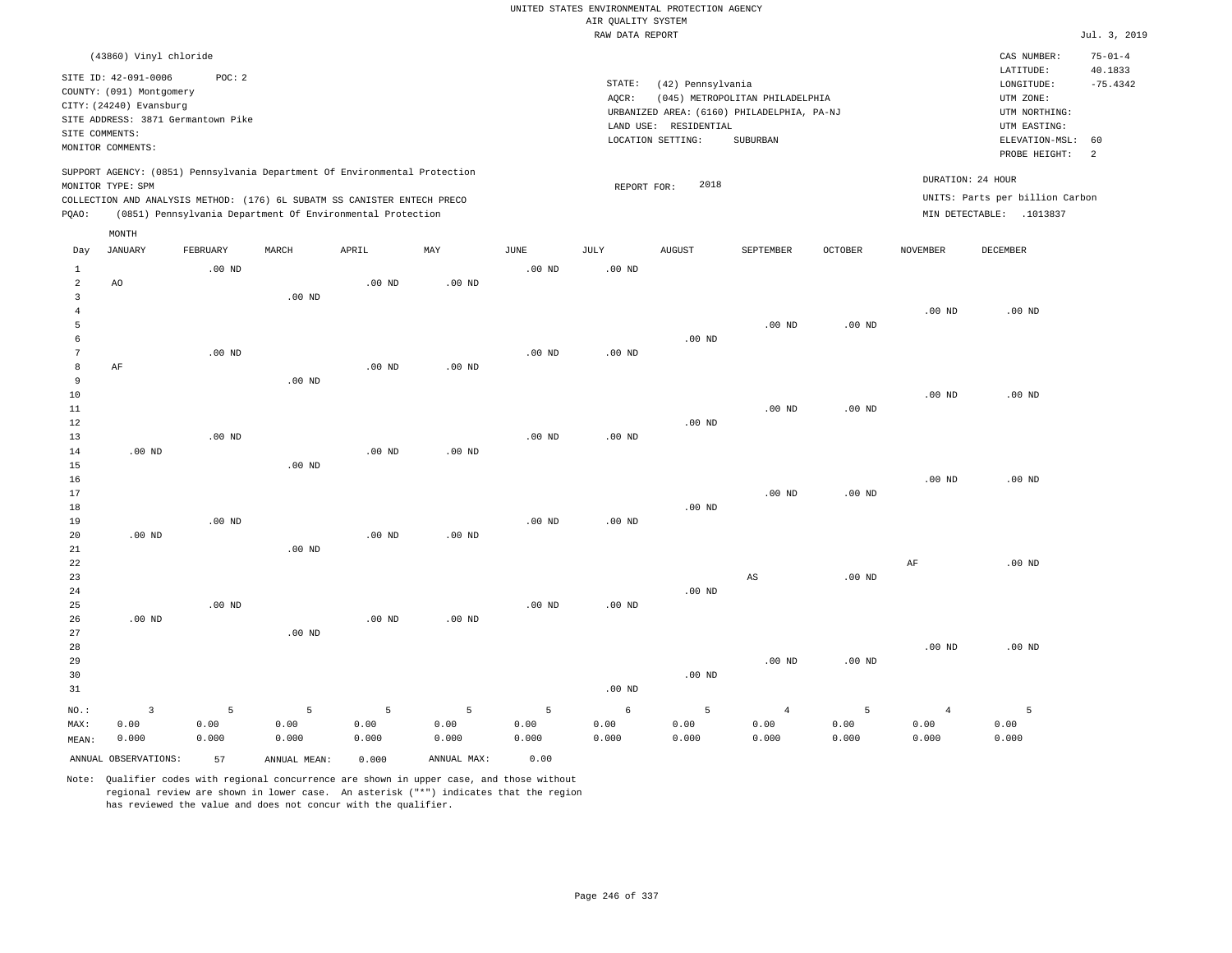| $(45109)$ m/p Xylene<br>SITE ID: 42-091-0006<br>POC:2<br>COUNTY: (091) Montgomery<br>CITY: (24240) Evansburg<br>SITE ADDRESS: 3871 Germantown Pike<br>SITE COMMENTS:<br>MONITOR COMMENTS:                                                          | STATE:<br>(42) Pennsylvania<br>(045) METROPOLITAN PHILADELPHIA<br>AOCR:<br>URBANIZED AREA: (6160) PHILADELPHIA, PA-NJ<br>LAND USE: RESIDENTIAL<br>SUBURBAN<br>LOCATION SETTING: | CAS NUMBER:<br>LATITUDE:<br>40.1833<br>$-75.4342$<br>LONGITUDE:<br>UTM ZONE:<br>UTM NORTHING:<br>UTM EASTING:<br>ELEVATION-MSL: 60<br>PROBE HEIGHT: |
|----------------------------------------------------------------------------------------------------------------------------------------------------------------------------------------------------------------------------------------------------|---------------------------------------------------------------------------------------------------------------------------------------------------------------------------------|-----------------------------------------------------------------------------------------------------------------------------------------------------|
| SUPPORT AGENCY: (0851) Pennsylvania Department Of Environmental Protection<br>MONITOR TYPE: SPM<br>COLLECTION AND ANALYSIS METHOD: (176) 6L SUBATM SS CANISTER ENTECH PRECO<br>(0851) Pennsylvania Department Of Environmental Protection<br>POAO: | DURATION: 24 HOUR<br>2013<br>REPORT FOR:<br>MIN DETECTABLE:                                                                                                                     | UNITS: Parts per billion Carbon                                                                                                                     |

|                | MONTH                |                |              |          |             |               |                 |               |           |                        |                   |                          |
|----------------|----------------------|----------------|--------------|----------|-------------|---------------|-----------------|---------------|-----------|------------------------|-------------------|--------------------------|
| Day            | <b>JANUARY</b>       | FEBRUARY       | MARCH        | APRIL    | MAY         | $_{\rm JUNE}$ | $\mathtt{JULY}$ | <b>AUGUST</b> | SEPTEMBER | OCTOBER                | <b>NOVEMBER</b>   | DECEMBER                 |
| $\mathbf{1}$   |                      |                |              |          |             |               |                 |               | 3.98      | 7.09                   |                   |                          |
| $\overline{a}$ |                      |                |              |          |             |               |                 | 4.25          |           |                        |                   |                          |
| 3              |                      | AF             |              |          |             | 1.84          | 2.34            |               |           |                        |                   |                          |
| $\overline{4}$ | $.00$ ND             |                |              | $.00$ ND | .74 SQ      |               |                 |               |           |                        |                   |                          |
| 5              |                      |                | $.00$ ND     |          |             |               |                 |               |           |                        |                   |                          |
| 6              |                      |                |              |          |             |               |                 |               |           |                        | 1.02 SQ           | .61SQ                    |
| 7              |                      |                |              |          |             |               |                 |               | 3.27      | 3.98                   |                   |                          |
| 8              |                      |                |              |          |             |               |                 | 2.74          |           |                        |                   |                          |
| 9              |                      | $\rm{AF}$      |              |          |             | 2.22          | 3.43            |               |           |                        |                   |                          |
| 10             | 1.73 SQ              |                |              | 1.03     | 1.42        |               |                 |               |           |                        |                   |                          |
| 11             |                      |                | $.00$ ND     |          |             |               |                 |               |           |                        |                   |                          |
| 12             |                      |                |              |          |             |               |                 |               |           |                        | $\rm{AF}$         | $\rm AF$                 |
| 13             |                      |                |              |          |             |               |                 |               | 3.31      | 2.31                   |                   |                          |
| 14             |                      |                |              |          |             |               |                 | $\rm AF$      |           |                        |                   |                          |
| 15             |                      | .76 SQ         |              |          |             | 2.06          | 4.67            |               |           |                        |                   |                          |
| 16             | $\rm AF$             |                |              | $.00$ ND | 1.90        |               |                 |               |           |                        |                   |                          |
| 17             |                      |                | .70SQ        |          |             |               |                 |               |           |                        |                   |                          |
| 18             |                      |                |              |          |             |               |                 |               |           |                        | .66SQ             | AF                       |
| 19<br>20       |                      |                |              |          |             |               |                 |               | 3.21      | 2.28                   |                   |                          |
| 21             |                      | $.00$ ND       |              |          |             | 1.79          | 3.88            | $\rm AF$      |           |                        |                   |                          |
| 22             | $\rm AF$             |                |              | $.00$ ND | $.00$ ND    |               |                 |               |           |                        |                   |                          |
| 23             |                      |                | $.00$ ND     |          |             |               |                 |               |           |                        |                   |                          |
| 24             |                      |                |              |          |             |               |                 |               |           |                        | $.00~\mathrm{ND}$ | .00 $ND$                 |
| 25             |                      |                |              |          |             |               |                 |               | 2.91      | $\mathbb{A}\mathbb{S}$ |                   |                          |
| 26             |                      |                |              |          |             |               |                 | $\rm{AF}$     |           |                        |                   |                          |
| 27             |                      | .73SQ          |              |          |             | 3.18          | 3.62            |               |           |                        |                   |                          |
| 28             | AS                   |                |              | .76SQ    | 3.38        |               |                 |               |           |                        |                   |                          |
| 29             |                      |                | .93SQ        |          |             |               |                 |               |           |                        |                   |                          |
| 30             |                      |                |              |          |             |               |                 |               |           |                        | $\rm{AF}$         | .34 SQ                   |
| 31             |                      |                |              |          |             |               |                 |               |           | 1.72 SQ                |                   |                          |
| $NO.$ :        | $\sqrt{2}$           | $\overline{3}$ | 5            | 5        | 5           | 5             | 5               | $\sqrt{2}$    | 5         | 5                      | $\overline{3}$    | $\overline{\phantom{a}}$ |
| MAX:           | 1.73                 | .76            | .93          | 1.03     | 3.38        | 3.18          | 4.67            | 4.25          | 3.98      | 7.09                   | 1.02              | .61                      |
| MEAN:          | .865                 | .497           | .326         | .358     | 1.488       | 2.218         | 3.588           | 3.495         | 3.336     | 3.476                  | .560              | .317                     |
|                | ANNUAL OBSERVATIONS: | 48             | ANNUAL MEAN: | 1.808    | ANNUAL MAX: | 7.09          |                 |               |           |                        |                   |                          |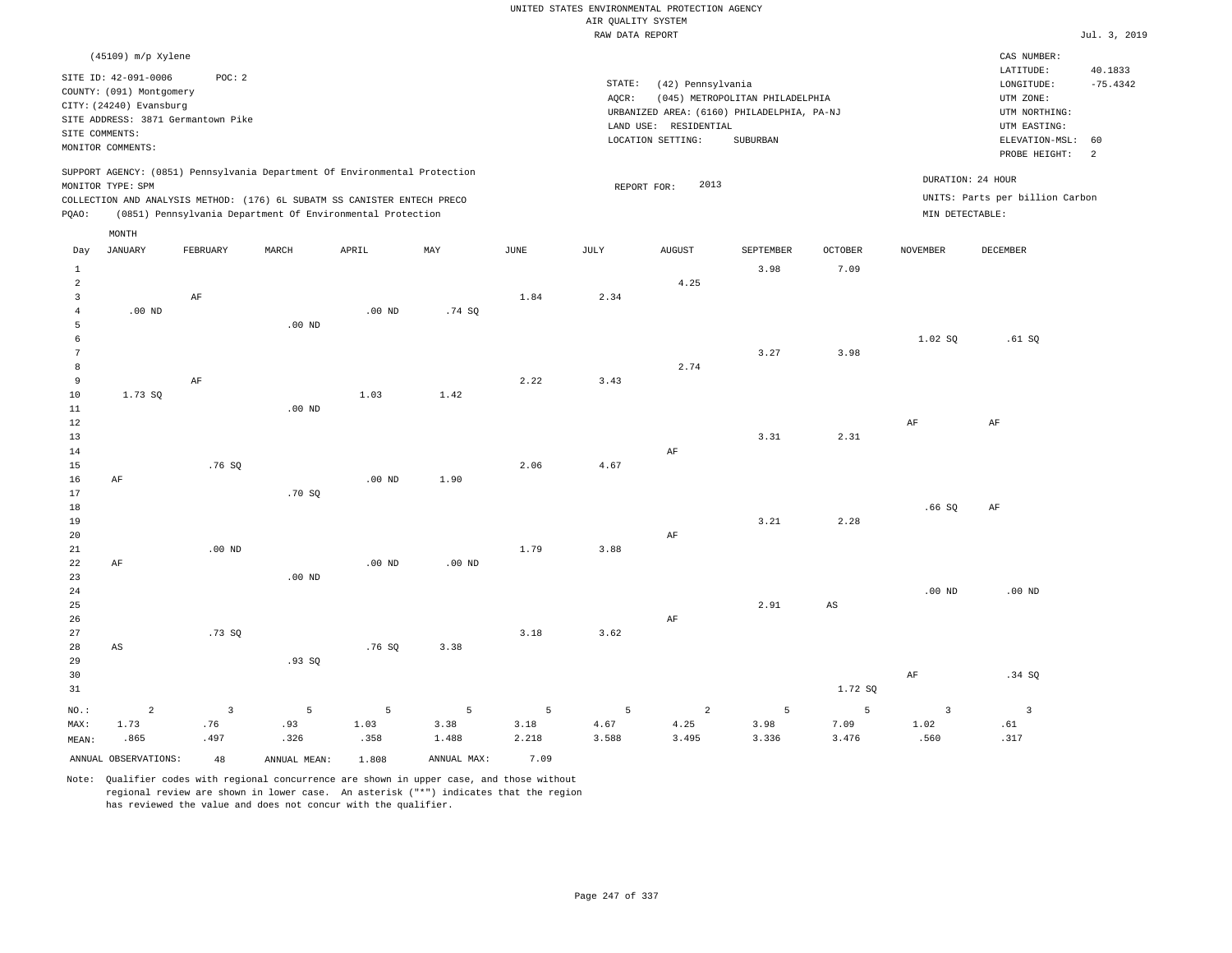| (45109) m/p Xylene                                                                              |          |       |                                                            |     |      |           |                                            |                                 |                |                   | CAS NUMBER:                     |            |
|-------------------------------------------------------------------------------------------------|----------|-------|------------------------------------------------------------|-----|------|-----------|--------------------------------------------|---------------------------------|----------------|-------------------|---------------------------------|------------|
| SITE ID: 42-091-0006                                                                            | POC: 2   |       |                                                            |     |      |           |                                            |                                 |                |                   | LATITUDE:                       | 40.1833    |
| COUNTY: (091) Montgomery                                                                        |          |       |                                                            |     |      | STATE:    | (42) Pennsylvania                          |                                 |                |                   | LONGITUDE:                      | $-75.4342$ |
| CITY: (24240) Evansburg                                                                         |          |       |                                                            |     |      | AQCR:     |                                            | (045) METROPOLITAN PHILADELPHIA |                |                   | UTM ZONE:                       |            |
| SITE ADDRESS: 3871 Germantown Pike                                                              |          |       |                                                            |     |      |           | URBANIZED AREA: (6160) PHILADELPHIA, PA-NJ |                                 |                |                   | UTM NORTHING:                   |            |
|                                                                                                 |          |       |                                                            |     |      | LAND USE: | RESIDENTIAL                                |                                 |                |                   | UTM EASTING:                    |            |
| SITE COMMENTS:                                                                                  |          |       |                                                            |     |      |           | LOCATION SETTING:                          | SUBURBAN                        |                |                   | ELEVATION-MSL: 60               |            |
| MONITOR COMMENTS:                                                                               |          |       |                                                            |     |      |           |                                            |                                 |                |                   | PROBE HEIGHT:                   | -2         |
| SUPPORT AGENCY: (0851) Pennsylvania Department Of Environmental Protection<br>MONITOR TYPE: SPM |          |       |                                                            |     |      |           | 2014<br>REPORT FOR:                        |                                 |                | DURATION: 24 HOUR |                                 |            |
| COLLECTION AND ANALYSIS METHOD: (176) 6L SUBATM SS CANISTER ENTECH PRECO                        |          |       |                                                            |     |      |           |                                            |                                 |                |                   | UNITS: Parts per billion Carbon |            |
| POAO:                                                                                           |          |       | (0851) Pennsylvania Department Of Environmental Protection |     |      |           |                                            |                                 |                | MIN DETECTABLE:   |                                 |            |
| MONTH                                                                                           |          |       |                                                            |     |      |           |                                            |                                 |                |                   |                                 |            |
| JANUARY<br>Day                                                                                  | FEBRUARY | MARCH | APRIL                                                      | MAY | JUNE | JULY      | <b>AUGUST</b>                              | SEPTEMBER                       | <b>OCTOBER</b> | NOVEMBER          | <b>DECEMBER</b>                 |            |
|                                                                                                 |          |       |                                                            |     |      |           |                                            |                                 |                | .94 SO            | 1.72 SO                         |            |

| $\overline{a}$ |                        |                        |          |                |         |       |       |       | 15.06    | 4.19  |                |                 |
|----------------|------------------------|------------------------|----------|----------------|---------|-------|-------|-------|----------|-------|----------------|-----------------|
| $\overline{3}$ |                        |                        |          |                |         |       |       | 8.85  |          |       |                |                 |
| $\overline{4}$ |                        | $\rm AF$               |          |                |         | 3.11  | 6.52  |       |          |       |                |                 |
| 5              | $\rm AF$               |                        |          | $.00$ ND       | .67SQ   |       |       |       |          |       |                |                 |
| 6              |                        |                        | $.00$ ND |                |         |       |       |       |          |       |                |                 |
| 7              |                        |                        |          |                |         |       |       |       |          |       | $\rm{AF}$      | $.00$ ND        |
| 8              |                        |                        |          |                |         |       |       |       | 10.63    | 3.18  |                |                 |
| 9              |                        |                        |          |                |         |       |       | 13.34 |          |       |                |                 |
| 10             |                        | AS                     |          |                |         | 3.82  | 9.45  |       |          |       |                |                 |
| 11             | 1.89 SQ                |                        |          | $\rm AF$       | 1.61 SQ |       |       |       |          |       |                |                 |
| 12             |                        |                        | 1.43 SQ  |                |         |       |       |       |          |       |                |                 |
| 13             |                        |                        |          |                |         |       |       |       |          |       | 1.13 SQ        | $.00$ ND        |
| 14             |                        |                        |          |                |         |       |       |       | $6.41\,$ | 3.99  |                |                 |
| 15             |                        |                        |          |                |         |       |       | 6.71  |          |       |                |                 |
| 16             |                        | $.00$ ND               |          |                |         | 5.37  | 10.80 |       |          |       |                |                 |
| 17             | 1.51 SQ                |                        |          | .52S           | 1.43 SQ |       |       |       |          |       |                |                 |
| 18             |                        |                        | .67SQ    |                |         |       |       |       |          |       |                |                 |
| 19             |                        |                        |          |                |         |       |       |       |          |       | .49 SQ         | .45 SQ          |
| 20             |                        |                        |          |                |         |       |       |       | 5.32     | 2.41  |                |                 |
| 21             |                        |                        |          |                |         |       |       | 11.57 |          |       |                |                 |
| 22             |                        | 1.17 SQ                |          |                |         | 4.40  | 8.16  |       |          |       |                |                 |
| 23             | $\mathbb{A}\mathbb{S}$ |                        |          | .65SQ          | 1.40 SQ |       |       |       |          |       |                |                 |
| 24             |                        |                        | $.64$ QX |                |         |       |       |       |          |       |                |                 |
| 25             |                        |                        |          |                |         |       |       |       |          |       | 2.29           | .60SQ           |
| 26             |                        |                        |          |                |         |       |       |       | 6.49     | 1.62S |                |                 |
| 27             |                        |                        |          |                |         |       |       | 9.30  |          |       |                |                 |
| 28             |                        | $\mathbb{A}\mathbb{S}$ |          |                |         | .58SQ | 8.59  |       |          |       |                |                 |
| 29             | $\mathbb{A}\mathbb{S}$ |                        |          | $.00$ ND       | 1.33 SQ |       |       |       |          |       |                |                 |
| 30             |                        |                        | $.00$ ND |                |         |       |       |       |          |       |                |                 |
| 31             |                        |                        |          |                |         |       |       |       |          |       |                | .99 SQ          |
| $_{\rm NO.}$ : | $\sqrt{2}$             | $\overline{a}$         | 5        | $\overline{4}$ | 5       | 5     | 5     | 5     | 5        | 5     | $\overline{4}$ | $6\overline{6}$ |
| MAX:           | 1.89                   | 1.17                   | 1.43     | .65            | 1.61    | 5.37  | 10.80 | 13.34 | 15.06    | 4.19  | 2.29           | 1.72            |
| MEAN:          | 1.700                  | .585                   | .548     | .293           | 1.288   | 3.456 | 8.704 | 9.954 | 8.782    | 3.078 | 1.213          | .627            |

Note: Qualifier codes with regional concurrence are shown in upper case, and those without regional review are shown in lower case. An asterisk ("\*") indicates that the region has reviewed the value and does not concur with the qualifier.

ANNUAL OBSERVATIONS: 53 ANNUAL MEAN: 3.649 ANNUAL MAX: 15.06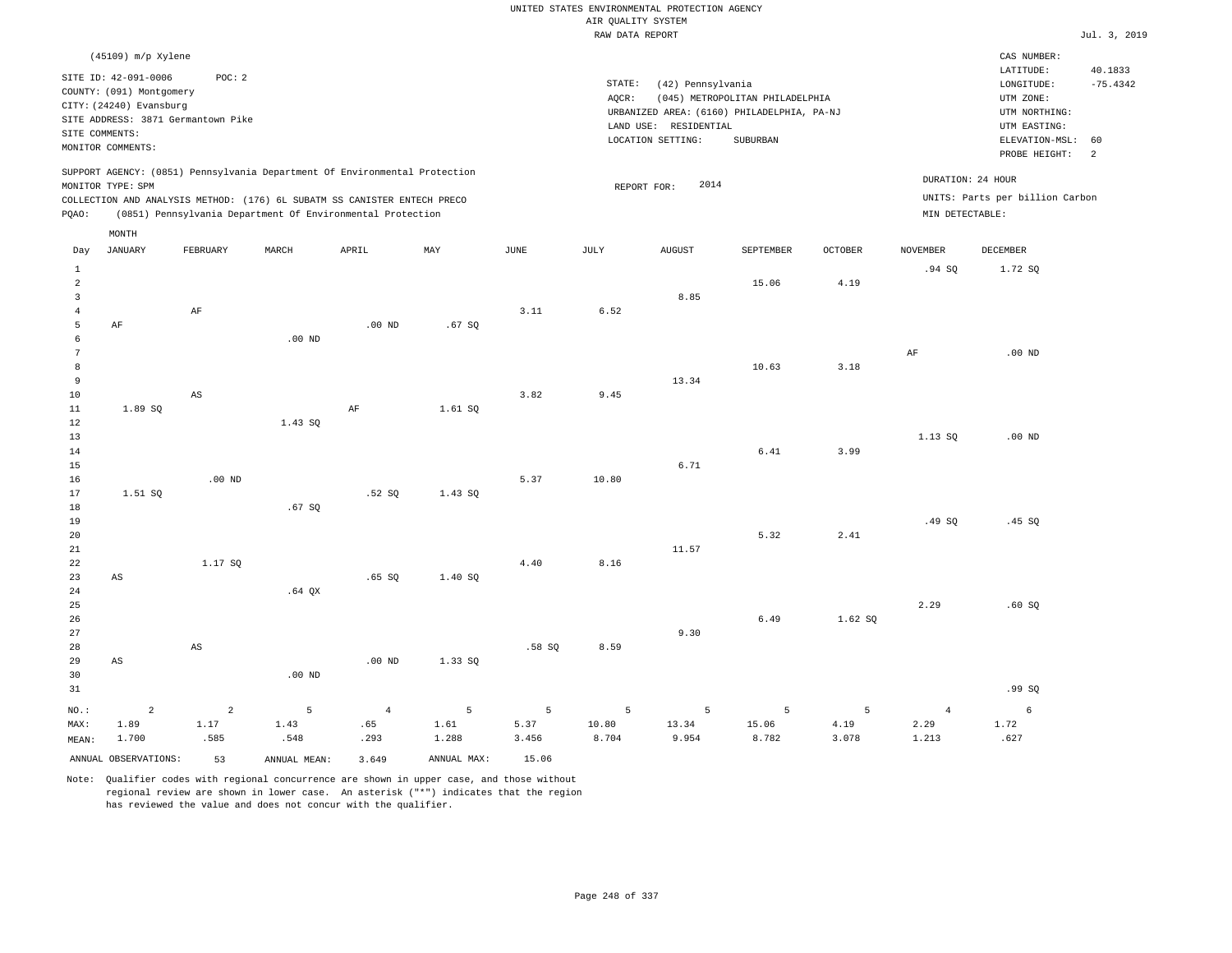|                                                                         |                                                                                                                                        |                             |                                                                                                                                                                                                                      |                    |                     |                     | AIR QUALITY SYSTEM    | UNITED STATES ENVIRONMENTAL PROTECTION AGENCY                   |                                                                                                  |                      |                     |                                                                                                          |                                  |
|-------------------------------------------------------------------------|----------------------------------------------------------------------------------------------------------------------------------------|-----------------------------|----------------------------------------------------------------------------------------------------------------------------------------------------------------------------------------------------------------------|--------------------|---------------------|---------------------|-----------------------|-----------------------------------------------------------------|--------------------------------------------------------------------------------------------------|----------------------|---------------------|----------------------------------------------------------------------------------------------------------|----------------------------------|
|                                                                         |                                                                                                                                        |                             |                                                                                                                                                                                                                      |                    |                     |                     | RAW DATA REPORT       |                                                                 |                                                                                                  |                      |                     |                                                                                                          | Jul. 3, 2019                     |
|                                                                         | $(45109)$ m/p Xylene                                                                                                                   |                             |                                                                                                                                                                                                                      |                    |                     |                     |                       |                                                                 |                                                                                                  |                      |                     | CAS NUMBER:                                                                                              |                                  |
| SITE COMMENTS:                                                          | SITE ID: 42-091-0006<br>COUNTY: (091) Montgomery<br>CITY: (24240) Evansburg<br>SITE ADDRESS: 3871 Germantown Pike<br>MONITOR COMMENTS: | POC: 2                      |                                                                                                                                                                                                                      |                    |                     |                     | STATE:<br>AOCR:       | (42) Pennsylvania<br>LAND USE: RESIDENTIAL<br>LOCATION SETTING: | (045) METROPOLITAN PHILADELPHIA<br>URBANIZED AREA: (6160) PHILADELPHIA, PA-NJ<br><b>SUBURBAN</b> |                      |                     | LATITUDE:<br>LONGITUDE:<br>UTM ZONE:<br>UTM NORTHING:<br>UTM EASTING:<br>ELEVATION-MSL:<br>PROBE HEIGHT: | 40.1833<br>$-75.4342$<br>60<br>2 |
| PQAO:                                                                   | MONITOR TYPE: SPM                                                                                                                      |                             | SUPPORT AGENCY: (0851) Pennsylvania Department Of Environmental Protection<br>COLLECTION AND ANALYSIS METHOD: (176) 6L SUBATM SS CANISTER ENTECH PRECO<br>(0851) Pennsylvania Department Of Environmental Protection |                    |                     |                     | REPORT FOR:           | 2015                                                            |                                                                                                  |                      | MIN DETECTABLE:     | DURATION: 24 HOUR<br>UNITS: Parts per billion Carbon                                                     |                                  |
| Day                                                                     | MONTH<br>JANUARY                                                                                                                       | FEBRUARY                    | MARCH                                                                                                                                                                                                                | APRIL              | MAY                 | <b>JUNE</b>         | $\mathtt{JULY}$       | ${\tt AUGUST}$                                                  | SEPTEMBER                                                                                        | <b>OCTOBER</b>       | <b>NOVEMBER</b>     | DECEMBER                                                                                                 |                                  |
| $1\,$<br>$\overline{a}$<br>$\overline{\mathbf{3}}$<br>$\,4\,$<br>5<br>6 | 1.42 SQ                                                                                                                                | .53SQ                       | .87SQ                                                                                                                                                                                                                | .60S               | 21.60 5             | 3.60                | 7.41                  | 72.80 5                                                         | 78.40 5                                                                                          | .74SQ                | 14.40               | 9.60                                                                                                     |                                  |
| $7\phantom{.0}$<br>$^{\rm 8}$<br>9<br>$10$<br>$1\,1$<br>12              | 1.12 SQ                                                                                                                                | .76 SO                      | .54 SQ                                                                                                                                                                                                               | 1.20 SQ            | 3.08                | 3.84                | 68.80 5               | 62.40 5                                                         | AS                                                                                               | 31.205               | 13.60 QX            | 5.92                                                                                                     |                                  |
| 13<br>14<br>15<br>16<br>17                                              |                                                                                                                                        | $\rm AF$                    | .68S                                                                                                                                                                                                                 |                    |                     | 9.60                | 46.40 5               | 74.40 5                                                         | 42.40 5                                                                                          | 20.00                | 4.16                | 11.20                                                                                                    |                                  |
| 18<br>19<br>20<br>21<br>22<br>23                                        | .96SQ                                                                                                                                  | $\mathbb{A}\mathbb{S}$      | .43SQ                                                                                                                                                                                                                | 8.00               | 6.64                | 5.84                | 66.40 5               | 59.20 5                                                         | 38.40 5                                                                                          | 23.20 5              | 8.80                | 2.00                                                                                                     |                                  |
| 24<br>25<br>26<br>27<br>28                                              | .94 SQ                                                                                                                                 |                             | 1.30 SO                                                                                                                                                                                                              | 1.60S              | 2.88                |                     |                       | 52.80 5                                                         | 38.40 5                                                                                          | 9.60                 | 5.12                | 11.20                                                                                                    |                                  |
| 29<br>30<br>31                                                          | .47SQ                                                                                                                                  |                             | .62SQ                                                                                                                                                                                                                | 9.60               | 5.76                | 10.72               | 113.60 5              |                                                                 |                                                                                                  |                      |                     |                                                                                                          |                                  |
| NO.:<br>MAX:<br>MEAN:                                                   | 5<br>1.42<br>.982                                                                                                                      | $\mathbf{2}$<br>.76<br>.645 | $6\overline{6}$<br>1.30<br>.740                                                                                                                                                                                      | 5<br>9.60<br>4.200 | 5<br>21.60<br>7.992 | 5<br>10.72<br>6.720 | 5<br>113.60<br>60.522 | 5<br>74.40<br>64.320                                            | $\overline{4}$<br>78.40<br>49.400                                                                | 5<br>31.20<br>16.948 | 5<br>14.40<br>9.216 | $\overline{5}$<br>11.20<br>7.984                                                                         |                                  |
|                                                                         | ANNUAL OBSERVATIONS:                                                                                                                   | 57                          | ANNUAL MEAN:                                                                                                                                                                                                         | 19.259             | ANNUAL MAX:         | 113.60              |                       |                                                                 |                                                                                                  |                      |                     |                                                                                                          |                                  |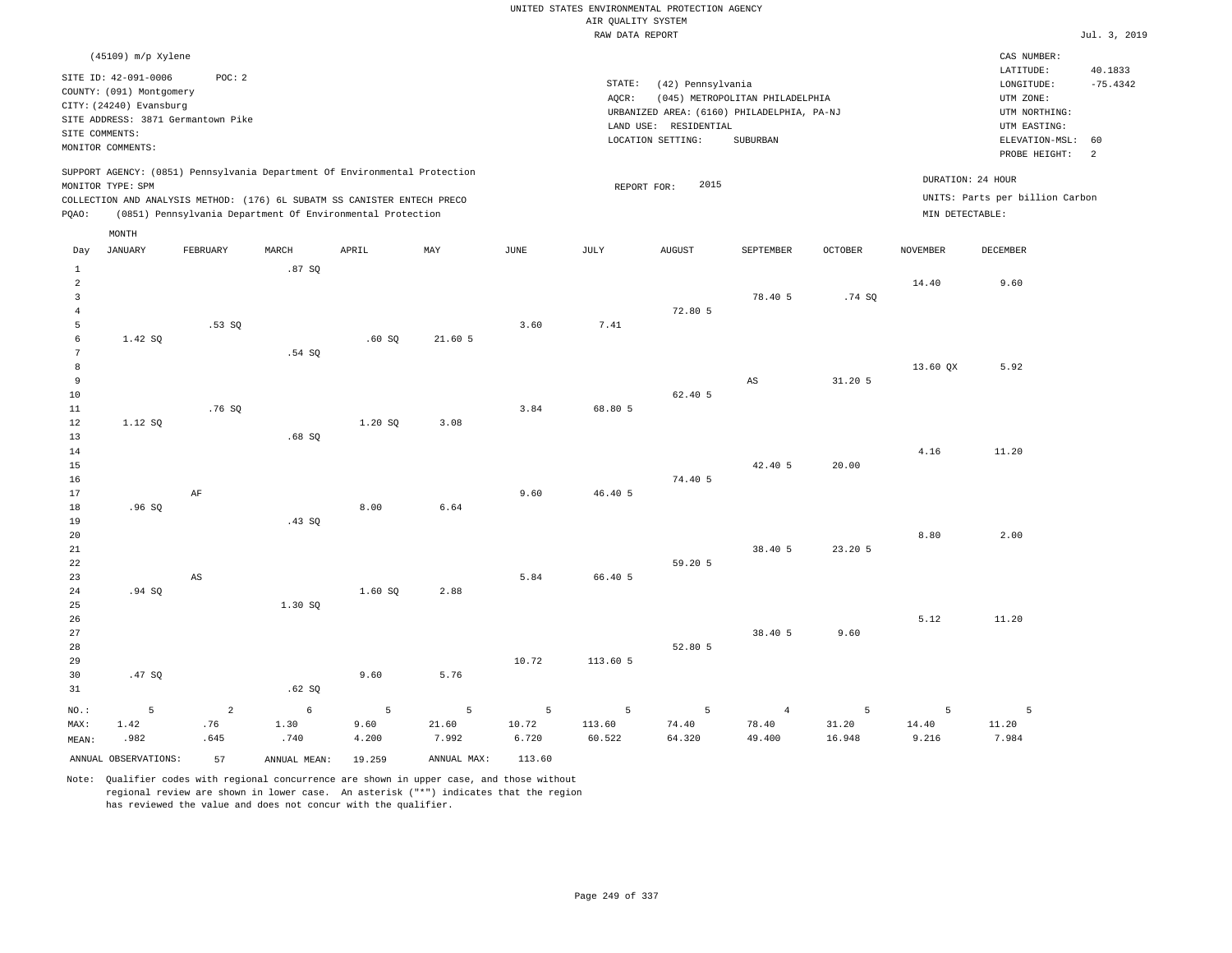|                                                 |                                                                                                                                                          |                                 |                                                                                                                                        |                     |                                  |                                 |                        | UNITED STATES ENVIRONMENTAL PROTECTION AGENCY<br>AIR OUALITY SYSTEM<br>RAW DATA REPORT                        |                                             |                                 |                             |                                                                                                          | Jul. 3, 2019                     |
|-------------------------------------------------|----------------------------------------------------------------------------------------------------------------------------------------------------------|---------------------------------|----------------------------------------------------------------------------------------------------------------------------------------|---------------------|----------------------------------|---------------------------------|------------------------|---------------------------------------------------------------------------------------------------------------|---------------------------------------------|---------------------------------|-----------------------------|----------------------------------------------------------------------------------------------------------|----------------------------------|
|                                                 | (45109) m/p Xylene                                                                                                                                       |                                 |                                                                                                                                        |                     |                                  |                                 |                        |                                                                                                               |                                             |                                 |                             | CAS NUMBER:                                                                                              |                                  |
|                                                 | SITE ID: 42-091-0006<br>COUNTY: (091) Montgomery<br>CITY: (24240) Evansburg<br>SITE ADDRESS: 3871 Germantown Pike<br>SITE COMMENTS:<br>MONITOR COMMENTS: | POC: 2                          |                                                                                                                                        |                     |                                  |                                 | STATE:<br>AOCR:        | (42) Pennsylvania<br>URBANIZED AREA: (6160) PHILADELPHIA, PA-NJ<br>LAND USE: RESIDENTIAL<br>LOCATION SETTING: | (045) METROPOLITAN PHILADELPHIA<br>SUBURBAN |                                 |                             | LATITUDE:<br>LONGITUDE:<br>UTM ZONE:<br>UTM NORTHING:<br>UTM EASTING:<br>ELEVATION-MSL:<br>PROBE HEIGHT: | 40.1833<br>$-75.4342$<br>60<br>2 |
|                                                 |                                                                                                                                                          |                                 | SUPPORT AGENCY: (0851) Pennsylvania Department Of Environmental Protection                                                             |                     |                                  |                                 |                        |                                                                                                               |                                             |                                 |                             | DURATION: 24 HOUR                                                                                        |                                  |
| PQAO:                                           | MONITOR TYPE: SPM                                                                                                                                        |                                 | COLLECTION AND ANALYSIS METHOD: (176) 6L SUBATM SS CANISTER ENTECH PRECO<br>(0851) Pennsylvania Department Of Environmental Protection |                     |                                  |                                 |                        | 2016<br>REPORT FOR:                                                                                           |                                             |                                 |                             | UNITS: Parts per billion Carbon<br>MIN DETECTABLE:                                                       |                                  |
| Day                                             | MONTH<br><b>JANUARY</b>                                                                                                                                  | FEBRUARY                        | MARCH                                                                                                                                  | APRIL               | MAY                              | $_{\rm JUNE}$                   | <b>JULY</b>            | <b>AUGUST</b>                                                                                                 | SEPTEMBER                                   | <b>OCTOBER</b>                  | <b>NOVEMBER</b>             | DECEMBER                                                                                                 |                                  |
| 1<br>$\overline{a}$<br>$\mathbf{3}$<br>$\bf{4}$ | 1.28 SQ                                                                                                                                                  |                                 | 1.92                                                                                                                                   |                     |                                  |                                 |                        | 202.40 5                                                                                                      | AS                                          | 5.44                            | 2.00                        | AM                                                                                                       |                                  |
| 5<br>6<br>$7\phantom{.0}$<br>8                  | 1.76 SO                                                                                                                                                  | 1.84 SQ                         | 1.28 SO                                                                                                                                | 1.84 QX             | 3.68                             | 21.605                          | AS                     |                                                                                                               |                                             |                                 | 3.28                        | 1.44 SQ                                                                                                  |                                  |
| $\overline{9}$<br>$10$<br>$11\,$<br>12          |                                                                                                                                                          | .51 SQ                          |                                                                                                                                        | 2.64 OX             | 8.08                             | 11.20 5                         | AS                     | 106.40 5                                                                                                      | 16.00 5                                     | AF                              |                             |                                                                                                          |                                  |
| 13<br>14<br>15<br>16<br>17                      | $.00$ ND                                                                                                                                                 |                                 | 2.88                                                                                                                                   |                     |                                  | $\mathbb{A}\mathbb{S}$          | $_{\rm AS}$            | 126.40 5                                                                                                      | 10.405                                      | $\rm{AF}$                       | AS                          | 1.60                                                                                                     |                                  |
| 18<br>19<br>20                                  | $.00$ ND                                                                                                                                                 | .54SQ                           | .74SQ                                                                                                                                  | 10.405              | 5.04                             |                                 |                        |                                                                                                               |                                             |                                 | AF                          | .88SQ                                                                                                    |                                  |
| 21<br>22<br>23                                  |                                                                                                                                                          |                                 |                                                                                                                                        |                     |                                  | 19.20 5                         | $\mathbb{A}\mathbb{S}$ | 12.88 5                                                                                                       | AS                                          | 2.48                            |                             |                                                                                                          |                                  |
| 24<br>25<br>26<br>27                            | 2.33                                                                                                                                                     | 1.52 SQ                         | 2.56                                                                                                                                   | 4.08 QX             | 10.405                           |                                 |                        |                                                                                                               | 7.04                                        | 1.12 SQ                         | $\mathbb{A}\mathbb{S}$      | $\rm AF$                                                                                                 |                                  |
| 28<br>29<br>30<br>31                            | 2.02                                                                                                                                                     |                                 | 1.84 SQ                                                                                                                                | 4.56                | 12.00 5                          | $\mathbb{A}\mathbb{S}$          | AS                     | 14.40 5                                                                                                       |                                             |                                 |                             |                                                                                                          |                                  |
| NO.:<br>MAX:<br>MEAN:                           | $\epsilon$<br>2.33<br>1.232                                                                                                                              | $\overline{4}$<br>1.84<br>1.103 | 6<br>2.88<br>1.870                                                                                                                     | 5<br>10.40<br>4.704 | $\overline{5}$<br>12.00<br>7.840 | $\mathbf{3}$<br>21.60<br>17.333 | $\mathbb O$            | 5<br>202.40<br>92.496                                                                                         | $\overline{\mathbf{3}}$<br>16.00<br>11.147  | $\overline{3}$<br>5.44<br>3.013 | $\sqrt{2}$<br>3.28<br>2.640 | $\overline{\mathbf{3}}$<br>1.60<br>1.307                                                                 |                                  |
|                                                 | ANNUAL OBSERVATIONS:                                                                                                                                     | 45                              | ANNUAL MEAN: 14.487                                                                                                                    |                     | ANNUAL MAX:                      | 202.40                          |                        |                                                                                                               |                                             |                                 |                             |                                                                                                          |                                  |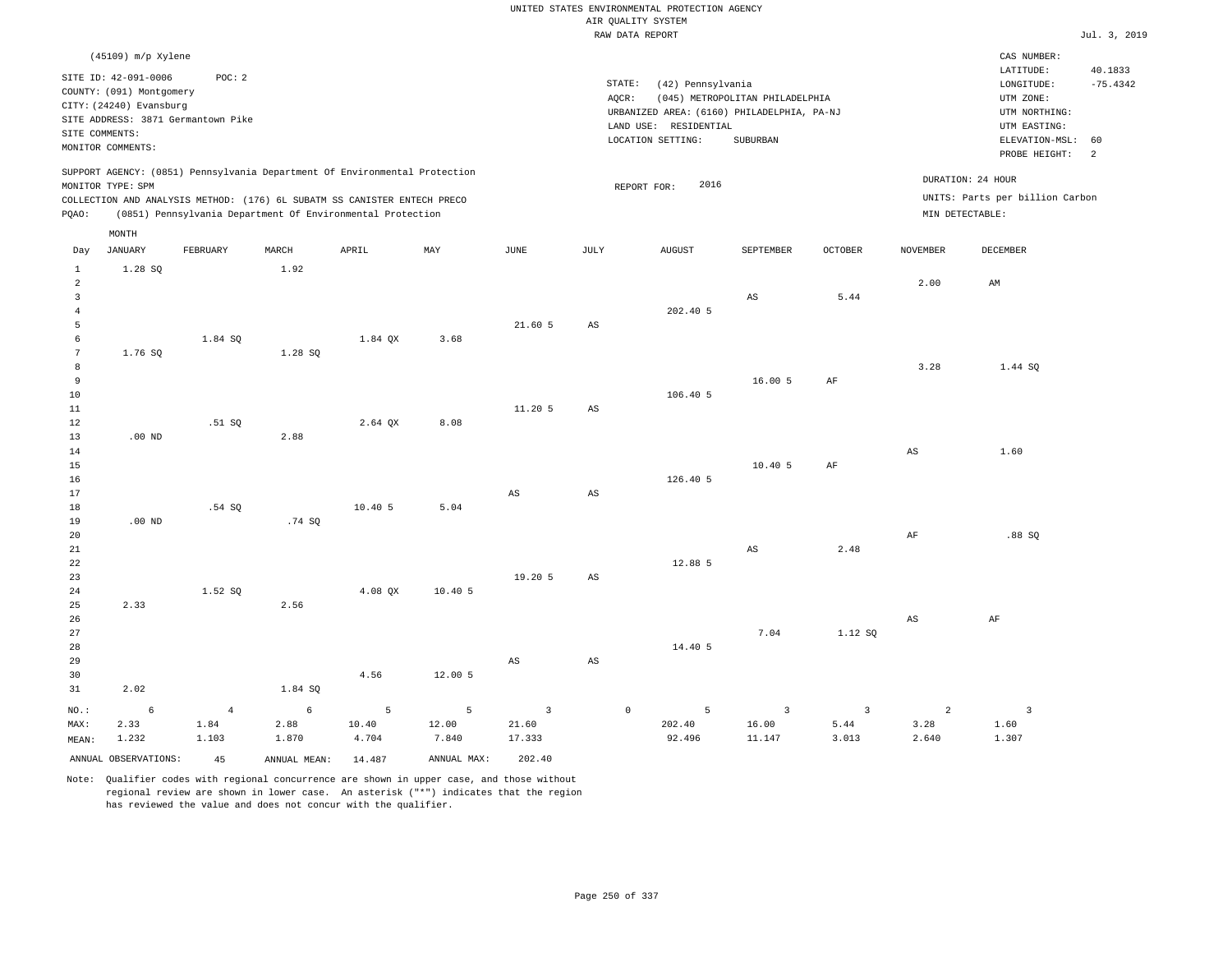|                                                                                                                                                                             |                                |                                |                    |                  |                              |                               | UNITED STATES ENVIRONMENTAL PROTECTION AGENCY<br>AIR OUALITY SYSTEM                                                                            |                                 |                    |                    |                                                      |                                            | Jul. 3, 2019                |  |
|-----------------------------------------------------------------------------------------------------------------------------------------------------------------------------|--------------------------------|--------------------------------|--------------------|------------------|------------------------------|-------------------------------|------------------------------------------------------------------------------------------------------------------------------------------------|---------------------------------|--------------------|--------------------|------------------------------------------------------|--------------------------------------------|-----------------------------|--|
|                                                                                                                                                                             | (45109) m/p Xylene             |                                |                    |                  |                              |                               | RAW DATA REPORT                                                                                                                                |                                 |                    |                    |                                                      | CAS NUMBER:<br>LATITUDE:                   | 40.1833                     |  |
| POC: 2<br>SITE ID: 42-091-0006<br>COUNTY: (091) Montgomery<br>CITY: (24240) Evansburg<br>SITE ADDRESS: 3871 Germantown Pike<br>SITE COMMENTS:                               |                                |                                |                    |                  |                              |                               | STATE:<br>(42) Pennsylvania<br>AQCR:<br>(045) METROPOLITAN PHILADELPHIA<br>URBANIZED AREA: (6160) PHILADELPHIA, PA-NJ<br>LAND USE: RESIDENTIAL |                                 |                    |                    |                                                      |                                            | $-75.4342$<br>UTM NORTHING: |  |
| MONITOR COMMENTS:                                                                                                                                                           |                                |                                |                    |                  |                              | LOCATION SETTING:<br>SUBURBAN |                                                                                                                                                |                                 |                    |                    |                                                      | ELEVATION-MSL:<br>60<br>2<br>PROBE HEIGHT: |                             |  |
| SUPPORT AGENCY: (0851) Pennsylvania Department Of Environmental Protection<br>MONITOR TYPE: SPM<br>COLLECTION AND ANALYSIS METHOD: (176) 6L SUBATM SS CANISTER ENTECH PRECO |                                |                                |                    |                  |                              | 2017<br>REPORT FOR:           |                                                                                                                                                |                                 |                    |                    | DURATION: 24 HOUR<br>UNITS: Parts per billion Carbon |                                            |                             |  |
| PQAO:<br>(0851) Pennsylvania Department Of Environmental Protection                                                                                                         |                                |                                |                    |                  |                              |                               |                                                                                                                                                |                                 |                    | MIN DETECTABLE:    |                                                      |                                            |                             |  |
| Day                                                                                                                                                                         | MONTH<br><b>JANUARY</b>        | FEBRUARY                       | MARCH              | APRIL            | MAY                          | <b>JUNE</b>                   | <b>JULY</b>                                                                                                                                    | <b>AUGUST</b>                   | SEPTEMBER          | <b>OCTOBER</b>     | <b>NOVEMBER</b>                                      | <b>DECEMBER</b>                            |                             |  |
| $\mathbf{1}$<br>$\sqrt{2}$<br>$\overline{3}$                                                                                                                                | AS                             |                                | .00 <sub>ND</sub>  | $.00$ ND         | .88SQ                        |                               |                                                                                                                                                |                                 |                    |                    |                                                      |                                            |                             |  |
| $\overline{4}$<br>5                                                                                                                                                         |                                |                                |                    |                  |                              |                               |                                                                                                                                                | AF                              | 3.52               | 2.64               | 1.52 SQ                                              | 2.16                                       |                             |  |
| $\epsilon$<br>$7\phantom{.0}$<br>8                                                                                                                                          | AS                             | .54 SQ                         | $.00$ ND           | $.00$ ND         | .71 SQ                       | 1.84                          | 4.00                                                                                                                                           |                                 |                    |                    |                                                      |                                            |                             |  |
| 9<br>$10$<br>$1\,1$                                                                                                                                                         |                                |                                |                    |                  |                              |                               |                                                                                                                                                | 5.07                            | 2.59               | 6.40               | 1.84                                                 | $.88$ SO                                   |                             |  |
| 12<br>13<br>14<br>15                                                                                                                                                        | AF                             | .58 SO                         | $.00$ ND           | .57SQ            | $.00$ ND                     | 2.88                          | 2.24 OX                                                                                                                                        |                                 |                    |                    | 1.44 SQ                                              | 1.60                                       |                             |  |
| 16<br>17<br>18                                                                                                                                                              |                                | 1.52 SQ                        |                    |                  |                              | 3.84                          | 6.08                                                                                                                                           | 5.39                            | 6.00               | 1.84               |                                                      |                                            |                             |  |
| 19<br>20<br>21                                                                                                                                                              | 1.12 SQ                        |                                | $.00$ ND           | .75 SO           | 2.88                         |                               |                                                                                                                                                |                                 |                    |                    | .76SQ                                                | AF                                         |                             |  |
| 22<br>23<br>24<br>25                                                                                                                                                        | .62SQ                          | .50SQ                          |                    | .74SQ            | 1.12 SQ                      | 2.40                          | 6.72                                                                                                                                           | 4.74                            | 7.44               | 3.44               |                                                      |                                            |                             |  |
| 26<br>27<br>28                                                                                                                                                              |                                |                                | $.00$ ND           |                  |                              |                               |                                                                                                                                                |                                 | 4.00               | 1.68               | 1.20 SQ                                              | $.00$ ND                                   |                             |  |
| 29<br>30<br>31                                                                                                                                                              | $\mathbb{A}\mathbb{S}$         |                                |                    |                  | $\mathbb{A}\mathbb{S}$       | 3.12                          | 4.64                                                                                                                                           | 2.72                            |                    |                    |                                                      |                                            |                             |  |
| $NO.$ :<br>MAX:<br>MEAN:                                                                                                                                                    | $\overline{a}$<br>1.12<br>.870 | $\overline{4}$<br>1.52<br>.785 | 5<br>0.00<br>0.000 | 5<br>.75<br>.412 | $\mathsf S$<br>2.88<br>1.118 | 5<br>3.84<br>2.816            | 5<br>6.72<br>4.736                                                                                                                             | $\overline{4}$<br>5.39<br>4.480 | 5<br>7.44<br>4.710 | 5<br>6.40<br>3.200 | 5<br>1.84<br>1.352                                   | $\overline{4}$<br>2.16<br>1.160            |                             |  |
|                                                                                                                                                                             | ANNUAL OBSERVATIONS:           | 54                             | ANNUAL MEAN:       | 2.207            | ANNUAL MAX:                  | 7.44                          |                                                                                                                                                |                                 |                    |                    |                                                      |                                            |                             |  |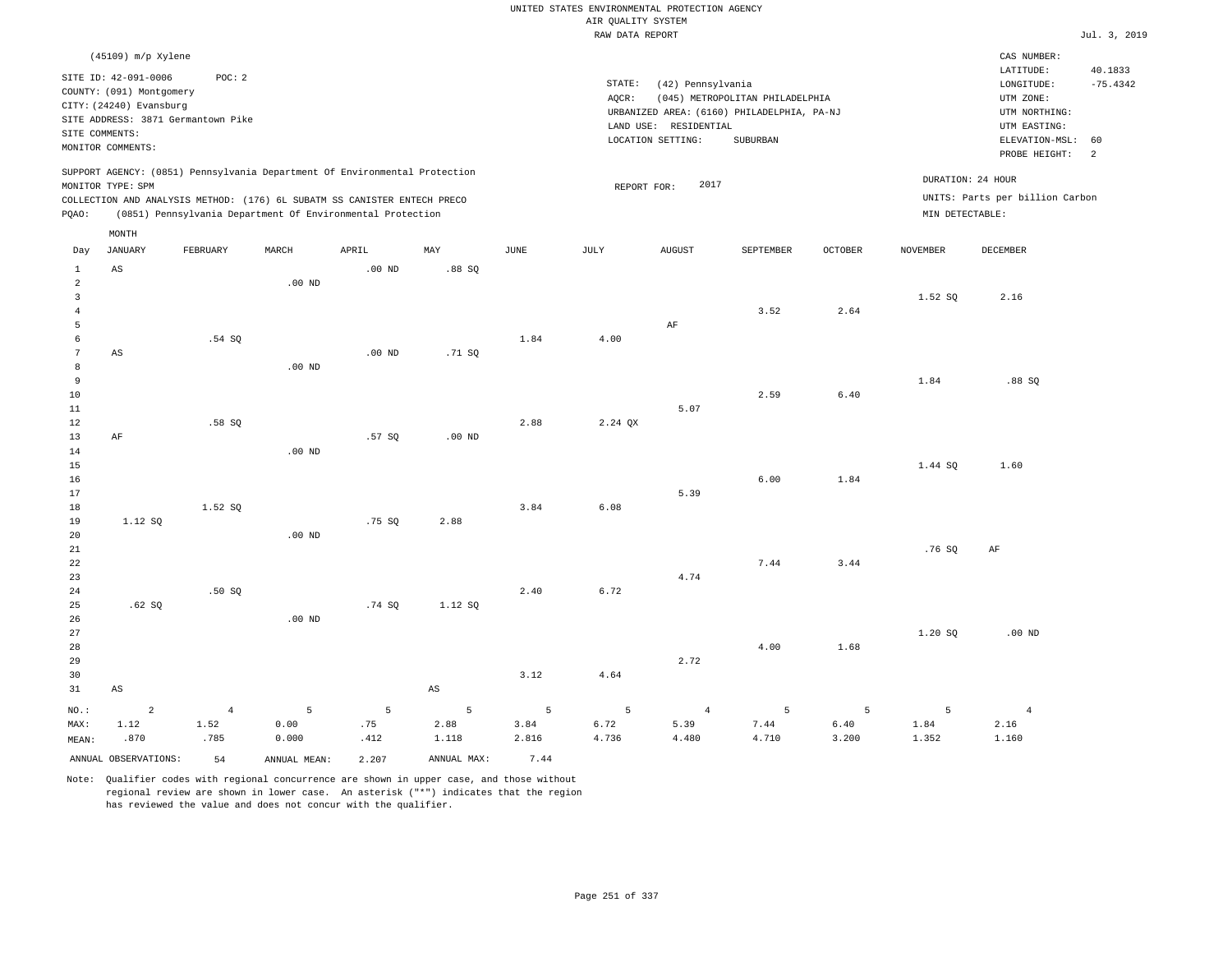|                     |                                                                            |          |                   |                                                            |                           |               | UNITED STATES ENVIRONMENTAL PROTECTION AGENCY |                       |                                            |                |                   |                                 |              |
|---------------------|----------------------------------------------------------------------------|----------|-------------------|------------------------------------------------------------|---------------------------|---------------|-----------------------------------------------|-----------------------|--------------------------------------------|----------------|-------------------|---------------------------------|--------------|
|                     |                                                                            |          |                   |                                                            |                           |               | AIR QUALITY SYSTEM                            |                       |                                            |                |                   |                                 |              |
|                     |                                                                            |          |                   |                                                            |                           |               | RAW DATA REPORT                               |                       |                                            |                |                   |                                 | Jul. 3, 2019 |
|                     | (45109) m/p Xylene                                                         |          |                   |                                                            |                           |               |                                               |                       |                                            |                |                   | CAS NUMBER:                     |              |
|                     | SITE ID: 42-091-0006                                                       | POC: 2   |                   |                                                            |                           |               |                                               |                       |                                            |                |                   | LATITUDE:                       | 40.1833      |
|                     | COUNTY: (091) Montgomery                                                   |          |                   |                                                            |                           |               | STATE:                                        | (42) Pennsylvania     |                                            |                |                   | LONGITUDE:                      | $-75.4342$   |
|                     | CITY: (24240) Evansburg                                                    |          |                   |                                                            |                           |               | AQCR:                                         |                       | (045) METROPOLITAN PHILADELPHIA            |                |                   | UTM ZONE:                       |              |
|                     | SITE ADDRESS: 3871 Germantown Pike                                         |          |                   |                                                            |                           |               |                                               |                       | URBANIZED AREA: (6160) PHILADELPHIA, PA-NJ |                |                   | UTM NORTHING:                   |              |
|                     | SITE COMMENTS:                                                             |          |                   |                                                            |                           |               |                                               | LAND USE: RESIDENTIAL |                                            |                |                   | UTM EASTING:                    |              |
|                     | MONITOR COMMENTS:                                                          |          |                   |                                                            |                           |               |                                               | LOCATION SETTING:     | SUBURBAN                                   |                |                   | ELEVATION-MSL:<br>PROBE HEIGHT: | 60<br>2      |
|                     | SUPPORT AGENCY: (0851) Pennsylvania Department Of Environmental Protection |          |                   |                                                            |                           |               |                                               |                       |                                            |                |                   | DURATION: 24 HOUR               |              |
|                     | MONITOR TYPE: SPM                                                          |          |                   |                                                            |                           |               | REPORT FOR:                                   | 2018                  |                                            |                |                   | UNITS: Parts per billion Carbon |              |
| PQAO:               | COLLECTION AND ANALYSIS METHOD: (176) 6L SUBATM SS CANISTER ENTECH PRECO   |          |                   | (0851) Pennsylvania Department Of Environmental Protection |                           |               |                                               |                       |                                            |                |                   | MIN DETECTABLE: .5852628        |              |
|                     |                                                                            |          |                   |                                                            |                           |               |                                               |                       |                                            |                |                   |                                 |              |
| Day                 | MONTH<br><b>JANUARY</b>                                                    | FEBRUARY | MARCH             | APRIL                                                      | $\ensuremath{\text{MAX}}$ | $_{\rm JUNE}$ | $\mathtt{JULY}$                               | <b>AUGUST</b>         | SEPTEMBER                                  | <b>OCTOBER</b> | <b>NOVEMBER</b>   | DECEMBER                        |              |
| $\mathbf{1}$        |                                                                            | 1.12 SO  |                   |                                                            |                           | 2.82          | 5.20                                          |                       |                                            |                |                   |                                 |              |
| $\overline{a}$      | AO                                                                         |          |                   | .00 <sub>ND</sub>                                          | 1.44 SQ                   |               |                                               |                       |                                            |                |                   |                                 |              |
| 3                   |                                                                            |          | .00 <sub>ND</sub> |                                                            |                           |               |                                               |                       |                                            |                |                   |                                 |              |
| $\overline{4}$      |                                                                            |          |                   |                                                            |                           |               |                                               |                       |                                            |                | 1.07 SQ           | $.00$ ND                        |              |
| 5                   |                                                                            |          |                   |                                                            |                           |               |                                               |                       | 9.60                                       | 3.92           |                   |                                 |              |
| 6<br>$\overline{7}$ |                                                                            |          |                   |                                                            |                           | 1.77          | 4.32                                          | 5.73                  |                                            |                |                   |                                 |              |
| 8                   | $\rm{AF}$                                                                  | 1.12 SQ  |                   | $.00$ ND                                                   | 2.08                      |               |                                               |                       |                                            |                |                   |                                 |              |
| $\overline{9}$      |                                                                            |          | .00 <sub>ND</sub> |                                                            |                           |               |                                               |                       |                                            |                |                   |                                 |              |
| 10                  |                                                                            |          |                   |                                                            |                           |               |                                               |                       |                                            |                | 1.12 SQ           | 1.92                            |              |
| 11                  |                                                                            |          |                   |                                                            |                           |               |                                               |                       | 3.28                                       | 4.24           |                   |                                 |              |
| 12                  |                                                                            |          |                   |                                                            |                           |               |                                               | 4.72                  |                                            |                |                   |                                 |              |
| 13                  |                                                                            | $.00$ ND |                   |                                                            |                           | 2.82          | 4.88                                          |                       |                                            |                |                   |                                 |              |
| 14                  | .00 <sub>ND</sub>                                                          |          |                   | .96SQ                                                      | 1.36 SQ                   |               |                                               |                       |                                            |                |                   |                                 |              |
| 15                  |                                                                            |          | $.00$ ND          |                                                            |                           |               |                                               |                       |                                            |                |                   |                                 |              |
| 16                  |                                                                            |          |                   |                                                            |                           |               |                                               |                       |                                            |                | .68SQ             | $.00$ ND                        |              |
| 17<br>18            |                                                                            |          |                   |                                                            |                           |               |                                               | 4.40                  | 3.76 OX                                    | 2.08           |                   |                                 |              |
| 19                  |                                                                            | .88SQ    |                   |                                                            |                           | 3.38          | 4.80 QX                                       |                       |                                            |                |                   |                                 |              |
| 20                  | .79SQ                                                                      |          |                   | $.00$ ND                                                   | 2.16                      |               |                                               |                       |                                            |                |                   |                                 |              |
| 21                  |                                                                            |          | $.00$ ND          |                                                            |                           |               |                                               |                       |                                            |                |                   |                                 |              |
| $2\sqrt{2}$         |                                                                            |          |                   |                                                            |                           |               |                                               |                       |                                            |                | $\rm{AF}$         | $.00$ ND                        |              |
| 23                  |                                                                            |          |                   |                                                            |                           |               |                                               |                       | $_{\rm AS}$                                | 1.28 SQ        |                   |                                 |              |
| 24                  |                                                                            |          |                   |                                                            |                           |               |                                               | 5.04                  |                                            |                |                   |                                 |              |
| 25                  |                                                                            | .77 SQ   |                   |                                                            |                           | 2.96          | 3.28 QX                                       |                       |                                            |                |                   |                                 |              |
| 26                  | 1.12 SO                                                                    |          |                   | 1.04 SO                                                    | 3.28                      |               |                                               |                       |                                            |                |                   |                                 |              |
| 27                  |                                                                            |          | 1.04 SQ           |                                                            |                           |               |                                               |                       |                                            |                |                   |                                 |              |
| 28                  |                                                                            |          |                   |                                                            |                           |               |                                               |                       |                                            |                | .00 <sub>ND</sub> | $.00$ ND                        |              |
| 29                  |                                                                            |          |                   |                                                            |                           |               |                                               |                       | 6.40                                       | .82S           |                   |                                 |              |
| 30<br>31            |                                                                            |          |                   |                                                            |                           |               | 5.26                                          | 12.80 5               |                                            |                |                   |                                 |              |
|                     |                                                                            |          |                   |                                                            |                           |               |                                               |                       |                                            |                |                   |                                 |              |
| NO.:                | $\overline{\mathbf{3}}$                                                    | 5        | 5                 | 5                                                          | 5                         | 5             | $\epsilon$                                    | 5                     | $\overline{4}$                             | 5              | $\overline{4}$    | $\overline{5}$                  |              |
| MAX:                | 1.12                                                                       | 1.12     | 1.04              | 1.04                                                       | 3.28                      | 3.38          | 5.26                                          | 12.80                 | 9.60                                       | 4.24           | 1.12              | 1.92                            |              |
| MEAN:               | .637                                                                       | .778     | .208              | .400                                                       | 2.064                     | 2.750         | 4.623                                         | 6.538                 | 5.760                                      | 2.468          | .718              | .384                            |              |
|                     | ANNUAL OBSERVATIONS:                                                       | 57       | ANNUAL MEAN:      | 2.342                                                      | ANNUAL MAX:               | 12.80         |                                               |                       |                                            |                |                   |                                 |              |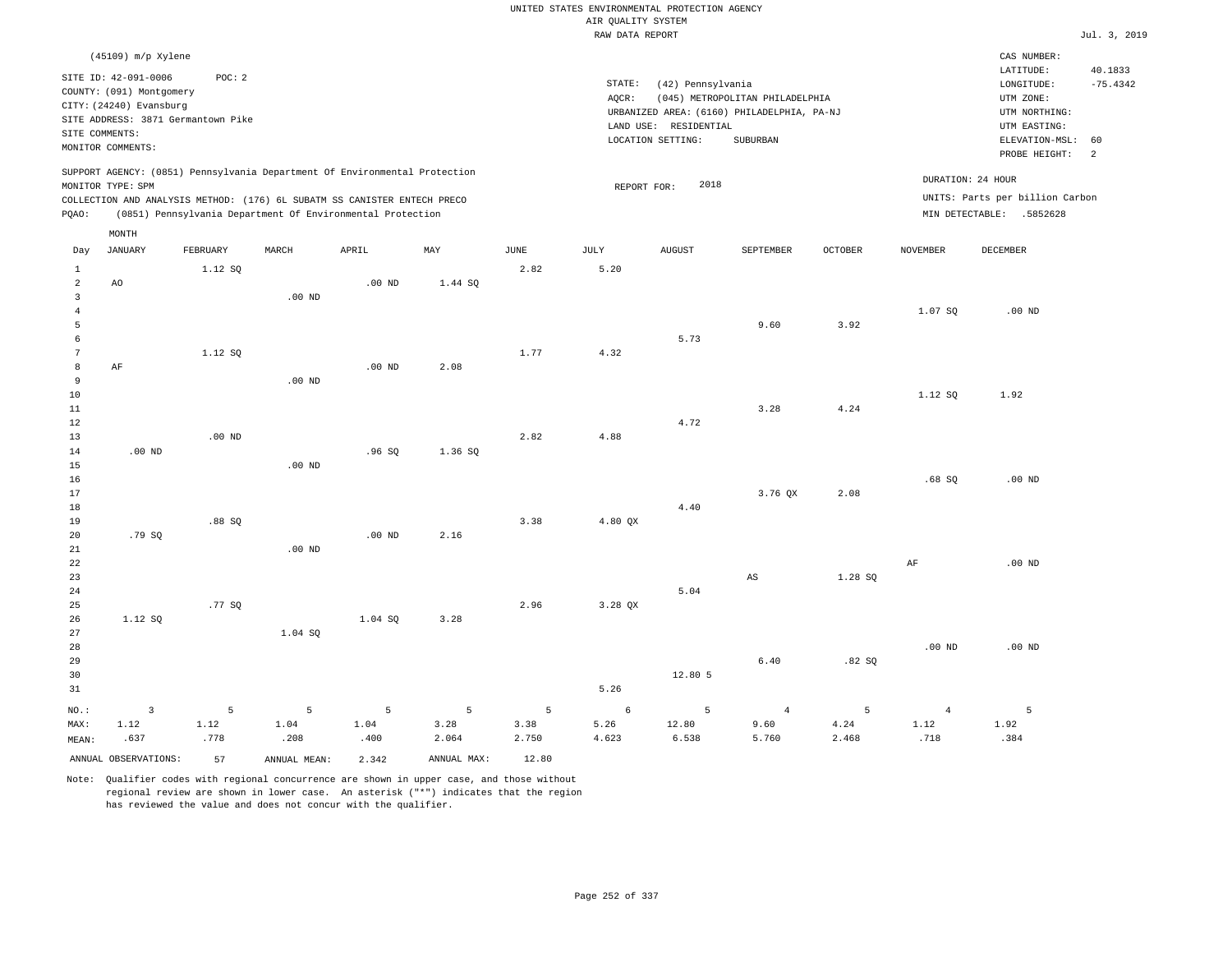|                            |                                    |                 |                                                                            |                |             |         |                    | UNITED STATES ENVIRONMENTAL PROTECTION AGENCY |                                            |                |                         |                                 |                          |
|----------------------------|------------------------------------|-----------------|----------------------------------------------------------------------------|----------------|-------------|---------|--------------------|-----------------------------------------------|--------------------------------------------|----------------|-------------------------|---------------------------------|--------------------------|
|                            |                                    |                 |                                                                            |                |             |         | AIR QUALITY SYSTEM |                                               |                                            |                |                         |                                 |                          |
|                            |                                    |                 |                                                                            |                |             |         | RAW DATA REPORT    |                                               |                                            |                |                         |                                 | Jul. 3, 2019             |
|                            | (45201) Benzene                    |                 |                                                                            |                |             |         |                    |                                               |                                            |                |                         | CAS NUMBER:<br>LATITUDE:        | $71 - 43 - 2$<br>40.1833 |
|                            | SITE ID: 42-091-0006               | POC: 2          |                                                                            |                |             |         | STATE:             | (42) Pennsylvania                             |                                            |                |                         | LONGITUDE:                      | $-75.4342$               |
|                            | COUNTY: (091) Montgomery           |                 |                                                                            |                |             |         | AQCR:              |                                               | (045) METROPOLITAN PHILADELPHIA            |                |                         | UTM ZONE:                       |                          |
|                            | CITY: (24240) Evansburg            |                 |                                                                            |                |             |         |                    |                                               | URBANIZED AREA: (6160) PHILADELPHIA, PA-NJ |                |                         | UTM NORTHING:                   |                          |
|                            | SITE ADDRESS: 3871 Germantown Pike |                 |                                                                            |                |             |         |                    | LAND USE: RESIDENTIAL                         |                                            |                |                         | UTM EASTING:                    |                          |
| SITE COMMENTS:             |                                    |                 |                                                                            |                |             |         |                    | LOCATION SETTING:                             | SUBURBAN                                   |                |                         | ELEVATION-MSL:                  | 60                       |
|                            | MONITOR COMMENTS:                  |                 |                                                                            |                |             |         |                    |                                               |                                            |                |                         | PROBE HEIGHT:                   | 2                        |
|                            | MONITOR TYPE: SPM                  |                 | SUPPORT AGENCY: (0851) Pennsylvania Department Of Environmental Protection |                |             |         | REPORT FOR:        | 2013                                          |                                            |                |                         | DURATION: 24 HOUR               |                          |
|                            |                                    |                 | COLLECTION AND ANALYSIS METHOD: (176) 6L SUBATM SS CANISTER ENTECH PRECO   |                |             |         |                    |                                               |                                            |                |                         | UNITS: Parts per billion Carbon |                          |
| PQAO:                      |                                    |                 | (0851) Pennsylvania Department Of Environmental Protection                 |                |             |         |                    |                                               |                                            |                | MIN DETECTABLE:         |                                 |                          |
| Day                        | MONTH<br><b>JANUARY</b>            | <b>FEBRUARY</b> | MARCH                                                                      | APRIL          | MAY         | JUNE    | JULY               | <b>AUGUST</b>                                 | SEPTEMBER                                  | <b>OCTOBER</b> | <b>NOVEMBER</b>         | <b>DECEMBER</b>                 |                          |
|                            |                                    |                 |                                                                            |                |             |         |                    |                                               |                                            |                |                         |                                 |                          |
| $\mathbf{1}$<br>$\sqrt{2}$ |                                    |                 |                                                                            |                |             |         |                    | .852                                          | .564S                                      | 1.050          |                         |                                 |                          |
| $\mathsf 3$                |                                    | $\rm AF$        |                                                                            |                |             | .444 SQ | .300 SQ            |                                               |                                            |                |                         |                                 |                          |
| $\overline{4}$             | 1.302                              |                 |                                                                            | .894           | .630SQ      |         |                    |                                               |                                            |                |                         |                                 |                          |
| 5                          |                                    |                 | 1.518                                                                      |                |             |         |                    |                                               |                                            |                |                         |                                 |                          |
| 6                          |                                    |                 |                                                                            |                |             |         |                    |                                               |                                            |                | .858                    | .942                            |                          |
| 7                          |                                    |                 |                                                                            |                |             |         |                    |                                               | 1.068                                      | .420 SO        |                         |                                 |                          |
| 8                          |                                    |                 |                                                                            |                |             |         |                    | .372 SQ                                       |                                            |                |                         |                                 |                          |
| 9                          |                                    | $\rm AF$        |                                                                            |                |             | .930    | .690 SQ            |                                               |                                            |                |                         |                                 |                          |
| 10                         | 2.322 5                            |                 |                                                                            | .672SQ         | 1.128       |         |                    |                                               |                                            |                |                         |                                 |                          |
| 11                         |                                    |                 | .816                                                                       |                |             |         |                    |                                               |                                            |                |                         |                                 |                          |
| 12                         |                                    |                 |                                                                            |                |             |         |                    |                                               |                                            |                | AF                      | $\rm AF$                        |                          |
| 13                         |                                    |                 |                                                                            |                |             |         |                    | AF                                            | .402 SO                                    | .342 SO        |                         |                                 |                          |
| 14<br>15                   |                                    | 1.488           |                                                                            |                |             | .804    | .564 SO            |                                               |                                            |                |                         |                                 |                          |
|                            | $\rm AF$                           |                 |                                                                            | .594 SQ        | 1.344       |         |                    |                                               |                                            |                |                         |                                 |                          |
| 16<br>17                   |                                    |                 | 1.422                                                                      |                |             |         |                    |                                               |                                            |                |                         |                                 |                          |
| 18                         |                                    |                 |                                                                            |                |             |         |                    |                                               |                                            |                | .534 SQ                 | AF                              |                          |
| 19                         |                                    |                 |                                                                            |                |             |         |                    |                                               | 1.128                                      | 1.098          |                         |                                 |                          |
| 20                         |                                    |                 |                                                                            |                |             |         |                    | AF                                            |                                            |                |                         |                                 |                          |
| 21                         |                                    | 1.026           |                                                                            |                |             | .444 SQ | .498 SQ            |                                               |                                            |                |                         |                                 |                          |
| 22                         | AF                                 |                 |                                                                            | .768           | 1.596       |         |                    |                                               |                                            |                |                         |                                 |                          |
| 23                         |                                    |                 | .918                                                                       |                |             |         |                    |                                               |                                            |                |                         |                                 |                          |
| 24                         |                                    |                 |                                                                            |                |             |         |                    |                                               |                                            |                | .474 SQ                 | .756                            |                          |
| 25                         |                                    |                 |                                                                            |                |             |         |                    |                                               | 1.002                                      | $_{\rm AS}$    |                         |                                 |                          |
| 26                         |                                    |                 |                                                                            |                |             |         |                    | AF                                            |                                            |                |                         |                                 |                          |
| 27                         |                                    | 1.380           |                                                                            |                |             | .606SQ  | 1.068              |                                               |                                            |                |                         |                                 |                          |
| 28                         | AS                                 |                 |                                                                            | .780           | 1.248       |         |                    |                                               |                                            |                |                         |                                 |                          |
| 29                         |                                    |                 | 1.176                                                                      |                |             |         |                    |                                               |                                            |                |                         |                                 |                          |
| 30                         |                                    |                 |                                                                            |                |             |         |                    |                                               |                                            |                | $\rm{AF}$               | 1.154                           |                          |
| 31                         |                                    |                 |                                                                            |                |             |         |                    |                                               |                                            | 1.416          |                         |                                 |                          |
| NO.:                       | $\overline{a}$                     | $\overline{3}$  | 5                                                                          | $\overline{5}$ | 5           | 5       | 5                  | $\overline{a}$                                | 5                                          | 5              | $\overline{\mathbf{3}}$ | $\overline{\mathbf{3}}$         |                          |
| MAX:                       | 2.322                              | 1.488           | 1.518                                                                      | .894           | 1.596       | .930    | 1.068              | .852                                          | 1.128                                      | 1.416          | .858                    | 1.154                           |                          |
| MEAN:                      | 1.8120                             | 1.2980          | 1.1700                                                                     | .7416          | 1.1892      | .6456   | .6240              | .6120                                         | .8328                                      | .8652          | .6220                   | .9507                           |                          |
|                            |                                    |                 |                                                                            |                |             |         |                    |                                               |                                            |                |                         |                                 |                          |
|                            | ANNUAL OBSERVATIONS:               | 48              | ANNUAL, MEAN:                                                              | .9125          | ANNUAL MAX: | 2.322   |                    |                                               |                                            |                |                         |                                 |                          |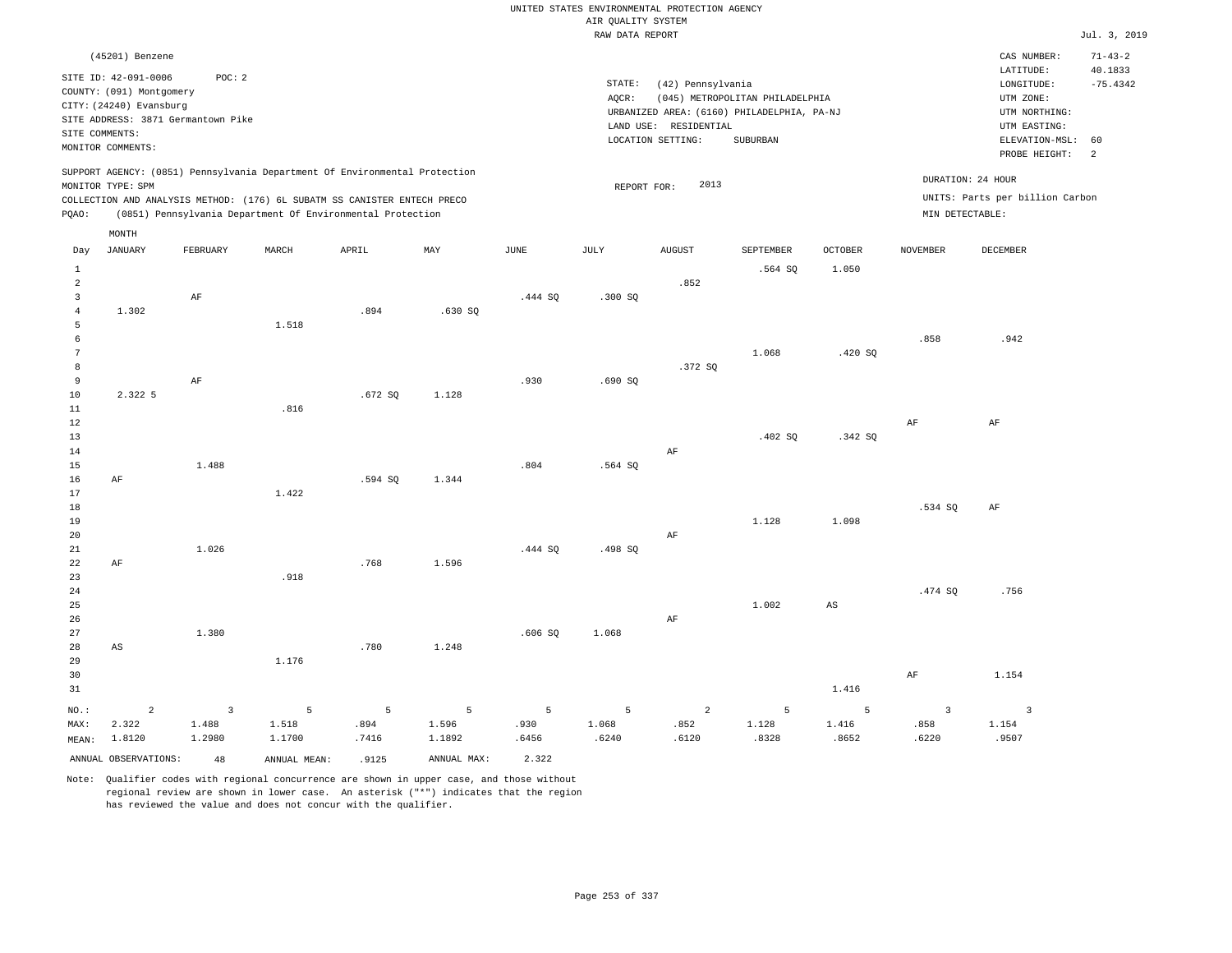|                |                                                  |                         |                                                                            |                     |             |               | AIR QUALITY SYSTEM | UNITED STATES ENVIRONMENTAL PROTECTION AGENCY |                                                                               |                |                         |                                 |                       |
|----------------|--------------------------------------------------|-------------------------|----------------------------------------------------------------------------|---------------------|-------------|---------------|--------------------|-----------------------------------------------|-------------------------------------------------------------------------------|----------------|-------------------------|---------------------------------|-----------------------|
|                |                                                  |                         |                                                                            |                     |             |               | RAW DATA REPORT    |                                               |                                                                               |                |                         |                                 | Jul. 3, 2019          |
|                | (45201) Benzene                                  |                         |                                                                            |                     |             |               |                    |                                               |                                                                               |                |                         | CAS NUMBER:                     | $71 - 43 - 2$         |
|                | SITE ID: 42-091-0006<br>COUNTY: (091) Montgomery | POC: 2                  |                                                                            |                     |             |               | STATE:             | (42) Pennsylvania                             |                                                                               |                |                         | LATITUDE:<br>LONGITUDE:         | 40.1833<br>$-75.4342$ |
|                | CITY: (24240) Evansburg                          |                         |                                                                            |                     |             |               | AQCR:              |                                               | (045) METROPOLITAN PHILADELPHIA<br>URBANIZED AREA: (6160) PHILADELPHIA, PA-NJ |                |                         | UTM ZONE:<br>UTM NORTHING:      |                       |
|                | SITE ADDRESS: 3871 Germantown Pike               |                         |                                                                            |                     |             |               |                    | LAND USE: RESIDENTIAL                         |                                                                               |                |                         | UTM EASTING:                    |                       |
| SITE COMMENTS: | MONITOR COMMENTS:                                |                         |                                                                            |                     |             |               |                    | LOCATION SETTING:                             | SUBURBAN                                                                      |                |                         | ELEVATION-MSL:                  | 60                    |
|                |                                                  |                         |                                                                            |                     |             |               |                    |                                               |                                                                               |                |                         | PROBE HEIGHT:                   | 2                     |
|                | MONITOR TYPE: SPM                                |                         | SUPPORT AGENCY: (0851) Pennsylvania Department Of Environmental Protection |                     |             |               | REPORT FOR:        | 2014                                          |                                                                               |                |                         | DURATION: 24 HOUR               |                       |
|                |                                                  |                         | COLLECTION AND ANALYSIS METHOD: (176) 6L SUBATM SS CANISTER ENTECH PRECO   |                     |             |               |                    |                                               |                                                                               |                |                         | UNITS: Parts per billion Carbon |                       |
| PQAO:          |                                                  |                         | (0851) Pennsylvania Department Of Environmental Protection                 |                     |             |               |                    |                                               |                                                                               |                | MIN DETECTABLE:         |                                 |                       |
|                | MONTH                                            |                         |                                                                            |                     |             |               |                    |                                               |                                                                               |                |                         |                                 |                       |
| Day            | <b>JANUARY</b>                                   | FEBRUARY                | MARCH                                                                      | APRIL               | MAY         | $_{\rm JUNE}$ | <b>JULY</b>        | <b>AUGUST</b>                                 | SEPTEMBER                                                                     | <b>OCTOBER</b> | <b>NOVEMBER</b>         | <b>DECEMBER</b>                 |                       |
| $\mathbf{1}$   |                                                  |                         |                                                                            |                     |             |               |                    |                                               |                                                                               |                | .478 SQ                 | 2.123 5                         |                       |
| $\overline{2}$ |                                                  |                         |                                                                            |                     |             |               |                    |                                               | .665 S0                                                                       | .562 SO        |                         |                                 |                       |
| $\mathbf{3}$   |                                                  |                         |                                                                            |                     |             |               |                    | .644 SQ                                       |                                                                               |                |                         |                                 |                       |
| $\overline{4}$ |                                                  | AF                      |                                                                            |                     |             | .400SQ        | .332S              |                                               |                                                                               |                |                         |                                 |                       |
| 5              | AF                                               |                         |                                                                            | $.691$ QX           | .668SQ      |               |                    |                                               |                                                                               |                |                         |                                 |                       |
| 6<br>7         |                                                  |                         | 1.475                                                                      |                     |             |               |                    |                                               |                                                                               |                | $\rm{AF}$               | .899                            |                       |
| 8              |                                                  |                         |                                                                            |                     |             |               |                    |                                               | .832                                                                          | .463SQ         |                         |                                 |                       |
| $\overline{9}$ |                                                  |                         |                                                                            |                     |             |               |                    | 1.400                                         |                                                                               |                |                         |                                 |                       |
| 10             |                                                  | $_{\rm AS}$             |                                                                            |                     |             | .672SQ        | .511 SQ            |                                               |                                                                               |                |                         |                                 |                       |
| 11             | 3.269 5                                          |                         |                                                                            | AF                  | .940        |               |                    |                                               |                                                                               |                |                         |                                 |                       |
| 12             |                                                  |                         | 1.973                                                                      |                     |             |               |                    |                                               |                                                                               |                |                         |                                 |                       |
| 13             |                                                  |                         |                                                                            |                     |             |               |                    |                                               |                                                                               |                | .937                    | .893                            |                       |
| 14             |                                                  |                         |                                                                            |                     |             |               |                    |                                               | .705 SQ                                                                       | .583 SQ        |                         |                                 |                       |
| 15             |                                                  |                         |                                                                            |                     |             |               |                    | .876 CC                                       |                                                                               |                |                         |                                 |                       |
| 16             |                                                  | 1.406                   |                                                                            |                     |             | 1.030         | .645 SQ            |                                               |                                                                               |                |                         |                                 |                       |
| 17<br>18       | 3.949 5                                          |                         | 1.440                                                                      | .792                | .656S       |               |                    |                                               |                                                                               |                |                         |                                 |                       |
| 19             |                                                  |                         |                                                                            |                     |             |               |                    |                                               |                                                                               |                | .833                    | .914                            |                       |
| 20             |                                                  |                         |                                                                            |                     |             |               |                    |                                               | .773                                                                          | .914           |                         |                                 |                       |
| 21             |                                                  |                         |                                                                            |                     |             |               |                    | .539 SQ                                       |                                                                               |                |                         |                                 |                       |
| 22             |                                                  | 2.029                   |                                                                            |                     |             | 1.019         | .421 SQ            |                                               |                                                                               |                |                         |                                 |                       |
| 23             | AS                                               |                         |                                                                            | 1.015               | .531 SQ     |               |                    |                                               |                                                                               |                |                         |                                 |                       |
| 24             |                                                  |                         | 1.484 OX                                                                   |                     |             |               |                    |                                               |                                                                               |                |                         |                                 |                       |
| 25             |                                                  |                         |                                                                            |                     |             |               |                    |                                               |                                                                               |                | 1.687                   | .954                            |                       |
| 26             |                                                  |                         |                                                                            |                     |             |               |                    |                                               | 1.054                                                                         | .721           |                         |                                 |                       |
| 27<br>28       |                                                  | AS                      |                                                                            |                     |             | .382 SO       | .647S              | .680SQ                                        |                                                                               |                |                         |                                 |                       |
| 29             | $_{\rm AS}$                                      |                         |                                                                            | .480 SQ             | .572 SQ     |               |                    |                                               |                                                                               |                |                         |                                 |                       |
| 30             |                                                  |                         | .951                                                                       |                     |             |               |                    |                                               |                                                                               |                |                         |                                 |                       |
| 31             |                                                  |                         |                                                                            |                     |             |               |                    |                                               |                                                                               |                |                         | 1.708                           |                       |
|                |                                                  |                         |                                                                            |                     |             |               |                    |                                               |                                                                               |                |                         |                                 |                       |
| NO.:<br>MAX:   | $\overline{c}$<br>3.949                          | $\overline{a}$<br>2.029 | 5<br>1.973                                                                 | $\sqrt{4}$<br>1.015 | 5<br>.940   | 5<br>1.030    | 5<br>.647          | 5<br>1.400                                    | 5<br>1.054                                                                    | 5<br>.914      | $\overline{4}$<br>1.687 | 6<br>2.123                      |                       |
| MEAN:          | 3.6090                                           | 1.7175                  | 1.4646                                                                     | .7445               | .6734       | .7006         | .5112              | .8278                                         | .8058                                                                         | .6486          | .9838                   | 1.2485                          |                       |
|                |                                                  |                         |                                                                            |                     |             |               |                    |                                               |                                                                               |                |                         |                                 |                       |
|                | ANNUAL OBSERVATIONS:                             | 53                      | ANNUAL MEAN: 1.0041                                                        |                     | ANNUAL MAX: | 3.949         |                    |                                               |                                                                               |                |                         |                                 |                       |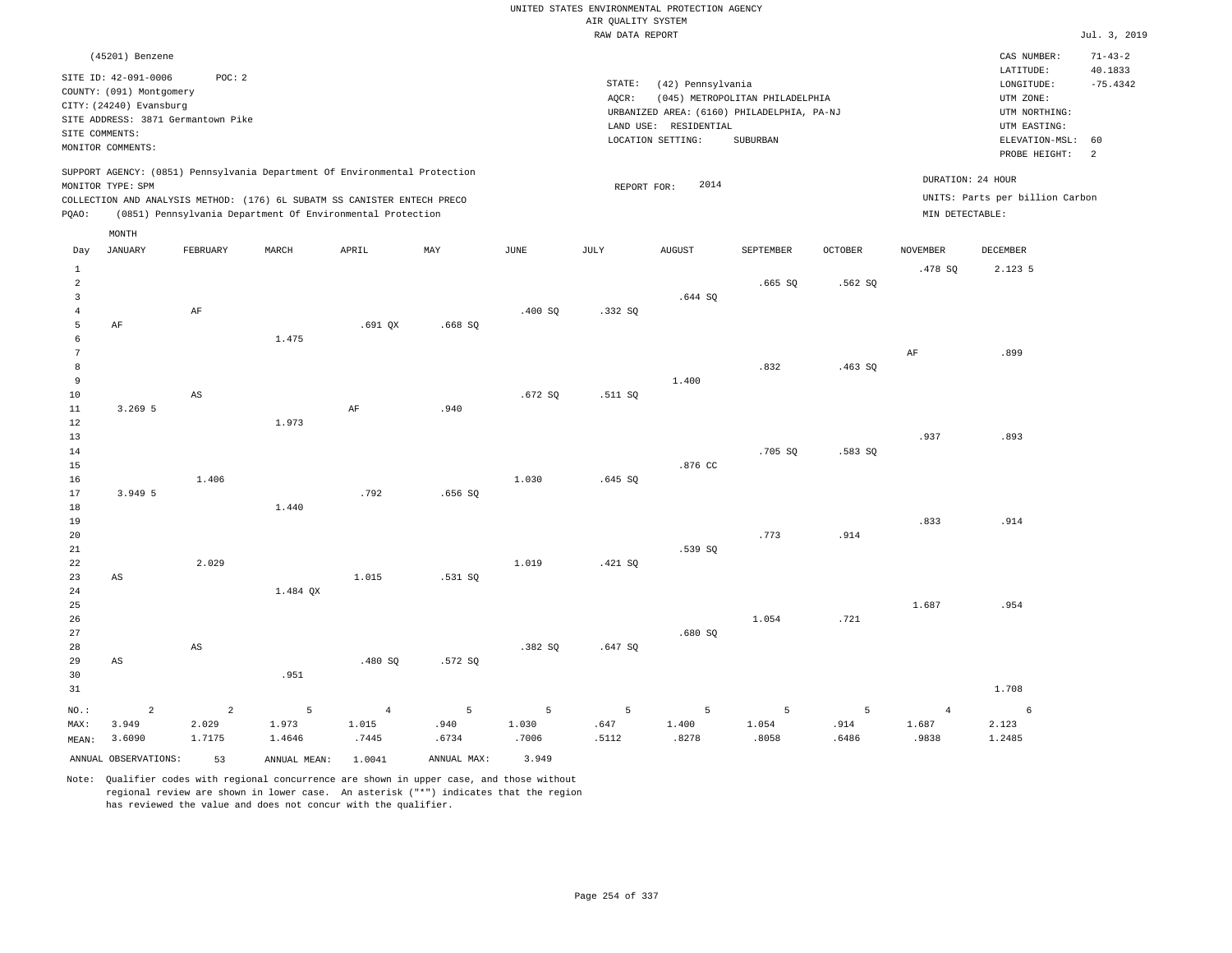# UNITED STATES ENVIRONMENTAL PROTECTION AGENCY AIR QUALITY SYSTEM

|                 |                                    |                |                                                                            |         |                |               | RAW DATA REPORT |                       |                                            |         |                 |                                 | Jul. 3, 2019  |
|-----------------|------------------------------------|----------------|----------------------------------------------------------------------------|---------|----------------|---------------|-----------------|-----------------------|--------------------------------------------|---------|-----------------|---------------------------------|---------------|
|                 | (45201) Benzene                    |                |                                                                            |         |                |               |                 |                       |                                            |         |                 | CAS NUMBER:                     | $71 - 43 - 2$ |
|                 |                                    |                |                                                                            |         |                |               |                 |                       |                                            |         |                 | LATITUDE:                       | 40.1833       |
|                 | SITE ID: 42-091-0006               | POC: 2         |                                                                            |         |                |               | STATE:          | (42) Pennsylvania     |                                            |         |                 | LONGITUDE:                      | $-75.4342$    |
|                 | COUNTY: (091) Montgomery           |                |                                                                            |         |                |               | AQCR:           |                       | (045) METROPOLITAN PHILADELPHIA            |         |                 | UTM ZONE:                       |               |
|                 | CITY: (24240) Evansburg            |                |                                                                            |         |                |               |                 |                       | URBANIZED AREA: (6160) PHILADELPHIA, PA-NJ |         |                 | UTM NORTHING:                   |               |
|                 | SITE ADDRESS: 3871 Germantown Pike |                |                                                                            |         |                |               |                 | LAND USE: RESIDENTIAL |                                            |         |                 | UTM EASTING:                    |               |
| SITE COMMENTS:  |                                    |                |                                                                            |         |                |               |                 | LOCATION SETTING:     | SUBURBAN                                   |         |                 | ELEVATION-MSL: 60               |               |
|                 | MONITOR COMMENTS:                  |                |                                                                            |         |                |               |                 |                       |                                            |         |                 | PROBE HEIGHT:                   | 2             |
|                 |                                    |                | SUPPORT AGENCY: (0851) Pennsylvania Department Of Environmental Protection |         |                |               |                 |                       |                                            |         |                 | DURATION: 24 HOUR               |               |
|                 | MONITOR TYPE: SPM                  |                |                                                                            |         |                |               |                 | 2015<br>REPORT FOR:   |                                            |         |                 |                                 |               |
|                 |                                    |                | COLLECTION AND ANALYSIS METHOD: (176) 6L SUBATM SS CANISTER ENTECH PRECO   |         |                |               |                 |                       |                                            |         |                 | UNITS: Parts per billion Carbon |               |
| PQAO:           |                                    |                | (0851) Pennsylvania Department Of Environmental Protection                 |         |                |               |                 |                       |                                            |         | MIN DETECTABLE: |                                 |               |
|                 | MONTH                              |                |                                                                            |         |                |               |                 |                       |                                            |         |                 |                                 |               |
| Day             | <b>JANUARY</b>                     | FEBRUARY       | MARCH                                                                      | APRIL   | MAY            | $_{\rm JUNE}$ | JULY            | <b>AUGUST</b>         | SEPTEMBER                                  | OCTOBER | <b>NOVEMBER</b> | DECEMBER                        |               |
| $\mathbf{1}$    |                                    |                | 2.401 5                                                                    |         |                |               |                 |                       |                                            |         |                 |                                 |               |
| $\overline{a}$  |                                    |                |                                                                            |         |                |               |                 |                       |                                            |         | 1.800           | 1.260                           |               |
| 3               |                                    |                |                                                                            |         |                |               |                 |                       | 1.560                                      | .720    |                 |                                 |               |
| $\overline{4}$  |                                    |                |                                                                            |         |                |               |                 | .558 SQ               |                                            |         |                 |                                 |               |
| 5               |                                    | 1.347          |                                                                            |         |                | .414 SQ       | .840            |                       |                                            |         |                 |                                 |               |
| 6               | 2.038                              |                |                                                                            | .600SQ  | .840           |               |                 |                       |                                            |         |                 |                                 |               |
| $7\phantom{.0}$ |                                    |                | 1.352                                                                      |         |                |               |                 |                       |                                            |         |                 |                                 |               |
| 8               |                                    |                |                                                                            |         |                |               |                 |                       |                                            |         | 1.140 QX        | 2.400 5                         |               |
| 9               |                                    |                |                                                                            |         |                |               |                 |                       | AS                                         | .780    |                 |                                 |               |
| 10              |                                    |                |                                                                            |         |                |               |                 | 1.140                 |                                            |         |                 |                                 |               |
| $1\,1$<br>12    | 1.928                              | 1.624          |                                                                            | .720    | .325 SO        | .780          | 1.200           |                       |                                            |         |                 |                                 |               |
| 13              |                                    |                | 1.148 CC                                                                   |         |                |               |                 |                       |                                            |         |                 |                                 |               |
| 14              |                                    |                |                                                                            |         |                |               |                 |                       |                                            |         | .558 CC         | 1.260                           |               |
| 15              |                                    |                |                                                                            |         |                |               |                 |                       | .960                                       | .780    |                 |                                 |               |
| 16              |                                    |                |                                                                            |         |                |               |                 | .840                  |                                            |         |                 |                                 |               |
| 17              |                                    | $\rm AF$       |                                                                            |         |                | .960          | .840            |                       |                                            |         |                 |                                 |               |
| $1\,8$          | 1.963                              |                |                                                                            | 1.080   | .840           |               |                 |                       |                                            |         |                 |                                 |               |
| 19              |                                    |                | .838                                                                       |         |                |               |                 |                       |                                            |         |                 |                                 |               |
| 20              |                                    |                |                                                                            |         |                |               |                 |                       |                                            |         | 1.140           | 1.620                           |               |
| $2\sqrt{1}$     |                                    |                |                                                                            |         |                |               |                 |                       | .720                                       | 1.740   |                 |                                 |               |
| 22              |                                    |                |                                                                            |         |                |               |                 | .840                  |                                            |         |                 |                                 |               |
| 23              |                                    | AS             |                                                                            |         |                | .540S         | .840            |                       |                                            |         |                 |                                 |               |
| 24              | 1.871                              |                |                                                                            | .438S   | .720           |               |                 |                       |                                            |         |                 |                                 |               |
| 25              |                                    |                | 1.699                                                                      |         |                |               |                 |                       |                                            |         |                 |                                 |               |
| 26              |                                    |                |                                                                            |         |                |               |                 |                       |                                            |         | 1.860           | .960                            |               |
| 27              |                                    |                |                                                                            |         |                |               |                 |                       | .582 SQ                                    | .960 CC |                 |                                 |               |
| 28              |                                    |                |                                                                            |         |                |               |                 | .900                  |                                            |         |                 |                                 |               |
| 29              |                                    |                |                                                                            |         |                | .373 SQ       | .960            |                       |                                            |         |                 |                                 |               |
| 30              | 1.190                              |                |                                                                            | .510 SQ | .288 SQ        |               |                 |                       |                                            |         |                 |                                 |               |
| 31              |                                    |                | .720                                                                       |         |                |               |                 |                       |                                            |         |                 |                                 |               |
| NO.:            | 5                                  | $\overline{a}$ | $\epsilon$                                                                 | 5       | $\overline{5}$ | 5             | 5               | 5                     | $\overline{4}$                             | 5       | 5               | 5                               |               |
| MAX:            | 2.038                              | 1.624          | 2.401                                                                      | 1.080   | .840           | .960          | 1.200           | 1.140                 | 1.560                                      | 1.740   | 1.860           | 2.400                           |               |
| MEAN:           | 1.7980                             | 1.4855         | 1.3597                                                                     | .6696   | .6026          | .6134         | .9360           | .8556                 | .9555                                      | .9960   | 1.2996          | 1.5000                          |               |
|                 | ANNUAL OBSERVATIONS:               | 57             | ANNUAL MEAN:                                                               | 1.0755  | ANNUAL MAX:    | 2.401         |                 |                       |                                            |         |                 |                                 |               |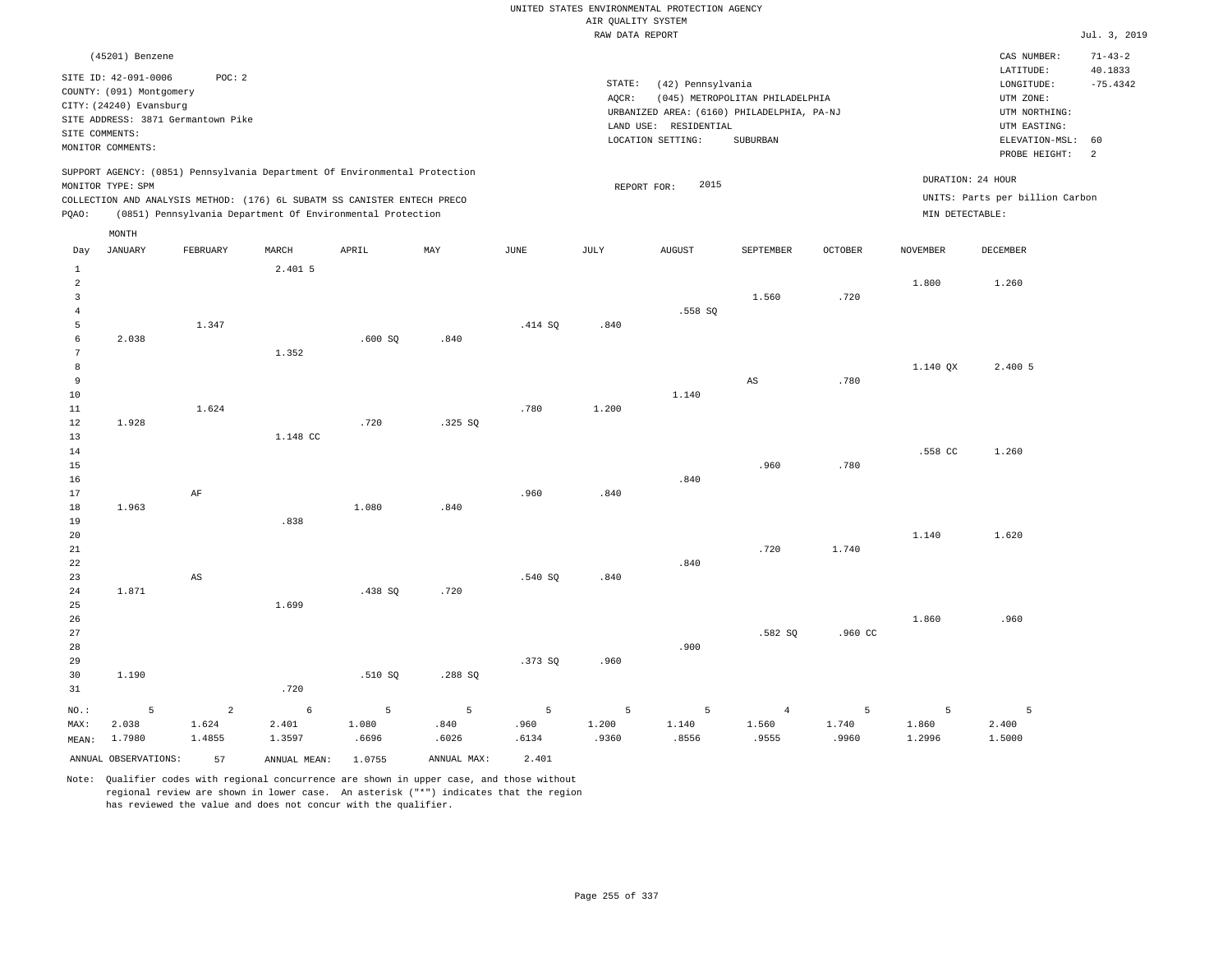|                                                                            |                                                                                                                                                                             |                                 |                                                                                                                                                                                                                      |                     |                                              |                                                   |                 | UNITED STATES ENVIRONMENTAL PROTECTION AGENCY<br>AIR QUALITY SYSTEM<br>RAW DATA REPORT                                  |                                             |                               |                                      |                                                                                                                         | Jul. 3, 2019                                      |
|----------------------------------------------------------------------------|-----------------------------------------------------------------------------------------------------------------------------------------------------------------------------|---------------------------------|----------------------------------------------------------------------------------------------------------------------------------------------------------------------------------------------------------------------|---------------------|----------------------------------------------|---------------------------------------------------|-----------------|-------------------------------------------------------------------------------------------------------------------------|---------------------------------------------|-------------------------------|--------------------------------------|-------------------------------------------------------------------------------------------------------------------------|---------------------------------------------------|
|                                                                            | (45201) Benzene<br>SITE ID: 42-091-0006<br>COUNTY: (091) Montgomery<br>CITY: (24240) Evansburg<br>SITE ADDRESS: 3871 Germantown Pike<br>SITE COMMENTS:<br>MONITOR COMMENTS: | POC: 2                          |                                                                                                                                                                                                                      |                     |                                              |                                                   | AQCR:           | STATE:<br>(42) Pennsylvania<br>URBANIZED AREA: (6160) PHILADELPHIA, PA-NJ<br>LAND USE: RESIDENTIAL<br>LOCATION SETTING: | (045) METROPOLITAN PHILADELPHIA<br>SUBURBAN |                               |                                      | CAS NUMBER:<br>LATITUDE:<br>LONGITUDE:<br>UTM ZONE:<br>UTM NORTHING:<br>UTM EASTING:<br>ELEVATION-MSL:<br>PROBE HEIGHT: | $71 - 43 - 2$<br>40.1833<br>$-75.4342$<br>60<br>2 |
| PQAO:                                                                      | MONITOR TYPE: SPM<br>MONTH                                                                                                                                                  |                                 | SUPPORT AGENCY: (0851) Pennsylvania Department Of Environmental Protection<br>COLLECTION AND ANALYSIS METHOD: (176) 6L SUBATM SS CANISTER ENTECH PRECO<br>(0851) Pennsylvania Department Of Environmental Protection |                     |                                              |                                                   |                 | 2016<br>REPORT FOR:                                                                                                     |                                             |                               | DURATION: 24 HOUR<br>MIN DETECTABLE: | UNITS: Parts per billion Carbon                                                                                         |                                                   |
| Day                                                                        | <b>JANUARY</b>                                                                                                                                                              | FEBRUARY                        | MARCH                                                                                                                                                                                                                | APRIL               | MAY                                          | $_{\rm JUNE}$                                     | $\mathtt{JULY}$ | ${\tt AUGUST}$                                                                                                          | SEPTEMBER                                   | <b>OCTOBER</b>                | <b>NOVEMBER</b>                      | DECEMBER                                                                                                                |                                                   |
| 1<br>$\overline{a}$<br>$\overline{\mathbf{3}}$<br>$\overline{4}$<br>5<br>6 | .720                                                                                                                                                                        | 1.560                           | 1.080                                                                                                                                                                                                                | $.960$ QX           | .372S                                        | .660S                                             | $_{\rm AS}$     | 1.620                                                                                                                   | $\mathbb{A}\mathbb{S}$                      | .600                          | 1.320 LB                             | AM                                                                                                                      |                                                   |
| $7\phantom{.0}$<br>$^{\rm 8}$<br>9<br>$10$<br>$1\,1$<br>12                 | 3.120 5                                                                                                                                                                     | .960                            | 1.140                                                                                                                                                                                                                | $.528$ QX           | 1.068                                        | .780                                              | $_{\rm AS}$     | 1.356                                                                                                                   | .600SQ                                      | AF                            | 2.220 5                              | 1.680                                                                                                                   |                                                   |
| 13<br>14<br>15<br>16<br>17<br>$1\,8$                                       | 1.020                                                                                                                                                                       | .780                            | 1.020                                                                                                                                                                                                                | 1.200 QX            | .660SQ                                       | $\mathbb{A}\mathbb{S}$                            | $_{\rm AS}$     | 1.422                                                                                                                   | .210S                                       | $\rm{AF}$                     | $_{\rm AS}$                          | 1.920 5                                                                                                                 |                                                   |
| 19<br>20<br>21<br>22<br>23<br>24                                           | .828                                                                                                                                                                        | .660SQ                          | .720                                                                                                                                                                                                                 | .600QX              | $.720$ QX                                    | .600SQ                                            | AS              | 3.348 5                                                                                                                 | AS                                          | .396 SO                       | AF                                   | 1.620                                                                                                                   |                                                   |
| 25<br>26<br>27<br>28<br>29<br>30                                           | 2.652 5                                                                                                                                                                     |                                 | .570 SQ                                                                                                                                                                                                              | .720                | .378 SQ                                      | $_{\rm AS}$                                       | $_{\rm AS}$     | .720                                                                                                                    | .522 SQ                                     | .720                          | $\mathbb{A}\mathbb{S}$               | $\rm AF$                                                                                                                |                                                   |
| 31<br>NO.:<br>MAX:<br>MEAN:                                                | 1.716<br>6<br>3.120<br>1.6760<br>ANNUAL OBSERVATIONS:                                                                                                                       | $\,4\,$<br>1.560<br>.9900<br>45 | .408SQ<br>$6\overline{6}$<br>1.140<br>.8230<br>ANNUAL MEAN: 1.0772                                                                                                                                                   | 5<br>1.200<br>.8016 | $\mathsf S$<br>1.068<br>.6396<br>ANNUAL MAX: | $\overline{\mathbf{3}}$<br>.780<br>.6800<br>3.348 |                 | 5<br>$\mathbb O$<br>3.348<br>1.6932                                                                                     | $\overline{3}$<br>.600<br>.4440             | $\mathbf{3}$<br>.720<br>.5720 | $\overline{a}$<br>2.220<br>1.7700    | $\overline{\mathbf{3}}$<br>1.920<br>1.7400                                                                              |                                                   |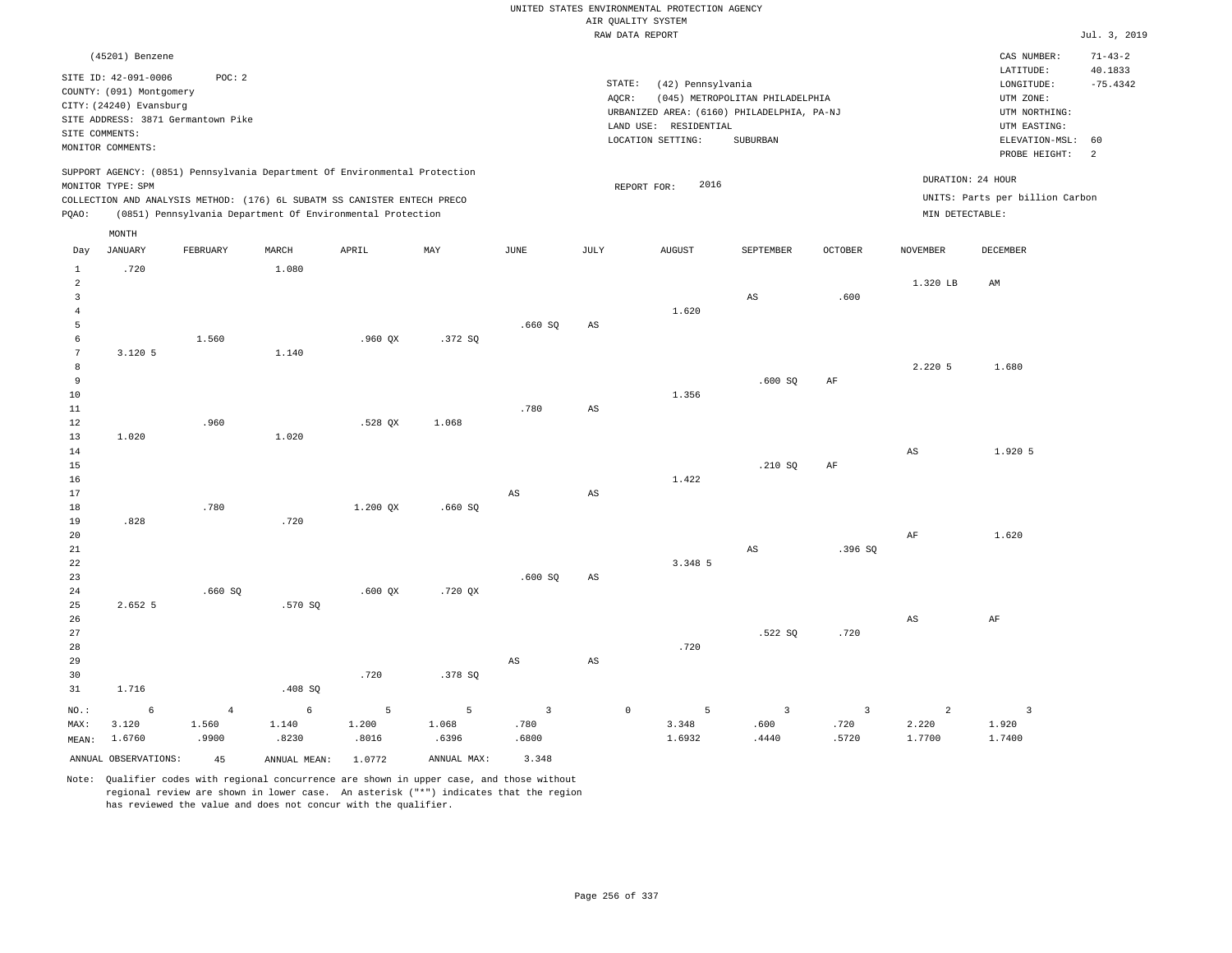|                     |                                         |                |               |                                                                            |                        |               |                    | UNITED STATES ENVIRONMENTAL PROTECTION AGENCY |                                            |                |                 |                                 |                          |
|---------------------|-----------------------------------------|----------------|---------------|----------------------------------------------------------------------------|------------------------|---------------|--------------------|-----------------------------------------------|--------------------------------------------|----------------|-----------------|---------------------------------|--------------------------|
|                     |                                         |                |               |                                                                            |                        |               | AIR QUALITY SYSTEM |                                               |                                            |                |                 |                                 |                          |
|                     |                                         |                |               |                                                                            |                        |               | RAW DATA REPORT    |                                               |                                            |                |                 |                                 | Jul. 3, 2019             |
|                     | (45201) Benzene<br>SITE ID: 42-091-0006 | POC: 2         |               |                                                                            |                        |               |                    |                                               |                                            |                |                 | CAS NUMBER:<br>LATITUDE:        | $71 - 43 - 2$<br>40.1833 |
|                     | COUNTY: (091) Montgomery                |                |               |                                                                            |                        |               | STATE:             | (42) Pennsylvania                             |                                            |                |                 | LONGITUDE:                      | $-75.4342$               |
|                     | CITY: (24240) Evansburg                 |                |               |                                                                            |                        |               | AQCR:              |                                               | (045) METROPOLITAN PHILADELPHIA            |                |                 | UTM ZONE:                       |                          |
|                     | SITE ADDRESS: 3871 Germantown Pike      |                |               |                                                                            |                        |               |                    |                                               | URBANIZED AREA: (6160) PHILADELPHIA, PA-NJ |                |                 | UTM NORTHING:<br>UTM EASTING:   |                          |
| SITE COMMENTS:      |                                         |                |               |                                                                            |                        |               |                    | LAND USE: RESIDENTIAL<br>LOCATION SETTING:    | <b>SUBURBAN</b>                            |                |                 | ELEVATION-MSL:                  | 60                       |
|                     | MONITOR COMMENTS:                       |                |               |                                                                            |                        |               |                    |                                               |                                            |                |                 | PROBE HEIGHT:                   | 2                        |
|                     | MONITOR TYPE: SPM                       |                |               | SUPPORT AGENCY: (0851) Pennsylvania Department Of Environmental Protection |                        |               | REPORT FOR:        | 2017                                          |                                            |                |                 | DURATION: 24 HOUR               |                          |
|                     |                                         |                |               | COLLECTION AND ANALYSIS METHOD: (176) 6L SUBATM SS CANISTER ENTECH PRECO   |                        |               |                    |                                               |                                            |                |                 | UNITS: Parts per billion Carbon |                          |
| PQAO:               |                                         |                |               | (0851) Pennsylvania Department Of Environmental Protection                 |                        |               |                    |                                               |                                            |                | MIN DETECTABLE: |                                 |                          |
|                     | MONTH                                   |                |               |                                                                            |                        |               |                    |                                               |                                            |                |                 |                                 |                          |
| Day                 | <b>JANUARY</b>                          | FEBRUARY       | MARCH         | APRIL                                                                      | MAY                    | $_{\rm JUNE}$ | JULY               | <b>AUGUST</b>                                 | SEPTEMBER                                  | <b>OCTOBER</b> | <b>NOVEMBER</b> | DECEMBER                        |                          |
| $1\,$               | $\mathbb{A}\mathbb{S}$                  |                |               | .660                                                                       | .342 SQ                |               |                    |                                               |                                            |                |                 |                                 |                          |
| $\overline{a}$      |                                         |                | .672          |                                                                            |                        |               |                    |                                               |                                            |                |                 |                                 |                          |
| $\mathbf{3}$        |                                         |                |               |                                                                            |                        |               |                    |                                               |                                            |                | .720            | 3.240 5                         |                          |
| $\overline{4}$<br>5 |                                         |                |               |                                                                            |                        |               |                    |                                               | .660                                       | .780           |                 |                                 |                          |
| 6                   |                                         | 1.320          |               |                                                                            |                        | .552 SQ       | .342 SQ            | AF                                            |                                            |                |                 |                                 |                          |
| $\overline{7}$      | AS                                      |                |               | .492SQ                                                                     | 1.680                  |               |                    |                                               |                                            |                |                 |                                 |                          |
| 8                   |                                         |                | .576SQ        |                                                                            |                        |               |                    |                                               |                                            |                |                 |                                 |                          |
| 9                   |                                         |                |               |                                                                            |                        |               |                    |                                               |                                            |                | 1.500           | 1.620                           |                          |
| 10                  |                                         |                |               |                                                                            |                        |               |                    |                                               | .666                                       | .960           |                 |                                 |                          |
| $11\,$              |                                         |                |               |                                                                            |                        |               |                    | .589 SQ                                       |                                            |                |                 |                                 |                          |
| 12                  |                                         | 1.620          |               |                                                                            |                        | .720          | $.570$ QX          |                                               |                                            |                |                 |                                 |                          |
| 13                  | AF                                      |                |               | .540 SQ                                                                    | .246S                  |               |                    |                                               |                                            |                |                 |                                 |                          |
| 14                  |                                         |                | .900          |                                                                            |                        |               |                    |                                               |                                            |                |                 |                                 |                          |
| 15                  |                                         |                |               |                                                                            |                        |               |                    |                                               |                                            |                | 1.740           | 1.920 5                         |                          |
| 16                  |                                         |                |               |                                                                            |                        |               |                    |                                               | 1.380                                      | .420SQ         |                 |                                 |                          |
| 17                  |                                         |                |               |                                                                            |                        |               |                    | .810                                          |                                            |                |                 |                                 |                          |
| 18                  |                                         | 1.980 5        |               |                                                                            |                        | .438 SQ       | .600               |                                               |                                            |                |                 |                                 |                          |
| 19                  | 1.620                                   |                |               | .600                                                                       | .456 SO                |               |                    |                                               |                                            |                |                 |                                 |                          |
| 20                  |                                         |                | .780          |                                                                            |                        |               |                    |                                               |                                            |                |                 |                                 |                          |
| 21                  |                                         |                |               |                                                                            |                        |               |                    |                                               |                                            |                | .960            | AF                              |                          |
| 22                  |                                         |                |               |                                                                            |                        |               |                    |                                               | 1.260                                      | 1.620          |                 |                                 |                          |
| 23                  |                                         |                |               |                                                                            |                        |               |                    | .589 SQ                                       |                                            |                |                 |                                 |                          |
| 24                  |                                         | .576 SO        |               |                                                                            |                        | 1,320         | .588 SO            |                                               |                                            |                |                 |                                 |                          |
| 25                  | .840                                    |                |               | .491 SQ                                                                    | .276SQ                 |               |                    |                                               |                                            |                |                 |                                 |                          |
| 26                  |                                         |                | .900          |                                                                            |                        |               |                    |                                               |                                            |                |                 |                                 |                          |
| 27<br>28            |                                         |                |               |                                                                            |                        |               |                    |                                               | .492 SO                                    | 1.080          | 1.560           | .720                            |                          |
| 29                  |                                         |                |               |                                                                            |                        |               |                    | .516 SQ                                       |                                            |                |                 |                                 |                          |
| 30                  |                                         |                |               |                                                                            |                        | .384 SO       | .720               |                                               |                                            |                |                 |                                 |                          |
| 31                  | $_{\rm AS}$                             |                |               |                                                                            | $\mathbb{A}\mathbb{S}$ |               |                    |                                               |                                            |                |                 |                                 |                          |
|                     |                                         |                |               |                                                                            |                        |               |                    |                                               |                                            |                |                 |                                 |                          |
| NO.:                | $\overline{a}$                          | $\overline{4}$ | 5             | 5                                                                          | 5                      | 5             | 5                  | $\overline{4}$                                | 5                                          | 5              | 5               | $\overline{4}$                  |                          |
| MAX:                | 1.620                                   | 1.980          | .900          | .660                                                                       | 1.680                  | 1.320         | .720               | .810                                          | 1.380                                      | 1.620          | 1.740           | 3.240                           |                          |
| MEAN:               | 1.2300                                  | 1.3740         | .7656         | .5566                                                                      | .6000                  | .6828         | .5640              | .6260                                         | .8916                                      | .9720          | 1.2960          | 1.8750                          |                          |
|                     | ANNUAL OBSERVATIONS:                    | 54             | ANNUAL, MEAN: | .9186                                                                      | ANNUAL MAX:            | 3.240         |                    |                                               |                                            |                |                 |                                 |                          |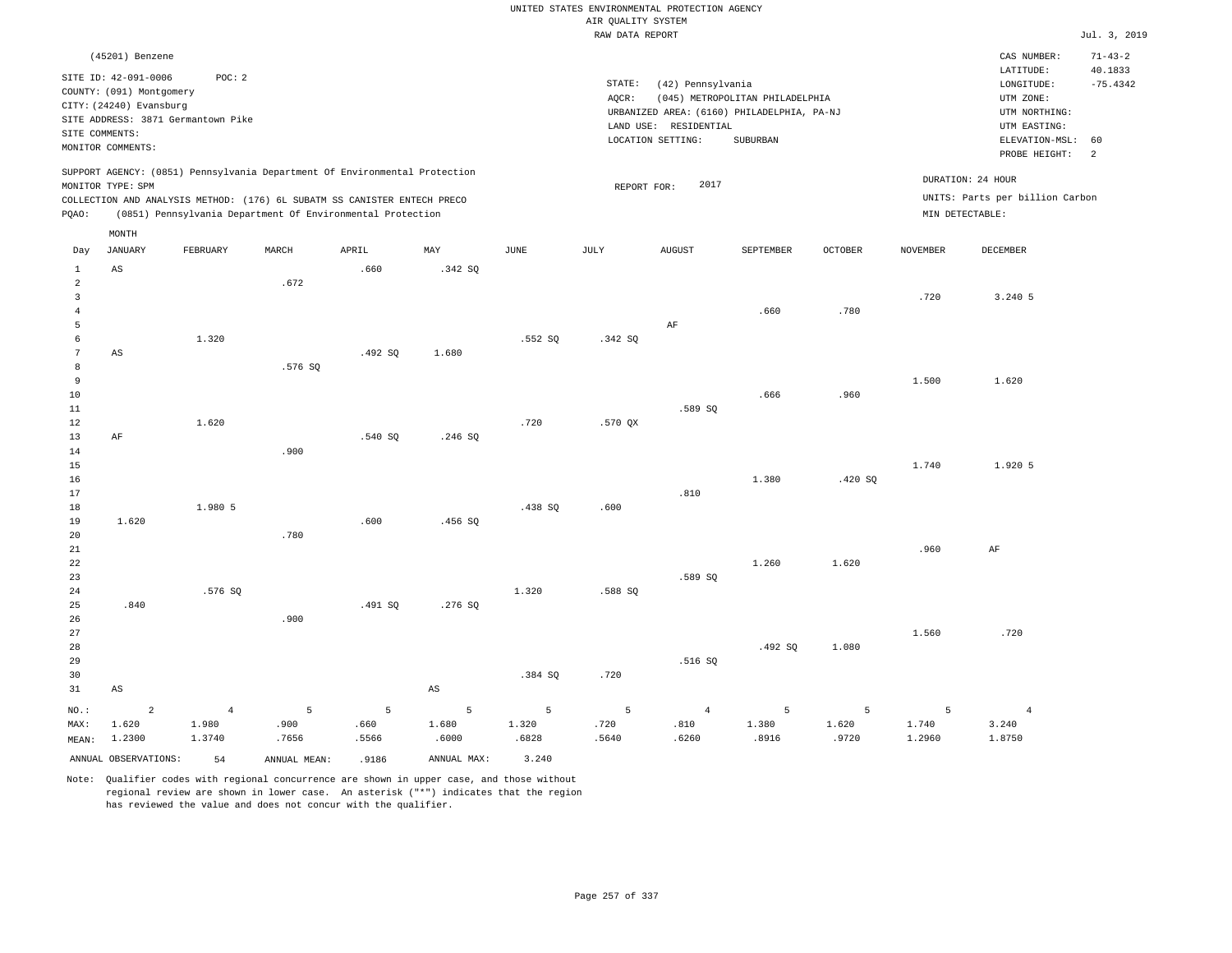|                         |                                                  |          |              |                                                                            |             |             |                    | UNITED STATES ENVIRONMENTAL PROTECTION AGENCY |                                            |         |                 |                                 |                          |
|-------------------------|--------------------------------------------------|----------|--------------|----------------------------------------------------------------------------|-------------|-------------|--------------------|-----------------------------------------------|--------------------------------------------|---------|-----------------|---------------------------------|--------------------------|
|                         |                                                  |          |              |                                                                            |             |             | AIR QUALITY SYSTEM |                                               |                                            |         |                 |                                 |                          |
|                         |                                                  |          |              |                                                                            |             |             | RAW DATA REPORT    |                                               |                                            |         |                 |                                 | Jul. 3, 2019             |
|                         | (45201) Benzene                                  |          |              |                                                                            |             |             |                    |                                               |                                            |         |                 | CAS NUMBER:<br>LATITUDE:        | $71 - 43 - 2$<br>40.1833 |
|                         | SITE ID: 42-091-0006<br>COUNTY: (091) Montgomery | POC: 2   |              |                                                                            |             |             | STATE:             | (42) Pennsylvania                             |                                            |         |                 | LONGITUDE:                      | $-75.4342$               |
|                         | CITY: (24240) Evansburg                          |          |              |                                                                            |             |             | AQCR:              |                                               | (045) METROPOLITAN PHILADELPHIA            |         |                 | UTM ZONE:                       |                          |
|                         | SITE ADDRESS: 3871 Germantown Pike               |          |              |                                                                            |             |             |                    |                                               | URBANIZED AREA: (6160) PHILADELPHIA, PA-NJ |         |                 | UTM NORTHING:                   |                          |
|                         | SITE COMMENTS:                                   |          |              |                                                                            |             |             |                    | LAND USE: RESIDENTIAL                         |                                            |         |                 | UTM EASTING:                    |                          |
|                         | MONITOR COMMENTS:                                |          |              |                                                                            |             |             |                    | LOCATION SETTING:                             | SUBURBAN                                   |         |                 | ELEVATION-MSL:<br>PROBE HEIGHT: | 60<br>2                  |
|                         |                                                  |          |              | SUPPORT AGENCY: (0851) Pennsylvania Department Of Environmental Protection |             |             |                    |                                               |                                            |         |                 | DURATION: 24 HOUR               |                          |
|                         | MONITOR TYPE: SPM                                |          |              |                                                                            |             |             | REPORT FOR:        | 2018                                          |                                            |         |                 | UNITS: Parts per billion Carbon |                          |
|                         |                                                  |          |              | COLLECTION AND ANALYSIS METHOD: (176) 6L SUBATM SS CANISTER ENTECH PRECO   |             |             |                    |                                               |                                            |         |                 |                                 |                          |
| PQAO:                   |                                                  |          |              | (0851) Pennsylvania Department Of Environmental Protection                 |             |             |                    |                                               |                                            |         |                 | MIN DETECTABLE: .258            |                          |
| Day                     | MONTH<br><b>JANUARY</b>                          | FEBRUARY | MARCH        | APRIL                                                                      | MAY         | <b>JUNE</b> | <b>JULY</b>        | <b>AUGUST</b>                                 | SEPTEMBER                                  | OCTOBER | <b>NOVEMBER</b> | <b>DECEMBER</b>                 |                          |
| $\mathbf{1}$            |                                                  | 1.560    |              |                                                                            |             | .666        | .780               |                                               |                                            |         |                 |                                 |                          |
| $\overline{a}$          | AO                                               |          |              | .900                                                                       | .720        |             |                    |                                               |                                            |         |                 |                                 |                          |
| $\overline{\mathbf{3}}$ |                                                  |          | .720         |                                                                            |             |             |                    |                                               |                                            |         |                 |                                 |                          |
| $\overline{4}$          |                                                  |          |              |                                                                            |             |             |                    |                                               |                                            |         | .810            | .780                            |                          |
| 5                       |                                                  |          |              |                                                                            |             |             |                    |                                               | .720                                       | .780    |                 |                                 |                          |
| 6                       |                                                  |          |              |                                                                            |             |             |                    | .840                                          |                                            |         |                 |                                 |                          |
| $7\phantom{.0}$         |                                                  | 1.980 5  |              |                                                                            |             | .376 SQ     | $.000$ ND          |                                               |                                            |         |                 |                                 |                          |
| 8                       | $\rm{AF}$                                        |          |              | .660                                                                       | .474 SQ     |             |                    |                                               |                                            |         |                 |                                 |                          |
| $\,9$                   |                                                  |          | .780         |                                                                            |             |             |                    |                                               |                                            |         |                 |                                 |                          |
| 10                      |                                                  |          |              |                                                                            |             |             |                    |                                               |                                            |         | .720            | 2.640 5                         |                          |
| 11                      |                                                  |          |              |                                                                            |             |             |                    |                                               | .474 SQ                                    | .330 SQ |                 |                                 |                          |
| 12<br>13                |                                                  | 1.020    |              |                                                                            |             | .369SQ      | .660               | .660                                          |                                            |         |                 |                                 |                          |
| 14                      | .840                                             |          |              | .960                                                                       | .492SQ      |             |                    |                                               |                                            |         |                 |                                 |                          |
| 15                      |                                                  |          | .900         |                                                                            |             |             |                    |                                               |                                            |         |                 |                                 |                          |
| 16                      |                                                  |          |              |                                                                            |             |             |                    |                                               |                                            |         | .960            | .900                            |                          |
| 17                      |                                                  |          |              |                                                                            |             |             |                    |                                               | .720 OX                                    | .600    |                 |                                 |                          |
| 18                      |                                                  |          |              |                                                                            |             |             |                    | .720                                          |                                            |         |                 |                                 |                          |
| 19                      |                                                  | 1.620    |              |                                                                            |             | .368SQ      | $.552$ QX          |                                               |                                            |         |                 |                                 |                          |
| 20                      | 1.380                                            |          |              | .432 SQ                                                                    | $.564$ SQ   |             |                    |                                               |                                            |         |                 |                                 |                          |
| 21                      |                                                  |          | .780         |                                                                            |             |             |                    |                                               |                                            |         |                 |                                 |                          |
| 22                      |                                                  |          |              |                                                                            |             |             |                    |                                               |                                            |         | $\rm{AF}$       | 1.020                           |                          |
| 23                      |                                                  |          |              |                                                                            |             |             |                    |                                               | $_{\rm AS}$                                | .660    |                 |                                 |                          |
| 24                      |                                                  |          |              |                                                                            |             |             |                    | 1.080                                         |                                            |         |                 |                                 |                          |
| 25                      |                                                  | 1.080    |              |                                                                            |             | .366SQ      | $.402$ QX          |                                               |                                            |         |                 |                                 |                          |
| 26                      | 1.680                                            |          |              | .570 SQ                                                                    | .720        |             |                    |                                               |                                            |         |                 |                                 |                          |
| 27                      |                                                  |          | 1.140        |                                                                            |             |             |                    |                                               |                                            |         |                 |                                 |                          |
| 28                      |                                                  |          |              |                                                                            |             |             |                    |                                               |                                            |         | .720            | .840                            |                          |
| 29                      |                                                  |          |              |                                                                            |             |             |                    |                                               | 1.800                                      | .515 SQ |                 |                                 |                          |
| 30                      |                                                  |          |              |                                                                            |             |             |                    | .660                                          |                                            |         |                 |                                 |                          |
| 31                      |                                                  |          |              |                                                                            |             |             | .750               |                                               |                                            |         |                 |                                 |                          |
| NO.:                    | $\overline{\mathbf{3}}$                          | 5        | 5            | 5                                                                          | 5           | 5           | 6                  | 5                                             | $\overline{4}$                             | 5       | $\overline{4}$  | $\overline{5}$                  |                          |
| MAX:                    | 1.680                                            | 1.980    | 1.140        | .960                                                                       | .720        | .666        | .780               | 1.080                                         | 1.800                                      | .780    | .960            | 2.640                           |                          |
| MEAN:                   | 1.3000                                           | 1.4520   | .8640        | .7044                                                                      | .5940       | .4290       | .5240              | .7920                                         | .9285                                      | .5770   | .8025           | 1.2360                          |                          |
|                         | ANNUAL OBSERVATIONS:                             | 57       | ANNUAL MEAN: | .8282                                                                      | ANNUAL MAX: | 2.640       |                    |                                               |                                            |         |                 |                                 |                          |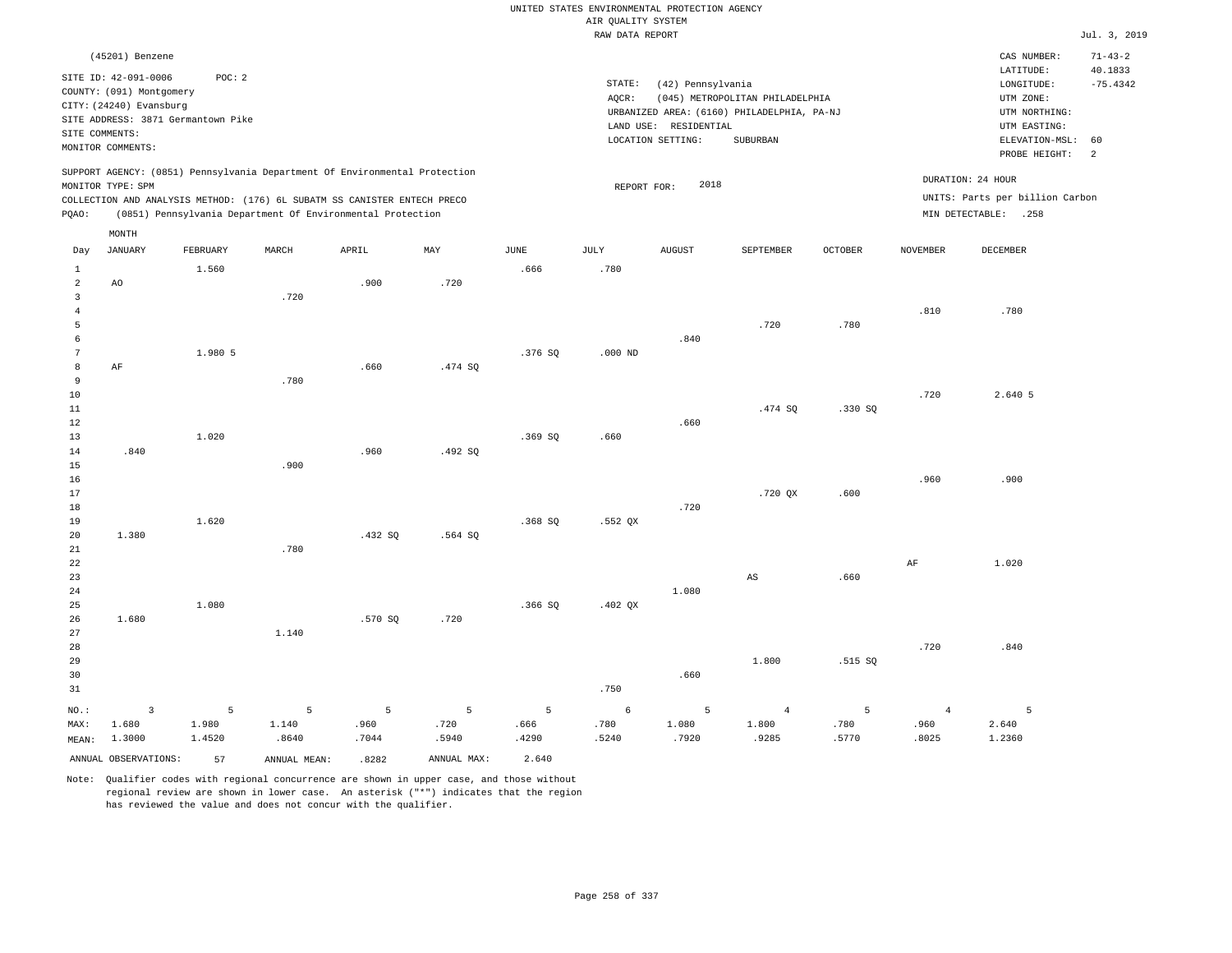|  | UNITED STATES ENVIRONMENTAL PROTECTION AGENCY |  |  |
|--|-----------------------------------------------|--|--|
|  | AIR OUALITY SYSTEM                            |  |  |
|  | RAW DATA REPORT                               |  |  |

Jul. 3, 2019

| (45202) Toluene                                                                                                                                                                                                                                    |                                                                                                                                                                                 | CAS NUMBER:                                                                                                                   | $108 - 88 - 3$        |
|----------------------------------------------------------------------------------------------------------------------------------------------------------------------------------------------------------------------------------------------------|---------------------------------------------------------------------------------------------------------------------------------------------------------------------------------|-------------------------------------------------------------------------------------------------------------------------------|-----------------------|
| SITE ID: 42-091-0006<br>POC:2<br>COUNTY: (091) Montgomery<br>CITY: (24240) Evansburg<br>SITE ADDRESS: 3871 Germantown Pike<br>SITE COMMENTS:<br>MONITOR COMMENTS:                                                                                  | STATE:<br>(42) Pennsylvania<br>(045) METROPOLITAN PHILADELPHIA<br>AOCR:<br>URBANIZED AREA: (6160) PHILADELPHIA, PA-NJ<br>LAND USE: RESIDENTIAL<br>LOCATION SETTING:<br>SUBURBAN | LATITUDE:<br>LONGITUDE:<br>UTM ZONE:<br>UTM NORTHING:<br>UTM EASTING:<br>ELEVATION-MSL: 60<br>PROBE HEIGHT:<br>$\overline{2}$ | 40.1833<br>$-75.4342$ |
| SUPPORT AGENCY: (0851) Pennsylvania Department Of Environmental Protection<br>MONITOR TYPE: SPM<br>COLLECTION AND ANALYSIS METHOD: (176) 6L SUBATM SS CANISTER ENTECH PRECO<br>(0851) Pennsylvania Department Of Environmental Protection<br>POAO: | 2013<br>REPORT FOR:<br>MIN DETECTABLE:                                                                                                                                          | DURATION: 24 HOUR<br>UNITS: Parts per billion Carbon                                                                          |                       |

|                 | $\texttt{MONTH}$       |                         |              |                |             |               |                 |                |                |                        |                          |                            |
|-----------------|------------------------|-------------------------|--------------|----------------|-------------|---------------|-----------------|----------------|----------------|------------------------|--------------------------|----------------------------|
| Day             | <b>JANUARY</b>         | FEBRUARY                | MARCH        | APRIL          | MAY         | $_{\rm JUNE}$ | $\mathtt{JULY}$ | ${\tt AUGUST}$ | SEPTEMBER      | <b>OCTOBER</b>         | <b>NOVEMBER</b>          | DECEMBER                   |
| $\mathbf{1}$    |                        |                         |              |                |             |               |                 |                | 1.65           | 4.84                   |                          |                            |
| $\overline{a}$  |                        |                         |              |                |             |               |                 | 3.21           |                |                        |                          |                            |
| 3               |                        | AF                      |              |                |             | 1.48          | 1.19            |                |                |                        |                          |                            |
| $\overline{4}$  | 1.24                   |                         |              | 1.18           | 1.45        |               |                 |                |                |                        |                          |                            |
| $\overline{5}$  |                        |                         | 1.18         |                |             |               |                 |                |                |                        |                          |                            |
| $\epsilon$      |                        |                         |              |                |             |               |                 |                |                |                        | 1.74                     | 1.71                       |
| $7\phantom{.0}$ |                        |                         |              |                |             |               |                 |                | 2.49           | 1.41                   |                          |                            |
| 8               |                        |                         |              |                |             |               |                 | 1.30 CC        |                |                        |                          |                            |
| 9               |                        | $\rm{AF}$               |              |                |             | 2.60          | 3.00            |                |                |                        |                          |                            |
| 10              | 2.51                   |                         |              | 1.56           | 3.06        |               |                 |                |                |                        |                          |                            |
| 11              |                        |                         | .94          |                |             |               |                 |                |                |                        |                          |                            |
| 12              |                        |                         |              |                |             |               |                 |                |                |                        | $\rm{AF}$                | $\rm{AF}$                  |
| 13              |                        |                         |              |                |             |               |                 |                | 1.06           | .90                    |                          |                            |
| 14              |                        |                         |              |                |             |               |                 | $\rm AF$       |                |                        |                          |                            |
| 15              |                        | 1.62                    |              |                |             | 2.27          | 3.29            |                |                |                        |                          |                            |
| 16              | $\rm{AF}$              |                         |              | .86            | 4.45        |               |                 |                |                |                        |                          |                            |
| 17<br>18        |                        |                         | 1.33         |                |             |               |                 |                |                |                        | 1.18                     | $\rm{AF}$                  |
| 19              |                        |                         |              |                |             |               |                 |                | 3.28           | 2.60                   |                          |                            |
| 20              |                        |                         |              |                |             |               |                 | $\rm AF$       |                |                        |                          |                            |
| 21              |                        | .67 SQ                  |              |                |             | 1.21          | 1.81            |                |                |                        |                          |                            |
| 22              | $\rm{AF}$              |                         |              | .72S           | 65.98 5     |               |                 |                |                |                        |                          |                            |
| 23              |                        |                         | .60SQ        |                |             |               |                 |                |                |                        |                          |                            |
| 24              |                        |                         |              |                |             |               |                 |                |                |                        | .36SQ                    | .76SQ                      |
| 25              |                        |                         |              |                |             |               |                 |                | 3.82           | $\mathbb{A}\mathbb{S}$ |                          |                            |
| 26              |                        |                         |              |                |             |               |                 | $\rm{AF}$      |                |                        |                          |                            |
| 27              |                        | 1.74                    |              |                |             | 2.33          | 3.22            |                |                |                        |                          |                            |
| 28              | $\mathbb{A}\mathbb{S}$ |                         |              | 1.12           | 3.48        |               |                 |                |                |                        |                          |                            |
| 29              |                        |                         | 1.84         |                |             |               |                 |                |                |                        |                          |                            |
| 30              |                        |                         |              |                |             |               |                 |                |                |                        | $\rm{AF}$                | 1.44                       |
| 31              |                        |                         |              |                |             |               |                 |                |                | 2.91                   |                          |                            |
| $NO.$ :         | $\sqrt{2}$             | $\overline{\mathbf{3}}$ | 5            | $\overline{5}$ | 5           | 5             | 5               | $\overline{a}$ | $\overline{5}$ | 5                      | $\overline{\phantom{a}}$ | $\overline{\phantom{a}}$ 3 |
| MAX:            | 2.51                   | 1.74                    | 1.84         | 1.56           | 65.98       | 2.60          | 3.29            | 3.21           | 3.82           | 4.84                   | 1.74                     | 1.71                       |
| MEAN:           | 1.875                  | 1.343                   | 1.178        | 1.088          | 15.684      | 1.978         | 2.502           | 2.255          | 2.460          | 2.532                  | 1.093                    | 1.303                      |
|                 | ANNUAL OBSERVATIONS:   | 48                      | ANNUAL MEAN: | 3.262          | ANNUAL MAX: | 65.98         |                 |                |                |                        |                          |                            |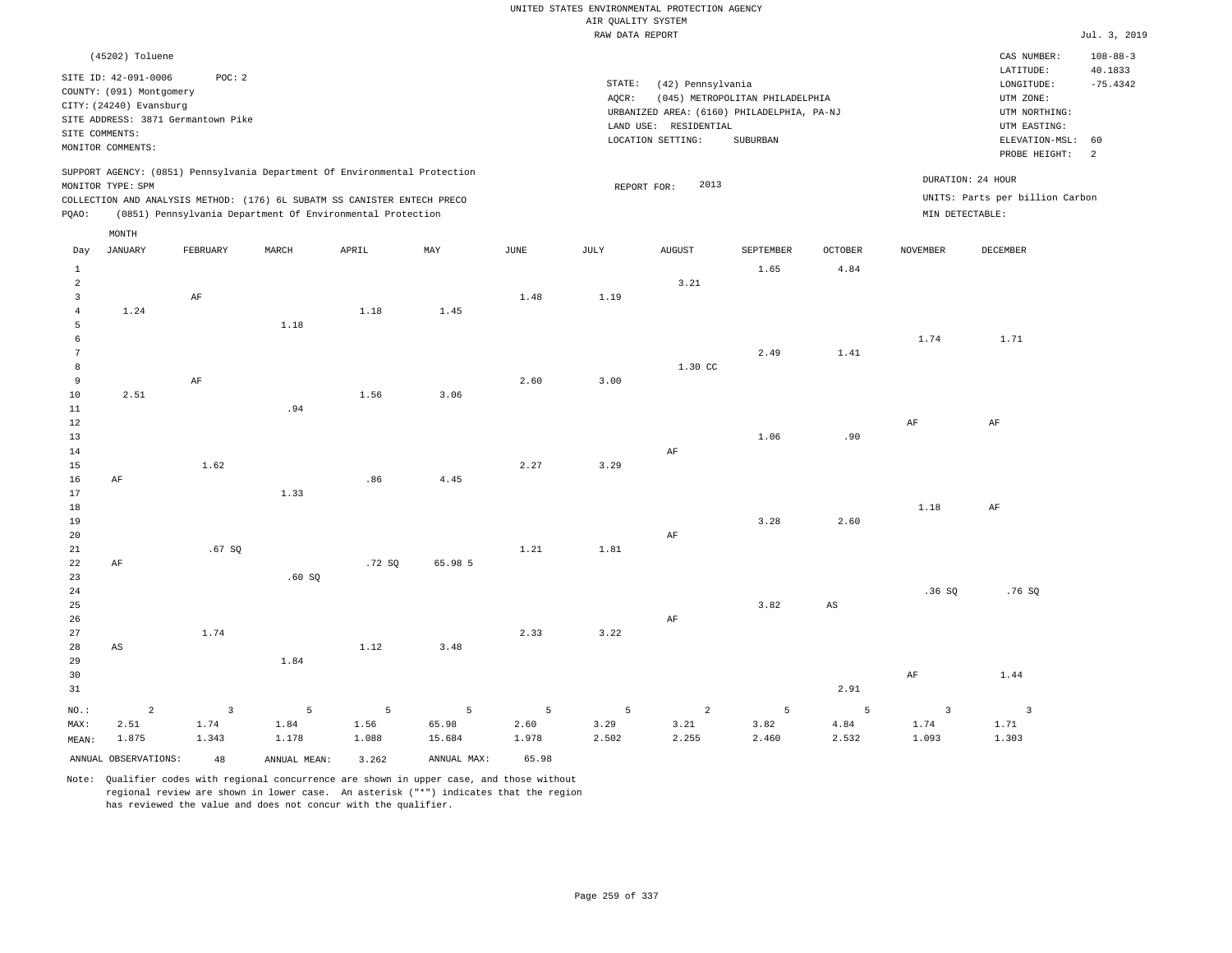|       | (45202) Toluene          |                                    |       |                                                                            |      |                                   |        |                                            |                                 |                |                   | CAS NUMBER:                     | $108 - 88 - 3$ |
|-------|--------------------------|------------------------------------|-------|----------------------------------------------------------------------------|------|-----------------------------------|--------|--------------------------------------------|---------------------------------|----------------|-------------------|---------------------------------|----------------|
|       | SITE ID: 42-091-0006     | POC: 2                             |       |                                                                            |      |                                   |        |                                            |                                 |                |                   | LATITUDE:                       | 40.1833        |
|       | COUNTY: (091) Montgomery |                                    |       |                                                                            |      |                                   | STATE: | (42) Pennsylvania                          |                                 |                |                   | LONGITUDE:                      | $-75.4342$     |
|       | CITY: (24240) Evansburg  |                                    |       |                                                                            |      |                                   | AOCR:  |                                            | (045) METROPOLITAN PHILADELPHIA |                |                   | UTM ZONE:                       |                |
|       |                          | SITE ADDRESS: 3871 Germantown Pike |       |                                                                            |      |                                   |        | URBANIZED AREA: (6160) PHILADELPHIA, PA-NJ |                                 |                |                   | UTM NORTHING:                   |                |
|       |                          |                                    |       |                                                                            |      |                                   |        | LAND USE: RESIDENTIAL                      |                                 |                |                   | UTM EASTING:                    |                |
|       | SITE COMMENTS:           |                                    |       |                                                                            |      |                                   |        | LOCATION SETTING:                          | SUBURBAN                        |                |                   | ELEVATION-MSL:                  | 60             |
|       | MONITOR COMMENTS:        |                                    |       |                                                                            |      |                                   |        |                                            |                                 |                |                   | PROBE HEIGHT:                   | 2              |
|       |                          |                                    |       | SUPPORT AGENCY: (0851) Pennsylvania Department Of Environmental Protection |      |                                   |        |                                            |                                 |                |                   |                                 |                |
|       | MONITOR TYPE: SPM        |                                    |       |                                                                            |      |                                   |        | 2014<br>REPORT FOR:                        |                                 |                | DURATION: 24 HOUR |                                 |                |
|       |                          |                                    |       | COLLECTION AND ANALYSIS METHOD: (176) 6L SUBATM SS CANISTER ENTECH PRECO   |      |                                   |        |                                            |                                 |                |                   | UNITS: Parts per billion Carbon |                |
| POAO: |                          |                                    |       | (0851) Pennsylvania Department Of Environmental Protection                 |      |                                   |        |                                            |                                 |                | MIN DETECTABLE:   |                                 |                |
|       |                          |                                    |       |                                                                            |      |                                   |        |                                            |                                 |                |                   |                                 |                |
|       | MONTH                    |                                    |       |                                                                            |      |                                   |        |                                            |                                 |                |                   |                                 |                |
| Day   | JANUARY                  | FEBRUARY                           | MARCH | APRIL                                                                      | MAY  | JUNE                              | JULY   | <b>AUGUST</b>                              | SEPTEMBER                       | <b>OCTOBER</b> | <b>NOVEMBER</b>   | DECEMBER                        |                |
|       |                          |                                    |       |                                                                            |      |                                   |        |                                            |                                 |                | .81SQ             | 3.49                            |                |
|       |                          |                                    |       |                                                                            |      |                                   |        |                                            | 3.21                            | 2.13           |                   |                                 |                |
|       |                          |                                    |       |                                                                            |      |                                   |        | 2.21                                       |                                 |                |                   |                                 |                |
|       |                          | AF                                 |       |                                                                            |      | 1.77                              | 1.51   |                                            |                                 |                |                   |                                 |                |
|       | ΑF                       |                                    |       | $.94$ $OX$                                                                 | 1.42 |                                   |        |                                            |                                 |                |                   |                                 |                |
|       |                          |                                    | 1.06  |                                                                            |      |                                   |        |                                            |                                 |                |                   |                                 |                |
|       |                          |                                    |       |                                                                            |      |                                   |        |                                            |                                 |                | AF                | .92                             |                |
|       |                          |                                    |       |                                                                            |      |                                   |        |                                            | 3.68                            | 1.53           |                   |                                 |                |
| 9     |                          |                                    |       |                                                                            |      |                                   |        | 9.91 5                                     |                                 |                |                   |                                 |                |
|       |                          | and the control of                 |       |                                                                            |      | the company of the company of the | .      |                                            |                                 |                |                   |                                 |                |

| - -            |                        |                        |             |                |       |       |       | - - - - |       |       |                |       |
|----------------|------------------------|------------------------|-------------|----------------|-------|-------|-------|---------|-------|-------|----------------|-------|
| 10             |                        | AS                     |             |                |       | 2.61  | 2.22  |         |       |       |                |       |
| 11             | 5.20                   |                        |             | AF             | 2.83  |       |       |         |       |       |                |       |
| 12             |                        |                        | 4.11        |                |       |       |       |         |       |       |                |       |
| 13             |                        |                        |             |                |       |       |       |         |       |       | 1.79           | .83SQ |
| 14             |                        |                        |             |                |       |       |       |         | 2.83  | 1.44  |                |       |
| 15             |                        |                        |             |                |       |       |       | 2.94    |       |       |                |       |
| 16             |                        | .93                    |             |                |       | 3.95  | 2.74  |         |       |       |                |       |
| 17             | 6.58 5                 |                        |             | 1.02           | 2.12  |       |       |         |       |       |                |       |
| 18             |                        |                        | 1.88        |                |       |       |       |         |       |       |                |       |
| 19             |                        |                        |             |                |       |       |       |         |       |       | 1.29           | 1.15  |
| 20             |                        |                        |             |                |       |       |       |         | 2.05  | 2.37  |                |       |
| 21             |                        |                        |             |                |       |       |       | 2.46    |       |       |                |       |
| 22             |                        | 3.21                   |             |                |       | 3.57  | 1.86  |         |       |       |                |       |
| 23             | $\mathbb{A}\mathbb{S}$ |                        |             | 1.13           | 1.95  |       |       |         |       |       |                |       |
| 24<br>25       |                        |                        | 1.36 QX     |                |       |       |       |         |       |       | 3.42           | 1.22  |
| 26             |                        |                        |             |                |       |       |       |         | 4.13  | 1.55  |                |       |
| 27             |                        |                        |             |                |       |       |       | 2.94    |       |       |                |       |
| 28             |                        | $\mathbb{A}\mathbb{S}$ |             |                |       | .98   | 2.71  |         |       |       |                |       |
| 29             | $\mathbb{A}\mathbb{S}$ |                        |             | .57 SQ         | 2.28  |       |       |         |       |       |                |       |
| 30             |                        |                        | .82SQ       |                |       |       |       |         |       |       |                |       |
| 31             |                        |                        |             |                |       |       |       |         |       |       |                | 2.45  |
| $_{\rm NO.}$ : | $\overline{a}$         | $\overline{a}$         | $\mathsf S$ | $\overline{4}$ | 5     | 5     | 5     | 5       | 5     | 5     | $\overline{4}$ | 6     |
| MAX:           | 6.58                   | 3.21                   | 4.11        | 1.13           | 2.83  | 3.95  | 2.74  | 9.91    | 4.13  | 2.37  | 3.42           | 3.49  |
| MEAN:          | 5.890                  | 2.070                  | 1.846       | .915           | 2.120 | 2.576 | 2.208 | 4.092   | 3.180 | 1.804 | 1.828          | 1.677 |

ANNUAL OBSERVATIONS: 53 ANNUAL MEAN: 2.379 ANNUAL MAX: 9.91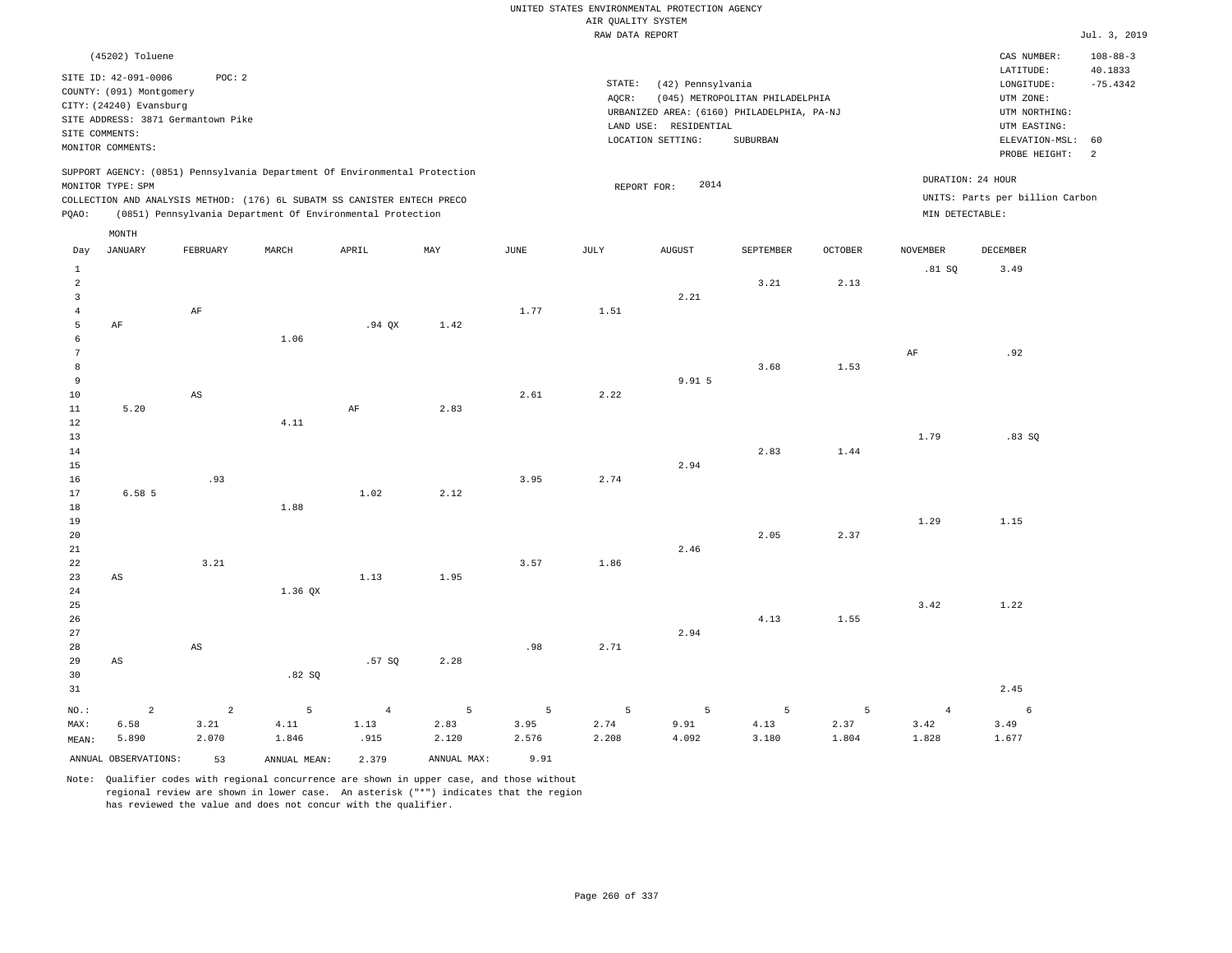# UNITED STATES ENVIRONMENTAL PROTECTION AGENCY AIR QUALITY SYSTEM

|                                                  |                                                                                                                    |                                              |       |                                                                            |      |      | RAW DATA REPORT |                                                                 |                                                                                           |                |                 |                                                                                                          | Jul. 3, 2019                                  |
|--------------------------------------------------|--------------------------------------------------------------------------------------------------------------------|----------------------------------------------|-------|----------------------------------------------------------------------------|------|------|-----------------|-----------------------------------------------------------------|-------------------------------------------------------------------------------------------|----------------|-----------------|----------------------------------------------------------------------------------------------------------|-----------------------------------------------|
|                                                  | (45202) Toluene                                                                                                    |                                              |       |                                                                            |      |      |                 |                                                                 |                                                                                           |                |                 | CAS NUMBER:                                                                                              | $108 - 88 - 3$                                |
|                                                  | SITE ID: 42-091-0006<br>COUNTY: (091) Montgomery<br>CITY: (24240) Evansburg<br>SITE COMMENTS:<br>MONITOR COMMENTS: | POC: 2<br>SITE ADDRESS: 3871 Germantown Pike |       |                                                                            |      |      | STATE:<br>AOCR: | (42) Pennsylvania<br>LAND USE: RESIDENTIAL<br>LOCATION SETTING: | (045) METROPOLITAN PHILADELPHIA<br>URBANIZED AREA: (6160) PHILADELPHIA, PA-NJ<br>SUBURBAN |                |                 | LATITUDE:<br>LONGITUDE:<br>UTM ZONE:<br>UTM NORTHING:<br>UTM EASTING:<br>ELEVATION-MSL:<br>PROBE HEIGHT: | 40.1833<br>$-75.4342$<br>60<br>$\overline{a}$ |
|                                                  | MONITOR TYPE: SPM                                                                                                  |                                              |       | SUPPORT AGENCY: (0851) Pennsylvania Department Of Environmental Protection |      |      |                 | 2015<br>REPORT FOR:                                             |                                                                                           |                |                 | DURATION: 24 HOUR                                                                                        |                                               |
|                                                  |                                                                                                                    |                                              |       | COLLECTION AND ANALYSIS METHOD: (176) 6L SUBATM SS CANISTER ENTECH PRECO   |      |      |                 |                                                                 |                                                                                           |                |                 | UNITS: Parts per billion Carbon                                                                          |                                               |
| PQAO:                                            |                                                                                                                    |                                              |       | (0851) Pennsylvania Department Of Environmental Protection                 |      |      |                 |                                                                 |                                                                                           |                | MIN DETECTABLE: |                                                                                                          |                                               |
|                                                  | MONTH                                                                                                              |                                              |       |                                                                            |      |      |                 |                                                                 |                                                                                           |                |                 |                                                                                                          |                                               |
| Day                                              | <b>JANUARY</b>                                                                                                     | FEBRUARY                                     | MARCH | APRIL                                                                      | MAY  | JUNE | JULY            | <b>AUGUST</b>                                                   | SEPTEMBER                                                                                 | <b>OCTOBER</b> | NOVEMBER        | <b>DECEMBER</b>                                                                                          |                                               |
| $\mathbf{1}$<br>$\overline{a}$<br>$\overline{3}$ |                                                                                                                    |                                              | 2.32  |                                                                            |      |      |                 |                                                                 | 5.46                                                                                      | 1.68           | 4.76            | 2.52                                                                                                     |                                               |
| $\overline{4}$<br>5                              |                                                                                                                    | 1.51                                         |       |                                                                            |      | 1.40 | 2.10            | 3.29                                                            |                                                                                           |                |                 |                                                                                                          |                                               |
| 6                                                | 3.20                                                                                                               |                                              |       | .98                                                                        | 2.87 |      |                 |                                                                 |                                                                                           |                |                 |                                                                                                          |                                               |
| $\overline{7}$<br>8                              |                                                                                                                    |                                              | 2.10  |                                                                            |      |      |                 |                                                                 |                                                                                           |                | 2.17 QX         | 4.97                                                                                                     |                                               |
| 9                                                |                                                                                                                    |                                              |       |                                                                            |      |      |                 |                                                                 | AS                                                                                        | 2.45           |                 |                                                                                                          |                                               |
| 10                                               |                                                                                                                    |                                              |       |                                                                            |      |      |                 | 4.90                                                            |                                                                                           |                |                 |                                                                                                          |                                               |
| 11<br>12                                         | 2.41                                                                                                               | 1.90                                         |       | 1.40                                                                       | 1.23 | 1.96 | 5.04            |                                                                 |                                                                                           |                |                 |                                                                                                          |                                               |
| 13                                               |                                                                                                                    |                                              | 1.97  |                                                                            |      |      |                 |                                                                 |                                                                                           |                |                 |                                                                                                          |                                               |
| 14<br>15                                         |                                                                                                                    |                                              |       |                                                                            |      |      |                 |                                                                 | 5.95 5                                                                                    | 2.45           | .64SQ           | 2.87                                                                                                     |                                               |
| 16                                               |                                                                                                                    |                                              |       |                                                                            |      |      |                 | 4.13                                                            |                                                                                           |                |                 |                                                                                                          |                                               |
| 17<br>18                                         | 2.06                                                                                                               | AF                                           |       | 2.80                                                                       | 3.22 | 2.66 | 3.22            |                                                                 |                                                                                           |                |                 |                                                                                                          |                                               |
| 19                                               |                                                                                                                    |                                              | 1.30  |                                                                            |      |      |                 |                                                                 |                                                                                           |                |                 |                                                                                                          |                                               |
| 20                                               |                                                                                                                    |                                              |       |                                                                            |      |      |                 |                                                                 |                                                                                           |                | 1.96            | 2.52                                                                                                     |                                               |
| 21<br>22                                         |                                                                                                                    |                                              |       |                                                                            |      |      |                 | 4.06                                                            | 2.66                                                                                      | 8.405          |                 |                                                                                                          |                                               |
| 23                                               |                                                                                                                    | $\mathbb{A}\mathbb{S}$                       |       |                                                                            |      | 1.96 | 4.48            |                                                                 |                                                                                           |                |                 |                                                                                                          |                                               |
| 24<br>25                                         | 2.30                                                                                                               |                                              | 2.96  | .43S                                                                       | 2.03 |      |                 |                                                                 |                                                                                           |                |                 |                                                                                                          |                                               |
| 26                                               |                                                                                                                    |                                              |       |                                                                            |      |      |                 |                                                                 |                                                                                           |                | 3.08            | 1.89                                                                                                     |                                               |
| 27                                               |                                                                                                                    |                                              |       |                                                                            |      |      |                 |                                                                 | 1.96                                                                                      | 2.17           |                 |                                                                                                          |                                               |
| 28<br>29                                         |                                                                                                                    |                                              |       |                                                                            |      | 1.51 | 5.95 5          | 3.64                                                            |                                                                                           |                |                 |                                                                                                          |                                               |
| 30                                               | 1.14                                                                                                               |                                              |       | 1.54                                                                       | 1.12 |      |                 |                                                                 |                                                                                           |                |                 |                                                                                                          |                                               |
| 31                                               |                                                                                                                    |                                              | 1.40  |                                                                            |      |      |                 |                                                                 |                                                                                           |                |                 |                                                                                                          |                                               |

| $NO.$ : |                      |       | $5$ 2 6 5 5 5 5 5 4 |       |             |       |       |       |       |       |       |       |
|---------|----------------------|-------|---------------------|-------|-------------|-------|-------|-------|-------|-------|-------|-------|
| MAX:    | 3.20                 | 1.90  | 2.96                | 2.80  | 3.22        | 2.66  | 5.95  | 4.90  | 5.95  | 8.40  | 4.76  | 4.97  |
| MEAN:   | 2.222                | 1.705 | 2.008               | 1.430 | 2.094       | 1.898 | 4.158 | 4.004 | 4.008 | 3.430 | 2.522 | 2.954 |
|         | ANNUAL OBSERVATIONS: | 57    | ANNUAL MEAN:        | 2.720 | ANNUAL MAX: | 8.40  |       |       |       |       |       |       |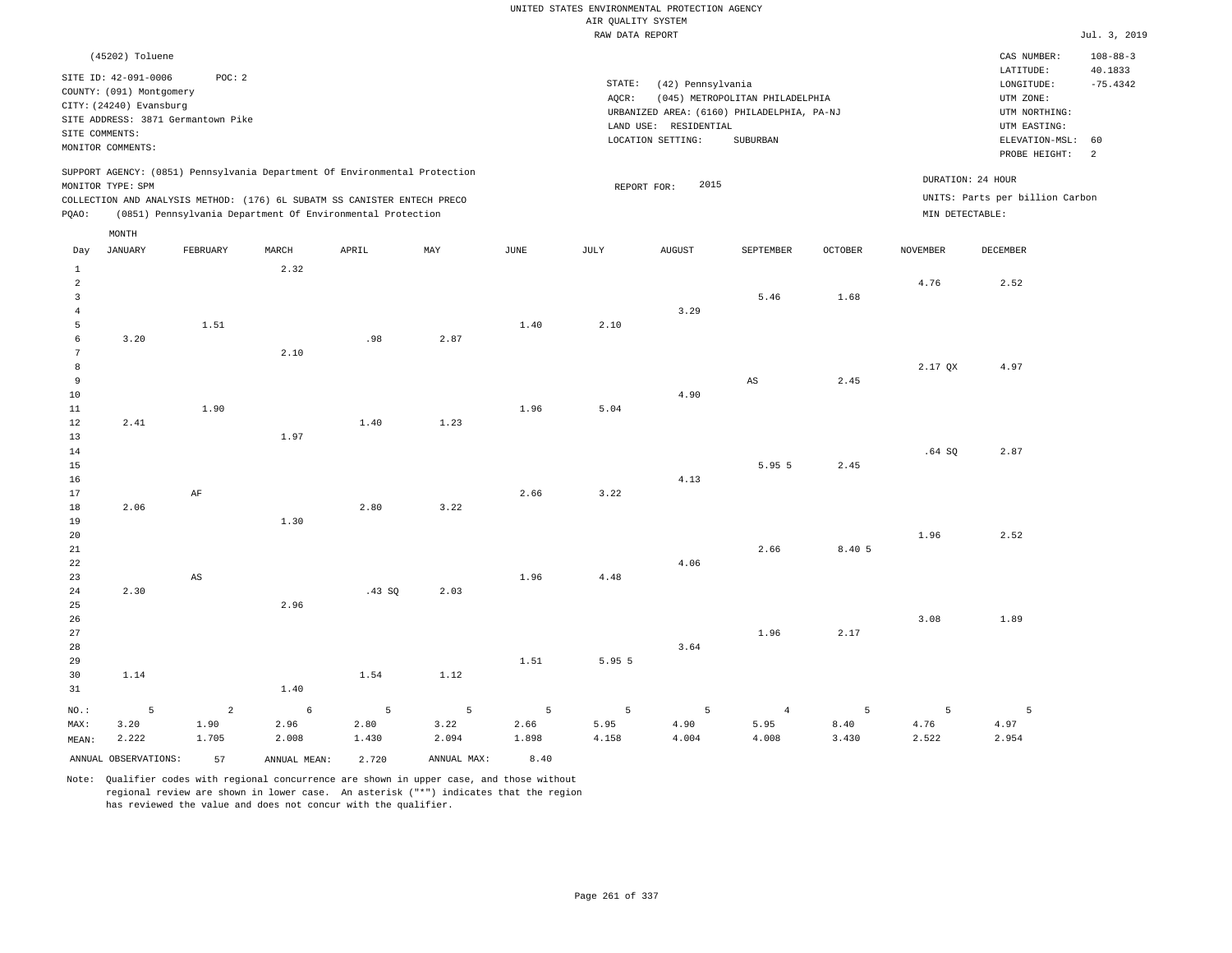|                                                                                   |                                                                                                                     |                                              |                                                                                                                                                                                                                      |                     |                              |                               |                        | UNITED STATES ENVIRONMENTAL PROTECTION AGENCY<br>AIR OUALITY SYSTEM                                           |                                             |                                 |                                 |                                                                                                                         |                                                    |
|-----------------------------------------------------------------------------------|---------------------------------------------------------------------------------------------------------------------|----------------------------------------------|----------------------------------------------------------------------------------------------------------------------------------------------------------------------------------------------------------------------|---------------------|------------------------------|-------------------------------|------------------------|---------------------------------------------------------------------------------------------------------------|---------------------------------------------|---------------------------------|---------------------------------|-------------------------------------------------------------------------------------------------------------------------|----------------------------------------------------|
|                                                                                   |                                                                                                                     |                                              |                                                                                                                                                                                                                      |                     |                              |                               |                        | RAW DATA REPORT                                                                                               |                                             |                                 |                                 |                                                                                                                         | Jul. 3, 2019                                       |
| SITE COMMENTS:                                                                    | (45202) Toluene<br>SITE ID: 42-091-0006<br>COUNTY: (091) Montgomery<br>CITY: (24240) Evansburg<br>MONITOR COMMENTS: | POC: 2<br>SITE ADDRESS: 3871 Germantown Pike |                                                                                                                                                                                                                      |                     |                              |                               | STATE:<br>AQCR:        | (42) Pennsylvania<br>URBANIZED AREA: (6160) PHILADELPHIA, PA-NJ<br>LAND USE: RESIDENTIAL<br>LOCATION SETTING: | (045) METROPOLITAN PHILADELPHIA<br>SUBURBAN |                                 |                                 | CAS NUMBER:<br>LATITUDE:<br>LONGITUDE:<br>UTM ZONE:<br>UTM NORTHING:<br>UTM EASTING:<br>ELEVATION-MSL:<br>PROBE HEIGHT: | $108 - 88 - 3$<br>40.1833<br>$-75.4342$<br>60<br>2 |
| PQAO:                                                                             | MONITOR TYPE: SPM                                                                                                   |                                              | SUPPORT AGENCY: (0851) Pennsylvania Department Of Environmental Protection<br>COLLECTION AND ANALYSIS METHOD: (176) 6L SUBATM SS CANISTER ENTECH PRECO<br>(0851) Pennsylvania Department Of Environmental Protection |                     |                              |                               |                        | 2016<br>REPORT FOR:                                                                                           |                                             |                                 | MIN DETECTABLE:                 | DURATION: 24 HOUR<br>UNITS: Parts per billion Carbon                                                                    |                                                    |
| Day                                                                               | MONTH<br><b>JANUARY</b>                                                                                             | FEBRUARY                                     | MARCH                                                                                                                                                                                                                | APRIL               | MAY                          | JUNE                          | <b>JULY</b>            | <b>AUGUST</b>                                                                                                 | SEPTEMBER                                   | <b>OCTOBER</b>                  | <b>NOVEMBER</b>                 | <b>DECEMBER</b>                                                                                                         |                                                    |
| $\mathbf{1}$<br>$\overline{a}$<br>$\overline{\mathbf{3}}$<br>$\sqrt{4}$<br>5<br>6 | .77 SQ                                                                                                              | 2.31                                         | 1.61                                                                                                                                                                                                                 | 11.20 5             | .77SQ                        | 2.52                          | $\mathbb{A}\mathbb{S}$ | 6.095                                                                                                         | $_{\rm AS}$                                 | 1.54                            | 4.34                            | AM                                                                                                                      |                                                    |
| $7\phantom{.0}$<br>8<br>9<br>$10$<br>11<br>12                                     | 4.90                                                                                                                | .91                                          | 1.19                                                                                                                                                                                                                 | $.61$ $OX$          | 3.65                         | 2.31                          | AS                     | 6.24 5                                                                                                        | 2.52                                        | AF                              | 6.16 <sub>5</sub>               | 2.94                                                                                                                    |                                                    |
| 13<br>14<br>15<br>16<br>17<br>18                                                  | 1.40                                                                                                                | .64SQ                                        | 1.68                                                                                                                                                                                                                 | $3.22$ QX           | 2.03                         | $\mathbb{A}\mathbb{S}$        | $\mathbb{A}\mathbb{S}$ | 8.12 5                                                                                                        | .98                                         | $\rm{AF}$                       | $_{\rm AS}$                     | 3.22                                                                                                                    |                                                    |
| 19<br>20<br>21<br>22<br>23<br>$2\sqrt{4}$                                         | .62S                                                                                                                | .69SQ                                        | .57SQ                                                                                                                                                                                                                | 2.87 QX             | 2.52 QX                      | 2.24                          | AS                     | 1.46                                                                                                          | $\mathbb{A}\mathbb{S}$                      | .84                             | AF                              | 2.24                                                                                                                    |                                                    |
| 25<br>26<br>27<br>28<br>29<br>30                                                  | 4.24                                                                                                                |                                              | .53SQ                                                                                                                                                                                                                | 1.61                | 1.47                         | $\mathbb{A}\mathbb{S}$        | AS                     | 2.10                                                                                                          | 1.75                                        | 1.82                            | $_{\rm AS}$                     | AF                                                                                                                      |                                                    |
| 31                                                                                | 2.52                                                                                                                |                                              | .46SQ                                                                                                                                                                                                                |                     |                              |                               |                        |                                                                                                               |                                             |                                 |                                 |                                                                                                                         |                                                    |
| $NO.$ :<br>MAX:<br>MEAN:                                                          | $\epsilon$<br>4.90<br>2.408                                                                                         | $\overline{4}$<br>2.31<br>1.138              | $\epsilon$<br>1.68<br>1.007                                                                                                                                                                                          | 5<br>11.20<br>3.902 | $\mathsf S$<br>3.65<br>2.088 | $\mathbf{3}$<br>2.52<br>2.357 | $\circ$                | 5<br>8.12<br>4.802                                                                                            | $\overline{3}$<br>2.52<br>1.750             | $\overline{3}$<br>1.82<br>1.400 | $\overline{a}$<br>6.16<br>5.250 | $\overline{\mathbf{3}}$<br>3.22<br>2.800                                                                                |                                                    |
|                                                                                   | ANNUAL OBSERVATIONS:                                                                                                | 45                                           | ANNUAL MEAN:                                                                                                                                                                                                         | 2.543               | ANNUAL MAX:                  | 11.20                         |                        |                                                                                                               |                                             |                                 |                                 |                                                                                                                         |                                                    |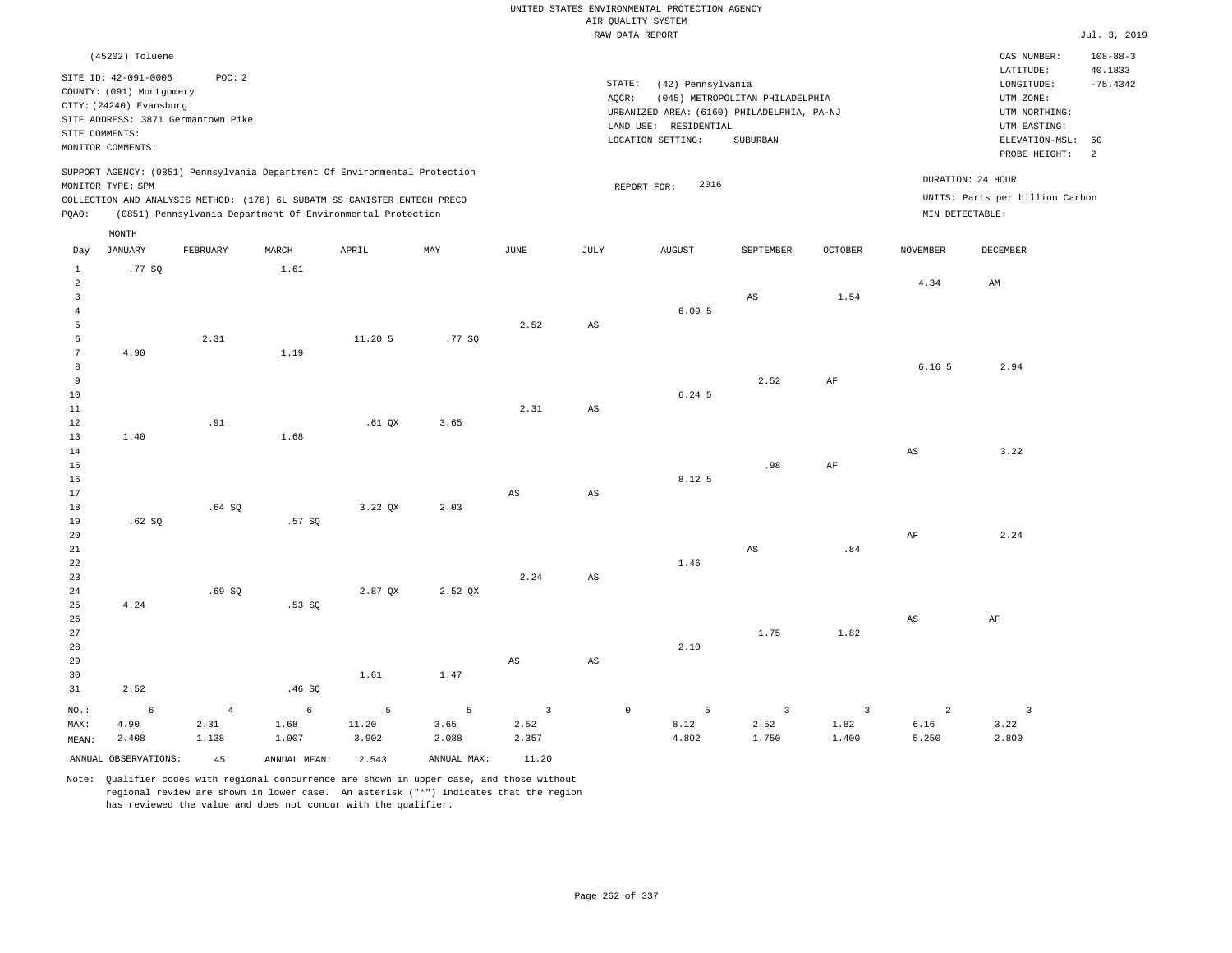|                 |                                    |                 |                                                                            |        |             |       | UNITED STATES ENVIRONMENTAL PROTECTION AGENCY |                       |                                            |                |                 |                                 |                           |
|-----------------|------------------------------------|-----------------|----------------------------------------------------------------------------|--------|-------------|-------|-----------------------------------------------|-----------------------|--------------------------------------------|----------------|-----------------|---------------------------------|---------------------------|
|                 |                                    |                 |                                                                            |        |             |       | AIR QUALITY SYSTEM                            |                       |                                            |                |                 |                                 |                           |
|                 |                                    |                 |                                                                            |        |             |       | RAW DATA REPORT                               |                       |                                            |                |                 |                                 | Jul. 3, 2019              |
|                 | (45202) Toluene                    |                 |                                                                            |        |             |       |                                               |                       |                                            |                |                 | CAS NUMBER:<br>LATITUDE:        | $108 - 88 - 3$<br>40.1833 |
|                 | SITE ID: 42-091-0006               | POC: 2          |                                                                            |        |             |       | STATE:                                        | (42) Pennsylvania     |                                            |                |                 | LONGITUDE:                      | $-75.4342$                |
|                 | COUNTY: (091) Montgomery           |                 |                                                                            |        |             |       | AQCR:                                         |                       | (045) METROPOLITAN PHILADELPHIA            |                |                 | UTM ZONE:                       |                           |
|                 | CITY: (24240) Evansburg            |                 |                                                                            |        |             |       |                                               |                       | URBANIZED AREA: (6160) PHILADELPHIA, PA-NJ |                |                 | UTM NORTHING:                   |                           |
|                 | SITE ADDRESS: 3871 Germantown Pike |                 |                                                                            |        |             |       |                                               | LAND USE: RESIDENTIAL |                                            |                |                 | UTM EASTING:                    |                           |
| SITE COMMENTS:  | MONITOR COMMENTS:                  |                 |                                                                            |        |             |       |                                               | LOCATION SETTING:     | SUBURBAN                                   |                |                 | ELEVATION-MSL:                  | 60                        |
|                 |                                    |                 |                                                                            |        |             |       |                                               |                       |                                            |                |                 | PROBE HEIGHT:                   | 2                         |
|                 | MONITOR TYPE: SPM                  |                 | SUPPORT AGENCY: (0851) Pennsylvania Department Of Environmental Protection |        |             |       | REPORT FOR:                                   | 2017                  |                                            |                |                 | DURATION: 24 HOUR               |                           |
|                 |                                    |                 | COLLECTION AND ANALYSIS METHOD: (176) 6L SUBATM SS CANISTER ENTECH PRECO   |        |             |       |                                               |                       |                                            |                |                 | UNITS: Parts per billion Carbon |                           |
| PQAO:           |                                    |                 | (0851) Pennsylvania Department Of Environmental Protection                 |        |             |       |                                               |                       |                                            |                | MIN DETECTABLE: |                                 |                           |
| Day             | MONTH<br><b>JANUARY</b>            | <b>FEBRUARY</b> | MARCH                                                                      | APRIL  | MAY         | JUNE  | JULY                                          | <b>AUGUST</b>         | SEPTEMBER                                  | <b>OCTOBER</b> | <b>NOVEMBER</b> | <b>DECEMBER</b>                 |                           |
| $\mathbf{1}$    | $\mathbb{A}\mathbb{S}$             |                 |                                                                            | .57SQ  | .62 SQ      |       |                                               |                       |                                            |                |                 |                                 |                           |
| $\sqrt{2}$      |                                    |                 | .42 SQ                                                                     |        |             |       |                                               |                       |                                            |                |                 |                                 |                           |
| $\mathsf 3$     |                                    |                 |                                                                            |        |             |       |                                               |                       |                                            |                | 2.03            | 4.62                            |                           |
| $\overline{4}$  |                                    |                 |                                                                            |        |             |       |                                               |                       | 1.54                                       | 1.96           |                 |                                 |                           |
| 5               |                                    |                 |                                                                            |        |             |       |                                               | AF                    |                                            |                |                 |                                 |                           |
| 6               |                                    | 1.61            |                                                                            |        |             | 1.68  | .98                                           |                       |                                            |                |                 |                                 |                           |
| $7\phantom{.0}$ | AS                                 |                 |                                                                            | .59 SO | 3.36        |       |                                               |                       |                                            |                |                 |                                 |                           |
| $\,8\,$         |                                    |                 | .46 SQ                                                                     |        |             |       |                                               |                       |                                            |                |                 |                                 |                           |
| $\overline{9}$  |                                    |                 |                                                                            |        |             |       |                                               |                       |                                            |                | 2.87            | 1.68                            |                           |
| 10              |                                    |                 |                                                                            |        |             |       |                                               |                       | 1.81                                       | 3.92           |                 |                                 |                           |
| 11<br>12        |                                    | 1.75            |                                                                            |        |             | 2.59  | 2.17 QX                                       | 1.67                  |                                            |                |                 |                                 |                           |
| 13              | AF                                 |                 |                                                                            | .77    | .55 SO      |       |                                               |                       |                                            |                |                 |                                 |                           |
| 14              |                                    |                 | .70                                                                        |        |             |       |                                               |                       |                                            |                |                 |                                 |                           |
| 15              |                                    |                 |                                                                            |        |             |       |                                               |                       |                                            |                | 2.59            | 2.80                            |                           |
| 16              |                                    |                 |                                                                            |        |             |       |                                               |                       | 3.15                                       | .70            |                 |                                 |                           |
| 17              |                                    |                 |                                                                            |        |             |       |                                               | 2.46                  |                                            |                |                 |                                 |                           |
| 18              |                                    | 4.90            |                                                                            |        |             | 1.26  | 2.17                                          |                       |                                            |                |                 |                                 |                           |
| 19              | 3.15                               |                 |                                                                            | .98    | 2.73        |       |                                               |                       |                                            |                |                 |                                 |                           |
| 20              |                                    |                 | .77                                                                        |        |             |       |                                               |                       |                                            |                |                 |                                 |                           |
| 21              |                                    |                 |                                                                            |        |             |       |                                               |                       |                                            |                | 1.26            | AF                              |                           |
| 22              |                                    |                 |                                                                            |        |             |       |                                               |                       | 3.71                                       | 4.13           |                 |                                 |                           |
| 23              |                                    |                 |                                                                            |        |             |       |                                               | 1.72                  |                                            |                |                 |                                 |                           |
| 24              |                                    | .84             |                                                                            |        |             | 1.33  | 1.26                                          |                       |                                            |                |                 |                                 |                           |
| 25              | 1.54                               |                 |                                                                            | 1.01   | .84         |       |                                               |                       |                                            |                |                 |                                 |                           |
| 26<br>27        |                                    |                 | .84                                                                        |        |             |       |                                               |                       |                                            |                | 2.52            | .62SQ                           |                           |
| 28              |                                    |                 |                                                                            |        |             |       |                                               |                       | 1.47                                       | 1.89           |                 |                                 |                           |
| 29              |                                    |                 |                                                                            |        |             |       |                                               | 1.54                  |                                            |                |                 |                                 |                           |
| 30              |                                    |                 |                                                                            |        |             | 1.47  | 2.31                                          |                       |                                            |                |                 |                                 |                           |
| 31              | $\mathbb{A}\mathbb{S}$             |                 |                                                                            |        | $_{\rm AS}$ |       |                                               |                       |                                            |                |                 |                                 |                           |
|                 |                                    |                 |                                                                            |        |             |       |                                               |                       |                                            |                |                 |                                 |                           |
| NO.:            | $\overline{a}$                     | $\overline{4}$  | 5                                                                          | 5      | 5           | 5     | 5                                             | $\overline{4}$        | 5                                          | 5              | 5               | $\overline{4}$                  |                           |
| MAX:            | 3.15                               | 4.90            | .84                                                                        | 1.01   | 3.36        | 2.59  | 2.31<br>1.778                                 | 2.46<br>1.848         | 3.71<br>2.336                              | 4.13           | 2.87<br>2.254   | 4.62                            |                           |
| MEAN:           | 2.345                              | 2.275           | .638                                                                       | .784   | 1.620       | 1.666 |                                               |                       |                                            | 2.520          |                 | 2.430                           |                           |
|                 | ANNUAL OBSERVATIONS:               | 54              | ANNUAL, MEAN:                                                              | 1.831  | ANNUAL MAX: | 4.90  |                                               |                       |                                            |                |                 |                                 |                           |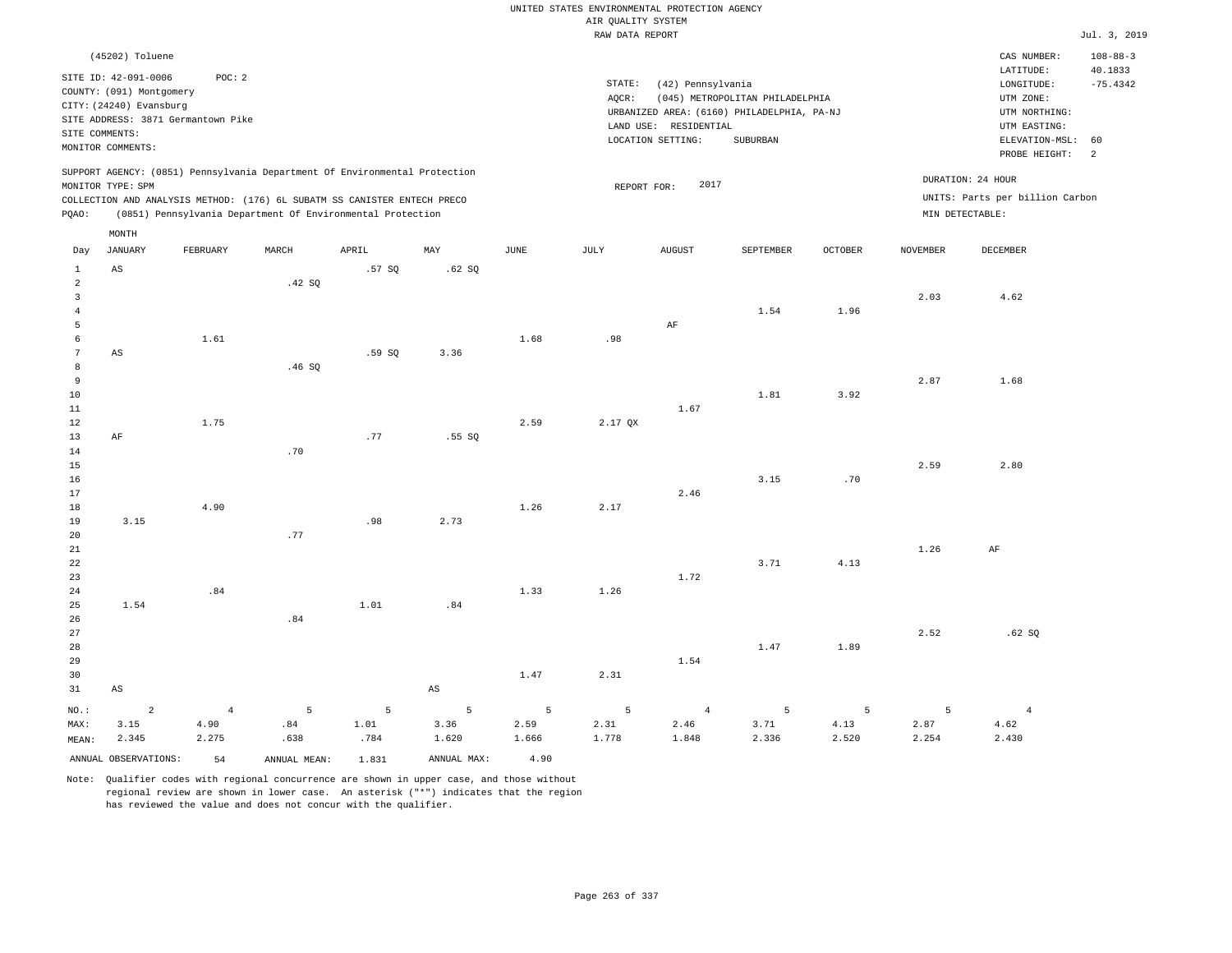|                                                |                                                                                                                                                                             |                    |                    |                                                            |                    |                    | UNITED STATES ENVIRONMENTAL PROTECTION AGENCY<br>AIR QUALITY SYSTEM |                                                                 |                                                                                           |                    |                                 |                                                                                                        |                                               |
|------------------------------------------------|-----------------------------------------------------------------------------------------------------------------------------------------------------------------------------|--------------------|--------------------|------------------------------------------------------------|--------------------|--------------------|---------------------------------------------------------------------|-----------------------------------------------------------------|-------------------------------------------------------------------------------------------|--------------------|---------------------------------|--------------------------------------------------------------------------------------------------------|-----------------------------------------------|
|                                                |                                                                                                                                                                             |                    |                    |                                                            |                    |                    | RAW DATA REPORT                                                     |                                                                 |                                                                                           |                    |                                 |                                                                                                        | Jul. 3, 2019                                  |
|                                                |                                                                                                                                                                             |                    |                    |                                                            |                    |                    |                                                                     |                                                                 |                                                                                           |                    |                                 |                                                                                                        |                                               |
| SITE COMMENTS:                                 | (45202) Toluene<br>SITE ID: 42-091-0006<br>COUNTY: (091) Montgomery<br>CITY: (24240) Evansburg<br>SITE ADDRESS: 3871 Germantown Pike                                        | POC: 2             |                    |                                                            |                    |                    | $\texttt{STATE}$ :<br>AQCR:                                         | (42) Pennsylvania<br>LAND USE: RESIDENTIAL<br>LOCATION SETTING: | (045) METROPOLITAN PHILADELPHIA<br>URBANIZED AREA: (6160) PHILADELPHIA, PA-NJ<br>SUBURBAN |                    |                                 | CAS NUMBER:<br>LATITUDE:<br>LONGITUDE:<br>UTM ZONE:<br>UTM NORTHING:<br>UTM EASTING:<br>ELEVATION-MSL: | $108 - 88 - 3$<br>40.1833<br>$-75.4342$<br>60 |
|                                                | MONITOR COMMENTS:                                                                                                                                                           |                    |                    |                                                            |                    |                    |                                                                     |                                                                 |                                                                                           |                    |                                 | PROBE HEIGHT:                                                                                          | 2                                             |
| PQAO:                                          | SUPPORT AGENCY: (0851) Pennsylvania Department Of Environmental Protection<br>MONITOR TYPE: SPM<br>COLLECTION AND ANALYSIS METHOD: (176) 6L SUBATM SS CANISTER ENTECH PRECO |                    |                    | (0851) Pennsylvania Department Of Environmental Protection |                    |                    | REPORT FOR:                                                         | 2018                                                            |                                                                                           |                    | DURATION: 24 HOUR               | UNITS: Parts per billion Carbon<br>MIN DETECTABLE: .215166                                             |                                               |
|                                                | MONTH                                                                                                                                                                       |                    |                    |                                                            |                    |                    |                                                                     |                                                                 |                                                                                           |                    |                                 |                                                                                                        |                                               |
| Day                                            | JANUARY                                                                                                                                                                     | FEBRUARY           | MARCH              | APRIL                                                      | MAY                | <b>JUNE</b>        | JULY                                                                | <b>AUGUST</b>                                                   | SEPTEMBER                                                                                 | <b>OCTOBER</b>     | NOVEMBER                        | DECEMBER                                                                                               |                                               |
| $\,1\,$<br>$\overline{a}$                      | AO                                                                                                                                                                          | 2.24               |                    | .84                                                        | 1.96               | 1.76               | 2.66                                                                |                                                                 |                                                                                           |                    |                                 |                                                                                                        |                                               |
| $\overline{\mathbf{3}}$<br>$\overline{4}$<br>5 |                                                                                                                                                                             |                    | .37SQ              |                                                            |                    |                    |                                                                     |                                                                 | 3.08                                                                                      | 2.80               | 1.39                            | .66SQ                                                                                                  |                                               |
| 6<br>7<br>8                                    | AF                                                                                                                                                                          | 2.52               |                    | .38SQ                                                      | 1.05               | .99                | .77                                                                 | 2.93                                                            |                                                                                           |                    |                                 |                                                                                                        |                                               |
| 9<br>$10$<br>$11\,$<br>12                      |                                                                                                                                                                             |                    | .84                |                                                            |                    |                    |                                                                     | 1.68                                                            | 1.26                                                                                      | 1.05               | .77                             | 4.13                                                                                                   |                                               |
| 13<br>$1\,4$<br>15                             | .64SQ                                                                                                                                                                       | 1.05               | .84                | 1.47                                                       | .98                | .91                | 1.82                                                                |                                                                 |                                                                                           |                    |                                 |                                                                                                        |                                               |
| 16<br>17<br>18<br>19                           |                                                                                                                                                                             | 1.89               |                    |                                                            |                    | .95                | 1.54 QX                                                             | 1.82                                                            | 1.96 OX                                                                                   | 1.54               | 1.47                            | 1.12                                                                                                   |                                               |
| 20<br>21<br>22                                 | 2.17                                                                                                                                                                        |                    | .70                | .27SQ                                                      | 1.40               |                    |                                                                     |                                                                 |                                                                                           |                    | $\rm AF$                        | 1.05                                                                                                   |                                               |
| 23<br>24<br>25                                 | 2.31                                                                                                                                                                        | 3.50               |                    | .98                                                        | 1.68               | .91                | 1.96 QX                                                             | 2.80                                                            | AS                                                                                        | 1.47               |                                 |                                                                                                        |                                               |
| 26<br>27<br>28<br>29<br>30<br>31               |                                                                                                                                                                             |                    | 2.52               |                                                            |                    |                    | 2.51                                                                | 2.38                                                            | 5.74 5                                                                                    | .83                | .68SQ                           | 1.19                                                                                                   |                                               |
| NO.:<br>MAX:<br>MEAN:                          | $\overline{3}$<br>2.31<br>1.707                                                                                                                                             | 5<br>3.50<br>2.240 | 5<br>2.52<br>1.054 | 5<br>1.47<br>.788                                          | 5<br>1.96<br>1.414 | 5<br>1.76<br>1.104 | 6<br>2.66<br>1.877                                                  | 5<br>2.93<br>2.322                                              | $\overline{4}$<br>5.74<br>3.010                                                           | 5<br>2.80<br>1.538 | $\overline{4}$<br>1.47<br>1.078 | 5<br>4.13<br>1.630                                                                                     |                                               |
|                                                | ANNUAL OBSERVATIONS:                                                                                                                                                        | 57                 | ANNUAL MEAN:       | 1.635                                                      | ANNUAL MAX:        | 5.74               |                                                                     |                                                                 |                                                                                           |                    |                                 |                                                                                                        |                                               |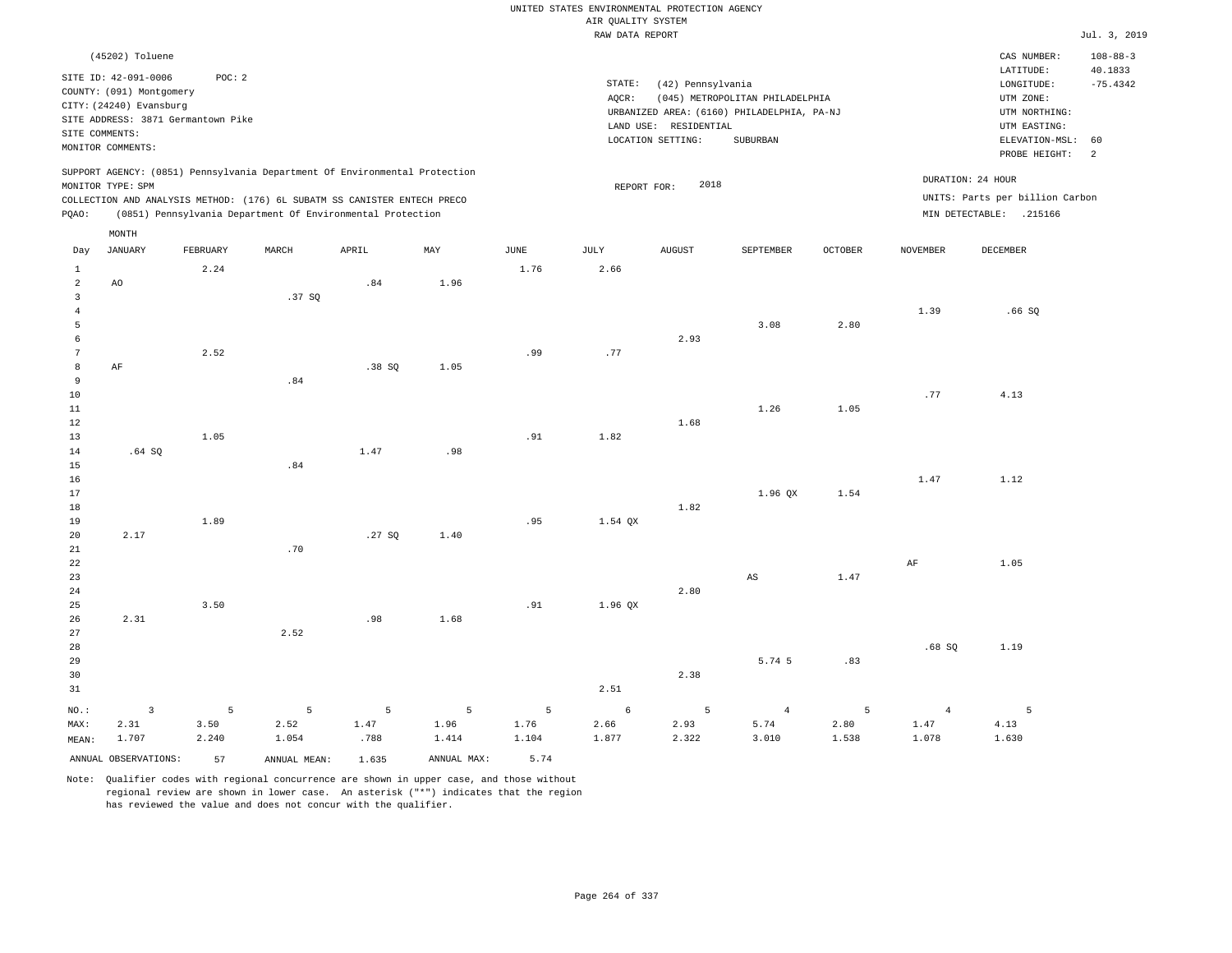|                      |                                                                                                     |                         |                                                                                                                                        |                   |                   |               |                    | UNITED STATES ENVIRONMENTAL PROTECTION AGENCY |                                            |             |                         |                                                     |                                         |
|----------------------|-----------------------------------------------------------------------------------------------------|-------------------------|----------------------------------------------------------------------------------------------------------------------------------------|-------------------|-------------------|---------------|--------------------|-----------------------------------------------|--------------------------------------------|-------------|-------------------------|-----------------------------------------------------|-----------------------------------------|
|                      |                                                                                                     |                         |                                                                                                                                        |                   |                   |               | AIR QUALITY SYSTEM |                                               |                                            |             |                         |                                                     |                                         |
|                      |                                                                                                     |                         |                                                                                                                                        |                   |                   |               | RAW DATA REPORT    |                                               |                                            |             |                         |                                                     | Jul. 3, 2019                            |
|                      | (45203) Ethylbenzene<br>SITE ID: 42-091-0006<br>COUNTY: (091) Montgomery<br>CITY: (24240) Evansburg | POC: 2                  |                                                                                                                                        |                   |                   |               | STATE:<br>AQCR:    | (42) Pennsylvania                             | (045) METROPOLITAN PHILADELPHIA            |             |                         | CAS NUMBER:<br>LATITUDE:<br>LONGITUDE:<br>UTM ZONE: | $100 - 41 - 4$<br>40.1833<br>$-75.4342$ |
|                      | SITE ADDRESS: 3871 Germantown Pike                                                                  |                         |                                                                                                                                        |                   |                   |               |                    |                                               | URBANIZED AREA: (6160) PHILADELPHIA, PA-NJ |             |                         | UTM NORTHING:                                       |                                         |
| SITE COMMENTS:       |                                                                                                     |                         |                                                                                                                                        |                   |                   |               |                    | LAND USE: RESIDENTIAL                         |                                            |             |                         | UTM EASTING:                                        |                                         |
|                      | MONITOR COMMENTS:                                                                                   |                         |                                                                                                                                        |                   |                   |               |                    | LOCATION SETTING:                             | <b>SUBURBAN</b>                            |             |                         | ELEVATION-MSL:<br>PROBE HEIGHT:                     | 60<br>2                                 |
|                      |                                                                                                     |                         | SUPPORT AGENCY: (0851) Pennsylvania Department Of Environmental Protection                                                             |                   |                   |               |                    |                                               |                                            |             |                         | DURATION: 24 HOUR                                   |                                         |
|                      | MONITOR TYPE: SPM                                                                                   |                         |                                                                                                                                        |                   |                   |               | REPORT FOR:        | 2013                                          |                                            |             |                         | UNITS: Parts per billion Carbon                     |                                         |
| PQAO:                |                                                                                                     |                         | COLLECTION AND ANALYSIS METHOD: (176) 6L SUBATM SS CANISTER ENTECH PRECO<br>(0851) Pennsylvania Department Of Environmental Protection |                   |                   |               |                    |                                               |                                            |             | MIN DETECTABLE:         |                                                     |                                         |
|                      | MONTH                                                                                               |                         |                                                                                                                                        |                   |                   |               |                    |                                               |                                            |             |                         |                                                     |                                         |
| Day                  | JANUARY                                                                                             | FEBRUARY                | MARCH                                                                                                                                  | APRIL             | MAY               | $_{\rm JUNE}$ | $\mathtt{JULY}$    | ${\tt AUGUST}$                                | SEPTEMBER                                  | OCTOBER     | <b>NOVEMBER</b>         | <b>DECEMBER</b>                                     |                                         |
| $1\,$                |                                                                                                     |                         |                                                                                                                                        |                   |                   |               |                    |                                               | .94SQ                                      | 1.55        |                         |                                                     |                                         |
| $\overline{a}$       |                                                                                                     |                         |                                                                                                                                        |                   |                   |               |                    | 1.06                                          |                                            |             |                         |                                                     |                                         |
| $\overline{3}$       |                                                                                                     | AF                      |                                                                                                                                        |                   |                   | .74S          | .69SQ              |                                               |                                            |             |                         |                                                     |                                         |
| $\overline{4}$       | $.00$ ND                                                                                            |                         |                                                                                                                                        | .00 <sub>ND</sub> | .00 <sub>ND</sub> |               |                    |                                               |                                            |             |                         |                                                     |                                         |
| 5                    |                                                                                                     |                         | $.00$ ND                                                                                                                               |                   |                   |               |                    |                                               |                                            |             |                         |                                                     |                                         |
| 6                    |                                                                                                     |                         |                                                                                                                                        |                   |                   |               |                    |                                               |                                            |             | .34S                    | .25S                                                |                                         |
| $7\phantom{.0}$<br>8 |                                                                                                     |                         |                                                                                                                                        |                   |                   |               |                    | .69S                                          | .79SQ                                      | .91 SQ      |                         |                                                     |                                         |
| 9                    |                                                                                                     | $\rm AF$                |                                                                                                                                        |                   |                   | .81SQ         | .91 SQ             |                                               |                                            |             |                         |                                                     |                                         |
| 10                   | .61 S0                                                                                              |                         |                                                                                                                                        | $.00$ ND          | .38S              |               |                    |                                               |                                            |             |                         |                                                     |                                         |
| $1\,1$               |                                                                                                     |                         | $.00$ ND                                                                                                                               |                   |                   |               |                    |                                               |                                            |             |                         |                                                     |                                         |
| 12                   |                                                                                                     |                         |                                                                                                                                        |                   |                   |               |                    |                                               |                                            |             | AF                      | AF                                                  |                                         |
| 13                   |                                                                                                     |                         |                                                                                                                                        |                   |                   |               |                    |                                               | .78S                                       | .59SQ       |                         |                                                     |                                         |
| 14                   |                                                                                                     |                         |                                                                                                                                        |                   |                   |               |                    | AF                                            |                                            |             |                         |                                                     |                                         |
| 15                   |                                                                                                     | $.00$ ND                |                                                                                                                                        |                   |                   | .66SQ         | 1.06               |                                               |                                            |             |                         |                                                     |                                         |
| 16                   | AF                                                                                                  |                         |                                                                                                                                        | .00 <sub>ND</sub> | .52SQ             |               |                    |                                               |                                            |             |                         |                                                     |                                         |
| 17                   |                                                                                                     |                         | $.00$ ND                                                                                                                               |                   |                   |               |                    |                                               |                                            |             |                         |                                                     |                                         |
| 18                   |                                                                                                     |                         |                                                                                                                                        |                   |                   |               |                    |                                               |                                            |             | .22SQ                   | AF                                                  |                                         |
| 19<br>$20$           |                                                                                                     |                         |                                                                                                                                        |                   |                   |               |                    |                                               | .75 SO                                     | .60S        |                         |                                                     |                                         |
| 21                   |                                                                                                     | $.00$ ND                |                                                                                                                                        |                   |                   | .56SQ         | .92S               | AF                                            |                                            |             |                         |                                                     |                                         |
| 22                   | AF                                                                                                  |                         |                                                                                                                                        | $.00$ ND          | $.00$ ND          |               |                    |                                               |                                            |             |                         |                                                     |                                         |
| 23                   |                                                                                                     |                         | $.00$ ND                                                                                                                               |                   |                   |               |                    |                                               |                                            |             |                         |                                                     |                                         |
| 24                   |                                                                                                     |                         |                                                                                                                                        |                   |                   |               |                    |                                               |                                            |             | $.00$ ND                | $.00$ ND                                            |                                         |
| 25                   |                                                                                                     |                         |                                                                                                                                        |                   |                   |               |                    |                                               | .71 SQ                                     | $_{\rm AS}$ |                         |                                                     |                                         |
| 26                   |                                                                                                     |                         |                                                                                                                                        |                   |                   |               |                    | AF                                            |                                            |             |                         |                                                     |                                         |
| 27                   |                                                                                                     | $.00$ ND                |                                                                                                                                        |                   |                   | .94SQ         | .90 SQ             |                                               |                                            |             |                         |                                                     |                                         |
| 28                   | AS                                                                                                  |                         |                                                                                                                                        | $.00$ ND          | .80S              |               |                    |                                               |                                            |             |                         |                                                     |                                         |
| 29                   |                                                                                                     |                         | .00 <sub>ND</sub>                                                                                                                      |                   |                   |               |                    |                                               |                                            |             |                         |                                                     |                                         |
| 30                   |                                                                                                     |                         |                                                                                                                                        |                   |                   |               |                    |                                               |                                            |             | AF                      | $.00$ ND                                            |                                         |
| 31                   |                                                                                                     |                         |                                                                                                                                        |                   |                   |               |                    |                                               |                                            | .47SQ       |                         |                                                     |                                         |
| NO.:                 | $\overline{a}$                                                                                      | $\overline{\mathbf{3}}$ | 5                                                                                                                                      | 5                 | 5                 | 5             | 5                  | $\overline{a}$                                | $\overline{5}$                             | 5           | $\overline{\mathbf{3}}$ | $\overline{\mathbf{3}}$                             |                                         |
| MAX:                 | .61                                                                                                 | 0.00                    | 0.00                                                                                                                                   | 0.00              | .80               | .94           | 1.06               | 1.06                                          | .94                                        | 1.55        | .34                     | .25                                                 |                                         |
| MEAN:                | .305                                                                                                | 0.000                   | 0.000                                                                                                                                  | 0.000             | .340              | .742          | .896               | .875                                          | .794                                       | .824        | .187                    | .083                                                |                                         |
|                      | ANNUAL OBSERVATIONS:                                                                                | 48                      | ANNUAL MEAN:                                                                                                                           | .441              | ANNUAL MAX:       | 1.55          |                    |                                               |                                            |             |                         |                                                     |                                         |

Note: Qualifier codes with regional concurrence are shown in upper case, and those without regional review are shown in lower case. An asterisk ("\*") indicates that the region

has reviewed the value and does not concur with the qualifier.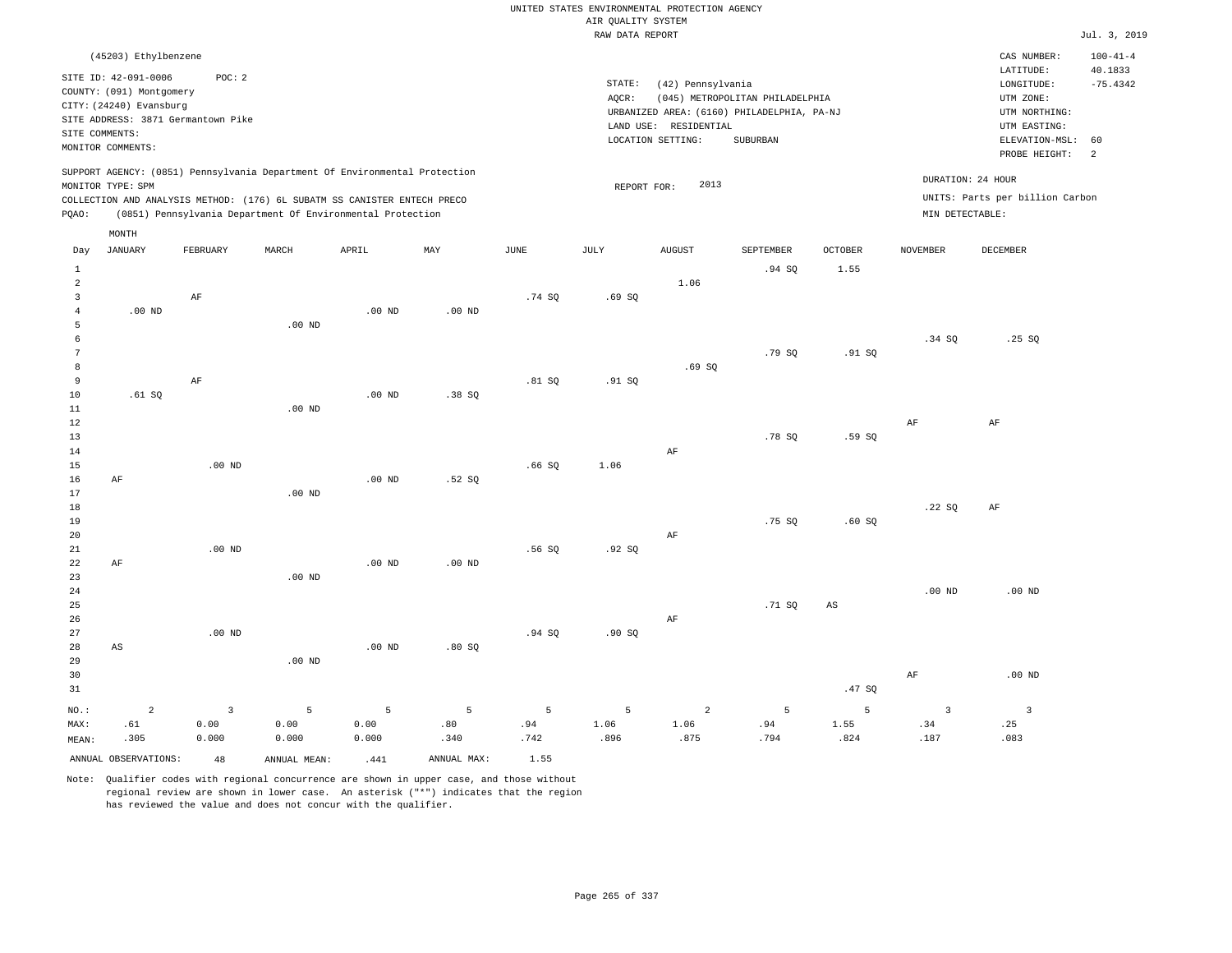| (45203) Ethylbenzene                                                                                                                                                                                                                                        |                                                                                                                                                                                    | CAS NUMBER:                                                                                                 | $100 - 41 - 4$                                    |
|-------------------------------------------------------------------------------------------------------------------------------------------------------------------------------------------------------------------------------------------------------------|------------------------------------------------------------------------------------------------------------------------------------------------------------------------------------|-------------------------------------------------------------------------------------------------------------|---------------------------------------------------|
| SITE ID: 42-091-0006<br>POC:2<br>COUNTY: (091) Montgomery<br>CITY: (24240) Evansburg<br>SITE ADDRESS: 3871 Germantown Pike<br>SITE COMMENTS:<br>MONITOR COMMENTS:                                                                                           | STATE:<br>(42) Pennsylvania<br>(045) METROPOLITAN PHILADELPHIA<br>AOCR:<br>URBANIZED AREA: (6160) PHILADELPHIA, PA-NJ<br>RESIDENTIAL<br>LAND USE:<br>LOCATION SETTING:<br>SUBURBAN | LATITUDE:<br>LONGITUDE:<br>UTM ZONE:<br>UTM NORTHING:<br>UTM EASTING:<br>ELEVATION-MSL: 60<br>PROBE HEIGHT: | 40.1833<br>$-75.4342$<br>$\overline{\phantom{0}}$ |
| SUPPORT AGENCY: (0851) Pennsylvania Department Of Environmental Protection<br>MONITOR TYPE: SPM<br>COLLECTION AND ANALYSIS METHOD: (176) 6L SUBATM SS CANISTER ENTECH PRECO<br>(0851) Pennsylvania Department Of Environmental Protection<br>POAO:<br>MONTH | 2014<br>REPORT FOR:                                                                                                                                                                | DURATION: 24 HOUR<br>UNITS: Parts per billion Carbon<br>MIN DETECTABLE:                                     |                                                   |

| Day            | JANUARY                | FEBRUARY               | MARCH             | APRIL          | $\ensuremath{\text{MAX}}$ | $_{\rm JUNE}$ | $\mathtt{JULY}$  | <b>AUGUST</b> | SEPTEMBER | OCTOBER | NOVEMBER  | DECEMBER |
|----------------|------------------------|------------------------|-------------------|----------------|---------------------------|---------------|------------------|---------------|-----------|---------|-----------|----------|
| $\mathbf{1}$   |                        |                        |                   |                |                           |               |                  |               |           |         | .40SQ     | .53 SQ   |
| $\overline{a}$ |                        |                        |                   |                |                           |               |                  |               | 5.63      | 1.57    |           |          |
| $\overline{3}$ |                        |                        |                   |                |                           |               |                  | 3.71          |           |         |           |          |
| $\overline{4}$ |                        | $\rm AF$               |                   |                |                           | 1.25          | 2.47             |               |           |         |           |          |
| 5              | $\rm AF$               |                        |                   | $.00$ ND       | $.00$ ND                  |               |                  |               |           |         |           |          |
| 6              |                        |                        | $.00$ ND          |                |                           |               |                  |               |           |         |           |          |
| $\overline{7}$ |                        |                        |                   |                |                           |               |                  |               |           |         | $\rm{AF}$ | $.00$ ND |
| 8              |                        |                        |                   |                |                           |               |                  |               | 3.83      | 1.18    |           |          |
| 9              |                        |                        |                   |                |                           |               |                  | 4.67          |           |         |           |          |
| 10             |                        | AS                     |                   |                |                           | 1.60          | 2.88             |               |           |         |           |          |
| 11             | 1.33                   |                        |                   | $\rm AF$       | .59 SQ                    |               |                  |               |           |         |           |          |
| 12             |                        |                        | .61 SQ            |                |                           |               |                  |               |           |         |           |          |
| 13             |                        |                        |                   |                |                           |               |                  |               | 2.19      |         | .38SQ     | $.00$ ND |
| 14<br>15       |                        |                        |                   |                |                           |               |                  | 2.49          |           | 1.40    |           |          |
| 16             |                        | $.00$ ND               |                   |                |                           | 2.26          | 3.43             |               |           |         |           |          |
| 17             | .47SQ                  |                        |                   | $.00$ ND       | .57SQ                     |               |                  |               |           |         |           |          |
| 18             |                        |                        | .32 SQ            |                |                           |               |                  |               |           |         |           |          |
| 19             |                        |                        |                   |                |                           |               |                  |               |           |         | $.00$ ND  | $.00$ ND |
| 20             |                        |                        |                   |                |                           |               |                  |               | 1.89      | .75 SQ  |           |          |
| 21             |                        |                        |                   |                |                           |               |                  | 4.47          |           |         |           |          |
| $2\sqrt{2}$    |                        | .40SQ                  |                   |                |                           | 1.92          | 2.76             |               |           |         |           |          |
| $23\,$         | $\mathbb{A}\mathbb{S}$ |                        |                   | .00 $ND$       | .74 SQ                    |               |                  |               |           |         |           |          |
| $2\,4$         |                        |                        | .31 QX            |                |                           |               |                  |               |           |         |           |          |
| $25\,$         |                        |                        |                   |                |                           |               |                  |               |           |         | .67SQ     | .29 SQ   |
| $26\,$         |                        |                        |                   |                |                           |               |                  |               | 2.14      | .59 SQ  |           |          |
| 27             |                        |                        |                   |                |                           |               |                  | 3.59          |           |         |           |          |
| 28             |                        | $\mathbb{A}\mathbb{S}$ |                   |                |                           | $.00$ ND      | 6.46             |               |           |         |           |          |
| 29             | $\mathbb{A}\mathbb{S}$ |                        |                   | $.00$ ND       | .66SQ                     |               |                  |               |           |         |           |          |
| 30             |                        |                        | .00 <sub>ND</sub> |                |                           |               |                  |               |           |         |           |          |
| 31             |                        |                        |                   |                |                           |               |                  |               |           |         |           | .31 SQ   |
| $_{\rm NO.}$ : | $\overline{a}$         | $\overline{a}$         | $\overline{5}$    | $\overline{4}$ | 5                         | 5             | 5                | 5             | 5         | 5       | $\,4$     | 6        |
| MAX:           | 1.33                   | .40                    | .61               | 0.00           | $.74\,$                   | 2.26          | $\,$ 6 . 46 $\,$ | 4.67          | 5.63      | 1.57    | .67       | .53      |
| MEAN:          | .900                   | .200                   | .248              | 0.000          | .512                      | 1.406         | 3.600            | 3.786         | 3.136     | 1.098   | .363      | .188     |
|                | ANNUAL OBSERVATIONS:   | 53                     | ANNUAL MEAN:      | 1.391          | ANNUAL MAX:               | 6.46          |                  |               |           |         |           |          |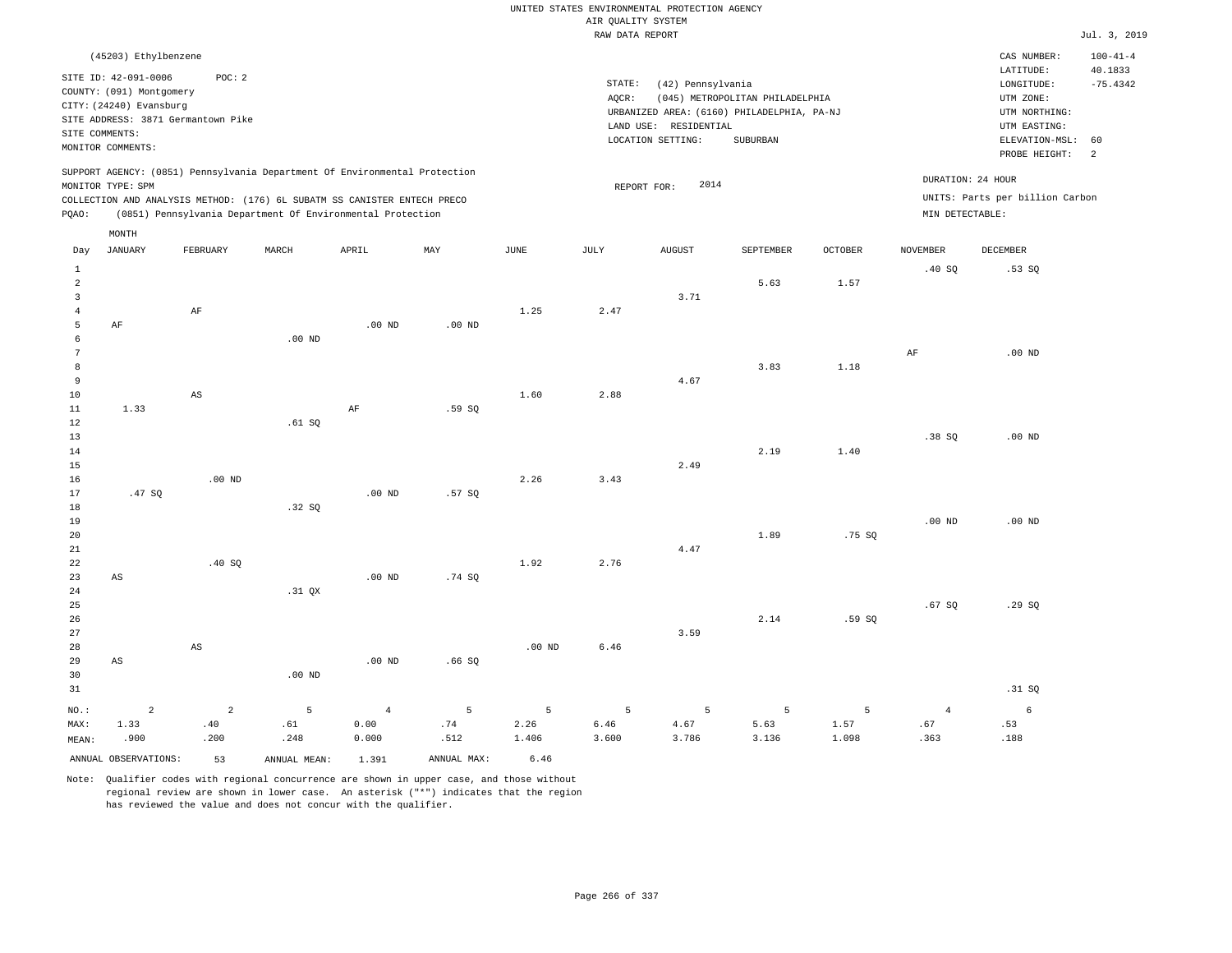|                                           |                                                               |                        |                                                                            |        |             |             |                    | UNITED STATES ENVIRONMENTAL PROTECTION AGENCY |                                            |          |                 |                                 |                           |
|-------------------------------------------|---------------------------------------------------------------|------------------------|----------------------------------------------------------------------------|--------|-------------|-------------|--------------------|-----------------------------------------------|--------------------------------------------|----------|-----------------|---------------------------------|---------------------------|
|                                           |                                                               |                        |                                                                            |        |             |             | AIR QUALITY SYSTEM |                                               |                                            |          |                 |                                 |                           |
|                                           |                                                               |                        |                                                                            |        |             |             | RAW DATA REPORT    |                                               |                                            |          |                 |                                 | Jul. 3, 2019              |
|                                           | (45203) Ethylbenzene                                          |                        |                                                                            |        |             |             |                    |                                               |                                            |          |                 | CAS NUMBER:<br>LATITUDE:        | $100 - 41 - 4$<br>40.1833 |
|                                           | SITE ID: 42-091-0006                                          | POC: 2                 |                                                                            |        |             |             | STATE:             | (42) Pennsylvania                             |                                            |          |                 | LONGITUDE:                      | $-75.4342$                |
|                                           | COUNTY: (091) Montgomery                                      |                        |                                                                            |        |             |             | AQCR:              |                                               | (045) METROPOLITAN PHILADELPHIA            |          |                 | UTM ZONE:                       |                           |
|                                           | CITY: (24240) Evansburg<br>SITE ADDRESS: 3871 Germantown Pike |                        |                                                                            |        |             |             |                    |                                               | URBANIZED AREA: (6160) PHILADELPHIA, PA-NJ |          |                 | UTM NORTHING:                   |                           |
|                                           | SITE COMMENTS:                                                |                        |                                                                            |        |             |             |                    | LAND USE: RESIDENTIAL                         |                                            |          |                 | UTM EASTING:                    |                           |
|                                           | MONITOR COMMENTS:                                             |                        |                                                                            |        |             |             |                    | LOCATION SETTING:                             | SUBURBAN                                   |          |                 | ELEVATION-MSL:                  | 60                        |
|                                           |                                                               |                        | SUPPORT AGENCY: (0851) Pennsylvania Department Of Environmental Protection |        |             |             |                    |                                               |                                            |          |                 | PROBE HEIGHT:                   | 2                         |
|                                           | MONITOR TYPE: SPM                                             |                        |                                                                            |        |             |             | REPORT FOR:        | 2015                                          |                                            |          |                 | DURATION: 24 HOUR               |                           |
|                                           |                                                               |                        | COLLECTION AND ANALYSIS METHOD: (176) 6L SUBATM SS CANISTER ENTECH PRECO   |        |             |             |                    |                                               |                                            |          |                 | UNITS: Parts per billion Carbon |                           |
| PQAO:                                     |                                                               |                        | (0851) Pennsylvania Department Of Environmental Protection                 |        |             |             |                    |                                               |                                            |          | MIN DETECTABLE: |                                 |                           |
|                                           | $\texttt{MONTH}$                                              |                        |                                                                            |        |             |             |                    |                                               |                                            |          |                 |                                 |                           |
| Day                                       | <b>JANUARY</b>                                                | FEBRUARY               | MARCH                                                                      | APRIL  | MAY         | <b>JUNE</b> | JULY               | <b>AUGUST</b>                                 | SEPTEMBER                                  | OCTOBER  | <b>NOVEMBER</b> | <b>DECEMBER</b>                 |                           |
| 1                                         |                                                               |                        | .34 SQ                                                                     |        |             |             |                    |                                               |                                            |          |                 |                                 |                           |
| $\overline{a}$                            |                                                               |                        |                                                                            |        |             |             |                    |                                               |                                            |          | 5.36            | 3.60                            |                           |
| $\overline{\mathbf{3}}$<br>$\overline{4}$ |                                                               |                        |                                                                            |        |             |             |                    | 34.40 5                                       | 38.40 5                                    | $.00$ ND |                 |                                 |                           |
| 5                                         |                                                               | $.00$ ND               |                                                                            |        |             | 1.36        | 2.88               |                                               |                                            |          |                 |                                 |                           |
| $\epsilon$                                | .49SQ                                                         |                        |                                                                            | .51 SQ | 9.605       |             |                    |                                               |                                            |          |                 |                                 |                           |
| $7\phantom{.0}$                           |                                                               |                        | $.00$ ND                                                                   |        |             |             |                    |                                               |                                            |          |                 |                                 |                           |
| 8                                         |                                                               |                        |                                                                            |        |             |             |                    |                                               |                                            |          | 5.44 QX         | 2.08                            |                           |
| $\overline{9}$                            |                                                               |                        |                                                                            |        |             |             |                    |                                               | $_{\rm AS}$                                | 13.60 5  |                 |                                 |                           |
| 10                                        |                                                               |                        |                                                                            |        |             |             |                    | 28.80 5                                       |                                            |          |                 |                                 |                           |
| 11                                        |                                                               | .29 SO                 |                                                                            |        |             | 1.52        | 36.80 5            |                                               |                                            |          |                 |                                 |                           |
| 12                                        | .42 SO                                                        |                        |                                                                            | .88S   | 1.13        |             |                    |                                               |                                            |          |                 |                                 |                           |
| 13<br>14                                  |                                                               |                        | .34 SQ                                                                     |        |             |             |                    |                                               |                                            |          | 1.52            | 3.76                            |                           |
| 15                                        |                                                               |                        |                                                                            |        |             |             |                    |                                               | 18,40 5                                    | 8.00     |                 |                                 |                           |
| 16                                        |                                                               |                        |                                                                            |        |             |             |                    | 40.00 5                                       |                                            |          |                 |                                 |                           |
| 17                                        |                                                               | $\rm AF$               |                                                                            |        |             | 4.00        | 24.00 5            |                                               |                                            |          |                 |                                 |                           |
| 18                                        | .32SQ                                                         |                        |                                                                            | 3.12   | 2.40        |             |                    |                                               |                                            |          |                 |                                 |                           |
| 19                                        |                                                               |                        | $.00$ ND                                                                   |        |             |             |                    |                                               |                                            |          |                 |                                 |                           |
| 20                                        |                                                               |                        |                                                                            |        |             |             |                    |                                               |                                            |          | 3.44            | .88SQ                           |                           |
| 21                                        |                                                               |                        |                                                                            |        |             |             |                    |                                               | 17.60 5                                    | 9.605    |                 |                                 |                           |
| 22                                        |                                                               |                        |                                                                            |        |             |             |                    | 27.20 5                                       |                                            |          |                 |                                 |                           |
| 23<br>24                                  | .36SQ                                                         | $\mathbb{A}\mathbb{S}$ |                                                                            | .59SQ  | .96         | 2.24        | 34.40 5            |                                               |                                            |          |                 |                                 |                           |
| 25                                        |                                                               |                        | .46SQ                                                                      |        |             |             |                    |                                               |                                            |          |                 |                                 |                           |
| 26                                        |                                                               |                        |                                                                            |        |             |             |                    |                                               |                                            |          | 1.76            | 4.24                            |                           |
| 27                                        |                                                               |                        |                                                                            |        |             |             |                    |                                               | 16.80 5                                    | 3.76     |                 |                                 |                           |
| 28                                        |                                                               |                        |                                                                            |        |             |             |                    | 24.00 5                                       |                                            |          |                 |                                 |                           |
| 29                                        |                                                               |                        |                                                                            |        |             | 4.30        | 54.40 5            |                                               |                                            |          |                 |                                 |                           |
| 30                                        | $.00$ ND                                                      |                        |                                                                            | 3.76   | 2.16        |             |                    |                                               |                                            |          |                 |                                 |                           |
| 31                                        |                                                               |                        | .00 <sub>ND</sub>                                                          |        |             |             |                    |                                               |                                            |          |                 |                                 |                           |
| $NO.$ :                                   | 5                                                             | $\sqrt{2}$             | $\epsilon$                                                                 | 5      | 5           | 5           | 5                  | 5                                             | $\overline{4}$                             | 5        | 5               | 5                               |                           |
| MAX:                                      | .49                                                           | .29                    | .46                                                                        | 3.76   | 9.60        | 4.30        | 54.40              | 40.00                                         | 38.40                                      | 13.60    | 5.44            | 4.24                            |                           |
| MEAN:                                     | .318                                                          | .145                   | .190                                                                       | 1.772  | 3.250       | 2.684       | 30.496             | 30.880                                        | 22.800                                     | 6.992    | 3.504           | 2.912                           |                           |
|                                           | ANNUAL OBSERVATIONS:                                          | 57                     | ANNUAL, MEAN:                                                              | 8.889  | ANNUAL MAX: | 54.40       |                    |                                               |                                            |          |                 |                                 |                           |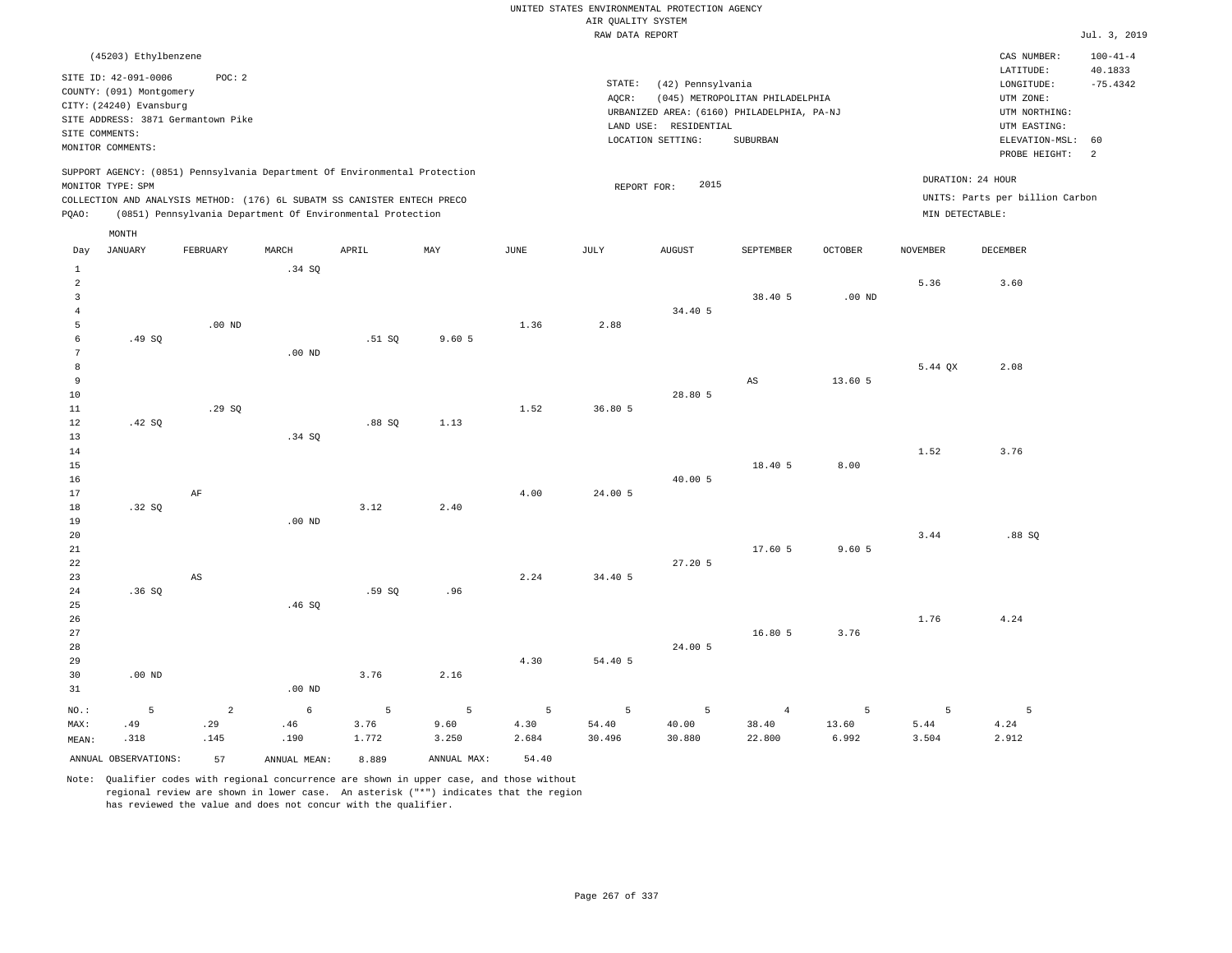|                      |                                                               |                |              |                                                                            |             |                        |        | UNITED STATES ENVIRONMENTAL PROTECTION AGENCY |                                 |                |                        |                                 |                           |
|----------------------|---------------------------------------------------------------|----------------|--------------|----------------------------------------------------------------------------|-------------|------------------------|--------|-----------------------------------------------|---------------------------------|----------------|------------------------|---------------------------------|---------------------------|
|                      |                                                               |                |              |                                                                            |             |                        |        | AIR QUALITY SYSTEM                            |                                 |                |                        |                                 |                           |
|                      |                                                               |                |              |                                                                            |             |                        |        | RAW DATA REPORT                               |                                 |                |                        |                                 | Jul. 3, 2019              |
|                      | (45203) Ethylbenzene                                          |                |              |                                                                            |             |                        |        |                                               |                                 |                |                        | CAS NUMBER:<br>LATITUDE:        | $100 - 41 - 4$<br>40.1833 |
|                      | SITE ID: 42-091-0006                                          | POC: 2         |              |                                                                            |             |                        | STATE: | (42) Pennsylvania                             |                                 |                |                        | LONGITUDE:                      | $-75.4342$                |
|                      | COUNTY: (091) Montgomery                                      |                |              |                                                                            |             |                        | AOCR:  |                                               | (045) METROPOLITAN PHILADELPHIA |                |                        | UTM ZONE:                       |                           |
|                      | CITY: (24240) Evansburg<br>SITE ADDRESS: 3871 Germantown Pike |                |              |                                                                            |             |                        |        | URBANIZED AREA: (6160) PHILADELPHIA, PA-NJ    |                                 |                |                        | UTM NORTHING:                   |                           |
| SITE COMMENTS:       |                                                               |                |              |                                                                            |             |                        |        | LAND USE: RESIDENTIAL                         |                                 |                |                        | UTM EASTING:                    |                           |
|                      | MONITOR COMMENTS:                                             |                |              |                                                                            |             |                        |        | LOCATION SETTING:                             | <b>SUBURBAN</b>                 |                |                        | ELEVATION-MSL:<br>PROBE HEIGHT: | 60<br>2                   |
|                      |                                                               |                |              | SUPPORT AGENCY: (0851) Pennsylvania Department Of Environmental Protection |             |                        |        | 2016                                          |                                 |                |                        | DURATION: 24 HOUR               |                           |
|                      | MONITOR TYPE: SPM                                             |                |              | COLLECTION AND ANALYSIS METHOD: (176) 6L SUBATM SS CANISTER ENTECH PRECO   |             |                        |        | REPORT FOR:                                   |                                 |                |                        | UNITS: Parts per billion Carbon |                           |
| PQAO:                |                                                               |                |              | (0851) Pennsylvania Department Of Environmental Protection                 |             |                        |        |                                               |                                 |                | MIN DETECTABLE:        |                                 |                           |
|                      | MONTH                                                         |                |              |                                                                            |             |                        |        |                                               |                                 |                |                        |                                 |                           |
| Day                  | <b>JANUARY</b>                                                | FEBRUARY       | MARCH        | APRIL                                                                      | MAY         | $\operatorname{JUNE}$  | JULY   | <b>AUGUST</b>                                 | SEPTEMBER                       | <b>OCTOBER</b> | <b>NOVEMBER</b>        | DECEMBER                        |                           |
| $\mathbf{1}$<br>2    | .66S                                                          |                | .70 SO       |                                                                            |             |                        |        |                                               |                                 |                | .72S                   | AM                              |                           |
| $\overline{3}$       |                                                               |                |              |                                                                            |             |                        |        |                                               | AS                              | 2.32           |                        |                                 |                           |
| $\,4\,$              |                                                               |                |              |                                                                            |             |                        |        | 94.40 5                                       |                                 |                |                        |                                 |                           |
| 5                    |                                                               |                |              |                                                                            |             | 8.80 5                 | AS     |                                               |                                 |                |                        |                                 |                           |
| $\epsilon$           |                                                               | .58SQ          |              | $.67$ QX                                                                   | 1.52        |                        |        |                                               |                                 |                |                        |                                 |                           |
| $7\phantom{.0}$<br>8 | .66S                                                          |                | $.00$ ND     |                                                                            |             |                        |        |                                               |                                 |                | 1.04                   | .36S                            |                           |
| $\overline{9}$       |                                                               |                |              |                                                                            |             |                        |        |                                               | $6.16-5$                        | AF             |                        |                                 |                           |
| $10$                 |                                                               |                |              |                                                                            |             |                        |        | 66.00 5                                       |                                 |                |                        |                                 |                           |
| 11                   |                                                               |                |              |                                                                            |             | 4.64 5                 | AS     |                                               |                                 |                |                        |                                 |                           |
| 12                   |                                                               | .18S           |              | 1.12 OX                                                                    | 2.95        |                        |        |                                               |                                 |                |                        |                                 |                           |
| 13                   | $.00$ ND                                                      |                | 1.12         |                                                                            |             |                        |        |                                               |                                 |                |                        |                                 |                           |
| 14                   |                                                               |                |              |                                                                            |             |                        |        |                                               |                                 |                | $_{\rm AS}$            | .48 SO                          |                           |
| 15                   |                                                               |                |              |                                                                            |             |                        |        |                                               | 4.64 5                          | $\rm{AF}$      |                        |                                 |                           |
| 16<br>17             |                                                               |                |              |                                                                            |             | $_{\rm AS}$            | AS     | 80.00 5                                       |                                 |                |                        |                                 |                           |
| 18                   |                                                               | $.00$ ND       |              | 4.08 OX                                                                    | 1.76        |                        |        |                                               |                                 |                |                        |                                 |                           |
| 19                   | $.00$ ND                                                      |                | $.00$ ND     |                                                                            |             |                        |        |                                               |                                 |                |                        |                                 |                           |
| 20                   |                                                               |                |              |                                                                            |             |                        |        |                                               |                                 |                | AF                     | .30S                            |                           |
| 21                   |                                                               |                |              |                                                                            |             |                        |        |                                               | $\mathbb{A}\mathbb{S}$          | 1.20           |                        |                                 |                           |
| 22                   |                                                               |                |              |                                                                            |             |                        |        | 4.84 5                                        |                                 |                |                        |                                 |                           |
| 23                   |                                                               |                |              |                                                                            |             | 7.60 5                 | AS     |                                               |                                 |                |                        |                                 |                           |
| 24                   |                                                               | $.00$ ND       |              | 1.68 OX                                                                    | 4.08 QX     |                        |        |                                               |                                 |                |                        |                                 |                           |
| 25<br>26             | .72 SO                                                        |                | 1.04         |                                                                            |             |                        |        |                                               |                                 |                | $\mathbb{A}\mathbb{S}$ | $\rm AF$                        |                           |
| 27                   |                                                               |                |              |                                                                            |             |                        |        |                                               | 3.20                            | $.00$ ND       |                        |                                 |                           |
| 28                   |                                                               |                |              |                                                                            |             |                        |        | 5.20 5                                        |                                 |                |                        |                                 |                           |
| 29                   |                                                               |                |              |                                                                            |             | $\mathbb{A}\mathbb{S}$ | AS     |                                               |                                 |                |                        |                                 |                           |
| 30                   |                                                               |                |              | 1.92                                                                       | 4.80 5      |                        |        |                                               |                                 |                |                        |                                 |                           |
| 31                   | .67SQ                                                         |                | .72SQ        |                                                                            |             |                        |        |                                               |                                 |                |                        |                                 |                           |
| NO.:                 | 6                                                             | $\overline{4}$ | $\epsilon$   | 5                                                                          | 5           | $\overline{3}$         |        | 5<br>$\mathsf{O}$                             | $\overline{3}$                  | 3              | 2                      | $\overline{\mathbf{3}}$         |                           |
| MAX:                 | .72                                                           | .58            | 1.12         | 4.08                                                                       | 4.80        | 8.80                   |        | 94.40                                         | 6.16                            | 2.32           | 1.04                   | .48                             |                           |
| MEAN:                | .452                                                          | .190           | .597         | 1.894                                                                      | 3.022       | 7.013                  |        | 50.088                                        | 4.667                           | 1.173          | .880                   | .380                            |                           |
|                      | ANNUAL OBSERVATIONS:                                          | 45             | ANNUAL MEAN: | 7.190                                                                      | ANNUAL MAX: | 94.40                  |        |                                               |                                 |                |                        |                                 |                           |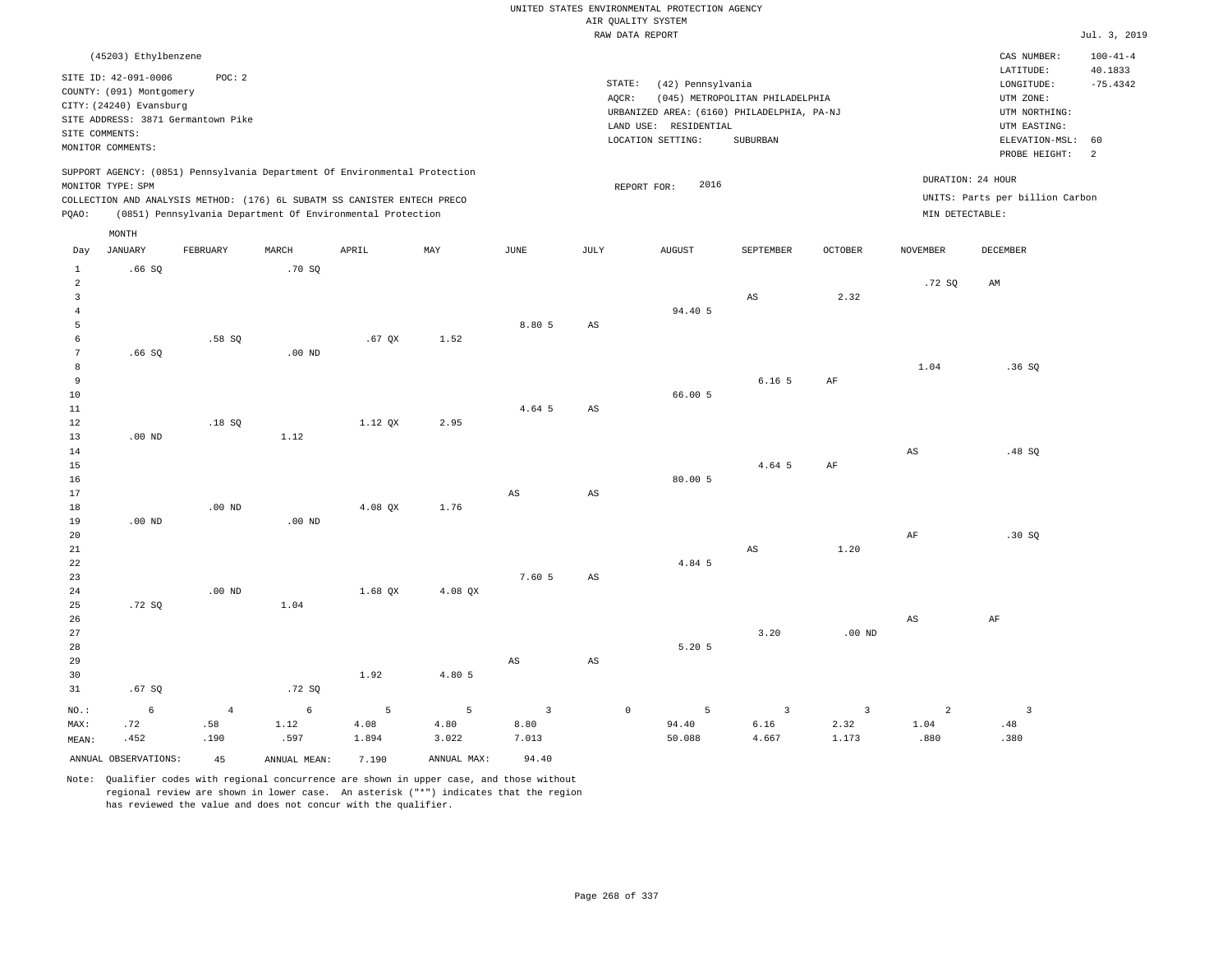|                 |                          |                                    |                   |                                                                            |             |       | UNITED STATES ENVIRONMENTAL PROTECTION AGENCY |                       |                                            |                |                 |                                    |                           |
|-----------------|--------------------------|------------------------------------|-------------------|----------------------------------------------------------------------------|-------------|-------|-----------------------------------------------|-----------------------|--------------------------------------------|----------------|-----------------|------------------------------------|---------------------------|
|                 |                          |                                    |                   |                                                                            |             |       | AIR QUALITY SYSTEM                            |                       |                                            |                |                 |                                    |                           |
|                 |                          |                                    |                   |                                                                            |             |       | RAW DATA REPORT                               |                       |                                            |                |                 |                                    | Jul. 3, 2019              |
|                 | (45203) Ethylbenzene     |                                    |                   |                                                                            |             |       |                                               |                       |                                            |                |                 | CAS NUMBER:<br>LATITUDE:           | $100 - 41 - 4$<br>40.1833 |
|                 | SITE ID: 42-091-0006     | POC: 2                             |                   |                                                                            |             |       | STATE:                                        | (42) Pennsylvania     |                                            |                |                 | LONGITUDE:                         | $-75.4342$                |
|                 | COUNTY: (091) Montgomery |                                    |                   |                                                                            |             |       | AQCR:                                         |                       | (045) METROPOLITAN PHILADELPHIA            |                |                 | UTM ZONE:                          |                           |
|                 | CITY: (24240) Evansburg  | SITE ADDRESS: 3871 Germantown Pike |                   |                                                                            |             |       |                                               |                       | URBANIZED AREA: (6160) PHILADELPHIA, PA-NJ |                |                 | UTM NORTHING:                      |                           |
|                 | SITE COMMENTS:           |                                    |                   |                                                                            |             |       |                                               | LAND USE: RESIDENTIAL |                                            |                |                 | UTM EASTING:                       |                           |
|                 | MONITOR COMMENTS:        |                                    |                   |                                                                            |             |       |                                               | LOCATION SETTING:     | SUBURBAN                                   |                |                 | ELEVATION-MSL:                     | 60                        |
|                 |                          |                                    |                   | SUPPORT AGENCY: (0851) Pennsylvania Department Of Environmental Protection |             |       |                                               |                       |                                            |                |                 | PROBE HEIGHT:<br>DURATION: 24 HOUR | 2                         |
|                 | MONITOR TYPE: SPM        |                                    |                   |                                                                            |             |       | REPORT FOR:                                   | 2017                  |                                            |                |                 |                                    |                           |
|                 |                          |                                    |                   | COLLECTION AND ANALYSIS METHOD: (176) 6L SUBATM SS CANISTER ENTECH PRECO   |             |       |                                               |                       |                                            |                |                 | UNITS: Parts per billion Carbon    |                           |
| PQAO:           |                          |                                    |                   | (0851) Pennsylvania Department Of Environmental Protection                 |             |       |                                               |                       |                                            |                | MIN DETECTABLE: |                                    |                           |
| Day             | MONTH<br>JANUARY         | <b>FEBRUARY</b>                    | MARCH             | APRIL                                                                      | MAY         | JUNE  | JULY                                          | <b>AUGUST</b>         | SEPTEMBER                                  | <b>OCTOBER</b> | <b>NOVEMBER</b> | <b>DECEMBER</b>                    |                           |
| $\mathbf{1}$    | $\mathbb{A}\mathbb{S}$   |                                    |                   | $.00$ ND                                                                   | .37SQ       |       |                                               |                       |                                            |                |                 |                                    |                           |
| $\sqrt{2}$      |                          |                                    | $.00$ ND          |                                                                            |             |       |                                               |                       |                                            |                |                 |                                    |                           |
| $\mathsf 3$     |                          |                                    |                   |                                                                            |             |       |                                               |                       |                                            |                | .58SQ           | .88                                |                           |
| $\overline{4}$  |                          |                                    |                   |                                                                            |             |       |                                               |                       | 1.36                                       | .96            |                 |                                    |                           |
| 5               |                          |                                    |                   |                                                                            |             |       |                                               | AF                    |                                            |                |                 |                                    |                           |
| 6               |                          | .19SQ                              |                   |                                                                            |             | .80   | 1.84                                          |                       |                                            |                |                 |                                    |                           |
| $7\phantom{.0}$ | AS                       |                                    |                   | $.00$ ND                                                                   | .25 S       |       |                                               |                       |                                            |                |                 |                                    |                           |
| $\,8\,$         |                          |                                    | $.00$ ND          |                                                                            |             |       |                                               |                       |                                            |                |                 |                                    |                           |
| $\overline{9}$  |                          |                                    |                   |                                                                            |             |       |                                               |                       |                                            |                | .61SQ           | .32S                               |                           |
| 10              |                          |                                    |                   |                                                                            |             |       |                                               |                       | .91                                        | 2.48           |                 |                                    |                           |
| 11              |                          | .24 SQ                             |                   |                                                                            |             | 1.28  | .96QX                                         | 1.93                  |                                            |                |                 |                                    |                           |
| 12<br>13        | AF                       |                                    |                   | .22S                                                                       | .23 S0      |       |                                               |                       |                                            |                |                 |                                    |                           |
| 14              |                          |                                    | $.00$ ND          |                                                                            |             |       |                                               |                       |                                            |                |                 |                                    |                           |
| 15              |                          |                                    |                   |                                                                            |             |       |                                               |                       |                                            |                | .51S            | .46S                               |                           |
| 16              |                          |                                    |                   |                                                                            |             |       |                                               |                       | 2.40                                       | .80            |                 |                                    |                           |
| 17              |                          |                                    |                   |                                                                            |             |       |                                               | 2.02                  |                                            |                |                 |                                    |                           |
| 18              |                          | .43 SQ                             |                   |                                                                            |             | 2.08  | 2.64                                          |                       |                                            |                |                 |                                    |                           |
| 19              | .38SQ                    |                                    |                   | .29SQ                                                                      | 1.20        |       |                                               |                       |                                            |                |                 |                                    |                           |
| 20              |                          |                                    | .00 <sub>ND</sub> |                                                                            |             |       |                                               |                       |                                            |                |                 |                                    |                           |
| 21              |                          |                                    |                   |                                                                            |             |       |                                               |                       |                                            |                | .29SQ           | AF                                 |                           |
| 22              |                          |                                    |                   |                                                                            |             |       |                                               |                       | 2.88                                       | 1.28           |                 |                                    |                           |
| 23              |                          |                                    |                   |                                                                            |             |       |                                               | 1.67                  |                                            |                |                 |                                    |                           |
| 24              |                          | .24 S0                             |                   |                                                                            |             | 1.44  | 3.04                                          |                       |                                            |                |                 |                                    |                           |
| 25              | $.00$ ND                 |                                    |                   | .35 SQ                                                                     | .46SQ       |       |                                               |                       |                                            |                |                 |                                    |                           |
| 26              |                          |                                    | $.00$ ND          |                                                                            |             |       |                                               |                       |                                            |                |                 |                                    |                           |
| 27<br>28        |                          |                                    |                   |                                                                            |             |       |                                               |                       | 1.60                                       | .64S           | .42 SQ          | $.00$ ND                           |                           |
| 29              |                          |                                    |                   |                                                                            |             |       |                                               | 1.12                  |                                            |                |                 |                                    |                           |
| 30              |                          |                                    |                   |                                                                            |             | 1.36  | 1.84                                          |                       |                                            |                |                 |                                    |                           |
| 31              | $\mathbb{A}\mathbb{S}$   |                                    |                   |                                                                            | $_{\rm AS}$ |       |                                               |                       |                                            |                |                 |                                    |                           |
|                 |                          |                                    |                   |                                                                            |             |       |                                               |                       |                                            |                |                 |                                    |                           |
| NO.:            | $\overline{a}$           | $\overline{4}$                     | 5                 | $\overline{5}$                                                             | 5           | 5     | 5                                             | $\overline{4}$        | 5                                          | 5              | 5               | $\overline{4}$                     |                           |
| MAX:            | .38                      | .43                                | 0.00              | .35                                                                        | 1.20        | 2.08  | 3.04                                          | 2.02                  | 2.88                                       | 2.48           | .61             | .88                                |                           |
| MEAN:           | .190                     | .275                               | 0.000             | .172                                                                       | .502        | 1.392 | 2.064                                         | 1.685                 | 1.830                                      | 1.232          | .482            | .415                               |                           |
|                 | ANNUAL OBSERVATIONS:     | 54                                 | ANNUAL, MEAN:     | .894                                                                       | ANNUAL MAX: | 3.04  |                                               |                       |                                            |                |                 |                                    |                           |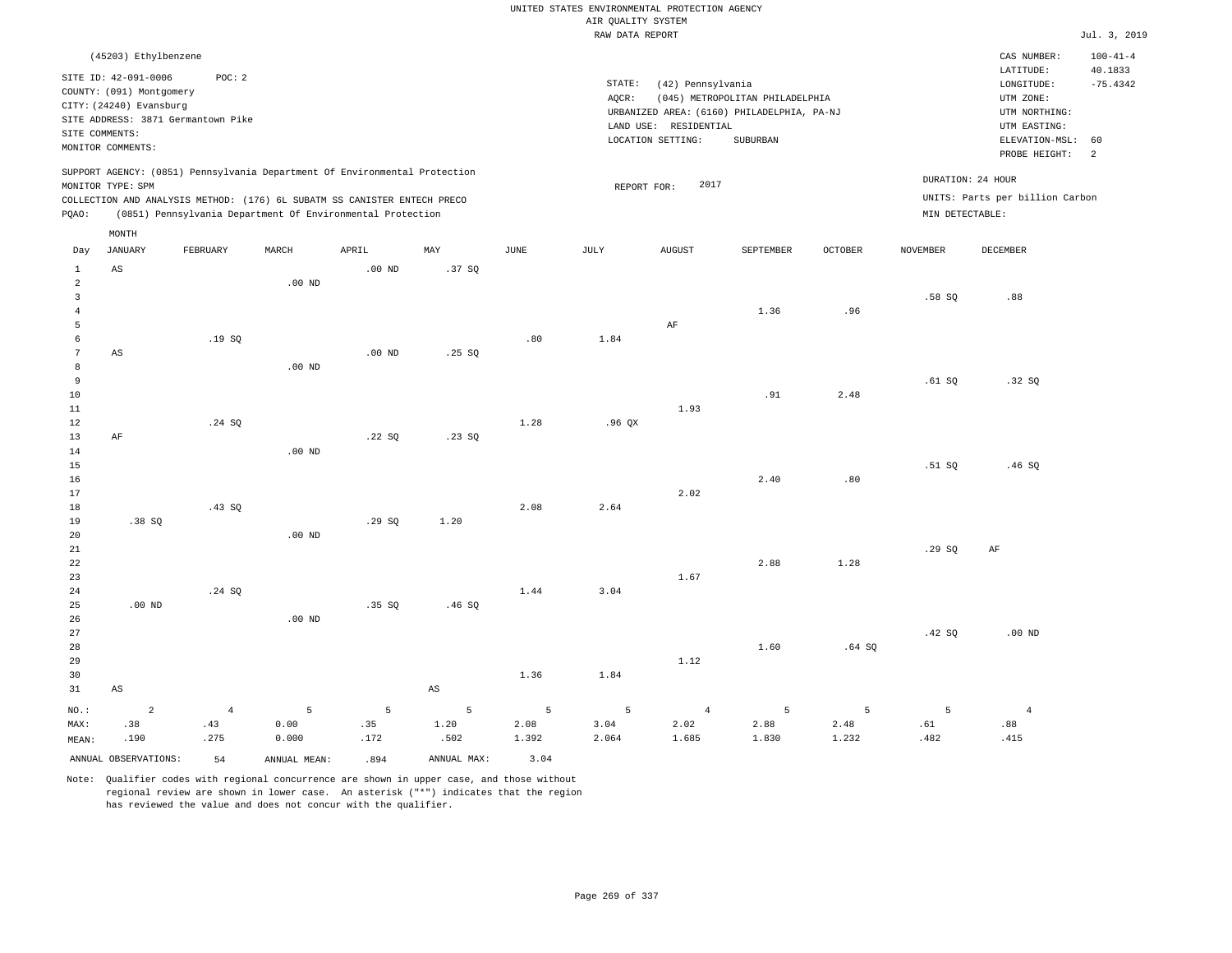|                                  |                          |                                    |              |                                                                                                                                        |             |       |                    | UNITED STATES ENVIRONMENTAL PROTECTION AGENCY |                                 |                |                   |                                 |                           |
|----------------------------------|--------------------------|------------------------------------|--------------|----------------------------------------------------------------------------------------------------------------------------------------|-------------|-------|--------------------|-----------------------------------------------|---------------------------------|----------------|-------------------|---------------------------------|---------------------------|
|                                  |                          |                                    |              |                                                                                                                                        |             |       | AIR QUALITY SYSTEM |                                               |                                 |                |                   |                                 |                           |
|                                  |                          |                                    |              |                                                                                                                                        |             |       | RAW DATA REPORT    |                                               |                                 |                |                   |                                 | Jul. 3, 2019              |
|                                  | (45203) Ethylbenzene     |                                    |              |                                                                                                                                        |             |       |                    |                                               |                                 |                |                   | CAS NUMBER:<br>LATITUDE:        | $100 - 41 - 4$<br>40.1833 |
|                                  | SITE ID: 42-091-0006     | POC: 2                             |              |                                                                                                                                        |             |       | STATE:             | (42) Pennsylvania                             |                                 |                |                   | LONGITUDE:                      | $-75.4342$                |
|                                  | COUNTY: (091) Montgomery |                                    |              |                                                                                                                                        |             |       | AQCR:              |                                               | (045) METROPOLITAN PHILADELPHIA |                |                   | UTM ZONE:                       |                           |
|                                  | CITY: (24240) Evansburg  | SITE ADDRESS: 3871 Germantown Pike |              |                                                                                                                                        |             |       |                    | URBANIZED AREA: (6160) PHILADELPHIA, PA-NJ    |                                 |                |                   | UTM NORTHING:                   |                           |
|                                  | SITE COMMENTS:           |                                    |              |                                                                                                                                        |             |       |                    | LAND USE: RESIDENTIAL                         |                                 |                |                   | UTM EASTING:                    |                           |
|                                  | MONITOR COMMENTS:        |                                    |              |                                                                                                                                        |             |       |                    | LOCATION SETTING:                             | SUBURBAN                        |                |                   | ELEVATION-MSL:                  | 60                        |
|                                  |                          |                                    |              | SUPPORT AGENCY: (0851) Pennsylvania Department Of Environmental Protection                                                             |             |       |                    |                                               |                                 |                | DURATION: 24 HOUR | PROBE HEIGHT:                   | 2                         |
|                                  | MONITOR TYPE: SPM        |                                    |              |                                                                                                                                        |             |       | REPORT FOR:        | 2018                                          |                                 |                |                   | UNITS: Parts per billion Carbon |                           |
| PQAO:                            |                          |                                    |              | COLLECTION AND ANALYSIS METHOD: (176) 6L SUBATM SS CANISTER ENTECH PRECO<br>(0851) Pennsylvania Department Of Environmental Protection |             |       |                    |                                               |                                 |                |                   | MIN DETECTABLE: .266772         |                           |
|                                  | MONTH                    |                                    |              |                                                                                                                                        |             |       |                    |                                               |                                 |                |                   |                                 |                           |
| Day                              | JANUARY                  | FEBRUARY                           | MARCH        | APRIL                                                                                                                                  | MAY         | JUNE  | JULY               | <b>AUGUST</b>                                 | SEPTEMBER                       | <b>OCTOBER</b> | NOVEMBER          | DECEMBER                        |                           |
| $\mathbf{1}$                     |                          | .40SQ                              |              |                                                                                                                                        |             | 1.14  | 2.16               |                                               |                                 |                |                   |                                 |                           |
| $\overline{a}$                   | AO                       |                                    |              | .00 <sub>ND</sub>                                                                                                                      | .53SQ       |       |                    |                                               |                                 |                |                   |                                 |                           |
| $\overline{3}$<br>$\overline{4}$ |                          |                                    | $.00$ ND     |                                                                                                                                        |             |       |                    |                                               |                                 |                | .42SQ             | $.00$ ND                        |                           |
| 5                                |                          |                                    |              |                                                                                                                                        |             |       |                    |                                               | 4.08                            | 1.44           |                   |                                 |                           |
| 6                                |                          |                                    |              |                                                                                                                                        |             |       |                    | 2.26                                          |                                 |                |                   |                                 |                           |
| $7\phantom{.0}$                  |                          | .41 SQ                             |              |                                                                                                                                        |             | .76SQ | 2.00               |                                               |                                 |                |                   |                                 |                           |
| 8                                | AF                       |                                    |              | $.00$ ND                                                                                                                               | .88         |       |                    |                                               |                                 |                |                   |                                 |                           |
| 9                                |                          |                                    | $.00$ ND     |                                                                                                                                        |             |       |                    |                                               |                                 |                |                   |                                 |                           |
| 10                               |                          |                                    |              |                                                                                                                                        |             |       |                    |                                               |                                 |                | .36SQ             | .62SQ                           |                           |
| 11                               |                          |                                    |              |                                                                                                                                        |             |       |                    |                                               | 1.20                            | 1.68           |                   |                                 |                           |
| 12                               |                          |                                    |              |                                                                                                                                        |             |       |                    | 2.00                                          |                                 |                |                   |                                 |                           |
| 13                               |                          | $.00$ ND                           |              |                                                                                                                                        |             | 1.28  | 2.16               |                                               |                                 |                |                   |                                 |                           |
| 14                               | .00 <sub>ND</sub>        |                                    |              | .46 SQ                                                                                                                                 | .58SQ       |       |                    |                                               |                                 |                |                   |                                 |                           |
| 15                               |                          |                                    | $.00$ ND     |                                                                                                                                        |             |       |                    |                                               |                                 |                |                   |                                 |                           |
| 16                               |                          |                                    |              |                                                                                                                                        |             |       |                    |                                               |                                 |                | .00 <sub>ND</sub> | $.00$ ND                        |                           |
| 17<br>18                         |                          |                                    |              |                                                                                                                                        |             |       |                    | 1.92                                          | 1.36 OX                         | .79 SO         |                   |                                 |                           |
| 19                               |                          | .29S                               |              |                                                                                                                                        |             | 1.52  | 1.92 QX            |                                               |                                 |                |                   |                                 |                           |
| 20                               | .29SQ                    |                                    |              | $.00$ ND                                                                                                                               | .96         |       |                    |                                               |                                 |                |                   |                                 |                           |
| 21                               |                          |                                    | $.00$ ND     |                                                                                                                                        |             |       |                    |                                               |                                 |                |                   |                                 |                           |
| 22                               |                          |                                    |              |                                                                                                                                        |             |       |                    |                                               |                                 |                | $\rm{AF}$         | $.00$ ND                        |                           |
| 23                               |                          |                                    |              |                                                                                                                                        |             |       |                    |                                               | AS                              | .42 S0         |                   |                                 |                           |
| $2\sqrt{4}$                      |                          |                                    |              |                                                                                                                                        |             |       |                    | 1.92                                          |                                 |                |                   |                                 |                           |
| 25                               |                          | .34 SQ                             |              |                                                                                                                                        |             | 1.28  | 1.20 QX            |                                               |                                 |                |                   |                                 |                           |
| 26                               | .41 SQ                   |                                    |              | .36SQ                                                                                                                                  | 1.52        |       |                    |                                               |                                 |                |                   |                                 |                           |
| 27                               |                          |                                    | .34 SQ       |                                                                                                                                        |             |       |                    |                                               |                                 |                |                   |                                 |                           |
| 28                               |                          |                                    |              |                                                                                                                                        |             |       |                    |                                               |                                 |                | .00 <sub>ND</sub> | .27SQ                           |                           |
| 29                               |                          |                                    |              |                                                                                                                                        |             |       |                    |                                               | 1.92                            | .36SQ          |                   |                                 |                           |
| 30<br>31                         |                          |                                    |              |                                                                                                                                        |             |       | 2.30               | $.00$ ND                                      |                                 |                |                   |                                 |                           |
|                                  |                          |                                    |              |                                                                                                                                        |             |       |                    |                                               |                                 |                |                   |                                 |                           |
| NO.:                             | $\overline{3}$           | 5                                  | 5            | 5                                                                                                                                      | 5           | 5     | 6                  | 5                                             | $\overline{4}$                  | 5              | $\overline{4}$    | 5                               |                           |
| MAX:                             | .41                      | .41                                | .34          | .46                                                                                                                                    | 1.52        | 1.52  | 2.30               | 2.26                                          | 4.08                            | 1.68           | .42               | .62                             |                           |
| MEAN:                            | .233                     | .288                               | .068         | .164                                                                                                                                   | .894        | 1.196 | 1.957              | 1.620                                         | 2.140                           | .938           | .195              | .178                            |                           |
|                                  | ANNUAL OBSERVATIONS:     | 57                                 | ANNUAL MEAN: | .851                                                                                                                                   | ANNUAL MAX: | 4.08  |                    |                                               |                                 |                |                   |                                 |                           |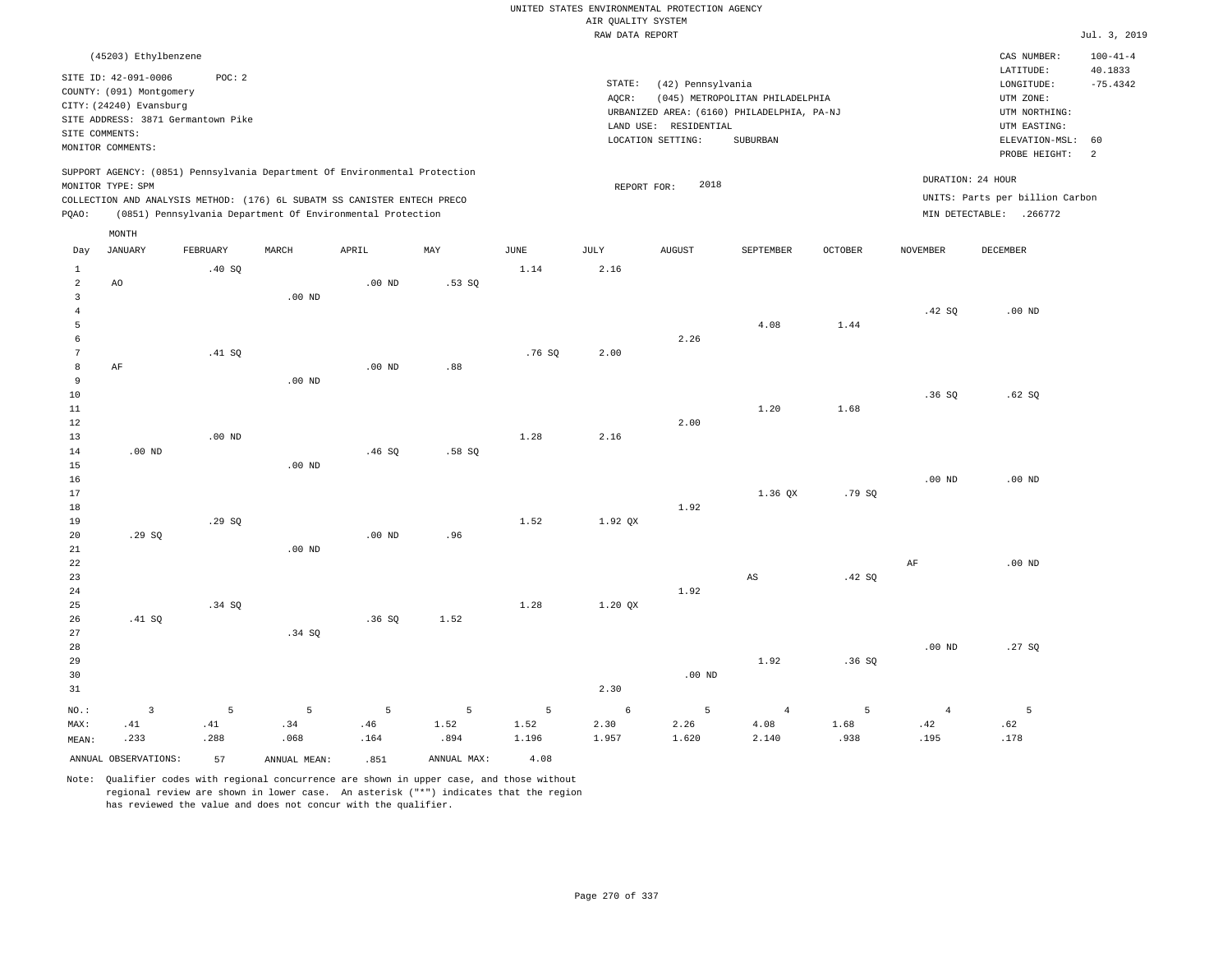|                     |                                                  |          |                                                                            |                   |             |        |                    | UNITED STATES ENVIRONMENTAL PROTECTION AGENCY |                                            |                |                 |                                 |                          |
|---------------------|--------------------------------------------------|----------|----------------------------------------------------------------------------|-------------------|-------------|--------|--------------------|-----------------------------------------------|--------------------------------------------|----------------|-----------------|---------------------------------|--------------------------|
|                     |                                                  |          |                                                                            |                   |             |        | AIR OUALITY SYSTEM |                                               |                                            |                |                 |                                 |                          |
|                     |                                                  |          |                                                                            |                   |             |        | RAW DATA REPORT    |                                               |                                            |                |                 |                                 | Jul. 3, 2019             |
|                     | (45204) o-Xylene                                 |          |                                                                            |                   |             |        |                    |                                               |                                            |                |                 | CAS NUMBER:<br>LATITUDE:        | $95 - 47 - 6$<br>40.1833 |
|                     | SITE ID: 42-091-0006<br>COUNTY: (091) Montgomery | POC: 2   |                                                                            |                   |             |        | STATE:             | (42) Pennsylvania                             |                                            |                |                 | LONGITUDE:                      | $-75.4342$               |
|                     | CITY: (24240) Evansburg                          |          |                                                                            |                   |             |        | AOCR:              |                                               | (045) METROPOLITAN PHILADELPHIA            |                |                 | UTM ZONE:                       |                          |
|                     | SITE ADDRESS: 3871 Germantown Pike               |          |                                                                            |                   |             |        |                    | LAND USE: RESIDENTIAL                         | URBANIZED AREA: (6160) PHILADELPHIA, PA-NJ |                |                 | UTM NORTHING:<br>UTM EASTING:   |                          |
| SITE COMMENTS:      |                                                  |          |                                                                            |                   |             |        |                    | LOCATION SETTING:                             | <b>SUBURBAN</b>                            |                |                 | ELEVATION-MSL:                  | 60                       |
|                     | MONITOR COMMENTS:                                |          |                                                                            |                   |             |        |                    |                                               |                                            |                |                 | PROBE HEIGHT:                   | 2                        |
|                     | MONITOR TYPE: SPM                                |          | SUPPORT AGENCY: (0851) Pennsylvania Department Of Environmental Protection |                   |             |        |                    | 2013                                          |                                            |                |                 | DURATION: 24 HOUR               |                          |
|                     |                                                  |          | COLLECTION AND ANALYSIS METHOD: (176) 6L SUBATM SS CANISTER ENTECH PRECO   |                   |             |        | REPORT FOR:        |                                               |                                            |                |                 | UNITS: Parts per billion Carbon |                          |
| PQAO:               |                                                  |          | (0851) Pennsylvania Department Of Environmental Protection                 |                   |             |        |                    |                                               |                                            |                | MIN DETECTABLE: |                                 |                          |
| Day                 | MONTH<br><b>JANUARY</b>                          | FEBRUARY | MARCH                                                                      | APRIL             | MAY         | JUNE   | JULY               | <b>AUGUST</b>                                 | SEPTEMBER                                  | <b>OCTOBER</b> | <b>NOVEMBER</b> | <b>DECEMBER</b>                 |                          |
| $\mathbf{1}$        |                                                  |          |                                                                            |                   |             |        |                    |                                               | .90SQ                                      | 1.68           |                 |                                 |                          |
| 2                   |                                                  |          |                                                                            |                   |             |        |                    | 1.05                                          |                                            |                |                 |                                 |                          |
| $\overline{3}$      |                                                  | AF       |                                                                            |                   |             | .61 SQ | .62SQ              |                                               |                                            |                |                 |                                 |                          |
| $\overline{4}$      | $.00$ ND                                         |          |                                                                            | $.00$ ND          | $.00$ ND    |        |                    |                                               |                                            |                |                 |                                 |                          |
| 5                   |                                                  |          | $.00$ ND                                                                   |                   |             |        |                    |                                               |                                            |                |                 |                                 |                          |
| 6                   |                                                  |          |                                                                            |                   |             |        |                    |                                               |                                            |                | .31 SQ          | .18S                            |                          |
| $\overline{7}$      |                                                  |          |                                                                            |                   |             |        |                    |                                               | .84S                                       | .82S           |                 |                                 |                          |
| 8<br>$\overline{9}$ |                                                  | AF       |                                                                            |                   |             | .70S   | .81 S              | .65SQ                                         |                                            |                |                 |                                 |                          |
| 10                  | .61SQ                                            |          |                                                                            | $.00$ ND          | .50S        |        |                    |                                               |                                            |                |                 |                                 |                          |
| 11                  |                                                  |          | .00 <sub>ND</sub>                                                          |                   |             |        |                    |                                               |                                            |                |                 |                                 |                          |
| $1\,2$              |                                                  |          |                                                                            |                   |             |        |                    |                                               |                                            |                | $\rm AF$        | AF                              |                          |
| 13                  |                                                  |          |                                                                            |                   |             |        |                    |                                               | .74 SO                                     | .53SQ          |                 |                                 |                          |
| 14                  |                                                  |          |                                                                            |                   |             |        |                    | AF                                            |                                            |                |                 |                                 |                          |
| 15                  |                                                  | $.00$ ND |                                                                            |                   |             | .60S   | 1.05               |                                               |                                            |                |                 |                                 |                          |
| 16                  | $\rm AF$                                         |          |                                                                            | $.00$ ND          | .70SQ       |        |                    |                                               |                                            |                |                 |                                 |                          |
| 17<br>18            |                                                  |          | $.00$ ND                                                                   |                   |             |        |                    |                                               |                                            |                | .19SQ           |                                 |                          |
| 19                  |                                                  |          |                                                                            |                   |             |        |                    |                                               | .79SQ                                      | .67SQ          |                 | AF                              |                          |
| 20                  |                                                  |          |                                                                            |                   |             |        |                    | AF                                            |                                            |                |                 |                                 |                          |
| 21                  |                                                  | $.00$ ND |                                                                            |                   |             | .50S   | .86SQ              |                                               |                                            |                |                 |                                 |                          |
| 22                  | AF                                               |          |                                                                            | .00 <sub>ND</sub> | $.00$ ND    |        |                    |                                               |                                            |                |                 |                                 |                          |
| 23                  |                                                  |          | $.00$ ND                                                                   |                   |             |        |                    |                                               |                                            |                |                 |                                 |                          |
| 24                  |                                                  |          |                                                                            |                   |             |        |                    |                                               |                                            |                | $.00$ ND        | $.00$ ND                        |                          |
| 25                  |                                                  |          |                                                                            |                   |             |        |                    |                                               | .74SQ                                      | AS             |                 |                                 |                          |
| 26                  |                                                  |          |                                                                            |                   |             |        |                    | AF                                            |                                            |                |                 |                                 |                          |
| 27<br>28            | AS                                               | $.00$ ND |                                                                            | $.00$ ND          | .92S        | .86SQ  | .84SQ              |                                               |                                            |                |                 |                                 |                          |
| 29                  |                                                  |          | $.00$ ND                                                                   |                   |             |        |                    |                                               |                                            |                |                 |                                 |                          |
| 30                  |                                                  |          |                                                                            |                   |             |        |                    |                                               |                                            |                | AF              | $.00$ ND                        |                          |
| 31                  |                                                  |          |                                                                            |                   |             |        |                    |                                               |                                            | .54 SQ         |                 |                                 |                          |
|                     | $\overline{a}$                                   | 3        | 5                                                                          | 5                 | 5           | 5      | 5                  | $\overline{a}$                                | $\overline{5}$                             | 5              | $\overline{3}$  | $\overline{\mathbf{3}}$         |                          |
| NO.:<br>MAX:        | .61                                              | 0.00     | 0.00                                                                       | 0.00              | .92         | .86    | 1.05               | 1.05                                          | .90                                        | 1.68           | .31             | .18                             |                          |
| MEAN:               | .305                                             | 0.000    | 0.000                                                                      | 0.000             | .424        | .654   | .836               | .850                                          | .802                                       | .848           | .167            | .060                            |                          |
|                     | ANNUAL OBSERVATIONS:                             | 48       | ANNUAL, MEAN:                                                              | .434              | ANNUAL MAX: | 1.68   |                    |                                               |                                            |                |                 |                                 |                          |
|                     |                                                  |          |                                                                            |                   |             |        |                    |                                               |                                            |                |                 |                                 |                          |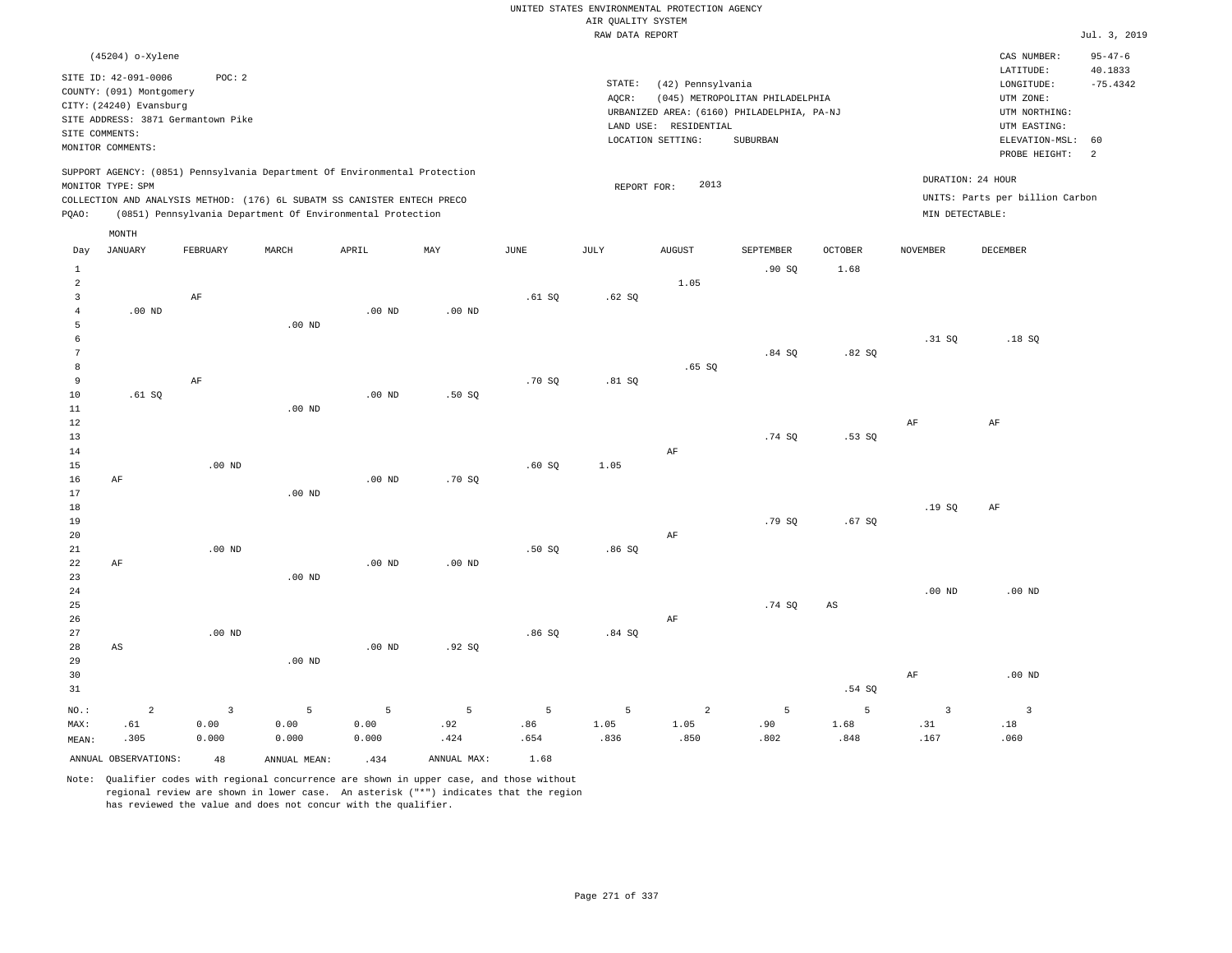| (45204) o-Xylene                                                                                                                                                                                                                                   |                                                                                                                                                                                 | CAS NUMBER:                                                                                                 | $95 - 47 - 6$         |
|----------------------------------------------------------------------------------------------------------------------------------------------------------------------------------------------------------------------------------------------------|---------------------------------------------------------------------------------------------------------------------------------------------------------------------------------|-------------------------------------------------------------------------------------------------------------|-----------------------|
| SITE ID: 42-091-0006<br>POC:2<br>COUNTY: (091) Montgomery<br>CITY: (24240) Evansburg<br>SITE ADDRESS: 3871 Germantown Pike<br>SITE COMMENTS:<br>MONITOR COMMENTS:                                                                                  | STATE:<br>(42) Pennsylvania<br>(045) METROPOLITAN PHILADELPHIA<br>AOCR:<br>URBANIZED AREA: (6160) PHILADELPHIA, PA-NJ<br>LAND USE: RESIDENTIAL<br>LOCATION SETTING:<br>SUBURBAN | LATITUDE:<br>LONGITUDE:<br>UTM ZONE:<br>UTM NORTHING:<br>UTM EASTING:<br>ELEVATION-MSL: 60<br>PROBE HEIGHT: | 40.1833<br>$-75.4342$ |
| SUPPORT AGENCY: (0851) Pennsylvania Department Of Environmental Protection<br>MONITOR TYPE: SPM<br>COLLECTION AND ANALYSIS METHOD: (176) 6L SUBATM SS CANISTER ENTECH PRECO<br>(0851) Pennsylvania Department Of Environmental Protection<br>POAO: | 2014<br>REPORT FOR:                                                                                                                                                             | DURATION: 24 HOUR<br>UNITS: Parts per billion Carbon<br>MIN DETECTABLE:                                     |                       |

|                                                  | MONTH                  |                        |              |                   |             |                       |               |               |               |             |                 |             |
|--------------------------------------------------|------------------------|------------------------|--------------|-------------------|-------------|-----------------------|---------------|---------------|---------------|-------------|-----------------|-------------|
| Day                                              | <b>JANUARY</b>         | FEBRUARY               | MARCH        | APRIL             | MAY         | $\operatorname{JUNE}$ | JULY          | <b>AUGUST</b> | SEPTEMBER     | OCTOBER     | <b>NOVEMBER</b> | DECEMBER    |
| $\mathbf{1}$<br>$\overline{a}$<br>$\overline{3}$ |                        |                        |              |                   |             |                       |               | .95SQ         | 2.01          | .69SQ       | $.00$ ND        | .53SQ       |
| $\overline{4}$<br>5<br>6                         | $\rm AF$               | $\rm AF$               | .00 $ND$     | .00 <sub>ND</sub> | $.00$ ND    | .51 SQ                | 1.05          |               |               |             |                 |             |
| 7<br>8<br>9<br>10                                |                        | $\mathbb{A}\mathbb{S}$ |              |                   |             | .65SQ                 | 1.38          | 3.015         | 1.56          | .43SQ       | AF              | $.00$ ND    |
| 11<br>12<br>13                                   | .68SQ                  |                        | .56SQ        | $\rm AF$          | .37SQ       |                       |               |               |               |             | .30SQ           | $.00$ ND    |
| 14<br>15<br>16                                   |                        | $.00$ ND               |              |                   |             | 1.00                  | 1.59          | 1.13          | 1.10          | .52S        |                 |             |
| 17<br>18<br>19                                   | .56SQ                  |                        | $.00$ ND     | $.00$ ND          | .33SQ       |                       |               |               |               |             | $.00$ ND        | $.00$ ND    |
| 20<br>21<br>22                                   |                        | .41 SQ                 |              |                   |             | .81 SQ                | 1.06          | 1.48          | .79 SQ        | .53SQ       |                 |             |
| 23<br>24<br>25                                   | $\mathbb{A}\mathbb{S}$ |                        | $.00$ ND     | .00 <sub>ND</sub> | .33SQ       |                       |               |               |               |             | .71SQ           | $.00$ ND    |
| 26<br>27<br>28                                   |                        | $\mathbb{A}\mathbb{S}$ |              |                   |             | $.00$ ND              | 1.68          | 1.33          | 1.28          | .32SQ       |                 |             |
| 29<br>30<br>31                                   | $\mathbb{A}\mathbb{S}$ |                        | .00 $ND$     | .00 $ND$          | .34 SQ      |                       |               |               |               |             |                 | .37SQ       |
| $_{\rm NO.}$ :                                   | $\overline{a}$         | $\overline{a}$         | 5            | $\overline{4}$    | 5           | 5                     | 5             | 5             | 5             | 5           | $\overline{4}$  | $\epsilon$  |
| MAX:<br>MEAN:                                    | .68<br>.620            | .41<br>.205            | .56<br>.112  | 0.00<br>0.000     | .37<br>.274 | 1.00<br>.594          | 1.68<br>1.352 | 3.01<br>1.580 | 2.01<br>1.348 | .69<br>.498 | .71<br>.253     | .53<br>.150 |
|                                                  | ANNUAL OBSERVATIONS:   | 53                     | ANNUAL MEAN: | .610              | ANNUAL MAX: | 3.01                  |               |               |               |             |                 |             |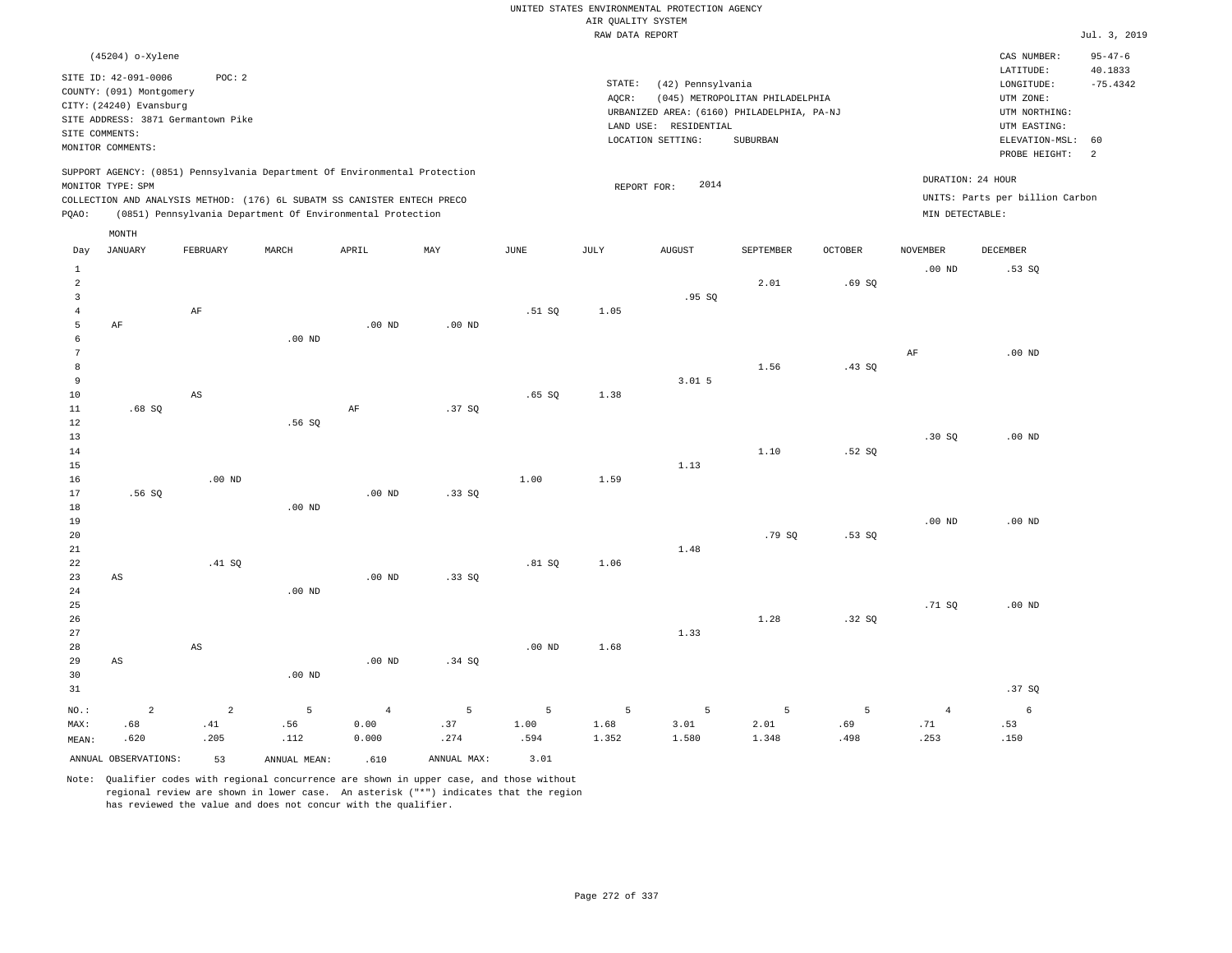|                                                                  |                                                                                                                                     |                               |                           |                                                                                                                                                        |                              |                   | AIR QUALITY SYSTEM  | UNITED STATES ENVIRONMENTAL PROTECTION AGENCY |                                                                               |                                  |                    |                                                                       |                       |
|------------------------------------------------------------------|-------------------------------------------------------------------------------------------------------------------------------------|-------------------------------|---------------------------|--------------------------------------------------------------------------------------------------------------------------------------------------------|------------------------------|-------------------|---------------------|-----------------------------------------------|-------------------------------------------------------------------------------|----------------------------------|--------------------|-----------------------------------------------------------------------|-----------------------|
|                                                                  |                                                                                                                                     |                               |                           |                                                                                                                                                        |                              |                   | RAW DATA REPORT     |                                               |                                                                               |                                  |                    |                                                                       | Jul. 3, 2019          |
|                                                                  | (45204) o-Xylene                                                                                                                    |                               |                           |                                                                                                                                                        |                              |                   |                     |                                               |                                                                               |                                  |                    | CAS NUMBER:                                                           | $95 - 47 - 6$         |
|                                                                  | SITE ID: 42-091-0006<br>COUNTY: (091) Montgomery<br>CITY: (24240) Evansburg<br>SITE ADDRESS: 3871 Germantown Pike<br>SITE COMMENTS: | POC: 2                        |                           |                                                                                                                                                        |                              |                   | STATE:<br>AQCR:     | (42) Pennsylvania<br>LAND USE: RESIDENTIAL    | (045) METROPOLITAN PHILADELPHIA<br>URBANIZED AREA: (6160) PHILADELPHIA, PA-NJ |                                  |                    | LATITUDE:<br>LONGITUDE:<br>UTM ZONE:<br>UTM NORTHING:<br>UTM EASTING: | 40.1833<br>$-75.4342$ |
|                                                                  | MONITOR COMMENTS:                                                                                                                   |                               |                           |                                                                                                                                                        |                              |                   |                     | LOCATION SETTING:                             | SUBURBAN                                                                      |                                  |                    | ELEVATION-MSL:                                                        | 60                    |
|                                                                  | MONITOR TYPE: SPM                                                                                                                   |                               |                           | SUPPORT AGENCY: (0851) Pennsylvania Department Of Environmental Protection<br>COLLECTION AND ANALYSIS METHOD: (176) 6L SUBATM SS CANISTER ENTECH PRECO |                              |                   | REPORT FOR:         | 2015                                          |                                                                               |                                  |                    | PROBE HEIGHT:<br>DURATION: 24 HOUR<br>UNITS: Parts per billion Carbon | <sup>2</sup>          |
| PQAO:                                                            |                                                                                                                                     |                               |                           | (0851) Pennsylvania Department Of Environmental Protection                                                                                             |                              |                   |                     |                                               |                                                                               |                                  | MIN DETECTABLE:    |                                                                       |                       |
| Day                                                              | MONTH<br><b>JANUARY</b>                                                                                                             | FEBRUARY                      | MARCH                     | APRIL                                                                                                                                                  | MAY                          | $_{\rm JUNE}$     | <b>JULY</b>         | <b>AUGUST</b>                                 | SEPTEMBER                                                                     | <b>OCTOBER</b>                   | <b>NOVEMBER</b>    | <b>DECEMBER</b>                                                       |                       |
| 1<br>$\overline{2}$<br>$\overline{\mathbf{3}}$<br>$\overline{4}$ |                                                                                                                                     |                               | .30 SQ                    |                                                                                                                                                        |                              |                   |                     | 8.80 5                                        | 10.40 5                                                                       | .23SQ                            | 2.00               | 1.04                                                                  |                       |
| 5<br>6<br>$7\phantom{.0}$                                        | .53SQ                                                                                                                               | $.00$ ND                      | .20 SQ                    | .17SQ                                                                                                                                                  | 3.04.5                       | .47S              | .82S                |                                               |                                                                               |                                  |                    |                                                                       |                       |
| $^{\rm 8}$<br>9<br>10<br>11                                      |                                                                                                                                     | .29S                          |                           |                                                                                                                                                        |                              | .49S              | 9.605               | 7.28 5                                        | AS                                                                            | 3.36 5                           | 1.52 QX            | 2.08                                                                  |                       |
| 12<br>13<br>14<br>15                                             | .38 SO                                                                                                                              |                               | .28SQ                     | .30SQ                                                                                                                                                  | .42 S0                       |                   |                     |                                               | 4.96 5                                                                        | 2.08                             | .43SQ              | 1.76                                                                  |                       |
| 16<br>17<br>18<br>19                                             | .35 SO                                                                                                                              | $\rm AF$                      | .18SQ                     | 1.44                                                                                                                                                   | .96                          | 1.12              | 5.28 5              | 10.405                                        |                                                                               |                                  |                    |                                                                       |                       |
| 20<br>21<br>22<br>23                                             |                                                                                                                                     | $\mathbb{A}\mathbb{S}$        |                           |                                                                                                                                                        |                              | .69SQ             | 8.00 5              | 6.72 5                                        | 4.40 5                                                                        | 2.72                             | 1.04               | $.00$ ND                                                              |                       |
| 24<br>25<br>26                                                   | .37SQ                                                                                                                               |                               | .41 S0                    | .26SQ                                                                                                                                                  | .46SQ                        |                   |                     |                                               |                                                                               |                                  | .79SQ              | 1.20                                                                  |                       |
| 27<br>28<br>29<br>30                                             | $.00$ ND                                                                                                                            |                               |                           | 1.28                                                                                                                                                   | .60SQ                        | 1.01              | 12.80 5             | 5.92 5                                        | 4.00 5                                                                        | 1.12                             |                    |                                                                       |                       |
| 31                                                               |                                                                                                                                     |                               | .19SQ                     |                                                                                                                                                        |                              |                   |                     |                                               |                                                                               |                                  |                    |                                                                       |                       |
| $NO.$ :<br>MAX:<br>MEAN:                                         | 5<br>.53<br>.326                                                                                                                    | $\overline{a}$<br>.29<br>.145 | $\epsilon$<br>.41<br>.260 | 5<br>1.44<br>.690                                                                                                                                      | $\mathsf S$<br>3.04<br>1.096 | 5<br>1.12<br>.756 | 5<br>12.80<br>7.300 | 5<br>10.40<br>7.824                           | $\overline{4}$<br>10.40<br>5.940                                              | $5\phantom{.0}$<br>3.36<br>1.902 | 5<br>2.00<br>1.156 | 5<br>2.08<br>1.216                                                    |                       |
|                                                                  | ANNUAL OBSERVATIONS:                                                                                                                | 57                            | ANNUAL MEAN:              | 2.402                                                                                                                                                  | ANNUAL MAX:                  | 12.80             |                     |                                               |                                                                               |                                  |                    |                                                                       |                       |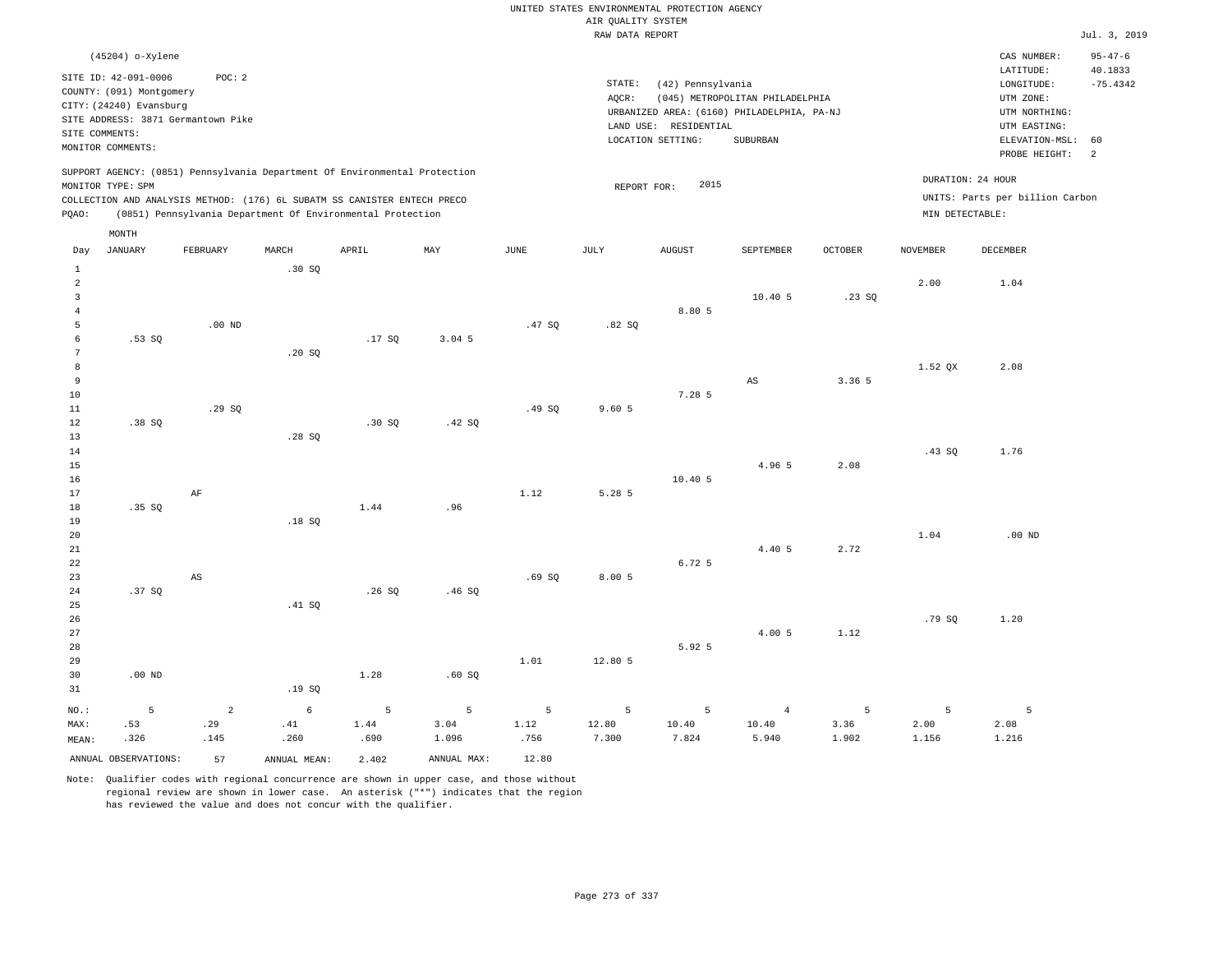|                                     |                                                                             |                                              |                                                                                                                                                                                                                      |                   |                |                         |                        | UNITED STATES ENVIRONMENTAL PROTECTION AGENCY                                                                   |                                 |                   |                   |                                                                                  |                       |
|-------------------------------------|-----------------------------------------------------------------------------|----------------------------------------------|----------------------------------------------------------------------------------------------------------------------------------------------------------------------------------------------------------------------|-------------------|----------------|-------------------------|------------------------|-----------------------------------------------------------------------------------------------------------------|---------------------------------|-------------------|-------------------|----------------------------------------------------------------------------------|-----------------------|
|                                     |                                                                             |                                              |                                                                                                                                                                                                                      |                   |                |                         |                        | AIR QUALITY SYSTEM                                                                                              |                                 |                   |                   |                                                                                  |                       |
|                                     |                                                                             |                                              |                                                                                                                                                                                                                      |                   |                |                         |                        | RAW DATA REPORT                                                                                                 |                                 |                   |                   |                                                                                  | Jul. 3, 2019          |
|                                     | (45204) o-Xylene                                                            |                                              |                                                                                                                                                                                                                      |                   |                |                         |                        |                                                                                                                 |                                 |                   |                   | CAS NUMBER:                                                                      | $95 - 47 - 6$         |
|                                     | SITE ID: 42-091-0006<br>COUNTY: (091) Montgomery<br>CITY: (24240) Evansburg | POC: 2<br>SITE ADDRESS: 3871 Germantown Pike |                                                                                                                                                                                                                      |                   |                |                         | AQCR:                  | $\texttt{STATE}{}:$<br>(42) Pennsylvania<br>URBANIZED AREA: (6160) PHILADELPHIA, PA-NJ<br>LAND USE: RESIDENTIAL | (045) METROPOLITAN PHILADELPHIA |                   |                   | LATITUDE:<br>$\texttt{LONGITUDE}:$<br>UTM ZONE:<br>UTM NORTHING:<br>UTM EASTING: | 40.1833<br>$-75.4342$ |
| SITE COMMENTS:                      |                                                                             |                                              |                                                                                                                                                                                                                      |                   |                |                         |                        | LOCATION SETTING:                                                                                               | SUBURBAN                        |                   |                   | ELEVATION-MSL:                                                                   | 60                    |
|                                     | MONITOR COMMENTS:                                                           |                                              |                                                                                                                                                                                                                      |                   |                |                         |                        |                                                                                                                 |                                 |                   |                   | PROBE HEIGHT:                                                                    | $\overline{a}$        |
| PQAO:                               | MONITOR TYPE: SPM                                                           |                                              | SUPPORT AGENCY: (0851) Pennsylvania Department Of Environmental Protection<br>COLLECTION AND ANALYSIS METHOD: (176) 6L SUBATM SS CANISTER ENTECH PRECO<br>(0851) Pennsylvania Department Of Environmental Protection |                   |                |                         |                        | 2016<br>REPORT FOR:                                                                                             |                                 |                   | MIN DETECTABLE:   | DURATION: 24 HOUR<br>UNITS: Parts per billion Carbon                             |                       |
|                                     | MONTH                                                                       |                                              |                                                                                                                                                                                                                      |                   |                |                         |                        |                                                                                                                 |                                 |                   |                   |                                                                                  |                       |
| Day                                 | <b>JANUARY</b>                                                              | FEBRUARY                                     | MARCH                                                                                                                                                                                                                | APRIL             | MAY            | <b>JUNE</b>             | JULY                   | <b>AUGUST</b>                                                                                                   | SEPTEMBER                       | <b>OCTOBER</b>    | <b>NOVEMBER</b>   | <b>DECEMBER</b>                                                                  |                       |
| $\mathbf{1}$<br>$\overline{2}$<br>3 | .00 <sub>ND</sub>                                                           |                                              | $.00$ ND                                                                                                                                                                                                             |                   |                |                         |                        |                                                                                                                 | $\mathbb{A}\mathbb{S}$          | .71 SQ            | .00 <sub>ND</sub> | AM                                                                               |                       |
| $\overline{4}$<br>5                 |                                                                             |                                              |                                                                                                                                                                                                                      |                   |                | 2.24 5                  | $\mathbb{A}\mathbb{S}$ | 22.40 5                                                                                                         |                                 |                   |                   |                                                                                  |                       |
| 6                                   |                                                                             | .44 SO                                       |                                                                                                                                                                                                                      | .53 OX            | .45 SO         |                         |                        |                                                                                                                 |                                 |                   |                   |                                                                                  |                       |
| $7\phantom{.0}$                     | $.00$ ND                                                                    |                                              | $.00$ ND                                                                                                                                                                                                             |                   |                |                         |                        |                                                                                                                 |                                 |                   |                   |                                                                                  |                       |
| 8<br>9                              |                                                                             |                                              |                                                                                                                                                                                                                      |                   |                |                         |                        |                                                                                                                 | 1.36                            | $\rm{AF}$         | .96               | .46SQ                                                                            |                       |
| 10                                  |                                                                             |                                              |                                                                                                                                                                                                                      |                   |                |                         |                        | 27.76 5                                                                                                         |                                 |                   |                   |                                                                                  |                       |
| $11\,$                              |                                                                             |                                              |                                                                                                                                                                                                                      |                   |                | 1.36                    | $_{\rm AS}$            |                                                                                                                 |                                 |                   |                   |                                                                                  |                       |
| 12                                  |                                                                             | $.00$ ND                                     |                                                                                                                                                                                                                      | $.00$ ND          | 1.14           |                         |                        |                                                                                                                 |                                 |                   |                   |                                                                                  |                       |
| 13                                  | $.00$ ND                                                                    |                                              | .53SQ                                                                                                                                                                                                                |                   |                |                         |                        |                                                                                                                 |                                 |                   |                   |                                                                                  |                       |
| 14                                  |                                                                             |                                              |                                                                                                                                                                                                                      |                   |                |                         |                        |                                                                                                                 |                                 |                   | $_{\rm AS}$       | .53S                                                                             |                       |
| $15$                                |                                                                             |                                              |                                                                                                                                                                                                                      |                   |                |                         |                        |                                                                                                                 | 1.12                            | $\rm{AF}$         |                   |                                                                                  |                       |
| 16                                  |                                                                             |                                              |                                                                                                                                                                                                                      |                   |                |                         |                        | 37.68 5                                                                                                         |                                 |                   |                   |                                                                                  |                       |
| 17                                  |                                                                             |                                              |                                                                                                                                                                                                                      |                   |                | $_{\rm AS}$             | $_{\rm AS}$            |                                                                                                                 |                                 |                   |                   |                                                                                  |                       |
| 18                                  |                                                                             | $.00$ ND                                     |                                                                                                                                                                                                                      | 1.60 5            | .64SQ          |                         |                        |                                                                                                                 |                                 |                   |                   |                                                                                  |                       |
| 19                                  | $.00$ ND                                                                    |                                              | $.00$ ND                                                                                                                                                                                                             |                   |                |                         |                        |                                                                                                                 |                                 |                   |                   |                                                                                  |                       |
| 20<br>21                            |                                                                             |                                              |                                                                                                                                                                                                                      |                   |                |                         |                        |                                                                                                                 | AS                              | .00 <sub>ND</sub> | AF                | .26SQ                                                                            |                       |
| ${\bf 22}$                          |                                                                             |                                              |                                                                                                                                                                                                                      |                   |                |                         |                        | 1.11                                                                                                            |                                 |                   |                   |                                                                                  |                       |
| 23                                  |                                                                             |                                              |                                                                                                                                                                                                                      |                   |                | 1.92 5                  | $\mathbb{A}\mathbb{S}$ |                                                                                                                 |                                 |                   |                   |                                                                                  |                       |
| $2\sqrt{4}$                         |                                                                             | $.00$ ND                                     |                                                                                                                                                                                                                      | .59 <sub>QX</sub> | 1.44 QX        |                         |                        |                                                                                                                 |                                 |                   |                   |                                                                                  |                       |
| 25                                  | .66S                                                                        |                                              | $.00$ ND                                                                                                                                                                                                             |                   |                |                         |                        |                                                                                                                 |                                 |                   |                   |                                                                                  |                       |
| 26                                  |                                                                             |                                              |                                                                                                                                                                                                                      |                   |                |                         |                        |                                                                                                                 |                                 |                   | $_{\rm AS}$       | $\rm AF$                                                                         |                       |
| 27                                  |                                                                             |                                              |                                                                                                                                                                                                                      |                   |                |                         |                        |                                                                                                                 | .96                             | .00 <sub>ND</sub> |                   |                                                                                  |                       |
| 28                                  |                                                                             |                                              |                                                                                                                                                                                                                      |                   |                |                         |                        | 1.36                                                                                                            |                                 |                   |                   |                                                                                  |                       |
| 29                                  |                                                                             |                                              |                                                                                                                                                                                                                      |                   |                | $\mathbb{A}\mathbb{S}$  | $\mathbb{A}\mathbb{S}$ |                                                                                                                 |                                 |                   |                   |                                                                                  |                       |
| 30                                  |                                                                             |                                              |                                                                                                                                                                                                                      | .66SQ             | 1.28           |                         |                        |                                                                                                                 |                                 |                   |                   |                                                                                  |                       |
| 31                                  | $.00$ ND                                                                    |                                              | .26SQ                                                                                                                                                                                                                |                   |                |                         |                        |                                                                                                                 |                                 |                   |                   |                                                                                  |                       |
| NO.:                                | 6                                                                           | $\overline{4}$                               | $6\phantom{.}6$                                                                                                                                                                                                      | 5                 | $\overline{5}$ | $\overline{\mathbf{3}}$ |                        | $\mathbb O$<br>5                                                                                                | $\overline{3}$                  | $\overline{3}$    | $\overline{2}$    | $\overline{3}$                                                                   |                       |
| MAX:                                | .66                                                                         | .44                                          | .53                                                                                                                                                                                                                  | 1.60              | 1.44           | 2.24                    |                        | 37.68                                                                                                           | 1.36                            | .71               | .96               | .53                                                                              |                       |
| MEAN:                               | .110                                                                        | .110                                         | .132                                                                                                                                                                                                                 | .676              | .990           | 1.840                   |                        | 18.062                                                                                                          | 1.147                           | .237              | .480              | .417                                                                             |                       |
|                                     | ANNUAL OBSERVATIONS:                                                        | 45                                           | ANNUAL MEAN:                                                                                                                                                                                                         | 2.498             | ANNUAL MAX:    | 37.68                   |                        |                                                                                                                 |                                 |                   |                   |                                                                                  |                       |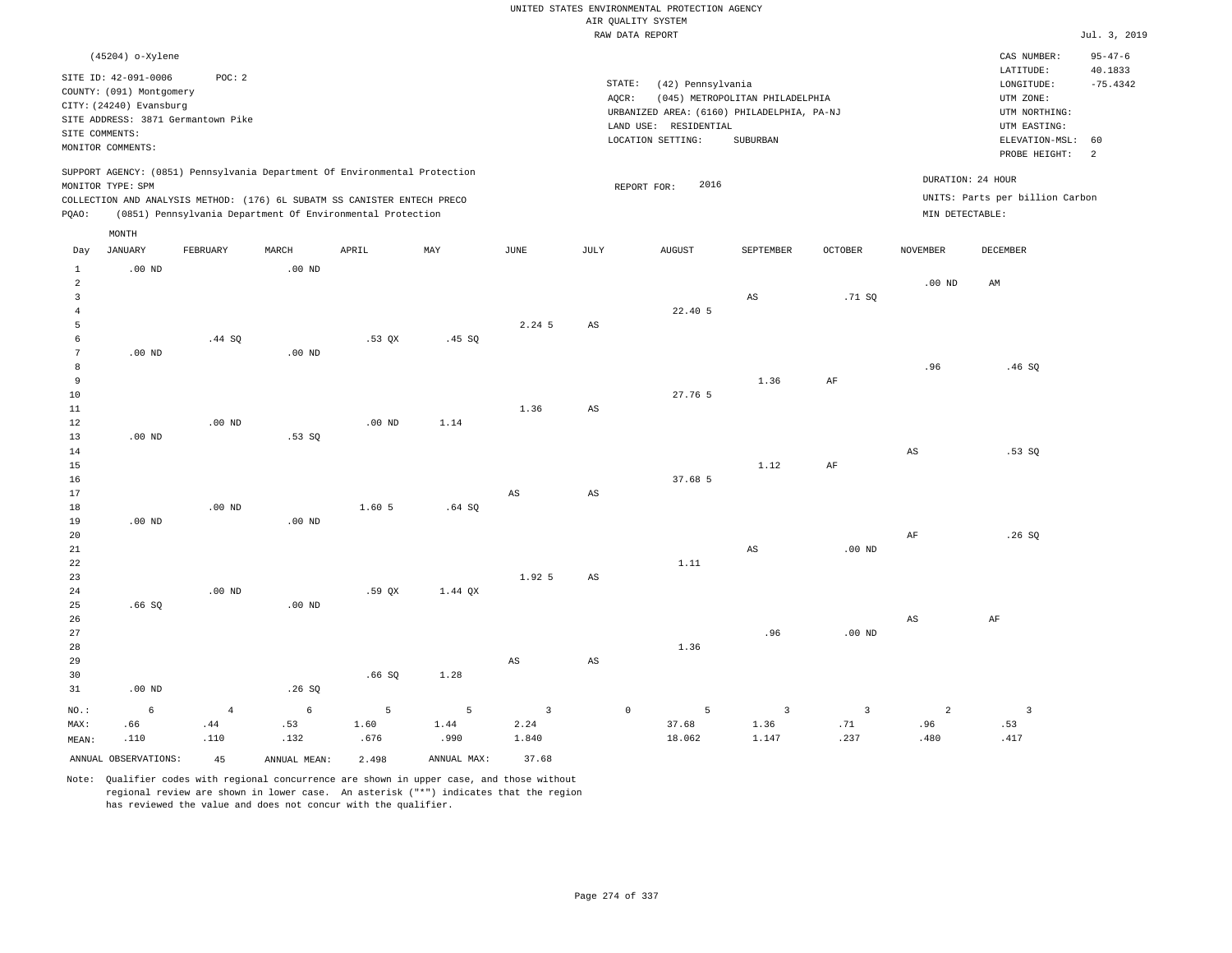|                                  |                                                                             |                                    |                   |                                                                            |                        |                   |                    | UNITED STATES ENVIRONMENTAL PROTECTION AGENCY |                                                                               |                |                 |                                                       |                       |
|----------------------------------|-----------------------------------------------------------------------------|------------------------------------|-------------------|----------------------------------------------------------------------------|------------------------|-------------------|--------------------|-----------------------------------------------|-------------------------------------------------------------------------------|----------------|-----------------|-------------------------------------------------------|-----------------------|
|                                  |                                                                             |                                    |                   |                                                                            |                        |                   | AIR QUALITY SYSTEM |                                               |                                                                               |                |                 |                                                       |                       |
|                                  |                                                                             |                                    |                   |                                                                            |                        |                   | RAW DATA REPORT    |                                               |                                                                               |                |                 |                                                       | Jul. 3, 2019          |
|                                  | (45204) o-Xylene                                                            |                                    |                   |                                                                            |                        |                   |                    |                                               |                                                                               |                |                 | CAS NUMBER:                                           | $95 - 47 - 6$         |
|                                  | SITE ID: 42-091-0006<br>COUNTY: (091) Montgomery<br>CITY: (24240) Evansburg | POC: 2                             |                   |                                                                            |                        |                   | STATE:<br>AQCR:    | (42) Pennsylvania                             | (045) METROPOLITAN PHILADELPHIA<br>URBANIZED AREA: (6160) PHILADELPHIA, PA-NJ |                |                 | LATITUDE:<br>LONGITUDE:<br>UTM ZONE:<br>UTM NORTHING: | 40.1833<br>$-75.4342$ |
|                                  |                                                                             | SITE ADDRESS: 3871 Germantown Pike |                   |                                                                            |                        |                   |                    | LAND USE: RESIDENTIAL                         |                                                                               |                |                 | UTM EASTING:                                          |                       |
|                                  | SITE COMMENTS:<br>MONITOR COMMENTS:                                         |                                    |                   |                                                                            |                        |                   |                    | LOCATION SETTING:                             | SUBURBAN                                                                      |                |                 | ELEVATION-MSL:<br>PROBE HEIGHT:                       | 60<br>2               |
|                                  | MONITOR TYPE: SPM                                                           |                                    |                   | SUPPORT AGENCY: (0851) Pennsylvania Department Of Environmental Protection |                        |                   | REPORT FOR:        | 2017                                          |                                                                               |                |                 | DURATION: 24 HOUR                                     |                       |
|                                  |                                                                             |                                    |                   | COLLECTION AND ANALYSIS METHOD: (176) 6L SUBATM SS CANISTER ENTECH PRECO   |                        |                   |                    |                                               |                                                                               |                |                 | UNITS: Parts per billion Carbon                       |                       |
| PQAO:                            |                                                                             |                                    |                   | (0851) Pennsylvania Department Of Environmental Protection                 |                        |                   |                    |                                               |                                                                               |                | MIN DETECTABLE: |                                                       |                       |
| Day                              | MONTH<br><b>JANUARY</b>                                                     | FEBRUARY                           | MARCH             | APRIL                                                                      | MAY                    | $_{\rm JUNE}$     | <b>JULY</b>        | <b>AUGUST</b>                                 | SEPTEMBER                                                                     | <b>OCTOBER</b> | <b>NOVEMBER</b> | <b>DECEMBER</b>                                       |                       |
| $\mathbf{1}$                     | AS                                                                          |                                    |                   | $.00$ ND                                                                   | .25SQ                  |                   |                    |                                               |                                                                               |                |                 |                                                       |                       |
| $\overline{a}$<br>$\overline{3}$ |                                                                             |                                    | .00 <sub>ND</sub> |                                                                            |                        |                   |                    |                                               |                                                                               |                | .36S            | .80                                                   |                       |
| $\overline{4}$                   |                                                                             |                                    |                   |                                                                            |                        |                   |                    |                                               | .50SQ                                                                         | .63SQ          |                 |                                                       |                       |
| 5                                |                                                                             |                                    |                   |                                                                            |                        |                   |                    | AF                                            |                                                                               |                |                 |                                                       |                       |
| 6                                |                                                                             | .19SQ                              |                   |                                                                            |                        | .00 <sub>ND</sub> | .60SQ              |                                               |                                                                               |                |                 |                                                       |                       |
| $\overline{7}$                   | AS                                                                          |                                    |                   | .00 <sub>ND</sub>                                                          | .12S                   |                   |                    |                                               |                                                                               |                |                 |                                                       |                       |
| 8<br>9                           |                                                                             |                                    | $.00$ ND          |                                                                            |                        |                   |                    |                                               |                                                                               |                | .54S            | .28S                                                  |                       |
| 10                               |                                                                             |                                    |                   |                                                                            |                        |                   |                    |                                               | .51 SQ                                                                        | 1.20           |                 |                                                       |                       |
| 11                               |                                                                             |                                    |                   |                                                                            |                        |                   |                    | .63SQ                                         |                                                                               |                |                 |                                                       |                       |
| 12                               |                                                                             | .21 S0                             |                   |                                                                            |                        | .50 SO            | .42 <sub>OX</sub>  |                                               |                                                                               |                |                 |                                                       |                       |
| 13                               | AF                                                                          |                                    |                   | .14SQ                                                                      | .00 <sub>ND</sub>      |                   |                    |                                               |                                                                               |                |                 |                                                       |                       |
| 14                               |                                                                             |                                    | .00 <sub>ND</sub> |                                                                            |                        |                   |                    |                                               |                                                                               |                |                 |                                                       |                       |
| $15$                             |                                                                             |                                    |                   |                                                                            |                        |                   |                    |                                               |                                                                               |                | .46SQ           | .54 SQ                                                |                       |
| 16<br>$17$                       |                                                                             |                                    |                   |                                                                            |                        |                   |                    | .79 SQ                                        | 1.12                                                                          | .27SQ          |                 |                                                       |                       |
| 18                               |                                                                             | .55SQ                              |                   |                                                                            |                        | .55SQ             | .96                |                                               |                                                                               |                |                 |                                                       |                       |
| 19                               | .40SQ                                                                       |                                    |                   | .16S                                                                       | .53SQ                  |                   |                    |                                               |                                                                               |                |                 |                                                       |                       |
| 20                               |                                                                             |                                    | $.00$ ND          |                                                                            |                        |                   |                    |                                               |                                                                               |                |                 |                                                       |                       |
| 21                               |                                                                             |                                    |                   |                                                                            |                        |                   |                    |                                               |                                                                               |                | .24 SQ          | $\rm AF$                                              |                       |
| 22                               |                                                                             |                                    |                   |                                                                            |                        |                   |                    |                                               | 1.44                                                                          | .88            |                 |                                                       |                       |
| 23<br>24                         |                                                                             | $.00$ ND                           |                   |                                                                            |                        | .34 S             | .80                | .64SQ                                         |                                                                               |                |                 |                                                       |                       |
| 25                               | .22SQ                                                                       |                                    |                   | .22SQ                                                                      | .00 <sub>ND</sub>      |                   |                    |                                               |                                                                               |                |                 |                                                       |                       |
| 26                               |                                                                             |                                    | $.00$ ND          |                                                                            |                        |                   |                    |                                               |                                                                               |                |                 |                                                       |                       |
| 27                               |                                                                             |                                    |                   |                                                                            |                        |                   |                    |                                               |                                                                               |                | .38SQ           | $.00$ ND                                              |                       |
| 28                               |                                                                             |                                    |                   |                                                                            |                        |                   |                    |                                               | .62SQ                                                                         | .40SQ          |                 |                                                       |                       |
| 29                               |                                                                             |                                    |                   |                                                                            |                        |                   |                    | .42 SQ                                        |                                                                               |                |                 |                                                       |                       |
| 30                               |                                                                             |                                    |                   |                                                                            |                        | .50S              | .78 SQ             |                                               |                                                                               |                |                 |                                                       |                       |
| 31                               | $\mathbb{A}\mathbb{S}$                                                      |                                    |                   |                                                                            | $\mathbb{A}\mathbb{S}$ |                   |                    |                                               |                                                                               |                |                 |                                                       |                       |
| NO.:                             | $\overline{a}$                                                              | $\overline{4}$                     | $\overline{5}$    | 5                                                                          | $\overline{5}$         | 5                 | 5                  | $\overline{4}$                                | 5                                                                             | 5              | $\overline{5}$  | $\overline{4}$                                        |                       |
| MAX:                             | .40                                                                         | .55                                | 0.00              | .22                                                                        | .53                    | .55               | .96                | .79                                           | 1.44                                                                          | 1.20           | .54             | .80                                                   |                       |
| MEAN:                            | .310                                                                        | .238                               | 0.000             | .104                                                                       | .180                   | .378              | .712               | .620                                          | .838                                                                          | .676           | .396            | .405                                                  |                       |
|                                  | ANNUAL OBSERVATIONS:                                                        | 54                                 | ANNUAL, MEAN:     | .409                                                                       | ANNUAL MAX:            | 1.44              |                    |                                               |                                                                               |                |                 |                                                       |                       |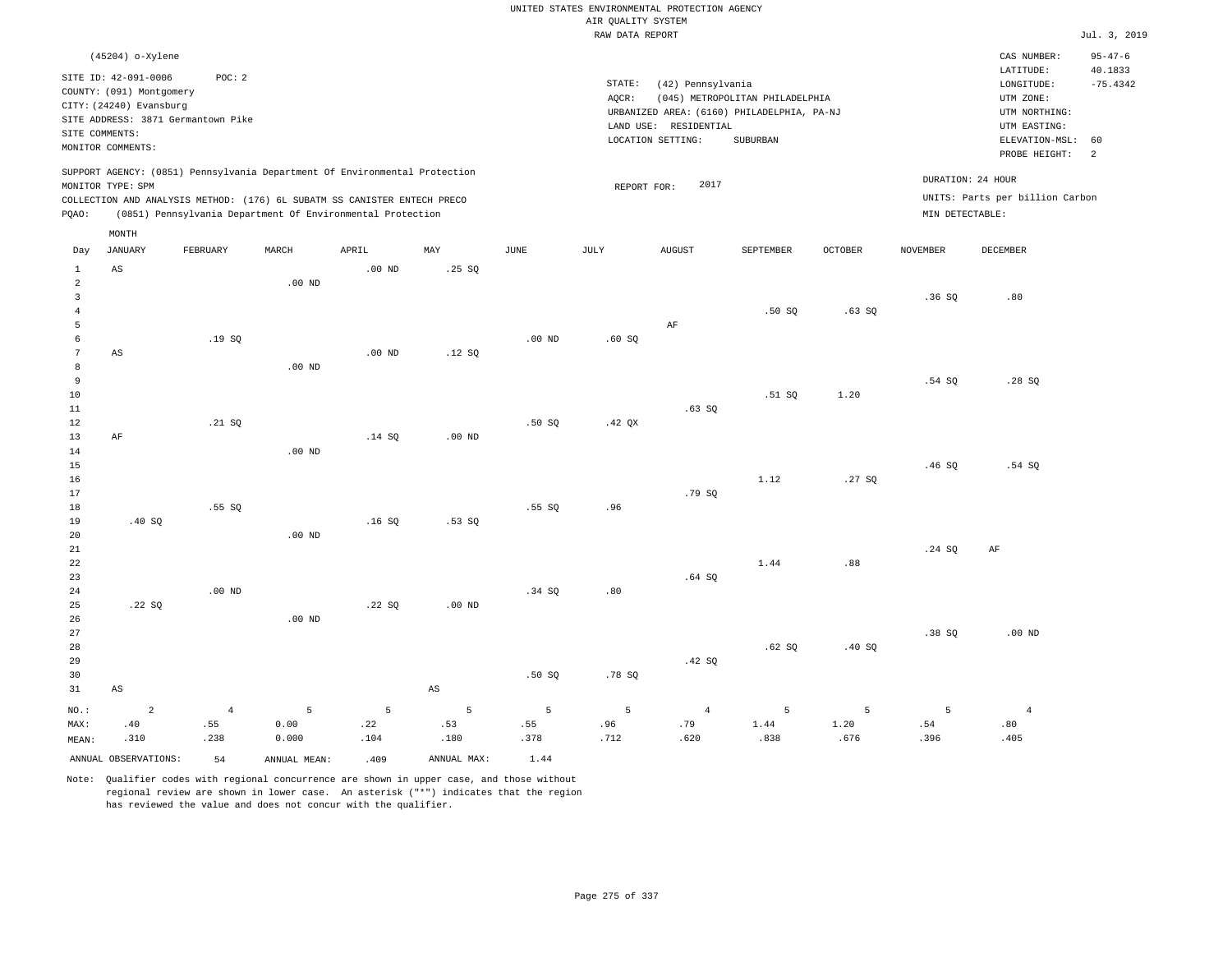|                                  |                                                     |                                    |                                                                            |                   |             |        |                    | UNITED STATES ENVIRONMENTAL PROTECTION AGENCY |                                            |                   |                |                                 |                          |
|----------------------------------|-----------------------------------------------------|------------------------------------|----------------------------------------------------------------------------|-------------------|-------------|--------|--------------------|-----------------------------------------------|--------------------------------------------|-------------------|----------------|---------------------------------|--------------------------|
|                                  |                                                     |                                    |                                                                            |                   |             |        | AIR QUALITY SYSTEM |                                               |                                            |                   |                |                                 |                          |
|                                  |                                                     |                                    |                                                                            |                   |             |        | RAW DATA REPORT    |                                               |                                            |                   |                |                                 | Jul. 3, 2019             |
|                                  | (45204) o-Xylene                                    |                                    |                                                                            |                   |             |        |                    |                                               |                                            |                   |                | CAS NUMBER:<br>LATITUDE:        | $95 - 47 - 6$<br>40.1833 |
|                                  | SITE ID: 42-091-0006                                | POC: 2                             |                                                                            |                   |             |        | STATE:             | (42) Pennsylvania                             |                                            |                   |                | LONGITUDE:                      | $-75.4342$               |
|                                  | COUNTY: (091) Montgomery<br>CITY: (24240) Evansburg |                                    |                                                                            |                   |             |        | AQCR:              |                                               | (045) METROPOLITAN PHILADELPHIA            |                   |                | UTM ZONE:                       |                          |
|                                  |                                                     | SITE ADDRESS: 3871 Germantown Pike |                                                                            |                   |             |        |                    |                                               | URBANIZED AREA: (6160) PHILADELPHIA, PA-NJ |                   |                | UTM NORTHING:                   |                          |
|                                  | SITE COMMENTS:                                      |                                    |                                                                            |                   |             |        |                    | LAND USE: RESIDENTIAL                         |                                            |                   |                | UTM EASTING:                    |                          |
|                                  | MONITOR COMMENTS:                                   |                                    |                                                                            |                   |             |        |                    | LOCATION SETTING:                             | SUBURBAN                                   |                   |                | ELEVATION-MSL:<br>PROBE HEIGHT: | 60<br>2                  |
|                                  | MONITOR TYPE: SPM                                   |                                    | SUPPORT AGENCY: (0851) Pennsylvania Department Of Environmental Protection |                   |             |        |                    | 2018                                          |                                            |                   |                | DURATION: 24 HOUR               |                          |
|                                  |                                                     |                                    | COLLECTION AND ANALYSIS METHOD: (176) 6L SUBATM SS CANISTER ENTECH PRECO   |                   |             |        | REPORT FOR:        |                                               |                                            |                   |                | UNITS: Parts per billion Carbon |                          |
| PQAO:                            |                                                     |                                    | (0851) Pennsylvania Department Of Environmental Protection                 |                   |             |        |                    |                                               |                                            |                   |                | MIN DETECTABLE: .2947088        |                          |
|                                  | MONTH                                               |                                    |                                                                            |                   |             |        |                    |                                               |                                            |                   |                |                                 |                          |
| Day                              | JANUARY                                             | FEBRUARY                           | MARCH                                                                      | APRIL             | MAY         | JUNE   | JULY               | <b>AUGUST</b>                                 | SEPTEMBER                                  | <b>OCTOBER</b>    | NOVEMBER       | DECEMBER                        |                          |
| $\mathbf{1}$                     |                                                     | .45 SQ                             |                                                                            |                   |             | .52S   | .80                |                                               |                                            |                   |                |                                 |                          |
| $\overline{a}$<br>$\overline{3}$ | AO                                                  |                                    | $.00$ ND                                                                   | .00 <sub>ND</sub> | .38SQ       |        |                    |                                               |                                            |                   |                |                                 |                          |
| $\overline{4}$                   |                                                     |                                    |                                                                            |                   |             |        |                    |                                               |                                            |                   | .30S           | $.00$ ND                        |                          |
| 5                                |                                                     |                                    |                                                                            |                   |             |        |                    |                                               | 1.52 5                                     | .78S              |                |                                 |                          |
| 6                                |                                                     |                                    |                                                                            |                   |             |        |                    | 1.02                                          |                                            |                   |                |                                 |                          |
| $7\phantom{.0}$                  |                                                     | .41 SQ                             |                                                                            |                   |             | .29SQ  | .52S               |                                               |                                            |                   |                |                                 |                          |
| 8                                | AF                                                  |                                    |                                                                            | $.00$ ND          | .35S        |        |                    |                                               |                                            |                   |                |                                 |                          |
| 9                                |                                                     |                                    | $.00$ ND                                                                   |                   |             |        |                    |                                               |                                            |                   |                |                                 |                          |
| 10                               |                                                     |                                    |                                                                            |                   |             |        |                    |                                               |                                            |                   | .30S           | .69SQ                           |                          |
| 11<br>12                         |                                                     |                                    |                                                                            |                   |             |        |                    |                                               | .44 S0                                     | .52S              |                |                                 |                          |
| 13                               |                                                     | .00 <sub>ND</sub>                  |                                                                            |                   |             | .41 SQ | .70SQ              | .68S                                          |                                            |                   |                |                                 |                          |
| 14                               | .00 <sub>ND</sub>                                   |                                    |                                                                            | .00 <sub>ND</sub> | .31 SQ      |        |                    |                                               |                                            |                   |                |                                 |                          |
| 15                               |                                                     |                                    | $.00$ ND                                                                   |                   |             |        |                    |                                               |                                            |                   |                |                                 |                          |
| 16                               |                                                     |                                    |                                                                            |                   |             |        |                    |                                               |                                            |                   | .32S           | $.00$ ND                        |                          |
| 17                               |                                                     |                                    |                                                                            |                   |             |        |                    |                                               | .57 OX                                     | .35 S             |                |                                 |                          |
| $18\,$                           |                                                     |                                    |                                                                            |                   |             |        |                    | .64SQ                                         |                                            |                   |                |                                 |                          |
| 19                               |                                                     | .30S                               |                                                                            |                   |             | .50S   | $.61$ QX           |                                               |                                            |                   |                |                                 |                          |
| 20                               | $.00$ ND                                            |                                    |                                                                            | $.00$ ND          | .39SQ       |        |                    |                                               |                                            |                   |                |                                 |                          |
| 21<br>22                         |                                                     |                                    | $.00$ ND                                                                   |                   |             |        |                    |                                               |                                            |                   | AF             | $.00$ ND                        |                          |
| 23                               |                                                     |                                    |                                                                            |                   |             |        |                    |                                               | AS                                         | .32S              |                |                                 |                          |
| $2\sqrt{4}$                      |                                                     |                                    |                                                                            |                   |             |        |                    | .88                                           |                                            |                   |                |                                 |                          |
| 25                               |                                                     | $.00$ ND                           |                                                                            |                   |             | .39SQ  | .50 QX             |                                               |                                            |                   |                |                                 |                          |
| 26                               | .39SQ                                               |                                    |                                                                            | .00 <sub>ND</sub> | .50SQ       |        |                    |                                               |                                            |                   |                |                                 |                          |
| 27                               |                                                     |                                    | .34 SQ                                                                     |                   |             |        |                    |                                               |                                            |                   |                |                                 |                          |
| 28                               |                                                     |                                    |                                                                            |                   |             |        |                    |                                               |                                            |                   | $.00$ ND       | .00 <sub>ND</sub>               |                          |
| 29                               |                                                     |                                    |                                                                            |                   |             |        |                    |                                               | 1.44                                       | .00 <sub>ND</sub> |                |                                 |                          |
| 30                               |                                                     |                                    |                                                                            |                   |             |        |                    | 1.76 5                                        |                                            |                   |                |                                 |                          |
| 31                               |                                                     |                                    |                                                                            |                   |             |        | .87                |                                               |                                            |                   |                |                                 |                          |
| NO.:                             | $\overline{3}$                                      | 5                                  | 5                                                                          | 5                 | 5           | 5      | 6                  | 5                                             | $\overline{4}$                             | 5                 | $\overline{4}$ | 5                               |                          |
| MAX:                             | .39                                                 | .45                                | .34                                                                        | 0.00              | .50         | .52    | .87                | 1.76                                          | 1.52                                       | .78               | .32            | .69                             |                          |
| MEAN:                            | .130                                                | .232                               | .068                                                                       | 0.000             | .386        | .422   | .667               | .996                                          | .993                                       | .394              | .230           | .138                            |                          |
|                                  | ANNUAL OBSERVATIONS:                                | 57                                 | ANNUAL MEAN:                                                               | .394              | ANNUAL MAX: | 1.76   |                    |                                               |                                            |                   |                |                                 |                          |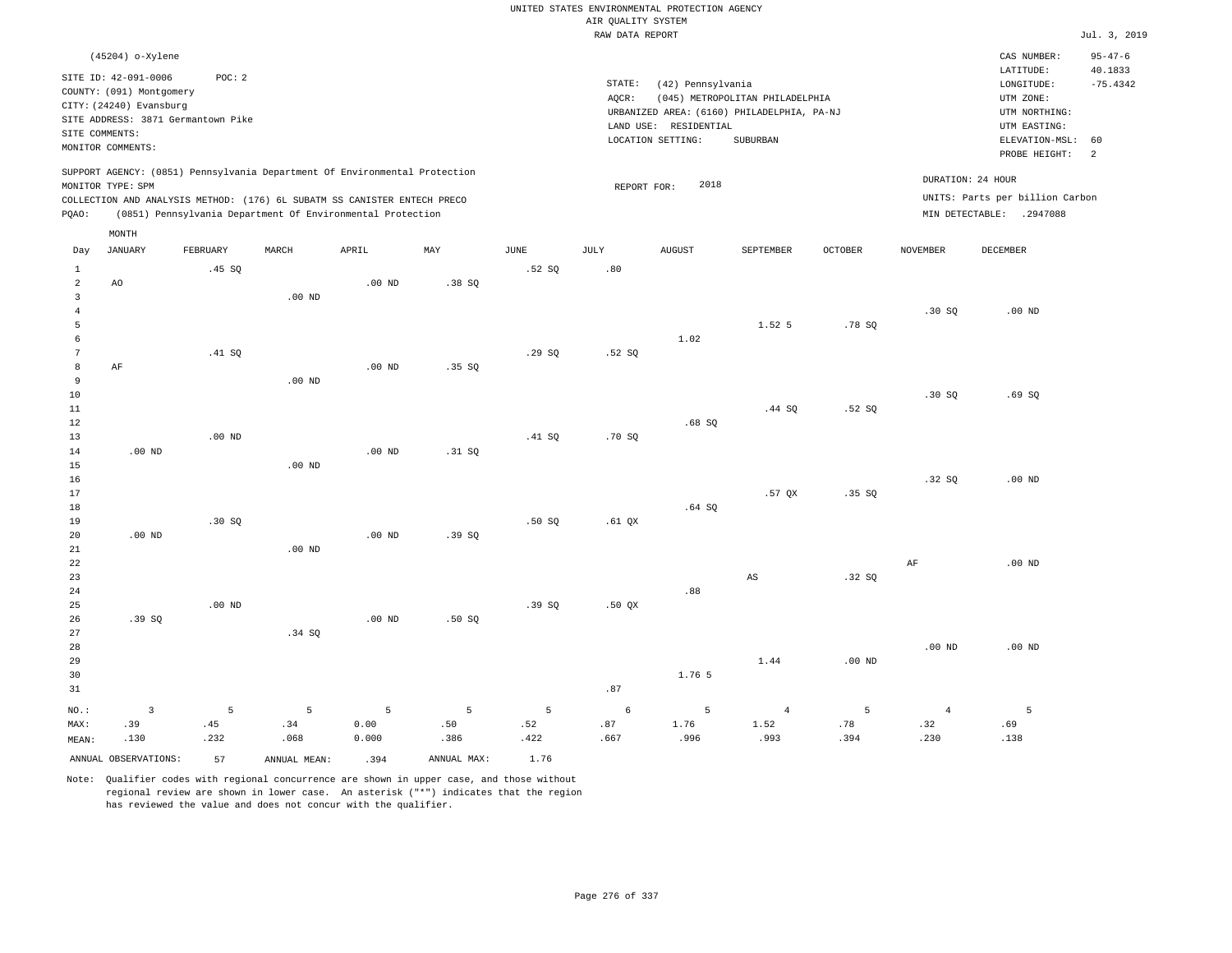|       |                          | (45207) 1,3,5-Trimethylbenzene     |       |                                                                          |                                                                            |          |           |                                            |                                 |                |                 | CAS NUMBER:                     | $108 - 67 - 8$ |
|-------|--------------------------|------------------------------------|-------|--------------------------------------------------------------------------|----------------------------------------------------------------------------|----------|-----------|--------------------------------------------|---------------------------------|----------------|-----------------|---------------------------------|----------------|
|       | SITE ID: 42-091-0006     | POC:2                              |       |                                                                          |                                                                            |          |           |                                            |                                 |                |                 | LATITUDE:                       | 40.1833        |
|       |                          |                                    |       |                                                                          |                                                                            |          | STATE:    | (42) Pennsylvania                          |                                 |                |                 | LONGITUDE:                      | $-75.4342$     |
|       | COUNTY: (091) Montgomery |                                    |       |                                                                          |                                                                            |          | AQCR:     |                                            | (045) METROPOLITAN PHILADELPHIA |                |                 | UTM ZONE:                       |                |
|       | CITY: (24240) Evansburg  |                                    |       |                                                                          |                                                                            |          |           | URBANIZED AREA: (6160) PHILADELPHIA, PA-NJ |                                 |                |                 | UTM NORTHING:                   |                |
|       |                          | SITE ADDRESS: 3871 Germantown Pike |       |                                                                          |                                                                            |          | LAND USE: | RESIDENTIAL                                |                                 |                |                 | UTM EASTING:                    |                |
|       | SITE COMMENTS:           |                                    |       |                                                                          |                                                                            |          |           | LOCATION SETTING:                          | SUBURBAN                        |                |                 | ELEVATION-MSL:                  | - 60           |
|       | MONITOR COMMENTS:        |                                    |       |                                                                          |                                                                            |          |           |                                            |                                 |                |                 | PROBE HEIGHT:                   | -2             |
|       |                          |                                    |       |                                                                          | SUPPORT AGENCY: (0851) Pennsylvania Department Of Environmental Protection |          |           |                                            |                                 |                |                 |                                 |                |
|       | MONITOR TYPE: SPM        |                                    |       |                                                                          |                                                                            |          |           | 2013<br>REPORT FOR:                        |                                 |                |                 | DURATION: 24 HOUR               |                |
|       |                          |                                    |       | COLLECTION AND ANALYSIS METHOD: (176) 6L SUBATM SS CANISTER ENTECH PRECO |                                                                            |          |           |                                            |                                 |                |                 | UNITS: Parts per billion Carbon |                |
| POAO: |                          |                                    |       | (0851) Pennsylvania Department Of Environmental Protection               |                                                                            |          |           |                                            |                                 |                |                 | MIN DETECTABLE:                 |                |
|       |                          |                                    |       |                                                                          |                                                                            |          |           |                                            |                                 |                |                 |                                 |                |
|       | MONTH                    |                                    |       |                                                                          |                                                                            |          |           |                                            |                                 |                |                 |                                 |                |
| Day   | JANUARY                  | FEBRUARY                           | MARCH | APRIL                                                                    | MAY                                                                        | JUNE     | JULY      | <b>AUGUST</b>                              | SEPTEMBER                       | <b>OCTOBER</b> | <b>NOVEMBER</b> | DECEMBER                        |                |
|       |                          |                                    |       |                                                                          |                                                                            |          |           |                                            | $.00$ ND                        | $.00$ ND       |                 |                                 |                |
| 2     |                          |                                    |       |                                                                          |                                                                            |          |           | $.00$ ND                                   |                                 |                |                 |                                 |                |
|       |                          | ΑF                                 |       |                                                                          |                                                                            | $.00$ ND | $.00$ ND  |                                            |                                 |                |                 |                                 |                |

| 4      | $.00$ ND |          | $.00$ ND | $.00$ ND |          |          |          |          |          |          |          |
|--------|----------|----------|----------|----------|----------|----------|----------|----------|----------|----------|----------|
|        |          | .00 $ND$ |          |          |          |          |          |          |          |          |          |
| 6      |          |          |          |          |          |          |          |          |          | $.00$ ND | $.00$ ND |
| $\sim$ |          |          |          |          |          |          |          | $.00$ ND | $.00$ ND |          |          |
| 8      |          |          |          |          |          |          | $.00$ ND |          |          |          |          |
| 9      | AF       |          |          |          | $.00$ ND | $.00$ ND |          |          |          |          |          |
| 10     | $.00$ ND |          | $.00$ ND | $.00$ ND |          |          |          |          |          |          |          |

| 12          |    |          |          |          |          |                   |          |    |          |          | AF       | AF       |
|-------------|----|----------|----------|----------|----------|-------------------|----------|----|----------|----------|----------|----------|
| 13          |    |          |          |          |          |                   |          |    | $.00$ ND | $.00$ ND |          |          |
| $14\,$      |    |          |          |          |          |                   |          | AF |          |          |          |          |
| 15          |    | $.00$ ND |          |          |          | $.00$ ND          | $.00$ ND |    |          |          |          |          |
| 16          | AF |          |          | $.00$ ND | $.00$ ND |                   |          |    |          |          |          |          |
| 17          |    |          | $.00$ ND |          |          |                   |          |    |          |          |          |          |
| 18          |    |          |          |          |          |                   |          |    |          |          | $.00$ ND | AF       |
| 19          |    |          |          |          |          |                   |          |    | $.00$ ND | $.00$ ND |          |          |
| $20\,$      |    |          |          |          |          |                   |          | AF |          |          |          |          |
| $21\,$      |    | $.00$ ND |          |          |          | $.00$ ND          | $.00$ ND |    |          |          |          |          |
| 22          | AF |          |          | $.00$ ND | $.00$ ND |                   |          |    |          |          |          |          |
| 23          |    |          | $.00$ ND |          |          |                   |          |    |          |          |          |          |
| $2\sqrt{4}$ |    |          |          |          |          |                   |          |    |          |          | $.00$ ND | $.00$ ND |
| $25\,$      |    |          |          |          |          |                   |          |    | $.00$ ND | AS       |          |          |
| 26          |    |          |          |          |          |                   |          | AF |          |          |          |          |
| 27          |    | $.00$ ND |          |          |          | .00 <sub>ND</sub> | $.00$ ND |    |          |          |          |          |

| 28    | AS    |       |          | $.00$ ND | $.00$ ND |       |       |          |       |          |       |          |
|-------|-------|-------|----------|----------|----------|-------|-------|----------|-------|----------|-------|----------|
| 29    |       |       | $.00$ ND |          |          |       |       |          |       |          |       |          |
| 30    |       |       |          |          |          |       |       |          |       |          | AF    | $.00$ ND |
| 31    |       |       |          |          |          |       |       |          |       | $.00$ ND |       |          |
| NO.:  | 2     |       | -5       | -5       |          | -5    | -5    | $\sim$ 2 | 5     | 5        |       |          |
| MAX:  | 0.00  | 0.00  | 0.00     | 0.00     | 0.00     | 0.00  | 0.00  | 0.00     | 0.00  | 0.00     | 0.00  | 0.00     |
| MEAN: | 0.000 | 0.000 | 0.000    | 0.000    | 0.000    | 0.000 | 0.000 | 0.000    | 0.000 | 0.000    | 0.000 | 0.000    |

ANNUAL OBSERVATIONS: 48 ANNUAL MEAN: 0.000 ANNUAL MAX: 0.00

.00 ND

 3 4

11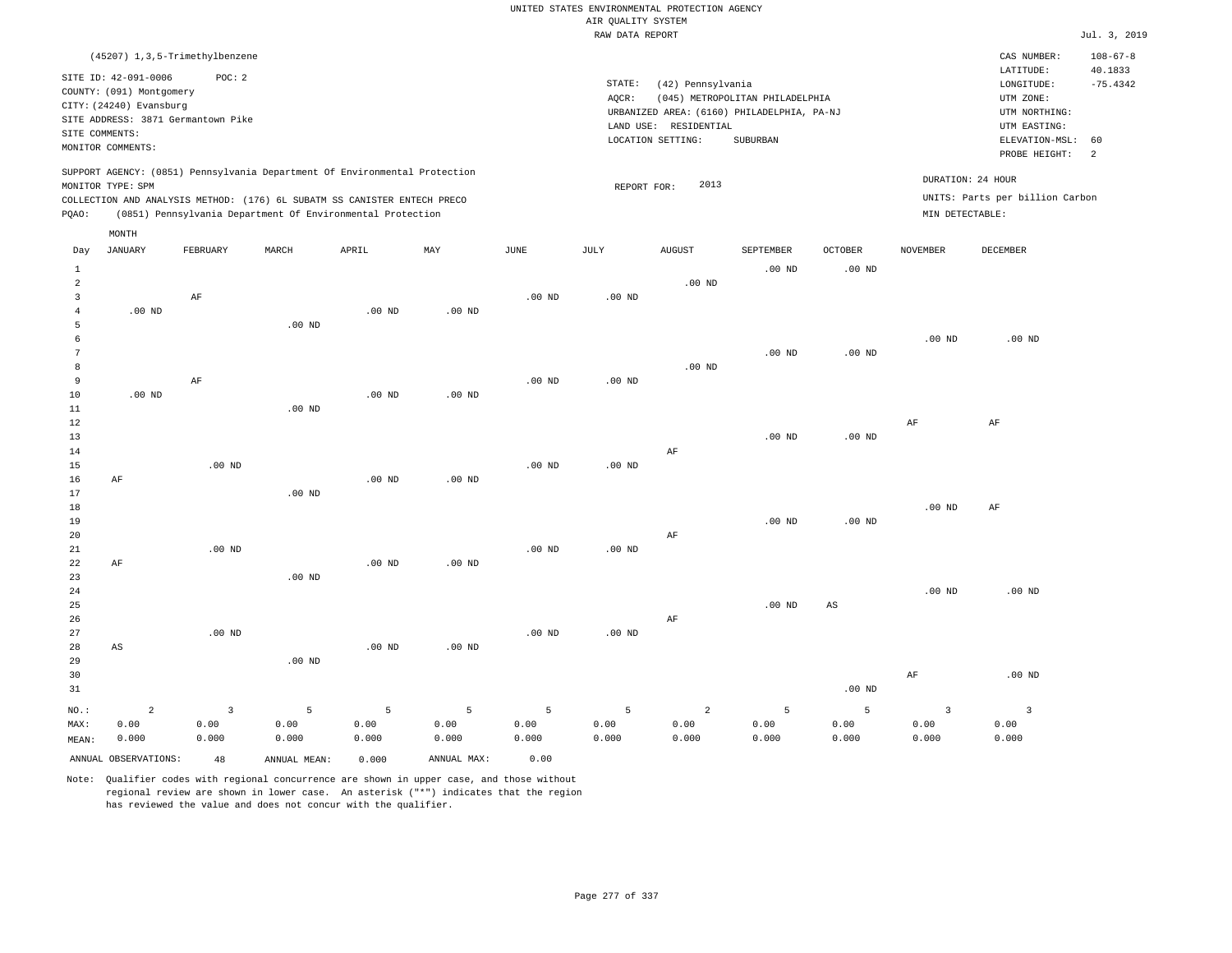| (45207) 1,3,5-Trimethylbenzene                                                                                                                                                                                                                     |                                                                                                                                                                                 | CAS NUMBER:                                                                                                 | $108 - 67 - 8$                    |
|----------------------------------------------------------------------------------------------------------------------------------------------------------------------------------------------------------------------------------------------------|---------------------------------------------------------------------------------------------------------------------------------------------------------------------------------|-------------------------------------------------------------------------------------------------------------|-----------------------------------|
| SITE ID: 42-091-0006<br>POC:2<br>COUNTY: (091) Montgomery<br>CITY: (24240) Evansburg<br>SITE ADDRESS: 3871 Germantown Pike<br>SITE COMMENTS:<br>MONITOR COMMENTS:                                                                                  | STATE:<br>(42) Pennsylvania<br>(045) METROPOLITAN PHILADELPHIA<br>AOCR:<br>URBANIZED AREA: (6160) PHILADELPHIA, PA-NJ<br>LAND USE: RESIDENTIAL<br>LOCATION SETTING:<br>SUBURBAN | LATITUDE:<br>LONGITUDE:<br>UTM ZONE:<br>UTM NORTHING:<br>UTM EASTING:<br>ELEVATION-MSL: 60<br>PROBE HEIGHT: | 40.1833<br>$-75.4342$<br>$\sim$ 2 |
| SUPPORT AGENCY: (0851) Pennsylvania Department Of Environmental Protection<br>MONITOR TYPE: SPM<br>COLLECTION AND ANALYSIS METHOD: (176) 6L SUBATM SS CANISTER ENTECH PRECO<br>(0851) Pennsylvania Department Of Environmental Protection<br>POAO: | DURATION: 24 HOUR<br>2014<br>REPORT FOR:<br>MIN DETECTABLE:                                                                                                                     | UNITS: Parts per billion Carbon                                                                             |                                   |

|                                     | MONTH                     |                             |                    |                                 |                    |                    |                   |                  |                  |                    |                                 |                    |
|-------------------------------------|---------------------------|-----------------------------|--------------------|---------------------------------|--------------------|--------------------|-------------------|------------------|------------------|--------------------|---------------------------------|--------------------|
| Day                                 | <b>JANUARY</b>            | FEBRUARY                    | MARCH              | APRIL                           | MAY                | $_{\rm JUNE}$      | JULY              | <b>AUGUST</b>    | SEPTEMBER        | OCTOBER            | NOVEMBER                        | DECEMBER           |
| $\mathbf{1}$<br>$\overline{a}$<br>3 |                           |                             |                    |                                 |                    |                    |                   | $.00$ ND         | .26SQ            | .00 <sub>ND</sub>  | $.00$ ND                        | $.00$ ND           |
| $\overline{4}$<br>5<br>6<br>7       | $\rm AF$                  | $\rm AF$                    | $.00$ ND           | .00 <sub>ND</sub>               | $.00$ ND           | .00 <sub>ND</sub>  | .00 <sub>ND</sub> |                  |                  |                    | $\rm{AF}$                       | $.00$ ND           |
| 8<br>9<br>10                        |                           | $\mathbb{A}\mathbb{S}$      |                    |                                 |                    | .00 <sub>ND</sub>  | $.00$ ND          | .30SQ            | $.00$ ND         | $.00$ ND           |                                 |                    |
| $11\,$<br>12<br>13<br>14            | .16SQ                     |                             | $.00$ ND           | $\rm AF$                        | $.00$ ND           |                    |                   |                  | $.00$ ND         | $.00$ ND           | $.00$ ND                        | $.00$ ND           |
| 15<br>16<br>17                      | .22SQ                     | $.00$ ND                    |                    | .00 <sub>ND</sub>               | $.00$ ND           | $.00$ ND           | .00 <sub>ND</sub> | $.00$ ND         |                  |                    |                                 |                    |
| 18<br>19<br>20<br>21                |                           |                             | $.00$ ND           |                                 |                    |                    |                   | $.00$ ND         | $.00$ ND         | $.00$ ND           | $.00$ ND                        | $.00$ ND           |
| 22<br>23<br>$2\sqrt{4}$             | $\mathbb{A}\mathbb{S}$    | $.00$ ND                    | .00 $ND$           | .00 <sub>ND</sub>               | $.00$ ND           | $.00$ ND           | .00 <sub>ND</sub> |                  |                  |                    |                                 |                    |
| 25<br>26<br>27<br>28                |                           | $\mathbb{A}\mathbb{S}$      |                    |                                 |                    | .00 <sub>ND</sub>  | .33SQ             | $.00$ ND         | .31 SQ           | $.00$ ND           | $.00$ ND                        | $.00$ ND           |
| 29<br>30<br>31                      | $\mathbb{A}\mathbb{S}$    |                             | $.00$ ND           | .00 <sub>ND</sub>               | $.00$ ND           |                    |                   |                  |                  |                    |                                 | $.00$ ND           |
| $NO.$ :<br>MAX:<br>MEAN:            | $\sqrt{2}$<br>.22<br>.190 | $\sqrt{2}$<br>0.00<br>0.000 | 5<br>0.00<br>0.000 | $\overline{4}$<br>0.00<br>0.000 | 5<br>0.00<br>0.000 | 5<br>0.00<br>0.000 | 5<br>.33<br>.066  | 5<br>.30<br>.060 | 5<br>.31<br>.114 | 5<br>0.00<br>0.000 | $\overline{4}$<br>0.00<br>0.000 | 6<br>0.00<br>0.000 |
|                                     | ANNUAL OBSERVATIONS:      | 53                          | ANNUAL MEAN:       | .030                            | ANNUAL MAX:        | .33                |                   |                  |                  |                    |                                 |                    |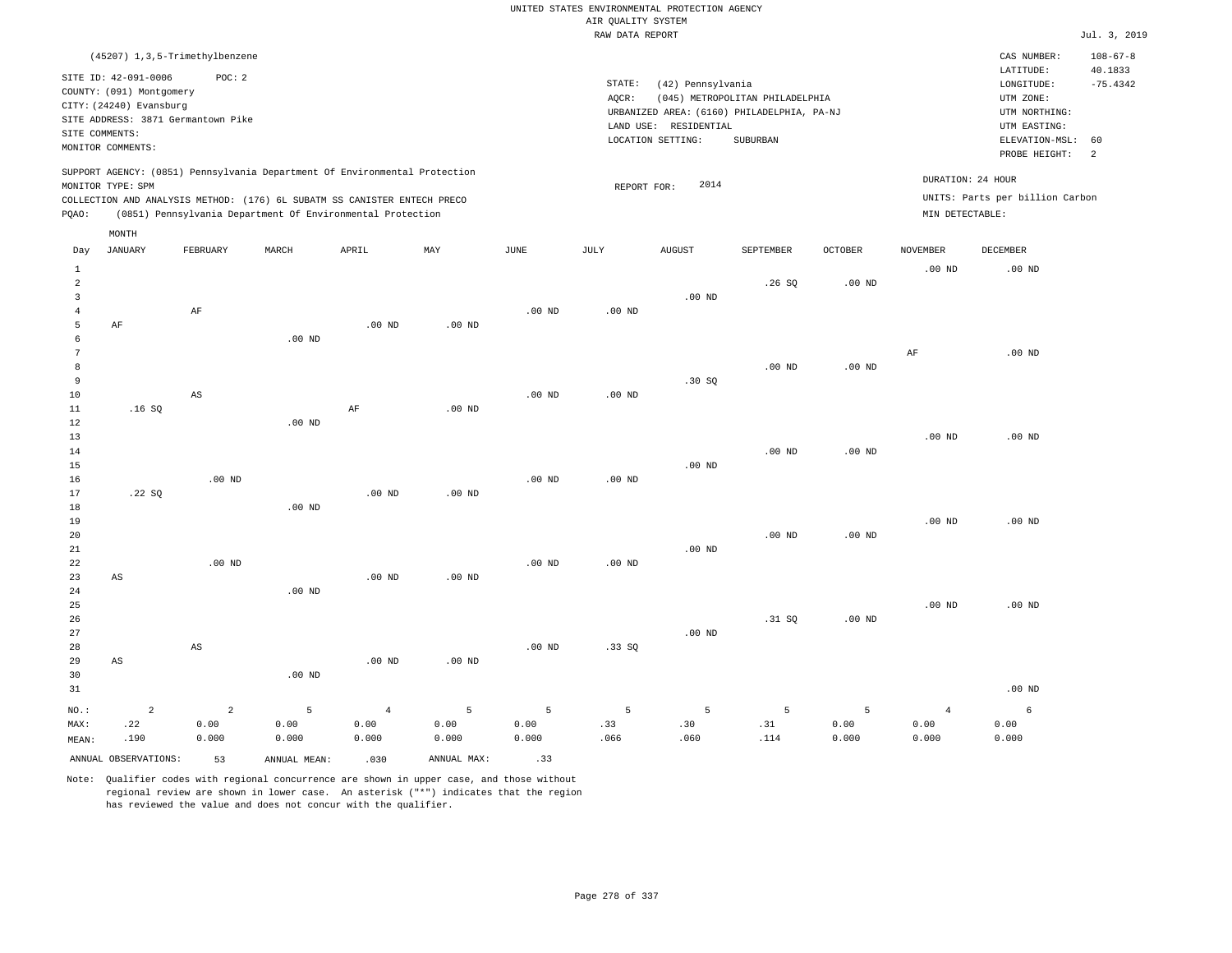## UNITED STATES ENVIRONMENTAL PROTECTION AGENCY AIR QUALITY SYSTEM

|       | RAW DATA REPORT                                                                                                                                                                                                                           |                                    |          |          |                   |                   |           |                                            |                                 |                |                                      |                                 | Jul. 3, 2019   |
|-------|-------------------------------------------------------------------------------------------------------------------------------------------------------------------------------------------------------------------------------------------|------------------------------------|----------|----------|-------------------|-------------------|-----------|--------------------------------------------|---------------------------------|----------------|--------------------------------------|---------------------------------|----------------|
|       |                                                                                                                                                                                                                                           | (45207) 1, 3, 5-Trimethylbenzene   |          |          |                   |                   |           |                                            |                                 |                |                                      | CAS NUMBER:                     | $108 - 67 - 8$ |
|       | SITE ID: 42-091-0006                                                                                                                                                                                                                      | POC: 2                             |          |          |                   |                   |           |                                            |                                 |                |                                      | LATITUDE:                       | 40.1833        |
|       | COUNTY: (091) Montgomery                                                                                                                                                                                                                  |                                    |          |          |                   |                   | STATE:    | (42) Pennsylvania                          |                                 |                |                                      | LONGITUDE:                      | $-75.4342$     |
|       | CITY: (24240) Evansburg                                                                                                                                                                                                                   |                                    |          |          |                   |                   | AQCR:     |                                            | (045) METROPOLITAN PHILADELPHIA |                |                                      | UTM ZONE:                       |                |
|       |                                                                                                                                                                                                                                           | SITE ADDRESS: 3871 Germantown Pike |          |          |                   |                   |           | URBANIZED AREA: (6160) PHILADELPHIA, PA-NJ |                                 |                |                                      | UTM NORTHING:                   |                |
|       | SITE COMMENTS:                                                                                                                                                                                                                            |                                    |          |          |                   |                   | LAND USE: | RESIDENTIAL                                |                                 |                |                                      | UTM EASTING:                    |                |
|       |                                                                                                                                                                                                                                           |                                    |          |          |                   |                   |           | LOCATION SETTING:                          | SUBURBAN                        |                |                                      | ELEVATION-MSL:                  | 60             |
|       | MONITOR COMMENTS:                                                                                                                                                                                                                         |                                    |          |          |                   |                   |           |                                            |                                 |                |                                      | PROBE HEIGHT:                   | $\overline{2}$ |
| POAO: | SUPPORT AGENCY: (0851) Pennsylvania Department Of Environmental Protection<br>MONITOR TYPE: SPM<br>COLLECTION AND ANALYSIS METHOD: (176) 6L SUBATM SS CANISTER ENTECH PRECO<br>(0851) Pennsylvania Department Of Environmental Protection |                                    |          |          |                   |                   |           | 2015<br>REPORT FOR:                        |                                 |                | DURATION: 24 HOUR<br>MIN DETECTABLE: | UNITS: Parts per billion Carbon |                |
|       | MONTH                                                                                                                                                                                                                                     |                                    |          |          |                   |                   |           |                                            |                                 |                |                                      |                                 |                |
| Day   | <b>JANUARY</b>                                                                                                                                                                                                                            | FEBRUARY                           | MARCH    | APRIL    | MAY               | JUNE              | JULY      | <b>AUGUST</b>                              | SEPTEMBER                       | <b>OCTOBER</b> | NOVEMBER                             | DECEMBER                        |                |
|       |                                                                                                                                                                                                                                           |                                    | $.00$ ND |          |                   |                   |           |                                            |                                 |                |                                      |                                 |                |
| 2     |                                                                                                                                                                                                                                           |                                    |          |          |                   |                   |           |                                            |                                 |                | .40 <sub>C</sub>                     | $.00$ ND                        |                |
|       |                                                                                                                                                                                                                                           |                                    |          |          |                   |                   |           |                                            | .40 SQ                          | $.00$ ND       |                                      |                                 |                |
|       |                                                                                                                                                                                                                                           |                                    |          |          |                   |                   |           | $.00$ ND                                   |                                 |                |                                      |                                 |                |
|       |                                                                                                                                                                                                                                           | .00 <sub>ND</sub>                  |          |          |                   | .00 <sub>ND</sub> | $.00$ ND  |                                            |                                 |                |                                      |                                 |                |
| 6     | $.00$ ND                                                                                                                                                                                                                                  |                                    |          | $.00$ ND | .00 <sub>ND</sub> |                   |           |                                            |                                 |                |                                      |                                 |                |

| 7      |          |          | $.00$ ND |          |          |          |          |          |          |          |          |          |
|--------|----------|----------|----------|----------|----------|----------|----------|----------|----------|----------|----------|----------|
| 8      |          |          |          |          |          |          |          |          |          |          | $.00$ ND | $.00$ ND |
| 9      |          |          |          |          |          |          |          |          | AS       | $.00$ ND |          |          |
| 10     |          |          |          |          |          |          |          | $.00$ ND |          |          |          |          |
| 11     |          | $.00$ ND |          |          |          | $.00$ ND | $.00$ ND |          |          |          |          |          |
| 12     | $.00$ ND |          |          | $.00$ ND | $.00$ ND |          |          |          |          |          |          |          |
| 13     |          |          | $.00$ ND |          |          |          |          |          |          |          |          |          |
| $14\,$ |          |          |          |          |          |          |          |          |          |          | $.00$ ND | $.00$ ND |
| $15\,$ |          |          |          |          |          |          |          |          | $.00$ ND | $.00$ ND |          |          |
| $16\,$ |          |          |          |          |          |          |          | $.00$ ND |          |          |          |          |
| 17     |          | AF       |          |          |          | $.00$ ND | $.00$ ND |          |          |          |          |          |
| 18     | $.00$ ND |          |          | $.00$ ND | $.00$ ND |          |          |          |          |          |          |          |
| 19     |          |          | $.00$ ND |          |          |          |          |          |          |          |          |          |

| 21 |          |          |          |          |          |          |          | $.00$ ND | $.00$ ND |          |          |
|----|----------|----------|----------|----------|----------|----------|----------|----------|----------|----------|----------|
| 22 |          |          |          |          |          |          | $.00$ ND |          |          |          |          |
| 23 | AS       |          |          |          | $.00$ ND | $.00$ ND |          |          |          |          |          |
| 24 | $.00$ ND |          | $.00$ ND | $.00$ ND |          |          |          |          |          |          |          |
| 25 |          | $.00$ ND |          |          |          |          |          |          |          |          |          |
| 26 |          |          |          |          |          |          |          |          |          | $.00$ ND | $.00$ ND |
| 27 |          |          |          |          |          |          |          | $.00$ ND | $.00$ ND |          |          |
| 28 |          |          |          |          |          |          | $.00$ ND |          |          |          |          |

| 29    |                      |       |              |          |             | $.00$ ND | .00 <sub>ND</sub> |       |      |       |      |       |
|-------|----------------------|-------|--------------|----------|-------------|----------|-------------------|-------|------|-------|------|-------|
| 30    | $.00$ ND             |       |              | $.00$ ND | $.00$ ND    |          |                   |       |      |       |      |       |
| 31    |                      |       | $.00$ ND     |          |             |          |                   |       |      |       |      |       |
| NO.:  |                      |       | 6            |          |             |          |                   |       |      |       |      |       |
| MAX:  | 0.00                 | 0.00  | 0.00         | 0.00     | 0.00        | 0.00     | 0.00              | 0.00  | .40  | 0.00  | .40  | 0.00  |
| MEAN: | 0.000                | 0.000 | 0.000        | 0.000    | 0.000       | 0.000    | 0.000             | 0.000 | .100 | 0.000 | .080 | 0.000 |
|       | ANNUAL OBSERVATIONS: | 57    | ANNUAL MEAN: | .014     | ANNUAL MAX: | .40      |                   |       |      |       |      |       |

Note: Qualifier codes with regional concurrence are shown in upper case, and those without regional review are shown in lower case. An asterisk ("\*") indicates that the region has reviewed the value and does not concur with the qualifier.

20

.00 ND

.00 ND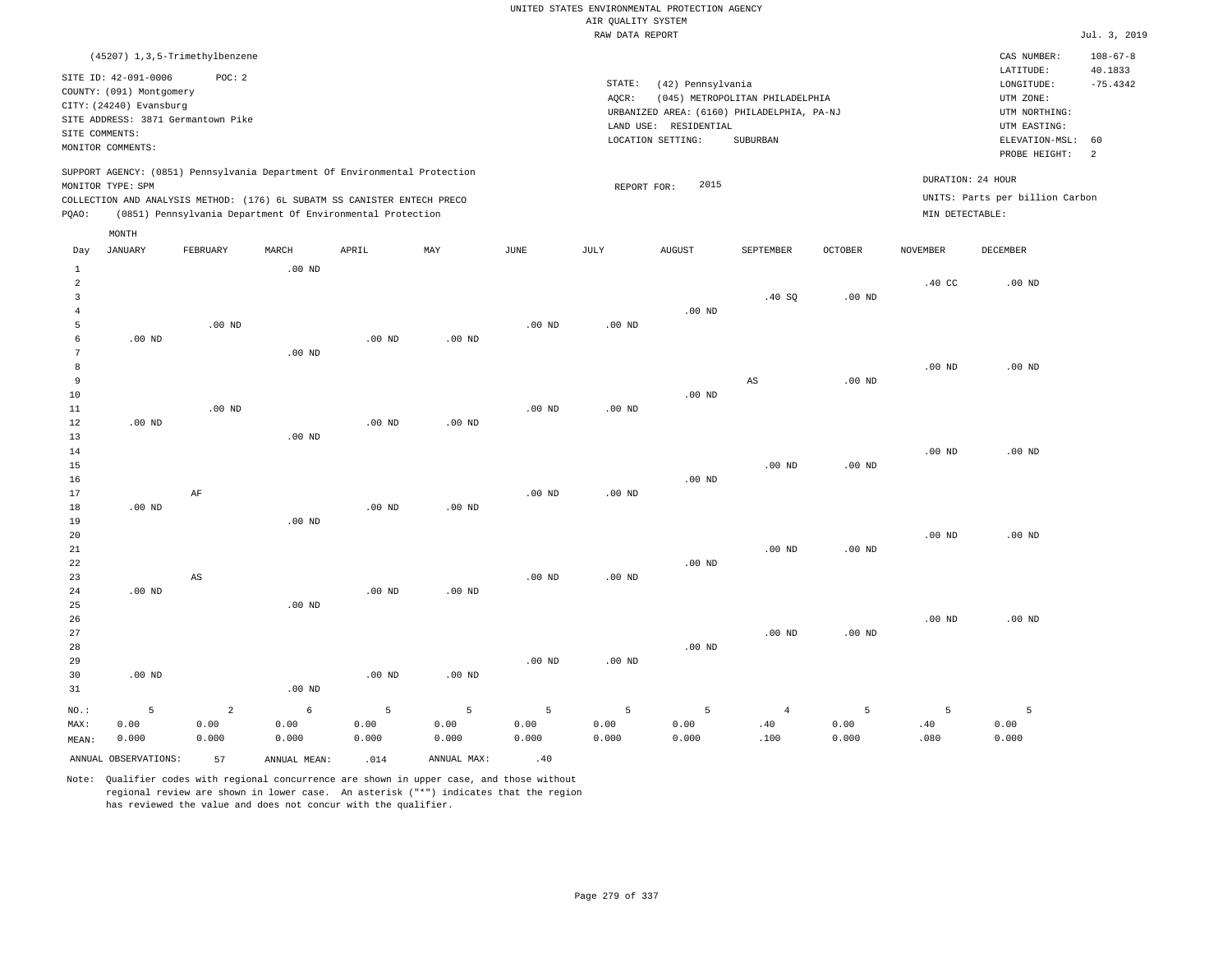|                      |                          |                                    |          |                                                                            |                   |                        |                        | ----- ------ ---- ----                              |                                 |                   |                   |                                 | .              |
|----------------------|--------------------------|------------------------------------|----------|----------------------------------------------------------------------------|-------------------|------------------------|------------------------|-----------------------------------------------------|---------------------------------|-------------------|-------------------|---------------------------------|----------------|
|                      |                          | (45207) 1, 3, 5-Trimethylbenzene   |          |                                                                            |                   |                        |                        |                                                     |                                 |                   |                   | CAS NUMBER:                     | $108 - 67 - 8$ |
|                      | SITE ID: 42-091-0006     | POC: 2                             |          |                                                                            |                   |                        |                        |                                                     |                                 |                   |                   | LATITUDE:                       | 40.1833        |
|                      | COUNTY: (091) Montgomery |                                    |          |                                                                            |                   |                        |                        | STATE:<br>(42) Pennsylvania                         |                                 |                   |                   | LONGITUDE:                      | $-75.4342$     |
|                      | CITY: (24240) Evansburg  |                                    |          |                                                                            |                   |                        |                        | AQCR:<br>URBANIZED AREA: (6160) PHILADELPHIA, PA-NJ | (045) METROPOLITAN PHILADELPHIA |                   |                   | UTM ZONE:<br>UTM NORTHING:      |                |
|                      |                          | SITE ADDRESS: 3871 Germantown Pike |          |                                                                            |                   |                        |                        | LAND USE: RESIDENTIAL                               |                                 |                   |                   | UTM EASTING:                    |                |
|                      | SITE COMMENTS:           |                                    |          |                                                                            |                   |                        |                        | LOCATION SETTING:                                   | SUBURBAN                        |                   |                   | ELEVATION-MSL:                  | 60             |
|                      | MONITOR COMMENTS:        |                                    |          |                                                                            |                   |                        |                        |                                                     |                                 |                   |                   | PROBE HEIGHT:                   | 2              |
|                      |                          |                                    |          | SUPPORT AGENCY: (0851) Pennsylvania Department Of Environmental Protection |                   |                        |                        |                                                     |                                 |                   | DURATION: 24 HOUR |                                 |                |
|                      | MONITOR TYPE: SPM        |                                    |          |                                                                            |                   |                        |                        | 2016<br>REPORT FOR:                                 |                                 |                   |                   |                                 |                |
|                      |                          |                                    |          | COLLECTION AND ANALYSIS METHOD: (176) 6L SUBATM SS CANISTER ENTECH PRECO   |                   |                        |                        |                                                     |                                 |                   |                   | UNITS: Parts per billion Carbon |                |
| PQAO:                |                          |                                    |          | (0851) Pennsylvania Department Of Environmental Protection                 |                   |                        |                        |                                                     |                                 |                   | MIN DETECTABLE:   |                                 |                |
|                      | MONTH                    |                                    |          |                                                                            |                   |                        |                        |                                                     |                                 |                   |                   |                                 |                |
| Day                  | <b>JANUARY</b>           | <b>FEBRUARY</b>                    | MARCH    | APRIL                                                                      | MAY               | $_{\rm JUNE}$          | <b>JULY</b>            | ${\tt AUGUST}$                                      | SEPTEMBER                       | OCTOBER           | <b>NOVEMBER</b>   | DECEMBER                        |                |
| $\mathbf{1}$         | $.00$ ND                 |                                    | $.00$ ND |                                                                            |                   |                        |                        |                                                     |                                 |                   |                   |                                 |                |
| $\overline{a}$       |                          |                                    |          |                                                                            |                   |                        |                        |                                                     |                                 |                   | .00 <sub>ND</sub> | AM                              |                |
| $\overline{3}$       |                          |                                    |          |                                                                            |                   |                        |                        |                                                     | $\mathbb{A}\mathbb{S}$          | .00 <sub>ND</sub> |                   |                                 |                |
| $\overline{4}$       |                          |                                    |          |                                                                            |                   |                        |                        | $.00$ ND                                            |                                 |                   |                   |                                 |                |
| 5                    |                          |                                    |          |                                                                            |                   | $.00$ ND               | $\mathbb{A}\mathbb{S}$ |                                                     |                                 |                   |                   |                                 |                |
| 6<br>$7\phantom{.0}$ | $.00$ ND                 | $.00$ ND                           | $.00$ ND | $.00$ ND                                                                   | $.00$ ND          |                        |                        |                                                     |                                 |                   |                   |                                 |                |
| 8                    |                          |                                    |          |                                                                            |                   |                        |                        |                                                     |                                 |                   | .32SQ             | $.00$ ND                        |                |
| 9                    |                          |                                    |          |                                                                            |                   |                        |                        |                                                     | $.00$ ND                        | AF                |                   |                                 |                |
| 10                   |                          |                                    |          |                                                                            |                   |                        |                        | $.00$ ND                                            |                                 |                   |                   |                                 |                |
| 11                   |                          |                                    |          |                                                                            |                   | $.00$ ND               | AS                     |                                                     |                                 |                   |                   |                                 |                |
| 12                   |                          | .00 <sub>ND</sub>                  |          | .00 <sub>ND</sub>                                                          | $.00$ ND          |                        |                        |                                                     |                                 |                   |                   |                                 |                |
| 13                   | .00 <sub>ND</sub>        |                                    | $.00$ ND |                                                                            |                   |                        |                        |                                                     |                                 |                   |                   |                                 |                |
| 14                   |                          |                                    |          |                                                                            |                   |                        |                        |                                                     |                                 |                   | $_{\rm AS}$       | $.00$ ND                        |                |
| 15                   |                          |                                    |          |                                                                            |                   |                        |                        |                                                     | $.00$ ND                        | AF                |                   |                                 |                |
| 16                   |                          |                                    |          |                                                                            |                   |                        |                        | $.00$ ND                                            |                                 |                   |                   |                                 |                |
| 17                   |                          |                                    |          |                                                                            |                   | $\mathbb{A}\mathbb{S}$ | $\mathbb{A}\mathbb{S}$ |                                                     |                                 |                   |                   |                                 |                |
| $1\,8$               |                          | $.00$ ND                           |          | $.00$ ND                                                                   | $.00$ ND          |                        |                        |                                                     |                                 |                   |                   |                                 |                |
| 19                   | .00 <sub>ND</sub>        |                                    | $.00$ ND |                                                                            |                   |                        |                        |                                                     |                                 |                   |                   |                                 |                |
| 20                   |                          |                                    |          |                                                                            |                   |                        |                        |                                                     |                                 |                   | $\rm{AF}$         | $.00$ ND                        |                |
| 21                   |                          |                                    |          |                                                                            |                   |                        |                        |                                                     | $\mathbb{A}\mathbb{S}$          | $.00$ ND          |                   |                                 |                |
| 22                   |                          |                                    |          |                                                                            |                   |                        |                        | $.00$ ND                                            |                                 |                   |                   |                                 |                |
| 23                   |                          |                                    |          |                                                                            |                   | $.00$ ND               | $\mathbb{A}\mathbb{S}$ |                                                     |                                 |                   |                   |                                 |                |
| 24<br>25             | $.00$ ND                 | $.00$ ND                           | $.00$ ND | .00 <sub>ND</sub>                                                          | .00 <sub>ND</sub> |                        |                        |                                                     |                                 |                   |                   |                                 |                |
| 26                   |                          |                                    |          |                                                                            |                   |                        |                        |                                                     |                                 |                   | $_{\rm AS}$       | $\rm AF$                        |                |
| 27                   |                          |                                    |          |                                                                            |                   |                        |                        |                                                     | $.00$ ND                        | $.00$ ND          |                   |                                 |                |
| 28                   |                          |                                    |          |                                                                            |                   |                        |                        | $.00$ ND                                            |                                 |                   |                   |                                 |                |
| 29                   |                          |                                    |          |                                                                            |                   | $_{\rm AS}$            | $\mathbb{A}\mathbb{S}$ |                                                     |                                 |                   |                   |                                 |                |
| 30                   |                          |                                    |          | $.00$ ND                                                                   | .00 <sub>ND</sub> |                        |                        |                                                     |                                 |                   |                   |                                 |                |
| 31                   | $.00$ ND                 |                                    | $.00$ ND |                                                                            |                   |                        |                        |                                                     |                                 |                   |                   |                                 |                |
| NO.:                 | 6                        | $\overline{4}$                     | 6        | 5                                                                          | 5                 | $\overline{3}$         |                        | 5<br>$\mathbb O$                                    | $\overline{3}$                  | $\overline{3}$    | 2                 | $\overline{3}$                  |                |
| MAX:                 | 0.00                     | 0.00                               | 0.00     | 0.00                                                                       | 0.00              | 0.00                   |                        | 0.00                                                | 0.00                            | 0.00              | .32               | 0.00                            |                |
| MEAN:                | 0.000                    | 0.000                              | 0.000    | 0.000                                                                      | 0.000             | 0.000                  |                        | 0.000                                               | 0.000                           | 0.000             | .160              | 0.000                           |                |

ANNUAL OBSERVATIONS:  $45$  ANNUAL MEAN: .007 ANNUAL MAX: .32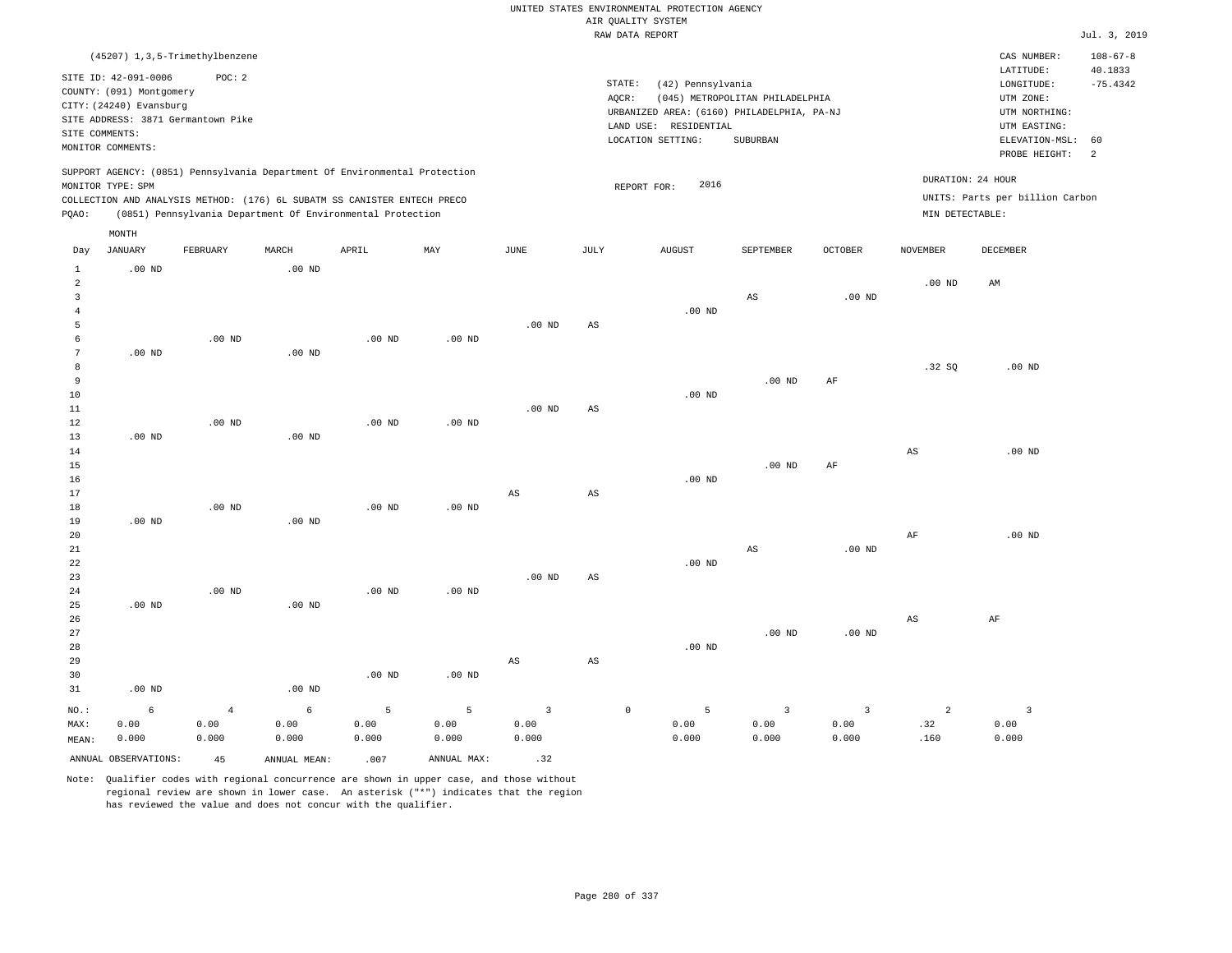|                |                                    |                   |                                                                            |                   |                        |               |                                       | UNITED STATES ENVIRONMENTAL PROTECTION AGENCY |                                            |                   |                   |                                 |                       |
|----------------|------------------------------------|-------------------|----------------------------------------------------------------------------|-------------------|------------------------|---------------|---------------------------------------|-----------------------------------------------|--------------------------------------------|-------------------|-------------------|---------------------------------|-----------------------|
|                |                                    |                   |                                                                            |                   |                        |               | AIR QUALITY SYSTEM<br>RAW DATA REPORT |                                               |                                            |                   |                   |                                 | Jul. 3, 2019          |
|                |                                    |                   |                                                                            |                   |                        |               |                                       |                                               |                                            |                   |                   |                                 |                       |
|                | (45207) 1, 3, 5-Trimethylbenzene   |                   |                                                                            |                   |                        |               |                                       |                                               |                                            |                   |                   | CAS NUMBER:                     | $108 - 67 - 8$        |
|                | SITE ID: 42-091-0006               | POC: 2            |                                                                            |                   |                        |               | STATE:                                | (42) Pennsylvania                             |                                            |                   |                   | LATITUDE:<br>LONGITUDE:         | 40.1833<br>$-75.4342$ |
|                | COUNTY: (091) Montgomery           |                   |                                                                            |                   |                        |               | AQCR:                                 |                                               | (045) METROPOLITAN PHILADELPHIA            |                   |                   | UTM ZONE:                       |                       |
|                | CITY: (24240) Evansburg            |                   |                                                                            |                   |                        |               |                                       |                                               | URBANIZED AREA: (6160) PHILADELPHIA, PA-NJ |                   |                   | UTM NORTHING:                   |                       |
|                | SITE ADDRESS: 3871 Germantown Pike |                   |                                                                            |                   |                        |               |                                       | LAND USE: RESIDENTIAL                         |                                            |                   |                   | UTM EASTING:                    |                       |
| SITE COMMENTS: |                                    |                   |                                                                            |                   |                        |               |                                       | LOCATION SETTING:                             | SUBURBAN                                   |                   |                   | ELEVATION-MSL:                  | 60                    |
|                | MONITOR COMMENTS:                  |                   |                                                                            |                   |                        |               |                                       |                                               |                                            |                   |                   | PROBE HEIGHT:                   | $\overline{a}$        |
|                |                                    |                   | SUPPORT AGENCY: (0851) Pennsylvania Department Of Environmental Protection |                   |                        |               |                                       |                                               |                                            |                   |                   |                                 |                       |
|                | MONITOR TYPE: SPM                  |                   |                                                                            |                   |                        |               | REPORT FOR:                           | 2017                                          |                                            |                   |                   | DURATION: 24 HOUR               |                       |
|                |                                    |                   | COLLECTION AND ANALYSIS METHOD: (176) 6L SUBATM SS CANISTER ENTECH PRECO   |                   |                        |               |                                       |                                               |                                            |                   |                   | UNITS: Parts per billion Carbon |                       |
| PQAO:          |                                    |                   | (0851) Pennsylvania Department Of Environmental Protection                 |                   |                        |               |                                       |                                               |                                            |                   | MIN DETECTABLE:   |                                 |                       |
|                | MONTH                              |                   |                                                                            |                   |                        |               |                                       |                                               |                                            |                   |                   |                                 |                       |
| Day            | JANUARY                            | FEBRUARY          | MARCH                                                                      | APRIL             | MAY                    | $_{\rm JUNE}$ | $\mathtt{JULY}$                       | AUGUST                                        | SEPTEMBER                                  | <b>OCTOBER</b>    | <b>NOVEMBER</b>   | <b>DECEMBER</b>                 |                       |
| $\mathbf{1}$   | $\mathbb{A}\mathbb{S}$             |                   |                                                                            | $.00$ ND          | .00 <sub>ND</sub>      |               |                                       |                                               |                                            |                   |                   |                                 |                       |
| $\overline{2}$ |                                    |                   | $.00$ ND                                                                   |                   |                        |               |                                       |                                               |                                            |                   |                   |                                 |                       |
| 3              |                                    |                   |                                                                            |                   |                        |               |                                       |                                               |                                            |                   | .00 <sub>ND</sub> | $.00$ ND                        |                       |
| $\overline{4}$ |                                    |                   |                                                                            |                   |                        |               |                                       |                                               | .00 <sub>ND</sub>                          | .00 <sub>ND</sub> |                   |                                 |                       |
| 5              |                                    |                   |                                                                            |                   |                        |               |                                       | $\rm AF$                                      |                                            |                   |                   |                                 |                       |
| 6              |                                    | $.00$ ND          |                                                                            |                   |                        | $.00$ ND      | $.00$ ND                              |                                               |                                            |                   |                   |                                 |                       |
| $\overline{7}$ | $_{\rm AS}$                        |                   |                                                                            | .00 <sub>ND</sub> | $.00$ ND               |               |                                       |                                               |                                            |                   |                   |                                 |                       |
| 8              |                                    |                   | $.00$ ND                                                                   |                   |                        |               |                                       |                                               |                                            |                   |                   |                                 |                       |
| 9              |                                    |                   |                                                                            |                   |                        |               |                                       |                                               |                                            |                   | .00 <sub>ND</sub> | $.00$ ND                        |                       |
| 10             |                                    |                   |                                                                            |                   |                        |               |                                       |                                               | .00 <sub>ND</sub>                          | .00 <sub>ND</sub> |                   |                                 |                       |
| 11             |                                    |                   |                                                                            |                   |                        |               |                                       | $.00$ ND                                      |                                            |                   |                   |                                 |                       |
| 12             |                                    | $.00$ ND          |                                                                            |                   |                        | $.00$ ND      | $.00$ ND                              |                                               |                                            |                   |                   |                                 |                       |
| 13             | AF                                 |                   |                                                                            | $.00$ ND          | $.00$ ND               |               |                                       |                                               |                                            |                   |                   |                                 |                       |
| 14<br>15       |                                    |                   | $.00$ ND                                                                   |                   |                        |               |                                       |                                               |                                            |                   | $.00$ ND          | $.00$ ND                        |                       |
| 16             |                                    |                   |                                                                            |                   |                        |               |                                       |                                               | $.00$ ND                                   | .00 <sub>ND</sub> |                   |                                 |                       |
| 17             |                                    |                   |                                                                            |                   |                        |               |                                       | $.00$ ND                                      |                                            |                   |                   |                                 |                       |
| 18             |                                    | $.00$ ND          |                                                                            |                   |                        | $.00$ ND      | $.00$ ND                              |                                               |                                            |                   |                   |                                 |                       |
| 19             | $.00$ ND                           |                   |                                                                            | $.00$ ND          | $.00$ ND               |               |                                       |                                               |                                            |                   |                   |                                 |                       |
| 20             |                                    |                   | $.00$ ND                                                                   |                   |                        |               |                                       |                                               |                                            |                   |                   |                                 |                       |
| 21             |                                    |                   |                                                                            |                   |                        |               |                                       |                                               |                                            |                   | .00 <sub>ND</sub> | AF                              |                       |
| 22             |                                    |                   |                                                                            |                   |                        |               |                                       |                                               | $.00$ ND                                   | $.00$ ND          |                   |                                 |                       |
| 23             |                                    |                   |                                                                            |                   |                        |               |                                       | .00 <sub>ND</sub>                             |                                            |                   |                   |                                 |                       |
| 24             |                                    | .00 <sub>ND</sub> |                                                                            |                   |                        | $.00$ ND      | .00 <sub>ND</sub>                     |                                               |                                            |                   |                   |                                 |                       |
| 25             | $.00$ ND                           |                   |                                                                            | $.00$ ND          | $.00$ ND               |               |                                       |                                               |                                            |                   |                   |                                 |                       |
| 26             |                                    |                   | $.00$ ND                                                                   |                   |                        |               |                                       |                                               |                                            |                   |                   |                                 |                       |
| 27             |                                    |                   |                                                                            |                   |                        |               |                                       |                                               |                                            |                   | .00 <sub>ND</sub> | $.00$ ND                        |                       |
| 28<br>29       |                                    |                   |                                                                            |                   |                        |               |                                       |                                               | $.00$ ND                                   | .00 <sub>ND</sub> |                   |                                 |                       |
| 30             |                                    |                   |                                                                            |                   |                        | $.00$ ND      | $.00$ ND                              | $.00$ ND                                      |                                            |                   |                   |                                 |                       |
| 31             | $_{\rm AS}$                        |                   |                                                                            |                   | $\mathbb{A}\mathbb{S}$ |               |                                       |                                               |                                            |                   |                   |                                 |                       |
|                |                                    |                   |                                                                            |                   |                        |               |                                       |                                               |                                            |                   |                   |                                 |                       |
| $NO.$ :        | $\overline{a}$                     | $\overline{4}$    | $\overline{5}$                                                             | 5                 | 5                      | 5             | $\overline{5}$                        | $\overline{4}$                                | 5                                          | 5                 | 5                 | $\overline{4}$                  |                       |
| MAX:           | 0.00                               | 0.00              | 0.00                                                                       | 0.00              | 0.00                   | 0.00          | 0.00                                  | 0.00                                          | 0.00                                       | 0.00              | 0.00              | 0.00                            |                       |
| MEAN:          | 0.000                              | 0.000             | 0.000                                                                      | 0.000             | 0.000                  | 0.000         | 0.000                                 | 0.000                                         | 0.000                                      | 0.000             | 0.000             | 0.000                           |                       |
|                | ANNUAL OBSERVATIONS:               | 54                | ANNUAL, MEAN:                                                              | 0.000             | ANNUAL MAX:            | 0.00          |                                       |                                               |                                            |                   |                   |                                 |                       |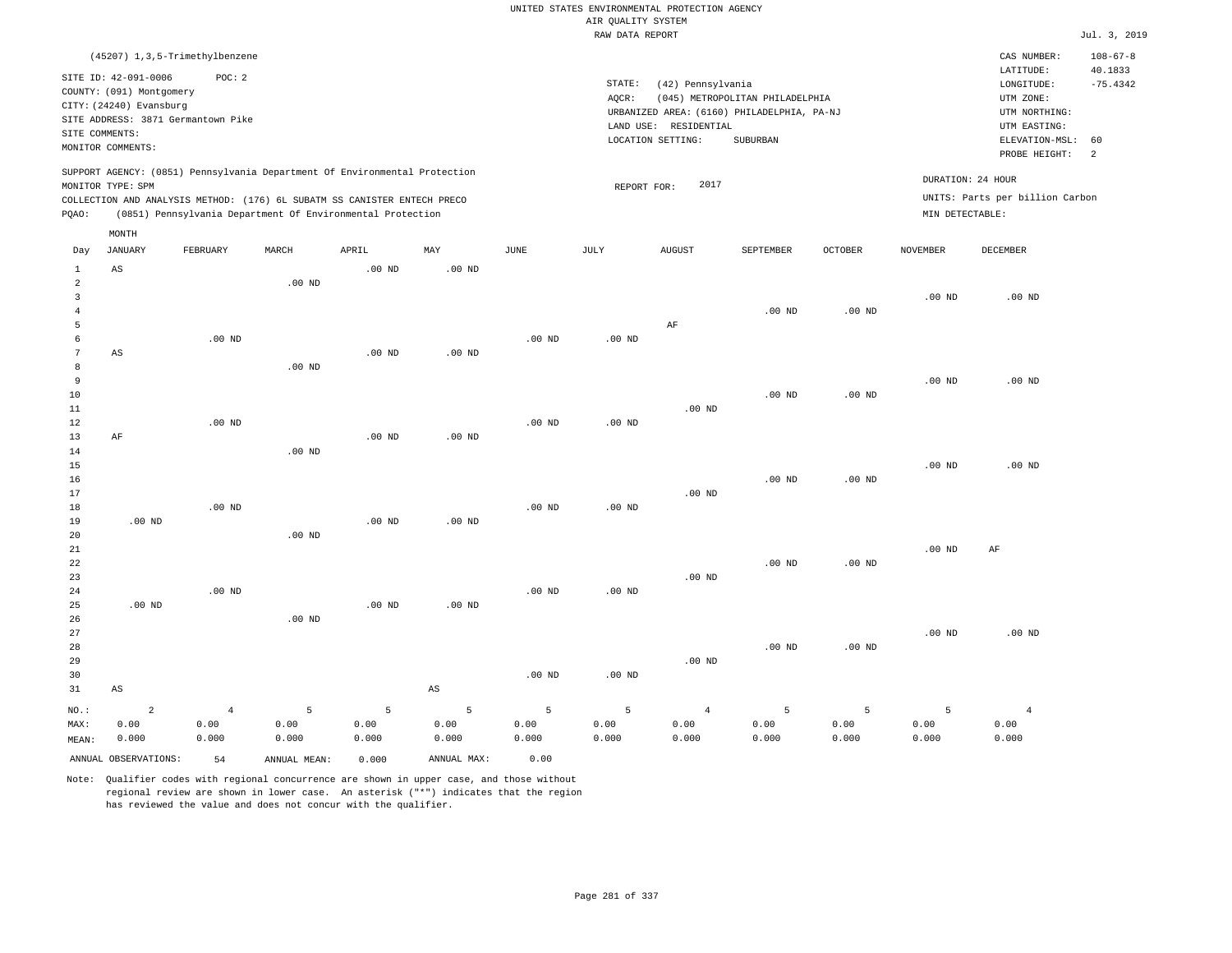|                     |                                                                                                 |                   |                   |                                                            |                   |               | UNITED STATES ENVIRONMENTAL PROTECTION AGENCY |                       |                                            |          |                   |                                 |                           |
|---------------------|-------------------------------------------------------------------------------------------------|-------------------|-------------------|------------------------------------------------------------|-------------------|---------------|-----------------------------------------------|-----------------------|--------------------------------------------|----------|-------------------|---------------------------------|---------------------------|
|                     |                                                                                                 |                   |                   |                                                            |                   |               | AIR QUALITY SYSTEM                            |                       |                                            |          |                   |                                 |                           |
|                     |                                                                                                 |                   |                   |                                                            |                   |               | RAW DATA REPORT                               |                       |                                            |          |                   |                                 | Jul. 3, 2019              |
|                     | (45207) 1, 3, 5-Trimethylbenzene                                                                |                   |                   |                                                            |                   |               |                                               |                       |                                            |          |                   | CAS NUMBER:<br>LATITUDE:        | $108 - 67 - 8$<br>40.1833 |
|                     | SITE ID: 42-091-0006                                                                            | POC: 2            |                   |                                                            |                   |               | STATE:                                        | (42) Pennsylvania     |                                            |          |                   | LONGITUDE:                      | $-75.4342$                |
|                     | COUNTY: (091) Montgomery                                                                        |                   |                   |                                                            |                   |               | AQCR:                                         |                       | (045) METROPOLITAN PHILADELPHIA            |          |                   | UTM ZONE:                       |                           |
|                     | CITY: (24240) Evansburg                                                                         |                   |                   |                                                            |                   |               |                                               |                       | URBANIZED AREA: (6160) PHILADELPHIA, PA-NJ |          |                   | UTM NORTHING:                   |                           |
| SITE COMMENTS:      | SITE ADDRESS: 3871 Germantown Pike                                                              |                   |                   |                                                            |                   |               |                                               | LAND USE: RESIDENTIAL |                                            |          |                   | UTM EASTING:                    |                           |
|                     | MONITOR COMMENTS:                                                                               |                   |                   |                                                            |                   |               |                                               | LOCATION SETTING:     | SUBURBAN                                   |          |                   | ELEVATION-MSL:                  | 60                        |
|                     |                                                                                                 |                   |                   |                                                            |                   |               |                                               |                       |                                            |          |                   | PROBE HEIGHT:                   | 2                         |
|                     | SUPPORT AGENCY: (0851) Pennsylvania Department Of Environmental Protection<br>MONITOR TYPE: SPM |                   |                   |                                                            |                   |               | REPORT FOR:                                   | 2018                  |                                            |          |                   | DURATION: 24 HOUR               |                           |
|                     | COLLECTION AND ANALYSIS METHOD: (176) 6L SUBATM SS CANISTER ENTECH PRECO                        |                   |                   |                                                            |                   |               |                                               |                       |                                            |          |                   | UNITS: Parts per billion Carbon |                           |
| PQAO:               |                                                                                                 |                   |                   | (0851) Pennsylvania Department Of Environmental Protection |                   |               |                                               |                       |                                            |          |                   | MIN DETECTABLE: .324441         |                           |
|                     | MONTH                                                                                           |                   |                   |                                                            |                   |               |                                               |                       |                                            |          |                   |                                 |                           |
| Day                 | JANUARY                                                                                         | FEBRUARY          | MARCH             | APRIL                                                      | $_{\rm MAY}$      | $_{\rm JUNE}$ | <b>JULY</b>                                   | <b>AUGUST</b>         | SEPTEMBER                                  | OCTOBER  | <b>NOVEMBER</b>   | <b>DECEMBER</b>                 |                           |
| $\mathbf{1}$        |                                                                                                 | $.00$ ND          |                   |                                                            |                   | $.00$ ND      | $.00$ ND                                      |                       |                                            |          |                   |                                 |                           |
| $\sqrt{2}$          | AO                                                                                              |                   |                   | .00 <sub>ND</sub>                                          | .00 <sub>ND</sub> |               |                                               |                       |                                            |          |                   |                                 |                           |
| 3                   |                                                                                                 |                   | $.00$ ND          |                                                            |                   |               |                                               |                       |                                            |          |                   |                                 |                           |
| $\overline{4}$      |                                                                                                 |                   |                   |                                                            |                   |               |                                               |                       |                                            |          | $.00$ ND          | $.00$ ND                        |                           |
| 5                   |                                                                                                 |                   |                   |                                                            |                   |               |                                               |                       | $.00$ ND                                   | $.00$ ND |                   |                                 |                           |
| 6<br>$\overline{7}$ |                                                                                                 | $.00$ ND          |                   |                                                            |                   | $.00$ ND      | $.00$ ND                                      | $.00$ ND              |                                            |          |                   |                                 |                           |
| $\,8\,$             | AF                                                                                              |                   |                   | $.00$ ND                                                   | $.00$ ND          |               |                                               |                       |                                            |          |                   |                                 |                           |
| 9                   |                                                                                                 |                   | .00 <sub>ND</sub> |                                                            |                   |               |                                               |                       |                                            |          |                   |                                 |                           |
| 10                  |                                                                                                 |                   |                   |                                                            |                   |               |                                               |                       |                                            |          | $.00$ ND          | $.00$ ND                        |                           |
| 11                  |                                                                                                 |                   |                   |                                                            |                   |               |                                               |                       | .00 <sub>ND</sub>                          | $.00$ ND |                   |                                 |                           |
| 12                  |                                                                                                 |                   |                   |                                                            |                   |               |                                               | $.00$ ND              |                                            |          |                   |                                 |                           |
| 13                  |                                                                                                 | .00 <sub>ND</sub> |                   |                                                            |                   | $.00$ ND      | $.00$ ND                                      |                       |                                            |          |                   |                                 |                           |
| 14                  | $.00$ ND                                                                                        |                   |                   | $.00$ ND                                                   | $.00$ ND          |               |                                               |                       |                                            |          |                   |                                 |                           |
| 15                  |                                                                                                 |                   | $.00$ ND          |                                                            |                   |               |                                               |                       |                                            |          |                   |                                 |                           |
| 16                  |                                                                                                 |                   |                   |                                                            |                   |               |                                               |                       |                                            |          | .00 <sub>ND</sub> | $.00$ ND                        |                           |
| 17                  |                                                                                                 |                   |                   |                                                            |                   |               |                                               |                       | $.00$ ND                                   | $.00$ ND |                   |                                 |                           |
| 18                  |                                                                                                 | .00 <sub>ND</sub> |                   |                                                            |                   |               |                                               | $.00$ ND              |                                            |          |                   |                                 |                           |
| 19<br>20            | .00 <sub>ND</sub>                                                                               |                   |                   | $.00$ ND                                                   | .00 <sub>ND</sub> | $.00$ ND      | .00 <sub>ND</sub>                             |                       |                                            |          |                   |                                 |                           |
| 21                  |                                                                                                 |                   | $.00$ ND          |                                                            |                   |               |                                               |                       |                                            |          |                   |                                 |                           |
| 22                  |                                                                                                 |                   |                   |                                                            |                   |               |                                               |                       |                                            |          | AF                | $.00$ ND                        |                           |
| 23                  |                                                                                                 |                   |                   |                                                            |                   |               |                                               |                       | AS                                         | $.00$ ND |                   |                                 |                           |
| 24                  |                                                                                                 |                   |                   |                                                            |                   |               |                                               | $.00$ ND              |                                            |          |                   |                                 |                           |
| 25                  |                                                                                                 | $.00$ ND          |                   |                                                            |                   | $.00$ ND      | $.00$ ND                                      |                       |                                            |          |                   |                                 |                           |
| 26                  | .00 <sub>ND</sub>                                                                               |                   |                   | $.00$ ND                                                   | $.00$ ND          |               |                                               |                       |                                            |          |                   |                                 |                           |
| 27                  |                                                                                                 |                   | $.00$ ND          |                                                            |                   |               |                                               |                       |                                            |          |                   |                                 |                           |
| 28                  |                                                                                                 |                   |                   |                                                            |                   |               |                                               |                       |                                            |          | $.00$ ND          | $.00$ ND                        |                           |
| 29                  |                                                                                                 |                   |                   |                                                            |                   |               |                                               |                       | $.00$ ND                                   | $.00$ ND |                   |                                 |                           |
| 30                  |                                                                                                 |                   |                   |                                                            |                   |               |                                               | $.00$ ND              |                                            |          |                   |                                 |                           |
| 31                  |                                                                                                 |                   |                   |                                                            |                   |               | $.00$ ND                                      |                       |                                            |          |                   |                                 |                           |
| NO.:                | $\overline{3}$                                                                                  | 5                 | 5                 | 5                                                          | 5                 | 5             | 6                                             | 5                     | $\overline{4}$                             | 5        | $\overline{4}$    | 5                               |                           |
| MAX:                | 0.00                                                                                            | 0.00              | 0.00              | 0.00                                                       | 0.00              | 0.00          | 0.00                                          | 0.00                  | 0.00                                       | 0.00     | 0.00              | 0.00                            |                           |
| MEAN:               | 0.000                                                                                           | 0.000             | 0.000             | 0.000                                                      | 0.000             | 0.000         | 0.000                                         | 0.000                 | 0.000                                      | 0.000    | 0.000             | 0.000                           |                           |
|                     | ANNUAL OBSERVATIONS:                                                                            | 57                | ANNUAL MEAN:      | 0.000                                                      | ANNUAL MAX:       | 0.00          |                                               |                       |                                            |          |                   |                                 |                           |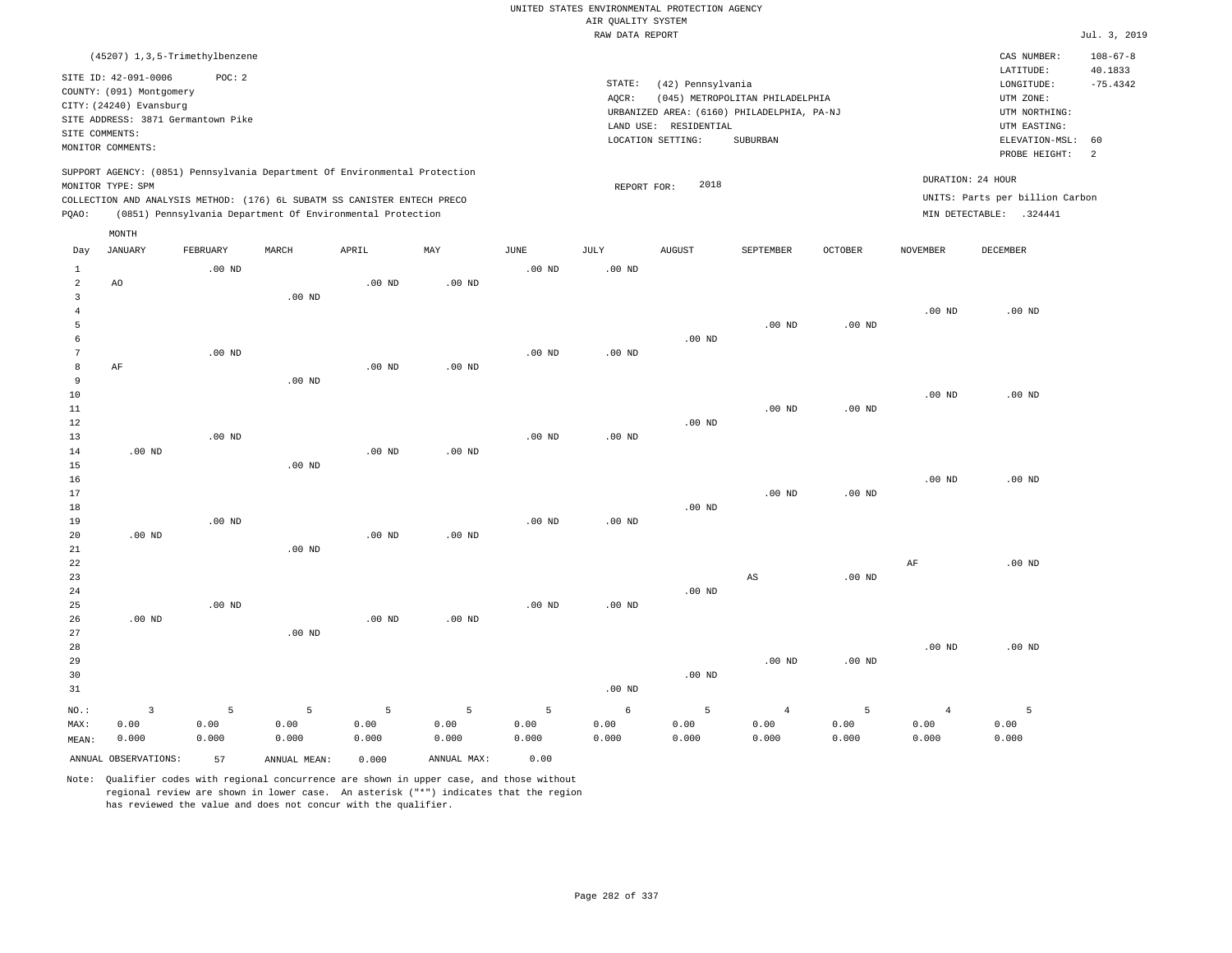|                | (45208) 1, 2, 4-Trimethylbenzene   |                   |                                                                                                                                        |                   |             |                       |                   |                       |                                            |                        |                   | CAS NUMBER:                     | $95 - 63 - 6$        |
|----------------|------------------------------------|-------------------|----------------------------------------------------------------------------------------------------------------------------------------|-------------------|-------------|-----------------------|-------------------|-----------------------|--------------------------------------------|------------------------|-------------------|---------------------------------|----------------------|
|                | SITE ID: 42-091-0006               | POC: 2            |                                                                                                                                        |                   |             |                       |                   |                       |                                            |                        |                   | LATITUDE:                       | 40.1833              |
|                | COUNTY: (091) Montgomery           |                   |                                                                                                                                        |                   |             |                       | STATE:            | (42) Pennsylvania     |                                            |                        |                   | LONGITUDE:                      | $-75.4342$           |
|                | CITY: (24240) Evansburg            |                   |                                                                                                                                        |                   |             |                       | AQCR:             |                       | (045) METROPOLITAN PHILADELPHIA            |                        |                   | UTM ZONE:                       |                      |
|                | SITE ADDRESS: 3871 Germantown Pike |                   |                                                                                                                                        |                   |             |                       |                   |                       | URBANIZED AREA: (6160) PHILADELPHIA, PA-NJ |                        |                   | UTM NORTHING:                   |                      |
|                | SITE COMMENTS:                     |                   |                                                                                                                                        |                   |             |                       |                   | LAND USE: RESIDENTIAL |                                            |                        |                   | UTM EASTING:                    |                      |
|                | MONITOR COMMENTS:                  |                   |                                                                                                                                        |                   |             |                       |                   | LOCATION SETTING:     | SUBURBAN                                   |                        |                   | ELEVATION-MSL:<br>PROBE HEIGHT: | 60<br>$\overline{2}$ |
|                |                                    |                   | SUPPORT AGENCY: (0851) Pennsylvania Department Of Environmental Protection                                                             |                   |             |                       |                   |                       |                                            |                        | DURATION: 24 HOUR |                                 |                      |
|                | MONITOR TYPE: SPM                  |                   |                                                                                                                                        |                   |             |                       | REPORT FOR:       | 2013                  |                                            |                        |                   | UNITS: Parts per billion Carbon |                      |
| PQAO:          |                                    |                   | COLLECTION AND ANALYSIS METHOD: (176) 6L SUBATM SS CANISTER ENTECH PRECO<br>(0851) Pennsylvania Department Of Environmental Protection |                   |             |                       |                   |                       |                                            |                        | MIN DETECTABLE:   |                                 |                      |
|                | MONTH                              |                   |                                                                                                                                        |                   |             |                       |                   |                       |                                            |                        |                   |                                 |                      |
| Day            | <b>JANUARY</b>                     | FEBRUARY          | MARCH                                                                                                                                  | APRIL             | MAY         | $\operatorname{JUNE}$ | $\mathtt{JULY}$   | <b>AUGUST</b>         | SEPTEMBER                                  | OCTOBER                | <b>NOVEMBER</b>   | DECEMBER                        |                      |
| $\,1\,$        |                                    |                   |                                                                                                                                        |                   |             |                       |                   |                       | .00 <sub>ND</sub>                          | .69SQ                  |                   |                                 |                      |
| $\overline{a}$ |                                    |                   |                                                                                                                                        |                   |             |                       |                   | $.00$ ND              |                                            |                        |                   |                                 |                      |
| $\overline{3}$ |                                    | AF                |                                                                                                                                        |                   |             | $.00$ ND              | $.00$ ND          |                       |                                            |                        |                   |                                 |                      |
| $\overline{4}$ | $.00$ ND                           |                   |                                                                                                                                        | $.00$ ND          | $.00$ ND    |                       |                   |                       |                                            |                        |                   |                                 |                      |
| $\overline{5}$ |                                    |                   | $.00$ ND                                                                                                                               |                   |             |                       |                   |                       |                                            |                        |                   |                                 |                      |
| 6              |                                    |                   |                                                                                                                                        |                   |             |                       |                   |                       |                                            |                        | .15S              | .13SQ                           |                      |
| 7              |                                    |                   |                                                                                                                                        |                   |             |                       |                   |                       | .34 SQ                                     | .00 <sub>ND</sub>      |                   |                                 |                      |
| 8              |                                    |                   |                                                                                                                                        |                   |             |                       |                   | $.00$ ND              |                                            |                        |                   |                                 |                      |
| 9              |                                    | AF                |                                                                                                                                        |                   |             | $.00$ ND              | $.00$ ND          |                       |                                            |                        |                   |                                 |                      |
| $10$           | .53SQ                              |                   |                                                                                                                                        | $.00$ ND          | $.00$ ND    |                       |                   |                       |                                            |                        |                   |                                 |                      |
| $1\,1$         |                                    |                   | $.00$ ND                                                                                                                               |                   |             |                       |                   |                       |                                            |                        |                   |                                 |                      |
| $1\,2$         |                                    |                   |                                                                                                                                        |                   |             |                       |                   |                       |                                            |                        | $\rm{AF}$         | $\rm{AF}$                       |                      |
| 13             |                                    |                   |                                                                                                                                        |                   |             |                       |                   |                       | $.00$ ND                                   | $.00$ ND               |                   |                                 |                      |
| 14             |                                    |                   |                                                                                                                                        |                   |             |                       |                   | AF                    |                                            |                        |                   |                                 |                      |
| $15$           |                                    | $.00$ ND          |                                                                                                                                        |                   |             | $.00$ ND              | .00 <sub>ND</sub> |                       |                                            |                        |                   |                                 |                      |
| 16             | $\rm AF$                           |                   |                                                                                                                                        | .00 <sub>ND</sub> | .34 SQ      |                       |                   |                       |                                            |                        |                   |                                 |                      |
| 17             |                                    |                   | .00 <sub>ND</sub>                                                                                                                      |                   |             |                       |                   |                       |                                            |                        |                   |                                 |                      |
| 18             |                                    |                   |                                                                                                                                        |                   |             |                       |                   |                       |                                            |                        | $.00$ ND          | AF                              |                      |
| 19<br>20       |                                    |                   |                                                                                                                                        |                   |             |                       |                   | $\rm AF$              | $.00$ ND                                   | .38SQ                  |                   |                                 |                      |
| 21             |                                    | .00 <sub>ND</sub> |                                                                                                                                        |                   |             | .00 <sub>ND</sub>     | .00 <sub>ND</sub> |                       |                                            |                        |                   |                                 |                      |
| 22             | AF                                 |                   |                                                                                                                                        | $.00$ ND          | $.00$ ND    |                       |                   |                       |                                            |                        |                   |                                 |                      |
| 23             |                                    |                   | $.00$ ND                                                                                                                               |                   |             |                       |                   |                       |                                            |                        |                   |                                 |                      |
| 24             |                                    |                   |                                                                                                                                        |                   |             |                       |                   |                       |                                            |                        | $.00$ ND          | $.00$ ND                        |                      |
| 25             |                                    |                   |                                                                                                                                        |                   |             |                       |                   |                       | .50SQ                                      | $\mathbb{A}\mathbb{S}$ |                   |                                 |                      |
| 26             |                                    |                   |                                                                                                                                        |                   |             |                       |                   | $\rm AF$              |                                            |                        |                   |                                 |                      |
| 27             |                                    | .00 <sub>ND</sub> |                                                                                                                                        |                   |             | .00 <sub>ND</sub>     | $.00$ ND          |                       |                                            |                        |                   |                                 |                      |
| 28             | AS                                 |                   |                                                                                                                                        | $.00$ ND          | .43 SQ      |                       |                   |                       |                                            |                        |                   |                                 |                      |
| 29             |                                    |                   | $.00$ ND                                                                                                                               |                   |             |                       |                   |                       |                                            |                        |                   |                                 |                      |
| 30             |                                    |                   |                                                                                                                                        |                   |             |                       |                   |                       |                                            |                        | $\rm{AF}$         | $.00$ ND                        |                      |
| 31             |                                    |                   |                                                                                                                                        |                   |             |                       |                   |                       |                                            | .34 SQ                 |                   |                                 |                      |
| NO.:           | $\overline{a}$                     | $\overline{3}$    |                                                                                                                                        | 5                 | 5           | 5                     | 5                 | 2                     | 5                                          | 5                      | $\overline{3}$    | $\overline{3}$                  |                      |
| MAX:           | .53                                | 0.00              | 5<br>0.00                                                                                                                              | 0.00              | .43         | 0.00                  | 0.00              | 0.00                  | .50                                        | .69                    | .15               | .13                             |                      |
| MEAN:          | .265                               | 0.000             | 0.000                                                                                                                                  | 0.000             | .154        | 0.000                 | 0.000             | 0.000                 | .168                                       | .282                   | .050              | .043                            |                      |
|                |                                    |                   |                                                                                                                                        |                   |             |                       |                   |                       |                                            |                        |                   |                                 |                      |
|                | ANNUAL OBSERVATIONS:               | 48                | ANNUAL, MEAN:                                                                                                                          | .080              | ANNUAL MAX: | .69                   |                   |                       |                                            |                        |                   |                                 |                      |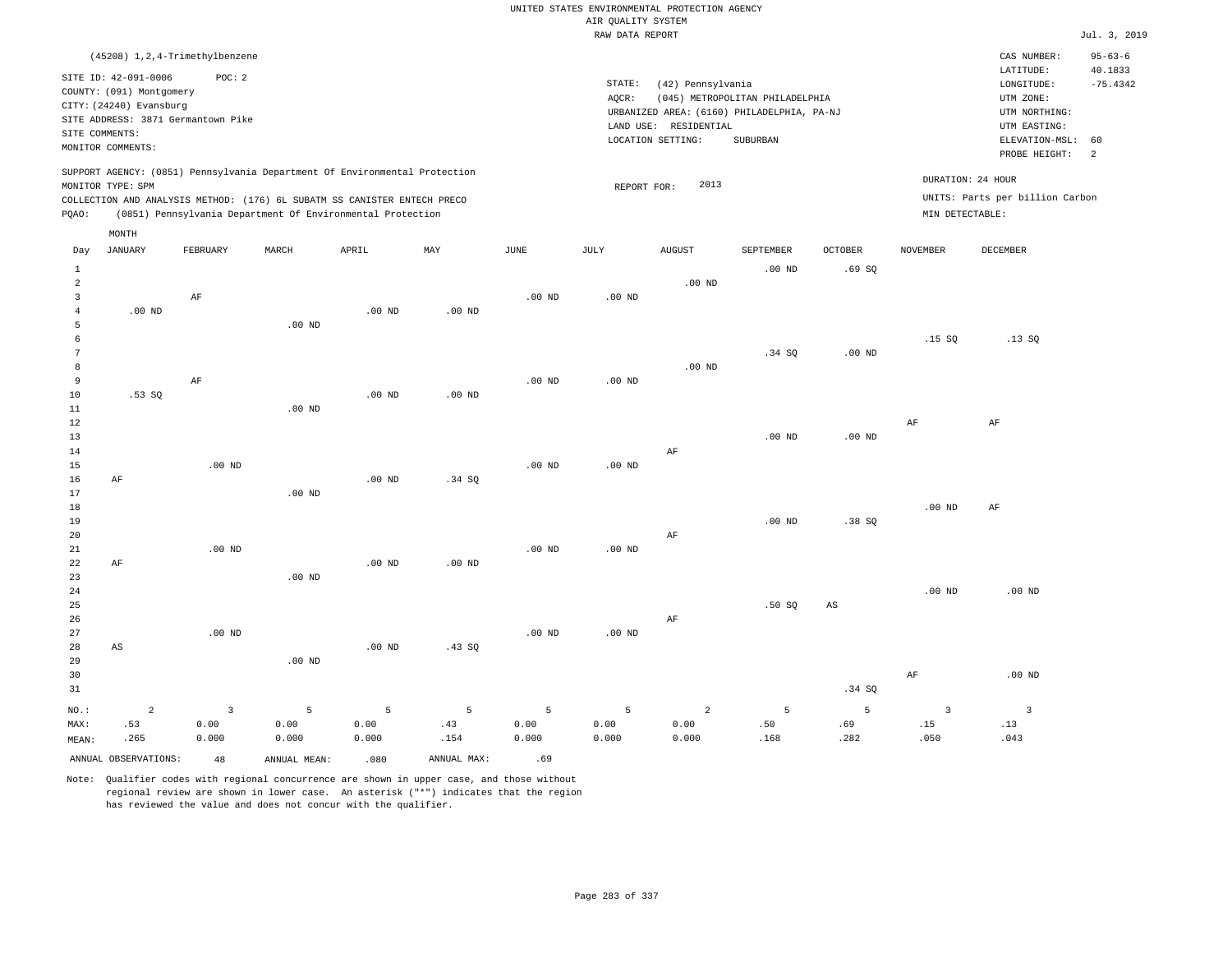| (45208) 1,2,4-Trimethylbenzene                                                                                                                                                                                                                     |                                                                                                                                                                                 | CAS NUMBER:                                                                                                 | $95 - 63 - 6$                           |
|----------------------------------------------------------------------------------------------------------------------------------------------------------------------------------------------------------------------------------------------------|---------------------------------------------------------------------------------------------------------------------------------------------------------------------------------|-------------------------------------------------------------------------------------------------------------|-----------------------------------------|
| SITE ID: 42-091-0006<br>POC:2<br>COUNTY: (091) Montgomery<br>CITY: (24240) Evansburg<br>SITE ADDRESS: 3871 Germantown Pike<br>SITE COMMENTS:<br>MONITOR COMMENTS:                                                                                  | STATE:<br>(42) Pennsylvania<br>(045) METROPOLITAN PHILADELPHIA<br>AOCR:<br>URBANIZED AREA: (6160) PHILADELPHIA, PA-NJ<br>LAND USE: RESIDENTIAL<br>LOCATION SETTING:<br>SUBURBAN | LATITUDE:<br>LONGITUDE:<br>UTM ZONE:<br>UTM NORTHING:<br>UTM EASTING:<br>ELEVATION-MSL: 60<br>PROBE HEIGHT: | 40.1833<br>$-75.4342$<br>$\overline{2}$ |
| SUPPORT AGENCY: (0851) Pennsylvania Department Of Environmental Protection<br>MONITOR TYPE: SPM<br>COLLECTION AND ANALYSIS METHOD: (176) 6L SUBATM SS CANISTER ENTECH PRECO<br>(0851) Pennsylvania Department Of Environmental Protection<br>POAO: | 2014<br>REPORT FOR:                                                                                                                                                             | DURATION: 24 HOUR<br>UNITS: Parts per billion Carbon<br>MIN DETECTABLE:                                     |                                         |

|                                                  | MONTH                         |                               |                  |                                 |                  |                   |                    |                   |                  |                  |                               |                  |
|--------------------------------------------------|-------------------------------|-------------------------------|------------------|---------------------------------|------------------|-------------------|--------------------|-------------------|------------------|------------------|-------------------------------|------------------|
| Day                                              | <b>JANUARY</b>                | FEBRUARY                      | MARCH            | APRIL                           | MAY              | $_{\rm JUNE}$     | $\mathtt{JULY}$    | <b>AUGUST</b>     | SEPTEMBER        | OCTOBER          | <b>NOVEMBER</b>               | DECEMBER         |
| $\mathbf{1}$<br>$\overline{a}$<br>$\overline{3}$ |                               |                               |                  |                                 |                  |                   |                    | $.00$ ND          | .68SQ            | .31 SQ           | $.00$ ND                      | .43SQ            |
| $\overline{4}$<br>5<br>6                         | AF                            | AF                            | $.00$ ND         | $.00$ ND                        | $.00$ ND         | .48SQ             | .60SQ              |                   |                  |                  |                               |                  |
| 7<br>8<br>$\overline{9}$                         |                               |                               |                  |                                 |                  |                   |                    | $1.21$ 5          | .57SQ            | $.00$ ND         | $\rm{AF}$                     | $.00$ ND         |
| 10<br>$11\,$<br>12                               | .47SQ                         | $\mathbb{A}\mathbb{S}$        | .84SQ            | $\rm AF$                        | .30SQ            | .60SQ             | .96SQ              |                   |                  |                  |                               |                  |
| 13<br>14<br>15                                   |                               |                               |                  |                                 |                  |                   |                    | .81 SQ            | .38SQ            | $.00$ ND         | .21 SQ                        | $.00$ ND         |
| 16<br>17<br>18                                   | .80SQ                         | $.00$ ND                      | .28SQ            | $.00$ ND                        | .26SQ            | 1.25 5            | 1.41 5             |                   |                  |                  |                               |                  |
| 19<br>20<br>21                                   |                               |                               |                  |                                 |                  |                   |                    | .40SQ             | .32SQ            | .45SQ            | $.00$ ND                      | $.00$ ND         |
| 22<br>23<br>$2\,4$                               | $\mathbb{A}\mathbb{S}$        | .44 SQ                        | .25 $QX$         | $.00$ ND                        | .26SQ            | 1.15 5            | .89SQ              |                   |                  |                  |                               |                  |
| 25<br>26<br>27                                   |                               |                               |                  |                                 |                  |                   |                    | .57SQ             | .89SQ            | $.00$ ND         | .40SQ                         | $.00$ ND         |
| 28<br>29<br>30                                   | $\mathbb{A}\mathbb{S}$        | $\mathbb{A}\mathbb{S}$        | .00 $ND$         | $.00$ ND                        | .32 SQ           | .55SQ             | 1.36 5             |                   |                  |                  |                               |                  |
| 31                                               |                               |                               |                  |                                 |                  |                   |                    |                   |                  |                  |                               | .36SQ            |
| $NO.$ :<br>MAX:<br>MEAN:                         | $\overline{a}$<br>.80<br>.635 | $\overline{a}$<br>.44<br>.220 | 5<br>.84<br>.274 | $\overline{4}$<br>0.00<br>0.000 | 5<br>.32<br>.228 | 5<br>1.25<br>.806 | 5<br>1.41<br>1.044 | 5<br>1.21<br>.598 | 5<br>.89<br>.568 | 5<br>.45<br>.152 | $\overline{4}$<br>.40<br>.153 | 6<br>.43<br>.132 |
|                                                  | ANNUAL OBSERVATIONS:          | 53                            | ANNUAL MEAN:     | .405                            | ANNUAL MAX:      | 1.41              |                    |                   |                  |                  |                               |                  |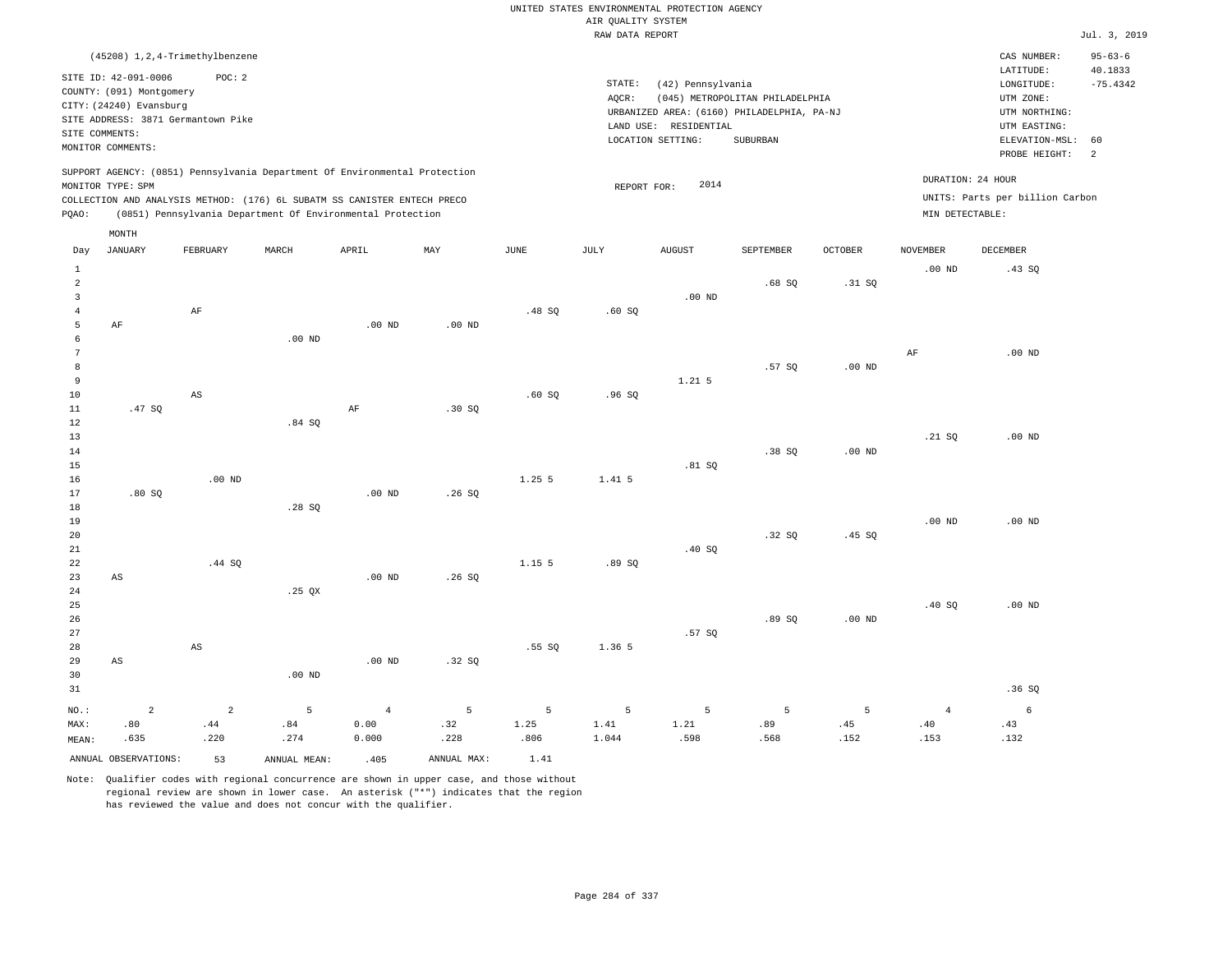# UNITED STATES ENVIRONMENTAL PROTECTION AGENCY AIR QUALITY SYSTEM

|                     |                          |                                                                            |                   |          |                   |                   | RAW DATA REPORT   |                       |                                            |                   |                   |                                 | Jul. 3, 2019  |
|---------------------|--------------------------|----------------------------------------------------------------------------|-------------------|----------|-------------------|-------------------|-------------------|-----------------------|--------------------------------------------|-------------------|-------------------|---------------------------------|---------------|
|                     |                          | (45208) 1, 2, 4-Trimethylbenzene                                           |                   |          |                   |                   |                   |                       |                                            |                   |                   | CAS NUMBER:                     | $95 - 63 - 6$ |
|                     | SITE ID: 42-091-0006     | POC: 2                                                                     |                   |          |                   |                   |                   |                       |                                            |                   |                   | LATITUDE:                       | 40.1833       |
|                     | COUNTY: (091) Montgomery |                                                                            |                   |          |                   |                   | STATE:            | (42) Pennsylvania     |                                            |                   |                   | $\texttt{LONGITUDE}:$           | $-75.4342$    |
|                     | CITY: (24240) Evansburg  |                                                                            |                   |          |                   |                   | AQCR:             |                       | (045) METROPOLITAN PHILADELPHIA            |                   |                   | UTM ZONE:                       |               |
|                     |                          | SITE ADDRESS: 3871 Germantown Pike                                         |                   |          |                   |                   |                   |                       | URBANIZED AREA: (6160) PHILADELPHIA, PA-NJ |                   |                   | UTM NORTHING:                   |               |
|                     | SITE COMMENTS:           |                                                                            |                   |          |                   |                   |                   | LAND USE: RESIDENTIAL | SUBURBAN                                   |                   |                   | UTM EASTING:<br>ELEVATION-MSL:  | 60            |
|                     | MONITOR COMMENTS:        |                                                                            |                   |          |                   |                   |                   | LOCATION SETTING:     |                                            |                   |                   | PROBE HEIGHT:                   | 2             |
|                     |                          | SUPPORT AGENCY: (0851) Pennsylvania Department Of Environmental Protection |                   |          |                   |                   |                   |                       |                                            |                   |                   |                                 |               |
|                     | MONITOR TYPE: SPM        |                                                                            |                   |          |                   |                   | REPORT FOR:       | 2015                  |                                            |                   |                   | DURATION: 24 HOUR               |               |
|                     |                          | COLLECTION AND ANALYSIS METHOD: (176) 6L SUBATM SS CANISTER ENTECH PRECO   |                   |          |                   |                   |                   |                       |                                            |                   |                   | UNITS: Parts per billion Carbon |               |
| PQAO:               |                          | (0851) Pennsylvania Department Of Environmental Protection                 |                   |          |                   |                   |                   |                       |                                            |                   | MIN DETECTABLE:   |                                 |               |
|                     | MONTH                    |                                                                            |                   |          |                   |                   |                   |                       |                                            |                   |                   |                                 |               |
| Day                 | <b>JANUARY</b>           | FEBRUARY                                                                   | MARCH             | APRIL    | MAY               | JUNE              | JULY              | <b>AUGUST</b>         | SEPTEMBER                                  | <b>OCTOBER</b>    | NOVEMBER          | <b>DECEMBER</b>                 |               |
| $\mathbf{1}$        |                          |                                                                            | .00 <sub>ND</sub> |          |                   |                   |                   |                       |                                            |                   |                   |                                 |               |
| $\overline{a}$      |                          |                                                                            |                   |          |                   |                   |                   |                       |                                            |                   | .86 <sub>C</sub>  | $.00$ ND                        |               |
| 3<br>$\overline{4}$ |                          |                                                                            |                   |          |                   |                   |                   | .46SQ                 | .90S                                       | .00 <sub>ND</sub> |                   |                                 |               |
| 5                   |                          | .00 <sub>ND</sub>                                                          |                   |          |                   | $.00$ ND          | .00 <sub>ND</sub> |                       |                                            |                   |                   |                                 |               |
| 6                   | .49SQ                    |                                                                            |                   | .20SQ    | $.00$ ND          |                   |                   |                       |                                            |                   |                   |                                 |               |
| $\overline{7}$      |                          |                                                                            | .38SQ             |          |                   |                   |                   |                       |                                            |                   |                   |                                 |               |
| 8                   |                          |                                                                            |                   |          |                   |                   |                   |                       |                                            |                   | $.00$ ND          | .90SQ                           |               |
| 9                   |                          |                                                                            |                   |          |                   |                   |                   |                       | $\mathbb{A}\mathbb{S}$                     | $.00$ ND          |                   |                                 |               |
| 10                  |                          |                                                                            |                   |          |                   |                   |                   | $.65$ SO              |                                            |                   |                   |                                 |               |
| 11                  |                          | $.00$ ND                                                                   |                   |          |                   | .00 <sub>ND</sub> | .64S              |                       |                                            |                   |                   |                                 |               |
| 12                  | $.00$ ND                 |                                                                            |                   | .20S     | .00 <sub>ND</sub> |                   |                   |                       |                                            |                   |                   |                                 |               |
| 13<br>14            |                          |                                                                            | .30 SQ            |          |                   |                   |                   |                       |                                            |                   | .00 <sub>ND</sub> | $.00$ ND                        |               |
| 15                  |                          |                                                                            |                   |          |                   |                   |                   |                       | .47SQ                                      | .00 <sub>ND</sub> |                   |                                 |               |
| 16                  |                          |                                                                            |                   |          |                   |                   |                   | .43 SQ                |                                            |                   |                   |                                 |               |
| 17                  |                          | AF                                                                         |                   |          |                   | .00 <sub>ND</sub> | .00 <sub>ND</sub> |                       |                                            |                   |                   |                                 |               |
| 18                  | $.00$ ND                 |                                                                            |                   | .57SQ    | .42SQ             |                   |                   |                       |                                            |                   |                   |                                 |               |
| 19                  |                          |                                                                            | $.00$ ND          |          |                   |                   |                   |                       |                                            |                   |                   |                                 |               |
| 20                  |                          |                                                                            |                   |          |                   |                   |                   |                       |                                            |                   | $.00$ ND          | $.00$ ND                        |               |
| 21                  |                          |                                                                            |                   |          |                   |                   |                   |                       | $.00$ ND                                   | .59SQ             |                   |                                 |               |
| 22                  |                          |                                                                            |                   |          |                   |                   |                   | .41 SQ                |                                            |                   |                   |                                 |               |
| 23<br>24            | .34 S                    | $\mathbb{A}\mathbb{S}$                                                     |                   | $.00$ ND | $.00$ ND          | $.00$ ND          | .44 SQ            |                       |                                            |                   |                   |                                 |               |
| 25                  |                          |                                                                            | .50S              |          |                   |                   |                   |                       |                                            |                   |                   |                                 |               |
| 26                  |                          |                                                                            |                   |          |                   |                   |                   |                       |                                            |                   | .00 <sub>ND</sub> | $.00$ ND                        |               |
| 27                  |                          |                                                                            |                   |          |                   |                   |                   |                       | $.00$ ND                                   | .41 CC            |                   |                                 |               |
| 28                  |                          |                                                                            |                   |          |                   |                   |                   | .42 SQ                |                                            |                   |                   |                                 |               |
| 29                  |                          |                                                                            |                   |          |                   | .00 <sub>ND</sub> | .71 SQ            |                       |                                            |                   |                   |                                 |               |
| 30                  | $.00$ ND                 |                                                                            |                   | $.00$ ND | $.00$ ND          |                   |                   |                       |                                            |                   |                   |                                 |               |
| 31                  |                          |                                                                            | .33 S0            |          |                   |                   |                   |                       |                                            |                   |                   |                                 |               |
| NO.:                | 5                        | $\overline{a}$                                                             | 6                 | 5        | 5                 | 5                 | 5                 | 5                     | $\overline{4}$                             | 5                 | 5                 | 5 <sub>5</sub>                  |               |

ANNUAL OBSERVATIONS: 57 ANNUAL MEAN: .211 ANNUAL MAX: .90

 .50 .252

MAX: MEAN:  .49 .166

 0.00 0.000

Note: Qualifier codes with regional concurrence are shown in upper case, and those without regional review are shown in lower case. An asterisk ("\*") indicates that the region has reviewed the value and does not concur with the qualifier.

 .57 .194  .42 .084  0.00 0.000  .71 .358

 .65 .474

 .90 .343  .59 .200  .86 .172  .90 .180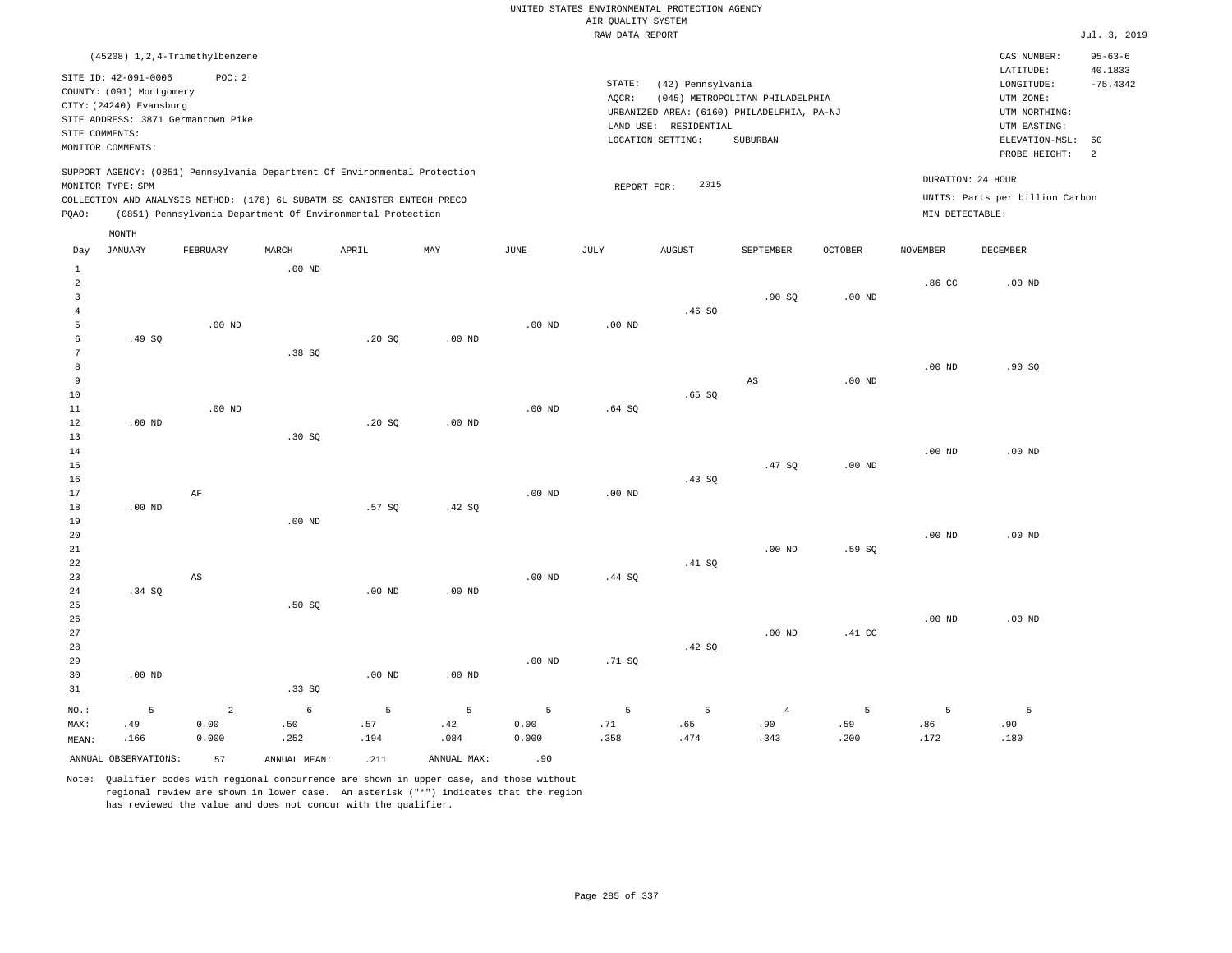|                                                                          |                      |                                                                            |                   |                   |                   |                         |                                            | UNITED STATES ENVIRONMENTAL PROTECTION AGENCY |                         |                |                         |                         |               |
|--------------------------------------------------------------------------|----------------------|----------------------------------------------------------------------------|-------------------|-------------------|-------------------|-------------------------|--------------------------------------------|-----------------------------------------------|-------------------------|----------------|-------------------------|-------------------------|---------------|
|                                                                          |                      |                                                                            |                   |                   |                   |                         |                                            | AIR QUALITY SYSTEM                            |                         |                |                         |                         |               |
|                                                                          |                      |                                                                            |                   |                   |                   |                         |                                            | RAW DATA REPORT                               |                         |                |                         |                         | Jul. 3, 2019  |
|                                                                          |                      | (45208) 1, 2, 4-Trimethylbenzene                                           |                   |                   |                   |                         |                                            |                                               |                         |                |                         | CAS NUMBER:             | $95 - 63 - 6$ |
|                                                                          | SITE ID: 42-091-0006 | POC: 2                                                                     |                   |                   |                   |                         |                                            | (42) Pennsylvania                             |                         |                |                         | LATITUDE:               | 40.1833       |
| COUNTY: (091) Montgomery                                                 |                      |                                                                            |                   |                   |                   |                         | STATE:                                     | LONGITUDE:                                    | $-75.4342$              |                |                         |                         |               |
| CITY: (24240) Evansburg                                                  |                      |                                                                            |                   |                   |                   |                         | AQCR:                                      | UTM ZONE:                                     |                         |                |                         |                         |               |
| SITE ADDRESS: 3871 Germantown Pike                                       |                      |                                                                            |                   |                   |                   |                         | URBANIZED AREA: (6160) PHILADELPHIA, PA-NJ | UTM NORTHING:                                 |                         |                |                         |                         |               |
| SITE COMMENTS:                                                           |                      |                                                                            |                   |                   |                   |                         | LAND USE: RESIDENTIAL                      | UTM EASTING:                                  |                         |                |                         |                         |               |
| MONITOR COMMENTS:                                                        |                      |                                                                            |                   |                   |                   |                         | LOCATION SETTING:                          | ELEVATION-MSL:<br>PROBE HEIGHT:               | 60<br>$\overline{a}$    |                |                         |                         |               |
|                                                                          |                      | SUPPORT AGENCY: (0851) Pennsylvania Department Of Environmental Protection |                   |                   |                   |                         |                                            |                                               |                         |                |                         |                         |               |
| MONITOR TYPE: SPM                                                        |                      |                                                                            |                   |                   |                   |                         | REPORT FOR:                                | DURATION: 24 HOUR                             |                         |                |                         |                         |               |
| COLLECTION AND ANALYSIS METHOD: (176) 6L SUBATM SS CANISTER ENTECH PRECO |                      |                                                                            |                   |                   |                   |                         |                                            | UNITS: Parts per billion Carbon               |                         |                |                         |                         |               |
| PQAO:                                                                    |                      | (0851) Pennsylvania Department Of Environmental Protection                 |                   |                   |                   |                         |                                            |                                               |                         |                | MIN DETECTABLE:         |                         |               |
|                                                                          | MONTH                |                                                                            |                   |                   |                   |                         |                                            |                                               |                         |                |                         |                         |               |
| Day                                                                      | <b>JANUARY</b>       | FEBRUARY                                                                   | MARCH             | APRIL             | $_{\rm MAY}$      | <b>JUNE</b>             | $\mathtt{JULY}$                            | <b>AUGUST</b>                                 | SEPTEMBER               | <b>OCTOBER</b> | <b>NOVEMBER</b>         | DECEMBER                |               |
| $\mathbf{1}$                                                             | $.00$ ND             |                                                                            | $.00$ ND          |                   |                   |                         |                                            |                                               |                         |                |                         |                         |               |
| $\overline{a}$                                                           |                      |                                                                            |                   |                   |                   |                         |                                            |                                               |                         |                | .00 <sub>ND</sub>       | AM                      |               |
| 3                                                                        |                      |                                                                            |                   |                   |                   |                         |                                            |                                               | AS                      | $.00$ ND       |                         |                         |               |
| $\overline{4}$<br>5                                                      |                      |                                                                            |                   |                   |                   | .27SQ                   | $\mathbb{A}\mathbb{S}$                     | .59SQ                                         |                         |                |                         |                         |               |
| 6                                                                        |                      | .25 SQ                                                                     |                   | .00 <sub>ND</sub> | .00 <sub>ND</sub> |                         |                                            |                                               |                         |                |                         |                         |               |
| 7                                                                        | .00 <sub>ND</sub>    |                                                                            | $.00$ ND          |                   |                   |                         |                                            |                                               |                         |                |                         |                         |               |
| 8                                                                        |                      |                                                                            |                   |                   |                   |                         |                                            |                                               |                         |                | .88SQ                   | .28SQ                   |               |
| 9                                                                        |                      |                                                                            |                   |                   |                   |                         |                                            |                                               | .27S                    | $\rm{AF}$      |                         |                         |               |
| 10                                                                       |                      |                                                                            |                   |                   |                   |                         |                                            | .55SQ                                         |                         |                |                         |                         |               |
| 11                                                                       |                      |                                                                            |                   |                   |                   | .35 SO                  | $_{\rm AS}$                                |                                               |                         |                |                         |                         |               |
| 12                                                                       |                      | $.00$ ND                                                                   |                   | .00 <sub>ND</sub> | .31 SQ            |                         |                                            |                                               |                         |                |                         |                         |               |
| 13                                                                       | $.00$ ND             |                                                                            | $.00$ ND          |                   |                   |                         |                                            |                                               |                         |                |                         |                         |               |
| 14                                                                       |                      |                                                                            |                   |                   |                   |                         |                                            |                                               |                         |                | $\mathbb{A}\mathcal{S}$ | .42SQ                   |               |
| 15                                                                       |                      |                                                                            |                   |                   |                   |                         |                                            |                                               | $.00$ ND                | AF             |                         |                         |               |
| 16                                                                       |                      |                                                                            |                   |                   |                   |                         |                                            | .82S                                          |                         |                |                         |                         |               |
| 17<br>$18\,$                                                             |                      | $.00$ ND                                                                   |                   | $.00$ ND          | $.00$ ND          | $\mathbb{A}\mathbb{S}$  | $\mathbb{A}\mathbb{S}$                     |                                               |                         |                |                         |                         |               |
| 19                                                                       | $.00$ ND             |                                                                            | $.00$ ND          |                   |                   |                         |                                            |                                               |                         |                |                         |                         |               |
| 20                                                                       |                      |                                                                            |                   |                   |                   |                         |                                            |                                               |                         |                | AF                      | .23 S0                  |               |
| 21                                                                       |                      |                                                                            |                   |                   |                   |                         |                                            |                                               | $\mathbb{A}\mathbb{S}$  | $.00$ ND       |                         |                         |               |
| 22                                                                       |                      |                                                                            |                   |                   |                   |                         |                                            | $.00$ ND                                      |                         |                |                         |                         |               |
| 23                                                                       |                      |                                                                            |                   |                   |                   | .28SQ                   | AS                                         |                                               |                         |                |                         |                         |               |
| 24                                                                       |                      | $.00$ ND                                                                   |                   | $.00$ ND          | .32 QX            |                         |                                            |                                               |                         |                |                         |                         |               |
| 25                                                                       | $.00$ ND             |                                                                            | $.00$ ND          |                   |                   |                         |                                            |                                               |                         |                |                         |                         |               |
| 26                                                                       |                      |                                                                            |                   |                   |                   |                         |                                            |                                               |                         |                | $\mathbb{A}\mathbb{S}$  | AF                      |               |
| 27                                                                       |                      |                                                                            |                   |                   |                   |                         |                                            |                                               | $.00$ ND                | $.00$ ND       |                         |                         |               |
| 28                                                                       |                      |                                                                            |                   |                   |                   |                         |                                            | .28S                                          |                         |                |                         |                         |               |
| 29                                                                       |                      |                                                                            |                   |                   |                   | $\mathbb{A}\mathbb{S}$  | $\mathbb{A}\mathbb{S}$                     |                                               |                         |                |                         |                         |               |
| 30                                                                       |                      |                                                                            |                   | $.00$ ND          | .00 <sub>ND</sub> |                         |                                            |                                               |                         |                |                         |                         |               |
| 31                                                                       | $.00$ ND             |                                                                            | .00 <sub>ND</sub> |                   |                   |                         |                                            |                                               |                         |                |                         |                         |               |
| NO.:                                                                     | 6                    | $\overline{4}$                                                             | 6                 | 5                 | 5                 | $\overline{\mathbf{3}}$ | $\mathbb O$                                | 5                                             | $\overline{\mathbf{3}}$ | $\overline{3}$ | 2                       | $\overline{\mathbf{3}}$ |               |
| MAX:                                                                     | 0.00                 | .25                                                                        | 0.00              | 0.00              | .32               | .35                     |                                            | .82                                           | .27                     | 0.00           | .88                     | .42                     |               |
| MEAN:                                                                    | 0.000                | .063                                                                       | 0.000             | 0.000             | .126              | .300                    |                                            | .448                                          | .090                    | 0.000          | .440                    | .310                    |               |

Note: Qualifier codes with regional concurrence are shown in upper case, and those without regional review are shown in lower case. An asterisk ("\*") indicates that the region

ANNUAL OBSERVATIONS: 45 ANNUAL MEAN: .136 ANNUAL MAX: .88

has reviewed the value and does not concur with the qualifier.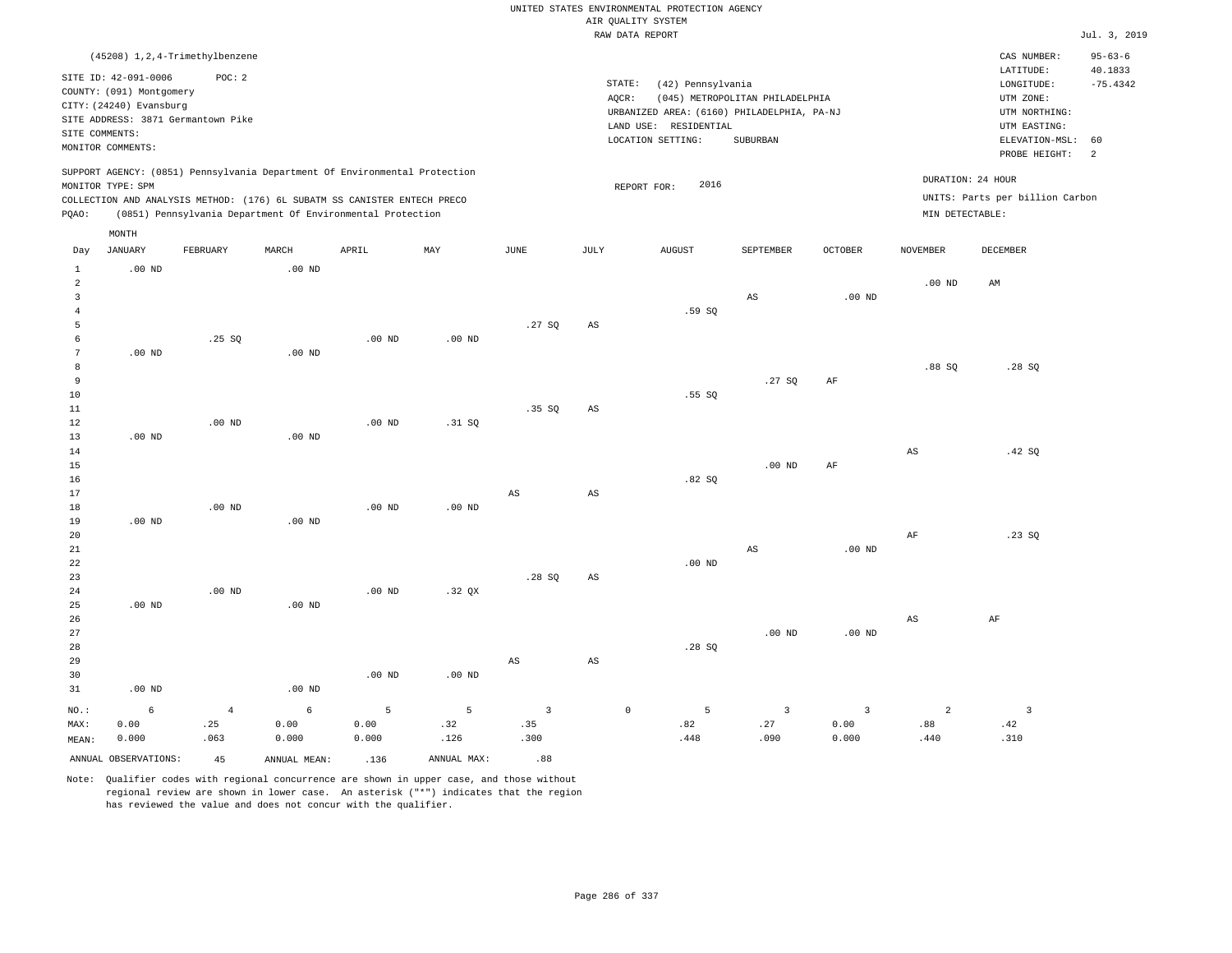|                                                                                                                                                                      |                                                                                                                    |                                                                                  |                    |                                                                            |                        |                                                                                                                                                                                    |                                       | UNITED STATES ENVIRONMENTAL PROTECTION AGENCY |                  |                                                                         |                   |                                                                                                                                                             |               |  |
|----------------------------------------------------------------------------------------------------------------------------------------------------------------------|--------------------------------------------------------------------------------------------------------------------|----------------------------------------------------------------------------------|--------------------|----------------------------------------------------------------------------|------------------------|------------------------------------------------------------------------------------------------------------------------------------------------------------------------------------|---------------------------------------|-----------------------------------------------|------------------|-------------------------------------------------------------------------|-------------------|-------------------------------------------------------------------------------------------------------------------------------------------------------------|---------------|--|
|                                                                                                                                                                      |                                                                                                                    |                                                                                  |                    |                                                                            |                        |                                                                                                                                                                                    | AIR QUALITY SYSTEM<br>RAW DATA REPORT |                                               |                  |                                                                         |                   |                                                                                                                                                             | Jul. 3, 2019  |  |
|                                                                                                                                                                      |                                                                                                                    |                                                                                  |                    |                                                                            |                        |                                                                                                                                                                                    |                                       |                                               |                  |                                                                         |                   |                                                                                                                                                             | $95 - 63 - 6$ |  |
|                                                                                                                                                                      | SITE ID: 42-091-0006<br>COUNTY: (091) Montgomery<br>CITY: (24240) Evansburg<br>SITE COMMENTS:<br>MONITOR COMMENTS: | (45208) 1, 2, 4-Trimethylbenzene<br>POC: 2<br>SITE ADDRESS: 3871 Germantown Pike |                    |                                                                            |                        | STATE:<br>(42) Pennsylvania<br>AQCR:<br>(045) METROPOLITAN PHILADELPHIA<br>URBANIZED AREA: (6160) PHILADELPHIA, PA-NJ<br>LAND USE:<br>RESIDENTIAL<br>LOCATION SETTING:<br>SUBURBAN |                                       |                                               |                  |                                                                         |                   | CAS NUMBER:<br>LATITUDE:<br>40.1833<br>$-75.4342$<br>LONGITUDE:<br>UTM ZONE:<br>UTM NORTHING:<br>UTM EASTING:<br>ELEVATION-MSL:<br>60<br>2<br>PROBE HEIGHT: |               |  |
|                                                                                                                                                                      |                                                                                                                    |                                                                                  |                    | SUPPORT AGENCY: (0851) Pennsylvania Department Of Environmental Protection |                        |                                                                                                                                                                                    |                                       |                                               |                  |                                                                         |                   |                                                                                                                                                             |               |  |
| MONITOR TYPE: SPM<br>COLLECTION AND ANALYSIS METHOD: (176) 6L SUBATM SS CANISTER ENTECH PRECO<br>(0851) Pennsylvania Department Of Environmental Protection<br>PQAO: |                                                                                                                    |                                                                                  |                    |                                                                            |                        |                                                                                                                                                                                    | REPORT FOR:                           | 2017                                          |                  | DURATION: 24 HOUR<br>UNITS: Parts per billion Carbon<br>MIN DETECTABLE: |                   |                                                                                                                                                             |               |  |
| Day                                                                                                                                                                  | MONTH<br><b>JANUARY</b>                                                                                            | FEBRUARY                                                                         | MARCH              | APRIL                                                                      | MAY                    | <b>JUNE</b>                                                                                                                                                                        | <b>JULY</b>                           | <b>AUGUST</b>                                 | SEPTEMBER        | <b>OCTOBER</b>                                                          | <b>NOVEMBER</b>   | <b>DECEMBER</b>                                                                                                                                             |               |  |
| $\mathbf{1}$                                                                                                                                                         | $_{\rm AS}$                                                                                                        |                                                                                  |                    | .00 <sub>ND</sub>                                                          | .22SQ                  |                                                                                                                                                                                    |                                       |                                               |                  |                                                                         |                   |                                                                                                                                                             |               |  |
| $\overline{a}$<br>$\overline{\mathbf{3}}$                                                                                                                            |                                                                                                                    |                                                                                  | $.00$ ND           |                                                                            |                        |                                                                                                                                                                                    |                                       |                                               |                  |                                                                         | .00 <sub>ND</sub> | .58SQ                                                                                                                                                       |               |  |
| $\overline{4}$                                                                                                                                                       |                                                                                                                    |                                                                                  |                    |                                                                            |                        |                                                                                                                                                                                    |                                       |                                               | $.00$ ND         | .54S                                                                    |                   |                                                                                                                                                             |               |  |
| $\overline{5}$<br>6<br>$\overline{7}$                                                                                                                                | AS                                                                                                                 | $.00$ ND                                                                         |                    | $.00$ ND                                                                   | $.00$ ND               | $.00$ ND                                                                                                                                                                           | $.00$ ND                              | AF                                            |                  |                                                                         |                   |                                                                                                                                                             |               |  |
| 8<br>$\overline{9}$<br>10<br>11                                                                                                                                      |                                                                                                                    |                                                                                  | $.00$ ND           |                                                                            |                        |                                                                                                                                                                                    |                                       | $.00$ ND                                      | $.00$ ND         | .75S                                                                    | .29SQ             | $.00$ ND                                                                                                                                                    |               |  |
| $1\,2$<br>13<br>$1\,4$                                                                                                                                               | AF                                                                                                                 | $.00$ ND                                                                         | $.00$ ND           | $.00$ ND                                                                   | $.00$ ND               | .31 SQ                                                                                                                                                                             | $.00$ ND                              |                                               |                  |                                                                         |                   |                                                                                                                                                             |               |  |
| 15<br>16<br>17                                                                                                                                                       |                                                                                                                    |                                                                                  |                    |                                                                            |                        |                                                                                                                                                                                    |                                       | .32 SO                                        | .55SQ            | .00 <sub>ND</sub>                                                       | .30S              | .45SQ                                                                                                                                                       |               |  |
| $1\,8$<br>19<br>$20$                                                                                                                                                 | .31 SQ                                                                                                             | .42 SQ                                                                           | $.00$ ND           | .18S                                                                       | .00 <sub>ND</sub>      | $.00$ ND                                                                                                                                                                           | .34 S0                                |                                               |                  |                                                                         |                   |                                                                                                                                                             |               |  |
| 21<br>22<br>23<br>24                                                                                                                                                 |                                                                                                                    | $.00$ ND                                                                         |                    |                                                                            |                        | .00 <sub>ND</sub>                                                                                                                                                                  | .00 <sub>ND</sub>                     | .25 SQ                                        | .80S             | .56S                                                                    | .00 <sub>ND</sub> | AF                                                                                                                                                          |               |  |
| 25<br>26<br>27                                                                                                                                                       | $.00$ ND                                                                                                           |                                                                                  | $.00$ ND           | .20SQ                                                                      | $.00$ ND               |                                                                                                                                                                                    |                                       |                                               |                  |                                                                         | .41 SQ            | $.00$ ND                                                                                                                                                    |               |  |
| 28<br>29<br>30                                                                                                                                                       |                                                                                                                    |                                                                                  |                    |                                                                            |                        | .29SQ                                                                                                                                                                              | .36SQ                                 | $.00$ ND                                      | $.00$ ND         | .25S                                                                    |                   |                                                                                                                                                             |               |  |
| 31                                                                                                                                                                   | AS                                                                                                                 |                                                                                  |                    |                                                                            | $\mathbb{A}\mathbb{S}$ |                                                                                                                                                                                    |                                       |                                               |                  |                                                                         |                   |                                                                                                                                                             |               |  |
| $NO.$ :<br>MAX:<br>MEAN:                                                                                                                                             | $\overline{a}$<br>.31<br>.155                                                                                      | $\overline{4}$<br>.42<br>.105                                                    | 5<br>0.00<br>0.000 | 5<br>.20<br>.076                                                           | 5<br>.22<br>.044       | 5<br>.31<br>.120                                                                                                                                                                   | 5<br>.36<br>.140                      | $\overline{4}$<br>.32<br>.143                 | 5<br>.80<br>.270 | 5<br>.75<br>.420                                                        | 5<br>.41<br>.200  | $\overline{4}$<br>.58<br>.258                                                                                                                               |               |  |
|                                                                                                                                                                      | ANNUAL OBSERVATIONS:                                                                                               | 54                                                                               | ANNUAL MEAN:       | .161                                                                       | ANNUAL MAX:            | .80                                                                                                                                                                                |                                       |                                               |                  |                                                                         |                   |                                                                                                                                                             |               |  |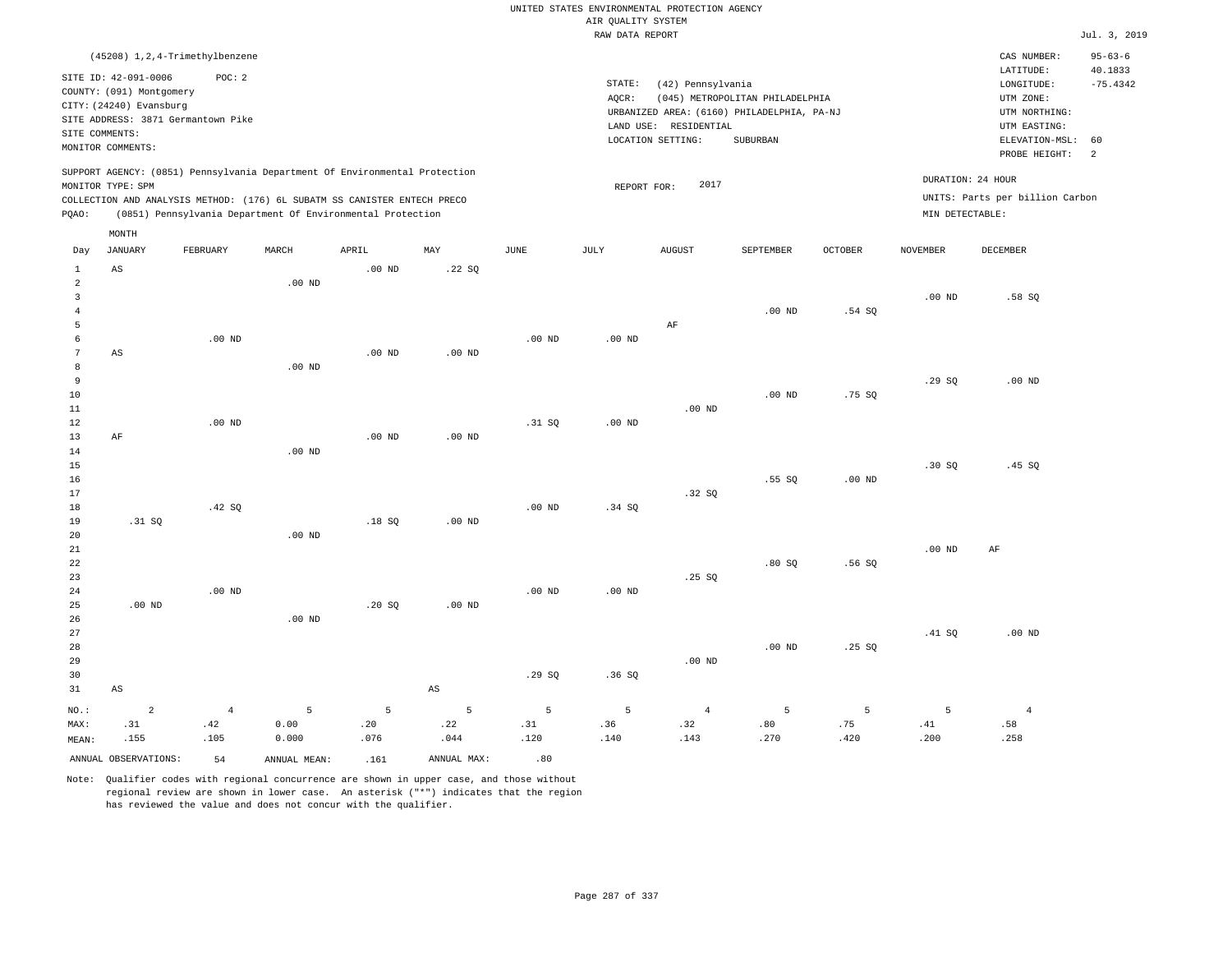|                   |                                                  |                   |                                                                            |                   |             |                   | UNITED STATES ENVIRONMENTAL PROTECTION AGENCY |                       |                                            |          |                   |                                 |                          |
|-------------------|--------------------------------------------------|-------------------|----------------------------------------------------------------------------|-------------------|-------------|-------------------|-----------------------------------------------|-----------------------|--------------------------------------------|----------|-------------------|---------------------------------|--------------------------|
|                   |                                                  |                   |                                                                            |                   |             |                   | AIR QUALITY SYSTEM                            |                       |                                            |          |                   |                                 |                          |
|                   |                                                  |                   |                                                                            |                   |             |                   | RAW DATA REPORT                               |                       |                                            |          |                   |                                 | Jul. 3, 2019             |
|                   | (45208) 1, 2, 4-Trimethylbenzene                 |                   |                                                                            |                   |             |                   |                                               |                       |                                            |          |                   | CAS NUMBER:<br>LATITUDE:        | $95 - 63 - 6$<br>40.1833 |
|                   | SITE ID: 42-091-0006<br>COUNTY: (091) Montgomery | POC: 2            |                                                                            |                   |             |                   | STATE:                                        | (42) Pennsylvania     |                                            |          |                   | LONGITUDE:                      | $-75.4342$               |
|                   | CITY: (24240) Evansburg                          |                   |                                                                            |                   |             |                   | AQCR:                                         |                       | (045) METROPOLITAN PHILADELPHIA            |          |                   | UTM ZONE:                       |                          |
|                   | SITE ADDRESS: 3871 Germantown Pike               |                   |                                                                            |                   |             |                   |                                               |                       | URBANIZED AREA: (6160) PHILADELPHIA, PA-NJ |          |                   | UTM NORTHING:                   |                          |
|                   | SITE COMMENTS:                                   |                   |                                                                            |                   |             |                   |                                               | LAND USE: RESIDENTIAL |                                            |          |                   | UTM EASTING:                    |                          |
|                   | MONITOR COMMENTS:                                |                   |                                                                            |                   |             |                   |                                               | LOCATION SETTING:     | SUBURBAN                                   |          |                   | ELEVATION-MSL:<br>PROBE HEIGHT: | 60<br>2                  |
|                   | MONITOR TYPE: SPM                                |                   | SUPPORT AGENCY: (0851) Pennsylvania Department Of Environmental Protection |                   |             |                   | REPORT FOR:                                   | 2018                  |                                            |          |                   | DURATION: 24 HOUR               |                          |
|                   |                                                  |                   | COLLECTION AND ANALYSIS METHOD: (176) 6L SUBATM SS CANISTER ENTECH PRECO   |                   |             |                   |                                               |                       |                                            |          |                   | UNITS: Parts per billion Carbon |                          |
| PQAO:             |                                                  |                   | (0851) Pennsylvania Department Of Environmental Protection                 |                   |             |                   |                                               |                       |                                            |          |                   | MIN DETECTABLE: .28609605       |                          |
|                   | MONTH                                            |                   |                                                                            |                   |             |                   |                                               |                       |                                            |          |                   |                                 |                          |
| Day               | <b>JANUARY</b>                                   | FEBRUARY          | MARCH                                                                      | APRIL             | MAY         | $\mathtt{JUNE}$   | JULY                                          | <b>AUGUST</b>         | SEPTEMBER                                  | OCTOBER  | <b>NOVEMBER</b>   | <b>DECEMBER</b>                 |                          |
| $\mathbf{1}$<br>2 | A0                                               | .35 SQ            |                                                                            | .00 <sub>ND</sub> | $.00$ ND    | .35 SQ            | .38SQ                                         |                       |                                            |          |                   |                                 |                          |
| $\overline{3}$    |                                                  |                   | $.00$ ND                                                                   |                   |             |                   |                                               |                       |                                            |          |                   |                                 |                          |
| $\overline{4}$    |                                                  |                   |                                                                            |                   |             |                   |                                               |                       |                                            |          | .00 <sub>ND</sub> | $.00$ ND                        |                          |
| 5                 |                                                  |                   |                                                                            |                   |             |                   |                                               |                       | .47S                                       | .50S     |                   |                                 |                          |
| 6                 |                                                  |                   |                                                                            |                   |             |                   |                                               | .53S                  |                                            |          |                   |                                 |                          |
| $\overline{7}$    |                                                  | $.00$ ND          |                                                                            |                   |             | .00 <sub>ND</sub> | .00 <sub>ND</sub>                             |                       |                                            |          |                   |                                 |                          |
| 8                 | AF                                               |                   |                                                                            | $.00$ ND          | $.00$ ND    |                   |                                               |                       |                                            |          |                   |                                 |                          |
| 9                 |                                                  |                   | $.00$ ND                                                                   |                   |             |                   |                                               |                       |                                            |          |                   |                                 |                          |
| 10                |                                                  |                   |                                                                            |                   |             |                   |                                               |                       |                                            |          | .00 <sub>ND</sub> | .68SQ                           |                          |
| $11\,$            |                                                  |                   |                                                                            |                   |             |                   |                                               |                       | $.00$ ND                                   | $.00$ ND |                   |                                 |                          |
| 12<br>13          |                                                  | .00 <sub>ND</sub> |                                                                            |                   |             | .00 <sub>ND</sub> | $.00$ ND                                      | .29S                  |                                            |          |                   |                                 |                          |
| 14                | $.00$ ND                                         |                   |                                                                            | $.00$ ND          | $.00$ ND    |                   |                                               |                       |                                            |          |                   |                                 |                          |
| 15                |                                                  |                   | $.00$ ND                                                                   |                   |             |                   |                                               |                       |                                            |          |                   |                                 |                          |
| 16                |                                                  |                   |                                                                            |                   |             |                   |                                               |                       |                                            |          | .00 <sub>ND</sub> | $.00$ ND                        |                          |
| 17                |                                                  |                   |                                                                            |                   |             |                   |                                               |                       | $.00$ ND                                   | $.00$ ND |                   |                                 |                          |
| 18                |                                                  |                   |                                                                            |                   |             |                   |                                               | $.00$ ND              |                                            |          |                   |                                 |                          |
| 19                |                                                  | .00 <sub>ND</sub> |                                                                            |                   |             | .00 <sub>ND</sub> | $.00$ ND                                      |                       |                                            |          |                   |                                 |                          |
| 20                | $.00$ ND                                         |                   |                                                                            | .00 <sub>ND</sub> | $.00$ ND    |                   |                                               |                       |                                            |          |                   |                                 |                          |
| 21                |                                                  |                   | $.00$ ND                                                                   |                   |             |                   |                                               |                       |                                            |          |                   |                                 |                          |
| 22                |                                                  |                   |                                                                            |                   |             |                   |                                               |                       |                                            |          | AF                | $.00$ ND                        |                          |
| 23                |                                                  |                   |                                                                            |                   |             |                   |                                               |                       | AS                                         | $.00$ ND |                   |                                 |                          |
| 24<br>25          |                                                  | $.00$ ND          |                                                                            |                   |             | $.00$ ND          | $.00$ ND                                      | .38 S                 |                                            |          |                   |                                 |                          |
| 26                | .40 SQ                                           |                   |                                                                            | $.00$ ND          | $.00$ ND    |                   |                                               |                       |                                            |          |                   |                                 |                          |
| 27                |                                                  |                   | $.00$ ND                                                                   |                   |             |                   |                                               |                       |                                            |          |                   |                                 |                          |
| 28                |                                                  |                   |                                                                            |                   |             |                   |                                               |                       |                                            |          | .00 <sub>ND</sub> | $.00$ ND                        |                          |
| 29                |                                                  |                   |                                                                            |                   |             |                   |                                               |                       | 1.17 5                                     | $.00$ ND |                   |                                 |                          |
| 30                |                                                  |                   |                                                                            |                   |             |                   |                                               | .62SQ                 |                                            |          |                   |                                 |                          |
| 31                |                                                  |                   |                                                                            |                   |             |                   | .36SQ                                         |                       |                                            |          |                   |                                 |                          |
| NO.:              | $\overline{\mathbf{3}}$                          | 5                 | 5                                                                          | 5                 | 5           | 5                 | 6                                             | 5                     | $\overline{4}$                             | 5        | $\overline{4}$    | 5                               |                          |
| MAX:              | .40                                              | .35               | 0.00                                                                       | 0.00              | 0.00        | .35               | .38                                           | .62                   | 1.17                                       | .50      | 0.00              | .68                             |                          |
| MEAN:             | .133                                             | .070              | 0.000                                                                      | 0.000             | 0.000       | .070              | .123                                          | .364                  | .410                                       | .100     | 0.000             | .136                            |                          |
|                   | ANNUAL OBSERVATIONS:                             | 57                | ANNUAL MEAN:                                                               | .114              | ANNUAL MAX: | 1.17              |                                               |                       |                                            |          |                   |                                 |                          |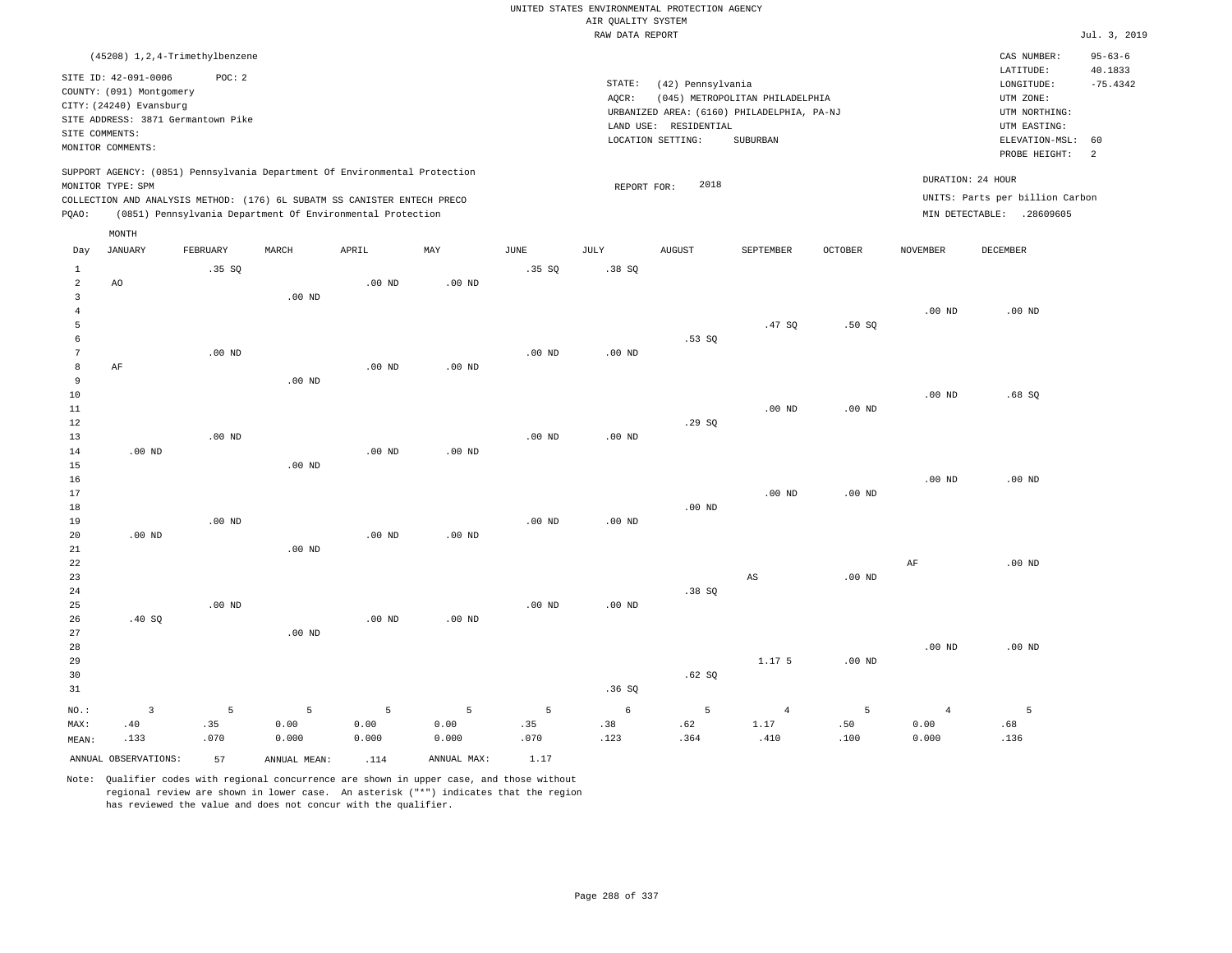|                |                          |                                    |                                                                            |                   |                   |             | RAW DATA REPORT |                                            |                                 |                   |                   |                                 | Jul. 3, 2019       |
|----------------|--------------------------|------------------------------------|----------------------------------------------------------------------------|-------------------|-------------------|-------------|-----------------|--------------------------------------------|---------------------------------|-------------------|-------------------|---------------------------------|--------------------|
|                | (45213) p-Ethyltoluene   |                                    |                                                                            |                   |                   |             |                 |                                            |                                 |                   |                   | CAS NUMBER:                     | $622 - 96 - 8$     |
|                | SITE ID: 42-091-0006     | POC: 2                             |                                                                            |                   |                   |             |                 |                                            |                                 |                   |                   | LATITUDE:                       | 40.1833            |
|                | COUNTY: (091) Montgomery |                                    |                                                                            |                   |                   |             | STATE:          | (42) Pennsylvania                          |                                 |                   |                   | LONGITUDE:                      | $-75.4342$         |
|                | CITY: (24240) Evansburg  |                                    |                                                                            |                   |                   |             | AOCR:           |                                            | (045) METROPOLITAN PHILADELPHIA |                   |                   | UTM ZONE:                       |                    |
|                |                          | SITE ADDRESS: 3871 Germantown Pike |                                                                            |                   |                   |             |                 | URBANIZED AREA: (6160) PHILADELPHIA, PA-NJ |                                 |                   |                   | UTM NORTHING:                   |                    |
|                | SITE COMMENTS:           |                                    |                                                                            |                   |                   |             |                 | LAND USE: RESIDENTIAL                      |                                 |                   |                   | UTM EASTING:                    |                    |
|                | MONITOR COMMENTS:        |                                    |                                                                            |                   |                   |             |                 | LOCATION SETTING:                          | SUBURBAN                        |                   |                   | ELEVATION-MSL:                  | 60<br><sup>2</sup> |
|                |                          |                                    |                                                                            |                   |                   |             |                 |                                            |                                 |                   |                   | PROBE HEIGHT:                   |                    |
|                |                          |                                    | SUPPORT AGENCY: (0851) Pennsylvania Department Of Environmental Protection |                   |                   |             |                 |                                            |                                 |                   | DURATION: 24 HOUR |                                 |                    |
|                | MONITOR TYPE: SPM        |                                    |                                                                            |                   |                   |             | REPORT FOR:     | 2013                                       |                                 |                   |                   | UNITS: Parts per billion Carbon |                    |
|                |                          |                                    | COLLECTION AND ANALYSIS METHOD: (176) 6L SUBATM SS CANISTER ENTECH PRECO   |                   |                   |             |                 |                                            |                                 |                   |                   |                                 |                    |
| POAO:          |                          |                                    | (0851) Pennsylvania Department Of Environmental Protection                 |                   |                   |             |                 |                                            |                                 |                   | MIN DETECTABLE:   |                                 |                    |
|                | MONTH                    |                                    |                                                                            |                   |                   |             |                 |                                            |                                 |                   |                   |                                 |                    |
| Day            | JANUARY                  | FEBRUARY                           | MARCH                                                                      | APRIL             | MAY               | <b>JUNE</b> | JULY            | <b>AUGUST</b>                              | SEPTEMBER                       | <b>OCTOBER</b>    | <b>NOVEMBER</b>   | DECEMBER                        |                    |
| $\mathbf{1}$   |                          |                                    |                                                                            |                   |                   |             |                 |                                            | $.00$ ND                        | $.00$ ND          |                   |                                 |                    |
| $\overline{2}$ |                          |                                    |                                                                            |                   |                   |             |                 | $.00$ ND                                   |                                 |                   |                   |                                 |                    |
| $\overline{3}$ |                          | AF                                 |                                                                            |                   |                   | $.00$ ND    | $.00$ ND        |                                            |                                 |                   |                   |                                 |                    |
| $\overline{4}$ | $.00$ ND                 |                                    |                                                                            | $.00$ ND          | .00 <sub>ND</sub> |             |                 |                                            |                                 |                   |                   |                                 |                    |
| 5              |                          |                                    | $.00$ ND                                                                   |                   |                   |             |                 |                                            |                                 |                   |                   |                                 |                    |
|                |                          |                                    |                                                                            |                   |                   |             |                 |                                            |                                 |                   | .00 <sub>ND</sub> | $.00$ ND                        |                    |
| 7              |                          |                                    |                                                                            |                   |                   |             |                 |                                            | $.00$ ND                        | $.00$ ND          |                   |                                 |                    |
| 8              |                          |                                    |                                                                            |                   |                   |             |                 | $.00$ ND                                   |                                 |                   |                   |                                 |                    |
| 9              |                          | $\rm AF$                           |                                                                            |                   |                   | $.00$ ND    | $.00$ ND        |                                            |                                 |                   |                   |                                 |                    |
| 10             | .35SQ                    |                                    |                                                                            | .00 <sub>ND</sub> | $.00$ ND          |             |                 |                                            |                                 |                   |                   |                                 |                    |
| 11             |                          |                                    | $.00$ ND                                                                   |                   |                   |             |                 |                                            |                                 |                   |                   |                                 |                    |
| 12             |                          |                                    |                                                                            |                   |                   |             |                 |                                            |                                 |                   | AF                | AF                              |                    |
| 13             |                          |                                    |                                                                            |                   |                   |             |                 |                                            | .00 <sub>ND</sub>               | .00 <sub>ND</sub> |                   |                                 |                    |
| 14             |                          |                                    |                                                                            |                   |                   |             |                 | $\rm{AF}$                                  |                                 |                   |                   |                                 |                    |
| 15             |                          | $.00$ ND                           |                                                                            |                   |                   | $.00$ ND    | $.00$ ND        |                                            |                                 |                   |                   |                                 |                    |
| 16             | AF                       |                                    |                                                                            | $.00$ ND          | $.00$ ND          |             |                 |                                            |                                 |                   |                   |                                 |                    |
| 17             |                          |                                    | $.00$ ND                                                                   |                   |                   |             |                 |                                            |                                 |                   |                   |                                 |                    |
| 18             |                          |                                    |                                                                            |                   |                   |             |                 |                                            |                                 |                   | .00 <sub>ND</sub> | $\rm AF$                        |                    |
| 19             |                          |                                    |                                                                            |                   |                   |             |                 |                                            | .00 <sub>ND</sub>               | .00 <sub>ND</sub> |                   |                                 |                    |

| $.00$ ND | $.00$ ND | $.00$ ND | $.00$ ND | $.00$ ND | $.00$ ND | AF |          |    |          |
|----------|----------|----------|----------|----------|----------|----|----------|----|----------|
| $.00$ ND | 00.375   | $.00$ ND | $.00$ ND | $.00$ ND | $.00$ ND | AF | $.00$ ND | AS | $.00$ ND |

.00 ND

| 29    |          |       | $.00$ ND |       |                  |       |                                     |       |       |      |                         |                   |
|-------|----------|-------|----------|-------|------------------|-------|-------------------------------------|-------|-------|------|-------------------------|-------------------|
| 30    |          |       |          |       |                  |       |                                     |       |       |      | AF                      | .00 <sub>ND</sub> |
| 31    |          |       |          |       |                  |       |                                     |       |       | .14S |                         |                   |
| NO.:  | $\sim$ 2 |       |          |       | <b>3</b> 5 5 5 5 |       | $5 \qquad \qquad 5 \qquad \qquad 2$ |       |       | 5    | $\overline{\mathbf{3}}$ |                   |
| : MAX | .35      | 0.00  | 0.00     | 0.00  | 0.00             | 0.00  | 0.00                                | 0.00  | 0.00  | .14  | 0.00                    | 0.00              |
| MEAN: | .175     | 0.000 | 0.000    | 0.000 | 0.000            | 0.000 | 0.000                               | 0.000 | 0.000 | .028 | 0.000                   | 0.000             |
|       |          |       |          |       |                  |       |                                     |       |       |      |                         |                   |

ANNUAL OBSERVATIONS:  $48$  ANNUAL MEAN: .010 ANNUAL MAX: .35

AF

AS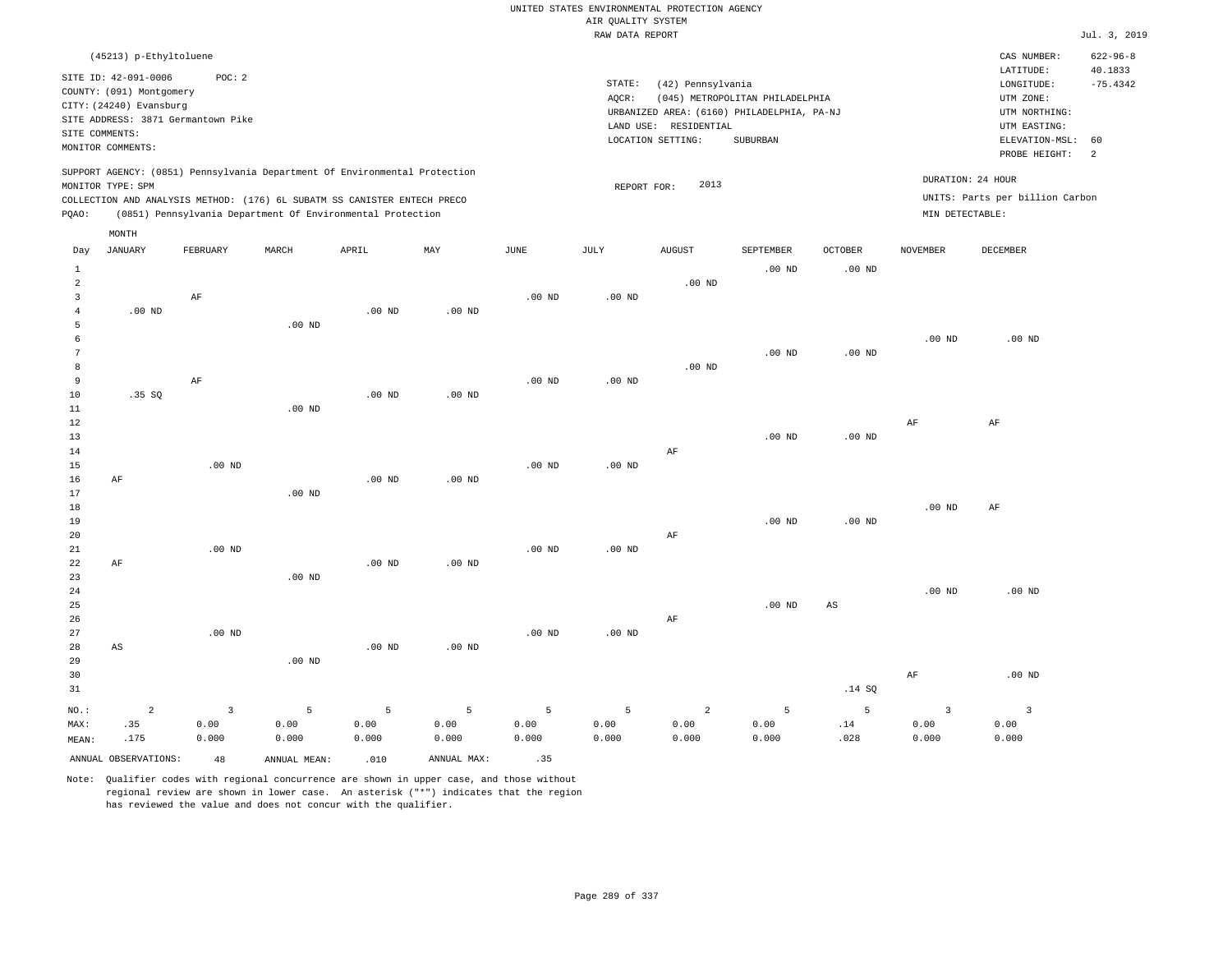|                     |                          |                                    |                   |                                                                            |          |                   | AIR QUALITY SYSTEM | UNITED STATES ENVIRONMENTAL PROTECTION AGENCY |                                 |                   |                   |                                 |                           |
|---------------------|--------------------------|------------------------------------|-------------------|----------------------------------------------------------------------------|----------|-------------------|--------------------|-----------------------------------------------|---------------------------------|-------------------|-------------------|---------------------------------|---------------------------|
|                     |                          |                                    |                   |                                                                            |          |                   | RAW DATA REPORT    |                                               |                                 |                   |                   |                                 | Jul. 3, 2019              |
|                     | (45213) p-Ethyltoluene   |                                    |                   |                                                                            |          |                   |                    |                                               |                                 |                   |                   | CAS NUMBER:<br>LATITUDE:        | $622 - 96 - 8$<br>40.1833 |
|                     | SITE ID: 42-091-0006     | POC: 2                             |                   |                                                                            |          |                   | $\texttt{STATE}$ : | (42) Pennsylvania                             |                                 |                   |                   | LONGITUDE:                      | $-75.4342$                |
|                     | COUNTY: (091) Montgomery |                                    |                   |                                                                            |          |                   | AQCR:              |                                               | (045) METROPOLITAN PHILADELPHIA |                   |                   | UTM ZONE:                       |                           |
|                     | CITY: (24240) Evansburg  |                                    |                   |                                                                            |          |                   |                    | URBANIZED AREA: (6160) PHILADELPHIA, PA-NJ    |                                 |                   |                   | UTM NORTHING:                   |                           |
| SITE COMMENTS:      |                          | SITE ADDRESS: 3871 Germantown Pike |                   |                                                                            |          |                   |                    | LAND USE: RESIDENTIAL                         |                                 |                   |                   | UTM EASTING:                    |                           |
|                     | MONITOR COMMENTS:        |                                    |                   |                                                                            |          |                   |                    | LOCATION SETTING:                             | SUBURBAN                        |                   |                   | ELEVATION-MSL: 60               |                           |
|                     |                          |                                    |                   |                                                                            |          |                   |                    |                                               |                                 |                   |                   | PROBE HEIGHT:                   | 2                         |
|                     | MONITOR TYPE: SPM        |                                    |                   | SUPPORT AGENCY: (0851) Pennsylvania Department Of Environmental Protection |          |                   | REPORT FOR:        | 2014                                          |                                 |                   |                   | DURATION: 24 HOUR               |                           |
|                     |                          |                                    |                   | COLLECTION AND ANALYSIS METHOD: (176) 6L SUBATM SS CANISTER ENTECH PRECO   |          |                   |                    |                                               |                                 |                   |                   | UNITS: Parts per billion Carbon |                           |
| PQAO:               |                          |                                    |                   | (0851) Pennsylvania Department Of Environmental Protection                 |          |                   |                    |                                               |                                 |                   | MIN DETECTABLE:   |                                 |                           |
|                     | MONTH                    |                                    |                   |                                                                            |          |                   |                    |                                               |                                 |                   |                   |                                 |                           |
| Day                 | <b>JANUARY</b>           | FEBRUARY                           | MARCH             | APRIL                                                                      | MAY      | <b>JUNE</b>       | JULY               | <b>AUGUST</b>                                 | SEPTEMBER                       | <b>OCTOBER</b>    | <b>NOVEMBER</b>   | DECEMBER                        |                           |
| $\mathbf{1}$        |                          |                                    |                   |                                                                            |          |                   |                    |                                               |                                 |                   | .00 <sub>ND</sub> | $.00$ ND                        |                           |
| $\overline{a}$      |                          |                                    |                   |                                                                            |          |                   |                    |                                               | .27SQ                           | .00 <sub>ND</sub> |                   |                                 |                           |
| 3                   |                          |                                    |                   |                                                                            |          |                   |                    | $.00$ ND                                      |                                 |                   |                   |                                 |                           |
| $\overline{4}$<br>5 | AF                       | $\rm{AF}$                          |                   | $.00$ ND                                                                   | $.00$ ND | .17SQ             | .31 SQ             |                                               |                                 |                   |                   |                                 |                           |
| 6                   |                          |                                    | $.00$ ND          |                                                                            |          |                   |                    |                                               |                                 |                   |                   |                                 |                           |
| $\overline{7}$      |                          |                                    |                   |                                                                            |          |                   |                    |                                               |                                 |                   | $\rm{AF}$         | $.00$ ND                        |                           |
| 8                   |                          |                                    |                   |                                                                            |          |                   |                    |                                               | .00 <sub>ND</sub>               | $.00$ ND          |                   |                                 |                           |
| 9                   |                          |                                    |                   |                                                                            |          |                   |                    | .45SQ                                         |                                 |                   |                   |                                 |                           |
| $10$                |                          | $\mathbb{A}\mathbb{S}$             |                   |                                                                            |          | .23SQ             | .34 SQ             |                                               |                                 |                   |                   |                                 |                           |
| $11\,$              | .23SQ                    |                                    |                   | AF                                                                         | $.00$ ND |                   |                    |                                               |                                 |                   |                   |                                 |                           |
| 12                  |                          |                                    | .29SQ             |                                                                            |          |                   |                    |                                               |                                 |                   |                   |                                 |                           |
| 13                  |                          |                                    |                   |                                                                            |          |                   |                    |                                               |                                 |                   | .00 <sub>ND</sub> | $.00$ ND                        |                           |
| 14<br>15            |                          |                                    |                   |                                                                            |          |                   |                    | .26S                                          | $.00$ ND                        | $.00$ ND          |                   |                                 |                           |
| 16                  |                          | $.00$ ND                           |                   |                                                                            |          | .57SQ             | .47 SQ             |                                               |                                 |                   |                   |                                 |                           |
| 17                  | .27SQ                    |                                    |                   | $.00$ ND                                                                   | .18SQ    |                   |                    |                                               |                                 |                   |                   |                                 |                           |
| $18\,$              |                          |                                    | $.00$ ND          |                                                                            |          |                   |                    |                                               |                                 |                   |                   |                                 |                           |
| 19                  |                          |                                    |                   |                                                                            |          |                   |                    |                                               |                                 |                   | .00 <sub>ND</sub> | $.00$ ND                        |                           |
| 20                  |                          |                                    |                   |                                                                            |          |                   |                    |                                               | $.00$ ND                        | $.00$ ND          |                   |                                 |                           |
| 21                  |                          |                                    |                   |                                                                            |          |                   |                    | $.00$ ND                                      |                                 |                   |                   |                                 |                           |
| 22                  |                          | .18SQ                              |                   |                                                                            |          | .44 SQ            | .23SQ              |                                               |                                 |                   |                   |                                 |                           |
| 23                  | AS                       |                                    |                   | $.00$ ND                                                                   | $.00$ ND |                   |                    |                                               |                                 |                   |                   |                                 |                           |
| 24<br>25            |                          |                                    | .17 <sub>OX</sub> |                                                                            |          |                   |                    |                                               |                                 |                   | .29SQ             | $.00$ ND                        |                           |
| 26                  |                          |                                    |                   |                                                                            |          |                   |                    |                                               | .28S                            | .00 <sub>ND</sub> |                   |                                 |                           |
| 27                  |                          |                                    |                   |                                                                            |          |                   |                    | .00 <sub>ND</sub>                             |                                 |                   |                   |                                 |                           |
| 28                  |                          | $\mathbb{A}\mathbb{S}$             |                   |                                                                            |          | .00 <sub>ND</sub> | .57SQ              |                                               |                                 |                   |                   |                                 |                           |
| 29                  | AS                       |                                    |                   | $.00$ ND                                                                   | $.00$ ND |                   |                    |                                               |                                 |                   |                   |                                 |                           |
| 30                  |                          |                                    | .00 <sub>ND</sub> |                                                                            |          |                   |                    |                                               |                                 |                   |                   |                                 |                           |
| 31                  |                          |                                    |                   |                                                                            |          |                   |                    |                                               |                                 |                   |                   | $.00$ ND                        |                           |
| NO.:                | $\overline{2}$           | $\overline{2}$                     | 5                 | $\overline{4}$                                                             | 5        | 5                 | 5                  | 5                                             | 5                               | 5                 | $\overline{4}$    | 6                               |                           |
| MAX:                | .27                      | .18                                | .29               | 0.00                                                                       | .18      | .57               | .57                | .45                                           | .28                             | 0.00              | .29               | 0.00                            |                           |

ANNUAL OBSERVATIONS: 53 ANNUAL MEAN: .117 ANNUAL MAX: .57 Note: Qualifier codes with regional concurrence are shown in upper case, and those without regional review are shown in lower case. An asterisk ("\*") indicates that the region has reviewed the value and does not concur with the qualifier.

0.000

.036

.282

.092

NO.: MAX: MEAN:

.250

.090

.384

.142

.110

0.000

.073

0.000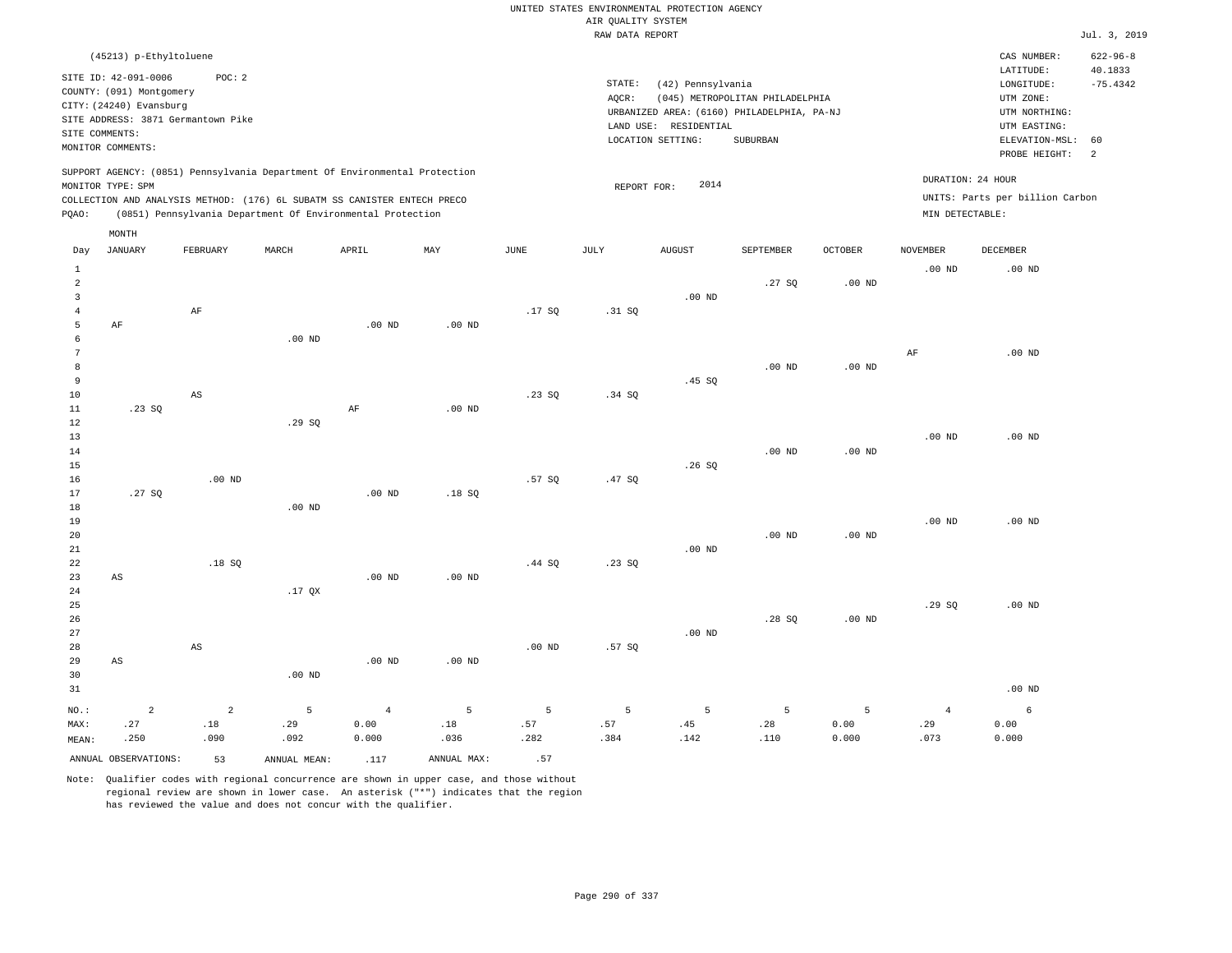|       |                                                                                                                    |                                                                                                                                                                                                                      |          |          |          |                   | RAW DATA REPORT              |                                                       |                                                                                           |                   |                                      |                                                                                         | Jul. 3, 2019                |
|-------|--------------------------------------------------------------------------------------------------------------------|----------------------------------------------------------------------------------------------------------------------------------------------------------------------------------------------------------------------|----------|----------|----------|-------------------|------------------------------|-------------------------------------------------------|-------------------------------------------------------------------------------------------|-------------------|--------------------------------------|-----------------------------------------------------------------------------------------|-----------------------------|
|       | (45213) p-Ethyltoluene                                                                                             |                                                                                                                                                                                                                      |          |          |          |                   |                              |                                                       |                                                                                           |                   |                                      | CAS NUMBER:                                                                             | $622 - 96 - 8$              |
|       | SITE ID: 42-091-0006<br>COUNTY: (091) Montgomery<br>CITY: (24240) Evansburg<br>SITE COMMENTS:<br>MONITOR COMMENTS: | POC: 2<br>SITE ADDRESS: 3871 Germantown Pike                                                                                                                                                                         |          |          |          |                   | STATE:<br>AOCR:<br>LAND USE: | (42) Pennsylvania<br>RESIDENTIAL<br>LOCATION SETTING: | (045) METROPOLITAN PHILADELPHIA<br>URBANIZED AREA: (6160) PHILADELPHIA, PA-NJ<br>SUBURBAN |                   |                                      | LATITUDE:<br>LONGITUDE:<br>UTM ZONE:<br>UTM NORTHING:<br>UTM EASTING:<br>ELEVATION-MSL: | 40.1833<br>$-75.4342$<br>60 |
| POAO: | MONITOR TYPE: SPM                                                                                                  | SUPPORT AGENCY: (0851) Pennsylvania Department Of Environmental Protection<br>COLLECTION AND ANALYSIS METHOD: (176) 6L SUBATM SS CANISTER ENTECH PRECO<br>(0851) Pennsylvania Department Of Environmental Protection |          |          |          |                   | REPORT FOR:                  | 2015                                                  |                                                                                           |                   | DURATION: 24 HOUR<br>MIN DETECTABLE: | PROBE HEIGHT:<br>UNITS: Parts per billion Carbon                                        | <sup>2</sup>                |
| Day   | MONTH<br><b>JANUARY</b>                                                                                            | FEBRUARY                                                                                                                                                                                                             | MARCH    | APRIL    | MAY      | JUNE              | JULY                         | <b>AUGUST</b>                                         | SEPTEMBER                                                                                 | <b>OCTOBER</b>    | NOVEMBER                             | <b>DECEMBER</b>                                                                         |                             |
|       |                                                                                                                    | $.00$ ND                                                                                                                                                                                                             | $.00$ ND |          |          | .00 <sub>ND</sub> | .00 <sub>ND</sub>            | $.00$ ND                                              | .40 SQ                                                                                    | $.00$ ND          | .40 <sub>C</sub>                     | $.00$ ND                                                                                |                             |
|       | $.00$ ND                                                                                                           |                                                                                                                                                                                                                      | $.00$ ND | $.00$ ND | $.00$ ND |                   |                              |                                                       |                                                                                           |                   |                                      |                                                                                         |                             |
| q     |                                                                                                                    |                                                                                                                                                                                                                      |          |          |          |                   |                              |                                                       | AS                                                                                        | .00 <sub>ND</sub> | .00 <sub>ND</sub>                    | .905                                                                                    |                             |

| 10          |          |          |          |          |          |          |          | $.00$ ND |          |          |          |          |
|-------------|----------|----------|----------|----------|----------|----------|----------|----------|----------|----------|----------|----------|
| 11          |          | $.00$ ND |          |          |          | $.00$ ND | .39SQ    |          |          |          |          |          |
| 12          | $.00$ ND |          |          | $.00$ ND | $.00$ ND |          |          |          |          |          |          |          |
| 13          |          |          | $.00$ ND |          |          |          |          |          |          |          |          |          |
| $14\,$      |          |          |          |          |          |          |          |          |          |          | $.00$ ND | .00 $ND$ |
| $15\,$      |          |          |          |          |          |          |          |          | $.00$ ND | $.00$ ND |          |          |
| 16          |          |          |          |          |          |          |          | $.00$ ND |          |          |          |          |
| 17          |          | AF       |          |          |          | $.00$ ND | $.00$ ND |          |          |          |          |          |
| 18          | $.00$ ND |          |          | $.00$ ND | $.00$ ND |          |          |          |          |          |          |          |
| 19          |          |          | $.00$ ND |          |          |          |          |          |          |          |          |          |
| 20          |          |          |          |          |          |          |          |          |          |          | $.00$ ND | $.00$ ND |
| $21\,$      |          |          |          |          |          |          |          |          | $.00$ ND | .40SQ    |          |          |
| $^{\rm 22}$ |          |          |          |          |          |          |          | $.00$ ND |          |          |          |          |
| 23          |          | AS       |          |          |          | $.00$ ND | $.00$ ND |          |          |          |          |          |
| 24          | $.00$ ND |          |          | $.00$ ND | $.00$ ND |          |          |          |          |          |          |          |
| 25          |          |          | .33SQ    |          |          |          |          |          |          |          |          |          |
| 26          |          |          |          |          |          |          |          |          |          |          | $.00$ ND | $.00$ ND |

|         |          |       |          |          |          |                   |          |          |          |          | .    | .    |
|---------|----------|-------|----------|----------|----------|-------------------|----------|----------|----------|----------|------|------|
| 27      |          |       |          |          |          |                   |          |          | $.00$ ND | $.00$ ND |      |      |
| 28      |          |       |          |          |          |                   |          | $.00$ ND |          |          |      |      |
| 29      |          |       |          |          |          | .00 <sub>ND</sub> | $.00$ ND |          |          |          |      |      |
| 30      | $.00$ ND |       |          | $.00$ ND | $.00$ ND |                   |          |          |          |          |      |      |
| 31      |          |       | $.00$ ND |          |          |                   |          |          |          |          |      |      |
| $NO.$ : |          | 2     |          | -5       | 5.       | 5                 | -5       | 5        | 4        |          |      |      |
| MAX:    | 0.00     | 0.00  | .33      | 0.00     | 0.00     | 0.00              | .39      | 0.00     | .40      | .40      | .40  | .90  |
| MEAN:   | 0.000    | 0.000 | .055     | 0.000    | 0.000    | 0.000             | .078     | 0.000    | .100     | .080     | .080 | .180 |

Note: Qualifier codes with regional concurrence are shown in upper case, and those without regional review are shown in lower case. An asterisk ("\*") indicates that the region has reviewed the value and does not concur with the qualifier.

ANNUAL OBSERVATIONS: 57 ANNUAL MEAN: .049 ANNUAL MAX: .90

MEAN: 0.000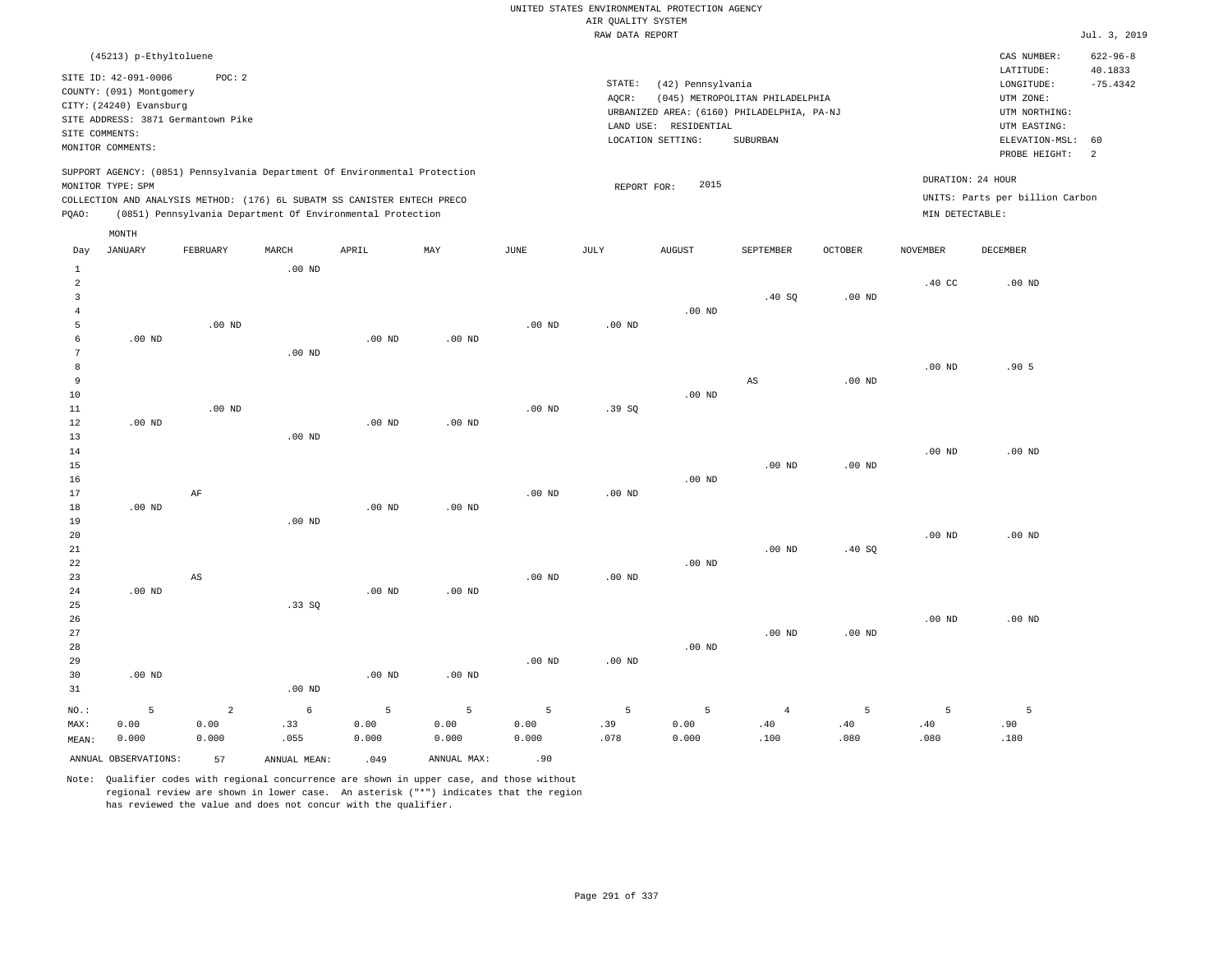|                                                    |                                                                                                                                              |                                              |                   |                                                                                                                                        |                   |                         |                 | UNITED STATES ENVIRONMENTAL PROTECTION AGENCY<br>AIR QUALITY SYSTEM<br>RAW DATA REPORT                                           |                                             |                |                        |                                                                                                                         | Jul. 3, 2019                                       |
|----------------------------------------------------|----------------------------------------------------------------------------------------------------------------------------------------------|----------------------------------------------|-------------------|----------------------------------------------------------------------------------------------------------------------------------------|-------------------|-------------------------|-----------------|----------------------------------------------------------------------------------------------------------------------------------|---------------------------------------------|----------------|------------------------|-------------------------------------------------------------------------------------------------------------------------|----------------------------------------------------|
|                                                    |                                                                                                                                              |                                              |                   |                                                                                                                                        |                   |                         |                 |                                                                                                                                  |                                             |                |                        |                                                                                                                         |                                                    |
|                                                    | (45213) p-Ethyltoluene<br>SITE ID: 42-091-0006<br>COUNTY: (091) Montgomery<br>CITY: (24240) Evansburg<br>SITE COMMENTS:<br>MONITOR COMMENTS: | POC: 2<br>SITE ADDRESS: 3871 Germantown Pike |                   |                                                                                                                                        |                   |                         |                 | STATE:<br>(42) Pennsylvania<br>AQCR:<br>URBANIZED AREA: (6160) PHILADELPHIA, PA-NJ<br>LAND USE: RESIDENTIAL<br>LOCATION SETTING: | (045) METROPOLITAN PHILADELPHIA<br>SUBURBAN |                |                        | CAS NUMBER:<br>LATITUDE:<br>LONGITUDE:<br>UTM ZONE:<br>UTM NORTHING:<br>UTM EASTING:<br>ELEVATION-MSL:<br>PROBE HEIGHT: | $622 - 96 - 8$<br>40.1833<br>$-75.4342$<br>60<br>2 |
|                                                    |                                                                                                                                              |                                              |                   | SUPPORT AGENCY: (0851) Pennsylvania Department Of Environmental Protection                                                             |                   |                         |                 |                                                                                                                                  |                                             |                | DURATION: 24 HOUR      |                                                                                                                         |                                                    |
| PQAO:                                              | MONITOR TYPE: SPM                                                                                                                            |                                              |                   | COLLECTION AND ANALYSIS METHOD: (176) 6L SUBATM SS CANISTER ENTECH PRECO<br>(0851) Pennsylvania Department Of Environmental Protection |                   |                         |                 | 2016<br>REPORT FOR:                                                                                                              |                                             |                | MIN DETECTABLE:        | UNITS: Parts per billion Carbon                                                                                         |                                                    |
| Day                                                | MONTH<br><b>JANUARY</b>                                                                                                                      | FEBRUARY                                     | MARCH             | APRIL                                                                                                                                  | MAY               | $_{\rm JUNE}$           | $\mathtt{JULY}$ | ${\tt AUGUST}$                                                                                                                   | SEPTEMBER                                   | <b>OCTOBER</b> | <b>NOVEMBER</b>        | DECEMBER                                                                                                                |                                                    |
| $\mathbf{1}$                                       | $.00$ ND                                                                                                                                     |                                              | $.00$ ND          |                                                                                                                                        |                   |                         |                 |                                                                                                                                  |                                             |                |                        |                                                                                                                         |                                                    |
| $\overline{2}$<br>$\overline{3}$<br>$\overline{4}$ |                                                                                                                                              |                                              |                   |                                                                                                                                        |                   |                         |                 | .24 SQ                                                                                                                           | $_{\rm AS}$                                 | $.00$ ND       | .00 <sub>ND</sub>      | AM                                                                                                                      |                                                    |
| 5                                                  |                                                                                                                                              |                                              |                   |                                                                                                                                        |                   | $.00$ ND                | $_{\rm AS}$     |                                                                                                                                  |                                             |                |                        |                                                                                                                         |                                                    |
| 6<br>$7\phantom{.0}$<br>$^{\rm 8}$                 | $.00$ ND                                                                                                                                     | $.00$ ND                                     | $.00$ ND          | .00 <sub>ND</sub>                                                                                                                      | .00 <sub>ND</sub> |                         |                 |                                                                                                                                  |                                             |                | .33SQ                  | $.00$ ND                                                                                                                |                                                    |
| 9<br>$10$<br>$1\,1$<br>12                          |                                                                                                                                              | $.00$ ND                                     |                   | .00 <sub>ND</sub>                                                                                                                      | $.00$ ND          | .19S                    | $_{\rm AS}$     | .26SQ                                                                                                                            | $.00$ ND                                    | AF             |                        |                                                                                                                         |                                                    |
| 13<br>14<br>15                                     | .00 <sub>ND</sub>                                                                                                                            |                                              | .00 <sub>ND</sub> |                                                                                                                                        |                   |                         |                 |                                                                                                                                  | $.00$ ND                                    | $\rm{AF}$      | $_{\rm AS}$            | .27S                                                                                                                    |                                                    |
| 16<br>17<br>18                                     |                                                                                                                                              | $.00$ ND                                     |                   | .00 <sub>ND</sub>                                                                                                                      | .00 <sub>ND</sub> | $_{\rm AS}$             | $_{\rm AS}$     | .38SQ                                                                                                                            |                                             |                |                        |                                                                                                                         |                                                    |
| 19<br>20<br>21                                     | $.00$ ND                                                                                                                                     |                                              | $.00$ ND          |                                                                                                                                        |                   |                         |                 |                                                                                                                                  | AS                                          | $.00$ ND       | AF                     | $.00$ ND                                                                                                                |                                                    |
| 22<br>23<br>24                                     |                                                                                                                                              | $.00$ ND                                     |                   | $.00$ ND                                                                                                                               | $.00$ ND          | .00 <sub>ND</sub>       | AS              | $.00$ ND                                                                                                                         |                                             |                |                        |                                                                                                                         |                                                    |
| 25<br>26<br>27<br>28                               | .00 <sub>ND</sub>                                                                                                                            |                                              | $.00$ ND          |                                                                                                                                        |                   |                         |                 | $.00$ ND                                                                                                                         | $.00$ ND                                    | $.00$ ND       | $\mathbb{A}\mathbb{S}$ | $\rm AF$                                                                                                                |                                                    |
| 29<br>30<br>31                                     | $.00$ ND                                                                                                                                     |                                              | $.00$ ND          | $.00$ ND                                                                                                                               | .00 <sub>ND</sub> | $_{\rm AS}$             | $_{\rm AS}$     |                                                                                                                                  |                                             |                |                        |                                                                                                                         |                                                    |
|                                                    | $\epsilon$                                                                                                                                   | $\,4\,$                                      | $6\overline{6}$   | 5                                                                                                                                      | 5                 | $\overline{\mathbf{3}}$ |                 | 5<br>$\mathbb O$                                                                                                                 | $\overline{3}$                              | $\overline{3}$ | $\overline{a}$         | $\overline{\mathbf{3}}$                                                                                                 |                                                    |
| $NO.$ :<br>MAX:<br>MEAN:                           | 0.00<br>0.000                                                                                                                                | 0.00<br>0.000                                | 0.00<br>0.000     | 0.00<br>0.000                                                                                                                          | 0.00<br>0.000     | .19<br>.063             |                 | .38<br>.176                                                                                                                      | 0.00<br>0.000                               | 0.00<br>0.000  | .33<br>.165            | .27<br>.090                                                                                                             |                                                    |
|                                                    | ANNUAL OBSERVATIONS:                                                                                                                         | 45                                           | ANNUAL MEAN:      | .037                                                                                                                                   | ANNUAL MAX:       | .38                     |                 |                                                                                                                                  |                                             |                |                        |                                                                                                                         |                                                    |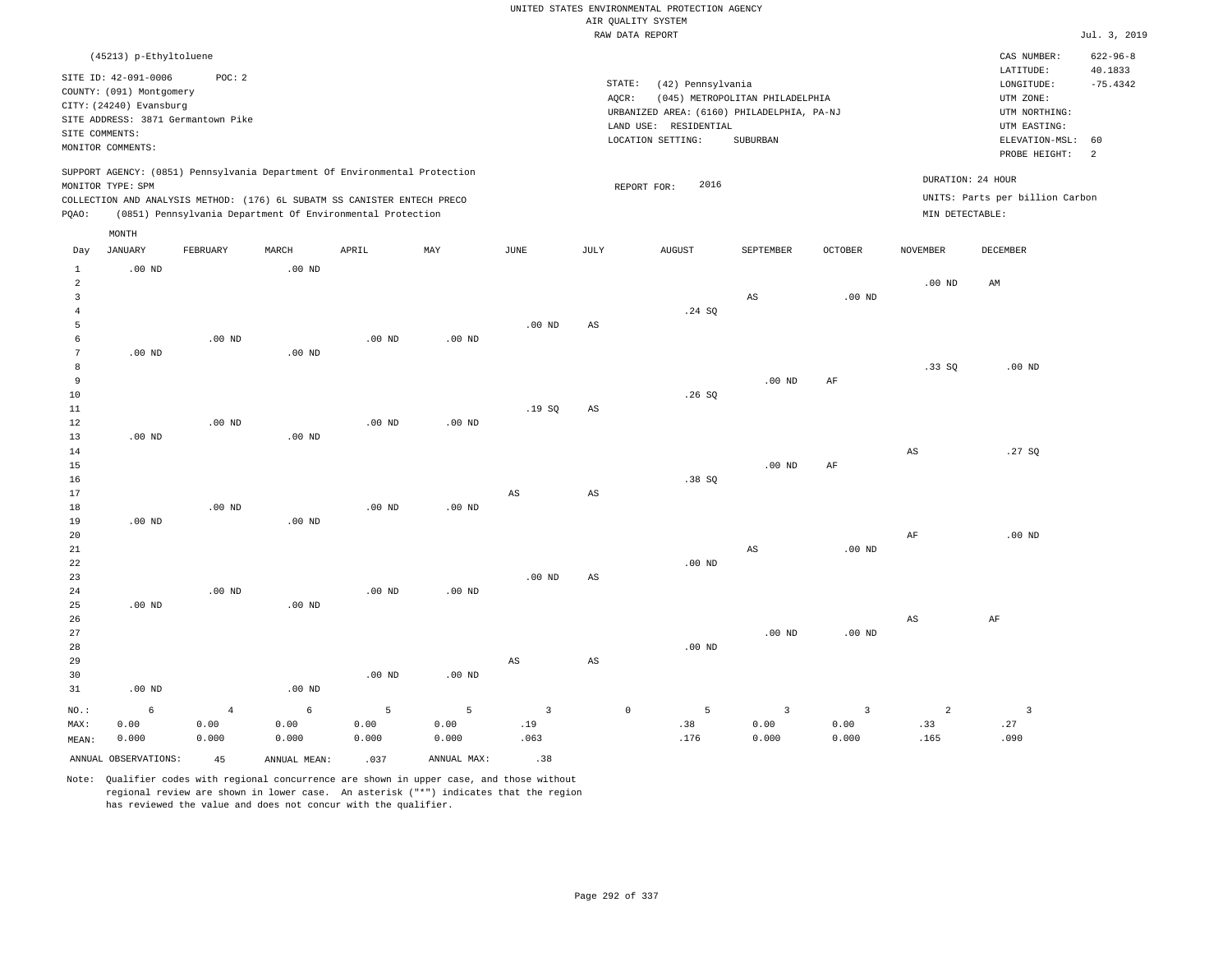|                      |                          |                                    |                   |                                                                            |                        |                   |                    | UNITED STATES ENVIRONMENTAL PROTECTION AGENCY |                                                                               |                   |                   |                                 |                |
|----------------------|--------------------------|------------------------------------|-------------------|----------------------------------------------------------------------------|------------------------|-------------------|--------------------|-----------------------------------------------|-------------------------------------------------------------------------------|-------------------|-------------------|---------------------------------|----------------|
|                      |                          |                                    |                   |                                                                            |                        |                   | AIR QUALITY SYSTEM |                                               |                                                                               |                   |                   |                                 | Jul. 3, 2019   |
|                      |                          |                                    |                   |                                                                            |                        |                   | RAW DATA REPORT    |                                               |                                                                               |                   |                   |                                 |                |
|                      | (45213) p-Ethyltoluene   |                                    |                   |                                                                            |                        |                   |                    |                                               |                                                                               |                   |                   | CAS NUMBER:                     | $622 - 96 - 8$ |
|                      | SITE ID: 42-091-0006     | POC: 2                             |                   |                                                                            |                        |                   |                    |                                               |                                                                               |                   |                   | LATITUDE:                       | 40.1833        |
|                      | COUNTY: (091) Montgomery |                                    |                   |                                                                            |                        |                   | STATE:             | (42) Pennsylvania                             |                                                                               |                   |                   | LONGITUDE:<br>UTM ZONE:         | $-75.4342$     |
|                      | CITY: (24240) Evansburg  |                                    |                   |                                                                            |                        |                   | AQCR:              |                                               | (045) METROPOLITAN PHILADELPHIA<br>URBANIZED AREA: (6160) PHILADELPHIA, PA-NJ |                   |                   | UTM NORTHING:                   |                |
|                      |                          | SITE ADDRESS: 3871 Germantown Pike |                   |                                                                            |                        |                   |                    | LAND USE: RESIDENTIAL                         |                                                                               |                   |                   | UTM EASTING:                    |                |
| SITE COMMENTS:       |                          |                                    |                   |                                                                            |                        |                   |                    | LOCATION SETTING:                             | SUBURBAN                                                                      |                   |                   | ELEVATION-MSL:                  | 60             |
|                      | MONITOR COMMENTS:        |                                    |                   |                                                                            |                        |                   |                    |                                               |                                                                               |                   |                   | PROBE HEIGHT:                   | 2              |
|                      |                          |                                    |                   | SUPPORT AGENCY: (0851) Pennsylvania Department Of Environmental Protection |                        |                   |                    |                                               |                                                                               |                   |                   | DURATION: 24 HOUR               |                |
|                      | MONITOR TYPE: SPM        |                                    |                   |                                                                            |                        |                   | REPORT FOR:        | 2017                                          |                                                                               |                   |                   |                                 |                |
|                      |                          |                                    |                   | COLLECTION AND ANALYSIS METHOD: (176) 6L SUBATM SS CANISTER ENTECH PRECO   |                        |                   |                    |                                               |                                                                               |                   |                   | UNITS: Parts per billion Carbon |                |
| PQAO:                |                          |                                    |                   | (0851) Pennsylvania Department Of Environmental Protection                 |                        |                   |                    |                                               |                                                                               |                   | MIN DETECTABLE:   |                                 |                |
|                      | MONTH                    |                                    |                   |                                                                            |                        |                   |                    |                                               |                                                                               |                   |                   |                                 |                |
| Day                  | <b>JANUARY</b>           | FEBRUARY                           | MARCH             | APRIL                                                                      | MAY                    | <b>JUNE</b>       | <b>JULY</b>        | <b>AUGUST</b>                                 | SEPTEMBER                                                                     | <b>OCTOBER</b>    | <b>NOVEMBER</b>   | <b>DECEMBER</b>                 |                |
| $\mathbf{1}$         | AS                       |                                    |                   | $.00$ ND                                                                   | .17SQ                  |                   |                    |                                               |                                                                               |                   |                   |                                 |                |
| $\overline{2}$       |                          |                                    | .00 <sub>ND</sub> |                                                                            |                        |                   |                    |                                               |                                                                               |                   |                   |                                 |                |
| $\overline{3}$       |                          |                                    |                   |                                                                            |                        |                   |                    |                                               |                                                                               |                   | .00 <sub>ND</sub> | .40SQ                           |                |
| $\overline{4}$       |                          |                                    |                   |                                                                            |                        |                   |                    |                                               | $.00$ ND                                                                      | $.00$ ND          |                   |                                 |                |
| 5                    |                          |                                    |                   |                                                                            |                        |                   |                    | AF                                            |                                                                               |                   |                   |                                 |                |
| 6<br>$7\phantom{.0}$ | AS                       | $.00$ ND                           |                   | $.00$ ND                                                                   | $.00$ ND               | $.00$ ND          | $.00$ ND           |                                               |                                                                               |                   |                   |                                 |                |
| 8                    |                          |                                    | .00 <sub>ND</sub> |                                                                            |                        |                   |                    |                                               |                                                                               |                   |                   |                                 |                |
| $\,9$                |                          |                                    |                   |                                                                            |                        |                   |                    |                                               |                                                                               |                   | $.00$ ND          | $.00$ ND                        |                |
| 10                   |                          |                                    |                   |                                                                            |                        |                   |                    |                                               | $.00$ ND                                                                      | $.00$ ND          |                   |                                 |                |
| 11                   |                          |                                    |                   |                                                                            |                        |                   |                    | $.00$ ND                                      |                                                                               |                   |                   |                                 |                |
| 12                   |                          | $.00$ ND                           |                   |                                                                            |                        | $.00$ ND          | .00 <sub>ND</sub>  |                                               |                                                                               |                   |                   |                                 |                |
| 13                   | AF                       |                                    |                   | $.00$ ND                                                                   | .00 <sub>ND</sub>      |                   |                    |                                               |                                                                               |                   |                   |                                 |                |
| 14                   |                          |                                    | .00 <sub>ND</sub> |                                                                            |                        |                   |                    |                                               |                                                                               |                   |                   |                                 |                |
| 15                   |                          |                                    |                   |                                                                            |                        |                   |                    |                                               |                                                                               |                   | $.00$ ND          | $.00$ ND                        |                |
| 16                   |                          |                                    |                   |                                                                            |                        |                   |                    |                                               | $.00$ ND                                                                      | .00 <sub>ND</sub> |                   |                                 |                |
| 17                   |                          | .00 <sub>ND</sub>                  |                   |                                                                            |                        | $.00$ ND          |                    | $.00$ ND                                      |                                                                               |                   |                   |                                 |                |
| 18<br>19             | $.00$ ND                 |                                    |                   | $.00$ ND                                                                   | $.00$ ND               |                   | .20 SQ             |                                               |                                                                               |                   |                   |                                 |                |
| 20                   |                          |                                    | $.00$ ND          |                                                                            |                        |                   |                    |                                               |                                                                               |                   |                   |                                 |                |
| 21                   |                          |                                    |                   |                                                                            |                        |                   |                    |                                               |                                                                               |                   | $.00$ ND          | AF                              |                |
| 22                   |                          |                                    |                   |                                                                            |                        |                   |                    |                                               | $.00$ ND                                                                      | .18S              |                   |                                 |                |
| 23                   |                          |                                    |                   |                                                                            |                        |                   |                    | $.00$ ND                                      |                                                                               |                   |                   |                                 |                |
| 24                   |                          | .00 <sub>ND</sub>                  |                   |                                                                            |                        | .00 <sub>ND</sub> | .00 <sub>ND</sub>  |                                               |                                                                               |                   |                   |                                 |                |
| 25                   | $.00$ ND                 |                                    |                   | $.00$ ND                                                                   | $.00$ ND               |                   |                    |                                               |                                                                               |                   |                   |                                 |                |
| 26                   |                          |                                    | $.00$ ND          |                                                                            |                        |                   |                    |                                               |                                                                               |                   |                   |                                 |                |
| 27                   |                          |                                    |                   |                                                                            |                        |                   |                    |                                               |                                                                               |                   | .00 <sub>ND</sub> | $.00$ ND                        |                |
| 28                   |                          |                                    |                   |                                                                            |                        |                   |                    |                                               | $.00$ ND                                                                      | $.00$ ND          |                   |                                 |                |
| 29                   |                          |                                    |                   |                                                                            |                        |                   |                    | $.00$ ND                                      |                                                                               |                   |                   |                                 |                |
| 30<br>31             | $\mathbb{A}\mathbb{S}$   |                                    |                   |                                                                            | $\mathbb{A}\mathbb{S}$ | $.00$ ND          | $.00$ ND           |                                               |                                                                               |                   |                   |                                 |                |
|                      |                          |                                    |                   |                                                                            |                        |                   |                    |                                               |                                                                               |                   |                   |                                 |                |
| NO.:                 | $\overline{a}$           | $\overline{4}$                     | 5                 | 5                                                                          | $\overline{5}$         | 5                 | 5                  | $\overline{4}$                                | 5                                                                             | 5                 | 5                 | $\overline{4}$                  |                |
| MAX:                 | 0.00                     | 0.00                               | 0.00              | 0.00                                                                       | .17                    | 0.00              | .20                | 0.00                                          | 0.00                                                                          | .18               | 0.00              | .40                             |                |
| MEAN:                | 0.000                    | 0.000                              | 0.000             | 0.000                                                                      | .034                   | 0.000             | .040               | 0.000                                         | 0.000                                                                         | .036              | 0.000             | .100                            |                |
|                      | ANNUAL OBSERVATIONS:     | 54                                 | ANNUAL, MEAN:     | .018                                                                       | ANNUAL MAX:            | .40               |                    |                                               |                                                                               |                   |                   |                                 |                |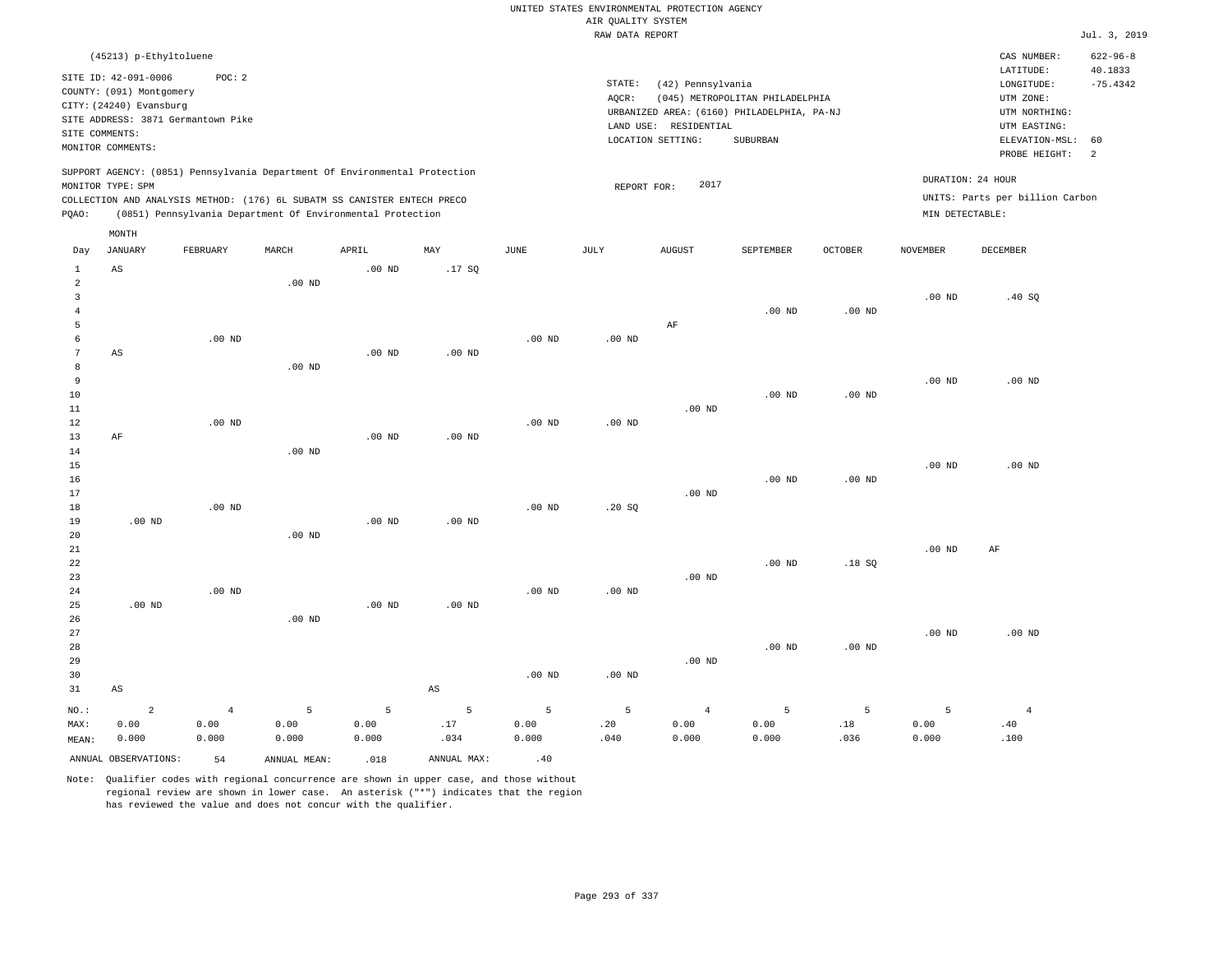|                         |                                                                                                 |                   |                   |                                                            |                   |                   | UNITED STATES ENVIRONMENTAL PROTECTION AGENCY |                       |                                                                               |                |                   |                                 |                |
|-------------------------|-------------------------------------------------------------------------------------------------|-------------------|-------------------|------------------------------------------------------------|-------------------|-------------------|-----------------------------------------------|-----------------------|-------------------------------------------------------------------------------|----------------|-------------------|---------------------------------|----------------|
|                         |                                                                                                 |                   |                   |                                                            |                   |                   | AIR QUALITY SYSTEM                            |                       |                                                                               |                |                   |                                 |                |
|                         |                                                                                                 |                   |                   |                                                            |                   |                   | RAW DATA REPORT                               |                       |                                                                               |                |                   |                                 | Jul. 3, 2019   |
|                         | (45213) p-Ethyltoluene                                                                          |                   |                   |                                                            |                   |                   |                                               |                       |                                                                               |                |                   | CAS NUMBER:                     | $622 - 96 - 8$ |
|                         | SITE ID: 42-091-0006                                                                            | POC: 2            |                   |                                                            |                   |                   |                                               |                       |                                                                               |                |                   | LATITUDE:                       | 40.1833        |
|                         | COUNTY: (091) Montgomery                                                                        |                   |                   |                                                            |                   |                   | STATE:                                        | (42) Pennsylvania     |                                                                               |                |                   | LONGITUDE:                      | $-75.4342$     |
|                         | CITY: (24240) Evansburg                                                                         |                   |                   |                                                            |                   |                   | AQCR:                                         |                       | (045) METROPOLITAN PHILADELPHIA<br>URBANIZED AREA: (6160) PHILADELPHIA, PA-NJ |                |                   | UTM ZONE:<br>UTM NORTHING:      |                |
|                         | SITE ADDRESS: 3871 Germantown Pike                                                              |                   |                   |                                                            |                   |                   |                                               | LAND USE: RESIDENTIAL |                                                                               |                |                   | UTM EASTING:                    |                |
|                         | SITE COMMENTS:                                                                                  |                   |                   |                                                            |                   |                   |                                               | LOCATION SETTING:     | <b>SUBURBAN</b>                                                               |                |                   | ELEVATION-MSL:                  | 60             |
|                         | MONITOR COMMENTS:                                                                               |                   |                   |                                                            |                   |                   |                                               |                       |                                                                               |                |                   | PROBE HEIGHT:                   | 2              |
|                         | SUPPORT AGENCY: (0851) Pennsylvania Department Of Environmental Protection<br>MONITOR TYPE: SPM |                   |                   |                                                            |                   |                   | REPORT FOR:                                   | 2018                  |                                                                               |                |                   | DURATION: 24 HOUR               |                |
|                         | COLLECTION AND ANALYSIS METHOD: (176) 6L SUBATM SS CANISTER ENTECH PRECO                        |                   |                   |                                                            |                   |                   |                                               |                       |                                                                               |                |                   | UNITS: Parts per billion Carbon |                |
| PQAO:                   |                                                                                                 |                   |                   | (0851) Pennsylvania Department Of Environmental Protection |                   |                   |                                               |                       |                                                                               |                |                   | MIN DETECTABLE: .33178005       |                |
|                         | MONTH                                                                                           |                   |                   |                                                            |                   |                   |                                               |                       |                                                                               |                |                   |                                 |                |
| Day                     | <b>JANUARY</b>                                                                                  | FEBRUARY          | MARCH             | APRIL                                                      | MAY               | <b>JUNE</b>       | <b>JULY</b>                                   | <b>AUGUST</b>         | SEPTEMBER                                                                     | <b>OCTOBER</b> | <b>NOVEMBER</b>   | <b>DECEMBER</b>                 |                |
| $\mathbf{1}$            |                                                                                                 | $.00$ ND          |                   |                                                            |                   | $.00$ ND          | $.00$ ND                                      |                       |                                                                               |                |                   |                                 |                |
| $\overline{a}$          | AO                                                                                              |                   |                   | .00 <sub>ND</sub>                                          | $.00$ ND          |                   |                                               |                       |                                                                               |                |                   |                                 |                |
| $\overline{\mathbf{3}}$ |                                                                                                 |                   | .00 <sub>ND</sub> |                                                            |                   |                   |                                               |                       |                                                                               |                |                   |                                 |                |
| $\,4\,$                 |                                                                                                 |                   |                   |                                                            |                   |                   |                                               |                       |                                                                               |                | .00 <sub>ND</sub> | $.00$ ND                        |                |
| 5<br>6                  |                                                                                                 |                   |                   |                                                            |                   |                   |                                               |                       | $.00$ ND                                                                      | $.00$ ND       |                   |                                 |                |
| $7\phantom{.0}$         |                                                                                                 | $.00$ ND          |                   |                                                            |                   | $.00$ ND          | $.00$ ND                                      | .33SQ                 |                                                                               |                |                   |                                 |                |
| 8                       | AF                                                                                              |                   |                   | $.00$ ND                                                   | $.00$ ND          |                   |                                               |                       |                                                                               |                |                   |                                 |                |
| 9                       |                                                                                                 |                   | $.00$ ND          |                                                            |                   |                   |                                               |                       |                                                                               |                |                   |                                 |                |
| 10                      |                                                                                                 |                   |                   |                                                            |                   |                   |                                               |                       |                                                                               |                | $.00$ ND          | $.00$ ND                        |                |
| $11\,$                  |                                                                                                 |                   |                   |                                                            |                   |                   |                                               |                       | $.00$ ND                                                                      | .00 $ND$       |                   |                                 |                |
| 12                      |                                                                                                 |                   |                   |                                                            |                   |                   |                                               | $.00$ ND              |                                                                               |                |                   |                                 |                |
| 13                      |                                                                                                 | .00 <sub>ND</sub> |                   |                                                            |                   | $.00$ ND          | $.00$ ND                                      |                       |                                                                               |                |                   |                                 |                |
| 14                      | .00 <sub>ND</sub>                                                                               |                   |                   | .00 <sub>ND</sub>                                          | .00 <sub>ND</sub> |                   |                                               |                       |                                                                               |                |                   |                                 |                |
| 15                      |                                                                                                 |                   | $.00$ ND          |                                                            |                   |                   |                                               |                       |                                                                               |                |                   |                                 |                |
| 16                      |                                                                                                 |                   |                   |                                                            |                   |                   |                                               |                       |                                                                               |                | $.00$ ND          | $.00$ ND                        |                |
| 17<br>18                |                                                                                                 |                   |                   |                                                            |                   |                   |                                               | $.00$ ND              | .00 <sub>ND</sub>                                                             | $.00$ ND       |                   |                                 |                |
| 19                      |                                                                                                 | .00 <sub>ND</sub> |                   |                                                            |                   | .00 <sub>ND</sub> | .00 <sub>ND</sub>                             |                       |                                                                               |                |                   |                                 |                |
| 20                      | .00 <sub>ND</sub>                                                                               |                   |                   | $.00$ ND                                                   | $.00$ ND          |                   |                                               |                       |                                                                               |                |                   |                                 |                |
| 21                      |                                                                                                 |                   | $.00$ ND          |                                                            |                   |                   |                                               |                       |                                                                               |                |                   |                                 |                |
| 22                      |                                                                                                 |                   |                   |                                                            |                   |                   |                                               |                       |                                                                               |                | AF                | .00 <sub>ND</sub>               |                |
| 23                      |                                                                                                 |                   |                   |                                                            |                   |                   |                                               |                       | AS                                                                            | $.00$ ND       |                   |                                 |                |
| 24                      |                                                                                                 |                   |                   |                                                            |                   |                   |                                               | $.00$ ND              |                                                                               |                |                   |                                 |                |
| 25                      |                                                                                                 | $.00$ ND          |                   |                                                            |                   | $.00$ ND          | $.00$ ND                                      |                       |                                                                               |                |                   |                                 |                |
| 26                      | $.00$ ND                                                                                        |                   |                   | $.00$ ND                                                   | $.00$ ND          |                   |                                               |                       |                                                                               |                |                   |                                 |                |
| 27                      |                                                                                                 |                   | $.00$ ND          |                                                            |                   |                   |                                               |                       |                                                                               |                |                   |                                 |                |
| 28                      |                                                                                                 |                   |                   |                                                            |                   |                   |                                               |                       |                                                                               |                | .00 <sub>ND</sub> | $.00$ ND                        |                |
| 29                      |                                                                                                 |                   |                   |                                                            |                   |                   |                                               |                       | $.00$ ND                                                                      | $.00$ ND       |                   |                                 |                |
| 30                      |                                                                                                 |                   |                   |                                                            |                   |                   |                                               | .33SQ                 |                                                                               |                |                   |                                 |                |
| 31                      |                                                                                                 |                   |                   |                                                            |                   |                   | $.00$ ND                                      |                       |                                                                               |                |                   |                                 |                |
| NO.:                    | $\overline{3}$                                                                                  | 5                 | 5                 | 5                                                          | 5                 | 5                 | 6                                             | 5                     | $\overline{4}$                                                                | 5              | $\overline{4}$    | 5                               |                |
| MAX:                    | 0.00                                                                                            | 0.00              | 0.00              | 0.00                                                       | 0.00              | 0.00              | 0.00                                          | .33                   | 0.00                                                                          | 0.00           | 0.00              | 0.00                            |                |
| MEAN:                   | 0.000                                                                                           | 0.000             | 0.000             | 0.000                                                      | 0.000             | 0.000             | 0.000                                         | .132                  | 0.000                                                                         | 0.000          | 0.000             | 0.000                           |                |
|                         | ANNUAL OBSERVATIONS:                                                                            | 57                | ANNUAL MEAN:      | .012                                                       | ANNUAL MAX:       | .33               |                                               |                       |                                                                               |                |                   |                                 |                |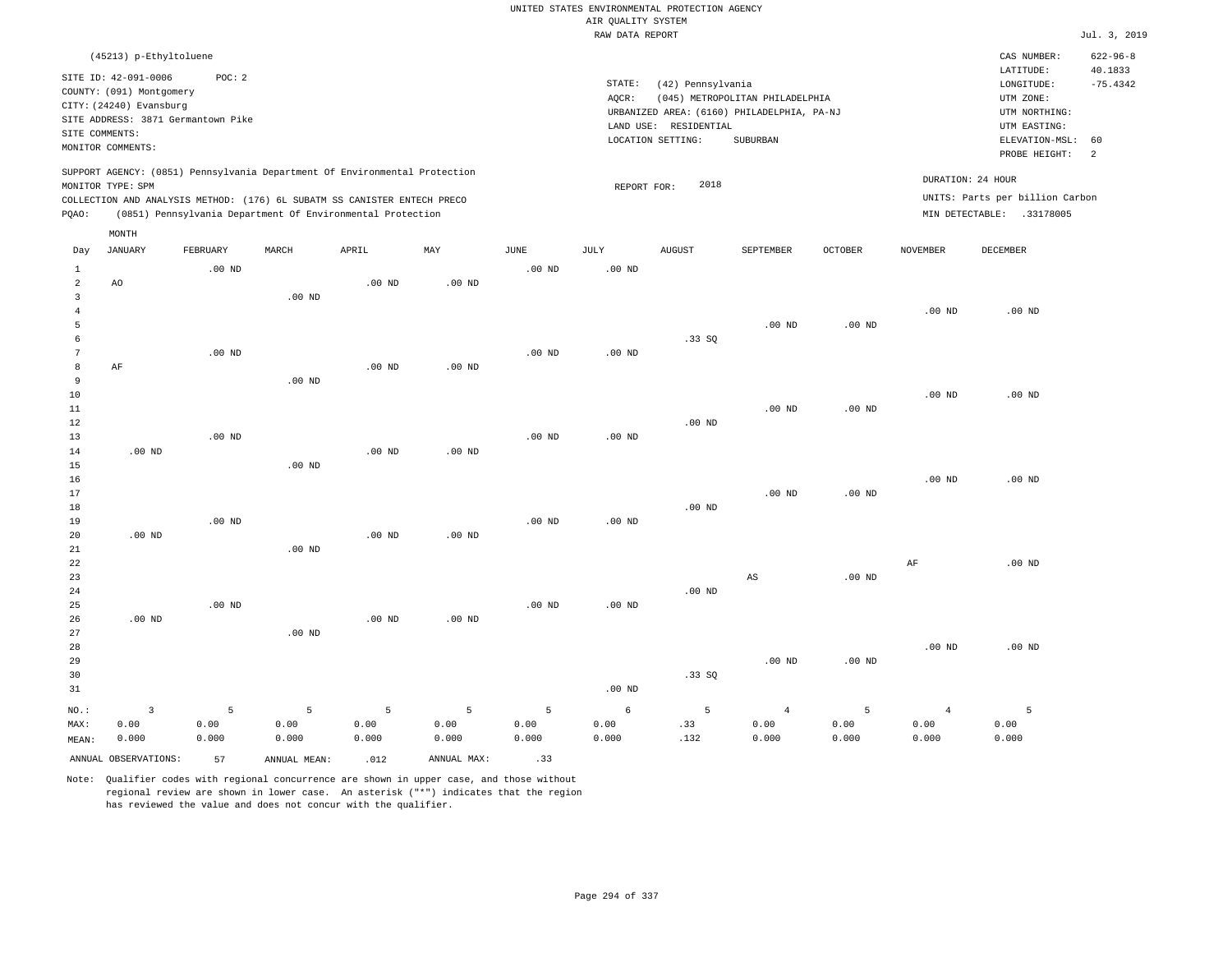|       |                                    |          |          |                                                                                                                                                                                                                      |                   |          | RAW DATA REPORT |                       |                                            |                   |                   |                                                      | Jul. 3, 2019   |
|-------|------------------------------------|----------|----------|----------------------------------------------------------------------------------------------------------------------------------------------------------------------------------------------------------------------|-------------------|----------|-----------------|-----------------------|--------------------------------------------|-------------------|-------------------|------------------------------------------------------|----------------|
|       | (45220) Styrene                    |          |          |                                                                                                                                                                                                                      |                   |          |                 |                       |                                            |                   |                   | CAS NUMBER:                                          | $100 - 42 - 5$ |
|       | SITE ID: 42-091-0006               | POC:2    |          |                                                                                                                                                                                                                      |                   |          |                 |                       |                                            |                   |                   | LATITUDE:                                            | 40.1833        |
|       | COUNTY: (091) Montgomery           |          |          |                                                                                                                                                                                                                      |                   |          | STATE:          | (42) Pennsylvania     |                                            |                   |                   | LONGITUDE:                                           | $-75.4342$     |
|       | CITY: (24240) Evansburg            |          |          |                                                                                                                                                                                                                      |                   |          | AOCR:           |                       | (045) METROPOLITAN PHILADELPHIA            |                   |                   | UTM ZONE:                                            |                |
|       | SITE ADDRESS: 3871 Germantown Pike |          |          |                                                                                                                                                                                                                      |                   |          |                 |                       | URBANIZED AREA: (6160) PHILADELPHIA, PA-NJ |                   |                   | UTM NORTHING:                                        |                |
|       |                                    |          |          |                                                                                                                                                                                                                      |                   |          |                 | LAND USE: RESIDENTIAL |                                            |                   |                   | UTM EASTING:                                         |                |
|       | SITE COMMENTS:                     |          |          |                                                                                                                                                                                                                      |                   |          |                 | LOCATION SETTING:     | SUBURBAN                                   |                   |                   | ELEVATION-MSL:                                       | 60             |
|       | MONITOR COMMENTS:                  |          |          |                                                                                                                                                                                                                      |                   |          |                 |                       |                                            |                   |                   | PROBE HEIGHT:                                        | -2             |
| POAO: | MONITOR TYPE: SPM<br>MONTH         |          |          | SUPPORT AGENCY: (0851) Pennsylvania Department Of Environmental Protection<br>COLLECTION AND ANALYSIS METHOD: (176) 6L SUBATM SS CANISTER ENTECH PRECO<br>(0851) Pennsylvania Department Of Environmental Protection |                   |          |                 | 2013<br>REPORT FOR:   |                                            |                   | MIN DETECTABLE:   | DURATION: 24 HOUR<br>UNITS: Parts per billion Carbon |                |
| Day   | JANUARY                            | FEBRUARY | MARCH    | APRIL                                                                                                                                                                                                                | MAY               | JUNE     | JULY            | <b>AUGUST</b>         | SEPTEMBER                                  | <b>OCTOBER</b>    | NOVEMBER          | DECEMBER                                             |                |
|       |                                    |          |          |                                                                                                                                                                                                                      |                   |          |                 |                       | $.00$ ND                                   | .00 <sub>ND</sub> |                   |                                                      |                |
| 2     |                                    |          |          |                                                                                                                                                                                                                      |                   |          |                 | $.00$ ND              |                                            |                   |                   |                                                      |                |
|       |                                    | AF       |          |                                                                                                                                                                                                                      |                   | $.00$ ND | $.00$ ND        |                       |                                            |                   |                   |                                                      |                |
|       | $.00$ ND                           |          |          | $.00$ ND                                                                                                                                                                                                             | .00 <sub>ND</sub> |          |                 |                       |                                            |                   |                   |                                                      |                |
|       |                                    |          | $.00$ ND |                                                                                                                                                                                                                      |                   |          |                 |                       |                                            |                   |                   |                                                      |                |
|       |                                    |          |          |                                                                                                                                                                                                                      |                   |          |                 |                       |                                            |                   | .00 <sub>ND</sub> | $.00$ ND                                             |                |
|       |                                    |          |          |                                                                                                                                                                                                                      |                   |          |                 |                       | $.00$ ND                                   | .00 <sub>ND</sub> |                   |                                                      |                |
|       |                                    |          |          |                                                                                                                                                                                                                      |                   |          |                 | $.00$ ND              |                                            |                   |                   |                                                      |                |

| 9  |          | AF       |                   |          |                   | $.00$ ND | $.00$ ND |          |          |          |           |          |
|----|----------|----------|-------------------|----------|-------------------|----------|----------|----------|----------|----------|-----------|----------|
| 10 | $.00$ ND |          |                   | $.00$ ND | $.00$ ND          |          |          |          |          |          |           |          |
| 11 |          |          | .00 $ND$          |          |                   |          |          |          |          |          |           |          |
| 12 |          |          |                   |          |                   |          |          |          |          |          | $\rm{AF}$ | $\rm AF$ |
| 13 |          |          |                   |          |                   |          |          |          | $.00$ ND | .00 $ND$ |           |          |
| 14 |          |          |                   |          |                   |          |          | AF       |          |          |           |          |
| 15 |          | .00 $ND$ |                   |          |                   | $.00$ ND | $.00$ ND |          |          |          |           |          |
| 16 | AF       |          |                   | $.00$ ND | $.00$ ND          |          |          |          |          |          |           |          |
| 17 |          |          | $.00$ ND          |          |                   |          |          |          |          |          |           |          |
| 18 |          |          |                   |          |                   |          |          |          |          |          | .00 $ND$  | AF       |
| 19 |          |          |                   |          |                   |          |          |          | $.00$ ND | $.00$ ND |           |          |
| 20 |          |          |                   |          |                   |          |          | AF       |          |          |           |          |
| 21 |          | $.00$ ND |                   |          |                   | $.00$ ND | .00 $ND$ |          |          |          |           |          |
| 22 | AF       |          |                   | $.00$ ND | .79 SQ            |          |          |          |          |          |           |          |
| 23 |          |          | .00 <sub>ND</sub> |          |                   |          |          |          |          |          |           |          |
| 24 |          |          |                   |          |                   |          |          |          |          |          | .00 $ND$  | $.00$ ND |
| 25 |          |          |                   |          |                   |          |          |          | $.00$ ND | AS       |           |          |
| 26 |          |          |                   |          |                   |          |          | $\rm AF$ |          |          |           |          |
| 27 |          | $.00$ ND |                   |          |                   | $.00$ ND | $.00$ ND |          |          |          |           |          |
| 28 | AS       |          |                   | $.00$ ND | .00 <sub>ND</sub> |          |          |          |          |          |           |          |
| 29 |          |          | $.00$ ND          |          |                   |          |          |          |          |          |           |          |
| 30 |          |          |                   |          |                   |          |          |          |          |          | $\rm{AF}$ | $.00$ ND |
| 31 |          |          |                   |          |                   |          |          |          |          | .15 SQ   |           |          |

5 0.00

MEAN: 0.000 0.000 0.000 0.000 .158 0.000 0.000 ANNUAL OBSERVATIONS:  $48$  ANNUAL MEAN: .020 ANNUAL MAX: .79

5 0.00

5 .79

Note: Qualifier codes with regional concurrence are shown in upper case, and those without regional review are shown in lower case. An asterisk ("\*") indicates that the region has reviewed the value and does not concur with the qualifier.

5 0.00

NO.: MAX:

2 0.00

3 0.00

5 0.00

2 0.00 0.000

5 0.00 0.000

5 .15 .030

3 0.00 0.000

3 0.00 0.000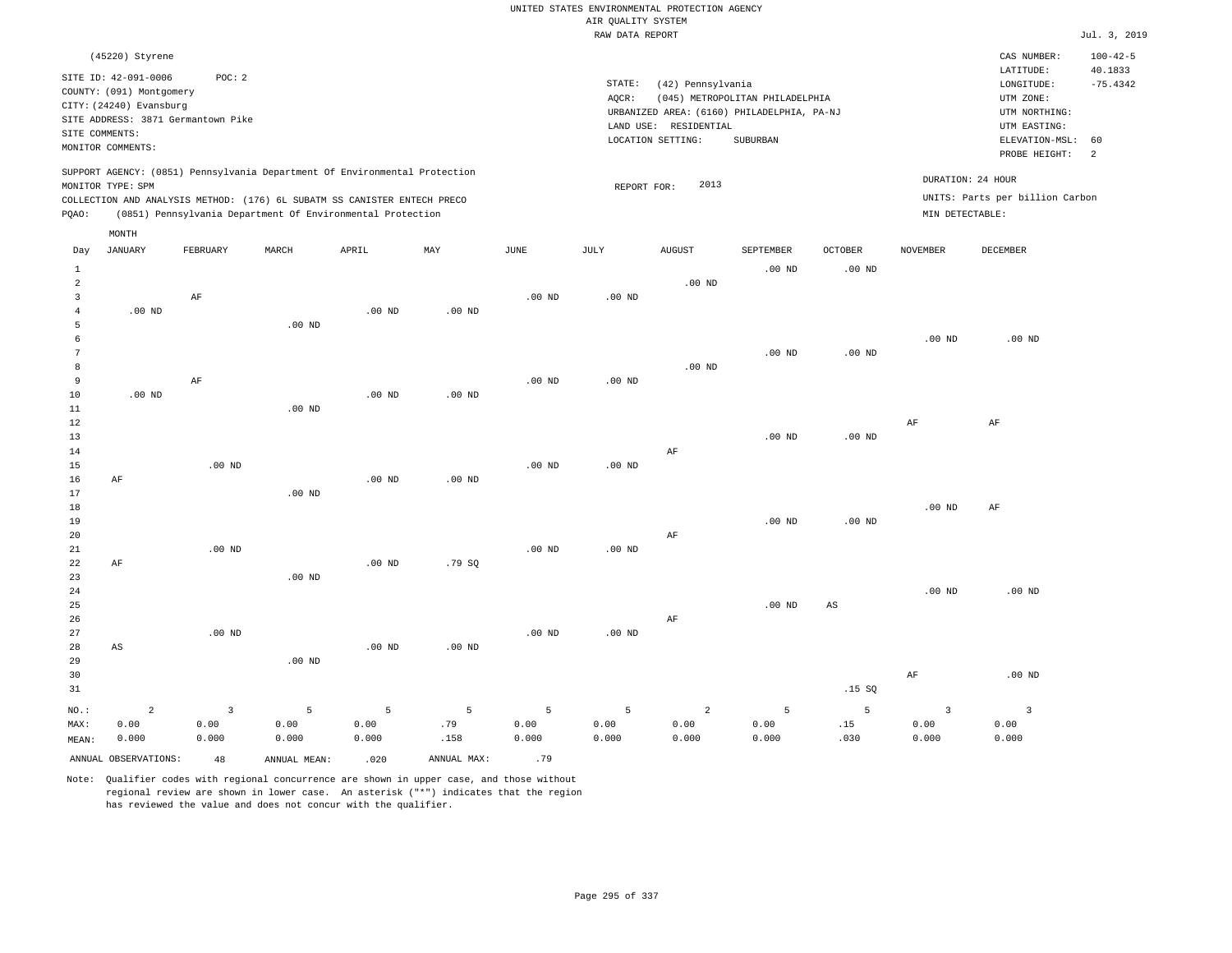| (45220) Styrene                                                                                                                                                                                                                                    |                                                                                                                                                                                    | CAS NUMBER:                                                                                                   | $100 - 42 - 5$        |
|----------------------------------------------------------------------------------------------------------------------------------------------------------------------------------------------------------------------------------------------------|------------------------------------------------------------------------------------------------------------------------------------------------------------------------------------|---------------------------------------------------------------------------------------------------------------|-----------------------|
| SITE ID: 42-091-0006<br>POC:2<br>COUNTY: (091) Montgomery<br>CITY: (24240) Evansburg<br>SITE ADDRESS: 3871 Germantown Pike<br>SITE COMMENTS:<br>MONITOR COMMENTS:                                                                                  | STATE:<br>(42) Pennsylvania<br>(045) METROPOLITAN PHILADELPHIA<br>AOCR:<br>URBANIZED AREA: (6160) PHILADELPHIA, PA-NJ<br>RESIDENTIAL<br>LAND USE:<br>LOCATION SETTING:<br>SUBURBAN | LATITUDE:<br>LONGITUDE:<br>UTM ZONE:<br>UTM NORTHING:<br>UTM EASTING:<br>ELEVATION-MSL: 60<br>PROBE HEIGHT: 2 | 40.1833<br>$-75.4342$ |
| SUPPORT AGENCY: (0851) Pennsylvania Department Of Environmental Protection<br>MONITOR TYPE: SPM<br>COLLECTION AND ANALYSIS METHOD: (176) 6L SUBATM SS CANISTER ENTECH PRECO<br>POAO:<br>(0851) Pennsylvania Department Of Environmental Protection | 2014<br>REPORT FOR:                                                                                                                                                                | DURATION: 24 HOUR<br>UNITS: Parts per billion Carbon<br>MIN DETECTABLE:                                       |                       |

|                                     | MONTH                       |                               |                    |                                 |                  |                   |                    |                   |                   |                  |                                 |                    |
|-------------------------------------|-----------------------------|-------------------------------|--------------------|---------------------------------|------------------|-------------------|--------------------|-------------------|-------------------|------------------|---------------------------------|--------------------|
| Day                                 | <b>JANUARY</b>              | FEBRUARY                      | MARCH              | APRIL                           | MAY              | $_{\rm JUNE}$     | JULY               | <b>AUGUST</b>     | SEPTEMBER         | OCTOBER          | <b>NOVEMBER</b>                 | DECEMBER           |
| $\mathbf{1}$<br>$\overline{a}$<br>3 |                             |                               |                    |                                 |                  |                   |                    | .67SQ             | 1.27              | .26SQ            | $.00$ ND                        | $.00$ ND           |
| $\overline{4}$<br>5<br>6<br>7       | $\rm AF$                    | $\rm AF$                      | .00 <sub>ND</sub>  | $.00$ ND                        | $.00$ ND         | .90SQ             | 1.52               |                   |                   |                  | $\rm AF$                        | $.00$ ND           |
| 8<br>9<br>10<br>11                  | $.00$ ND                    | $\mathbb{A}\mathbb{S}$        |                    | $\rm AF$                        | .60SQ            | .91 SQ            | 1.02               | .96SQ             | .95SQ             | $.00$ ND         |                                 |                    |
| 12<br>13<br>14                      |                             |                               | $.00$ ND           |                                 |                  |                   |                    |                   | $.00$ ND          | $.00$ ND         | $.00$ ND                        | $.00$ ND           |
| 15<br>16<br>17<br>18                | .39 SQ                      | $.00$ ND                      | $.00$ ND           | $.00$ ND                        | $.00$ ND         | 2.09              | 1.58               | .59 SQ            |                   |                  |                                 |                    |
| 19<br>20<br>21<br>22                |                             | $.00$ ND                      |                    |                                 |                  | 1.08              | .74 SQ             | 1.01              | .25SQ             | $.00$ ND         | $.00$ ND                        | $.00$ ND           |
| 23<br>24<br>25                      | $\mathbb{A}\mathbb{S}$      |                               | $.00$ ND           | $.00$ ND                        | .57 SQ           |                   |                    |                   |                   |                  | $.00$ ND                        | $.00$ ND           |
| 26<br>27<br>28<br>29                | $\mathbb{A}\mathbb{S}$      | $\mathbb{A}\mathbb{S}$        | .00 <sub>ND</sub>  | $.00$ ND                        | .34 SQ           | $.00$ ND          | 3.04.5             | .77SQ             | .57SQ             | $.00$ ND         |                                 |                    |
| 30<br>31                            |                             |                               |                    |                                 |                  |                   |                    |                   |                   |                  |                                 | $.00$ ND           |
| $_{\rm NO.}$ :<br>MAX:<br>MEAN:     | $\mathbf{2}$<br>.39<br>.195 | $\mathbf{2}$<br>0.00<br>0.000 | 5<br>0.00<br>0.000 | $\overline{4}$<br>0.00<br>0.000 | 5<br>.60<br>.302 | 5<br>2.09<br>.996 | 5<br>3.04<br>1.580 | 5<br>1.01<br>.800 | 5<br>1.27<br>.608 | 5<br>.26<br>.052 | $\overline{4}$<br>0.00<br>0.000 | 6<br>0.00<br>0.000 |
|                                     | ANNUAL OBSERVATIONS:        | 53                            | ANNUAL MEAN:       | .417                            | ANNUAL MAX:      | 3.04              |                    |                   |                   |                  |                                 |                    |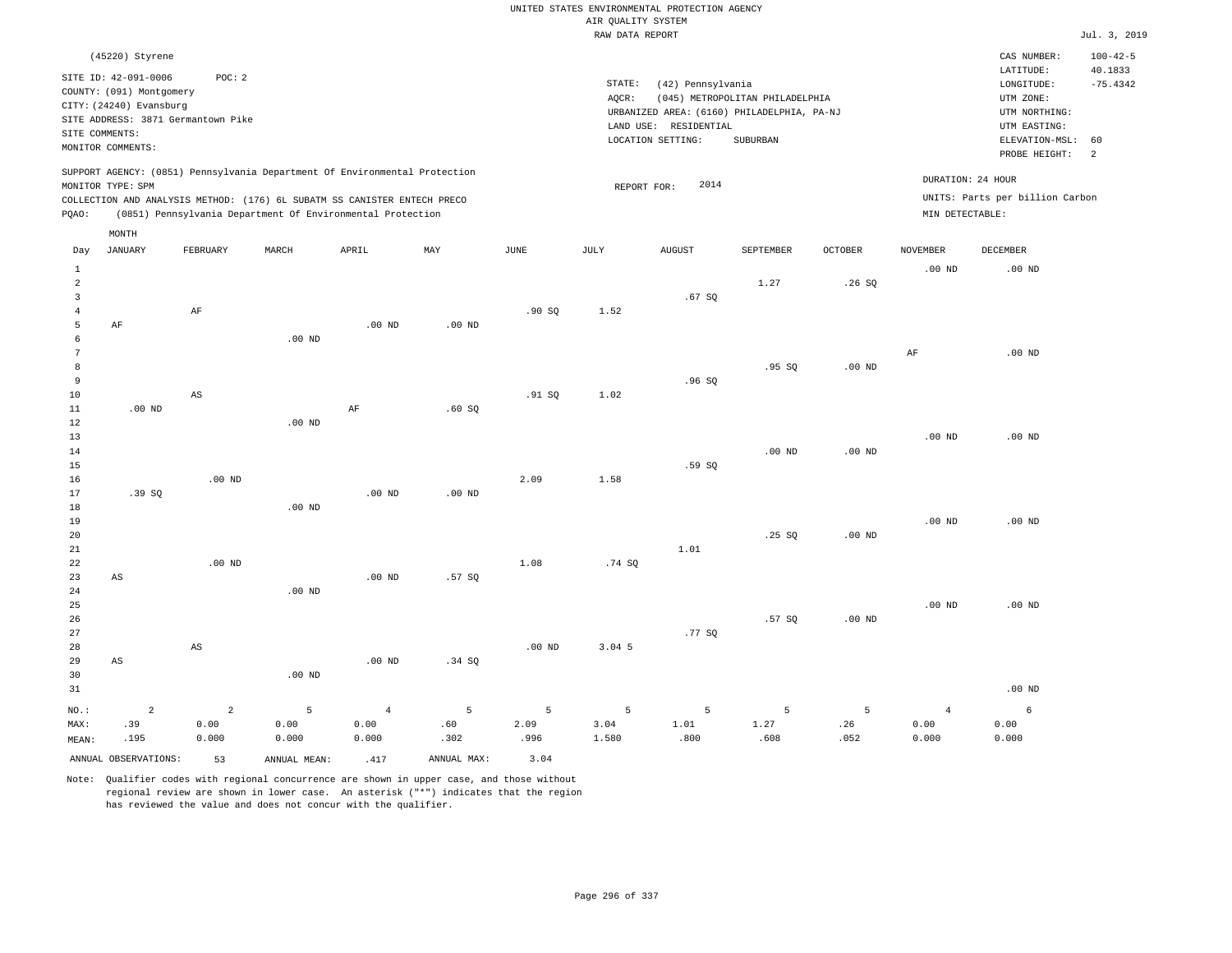|                |                          |                                    |          |                                                                            |                   |          | RAW DATA REPORT   |                       |                                            |                   |                   |                                 | Jul. 3, 2019              |
|----------------|--------------------------|------------------------------------|----------|----------------------------------------------------------------------------|-------------------|----------|-------------------|-----------------------|--------------------------------------------|-------------------|-------------------|---------------------------------|---------------------------|
|                | (45220) Styrene          |                                    |          |                                                                            |                   |          |                   |                       |                                            |                   |                   | CAS NUMBER:<br>LATITUDE:        | $100 - 42 - 5$<br>40.1833 |
|                | SITE ID: 42-091-0006     | POC: 2                             |          |                                                                            |                   |          | STATE:            | (42) Pennsylvania     |                                            |                   |                   | LONGITUDE:                      | $-75.4342$                |
|                | COUNTY: (091) Montgomery |                                    |          |                                                                            |                   |          | AQCR:             |                       | (045) METROPOLITAN PHILADELPHIA            |                   |                   | UTM ZONE:                       |                           |
|                | CITY: (24240) Evansburg  |                                    |          |                                                                            |                   |          |                   |                       | URBANIZED AREA: (6160) PHILADELPHIA, PA-NJ |                   |                   | UTM NORTHING:                   |                           |
|                |                          | SITE ADDRESS: 3871 Germantown Pike |          |                                                                            |                   |          |                   | LAND USE: RESIDENTIAL |                                            |                   |                   | UTM EASTING:                    |                           |
|                | SITE COMMENTS:           |                                    |          |                                                                            |                   |          |                   | LOCATION SETTING:     | SUBURBAN                                   |                   |                   | ELEVATION-MSL:                  | 60                        |
|                | MONITOR COMMENTS:        |                                    |          |                                                                            |                   |          |                   |                       |                                            |                   |                   | PROBE HEIGHT:                   | 2                         |
|                |                          |                                    |          | SUPPORT AGENCY: (0851) Pennsylvania Department Of Environmental Protection |                   |          |                   |                       |                                            |                   |                   |                                 |                           |
|                | MONITOR TYPE: SPM        |                                    |          |                                                                            |                   |          | REPORT FOR:       | 2015                  |                                            |                   |                   | DURATION: 24 HOUR               |                           |
|                |                          |                                    |          | COLLECTION AND ANALYSIS METHOD: (176) 6L SUBATM SS CANISTER ENTECH PRECO   |                   |          |                   |                       |                                            |                   |                   | UNITS: Parts per billion Carbon |                           |
| PQAO:          |                          |                                    |          | (0851) Pennsylvania Department Of Environmental Protection                 |                   |          |                   |                       |                                            |                   | MIN DETECTABLE:   |                                 |                           |
|                | MONTH                    |                                    |          |                                                                            |                   |          |                   |                       |                                            |                   |                   |                                 |                           |
| Day            | <b>JANUARY</b>           | FEBRUARY                           | MARCH    | APRIL                                                                      | MAY               | JUNE     | JULY              | <b>AUGUST</b>         | SEPTEMBER                                  | <b>OCTOBER</b>    | NOVEMBER          | DECEMBER                        |                           |
| $\mathbf{1}$   |                          |                                    | $.00$ ND |                                                                            |                   |          |                   |                       |                                            |                   |                   |                                 |                           |
| 2              |                          |                                    |          |                                                                            |                   |          |                   |                       |                                            |                   | .45 CC            | $.00$ ND                        |                           |
| 3              |                          |                                    |          |                                                                            |                   |          |                   |                       | 2.40                                       | .00 <sub>ND</sub> |                   |                                 |                           |
| $\overline{4}$ |                          |                                    |          |                                                                            |                   |          |                   | 2.24                  |                                            |                   |                   |                                 |                           |
| 5              |                          | $.00$ ND                           |          |                                                                            |                   | $.00$ ND | .00 <sub>ND</sub> |                       |                                            |                   |                   |                                 |                           |
| 6              | $.00$ ND                 |                                    |          | $.00$ ND                                                                   | .44 S0            |          |                   |                       |                                            |                   |                   |                                 |                           |
| 7              |                          |                                    | $.00$ ND |                                                                            |                   |          |                   |                       |                                            |                   |                   |                                 |                           |
| 8              |                          |                                    |          |                                                                            |                   |          |                   |                       |                                            |                   | $.00$ ND          | $.00$ ND                        |                           |
| 9              |                          |                                    |          |                                                                            |                   |          |                   |                       | $_{\rm AS}$                                | .58SQ             |                   |                                 |                           |
| 10             |                          |                                    |          |                                                                            |                   |          |                   | 1.36                  |                                            |                   |                   |                                 |                           |
| 11             |                          | $.00$ ND                           |          |                                                                            |                   | $.00$ ND | 2.16              |                       |                                            |                   |                   |                                 |                           |
| 12             | $.00$ ND                 |                                    |          | .00 <sub>ND</sub>                                                          | .00 <sub>ND</sub> |          |                   |                       |                                            |                   |                   |                                 |                           |
| 13             |                          |                                    | $.00$ ND |                                                                            |                   |          |                   |                       |                                            |                   |                   |                                 |                           |
| 14             |                          |                                    |          |                                                                            |                   |          |                   |                       |                                            |                   | .00 <sub>ND</sub> | $.00$ ND                        |                           |
| 15             |                          |                                    |          |                                                                            |                   |          |                   |                       | .88SQ                                      | .33SQ             |                   |                                 |                           |
| 16             |                          |                                    |          |                                                                            |                   |          |                   | 2.32                  |                                            |                   |                   |                                 |                           |
| 17             |                          | AF                                 |          |                                                                            |                   | .62S     | 1.36              |                       |                                            |                   |                   |                                 |                           |
| 18             | .00 <sub>ND</sub>        |                                    |          | $.00$ ND                                                                   | $.00$ ND          |          |                   |                       |                                            |                   |                   |                                 |                           |
| 19             |                          |                                    | $.00$ ND |                                                                            |                   |          |                   |                       |                                            |                   |                   |                                 |                           |
| 20             |                          |                                    |          |                                                                            |                   |          |                   |                       |                                            |                   | .00 <sub>ND</sub> | $.00$ ND                        |                           |
| 21             |                          |                                    |          |                                                                            |                   |          |                   |                       | .88S                                       | .41 SQ            |                   |                                 |                           |
| 22             |                          |                                    |          |                                                                            |                   |          |                   | 1.36                  |                                            |                   |                   |                                 |                           |
| 23             |                          | $\mathbb{A}\mathbb{S}$             |          |                                                                            |                   | .49SQ    | 2.00              |                       |                                            |                   |                   |                                 |                           |
| 24             | .00 <sub>ND</sub>        |                                    |          | $.00$ ND                                                                   | $.00$ ND          |          |                   |                       |                                            |                   |                   |                                 |                           |
| 25             |                          |                                    | $.00$ ND |                                                                            |                   |          |                   |                       |                                            |                   |                   |                                 |                           |

26 27 28 29 30 31 .00 ND NO.: 5 .00 ND .28 SQ .45 SQ .00 ND 2.88 5 1.36 .70 SQ .00 ND .00 ND .00 ND 2 6 5 5 5 5 5 4 5 5 5

MAX: MEAN: 0.00 0.000 0.00 0.000 0.00 0.000 .28 .056 .45 .178 .62 .222 2.88 1.680 2.32 1.728 2.40 1.215 .58 .264 .45 .090 0.00 0.000 ANNUAL OBSERVATIONS: 57 ANNUAL MEAN: .455 ANNUAL MAX: 2.88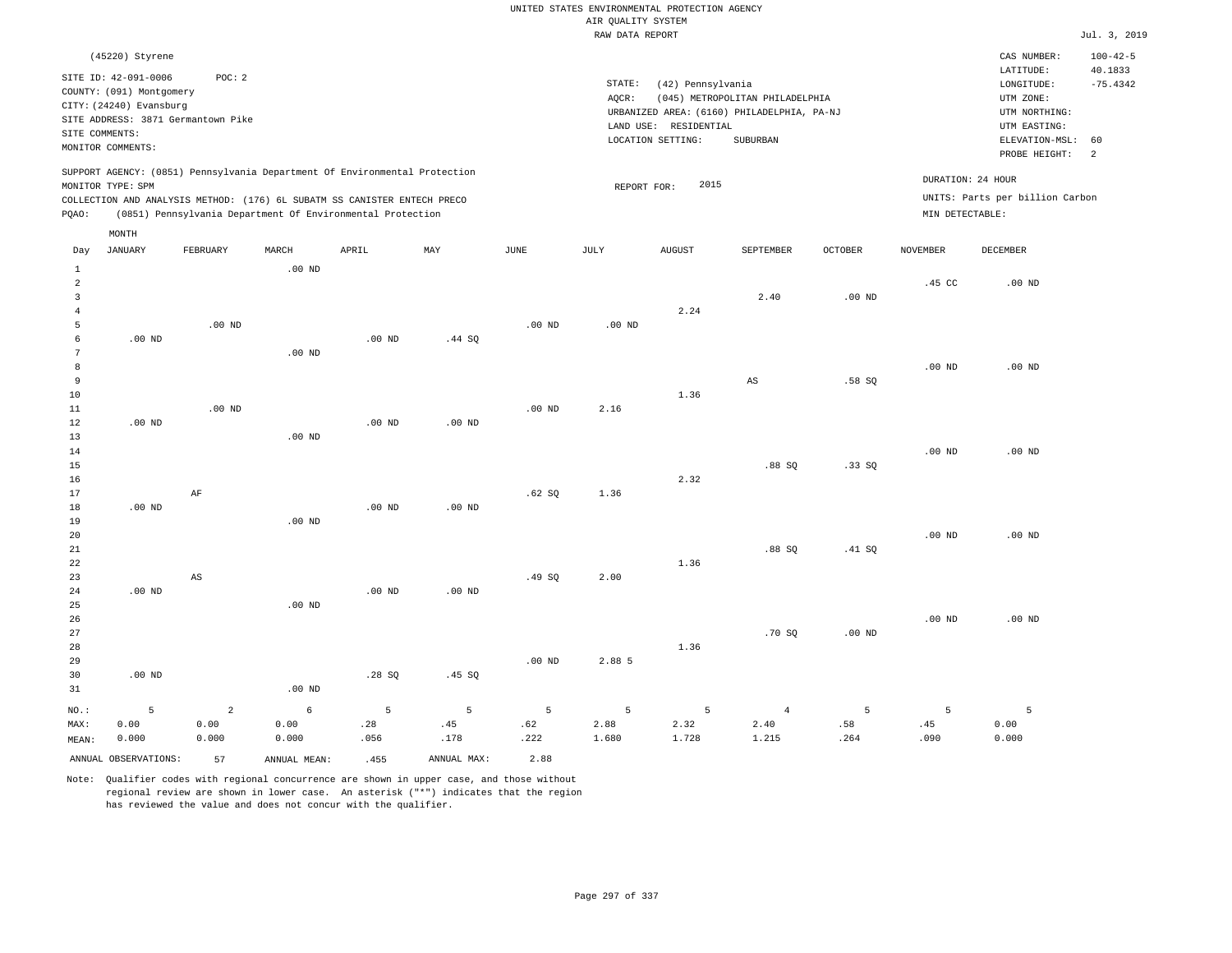|                                |                                         |                |                                                                                                                                                        |                   |                |                         |                        | UNITED STATES ENVIRONMENTAL PROTECTION AGENCY                       |                                 |                   |                        |                                                      |                           |
|--------------------------------|-----------------------------------------|----------------|--------------------------------------------------------------------------------------------------------------------------------------------------------|-------------------|----------------|-------------------------|------------------------|---------------------------------------------------------------------|---------------------------------|-------------------|------------------------|------------------------------------------------------|---------------------------|
|                                |                                         |                |                                                                                                                                                        |                   |                |                         |                        | AIR QUALITY SYSTEM                                                  |                                 |                   |                        |                                                      |                           |
|                                |                                         |                |                                                                                                                                                        |                   |                |                         |                        | RAW DATA REPORT                                                     |                                 |                   |                        |                                                      | Jul. 3, 2019              |
|                                | (45220) Styrene<br>SITE ID: 42-091-0006 | POC: 2         |                                                                                                                                                        |                   |                |                         |                        |                                                                     |                                 |                   |                        | CAS NUMBER:<br>LATITUDE:                             | $100 - 42 - 5$<br>40.1833 |
|                                | COUNTY: (091) Montgomery                |                |                                                                                                                                                        |                   |                |                         |                        | STATE:<br>(42) Pennsylvania                                         |                                 |                   |                        | LONGITUDE:                                           | $-75.4342$                |
|                                | CITY: (24240) Evansburg                 |                |                                                                                                                                                        |                   |                |                         | AQCR:                  |                                                                     | (045) METROPOLITAN PHILADELPHIA |                   |                        | UTM ZONE:                                            |                           |
|                                | SITE ADDRESS: 3871 Germantown Pike      |                |                                                                                                                                                        |                   |                |                         |                        | URBANIZED AREA: (6160) PHILADELPHIA, PA-NJ<br>LAND USE: RESIDENTIAL |                                 |                   |                        | UTM NORTHING:<br>UTM EASTING:                        |                           |
| SITE COMMENTS:                 |                                         |                |                                                                                                                                                        |                   |                |                         |                        | LOCATION SETTING:                                                   | SUBURBAN                        |                   |                        | ELEVATION-MSL:                                       | 60                        |
|                                | MONITOR COMMENTS:                       |                |                                                                                                                                                        |                   |                |                         |                        |                                                                     |                                 |                   |                        | PROBE HEIGHT:                                        | $\overline{a}$            |
|                                | MONITOR TYPE: SPM                       |                | SUPPORT AGENCY: (0851) Pennsylvania Department Of Environmental Protection<br>COLLECTION AND ANALYSIS METHOD: (176) 6L SUBATM SS CANISTER ENTECH PRECO |                   |                |                         |                        | 2016<br>REPORT FOR:                                                 |                                 |                   |                        | DURATION: 24 HOUR<br>UNITS: Parts per billion Carbon |                           |
| PQAO:                          |                                         |                | (0851) Pennsylvania Department Of Environmental Protection                                                                                             |                   |                |                         |                        |                                                                     |                                 |                   | MIN DETECTABLE:        |                                                      |                           |
|                                | MONTH                                   |                |                                                                                                                                                        |                   |                |                         |                        |                                                                     |                                 |                   |                        |                                                      |                           |
| Day                            | <b>JANUARY</b>                          | FEBRUARY       | MARCH                                                                                                                                                  | APRIL             | MAY            | <b>JUNE</b>             | <b>JULY</b>            | <b>AUGUST</b>                                                       | SEPTEMBER                       | <b>OCTOBER</b>    | <b>NOVEMBER</b>        | DECEMBER                                             |                           |
| $\mathbf{1}$<br>$\overline{2}$ | $.00$ ND                                |                | $.00$ ND                                                                                                                                               |                   |                |                         |                        |                                                                     |                                 |                   | .00 <sub>ND</sub>      | AM                                                   |                           |
| $\mathbf{3}$                   |                                         |                |                                                                                                                                                        |                   |                |                         |                        |                                                                     | $\mathbb{A}\mathbb{S}$          | $.00$ ND          |                        |                                                      |                           |
| $\overline{4}$                 |                                         |                |                                                                                                                                                        |                   |                |                         |                        | 4.64 5                                                              |                                 |                   |                        |                                                      |                           |
| 5                              |                                         |                |                                                                                                                                                        |                   |                | .70S                    | AS                     |                                                                     |                                 |                   |                        |                                                      |                           |
| 6<br>7                         | .00 <sub>ND</sub>                       | $.00$ ND       | $.00$ ND                                                                                                                                               | $.00$ ND          | $.00$ ND       |                         |                        |                                                                     |                                 |                   |                        |                                                      |                           |
| 8                              |                                         |                |                                                                                                                                                        |                   |                |                         |                        |                                                                     |                                 |                   | .00 <sub>ND</sub>      | $.00$ ND                                             |                           |
| 9                              |                                         |                |                                                                                                                                                        |                   |                |                         |                        |                                                                     | .41 SQ                          | $\rm AF$          |                        |                                                      |                           |
| 10                             |                                         |                |                                                                                                                                                        |                   |                |                         |                        | 7.36 5                                                              |                                 |                   |                        |                                                      |                           |
| 11                             |                                         |                |                                                                                                                                                        |                   |                | .48SQ                   | AS                     |                                                                     |                                 |                   |                        |                                                      |                           |
| 12                             |                                         | $.00$ ND       |                                                                                                                                                        | $.00$ ND          | .24 SQ         |                         |                        |                                                                     |                                 |                   |                        |                                                      |                           |
| 13                             | $.00$ ND                                |                | .00 <sub>ND</sub>                                                                                                                                      |                   |                |                         |                        |                                                                     |                                 |                   |                        |                                                      |                           |
| 14<br>15                       |                                         |                |                                                                                                                                                        |                   |                |                         |                        |                                                                     | $.00$ ND                        | AF                | $\mathbb{A}\mathbb{S}$ | $.00$ ND                                             |                           |
| 16                             |                                         |                |                                                                                                                                                        |                   |                |                         |                        | 11.36 5                                                             |                                 |                   |                        |                                                      |                           |
| 17                             |                                         |                |                                                                                                                                                        |                   |                | AS                      | $\mathbb{A}\mathbb{S}$ |                                                                     |                                 |                   |                        |                                                      |                           |
| 18                             |                                         | $.00$ ND       |                                                                                                                                                        | $.00$ ND          | .24 SQ         |                         |                        |                                                                     |                                 |                   |                        |                                                      |                           |
| 19                             | $.00$ ND                                |                | $.00$ ND                                                                                                                                               |                   |                |                         |                        |                                                                     |                                 |                   |                        |                                                      |                           |
| 20                             |                                         |                |                                                                                                                                                        |                   |                |                         |                        |                                                                     |                                 |                   | $\rm{AF}$              | .00 <sub>ND</sub>                                    |                           |
| 21                             |                                         |                |                                                                                                                                                        |                   |                |                         |                        |                                                                     | AS                              | $.00$ ND          |                        |                                                      |                           |
| 22<br>23                       |                                         |                |                                                                                                                                                        |                   |                | .55SQ                   | AS                     | .39SQ                                                               |                                 |                   |                        |                                                      |                           |
| 24                             |                                         | $.00$ ND       |                                                                                                                                                        | .00 <sub>ND</sub> | .34 OX         |                         |                        |                                                                     |                                 |                   |                        |                                                      |                           |
| 25                             | .00 <sub>ND</sub>                       |                | $.00$ ND                                                                                                                                               |                   |                |                         |                        |                                                                     |                                 |                   |                        |                                                      |                           |
| 26                             |                                         |                |                                                                                                                                                        |                   |                |                         |                        |                                                                     |                                 |                   | $_{\rm AS}$            | AF                                                   |                           |
| 27                             |                                         |                |                                                                                                                                                        |                   |                |                         |                        |                                                                     | $.00$ ND                        | .00 <sub>ND</sub> |                        |                                                      |                           |
| 28                             |                                         |                |                                                                                                                                                        |                   |                |                         |                        | .39S                                                                |                                 |                   |                        |                                                      |                           |
| 29                             |                                         |                |                                                                                                                                                        |                   |                | $\mathbb{A}\mathbb{S}$  | $\mathbb{A}\mathbb{S}$ |                                                                     |                                 |                   |                        |                                                      |                           |
| 30                             |                                         |                |                                                                                                                                                        | .00 <sub>ND</sub> | .69SQ          |                         |                        |                                                                     |                                 |                   |                        |                                                      |                           |
| 31                             | $.00$ ND                                |                | $.00$ ND                                                                                                                                               |                   |                |                         |                        |                                                                     |                                 |                   |                        |                                                      |                           |
| NO.:                           | 6                                       | $\overline{4}$ | $6\overline{6}$                                                                                                                                        | 5                 | $\overline{5}$ | $\overline{\mathbf{3}}$ |                        | $\mathbb O$<br>5                                                    | $\overline{3}$                  | $\overline{3}$    | $\overline{a}$         | $\overline{\mathbf{3}}$                              |                           |
| MAX:                           | 0.00                                    | 0.00           | 0.00                                                                                                                                                   | 0.00              | .69            | .70                     |                        | 11.36                                                               | .41                             | 0.00              | 0.00                   | 0.00                                                 |                           |
| MEAN:                          | 0.000                                   | 0.000          | 0.000                                                                                                                                                  | 0.000             | .302           | .577                    |                        | 4.828                                                               | .137                            | 0.000             | 0.000                  | 0.000                                                |                           |
|                                | ANNUAL OBSERVATIONS:                    | 4.5            | ANNUAL, MEAN:                                                                                                                                          | .618              | ANNUAL MAX:    | 11.36                   |                        |                                                                     |                                 |                   |                        |                                                      |                           |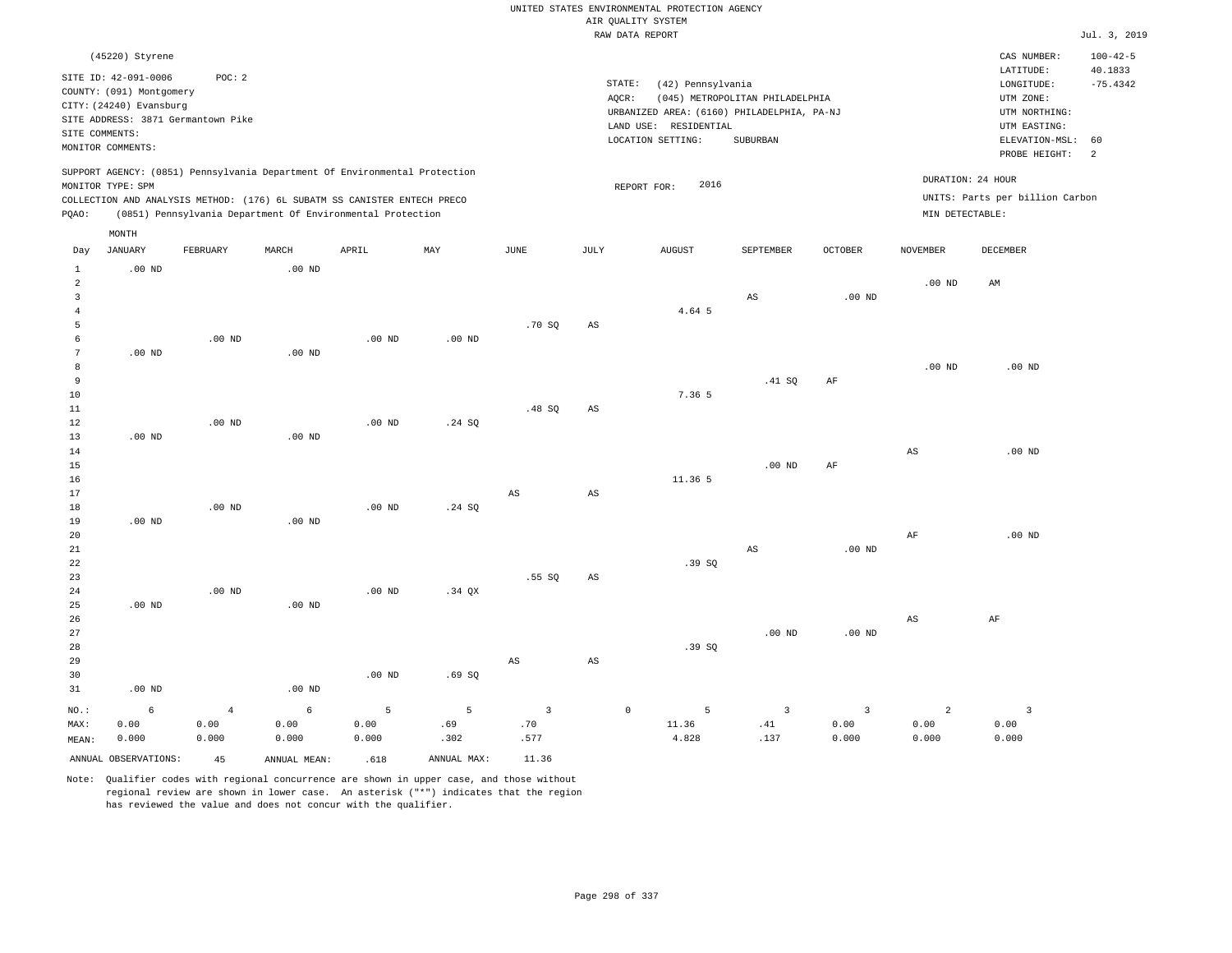|                                     |                                                                     |                                 |                    |                                                                            |                  |                  |                    | UNITED STATES ENVIRONMENTAL PROTECTION AGENCY |                                                                                                  |                   |                    |                                                              |                                         |
|-------------------------------------|---------------------------------------------------------------------|---------------------------------|--------------------|----------------------------------------------------------------------------|------------------|------------------|--------------------|-----------------------------------------------|--------------------------------------------------------------------------------------------------|-------------------|--------------------|--------------------------------------------------------------|-----------------------------------------|
|                                     |                                                                     |                                 |                    |                                                                            |                  |                  | AIR QUALITY SYSTEM |                                               |                                                                                                  |                   |                    |                                                              |                                         |
|                                     |                                                                     |                                 |                    |                                                                            |                  |                  | RAW DATA REPORT    |                                               |                                                                                                  |                   |                    |                                                              | Jul. 3, 2019                            |
|                                     | (45220) Styrene<br>SITE ID: 42-091-0006<br>COUNTY: (091) Montgomery | POC: 2                          |                    |                                                                            |                  |                  | $\texttt{STATE}$ : | (42) Pennsylvania                             |                                                                                                  |                   |                    | CAS NUMBER:<br>LATITUDE:<br>LONGITUDE:                       | $100 - 42 - 5$<br>40.1833<br>$-75.4342$ |
| SITE COMMENTS:                      | CITY: (24240) Evansburg<br>SITE ADDRESS: 3871 Germantown Pike       |                                 |                    |                                                                            |                  |                  | AQCR:              | LAND USE: RESIDENTIAL<br>LOCATION SETTING:    | (045) METROPOLITAN PHILADELPHIA<br>URBANIZED AREA: (6160) PHILADELPHIA, PA-NJ<br><b>SUBURBAN</b> |                   |                    | UTM ZONE:<br>UTM NORTHING:<br>UTM EASTING:<br>ELEVATION-MSL: | 60                                      |
|                                     | MONITOR COMMENTS:                                                   |                                 |                    |                                                                            |                  |                  |                    |                                               |                                                                                                  |                   |                    | PROBE HEIGHT:                                                | 2                                       |
|                                     | MONITOR TYPE: SPM                                                   |                                 |                    | SUPPORT AGENCY: (0851) Pennsylvania Department Of Environmental Protection |                  |                  | REPORT FOR:        | 2017                                          |                                                                                                  |                   |                    | DURATION: 24 HOUR                                            |                                         |
|                                     |                                                                     |                                 |                    | COLLECTION AND ANALYSIS METHOD: (176) 6L SUBATM SS CANISTER ENTECH PRECO   |                  |                  |                    |                                               |                                                                                                  |                   |                    | UNITS: Parts per billion Carbon                              |                                         |
| PQAO:                               |                                                                     |                                 |                    | (0851) Pennsylvania Department Of Environmental Protection                 |                  |                  |                    |                                               |                                                                                                  |                   | MIN DETECTABLE:    |                                                              |                                         |
|                                     | MONTH                                                               |                                 |                    |                                                                            |                  |                  |                    |                                               |                                                                                                  |                   |                    |                                                              |                                         |
| Day                                 | <b>JANUARY</b>                                                      | FEBRUARY                        | MARCH              | APRIL                                                                      | MAY              | <b>JUNE</b>      | JULY               | <b>AUGUST</b>                                 | SEPTEMBER                                                                                        | OCTOBER           | <b>NOVEMBER</b>    | DECEMBER                                                     |                                         |
| $\mathbf{1}$<br>2<br>$\overline{3}$ | $_{\rm AS}$                                                         |                                 | $.00$ ND           | $.00$ ND                                                                   | $.00$ ND         |                  |                    |                                               |                                                                                                  |                   | .00 <sub>ND</sub>  | $.00$ ND                                                     |                                         |
| $\overline{4}$<br>5                 |                                                                     |                                 |                    |                                                                            |                  |                  |                    | AF                                            | .00 <sub>ND</sub>                                                                                | .00 <sub>ND</sub> |                    |                                                              |                                         |
| 6<br>$7\phantom{.0}$                | AS                                                                  | $.00$ ND                        |                    | $.00$ ND                                                                   | .22SQ            | $.00$ ND         | $.00$ ND           |                                               |                                                                                                  |                   |                    |                                                              |                                         |
| 8<br>9<br>10                        |                                                                     |                                 | $.00$ ND           |                                                                            |                  |                  |                    |                                               | $.00$ ND                                                                                         | .40S              | $.00$ ND           | $.00$ ND                                                     |                                         |
| 11<br>12<br>13                      | AF                                                                  | $.00$ ND                        |                    | $.00$ ND                                                                   | $.00$ ND         | $.00$ ND         | $.24$ QX           | .21 SQ                                        |                                                                                                  |                   |                    |                                                              |                                         |
| 14<br>15<br>16                      |                                                                     |                                 | $.00$ ND           |                                                                            |                  |                  |                    |                                               | $.00$ ND                                                                                         | $.00$ ND          | $.00$ ND           | $.00$ ND                                                     |                                         |
| 17<br>18<br>19                      | $.00$ ND                                                            | $.00$ ND                        |                    | $.00$ ND                                                                   | $.00$ ND         | .29SQ            | .28SQ              | .26S                                          |                                                                                                  |                   |                    |                                                              |                                         |
| 20<br>21<br>22<br>23                |                                                                     |                                 | $.00$ ND           |                                                                            |                  |                  |                    | $.00$ ND                                      | .58SQ                                                                                            | $.00$ ND          | $.00$ ND           | AF                                                           |                                         |
| 24<br>25<br>26                      | $.00$ ND                                                            | .00 <sub>ND</sub>               | $.00$ ND           | $.00$ ND                                                                   | $.00$ ND         | .30S             | .37 SO             |                                               |                                                                                                  |                   |                    |                                                              |                                         |
| 27<br>28<br>29                      |                                                                     |                                 |                    |                                                                            |                  | .32S             |                    | $.00$ ND                                      | $.00$ ND                                                                                         | $.00$ ND          | .00 <sub>ND</sub>  | $.00$ ND                                                     |                                         |
| 30<br>31                            | $\mathbb{A}\mathbb{S}$                                              |                                 |                    |                                                                            | $_{\rm AS}$      |                  | .23S               |                                               |                                                                                                  |                   |                    |                                                              |                                         |
| NO.:<br>MAX:<br>MEAN:               | $\overline{a}$<br>0.00<br>0.000                                     | $\overline{4}$<br>0.00<br>0.000 | 5<br>0.00<br>0.000 | 5<br>0.00<br>0.000                                                         | 5<br>.22<br>.044 | 5<br>.32<br>.182 | 5<br>.37<br>.224   | $\overline{4}$<br>.26<br>.118                 | 5<br>.58<br>.116                                                                                 | 5<br>.40<br>.080  | 5<br>0.00<br>0.000 | $\overline{4}$<br>0.00<br>0.000                              |                                         |
|                                     | ANNUAL OBSERVATIONS:                                                | 54                              | ANNUAL, MEAN:      | .069                                                                       | ANNUAL MAX:      | .58              |                    |                                               |                                                                                                  |                   |                    |                                                              |                                         |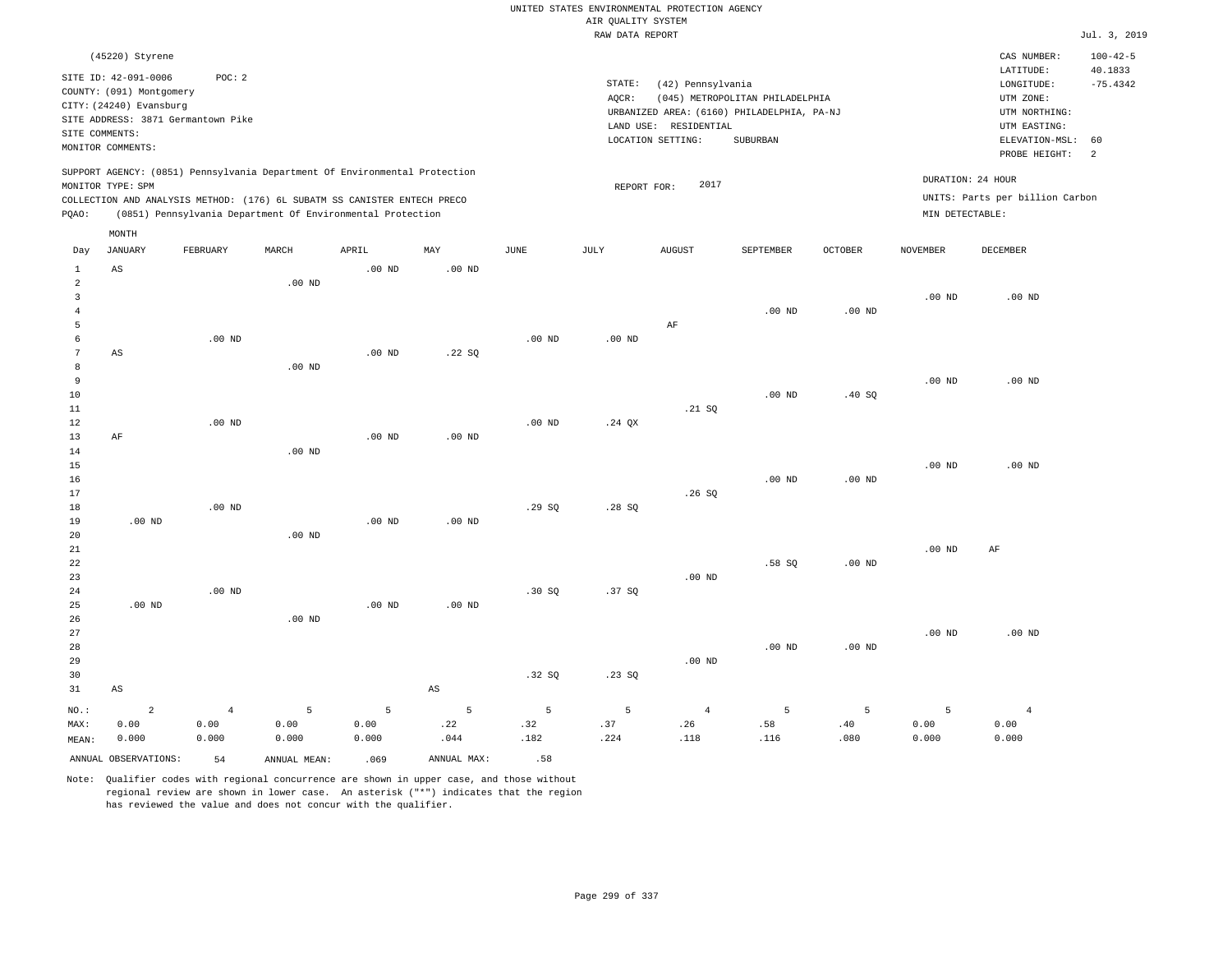|                                  |                                                                                                 |                   |                   |                                                            |                   |                   |                                       | UNITED STATES ENVIRONMENTAL PROTECTION AGENCY |                                                        |                |                   |                                                     |                                         |
|----------------------------------|-------------------------------------------------------------------------------------------------|-------------------|-------------------|------------------------------------------------------------|-------------------|-------------------|---------------------------------------|-----------------------------------------------|--------------------------------------------------------|----------------|-------------------|-----------------------------------------------------|-----------------------------------------|
|                                  |                                                                                                 |                   |                   |                                                            |                   |                   | AIR QUALITY SYSTEM<br>RAW DATA REPORT |                                               |                                                        |                |                   |                                                     | Jul. 3, 2019                            |
|                                  |                                                                                                 |                   |                   |                                                            |                   |                   |                                       |                                               |                                                        |                |                   |                                                     |                                         |
|                                  | (45220) Styrene<br>SITE ID: 42-091-0006<br>COUNTY: (091) Montgomery                             | POC: 2            |                   |                                                            |                   |                   | STATE:<br>AQCR:                       | (42) Pennsylvania                             | (045) METROPOLITAN PHILADELPHIA                        |                |                   | CAS NUMBER:<br>LATITUDE:<br>LONGITUDE:<br>UTM ZONE: | $100 - 42 - 5$<br>40.1833<br>$-75.4342$ |
| SITE COMMENTS:                   | CITY: (24240) Evansburg<br>SITE ADDRESS: 3871 Germantown Pike                                   |                   |                   |                                                            |                   |                   |                                       | LAND USE: RESIDENTIAL<br>LOCATION SETTING:    | URBANIZED AREA: (6160) PHILADELPHIA, PA-NJ<br>SUBURBAN |                |                   | UTM NORTHING:<br>UTM EASTING:<br>ELEVATION-MSL:     | 60                                      |
|                                  | MONITOR COMMENTS:                                                                               |                   |                   |                                                            |                   |                   |                                       |                                               |                                                        |                |                   | PROBE HEIGHT:                                       | $\overline{a}$                          |
|                                  | SUPPORT AGENCY: (0851) Pennsylvania Department Of Environmental Protection<br>MONITOR TYPE: SPM |                   |                   |                                                            |                   |                   | REPORT FOR:                           | 2018                                          |                                                        |                |                   | DURATION: 24 HOUR                                   |                                         |
|                                  | COLLECTION AND ANALYSIS METHOD: (176) 6L SUBATM SS CANISTER ENTECH PRECO                        |                   |                   |                                                            |                   |                   |                                       |                                               |                                                        |                |                   | UNITS: Parts per billion Carbon                     |                                         |
| PQAO:                            |                                                                                                 |                   |                   | (0851) Pennsylvania Department Of Environmental Protection |                   |                   |                                       |                                               |                                                        |                |                   | MIN DETECTABLE: .339434                             |                                         |
| Day                              | MONTH<br><b>JANUARY</b>                                                                         | FEBRUARY          | MARCH             | APRIL                                                      | MAY               | JUNE              | JULY                                  | <b>AUGUST</b>                                 | SEPTEMBER                                              | <b>OCTOBER</b> | <b>NOVEMBER</b>   | <b>DECEMBER</b>                                     |                                         |
| $\mathbf{1}$                     |                                                                                                 | $.00$ ND          |                   |                                                            |                   | .40SQ             | .00 <sub>ND</sub>                     |                                               |                                                        |                |                   |                                                     |                                         |
| $\overline{a}$<br>$\overline{3}$ | AO                                                                                              |                   | $.00$ ND          | $.00$ ND                                                   | $.00$ ND          |                   |                                       |                                               |                                                        |                |                   |                                                     |                                         |
| $\overline{4}$                   |                                                                                                 |                   |                   |                                                            |                   |                   |                                       |                                               |                                                        |                | $.00$ ND          | $.00$ ND                                            |                                         |
| 5<br>6                           |                                                                                                 |                   |                   |                                                            |                   |                   |                                       | $.00$ ND                                      | .35 SQ                                                 | $.00$ ND       |                   |                                                     |                                         |
| $\overline{7}$                   |                                                                                                 | .00 <sub>ND</sub> |                   |                                                            |                   | .00 <sub>ND</sub> | .00 <sub>ND</sub>                     |                                               |                                                        |                |                   |                                                     |                                         |
| 8                                | AF                                                                                              |                   |                   | .00 <sub>ND</sub>                                          | $.00$ ND          |                   |                                       |                                               |                                                        |                |                   |                                                     |                                         |
| $\overline{9}$<br>10             |                                                                                                 |                   | $.00$ ND          |                                                            |                   |                   |                                       |                                               |                                                        |                | .00 <sub>ND</sub> | .00 <sub>ND</sub>                                   |                                         |
| 11                               |                                                                                                 |                   |                   |                                                            |                   |                   |                                       |                                               | $.00$ ND                                               | $.00$ ND       |                   |                                                     |                                         |
| 12                               |                                                                                                 |                   |                   |                                                            |                   |                   |                                       | .00 <sub>ND</sub>                             |                                                        |                |                   |                                                     |                                         |
| 13                               |                                                                                                 | $.00$ ND          |                   |                                                            |                   | $.00$ ND          | $.00$ ND                              |                                               |                                                        |                |                   |                                                     |                                         |
| 14<br>15                         | $.00$ ND                                                                                        |                   | $.00$ ND          | $.00$ ND                                                   | $.00$ ND          |                   |                                       |                                               |                                                        |                |                   |                                                     |                                         |
| 16                               |                                                                                                 |                   |                   |                                                            |                   |                   |                                       |                                               |                                                        |                | $.00$ ND          | $.00$ ND                                            |                                         |
| 17                               |                                                                                                 |                   |                   |                                                            |                   |                   |                                       |                                               | .00 <sub>ND</sub>                                      | $.00$ ND       |                   |                                                     |                                         |
| 18<br>19                         |                                                                                                 | $.00$ ND          |                   |                                                            |                   | $.00$ ND          | $.00$ ND                              | $.00$ ND                                      |                                                        |                |                   |                                                     |                                         |
| 20                               | $.00$ ND                                                                                        |                   |                   | $.00$ ND                                                   | .00 <sub>ND</sub> |                   |                                       |                                               |                                                        |                |                   |                                                     |                                         |
| 21                               |                                                                                                 |                   | $.00$ ND          |                                                            |                   |                   |                                       |                                               |                                                        |                |                   |                                                     |                                         |
| 22                               |                                                                                                 |                   |                   |                                                            |                   |                   |                                       |                                               |                                                        |                | $\rm AF$          | $.00$ ND                                            |                                         |
| 23<br>24                         |                                                                                                 |                   |                   |                                                            |                   |                   |                                       | $.00$ ND                                      | AS                                                     | $.00$ ND       |                   |                                                     |                                         |
| 25                               |                                                                                                 | $.00$ ND          |                   |                                                            |                   | $.00$ ND          | $.00$ ND                              |                                               |                                                        |                |                   |                                                     |                                         |
| 26                               | $.00$ ND                                                                                        |                   |                   | $.00$ ND                                                   | $.00$ ND          |                   |                                       |                                               |                                                        |                |                   |                                                     |                                         |
| 27                               |                                                                                                 |                   | .00 <sub>ND</sub> |                                                            |                   |                   |                                       |                                               |                                                        |                |                   |                                                     |                                         |
| 28<br>29                         |                                                                                                 |                   |                   |                                                            |                   |                   |                                       |                                               | $.00$ ND                                               | $.00$ ND       | $.00$ ND          | $.00$ ND                                            |                                         |
| 30                               |                                                                                                 |                   |                   |                                                            |                   |                   |                                       | .56SQ                                         |                                                        |                |                   |                                                     |                                         |
| 31                               |                                                                                                 |                   |                   |                                                            |                   |                   | .00 <sub>ND</sub>                     |                                               |                                                        |                |                   |                                                     |                                         |
| NO.:                             | $\overline{3}$                                                                                  | 5                 | 5                 | 5                                                          | 5                 | 5                 | 6                                     | 5                                             | $\overline{4}$                                         | 5              | $\overline{4}$    | 5                                                   |                                         |
| MAX:                             | 0.00                                                                                            | 0.00              | 0.00              | 0.00                                                       | 0.00              | .40               | 0.00                                  | .56                                           | .35                                                    | 0.00           | 0.00              | 0.00                                                |                                         |
| MEAN:                            | 0.000                                                                                           | 0.000             | 0.000             | 0.000                                                      | 0.000             | .080              | 0.000                                 | .112                                          | .088                                                   | 0.000          | 0.000             | 0.000                                               |                                         |
|                                  | ANNUAL OBSERVATIONS:                                                                            | 57                | ANNUAL MEAN:      | .023                                                       | ANNUAL MAX:       | .56               |                                       |                                               |                                                        |                |                   |                                                     |                                         |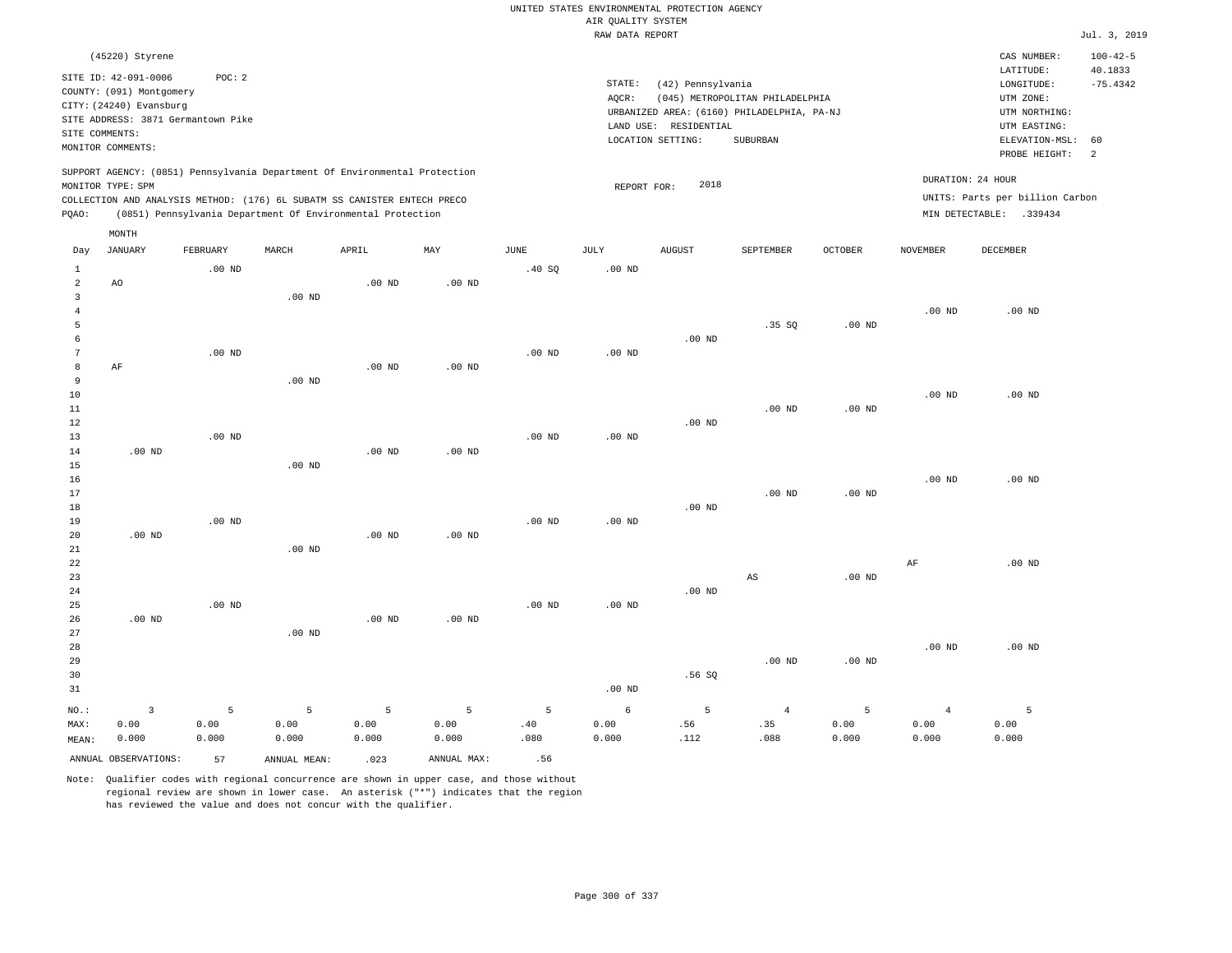|       |                                                     |                                    |                                                                            |          |                   |          | RAW DATA REPORT   |                       |                                            |                |                   |                                 | Jul. 3, 2019               |
|-------|-----------------------------------------------------|------------------------------------|----------------------------------------------------------------------------|----------|-------------------|----------|-------------------|-----------------------|--------------------------------------------|----------------|-------------------|---------------------------------|----------------------------|
|       | (45801) Chlorobenzene                               |                                    |                                                                            |          |                   |          |                   |                       |                                            |                |                   | CAS NUMBER:                     | $108 - 90 - 7$             |
|       |                                                     |                                    |                                                                            |          |                   |          |                   |                       |                                            |                |                   | LATITUDE:                       | 40.1833                    |
|       | SITE ID: 42-091-0006                                | POC: 2                             |                                                                            |          |                   |          | STATE:            | (42) Pennsylvania     |                                            |                |                   | LONGITUDE:                      | $-75.4342$                 |
|       | COUNTY: (091) Montgomery<br>CITY: (24240) Evansburg |                                    |                                                                            |          |                   |          | AQCR:             |                       | (045) METROPOLITAN PHILADELPHIA            |                |                   | UTM ZONE:                       |                            |
|       |                                                     | SITE ADDRESS: 3871 Germantown Pike |                                                                            |          |                   |          |                   |                       | URBANIZED AREA: (6160) PHILADELPHIA, PA-NJ |                |                   | UTM NORTHING:                   |                            |
|       | SITE COMMENTS:                                      |                                    |                                                                            |          |                   |          |                   | LAND USE: RESIDENTIAL |                                            |                |                   | UTM EASTING:                    |                            |
|       | MONITOR COMMENTS:                                   |                                    |                                                                            |          |                   |          |                   | LOCATION SETTING:     | SUBURBAN                                   |                |                   | ELEVATION-MSL: 60               |                            |
|       |                                                     |                                    |                                                                            |          |                   |          |                   |                       |                                            |                |                   | PROBE HEIGHT:                   | $\overline{\phantom{0}}^2$ |
|       | MONITOR TYPE: SPM                                   |                                    | SUPPORT AGENCY: (0851) Pennsylvania Department Of Environmental Protection |          |                   |          | REPORT FOR:       | 2013                  |                                            |                |                   | DURATION: 24 HOUR               |                            |
|       |                                                     |                                    | COLLECTION AND ANALYSIS METHOD: (176) 6L SUBATM SS CANISTER ENTECH PRECO   |          |                   |          |                   |                       |                                            |                |                   | UNITS: Parts per billion Carbon |                            |
| PQAO: |                                                     |                                    | (0851) Pennsylvania Department Of Environmental Protection                 |          |                   |          |                   |                       |                                            |                | MIN DETECTABLE:   |                                 |                            |
|       |                                                     |                                    |                                                                            |          |                   |          |                   |                       |                                            |                |                   |                                 |                            |
|       | MONTH                                               |                                    |                                                                            |          |                   |          |                   |                       |                                            |                |                   |                                 |                            |
| Day   | JANUARY                                             | FEBRUARY                           | MARCH                                                                      | APRIL    | MAY               | JUNE     | JULY              | <b>AUGUST</b>         | SEPTEMBER                                  | <b>OCTOBER</b> | <b>NOVEMBER</b>   | DECEMBER                        |                            |
|       |                                                     |                                    |                                                                            |          |                   |          |                   |                       | $.00$ ND                                   | $.00$ ND       |                   |                                 |                            |
| 2     |                                                     |                                    |                                                                            |          |                   |          |                   | $.00$ ND              |                                            |                |                   |                                 |                            |
| 3     |                                                     | AF                                 |                                                                            |          |                   | $.00$ ND | .00 <sub>ND</sub> |                       |                                            |                |                   |                                 |                            |
|       | $.00$ ND                                            |                                    |                                                                            | $.00$ ND | .00 <sub>ND</sub> |          |                   |                       |                                            |                |                   |                                 |                            |
| 5     |                                                     |                                    | $.00$ ND                                                                   |          |                   |          |                   |                       |                                            |                |                   |                                 |                            |
|       |                                                     |                                    |                                                                            |          |                   |          |                   |                       |                                            |                | .00 <sub>ND</sub> | $.00$ ND                        |                            |
|       |                                                     |                                    |                                                                            |          |                   |          |                   |                       | $.00$ ND                                   | $.00$ ND       |                   |                                 |                            |
| 8     |                                                     |                                    |                                                                            |          |                   |          |                   | $.00$ ND              |                                            |                |                   |                                 |                            |
| 9     |                                                     | AF                                 |                                                                            |          |                   | $.00$ ND | $.00$ ND          |                       |                                            |                |                   |                                 |                            |
| 10    | $.00$ ND                                            |                                    |                                                                            | $.00$ ND | $.00$ ND          |          |                   |                       |                                            |                |                   |                                 |                            |
| 11    |                                                     |                                    | $.00$ ND                                                                   |          |                   |          |                   |                       |                                            |                |                   |                                 |                            |

| 12     |    |          |          |          |          |          |          |          |          |             | AF       | AF       |
|--------|----|----------|----------|----------|----------|----------|----------|----------|----------|-------------|----------|----------|
| 13     |    |          |          |          |          |          |          |          | $.00$ ND | $.00$ ND    |          |          |
| 14     |    |          |          |          |          |          |          | $\rm AF$ |          |             |          |          |
|        |    |          |          |          |          |          |          |          |          |             |          |          |
| 15     |    | $.00$ ND |          |          |          | $.00$ ND | $.00$ ND |          |          |             |          |          |
| 16     | AF |          |          | $.00$ ND | $.00$ ND |          |          |          |          |             |          |          |
| 17     |    |          | $.00$ ND |          |          |          |          |          |          |             |          |          |
| 18     |    |          |          |          |          |          |          |          |          |             | $.00$ ND | AF       |
| 19     |    |          |          |          |          |          |          |          | $.00$ ND | $.00$ ND    |          |          |
| 20     |    |          |          |          |          |          |          | AF       |          |             |          |          |
| $21\,$ |    | $.00$ ND |          |          |          | $.00$ ND | $.00$ ND |          |          |             |          |          |
| 22     | AF |          |          | $.00$ ND | $.00$ ND |          |          |          |          |             |          |          |
| 23     |    |          | $.00$ ND |          |          |          |          |          |          |             |          |          |
| 24     |    |          |          |          |          |          |          |          |          |             | .00 $ND$ | $.00$ ND |
| 25     |    |          |          |          |          |          |          |          | $.00$ ND | $_{\rm AS}$ |          |          |
|        |    |          |          |          |          |          |          |          |          |             |          |          |
| 26     |    |          |          |          |          |          |          | AF       |          |             |          |          |
| 27     |    | $.00$ ND |          |          |          | $.00$ ND | $.00$ ND |          |          |             |          |          |
| 28     | AS |          |          | $.00$ ND | .58 SQ   |          |          |          |          |             |          |          |
| 29     |    |          | $.00$ ND |          |          |          |          |          |          |             |          |          |
| 30     |    |          |          |          |          |          |          |          |          |             | $\rm AF$ | $.00$ ND |
| 31     |    |          |          |          |          |          |          |          |          | $.00$ ND    |          |          |

NO.: MAX: MEAN: 2 0.00 0.000 3 0.00 0.000 5 0.00 0.000 5 0.00 0.000 5 .58 .116 5 0.00 0.000 5 0.00 0.000 2 0.00 0.000 5 0.00 0.000 5 0.00 0.000 0.00 0.000 ANNUAL OBSERVATIONS:  $48$  ANNUAL MEAN: .012 ANNUAL MAX: .58

Note: Qualifier codes with regional concurrence are shown in upper case, and those without regional review are shown in lower case. An asterisk ("\*") indicates that the region has reviewed the value and does not concur with the qualifier.

3

3 0.00 0.000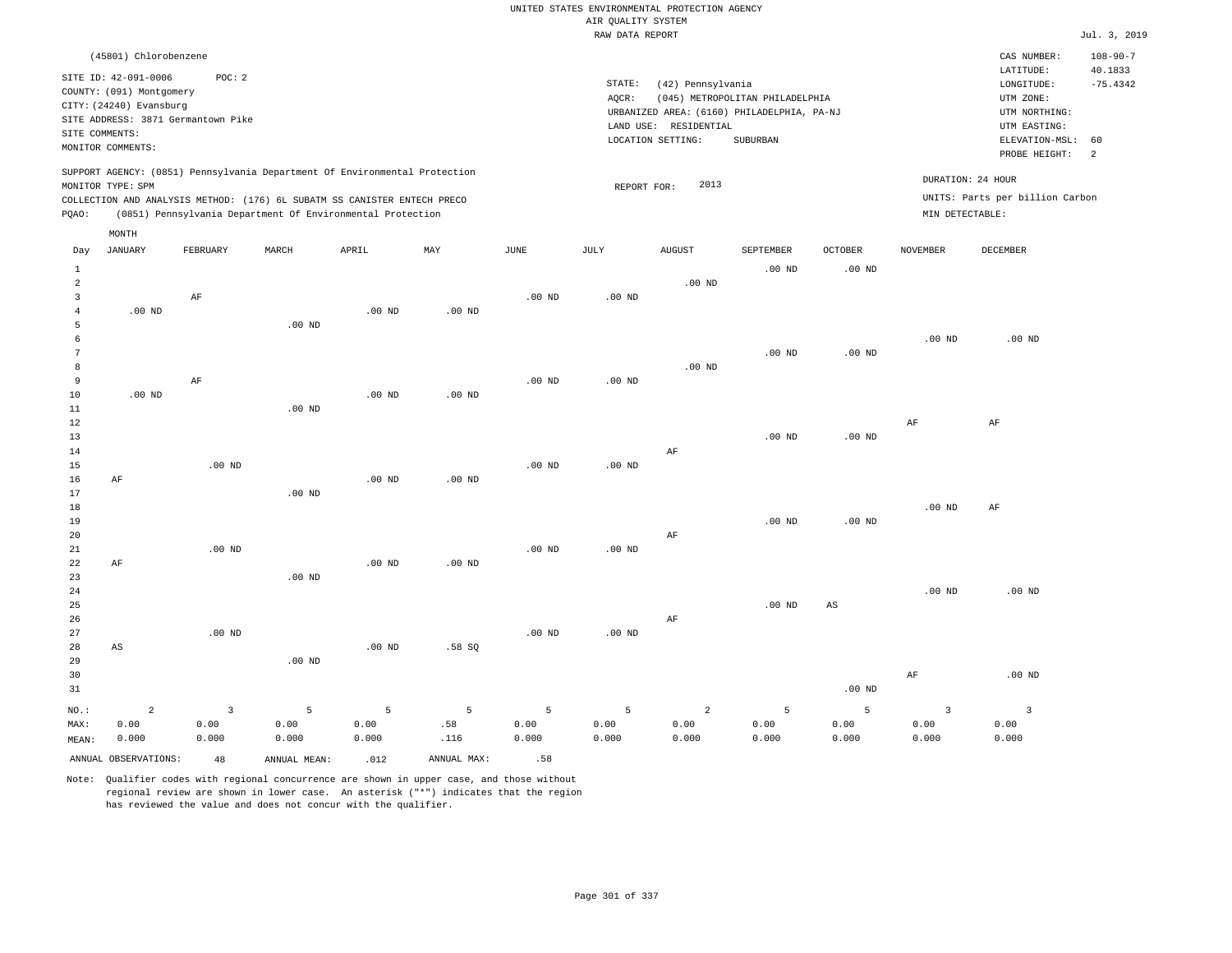| Jul. 3, 2019                                                                                   |
|------------------------------------------------------------------------------------------------|
| $108 - 90 - 7$<br>CAS NUMBER:                                                                  |
| LATITUDE:<br>40.1833<br>$-75.4342$<br>LONGITUDE:<br>UTM ZONE:<br>UTM NORTHING:<br>UTM EASTING: |
| 60<br>ELEVATION-MSL:                                                                           |
| PROBE HEIGHT:<br><sup>2</sup>                                                                  |
| DURATION: 24 HOUR                                                                              |
| UNITS: Parts per billion Carbon                                                                |
|                                                                                                |
|                                                                                                |
| DECEMBER                                                                                       |
| $.00$ ND                                                                                       |
|                                                                                                |
|                                                                                                |
| $.00$ ND                                                                                       |
|                                                                                                |
|                                                                                                |
| $.00$ ND                                                                                       |
|                                                                                                |
|                                                                                                |
|                                                                                                |
|                                                                                                |
| $.00$ ND                                                                                       |
|                                                                                                |
|                                                                                                |
|                                                                                                |
|                                                                                                |
|                                                                                                |
| $.00$ ND                                                                                       |
|                                                                                                |
|                                                                                                |

.00 ND

6 0.00 0.000

4 0.00 0.000

Note: Qualifier codes with regional concurrence are shown in upper case, and those without regional review are shown in lower case. An asterisk ("\*") indicates that the region has reviewed the value and does not concur with the qualifier.

.00 ND

4 0.00 0.000

.00 ND

5 0.00 0.000

.00 ND

5 0.00 0.000

.00 ND

5 0.00 0.000

ANNUAL OBSERVATIONS: 53 ANNUAL MEAN: 0.000 ANNUAL MAX: 0.00

AS

2 0.00 0.000

AS

2 0.00 0.000

NO.: MAX: MEAN: .00 ND

5 0.00 0.000

5 0.00 0.000

5 0.00 0.000

5 0.00 0.000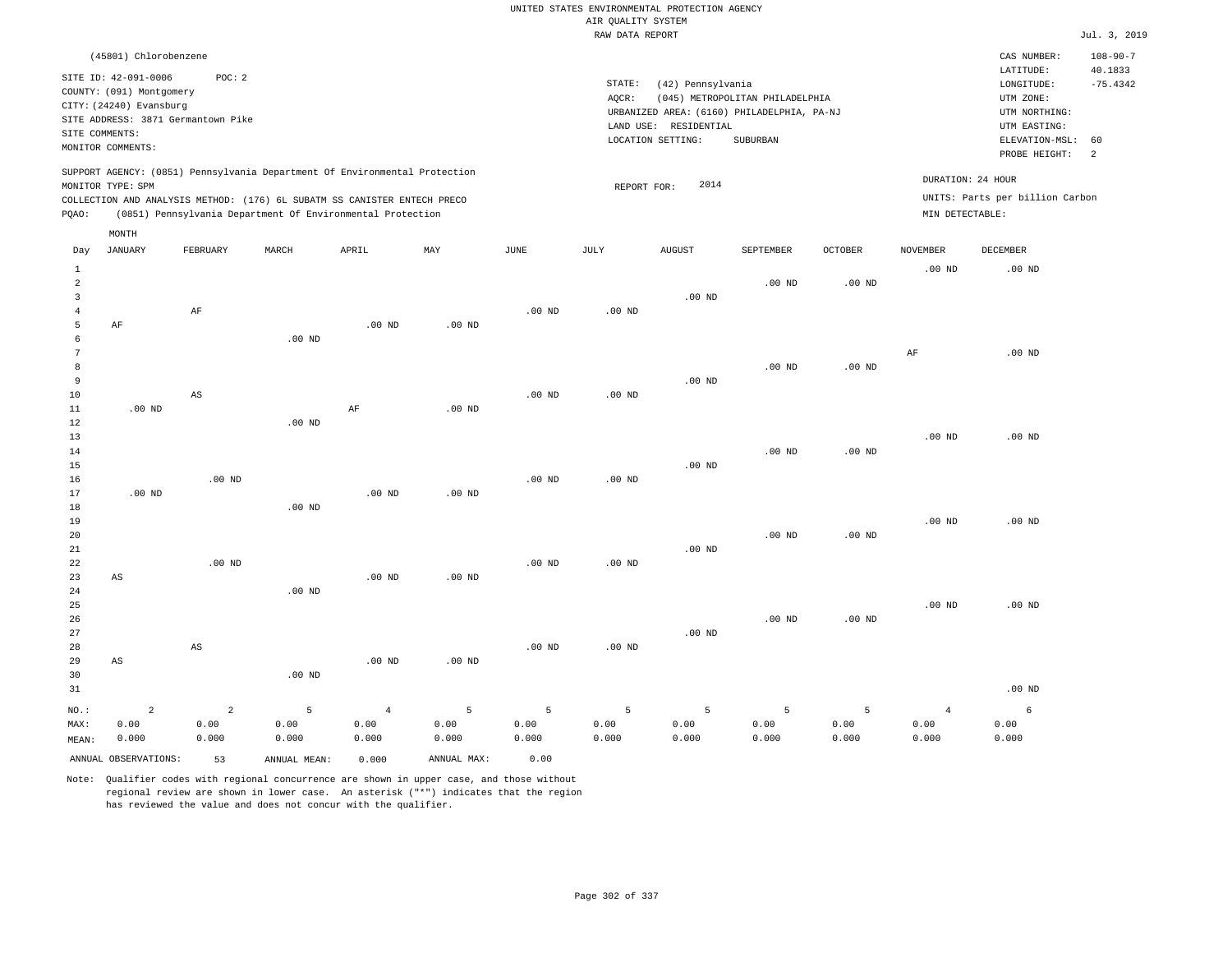| RAW DATA REPORT                                                                                                                             |                          |                                    |          |                                                                          |          |          |          |                                            |                                 |                |                   |                                 | Jul. 3, 2019   |
|---------------------------------------------------------------------------------------------------------------------------------------------|--------------------------|------------------------------------|----------|--------------------------------------------------------------------------|----------|----------|----------|--------------------------------------------|---------------------------------|----------------|-------------------|---------------------------------|----------------|
|                                                                                                                                             | (45801) Chlorobenzene    |                                    |          |                                                                          |          |          |          |                                            |                                 |                |                   | CAS NUMBER:                     | $108 - 90 - 7$ |
|                                                                                                                                             | SITE ID: 42-091-0006     | POC:2                              |          |                                                                          |          |          |          |                                            |                                 |                |                   | LATITUDE:                       | 40.1833        |
|                                                                                                                                             | COUNTY: (091) Montgomery |                                    |          |                                                                          |          |          | STATE:   | (42) Pennsylvania                          |                                 |                |                   | LONGITUDE:                      | $-75.4342$     |
|                                                                                                                                             | CITY: (24240) Evansburg  |                                    |          |                                                                          |          |          | AQCR:    |                                            | (045) METROPOLITAN PHILADELPHIA |                |                   | UTM ZONE:                       |                |
|                                                                                                                                             |                          | SITE ADDRESS: 3871 Germantown Pike |          |                                                                          |          |          |          | URBANIZED AREA: (6160) PHILADELPHIA, PA-NJ |                                 |                |                   | UTM NORTHING:                   |                |
|                                                                                                                                             | SITE COMMENTS:           |                                    |          |                                                                          |          |          |          | LAND USE: RESIDENTIAL                      |                                 |                |                   | UTM EASTING:                    |                |
|                                                                                                                                             | MONITOR COMMENTS:        |                                    |          |                                                                          |          |          |          | LOCATION SETTING:                          | SUBURBAN                        |                |                   | ELEVATION-MSL:                  | 60             |
|                                                                                                                                             |                          |                                    |          |                                                                          |          |          |          |                                            |                                 |                |                   | PROBE HEIGHT:                   | -2             |
| SUPPORT AGENCY: (0851) Pennsylvania Department Of Environmental Protection<br>DURATION: 24 HOUR<br>2015<br>MONITOR TYPE: SPM<br>REPORT FOR: |                          |                                    |          |                                                                          |          |          |          |                                            |                                 |                |                   |                                 |                |
|                                                                                                                                             |                          |                                    |          | COLLECTION AND ANALYSIS METHOD: (176) 6L SUBATM SS CANISTER ENTECH PRECO |          |          |          |                                            |                                 |                |                   | UNITS: Parts per billion Carbon |                |
| POAO:                                                                                                                                       |                          |                                    |          | (0851) Pennsylvania Department Of Environmental Protection               |          |          |          |                                            |                                 |                | MIN DETECTABLE:   |                                 |                |
|                                                                                                                                             | MONTH                    |                                    |          |                                                                          |          |          |          |                                            |                                 |                |                   |                                 |                |
| Day                                                                                                                                         | JANUARY                  | FEBRUARY                           | MARCH    | APRIL                                                                    | MAY      | JUNE     | JULY     | <b>AUGUST</b>                              | <b>SEPTEMBER</b>                | <b>OCTOBER</b> | <b>NOVEMBER</b>   | DECEMBER                        |                |
|                                                                                                                                             |                          |                                    | $.00$ ND |                                                                          |          |          |          |                                            |                                 |                |                   |                                 |                |
|                                                                                                                                             |                          |                                    |          |                                                                          |          |          |          |                                            |                                 |                | .00 <sub>ND</sub> | $.00$ ND                        |                |
|                                                                                                                                             |                          |                                    |          |                                                                          |          |          |          |                                            | $.00$ ND                        | $.00$ ND       |                   |                                 |                |
|                                                                                                                                             |                          |                                    |          |                                                                          |          |          |          | $.00$ ND                                   |                                 |                |                   |                                 |                |
|                                                                                                                                             |                          | .00 <sub>ND</sub>                  |          |                                                                          |          | $.00$ ND | $.00$ ND |                                            |                                 |                |                   |                                 |                |
|                                                                                                                                             | $.00$ ND                 |                                    |          | $.00$ ND                                                                 | $.00$ ND |          |          |                                            |                                 |                |                   |                                 |                |

| 8  |          |                   |          |          |          |          |          |          |          |          | $.00$ ND | $.00$ ND |
|----|----------|-------------------|----------|----------|----------|----------|----------|----------|----------|----------|----------|----------|
| 9  |          |                   |          |          |          |          |          |          | AS       | $.00$ ND |          |          |
| 10 |          |                   |          |          |          |          |          | $.00$ ND |          |          |          |          |
| 11 |          | .00 <sub>ND</sub> |          |          |          | $.00$ ND | $.00$ ND |          |          |          |          |          |
| 12 | $.00$ ND |                   |          | $.00$ ND | $.00$ ND |          |          |          |          |          |          |          |
| 13 |          |                   | $.00$ ND |          |          |          |          |          |          |          |          |          |
| 14 |          |                   |          |          |          |          |          |          |          |          | $.00$ ND | $.00$ ND |
| 15 |          |                   |          |          |          |          |          |          | $.00$ ND | $.00$ ND |          |          |

| 16          |          |    |          |          |          |                   |                   | $.00$ ND |          |          |          |          |
|-------------|----------|----|----------|----------|----------|-------------------|-------------------|----------|----------|----------|----------|----------|
| 17          |          | AF |          |          |          | $.00$ ND          | $.00$ ND          |          |          |          |          |          |
| 18          | $.00$ ND |    |          | $.00$ ND | $.00$ ND |                   |                   |          |          |          |          |          |
| 19          |          |    | $.00$ ND |          |          |                   |                   |          |          |          |          |          |
| 20          |          |    |          |          |          |                   |                   |          |          |          | $.00$ ND | $.00$ ND |
| $21\,$      |          |    |          |          |          |                   |                   |          | $.00$ ND | $.00$ ND |          |          |
| $2\sqrt{2}$ |          |    |          |          |          |                   |                   | $.00$ ND |          |          |          |          |
| 23          |          | AS |          |          |          | $.00$ ND          | $.00$ ND          |          |          |          |          |          |
| 24          | $.00$ ND |    |          | $.00$ ND | $.00$ ND |                   |                   |          |          |          |          |          |
| 25          |          |    | $.00$ ND |          |          |                   |                   |          |          |          |          |          |
| 26          |          |    |          |          |          |                   |                   |          |          |          | $.00$ ND | $.00$ ND |
| 27          |          |    |          |          |          |                   |                   |          | $.00$ ND | $.00$ ND |          |          |
| 28          |          |    |          |          |          |                   |                   | $.00$ ND |          |          |          |          |
| 29          |          |    |          |          |          | .00 <sub>ND</sub> | .00 <sub>ND</sub> |          |          |          |          |          |

| 30      | $.00$ ND             |       |              | .00 <sub>ND</sub> | $.00$ ND    |       |       |       |       |       |       |       |
|---------|----------------------|-------|--------------|-------------------|-------------|-------|-------|-------|-------|-------|-------|-------|
| 31      |                      |       | $.00$ ND     |                   |             |       |       |       |       |       |       |       |
| $NO.$ : |                      |       |              |                   |             |       |       |       |       |       |       |       |
| MAX:    | 0.00                 | 0.00  | 0.00         | 0.00              | 0.00        | 0.00  | 0.00  | 0.00  | 0.00  | 0.00  | 0.00  | 0.00  |
| MEAN:   | 0.000                | 0.000 | 0.000        | 0.000             | 0.000       | 0.000 | 0.000 | 0.000 | 0.000 | 0.000 | 0.000 | 0.000 |
|         | ANNUAL OBSERVATIONS: | 57    | ANNUAL MEAN: | 0.000             | ANNUAL MAX: | 0.00  |       |       |       |       |       |       |

Note: Qualifier codes with regional concurrence are shown in upper case, and those without regional review are shown in lower case. An asterisk ("\*") indicates that the region has reviewed the value and does not concur with the qualifier.

.00 ND

7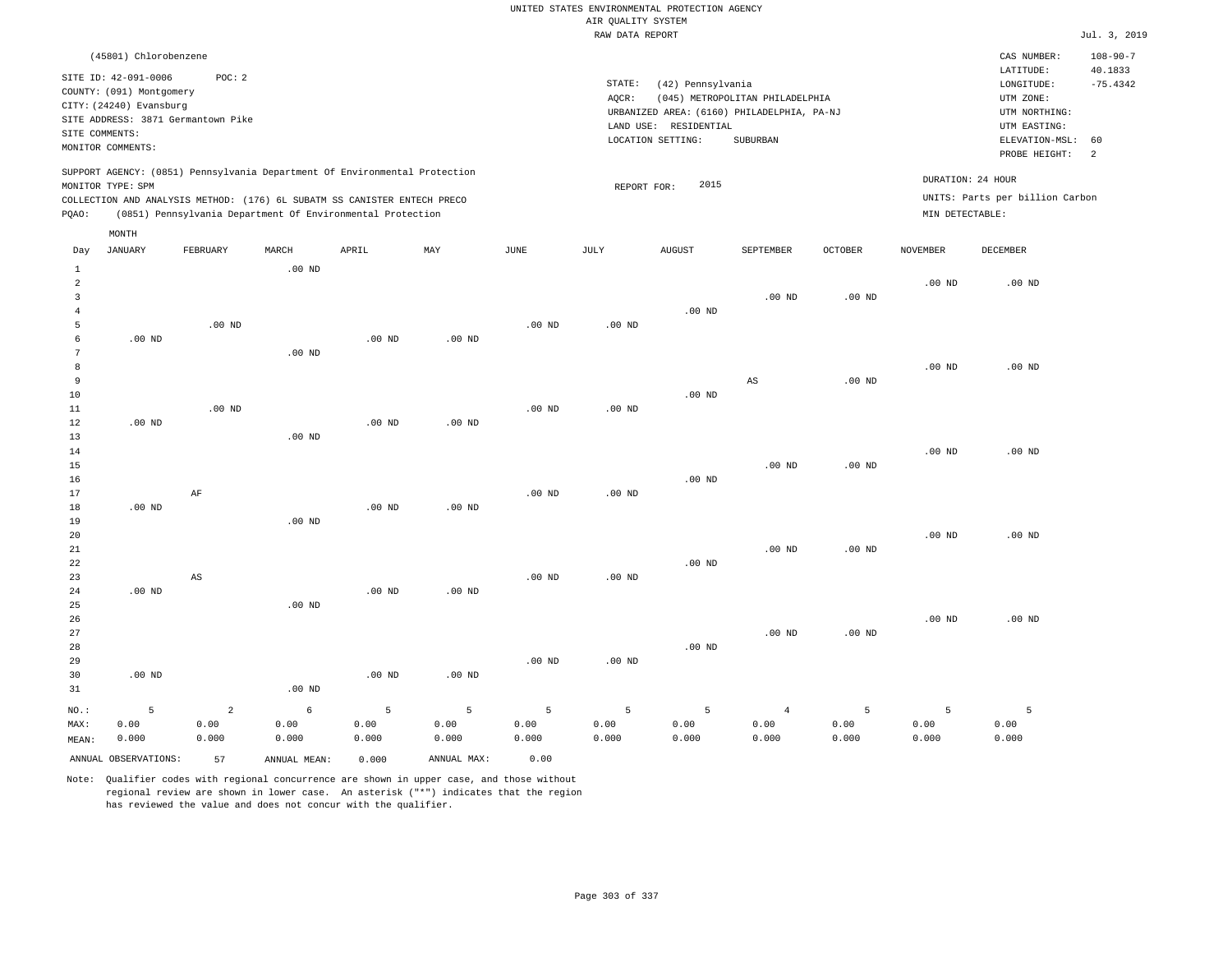|                                |                          |                                    |                   |                                                                            |                   |                         |                        | UNITED STATES ENVIRONMENTAL PROTECTION AGENCY<br>AIR QUALITY SYSTEM |                                 |                |                        |                                 |                       |
|--------------------------------|--------------------------|------------------------------------|-------------------|----------------------------------------------------------------------------|-------------------|-------------------------|------------------------|---------------------------------------------------------------------|---------------------------------|----------------|------------------------|---------------------------------|-----------------------|
|                                |                          |                                    |                   |                                                                            |                   |                         |                        | RAW DATA REPORT                                                     |                                 |                |                        |                                 | Jul. 3, 2019          |
|                                | (45801) Chlorobenzene    |                                    |                   |                                                                            |                   |                         |                        |                                                                     |                                 |                |                        | CAS NUMBER:                     | $108 - 90 - 7$        |
|                                | SITE ID: 42-091-0006     | POC: 2                             |                   |                                                                            |                   |                         |                        | STATE:<br>(42) Pennsylvania                                         |                                 |                |                        | LATITUDE:<br>LONGITUDE:         | 40.1833<br>$-75.4342$ |
|                                | COUNTY: (091) Montgomery |                                    |                   |                                                                            |                   |                         |                        | AQCR:                                                               | (045) METROPOLITAN PHILADELPHIA |                |                        | UTM ZONE:                       |                       |
|                                | CITY: (24240) Evansburg  |                                    |                   |                                                                            |                   |                         |                        | URBANIZED AREA: (6160) PHILADELPHIA, PA-NJ                          |                                 |                |                        | UTM NORTHING:                   |                       |
|                                |                          | SITE ADDRESS: 3871 Germantown Pike |                   |                                                                            |                   |                         |                        | LAND USE: RESIDENTIAL                                               |                                 |                |                        | UTM EASTING:                    |                       |
| SITE COMMENTS:                 |                          |                                    |                   |                                                                            |                   |                         |                        | LOCATION SETTING:                                                   | <b>SUBURBAN</b>                 |                |                        | ELEVATION-MSL:                  | 60                    |
|                                | MONITOR COMMENTS:        |                                    |                   |                                                                            |                   |                         |                        |                                                                     |                                 |                |                        | PROBE HEIGHT:                   | 2                     |
|                                | MONITOR TYPE: SPM        |                                    |                   | SUPPORT AGENCY: (0851) Pennsylvania Department Of Environmental Protection |                   |                         |                        | 2016<br>REPORT FOR:                                                 |                                 |                |                        | DURATION: 24 HOUR               |                       |
|                                |                          |                                    |                   | COLLECTION AND ANALYSIS METHOD: (176) 6L SUBATM SS CANISTER ENTECH PRECO   |                   |                         |                        |                                                                     |                                 |                |                        | UNITS: Parts per billion Carbon |                       |
| PQAO:                          |                          |                                    |                   | (0851) Pennsylvania Department Of Environmental Protection                 |                   |                         |                        |                                                                     |                                 |                | MIN DETECTABLE:        |                                 |                       |
|                                | MONTH                    |                                    |                   |                                                                            |                   |                         |                        |                                                                     |                                 |                |                        |                                 |                       |
| Day                            | JANUARY                  | FEBRUARY                           | $\tt MARCH$       | APRIL                                                                      | MAY               | <b>JUNE</b>             | $\mathtt{JULY}$        | ${\tt AUGUST}$                                                      | SEPTEMBER                       | <b>OCTOBER</b> | <b>NOVEMBER</b>        | <b>DECEMBER</b>                 |                       |
| $\mathbf{1}$<br>$\overline{a}$ | .00 <sub>ND</sub>        |                                    | .00 <sub>ND</sub> |                                                                            |                   |                         |                        |                                                                     |                                 |                | $.00$ ND               | AM                              |                       |
| $\overline{\mathbf{3}}$        |                          |                                    |                   |                                                                            |                   |                         |                        |                                                                     | AS                              | $.00$ ND       |                        |                                 |                       |
| $\overline{4}$                 |                          |                                    |                   |                                                                            |                   |                         |                        | $.00$ ND                                                            |                                 |                |                        |                                 |                       |
| 5                              |                          |                                    |                   |                                                                            |                   | $.00$ ND                | AS                     |                                                                     |                                 |                |                        |                                 |                       |
| 6                              |                          | $.00$ ND                           |                   | $.00$ ND                                                                   | $.00$ ND          |                         |                        |                                                                     |                                 |                |                        |                                 |                       |
| $7\phantom{.0}$                | $.00$ ND                 |                                    | $.00$ ND          |                                                                            |                   |                         |                        |                                                                     |                                 |                |                        |                                 |                       |
| 8                              |                          |                                    |                   |                                                                            |                   |                         |                        |                                                                     |                                 |                | $.00$ ND               | .00 <sub>ND</sub>               |                       |
| 9<br>$10$                      |                          |                                    |                   |                                                                            |                   |                         |                        | $.00$ ND                                                            | $.00$ ND                        | AF             |                        |                                 |                       |
| $1\,1$                         |                          |                                    |                   |                                                                            |                   | $.00$ ND                | $\mathbb{A}\mathbb{S}$ |                                                                     |                                 |                |                        |                                 |                       |
| 12                             |                          | $.00$ ND                           |                   | $.00$ ND                                                                   | .00 <sub>ND</sub> |                         |                        |                                                                     |                                 |                |                        |                                 |                       |
| 13                             | $.00$ ND                 |                                    | $.00$ ND          |                                                                            |                   |                         |                        |                                                                     |                                 |                |                        |                                 |                       |
| 14                             |                          |                                    |                   |                                                                            |                   |                         |                        |                                                                     |                                 |                | $\mathbb{A}\mathbb{S}$ | $.00$ ND                        |                       |
| 15                             |                          |                                    |                   |                                                                            |                   |                         |                        |                                                                     | $.00$ ND                        | AF             |                        |                                 |                       |
| 16                             |                          |                                    |                   |                                                                            |                   |                         |                        | $.00$ ND                                                            |                                 |                |                        |                                 |                       |
| 17                             |                          |                                    |                   |                                                                            |                   | $_{\rm AS}$             | AS                     |                                                                     |                                 |                |                        |                                 |                       |
| 18                             |                          | $.00$ ND                           |                   | $.00$ ND                                                                   | $.00$ ND          |                         |                        |                                                                     |                                 |                |                        |                                 |                       |
| 19                             | .00 $ND$                 |                                    | $.00$ ND          |                                                                            |                   |                         |                        |                                                                     |                                 |                |                        |                                 |                       |
| 20                             |                          |                                    |                   |                                                                            |                   |                         |                        |                                                                     |                                 |                | AF                     | $.00$ ND                        |                       |
| 21<br>22                       |                          |                                    |                   |                                                                            |                   |                         |                        | $.00$ ND                                                            | AS                              | $.00$ ND       |                        |                                 |                       |
| 23                             |                          |                                    |                   |                                                                            |                   | .00 <sub>ND</sub>       | $\mathbb{A}\mathbb{S}$ |                                                                     |                                 |                |                        |                                 |                       |
| 24                             |                          | $.00$ ND                           |                   | .00 <sub>ND</sub>                                                          | $.00$ ND          |                         |                        |                                                                     |                                 |                |                        |                                 |                       |
| 25                             | $.00$ ND                 |                                    | $.00$ ND          |                                                                            |                   |                         |                        |                                                                     |                                 |                |                        |                                 |                       |
| 26                             |                          |                                    |                   |                                                                            |                   |                         |                        |                                                                     |                                 |                | $\mathbb{A}\mathbb{S}$ | AF                              |                       |
| 27                             |                          |                                    |                   |                                                                            |                   |                         |                        |                                                                     | .00 <sub>ND</sub>               | $.00$ ND       |                        |                                 |                       |
| 28                             |                          |                                    |                   |                                                                            |                   |                         |                        | $.00$ ND                                                            |                                 |                |                        |                                 |                       |
| 29                             |                          |                                    |                   |                                                                            |                   | $\mathbb{A}\mathbb{S}$  | AS                     |                                                                     |                                 |                |                        |                                 |                       |
| 30                             |                          |                                    |                   | $.00$ ND                                                                   | $.00$ ND          |                         |                        |                                                                     |                                 |                |                        |                                 |                       |
| 31                             | $.00$ ND                 |                                    | .00 <sub>ND</sub> |                                                                            |                   |                         |                        |                                                                     |                                 |                |                        |                                 |                       |
| NO.:                           | 6                        | $\,4$                              | 6                 | 5                                                                          | 5                 | $\overline{\mathbf{3}}$ |                        | $\,$ 0 $\,$<br>5                                                    | $\overline{\mathbf{3}}$         | $\overline{3}$ | $\overline{a}$         | $\overline{\mathbf{3}}$         |                       |
| MAX:                           | 0.00                     | 0.00                               | 0.00              | 0.00                                                                       | 0.00              | 0.00                    |                        | 0.00                                                                | 0.00                            | 0.00           | 0.00                   | 0.00                            |                       |
| MEAN:                          | 0.000                    | 0.000                              | 0.000             | 0.000                                                                      | 0.000             | 0.000                   |                        | 0.000                                                               | 0.000                           | 0.000          | 0.000                  | 0.000                           |                       |
|                                | ANNUAL OBSERVATIONS:     | 45                                 | ANNUAL MEAN:      | 0.000                                                                      | ANNUAL MAX:       | 0.00                    |                        |                                                                     |                                 |                |                        |                                 |                       |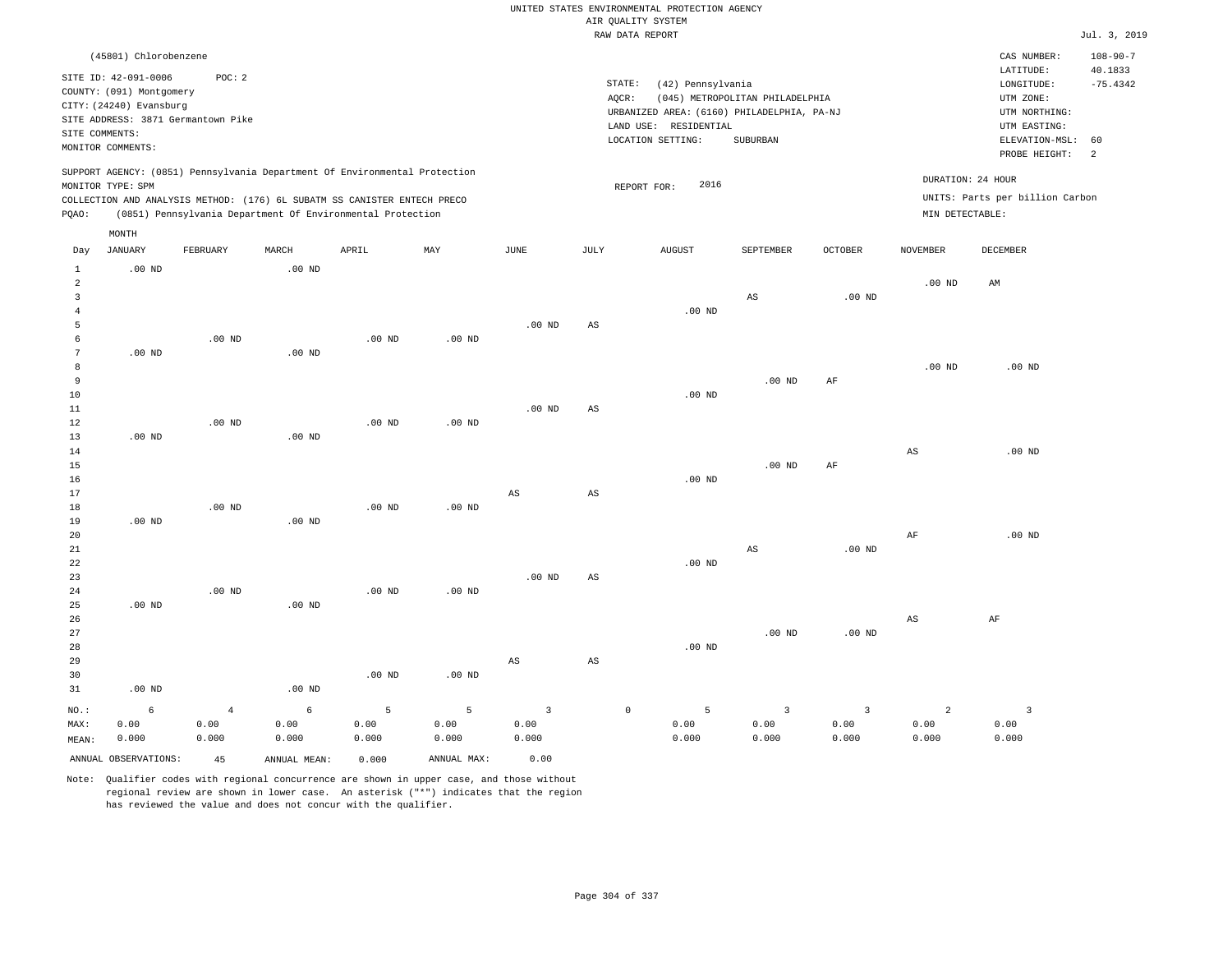|                                     |                                                                                                                                                          |                                 |                    |                                                                                                                                        |                        |                    |                                       | UNITED STATES ENVIRONMENTAL PROTECTION AGENCY                   |                                                                                           |                    |                    |                                                                                         |                             |
|-------------------------------------|----------------------------------------------------------------------------------------------------------------------------------------------------------|---------------------------------|--------------------|----------------------------------------------------------------------------------------------------------------------------------------|------------------------|--------------------|---------------------------------------|-----------------------------------------------------------------|-------------------------------------------------------------------------------------------|--------------------|--------------------|-----------------------------------------------------------------------------------------|-----------------------------|
|                                     |                                                                                                                                                          |                                 |                    |                                                                                                                                        |                        |                    | AIR QUALITY SYSTEM<br>RAW DATA REPORT |                                                                 |                                                                                           |                    |                    |                                                                                         | Jul. 3, 2019                |
|                                     | (45801) Chlorobenzene                                                                                                                                    |                                 |                    |                                                                                                                                        |                        |                    |                                       |                                                                 |                                                                                           |                    |                    | CAS NUMBER:                                                                             | $108 - 90 - 7$              |
|                                     | SITE ID: 42-091-0006<br>COUNTY: (091) Montgomery<br>CITY: (24240) Evansburg<br>SITE ADDRESS: 3871 Germantown Pike<br>SITE COMMENTS:<br>MONITOR COMMENTS: | POC: 2                          |                    |                                                                                                                                        |                        |                    | STATE:<br>AQCR:                       | (42) Pennsylvania<br>LAND USE: RESIDENTIAL<br>LOCATION SETTING: | (045) METROPOLITAN PHILADELPHIA<br>URBANIZED AREA: (6160) PHILADELPHIA, PA-NJ<br>SUBURBAN |                    |                    | LATITUDE:<br>LONGITUDE:<br>UTM ZONE:<br>UTM NORTHING:<br>UTM EASTING:<br>ELEVATION-MSL: | 40.1833<br>$-75.4342$<br>60 |
|                                     |                                                                                                                                                          |                                 |                    | SUPPORT AGENCY: (0851) Pennsylvania Department Of Environmental Protection                                                             |                        |                    |                                       |                                                                 |                                                                                           |                    |                    | PROBE HEIGHT:                                                                           | 2                           |
| PQAO:                               | MONITOR TYPE: SPM                                                                                                                                        |                                 |                    | COLLECTION AND ANALYSIS METHOD: (176) 6L SUBATM SS CANISTER ENTECH PRECO<br>(0851) Pennsylvania Department Of Environmental Protection |                        |                    | REPORT FOR:                           | 2017                                                            |                                                                                           |                    | MIN DETECTABLE:    | DURATION: 24 HOUR<br>UNITS: Parts per billion Carbon                                    |                             |
| Day                                 | MONTH<br>JANUARY                                                                                                                                         | FEBRUARY                        | MARCH              | APRIL                                                                                                                                  | MAY                    | JUNE               | JULY                                  | <b>AUGUST</b>                                                   | SEPTEMBER                                                                                 | OCTOBER            | <b>NOVEMBER</b>    | DECEMBER                                                                                |                             |
| $\mathbf{1}$<br>$\overline{a}$      | AS                                                                                                                                                       |                                 | $.00$ ND           | $.00$ ND                                                                                                                               | $.00$ ND               |                    |                                       |                                                                 |                                                                                           |                    |                    |                                                                                         |                             |
| $\mathbf{3}$<br>$\overline{4}$<br>5 |                                                                                                                                                          |                                 |                    |                                                                                                                                        |                        |                    |                                       | AF                                                              | $.00$ ND                                                                                  | $.00$ ND           | .00 <sub>ND</sub>  | $.00$ ND                                                                                |                             |
| 6<br>$\overline{7}$<br>$\mathbf{a}$ | AS                                                                                                                                                       | $.00$ ND                        | .00 <sub>ND</sub>  | $.00$ ND                                                                                                                               | .00 <sub>ND</sub>      | $.00$ ND           | $.00$ ND                              |                                                                 |                                                                                           |                    |                    |                                                                                         |                             |
| $\overline{9}$<br>10<br>11          |                                                                                                                                                          |                                 |                    |                                                                                                                                        |                        |                    |                                       | $.00$ ND                                                        | $.00$ ND                                                                                  | $.00$ ND           | $.00$ ND           | $.00$ ND                                                                                |                             |
| 12<br>13<br>14<br>15                | $\rm AF$                                                                                                                                                 | $.00$ ND                        | $.00$ ND           | .00 <sub>ND</sub>                                                                                                                      | $.00$ ND               | $.00$ ND           | $.00$ ND                              |                                                                 |                                                                                           |                    | $.00$ ND           | $.00$ ND                                                                                |                             |
| 16<br>17<br>18                      |                                                                                                                                                          | .00 <sub>ND</sub>               |                    |                                                                                                                                        |                        | $.00$ ND           | $.00$ ND                              | $.00$ ND                                                        | $.00$ ND                                                                                  | $.00$ ND           |                    |                                                                                         |                             |
| 19<br>20<br>21                      | $.00$ ND                                                                                                                                                 |                                 | $.00$ ND           | $.00$ ND                                                                                                                               | $.00$ ND               |                    |                                       |                                                                 |                                                                                           |                    | .00 <sub>ND</sub>  | AF                                                                                      |                             |
| $2\sqrt{2}$<br>23<br>24             |                                                                                                                                                          | $.00$ ND                        |                    |                                                                                                                                        |                        | $.00$ ND           | $.00$ ND                              | $.00$ ND                                                        | .00 <sub>ND</sub>                                                                         | .00 <sub>ND</sub>  |                    |                                                                                         |                             |
| 25<br>26<br>27<br>28                | $.00$ ND                                                                                                                                                 |                                 | .00 <sub>ND</sub>  | .00 <sub>ND</sub>                                                                                                                      | .00 <sub>ND</sub>      |                    |                                       |                                                                 | $.00$ ND                                                                                  | $.00$ ND           | .00 <sub>ND</sub>  | $.00$ ND                                                                                |                             |
| 29<br>30<br>31                      | $\mathbb{A}\mathbb{S}$                                                                                                                                   |                                 |                    |                                                                                                                                        | $\mathbb{A}\mathbb{S}$ | $.00$ ND           | $.00$ ND                              | $.00$ ND                                                        |                                                                                           |                    |                    |                                                                                         |                             |
| NO.:<br>MAX:<br>MEAN:               | $\overline{c}$<br>0.00<br>0.000                                                                                                                          | $\overline{4}$<br>0.00<br>0.000 | 5<br>0.00<br>0.000 | 5<br>0.00<br>0.000                                                                                                                     | 5<br>0.00<br>0.000     | 5<br>0.00<br>0.000 | 5<br>0.00<br>0.000                    | $\overline{4}$<br>0.00<br>0.000                                 | 5<br>0.00<br>0.000                                                                        | 5<br>0.00<br>0.000 | 5<br>0.00<br>0.000 | $\overline{4}$<br>0.00<br>0.000                                                         |                             |
|                                     | ANNUAL OBSERVATIONS:                                                                                                                                     | 54                              | ANNUAL, MEAN:      | 0.000                                                                                                                                  | ANNUAL MAX:            | 0.00               |                                       |                                                                 |                                                                                           |                    |                    |                                                                                         |                             |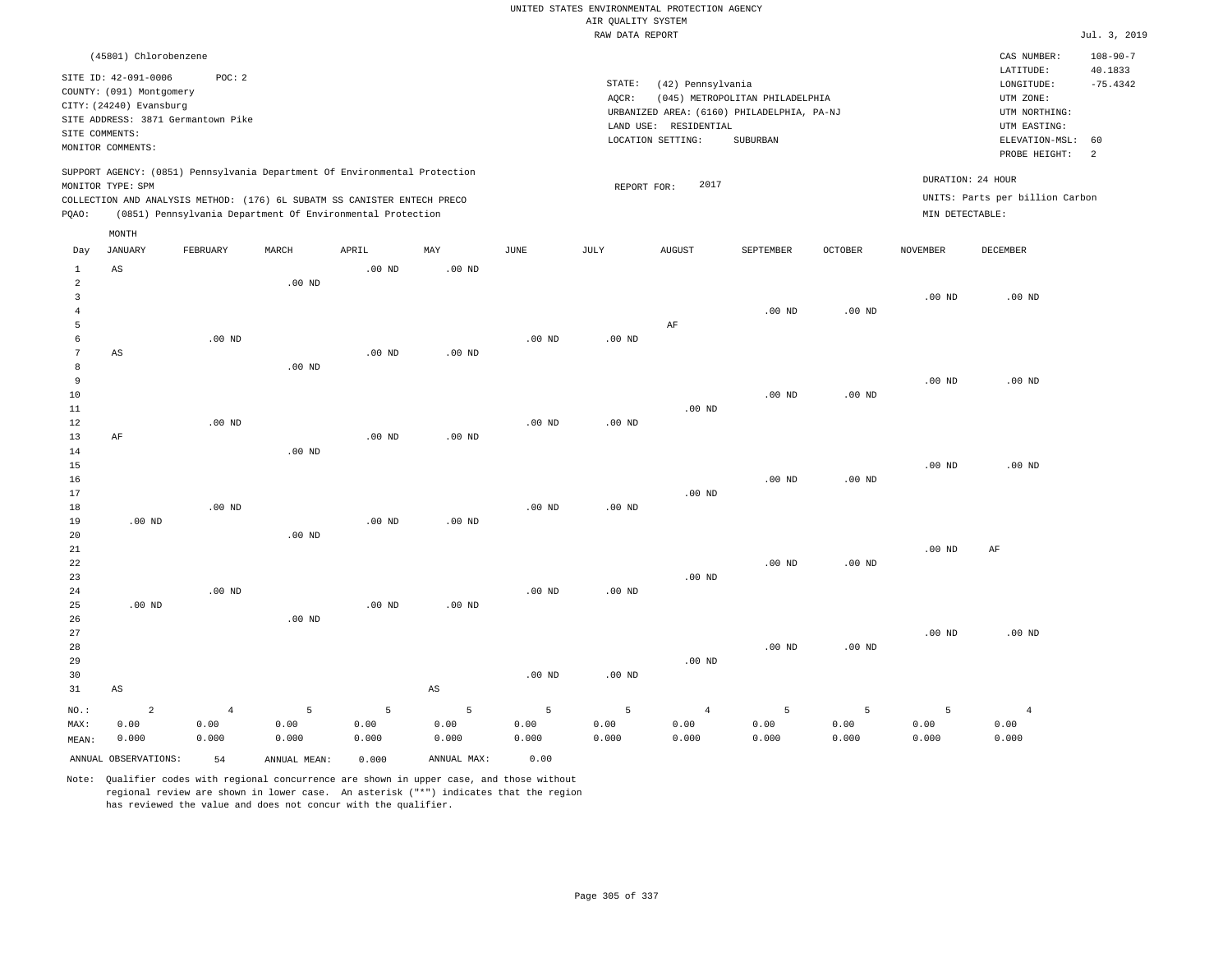|                         |                                                                                                 |                   |                   |                                                            |                   |                   |                    | UNITED STATES ENVIRONMENTAL PROTECTION AGENCY |                                            |                   |                   |                                 |                           |
|-------------------------|-------------------------------------------------------------------------------------------------|-------------------|-------------------|------------------------------------------------------------|-------------------|-------------------|--------------------|-----------------------------------------------|--------------------------------------------|-------------------|-------------------|---------------------------------|---------------------------|
|                         |                                                                                                 |                   |                   |                                                            |                   |                   | AIR QUALITY SYSTEM |                                               |                                            |                   |                   |                                 |                           |
|                         |                                                                                                 |                   |                   |                                                            |                   |                   | RAW DATA REPORT    |                                               |                                            |                   |                   |                                 | Jul. 3, 2019              |
|                         | (45801) Chlorobenzene                                                                           |                   |                   |                                                            |                   |                   |                    |                                               |                                            |                   |                   | CAS NUMBER:<br>LATITUDE:        | $108 - 90 - 7$<br>40.1833 |
|                         | SITE ID: 42-091-0006                                                                            | POC: 2            |                   |                                                            |                   |                   | STATE:             | (42) Pennsylvania                             |                                            |                   |                   | LONGITUDE:                      | $-75.4342$                |
|                         | COUNTY: (091) Montgomery                                                                        |                   |                   |                                                            |                   |                   | AQCR:              |                                               | (045) METROPOLITAN PHILADELPHIA            |                   |                   | UTM ZONE:                       |                           |
|                         | CITY: (24240) Evansburg                                                                         |                   |                   |                                                            |                   |                   |                    |                                               | URBANIZED AREA: (6160) PHILADELPHIA, PA-NJ |                   |                   | UTM NORTHING:                   |                           |
|                         | SITE ADDRESS: 3871 Germantown Pike                                                              |                   |                   |                                                            |                   |                   |                    | LAND USE: RESIDENTIAL                         |                                            |                   |                   | UTM EASTING:                    |                           |
|                         | SITE COMMENTS:<br>MONITOR COMMENTS:                                                             |                   |                   |                                                            |                   |                   |                    | LOCATION SETTING:                             | <b>SUBURBAN</b>                            |                   |                   | ELEVATION-MSL:                  | 60                        |
|                         |                                                                                                 |                   |                   |                                                            |                   |                   |                    |                                               |                                            |                   |                   | PROBE HEIGHT:                   | 2                         |
|                         | SUPPORT AGENCY: (0851) Pennsylvania Department Of Environmental Protection<br>MONITOR TYPE: SPM |                   |                   |                                                            |                   |                   | REPORT FOR:        | 2018                                          |                                            |                   |                   | DURATION: 24 HOUR               |                           |
|                         | COLLECTION AND ANALYSIS METHOD: (176) 6L SUBATM SS CANISTER ENTECH PRECO                        |                   |                   |                                                            |                   |                   |                    |                                               |                                            |                   |                   | UNITS: Parts per billion Carbon |                           |
| PQAO:                   |                                                                                                 |                   |                   | (0851) Pennsylvania Department Of Environmental Protection |                   |                   |                    |                                               |                                            |                   |                   | MIN DETECTABLE: .2091735        |                           |
|                         | MONTH                                                                                           | FEBRUARY          | MARCH             | APRIL                                                      | MAY               | <b>JUNE</b>       | <b>JULY</b>        | <b>AUGUST</b>                                 | SEPTEMBER                                  | <b>OCTOBER</b>    | <b>NOVEMBER</b>   | <b>DECEMBER</b>                 |                           |
| Day                     | <b>JANUARY</b>                                                                                  |                   |                   |                                                            |                   |                   |                    |                                               |                                            |                   |                   |                                 |                           |
| $\mathbf{1}$            |                                                                                                 | $.00$ ND          |                   |                                                            |                   | $.00$ ND          | $.00$ ND           |                                               |                                            |                   |                   |                                 |                           |
| $\overline{a}$          | AO                                                                                              |                   |                   | .00 <sub>ND</sub>                                          | $.00$ ND          |                   |                    |                                               |                                            |                   |                   |                                 |                           |
| $\overline{\mathbf{3}}$ |                                                                                                 |                   | .00 <sub>ND</sub> |                                                            |                   |                   |                    |                                               |                                            |                   |                   |                                 |                           |
| $\,4\,$<br>5            |                                                                                                 |                   |                   |                                                            |                   |                   |                    |                                               |                                            |                   | .00 <sub>ND</sub> | $.00$ ND                        |                           |
| 6                       |                                                                                                 |                   |                   |                                                            |                   |                   |                    | $.00$ ND                                      | $.00$ ND                                   | $.00$ ND          |                   |                                 |                           |
| $7\phantom{.0}$         |                                                                                                 | $.00$ ND          |                   |                                                            |                   | $.00$ ND          | $.00$ ND           |                                               |                                            |                   |                   |                                 |                           |
| 8                       | AF                                                                                              |                   |                   | $.00$ ND                                                   | $.00$ ND          |                   |                    |                                               |                                            |                   |                   |                                 |                           |
| 9                       |                                                                                                 |                   | $.00$ ND          |                                                            |                   |                   |                    |                                               |                                            |                   |                   |                                 |                           |
| 10                      |                                                                                                 |                   |                   |                                                            |                   |                   |                    |                                               |                                            |                   | $.00$ ND          | $.00$ ND                        |                           |
| 11                      |                                                                                                 |                   |                   |                                                            |                   |                   |                    |                                               | $.00$ ND                                   | .00 $ND$          |                   |                                 |                           |
| 12                      |                                                                                                 |                   |                   |                                                            |                   |                   |                    | $.00$ ND                                      |                                            |                   |                   |                                 |                           |
| 13                      |                                                                                                 | .00 <sub>ND</sub> |                   |                                                            |                   | .00 <sub>ND</sub> | $.00$ ND           |                                               |                                            |                   |                   |                                 |                           |
| 14                      | .00 <sub>ND</sub>                                                                               |                   |                   | .00 <sub>ND</sub>                                          | .00 <sub>ND</sub> |                   |                    |                                               |                                            |                   |                   |                                 |                           |
| 15                      |                                                                                                 |                   | $.00$ ND          |                                                            |                   |                   |                    |                                               |                                            |                   |                   |                                 |                           |
| 16                      |                                                                                                 |                   |                   |                                                            |                   |                   |                    |                                               |                                            |                   | $.00$ ND          | $.00$ ND                        |                           |
| 17                      |                                                                                                 |                   |                   |                                                            |                   |                   |                    |                                               | .00 <sub>ND</sub>                          | $.00$ ND          |                   |                                 |                           |
| 18                      |                                                                                                 |                   |                   |                                                            |                   |                   |                    | $.00$ ND                                      |                                            |                   |                   |                                 |                           |
| 19                      |                                                                                                 | .00 <sub>ND</sub> |                   |                                                            |                   | .00 <sub>ND</sub> | .00 <sub>ND</sub>  |                                               |                                            |                   |                   |                                 |                           |
| 20                      | .00 <sub>ND</sub>                                                                               |                   |                   | $.00$ ND                                                   | $.00$ ND          |                   |                    |                                               |                                            |                   |                   |                                 |                           |
| 21<br>22                |                                                                                                 |                   | $.00$ ND          |                                                            |                   |                   |                    |                                               |                                            |                   | $\rm AF$          | .00 <sub>ND</sub>               |                           |
| 23                      |                                                                                                 |                   |                   |                                                            |                   |                   |                    |                                               | AS                                         | $.00$ ND          |                   |                                 |                           |
| 24                      |                                                                                                 |                   |                   |                                                            |                   |                   |                    | $.00$ ND                                      |                                            |                   |                   |                                 |                           |
| 25                      |                                                                                                 | $.00$ ND          |                   |                                                            |                   | $.00$ ND          | $.00$ ND           |                                               |                                            |                   |                   |                                 |                           |
| 26                      | $.00$ ND                                                                                        |                   |                   | $.00$ ND                                                   | $.00$ ND          |                   |                    |                                               |                                            |                   |                   |                                 |                           |
| 27                      |                                                                                                 |                   | $.00$ ND          |                                                            |                   |                   |                    |                                               |                                            |                   |                   |                                 |                           |
| 28                      |                                                                                                 |                   |                   |                                                            |                   |                   |                    |                                               |                                            |                   | .00 <sub>ND</sub> | $.00$ ND                        |                           |
| 29                      |                                                                                                 |                   |                   |                                                            |                   |                   |                    |                                               | $.00$ ND                                   | .00 <sub>ND</sub> |                   |                                 |                           |
| 30                      |                                                                                                 |                   |                   |                                                            |                   |                   |                    | $.00$ ND                                      |                                            |                   |                   |                                 |                           |
| 31                      |                                                                                                 |                   |                   |                                                            |                   |                   | $.00$ ND           |                                               |                                            |                   |                   |                                 |                           |
| NO.:                    | $\overline{\mathbf{3}}$                                                                         | 5                 | 5                 | 5                                                          | 5                 | 5                 | 6                  | 5                                             | $\overline{4}$                             | 5                 | $\overline{4}$    | 5                               |                           |
| MAX:                    | 0.00                                                                                            | 0.00              | 0.00              | 0.00                                                       | 0.00              | 0.00              | 0.00               | 0.00                                          | 0.00                                       | 0.00              | 0.00              | 0.00                            |                           |
| MEAN:                   | 0.000                                                                                           | 0.000             | 0.000             | 0.000                                                      | 0.000             | 0.000             | 0.000              | 0.000                                         | 0.000                                      | 0.000             | 0.000             | 0.000                           |                           |
|                         |                                                                                                 |                   |                   |                                                            |                   |                   |                    |                                               |                                            |                   |                   |                                 |                           |
|                         | ANNUAL OBSERVATIONS:                                                                            | 57                | ANNUAL MEAN:      | 0.000                                                      | ANNUAL MAX:       | 0.00              |                    |                                               |                                            |                   |                   |                                 |                           |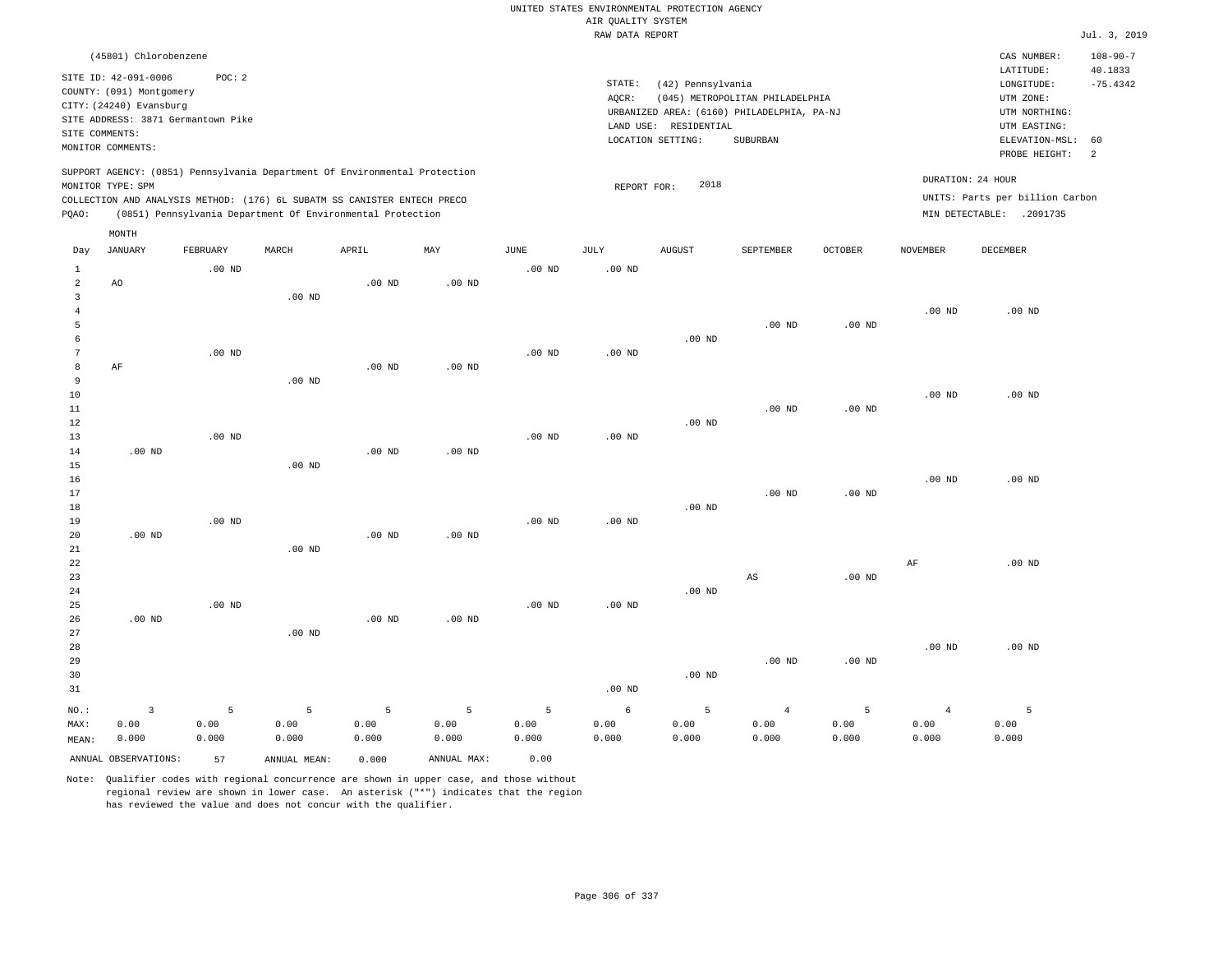|                |                                                                             |                                              |          |                                                                            |          |          | RAW DATA REPORT |                       |                                                                               |                   |                   |                                                       | Jul. 3, 2019          |
|----------------|-----------------------------------------------------------------------------|----------------------------------------------|----------|----------------------------------------------------------------------------|----------|----------|-----------------|-----------------------|-------------------------------------------------------------------------------|-------------------|-------------------|-------------------------------------------------------|-----------------------|
|                |                                                                             | (45805) 1,2-Dichlorobenzene                  |          |                                                                            |          |          |                 |                       |                                                                               |                   |                   | CAS NUMBER:                                           | $95 - 50 - 1$         |
|                | SITE ID: 42-091-0006<br>COUNTY: (091) Montgomery<br>CITY: (24240) Evansburg | POC: 2<br>SITE ADDRESS: 3871 Germantown Pike |          |                                                                            |          |          | STATE:<br>AOCR: | (42) Pennsylvania     | (045) METROPOLITAN PHILADELPHIA<br>URBANIZED AREA: (6160) PHILADELPHIA, PA-NJ |                   |                   | LATITUDE:<br>LONGITUDE:<br>UTM ZONE:<br>UTM NORTHING: | 40.1833<br>$-75.4342$ |
|                | SITE COMMENTS:                                                              |                                              |          |                                                                            |          |          |                 | LAND USE: RESIDENTIAL |                                                                               |                   |                   | UTM EASTING:                                          |                       |
|                | MONITOR COMMENTS:                                                           |                                              |          |                                                                            |          |          |                 | LOCATION SETTING:     | SUBURBAN                                                                      |                   |                   | ELEVATION-MSL:<br>PROBE HEIGHT:                       | 60<br>$\overline{2}$  |
|                | MONITOR TYPE: SPM                                                           |                                              |          | SUPPORT AGENCY: (0851) Pennsylvania Department Of Environmental Protection |          |          |                 | 2013                  |                                                                               |                   |                   | DURATION: 24 HOUR                                     |                       |
|                |                                                                             |                                              |          | COLLECTION AND ANALYSIS METHOD: (176) 6L SUBATM SS CANISTER ENTECH PRECO   |          |          | REPORT FOR:     |                       |                                                                               |                   |                   | UNITS: Parts per billion Carbon                       |                       |
| PQAO:          |                                                                             |                                              |          | (0851) Pennsylvania Department Of Environmental Protection                 |          |          |                 |                       |                                                                               |                   | MIN DETECTABLE:   |                                                       |                       |
|                | MONTH                                                                       |                                              |          |                                                                            |          |          |                 |                       |                                                                               |                   |                   |                                                       |                       |
| Day            | JANUARY                                                                     | FEBRUARY                                     | MARCH    | APRIL                                                                      | MAY      | JUNE     | JULY            | <b>AUGUST</b>         | SEPTEMBER                                                                     | OCTOBER           | <b>NOVEMBER</b>   | <b>DECEMBER</b>                                       |                       |
| $\mathbf{1}$   |                                                                             |                                              |          |                                                                            |          |          |                 |                       | $.00$ ND                                                                      | $.00$ ND          |                   |                                                       |                       |
| $\overline{2}$ |                                                                             |                                              |          |                                                                            |          |          |                 | $.00$ ND              |                                                                               |                   |                   |                                                       |                       |
| 3              |                                                                             | $\rm{AF}$                                    |          |                                                                            |          | $.00$ ND | $.00$ ND        |                       |                                                                               |                   |                   |                                                       |                       |
| $\overline{4}$ | $.00$ ND                                                                    |                                              |          | $.00$ ND                                                                   | $.00$ ND |          |                 |                       |                                                                               |                   |                   |                                                       |                       |
| 5              |                                                                             |                                              | $.00$ ND |                                                                            |          |          |                 |                       |                                                                               |                   |                   |                                                       |                       |
| 6<br>7         |                                                                             |                                              |          |                                                                            |          |          |                 |                       |                                                                               |                   | .00 <sub>ND</sub> | $.00$ ND                                              |                       |
| 8              |                                                                             |                                              |          |                                                                            |          |          |                 | $.00$ ND              | .00 <sub>ND</sub>                                                             | .00 <sub>ND</sub> |                   |                                                       |                       |
| 9              |                                                                             | AF                                           |          |                                                                            |          | $.00$ ND | $.00$ ND        |                       |                                                                               |                   |                   |                                                       |                       |
| 10             | $.00$ ND                                                                    |                                              |          | $.00$ ND                                                                   | $.00$ ND |          |                 |                       |                                                                               |                   |                   |                                                       |                       |
| 11             |                                                                             |                                              | $.00$ ND |                                                                            |          |          |                 |                       |                                                                               |                   |                   |                                                       |                       |
| 12             |                                                                             |                                              |          |                                                                            |          |          |                 |                       |                                                                               |                   | AF                | AF                                                    |                       |
| 13             |                                                                             |                                              |          |                                                                            |          |          |                 |                       | $.00$ ND                                                                      | $.00$ ND          |                   |                                                       |                       |
| 14             |                                                                             |                                              |          |                                                                            |          |          |                 | AF                    |                                                                               |                   |                   |                                                       |                       |
| 15             |                                                                             | $.00$ ND                                     |          |                                                                            |          | $.00$ ND | $.00$ ND        |                       |                                                                               |                   |                   |                                                       |                       |
| 16             | AF                                                                          |                                              |          | $.00$ ND                                                                   | $.00$ ND |          |                 |                       |                                                                               |                   |                   |                                                       |                       |
| 17             |                                                                             |                                              | $.00$ ND |                                                                            |          |          |                 |                       |                                                                               |                   |                   |                                                       |                       |
| 18             |                                                                             |                                              |          |                                                                            |          |          |                 |                       |                                                                               |                   | $.00$ ND          | AF                                                    |                       |
| 19             |                                                                             |                                              |          |                                                                            |          |          |                 |                       | $.00$ ND                                                                      | $.00$ ND          |                   |                                                       |                       |
| 20             |                                                                             |                                              |          |                                                                            |          |          |                 | AF                    |                                                                               |                   |                   |                                                       |                       |
| 21             |                                                                             | $.00$ ND                                     |          |                                                                            |          | $.00$ ND | $.00$ ND        |                       |                                                                               |                   |                   |                                                       |                       |
| 22             | AF                                                                          |                                              |          | $.00$ ND                                                                   | $.00$ ND |          |                 |                       |                                                                               |                   |                   |                                                       |                       |
| 23             |                                                                             |                                              | $.00$ ND |                                                                            |          |          |                 |                       |                                                                               |                   |                   |                                                       |                       |
| 24             |                                                                             |                                              |          |                                                                            |          |          |                 |                       |                                                                               |                   | $.00$ ND          | $.00$ ND                                              |                       |
| 25             |                                                                             |                                              |          |                                                                            |          |          |                 |                       | $.00$ ND                                                                      | $_{\rm AS}$       |                   |                                                       |                       |
| 26             |                                                                             |                                              |          |                                                                            |          |          |                 | AF                    |                                                                               |                   |                   |                                                       |                       |

| 28    | AS                   |       |              | $.00$ ND | $.00$ ND    |       |       |       |       |          |       |                   |
|-------|----------------------|-------|--------------|----------|-------------|-------|-------|-------|-------|----------|-------|-------------------|
| 29    |                      |       | $.00$ ND     |          |             |       |       |       |       |          |       |                   |
| 30    |                      |       |              |          |             |       |       |       |       |          | AF    | .00 <sub>ND</sub> |
| 31    |                      |       |              |          |             |       |       |       |       | $.00$ ND |       |                   |
| NO.:  |                      |       |              |          |             |       | 5     | 2     |       |          |       |                   |
| MAX:  | 0.00                 | 0.00  | 0.00         | 0.00     | 0.00        | 0.00  | 0.00  | 0.00  | 0.00  | 0.00     | 0.00  | 0.00              |
| MEAN: | 0.000                | 0.000 | 0.000        | 0.000    | 0.000       | 0.000 | 0.000 | 0.000 | 0.000 | 0.000    | 0.000 | 0.000             |
|       | ANNUAL OBSERVATIONS: | 48    | ANNUAL MEAN: | 0.000    | ANNUAL MAX: | 0.00  |       |       |       |          |       |                   |

.00 ND

Note: Qualifier codes with regional concurrence are shown in upper case, and those without regional review are shown in lower case. An asterisk ("\*") indicates that the region has reviewed the value and does not concur with the qualifier.

.00 ND

27

.00 ND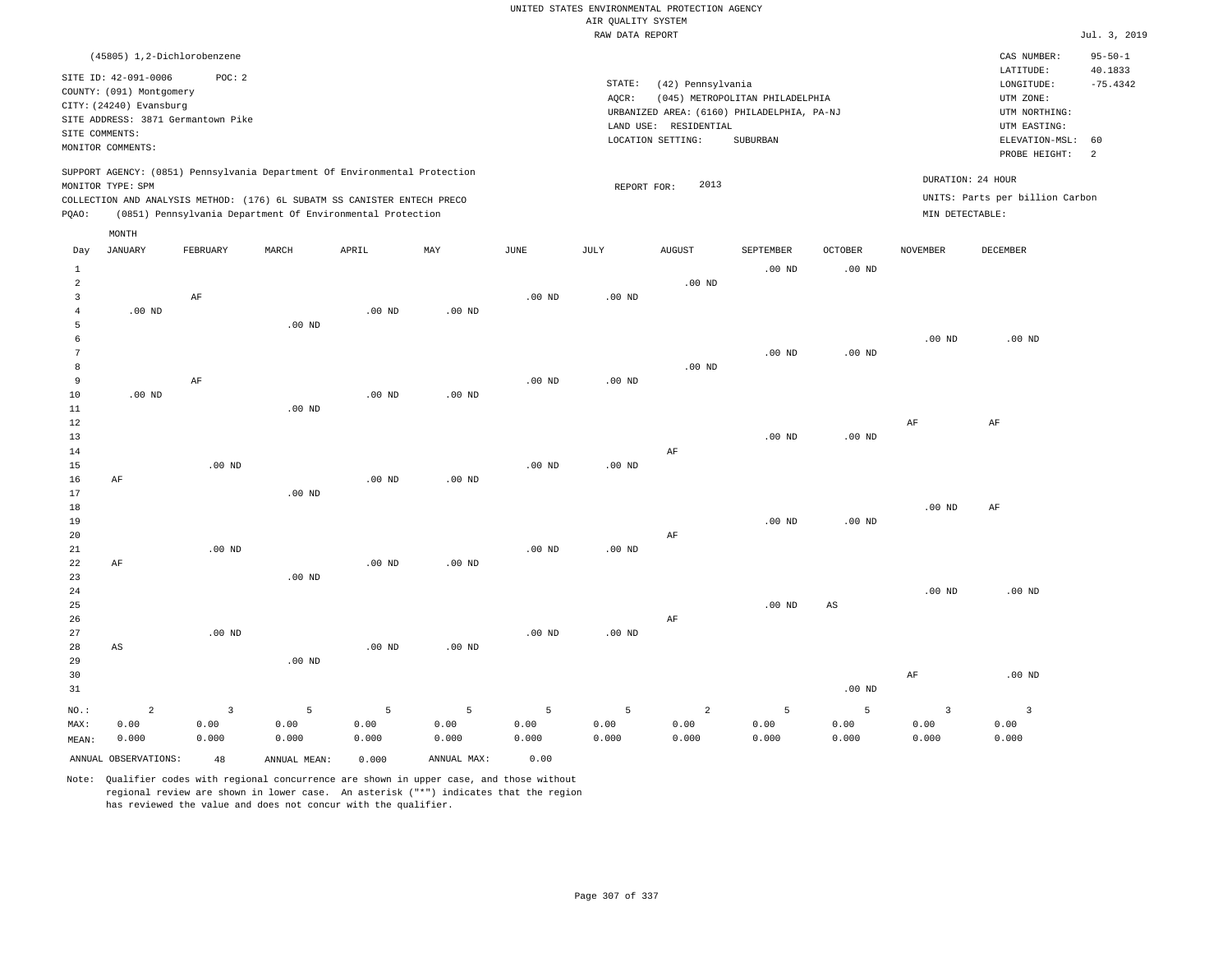| (45805) 1,2-Dichlorobenzene                                                |                                                                                        | CAS NUMBER:                     | $95 - 50 - 1$              |
|----------------------------------------------------------------------------|----------------------------------------------------------------------------------------|---------------------------------|----------------------------|
| SITE ID: 42-091-0006<br>POC: 2                                             |                                                                                        | LATITUDE:                       | 40.1833                    |
| COUNTY: (091) Montgomery                                                   | STATE:<br>(42) Pennsylvania                                                            | LONGITUDE:                      | $-75.4342$                 |
| CITY: (24240) Evansburg                                                    | AOCR:<br>(045) METROPOLITAN PHILADELPHIA<br>URBANIZED AREA: (6160) PHILADELPHIA, PA-NJ | UTM ZONE:<br>UTM NORTHING:      |                            |
| SITE ADDRESS: 3871 Germantown Pike                                         | RESIDENTIAL<br>LAND USE:                                                               | UTM EASTING:                    |                            |
| SITE COMMENTS:<br>MONITOR COMMENTS:                                        | LOCATION SETTING:<br>SUBURBAN                                                          | ELEVATION-MSL: 60               |                            |
|                                                                            |                                                                                        | PROBE HEIGHT:                   | $\overline{\phantom{0}}^2$ |
| SUPPORT AGENCY: (0851) Pennsylvania Department Of Environmental Protection | DURATION: 24 HOUR                                                                      |                                 |                            |
| MONITOR TYPE: SPM                                                          | 2014<br>REPORT FOR:                                                                    |                                 |                            |
| COLLECTION AND ANALYSIS METHOD: (176) 6L SUBATM SS CANISTER ENTECH PRECO   |                                                                                        | UNITS: Parts per billion Carbon |                            |
| (0851) Pennsylvania Department Of Environmental Protection<br>POAO:        | MIN DETECTABLE:                                                                        |                                 |                            |
| MONTH                                                                      |                                                                                        |                                 |                            |

| Day            | <b>JANUARY</b>         | ${\tt FEBRUARY}$       | $\tt MARCH$  | APRIL          | MAY         | $_{\rm JUNE}$ | $\mathtt{JULY}$   | AUGUST   | SEPTEMBER         | $\mathtt{OCTOBER}$ | NOVEMBER       | ${\tt DECEMBER}$ |
|----------------|------------------------|------------------------|--------------|----------------|-------------|---------------|-------------------|----------|-------------------|--------------------|----------------|------------------|
| $\mathbf{1}$   |                        |                        |              |                |             |               |                   |          |                   |                    | $.00$ ND       | $.00$ ND         |
| $\overline{a}$ |                        |                        |              |                |             |               |                   |          | .00 <sub>ND</sub> | $.00$ ND           |                |                  |
| 3              |                        |                        |              |                |             |               |                   | $.00$ ND |                   |                    |                |                  |
| $\overline{4}$ |                        | $\rm AF$               |              |                |             | $.00$ ND      | .00 $ND$          |          |                   |                    |                |                  |
| 5              | AF                     |                        |              | $.00$ ND       | $.00$ ND    |               |                   |          |                   |                    |                |                  |
| 6              |                        |                        | $.00$ ND     |                |             |               |                   |          |                   |                    |                |                  |
| 7              |                        |                        |              |                |             |               |                   |          |                   |                    | $\rm{AF}$      | $.00$ ND         |
| 8<br>9         |                        |                        |              |                |             |               |                   | $.00$ ND | .00 <sub>ND</sub> | .00 <sub>ND</sub>  |                |                  |
| 10             |                        | AS                     |              |                |             | $.00$ ND      | .00 <sub>ND</sub> |          |                   |                    |                |                  |
| 11             | $.00$ ND               |                        |              | $\rm AF$       | $.00$ ND    |               |                   |          |                   |                    |                |                  |
| 12             |                        |                        | $.00$ ND     |                |             |               |                   |          |                   |                    |                |                  |
| 13             |                        |                        |              |                |             |               |                   |          |                   |                    | $.00$ ND       | $.00$ ND         |
| 14             |                        |                        |              |                |             |               |                   |          | $.00$ ND          | .00 <sub>ND</sub>  |                |                  |
| 15             |                        |                        |              |                |             |               |                   | $.00$ ND |                   |                    |                |                  |
| 16             |                        | $.00$ ND               |              |                |             | .00 $ND$      | $.00$ ND          |          |                   |                    |                |                  |
| 17             | $.00$ ND               |                        |              | .00 $ND$       | $.00$ ND    |               |                   |          |                   |                    |                |                  |
| 18             |                        |                        | $.00$ ND     |                |             |               |                   |          |                   |                    |                |                  |
| 19             |                        |                        |              |                |             |               |                   |          |                   |                    | $.00$ ND       | $.00$ ND         |
| 20             |                        |                        |              |                |             |               |                   |          | .00 <sub>ND</sub> | $.00$ ND           |                |                  |
| 21             |                        |                        |              |                |             |               |                   | $.00$ ND |                   |                    |                |                  |
| 22             |                        | $.00$ ND               |              |                |             | $.00$ ND      | $.00$ ND          |          |                   |                    |                |                  |
| 23             | $\mathbb{A}\mathbb{S}$ |                        |              | $.00$ ND       | $.00$ ND    |               |                   |          |                   |                    |                |                  |
| 24             |                        |                        | $.00$ ND     |                |             |               |                   |          |                   |                    |                |                  |
| 25             |                        |                        |              |                |             |               |                   |          |                   |                    | $.00$ ND       | $.00$ ND         |
| 26             |                        |                        |              |                |             |               |                   | $.00$ ND | $.00$ ND          | $.00$ ND           |                |                  |
| $2\,7$<br>28   |                        | $\mathbb{A}\mathbb{S}$ |              |                |             | $.00$ ND      | $.00$ ND          |          |                   |                    |                |                  |
| 29             | AS                     |                        |              | $.00$ ND       | $.00$ ND    |               |                   |          |                   |                    |                |                  |
| 30             |                        |                        | $.00$ ND     |                |             |               |                   |          |                   |                    |                |                  |
| 31             |                        |                        |              |                |             |               |                   |          |                   |                    |                | $.00$ ND         |
|                |                        |                        |              |                |             |               |                   |          |                   |                    |                |                  |
| $_{\rm NO.}$ : | $\overline{a}$         | $\overline{a}$         | 5            | $\overline{4}$ | 5           | 5             | 5                 | 5        | 5                 | 5                  | $\overline{4}$ | 6                |
| MAX:           | 0.00                   | 0.00                   | 0.00         | 0.00           | 0.00        | 0.00          | 0.00              | 0.00     | 0.00              | 0.00               | 0.00           | 0.00             |
| MEAN:          | 0.000                  | 0.000                  | 0.000        | 0.000          | 0.000       | 0.000         | 0.000             | 0.000    | 0.000             | 0.000              | 0.000          | 0.000            |
|                | ANNUAL OBSERVATIONS:   | 53                     | ANNUAL MEAN: | 0.000          | ANNUAL MAX: | 0.00          |                   |          |                   |                    |                |                  |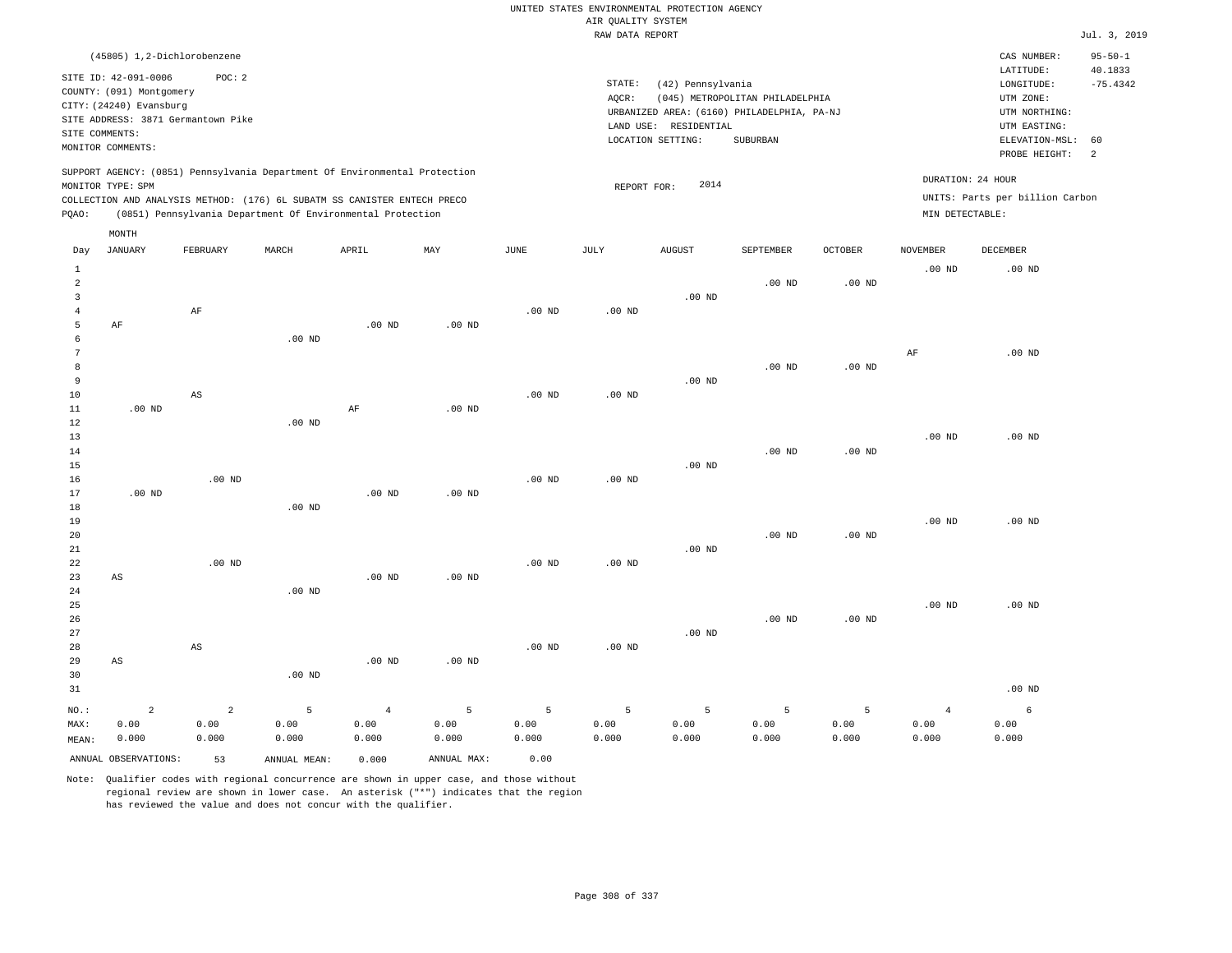|       |                                    |          |                   |                                                                            |          |          | RAW DATA REPORT |                                            |                                 |                |                   |                                 | Jul. 3, 2019          |
|-------|------------------------------------|----------|-------------------|----------------------------------------------------------------------------|----------|----------|-----------------|--------------------------------------------|---------------------------------|----------------|-------------------|---------------------------------|-----------------------|
|       | (45805) 1,2-Dichlorobenzene        |          |                   |                                                                            |          |          |                 |                                            |                                 |                |                   | CAS NUMBER:                     | $95 - 50 - 1$         |
|       | SITE ID: 42-091-0006               | POC:2    |                   |                                                                            |          |          | STATE:          | (42) Pennsylvania                          |                                 |                |                   | LATITUDE:<br>LONGITUDE:         | 40.1833<br>$-75.4342$ |
|       | COUNTY: (091) Montgomery           |          |                   |                                                                            |          |          | AOCR:           |                                            | (045) METROPOLITAN PHILADELPHIA |                |                   | UTM ZONE:                       |                       |
|       | CITY: (24240) Evansburg            |          |                   |                                                                            |          |          |                 | URBANIZED AREA: (6160) PHILADELPHIA, PA-NJ |                                 |                |                   | UTM NORTHING:                   |                       |
|       | SITE ADDRESS: 3871 Germantown Pike |          |                   |                                                                            |          |          | LAND USE:       | RESIDENTIAL                                |                                 |                |                   | UTM EASTING:                    |                       |
|       | SITE COMMENTS:                     |          |                   |                                                                            |          |          |                 | LOCATION SETTING:                          | SUBURBAN                        |                |                   | ELEVATION-MSL:                  | 60                    |
|       | MONITOR COMMENTS:                  |          |                   |                                                                            |          |          |                 |                                            |                                 |                |                   | PROBE HEIGHT:                   | 2                     |
|       |                                    |          |                   | SUPPORT AGENCY: (0851) Pennsylvania Department Of Environmental Protection |          |          |                 |                                            |                                 |                |                   |                                 |                       |
|       | MONITOR TYPE: SPM                  |          |                   |                                                                            |          |          | REPORT FOR:     | 2015                                       |                                 |                |                   | DURATION: 24 HOUR               |                       |
|       |                                    |          |                   | COLLECTION AND ANALYSIS METHOD: (176) 6L SUBATM SS CANISTER ENTECH PRECO   |          |          |                 |                                            |                                 |                |                   | UNITS: Parts per billion Carbon |                       |
| PQAO: |                                    |          |                   | (0851) Pennsylvania Department Of Environmental Protection                 |          |          |                 |                                            |                                 |                | MIN DETECTABLE:   |                                 |                       |
|       | MONTH                              |          |                   |                                                                            |          |          |                 |                                            |                                 |                |                   |                                 |                       |
| Day   | JANUARY                            | FEBRUARY | MARCH             | APRIL                                                                      | MAY      | JUNE     | JULY            | <b>AUGUST</b>                              | SEPTEMBER                       | <b>OCTOBER</b> | <b>NOVEMBER</b>   | DECEMBER                        |                       |
| 1     |                                    |          | $.00$ ND          |                                                                            |          |          |                 |                                            |                                 |                |                   |                                 |                       |
|       |                                    |          |                   |                                                                            |          |          |                 |                                            |                                 |                | $.00$ ND          | $.00$ ND                        |                       |
| 3     |                                    |          |                   |                                                                            |          |          |                 |                                            | $.00$ ND                        | $.00$ ND       |                   |                                 |                       |
|       |                                    |          |                   |                                                                            |          |          |                 | $.00$ ND                                   |                                 |                |                   |                                 |                       |
|       |                                    | $.00$ ND |                   |                                                                            |          | $.00$ ND | $.00$ ND        |                                            |                                 |                |                   |                                 |                       |
|       | $.00$ ND                           |          |                   | $.00$ ND                                                                   | $.00$ ND |          |                 |                                            |                                 |                |                   |                                 |                       |
|       |                                    |          | .00 <sub>ND</sub> |                                                                            |          |          |                 |                                            |                                 |                |                   |                                 |                       |
|       |                                    |          |                   |                                                                            |          |          |                 |                                            |                                 |                | .00 <sub>ND</sub> | $.00$ ND                        |                       |
| 9     |                                    |          |                   |                                                                            |          |          |                 |                                            | AS                              | $.00$ ND       |                   |                                 |                       |
| 10    |                                    |          |                   |                                                                            |          |          |                 | .00 <sub>ND</sub>                          |                                 |                |                   |                                 |                       |
| 11    |                                    | $.00$ ND |                   |                                                                            |          | $.00$ ND | $.00$ ND        |                                            |                                 |                |                   |                                 |                       |
| 12    | $.00$ ND                           |          |                   | $.00$ ND                                                                   | $.00$ ND |          |                 |                                            |                                 |                |                   |                                 |                       |
| 13    |                                    |          | .00 <sub>ND</sub> |                                                                            |          |          |                 |                                            |                                 |                |                   |                                 |                       |
| 14    |                                    |          |                   |                                                                            |          |          |                 |                                            |                                 |                | .00 <sub>ND</sub> | .00 <sub>ND</sub>               |                       |

.00 ND

.00 ND

| 16          |          |    |          |          |          |          |          | $.00$ ND |          |          |          |          |
|-------------|----------|----|----------|----------|----------|----------|----------|----------|----------|----------|----------|----------|
| 17          |          | AF |          |          |          | $.00$ ND | $.00$ ND |          |          |          |          |          |
| 18          | $.00$ ND |    |          | $.00$ ND | $.00$ ND |          |          |          |          |          |          |          |
| 19          |          |    | $.00$ ND |          |          |          |          |          |          |          |          |          |
| 20          |          |    |          |          |          |          |          |          |          |          | $.00$ ND | $.00$ ND |
| $2\sqrt{1}$ |          |    |          |          |          |          |          |          | $.00$ ND | $.00$ ND |          |          |
| 22          |          |    |          |          |          |          |          | $.00$ ND |          |          |          |          |
| 23          |          | AS |          |          |          | $.00$ ND | $.00$ ND |          |          |          |          |          |
| 24          | $.00$ ND |    |          | $.00$ ND | $.00$ ND |          |          |          |          |          |          |          |
| $25\,$      |          |    | $.00$ ND |          |          |          |          |          |          |          |          |          |
| 26          |          |    |          |          |          |          |          |          |          |          | $.00$ ND | $.00$ ND |
| 27          |          |    |          |          |          |          |          |          | $.00$ ND | $.00$ ND |          |          |
| 28          |          |    |          |          |          |          |          | $.00$ ND |          |          |          |          |
| 29          |          |    |          |          |          | $.00$ ND | $.00$ ND |          |          |          |          |          |
| 30          | $.00$ ND |    |          | $.00$ ND | $.00$ ND |          |          |          |          |          |          |          |
| 31          |          |    | $.00$ ND |          |          |          |          |          |          |          |          |          |

| NO.:  | $-5$                 | $\sim$ 2 | $6 \qquad \qquad$ |       |             |       |       | 5 5 5 5 5 | $\sim$ 4 |       |       |       |
|-------|----------------------|----------|-------------------|-------|-------------|-------|-------|-----------|----------|-------|-------|-------|
| MAX:  | 0.00                 | 0.00     | 0.00              | 0.00  | 0.00        | 0.00  | 0.00  | 0.00      | 0.00     | 0.00  | 0.00  | 0.00  |
| MEAN: | 0.000                | 0.000    | 0.000             | 0.000 | 0.000       | 0.000 | 0.000 | 0.000     | 0.000    | 0.000 | 0.000 | 0.000 |
|       | ANNUAL OBSERVATIONS: | 57 57    | ANNUAL MEAN:      | 0.000 | ANNUAL MAX: | 0.00  |       |           |          |       |       |       |

Note: Qualifier codes with regional concurrence are shown in upper case, and those without regional review are shown in lower case. An asterisk ("\*") indicates that the region has reviewed the value and does not concur with the qualifier.

15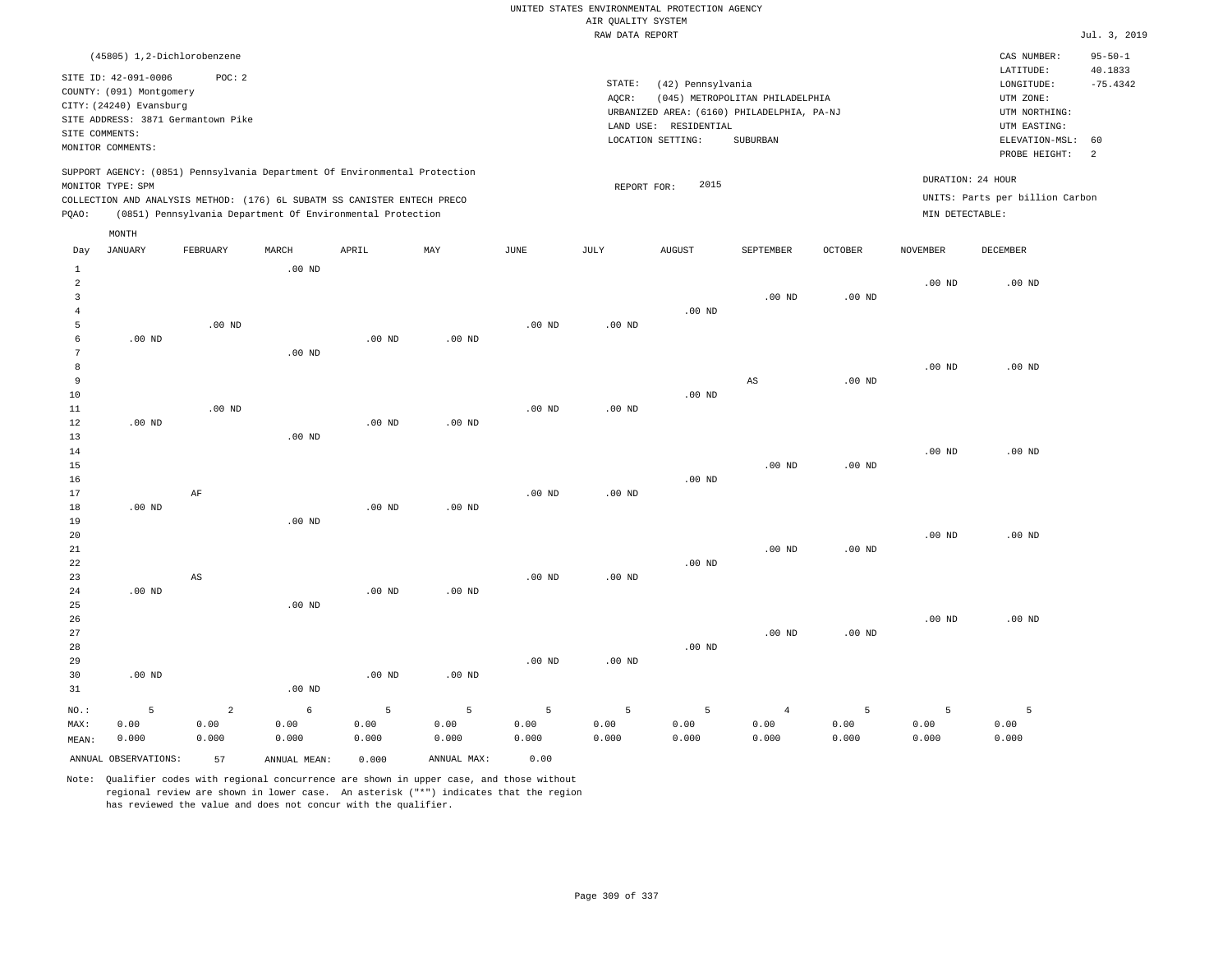|                |                             |                                    |                   |                                                                            |                   |                        |                        | UNITED STATES ENVIRONMENTAL PROTECTION AGENCY |                                 |                   |                        |                                 |                |
|----------------|-----------------------------|------------------------------------|-------------------|----------------------------------------------------------------------------|-------------------|------------------------|------------------------|-----------------------------------------------|---------------------------------|-------------------|------------------------|---------------------------------|----------------|
|                |                             |                                    |                   |                                                                            |                   |                        |                        | AIR QUALITY SYSTEM                            |                                 |                   |                        |                                 |                |
|                |                             |                                    |                   |                                                                            |                   |                        |                        | RAW DATA REPORT                               |                                 |                   |                        |                                 | Jul. 3, 2019   |
|                | (45805) 1,2-Dichlorobenzene |                                    |                   |                                                                            |                   |                        |                        |                                               |                                 |                   |                        | CAS NUMBER:                     | $95 - 50 - 1$  |
|                | SITE ID: 42-091-0006        | POC: 2                             |                   |                                                                            |                   |                        |                        |                                               |                                 |                   |                        | LATITUDE:                       | 40.1833        |
|                | COUNTY: (091) Montgomery    |                                    |                   |                                                                            |                   |                        | STATE:                 | (42) Pennsylvania                             |                                 |                   |                        | LONGITUDE:                      | $-75.4342$     |
|                | CITY: (24240) Evansburg     |                                    |                   |                                                                            |                   |                        | AQCR:                  |                                               | (045) METROPOLITAN PHILADELPHIA |                   |                        | UTM ZONE:                       |                |
|                |                             | SITE ADDRESS: 3871 Germantown Pike |                   |                                                                            |                   |                        |                        | URBANIZED AREA: (6160) PHILADELPHIA, PA-NJ    |                                 |                   |                        | UTM NORTHING:                   |                |
| SITE COMMENTS: |                             |                                    |                   |                                                                            |                   |                        |                        | LAND USE: RESIDENTIAL                         |                                 |                   |                        | UTM EASTING:                    |                |
|                | MONITOR COMMENTS:           |                                    |                   |                                                                            |                   |                        |                        | LOCATION SETTING:                             | SUBURBAN                        |                   |                        | ELEVATION-MSL:                  | 60             |
|                |                             |                                    |                   |                                                                            |                   |                        |                        |                                               |                                 |                   |                        | PROBE HEIGHT:                   | $\overline{a}$ |
|                |                             |                                    |                   | SUPPORT AGENCY: (0851) Pennsylvania Department Of Environmental Protection |                   |                        |                        |                                               |                                 |                   |                        | DURATION: 24 HOUR               |                |
|                | MONITOR TYPE: SPM           |                                    |                   |                                                                            |                   |                        |                        | 2016<br>REPORT FOR:                           |                                 |                   |                        |                                 |                |
|                |                             |                                    |                   | COLLECTION AND ANALYSIS METHOD: (176) 6L SUBATM SS CANISTER ENTECH PRECO   |                   |                        |                        |                                               |                                 |                   |                        | UNITS: Parts per billion Carbon |                |
| PQAO:          |                             |                                    |                   | (0851) Pennsylvania Department Of Environmental Protection                 |                   |                        |                        |                                               |                                 |                   | MIN DETECTABLE:        |                                 |                |
|                | MONTH                       |                                    |                   |                                                                            |                   |                        |                        |                                               |                                 |                   |                        |                                 |                |
| Day            | <b>JANUARY</b>              | FEBRUARY                           | MARCH             | APRIL                                                                      | MAY               | JUNE                   | JULY                   | <b>AUGUST</b>                                 | SEPTEMBER                       | <b>OCTOBER</b>    | <b>NOVEMBER</b>        | DECEMBER                        |                |
| $\mathbf{1}$   | $.00$ ND                    |                                    | .00 <sub>ND</sub> |                                                                            |                   |                        |                        |                                               |                                 |                   |                        |                                 |                |
| $\overline{a}$ |                             |                                    |                   |                                                                            |                   |                        |                        |                                               |                                 |                   | .00 <sub>ND</sub>      | AM                              |                |
| $\overline{3}$ |                             |                                    |                   |                                                                            |                   |                        |                        |                                               | AS                              | .00 <sub>ND</sub> |                        |                                 |                |
| $\overline{4}$ |                             |                                    |                   |                                                                            |                   |                        |                        | $.00$ ND                                      |                                 |                   |                        |                                 |                |
| 5<br>6         |                             | $.00$ ND                           |                   | $.00$ ND                                                                   | $.00$ ND          | $.00$ ND               | AS                     |                                               |                                 |                   |                        |                                 |                |
| 7              | $.00$ ND                    |                                    | $.00$ ND          |                                                                            |                   |                        |                        |                                               |                                 |                   |                        |                                 |                |
| 8              |                             |                                    |                   |                                                                            |                   |                        |                        |                                               |                                 |                   | .00 <sub>ND</sub>      | $.00$ ND                        |                |
| 9              |                             |                                    |                   |                                                                            |                   |                        |                        |                                               | $.00$ ND                        | AF                |                        |                                 |                |
| $10$           |                             |                                    |                   |                                                                            |                   |                        |                        | $.00$ ND                                      |                                 |                   |                        |                                 |                |
| 11             |                             |                                    |                   |                                                                            |                   | $.00$ ND               | $_{\rm AS}$            |                                               |                                 |                   |                        |                                 |                |
| 12             |                             | $.00$ ND                           |                   | .00 <sub>ND</sub>                                                          | .00 <sub>ND</sub> |                        |                        |                                               |                                 |                   |                        |                                 |                |
| 13             | .00 <sub>ND</sub>           |                                    | $.00$ ND          |                                                                            |                   |                        |                        |                                               |                                 |                   |                        |                                 |                |
| 14             |                             |                                    |                   |                                                                            |                   |                        |                        |                                               |                                 |                   | $\mathbb{A}\mathbb{S}$ | .00 <sub>ND</sub>               |                |
| $15$           |                             |                                    |                   |                                                                            |                   |                        |                        |                                               | $.00$ ND                        | AF                |                        |                                 |                |
| 16             |                             |                                    |                   |                                                                            |                   |                        |                        | $.00$ ND                                      |                                 |                   |                        |                                 |                |
| 17             |                             |                                    |                   |                                                                            |                   | $\mathbb{A}\mathbb{S}$ | $\mathbb{A}\mathbb{S}$ |                                               |                                 |                   |                        |                                 |                |
| 18             |                             | $.00$ ND                           |                   | $.00$ ND                                                                   | .00 <sub>ND</sub> |                        |                        |                                               |                                 |                   |                        |                                 |                |
| 19             | $.00$ ND                    |                                    | $.00$ ND          |                                                                            |                   |                        |                        |                                               |                                 |                   |                        |                                 |                |
| 20<br>21       |                             |                                    |                   |                                                                            |                   |                        |                        |                                               | $\mathbb{A}\mathbb{S}$          | $.00$ ND          | AF                     | $.00$ ND                        |                |
| 22             |                             |                                    |                   |                                                                            |                   |                        |                        | $.00$ ND                                      |                                 |                   |                        |                                 |                |
| 23             |                             |                                    |                   |                                                                            |                   | .00 <sub>ND</sub>      | $\mathbb{A}\mathbb{S}$ |                                               |                                 |                   |                        |                                 |                |
| 24             |                             | $.00$ ND                           |                   | $.00$ ND                                                                   | $.00$ ND          |                        |                        |                                               |                                 |                   |                        |                                 |                |
| 25             | $.00$ ND                    |                                    | .00 <sub>ND</sub> |                                                                            |                   |                        |                        |                                               |                                 |                   |                        |                                 |                |
| 26             |                             |                                    |                   |                                                                            |                   |                        |                        |                                               |                                 |                   | $\mathbb{A}\mathbb{S}$ | AF                              |                |
| 27             |                             |                                    |                   |                                                                            |                   |                        |                        |                                               | .00 <sub>ND</sub>               | $.00$ ND          |                        |                                 |                |
| 28             |                             |                                    |                   |                                                                            |                   |                        |                        | $.00$ ND                                      |                                 |                   |                        |                                 |                |
| 29             |                             |                                    |                   |                                                                            |                   | $_{\rm AS}$            | $_{\rm AS}$            |                                               |                                 |                   |                        |                                 |                |
| 30             |                             |                                    |                   | .00 <sub>ND</sub>                                                          | $.00$ ND          |                        |                        |                                               |                                 |                   |                        |                                 |                |
| 31             | $.00$ ND                    |                                    | $.00$ ND          |                                                                            |                   |                        |                        |                                               |                                 |                   |                        |                                 |                |
| NO.:           | 6                           | $\overline{4}$                     | 6                 | 5                                                                          | 5                 | $\mathsf 3$            | $\mathbb O$            | 5                                             | $\overline{3}$                  | $\overline{3}$    | $\overline{a}$         | $\overline{\mathbf{3}}$         |                |
| MAX:           | 0.00                        | 0.00                               | 0.00              | 0.00                                                                       | 0.00              | 0.00                   |                        | 0.00                                          | 0.00                            | 0.00              | 0.00                   | 0.00                            |                |
| MEAN:          | 0.000                       | 0.000                              | 0.000             | 0.000                                                                      | 0.000             | 0.000                  |                        | 0.000                                         | 0.000                           | 0.000             | 0.000                  | 0.000                           |                |
|                | ANNUAL OBSERVATIONS:        | 45                                 | ANNUAL, MEAN:     | 0.000                                                                      | ANNUAL MAX:       | 0.00                   |                        |                                               |                                 |                   |                        |                                 |                |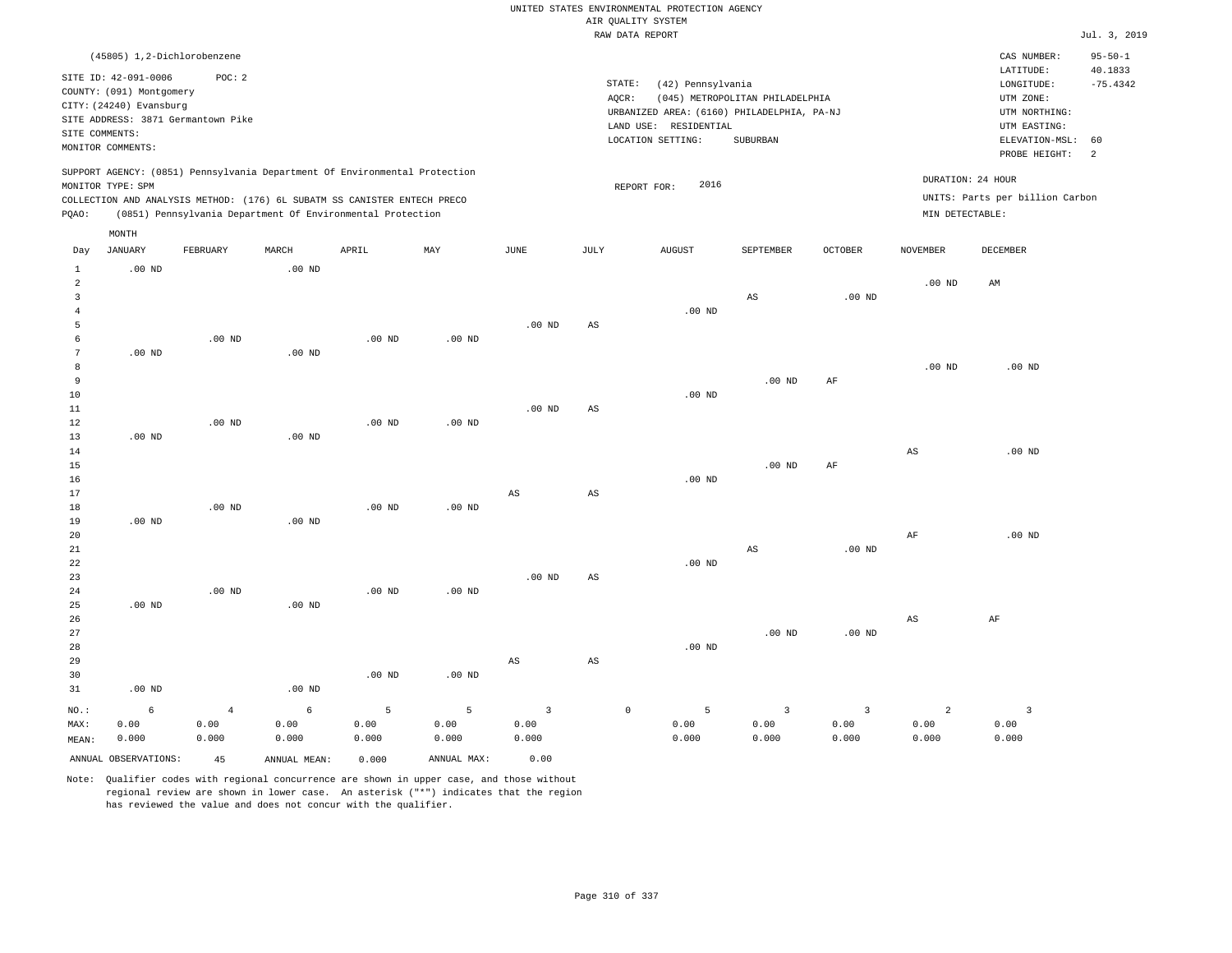|                                |                                                                                                                                        |                |                   |                                                                                                                                        |                        |               |                                       | UNITED STATES ENVIRONMENTAL PROTECTION AGENCY                   |                                                                                           |                   |                   |                                                                            |                          |
|--------------------------------|----------------------------------------------------------------------------------------------------------------------------------------|----------------|-------------------|----------------------------------------------------------------------------------------------------------------------------------------|------------------------|---------------|---------------------------------------|-----------------------------------------------------------------|-------------------------------------------------------------------------------------------|-------------------|-------------------|----------------------------------------------------------------------------|--------------------------|
|                                |                                                                                                                                        |                |                   |                                                                                                                                        |                        |               | AIR QUALITY SYSTEM<br>RAW DATA REPORT |                                                                 |                                                                                           |                   |                   |                                                                            | Jul. 3, 2019             |
|                                | (45805) 1,2-Dichlorobenzene                                                                                                            |                |                   |                                                                                                                                        |                        |               |                                       |                                                                 |                                                                                           |                   |                   | CAS NUMBER:<br>LATITUDE:                                                   | $95 - 50 - 1$<br>40.1833 |
| SITE COMMENTS:                 | SITE ID: 42-091-0006<br>COUNTY: (091) Montgomery<br>CITY: (24240) Evansburg<br>SITE ADDRESS: 3871 Germantown Pike<br>MONITOR COMMENTS: | POC: 2         |                   |                                                                                                                                        |                        |               | STATE:<br>AQCR:                       | (42) Pennsylvania<br>LAND USE: RESIDENTIAL<br>LOCATION SETTING: | (045) METROPOLITAN PHILADELPHIA<br>URBANIZED AREA: (6160) PHILADELPHIA, PA-NJ<br>SUBURBAN |                   |                   | LONGITUDE:<br>UTM ZONE:<br>UTM NORTHING:<br>UTM EASTING:<br>ELEVATION-MSL: | $-75.4342$<br>60         |
|                                |                                                                                                                                        |                |                   | SUPPORT AGENCY: (0851) Pennsylvania Department Of Environmental Protection                                                             |                        |               |                                       |                                                                 |                                                                                           |                   |                   | PROBE HEIGHT:                                                              | 2                        |
| PQAO:                          | MONITOR TYPE: SPM                                                                                                                      |                |                   | COLLECTION AND ANALYSIS METHOD: (176) 6L SUBATM SS CANISTER ENTECH PRECO<br>(0851) Pennsylvania Department Of Environmental Protection |                        |               | REPORT FOR:                           | 2017                                                            |                                                                                           |                   | MIN DETECTABLE:   | DURATION: 24 HOUR<br>UNITS: Parts per billion Carbon                       |                          |
| Day                            | $\texttt{MONTH}$<br><b>JANUARY</b>                                                                                                     | FEBRUARY       | MARCH             | APRIL                                                                                                                                  | MAY                    | JUNE          | JULY                                  | <b>AUGUST</b>                                                   | SEPTEMBER                                                                                 | OCTOBER           | <b>NOVEMBER</b>   | <b>DECEMBER</b>                                                            |                          |
| $\mathbf{1}$<br>$\overline{a}$ | $_{\rm AS}$                                                                                                                            |                | $.00$ ND          | $.00$ ND                                                                                                                               | $.00$ ND               |               |                                       |                                                                 |                                                                                           |                   |                   |                                                                            |                          |
| $\mathbf{3}$<br>$\bf{4}$<br>5  |                                                                                                                                        |                |                   |                                                                                                                                        |                        |               |                                       | AF                                                              | $.00$ ND                                                                                  | $.00$ ND          | $.00$ ND          | $.00$ ND                                                                   |                          |
| 6<br>$\overline{7}$<br>8       | AS                                                                                                                                     | $.00$ ND       | .00 <sub>ND</sub> | $.00$ ND                                                                                                                               | $.00$ ND               | $.00$ ND      | $.00$ ND                              |                                                                 |                                                                                           |                   |                   |                                                                            |                          |
| $\overline{9}$<br>10<br>11     |                                                                                                                                        |                |                   |                                                                                                                                        |                        |               |                                       | $.00$ ND                                                        | .00 <sub>ND</sub>                                                                         | $.00$ ND          | .00 <sub>ND</sub> | $.00$ ND                                                                   |                          |
| 12<br>13<br>14                 | $\rm AF$                                                                                                                               | $.00$ ND       | $.00$ ND          | $.00$ ND                                                                                                                               | .00 <sub>ND</sub>      | $.00$ ND      | $.00$ ND                              |                                                                 |                                                                                           |                   | .00 <sub>ND</sub> | $.00$ ND                                                                   |                          |
| 15<br>16<br>17<br>18           |                                                                                                                                        | $.00$ ND       |                   |                                                                                                                                        |                        | $.00$ ND      | $.00$ ND                              | $.00$ ND                                                        | $.00$ ND                                                                                  | $.00$ ND          |                   |                                                                            |                          |
| 19<br>20<br>21                 | $.00$ ND                                                                                                                               |                | $.00$ ND          | $.00$ ND                                                                                                                               | $.00$ ND               |               |                                       |                                                                 |                                                                                           |                   | .00 <sub>ND</sub> | AF                                                                         |                          |
| 22<br>23<br>24                 |                                                                                                                                        | $.00$ ND       |                   |                                                                                                                                        |                        | $.00$ ND      | $.00$ ND                              | $.00$ ND                                                        | $.00$ ND                                                                                  | .00 <sub>ND</sub> |                   |                                                                            |                          |
| 25<br>26<br>27                 | $.00$ ND                                                                                                                               |                | .00 <sub>ND</sub> | $.00$ ND                                                                                                                               | $.00$ ND               |               |                                       |                                                                 |                                                                                           |                   | .00 <sub>ND</sub> | $.00$ ND                                                                   |                          |
| 28<br>29<br>30                 |                                                                                                                                        |                |                   |                                                                                                                                        | $\mathbb{A}\mathbb{S}$ | $.00$ ND      | $.00$ ND                              | $.00$ ND                                                        | $.00$ ND                                                                                  | $.00$ ND          |                   |                                                                            |                          |
| 31<br>NO.:                     | $_{\rm AS}$<br>$\overline{a}$                                                                                                          | $\overline{4}$ | 5                 | 5                                                                                                                                      | 5                      | 5             | 5                                     | $\overline{4}$                                                  | 5                                                                                         | 5                 | 5                 | $\overline{4}$                                                             |                          |
| MAX:<br>MEAN:                  | 0.00<br>0.000                                                                                                                          | 0.00<br>0.000  | 0.00<br>0.000     | 0.00<br>0.000                                                                                                                          | 0.00<br>0.000          | 0.00<br>0.000 | 0.00<br>0.000                         | 0.00<br>0.000                                                   | 0.00<br>0.000                                                                             | 0.00<br>0.000     | 0.00<br>0.000     | 0.00<br>0.000                                                              |                          |
|                                | ANNUAL OBSERVATIONS:                                                                                                                   | 54             | ANNUAL, MEAN:     | 0.000                                                                                                                                  | ANNUAL MAX:            | 0.00          |                                       |                                                                 |                                                                                           |                   |                   |                                                                            |                          |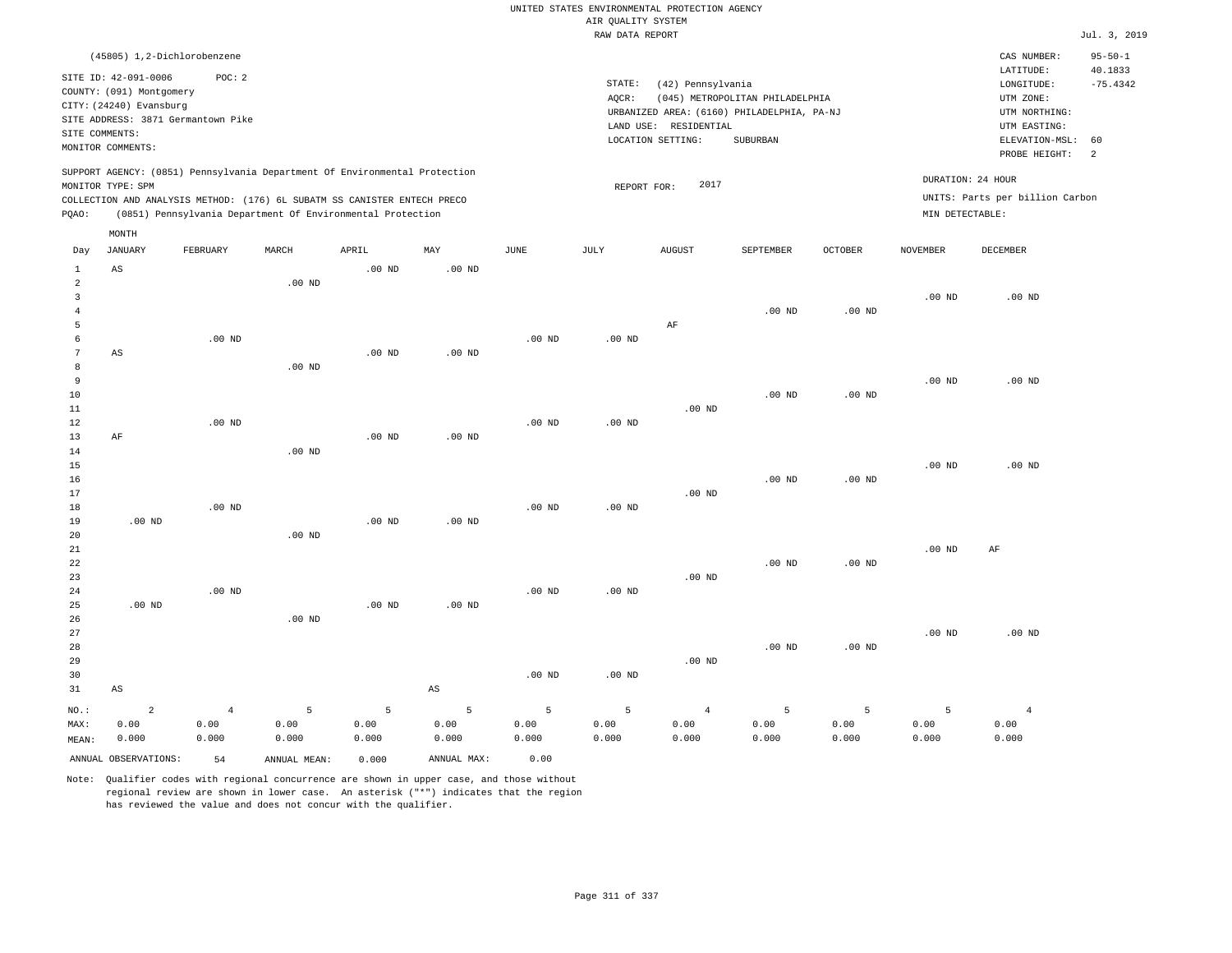|                      |                                                  |                   |                   |                                                                            |                   |                   | UNITED STATES ENVIRONMENTAL PROTECTION AGENCY |                       |                                            |                   |                        |                                 |                          |
|----------------------|--------------------------------------------------|-------------------|-------------------|----------------------------------------------------------------------------|-------------------|-------------------|-----------------------------------------------|-----------------------|--------------------------------------------|-------------------|------------------------|---------------------------------|--------------------------|
|                      |                                                  |                   |                   |                                                                            |                   |                   | AIR QUALITY SYSTEM                            |                       |                                            |                   |                        |                                 |                          |
|                      |                                                  |                   |                   |                                                                            |                   |                   | RAW DATA REPORT                               |                       |                                            |                   |                        |                                 | Jul. 3, 2019             |
|                      | (45805) 1,2-Dichlorobenzene                      |                   |                   |                                                                            |                   |                   |                                               |                       |                                            |                   |                        | CAS NUMBER:<br>LATITUDE:        | $95 - 50 - 1$<br>40.1833 |
|                      | SITE ID: 42-091-0006<br>COUNTY: (091) Montgomery | POC: 2            |                   |                                                                            |                   |                   | STATE:                                        | (42) Pennsylvania     |                                            |                   |                        | LONGITUDE:                      | $-75.4342$               |
|                      | CITY: (24240) Evansburg                          |                   |                   |                                                                            |                   |                   | AOCR:                                         |                       | (045) METROPOLITAN PHILADELPHIA            |                   |                        | UTM ZONE:                       |                          |
|                      | SITE ADDRESS: 3871 Germantown Pike               |                   |                   |                                                                            |                   |                   |                                               |                       | URBANIZED AREA: (6160) PHILADELPHIA, PA-NJ |                   |                        | UTM NORTHING:                   |                          |
|                      | SITE COMMENTS:                                   |                   |                   |                                                                            |                   |                   |                                               | LAND USE: RESIDENTIAL |                                            |                   |                        | UTM EASTING:                    |                          |
|                      | MONITOR COMMENTS:                                |                   |                   |                                                                            |                   |                   |                                               | LOCATION SETTING:     | SUBURBAN                                   |                   |                        | ELEVATION-MSL:<br>PROBE HEIGHT: | 60<br>2                  |
|                      |                                                  |                   |                   | SUPPORT AGENCY: (0851) Pennsylvania Department Of Environmental Protection |                   |                   |                                               |                       |                                            |                   |                        | DURATION: 24 HOUR               |                          |
|                      | MONITOR TYPE: SPM                                |                   |                   | COLLECTION AND ANALYSIS METHOD: (176) 6L SUBATM SS CANISTER ENTECH PRECO   |                   |                   | REPORT FOR:                                   | 2018                  |                                            |                   |                        | UNITS: Parts per billion Carbon |                          |
| PQAO:                |                                                  |                   |                   | (0851) Pennsylvania Department Of Environmental Protection                 |                   |                   |                                               |                       |                                            |                   |                        | MIN DETECTABLE: .2710443        |                          |
|                      | MONTH                                            |                   |                   |                                                                            |                   |                   |                                               |                       |                                            |                   |                        |                                 |                          |
| Day                  | <b>JANUARY</b>                                   | FEBRUARY          | MARCH             | APRIL                                                                      | MAY               | <b>JUNE</b>       | <b>JULY</b>                                   | <b>AUGUST</b>         | SEPTEMBER                                  | <b>OCTOBER</b>    | <b>NOVEMBER</b>        | <b>DECEMBER</b>                 |                          |
| 1                    |                                                  | $.00$ ND          |                   |                                                                            |                   | $.00$ ND          | $.00$ ND                                      |                       |                                            |                   |                        |                                 |                          |
| $\overline{a}$       | AO                                               |                   |                   | $.00$ ND                                                                   | $.00$ ND          |                   |                                               |                       |                                            |                   |                        |                                 |                          |
| 3                    |                                                  |                   | .00 <sub>ND</sub> |                                                                            |                   |                   |                                               |                       |                                            |                   |                        |                                 |                          |
| $\overline{4}$       |                                                  |                   |                   |                                                                            |                   |                   |                                               |                       |                                            |                   | .00 <sub>ND</sub>      | $.00$ ND                        |                          |
| 5                    |                                                  |                   |                   |                                                                            |                   |                   |                                               |                       | $.00$ ND                                   | .00 <sub>ND</sub> |                        |                                 |                          |
| 6<br>$7\phantom{.0}$ |                                                  | $.00$ ND          |                   |                                                                            |                   | .00 $ND$          | $.00$ ND                                      | $.00$ ND              |                                            |                   |                        |                                 |                          |
| $^{\rm 8}$           | AF                                               |                   |                   | .00 <sub>ND</sub>                                                          | .00 <sub>ND</sub> |                   |                                               |                       |                                            |                   |                        |                                 |                          |
| 9                    |                                                  |                   | $.00$ ND          |                                                                            |                   |                   |                                               |                       |                                            |                   |                        |                                 |                          |
| 10                   |                                                  |                   |                   |                                                                            |                   |                   |                                               |                       |                                            |                   | .00 <sub>ND</sub>      | $.00$ ND                        |                          |
| 11                   |                                                  |                   |                   |                                                                            |                   |                   |                                               |                       | $.00$ ND                                   | $.00$ ND          |                        |                                 |                          |
| 12                   |                                                  |                   |                   |                                                                            |                   |                   |                                               | $.00$ ND              |                                            |                   |                        |                                 |                          |
| 13                   |                                                  | .00 <sub>ND</sub> |                   |                                                                            |                   | .00 <sub>ND</sub> | .00 <sub>ND</sub>                             |                       |                                            |                   |                        |                                 |                          |
| 14                   | $.00$ ND                                         |                   |                   | $.00$ ND                                                                   | $.00$ ND          |                   |                                               |                       |                                            |                   |                        |                                 |                          |
| 15                   |                                                  |                   | $.00$ ND          |                                                                            |                   |                   |                                               |                       |                                            |                   |                        |                                 |                          |
| 16                   |                                                  |                   |                   |                                                                            |                   |                   |                                               |                       |                                            |                   | $.00$ ND               | $.00$ ND                        |                          |
| 17<br>18             |                                                  |                   |                   |                                                                            |                   |                   |                                               | $.00$ ND              | $.00$ ND                                   | $.00$ ND          |                        |                                 |                          |
| 19                   |                                                  | $.00$ ND          |                   |                                                                            |                   | $.00$ ND          | $.00$ ND                                      |                       |                                            |                   |                        |                                 |                          |
| 20                   | .00 <sub>ND</sub>                                |                   |                   | .00 <sub>ND</sub>                                                          | .00 <sub>ND</sub> |                   |                                               |                       |                                            |                   |                        |                                 |                          |
| 21                   |                                                  |                   | .00 <sub>ND</sub> |                                                                            |                   |                   |                                               |                       |                                            |                   |                        |                                 |                          |
| 22                   |                                                  |                   |                   |                                                                            |                   |                   |                                               |                       |                                            |                   | AF                     | $.00$ ND                        |                          |
| 23                   |                                                  |                   |                   |                                                                            |                   |                   |                                               |                       | $_{\rm AS}$                                | .00 <sub>ND</sub> |                        |                                 |                          |
| 24                   |                                                  |                   |                   |                                                                            |                   |                   |                                               | .00 <sub>ND</sub>     |                                            |                   |                        |                                 |                          |
| 25                   |                                                  | $.00$ ND          |                   |                                                                            |                   | $.00$ ND          | $.00$ ND                                      |                       |                                            |                   |                        |                                 |                          |
| 26                   | .00 <sub>ND</sub>                                |                   |                   | .00 <sub>ND</sub>                                                          | .00 <sub>ND</sub> |                   |                                               |                       |                                            |                   |                        |                                 |                          |
| 27<br>28             |                                                  |                   | .00 <sub>ND</sub> |                                                                            |                   |                   |                                               |                       |                                            |                   | $.00$ ND               | $.00$ ND                        |                          |
| 29                   |                                                  |                   |                   |                                                                            |                   |                   |                                               |                       | .00 $ND$                                   | $.00$ ND          |                        |                                 |                          |
| 30                   |                                                  |                   |                   |                                                                            |                   |                   |                                               | $.00$ ND              |                                            |                   |                        |                                 |                          |
| 31                   |                                                  |                   |                   |                                                                            |                   |                   | $.00$ ND                                      |                       |                                            |                   |                        |                                 |                          |
|                      |                                                  |                   |                   |                                                                            |                   |                   |                                               |                       |                                            |                   |                        |                                 |                          |
| NO.:<br>MAX:         | $\overline{\mathbf{3}}$<br>0.00                  | 5<br>0.00         | 5<br>0.00         | 5<br>0.00                                                                  | 5<br>0.00         | 5<br>0.00         | $\epsilon$<br>0.00                            | 5<br>0.00             | $\overline{4}$<br>0.00                     | 5<br>0.00         | $\overline{4}$<br>0.00 | 5<br>0.00                       |                          |
| MEAN:                | 0.000                                            | 0.000             | 0.000             | 0.000                                                                      | 0.000             | 0.000             | 0.000                                         | 0.000                 | 0.000                                      | 0.000             | 0.000                  | 0.000                           |                          |
|                      |                                                  |                   |                   |                                                                            |                   |                   |                                               |                       |                                            |                   |                        |                                 |                          |
|                      | ANNUAL OBSERVATIONS:                             | 57                | ANNUAL MEAN:      | 0.000                                                                      | ANNUAL MAX:       | 0.00              |                                               |                       |                                            |                   |                        |                                 |                          |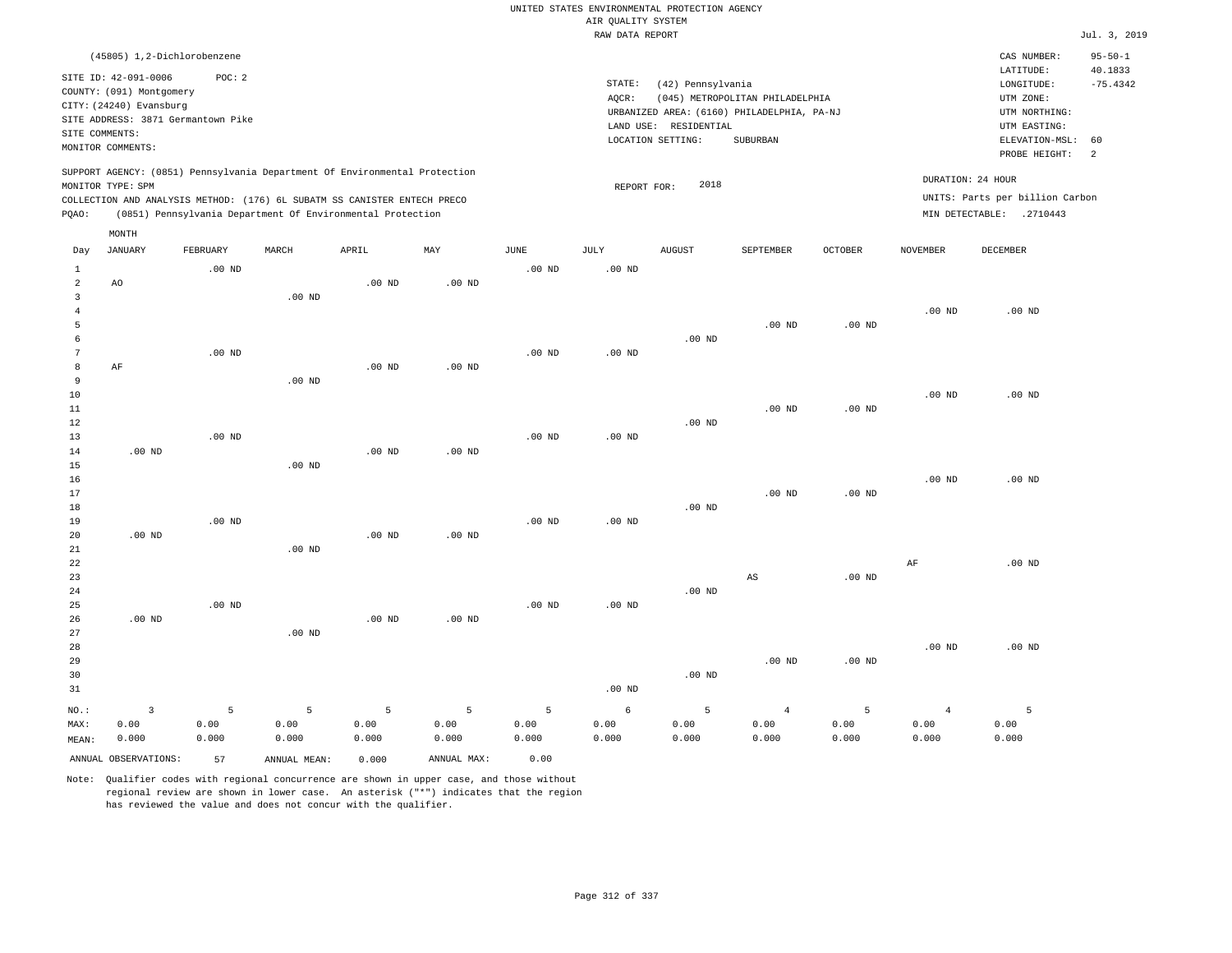|       |                                                     |          |                                                                            |                   |          |          | RAW DATA REPORT |                                            |                                 |                |                   |                                 | Jul. 3, 2019   |
|-------|-----------------------------------------------------|----------|----------------------------------------------------------------------------|-------------------|----------|----------|-----------------|--------------------------------------------|---------------------------------|----------------|-------------------|---------------------------------|----------------|
|       | (45806) 1,3-Dichlorobenzene                         |          |                                                                            |                   |          |          |                 |                                            |                                 |                |                   | CAS NUMBER:                     | $541 - 73 - 1$ |
|       | SITE ID: 42-091-0006                                | POC: 2   |                                                                            |                   |          |          |                 |                                            |                                 |                |                   | LATITUDE:                       | 40.1833        |
|       |                                                     |          |                                                                            |                   |          |          | STATE:          | (42) Pennsylvania                          |                                 |                |                   | LONGITUDE:                      | $-75.4342$     |
|       | COUNTY: (091) Montgomery<br>CITY: (24240) Evansburg |          |                                                                            |                   |          |          | AOCR:           |                                            | (045) METROPOLITAN PHILADELPHIA |                |                   | UTM ZONE:                       |                |
|       | SITE ADDRESS: 3871 Germantown Pike                  |          |                                                                            |                   |          |          |                 | URBANIZED AREA: (6160) PHILADELPHIA, PA-NJ |                                 |                |                   | UTM NORTHING:                   |                |
|       |                                                     |          |                                                                            |                   |          |          | LAND USE:       | RESIDENTIAL                                |                                 |                |                   | UTM EASTING:                    |                |
|       | SITE COMMENTS:                                      |          |                                                                            |                   |          |          |                 | LOCATION SETTING:                          | SUBURBAN                        |                |                   | ELEVATION-MSL: 60               |                |
|       | MONITOR COMMENTS:                                   |          |                                                                            |                   |          |          |                 |                                            |                                 |                |                   | PROBE HEIGHT:                   | $\overline{2}$ |
|       |                                                     |          | SUPPORT AGENCY: (0851) Pennsylvania Department Of Environmental Protection |                   |          |          |                 |                                            |                                 |                |                   |                                 |                |
|       | MONITOR TYPE: SPM                                   |          |                                                                            |                   |          |          |                 | 2013<br>REPORT FOR:                        |                                 |                |                   | DURATION: 24 HOUR               |                |
|       |                                                     |          | COLLECTION AND ANALYSIS METHOD: (176) 6L SUBATM SS CANISTER ENTECH PRECO   |                   |          |          |                 |                                            |                                 |                |                   | UNITS: Parts per billion Carbon |                |
| PQAO: |                                                     |          | (0851) Pennsylvania Department Of Environmental Protection                 |                   |          |          |                 |                                            |                                 |                | MIN DETECTABLE:   |                                 |                |
|       |                                                     |          |                                                                            |                   |          |          |                 |                                            |                                 |                |                   |                                 |                |
|       | MONTH                                               |          |                                                                            |                   |          |          |                 |                                            |                                 |                |                   |                                 |                |
| Day   | JANUARY                                             | FEBRUARY | MARCH                                                                      | APRIL             | MAY      | JUNE     | JULY            | AUGUST                                     | SEPTEMBER                       | <b>OCTOBER</b> | NOVEMBER          | DECEMBER                        |                |
| 1     |                                                     |          |                                                                            |                   |          |          |                 |                                            | $.00$ ND                        | $.00$ ND       |                   |                                 |                |
| 2     |                                                     |          |                                                                            |                   |          |          |                 | $.00$ ND                                   |                                 |                |                   |                                 |                |
| 3     |                                                     | AF       |                                                                            |                   |          | $.00$ ND | $.00$ ND        |                                            |                                 |                |                   |                                 |                |
|       | $.00$ ND                                            |          |                                                                            | .00 <sub>ND</sub> | $.00$ ND |          |                 |                                            |                                 |                |                   |                                 |                |
|       |                                                     |          | $.00$ ND                                                                   |                   |          |          |                 |                                            |                                 |                |                   |                                 |                |
|       |                                                     |          |                                                                            |                   |          |          |                 |                                            |                                 |                | .00 <sub>ND</sub> | $.00$ ND                        |                |
|       |                                                     |          |                                                                            |                   |          |          |                 |                                            | $.00$ ND                        | $.00$ ND       |                   |                                 |                |
| 8     |                                                     |          |                                                                            |                   |          |          |                 | $.00$ ND                                   |                                 |                |                   |                                 |                |
| 9     |                                                     | AF       |                                                                            |                   |          | $.00$ ND | $.00$ ND        |                                            |                                 |                |                   |                                 |                |
| 10    | $.00$ ND                                            |          |                                                                            | $.00$ ND          | $.00$ ND |          |                 |                                            |                                 |                |                   |                                 |                |
| 11    |                                                     |          | $.00$ ND                                                                   |                   |          |          |                 |                                            |                                 |                |                   |                                 |                |
| 12    |                                                     |          |                                                                            |                   |          |          |                 |                                            |                                 |                | AF                | AF                              |                |
| 13    |                                                     |          |                                                                            |                   |          |          |                 |                                            | $.00$ ND                        | $.00$ ND       |                   |                                 |                |
| 14    |                                                     |          |                                                                            |                   |          |          |                 | AF                                         |                                 |                |                   |                                 |                |
| 15    |                                                     | $.00$ ND |                                                                            |                   |          | $.00$ ND | $.00$ ND        |                                            |                                 |                |                   |                                 |                |

16 17 18 19 20 21 AF .00 ND .00 ND .00 ND .00 ND .00 ND .00 ND AF .00 ND .00 ND .00 ND AF

| 23      |       |          | $.00$ ND |          |          |          |          |       |          |          |          |          |
|---------|-------|----------|----------|----------|----------|----------|----------|-------|----------|----------|----------|----------|
| 24      |       |          |          |          |          |          |          |       |          |          | $.00$ ND | $.00$ ND |
| 25      |       |          |          |          |          |          |          |       | $.00$ ND | AS       |          |          |
| 26      |       |          |          |          |          |          |          | AF    |          |          |          |          |
| 27      |       | $.00$ ND |          |          |          | $.00$ ND | $.00$ ND |       |          |          |          |          |
| 28      | AS    |          |          | $.00$ ND | $.00$ ND |          |          |       |          |          |          |          |
| 29      |       |          | $.00$ ND |          |          |          |          |       |          |          |          |          |
| 30      |       |          |          |          |          |          |          |       |          |          | AF       | $.00$ ND |
| 31      |       |          |          |          |          |          |          |       |          | $.00$ ND |          |          |
| $NO.$ : | 2     |          | 5        | 5        |          | 5        | 5        | 2     | 5        | 5        | 3        |          |
| MAX:    | 0.00  | 0.00     | 0.00     | 0.00     | 0.00     | 0.00     | 0.00     | 0.00  | 0.00     | 0.00     | 0.00     | 0.00     |
| MEAN:   | 0.000 | 0.000    | 0.000    | 0.000    | 0.000    | 0.000    | 0.000    | 0.000 | 0.000    | 0.000    | 0.000    | 0.000    |

Note: Qualifier codes with regional concurrence are shown in upper case, and those without regional review are shown in lower case. An asterisk ("\*") indicates that the region has reviewed the value and does not concur with the qualifier.

ANNUAL OBSERVATIONS: 48 ANNUAL MEAN: 0.000 ANNUAL MAX: 0.00

.00 ND

.00 ND

22

AF

MEAN: 0.000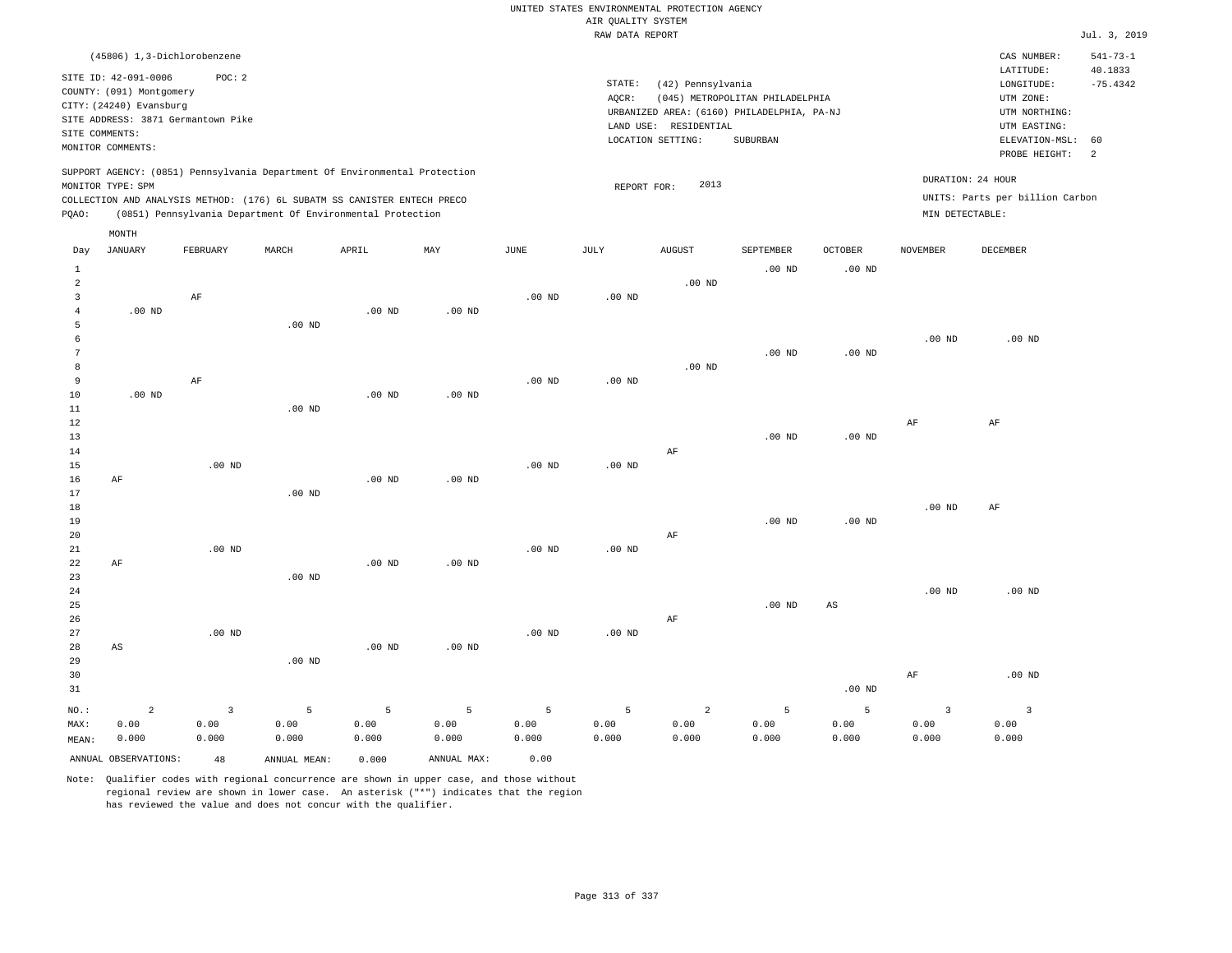| (45806) 1,3-Dichlorobenzene                                                                                                                                                                                                                                 |                                                                                                                                                                                 | CAS NUMBER:                                                                                                 | $541 - 73 - 1$        |
|-------------------------------------------------------------------------------------------------------------------------------------------------------------------------------------------------------------------------------------------------------------|---------------------------------------------------------------------------------------------------------------------------------------------------------------------------------|-------------------------------------------------------------------------------------------------------------|-----------------------|
| SITE ID: 42-091-0006<br>POC:2<br>COUNTY: (091) Montgomery<br>CITY: (24240) Evansburg<br>SITE ADDRESS: 3871 Germantown Pike<br>SITE COMMENTS:<br>MONITOR COMMENTS:                                                                                           | STATE:<br>(42) Pennsylvania<br>(045) METROPOLITAN PHILADELPHIA<br>AOCR:<br>URBANIZED AREA: (6160) PHILADELPHIA, PA-NJ<br>LAND USE: RESIDENTIAL<br>LOCATION SETTING:<br>SUBURBAN | LATITUDE:<br>LONGITUDE:<br>UTM ZONE:<br>UTM NORTHING:<br>UTM EASTING:<br>ELEVATION-MSL: 60<br>PROBE HEIGHT: | 40.1833<br>$-75.4342$ |
| SUPPORT AGENCY: (0851) Pennsylvania Department Of Environmental Protection<br>MONITOR TYPE: SPM<br>COLLECTION AND ANALYSIS METHOD: (176) 6L SUBATM SS CANISTER ENTECH PRECO<br>(0851) Pennsylvania Department Of Environmental Protection<br>POAO:<br>MONTH | DURATION: 24 HOUR<br>2014<br>REPORT FOR:<br>MIN DETECTABLE:                                                                                                                     | UNITS: Parts per billion Carbon                                                                             |                       |

| Day                     | <b>JANUARY</b>         | FEBRUARY       | $\tt MARCH$  | ${\tt APRIL}$  | $\ensuremath{\text{MAX}}$ | $_{\rm JUNE}$     | $\mathtt{JULY}$   | AUGUST   | SEPTEMBER   | $\mathtt{OCTOBER}$ | NOVEMBER          | DECEMBER |
|-------------------------|------------------------|----------------|--------------|----------------|---------------------------|-------------------|-------------------|----------|-------------|--------------------|-------------------|----------|
| $\mathbf{1}$            |                        |                |              |                |                           |                   |                   |          |             |                    | $.00$ ND          | $.00$ ND |
| $\overline{\mathbf{c}}$ |                        |                |              |                |                           |                   |                   |          | $.00$ ND    | .00 <sub>ND</sub>  |                   |          |
| 3                       |                        |                |              |                |                           |                   |                   | .00 $ND$ |             |                    |                   |          |
| $\overline{4}$          |                        | $\rm{AF}$      |              |                |                           | .00 <sub>ND</sub> | .00 <sub>ND</sub> |          |             |                    |                   |          |
| 5                       | AF                     |                |              | $.00$ ND       | $.00$ ND                  |                   |                   |          |             |                    |                   |          |
| 6                       |                        |                | $.00$ ND     |                |                           |                   |                   |          |             |                    |                   |          |
| 7                       |                        |                |              |                |                           |                   |                   |          |             |                    | $\rm{AF}$         | $.00$ ND |
| 8                       |                        |                |              |                |                           |                   |                   |          | $.00$ ND    | .00 <sub>ND</sub>  |                   |          |
| 9                       |                        |                |              |                |                           |                   |                   | $.00$ ND |             |                    |                   |          |
| $10$                    |                        | AS             |              |                |                           | $.00$ ND          | $.00$ ND          |          |             |                    |                   |          |
| $11\,$                  | $.00$ ND               |                |              | $\rm AF$       | $.00$ ND                  |                   |                   |          |             |                    |                   |          |
| 12                      |                        |                | $.00$ ND     |                |                           |                   |                   |          |             |                    |                   |          |
| 13                      |                        |                |              |                |                           |                   |                   |          |             |                    | $.00$ ND          | $.00$ ND |
| 14                      |                        |                |              |                |                           |                   |                   |          | $.00$ ND    | .00 <sub>ND</sub>  |                   |          |
| 15                      |                        |                |              |                |                           |                   |                   | $.00$ ND |             |                    |                   |          |
| 16                      |                        | $.00$ ND       |              |                |                           | $.00$ ND          | .00 <sub>ND</sub> |          |             |                    |                   |          |
| 17                      | $.00$ ND               |                |              | $.00$ ND       | $.00$ ND                  |                   |                   |          |             |                    |                   |          |
| 18<br>19                |                        |                | $.00$ ND     |                |                           |                   |                   |          |             |                    | .00 <sub>ND</sub> | $.00$ ND |
| 20                      |                        |                |              |                |                           |                   |                   |          | $.00$ ND    | $.00$ ND           |                   |          |
| $21\,$                  |                        |                |              |                |                           |                   |                   | $.00$ ND |             |                    |                   |          |
| 22                      |                        | $.00$ ND       |              |                |                           | $.00$ ND          | $.00$ ND          |          |             |                    |                   |          |
| 23                      | $\mathbb{A}\mathbb{S}$ |                |              | $.00$ ND       | $.00$ ND                  |                   |                   |          |             |                    |                   |          |
| 24                      |                        |                | $.00$ ND     |                |                           |                   |                   |          |             |                    |                   |          |
| $25\,$                  |                        |                |              |                |                           |                   |                   |          |             |                    | $.00$ ND          | $.00$ ND |
| 26                      |                        |                |              |                |                           |                   |                   |          | $.00$ ND    | $.00$ ND           |                   |          |
| 27                      |                        |                |              |                |                           |                   |                   | $.00$ ND |             |                    |                   |          |
| 28                      |                        | AS             |              |                |                           | .00 <sub>ND</sub> | .00 <sub>ND</sub> |          |             |                    |                   |          |
| 29                      | AS                     |                |              | .00 $ND$       | $.00$ ND                  |                   |                   |          |             |                    |                   |          |
| 30                      |                        |                | $.00$ ND     |                |                           |                   |                   |          |             |                    |                   |          |
| 31                      |                        |                |              |                |                           |                   |                   |          |             |                    |                   | $.00$ ND |
| $_{\rm NO.}$ :          | $\sqrt{2}$             | $\overline{a}$ | 5            | $\overline{4}$ | 5                         | 5                 | 5                 | 5        | $\mathsf S$ | 5                  | $\overline{4}$    | 6        |
| MAX:                    | 0.00                   | 0.00           | 0.00         | 0.00           | 0.00                      | 0.00              | 0.00              | 0.00     | 0.00        | 0.00               | 0.00              | 0.00     |
| MEAN:                   | 0.000                  | 0.000          | 0.000        | 0.000          | 0.000                     | 0.000             | 0.000             | 0.000    | 0.000       | 0.000              | 0.000             | 0.000    |
|                         | ANNUAL OBSERVATIONS:   | 53             | ANNUAL MEAN: | 0.000          | ANNUAL MAX:               | 0.00              |                   |          |             |                    |                   |          |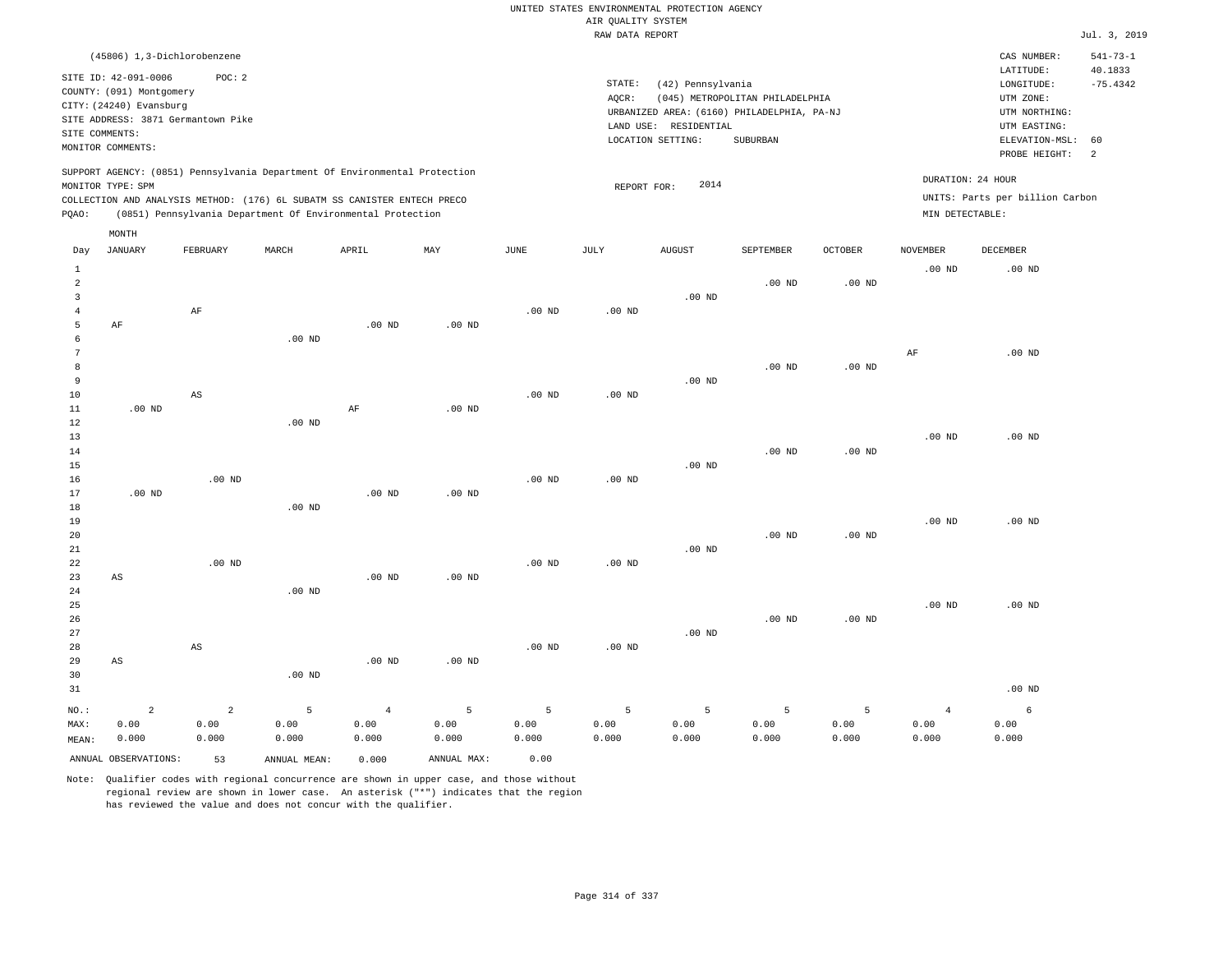|       |                             |                                    |          |                                                                            |          |                   | RAW DATA REPORT   |                                            |                                 |                   |                 |                                 | Jul. 3, 2019              |
|-------|-----------------------------|------------------------------------|----------|----------------------------------------------------------------------------|----------|-------------------|-------------------|--------------------------------------------|---------------------------------|-------------------|-----------------|---------------------------------|---------------------------|
|       | (45806) 1,3-Dichlorobenzene |                                    |          |                                                                            |          |                   |                   |                                            |                                 |                   |                 | CAS NUMBER:<br>LATITUDE:        | $541 - 73 - 1$<br>40.1833 |
|       | SITE ID: 42-091-0006        | POC: 2                             |          |                                                                            |          |                   | STATE:            | (42) Pennsylvania                          |                                 |                   |                 | LONGITUDE:                      | $-75.4342$                |
|       | COUNTY: (091) Montgomery    |                                    |          |                                                                            |          |                   | AOCR:             |                                            | (045) METROPOLITAN PHILADELPHIA |                   |                 | UTM ZONE:                       |                           |
|       | CITY: (24240) Evansburg     |                                    |          |                                                                            |          |                   |                   | URBANIZED AREA: (6160) PHILADELPHIA, PA-NJ |                                 |                   |                 | UTM NORTHING:                   |                           |
|       |                             | SITE ADDRESS: 3871 Germantown Pike |          |                                                                            |          |                   |                   | LAND USE: RESIDENTIAL                      |                                 |                   |                 | UTM EASTING:                    |                           |
|       | SITE COMMENTS:              |                                    |          |                                                                            |          |                   |                   | LOCATION SETTING:                          | SUBURBAN                        |                   |                 | ELEVATION-MSL:                  | 60                        |
|       | MONITOR COMMENTS:           |                                    |          |                                                                            |          |                   |                   |                                            |                                 |                   |                 | PROBE HEIGHT:                   | 2                         |
|       |                             |                                    |          | SUPPORT AGENCY: (0851) Pennsylvania Department Of Environmental Protection |          |                   |                   |                                            |                                 |                   |                 | DURATION: 24 HOUR               |                           |
|       | MONITOR TYPE: SPM           |                                    |          |                                                                            |          |                   |                   | 2015<br>REPORT FOR:                        |                                 |                   |                 |                                 |                           |
|       |                             |                                    |          | COLLECTION AND ANALYSIS METHOD: (176) 6L SUBATM SS CANISTER ENTECH PRECO   |          |                   |                   |                                            |                                 |                   |                 | UNITS: Parts per billion Carbon |                           |
| POAO: |                             |                                    |          | (0851) Pennsylvania Department Of Environmental Protection                 |          |                   |                   |                                            |                                 |                   | MIN DETECTABLE: |                                 |                           |
|       | MONTH                       |                                    |          |                                                                            |          |                   |                   |                                            |                                 |                   |                 |                                 |                           |
| Day   | <b>JANUARY</b>              | FEBRUARY                           | MARCH    | APRIL                                                                      | MAY      | JUNE              | JULY              | <b>AUGUST</b>                              | SEPTEMBER                       | <b>OCTOBER</b>    | <b>NOVEMBER</b> | DECEMBER                        |                           |
| 1     |                             |                                    | $.00$ ND |                                                                            |          |                   |                   |                                            |                                 |                   |                 |                                 |                           |
| 2     |                             |                                    |          |                                                                            |          |                   |                   |                                            |                                 |                   | $.00$ ND        | $.00$ ND                        |                           |
|       |                             |                                    |          |                                                                            |          |                   |                   |                                            | $.00$ ND                        | .00 <sub>ND</sub> |                 |                                 |                           |
|       |                             |                                    |          |                                                                            |          |                   |                   | .00 <sub>ND</sub>                          |                                 |                   |                 |                                 |                           |
|       |                             | $.00$ ND                           |          |                                                                            |          | $.00$ ND          | $.00$ ND          |                                            |                                 |                   |                 |                                 |                           |
| -6    | .00 <sub>ND</sub>           |                                    |          | $.00$ ND                                                                   | $.00$ ND |                   |                   |                                            |                                 |                   |                 |                                 |                           |
|       |                             |                                    | $.00$ ND |                                                                            |          |                   |                   |                                            |                                 |                   |                 |                                 |                           |
| 8     |                             |                                    |          |                                                                            |          |                   |                   |                                            |                                 |                   | $.00$ ND        | $.00$ ND                        |                           |
| 9     |                             |                                    |          |                                                                            |          |                   |                   |                                            | AS                              | .00 <sub>ND</sub> |                 |                                 |                           |
| 10    |                             |                                    |          |                                                                            |          |                   |                   | $.00$ ND                                   |                                 |                   |                 |                                 |                           |
| 11    |                             | $.00$ ND                           |          |                                                                            |          | $.00$ ND          | $.00$ ND          |                                            |                                 |                   |                 |                                 |                           |
| 12    | $.00$ ND                    |                                    |          | .00 <sub>ND</sub>                                                          | $.00$ ND |                   |                   |                                            |                                 |                   |                 |                                 |                           |
| 13    |                             |                                    | $.00$ ND |                                                                            |          |                   |                   |                                            |                                 |                   |                 |                                 |                           |
| 14    |                             |                                    |          |                                                                            |          |                   |                   |                                            |                                 |                   | $.00$ ND        | $.00$ ND                        |                           |
| 15    |                             |                                    |          |                                                                            |          |                   |                   |                                            | $.00$ ND                        | $.00$ ND          |                 |                                 |                           |
| 16    |                             |                                    |          |                                                                            |          |                   |                   | $.00$ ND                                   |                                 |                   |                 |                                 |                           |
| 17    |                             | AF                                 |          |                                                                            |          | .00 <sub>ND</sub> | .00 <sub>ND</sub> |                                            |                                 |                   |                 |                                 |                           |

.00 ND

18 19 20 21 22 23 24 25 .00 ND .00 ND AS .00 ND .00 ND .00 ND .00 ND .00 ND .00 ND .00 ND .00 ND .00 ND .00 ND .00 ND .00 ND

26 27 28 29 30 31 .00 ND NO.: MAX: MEAN: 5 0.00 0.000 .00 ND .00 ND .00 ND .00 ND .00 ND .00 ND .00 ND .00 ND .00 ND .00 ND 2 0.00 0.000 6 0.00 0.000 5 0.00 0.000 5 0.00 0.000 5 0.00 0.000 5 0.00 0.000 5 0.00 0.000 4 0.00 0.000 5 0.00 0.000 5 0.00 0.000 5 0.00 0.000

Note: Qualifier codes with regional concurrence are shown in upper case, and those without regional review are shown in lower case. An asterisk ("\*") indicates that the region has reviewed the value and does not concur with the qualifier.

ANNUAL OBSERVATIONS: 57 ANNUAL MEAN: 0.000 ANNUAL MAX: 0.00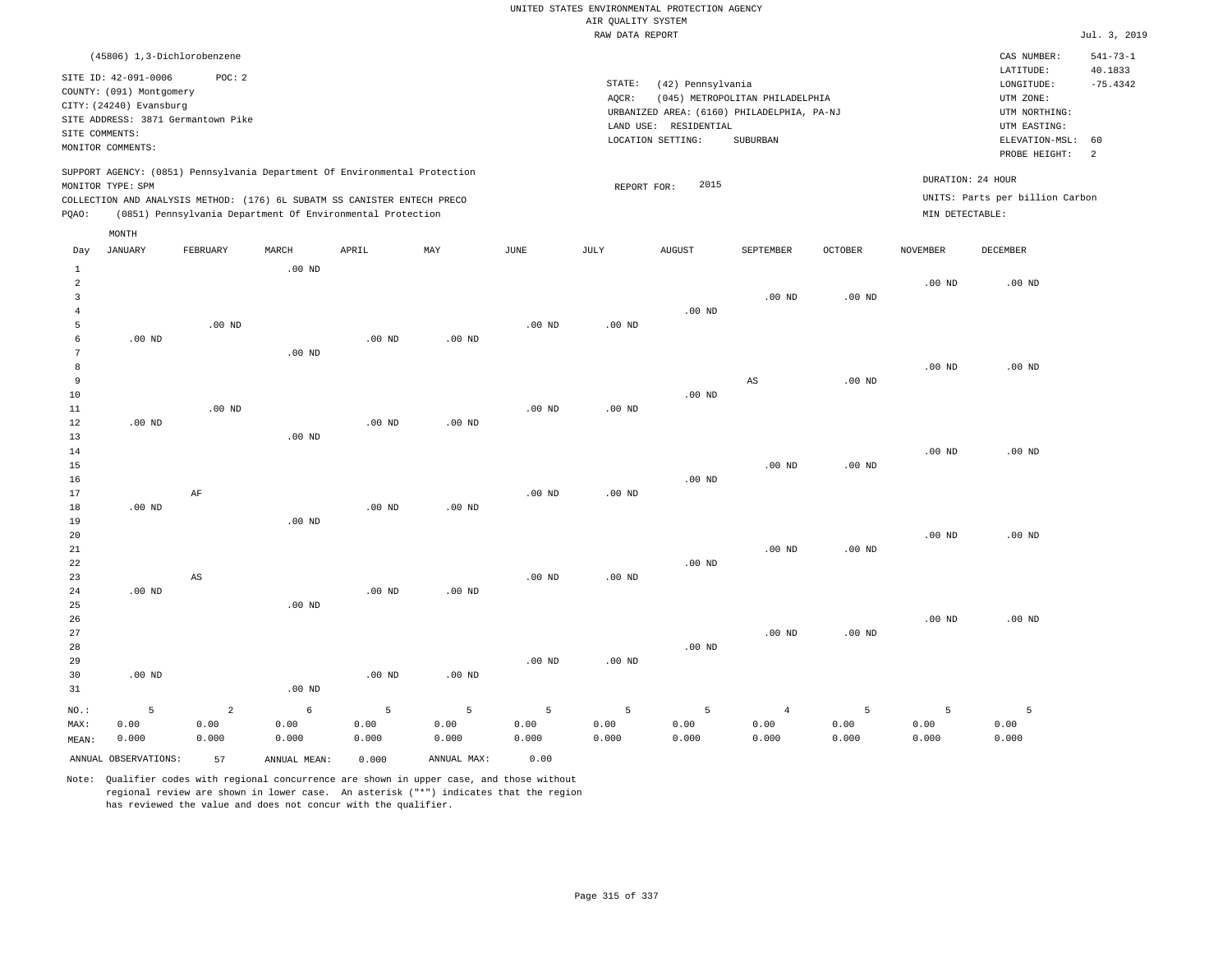|                                |                          |                                    |                   |                                                                                                                                        |                           |                         |                        | UNITED STATES ENVIRONMENTAL PROTECTION AGENCY |                                 |                |                        |                                 |                |
|--------------------------------|--------------------------|------------------------------------|-------------------|----------------------------------------------------------------------------------------------------------------------------------------|---------------------------|-------------------------|------------------------|-----------------------------------------------|---------------------------------|----------------|------------------------|---------------------------------|----------------|
|                                |                          |                                    |                   |                                                                                                                                        |                           |                         |                        | AIR QUALITY SYSTEM                            |                                 |                |                        |                                 |                |
|                                |                          |                                    |                   |                                                                                                                                        |                           |                         |                        | RAW DATA REPORT                               |                                 |                |                        |                                 | Jul. 3, 2019   |
|                                |                          | (45806) 1,3-Dichlorobenzene        |                   |                                                                                                                                        |                           |                         |                        |                                               |                                 |                |                        | CAS NUMBER:                     | $541 - 73 - 1$ |
|                                | SITE ID: 42-091-0006     | POC: 2                             |                   |                                                                                                                                        |                           |                         |                        |                                               |                                 |                |                        | LATITUDE:                       | 40.1833        |
|                                | COUNTY: (091) Montgomery |                                    |                   |                                                                                                                                        |                           |                         | STATE:<br>AQCR:        | (42) Pennsylvania                             | (045) METROPOLITAN PHILADELPHIA |                |                        | LONGITUDE:<br>UTM ZONE:         | $-75.4342$     |
|                                | CITY: (24240) Evansburg  |                                    |                   |                                                                                                                                        |                           |                         |                        | URBANIZED AREA: (6160) PHILADELPHIA, PA-NJ    |                                 |                |                        | UTM NORTHING:                   |                |
|                                |                          | SITE ADDRESS: 3871 Germantown Pike |                   |                                                                                                                                        |                           |                         |                        | LAND USE: RESIDENTIAL                         |                                 |                |                        | UTM EASTING:                    |                |
| SITE COMMENTS:                 |                          |                                    |                   |                                                                                                                                        |                           |                         |                        | LOCATION SETTING:                             | SUBURBAN                        |                |                        | ELEVATION-MSL:                  | 60             |
|                                | MONITOR COMMENTS:        |                                    |                   |                                                                                                                                        |                           |                         |                        |                                               |                                 |                |                        | PROBE HEIGHT:                   | $\overline{a}$ |
|                                |                          |                                    |                   | SUPPORT AGENCY: (0851) Pennsylvania Department Of Environmental Protection                                                             |                           |                         |                        |                                               |                                 |                |                        | DURATION: 24 HOUR               |                |
|                                | MONITOR TYPE: SPM        |                                    |                   |                                                                                                                                        |                           |                         |                        | 2016<br>REPORT FOR:                           |                                 |                |                        |                                 |                |
| PQAO:                          |                          |                                    |                   | COLLECTION AND ANALYSIS METHOD: (176) 6L SUBATM SS CANISTER ENTECH PRECO<br>(0851) Pennsylvania Department Of Environmental Protection |                           |                         |                        |                                               |                                 |                | MIN DETECTABLE:        | UNITS: Parts per billion Carbon |                |
|                                | MONTH                    |                                    |                   |                                                                                                                                        |                           |                         |                        |                                               |                                 |                |                        |                                 |                |
| Day                            | <b>JANUARY</b>           | FEBRUARY                           | MARCH             | APRIL                                                                                                                                  | $\ensuremath{\text{MAX}}$ | $_{\rm JUNE}$           | $\mathtt{JULY}$        | <b>AUGUST</b>                                 | SEPTEMBER                       | <b>OCTOBER</b> | <b>NOVEMBER</b>        | DECEMBER                        |                |
| $\mathbf{1}$<br>$\overline{a}$ | $.00$ ND                 |                                    | $.00$ ND          |                                                                                                                                        |                           |                         |                        |                                               |                                 |                | .00 <sub>ND</sub>      | AM                              |                |
| 3                              |                          |                                    |                   |                                                                                                                                        |                           |                         |                        |                                               | $_{\rm AS}$                     | $.00$ ND       |                        |                                 |                |
| $\overline{4}$                 |                          |                                    |                   |                                                                                                                                        |                           |                         |                        | .00 <sub>ND</sub>                             |                                 |                |                        |                                 |                |
| 5                              |                          |                                    |                   |                                                                                                                                        |                           | .00 <sub>ND</sub>       | AS                     |                                               |                                 |                |                        |                                 |                |
| 6                              |                          | $.00$ ND                           |                   | .00 <sub>ND</sub>                                                                                                                      | .00 <sub>ND</sub>         |                         |                        |                                               |                                 |                |                        |                                 |                |
| 7                              | .00 <sub>ND</sub>        |                                    | $.00$ ND          |                                                                                                                                        |                           |                         |                        |                                               |                                 |                |                        |                                 |                |
| 8                              |                          |                                    |                   |                                                                                                                                        |                           |                         |                        |                                               |                                 |                | $.00$ ND               | .00 <sub>ND</sub>               |                |
| 9                              |                          |                                    |                   |                                                                                                                                        |                           |                         |                        |                                               | .00 <sub>ND</sub>               | AF             |                        |                                 |                |
| 10                             |                          |                                    |                   |                                                                                                                                        |                           |                         |                        | $.00$ ND                                      |                                 |                |                        |                                 |                |
| 11                             |                          |                                    |                   |                                                                                                                                        |                           | .00 <sub>ND</sub>       | AS                     |                                               |                                 |                |                        |                                 |                |
| 12                             |                          | $.00$ ND                           |                   | $.00$ ND                                                                                                                               | $.00$ ND                  |                         |                        |                                               |                                 |                |                        |                                 |                |
| 13                             | .00 <sub>ND</sub>        |                                    | .00 <sub>ND</sub> |                                                                                                                                        |                           |                         |                        |                                               |                                 |                |                        |                                 |                |
| 14                             |                          |                                    |                   |                                                                                                                                        |                           |                         |                        |                                               |                                 |                | $\mathbb{A}\mathbb{S}$ | .00 <sub>ND</sub>               |                |
| 15                             |                          |                                    |                   |                                                                                                                                        |                           |                         |                        | $.00$ ND                                      | .00 <sub>ND</sub>               | AF             |                        |                                 |                |
| 16<br>17                       |                          |                                    |                   |                                                                                                                                        |                           | AS                      | $\mathbb{A}\mathbb{S}$ |                                               |                                 |                |                        |                                 |                |
| 18                             |                          | $.00$ ND                           |                   | $.00$ ND                                                                                                                               | $.00$ ND                  |                         |                        |                                               |                                 |                |                        |                                 |                |
| 19                             | $.00$ ND                 |                                    | .00 <sub>ND</sub> |                                                                                                                                        |                           |                         |                        |                                               |                                 |                |                        |                                 |                |
| 20                             |                          |                                    |                   |                                                                                                                                        |                           |                         |                        |                                               |                                 |                | $\rm{AF}$              | $.00$ ND                        |                |
| 21                             |                          |                                    |                   |                                                                                                                                        |                           |                         |                        |                                               | $_{\rm AS}$                     | $.00$ ND       |                        |                                 |                |
| 22                             |                          |                                    |                   |                                                                                                                                        |                           |                         |                        | $.00$ ND                                      |                                 |                |                        |                                 |                |
| 23                             |                          |                                    |                   |                                                                                                                                        |                           | .00 <sub>ND</sub>       | $_{\rm AS}$            |                                               |                                 |                |                        |                                 |                |
| 24                             |                          | $.00$ ND                           |                   | .00 <sub>ND</sub>                                                                                                                      | .00 <sub>ND</sub>         |                         |                        |                                               |                                 |                |                        |                                 |                |
| 25                             | $.00$ ND                 |                                    | $.00$ ND          |                                                                                                                                        |                           |                         |                        |                                               |                                 |                |                        |                                 |                |
| 26                             |                          |                                    |                   |                                                                                                                                        |                           |                         |                        |                                               |                                 |                | $\mathbb{A}\mathbb{S}$ | AF                              |                |
| 27                             |                          |                                    |                   |                                                                                                                                        |                           |                         |                        |                                               | $.00$ ND                        | $.00$ ND       |                        |                                 |                |
| 28                             |                          |                                    |                   |                                                                                                                                        |                           |                         |                        | .00 <sub>ND</sub>                             |                                 |                |                        |                                 |                |
| 29                             |                          |                                    |                   |                                                                                                                                        |                           | AS                      | $\mathbb{A}\mathbb{S}$ |                                               |                                 |                |                        |                                 |                |
| 30                             |                          |                                    |                   | .00 <sub>ND</sub>                                                                                                                      | .00 <sub>ND</sub>         |                         |                        |                                               |                                 |                |                        |                                 |                |
| 31                             | $.00$ ND                 |                                    | .00 <sub>ND</sub> |                                                                                                                                        |                           |                         |                        |                                               |                                 |                |                        |                                 |                |
| NO.:                           | 6                        | $\bf{4}$                           | $\epsilon$        | 5                                                                                                                                      | 5                         | $\overline{\mathbf{3}}$ |                        | $\mathbb O$<br>5                              | $\overline{\mathbf{3}}$         | $\overline{3}$ | $\overline{a}$         | $\overline{\mathbf{3}}$         |                |
| MAX:                           | 0.00                     | 0.00                               | 0.00              | 0.00                                                                                                                                   | 0.00                      | 0.00                    |                        | 0.00                                          | 0.00                            | 0.00           | 0.00                   | 0.00                            |                |
| MEAN:                          | 0.000                    | 0.000                              | 0.000             | 0.000                                                                                                                                  | 0.000                     | 0.000                   |                        | 0.000                                         | 0.000                           | 0.000          | 0.000                  | 0.000                           |                |

ANNUAL OBSERVATIONS: 45 ANNUAL MEAN: 0.000 ANNUAL MAX: 0.00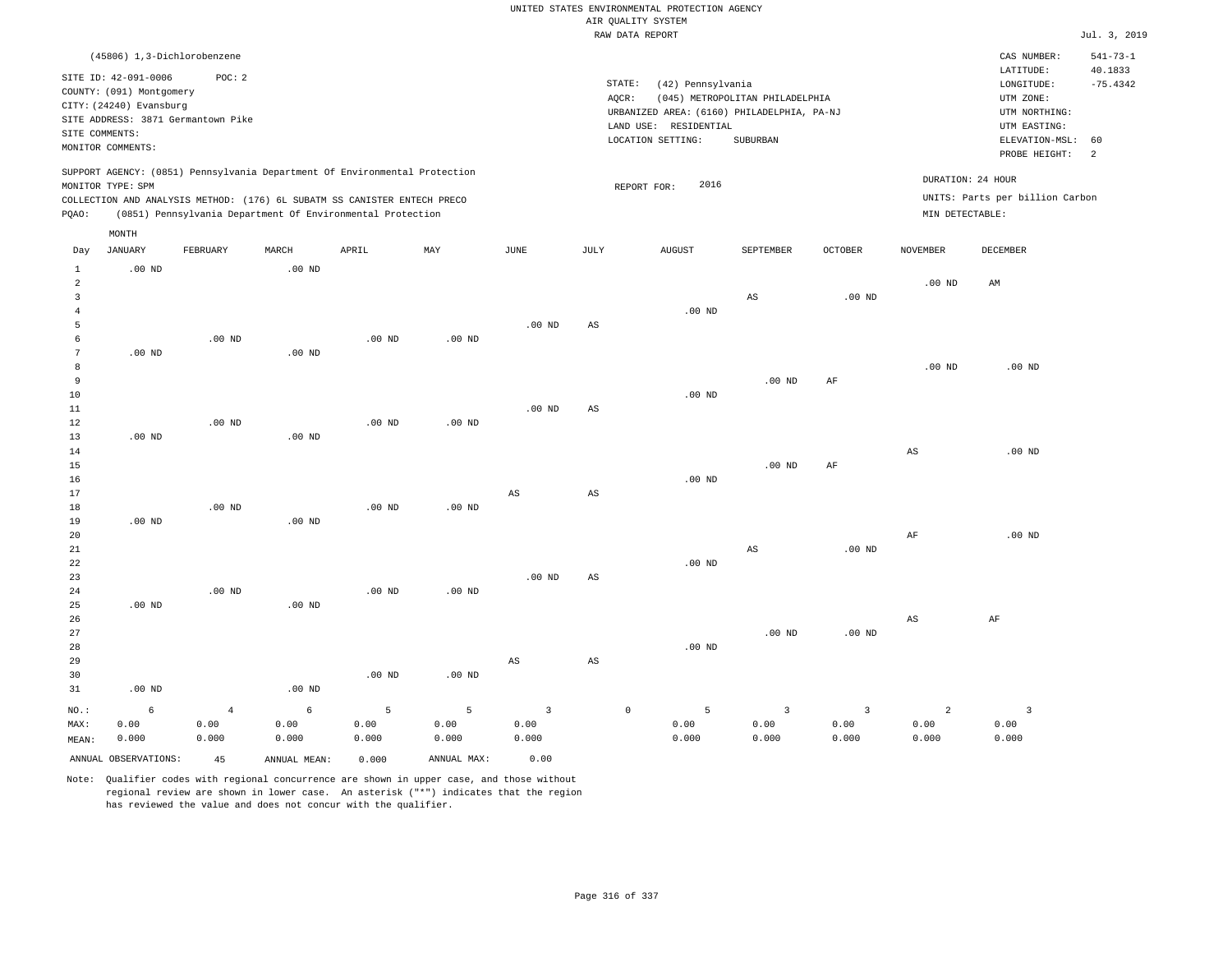|                                                |                                                                                                                                 |                                              |                       |                                                                                                                                        |                        |               |                                       | UNITED STATES ENVIRONMENTAL PROTECTION AGENCY                   |                                                                                           |                   |                                      |                                                                                                                         |                                                    |
|------------------------------------------------|---------------------------------------------------------------------------------------------------------------------------------|----------------------------------------------|-----------------------|----------------------------------------------------------------------------------------------------------------------------------------|------------------------|---------------|---------------------------------------|-----------------------------------------------------------------|-------------------------------------------------------------------------------------------|-------------------|--------------------------------------|-------------------------------------------------------------------------------------------------------------------------|----------------------------------------------------|
|                                                |                                                                                                                                 |                                              |                       |                                                                                                                                        |                        |               | AIR QUALITY SYSTEM<br>RAW DATA REPORT |                                                                 |                                                                                           |                   |                                      |                                                                                                                         | Jul. 3, 2019                                       |
|                                                |                                                                                                                                 |                                              |                       |                                                                                                                                        |                        |               |                                       |                                                                 |                                                                                           |                   |                                      |                                                                                                                         |                                                    |
| SITE COMMENTS:                                 | (45806) 1,3-Dichlorobenzene<br>SITE ID: 42-091-0006<br>COUNTY: (091) Montgomery<br>CITY: (24240) Evansburg<br>MONITOR COMMENTS: | POC: 2<br>SITE ADDRESS: 3871 Germantown Pike |                       |                                                                                                                                        |                        |               | STATE:<br>AQCR:                       | (42) Pennsylvania<br>LAND USE: RESIDENTIAL<br>LOCATION SETTING: | (045) METROPOLITAN PHILADELPHIA<br>URBANIZED AREA: (6160) PHILADELPHIA, PA-NJ<br>SUBURBAN |                   |                                      | CAS NUMBER:<br>LATITUDE:<br>LONGITUDE:<br>UTM ZONE:<br>UTM NORTHING:<br>UTM EASTING:<br>ELEVATION-MSL:<br>PROBE HEIGHT: | $541 - 73 - 1$<br>40.1833<br>$-75.4342$<br>60<br>2 |
|                                                |                                                                                                                                 |                                              |                       | SUPPORT AGENCY: (0851) Pennsylvania Department Of Environmental Protection                                                             |                        |               |                                       |                                                                 |                                                                                           |                   |                                      |                                                                                                                         |                                                    |
| PQAO:                                          | MONITOR TYPE: SPM                                                                                                               |                                              |                       | COLLECTION AND ANALYSIS METHOD: (176) 6L SUBATM SS CANISTER ENTECH PRECO<br>(0851) Pennsylvania Department Of Environmental Protection |                        |               | REPORT FOR:                           | 2017                                                            |                                                                                           |                   | DURATION: 24 HOUR<br>MIN DETECTABLE: | UNITS: Parts per billion Carbon                                                                                         |                                                    |
| Day                                            | MONTH<br><b>JANUARY</b>                                                                                                         | FEBRUARY                                     | MARCH                 | APRIL                                                                                                                                  | MAY                    | JUNE          | JULY                                  | <b>AUGUST</b>                                                   | SEPTEMBER                                                                                 | <b>OCTOBER</b>    | NOVEMBER                             | DECEMBER                                                                                                                |                                                    |
| 1<br>$\overline{a}$                            | AS                                                                                                                              |                                              | .00 <sub>ND</sub>     | $.00$ ND                                                                                                                               | $.00$ ND               |               |                                       |                                                                 |                                                                                           |                   |                                      |                                                                                                                         |                                                    |
| $\overline{\mathbf{3}}$<br>$\overline{4}$<br>5 |                                                                                                                                 |                                              |                       |                                                                                                                                        |                        |               |                                       | AF                                                              | .00 <sub>ND</sub>                                                                         | .00 <sub>ND</sub> | $.00$ ND                             | $.00$ ND                                                                                                                |                                                    |
| 6<br>$\overline{7}$<br>$\mathbf{a}$            | AS                                                                                                                              | $.00$ ND                                     | $.00$ ND              | $.00$ ND                                                                                                                               | .00 <sub>ND</sub>      | $.00$ ND      | $.00$ ND                              |                                                                 |                                                                                           |                   |                                      |                                                                                                                         |                                                    |
| $\overline{9}$<br>10<br>$1\,1$                 |                                                                                                                                 |                                              |                       |                                                                                                                                        |                        |               |                                       | $.00$ ND                                                        | $.00$ ND                                                                                  | $.00$ ND          | .00 <sub>ND</sub>                    | $.00$ ND                                                                                                                |                                                    |
| 12<br>13<br>14<br>15                           | $\rm AF$                                                                                                                        | $.00$ ND                                     | $.00$ ND              | .00 <sub>ND</sub>                                                                                                                      | $.00$ ND               | $.00$ ND      | $.00$ ND                              |                                                                 |                                                                                           |                   | .00 <sub>ND</sub>                    | $.00$ ND                                                                                                                |                                                    |
| 16<br>17<br>$1\,8$                             |                                                                                                                                 | $.00$ ND                                     |                       |                                                                                                                                        |                        | $.00$ ND      | .00 <sub>ND</sub>                     | .00 <sub>ND</sub>                                               | $.00$ ND                                                                                  | $.00$ ND          |                                      |                                                                                                                         |                                                    |
| 19<br>20<br>21                                 | $.00$ ND                                                                                                                        |                                              | $.00$ ND              | $.00$ ND                                                                                                                               | $.00$ ND               |               |                                       |                                                                 |                                                                                           |                   | .00 <sub>ND</sub>                    | AF                                                                                                                      |                                                    |
| 22<br>23<br>24                                 |                                                                                                                                 | $.00$ ND                                     |                       |                                                                                                                                        |                        | $.00$ ND      | $.00$ ND                              | $.00$ ND                                                        | $.00$ ND                                                                                  | $.00$ ND          |                                      |                                                                                                                         |                                                    |
| 25<br>26<br>27                                 | $.00$ ND                                                                                                                        |                                              | .00 <sub>ND</sub>     | $.00$ ND                                                                                                                               | .00 <sub>ND</sub>      |               |                                       |                                                                 |                                                                                           |                   | .00 <sub>ND</sub>                    | .00 <sub>ND</sub>                                                                                                       |                                                    |
| 28<br>29<br>30<br>31                           | $\mathbb{A}\mathbb{S}$                                                                                                          |                                              |                       |                                                                                                                                        | $\mathbb{A}\mathbb{S}$ | $.00$ ND      | $.00$ ND                              | $.00$ ND                                                        | $.00$ ND                                                                                  | $.00$ ND          |                                      |                                                                                                                         |                                                    |
| NO.:<br>MAX:                                   | $\overline{c}$<br>0.00                                                                                                          | $\overline{4}$<br>0.00                       | 5<br>0.00             | 5<br>0.00                                                                                                                              | 5<br>0.00              | 5<br>0.00     | 5<br>0.00                             | $\overline{4}$<br>0.00                                          | 5<br>0.00                                                                                 | 5<br>0.00         | 5<br>0.00                            | $\overline{4}$<br>0.00                                                                                                  |                                                    |
| MEAN:                                          | 0.000<br>ANNUAL OBSERVATIONS:                                                                                                   | 0.000<br>54                                  | 0.000<br>ANNUAL MEAN: | 0.000<br>0.000                                                                                                                         | 0.000<br>ANNUAL MAX:   | 0.000<br>0.00 | 0.000                                 | 0.000                                                           | 0.000                                                                                     | 0.000             | 0.000                                | 0.000                                                                                                                   |                                                    |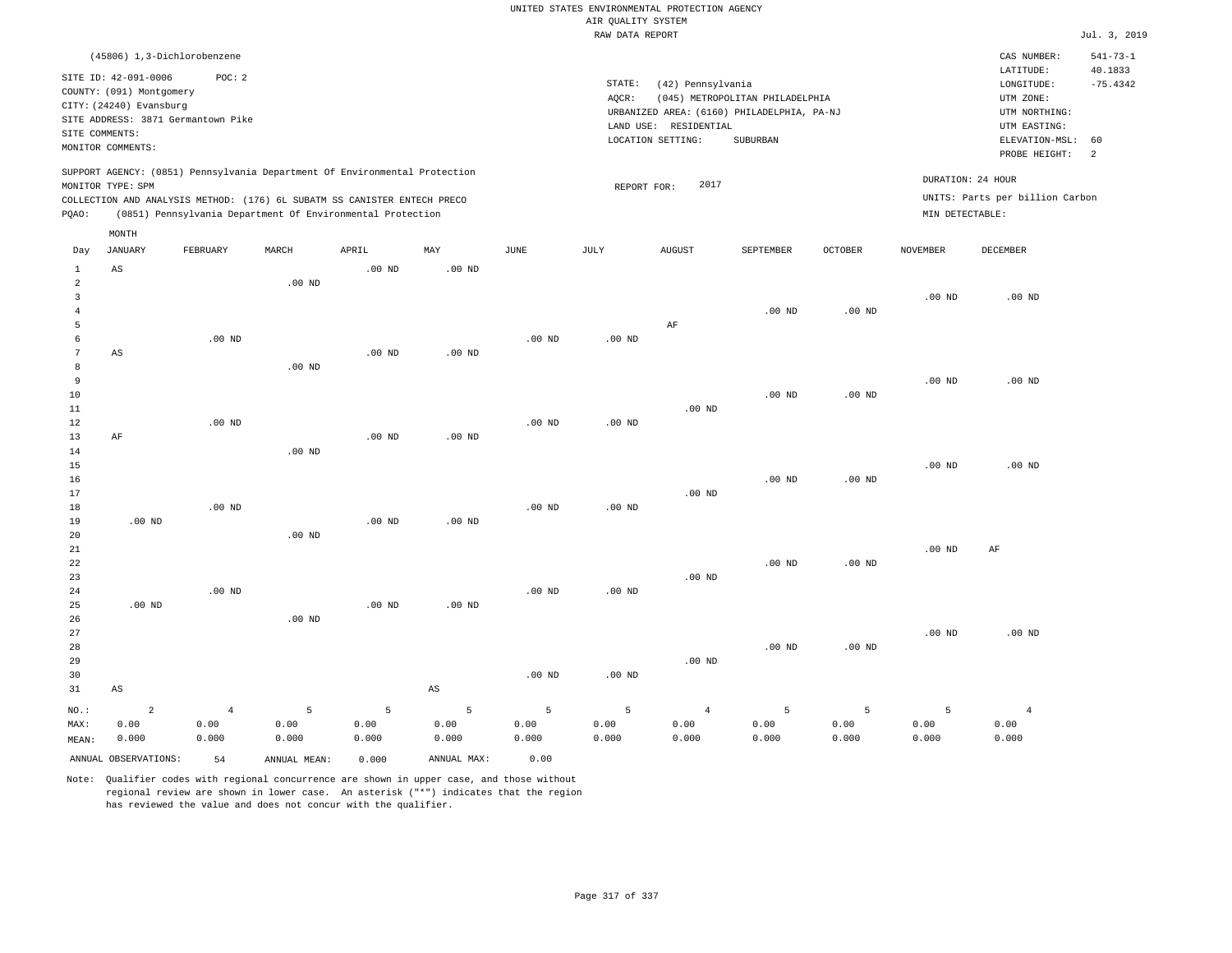|                     |                                                                                                 |                   |                   |                                                            |                   |                   |                    | UNITED STATES ENVIRONMENTAL PROTECTION AGENCY |                                            |          |                 |                                 |                           |
|---------------------|-------------------------------------------------------------------------------------------------|-------------------|-------------------|------------------------------------------------------------|-------------------|-------------------|--------------------|-----------------------------------------------|--------------------------------------------|----------|-----------------|---------------------------------|---------------------------|
|                     |                                                                                                 |                   |                   |                                                            |                   |                   | AIR QUALITY SYSTEM |                                               |                                            |          |                 |                                 |                           |
|                     |                                                                                                 |                   |                   |                                                            |                   |                   | RAW DATA REPORT    |                                               |                                            |          |                 |                                 | Jul. 3, 2019              |
|                     | (45806) 1,3-Dichlorobenzene<br>SITE ID: 42-091-0006                                             | POC: 2            |                   |                                                            |                   |                   |                    |                                               |                                            |          |                 | CAS NUMBER:<br>LATITUDE:        | $541 - 73 - 1$<br>40.1833 |
|                     | COUNTY: (091) Montgomery                                                                        |                   |                   |                                                            |                   |                   | STATE:             | (42) Pennsylvania                             |                                            |          |                 | $\texttt{LONGITUDE}$ :          | $-75.4342$                |
|                     | CITY: (24240) Evansburg                                                                         |                   |                   |                                                            |                   |                   | AQCR:              |                                               | (045) METROPOLITAN PHILADELPHIA            |          |                 | UTM ZONE:                       |                           |
|                     | SITE ADDRESS: 3871 Germantown Pike                                                              |                   |                   |                                                            |                   |                   |                    |                                               | URBANIZED AREA: (6160) PHILADELPHIA, PA-NJ |          |                 | UTM NORTHING:                   |                           |
| SITE COMMENTS:      |                                                                                                 |                   |                   |                                                            |                   |                   |                    | LAND USE: RESIDENTIAL                         |                                            |          |                 | UTM EASTING:                    |                           |
|                     | MONITOR COMMENTS:                                                                               |                   |                   |                                                            |                   |                   |                    | LOCATION SETTING:                             | SUBURBAN                                   |          |                 | ELEVATION-MSL:<br>PROBE HEIGHT: | 60<br>2                   |
|                     | SUPPORT AGENCY: (0851) Pennsylvania Department Of Environmental Protection<br>MONITOR TYPE: SPM |                   |                   |                                                            |                   |                   | REPORT FOR:        | 2018                                          |                                            |          |                 | DURATION: 24 HOUR               |                           |
|                     | COLLECTION AND ANALYSIS METHOD: (176) 6L SUBATM SS CANISTER ENTECH PRECO                        |                   |                   |                                                            |                   |                   |                    |                                               |                                            |          |                 | UNITS: Parts per billion Carbon |                           |
| PQAO:               |                                                                                                 |                   |                   | (0851) Pennsylvania Department Of Environmental Protection |                   |                   |                    |                                               |                                            |          |                 | MIN DETECTABLE: .275796         |                           |
|                     | MONTH<br><b>JANUARY</b>                                                                         | FEBRUARY          | MARCH             | APRIL                                                      | MAY               | <b>JUNE</b>       | <b>JULY</b>        | AUGUST                                        | SEPTEMBER                                  | OCTOBER  | <b>NOVEMBER</b> | <b>DECEMBER</b>                 |                           |
| Day                 |                                                                                                 |                   |                   |                                                            |                   |                   |                    |                                               |                                            |          |                 |                                 |                           |
| 1<br>$\overline{2}$ | AO                                                                                              | $.00$ ND          |                   | $.00$ ND                                                   | $.00$ ND          | .40 SQ            | .00 <sub>ND</sub>  |                                               |                                            |          |                 |                                 |                           |
| $\overline{3}$      |                                                                                                 |                   | .00 <sub>ND</sub> |                                                            |                   |                   |                    |                                               |                                            |          |                 |                                 |                           |
| $\overline{4}$      |                                                                                                 |                   |                   |                                                            |                   |                   |                    |                                               |                                            |          | $.00$ ND        | $.00$ ND                        |                           |
| 5                   |                                                                                                 |                   |                   |                                                            |                   |                   |                    |                                               | $.00$ ND                                   | $.00$ ND |                 |                                 |                           |
| 6                   |                                                                                                 |                   |                   |                                                            |                   |                   |                    | $.00$ ND                                      |                                            |          |                 |                                 |                           |
| $\overline{7}$      |                                                                                                 | .00 <sub>ND</sub> |                   |                                                            |                   | $.00$ ND          | $.00$ ND           |                                               |                                            |          |                 |                                 |                           |
| 8                   | AF                                                                                              |                   |                   | .00 <sub>ND</sub>                                          | $.00$ ND          |                   |                    |                                               |                                            |          |                 |                                 |                           |
| 9                   |                                                                                                 |                   | $.00$ ND          |                                                            |                   |                   |                    |                                               |                                            |          |                 |                                 |                           |
| 10                  |                                                                                                 |                   |                   |                                                            |                   |                   |                    |                                               |                                            |          | $.00$ ND        | .00 <sub>ND</sub>               |                           |
| 11                  |                                                                                                 |                   |                   |                                                            |                   |                   |                    |                                               | $.00$ ND                                   | $.00$ ND |                 |                                 |                           |
| 12                  |                                                                                                 |                   |                   |                                                            |                   |                   |                    | $.00$ ND                                      |                                            |          |                 |                                 |                           |
| 13                  |                                                                                                 | $.00$ ND          |                   |                                                            |                   | .00 <sub>ND</sub> | .00 <sub>ND</sub>  |                                               |                                            |          |                 |                                 |                           |
| 14                  | .00 <sub>ND</sub>                                                                               |                   |                   | $.00$ ND                                                   | $.00$ ND          |                   |                    |                                               |                                            |          |                 |                                 |                           |
| 15                  |                                                                                                 |                   | $.00$ ND          |                                                            |                   |                   |                    |                                               |                                            |          |                 |                                 |                           |
| 16                  |                                                                                                 |                   |                   |                                                            |                   |                   |                    |                                               |                                            |          | $.00$ ND        | $.00$ ND                        |                           |
| 17                  |                                                                                                 |                   |                   |                                                            |                   |                   |                    |                                               | $.00$ ND                                   | $.00$ ND |                 |                                 |                           |
| 18<br>19            |                                                                                                 | $.00$ ND          |                   |                                                            |                   | $.00$ ND          | .00 <sub>ND</sub>  | $.00$ ND                                      |                                            |          |                 |                                 |                           |
| 20                  | .00 <sub>ND</sub>                                                                               |                   |                   | $.00$ ND                                                   | .00 <sub>ND</sub> |                   |                    |                                               |                                            |          |                 |                                 |                           |
| 21                  |                                                                                                 |                   | $.00$ ND          |                                                            |                   |                   |                    |                                               |                                            |          |                 |                                 |                           |
| 22                  |                                                                                                 |                   |                   |                                                            |                   |                   |                    |                                               |                                            |          | $\rm AF$        | $.00$ ND                        |                           |
| 23                  |                                                                                                 |                   |                   |                                                            |                   |                   |                    |                                               | AS                                         | $.00$ ND |                 |                                 |                           |
| 24                  |                                                                                                 |                   |                   |                                                            |                   |                   |                    | $.00$ ND                                      |                                            |          |                 |                                 |                           |
| 25                  |                                                                                                 | $.00$ ND          |                   |                                                            |                   | $.00$ ND          | .00 <sub>ND</sub>  |                                               |                                            |          |                 |                                 |                           |
| 26                  | .00 <sub>ND</sub>                                                                               |                   |                   | $.00$ ND                                                   | .00 <sub>ND</sub> |                   |                    |                                               |                                            |          |                 |                                 |                           |
| 27                  |                                                                                                 |                   | $.00$ ND          |                                                            |                   |                   |                    |                                               |                                            |          |                 |                                 |                           |
| 28                  |                                                                                                 |                   |                   |                                                            |                   |                   |                    |                                               |                                            |          | $.00$ ND        | $.00$ ND                        |                           |
| 29                  |                                                                                                 |                   |                   |                                                            |                   |                   |                    |                                               | $.00$ ND                                   | $.00$ ND |                 |                                 |                           |
| 30                  |                                                                                                 |                   |                   |                                                            |                   |                   |                    | $.00$ ND                                      |                                            |          |                 |                                 |                           |
| 31                  |                                                                                                 |                   |                   |                                                            |                   |                   | $.00$ ND           |                                               |                                            |          |                 |                                 |                           |
| NO.:                | $\overline{\mathbf{3}}$                                                                         | 5                 | 5                 | 5                                                          | 5                 | 5                 | $\epsilon$         | 5                                             | $\overline{4}$                             | 5        | $\overline{4}$  | 5                               |                           |
| MAX:                | 0.00                                                                                            | 0.00              | 0.00              | 0.00                                                       | 0.00              | .40               | 0.00               | 0.00                                          | 0.00                                       | 0.00     | 0.00            | 0.00                            |                           |
| MEAN:               | 0.000                                                                                           | 0.000             | 0.000             | 0.000                                                      | 0.000             | .080              | 0.000              | 0.000                                         | 0.000                                      | 0.000    | 0.000           | 0.000                           |                           |
|                     | ANNUAL OBSERVATIONS:                                                                            | 57                | ANNUAL MEAN:      | .007                                                       | ANNUAL MAX:       | .40               |                    |                                               |                                            |          |                 |                                 |                           |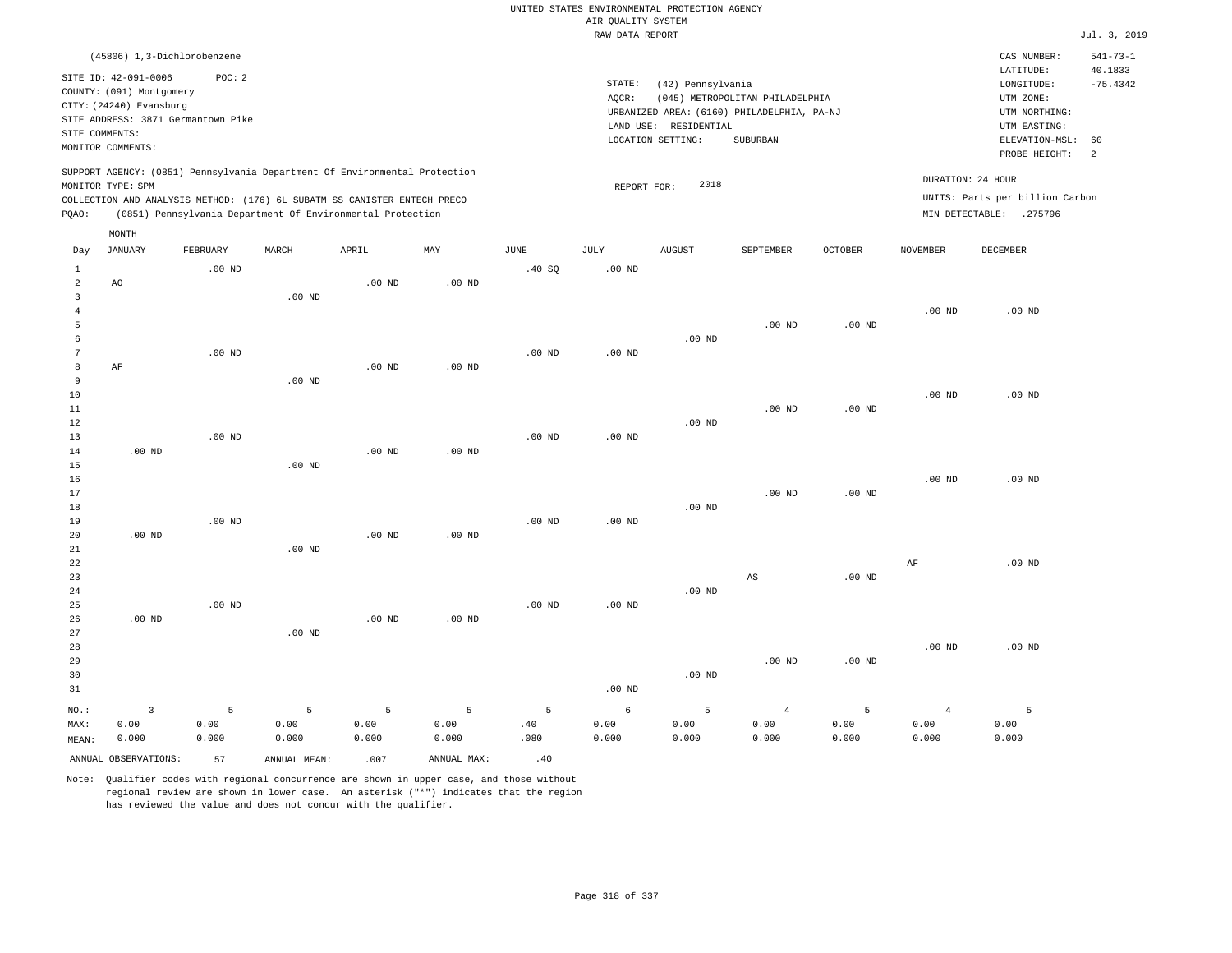|                |                                                     | (45807) 1,4-Dichlorobenzene        |                                                                            |          |          |                   |             |                   |                                                                               |          |                 | CAS NUMBER:                     | $106 - 46 - 7$        |
|----------------|-----------------------------------------------------|------------------------------------|----------------------------------------------------------------------------|----------|----------|-------------------|-------------|-------------------|-------------------------------------------------------------------------------|----------|-----------------|---------------------------------|-----------------------|
|                | SITE ID: 42-091-0006                                | POC: 2                             |                                                                            |          |          |                   | STATE:      | (42) Pennsylvania |                                                                               |          |                 | LATITUDE:<br>LONGITUDE:         | 40.1833<br>$-75.4342$ |
|                | COUNTY: (091) Montgomery<br>CITY: (24240) Evansburg |                                    |                                                                            |          |          |                   | AQCR:       |                   | (045) METROPOLITAN PHILADELPHIA<br>URBANIZED AREA: (6160) PHILADELPHIA, PA-NJ |          |                 | UTM ZONE:<br>UTM NORTHING:      |                       |
|                | SITE COMMENTS:                                      | SITE ADDRESS: 3871 Germantown Pike |                                                                            |          |          |                   | LAND USE:   | RESIDENTIAL       |                                                                               |          |                 | UTM EASTING:                    |                       |
|                | MONITOR COMMENTS:                                   |                                    |                                                                            |          |          |                   |             | LOCATION SETTING: | SUBURBAN                                                                      |          |                 | ELEVATION-MSL:<br>PROBE HEIGHT: | 60<br>-2              |
|                | MONITOR TYPE: SPM                                   |                                    | SUPPORT AGENCY: (0851) Pennsylvania Department Of Environmental Protection |          |          |                   | REPORT FOR: | 2013              |                                                                               |          |                 | DURATION: 24 HOUR               |                       |
|                |                                                     |                                    | COLLECTION AND ANALYSIS METHOD: (176) 6L SUBATM SS CANISTER ENTECH PRECO   |          |          |                   |             |                   |                                                                               |          |                 | UNITS: Parts per billion Carbon |                       |
| POAO:          |                                                     |                                    | (0851) Pennsylvania Department Of Environmental Protection                 |          |          |                   |             |                   |                                                                               |          | MIN DETECTABLE: |                                 |                       |
|                | MONTH                                               |                                    |                                                                            |          |          |                   |             |                   |                                                                               |          |                 |                                 |                       |
| Day            | <b>JANUARY</b>                                      | FEBRUARY                           | MARCH                                                                      | APRIL    | MAY      | JUNE              | JULY        | <b>AUGUST</b>     | SEPTEMBER                                                                     | OCTOBER  | <b>NOVEMBER</b> | DECEMBER                        |                       |
| 1              |                                                     |                                    |                                                                            |          |          |                   |             |                   | $.00$ ND                                                                      | $.00$ ND |                 |                                 |                       |
| $\overline{2}$ |                                                     |                                    |                                                                            |          |          |                   |             | $.00$ ND          |                                                                               |          |                 |                                 |                       |
| $\mathbf{R}$   |                                                     | AF                                 |                                                                            |          |          | .00 <sub>ND</sub> | $.00$ ND    |                   |                                                                               |          |                 |                                 |                       |
|                | $.00$ ND                                            |                                    |                                                                            | $.00$ ND | $.00$ ND |                   |             |                   |                                                                               |          |                 |                                 |                       |
|                |                                                     |                                    | $00 \text{ N}$                                                             |          |          |                   |             |                   |                                                                               |          |                 |                                 |                       |

|              |                   | $.00$ ND |          |                   |          |          |          |          |          |          |
|--------------|-------------------|----------|----------|-------------------|----------|----------|----------|----------|----------|----------|
| - 6          |                   |          |          |                   |          |          |          |          | $.00$ ND | $.00$ ND |
| $\mathbf{a}$ |                   |          |          |                   |          |          | $.00$ ND | $.00$ ND |          |          |
| 8            |                   |          |          |                   |          | $.00$ ND |          |          |          |          |
| -9           | AF                |          |          | .00 <sub>ND</sub> | $.00$ ND |          |          |          |          |          |
| 10           | .00 <sub>ND</sub> | $.00$ ND | $.00$ ND |                   |          |          |          |          |          |          |

| $ -$   |    |          |          |          | $\cdots$ |          |          |    |          |          |          |          |
|--------|----|----------|----------|----------|----------|----------|----------|----|----------|----------|----------|----------|
| 11     |    |          | $.00$ ND |          |          |          |          |    |          |          |          |          |
| 12     |    |          |          |          |          |          |          |    |          |          | AF       | AF       |
| $13$   |    |          |          |          |          |          |          |    | $.00$ ND | $.00$ ND |          |          |
| 14     |    |          |          |          |          |          |          | AF |          |          |          |          |
| 15     |    | $.00$ ND |          |          |          | $.00$ ND | $.00$ ND |    |          |          |          |          |
| 16     | AF |          |          | $.00$ ND | $.00$ ND |          |          |    |          |          |          |          |
| 17     |    |          | $.00$ ND |          |          |          |          |    |          |          |          |          |
| $18\,$ |    |          |          |          |          |          |          |    |          |          | $.00$ ND | AF       |
| 19     |    |          |          |          |          |          |          |    | $.00$ ND | $.00$ ND |          |          |
| 20     |    |          |          |          |          |          |          | AF |          |          |          |          |
| 21     |    | $.00$ ND |          |          |          | $.00$ ND | $.00$ ND |    |          |          |          |          |
| 22     | AF |          |          | $.00$ ND | $.00$ ND |          |          |    |          |          |          |          |
| 23     |    |          | .00 $ND$ |          |          |          |          |    |          |          |          |          |
| 24     |    |          |          |          |          |          |          |    |          |          | $.00$ ND | $.00$ ND |
| 25     |    |          |          |          |          |          |          |    | $.00$ ND | AS       |          |          |
| 26     |    |          |          |          |          |          |          | AF |          |          |          |          |
| 27     |    | $.00$ ND |          |          |          | $.00$ ND | $.00$ ND |    |          |          |          |          |

| 29    |                |                         | $.00$ ND |       |         |       |       |          |       |          |       |                   |
|-------|----------------|-------------------------|----------|-------|---------|-------|-------|----------|-------|----------|-------|-------------------|
| 30    |                |                         |          |       |         |       |       |          |       |          | AF    | .00 <sub>ND</sub> |
| 31    |                |                         |          |       |         |       |       |          |       | $.00$ ND |       |                   |
| NO.:  | $\overline{2}$ | $\overline{\mathbf{3}}$ | 5        | $-5$  | $5 - 5$ | $-5$  | 5     | $\sim$ 2 | 5     | 5        |       |                   |
| MAX:  | 0.00           | 0.00                    | 0.00     | 0.00  | 0.00    | 0.00  | 0.00  | 0.00     | 0.00  | 0.00     | 0.00  | 0.00              |
| MEAN: | 0.000          | 0.000                   | 0.000    | 0.000 | 0.000   | 0.000 | 0.000 | 0.000    | 0.000 | 0.000    | 0.000 | 0.000             |
|       |                |                         |          |       |         |       |       |          |       |          |       |                   |

ANNUAL OBSERVATIONS: 48 ANNUAL MEAN: 0.000 ANNUAL MAX: 0.00

28

AS

Note: Qualifier codes with regional concurrence are shown in upper case, and those without regional review are shown in lower case. An asterisk ("\*") indicates that the region has reviewed the value and does not concur with the qualifier.

.00 ND

.00 ND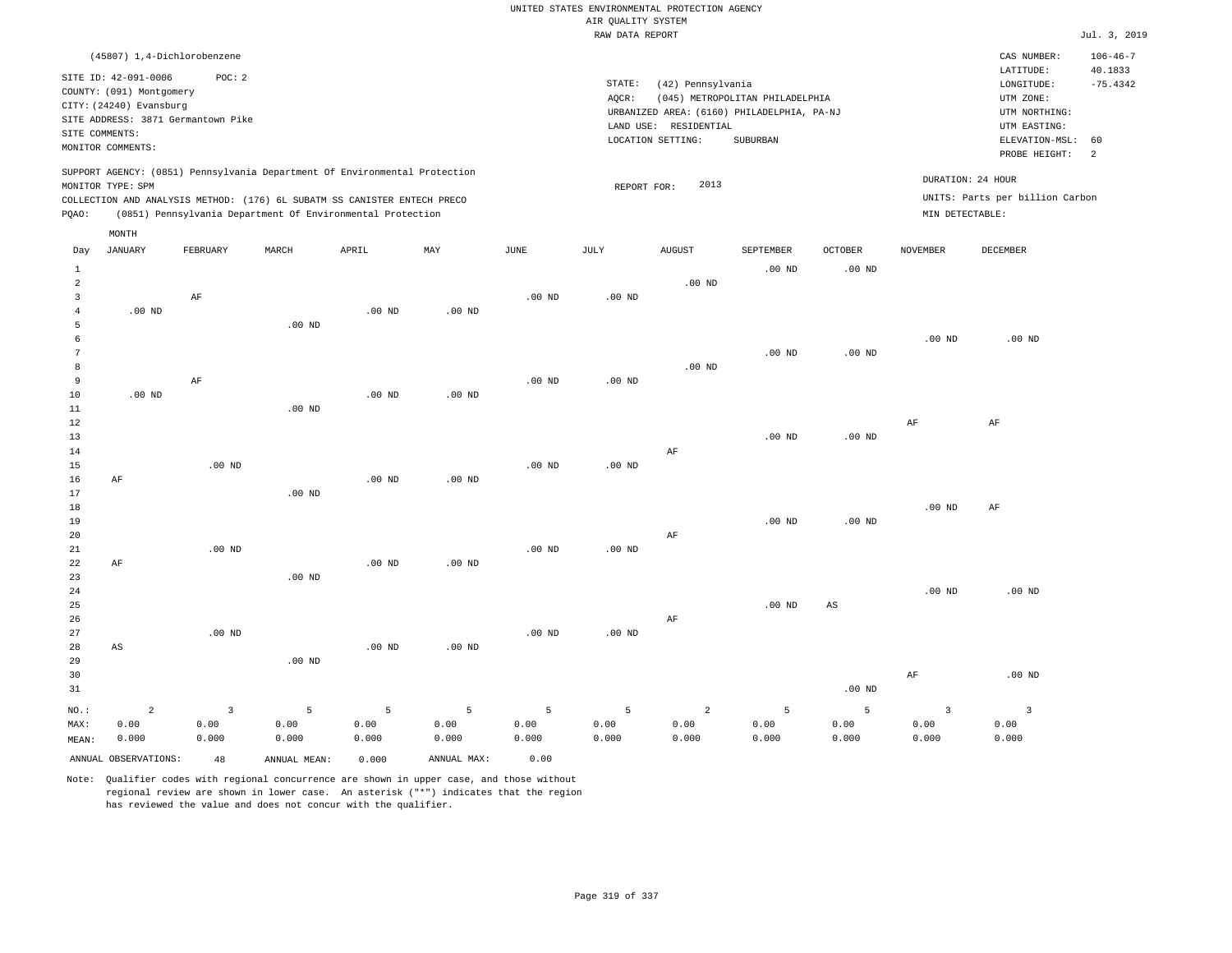| (45807) 1,4-Dichlorobenzene                                                                                                                                                                                                                                 |                                                                                                                                                                                    | CAS NUMBER:                                                                                                 | $106 - 46 - 7$                                      |
|-------------------------------------------------------------------------------------------------------------------------------------------------------------------------------------------------------------------------------------------------------------|------------------------------------------------------------------------------------------------------------------------------------------------------------------------------------|-------------------------------------------------------------------------------------------------------------|-----------------------------------------------------|
| SITE ID: 42-091-0006<br>POC:2<br>COUNTY: (091) Montgomery<br>CITY: (24240) Evansburg<br>SITE ADDRESS: 3871 Germantown Pike<br>SITE COMMENTS:<br>MONITOR COMMENTS:                                                                                           | STATE:<br>(42) Pennsylvania<br>(045) METROPOLITAN PHILADELPHIA<br>AOCR:<br>URBANIZED AREA: (6160) PHILADELPHIA, PA-NJ<br>RESIDENTIAL<br>LAND USE:<br>LOCATION SETTING:<br>SUBURBAN | LATITUDE:<br>LONGITUDE:<br>UTM ZONE:<br>UTM NORTHING:<br>UTM EASTING:<br>ELEVATION-MSL: 60<br>PROBE HEIGHT: | 40.1833<br>$-75.4342$<br>$\overline{\phantom{0}}$ 2 |
| SUPPORT AGENCY: (0851) Pennsylvania Department Of Environmental Protection<br>MONITOR TYPE: SPM<br>COLLECTION AND ANALYSIS METHOD: (176) 6L SUBATM SS CANISTER ENTECH PRECO<br>(0851) Pennsylvania Department Of Environmental Protection<br>POAO:<br>MONTH | 2014<br>REPORT FOR:                                                                                                                                                                | DURATION: 24 HOUR<br>UNITS: Parts per billion Carbon<br>MIN DETECTABLE:                                     |                                                     |

| Day            | <b>JANUARY</b>         | FEBRUARY       | $\tt MARCH$  | APRIL          | MAY         | $_{\rm JUNE}$ | $_{\rm JULY}$ | AUGUST   | SEPTEMBER | OCTOBER  | NOVEMBER          | DECEMBER |
|----------------|------------------------|----------------|--------------|----------------|-------------|---------------|---------------|----------|-----------|----------|-------------------|----------|
| $\mathbf{1}$   |                        |                |              |                |             |               |               |          |           |          | .00 <sub>ND</sub> | $.00$ ND |
| $\overline{a}$ |                        |                |              |                |             |               |               |          | .32SQ     | $.00$ ND |                   |          |
| 3              |                        |                |              |                |             |               |               | $.00$ ND |           |          |                   |          |
| 4              |                        | $\rm AF$       |              |                |             | $.00$ ND      | $.00$ ND      |          |           |          |                   |          |
| 5              | $\rm AF$               |                |              | $.00$ ND       | $.00$ ND    |               |               |          |           |          |                   |          |
| 6              |                        |                | $.00$ ND     |                |             |               |               |          |           |          |                   |          |
| $\overline{7}$ |                        |                |              |                |             |               |               |          |           |          | $\rm AF$          | $.00$ ND |
| 8              |                        |                |              |                |             |               |               |          | $.00$ ND  | $.00$ ND |                   |          |
| 9              |                        |                |              |                |             |               |               | $.00$ ND |           |          |                   |          |
| 10             |                        | AS             |              |                |             | $.00$ ND      | $.00$ ND      |          |           |          |                   |          |
| 11             | $.00$ ND               |                |              | $\rm{AF}$      | $.00$ ND    |               |               |          |           |          |                   |          |
| 12             |                        |                | $.00$ ND     |                |             |               |               |          |           |          |                   |          |
| 13<br>14       |                        |                |              |                |             |               |               |          | $.00$ ND  | $.00$ ND | $.00$ ND          | $.00$ ND |
| 15             |                        |                |              |                |             |               |               | $.00$ ND |           |          |                   |          |
| 16             |                        | $.00$ ND       |              |                |             | $.00$ ND      | $.00$ ND      |          |           |          |                   |          |
| 17             | $.00$ ND               |                |              | $.00$ ND       | $.00$ ND    |               |               |          |           |          |                   |          |
| 18             |                        |                | $.00$ ND     |                |             |               |               |          |           |          |                   |          |
| 19             |                        |                |              |                |             |               |               |          |           |          | $.00$ ND          | $.00$ ND |
| 20             |                        |                |              |                |             |               |               |          | $.00$ ND  | $.00$ ND |                   |          |
| 21             |                        |                |              |                |             |               |               | $.00$ ND |           |          |                   |          |
| $2\sqrt{2}$    |                        | $.00$ ND       |              |                |             | $.00$ ND      | $.00$ ND      |          |           |          |                   |          |
| 23             | $\mathbb{A}\mathbb{S}$ |                |              | $.00$ ND       | $.00$ ND    |               |               |          |           |          |                   |          |
| $2\sqrt{4}$    |                        |                | $.00$ ND     |                |             |               |               |          |           |          |                   |          |
| 25             |                        |                |              |                |             |               |               |          |           |          | $.00$ ND          | $.00$ ND |
| $26\,$         |                        |                |              |                |             |               |               |          | $.00$ ND  | $.00$ ND |                   |          |
| $2\,7$         |                        |                |              |                |             |               |               | $.00$ ND |           |          |                   |          |
| 28             |                        | AS             |              |                |             | $.00$ ND      | .23SQ         |          |           |          |                   |          |
| 29             | $\mathbb{A}\mathbb{S}$ |                |              | $.00$ ND       | $.00$ ND    |               |               |          |           |          |                   |          |
| 30             |                        |                | .00 $ND$     |                |             |               |               |          |           |          |                   |          |
| 31             |                        |                |              |                |             |               |               |          |           |          |                   | $.00$ ND |
| $NO.$ :        | $\overline{2}$         | $\overline{a}$ | 5            | $\overline{4}$ | 5           | 5             | 5             | 5        | 5         | 5        | $\overline{4}$    | 6        |
| MAX:           | 0.00                   | 0.00           | 0.00         | 0.00           | 0.00        | 0.00          | .23           | 0.00     | .32       | 0.00     | 0.00              | 0.00     |
| MEAN:          | 0.000                  | 0.000          | 0.000        | 0.000          | 0.000       | 0.000         | .046          | 0.000    | .064      | 0.000    | 0.000             | 0.000    |
|                | ANNUAL OBSERVATIONS:   | 53             | ANNUAL MEAN: | .010           | ANNUAL MAX: | .32           |               |          |           |          |                   |          |

Note: Qualifier codes with regional concurrence are shown in upper case, and those without

regional review are shown in lower case. An asterisk ("\*") indicates that the region

has reviewed the value and does not concur with the qualifier.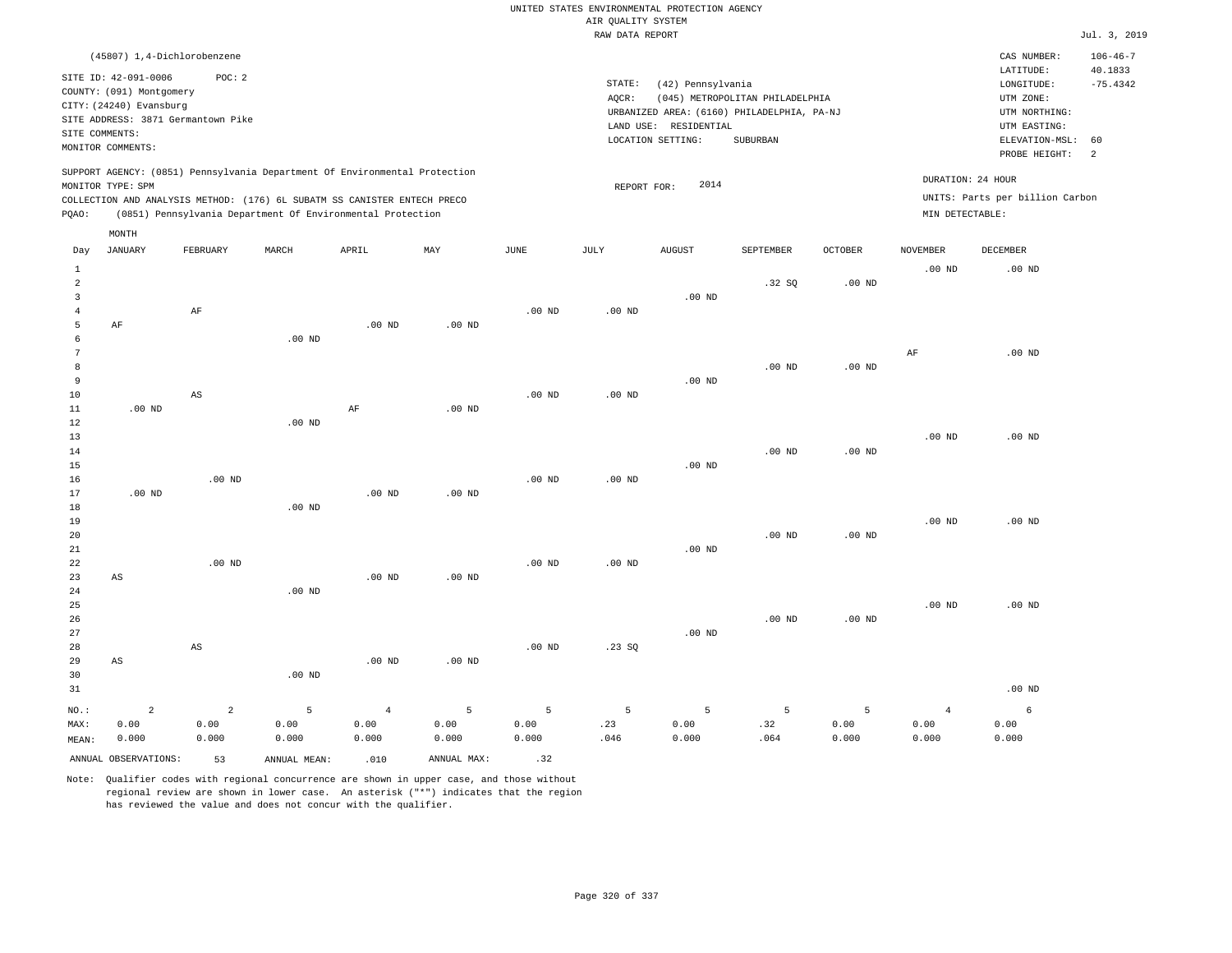|       |                                                                                                                    | (45807) 1,4-Dichlorobenzene                                                                                                            |          |       |                                                                            |      |                 |                                                                                                               |                                             |                |                 | CAS NUMBER:                                                                                                                          | $106 - 46 - 7$ |  |  |
|-------|--------------------------------------------------------------------------------------------------------------------|----------------------------------------------------------------------------------------------------------------------------------------|----------|-------|----------------------------------------------------------------------------|------|-----------------|---------------------------------------------------------------------------------------------------------------|---------------------------------------------|----------------|-----------------|--------------------------------------------------------------------------------------------------------------------------------------|----------------|--|--|
|       | SITE ID: 42-091-0006<br>COUNTY: (091) Montgomery<br>CITY: (24240) Evansburg<br>SITE COMMENTS:<br>MONITOR COMMENTS: | POC:2<br>SITE ADDRESS: 3871 Germantown Pike                                                                                            |          |       |                                                                            |      | STATE:<br>AQCR: | (42) Pennsylvania<br>URBANIZED AREA: (6160) PHILADELPHIA, PA-NJ<br>LAND USE: RESIDENTIAL<br>LOCATION SETTING: | (045) METROPOLITAN PHILADELPHIA<br>SUBURBAN |                |                 | 40.1833<br>LATITUDE:<br>$-75.4342$<br>LONGITUDE:<br>UTM ZONE:<br>UTM NORTHING:<br>UTM EASTING:<br>ELEVATION-MSL: 60<br>PROBE HEIGHT: |                |  |  |
| POAO: | MONITOR TYPE: SPM                                                                                                  | COLLECTION AND ANALYSIS METHOD: (176) 6L SUBATM SS CANISTER ENTECH PRECO<br>(0851) Pennsylvania Department Of Environmental Protection |          |       | SUPPORT AGENCY: (0851) Pennsylvania Department Of Environmental Protection |      |                 | 2015<br>REPORT FOR:                                                                                           |                                             |                | MIN DETECTABLE: | DURATION: 24 HOUR<br>UNITS: Parts per billion Carbon                                                                                 | - 2            |  |  |
|       | MONTH                                                                                                              |                                                                                                                                        |          |       |                                                                            |      |                 |                                                                                                               |                                             |                |                 |                                                                                                                                      |                |  |  |
| Day   | JANUARY                                                                                                            | FEBRUARY                                                                                                                               | MARCH    | APRIL | MAY                                                                        | JUNE | JULY            | <b>AUGUST</b>                                                                                                 | SEPTEMBER                                   | <b>OCTOBER</b> | NOVEMBER        | DECEMBER                                                                                                                             |                |  |  |
|       |                                                                                                                    |                                                                                                                                        | $.00$ ND |       |                                                                            |      |                 |                                                                                                               | $.00$ ND                                    | $.00$ ND       | $.00$ ND        | $.00$ ND                                                                                                                             |                |  |  |
|       |                                                                                                                    |                                                                                                                                        |          |       |                                                                            |      |                 | $.00$ ND                                                                                                      |                                             |                |                 |                                                                                                                                      |                |  |  |

| 5       |                | $.00$ ND       |          |          |          | $.00$ ND | .00 $ND$ |          |                        |                   |          |          |
|---------|----------------|----------------|----------|----------|----------|----------|----------|----------|------------------------|-------------------|----------|----------|
| 6       | .00 $ND$       |                |          | $.00$ ND | $.00$ ND |          |          |          |                        |                   |          |          |
| 7       |                |                | $.00$ ND |          |          |          |          |          |                        |                   |          |          |
| 8       |                |                |          |          |          |          |          |          |                        |                   | .00 $ND$ | $.00$ ND |
| 9       |                |                |          |          |          |          |          |          | $\mathbb{A}\mathbb{S}$ | .00 <sub>ND</sub> |          |          |
| 10      |                |                |          |          |          |          |          | $.00$ ND |                        |                   |          |          |
| $11\,$  |                | $.00$ ND       |          |          |          | $.00$ ND | .00 $ND$ |          |                        |                   |          |          |
| 12      | $.00$ ND       |                |          | .00 $ND$ | $.00$ ND |          |          |          |                        |                   |          |          |
| 13      |                |                | $.00$ ND |          |          |          |          |          |                        |                   |          |          |
| 14      |                |                |          |          |          |          |          |          |                        |                   | $.00$ ND | $.00$ ND |
| 15      |                |                |          |          |          |          |          |          | .00 <sub>ND</sub>      | .00 <sub>ND</sub> |          |          |
| 16      |                |                |          |          |          |          |          | $.00$ ND |                        |                   |          |          |
| 17      |                | $\rm AF$       |          |          |          | $.00$ ND | $.00$ ND |          |                        |                   |          |          |
| 18      | $.00$ ND       |                |          | .00 $ND$ | $.00$ ND |          |          |          |                        |                   |          |          |
| 19      |                |                | $.00$ ND |          |          |          |          |          |                        |                   |          |          |
| 20      |                |                |          |          |          |          |          |          |                        |                   | $.00$ ND | $.00$ ND |
| 21      |                |                |          |          |          |          |          |          | .00 <sub>ND</sub>      | $.00$ ND          |          |          |
| 22      |                |                |          |          |          |          |          | $.00$ ND |                        |                   |          |          |
| 23      |                | $_{\rm AS}$    |          |          |          | $.00$ ND | $.00$ ND |          |                        |                   |          |          |
| 24      | .00 $ND$       |                |          | $.00$ ND | .00 $ND$ |          |          |          |                        |                   |          |          |
| 25      |                |                | $.00$ ND |          |          |          |          |          |                        |                   |          |          |
| 26      |                |                |          |          |          |          |          |          |                        |                   | $.00$ ND | $.00$ ND |
| $2\,7$  |                |                |          |          |          |          |          |          | $.00$ ND               | $.00$ ND          |          |          |
| 28      |                |                |          |          |          |          |          | .00 $ND$ |                        |                   |          |          |
| 29      |                |                |          |          |          | $.00$ ND | $.00$ ND |          |                        |                   |          |          |
| 30      | $.00$ ND       |                |          | .00 $ND$ | $.00$ ND |          |          |          |                        |                   |          |          |
| 31      |                |                | $.00$ ND |          |          |          |          |          |                        |                   |          |          |
| $NO.$ : | $\overline{5}$ | $\overline{a}$ | 6        | 5        | 5        | 5        | 5        | 5        | $\overline{4}$         | 5                 | 5        | 5        |
| MAX:    | 0.00           | 0.00           | 0.00     | 0.00     | 0.00     | 0.00     | 0.00     | 0.00     | 0.00                   | 0.00              | 0.00     | 0.00     |
| MEAN:   | 0.000          | 0.000          | 0.000    | 0.000    | 0.000    | 0.000    | 0.000    | 0.000    | 0.000                  | 0.000             | 0.000    | 0.000    |

Note: Qualifier codes with regional concurrence are shown in upper case, and those without regional review are shown in lower case. An asterisk ("\*") indicates that the region has reviewed the value and does not concur with the qualifier.

ANNUAL OBSERVATIONS: 57 ANNUAL MEAN: 0.000 ANNUAL MAX: 0.00

MEAN: 0.000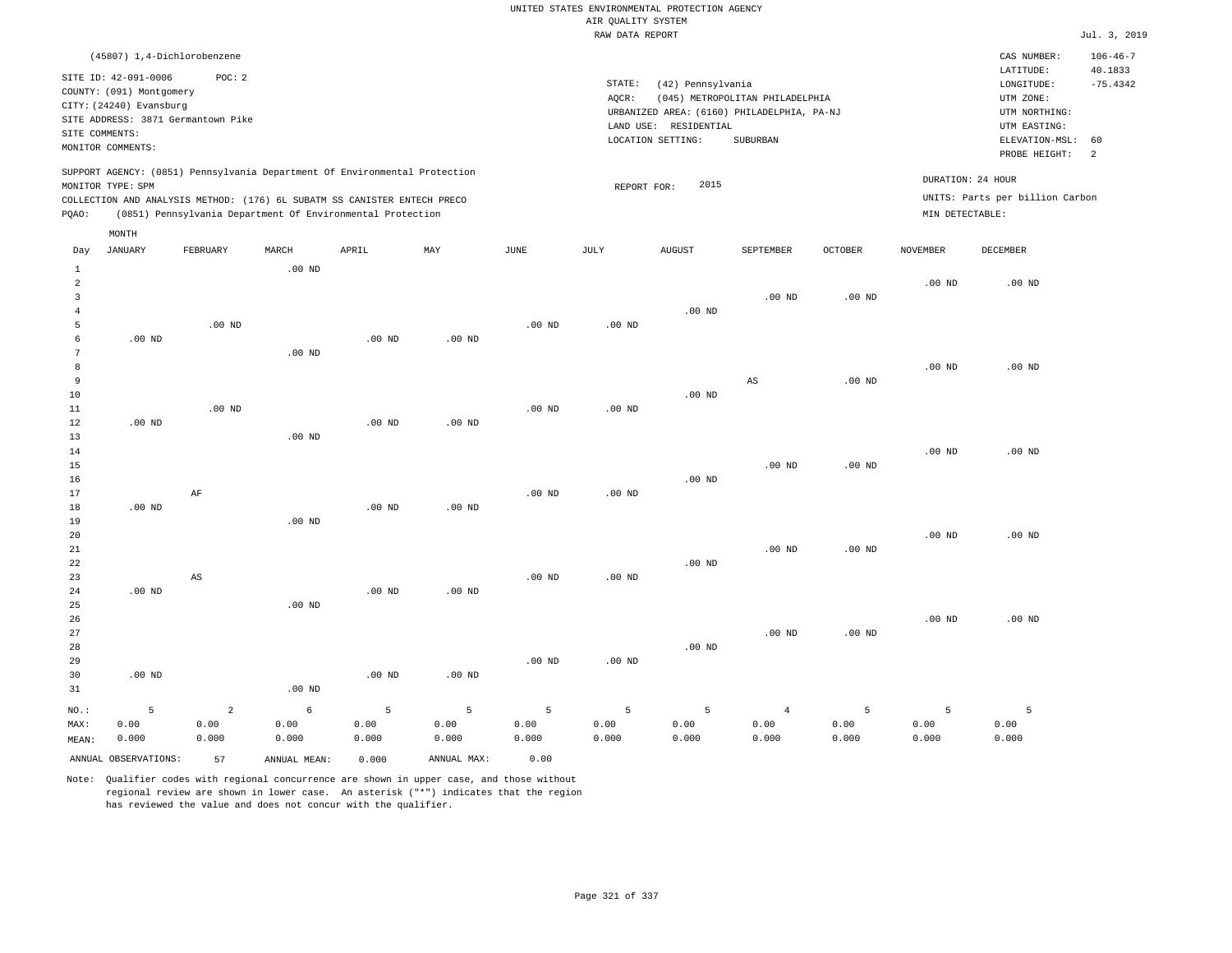|                | (45807) 1,4-Dichlorobenzene                      |                |                                                                            |                   |                   |                         |                                            |                                      |                                 |                         |                   | CAS NUMBER:                          | $106 - 46 - 7$        |
|----------------|--------------------------------------------------|----------------|----------------------------------------------------------------------------|-------------------|-------------------|-------------------------|--------------------------------------------|--------------------------------------|---------------------------------|-------------------------|-------------------|--------------------------------------|-----------------------|
|                | SITE ID: 42-091-0006<br>COUNTY: (091) Montgomery | POC: 2         |                                                                            |                   |                   |                         |                                            | STATE:<br>(42) Pennsylvania<br>AQCR: | (045) METROPOLITAN PHILADELPHIA |                         |                   | LATITUDE:<br>LONGITUDE:<br>UTM ZONE: | 40.1833<br>$-75.4342$ |
|                | CITY: (24240) Evansburg                          |                |                                                                            |                   |                   |                         | URBANIZED AREA: (6160) PHILADELPHIA, PA-NJ | UTM NORTHING:                        |                                 |                         |                   |                                      |                       |
|                | SITE ADDRESS: 3871 Germantown Pike               |                |                                                                            |                   |                   |                         | LAND USE:                                  | UTM EASTING:                         |                                 |                         |                   |                                      |                       |
| SITE COMMENTS: | MONITOR COMMENTS:                                |                |                                                                            |                   |                   |                         |                                            | LOCATION SETTING:                    | SUBURBAN                        |                         |                   | ELEVATION-MSL:                       | 60                    |
|                |                                                  |                |                                                                            |                   |                   |                         |                                            |                                      |                                 |                         |                   | PROBE HEIGHT:                        | $\overline{a}$        |
|                | MONITOR TYPE: SPM                                |                | SUPPORT AGENCY: (0851) Pennsylvania Department Of Environmental Protection |                   |                   |                         |                                            | 2016<br>REPORT FOR:                  |                                 |                         | DURATION: 24 HOUR |                                      |                       |
|                |                                                  |                | COLLECTION AND ANALYSIS METHOD: (176) 6L SUBATM SS CANISTER ENTECH PRECO   |                   |                   |                         |                                            |                                      |                                 |                         |                   | UNITS: Parts per billion Carbon      |                       |
| PQAO:          |                                                  |                | (0851) Pennsylvania Department Of Environmental Protection                 |                   |                   |                         |                                            |                                      |                                 |                         | MIN DETECTABLE:   |                                      |                       |
|                | MONTH                                            |                |                                                                            |                   |                   |                         |                                            |                                      |                                 |                         |                   |                                      |                       |
| Day            | JANUARY                                          | FEBRUARY       | MARCH                                                                      | APRIL             | MAY               | JUNE                    | JULY                                       | <b>AUGUST</b>                        | SEPTEMBER                       | OCTOBER                 | NOVEMBER          | DECEMBER                             |                       |
| $\mathbf{1}$   | $.00$ ND                                         |                | .00 <sub>ND</sub>                                                          |                   |                   |                         |                                            |                                      |                                 |                         |                   |                                      |                       |
| $\overline{a}$ |                                                  |                |                                                                            |                   |                   |                         |                                            |                                      |                                 |                         | $.00$ ND          | AM                                   |                       |
| $\mathbf{3}$   |                                                  |                |                                                                            |                   |                   |                         |                                            |                                      | $\mathbb{A}\mathbb{S}$          | $.00$ ND                |                   |                                      |                       |
| $\overline{4}$ |                                                  |                |                                                                            |                   |                   |                         |                                            | $.00$ ND                             |                                 |                         |                   |                                      |                       |
| 5              |                                                  |                |                                                                            |                   |                   | $.00$ ND                | AS                                         |                                      |                                 |                         |                   |                                      |                       |
| 6              |                                                  | $.00$ ND       |                                                                            | $.00$ ND          | .00 <sub>ND</sub> |                         |                                            |                                      |                                 |                         |                   |                                      |                       |
| $\overline{7}$ | $.00$ ND                                         |                | .00 <sub>ND</sub>                                                          |                   |                   |                         |                                            |                                      |                                 |                         |                   |                                      |                       |
| 8              |                                                  |                |                                                                            |                   |                   |                         |                                            |                                      |                                 |                         | $.00$ ND          | $.00$ ND                             |                       |
| 9<br>10        |                                                  |                |                                                                            |                   |                   |                         |                                            | $.00$ ND                             | $.00$ ND                        | AF                      |                   |                                      |                       |
| 11             |                                                  |                |                                                                            |                   |                   | $.00$ ND                | $\mathbb{A}\mathbb{S}$                     |                                      |                                 |                         |                   |                                      |                       |
| 12             |                                                  | $.00$ ND       |                                                                            | $.00$ ND          | $.00$ ND          |                         |                                            |                                      |                                 |                         |                   |                                      |                       |
| 13             | .00 <sub>ND</sub>                                |                | .00 <sub>ND</sub>                                                          |                   |                   |                         |                                            |                                      |                                 |                         |                   |                                      |                       |
| 14             |                                                  |                |                                                                            |                   |                   |                         |                                            |                                      |                                 |                         | $_{\rm AS}$       | $.00$ ND                             |                       |
| 15             |                                                  |                |                                                                            |                   |                   |                         |                                            |                                      | .00 <sub>ND</sub>               | AF                      |                   |                                      |                       |
| 16             |                                                  |                |                                                                            |                   |                   |                         |                                            | $.00$ ND                             |                                 |                         |                   |                                      |                       |
| 17             |                                                  |                |                                                                            |                   |                   | $_{\rm AS}$             | $\mathbb{A}\mathbb{S}$                     |                                      |                                 |                         |                   |                                      |                       |
| $18\,$         |                                                  | $.00$ ND       |                                                                            | .00 <sub>ND</sub> | $.00$ ND          |                         |                                            |                                      |                                 |                         |                   |                                      |                       |
| 19             | $.00$ ND                                         |                | .00 <sub>ND</sub>                                                          |                   |                   |                         |                                            |                                      |                                 |                         |                   |                                      |                       |
| 20             |                                                  |                |                                                                            |                   |                   |                         |                                            |                                      |                                 |                         | AF                | .00 <sub>ND</sub>                    |                       |
| 21             |                                                  |                |                                                                            |                   |                   |                         |                                            |                                      | AS                              | $.00$ ND                |                   |                                      |                       |
| 22             |                                                  |                |                                                                            |                   |                   |                         |                                            | .00 <sub>ND</sub>                    |                                 |                         |                   |                                      |                       |
| 23<br>24       |                                                  | $.00$ ND       |                                                                            | $.00$ ND          | $.00$ ND          | .00 <sub>ND</sub>       | $\mathbb{A}\mathbb{S}$                     |                                      |                                 |                         |                   |                                      |                       |
| 25             | $.00$ ND                                         |                | $.00$ ND                                                                   |                   |                   |                         |                                            |                                      |                                 |                         |                   |                                      |                       |
| 26             |                                                  |                |                                                                            |                   |                   |                         |                                            |                                      |                                 |                         | AS                | AF                                   |                       |
| 27             |                                                  |                |                                                                            |                   |                   |                         |                                            |                                      | $.00$ ND                        | $.00$ ND                |                   |                                      |                       |
| 28             |                                                  |                |                                                                            |                   |                   |                         |                                            | $.00$ ND                             |                                 |                         |                   |                                      |                       |
| 29             |                                                  |                |                                                                            |                   |                   | $_{\rm AS}$             | $\mathbb{A}\mathbb{S}$                     |                                      |                                 |                         |                   |                                      |                       |
| 30             |                                                  |                |                                                                            | $.00$ ND          | $.00$ ND          |                         |                                            |                                      |                                 |                         |                   |                                      |                       |
| 31             | $.00$ ND                                         |                | .00 <sub>ND</sub>                                                          |                   |                   |                         |                                            |                                      |                                 |                         |                   |                                      |                       |
| NO.:           | 6                                                | $\overline{4}$ | $\epsilon$                                                                 | 5                 | 5                 | $\overline{\mathbf{3}}$ |                                            | $\mathbb O$<br>$\overline{5}$        | $\overline{\mathbf{3}}$         | $\overline{\mathbf{3}}$ | $\overline{a}$    | $\overline{\mathbf{3}}$              |                       |
| MAX:           | 0.00                                             | 0.00           | 0.00                                                                       | 0.00              | 0.00              | 0.00                    |                                            | 0.00                                 | 0.00                            | 0.00                    | 0.00              | 0.00                                 |                       |
| MEAN:          | 0.000                                            | 0.000          | 0.000                                                                      | 0.000             | 0.000             | 0.000                   |                                            | 0.000                                | 0.000                           | 0.000                   | 0.000             | 0.000                                |                       |
|                |                                                  |                |                                                                            |                   |                   |                         |                                            |                                      |                                 |                         |                   |                                      |                       |
|                | ANNUAL OBSERVATIONS:                             | 45             | ANNUAL MEAN:                                                               | 0.000             | ANNUAL MAX:       | 0.00                    |                                            |                                      |                                 |                         |                   |                                      |                       |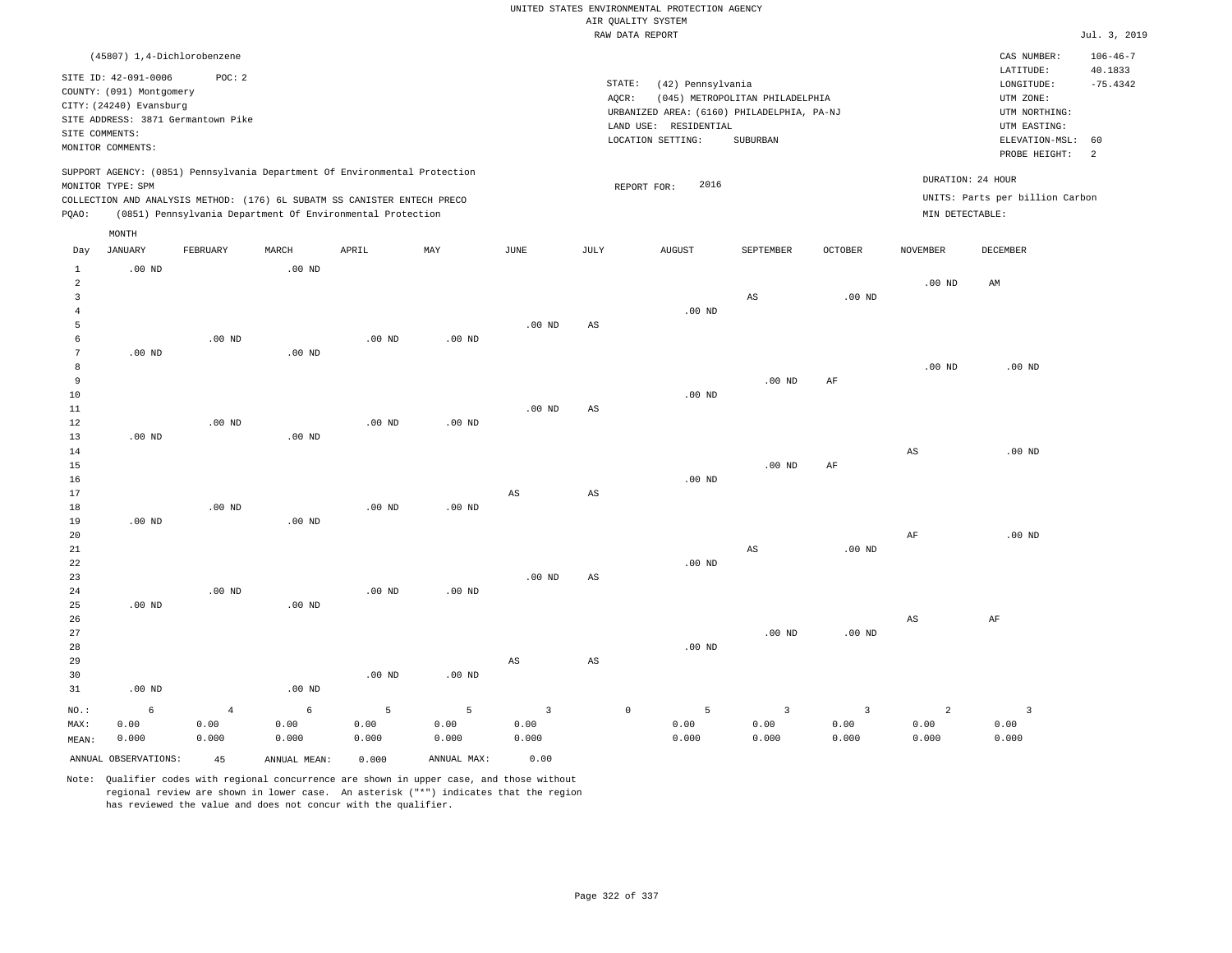|                                                             |                                                                                                                                 |                                              |                    |                                                                                                                                        |                        |                    | AIR QUALITY SYSTEM<br>RAW DATA REPORT | UNITED STATES ENVIRONMENTAL PROTECTION AGENCY                   |                                                                                           |                    |                    |                                                                                                          | Jul. 3, 2019                     |
|-------------------------------------------------------------|---------------------------------------------------------------------------------------------------------------------------------|----------------------------------------------|--------------------|----------------------------------------------------------------------------------------------------------------------------------------|------------------------|--------------------|---------------------------------------|-----------------------------------------------------------------|-------------------------------------------------------------------------------------------|--------------------|--------------------|----------------------------------------------------------------------------------------------------------|----------------------------------|
|                                                             |                                                                                                                                 |                                              |                    |                                                                                                                                        |                        |                    |                                       |                                                                 |                                                                                           |                    |                    | CAS NUMBER:                                                                                              | $106 - 46 - 7$                   |
| SITE COMMENTS:                                              | (45807) 1,4-Dichlorobenzene<br>SITE ID: 42-091-0006<br>COUNTY: (091) Montgomery<br>CITY: (24240) Evansburg<br>MONITOR COMMENTS: | POC: 2<br>SITE ADDRESS: 3871 Germantown Pike |                    |                                                                                                                                        |                        |                    | STATE:<br>AQCR:                       | (42) Pennsylvania<br>LAND USE: RESIDENTIAL<br>LOCATION SETTING: | (045) METROPOLITAN PHILADELPHIA<br>URBANIZED AREA: (6160) PHILADELPHIA, PA-NJ<br>SUBURBAN |                    |                    | LATITUDE:<br>LONGITUDE:<br>UTM ZONE:<br>UTM NORTHING:<br>UTM EASTING:<br>ELEVATION-MSL:<br>PROBE HEIGHT: | 40.1833<br>$-75.4342$<br>60<br>2 |
|                                                             |                                                                                                                                 |                                              |                    | SUPPORT AGENCY: (0851) Pennsylvania Department Of Environmental Protection                                                             |                        |                    |                                       |                                                                 |                                                                                           |                    | DURATION: 24 HOUR  |                                                                                                          |                                  |
|                                                             | MONITOR TYPE: SPM                                                                                                               |                                              |                    |                                                                                                                                        |                        |                    | REPORT FOR:                           | 2017                                                            |                                                                                           |                    |                    | UNITS: Parts per billion Carbon                                                                          |                                  |
| PQAO:                                                       |                                                                                                                                 |                                              |                    | COLLECTION AND ANALYSIS METHOD: (176) 6L SUBATM SS CANISTER ENTECH PRECO<br>(0851) Pennsylvania Department Of Environmental Protection |                        |                    |                                       |                                                                 |                                                                                           |                    | MIN DETECTABLE:    |                                                                                                          |                                  |
|                                                             | MONTH                                                                                                                           |                                              |                    |                                                                                                                                        |                        |                    |                                       |                                                                 |                                                                                           |                    |                    |                                                                                                          |                                  |
| Day                                                         | <b>JANUARY</b>                                                                                                                  | FEBRUARY                                     | MARCH              | APRIL                                                                                                                                  | MAY                    | $_{\rm JUNE}$      | JULY                                  | ${\tt AUGUST}$                                                  | SEPTEMBER                                                                                 | <b>OCTOBER</b>     | <b>NOVEMBER</b>    | <b>DECEMBER</b>                                                                                          |                                  |
| 1                                                           | AS                                                                                                                              |                                              |                    | .00 <sub>ND</sub>                                                                                                                      | $.00$ ND               |                    |                                       |                                                                 |                                                                                           |                    |                    |                                                                                                          |                                  |
| $\overline{a}$<br>$\overline{\mathbf{3}}$<br>$\overline{4}$ |                                                                                                                                 |                                              | $.00$ ND           |                                                                                                                                        |                        |                    |                                       |                                                                 | $.00$ ND                                                                                  | $.00$ ND           | $.00$ ND           | $.00$ ND                                                                                                 |                                  |
| 5                                                           |                                                                                                                                 |                                              |                    |                                                                                                                                        |                        |                    |                                       | AF                                                              |                                                                                           |                    |                    |                                                                                                          |                                  |
| 6<br>$7\phantom{.0}$<br>8                                   | AS                                                                                                                              | $.00$ ND                                     | $.00$ ND           | .00 <sub>ND</sub>                                                                                                                      | $.00$ ND               | $.00$ ND           | $.00$ ND                              |                                                                 |                                                                                           |                    |                    |                                                                                                          |                                  |
| 9<br>$10$<br>$1\,1$                                         |                                                                                                                                 |                                              |                    |                                                                                                                                        |                        |                    |                                       | $.00$ ND                                                        | $.00$ ND                                                                                  | .00 <sub>ND</sub>  | .00 <sub>ND</sub>  | $.00$ ND                                                                                                 |                                  |
| 12<br>13<br>14                                              | AF                                                                                                                              | $.00$ ND                                     | .00 <sub>ND</sub>  | .00 <sub>ND</sub>                                                                                                                      | .00 <sub>ND</sub>      | $.00$ ND           | $.00$ ND                              |                                                                 |                                                                                           |                    |                    |                                                                                                          |                                  |
| 15<br>16<br>17                                              |                                                                                                                                 |                                              |                    |                                                                                                                                        |                        |                    |                                       | $.00$ ND                                                        | $.00$ ND                                                                                  | $.00$ ND           | .00 <sub>ND</sub>  | $.00$ ND                                                                                                 |                                  |
| 18<br>19<br>20                                              | $.00$ ND                                                                                                                        | $.00$ ND                                     | $.00$ ND           | $.00$ ND                                                                                                                               | $.00$ ND               | .00 <sub>ND</sub>  | .00 <sub>ND</sub>                     |                                                                 |                                                                                           |                    |                    |                                                                                                          |                                  |
| 21<br>22<br>23                                              |                                                                                                                                 | $.00$ ND                                     |                    |                                                                                                                                        |                        | $.00$ ND           |                                       | $.00$ ND                                                        | $.00$ ND                                                                                  | $.00$ ND           | $.00$ ND           | AF                                                                                                       |                                  |
| 24<br>25<br>26<br>27                                        | .00 <sub>ND</sub>                                                                                                               |                                              | $.00$ ND           | .00 <sub>ND</sub>                                                                                                                      | .00 <sub>ND</sub>      |                    | .00 <sub>ND</sub>                     |                                                                 |                                                                                           |                    | .00 <sub>ND</sub>  | $.00$ ND                                                                                                 |                                  |
| 28<br>29<br>30                                              |                                                                                                                                 |                                              |                    |                                                                                                                                        |                        | $.00$ ND           | $.00$ ND                              | $.00$ ND                                                        | $.00$ ND                                                                                  | $.00$ ND           |                    |                                                                                                          |                                  |
| 31                                                          | AS                                                                                                                              |                                              |                    |                                                                                                                                        | $\mathbb{A}\mathbb{S}$ |                    |                                       |                                                                 |                                                                                           |                    |                    |                                                                                                          |                                  |
| $NO.$ :<br>MAX:<br>MEAN:                                    | $\overline{\mathbf{c}}$<br>0.00<br>0.000                                                                                        | $\,4$<br>0.00<br>0.000                       | 5<br>0.00<br>0.000 | 5<br>0.00<br>0.000                                                                                                                     | 5<br>0.00<br>0.000     | 5<br>0.00<br>0.000 | 5<br>0.00<br>0.000                    | $\overline{4}$<br>0.00<br>0.000                                 | $\overline{5}$<br>0.00<br>0.000                                                           | 5<br>0.00<br>0.000 | 5<br>0.00<br>0.000 | $\overline{4}$<br>0.00<br>0.000                                                                          |                                  |
|                                                             | ANNUAL OBSERVATIONS:                                                                                                            | 54                                           | ANNUAL MEAN:       | 0.000                                                                                                                                  | ANNUAL MAX:            | 0.00               |                                       |                                                                 |                                                                                           |                    |                    |                                                                                                          |                                  |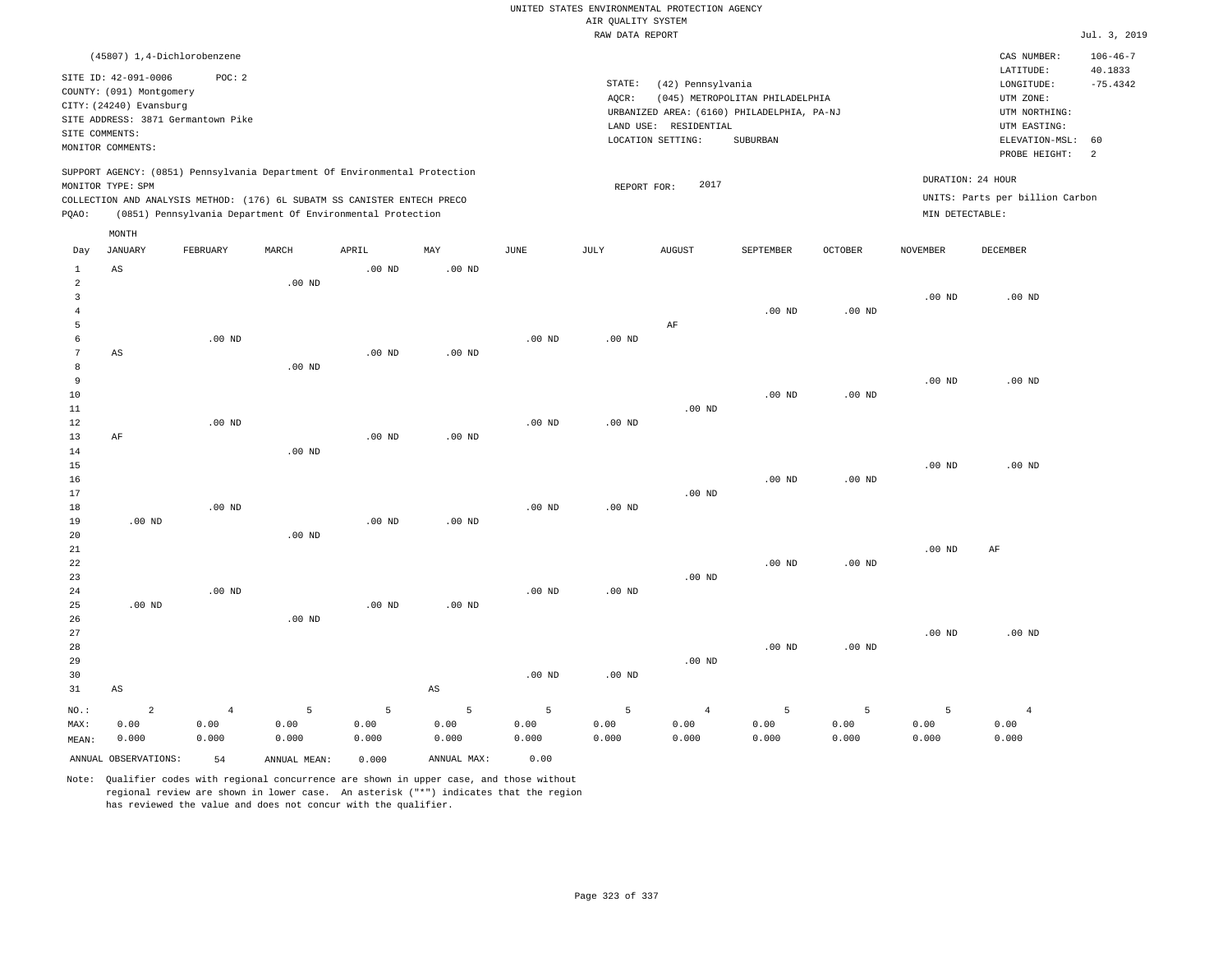|                     |                                                                                                 |                   |                                                            |          |                   |                   | UNITED STATES ENVIRONMENTAL PROTECTION AGENCY |                       |                                            |                   |                   |                                 |                           |
|---------------------|-------------------------------------------------------------------------------------------------|-------------------|------------------------------------------------------------|----------|-------------------|-------------------|-----------------------------------------------|-----------------------|--------------------------------------------|-------------------|-------------------|---------------------------------|---------------------------|
|                     |                                                                                                 |                   |                                                            |          |                   |                   | AIR QUALITY SYSTEM                            |                       |                                            |                   |                   |                                 |                           |
|                     |                                                                                                 |                   |                                                            |          |                   |                   | RAW DATA REPORT                               |                       |                                            |                   |                   |                                 | Jul. 3, 2019              |
|                     | (45807) 1,4-Dichlorobenzene                                                                     |                   |                                                            |          |                   |                   |                                               |                       |                                            |                   |                   | CAS NUMBER:<br>LATITUDE:        | $106 - 46 - 7$<br>40.1833 |
|                     | SITE ID: 42-091-0006                                                                            | POC: 2            |                                                            |          |                   |                   | STATE:                                        | (42) Pennsylvania     |                                            |                   |                   | LONGITUDE:                      | $-75.4342$                |
|                     | COUNTY: (091) Montgomery                                                                        |                   |                                                            |          |                   |                   | AOCR:                                         |                       | (045) METROPOLITAN PHILADELPHIA            |                   |                   | UTM ZONE:                       |                           |
|                     | CITY: (24240) Evansburg                                                                         |                   |                                                            |          |                   |                   |                                               |                       | URBANIZED AREA: (6160) PHILADELPHIA, PA-NJ |                   |                   | UTM NORTHING:                   |                           |
|                     | SITE ADDRESS: 3871 Germantown Pike                                                              |                   |                                                            |          |                   |                   |                                               | LAND USE: RESIDENTIAL |                                            |                   |                   | UTM EASTING:                    |                           |
|                     | SITE COMMENTS:<br>MONITOR COMMENTS:                                                             |                   |                                                            |          |                   |                   |                                               | LOCATION SETTING:     | <b>SUBURBAN</b>                            |                   |                   | ELEVATION-MSL:<br>PROBE HEIGHT: | 60<br>2                   |
|                     | SUPPORT AGENCY: (0851) Pennsylvania Department Of Environmental Protection<br>MONITOR TYPE: SPM |                   |                                                            |          |                   |                   |                                               | 2018                  |                                            |                   |                   | DURATION: 24 HOUR               |                           |
|                     | COLLECTION AND ANALYSIS METHOD: (176) 6L SUBATM SS CANISTER ENTECH PRECO                        |                   |                                                            |          |                   |                   | REPORT FOR:                                   |                       |                                            |                   |                   | UNITS: Parts per billion Carbon |                           |
| PQAO:               |                                                                                                 |                   | (0851) Pennsylvania Department Of Environmental Protection |          |                   |                   |                                               |                       |                                            |                   |                   | MIN DETECTABLE: .31302          |                           |
|                     | MONTH                                                                                           |                   |                                                            |          |                   |                   |                                               |                       |                                            |                   |                   |                                 |                           |
| Day                 | <b>JANUARY</b>                                                                                  | FEBRUARY          | MARCH                                                      | APRIL    | MAY               | JUNE              | JULY                                          | <b>AUGUST</b>         | SEPTEMBER                                  | OCTOBER           | NOVEMBER          | <b>DECEMBER</b>                 |                           |
| $\mathbf{1}$        |                                                                                                 | $.00$ ND          |                                                            |          |                   | .67               | $.00$ ND                                      |                       |                                            |                   |                   |                                 |                           |
| $\overline{a}$      | AO                                                                                              |                   |                                                            | $.00$ ND | $.00$ ND          |                   |                                               |                       |                                            |                   |                   |                                 |                           |
| $\overline{3}$      |                                                                                                 |                   | $.00$ ND                                                   |          |                   |                   |                                               |                       |                                            |                   |                   |                                 |                           |
| $\overline{4}$<br>5 |                                                                                                 |                   |                                                            |          |                   |                   |                                               |                       | $.00$ ND                                   | $.00$ ND          | .00 <sub>ND</sub> | $.00$ ND                        |                           |
| 6                   |                                                                                                 |                   |                                                            |          |                   |                   |                                               | $.00$ ND              |                                            |                   |                   |                                 |                           |
| $7\phantom{.0}$     |                                                                                                 | $.00$ ND          |                                                            |          |                   | $.00$ ND          | $.00$ ND                                      |                       |                                            |                   |                   |                                 |                           |
| 8                   | AF                                                                                              |                   |                                                            | $.00$ ND | $.00$ ND          |                   |                                               |                       |                                            |                   |                   |                                 |                           |
| 9                   |                                                                                                 |                   | .00 <sub>ND</sub>                                          |          |                   |                   |                                               |                       |                                            |                   |                   |                                 |                           |
| $10$                |                                                                                                 |                   |                                                            |          |                   |                   |                                               |                       |                                            |                   | .00 <sub>ND</sub> | $.00$ ND                        |                           |
| 11                  |                                                                                                 |                   |                                                            |          |                   |                   |                                               |                       | .00 <sub>ND</sub>                          | $.00$ ND          |                   |                                 |                           |
| 12                  |                                                                                                 |                   |                                                            |          |                   |                   |                                               | $.00$ ND              |                                            |                   |                   |                                 |                           |
| 13                  |                                                                                                 | $.00$ ND          |                                                            |          |                   | $.00$ ND          | .00 <sub>ND</sub>                             |                       |                                            |                   |                   |                                 |                           |
| 14                  | .00 <sub>ND</sub>                                                                               |                   |                                                            | $.00$ ND | .00 <sub>ND</sub> |                   |                                               |                       |                                            |                   |                   |                                 |                           |
| 15                  |                                                                                                 |                   | .00 <sub>ND</sub>                                          |          |                   |                   |                                               |                       |                                            |                   |                   |                                 |                           |
| 16                  |                                                                                                 |                   |                                                            |          |                   |                   |                                               |                       |                                            |                   | $.00$ ND          | $.00$ ND                        |                           |
| 17                  |                                                                                                 |                   |                                                            |          |                   |                   |                                               |                       | $.00$ ND                                   | .00 <sub>ND</sub> |                   |                                 |                           |
| 18                  |                                                                                                 |                   |                                                            |          |                   |                   |                                               | $.00$ ND              |                                            |                   |                   |                                 |                           |
| 19                  |                                                                                                 | .00 <sub>ND</sub> |                                                            |          |                   | .00 <sub>ND</sub> | .00 <sub>ND</sub>                             |                       |                                            |                   |                   |                                 |                           |
| 20                  | $.00$ ND                                                                                        |                   |                                                            | $.00$ ND | $.00$ ND          |                   |                                               |                       |                                            |                   |                   |                                 |                           |
| 21                  |                                                                                                 |                   | $.00$ ND                                                   |          |                   |                   |                                               |                       |                                            |                   |                   |                                 |                           |
| 22                  |                                                                                                 |                   |                                                            |          |                   |                   |                                               |                       |                                            |                   | AF                | $.00$ ND                        |                           |
| 23                  |                                                                                                 |                   |                                                            |          |                   |                   |                                               |                       | $_{\rm AS}$                                | $.00$ ND          |                   |                                 |                           |
| 24                  |                                                                                                 |                   |                                                            |          |                   |                   |                                               | $.00$ ND              |                                            |                   |                   |                                 |                           |
| 25                  |                                                                                                 | $.00$ ND          |                                                            |          |                   | .00 <sub>ND</sub> | .00 <sub>ND</sub>                             |                       |                                            |                   |                   |                                 |                           |
| 26                  | .00 <sub>ND</sub>                                                                               |                   |                                                            | $.00$ ND | $.00$ ND          |                   |                                               |                       |                                            |                   |                   |                                 |                           |
| 27                  |                                                                                                 |                   | $.00$ ND                                                   |          |                   |                   |                                               |                       |                                            |                   | .00 <sub>ND</sub> | $.00$ ND                        |                           |
| 28<br>29            |                                                                                                 |                   |                                                            |          |                   |                   |                                               |                       | $.00$ ND                                   | $.00$ ND          |                   |                                 |                           |
| 30                  |                                                                                                 |                   |                                                            |          |                   |                   |                                               | .00 <sub>ND</sub>     |                                            |                   |                   |                                 |                           |
| 31                  |                                                                                                 |                   |                                                            |          |                   |                   | $.00$ ND                                      |                       |                                            |                   |                   |                                 |                           |
|                     |                                                                                                 |                   |                                                            |          |                   |                   |                                               |                       |                                            |                   |                   |                                 |                           |
| NO.:                | $\overline{3}$                                                                                  | 5                 | 5                                                          | 5        | 5                 | 5                 | 6                                             | 5                     | $\overline{4}$                             | 5                 | $\overline{4}$    | 5                               |                           |
| MAX:                | 0.00                                                                                            | 0.00              | 0.00                                                       | 0.00     | 0.00              | .67               | 0.00                                          | 0.00                  | 0.00                                       | 0.00              | 0.00              | 0.00                            |                           |
| MEAN:               | 0.000                                                                                           | 0.000             | 0.000                                                      | 0.000    | 0.000             | .134              | 0.000                                         | 0.000                 | 0.000                                      | 0.000             | 0.000             | 0.000                           |                           |
|                     | ANNUAL OBSERVATIONS:                                                                            | 57                | ANNUAL MEAN:                                               | .012     | ANNUAL MAX:       | .67               |                                               |                       |                                            |                   |                   |                                 |                           |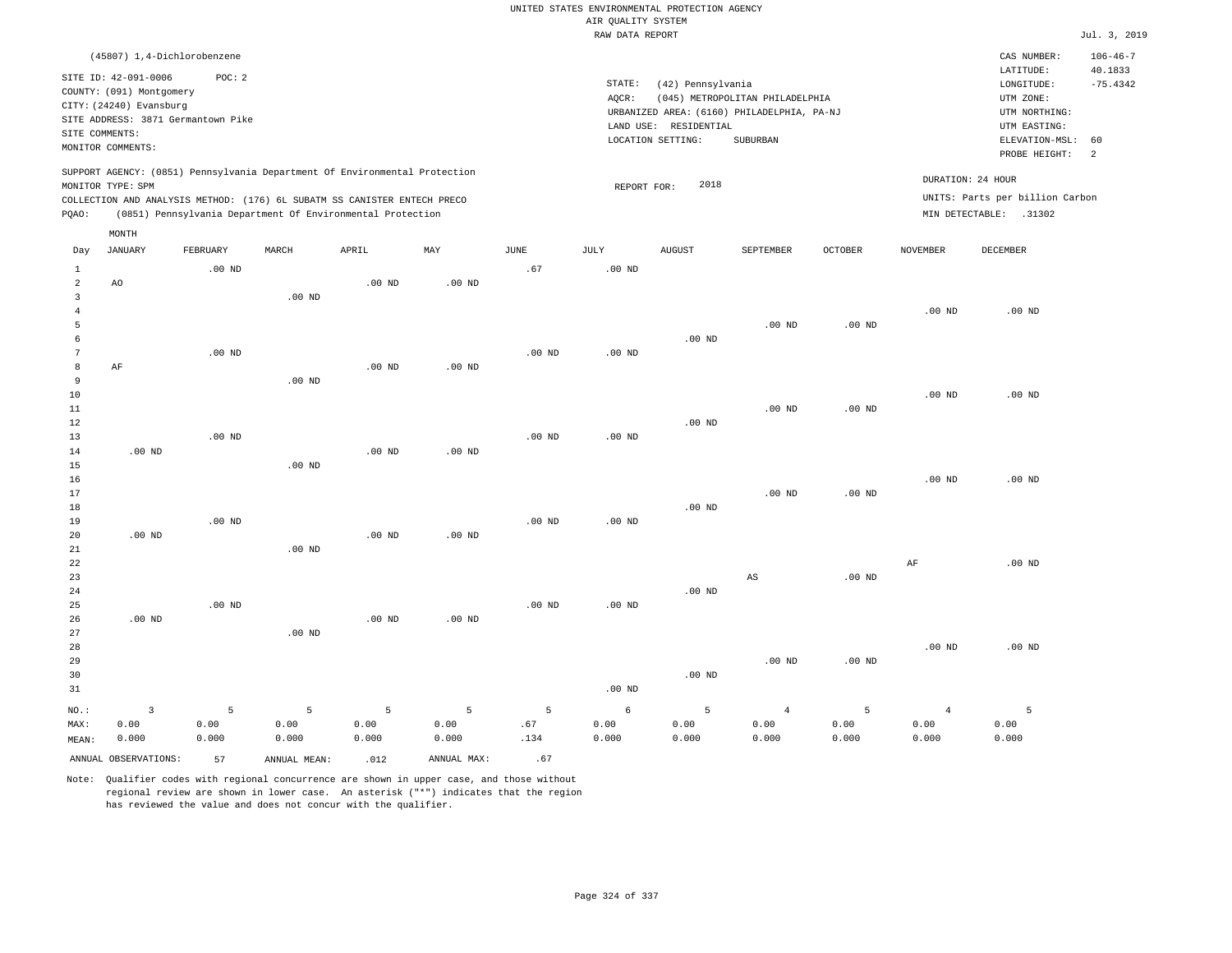|                |                                                                            | (45810) 1,2,4-Trichlorobenzene     |       |                                                                          |     |          |           |                                            |                                 |                |                 | CAS NUMBER:                     | $120 - 82 - 1$ |
|----------------|----------------------------------------------------------------------------|------------------------------------|-------|--------------------------------------------------------------------------|-----|----------|-----------|--------------------------------------------|---------------------------------|----------------|-----------------|---------------------------------|----------------|
|                |                                                                            |                                    |       |                                                                          |     |          |           |                                            |                                 |                |                 | LATITUDE:                       | 40.1833        |
|                | SITE ID: 42-091-0006                                                       | POC: 2                             |       |                                                                          |     |          | STATE:    | (42) Pennsylvania                          |                                 |                |                 | LONGITUDE:                      | $-75.4342$     |
|                | COUNTY: (091) Montgomery                                                   |                                    |       |                                                                          |     |          | AOCR:     |                                            | (045) METROPOLITAN PHILADELPHIA |                |                 | UTM ZONE:                       |                |
|                | CITY: (24240) Evansburg                                                    |                                    |       |                                                                          |     |          |           | URBANIZED AREA: (6160) PHILADELPHIA, PA-NJ |                                 |                |                 | UTM NORTHING:                   |                |
|                |                                                                            | SITE ADDRESS: 3871 Germantown Pike |       |                                                                          |     |          | LAND USE: | RESIDENTIAL                                |                                 |                |                 | UTM EASTING:                    |                |
| SITE COMMENTS: |                                                                            |                                    |       |                                                                          |     |          |           | LOCATION SETTING:                          | SUBURBAN                        |                |                 | ELEVATION-MSL: 60               |                |
|                | MONITOR COMMENTS:                                                          |                                    |       |                                                                          |     |          |           |                                            |                                 |                |                 | PROBE HEIGHT:                   | - 2            |
|                | SUPPORT AGENCY: (0851) Pennsylvania Department Of Environmental Protection |                                    |       |                                                                          |     |          |           |                                            |                                 |                |                 |                                 |                |
|                |                                                                            |                                    |       |                                                                          |     |          |           | 2013                                       |                                 |                |                 | DURATION: 24 HOUR               |                |
|                | MONITOR TYPE: SPM                                                          |                                    |       |                                                                          |     |          |           | REPORT FOR:                                |                                 |                |                 | UNITS: Parts per billion Carbon |                |
|                |                                                                            |                                    |       | COLLECTION AND ANALYSIS METHOD: (176) 6L SUBATM SS CANISTER ENTECH PRECO |     |          |           |                                            |                                 |                |                 |                                 |                |
| POAO:          |                                                                            |                                    |       | (0851) Pennsylvania Department Of Environmental Protection               |     |          |           |                                            |                                 |                | MIN DETECTABLE: |                                 |                |
|                | MONTH                                                                      |                                    |       |                                                                          |     |          |           |                                            |                                 |                |                 |                                 |                |
| Day            | JANUARY                                                                    | FEBRUARY                           | MARCH | APRIL                                                                    | MAY | JUNE     | JULY      | <b>AUGUST</b>                              | SEPTEMBER                       | <b>OCTOBER</b> | <b>NOVEMBER</b> | DECEMBER                        |                |
|                |                                                                            |                                    |       |                                                                          |     |          |           |                                            | $.00$ ND                        | $.00$ ND       |                 |                                 |                |
|                |                                                                            |                                    |       |                                                                          |     |          |           | $.00$ ND                                   |                                 |                |                 |                                 |                |
|                |                                                                            | AF                                 |       |                                                                          |     | $.00$ ND | $.00$ ND  |                                            |                                 |                |                 |                                 |                |
|                |                                                                            |                                    |       |                                                                          |     |          |           |                                            |                                 |                |                 |                                 |                |

|    |                   | $.00$ ND          |          |          |          |          |                   |          |          |          |
|----|-------------------|-------------------|----------|----------|----------|----------|-------------------|----------|----------|----------|
|    |                   |                   |          |          |          |          |                   |          | $.00$ ND | $.00$ ND |
|    |                   |                   |          |          |          |          | .00 <sub>ND</sub> | $.00$ ND |          |          |
|    |                   |                   |          |          |          | .00 $ND$ |                   |          |          |          |
|    | AF                |                   |          | $.00$ ND | $.00$ ND |          |                   |          |          |          |
| 10 | .00 <sub>ND</sub> | .00 <sub>ND</sub> | $.00$ ND |          |          |          |                   |          |          |          |

| $11\,$ |    |          | $.00$ ND |          |          |          |          |    |          |             |          |          |
|--------|----|----------|----------|----------|----------|----------|----------|----|----------|-------------|----------|----------|
| $12\,$ |    |          |          |          |          |          |          |    |          |             | AF       | AF       |
| 13     |    |          |          |          |          |          |          |    | $.00$ ND | $.00$ ND    |          |          |
| 14     |    |          |          |          |          |          |          | AF |          |             |          |          |
| 15     |    | $.00$ ND |          |          |          | $.00$ ND | $.00$ ND |    |          |             |          |          |
| 16     | AF |          |          | $.00$ ND | $.00$ ND |          |          |    |          |             |          |          |
| 17     |    |          | $.00$ ND |          |          |          |          |    |          |             |          |          |
| 18     |    |          |          |          |          |          |          |    |          |             | $.00$ ND | AF       |
| 19     |    |          |          |          |          |          |          |    | $.00$ ND | $.00$ ND    |          |          |
| 20     |    |          |          |          |          |          |          | AF |          |             |          |          |
| 21     |    | $.00$ ND |          |          |          | $.00$ ND | $.00$ ND |    |          |             |          |          |
| 22     | AF |          |          | $.00$ ND | $.00$ ND |          |          |    |          |             |          |          |
| 23     |    |          | $.00$ ND |          |          |          |          |    |          |             |          |          |
| 24     |    |          |          |          |          |          |          |    |          |             | .00 $ND$ | $.00$ ND |
| 25     |    |          |          |          |          |          |          |    | $.00$ ND | $_{\rm AS}$ |          |          |
| 26     |    |          |          |          |          |          |          | AF |          |             |          |          |
| 27     |    | $.00$ ND |          |          |          | $.00$ ND | $.00$ ND |    |          |             |          |          |
| 28     | AS |          |          | $.00$ ND | $.00$ ND |          |          |    |          |             |          |          |
| າຊ     |    |          | 00 ND    |          |          |          |          |    |          |             |          |          |

| 29<br>30 |          |                         | $.00$ ND |         |         |         |         |          |       |                | AF    | $.00$ ND |
|----------|----------|-------------------------|----------|---------|---------|---------|---------|----------|-------|----------------|-------|----------|
| 31       |          |                         |          |         |         |         |         |          |       | $.00$ ND       |       |          |
| NO.:     | $\sim$ 2 | $\overline{\mathbf{3}}$ | $5 -$    | $5 - 5$ | $5 - 5$ | $5 - 5$ | $5 - 5$ | $\sim$ 2 | $5 -$ | 5 <sup>1</sup> |       |          |
| MAX:     | 0.00     | 0.00                    | 0.00     | 0.00    | 0.00    | 0.00    | 0.00    | 0.00     | 0.00  | 0.00           | 0.00  | 0.00     |
| MEAN:    | 0.000    | 0.000                   | 0.000    | 0.000   | 0.000   | 0.000   | 0.000   | 0.000    | 0.000 | 0.000          | 0.000 | 0.000    |

ANNUAL OBSERVATIONS: 48 ANNUAL MEAN: 0.000 ANNUAL MAX: 0.00

4

.00 ND

Note: Qualifier codes with regional concurrence are shown in upper case, and those without regional review are shown in lower case. An asterisk ("\*") indicates that the region has reviewed the value and does not concur with the qualifier.

.00 ND

.00 ND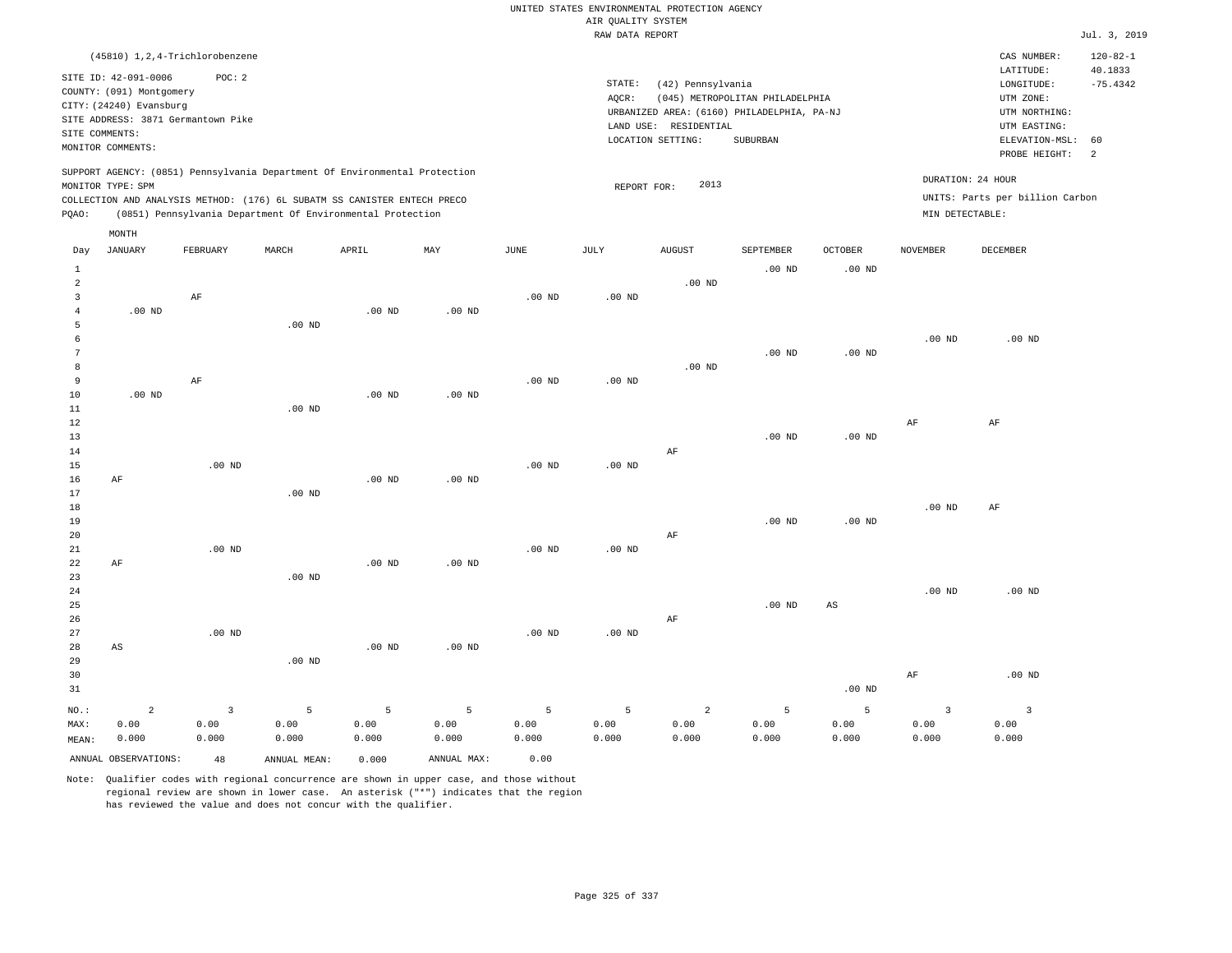| (45810) 1,2,4-Trichlorobenzene                                                                                                                                                                                                                     |                                                                                                                                                                                    | CAS NUMBER:                                                                                                 | $120 - 82 - 1$                          |
|----------------------------------------------------------------------------------------------------------------------------------------------------------------------------------------------------------------------------------------------------|------------------------------------------------------------------------------------------------------------------------------------------------------------------------------------|-------------------------------------------------------------------------------------------------------------|-----------------------------------------|
| SITE ID: 42-091-0006<br>POC:2<br>COUNTY: (091) Montgomery<br>CITY: (24240) Evansburg<br>SITE ADDRESS: 3871 Germantown Pike<br>SITE COMMENTS:<br>MONITOR COMMENTS:                                                                                  | STATE:<br>(42) Pennsylvania<br>(045) METROPOLITAN PHILADELPHIA<br>AOCR:<br>URBANIZED AREA: (6160) PHILADELPHIA, PA-NJ<br>RESIDENTIAL<br>LAND USE:<br>LOCATION SETTING:<br>SUBURBAN | LATITUDE:<br>LONGITUDE:<br>UTM ZONE:<br>UTM NORTHING:<br>UTM EASTING:<br>ELEVATION-MSL: 60<br>PROBE HEIGHT: | 40.1833<br>$-75.4342$<br>$\overline{2}$ |
| SUPPORT AGENCY: (0851) Pennsylvania Department Of Environmental Protection<br>MONITOR TYPE: SPM<br>COLLECTION AND ANALYSIS METHOD: (176) 6L SUBATM SS CANISTER ENTECH PRECO<br>(0851) Pennsylvania Department Of Environmental Protection<br>POAO: | DURATION: 24 HOUR<br>2014<br>REPORT FOR:<br>MIN DETECTABLE:                                                                                                                        | UNITS: Parts per billion Carbon                                                                             |                                         |

|                                     | $\texttt{MONTH}$       |                        |                   |                |             |               |          |               |                   |                   |                 |          |
|-------------------------------------|------------------------|------------------------|-------------------|----------------|-------------|---------------|----------|---------------|-------------------|-------------------|-----------------|----------|
| Day                                 | <b>JANUARY</b>         | FEBRUARY               | MARCH             | APRIL          | MAY         | $_{\rm JUNE}$ | JULY     | <b>AUGUST</b> | SEPTEMBER         | OCTOBER           | <b>NOVEMBER</b> | DECEMBER |
| $\mathbf{1}$<br>$\overline{a}$<br>3 |                        |                        |                   |                |             |               |          | $.00$ ND      | .00 <sub>ND</sub> | .00 <sub>ND</sub> | $.00$ ND        | $.00$ ND |
| $\overline{4}$                      |                        | $\rm AF$               |                   |                |             | $.00$ ND      | $.00$ ND |               |                   |                   |                 |          |
| 5                                   | $\rm AF$               |                        |                   | $.00$ ND       | $.00$ ND    |               |          |               |                   |                   |                 |          |
| 6                                   |                        |                        | .00 <sub>ND</sub> |                |             |               |          |               |                   |                   |                 |          |
| 7                                   |                        |                        |                   |                |             |               |          |               |                   |                   | AF              | $.00$ ND |
| 8                                   |                        |                        |                   |                |             |               |          |               | $.00$ ND          | $.00$ ND          |                 |          |
| 9                                   |                        |                        |                   |                |             |               |          | $.00$ ND      |                   |                   |                 |          |
| 10                                  |                        | $\mathbb{A}\mathbb{S}$ |                   |                |             | $.00$ ND      | .00 $ND$ |               |                   |                   |                 |          |
| $11\,$<br>12                        | $.00$ ND               |                        | $.00$ ND          | $\rm AF$       | $.00$ ND    |               |          |               |                   |                   |                 |          |
| 13                                  |                        |                        |                   |                |             |               |          |               |                   |                   | $.00$ ND        | $.00$ ND |
| 14                                  |                        |                        |                   |                |             |               |          |               | $.00$ ND          | $.00$ ND          |                 |          |
| 15                                  |                        |                        |                   |                |             |               |          | $.00$ ND      |                   |                   |                 |          |
| 16                                  |                        | $.00$ ND               |                   |                |             | $.00$ ND      | $.00$ ND |               |                   |                   |                 |          |
| 17                                  | $.00$ ND               |                        |                   | $.00$ ND       | $.00$ ND    |               |          |               |                   |                   |                 |          |
| 18                                  |                        |                        | $.00$ ND          |                |             |               |          |               |                   |                   |                 |          |
| 19                                  |                        |                        |                   |                |             |               |          |               |                   |                   | $.00$ ND        | $.00$ ND |
| 20                                  |                        |                        |                   |                |             |               |          |               | $.00$ ND          | $.00$ ND          |                 |          |
| 21                                  |                        |                        |                   |                |             |               |          | $.00$ ND      |                   |                   |                 |          |
| 22                                  |                        | $.00$ ND               |                   |                |             | $.00$ ND      | $.00$ ND |               |                   |                   |                 |          |
| 23                                  | $\mathbb{A}\mathbb{S}$ |                        |                   | $.00$ ND       | $.00$ ND    |               |          |               |                   |                   |                 |          |
| 24                                  |                        |                        | $.00$ ND          |                |             |               |          |               |                   |                   |                 |          |
| 25                                  |                        |                        |                   |                |             |               |          |               |                   |                   | $.00$ ND        | $.00$ ND |
| 26                                  |                        |                        |                   |                |             |               |          |               | $.00$ ND          | $.00$ ND          |                 |          |
| 27                                  |                        |                        |                   |                |             |               |          | $.00$ ND      |                   |                   |                 |          |
| 28<br>29                            | $\mathbb{A}\mathbb{S}$ | $\mathbb{A}\mathbb{S}$ |                   | $.00$ ND       | .00 $ND$    | $.00$ ND      | $.00$ ND |               |                   |                   |                 |          |
| 30                                  |                        |                        | .00 $ND$          |                |             |               |          |               |                   |                   |                 |          |
| 31                                  |                        |                        |                   |                |             |               |          |               |                   |                   |                 | $.00$ ND |
|                                     |                        |                        |                   |                |             |               |          |               |                   |                   |                 |          |
| NO.:                                | $\sqrt{2}$             | $\overline{a}$         | 5                 | $\overline{4}$ | 5           | 5             | 5        | 5             | 5                 | 5                 | $\overline{4}$  | 6        |
| MAX:                                | 0.00                   | 0.00                   | 0.00              | 0.00           | 0.00        | 0.00          | 0.00     | 0.00          | 0.00              | 0.00              | 0.00            | 0.00     |
| MEAN:                               | 0.000                  | 0.000                  | 0.000             | 0.000          | 0.000       | 0.000         | 0.000    | 0.000         | 0.000             | 0.000             | 0.000           | 0.000    |
|                                     | ANNUAL OBSERVATIONS:   | 53                     | ANNUAL MEAN:      | 0.000          | ANNUAL MAX: | 0.00          |          |               |                   |                   |                 |          |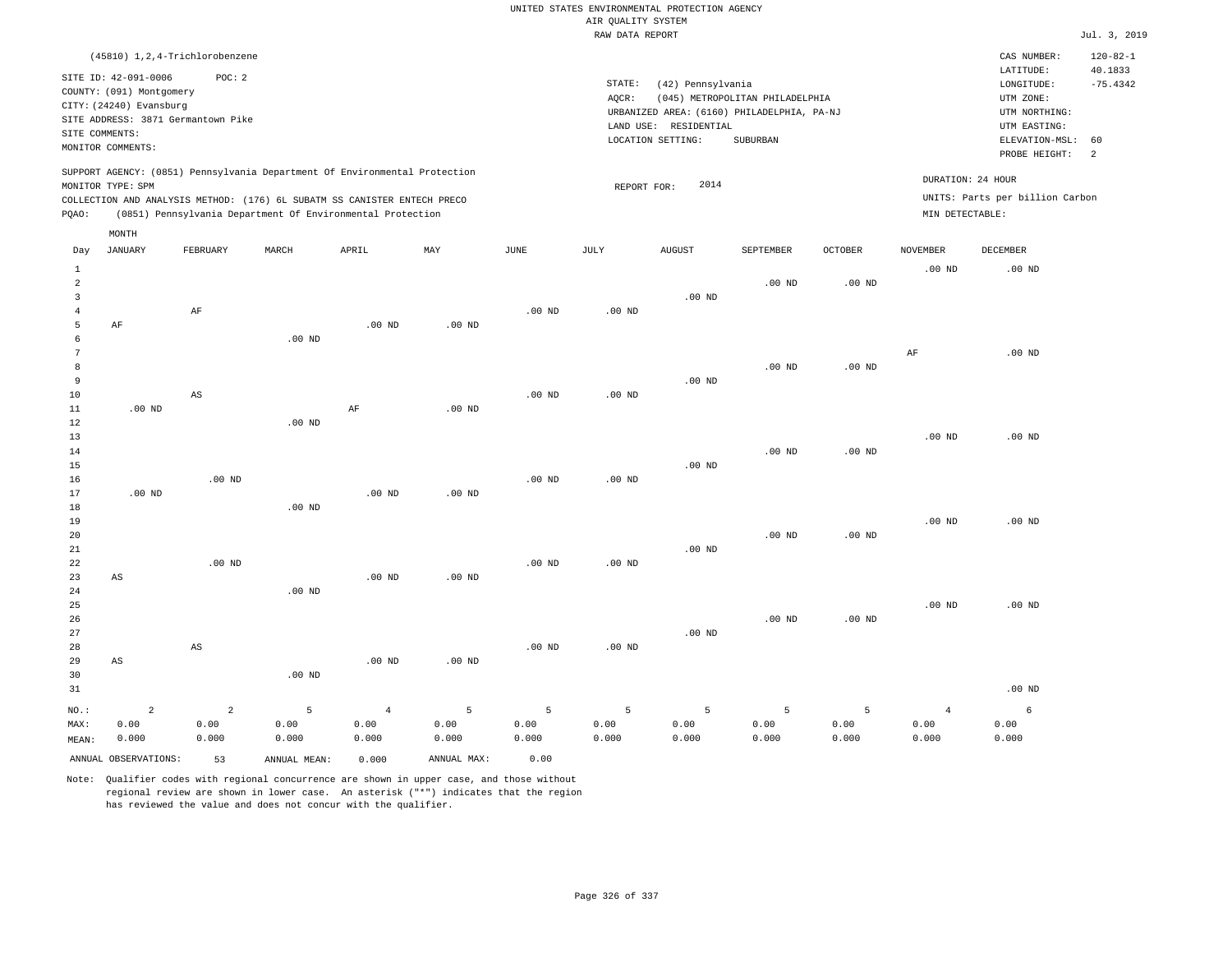|                |                          | (45810) 1,2,4-Trichlorobenzene     |                                                                          |       |                                                                            |      |        |                                            |                                 |                |                 | CAS NUMBER:                     | $120 - 82 - 1$ |
|----------------|--------------------------|------------------------------------|--------------------------------------------------------------------------|-------|----------------------------------------------------------------------------|------|--------|--------------------------------------------|---------------------------------|----------------|-----------------|---------------------------------|----------------|
|                | SITE ID: 42-091-0006     | POC: 2                             |                                                                          |       |                                                                            |      |        |                                            |                                 |                |                 | LATITUDE:                       | 40.1833        |
|                | COUNTY: (091) Montgomery |                                    |                                                                          |       |                                                                            |      | STATE: | (42) Pennsylvania                          |                                 |                |                 | LONGITUDE:                      | $-75.4342$     |
|                | CITY: (24240) Evansburg  |                                    |                                                                          |       |                                                                            |      | AQCR:  |                                            | (045) METROPOLITAN PHILADELPHIA |                |                 | UTM ZONE:                       |                |
|                |                          | SITE ADDRESS: 3871 Germantown Pike |                                                                          |       |                                                                            |      |        | URBANIZED AREA: (6160) PHILADELPHIA, PA-NJ |                                 |                |                 | UTM NORTHING:                   |                |
| SITE COMMENTS: |                          |                                    |                                                                          |       |                                                                            |      |        | LAND USE: RESIDENTIAL                      |                                 |                |                 | UTM EASTING:                    |                |
|                | MONITOR COMMENTS:        |                                    |                                                                          |       |                                                                            |      |        | LOCATION SETTING:                          | SUBURBAN                        |                |                 | ELEVATION-MSL: 60               |                |
|                |                          |                                    |                                                                          |       |                                                                            |      |        |                                            |                                 |                |                 | PROBE HEIGHT:                   | <sup>2</sup>   |
|                |                          |                                    |                                                                          |       | SUPPORT AGENCY: (0851) Pennsylvania Department Of Environmental Protection |      |        |                                            |                                 |                |                 |                                 |                |
|                | MONITOR TYPE: SPM        |                                    |                                                                          |       |                                                                            |      |        | 2015<br>REPORT FOR:                        |                                 |                |                 | DURATION: 24 HOUR               |                |
|                |                          |                                    | COLLECTION AND ANALYSIS METHOD: (176) 6L SUBATM SS CANISTER ENTECH PRECO |       |                                                                            |      |        |                                            |                                 |                |                 | UNITS: Parts per billion Carbon |                |
| POAO:          |                          |                                    | (0851) Pennsylvania Department Of Environmental Protection               |       |                                                                            |      |        |                                            |                                 |                | MIN DETECTABLE: |                                 |                |
|                | MONTH                    |                                    |                                                                          |       |                                                                            |      |        |                                            |                                 |                |                 |                                 |                |
| Day            | JANUARY                  | FEBRUARY                           | MARCH                                                                    | APRIL | MAY                                                                        | JUNE | JULY   | <b>AUGUST</b>                              | SEPTEMBER                       | <b>OCTOBER</b> | <b>NOVEMBER</b> | DECEMBER                        |                |
|                |                          |                                    | רדות חח                                                                  |       |                                                                            |      |        |                                            |                                 |                |                 |                                 |                |

|                | ANNUAL OBSERVATIONS: | 53             | ANNUAL MEAN:      | 0.000         | ANNUAL MAX:   | 0.00              |                   |                   |                        |                   |                |               |
|----------------|----------------------|----------------|-------------------|---------------|---------------|-------------------|-------------------|-------------------|------------------------|-------------------|----------------|---------------|
| MAX:<br>MEAN:  | 0.00<br>0.000        | 0.00<br>0.000  | 0.00<br>0.000     | 0.00<br>0.000 | 0.00<br>0.000 | 0.00<br>0.000     | 0.00<br>0.000     | 0.00<br>0.000     | 0.00<br>0.000          | 0.00<br>0.000     | 0.00<br>0.000  | 0.00<br>0.000 |
| $_{\rm NO.}$ : | 5                    | $\overline{a}$ | $\epsilon$        | $\mathsf S$   | 5             | 5                 | 5                 | 5                 | $\overline{4}$         | 5                 | $\overline{5}$ | $\mathbf{1}$  |
| 31             |                      |                | $.00$ ND          |               |               |                   |                   |                   |                        |                   |                |               |
| 30             | $.00$ ND             |                |                   | $.00$ ND      | $.00$ ND      |                   |                   |                   |                        |                   |                |               |
| 29             |                      |                |                   |               |               | $.00$ ND          | .00 <sub>ND</sub> |                   |                        |                   |                |               |
| 28             |                      |                |                   |               |               |                   |                   | .00 <sub>ND</sub> |                        |                   |                |               |
| 27             |                      |                |                   |               |               |                   |                   |                   | $.00$ ND               | .00 <sub>ND</sub> |                |               |
| 26             |                      |                |                   |               |               |                   |                   |                   |                        |                   | $.00$ ND       | AM            |
| 25             |                      |                | .00 <sub>ND</sub> |               |               |                   |                   |                   |                        |                   |                |               |
| $2\sqrt{4}$    | .00 $ND$             |                |                   | $.00$ ND      | $.00$ ND      |                   |                   |                   |                        |                   |                |               |
| 23             |                      | AS             |                   |               |               | $.00$ ND          | .00 <sub>ND</sub> |                   |                        |                   |                |               |
| 22             |                      |                |                   |               |               |                   |                   | $.00$ ND          |                        |                   |                |               |
| 21             |                      |                |                   |               |               |                   |                   |                   | $.00$ ND               | .00 <sub>ND</sub> |                |               |
| 20             |                      |                |                   |               |               |                   |                   |                   |                        |                   | $.00$ ND       | AM            |
| 19             |                      |                | $.00$ ND          |               |               |                   |                   |                   |                        |                   |                |               |
| 18             | $.00$ ND             |                |                   | $.00$ ND      | $.00$ ND      |                   |                   |                   |                        |                   |                |               |
| 17             |                      | $\rm AF$       |                   |               |               | .00 <sub>ND</sub> | .00 <sub>ND</sub> |                   |                        |                   |                |               |
| 16             |                      |                |                   |               |               |                   |                   | $.00$ ND          |                        |                   |                |               |
| 15             |                      |                |                   |               |               |                   |                   |                   | $.00$ ND               | $.00$ ND          |                |               |
| 14             |                      |                |                   |               |               |                   |                   |                   |                        |                   | $.00$ ND       | AM            |
| 13             |                      |                | $.00$ ND          |               |               |                   |                   |                   |                        |                   |                |               |
| $1\,2$         | $.00$ ND             |                |                   | $.00$ ND      | $.00$ ND      |                   |                   |                   |                        |                   |                |               |
| $11\,$         |                      | .00 $ND$       |                   |               |               | .00 <sub>ND</sub> | $.00$ ND          |                   |                        |                   |                |               |
| 10             |                      |                |                   |               |               |                   |                   | $.00$ ND          |                        |                   |                |               |
| 8<br>9         |                      |                |                   |               |               |                   |                   |                   | $\mathbb{A}\mathbb{S}$ | $.00$ ND          |                | AM            |
| 7              |                      |                | $.00$ ND          |               |               |                   |                   |                   |                        |                   | $.00$ ND       |               |
| 6              | $.00$ ND             |                |                   | $.00$ ND      | $.00$ ND      |                   |                   |                   |                        |                   |                |               |
| 5              |                      | $.00$ ND       |                   |               |               | $.00$ ND          | .00 <sub>ND</sub> |                   |                        |                   |                |               |
| $\overline{4}$ |                      |                |                   |               |               |                   |                   | $.00$ ND          |                        |                   |                |               |
| 3              |                      |                |                   |               |               |                   |                   |                   | $.00$ ND               | .00 <sub>ND</sub> |                |               |
| $\sqrt{2}$     |                      |                |                   |               |               |                   |                   |                   |                        |                   | $.00$ ND       | $.00$ ND      |
| <b>+</b>       |                      |                | .00W              |               |               |                   |                   |                   |                        |                   |                |               |

Note: Qualifier codes with regional concurrence are shown in upper case, and those without

regional review are shown in lower case. An asterisk ("\*") indicates that the region

has reviewed the value and does not concur with the qualifier.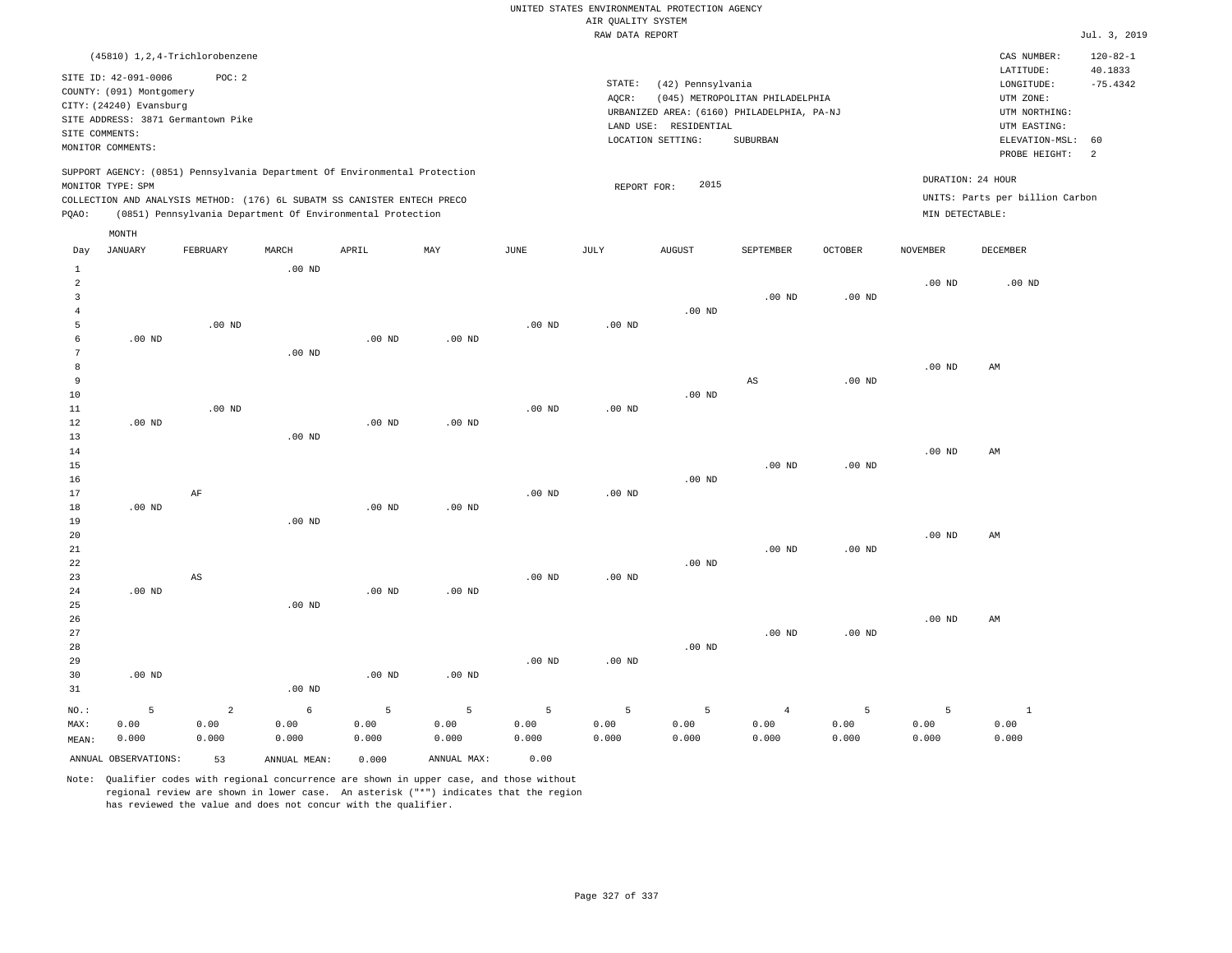|                         | (45810) 1,2,4-Trichlorobenzene     |                |                                                                            |                   |                   |                         |                        |                                            |                                 |                |                        | CAS NUMBER:                     | $120 - 82 - 1$        |
|-------------------------|------------------------------------|----------------|----------------------------------------------------------------------------|-------------------|-------------------|-------------------------|------------------------|--------------------------------------------|---------------------------------|----------------|------------------------|---------------------------------|-----------------------|
|                         | SITE ID: 42-091-0006               | POC: 2         |                                                                            |                   |                   |                         |                        | STATE:<br>(42) Pennsylvania                |                                 |                |                        | LATITUDE:<br>LONGITUDE:         | 40.1833<br>$-75.4342$ |
|                         | COUNTY: (091) Montgomery           |                |                                                                            |                   |                   |                         | AQCR:                  |                                            | (045) METROPOLITAN PHILADELPHIA |                |                        | UTM ZONE:                       |                       |
|                         | CITY: (24240) Evansburg            |                |                                                                            |                   |                   |                         |                        | URBANIZED AREA: (6160) PHILADELPHIA, PA-NJ |                                 |                |                        | UTM NORTHING:                   |                       |
|                         | SITE ADDRESS: 3871 Germantown Pike |                |                                                                            |                   |                   |                         |                        | LAND USE: RESIDENTIAL                      |                                 |                |                        | UTM EASTING:                    |                       |
| SITE COMMENTS:          |                                    |                |                                                                            |                   |                   |                         |                        | LOCATION SETTING:                          | SUBURBAN                        |                |                        | ELEVATION-MSL:                  | 60                    |
|                         | MONITOR COMMENTS:                  |                |                                                                            |                   |                   |                         |                        |                                            |                                 |                |                        | PROBE HEIGHT:                   | $\overline{a}$        |
|                         | MONITOR TYPE: SPM                  |                | SUPPORT AGENCY: (0851) Pennsylvania Department Of Environmental Protection |                   |                   |                         |                        | 2016<br>REPORT FOR:                        |                                 |                | DURATION: 24 HOUR      |                                 |                       |
|                         |                                    |                | COLLECTION AND ANALYSIS METHOD: (176) 6L SUBATM SS CANISTER ENTECH PRECO   |                   |                   |                         |                        |                                            |                                 |                |                        | UNITS: Parts per billion Carbon |                       |
| PQAO:                   |                                    |                | (0851) Pennsylvania Department Of Environmental Protection                 |                   |                   |                         |                        |                                            |                                 |                | MIN DETECTABLE:        |                                 |                       |
|                         | MONTH                              |                |                                                                            |                   |                   |                         |                        |                                            |                                 |                |                        |                                 |                       |
| Day                     | JANUARY                            | FEBRUARY       | MARCH                                                                      | APRIL             | MAY               | JUNE                    | JULY                   | <b>AUGUST</b>                              | SEPTEMBER                       | <b>OCTOBER</b> | <b>NOVEMBER</b>        | <b>DECEMBER</b>                 |                       |
| $\mathbf{1}$            | AM                                 |                | $.00$ ND                                                                   |                   |                   |                         |                        |                                            |                                 |                |                        |                                 |                       |
| $\overline{a}$          |                                    |                |                                                                            |                   |                   |                         |                        |                                            |                                 |                | .00 <sub>ND</sub>      | AM                              |                       |
| $\overline{\mathbf{3}}$ |                                    |                |                                                                            |                   |                   |                         |                        |                                            | $\mathbb{A}\mathbb{S}$          | $.00$ ND       |                        |                                 |                       |
| $\overline{4}$          |                                    |                |                                                                            |                   |                   |                         |                        | .00 <sub>ND</sub>                          |                                 |                |                        |                                 |                       |
| 5                       |                                    |                |                                                                            |                   |                   | .00 <sub>ND</sub>       | $\mathbb{A}\mathbb{S}$ |                                            |                                 |                |                        |                                 |                       |
| 6                       |                                    | $.00$ ND       |                                                                            | .00 <sub>ND</sub> | $.00$ ND          |                         |                        |                                            |                                 |                |                        |                                 |                       |
| $7\phantom{.0}$         | AM                                 |                | .00 <sub>ND</sub>                                                          |                   |                   |                         |                        |                                            |                                 |                |                        |                                 |                       |
| 8                       |                                    |                |                                                                            |                   |                   |                         |                        |                                            |                                 |                | $.00$ ND               | $.00$ ND                        |                       |
| 9                       |                                    |                |                                                                            |                   |                   |                         |                        |                                            | $.00$ ND                        | AF             |                        |                                 |                       |
| 10                      |                                    |                |                                                                            |                   |                   |                         |                        | $.00$ ND                                   |                                 |                |                        |                                 |                       |
| 11                      |                                    |                |                                                                            |                   |                   | .00 <sub>ND</sub>       | AS                     |                                            |                                 |                |                        |                                 |                       |
| 12                      |                                    | $.00$ ND       |                                                                            | $.00$ ND          | .00 <sub>ND</sub> |                         |                        |                                            |                                 |                |                        |                                 |                       |
| 13                      | AM                                 |                | $.00$ ND                                                                   |                   |                   |                         |                        |                                            |                                 |                |                        |                                 |                       |
| 14                      |                                    |                |                                                                            |                   |                   |                         |                        |                                            |                                 |                | $\mathbb{A}\mathbb{S}$ | $.00$ ND                        |                       |
| 15                      |                                    |                |                                                                            |                   |                   |                         |                        |                                            | $.00$ ND                        | AF             |                        |                                 |                       |
| 16<br>17                |                                    |                |                                                                            |                   |                   | AS                      | AS                     | $.00$ ND                                   |                                 |                |                        |                                 |                       |
| 18                      |                                    | $.00$ ND       |                                                                            | .00 <sub>ND</sub> | $.00$ ND          |                         |                        |                                            |                                 |                |                        |                                 |                       |
| 19                      | $.00$ ND                           |                | $.00$ ND                                                                   |                   |                   |                         |                        |                                            |                                 |                |                        |                                 |                       |
| 20                      |                                    |                |                                                                            |                   |                   |                         |                        |                                            |                                 |                | AF                     | $.00$ ND                        |                       |
| 21                      |                                    |                |                                                                            |                   |                   |                         |                        |                                            | $\mathbb{A}\mathbb{S}$          | $.00$ ND       |                        |                                 |                       |
| 22                      |                                    |                |                                                                            |                   |                   |                         |                        | $.00$ ND                                   |                                 |                |                        |                                 |                       |
| 23                      |                                    |                |                                                                            |                   |                   | $.00$ ND                | AS                     |                                            |                                 |                |                        |                                 |                       |
| 24                      |                                    | $.00$ ND       |                                                                            | $.00$ ND          | $.00$ ND          |                         |                        |                                            |                                 |                |                        |                                 |                       |
| 25                      | $.00$ ND                           |                | $.00$ ND                                                                   |                   |                   |                         |                        |                                            |                                 |                |                        |                                 |                       |
| 26                      |                                    |                |                                                                            |                   |                   |                         |                        |                                            |                                 |                | AS                     | AF                              |                       |
| 27                      |                                    |                |                                                                            |                   |                   |                         |                        |                                            | $.00$ ND                        | $.00$ ND       |                        |                                 |                       |
| 28                      |                                    |                |                                                                            |                   |                   |                         |                        | $.00$ ND                                   |                                 |                |                        |                                 |                       |
| 29                      |                                    |                |                                                                            |                   |                   | AS                      | $\mathbb{A}\mathbb{S}$ |                                            |                                 |                |                        |                                 |                       |
| 30                      |                                    |                |                                                                            | .00 <sub>ND</sub> | $.00$ ND          |                         |                        |                                            |                                 |                |                        |                                 |                       |
| 31                      | $.00$ ND                           |                | $.00$ ND                                                                   |                   |                   |                         |                        |                                            |                                 |                |                        |                                 |                       |
| NO.:                    | $\overline{\mathbf{3}}$            | $\overline{4}$ | $\epsilon$                                                                 | 5                 | 5                 | $\overline{\mathbf{3}}$ |                        | $\mathbb O$<br>5                           | $\overline{\mathbf{3}}$         | $\overline{3}$ | $\overline{c}$         | $\overline{\mathbf{3}}$         |                       |
| MAX:                    | 0.00                               | 0.00           | 0.00                                                                       | 0.00              | 0.00              | 0.00                    |                        | 0.00                                       | 0.00                            | 0.00           | 0.00                   | 0.00                            |                       |
| MEAN:                   | 0.000                              | 0.000          | 0.000                                                                      | 0.000             | 0.000             | 0.000                   |                        | 0.000                                      | 0.000                           | 0.000          | 0.000                  | 0.000                           |                       |
|                         | ANNUAL OBSERVATIONS:               | 42             | ANNUAL MEAN:                                                               | 0.000             | ANNUAL MAX:       | 0.00                    |                        |                                            |                                 |                |                        |                                 |                       |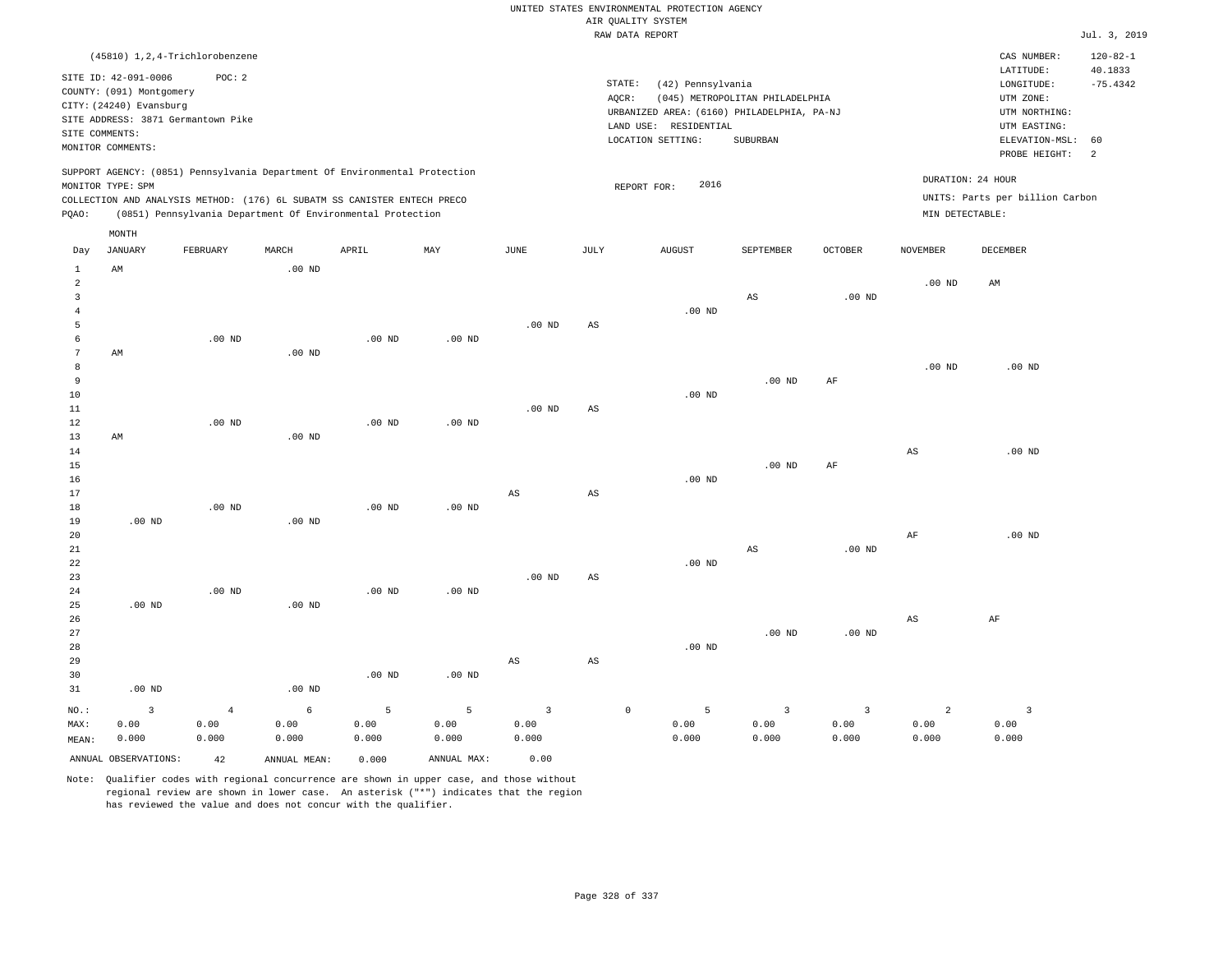|                         |                                                     |                   |                   |                                                                            |                        |                   | AIR QUALITY SYSTEM | UNITED STATES ENVIRONMENTAL PROTECTION AGENCY |                                            |                   |                   |                                 |                           |
|-------------------------|-----------------------------------------------------|-------------------|-------------------|----------------------------------------------------------------------------|------------------------|-------------------|--------------------|-----------------------------------------------|--------------------------------------------|-------------------|-------------------|---------------------------------|---------------------------|
|                         |                                                     |                   |                   |                                                                            |                        |                   | RAW DATA REPORT    |                                               |                                            |                   |                   |                                 | Jul. 3, 2019              |
|                         | (45810) 1, 2, 4-Trichlorobenzene                    |                   |                   |                                                                            |                        |                   |                    |                                               |                                            |                   |                   | CAS NUMBER:<br>LATITUDE:        | $120 - 82 - 1$<br>40.1833 |
|                         | SITE ID: 42-091-0006                                | POC: 2            |                   |                                                                            |                        |                   | STATE:             | (42) Pennsylvania                             |                                            |                   |                   | LONGITUDE:                      | $-75.4342$                |
|                         | COUNTY: (091) Montgomery<br>CITY: (24240) Evansburg |                   |                   |                                                                            |                        |                   | AQCR:              |                                               | (045) METROPOLITAN PHILADELPHIA            |                   |                   | UTM ZONE:                       |                           |
|                         | SITE ADDRESS: 3871 Germantown Pike                  |                   |                   |                                                                            |                        |                   |                    |                                               | URBANIZED AREA: (6160) PHILADELPHIA, PA-NJ |                   |                   | UTM NORTHING:                   |                           |
| SITE COMMENTS:          |                                                     |                   |                   |                                                                            |                        |                   |                    | LAND USE: RESIDENTIAL                         |                                            |                   |                   | UTM EASTING:                    |                           |
|                         | MONITOR COMMENTS:                                   |                   |                   |                                                                            |                        |                   |                    | LOCATION SETTING:                             | SUBURBAN                                   |                   |                   | ELEVATION-MSL:<br>PROBE HEIGHT: | 60<br>$\overline{a}$      |
|                         | MONITOR TYPE: SPM                                   |                   |                   | SUPPORT AGENCY: (0851) Pennsylvania Department Of Environmental Protection |                        |                   |                    | 2017                                          |                                            |                   |                   | DURATION: 24 HOUR               |                           |
|                         |                                                     |                   |                   | COLLECTION AND ANALYSIS METHOD: (176) 6L SUBATM SS CANISTER ENTECH PRECO   |                        |                   | REPORT FOR:        |                                               |                                            |                   |                   | UNITS: Parts per billion Carbon |                           |
| PQAO:                   |                                                     |                   |                   | (0851) Pennsylvania Department Of Environmental Protection                 |                        |                   |                    |                                               |                                            |                   | MIN DETECTABLE:   |                                 |                           |
|                         | MONTH                                               |                   |                   |                                                                            |                        |                   |                    |                                               |                                            |                   |                   |                                 |                           |
| Day                     | <b>JANUARY</b>                                      | FEBRUARY          | MARCH             | APRIL                                                                      | MAY                    | <b>JUNE</b>       | <b>JULY</b>        | AUGUST                                        | SEPTEMBER                                  | OCTOBER           | <b>NOVEMBER</b>   | <b>DECEMBER</b>                 |                           |
| $1\,$<br>$\overline{a}$ | $\mathbb{A}\mathbb{S}$                              |                   | $.00$ ND          | .00 <sub>ND</sub>                                                          | .00 <sub>ND</sub>      |                   |                    |                                               |                                            |                   |                   |                                 |                           |
| $\overline{3}$          |                                                     |                   |                   |                                                                            |                        |                   |                    |                                               |                                            |                   | $.00$ ND          | $.00$ ND                        |                           |
| $\overline{4}$          |                                                     |                   |                   |                                                                            |                        |                   |                    |                                               | .00 <sub>ND</sub>                          | $.00$ ND          |                   |                                 |                           |
| 5                       |                                                     |                   |                   |                                                                            |                        |                   |                    | AF                                            |                                            |                   |                   |                                 |                           |
| 6                       |                                                     | $.00$ ND          |                   |                                                                            |                        | $.00$ ND          | $.00$ ND           |                                               |                                            |                   |                   |                                 |                           |
| 7                       | $\mathbb{A}\mathbb{S}$                              |                   |                   | .00 <sub>ND</sub>                                                          | $.00$ ND               |                   |                    |                                               |                                            |                   |                   |                                 |                           |
| 8                       |                                                     |                   | $.00$ ND          |                                                                            |                        |                   |                    |                                               |                                            |                   |                   |                                 |                           |
| 9                       |                                                     |                   |                   |                                                                            |                        |                   |                    |                                               |                                            |                   | $.00$ ND          | $.00$ ND                        |                           |
| 10                      |                                                     |                   |                   |                                                                            |                        |                   |                    |                                               | .00 <sub>ND</sub>                          | $.00$ ND          |                   |                                 |                           |
| $1\,1$                  |                                                     |                   |                   |                                                                            |                        |                   |                    | $.00$ ND                                      |                                            |                   |                   |                                 |                           |
| 12                      |                                                     | $.00$ ND          |                   |                                                                            |                        | $.00$ ND          | $.00$ ND           |                                               |                                            |                   |                   |                                 |                           |
| 13                      | AF                                                  |                   | .00 <sub>ND</sub> | $.00$ ND                                                                   | $.00$ ND               |                   |                    |                                               |                                            |                   |                   |                                 |                           |
| 14<br>15                |                                                     |                   |                   |                                                                            |                        |                   |                    |                                               |                                            |                   | .00 <sub>ND</sub> | $.00$ ND                        |                           |
| 16                      |                                                     |                   |                   |                                                                            |                        |                   |                    |                                               | .00 <sub>ND</sub>                          | $.00$ ND          |                   |                                 |                           |
| 17                      |                                                     |                   |                   |                                                                            |                        |                   |                    | $.00$ ND                                      |                                            |                   |                   |                                 |                           |
| 18                      |                                                     | $.00$ ND          |                   |                                                                            |                        | $.00$ ND          | $.00$ ND           |                                               |                                            |                   |                   |                                 |                           |
| 19                      | $.00$ ND                                            |                   |                   | $.00$ ND                                                                   | $.00$ ND               |                   |                    |                                               |                                            |                   |                   |                                 |                           |
| 20                      |                                                     |                   | $.00$ ND          |                                                                            |                        |                   |                    |                                               |                                            |                   |                   |                                 |                           |
| 21                      |                                                     |                   |                   |                                                                            |                        |                   |                    |                                               |                                            |                   | $.00$ ND          | AF                              |                           |
| 22                      |                                                     |                   |                   |                                                                            |                        |                   |                    |                                               | $.00$ ND                                   | .00 <sub>ND</sub> |                   |                                 |                           |
| 23                      |                                                     |                   |                   |                                                                            |                        |                   |                    | $.00$ ND                                      |                                            |                   |                   |                                 |                           |
| 24                      |                                                     | .00 <sub>ND</sub> |                   |                                                                            |                        | .00 <sub>ND</sub> | .00 <sub>ND</sub>  |                                               |                                            |                   |                   |                                 |                           |
| 25                      | $.00$ ND                                            |                   |                   | $.00$ ND                                                                   | $.00$ ND               |                   |                    |                                               |                                            |                   |                   |                                 |                           |
| 26                      |                                                     |                   | .00 <sub>ND</sub> |                                                                            |                        |                   |                    |                                               |                                            |                   |                   |                                 |                           |
| 27                      |                                                     |                   |                   |                                                                            |                        |                   |                    |                                               |                                            |                   | .00 <sub>ND</sub> | $.00$ ND                        |                           |
| 28                      |                                                     |                   |                   |                                                                            |                        |                   |                    |                                               | .00 <sub>ND</sub>                          | $.00$ ND          |                   |                                 |                           |
| 29                      |                                                     |                   |                   |                                                                            |                        |                   |                    | $.00$ ND                                      |                                            |                   |                   |                                 |                           |
| 30                      |                                                     |                   |                   |                                                                            |                        | $.00$ ND          | $.00$ ND           |                                               |                                            |                   |                   |                                 |                           |
| 31                      | AS                                                  |                   |                   |                                                                            | $\mathbb{A}\mathbb{S}$ |                   |                    |                                               |                                            |                   |                   |                                 |                           |
| $NO.$ :                 | $\overline{a}$                                      | $\overline{4}$    | $\overline{5}$    | $\overline{5}$                                                             | $\overline{5}$         | 5                 | 5                  | $\sqrt{4}$                                    | 5                                          | 5                 | 5                 | $\overline{4}$                  |                           |
| MAX:                    | 0.00                                                | 0.00              | 0.00              | 0.00                                                                       | 0.00                   | 0.00              | 0.00               | 0.00                                          | 0.00                                       | 0.00              | 0.00              | 0.00                            |                           |
| MEAN:                   | 0.000                                               | 0.000             | 0.000             | 0.000                                                                      | 0.000                  | 0.000             | 0.000              | 0.000                                         | 0.000                                      | 0.000             | 0.000             | 0.000                           |                           |
|                         | ANNUAL OBSERVATIONS:                                | 54                | ANNUAL MEAN:      | 0.000                                                                      | ANNUAL MAX:            | 0.00              |                    |                                               |                                            |                   |                   |                                 |                           |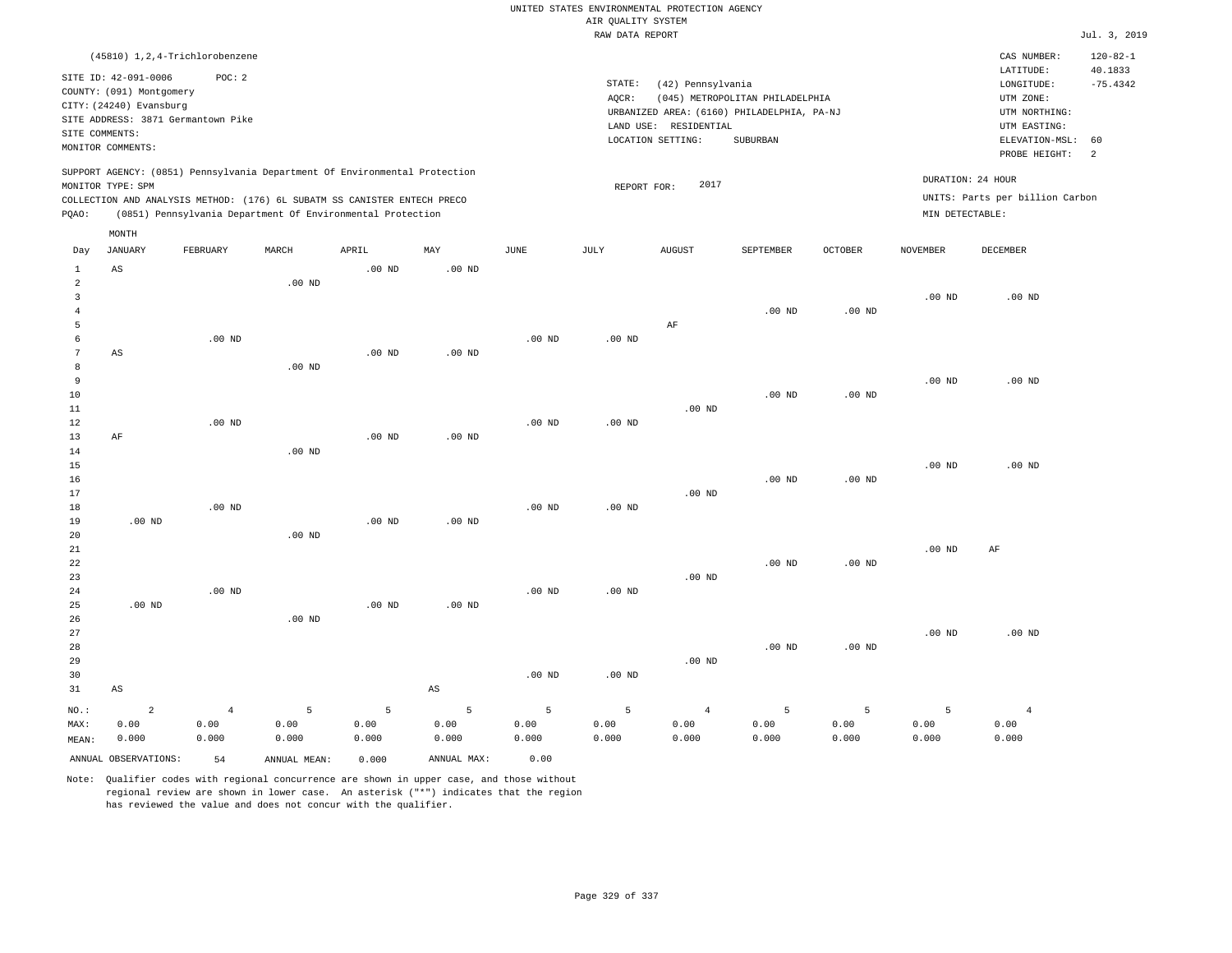|                         |                                                                             |                                                                                  |              |                                                                            |                   |                   | UNITED STATES ENVIRONMENTAL PROTECTION AGENCY |                   |                                                                               |                   |                   |                                                                      |                                         |
|-------------------------|-----------------------------------------------------------------------------|----------------------------------------------------------------------------------|--------------|----------------------------------------------------------------------------|-------------------|-------------------|-----------------------------------------------|-------------------|-------------------------------------------------------------------------------|-------------------|-------------------|----------------------------------------------------------------------|-----------------------------------------|
|                         |                                                                             |                                                                                  |              |                                                                            |                   |                   | AIR QUALITY SYSTEM<br>RAW DATA REPORT         |                   |                                                                               |                   |                   |                                                                      | Jul. 3, 2019                            |
|                         |                                                                             |                                                                                  |              |                                                                            |                   |                   |                                               |                   |                                                                               |                   |                   |                                                                      |                                         |
|                         | SITE ID: 42-091-0006<br>COUNTY: (091) Montgomery<br>CITY: (24240) Evansburg | (45810) 1, 2, 4-Trichlorobenzene<br>POC: 2<br>SITE ADDRESS: 3871 Germantown Pike |              |                                                                            |                   |                   | STATE:<br>AQCR:                               | (42) Pennsylvania | (045) METROPOLITAN PHILADELPHIA<br>URBANIZED AREA: (6160) PHILADELPHIA, PA-NJ |                   |                   | CAS NUMBER:<br>LATITUDE:<br>LONGITUDE:<br>UTM ZONE:<br>UTM NORTHING: | $120 - 82 - 1$<br>40.1833<br>$-75.4342$ |
| SITE COMMENTS:          |                                                                             |                                                                                  |              |                                                                            |                   |                   | LAND USE:                                     | RESIDENTIAL       |                                                                               |                   |                   | UTM EASTING:                                                         |                                         |
|                         | MONITOR COMMENTS:                                                           |                                                                                  |              |                                                                            |                   |                   |                                               | LOCATION SETTING: | SUBURBAN                                                                      |                   |                   | ELEVATION-MSL:                                                       | 60                                      |
|                         |                                                                             |                                                                                  |              | SUPPORT AGENCY: (0851) Pennsylvania Department Of Environmental Protection |                   |                   |                                               | 2018              |                                                                               |                   |                   | PROBE HEIGHT:<br>DURATION: 24 HOUR                                   | $\overline{a}$                          |
|                         | MONITOR TYPE: SPM                                                           |                                                                                  |              | COLLECTION AND ANALYSIS METHOD: (176) 6L SUBATM SS CANISTER ENTECH PRECO   |                   |                   | REPORT FOR:                                   |                   |                                                                               |                   |                   | UNITS: Parts per billion Carbon                                      |                                         |
| PQAO:                   |                                                                             |                                                                                  |              | (0851) Pennsylvania Department Of Environmental Protection                 |                   |                   |                                               |                   |                                                                               |                   |                   | MIN DETECTABLE: .538479                                              |                                         |
|                         | MONTH                                                                       |                                                                                  |              |                                                                            |                   |                   |                                               |                   |                                                                               |                   |                   |                                                                      |                                         |
| Day                     | <b>JANUARY</b>                                                              | FEBRUARY                                                                         | MARCH        | APRIL                                                                      | MAY               | JUNE              | <b>JULY</b>                                   | <b>AUGUST</b>     | SEPTEMBER                                                                     | <b>OCTOBER</b>    | <b>NOVEMBER</b>   | <b>DECEMBER</b>                                                      |                                         |
| 1<br>$\overline{a}$     | AO                                                                          | $.00$ ND                                                                         |              | $.00$ ND                                                                   | $.00$ ND          | .57SQ             | $.00$ ND                                      |                   |                                                                               |                   |                   |                                                                      |                                         |
| $\overline{\mathbf{3}}$ |                                                                             |                                                                                  | $.00$ ND     |                                                                            |                   |                   |                                               |                   |                                                                               |                   |                   |                                                                      |                                         |
| $\overline{4}$          |                                                                             |                                                                                  |              |                                                                            |                   |                   |                                               |                   |                                                                               |                   | .00 <sub>ND</sub> | $.00$ ND                                                             |                                         |
| 5                       |                                                                             |                                                                                  |              |                                                                            |                   |                   |                                               |                   | .00 <sub>ND</sub>                                                             | $.00$ ND          |                   |                                                                      |                                         |
| 6<br>7                  |                                                                             | $.00$ ND                                                                         |              |                                                                            |                   | $.00$ ND          | $.00$ LL                                      | .00 <sub>ND</sub> |                                                                               |                   |                   |                                                                      |                                         |
| 8                       | AF                                                                          |                                                                                  |              | $.00$ ND                                                                   | $.00$ ND          |                   |                                               |                   |                                                                               |                   |                   |                                                                      |                                         |
| 9                       |                                                                             |                                                                                  | $.00$ ND     |                                                                            |                   |                   |                                               |                   |                                                                               |                   |                   |                                                                      |                                         |
| $10$                    |                                                                             |                                                                                  |              |                                                                            |                   |                   |                                               |                   |                                                                               |                   | .00 <sub>ND</sub> | .00 L                                                                |                                         |
| 11                      |                                                                             |                                                                                  |              |                                                                            |                   |                   |                                               |                   | $.00$ ND                                                                      | $.00$ ND          |                   |                                                                      |                                         |
| $1\,2$                  |                                                                             |                                                                                  |              |                                                                            |                   |                   |                                               | $.00$ ND          |                                                                               |                   |                   |                                                                      |                                         |
| 13                      |                                                                             | $.00$ ND                                                                         |              |                                                                            |                   | .00 <sub>ND</sub> | $.00$ ND                                      |                   |                                                                               |                   |                   |                                                                      |                                         |
| 14                      | $.00$ ND                                                                    |                                                                                  |              | $.00$ ND                                                                   | $.00$ ND          |                   |                                               |                   |                                                                               |                   |                   |                                                                      |                                         |
| 15                      |                                                                             |                                                                                  | $.00$ ND     |                                                                            |                   |                   |                                               |                   |                                                                               |                   |                   |                                                                      |                                         |
| 16                      |                                                                             |                                                                                  |              |                                                                            |                   |                   |                                               |                   |                                                                               |                   | $.00$ ND          | $.00$ LL                                                             |                                         |
| 17                      |                                                                             |                                                                                  |              |                                                                            |                   |                   |                                               |                   | $.00$ ND                                                                      | $.00$ ND          |                   |                                                                      |                                         |
| $1\,8$                  |                                                                             |                                                                                  |              |                                                                            |                   |                   |                                               | $.00$ ND          |                                                                               |                   |                   |                                                                      |                                         |
| 19<br>20                | $.00$ ND                                                                    | $.00$ ND                                                                         |              | $.00$ ND                                                                   | $.00$ ND          | $.00$ ND          | .00 <sub>ND</sub>                             |                   |                                                                               |                   |                   |                                                                      |                                         |
| $21\,$                  |                                                                             |                                                                                  | $.00$ ND     |                                                                            |                   |                   |                                               |                   |                                                                               |                   |                   |                                                                      |                                         |
| 22                      |                                                                             |                                                                                  |              |                                                                            |                   |                   |                                               |                   |                                                                               |                   | AF                | .00 LL                                                               |                                         |
| 23                      |                                                                             |                                                                                  |              |                                                                            |                   |                   |                                               |                   | $\mathbb{A}\mathbb{S}$                                                        | .00 <sub>ND</sub> |                   |                                                                      |                                         |
| 24                      |                                                                             |                                                                                  |              |                                                                            |                   |                   |                                               | $.00$ ND          |                                                                               |                   |                   |                                                                      |                                         |
| 25                      |                                                                             | $.00$ ND                                                                         |              |                                                                            |                   | .00 <sub>ND</sub> | .00 <sub>ND</sub>                             |                   |                                                                               |                   |                   |                                                                      |                                         |
| 26                      | $.00$ ND                                                                    |                                                                                  |              | .00 <sub>ND</sub>                                                          | .00 <sub>ND</sub> |                   |                                               |                   |                                                                               |                   |                   |                                                                      |                                         |
| 27                      |                                                                             |                                                                                  | $.00$ ND     |                                                                            |                   |                   |                                               |                   |                                                                               |                   |                   |                                                                      |                                         |
| 28                      |                                                                             |                                                                                  |              |                                                                            |                   |                   |                                               |                   |                                                                               |                   | .00 <sub>ND</sub> | $.00$ LL                                                             |                                         |
| 29                      |                                                                             |                                                                                  |              |                                                                            |                   |                   |                                               |                   | $.00$ ND                                                                      | $.00$ ND          |                   |                                                                      |                                         |
| 30                      |                                                                             |                                                                                  |              |                                                                            |                   |                   |                                               | $.00$ ND          |                                                                               |                   |                   |                                                                      |                                         |
| 31                      |                                                                             |                                                                                  |              |                                                                            |                   |                   | $.00$ ND                                      |                   |                                                                               |                   |                   |                                                                      |                                         |
| NO.:                    | $\overline{3}$                                                              | 5                                                                                | 5            | 5                                                                          | 5                 | 5                 | 6                                             | 5                 | $\overline{4}$                                                                | 5                 | $\overline{4}$    | 5                                                                    |                                         |
| MAX:                    | 0.00                                                                        | 0.00                                                                             | 0.00         | 0.00                                                                       | 0.00              | .57               | 0.00                                          | 0.00              | 0.00                                                                          | 0.00              | 0.00              | 0.00                                                                 |                                         |
| MEAN:                   | 0.000                                                                       | 0.000                                                                            | 0.000        | 0.000                                                                      | 0.000             | .114              | 0.000                                         | 0.000             | 0.000                                                                         | 0.000             | 0.000             | 0.000                                                                |                                         |
|                         | ANNUAL OBSERVATIONS:                                                        | 57                                                                               | ANNUAL MEAN: | .010                                                                       | ANNUAL MAX:       | .57               |                                               |                   |                                                                               |                   |                   |                                                                      |                                         |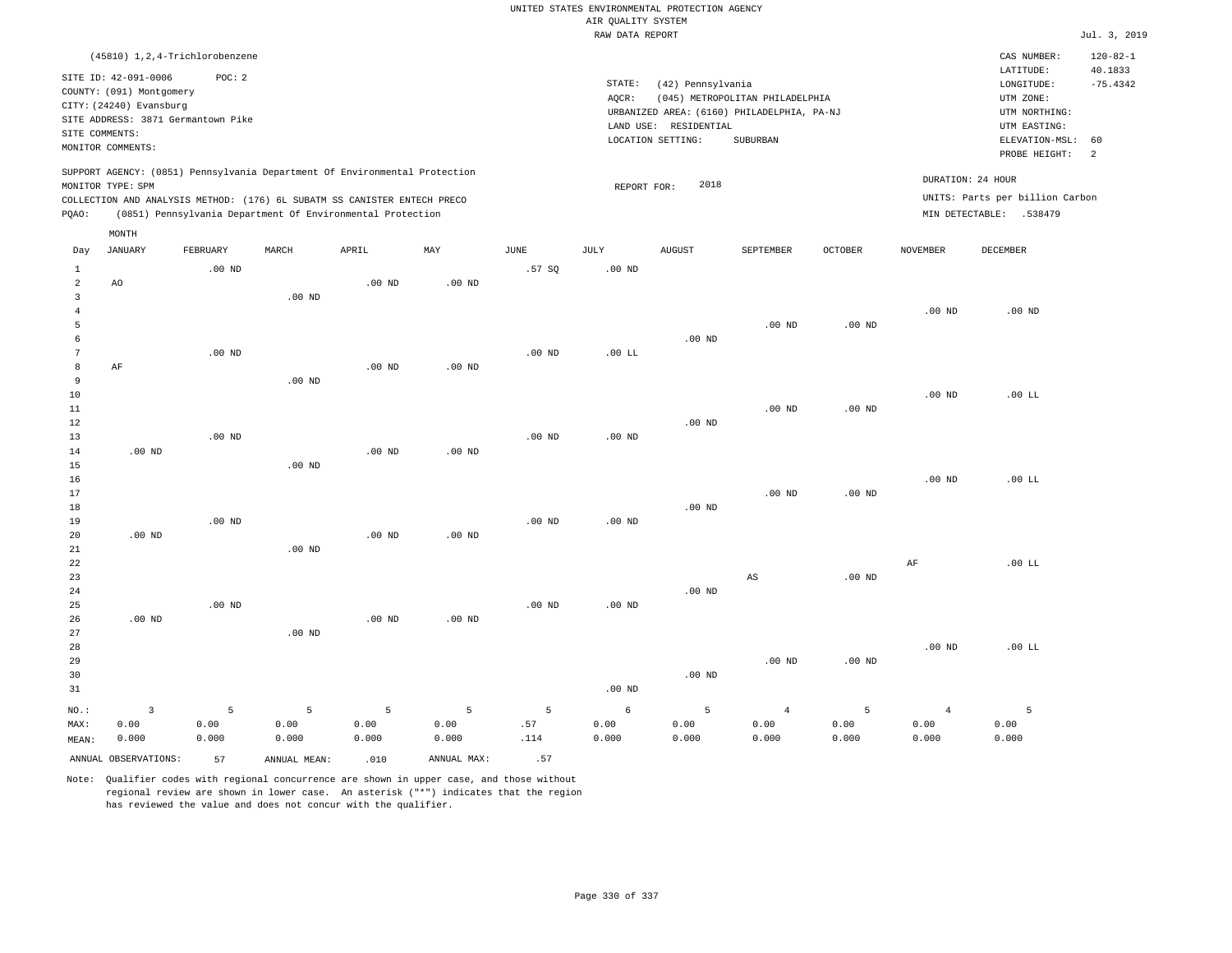| (46401) Furan, tetrahydro-                                                                                                                                                                                                                         |                |                 |                                                                 |                                                                                           |               |                             |                                                                                            |                                      | CAS NUMBER:                                      | $109 - 99 - 9$ |
|----------------------------------------------------------------------------------------------------------------------------------------------------------------------------------------------------------------------------------------------------|----------------|-----------------|-----------------------------------------------------------------|-------------------------------------------------------------------------------------------|---------------|-----------------------------|--------------------------------------------------------------------------------------------|--------------------------------------|--------------------------------------------------|----------------|
| SITE ID: 42-091-0006<br>POC:2<br>COUNTY: (091) Montgomery<br>CITY: (24240) Evansburg<br>SITE ADDRESS: 3871 Germantown Pike<br>SITE COMMENTS:<br>MONITOR COMMENTS:                                                                                  |                | STATE:<br>AQCR: | (42) Pennsylvania<br>LAND USE: RESIDENTIAL<br>LOCATION SETTING: | (045) METROPOLITAN PHILADELPHIA<br>URBANIZED AREA: (6160) PHILADELPHIA, PA-NJ<br>SUBURBAN |               |                             | LATITUDE:<br>LONGITUDE:<br>UTM ZONE:<br>UTM NORTHING:<br>UTM EASTING:<br>ELEVATION-MSL: 60 | 40.1833<br>$-75.4342$                |                                                  |                |
| SUPPORT AGENCY: (0851) Pennsylvania Department Of Environmental Protection<br>MONITOR TYPE: SPM<br>COLLECTION AND ANALYSIS METHOD: (176) 6L Subatm SS Canister Entech Preco<br>(0851) Pennsylvania Department Of Environmental Protection<br>POAO: |                |                 |                                                                 | REPORT FOR:                                                                               | 2013          |                             |                                                                                            | DURATION: 24 HOUR<br>MIN DETECTABLE: | PROBE HEIGHT:<br>UNITS: Parts per billion Carbon | $\overline{2}$ |
| MONTH<br>JANUARY<br>FEBRUARY<br>Day                                                                                                                                                                                                                | MARCH<br>APRIL | MAY             | JUNE                                                            | JULY                                                                                      | <b>AUGUST</b> | SEPTEMBER<br>$00 \text{ m}$ | OCTOBER<br>$00 \text{ m}$                                                                  | <b>NOVEMBER</b>                      | DECEMBER                                         |                |

| $\mathbf{1}$<br>$\overline{a}$ |                      |                         |                 |                |                |                |                | $.00$ ND       | $.00$ ND       | $.00$ ND               |                         |                          |
|--------------------------------|----------------------|-------------------------|-----------------|----------------|----------------|----------------|----------------|----------------|----------------|------------------------|-------------------------|--------------------------|
| 3                              |                      | $\rm{AF}$               |                 |                |                | $.00$ ND       | .00 $ND$       |                |                |                        |                         |                          |
| $\overline{4}$                 | $.00$ ND             |                         |                 | $.00$ ND       | $.00$ ND       |                |                |                |                |                        |                         |                          |
| 5                              |                      |                         | $.00$ ND        |                |                |                |                |                |                |                        |                         |                          |
| 6                              |                      |                         |                 |                |                |                |                |                |                |                        | $.00$ ND                | $.00$ ND                 |
| 7                              |                      |                         |                 |                |                |                |                |                | $.00$ ND       | .00 $ND$               |                         |                          |
| 8                              |                      |                         |                 |                |                |                |                | .00 $ND$       |                |                        |                         |                          |
| 9                              |                      | $\rm AF$                |                 |                |                | $.00$ ND       | $.00$ ND       |                |                |                        |                         |                          |
| 10                             | $.00$ ND             |                         |                 | $.00$ ND       | $.00$ ND       |                |                |                |                |                        |                         |                          |
| 11                             |                      |                         | $.00$ ND        |                |                |                |                |                |                |                        |                         |                          |
| 12                             |                      |                         |                 |                |                |                |                |                |                |                        | $\rm AF$                | $\rm AF$                 |
| 13                             |                      |                         |                 |                |                |                |                |                | $.00$ ND       | $.00$ ND               |                         |                          |
| 14                             |                      |                         |                 |                |                |                |                | $\rm{AF}$      |                |                        |                         |                          |
| 15                             |                      | $.00$ ND                |                 |                |                | $.00$ ND       | .00 $ND$       |                |                |                        |                         |                          |
| 16                             | $\rm AF$             |                         |                 | $.00$ ND       | $.00$ ND       |                |                |                |                |                        |                         |                          |
| 17                             |                      |                         | $.00$ ND        |                |                |                |                |                |                |                        |                         |                          |
| 18                             |                      |                         |                 |                |                |                |                |                |                |                        | $.00$ ND                | AF                       |
| 19                             |                      |                         |                 |                |                |                |                |                | $.00$ ND       | .00 $ND$               |                         |                          |
| 20                             |                      |                         |                 |                |                |                |                | $\rm AF$       |                |                        |                         |                          |
| 21                             |                      | $.00$ ND                |                 |                |                | $.00$ ND       | .00 $ND$       |                |                |                        |                         |                          |
| $2\sqrt{2}$                    | $\rm AF$             |                         |                 | $.00$ ND       | $.00$ ND       |                |                |                |                |                        |                         |                          |
| 23                             |                      |                         | $.00$ ND        |                |                |                |                |                |                |                        |                         |                          |
| 24                             |                      |                         |                 |                |                |                |                |                |                |                        | $.00$ ND                | $.00$ ND                 |
| 25                             |                      |                         |                 |                |                |                |                |                | $.00$ ND       | $\mathbb{A}\mathbb{S}$ |                         |                          |
| 26                             |                      |                         |                 |                |                |                |                | $\rm AF$       |                |                        |                         |                          |
| 27                             |                      | $.00$ ND                |                 |                |                | $.00$ ND       | $.00$ ND       |                |                |                        |                         |                          |
| 28                             | AS                   |                         |                 | $.00$ ND       | $.00$ ND       |                |                |                |                |                        |                         |                          |
| 29                             |                      |                         | $.00$ ND        |                |                |                |                |                |                |                        |                         |                          |
| 30                             |                      |                         |                 |                |                |                |                |                |                |                        | $\rm AF$                | $.00$ ND                 |
| 31                             |                      |                         |                 |                |                |                |                |                |                | $.00$ ND               |                         |                          |
| $NO.$ :                        | $\sqrt{2}$           | $\overline{\mathbf{3}}$ | $5\phantom{.0}$ | $\overline{5}$ | $\overline{5}$ | $\overline{5}$ | $\overline{5}$ | $\overline{a}$ | $\overline{5}$ | 5                      | $\overline{\mathbf{3}}$ | $\overline{\phantom{a}}$ |
| MAX:                           | 0.00                 | 0.00                    | 0.00            | 0.00           | 0.00           | 0.00           | 0.00           | 0.00           | 0.00           | 0.00                   | 0.00                    | 0.00                     |
| MEAN:                          | 0.000                | 0.000                   | 0.000           | 0.000          | 0.000          | 0.000          | 0.000          | 0.000          | 0.000          | 0.000                  | 0.000                   | 0.000                    |
|                                | ANNUAL OBSERVATIONS: | 48                      | ANNUAL MEAN:    | 0.000          | ANNUAL MAX:    | 0.00           |                |                |                |                        |                         |                          |

Note: Qualifier codes with regional concurrence are shown in upper case, and those without regional review are shown in lower case. An asterisk ("\*") indicates that the region

has reviewed the value and does not concur with the qualifier.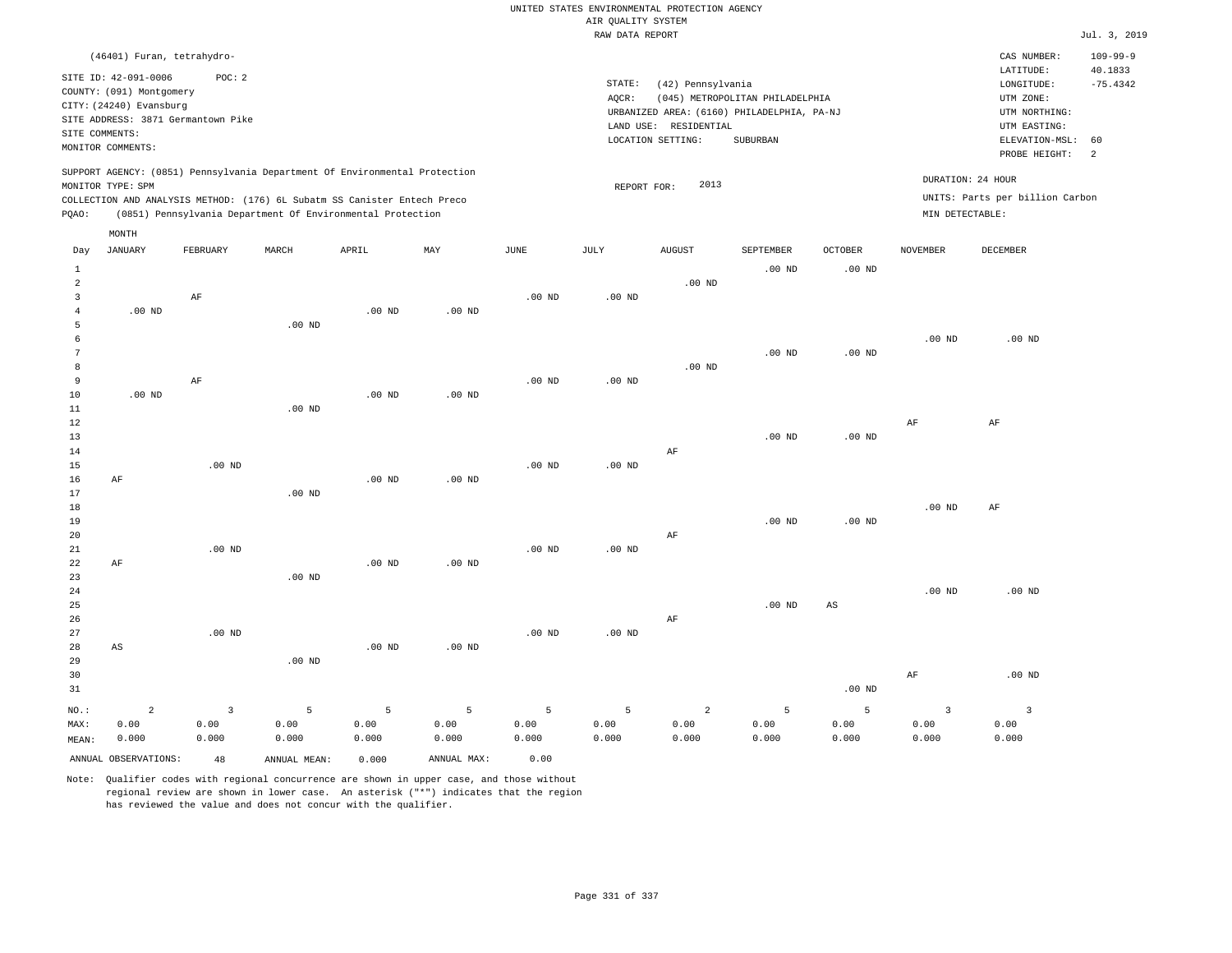| (46401) Furan, tetrahydro-                                                                                                                                                                                                                         |                                                                                                                                                                                 | CAS NUMBER:                                                                                                   | $109 - 99 - 9$        |
|----------------------------------------------------------------------------------------------------------------------------------------------------------------------------------------------------------------------------------------------------|---------------------------------------------------------------------------------------------------------------------------------------------------------------------------------|---------------------------------------------------------------------------------------------------------------|-----------------------|
| SITE ID: 42-091-0006<br>POC:2<br>COUNTY: (091) Montgomery<br>CITY: (24240) Evansburg<br>SITE ADDRESS: 3871 Germantown Pike<br>SITE COMMENTS:<br>MONITOR COMMENTS:                                                                                  | STATE:<br>(42) Pennsylvania<br>(045) METROPOLITAN PHILADELPHIA<br>AOCR:<br>URBANIZED AREA: (6160) PHILADELPHIA, PA-NJ<br>LAND USE: RESIDENTIAL<br>LOCATION SETTING:<br>SUBURBAN | LATITUDE:<br>LONGITUDE:<br>UTM ZONE:<br>UTM NORTHING:<br>UTM EASTING:<br>ELEVATION-MSL: 60<br>PROBE HEIGHT: 2 | 40.1833<br>$-75.4342$ |
| SUPPORT AGENCY: (0851) Pennsylvania Department Of Environmental Protection<br>MONITOR TYPE: SPM<br>COLLECTION AND ANALYSIS METHOD: (176) 6L Subatm SS Canister Entech Preco<br>(0851) Pennsylvania Department Of Environmental Protection<br>POAO: | DURATION: 24 HOUR<br>2014<br>REPORT FOR:<br>MIN DETECTABLE:                                                                                                                     | UNITS: Parts per billion Carbon                                                                               |                       |

|                                     | MONTH                  |                        |              |                   |             |                 |                |               |           |                   |                 |                   |
|-------------------------------------|------------------------|------------------------|--------------|-------------------|-------------|-----------------|----------------|---------------|-----------|-------------------|-----------------|-------------------|
| Day                                 | <b>JANUARY</b>         | FEBRUARY               | MARCH        | APRIL             | MAY         | $\mathtt{JUNE}$ | JULY           | <b>AUGUST</b> | SEPTEMBER | OCTOBER           | <b>NOVEMBER</b> | DECEMBER          |
| $\mathbf{1}$<br>$\overline{a}$<br>3 |                        |                        |              |                   |             |                 |                | $.00$ ND      | $.00$ ND  | .00 <sub>ND</sub> | $.00$ ND        | $.00$ ND          |
| $\overline{4}$                      |                        | $\rm AF$               |              |                   |             | $.00$ ND        | $.00$ ND       |               |           |                   |                 |                   |
| 5                                   | $\rm AF$               |                        |              | .00 <sub>ND</sub> | $.00$ ND    |                 |                |               |           |                   |                 |                   |
| 6                                   |                        |                        | $.00$ ND     |                   |             |                 |                |               |           |                   |                 |                   |
| 7                                   |                        |                        |              |                   |             |                 |                |               |           |                   | AF              | $.00$ ND          |
| 8                                   |                        |                        |              |                   |             |                 |                |               | $.00$ ND  | $.00$ ND          |                 |                   |
| 9<br>10                             |                        | $\mathbb{A}\mathbb{S}$ |              |                   |             | $.00$ ND        |                | $.00$ ND      |           |                   |                 |                   |
| 11                                  | .19SQ                  |                        |              | $\rm AF$          | $.00$ ND    |                 | .00 $ND$       |               |           |                   |                 |                   |
| 12                                  |                        |                        | $.00$ ND     |                   |             |                 |                |               |           |                   |                 |                   |
| 13                                  |                        |                        |              |                   |             |                 |                |               |           |                   | $.00$ ND        | .00 <sub>ND</sub> |
| 14                                  |                        |                        |              |                   |             |                 |                |               | $.00$ ND  | $.00$ ND          |                 |                   |
| 15                                  |                        |                        |              |                   |             |                 |                | $.00$ ND      |           |                   |                 |                   |
| 16                                  |                        | $.00$ ND               |              |                   |             | $.00$ ND        | $.00$ ND       |               |           |                   |                 |                   |
| 17                                  | $.00$ ND               |                        |              | .00 <sub>ND</sub> | $.00$ ND    |                 |                |               |           |                   |                 |                   |
| 18                                  |                        |                        | $.00$ ND     |                   |             |                 |                |               |           |                   |                 |                   |
| 19                                  |                        |                        |              |                   |             |                 |                |               |           |                   | $.00$ ND        | $.00$ ND          |
| 20                                  |                        |                        |              |                   |             |                 |                |               | $.00$ ND  | $.00$ ND          |                 |                   |
| 21                                  |                        |                        |              |                   |             |                 |                | $.00$ ND      |           |                   |                 |                   |
| 22                                  |                        | $.00$ ND               |              |                   |             | $.00$ ND        | $.00$ ND       |               |           |                   |                 |                   |
| 23                                  | $\mathbb{A}\mathbb{S}$ |                        |              | .00 <sub>ND</sub> | $.00$ ND    |                 |                |               |           |                   |                 |                   |
| 24                                  |                        |                        | $.00$ ND     |                   |             |                 |                |               |           |                   |                 |                   |
| 25<br>26                            |                        |                        |              |                   |             |                 |                |               | $.00$ ND  |                   | $.00$ ND        | .00 <sub>ND</sub> |
| 27                                  |                        |                        |              |                   |             |                 |                | $.00$ ND      |           | $.00$ ND          |                 |                   |
| 28                                  |                        | $\mathbb{A}\mathbb{S}$ |              |                   |             | $.00$ ND        | .00 $ND$       |               |           |                   |                 |                   |
| 29                                  | $\mathbb{A}\mathbb{S}$ |                        |              | .00 <sub>ND</sub> | $.00$ ND    |                 |                |               |           |                   |                 |                   |
| 30                                  |                        |                        | $.00$ ND     |                   |             |                 |                |               |           |                   |                 |                   |
| 31                                  |                        |                        |              |                   |             |                 |                |               |           |                   |                 | $.00$ ND          |
| $NO.$ :                             | $\mathbf 2$            | $\sqrt{2}$             | 5            | $\overline{4}$    | 5           | 5               | $\overline{5}$ | 5             | 5         | 5                 | $\overline{4}$  | 6                 |
| MAX:                                | .19                    | 0.00                   | 0.00         | 0.00              | 0.00        | 0.00            | 0.00           | 0.00          | 0.00      | 0.00              | 0.00            | 0.00              |
| MEAN:                               | .095                   | 0.000                  | 0.000        | 0.000             | 0.000       | 0.000           | 0.000          | 0.000         | 0.000     | 0.000             | 0.000           | 0.000             |
|                                     | ANNUAL OBSERVATIONS:   | 53                     | ANNUAL MEAN: | .004              | ANNUAL MAX: | .19             |                |               |           |                   |                 |                   |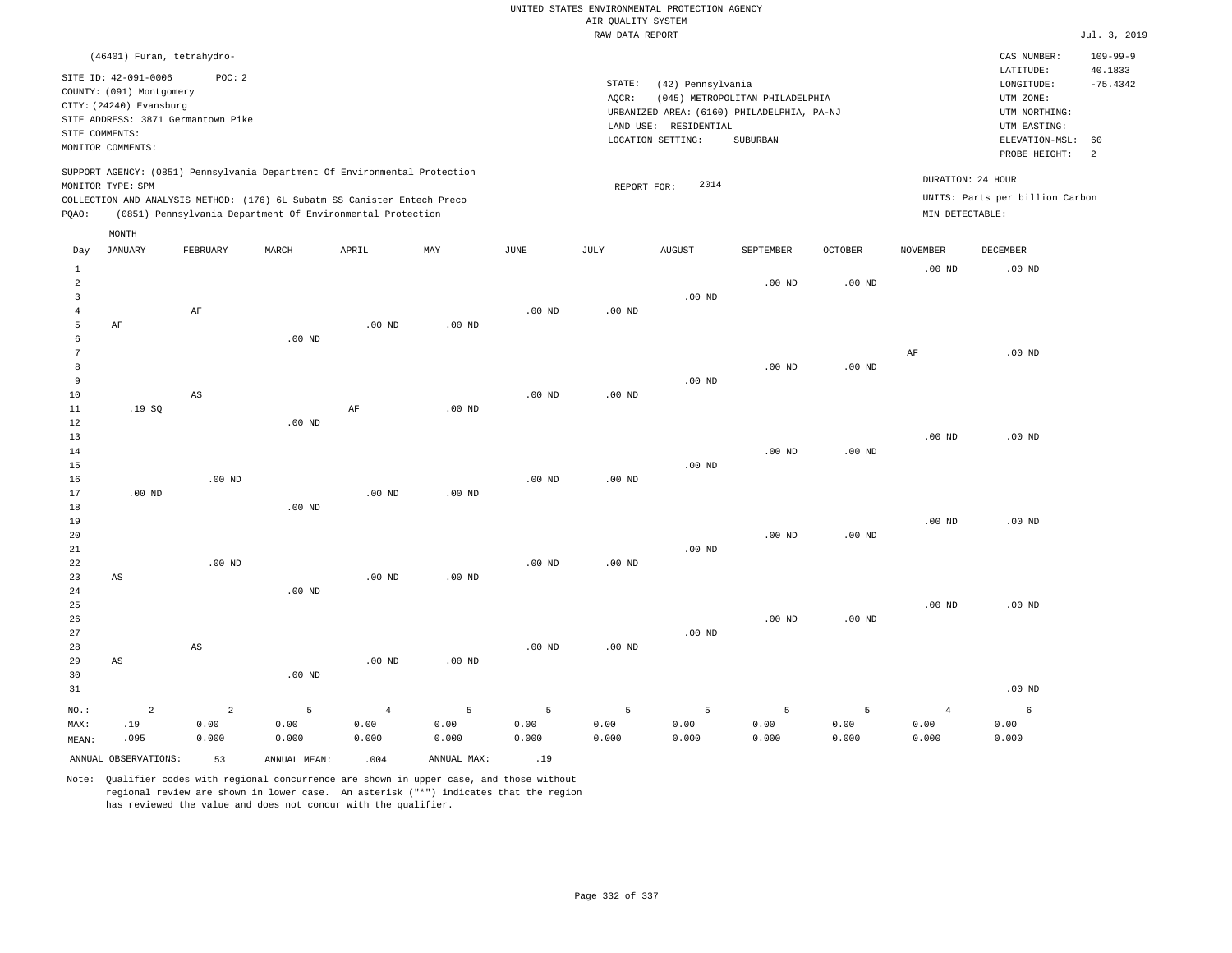| (46401) Furan, tetrahydro-                                                                                                                                                                                                                         |                                                                                                                                                                                 | CAS NUMBER:                                                                                                 | $109 - 99 - 9$                                      |
|----------------------------------------------------------------------------------------------------------------------------------------------------------------------------------------------------------------------------------------------------|---------------------------------------------------------------------------------------------------------------------------------------------------------------------------------|-------------------------------------------------------------------------------------------------------------|-----------------------------------------------------|
| SITE ID: 42-091-0006<br>POC:2<br>COUNTY: (091) Montgomery<br>CITY: (24240) Evansburg<br>SITE ADDRESS: 3871 Germantown Pike<br>SITE COMMENTS:<br>MONITOR COMMENTS:                                                                                  | STATE:<br>(42) Pennsylvania<br>(045) METROPOLITAN PHILADELPHIA<br>AOCR:<br>URBANIZED AREA: (6160) PHILADELPHIA, PA-NJ<br>LAND USE: RESIDENTIAL<br>SUBURBAN<br>LOCATION SETTING: | LATITUDE:<br>LONGITUDE:<br>UTM ZONE:<br>UTM NORTHING:<br>UTM EASTING:<br>ELEVATION-MSL: 60<br>PROBE HEIGHT: | 40.1833<br>$-75.4342$<br>$\overline{\phantom{0}}^2$ |
| SUPPORT AGENCY: (0851) Pennsylvania Department Of Environmental Protection<br>MONITOR TYPE: SPM<br>COLLECTION AND ANALYSIS METHOD: (176) 6L Subatm SS Canister Entech Preco<br>(0851) Pennsylvania Department Of Environmental Protection<br>POAO: | 2015<br>REPORT FOR:                                                                                                                                                             | DURATION: 24 HOUR<br>UNITS: Parts per billion Carbon<br>MIN DETECTABLE:                                     |                                                     |

| Day            | JANUARY              | FEBRUARY               | MARCH        | APRIL    | MAY               | JUNE     | JULY           | AUGUST   | SEPTEMBER         | OCTOBER           | <b>NOVEMBER</b> | DECEMBER |
|----------------|----------------------|------------------------|--------------|----------|-------------------|----------|----------------|----------|-------------------|-------------------|-----------------|----------|
| 1              |                      |                        | $.00$ ND     |          |                   |          |                |          |                   |                   |                 |          |
| 2              |                      |                        |              |          |                   |          |                |          |                   |                   | $.00$ ND        | $.00$ ND |
| 3              |                      |                        |              |          |                   |          |                |          | .00 <sub>ND</sub> | .00 <sub>ND</sub> |                 |          |
| $\overline{4}$ |                      |                        |              |          |                   |          |                | $.00$ ND |                   |                   |                 |          |
| 5              |                      | $.00$ ND               |              |          |                   | $.00$ ND | $.00$ ND       |          |                   |                   |                 |          |
| 6<br>7         | $.00$ ND             |                        |              | $.00$ ND | $.00$ ND          |          |                |          |                   |                   |                 |          |
|                |                      |                        | $.00$ ND     |          |                   |          |                |          |                   |                   |                 |          |
| 8<br>9         |                      |                        |              |          |                   |          |                |          | AS                | $.00$ ND          | $.00$ ND        | $.00$ ND |
| 10             |                      |                        |              |          |                   |          |                | $.00$ ND |                   |                   |                 |          |
| 11             |                      | $.00$ ND               |              |          |                   | $.00$ ND | $.00$ ND       |          |                   |                   |                 |          |
| 12             | $.00$ ND             |                        |              | $.00$ ND | .00 <sub>ND</sub> |          |                |          |                   |                   |                 |          |
| 13             |                      |                        | $.00$ ND     |          |                   |          |                |          |                   |                   |                 |          |
| 14             |                      |                        |              |          |                   |          |                |          |                   |                   | $.00$ ND        | $.00$ ND |
| 15             |                      |                        |              |          |                   |          |                |          | $.00$ ND          | .00 <sub>ND</sub> |                 |          |
| 16             |                      |                        |              |          |                   |          |                | $.00$ ND |                   |                   |                 |          |
| 17             |                      | AF                     |              |          |                   | $.00$ ND | $.00$ ND       |          |                   |                   |                 |          |
| 18             | $.00$ ND             |                        |              | $.00$ ND | .00 <sub>ND</sub> |          |                |          |                   |                   |                 |          |
| 19             |                      |                        | $.00$ ND     |          |                   |          |                |          |                   |                   |                 |          |
| 20             |                      |                        |              |          |                   |          |                |          |                   |                   | $.00$ ND        | $.00$ ND |
| 21             |                      |                        |              |          |                   |          |                |          | $.00$ ND          | .00 <sub>ND</sub> |                 |          |
| 22             |                      |                        |              |          |                   |          |                | $.00$ ND |                   |                   |                 |          |
| 23             |                      | $\mathbb{A}\mathbb{S}$ |              |          |                   | $.00$ ND | $.00$ ND       |          |                   |                   |                 |          |
| 24             | $.00$ ND             |                        |              | $.00$ ND | $.00$ ND          |          |                |          |                   |                   |                 |          |
| 25             |                      |                        | $.00$ ND     |          |                   |          |                |          |                   |                   |                 |          |
| 26             |                      |                        |              |          |                   |          |                |          |                   |                   | $.00$ ND        | $.00$ ND |
| 27             |                      |                        |              |          |                   |          |                |          | $.00$ ND          | $.00$ ND          |                 |          |
| 28             |                      |                        |              |          |                   |          |                | $.00$ ND |                   |                   |                 |          |
| 29             |                      |                        |              |          |                   | $.00$ ND | $.00$ ND       |          |                   |                   |                 |          |
| 30             | $.00$ ND             |                        |              | $.00$ ND | .00 <sub>ND</sub> |          |                |          |                   |                   |                 |          |
| 31             |                      |                        | $.00$ ND     |          |                   |          |                |          |                   |                   |                 |          |
| NO.:           | 5                    | $\overline{a}$         | 6            | 5        | 5                 | 5        | $\overline{5}$ | 5        | $\overline{4}$    | 5                 | 5               | 5        |
| MAX:           | 0.00                 | 0.00                   | 0.00         | 0.00     | 0.00              | 0.00     | 0.00           | 0.00     | 0.00              | 0.00              | 0.00            | 0.00     |
| MEAN:          | 0.000                | 0.000                  | 0.000        | 0.000    | 0.000             | 0.000    | 0.000          | 0.000    | 0.000             | 0.000             | 0.000           | 0.000    |
|                | ANNUAL OBSERVATIONS: | 57                     | ANNUAL MEAN: | 0.000    | ANNUAL MAX:       | 0.00     |                |          |                   |                   |                 |          |

Note: Qualifier codes with regional concurrence are shown in upper case, and those without regional review are shown in lower case. An asterisk ("\*") indicates that the region has reviewed the value and does not concur with the qualifier.

MONTH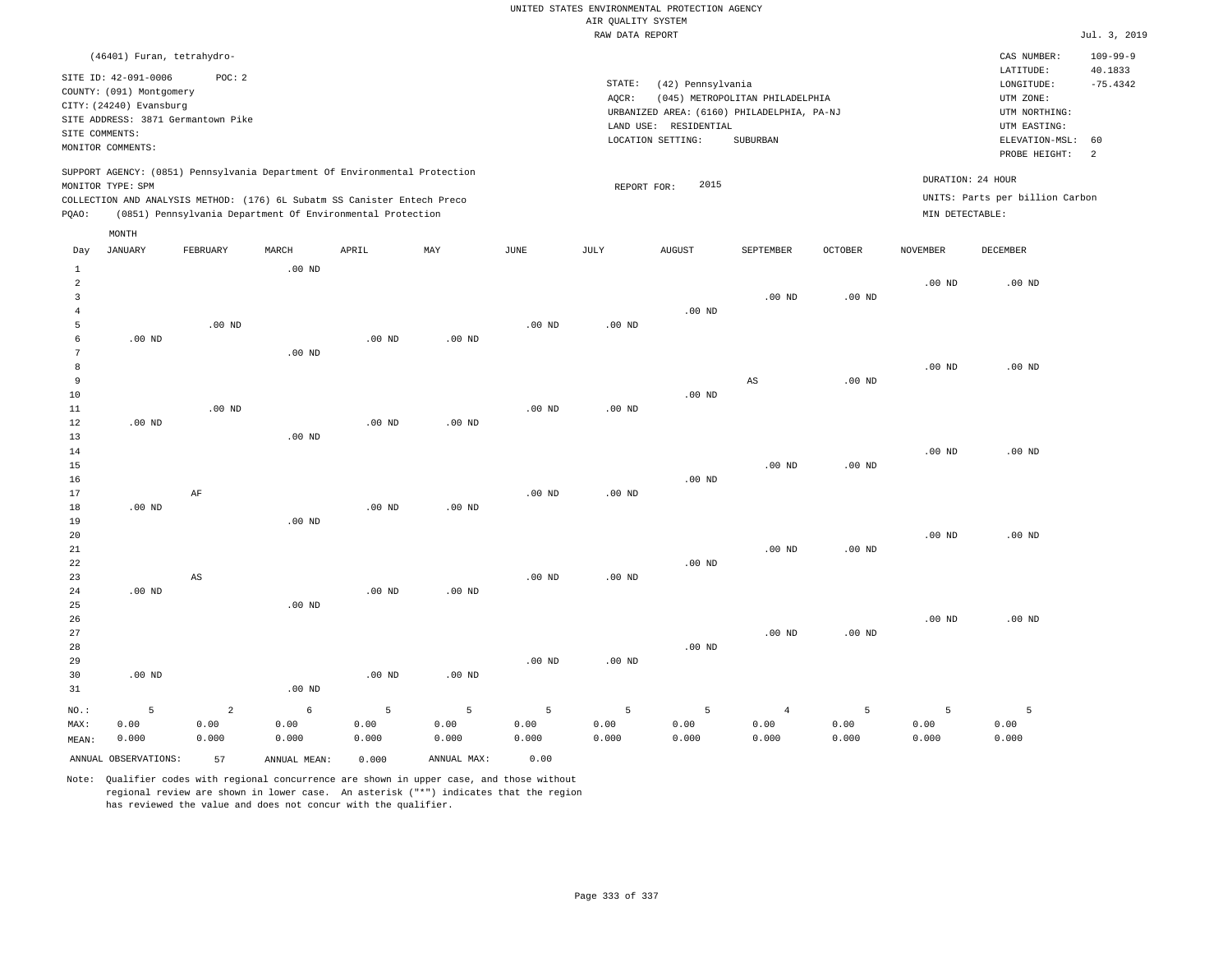# UNITED STATES ENVIRONMENTAL PROTECTION AGENCY AIR QUALITY SYSTEM

|                |                            |                                    |          |                                                                            |          |                   |                        | RAW DATA REPORT                            |                                 |                   |                   |                                 | Jul. 3, 2019              |
|----------------|----------------------------|------------------------------------|----------|----------------------------------------------------------------------------|----------|-------------------|------------------------|--------------------------------------------|---------------------------------|-------------------|-------------------|---------------------------------|---------------------------|
|                | (46401) Furan, tetrahydro- |                                    |          |                                                                            |          |                   |                        |                                            |                                 |                   |                   | CAS NUMBER:<br>LATITUDE:        | $109 - 99 - 9$<br>40.1833 |
|                | SITE ID: 42-091-0006       | POC: 2                             |          |                                                                            |          |                   | STATE:                 | (42) Pennsylvania                          |                                 |                   |                   | LONGITUDE:                      | $-75.4342$                |
|                | COUNTY: (091) Montgomery   |                                    |          |                                                                            |          |                   | AQCR:                  |                                            | (045) METROPOLITAN PHILADELPHIA |                   |                   | UTM ZONE:                       |                           |
|                | CITY: (24240) Evansburg    |                                    |          |                                                                            |          |                   |                        | URBANIZED AREA: (6160) PHILADELPHIA, PA-NJ |                                 |                   |                   | UTM NORTHING:                   |                           |
|                |                            | SITE ADDRESS: 3871 Germantown Pike |          |                                                                            |          |                   |                        | LAND USE: RESIDENTIAL                      |                                 |                   |                   | UTM EASTING:                    |                           |
|                | SITE COMMENTS:             |                                    |          |                                                                            |          |                   |                        | LOCATION SETTING:                          | SUBURBAN                        |                   |                   | ELEVATION-MSL:                  | 60                        |
|                | MONITOR COMMENTS:          |                                    |          |                                                                            |          |                   |                        |                                            |                                 |                   |                   | PROBE HEIGHT:                   | $\overline{2}$            |
|                | MONITOR TYPE: SPM          |                                    |          | SUPPORT AGENCY: (0851) Pennsylvania Department Of Environmental Protection |          |                   |                        | 2016<br>REPORT FOR:                        |                                 |                   |                   | DURATION: 24 HOUR               |                           |
|                |                            |                                    |          | COLLECTION AND ANALYSIS METHOD: (176) 6L Subatm SS Canister Entech Preco   |          |                   |                        |                                            |                                 |                   |                   | UNITS: Parts per billion Carbon |                           |
| PQAO:          |                            |                                    |          | (0851) Pennsylvania Department Of Environmental Protection                 |          |                   |                        |                                            |                                 |                   | MIN DETECTABLE:   |                                 |                           |
|                | MONTH                      |                                    |          |                                                                            |          |                   |                        |                                            |                                 |                   |                   |                                 |                           |
| Day            | JANUARY                    | FEBRUARY                           | MARCH    | APRIL                                                                      | MAY      | JUNE              | JULY                   | AUGUST                                     | SEPTEMBER                       | <b>OCTOBER</b>    | <b>NOVEMBER</b>   | DECEMBER                        |                           |
| $\mathbf{1}$   | $.00$ ND                   |                                    | $.00$ ND |                                                                            |          |                   |                        |                                            |                                 |                   |                   |                                 |                           |
| $\overline{a}$ |                            |                                    |          |                                                                            |          |                   |                        |                                            |                                 |                   | .00 <sub>ND</sub> | AM                              |                           |
| $\overline{3}$ |                            |                                    |          |                                                                            |          |                   |                        |                                            | AS                              | .00 <sub>ND</sub> |                   |                                 |                           |
| 4              |                            |                                    |          |                                                                            |          |                   |                        | $.00$ ND                                   |                                 |                   |                   |                                 |                           |
| 5              |                            |                                    |          |                                                                            |          | .00 <sub>ND</sub> | AS                     |                                            |                                 |                   |                   |                                 |                           |
| 6              |                            | $.00$ ND                           |          | $.00$ ND                                                                   | $.00$ ND |                   |                        |                                            |                                 |                   |                   |                                 |                           |
| $\overline{7}$ | $.00$ ND                   |                                    | $.00$ ND |                                                                            |          |                   |                        |                                            |                                 |                   |                   |                                 |                           |
| 8              |                            |                                    |          |                                                                            |          |                   |                        |                                            |                                 |                   | .00 <sub>ND</sub> | $.00$ ND                        |                           |
| 9              |                            |                                    |          |                                                                            |          |                   |                        |                                            | $.00$ ND                        | AF                |                   |                                 |                           |
| 10             |                            |                                    |          |                                                                            |          |                   |                        | .00 <sub>ND</sub>                          |                                 |                   |                   |                                 |                           |
| 11             |                            |                                    |          |                                                                            |          | $.00$ ND          | $\mathbb{A}\mathbb{S}$ |                                            |                                 |                   |                   |                                 |                           |
| 12             |                            | $.00$ ND                           |          | $.00$ ND                                                                   | $.00$ ND |                   |                        |                                            |                                 |                   |                   |                                 |                           |
| 13             | $.00$ ND                   |                                    | $.00$ ND |                                                                            |          |                   |                        |                                            |                                 |                   |                   |                                 |                           |
| 14             |                            |                                    |          |                                                                            |          |                   |                        |                                            |                                 |                   | AS                | $.00$ ND                        |                           |
| 15             |                            |                                    |          |                                                                            |          |                   |                        |                                            | $.00$ ND                        | AF                |                   |                                 |                           |
| 16             |                            |                                    |          |                                                                            |          |                   |                        | $.00$ ND                                   |                                 |                   |                   |                                 |                           |
| 17             |                            |                                    |          |                                                                            |          | $_{\rm AS}$       | $_{\rm AS}$            |                                            |                                 |                   |                   |                                 |                           |
| 18             |                            | $.00$ ND                           |          | $.00$ ND                                                                   | $.00$ ND |                   |                        |                                            |                                 |                   |                   |                                 |                           |
| 19             | $.00$ ND                   |                                    | $.00$ ND |                                                                            |          |                   |                        |                                            |                                 |                   |                   |                                 |                           |
| 20             |                            |                                    |          |                                                                            |          |                   |                        |                                            |                                 |                   | AF                | $.00$ ND                        |                           |
| 21             |                            |                                    |          |                                                                            |          |                   |                        |                                            | $\mathbb{A}\mathbb{S}$          | .00 <sub>ND</sub> |                   |                                 |                           |
| 22             |                            |                                    |          |                                                                            |          |                   |                        | .00 <sub>ND</sub>                          |                                 |                   |                   |                                 |                           |
| 23             |                            |                                    |          |                                                                            |          | $.00$ ND          | $\mathbb{A}\mathbb{S}$ |                                            |                                 |                   |                   |                                 |                           |
| 24             |                            | .00 <sub>ND</sub>                  |          | $.00$ ND                                                                   | $.00$ ND |                   |                        |                                            |                                 |                   |                   |                                 |                           |

 .00 ND .00 ND .00 ND AS AS .00 ND .00 ND .00 ND AS AF

31 .00 ND NO.: MAX: MEAN: 6 0.00 0.000 .00 ND 4 0.00 0.000 6 0.00 0.000 5 0.00 0.000 5 0.00 0.000 3 0.00 0.000 0 5 0.00 0.000 3 0.00 0.000 3 0.00 0.000 2 0.00 0.000 3 0.00 0.000 ANNUAL OBSERVATIONS: 45 ANNUAL MEAN: 0.000 ANNUAL MAX: 0.00

Note: Qualifier codes with regional concurrence are shown in upper case, and those without regional review are shown in lower case. An asterisk ("\*") indicates that the region has reviewed the value and does not concur with the qualifier.

.00 ND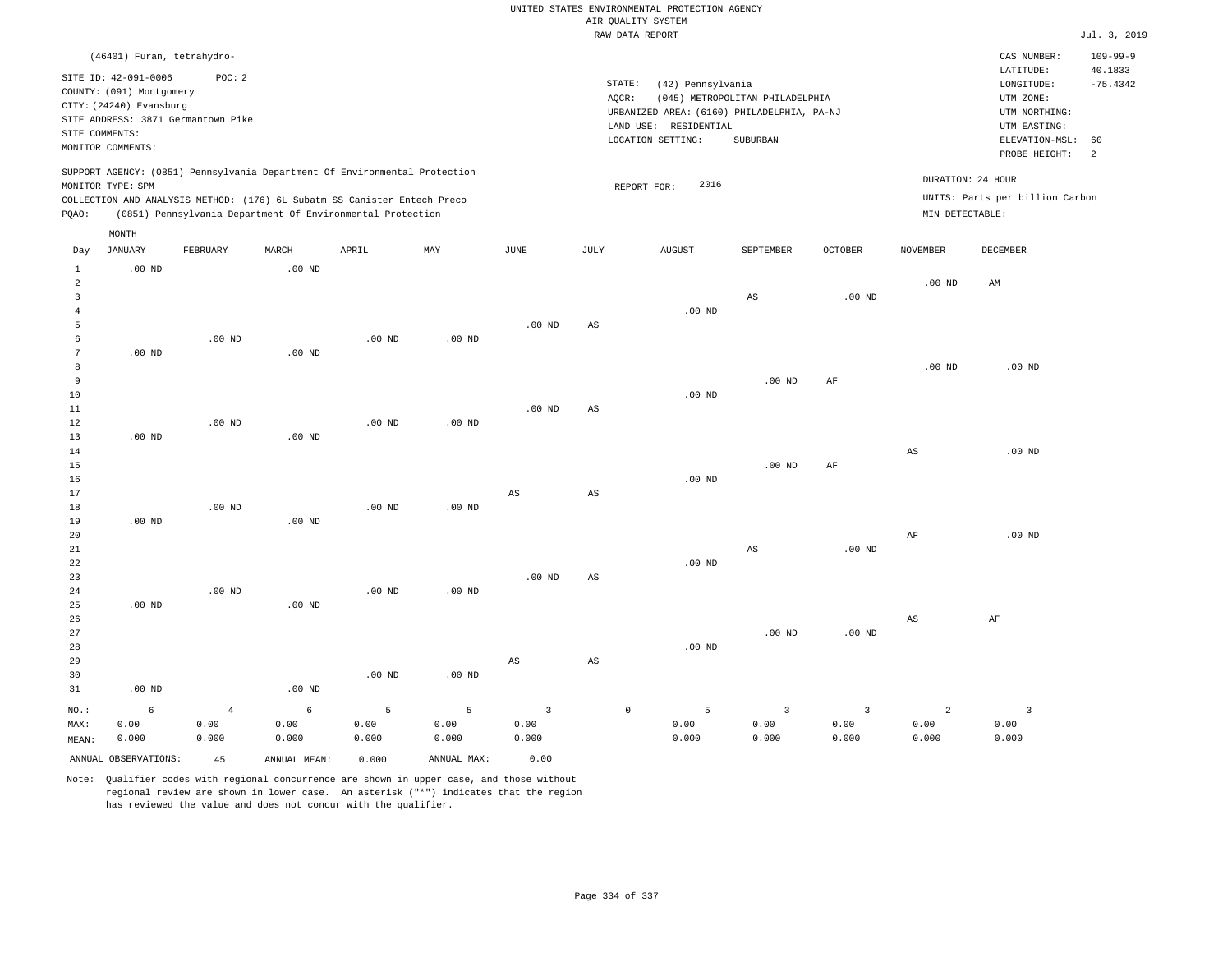|                     |                            |                                    |          |                                                                                                                                        |                   |          | UNITED STATES ENVIRONMENTAL PROTECTION AGENCY<br>AIR QUALITY SYSTEM |                       |                                            |                   |                   |                                 |                       |
|---------------------|----------------------------|------------------------------------|----------|----------------------------------------------------------------------------------------------------------------------------------------|-------------------|----------|---------------------------------------------------------------------|-----------------------|--------------------------------------------|-------------------|-------------------|---------------------------------|-----------------------|
|                     |                            |                                    |          |                                                                                                                                        |                   |          | RAW DATA REPORT                                                     |                       |                                            |                   |                   |                                 | Jul. 3, 2019          |
|                     | (46401) Furan, tetrahydro- |                                    |          |                                                                                                                                        |                   |          |                                                                     |                       |                                            |                   |                   | CAS NUMBER:                     | $109 - 99 - 9$        |
|                     | SITE ID: 42-091-0006       | POC: 2                             |          |                                                                                                                                        |                   |          | STATE:                                                              | (42) Pennsylvania     |                                            |                   |                   | LATITUDE:<br>LONGITUDE:         | 40.1833<br>$-75.4342$ |
|                     | COUNTY: (091) Montgomery   |                                    |          |                                                                                                                                        |                   |          | AOCR:                                                               |                       | (045) METROPOLITAN PHILADELPHIA            |                   |                   | UTM ZONE:                       |                       |
|                     | CITY: (24240) Evansburg    |                                    |          |                                                                                                                                        |                   |          |                                                                     |                       | URBANIZED AREA: (6160) PHILADELPHIA, PA-NJ |                   |                   | UTM NORTHING:                   |                       |
|                     |                            | SITE ADDRESS: 3871 Germantown Pike |          |                                                                                                                                        |                   |          |                                                                     | LAND USE: RESIDENTIAL |                                            |                   |                   | UTM EASTING:                    |                       |
| SITE COMMENTS:      | MONITOR COMMENTS:          |                                    |          |                                                                                                                                        |                   |          |                                                                     | LOCATION SETTING:     | SUBURBAN                                   |                   |                   | ELEVATION-MSL:                  | 60                    |
|                     |                            |                                    |          |                                                                                                                                        |                   |          |                                                                     |                       |                                            |                   |                   | PROBE HEIGHT:                   | 2                     |
|                     |                            |                                    |          | SUPPORT AGENCY: (0851) Pennsylvania Department Of Environmental Protection                                                             |                   |          |                                                                     |                       |                                            |                   |                   | DURATION: 24 HOUR               |                       |
|                     | MONITOR TYPE: SPM          |                                    |          |                                                                                                                                        |                   |          | REPORT FOR:                                                         | 2017                  |                                            |                   |                   | UNITS: Parts per billion Carbon |                       |
| PQAO:               |                            |                                    |          | COLLECTION AND ANALYSIS METHOD: (176) 6L Subatm SS Canister Entech Preco<br>(0851) Pennsylvania Department Of Environmental Protection |                   |          |                                                                     |                       |                                            |                   | MIN DETECTABLE:   |                                 |                       |
|                     | MONTH                      |                                    |          |                                                                                                                                        |                   |          |                                                                     |                       |                                            |                   |                   |                                 |                       |
| Day                 | <b>JANUARY</b>             | FEBRUARY                           | MARCH    | APRIL                                                                                                                                  | MAY               | JUNE     | JULY                                                                | <b>AUGUST</b>         | SEPTEMBER                                  | <b>OCTOBER</b>    | NOVEMBER          | DECEMBER                        |                       |
| $\mathbf{1}$        | AS                         |                                    |          | $.00$ ND                                                                                                                               | $.00$ ND          |          |                                                                     |                       |                                            |                   |                   |                                 |                       |
| $\sqrt{2}$          |                            |                                    | $.00$ ND |                                                                                                                                        |                   |          |                                                                     |                       |                                            |                   |                   |                                 |                       |
| $\overline{3}$      |                            |                                    |          |                                                                                                                                        |                   |          |                                                                     |                       |                                            |                   | .00 <sub>ND</sub> | $.00$ ND                        |                       |
| $\overline{4}$      |                            |                                    |          |                                                                                                                                        |                   |          |                                                                     |                       | $.00$ ND                                   | $.00$ ND          |                   |                                 |                       |
| $\overline{5}$      |                            |                                    |          |                                                                                                                                        |                   |          |                                                                     | AF                    |                                            |                   |                   |                                 |                       |
| 6<br>$\overline{7}$ |                            | $.00$ ND                           |          |                                                                                                                                        |                   | $.00$ ND | $.00$ ND                                                            |                       |                                            |                   |                   |                                 |                       |
| 8                   | AS                         |                                    | $.00$ ND | .00 <sub>ND</sub>                                                                                                                      | .00 <sub>ND</sub> |          |                                                                     |                       |                                            |                   |                   |                                 |                       |
| $\overline{9}$      |                            |                                    |          |                                                                                                                                        |                   |          |                                                                     |                       |                                            |                   | .00 <sub>ND</sub> | $.00$ ND                        |                       |
| $10$                |                            |                                    |          |                                                                                                                                        |                   |          |                                                                     |                       | $.00$ ND                                   | $.00$ ND          |                   |                                 |                       |
| $1\,1$              |                            |                                    |          |                                                                                                                                        |                   |          |                                                                     | $.00$ ND              |                                            |                   |                   |                                 |                       |
| 12                  |                            | $.00$ ND                           |          |                                                                                                                                        |                   | $.00$ ND | $.00$ ND                                                            |                       |                                            |                   |                   |                                 |                       |
| 13                  | AF                         |                                    |          | $.00$ ND                                                                                                                               | $.00$ ND          |          |                                                                     |                       |                                            |                   |                   |                                 |                       |
| 14                  |                            |                                    | $.00$ ND |                                                                                                                                        |                   |          |                                                                     |                       |                                            |                   |                   |                                 |                       |
| 15                  |                            |                                    |          |                                                                                                                                        |                   |          |                                                                     |                       |                                            |                   | $.00$ ND          | $.00$ ND                        |                       |
| 16                  |                            |                                    |          |                                                                                                                                        |                   |          |                                                                     |                       | $.00$ ND                                   | $.00$ ND          |                   |                                 |                       |
| 17                  |                            |                                    |          |                                                                                                                                        |                   |          |                                                                     | $.00$ ND              |                                            |                   |                   |                                 |                       |
| 18                  |                            | $.00$ ND                           |          |                                                                                                                                        |                   | $.00$ ND | $.00$ ND                                                            |                       |                                            |                   |                   |                                 |                       |
| 19                  | $.00$ ND                   |                                    |          | .00 <sub>ND</sub>                                                                                                                      | $.00$ ND          |          |                                                                     |                       |                                            |                   |                   |                                 |                       |
| 20<br>21            |                            |                                    | $.00$ ND |                                                                                                                                        |                   |          |                                                                     |                       |                                            |                   | $.00$ ND          |                                 |                       |
| 22                  |                            |                                    |          |                                                                                                                                        |                   |          |                                                                     |                       | $.00$ ND                                   | $.00$ ND          |                   | AF                              |                       |
| 23                  |                            |                                    |          |                                                                                                                                        |                   |          |                                                                     | $.00$ ND              |                                            |                   |                   |                                 |                       |
| 24                  |                            | $.00$ ND                           |          |                                                                                                                                        |                   | $.00$ ND | .40                                                                 |                       |                                            |                   |                   |                                 |                       |
| 25                  | $.00$ ND                   |                                    |          | .00 <sub>ND</sub>                                                                                                                      | .00 <sub>ND</sub> |          |                                                                     |                       |                                            |                   |                   |                                 |                       |
| 26                  |                            |                                    | $.00$ ND |                                                                                                                                        |                   |          |                                                                     |                       |                                            |                   |                   |                                 |                       |
| 27                  |                            |                                    |          |                                                                                                                                        |                   |          |                                                                     |                       |                                            |                   | $.00$ ND          | $.00$ ND                        |                       |
| 28                  |                            |                                    |          |                                                                                                                                        |                   |          |                                                                     |                       | $.00$ ND                                   | .00 <sub>ND</sub> |                   |                                 |                       |
| 29                  |                            |                                    |          |                                                                                                                                        |                   |          |                                                                     | $.00$ ND              |                                            |                   |                   |                                 |                       |
| 30                  |                            |                                    |          |                                                                                                                                        |                   | $.00$ ND | $.00$ ND                                                            |                       |                                            |                   |                   |                                 |                       |
| 31                  | $_{\rm AS}$                |                                    |          |                                                                                                                                        | $_{\rm AS}$       |          |                                                                     |                       |                                            |                   |                   |                                 |                       |
| NO.:                | $\overline{2}$             | $\overline{4}$                     | 5        | 5                                                                                                                                      | 5                 | 5        | 5                                                                   | $\overline{4}$        | 5                                          | 5                 | 5                 | $\overline{4}$                  |                       |
| MAX:                | 0.00                       | 0.00                               | 0.00     | 0.00                                                                                                                                   | 0.00              | 0.00     | .40                                                                 | 0.00                  | 0.00                                       | 0.00              | 0.00              | 0.00                            |                       |
| MEAN:               | 0.000                      | 0.000                              | 0.000    | 0.000                                                                                                                                  | 0.000             | 0.000    | .080                                                                | 0.000                 | 0.000                                      | 0.000             | 0.000             | 0.000                           |                       |
|                     |                            |                                    |          |                                                                                                                                        |                   |          |                                                                     |                       |                                            |                   |                   |                                 |                       |

ANNUAL OBSERVATIONS:  $54$  ANNUAL MEAN: .007 ANNUAL MAX: .40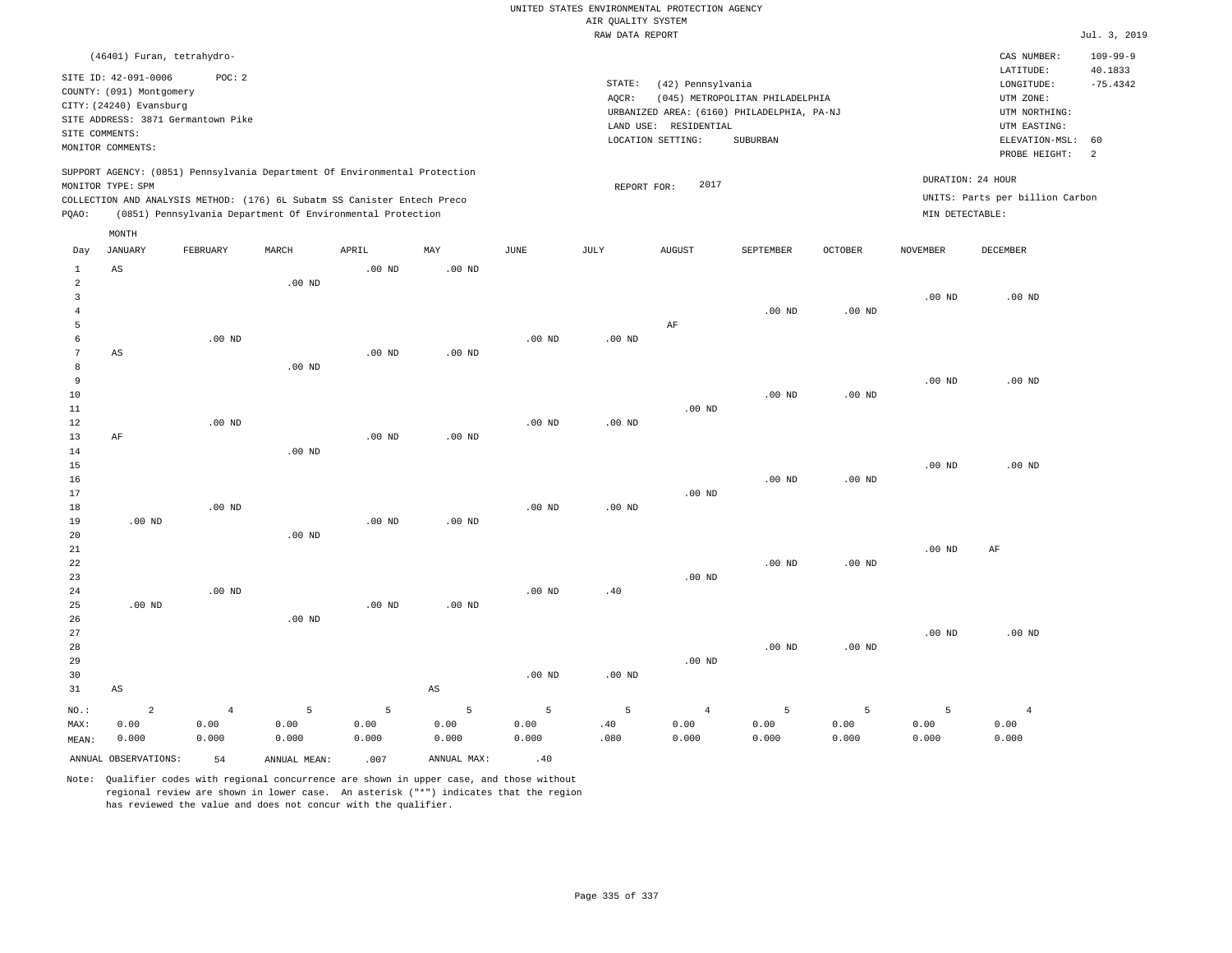|                |                                                                                                                                                                             |                   |                                                            |                   |                   |                   |                    | UNITED STATES ENVIRONMENTAL PROTECTION AGENCY |                                            |                   |                   |                                                      |                           |
|----------------|-----------------------------------------------------------------------------------------------------------------------------------------------------------------------------|-------------------|------------------------------------------------------------|-------------------|-------------------|-------------------|--------------------|-----------------------------------------------|--------------------------------------------|-------------------|-------------------|------------------------------------------------------|---------------------------|
|                |                                                                                                                                                                             |                   |                                                            |                   |                   |                   | AIR QUALITY SYSTEM |                                               |                                            |                   |                   |                                                      |                           |
|                |                                                                                                                                                                             |                   |                                                            |                   |                   |                   | RAW DATA REPORT    |                                               |                                            |                   |                   |                                                      | Jul. 3, 2019              |
|                | (46401) Furan, tetrahydro-                                                                                                                                                  |                   |                                                            |                   |                   |                   |                    |                                               |                                            |                   |                   | CAS NUMBER:<br>LATITUDE:                             | $109 - 99 - 9$<br>40.1833 |
|                | SITE ID: 42-091-0006                                                                                                                                                        | POC: 2            |                                                            |                   |                   |                   | STATE:             | (42) Pennsylvania                             |                                            |                   |                   | LONGITUDE:                                           | $-75.4342$                |
|                | COUNTY: (091) Montgomery                                                                                                                                                    |                   |                                                            |                   |                   |                   | AQCR:              |                                               | (045) METROPOLITAN PHILADELPHIA            |                   |                   | UTM ZONE:                                            |                           |
|                | CITY: (24240) Evansburg                                                                                                                                                     |                   |                                                            |                   |                   |                   |                    |                                               | URBANIZED AREA: (6160) PHILADELPHIA, PA-NJ |                   |                   | UTM NORTHING:                                        |                           |
|                | SITE ADDRESS: 3871 Germantown Pike                                                                                                                                          |                   |                                                            |                   |                   |                   |                    | LAND USE: RESIDENTIAL                         |                                            |                   |                   | UTM EASTING:                                         |                           |
|                | SITE COMMENTS:                                                                                                                                                              |                   |                                                            |                   |                   |                   |                    | LOCATION SETTING:                             | SUBURBAN                                   |                   |                   | ELEVATION-MSL:                                       | 60                        |
|                | MONITOR COMMENTS:                                                                                                                                                           |                   |                                                            |                   |                   |                   |                    |                                               |                                            |                   |                   | PROBE HEIGHT:                                        | 2                         |
|                | SUPPORT AGENCY: (0851) Pennsylvania Department Of Environmental Protection<br>MONITOR TYPE: SPM<br>COLLECTION AND ANALYSIS METHOD: (176) 6L Subatm SS Canister Entech Preco |                   |                                                            |                   |                   |                   | REPORT FOR:        | 2018                                          |                                            |                   |                   | DURATION: 24 HOUR<br>UNITS: Parts per billion Carbon |                           |
| PQAO:          |                                                                                                                                                                             |                   | (0851) Pennsylvania Department Of Environmental Protection |                   |                   |                   |                    |                                               |                                            |                   |                   | MIN DETECTABLE: .313913                              |                           |
|                | MONTH                                                                                                                                                                       |                   |                                                            |                   |                   |                   |                    |                                               |                                            |                   |                   |                                                      |                           |
| Day            | <b>JANUARY</b>                                                                                                                                                              | FEBRUARY          | MARCH                                                      | APRIL             | MAY               | <b>JUNE</b>       | <b>JULY</b>        | <b>AUGUST</b>                                 | SEPTEMBER                                  | <b>OCTOBER</b>    | <b>NOVEMBER</b>   | <b>DECEMBER</b>                                      |                           |
| 1              |                                                                                                                                                                             | $.00$ ND          |                                                            |                   |                   | $.00$ ND          | .00 <sub>ND</sub>  |                                               |                                            |                   |                   |                                                      |                           |
| 2              | AO.                                                                                                                                                                         |                   |                                                            | $.00$ ND          | .00 <sub>ND</sub> |                   |                    |                                               |                                            |                   |                   |                                                      |                           |
| $\overline{3}$ |                                                                                                                                                                             |                   | .00 <sub>ND</sub>                                          |                   |                   |                   |                    |                                               |                                            |                   |                   |                                                      |                           |
| $\overline{4}$ |                                                                                                                                                                             |                   |                                                            |                   |                   |                   |                    |                                               |                                            |                   | $.00$ ND          | $.00$ ND                                             |                           |
| 5              |                                                                                                                                                                             |                   |                                                            |                   |                   |                   |                    |                                               | $.00$ ND                                   | .00 <sub>ND</sub> |                   |                                                      |                           |
| 6<br>7         |                                                                                                                                                                             |                   |                                                            |                   |                   |                   |                    | $.00$ ND                                      |                                            |                   |                   |                                                      |                           |
| 8              | AF                                                                                                                                                                          | $.00$ ND          |                                                            | $.00$ ND          | $.00$ ND          | .00 <sub>ND</sub> | .00 <sub>ND</sub>  |                                               |                                            |                   |                   |                                                      |                           |
| 9              |                                                                                                                                                                             |                   | $.00$ ND                                                   |                   |                   |                   |                    |                                               |                                            |                   |                   |                                                      |                           |
| 10             |                                                                                                                                                                             |                   |                                                            |                   |                   |                   |                    |                                               |                                            |                   | .00 <sub>ND</sub> | $.00$ ND                                             |                           |
| $11\,$         |                                                                                                                                                                             |                   |                                                            |                   |                   |                   |                    |                                               | $.00$ ND                                   | $.00$ ND          |                   |                                                      |                           |
| 12             |                                                                                                                                                                             |                   |                                                            |                   |                   |                   |                    | $.00$ ND                                      |                                            |                   |                   |                                                      |                           |
| 13             |                                                                                                                                                                             | .00 <sub>ND</sub> |                                                            |                   |                   | .00 <sub>ND</sub> | $.00$ ND           |                                               |                                            |                   |                   |                                                      |                           |
| 14             | $.00$ ND                                                                                                                                                                    |                   |                                                            | .00 <sub>ND</sub> | $.00$ ND          |                   |                    |                                               |                                            |                   |                   |                                                      |                           |
| 15             |                                                                                                                                                                             |                   | .00 <sub>ND</sub>                                          |                   |                   |                   |                    |                                               |                                            |                   |                   |                                                      |                           |
| 16             |                                                                                                                                                                             |                   |                                                            |                   |                   |                   |                    |                                               |                                            |                   | .00 <sub>ND</sub> | $.00$ ND                                             |                           |
| 17             |                                                                                                                                                                             |                   |                                                            |                   |                   |                   |                    |                                               | .00 <sub>ND</sub>                          | $.00$ ND          |                   |                                                      |                           |
| 18             |                                                                                                                                                                             |                   |                                                            |                   |                   |                   |                    | $.00$ ND                                      |                                            |                   |                   |                                                      |                           |
| 19             |                                                                                                                                                                             | $.00$ ND          |                                                            |                   |                   | $.00$ ND          | $.00$ ND           |                                               |                                            |                   |                   |                                                      |                           |
| 20             | $.00$ ND                                                                                                                                                                    |                   |                                                            | $.00$ ND          | $.00$ ND          |                   |                    |                                               |                                            |                   |                   |                                                      |                           |
| 21             |                                                                                                                                                                             |                   | $.00$ ND                                                   |                   |                   |                   |                    |                                               |                                            |                   |                   |                                                      |                           |
| 22             |                                                                                                                                                                             |                   |                                                            |                   |                   |                   |                    |                                               |                                            |                   | AF                | $.00$ ND                                             |                           |
| 23             |                                                                                                                                                                             |                   |                                                            |                   |                   |                   |                    |                                               | AS                                         | $.00$ ND          |                   |                                                      |                           |
| 24             |                                                                                                                                                                             |                   |                                                            |                   |                   |                   |                    | $.00~\mathrm{ND}$                             |                                            |                   |                   |                                                      |                           |
| 25             |                                                                                                                                                                             | $.00$ ND          |                                                            |                   |                   | $.00$ ND          | $.00$ ND           |                                               |                                            |                   |                   |                                                      |                           |
| 26             | $.00$ ND                                                                                                                                                                    |                   |                                                            | $.00$ ND          | $.00$ ND          |                   |                    |                                               |                                            |                   |                   |                                                      |                           |
| 27             |                                                                                                                                                                             |                   | .00 <sub>ND</sub>                                          |                   |                   |                   |                    |                                               |                                            |                   |                   |                                                      |                           |
| 28             |                                                                                                                                                                             |                   |                                                            |                   |                   |                   |                    |                                               |                                            |                   | .00 <sub>ND</sub> | $.00$ ND                                             |                           |
| 29             |                                                                                                                                                                             |                   |                                                            |                   |                   |                   |                    |                                               | $.00$ ND                                   | $.00$ ND          |                   |                                                      |                           |
| 30             |                                                                                                                                                                             |                   |                                                            |                   |                   |                   |                    | $.00$ ND                                      |                                            |                   |                   |                                                      |                           |
| 31             |                                                                                                                                                                             |                   |                                                            |                   |                   |                   | .00 <sub>ND</sub>  |                                               |                                            |                   |                   |                                                      |                           |
| NO.:           | $\overline{3}$                                                                                                                                                              | 5                 | 5                                                          | 5                 | 5                 | 5                 | 6                  | 5                                             | $\overline{4}$                             | 5                 | $\overline{4}$    | 5                                                    |                           |
| MAX:           | 0.00                                                                                                                                                                        | 0.00              | 0.00                                                       | 0.00              | 0.00              | 0.00              | 0.00               | 0.00                                          | 0.00                                       | 0.00              | 0.00              | 0.00                                                 |                           |
| MEAN:          | 0.000                                                                                                                                                                       | 0.000             | 0.000                                                      | 0.000             | 0.000             | 0.000             | 0.000              | 0.000                                         | 0.000                                      | 0.000             | 0.000             | 0.000                                                |                           |
|                | ANNUAL OBSERVATIONS:                                                                                                                                                        | 57                | ANNUAL MEAN:                                               | 0.000             | ANNUAL MAX:       | 0.00              |                    |                                               |                                            |                   |                   |                                                      |                           |